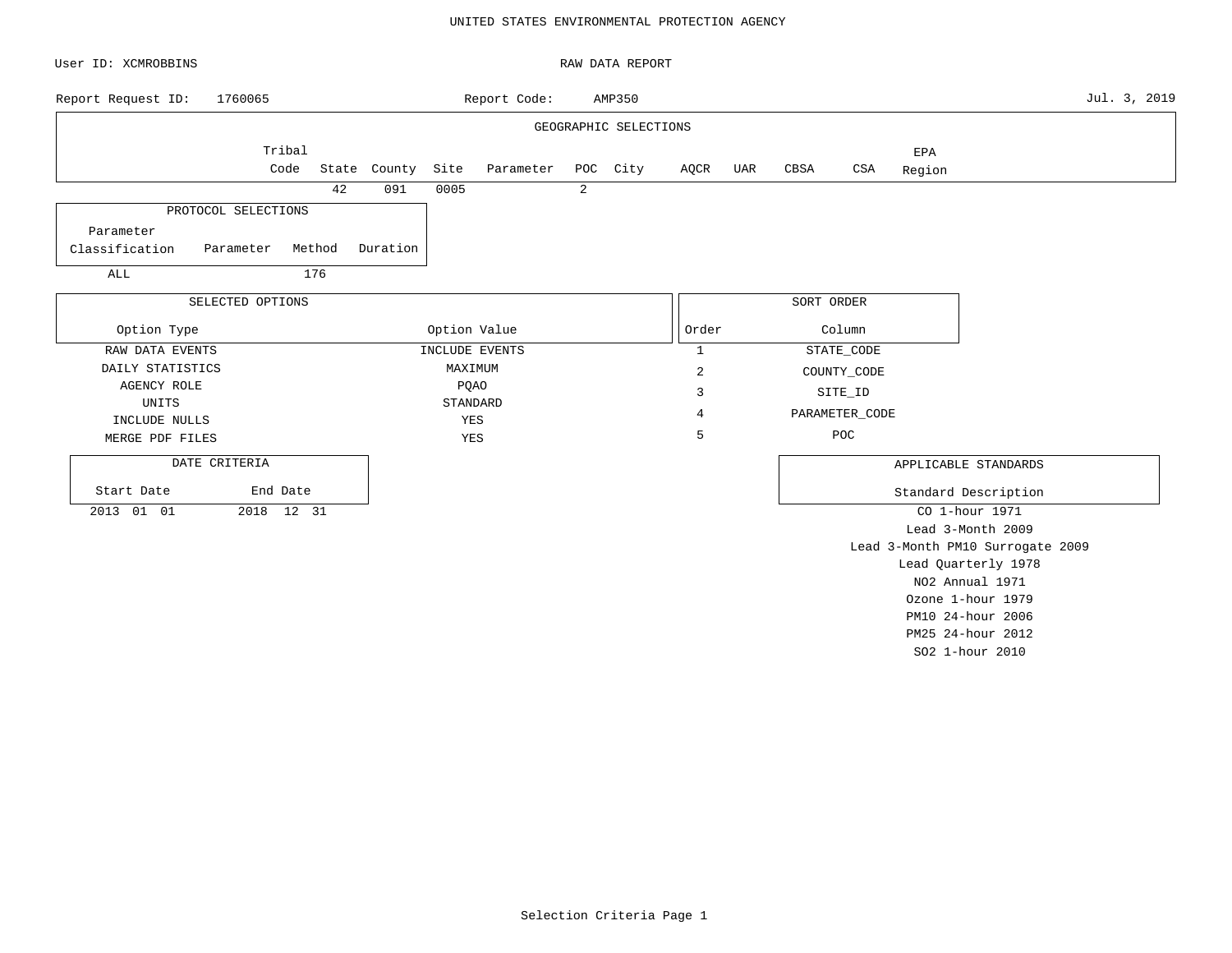# UNITED STATES ENVIRONMENTAL PROTECTION AGENCY AIR QUALITY SYSTEM

|                                       |                                                                                                                       |                                                                            |          |                   |                   |                   | RAW DATA REPORT   |                                                                 |                                                                                           |                   |                   |                                                                                         | Jul. 3, 2019                  |
|---------------------------------------|-----------------------------------------------------------------------------------------------------------------------|----------------------------------------------------------------------------|----------|-------------------|-------------------|-------------------|-------------------|-----------------------------------------------------------------|-------------------------------------------------------------------------------------------|-------------------|-------------------|-----------------------------------------------------------------------------------------|-------------------------------|
|                                       | (42153) Carbon disulfide                                                                                              |                                                                            |          |                   |                   |                   |                   |                                                                 |                                                                                           |                   |                   | CAS NUMBER:                                                                             | $75 - 15 - 0$                 |
|                                       | SITE ID: 42-091-0005<br>COUNTY: (091) Montgomery<br>CITY: (15192) Collegeville<br>SITE COMMENTS:<br>MONITOR COMMENTS: | POC: 2<br>SITE ADDRESS: 601 E. Main St. Collegeville, PA                   |          |                   |                   |                   | STATE:<br>AOCR:   | (42) Pennsylvania<br>LAND USE: RESIDENTIAL<br>LOCATION SETTING: | (045) METROPOLITAN PHILADELPHIA<br>URBANIZED AREA: (6160) PHILADELPHIA, PA-NJ<br>SUBURBAN |                   |                   | LATITUDE:<br>LONGITUDE:<br>UTM ZONE:<br>UTM NORTHING:<br>UTM EASTING:<br>ELEVATION-MSL: | 40.19255<br>$-75.45754$<br>60 |
|                                       |                                                                                                                       | SUPPORT AGENCY: (0851) Pennsylvania Department Of Environmental Protection |          |                   |                   |                   |                   | 2013                                                            |                                                                                           |                   |                   | PROBE HEIGHT:<br>DURATION: 24 HOUR                                                      | $\overline{\mathbf{3}}$       |
|                                       | MONITOR TYPE: SPM                                                                                                     | COLLECTION AND ANALYSIS METHOD: (176) 6L Subatm SS Canister Entech Preco   |          |                   |                   |                   | REPORT FOR:       |                                                                 |                                                                                           |                   |                   | UNITS: Parts per billion Carbon                                                         |                               |
| PQAO:                                 |                                                                                                                       | (0851) Pennsylvania Department Of Environmental Protection                 |          |                   |                   |                   |                   |                                                                 |                                                                                           |                   | MIN DETECTABLE:   |                                                                                         |                               |
|                                       |                                                                                                                       |                                                                            |          |                   |                   |                   |                   |                                                                 |                                                                                           |                   |                   |                                                                                         |                               |
| Day                                   | MONTH<br>JANUARY                                                                                                      | FEBRUARY                                                                   | MARCH    | APRIL             | MAY               | JUNE              | JULY              | <b>AUGUST</b>                                                   | SEPTEMBER                                                                                 | <b>OCTOBER</b>    | NOVEMBER          | DECEMBER                                                                                |                               |
| $\mathbf{1}$                          |                                                                                                                       |                                                                            |          |                   |                   |                   |                   |                                                                 | $.00$ ND                                                                                  | $_{\rm AS}$       |                   |                                                                                         |                               |
| $\overline{a}$<br>3<br>$\overline{4}$ | $.00$ ND                                                                                                              | $.00$ ND                                                                   |          | $.00$ ND          | .00 <sub>ND</sub> | $.00$ ND          | .00 <sub>ND</sub> | $.00$ ND                                                        |                                                                                           |                   |                   |                                                                                         |                               |
| 5<br>6<br>7                           |                                                                                                                       |                                                                            | $.00$ ND |                   |                   |                   |                   |                                                                 | .00 <sub>ND</sub>                                                                         | .00 <sub>ND</sub> | $.00$ ND          | $.00$ ND                                                                                |                               |
| 8<br>9<br>10                          | $.00$ ND                                                                                                              | $.00$ ND                                                                   |          | .00 <sub>ND</sub> | $.00$ ND          | $.00$ ND          | $.00$ ND          | $.00$ ND                                                        |                                                                                           |                   |                   |                                                                                         |                               |
| $11\,$<br>$1\,2$<br>13                |                                                                                                                       |                                                                            | .14      |                   |                   |                   |                   |                                                                 | $.00$ ND                                                                                  | .00 <sub>ND</sub> | .00 <sub>ND</sub> | $.00$ ND                                                                                |                               |
| 14<br>15<br>16<br>17                  | $.00$ ND                                                                                                              | $.00$ ND                                                                   | AF       | .00 <sub>ND</sub> | AF                | $.00$ ND          | $.00$ ND          | $.00$ ND                                                        |                                                                                           |                   |                   |                                                                                         |                               |
| 18<br>19<br>20                        |                                                                                                                       |                                                                            |          |                   |                   |                   |                   | .00 $CL$                                                        | AF                                                                                        | $\rm{AF}$         | .00 <sub>ND</sub> | $.00$ ND                                                                                |                               |
| 21<br>22<br>23                        | $.00$ ND                                                                                                              | $.00$ ND                                                                   | $.00$ ND | $.00$ ND          | $\rm{AF}$         | .00 <sub>ND</sub> | $.00$ ND          |                                                                 |                                                                                           |                   |                   |                                                                                         |                               |
| 24<br>25<br>26                        |                                                                                                                       |                                                                            |          |                   |                   |                   |                   | $.00$ ND                                                        | $.00$ ND                                                                                  | .00 <sub>ND</sub> | .00 <sub>ND</sub> | $.00$ ND                                                                                |                               |
| 27<br>28<br>29                        | $.00$ ND                                                                                                              | $.00$ ND                                                                   | AS       | $.00$ ND          | $.00$ ND          | $.00$ ND          | $.00$ ND          |                                                                 |                                                                                           |                   |                   |                                                                                         |                               |

30 31 NO.: MAX: MEAN: 5 0.00 0.000 .00 ND .00 ND .00 ND 5 0.00 0.000 3 .14 .047 5 0.00 0.000 3 0.00 0.000 5 0.00 0.000 5 0.00 0.000 5 0.00 0.000 4 0.00 0.000 4 0.00 0.000 5 0.00 0.000 5 0.00 0.000

ANNUAL OBSERVATIONS:  $54$  ANNUAL MEAN: .003 ANNUAL MAX: .14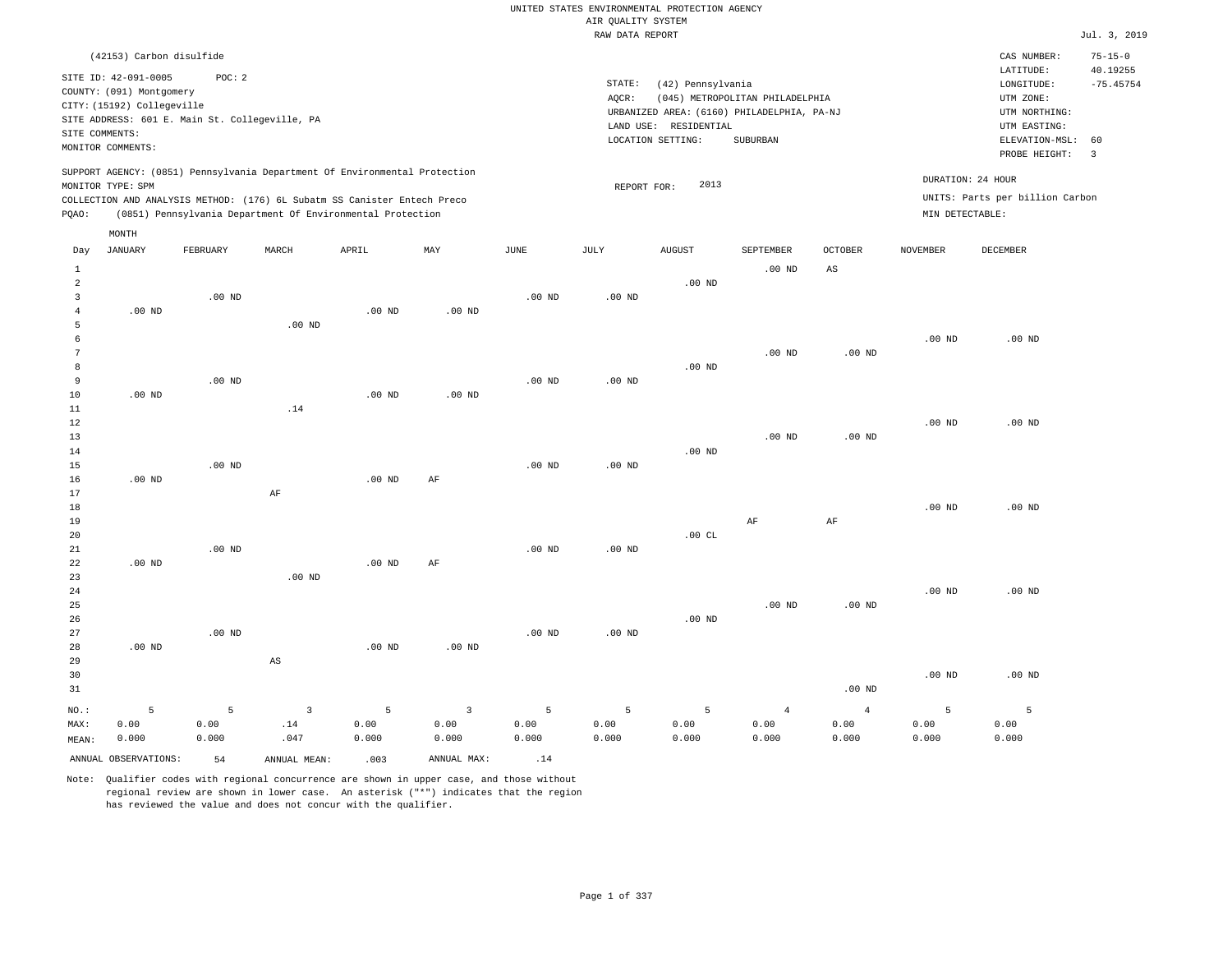| (42153) Carbon disulfide                                                                                                                                                                                                                                    |                                                                                                                                                                                 | CAS NUMBER:                                                                                                 | $75 - 15 - 0$                                      |
|-------------------------------------------------------------------------------------------------------------------------------------------------------------------------------------------------------------------------------------------------------------|---------------------------------------------------------------------------------------------------------------------------------------------------------------------------------|-------------------------------------------------------------------------------------------------------------|----------------------------------------------------|
| SITE ID: 42-091-0005<br>POC:2<br>COUNTY: (091) Montgomery<br>CITY: (15192) Collegeville<br>SITE ADDRESS: 601 E. Main St. Collegeville, PA<br>SITE COMMENTS:<br>MONITOR COMMENTS:                                                                            | STATE:<br>(42) Pennsylvania<br>(045) METROPOLITAN PHILADELPHIA<br>AOCR:<br>URBANIZED AREA: (6160) PHILADELPHIA, PA-NJ<br>LAND USE: RESIDENTIAL<br>SUBURBAN<br>LOCATION SETTING: | LATITUDE:<br>LONGITUDE:<br>UTM ZONE:<br>UTM NORTHING:<br>UTM EASTING:<br>ELEVATION-MSL: 60<br>PROBE HEIGHT: | 40.19255<br>$-75.45754$<br>$\overline{\mathbf{3}}$ |
| SUPPORT AGENCY: (0851) Pennsylvania Department Of Environmental Protection<br>MONITOR TYPE: SPM<br>COLLECTION AND ANALYSIS METHOD: (176) 6L Subatm SS Canister Entech Preco<br>(0851) Pennsylvania Department Of Environmental Protection<br>POAO:<br>MONTH | DURATION: 24 HOUR<br>2014<br>REPORT FOR:<br>MIN DETECTABLE:                                                                                                                     | UNITS: Parts per billion Carbon                                                                             |                                                    |

| Day                     | JANUARY              | FEBRUARY               | MARCH             | APRIL    | MAY            | JUNE        | JULY                   | AUGUST         | SEPTEMBER   | OCTOBER        | NOVEMBER          | DECEMBER |
|-------------------------|----------------------|------------------------|-------------------|----------|----------------|-------------|------------------------|----------------|-------------|----------------|-------------------|----------|
| $\mathbf{1}$            |                      |                        |                   |          |                |             |                        |                |             |                | .00 <sub>ND</sub> | $.00$ ND |
| $\overline{\mathbf{c}}$ |                      |                        |                   |          |                |             |                        |                | $.00$ ND    | $.00$ ND       |                   |          |
| 3                       |                      |                        |                   |          |                |             |                        | $\rm AF$       |             |                |                   |          |
| $\overline{4}$          |                      | $.00$ ND               |                   |          |                | $.00$ ND    | .00 <sub>ND</sub>      |                |             |                |                   |          |
| 5                       | $.00$ ND             |                        |                   | .00 $ND$ | $.00$ ND       |             |                        |                |             |                |                   |          |
| 6                       |                      |                        | $.00$ ND          |          |                |             |                        |                |             |                |                   |          |
| 7                       |                      |                        |                   |          |                |             |                        |                |             |                | $.00$ ND          | $.00$ ND |
| 8                       |                      |                        |                   |          |                |             |                        |                | $.00$ ND    | .03SQ          |                   |          |
| 9                       |                      |                        |                   |          |                |             |                        | $.00$ ND       |             |                |                   |          |
| 10                      |                      | $\mathbb{A}\mathbb{S}$ |                   |          |                | $.00$ ND    | .00 <sub>ND</sub>      |                |             |                |                   |          |
| 11                      | $.00$ ND             |                        |                   | $.00$ ND | $.00$ ND       |             |                        |                |             |                |                   |          |
| 12                      |                      |                        | $.00$ ND          |          |                |             |                        |                |             |                |                   |          |
| 13                      |                      |                        |                   |          |                |             |                        |                |             |                | $.00$ ND          | AF       |
| 14                      |                      |                        |                   |          |                |             |                        |                | $.00$ ND    | $.00$ ND       |                   |          |
| 15                      |                      |                        |                   |          |                |             |                        | $.00$ ND       |             |                |                   |          |
| 16                      |                      | $.00$ ND               |                   |          |                | $_{\rm AS}$ | $\rm{AF}$              |                |             |                |                   |          |
| 17                      | $.00$ ND             |                        |                   | $.00$ ND | $.00$ ND       |             |                        |                |             |                |                   |          |
| 18                      |                      |                        | $.00$ ND          |          |                |             |                        |                |             |                |                   | $.00$ ND |
| 19                      |                      |                        |                   |          |                |             |                        |                | $.00$ ND    | $.00$ ND       | $\rm{AF}$         |          |
| 20<br>${\bf 21}$        |                      |                        |                   |          |                |             |                        | $.00$ ND       |             |                |                   |          |
| 22                      |                      | $.00$ ND               |                   |          |                | AS          | $\mathbb{A}\mathbb{S}$ |                |             |                |                   |          |
| 23                      | $.00$ ND             |                        |                   | $.00$ ND | $.00$ ND       |             |                        |                |             |                |                   |          |
| 24                      |                      |                        | $.00$ ND          |          |                |             |                        |                |             |                |                   |          |
| 25                      |                      |                        |                   |          |                |             |                        |                |             |                | $.00$ ND          | $.00$ ND |
| 26                      |                      |                        |                   |          |                |             |                        |                | $.00$ ND    | $.00$ ND       |                   |          |
| 27                      |                      |                        |                   |          |                |             |                        | $.00$ ND       |             |                |                   |          |
| 28                      |                      | $.00$ ND               |                   |          |                | $.00$ ND    | $.00$ ND               |                |             |                |                   |          |
| 29                      | $.00$ ND             |                        |                   | $.00$ ND | $\rm AF$       |             |                        |                |             |                |                   |          |
| 30                      |                      |                        | .00 <sub>ND</sub> |          |                |             |                        |                |             |                |                   |          |
| 31                      |                      |                        |                   |          |                |             |                        |                |             |                |                   | $.00$ ND |
| $_{\rm NO.}$ :          | 5                    | $\,4$                  | $\overline{5}$    | 5        | $\overline{4}$ | $\mathsf 3$ | $\mathsf 3$            | $\overline{4}$ | $\mathsf S$ | $\overline{5}$ | $\overline{4}$    | 5        |
| MAX:                    | 0.00                 | 0.00                   | 0.00              | 0.00     | 0.00           | 0.00        | 0.00                   | 0.00           | 0.00        | .03            | 0.00              | 0.00     |
| MEAN:                   | 0.000                | 0.000                  | 0.000             | 0.000    | 0.000          | 0.000       | 0.000                  | 0.000          | 0.000       | .006           | 0.000             | 0.000    |
|                         |                      |                        |                   |          |                |             |                        |                |             |                |                   |          |
|                         | ANNUAL OBSERVATIONS: | 52                     | ANNUAL MEAN:      | .001     | ANNUAL MAX:    | .03         |                        |                |             |                |                   |          |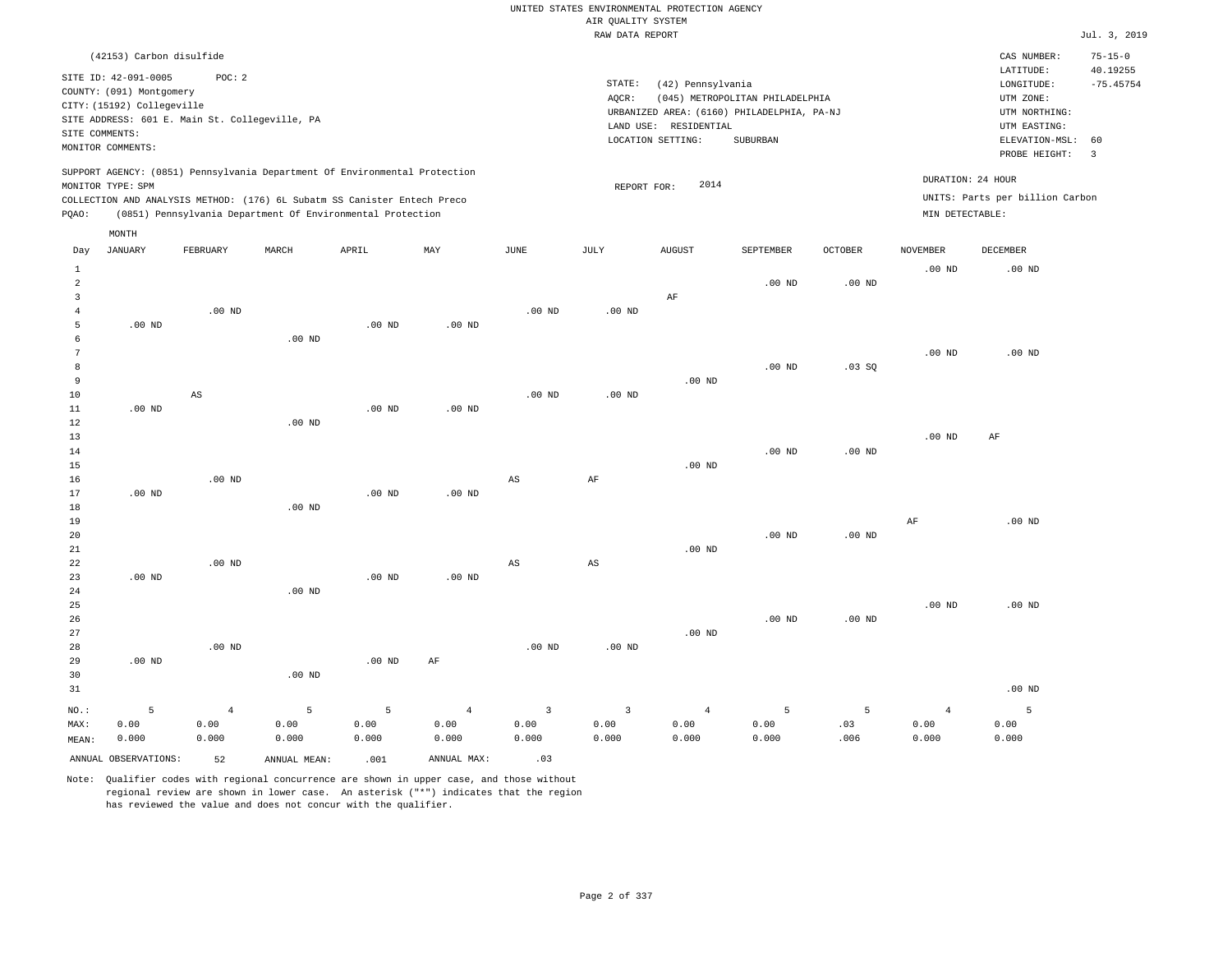| (42153) Carbon disulfide                                                                                                                                                                                                                              |                                                                                                                                                                                 | CAS NUMBER:                                                                                                 | $75 - 15 - 0$           |
|-------------------------------------------------------------------------------------------------------------------------------------------------------------------------------------------------------------------------------------------------------|---------------------------------------------------------------------------------------------------------------------------------------------------------------------------------|-------------------------------------------------------------------------------------------------------------|-------------------------|
| SITE ID: 42-091-0005<br>POC:2<br>COUNTY: (091) Montgomery<br>CITY: (15192) Collegeville<br>SITE ADDRESS: 601 E. Main St. Collegeville, PA<br>SITE COMMENTS:<br>MONITOR COMMENTS:                                                                      | STATE:<br>(42) Pennsylvania<br>(045) METROPOLITAN PHILADELPHIA<br>AOCR:<br>URBANIZED AREA: (6160) PHILADELPHIA, PA-NJ<br>LAND USE: RESIDENTIAL<br>LOCATION SETTING:<br>SUBURBAN | LATITUDE:<br>LONGITUDE:<br>UTM ZONE:<br>UTM NORTHING:<br>UTM EASTING:<br>ELEVATION-MSL: 60<br>PROBE HEIGHT: | 40.19255<br>$-75.45754$ |
| SUPPORT AGENCY: (0851) Pennsylvania Department Of Environmental Protection<br>MONITOR TYPE: SPM<br>COLLECTION AND ANALYSIS METHOD: (176) 6L Subatm SS Canister Entech Preco<br>Pennsylvania Department Of Environmental Protection<br>POAO:<br>(0851) | DURATION: 24 HOUR<br>2015<br>REPORT FOR:<br>MIN DETECTABLE:                                                                                                                     | UNITS: Parts per billion Carbon                                                                             |                         |

| Day                                                            | <b>JANUARY</b>       | FEBRUARY       | MARCH             | APRIL    | MAY            | $_{\rm JUNE}$           | JULY     | ${\tt AUGUST}$          | SEPTEMBER         | OCTOBER  | <b>NOVEMBER</b>   | DECEMBER                |
|----------------------------------------------------------------|----------------------|----------------|-------------------|----------|----------------|-------------------------|----------|-------------------------|-------------------|----------|-------------------|-------------------------|
| $\mathbf{1}$<br>$\overline{\mathbf{c}}$<br>3<br>$\overline{4}$ |                      |                | AS                |          |                |                         |          | $.00$ ND                | $.00$ ND          | $.00$ ND | .00 <sub>ND</sub> | AF                      |
| 5                                                              |                      | $.00$ ND       |                   |          |                | $.00$ ND                | $.00$ ND |                         |                   |          |                   |                         |
| 6                                                              | $.00$ ND             |                |                   | $.00$ ND | $.00$ ND       |                         |          |                         |                   |          |                   |                         |
| 7                                                              |                      |                | .00 <sub>ND</sub> |          |                |                         |          |                         |                   |          |                   |                         |
| 8                                                              |                      |                |                   |          |                |                         |          |                         |                   |          | $.00$ ND          | AF                      |
| 9                                                              |                      |                |                   |          |                |                         |          |                         | .00 <sub>ND</sub> | $.00$ ND |                   |                         |
| 10                                                             |                      |                |                   |          |                |                         |          | AF                      |                   |          |                   |                         |
| 11                                                             |                      | $.00$ ND       |                   |          |                | $.00$ ND                | .00 $ND$ |                         |                   |          |                   |                         |
| 12                                                             | AF                   |                |                   | $.00$ ND | $.00$ ND       |                         |          |                         |                   |          |                   |                         |
| 13                                                             |                      |                | .00 <sub>ND</sub> |          |                |                         |          |                         |                   |          |                   |                         |
| 14                                                             |                      |                |                   |          |                |                         |          |                         |                   |          | $.00$ ND          | $.00$ ND                |
| 15                                                             |                      |                |                   |          |                |                         |          |                         | .00 <sub>ND</sub> | $.00$ ND |                   |                         |
| $16$                                                           |                      |                |                   |          |                |                         |          | .00 $ND$                |                   |          |                   |                         |
| 17                                                             |                      | $.00$ ND       |                   |          |                | AS                      | .00 $ND$ |                         |                   |          |                   |                         |
| 18<br>19                                                       | .00 $ND$             |                |                   | $.00$ ND | $.00$ ND       |                         |          |                         |                   |          |                   |                         |
| 20                                                             |                      |                | .00 <sub>ND</sub> |          |                |                         |          |                         |                   |          | $.00$ ND          | $.00$ ND                |
| 21                                                             |                      |                |                   |          |                |                         |          |                         | $.00$ ND          | $.00$ ND |                   |                         |
| 22                                                             |                      |                |                   |          |                |                         |          | AF                      |                   |          |                   |                         |
| 23                                                             |                      | $.00$ ND       |                   |          |                | AF                      | .00 $ND$ |                         |                   |          |                   |                         |
| 24                                                             | AS                   |                |                   | $.00$ ND | $.00$ ND       |                         |          |                         |                   |          |                   |                         |
| 25                                                             |                      |                | $.00$ ND          |          |                |                         |          |                         |                   |          |                   |                         |
| 26                                                             |                      |                |                   |          |                |                         |          |                         |                   |          | AF                | $.04$ QX                |
| $2\,7$                                                         |                      |                |                   |          |                |                         |          |                         | $.00$ ND          | $.00$ ND |                   |                         |
| 28                                                             |                      |                |                   |          |                |                         |          | .00 $ND$                |                   |          |                   |                         |
| 29                                                             |                      |                |                   |          |                | .00 $ND$                | .00 $ND$ |                         |                   |          |                   |                         |
| 30                                                             | $.00$ ND             |                |                   | $.00$ ND | $.00$ ND       |                         |          |                         |                   |          |                   |                         |
| 31                                                             |                      |                | $.00$ ND          |          |                |                         |          |                         |                   |          |                   |                         |
| $NO.$ :                                                        | $\mathbf{3}$         | $\overline{4}$ | 5                 | 5        | $\overline{5}$ | $\overline{\mathbf{3}}$ | 5        | $\overline{\mathbf{3}}$ | 5                 | 5        | $\overline{4}$    | $\overline{\mathbf{3}}$ |
| MAX:                                                           | 0.00                 | 0.00           | 0.00              | 0.00     | 0.00           | 0.00                    | 0.00     | 0.00                    | 0.00              | 0.00     | 0.00              | .04                     |
| MEAN:                                                          | 0.000                | 0.000          | 0.000             | 0.000    | 0.000          | 0.000                   | 0.000    | 0.000                   | 0.000             | 0.000    | 0.000             | .013                    |
|                                                                | ANNUAL OBSERVATIONS: | 50             | ANNUAL MEAN:      | .001     | ANNUAL MAX:    | .04                     |          |                         |                   |          |                   |                         |

Note: Qualifier codes with regional concurrence are shown in upper case, and those without regional review are shown in lower case. An asterisk ("\*") indicates that the region has reviewed the value and does not concur with the qualifier.

MONTH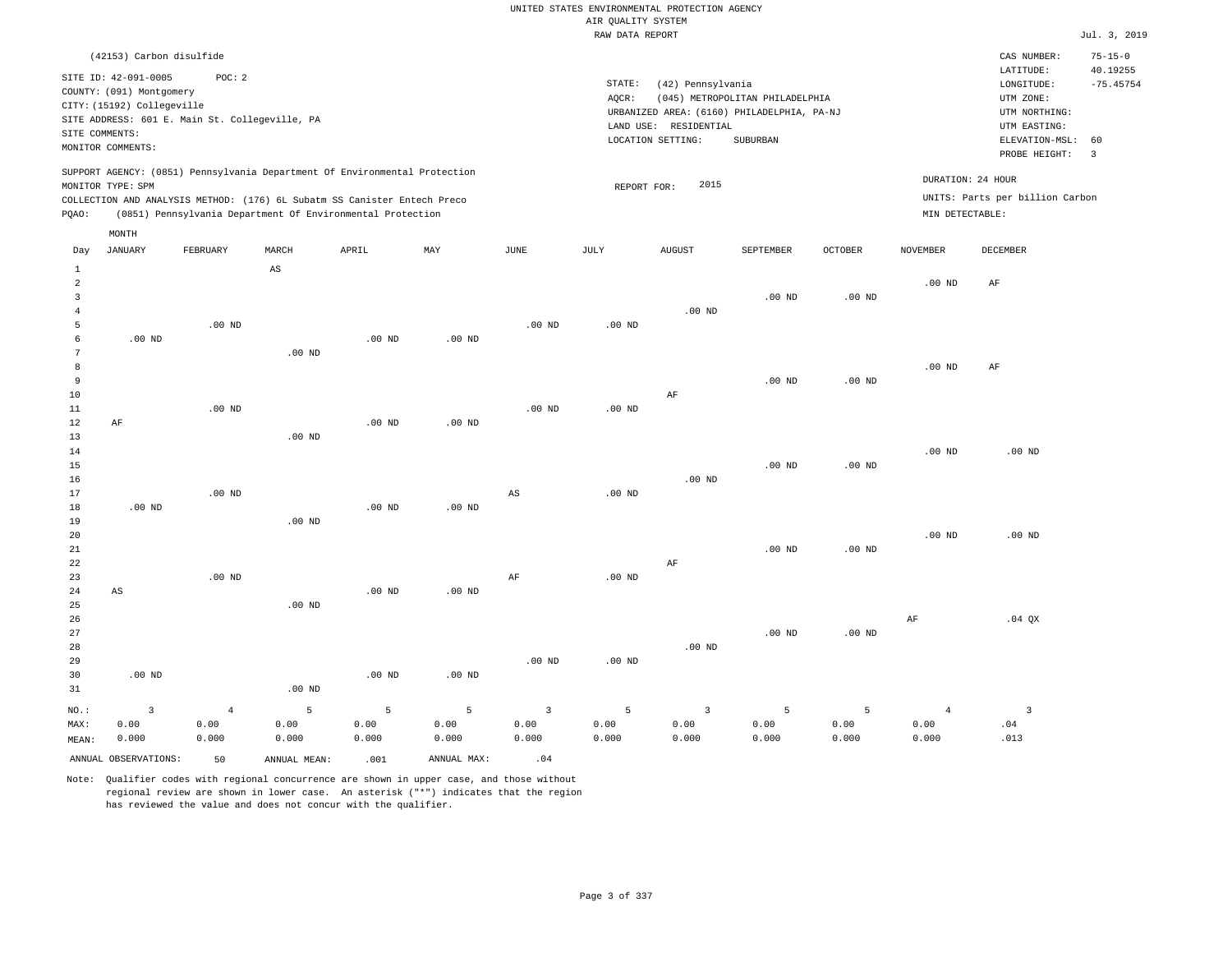| (42153) Carbon disulfide                                                                                                                                                                                                                                    |                                                                                                                                                                                 | CAS NUMBER:                                                                                                 | $75 - 15 - 0$           |
|-------------------------------------------------------------------------------------------------------------------------------------------------------------------------------------------------------------------------------------------------------------|---------------------------------------------------------------------------------------------------------------------------------------------------------------------------------|-------------------------------------------------------------------------------------------------------------|-------------------------|
| SITE ID: 42-091-0005<br>POC: 2<br>COUNTY: (091) Montgomery<br>CITY: (15192) Collegeville<br>SITE ADDRESS: 601 E. Main St. Collegeville, PA<br>SITE COMMENTS:<br>MONITOR COMMENTS:                                                                           | STATE:<br>(42) Pennsylvania<br>(045) METROPOLITAN PHILADELPHIA<br>AOCR:<br>URBANIZED AREA: (6160) PHILADELPHIA, PA-NJ<br>LAND USE: RESIDENTIAL<br>LOCATION SETTING:<br>SUBURBAN | LATITUDE:<br>LONGITUDE:<br>UTM ZONE:<br>UTM NORTHING:<br>UTM EASTING:<br>ELEVATION-MSL: 60<br>PROBE HEIGHT: | 40.19255<br>$-75.45754$ |
| SUPPORT AGENCY: (0851) Pennsylvania Department Of Environmental Protection<br>MONITOR TYPE: SPM<br>COLLECTION AND ANALYSIS METHOD: (176) 6L Subatm SS Canister Entech Preco<br>(0851) Pennsylvania Department Of Environmental Protection<br>POAO:<br>MONTH | 2016<br>REPORT FOR:                                                                                                                                                             | DURATION: 24 HOUR<br>UNITS: Parts per billion Carbon<br>MIN DETECTABLE:                                     |                         |

| Day            | <b>JANUARY</b>       | FEBRUARY                | $\tt MARCH$  | APRIL          | MAY            | $_{\rm JUNE}$ | JULY                    | AUGUST         | SEPTEMBER         | OCTOBER  | <b>NOVEMBER</b>         | DECEMBER |
|----------------|----------------------|-------------------------|--------------|----------------|----------------|---------------|-------------------------|----------------|-------------------|----------|-------------------------|----------|
| 1              | $\rm AF$             |                         | $.00$ ND     |                |                |               |                         |                |                   |          |                         |          |
| 2              |                      |                         |              |                |                |               |                         |                |                   |          | $.00$ ND                | $.00$ ND |
| 3              |                      |                         |              |                |                |               |                         |                | TS                | $.00$ ND |                         |          |
| $\overline{4}$ |                      |                         |              |                |                |               |                         | $.00$ ND       |                   |          |                         |          |
| 5              |                      |                         |              |                |                | $.00$ ND      | $.00$ ND                |                |                   |          |                         |          |
| 6<br>7         |                      | $.00$ ND                |              | $\rm{AF}$      | $.00$ ND       |               |                         |                |                   |          |                         |          |
| 8              | $.00$ ND             |                         | $.00$ ND     |                |                |               |                         |                |                   |          | $.00$ ND                | $.00$ ND |
| 9              |                      |                         |              |                |                |               |                         |                | .08SQ             | $.00$ ND |                         |          |
| 10             |                      |                         |              |                |                |               |                         | $.00$ ND       |                   |          |                         |          |
| 11             |                      |                         |              |                |                | $.00$ ND      | $.00$ ND                |                |                   |          |                         |          |
| 12             |                      | $\rm AF$                |              | $.00$ ND       | $.00$ ND       |               |                         |                |                   |          |                         |          |
| 13             | $.00$ ND             |                         | $.00$ ND     |                |                |               |                         |                |                   |          |                         |          |
| 14             |                      |                         |              |                |                |               |                         |                |                   |          | AF                      | $.00$ ND |
| 15             |                      |                         |              |                |                |               |                         |                | .00 <sub>ND</sub> | $.00$ ND |                         |          |
| 16             |                      |                         |              |                |                |               |                         | $.00$ ND       |                   |          |                         |          |
| 17             |                      |                         |              |                |                | $.00$ ND      | $\rm AF$                |                |                   |          |                         |          |
| 18             |                      | $.00$ ND                |              | $.00$ ND       | $.00$ ND       |               |                         |                |                   |          |                         |          |
| 19             | $.00~\mathrm{ND}$    |                         | $.00$ ND     |                |                |               |                         |                |                   |          |                         |          |
| 20             |                      |                         |              |                |                |               |                         |                |                   |          | $\rm AF$                | $.00$ ND |
| 21             |                      |                         |              |                |                |               |                         |                | $.00$ ND          | $.00$ ND |                         |          |
| 22             |                      |                         |              |                |                |               |                         | $.00$ ND       |                   |          |                         |          |
| 23             |                      |                         |              |                |                | $.00$ ND      | $_{\rm AS}$             |                |                   |          |                         |          |
| 24             |                      | $.00$ ND                |              | $.00$ ND       | TS             |               |                         |                |                   |          |                         |          |
| 25             | $.00$ ND             |                         | $.00$ ND     |                |                |               |                         |                |                   |          |                         |          |
| 26             |                      |                         |              |                |                |               |                         |                |                   |          | $.00$ ND                | $.00$ ND |
| 27             |                      |                         |              |                |                |               |                         |                | $.00$ ND          | $.00$ ND |                         |          |
| 28             |                      |                         |              |                |                |               |                         | $\rm{AF}$      |                   |          |                         |          |
| 29             |                      |                         |              |                |                | $.00$ ND      | $.00$ ND                |                |                   |          |                         |          |
| 30             |                      |                         |              | $.00$ ND       | $.00$ ND       |               |                         |                |                   |          |                         |          |
| 31             | AV                   |                         | $.00$ ND     |                |                |               |                         |                |                   |          |                         |          |
| NO.:           | $\overline{4}$       | $\overline{\mathbf{3}}$ | 6            | $\overline{4}$ | $\overline{4}$ | $\mathsf S$   | $\overline{\mathbf{3}}$ | $\overline{4}$ | $\overline{4}$    | 5        | $\overline{\mathbf{3}}$ | 5        |
| MAX:           | 0.00                 | 0.00                    | 0.00         | 0.00           | 0.00           | 0.00          | 0.00                    | 0.00           | .08               | 0.00     | 0.00                    | 0.00     |
| MEAN:          | 0.000                | 0.000                   | 0.000        | 0.000          | 0.000          | 0.000         | 0.000                   | 0.000          | .020              | 0.000    | 0.000                   | 0.000    |
|                | ANNUAL OBSERVATIONS: | 50                      | ANNUAL MEAN: | .002           | ANNUAL MAX:    | .08           |                         |                |                   |          |                         |          |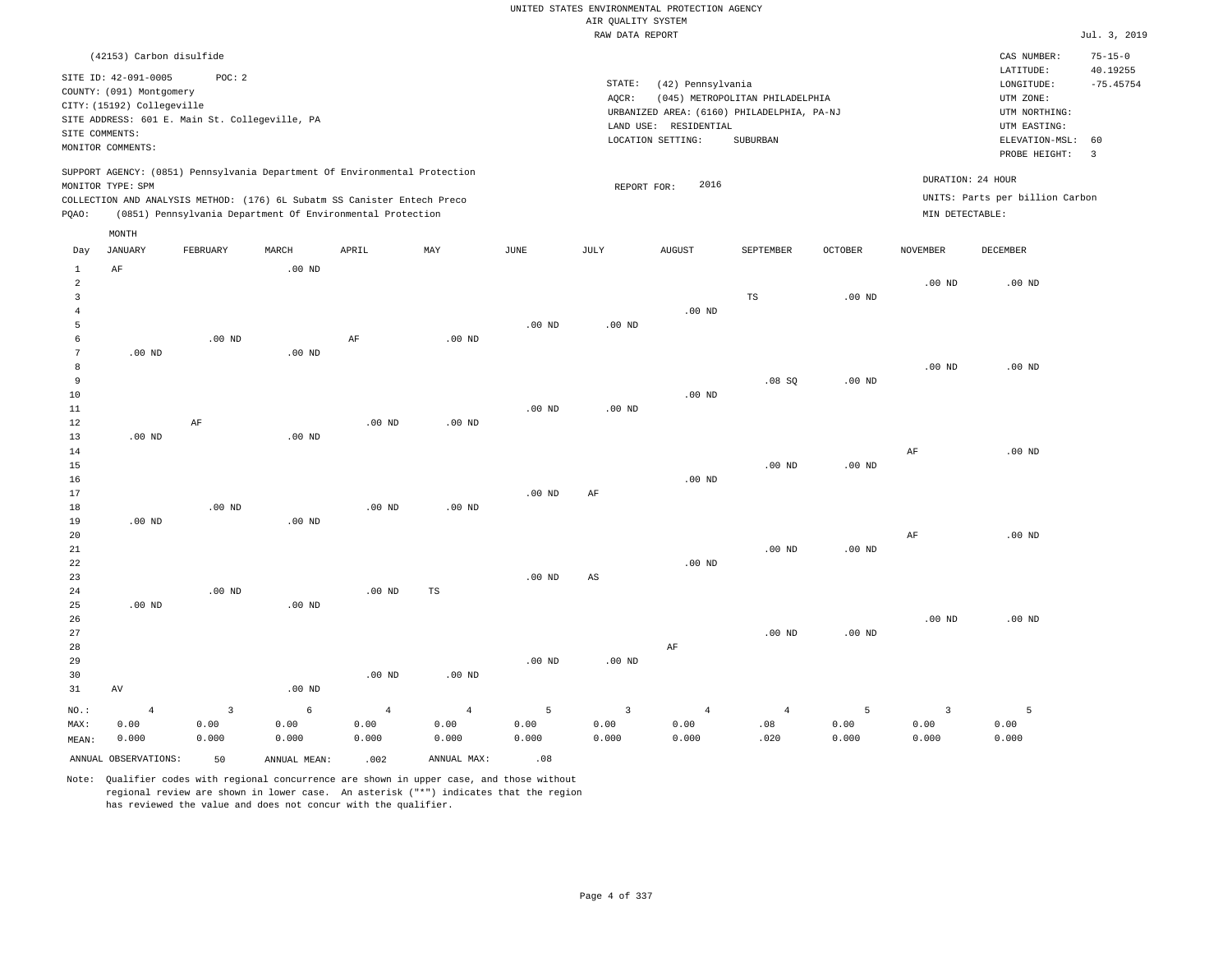|                                |                                                                              |                                                |                   |                                                                            |                   |                   |                                       | UNITED STATES ENVIRONMENTAL PROTECTION AGENCY |                                            |                |                         |                                        |                                          |
|--------------------------------|------------------------------------------------------------------------------|------------------------------------------------|-------------------|----------------------------------------------------------------------------|-------------------|-------------------|---------------------------------------|-----------------------------------------------|--------------------------------------------|----------------|-------------------------|----------------------------------------|------------------------------------------|
|                                |                                                                              |                                                |                   |                                                                            |                   |                   | AIR QUALITY SYSTEM<br>RAW DATA REPORT |                                               |                                            |                |                         |                                        | Jul. 3, 2019                             |
|                                |                                                                              |                                                |                   |                                                                            |                   |                   |                                       |                                               |                                            |                |                         |                                        |                                          |
|                                | (42153) Carbon disulfide<br>SITE ID: 42-091-0005<br>COUNTY: (091) Montgomery | POC: 2                                         |                   |                                                                            |                   |                   | STATE:                                | (42) Pennsylvania                             |                                            |                |                         | CAS NUMBER:<br>LATITUDE:<br>LONGITUDE: | $75 - 15 - 0$<br>40.19255<br>$-75.45754$ |
|                                | CITY: (15192) Collegeville                                                   |                                                |                   |                                                                            |                   |                   | AOCR:                                 |                                               | (045) METROPOLITAN PHILADELPHIA            |                |                         | UTM ZONE:                              |                                          |
|                                |                                                                              | SITE ADDRESS: 601 E. Main St. Collegeville, PA |                   |                                                                            |                   |                   |                                       |                                               | URBANIZED AREA: (6160) PHILADELPHIA, PA-NJ |                |                         | UTM NORTHING:                          |                                          |
|                                | SITE COMMENTS:                                                               |                                                |                   |                                                                            |                   |                   |                                       | LAND USE: RESIDENTIAL                         |                                            |                |                         | UTM EASTING:                           |                                          |
|                                | MONITOR COMMENTS:                                                            |                                                |                   |                                                                            |                   |                   |                                       | LOCATION SETTING:                             | SUBURBAN                                   |                |                         | ELEVATION-MSL:<br>PROBE HEIGHT:        | 60<br>$\overline{3}$                     |
|                                | MONITOR TYPE: SPM                                                            |                                                |                   | SUPPORT AGENCY: (0851) Pennsylvania Department Of Environmental Protection |                   |                   | REPORT FOR:                           | 2017                                          |                                            |                |                         | DURATION: 24 HOUR                      |                                          |
|                                |                                                                              |                                                |                   | COLLECTION AND ANALYSIS METHOD: (176) 6L Subatm SS Canister Entech Preco   |                   |                   |                                       |                                               |                                            |                |                         | UNITS: Parts per billion Carbon        |                                          |
| PQAO:                          |                                                                              |                                                |                   | (0851) Pennsylvania Department Of Environmental Protection                 |                   |                   |                                       |                                               |                                            |                | MIN DETECTABLE:         |                                        |                                          |
|                                | MONTH                                                                        |                                                |                   |                                                                            |                   |                   |                                       |                                               |                                            |                |                         |                                        |                                          |
| Day                            | <b>JANUARY</b>                                                               | FEBRUARY                                       | MARCH             | APRIL                                                                      | MAY               | $_{\rm JUNE}$     | <b>JULY</b>                           | <b>AUGUST</b>                                 | SEPTEMBER                                  | <b>OCTOBER</b> | <b>NOVEMBER</b>         | <b>DECEMBER</b>                        |                                          |
| $\mathbf{1}$<br>$\overline{a}$ | $.00$ ND                                                                     |                                                | $.00$ ND          | .00 <sub>ND</sub>                                                          | .00 <sub>ND</sub> |                   |                                       |                                               |                                            |                |                         |                                        |                                          |
| 3                              |                                                                              |                                                |                   |                                                                            |                   |                   |                                       |                                               |                                            |                | .00 <sub>ND</sub>       | $.00$ ND                               |                                          |
| $\overline{4}$                 |                                                                              |                                                |                   |                                                                            |                   |                   |                                       |                                               | .00 <sub>ND</sub>                          | $.00$ ND       |                         |                                        |                                          |
| 5                              |                                                                              |                                                |                   |                                                                            |                   |                   |                                       | .00 <sub>ND</sub>                             |                                            |                |                         |                                        |                                          |
| 6                              |                                                                              | $.00$ ND                                       |                   |                                                                            |                   | $.00$ ND          | AF                                    |                                               |                                            |                |                         |                                        |                                          |
| $\overline{7}$                 | $\operatorname{AV}$                                                          |                                                |                   | .00 <sub>ND</sub>                                                          | .00 <sub>ND</sub> |                   |                                       |                                               |                                            |                |                         |                                        |                                          |
| 8                              |                                                                              |                                                | $.00$ ND          |                                                                            |                   |                   |                                       |                                               |                                            |                |                         |                                        |                                          |
| 9                              |                                                                              |                                                |                   |                                                                            |                   |                   |                                       |                                               |                                            |                | .00 <sub>ND</sub>       | $.00$ ND                               |                                          |
| 10                             |                                                                              |                                                |                   |                                                                            |                   |                   |                                       |                                               | $.00$ ND                                   | $.00$ ND       |                         |                                        |                                          |
| 11<br>12                       |                                                                              | $.00$ ND                                       |                   |                                                                            |                   | .00 <sub>ND</sub> | .00 <sub>ND</sub>                     | $.00$ ND                                      |                                            |                |                         |                                        |                                          |
| 13                             |                                                                              |                                                |                   | $.00$ ND                                                                   | $.00$ ND          |                   |                                       |                                               |                                            |                |                         |                                        |                                          |
| $1\,4$                         |                                                                              |                                                | $.00$ ND          |                                                                            |                   |                   |                                       |                                               |                                            |                |                         |                                        |                                          |
| 15                             |                                                                              |                                                |                   |                                                                            |                   |                   |                                       |                                               |                                            |                | .00 <sub>ND</sub>       | AQ                                     |                                          |
| 16                             |                                                                              |                                                |                   |                                                                            |                   |                   |                                       |                                               | .00 <sub>ND</sub>                          | $.00$ ND       |                         |                                        |                                          |
| 17                             |                                                                              |                                                |                   |                                                                            |                   |                   |                                       | $.00$ ND                                      |                                            |                |                         |                                        |                                          |
| 18                             |                                                                              | $.00$ ND                                       |                   |                                                                            |                   | $.00$ ND          | $.00$ ND                              |                                               |                                            |                |                         |                                        |                                          |
| 19                             | $.00$ ND                                                                     |                                                |                   | $\mathbb{A}\mathbb{S}$                                                     | AF                |                   |                                       |                                               |                                            |                |                         |                                        |                                          |
| 20                             |                                                                              |                                                | .00 <sub>ND</sub> |                                                                            |                   |                   |                                       |                                               |                                            |                |                         |                                        |                                          |
| 21<br>22                       |                                                                              |                                                |                   |                                                                            |                   |                   |                                       |                                               | $.00$ ND                                   | $.00$ ND       | ${\tt AN}$              | AV                                     |                                          |
| 23                             |                                                                              |                                                |                   |                                                                            |                   |                   |                                       | .00 <sub>ND</sub>                             |                                            |                |                         |                                        |                                          |
| 24                             |                                                                              | $.00$ ND                                       |                   |                                                                            |                   | .00 <sub>ND</sub> | .00 <sub>ND</sub>                     |                                               |                                            |                |                         |                                        |                                          |
| 25                             | $.00$ ND                                                                     |                                                |                   | AM                                                                         | $.00$ ND          |                   |                                       |                                               |                                            |                |                         |                                        |                                          |
| 26                             |                                                                              |                                                | $.00$ ND          |                                                                            |                   |                   |                                       |                                               |                                            |                |                         |                                        |                                          |
| 27                             |                                                                              |                                                |                   |                                                                            |                   |                   |                                       |                                               |                                            |                | AV                      | $.00$ ND                               |                                          |
| 28                             |                                                                              |                                                |                   |                                                                            |                   |                   |                                       |                                               | .00 <sub>ND</sub>                          | $.00$ ND       |                         |                                        |                                          |
| 29                             |                                                                              |                                                |                   |                                                                            |                   |                   |                                       | $.00$ ND                                      |                                            |                |                         |                                        |                                          |
| 30                             |                                                                              |                                                |                   |                                                                            |                   | $.00$ ND          | $.00$ ND                              |                                               |                                            |                |                         |                                        |                                          |
| 31                             | $.00$ ND                                                                     |                                                |                   |                                                                            | .00 <sub>ND</sub> |                   |                                       |                                               |                                            |                |                         |                                        |                                          |
| NO.:                           | $\overline{4}$                                                               | $\overline{4}$                                 | $\overline{5}$    | $\overline{3}$                                                             | $\mathsf S$       | 5                 | $\overline{4}$                        | 5                                             | 5                                          | 5              | $\overline{\mathbf{3}}$ | $\overline{\mathbf{3}}$                |                                          |
| MAX:                           | 0.00                                                                         | 0.00                                           | 0.00              | 0.00                                                                       | 0.00              | 0.00              | 0.00                                  | 0.00                                          | 0.00                                       | 0.00           | 0.00                    | 0.00                                   |                                          |
| MEAN:                          | 0.000                                                                        | 0.000                                          | 0.000             | 0.000                                                                      | 0.000             | 0.000             | 0.000                                 | 0.000                                         | 0.000                                      | 0.000          | 0.000                   | 0.000                                  |                                          |
|                                | ANNUAL OBSERVATIONS:                                                         | 51                                             | ANNUAL, MEAN:     | 0.000                                                                      | ANNUAL MAX:       | 0.00              |                                       |                                               |                                            |                |                         |                                        |                                          |

Note: Qualifier codes with regional concurrence are shown in upper case, and those without regional review are shown in lower case. An asterisk ("\*") indicates that the region

has reviewed the value and does not concur with the qualifier.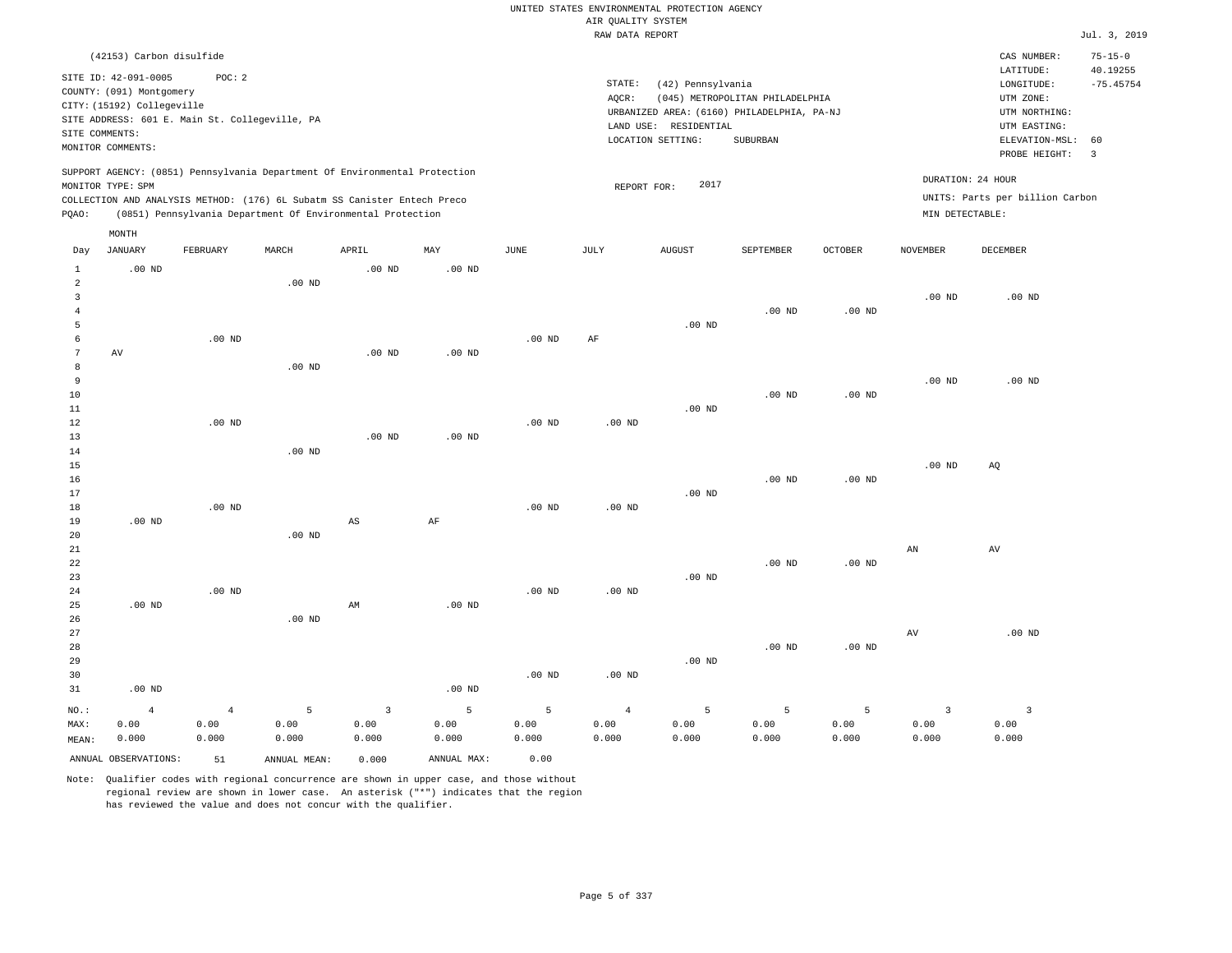|                |                                                |                   |                                                                            |          |                |          | UNITED STATES ENVIRONMENTAL PROTECTION AGENCY |                       |                                            |                   |                   |                                 |                           |
|----------------|------------------------------------------------|-------------------|----------------------------------------------------------------------------|----------|----------------|----------|-----------------------------------------------|-----------------------|--------------------------------------------|-------------------|-------------------|---------------------------------|---------------------------|
|                |                                                |                   |                                                                            |          |                |          | AIR OUALITY SYSTEM                            |                       |                                            |                   |                   |                                 |                           |
|                |                                                |                   |                                                                            |          |                |          | RAW DATA REPORT                               |                       |                                            |                   |                   |                                 | Jul. 3, 2019              |
|                | (42153) Carbon disulfide                       |                   |                                                                            |          |                |          |                                               |                       |                                            |                   |                   | CAS NUMBER:<br>LATITUDE:        | $75 - 15 - 0$<br>40.19255 |
|                | SITE ID: 42-091-0005                           | POC: 2            |                                                                            |          |                |          | STATE:                                        | (42) Pennsylvania     |                                            |                   |                   | LONGITUDE:                      | $-75.45754$               |
|                | COUNTY: (091) Montgomery                       |                   |                                                                            |          |                |          | AOCR:                                         |                       | (045) METROPOLITAN PHILADELPHIA            |                   |                   | UTM ZONE:                       |                           |
|                | CITY: (15192) Collegeville                     |                   |                                                                            |          |                |          |                                               |                       | URBANIZED AREA: (6160) PHILADELPHIA, PA-NJ |                   |                   | UTM NORTHING:                   |                           |
|                | SITE ADDRESS: 601 E. Main St. Collegeville, PA |                   |                                                                            |          |                |          |                                               | LAND USE: RESIDENTIAL |                                            |                   |                   | UTM EASTING:                    |                           |
| SITE COMMENTS: | MONITOR COMMENTS:                              |                   |                                                                            |          |                |          |                                               | LOCATION SETTING:     | SUBURBAN                                   |                   |                   | ELEVATION-MSL:                  | 60                        |
|                |                                                |                   |                                                                            |          |                |          |                                               |                       |                                            |                   |                   | PROBE HEIGHT:                   | $\overline{3}$            |
|                | MONITOR TYPE: SPM                              |                   | SUPPORT AGENCY: (0851) Pennsylvania Department Of Environmental Protection |          |                |          | REPORT FOR:                                   | 2018                  |                                            |                   |                   | DURATION: 24 HOUR               |                           |
|                |                                                |                   | COLLECTION AND ANALYSIS METHOD: (176) 6L Subatm SS Canister Entech Preco   |          |                |          |                                               |                       |                                            |                   |                   | UNITS: Parts per billion Carbon |                           |
| PQAO:          |                                                |                   | (0851) Pennsylvania Department Of Environmental Protection                 |          |                |          |                                               |                       |                                            |                   |                   | MIN DETECTABLE: . 054           |                           |
|                | MONTH                                          |                   |                                                                            |          |                |          |                                               |                       |                                            |                   |                   |                                 |                           |
| Day            | <b>JANUARY</b>                                 | FEBRUARY          | MARCH                                                                      | APRIL    | MAY            | JUNE     | <b>JULY</b>                                   | <b>AUGUST</b>         | SEPTEMBER                                  | <b>OCTOBER</b>    | <b>NOVEMBER</b>   | <b>DECEMBER</b>                 |                           |
| 1              |                                                | .00 <sub>ND</sub> |                                                                            |          |                | $.00$ ND | $.00$ LL                                      |                       |                                            |                   |                   |                                 |                           |
| 2              | $_{\rm AS}$                                    |                   |                                                                            | $.00$ ND | $.00$ ND       |          |                                               |                       |                                            |                   |                   |                                 |                           |
| $\overline{3}$ |                                                |                   | $\mathbb{A}\mathbb{G}$                                                     |          |                |          |                                               |                       |                                            |                   |                   |                                 |                           |
| $\overline{4}$ |                                                |                   |                                                                            |          |                |          |                                               |                       |                                            |                   | .00 <sub>ND</sub> | $.00$ ND                        |                           |
| 5<br>6         |                                                |                   |                                                                            |          |                |          |                                               |                       | $\rm AF$                                   | $.00$ ND          |                   |                                 |                           |
| $\overline{7}$ |                                                | $.00$ ND          |                                                                            |          |                | $.00$ ND | .00 <sub>ND</sub>                             | $.00$ ND              |                                            |                   |                   |                                 |                           |
| 8              | $.00$ ND                                       |                   |                                                                            | $.00$ ND | $.00$ ND       |          |                                               |                       |                                            |                   |                   |                                 |                           |
| 9              |                                                |                   | $.00$ ND                                                                   |          |                |          |                                               |                       |                                            |                   |                   |                                 |                           |
| 10             |                                                |                   |                                                                            |          |                |          |                                               |                       |                                            |                   | .00 <sub>ND</sub> | $.00$ ND                        |                           |
| 11             |                                                |                   |                                                                            |          |                |          |                                               |                       | .00 <sub>ND</sub>                          | .00 <sub>ND</sub> |                   |                                 |                           |
| $12$           |                                                |                   |                                                                            |          |                |          |                                               | $.00$ ND              |                                            |                   |                   |                                 |                           |
| 13             |                                                | $.00$ ND          |                                                                            |          |                | $.00$ ND | $.00$ ND                                      |                       |                                            |                   |                   |                                 |                           |
| 14             | $.00$ ND                                       |                   |                                                                            | $.00$ ND | AV             |          |                                               |                       |                                            |                   |                   |                                 |                           |
| 15             |                                                |                   | $.00$ ND                                                                   |          |                |          |                                               |                       |                                            |                   |                   |                                 |                           |
| 16             |                                                |                   |                                                                            |          |                |          |                                               |                       |                                            |                   | $.00$ ND          | $.00$ ND                        |                           |
| 17             |                                                |                   |                                                                            |          |                |          |                                               |                       | $.00$ ND                                   | .09 <sub>OX</sub> |                   |                                 |                           |
| 18             |                                                |                   |                                                                            |          |                |          |                                               | .15                   |                                            |                   |                   |                                 |                           |
| 19             | $.00$ ND                                       | $.00$ ND          |                                                                            |          |                | $.00$ ND | .00 <sub>ND</sub>                             |                       |                                            |                   |                   |                                 |                           |
| 20<br>21       |                                                |                   | $.00$ ND                                                                   | $.00$ ND | AV             |          |                                               |                       |                                            |                   |                   |                                 |                           |
| 22             |                                                |                   |                                                                            |          |                |          |                                               |                       |                                            |                   | .00 <sub>ND</sub> | $.00$ ND                        |                           |
| 23             |                                                |                   |                                                                            |          |                |          |                                               |                       | $.00$ ND                                   | $.00$ ND          |                   |                                 |                           |
| 24             |                                                |                   |                                                                            |          |                |          |                                               | $.00$ ND              |                                            |                   |                   |                                 |                           |
| 25             |                                                | .00 <sub>ND</sub> |                                                                            |          |                | .00 LL   | .00 <sub>ND</sub>                             |                       |                                            |                   |                   |                                 |                           |
| 26             | $.00$ ND                                       |                   |                                                                            | $.00$ ND | $.00$ ND       |          |                                               |                       |                                            |                   |                   |                                 |                           |
| 27             |                                                |                   | $.00$ ND                                                                   |          |                |          |                                               |                       |                                            |                   |                   |                                 |                           |
| 28             |                                                |                   |                                                                            |          |                |          |                                               |                       |                                            |                   | $.00$ ND          | $.00$ ND                        |                           |
| 29             |                                                |                   |                                                                            |          |                |          |                                               |                       | .00 <sub>ND</sub>                          | $.00$ ND          |                   |                                 |                           |
| 30             |                                                |                   |                                                                            |          |                |          |                                               | AV                    |                                            |                   |                   |                                 |                           |
| 31             |                                                |                   |                                                                            |          |                |          | $.00$ ND                                      |                       |                                            |                   |                   |                                 |                           |
| NO.:           | $\overline{4}$                                 | 5                 | $\overline{4}$                                                             | 5        | $\overline{3}$ | 5        | 6                                             | $\overline{4}$        | $\overline{4}$                             | 5                 | 5                 | $\overline{5}$                  |                           |
| MAX:           | 0.00                                           | 0.00              | 0.00                                                                       | 0.00     | 0.00           | 0.00     | 0.00                                          | .15                   | 0.00                                       | .09               | 0.00              | 0.00                            |                           |
| MEAN:          | 0.000                                          | 0.000             | 0.000                                                                      | 0.000    | 0.000          | 0.000    | 0.000                                         | .038                  | 0.000                                      | .018              | 0.000             | 0.000                           |                           |
|                | ANNUAL OBSERVATIONS:                           | 55                | ANNUAL, MEAN:                                                              | .004     | ANNUAL MAX:    | .15      |                                               |                       |                                            |                   |                   |                                 |                           |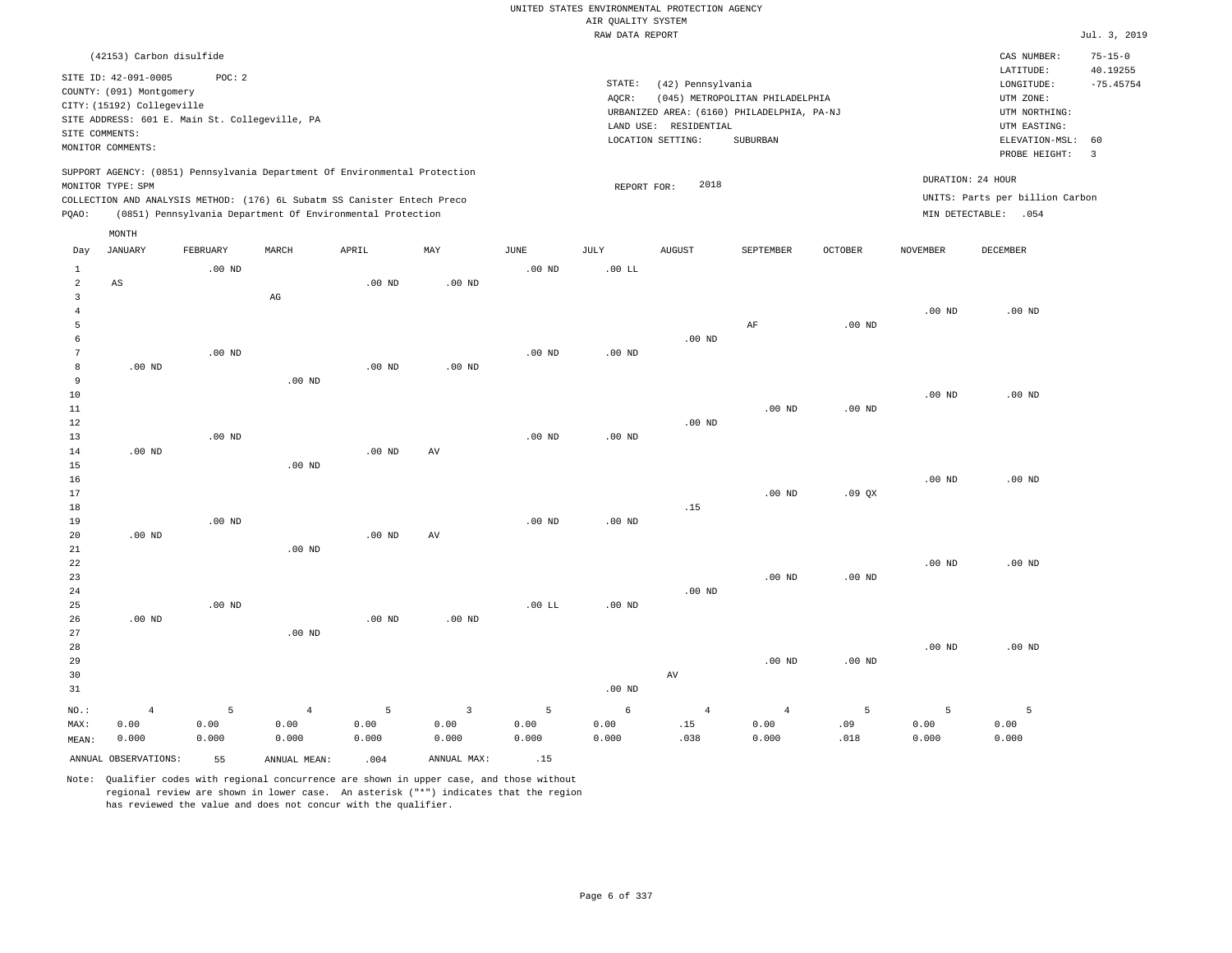|                                              |                                                                                                   |              |                                                                                                                                        |            |                         |                 | UNITED STATES ENVIRONMENTAL PROTECTION AGENCY |                                            |                                                                                                  |                         |                 |                                                              |                                           |
|----------------------------------------------|---------------------------------------------------------------------------------------------------|--------------|----------------------------------------------------------------------------------------------------------------------------------------|------------|-------------------------|-----------------|-----------------------------------------------|--------------------------------------------|--------------------------------------------------------------------------------------------------|-------------------------|-----------------|--------------------------------------------------------------|-------------------------------------------|
|                                              |                                                                                                   |              |                                                                                                                                        |            |                         |                 | AIR OUALITY SYSTEM                            |                                            |                                                                                                  |                         |                 |                                                              |                                           |
|                                              |                                                                                                   |              |                                                                                                                                        |            |                         |                 | RAW DATA REPORT                               |                                            |                                                                                                  |                         |                 |                                                              | Jul. 3, 2019                              |
|                                              | (43205) Propylene<br>SITE ID: 42-091-0005<br>COUNTY: (091) Montgomery                             | POC: 2       |                                                                                                                                        |            |                         |                 | STATE:                                        | (42) Pennsylvania                          |                                                                                                  |                         |                 | CAS NUMBER:<br>LATITUDE:<br>LONGITUDE:                       | $115 - 07 - 1$<br>40.19255<br>$-75.45754$ |
| SITE COMMENTS:                               | CITY: (15192) Collegeville<br>SITE ADDRESS: 601 E. Main St. Collegeville, PA<br>MONITOR COMMENTS: |              |                                                                                                                                        |            |                         |                 | AOCR:                                         | LAND USE: RESIDENTIAL<br>LOCATION SETTING: | (045) METROPOLITAN PHILADELPHIA<br>URBANIZED AREA: (6160) PHILADELPHIA, PA-NJ<br><b>SUBURBAN</b> |                         |                 | UTM ZONE:<br>UTM NORTHING:<br>UTM EASTING:<br>ELEVATION-MSL: | 60                                        |
|                                              |                                                                                                   |              | SUPPORT AGENCY: (0851) Pennsylvania Department Of Environmental Protection                                                             |            |                         |                 |                                               | 2013                                       |                                                                                                  |                         |                 | PROBE HEIGHT:<br>DURATION: 24 HOUR                           | $\overline{3}$                            |
| PQAO:                                        | MONITOR TYPE: SPM                                                                                 |              | COLLECTION AND ANALYSIS METHOD: (176) 6L Subatm SS Canister Entech Preco<br>(0851) Pennsylvania Department Of Environmental Protection |            |                         |                 | REPORT FOR:                                   |                                            |                                                                                                  |                         | MIN DETECTABLE: | UNITS: Parts per billion Carbon                              |                                           |
| Day                                          | MONTH<br><b>JANUARY</b>                                                                           | FEBRUARY     | MARCH                                                                                                                                  | APRIL      | MAY                     | JUNE            | <b>JULY</b>                                   | <b>AUGUST</b>                              | SEPTEMBER                                                                                        | <b>OCTOBER</b>          | <b>NOVEMBER</b> | <b>DECEMBER</b>                                              |                                           |
| 1<br>$\overline{a}$                          |                                                                                                   |              |                                                                                                                                        |            |                         |                 |                                               | 2.628                                      | 2.424                                                                                            | AS                      |                 |                                                              |                                           |
| $\overline{3}$<br>$\overline{4}$             | 3.039                                                                                             | 7.017 5      |                                                                                                                                        | 1.854      | 1.785                   | 1.758           | .981 CC                                       |                                            |                                                                                                  |                         |                 |                                                              |                                           |
| $\mathsf S$<br>$\epsilon$<br>$7\phantom{.0}$ |                                                                                                   |              | 2.181                                                                                                                                  |            |                         |                 |                                               |                                            | 3.672                                                                                            | .996 LL                 | 3.507           | 5.280 QX                                                     |                                           |
| 8<br>9<br>$10$                               | 3.999                                                                                             | 1.704        |                                                                                                                                        | 1.656      | 2.586                   | 6.1685          | 2.238                                         | 4.143                                      |                                                                                                  |                         |                 |                                                              |                                           |
| $1\,1$<br>$1\,2$                             |                                                                                                   |              | 1.824                                                                                                                                  |            |                         |                 |                                               |                                            |                                                                                                  |                         | 1.341 CC        | 3.111                                                        |                                           |
| 13<br>14<br>15                               |                                                                                                   | 3.654        |                                                                                                                                        |            |                         | 1.533           | 1.506                                         | 1.332 CC                                   | 1.725                                                                                            | 1.236                   |                 |                                                              |                                           |
| 16<br>17<br>$1\,8$                           | 3.600                                                                                             |              | AF                                                                                                                                     | 1.707      | AF                      |                 |                                               |                                            |                                                                                                  |                         | 1.227 CC        | 4.419                                                        |                                           |
| 19<br>20                                     |                                                                                                   |              |                                                                                                                                        |            |                         |                 |                                               | 1.830 CL                                   | AF                                                                                               | AF                      |                 |                                                              |                                           |
| 21<br>22<br>23                               | 1.824                                                                                             | 1.851        | 1.287                                                                                                                                  | 2.304      | AF                      | 1.431           | 1.527                                         |                                            |                                                                                                  |                         |                 |                                                              |                                           |
| 24<br>25<br>26                               |                                                                                                   |              |                                                                                                                                        |            |                         |                 |                                               | 1.869 CC                                   | 1.608                                                                                            | 2.616                   | .963 CC         | 1.879 CC                                                     |                                           |
| 27<br>28                                     | 4.059                                                                                             | 3.450        |                                                                                                                                        | 2.484      | 4.974                   | 1.995           | 2.550                                         |                                            |                                                                                                  |                         |                 |                                                              |                                           |
| 29<br>30<br>31                               |                                                                                                   |              | $\mathbb{A}\mathbb{S}$                                                                                                                 |            |                         |                 |                                               |                                            |                                                                                                  | 5.148                   | 4.812           | 2.703                                                        |                                           |
| NO.:<br>MAX:                                 | 5<br>4.059                                                                                        | 5<br>7.017   | $\overline{\mathbf{3}}$<br>2.181                                                                                                       | 5<br>2.484 | $\overline{3}$<br>4.974 | 5<br>6.168      | 5<br>2.550                                    | 5<br>4.143                                 | $\overline{4}$<br>3.672                                                                          | $\overline{4}$<br>5.148 | 5<br>4.812      | $\overline{5}$<br>5.280                                      |                                           |
| MEAN:                                        | 3.3042<br>ANNUAL OBSERVATIONS:                                                                    | 3.5352<br>54 | 1.7640<br>ANNUAL MEAN: 2.6110                                                                                                          | 2.0010     | 3.1150<br>ANNUAL MAX:   | 2.5770<br>7.017 | 1.7604                                        | 2.3604                                     | 2.3573                                                                                           | 2.4990                  | 2.3700          | 3.4784                                                       |                                           |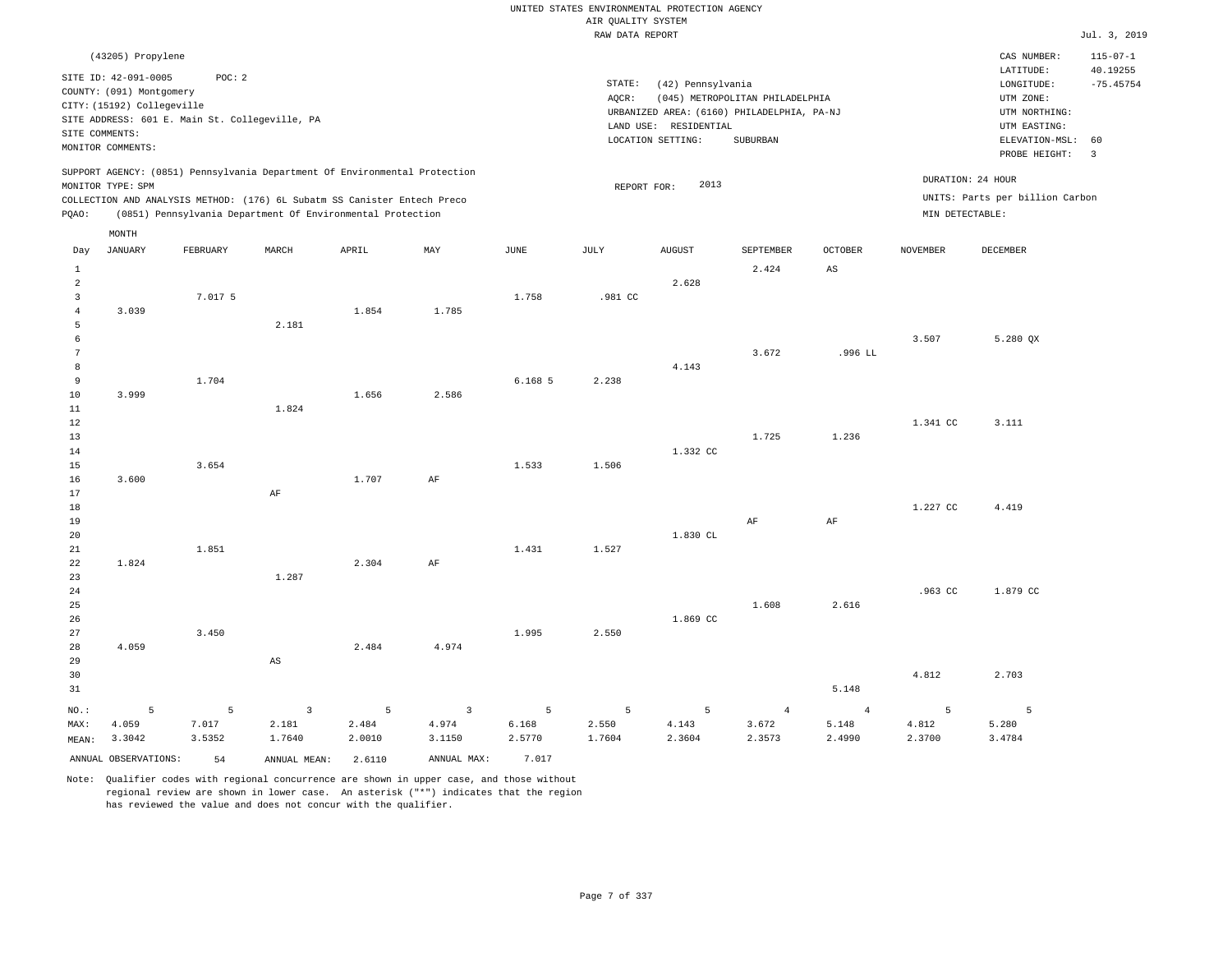|                                  | (43205) Propylene                              |                |                                                                            |           |                |                |                |                       |                                            |                |                 | CAS NUMBER:                     | $115 - 07 - 1$                |
|----------------------------------|------------------------------------------------|----------------|----------------------------------------------------------------------------|-----------|----------------|----------------|----------------|-----------------------|--------------------------------------------|----------------|-----------------|---------------------------------|-------------------------------|
|                                  | SITE ID: 42-091-0005                           | POC: 2         |                                                                            |           |                |                |                |                       |                                            |                |                 | LATITUDE:                       | 40.19255                      |
|                                  | COUNTY: (091) Montgomery                       |                |                                                                            |           |                |                | STATE:         | (42) Pennsylvania     |                                            |                |                 | LONGITUDE:                      | $-75.45754$                   |
|                                  | CITY: (15192) Collegeville                     |                |                                                                            |           |                |                | AQCR:          |                       | (045) METROPOLITAN PHILADELPHIA            |                |                 | UTM ZONE:                       |                               |
|                                  | SITE ADDRESS: 601 E. Main St. Collegeville, PA |                |                                                                            |           |                |                |                |                       | URBANIZED AREA: (6160) PHILADELPHIA, PA-NJ |                |                 | UTM NORTHING:                   |                               |
|                                  | SITE COMMENTS:                                 |                |                                                                            |           |                |                |                | LAND USE: RESIDENTIAL |                                            |                |                 | UTM EASTING:                    |                               |
|                                  | MONITOR COMMENTS:                              |                |                                                                            |           |                |                |                | LOCATION SETTING:     | <b>SUBURBAN</b>                            |                |                 | ELEVATION-MSL:<br>PROBE HEIGHT: | 60<br>$\overline{\mathbf{3}}$ |
|                                  |                                                |                |                                                                            |           |                |                |                |                       |                                            |                |                 |                                 |                               |
|                                  | MONITOR TYPE: SPM                              |                | SUPPORT AGENCY: (0851) Pennsylvania Department Of Environmental Protection |           |                |                | REPORT FOR:    | 2014                  |                                            |                |                 | DURATION: 24 HOUR               |                               |
|                                  |                                                |                | COLLECTION AND ANALYSIS METHOD: (176) 6L Subatm SS Canister Entech Preco   |           |                |                |                |                       |                                            |                |                 | UNITS: Parts per billion Carbon |                               |
| PQAO:                            |                                                |                | (0851) Pennsylvania Department Of Environmental Protection                 |           |                |                |                |                       |                                            |                | MIN DETECTABLE: |                                 |                               |
|                                  |                                                |                |                                                                            |           |                |                |                |                       |                                            |                |                 |                                 |                               |
| Day                              | MONTH<br><b>JANUARY</b>                        | FEBRUARY       | MARCH                                                                      | APRIL     | MAY            | JUNE           | JULY           | <b>AUGUST</b>         | SEPTEMBER                                  | <b>OCTOBER</b> | <b>NOVEMBER</b> | <b>DECEMBER</b>                 |                               |
|                                  |                                                |                |                                                                            |           |                |                |                |                       |                                            |                |                 |                                 |                               |
| $\mathbf{1}$                     |                                                |                |                                                                            |           |                |                |                |                       |                                            |                | 1.097           | 4.274                           |                               |
| $\overline{a}$                   |                                                |                |                                                                            |           |                |                |                |                       | 1.155 CC                                   | 1.754          |                 |                                 |                               |
| $\overline{3}$                   |                                                |                |                                                                            |           |                |                |                | $\rm{AF}$             |                                            |                |                 |                                 |                               |
| $\overline{4}$<br>$\overline{5}$ | 10.595 5                                       | 3.306          |                                                                            | .719 QX   | .934           | 1.020 CC       | .835 CC        |                       |                                            |                |                 |                                 |                               |
| $\epsilon$                       |                                                |                | 1.767                                                                      |           |                |                |                |                       |                                            |                |                 |                                 |                               |
| $7\phantom{.0}$                  |                                                |                |                                                                            |           |                |                |                |                       |                                            |                | 1.451           | 1.681                           |                               |
| 8                                |                                                |                |                                                                            |           |                |                |                |                       | 1.571                                      | 1.617          |                 |                                 |                               |
| 9                                |                                                |                |                                                                            |           |                |                |                | 2.618                 |                                            |                |                 |                                 |                               |
| 10                               |                                                | AS             |                                                                            |           |                | 1.180          | 1.588 CC       |                       |                                            |                |                 |                                 |                               |
| 11                               | 4.711 QX                                       |                |                                                                            | .639 CC   | 1.449          |                |                |                       |                                            |                |                 |                                 |                               |
| 12                               |                                                |                | 5.973 5                                                                    |           |                |                |                |                       |                                            |                |                 |                                 |                               |
| 13                               |                                                |                |                                                                            |           |                |                |                |                       |                                            |                | 2.035           | AF                              |                               |
| 14                               |                                                |                |                                                                            |           |                |                |                |                       | .851CC                                     | 2.318          |                 |                                 |                               |
| 15                               |                                                |                |                                                                            |           |                |                |                | .999 CC               |                                            |                |                 |                                 |                               |
| 16                               |                                                | 2.043          |                                                                            |           |                | $_{\rm AS}$    | $\rm{AF}$      |                       |                                            |                |                 |                                 |                               |
| 17                               | 7.147 5                                        |                |                                                                            | 1.339     | 1.568          |                |                |                       |                                            |                |                 |                                 |                               |
| 18                               |                                                |                | 2.764                                                                      |           |                |                |                |                       |                                            |                |                 |                                 |                               |
| 19                               |                                                |                |                                                                            |           |                |                |                |                       |                                            |                | AF              | 3.148                           |                               |
| 20                               |                                                |                |                                                                            |           |                |                |                |                       | 1.715                                      | 5.076          |                 |                                 |                               |
| 21<br>22                         |                                                | 2.881          |                                                                            |           |                | AS             |                | 3.181                 |                                            |                |                 |                                 |                               |
| 23                               | 3.639                                          |                |                                                                            | $.000$ ND | 1.759          |                | AS             |                       |                                            |                |                 |                                 |                               |
| 24                               |                                                |                | 2.057 QX                                                                   |           |                |                |                |                       |                                            |                |                 |                                 |                               |
| 25                               |                                                |                |                                                                            |           |                |                |                |                       |                                            |                | 2.797           | 2.195                           |                               |
| 26                               |                                                |                |                                                                            |           |                |                |                |                       | 2.039                                      | 1.596          |                 |                                 |                               |
| 27                               |                                                |                |                                                                            |           |                |                |                | 1.258                 |                                            |                |                 |                                 |                               |
| 28                               |                                                | 1.645          |                                                                            |           |                | 3.003          | $2.058$ QX     |                       |                                            |                |                 |                                 |                               |
| 29                               | 5.881 5                                        |                |                                                                            | .986      | $\rm{AF}$      |                |                |                       |                                            |                |                 |                                 |                               |
| 30                               |                                                |                | 1.305 QX                                                                   |           |                |                |                |                       |                                            |                |                 |                                 |                               |
| 31                               |                                                |                |                                                                            |           |                |                |                |                       |                                            |                |                 | 3.703                           |                               |
| NO.:                             | 5                                              | $\overline{4}$ | 5                                                                          | 5         | $\overline{4}$ | $\overline{3}$ | $\overline{3}$ | $\overline{4}$        | 5                                          | 5              | $\overline{4}$  | 5                               |                               |
| MAX:                             | 10.595                                         | 3.306          | 5.973                                                                      | 1.339     | 1.759          | 3.003          | 2.058          | 3.181                 | 2.039                                      | 5.076          | 2.797           | 4.274                           |                               |
| MEAN:                            | 6.3946                                         | 2.4688         | 2.7732                                                                     | .7366     | 1.4275         | 1.7343         | 1.4937         | 2.0140                | 1.4662                                     | 2.4722         | 1.8450          | 3.0002                          |                               |
|                                  | ANNUAL OBSERVATIONS:                           | 52             |                                                                            |           | ANNUAL MAX:    | 10.595         |                |                       |                                            |                |                 |                                 |                               |
|                                  |                                                |                | ANNUAL MEAN:                                                               | 2.4023    |                |                |                |                       |                                            |                |                 |                                 |                               |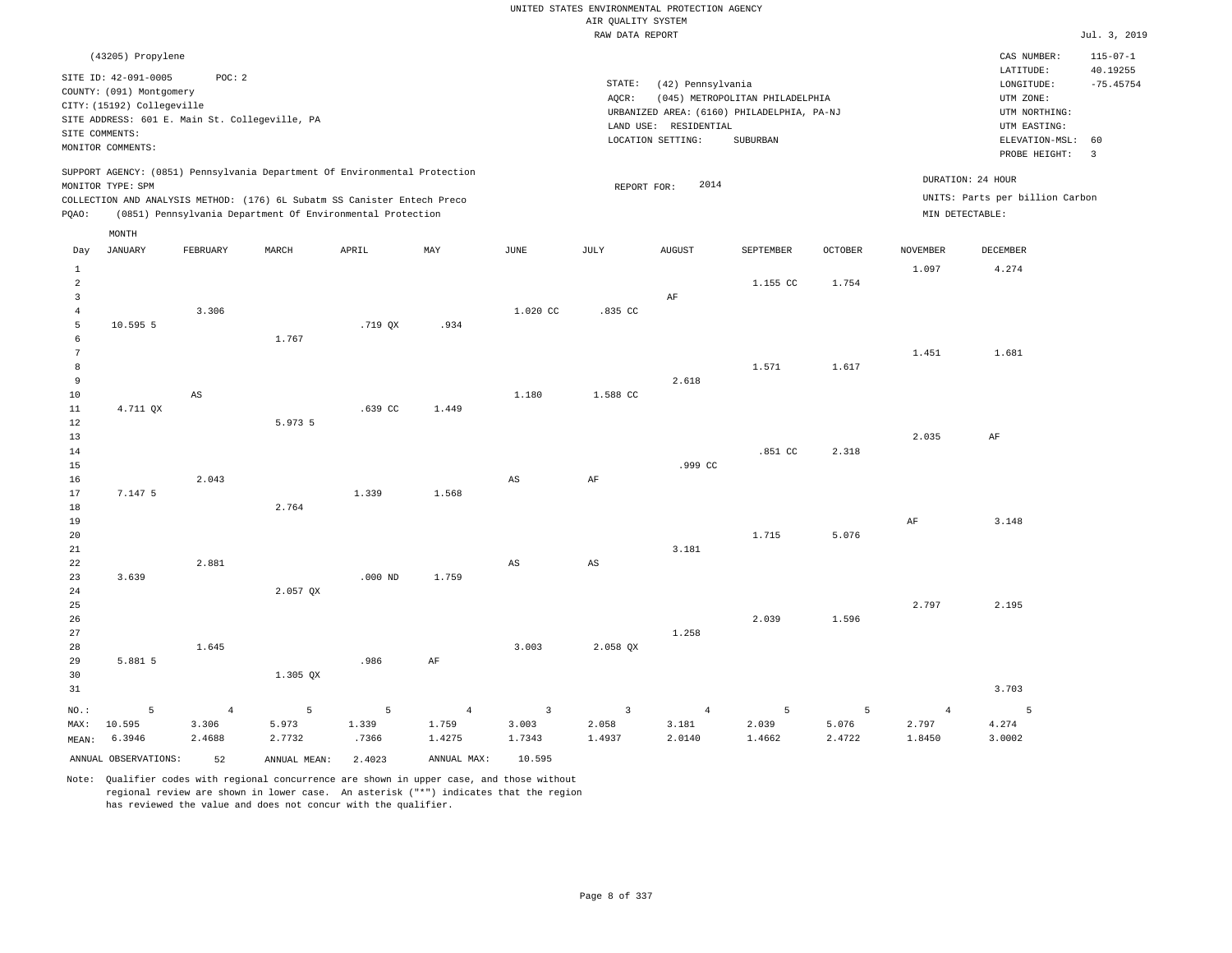|                                  |                            |                                                                            |             |        |        |                         | AIR OUALITY SYSTEM | UNITED STATES ENVIRONMENTAL PROTECTION AGENCY |                                            |                |                 |                                 |                |
|----------------------------------|----------------------------|----------------------------------------------------------------------------|-------------|--------|--------|-------------------------|--------------------|-----------------------------------------------|--------------------------------------------|----------------|-----------------|---------------------------------|----------------|
|                                  |                            |                                                                            |             |        |        |                         | RAW DATA REPORT    |                                               |                                            |                |                 |                                 | Jul. 3, 2019   |
|                                  | (43205) Propylene          |                                                                            |             |        |        |                         |                    |                                               |                                            |                |                 | CAS NUMBER:                     | $115 - 07 - 1$ |
|                                  | SITE ID: 42-091-0005       | POC: 2                                                                     |             |        |        |                         |                    |                                               |                                            |                |                 | LATITUDE:                       | 40.19255       |
|                                  | COUNTY: (091) Montgomery   |                                                                            |             |        |        |                         | STATE:             | (42) Pennsylvania                             |                                            |                |                 | $\texttt{LONGITUDE}$ :          | $-75.45754$    |
|                                  | CITY: (15192) Collegeville |                                                                            |             |        |        |                         | AOCR:              |                                               | (045) METROPOLITAN PHILADELPHIA            |                |                 | UTM ZONE:                       |                |
|                                  |                            | SITE ADDRESS: 601 E. Main St. Collegeville, PA                             |             |        |        |                         |                    | LAND USE: RESIDENTIAL                         | URBANIZED AREA: (6160) PHILADELPHIA, PA-NJ |                |                 | UTM NORTHING:<br>UTM EASTING:   |                |
| SITE COMMENTS:                   |                            |                                                                            |             |        |        |                         |                    | LOCATION SETTING:                             | SUBURBAN                                   |                |                 | ELEVATION-MSL:                  | 60             |
|                                  | MONITOR COMMENTS:          |                                                                            |             |        |        |                         |                    |                                               |                                            |                |                 | PROBE HEIGHT:                   | $\overline{3}$ |
|                                  | MONITOR TYPE: SPM          | SUPPORT AGENCY: (0851) Pennsylvania Department Of Environmental Protection |             |        |        |                         |                    | 2015                                          |                                            |                |                 | DURATION: 24 HOUR               |                |
|                                  |                            | COLLECTION AND ANALYSIS METHOD: (176) 6L Subatm SS Canister Entech Preco   |             |        |        |                         | REPORT FOR:        |                                               |                                            |                |                 | UNITS: Parts per billion Carbon |                |
| PQAO:                            |                            | (0851) Pennsylvania Department Of Environmental Protection                 |             |        |        |                         |                    |                                               |                                            |                | MIN DETECTABLE: |                                 |                |
|                                  | MONTH                      |                                                                            |             |        |        |                         |                    |                                               |                                            |                |                 |                                 |                |
| Day                              | <b>JANUARY</b>             | FEBRUARY                                                                   | MARCH       | APRIL  | MAY    | <b>JUNE</b>             | JULY               | <b>AUGUST</b>                                 | SEPTEMBER                                  | <b>OCTOBER</b> | <b>NOVEMBER</b> | DECEMBER                        |                |
| $\mathbf{1}$                     |                            |                                                                            | $_{\rm AS}$ |        |        |                         |                    |                                               |                                            |                |                 |                                 |                |
| $\overline{a}$<br>$\overline{3}$ |                            |                                                                            |             |        |        |                         |                    |                                               | 2.730                                      | .750 CC        | 4.500           | $\rm{AF}$                       |                |
| $\overline{4}$                   |                            |                                                                            |             |        |        |                         |                    | 1.260                                         |                                            |                |                 |                                 |                |
| 5                                |                            | 2.114                                                                      |             |        |        | 1.020 CC                | 1.830              |                                               |                                            |                |                 |                                 |                |
| 6                                | 4.865                      |                                                                            |             | 1.920  | 1.500  |                         |                    |                                               |                                            |                |                 |                                 |                |
| $\overline{7}$                   |                            |                                                                            | 2.525       |        |        |                         |                    |                                               |                                            |                |                 |                                 |                |
| 8                                |                            |                                                                            |             |        |        |                         |                    |                                               |                                            |                | 2.370           | AF                              |                |
| $\,9$                            |                            |                                                                            |             |        |        |                         |                    |                                               | 1.050 CC                                   | 3.000          |                 |                                 |                |
| 10                               |                            |                                                                            |             |        |        |                         |                    | AF                                            |                                            |                |                 |                                 |                |
| 11<br>12                         | $\rm AF$                   | 3.916                                                                      |             | 2.640  | 1.140  | 2.220                   | 2.790              |                                               |                                            |                |                 |                                 |                |
| 13                               |                            |                                                                            | 3.210       |        |        |                         |                    |                                               |                                            |                |                 |                                 |                |
| 14                               |                            |                                                                            |             |        |        |                         |                    |                                               |                                            |                | 1.080           | 5.100                           |                |
| 15                               |                            |                                                                            |             |        |        |                         |                    |                                               | 2.910                                      | 1.440          |                 |                                 |                |
| 16                               |                            |                                                                            |             |        |        |                         |                    | 1.410                                         |                                            |                |                 |                                 |                |
| 17                               |                            | 3.726                                                                      |             |        |        | $\mathbb{A}\mathbb{S}$  | 2.430              |                                               |                                            |                |                 |                                 |                |
| 18                               | 6.931 5                    |                                                                            |             | 2.400  | 2.460  |                         |                    |                                               |                                            |                |                 |                                 |                |
| 19                               |                            |                                                                            | 2.730       |        |        |                         |                    |                                               |                                            |                |                 |                                 |                |
| 20<br>21                         |                            |                                                                            |             |        |        |                         |                    |                                               | 1.140 CC                                   | 2.850          | 2.640           | 4.200                           |                |
| $2\sqrt{2}$                      |                            |                                                                            |             |        |        |                         |                    | $\rm AF$                                      |                                            |                |                 |                                 |                |
| 23                               |                            | 2.310                                                                      |             |        |        | AF                      | 2.130              |                                               |                                            |                |                 |                                 |                |
| 24                               | AS                         |                                                                            |             | .540   | 2.400  |                         |                    |                                               |                                            |                |                 |                                 |                |
| 25                               |                            |                                                                            | 5.400 5     |        |        |                         |                    |                                               |                                            |                |                 |                                 |                |
| 26                               |                            |                                                                            |             |        |        |                         |                    |                                               |                                            |                | AF              | 2.190 QX                        |                |
| 27                               |                            |                                                                            |             |        |        |                         |                    |                                               | .990 CC                                    | 3.600          |                 |                                 |                |
| 28                               |                            |                                                                            |             |        |        |                         |                    | 2.910                                         |                                            |                |                 |                                 |                |
| 29                               |                            |                                                                            |             |        |        | .870                    | 2.580              |                                               |                                            |                |                 |                                 |                |
| 30<br>31                         | 2.950                      |                                                                            | 1.650       | .900   | 1.890  |                         |                    |                                               |                                            |                |                 |                                 |                |
| NO.:                             | 3                          | $\overline{4}$                                                             | 5           | 5      | 5      | $\overline{\mathbf{3}}$ | 5                  | $\overline{3}$                                | 5                                          | 5              | $\overline{4}$  | $\overline{3}$                  |                |
| MAX:                             | 6.931                      | 3.916                                                                      | 5.400       | 2.640  | 2.460  | 2.220                   | 2.790              | 2.910                                         | 2.910                                      | 3.600          | 4.500           | 5.100                           |                |
| MEAN:                            | 4.9153                     | 3.0165                                                                     | 3.1030      | 1.6800 | 1.8780 | 1.3700                  | 2.3520             | 1.8600                                        | 1.7640                                     | 2.3280         | 2.6475          | 3.8300                          |                |

ANNUAL OBSERVATIONS: 50 ANNUAL MEAN: 2.4821 ANNUAL MAX: 6.931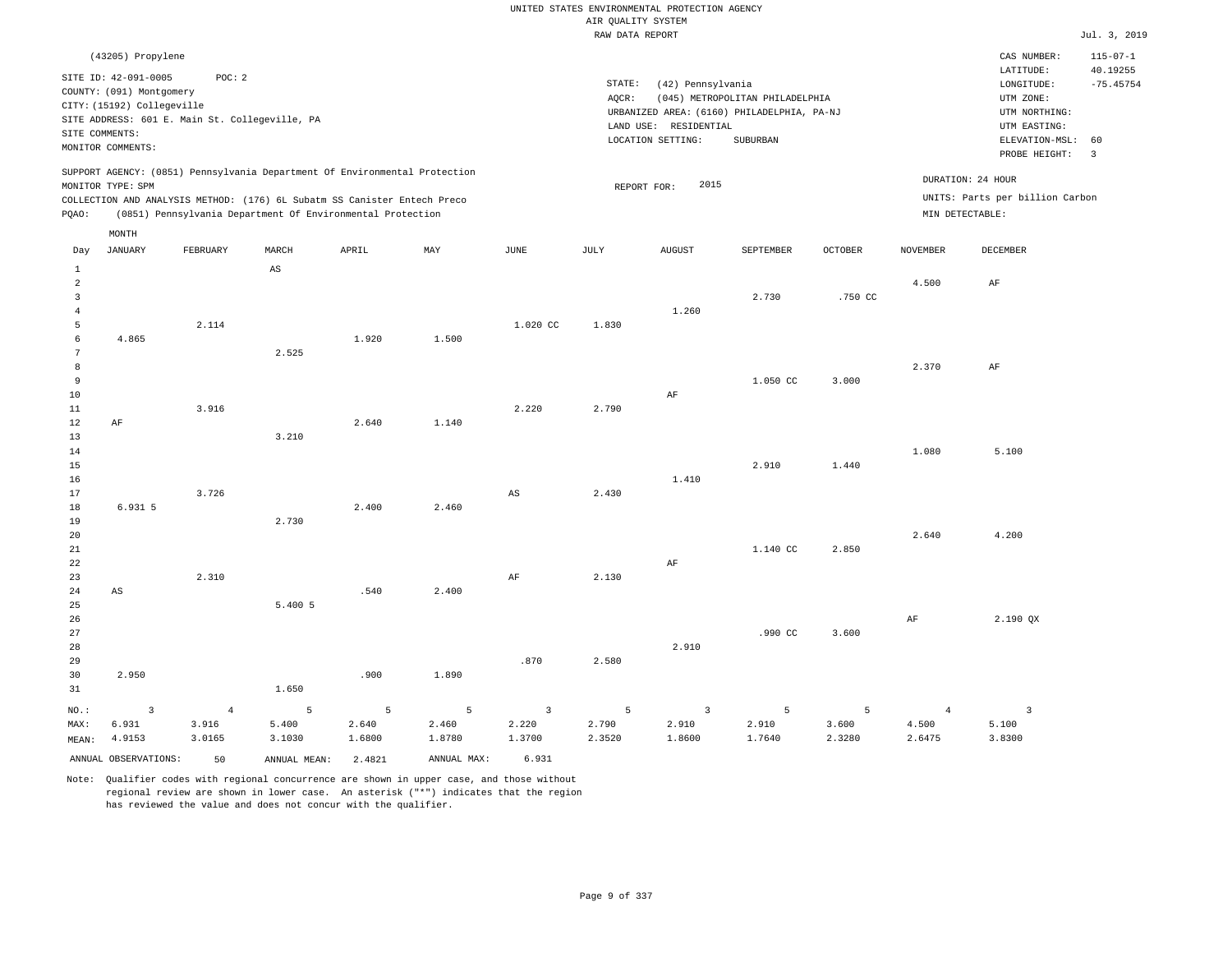|                                                                       |                                                                                                  |                                            |                                                                                                                                                                                                                      |                                   |                                   |                      | AIR QUALITY SYSTEM                          | UNITED STATES ENVIRONMENTAL PROTECTION AGENCY                                            |                                   |                      |                                            |                                                                       |                         |
|-----------------------------------------------------------------------|--------------------------------------------------------------------------------------------------|--------------------------------------------|----------------------------------------------------------------------------------------------------------------------------------------------------------------------------------------------------------------------|-----------------------------------|-----------------------------------|----------------------|---------------------------------------------|------------------------------------------------------------------------------------------|-----------------------------------|----------------------|--------------------------------------------|-----------------------------------------------------------------------|-------------------------|
|                                                                       |                                                                                                  |                                            |                                                                                                                                                                                                                      |                                   |                                   |                      | RAW DATA REPORT                             |                                                                                          |                                   |                      |                                            |                                                                       | Jul. 3, 2019            |
|                                                                       | (43205) Propylene                                                                                |                                            |                                                                                                                                                                                                                      |                                   |                                   |                      |                                             |                                                                                          |                                   |                      |                                            | CAS NUMBER:                                                           | $115 - 07 - 1$          |
|                                                                       | SITE ID: 42-091-0005<br>COUNTY: (091) Montgomery<br>CITY: (15192) Collegeville<br>SITE COMMENTS: | POC: 2                                     | SITE ADDRESS: 601 E. Main St. Collegeville, PA                                                                                                                                                                       |                                   |                                   |                      | STATE:<br>AQCR:                             | (42) Pennsylvania<br>URBANIZED AREA: (6160) PHILADELPHIA, PA-NJ<br>LAND USE: RESIDENTIAL | (045) METROPOLITAN PHILADELPHIA   |                      |                                            | LATITUDE:<br>LONGITUDE:<br>UTM ZONE:<br>UTM NORTHING:<br>UTM EASTING: | 40.19255<br>$-75.45754$ |
|                                                                       | MONITOR COMMENTS:                                                                                |                                            |                                                                                                                                                                                                                      |                                   |                                   |                      |                                             | LOCATION SETTING:                                                                        | SUBURBAN                          |                      |                                            | ELEVATION-MSL:<br>PROBE HEIGHT:                                       | 60<br>$\overline{3}$    |
| PQAO:                                                                 | MONITOR TYPE: SPM                                                                                |                                            | SUPPORT AGENCY: (0851) Pennsylvania Department Of Environmental Protection<br>COLLECTION AND ANALYSIS METHOD: (176) 6L Subatm SS Canister Entech Preco<br>(0851) Pennsylvania Department Of Environmental Protection |                                   |                                   |                      |                                             | 2016<br>REPORT FOR:                                                                      |                                   |                      | MIN DETECTABLE:                            | DURATION: 24 HOUR<br>UNITS: Parts per billion Carbon                  |                         |
| Day                                                                   | MONTH<br><b>JANUARY</b>                                                                          | FEBRUARY                                   | MARCH                                                                                                                                                                                                                | APRIL                             | MAY                               | $_{\rm JUNE}$        | <b>JULY</b>                                 | ${\tt AUGUST}$                                                                           | SEPTEMBER                         | <b>OCTOBER</b>       | <b>NOVEMBER</b>                            | <b>DECEMBER</b>                                                       |                         |
| 1<br>$\overline{a}$<br>$\overline{\mathbf{3}}$<br>$\overline{4}$<br>5 | AF                                                                                               |                                            | 2.280                                                                                                                                                                                                                |                                   |                                   | 1.680                | 2.310                                       | 10.080 5                                                                                 | $\mathbb{TS}$                     | 1.980                | 2.040                                      | 2.520                                                                 |                         |
| 6<br>$7\phantom{.0}$<br>8<br>9<br>10<br>11                            | 12.000 5                                                                                         | 3.000                                      | 4.200                                                                                                                                                                                                                | AF                                | .840                              | 4.200                | 1.290                                       | 1.080 SQ                                                                                 | 1.350                             | .720 LB              | 4.800                                      | 3.600                                                                 |                         |
| 12<br>13<br>14<br>15<br>16<br>17                                      | 2.790                                                                                            | AF                                         | 1.950                                                                                                                                                                                                                | .708 QX                           | 4.500                             | 2.400                | AF                                          | 6.480                                                                                    | .510 LB                           | 4.800                | AF                                         | 3.900                                                                 |                         |
| 18<br>19<br>20<br>21<br>22<br>23                                      | 1.356                                                                                            | 1.500                                      | 1.320                                                                                                                                                                                                                | 1.791 OX                          | 1.350                             | 3.300                | $\mathbb{A}\mathbb{S}$                      | 1.170 SQ                                                                                 | 2.520                             | 1.050 LB             | AF                                         | 4.800                                                                 |                         |
| 24<br>25<br>26<br>27<br>28<br>29                                      | 6.450                                                                                            | 1.380                                      | 1.050 OX                                                                                                                                                                                                             | .960                              | TS                                | 1.470                | 12.060 5                                    | AF                                                                                       | 1.620                             | 1.740 LB             | 2.340                                      | 3.900                                                                 |                         |
| 30<br>31                                                              | AV                                                                                               |                                            | .810 QX                                                                                                                                                                                                              | 1.050                             | .930                              |                      |                                             |                                                                                          |                                   |                      |                                            |                                                                       |                         |
| NO.:<br>MAX:<br>MEAN:                                                 | $\overline{4}$<br>12.000<br>5.6490                                                               | $\overline{\mathbf{3}}$<br>3.000<br>1.9600 | $\epsilon$<br>4.200<br>1.9350                                                                                                                                                                                        | $\overline{4}$<br>1.791<br>1.1273 | $\overline{4}$<br>4.500<br>1.9050 | 5<br>4.200<br>2.6100 | $\overline{\mathbf{3}}$<br>12.060<br>5.2200 | $\overline{4}$<br>10.080<br>4.7025                                                       | $\overline{4}$<br>2.520<br>1.5000 | 5<br>4.800<br>2.0580 | $\overline{\mathbf{3}}$<br>4.800<br>3.0600 | 5<br>4.800<br>3.7440                                                  |                         |
|                                                                       | ANNUAL OBSERVATIONS:                                                                             | 50                                         | ANNUAL MEAN: 2.8785                                                                                                                                                                                                  |                                   | ANNUAL MAX:                       | 12,060               |                                             |                                                                                          |                                   |                      |                                            |                                                                       |                         |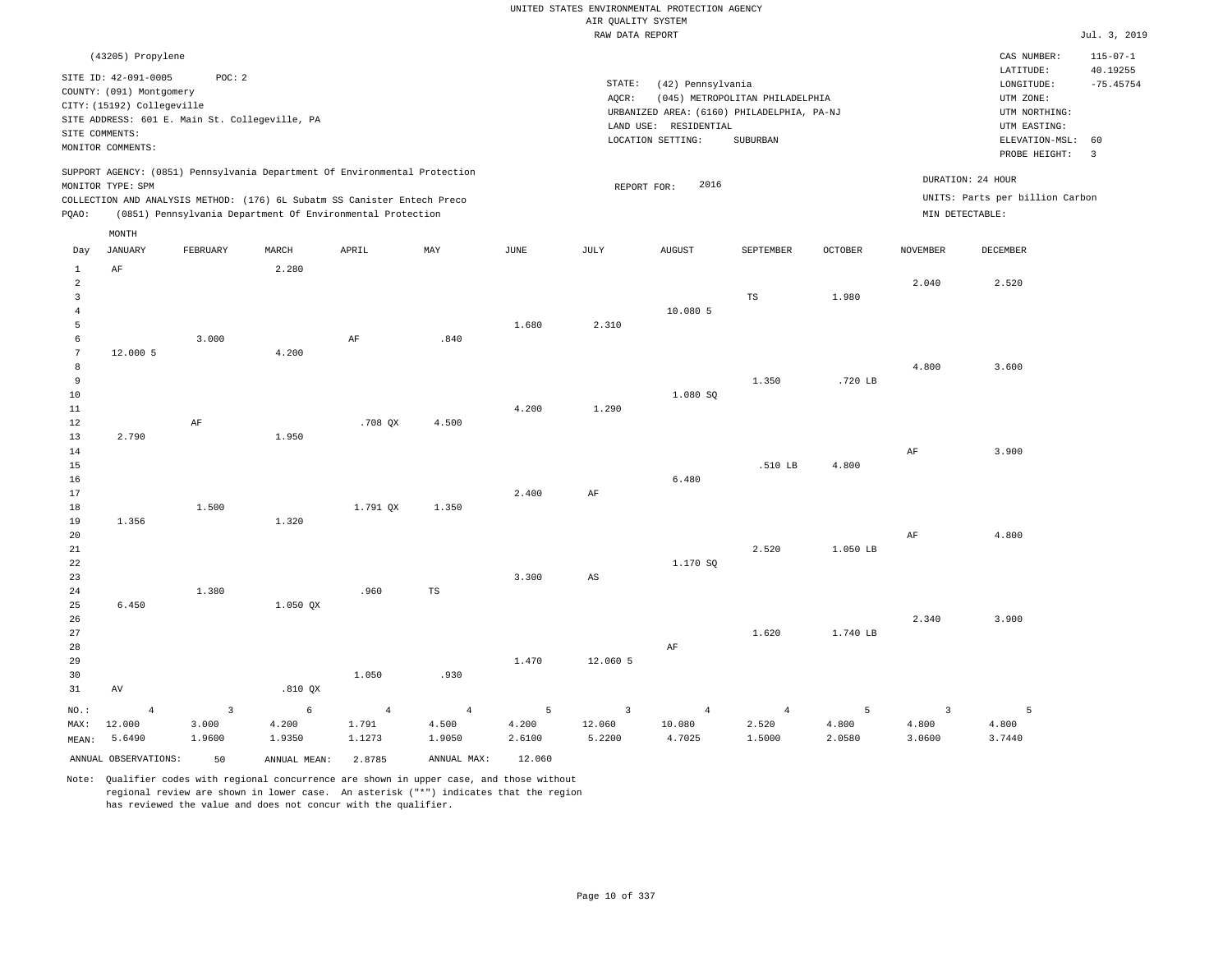|                         |                                                |                |                                                                            |                         |                |             |                    | UNITED STATES ENVIRONMENTAL PROTECTION AGENCY |                                            |                |                     |                                 |                         |
|-------------------------|------------------------------------------------|----------------|----------------------------------------------------------------------------|-------------------------|----------------|-------------|--------------------|-----------------------------------------------|--------------------------------------------|----------------|---------------------|---------------------------------|-------------------------|
|                         |                                                |                |                                                                            |                         |                |             | AIR QUALITY SYSTEM |                                               |                                            |                |                     |                                 |                         |
|                         |                                                |                |                                                                            |                         |                |             | RAW DATA REPORT    |                                               |                                            |                |                     |                                 | Jul. 3, 2019            |
|                         | (43205) Propylene                              |                |                                                                            |                         |                |             |                    |                                               |                                            |                |                     | CAS NUMBER:                     | $115 - 07 - 1$          |
|                         | SITE ID: 42-091-0005                           | POC: 2         |                                                                            |                         |                |             | STATE:             | (42) Pennsylvania                             |                                            |                |                     | LATITUDE:<br>LONGITUDE:         | 40.19255<br>$-75.45754$ |
|                         | COUNTY: (091) Montgomery                       |                |                                                                            |                         |                |             | AQCR:              |                                               | (045) METROPOLITAN PHILADELPHIA            |                |                     | UTM ZONE:                       |                         |
|                         | CITY: (15192) Collegeville                     |                |                                                                            |                         |                |             |                    |                                               | URBANIZED AREA: (6160) PHILADELPHIA, PA-NJ |                |                     | UTM NORTHING:                   |                         |
|                         | SITE ADDRESS: 601 E. Main St. Collegeville, PA |                |                                                                            |                         |                |             |                    | LAND USE: RESIDENTIAL                         |                                            |                |                     | UTM EASTING:                    |                         |
| SITE COMMENTS:          |                                                |                |                                                                            |                         |                |             |                    | LOCATION SETTING:                             | SUBURBAN                                   |                |                     | ELEVATION-MSL:                  | 60                      |
|                         | MONITOR COMMENTS:                              |                |                                                                            |                         |                |             |                    |                                               |                                            |                |                     | PROBE HEIGHT:                   | $\overline{\mathbf{3}}$ |
|                         | MONITOR TYPE: SPM                              |                | SUPPORT AGENCY: (0851) Pennsylvania Department Of Environmental Protection |                         |                |             | REPORT FOR:        | 2017                                          |                                            |                |                     | DURATION: 24 HOUR               |                         |
|                         |                                                |                | COLLECTION AND ANALYSIS METHOD: (176) 6L Subatm SS Canister Entech Preco   |                         |                |             |                    |                                               |                                            |                |                     | UNITS: Parts per billion Carbon |                         |
| PQAO:                   |                                                |                | (0851) Pennsylvania Department Of Environmental Protection                 |                         |                |             |                    |                                               |                                            |                |                     | MIN DETECTABLE:                 |                         |
| Day                     | MONTH<br><b>JANUARY</b>                        | FEBRUARY       | MARCH                                                                      | APRIL                   | MAY            | <b>JUNE</b> | <b>JULY</b>        | <b>AUGUST</b>                                 | SEPTEMBER                                  | <b>OCTOBER</b> | <b>NOVEMBER</b>     | <b>DECEMBER</b>                 |                         |
|                         |                                                |                |                                                                            |                         |                |             |                    |                                               |                                            |                |                     |                                 |                         |
| $\,$ 1<br>$\sqrt{2}$    | 2.850                                          |                | 1.452 LB                                                                   | 1.500                   | 1.140 LB       |             |                    |                                               |                                            |                |                     |                                 |                         |
| $\overline{\mathbf{3}}$ |                                                |                |                                                                            |                         |                |             |                    |                                               |                                            |                | 2.220               | 7.200 5                         |                         |
| $\overline{4}$          |                                                |                |                                                                            |                         |                |             |                    |                                               | 1.620                                      | 1.740          |                     |                                 |                         |
| 5                       |                                                |                |                                                                            |                         |                |             |                    | $.900$ LB                                     |                                            |                |                     |                                 |                         |
| 6                       |                                                | 3.900          |                                                                            |                         |                | 1.470       | AF                 |                                               |                                            |                |                     |                                 |                         |
| $\overline{7}$          | AV                                             |                |                                                                            | 1.290 LB                | .990 LB        |             |                    |                                               |                                            |                |                     |                                 |                         |
| 8                       |                                                |                | 1.470                                                                      |                         |                |             |                    |                                               |                                            |                |                     |                                 |                         |
| $\overline{9}$          |                                                |                |                                                                            |                         |                |             |                    |                                               |                                            |                | 3.900               | 2.850                           |                         |
| $10$                    |                                                |                |                                                                            |                         |                |             |                    |                                               | 1.200 LB                                   | 1.800          |                     |                                 |                         |
| 11                      |                                                |                |                                                                            |                         |                |             |                    | 3.810                                         |                                            |                |                     |                                 |                         |
| 12<br>13                |                                                | 4.200          |                                                                            | .990 LB                 | $.900$ LB      | 2.520       | 1.950              |                                               |                                            |                |                     |                                 |                         |
| 14                      |                                                |                | 1.440                                                                      |                         |                |             |                    |                                               |                                            |                |                     |                                 |                         |
| 15                      |                                                |                |                                                                            |                         |                |             |                    |                                               |                                            |                | 3.300               | AO                              |                         |
| 16                      |                                                |                |                                                                            |                         |                |             |                    |                                               | 2.430                                      | 1.080 LB       |                     |                                 |                         |
| 17                      |                                                |                |                                                                            |                         |                |             |                    | 4.500                                         |                                            |                |                     |                                 |                         |
| 18                      |                                                | 6.300          |                                                                            |                         |                | 1.440       | 2.430              |                                               |                                            |                |                     |                                 |                         |
| 19                      | 3.900                                          |                |                                                                            | $\mathbb{A}\mathbb{S}$  | $\rm AF$       |             |                    |                                               |                                            |                |                     |                                 |                         |
| 20                      |                                                |                | 1.650                                                                      |                         |                |             |                    |                                               |                                            |                |                     |                                 |                         |
| 21                      |                                                |                |                                                                            |                         |                |             |                    |                                               |                                            |                | AN                  | AV                              |                         |
| 22                      |                                                |                |                                                                            |                         |                |             |                    |                                               | 1.710                                      | 4.800          |                     |                                 |                         |
| 23<br>24                |                                                | 1.617          |                                                                            |                         |                | .900 LB     | 1.050 LB           | 1.290 LB                                      |                                            |                |                     |                                 |                         |
| 25                      | 2.100                                          |                |                                                                            | AM                      | 9.900 5        |             |                    |                                               |                                            |                |                     |                                 |                         |
| 26                      |                                                |                | 1.890                                                                      |                         |                |             |                    |                                               |                                            |                |                     |                                 |                         |
| 27                      |                                                |                |                                                                            |                         |                |             |                    |                                               |                                            |                | $\operatorname{AV}$ | 1.560                           |                         |
| 28                      |                                                |                |                                                                            |                         |                |             |                    |                                               | $.900$ LB                                  | 2.910          |                     |                                 |                         |
| 29                      |                                                |                |                                                                            |                         |                |             |                    | 1.380                                         |                                            |                |                     |                                 |                         |
| 30                      |                                                |                |                                                                            |                         |                | 1.080 LB    | 1.170 LB           |                                               |                                            |                |                     |                                 |                         |
| 31                      | 3.300                                          |                |                                                                            |                         | 1.350          |             |                    |                                               |                                            |                |                     |                                 |                         |
| NO.:                    | $\overline{4}$                                 | $\overline{4}$ | $\overline{5}$                                                             | $\overline{\mathbf{3}}$ | $\overline{5}$ | 5           | $\overline{4}$     | 5                                             | 5                                          | 5              | $\overline{3}$      | $\overline{\mathbf{3}}$         |                         |
| MAX:                    | 3.900                                          | 6.300          | 1.890                                                                      | 1.500                   | 9.900          | 2.520       | 2.430              | 4.500                                         | 2.430                                      | 4.800          | 3.900               | 7.200                           |                         |
| MEAN:                   | 3.0375                                         | 4.0043         | 1.5804                                                                     | 1.2600                  | 2.8560         | 1.4820      | 1.6500             | 2.3760                                        | 1.5720                                     | 2.4660         | 3.1400              | 3.8700                          |                         |
|                         | ANNUAL OBSERVATIONS:                           | 51             | ANNUAL MEAN: 2.3772                                                        |                         | ANNUAL MAX:    | 9,900       |                    |                                               |                                            |                |                     |                                 |                         |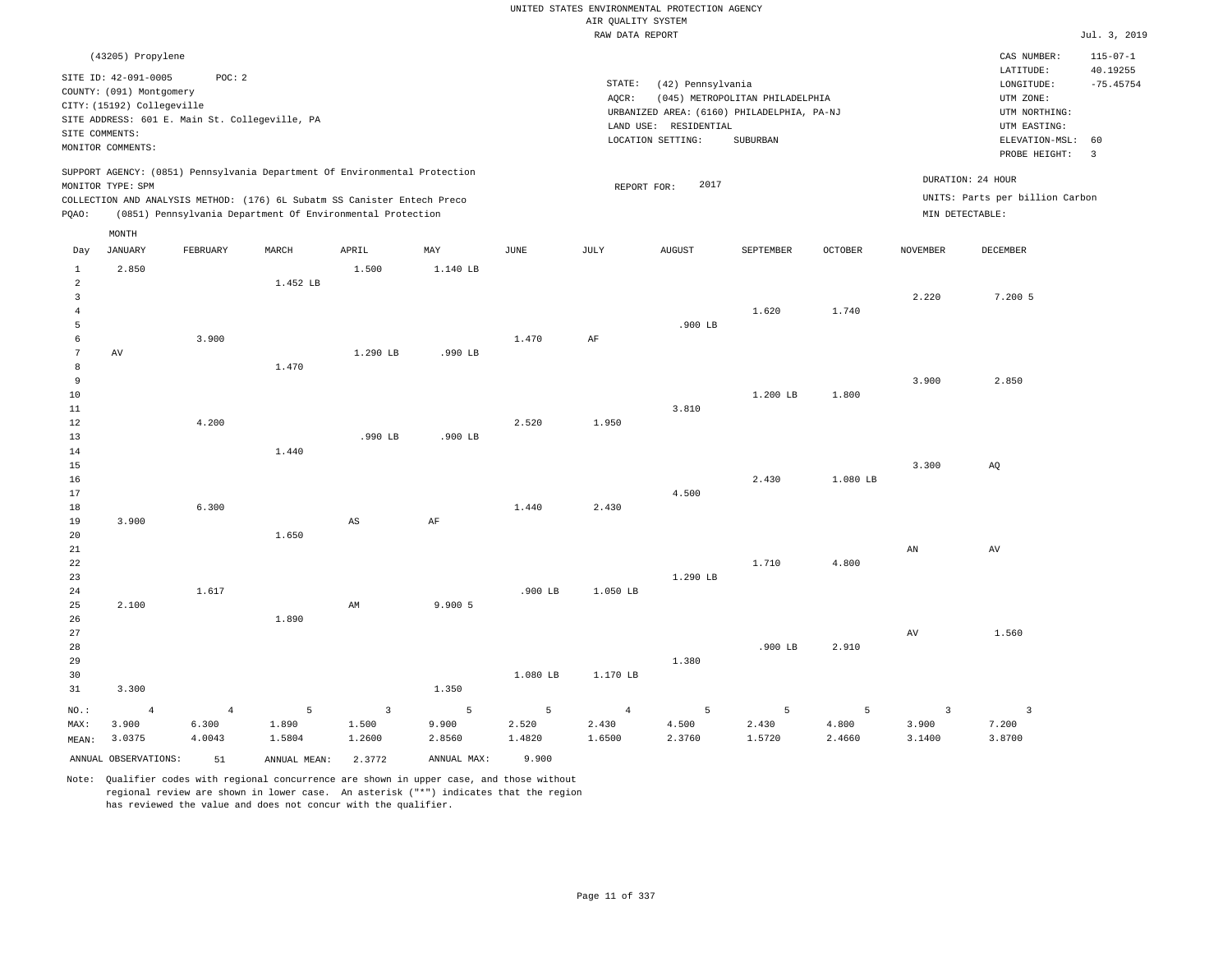|                                                         |                                                                                                                                                                                                                                                    |                                                          |          |           |           |                         | AIR QUALITY SYSTEM | UNITED STATES ENVIRONMENTAL PROTECTION AGENCY                                                                 |                                             |         |                 |                                                                                                 |                               |
|---------------------------------------------------------|----------------------------------------------------------------------------------------------------------------------------------------------------------------------------------------------------------------------------------------------------|----------------------------------------------------------|----------|-----------|-----------|-------------------------|--------------------|---------------------------------------------------------------------------------------------------------------|---------------------------------------------|---------|-----------------|-------------------------------------------------------------------------------------------------|-------------------------------|
|                                                         |                                                                                                                                                                                                                                                    |                                                          |          |           |           |                         | RAW DATA REPORT    |                                                                                                               |                                             |         |                 |                                                                                                 | Jul. 3, 2019                  |
|                                                         | (43205) Propylene                                                                                                                                                                                                                                  |                                                          |          |           |           |                         |                    |                                                                                                               |                                             |         |                 | CAS NUMBER:                                                                                     | $115 - 07 - 1$                |
|                                                         | SITE ID: 42-091-0005<br>COUNTY: (091) Montgomery<br>CITY: (15192) Collegeville<br>SITE COMMENTS:<br>MONITOR COMMENTS:                                                                                                                              | POC: 2<br>SITE ADDRESS: 601 E. Main St. Collegeville, PA |          |           |           |                         | STATE:<br>AQCR:    | (42) Pennsylvania<br>URBANIZED AREA: (6160) PHILADELPHIA, PA-NJ<br>LAND USE: RESIDENTIAL<br>LOCATION SETTING: | (045) METROPOLITAN PHILADELPHIA<br>SUBURBAN |         |                 | LATITUDE:<br>LONGITUDE:<br>UTM ZONE:<br>UTM NORTHING:<br>UTM EASTING:<br>ELEVATION-MSL:         | 40.19255<br>$-75.45754$<br>60 |
| PQAO:                                                   | SUPPORT AGENCY: (0851) Pennsylvania Department Of Environmental Protection<br>MONITOR TYPE: SPM<br>COLLECTION AND ANALYSIS METHOD: (176) 6L Subatm SS Canister Entech Preco<br>(0851) Pennsylvania Department Of Environmental Protection<br>MONTH |                                                          |          |           |           |                         |                    | 2018<br>REPORT FOR:                                                                                           |                                             |         |                 | PROBE HEIGHT:<br>DURATION: 24 HOUR<br>UNITS: Parts per billion Carbon<br>MIN DETECTABLE: .19284 | $\overline{3}$                |
|                                                         |                                                                                                                                                                                                                                                    |                                                          |          |           |           |                         |                    |                                                                                                               |                                             |         |                 |                                                                                                 |                               |
| Day<br>$\mathbf{1}$                                     | <b>JANUARY</b>                                                                                                                                                                                                                                     | FEBRUARY<br>3.600                                        | MARCH    | APRIL     | MAY       | <b>JUNE</b><br>1.572 LK | <b>JULY</b>        | <b>AUGUST</b>                                                                                                 | SEPTEMBER                                   | OCTOBER | <b>NOVEMBER</b> | DECEMBER                                                                                        |                               |
| $\overline{a}$<br>$\overline{3}$<br>$\overline{4}$<br>5 | $\mathbb{A}\mathbb{S}$                                                                                                                                                                                                                             |                                                          | AG       | 1.380 LK  | 1.260 LK  |                         |                    |                                                                                                               |                                             |         |                 |                                                                                                 |                               |
| 6<br>7<br>8<br>9<br>10                                  | 2.970                                                                                                                                                                                                                                              | 3.300                                                    | 1.140 LB | $.930$ LB | $.840$ LB | 1.917                   |                    |                                                                                                               |                                             |         |                 |                                                                                                 |                               |
| 11<br>12<br>13<br>14<br>15                              | 4.200                                                                                                                                                                                                                                              | 1.740                                                    | 1.050 LB | 1.140 LK  | AV        | 2.133 LK                |                    |                                                                                                               |                                             |         |                 |                                                                                                 |                               |
| 16<br>17<br>18<br>19<br>20<br>21                        | 1.440                                                                                                                                                                                                                                              | 3.900                                                    | 1.110 LB | $.690$ LB | AV        | .840 LB                 |                    |                                                                                                               |                                             |         |                 |                                                                                                 |                               |
| 22<br>23<br>24<br>25<br>26<br>27<br>28                  | 4.200                                                                                                                                                                                                                                              | 1.860                                                    | 3.000 LK | 1.050 LB  | 1.023 LB  |                         |                    |                                                                                                               |                                             |         |                 |                                                                                                 |                               |

31 NO.: MAX: MEAN: 4 4.200 3.2025 5 3.900 2.8800 4 3.000 1.5750 5 1.380 1.0380 3 1.260 1.0410 4 2.133 1.6155 0 0 0 0 0 0

ANNUAL OBSERVATIONS: 25 ANNUAL MEAN: 1.9314 ANNUAL MAX: 4.200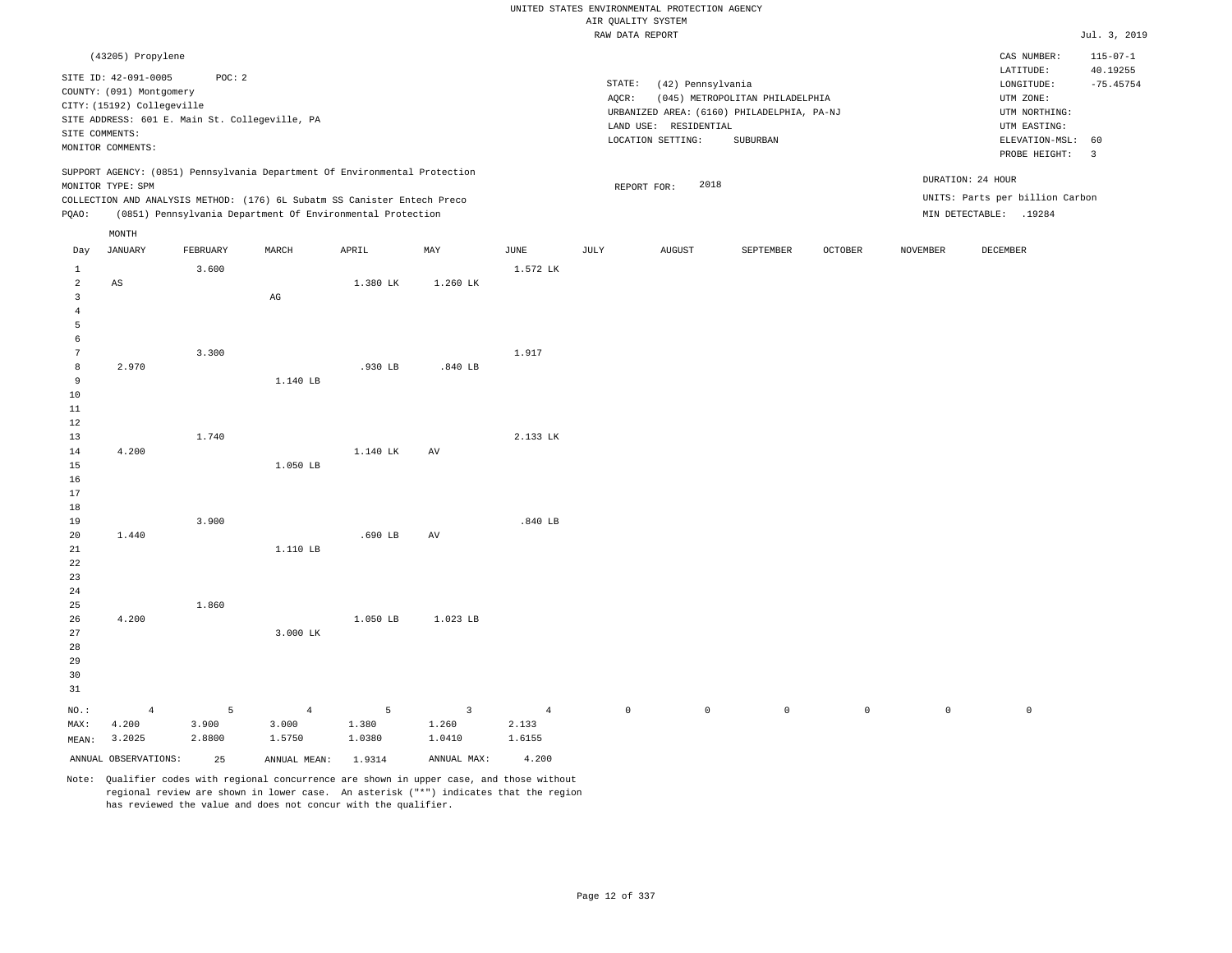# UNITED STATES ENVIRONMENTAL PROTECTION AGENCY AIR QUALITY SYSTEM

|                                                       |                                                                                                                       |                                                          |                        |                                                                                                                                                                                                                      |          |          | RAW DATA REPORT   |                                                                 |                                                                                                  |                   |                   |                                                                                                          | Jul. 3, 2019                                             |
|-------------------------------------------------------|-----------------------------------------------------------------------------------------------------------------------|----------------------------------------------------------|------------------------|----------------------------------------------------------------------------------------------------------------------------------------------------------------------------------------------------------------------|----------|----------|-------------------|-----------------------------------------------------------------|--------------------------------------------------------------------------------------------------|-------------------|-------------------|----------------------------------------------------------------------------------------------------------|----------------------------------------------------------|
|                                                       | (43218) 1,3-Butadiene                                                                                                 |                                                          |                        |                                                                                                                                                                                                                      |          |          |                   |                                                                 |                                                                                                  |                   |                   | CAS NUMBER:                                                                                              | $106 - 99 - 0$                                           |
|                                                       | SITE ID: 42-091-0005<br>COUNTY: (091) Montgomery<br>CITY: (15192) Collegeville<br>SITE COMMENTS:<br>MONITOR COMMENTS: | POC: 2<br>SITE ADDRESS: 601 E. Main St. Collegeville, PA |                        |                                                                                                                                                                                                                      |          |          | STATE:<br>AQCR:   | (42) Pennsylvania<br>LAND USE: RESIDENTIAL<br>LOCATION SETTING: | (045) METROPOLITAN PHILADELPHIA<br>URBANIZED AREA: (6160) PHILADELPHIA, PA-NJ<br><b>SUBURBAN</b> |                   |                   | LATITUDE:<br>LONGITUDE:<br>UTM ZONE:<br>UTM NORTHING:<br>UTM EASTING:<br>ELEVATION-MSL:<br>PROBE HEIGHT: | 40.19255<br>$-75.45754$<br>60<br>$\overline{\mathbf{3}}$ |
| POAO:                                                 | MONITOR TYPE: SPM                                                                                                     |                                                          |                        | SUPPORT AGENCY: (0851) Pennsylvania Department Of Environmental Protection<br>COLLECTION AND ANALYSIS METHOD: (176) 6L SUBATM SS CANISTER ENTECH PRECO<br>(0851) Pennsylvania Department Of Environmental Protection |          |          | REPORT FOR:       | 2013                                                            |                                                                                                  |                   | MIN DETECTABLE:   | DURATION: 24 HOUR<br>UNITS: Parts per billion Carbon                                                     |                                                          |
| Day                                                   | MONTH<br><b>JANUARY</b>                                                                                               | FEBRUARY                                                 | MARCH                  | APRIL                                                                                                                                                                                                                | MAY      | JUNE     | JULY              | <b>AUGUST</b>                                                   | SEPTEMBER                                                                                        | <b>OCTOBER</b>    | <b>NOVEMBER</b>   | DECEMBER                                                                                                 |                                                          |
| $\mathbf{1}$                                          |                                                                                                                       |                                                          |                        |                                                                                                                                                                                                                      |          |          |                   |                                                                 | .00 <sub>ND</sub>                                                                                | AS                |                   |                                                                                                          |                                                          |
| $\overline{a}$<br>$\mathbf{3}$<br>$\overline{4}$<br>5 | $.00$ ND                                                                                                              | $.00$ ND                                                 | $.00$ ND               | .00 <sub>ND</sub>                                                                                                                                                                                                    | $.00$ ND | $.00$ ND | $.00$ ND          | $.00$ ND                                                        |                                                                                                  |                   |                   |                                                                                                          |                                                          |
| 6<br>7<br>8                                           |                                                                                                                       |                                                          |                        |                                                                                                                                                                                                                      |          |          |                   | .00 <sub>ND</sub>                                               | $.00$ ND                                                                                         | .00 <sub>ND</sub> | .00 <sub>ND</sub> | $.00$ ND                                                                                                 |                                                          |
| 9<br>10<br>11<br>12                                   | $.00$ ND                                                                                                              | $.00$ ND                                                 | $.00$ ND               | $.00$ ND                                                                                                                                                                                                             | $.00$ ND | $.00$ ND | .00 <sub>ND</sub> |                                                                 |                                                                                                  |                   |                   |                                                                                                          |                                                          |
| 13<br>14<br>15                                        |                                                                                                                       | $.00$ ND                                                 |                        |                                                                                                                                                                                                                      |          | $.00$ ND | .00 <sub>ND</sub> | $.00$ ND                                                        | $.00$ ND                                                                                         | $.00$ ND          | .00 <sub>ND</sub> | $.00$ ND                                                                                                 |                                                          |
| 16<br>17<br>18                                        | $.00$ ND                                                                                                              |                                                          | AF                     | $.00$ ND                                                                                                                                                                                                             | AF       |          |                   |                                                                 |                                                                                                  |                   | .00 <sub>ND</sub> | $.00$ ND                                                                                                 |                                                          |
| 19<br>20<br>21<br>22                                  | $.00$ ND                                                                                                              | $.00$ ND                                                 |                        | $.00$ ND                                                                                                                                                                                                             | $\rm AF$ | $.00$ ND | $.00$ ND          | .00CL                                                           | AF                                                                                               | AF                |                   |                                                                                                          |                                                          |
| 23<br>24<br>25                                        |                                                                                                                       |                                                          | $.00$ ND               |                                                                                                                                                                                                                      |          |          |                   |                                                                 | $.00$ ND                                                                                         | .00 <sub>ND</sub> | .00 <sub>ND</sub> | $.00$ ND                                                                                                 |                                                          |
| 26<br>27<br>28<br>29                                  | $.00$ ND                                                                                                              | $.00$ ND                                                 | $\mathbb{A}\mathbb{S}$ | $.00$ ND                                                                                                                                                                                                             | $.00$ ND | $.00$ ND | .00 <sub>ND</sub> | $.00$ ND                                                        |                                                                                                  |                   |                   |                                                                                                          |                                                          |
| 30<br>21                                              |                                                                                                                       |                                                          |                        |                                                                                                                                                                                                                      |          |          |                   |                                                                 |                                                                                                  | $00 \text{ MP}$   | .00 <sub>ND</sub> | $.00$ ND                                                                                                 |                                                          |

| - 31  |                                                            |       |                                                                                                                                     |       |             |       |       |       |       | .UU ND |       |       |
|-------|------------------------------------------------------------|-------|-------------------------------------------------------------------------------------------------------------------------------------|-------|-------------|-------|-------|-------|-------|--------|-------|-------|
| NO.:  | $\sim$ 5 and $\sim$ 5 and $\sim$ 5 and $\sim$ 5 and $\sim$ |       | $5 \qquad \qquad 3 \qquad \qquad 5 \qquad \qquad 3 \qquad \qquad 5 \qquad \qquad 5 \qquad \qquad 5 \qquad \qquad 4 \qquad \qquad 4$ |       |             |       |       |       |       |        |       |       |
| MAX:  | 0.00                                                       | 0.00  | 0.00                                                                                                                                | 0.00  | 0.00        | 0.00  | 0.00  | 0.00  | 0.00  | 0.00   | 0.00  | 0.00  |
| MEAN: | 0.000                                                      | 0.000 | 0.000                                                                                                                               | 0.000 | 0.000       | 0.000 | 0.000 | 0.000 | 0.000 | 0.000  | 0.000 | 0.000 |
|       | ANNUAL OBSERVATIONS:                                       | 54    | ANNUAL MEAN:                                                                                                                        | 0.000 | ANNUAL MAX: | 0.00  |       |       |       |        |       |       |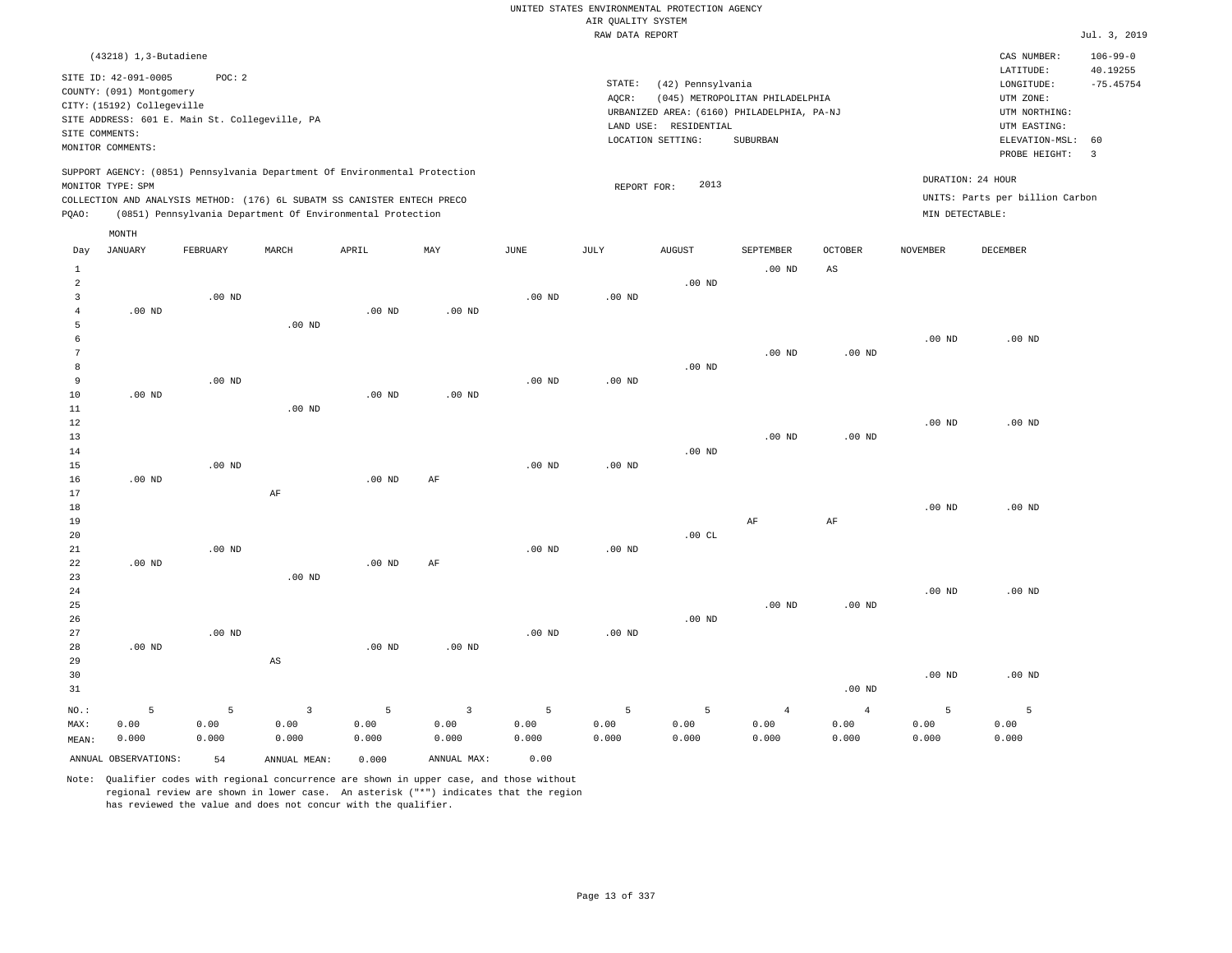| $(43218)$ 1, 3-Butadiene                                                                                                                                                                                                                                    |                                                                                                                                                                                 | CAS NUMBER:                                                                                                 | $106 - 99 - 0$                                     |
|-------------------------------------------------------------------------------------------------------------------------------------------------------------------------------------------------------------------------------------------------------------|---------------------------------------------------------------------------------------------------------------------------------------------------------------------------------|-------------------------------------------------------------------------------------------------------------|----------------------------------------------------|
| SITE ID: 42-091-0005<br>POC: 2<br>COUNTY: (091) Montgomery<br>CITY: (15192) Collegeville<br>SITE ADDRESS: 601 E. Main St. Collegeville, PA<br>SITE COMMENTS:<br>MONITOR COMMENTS:                                                                           | STATE:<br>(42) Pennsylvania<br>(045) METROPOLITAN PHILADELPHIA<br>AOCR:<br>URBANIZED AREA: (6160) PHILADELPHIA, PA-NJ<br>LAND USE: RESIDENTIAL<br>LOCATION SETTING:<br>SUBURBAN | LATITUDE:<br>LONGITUDE:<br>UTM ZONE:<br>UTM NORTHING:<br>UTM EASTING:<br>ELEVATION-MSL: 60<br>PROBE HEIGHT: | 40.19255<br>$-75.45754$<br>$\overline{\mathbf{3}}$ |
| SUPPORT AGENCY: (0851) Pennsylvania Department Of Environmental Protection<br>MONITOR TYPE: SPM<br>COLLECTION AND ANALYSIS METHOD: (176) 6L SUBATM SS CANISTER ENTECH PRECO<br>(0851) Pennsylvania Department Of Environmental Protection<br>POAO:<br>MONTH | 2014<br>REPORT FOR:<br>MIN DETECTABLE:                                                                                                                                          | DURATION: 24 HOUR<br>UNITS: Parts per billion Carbon                                                        |                                                    |

| Day                     | <b>JANUARY</b>       | FEBRUARY | $\tt MARCH$       | APRIL    | $\ensuremath{\text{MAX}}$ | $_{\rm JUNE}$ | $\mathtt{JULY}$   | AUGUST         | SEPTEMBER   | $\mathtt{OCTOBER}$ | NOVEMBER          | $\begin{minipage}{.4\linewidth} DECEMBER \end{minipage} \vspace{-0.5em}$ |
|-------------------------|----------------------|----------|-------------------|----------|---------------------------|---------------|-------------------|----------------|-------------|--------------------|-------------------|--------------------------------------------------------------------------|
| $\mathbf{1}$            |                      |          |                   |          |                           |               |                   |                |             |                    | .00 <sub>ND</sub> | $.00$ ND                                                                 |
| $\overline{\mathbf{c}}$ |                      |          |                   |          |                           |               |                   |                | $.00$ ND    | .00 <sub>ND</sub>  |                   |                                                                          |
| 3                       |                      |          |                   |          |                           |               |                   | AF             |             |                    |                   |                                                                          |
| 4                       |                      | $.00$ ND |                   |          |                           | $.00$ ND      | .00 <sub>ND</sub> |                |             |                    |                   |                                                                          |
| 5                       | $.00$ ND             |          |                   | $.00$ ND | $.00$ ND                  |               |                   |                |             |                    |                   |                                                                          |
| 6                       |                      |          | $.00$ ND          |          |                           |               |                   |                |             |                    |                   |                                                                          |
| 7                       |                      |          |                   |          |                           |               |                   |                |             |                    | $.00$ ND          | $.00$ ND                                                                 |
| 8                       |                      |          |                   |          |                           |               |                   |                | $.00$ ND    | $.00$ ND           |                   |                                                                          |
| 9                       |                      |          |                   |          |                           |               |                   | $.00$ ND       |             |                    |                   |                                                                          |
| $10$                    |                      | AS       |                   |          |                           | $.00$ ND      | $.00$ ND          |                |             |                    |                   |                                                                          |
| 11                      | $.00$ ND             |          |                   | $.00$ ND | $.00$ ND                  |               |                   |                |             |                    |                   |                                                                          |
| 12                      |                      |          | .00 <sub>ND</sub> |          |                           |               |                   |                |             |                    |                   |                                                                          |
| 13<br>14                |                      |          |                   |          |                           |               |                   |                | $.00$ ND    | $.00$ ND           | $.00~\mathrm{ND}$ | $\rm AF$                                                                 |
| 15                      |                      |          |                   |          |                           |               |                   | $.00$ ND       |             |                    |                   |                                                                          |
| 16                      |                      | $.00$ ND |                   |          |                           | AS            | $\rm{AF}$         |                |             |                    |                   |                                                                          |
| 17                      | $.00$ ND             |          |                   | $.00$ ND | $.00$ ND                  |               |                   |                |             |                    |                   |                                                                          |
| 18                      |                      |          | $.00$ ND          |          |                           |               |                   |                |             |                    |                   |                                                                          |
| 19                      |                      |          |                   |          |                           |               |                   |                |             |                    | AF                | $.00$ ND                                                                 |
| 20                      |                      |          |                   |          |                           |               |                   |                | $.00$ ND    | $.00$ ND           |                   |                                                                          |
| 21                      |                      |          |                   |          |                           |               |                   | $.00$ ND       |             |                    |                   |                                                                          |
| 22                      |                      | $.00$ ND |                   |          |                           | AS            | $_{\rm AS}$       |                |             |                    |                   |                                                                          |
| 23                      | $.00$ ND             |          |                   | $.00$ ND | $.00$ ND                  |               |                   |                |             |                    |                   |                                                                          |
| 24                      |                      |          | $.00$ ND          |          |                           |               |                   |                |             |                    |                   |                                                                          |
| 25                      |                      |          |                   |          |                           |               |                   |                |             |                    | $.00$ ND          | $.00$ ND                                                                 |
| 26                      |                      |          |                   |          |                           |               |                   |                | $.00$ ND    | $.00$ ND           |                   |                                                                          |
| 27                      |                      |          |                   |          |                           |               |                   | $.00$ ND       |             |                    |                   |                                                                          |
| 28                      |                      | $.00$ ND |                   |          |                           | $.00$ ND      | .00 <sub>ND</sub> |                |             |                    |                   |                                                                          |
| 29                      | $.00$ ND             |          |                   | .00 $ND$ | AF                        |               |                   |                |             |                    |                   |                                                                          |
| 30                      |                      |          | $.00$ ND          |          |                           |               |                   |                |             |                    |                   |                                                                          |
| 31                      |                      |          |                   |          |                           |               |                   |                |             |                    |                   | $.00$ ND                                                                 |
| $NO.$ :                 | 5                    | $\,4$    | 5                 | 5        | $\,4$                     | $\mathsf 3$   | $\mathsf 3$       | $\overline{4}$ | $\mathsf S$ | 5                  | $\overline{4}$    | 5                                                                        |
| MAX:                    | 0.00                 | 0.00     | 0.00              | 0.00     | 0.00                      | 0.00          | 0.00              | 0.00           | 0.00        | 0.00               | 0.00              | 0.00                                                                     |
| MEAN:                   | 0.000                | 0.000    | 0.000             | 0.000    | 0.000                     | 0.000         | 0.000             | 0.000          | 0.000       | 0.000              | 0.000             | 0.000                                                                    |
|                         | ANNUAL OBSERVATIONS: | 52       | ANNUAL MEAN:      | 0.000    | ANNUAL MAX:               | 0.00          |                   |                |             |                    |                   |                                                                          |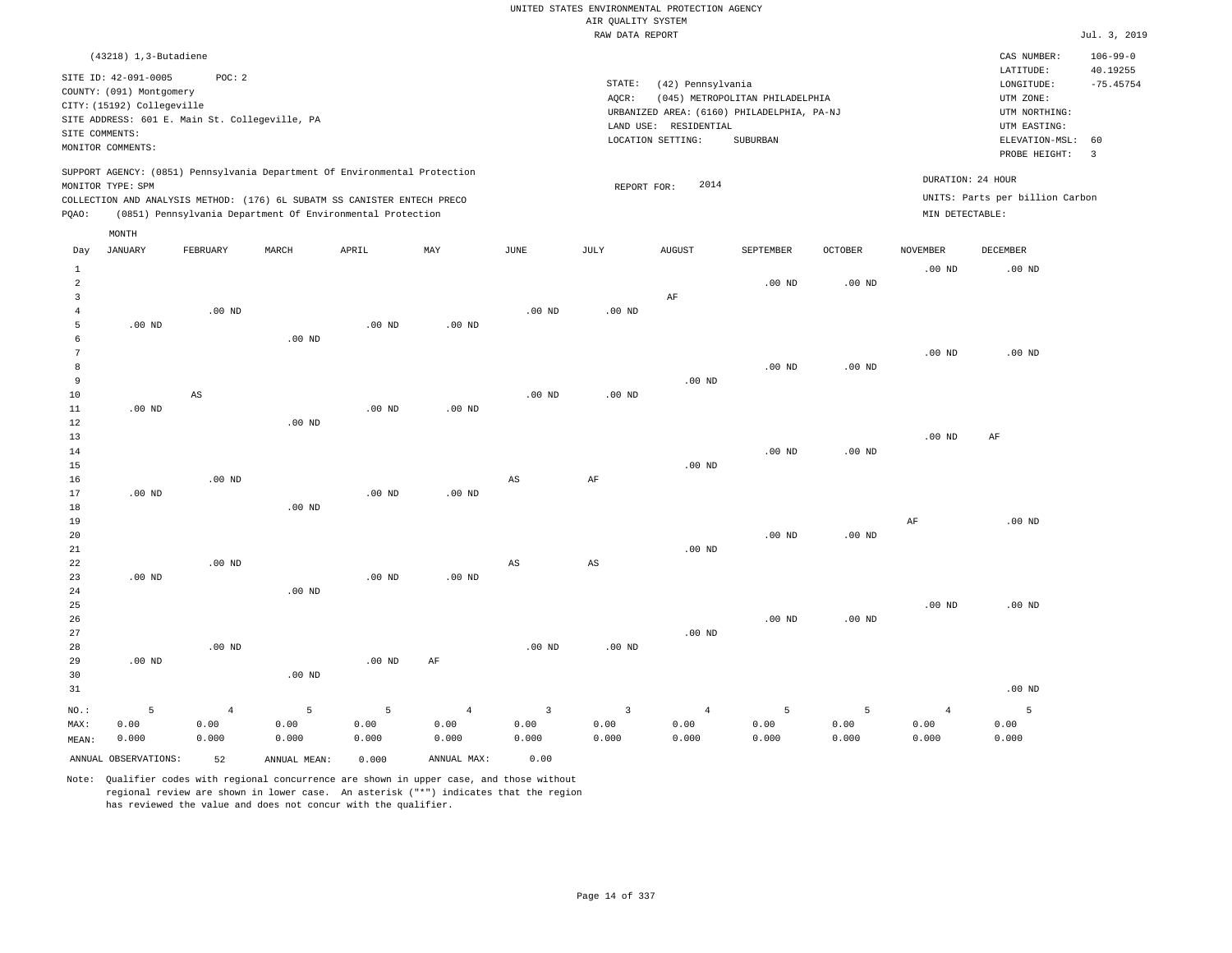|                                                                                                                                                                                 | CAS NUMBER:                                                           | $106 - 99 - 0$                                                        |
|---------------------------------------------------------------------------------------------------------------------------------------------------------------------------------|-----------------------------------------------------------------------|-----------------------------------------------------------------------|
| STATE:<br>(42) Pennsylvania<br>(045) METROPOLITAN PHILADELPHIA<br>AOCR:<br>URBANIZED AREA: (6160) PHILADELPHIA, PA-NJ<br>LAND USE: RESIDENTIAL<br>LOCATION SETTING:<br>SUBURBAN | LATITUDE:<br>LONGITUDE:<br>UTM ZONE:<br>UTM NORTHING:<br>UTM EASTING: | 40.19255<br>$-75.45754$                                               |
| 2015<br>REPORT FOR:                                                                                                                                                             | DURATION: 24 HOUR<br>MIN DETECTABLE:                                  |                                                                       |
|                                                                                                                                                                                 |                                                                       | ELEVATION-MSL: 60<br>PROBE HEIGHT:<br>UNITS: Parts per billion Carbon |

| Day            | JANUARY                | FEBRUARY   | MARCH                  | APRIL             | MAY         | JUNE                   | JULY              | AUGUST         | SEPTEMBER | OCTOBER  | NOVEMBER       | DECEMBER                |
|----------------|------------------------|------------|------------------------|-------------------|-------------|------------------------|-------------------|----------------|-----------|----------|----------------|-------------------------|
| $\mathbf{1}$   |                        |            | $\mathbb{A}\mathbb{S}$ |                   |             |                        |                   |                |           |          |                |                         |
| $\overline{a}$ |                        |            |                        |                   |             |                        |                   |                |           |          | $.00$ ND       | $\rm AF$                |
| 3              |                        |            |                        |                   |             |                        |                   |                | $.00$ ND  | $.00$ ND |                |                         |
| $\overline{4}$ |                        |            |                        |                   |             |                        |                   | $.00$ ND       |           |          |                |                         |
| 5              |                        | $.00$ ND   |                        |                   |             | $.00$ ND               | .00 <sub>ND</sub> |                |           |          |                |                         |
| 6              | $.00$ ND               |            |                        | .00 <sub>ND</sub> | $.00$ ND    |                        |                   |                |           |          |                |                         |
| 7              |                        |            | $.00$ ND               |                   |             |                        |                   |                |           |          |                |                         |
| $\,8\,$        |                        |            |                        |                   |             |                        |                   |                |           |          | $.00$ ND       | $\rm{AF}$               |
| 9              |                        |            |                        |                   |             |                        |                   |                | $.00$ ND  | $.00$ ND |                |                         |
| $10$           |                        |            |                        |                   |             |                        |                   | $\rm AF$       |           |          |                |                         |
| 11             |                        | $.00$ ND   |                        |                   |             | $.00$ ND               | .00 $ND$          |                |           |          |                |                         |
| 12             | $\rm AF$               |            |                        | .00 <sub>ND</sub> | $.00$ ND    |                        |                   |                |           |          |                |                         |
| 13             |                        |            | $.00$ ND               |                   |             |                        |                   |                |           |          |                |                         |
| 14             |                        |            |                        |                   |             |                        |                   |                |           |          | $.00$ ND       | $.00$ ND                |
| 15             |                        |            |                        |                   |             |                        |                   |                | $.00$ ND  | $.00$ ND |                |                         |
| 16             |                        |            |                        |                   |             |                        |                   | $.00$ ND       |           |          |                |                         |
| 17             |                        | $.00$ ND   |                        |                   |             | $\mathbb{A}\mathbb{S}$ | $.00$ ND          |                |           |          |                |                         |
| 18             | $.00$ ND               |            |                        | $.00$ ND          | $.00$ ND    |                        |                   |                |           |          |                |                         |
| 19             |                        |            | $.00$ ND               |                   |             |                        |                   |                |           |          |                |                         |
| $20\,$         |                        |            |                        |                   |             |                        |                   |                |           |          | $.00$ ND       | $.00$ ND                |
| $21\,$         |                        |            |                        |                   |             |                        |                   |                | $.00$ ND  | $.00$ ND |                |                         |
| 22             |                        |            |                        |                   |             |                        |                   | $\rm AF$       |           |          |                |                         |
| 23             |                        | $.00$ ND   |                        |                   |             | $\rm AF$               | $.00$ ND          |                |           |          |                |                         |
| 24             | $\mathbb{A}\mathbb{S}$ |            |                        | .00 <sub>ND</sub> | $.00$ ND    |                        |                   |                |           |          |                |                         |
| 25             |                        |            | .00 <sub>ND</sub>      |                   |             |                        |                   |                |           |          |                |                         |
| 26             |                        |            |                        |                   |             |                        |                   |                |           |          | $\rm{AF}$      | $.00$ ND                |
| 27             |                        |            |                        |                   |             |                        |                   |                | $.00$ ND  | $.00$ ND |                |                         |
| 28             |                        |            |                        |                   |             |                        |                   | $.00$ ND       |           |          |                |                         |
| 29             |                        |            |                        |                   |             | $.00$ ND               | $.00$ ND          |                |           |          |                |                         |
| 30             | $.00$ ND               |            |                        | .00 <sub>ND</sub> | $.00$ ND    |                        |                   |                |           |          |                |                         |
| 31             |                        |            | $.00$ ND               |                   |             |                        |                   |                |           |          |                |                         |
| $_{\rm NO.}$ : | $\mathsf 3$            | $\sqrt{4}$ | 5                      | $\mathsf S$       | 5           | $\overline{3}$         | 5                 | $\overline{3}$ | 5         | 5        | $\overline{4}$ | $\overline{\mathbf{3}}$ |
| MAX:           | 0.00                   | 0.00       | 0.00                   | 0.00              | 0.00        | 0.00                   | 0.00              | 0.00           | 0.00      | 0.00     | 0.00           | 0.00                    |
| MEAN:          | 0.000                  | 0.000      | 0.000                  | 0.000             | 0.000       | 0.000                  | 0.000             | 0.000          | 0.000     | 0.000    | 0.000          | 0.000                   |
|                | ANNUAL OBSERVATIONS:   | 50         | ANNUAL MEAN:           | 0.000             | ANNUAL MAX: | 0.00                   |                   |                |           |          |                |                         |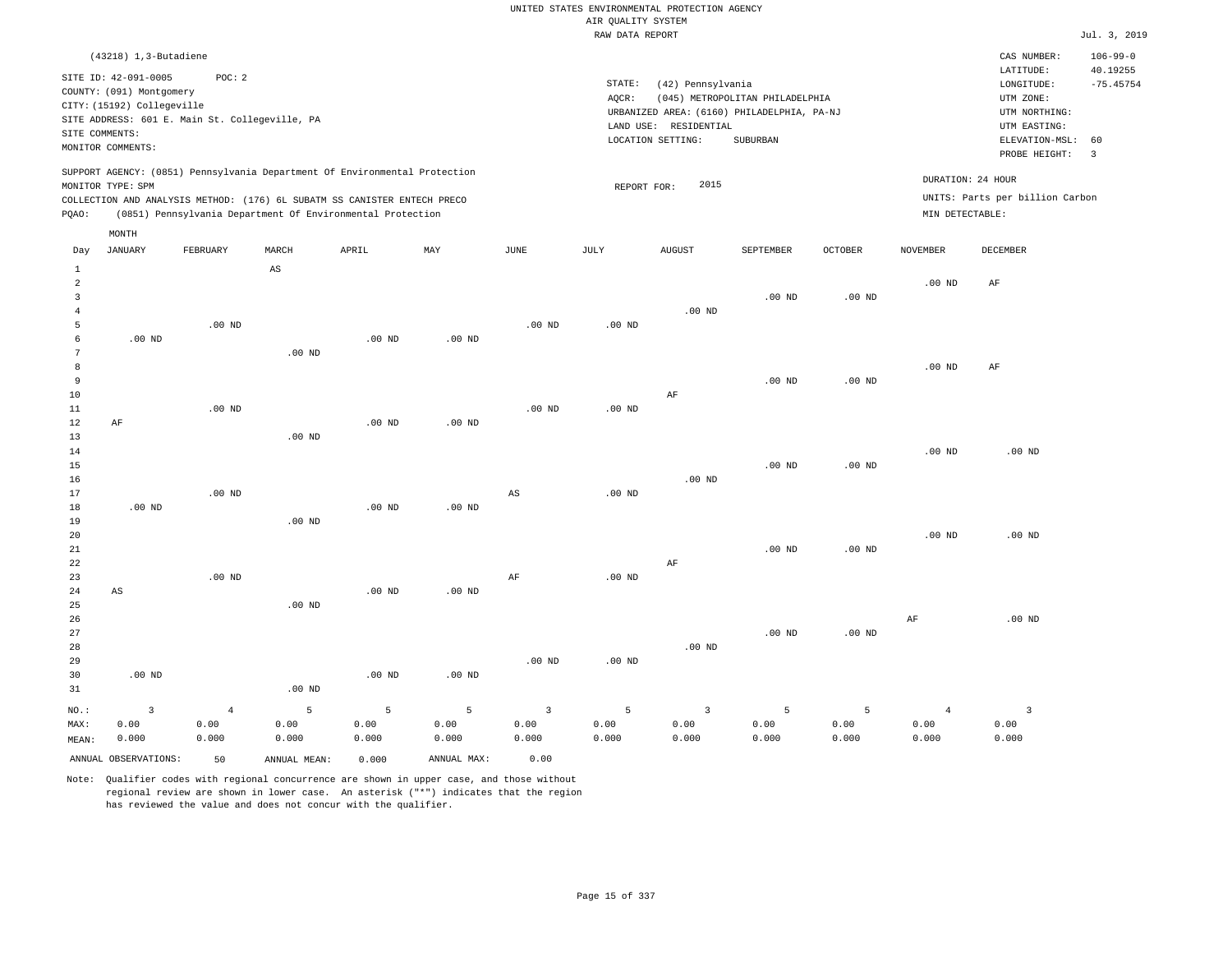| $(43218)$ 1, 3-Butadiene                                                                                                                                                                                                                                    |                                                                                                                                                                                 | CAS NUMBER:                                                                                                 | $106 - 99 - 0$          |
|-------------------------------------------------------------------------------------------------------------------------------------------------------------------------------------------------------------------------------------------------------------|---------------------------------------------------------------------------------------------------------------------------------------------------------------------------------|-------------------------------------------------------------------------------------------------------------|-------------------------|
| SITE ID: 42-091-0005<br>POC:2<br>COUNTY: (091) Montgomery<br>CITY: (15192) Collegeville<br>SITE ADDRESS: 601 E. Main St. Collegeville, PA<br>SITE COMMENTS:<br>MONITOR COMMENTS:                                                                            | STATE:<br>(42) Pennsylvania<br>AOCR:<br>(045) METROPOLITAN PHILADELPHIA<br>URBANIZED AREA: (6160) PHILADELPHIA, PA-NJ<br>LAND USE: RESIDENTIAL<br>LOCATION SETTING:<br>SUBURBAN | LATITUDE:<br>LONGITUDE:<br>UTM ZONE:<br>UTM NORTHING:<br>UTM EASTING:<br>ELEVATION-MSL: 60<br>PROBE HEIGHT: | 40.19255<br>$-75.45754$ |
| SUPPORT AGENCY: (0851) Pennsylvania Department Of Environmental Protection<br>MONITOR TYPE: SPM<br>COLLECTION AND ANALYSIS METHOD: (176) 6L SUBATM SS CANISTER ENTECH PRECO<br>(0851) Pennsylvania Department Of Environmental Protection<br>POAO:<br>MONTH | 2016<br>REPORT FOR:                                                                                                                                                             | DURATION: 24 HOUR<br>UNITS: Parts per billion Carbon<br>MIN DETECTABLE:                                     |                         |

| Day            | $_{\rm JANUARY}$     | FEBRUARY                | $\tt MARCH$  | APRIL          | $\ensuremath{\text{MAX}}$ | $_{\rm JUNE}$ | $\mathtt{JULY}$        | AUGUST         | SEPTEMBER         | OCTOBER           | NOVEMBER       | DECEMBER |
|----------------|----------------------|-------------------------|--------------|----------------|---------------------------|---------------|------------------------|----------------|-------------------|-------------------|----------------|----------|
| 1              | $\rm AF$             |                         | $.00$ ND     |                |                           |               |                        |                |                   |                   |                |          |
| $\overline{c}$ |                      |                         |              |                |                           |               |                        |                |                   |                   | $.00$ ND       | $.00$ ND |
| 3              |                      |                         |              |                |                           |               |                        |                | $\mathbb{TS}$     | .00 <sub>ND</sub> |                |          |
| $\overline{4}$ |                      |                         |              |                |                           |               |                        | $.00$ ND       |                   |                   |                |          |
| 5              |                      |                         |              |                |                           | $.00$ ND      | $.00$ ND               |                |                   |                   |                |          |
| 6              |                      | $.00$ ND                |              | $\rm AF$       | $.00$ ND                  |               |                        |                |                   |                   |                |          |
| 7              | .88                  |                         | $.00$ ND     |                |                           |               |                        |                |                   |                   |                |          |
| 8              |                      |                         |              |                |                           |               |                        |                |                   |                   | .23SQ          | $.00$ ND |
| 9              |                      |                         |              |                |                           |               |                        |                | $.00$ ND          | .00 <sub>ND</sub> |                |          |
| $10$           |                      |                         |              |                |                           |               |                        | $.00$ ND       |                   |                   |                |          |
| $11\,$         |                      |                         |              |                |                           | $.00$ ND      | $.00$ ND               |                |                   |                   |                |          |
| 12             |                      | $\rm AF$                |              | $.00$ ND       | $.00$ ND                  |               |                        |                |                   |                   |                |          |
| 13             | $.00$ ND             |                         | $.00$ ND     |                |                           |               |                        |                |                   |                   |                |          |
| 14             |                      |                         |              |                |                           |               |                        |                |                   |                   | $\rm AF$       | $.00$ ND |
| 15             |                      |                         |              |                |                           |               |                        |                | .00 <sub>ND</sub> | .00 <sub>ND</sub> |                |          |
| 16             |                      |                         |              |                |                           |               |                        | $.00$ ND       |                   |                   |                |          |
| $17\,$         |                      |                         |              |                |                           | $.00$ ND      | $\rm AF$               |                |                   |                   |                |          |
| 18             |                      | $.00$ ND                |              | $.00$ ND       | $.00$ ND                  |               |                        |                |                   |                   |                |          |
| 19             | $.00$ ND             |                         | $.00$ ND     |                |                           |               |                        |                |                   |                   |                |          |
| 20             |                      |                         |              |                |                           |               |                        |                |                   |                   | $\rm AF$       | $.00$ ND |
| $21\,$         |                      |                         |              |                |                           |               |                        |                | .00 <sub>ND</sub> | .00 <sub>ND</sub> |                |          |
| 22             |                      |                         |              |                |                           |               |                        | $.00$ ND       |                   |                   |                |          |
| 23             |                      |                         |              |                |                           | $.00$ ND      | $\mathbb{A}\mathbb{S}$ |                |                   |                   |                |          |
| 24             |                      | $.00$ ND                |              | $.00$ ND       | TS                        |               |                        |                |                   |                   |                |          |
| 25             | $.00$ ND             |                         | $.00$ ND     |                |                           |               |                        |                |                   |                   |                |          |
| 26             |                      |                         |              |                |                           |               |                        |                |                   |                   | $.00$ ND       | $.00$ ND |
| 27             |                      |                         |              |                |                           |               |                        |                | $.00$ ND          | $.00$ ND          |                |          |
| 28<br>29       |                      |                         |              |                |                           | $.00$ ND      | $.00$ ND               | $\rm AF$       |                   |                   |                |          |
| 30             |                      |                         |              | $.00$ ND       | $.00$ ND                  |               |                        |                |                   |                   |                |          |
| 31             | AV                   |                         | $.00$ ND     |                |                           |               |                        |                |                   |                   |                |          |
|                |                      |                         |              |                |                           |               |                        |                |                   |                   |                |          |
| $_{\rm NO.}$ : | $\overline{4}$       | $\overline{\mathbf{3}}$ | 6            | $\overline{4}$ | $\,4$                     | 5             | $\mathsf 3$            | $\overline{4}$ | $\overline{4}$    | 5                 | $\overline{3}$ | 5        |
| MAX:           | .88                  | 0.00                    | 0.00         | 0.00           | 0.00                      | 0.00          | 0.00                   | 0.00           | 0.00              | 0.00              | .23            | 0.00     |
| MEAN:          | .220                 | 0.000                   | 0.000        | 0.000          | 0.000                     | 0.000         | 0.000                  | 0.000          | 0.000             | 0.000             | .077           | 0.000    |
|                | ANNUAL OBSERVATIONS: | 50                      | ANNUAL MEAN: | .022           | ANNUAL MAX:               | .88           |                        |                |                   |                   |                |          |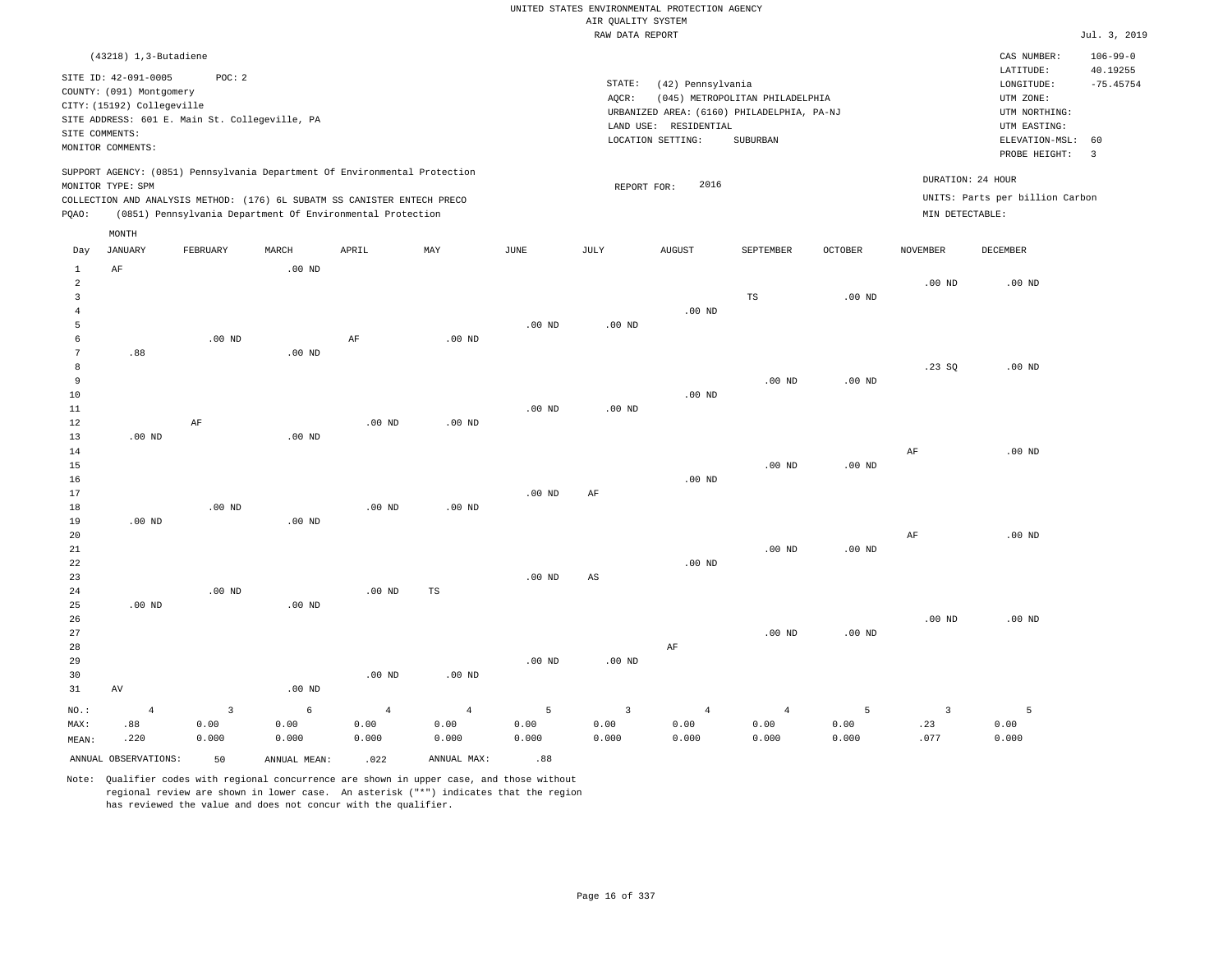|                                  |                            |                                                |                   |                                                                            |                   |                   |                    | UNITED STATES ENVIRONMENTAL PROTECTION AGENCY |                                            |                |                        |                                     |                         |
|----------------------------------|----------------------------|------------------------------------------------|-------------------|----------------------------------------------------------------------------|-------------------|-------------------|--------------------|-----------------------------------------------|--------------------------------------------|----------------|------------------------|-------------------------------------|-------------------------|
|                                  |                            |                                                |                   |                                                                            |                   |                   | AIR QUALITY SYSTEM |                                               |                                            |                |                        |                                     |                         |
|                                  |                            |                                                |                   |                                                                            |                   |                   | RAW DATA REPORT    |                                               |                                            |                |                        |                                     | Jul. 3, 2019            |
|                                  | (43218) 1,3-Butadiene      |                                                |                   |                                                                            |                   |                   |                    |                                               |                                            |                |                        | CAS NUMBER:                         | $106 - 99 - 0$          |
|                                  | SITE ID: 42-091-0005       | POC: 2                                         |                   |                                                                            |                   |                   | STATE:             |                                               |                                            |                |                        | LATITUDE:<br>$\texttt{LONGITUDE}$ : | 40.19255<br>$-75.45754$ |
|                                  | COUNTY: (091) Montgomery   |                                                |                   |                                                                            |                   |                   | AOCR:              | (42) Pennsylvania                             | (045) METROPOLITAN PHILADELPHIA            |                |                        | UTM ZONE:                           |                         |
|                                  | CITY: (15192) Collegeville |                                                |                   |                                                                            |                   |                   |                    |                                               | URBANIZED AREA: (6160) PHILADELPHIA, PA-NJ |                |                        | UTM NORTHING:                       |                         |
|                                  |                            | SITE ADDRESS: 601 E. Main St. Collegeville, PA |                   |                                                                            |                   |                   |                    | LAND USE: RESIDENTIAL                         |                                            |                |                        | UTM EASTING:                        |                         |
|                                  | SITE COMMENTS:             |                                                |                   |                                                                            |                   |                   |                    | LOCATION SETTING:                             | SUBURBAN                                   |                |                        | ELEVATION-MSL:                      | 60                      |
|                                  | MONITOR COMMENTS:          |                                                |                   |                                                                            |                   |                   |                    |                                               |                                            |                |                        | PROBE HEIGHT:                       | $\overline{3}$          |
|                                  | MONITOR TYPE: SPM          |                                                |                   | SUPPORT AGENCY: (0851) Pennsylvania Department Of Environmental Protection |                   |                   | REPORT FOR:        | 2017                                          |                                            |                |                        | DURATION: 24 HOUR                   |                         |
|                                  |                            |                                                |                   | COLLECTION AND ANALYSIS METHOD: (176) 6L SUBATM SS CANISTER ENTECH PRECO   |                   |                   |                    |                                               |                                            |                |                        | UNITS: Parts per billion Carbon     |                         |
| PQAO:                            |                            |                                                |                   | (0851) Pennsylvania Department Of Environmental Protection                 |                   |                   |                    |                                               |                                            |                | MIN DETECTABLE:        |                                     |                         |
|                                  | MONTH                      |                                                |                   |                                                                            |                   |                   |                    |                                               |                                            |                |                        |                                     |                         |
| Day                              | <b>JANUARY</b>             | FEBRUARY                                       | MARCH             | APRIL                                                                      | MAY               | <b>JUNE</b>       | JULY               | <b>AUGUST</b>                                 | SEPTEMBER                                  | <b>OCTOBER</b> | <b>NOVEMBER</b>        | <b>DECEMBER</b>                     |                         |
| $\mathbf{1}$                     | .00 <sub>ND</sub>          |                                                |                   | $.00$ ND                                                                   | $.00$ ND          |                   |                    |                                               |                                            |                |                        |                                     |                         |
| $\overline{a}$<br>$\overline{3}$ |                            |                                                | .00 <sub>ND</sub> |                                                                            |                   |                   |                    |                                               |                                            |                | .00 <sub>ND</sub>      | $.00$ ND                            |                         |
| $\overline{4}$                   |                            |                                                |                   |                                                                            |                   |                   |                    |                                               | $.00$ ND                                   | $.00$ ND       |                        |                                     |                         |
| 5                                |                            |                                                |                   |                                                                            |                   |                   |                    | .00 <sub>ND</sub>                             |                                            |                |                        |                                     |                         |
| 6                                |                            | .00 <sub>ND</sub>                              |                   |                                                                            |                   | .00 <sub>ND</sub> | AF                 |                                               |                                            |                |                        |                                     |                         |
| $\overline{7}$                   | AV                         |                                                |                   | .00 <sub>ND</sub>                                                          | .00 <sub>ND</sub> |                   |                    |                                               |                                            |                |                        |                                     |                         |
| 8                                |                            |                                                | $.00$ ND          |                                                                            |                   |                   |                    |                                               |                                            |                |                        |                                     |                         |
| 9                                |                            |                                                |                   |                                                                            |                   |                   |                    |                                               |                                            |                | .00 <sub>ND</sub>      | $.00$ ND                            |                         |
| $10$                             |                            |                                                |                   |                                                                            |                   |                   |                    |                                               | $.00$ ND                                   | $.00$ ND       |                        |                                     |                         |
| 11                               |                            |                                                |                   |                                                                            |                   |                   |                    | $.00$ ND                                      |                                            |                |                        |                                     |                         |
| 12                               |                            | $.00$ ND                                       |                   |                                                                            |                   | $.00$ ND          | $.00$ ND           |                                               |                                            |                |                        |                                     |                         |
| 13                               |                            |                                                |                   | $.00$ ND                                                                   | $.00$ ND          |                   |                    |                                               |                                            |                |                        |                                     |                         |
| 14                               |                            |                                                | $.00$ ND          |                                                                            |                   |                   |                    |                                               |                                            |                |                        |                                     |                         |
| 15                               |                            |                                                |                   |                                                                            |                   |                   |                    |                                               |                                            |                | .00 <sub>ND</sub>      | AQ                                  |                         |
| 16<br>17                         |                            |                                                |                   |                                                                            |                   |                   |                    | .00 <sub>ND</sub>                             | $.00$ ND                                   | $.00$ ND       |                        |                                     |                         |
| 18                               |                            | .00 <sub>ND</sub>                              |                   |                                                                            |                   | .00 <sub>ND</sub> | .00 <sub>ND</sub>  |                                               |                                            |                |                        |                                     |                         |
| 19                               | $.00$ ND                   |                                                |                   | $\mathbb{A}\mathbb{S}$                                                     | $\rm AF$          |                   |                    |                                               |                                            |                |                        |                                     |                         |
| 20                               |                            |                                                | $.00$ ND          |                                                                            |                   |                   |                    |                                               |                                            |                |                        |                                     |                         |
| $2\sqrt{1}$                      |                            |                                                |                   |                                                                            |                   |                   |                    |                                               |                                            |                | $\mathbb{A}\mathbb{N}$ | $\,\mathrm{AV}$                     |                         |
| 22                               |                            |                                                |                   |                                                                            |                   |                   |                    |                                               | $.00$ ND                                   | $.00$ ND       |                        |                                     |                         |
| 23                               |                            |                                                |                   |                                                                            |                   |                   |                    | .00 <sub>ND</sub>                             |                                            |                |                        |                                     |                         |
| 24                               |                            | $.00$ ND                                       |                   |                                                                            |                   | $.00$ ND          | $.00$ ND           |                                               |                                            |                |                        |                                     |                         |
| 25                               | $.00$ ND                   |                                                |                   | AM                                                                         | $.00$ ND          |                   |                    |                                               |                                            |                |                        |                                     |                         |
| 26                               |                            |                                                | $.00$ ND          |                                                                            |                   |                   |                    |                                               |                                            |                |                        |                                     |                         |
| 27                               |                            |                                                |                   |                                                                            |                   |                   |                    |                                               |                                            |                | AV                     | $.00$ ND                            |                         |
| 28                               |                            |                                                |                   |                                                                            |                   |                   |                    |                                               | $.00$ ND                                   | $.00$ ND       |                        |                                     |                         |
| 29                               |                            |                                                |                   |                                                                            |                   |                   |                    | .00 <sub>ND</sub>                             |                                            |                |                        |                                     |                         |
| 30                               |                            |                                                |                   |                                                                            |                   | .00 <sub>ND</sub> | .00 <sub>ND</sub>  |                                               |                                            |                |                        |                                     |                         |
| 31                               | $.00$ ND                   |                                                |                   |                                                                            | .00 <sub>ND</sub> |                   |                    |                                               |                                            |                |                        |                                     |                         |
| NO.:                             | $\overline{4}$             | $\overline{4}$                                 | $\overline{5}$    | $\overline{3}$                                                             | 5                 | 5                 | $\overline{4}$     | 5                                             | 5                                          | 5              | $\overline{3}$         | $\overline{3}$                      |                         |
| MAX:                             | 0.00                       | 0.00                                           | 0.00              | 0.00                                                                       | 0.00              | 0.00              | 0.00               | 0.00                                          | 0.00                                       | 0.00           | 0.00                   | 0.00                                |                         |
| MEAN:                            | 0.000                      | 0.000                                          | 0.000             | 0.000                                                                      | 0.000             | 0.000             | 0.000              | 0.000                                         | 0.000                                      | 0.000          | 0.000                  | 0.000                               |                         |
|                                  | ANNUAL OBSERVATIONS:       | 51                                             | ANNUAL, MEAN:     | 0.000                                                                      | ANNUAL MAX:       | 0.00              |                    |                                               |                                            |                |                        |                                     |                         |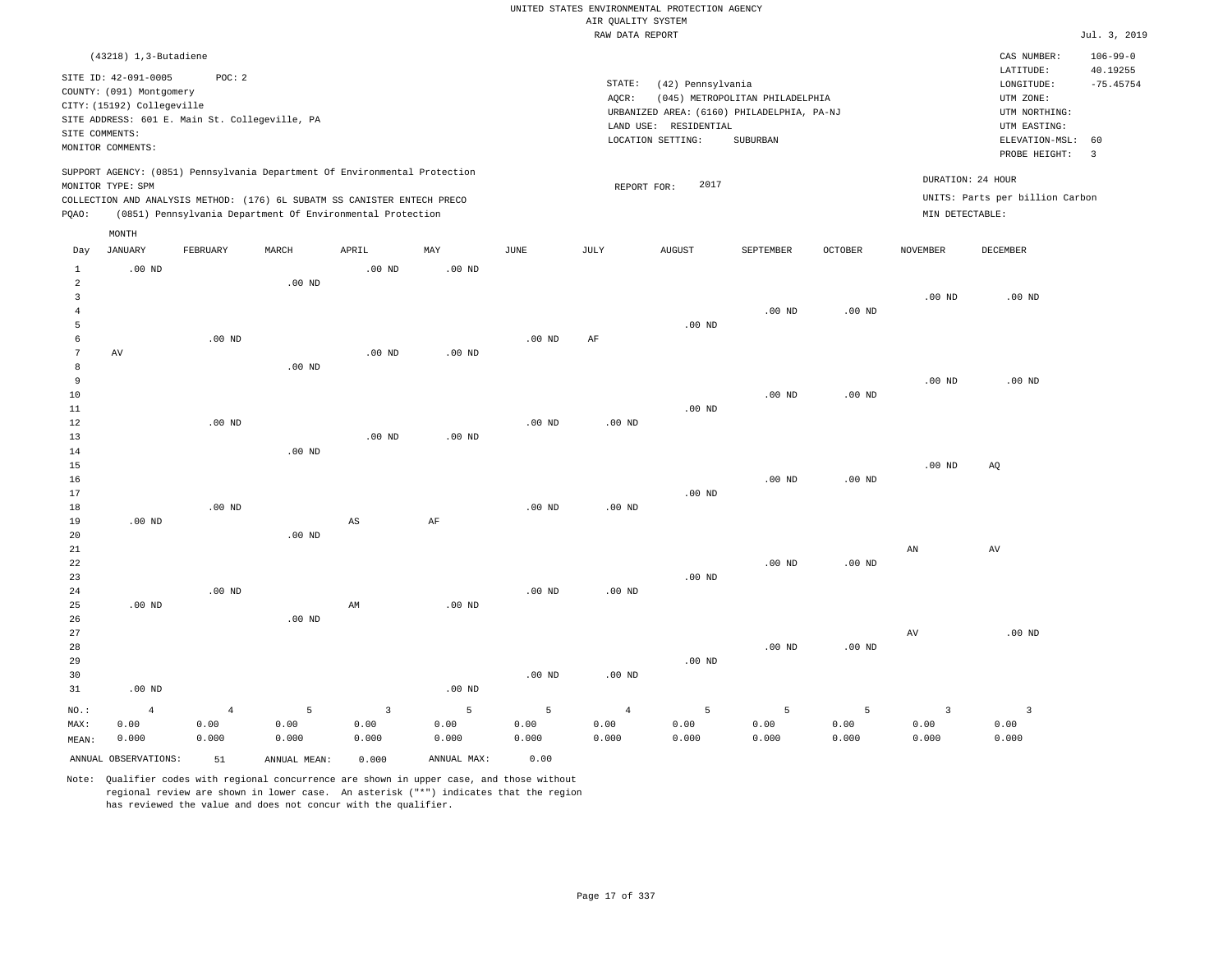|                           |                                                                                                                                                                                |                    |                                                                                                                                                                                                                      |                    |                                 |                    |                    | UNITED STATES ENVIRONMENTAL PROTECTION AGENCY                   |                                                                                           |                    |                    |                                                                                                                         |                                                                   |
|---------------------------|--------------------------------------------------------------------------------------------------------------------------------------------------------------------------------|--------------------|----------------------------------------------------------------------------------------------------------------------------------------------------------------------------------------------------------------------|--------------------|---------------------------------|--------------------|--------------------|-----------------------------------------------------------------|-------------------------------------------------------------------------------------------|--------------------|--------------------|-------------------------------------------------------------------------------------------------------------------------|-------------------------------------------------------------------|
|                           |                                                                                                                                                                                |                    |                                                                                                                                                                                                                      |                    |                                 |                    | AIR QUALITY SYSTEM |                                                                 |                                                                                           |                    |                    |                                                                                                                         |                                                                   |
|                           |                                                                                                                                                                                |                    |                                                                                                                                                                                                                      |                    |                                 |                    | RAW DATA REPORT    |                                                                 |                                                                                           |                    |                    |                                                                                                                         | Jul. 3, 2019                                                      |
| SITE COMMENTS:            | (43218) 1,3-Butadiene<br>SITE ID: 42-091-0005<br>COUNTY: (091) Montgomery<br>CITY: (15192) Collegeville<br>SITE ADDRESS: 601 E. Main St. Collegeville, PA<br>MONITOR COMMENTS: | POC: 2             |                                                                                                                                                                                                                      |                    |                                 |                    | STATE:<br>AQCR:    | (42) Pennsylvania<br>LAND USE: RESIDENTIAL<br>LOCATION SETTING: | (045) METROPOLITAN PHILADELPHIA<br>URBANIZED AREA: (6160) PHILADELPHIA, PA-NJ<br>SUBURBAN |                    |                    | CAS NUMBER:<br>LATITUDE:<br>LONGITUDE:<br>UTM ZONE:<br>UTM NORTHING:<br>UTM EASTING:<br>ELEVATION-MSL:<br>PROBE HEIGHT: | $106 - 99 - 0$<br>40.19255<br>$-75.45754$<br>60<br>$\overline{3}$ |
| PQAO:                     | MONITOR TYPE: SPM                                                                                                                                                              |                    | SUPPORT AGENCY: (0851) Pennsylvania Department Of Environmental Protection<br>COLLECTION AND ANALYSIS METHOD: (176) 6L SUBATM SS CANISTER ENTECH PRECO<br>(0851) Pennsylvania Department Of Environmental Protection |                    |                                 |                    | REPORT FOR:        | 2018                                                            |                                                                                           |                    |                    | DURATION: 24 HOUR<br>UNITS: Parts per billion Carbon<br>MIN DETECTABLE: .17484                                          |                                                                   |
|                           | MONTH                                                                                                                                                                          |                    |                                                                                                                                                                                                                      |                    |                                 |                    |                    |                                                                 |                                                                                           |                    |                    |                                                                                                                         |                                                                   |
| Day                       | <b>JANUARY</b>                                                                                                                                                                 | FEBRUARY           | MARCH                                                                                                                                                                                                                | APRIL              | MAY                             | $_{\rm JUNE}$      | <b>JULY</b>        | <b>AUGUST</b>                                                   | SEPTEMBER                                                                                 | <b>OCTOBER</b>     | <b>NOVEMBER</b>    | DECEMBER                                                                                                                |                                                                   |
| 1<br>$\overline{2}$<br>3  | AS                                                                                                                                                                             | $.00$ ND           | $\mathbb{A}\mathbb{G}$                                                                                                                                                                                               | $.00$ ND           | .00 <sub>ND</sub>               | .00 <sub>ND</sub>  | $.00$ ND           |                                                                 |                                                                                           |                    |                    |                                                                                                                         |                                                                   |
| $\overline{4}$<br>5<br>6  |                                                                                                                                                                                |                    |                                                                                                                                                                                                                      |                    |                                 |                    |                    | $.00$ ND                                                        | AF                                                                                        | $.00$ ND           | .00 <sub>ND</sub>  | $.00$ ND                                                                                                                |                                                                   |
| $7\phantom{.0}$<br>8<br>9 | .00 <sub>ND</sub>                                                                                                                                                              | .00 <sub>ND</sub>  | $.00$ ND                                                                                                                                                                                                             | .00 <sub>ND</sub>  | .00 <sub>ND</sub>               | $.00$ ND           | $.00$ ND           |                                                                 |                                                                                           |                    |                    |                                                                                                                         |                                                                   |
| $10$<br>$1\,1$<br>$1\,2$  |                                                                                                                                                                                |                    |                                                                                                                                                                                                                      |                    |                                 |                    |                    | $.00$ ND                                                        | $.00$ ND                                                                                  | $.00$ ND           | .00 <sub>ND</sub>  | $.00$ ND                                                                                                                |                                                                   |
| 13<br>14<br>15            | $.00$ ND                                                                                                                                                                       | $.00$ ND           | $.00$ ND                                                                                                                                                                                                             | $.00$ ND           | AV                              | $.00$ ND           | .00 <sub>ND</sub>  |                                                                 |                                                                                           |                    |                    |                                                                                                                         |                                                                   |
| 16<br>17<br>18            |                                                                                                                                                                                |                    |                                                                                                                                                                                                                      |                    |                                 |                    |                    | $.00$ ND                                                        | $.00$ ND                                                                                  | $.00$ ND           | .00 <sub>ND</sub>  | $.00$ ND                                                                                                                |                                                                   |
| 19<br>20<br>21<br>22      | $.00$ ND                                                                                                                                                                       | $.00$ ND           | $.00$ ND                                                                                                                                                                                                             | $.00$ ND           | AV                              | $.00$ ND           | $.00$ ND           |                                                                 |                                                                                           |                    | $.00$ ND           | $.00$ ND                                                                                                                |                                                                   |
| 23<br>24<br>25            |                                                                                                                                                                                | $.00$ ND           |                                                                                                                                                                                                                      |                    |                                 | $.00$ ND           | $.00$ ND           | $.00$ ND                                                        | $.00$ ND                                                                                  | $.00$ ND           |                    |                                                                                                                         |                                                                   |
| 26<br>27<br>28            | $.00$ ND                                                                                                                                                                       |                    | $.00$ ND                                                                                                                                                                                                             | .00 <sub>ND</sub>  | .00 <sub>ND</sub>               |                    |                    |                                                                 | $.00$ ND                                                                                  | $.00$ ND           | $.00$ ND           | $.00$ ND                                                                                                                |                                                                   |
| 29<br>30<br>31            |                                                                                                                                                                                |                    |                                                                                                                                                                                                                      |                    |                                 |                    | $.00$ ND           | AV                                                              |                                                                                           |                    |                    |                                                                                                                         |                                                                   |
| NO.:<br>MAX:<br>MEAN:     | $\overline{4}$<br>0.00<br>0.000                                                                                                                                                | 5<br>0.00<br>0.000 | $\overline{4}$<br>0.00<br>0.000                                                                                                                                                                                      | 5<br>0.00<br>0.000 | $\overline{3}$<br>0.00<br>0.000 | 5<br>0.00<br>0.000 | 6<br>0.00<br>0.000 | $\overline{4}$<br>0.00<br>0.000                                 | $\overline{4}$<br>0.00<br>0.000                                                           | 5<br>0.00<br>0.000 | 5<br>0.00<br>0.000 | 5<br>0.00<br>0.000                                                                                                      |                                                                   |
|                           | ANNUAL OBSERVATIONS:                                                                                                                                                           | 55                 | ANNUAL MEAN:                                                                                                                                                                                                         | 0.000              | ANNUAL MAX:                     | 0.00               |                    |                                                                 |                                                                                           |                    |                    |                                                                                                                         |                                                                   |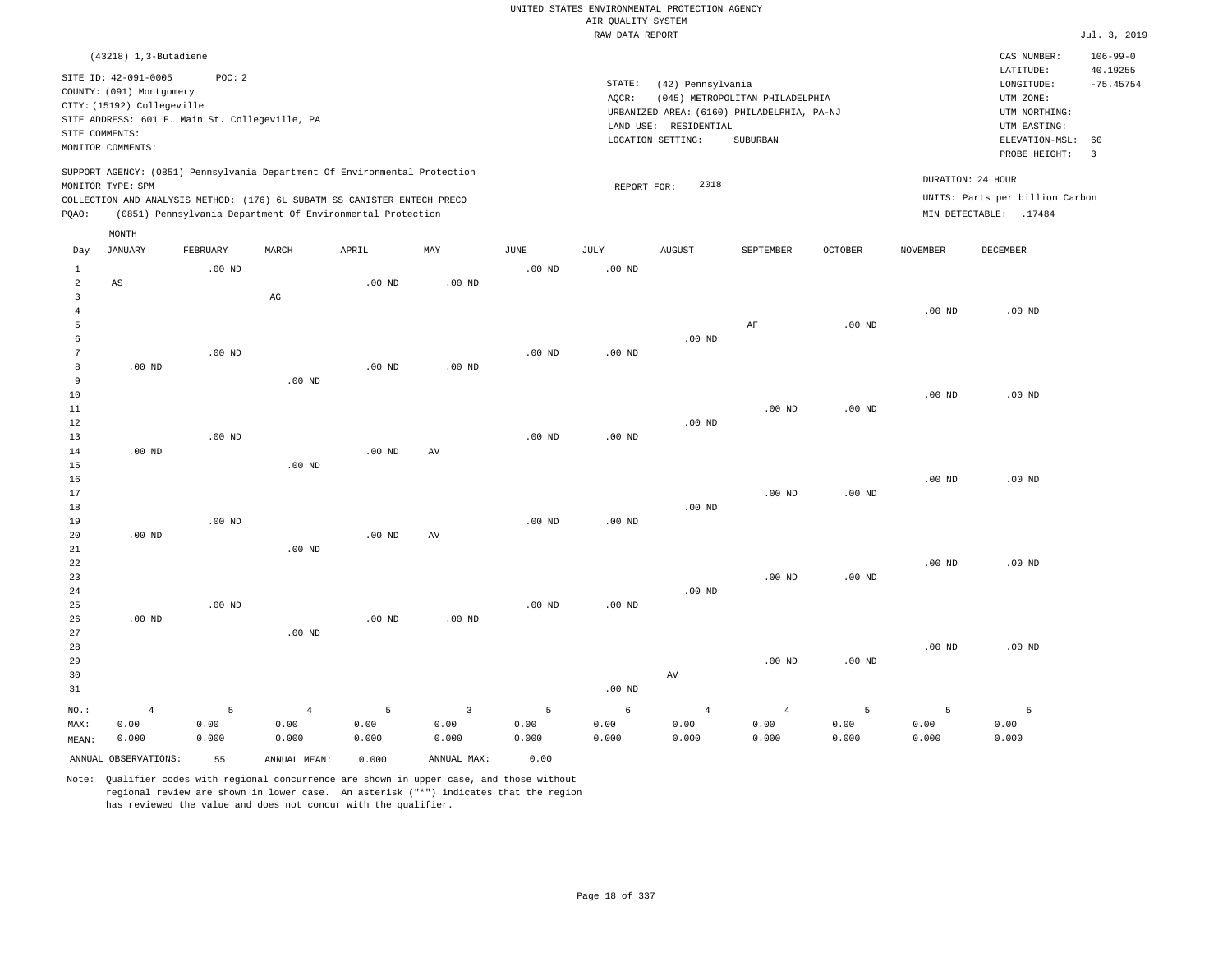| SUPPORT AGENCY: (0851) Pennsylvania Department Of Environmental Protection<br>DURATION: 24 HOUR<br>2013<br>MONITOR TYPE: SPM<br>REPORT FOR:<br>UNITS: Parts per billion Carbon<br>COLLECTION AND ANALYSIS METHOD: (176) 6L SUBATM SS CANISTER ENTECH PRECO<br>(0851) Pennsylvania Department Of Environmental Protection<br>MIN DETECTABLE:<br>PQAO:<br>MONTH<br>APRIL<br>$_{\rm JUNE}$<br>OCTOBER<br>DECEMBER<br><b>JANUARY</b><br>FEBRUARY<br>MARCH<br>MAY<br>JULY<br><b>AUGUST</b><br>SEPTEMBER<br><b>NOVEMBER</b><br>Day | $110 - 54 - 3$<br>40.19255<br>$-75.45754$<br>ELEVATION-MSL:<br>60<br>$\overline{3}$ |
|------------------------------------------------------------------------------------------------------------------------------------------------------------------------------------------------------------------------------------------------------------------------------------------------------------------------------------------------------------------------------------------------------------------------------------------------------------------------------------------------------------------------------|-------------------------------------------------------------------------------------|
|                                                                                                                                                                                                                                                                                                                                                                                                                                                                                                                              |                                                                                     |
|                                                                                                                                                                                                                                                                                                                                                                                                                                                                                                                              |                                                                                     |
|                                                                                                                                                                                                                                                                                                                                                                                                                                                                                                                              |                                                                                     |
|                                                                                                                                                                                                                                                                                                                                                                                                                                                                                                                              |                                                                                     |
| $\mathbf{1}$<br>.37S<br>AS                                                                                                                                                                                                                                                                                                                                                                                                                                                                                                   |                                                                                     |
| $\overline{a}$<br>.38SQ                                                                                                                                                                                                                                                                                                                                                                                                                                                                                                      |                                                                                     |
| $\overline{3}$<br>.67SQ<br>.30 SQ<br>.00 <sub>ND</sub><br>$\bf{4}$<br>.36SQ<br>$.00$ ND<br>.31 SQ                                                                                                                                                                                                                                                                                                                                                                                                                            |                                                                                     |
| 5<br>$.00$ ND                                                                                                                                                                                                                                                                                                                                                                                                                                                                                                                |                                                                                     |
| 6<br>.50S<br>.56QX                                                                                                                                                                                                                                                                                                                                                                                                                                                                                                           |                                                                                     |
| $\boldsymbol{7}$<br>.61 SQ<br>.35SQ                                                                                                                                                                                                                                                                                                                                                                                                                                                                                          |                                                                                     |
| 8<br>.31 SQ                                                                                                                                                                                                                                                                                                                                                                                                                                                                                                                  |                                                                                     |
| 9<br>$.00$ ND<br>.49SQ<br>.47SQ                                                                                                                                                                                                                                                                                                                                                                                                                                                                                              |                                                                                     |
| 10<br>.43SQ<br>.34S<br>.51 SQ                                                                                                                                                                                                                                                                                                                                                                                                                                                                                                |                                                                                     |
| 11<br>.29SQ                                                                                                                                                                                                                                                                                                                                                                                                                                                                                                                  |                                                                                     |
| 12<br>$.00$ ND<br>.38SQ                                                                                                                                                                                                                                                                                                                                                                                                                                                                                                      |                                                                                     |
| 13<br>$.00$ ND<br>.00 <sub>ND</sub>                                                                                                                                                                                                                                                                                                                                                                                                                                                                                          |                                                                                     |
| 14<br>$.00$ ND                                                                                                                                                                                                                                                                                                                                                                                                                                                                                                               |                                                                                     |
| 15<br>.53SQ<br>.34S<br>.44 SQ                                                                                                                                                                                                                                                                                                                                                                                                                                                                                                |                                                                                     |
| 16<br>.47SQ<br>$.00$ ND<br>AF                                                                                                                                                                                                                                                                                                                                                                                                                                                                                                |                                                                                     |
| 17<br>AF                                                                                                                                                                                                                                                                                                                                                                                                                                                                                                                     |                                                                                     |
| 18<br>2.74 5<br>.23S                                                                                                                                                                                                                                                                                                                                                                                                                                                                                                         |                                                                                     |
| 19<br>AF<br>AF                                                                                                                                                                                                                                                                                                                                                                                                                                                                                                               |                                                                                     |
| .57 CL<br>20                                                                                                                                                                                                                                                                                                                                                                                                                                                                                                                 |                                                                                     |
| 21<br>$.00$ ND<br>.39S<br>.36S<br>22<br>$.00$ ND                                                                                                                                                                                                                                                                                                                                                                                                                                                                             |                                                                                     |
| $.00$ ND<br>AF<br>23<br>$.00$ ND                                                                                                                                                                                                                                                                                                                                                                                                                                                                                             |                                                                                     |
| 24<br>.00 <sub>ND</sub><br>.30 SQ                                                                                                                                                                                                                                                                                                                                                                                                                                                                                            |                                                                                     |
| 25<br>.74<br>.41 SQ                                                                                                                                                                                                                                                                                                                                                                                                                                                                                                          |                                                                                     |
| 26<br>.35 SQ                                                                                                                                                                                                                                                                                                                                                                                                                                                                                                                 |                                                                                     |
| 27<br>.46SQ<br>.40SQ<br>.55SQ                                                                                                                                                                                                                                                                                                                                                                                                                                                                                                |                                                                                     |
| 28<br>.47SQ<br>1.275<br>.97 <sub>5</sub>                                                                                                                                                                                                                                                                                                                                                                                                                                                                                     |                                                                                     |
| 29<br>$\mathbb{A}\mathbb{S}$                                                                                                                                                                                                                                                                                                                                                                                                                                                                                                 |                                                                                     |
| 30<br>.41 SQ<br>.37SQ                                                                                                                                                                                                                                                                                                                                                                                                                                                                                                        |                                                                                     |
| .80<br>31                                                                                                                                                                                                                                                                                                                                                                                                                                                                                                                    |                                                                                     |
| 5<br>5<br>$\overline{3}$<br>$\overline{3}$<br>5<br>5<br>5<br>$\overline{4}$<br>5<br>NO.:<br>5<br>$\overline{4}$<br>5                                                                                                                                                                                                                                                                                                                                                                                                         |                                                                                     |
| .47<br>.67<br>.29<br>1.27<br>.97<br>.49<br>.55<br>.57<br>.74<br>.80<br>.50<br>2.74<br>MAX:                                                                                                                                                                                                                                                                                                                                                                                                                                   |                                                                                     |
| .346<br>.332<br>.097<br>.322<br>.597<br>.384<br>.364<br>.322<br>.430<br>.390<br>.228<br>.870<br>MEAN:                                                                                                                                                                                                                                                                                                                                                                                                                        |                                                                                     |

ANNUAL OBSERVATIONS: 54 ANNUAL MEAN: .393 ANNUAL MAX: 2.74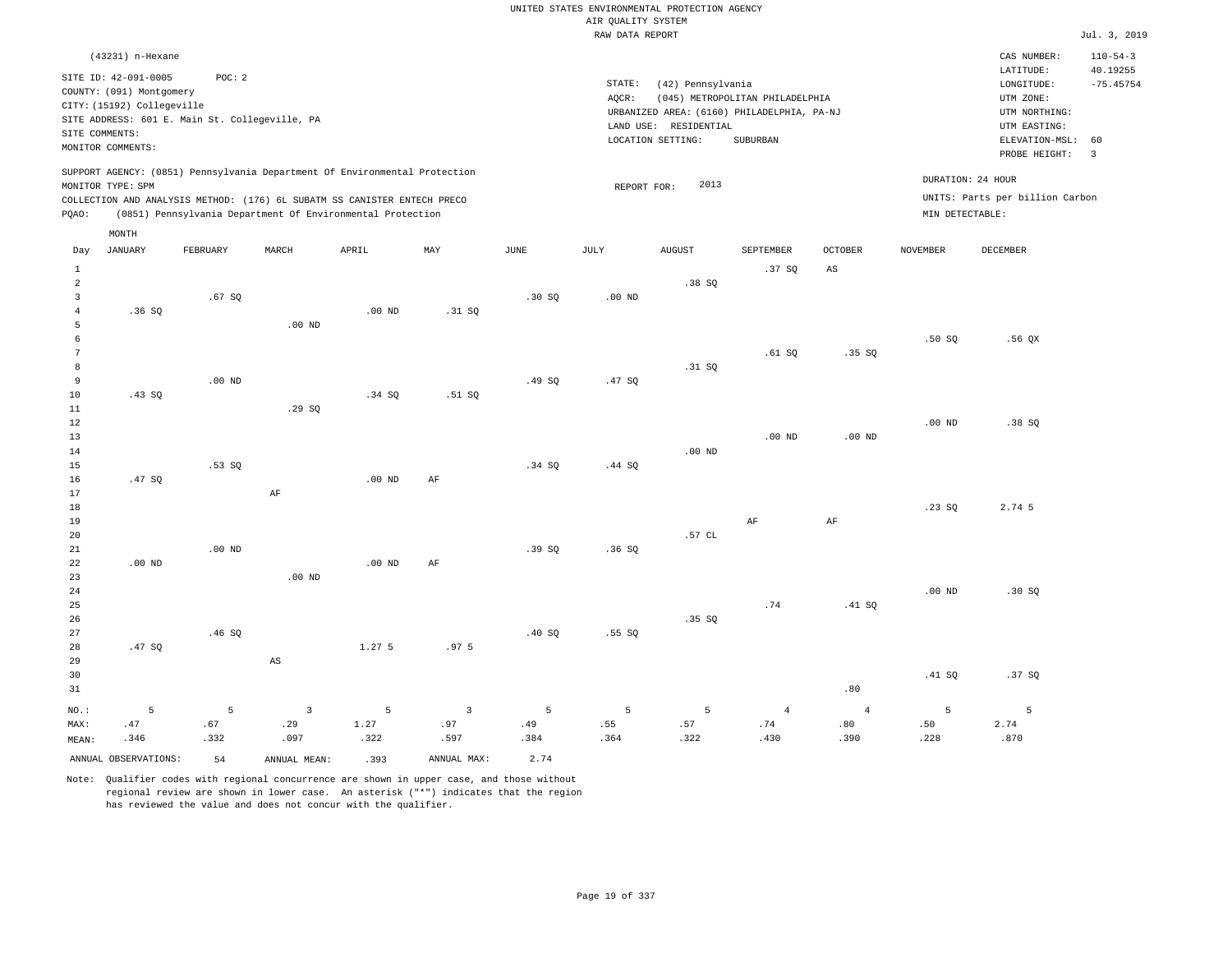|                |                                                  |                                                |                   |                                                                            |                   |                        | UNITED STATES ENVIRONMENTAL PROTECTION AGENCY |                       |                                            |                |                   |                                 |                |
|----------------|--------------------------------------------------|------------------------------------------------|-------------------|----------------------------------------------------------------------------|-------------------|------------------------|-----------------------------------------------|-----------------------|--------------------------------------------|----------------|-------------------|---------------------------------|----------------|
|                |                                                  |                                                |                   |                                                                            |                   |                        | AIR OUALITY SYSTEM                            |                       |                                            |                |                   |                                 |                |
|                |                                                  |                                                |                   |                                                                            |                   |                        | RAW DATA REPORT                               |                       |                                            |                |                   |                                 | Jul. 3, 2019   |
|                | (43231) n-Hexane                                 |                                                |                   |                                                                            |                   |                        |                                               |                       |                                            |                |                   | CAS NUMBER:                     | $110 - 54 - 3$ |
|                |                                                  |                                                |                   |                                                                            |                   |                        |                                               |                       |                                            |                |                   | LATITUDE:                       | 40.19255       |
|                | SITE ID: 42-091-0005<br>COUNTY: (091) Montgomery | POC: 2                                         |                   |                                                                            |                   |                        | STATE:                                        | (42) Pennsylvania     |                                            |                |                   | LONGITUDE:                      | $-75.45754$    |
|                | CITY: (15192) Collegeville                       |                                                |                   |                                                                            |                   |                        | AOCR:                                         |                       | (045) METROPOLITAN PHILADELPHIA            |                |                   | UTM ZONE:                       |                |
|                |                                                  | SITE ADDRESS: 601 E. Main St. Collegeville, PA |                   |                                                                            |                   |                        |                                               |                       | URBANIZED AREA: (6160) PHILADELPHIA, PA-NJ |                |                   | UTM NORTHING:                   |                |
|                | SITE COMMENTS:                                   |                                                |                   |                                                                            |                   |                        |                                               | LAND USE: RESIDENTIAL |                                            |                |                   | UTM EASTING:                    |                |
|                | MONITOR COMMENTS:                                |                                                |                   |                                                                            |                   |                        |                                               | LOCATION SETTING:     | SUBURBAN                                   |                |                   | ELEVATION-MSL:                  | 60             |
|                |                                                  |                                                |                   |                                                                            |                   |                        |                                               |                       |                                            |                |                   | PROBE HEIGHT:                   | $\overline{3}$ |
|                |                                                  |                                                |                   | SUPPORT AGENCY: (0851) Pennsylvania Department Of Environmental Protection |                   |                        |                                               |                       |                                            |                |                   |                                 |                |
|                | MONITOR TYPE: SPM                                |                                                |                   |                                                                            |                   |                        | REPORT FOR:                                   | 2014                  |                                            |                |                   | DURATION: 24 HOUR               |                |
|                |                                                  |                                                |                   | COLLECTION AND ANALYSIS METHOD: (176) 6L SUBATM SS CANISTER ENTECH PRECO   |                   |                        |                                               |                       |                                            |                |                   | UNITS: Parts per billion Carbon |                |
| PQAO:          |                                                  |                                                |                   | (0851) Pennsylvania Department Of Environmental Protection                 |                   |                        |                                               |                       |                                            |                | MIN DETECTABLE:   |                                 |                |
|                | MONTH                                            |                                                |                   |                                                                            |                   |                        |                                               |                       |                                            |                |                   |                                 |                |
| Day            | <b>JANUARY</b>                                   | FEBRUARY                                       | MARCH             | APRIL                                                                      | MAY               | JUNE                   | JULY                                          | <b>AUGUST</b>         | SEPTEMBER                                  | <b>OCTOBER</b> | <b>NOVEMBER</b>   | DECEMBER                        |                |
| $\mathbf{1}$   |                                                  |                                                |                   |                                                                            |                   |                        |                                               |                       |                                            |                | .26S              | .47SQ                           |                |
| $\overline{a}$ |                                                  |                                                |                   |                                                                            |                   |                        |                                               |                       | .31 SQ                                     | .42 SQ         |                   |                                 |                |
| 3              |                                                  |                                                |                   |                                                                            |                   |                        |                                               | AF                    |                                            |                |                   |                                 |                |
| 4              |                                                  | .36SQ                                          |                   |                                                                            |                   | $.00$ ND               | $.00$ ND                                      |                       |                                            |                |                   |                                 |                |
| 5              | 1.06 5                                           |                                                |                   | $.00$ ND                                                                   | .00 <sub>ND</sub> |                        |                                               |                       |                                            |                |                   |                                 |                |
| 6              |                                                  |                                                | $.00$ ND          |                                                                            |                   |                        |                                               |                       |                                            |                |                   |                                 |                |
| 7              |                                                  |                                                |                   |                                                                            |                   |                        |                                               |                       |                                            |                | .00 <sub>ND</sub> | $.00$ ND                        |                |
| 8              |                                                  |                                                |                   |                                                                            |                   |                        |                                               |                       | .29S                                       | $.00$ ND       |                   |                                 |                |
| 9              |                                                  |                                                |                   |                                                                            |                   |                        |                                               | .80                   |                                            |                |                   |                                 |                |
| 10             |                                                  | $_{\rm AS}$                                    |                   |                                                                            |                   | .49SQ                  | .30S                                          |                       |                                            |                |                   |                                 |                |
| 11             | 1.78 5                                           |                                                |                   | $.00$ ND                                                                   | $.00$ ND          |                        |                                               |                       |                                            |                |                   |                                 |                |
| 12             |                                                  |                                                | .985              |                                                                            |                   |                        |                                               |                       |                                            |                |                   |                                 |                |
| 13             |                                                  |                                                |                   |                                                                            |                   |                        |                                               |                       |                                            |                | .30S              | AF                              |                |
| 14             |                                                  |                                                |                   |                                                                            |                   |                        |                                               |                       | .00 <sub>ND</sub>                          | .38SQ          |                   |                                 |                |
| 15             |                                                  |                                                |                   |                                                                            |                   |                        |                                               | .31 SQ                |                                            |                |                   |                                 |                |
| 16             |                                                  | $.00$ ND                                       |                   |                                                                            |                   | $\mathbb{A}\mathbb{S}$ | AF                                            |                       |                                            |                |                   |                                 |                |
| 17             | .75                                              |                                                |                   | $.00$ ND                                                                   | .28SQ             |                        |                                               |                       |                                            |                |                   |                                 |                |
| 18             |                                                  |                                                | .55 SO            |                                                                            |                   |                        |                                               |                       |                                            |                |                   |                                 |                |
| 19             |                                                  |                                                |                   |                                                                            |                   |                        |                                               |                       |                                            |                | AF                | .35SQ                           |                |
| 20             |                                                  |                                                |                   |                                                                            |                   |                        |                                               |                       | .33 S0                                     | .62S           |                   |                                 |                |
| 21             |                                                  |                                                |                   |                                                                            |                   |                        |                                               | .37S                  |                                            |                |                   |                                 |                |
| 22             |                                                  | .40SQ                                          |                   |                                                                            |                   | $_{\rm AS}$            | $\mathbb{A}\mathbb{S}$                        |                       |                                            |                |                   |                                 |                |
| 23             | .51 S0                                           |                                                |                   | $.00$ ND                                                                   | .26S              |                        |                                               |                       |                                            |                |                   |                                 |                |
| 24             |                                                  |                                                | .41 <sub>OX</sub> |                                                                            |                   |                        |                                               |                       |                                            |                |                   |                                 |                |
| 25             |                                                  |                                                |                   |                                                                            |                   |                        |                                               |                       |                                            |                | .45 SO            | .31 S0                          |                |
| 26             |                                                  |                                                |                   |                                                                            |                   |                        |                                               |                       | $.53$ SO                                   | $.00$ ND       |                   |                                 |                |
| 27             |                                                  |                                                |                   |                                                                            |                   |                        |                                               | .30S                  |                                            |                |                   |                                 |                |
| 28             |                                                  | .39SQ                                          |                   |                                                                            |                   | .37SQ                  | $.00$ ND                                      |                       |                                            |                |                   |                                 |                |
| 29             | 1.35 5                                           |                                                |                   | $.00$ ND                                                                   | AF                |                        |                                               |                       |                                            |                |                   |                                 |                |

| 30<br>31 |                      |      | $.00$ ND     |       |             |      |      |      |      |      |      | .38SQ |
|----------|----------------------|------|--------------|-------|-------------|------|------|------|------|------|------|-------|
| NO.:     |                      |      |              |       |             |      |      |      |      |      |      |       |
| MAX:     | 1.78                 | .40  | .98          | 0.00  | .28         | .49  | .30  | .80  | .53  | .62  | .45  | .47   |
| MEAN:    | 1.090                | .288 | .388         | 0.000 | .135        | .287 | .100 | .445 | .292 | .284 | .253 | .302  |
|          | ANNUAL OBSERVATIONS: | 52   | ANNUAL MEAN: | .335  | ANNUAL MAX: | 1.78 |      |      |      |      |      |       |

Note: Qualifier codes with regional concurrence are shown in upper case, and those without

regional review are shown in lower case. An asterisk ("\*") indicates that the region

has reviewed the value and does not concur with the qualifier.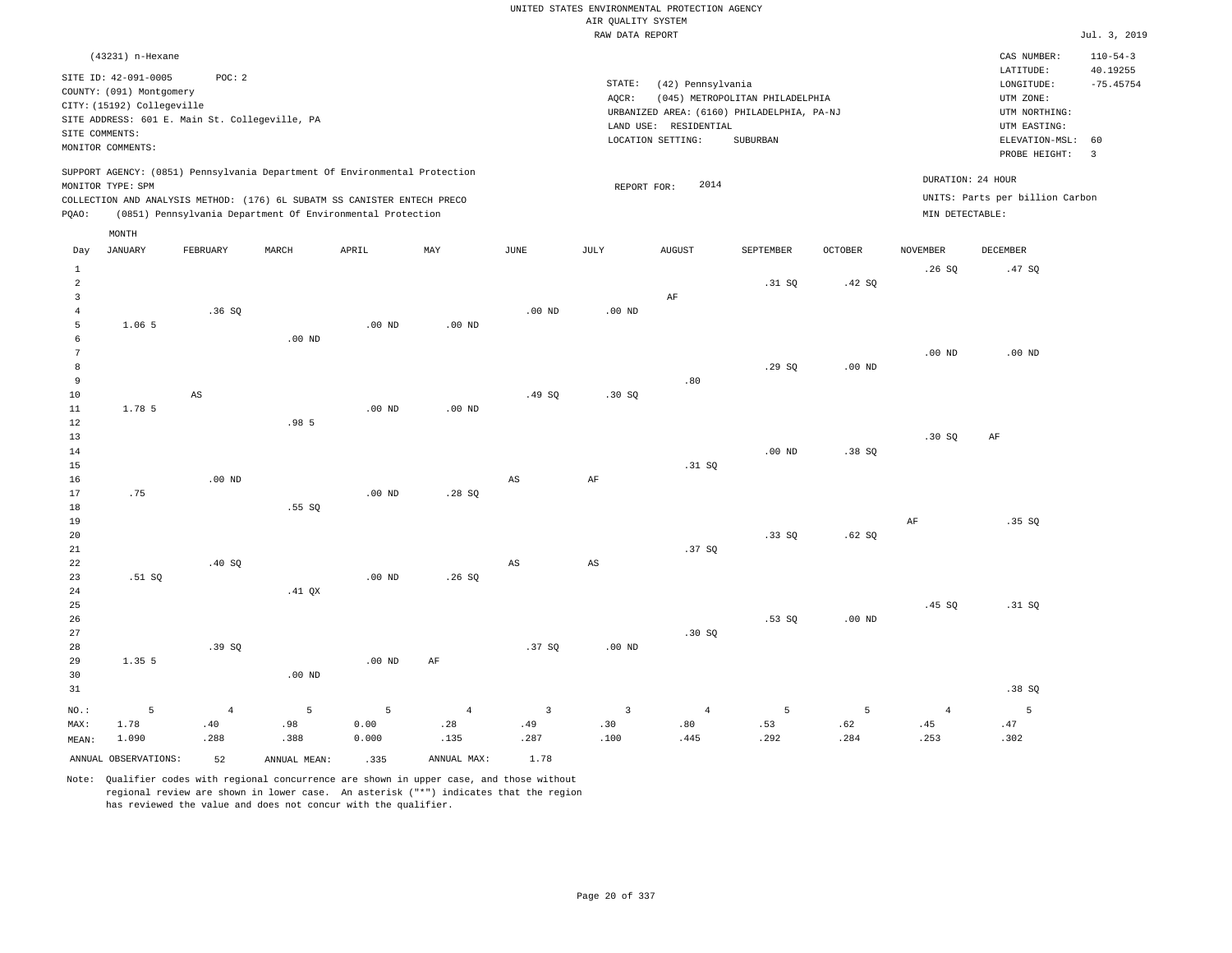|                                                                                                                                                                                 | CAS NUMBER:                                                                            | $110 - 54 - 3$                                       |
|---------------------------------------------------------------------------------------------------------------------------------------------------------------------------------|----------------------------------------------------------------------------------------|------------------------------------------------------|
| STATE:<br>(42) Pennsylvania<br>(045) METROPOLITAN PHILADELPHIA<br>AOCR:<br>URBANIZED AREA: (6160) PHILADELPHIA, PA-NJ<br>LAND USE: RESIDENTIAL<br>SUBURBAN<br>LOCATION SETTING: | LATITUDE:<br>LONGITUDE:<br>UTM ZONE:<br>UTM NORTHING:<br>UTM EASTING:<br>PROBE HEIGHT: | 40.19255<br>$-75.45754$<br>$\overline{\mathbf{3}}$   |
| 2015<br>REPORT FOR:                                                                                                                                                             | DURATION: 24 HOUR<br>MIN DETECTABLE:                                                   |                                                      |
|                                                                                                                                                                                 |                                                                                        | ELEVATION-MSL: 60<br>UNITS: Parts per billion Carbon |

| Day                     | JANUARY                | FEBRUARY       | MARCH                  | APRIL    | MAY         | JUNE                   | JULY   | AUGUST                  | SEPTEMBER | OCTOBER  | NOVEMBER       | DECEMBER                 |
|-------------------------|------------------------|----------------|------------------------|----------|-------------|------------------------|--------|-------------------------|-----------|----------|----------------|--------------------------|
| $\mathbf{1}$            |                        |                | $\mathbb{A}\mathbb{S}$ |          |             |                        |        |                         |           |          |                |                          |
| $\overline{a}$          |                        |                |                        |          |             |                        |        |                         |           |          | 1.14 5         | $\rm AF$                 |
| $\overline{\mathbf{3}}$ |                        |                |                        |          |             |                        |        |                         | .72       | $.00$ ND |                |                          |
| $\overline{4}$          |                        |                |                        |          |             |                        |        | .33SQ                   |           |          |                |                          |
| 5                       |                        | .28SQ          |                        |          |             | .27SQ                  | .41 SQ |                         |           |          |                |                          |
| 6                       | .54 SQ                 |                |                        | .19SQ    | .28SQ       |                        |        |                         |           |          |                |                          |
| $7\phantom{.0}$         |                        |                | $.00$ ND               |          |             |                        |        |                         |           |          |                |                          |
| $^{\rm 8}$              |                        |                |                        |          |             |                        |        |                         |           |          | .28SQ          | $\rm AF$                 |
| 9                       |                        |                |                        |          |             |                        |        |                         | .28SQ     | .45SQ    |                |                          |
| 10                      |                        |                |                        |          |             |                        |        | $\rm AF$                |           |          |                |                          |
| 11                      |                        | .49 SQ         |                        |          |             | .29SQ                  | .47SQ  |                         |           |          |                |                          |
| 12                      | $\rm AF$               |                |                        | .38SQ    | .25 SQ      |                        |        |                         |           |          |                |                          |
| 13                      |                        |                | .57 SQ                 |          |             |                        |        |                         |           |          |                |                          |
| 14                      |                        |                |                        |          |             |                        |        |                         |           |          | $.00$ ND       | .60SQ                    |
| 15                      |                        |                |                        |          |             |                        |        |                         | .72       | .23SQ    |                |                          |
| 16                      |                        |                |                        |          |             |                        |        | .34 SQ                  |           |          |                |                          |
| 17                      |                        | .45 SQ         |                        |          |             | $\mathbb{A}\mathbb{S}$ | .47SQ  |                         |           |          |                |                          |
| 18                      | .56SQ                  |                |                        | .48 SQ   | .52 SQ      |                        |        |                         |           |          |                |                          |
| 19                      |                        |                | $.00$ ND               |          |             |                        |        |                         |           |          |                |                          |
| 20                      |                        |                |                        |          |             |                        |        |                         |           |          | .38 SQ         | .41 SQ                   |
| $21\,$                  |                        |                |                        |          |             |                        |        |                         | .29SQ     | $.60$ CC |                |                          |
| 22                      |                        |                |                        |          |             |                        |        | $\rm AF$                |           |          |                |                          |
| 23                      |                        | .27SQ          |                        |          |             | AF                     | .42 SQ |                         |           |          |                |                          |
| $2\,4$                  | $\mathbb{A}\mathbb{S}$ |                |                        | $.00$ ND | .38 SQ      |                        |        |                         |           |          |                |                          |
| 25                      |                        |                | .60SQ                  |          |             |                        |        |                         |           |          |                |                          |
| 26                      |                        |                |                        |          |             |                        |        |                         |           |          | $\rm{AF}$      | .18 QX                   |
| 27                      |                        |                |                        |          |             |                        |        |                         | .27 SQ    | .58 CC   |                |                          |
| 28                      |                        |                |                        |          |             |                        |        | 1.14 5                  |           |          |                |                          |
| 29                      |                        |                |                        |          |             | .29SQ                  | .72    |                         |           |          |                |                          |
| 30                      | .32 SQ                 |                |                        | .23SQ    | .24 SQ      |                        |        |                         |           |          |                |                          |
| 31                      |                        |                | $.00$ ND               |          |             |                        |        |                         |           |          |                |                          |
| $NO.$ :                 | $\overline{3}$         | $\overline{4}$ | 5                      | 5        | 5           | $\overline{3}$         | 5      | $\overline{\mathbf{3}}$ | 5         | 5        | $\overline{4}$ | $\overline{\phantom{a}}$ |
| MAX:                    | .56                    | .49            | .60                    | .48      | .52         | .29                    | .72    | $1\,.14$                | .72       | .60      | 1.14           | $.60$                    |
| MEAN:                   | .473                   | .373           | .234                   | .256     | .334        | .283                   | .498   | .603                    | .456      | .372     | .450           | .397                     |
|                         | ANNUAL OBSERVATIONS:   | 50             | ANNUAL MEAN:           | .386     | ANNUAL MAX: | 1.14                   |        |                         |           |          |                |                          |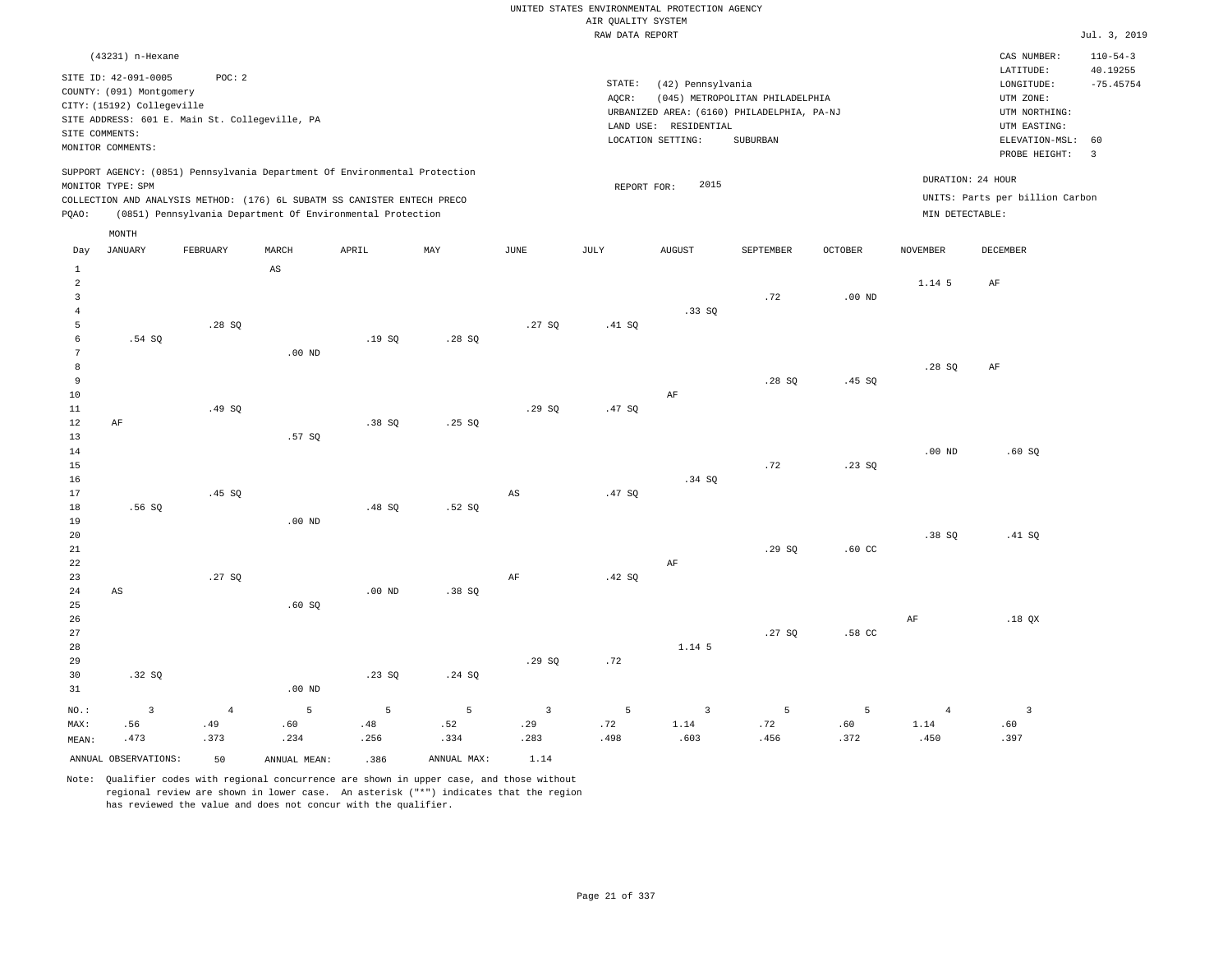|                                                                     | (43231) n-Hexane                                 |                                                                          |       |       |                                                                            |      |                 |                                                                     |                                 |         |                                    | CAS NUMBER:                          | $110 - 54 - 3$          |
|---------------------------------------------------------------------|--------------------------------------------------|--------------------------------------------------------------------------|-------|-------|----------------------------------------------------------------------------|------|-----------------|---------------------------------------------------------------------|---------------------------------|---------|------------------------------------|--------------------------------------|-------------------------|
|                                                                     | SITE ID: 42-091-0005<br>COUNTY: (091) Montgomery | POC: 2                                                                   |       |       |                                                                            |      | STATE:<br>AQCR: | (42) Pennsylvania                                                   | (045) METROPOLITAN PHILADELPHIA |         |                                    | LATITUDE:<br>LONGITUDE:<br>UTM ZONE: | 40.19255<br>$-75.45754$ |
|                                                                     | CITY: (15192) Collegeville<br>SITE COMMENTS:     | SITE ADDRESS: 601 E. Main St. Collegeville, PA                           |       |       |                                                                            |      |                 | URBANIZED AREA: (6160) PHILADELPHIA, PA-NJ<br>LAND USE: RESIDENTIAL |                                 |         |                                    | UTM NORTHING:<br>UTM EASTING:        |                         |
|                                                                     | MONITOR COMMENTS:                                |                                                                          |       |       |                                                                            |      |                 | LOCATION SETTING:                                                   | SUBURBAN                        |         | ELEVATION-MSL: 60<br>PROBE HEIGHT: | $\overline{\mathbf{3}}$              |                         |
|                                                                     | MONITOR TYPE: SPM                                |                                                                          |       |       | SUPPORT AGENCY: (0851) Pennsylvania Department Of Environmental Protection |      |                 | 2016<br>REPORT FOR:                                                 |                                 |         |                                    | DURATION: 24 HOUR                    |                         |
|                                                                     |                                                  | COLLECTION AND ANALYSIS METHOD: (176) 6L SUBATM SS CANISTER ENTECH PRECO |       |       |                                                                            |      |                 |                                                                     |                                 |         |                                    | UNITS: Parts per billion Carbon      |                         |
| (0851) Pennsylvania Department Of Environmental Protection<br>POAO: |                                                  |                                                                          |       |       |                                                                            |      |                 |                                                                     |                                 |         |                                    | MIN DETECTABLE:                      |                         |
|                                                                     | MONTH                                            |                                                                          |       |       |                                                                            |      |                 |                                                                     |                                 |         |                                    |                                      |                         |
| Day                                                                 | JANUARY                                          | FEBRUARY                                                                 | MARCH | APRIL | MAY                                                                        | JUNE | JULY            | <b>AUGUST</b>                                                       | SEPTEMBER                       | OCTOBER | NOVEMBER                           | DECEMBER                             |                         |
|                                                                     | AF                                               |                                                                          | .26S  |       |                                                                            |      |                 |                                                                     |                                 |         |                                    |                                      |                         |

| $NO.$ :                 | $\overline{4}$      | $\overline{3}$ | $\epsilon$               | $\overline{4}$ | $\overline{4}$ | 5      | $\overline{3}$         | $\overline{4}$ | $\overline{4}$ | 5     | $\overline{3}$ | 5        |
|-------------------------|---------------------|----------------|--------------------------|----------------|----------------|--------|------------------------|----------------|----------------|-------|----------------|----------|
| 31                      | $\operatorname{AV}$ |                | .25 $QX$                 |                |                |        |                        |                |                |       |                |          |
| 30                      |                     |                |                          | .24 SQ         | .21 SQ         |        |                        |                |                |       |                |          |
| 29                      |                     |                |                          |                |                | .15 SQ | .97                    |                |                |       |                |          |
| 28                      |                     |                |                          |                |                |        |                        | $\rm AF$       |                |       |                |          |
| 27                      |                     |                |                          |                |                |        |                        |                | .46SQ          | .30SQ |                |          |
| $26\,$                  |                     |                |                          |                |                |        |                        |                |                |       | .53SQ          | $.00$ ND |
| 25                      | .92                 |                | $.25$ QX                 |                |                |        |                        |                |                |       |                |          |
| $2\sqrt{4}$             |                     | .23 SQ         |                          | .13SQ          | $_{\rm TS}$    |        |                        |                |                |       |                |          |
| 23                      |                     |                |                          |                |                | .28 SQ | $\mathbb{A}\mathbb{S}$ |                |                |       |                |          |
| $2\sqrt{2}$             |                     |                |                          |                |                |        |                        | .00 $ND$       |                |       |                |          |
| $21\,$                  |                     |                |                          |                |                |        |                        |                | .72            | .36SQ |                |          |
| 20                      |                     |                |                          |                |                |        |                        |                |                |       | $\rm AF$       | .47 SQ   |
| 19                      | .15 SQ              |                | .13SQ                    |                |                |        |                        |                |                |       |                |          |
| 18                      |                     | .16SQ          |                          | .39QX          | .36SQ          |        |                        |                |                |       |                |          |
| 17                      |                     |                |                          |                |                | .53SQ  | $\rm{AF}$              |                |                |       |                |          |
| 16                      |                     |                |                          |                |                |        |                        | .65 SQ         |                |       |                |          |
| 15                      |                     |                |                          |                |                |        |                        |                | .43SQ          | .39SQ |                |          |
| 14                      |                     |                |                          |                |                |        |                        |                |                |       | $\rm{AF}$      | .60      |
| 12<br>13                | .20 SQ              | $\rm{AF}$      | .26SQ                    | .22 $QX$       | .78            |        |                        |                |                |       |                |          |
| $11\,$                  |                     |                |                          |                |                | .66SQ  | .25 SQ                 |                |                |       |                |          |
| $10$                    |                     |                |                          |                |                |        |                        | .22 SQ         |                |       |                |          |
| 9                       |                     |                |                          |                |                |        |                        |                | .44 SQ         | .17SQ |                |          |
| 8                       |                     |                |                          |                |                |        |                        |                |                |       | 1.02           | .60      |
| 7                       | 1.02                |                | .37 SQ                   |                |                |        |                        |                |                |       |                |          |
| 6                       |                     | .47 SQ         |                          | $\rm AF$       | .14 SQ         |        |                        |                |                |       |                |          |
| 5                       |                     |                |                          |                |                | .26SQ  | .23SQ                  |                |                |       |                |          |
| $\overline{4}$          |                     |                |                          |                |                |        |                        | .97            |                |       |                |          |
| $\overline{\mathbf{3}}$ |                     |                |                          |                |                |        |                        |                | TS             | .56SQ |                |          |
| $\overline{a}$          |                     |                | $\overline{\phantom{a}}$ |                |                |        |                        |                |                |       | .54 SQ         | .53SQ    |

 .66 .376

ANNUAL OBSERVATIONS: 50 ANNUAL MEAN: .409 ANNUAL MAX: 1.02

 .37 .253

MAX: MEAN:  1.02 .573  .47 .287

Note: Qualifier codes with regional concurrence are shown in upper case, and those without regional review are shown in lower case. An asterisk ("\*") indicates that the region has reviewed the value and does not concur with the qualifier.

 .39 .245  .78 .373

 .97 .483

 .97 .460  .72 .513  .56 .356  1.02 .697  .60 .440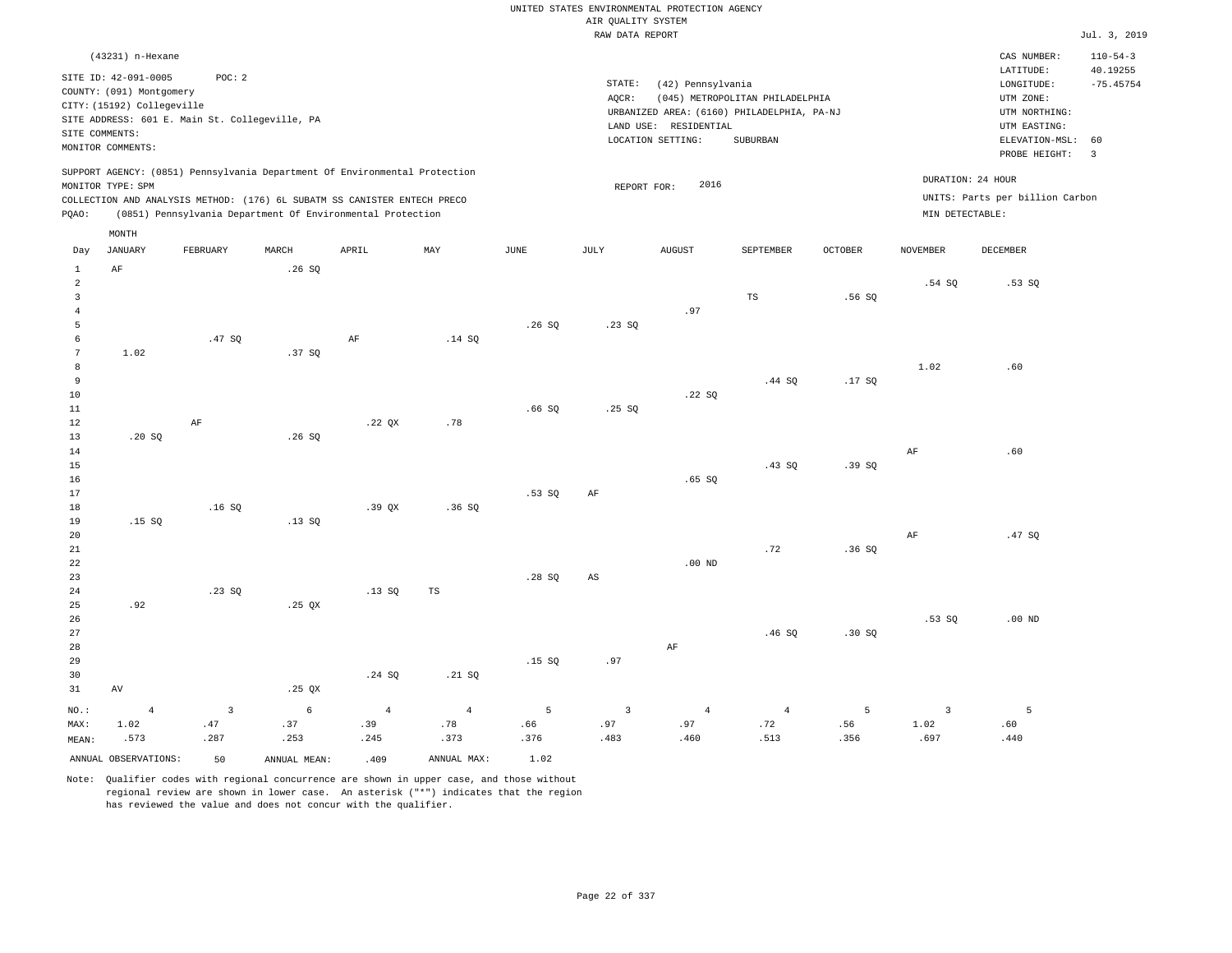|                     |                                                  |                                                |              |                                                                            |             |               |                    | UNITED STATES ENVIRONMENTAL PROTECTION AGENCY |                                            |         |                        |                                 |                            |
|---------------------|--------------------------------------------------|------------------------------------------------|--------------|----------------------------------------------------------------------------|-------------|---------------|--------------------|-----------------------------------------------|--------------------------------------------|---------|------------------------|---------------------------------|----------------------------|
|                     |                                                  |                                                |              |                                                                            |             |               | AIR QUALITY SYSTEM |                                               |                                            |         |                        |                                 |                            |
|                     |                                                  |                                                |              |                                                                            |             |               | RAW DATA REPORT    |                                               |                                            |         |                        |                                 | Jul. 3, 2019               |
|                     | (43231) n-Hexane                                 |                                                |              |                                                                            |             |               |                    |                                               |                                            |         |                        | CAS NUMBER:<br>LATITUDE:        | $110 - 54 - 3$<br>40.19255 |
|                     | SITE ID: 42-091-0005<br>COUNTY: (091) Montgomery | POC: 2                                         |              |                                                                            |             |               | STATE:             | (42) Pennsylvania                             |                                            |         |                        | LONGITUDE:                      | $-75.45754$                |
|                     | CITY: (15192) Collegeville                       |                                                |              |                                                                            |             |               | AQCR:              |                                               | (045) METROPOLITAN PHILADELPHIA            |         |                        | UTM ZONE:<br>UTM NORTHING:      |                            |
|                     |                                                  | SITE ADDRESS: 601 E. Main St. Collegeville, PA |              |                                                                            |             |               |                    | LAND USE: RESIDENTIAL                         | URBANIZED AREA: (6160) PHILADELPHIA, PA-NJ |         |                        | UTM EASTING:                    |                            |
|                     | SITE COMMENTS:                                   |                                                |              |                                                                            |             |               |                    | LOCATION SETTING:                             | <b>SUBURBAN</b>                            |         |                        | ELEVATION-MSL:                  | 60                         |
|                     | MONITOR COMMENTS:                                |                                                |              |                                                                            |             |               |                    |                                               |                                            |         |                        | PROBE HEIGHT:                   | $\overline{3}$             |
|                     | MONITOR TYPE: SPM                                |                                                |              | SUPPORT AGENCY: (0851) Pennsylvania Department Of Environmental Protection |             |               | REPORT FOR:        | 2017                                          |                                            |         |                        | DURATION: 24 HOUR               |                            |
|                     |                                                  |                                                |              | COLLECTION AND ANALYSIS METHOD: (176) 6L SUBATM SS CANISTER ENTECH PRECO   |             |               |                    |                                               |                                            |         |                        | UNITS: Parts per billion Carbon |                            |
| PQAO:               |                                                  |                                                |              | (0851) Pennsylvania Department Of Environmental Protection                 |             |               |                    |                                               |                                            |         |                        | MIN DETECTABLE:                 |                            |
|                     | MONTH                                            |                                                |              |                                                                            |             |               |                    |                                               |                                            |         |                        |                                 |                            |
| Day                 | JANUARY                                          | FEBRUARY                                       | MARCH        | APRIL                                                                      | MAY         | $_{\rm JUNE}$ | JULY               | <b>AUGUST</b>                                 | SEPTEMBER                                  | OCTOBER | <b>NOVEMBER</b>        | <b>DECEMBER</b>                 |                            |
| $\mathbf{1}$        | $.00$ ND                                         |                                                |              | $.00$ ND                                                                   | $.00$ ND    |               |                    |                                               |                                            |         |                        |                                 |                            |
| $\overline{a}$      |                                                  |                                                | .19SQ        |                                                                            |             |               |                    |                                               |                                            |         |                        |                                 |                            |
| $\overline{3}$      |                                                  |                                                |              |                                                                            |             |               |                    |                                               |                                            |         | .78                    | 1.14 5                          |                            |
| $\overline{4}$<br>5 |                                                  |                                                |              |                                                                            |             |               |                    | .23 S0                                        | .32S                                       | .47 SO  |                        |                                 |                            |
| 6                   |                                                  | .26SQ                                          |              |                                                                            |             | .46SQ         | $\rm{AF}$          |                                               |                                            |         |                        |                                 |                            |
| $\overline{7}$      | AV                                               |                                                |              | $.00$ ND                                                                   | $.00$ ND    |               |                    |                                               |                                            |         |                        |                                 |                            |
| 8                   |                                                  |                                                | $.00$ ND     |                                                                            |             |               |                    |                                               |                                            |         |                        |                                 |                            |
| 9                   |                                                  |                                                |              |                                                                            |             |               |                    |                                               |                                            |         | .78                    | .55 SO                          |                            |
| 10                  |                                                  |                                                |              |                                                                            |             |               |                    |                                               | .20SQ                                      | .57SQ   |                        |                                 |                            |
| 11                  |                                                  |                                                |              |                                                                            |             |               |                    | .62                                           |                                            |         |                        |                                 |                            |
| $1\,2$              |                                                  | .39 SQ                                         |              |                                                                            |             | .27SQ         | .49SQ              |                                               |                                            |         |                        |                                 |                            |
| 13                  |                                                  |                                                |              | $.00$ ND                                                                   | $.00$ ND    |               |                    |                                               |                                            |         |                        |                                 |                            |
| 14                  |                                                  |                                                | .14 SQ       |                                                                            |             |               |                    |                                               |                                            |         |                        |                                 |                            |
| 15                  |                                                  |                                                |              |                                                                            |             |               |                    |                                               |                                            |         | .72                    | AQ                              |                            |
| 16                  |                                                  |                                                |              |                                                                            |             |               |                    |                                               | .96                                        | .23SQ   |                        |                                 |                            |
| 17                  |                                                  |                                                |              |                                                                            |             |               |                    | .72                                           |                                            |         |                        |                                 |                            |
| 18                  |                                                  | .53 SO                                         |              |                                                                            |             | .17S          | .60                |                                               |                                            |         |                        |                                 |                            |
| 19                  | .66                                              |                                                |              | AS                                                                         | $\rm{AF}$   |               |                    |                                               |                                            |         |                        |                                 |                            |
| 20                  |                                                  |                                                | .22S         |                                                                            |             |               |                    |                                               |                                            |         |                        |                                 |                            |
| 21<br>22            |                                                  |                                                |              |                                                                            |             |               |                    |                                               | .66                                        | 1.02    | $\mathbb{A}\mathbb{N}$ | $\operatorname{AV}$             |                            |
| 23                  |                                                  |                                                |              |                                                                            |             |               |                    | .34 SQ                                        |                                            |         |                        |                                 |                            |
| 24                  |                                                  | .34 SO                                         |              |                                                                            |             | .43S          | .32S               |                                               |                                            |         |                        |                                 |                            |
| 25                  | $.00$ ND                                         |                                                |              | AM                                                                         | 2.46 5      |               |                    |                                               |                                            |         |                        |                                 |                            |
| 26                  |                                                  |                                                | .31 S0       |                                                                            |             |               |                    |                                               |                                            |         |                        |                                 |                            |
| 27                  |                                                  |                                                |              |                                                                            |             |               |                    |                                               |                                            |         | AV                     | .16S                            |                            |
| 28                  |                                                  |                                                |              |                                                                            |             |               |                    |                                               | .29SQ                                      | .40 SQ  |                        |                                 |                            |
| 29                  |                                                  |                                                |              |                                                                            |             |               |                    | .44 SQ                                        |                                            |         |                        |                                 |                            |
| 30                  |                                                  |                                                |              |                                                                            |             | $.00$ ND      | .36S               |                                               |                                            |         |                        |                                 |                            |
| 31                  | .46SQ                                            |                                                |              |                                                                            | .27SQ       |               |                    |                                               |                                            |         |                        |                                 |                            |
| NO.:                | $\overline{4}$                                   | $\overline{4}$                                 | 5            | $\overline{3}$                                                             | 5           | 5             | $\overline{4}$     | 5                                             | 5                                          | 5       | $\overline{3}$         | $\overline{\mathbf{3}}$         |                            |
| MAX:                | .66                                              | .53                                            | .31          | 0.00                                                                       | 2.46        | .46           | .60                | .72                                           | .96                                        | 1.02    | .78                    | 1.14                            |                            |
| MEAN:               | .280                                             | .380                                           | .172         | 0.000                                                                      | .546        | .266          | .443               | .470                                          | .486                                       | .538    | .760                   | .617                            |                            |
|                     | ANNUAL OBSERVATIONS:                             | 51                                             | ANNUAL MEAN: | .410                                                                       | ANNUAL MAX: | 2.46          |                    |                                               |                                            |         |                        |                                 |                            |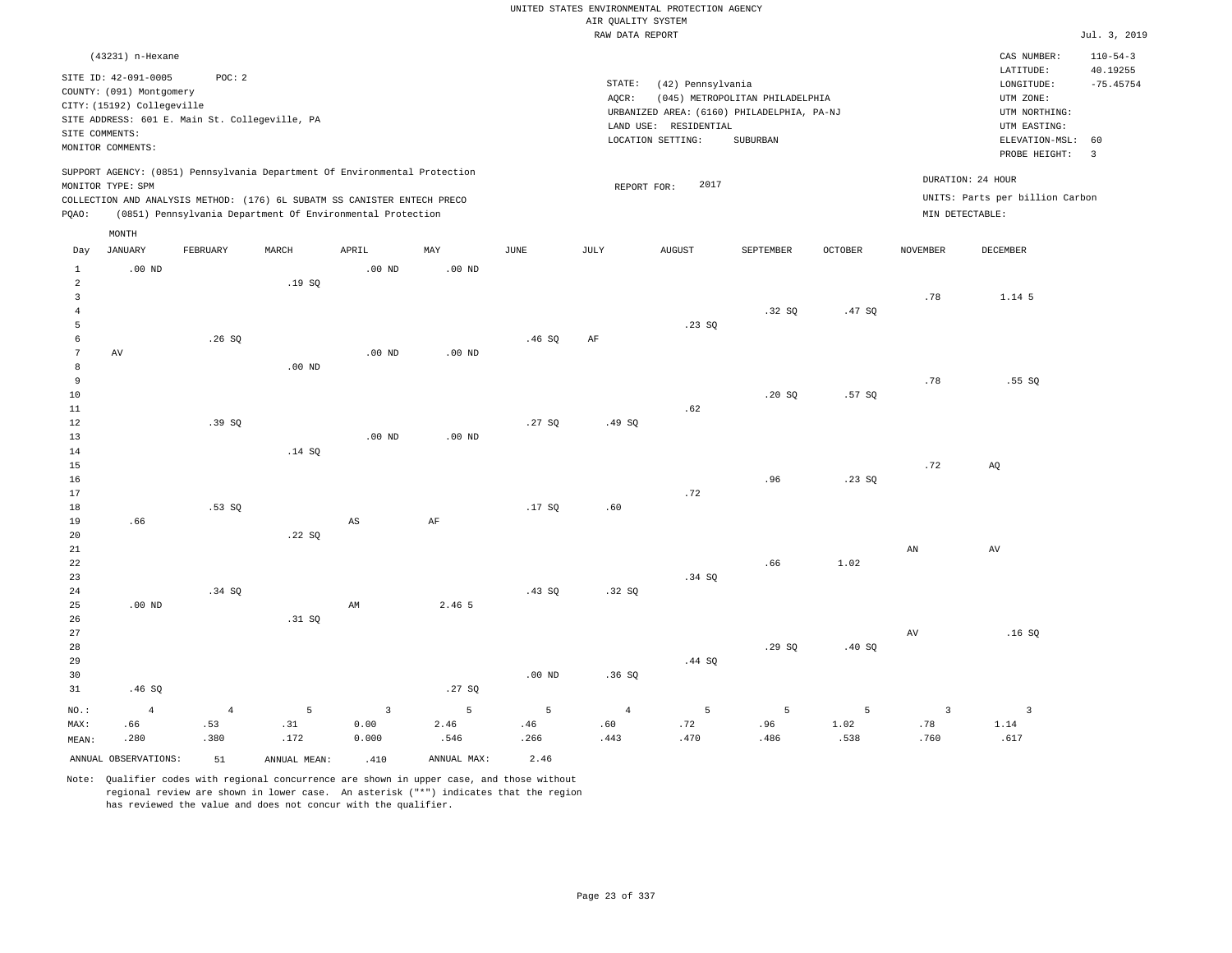|                                         |                                                                      |                                                |                        |                                                                                                                                        |                       |             | UNITED STATES ENVIRONMENTAL PROTECTION AGENCY |                                            |                                                                                           |                   |                   |                                                                               |                                           |
|-----------------------------------------|----------------------------------------------------------------------|------------------------------------------------|------------------------|----------------------------------------------------------------------------------------------------------------------------------------|-----------------------|-------------|-----------------------------------------------|--------------------------------------------|-------------------------------------------------------------------------------------------|-------------------|-------------------|-------------------------------------------------------------------------------|-------------------------------------------|
|                                         |                                                                      |                                                |                        |                                                                                                                                        |                       |             | AIR QUALITY SYSTEM                            |                                            |                                                                                           |                   |                   |                                                                               |                                           |
|                                         |                                                                      |                                                |                        |                                                                                                                                        |                       |             | RAW DATA REPORT                               |                                            |                                                                                           |                   |                   |                                                                               | Jul. 3, 2019                              |
|                                         | (43231) n-Hexane<br>SITE ID: 42-091-0005<br>COUNTY: (091) Montgomery | POC: 2                                         |                        |                                                                                                                                        |                       |             | STATE:                                        | (42) Pennsylvania                          |                                                                                           |                   |                   | CAS NUMBER:<br>LATITUDE:<br>LONGITUDE:                                        | $110 - 54 - 3$<br>40.19255<br>$-75.45754$ |
|                                         | CITY: (15192) Collegeville<br>SITE COMMENTS:<br>MONITOR COMMENTS:    | SITE ADDRESS: 601 E. Main St. Collegeville, PA |                        |                                                                                                                                        |                       |             | AQCR:                                         | LAND USE: RESIDENTIAL<br>LOCATION SETTING: | (045) METROPOLITAN PHILADELPHIA<br>URBANIZED AREA: (6160) PHILADELPHIA, PA-NJ<br>SUBURBAN |                   |                   | UTM ZONE:<br>UTM NORTHING:<br>UTM EASTING:<br>ELEVATION-MSL:<br>PROBE HEIGHT: | 60<br>$\overline{3}$                      |
|                                         | MONITOR TYPE: SPM                                                    |                                                |                        | SUPPORT AGENCY: (0851) Pennsylvania Department Of Environmental Protection                                                             |                       |             | REPORT FOR:                                   | 2018                                       |                                                                                           |                   |                   | DURATION: 24 HOUR<br>UNITS: Parts per billion Carbon                          |                                           |
| PQAO:                                   |                                                                      |                                                |                        | COLLECTION AND ANALYSIS METHOD: (176) 6L SUBATM SS CANISTER ENTECH PRECO<br>(0851) Pennsylvania Department Of Environmental Protection |                       |             |                                               |                                            |                                                                                           |                   |                   | MIN DETECTABLE: .233214                                                       |                                           |
| Day                                     | MONTH<br><b>JANUARY</b>                                              | FEBRUARY                                       | MARCH                  | APRIL                                                                                                                                  | MAY                   | <b>JUNE</b> | <b>JULY</b>                                   | <b>AUGUST</b>                              | SEPTEMBER                                                                                 | OCTOBER           | <b>NOVEMBER</b>   | <b>DECEMBER</b>                                                               |                                           |
| $\mathbf{1}$                            |                                                                      | .66                                            |                        |                                                                                                                                        |                       | .48 SO      | .50S                                          |                                            |                                                                                           |                   |                   |                                                                               |                                           |
| 2<br>$\overline{\mathbf{3}}$<br>$\,4\,$ | AS                                                                   |                                                | $\mathbb{A}\mathbb{G}$ | .00 <sub>ND</sub>                                                                                                                      | .38SQ                 |             |                                               |                                            |                                                                                           |                   | .38SQ             | .24 SQ                                                                        |                                           |
| 5<br>6                                  |                                                                      |                                                |                        |                                                                                                                                        |                       |             |                                               | 1.14 5                                     | AF                                                                                        | .60               |                   |                                                                               |                                           |
| $7\phantom{.0}$<br>8<br>9               | .33 S0                                                               | .72                                            | $.00$ ND               | .00 <sub>ND</sub>                                                                                                                      | .30S                  | .31 SQ      | .23SQ                                         |                                            |                                                                                           |                   |                   |                                                                               |                                           |
| 10<br>$11\,$<br>12                      |                                                                      |                                                |                        |                                                                                                                                        |                       |             |                                               | .41 S0                                     | $.00$ ND                                                                                  | .84               | .44 SQ            | .66                                                                           |                                           |
| 13<br>14<br>15                          | .58 SO                                                               | .40 SQ                                         | .26SQ                  | $.00$ ND                                                                                                                               | AV                    | .31 SQ      | .66                                           |                                            |                                                                                           |                   |                   |                                                                               |                                           |
| 16<br>17<br>$1\,8$                      |                                                                      |                                                |                        |                                                                                                                                        |                       |             |                                               | .46SQ                                      | $.60$ $OX$                                                                                | .00 <sub>ND</sub> | .46S              | .37 SO                                                                        |                                           |
| 19<br>20<br>21                          | .23SQ                                                                | .72                                            | $.00$ ND               | $.00$ ND                                                                                                                               | AV                    | .25S        | $.00$ ND                                      |                                            |                                                                                           |                   |                   |                                                                               |                                           |
| 22<br>23<br>24                          |                                                                      |                                                |                        |                                                                                                                                        |                       |             |                                               | .78                                        | .00 <sub>ND</sub>                                                                         | .41 SO            | .00 <sub>ND</sub> | .38SQ                                                                         |                                           |
| 25<br>26<br>27                          | .78                                                                  | .41 SQ                                         | .42 S0                 | .24 SQ                                                                                                                                 | .32SQ                 | $.00$ ND    | $.25$ QX                                      |                                            |                                                                                           |                   |                   |                                                                               |                                           |
| 28<br>29<br>30<br>31                    |                                                                      |                                                |                        |                                                                                                                                        |                       |             | .55S                                          | $\operatorname{AV}$                        | .60                                                                                       | .38S              | .29SQ             | .44 SQ                                                                        |                                           |
| NO.:<br>MAX:                            | $\overline{4}$<br>.78                                                | 5<br>.72                                       | $\overline{4}$<br>.42  | 5<br>.24                                                                                                                               | $\overline{3}$<br>.38 | 5<br>.48    | 6<br>.66                                      | $\overline{4}$<br>1.14                     | $\overline{4}$<br>.60                                                                     | 5<br>.84          | 5<br>.46          | 5<br>.66                                                                      |                                           |
| MEAN:                                   | .480                                                                 | .582                                           | .170                   | .048                                                                                                                                   | .333                  | .270        | .365                                          | .698                                       | .300                                                                                      | .446              | .314              | .418                                                                          |                                           |
|                                         | ANNUAL OBSERVATIONS:                                                 | 55                                             | ANNUAL MEAN:           | .367                                                                                                                                   | ANNUAL MAX:           | 1.14        |                                               |                                            |                                                                                           |                   |                   |                                                                               |                                           |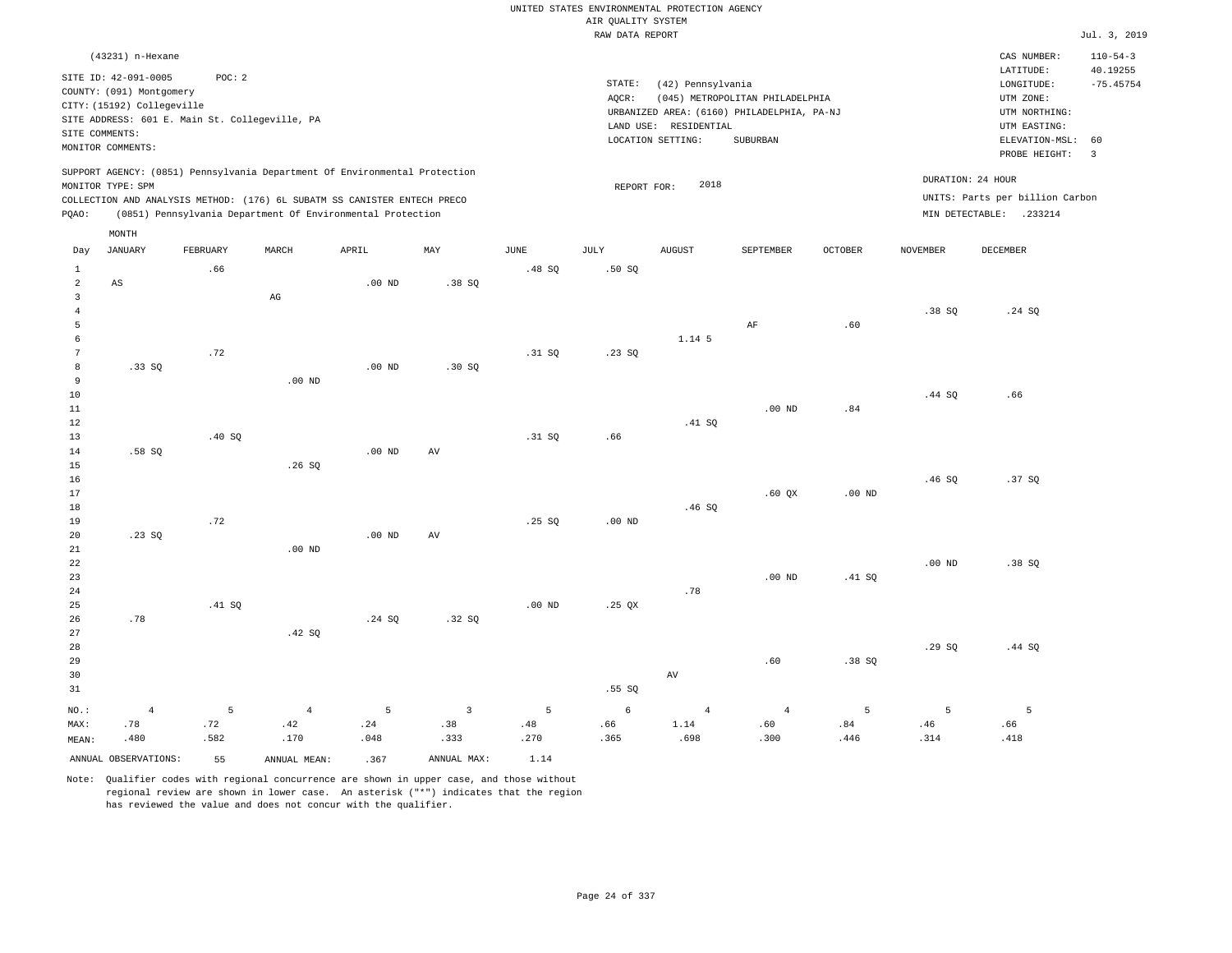|                         | (43232) n-Heptane          |                                                                            |                   |          |                |                   |             |                       |                                            |                |                 | CAS NUMBER:                     | $142 - 82 - 5$          |
|-------------------------|----------------------------|----------------------------------------------------------------------------|-------------------|----------|----------------|-------------------|-------------|-----------------------|--------------------------------------------|----------------|-----------------|---------------------------------|-------------------------|
|                         | SITE ID: 42-091-0005       | POC: 2                                                                     |                   |          |                |                   |             |                       |                                            |                |                 | LATITUDE:                       | 40.19255                |
|                         | COUNTY: (091) Montgomery   |                                                                            |                   |          |                |                   | STATE:      | (42) Pennsylvania     | (045) METROPOLITAN PHILADELPHIA            |                |                 | LONGITUDE:<br>UTM ZONE:         | $-75.45754$             |
|                         | CITY: (15192) Collegeville |                                                                            |                   |          |                |                   | AQCR:       |                       | URBANIZED AREA: (6160) PHILADELPHIA, PA-NJ |                |                 | UTM NORTHING:                   |                         |
|                         |                            | SITE ADDRESS: 601 E. Main St. Collegeville, PA                             |                   |          |                |                   |             | LAND USE: RESIDENTIAL |                                            |                |                 | UTM EASTING:                    |                         |
|                         | SITE COMMENTS:             |                                                                            |                   |          |                |                   |             | LOCATION SETTING:     | SUBURBAN                                   |                |                 | ELEVATION-MSL:                  | 60                      |
|                         | MONITOR COMMENTS:          |                                                                            |                   |          |                |                   |             |                       |                                            |                |                 | PROBE HEIGHT:                   | $\overline{\mathbf{3}}$ |
|                         |                            | SUPPORT AGENCY: (0851) Pennsylvania Department Of Environmental Protection |                   |          |                |                   |             |                       |                                            |                |                 |                                 |                         |
|                         | MONITOR TYPE: SPM          |                                                                            |                   |          |                |                   | REPORT FOR: | 2013                  |                                            |                |                 | DURATION: 24 HOUR               |                         |
|                         |                            | COLLECTION AND ANALYSIS METHOD: (176) 6L SUBATM SS CANISTER ENTECH PRECO   |                   |          |                |                   |             |                       |                                            |                |                 | UNITS: Parts per billion Carbon |                         |
| PQAO:                   |                            | (0851) Pennsylvania Department Of Environmental Protection                 |                   |          |                |                   |             |                       |                                            |                | MIN DETECTABLE: |                                 |                         |
|                         | MONTH                      |                                                                            |                   |          |                |                   |             |                       |                                            |                |                 |                                 |                         |
| Day                     | <b>JANUARY</b>             | FEBRUARY                                                                   | MARCH             | APRIL    | MAY            | JUNE              | <b>JULY</b> | <b>AUGUST</b>         | SEPTEMBER                                  | <b>OCTOBER</b> | <b>NOVEMBER</b> | DECEMBER                        |                         |
| $\mathbf{1}$            |                            |                                                                            |                   |          |                |                   |             |                       | $.00$ ND                                   | $_{\rm AS}$    |                 |                                 |                         |
| $\overline{2}$          |                            |                                                                            |                   |          |                |                   |             | $.00$ ND              |                                            |                |                 |                                 |                         |
| $\overline{\mathbf{3}}$ |                            | .39SQ                                                                      |                   |          |                | $.00$ ND          | $.00$ ND    |                       |                                            |                |                 |                                 |                         |
| $\overline{4}$          | .00 <sub>ND</sub>          |                                                                            |                   | $.00$ ND | $.00$ ND       |                   |             |                       |                                            |                |                 |                                 |                         |
| 5                       |                            |                                                                            | $.00$ ND          |          |                |                   |             |                       |                                            |                |                 |                                 |                         |
| 6                       |                            |                                                                            |                   |          |                |                   |             |                       |                                            |                | $.00$ ND        | .00 <sub>ND</sub>               |                         |
| $7\phantom{.0}$         |                            |                                                                            |                   |          |                |                   |             |                       | .28SQ                                      | $.00$ ND       |                 |                                 |                         |
| 8                       |                            |                                                                            |                   |          |                |                   |             | $.00$ ND              |                                            |                |                 |                                 |                         |
| 9                       |                            | $.00$ ND                                                                   |                   |          |                | .00 <sub>ND</sub> | $.00$ ND    |                       |                                            |                |                 |                                 |                         |
| 10<br>11                | $.00$ ND                   |                                                                            | .00 <sub>ND</sub> | $.00$ ND | $.00$ ND       |                   |             |                       |                                            |                |                 |                                 |                         |
| 12                      |                            |                                                                            |                   |          |                |                   |             |                       |                                            |                | $.00$ ND        | $.00$ ND                        |                         |
| 13                      |                            |                                                                            |                   |          |                |                   |             |                       | $.00$ ND                                   | $.00$ ND       |                 |                                 |                         |
| 14                      |                            |                                                                            |                   |          |                |                   |             | $.00$ ND              |                                            |                |                 |                                 |                         |
| 15                      |                            | .31 SQ                                                                     |                   |          |                | $.00$ ND          | $.00$ ND    |                       |                                            |                |                 |                                 |                         |
| 16                      | .32SQ                      |                                                                            |                   | $.00$ ND | AF             |                   |             |                       |                                            |                |                 |                                 |                         |
| 17                      |                            |                                                                            | $\rm AF$          |          |                |                   |             |                       |                                            |                |                 |                                 |                         |
| 18                      |                            |                                                                            |                   |          |                |                   |             |                       |                                            |                | $.00$ ND        | .00 <sub>ND</sub>               |                         |
| 19                      |                            |                                                                            |                   |          |                |                   |             |                       | AF                                         | $\rm{AF}$      |                 |                                 |                         |
| 20                      |                            |                                                                            |                   |          |                |                   |             | .37 CL                |                                            |                |                 |                                 |                         |
| 21<br>22                | $.00$ ND                   | $.00$ ND                                                                   |                   | $.00$ ND | AF             | $.00$ ND          | $.00$ ND    |                       |                                            |                |                 |                                 |                         |
| 23                      |                            |                                                                            | .00 <sub>ND</sub> |          |                |                   |             |                       |                                            |                |                 |                                 |                         |
| 24                      |                            |                                                                            |                   |          |                |                   |             |                       |                                            |                | $.00$ ND        | $.00$ ND                        |                         |
| 25                      |                            |                                                                            |                   |          |                |                   |             |                       | .46S                                       | $.00$ ND       |                 |                                 |                         |
| 26                      |                            |                                                                            |                   |          |                |                   |             | $.00$ ND              |                                            |                |                 |                                 |                         |
| 27                      |                            | $.00$ ND                                                                   |                   |          |                | $.00$ ND          | $.00$ ND    |                       |                                            |                |                 |                                 |                         |
| 28                      | $.00$ ND                   |                                                                            |                   | $.00$ ND | .43SQ          |                   |             |                       |                                            |                |                 |                                 |                         |
| 29                      |                            |                                                                            | AS                |          |                |                   |             |                       |                                            |                |                 |                                 |                         |
| 30                      |                            |                                                                            |                   |          |                |                   |             |                       |                                            |                | $.00$ ND        | $.00$ ND                        |                         |
| 31                      |                            |                                                                            |                   |          |                |                   |             |                       |                                            | .36S           |                 |                                 |                         |
| NO.:                    | 5                          | 5                                                                          | $\overline{3}$    | 5        | $\overline{3}$ | 5                 | 5           | 5                     | $\overline{4}$                             | $\overline{4}$ | 5               | 5                               |                         |
| MAX:                    | .32                        | .39                                                                        | 0.00              | 0.00     | .43            | 0.00              | 0.00        | .37                   | .46                                        | .36            | 0.00            | 0.00                            |                         |

Note: Qualifier codes with regional concurrence are shown in upper case, and those without regional review are shown in lower case. An asterisk ("\*") indicates that the region has reviewed the value and does not concur with the qualifier.

ANNUAL OBSERVATIONS:  $54$  ANNUAL MEAN: .054 ANNUAL MAX: .46

0.000

.143

0.000

0.000

MEAN:

.064

.140

0.000

.074

.185

.090

0.000

0.000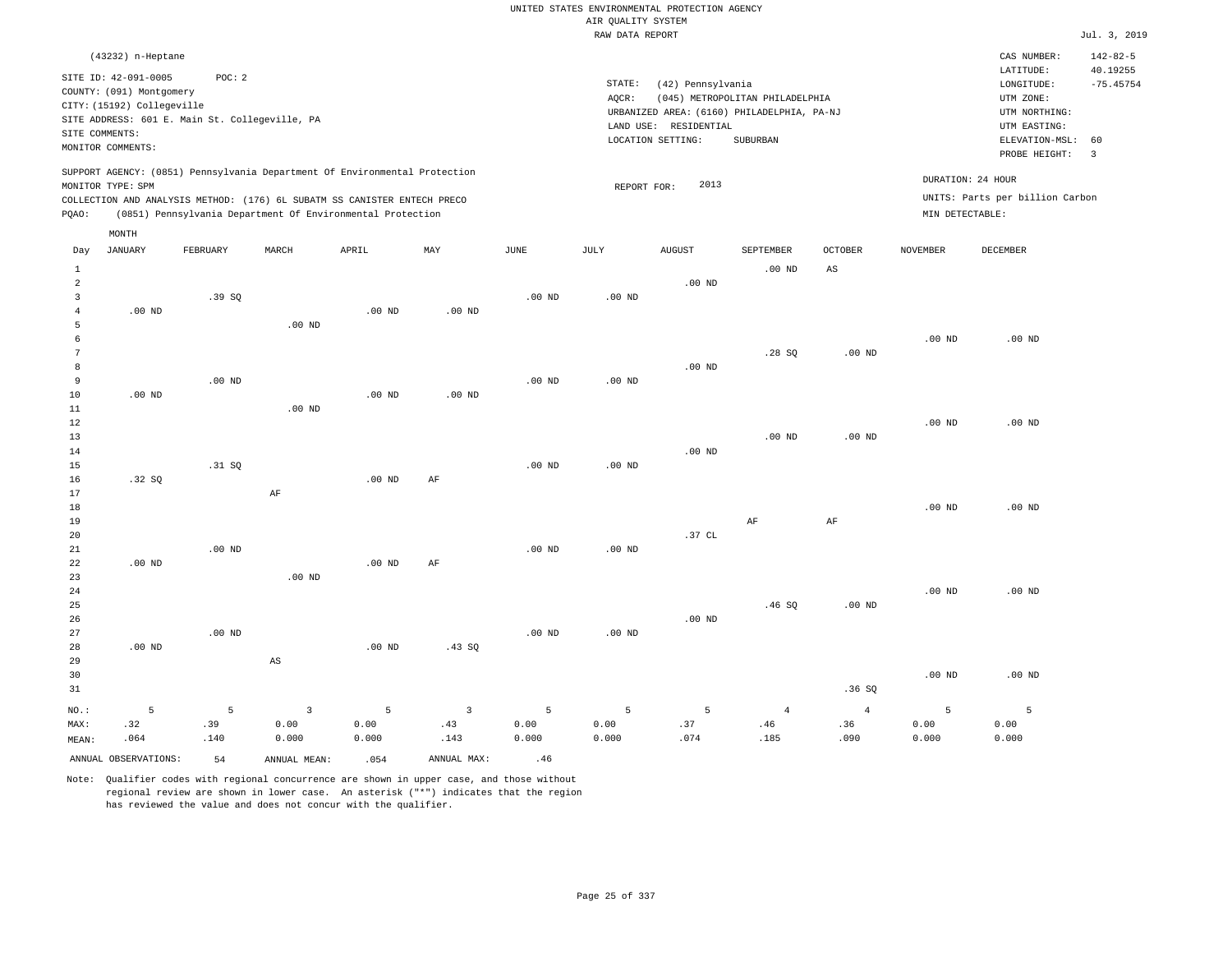| (43232) n-Heptane                                                                                                                                                                                                                                           |                                                                                                                                                                                    | CAS NUMBER:                                                                                                 | $142 - 82 - 5$                                     |
|-------------------------------------------------------------------------------------------------------------------------------------------------------------------------------------------------------------------------------------------------------------|------------------------------------------------------------------------------------------------------------------------------------------------------------------------------------|-------------------------------------------------------------------------------------------------------------|----------------------------------------------------|
| SITE ID: 42-091-0005<br>POC: 2<br>COUNTY: (091) Montgomery<br>CITY: (15192) Collegeville<br>SITE ADDRESS: 601 E. Main St. Collegeville, PA<br>SITE COMMENTS:<br>MONITOR COMMENTS:                                                                           | STATE:<br>(42) Pennsylvania<br>(045) METROPOLITAN PHILADELPHIA<br>AOCR:<br>URBANIZED AREA: (6160) PHILADELPHIA, PA-NJ<br>RESIDENTIAL<br>LAND USE:<br>LOCATION SETTING:<br>SUBURBAN | LATITUDE:<br>LONGITUDE:<br>UTM ZONE:<br>UTM NORTHING:<br>UTM EASTING:<br>ELEVATION-MSL: 60<br>PROBE HEIGHT: | 40.19255<br>$-75.45754$<br>$\overline{\mathbf{3}}$ |
| SUPPORT AGENCY: (0851) Pennsylvania Department Of Environmental Protection<br>MONITOR TYPE: SPM<br>COLLECTION AND ANALYSIS METHOD: (176) 6L SUBATM SS CANISTER ENTECH PRECO<br>(0851) Pennsylvania Department Of Environmental Protection<br>POAO:<br>MONTH | 2014<br>REPORT FOR:                                                                                                                                                                | DURATION: 24 HOUR<br>UNITS: Parts per billion Carbon<br>MIN DETECTABLE:                                     |                                                    |

| Day            | <b>JANUARY</b>       | FEBRUARY               | MARCH        | APRIL    | MAY            | JUNE                    | $\mathtt{JULY}$ | AUGUST         | SEPTEMBER | $\mathtt{OCTOBER}$ | NOVEMBER       | DECEMBER |
|----------------|----------------------|------------------------|--------------|----------|----------------|-------------------------|-----------------|----------------|-----------|--------------------|----------------|----------|
| $\mathbf{1}$   |                      |                        |              |          |                |                         |                 |                |           |                    | $.00$ ND       | .24 SQ   |
| $\overline{a}$ |                      |                        |              |          |                |                         |                 |                | .18SQ     | .32 SQ             |                |          |
| 3              |                      |                        |              |          |                |                         |                 | $\rm AF$       |           |                    |                |          |
| $\overline{4}$ |                      | .00 $ND$               |              |          |                | $.00$ ND                | $.00$ ND        |                |           |                    |                |          |
| 5              | .56 SQ               |                        |              | .00 $ND$ | $.00$ ND       |                         |                 |                |           |                    |                |          |
| 6              |                      |                        | $.00$ ND     |          |                |                         |                 |                |           |                    |                |          |
| 7              |                      |                        |              |          |                |                         |                 |                |           |                    | $.00$ ND       | $.00$ ND |
| 8              |                      |                        |              |          |                |                         |                 |                | .19SQ     | .16S               |                |          |
| 9              |                      |                        |              |          |                |                         |                 | 1.23 5         |           |                    |                |          |
| 10             |                      | $\mathbb{A}\mathbb{S}$ |              |          |                | $.00$ ND                | $.00$ ND        |                |           |                    |                |          |
| 11             | .855                 |                        |              | $.00$ ND | $.00$ ND       |                         |                 |                |           |                    |                |          |
| 12             |                      |                        | .44 SQ       |          |                |                         |                 |                |           |                    |                |          |
| 13             |                      |                        |              |          |                |                         |                 |                |           |                    | .19SQ          | $\rm AF$ |
| $14$           |                      |                        |              |          |                |                         |                 |                | $.00$ ND  | .20SQ              |                |          |
| 15             |                      |                        |              |          |                |                         |                 | .20SQ          |           |                    |                |          |
| 16             |                      | $.00$ ND               |              |          |                | $\mathbb{A}\mathbb{S}$  | $\rm AF$        |                |           |                    |                |          |
| 17             | .41 SQ               |                        |              | $.00$ ND | $.00$ ND       |                         |                 |                |           |                    |                |          |
| 18             |                      |                        | $.00$ ND     |          |                |                         |                 |                |           |                    |                |          |
| 19             |                      |                        |              |          |                |                         |                 |                |           |                    | $\rm{AF}$      | .21 SQ   |
| 20             |                      |                        |              |          |                |                         |                 |                | .22SQ     | .26SQ              |                |          |
| 21<br>22       |                      | $.00$ ND               |              |          |                |                         |                 | .20SQ          |           |                    |                |          |
| 23             | $.00$ ND             |                        |              | $.00$ ND | $.00$ ND       | AS                      | AS              |                |           |                    |                |          |
| 24             |                      |                        | $.00$ ND     |          |                |                         |                 |                |           |                    |                |          |
| $25\,$         |                      |                        |              |          |                |                         |                 |                |           |                    | .27SQ          | .18SQ    |
| $26\,$         |                      |                        |              |          |                |                         |                 |                | .30SQ     | $.00$ ND           |                |          |
| $27\,$         |                      |                        |              |          |                |                         |                 | .23SQ          |           |                    |                |          |
| 28             |                      | $.00$ ND               |              |          |                | $.00$ ND                | $.00$ ND        |                |           |                    |                |          |
| 29             | .965                 |                        |              | .00 $ND$ | $\rm AF$       |                         |                 |                |           |                    |                |          |
| 30             |                      |                        | $.00$ ND     |          |                |                         |                 |                |           |                    |                |          |
| 31             |                      |                        |              |          |                |                         |                 |                |           |                    |                | .27 SQ   |
| $_{\rm NO.}$ : | $\overline{5}$       | $\sqrt{4}$             | $\mathsf S$  | 5        | $\overline{4}$ | $\overline{\mathbf{3}}$ | $\mathsf 3$     | $\overline{4}$ | 5         | $\overline{5}$     | $\overline{4}$ | 5        |
| MAX:           | .96                  | 0.00                   | $.44\,$      | 0.00     | 0.00           | 0.00                    | 0.00            | 1.23           | .30       | .32                | .27            | .27      |
| MEAN:          | .556                 | 0.000                  | .088         | 0.000    | 0.000          | 0.000                   | 0.000           | .465           | .178      | .188               | .115           | .180     |
|                | ANNUAL OBSERVATIONS: | 52                     | ANNUAL MEAN: | .159     | ANNUAL MAX:    | 1.23                    |                 |                |           |                    |                |          |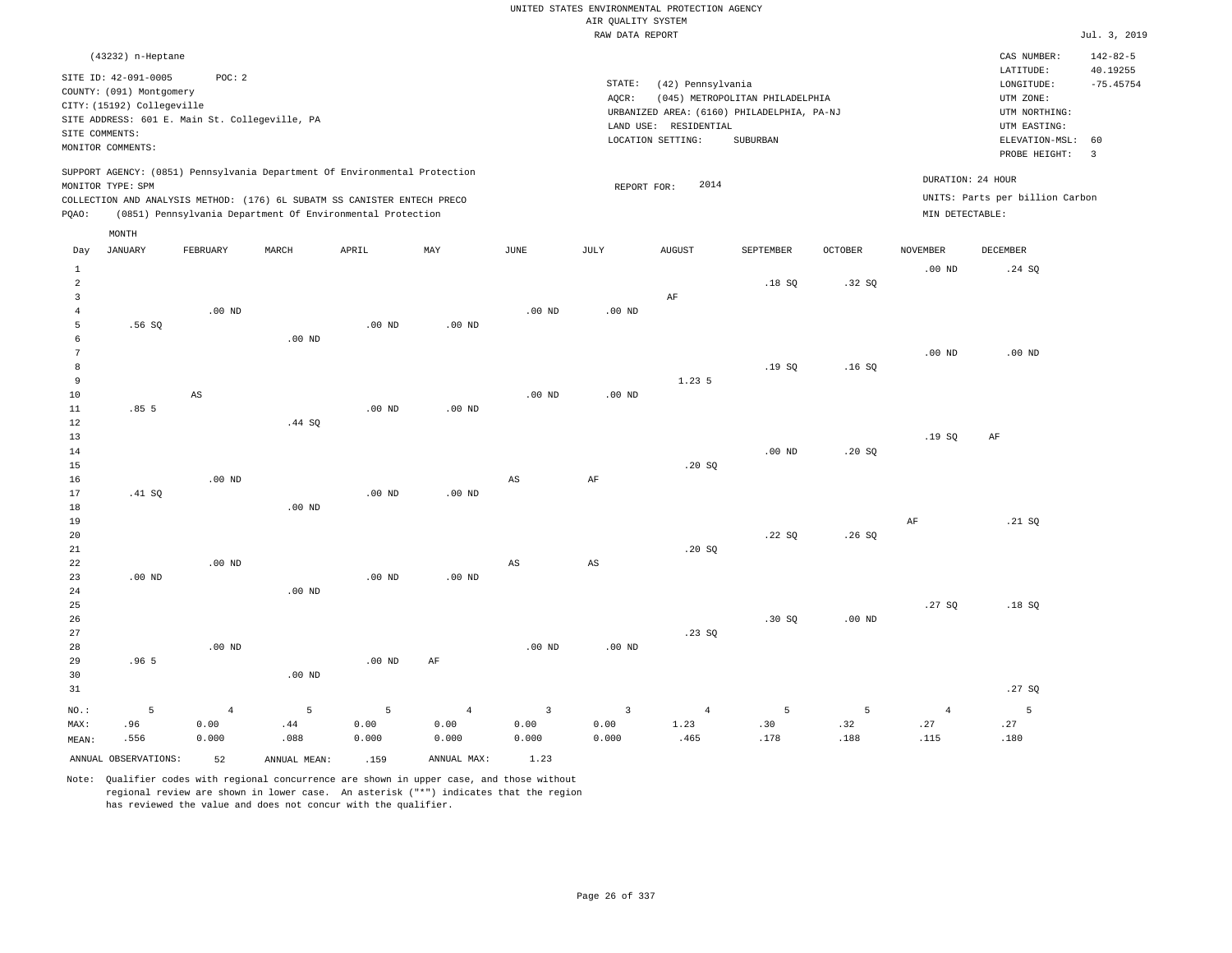|                     |                            |                                                                            |                        |          |                   |                         |                     | UNITED STATES ENVIRONMENTAL PROTECTION AGENCY |                                            |                   |                   |                                 |                      |
|---------------------|----------------------------|----------------------------------------------------------------------------|------------------------|----------|-------------------|-------------------------|---------------------|-----------------------------------------------|--------------------------------------------|-------------------|-------------------|---------------------------------|----------------------|
|                     |                            |                                                                            |                        |          |                   |                         | AIR QUALITY SYSTEM  |                                               |                                            |                   |                   |                                 |                      |
|                     |                            |                                                                            |                        |          |                   |                         | RAW DATA REPORT     |                                               |                                            |                   |                   |                                 | Jul. 3, 2019         |
|                     | (43232) n-Heptane          |                                                                            |                        |          |                   |                         |                     |                                               |                                            |                   |                   | CAS NUMBER:                     | $142 - 82 - 5$       |
|                     | SITE ID: 42-091-0005       | POC: 2                                                                     |                        |          |                   |                         |                     |                                               |                                            |                   |                   | LATITUDE:                       | 40.19255             |
|                     | COUNTY: (091) Montgomery   |                                                                            |                        |          |                   |                         | $\texttt{STATE}{}:$ | (42) Pennsylvania                             |                                            |                   |                   | LONGITUDE:                      | $-75.45754$          |
|                     | CITY: (15192) Collegeville |                                                                            |                        |          |                   |                         | AQCR:               |                                               | (045) METROPOLITAN PHILADELPHIA            |                   |                   | UTM ZONE:                       |                      |
|                     |                            | SITE ADDRESS: 601 E. Main St. Collegeville, PA                             |                        |          |                   |                         |                     |                                               | URBANIZED AREA: (6160) PHILADELPHIA, PA-NJ |                   |                   | UTM NORTHING:                   |                      |
|                     | SITE COMMENTS:             |                                                                            |                        |          |                   |                         |                     | LAND USE: RESIDENTIAL                         |                                            |                   |                   | UTM EASTING:                    |                      |
|                     | MONITOR COMMENTS:          |                                                                            |                        |          |                   |                         |                     | LOCATION SETTING:                             | SUBURBAN                                   |                   |                   | ELEVATION-MSL:<br>PROBE HEIGHT: | 60<br>$\overline{3}$ |
|                     |                            | SUPPORT AGENCY: (0851) Pennsylvania Department Of Environmental Protection |                        |          |                   |                         |                     |                                               |                                            |                   |                   |                                 |                      |
|                     | MONITOR TYPE: SPM          |                                                                            |                        |          |                   |                         | REPORT FOR:         | 2015                                          |                                            |                   |                   | DURATION: 24 HOUR               |                      |
|                     |                            | COLLECTION AND ANALYSIS METHOD: (176) 6L SUBATM SS CANISTER ENTECH PRECO   |                        |          |                   |                         |                     |                                               |                                            |                   |                   | UNITS: Parts per billion Carbon |                      |
| PQAO:               |                            | (0851) Pennsylvania Department Of Environmental Protection                 |                        |          |                   |                         |                     |                                               |                                            |                   | MIN DETECTABLE:   |                                 |                      |
|                     | MONTH                      |                                                                            |                        |          |                   |                         |                     |                                               |                                            |                   |                   |                                 |                      |
| Day                 | <b>JANUARY</b>             | FEBRUARY                                                                   | MARCH                  | APRIL    | MAY               | <b>JUNE</b>             | JULY                | <b>AUGUST</b>                                 | SEPTEMBER                                  | <b>OCTOBER</b>    | <b>NOVEMBER</b>   | DECEMBER                        |                      |
| $\mathbf{1}$        |                            |                                                                            | $\mathbb{A}\mathbb{S}$ |          |                   |                         |                     |                                               |                                            |                   |                   |                                 |                      |
| $\overline{a}$      |                            |                                                                            |                        |          |                   |                         |                     |                                               |                                            |                   | .845              | $\rm AF$                        |                      |
| 3<br>$\overline{4}$ |                            |                                                                            |                        |          |                   |                         |                     |                                               | .44 SQ                                     | .00 <sub>ND</sub> |                   |                                 |                      |
| 5                   |                            | $.00$ ND                                                                   |                        |          |                   | $.00$ ND                | .24 S0              | .25SQ                                         |                                            |                   |                   |                                 |                      |
| 6                   | .34 SQ                     |                                                                            |                        | $.00$ ND | .34 SQ            |                         |                     |                                               |                                            |                   |                   |                                 |                      |
| $7\phantom{.0}$     |                            |                                                                            | $.00$ ND               |          |                   |                         |                     |                                               |                                            |                   |                   |                                 |                      |
| 8                   |                            |                                                                            |                        |          |                   |                         |                     |                                               |                                            |                   | $.00$ ND          | AF                              |                      |
| $\overline{9}$      |                            |                                                                            |                        |          |                   |                         |                     |                                               | .00 <sub>ND</sub>                          | .25SQ             |                   |                                 |                      |
| $10$                |                            |                                                                            |                        |          |                   |                         |                     | AF                                            |                                            |                   |                   |                                 |                      |
| 11                  |                            | .34 SQ                                                                     |                        |          |                   | .33 SO                  | .00 <sub>ND</sub>   |                                               |                                            |                   |                   |                                 |                      |
| 12                  | $\rm AF$                   |                                                                            |                        | .21 SQ   | .00 <sub>ND</sub> |                         |                     |                                               |                                            |                   |                   |                                 |                      |
| 13                  |                            |                                                                            | .40 SQ                 |          |                   |                         |                     |                                               |                                            |                   |                   |                                 |                      |
| 14                  |                            |                                                                            |                        |          |                   |                         |                     |                                               |                                            |                   | .00 <sub>ND</sub> | .33SQ                           |                      |
| $15$                |                            |                                                                            |                        |          |                   |                         |                     |                                               | .37 SQ                                     | .20SQ             |                   |                                 |                      |
| 16                  |                            |                                                                            |                        |          |                   |                         |                     | $.00$ ND                                      |                                            |                   |                   |                                 |                      |
| 17                  |                            | .25SQ                                                                      |                        |          |                   | $\mathbb{A}\mathbb{S}$  | .38 SQ              |                                               |                                            |                   |                   |                                 |                      |
| 18                  | .32S                       |                                                                            |                        | .29S     | .30S              |                         |                     |                                               |                                            |                   |                   |                                 |                      |
| 19                  |                            |                                                                            | $.00$ ND               |          |                   |                         |                     |                                               |                                            |                   |                   |                                 |                      |
| 20                  |                            |                                                                            |                        |          |                   |                         |                     |                                               |                                            |                   | .26S              | .32S                            |                      |
| 21                  |                            |                                                                            |                        |          |                   |                         |                     |                                               | .21 SQ                                     | .52 CC            |                   |                                 |                      |
| 22                  |                            | $.00$ ND                                                                   |                        |          |                   |                         |                     | AF                                            |                                            |                   |                   |                                 |                      |
| 23                  |                            |                                                                            |                        | $.00$ ND | $.00$ ND          | AF                      | .62SQ               |                                               |                                            |                   |                   |                                 |                      |
| 24<br>25            | $_{\rm AS}$                |                                                                            | .65SQ                  |          |                   |                         |                     |                                               |                                            |                   |                   |                                 |                      |
| 26                  |                            |                                                                            |                        |          |                   |                         |                     |                                               |                                            |                   | AF                | $.00$ ND                        |                      |
| 27                  |                            |                                                                            |                        |          |                   |                         |                     |                                               | $.00$ ND                                   | .48 CC            |                   |                                 |                      |
| 28                  |                            |                                                                            |                        |          |                   |                         |                     | .59SQ                                         |                                            |                   |                   |                                 |                      |
| 29                  |                            |                                                                            |                        |          |                   | $.00$ ND                | $.53$ SO            |                                               |                                            |                   |                   |                                 |                      |
| 30                  | .20SQ                      |                                                                            |                        | .24S     | .20SQ             |                         |                     |                                               |                                            |                   |                   |                                 |                      |
| 31                  |                            |                                                                            | $.00$ ND               |          |                   |                         |                     |                                               |                                            |                   |                   |                                 |                      |
| NO.:                | $\overline{3}$             | $\overline{4}$                                                             | 5                      | 5        | $\overline{5}$    | $\overline{\mathbf{3}}$ | 5                   | $\overline{3}$                                | 5                                          | 5                 | $\overline{4}$    | $\overline{\mathbf{3}}$         |                      |
| MAX:                | .34                        | .34                                                                        | .65                    | .29      | .34               | .33                     | .62                 | .59                                           | .44                                        | .52               | .84               | .33                             |                      |
| MEAN:               | .287                       | .148                                                                       | .210                   | .148     | .168              | .110                    | .354                | .280                                          | .204                                       | .290              | .275              | .217                            |                      |

ANNUAL OBSERVATIONS:  $\begin{array}{ccc} 50 & \text{ANNUAL MEAN:} \\ 225 & \text{ANNUAL MAX:} \end{array}$  .84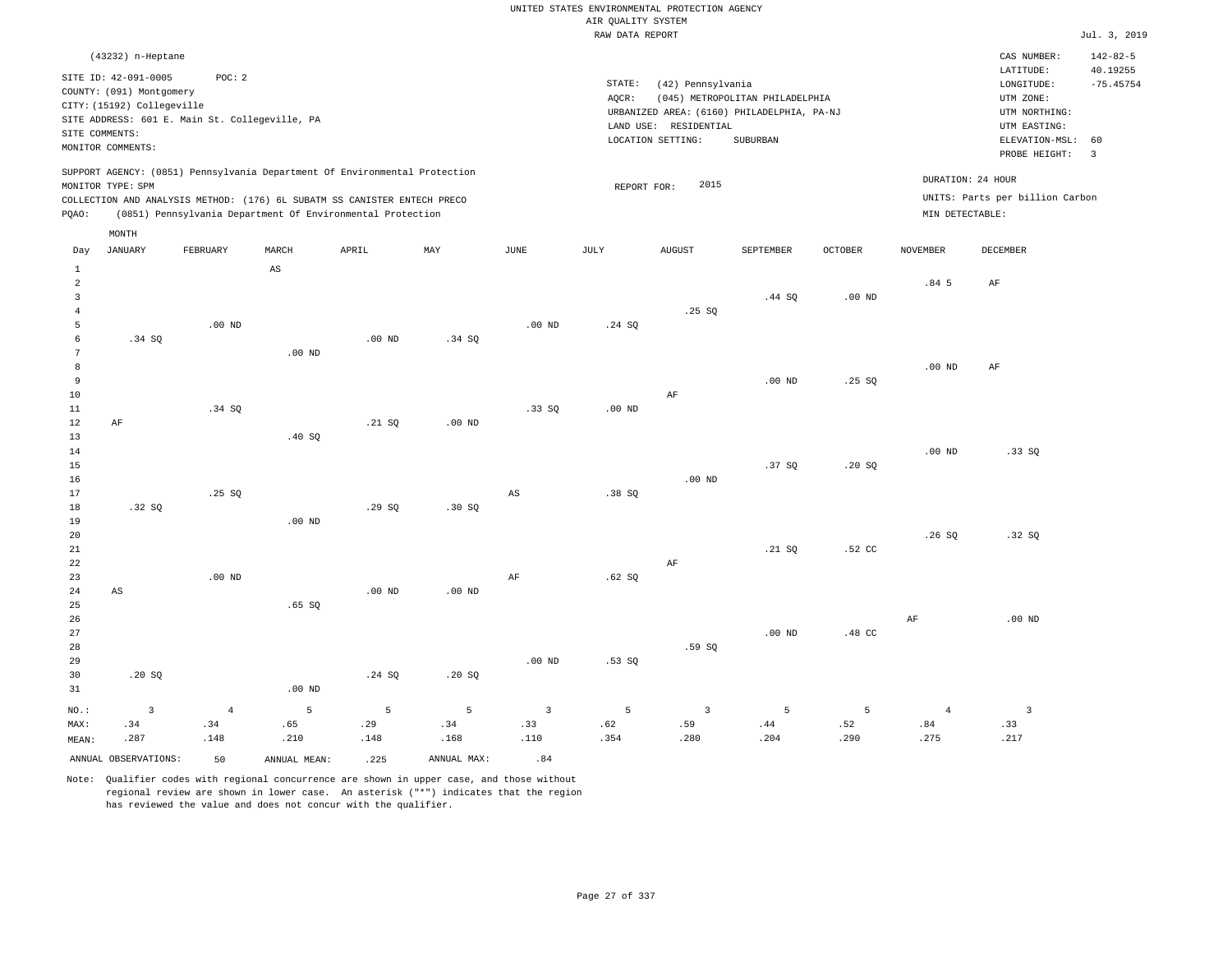|                |                            |                                                                            |       |          |          |          |                    | UNITED STATES ENVIRONMENTAL PROTECTION AGENCY |                                 |                |                   |                                 |                |
|----------------|----------------------------|----------------------------------------------------------------------------|-------|----------|----------|----------|--------------------|-----------------------------------------------|---------------------------------|----------------|-------------------|---------------------------------|----------------|
|                |                            |                                                                            |       |          |          |          | AIR QUALITY SYSTEM |                                               |                                 |                |                   |                                 |                |
|                |                            |                                                                            |       |          |          |          | RAW DATA REPORT    |                                               |                                 |                |                   |                                 | Jul. 3, 201    |
|                | (43232) n-Heptane          |                                                                            |       |          |          |          |                    |                                               |                                 |                |                   | CAS NUMBER:                     | $142 - 82 - 5$ |
|                | SITE ID: 42-091-0005       | POC: 2                                                                     |       |          |          |          |                    |                                               |                                 |                |                   | LATITUDE:                       | 40.19255       |
|                | COUNTY: (091) Montgomery   |                                                                            |       |          |          |          | STATE:             | (42) Pennsylvania                             |                                 |                |                   | LONGITUDE:                      | $-75.45754$    |
|                | CITY: (15192) Collegeville |                                                                            |       |          |          |          | AOCR:              |                                               | (045) METROPOLITAN PHILADELPHIA |                |                   | UTM ZONE:                       |                |
|                |                            | SITE ADDRESS: 601 E. Main St. Collegeville, PA                             |       |          |          |          |                    | URBANIZED AREA: (6160) PHILADELPHIA, PA-NJ    |                                 |                |                   | UTM NORTHING:                   |                |
|                | SITE COMMENTS:             |                                                                            |       |          |          |          |                    | LAND USE: RESIDENTIAL                         |                                 |                |                   | UTM EASTING:                    |                |
|                | MONITOR COMMENTS:          |                                                                            |       |          |          |          |                    | LOCATION SETTING:                             | SUBURBAN                        |                |                   | ELEVATION-MSL: 60               |                |
|                |                            |                                                                            |       |          |          |          |                    |                                               |                                 |                |                   | PROBE HEIGHT:                   | $\overline{3}$ |
|                |                            | SUPPORT AGENCY: (0851) Pennsylvania Department Of Environmental Protection |       |          |          |          |                    |                                               |                                 |                | DURATION: 24 HOUR |                                 |                |
|                | MONITOR TYPE: SPM          |                                                                            |       |          |          |          | REPORT FOR:        | 2016                                          |                                 |                |                   |                                 |                |
|                |                            | COLLECTION AND ANALYSIS METHOD: (176) 6L SUBATM SS CANISTER ENTECH PRECO   |       |          |          |          |                    |                                               |                                 |                |                   | UNITS: Parts per billion Carbon |                |
| POAO:          |                            | (0851) Pennsylvania Department Of Environmental Protection                 |       |          |          |          |                    |                                               |                                 |                | MIN DETECTABLE:   |                                 |                |
|                | MONTH                      |                                                                            |       |          |          |          |                    |                                               |                                 |                |                   |                                 |                |
| Day            | <b>JANUARY</b>             | FEBRUARY                                                                   | MARCH | APRIL    | MAY      | JUNE     | JULY               | <b>AUGUST</b>                                 | SEPTEMBER                       | <b>OCTOBER</b> | <b>NOVEMBER</b>   | DECEMBER                        |                |
| 1              | AF                         |                                                                            | .15S  |          |          |          |                    |                                               |                                 |                |                   |                                 |                |
| $\overline{2}$ |                            |                                                                            |       |          |          |          |                    |                                               |                                 |                | .22SQ             | $.00$ ND                        |                |
| 3              |                            |                                                                            |       |          |          |          |                    |                                               | TS                              | .16S           |                   |                                 |                |
| $\overline{4}$ |                            |                                                                            |       |          |          |          |                    | .36SQ                                         |                                 |                |                   |                                 |                |
| 5              |                            |                                                                            |       |          |          | $.00$ ND | $.00$ ND           |                                               |                                 |                |                   |                                 |                |
| 6              |                            | .30S                                                                       |       | AF       | $.00$ ND |          |                    |                                               |                                 |                |                   |                                 |                |
| 7              | .61SQ                      |                                                                            | .25SQ |          |          |          |                    |                                               |                                 |                |                   |                                 |                |
| 8              |                            |                                                                            |       |          |          |          |                    |                                               |                                 |                | .64S              | .35S                            |                |
| 9              |                            |                                                                            |       |          |          |          |                    |                                               | .20 SQ                          | $.00$ ND       |                   |                                 |                |
| 10             |                            |                                                                            |       |          |          |          |                    | $.00$ ND                                      |                                 |                |                   |                                 |                |
| 11             |                            |                                                                            |       |          |          | .38S     | $.00$ ND           |                                               |                                 |                |                   |                                 |                |
| 12             |                            | AF                                                                         |       | $.00$ ND | .48SQ    |          |                    |                                               |                                 |                |                   |                                 |                |
| 13             | .18S                       |                                                                            | .16S  |          |          |          |                    |                                               |                                 |                |                   |                                 |                |
| 14             |                            |                                                                            |       |          |          |          |                    |                                               |                                 |                | AF                | .38SQ                           |                |
| 15             |                            |                                                                            |       |          |          |          |                    |                                               | .17S                            | .32SQ          |                   |                                 |                |

Jul. 3, 2019

| MEAN:          | .320           | .100           | .155     | .055           | .120           | .144     | .107           | .165           | .093           | .132     | .390           | .146     |
|----------------|----------------|----------------|----------|----------------|----------------|----------|----------------|----------------|----------------|----------|----------------|----------|
| MAX:           | .61            | .30            | .25      | .22            | .48            | .38      | .32            | .36            | .20            | .32      | .64            | .38      |
| $_{\rm NO.}$ : | $\overline{4}$ | $\overline{3}$ | 6        | $\overline{4}$ | $\overline{4}$ | 5        | $\overline{3}$ | $\overline{4}$ | $\overline{4}$ | 5        | $\overline{3}$ | 5        |
| 31             | AV             |                | .16 $QX$ |                |                |          |                |                |                |          |                |          |
| 30             |                |                |          | $.00$ ND       | $.00$ ND       |          |                |                |                |          |                |          |
| 29             |                |                |          |                |                | .00 $ND$ | .32SQ          |                |                |          |                |          |
| 28             |                |                |          |                |                |          |                | AF             |                |          |                |          |
| 27             |                |                |          |                |                |          |                |                | $.00$ ND       | .18SQ    |                |          |
| 26             |                |                |          |                |                |          |                |                |                |          | .31 SQ         | $.00$ ND |
| 25             | .49SQ          |                | $.21$ QX |                |                |          |                |                |                |          |                |          |
| 24             |                | $.00$ ND       |          | $.00$ ND       | $_{\rm TS}$    |          |                |                |                |          |                |          |
| 23             |                |                |          |                |                | $.00$ ND | AS             |                |                |          |                |          |
| 22             |                |                |          |                |                |          |                | .00 $ND$       |                |          |                |          |
| 21             |                |                |          |                |                |          |                |                | $.00$ ND       | .00 $ND$ |                |          |
| 20             |                |                |          |                |                |          |                |                |                |          | AF             | $.00$ ND |
| 19             | $.00$ ND       |                | $.00$ ND |                |                |          |                |                |                |          |                |          |
| 18             |                | $.00$ ND       |          | .22 $QX$       | $.00$ ND       |          |                |                |                |          |                |          |
| 17             |                |                |          |                |                | .34 SQ   | AF             |                |                |          |                |          |
| 16             |                |                |          |                |                |          |                | .30 SQ         |                |          |                |          |
| 14<br>15       |                |                |          |                |                |          |                |                | .17 SQ         | .32SQ    | AF             | .38S     |
| 13             | .18S           |                | .16S     |                |                |          |                |                |                |          |                |          |
|                |                |                |          |                |                |          |                |                |                |          |                |          |

ANNUAL OBSERVATIONS:  $\begin{array}{ccc} 50 & \text{ANNUAL MEAN:} \\ 5 & 157 & \text{ANNUAL MAX:} \end{array}$  .64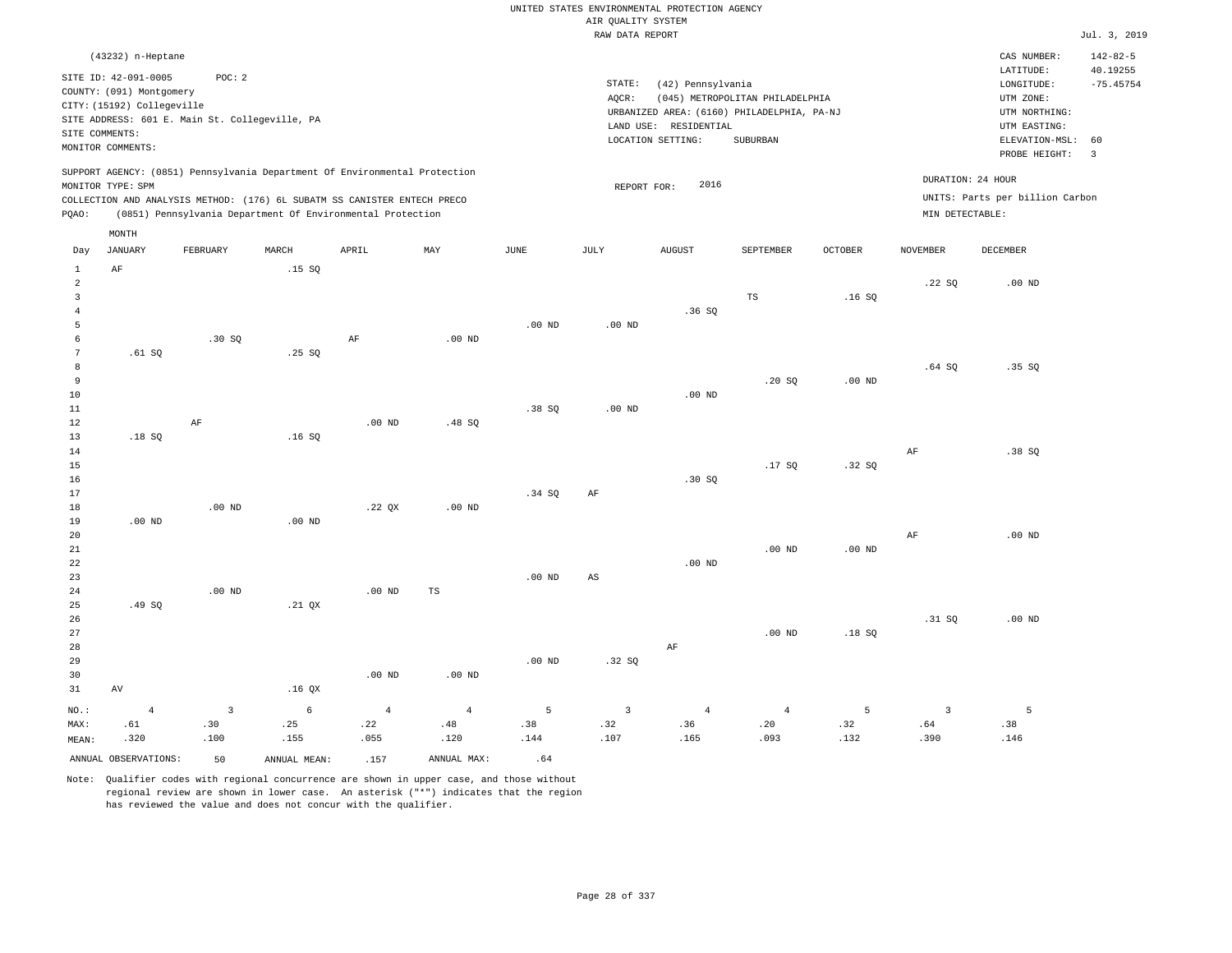|                 |                                                                                                                                            |                                                          |              |                                                                            |                   |                   |                                       | UNITED STATES ENVIRONMENTAL PROTECTION AGENCY                   |                                                                                                  |                |                         |                                                                                                                         |                                                                   |
|-----------------|--------------------------------------------------------------------------------------------------------------------------------------------|----------------------------------------------------------|--------------|----------------------------------------------------------------------------|-------------------|-------------------|---------------------------------------|-----------------------------------------------------------------|--------------------------------------------------------------------------------------------------|----------------|-------------------------|-------------------------------------------------------------------------------------------------------------------------|-------------------------------------------------------------------|
|                 |                                                                                                                                            |                                                          |              |                                                                            |                   |                   | AIR QUALITY SYSTEM<br>RAW DATA REPORT |                                                                 |                                                                                                  |                |                         |                                                                                                                         | Jul. 3, 2019                                                      |
|                 |                                                                                                                                            |                                                          |              |                                                                            |                   |                   |                                       |                                                                 |                                                                                                  |                |                         |                                                                                                                         |                                                                   |
|                 | (43232) n-Heptane<br>SITE ID: 42-091-0005<br>COUNTY: (091) Montgomery<br>CITY: (15192) Collegeville<br>SITE COMMENTS:<br>MONITOR COMMENTS: | POC: 2<br>SITE ADDRESS: 601 E. Main St. Collegeville, PA |              |                                                                            |                   |                   | STATE:<br>AQCR:                       | (42) Pennsylvania<br>LAND USE: RESIDENTIAL<br>LOCATION SETTING: | (045) METROPOLITAN PHILADELPHIA<br>URBANIZED AREA: (6160) PHILADELPHIA, PA-NJ<br><b>SUBURBAN</b> |                |                         | CAS NUMBER:<br>LATITUDE:<br>LONGITUDE:<br>UTM ZONE:<br>UTM NORTHING:<br>UTM EASTING:<br>ELEVATION-MSL:<br>PROBE HEIGHT: | $142 - 82 - 5$<br>40.19255<br>$-75.45754$<br>60<br>$\overline{3}$ |
|                 | MONITOR TYPE: SPM                                                                                                                          |                                                          |              | SUPPORT AGENCY: (0851) Pennsylvania Department Of Environmental Protection |                   |                   | REPORT FOR:                           | 2017                                                            |                                                                                                  |                | DURATION: 24 HOUR       |                                                                                                                         |                                                                   |
|                 |                                                                                                                                            |                                                          |              | COLLECTION AND ANALYSIS METHOD: (176) 6L SUBATM SS CANISTER ENTECH PRECO   |                   |                   |                                       |                                                                 |                                                                                                  |                |                         | UNITS: Parts per billion Carbon                                                                                         |                                                                   |
| PQAO:           |                                                                                                                                            |                                                          |              | (0851) Pennsylvania Department Of Environmental Protection                 |                   |                   |                                       |                                                                 |                                                                                                  |                | MIN DETECTABLE:         |                                                                                                                         |                                                                   |
|                 | MONTH                                                                                                                                      |                                                          |              |                                                                            |                   |                   |                                       |                                                                 |                                                                                                  |                |                         |                                                                                                                         |                                                                   |
| Day             | JANUARY                                                                                                                                    | FEBRUARY                                                 | MARCH        | APRIL                                                                      | MAY               | <b>JUNE</b>       | $_{\rm JULY}$                         | AUGUST                                                          | SEPTEMBER                                                                                        | <b>OCTOBER</b> | <b>NOVEMBER</b>         | DECEMBER                                                                                                                |                                                                   |
| $\mathbf{1}$    | $.00$ ND                                                                                                                                   |                                                          |              | .00 <sub>ND</sub>                                                          | $.00$ ND          |                   |                                       |                                                                 |                                                                                                  |                |                         |                                                                                                                         |                                                                   |
| $\sqrt{2}$      |                                                                                                                                            |                                                          | $.00$ ND     |                                                                            |                   |                   |                                       |                                                                 |                                                                                                  |                |                         |                                                                                                                         |                                                                   |
| $\overline{3}$  |                                                                                                                                            |                                                          |              |                                                                            |                   |                   |                                       |                                                                 |                                                                                                  |                | .33S                    | .59SQ                                                                                                                   |                                                                   |
| $\overline{4}$  |                                                                                                                                            |                                                          |              |                                                                            |                   |                   |                                       |                                                                 | $.00$ ND                                                                                         | .25SQ          |                         |                                                                                                                         |                                                                   |
| 5<br>$\epsilon$ |                                                                                                                                            | $.00$ ND                                                 |              |                                                                            |                   | $.00$ ND          | $\rm{AF}$                             | $.00$ ND                                                        |                                                                                                  |                |                         |                                                                                                                         |                                                                   |
| $7\phantom{.0}$ | AV                                                                                                                                         |                                                          |              | .00 <sub>ND</sub>                                                          | .00 <sub>ND</sub> |                   |                                       |                                                                 |                                                                                                  |                |                         |                                                                                                                         |                                                                   |
| 8               |                                                                                                                                            |                                                          | $.00$ ND     |                                                                            |                   |                   |                                       |                                                                 |                                                                                                  |                |                         |                                                                                                                         |                                                                   |
| 9               |                                                                                                                                            |                                                          |              |                                                                            |                   |                   |                                       |                                                                 |                                                                                                  |                | .33SQ                   | $.00$ ND                                                                                                                |                                                                   |
| $10$            |                                                                                                                                            |                                                          |              |                                                                            |                   |                   |                                       |                                                                 | .00 <sub>ND</sub>                                                                                | .25S           |                         |                                                                                                                         |                                                                   |
| 11              |                                                                                                                                            |                                                          |              |                                                                            |                   |                   |                                       | .31 SQ                                                          |                                                                                                  |                |                         |                                                                                                                         |                                                                   |
| 12              |                                                                                                                                            | $.00$ ND                                                 |              |                                                                            |                   | $.00$ ND          | $.00$ ND                              |                                                                 |                                                                                                  |                |                         |                                                                                                                         |                                                                   |
| 13<br>14        |                                                                                                                                            |                                                          | $.00$ ND     | .00 <sub>ND</sub>                                                          | $.00$ ND          |                   |                                       |                                                                 |                                                                                                  |                |                         |                                                                                                                         |                                                                   |
| 15              |                                                                                                                                            |                                                          |              |                                                                            |                   |                   |                                       |                                                                 |                                                                                                  |                | .00 <sub>ND</sub>       | AQ                                                                                                                      |                                                                   |
| 16              |                                                                                                                                            |                                                          |              |                                                                            |                   |                   |                                       |                                                                 | .41 SQ                                                                                           | $.00$ ND       |                         |                                                                                                                         |                                                                   |
| 17              |                                                                                                                                            |                                                          |              |                                                                            |                   |                   |                                       | .35 SQ                                                          |                                                                                                  |                |                         |                                                                                                                         |                                                                   |
| 18              |                                                                                                                                            | $.00$ ND                                                 |              |                                                                            |                   | $.00$ ND          | .29S                                  |                                                                 |                                                                                                  |                |                         |                                                                                                                         |                                                                   |
| 19              | .38SQ                                                                                                                                      |                                                          |              | $_{\rm AS}$                                                                | $\rm{AF}$         |                   |                                       |                                                                 |                                                                                                  |                |                         |                                                                                                                         |                                                                   |
| 20              |                                                                                                                                            |                                                          | $.00$ ND     |                                                                            |                   |                   |                                       |                                                                 |                                                                                                  |                |                         |                                                                                                                         |                                                                   |
| 21<br>22        |                                                                                                                                            |                                                          |              |                                                                            |                   |                   |                                       |                                                                 | .31 S0                                                                                           | .41 SQ         | AN                      | AV                                                                                                                      |                                                                   |
| 23              |                                                                                                                                            |                                                          |              |                                                                            |                   |                   |                                       | $.00$ ND                                                        |                                                                                                  |                |                         |                                                                                                                         |                                                                   |
| 24              |                                                                                                                                            | .00 <sub>ND</sub>                                        |              |                                                                            |                   | .00 <sub>ND</sub> | $.00$ ND                              |                                                                 |                                                                                                  |                |                         |                                                                                                                         |                                                                   |
| 25              | $.00$ ND                                                                                                                                   |                                                          |              | AM                                                                         | 1.19 5            |                   |                                       |                                                                 |                                                                                                  |                |                         |                                                                                                                         |                                                                   |
| 26              |                                                                                                                                            |                                                          | $.00$ ND     |                                                                            |                   |                   |                                       |                                                                 |                                                                                                  |                |                         |                                                                                                                         |                                                                   |
| 27              |                                                                                                                                            |                                                          |              |                                                                            |                   |                   |                                       |                                                                 |                                                                                                  |                | AV                      | .00 <sub>ND</sub>                                                                                                       |                                                                   |
| 28<br>29        |                                                                                                                                            |                                                          |              |                                                                            |                   |                   |                                       | $.00$ ND                                                        | $.00$ ND                                                                                         | $.00$ ND       |                         |                                                                                                                         |                                                                   |
| 30              |                                                                                                                                            |                                                          |              |                                                                            |                   | $.00$ ND          | $.00$ ND                              |                                                                 |                                                                                                  |                |                         |                                                                                                                         |                                                                   |
| 31              | $.00$ ND                                                                                                                                   |                                                          |              |                                                                            | $.00$ ND          |                   |                                       |                                                                 |                                                                                                  |                |                         |                                                                                                                         |                                                                   |
| NO.:            | $\overline{4}$                                                                                                                             | $\,4$                                                    | 5            | $\overline{\mathbf{3}}$                                                    | 5                 | 5                 | $\bf{4}$                              | 5                                                               | $\overline{5}$                                                                                   | 5              | $\overline{\mathbf{3}}$ | $\overline{\mathbf{3}}$                                                                                                 |                                                                   |
| MAX:            | .38                                                                                                                                        | 0.00                                                     | 0.00         | 0.00                                                                       | 1.19              | 0.00              | .29                                   | .35                                                             | .41                                                                                              | .41            | .33                     | .59                                                                                                                     |                                                                   |
| MEAN:           | .095                                                                                                                                       | 0.000                                                    | 0.000        | 0.000                                                                      | .238              | 0.000             | .073                                  | .132                                                            | .144                                                                                             | .182           | .220                    | .197                                                                                                                    |                                                                   |
|                 | ANNUAL OBSERVATIONS:                                                                                                                       | 51                                                       | ANNUAL MEAN: | .106                                                                       | ANNUAL MAX:       | 1.19              |                                       |                                                                 |                                                                                                  |                |                         |                                                                                                                         |                                                                   |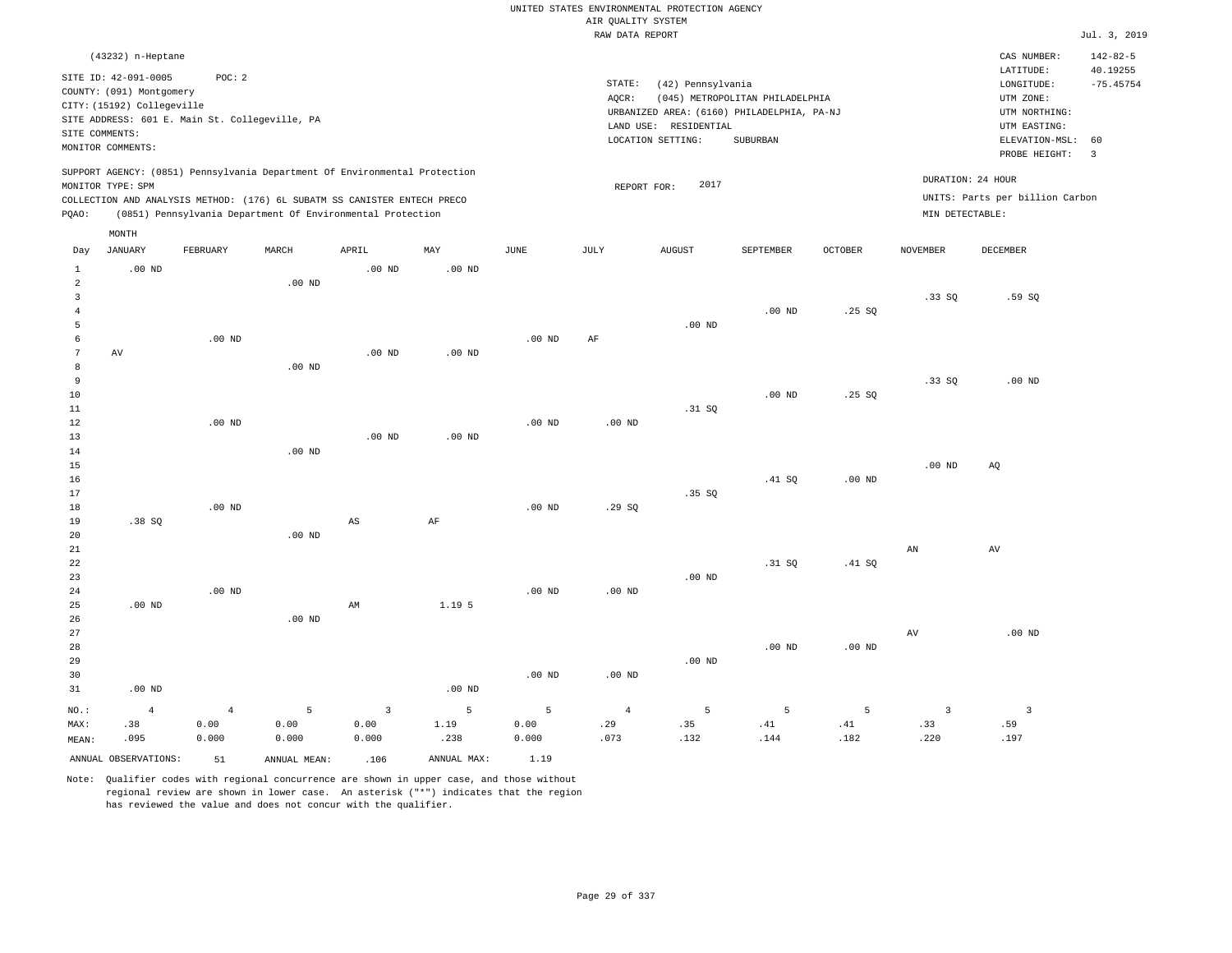|                     |                                                |          |                                                                            |                   |                |                   | UNITED STATES ENVIRONMENTAL PROTECTION AGENCY |                       |                                            |          |                   |                                 |                            |
|---------------------|------------------------------------------------|----------|----------------------------------------------------------------------------|-------------------|----------------|-------------------|-----------------------------------------------|-----------------------|--------------------------------------------|----------|-------------------|---------------------------------|----------------------------|
|                     |                                                |          |                                                                            |                   |                |                   | AIR QUALITY SYSTEM                            |                       |                                            |          |                   |                                 |                            |
|                     |                                                |          |                                                                            |                   |                |                   | RAW DATA REPORT                               |                       |                                            |          |                   |                                 | Jul. 3, 2019               |
|                     | (43232) n-Heptane<br>SITE ID: 42-091-0005      | POC: 2   |                                                                            |                   |                |                   |                                               |                       |                                            |          |                   | CAS NUMBER:<br>LATITUDE:        | $142 - 82 - 5$<br>40.19255 |
|                     | COUNTY: (091) Montgomery                       |          |                                                                            |                   |                |                   | STATE:                                        | (42) Pennsylvania     |                                            |          |                   | LONGITUDE:                      | $-75.45754$                |
|                     | CITY: (15192) Collegeville                     |          |                                                                            |                   |                |                   | AOCR:                                         |                       | (045) METROPOLITAN PHILADELPHIA            |          |                   | UTM ZONE:                       |                            |
|                     | SITE ADDRESS: 601 E. Main St. Collegeville, PA |          |                                                                            |                   |                |                   |                                               |                       | URBANIZED AREA: (6160) PHILADELPHIA, PA-NJ |          |                   | UTM NORTHING:                   |                            |
|                     | SITE COMMENTS:                                 |          |                                                                            |                   |                |                   |                                               | LAND USE: RESIDENTIAL |                                            |          |                   | UTM EASTING:                    |                            |
|                     | MONITOR COMMENTS:                              |          |                                                                            |                   |                |                   |                                               | LOCATION SETTING:     | <b>SUBURBAN</b>                            |          |                   | ELEVATION-MSL:<br>PROBE HEIGHT: | 60<br>$\overline{3}$       |
|                     | MONITOR TYPE: SPM                              |          | SUPPORT AGENCY: (0851) Pennsylvania Department Of Environmental Protection |                   |                |                   | REPORT FOR:                                   | 2018                  |                                            |          |                   | DURATION: 24 HOUR               |                            |
|                     |                                                |          | COLLECTION AND ANALYSIS METHOD: (176) 6L SUBATM SS CANISTER ENTECH PRECO   |                   |                |                   |                                               |                       |                                            |          |                   | UNITS: Parts per billion Carbon |                            |
| PQAO:               |                                                |          | (0851) Pennsylvania Department Of Environmental Protection                 |                   |                |                   |                                               |                       |                                            |          |                   | MIN DETECTABLE: .306957         |                            |
|                     | MONTH                                          |          |                                                                            |                   |                |                   |                                               |                       |                                            |          |                   |                                 |                            |
| Day                 | JANUARY                                        | FEBRUARY | MARCH                                                                      | APRIL             | MAY            | JUNE              | JULY                                          | <b>AUGUST</b>         | SEPTEMBER                                  | OCTOBER  | NOVEMBER          | DECEMBER                        |                            |
| $\mathbf{1}$        |                                                | .44 SQ   |                                                                            |                   |                | $.00$ ND          | $.00$ ND                                      |                       |                                            |          |                   |                                 |                            |
| $\overline{2}$      | AS                                             |          |                                                                            | .00 <sub>ND</sub> | $.00$ ND       |                   |                                               |                       |                                            |          |                   |                                 |                            |
| $\overline{3}$      |                                                |          | AG                                                                         |                   |                |                   |                                               |                       |                                            |          |                   |                                 |                            |
| $\overline{4}$<br>5 |                                                |          |                                                                            |                   |                |                   |                                               |                       | AF                                         | $.00$ ND | $.00$ ND          | $.00$ ND                        |                            |
| 6                   |                                                |          |                                                                            |                   |                |                   |                                               | .50S                  |                                            |          |                   |                                 |                            |
| 7                   |                                                | .44 SO   |                                                                            |                   |                | $.00$ ND          | $.00$ ND                                      |                       |                                            |          |                   |                                 |                            |
| 8                   | $.00$ ND                                       |          |                                                                            | $.00$ ND          | $.00$ ND       |                   |                                               |                       |                                            |          |                   |                                 |                            |
| 9                   |                                                |          | $.00$ ND                                                                   |                   |                |                   |                                               |                       |                                            |          |                   |                                 |                            |
| 10                  |                                                |          |                                                                            |                   |                |                   |                                               |                       |                                            |          | .00 <sub>ND</sub> | .55S                            |                            |
| $11\,$              |                                                |          |                                                                            |                   |                |                   |                                               |                       | $.00$ ND                                   | .46SQ    |                   |                                 |                            |
| 12                  |                                                |          |                                                                            |                   |                |                   |                                               | $.00$ ND              |                                            |          |                   |                                 |                            |
| 13                  |                                                | $.00$ ND |                                                                            |                   |                | $.00$ ND          | .38SQ                                         |                       |                                            |          |                   |                                 |                            |
| 14                  | $.00$ ND                                       |          |                                                                            | $.00$ ND          | AV             |                   |                                               |                       |                                            |          |                   |                                 |                            |
| 15                  |                                                |          | $.00$ ND                                                                   |                   |                |                   |                                               |                       |                                            |          |                   |                                 |                            |
| 16                  |                                                |          |                                                                            |                   |                |                   |                                               |                       |                                            |          | $.00$ ND          | $.00$ ND                        |                            |
| 17                  |                                                |          |                                                                            |                   |                |                   |                                               |                       | $.34$ QX                                   | $.49$ QX |                   |                                 |                            |
| 18                  |                                                |          |                                                                            |                   |                |                   |                                               | $.00$ ND              |                                            |          |                   |                                 |                            |
| 19                  |                                                | .33SQ    |                                                                            |                   |                | $.00$ ND          | $.00$ ND                                      |                       |                                            |          |                   |                                 |                            |
| 20                  | $.00$ ND                                       |          |                                                                            | .00 <sub>ND</sub> | AV             |                   |                                               |                       |                                            |          |                   |                                 |                            |
| 21                  |                                                |          | $.00$ ND                                                                   |                   |                |                   |                                               |                       |                                            |          |                   |                                 |                            |
| 22                  |                                                |          |                                                                            |                   |                |                   |                                               |                       |                                            |          | $.00$ ND          | $.00$ ND                        |                            |
| 23                  |                                                |          |                                                                            |                   |                |                   |                                               |                       | $.00$ ND                                   | $.00$ ND |                   |                                 |                            |
| 24<br>25            |                                                | $.00$ ND |                                                                            |                   |                | .00 <sub>ND</sub> | .00 <sub>ND</sub>                             | .34 SQ                |                                            |          |                   |                                 |                            |
| 26                  | .53SQ                                          |          |                                                                            | $.00$ ND          | $.00$ ND       |                   |                                               |                       |                                            |          |                   |                                 |                            |
| 27                  |                                                |          | $.00$ ND                                                                   |                   |                |                   |                                               |                       |                                            |          |                   |                                 |                            |
| 28                  |                                                |          |                                                                            |                   |                |                   |                                               |                       |                                            |          | .00 <sub>ND</sub> | $.00$ ND                        |                            |
| 29                  |                                                |          |                                                                            |                   |                |                   |                                               |                       | $.00$ ND                                   | $.00$ ND |                   |                                 |                            |
| 30                  |                                                |          |                                                                            |                   |                |                   |                                               | $\operatorname{AV}$   |                                            |          |                   |                                 |                            |
| 31                  |                                                |          |                                                                            |                   |                |                   | .32S                                          |                       |                                            |          |                   |                                 |                            |
| NO.:                | $\overline{4}$                                 | 5        | $\overline{4}$                                                             | 5                 | $\overline{3}$ | 5                 | 6                                             | $\overline{4}$        | $\overline{4}$                             | 5        | 5                 | 5                               |                            |
| MAX:                | .53                                            | .44      | 0.00                                                                       | 0.00              | 0.00           | 0.00              | .38                                           | .50                   | .34                                        | .49      | 0.00              | .55                             |                            |
| MEAN:               | .133                                           | .242     | 0.000                                                                      | 0.000             | 0.000          | 0.000             | .117                                          | .210                  | .085                                       | .190     | 0.000             | .110                            |                            |
|                     | ANNUAL OBSERVATIONS:                           | 55       | ANNUAL MEAN:                                                               | .093              | ANNUAL MAX:    | .55               |                                               |                       |                                            |          |                   |                                 |                            |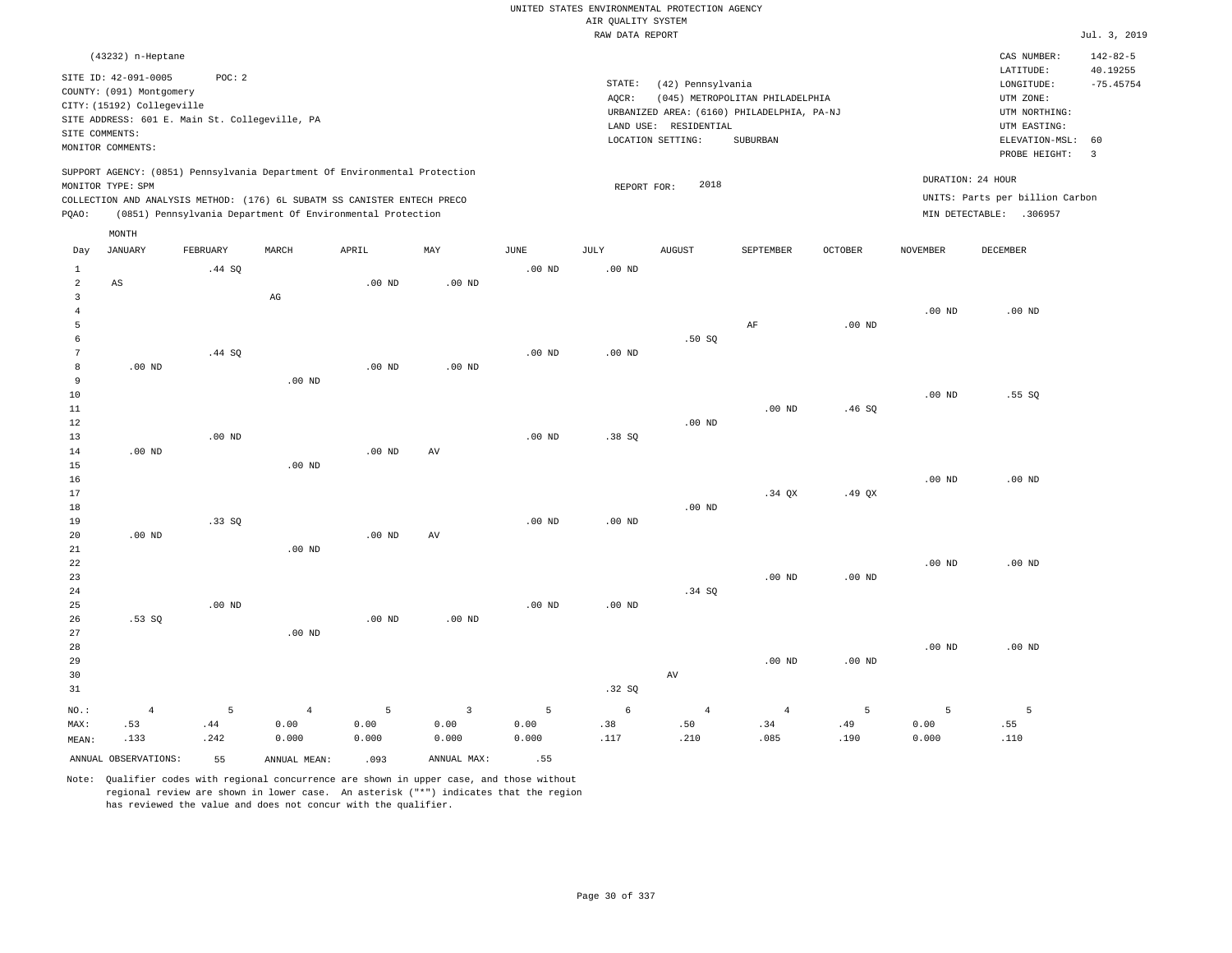|                     |                                             |                                                |                        |                                                                            |                |          |                    | UNITED STATES ENVIRONMENTAL PROTECTION AGENCY |                                                                               |                   |                   |                                 |                            |
|---------------------|---------------------------------------------|------------------------------------------------|------------------------|----------------------------------------------------------------------------|----------------|----------|--------------------|-----------------------------------------------|-------------------------------------------------------------------------------|-------------------|-------------------|---------------------------------|----------------------------|
|                     |                                             |                                                |                        |                                                                            |                |          | AIR QUALITY SYSTEM |                                               |                                                                               |                   |                   |                                 | Jul. 3, 2019               |
|                     |                                             |                                                |                        |                                                                            |                |          | RAW DATA REPORT    |                                               |                                                                               |                   |                   |                                 |                            |
|                     | (43248) Cyclohexane<br>SITE ID: 42-091-0005 | POC: 2                                         |                        |                                                                            |                |          |                    |                                               |                                                                               |                   |                   | CAS NUMBER:<br>LATITUDE:        | $110 - 82 - 7$<br>40.19255 |
|                     | COUNTY: (091) Montgomery                    |                                                |                        |                                                                            |                |          | $\texttt{STATE}$ : | (42) Pennsylvania                             |                                                                               |                   |                   | $\texttt{LONGITUDE}$ :          | $-75.45754$                |
|                     | CITY: (15192) Collegeville                  |                                                |                        |                                                                            |                |          | AQCR:              |                                               | (045) METROPOLITAN PHILADELPHIA<br>URBANIZED AREA: (6160) PHILADELPHIA, PA-NJ |                   |                   | UTM ZONE:<br>UTM NORTHING:      |                            |
|                     |                                             | SITE ADDRESS: 601 E. Main St. Collegeville, PA |                        |                                                                            |                |          |                    | LAND USE: RESIDENTIAL                         |                                                                               |                   |                   | UTM EASTING:                    |                            |
| SITE COMMENTS:      |                                             |                                                |                        |                                                                            |                |          |                    | LOCATION SETTING:                             | SUBURBAN                                                                      |                   |                   | ELEVATION-MSL:                  | 60                         |
|                     | MONITOR COMMENTS:                           |                                                |                        |                                                                            |                |          |                    |                                               |                                                                               |                   |                   | PROBE HEIGHT:                   | $\overline{3}$             |
|                     |                                             |                                                |                        | SUPPORT AGENCY: (0851) Pennsylvania Department Of Environmental Protection |                |          |                    |                                               |                                                                               |                   |                   | DURATION: 24 HOUR               |                            |
|                     | MONITOR TYPE: SPM                           |                                                |                        | COLLECTION AND ANALYSIS METHOD: (176) 6L SUBATM SS CANISTER ENTECH PRECO   |                |          | REPORT FOR:        | 2013                                          |                                                                               |                   |                   | UNITS: Parts per billion Carbon |                            |
| PQAO:               |                                             |                                                |                        | (0851) Pennsylvania Department Of Environmental Protection                 |                |          |                    |                                               |                                                                               |                   | MIN DETECTABLE:   |                                 |                            |
| Day                 | MONTH<br><b>JANUARY</b>                     | FEBRUARY                                       | MARCH                  | APRIL                                                                      | MAY            | JUNE     | JULY               | <b>AUGUST</b>                                 | SEPTEMBER                                                                     | <b>OCTOBER</b>    | <b>NOVEMBER</b>   | DECEMBER                        |                            |
|                     |                                             |                                                |                        |                                                                            |                |          |                    |                                               |                                                                               |                   |                   |                                 |                            |
| $\mathbf{1}$        |                                             |                                                |                        |                                                                            |                |          |                    |                                               | $.00$ ND                                                                      | $_{\rm AS}$       |                   |                                 |                            |
| $\overline{a}$      |                                             |                                                |                        |                                                                            |                |          |                    | $.00$ ND                                      |                                                                               |                   |                   |                                 |                            |
| 3<br>$\overline{4}$ | .00 <sub>ND</sub>                           | .57SQ                                          |                        | .00 <sub>ND</sub>                                                          | $.00$ ND       | 3.26     | 1.87               |                                               |                                                                               |                   |                   |                                 |                            |
| 5                   |                                             |                                                | $.00$ ND               |                                                                            |                |          |                    |                                               |                                                                               |                   |                   |                                 |                            |
| 6                   |                                             |                                                |                        |                                                                            |                |          |                    |                                               |                                                                               |                   | .00 <sub>ND</sub> | $.00$ ND                        |                            |
| $7\phantom{.0}$     |                                             |                                                |                        |                                                                            |                |          |                    |                                               | $.00$ ND                                                                      | .00 <sub>ND</sub> |                   |                                 |                            |
| 8                   |                                             |                                                |                        |                                                                            |                |          |                    | 1.52                                          |                                                                               |                   |                   |                                 |                            |
| 9                   |                                             | $.00$ ND                                       |                        |                                                                            |                | 3.07     | $.00$ ND           |                                               |                                                                               |                   |                   |                                 |                            |
| 10                  | .62SQ                                       |                                                |                        | 1.69                                                                       | 1.79           |          |                    |                                               |                                                                               |                   |                   |                                 |                            |
| 11                  |                                             |                                                | 1.96                   |                                                                            |                |          |                    |                                               |                                                                               |                   |                   |                                 |                            |
| 12                  |                                             |                                                |                        |                                                                            |                |          |                    |                                               |                                                                               |                   | .00 <sub>ND</sub> | $.00$ ND                        |                            |
| 13                  |                                             |                                                |                        |                                                                            |                |          |                    |                                               | $.00$ ND                                                                      | $.00$ ND          |                   |                                 |                            |
| 14                  |                                             |                                                |                        |                                                                            |                |          |                    | $.00$ ND                                      |                                                                               |                   |                   |                                 |                            |
| 15                  |                                             | $.00$ ND                                       |                        |                                                                            |                | 2.08     | .00 <sub>ND</sub>  |                                               |                                                                               |                   |                   |                                 |                            |
| 16                  | $.00$ ND                                    |                                                |                        | 1.37                                                                       | AF             |          |                    |                                               |                                                                               |                   |                   |                                 |                            |
| 17                  |                                             |                                                | $\rm{AF}$              |                                                                            |                |          |                    |                                               |                                                                               |                   |                   |                                 |                            |
| 18                  |                                             |                                                |                        |                                                                            |                |          |                    |                                               |                                                                               |                   | .00 <sub>ND</sub> | .00 <sub>ND</sub>               |                            |
| 19<br>20            |                                             |                                                |                        |                                                                            |                |          |                    | .00 $CL$                                      | AF                                                                            | AF                |                   |                                 |                            |
| 21                  |                                             | $.00$ ND                                       |                        |                                                                            |                | $.00$ ND | 1.58               |                                               |                                                                               |                   |                   |                                 |                            |
| 22                  | $.00$ ND                                    |                                                |                        | 1.18                                                                       | $\rm{AF}$      |          |                    |                                               |                                                                               |                   |                   |                                 |                            |
| 23                  |                                             |                                                | $.00$ ND               |                                                                            |                |          |                    |                                               |                                                                               |                   |                   |                                 |                            |
| $2\sqrt{4}$         |                                             |                                                |                        |                                                                            |                |          |                    |                                               |                                                                               |                   | .00 <sub>ND</sub> | $.00$ ND                        |                            |
| 25                  |                                             |                                                |                        |                                                                            |                |          |                    |                                               | $.00$ ND                                                                      | $.00$ ND          |                   |                                 |                            |
| 26                  |                                             |                                                |                        |                                                                            |                |          |                    | $.00$ ND                                      |                                                                               |                   |                   |                                 |                            |
| 27                  |                                             | 1.07                                           |                        |                                                                            |                | .80      | 3.83 5             |                                               |                                                                               |                   |                   |                                 |                            |
| 28                  | .76                                         |                                                |                        | 1.78                                                                       | 2.51           |          |                    |                                               |                                                                               |                   |                   |                                 |                            |
| 29                  |                                             |                                                | $\mathbb{A}\mathbb{S}$ |                                                                            |                |          |                    |                                               |                                                                               |                   |                   |                                 |                            |
| 30                  |                                             |                                                |                        |                                                                            |                |          |                    |                                               |                                                                               |                   | .00 <sub>ND</sub> | $.00$ ND                        |                            |
| 31                  |                                             |                                                |                        |                                                                            |                |          |                    |                                               |                                                                               | $.00$ ND          |                   |                                 |                            |
| NO.:                | 5                                           | 5                                              | $\overline{3}$         | 5                                                                          | $\overline{3}$ | 5        | 5                  | 5                                             | $\overline{4}$                                                                | $\overline{4}$    | 5                 | 5                               |                            |
| MAX:                | .76                                         | 1.07                                           | 1.96                   | 1.78                                                                       | 2.51           | 3.26     | 3.83               | 1.52                                          | 0.00                                                                          | 0.00              | 0.00              | 0.00                            |                            |
| MEAN:               | .276                                        | .328                                           | .653                   | 1.204                                                                      | 1.433          | 1.842    | 1.456              | .304                                          | 0.000                                                                         | 0.000             | 0.000             | 0.000                           |                            |

ANNUAL OBSERVATIONS: 54 ANNUAL MEAN: .617 ANNUAL MAX: 3.83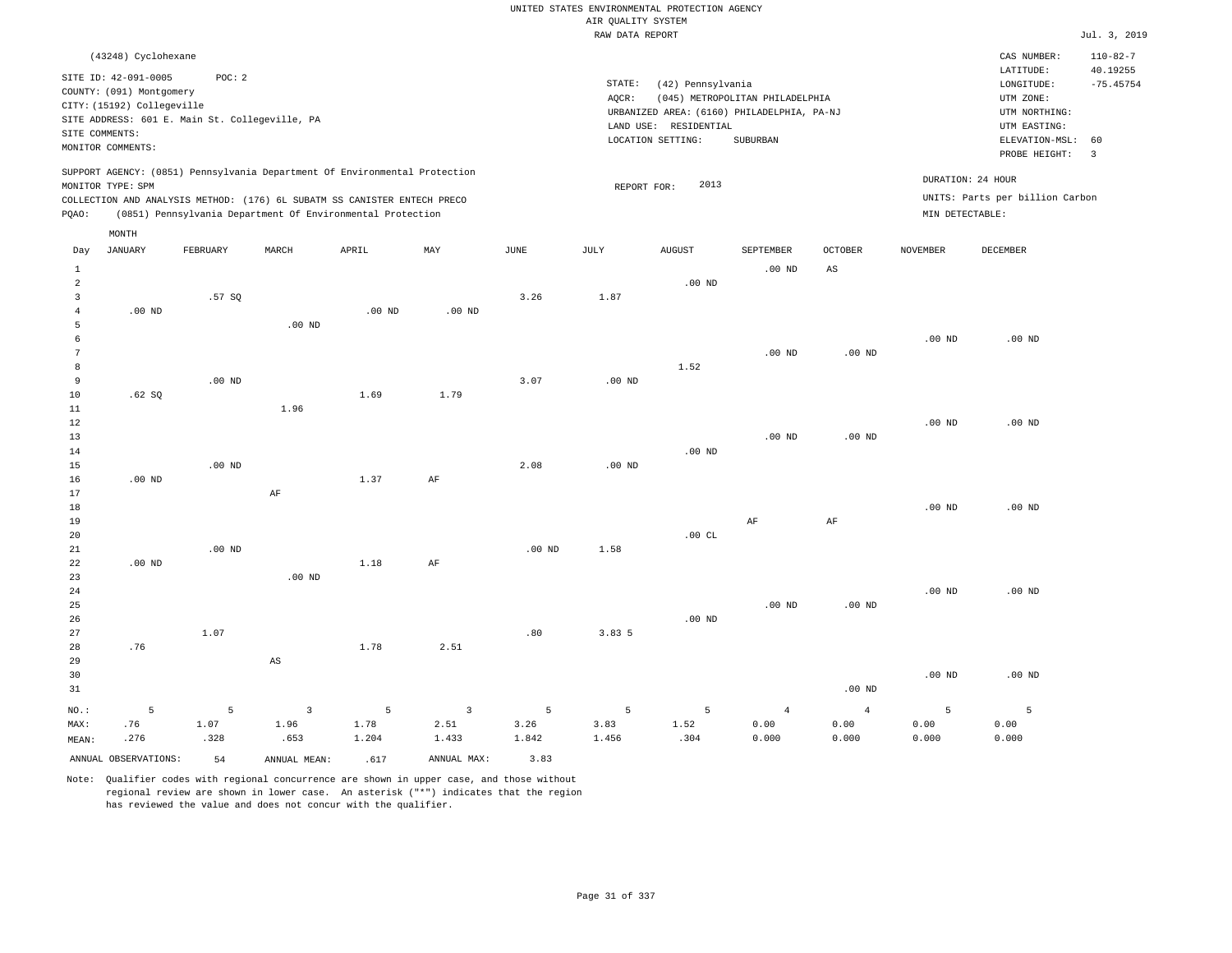| (43248) Cyclohexane                                                        |          |       |                                                            |     |      |      |                                            |                                 |                |                   | CAS NUMBER:                     | $110 - 82 - 7$ |
|----------------------------------------------------------------------------|----------|-------|------------------------------------------------------------|-----|------|------|--------------------------------------------|---------------------------------|----------------|-------------------|---------------------------------|----------------|
| SITE ID: 42-091-0005                                                       | POC: 2   |       |                                                            |     |      |      |                                            |                                 |                |                   | LATITUDE:                       | 40.19255       |
| COUNTY: (091) Montgomery                                                   |          |       |                                                            |     |      |      | STATE:<br>(42) Pennsylvania                |                                 |                |                   | LONGITUDE:                      | $-75.45754$    |
| CITY: (15192) Collegeville                                                 |          |       |                                                            |     |      |      | AOCR:                                      | (045) METROPOLITAN PHILADELPHIA |                |                   | UTM ZONE:                       |                |
| SITE ADDRESS: 601 E. Main St. Collegeville, PA                             |          |       |                                                            |     |      |      | URBANIZED AREA: (6160) PHILADELPHIA, PA-NJ |                                 |                |                   | UTM NORTHING:                   |                |
| SITE COMMENTS:                                                             |          |       |                                                            |     |      |      | RESIDENTIAL<br>LAND USE:                   |                                 |                |                   | UTM EASTING:                    |                |
| MONITOR COMMENTS:                                                          |          |       |                                                            |     |      |      | LOCATION SETTING:                          | SUBURBAN                        |                |                   | ELEVATION-MSL: 60               |                |
|                                                                            |          |       |                                                            |     |      |      |                                            |                                 |                |                   | PROBE HEIGHT:                   | -3             |
| SUPPORT AGENCY: (0851) Pennsylvania Department Of Environmental Protection |          |       |                                                            |     |      |      |                                            |                                 |                |                   |                                 |                |
| MONITOR TYPE: SPM                                                          |          |       |                                                            |     |      |      | 2014<br>REPORT FOR:                        |                                 |                | DURATION: 24 HOUR |                                 |                |
| COLLECTION AND ANALYSIS METHOD: (176) 6L SUBATM SS CANISTER ENTECH PRECO   |          |       |                                                            |     |      |      |                                            |                                 |                |                   | UNITS: Parts per billion Carbon |                |
| POAO:                                                                      |          |       | (0851) Pennsylvania Department Of Environmental Protection |     |      |      |                                            |                                 |                | MIN DETECTABLE:   |                                 |                |
| MONTH                                                                      |          |       |                                                            |     |      |      |                                            |                                 |                |                   |                                 |                |
|                                                                            |          |       |                                                            |     |      |      |                                            |                                 |                |                   |                                 |                |
| JANUARY<br>Day                                                             | FEBRUARY | MARCH | APRIL                                                      | MAY | JUNE | JULY | <b>AUGUST</b>                              | SEPTEMBER                       | <b>OCTOBER</b> | NOVEMBER          | DECEMBER                        |                |

|                                | ANNUAL OBSERVATIONS: | 52                            | ANNUAL MEAN:               | .037               | ANNUAL MAX:                     | .71                                      |                                 |                                 |                    |                    |                                 |                    |
|--------------------------------|----------------------|-------------------------------|----------------------------|--------------------|---------------------------------|------------------------------------------|---------------------------------|---------------------------------|--------------------|--------------------|---------------------------------|--------------------|
| $NO.$ :<br>MAX:<br>MEAN:       | 5<br>.71<br>.262     | $\overline{4}$<br>.26<br>.065 | $\mathsf S$<br>.35<br>.070 | 5<br>0.00<br>0.000 | $\overline{4}$<br>0.00<br>0.000 | $\overline{\mathbf{3}}$<br>0.00<br>0.000 | $\overline{3}$<br>0.00<br>0.000 | $\overline{4}$<br>0.00<br>0.000 | 5<br>0.00<br>0.000 | 5<br>0.00<br>0.000 | $\overline{4}$<br>0.00<br>0.000 | 5<br>0.00<br>0.000 |
| 29<br>30<br>31                 | .60SQ                |                               | $.00$ ND                   | $.00$ ND           | $\rm AF$                        |                                          |                                 |                                 |                    |                    |                                 | $.00$ ND           |
| $25\,$<br>$26\,$<br>27<br>28   |                      | $.00$ ND                      |                            |                    |                                 | $.00$ ND                                 | $.00$ ND                        | $.00$ ND                        | $.00$ ND           | $.00{\rm ~ND}$     | $.00$ ND                        | $.00$ ND           |
| 22<br>23<br>$2\,4$             | $.00$ ND             | .00 <sub>ND</sub>             | $.00$ ND                   | $.00$ ND           | $.00$ ND                        | $\mathbb{A}\mathbb{S}$                   | $\mathbb{A}\mathbb{S}$          |                                 |                    |                    |                                 |                    |
| 18<br>19<br>20<br>21           |                      |                               | .35 SQ                     |                    |                                 |                                          |                                 | $.00$ ND                        | $.00$ ND           | $.00$ ND           | $\rm{AF}$                       | $.00$ ND           |
| 14<br>15<br>16<br>17           | $.00$ ND             | $.00$ ND                      |                            | $.00$ ND           | $.00$ ND                        | AS                                       | $\rm{AF}$                       | $.00$ ND                        | $.00$ ND           | .00 $ND$           |                                 |                    |
| $10$<br>11<br>12<br>13         | $.71$ QX             | $\mathbb{A}\mathbb{S}$        | $.00$ ND                   | $.00$ ND           | $.00$ ND                        | $.00$ ND                                 | .00 $ND$                        |                                 |                    |                    | $.00$ ND                        | $\rm AF$           |
| 6<br>7<br>8<br>9               |                      |                               | $.00$ ND                   |                    |                                 |                                          |                                 | $.00$ ND                        | $.00$ ND           | .00 $ND$           | $.00$ ND                        | $.00$ ND           |
| 3<br>4<br>5                    | $.00$ ND             | .26SQ                         |                            | $.00$ ND           | $.00$ ND                        | $.00$ ND                                 | $.00$ ND                        | $\rm AF$                        |                    |                    |                                 |                    |
| $\mathbf{1}$<br>$\overline{a}$ |                      |                               |                            |                    |                                 |                                          |                                 |                                 | $.00$ ND           | $.00$ ND           | $.00$ ND                        | $.00$ ND           |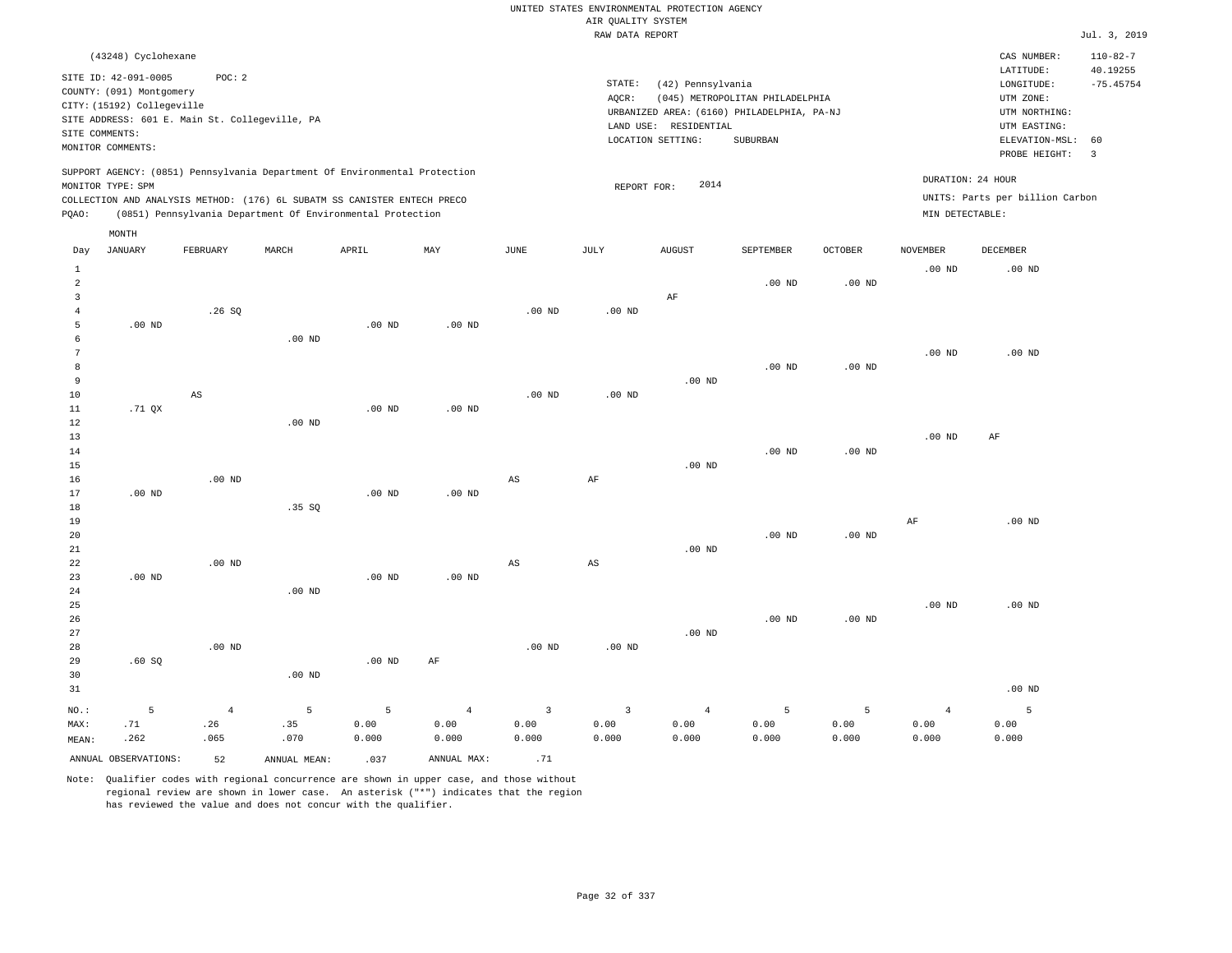| (43248) Cyclohexane                                                                                                                                                                                                                                |                                                                                                                                                                                 | CAS NUMBER:                                                                                                 | $110 - 82 - 7$          |
|----------------------------------------------------------------------------------------------------------------------------------------------------------------------------------------------------------------------------------------------------|---------------------------------------------------------------------------------------------------------------------------------------------------------------------------------|-------------------------------------------------------------------------------------------------------------|-------------------------|
| SITE ID: 42-091-0005<br>POC:2<br>COUNTY: (091) Montgomery<br>CITY: (15192) Collegeville<br>SITE ADDRESS: 601 E. Main St. Collegeville, PA<br>SITE COMMENTS:<br>MONITOR COMMENTS:                                                                   | STATE:<br>(42) Pennsylvania<br>(045) METROPOLITAN PHILADELPHIA<br>AOCR:<br>URBANIZED AREA: (6160) PHILADELPHIA, PA-NJ<br>LAND USE: RESIDENTIAL<br>LOCATION SETTING:<br>SUBURBAN | LATITUDE:<br>LONGITUDE:<br>UTM ZONE:<br>UTM NORTHING:<br>UTM EASTING:<br>ELEVATION-MSL: 60<br>PROBE HEIGHT: | 40.19255<br>$-75.45754$ |
| SUPPORT AGENCY: (0851) Pennsylvania Department Of Environmental Protection<br>MONITOR TYPE: SPM<br>COLLECTION AND ANALYSIS METHOD: (176) 6L SUBATM SS CANISTER ENTECH PRECO<br>(0851) Pennsylvania Department Of Environmental Protection<br>POAO: | 2015<br>REPORT FOR:                                                                                                                                                             | DURATION: 24 HOUR<br>UNITS: Parts per billion Carbon<br>MIN DETECTABLE:                                     |                         |

|                | MONTH                  |          |                        |                   |             |                |          |                         |           |          |                |                         |
|----------------|------------------------|----------|------------------------|-------------------|-------------|----------------|----------|-------------------------|-----------|----------|----------------|-------------------------|
| Day            | JANUARY                | FEBRUARY | MARCH                  | APRIL             | MAY         | JUNE           | JULY     | <b>AUGUST</b>           | SEPTEMBER | OCTOBER  | NOVEMBER       | DECEMBER                |
| $\mathbf{1}$   |                        |          | $\mathbb{A}\mathbb{S}$ |                   |             |                |          |                         |           |          |                |                         |
| $\overline{c}$ |                        |          |                        |                   |             |                |          |                         |           |          | .57SQ          | $\rm AF$                |
| 3              |                        |          |                        |                   |             |                |          |                         | $.00$ ND  | $.00$ ND |                |                         |
| $\overline{4}$ |                        |          |                        |                   |             |                |          | $.00$ ND                |           |          |                |                         |
| 5              |                        | $.00$ ND |                        |                   |             | $.00$ ND       | $.00$ ND |                         |           |          |                |                         |
| 6              | $.00$ ND               |          |                        | .00 <sub>ND</sub> | $.00$ ND    |                |          |                         |           |          |                |                         |
| 7              |                        |          | .00 <sub>ND</sub>      |                   |             |                |          |                         |           |          |                |                         |
| 8              |                        |          |                        |                   |             |                |          |                         |           |          | $.00$ ND       | AF                      |
| 9              |                        |          |                        |                   |             |                |          |                         | $.00$ ND  | .31 SQ   |                |                         |
| 10             |                        |          |                        |                   |             |                |          | $\rm AF$                |           |          |                |                         |
| 11             |                        | $.00$ ND |                        |                   |             | $.00$ ND       | $.00$ ND |                         |           |          |                |                         |
| 12             | AF                     |          |                        | $.00$ ND          | $.00$ ND    |                |          |                         |           |          |                |                         |
| 13             |                        |          | .13SQ                  |                   |             |                |          |                         |           |          |                |                         |
| 14             |                        |          |                        |                   |             |                |          |                         |           |          | $.00$ ND       | $.00$ ND                |
| 15             |                        |          |                        |                   |             |                |          |                         | $.00$ ND  | $.00$ ND |                |                         |
| 16<br>17       |                        | $.00$ ND |                        |                   |             | $_{\rm AS}$    | $.00$ ND | $.00$ ND                |           |          |                |                         |
| 18             | $.00$ ND               |          |                        | $.00$ ND          | $.00$ ND    |                |          |                         |           |          |                |                         |
| 19             |                        |          | $.00$ ND               |                   |             |                |          |                         |           |          |                |                         |
| 20             |                        |          |                        |                   |             |                |          |                         |           |          | $.00$ ND       | .00 <sub>ND</sub>       |
| 21             |                        |          |                        |                   |             |                |          |                         | $.00$ ND  | $.00$ ND |                |                         |
| 22             |                        |          |                        |                   |             |                |          | $\rm AF$                |           |          |                |                         |
| 23             |                        | $.00$ ND |                        |                   |             | $\rm{AF}$      | .00 $ND$ |                         |           |          |                |                         |
| 24             | $\mathbb{A}\mathbb{S}$ |          |                        | .00 <sub>ND</sub> | $.00$ ND    |                |          |                         |           |          |                |                         |
| 25             |                        |          | .14 SQ                 |                   |             |                |          |                         |           |          |                |                         |
| 26             |                        |          |                        |                   |             |                |          |                         |           |          | $\rm{AF}$      | $.00$ ND                |
| 27             |                        |          |                        |                   |             |                |          |                         | $.00$ ND  | $.00$ ND |                |                         |
| 28             |                        |          |                        |                   |             |                |          | $.00$ ND                |           |          |                |                         |
| 29             |                        |          |                        |                   |             | $.00$ ND       | $.00$ ND |                         |           |          |                |                         |
| 30             | $.00$ ND               |          |                        | .00 <sub>ND</sub> | $.00$ ND    |                |          |                         |           |          |                |                         |
| 31             |                        |          | $.00$ ND               |                   |             |                |          |                         |           |          |                |                         |
| NO.:           | $\overline{3}$         | $\bf{4}$ | $\overline{5}$         | 5                 | 5           | $\overline{3}$ | 5        | $\overline{\mathbf{3}}$ | 5         | 5        | $\overline{4}$ | $\overline{\mathbf{3}}$ |
| MAX:           | 0.00                   | 0.00     | $.14\,$                | 0.00              | 0.00        | 0.00           | 0.00     | 0.00                    | 0.00      | .31      | .57            | 0.00                    |
| MEAN:          | 0.000                  | 0.000    | .054                   | 0.000             | 0.000       | 0.000          | 0.000    | 0.000                   | 0.000     | .062     | .143           | 0.000                   |
|                | ANNUAL OBSERVATIONS:   | 50       | ANNUAL MEAN:           | .023              | ANNUAL MAX: | .57            |          |                         |           |          |                |                         |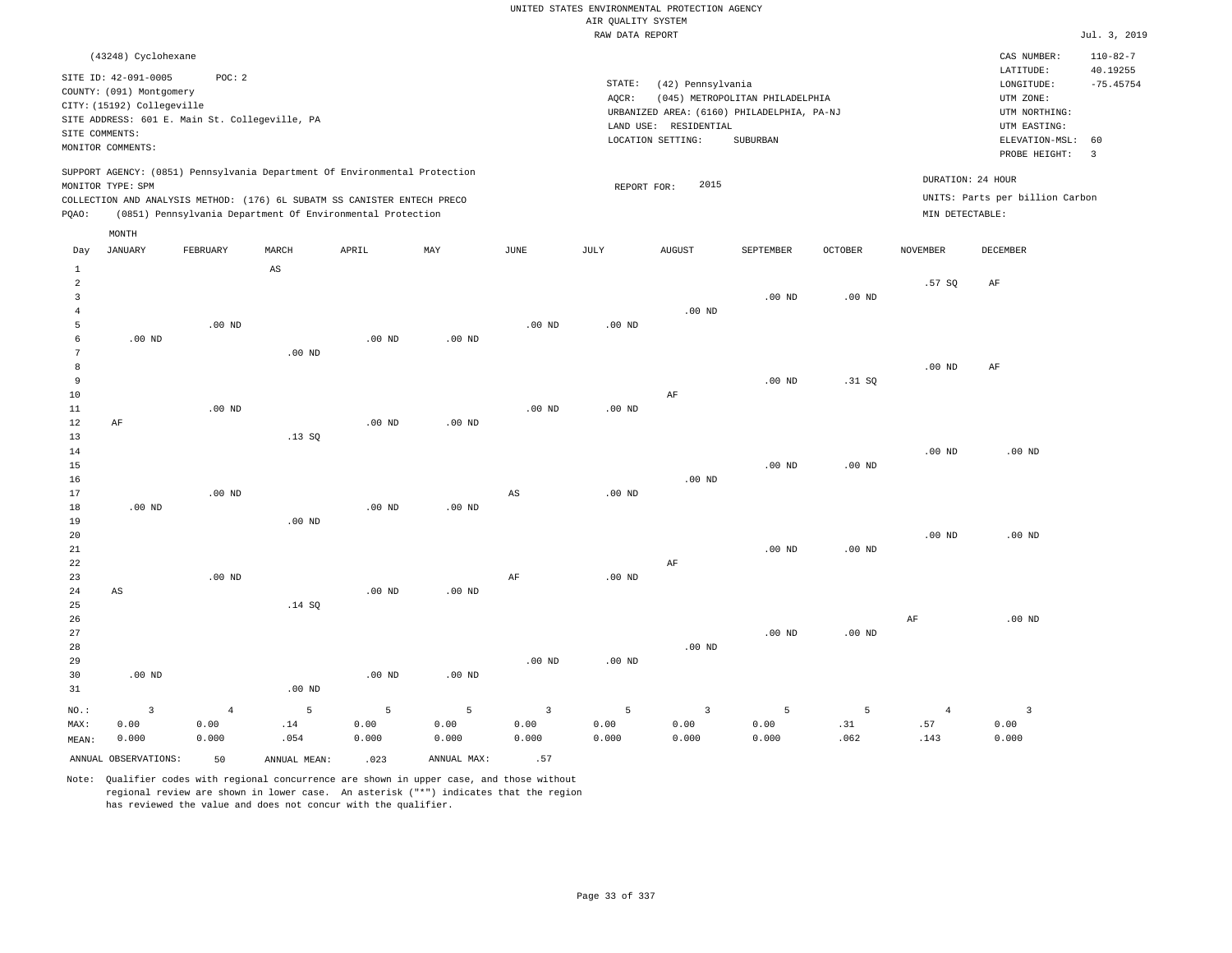|  | UNITED STATES ENVIRONMENTAL PROTECTION AGENCY |  |  |
|--|-----------------------------------------------|--|--|
|  | AIR OUALITY SYSTEM                            |  |  |
|  | RAW DATA REPORT                               |  |  |

Jul. 3, 2019

| (43248) Cyclohexane                                                                                                                                                                                                                                         |                                                                                                                                                                                 | CAS NUMBER:                                                                                                 | $110 - 82 - 7$          |
|-------------------------------------------------------------------------------------------------------------------------------------------------------------------------------------------------------------------------------------------------------------|---------------------------------------------------------------------------------------------------------------------------------------------------------------------------------|-------------------------------------------------------------------------------------------------------------|-------------------------|
| SITE ID: 42-091-0005<br>POC:2<br>COUNTY: (091) Montgomery<br>CITY: (15192) Collegeville<br>SITE ADDRESS: 601 E. Main St. Collegeville, PA<br>SITE COMMENTS:<br>MONITOR COMMENTS:                                                                            | STATE:<br>(42) Pennsylvania<br>(045) METROPOLITAN PHILADELPHIA<br>AOCR:<br>URBANIZED AREA: (6160) PHILADELPHIA, PA-NJ<br>LAND USE: RESIDENTIAL<br>SUBURBAN<br>LOCATION SETTING: | LATITUDE:<br>LONGITUDE:<br>UTM ZONE:<br>UTM NORTHING:<br>UTM EASTING:<br>ELEVATION-MSL: 60<br>PROBE HEIGHT: | 40.19255<br>$-75.45754$ |
| SUPPORT AGENCY: (0851) Pennsylvania Department Of Environmental Protection<br>MONITOR TYPE: SPM<br>COLLECTION AND ANALYSIS METHOD: (176) 6L SUBATM SS CANISTER ENTECH PRECO<br>(0851) Pennsylvania Department Of Environmental Protection<br>POAO:<br>MONTH | DURATION: 24 HOUR<br>2016<br>REPORT FOR:<br>MIN DETECTABLE:                                                                                                                     | UNITS: Parts per billion Carbon                                                                             |                         |

| Day             | JANUARY              | FEBRUARY                  | MARCH             | APRIL      | MAY               | $_{\rm JUNE}$ | JULY                   | AUGUST         | SEPTEMBER      | OCTOBER           | NOVEMBER       | DECEMBER |
|-----------------|----------------------|---------------------------|-------------------|------------|-------------------|---------------|------------------------|----------------|----------------|-------------------|----------------|----------|
| $1\,$           | AF                   |                           | $.00$ ND          |            |                   |               |                        |                |                |                   |                |          |
| $\,2$           |                      |                           |                   |            |                   |               |                        |                |                |                   | $.00$ ND       | $.00$ ND |
| 3               |                      |                           |                   |            |                   |               |                        |                | $_{\rm TS}$    | .00 $ND$          |                |          |
| $\overline{4}$  |                      |                           |                   |            |                   |               |                        | .49SQ          |                |                   |                |          |
| 5               |                      |                           |                   |            |                   | $.00$ ND      | .00 $ND$               |                |                |                   |                |          |
| 6               |                      | .16S                      |                   | $\rm AF$   | .00 <sub>ND</sub> |               |                        |                |                |                   |                |          |
| $7\phantom{.0}$ | .25SQ                |                           | $.00$ ND          |            |                   |               |                        |                |                |                   |                |          |
| 8               |                      |                           |                   |            |                   |               |                        |                |                |                   | .35S           | $.00$ ND |
| 9               |                      |                           |                   |            |                   |               |                        |                | $.00$ ND       | $.00$ ND          |                |          |
| $10$            |                      |                           |                   |            |                   |               |                        | $.00$ ND       |                |                   |                |          |
| $11\,$          |                      |                           |                   |            |                   | .16S          | $.00$ ND               |                |                |                   |                |          |
| 12              |                      | $\rm AF$                  |                   | $.00$ ND   | .21 SQ            |               |                        |                |                |                   |                |          |
| 13              | $.00$ ND             |                           | .00 <sub>ND</sub> |            |                   |               |                        |                |                |                   |                |          |
| 14              |                      |                           |                   |            |                   |               |                        |                |                |                   | $\rm{AF}$      | $.00$ ND |
| 15              |                      |                           |                   |            |                   |               |                        |                | $.00$ ND       | .00 $ND$          |                |          |
| 16              |                      |                           |                   |            |                   |               |                        | .27 SQ         |                |                   |                |          |
| 17              |                      |                           |                   |            |                   | .21 SQ        | AF                     |                |                |                   |                |          |
| 18              |                      | .00 <sub>ND</sub>         |                   | $.00$ ND   | $.00$ ND          |               |                        |                |                |                   |                |          |
| 19              | $.00$ ND             |                           | $.00$ ND          |            |                   |               |                        |                |                |                   |                |          |
| 20              |                      |                           |                   |            |                   |               |                        |                |                |                   | $\rm AF$       | $.00$ ND |
| 21              |                      |                           |                   |            |                   |               |                        |                | $.00$ ND       | .00 <sub>ND</sub> |                |          |
| ${\bf 22}$      |                      |                           |                   |            |                   |               |                        | $.00$ ND       |                |                   |                |          |
| 23              |                      |                           |                   |            |                   | .00 $ND$      | $\mathbb{A}\mathbb{S}$ |                |                |                   |                |          |
| $2\sqrt{4}$     |                      | .00 <sub>ND</sub>         |                   | $.00$ ND   | $\mathbb{TS}$     |               |                        |                |                |                   |                |          |
| $25\,$          | .21 SQ               |                           | $.00$ ND          |            |                   |               |                        |                |                |                   |                |          |
| 26              |                      |                           |                   |            |                   |               |                        |                |                |                   | $.00$ ND       | $.00$ ND |
| 27              |                      |                           |                   |            |                   |               |                        |                | $.00$ ND       | .00 <sub>ND</sub> |                |          |
| 28              |                      |                           |                   |            |                   |               |                        | $\rm AF$       |                |                   |                |          |
| 29              |                      |                           |                   |            |                   | $.00$ ND      | .36SQ                  |                |                |                   |                |          |
| 30              |                      |                           |                   | $.00$ ND   | .00 <sub>ND</sub> |               |                        |                |                |                   |                |          |
| 31              | AV                   |                           | $.00$ ND          |            |                   |               |                        |                |                |                   |                |          |
| $_{\rm NO.}$ :  | $\bf 4$              | $\ensuremath{\mathsf{3}}$ | $\epsilon$        | $\sqrt{4}$ | $\,4$             | $\mathsf S$   | $\overline{3}$         | $\overline{4}$ | $\overline{4}$ | 5                 | $\overline{3}$ | 5        |
| MAX:            | .25                  | .16                       | 0.00              | 0.00       | .21               | $\sqrt{21}$   | .36                    | .49            | 0.00           | 0.00              | .35            | 0.00     |
| MEAN:           | .115                 | .053                      | 0.000             | 0.000      | .053              | .074          | .120                   | .190           | 0.000          | 0.000             | .117           | 0.000    |
|                 | ANNUAL OBSERVATIONS: | 50                        | ANNUAL MEAN:      | .053       | ANNUAL MAX:       | .49           |                        |                |                |                   |                |          |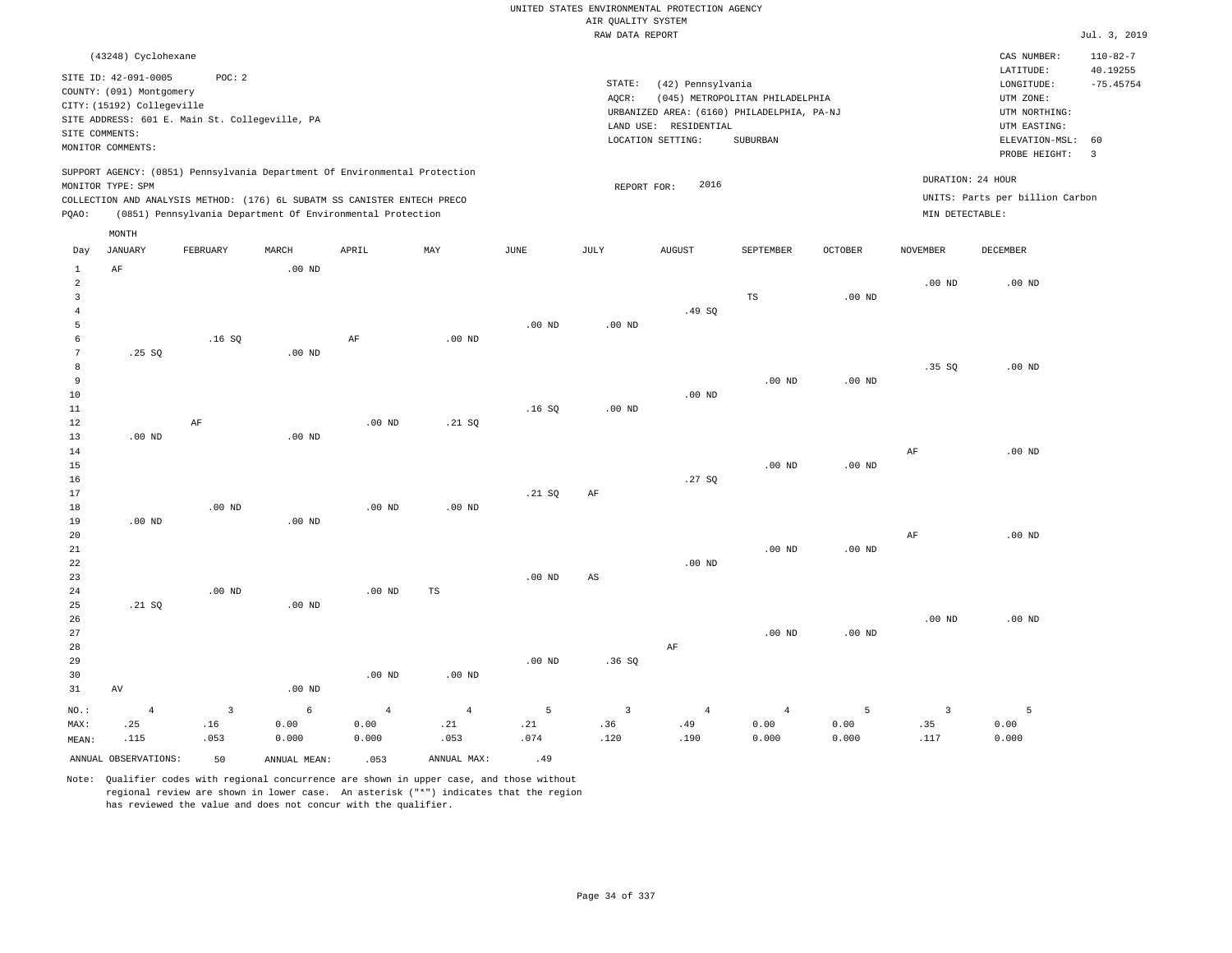|                                           |                                                                                                                                              |                                                          |                    |                                                                                                                                        |                   |                                                                                                                                                                                 |                                       | UNITED STATES ENVIRONMENTAL PROTECTION AGENCY |                    |                   |                                        |                                                                                                                         |                                                                   |
|-------------------------------------------|----------------------------------------------------------------------------------------------------------------------------------------------|----------------------------------------------------------|--------------------|----------------------------------------------------------------------------------------------------------------------------------------|-------------------|---------------------------------------------------------------------------------------------------------------------------------------------------------------------------------|---------------------------------------|-----------------------------------------------|--------------------|-------------------|----------------------------------------|-------------------------------------------------------------------------------------------------------------------------|-------------------------------------------------------------------|
|                                           |                                                                                                                                              |                                                          |                    |                                                                                                                                        |                   |                                                                                                                                                                                 | AIR QUALITY SYSTEM<br>RAW DATA REPORT |                                               |                    |                   |                                        |                                                                                                                         | Jul. 3, 2019                                                      |
|                                           |                                                                                                                                              |                                                          |                    |                                                                                                                                        |                   |                                                                                                                                                                                 |                                       |                                               |                    |                   |                                        |                                                                                                                         |                                                                   |
|                                           | (43248) Cyclohexane<br>SITE ID: 42-091-0005<br>COUNTY: (091) Montgomery<br>CITY: (15192) Collegeville<br>SITE COMMENTS:<br>MONITOR COMMENTS: | POC: 2<br>SITE ADDRESS: 601 E. Main St. Collegeville, PA |                    |                                                                                                                                        |                   | STATE:<br>(42) Pennsylvania<br>AQCR:<br>(045) METROPOLITAN PHILADELPHIA<br>URBANIZED AREA: (6160) PHILADELPHIA, PA-NJ<br>LAND USE: RESIDENTIAL<br>LOCATION SETTING:<br>SUBURBAN |                                       |                                               |                    |                   |                                        | CAS NUMBER:<br>LATITUDE:<br>LONGITUDE:<br>UTM ZONE:<br>UTM NORTHING:<br>UTM EASTING:<br>ELEVATION-MSL:<br>PROBE HEIGHT: | $110 - 82 - 7$<br>40.19255<br>$-75.45754$<br>60<br>$\overline{3}$ |
|                                           |                                                                                                                                              |                                                          |                    | SUPPORT AGENCY: (0851) Pennsylvania Department Of Environmental Protection                                                             |                   |                                                                                                                                                                                 |                                       |                                               |                    |                   |                                        |                                                                                                                         |                                                                   |
| PQAO:                                     | MONITOR TYPE: SPM                                                                                                                            |                                                          |                    | COLLECTION AND ANALYSIS METHOD: (176) 6L SUBATM SS CANISTER ENTECH PRECO<br>(0851) Pennsylvania Department Of Environmental Protection |                   |                                                                                                                                                                                 |                                       | 2017<br>REPORT FOR:                           |                    |                   | MIN DETECTABLE:                        | DURATION: 24 HOUR<br>UNITS: Parts per billion Carbon                                                                    |                                                                   |
| Day                                       | MONTH<br><b>JANUARY</b>                                                                                                                      | FEBRUARY                                                 | MARCH              | APRIL                                                                                                                                  | MAY               | <b>JUNE</b>                                                                                                                                                                     | JULY                                  | <b>AUGUST</b>                                 | SEPTEMBER          | <b>OCTOBER</b>    | <b>NOVEMBER</b>                        | DECEMBER                                                                                                                |                                                                   |
| $\mathbf{1}$                              | $.00$ ND                                                                                                                                     |                                                          |                    | $.00$ ND                                                                                                                               | $.00$ ND          |                                                                                                                                                                                 |                                       |                                               |                    |                   |                                        |                                                                                                                         |                                                                   |
| $\overline{a}$<br>$\overline{\mathbf{3}}$ |                                                                                                                                              |                                                          | $.00$ ND           |                                                                                                                                        |                   |                                                                                                                                                                                 |                                       |                                               |                    |                   | .12S                                   | .31 SQ                                                                                                                  |                                                                   |
| $\overline{4}$<br>5                       |                                                                                                                                              |                                                          |                    |                                                                                                                                        |                   |                                                                                                                                                                                 |                                       | $.00$ ND                                      | $.00$ ND           | .00 <sub>ND</sub> |                                        |                                                                                                                         |                                                                   |
| 6<br>$7\phantom{.0}$<br>$\mathbf{a}$      | AV                                                                                                                                           | $.00$ ND                                                 | $.00$ ND           | $.00$ ND                                                                                                                               | .00 <sub>ND</sub> | $.00$ ND                                                                                                                                                                        | AF                                    |                                               |                    |                   |                                        |                                                                                                                         |                                                                   |
| $\overline{9}$<br>10<br>$1\,1$            |                                                                                                                                              |                                                          |                    |                                                                                                                                        |                   |                                                                                                                                                                                 |                                       | .15S                                          | $.00$ ND           | $.00$ ND          | .11 SQ                                 | .14 SQ                                                                                                                  |                                                                   |
| 12<br>$13$<br>14                          |                                                                                                                                              | .17S                                                     | $.00$ ND           | .00 <sub>ND</sub>                                                                                                                      | $.00$ ND          | $.00$ ND                                                                                                                                                                        | $.00$ ND                              |                                               |                    |                   |                                        |                                                                                                                         |                                                                   |
| 15<br>16<br>17<br>$1\,8$                  |                                                                                                                                              | .10SQ                                                    |                    |                                                                                                                                        |                   | .00 <sub>ND</sub>                                                                                                                                                               | .00 <sub>ND</sub>                     | .23SQ                                         | $.00$ ND           | $.00$ ND          | .20S                                   | AQ                                                                                                                      |                                                                   |
| 19<br>20<br>21                            | $.00$ ND                                                                                                                                     |                                                          | $.00$ ND           | AS                                                                                                                                     | AF                |                                                                                                                                                                                 |                                       |                                               |                    |                   | AN                                     | AV                                                                                                                      |                                                                   |
| 22<br>23<br>24                            |                                                                                                                                              | $.00$ ND                                                 |                    |                                                                                                                                        |                   | $.00$ ND                                                                                                                                                                        | $.00$ ND                              | $.00$ ND                                      | $.00$ ND           | .26SQ             |                                        |                                                                                                                         |                                                                   |
| 25<br>26<br>27                            | $.00$ ND                                                                                                                                     |                                                          | .00 <sub>ND</sub>  | AM                                                                                                                                     | .46SQ             |                                                                                                                                                                                 |                                       |                                               |                    |                   | AV                                     | $.00$ ND                                                                                                                |                                                                   |
| 28<br>29<br>30<br>31                      | $.00$ ND                                                                                                                                     |                                                          |                    |                                                                                                                                        | $.00$ ND          | $.00$ ND                                                                                                                                                                        | $.00$ ND                              | $.00$ ND                                      | $.00$ ND           | $.00$ ND          |                                        |                                                                                                                         |                                                                   |
|                                           |                                                                                                                                              |                                                          |                    |                                                                                                                                        |                   |                                                                                                                                                                                 |                                       |                                               |                    |                   |                                        |                                                                                                                         |                                                                   |
| NO.:<br>MAX:<br>MEAN:                     | $\bf{4}$<br>0.00<br>0.000                                                                                                                    | $\overline{4}$<br>.17<br>.068                            | 5<br>0.00<br>0.000 | $\overline{3}$<br>0.00<br>0.000                                                                                                        | 5<br>.46<br>.092  | 5<br>0.00<br>0.000                                                                                                                                                              | $\overline{4}$<br>0.00<br>0.000       | 5<br>.23<br>.076                              | 5<br>0.00<br>0.000 | 5<br>.26<br>.052  | $\overline{\mathbf{3}}$<br>.20<br>.143 | $\overline{\mathbf{3}}$<br>.31<br>.150                                                                                  |                                                                   |
|                                           | ANNUAL OBSERVATIONS:                                                                                                                         | 51                                                       | ANNUAL, MEAN:      | .044                                                                                                                                   | ANNUAL MAX:       | .46                                                                                                                                                                             |                                       |                                               |                    |                   |                                        |                                                                                                                         |                                                                   |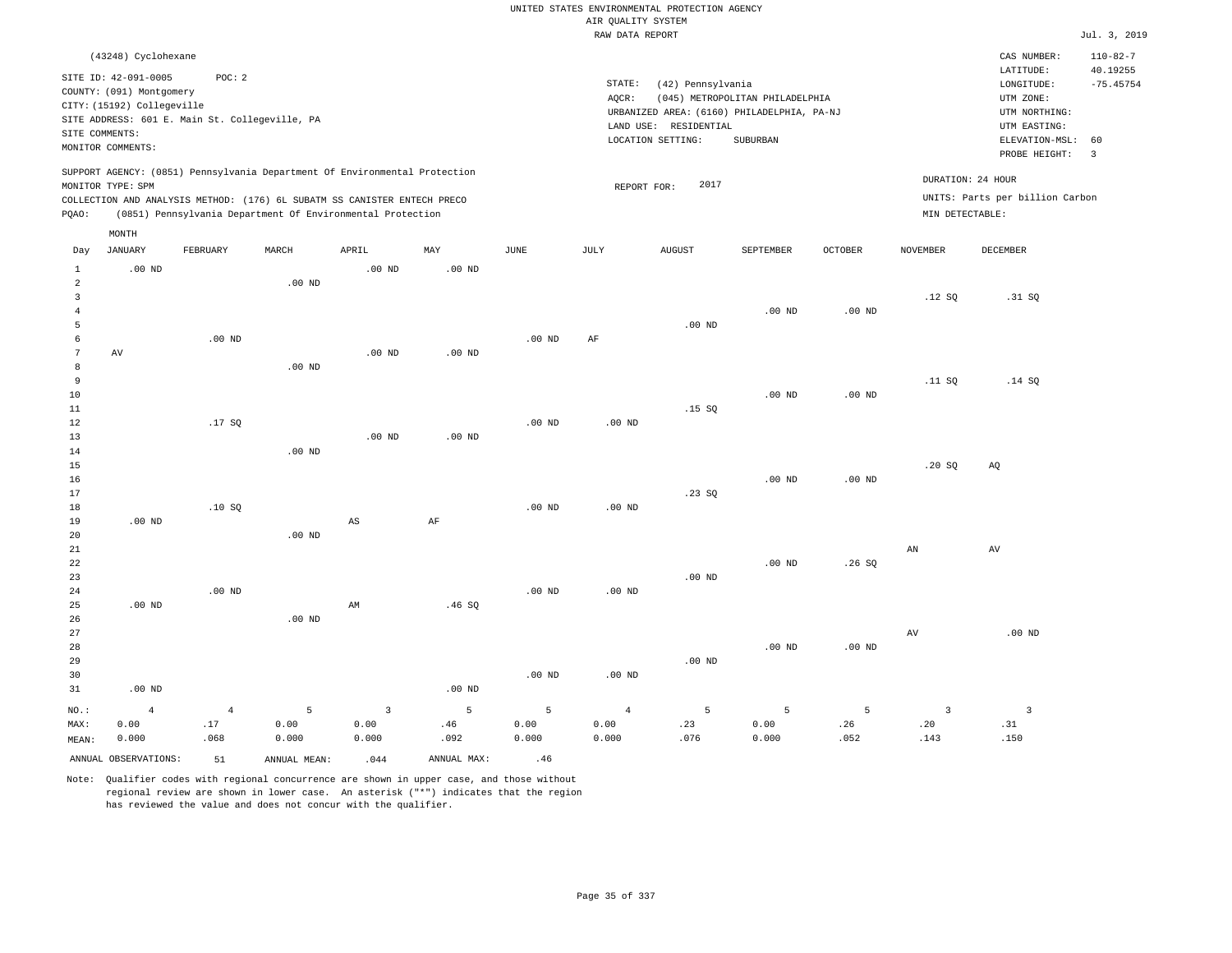|                                |                                                                              |                   |                                                                            |                   |                   |                   | UNITED STATES ENVIRONMENTAL PROTECTION AGENCY |                       |                                            |                  |                   |                                 |                            |
|--------------------------------|------------------------------------------------------------------------------|-------------------|----------------------------------------------------------------------------|-------------------|-------------------|-------------------|-----------------------------------------------|-----------------------|--------------------------------------------|------------------|-------------------|---------------------------------|----------------------------|
|                                |                                                                              |                   |                                                                            |                   |                   |                   | AIR QUALITY SYSTEM                            |                       |                                            |                  |                   |                                 |                            |
|                                |                                                                              |                   |                                                                            |                   |                   |                   | RAW DATA REPORT                               |                       |                                            |                  |                   |                                 | Jul. 3, 2019               |
|                                | (43248) Cyclohexane                                                          |                   |                                                                            |                   |                   |                   |                                               |                       |                                            |                  |                   | CAS NUMBER:<br>LATITUDE:        | $110 - 82 - 7$<br>40.19255 |
|                                | SITE ID: 42-091-0005                                                         | POC: 2            |                                                                            |                   |                   |                   | STATE:                                        | (42) Pennsylvania     |                                            |                  |                   | LONGITUDE:                      | $-75.45754$                |
|                                | COUNTY: (091) Montgomery                                                     |                   |                                                                            |                   |                   |                   | AOCR:                                         |                       | (045) METROPOLITAN PHILADELPHIA            |                  |                   | UTM ZONE:                       |                            |
|                                | CITY: (15192) Collegeville<br>SITE ADDRESS: 601 E. Main St. Collegeville, PA |                   |                                                                            |                   |                   |                   |                                               |                       | URBANIZED AREA: (6160) PHILADELPHIA, PA-NJ |                  |                   | UTM NORTHING:                   |                            |
|                                | SITE COMMENTS:                                                               |                   |                                                                            |                   |                   |                   |                                               | LAND USE: RESIDENTIAL |                                            |                  |                   | UTM EASTING:                    |                            |
|                                | MONITOR COMMENTS:                                                            |                   |                                                                            |                   |                   |                   |                                               | LOCATION SETTING:     | <b>SUBURBAN</b>                            |                  |                   | ELEVATION-MSL:                  | 60                         |
|                                |                                                                              |                   | SUPPORT AGENCY: (0851) Pennsylvania Department Of Environmental Protection |                   |                   |                   |                                               |                       |                                            |                  |                   | PROBE HEIGHT:                   | $\overline{3}$             |
|                                | MONITOR TYPE: SPM                                                            |                   |                                                                            |                   |                   |                   | REPORT FOR:                                   | 2018                  |                                            |                  |                   | DURATION: 24 HOUR               |                            |
|                                |                                                                              |                   | COLLECTION AND ANALYSIS METHOD: (176) 6L SUBATM SS CANISTER ENTECH PRECO   |                   |                   |                   |                                               |                       |                                            |                  |                   | UNITS: Parts per billion Carbon |                            |
| PQAO:                          |                                                                              |                   | (0851) Pennsylvania Department Of Environmental Protection                 |                   |                   |                   |                                               |                       |                                            |                  |                   | MIN DETECTABLE: .24957          |                            |
|                                | MONTH                                                                        |                   |                                                                            |                   |                   |                   |                                               |                       |                                            |                  |                   |                                 |                            |
| Day                            | JANUARY                                                                      | FEBRUARY          | MARCH                                                                      | APRIL             | MAY               | JUNE              | JULY                                          | <b>AUGUST</b>         | SEPTEMBER                                  | OCTOBER          | NOVEMBER          | DECEMBER                        |                            |
| $\mathbf{1}$<br>$\overline{2}$ | AS                                                                           | .26S              |                                                                            | .00 <sub>ND</sub> | .00 <sub>ND</sub> | $.00$ ND          | $.00$ ND                                      |                       |                                            |                  |                   |                                 |                            |
| $\overline{3}$                 |                                                                              |                   | AG                                                                         |                   |                   |                   |                                               |                       |                                            |                  |                   |                                 |                            |
| $\overline{4}$                 |                                                                              |                   |                                                                            |                   |                   |                   |                                               |                       |                                            |                  | $.00$ ND          | $.00$ ND                        |                            |
| 5                              |                                                                              |                   |                                                                            |                   |                   |                   |                                               |                       | AF                                         | $.00$ ND         |                   |                                 |                            |
| 6                              |                                                                              |                   |                                                                            |                   |                   |                   |                                               | .38SQ                 |                                            |                  |                   |                                 |                            |
| 7                              |                                                                              | $.00$ ND          |                                                                            |                   |                   | $.00$ ND          | $.00$ ND                                      |                       |                                            |                  |                   |                                 |                            |
| 8                              | $.00$ ND                                                                     |                   |                                                                            | $.00$ ND          | $.00$ ND          |                   |                                               |                       |                                            |                  |                   |                                 |                            |
| 9                              |                                                                              |                   | $.00$ ND                                                                   |                   |                   |                   |                                               |                       |                                            |                  |                   |                                 |                            |
| 10                             |                                                                              |                   |                                                                            |                   |                   |                   |                                               |                       |                                            |                  | .00 <sub>ND</sub> | .29SQ                           |                            |
| 11                             |                                                                              |                   |                                                                            |                   |                   |                   |                                               |                       | $.00$ ND                                   | $.00$ ND         |                   |                                 |                            |
| 12                             |                                                                              |                   |                                                                            |                   |                   |                   |                                               | $.00$ ND              |                                            |                  |                   |                                 |                            |
| 13                             |                                                                              | $.00$ ND          |                                                                            |                   |                   | $.00$ ND          | .28SQ                                         |                       |                                            |                  |                   |                                 |                            |
| 14                             | $.00$ ND                                                                     |                   |                                                                            | $.00$ ND          | AV                |                   |                                               |                       |                                            |                  |                   |                                 |                            |
| 15                             |                                                                              |                   | $.00$ ND                                                                   |                   |                   |                   |                                               |                       |                                            |                  |                   |                                 |                            |
| 16                             |                                                                              |                   |                                                                            |                   |                   |                   |                                               |                       |                                            |                  | $.00$ ND          | $.00$ ND                        |                            |
| 17                             |                                                                              |                   |                                                                            |                   |                   |                   |                                               |                       | .00 <sub>ND</sub>                          | .60 <sub>5</sub> |                   |                                 |                            |
| 18                             |                                                                              |                   |                                                                            |                   |                   |                   |                                               | $.00$ ND              |                                            |                  |                   |                                 |                            |
| 19                             |                                                                              | $.00$ ND          |                                                                            |                   |                   | $.00$ ND          | $.00$ ND                                      |                       |                                            |                  |                   |                                 |                            |
| 20                             | $.00$ ND                                                                     |                   |                                                                            | .00 <sub>ND</sub> | AV                |                   |                                               |                       |                                            |                  |                   |                                 |                            |
| 21                             |                                                                              |                   | $.00$ ND                                                                   |                   |                   |                   |                                               |                       |                                            |                  |                   |                                 |                            |
| 22                             |                                                                              |                   |                                                                            |                   |                   |                   |                                               |                       | .00 <sub>ND</sub>                          | $.00$ ND         | $.00$ ND          | $.00$ ND                        |                            |
| 23<br>24                       |                                                                              |                   |                                                                            |                   |                   |                   |                                               | $.00$ ND              |                                            |                  |                   |                                 |                            |
| 25                             |                                                                              | .00 <sub>ND</sub> |                                                                            |                   |                   | .00 <sub>ND</sub> | .00 <sub>ND</sub>                             |                       |                                            |                  |                   |                                 |                            |
| 26                             | $.00$ ND                                                                     |                   |                                                                            | $.00$ ND          | $.00$ ND          |                   |                                               |                       |                                            |                  |                   |                                 |                            |
| 27                             |                                                                              |                   | $.00$ ND                                                                   |                   |                   |                   |                                               |                       |                                            |                  |                   |                                 |                            |
| 28                             |                                                                              |                   |                                                                            |                   |                   |                   |                                               |                       |                                            |                  | .00 <sub>ND</sub> | $.00$ ND                        |                            |
| 29                             |                                                                              |                   |                                                                            |                   |                   |                   |                                               |                       | $.00$ ND                                   | $.00$ ND         |                   |                                 |                            |
| 30                             |                                                                              |                   |                                                                            |                   |                   |                   |                                               | $\operatorname{AV}$   |                                            |                  |                   |                                 |                            |
| 31                             |                                                                              |                   |                                                                            |                   |                   |                   | .00 <sub>ND</sub>                             |                       |                                            |                  |                   |                                 |                            |
| NO.:                           | $\overline{4}$                                                               | 5                 | $\overline{4}$                                                             | 5                 | $\overline{3}$    | 5                 | 6                                             | $\overline{4}$        | $\overline{4}$                             | 5                | 5                 | 5                               |                            |
| MAX:                           | 0.00                                                                         | .26               | 0.00                                                                       | 0.00              | 0.00              | 0.00              | .28                                           | .38                   | 0.00                                       | .60              | 0.00              | .29                             |                            |
| MEAN:                          | 0.000                                                                        | .052              | 0.000                                                                      | 0.000             | 0.000             | 0.000             | .047                                          | .095                  | 0.000                                      | .120             | 0.000             | .058                            |                            |
|                                | ANNUAL OBSERVATIONS:                                                         | 55                | ANNUAL MEAN:                                                               | .033              | ANNUAL MAX:       | .60               |                                               |                       |                                            |                  |                   |                                 |                            |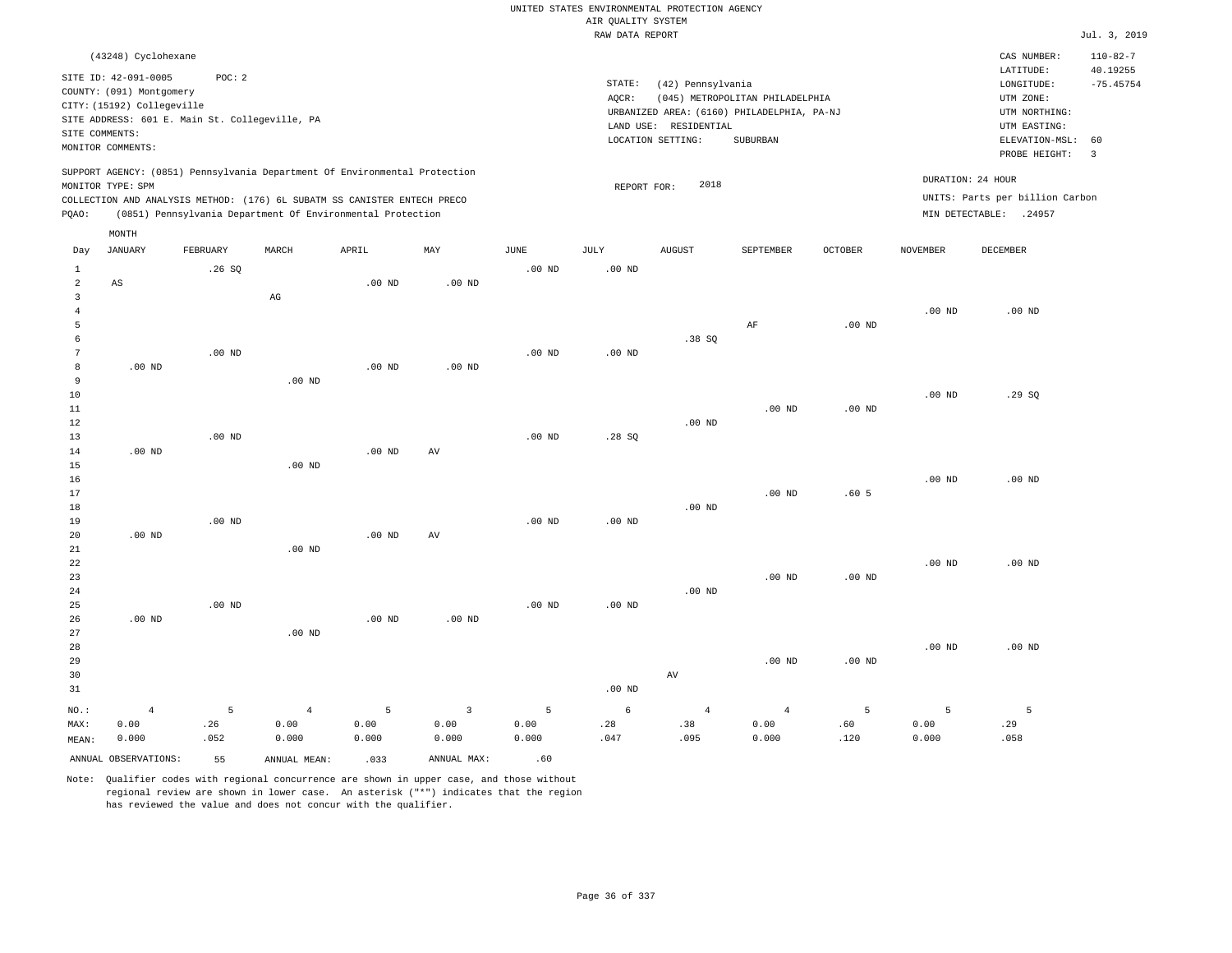|                | (43372) Methyl tert-butyl ether                |          |                                                                            |                   |              |                   |                   |                       |                                            |                        |                   | CAS NUMBER:                     | $1634 - 04 - 4$               |
|----------------|------------------------------------------------|----------|----------------------------------------------------------------------------|-------------------|--------------|-------------------|-------------------|-----------------------|--------------------------------------------|------------------------|-------------------|---------------------------------|-------------------------------|
|                | SITE ID: 42-091-0005                           | POC: 2   |                                                                            |                   |              |                   |                   |                       |                                            |                        |                   | LATITUDE:                       | 40.19255                      |
|                | COUNTY: (091) Montgomery                       |          |                                                                            |                   |              |                   | STATE:            | (42) Pennsylvania     |                                            |                        |                   | $\texttt{LONGITUDE}$ :          | $-75.45754$                   |
|                | CITY: (15192) Collegeville                     |          |                                                                            |                   |              |                   | AQCR:             |                       | (045) METROPOLITAN PHILADELPHIA            |                        |                   | UTM ZONE:                       |                               |
|                | SITE ADDRESS: 601 E. Main St. Collegeville, PA |          |                                                                            |                   |              |                   |                   |                       | URBANIZED AREA: (6160) PHILADELPHIA, PA-NJ |                        |                   | UTM NORTHING:                   |                               |
| SITE COMMENTS: |                                                |          |                                                                            |                   |              |                   |                   | LAND USE: RESIDENTIAL |                                            |                        |                   | UTM EASTING:                    |                               |
|                | MONITOR COMMENTS:                              |          |                                                                            |                   |              |                   |                   | LOCATION SETTING:     | SUBURBAN                                   |                        |                   | ELEVATION-MSL:<br>PROBE HEIGHT: | 60<br>$\overline{\mathbf{3}}$ |
|                |                                                |          |                                                                            |                   |              |                   |                   |                       |                                            |                        |                   |                                 |                               |
|                | MONITOR TYPE: SPM                              |          | SUPPORT AGENCY: (0851) Pennsylvania Department Of Environmental Protection |                   |              |                   | REPORT FOR:       | 2013                  |                                            |                        | DURATION: 24 HOUR |                                 |                               |
|                |                                                |          | COLLECTION AND ANALYSIS METHOD: (176) 6L SUBATM SS CANISTER ENTECH PRECO   |                   |              |                   |                   |                       |                                            |                        |                   | UNITS: Parts per billion Carbon |                               |
| PQAO:          |                                                |          | (0851) Pennsylvania Department Of Environmental Protection                 |                   |              |                   |                   |                       |                                            |                        | MIN DETECTABLE:   |                                 |                               |
|                | MONTH                                          |          |                                                                            |                   |              |                   |                   |                       |                                            |                        |                   |                                 |                               |
| Day            | <b>JANUARY</b>                                 | FEBRUARY | MARCH                                                                      | APRIL             | MAY          | $\mathtt{JUNE}$   | JULY              | ${\tt AUGUST}$        | SEPTEMBER                                  | <b>OCTOBER</b>         | <b>NOVEMBER</b>   | DECEMBER                        |                               |
| $\mathbf{1}$   |                                                |          |                                                                            |                   |              |                   |                   |                       | .00 <sub>ND</sub>                          | $\mathbb{A}\mathbb{S}$ |                   |                                 |                               |
| $\overline{a}$ |                                                |          |                                                                            |                   |              |                   |                   | $.00$ ND              |                                            |                        |                   |                                 |                               |
| $\overline{3}$ |                                                | $.00$ ND |                                                                            |                   |              | .00 <sub>ND</sub> | .00 <sub>ND</sub> |                       |                                            |                        |                   |                                 |                               |
| $\overline{4}$ | $.00$ ND                                       |          |                                                                            | .00 <sub>ND</sub> | $.00$ ND     |                   |                   |                       |                                            |                        |                   |                                 |                               |
| 5              |                                                |          | $.00$ ND                                                                   |                   |              |                   |                   |                       |                                            |                        |                   |                                 |                               |
| 6              |                                                |          |                                                                            |                   |              |                   |                   |                       |                                            |                        | $.00$ ND          | .00 <sub>ND</sub>               |                               |
| 7              |                                                |          |                                                                            |                   |              |                   |                   |                       | $.00$ ND                                   | .00 <sub>ND</sub>      |                   |                                 |                               |
| 8              |                                                |          |                                                                            |                   |              |                   |                   | $.00$ ND              |                                            |                        |                   |                                 |                               |
| 9              |                                                | $.00$ ND |                                                                            |                   |              | $.00$ ND          | .00 <sub>ND</sub> |                       |                                            |                        |                   |                                 |                               |
| $10$           | $.00$ ND                                       |          |                                                                            | .00 <sub>ND</sub> | $.00$ ND     |                   |                   |                       |                                            |                        |                   |                                 |                               |
| 11             |                                                |          | $.00$ ND                                                                   |                   |              |                   |                   |                       |                                            |                        |                   |                                 |                               |
| 12             |                                                |          |                                                                            |                   |              |                   |                   |                       |                                            |                        | $.00$ ND          | $.00$ ND                        |                               |
| 13             |                                                |          |                                                                            |                   |              |                   |                   |                       | $.00$ ND                                   | .00 <sub>ND</sub>      |                   |                                 |                               |
| 14             |                                                |          |                                                                            |                   |              |                   |                   | $.00$ ND              |                                            |                        |                   |                                 |                               |
| 15             |                                                | $.00$ ND |                                                                            |                   | AF           | $.00$ ND          | $.00$ ND          |                       |                                            |                        |                   |                                 |                               |
| 16<br>17       | $.00$ ND                                       |          | $\rm AF$                                                                   | .00 <sub>ND</sub> |              |                   |                   |                       |                                            |                        |                   |                                 |                               |
| 18             |                                                |          |                                                                            |                   |              |                   |                   |                       |                                            |                        | $.00$ ND          | $.00$ ND                        |                               |
| 19             |                                                |          |                                                                            |                   |              |                   |                   |                       | AF                                         | AF                     |                   |                                 |                               |
| 20             |                                                |          |                                                                            |                   |              |                   |                   | .00CL                 |                                            |                        |                   |                                 |                               |
| 21             |                                                | $.00$ ND |                                                                            |                   |              | $.00$ ND          | .00 <sub>ND</sub> |                       |                                            |                        |                   |                                 |                               |
| 22             | $.00$ ND                                       |          |                                                                            | $.00$ ND          | $\rm{AF}$    |                   |                   |                       |                                            |                        |                   |                                 |                               |
| 23             |                                                |          | $.00$ ND                                                                   |                   |              |                   |                   |                       |                                            |                        |                   |                                 |                               |
| 24             |                                                |          |                                                                            |                   |              |                   |                   |                       |                                            |                        | $.00$ ND          | $.00$ ND                        |                               |
| 25             |                                                |          |                                                                            |                   |              |                   |                   |                       | $.00$ ND                                   | .00 <sub>ND</sub>      |                   |                                 |                               |
| 26             |                                                |          |                                                                            |                   |              |                   |                   | $.00$ ND              |                                            |                        |                   |                                 |                               |
| 27             |                                                | $.00$ ND |                                                                            |                   |              | .00 <sub>ND</sub> | .00 <sub>ND</sub> |                       |                                            |                        |                   |                                 |                               |
| 28             | $.00$ ND                                       |          |                                                                            | $.00$ ND          | $.00$ ND     |                   |                   |                       |                                            |                        |                   |                                 |                               |
| 29             |                                                |          | AS                                                                         |                   |              |                   |                   |                       |                                            |                        |                   |                                 |                               |
| 30             |                                                |          |                                                                            |                   |              |                   |                   |                       |                                            |                        | $.00$ ND          | $.00$ ND                        |                               |
| 31             |                                                |          |                                                                            |                   |              |                   |                   |                       |                                            | .00 <sub>ND</sub>      |                   |                                 |                               |
| NO.:           | 5                                              | 5        | $\mathbf{3}$                                                               | 5                 | $\mathbf{3}$ | 5                 | 5                 | 5                     | $\overline{4}$                             | $\overline{4}$         | 5                 | 5                               |                               |
| MAX:           | 0.00                                           | 0.00     | 0.00                                                                       | 0.00              | 0.00         | 0.00              | 0.00              | 0.00                  | 0.00                                       | 0.00                   | 0.00              | 0.00                            |                               |
| MEAN:          | 0.000                                          | 0.000    | 0.000                                                                      | 0.000             | 0.000        | 0.000             | 0.000             | 0.000                 | 0.000                                      | 0.000                  | 0.000             | 0.000                           |                               |
|                | ANNUAL OBSERVATIONS:                           | 54       | ANNUAL MEAN:                                                               | 0.000             | ANNUAL MAX:  | 0.00              |                   |                       |                                            |                        |                   |                                 |                               |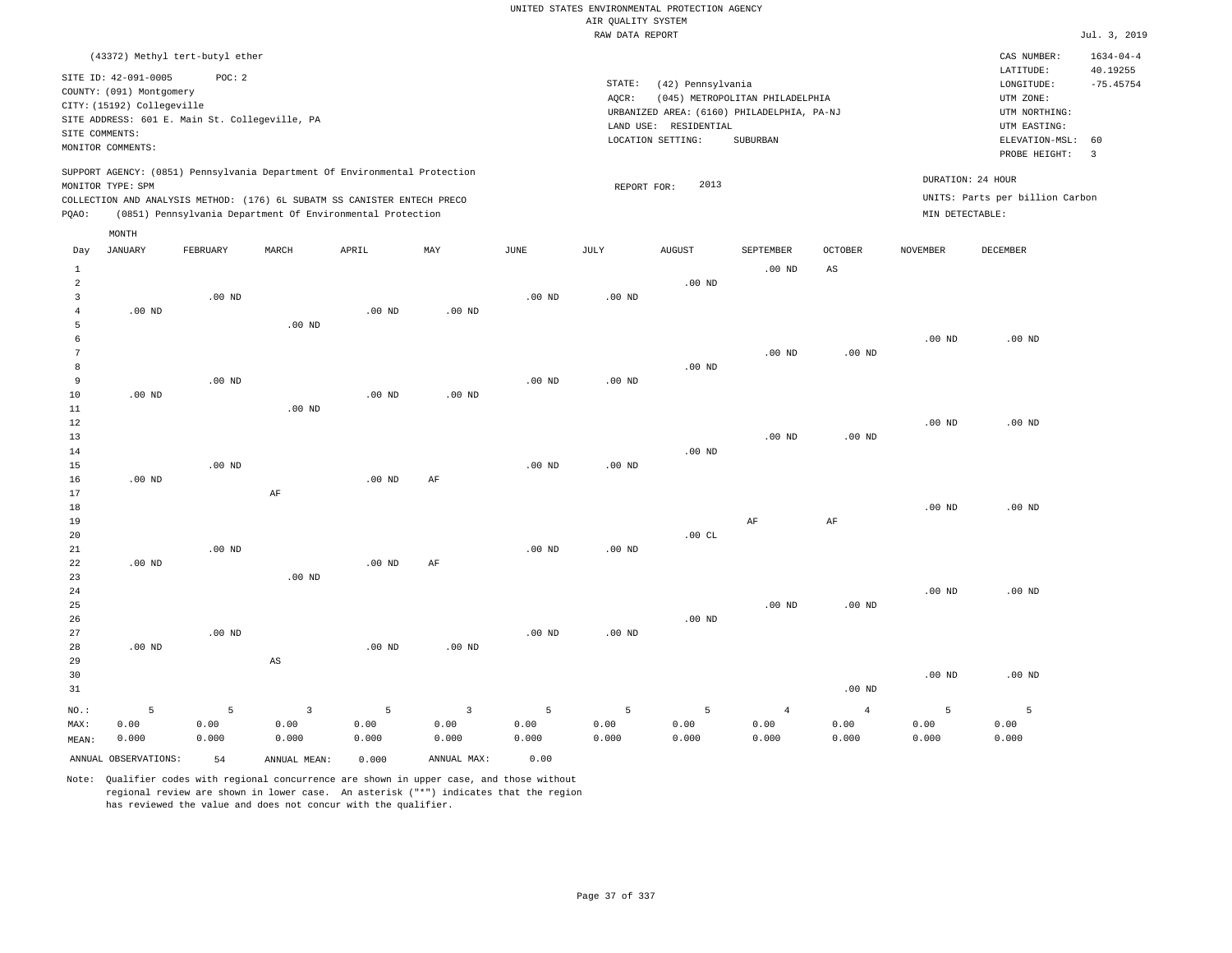|       | (43372) Methyl tert-butyl ether                                                                                                                                             |          |       |                                                            |     |      |                 |                                                                    |                                                                                           |                |                                                                                                                                              | CAS NUMBER:                                          | $1634 - 04 - 4$ |
|-------|-----------------------------------------------------------------------------------------------------------------------------------------------------------------------------|----------|-------|------------------------------------------------------------|-----|------|-----------------|--------------------------------------------------------------------|-------------------------------------------------------------------------------------------|----------------|----------------------------------------------------------------------------------------------------------------------------------------------|------------------------------------------------------|-----------------|
|       | SITE ID: 42-091-0005<br>COUNTY: (091) Montgomery<br>CITY: (15192) Collegeville<br>SITE ADDRESS: 601 E. Main St. Collegeville, PA<br>SITE COMMENTS:<br>MONITOR COMMENTS:     | POC: 2   |       |                                                            |     |      | STATE:<br>AOCR: | (42) Pennsylvania<br>RESIDENTIAL<br>LAND USE:<br>LOCATION SETTING: | (045) METROPOLITAN PHILADELPHIA<br>URBANIZED AREA: (6160) PHILADELPHIA, PA-NJ<br>SUBURBAN |                | 40.19255<br>LATITUDE:<br>$-75.45754$<br>LONGITUDE:<br>UTM ZONE:<br>UTM NORTHING:<br>UTM EASTING:<br>ELEVATION-MSL: 60<br>PROBE HEIGHT:<br>-3 |                                                      |                 |
| POAO: | SUPPORT AGENCY: (0851) Pennsylvania Department Of Environmental Protection<br>MONITOR TYPE: SPM<br>COLLECTION AND ANALYSIS METHOD: (176) 6L SUBATM SS CANISTER ENTECH PRECO |          |       | (0851) Pennsylvania Department Of Environmental Protection |     |      |                 | 2014<br>REPORT FOR:                                                |                                                                                           |                | MIN DETECTABLE:                                                                                                                              | DURATION: 24 HOUR<br>UNITS: Parts per billion Carbon |                 |
| Day   | MONTH<br>JANUARY                                                                                                                                                            | FEBRUARY | MARCH | APRIL                                                      | MAY | JUNE | JULY            | <b>AUGUST</b>                                                      | SEPTEMBER                                                                                 | <b>OCTOBER</b> | NOVEMBER                                                                                                                                     | DECEMBER                                             |                 |
|       |                                                                                                                                                                             |          |       |                                                            |     |      |                 |                                                                    | $.00$ ND                                                                                  | $.00$ ND       | $.00$ ND                                                                                                                                     | $.00$ ND                                             |                 |

| MAX:    | 0.00     | 0.00                   | 0.00        | 0.00           | 0.00           | 0.00        | 0.00                    | 0.00           | 0.00           | 0.00     | 0.00     | 0.00     |
|---------|----------|------------------------|-------------|----------------|----------------|-------------|-------------------------|----------------|----------------|----------|----------|----------|
| $NO.$ : | 5        | $\overline{4}$         | $\mathsf S$ | $\overline{5}$ | $\overline{4}$ | 3           | $\overline{\mathbf{3}}$ | $\overline{4}$ | $\overline{5}$ | 5        | 4        | 5        |
| 31      |          |                        |             |                |                |             |                         |                |                |          |          | $.00$ ND |
| 30      |          |                        | $.00$ ND    |                |                |             |                         |                |                |          |          |          |
| 29      | $.00$ ND |                        |             | $.00$ ND       | $\rm AF$       |             |                         |                |                |          |          |          |
| 28      |          | $.00$ ND               |             |                |                | $.00$ ND    | $.00$ ND                |                |                |          |          |          |
| 27      |          |                        |             |                |                |             |                         | $.00$ ND       |                |          |          |          |
| 26      |          |                        |             |                |                |             |                         |                | $.00$ ND       | $.00$ ND |          |          |
| 25      |          |                        |             |                |                |             |                         |                |                |          | $.00$ ND | .00 $ND$ |
| 24      |          |                        | $.00$ ND    |                |                |             |                         |                |                |          |          |          |
| 23      | $.00$ ND |                        |             | .00 $ND$       | $.00$ ND       |             |                         |                |                |          |          |          |
| 22      |          | $.00$ ND               |             |                |                | AS          | AS                      |                |                |          |          |          |
| 21      |          |                        |             |                |                |             |                         | $.00$ ND       |                |          |          |          |
| 20      |          |                        |             |                |                |             |                         |                | $.00$ ND       | $.00$ ND |          |          |
| 19      |          |                        |             |                |                |             |                         |                |                |          | AF       | .00 $ND$ |
| 18      |          |                        | $.00$ ND    |                |                |             |                         |                |                |          |          |          |
| 17      | $.00$ ND |                        |             | .00 $ND$       | $.00$ ND       |             |                         |                |                |          |          |          |
| 16      |          | $.00$ ND               |             |                |                | $_{\rm AS}$ | $\rm{AF}$               |                |                |          |          |          |
| 15      |          |                        |             |                |                |             |                         | $.00$ ND       |                |          |          |          |
| 14      |          |                        |             |                |                |             |                         |                | $.00$ ND       | $.00$ ND |          |          |
| 13      |          |                        |             |                |                |             |                         |                |                |          | .00 $ND$ | AF       |
| 12      |          |                        | $.00$ ND    |                |                |             |                         |                |                |          |          |          |
| 11      | $.00$ ND |                        |             | $.00$ ND       | $.00$ ND       |             |                         |                |                |          |          |          |
| 10      |          | $\mathbb{A}\mathbb{S}$ |             |                |                | $.00$ ND    | .00 $ND$                |                |                |          |          |          |
| 9       |          |                        |             |                |                |             |                         | $.00$ ND       |                |          |          |          |
| 8       |          |                        |             |                |                |             |                         |                | $.00$ ND       | $.00$ ND |          |          |
| 6<br>7  |          |                        | $.00$ ND    |                |                |             |                         |                |                |          | $.00$ ND | $.00$ ND |
| 5       | $.00$ ND |                        |             | $.00$ ND       | $.00$ ND       |             |                         |                |                |          |          |          |
| 4       |          | .00 $ND$               |             |                |                | $.00$ ND    | .00 $ND$                |                |                |          |          |          |
| 3       |          |                        |             |                |                |             |                         | $\rm AF$       |                |          |          |          |
|         |          |                        |             |                |                |             |                         |                |                |          |          |          |

0.000

ANNUAL OBSERVATIONS: 52 ANNUAL MEAN: 0.000 ANNUAL MAX: 0.00

0.000

0.000

0.000

MEAN:

0.000

0.000

Note: Qualifier codes with regional concurrence are shown in upper case, and those without regional review are shown in lower case. An asterisk ("\*") indicates that the region has reviewed the value and does not concur with the qualifier.

0.000

0.000

0.000

0.000

0.000

0.000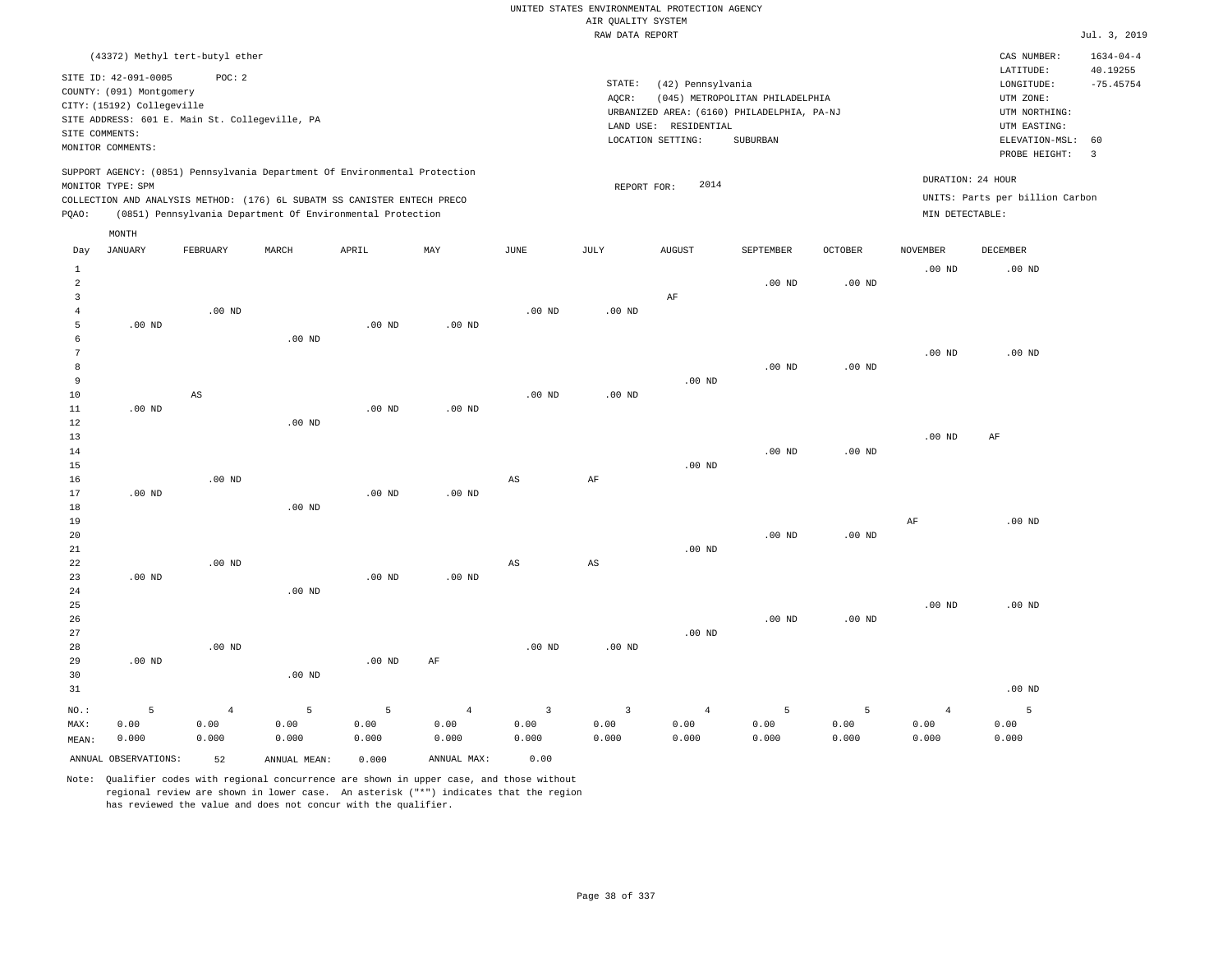|                                  |                            |                                                                            |                   |                   |                   |                   | AIR OUALITY SYSTEM | UNITED STATES ENVIRONMENTAL PROTECTION AGENCY |                                                                               |                |                   |                                 |                 |
|----------------------------------|----------------------------|----------------------------------------------------------------------------|-------------------|-------------------|-------------------|-------------------|--------------------|-----------------------------------------------|-------------------------------------------------------------------------------|----------------|-------------------|---------------------------------|-----------------|
|                                  |                            |                                                                            |                   |                   |                   |                   | RAW DATA REPORT    |                                               |                                                                               |                |                   |                                 | Jul. 3, 2019    |
|                                  |                            | (43372) Methyl tert-butyl ether                                            |                   |                   |                   |                   |                    |                                               |                                                                               |                |                   | CAS NUMBER:                     | $1634 - 04 - 4$ |
|                                  | SITE ID: 42-091-0005       | POC: 2                                                                     |                   |                   |                   |                   |                    |                                               |                                                                               |                |                   | LATITUDE:                       | 40.19255        |
|                                  | COUNTY: (091) Montgomery   |                                                                            |                   |                   |                   |                   | STATE:             | (42) Pennsylvania                             |                                                                               |                |                   | $\texttt{LONGITUDE}$ :          | $-75.45754$     |
|                                  | CITY: (15192) Collegeville |                                                                            |                   |                   |                   |                   | AOCR:              |                                               | (045) METROPOLITAN PHILADELPHIA<br>URBANIZED AREA: (6160) PHILADELPHIA, PA-NJ |                |                   | UTM ZONE:<br>UTM NORTHING:      |                 |
|                                  |                            | SITE ADDRESS: 601 E. Main St. Collegeville, PA                             |                   |                   |                   |                   |                    | LAND USE: RESIDENTIAL                         |                                                                               |                |                   | UTM EASTING:                    |                 |
| SITE COMMENTS:                   |                            |                                                                            |                   |                   |                   |                   |                    | LOCATION SETTING:                             | SUBURBAN                                                                      |                |                   | ELEVATION-MSL:                  | 60              |
|                                  | MONITOR COMMENTS:          |                                                                            |                   |                   |                   |                   |                    |                                               |                                                                               |                |                   | PROBE HEIGHT:                   | $\overline{3}$  |
|                                  | MONITOR TYPE: SPM          | SUPPORT AGENCY: (0851) Pennsylvania Department Of Environmental Protection |                   |                   |                   |                   | REPORT FOR:        | 2015                                          |                                                                               |                |                   | DURATION: 24 HOUR               |                 |
|                                  |                            | COLLECTION AND ANALYSIS METHOD: (176) 6L SUBATM SS CANISTER ENTECH PRECO   |                   |                   |                   |                   |                    |                                               |                                                                               |                |                   | UNITS: Parts per billion Carbon |                 |
| PQAO:                            |                            | (0851) Pennsylvania Department Of Environmental Protection                 |                   |                   |                   |                   |                    |                                               |                                                                               |                | MIN DETECTABLE:   |                                 |                 |
|                                  | MONTH                      |                                                                            |                   |                   |                   |                   |                    |                                               |                                                                               |                |                   |                                 |                 |
| Day                              | <b>JANUARY</b>             | FEBRUARY                                                                   | MARCH             | APRIL             | MAY               | <b>JUNE</b>       | <b>JULY</b>        | <b>AUGUST</b>                                 | SEPTEMBER                                                                     | <b>OCTOBER</b> | <b>NOVEMBER</b>   | DECEMBER                        |                 |
| $\mathbf{1}$                     |                            |                                                                            | AS                |                   |                   |                   |                    |                                               |                                                                               |                |                   |                                 |                 |
| $\overline{a}$<br>$\overline{3}$ |                            |                                                                            |                   |                   |                   |                   |                    |                                               | $.00$ ND                                                                      | $.00$ ND       | .00 <sub>ND</sub> | $\rm AF$                        |                 |
| $\overline{4}$                   |                            |                                                                            |                   |                   |                   |                   |                    | $.00$ ND                                      |                                                                               |                |                   |                                 |                 |
| 5                                |                            | $.00$ ND                                                                   |                   |                   |                   | .00 <sub>ND</sub> | .00 <sub>ND</sub>  |                                               |                                                                               |                |                   |                                 |                 |
| 6                                | $.00$ ND                   |                                                                            |                   | $.00$ ND          | $.00$ ND          |                   |                    |                                               |                                                                               |                |                   |                                 |                 |
| 7                                |                            |                                                                            | $.00$ ND          |                   |                   |                   |                    |                                               |                                                                               |                |                   |                                 |                 |
| 8                                |                            |                                                                            |                   |                   |                   |                   |                    |                                               |                                                                               |                | .00 <sub>ND</sub> | AF                              |                 |
| $\,9$                            |                            |                                                                            |                   |                   |                   |                   |                    |                                               | $.00$ ND                                                                      | $.00$ ND       |                   |                                 |                 |
| 10<br>11                         |                            | $.00$ ND                                                                   |                   |                   |                   | $.00$ ND          | $.00$ ND           | AF                                            |                                                                               |                |                   |                                 |                 |
| 12                               | $\rm AF$                   |                                                                            |                   | .00 <sub>ND</sub> | .00 <sub>ND</sub> |                   |                    |                                               |                                                                               |                |                   |                                 |                 |
| 13                               |                            |                                                                            | $.00$ ND          |                   |                   |                   |                    |                                               |                                                                               |                |                   |                                 |                 |
| 14                               |                            |                                                                            |                   |                   |                   |                   |                    |                                               |                                                                               |                | .00 <sub>ND</sub> | $.00$ ND                        |                 |
| 15                               |                            |                                                                            |                   |                   |                   |                   |                    |                                               | .00 <sub>ND</sub>                                                             | $.00$ ND       |                   |                                 |                 |
| 16                               |                            |                                                                            |                   |                   |                   |                   |                    | $.00$ ND                                      |                                                                               |                |                   |                                 |                 |
| 17<br>18                         | $.00$ ND                   | $.00$ ND                                                                   |                   | $.00$ ND          | .00 <sub>ND</sub> | $_{\rm AS}$       | $.00$ ND           |                                               |                                                                               |                |                   |                                 |                 |
| 19                               |                            |                                                                            | $.00$ ND          |                   |                   |                   |                    |                                               |                                                                               |                |                   |                                 |                 |
| 20                               |                            |                                                                            |                   |                   |                   |                   |                    |                                               |                                                                               |                | .00 <sub>ND</sub> | $.00$ ND                        |                 |
| 21                               |                            |                                                                            |                   |                   |                   |                   |                    |                                               | $.00$ ND                                                                      | $.00$ ND       |                   |                                 |                 |
| $2\sqrt{2}$                      |                            |                                                                            |                   |                   |                   |                   |                    | $\rm AF$                                      |                                                                               |                |                   |                                 |                 |
| 23                               |                            | $.00$ ND                                                                   |                   |                   |                   | AF                | .00 <sub>ND</sub>  |                                               |                                                                               |                |                   |                                 |                 |
| 24                               | AS                         |                                                                            |                   | $.00$ ND          | $.00$ ND          |                   |                    |                                               |                                                                               |                |                   |                                 |                 |
| 25<br>26                         |                            |                                                                            | .00 <sub>ND</sub> |                   |                   |                   |                    |                                               |                                                                               |                | AF                | $.00$ ND                        |                 |
| 27                               |                            |                                                                            |                   |                   |                   |                   |                    |                                               | $.00$ ND                                                                      | $.00$ ND       |                   |                                 |                 |
| 28                               |                            |                                                                            |                   |                   |                   |                   |                    | .00 <sub>ND</sub>                             |                                                                               |                |                   |                                 |                 |
| 29                               |                            |                                                                            |                   |                   |                   | .00 <sub>ND</sub> | .00 <sub>ND</sub>  |                                               |                                                                               |                |                   |                                 |                 |
| 30                               | $.00$ ND                   |                                                                            |                   | $.00$ ND          | $.00$ ND          |                   |                    |                                               |                                                                               |                |                   |                                 |                 |
| 31                               |                            |                                                                            | .00 <sub>ND</sub> |                   |                   |                   |                    |                                               |                                                                               |                |                   |                                 |                 |
| NO.:                             | 3                          | $\overline{4}$                                                             | 5                 | 5                 | 5                 | 3                 | 5                  | $\overline{3}$                                | 5                                                                             | 5              | $\overline{4}$    | $\overline{3}$                  |                 |
| MAX:                             | 0.00                       | 0.00                                                                       | 0.00              | 0.00              | 0.00              | 0.00              | 0.00               | 0.00                                          | 0.00                                                                          | 0.00           | 0.00              | 0.00                            |                 |
| MEAN:                            | 0.000                      | 0.000                                                                      | 0.000             | 0.000             | 0.000             | 0.000             | 0.000              | 0.000                                         | 0.000                                                                         | 0.000          | 0.000             | 0.000                           |                 |

ANNUAL OBSERVATIONS: 50 ANNUAL MEAN: 0.000 ANNUAL MAX: 0.00 Note: Qualifier codes with regional concurrence are shown in upper case, and those without

regional review are shown in lower case. An asterisk ("\*") indicates that the region

has reviewed the value and does not concur with the qualifier.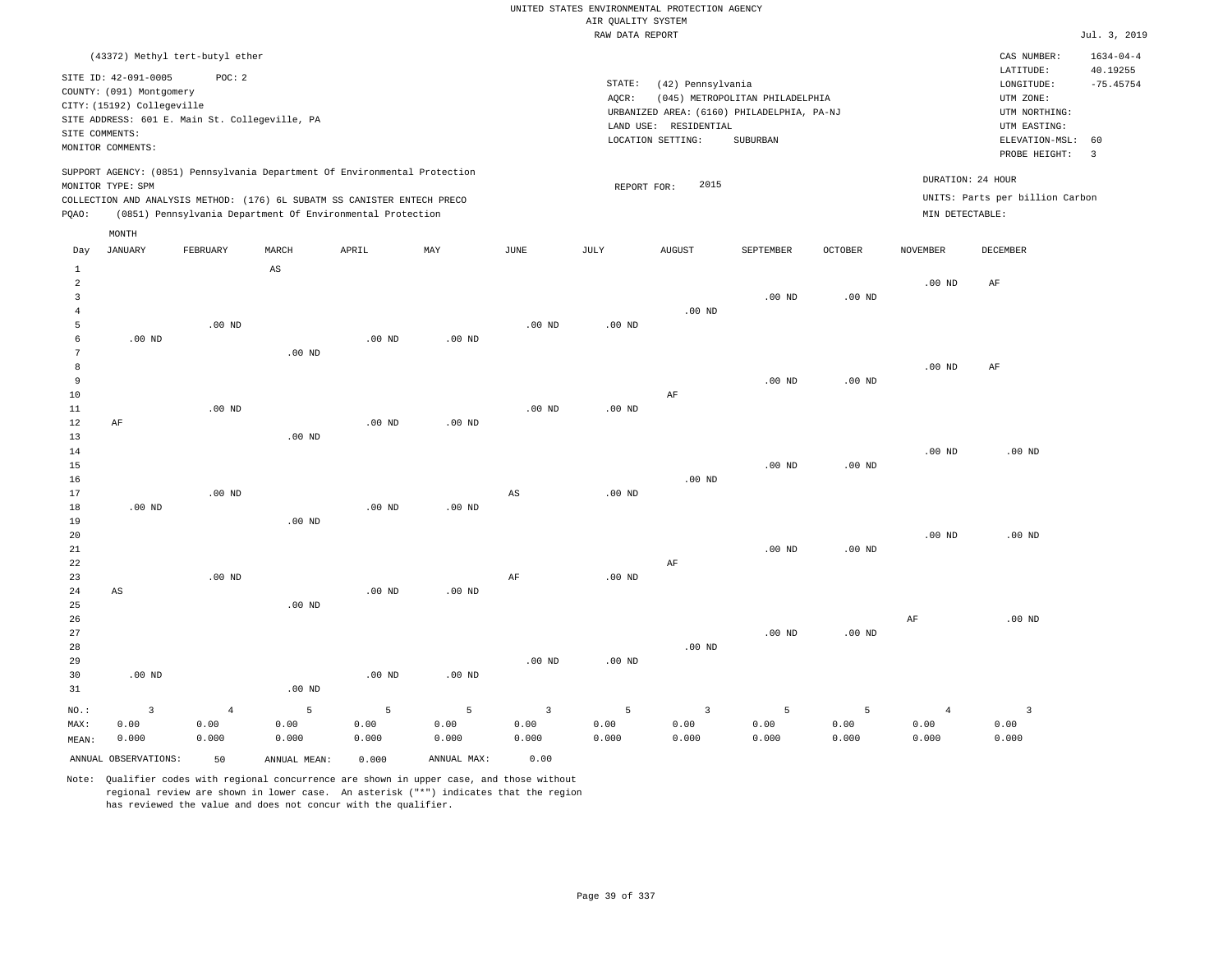|                                                                                                                                                                                                                                                    | (43372) Methyl tert-butyl ether                                                                                                                                         |          |          |       |     |      |                 |                                                                                                                  |                                             |                |                 | CAS NUMBER:                                                                                                                                  | $1634 - 04 - 4$ |  |
|----------------------------------------------------------------------------------------------------------------------------------------------------------------------------------------------------------------------------------------------------|-------------------------------------------------------------------------------------------------------------------------------------------------------------------------|----------|----------|-------|-----|------|-----------------|------------------------------------------------------------------------------------------------------------------|---------------------------------------------|----------------|-----------------|----------------------------------------------------------------------------------------------------------------------------------------------|-----------------|--|
|                                                                                                                                                                                                                                                    | SITE ID: 42-091-0005<br>COUNTY: (091) Montgomery<br>CITY: (15192) Collegeville<br>SITE ADDRESS: 601 E. Main St. Collegeville, PA<br>SITE COMMENTS:<br>MONITOR COMMENTS: | POC:2    |          |       |     |      | STATE:<br>AQCR: | (42) Pennsylvania<br>URBANIZED AREA: (6160) PHILADELPHIA, PA-NJ<br>RESIDENTIAL<br>LAND USE:<br>LOCATION SETTING: | (045) METROPOLITAN PHILADELPHIA<br>SUBURBAN |                |                 | 40.19255<br>LATITUDE:<br>$-75.45754$<br>LONGITUDE:<br>UTM ZONE:<br>UTM NORTHING:<br>UTM EASTING:<br>ELEVATION-MSL: 60<br>PROBE HEIGHT:<br>-3 |                 |  |
| SUPPORT AGENCY: (0851) Pennsylvania Department Of Environmental Protection<br>MONITOR TYPE: SPM<br>COLLECTION AND ANALYSIS METHOD: (176) 6L SUBATM SS CANISTER ENTECH PRECO<br>(0851) Pennsylvania Department Of Environmental Protection<br>POAO: |                                                                                                                                                                         |          |          |       |     |      |                 | 2016<br>REPORT FOR:                                                                                              |                                             |                | MIN DETECTABLE: | DURATION: 24 HOUR<br>UNITS: Parts per billion Carbon                                                                                         |                 |  |
| Day                                                                                                                                                                                                                                                | MONTH<br>JANUARY                                                                                                                                                        | FEBRUARY | MARCH    | APRIL | MAY | JUNE | JULY            | <b>AUGUST</b>                                                                                                    | SEPTEMBER                                   | <b>OCTOBER</b> | NOVEMBER        | DECEMBER                                                                                                                                     |                 |  |
| 2                                                                                                                                                                                                                                                  | AF                                                                                                                                                                      |          | $.00$ ND |       |     |      |                 |                                                                                                                  |                                             |                | $.00$ ND        | $.00$ ND                                                                                                                                     |                 |  |

| 3              |                |          |            |                |                |          |                        |                | TS                | $.00$ ND          |                |          |
|----------------|----------------|----------|------------|----------------|----------------|----------|------------------------|----------------|-------------------|-------------------|----------------|----------|
| 4              |                |          |            |                |                |          |                        | .00 $ND$       |                   |                   |                |          |
| 5              |                |          |            |                |                | $.00$ ND | $.00$ ND               |                |                   |                   |                |          |
| 6              |                | $.00$ ND |            | $\rm AF$       | $.00$ ND       |          |                        |                |                   |                   |                |          |
| 7              | $.00$ ND       |          | $.00$ ND   |                |                |          |                        |                |                   |                   |                |          |
| 8              |                |          |            |                |                |          |                        |                |                   |                   | $.00$ ND       | $.00$ ND |
| 9              |                |          |            |                |                |          |                        |                | .00 <sub>ND</sub> | $.00$ ND          |                |          |
| 10<br>11       |                |          |            |                |                | $.00$ ND | $.00$ ND               | $.00$ ND       |                   |                   |                |          |
| 12             |                | $\rm AF$ |            | $.00$ ND       | $.00$ ND       |          |                        |                |                   |                   |                |          |
| 13             | $.00$ ND       |          | $.00$ ND   |                |                |          |                        |                |                   |                   |                |          |
| 14             |                |          |            |                |                |          |                        |                |                   |                   | $\rm{AF}$      | $.00$ ND |
| 15             |                |          |            |                |                |          |                        |                | .00 <sub>ND</sub> | .00 $ND$          |                |          |
| 16             |                |          |            |                |                |          |                        | $.00$ ND       |                   |                   |                |          |
| 17             |                |          |            |                |                | $.00$ ND | $\rm AF$               |                |                   |                   |                |          |
| 18             |                | .00 $ND$ |            | $.00$ ND       | .00 $ND$       |          |                        |                |                   |                   |                |          |
| 19             | $.00$ ND       |          | $.00$ ND   |                |                |          |                        |                |                   |                   |                |          |
| 20             |                |          |            |                |                |          |                        |                |                   |                   | AF             | $.00$ ND |
| 21             |                |          |            |                |                |          |                        |                | .00 <sub>ND</sub> | .00 <sub>ND</sub> |                |          |
| 22             |                |          |            |                |                |          |                        | $.00$ ND       |                   |                   |                |          |
| 23             |                |          |            |                |                | $.00$ ND | $\mathbb{A}\mathbb{S}$ |                |                   |                   |                |          |
| 24             |                | $.00$ ND |            | $.00$ ND       | TS             |          |                        |                |                   |                   |                |          |
| 25             | $.00$ ND       |          | $.00$ ND   |                |                |          |                        |                |                   |                   |                |          |
| 26             |                |          |            |                |                |          |                        |                |                   |                   | .00 $ND$       | $.00$ ND |
| $2\,7$         |                |          |            |                |                |          |                        |                | .00 <sub>ND</sub> | $.00$ ND          |                |          |
| 28             |                |          |            |                |                |          |                        | $\rm AF$       |                   |                   |                |          |
| 29             |                |          |            |                |                | $.00$ ND | $.00$ ND               |                |                   |                   |                |          |
| 30             |                |          |            | $.00$ ND       | $.00$ ND       |          |                        |                |                   |                   |                |          |
| 31             | AV             |          | $.00$ ND   |                |                |          |                        |                |                   |                   |                |          |
| $_{\rm NO.}$ : | $\overline{4}$ | 3        | $\epsilon$ | $\overline{4}$ | $\overline{4}$ | 5        | $\overline{3}$         | $\overline{4}$ | $\overline{4}$    | 5                 | $\overline{3}$ | 5        |
| MAX:           | 0.00           | 0.00     | 0.00       | 0.00           | 0.00           | 0.00     | 0.00                   | 0.00           | 0.00              | 0.00              | 0.00           | 0.00     |
| MEAN:          | 0.000          | 0.000    | 0.000      | 0.000          | 0.000          | 0.000    | 0.000                  | 0.000          | 0.000             | 0.000             | 0.000          | 0.000    |

ANNUAL OBSERVATIONS: 50 ANNUAL MEAN: 0.000 ANNUAL MAX: 0.00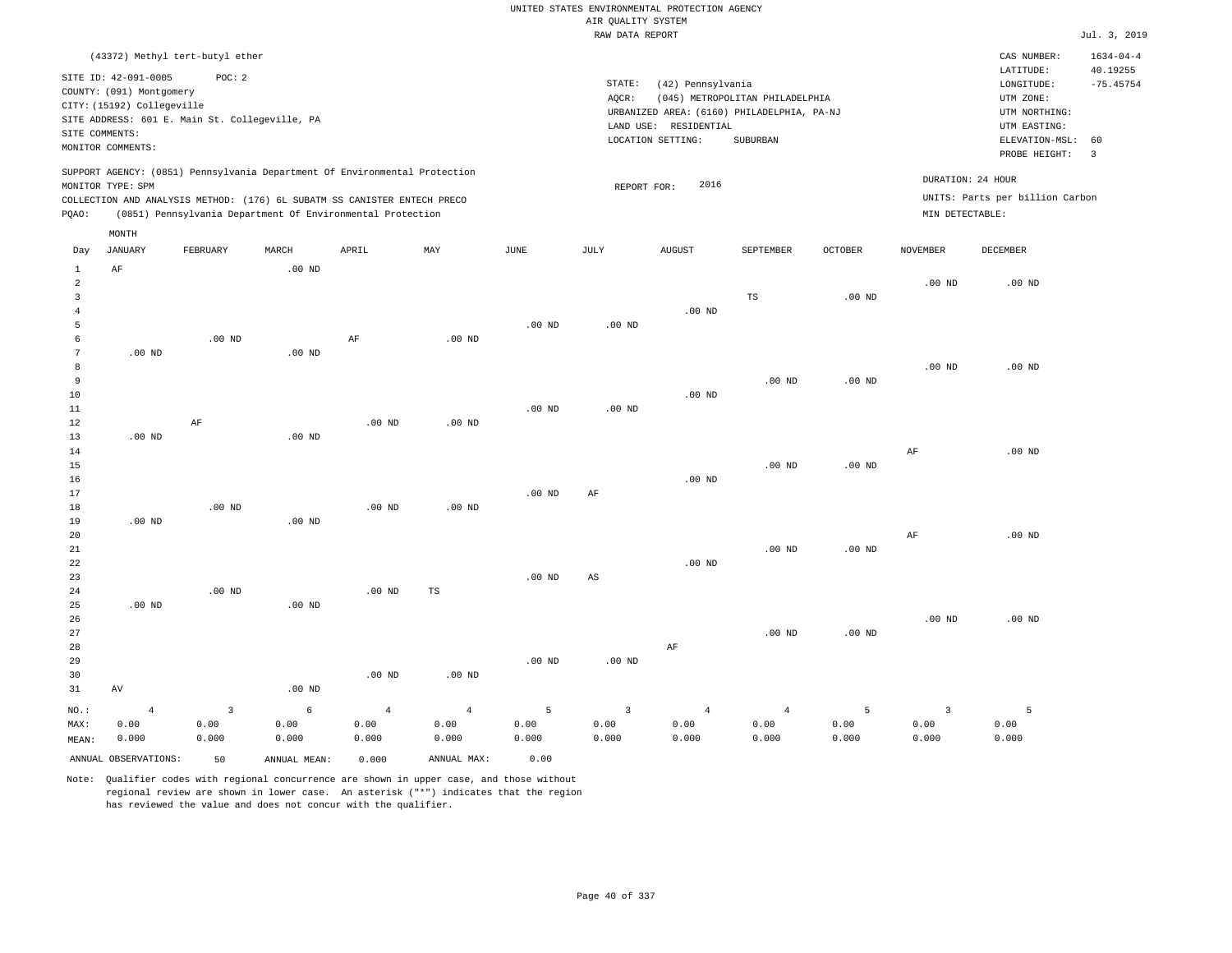|                          |                                                                                |                                                          |                    |                                                                                                                                                                                                                      |                    |                    | AIR QUALITY SYSTEM              | UNITED STATES ENVIRONMENTAL PROTECTION AGENCY |                                                                               |                    |                                          |                                                                      |                             |
|--------------------------|--------------------------------------------------------------------------------|----------------------------------------------------------|--------------------|----------------------------------------------------------------------------------------------------------------------------------------------------------------------------------------------------------------------|--------------------|--------------------|---------------------------------|-----------------------------------------------|-------------------------------------------------------------------------------|--------------------|------------------------------------------|----------------------------------------------------------------------|-----------------------------|
|                          |                                                                                |                                                          |                    |                                                                                                                                                                                                                      |                    |                    | RAW DATA REPORT                 |                                               |                                                                               |                    |                                          |                                                                      | Jul. 3, 2019                |
|                          |                                                                                | (43372) Methyl tert-butyl ether                          |                    |                                                                                                                                                                                                                      |                    |                    |                                 |                                               |                                                                               |                    |                                          | CAS NUMBER:<br>LATITUDE:                                             | $1634 - 04 - 4$<br>40.19255 |
|                          | SITE ID: 42-091-0005<br>COUNTY: (091) Montgomery<br>CITY: (15192) Collegeville | POC: 2<br>SITE ADDRESS: 601 E. Main St. Collegeville, PA |                    |                                                                                                                                                                                                                      |                    |                    | STATE:<br>AQCR:                 | (42) Pennsylvania<br>LAND USE: RESIDENTIAL    | (045) METROPOLITAN PHILADELPHIA<br>URBANIZED AREA: (6160) PHILADELPHIA, PA-NJ |                    |                                          | $\texttt{LONGITUDE}$ :<br>UTM ZONE:<br>UTM NORTHING:<br>UTM EASTING: | $-75.45754$                 |
|                          | SITE COMMENTS:<br>MONITOR COMMENTS:                                            |                                                          |                    |                                                                                                                                                                                                                      |                    |                    |                                 | LOCATION SETTING:                             | SUBURBAN                                                                      |                    |                                          | ELEVATION-MSL:<br>PROBE HEIGHT:                                      | 60<br>$\overline{3}$        |
| PQAO:                    | MONITOR TYPE: SPM                                                              |                                                          |                    | SUPPORT AGENCY: (0851) Pennsylvania Department Of Environmental Protection<br>COLLECTION AND ANALYSIS METHOD: (176) 6L SUBATM SS CANISTER ENTECH PRECO<br>(0851) Pennsylvania Department Of Environmental Protection |                    |                    | REPORT FOR:                     | 2017                                          |                                                                               |                    | MIN DETECTABLE:                          | DURATION: 24 HOUR<br>UNITS: Parts per billion Carbon                 |                             |
|                          | MONTH<br><b>JANUARY</b>                                                        | FEBRUARY                                                 | MARCH              | APRIL                                                                                                                                                                                                                | MAY                | <b>JUNE</b>        | JULY                            | <b>AUGUST</b>                                 | SEPTEMBER                                                                     | <b>OCTOBER</b>     | <b>NOVEMBER</b>                          | <b>DECEMBER</b>                                                      |                             |
| Day<br>$\mathbf{1}$      | $.00$ ND                                                                       |                                                          |                    | .00 <sub>ND</sub>                                                                                                                                                                                                    | .00 <sub>ND</sub>  |                    |                                 |                                               |                                                                               |                    |                                          |                                                                      |                             |
| 2<br>3<br>$\overline{4}$ |                                                                                |                                                          | $.00$ ND           |                                                                                                                                                                                                                      |                    |                    |                                 |                                               | .00 <sub>ND</sub>                                                             | $.00$ ND           | .00 <sub>ND</sub>                        | $.00$ ND                                                             |                             |
| 5<br>6<br>7<br>8         | AV                                                                             | .00 <sub>ND</sub>                                        | $.00$ ND           | .00 <sub>ND</sub>                                                                                                                                                                                                    | .00 <sub>ND</sub>  | .00 <sub>ND</sub>  | AF                              | $.00$ ND                                      |                                                                               |                    |                                          |                                                                      |                             |
| 9<br>10<br>11<br>12      |                                                                                | $.00$ ND                                                 |                    |                                                                                                                                                                                                                      |                    | $.00$ ND           | $.00$ ND                        | .00 <sub>ND</sub>                             | $.00$ ND                                                                      | $.00$ ND           | .00 <sub>ND</sub>                        | $.00$ ND                                                             |                             |
| 13<br>14<br>$15$<br>16   |                                                                                |                                                          | .00 <sub>ND</sub>  | $.00$ ND                                                                                                                                                                                                             | .00 <sub>ND</sub>  |                    |                                 |                                               | $.00$ ND                                                                      | $.00$ ND           | .00 <sub>ND</sub>                        | AQ                                                                   |                             |
| 17<br>18<br>19           | $.00$ ND                                                                       | $.00$ ND                                                 |                    | $\mathbb{A}\mathbb{S}$                                                                                                                                                                                               | $\rm AF$           | .00 <sub>ND</sub>  | $.00$ ND                        | $.00$ ND                                      |                                                                               |                    |                                          |                                                                      |                             |
| 20<br>21<br>22<br>23     |                                                                                |                                                          | $.00$ ND           |                                                                                                                                                                                                                      |                    |                    |                                 | $.00$ ND                                      | $.00$ ND                                                                      | $.00$ ND           | AN                                       | AV                                                                   |                             |
| 24<br>25<br>26<br>27     | .00 <sub>ND</sub>                                                              | $.00$ ND                                                 | $.00$ ND           | AM                                                                                                                                                                                                                   | .00 <sub>ND</sub>  | .00 <sub>ND</sub>  | .00 <sub>ND</sub>               |                                               |                                                                               |                    | $\hbox{AV}$                              | $.00$ ND                                                             |                             |
| 28<br>29<br>30<br>31     | $.00$ ND                                                                       |                                                          |                    |                                                                                                                                                                                                                      | .00 <sub>ND</sub>  | $.00$ ND           | $.00$ ND                        | $.00$ ND                                      | .00 <sub>ND</sub>                                                             | $.00$ ND           |                                          |                                                                      |                             |
| NO.:<br>MAX:<br>MEAN:    | $\overline{4}$<br>0.00<br>0.000                                                | $\overline{4}$<br>0.00<br>0.000                          | 5<br>0.00<br>0.000 | $\overline{3}$<br>0.00<br>0.000                                                                                                                                                                                      | 5<br>0.00<br>0.000 | 5<br>0.00<br>0.000 | $\overline{4}$<br>0.00<br>0.000 | 5<br>0.00<br>0.000                            | 5<br>0.00<br>0.000                                                            | 5<br>0.00<br>0.000 | $\overline{\mathbf{3}}$<br>0.00<br>0.000 | $\overline{\mathbf{3}}$<br>0.00<br>0.000                             |                             |
|                          | ANNUAL OBSERVATIONS:                                                           | 51                                                       | ANNUAL, MEAN:      | 0.000                                                                                                                                                                                                                | ANNUAL MAX:        | 0.00               |                                 |                                               |                                                                               |                    |                                          |                                                                      |                             |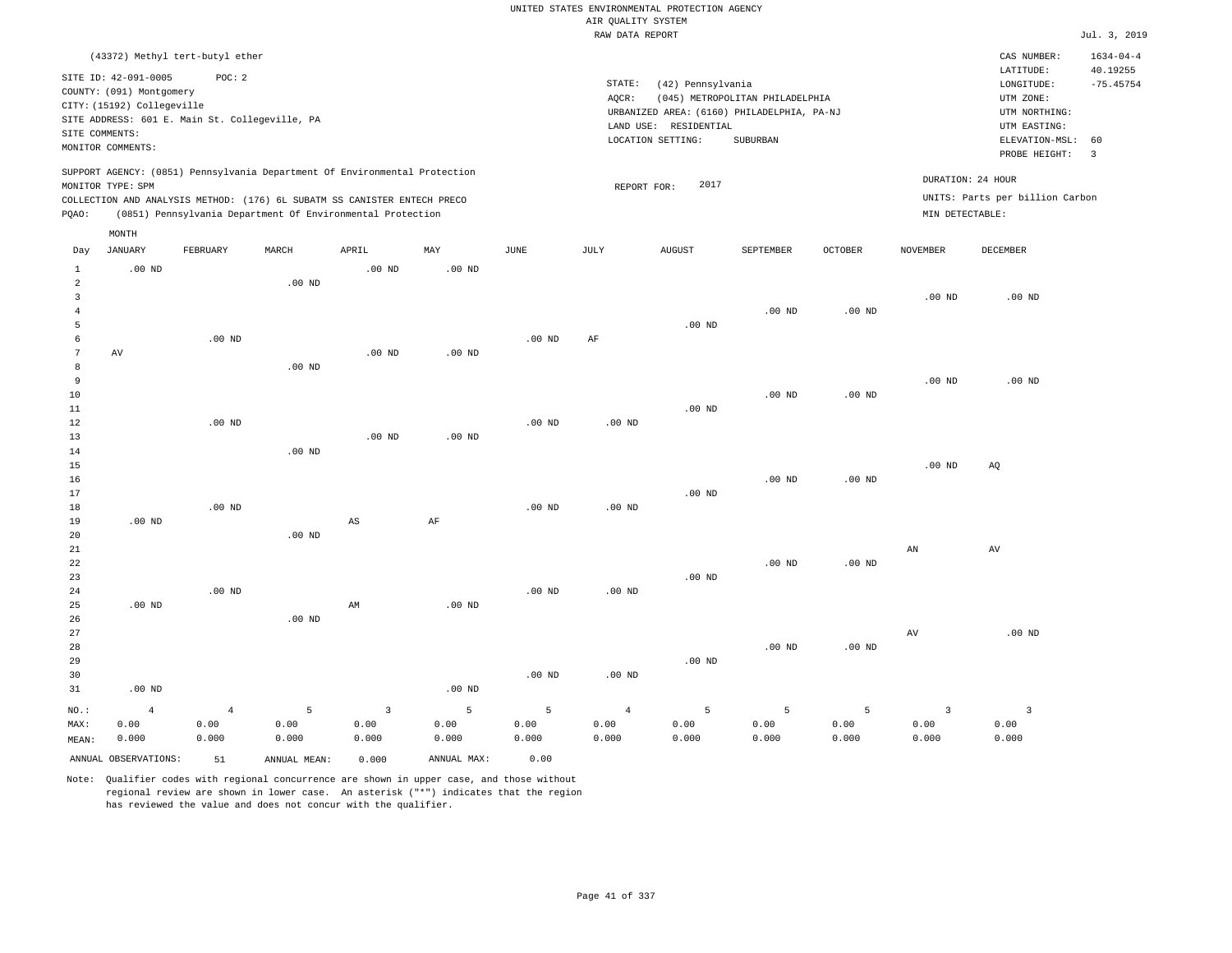|                |                                                                                                 |                   |                                                            |                   |                |                   | UNITED STATES ENVIRONMENTAL PROTECTION AGENCY |                       |                                            |          |                   |                                        |                                            |
|----------------|-------------------------------------------------------------------------------------------------|-------------------|------------------------------------------------------------|-------------------|----------------|-------------------|-----------------------------------------------|-----------------------|--------------------------------------------|----------|-------------------|----------------------------------------|--------------------------------------------|
|                |                                                                                                 |                   |                                                            |                   |                |                   | AIR QUALITY SYSTEM                            |                       |                                            |          |                   |                                        |                                            |
|                |                                                                                                 |                   |                                                            |                   |                |                   | RAW DATA REPORT                               |                       |                                            |          |                   |                                        | Jul. 3, 2019                               |
|                | (43372) Methyl tert-butyl ether<br>SITE ID: 42-091-0005                                         | POC: 2            |                                                            |                   |                |                   | STATE:                                        | (42) Pennsylvania     |                                            |          |                   | CAS NUMBER:<br>LATITUDE:<br>LONGITUDE: | $1634 - 04 - 4$<br>40.19255<br>$-75.45754$ |
|                | COUNTY: (091) Montgomery                                                                        |                   |                                                            |                   |                |                   | AOCR:                                         |                       | (045) METROPOLITAN PHILADELPHIA            |          |                   | UTM ZONE:                              |                                            |
|                | CITY: (15192) Collegeville                                                                      |                   |                                                            |                   |                |                   |                                               |                       | URBANIZED AREA: (6160) PHILADELPHIA, PA-NJ |          |                   | UTM NORTHING:                          |                                            |
|                | SITE ADDRESS: 601 E. Main St. Collegeville, PA                                                  |                   |                                                            |                   |                |                   |                                               | LAND USE: RESIDENTIAL |                                            |          |                   | UTM EASTING:                           |                                            |
| SITE COMMENTS: |                                                                                                 |                   |                                                            |                   |                |                   |                                               | LOCATION SETTING:     | <b>SUBURBAN</b>                            |          |                   | ELEVATION-MSL:                         | 60                                         |
|                | MONITOR COMMENTS:                                                                               |                   |                                                            |                   |                |                   |                                               |                       |                                            |          |                   | PROBE HEIGHT:                          | $\overline{3}$                             |
|                | SUPPORT AGENCY: (0851) Pennsylvania Department Of Environmental Protection<br>MONITOR TYPE: SPM |                   |                                                            |                   |                |                   | REPORT FOR:                                   | 2018                  |                                            |          |                   | DURATION: 24 HOUR                      |                                            |
|                | COLLECTION AND ANALYSIS METHOD: (176) 6L SUBATM SS CANISTER ENTECH PRECO                        |                   |                                                            |                   |                |                   |                                               |                       |                                            |          |                   | UNITS: Parts per billion Carbon        |                                            |
| PQAO:          |                                                                                                 |                   | (0851) Pennsylvania Department Of Environmental Protection |                   |                |                   |                                               |                       |                                            |          |                   | MIN DETECTABLE: .20467325              |                                            |
| Day            | MONTH<br>JANUARY                                                                                | FEBRUARY          | MARCH                                                      | APRIL             | MAY            | JUNE              | JULY                                          | <b>AUGUST</b>         | SEPTEMBER                                  | OCTOBER  | NOVEMBER          | DECEMBER                               |                                            |
| $\mathbf{1}$   |                                                                                                 | $.00$ ND          |                                                            |                   |                | $.00$ ND          | .00 <sub>ND</sub>                             |                       |                                            |          |                   |                                        |                                            |
| $\overline{2}$ | AS                                                                                              |                   |                                                            | .00 <sub>ND</sub> | $.00$ ND       |                   |                                               |                       |                                            |          |                   |                                        |                                            |
| $\overline{3}$ |                                                                                                 |                   | AG                                                         |                   |                |                   |                                               |                       |                                            |          |                   |                                        |                                            |
| $\overline{4}$ |                                                                                                 |                   |                                                            |                   |                |                   |                                               |                       |                                            |          | $.00$ ND          | $.00$ ND                               |                                            |
| 5              |                                                                                                 |                   |                                                            |                   |                |                   |                                               |                       | AF                                         | $.00$ ND |                   |                                        |                                            |
| 6              |                                                                                                 |                   |                                                            |                   |                |                   |                                               | $.00$ ND              |                                            |          |                   |                                        |                                            |
| 7              |                                                                                                 | $.00$ ND          |                                                            |                   |                | $.00$ ND          | .00 <sub>ND</sub>                             |                       |                                            |          |                   |                                        |                                            |
| 8              | $.00$ ND                                                                                        |                   |                                                            | $.00$ ND          | $.00$ ND       |                   |                                               |                       |                                            |          |                   |                                        |                                            |
| 9              |                                                                                                 |                   | $.00$ ND                                                   |                   |                |                   |                                               |                       |                                            |          |                   |                                        |                                            |
| 10             |                                                                                                 |                   |                                                            |                   |                |                   |                                               |                       |                                            |          | .00 <sub>ND</sub> | $.00$ ND                               |                                            |
| 11<br>12       |                                                                                                 |                   |                                                            |                   |                |                   |                                               | $.00$ ND              | $.00$ ND                                   | $.00$ ND |                   |                                        |                                            |
| 13             |                                                                                                 | $.00$ ND          |                                                            |                   |                | $.00$ ND          | .00 <sub>ND</sub>                             |                       |                                            |          |                   |                                        |                                            |
| 14             | $.00$ ND                                                                                        |                   |                                                            | $.00$ ND          | AV             |                   |                                               |                       |                                            |          |                   |                                        |                                            |
| 15             |                                                                                                 |                   | .00 <sub>ND</sub>                                          |                   |                |                   |                                               |                       |                                            |          |                   |                                        |                                            |
| 16             |                                                                                                 |                   |                                                            |                   |                |                   |                                               |                       |                                            |          | .00 <sub>ND</sub> | $.00$ ND                               |                                            |
| 17             |                                                                                                 |                   |                                                            |                   |                |                   |                                               |                       | $.00$ ND                                   | $.00$ ND |                   |                                        |                                            |
| 18             |                                                                                                 |                   |                                                            |                   |                |                   |                                               | $.00$ ND              |                                            |          |                   |                                        |                                            |
| 19             |                                                                                                 | $.00$ ND          |                                                            |                   |                | $.00$ ND          | $.00$ ND                                      |                       |                                            |          |                   |                                        |                                            |
| 20             | $.00$ ND                                                                                        |                   |                                                            | .00 <sub>ND</sub> | AV             |                   |                                               |                       |                                            |          |                   |                                        |                                            |
| 21             |                                                                                                 |                   | $.00$ ND                                                   |                   |                |                   |                                               |                       |                                            |          |                   |                                        |                                            |
| 22             |                                                                                                 |                   |                                                            |                   |                |                   |                                               |                       |                                            |          | $.00$ ND          | $.00$ ND                               |                                            |
| 23             |                                                                                                 |                   |                                                            |                   |                |                   |                                               |                       | $.00$ ND                                   | $.00$ ND |                   |                                        |                                            |
| 24             |                                                                                                 |                   |                                                            |                   |                |                   |                                               | $.00$ ND              |                                            |          |                   |                                        |                                            |
| 25             |                                                                                                 | .00 <sub>ND</sub> |                                                            |                   |                | .00 <sub>ND</sub> | .00 <sub>ND</sub>                             |                       |                                            |          |                   |                                        |                                            |
| 26             | $.00$ ND                                                                                        |                   |                                                            | $.00$ ND          | $.00$ ND       |                   |                                               |                       |                                            |          |                   |                                        |                                            |
| 27             |                                                                                                 |                   | $.00$ ND                                                   |                   |                |                   |                                               |                       |                                            |          |                   |                                        |                                            |
| 28<br>29       |                                                                                                 |                   |                                                            |                   |                |                   |                                               |                       | $.00$ ND                                   | $.00$ ND | .00 <sub>ND</sub> | $.00$ ND                               |                                            |
| 30             |                                                                                                 |                   |                                                            |                   |                |                   |                                               | $\operatorname{AV}$   |                                            |          |                   |                                        |                                            |
| 31             |                                                                                                 |                   |                                                            |                   |                |                   | .00 <sub>ND</sub>                             |                       |                                            |          |                   |                                        |                                            |
|                |                                                                                                 |                   |                                                            |                   |                |                   |                                               |                       |                                            |          |                   |                                        |                                            |
| NO.:           | $\overline{4}$                                                                                  | 5                 | $\overline{4}$                                             | 5                 | $\overline{3}$ | 5                 | 6                                             | $\overline{4}$        | $\overline{4}$                             | 5        | 5                 | 5                                      |                                            |
| MAX:           | 0.00                                                                                            | 0.00              | 0.00                                                       | 0.00              | 0.00           | 0.00              | 0.00                                          | 0.00                  | 0.00                                       | 0.00     | 0.00              | 0.00                                   |                                            |
| MEAN:          | 0.000                                                                                           | 0.000             | 0.000                                                      | 0.000             | 0.000          | 0.000             | 0.000                                         | 0.000                 | 0.000                                      | 0.000    | 0.000             | 0.000                                  |                                            |
|                | ANNUAL OBSERVATIONS:                                                                            | 55                | ANNUAL MEAN:                                               | 0.000             | ANNUAL MAX:    | 0.00              |                                               |                       |                                            |          |                   |                                        |                                            |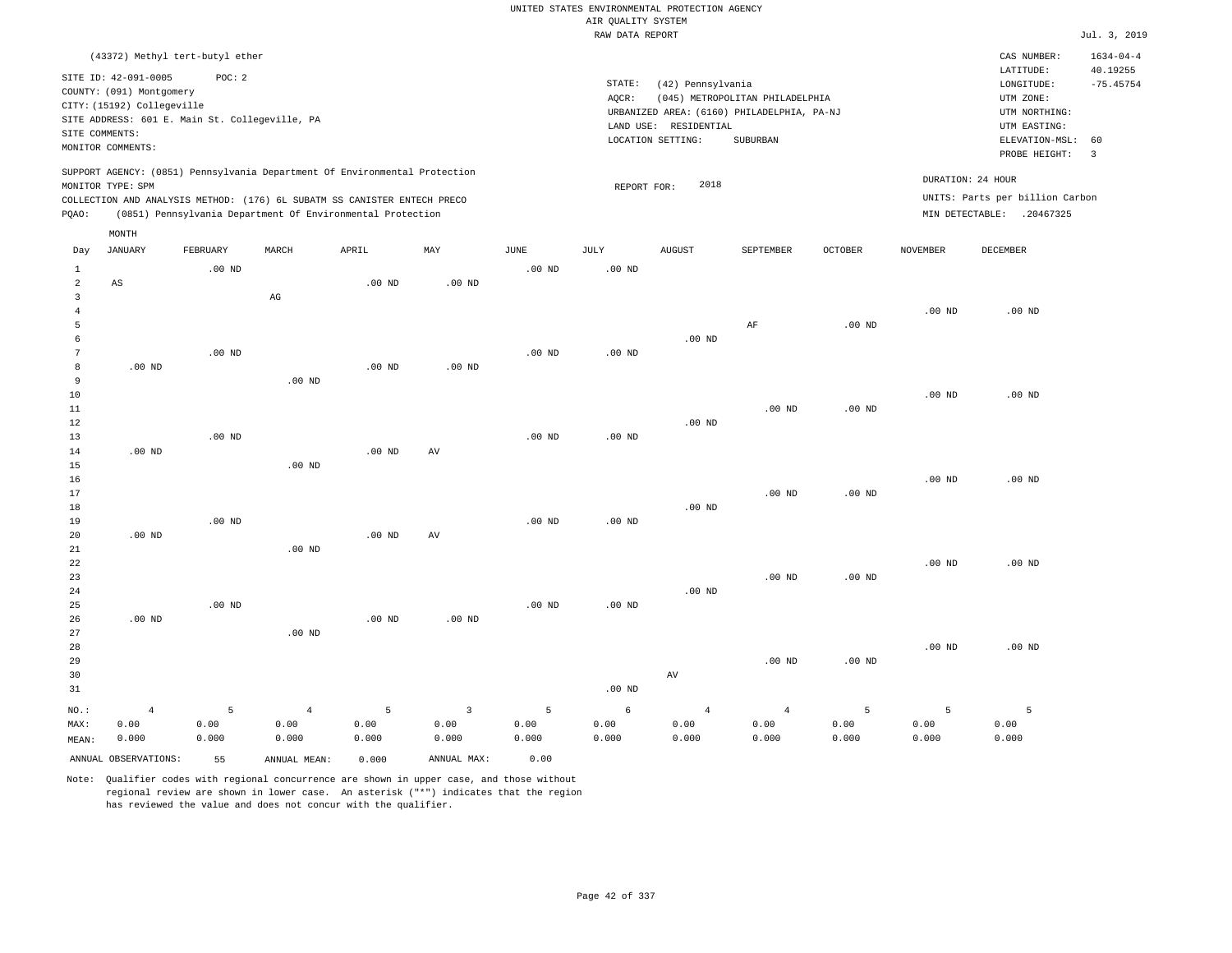| (43505) Acrolein - Unverified                                                                                                                                                                                                                      |                                                                                                                                                                                 | CAS NUMBER:                                                                                                 | $107 - 02 - 8$          |
|----------------------------------------------------------------------------------------------------------------------------------------------------------------------------------------------------------------------------------------------------|---------------------------------------------------------------------------------------------------------------------------------------------------------------------------------|-------------------------------------------------------------------------------------------------------------|-------------------------|
| SITE ID: 42-091-0005<br>POC:2<br>COUNTY: (091) Montgomery<br>CITY: (15192) Collegeville<br>SITE ADDRESS: 601 E. Main St. Collegeville, PA<br>SITE COMMENTS:<br>MONITOR COMMENTS: TOXIC MONITORING                                                  | STATE:<br>(42) Pennsylvania<br>(045) METROPOLITAN PHILADELPHIA<br>AOCR:<br>URBANIZED AREA: (6160) PHILADELPHIA, PA-NJ<br>LAND USE: RESIDENTIAL<br>LOCATION SETTING:<br>SUBURBAN | LATITUDE:<br>LONGITUDE:<br>UTM ZONE:<br>UTM NORTHING:<br>UTM EASTING:<br>ELEVATION-MSL: 60<br>PROBE HEIGHT: | 40.19255<br>$-75.45754$ |
| SUPPORT AGENCY: (0851) Pennsylvania Department Of Environmental Protection<br>MONITOR TYPE: SPM<br>COLLECTION AND ANALYSIS METHOD: (176) 6L SUBATM SS CANISTER ENTECH PRECO<br>POAO:<br>(0851) Pennsylvania Department Of Environmental Protection | DURATION: 24 HOUR<br>2013<br>REPORT FOR:<br>MIN DETECTABLE:                                                                                                                     | UNITS: Parts per billion Carbon                                                                             |                         |

|                 | MONTH                |          |                         |             |                |                  |                 |               |                |                |                 |             |
|-----------------|----------------------|----------|-------------------------|-------------|----------------|------------------|-----------------|---------------|----------------|----------------|-----------------|-------------|
| Day             | <b>JANUARY</b>       | FEBRUARY | MARCH                   | APRIL       | MAY            | $_{\rm JUNE}$    | $\mathtt{JULY}$ | <b>AUGUST</b> | SEPTEMBER      | OCTOBER        | <b>NOVEMBER</b> | DECEMBER    |
| $\mathbf{1}$    |                      |          |                         |             |                |                  |                 |               | .93 CC         | $_{\rm AS}$    |                 |             |
| $\overline{a}$  |                      |          |                         |             |                |                  |                 | 2.28          |                |                |                 |             |
| 3               |                      | 1.07     |                         |             |                | 1.88             | 3.18            |               |                |                |                 |             |
| $\overline{4}$  | .38                  |          |                         | 1.25        | 2.51 CC        |                  |                 |               |                |                |                 |             |
| 5               |                      |          | 1.70                    |             |                |                  |                 |               |                |                |                 |             |
| 6               |                      |          |                         |             |                |                  |                 |               |                |                | 1.02 CC         | 1.78 CC     |
| $7\phantom{.0}$ |                      |          |                         |             |                |                  |                 |               | .84 CC         | 1.51 CC        |                 |             |
| 8               |                      |          |                         |             |                |                  |                 | 2.55          |                |                |                 |             |
| 9               |                      | .39      |                         |             |                | 1.54             | 2.71            |               |                |                |                 |             |
| 10              | .70                  |          |                         | 1.98        | 1.88 CC        |                  |                 |               |                |                |                 |             |
| 11              |                      |          | 1.43                    |             |                |                  |                 |               |                |                |                 |             |
| 12              |                      |          |                         |             |                |                  |                 |               |                |                | .98 CC          | $.60$ CC    |
| 13              |                      |          |                         |             |                |                  |                 |               | .74 CC         | 1.63 CC        |                 |             |
| 14              |                      |          |                         |             |                |                  |                 | 3.06          |                |                |                 |             |
| 15              |                      | 1.47     |                         |             |                | 3.32 5           | 1.14 CC         |               |                |                |                 |             |
| 16              | .71                  |          |                         | 1.34        | AF             |                  |                 |               |                |                |                 |             |
| 17              |                      |          | AF                      |             |                |                  |                 |               |                |                |                 |             |
| 18              |                      |          |                         |             |                |                  |                 |               |                |                | .53 CC          | 1.74 CC     |
| 19              |                      |          |                         |             |                |                  |                 |               | $\rm{AF}$      | $\rm{AF}$      |                 |             |
| 20              |                      |          |                         |             |                |                  |                 | .82 CC        |                |                |                 |             |
| 21              |                      | .91      |                         |             |                | .86 <sub>C</sub> | 1.09 CC         |               |                |                |                 |             |
| 22<br>23        | .21 SQ               |          | .37                     | .66         | AF             |                  |                 |               |                |                |                 |             |
| 24              |                      |          |                         |             |                |                  |                 |               |                |                | .27 CC          | 1.42 CC     |
| 25              |                      |          |                         |             |                |                  |                 |               | 1.61 CC        | 2.27           |                 |             |
| 26              |                      |          |                         |             |                |                  |                 | 2.54 CC       |                |                |                 |             |
| 27              |                      | 1.36     |                         |             |                | 3.82 5           | 2.53 CC         |               |                |                |                 |             |
| 28              | .67                  |          |                         | .63 CC      | 2.62           |                  |                 |               |                |                |                 |             |
| 29              |                      |          | $\mathbb{A}\mathbb{S}$  |             |                |                  |                 |               |                |                |                 |             |
| 30              |                      |          |                         |             |                |                  |                 |               |                |                | .95 CC          | 1.20 CC     |
| 31              |                      |          |                         |             |                |                  |                 |               |                | 1.59           |                 |             |
| $NO.$ :         | 5                    | 5        | $\overline{\mathbf{3}}$ | $\mathsf S$ | $\overline{3}$ | 5                | 5               | 5             | $\overline{4}$ | $\overline{4}$ | $5^{\circ}$     | $5^{\circ}$ |
| MAX:            | .71                  | 1.47     | 1.70                    | 1.98        | 2.62           | 3.82             | 3.18            | 3.06          | 1.61           | 2.27           | 1.02            | 1.78        |
| MEAN:           | .534                 | 1.040    | 1.167                   | 1.172       | 2.337          | 2.284            | 2.130           | 2.250         | 1.030          | 1.750          | .750            | 1.348       |
|                 | ANNUAL OBSERVATIONS: | 54       | ANNUAL MEAN:            | 1.466       | ANNUAL MAX:    | 3.82             |                 |               |                |                |                 |             |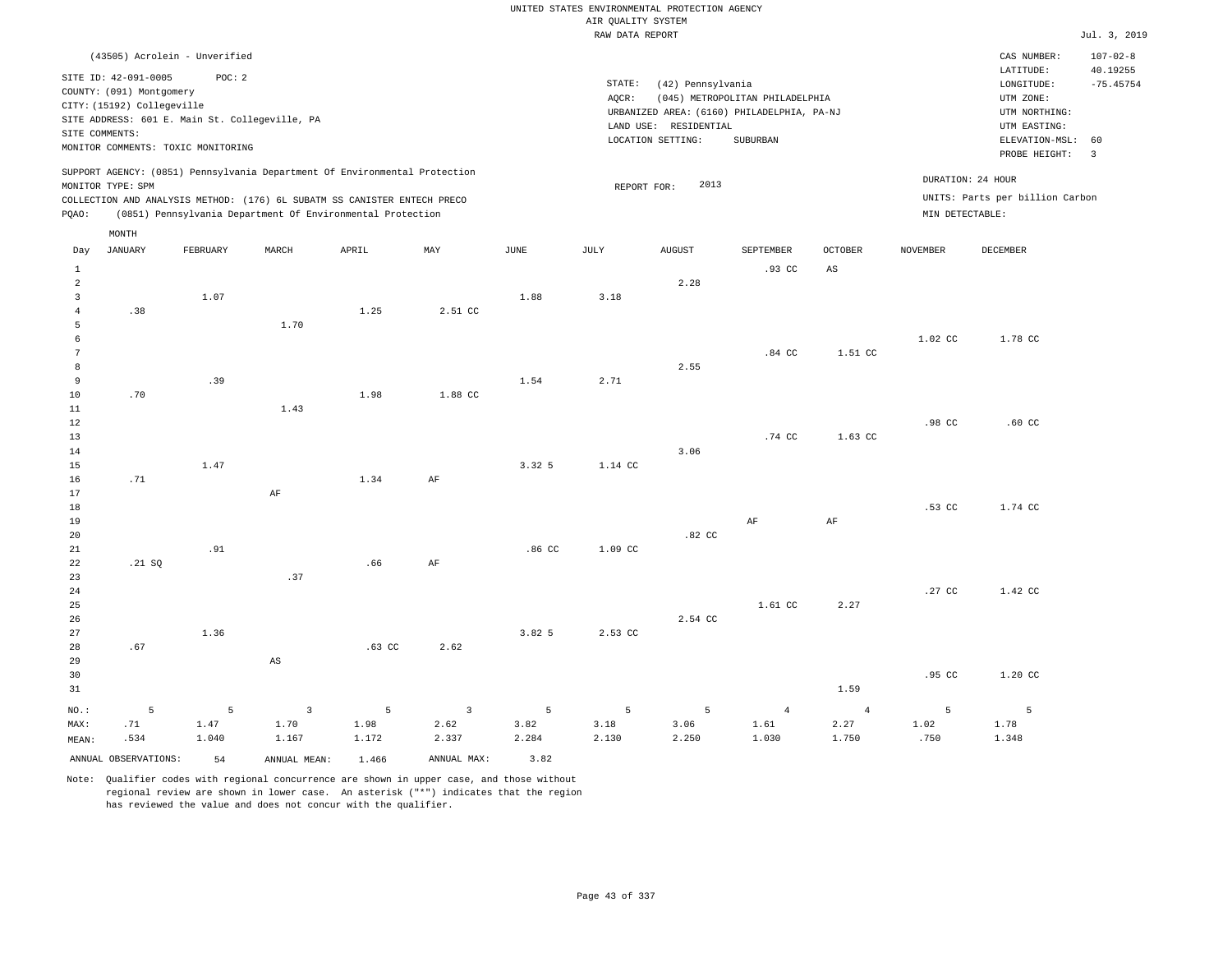| (43505) Acrolein - Unverified                                                                                                             |                                                                  | $107 - 02 - 8$<br>CAS NUMBER:                      |
|-------------------------------------------------------------------------------------------------------------------------------------------|------------------------------------------------------------------|----------------------------------------------------|
| SITE ID: 42-091-0005<br>POC: 2                                                                                                            | STATE:<br>(42) Pennsylvania                                      | 40.19255<br>LATITUDE:<br>$-75.45754$<br>LONGITUDE: |
| COUNTY: (091) Montgomery                                                                                                                  | (045) METROPOLITAN PHILADELPHIA<br>AOCR:                         | UTM ZONE:                                          |
| CITY: (15192) Collegeville<br>SITE ADDRESS: 601 E. Main St. Collegeville, PA                                                              | URBANIZED AREA: (6160) PHILADELPHIA, PA-NJ                       | UTM NORTHING:                                      |
| SITE COMMENTS:                                                                                                                            | LAND USE: RESIDENTIAL<br>LOCATION SETTING:<br>SUBURBAN           | UTM EASTING:<br>ELEVATION-MSL: 60                  |
| MONITOR COMMENTS: TOXIC MONITORING                                                                                                        |                                                                  | PROBE HEIGHT:<br>$\overline{\mathbf{3}}$           |
| SUPPORT AGENCY: (0851) Pennsylvania Department Of Environmental Protection                                                                | DURATION: 24 HOUR<br>2014                                        |                                                    |
| MONITOR TYPE: SPM<br>COLLECTION AND ANALYSIS METHOD: (176) 6L SUBATM SS CANISTER ENTECH PRECO                                             | REPORT FOR:                                                      | UNITS: Parts per billion Carbon                    |
| (0851) Pennsylvania Department Of Environmental Protection<br>POAO:                                                                       | MIN DETECTABLE:                                                  |                                                    |
| MONTH                                                                                                                                     |                                                                  |                                                    |
| $-$ -----<br>$- - - - - - -$<br><b>Property Controllering Controllering</b><br>-----------<br>$\mathbf{r}$<br>$\sim$ mm $\sim$ $\sim$<br> | $+ + + + + + + + +$<br>27.55.55<br>$\alpha$ monn<br>170777157777 |                                                    |

| Day                     | JANUARY              | FEBRUARY               | MARCH         | APRIL   | MAY            | JUNE                    | JULY                    | AUGUST         | SEPTEMBER    | OCTOBER       | NOVEMBER         | DECEMBER    |
|-------------------------|----------------------|------------------------|---------------|---------|----------------|-------------------------|-------------------------|----------------|--------------|---------------|------------------|-------------|
| $\mathbf{1}$            |                      |                        |               |         |                |                         |                         |                |              |               | 1.61 CC          | .73 CC      |
| $\overline{a}$          |                      |                        |               |         |                |                         |                         |                | 1.07 CC      | 1.88          |                  |             |
| $\overline{\mathbf{3}}$ |                      |                        |               |         |                |                         |                         | $\rm AF$       |              |               |                  |             |
| $\bf{4}$                |                      | .57 CC                 |               |         |                | 1.65                    | $.66$ CC                |                |              |               |                  |             |
| 5                       | 1.75 CC              |                        |               | 1.57 QX | .78            |                         |                         |                |              |               |                  |             |
| 6                       |                      |                        | .77 CC        |         |                |                         |                         |                |              |               |                  |             |
| $7\phantom{.0}$         |                      |                        |               |         |                |                         |                         |                |              |               | .80 <sub>C</sub> | .29 CC      |
| $^{\rm 8}$              |                      |                        |               |         |                |                         |                         |                | 1.32 CC      | 1.47          |                  |             |
| 9                       |                      |                        |               |         |                |                         |                         | 2.34 CC        |              |               |                  |             |
| 10                      |                      | $\mathbb{A}\mathbb{S}$ |               |         |                | 1.33                    | 4.33 5                  |                |              |               |                  |             |
| 11                      | $1.20$ CC            |                        |               | 1.12    | 2.07           |                         |                         |                |              |               |                  |             |
| 12                      |                      |                        | 1.44          |         |                |                         |                         |                |              |               |                  |             |
| 13                      |                      |                        |               |         |                |                         |                         |                |              |               | 1.09 CC          | AF          |
| 14                      |                      |                        |               |         |                |                         |                         |                | .67 CC       | 1.23 CC       |                  |             |
| 15                      |                      |                        |               |         |                |                         |                         | .72 CC         |              |               |                  |             |
| 16                      |                      | .89 CC                 |               |         |                | $_{\rm AS}$             | $\rm{AF}$               |                |              |               |                  |             |
| 17                      | .78 CC               |                        |               | 2.32    | 2.43           |                         |                         |                |              |               |                  |             |
| 18                      |                      |                        | 1.90          |         |                |                         |                         |                |              |               |                  |             |
| 19                      |                      |                        |               |         |                |                         |                         |                | 1.33         |               | $\rm{AF}$        | .38 CC      |
| 20                      |                      |                        |               |         |                |                         |                         |                |              | .67 CC        |                  |             |
| 21<br>22                |                      | 1.33 CC                |               |         |                |                         |                         | .91 CC         |              |               |                  |             |
| 23                      | .86 CC               |                        |               | 2.08    | 2.22           | $\mathbb{A}\mathbb{S}$  | $\mathbb{A}\mathbb{S}$  |                |              |               |                  |             |
| 24                      |                      |                        | $.50$ CC      |         |                |                         |                         |                |              |               |                  |             |
| 25                      |                      |                        |               |         |                |                         |                         |                |              |               | .91 CC           | .33 CC      |
| 26                      |                      |                        |               |         |                |                         |                         |                | .58 CC       | 1.96 CC       |                  |             |
| 27                      |                      |                        |               |         |                |                         |                         | 1.59 CC        |              |               |                  |             |
| 28                      |                      | .45 CC                 |               |         |                | $.84$ CC                | 1.23 QX                 |                |              |               |                  |             |
| 29                      | .72 CC               |                        |               | .64     | $\rm AF$       |                         |                         |                |              |               |                  |             |
| 30                      |                      |                        | .55 CC        |         |                |                         |                         |                |              |               |                  |             |
| 31                      |                      |                        |               |         |                |                         |                         |                |              |               |                  | .64 CC      |
|                         |                      |                        |               |         |                |                         |                         |                |              |               |                  |             |
| $_{\rm NO.}$ :          | 5<br>1.75            | $\overline{4}$         | 5             | 5       | $\overline{4}$ | $\overline{\mathbf{3}}$ | $\overline{\mathbf{3}}$ | $\overline{4}$ | 5            | 5             | $\overline{4}$   | $5^{\circ}$ |
| MAX:                    | 1.062                | 1.33<br>.810           | 1.90<br>1.032 | 2.32    | 2.43<br>1.875  | 1.65<br>1.273           | 4.33<br>2.073           | 2.34<br>1.390  | 1.33<br>.994 | 1.96<br>1.442 | 1.61<br>1.103    | .73<br>.474 |
| MEAN:                   |                      |                        |               | 1.546   |                |                         |                         |                |              |               |                  |             |
|                         | ANNUAL OBSERVATIONS: | 52                     | ANNUAL MEAN:  | 1.221   | ANNUAL MAX:    | 4.33                    |                         |                |              |               |                  |             |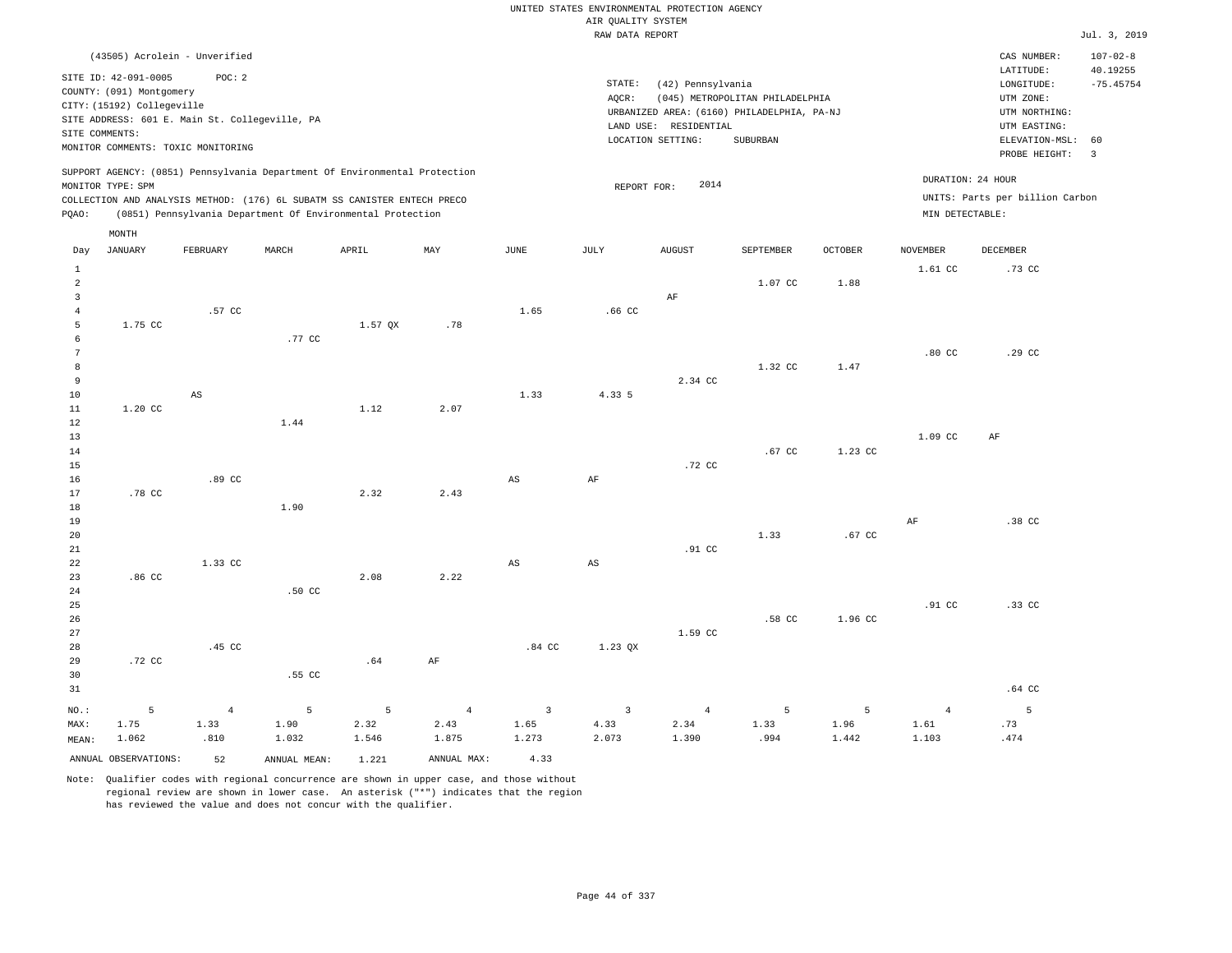| (43505) Acrolein - Unverified                                                                                                                                                                                                                      |                                                                                                                                                                                    | CAS NUMBER:                                                                                | $107 - 02 - 8$          |
|----------------------------------------------------------------------------------------------------------------------------------------------------------------------------------------------------------------------------------------------------|------------------------------------------------------------------------------------------------------------------------------------------------------------------------------------|--------------------------------------------------------------------------------------------|-------------------------|
| SITE ID: 42-091-0005<br>POC:2<br>COUNTY: (091) Montgomery<br>CITY: (15192) Collegeville<br>SITE ADDRESS: 601 E. Main St. Collegeville, PA<br>SITE COMMENTS:<br>MONITOR COMMENTS: TOXIC MONITORING                                                  | STATE:<br>(42) Pennsylvania<br>(045) METROPOLITAN PHILADELPHIA<br>AOCR:<br>URBANIZED AREA: (6160) PHILADELPHIA, PA-NJ<br>RESIDENTIAL<br>LAND USE:<br>LOCATION SETTING:<br>SUBURBAN | LATITUDE:<br>LONGITUDE:<br>UTM ZONE:<br>UTM NORTHING:<br>UTM EASTING:<br>ELEVATION-MSL: 60 | 40.19255<br>$-75.45754$ |
| SUPPORT AGENCY: (0851) Pennsylvania Department Of Environmental Protection<br>MONITOR TYPE: SPM<br>COLLECTION AND ANALYSIS METHOD: (176) 6L SUBATM SS CANISTER ENTECH PRECO<br>(0851) Pennsylvania Department Of Environmental Protection<br>POAO: | 2015<br>REPORT FOR:                                                                                                                                                                | PROBE HEIGHT:<br>DURATION: 24 HOUR<br>UNITS: Parts per billion Carbon<br>MIN DETECTABLE:   |                         |

|                | $\texttt{MONTH}$       |            |                        |                  |             |                |                 |                         |                   |         |                 |                |
|----------------|------------------------|------------|------------------------|------------------|-------------|----------------|-----------------|-------------------------|-------------------|---------|-----------------|----------------|
| Day            | <b>JANUARY</b>         | FEBRUARY   | MARCH                  | APRIL            | MAY         | $_{\rm JUNE}$  | JULY            | <b>AUGUST</b>           | SEPTEMBER         | OCTOBER | <b>NOVEMBER</b> | DECEMBER       |
| $\mathbf{1}$   |                        |            | $\mathbb{A}\mathbb{S}$ |                  |             |                |                 |                         |                   |         |                 |                |
| $\overline{a}$ |                        |            |                        |                  |             |                |                 |                         |                   |         | $.60$ CC        | AF             |
| 3              |                        |            |                        |                  |             |                |                 |                         | 2.31              | .33 CC  |                 |                |
| $\overline{4}$ |                        |            |                        |                  |             |                |                 | 1.14                    |                   |         |                 |                |
| 5              |                        | $.65$ CC   |                        |                  |             | .96 CC         | .78 CC          |                         |                   |         |                 |                |
| 6              | .47 CC                 |            |                        | 1.02             | 1.68        |                |                 |                         |                   |         |                 |                |
| 7              |                        |            | .26 <sub>c</sub>       |                  |             |                |                 |                         |                   |         |                 |                |
| 8              |                        |            |                        |                  |             |                |                 |                         |                   |         | 1.11 CC         | AF             |
| 9              |                        |            |                        |                  |             |                |                 |                         | 2.19              | 1.14    |                 |                |
| 10             |                        |            |                        |                  |             |                |                 | $\rm AF$                |                   |         |                 |                |
| 11             |                        | .87 CC     |                        |                  |             | 2.91           | 2.82            |                         |                   |         |                 |                |
| 12             | $\rm AF$               |            |                        | 1.44 CC          | $.63$ CC    |                |                 |                         |                   |         |                 |                |
| 13             |                        |            | .74 CC                 |                  |             |                |                 |                         |                   |         |                 |                |
| 14             |                        |            |                        |                  |             |                |                 |                         | 1.59              | 1.17    | .36 CC          | 1.14           |
| 15<br>16       |                        |            |                        |                  |             |                |                 | 1.92                    |                   |         |                 |                |
| 17             |                        | .62 CC     |                        |                  |             | $_{\rm AS}$    | 2.28            |                         |                   |         |                 |                |
| 18             | .92                    |            |                        | .81 <sub>c</sub> | 4.80 5      |                |                 |                         |                   |         |                 |                |
| 19             |                        |            | $.00$ ND               |                  |             |                |                 |                         |                   |         |                 |                |
| 20             |                        |            |                        |                  |             |                |                 |                         |                   |         | .99 CC          | 2.76           |
| 21             |                        |            |                        |                  |             |                |                 |                         | 1.47              | 1.32    |                 |                |
| 22             |                        |            |                        |                  |             |                |                 | AF                      |                   |         |                 |                |
| 23             |                        | $.00$ ND   |                        |                  |             | $\rm AF$       | 3.605           |                         |                   |         |                 |                |
| 24             | $\mathbb{A}\mathbb{S}$ |            |                        | .87 CC           | .72 CC      |                |                 |                         |                   |         |                 |                |
| 25             |                        |            | .45 CC                 |                  |             |                |                 |                         |                   |         |                 |                |
| 26             |                        |            |                        |                  |             |                |                 |                         |                   |         | AF              | 1.38 CC        |
| 27             |                        |            |                        |                  |             |                |                 |                         | .66 <sub>cc</sub> | .57 CC  |                 |                |
| 28             |                        |            |                        |                  |             |                |                 | .72 CC                  |                   |         |                 |                |
| 29             |                        |            |                        |                  |             | $.84$ CC       | 2.58            |                         |                   |         |                 |                |
| 30             | .41 CC                 |            |                        | .48 CC           | 3.00        |                |                 |                         |                   |         |                 |                |
| 31             |                        |            | .78                    |                  |             |                |                 |                         |                   |         |                 |                |
| $NO.$ :        | $\overline{3}$         | $\sqrt{4}$ | 5                      | 5                | 5           | $\overline{3}$ | $5\overline{5}$ | $\overline{\mathbf{3}}$ | 5                 | 5       | $\overline{4}$  | $\overline{3}$ |
| MAX:           | .92                    | .87        | .78                    | 1.44             | 4.80        | 2.91           | 3.60            | 1.92                    | 2.31              | 1.32    | 1.11            | 2.76           |
| MEAN:          | .600                   | .535       | .446                   | .924             | 2.166       | 1.570          | 2.412           | 1.260                   | 1.644             | .906    | .765            | 1.760          |
|                | ANNUAL OBSERVATIONS:   | 50         | ANNUAL MEAN:           | 1.265            | ANNUAL MAX: | 4.80           |                 |                         |                   |         |                 |                |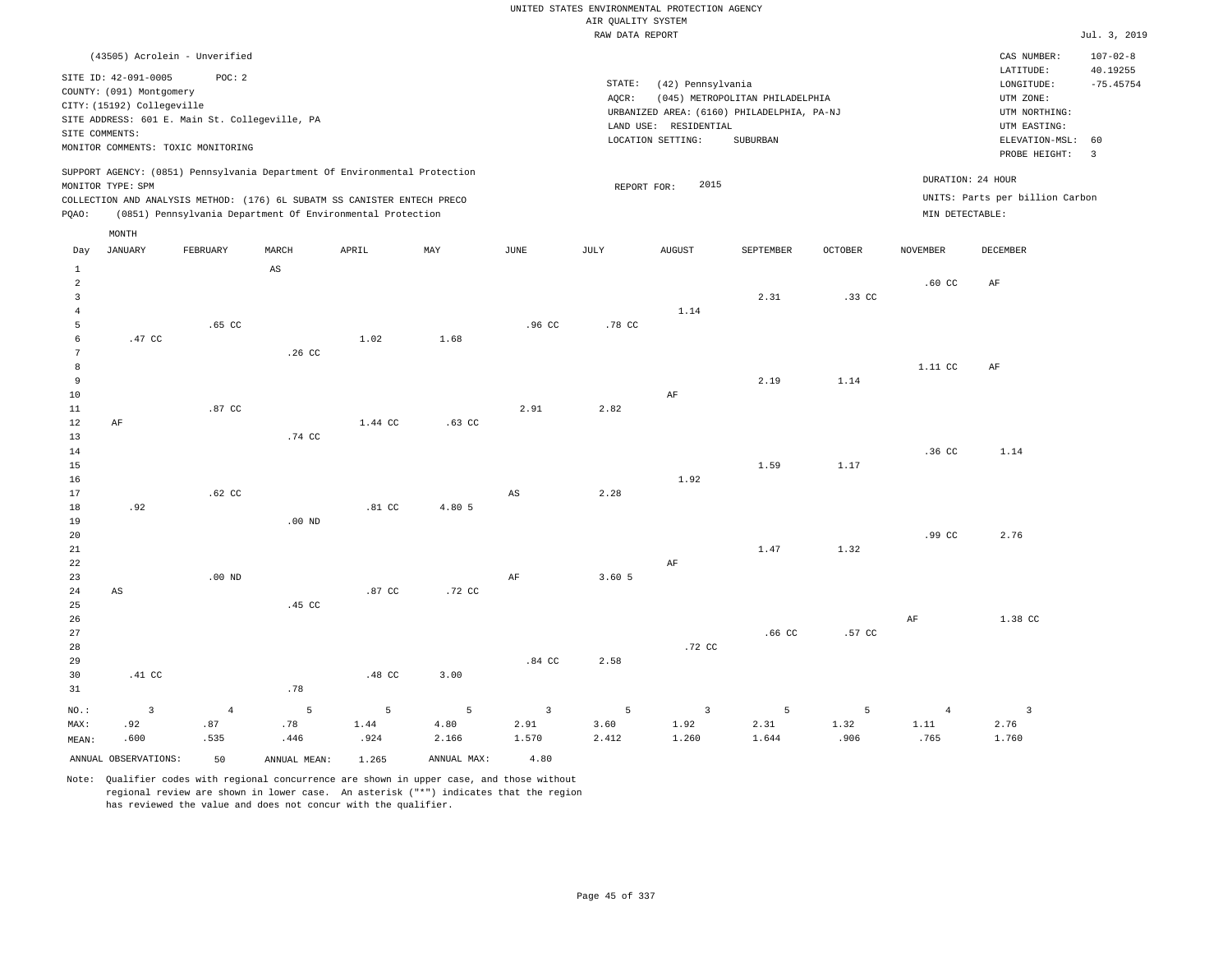| (43505) Acrolein - Unverified                                                                                                                                                                      |                                                                                                                                                                                 | $107 - 02 - 8$<br>CAS NUMBER:                                                                                                          |
|----------------------------------------------------------------------------------------------------------------------------------------------------------------------------------------------------|---------------------------------------------------------------------------------------------------------------------------------------------------------------------------------|----------------------------------------------------------------------------------------------------------------------------------------|
| SITE ID: 42-091-0005<br>POC: 2<br>COUNTY: (091) Montgomery<br>CITY: (15192) Collegeville<br>SITE ADDRESS: 601 E. Main St. Collegeville, PA<br>SITE COMMENTS:<br>MONITOR COMMENTS: TOXIC MONITORING | STATE:<br>(42) Pennsylvania<br>(045) METROPOLITAN PHILADELPHIA<br>AOCR:<br>URBANIZED AREA: (6160) PHILADELPHIA, PA-NJ<br>LAND USE: RESIDENTIAL<br>LOCATION SETTING:<br>SUBURBAN | 40.19255<br>LATITUDE:<br>$-75.45754$<br>LONGITUDE:<br>UTM ZONE:<br>UTM NORTHING:<br>UTM EASTING:<br>ELEVATION-MSL: 60<br>PROBE HEIGHT: |
| SUPPORT AGENCY: (0851) Pennsylvania Department Of Environmental Protection<br>MONITOR TYPE: SPM                                                                                                    | 2016<br>REPORT FOR:                                                                                                                                                             | DURATION: 24 HOUR                                                                                                                      |
| COLLECTION AND ANALYSIS METHOD: (176) 6L SUBATM SS CANISTER ENTECH PRECO                                                                                                                           |                                                                                                                                                                                 | UNITS: Parts per billion Carbon                                                                                                        |
| (0851) Pennsylvania Department Of Environmental Protection<br>POAO:                                                                                                                                |                                                                                                                                                                                 | MIN DETECTABLE:                                                                                                                        |

|                 | MONTH                |                   |                   |                |                |        |                        |                   |                |                   |                         |          |
|-----------------|----------------------|-------------------|-------------------|----------------|----------------|--------|------------------------|-------------------|----------------|-------------------|-------------------------|----------|
| Day             | JANUARY              | FEBRUARY          | MARCH             | APRIL          | MAY            | JUNE   | JULY                   | <b>AUGUST</b>     | SEPTEMBER      | <b>OCTOBER</b>    | NOVEMBER                | DECEMBER |
| $\mathbf{1}$    | $\rm{AF}$            |                   | .48 <sub>LB</sub> |                |                |        |                        |                   |                |                   |                         |          |
| $\overline{a}$  |                      |                   |                   |                |                |        |                        |                   |                |                   | .69 LB                  | .33 LB   |
| $\overline{3}$  |                      |                   |                   |                |                |        |                        |                   | TS             | .63 <sub>LB</sub> |                         |          |
| $\overline{4}$  |                      |                   |                   |                |                |        |                        | 3.39 5            |                |                   |                         |          |
| 5               |                      |                   |                   |                |                | 2.67 5 | $2.31$ 5               |                   |                |                   |                         |          |
| 6               |                      | .42 <sub>LB</sub> |                   | AF             | $.69$ LB       |        |                        |                   |                |                   |                         |          |
| $7\phantom{.0}$ | 1.14 LB              |                   | 1.77 LB           |                |                |        |                        |                   |                |                   |                         |          |
| 8               |                      |                   |                   |                |                |        |                        |                   |                |                   | .57 LB                  | .19 LB   |
| 9               |                      |                   |                   |                |                |        |                        |                   | 1.05           | .57 LB            |                         |          |
| 10              |                      |                   |                   |                |                |        |                        | .97               |                |                   |                         |          |
| $11\,$          |                      |                   |                   |                |                | 4.20 5 | .72 <sub>LB</sub>      |                   |                |                   |                         |          |
| 12              |                      | $\rm{AF}$         |                   | .55 LB         | 1.56           |        |                        |                   |                |                   |                         |          |
| 13              | .26 <sub>LB</sub>    |                   | 1.74 LB           |                |                |        |                        |                   |                |                   |                         |          |
| $14\,$          |                      |                   |                   |                |                |        |                        |                   |                |                   | $\rm AF$                | .48 LB   |
| 15              |                      |                   |                   |                |                |        |                        |                   | 1.95           | 1.80              |                         |          |
| $16\,$          |                      |                   |                   |                |                |        |                        | 2.16 <sub>5</sub> |                |                   |                         |          |
| 17              |                      |                   |                   |                |                | 1.02   | AF                     |                   |                |                   |                         |          |
| 18              |                      | .20 <sub>LB</sub> |                   | 2.06 5         | .54 LB         |        |                        |                   |                |                   |                         |          |
| 19              | .20 <sub>LB</sub>    |                   | .45 LB            |                |                |        |                        |                   |                |                   |                         |          |
| 20              |                      |                   |                   |                |                |        |                        |                   |                |                   | AF                      | 1.05 LB  |
| 21              |                      |                   |                   |                |                |        |                        |                   | .78 LB         | .78               |                         |          |
| 22              |                      |                   |                   |                |                |        |                        | 2.52 <sub>5</sub> |                |                   |                         |          |
| 23              |                      |                   |                   |                |                | 1.08   | $\mathbb{A}\mathbb{S}$ |                   |                |                   |                         |          |
| 24              |                      | 1.35              |                   | .42 LB         | $_{\rm TS}$    |        |                        |                   |                |                   |                         |          |
| 25              | .98 LB               |                   | 1.29 LB           |                |                |        |                        |                   |                |                   |                         |          |
| 26              |                      |                   |                   |                |                |        |                        |                   |                |                   | .72 LB                  | 1.20     |
| 27              |                      |                   |                   |                |                |        |                        |                   | 1.62           | .33 LB            |                         |          |
| 28              |                      |                   |                   |                |                |        |                        | AF                |                |                   |                         |          |
| 29              |                      |                   |                   |                |                | 3.605  | 2.225                  |                   |                |                   |                         |          |
| 30              |                      |                   |                   | .57 LB         | .96            |        |                        |                   |                |                   |                         |          |
| 31              | $\,\mathrm{AV}$      |                   | .99 LB            |                |                |        |                        |                   |                |                   |                         |          |
| NO.:            | $\overline{4}$       | $\overline{3}$    | $\epsilon$        | $\overline{4}$ | $\overline{4}$ | 5      | $\overline{3}$         | $\overline{4}$    | $\overline{4}$ | 5                 | $\overline{\mathbf{3}}$ | 5        |
| MAX:            | 1.14                 | 1.35              | 1.77              | 2.06           | 1.56           | 4.20   | 2.31                   | 3.39              | 1.95           | 1.80              | .72                     | 1.20     |
| MEAN:           | .645                 | .657              | 1.120             | .900           | .938           | 2.514  | 1.750                  | 2.260             | 1.350          | .822              | .660                    | .650     |
|                 | ANNUAL OBSERVATIONS: | 50                | ANNUAL MEAN:      | 1.204          | ANNUAL MAX:    | 4.20   |                        |                   |                |                   |                         |          |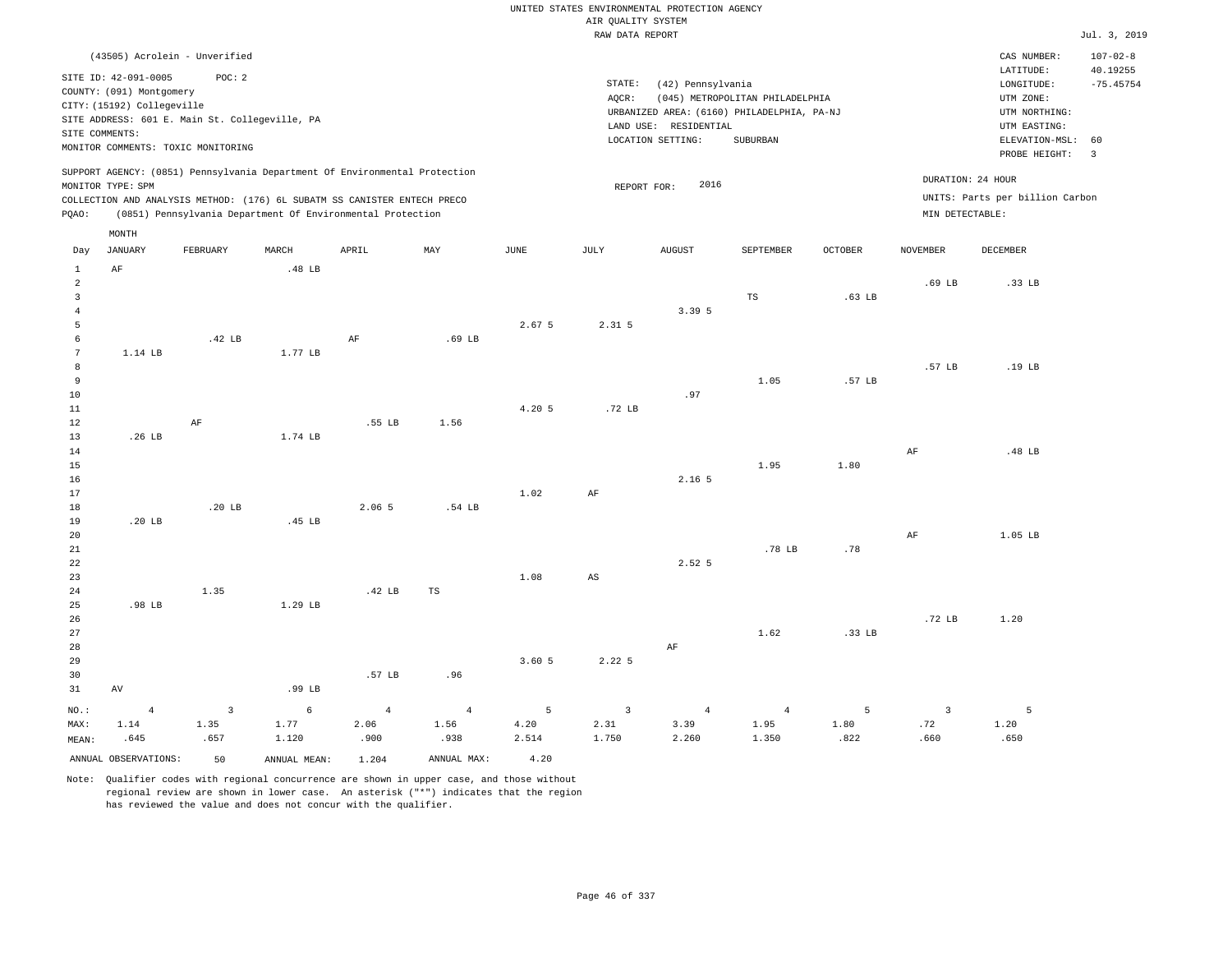|         |                                                                                                  |                                                                                               |        |                                                                                                                                        |                   |        |                 | UNITED STATES ENVIRONMENTAL PROTECTION AGENCY                                                                 |                                             |                   |                 |                                                                                                             |                               |
|---------|--------------------------------------------------------------------------------------------------|-----------------------------------------------------------------------------------------------|--------|----------------------------------------------------------------------------------------------------------------------------------------|-------------------|--------|-----------------|---------------------------------------------------------------------------------------------------------------|---------------------------------------------|-------------------|-----------------|-------------------------------------------------------------------------------------------------------------|-------------------------------|
|         |                                                                                                  |                                                                                               |        |                                                                                                                                        |                   |        |                 | AIR OUALITY SYSTEM                                                                                            |                                             |                   |                 |                                                                                                             |                               |
|         |                                                                                                  |                                                                                               |        |                                                                                                                                        |                   |        |                 | RAW DATA REPORT                                                                                               |                                             |                   |                 |                                                                                                             | Jul. 3, 201                   |
|         |                                                                                                  | (43505) Acrolein - Unverified                                                                 |        |                                                                                                                                        |                   |        |                 |                                                                                                               |                                             |                   |                 | CAS NUMBER:                                                                                                 | $107 - 02 - 8$                |
|         | SITE ID: 42-091-0005<br>COUNTY: (091) Montgomery<br>CITY: (15192) Collegeville<br>SITE COMMENTS: | POC:2<br>SITE ADDRESS: 601 E. Main St. Collegeville, PA<br>MONITOR COMMENTS: TOXIC MONITORING |        | SUPPORT AGENCY: (0851) Pennsylvania Department Of Environmental Protection                                                             |                   |        | STATE:<br>AOCR: | (42) Pennsylvania<br>URBANIZED AREA: (6160) PHILADELPHIA, PA-NJ<br>LAND USE: RESIDENTIAL<br>LOCATION SETTING: | (045) METROPOLITAN PHILADELPHIA<br>SUBURBAN |                   |                 | LATITUDE:<br>LONGITUDE:<br>UTM ZONE:<br>UTM NORTHING:<br>UTM EASTING:<br>ELEVATION-MSL: 60<br>PROBE HEIGHT: | 40.19255<br>$-75.45754$<br>-3 |
|         | MONITOR TYPE: SPM                                                                                |                                                                                               |        |                                                                                                                                        |                   |        |                 | 2017<br>REPORT FOR:                                                                                           |                                             |                   |                 | DURATION: 24 HOUR                                                                                           |                               |
| POAO:   |                                                                                                  |                                                                                               |        | COLLECTION AND ANALYSIS METHOD: (176) 6L SUBATM SS CANISTER ENTECH PRECO<br>(0851) Pennsylvania Department Of Environmental Protection |                   |        |                 |                                                                                                               |                                             |                   | MIN DETECTABLE: | UNITS: Parts per billion Carbon                                                                             |                               |
| Day     | MONTH<br>JANUARY                                                                                 | FEBRUARY                                                                                      | MARCH  | APRIL                                                                                                                                  | MAY               | JUNE   | JULY            | AUGUST                                                                                                        | <b>SEPTEMBER</b>                            | OCTOBER           | <b>NOVEMBER</b> | DECEMBER                                                                                                    |                               |
| 1<br>-2 | 1.05 LB                                                                                          |                                                                                               | .34 LB | .39 LB                                                                                                                                 | .48 LB            |        |                 |                                                                                                               |                                             |                   | .48 LB          | .57 LB                                                                                                      |                               |
|         |                                                                                                  |                                                                                               |        |                                                                                                                                        |                   |        |                 | .51 LB                                                                                                        | .57 LB                                      | .36 <sub>LB</sub> |                 |                                                                                                             |                               |
|         | AV                                                                                               | .39 LB                                                                                        |        | .36 <sub>LB</sub>                                                                                                                      | .36 <sub>LB</sub> | .39 LB | AF              |                                                                                                               |                                             |                   |                 |                                                                                                             |                               |

Jul. 3, 2019

| 8           |                   |                   | .75 <sub>LB</sub> |                        |          |        |                   |                   |                   |                    |                   |                  |
|-------------|-------------------|-------------------|-------------------|------------------------|----------|--------|-------------------|-------------------|-------------------|--------------------|-------------------|------------------|
|             |                   |                   |                   |                        |          |        |                   |                   |                   |                    |                   |                  |
| 9           |                   |                   |                   |                        |          |        |                   |                   |                   |                    | .72 <sub>LB</sub> | .42 LB           |
| $10\,$      |                   |                   |                   |                        |          |        |                   |                   | .45 LB            | .84 <sub>LB</sub>  |                   |                  |
| $11\,$      |                   |                   |                   |                        |          |        |                   | 1.69              |                   |                    |                   |                  |
| $1\,2$      |                   | .42 $LB$          |                   |                        |          | 2.58 5 | .84 <sub>LB</sub> |                   |                   |                    |                   |                  |
| $13$        |                   |                   |                   | $1.20$ LB              | 1.20     |        |                   |                   |                   |                    |                   |                  |
| $14\,$      |                   |                   | .29 <sub>LB</sub> |                        |          |        |                   |                   |                   |                    |                   |                  |
| $15\,$      |                   |                   |                   |                        |          |        |                   |                   |                   |                    | .25 <sub>LB</sub> | AQ               |
| $16\,$      |                   |                   |                   |                        |          |        |                   |                   | .60 <sub>LB</sub> | 1.38 LB            |                   |                  |
| $17\,$      |                   |                   |                   |                        |          |        |                   | .65 <sub>LB</sub> |                   |                    |                   |                  |
| $18\,$      |                   | .42 <sub>LB</sub> |                   |                        |          | 1.92   | 2.67 5            |                   |                   |                    |                   |                  |
| 19          | .42 <sub>LB</sub> |                   |                   | $\mathbb{A}\mathbb{S}$ | $\rm AF$ |        |                   |                   |                   |                    |                   |                  |
| $20\,$      |                   |                   | .33 <sub>LB</sub> |                        |          |        |                   |                   |                   |                    |                   |                  |
| $2\sqrt{1}$ |                   |                   |                   |                        |          |        |                   |                   |                   |                    | AN                | AV               |
| $^{\rm 22}$ |                   |                   |                   |                        |          |        |                   |                   | 1.38              | 1.08               |                   |                  |
| 23          |                   |                   |                   |                        |          |        |                   | $.69$ LB          |                   |                    |                   |                  |
| $2\,4$      |                   | .56 LB            |                   |                        |          | 1.65   | 2.37 5            |                   |                   |                    |                   |                  |
|             |                   |                   |                   |                        |          |        |                   |                   |                   |                    |                   |                  |
| 25          | .39 LB            |                   |                   | AM                     | .39 LB   |        |                   |                   |                   |                    |                   |                  |
| $26\,$      |                   |                   | .48 <sub>LB</sub> |                        |          |        |                   |                   |                   |                    |                   |                  |
| $_{\rm 27}$ |                   |                   |                   |                        |          |        |                   |                   |                   |                    | AV                | .18 <sub>B</sub> |
| 28          |                   |                   |                   |                        |          |        |                   |                   | .48 $LB$          | .36 <sub>L</sub> B |                   |                  |
| 29          |                   |                   |                   |                        |          |        |                   | 1.02 LB           |                   |                    |                   |                  |

| 29    |                      |      |              |      |             |        |                   | $1.02$ LB |      |      |      |      |
|-------|----------------------|------|--------------|------|-------------|--------|-------------------|-----------|------|------|------|------|
| 30    |                      |      |              |      |             | 2.28 5 | .57 <sub>LB</sub> |           |      |      |      |      |
| 31    | .42 LB               |      |              |      | .66 LB      |        |                   |           |      |      |      |      |
| NO.:  |                      |      |              |      |             |        |                   |           |      |      |      |      |
| MAX:  | 1.05                 | .56  | .75          | 1.20 | 1.20        | 2.58   | 2.67              | 1.69      | 1.38 | 1.38 | .72  | .57  |
| MEAN: | .570                 | .448 | .438         | .650 | .618        | 1.764  | 1.613             | .912      | .696 | .804 | .483 | .390 |
|       | ANNUAL OBSERVATIONS: | 51   | ANNUAL MEAN: | .809 | ANNUAL MAX: | 2.67   |                   |           |      |      |      |      |

Note: Qualifier codes with regional concurrence are shown in upper case, and those without regional review are shown in lower case. An asterisk ("\*") indicates that the region

has reviewed the value and does not concur with the qualifier.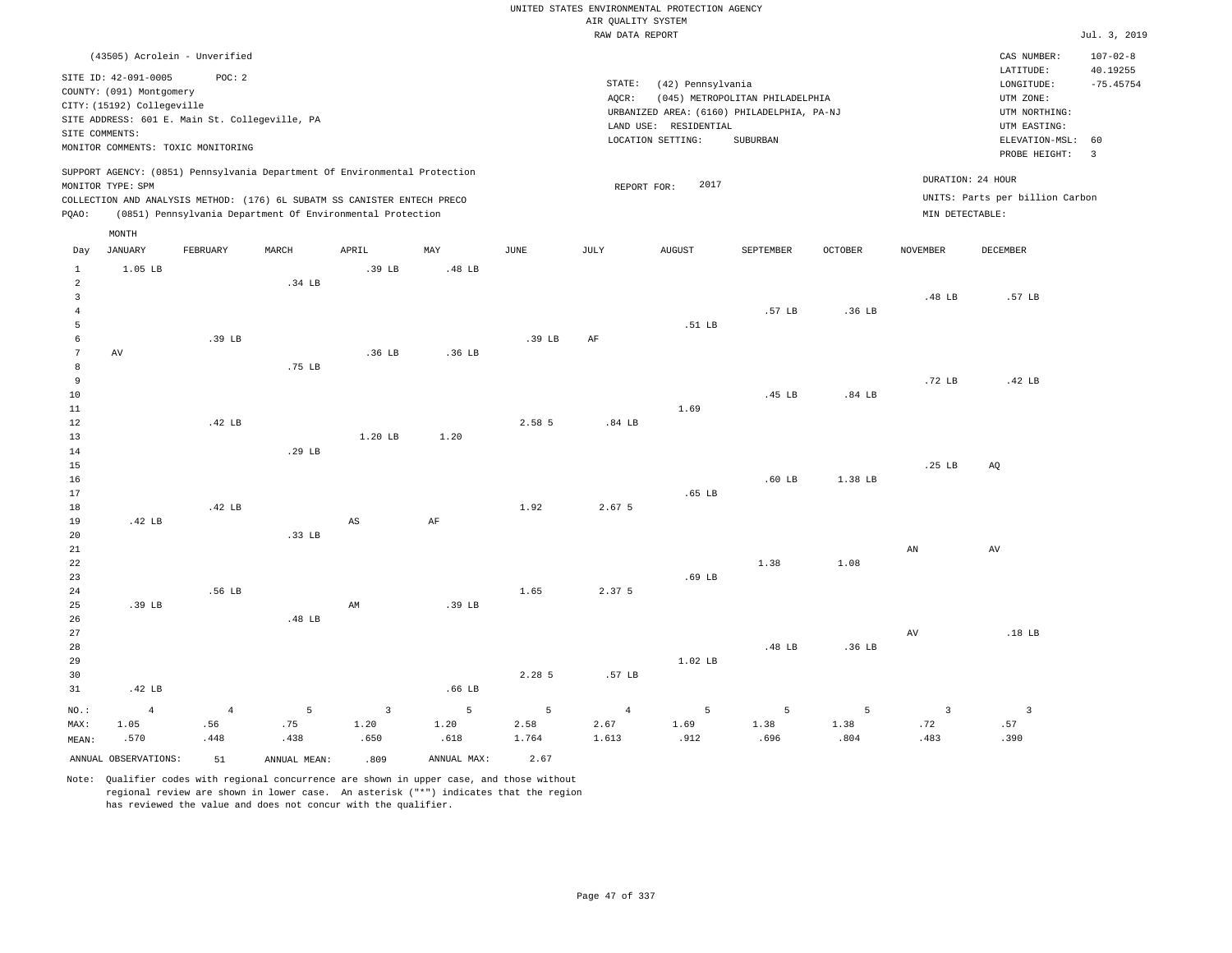|                     |                                                                                |                                                                                      |                |          |                         |                | AIR OUALITY SYSTEM | UNITED STATES ENVIRONMENTAL PROTECTION AGENCY |                                                                               |                   |                   |                                                       |                         |
|---------------------|--------------------------------------------------------------------------------|--------------------------------------------------------------------------------------|----------------|----------|-------------------------|----------------|--------------------|-----------------------------------------------|-------------------------------------------------------------------------------|-------------------|-------------------|-------------------------------------------------------|-------------------------|
|                     |                                                                                |                                                                                      |                |          |                         |                | RAW DATA REPORT    |                                               |                                                                               |                   |                   |                                                       | Jul. 3, 2019            |
|                     |                                                                                | (43505) Acrolein - Unverified                                                        |                |          |                         |                |                    |                                               |                                                                               |                   |                   | CAS NUMBER:                                           | $107 - 02 - 8$          |
|                     | SITE ID: 42-091-0005<br>COUNTY: (091) Montgomery<br>CITY: (15192) Collegeville | POC: 2                                                                               |                |          |                         |                | STATE:<br>AQCR:    | (42) Pennsylvania                             | (045) METROPOLITAN PHILADELPHIA<br>URBANIZED AREA: (6160) PHILADELPHIA, PA-NJ |                   |                   | LATITUDE:<br>LONGITUDE:<br>UTM ZONE:<br>UTM NORTHING: | 40.19255<br>$-75.45754$ |
|                     | SITE COMMENTS:                                                                 | SITE ADDRESS: 601 E. Main St. Collegeville, PA<br>MONITOR COMMENTS: TOXIC MONITORING |                |          |                         |                |                    | LAND USE: RESIDENTIAL<br>LOCATION SETTING:    | SUBURBAN                                                                      |                   |                   | UTM EASTING:<br>ELEVATION-MSL:<br>PROBE HEIGHT:       | 60<br>$\overline{3}$    |
|                     | MONITOR TYPE: SPM                                                              | SUPPORT AGENCY: (0851) Pennsylvania Department Of Environmental Protection           |                |          |                         |                | REPORT FOR:        | 2018                                          |                                                                               |                   | DURATION: 24 HOUR |                                                       |                         |
|                     |                                                                                | COLLECTION AND ANALYSIS METHOD: (176) 6L SUBATM SS CANISTER ENTECH PRECO             |                |          |                         |                |                    |                                               |                                                                               |                   |                   | UNITS: Parts per billion Carbon                       |                         |
| PQAO:               |                                                                                | (0851) Pennsylvania Department Of Environmental Protection                           |                |          |                         |                |                    |                                               |                                                                               |                   |                   | MIN DETECTABLE: .2664                                 |                         |
|                     | MONTH                                                                          |                                                                                      |                |          |                         |                |                    |                                               |                                                                               |                   |                   |                                                       |                         |
| Day                 | <b>JANUARY</b>                                                                 | FEBRUARY                                                                             | MARCH          | APRIL    | MAY                     | JUNE           | JULY               | <b>AUGUST</b>                                 | SEPTEMBER                                                                     | <b>OCTOBER</b>    | <b>NOVEMBER</b>   | DECEMBER                                              |                         |
| $\mathbf{1}$        |                                                                                | .48 LB                                                                               |                |          |                         | 1.19 LB        | .69 LB             |                                               |                                                                               |                   |                   |                                                       |                         |
| $\overline{a}$      | $\mathbb{A}\mathbb{S}$                                                         |                                                                                      |                | .28 LB   | .39 LB                  |                |                    |                                               |                                                                               |                   |                   |                                                       |                         |
| 3<br>$\overline{4}$ |                                                                                |                                                                                      | $_{\rm AG}$    |          |                         |                |                    |                                               |                                                                               |                   | .39 LB            | $.00$ ND                                              |                         |
| 5                   |                                                                                |                                                                                      |                |          |                         |                |                    |                                               | AF                                                                            | .39 LB            |                   |                                                       |                         |
| 6                   |                                                                                |                                                                                      |                |          |                         |                |                    | .72 LB                                        |                                                                               |                   |                   |                                                       |                         |
| 7                   |                                                                                | .30 <sub>LB</sub>                                                                    |                |          |                         | .40 LB         | .45 LB             |                                               |                                                                               |                   |                   |                                                       |                         |
| 8                   | .39 LB                                                                         |                                                                                      |                | $.00$ ND | .45 LB                  |                |                    |                                               |                                                                               |                   |                   |                                                       |                         |
| 9                   |                                                                                |                                                                                      | $.00$ ND       |          |                         |                |                    |                                               |                                                                               |                   |                   |                                                       |                         |
| 10                  |                                                                                |                                                                                      |                |          |                         |                |                    |                                               |                                                                               |                   | .00 <sub>ND</sub> | .48 LB                                                |                         |
| 11                  |                                                                                |                                                                                      |                |          |                         |                |                    |                                               | .48 LB                                                                        | $.69$ LB          |                   |                                                       |                         |
| 12                  |                                                                                |                                                                                      |                |          |                         |                |                    | $.60$ LB                                      |                                                                               |                   |                   |                                                       |                         |
| 13                  |                                                                                | $.00$ ND                                                                             |                |          |                         | .53 LB         | $.60$ LB           |                                               |                                                                               |                   |                   |                                                       |                         |
| 14                  | .39 LB                                                                         |                                                                                      |                | .48 LB   | $\hbox{AV}$             |                |                    |                                               |                                                                               |                   |                   |                                                       |                         |
| 15<br>16            |                                                                                |                                                                                      | $.00$ ND       |          |                         |                |                    |                                               |                                                                               |                   | .00 <sub>ND</sub> | $.00$ ND                                              |                         |
| 17                  |                                                                                |                                                                                      |                |          |                         |                |                    |                                               | $.48$ QX                                                                      | .33 <sub>LB</sub> |                   |                                                       |                         |
| 18                  |                                                                                |                                                                                      |                |          |                         |                |                    | .69 LB                                        |                                                                               |                   |                   |                                                       |                         |
| 19                  |                                                                                | .39 LB                                                                               |                |          |                         | .54 LB         | .36 LB             |                                               |                                                                               |                   |                   |                                                       |                         |
| 20                  | $.00$ ND                                                                       |                                                                                      |                | $.00$ ND | AV                      |                |                    |                                               |                                                                               |                   |                   |                                                       |                         |
| 21                  |                                                                                |                                                                                      | $.00$ ND       |          |                         |                |                    |                                               |                                                                               |                   |                   |                                                       |                         |
| $\bf{22}$           |                                                                                |                                                                                      |                |          |                         |                |                    |                                               |                                                                               |                   | .00 <sub>ND</sub> | $.00$ ND                                              |                         |
| 23                  |                                                                                |                                                                                      |                |          |                         |                |                    |                                               | .36 LB                                                                        | .27S              |                   |                                                       |                         |
| 24                  |                                                                                |                                                                                      |                |          |                         |                |                    | .48 LB                                        |                                                                               |                   |                   |                                                       |                         |
| 25                  |                                                                                | $.00$ ND                                                                             |                |          |                         | .54 LB         | .42 LB             |                                               |                                                                               |                   |                   |                                                       |                         |
| 26                  | .33 LB                                                                         |                                                                                      |                | .36 LB   | .68 <sub>LB</sub>       |                |                    |                                               |                                                                               |                   |                   |                                                       |                         |
| 27<br>28            |                                                                                |                                                                                      | $.30$ LB       |          |                         |                |                    |                                               |                                                                               |                   | .00 <sub>ND</sub> | .33 LB                                                |                         |
| 29                  |                                                                                |                                                                                      |                |          |                         |                |                    |                                               | .39 LB                                                                        | $.00$ ND          |                   |                                                       |                         |
| 30                  |                                                                                |                                                                                      |                |          |                         |                |                    | AV                                            |                                                                               |                   |                   |                                                       |                         |
| 31                  |                                                                                |                                                                                      |                |          |                         |                | .45 LB             |                                               |                                                                               |                   |                   |                                                       |                         |
| NO.:                | $\sqrt{4}$                                                                     | 5                                                                                    | $\overline{4}$ | 5        | $\overline{\mathbf{3}}$ | $\overline{5}$ | $\sqrt{6}$         | $\sqrt{4}$                                    | $\overline{4}$                                                                | 5                 | 5                 | 5                                                     |                         |
| MAX:                | .39                                                                            | .48                                                                                  | .30            | .48      | .68                     | 1.19           | .69                | .72                                           | .48                                                                           | .69               | .39               | .48                                                   |                         |
| MEAN:               | .278                                                                           | .234                                                                                 | .075           | .224     | .507                    | .640           | .495               | .623                                          | .428                                                                          | .336              | .078              | .162                                                  |                         |
|                     | ANNUAL OBSERVATIONS:                                                           | 55                                                                                   | ANNUAL MEAN:   | .336     | ANNUAL MAX:             | 1.19           |                    |                                               |                                                                               |                   |                   |                                                       |                         |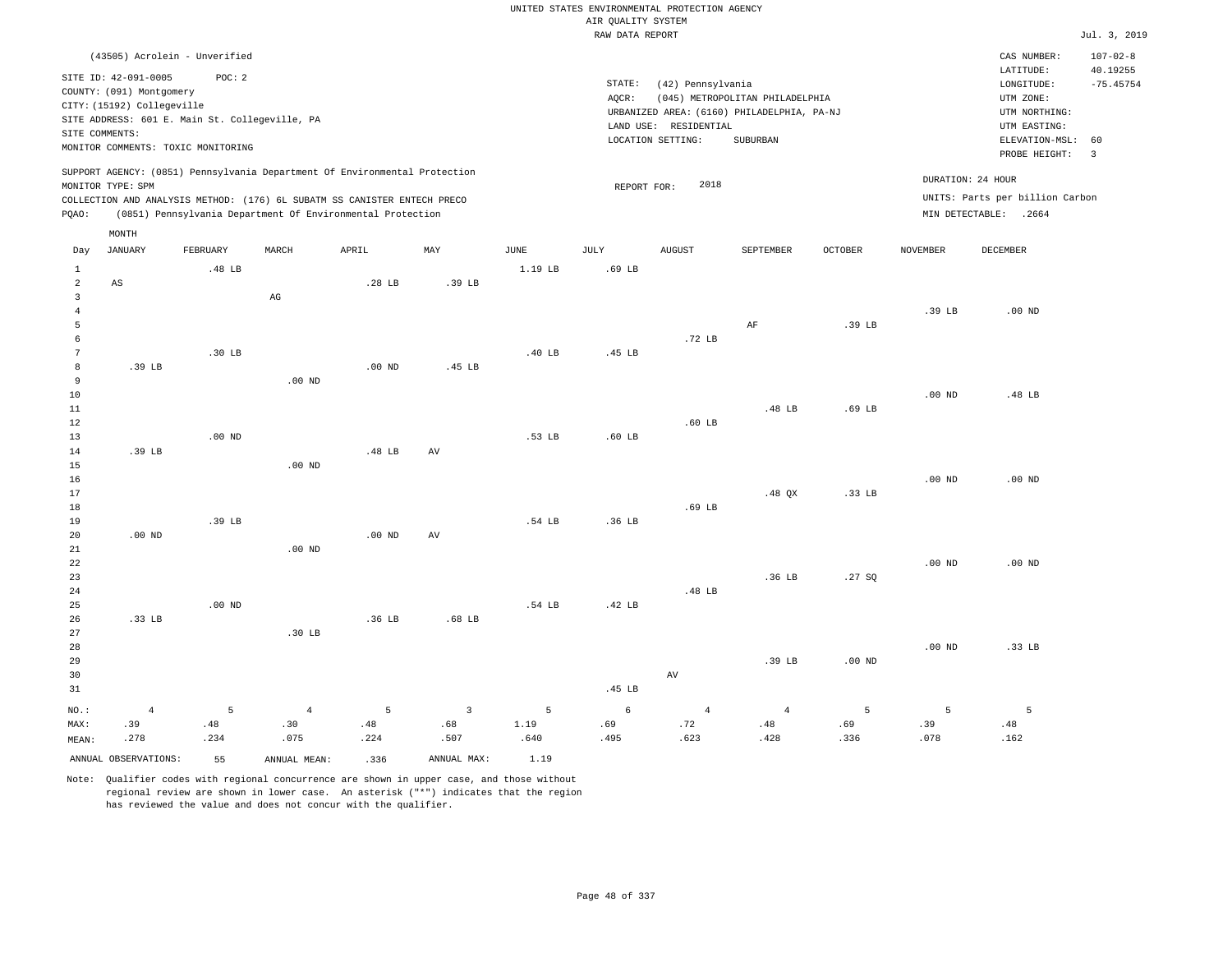|                                                |                                                                                                                                                                                            |                        |                                                                                                                                        |                                     |                                     |                        | UNITED STATES ENVIRONMENTAL PROTECTION AGENCY |                                                                 |                                                                                           |                                     |                      |                                                                                                                         |                                                                  |
|------------------------------------------------|--------------------------------------------------------------------------------------------------------------------------------------------------------------------------------------------|------------------------|----------------------------------------------------------------------------------------------------------------------------------------|-------------------------------------|-------------------------------------|------------------------|-----------------------------------------------|-----------------------------------------------------------------|-------------------------------------------------------------------------------------------|-------------------------------------|----------------------|-------------------------------------------------------------------------------------------------------------------------|------------------------------------------------------------------|
|                                                |                                                                                                                                                                                            |                        |                                                                                                                                        |                                     |                                     |                        | AIR OUALITY SYSTEM                            |                                                                 |                                                                                           |                                     |                      |                                                                                                                         |                                                                  |
|                                                |                                                                                                                                                                                            |                        |                                                                                                                                        |                                     |                                     |                        | RAW DATA REPORT                               |                                                                 |                                                                                           |                                     |                      |                                                                                                                         | Jul. 3, 2019                                                     |
|                                                | (43551) Acetone<br>SITE ID: 42-091-0005<br>COUNTY: (091) Montgomery<br>CITY: (15192) Collegeville<br>SITE ADDRESS: 601 E. Main St. Collegeville, PA<br>SITE COMMENTS:<br>MONITOR COMMENTS: | POC: 2                 |                                                                                                                                        |                                     |                                     |                        | STATE:<br>AOCR:                               | (42) Pennsylvania<br>LAND USE: RESIDENTIAL<br>LOCATION SETTING: | (045) METROPOLITAN PHILADELPHIA<br>URBANIZED AREA: (6160) PHILADELPHIA, PA-NJ<br>SUBURBAN |                                     |                      | CAS NUMBER:<br>LATITUDE:<br>LONGITUDE:<br>UTM ZONE:<br>UTM NORTHING:<br>UTM EASTING:<br>ELEVATION-MSL:<br>PROBE HEIGHT: | $67 - 64 - 1$<br>40.19255<br>$-75.45754$<br>60<br>$\overline{3}$ |
|                                                |                                                                                                                                                                                            |                        | SUPPORT AGENCY: (0851) Pennsylvania Department Of Environmental Protection                                                             |                                     |                                     |                        |                                               |                                                                 |                                                                                           |                                     |                      |                                                                                                                         |                                                                  |
|                                                | MONITOR TYPE: SPM                                                                                                                                                                          |                        |                                                                                                                                        |                                     |                                     |                        | REPORT FOR:                                   | 2013                                                            |                                                                                           |                                     | DURATION: 24 HOUR    |                                                                                                                         |                                                                  |
| PQAO:                                          |                                                                                                                                                                                            |                        | COLLECTION AND ANALYSIS METHOD: (176) 6L Subatm SS Canister Entech Preco<br>(0851) Pennsylvania Department Of Environmental Protection |                                     |                                     |                        |                                               |                                                                 |                                                                                           |                                     | MIN DETECTABLE:      | UNITS: Parts per billion Carbon                                                                                         |                                                                  |
|                                                | MONTH                                                                                                                                                                                      |                        |                                                                                                                                        |                                     |                                     |                        |                                               |                                                                 |                                                                                           |                                     |                      |                                                                                                                         |                                                                  |
| Day                                            | JANUARY                                                                                                                                                                                    | FEBRUARY               | MARCH                                                                                                                                  | APRIL                               | MAY                                 | JUNE                   | JULY                                          | <b>AUGUST</b>                                                   | SEPTEMBER                                                                                 | <b>OCTOBER</b>                      | <b>NOVEMBER</b>      | <b>DECEMBER</b>                                                                                                         |                                                                  |
| $\mathbf{1}$<br>$\overline{a}$<br>$\mathbf{3}$ |                                                                                                                                                                                            | 13.755                 |                                                                                                                                        |                                     |                                     | 26.292                 | 23.733 CC                                     | 33.861 EH                                                       | 16.353 CC                                                                                 | AS                                  |                      |                                                                                                                         |                                                                  |
| $\overline{4}$<br>5                            | 5.985 CC                                                                                                                                                                                   |                        | 25.263                                                                                                                                 | 11.235                              | 23.418 CC                           |                        |                                               |                                                                 |                                                                                           |                                     |                      |                                                                                                                         |                                                                  |
| 6<br>$\overline{7}$<br>8                       |                                                                                                                                                                                            |                        |                                                                                                                                        |                                     |                                     |                        |                                               | 20.427 CC                                                       | 14.607 CC                                                                                 | 16.836                              | 6.978                | 11.679 CC                                                                                                               |                                                                  |
| 9<br>10                                        | 9.327                                                                                                                                                                                      | 4.422 CC               |                                                                                                                                        | 18.042                              | 21.768 CC                           | 21.741                 | 33.321 EH                                     |                                                                 |                                                                                           |                                     |                      |                                                                                                                         |                                                                  |
| $11\,$<br>12<br>13                             |                                                                                                                                                                                            |                        | 11.985                                                                                                                                 |                                     |                                     |                        |                                               |                                                                 | 11.907 CC                                                                                 | 16.755                              | 6.585                | 4.719 CC                                                                                                                |                                                                  |
| 14<br>15<br>16                                 | 8.961 CC                                                                                                                                                                                   | 18.399                 |                                                                                                                                        | 13.914                              | AF                                  | 24.027                 | 21.303 CC                                     | 30.360 EH                                                       |                                                                                           |                                     |                      |                                                                                                                         |                                                                  |
| 17<br>18<br>19                                 |                                                                                                                                                                                            |                        | AF                                                                                                                                     |                                     |                                     |                        |                                               |                                                                 | AF                                                                                        | AF                                  | 6.981                | 20.778 CC                                                                                                               |                                                                  |
| 20<br>21<br>22                                 | 4.797 CC                                                                                                                                                                                   | 9.468                  |                                                                                                                                        | 9.711                               | $\rm{AF}$                           | 14.904                 | 21.837 CC                                     | 10.407 CC                                                       |                                                                                           |                                     |                      |                                                                                                                         |                                                                  |
| 23<br>24<br>25<br>26                           |                                                                                                                                                                                            |                        | 6.048 CC                                                                                                                               |                                     |                                     |                        |                                               | 38.445 EH                                                       | 25.209                                                                                    | 16.347                              | 2.592                | 13.195 CC                                                                                                               |                                                                  |
| 27<br>28<br>29                                 | 6.945                                                                                                                                                                                      | 14.646                 | AS                                                                                                                                     | 13.755 CC                           | 33.009 EH                           | 29.481                 | 26.208 CC                                     |                                                                 |                                                                                           |                                     |                      |                                                                                                                         |                                                                  |
| 30<br>31                                       |                                                                                                                                                                                            |                        |                                                                                                                                        |                                     |                                     |                        |                                               |                                                                 |                                                                                           | 17.622                              | 8.184 CC             | 12.788 CC                                                                                                               |                                                                  |
| NO.:<br>MAX:<br>MEAN:                          | 5<br>9.327<br>7.2030                                                                                                                                                                       | 5<br>18.399<br>12.1380 | $\overline{3}$<br>25.263<br>14.4320                                                                                                    | $\overline{5}$<br>18.042<br>13.3314 | $\overline{3}$<br>33.009<br>26.0650 | 5<br>29.481<br>23.2890 | 5<br>33.321<br>25.2804                        | 5<br>38.445<br>26.7000                                          | $\overline{4}$<br>25.209<br>17.0190                                                       | $\overline{4}$<br>17.622<br>16.8900 | 5<br>8.184<br>6.2640 | $\overline{5}$<br>20.778<br>12.6318                                                                                     |                                                                  |
|                                                | ANNUAL OBSERVATIONS:                                                                                                                                                                       | 54                     | ANNUAL MEAN: 16.5058                                                                                                                   |                                     | ANNUAL MAX:                         | 38.445                 |                                               |                                                                 |                                                                                           |                                     |                      |                                                                                                                         |                                                                  |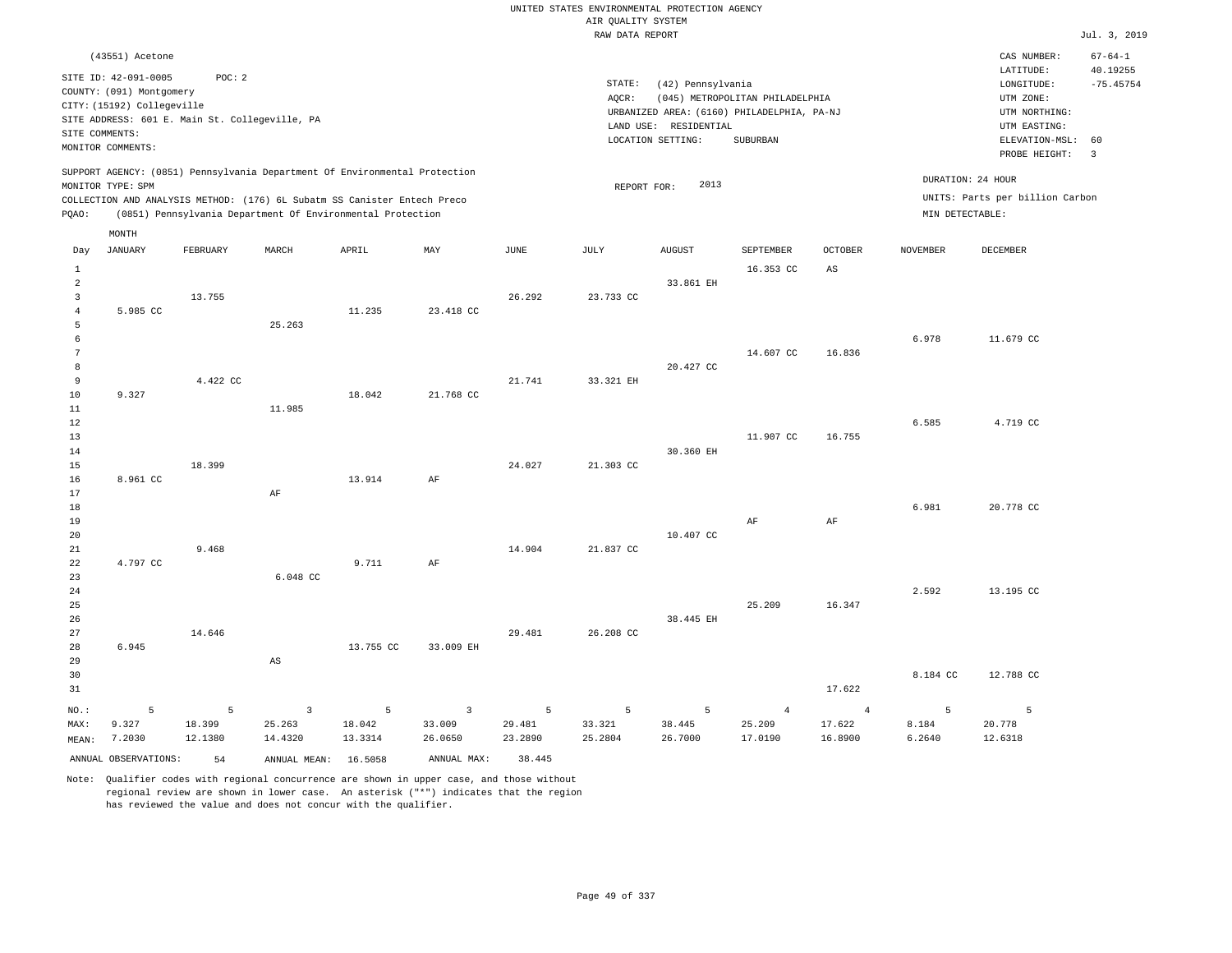|                                          |                                                                                                                                                                       |                                    |                                                                                                                                                                                                                      |                                     |                                     |                                     | UNITED STATES ENVIRONMENTAL PROTECTION AGENCY |                                            |                                                                               |                        |                                      |                                                                                      |                                          |
|------------------------------------------|-----------------------------------------------------------------------------------------------------------------------------------------------------------------------|------------------------------------|----------------------------------------------------------------------------------------------------------------------------------------------------------------------------------------------------------------------|-------------------------------------|-------------------------------------|-------------------------------------|-----------------------------------------------|--------------------------------------------|-------------------------------------------------------------------------------|------------------------|--------------------------------------|--------------------------------------------------------------------------------------|------------------------------------------|
|                                          |                                                                                                                                                                       |                                    |                                                                                                                                                                                                                      |                                     |                                     |                                     | AIR QUALITY SYSTEM                            |                                            |                                                                               |                        |                                      |                                                                                      |                                          |
|                                          |                                                                                                                                                                       |                                    |                                                                                                                                                                                                                      |                                     |                                     |                                     | RAW DATA REPORT                               |                                            |                                                                               |                        |                                      |                                                                                      | Jul. 3, 2019                             |
|                                          | (43551) Acetone<br>SITE ID: 42-091-0005<br>COUNTY: (091) Montgomery<br>CITY: (15192) Collegeville<br>SITE ADDRESS: 601 E. Main St. Collegeville, PA<br>SITE COMMENTS: | POC: 2                             |                                                                                                                                                                                                                      |                                     |                                     |                                     | STATE:<br>AOCR:                               | (42) Pennsylvania<br>LAND USE: RESIDENTIAL | (045) METROPOLITAN PHILADELPHIA<br>URBANIZED AREA: (6160) PHILADELPHIA, PA-NJ |                        |                                      | CAS NUMBER:<br>LATITUDE:<br>LONGITUDE:<br>UTM ZONE:<br>UTM NORTHING:<br>UTM EASTING: | $67 - 64 - 1$<br>40.19255<br>$-75.45754$ |
|                                          | MONITOR COMMENTS:                                                                                                                                                     |                                    |                                                                                                                                                                                                                      |                                     |                                     |                                     |                                               | LOCATION SETTING:                          | SUBURBAN                                                                      |                        |                                      | ELEVATION-MSL:<br>PROBE HEIGHT:                                                      | 60<br>$\overline{3}$                     |
| PQAO:                                    | MONITOR TYPE: SPM                                                                                                                                                     |                                    | SUPPORT AGENCY: (0851) Pennsylvania Department Of Environmental Protection<br>COLLECTION AND ANALYSIS METHOD: (176) 6L Subatm SS Canister Entech Preco<br>(0851) Pennsylvania Department Of Environmental Protection |                                     |                                     |                                     | REPORT FOR:                                   | 2014                                       |                                                                               |                        | DURATION: 24 HOUR<br>MIN DETECTABLE: | UNITS: Parts per billion Carbon                                                      |                                          |
|                                          | MONTH                                                                                                                                                                 |                                    |                                                                                                                                                                                                                      |                                     |                                     |                                     |                                               |                                            |                                                                               |                        |                                      |                                                                                      |                                          |
| Day                                      | <b>JANUARY</b>                                                                                                                                                        | FEBRUARY                           | MARCH                                                                                                                                                                                                                | APRIL                               | MAY                                 | <b>JUNE</b>                         | <b>JULY</b>                                   | <b>AUGUST</b>                              | SEPTEMBER                                                                     | <b>OCTOBER</b>         | <b>NOVEMBER</b>                      | <b>DECEMBER</b>                                                                      |                                          |
| $\mathbf{1}$<br>$\overline{a}$           |                                                                                                                                                                       |                                    |                                                                                                                                                                                                                      |                                     |                                     |                                     |                                               |                                            | 13.291 CC                                                                     | 22.232                 | 13.417 CC                            | 12.570 CC                                                                            |                                          |
| $\mathbf{3}$<br>$\overline{4}$<br>5<br>6 | 6.708 CC                                                                                                                                                              | 9.065                              | 9.535                                                                                                                                                                                                                | 15.956 QX                           | 9.527 CC                            | 25.781                              | 8.702 CC                                      | AF                                         |                                                                               |                        |                                      |                                                                                      |                                          |
| $\overline{7}$<br>8<br>9<br>10           |                                                                                                                                                                       | $\mathbb{A}\mathbb{S}$             |                                                                                                                                                                                                                      |                                     |                                     | 23.017                              | 36.885 EH                                     | 25.388 CC                                  | 14.872 CC                                                                     | 27.182                 | 9.630 CC                             | 4.801 CC                                                                             |                                          |
| 11<br>12<br>13<br>14                     | 7.721 CC                                                                                                                                                              |                                    | 17.149                                                                                                                                                                                                               | 14.753                              | 18.515                              |                                     |                                               |                                            | 8.721 CC                                                                      | 14.402                 | 12,912 CC                            | AF                                                                                   |                                          |
| 15<br>16<br>17<br>18                     | 8.035 CC                                                                                                                                                              | 8.050 CC                           | 20.081                                                                                                                                                                                                               | 13.410                              | 31.718 EH                           | $\mathbb{A}\mathbb{S}$              | AF                                            | 11.651 CC                                  |                                                                               |                        |                                      |                                                                                      |                                          |
| 19<br>20<br>21<br>22<br>23               | 7.899 CC                                                                                                                                                              | 15.400                             |                                                                                                                                                                                                                      | 26.060                              | 44.608 5                            | AS                                  | $\mathbb{A}\mathbb{S}$                        | 14.346 CC                                  | 13.175                                                                        | 11.304 CC              | AF                                   | 5.638 CC                                                                             |                                          |
| 24<br>25<br>26<br>27                     |                                                                                                                                                                       |                                    | 9.209 CC                                                                                                                                                                                                             |                                     |                                     |                                     |                                               | 18.249 CC                                  | 12.408                                                                        | 16.024 CC              | 12.723 CC                            | 5.652 CC                                                                             |                                          |
| 28<br>29<br>30<br>31                     | 17.657                                                                                                                                                                | 6.345                              | 6.936 CC                                                                                                                                                                                                             | 6.624                               | AF                                  | 15.533                              | 23.947 QX                                     |                                            |                                                                               |                        |                                      | 6.621 CC                                                                             |                                          |
| NO.:<br>MAX:<br>MEAN:                    | 5<br>17.657<br>9.6040                                                                                                                                                 | $\overline{4}$<br>15.400<br>9.7150 | 5<br>20.081<br>12.5820                                                                                                                                                                                               | $\overline{5}$<br>26.060<br>15.3606 | $\overline{4}$<br>44.608<br>26.0920 | $\overline{3}$<br>25.781<br>21.4437 | $\overline{\mathbf{3}}$<br>36.885<br>23.1780  | $\overline{4}$<br>25.388<br>17.4085        | 5<br>14.872<br>12.4934                                                        | 5<br>27.182<br>18.2288 | $\overline{4}$<br>13.417<br>12.1705  | 5<br>12.570<br>7.0564                                                                |                                          |
|                                          | ANNUAL OBSERVATIONS:                                                                                                                                                  | 52                                 | ANNUAL MEAN: 14.8468                                                                                                                                                                                                 |                                     | ANNUAL MAX:                         | 44.608                              |                                               |                                            |                                                                               |                        |                                      |                                                                                      |                                          |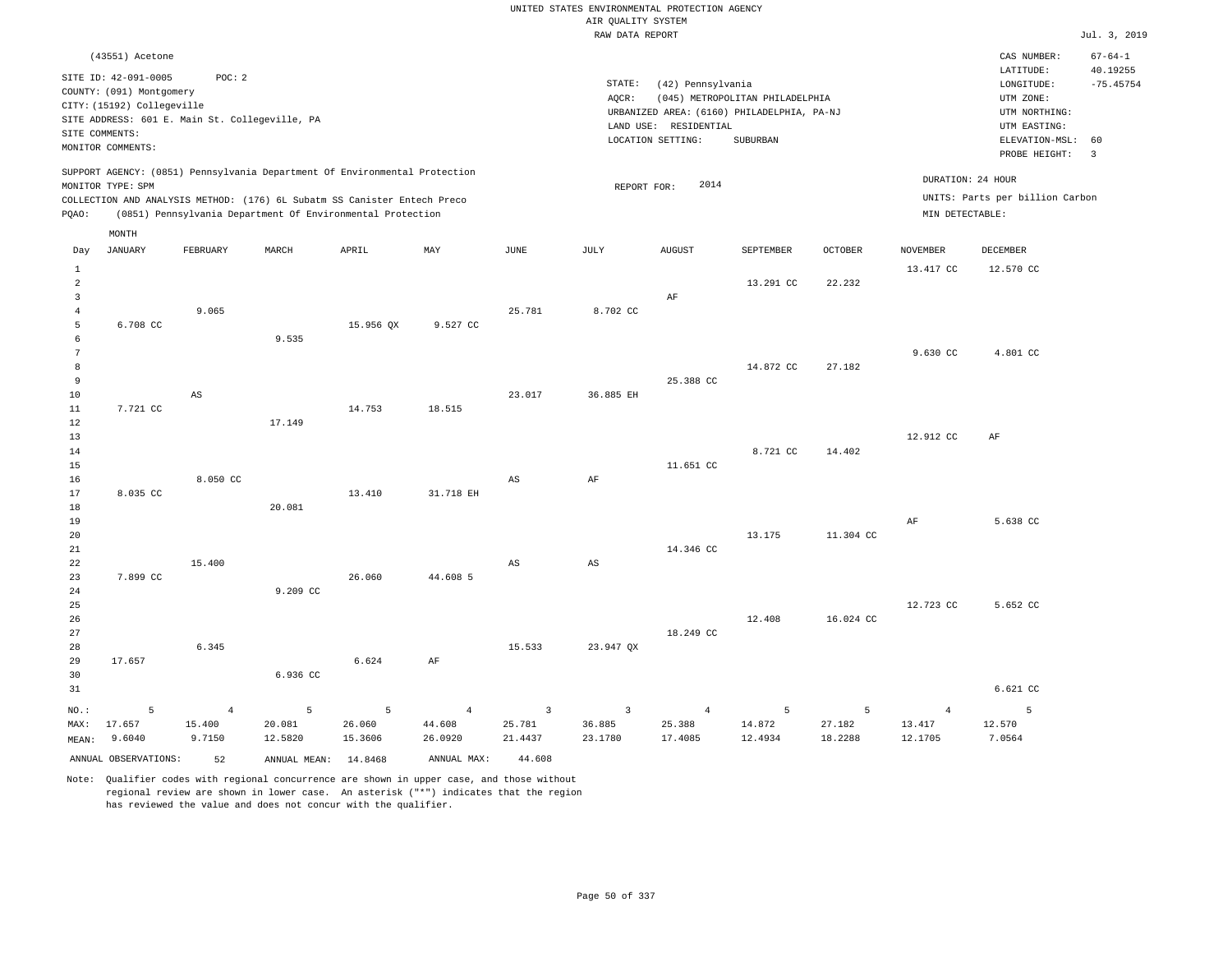|                                       |                                                                                                                                                 |                                    |                                                                                                                                                        |                       |                        |                                              | UNITED STATES ENVIRONMENTAL PROTECTION AGENCY<br>AIR QUALITY SYSTEM |                                            |                                                                                           |                        |                                     |                                                                               |                                          |
|---------------------------------------|-------------------------------------------------------------------------------------------------------------------------------------------------|------------------------------------|--------------------------------------------------------------------------------------------------------------------------------------------------------|-----------------------|------------------------|----------------------------------------------|---------------------------------------------------------------------|--------------------------------------------|-------------------------------------------------------------------------------------------|------------------------|-------------------------------------|-------------------------------------------------------------------------------|------------------------------------------|
|                                       |                                                                                                                                                 |                                    |                                                                                                                                                        |                       |                        |                                              | RAW DATA REPORT                                                     |                                            |                                                                                           |                        |                                     |                                                                               | Jul. 3, 2019                             |
|                                       | (43551) Acetone<br>SITE ID: 42-091-0005                                                                                                         | POC: 2                             |                                                                                                                                                        |                       |                        |                                              | STATE:                                                              | (42) Pennsylvania                          |                                                                                           |                        |                                     | CAS NUMBER:<br>LATITUDE:<br>LONGITUDE:                                        | $67 - 64 - 1$<br>40.19255<br>$-75.45754$ |
|                                       | COUNTY: (091) Montgomery<br>CITY: (15192) Collegeville<br>SITE ADDRESS: 601 E. Main St. Collegeville, PA<br>SITE COMMENTS:<br>MONITOR COMMENTS: |                                    |                                                                                                                                                        |                       |                        |                                              | AQCR:                                                               | LAND USE: RESIDENTIAL<br>LOCATION SETTING: | (045) METROPOLITAN PHILADELPHIA<br>URBANIZED AREA: (6160) PHILADELPHIA, PA-NJ<br>SUBURBAN |                        |                                     | UTM ZONE:<br>UTM NORTHING:<br>UTM EASTING:<br>ELEVATION-MSL:<br>PROBE HEIGHT: | 60<br>$\overline{3}$                     |
|                                       | MONITOR TYPE: SPM                                                                                                                               |                                    | SUPPORT AGENCY: (0851) Pennsylvania Department Of Environmental Protection<br>COLLECTION AND ANALYSIS METHOD: (176) 6L Subatm SS Canister Entech Preco |                       |                        |                                              | REPORT FOR:                                                         | 2015                                       |                                                                                           |                        |                                     | DURATION: 24 HOUR<br>UNITS: Parts per billion Carbon                          |                                          |
| PQAO:                                 |                                                                                                                                                 |                                    | (0851) Pennsylvania Department Of Environmental Protection                                                                                             |                       |                        |                                              |                                                                     |                                            |                                                                                           |                        | MIN DETECTABLE:                     |                                                                               |                                          |
| Day                                   | MONTH<br><b>JANUARY</b>                                                                                                                         | FEBRUARY                           | MARCH                                                                                                                                                  | APRIL                 | MAY                    | $_{\rm JUNE}$                                | $\mathtt{JULY}$                                                     | ${\tt AUGUST}$                             | SEPTEMBER                                                                                 | <b>OCTOBER</b>         | <b>NOVEMBER</b>                     | <b>DECEMBER</b>                                                               |                                          |
| 1<br>$\overline{2}$<br>$\overline{3}$ |                                                                                                                                                 |                                    | AS                                                                                                                                                     |                       |                        |                                              |                                                                     |                                            | 38.700 EH                                                                                 | 5.100 CC               | 13.800 CC                           | AF                                                                            |                                          |
| $\overline{4}$<br>5<br>6<br>7         | 5.107 CC                                                                                                                                        | 6.779 CC                           | 4.562 CC                                                                                                                                               | 14.400                | 9.900 CC               | 11.700 CC                                    | 16.200                                                              | 18,600                                     |                                                                                           |                        |                                     |                                                                               |                                          |
| 8<br>9<br>10                          |                                                                                                                                                 |                                    |                                                                                                                                                        |                       |                        |                                              |                                                                     | AF                                         | 21.300 EH                                                                                 | 15.300                 | 11.400 CC                           | AF                                                                            |                                          |
| 11<br>$1\,2$<br>13<br>14              | AF                                                                                                                                              | 12,909 CC                          | 8.700 CC                                                                                                                                               | 6.900 CC              | $6.600 \text{ CC}$     | 48.000 5                                     | 36.300                                                              |                                            |                                                                                           |                        | 4.800 CC                            | 15.600                                                                        |                                          |
| 15<br>16<br>17<br>18                  | 10.343 CC                                                                                                                                       | 8.248 CC                           |                                                                                                                                                        | 7.200 CC              | 34.500 EH              | $_{\rm AS}$                                  | 35.400                                                              | 21.900                                     | 21.600                                                                                    | 20.100                 |                                     |                                                                               |                                          |
| 19<br>20<br>$2\sqrt{1}$<br>22         |                                                                                                                                                 |                                    | 4.500 CC                                                                                                                                               |                       |                        |                                              |                                                                     | AF                                         | 13.200 CC                                                                                 | 16.800                 | 12.000 CC                           | 24.600                                                                        |                                          |
| 23<br>24<br>25                        | $_{\rm AS}$                                                                                                                                     | 5.639 CC                           | 8.100 CC                                                                                                                                               | 3.900 CC              | 12.900 CC              | AF                                           | 33.300 EH                                                           |                                            |                                                                                           |                        |                                     |                                                                               |                                          |
| 26<br>27<br>28<br>29<br>30            | 5.704 CC                                                                                                                                        |                                    |                                                                                                                                                        | 4.200 CC              | 47.100 5               | 15.000 CC                                    | 30.600 EH                                                           | 15.000                                     | 9.900 CC                                                                                  | 8.100 CC               | AF                                  | 12.300 CC                                                                     |                                          |
| 31                                    |                                                                                                                                                 |                                    | 9.900 CC                                                                                                                                               |                       |                        |                                              |                                                                     |                                            |                                                                                           |                        |                                     |                                                                               |                                          |
| NO.:<br>MAX:<br>MEAN:                 | $\mathbf{3}$<br>10.343<br>7.0513                                                                                                                | $\overline{4}$<br>12.909<br>8.3938 | 5<br>9.900<br>7.1524                                                                                                                                   | 5<br>14.400<br>7.3200 | 5<br>47.100<br>22.2000 | $\overline{\mathbf{3}}$<br>48.000<br>24.9000 | 5<br>36.300<br>30.3600                                              | $\overline{3}$<br>21.900<br>18.5000        | 5<br>38.700<br>20.9400                                                                    | 5<br>20.100<br>13.0800 | $\overline{4}$<br>13.800<br>10.5000 | $\overline{\mathbf{3}}$<br>24.600<br>17.5000                                  |                                          |
|                                       | ANNUAL OBSERVATIONS:                                                                                                                            | 50                                 | ANNUAL MEAN: 15.6938                                                                                                                                   |                       | ANNUAL MAX:            | 48.000                                       |                                                                     |                                            |                                                                                           |                        |                                     |                                                                               |                                          |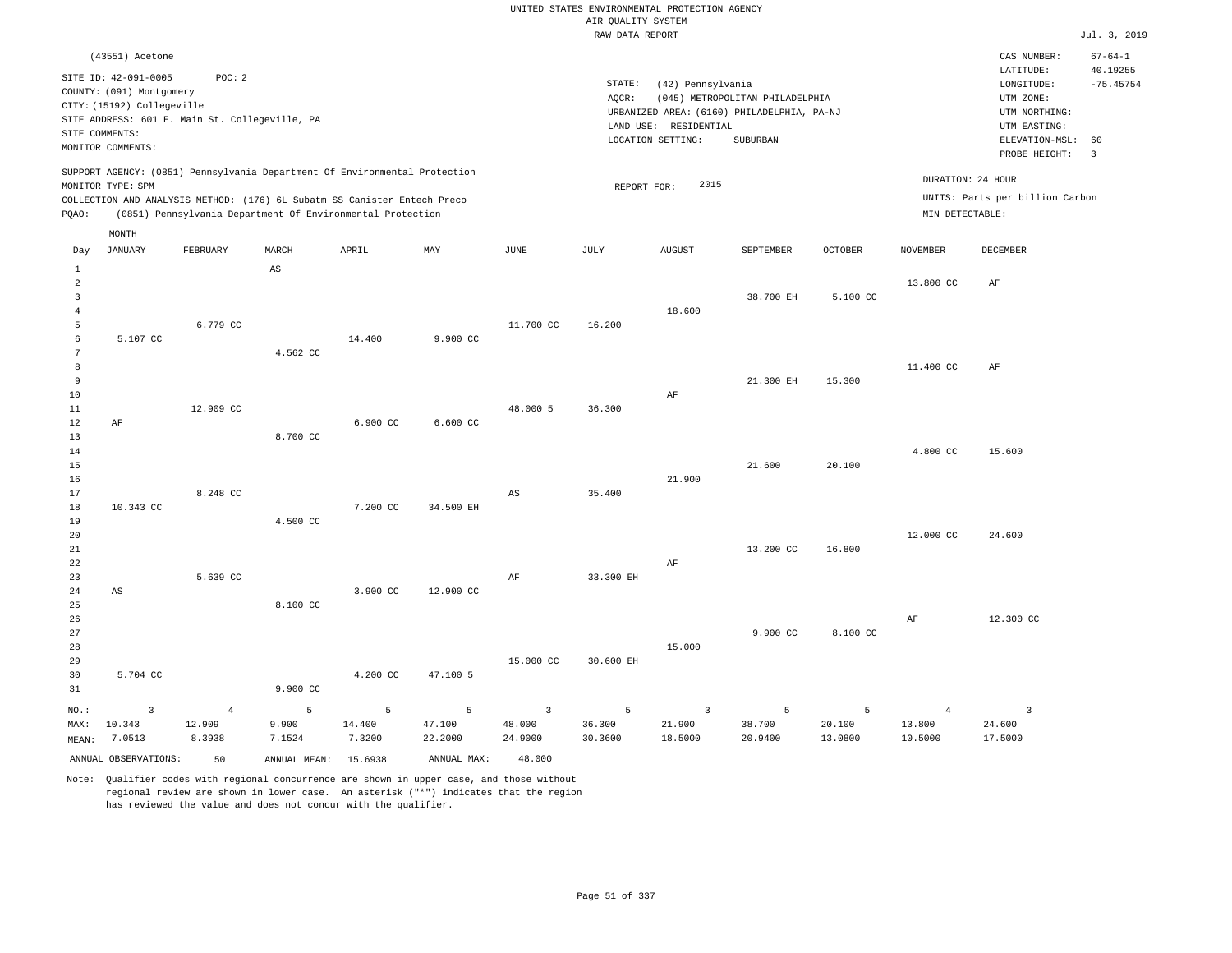|                                                 |                                                                                                                                                                             |                                    |                                                            |                                    |                                     |                        | UNITED STATES ENVIRONMENTAL PROTECTION AGENCY |                                                                 |                                                                                           |                       |                                    |                                                                                                        |                                                |
|-------------------------------------------------|-----------------------------------------------------------------------------------------------------------------------------------------------------------------------------|------------------------------------|------------------------------------------------------------|------------------------------------|-------------------------------------|------------------------|-----------------------------------------------|-----------------------------------------------------------------|-------------------------------------------------------------------------------------------|-----------------------|------------------------------------|--------------------------------------------------------------------------------------------------------|------------------------------------------------|
|                                                 |                                                                                                                                                                             |                                    |                                                            |                                    |                                     |                        | AIR OUALITY SYSTEM                            |                                                                 |                                                                                           |                       |                                    |                                                                                                        |                                                |
|                                                 |                                                                                                                                                                             |                                    |                                                            |                                    |                                     |                        | RAW DATA REPORT                               |                                                                 |                                                                                           |                       |                                    |                                                                                                        | Jul. 3, 2019                                   |
|                                                 | (43551) Acetone<br>SITE ID: 42-091-0005<br>COUNTY: (091) Montgomery<br>CITY: (15192) Collegeville<br>SITE ADDRESS: 601 E. Main St. Collegeville, PA<br>SITE COMMENTS:       | POC: 2                             |                                                            |                                    |                                     |                        | STATE:<br>AOCR:                               | (42) Pennsylvania<br>LAND USE: RESIDENTIAL<br>LOCATION SETTING: | (045) METROPOLITAN PHILADELPHIA<br>URBANIZED AREA: (6160) PHILADELPHIA, PA-NJ<br>SUBURBAN |                       |                                    | CAS NUMBER:<br>LATITUDE:<br>LONGITUDE:<br>UTM ZONE:<br>UTM NORTHING:<br>UTM EASTING:<br>ELEVATION-MSL: | $67 - 64 - 1$<br>40.19255<br>$-75.45754$<br>60 |
|                                                 | MONITOR COMMENTS:                                                                                                                                                           |                                    |                                                            |                                    |                                     |                        |                                               |                                                                 |                                                                                           |                       |                                    | PROBE HEIGHT:                                                                                          | $\overline{3}$                                 |
| PQAO:                                           | SUPPORT AGENCY: (0851) Pennsylvania Department Of Environmental Protection<br>MONITOR TYPE: SPM<br>COLLECTION AND ANALYSIS METHOD: (176) 6L Subatm SS Canister Entech Preco |                                    | (0851) Pennsylvania Department Of Environmental Protection |                                    |                                     |                        | REPORT FOR:                                   | 2016                                                            |                                                                                           |                       | MIN DETECTABLE:                    | DURATION: 24 HOUR<br>UNITS: Parts per billion Carbon                                                   |                                                |
|                                                 | MONTH                                                                                                                                                                       |                                    |                                                            |                                    |                                     |                        |                                               |                                                                 |                                                                                           |                       |                                    |                                                                                                        |                                                |
| Day                                             | <b>JANUARY</b>                                                                                                                                                              | FEBRUARY                           | MARCH                                                      | APRIL                              | MAY                                 | <b>JUNE</b>            | JULY                                          | <b>AUGUST</b>                                                   | SEPTEMBER                                                                                 | <b>OCTOBER</b>        | <b>NOVEMBER</b>                    | <b>DECEMBER</b>                                                                                        |                                                |
| 1<br>2<br>$\overline{3}$<br>$\overline{4}$<br>5 | AF                                                                                                                                                                          |                                    | 5.700 LB                                                   |                                    |                                     | 18.900                 |                                               | 24,060                                                          | TS                                                                                        | 7.800 LB              | 10.200 LB                          | $6.000$ LB                                                                                             |                                                |
| 6<br>$7\phantom{.0}$<br>8                       | 15.000                                                                                                                                                                      | 4.800 LB                           | 21.300                                                     | AF                                 | 7.200 LB                            |                        | 22.200                                        |                                                                 |                                                                                           |                       | $9.000$ LB                         | 5.400 LB                                                                                               |                                                |
| 9<br>$10$<br>11<br>12                           |                                                                                                                                                                             | AF                                 |                                                            | 6.240 LB                           | 29.100 5                            | 38.400 5               | 11.400 LB                                     | 14.760                                                          | 19.800                                                                                    | 5.700 LB              |                                    |                                                                                                        |                                                |
| 13<br>14<br>15<br>16                            | 4.200 LB                                                                                                                                                                    |                                    | 10.200 LB                                                  |                                    |                                     |                        |                                               | 19.200                                                          | 13.200                                                                                    | 12.300                | AF                                 | 6.900                                                                                                  |                                                |
| 17<br>18<br>19                                  | 2.850 LB                                                                                                                                                                    | 3.600 LB                           | 3.900 LB                                                   | 14.250 LB                          | 12.000 LB                           | 16.500                 | AF                                            |                                                                 |                                                                                           |                       |                                    |                                                                                                        |                                                |
| 20<br>21<br>22<br>23                            |                                                                                                                                                                             |                                    |                                                            |                                    |                                     | 15.300                 | AS                                            | 24.600                                                          | 11.700 LB                                                                                 | 10.200                | $\rm{AF}$                          | 6.300 LB                                                                                               |                                                |
| 24<br>25<br>26<br>27                            | 10.710 LB                                                                                                                                                                   | 10.200 LB                          | 9.000 QX                                                   | 5.700 LB                           | TS                                  |                        |                                               |                                                                 | 15.600                                                                                    | 8.100 LB              | 9.300 LB                           | 13,800                                                                                                 |                                                |
| 28<br>29<br>30<br>31                            | AV                                                                                                                                                                          |                                    | 8.100 QX                                                   | 6.300 LB                           | 12.600 LB                           | 24.000                 | 19.200                                        | AF                                                              |                                                                                           |                       |                                    |                                                                                                        |                                                |
| NO.:<br>MAX:<br>MEAN:                           | $\overline{4}$<br>15.000<br>8.1900                                                                                                                                          | $\overline{3}$<br>10.200<br>6.2000 | 6<br>21.300<br>9.7000                                      | $\overline{4}$<br>14.250<br>8.1225 | $\overline{4}$<br>29.100<br>15.2250 | 5<br>38.400<br>22.6200 | $\overline{3}$<br>22.200<br>17.6000           | $\overline{4}$<br>24.600<br>20.6550                             | $\overline{4}$<br>19.800<br>15.0750                                                       | 5<br>12.300<br>8.8200 | $\overline{3}$<br>10.200<br>9.5000 | $\overline{5}$<br>13.800<br>7.6800                                                                     |                                                |
|                                                 | ANNUAL OBSERVATIONS:                                                                                                                                                        | 50                                 | ANNUAL MEAN: 12.4554                                       |                                    | ANNUAL MAX:                         | 38.400                 |                                               |                                                                 |                                                                                           |                       |                                    |                                                                                                        |                                                |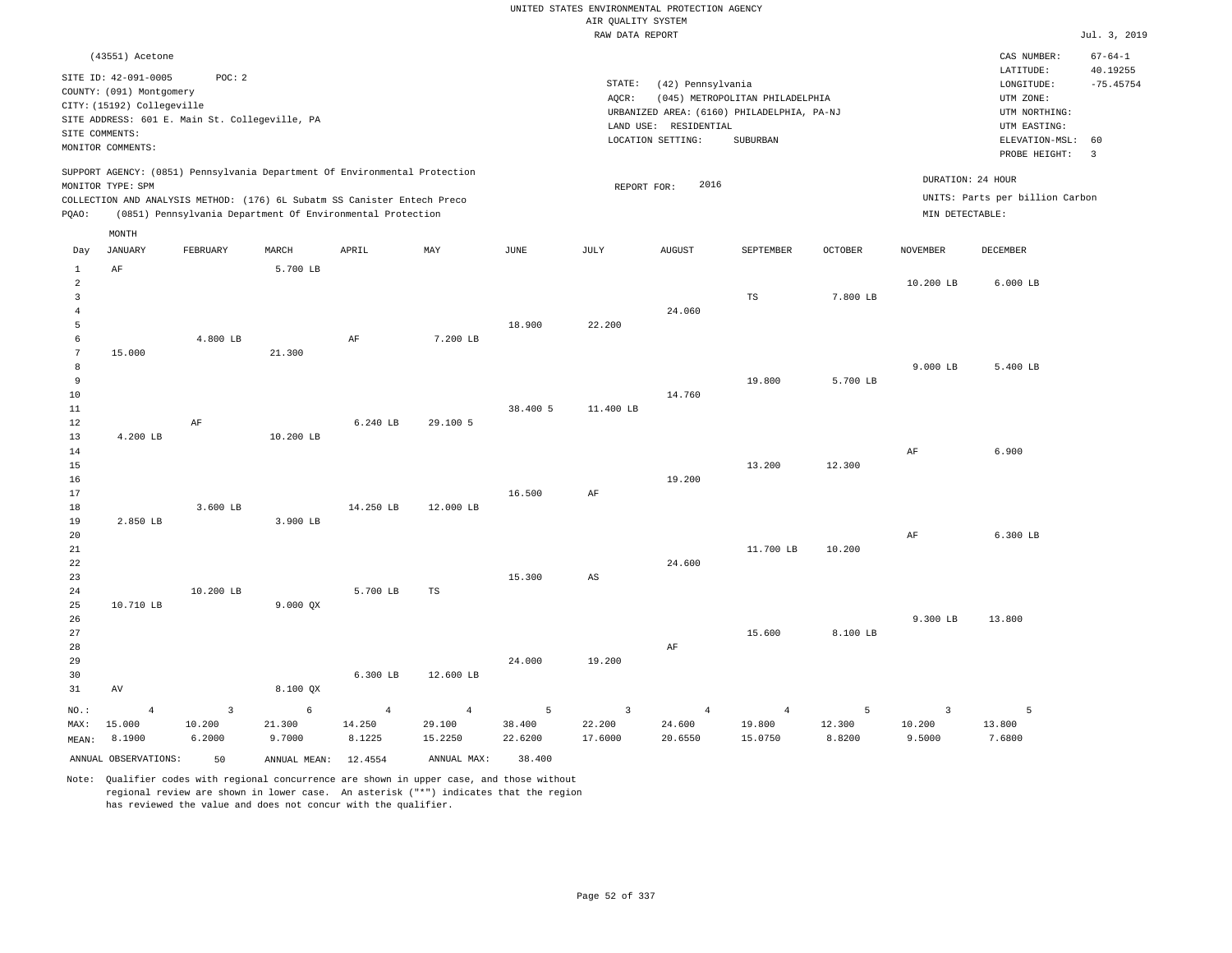|                                                           |                                                                                |                                   |                                   |                                                                                                                                                                                                                      |                                    |                        |                                     | UNITED STATES ENVIRONMENTAL PROTECTION AGENCY |                                            |                        |                                      |                                            |                         |
|-----------------------------------------------------------|--------------------------------------------------------------------------------|-----------------------------------|-----------------------------------|----------------------------------------------------------------------------------------------------------------------------------------------------------------------------------------------------------------------|------------------------------------|------------------------|-------------------------------------|-----------------------------------------------|--------------------------------------------|------------------------|--------------------------------------|--------------------------------------------|-------------------------|
|                                                           |                                                                                |                                   |                                   |                                                                                                                                                                                                                      |                                    |                        | AIR QUALITY SYSTEM                  |                                               |                                            |                        |                                      |                                            |                         |
|                                                           |                                                                                |                                   |                                   |                                                                                                                                                                                                                      |                                    |                        | RAW DATA REPORT                     |                                               |                                            |                        |                                      |                                            | Jul. 3, 2019            |
|                                                           | (43551) Acetone                                                                |                                   |                                   |                                                                                                                                                                                                                      |                                    |                        |                                     |                                               |                                            |                        |                                      | CAS NUMBER:                                | $67 - 64 - 1$           |
|                                                           | SITE ID: 42-091-0005<br>COUNTY: (091) Montgomery<br>CITY: (15192) Collegeville | POC: 2                            |                                   |                                                                                                                                                                                                                      |                                    |                        | STATE:<br>AOCR:                     | (42) Pennsylvania                             | (045) METROPOLITAN PHILADELPHIA            |                        |                                      | LATITUDE:<br>LONGITUDE:<br>UTM ZONE:       | 40.19255<br>$-75.45754$ |
|                                                           | SITE ADDRESS: 601 E. Main St. Collegeville, PA                                 |                                   |                                   |                                                                                                                                                                                                                      |                                    |                        |                                     |                                               | URBANIZED AREA: (6160) PHILADELPHIA, PA-NJ |                        |                                      | UTM NORTHING:                              |                         |
| SITE COMMENTS:                                            |                                                                                |                                   |                                   |                                                                                                                                                                                                                      |                                    |                        |                                     | LAND USE: RESIDENTIAL<br>LOCATION SETTING:    | SUBURBAN                                   |                        |                                      | UTM EASTING:<br>ELEVATION-MSL:             | 60                      |
|                                                           | MONITOR COMMENTS:                                                              |                                   |                                   |                                                                                                                                                                                                                      |                                    |                        |                                     |                                               |                                            |                        |                                      | PROBE HEIGHT:                              | $\overline{3}$          |
| PQAO:                                                     | MONITOR TYPE: SPM                                                              |                                   |                                   | SUPPORT AGENCY: (0851) Pennsylvania Department Of Environmental Protection<br>COLLECTION AND ANALYSIS METHOD: (176) 6L Subatm SS Canister Entech Preco<br>(0851) Pennsylvania Department Of Environmental Protection |                                    |                        |                                     | 2017<br>REPORT FOR:                           |                                            |                        | DURATION: 24 HOUR<br>MIN DETECTABLE: | UNITS: Parts per billion Carbon            |                         |
|                                                           |                                                                                |                                   |                                   |                                                                                                                                                                                                                      |                                    |                        |                                     |                                               |                                            |                        |                                      |                                            |                         |
| Day                                                       | MONTH<br><b>JANUARY</b>                                                        | FEBRUARY                          | MARCH                             | APRIL                                                                                                                                                                                                                | MAY                                | <b>JUNE</b>            | <b>JULY</b>                         | <b>AUGUST</b>                                 | SEPTEMBER                                  | <b>OCTOBER</b>         | <b>NOVEMBER</b>                      | <b>DECEMBER</b>                            |                         |
| $\mathbf{1}$<br>$\overline{a}$<br>$\overline{\mathbf{3}}$ | $6.900$ LB                                                                     |                                   | 4.620 LB                          | 4.800 LB                                                                                                                                                                                                             | 7.800 LB                           |                        |                                     |                                               |                                            |                        | 9.600                                | 7.500 LB                                   |                         |
| $\overline{4}$<br>5<br>6                                  |                                                                                | 9.300                             |                                   |                                                                                                                                                                                                                      |                                    | 6.900 LB               | AF                                  | 10.200                                        | 10.200                                     | 9.000                  |                                      |                                            |                         |
| 7<br>8<br>9                                               | AV                                                                             |                                   | 9.900 LB                          | 4.500 LB                                                                                                                                                                                                             | $6.000$ LB                         |                        |                                     |                                               |                                            |                        | 13.200                               | 4.500 LB                                   |                         |
| 10<br>11<br>12                                            |                                                                                | 5.400 LB                          |                                   |                                                                                                                                                                                                                      |                                    | 34.800 5               | 20.100                              | 18.630                                        | 7.500 LB                                   | 11.700                 |                                      |                                            |                         |
| 13<br>14<br>15                                            |                                                                                |                                   | 3.600 LB                          | 12.000                                                                                                                                                                                                               | $6.000$ LB                         |                        |                                     |                                               |                                            |                        | 6.600 LB                             | AQ                                         |                         |
| 16<br>17<br>18                                            |                                                                                | 8.700                             |                                   |                                                                                                                                                                                                                      |                                    | 19.200                 | 22.800                              | 15,090                                        | 12.900                                     | 9.900                  |                                      |                                            |                         |
| 19<br>20<br>21<br>$2\sqrt{2}$                             | 5.700 LB                                                                       |                                   | $6.000$ LB                        | $_{\rm AS}$                                                                                                                                                                                                          | AF                                 |                        |                                     |                                               | 18.000                                     | 14.400                 | AN                                   | AV                                         |                         |
| 23<br>24<br>25                                            | 5.400 LB                                                                       | 7.650 LB                          |                                   | AM                                                                                                                                                                                                                   | 9.600                              | 14.400                 | 19.500                              | 11.400                                        |                                            |                        |                                      |                                            |                         |
| 26<br>27<br>28<br>29                                      |                                                                                |                                   | 6.300 LB                          |                                                                                                                                                                                                                      |                                    |                        |                                     | 9.900                                         | 8.700                                      | $6.600$ LB             | AV                                   | 2.700 LB                                   |                         |
| 30<br>31                                                  | 4.500 LB                                                                       |                                   |                                   |                                                                                                                                                                                                                      | 10.500                             | 22.200 EH              | 9.900                               |                                               |                                            |                        |                                      |                                            |                         |
| NO.:<br>MAX:<br>MEAN:                                     | $\overline{4}$<br>6.900<br>5.6250                                              | $\overline{4}$<br>9.300<br>7.7625 | $\overline{5}$<br>9.900<br>6.0840 | $\overline{3}$<br>12.000<br>7.1000                                                                                                                                                                                   | $\overline{5}$<br>10.500<br>7.9800 | 5<br>34.800<br>19.5000 | $\overline{4}$<br>22.800<br>18.0750 | 5<br>18.630<br>13.0440                        | 5<br>18.000<br>11.4600                     | 5<br>14.400<br>10.3200 | $\overline{3}$<br>13.200<br>9.8000   | $\overline{\mathbf{3}}$<br>7.500<br>4.9000 |                         |
|                                                           | ANNUAL OBSERVATIONS:                                                           | 51                                | ANNUAL MEAN:                      | 10.4547                                                                                                                                                                                                              | ANNUAL MAX:                        | 34.800                 |                                     |                                               |                                            |                        |                                      |                                            |                         |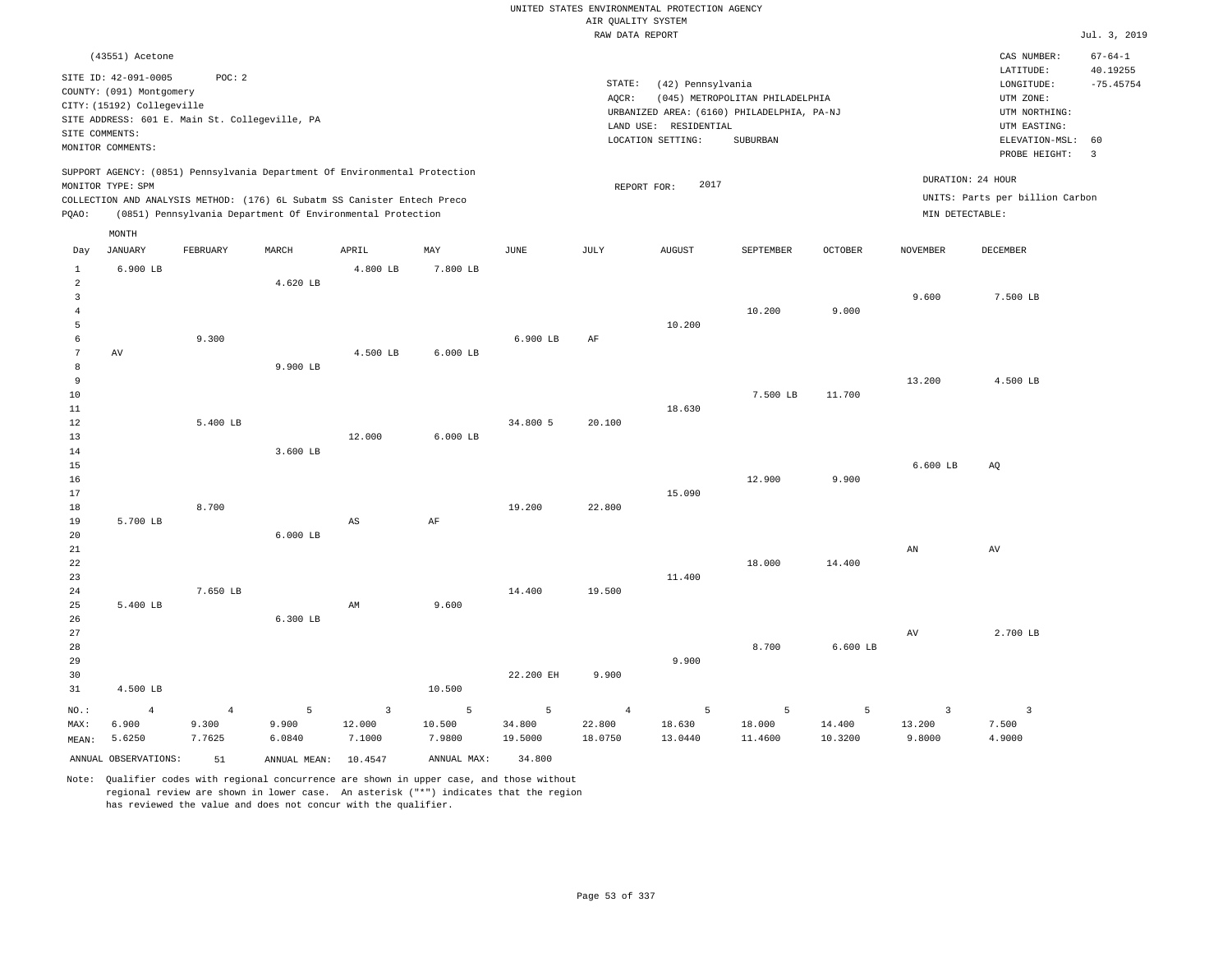|                |                                         |                                                |                |                                                                            |                        |             | UNITED STATES ENVIRONMENTAL PROTECTION AGENCY |                       |                                            |                |                 |                                        |                                          |
|----------------|-----------------------------------------|------------------------------------------------|----------------|----------------------------------------------------------------------------|------------------------|-------------|-----------------------------------------------|-----------------------|--------------------------------------------|----------------|-----------------|----------------------------------------|------------------------------------------|
|                |                                         |                                                |                |                                                                            |                        |             | AIR QUALITY SYSTEM<br>RAW DATA REPORT         |                       |                                            |                |                 |                                        | Jul. 3, 2019                             |
|                |                                         |                                                |                |                                                                            |                        |             |                                               |                       |                                            |                |                 |                                        |                                          |
|                | (43551) Acetone<br>SITE ID: 42-091-0005 | POC: 2                                         |                |                                                                            |                        |             | STATE:                                        | (42) Pennsylvania     |                                            |                |                 | CAS NUMBER:<br>LATITUDE:<br>LONGITUDE: | $67 - 64 - 1$<br>40.19255<br>$-75.45754$ |
|                | COUNTY: (091) Montgomery                |                                                |                |                                                                            |                        |             | AQCR:                                         |                       | (045) METROPOLITAN PHILADELPHIA            |                |                 | UTM ZONE:                              |                                          |
|                | CITY: (15192) Collegeville              |                                                |                |                                                                            |                        |             |                                               |                       | URBANIZED AREA: (6160) PHILADELPHIA, PA-NJ |                |                 | UTM NORTHING:                          |                                          |
|                |                                         | SITE ADDRESS: 601 E. Main St. Collegeville, PA |                |                                                                            |                        |             |                                               | LAND USE: RESIDENTIAL |                                            |                |                 | UTM EASTING:                           |                                          |
| SITE COMMENTS: | MONITOR COMMENTS:                       |                                                |                |                                                                            |                        |             |                                               | LOCATION SETTING:     | SUBURBAN                                   |                |                 | ELEVATION-MSL:                         | 60                                       |
|                |                                         |                                                |                | SUPPORT AGENCY: (0851) Pennsylvania Department Of Environmental Protection |                        |             |                                               |                       |                                            |                |                 | PROBE HEIGHT:<br>DURATION: 24 HOUR     | $\overline{3}$                           |
|                | MONITOR TYPE: SPM                       |                                                |                |                                                                            |                        |             | REPORT FOR:                                   | 2018                  |                                            |                |                 |                                        |                                          |
|                |                                         |                                                |                | COLLECTION AND ANALYSIS METHOD: (176) 6L Subatm SS Canister Entech Preco   |                        |             |                                               |                       |                                            |                |                 | UNITS: Parts per billion Carbon        |                                          |
| PQAO:          |                                         |                                                |                | (0851) Pennsylvania Department Of Environmental Protection                 |                        |             |                                               |                       |                                            |                |                 | MIN DETECTABLE: 1.215                  |                                          |
| Day            | MONTH<br><b>JANUARY</b>                 | FEBRUARY                                       | MARCH          | APRIL                                                                      | MAY                    | <b>JUNE</b> | JULY                                          | <b>AUGUST</b>         | SEPTEMBER                                  | <b>OCTOBER</b> | <b>NOVEMBER</b> | DECEMBER                               |                                          |
| $\mathbf{1}$   |                                         | $6.000$ LB                                     |                |                                                                            |                        | 14.940      | 15.000                                        |                       |                                            |                |                 |                                        |                                          |
| $\overline{a}$ | AS                                      |                                                |                | 5.400 LB                                                                   | 11.100                 |             |                                               |                       |                                            |                |                 |                                        |                                          |
| 3              |                                         |                                                | $_{\rm AG}$    |                                                                            |                        |             |                                               |                       |                                            |                |                 |                                        |                                          |
| $\overline{4}$ |                                         |                                                |                |                                                                            |                        |             |                                               |                       |                                            |                | 6.300 LB        | 3.300 LB                               |                                          |
| 5              |                                         |                                                |                |                                                                            |                        |             |                                               |                       | AF                                         | 8.400 LB       |                 |                                        |                                          |
| 6<br>7         |                                         | 5.700 LB                                       |                |                                                                            |                        | 9.990       | 9.300 LB                                      | 19.800                |                                            |                |                 |                                        |                                          |
| 8              | 4.800 LB                                |                                                |                | 3.900 LB                                                                   | 10.800 LB              |             |                                               |                       |                                            |                |                 |                                        |                                          |
| 9              |                                         |                                                | 3.600 LB       |                                                                            |                        |             |                                               |                       |                                            |                |                 |                                        |                                          |
| $10$           |                                         |                                                |                |                                                                            |                        |             |                                               |                       |                                            |                | 4.800 LB        | 5.100 LB                               |                                          |
| 11             |                                         |                                                |                |                                                                            |                        |             |                                               |                       | 9.000 QX                                   | 21.600         |                 |                                        |                                          |
| 12             |                                         |                                                |                |                                                                            |                        |             |                                               | 14.100                |                                            |                |                 |                                        |                                          |
| 13             |                                         | 4.500 LB                                       |                |                                                                            |                        | 10.140      | 13.800                                        |                       |                                            |                |                 |                                        |                                          |
| 14             | 6.900 LB                                |                                                |                | 12.000                                                                     | AV                     |             |                                               |                       |                                            |                |                 |                                        |                                          |
| 15<br>16       |                                         |                                                | 4.200 LB       |                                                                            |                        |             |                                               |                       |                                            |                | $6.000$ LB      | 3.600 LB                               |                                          |
| 17             |                                         |                                                |                |                                                                            |                        |             |                                               |                       | 11.400 OX                                  | 9.600 OX       |                 |                                        |                                          |
| $1\,8$         |                                         |                                                |                |                                                                            |                        |             |                                               | 15,600                |                                            |                |                 |                                        |                                          |
| 19             |                                         | $6.000$ LB                                     |                |                                                                            |                        | 12.000      | 12.600 QX                                     |                       |                                            |                |                 |                                        |                                          |
| 20             | 2.400 LB                                |                                                |                | 3.900 LB                                                                   | $\mathbf{A}\mathbf{V}$ |             |                                               |                       |                                            |                |                 |                                        |                                          |
| $21\,$         |                                         |                                                | 3.900 LB       |                                                                            |                        |             |                                               |                       |                                            |                |                 |                                        |                                          |
| 22             |                                         |                                                |                |                                                                            |                        |             |                                               |                       |                                            |                | 2.790 LB        | 3.900 LB                               |                                          |
| 23<br>24       |                                         |                                                |                |                                                                            |                        |             |                                               | 14.100                | 7.500                                      | 7.500 LB       |                 |                                        |                                          |
| 25             |                                         | 4.800 LB                                       |                |                                                                            |                        | 8.700 LB    | 11.100 QX                                     |                       |                                            |                |                 |                                        |                                          |
| 26             | 5.700 LB                                |                                                |                | 6.900 LB                                                                   | 18.480                 |             |                                               |                       |                                            |                |                 |                                        |                                          |
| 27             |                                         |                                                | $6.000$ LB     |                                                                            |                        |             |                                               |                       |                                            |                |                 |                                        |                                          |
| 28             |                                         |                                                |                |                                                                            |                        |             |                                               |                       |                                            |                | 3.900 LB        | 5.700 LB                               |                                          |
| 29             |                                         |                                                |                |                                                                            |                        |             |                                               |                       | 10.500                                     | 6.600 LB       |                 |                                        |                                          |
| 30             |                                         |                                                |                |                                                                            |                        |             |                                               | AV                    |                                            |                |                 |                                        |                                          |
| 31             |                                         |                                                |                |                                                                            |                        |             | 13.800                                        |                       |                                            |                |                 |                                        |                                          |
| NO.:           | $\overline{4}$                          | 5                                              | $\overline{4}$ | 5                                                                          | $\overline{3}$         | 5           | 6                                             | $\overline{4}$        | $\overline{4}$                             | 5              | 5               | 5                                      |                                          |
| MAX:           | 6.900                                   | 6.000                                          | 6.000          | 12.000                                                                     | 18.480                 | 14.940      | 15.000                                        | 19.800                | 11.400                                     | 21.600         | 6.300           | 5.700                                  |                                          |
| MEAN:          | 4.9500                                  | 5.4000                                         | 4.4250         | 6.4200                                                                     | 13.4600                | 11.1540     | 12.6000                                       | 15.9000               | 9.6000                                     | 10.7400        | 4.7580          | 4.3200                                 |                                          |
|                | ANNUAL OBSERVATIONS:                    | 55                                             | ANNUAL MEAN:   | 8.5353                                                                     | ANNUAL MAX:            | 21.600      |                                               |                       |                                            |                |                 |                                        |                                          |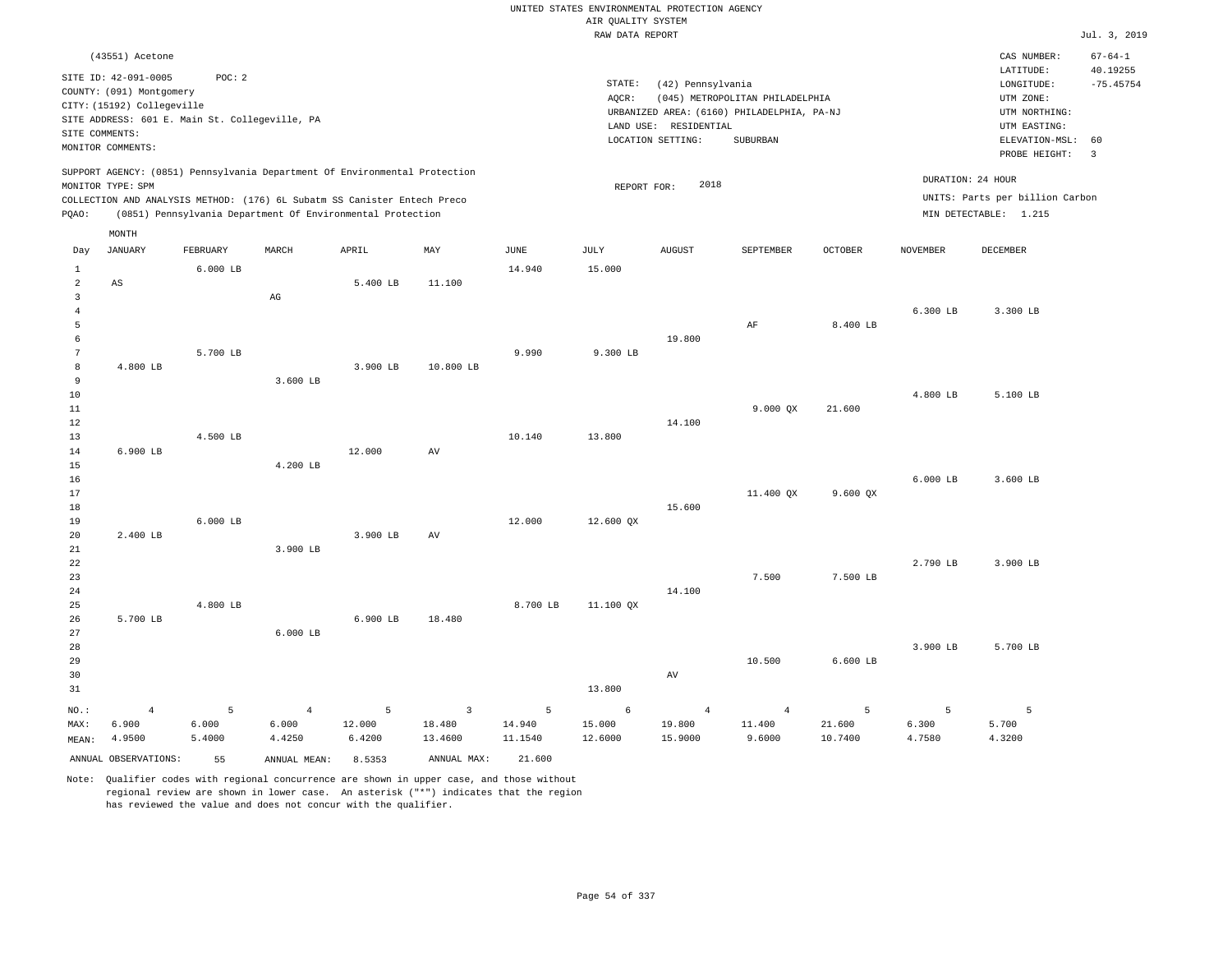|                                           |                                                  |          |                                                                            |          |                         |             | UNITED STATES ENVIRONMENTAL PROTECTION AGENCY |                       |                                            |                |                 |                                 |                           |
|-------------------------------------------|--------------------------------------------------|----------|----------------------------------------------------------------------------|----------|-------------------------|-------------|-----------------------------------------------|-----------------------|--------------------------------------------|----------------|-----------------|---------------------------------|---------------------------|
|                                           |                                                  |          |                                                                            |          |                         |             | AIR QUALITY SYSTEM<br>RAW DATA REPORT         |                       |                                            |                |                 |                                 | Jul. 3, 2019              |
|                                           |                                                  |          |                                                                            |          |                         |             |                                               |                       |                                            |                |                 |                                 |                           |
|                                           | (43552) Methyl ethyl ketone                      |          |                                                                            |          |                         |             |                                               |                       |                                            |                |                 | CAS NUMBER:<br>LATITUDE:        | $78 - 93 - 3$<br>40.19255 |
|                                           | SITE ID: 42-091-0005<br>COUNTY: (091) Montgomery | POC: 2   |                                                                            |          |                         |             | STATE:                                        | (42) Pennsylvania     |                                            |                |                 | LONGITUDE:                      | $-75.45754$               |
|                                           | CITY: (15192) Collegeville                       |          |                                                                            |          |                         |             | AQCR:                                         |                       | (045) METROPOLITAN PHILADELPHIA            |                |                 | UTM ZONE:                       |                           |
|                                           | SITE ADDRESS: 601 E. Main St. Collegeville, PA   |          |                                                                            |          |                         |             |                                               |                       | URBANIZED AREA: (6160) PHILADELPHIA, PA-NJ |                |                 | UTM NORTHING:                   |                           |
| SITE COMMENTS:                            |                                                  |          |                                                                            |          |                         |             |                                               | LAND USE: RESIDENTIAL |                                            |                |                 | UTM EASTING:                    |                           |
|                                           | MONITOR COMMENTS:                                |          |                                                                            |          |                         |             |                                               | LOCATION SETTING:     | SUBURBAN                                   |                |                 | ELEVATION-MSL:<br>PROBE HEIGHT: | 60<br>$\overline{3}$      |
|                                           |                                                  |          | SUPPORT AGENCY: (0851) Pennsylvania Department Of Environmental Protection |          |                         |             |                                               |                       |                                            |                |                 | DURATION: 24 HOUR               |                           |
|                                           | MONITOR TYPE: SPM                                |          |                                                                            |          |                         |             | REPORT FOR:                                   | 2013                  |                                            |                |                 |                                 |                           |
|                                           |                                                  |          | COLLECTION AND ANALYSIS METHOD: (176) 6L Subatm SS Canister Entech Preco   |          |                         |             |                                               |                       |                                            |                |                 | UNITS: Parts per billion Carbon |                           |
| PQAO:                                     |                                                  |          | (0851) Pennsylvania Department Of Environmental Protection                 |          |                         |             |                                               |                       |                                            |                | MIN DETECTABLE: |                                 |                           |
|                                           | MONTH                                            |          |                                                                            |          |                         |             |                                               |                       |                                            |                |                 | DECEMBER                        |                           |
| Day                                       | <b>JANUARY</b>                                   | FEBRUARY | MARCH                                                                      | APRIL    | MAY                     | <b>JUNE</b> | <b>JULY</b>                                   | <b>AUGUST</b>         | SEPTEMBER                                  | OCTOBER        | <b>NOVEMBER</b> |                                 |                           |
| $\mathbf{1}$                              |                                                  |          |                                                                            |          |                         |             |                                               | 7.100 5               | 2.440 CC                                   | $_{\rm AS}$    |                 |                                 |                           |
| $\overline{2}$<br>$\overline{\mathbf{3}}$ |                                                  | 1.820    |                                                                            |          |                         | 3.328       | 2.412 CC                                      |                       |                                            |                |                 |                                 |                           |
| $\overline{4}$                            | .808                                             |          |                                                                            | 1.508    | 3.404 CC                |             |                                               |                       |                                            |                |                 |                                 |                           |
| 5                                         |                                                  |          | 3.288                                                                      |          |                         |             |                                               |                       |                                            |                |                 |                                 |                           |
| 6                                         |                                                  |          |                                                                            |          |                         |             |                                               |                       |                                            |                | 2.012 CC        | 1.856 CC                        |                           |
| 7                                         |                                                  |          |                                                                            |          |                         |             |                                               |                       | $.000$ ND                                  | 2.200 CC       |                 |                                 |                           |
| 8                                         |                                                  |          |                                                                            |          |                         |             |                                               | 2.888 CC              |                                            |                |                 |                                 |                           |
| 9                                         |                                                  | .916     |                                                                            |          |                         | 3.024       | 3.728 CC                                      |                       |                                            |                |                 |                                 |                           |
| $10$                                      | 1.392                                            |          |                                                                            | 2.296    | 2.820 CC                |             |                                               |                       |                                            |                |                 |                                 |                           |
| 11                                        |                                                  |          | 1.356                                                                      |          |                         |             |                                               |                       |                                            |                |                 |                                 |                           |
| $1\,2$                                    |                                                  |          |                                                                            |          |                         |             |                                               |                       |                                            |                | .976 CC         | 1.028 CC                        |                           |
| 13                                        |                                                  |          |                                                                            |          |                         |             |                                               |                       | 1.408 CC                                   | 1.508 CC       |                 |                                 |                           |
| 14                                        |                                                  |          |                                                                            |          |                         |             |                                               | 4.828 CC              |                                            |                |                 |                                 |                           |
| 15                                        |                                                  | 3.220    |                                                                            |          |                         | 3.256       | 2.584 CC                                      |                       |                                            |                |                 |                                 |                           |
| 16                                        | 1,020                                            |          |                                                                            | 1.968    | AF                      |             |                                               |                       |                                            |                |                 |                                 |                           |
| 17                                        |                                                  |          | $\rm{AF}$                                                                  |          |                         |             |                                               |                       |                                            |                |                 |                                 |                           |
| $18$                                      |                                                  |          |                                                                            |          |                         |             |                                               |                       |                                            |                | .988 CC         | 2.816 CC                        |                           |
| 19                                        |                                                  |          |                                                                            |          |                         |             |                                               |                       | AF                                         | $\rm{AF}$      |                 |                                 |                           |
| 20                                        |                                                  |          |                                                                            |          |                         |             |                                               | 2.212 CC              |                                            |                |                 |                                 |                           |
| 21                                        |                                                  | 1.128    |                                                                            |          |                         | 2.280       | 2.612 CC                                      |                       |                                            |                |                 |                                 |                           |
| 22                                        | .564                                             |          |                                                                            | 1.456    | $\rm AF$                |             |                                               |                       |                                            |                |                 |                                 |                           |
| 23                                        |                                                  |          | .848                                                                       |          |                         |             |                                               |                       |                                            |                |                 |                                 |                           |
| 24                                        |                                                  |          |                                                                            |          |                         |             |                                               |                       |                                            |                | .364 CC         | 1.771 CC                        |                           |
| 25<br>26                                  |                                                  |          |                                                                            |          |                         |             |                                               | 6.232 5               | $.000$ ND                                  | 2.092 CC       |                 |                                 |                           |
| 27                                        |                                                  | 2.064    |                                                                            |          |                         | 3.444       | 2.676 CC                                      |                       |                                            |                |                 |                                 |                           |
| 28                                        | 1.104                                            |          |                                                                            | 2.020 CC | 3.916                   |             |                                               |                       |                                            |                |                 |                                 |                           |
| 29                                        |                                                  |          | $\mathbb{A}\mathbb{S}$                                                     |          |                         |             |                                               |                       |                                            |                |                 |                                 |                           |
| 30                                        |                                                  |          |                                                                            |          |                         |             |                                               |                       |                                            |                | 1.344 CC        | 1.219 CC                        |                           |
| 31                                        |                                                  |          |                                                                            |          |                         |             |                                               |                       |                                            | 3.404          |                 |                                 |                           |
|                                           |                                                  |          |                                                                            |          |                         |             |                                               |                       |                                            |                |                 |                                 |                           |
| NO.:                                      | 5                                                | 5        | $\overline{3}$                                                             | 5        | $\overline{\mathbf{3}}$ | 5           | 5                                             | $5\phantom{.0}$       | $\overline{4}$                             | $\overline{4}$ | $\overline{5}$  | 5                               |                           |
| MAX:                                      | 1.392                                            | 3.220    | 3.288                                                                      | 2.296    | 3.916                   | 3.444       | 3.728                                         | 7.100                 | 2.440                                      | 3.404          | 2.012           | 2.816                           |                           |
| MEAN:                                     | .9776                                            | 1.8296   | 1.8307                                                                     | 1.8496   | 3.3800                  | 3.0664      | 2.8024                                        | 4.6520                | .9620                                      | 2.3010         | 1.1368          | 1.7380                          |                           |
|                                           | ANNUAL OBSERVATIONS:                             | 54       | ANNUAL MEAN: 2.2027                                                        |          | ANNUAL MAX:             | 7.100       |                                               |                       |                                            |                |                 |                                 |                           |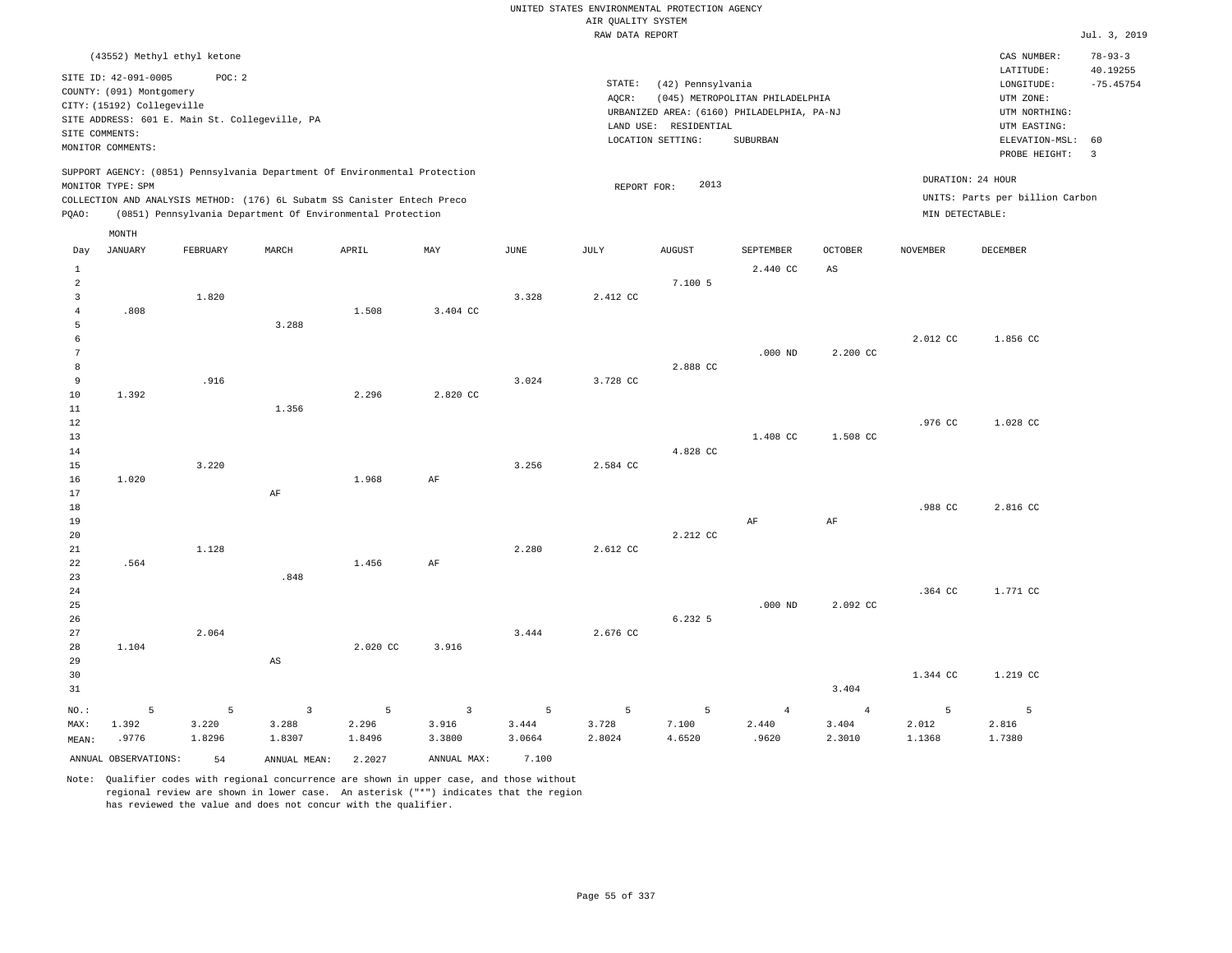|                                |                                                  |                                                |                 |                                                                            |                 |                        | UNITED STATES ENVIRONMENTAL PROTECTION AGENCY<br>AIR QUALITY SYSTEM |                       |                                                                               |                 |                   |                                 |                               |
|--------------------------------|--------------------------------------------------|------------------------------------------------|-----------------|----------------------------------------------------------------------------|-----------------|------------------------|---------------------------------------------------------------------|-----------------------|-------------------------------------------------------------------------------|-----------------|-------------------|---------------------------------|-------------------------------|
|                                |                                                  |                                                |                 |                                                                            |                 |                        | RAW DATA REPORT                                                     |                       |                                                                               |                 |                   |                                 | Jul. 3, 2019                  |
|                                |                                                  | (43552) Methyl ethyl ketone                    |                 |                                                                            |                 |                        |                                                                     |                       |                                                                               |                 |                   | CAS NUMBER:<br>LATITUDE:        | $78 - 93 - 3$<br>40.19255     |
|                                | SITE ID: 42-091-0005<br>COUNTY: (091) Montgomery | POC: 2                                         |                 |                                                                            |                 |                        | STATE:                                                              | (42) Pennsylvania     |                                                                               |                 |                   | LONGITUDE:                      | $-75.45754$                   |
|                                | CITY: (15192) Collegeville                       |                                                |                 |                                                                            |                 |                        | AOCR:                                                               |                       | (045) METROPOLITAN PHILADELPHIA<br>URBANIZED AREA: (6160) PHILADELPHIA, PA-NJ |                 |                   | UTM ZONE:<br>UTM NORTHING:      |                               |
| SITE COMMENTS:                 |                                                  | SITE ADDRESS: 601 E. Main St. Collegeville, PA |                 |                                                                            |                 |                        |                                                                     | LAND USE: RESIDENTIAL |                                                                               |                 |                   | UTM EASTING:                    |                               |
|                                | MONITOR COMMENTS:                                |                                                |                 |                                                                            |                 |                        |                                                                     | LOCATION SETTING:     | SUBURBAN                                                                      |                 |                   | ELEVATION-MSL:<br>PROBE HEIGHT: | 60<br>$\overline{\mathbf{3}}$ |
|                                |                                                  |                                                |                 | SUPPORT AGENCY: (0851) Pennsylvania Department Of Environmental Protection |                 |                        |                                                                     |                       |                                                                               |                 | DURATION: 24 HOUR |                                 |                               |
|                                | MONITOR TYPE: SPM                                |                                                |                 | COLLECTION AND ANALYSIS METHOD: (176) 6L Subatm SS Canister Entech Preco   |                 |                        | REPORT FOR:                                                         | 2014                  |                                                                               |                 |                   | UNITS: Parts per billion Carbon |                               |
| PQAO:                          |                                                  |                                                |                 | (0851) Pennsylvania Department Of Environmental Protection                 |                 |                        |                                                                     |                       |                                                                               |                 | MIN DETECTABLE:   |                                 |                               |
|                                | MONTH                                            |                                                |                 |                                                                            |                 |                        |                                                                     |                       |                                                                               |                 |                   |                                 |                               |
| Day                            | <b>JANUARY</b>                                   | FEBRUARY                                       | MARCH           | APRIL                                                                      | MAY             | JUNE                   | JULY                                                                | <b>AUGUST</b>         | SEPTEMBER                                                                     | <b>OCTOBER</b>  | <b>NOVEMBER</b>   | DECEMBER                        |                               |
| $\mathbf{1}$<br>$\overline{a}$ |                                                  |                                                |                 |                                                                            |                 |                        |                                                                     |                       | 1.808 CC                                                                      | 1.951           | 2.859 CC          | 1.893 CC                        |                               |
| 3                              |                                                  |                                                |                 |                                                                            |                 |                        |                                                                     | AF                    |                                                                               |                 |                   |                                 |                               |
| $\overline{4}$                 |                                                  | 1.758                                          |                 |                                                                            |                 | 2.846                  | 1.003 CC                                                            |                       |                                                                               |                 |                   |                                 |                               |
| 5<br>6                         | 1.894 CC                                         |                                                | 1.527           | 2.278 QX                                                                   | .875 CC         |                        |                                                                     |                       |                                                                               |                 |                   |                                 |                               |
| 7                              |                                                  |                                                |                 |                                                                            |                 |                        |                                                                     |                       |                                                                               |                 | 1.092 CC          | .565 CC                         |                               |
| 8                              |                                                  |                                                |                 |                                                                            |                 |                        |                                                                     |                       | 1.956 CC                                                                      | 3.814           |                   |                                 |                               |
| 9<br>10                        |                                                  | AS                                             |                 |                                                                            |                 | 2.968                  | 4.519                                                               | 3.024 CC              |                                                                               |                 |                   |                                 |                               |
| 11                             | 1.855 CC                                         |                                                |                 | 2.026                                                                      | 1.982           |                        |                                                                     |                       |                                                                               |                 |                   |                                 |                               |
| 12                             |                                                  |                                                | 3.224           |                                                                            |                 |                        |                                                                     |                       |                                                                               |                 |                   |                                 |                               |
| 13                             |                                                  |                                                |                 |                                                                            |                 |                        |                                                                     |                       |                                                                               |                 | 1.849 CC          | $\rm{AF}$                       |                               |
| 14<br>15                       |                                                  |                                                |                 |                                                                            |                 |                        |                                                                     | 1.327 CC              | 1.176 CC                                                                      | 2.200           |                   |                                 |                               |
| 16                             |                                                  | 1.271                                          |                 |                                                                            |                 | $\mathbb{A}\mathbb{S}$ | $\rm{AF}$                                                           |                       |                                                                               |                 |                   |                                 |                               |
| 17                             | 1.750 CC                                         |                                                |                 | 1.596                                                                      | 3.858           |                        |                                                                     |                       |                                                                               |                 |                   |                                 |                               |
| 18<br>19                       |                                                  |                                                | 2.944           |                                                                            |                 |                        |                                                                     |                       |                                                                               |                 | AF                | .622 CC                         |                               |
| 20                             |                                                  |                                                |                 |                                                                            |                 |                        |                                                                     |                       | 1,590 CC                                                                      | 1.965 CC        |                   |                                 |                               |
| 21                             |                                                  |                                                |                 |                                                                            |                 |                        |                                                                     | 2.340 CC              |                                                                               |                 |                   |                                 |                               |
| 22<br>23                       | .937 CC                                          | 2.560                                          |                 | 4.406                                                                      | 7.692 5         | $_{\rm AS}$            | $\mathbb{A}\mathbb{S}$                                              |                       |                                                                               |                 |                   |                                 |                               |
| 24                             |                                                  |                                                | 1.428 CC        |                                                                            |                 |                        |                                                                     |                       |                                                                               |                 |                   |                                 |                               |
| 25                             |                                                  |                                                |                 |                                                                            |                 |                        |                                                                     |                       |                                                                               |                 | 2.694 CC          | .744 CC                         |                               |
| 26<br>27                       |                                                  |                                                |                 |                                                                            |                 |                        |                                                                     | 2.118 CC              | 1.444 CC                                                                      | 2.054 CC        |                   |                                 |                               |
| 28                             |                                                  | 1.091                                          |                 |                                                                            |                 | 1,779                  | 3.487 OX                                                            |                       |                                                                               |                 |                   |                                 |                               |
| 29                             | 2.467                                            |                                                |                 | .962                                                                       | AF              |                        |                                                                     |                       |                                                                               |                 |                   |                                 |                               |
| 30                             |                                                  |                                                | 1.124 CC        |                                                                            |                 |                        |                                                                     |                       |                                                                               |                 |                   |                                 |                               |
| 31                             |                                                  |                                                |                 |                                                                            |                 |                        |                                                                     |                       |                                                                               |                 |                   | .889 CC                         |                               |
| NO.:                           | 5                                                | $\overline{4}$                                 | $5\phantom{.0}$ | 5                                                                          | $\overline{4}$  | $\overline{3}$         | $\overline{3}$                                                      | $\overline{4}$        | 5                                                                             | 5               | $\overline{4}$    | 5                               |                               |
| MAX:<br>MEAN:                  | 2.467<br>1.7806                                  | 2.560<br>1.6700                                | 3.224<br>2.0494 | 4.406<br>2.2536                                                            | 7.692<br>3.6018 | 2.968<br>2.5310        | 4.519<br>3.0030                                                     | 3.024<br>2.2023       | 1.956<br>1.5948                                                               | 3.814<br>2.3968 | 2.859<br>2.1235   | 1.893<br>.9426                  |                               |
|                                |                                                  |                                                |                 |                                                                            |                 |                        |                                                                     |                       |                                                                               |                 |                   |                                 |                               |

ANNUAL OBSERVATIONS: 52 ANNUAL MEAN: 2.1169 ANNUAL MAX: 7.692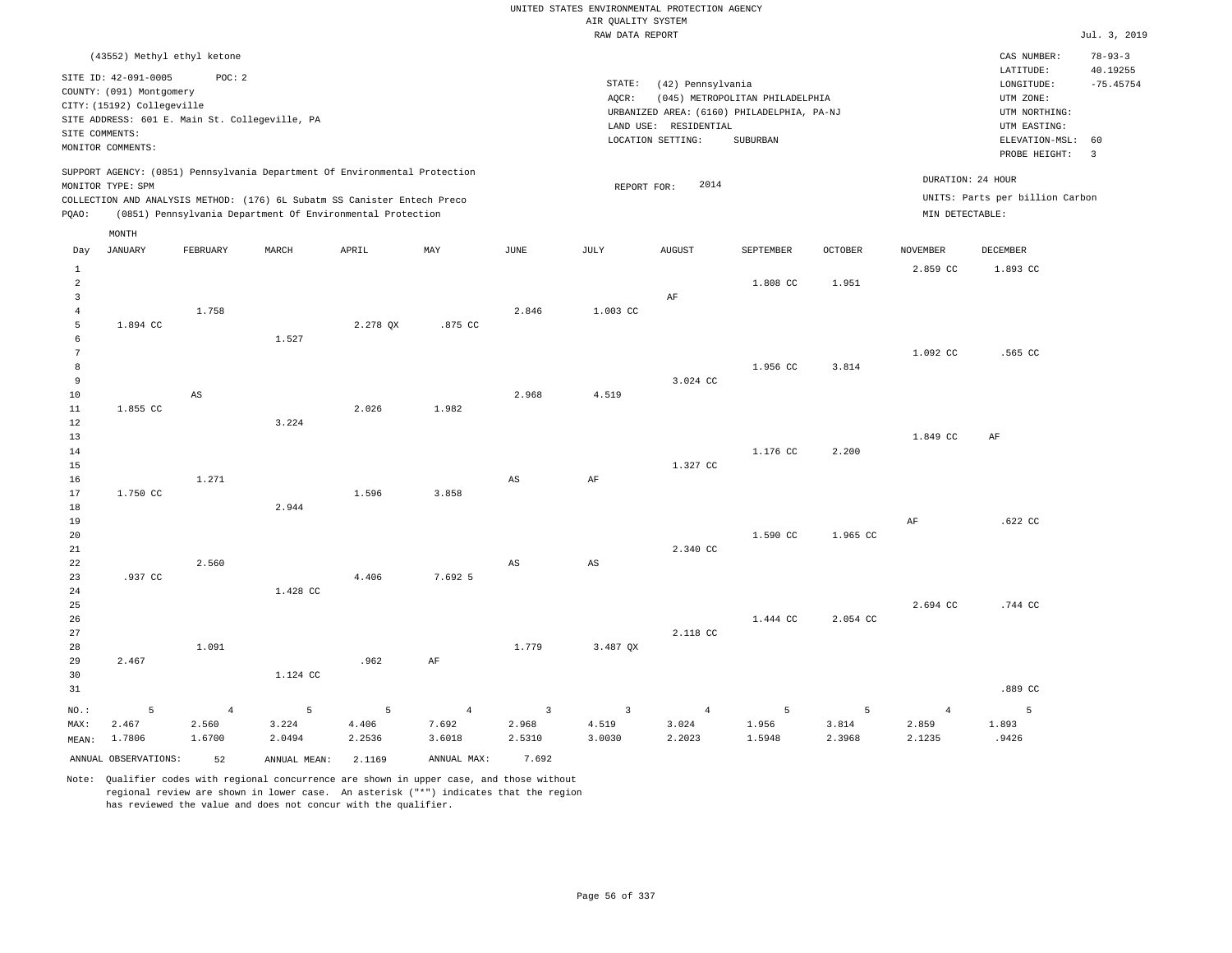|                                                    |                                                                                 |                                   |                                                                                                                                        |                      |                                   |                                   | AIR OUALITY SYSTEM   | UNITED STATES ENVIRONMENTAL PROTECTION AGENCY |                                                                               |                      |                                   |                                                 |                                          |
|----------------------------------------------------|---------------------------------------------------------------------------------|-----------------------------------|----------------------------------------------------------------------------------------------------------------------------------------|----------------------|-----------------------------------|-----------------------------------|----------------------|-----------------------------------------------|-------------------------------------------------------------------------------|----------------------|-----------------------------------|-------------------------------------------------|------------------------------------------|
|                                                    |                                                                                 |                                   |                                                                                                                                        |                      |                                   |                                   | RAW DATA REPORT      |                                               |                                                                               |                      |                                   |                                                 | Jul. 3, 2019                             |
|                                                    |                                                                                 |                                   |                                                                                                                                        |                      |                                   |                                   |                      |                                               |                                                                               |                      |                                   |                                                 |                                          |
|                                                    | (43552) Methyl ethyl ketone<br>SITE ID: 42-091-0005<br>COUNTY: (091) Montgomery | POC: 2                            |                                                                                                                                        |                      |                                   |                                   | STATE:               | (42) Pennsylvania                             |                                                                               |                      |                                   | CAS NUMBER:<br>LATITUDE:<br>LONGITUDE:          | $78 - 93 - 3$<br>40.19255<br>$-75.45754$ |
|                                                    | CITY: (15192) Collegeville<br>SITE ADDRESS: 601 E. Main St. Collegeville, PA    |                                   |                                                                                                                                        |                      |                                   |                                   | AQCR:                |                                               | (045) METROPOLITAN PHILADELPHIA<br>URBANIZED AREA: (6160) PHILADELPHIA, PA-NJ |                      |                                   | UTM ZONE:<br>UTM NORTHING:                      |                                          |
| SITE COMMENTS:                                     | MONITOR COMMENTS:                                                               |                                   |                                                                                                                                        |                      |                                   |                                   |                      | LAND USE: RESIDENTIAL<br>LOCATION SETTING:    | SUBURBAN                                                                      |                      |                                   | UTM EASTING:<br>ELEVATION-MSL:<br>PROBE HEIGHT: | 60<br>$\overline{3}$                     |
|                                                    | MONITOR TYPE: SPM                                                               |                                   | SUPPORT AGENCY: (0851) Pennsylvania Department Of Environmental Protection                                                             |                      |                                   |                                   |                      | 2015<br>REPORT FOR:                           |                                                                               |                      |                                   | DURATION: 24 HOUR                               |                                          |
| PQAO:                                              |                                                                                 |                                   | COLLECTION AND ANALYSIS METHOD: (176) 6L Subatm SS Canister Entech Preco<br>(0851) Pennsylvania Department Of Environmental Protection |                      |                                   |                                   |                      |                                               |                                                                               |                      | MIN DETECTABLE:                   | UNITS: Parts per billion Carbon                 |                                          |
|                                                    | MONTH                                                                           |                                   |                                                                                                                                        |                      |                                   |                                   |                      |                                               |                                                                               |                      |                                   |                                                 |                                          |
| Day<br>$\,1\,$                                     | <b>JANUARY</b>                                                                  | FEBRUARY                          | MARCH<br>$\mathbb{A}\mathbb{S}$                                                                                                        | APRIL                | MAY                               | <b>JUNE</b>                       | <b>JULY</b>          | <b>AUGUST</b>                                 | SEPTEMBER                                                                     | <b>OCTOBER</b>       | <b>NOVEMBER</b>                   | DECEMBER                                        |                                          |
| $\overline{a}$<br>$\overline{3}$<br>$\overline{4}$ |                                                                                 |                                   |                                                                                                                                        |                      |                                   |                                   |                      | 2.960                                         | 3.600                                                                         | .680CC               | 1.960                             | AF                                              |                                          |
| 5<br>6<br>$\overline{7}$                           | $.826$ CC                                                                       | 1,007 CC                          | 1.043 CC                                                                                                                               | 1.720 CC             | 1.800                             | 1.520                             | 2.080                |                                               |                                                                               |                      |                                   |                                                 |                                          |
| $\,$ 8 $\,$<br>$\overline{9}$<br>10                |                                                                                 |                                   |                                                                                                                                        |                      |                                   |                                   |                      | AF                                            | 1.720 CC                                                                      | 2.480                | 1.560 CC                          | $\rm AF$                                        |                                          |
| $1\,1$<br>12<br>13                                 | AF                                                                              | 2.134                             | 1.828 CC                                                                                                                               | 1.640 CC             | 1.240 CC                          | 8.800 5                           | 3.760                |                                               |                                                                               |                      |                                   |                                                 |                                          |
| 14<br>15<br>16                                     |                                                                                 |                                   |                                                                                                                                        |                      |                                   |                                   |                      | 2.760                                         | 3.480                                                                         | 1.600 CC             | .640 CC                           | 1.880                                           |                                          |
| 17<br>$18\,$<br>19<br>20                           | 1.666 CC                                                                        | .651 CC                           | 1.280 CC                                                                                                                               | 1.720 CC             | $5.200$ 5                         | $_{\rm AS}$                       | 4.000                |                                               |                                                                               |                      | 1.800 CC                          | 2.520                                           |                                          |
| 21<br>22<br>23                                     |                                                                                 | .962 CC                           |                                                                                                                                        |                      |                                   | AF                                | 4.400                | AF                                            | 1.840 CC                                                                      | 2.640                |                                   |                                                 |                                          |
| 24<br>25<br>26                                     | AS                                                                              |                                   | 2.200 CC                                                                                                                               | .480 CC              | 1.720 CC                          |                                   |                      |                                               |                                                                               |                      | $\rm{AF}$                         | 1.440 CC                                        |                                          |
| 27<br>28<br>29                                     |                                                                                 |                                   |                                                                                                                                        |                      |                                   | 1.640 CC                          | 3.960                | 2.080                                         | 1.240 CC                                                                      | 1.120 CC             |                                   |                                                 |                                          |
| 30<br>31                                           | .892 CC                                                                         |                                   | 1.200 CC                                                                                                                               | 1,280 CC             | 7.600 5                           |                                   |                      |                                               |                                                                               |                      |                                   |                                                 |                                          |
| NO.:<br>MAX:<br>MEAN:                              | $\overline{\mathbf{3}}$<br>1.666<br>1.1280                                      | $\overline{4}$<br>2.134<br>1.1885 | $\overline{5}$<br>2.200<br>1.5102                                                                                                      | 5<br>1.720<br>1.3680 | $\overline{5}$<br>7.600<br>3.5120 | $\overline{3}$<br>8.800<br>3.9867 | 5<br>4.400<br>3.6400 | $\overline{3}$<br>2.960<br>2.6000             | 5<br>3.600<br>2.3760                                                          | 5<br>2.640<br>1.7040 | $\overline{4}$<br>1.960<br>1.4900 | $\overline{\mathbf{3}}$<br>2.520<br>1.9467      |                                          |
|                                                    | ANNUAL OBSERVATIONS:                                                            | 50                                | ANNUAL MEAN: 2.2050                                                                                                                    |                      | ANNUAL MAX:                       | 8,800                             |                      |                                               |                                                                               |                      |                                   |                                                 |                                          |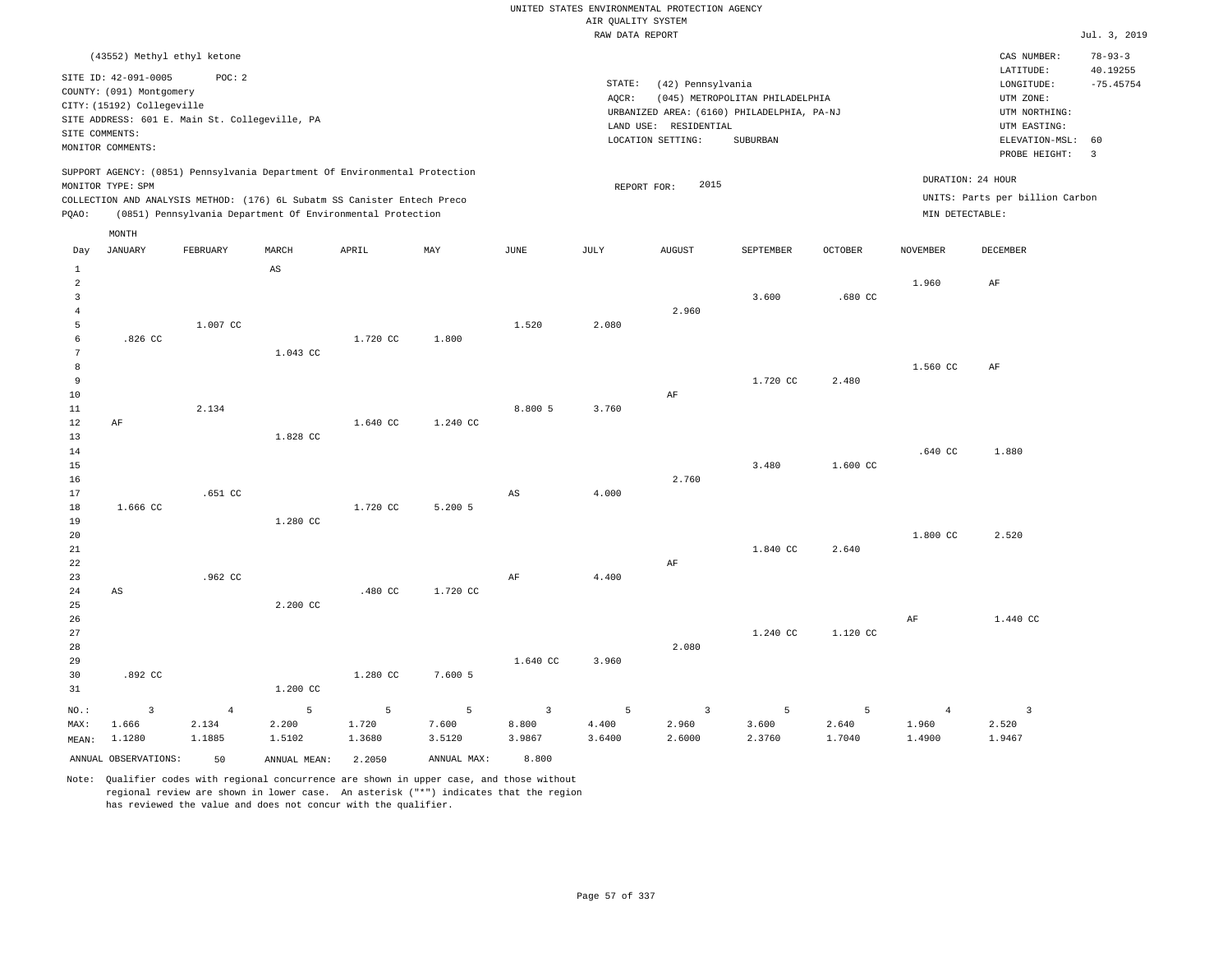|                         |                                                     |                         |                                                                                                                                        |                |                |             |                                       | UNITED STATES ENVIRONMENTAL PROTECTION AGENCY                       |                                 |                |                 |                                 |                           |
|-------------------------|-----------------------------------------------------|-------------------------|----------------------------------------------------------------------------------------------------------------------------------------|----------------|----------------|-------------|---------------------------------------|---------------------------------------------------------------------|---------------------------------|----------------|-----------------|---------------------------------|---------------------------|
|                         |                                                     |                         |                                                                                                                                        |                |                |             | AIR OUALITY SYSTEM<br>RAW DATA REPORT |                                                                     |                                 |                |                 |                                 | Jul. 3, 2019              |
|                         |                                                     |                         |                                                                                                                                        |                |                |             |                                       |                                                                     |                                 |                |                 |                                 |                           |
|                         | (43552) Methyl ethyl ketone<br>SITE ID: 42-091-0005 | POC: 2                  |                                                                                                                                        |                |                |             |                                       |                                                                     |                                 |                |                 | CAS NUMBER:<br>LATITUDE:        | $78 - 93 - 3$<br>40.19255 |
|                         | COUNTY: (091) Montgomery                            |                         |                                                                                                                                        |                |                |             | STATE:                                | (42) Pennsylvania                                                   |                                 |                |                 | LONGITUDE:                      | $-75.45754$               |
|                         | CITY: (15192) Collegeville                          |                         |                                                                                                                                        |                |                |             | AQCR:                                 |                                                                     | (045) METROPOLITAN PHILADELPHIA |                |                 | UTM ZONE:                       |                           |
|                         | SITE ADDRESS: 601 E. Main St. Collegeville, PA      |                         |                                                                                                                                        |                |                |             |                                       | URBANIZED AREA: (6160) PHILADELPHIA, PA-NJ<br>LAND USE: RESIDENTIAL |                                 |                |                 | UTM NORTHING:<br>UTM EASTING:   |                           |
| SITE COMMENTS:          |                                                     |                         |                                                                                                                                        |                |                |             |                                       | LOCATION SETTING:                                                   | SUBURBAN                        |                |                 | ELEVATION-MSL:                  | 60                        |
|                         | MONITOR COMMENTS:                                   |                         |                                                                                                                                        |                |                |             |                                       |                                                                     |                                 |                |                 | PROBE HEIGHT:                   | $\overline{3}$            |
|                         |                                                     |                         | SUPPORT AGENCY: (0851) Pennsylvania Department Of Environmental Protection                                                             |                |                |             |                                       | 2016                                                                |                                 |                |                 | DURATION: 24 HOUR               |                           |
|                         | MONITOR TYPE: SPM                                   |                         |                                                                                                                                        |                |                |             |                                       | REPORT FOR:                                                         |                                 |                |                 | UNITS: Parts per billion Carbon |                           |
| PQAO:                   |                                                     |                         | COLLECTION AND ANALYSIS METHOD: (176) 6L Subatm SS Canister Entech Preco<br>(0851) Pennsylvania Department Of Environmental Protection |                |                |             |                                       |                                                                     |                                 |                | MIN DETECTABLE: |                                 |                           |
|                         | MONTH                                               |                         |                                                                                                                                        |                |                |             |                                       |                                                                     |                                 |                |                 |                                 |                           |
| Day<br>$\,1\,$          | <b>JANUARY</b><br>$\rm AF$                          | FEBRUARY                | MARCH<br>1.040                                                                                                                         | APRIL          | MAY            | <b>JUNE</b> | <b>JULY</b>                           | <b>AUGUST</b>                                                       | SEPTEMBER                       | <b>OCTOBER</b> | <b>NOVEMBER</b> | <b>DECEMBER</b>                 |                           |
| $\overline{2}$          |                                                     |                         |                                                                                                                                        |                |                |             |                                       |                                                                     |                                 |                | 1.920           | .920 LB                         |                           |
| $\overline{\mathbf{3}}$ |                                                     |                         |                                                                                                                                        |                |                |             |                                       |                                                                     | TS                              | .880 LB        |                 |                                 |                           |
| $\overline{4}$          |                                                     |                         |                                                                                                                                        |                |                |             |                                       | 2.968                                                               |                                 |                |                 |                                 |                           |
| 5                       |                                                     |                         |                                                                                                                                        |                |                | 2.520       | 2.920                                 |                                                                     |                                 |                |                 |                                 |                           |
| 6                       |                                                     | .224 SQ                 |                                                                                                                                        | $\rm AF$       | .800           |             |                                       |                                                                     |                                 |                |                 |                                 |                           |
| $7\phantom{.0}$         | 3.600 5                                             |                         | 4.000 5                                                                                                                                |                |                |             |                                       |                                                                     |                                 |                |                 |                                 |                           |
| 8<br>$\overline{9}$     |                                                     |                         |                                                                                                                                        |                |                |             |                                       |                                                                     | 3.480                           | 1.360          | 1.400           | .720 LB                         |                           |
| 10                      |                                                     |                         |                                                                                                                                        |                |                |             |                                       | $.000$ ND                                                           |                                 |                |                 |                                 |                           |
| $1\,1$                  |                                                     |                         |                                                                                                                                        |                |                | 6.0005      | 1.240                                 |                                                                     |                                 |                |                 |                                 |                           |
| 12                      |                                                     | AF                      |                                                                                                                                        | $.840$ QX      | 3.560 5        |             |                                       |                                                                     |                                 |                |                 |                                 |                           |
| 13                      | .520 LB                                             |                         | $.000$ ND                                                                                                                              |                |                |             |                                       |                                                                     |                                 |                |                 |                                 |                           |
| 14                      |                                                     |                         |                                                                                                                                        |                |                |             |                                       |                                                                     |                                 |                | $\rm AF$        | .960 LB                         |                           |
| 15                      |                                                     |                         |                                                                                                                                        |                |                |             |                                       |                                                                     | 1.280                           | .960           |                 |                                 |                           |
| 16                      |                                                     |                         |                                                                                                                                        |                |                |             |                                       | 2.736                                                               |                                 |                |                 |                                 |                           |
| 17                      |                                                     |                         |                                                                                                                                        |                |                | $.000$ ND   | AF                                    |                                                                     |                                 |                |                 |                                 |                           |
| $1\,8$                  |                                                     | .640                    |                                                                                                                                        | 1.712 OX       | 1.160          |             |                                       |                                                                     |                                 |                |                 |                                 |                           |
| 19                      | $.000$ ND                                           |                         | $.000$ ND                                                                                                                              |                |                |             |                                       |                                                                     |                                 |                |                 |                                 |                           |
| 20                      |                                                     |                         |                                                                                                                                        |                |                |             |                                       |                                                                     |                                 |                | AF              | .640 LB                         |                           |
| 21                      |                                                     |                         |                                                                                                                                        |                |                |             |                                       |                                                                     | 2.280                           | 1.400          |                 |                                 |                           |
| 22                      |                                                     |                         |                                                                                                                                        |                |                |             |                                       | 2.800                                                               |                                 |                |                 |                                 |                           |
| 23                      |                                                     | 1.320 LB                |                                                                                                                                        | $.800$ LB      |                | 2.240       | AS                                    |                                                                     |                                 |                |                 |                                 |                           |
| 24<br>25                | 2.016                                               |                         | 1.560 LB                                                                                                                               |                | TS             |             |                                       |                                                                     |                                 |                |                 |                                 |                           |
| 26                      |                                                     |                         |                                                                                                                                        |                |                |             |                                       |                                                                     |                                 |                | 1.120 LB        | 2.040                           |                           |
| 27                      |                                                     |                         |                                                                                                                                        |                |                |             |                                       |                                                                     | 1.440                           | .720           |                 |                                 |                           |
| 28                      |                                                     |                         |                                                                                                                                        |                |                |             |                                       | AF                                                                  |                                 |                |                 |                                 |                           |
| 29                      |                                                     |                         |                                                                                                                                        |                |                | $.000$ ND   | 2.996                                 |                                                                     |                                 |                |                 |                                 |                           |
| 30                      |                                                     |                         |                                                                                                                                        | .840 LB        | 1.680          |             |                                       |                                                                     |                                 |                |                 |                                 |                           |
| 31                      | AV                                                  |                         | 1.360 LB                                                                                                                               |                |                |             |                                       |                                                                     |                                 |                |                 |                                 |                           |
| NO.:                    | $\overline{4}$                                      | $\overline{\mathbf{3}}$ | 6                                                                                                                                      | $\overline{4}$ | $\overline{4}$ | 5           | $\overline{3}$                        | $\overline{4}$                                                      | $\overline{4}$                  | 5              | $\overline{3}$  | 5                               |                           |
| MAX:                    | 3.600                                               | 1.320                   | 4.000                                                                                                                                  | 1.712          | 3.560          | 6.000       | 2.996                                 | 2.968                                                               | 3.480                           | 1.400          | 1.920           | 2.040                           |                           |
| MEAN:                   | 1.5340                                              | .7280                   | 1.3267                                                                                                                                 | 1.0480         | 1.8000         | 2.1520      | 2.3853                                | 2.1260                                                              | 2.1200                          | 1.0640         | 1.4800          | 1.0560                          |                           |
|                         | ANNUAL OBSERVATIONS:                                | 50                      | ANNUAL MEAN: 1.5522                                                                                                                    |                | ANNUAL MAX:    | 6,000       |                                       |                                                                     |                                 |                |                 |                                 |                           |
|                         |                                                     |                         |                                                                                                                                        |                |                |             |                                       |                                                                     |                                 |                |                 |                                 |                           |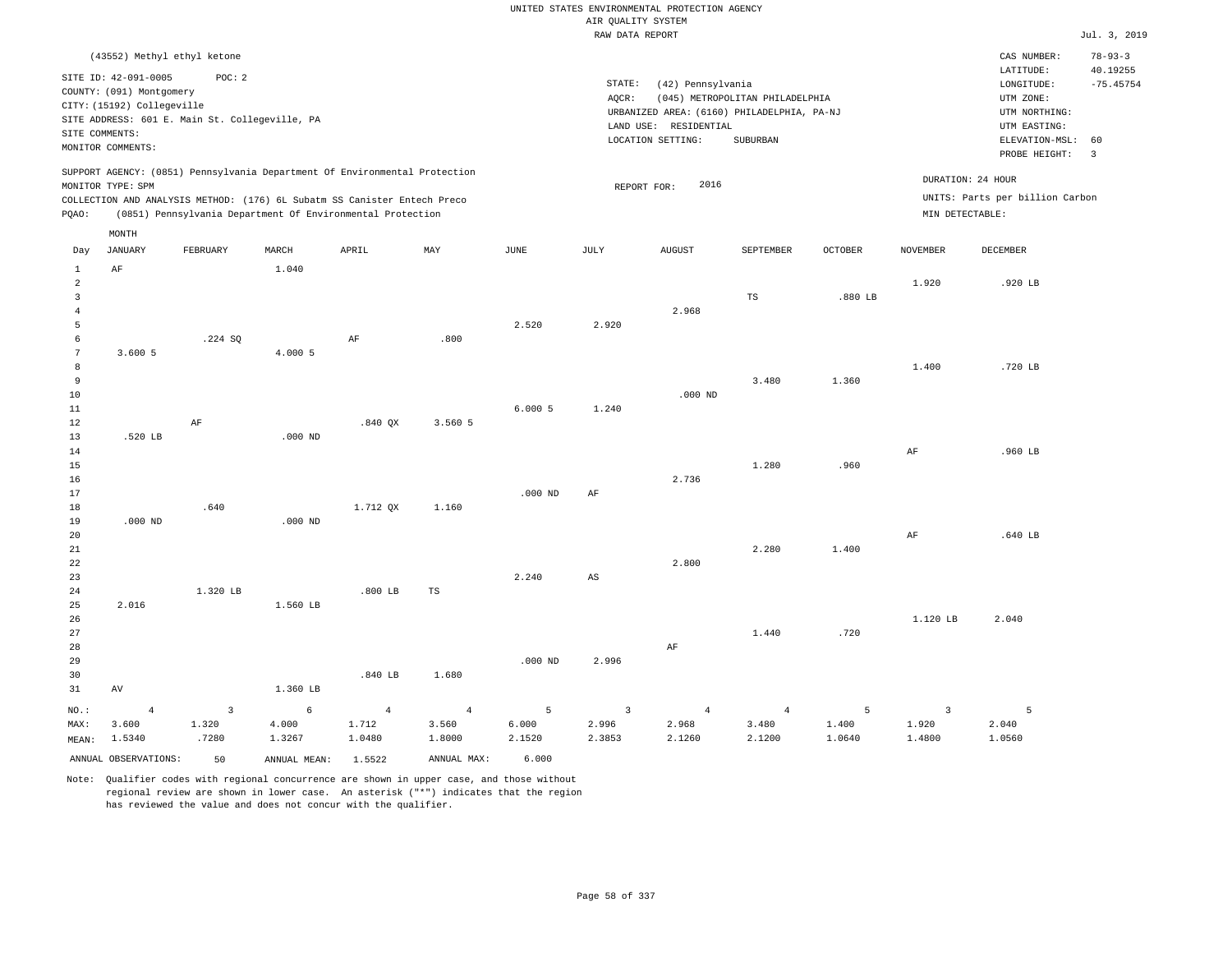|                 |                                    |                                                |       |                                                                                                                                        |                |         | UNITED STATES ENVIRONMENTAL PROTECTION AGENCY |                       |                                            |                |                     |                                        |                                          |
|-----------------|------------------------------------|------------------------------------------------|-------|----------------------------------------------------------------------------------------------------------------------------------------|----------------|---------|-----------------------------------------------|-----------------------|--------------------------------------------|----------------|---------------------|----------------------------------------|------------------------------------------|
|                 |                                    |                                                |       |                                                                                                                                        |                |         | AIR QUALITY SYSTEM                            |                       |                                            |                |                     |                                        |                                          |
|                 |                                    |                                                |       |                                                                                                                                        |                |         | RAW DATA REPORT                               |                       |                                            |                |                     |                                        | Jul. 3, 2019                             |
|                 | SITE ID: 42-091-0005               | (43552) Methyl ethyl ketone<br>POC: 2          |       |                                                                                                                                        |                |         | STATE:                                        | (42) Pennsylvania     |                                            |                |                     | CAS NUMBER:<br>LATITUDE:<br>LONGITUDE: | $78 - 93 - 3$<br>40.19255<br>$-75.45754$ |
|                 | COUNTY: (091) Montgomery           |                                                |       |                                                                                                                                        |                |         | AOCR:                                         |                       | (045) METROPOLITAN PHILADELPHIA            |                |                     | UTM ZONE:                              |                                          |
|                 | CITY: (15192) Collegeville         |                                                |       |                                                                                                                                        |                |         |                                               |                       | URBANIZED AREA: (6160) PHILADELPHIA, PA-NJ |                |                     | UTM NORTHING:                          |                                          |
|                 |                                    | SITE ADDRESS: 601 E. Main St. Collegeville, PA |       |                                                                                                                                        |                |         |                                               | LAND USE: RESIDENTIAL |                                            |                |                     | UTM EASTING:                           |                                          |
|                 | SITE COMMENTS:                     |                                                |       |                                                                                                                                        |                |         |                                               | LOCATION SETTING:     | SUBURBAN                                   |                |                     | ELEVATION-MSL:                         | 60                                       |
|                 | MONITOR COMMENTS:                  |                                                |       |                                                                                                                                        |                |         |                                               |                       |                                            |                |                     | PROBE HEIGHT:                          | $\overline{3}$                           |
|                 |                                    |                                                |       | SUPPORT AGENCY: (0851) Pennsylvania Department Of Environmental Protection                                                             |                |         |                                               |                       |                                            |                |                     | DURATION: 24 HOUR                      |                                          |
|                 | MONITOR TYPE: SPM                  |                                                |       |                                                                                                                                        |                |         |                                               | 2017<br>REPORT FOR:   |                                            |                |                     | UNITS: Parts per billion Carbon        |                                          |
|                 |                                    |                                                |       | COLLECTION AND ANALYSIS METHOD: (176) 6L Subatm SS Canister Entech Preco<br>(0851) Pennsylvania Department Of Environmental Protection |                |         |                                               |                       |                                            |                | MIN DETECTABLE:     |                                        |                                          |
| PQAO:           |                                    |                                                |       |                                                                                                                                        |                |         |                                               |                       |                                            |                |                     |                                        |                                          |
| Day             | $\texttt{MONTH}$<br><b>JANUARY</b> | FEBRUARY                                       | MARCH | APRIL                                                                                                                                  | MAY            | JUNE    | JULY                                          | <b>AUGUST</b>         | SEPTEMBER                                  | <b>OCTOBER</b> | <b>NOVEMBER</b>     | <b>DECEMBER</b>                        |                                          |
| $\mathbf{1}$    | 1.040                              |                                                |       | .640                                                                                                                                   | $.000$ ND      |         |                                               |                       |                                            |                |                     |                                        |                                          |
| $\overline{a}$  |                                    |                                                | .696  |                                                                                                                                        |                |         |                                               |                       |                                            |                |                     |                                        |                                          |
| $\overline{3}$  |                                    |                                                |       |                                                                                                                                        |                |         |                                               |                       |                                            |                | 1.680               | 1.120                                  |                                          |
| $\overline{4}$  |                                    |                                                |       |                                                                                                                                        |                |         |                                               |                       | 1.400                                      | 1.520          |                     |                                        |                                          |
| 5               |                                    |                                                |       |                                                                                                                                        |                |         |                                               | 1.160                 |                                            |                |                     |                                        |                                          |
| 6               |                                    | 1.520                                          |       |                                                                                                                                        |                | 1.040   | AF                                            |                       |                                            |                |                     |                                        |                                          |
| $7\phantom{.0}$ | $\hbox{AV}$                        |                                                |       | .560                                                                                                                                   | .760           |         |                                               |                       |                                            |                |                     |                                        |                                          |
| 8               |                                    |                                                | 1.240 |                                                                                                                                        |                |         |                                               |                       |                                            |                |                     |                                        |                                          |
| 9               |                                    |                                                |       |                                                                                                                                        |                |         |                                               |                       |                                            |                | 1.760               | .680 LB                                |                                          |
| $10$            |                                    |                                                |       |                                                                                                                                        |                |         |                                               |                       | .480                                       | 2.120          |                     |                                        |                                          |
| 11              |                                    |                                                |       |                                                                                                                                        |                |         |                                               | 2.544                 |                                            |                |                     |                                        |                                          |
| 12              |                                    | .680                                           |       |                                                                                                                                        |                | 5.200 5 | 3.680 5                                       |                       |                                            |                |                     |                                        |                                          |
| 13              |                                    |                                                |       | 1.120                                                                                                                                  | $.000$ ND      |         |                                               |                       |                                            |                |                     |                                        |                                          |
| 14              |                                    |                                                | .520  |                                                                                                                                        |                |         |                                               |                       |                                            |                |                     |                                        |                                          |
| 15              |                                    |                                                |       |                                                                                                                                        |                |         |                                               |                       |                                            |                | 1.000               | AQ                                     |                                          |
| 16              |                                    |                                                |       |                                                                                                                                        |                |         |                                               |                       | 1.360                                      | 1.760          |                     |                                        |                                          |
| 17              |                                    |                                                |       |                                                                                                                                        |                |         |                                               | 2.444                 |                                            |                |                     |                                        |                                          |
| $1\,8$<br>19    | 1.240                              | 1.280                                          |       | $\mathbb{A}\mathbb{S}$                                                                                                                 | AF             | 2.240   | 2.800                                         |                       |                                            |                |                     |                                        |                                          |
| 20              |                                    |                                                | 1.000 |                                                                                                                                        |                |         |                                               |                       |                                            |                |                     |                                        |                                          |
| $2\sqrt{1}$     |                                    |                                                |       |                                                                                                                                        |                |         |                                               |                       |                                            |                | AN                  | AV                                     |                                          |
| 22              |                                    |                                                |       |                                                                                                                                        |                |         |                                               |                       | 1.920                                      | 1.920          |                     |                                        |                                          |
| 23              |                                    |                                                |       |                                                                                                                                        |                |         |                                               | 1.960                 |                                            |                |                     |                                        |                                          |
| $2\,4$          |                                    | 1.192                                          |       |                                                                                                                                        |                | 1.680   | 2.160                                         |                       |                                            |                |                     |                                        |                                          |
| 25              | .800                               |                                                |       | $\mathbb{A}\mathbb{M}$                                                                                                                 | 1.120          |         |                                               |                       |                                            |                |                     |                                        |                                          |
| 26              |                                    |                                                | 1.040 |                                                                                                                                        |                |         |                                               |                       |                                            |                |                     |                                        |                                          |
| 27              |                                    |                                                |       |                                                                                                                                        |                |         |                                               |                       |                                            |                | $\operatorname{AV}$ | .480                                   |                                          |
| 28              |                                    |                                                |       |                                                                                                                                        |                |         |                                               |                       | 1.080                                      | .800           |                     |                                        |                                          |
| 29              |                                    |                                                |       |                                                                                                                                        |                |         |                                               | 1.320                 |                                            |                |                     |                                        |                                          |
| 30              |                                    |                                                |       |                                                                                                                                        |                | 2.520   | 1.080                                         |                       |                                            |                |                     |                                        |                                          |
| 31              | .840                               |                                                |       |                                                                                                                                        | 1.280          |         |                                               |                       |                                            |                |                     |                                        |                                          |
| $NO.$ :         | $\overline{4}$                     | $\overline{4}$                                 | 5     | $\overline{\mathbf{3}}$                                                                                                                | $5\phantom{.}$ | 5       | $\overline{4}$                                | 5                     | 5                                          | 5              | $\overline{3}$      | $\overline{3}$                         |                                          |
| MAX:            | 1.240                              | 1.520                                          | 1.240 | 1.120                                                                                                                                  | 1.280          | 5.200   | 3.680                                         | 2.544                 | 1.920                                      | 2.120          | 1.760               | 1.120                                  |                                          |
| MEAN:           | .9800                              | 1.1680                                         | .8992 | .7733                                                                                                                                  | .6320          | 2.5360  | 2.4300                                        | 1.8856                | 1.2480                                     | 1.6240         | 1.4800              | .7600                                  |                                          |
|                 |                                    |                                                |       |                                                                                                                                        |                |         |                                               |                       |                                            |                |                     |                                        |                                          |

ANNUAL OBSERVATIONS: 51 ANNUAL MEAN: 1.4015 ANNUAL MAX: 5.200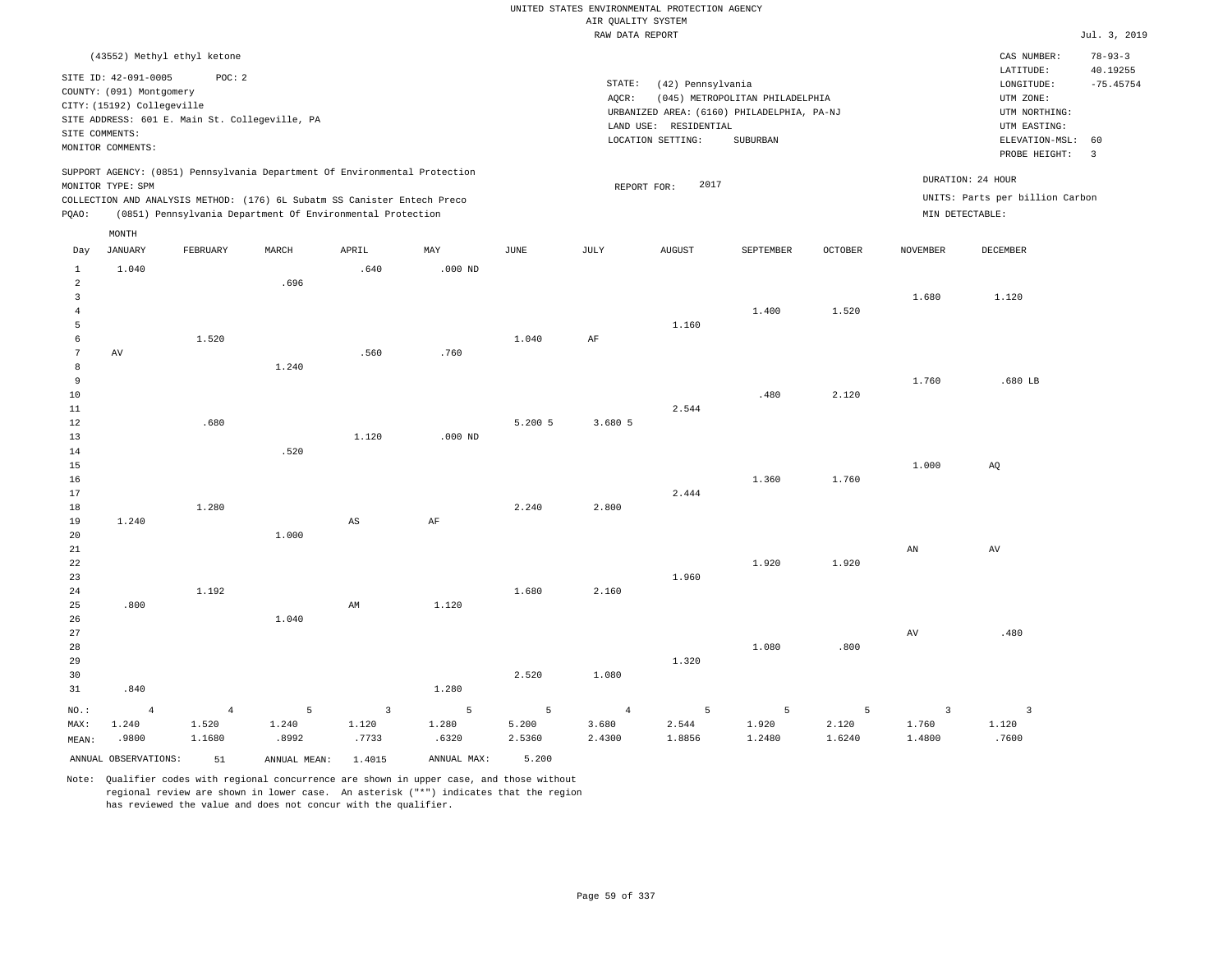|                                  |                                                                                                          |                    |                                                            |                     |                                   |                      | UNITED STATES ENVIRONMENTAL PROTECTION AGENCY |                                   |                                                                               |                     |                    |                                                           |                                          |
|----------------------------------|----------------------------------------------------------------------------------------------------------|--------------------|------------------------------------------------------------|---------------------|-----------------------------------|----------------------|-----------------------------------------------|-----------------------------------|-------------------------------------------------------------------------------|---------------------|--------------------|-----------------------------------------------------------|------------------------------------------|
|                                  |                                                                                                          |                    |                                                            |                     |                                   |                      | AIR QUALITY SYSTEM                            |                                   |                                                                               |                     |                    |                                                           |                                          |
|                                  |                                                                                                          |                    |                                                            |                     |                                   |                      | RAW DATA REPORT                               |                                   |                                                                               |                     |                    |                                                           | Jul. 3, 2019                             |
|                                  | (43552) Methyl ethyl ketone<br>SITE ID: 42-091-0005                                                      | POC: 2             |                                                            |                     |                                   |                      | STATE:                                        | (42) Pennsylvania                 |                                                                               |                     |                    | CAS NUMBER:<br>LATITUDE:<br>$\texttt{LONGITUDE}$ :        | $78 - 93 - 3$<br>40.19255<br>$-75.45754$ |
|                                  | COUNTY: (091) Montgomery<br>CITY: (15192) Collegeville<br>SITE ADDRESS: 601 E. Main St. Collegeville, PA |                    |                                                            |                     |                                   |                      | AQCR:                                         | LAND USE: RESIDENTIAL             | (045) METROPOLITAN PHILADELPHIA<br>URBANIZED AREA: (6160) PHILADELPHIA, PA-NJ |                     |                    | UTM ZONE:<br>UTM NORTHING:<br>UTM EASTING:                |                                          |
|                                  | SITE COMMENTS:<br>MONITOR COMMENTS:                                                                      |                    |                                                            |                     |                                   |                      |                                               | LOCATION SETTING:                 | SUBURBAN                                                                      |                     |                    | ELEVATION-MSL:<br>PROBE HEIGHT:                           | 60<br>$\overline{3}$                     |
|                                  | SUPPORT AGENCY: (0851) Pennsylvania Department Of Environmental Protection<br>MONITOR TYPE: SPM          |                    |                                                            |                     |                                   |                      | REPORT FOR:                                   | 2018                              |                                                                               |                     |                    | DURATION: 24 HOUR                                         |                                          |
| PQAO:                            | COLLECTION AND ANALYSIS METHOD: (176) 6L Subatm SS Canister Entech Preco                                 |                    | (0851) Pennsylvania Department Of Environmental Protection |                     |                                   |                      |                                               |                                   |                                                                               |                     |                    | UNITS: Parts per billion Carbon<br>MIN DETECTABLE: .34912 |                                          |
| Day                              | MONTH<br><b>JANUARY</b>                                                                                  | FEBRUARY           | MARCH                                                      | APRIL               | MAY                               | <b>JUNE</b>          | JULY                                          | <b>AUGUST</b>                     | SEPTEMBER                                                                     | <b>OCTOBER</b>      | <b>NOVEMBER</b>    | <b>DECEMBER</b>                                           |                                          |
| $\mathbf{1}$<br>$\overline{2}$   | AS                                                                                                       | .920 LB            |                                                            | .920                | 1.640                             | 2.352                | 2.240                                         |                                   |                                                                               |                     |                    |                                                           |                                          |
| $\overline{3}$<br>$\overline{4}$ |                                                                                                          |                    | $\mathop{\rm AG}\nolimits$                                 |                     |                                   |                      |                                               |                                   |                                                                               |                     | .840 LB            | .520 LB                                                   |                                          |
| 5<br>6<br>$7\phantom{.0}$        |                                                                                                          | .960               |                                                            |                     |                                   | 1.936                | $.000$ ND                                     | 3.240                             | AF                                                                            | 1.240 LB            |                    |                                                           |                                          |
| 8<br>9                           | .680                                                                                                     |                    | .560                                                       | .720                | 1.280                             |                      |                                               |                                   |                                                                               |                     |                    |                                                           |                                          |
| 10<br>11                         |                                                                                                          |                    |                                                            |                     |                                   |                      |                                               |                                   | 1.240 QX                                                                      | $.840$ LB           | .480 LB            | 1.000 LB                                                  |                                          |
| 12<br>13                         |                                                                                                          | .960               |                                                            |                     |                                   | 1.412                | 2.160                                         | 1.520                             |                                                                               |                     |                    |                                                           |                                          |
| $1\,4$<br>$15$<br>16             | 1.440                                                                                                    |                    | .840LB                                                     | 1.520               | AV                                |                      |                                               |                                   |                                                                               |                     | .640 LB            |                                                           |                                          |
| 17<br>18                         |                                                                                                          |                    |                                                            |                     |                                   |                      |                                               | 2.680                             | 1.280 OX                                                                      | $.960$ $OX$         |                    | .480 LB                                                   |                                          |
| 19<br>20                         | $.000$ ND                                                                                                | .920               |                                                            | .600                | AV                                | 1.480                | 1.720 QX                                      |                                   |                                                                               |                     |                    |                                                           |                                          |
| 21<br>22<br>23                   |                                                                                                          |                    | .600                                                       |                     |                                   |                      |                                               |                                   | $.840$ LB                                                                     | .840                | $.000$ ND          | .560 LB                                                   |                                          |
| 24<br>25                         |                                                                                                          | .600               |                                                            |                     |                                   | 1.800                | 1.120 LB                                      | 1.320                             |                                                                               |                     |                    |                                                           |                                          |
| 26<br>27<br>28                   | 1.160 LB                                                                                                 |                    | 1.360                                                      | .840                | 3.816 5                           |                      |                                               |                                   |                                                                               |                     | .520               | .680 LB                                                   |                                          |
| 29<br>30<br>31                   |                                                                                                          |                    |                                                            |                     |                                   |                      | 2.600                                         | AV                                | 1.560                                                                         | $.600$ LB           |                    |                                                           |                                          |
| NO.:<br>MAX:<br>MEAN:            | $\overline{4}$<br>1.440<br>.8200                                                                         | 5<br>.960<br>.8720 | $\overline{4}$<br>1.360<br>.8400                           | 5<br>1.520<br>.9200 | $\overline{3}$<br>3.816<br>2.2453 | 5<br>2.352<br>1.7960 | 6<br>2.600<br>1.6400                          | $\overline{4}$<br>3.240<br>2.1900 | $\overline{4}$<br>1.560<br>1.2300                                             | 5<br>1.240<br>.8960 | 5<br>.840<br>.4960 | 5<br>1.000<br>.6480                                       |                                          |
|                                  | ANNUAL OBSERVATIONS:                                                                                     | 55                 | ANNUAL MEAN:                                               | 1.1825              | ANNUAL MAX:                       | 3.816                |                                               |                                   |                                                                               |                     |                    |                                                           |                                          |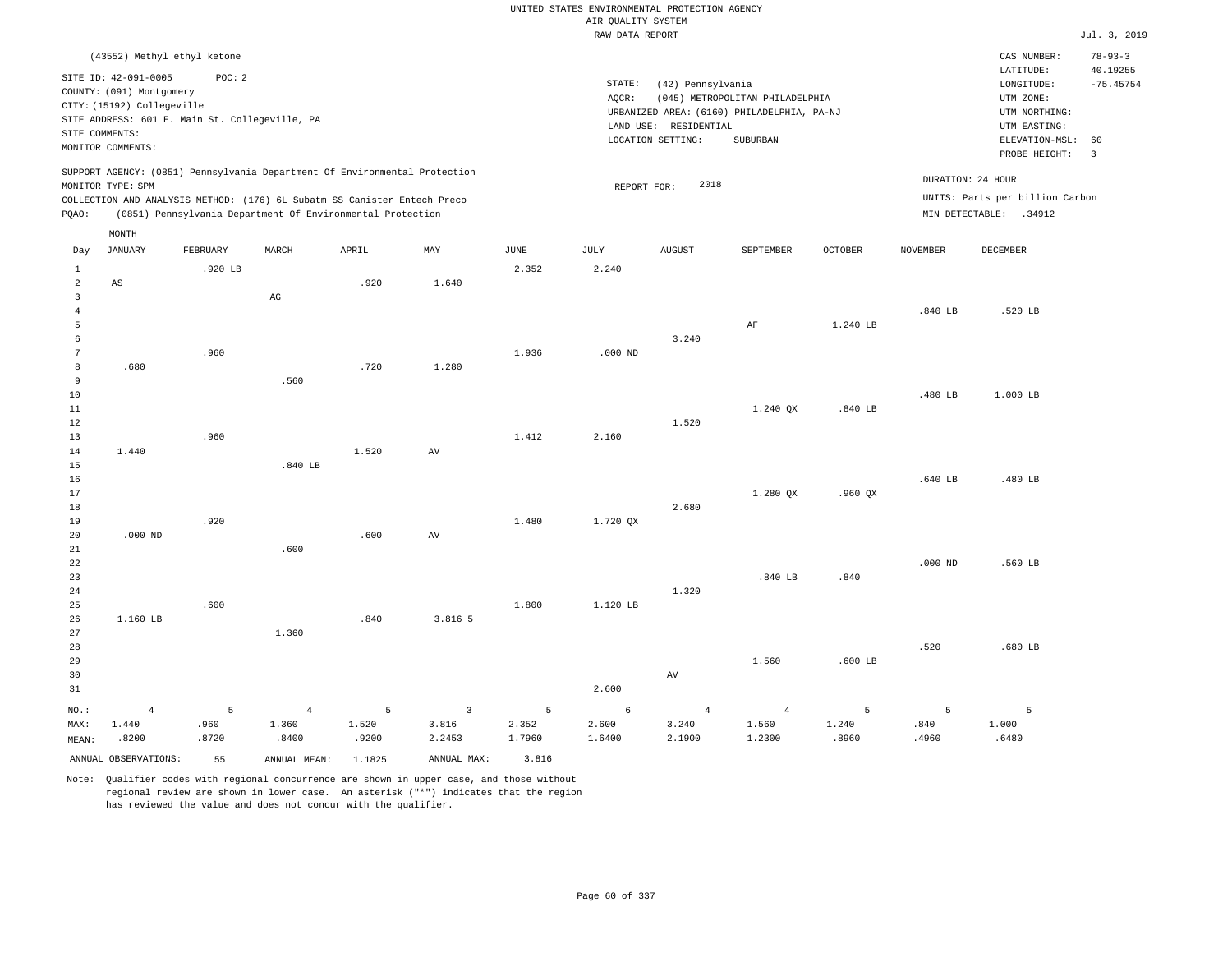|                | (43559) Methyl Butyl Ketone                    |                 |                         |                                                                            |                         |             |                    |                                                                     |                                 |                |                   | CAS NUMBER:                     | $591 - 78 - 6$ |
|----------------|------------------------------------------------|-----------------|-------------------------|----------------------------------------------------------------------------|-------------------------|-------------|--------------------|---------------------------------------------------------------------|---------------------------------|----------------|-------------------|---------------------------------|----------------|
|                | SITE ID: 42-091-0005                           | POC: 2          |                         |                                                                            |                         |             |                    |                                                                     |                                 |                |                   | LATITUDE:                       | 40.19255       |
|                | COUNTY: (091) Montgomery                       |                 |                         |                                                                            |                         |             | STATE:             | (42) Pennsylvania                                                   |                                 |                |                   | LONGITUDE:                      | $-75.45754$    |
|                | CITY: (15192) Collegeville                     |                 |                         |                                                                            |                         |             | AQCR:              |                                                                     | (045) METROPOLITAN PHILADELPHIA |                |                   | UTM ZONE:                       |                |
|                | SITE ADDRESS: 601 E. Main St. Collegeville, PA |                 |                         |                                                                            |                         |             |                    | URBANIZED AREA: (6160) PHILADELPHIA, PA-NJ<br>LAND USE: RESIDENTIAL |                                 |                |                   | UTM NORTHING:<br>UTM EASTING:   |                |
| SITE COMMENTS: |                                                |                 |                         |                                                                            |                         |             |                    | LOCATION SETTING:                                                   | SUBURBAN                        |                |                   | ELEVATION-MSL:                  | 60             |
|                | MONITOR COMMENTS:                              |                 |                         |                                                                            |                         |             |                    |                                                                     |                                 |                |                   | PROBE HEIGHT:                   | $\overline{3}$ |
|                |                                                |                 |                         | SUPPORT AGENCY: (0851) Pennsylvania Department Of Environmental Protection |                         |             |                    |                                                                     |                                 |                |                   |                                 |                |
|                | MONITOR TYPE: SPM                              |                 |                         |                                                                            |                         |             | REPORT FOR:        | 2013                                                                |                                 |                | DURATION: 24 HOUR |                                 |                |
|                |                                                |                 |                         | COLLECTION AND ANALYSIS METHOD: (176) 6L Subatm SS Canister Entech Preco   |                         |             |                    |                                                                     |                                 |                |                   | UNITS: Parts per billion Carbon |                |
| PQAO:          |                                                |                 |                         | (0851) Pennsylvania Department Of Environmental Protection                 |                         |             |                    |                                                                     |                                 |                | MIN DETECTABLE:   |                                 |                |
|                | MONTH                                          |                 |                         |                                                                            |                         |             |                    |                                                                     |                                 |                |                   |                                 |                |
| Day            | JANUARY                                        | <b>FEBRUARY</b> | MARCH                   | APRIL                                                                      | MAY                     | <b>JUNE</b> | JULY               | <b>AUGUST</b>                                                       | SEPTEMBER                       | <b>OCTOBER</b> | <b>NOVEMBER</b>   | <b>DECEMBER</b>                 |                |
| $\mathbf{1}$   |                                                |                 |                         |                                                                            |                         |             |                    |                                                                     | $.000$ ND                       | AS             |                   |                                 |                |
| $\overline{a}$ |                                                |                 |                         |                                                                            |                         |             |                    | $.000$ ND                                                           |                                 |                |                   |                                 |                |
| $\overline{3}$ |                                                | $.000$ ND       |                         |                                                                            |                         | $.000$ ND   | $.000$ ND          |                                                                     |                                 |                |                   |                                 |                |
| $\overline{4}$ | $.000$ ND                                      |                 |                         | $.000$ ND                                                                  | $.000$ ND               |             |                    |                                                                     |                                 |                |                   |                                 |                |
| 5              |                                                |                 | $.000$ ND               |                                                                            |                         |             |                    |                                                                     |                                 |                |                   |                                 |                |
| 6              |                                                |                 |                         |                                                                            |                         |             |                    |                                                                     |                                 |                | $.000$ ND         | $.000$ ND                       |                |
| $\overline{7}$ |                                                |                 |                         |                                                                            |                         |             |                    |                                                                     | $.000$ ND                       | $.000$ ND      |                   |                                 |                |
| 8              |                                                |                 |                         |                                                                            |                         |             |                    | $.000$ ND                                                           |                                 |                |                   |                                 |                |
| 9              |                                                | $.000$ ND       |                         |                                                                            |                         | $.000$ ND   | .000 <sub>ND</sub> |                                                                     |                                 |                |                   |                                 |                |
| 10             | $.000$ ND                                      |                 |                         | $.000$ ND                                                                  | $.000$ ND               |             |                    |                                                                     |                                 |                |                   |                                 |                |
| 11             |                                                |                 | $.000$ ND               |                                                                            |                         |             |                    |                                                                     |                                 |                |                   |                                 |                |
| $1\,2$         |                                                |                 |                         |                                                                            |                         |             |                    |                                                                     |                                 |                | $.000$ ND         | $.000$ ND                       |                |
| 13             |                                                |                 |                         |                                                                            |                         |             |                    |                                                                     | $.000$ ND                       | $.000$ ND      |                   |                                 |                |
| 14             |                                                |                 |                         |                                                                            |                         |             |                    | .594 SQ                                                             |                                 |                |                   |                                 |                |
| 15             |                                                | $.000$ ND       |                         |                                                                            |                         | $.000$ ND   | $.000$ ND          |                                                                     |                                 |                |                   |                                 |                |
| 16             | $.000$ ND                                      |                 |                         | $.000$ ND                                                                  | AF                      |             |                    |                                                                     |                                 |                |                   |                                 |                |
| 17             |                                                |                 | $\rm{AF}$               |                                                                            |                         |             |                    |                                                                     |                                 |                |                   |                                 |                |
| 18             |                                                |                 |                         |                                                                            |                         |             |                    |                                                                     |                                 |                | $.000$ ND         | $.000$ ND                       |                |
| 19             |                                                |                 |                         |                                                                            |                         |             |                    |                                                                     | AF                              | AF             |                   |                                 |                |
| 20             |                                                |                 |                         |                                                                            |                         |             |                    | $.000$ CL                                                           |                                 |                |                   |                                 |                |
| 21             |                                                | $.000$ ND       |                         |                                                                            |                         | $.000$ ND   | $.000$ ND          |                                                                     |                                 |                |                   |                                 |                |
| 22             | $.000$ ND                                      |                 |                         | $.000$ ND                                                                  | AF                      |             |                    |                                                                     |                                 |                |                   |                                 |                |
| 23             |                                                |                 | $.000$ ND               |                                                                            |                         |             |                    |                                                                     |                                 |                |                   |                                 |                |
| 24             |                                                |                 |                         |                                                                            |                         |             |                    |                                                                     |                                 |                | $.000$ ND         | $.000$ ND                       |                |
| 25             |                                                |                 |                         |                                                                            |                         |             |                    |                                                                     | $.000$ ND                       | $.000$ ND      |                   |                                 |                |
| 26             |                                                |                 |                         |                                                                            |                         |             |                    | $.000$ ND                                                           |                                 |                |                   |                                 |                |
| 27<br>28       | $.000$ ND                                      | $.000$ ND       |                         | $.000$ ND                                                                  | $.000$ ND               | $.000$ ND   | $.000$ ND          |                                                                     |                                 |                |                   |                                 |                |
| 29             |                                                |                 | $_{\rm AS}$             |                                                                            |                         |             |                    |                                                                     |                                 |                |                   |                                 |                |
| 30             |                                                |                 |                         |                                                                            |                         |             |                    |                                                                     |                                 |                | $.000$ ND         | $.000$ ND                       |                |
| 31             |                                                |                 |                         |                                                                            |                         |             |                    |                                                                     |                                 | .366 CC        |                   |                                 |                |
|                |                                                |                 |                         |                                                                            |                         |             |                    |                                                                     |                                 |                |                   |                                 |                |
| NO.:           | 5                                              | 5               | $\overline{\mathbf{3}}$ | 5                                                                          | $\overline{\mathbf{3}}$ | 5           | 5                  | 5                                                                   | $\overline{4}$                  | $\overline{4}$ | 5                 | $\overline{5}$                  |                |
| MAX:           | 0.000                                          | 0.000           | 0.000                   | 0.000                                                                      | 0.000                   | 0.000       | 0.000              | .594                                                                | 0.000                           | .366           | 0.000             | 0.000                           |                |
| MEAN:          | 0.0000                                         | 0.0000          | 0.0000                  | 0.0000                                                                     | 0.0000                  | 0.0000      | 0.0000             | .1188                                                               | 0.0000                          | .0915          | 0.0000            | 0.0000                          |                |
|                | ANNUAL OBSERVATIONS:                           | 54              | ANNUAL MEAN:            | .0178                                                                      | ANNUAL MAX:             | .594        |                    |                                                                     |                                 |                |                   |                                 |                |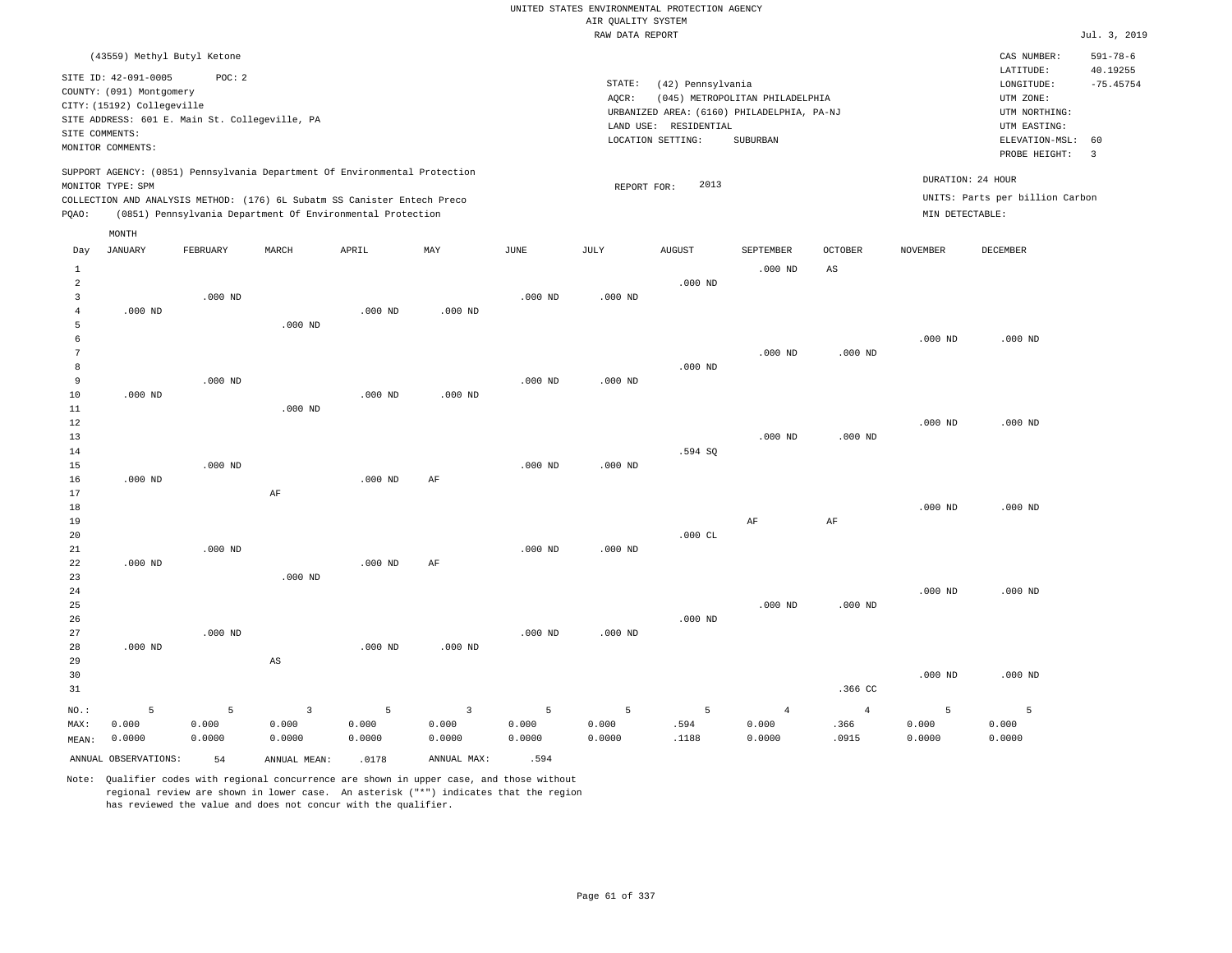|                                | (43559) Methyl Butyl Ketone                                                                                                                                             |                        |              |                                                                                                                                        |                |                |                        |                                                                 |                                                                                           |           |                 | CAS NUMBER:                                                                             | $591 - 78 - 6$<br>40.19255 |
|--------------------------------|-------------------------------------------------------------------------------------------------------------------------------------------------------------------------|------------------------|--------------|----------------------------------------------------------------------------------------------------------------------------------------|----------------|----------------|------------------------|-----------------------------------------------------------------|-------------------------------------------------------------------------------------------|-----------|-----------------|-----------------------------------------------------------------------------------------|----------------------------|
|                                | SITE ID: 42-091-0005<br>COUNTY: (091) Montgomery<br>CITY: (15192) Collegeville<br>SITE ADDRESS: 601 E. Main St. Collegeville, PA<br>SITE COMMENTS:<br>MONITOR COMMENTS: | POC: 2                 |              |                                                                                                                                        |                |                | STATE:<br>AQCR:        | (42) Pennsylvania<br>LAND USE: RESIDENTIAL<br>LOCATION SETTING: | (045) METROPOLITAN PHILADELPHIA<br>URBANIZED AREA: (6160) PHILADELPHIA, PA-NJ<br>SUBURBAN |           |                 | LATITUDE:<br>LONGITUDE:<br>UTM ZONE:<br>UTM NORTHING:<br>UTM EASTING:<br>ELEVATION-MSL: | $-75.45754$<br>60          |
|                                |                                                                                                                                                                         |                        |              | SUPPORT AGENCY: (0851) Pennsylvania Department Of Environmental Protection                                                             |                |                |                        |                                                                 |                                                                                           |           |                 | PROBE HEIGHT:<br>DURATION: 24 HOUR                                                      | $\overline{3}$             |
|                                | MONITOR TYPE: SPM                                                                                                                                                       |                        |              |                                                                                                                                        |                |                | REPORT FOR:            | 2014                                                            |                                                                                           |           |                 | UNITS: Parts per billion Carbon                                                         |                            |
| POAO:                          |                                                                                                                                                                         |                        |              | COLLECTION AND ANALYSIS METHOD: (176) 6L Subatm SS Canister Entech Preco<br>(0851) Pennsylvania Department Of Environmental Protection |                |                |                        |                                                                 |                                                                                           |           | MIN DETECTABLE: |                                                                                         |                            |
|                                |                                                                                                                                                                         |                        |              |                                                                                                                                        |                |                |                        |                                                                 |                                                                                           |           |                 |                                                                                         |                            |
| Day                            | MONTH<br>JANUARY                                                                                                                                                        | FEBRUARY               | MARCH        | APRIL                                                                                                                                  | MAY            | JUNE           | JULY                   | <b>AUGUST</b>                                                   | SEPTEMBER                                                                                 | OCTOBER   | $\,$ NOVEMBER   | <b>DECEMBER</b>                                                                         |                            |
|                                |                                                                                                                                                                         |                        |              |                                                                                                                                        |                |                |                        |                                                                 |                                                                                           |           |                 |                                                                                         |                            |
| $\mathbf{1}$<br>$\overline{a}$ |                                                                                                                                                                         |                        |              |                                                                                                                                        |                |                |                        |                                                                 | $.000$ ND                                                                                 | $.000$ ND | $.000$ ND       | $.000$ ND                                                                               |                            |
| $\overline{3}$                 |                                                                                                                                                                         |                        |              |                                                                                                                                        |                |                |                        | AF                                                              |                                                                                           |           |                 |                                                                                         |                            |
| $\overline{4}$                 |                                                                                                                                                                         | $.000$ ND              |              |                                                                                                                                        |                | .186SQ         | .314 SQ                |                                                                 |                                                                                           |           |                 |                                                                                         |                            |
| 5                              | $.000$ ND                                                                                                                                                               |                        |              | $.403$ QX                                                                                                                              | $.000$ ND      |                |                        |                                                                 |                                                                                           |           |                 |                                                                                         |                            |
| 6                              |                                                                                                                                                                         |                        | $.000$ ND    |                                                                                                                                        |                |                |                        |                                                                 |                                                                                           |           |                 |                                                                                         |                            |
| $7\phantom{.0}$                |                                                                                                                                                                         |                        |              |                                                                                                                                        |                |                |                        |                                                                 |                                                                                           |           | $.000$ ND       | $.000$ ND                                                                               |                            |
| 8                              |                                                                                                                                                                         |                        |              |                                                                                                                                        |                |                |                        |                                                                 | $.000$ ND                                                                                 | $.000$ ND |                 |                                                                                         |                            |
| 9<br>10                        |                                                                                                                                                                         |                        |              |                                                                                                                                        |                | $.000$ ND      | .607SQ                 | $.000$ ND                                                       |                                                                                           |           |                 |                                                                                         |                            |
| 11                             | $.000$ ND                                                                                                                                                               | $\mathbb{A}\mathbb{S}$ |              | $.000$ ND                                                                                                                              | .191SQ         |                |                        |                                                                 |                                                                                           |           |                 |                                                                                         |                            |
| 12                             |                                                                                                                                                                         |                        | $.000$ ND    |                                                                                                                                        |                |                |                        |                                                                 |                                                                                           |           |                 |                                                                                         |                            |
| 13                             |                                                                                                                                                                         |                        |              |                                                                                                                                        |                |                |                        |                                                                 |                                                                                           |           | $.000$ ND       | AF                                                                                      |                            |
| 14                             |                                                                                                                                                                         |                        |              |                                                                                                                                        |                |                |                        |                                                                 | $.000$ ND                                                                                 | $.000$ ND |                 |                                                                                         |                            |
| 15                             |                                                                                                                                                                         |                        |              |                                                                                                                                        |                |                |                        | $.000$ ND                                                       |                                                                                           |           |                 |                                                                                         |                            |
| 16                             |                                                                                                                                                                         | $.000$ ND              |              |                                                                                                                                        |                | $_{\rm AS}$    | AF                     |                                                                 |                                                                                           |           |                 |                                                                                         |                            |
| 17                             | $.000$ ND                                                                                                                                                               |                        |              | $.000$ ND                                                                                                                              | .401SQ         |                |                        |                                                                 |                                                                                           |           |                 |                                                                                         |                            |
| 18<br>19                       |                                                                                                                                                                         |                        | $.000$ ND    |                                                                                                                                        |                |                |                        |                                                                 |                                                                                           |           | AF              | $.000$ ND                                                                               |                            |
| 20                             |                                                                                                                                                                         |                        |              |                                                                                                                                        |                |                |                        |                                                                 | $.000$ ND                                                                                 | $.000$ ND |                 |                                                                                         |                            |
| 21                             |                                                                                                                                                                         |                        |              |                                                                                                                                        |                |                |                        | $.000$ ND                                                       |                                                                                           |           |                 |                                                                                         |                            |
| 22                             |                                                                                                                                                                         | $.000$ ND              |              |                                                                                                                                        |                | $_{\rm AS}$    | $\mathbb{A}\mathbb{S}$ |                                                                 |                                                                                           |           |                 |                                                                                         |                            |
| 23                             | $.000$ ND                                                                                                                                                               |                        |              | .358 SO                                                                                                                                | 1.480 5        |                |                        |                                                                 |                                                                                           |           |                 |                                                                                         |                            |
| 24                             |                                                                                                                                                                         |                        | $.000$ ND    |                                                                                                                                        |                |                |                        |                                                                 |                                                                                           |           |                 |                                                                                         |                            |
| 25                             |                                                                                                                                                                         |                        |              |                                                                                                                                        |                |                |                        |                                                                 |                                                                                           |           | $.000$ ND       | $.000$ ND                                                                               |                            |
| 26<br>27                       |                                                                                                                                                                         |                        |              |                                                                                                                                        |                |                |                        | $.000$ ND                                                       | $.000$ ND                                                                                 | $.000$ ND |                 |                                                                                         |                            |
| 28                             |                                                                                                                                                                         | $.000$ ND              |              |                                                                                                                                        |                | .390SQ         | $.440$ QX              |                                                                 |                                                                                           |           |                 |                                                                                         |                            |
| 29                             | $.000$ ND                                                                                                                                                               |                        |              | $.000$ ND                                                                                                                              | $\rm AF$       |                |                        |                                                                 |                                                                                           |           |                 |                                                                                         |                            |
| 30                             |                                                                                                                                                                         |                        | $.000$ ND    |                                                                                                                                        |                |                |                        |                                                                 |                                                                                           |           |                 |                                                                                         |                            |
| 31                             |                                                                                                                                                                         |                        |              |                                                                                                                                        |                |                |                        |                                                                 |                                                                                           |           |                 | $.000$ ND                                                                               |                            |
| NO.:                           | 5                                                                                                                                                                       | $\overline{4}$         | 5            | 5                                                                                                                                      | $\overline{4}$ | $\overline{3}$ | $\overline{3}$         | $\overline{4}$                                                  | 5                                                                                         | 5         | $\overline{4}$  | 5                                                                                       |                            |
| MAX:                           | 0.000                                                                                                                                                                   | 0.000                  | 0.000        | .403                                                                                                                                   | 1.480          | .390           | .607                   | 0.000                                                           | 0.000                                                                                     | 0.000     | 0.000           | 0.000                                                                                   |                            |
| MEAN:                          | 0.0000                                                                                                                                                                  | 0.0000                 | 0.0000       | .1522                                                                                                                                  | .5180          | .1920          | .4537                  | 0.0000                                                          | 0.0000                                                                                    | 0.0000    | 0.0000          | 0.0000                                                                                  |                            |
|                                | ANNUAL OBSERVATIONS:                                                                                                                                                    | 52                     | ANNUAL MEAN: | .0917                                                                                                                                  | ANNUAL MAX:    | 1.480          |                        |                                                                 |                                                                                           |           |                 |                                                                                         |                            |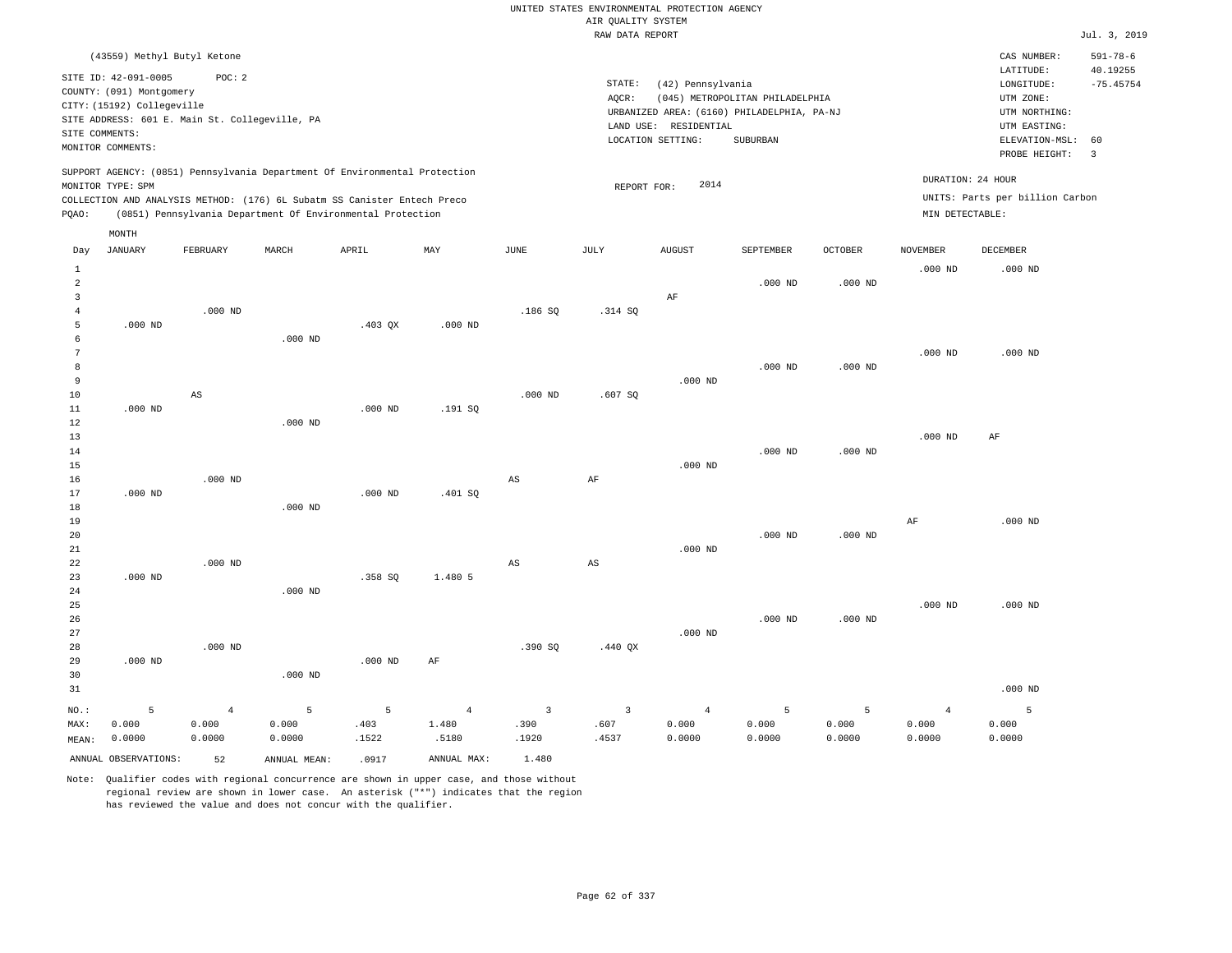## UNITED STATES ENVIRONMENTAL PROTECTION AGENCY AIR QUALITY SYSTEM

|                     |                            |                                                                                                                                        |             |           |           |             | RAW DATA REPORT |                       |                                            |                |                 |                                 | Jul. 3, 2019            |
|---------------------|----------------------------|----------------------------------------------------------------------------------------------------------------------------------------|-------------|-----------|-----------|-------------|-----------------|-----------------------|--------------------------------------------|----------------|-----------------|---------------------------------|-------------------------|
|                     |                            | (43559) Methyl Butyl Ketone                                                                                                            |             |           |           |             |                 |                       |                                            |                |                 | CAS NUMBER:                     | $591 - 78 - 6$          |
|                     | SITE ID: 42-091-0005       | POC: 2                                                                                                                                 |             |           |           |             | STATE:          | (42) Pennsylvania     |                                            |                |                 | LATITUDE:<br>LONGITUDE:         | 40.19255<br>$-75.45754$ |
|                     | COUNTY: (091) Montgomery   |                                                                                                                                        |             |           |           |             | AQCR:           |                       | (045) METROPOLITAN PHILADELPHIA            |                |                 | UTM ZONE:                       |                         |
|                     | CITY: (15192) Collegeville |                                                                                                                                        |             |           |           |             |                 |                       | URBANIZED AREA: (6160) PHILADELPHIA, PA-NJ |                |                 | UTM NORTHING:                   |                         |
|                     |                            | SITE ADDRESS: 601 E. Main St. Collegeville, PA                                                                                         |             |           |           |             |                 | LAND USE: RESIDENTIAL |                                            |                |                 | UTM EASTING:                    |                         |
|                     | SITE COMMENTS:             |                                                                                                                                        |             |           |           |             |                 | LOCATION SETTING:     | SUBURBAN                                   |                |                 | ELEVATION-MSL:                  | 60                      |
|                     | MONITOR COMMENTS:          |                                                                                                                                        |             |           |           |             |                 |                       |                                            |                |                 | PROBE HEIGHT:                   | $\overline{\mathbf{3}}$ |
|                     |                            | SUPPORT AGENCY: (0851) Pennsylvania Department Of Environmental Protection                                                             |             |           |           |             |                 | 2015                  |                                            |                |                 | DURATION: 24 HOUR               |                         |
|                     | MONITOR TYPE: SPM          |                                                                                                                                        |             |           |           |             | REPORT FOR:     |                       |                                            |                |                 | UNITS: Parts per billion Carbon |                         |
| PQAO:               |                            | COLLECTION AND ANALYSIS METHOD: (176) 6L Subatm SS Canister Entech Preco<br>(0851) Pennsylvania Department Of Environmental Protection |             |           |           |             |                 |                       |                                            |                | MIN DETECTABLE: |                                 |                         |
|                     | MONTH                      |                                                                                                                                        |             |           |           |             |                 |                       |                                            |                |                 |                                 |                         |
| Day                 | JANUARY                    | FEBRUARY                                                                                                                               | MARCH       | APRIL     | MAY       | <b>JUNE</b> | JULY            | <b>AUGUST</b>         | SEPTEMBER                                  | <b>OCTOBER</b> | <b>NOVEMBER</b> | DECEMBER                        |                         |
| $\mathbf{1}$        |                            |                                                                                                                                        | $_{\rm AS}$ |           |           |             |                 |                       |                                            |                |                 |                                 |                         |
| $\overline{a}$      |                            |                                                                                                                                        |             |           |           |             |                 |                       |                                            |                | $.000$ ND       | AF                              |                         |
| 3                   |                            |                                                                                                                                        |             |           |           |             |                 |                       | $.000$ ND                                  | $.000$ ND      |                 |                                 |                         |
| $\overline{4}$<br>5 |                            | $.000$ ND                                                                                                                              |             |           |           | $.000$ ND   | $.000$ ND       | $.000$ ND             |                                            |                |                 |                                 |                         |
| 6                   | $.000$ ND                  |                                                                                                                                        |             | $.000$ ND | $.000$ ND |             |                 |                       |                                            |                |                 |                                 |                         |
| 7                   |                            |                                                                                                                                        | $.000$ ND   |           |           |             |                 |                       |                                            |                |                 |                                 |                         |
| 8                   |                            |                                                                                                                                        |             |           |           |             |                 |                       |                                            |                | $.000$ ND       | AF                              |                         |
| 9                   |                            |                                                                                                                                        |             |           |           |             |                 |                       | $.000$ ND                                  | $.000$ ND      |                 |                                 |                         |
| 10                  |                            |                                                                                                                                        |             |           |           |             |                 | AF                    |                                            |                |                 |                                 |                         |
| 11                  |                            | $.000$ ND                                                                                                                              |             |           |           | $.000$ ND   | $.000$ ND       |                       |                                            |                |                 |                                 |                         |
| 12                  | AF                         |                                                                                                                                        |             | $.000$ ND | $.000$ ND |             |                 |                       |                                            |                |                 |                                 |                         |
| 13                  |                            |                                                                                                                                        | $.000$ ND   |           |           |             |                 |                       |                                            |                |                 |                                 |                         |
| 14                  |                            |                                                                                                                                        |             |           |           |             |                 |                       |                                            |                | $.000$ ND       | $.000$ ND                       |                         |
| 15                  |                            |                                                                                                                                        |             |           |           |             |                 |                       | $.000$ ND                                  | $.000$ ND      |                 |                                 |                         |
| 16                  |                            |                                                                                                                                        |             |           |           |             |                 | $.000$ ND             |                                            |                |                 |                                 |                         |
| 17                  |                            | $.000$ ND                                                                                                                              |             |           |           | AS          | $.000$ ND       |                       |                                            |                |                 |                                 |                         |
| 18<br>19            | $.000$ ND                  |                                                                                                                                        | $.000$ ND   | $.000$ ND | $.000$ ND |             |                 |                       |                                            |                |                 |                                 |                         |
| 20                  |                            |                                                                                                                                        |             |           |           |             |                 |                       |                                            |                | $.000$ ND       | $.000$ ND                       |                         |
| 21                  |                            |                                                                                                                                        |             |           |           |             |                 |                       | $.000$ ND                                  | $.000$ ND      |                 |                                 |                         |
| 22                  |                            |                                                                                                                                        |             |           |           |             |                 | AF                    |                                            |                |                 |                                 |                         |
| 23                  |                            | $.000$ ND                                                                                                                              |             |           |           | AF          | $.000$ ND       |                       |                                            |                |                 |                                 |                         |
| 24                  | AS                         |                                                                                                                                        |             | $.000$ ND | $.000$ ND |             |                 |                       |                                            |                |                 |                                 |                         |
| 25                  |                            |                                                                                                                                        | $.000$ ND   |           |           |             |                 |                       |                                            |                |                 |                                 |                         |
| 26                  |                            |                                                                                                                                        |             |           |           |             |                 |                       |                                            |                | $\rm AF$        | $.000$ ND                       |                         |
| 27                  |                            |                                                                                                                                        |             |           |           |             |                 |                       | $.000$ ND                                  | $.000$ ND      |                 |                                 |                         |
| 28                  |                            |                                                                                                                                        |             |           |           |             |                 | $.000$ ND             |                                            |                |                 |                                 |                         |
| 29                  |                            |                                                                                                                                        |             |           |           | $.000$ ND   | $.000$ ND       |                       |                                            |                |                 |                                 |                         |
| 30                  | $.000$ ND                  |                                                                                                                                        |             | $.000$ ND | $.000$ ND |             |                 |                       |                                            |                |                 |                                 |                         |
| 31                  |                            |                                                                                                                                        | $.000$ ND   |           |           |             |                 |                       |                                            |                |                 |                                 |                         |

| NO.:  | $\overline{3}$       | $4\sigma$ | $5 - 5$      |        |             | 5 5 3 5 3 5 5 |        |        |        |        | $\sim$ 4 |        |
|-------|----------------------|-----------|--------------|--------|-------------|---------------|--------|--------|--------|--------|----------|--------|
| MAX:  | 0.000                | 0.000     | 0.000        | 0.000  | 0.000       | 0.000         | 0.000  | 0.000  | 0.000  | 0.000  | 0.000    | 0.000  |
| MEAN: | 0.0000               | 0.0000    | 0.0000       | 0.0000 | 0.0000      | 0.0000        | 0.0000 | 0.0000 | 0.0000 | 0.0000 | 0.0000   | 0.0000 |
|       | ANNUAL OBSERVATIONS: | 50        | ANNUAL MEAN: | 0.0000 | ANNUAL MAX: | 0.000         |        |        |        |        |          |        |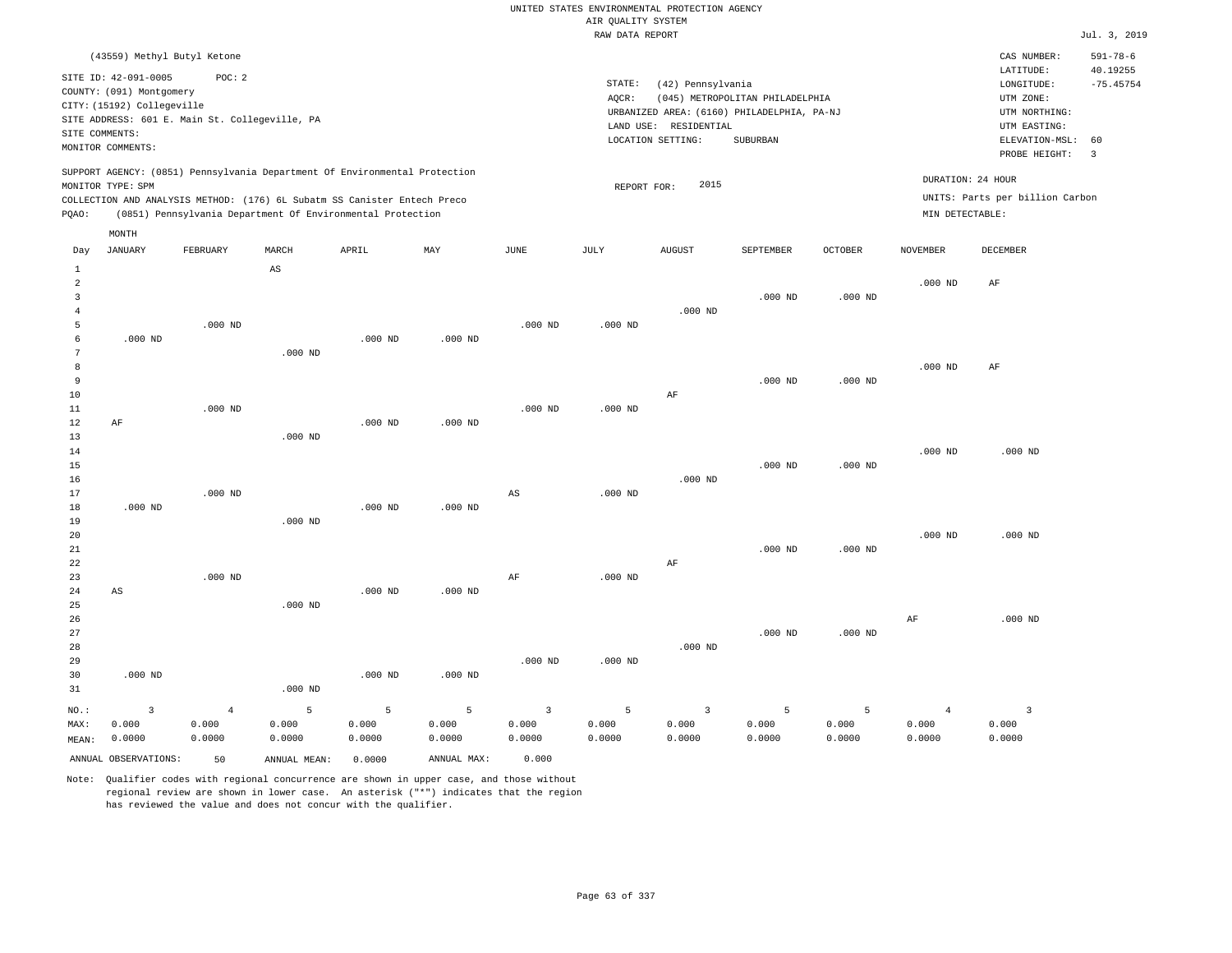# UNITED STATES ENVIRONMENTAL PROTECTION AGENCY AIR QUALITY SYSTEM

|                 |                                                |                |                                                                            |                |                |                       | RAW DATA REPORT         |                       |                                            |           |                 |                                 | Jul. 3, 2019            |
|-----------------|------------------------------------------------|----------------|----------------------------------------------------------------------------|----------------|----------------|-----------------------|-------------------------|-----------------------|--------------------------------------------|-----------|-----------------|---------------------------------|-------------------------|
|                 | (43559) Methyl Butyl Ketone                    |                |                                                                            |                |                |                       |                         |                       |                                            |           |                 | CAS NUMBER:                     | $591 - 78 - 6$          |
|                 |                                                |                |                                                                            |                |                |                       |                         |                       |                                            |           |                 | LATITUDE:                       | 40.19255                |
|                 | SITE ID: 42-091-0005                           | POC: 2         |                                                                            |                |                |                       | STATE:                  | (42) Pennsylvania     |                                            |           |                 | LONGITUDE:                      | $-75.45754$             |
|                 | COUNTY: (091) Montgomery                       |                |                                                                            |                |                |                       | AQCR:                   |                       | (045) METROPOLITAN PHILADELPHIA            |           |                 | UTM ZONE:                       |                         |
|                 | CITY: (15192) Collegeville                     |                |                                                                            |                |                |                       |                         |                       | URBANIZED AREA: (6160) PHILADELPHIA, PA-NJ |           |                 | UTM NORTHING:                   |                         |
|                 | SITE ADDRESS: 601 E. Main St. Collegeville, PA |                |                                                                            |                |                |                       |                         | LAND USE: RESIDENTIAL |                                            |           |                 | UTM EASTING:                    |                         |
|                 | SITE COMMENTS:                                 |                |                                                                            |                |                |                       |                         | LOCATION SETTING:     | SUBURBAN                                   |           |                 | ELEVATION-MSL:                  | 60                      |
|                 | MONITOR COMMENTS:                              |                |                                                                            |                |                |                       |                         |                       |                                            |           |                 | PROBE HEIGHT:                   | $\overline{\mathbf{3}}$ |
|                 |                                                |                | SUPPORT AGENCY: (0851) Pennsylvania Department Of Environmental Protection |                |                |                       |                         |                       |                                            |           |                 |                                 |                         |
|                 | MONITOR TYPE: SPM                              |                |                                                                            |                |                |                       | REPORT FOR:             | 2016                  |                                            |           |                 | DURATION: 24 HOUR               |                         |
|                 |                                                |                | COLLECTION AND ANALYSIS METHOD: (176) 6L Subatm SS Canister Entech Preco   |                |                |                       |                         |                       |                                            |           |                 | UNITS: Parts per billion Carbon |                         |
| PQAO:           |                                                |                | (0851) Pennsylvania Department Of Environmental Protection                 |                |                |                       |                         |                       |                                            |           | MIN DETECTABLE: |                                 |                         |
|                 | MONTH                                          |                |                                                                            |                |                |                       |                         |                       |                                            |           |                 |                                 |                         |
| Day             | <b>JANUARY</b>                                 | FEBRUARY       | MARCH                                                                      | APRIL          | MAY            | $\operatorname{JUNE}$ | JULY                    | <b>AUGUST</b>         | SEPTEMBER                                  | OCTOBER   | <b>NOVEMBER</b> | DECEMBER                        |                         |
| $\mathbf{1}$    | $\rm AF$                                       |                | $.000$ ND                                                                  |                |                |                       |                         |                       |                                            |           |                 |                                 |                         |
| $\overline{a}$  |                                                |                |                                                                            |                |                |                       |                         |                       |                                            |           | $.000$ ND       | $.000$ ND                       |                         |
| $\overline{3}$  |                                                |                |                                                                            |                |                |                       |                         |                       | TS                                         | $.000$ ND |                 |                                 |                         |
| $\overline{4}$  |                                                |                |                                                                            |                |                |                       |                         | $.000$ ND             |                                            |           |                 |                                 |                         |
| 5               |                                                |                |                                                                            |                |                | $.000$ ND             | $.000$ ND               |                       |                                            |           |                 |                                 |                         |
| 6               |                                                | $.000$ ND      |                                                                            | $\rm AF$       | $.000$ ND      |                       |                         |                       |                                            |           |                 |                                 |                         |
| $7\phantom{.0}$ | $.000$ ND                                      |                | $.000$ ND                                                                  |                |                |                       |                         |                       |                                            |           |                 |                                 |                         |
| 8               |                                                |                |                                                                            |                |                |                       |                         |                       |                                            |           | $.000$ ND       | $.000$ ND                       |                         |
| 9               |                                                |                |                                                                            |                |                |                       |                         |                       | $.000$ ND                                  | $.000$ ND |                 |                                 |                         |
| $10$            |                                                |                |                                                                            |                |                |                       |                         | $.000$ ND             |                                            |           |                 |                                 |                         |
| 11              |                                                |                |                                                                            |                |                | $.000$ ND             | $.000$ LL               |                       |                                            |           |                 |                                 |                         |
| 12              |                                                | AF             |                                                                            | $.000$ ND      | $.000$ ND      |                       |                         |                       |                                            |           |                 |                                 |                         |
| 13              | $.000$ ND                                      |                | $.000$ ND                                                                  |                |                |                       |                         |                       |                                            |           |                 |                                 |                         |
| 14              |                                                |                |                                                                            |                |                |                       |                         |                       |                                            |           | $\rm AF$        | $.000$ ND                       |                         |
| 15              |                                                |                |                                                                            |                |                |                       |                         |                       | $.000$ ND                                  | $.000$ ND |                 |                                 |                         |
| 16              |                                                |                |                                                                            |                |                |                       |                         | $.000$ ND             |                                            |           |                 |                                 |                         |
| 17              |                                                |                |                                                                            |                |                | $.000$ ND             | AF                      |                       |                                            |           |                 |                                 |                         |
| 18              |                                                | $.000$ ND      |                                                                            | $.000$ ND      | $.000$ ND      |                       |                         |                       |                                            |           |                 |                                 |                         |
| 19              | $.000$ ND                                      |                | $.000$ ND                                                                  |                |                |                       |                         |                       |                                            |           |                 |                                 |                         |
| 20              |                                                |                |                                                                            |                |                |                       |                         |                       |                                            |           | $\rm{AF}$       | $.000$ ND                       |                         |
| 21              |                                                |                |                                                                            |                |                |                       |                         |                       | $.000$ ND                                  | $.000$ ND |                 |                                 |                         |
| 22              |                                                |                |                                                                            |                |                |                       |                         | $.000$ ND             |                                            |           |                 |                                 |                         |
| 23              |                                                |                |                                                                            |                |                | $.000$ ND             | AS                      |                       |                                            |           |                 |                                 |                         |
| 24              |                                                | $.000$ ND      |                                                                            | $.000$ ND      | TS             |                       |                         |                       |                                            |           |                 |                                 |                         |
| 25              | $.000$ ND                                      |                | $.000$ ND                                                                  |                |                |                       |                         |                       |                                            |           |                 |                                 |                         |
| 26              |                                                |                |                                                                            |                |                |                       |                         |                       | $.000$ ND                                  | $.000$ ND | $.000$ ND       | .6605                           |                         |
| 27              |                                                |                |                                                                            |                |                |                       |                         |                       |                                            |           |                 |                                 |                         |
| 28              |                                                |                |                                                                            |                |                |                       |                         | $\rm AF$              |                                            |           |                 |                                 |                         |
| 29<br>30        |                                                |                |                                                                            | $.000$ ND      | $.000$ ND      | .300SQ                | $.000$ ND               |                       |                                            |           |                 |                                 |                         |
| 31              | AV                                             |                | $.000$ ND                                                                  |                |                |                       |                         |                       |                                            |           |                 |                                 |                         |
|                 |                                                |                |                                                                            |                |                |                       |                         |                       |                                            |           |                 |                                 |                         |
| NO.:            | $\overline{4}$                                 | $\overline{3}$ | 6                                                                          | $\overline{4}$ | $\overline{4}$ | 5                     | $\overline{\mathbf{3}}$ | $\overline{4}$        | $\overline{4}$                             | 5         | $\overline{3}$  | 5                               |                         |
| MAX:            | 0.000                                          | 0.000          | 0.000                                                                      | 0.000          | 0.000          | .300                  | 0.000                   | 0.000                 | 0.000                                      | 0.000     | 0.000           | .660                            |                         |
| MEAN:           | 0.0000                                         | 0.0000         | 0.0000                                                                     | 0.0000         | 0.0000         | .0600                 | 0.0000                  | 0.0000                | 0.0000                                     | 0.0000    | 0.0000          | .1320                           |                         |
|                 | ANNUAL OBSERVATIONS:                           | 50             | ANNUAL MEAN:                                                               | .0192          | ANNUAL MAX:    | .660                  |                         |                       |                                            |           |                 |                                 |                         |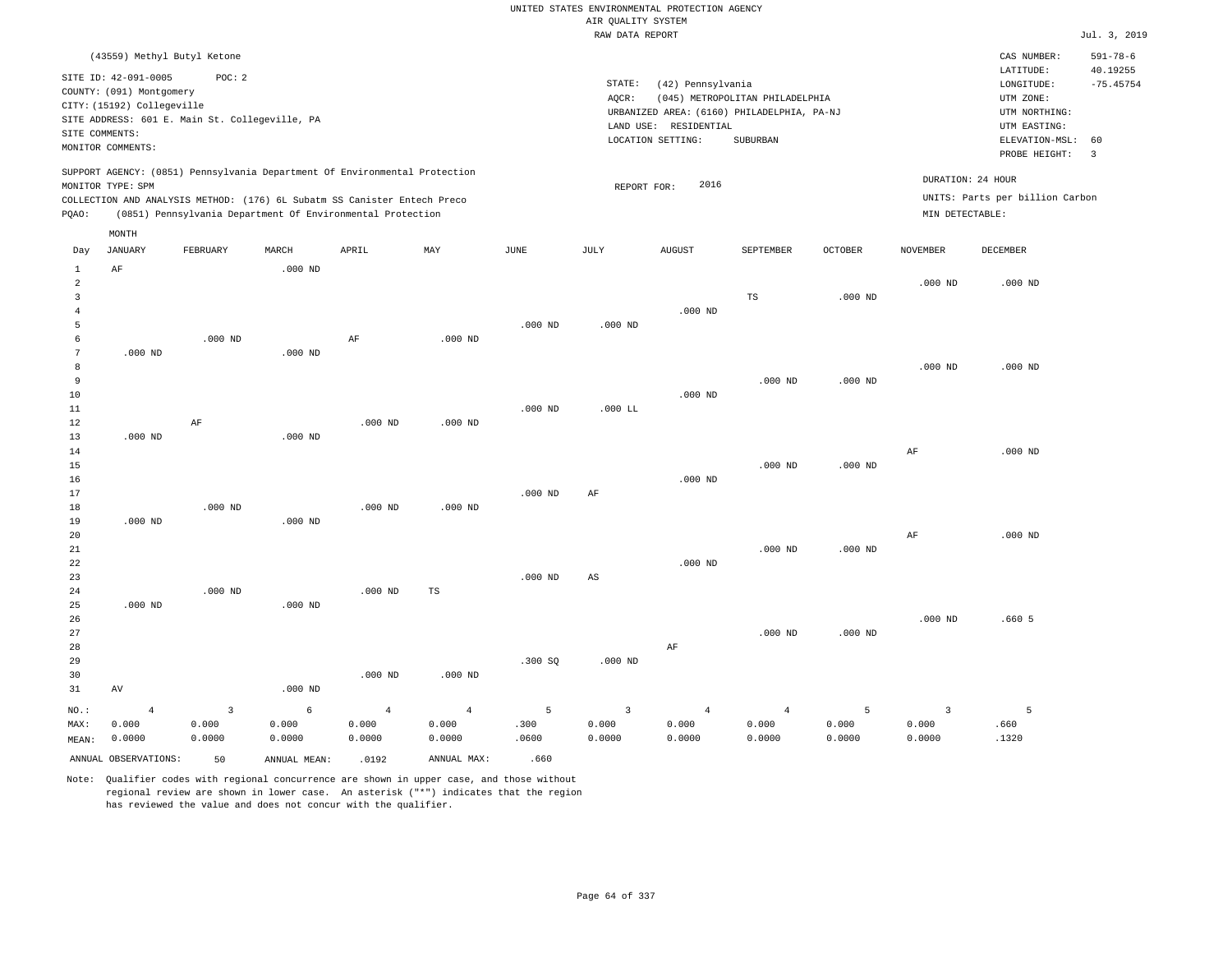|                                       |                                                                                                                                 |                                                          |           |                                                                                                                                                                                                                      |           |             |                    | UNITED STATES ENVIRONMENTAL PROTECTION AGENCY                                                                 |                                                    |           |                 |                                                                                                        |                                                 |
|---------------------------------------|---------------------------------------------------------------------------------------------------------------------------------|----------------------------------------------------------|-----------|----------------------------------------------------------------------------------------------------------------------------------------------------------------------------------------------------------------------|-----------|-------------|--------------------|---------------------------------------------------------------------------------------------------------------|----------------------------------------------------|-----------|-----------------|--------------------------------------------------------------------------------------------------------|-------------------------------------------------|
|                                       |                                                                                                                                 |                                                          |           |                                                                                                                                                                                                                      |           |             | AIR OUALITY SYSTEM |                                                                                                               |                                                    |           |                 |                                                                                                        |                                                 |
|                                       |                                                                                                                                 |                                                          |           |                                                                                                                                                                                                                      |           |             | RAW DATA REPORT    |                                                                                                               |                                                    |           |                 |                                                                                                        | Jul. 3, 2019                                    |
|                                       | (43559) Methyl Butyl Ketone<br>SITE ID: 42-091-0005<br>COUNTY: (091) Montgomery<br>CITY: (15192) Collegeville<br>SITE COMMENTS: | POC: 2<br>SITE ADDRESS: 601 E. Main St. Collegeville, PA |           |                                                                                                                                                                                                                      |           |             | STATE:<br>AOCR:    | (42) Pennsylvania<br>URBANIZED AREA: (6160) PHILADELPHIA, PA-NJ<br>LAND USE: RESIDENTIAL<br>LOCATION SETTING: | (045) METROPOLITAN PHILADELPHIA<br><b>SUBURBAN</b> |           |                 | CAS NUMBER:<br>LATITUDE:<br>LONGITUDE:<br>UTM ZONE:<br>UTM NORTHING:<br>UTM EASTING:<br>ELEVATION-MSL: | $591 - 78 - 6$<br>40.19255<br>$-75.45754$<br>60 |
|                                       | MONITOR COMMENTS:                                                                                                               |                                                          |           |                                                                                                                                                                                                                      |           |             |                    |                                                                                                               |                                                    |           |                 | PROBE HEIGHT:                                                                                          | $\overline{3}$                                  |
| PQAO:                                 | MONITOR TYPE: SPM                                                                                                               |                                                          |           | SUPPORT AGENCY: (0851) Pennsylvania Department Of Environmental Protection<br>COLLECTION AND ANALYSIS METHOD: (176) 6L Subatm SS Canister Entech Preco<br>(0851) Pennsylvania Department Of Environmental Protection |           |             | REPORT FOR:        | 2017                                                                                                          |                                                    |           | MIN DETECTABLE: | DURATION: 24 HOUR<br>UNITS: Parts per billion Carbon                                                   |                                                 |
| Day                                   | MONTH<br><b>JANUARY</b>                                                                                                         | FEBRUARY                                                 | MARCH     | APRIL                                                                                                                                                                                                                | MAY       | <b>JUNE</b> | JULY               | <b>AUGUST</b>                                                                                                 | SEPTEMBER                                          | OCTOBER   | <b>NOVEMBER</b> | <b>DECEMBER</b>                                                                                        |                                                 |
| $\mathbf{1}$                          | $.000$ ND                                                                                                                       |                                                          |           | $.000$ ND                                                                                                                                                                                                            | $.000$ ND |             |                    |                                                                                                               |                                                    |           |                 |                                                                                                        |                                                 |
| 2<br>$\overline{3}$<br>$\overline{4}$ |                                                                                                                                 |                                                          | $.000$ ND |                                                                                                                                                                                                                      |           |             |                    |                                                                                                               | .000 <sub>ND</sub>                                 | $.000$ ND | $.000$ ND       | $.000$ ND                                                                                              |                                                 |
| 5<br>6<br>7<br>8                      | AV                                                                                                                              | $.000$ ND                                                | $.000$ ND | $.000$ ND                                                                                                                                                                                                            | $.000$ ND | $.000$ ND   | AF                 | $.000$ ND                                                                                                     |                                                    |           |                 |                                                                                                        |                                                 |
| 9<br>10<br>11                         |                                                                                                                                 |                                                          |           |                                                                                                                                                                                                                      |           |             |                    | .251 SQ                                                                                                       | $.000$ ND                                          | $.000$ ND | $.000$ ND       | $.000$ ND                                                                                              |                                                 |
| 12<br>13<br>14                        |                                                                                                                                 | $.000$ ND                                                | $.000$ ND | .300SQ                                                                                                                                                                                                               | $.000$ ND | $.000$ ND   | $.000$ ND          |                                                                                                               |                                                    |           |                 |                                                                                                        |                                                 |
| 15<br>16<br>17<br>18                  |                                                                                                                                 | $.000$ ND                                                |           |                                                                                                                                                                                                                      |           | $.000$ ND   | .306 SO            | $.000$ ND                                                                                                     | $.000$ ND                                          | .300SQ    | $.000$ ND       | AQ                                                                                                     |                                                 |
| 19<br>20<br>21                        | $.000$ ND                                                                                                                       |                                                          | $.000$ ND | AS                                                                                                                                                                                                                   | AF        |             |                    |                                                                                                               |                                                    |           | AN              | AV                                                                                                     |                                                 |
| 22<br>23<br>24                        |                                                                                                                                 | $.000$ ND                                                |           |                                                                                                                                                                                                                      |           | $.000$ ND   | .252SQ             | $.000$ ND                                                                                                     | .264SQ                                             | $.000$ ND |                 |                                                                                                        |                                                 |
| 25<br>26<br>27                        | $.000$ ND                                                                                                                       |                                                          | $.000$ ND | AM                                                                                                                                                                                                                   | $.000$ ND |             |                    |                                                                                                               |                                                    |           | AV              | $.000$ ND                                                                                              |                                                 |
| 28<br>29<br>30                        |                                                                                                                                 |                                                          |           |                                                                                                                                                                                                                      |           | $.000$ ND   | $.000$ ND          | $.000$ ND                                                                                                     | $.000$ ND                                          | $.000$ ND |                 |                                                                                                        |                                                 |

31 .000 ND NO.: MAX: MEAN: 4 0.000 0.0000 .000 ND 4 0.000 0.0000 5 0.000 0.0000 3 .300 .1000 5 0.000 0.0000 5 0.000 0.0000 4 .306 .1395 5 .251 .0502 5 .264 .0528 5 .300 .0600 3 0.000 0.0000 3 0.000 0.0000 ANNUAL OBSERVATIONS: 51 ANNUAL MEAN: .0328 ANNUAL MAX: .306

Note: Qualifier codes with regional concurrence are shown in upper case, and those without regional review are shown in lower case. An asterisk ("\*") indicates that the region has reviewed the value and does not concur with the qualifier.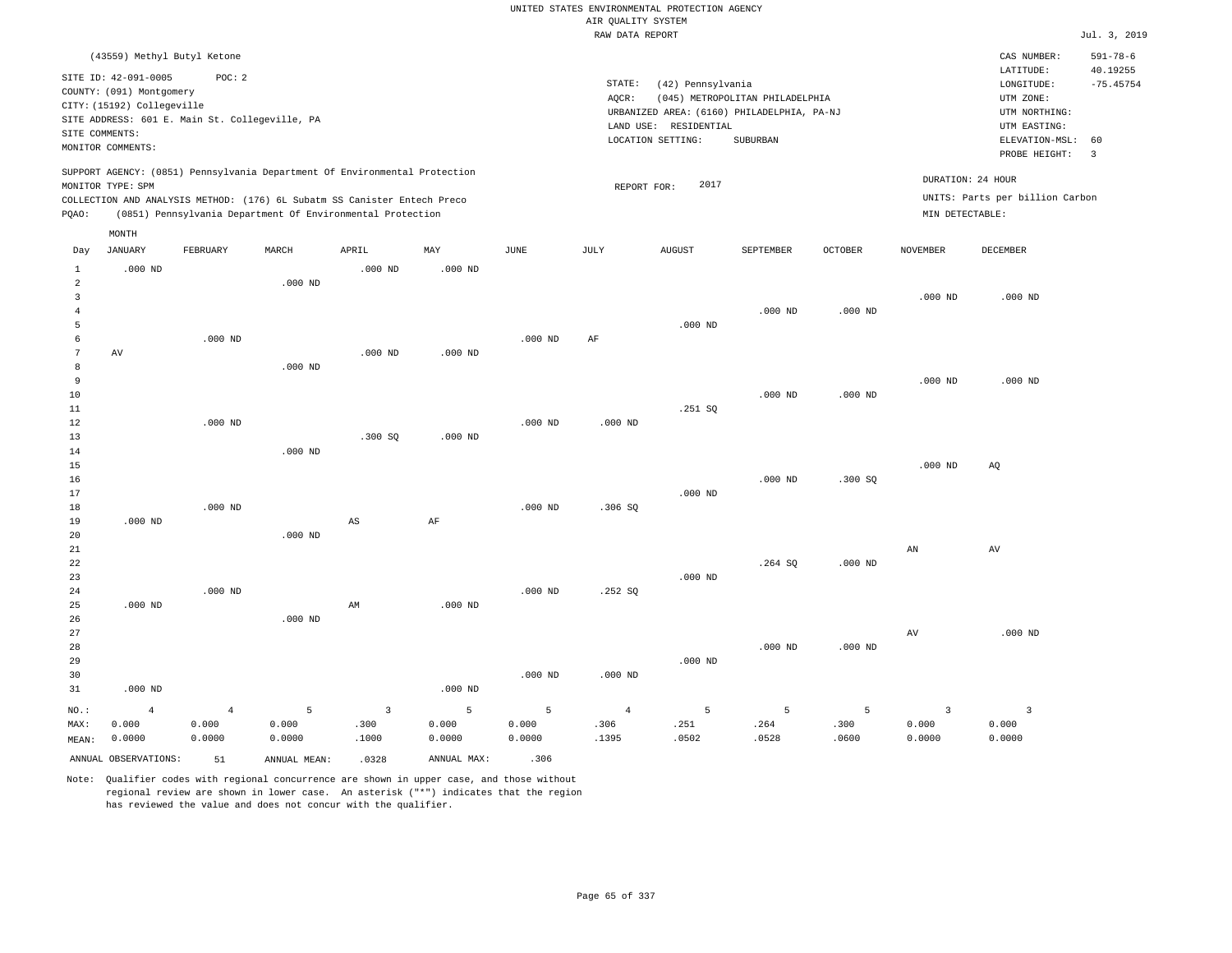|                |                                                     |                                                |                            |                                                                            |                        |               |                                       | UNITED STATES ENVIRONMENTAL PROTECTION AGENCY |                                            |                |                   |                                        |                                           |
|----------------|-----------------------------------------------------|------------------------------------------------|----------------------------|----------------------------------------------------------------------------|------------------------|---------------|---------------------------------------|-----------------------------------------------|--------------------------------------------|----------------|-------------------|----------------------------------------|-------------------------------------------|
|                |                                                     |                                                |                            |                                                                            |                        |               | AIR QUALITY SYSTEM<br>RAW DATA REPORT |                                               |                                            |                |                   |                                        | Jul. 3, 2019                              |
|                |                                                     |                                                |                            |                                                                            |                        |               |                                       |                                               |                                            |                |                   |                                        |                                           |
|                | (43559) Methyl Butyl Ketone<br>SITE ID: 42-091-0005 | POC: 2                                         |                            |                                                                            |                        |               | STATE:                                | (42) Pennsylvania                             |                                            |                |                   | CAS NUMBER:<br>LATITUDE:<br>LONGITUDE: | $591 - 78 - 6$<br>40.19255<br>$-75.45754$ |
|                | COUNTY: (091) Montgomery                            |                                                |                            |                                                                            |                        |               | AOCR:                                 |                                               | (045) METROPOLITAN PHILADELPHIA            |                |                   | UTM ZONE:                              |                                           |
|                | CITY: (15192) Collegeville                          |                                                |                            |                                                                            |                        |               |                                       |                                               | URBANIZED AREA: (6160) PHILADELPHIA, PA-NJ |                |                   | UTM NORTHING:                          |                                           |
|                |                                                     | SITE ADDRESS: 601 E. Main St. Collegeville, PA |                            |                                                                            |                        |               |                                       | LAND USE: RESIDENTIAL                         |                                            |                |                   | UTM EASTING:                           |                                           |
|                | SITE COMMENTS:<br>MONITOR COMMENTS:                 |                                                |                            |                                                                            |                        |               |                                       | LOCATION SETTING:                             | SUBURBAN                                   |                |                   | ELEVATION-MSL:                         | 60                                        |
|                |                                                     |                                                |                            |                                                                            |                        |               |                                       |                                               |                                            |                |                   | PROBE HEIGHT:                          | $\overline{\mathbf{3}}$                   |
|                | MONITOR TYPE: SPM                                   |                                                |                            | SUPPORT AGENCY: (0851) Pennsylvania Department Of Environmental Protection |                        |               | REPORT FOR:                           | 2018                                          |                                            |                | DURATION: 24 HOUR |                                        |                                           |
|                |                                                     |                                                |                            | COLLECTION AND ANALYSIS METHOD: (176) 6L Subatm SS Canister Entech Preco   |                        |               |                                       |                                               |                                            |                |                   | UNITS: Parts per billion Carbon        |                                           |
| PQAO:          |                                                     |                                                |                            | (0851) Pennsylvania Department Of Environmental Protection                 |                        |               |                                       |                                               |                                            |                |                   | MIN DETECTABLE: .3844083               |                                           |
|                | MONTH                                               |                                                |                            |                                                                            |                        |               |                                       |                                               |                                            |                |                   |                                        |                                           |
| Day            | <b>JANUARY</b>                                      | FEBRUARY                                       | MARCH                      | APRIL                                                                      | MAY                    | $_{\rm JUNE}$ | JULY                                  | <b>AUGUST</b>                                 | SEPTEMBER                                  | <b>OCTOBER</b> | <b>NOVEMBER</b>   | DECEMBER                               |                                           |
| $\mathbf{1}$   |                                                     | $.000$ ND                                      |                            |                                                                            |                        | $.000$ ND     | $.000$ ND                             |                                               |                                            |                |                   |                                        |                                           |
| $\overline{a}$ | $\mathbb{A}\mathbb{S}$                              |                                                |                            | $.000$ ND                                                                  | $.000$ ND              |               |                                       |                                               |                                            |                |                   |                                        |                                           |
| 3              |                                                     |                                                | $\mathop{\rm AG}\nolimits$ |                                                                            |                        |               |                                       |                                               |                                            |                |                   |                                        |                                           |
| $\overline{4}$ |                                                     |                                                |                            |                                                                            |                        |               |                                       |                                               |                                            |                | $.000$ ND         | $.000$ ND                              |                                           |
| 5<br>6         |                                                     |                                                |                            |                                                                            |                        |               |                                       |                                               | AF                                         | $.000$ ND      |                   |                                        |                                           |
| 7              |                                                     | $.000$ ND                                      |                            |                                                                            |                        | $.000$ ND     | $.000$ ND                             | $.000$ ND                                     |                                            |                |                   |                                        |                                           |
| 8              | $.000$ ND                                           |                                                |                            | $.000$ ND                                                                  | $.000$ ND              |               |                                       |                                               |                                            |                |                   |                                        |                                           |
| 9              |                                                     |                                                | $.000$ ND                  |                                                                            |                        |               |                                       |                                               |                                            |                |                   |                                        |                                           |
| $10$           |                                                     |                                                |                            |                                                                            |                        |               |                                       |                                               |                                            |                | $.000$ ND         | $.000$ ND                              |                                           |
| 11             |                                                     |                                                |                            |                                                                            |                        |               |                                       |                                               | .000 LL                                    | $.000$ ND      |                   |                                        |                                           |
| 12             |                                                     |                                                |                            |                                                                            |                        |               |                                       | $.000$ ND                                     |                                            |                |                   |                                        |                                           |
| 13             |                                                     | $.000$ ND                                      |                            |                                                                            |                        | $.000$ ND     | $.000$ ND                             |                                               |                                            |                |                   |                                        |                                           |
| 14             | $.000$ ND                                           |                                                |                            | $.000$ ND                                                                  | $\mathbf{A}\mathbf{V}$ |               |                                       |                                               |                                            |                |                   |                                        |                                           |
| 15             |                                                     |                                                | $.000$ ND                  |                                                                            |                        |               |                                       |                                               |                                            |                |                   |                                        |                                           |
| 16<br>$17$     |                                                     |                                                |                            |                                                                            |                        |               |                                       |                                               | $.000$ LL                                  | $.000$ ND      | $.000$ ND         | $.000$ ND                              |                                           |
| 18             |                                                     |                                                |                            |                                                                            |                        |               |                                       | $.000$ ND                                     |                                            |                |                   |                                        |                                           |
| 19             |                                                     | $.000$ ND                                      |                            |                                                                            |                        | $.000$ ND     | $.000$ ND                             |                                               |                                            |                |                   |                                        |                                           |
| 20             | $.000$ ND                                           |                                                |                            | $.000$ ND                                                                  | AV                     |               |                                       |                                               |                                            |                |                   |                                        |                                           |
| 21             |                                                     |                                                | $.000$ ND                  |                                                                            |                        |               |                                       |                                               |                                            |                |                   |                                        |                                           |
| 22             |                                                     |                                                |                            |                                                                            |                        |               |                                       |                                               |                                            |                | $.000$ ND         | $.000$ ND                              |                                           |
| 23             |                                                     |                                                |                            |                                                                            |                        |               |                                       |                                               | .000 LL                                    | $.000$ ND      |                   |                                        |                                           |
| 24             |                                                     |                                                |                            |                                                                            |                        |               |                                       | $.000$ ND                                     |                                            |                |                   |                                        |                                           |
| 25             |                                                     | $.000$ ND                                      |                            |                                                                            |                        | $.000$ ND     | $.000$ ND                             |                                               |                                            |                |                   |                                        |                                           |
| 26<br>27       | $.000$ ND                                           |                                                | $.000$ ND                  | $.000$ ND                                                                  | $.000$ ND              |               |                                       |                                               |                                            |                |                   |                                        |                                           |
| 28             |                                                     |                                                |                            |                                                                            |                        |               |                                       |                                               |                                            |                | $.000$ ND         | $.000$ ND                              |                                           |
| 29             |                                                     |                                                |                            |                                                                            |                        |               |                                       |                                               | .000 LL                                    | $.000$ ND      |                   |                                        |                                           |
| 30             |                                                     |                                                |                            |                                                                            |                        |               |                                       | AV                                            |                                            |                |                   |                                        |                                           |
| 31             |                                                     |                                                |                            |                                                                            |                        |               | $.000$ ND                             |                                               |                                            |                |                   |                                        |                                           |
| NO.:           | $\overline{4}$                                      | 5                                              | $\overline{4}$             | 5                                                                          | $\overline{3}$         | 5             | $\epsilon$                            | $\overline{4}$                                | $\overline{4}$                             | 5              | $\overline{5}$    | $\overline{5}$                         |                                           |
| MAX:           | 0.000                                               | 0.000                                          | 0.000                      | 0.000                                                                      | 0.000                  | 0.000         | 0.000                                 | 0.000                                         | 0.000                                      | 0.000          | 0.000             | 0.000                                  |                                           |
| MEAN:          | 0.0000                                              | 0.0000                                         | 0.0000                     | 0.0000                                                                     | 0.0000                 | 0.0000        | 0.0000                                | 0.0000                                        | 0.0000                                     | 0.0000         | 0.0000            | 0.0000                                 |                                           |
|                | ANNUAL OBSERVATIONS:                                | 55                                             | ANNUAL MEAN:               | 0.0000                                                                     | ANNUAL MAX:            | 0.000         |                                       |                                               |                                            |                |                   |                                        |                                           |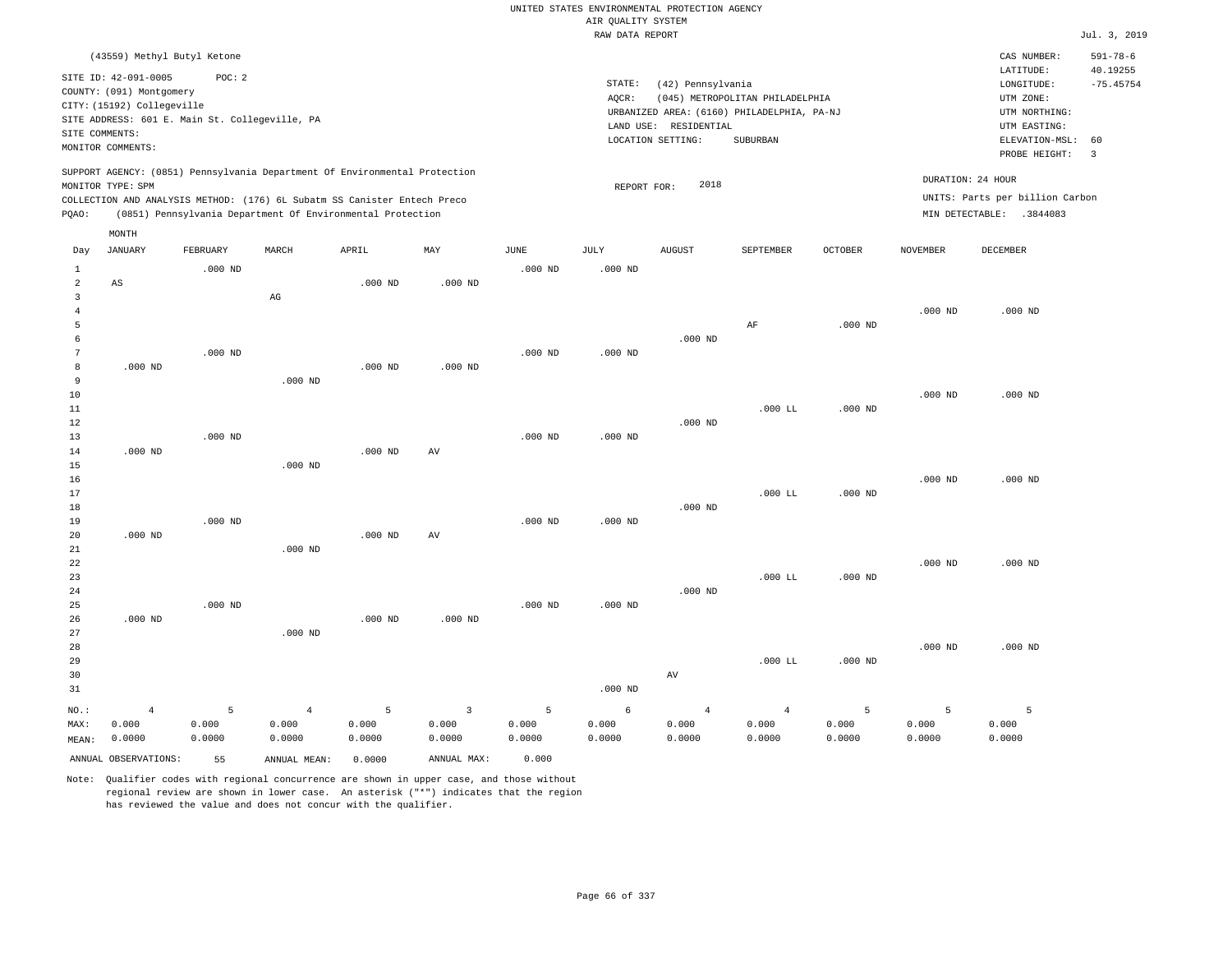# UNITED STATES ENVIRONMENTAL PROTECTION AGENCY AIR QUALITY SYSTEM

|              |                                                                                                                       |                                                          |          |                                                                            |           |                   | RAW DATA REPORT   |                                                                                                               |                                             |                |                   |                                                                                                          | Jul. 3, 2019                                              |
|--------------|-----------------------------------------------------------------------------------------------------------------------|----------------------------------------------------------|----------|----------------------------------------------------------------------------|-----------|-------------------|-------------------|---------------------------------------------------------------------------------------------------------------|---------------------------------------------|----------------|-------------------|----------------------------------------------------------------------------------------------------------|-----------------------------------------------------------|
|              |                                                                                                                       | (43560) Methyl isobutyl ketone                           |          |                                                                            |           |                   |                   |                                                                                                               |                                             |                |                   | CAS NUMBER:                                                                                              | $108 - 10 - 1$                                            |
|              | SITE ID: 42-091-0005<br>COUNTY: (091) Montgomery<br>CITY: (15192) Collegeville<br>SITE COMMENTS:<br>MONITOR COMMENTS: | POC: 2<br>SITE ADDRESS: 601 E. Main St. Collegeville, PA |          |                                                                            |           |                   | STATE:<br>AQCR:   | (42) Pennsylvania<br>URBANIZED AREA: (6160) PHILADELPHIA, PA-NJ<br>LAND USE: RESIDENTIAL<br>LOCATION SETTING: | (045) METROPOLITAN PHILADELPHIA<br>SUBURBAN |                |                   | LATITUDE:<br>LONGITUDE:<br>UTM ZONE:<br>UTM NORTHING:<br>UTM EASTING:<br>ELEVATION-MSL:<br>PROBE HEIGHT: | 40.19255<br>$-75.45754$<br>60<br>$\overline{\phantom{a}}$ |
|              |                                                                                                                       |                                                          |          | SUPPORT AGENCY: (0851) Pennsylvania Department Of Environmental Protection |           |                   |                   |                                                                                                               |                                             |                |                   | DURATION: 24 HOUR                                                                                        |                                                           |
|              | MONITOR TYPE: SPM                                                                                                     |                                                          |          |                                                                            |           |                   | REPORT FOR:       | 2013                                                                                                          |                                             |                |                   | UNITS: Parts per billion Carbon                                                                          |                                                           |
|              |                                                                                                                       |                                                          |          | COLLECTION AND ANALYSIS METHOD: (176) 6L SUBATM SS CANISTER ENTECH PRECO   |           |                   |                   |                                                                                                               |                                             |                |                   |                                                                                                          |                                                           |
| POAO:        |                                                                                                                       |                                                          |          | (0851) Pennsylvania Department Of Environmental Protection                 |           |                   |                   |                                                                                                               |                                             |                | MIN DETECTABLE:   |                                                                                                          |                                                           |
|              | MONTH                                                                                                                 |                                                          |          |                                                                            |           |                   |                   |                                                                                                               |                                             |                |                   |                                                                                                          |                                                           |
| Day          | <b>JANUARY</b>                                                                                                        | FEBRUARY                                                 | MARCH    | APRIL                                                                      | MAY       | JUNE              | JULY              | <b>AUGUST</b>                                                                                                 | SEPTEMBER                                   | <b>OCTOBER</b> | <b>NOVEMBER</b>   | DECEMBER                                                                                                 |                                                           |
| $\mathbf{1}$ |                                                                                                                       |                                                          |          |                                                                            |           |                   |                   |                                                                                                               | $.00$ ND                                    | AS             |                   |                                                                                                          |                                                           |
| 2            |                                                                                                                       |                                                          |          |                                                                            |           |                   |                   | $.00$ ND                                                                                                      |                                             |                |                   |                                                                                                          |                                                           |
| 3            |                                                                                                                       | $.00$ ND                                                 |          |                                                                            |           | $.00$ ND          | $.00$ ND          |                                                                                                               |                                             |                |                   |                                                                                                          |                                                           |
| 4            | $.00$ ND                                                                                                              |                                                          |          | $.00$ ND                                                                   | $.00$ ND  |                   |                   |                                                                                                               |                                             |                |                   |                                                                                                          |                                                           |
| 5            |                                                                                                                       |                                                          | $.00$ ND |                                                                            |           |                   |                   |                                                                                                               |                                             |                |                   |                                                                                                          |                                                           |
|              |                                                                                                                       |                                                          |          |                                                                            |           |                   |                   |                                                                                                               |                                             |                | $.00$ ND          | $.00$ ND                                                                                                 |                                                           |
|              |                                                                                                                       |                                                          |          |                                                                            |           |                   |                   |                                                                                                               | $.00$ ND                                    | $.00$ ND       |                   |                                                                                                          |                                                           |
| 8            |                                                                                                                       |                                                          |          |                                                                            |           |                   |                   | $.00$ ND                                                                                                      |                                             |                |                   |                                                                                                          |                                                           |
| 9            |                                                                                                                       | .00 <sub>ND</sub>                                        |          |                                                                            |           | .00 <sub>ND</sub> | .00 <sub>ND</sub> |                                                                                                               |                                             |                |                   |                                                                                                          |                                                           |
| 10           | $.00$ ND                                                                                                              |                                                          |          | .00 <sub>ND</sub>                                                          | $.00$ ND  |                   |                   |                                                                                                               |                                             |                |                   |                                                                                                          |                                                           |
| 11           |                                                                                                                       |                                                          | $.00$ ND |                                                                            |           |                   |                   |                                                                                                               |                                             |                |                   |                                                                                                          |                                                           |
| 12           |                                                                                                                       |                                                          |          |                                                                            |           |                   |                   |                                                                                                               |                                             |                | $.00$ ND          | $.00$ ND                                                                                                 |                                                           |
| 13           |                                                                                                                       |                                                          |          |                                                                            |           |                   |                   |                                                                                                               | $.00$ ND                                    | $.00$ ND       |                   |                                                                                                          |                                                           |
| 14           |                                                                                                                       |                                                          |          |                                                                            |           |                   |                   | $.00$ ND                                                                                                      |                                             |                |                   |                                                                                                          |                                                           |
| 15           |                                                                                                                       | $.00$ ND                                                 |          |                                                                            |           | $.00$ ND          | $.00$ ND          |                                                                                                               |                                             |                |                   |                                                                                                          |                                                           |
| 16           | $.00$ ND                                                                                                              |                                                          |          | $.00$ ND                                                                   | $\rm{AF}$ |                   |                   |                                                                                                               |                                             |                |                   |                                                                                                          |                                                           |
| 17           |                                                                                                                       |                                                          | AF       |                                                                            |           |                   |                   |                                                                                                               |                                             |                |                   |                                                                                                          |                                                           |
| 18           |                                                                                                                       |                                                          |          |                                                                            |           |                   |                   |                                                                                                               |                                             |                | .00 <sub>ND</sub> | $.00$ ND                                                                                                 |                                                           |
| 19           |                                                                                                                       |                                                          |          |                                                                            |           |                   |                   |                                                                                                               | AF                                          | AF             |                   |                                                                                                          |                                                           |
| 20           |                                                                                                                       |                                                          |          |                                                                            |           |                   |                   | 00T                                                                                                           |                                             |                |                   |                                                                                                          |                                                           |

| MAX:        | 0.00     | 0.00     | 0.00     | 0.00     | 0.00     | 0.00     | 0.00     | 0.00      | 0.00           | .25            | 0.00     | 0.00     |
|-------------|----------|----------|----------|----------|----------|----------|----------|-----------|----------------|----------------|----------|----------|
| NO.:        | 5        | 5        | 3        | 5        | 3        | 5        | 5        | 5         | $\overline{4}$ | $\overline{4}$ | 5        |          |
| 31          |          |          |          |          |          |          |          |           |                | .25 CC         |          |          |
| 30          |          |          |          |          |          |          |          |           |                |                | $.00$ ND | $.00$ ND |
| 29          |          |          | AS       |          |          |          |          |           |                |                |          |          |
| 28          | $.00$ ND |          |          | $.00$ ND | $.00$ ND |          |          |           |                |                |          |          |
| 27          |          | $.00$ ND |          |          |          | $.00$ ND | $.00$ ND |           |                |                |          |          |
| 26          |          |          |          |          |          |          |          | $.00$ ND  |                |                |          |          |
| $2\sqrt{5}$ |          |          |          |          |          |          |          |           | $.00$ ND       | $.00$ ND       |          |          |
| $2\,4$      |          |          |          |          |          |          |          |           |                |                | $.00$ ND | $.00$ ND |
| 23          |          |          | $.00$ ND |          |          |          |          |           |                |                |          |          |
| 22          | $.00$ ND |          |          | $.00$ ND | AF       |          |          |           |                |                |          |          |
| $2\sqrt{1}$ |          | $.00$ ND |          |          |          | $.00$ ND | $.00$ ND |           |                |                |          |          |
| 2 U         |          |          |          |          |          |          |          | . سان ۲۰۰ |                |                |          |          |

|       |                         |       | NO.: 5 5 3 5 3 5 5 5 4 4 |       |             |       |       |             |       |               |       |       |
|-------|-------------------------|-------|--------------------------|-------|-------------|-------|-------|-------------|-------|---------------|-------|-------|
| MAX:  | 0.00                    | 0.00  | 0.00                     | 0.00  | 0.00        | 0.00  |       | $0.00$ 0.00 |       | $0.00$ . $25$ | 0.00  | 0.00  |
| MEAN: | 0.000                   | 0.000 | 0.000                    | 0.000 | 0.000       | 0.000 | 0.000 | 0.000       | 0.000 | .063          | 0.000 | 0.000 |
|       | ANNUAL OBSERVATIONS: 54 |       | ANNUAL MEAN:             | .005  | ANNUAL MAX: | .25   |       |             |       |               |       |       |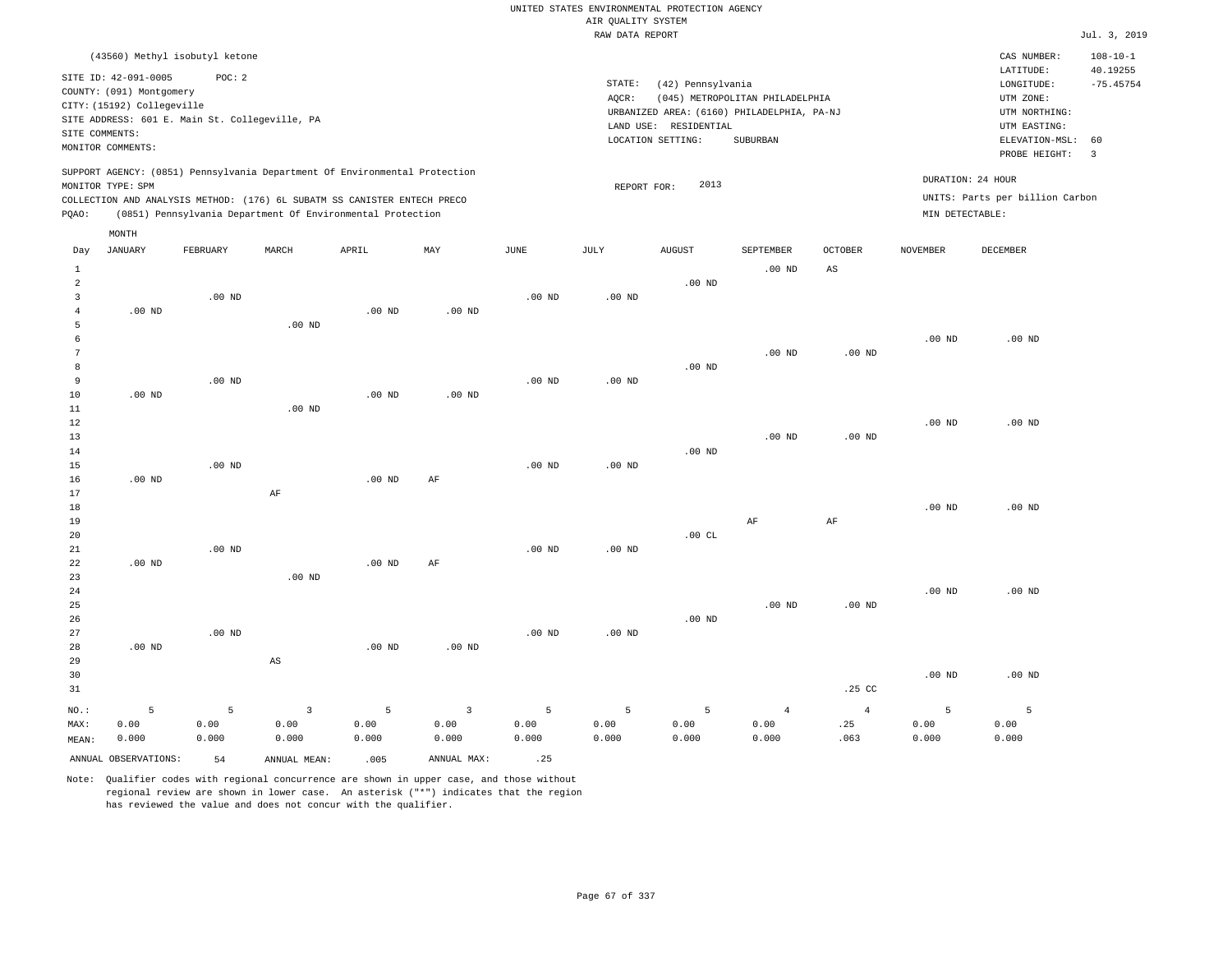| (43560) Methyl isobutyl ketone                                                                                                                                                                                                                     |                                                                                                                                                                                 | $108 - 10 - 1$<br>CAS NUMBER:                                                                                                          |  |
|----------------------------------------------------------------------------------------------------------------------------------------------------------------------------------------------------------------------------------------------------|---------------------------------------------------------------------------------------------------------------------------------------------------------------------------------|----------------------------------------------------------------------------------------------------------------------------------------|--|
| SITE ID: 42-091-0005<br>POC:2<br>COUNTY: (091) Montgomery<br>CITY: (15192) Collegeville<br>SITE ADDRESS: 601 E. Main St. Collegeville, PA<br>SITE COMMENTS:<br>MONITOR COMMENTS:                                                                   | STATE:<br>(42) Pennsylvania<br>(045) METROPOLITAN PHILADELPHIA<br>AOCR:<br>URBANIZED AREA: (6160) PHILADELPHIA, PA-NJ<br>LAND USE: RESIDENTIAL<br>LOCATION SETTING:<br>SUBURBAN | 40.19255<br>LATITUDE:<br>$-75.45754$<br>LONGITUDE:<br>UTM ZONE:<br>UTM NORTHING:<br>UTM EASTING:<br>ELEVATION-MSL: 60<br>PROBE HEIGHT: |  |
| SUPPORT AGENCY: (0851) Pennsylvania Department Of Environmental Protection<br>MONITOR TYPE: SPM<br>COLLECTION AND ANALYSIS METHOD: (176) 6L SUBATM SS CANISTER ENTECH PRECO<br>(0851) Pennsylvania Department Of Environmental Protection<br>POAO: | 2014<br>REPORT FOR:                                                                                                                                                             | DURATION: 24 HOUR<br>UNITS: Parts per billion Carbon<br>MIN DETECTABLE:                                                                |  |

|                                     | MONTH                |                        |              |          |                |                |                |               |                   |                   |                 |          |
|-------------------------------------|----------------------|------------------------|--------------|----------|----------------|----------------|----------------|---------------|-------------------|-------------------|-----------------|----------|
| Day                                 | <b>JANUARY</b>       | FEBRUARY               | MARCH        | APRIL    | MAY            | $_{\rm JUNE}$  | JULY           | <b>AUGUST</b> | SEPTEMBER         | OCTOBER           | <b>NOVEMBER</b> | DECEMBER |
| $\mathbf{1}$<br>$\overline{a}$<br>3 |                      |                        |              |          |                |                |                | $\rm{AF}$     | .00 <sub>ND</sub> | .00 <sub>ND</sub> | $.00$ ND        | $.00$ ND |
| $\overline{4}$                      |                      | $.00$ ND               |              |          |                | $.00$ ND       | $.00$ ND       |               |                   |                   |                 |          |
| 5                                   | $.00$ ND             |                        |              | $.00$ ND | $.00$ ND       |                |                |               |                   |                   |                 |          |
| 6                                   |                      |                        | $.00$ ND     |          |                |                |                |               |                   |                   |                 |          |
| 7                                   |                      |                        |              |          |                |                |                |               |                   |                   | $.00$ ND        | $.00$ ND |
| 8                                   |                      |                        |              |          |                |                |                |               | $.00$ ND          | $.00$ ND          |                 |          |
| 9                                   |                      |                        |              |          |                |                |                | $.00$ ND      |                   |                   |                 |          |
| 10                                  |                      | $\mathbb{A}\mathbb{S}$ |              |          |                | $.00$ ND       | .00 $ND$       |               |                   |                   |                 |          |
| 11                                  | $.00$ ND             |                        |              | $.00$ ND | $.00$ ND       |                |                |               |                   |                   |                 |          |
| 12                                  |                      |                        | $.00$ ND     |          |                |                |                |               |                   |                   |                 |          |
| 13                                  |                      |                        |              |          |                |                |                |               |                   |                   | $.00$ ND        | AF       |
| 14                                  |                      |                        |              |          |                |                |                |               | $.00$ ND          | $.00$ ND          |                 |          |
| 15                                  |                      |                        |              |          |                |                |                | $.00$ ND      |                   |                   |                 |          |
| 16                                  |                      | $.00$ ND               |              |          |                | $_{\rm AS}$    | $\rm{AF}$      |               |                   |                   |                 |          |
| 17                                  | $.00$ ND             |                        |              | $.00$ ND | $.00$ ND       |                |                |               |                   |                   |                 |          |
| 18                                  |                      |                        | $.00$ ND     |          |                |                |                |               |                   |                   |                 |          |
| 19                                  |                      |                        |              |          |                |                |                |               |                   |                   | $\rm AF$        | $.00$ ND |
| 20                                  |                      |                        |              |          |                |                |                |               | $.00$ ND          | $.00$ ND          |                 |          |
| 21                                  |                      |                        |              |          |                |                |                | $.00$ ND      |                   |                   |                 |          |
| 22                                  |                      | $.00$ ND               |              |          |                | $_{\rm AS}$    | $_{\rm AS}$    |               |                   |                   |                 |          |
| 23                                  | $.00$ ND             |                        |              | $.00$ ND | .29SQ          |                |                |               |                   |                   |                 |          |
| 24                                  |                      |                        | $.00$ ND     |          |                |                |                |               |                   |                   |                 |          |
| 25                                  |                      |                        |              |          |                |                |                |               |                   |                   | $.00$ ND        | $.00$ ND |
| 26                                  |                      |                        |              |          |                |                |                |               | $.00$ ND          | $.00$ ND          |                 |          |
| 27                                  |                      |                        |              |          |                |                |                | $.00$ ND      |                   |                   |                 |          |
| 28                                  |                      | $.00$ ND               |              |          |                | $.00$ ND       | $.00$ ND       |               |                   |                   |                 |          |
| 29                                  | .00 $ND$             |                        |              | $.00$ ND | $\rm AF$       |                |                |               |                   |                   |                 |          |
| 30                                  |                      |                        | $.00$ ND     |          |                |                |                |               |                   |                   |                 |          |
| 31                                  |                      |                        |              |          |                |                |                |               |                   |                   |                 | $.00$ ND |
| NO.:                                | 5                    | $\bf{4}$               | 5            | 5        | $\overline{4}$ | $\overline{3}$ | $\overline{3}$ | $\sqrt{4}$    | 5                 | 5                 | $\overline{4}$  | 5        |
| MAX:                                | 0.00                 | 0.00                   | 0.00         | 0.00     | .29            | 0.00           | 0.00           | 0.00          | 0.00              | 0.00              | 0.00            | 0.00     |
| MEAN:                               | 0.000                | 0.000                  | 0.000        | 0.000    | .073           | 0.000          | 0.000          | 0.000         | 0.000             | 0.000             | 0.000           | 0.000    |
|                                     | ANNUAL OBSERVATIONS: | 52                     | ANNUAL MEAN: | .006     | ANNUAL MAX:    | .29            |                |               |                   |                   |                 |          |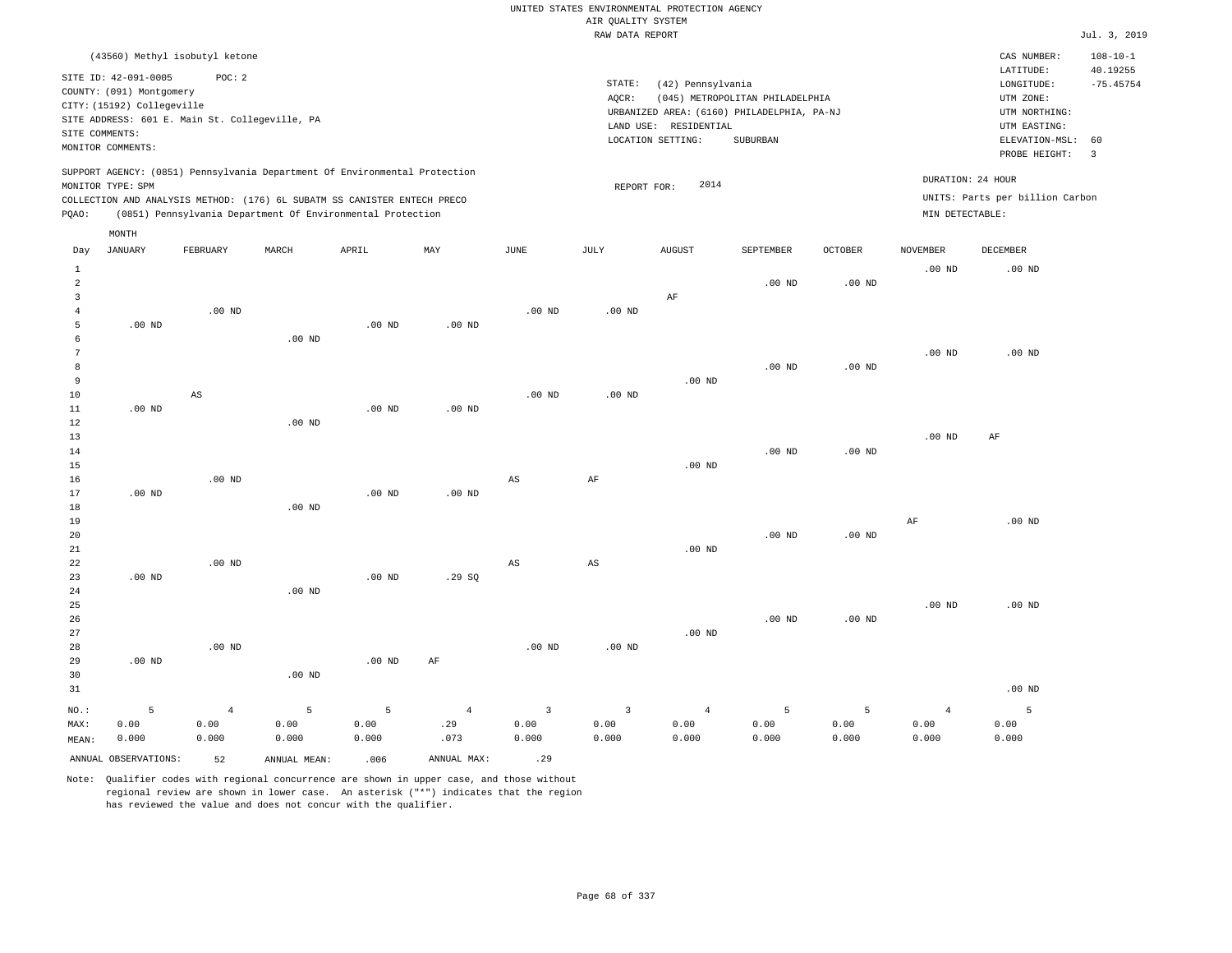| (43560) Methyl isobutyl ketone                                                                                                                                                                                                                     |                                                                                                                                                                                    | CAS NUMBER:<br>$108 - 10 - 1$                                                                                                          |
|----------------------------------------------------------------------------------------------------------------------------------------------------------------------------------------------------------------------------------------------------|------------------------------------------------------------------------------------------------------------------------------------------------------------------------------------|----------------------------------------------------------------------------------------------------------------------------------------|
| SITE ID: 42-091-0005<br>POC:2<br>COUNTY: (091) Montgomery<br>CITY: (15192) Collegeville<br>SITE ADDRESS: 601 E. Main St. Collegeville, PA<br>SITE COMMENTS:<br>MONITOR COMMENTS:                                                                   | STATE:<br>(42) Pennsylvania<br>(045) METROPOLITAN PHILADELPHIA<br>AOCR:<br>URBANIZED AREA: (6160) PHILADELPHIA, PA-NJ<br>LAND USE:<br>RESIDENTIAL<br>LOCATION SETTING:<br>SUBURBAN | 40.19255<br>LATITUDE:<br>$-75.45754$<br>LONGITUDE:<br>UTM ZONE:<br>UTM NORTHING:<br>UTM EASTING:<br>ELEVATION-MSL: 60<br>PROBE HEIGHT: |
| SUPPORT AGENCY: (0851) Pennsylvania Department Of Environmental Protection<br>MONITOR TYPE: SPM<br>COLLECTION AND ANALYSIS METHOD: (176) 6L SUBATM SS CANISTER ENTECH PRECO<br>(0851) Pennsylvania Department Of Environmental Protection<br>POAO: | 2015<br>REPORT FOR:                                                                                                                                                                | DURATION: 24 HOUR<br>UNITS: Parts per billion Carbon<br>MIN DETECTABLE:                                                                |

|                | MONTH                   |                |                        |                   |             |                        |                   |                         |           |                   |                 |                |
|----------------|-------------------------|----------------|------------------------|-------------------|-------------|------------------------|-------------------|-------------------------|-----------|-------------------|-----------------|----------------|
| Day            | <b>JANUARY</b>          | FEBRUARY       | MARCH                  | APRIL             | MAY         | <b>JUNE</b>            | $\mathtt{JULY}$   | <b>AUGUST</b>           | SEPTEMBER | OCTOBER           | <b>NOVEMBER</b> | DECEMBER       |
| $\mathbf{1}$   |                         |                | $\mathbb{A}\mathbb{S}$ |                   |             |                        |                   |                         |           |                   |                 |                |
| $\overline{c}$ |                         |                |                        |                   |             |                        |                   |                         |           |                   | $.00$ ND        | AF             |
| 3              |                         |                |                        |                   |             |                        |                   |                         | $.00$ ND  | .00 <sub>ND</sub> |                 |                |
| $\overline{4}$ |                         |                |                        |                   |             |                        |                   | $.00$ ND                |           |                   |                 |                |
| 5              |                         | $.00$ ND       |                        |                   |             | $.00$ ND               | .00 <sub>ND</sub> |                         |           |                   |                 |                |
| 6              | $.00$ ND                |                |                        | .00 <sub>ND</sub> | $.00$ ND    |                        |                   |                         |           |                   |                 |                |
| 7              |                         |                | $.00$ ND               |                   |             |                        |                   |                         |           |                   |                 |                |
| 8              |                         |                |                        |                   |             |                        |                   |                         |           |                   | $.00$ ND        | AF             |
| 9              |                         |                |                        |                   |             |                        |                   |                         | $.00$ ND  | $.00$ ND          |                 |                |
| 10             |                         |                |                        |                   |             |                        |                   | AF                      |           |                   |                 |                |
| 11             |                         | $.00$ ND       |                        |                   |             | $.00$ ND               | $.00$ ND          |                         |           |                   |                 |                |
| 12             | $\rm AF$                |                |                        | .00 <sub>ND</sub> | $.00$ ND    |                        |                   |                         |           |                   |                 |                |
| 13<br>14       |                         |                | $.00$ ND               |                   |             |                        |                   |                         |           |                   | $.00$ ND        | $.00$ ND       |
| 15             |                         |                |                        |                   |             |                        |                   |                         | $.00$ ND  | $.00$ ND          |                 |                |
| 16             |                         |                |                        |                   |             |                        |                   | $.00$ ND                |           |                   |                 |                |
| 17             |                         | $.00$ ND       |                        |                   |             | $\mathbb{A}\mathbb{S}$ | .00 <sub>ND</sub> |                         |           |                   |                 |                |
| 18             | $.00$ ND                |                |                        | .00 <sub>ND</sub> | $.00$ ND    |                        |                   |                         |           |                   |                 |                |
| 19             |                         |                | $.00$ ND               |                   |             |                        |                   |                         |           |                   |                 |                |
| 20             |                         |                |                        |                   |             |                        |                   |                         |           |                   | $.00$ ND        | $.00$ ND       |
| 21             |                         |                |                        |                   |             |                        |                   |                         | $.00$ ND  | $.00$ ND          |                 |                |
| 22             |                         |                |                        |                   |             |                        |                   | AF                      |           |                   |                 |                |
| 23             |                         | $.00$ ND       |                        |                   |             | $\rm{AF}$              | $.00$ ND          |                         |           |                   |                 |                |
| 24             | $\mathbb{A}\mathbb{S}$  |                |                        | $.00$ ND          | $.00$ ND    |                        |                   |                         |           |                   |                 |                |
| 25             |                         |                | $.00$ ND               |                   |             |                        |                   |                         |           |                   |                 |                |
| 26             |                         |                |                        |                   |             |                        |                   |                         |           |                   | $\rm{AF}$       | $.00$ ND       |
| 27             |                         |                |                        |                   |             |                        |                   |                         | $.00$ ND  | $.00$ ND          |                 |                |
| 28             |                         |                |                        |                   |             |                        |                   | $.00$ ND                |           |                   |                 |                |
| 29             |                         |                |                        |                   |             | $.00$ ND               | .00 <sub>ND</sub> |                         |           |                   |                 |                |
| 30             | $.00$ ND                |                |                        | .00 <sub>ND</sub> | $.00$ ND    |                        |                   |                         |           |                   |                 |                |
| 31             |                         |                | $.00$ ND               |                   |             |                        |                   |                         |           |                   |                 |                |
| NO.:           | $\overline{\mathbf{3}}$ | $\overline{4}$ | 5                      | $\mathsf S$       | 5           | $\overline{3}$         | 5                 | $\overline{\mathbf{3}}$ | 5         | 5                 | $\overline{4}$  | $\overline{3}$ |
| MAX:           | 0.00                    | 0.00           | 0.00                   | 0.00              | 0.00        | 0.00                   | 0.00              | 0.00                    | 0.00      | 0.00              | 0.00            | 0.00           |
| MEAN:          | 0.000                   | 0.000          | 0.000                  | 0.000             | 0.000       | 0.000                  | 0.000             | 0.000                   | 0.000     | 0.000             | 0.000           | 0.000          |
|                | ANNUAL OBSERVATIONS:    | 50             | ANNUAL MEAN:           | 0.000             | ANNUAL MAX: | 0.00                   |                   |                         |           |                   |                 |                |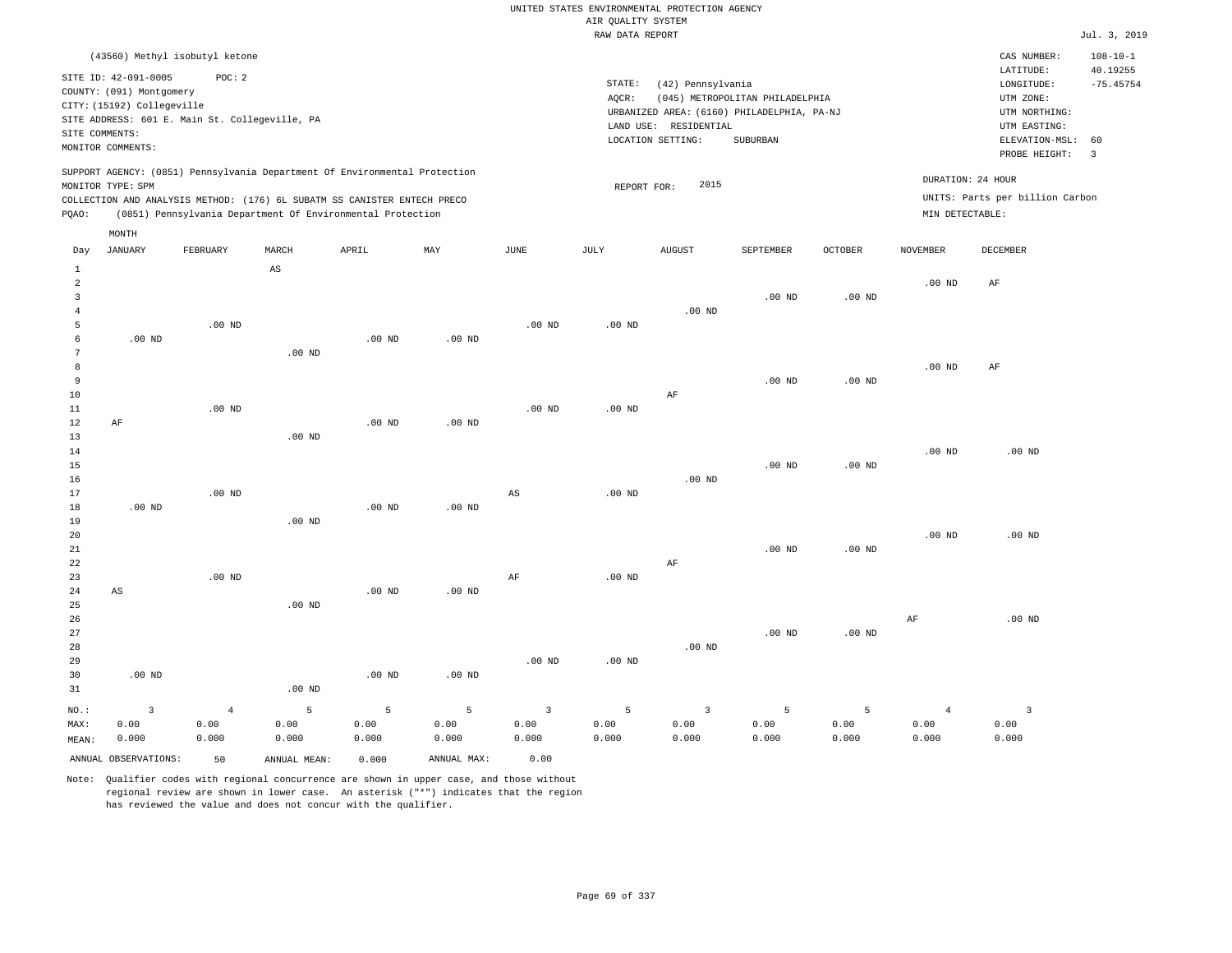| (43560) Methyl isobutyl ketone                                                                                                                                                                                                                              |                                                                                                                                                                                 | CAS NUMBER:                                                                                                 | $108 - 10 - 1$                |
|-------------------------------------------------------------------------------------------------------------------------------------------------------------------------------------------------------------------------------------------------------------|---------------------------------------------------------------------------------------------------------------------------------------------------------------------------------|-------------------------------------------------------------------------------------------------------------|-------------------------------|
| SITE ID: 42-091-0005<br>POC:2<br>COUNTY: (091) Montgomery<br>CITY: (15192) Collegeville<br>SITE ADDRESS: 601 E. Main St. Collegeville, PA<br>SITE COMMENTS:<br>MONITOR COMMENTS:                                                                            | STATE:<br>(42) Pennsylvania<br>AOCR:<br>(045) METROPOLITAN PHILADELPHIA<br>URBANIZED AREA: (6160) PHILADELPHIA, PA-NJ<br>LAND USE: RESIDENTIAL<br>SUBURBAN<br>LOCATION SETTING: | LATITUDE:<br>LONGITUDE:<br>UTM ZONE:<br>UTM NORTHING:<br>UTM EASTING:<br>ELEVATION-MSL: 60<br>PROBE HEIGHT: | 40.19255<br>$-75.45754$<br>-3 |
| SUPPORT AGENCY: (0851) Pennsylvania Department Of Environmental Protection<br>MONITOR TYPE: SPM<br>COLLECTION AND ANALYSIS METHOD: (176) 6L SUBATM SS CANISTER ENTECH PRECO<br>(0851) Pennsylvania Department Of Environmental Protection<br>POAO:<br>MONTH | 2016<br>REPORT FOR:                                                                                                                                                             | DURATION: 24 HOUR<br>UNITS: Parts per billion Carbon<br>MIN DETECTABLE:                                     |                               |

| Day             | JANUARY              | FEBRUARY                | MARCH                         | APRIL             | MAY         | JUNE     | JULY                   | AUGUST     | SEPTEMBER  | OCTOBER  | NOVEMBER          | DECEMBER |
|-----------------|----------------------|-------------------------|-------------------------------|-------------------|-------------|----------|------------------------|------------|------------|----------|-------------------|----------|
| $\mathbf{1}$    | $\rm AF$             |                         | $.00$ ND                      |                   |             |          |                        |            |            |          |                   |          |
| $\overline{a}$  |                      |                         |                               |                   |             |          |                        |            |            |          | $.00$ ND          | $.00$ ND |
| 3               |                      |                         |                               |                   |             |          |                        |            | TS         | $.00$ ND |                   |          |
| $\overline{4}$  |                      |                         |                               |                   |             |          |                        | $.00$ ND   |            |          |                   |          |
| 5               |                      |                         |                               |                   |             | $.00$ ND | $.00$ ND               |            |            |          |                   |          |
| 6               |                      | $.00$ ND                |                               | $\rm AF$          | $.00$ ND    |          |                        |            |            |          |                   |          |
| $7\phantom{.0}$ | $.00$ ND             |                         | $.00$ ND                      |                   |             |          |                        |            |            |          |                   |          |
| 8               |                      |                         |                               |                   |             |          |                        |            |            |          | .00 <sub>ND</sub> | $.00$ ND |
| 9               |                      |                         |                               |                   |             |          |                        |            | $.00$ ND   | $.00$ ND |                   |          |
| $10$            |                      |                         |                               |                   |             |          |                        | $.00$ ND   |            |          |                   |          |
| $11\,$          |                      |                         |                               |                   |             | $.00$ ND | .00 LL                 |            |            |          |                   |          |
| 12              |                      | $\rm AF$                |                               | $.00$ ND          | $.00$ ND    |          |                        |            |            |          |                   |          |
| 13              | $.00$ ND             |                         | $.00$ ND                      |                   |             |          |                        |            |            |          |                   |          |
| 14              |                      |                         |                               |                   |             |          |                        |            |            |          | $\rm{AF}$         | $.00$ ND |
| 15              |                      |                         |                               |                   |             |          |                        |            | $.00$ ND   | .00 $ND$ |                   |          |
| $16$            |                      |                         |                               |                   |             |          |                        | $.00$ ND   |            |          |                   |          |
| $17\,$          |                      |                         |                               |                   |             | $.00$ ND | $\rm{AF}$              |            |            |          |                   |          |
| 18              |                      | $.00$ ND                |                               | .00 <sub>ND</sub> | $.00$ ND    |          |                        |            |            |          |                   |          |
| 19              | $.00$ ND             |                         | .40 $SQ$                      |                   |             |          |                        |            |            |          |                   |          |
| 20              |                      |                         |                               |                   |             |          |                        |            |            |          | AF                | $.00$ ND |
| $2\sqrt{1}$     |                      |                         |                               |                   |             |          |                        |            | .25 SQ     | .00 $ND$ |                   |          |
| ${\bf 22}$      |                      |                         |                               |                   |             |          |                        | $.00$ ND   |            |          |                   |          |
| 23              |                      |                         |                               |                   |             | $.00$ ND | $\mathbb{A}\mathbb{S}$ |            |            |          |                   |          |
| 24              |                      | $.00$ ND                |                               | .00 $ND$          | TS          |          |                        |            |            |          |                   |          |
| 25              | $.00$ ND             |                         | $.00$ ND                      |                   |             |          |                        |            |            |          |                   |          |
| 26              |                      |                         |                               |                   |             |          |                        |            |            |          | .00 <sub>ND</sub> | $.00$ ND |
| 27              |                      |                         |                               |                   |             |          |                        |            | $.00$ ND   | $.00$ ND |                   |          |
| 28              |                      |                         |                               |                   |             |          |                        | $\rm AF$   |            |          |                   |          |
| 29              |                      |                         |                               |                   |             | $.00$ ND | $.00$ ND               |            |            |          |                   |          |
| 30              |                      |                         |                               | $.00$ ND          | $.00$ ND    |          |                        |            |            |          |                   |          |
| 31              | AV                   |                         | $.00$ ND                      |                   |             |          |                        |            |            |          |                   |          |
| $_{\rm NO.}$ :  | $\sqrt{4}$           | $\overline{\mathbf{3}}$ | $\epsilon$                    | $\overline{4}$    | $\,4$       | 5        | $\overline{3}$         | $\sqrt{4}$ | $\sqrt{4}$ | 5        | $\overline{3}$    | 5        |
| MAX:            | 0.00                 | 0.00                    | $\footnotesize{\texttt{.40}}$ | 0.00              | 0.00        | 0.00     | 0.00                   | 0.00       | .25        | 0.00     | 0.00              | 0.00     |
| MEAN:           | 0.000                | 0.000                   | .067                          | 0.000             | 0.000       | 0.000    | 0.000                  | 0.000      | .063       | 0.000    | 0.000             | 0.000    |
|                 | ANNUAL OBSERVATIONS: | 50                      | ANNUAL MEAN:                  | .013              | ANNUAL MAX: | .40      |                        |            |            |          |                   |          |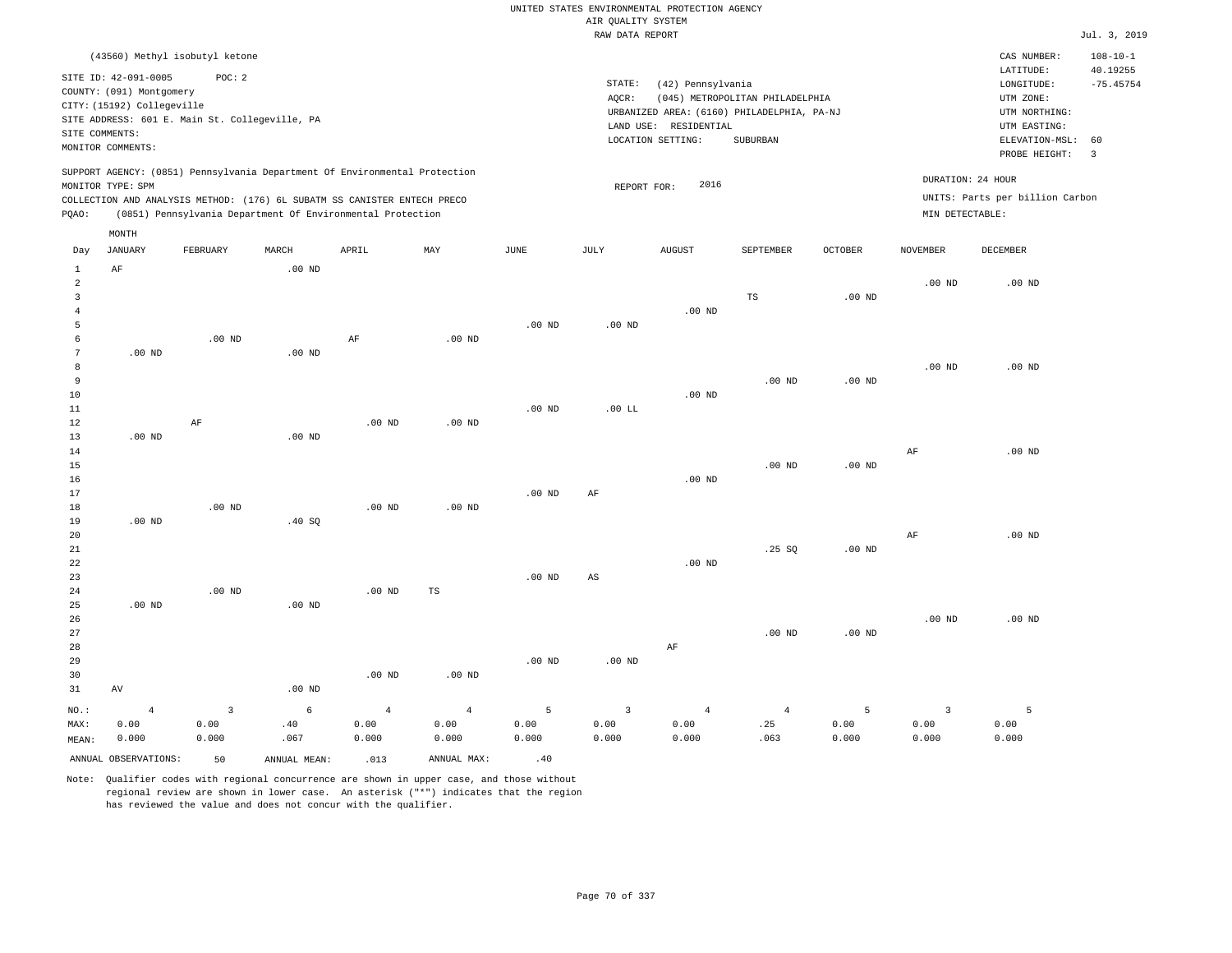|                                                                                                                                                                      |                                                                                |                                                          |                    |                                                                            |                    |                    | AIR QUALITY SYSTEM                                                    | UNITED STATES ENVIRONMENTAL PROTECTION AGENCY |                                                    |                  |                                 |                                 |                |
|----------------------------------------------------------------------------------------------------------------------------------------------------------------------|--------------------------------------------------------------------------------|----------------------------------------------------------|--------------------|----------------------------------------------------------------------------|--------------------|--------------------|-----------------------------------------------------------------------|-----------------------------------------------|----------------------------------------------------|------------------|---------------------------------|---------------------------------|----------------|
|                                                                                                                                                                      |                                                                                |                                                          |                    |                                                                            |                    |                    | RAW DATA REPORT                                                       |                                               |                                                    |                  |                                 |                                 | Jul. 3, 2019   |
|                                                                                                                                                                      |                                                                                | (43560) Methyl isobutyl ketone                           |                    |                                                                            |                    |                    |                                                                       |                                               |                                                    |                  |                                 | CAS NUMBER:                     | $108 - 10 - 1$ |
|                                                                                                                                                                      | SITE ID: 42-091-0005<br>COUNTY: (091) Montgomery<br>CITY: (15192) Collegeville | POC: 2<br>SITE ADDRESS: 601 E. Main St. Collegeville, PA |                    |                                                                            |                    |                    | LATITUDE:<br>LONGITUDE:<br>UTM ZONE:<br>UTM NORTHING:<br>UTM EASTING: | 40.19255<br>$-75.45754$                       |                                                    |                  |                                 |                                 |                |
| SITE COMMENTS:<br>MONITOR COMMENTS:                                                                                                                                  |                                                                                |                                                          |                    |                                                                            |                    |                    | LAND USE:<br>LOCATION SETTING:                                        | ELEVATION-MSL:<br>PROBE HEIGHT:               | 60<br>$\overline{3}$                               |                  |                                 |                                 |                |
|                                                                                                                                                                      |                                                                                |                                                          |                    | SUPPORT AGENCY: (0851) Pennsylvania Department Of Environmental Protection |                    |                    |                                                                       | 2017                                          |                                                    |                  |                                 | DURATION: 24 HOUR               |                |
| MONITOR TYPE: SPM<br>COLLECTION AND ANALYSIS METHOD: (176) 6L SUBATM SS CANISTER ENTECH PRECO<br>(0851) Pennsylvania Department Of Environmental Protection<br>PQAO: |                                                                                |                                                          |                    |                                                                            |                    |                    | REPORT FOR:                                                           |                                               | UNITS: Parts per billion Carbon<br>MIN DETECTABLE: |                  |                                 |                                 |                |
|                                                                                                                                                                      | MONTH                                                                          |                                                          |                    |                                                                            |                    |                    |                                                                       |                                               |                                                    |                  |                                 |                                 |                |
| Day                                                                                                                                                                  | <b>JANUARY</b>                                                                 | FEBRUARY                                                 | MARCH              | APRIL                                                                      | MAY                | <b>JUNE</b>        | JULY                                                                  | <b>AUGUST</b>                                 | SEPTEMBER                                          | OCTOBER          | <b>NOVEMBER</b>                 | DECEMBER                        |                |
| $\mathbf{1}$<br>$\overline{a}$<br>$\overline{3}$                                                                                                                     | $.00$ ND                                                                       |                                                          | .00 <sub>ND</sub>  | $.00$ ND                                                                   | $.00$ ND           |                    |                                                                       |                                               |                                                    |                  | .00 <sub>ND</sub>               | $.00$ ND                        |                |
| $\overline{4}$<br>5<br>6                                                                                                                                             |                                                                                | $.00$ ND                                                 |                    |                                                                            |                    | $.00$ ND           | AF                                                                    | $.00$ ND                                      | .00 <sub>ND</sub>                                  | $.00$ ND         |                                 |                                 |                |
| 7<br>8<br>9<br>10                                                                                                                                                    | AV                                                                             |                                                          | $.00$ ND           | $.00$ ND                                                                   | $.00$ ND           |                    |                                                                       |                                               | .00 <sub>ND</sub>                                  |                  | .00 <sub>ND</sub>               | $.00$ ND                        |                |
| 11<br>12<br>13                                                                                                                                                       |                                                                                | $.00$ ND                                                 |                    | .00 <sub>ND</sub>                                                          | .00 <sub>ND</sub>  | .00 <sub>ND</sub>  | $.00$ ND                                                              | $.00$ ND                                      |                                                    | .22SQ            |                                 |                                 |                |
| $1\,4$<br>15<br>16                                                                                                                                                   |                                                                                |                                                          | .00 <sub>ND</sub>  |                                                                            |                    |                    |                                                                       |                                               | .34 SQ                                             | $.00$ ND         | .00 <sub>ND</sub>               | AQ                              |                |
| 17<br>18<br>19                                                                                                                                                       | $.00$ ND                                                                       | .00 <sub>ND</sub>                                        |                    | AS                                                                         | $\rm AF$           | $.00$ ND           | .00 <sub>ND</sub>                                                     | $.00$ ND                                      |                                                    |                  |                                 |                                 |                |
| 20<br>21<br>22<br>23                                                                                                                                                 |                                                                                |                                                          | $.00$ ND           |                                                                            |                    |                    |                                                                       | $.00$ ND                                      | .00 <sub>ND</sub>                                  | $.00$ ND         | AN                              | AV                              |                |
| 24<br>25<br>26                                                                                                                                                       | $.00$ ND                                                                       | $.00$ ND                                                 | $.00$ ND           | AM                                                                         | $.00$ ND           | $.00$ ND           | .00 <sub>ND</sub>                                                     |                                               |                                                    |                  |                                 |                                 |                |
| 27<br>28<br>29<br>30                                                                                                                                                 |                                                                                |                                                          |                    |                                                                            |                    | $.00$ ND           | $.00$ ND                                                              | $.00$ ND                                      | .00 <sub>ND</sub>                                  | $.00$ ND         | AV                              | $.00$ ND                        |                |
| 31                                                                                                                                                                   | $.00$ ND                                                                       |                                                          |                    |                                                                            | $.00$ ND           |                    |                                                                       |                                               |                                                    |                  |                                 |                                 |                |
| NO.:<br>MAX:<br>MEAN:                                                                                                                                                | $\overline{4}$<br>0.00<br>0.000                                                | $\overline{4}$<br>0.00<br>0.000                          | 5<br>0.00<br>0.000 | $\overline{3}$<br>0.00<br>0.000                                            | 5<br>0.00<br>0.000 | 5<br>0.00<br>0.000 | $\overline{4}$<br>0.00<br>0.000                                       | 5<br>0.00<br>0.000                            | 5<br>.34<br>.068                                   | 5<br>.22<br>.044 | $\overline{3}$<br>0.00<br>0.000 | $\overline{3}$<br>0.00<br>0.000 |                |

ANNUAL OBSERVATIONS:  $51$  ANNUAL MEAN: .011 ANNUAL MAX: .34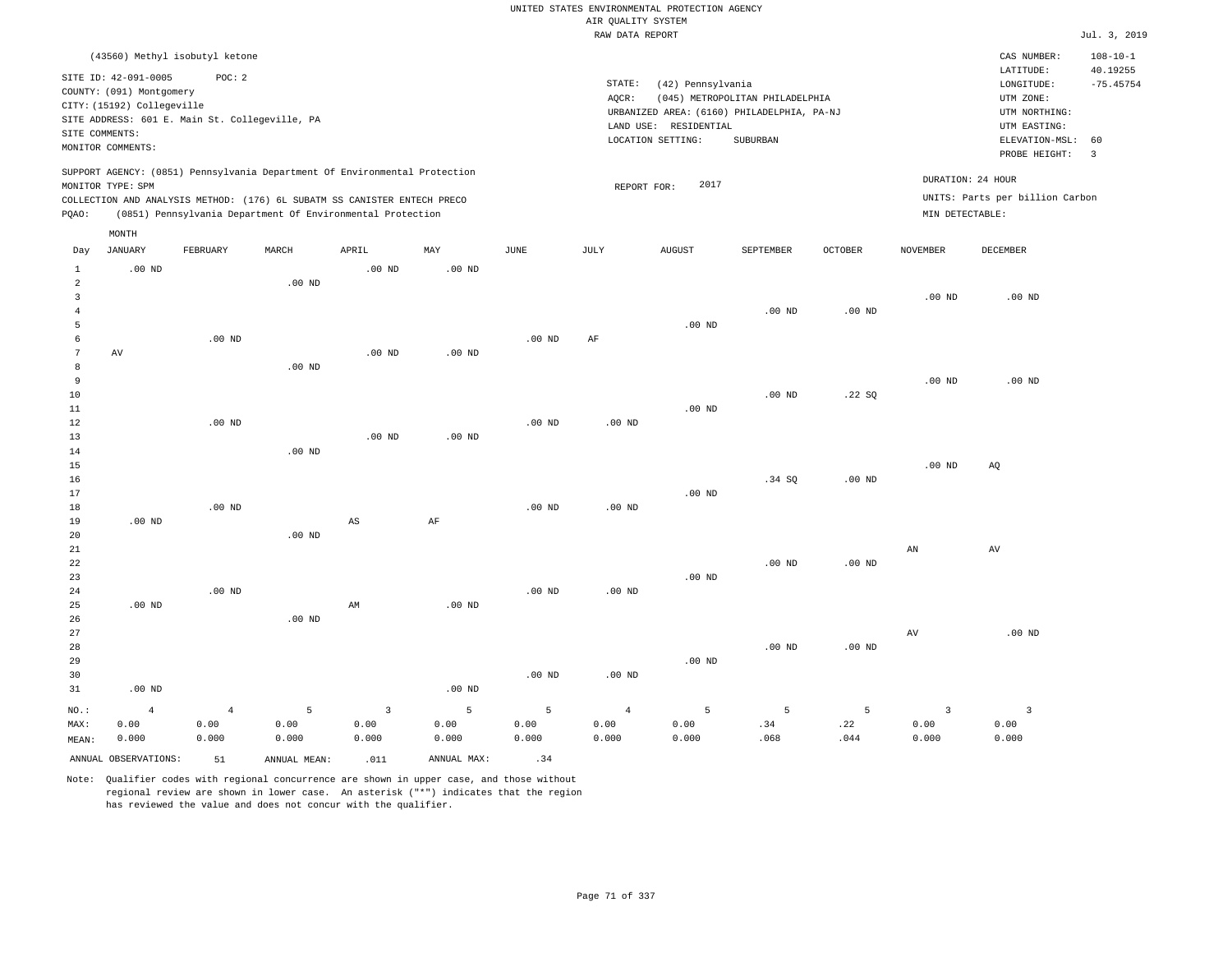|                                                           |                                                                                                                                                                                                           |                    |                                                                                                                                        |                    |                                 |                    | UNITED STATES ENVIRONMENTAL PROTECTION AGENCY |                                                                 |                                                                                           |                    |                    |                                                                                                                         |                                                                   |
|-----------------------------------------------------------|-----------------------------------------------------------------------------------------------------------------------------------------------------------------------------------------------------------|--------------------|----------------------------------------------------------------------------------------------------------------------------------------|--------------------|---------------------------------|--------------------|-----------------------------------------------|-----------------------------------------------------------------|-------------------------------------------------------------------------------------------|--------------------|--------------------|-------------------------------------------------------------------------------------------------------------------------|-------------------------------------------------------------------|
|                                                           |                                                                                                                                                                                                           |                    |                                                                                                                                        |                    |                                 |                    | AIR QUALITY SYSTEM<br>RAW DATA REPORT         |                                                                 |                                                                                           |                    |                    |                                                                                                                         | Jul. 3, 2019                                                      |
|                                                           |                                                                                                                                                                                                           |                    |                                                                                                                                        |                    |                                 |                    |                                               |                                                                 |                                                                                           |                    |                    |                                                                                                                         |                                                                   |
|                                                           | (43560) Methyl isobutyl ketone<br>SITE ID: 42-091-0005<br>COUNTY: (091) Montgomery<br>CITY: (15192) Collegeville<br>SITE ADDRESS: 601 E. Main St. Collegeville, PA<br>SITE COMMENTS:<br>MONITOR COMMENTS: | POC: 2             |                                                                                                                                        |                    |                                 |                    | STATE:<br>AQCR:                               | (42) Pennsylvania<br>LAND USE: RESIDENTIAL<br>LOCATION SETTING: | (045) METROPOLITAN PHILADELPHIA<br>URBANIZED AREA: (6160) PHILADELPHIA, PA-NJ<br>SUBURBAN |                    |                    | CAS NUMBER:<br>LATITUDE:<br>LONGITUDE:<br>UTM ZONE:<br>UTM NORTHING:<br>UTM EASTING:<br>ELEVATION-MSL:<br>PROBE HEIGHT: | $108 - 10 - 1$<br>40.19255<br>$-75.45754$<br>60<br>$\overline{3}$ |
|                                                           |                                                                                                                                                                                                           |                    | SUPPORT AGENCY: (0851) Pennsylvania Department Of Environmental Protection                                                             |                    |                                 |                    |                                               |                                                                 |                                                                                           |                    |                    |                                                                                                                         |                                                                   |
| PQAO:                                                     | MONITOR TYPE: SPM                                                                                                                                                                                         |                    | COLLECTION AND ANALYSIS METHOD: (176) 6L SUBATM SS CANISTER ENTECH PRECO<br>(0851) Pennsylvania Department Of Environmental Protection |                    |                                 |                    | REPORT FOR:                                   | 2018                                                            |                                                                                           |                    |                    | DURATION: 24 HOUR<br>UNITS: Parts per billion Carbon<br>MIN DETECTABLE: .4653                                           |                                                                   |
|                                                           | MONTH                                                                                                                                                                                                     |                    |                                                                                                                                        |                    |                                 |                    |                                               |                                                                 |                                                                                           |                    |                    |                                                                                                                         |                                                                   |
| Day                                                       | <b>JANUARY</b>                                                                                                                                                                                            | FEBRUARY           | MARCH                                                                                                                                  | APRIL              | $_{\rm MAY}$                    | JUNE               | JULY                                          | <b>AUGUST</b>                                                   | <b>SEPTEMBER</b>                                                                          | <b>OCTOBER</b>     | NOVEMBER           | DECEMBER                                                                                                                |                                                                   |
| $\mathbf{1}$<br>$\overline{a}$<br>$\overline{\mathbf{3}}$ | AS                                                                                                                                                                                                        | $.00$ ND           | $_{\rm AG}$                                                                                                                            | .00 <sub>ND</sub>  | .00 <sub>ND</sub>               | $.00$ ND           | $.00$ ND                                      |                                                                 |                                                                                           |                    |                    |                                                                                                                         |                                                                   |
| $\overline{4}$<br>5                                       |                                                                                                                                                                                                           |                    |                                                                                                                                        |                    |                                 |                    |                                               |                                                                 | AF                                                                                        | $.00$ ND           | $.00$ ND           | $.00$ ND                                                                                                                |                                                                   |
| 6<br>$7\phantom{.0}$                                      |                                                                                                                                                                                                           | $.00$ ND           |                                                                                                                                        |                    |                                 | $.00$ ND           | $.00$ ND                                      | $.00$ ND                                                        |                                                                                           |                    |                    |                                                                                                                         |                                                                   |
| 8<br>$\overline{9}$<br>10                                 | .00 <sub>ND</sub>                                                                                                                                                                                         |                    | $.00$ ND                                                                                                                               | $.00$ ND           | .00 <sub>ND</sub>               |                    |                                               |                                                                 |                                                                                           |                    | .00 <sub>ND</sub>  | $.00$ ND                                                                                                                |                                                                   |
| $1\,1$<br>12                                              |                                                                                                                                                                                                           |                    |                                                                                                                                        |                    |                                 |                    |                                               | $.00$ ND                                                        | $.00$ ND                                                                                  | $.00$ ND           |                    |                                                                                                                         |                                                                   |
| 13<br>14                                                  | $.00$ ND                                                                                                                                                                                                  | $.00$ ND           |                                                                                                                                        | .00 <sub>ND</sub>  | AV                              | $.00$ ND           | .00 <sub>ND</sub>                             |                                                                 |                                                                                           |                    |                    |                                                                                                                         |                                                                   |
| 15<br>16<br>17                                            |                                                                                                                                                                                                           |                    | $.00$ ND                                                                                                                               |                    |                                 |                    |                                               |                                                                 | $.00$ ND                                                                                  | .00 <sub>ND</sub>  | .00 <sub>ND</sub>  | $.00$ ND                                                                                                                |                                                                   |
| $1\,8$<br>19<br>20                                        | $.00$ ND                                                                                                                                                                                                  | $.00$ ND           |                                                                                                                                        | .00 <sub>ND</sub>  | AV                              | $.00$ ND           | $.00$ ND                                      | $.00$ ND                                                        |                                                                                           |                    |                    |                                                                                                                         |                                                                   |
| 21<br>22<br>23                                            |                                                                                                                                                                                                           |                    | $.00$ ND                                                                                                                               |                    |                                 |                    |                                               |                                                                 | $.00$ ND                                                                                  | $.00$ ND           | .00 <sub>ND</sub>  | .00 <sub>ND</sub>                                                                                                       |                                                                   |
| 24<br>25<br>26                                            | .00 <sub>ND</sub>                                                                                                                                                                                         | $.00$ ND           |                                                                                                                                        | $.00$ ND           | .00 <sub>ND</sub>               | .00 <sub>ND</sub>  | .00 <sub>ND</sub>                             | $.00$ ND                                                        |                                                                                           |                    |                    |                                                                                                                         |                                                                   |
| 27<br>28<br>29                                            |                                                                                                                                                                                                           |                    | $.00$ ND                                                                                                                               |                    |                                 |                    |                                               |                                                                 | $.00$ ND                                                                                  | $.00$ ND           | $.00$ ND           | $.00$ ND                                                                                                                |                                                                   |
| 30<br>31                                                  |                                                                                                                                                                                                           |                    |                                                                                                                                        |                    |                                 |                    | $.00$ ND                                      | AV                                                              |                                                                                           |                    |                    |                                                                                                                         |                                                                   |
| NO.:<br>MAX:<br>MEAN:                                     | $\overline{4}$<br>0.00<br>0.000                                                                                                                                                                           | 5<br>0.00<br>0.000 | $\overline{4}$<br>0.00<br>0.000                                                                                                        | 5<br>0.00<br>0.000 | $\overline{3}$<br>0.00<br>0.000 | 5<br>0.00<br>0.000 | 6<br>0.00<br>0.000                            | $\overline{4}$<br>0.00<br>0.000                                 | $\overline{4}$<br>0.00<br>0.000                                                           | 5<br>0.00<br>0.000 | 5<br>0.00<br>0.000 | 5<br>0.00<br>0.000                                                                                                      |                                                                   |
|                                                           | ANNUAL OBSERVATIONS:                                                                                                                                                                                      | 55                 | ANNUAL MEAN:                                                                                                                           | 0.000              | ANNUAL MAX:                     | 0.00               |                                               |                                                                 |                                                                                           |                    |                    |                                                                                                                         |                                                                   |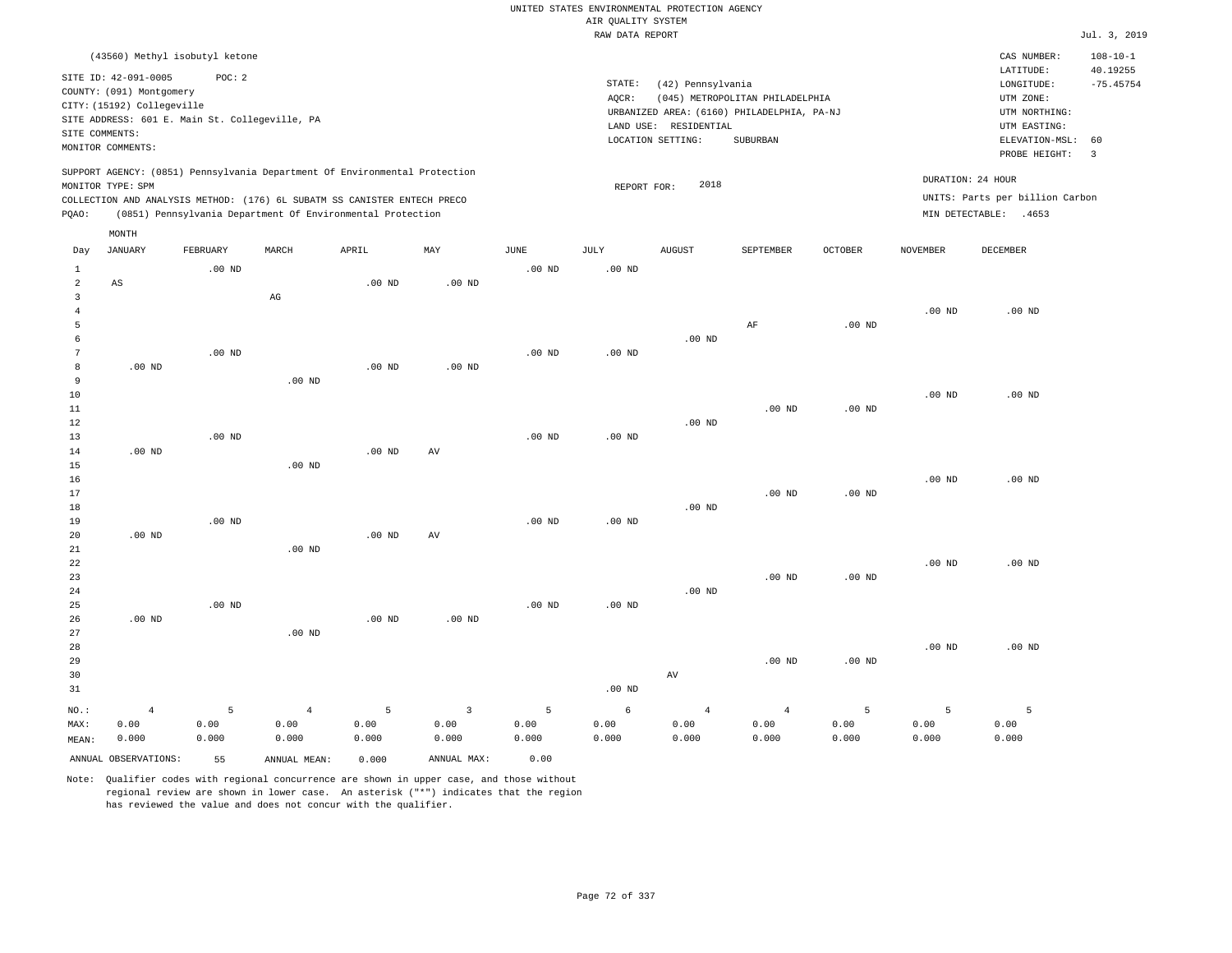| (43801) Chloromethane                                                                                                                                                                                                                                       |                                                                                                                                                                                 | CAS NUMBER:                                                                                                 | $74 - 87 - 3$                 |
|-------------------------------------------------------------------------------------------------------------------------------------------------------------------------------------------------------------------------------------------------------------|---------------------------------------------------------------------------------------------------------------------------------------------------------------------------------|-------------------------------------------------------------------------------------------------------------|-------------------------------|
| SITE ID: 42-091-0005<br>POC:2<br>COUNTY: (091) Montgomery<br>CITY: (15192) Collegeville<br>SITE ADDRESS: 601 E. Main St. Collegeville, PA<br>SITE COMMENTS:<br>MONITOR COMMENTS:                                                                            | STATE:<br>(42) Pennsylvania<br>(045) METROPOLITAN PHILADELPHIA<br>AOCR:<br>URBANIZED AREA: (6160) PHILADELPHIA, PA-NJ<br>LAND USE: RESIDENTIAL<br>LOCATION SETTING:<br>SUBURBAN | LATITUDE:<br>LONGITUDE:<br>UTM ZONE:<br>UTM NORTHING:<br>UTM EASTING:<br>ELEVATION-MSL: 60<br>PROBE HEIGHT: | 40.19255<br>$-75.45754$<br>-3 |
| SUPPORT AGENCY: (0851) Pennsylvania Department Of Environmental Protection<br>MONITOR TYPE: SPM<br>COLLECTION AND ANALYSIS METHOD: (176) 6L SUBATM SS CANISTER ENTECH PRECO<br>(0851) Pennsylvania Department Of Environmental Protection<br>POAO:<br>MONTH | 2013<br>REPORT FOR:<br>MIN DETECTABLE:                                                                                                                                          | DURATION: 24 HOUR<br>UNITS: Parts per billion Carbon                                                        |                               |

| Day            | JANUARY              | FEBRUARY       | MARCH                  | APRIL | MAY            | JUNE | JULY    | AUGUST           | SEPTEMBER      | OCTOBER                | NOVEMBER       | DECEMBER |
|----------------|----------------------|----------------|------------------------|-------|----------------|------|---------|------------------|----------------|------------------------|----------------|----------|
| $\mathbf{1}$   |                      |                |                        |       |                |      |         |                  | .67            | $\mathbb{A}\mathbb{S}$ |                |          |
| $\overline{a}$ |                      |                |                        |       |                |      |         | .57 CC           |                |                        |                |          |
| 3              |                      | .61            |                        |       |                | .82  | .65     |                  |                |                        |                |          |
| 4              | .70                  |                |                        | .64   | .70            |      |         |                  |                |                        |                |          |
| 5              |                      |                | .66                    |       |                |      |         |                  |                |                        |                |          |
| 6              |                      |                |                        |       |                |      |         |                  |                |                        | .62            | .75 QX   |
| 7              |                      |                |                        |       |                |      |         |                  | .58            | .37 L                  |                |          |
| 8              |                      |                |                        |       |                |      |         | .59 CC           |                |                        |                |          |
| 9              |                      | .74            |                        |       |                | .76  | .75     |                  |                |                        |                |          |
| 10             | .73                  |                |                        | .67   | .74            |      |         |                  |                |                        |                |          |
| 11             |                      |                | .69                    |       |                |      |         |                  |                |                        |                |          |
| 12             |                      |                |                        |       |                |      |         |                  |                |                        | .48            | .60      |
| 13             |                      |                |                        |       |                |      |         |                  | .67            | .67                    |                |          |
| 14             |                      |                |                        |       |                |      |         | .63              |                |                        |                |          |
| 15             |                      | .67            |                        |       |                | .62  | .72     |                  |                |                        |                |          |
| 16             | .62                  |                |                        | .69   | $\rm{AF}$      |      |         |                  |                |                        |                |          |
| 17             |                      |                | $\rm AF$               |       |                |      |         |                  |                |                        |                |          |
| 18             |                      |                |                        |       |                |      |         |                  |                |                        | .60            | .57      |
| 19             |                      |                |                        |       |                |      |         |                  | $\rm AF$       | $\rm AF$               |                |          |
| 20             |                      |                |                        |       |                |      |         | .30 <sub>5</sub> |                |                        |                |          |
| 21             |                      | .67            |                        |       |                | .65  | .69     |                  |                |                        |                |          |
| 22             | .60                  |                |                        | .68   | $\rm{AF}$      |      |         |                  |                |                        |                |          |
| 23             |                      |                | .70                    |       |                |      |         |                  |                |                        |                |          |
| $2\sqrt{4}$    |                      |                |                        |       |                |      |         |                  |                |                        | $.54\,$        | .68      |
| 25             |                      |                |                        |       |                |      |         |                  | .43            | $.61\,$                |                |          |
| 26             |                      |                |                        |       |                |      |         | .58              |                |                        |                |          |
| 27             |                      | .71            |                        |       |                | .68  | $.61\,$ |                  |                |                        |                |          |
| 28             | .64                  |                |                        | .69   | .78            |      |         |                  |                |                        |                |          |
| 29             |                      |                | $\mathbb{A}\mathbb{S}$ |       |                |      |         |                  |                |                        |                |          |
| 30             |                      |                |                        |       |                |      |         |                  |                |                        | .69            | .68      |
| 31             |                      |                |                        |       |                |      |         |                  |                | .56                    |                |          |
| $NO.$ :        | 5                    | $\overline{5}$ | $\sqrt{3}$             | 5     | $\overline{3}$ | 5    | 5       | $5\phantom{.0}$  | $\overline{4}$ | $\overline{4}$         | $\overline{5}$ | 5        |
| MAX:           | .73                  | .74            | $.70$                  | .69   | .78            | .82  | .75     | .63              | .67            | .67                    | .69            | .75      |
| MEAN:          | .658                 | .680           | .683                   | .674  | .740           | .706 | .684    | .534             | .588           | .553                   | .586           | .656     |
|                | ANNUAL OBSERVATIONS: | 54             | ANNUAL MEAN:           | .643  | ANNUAL MAX:    | .82  |         |                  |                |                        |                |          |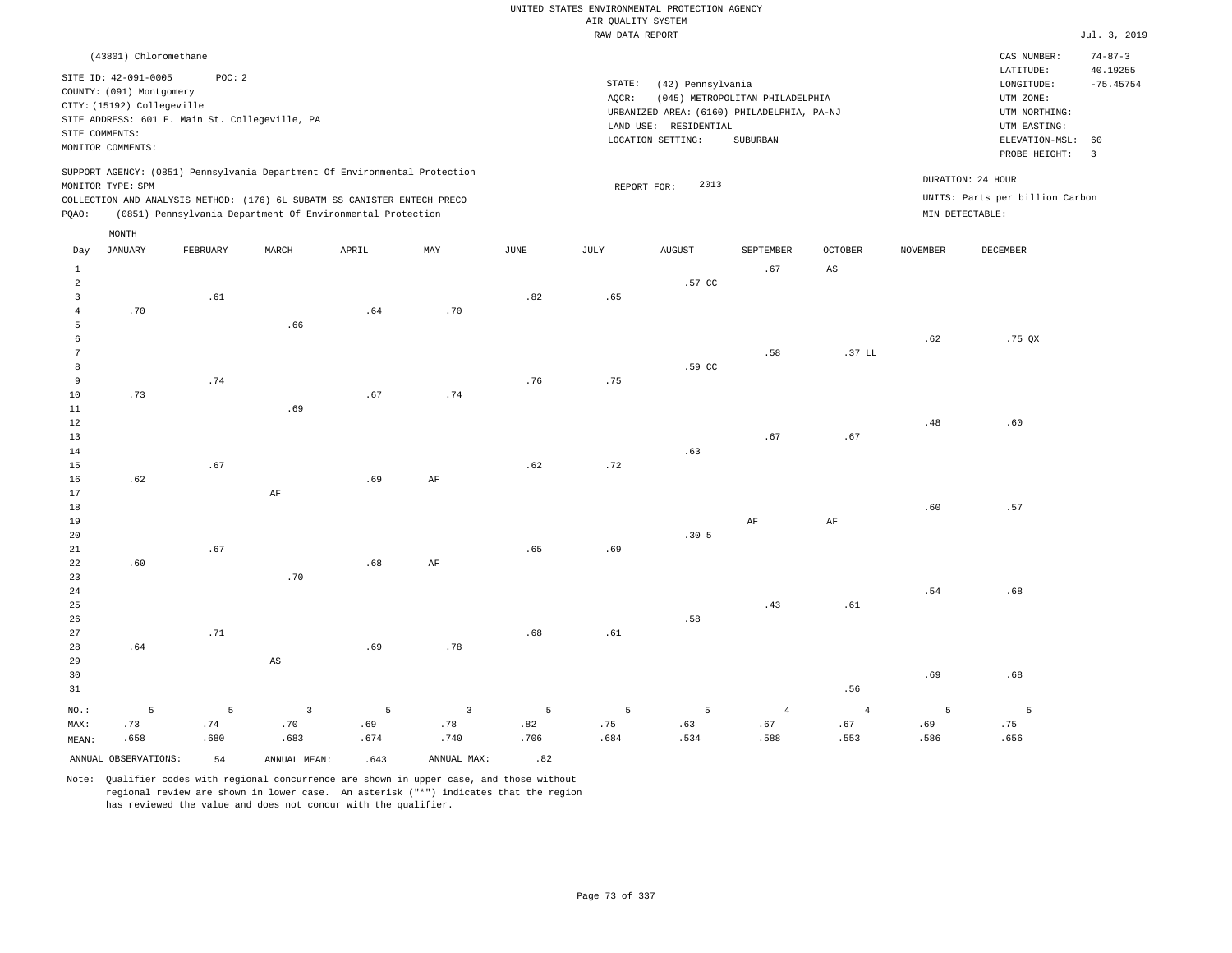# UNITED STATES ENVIRONMENTAL PROTECTION AGENCY AIR QUALITY SYSTEM

|                                                  |                                                                                                                       |                                                          |                                                                            |          |                       |                                                                                                                                                                                 | RAW DATA REPORT       |                       |           |                        |                       |                                                                                             | Jul. 3, 2019                                  |
|--------------------------------------------------|-----------------------------------------------------------------------------------------------------------------------|----------------------------------------------------------|----------------------------------------------------------------------------|----------|-----------------------|---------------------------------------------------------------------------------------------------------------------------------------------------------------------------------|-----------------------|-----------------------|-----------|------------------------|-----------------------|---------------------------------------------------------------------------------------------|-----------------------------------------------|
|                                                  | (43801) Chloromethane                                                                                                 |                                                          |                                                                            |          |                       |                                                                                                                                                                                 |                       |                       |           |                        |                       | CAS NUMBER:<br>LATITUDE:                                                                    | $74 - 87 - 3$<br>40.19255                     |
|                                                  | SITE ID: 42-091-0005<br>COUNTY: (091) Montgomery<br>CITY: (15192) Collegeville<br>SITE COMMENTS:<br>MONITOR COMMENTS: | POC: 2<br>SITE ADDRESS: 601 E. Main St. Collegeville, PA |                                                                            |          |                       | STATE:<br>(42) Pennsylvania<br>AQCR:<br>(045) METROPOLITAN PHILADELPHIA<br>URBANIZED AREA: (6160) PHILADELPHIA, PA-NJ<br>LAND USE: RESIDENTIAL<br>LOCATION SETTING:<br>SUBURBAN |                       |                       |           |                        |                       | LONGITUDE:<br>UTM ZONE:<br>UTM NORTHING:<br>UTM EASTING:<br>ELEVATION-MSL:<br>PROBE HEIGHT: | $-75.45754$<br>60<br>$\overline{\phantom{a}}$ |
|                                                  | MONITOR TYPE: SPM                                                                                                     |                                                          | SUPPORT AGENCY: (0851) Pennsylvania Department Of Environmental Protection |          |                       |                                                                                                                                                                                 |                       | 2014<br>REPORT FOR:   |           |                        |                       | DURATION: 24 HOUR                                                                           |                                               |
| PQAO:                                            |                                                                                                                       |                                                          | COLLECTION AND ANALYSIS METHOD: (176) 6L SUBATM SS CANISTER ENTECH PRECO   |          |                       |                                                                                                                                                                                 |                       |                       |           |                        |                       | UNITS: Parts per billion Carbon<br>MIN DETECTABLE:                                          |                                               |
|                                                  | $\texttt{MONTH}$                                                                                                      |                                                          | (0851) Pennsylvania Department Of Environmental Protection                 |          |                       |                                                                                                                                                                                 |                       |                       |           |                        |                       |                                                                                             |                                               |
| Day                                              | JANUARY                                                                                                               | FEBRUARY                                                 | MARCH                                                                      | APRIL    | MAY                   | JUNE                                                                                                                                                                            | JULY                  | AUGUST                | SEPTEMBER | <b>OCTOBER</b>         | <b>NOVEMBER</b>       | <b>DECEMBER</b>                                                                             |                                               |
| $\mathbf{1}$<br>$\overline{a}$<br>$\overline{3}$ |                                                                                                                       |                                                          |                                                                            |          |                       |                                                                                                                                                                                 |                       | $\rm AF$              | .48       | .55                    | .53                   | .70                                                                                         |                                               |
| $\overline{4}$<br>5<br>6                         | .69                                                                                                                   | .89                                                      | .58                                                                        | .44 $QX$ | .66                   | .64                                                                                                                                                                             | .53                   |                       |           |                        |                       |                                                                                             |                                               |
| $7\phantom{.0}$<br>8<br>9                        |                                                                                                                       |                                                          |                                                                            |          |                       |                                                                                                                                                                                 |                       | .54                   | .50       | .54                    | .58                   | .68                                                                                         |                                               |
| 10<br>11<br>12<br>13                             | .80QX                                                                                                                 | $\mathbb{A}\mathbb{S}$                                   | .62                                                                        | .44      | .73                   | .68                                                                                                                                                                             | .76                   |                       |           |                        | .55                   | AF                                                                                          |                                               |
| 14<br>15<br>16                                   |                                                                                                                       | .52                                                      |                                                                            |          |                       | AS                                                                                                                                                                              | AF                    | .46                   | .43       | .53                    |                       |                                                                                             |                                               |
| 17<br>18<br>19<br>20                             | .56                                                                                                                   |                                                          | .66                                                                        | .44      | .67                   |                                                                                                                                                                                 |                       |                       | .51       | .49                    | AF                    | .57                                                                                         |                                               |
| 21<br>22<br>23<br>24                             | .62                                                                                                                   | .70                                                      | $.87$ QX                                                                   | .75      | .79                   | AS                                                                                                                                                                              | AS                    | .53                   |           |                        |                       |                                                                                             |                                               |
| 25<br>26<br>27                                   |                                                                                                                       |                                                          |                                                                            |          |                       |                                                                                                                                                                                 |                       | .40                   | .49       | .56                    | .72                   | .48                                                                                         |                                               |
| 28<br>29<br>30<br>31                             | .63                                                                                                                   | .58                                                      | .60QX                                                                      | .80      | AF                    | .63                                                                                                                                                                             | .955                  |                       |           |                        |                       | .51                                                                                         |                                               |
| NO.:<br>MAX:                                     | 5<br>.80                                                                                                              | $\overline{4}$<br>.89                                    | 5<br>.87                                                                   | 5<br>.80 | $\overline{4}$<br>.79 | $\overline{3}$<br>.68                                                                                                                                                           | $\overline{3}$<br>.95 | $\overline{4}$<br>.54 | 5<br>.51  | $5\overline{5}$<br>.56 | $\overline{4}$<br>.72 | 5<br>.70                                                                                    |                                               |

Note: Qualifier codes with regional concurrence are shown in upper case, and those without regional review are shown in lower case. An asterisk ("\*") indicates that the region has reviewed the value and does not concur with the qualifier.

.574

.713

.650

.666

ANNUAL OBSERVATIONS: 52 ANNUAL MEAN: .607 ANNUAL MAX: .95

MEAN:

.660

.673

.747

.483

.482

.534

.595

.588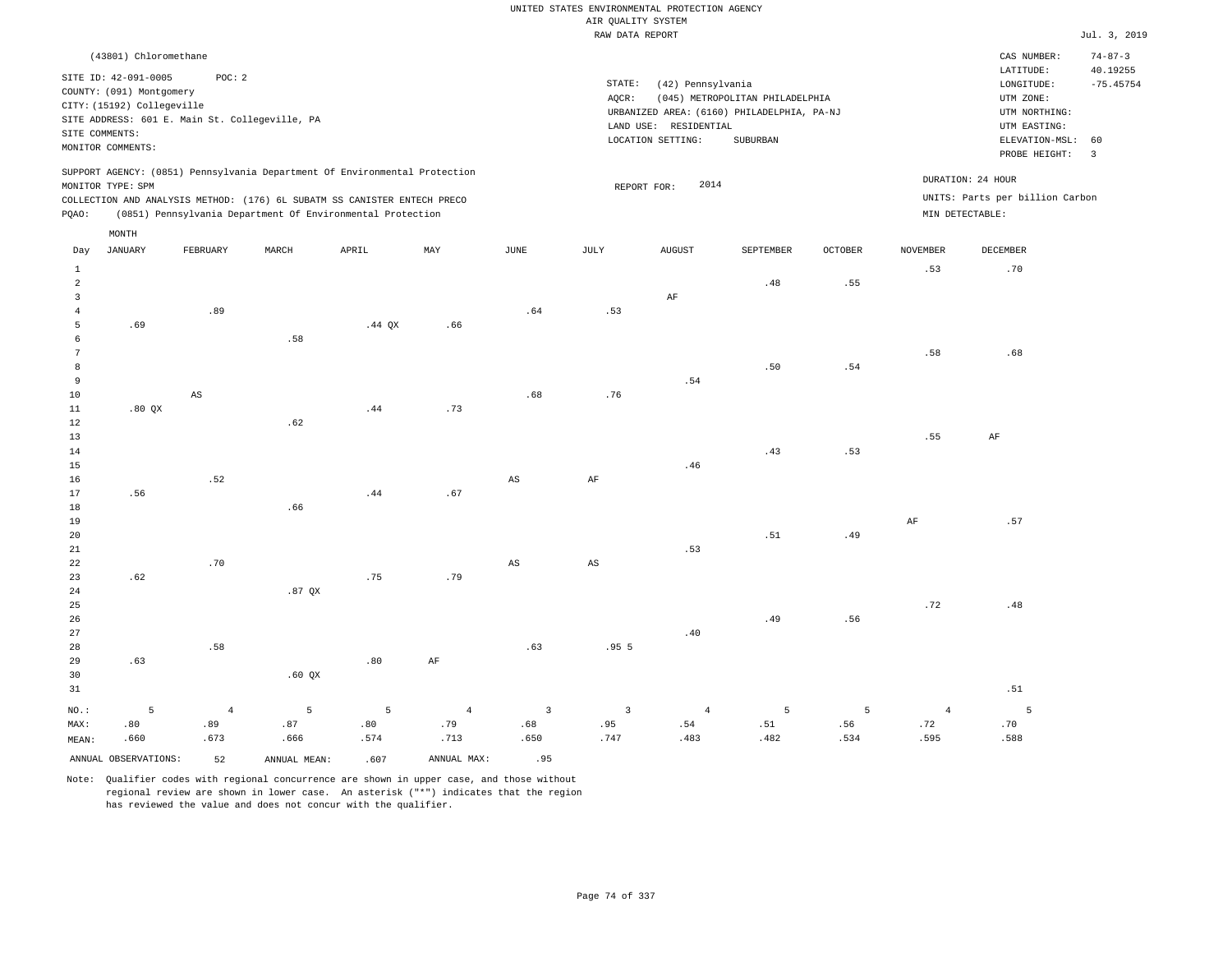| (43801) Chloromethane                                                      |                                                            |       |       |     |      |       |                                            |               |                |                 | CAS NUMBER:                     | $74 - 87 - 3$ |
|----------------------------------------------------------------------------|------------------------------------------------------------|-------|-------|-----|------|-------|--------------------------------------------|---------------|----------------|-----------------|---------------------------------|---------------|
| SITE ID: 42-091-0005                                                       | POC: 2                                                     |       |       |     |      |       |                                            |               |                |                 | LATITUDE:                       | 40.19255      |
|                                                                            |                                                            |       |       |     |      |       | STATE:<br>(42) Pennsylvania                |               |                |                 | LONGITUDE:                      | $-75.45754$   |
| COUNTY: (091) Montgomery                                                   |                                                            |       |       |     |      | AOCR: | UTM ZONE:                                  |               |                |                 |                                 |               |
| CITY: (15192) Collegeville                                                 |                                                            |       |       |     |      |       | URBANIZED AREA: (6160) PHILADELPHIA, PA-NJ | UTM NORTHING: |                |                 |                                 |               |
| SITE ADDRESS: 601 E. Main St. Collegeville, PA                             |                                                            |       |       |     |      |       | LAND USE: RESIDENTIAL                      |               |                |                 | UTM EASTING:                    |               |
| SITE COMMENTS:                                                             |                                                            |       |       |     |      |       | LOCATION SETTING:                          |               | ELEVATION-MSL: | - 60            |                                 |               |
| MONITOR COMMENTS:                                                          |                                                            |       |       |     |      |       |                                            | SUBURBAN      |                |                 | PROBE HEIGHT:                   | 3             |
|                                                                            |                                                            |       |       |     |      |       |                                            |               |                |                 |                                 |               |
| SUPPORT AGENCY: (0851) Pennsylvania Department Of Environmental Protection |                                                            |       |       |     |      |       |                                            |               |                |                 | DURATION: 24 HOUR               |               |
| MONITOR TYPE: SPM                                                          |                                                            |       |       |     |      |       | 2015<br>REPORT FOR:                        |               |                |                 |                                 |               |
| COLLECTION AND ANALYSIS METHOD: (176) 6L SUBATM SS CANISTER ENTECH PRECO   |                                                            |       |       |     |      |       |                                            |               |                |                 | UNITS: Parts per billion Carbon |               |
| POAO:                                                                      | (0851) Pennsylvania Department Of Environmental Protection |       |       |     |      |       |                                            |               |                | MIN DETECTABLE: |                                 |               |
|                                                                            |                                                            |       |       |     |      |       |                                            |               |                |                 |                                 |               |
| MONTH                                                                      |                                                            |       |       |     |      |       |                                            |               |                |                 |                                 |               |
| JANUARY<br>Day                                                             | FEBRUARY                                                   | MARCH | APRIL | MAY | JUNE | JULY  | AUGUST                                     | SEPTEMBER     | <b>OCTOBER</b> | <b>NOVEMBER</b> | DECEMBER                        |               |

| 1                       |                         |            | $\mathbb{A}\mathbb{S}$ |             |                |                        |                              |                |      |                               |            |                               |
|-------------------------|-------------------------|------------|------------------------|-------------|----------------|------------------------|------------------------------|----------------|------|-------------------------------|------------|-------------------------------|
| $\overline{\mathbf{c}}$ |                         |            |                        |             |                |                        |                              |                |      |                               | .58        | $\rm AF$                      |
| 3                       |                         |            |                        |             |                |                        |                              |                | .67  | .49                           |            |                               |
| $\overline{4}$          |                         |            |                        |             |                |                        |                              | .59            |      |                               |            |                               |
| 5                       |                         | .65        |                        |             |                | .54                    | .57                          |                |      |                               |            |                               |
| 6                       | .65                     |            |                        | .63         | .46            |                        |                              |                |      |                               |            |                               |
| $7\phantom{.0}$         |                         |            | .46                    |             |                |                        |                              |                |      |                               |            |                               |
| 8                       |                         |            |                        |             |                |                        |                              |                |      |                               | .56        | $\rm AF$                      |
| $\,9$                   |                         |            |                        |             |                |                        |                              |                | .56  | .68                           |            |                               |
| 10                      |                         |            |                        |             |                |                        |                              | $\rm{AF}$      |      |                               |            |                               |
| 11                      |                         | .76        |                        |             |                | .64                    | .67                          |                |      |                               |            |                               |
| 12                      | $\rm{AF}$               |            |                        | .54         | .55            |                        |                              |                |      |                               |            |                               |
| 13                      |                         |            | .62                    |             |                |                        |                              |                |      |                               |            |                               |
| 14                      |                         |            |                        |             |                |                        |                              |                |      |                               | .65        | .89                           |
| 15                      |                         |            |                        |             |                |                        |                              |                | .52  | .54                           |            |                               |
| 16                      |                         |            |                        |             |                |                        |                              | .54            |      |                               |            |                               |
| 17                      |                         | .71        |                        |             |                | $\mathbb{A}\mathbb{S}$ | $\footnotesize\substack{+64$ |                |      |                               |            |                               |
| 18                      | .66                     |            |                        | .60         | .70            |                        |                              |                |      |                               |            |                               |
| 19                      |                         |            | .48                    |             |                |                        |                              |                |      |                               |            |                               |
| 20                      |                         |            |                        |             |                |                        |                              |                |      |                               | .63        | $\footnotesize{\textbf{.81}}$ |
| $21\,$                  |                         |            |                        |             |                |                        |                              |                | .53  | $\footnotesize{\textbf{.47}}$ |            |                               |
| 22                      |                         | .74        |                        |             |                |                        |                              | $\rm{AF}$      |      |                               |            |                               |
| 23                      |                         |            |                        | $.48\,$     |                | $\rm{AF}$              | .62                          |                |      |                               |            |                               |
| $2\sqrt{4}$             | $\mathbb{A}\mathbb{S}$  |            | .46                    |             | .59            |                        |                              |                |      |                               |            |                               |
| $25\,$<br>26            |                         |            |                        |             |                |                        |                              |                |      |                               | $\rm{AF}$  | $.66$ QX                      |
| $27\,$                  |                         |            |                        |             |                |                        |                              |                | .52  | $.50\,$                       |            |                               |
| 28                      |                         |            |                        |             |                |                        |                              | .60            |      |                               |            |                               |
| 29                      |                         |            |                        |             |                | .58                    | $.76$                        |                |      |                               |            |                               |
| 30                      | .62                     |            |                        | .49         | .57            |                        |                              |                |      |                               |            |                               |
| $31\,$                  |                         |            | .62                    |             |                |                        |                              |                |      |                               |            |                               |
|                         |                         |            |                        |             |                |                        |                              |                |      |                               |            |                               |
| $_{\rm NO.}$ :          | $\overline{\mathbf{3}}$ | $\sqrt{4}$ | $\overline{5}$         | $\mathsf S$ | $\overline{5}$ | $\overline{3}$         | 5                            | $\overline{3}$ | 5    | 5                             | $\sqrt{4}$ | $\overline{\phantom{a}}$ 3    |
| MAX:                    | .66                     | .76        | .62                    | .63         | $.70\,$        | .64                    | .76                          | .60            | .67  | .68                           | .65        | .89                           |
| MEAN:                   | .643                    | .715       | .528                   | .548        | .574           | .587                   | .652                         | .577           | .560 | .536                          | .605       | .787                          |

ANNUAL OBSERVATIONS: 50 ANNUAL MEAN: .601 ANNUAL MAX: .89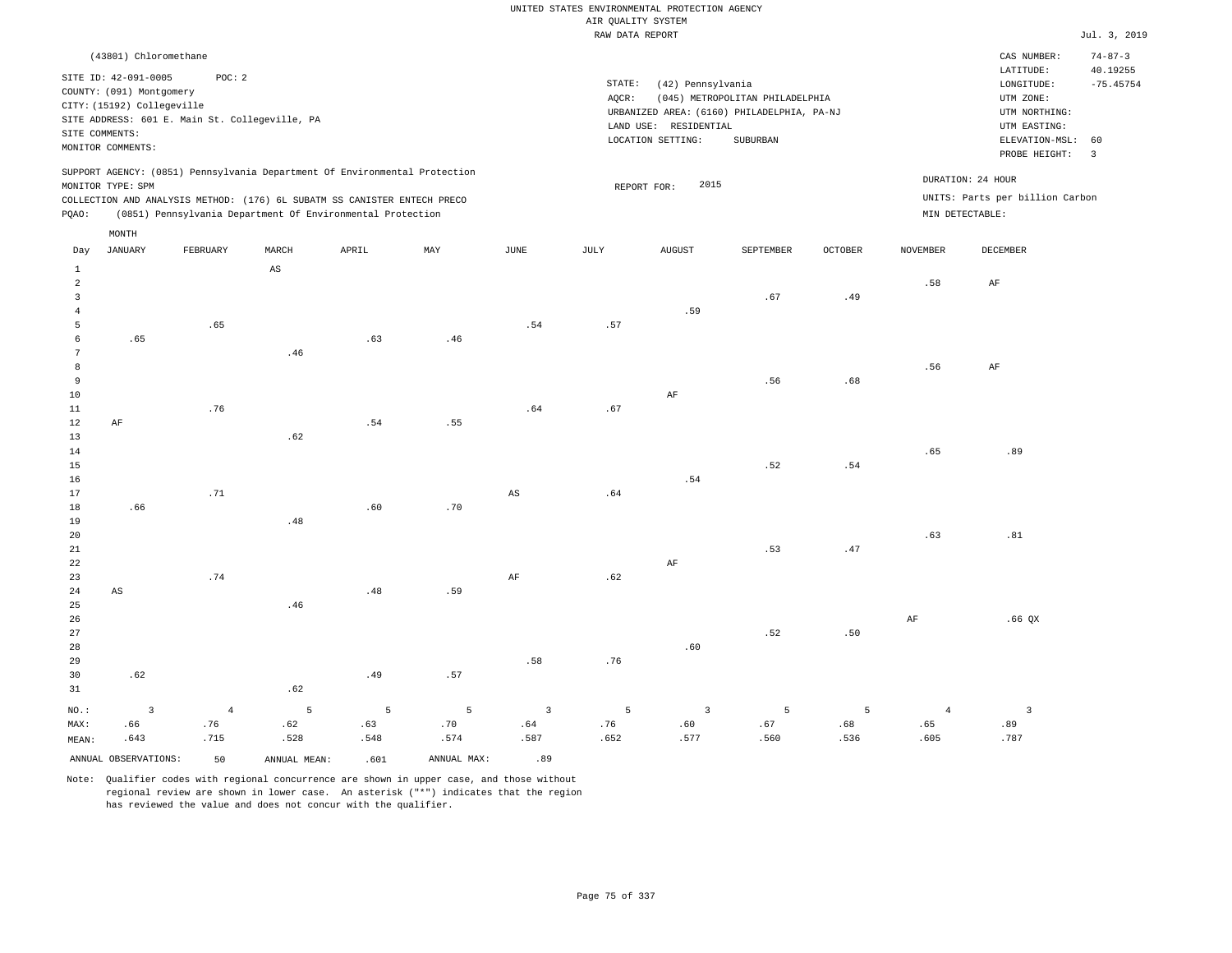| (43801) Chloromethane                                                                                                                                                                                                                              |                                                                                                                                                                                    | CAS NUMBER:<br>$74 - 87 - 3$                                                                                                           |
|----------------------------------------------------------------------------------------------------------------------------------------------------------------------------------------------------------------------------------------------------|------------------------------------------------------------------------------------------------------------------------------------------------------------------------------------|----------------------------------------------------------------------------------------------------------------------------------------|
| SITE ID: 42-091-0005<br>POC: 2<br>COUNTY: (091) Montgomery<br>CITY: (15192) Collegeville<br>SITE ADDRESS: 601 E. Main St. Collegeville, PA<br>SITE COMMENTS:<br>MONITOR COMMENTS:                                                                  | STATE:<br>(42) Pennsylvania<br>(045) METROPOLITAN PHILADELPHIA<br>AOCR:<br>URBANIZED AREA: (6160) PHILADELPHIA, PA-NJ<br>LAND USE:<br>RESIDENTIAL<br>LOCATION SETTING:<br>SUBURBAN | 40.19255<br>LATITUDE:<br>$-75.45754$<br>LONGITUDE:<br>UTM ZONE:<br>UTM NORTHING:<br>UTM EASTING:<br>ELEVATION-MSL: 60<br>PROBE HEIGHT: |
| SUPPORT AGENCY: (0851) Pennsylvania Department Of Environmental Protection<br>MONITOR TYPE: SPM<br>COLLECTION AND ANALYSIS METHOD: (176) 6L SUBATM SS CANISTER ENTECH PRECO<br>(0851) Pennsylvania Department Of Environmental Protection<br>POAO: | 2016<br>REPORT FOR:                                                                                                                                                                | DURATION: 24 HOUR<br>UNITS: Parts per billion Carbon<br>MIN DETECTABLE:                                                                |

| Day            | <b>JANUARY</b>       | FEBRUARY                | $\tt MARCH$  | APRIL      | $\ensuremath{\text{MAX}}$ | $_{\rm JUNE}$      | $\mathtt{JULY}$        | AUGUST                      | SEPTEMBER      | $OCTOBER$ | NOVEMBER       | DECEMBER |
|----------------|----------------------|-------------------------|--------------|------------|---------------------------|--------------------|------------------------|-----------------------------|----------------|-----------|----------------|----------|
| 1              | $\rm AF$             |                         | .59          |            |                           |                    |                        |                             |                |           |                |          |
| $\overline{a}$ |                      |                         |              |            |                           |                    |                        |                             |                |           | .49            | .50      |
| $\overline{3}$ |                      |                         |              |            |                           |                    |                        |                             | $_{\rm TS}$    | .62       |                |          |
| $\overline{4}$ |                      |                         |              |            |                           |                    |                        | .67                         |                |           |                |          |
| 5              |                      |                         |              |            |                           | .73                | .79                    |                             |                |           |                |          |
| 6              |                      | $.50$                   |              | $\rm AF$   | .74                       |                    |                        |                             |                |           |                |          |
| 7              | $.70$                |                         | .59          |            |                           |                    |                        |                             |                |           |                |          |
| 8              |                      |                         |              |            |                           |                    |                        |                             |                |           | .47            | .58      |
| 9              |                      |                         |              |            |                           |                    |                        |                             | .56            | .54       |                |          |
| $10$           |                      |                         |              |            |                           |                    |                        | .65                         |                |           |                |          |
| 11             |                      |                         |              |            |                           | .86 <sub>5</sub>   | .74                    |                             |                |           |                |          |
| 12             |                      | $\rm AF$                |              | .56QX      | .80                       |                    |                        |                             |                |           |                |          |
| 13             | .70                  |                         | .50          |            |                           |                    |                        |                             |                |           |                |          |
| 14             |                      |                         |              |            |                           |                    |                        |                             |                |           | $\rm{AF}$      | .63      |
| 15             |                      |                         |              |            |                           |                    |                        |                             | .40            | .56       |                |          |
| $16$           |                      |                         |              |            |                           |                    |                        | $\boldsymbol{\mathsf{.80}}$ |                |           |                |          |
| 17<br>18       |                      | .65                     |              | .55 QX     | .64                       | .94 <sub>5</sub>   | $\rm AF$               |                             |                |           |                |          |
| 19             | .52                  |                         | .52          |            |                           |                    |                        |                             |                |           |                |          |
| 20             |                      |                         |              |            |                           |                    |                        |                             |                |           | $\rm{AF}$      | .62      |
| 21             |                      |                         |              |            |                           |                    |                        |                             | .52            | .67       |                |          |
| 22             |                      |                         |              |            |                           |                    |                        | .49                         |                |           |                |          |
| 23             |                      |                         |              |            |                           | $\boldsymbol{.81}$ | $\mathbb{A}\mathbb{S}$ |                             |                |           |                |          |
| 24             |                      | $.64\,$                 |              | .57        | $_{\rm TS}$               |                    |                        |                             |                |           |                |          |
| 25             | .58                  |                         | .59 QX       |            |                           |                    |                        |                             |                |           |                |          |
| 26             |                      |                         |              |            |                           |                    |                        |                             |                |           | .60            | .66      |
| $27\,$         |                      |                         |              |            |                           |                    |                        |                             | .66            | .58       |                |          |
| 28             |                      |                         |              |            |                           |                    |                        | $\rm AF$                    |                |           |                |          |
| 29             |                      |                         |              |            |                           | .79                | $.67\,$                |                             |                |           |                |          |
| 30             |                      |                         |              | .56        | .72                       |                    |                        |                             |                |           |                |          |
| 31             | $\,\mathrm{AV}$      |                         | .64 $QX$     |            |                           |                    |                        |                             |                |           |                |          |
| $_{\rm NO.}$ : | $\overline{4}$       | $\overline{\mathbf{3}}$ | $\epsilon$   | $\sqrt{4}$ | $\overline{4}$            | 5                  | $\overline{3}$         | $\overline{4}$              | $\overline{4}$ | 5         | $\overline{3}$ | 5        |
| MAX:           | .70                  | .65                     | .64          | .57        | .80                       | .94                | .79                    | .80                         | .66            | .67       | .60            | .66      |
| MEAN:          | .625                 | .597                    | .572         | .560       | .725                      | .826               | .733                   | .653                        | .535           | .594      | .520           | .598     |
|                | ANNUAL OBSERVATIONS: | 50                      | ANNUAL MEAN: | .629       | ANNUAL MAX:               | .94                |                        |                             |                |           |                |          |

Note: Qualifier codes with regional concurrence are shown in upper case, and those without regional review are shown in lower case. An asterisk ("\*") indicates that the region has reviewed the value and does not concur with the qualifier.

MONTH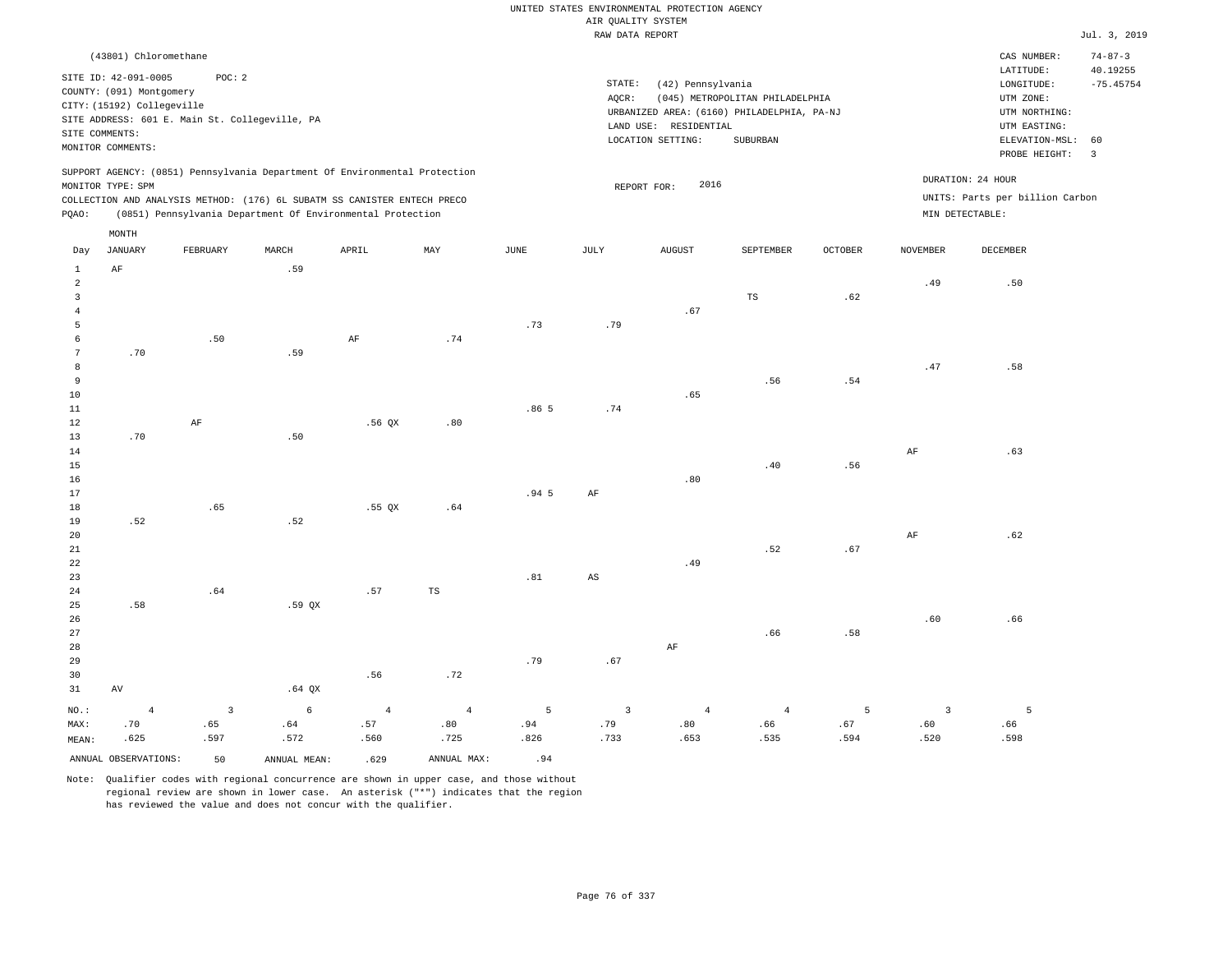|                                                    |                                                                                                                                                |             |                                                                                                                                        |                         |                |                | AIR QUALITY SYSTEM           | UNITED STATES ENVIRONMENTAL PROTECTION AGENCY                   |                                                                                           |                 |                        |                                                                                                                                                                                                                                                                                                                                                                                                                                                                                                                                                                                                                     |                                                                  |
|----------------------------------------------------|------------------------------------------------------------------------------------------------------------------------------------------------|-------------|----------------------------------------------------------------------------------------------------------------------------------------|-------------------------|----------------|----------------|------------------------------|-----------------------------------------------------------------|-------------------------------------------------------------------------------------------|-----------------|------------------------|---------------------------------------------------------------------------------------------------------------------------------------------------------------------------------------------------------------------------------------------------------------------------------------------------------------------------------------------------------------------------------------------------------------------------------------------------------------------------------------------------------------------------------------------------------------------------------------------------------------------|------------------------------------------------------------------|
|                                                    |                                                                                                                                                |             |                                                                                                                                        |                         |                |                | RAW DATA REPORT              |                                                                 |                                                                                           |                 |                        |                                                                                                                                                                                                                                                                                                                                                                                                                                                                                                                                                                                                                     | Jul. 3, 2019                                                     |
|                                                    | (43801) Chloromethane<br>SITE ID: 42-091-0005<br>COUNTY: (091) Montgomery<br>CITY: (15192) Collegeville<br>SITE COMMENTS:<br>MONITOR COMMENTS: | POC: 2      | SITE ADDRESS: 601 E. Main St. Collegeville, PA                                                                                         |                         |                |                | $\texttt{STATE}{}:$<br>AQCR: | (42) Pennsylvania<br>LAND USE: RESIDENTIAL<br>LOCATION SETTING: | (045) METROPOLITAN PHILADELPHIA<br>URBANIZED AREA: (6160) PHILADELPHIA, PA-NJ<br>SUBURBAN |                 |                        | CAS NUMBER:<br>LATITUDE:<br>$\texttt{LONGITUDE}: \quad % \begin{minipage}[c]{0.5\linewidth} \centering \begin{tabular}{lcccc} \toprule \texttt{1}\end{tabular} & \texttt{1}\end{tabular} \vspace*{-1em} \caption{The \texttt{1}\qquad \texttt{1}\qquad \texttt{2}\qquad \texttt{2}\qquad \texttt{2}\qquad \texttt{3}\qquad \texttt{3}\qquad \texttt{4}\qquad \texttt{5}\qquad \texttt{5}\qquad \texttt{6}\qquad \texttt{6}\qquad \texttt{7}\qquad \texttt{8}\qquad \texttt{8}\qquad \texttt{8}\qquad \texttt{9}\qquad \texttt{1}\$<br>UTM ZONE:<br>UTM NORTHING:<br>UTM EASTING:<br>ELEVATION-MSL:<br>PROBE HEIGHT: | $74 - 87 - 3$<br>40.19255<br>$-75.45754$<br>60<br>$\overline{3}$ |
|                                                    |                                                                                                                                                |             | SUPPORT AGENCY: (0851) Pennsylvania Department Of Environmental Protection                                                             |                         |                |                |                              | 2017                                                            |                                                                                           |                 |                        | DURATION: 24 HOUR                                                                                                                                                                                                                                                                                                                                                                                                                                                                                                                                                                                                   |                                                                  |
| PQAO:                                              | MONITOR TYPE: SPM                                                                                                                              |             | COLLECTION AND ANALYSIS METHOD: (176) 6L SUBATM SS CANISTER ENTECH PRECO<br>(0851) Pennsylvania Department Of Environmental Protection |                         |                |                |                              | REPORT FOR:                                                     |                                                                                           |                 |                        | UNITS: Parts per billion Carbon<br>MIN DETECTABLE:                                                                                                                                                                                                                                                                                                                                                                                                                                                                                                                                                                  |                                                                  |
| Day                                                | MONTH<br><b>JANUARY</b>                                                                                                                        | FEBRUARY    | MARCH                                                                                                                                  | APRIL                   | MAY            | <b>JUNE</b>    | <b>JULY</b>                  | <b>AUGUST</b>                                                   | SEPTEMBER                                                                                 | <b>OCTOBER</b>  | <b>NOVEMBER</b>        | <b>DECEMBER</b>                                                                                                                                                                                                                                                                                                                                                                                                                                                                                                                                                                                                     |                                                                  |
| $\,$ 1                                             | .59                                                                                                                                            |             |                                                                                                                                        | .69                     | .69            |                |                              |                                                                 |                                                                                           |                 |                        |                                                                                                                                                                                                                                                                                                                                                                                                                                                                                                                                                                                                                     |                                                                  |
| $\overline{a}$<br>$\overline{3}$<br>$\overline{4}$ |                                                                                                                                                |             | .61                                                                                                                                    |                         |                |                |                              | .55                                                             | .52                                                                                       | .49             | .57                    | .52                                                                                                                                                                                                                                                                                                                                                                                                                                                                                                                                                                                                                 |                                                                  |
| 5<br>$\sqrt{6}$<br>7<br>$^{\rm 8}$                 | AV                                                                                                                                             | .62         | .66                                                                                                                                    | .67                     | .70            | .82            | AF                           |                                                                 |                                                                                           |                 |                        |                                                                                                                                                                                                                                                                                                                                                                                                                                                                                                                                                                                                                     |                                                                  |
| 9<br>$10$<br>$1\,1$<br>12                          |                                                                                                                                                | .67         |                                                                                                                                        |                         |                | .64            | .75                          | .51                                                             | .51                                                                                       | .72             | .53                    | .55                                                                                                                                                                                                                                                                                                                                                                                                                                                                                                                                                                                                                 |                                                                  |
| 13<br>14<br>15<br>16<br>17                         |                                                                                                                                                |             | .64                                                                                                                                    | .80                     | .73            |                |                              | .56                                                             | .66                                                                                       | .63             | .55                    | AQ                                                                                                                                                                                                                                                                                                                                                                                                                                                                                                                                                                                                                  |                                                                  |
| $1\,8$<br>19<br>20                                 | .57                                                                                                                                            | .60         | .70                                                                                                                                    | $\mathbb{A}\mathbb{S}$  | $\rm AF$       | .74            | .62                          |                                                                 |                                                                                           |                 |                        |                                                                                                                                                                                                                                                                                                                                                                                                                                                                                                                                                                                                                     |                                                                  |
| 21<br>22<br>23<br>24                               |                                                                                                                                                | .67         |                                                                                                                                        |                         |                | .57            | .59                          | .58                                                             | .67                                                                                       | .47             | $\mathbb{A}\mathbb{N}$ | $\hbox{AV}$                                                                                                                                                                                                                                                                                                                                                                                                                                                                                                                                                                                                         |                                                                  |
| 25<br>26<br>27                                     | .54                                                                                                                                            |             | .67                                                                                                                                    | AM                      | .62            |                |                              |                                                                 |                                                                                           |                 | $\hbox{AV}$            | .59                                                                                                                                                                                                                                                                                                                                                                                                                                                                                                                                                                                                                 |                                                                  |
| 28<br>29<br>30<br>31                               | .59                                                                                                                                            |             |                                                                                                                                        |                         | .885           | .68            | .57                          | $.47\,$                                                         | .53                                                                                       | .51             |                        |                                                                                                                                                                                                                                                                                                                                                                                                                                                                                                                                                                                                                     |                                                                  |
| NO.:                                               | $\overline{4}$                                                                                                                                 | $\sqrt{4}$  | $\overline{5}$                                                                                                                         | $\overline{\mathbf{3}}$ | $\overline{5}$ | $\overline{5}$ | $\overline{4}$               | 5                                                               | 5                                                                                         | $5\phantom{.0}$ | $\overline{3}$         | $\overline{\mathbf{3}}$                                                                                                                                                                                                                                                                                                                                                                                                                                                                                                                                                                                             |                                                                  |
| MAX:<br>MEAN:                                      | .59<br>.573                                                                                                                                    | .67<br>.640 | .70<br>.656                                                                                                                            | .80<br>.720             | .88<br>.724    | .82<br>.690    | .75<br>.633                  | .58<br>.534                                                     | .67<br>.578                                                                               | .72<br>.564     | .57<br>.550            | .59<br>.553                                                                                                                                                                                                                                                                                                                                                                                                                                                                                                                                                                                                         |                                                                  |
|                                                    | ANNUAL OBSERVATIONS:                                                                                                                           | 51          | ANNUAL, MEAN:                                                                                                                          | .619                    | ANNUAL MAX:    | .88            |                              |                                                                 |                                                                                           |                 |                        |                                                                                                                                                                                                                                                                                                                                                                                                                                                                                                                                                                                                                     |                                                                  |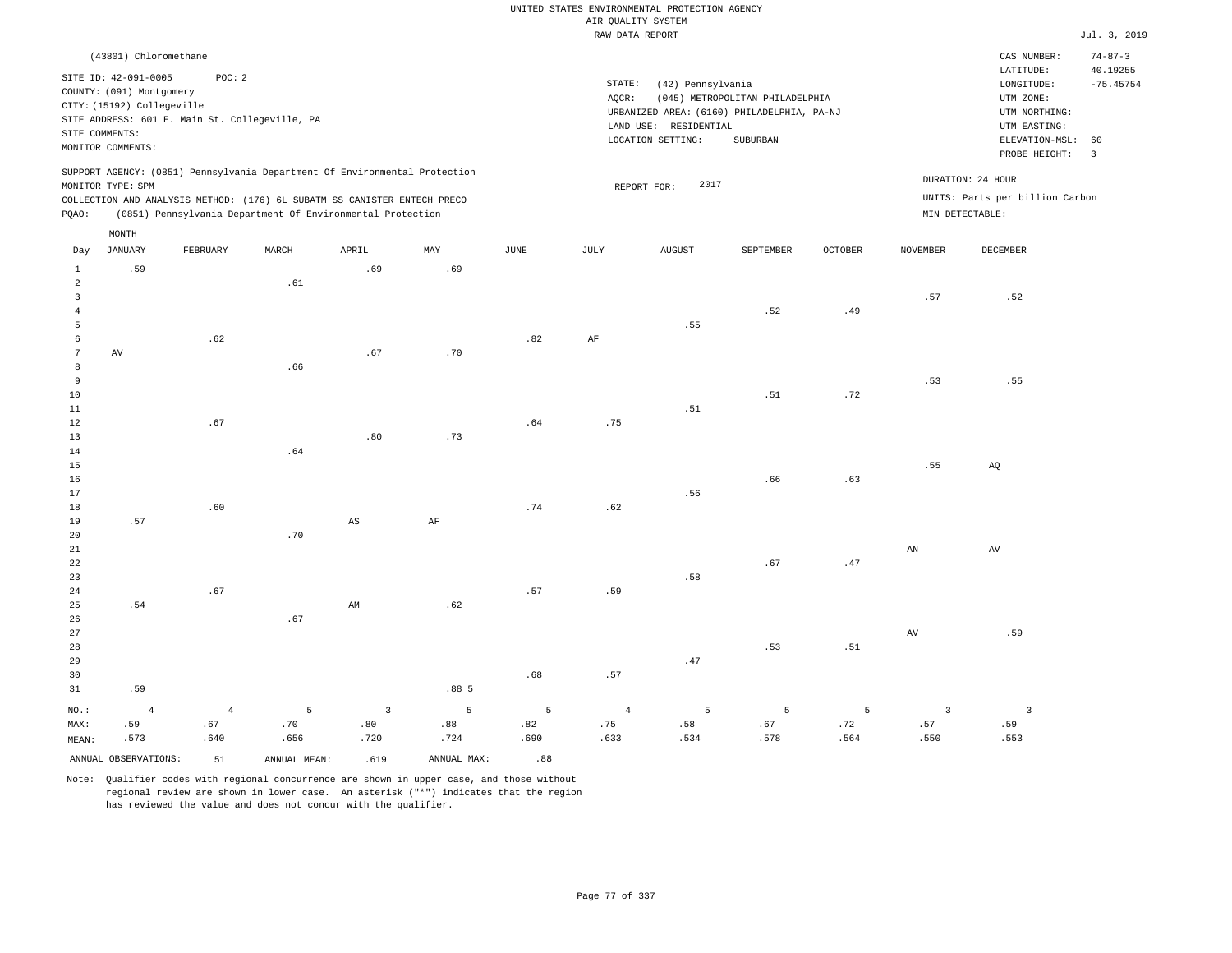|                |                            |          |                                                                            |       |                         |             | UNITED STATES ENVIRONMENTAL PROTECTION AGENCY |                       |                                            |                |                 |                                 |                           |
|----------------|----------------------------|----------|----------------------------------------------------------------------------|-------|-------------------------|-------------|-----------------------------------------------|-----------------------|--------------------------------------------|----------------|-----------------|---------------------------------|---------------------------|
|                |                            |          |                                                                            |       |                         |             | AIR QUALITY SYSTEM                            |                       |                                            |                |                 |                                 |                           |
|                |                            |          |                                                                            |       |                         |             | RAW DATA REPORT                               |                       |                                            |                |                 |                                 | Jul. 3, 2019              |
|                | (43801) Chloromethane      |          |                                                                            |       |                         |             |                                               |                       |                                            |                |                 | CAS NUMBER:<br>LATITUDE:        | $74 - 87 - 3$<br>40.19255 |
|                | SITE ID: 42-091-0005       | POC: 2   |                                                                            |       |                         |             | STATE:                                        | (42) Pennsylvania     |                                            |                |                 | LONGITUDE:                      | $-75.45754$               |
|                | COUNTY: (091) Montgomery   |          |                                                                            |       |                         |             | AQCR:                                         |                       | (045) METROPOLITAN PHILADELPHIA            |                |                 | UTM ZONE:                       |                           |
|                | CITY: (15192) Collegeville |          |                                                                            |       |                         |             |                                               |                       | URBANIZED AREA: (6160) PHILADELPHIA, PA-NJ |                |                 | UTM NORTHING:                   |                           |
|                |                            |          | SITE ADDRESS: 601 E. Main St. Collegeville, PA                             |       |                         |             |                                               | LAND USE: RESIDENTIAL |                                            |                |                 | UTM EASTING:                    |                           |
|                | SITE COMMENTS:             |          |                                                                            |       |                         |             |                                               | LOCATION SETTING:     | SUBURBAN                                   |                |                 | ELEVATION-MSL:                  | 60                        |
|                | MONITOR COMMENTS:          |          |                                                                            |       |                         |             |                                               |                       |                                            |                |                 | PROBE HEIGHT:                   | $\overline{3}$            |
|                | MONITOR TYPE: SPM          |          | SUPPORT AGENCY: (0851) Pennsylvania Department Of Environmental Protection |       |                         |             |                                               | 2018                  |                                            |                |                 | DURATION: 24 HOUR               |                           |
|                |                            |          | COLLECTION AND ANALYSIS METHOD: (176) 6L SUBATM SS CANISTER ENTECH PRECO   |       |                         |             | REPORT FOR:                                   |                       |                                            |                |                 | UNITS: Parts per billion Carbon |                           |
| PQAO:          |                            |          | (0851) Pennsylvania Department Of Environmental Protection                 |       |                         |             |                                               |                       |                                            |                |                 | MIN DETECTABLE: .087            |                           |
|                | MONTH                      |          |                                                                            |       |                         |             |                                               |                       |                                            |                |                 |                                 |                           |
| Day            | JANUARY                    | FEBRUARY | MARCH                                                                      | APRIL | MAY                     | <b>JUNE</b> | JULY                                          | ${\tt AUGUST}$        | SEPTEMBER                                  | <b>OCTOBER</b> | <b>NOVEMBER</b> | DECEMBER                        |                           |
| $\mathbf{1}$   |                            | .52      |                                                                            |       |                         | .69         | .59                                           |                       |                                            |                |                 |                                 |                           |
| $\overline{2}$ | $\mathbb{A}\mathbb{S}$     |          |                                                                            | .56   | .60                     |             |                                               |                       |                                            |                |                 |                                 |                           |
| 3              |                            |          | $_{\rm AG}$                                                                |       |                         |             |                                               |                       |                                            |                |                 |                                 |                           |
| $\overline{4}$ |                            |          |                                                                            |       |                         |             |                                               |                       |                                            |                | .44             | .54                             |                           |
| 5              |                            |          |                                                                            |       |                         |             |                                               |                       | $\rm AF$                                   | .38            |                 |                                 |                           |
| 6<br>7         |                            |          |                                                                            |       |                         | .57         |                                               | .62                   |                                            |                |                 |                                 |                           |
| 8              | .58                        | .58      |                                                                            | .59   | .62                     |             | .57                                           |                       |                                            |                |                 |                                 |                           |
| 9              |                            |          | .56                                                                        |       |                         |             |                                               |                       |                                            |                |                 |                                 |                           |
| $10$           |                            |          |                                                                            |       |                         |             |                                               |                       |                                            |                | .54             | .55                             |                           |
| 11             |                            |          |                                                                            |       |                         |             |                                               |                       | .58 OX                                     | .42            |                 |                                 |                           |
| 12             |                            |          |                                                                            |       |                         |             |                                               | .64                   |                                            |                |                 |                                 |                           |
| 13             |                            | .59      |                                                                            |       |                         | .55         | .56                                           |                       |                                            |                |                 |                                 |                           |
| 14             | .63                        |          |                                                                            | .65   | AV                      |             |                                               |                       |                                            |                |                 |                                 |                           |
| 15             |                            |          | .47                                                                        |       |                         |             |                                               |                       |                                            |                |                 |                                 |                           |
| 16             |                            |          |                                                                            |       |                         |             |                                               |                       |                                            |                | $.48\,$         | .57                             |                           |
| 17             |                            |          |                                                                            |       |                         |             |                                               |                       | .58 QX                                     | .48 $QX$       |                 |                                 |                           |
| 18             |                            |          |                                                                            |       |                         |             |                                               | .64                   |                                            |                |                 |                                 |                           |
| 19             |                            | .62      |                                                                            |       |                         | .58         | .59 QX                                        |                       |                                            |                |                 |                                 |                           |
| 20             | .65                        |          |                                                                            | .54   | AV                      |             |                                               |                       |                                            |                |                 |                                 |                           |
| $2\sqrt{1}$    |                            |          | .51                                                                        |       |                         |             |                                               |                       |                                            |                |                 |                                 |                           |
| 22<br>23       |                            |          |                                                                            |       |                         |             |                                               |                       | .46                                        | .41            | .44             | .52                             |                           |
| 24             |                            |          |                                                                            |       |                         |             |                                               | .55                   |                                            |                |                 |                                 |                           |
| 25             |                            | .60      |                                                                            |       |                         | .59         | .66QX                                         |                       |                                            |                |                 |                                 |                           |
| 26             | .52                        |          |                                                                            | .50   | .64                     |             |                                               |                       |                                            |                |                 |                                 |                           |
| 27             |                            |          | .56                                                                        |       |                         |             |                                               |                       |                                            |                |                 |                                 |                           |
| 28             |                            |          |                                                                            |       |                         |             |                                               |                       |                                            |                | .47             | .56                             |                           |
| 29             |                            |          |                                                                            |       |                         |             |                                               |                       | .50                                        | .51            |                 |                                 |                           |
| 30             |                            |          |                                                                            |       |                         |             |                                               | AV                    |                                            |                |                 |                                 |                           |
| 31             |                            |          |                                                                            |       |                         |             | .58                                           |                       |                                            |                |                 |                                 |                           |
| NO.:           | $\overline{4}$             | 5        | $\overline{4}$                                                             | 5     | $\overline{\mathbf{3}}$ | 5           | 6                                             | $\sqrt{4}$            | $\overline{4}$                             | 5              | 5               | $\overline{5}$                  |                           |
| MAX:           | .65                        | .62      | .56                                                                        | .65   | .64                     | .69         | .66                                           | .64                   | .58                                        | .51            | .54             | .57                             |                           |
| MEAN:          | .595                       | .582     | .525                                                                       | .568  | .620                    | .596        | .592                                          | .613                  | .530                                       | .440           | .474            | .548                            |                           |
|                | ANNUAL OBSERVATIONS:       | 55       | ANNUAL MEAN:                                                               | .555  | ANNUAL MAX:             | .69         |                                               |                       |                                            |                |                 |                                 |                           |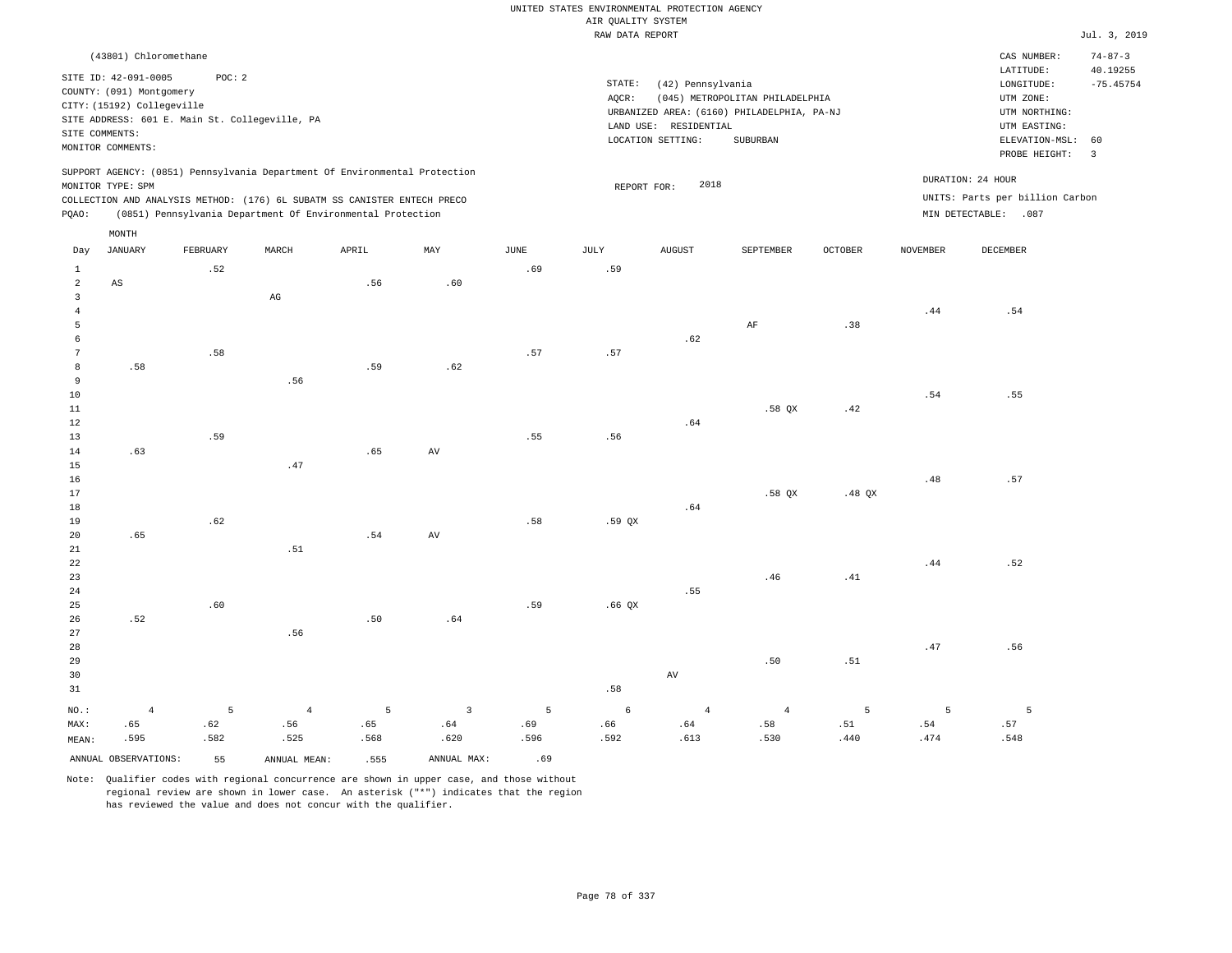|                | (43802) Dichloromethane    |                                                                            |                  |       |      |                  |                  |                   |                                            |                  |                   | CAS NUMBER:                     | $75 - 09 - 2$  |
|----------------|----------------------------|----------------------------------------------------------------------------|------------------|-------|------|------------------|------------------|-------------------|--------------------------------------------|------------------|-------------------|---------------------------------|----------------|
|                | SITE ID: 42-091-0005       | POC: 2                                                                     |                  |       |      |                  |                  |                   |                                            |                  |                   | LATITUDE:                       | 40.19255       |
|                | COUNTY: (091) Montgomery   |                                                                            |                  |       |      |                  | STATE:           | (42) Pennsylvania |                                            |                  |                   | LONGITUDE:                      | $-75.45754$    |
|                | CITY: (15192) Collegeville |                                                                            |                  |       |      |                  | AOCR:            |                   | (045) METROPOLITAN PHILADELPHIA            |                  |                   | UTM ZONE:                       |                |
|                |                            | SITE ADDRESS: 601 E. Main St. Collegeville, PA                             |                  |       |      |                  |                  |                   | URBANIZED AREA: (6160) PHILADELPHIA, PA-NJ |                  |                   | UTM NORTHING:                   |                |
|                | SITE COMMENTS:             |                                                                            |                  |       |      |                  | LAND USE:        | RESIDENTIAL       |                                            |                  |                   | UTM EASTING:                    |                |
|                | MONITOR COMMENTS:          |                                                                            |                  |       |      |                  |                  | LOCATION SETTING: | SUBURBAN                                   |                  |                   | ELEVATION-MSL: 60               |                |
|                |                            |                                                                            |                  |       |      |                  |                  |                   |                                            |                  |                   | PROBE HEIGHT:                   | $\overline{3}$ |
|                |                            | SUPPORT AGENCY: (0851) Pennsylvania Department Of Environmental Protection |                  |       |      |                  |                  |                   |                                            |                  |                   |                                 |                |
|                | MONITOR TYPE: SPM          |                                                                            |                  |       |      |                  | REPORT FOR:      | 2013              |                                            |                  | DURATION: 24 HOUR |                                 |                |
|                |                            | COLLECTION AND ANALYSIS METHOD: (176) 6L SUBATM SS CANISTER ENTECH PRECO   |                  |       |      |                  |                  |                   |                                            |                  |                   | UNITS: Parts per billion Carbon |                |
| POAO:          |                            | (0851) Pennsylvania Department Of Environmental Protection                 |                  |       |      |                  |                  |                   |                                            |                  | MIN DETECTABLE:   |                                 |                |
|                | MONTH                      |                                                                            |                  |       |      |                  |                  |                   |                                            |                  |                   |                                 |                |
|                |                            |                                                                            |                  |       |      |                  |                  |                   |                                            |                  |                   |                                 |                |
| Day            | JANUARY                    | FEBRUARY                                                                   | MARCH            | APRIL | MAY  | JUNE             | JULY             | <b>AUGUST</b>     | SEPTEMBER                                  | <b>OCTOBER</b>   | NOVEMBER          | DECEMBER                        |                |
|                |                            |                                                                            |                  |       |      |                  |                  |                   | $.00$ ND                                   | AS               |                   |                                 |                |
| 2              |                            |                                                                            |                  |       |      |                  |                  | .23 <sub>5</sub>  |                                            |                  |                   |                                 |                |
| 3              |                            | .16                                                                        |                  |       |      | .10 <sub>C</sub> | .09 <sub>c</sub> |                   |                                            |                  |                   |                                 |                |
| 4              | .13                        |                                                                            |                  | .16   | .10S |                  |                  |                   |                                            |                  |                   |                                 |                |
|                |                            |                                                                            | .09 <sub>c</sub> |       |      |                  |                  |                   |                                            |                  |                   |                                 |                |
|                |                            |                                                                            |                  |       |      |                  |                  |                   |                                            |                  | .11 <sub>c</sub>  | .12 <sub>c</sub>                |                |
| $\overline{7}$ |                            |                                                                            |                  |       |      |                  |                  |                   | .00 <sub>ND</sub>                          | .22 <sub>5</sub> |                   |                                 |                |

| 8      |     |        |                  |     |        |                  |                  | .10S   |          |                  |                  |                  |
|--------|-----|--------|------------------|-----|--------|------------------|------------------|--------|----------|------------------|------------------|------------------|
| 9      |     | .11 SQ |                  |     |        | .13 <sub>c</sub> | .16 <sub>c</sub> |        |          |                  |                  |                  |
| 10     | .16 |        |                  | .16 | .12 SQ |                  |                  |        |          |                  |                  |                  |
| $11\,$ |     |        | .09 <sub>c</sub> |     |        |                  |                  |        |          |                  |                  |                  |
| $12$   |     |        |                  |     |        |                  |                  |        |          |                  | .08 <sub>C</sub> | .09 <sub>c</sub> |
| 13     |     |        |                  |     |        |                  |                  |        | $.00$ ND | .12 <sub>c</sub> |                  |                  |
| 14     |     |        |                  |     |        |                  |                  | .07 CC |          |                  |                  |                  |
| 15     |     | .12    |                  |     |        | .10S             | .17 CC           |        |          |                  |                  |                  |
| 16     | .14 |        |                  | .16 | AF     |                  |                  |        |          |                  |                  |                  |
| 17     |     |        | AF               |     |        |                  |                  |        |          |                  |                  |                  |
| 18     |     |        |                  |     |        |                  |                  |        |          |                  | .08 <sub>C</sub> | .12 <sub>c</sub> |
| 19     |     |        |                  |     |        |                  |                  |        | AF       | AF               |                  |                  |

| 20 |       |       |       |     |                  |                  |                  | .12 <sub>c</sub> |                  |                  |                  |                  |
|----|-------|-------|-------|-----|------------------|------------------|------------------|------------------|------------------|------------------|------------------|------------------|
| 21 |       | .09SQ |       |     |                  | .16              | .08 <sub>C</sub> |                  |                  |                  |                  |                  |
| 22 | .08SQ |       |       | .15 | AF               |                  |                  |                  |                  |                  |                  |                  |
| 23 |       |       | .09SQ |     |                  |                  |                  |                  |                  |                  |                  |                  |
| 24 |       |       |       |     |                  |                  |                  |                  |                  |                  | .08 <sub>C</sub> | .10 <sub>C</sub> |
| 25 |       |       |       |     |                  |                  |                  |                  | .10 <sub>C</sub> | .11 <sub>c</sub> |                  |                  |
| 26 |       |       |       |     |                  |                  |                  | .11 <sub>c</sub> |                  |                  |                  |                  |
| 27 |       | .10S  |       |     |                  | .11 <sub>c</sub> | .11 <sub>C</sub> |                  |                  |                  |                  |                  |
| 28 | .10S  |       |       | .17 | .15 <sub>c</sub> |                  |                  |                  |                  |                  |                  |                  |
| 29 |       |       | AS    |     |                  |                  |                  |                  |                  |                  |                  |                  |
| 30 |       |       |       |     |                  |                  |                  |                  |                  |                  | .11 <sub>c</sub> | .12 <sub>c</sub> |
| 31 |       |       |       |     |                  |                  |                  |                  |                  | .13 <sub>c</sub> |                  |                  |
|    |       |       |       |     |                  |                  |                  |                  |                  |                  |                  |                  |

|       |                         | NO.: 5 5 3 5 3 5 5 5 4 4 5 5                 |             |  |      |      |      |      |
|-------|-------------------------|----------------------------------------------|-------------|--|------|------|------|------|
|       |                         |                                              |             |  |      |      |      | .12  |
| MEAN: |                         | .122 .126 .129 .100 .100 .123 .120 .122 .126 |             |  | .025 | .145 | .092 | .110 |
|       | ANNUAL OBSERVATIONS: 54 | ANNUAL MEAN: .114                            | ANNUAL MAX: |  |      |      |      |      |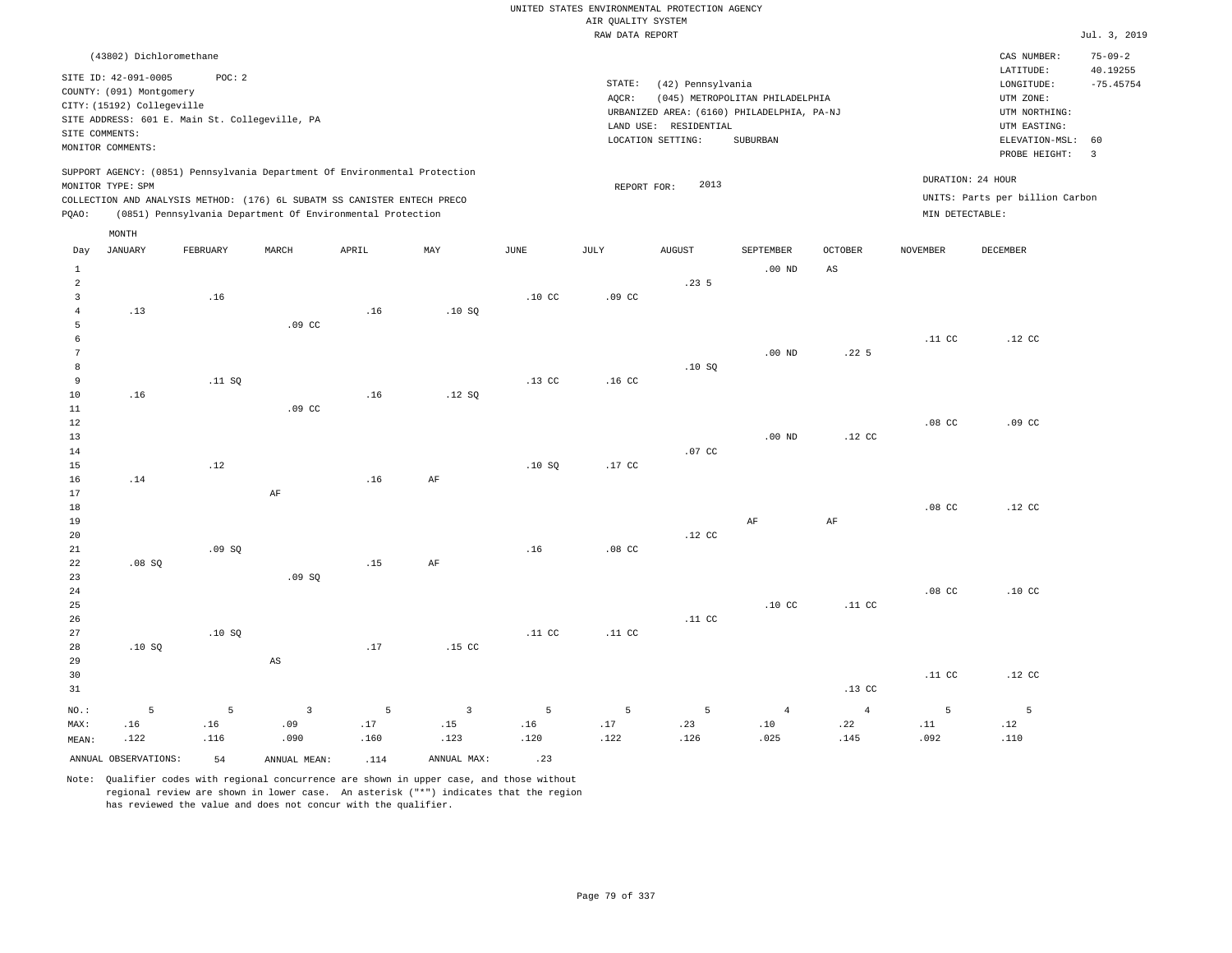## UNITED STATES ENVIRONMENTAL PROTECTION AGENCY AIR QUALITY SYSTEM

|                |                            |                                                |                  |                                                                            |                  |                        | RAW DATA REPORT  |                       |                                            |                   |                  |                                 | Jul. 3, 2019             |
|----------------|----------------------------|------------------------------------------------|------------------|----------------------------------------------------------------------------|------------------|------------------------|------------------|-----------------------|--------------------------------------------|-------------------|------------------|---------------------------------|--------------------------|
|                | (43802) Dichloromethane    |                                                |                  |                                                                            |                  |                        |                  |                       |                                            |                   |                  | CAS NUMBER:                     | $75 - 09 - 2$            |
|                | SITE ID: 42-091-0005       | POC: 2                                         |                  |                                                                            |                  |                        |                  |                       |                                            |                   |                  | LATITUDE:                       | 40.19255                 |
|                | COUNTY: (091) Montgomery   |                                                |                  |                                                                            |                  |                        | STATE:           | (42) Pennsylvania     |                                            |                   |                  | LONGITUDE:                      | $-75.45754$              |
|                | CITY: (15192) Collegeville |                                                |                  |                                                                            |                  |                        | AOCR:            |                       | (045) METROPOLITAN PHILADELPHIA            |                   |                  | UTM ZONE:                       |                          |
|                |                            | SITE ADDRESS: 601 E. Main St. Collegeville, PA |                  |                                                                            |                  |                        |                  |                       | URBANIZED AREA: (6160) PHILADELPHIA, PA-NJ |                   |                  | UTM NORTHING:                   |                          |
|                | SITE COMMENTS:             |                                                |                  |                                                                            |                  |                        |                  | LAND USE: RESIDENTIAL |                                            |                   |                  | UTM EASTING:                    |                          |
|                | MONITOR COMMENTS:          |                                                |                  |                                                                            |                  |                        |                  | LOCATION SETTING:     | SUBURBAN                                   |                   |                  | ELEVATION-MSL:                  | 60                       |
|                |                            |                                                |                  |                                                                            |                  |                        |                  |                       |                                            |                   |                  | PROBE HEIGHT:                   | $\overline{\phantom{a}}$ |
|                |                            |                                                |                  | SUPPORT AGENCY: (0851) Pennsylvania Department Of Environmental Protection |                  |                        |                  |                       |                                            |                   |                  |                                 |                          |
|                | MONITOR TYPE: SPM          |                                                |                  |                                                                            |                  |                        | REPORT FOR:      | 2014                  |                                            |                   |                  | DURATION: 24 HOUR               |                          |
|                |                            |                                                |                  | COLLECTION AND ANALYSIS METHOD: (176) 6L SUBATM SS CANISTER ENTECH PRECO   |                  |                        |                  |                       |                                            |                   |                  | UNITS: Parts per billion Carbon |                          |
| PQAO:          |                            |                                                |                  | (0851) Pennsylvania Department Of Environmental Protection                 |                  |                        |                  |                       |                                            |                   |                  | MIN DETECTABLE:                 |                          |
|                | MONTH                      |                                                |                  |                                                                            |                  |                        |                  |                       |                                            |                   |                  |                                 |                          |
| Day            | JANUARY                    | FEBRUARY                                       | MARCH            | APRIL                                                                      | MAY              | JUNE                   | JULY             | <b>AUGUST</b>         | SEPTEMBER                                  | <b>OCTOBER</b>    | NOVEMBER         | DECEMBER                        |                          |
| $\mathbf{1}$   |                            |                                                |                  |                                                                            |                  |                        |                  |                       |                                            |                   | .32 <sub>5</sub> | .12 <sub>c</sub>                |                          |
| 2              |                            |                                                |                  |                                                                            |                  |                        |                  |                       | .07 <sub>c</sub>                           | .12               |                  |                                 |                          |
| $\overline{3}$ |                            |                                                |                  |                                                                            |                  |                        |                  | AF                    |                                            |                   |                  |                                 |                          |
| $\overline{4}$ |                            | .11 <sub>c</sub>                               |                  |                                                                            |                  | .10 <sub>C</sub>       | .08 <sub>c</sub> |                       |                                            |                   |                  |                                 |                          |
| 5              | .15 <sub>c</sub>           |                                                |                  | .13 <sub>c</sub>                                                           | .10 <sub>C</sub> |                        |                  |                       |                                            |                   |                  |                                 |                          |
| 6              |                            |                                                | .09 <sub>c</sub> |                                                                            |                  |                        |                  |                       |                                            |                   |                  |                                 |                          |
| 7              |                            |                                                |                  |                                                                            |                  |                        |                  |                       |                                            |                   | .455             | .09 <sub>cc</sub>               |                          |
| 8              |                            |                                                |                  |                                                                            |                  |                        |                  |                       | .11 <sub>c</sub>                           | .08SQ             |                  |                                 |                          |
| 9              |                            |                                                |                  |                                                                            |                  |                        |                  | $.13$ CC              |                                            |                   |                  |                                 |                          |
| 10             |                            | AS                                             |                  |                                                                            |                  | .18                    | .15 <sub>c</sub> |                       |                                            |                   |                  |                                 |                          |
| 11             | .27 <sub>5</sub>           |                                                |                  | .14 <sub>c</sub>                                                           | .11 <sub>c</sub> |                        |                  |                       |                                            |                   |                  |                                 |                          |
| 12             |                            |                                                | .13 <sub>c</sub> |                                                                            |                  |                        |                  |                       |                                            |                   |                  |                                 |                          |
| 13             |                            |                                                |                  |                                                                            |                  |                        |                  |                       |                                            |                   | .08 <sub>C</sub> | AF                              |                          |
| 14             |                            |                                                |                  |                                                                            |                  |                        |                  |                       | .10 <sub>C</sub>                           | .16 <sub>c</sub>  |                  |                                 |                          |
| 15             |                            |                                                |                  |                                                                            |                  |                        |                  | .15 <sub>c</sub>      |                                            |                   |                  |                                 |                          |
| 16             |                            | .10 <sub>c</sub>                               |                  |                                                                            |                  | AS                     | AF               |                       |                                            |                   |                  |                                 |                          |
| 17             | $.14$ CC                   |                                                |                  | .08 <sub>cc</sub>                                                          | .13 <sub>c</sub> |                        |                  |                       |                                            |                   |                  |                                 |                          |
| 18             |                            |                                                | .235             |                                                                            |                  |                        |                  |                       |                                            |                   |                  |                                 |                          |
| 19             |                            |                                                |                  |                                                                            |                  |                        |                  |                       |                                            |                   | AF               | .09SQ                           |                          |
| 20             |                            |                                                |                  |                                                                            |                  |                        |                  |                       | .12 <sub>c</sub>                           | .15 <sub>c</sub>  |                  |                                 |                          |
| 21             |                            |                                                |                  |                                                                            |                  |                        |                  | .10 <sub>C</sub>      |                                            |                   |                  |                                 |                          |
| 22             |                            | .15 <sub>c</sub>                               |                  |                                                                            |                  | $\mathbb{A}\mathbb{S}$ | AS               |                       |                                            |                   |                  |                                 |                          |
| 23             | .10 <sub>C</sub>           |                                                |                  | .15 <sub>c</sub>                                                           | .09 <sub>c</sub> |                        |                  |                       |                                            |                   |                  |                                 |                          |
| 24             |                            |                                                | .19 <sub>c</sub> |                                                                            |                  |                        |                  |                       |                                            |                   |                  |                                 |                          |
| 25             |                            |                                                |                  |                                                                            |                  |                        |                  |                       |                                            |                   | .63 <sub>5</sub> | .14                             |                          |
| 26             |                            |                                                |                  |                                                                            |                  |                        |                  |                       | .12 CC                                     | .08 <sub>cc</sub> |                  |                                 |                          |

27 28 29 30 31 .21 5 NO.: MAX: MEAN: 5 .27 .174 .10 CC .12 CC .14 CC AF .11 CC .11 QX .08 CC .10 SQ 4 .15 .115 5 .23 .152 5 .15 .128 4 .13 .108 3 .18 .130 3 .15 .113 4 .15 .115 5 .12 .104 5 .16 .118 4 .63 .370 5 .14 .108 ANNUAL OBSERVATIONS: 52 ANNUAL MEAN: .144 ANNUAL MAX: .63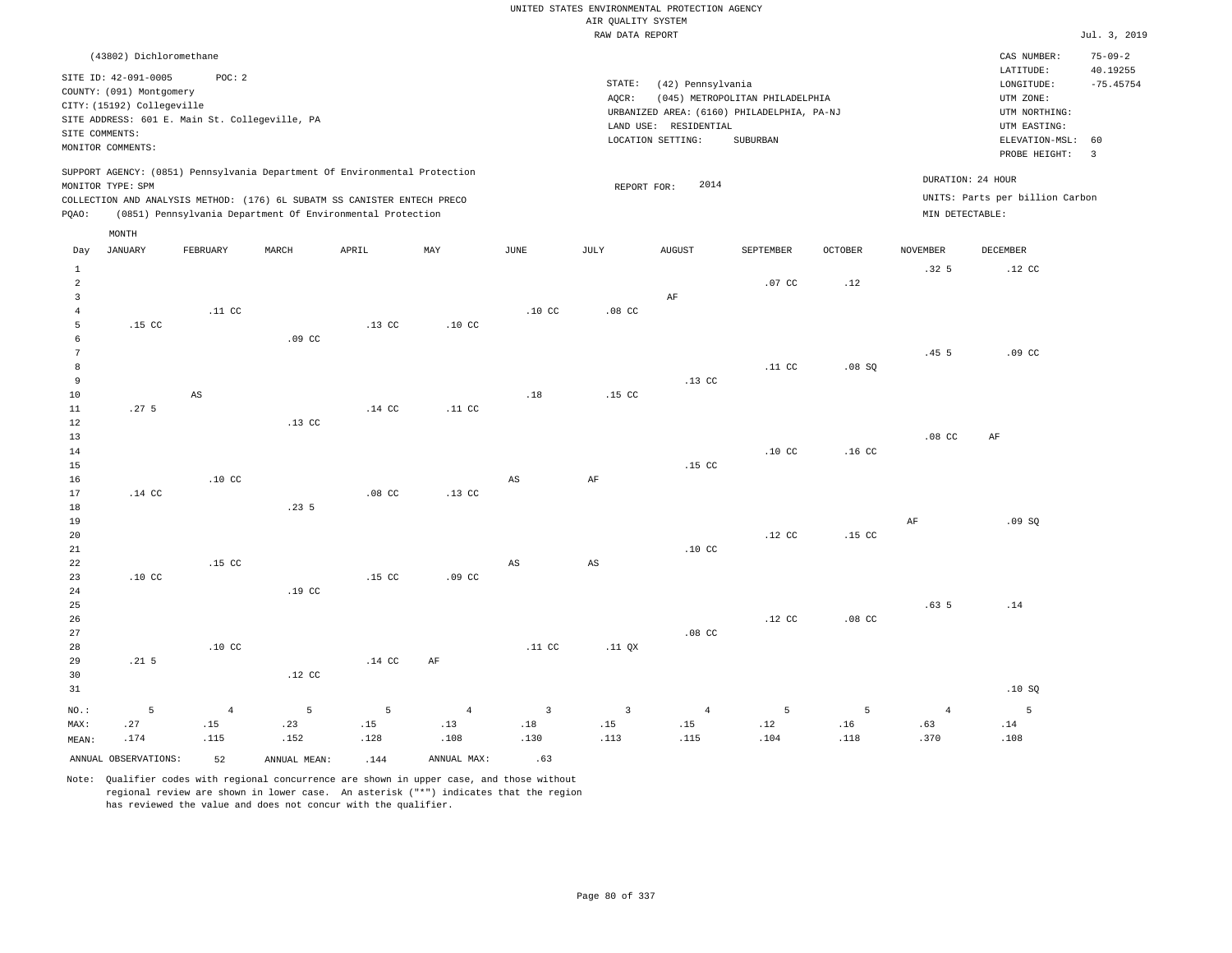| (43802) Dichloromethane                                                                                                                                                                                                                            |                                                                                                                                                                                    | $75 - 09 - 2$<br>CAS NUMBER:                                                                                                           |
|----------------------------------------------------------------------------------------------------------------------------------------------------------------------------------------------------------------------------------------------------|------------------------------------------------------------------------------------------------------------------------------------------------------------------------------------|----------------------------------------------------------------------------------------------------------------------------------------|
| SITE ID: 42-091-0005<br>POC: 2<br>COUNTY: (091) Montgomery<br>CITY: (15192) Collegeville<br>SITE ADDRESS: 601 E. Main St. Collegeville, PA<br>SITE COMMENTS:<br>MONITOR COMMENTS:                                                                  | STATE:<br>(42) Pennsylvania<br>(045) METROPOLITAN PHILADELPHIA<br>AOCR:<br>URBANIZED AREA: (6160) PHILADELPHIA, PA-NJ<br>RESIDENTIAL<br>LAND USE:<br>SUBURBAN<br>LOCATION SETTING: | 40.19255<br>LATITUDE:<br>$-75.45754$<br>LONGITUDE:<br>UTM ZONE:<br>UTM NORTHING:<br>UTM EASTING:<br>ELEVATION-MSL: 60<br>PROBE HEIGHT: |
| SUPPORT AGENCY: (0851) Pennsylvania Department Of Environmental Protection<br>MONITOR TYPE: SPM<br>COLLECTION AND ANALYSIS METHOD: (176) 6L SUBATM SS CANISTER ENTECH PRECO<br>(0851) Pennsylvania Department Of Environmental Protection<br>POAO: | 2015<br>REPORT FOR:<br>MIN DETECTABLE:                                                                                                                                             | DURATION: 24 HOUR<br>UNITS: Parts per billion Carbon                                                                                   |

| Day                 | JANUARY                | FEBRUARY         | MARCH                  | APRIL            | MAY              | $_{\rm JUNE}$           | JULY             | <b>AUGUST</b>           | SEPTEMBER        | OCTOBER          | NOVEMBER         | DECEMBER                 |
|---------------------|------------------------|------------------|------------------------|------------------|------------------|-------------------------|------------------|-------------------------|------------------|------------------|------------------|--------------------------|
| $\mathbf{1}$        |                        |                  | $\mathbb{A}\mathbb{S}$ |                  |                  |                         |                  |                         |                  |                  |                  |                          |
| $\overline{a}$      |                        |                  |                        |                  |                  |                         |                  |                         |                  |                  | .10 <sub>C</sub> | $\rm AF$                 |
| 3                   |                        |                  |                        |                  |                  |                         |                  |                         | $.18$ CC         | .07 CC           |                  |                          |
| $\overline{4}$<br>5 |                        | .10 <sub>C</sub> |                        |                  |                  | .13 <sub>c</sub>        | .13 <sub>c</sub> | .08 <sub>C</sub>        |                  |                  |                  |                          |
| 6                   | $.12$ CC               |                  |                        | .10 <sub>C</sub> | .10 <sub>C</sub> |                         |                  |                         |                  |                  |                  |                          |
| $\sqrt{7}$          |                        |                  | $.08$ CC               |                  |                  |                         |                  |                         |                  |                  |                  |                          |
| $^{\rm 8}$          |                        |                  |                        |                  |                  |                         |                  |                         |                  |                  | .07SQ            | $\rm AF$                 |
| 9                   |                        |                  |                        |                  |                  |                         |                  |                         | $.07$ CC         | .10 <sub>C</sub> |                  |                          |
| 10                  |                        |                  |                        |                  |                  |                         |                  | $\rm{AF}$               |                  |                  |                  |                          |
| 11                  |                        | $.13$ CC         |                        |                  |                  | $.13$ CC                | $.10$ CC         |                         |                  |                  |                  |                          |
| 12                  | $\rm AF$               |                  |                        | .09SQ            | .06 <sub>c</sub> |                         |                  |                         |                  |                  |                  |                          |
| 13                  |                        |                  | $.10$ CC               |                  |                  |                         |                  |                         |                  |                  |                  |                          |
| 14                  |                        |                  |                        |                  |                  |                         |                  |                         |                  |                  | .06SQ            | .12                      |
| 15                  |                        |                  |                        |                  |                  |                         |                  |                         | .10 <sub>C</sub> | $.08$ CC         |                  |                          |
| $16$                |                        |                  |                        |                  |                  |                         |                  | $.15$ CC                |                  |                  |                  |                          |
| 17                  |                        | $.14$ CC         |                        |                  |                  | $_{\rm AS}$             | .10 <sub>C</sub> |                         |                  |                  |                  |                          |
| 18                  | $.12$ CC               |                  |                        | .09SQ            | $.15$ CC         |                         |                  |                         |                  |                  |                  |                          |
| 19                  |                        |                  | .06 <sub>C</sub>       |                  |                  |                         |                  |                         |                  |                  |                  |                          |
| 20                  |                        |                  |                        |                  |                  |                         |                  |                         |                  |                  | .08SQ            | .10S                     |
| 21                  |                        |                  |                        |                  |                  |                         |                  |                         | .11 <sub>c</sub> | .11 <sub>c</sub> |                  |                          |
| 22                  |                        |                  |                        |                  |                  |                         |                  | $\rm AF$                |                  |                  |                  |                          |
| 23                  |                        | $.10$ CC         |                        |                  |                  | $\rm{AF}$               | $.10$ CC         |                         |                  |                  |                  |                          |
| 24                  | $\mathbb{A}\mathbb{S}$ |                  |                        | .06SQ            | $.12$ CC         |                         |                  |                         |                  |                  |                  |                          |
| $25\,$<br>26        |                        |                  | $.13$ CC               |                  |                  |                         |                  |                         |                  |                  | $\rm{AF}$        | .10 $QX$                 |
| $2\,7$              |                        |                  |                        |                  |                  |                         |                  |                         | .06 <sub>C</sub> | $.14$ CC         |                  |                          |
| 28                  |                        |                  |                        |                  |                  |                         |                  | .10 <sub>C</sub>        |                  |                  |                  |                          |
| 29                  |                        |                  |                        |                  |                  | .09 <sub>c</sub>        | .11 <sub>c</sub> |                         |                  |                  |                  |                          |
| 30                  | .11 <sub>c</sub>       |                  |                        | .07SQ            | .11 <sub>c</sub> |                         |                  |                         |                  |                  |                  |                          |
| 31                  |                        |                  | $.09$ CC               |                  |                  |                         |                  |                         |                  |                  |                  |                          |
| $_{\rm NO.}$ :      | $\overline{3}$         | $\overline{4}$   | $\overline{5}$         | 5                | 5                | $\overline{\mathbf{3}}$ | 5                | $\overline{\mathbf{3}}$ | 5                | 5                | $\overline{4}$   | $\overline{\phantom{a}}$ |
| MAX:                | .12                    | $.14\,$          | .13                    | $\sqrt{10}$      | .15              | .13                     | .13              | .15                     | $.18\,$          | .14              | .10              | .12                      |
| MEAN:               | .117                   | .118             | .092                   | .082             | .108             | .117                    | .108             | .110                    | .104             | .100             | .078             | .107                     |
|                     | ANNUAL OBSERVATIONS:   | 50               | ANNUAL MEAN:           | .102             | ANNUAL MAX:      | .18                     |                  |                         |                  |                  |                  |                          |

Note: Qualifier codes with regional concurrence are shown in upper case, and those without regional review are shown in lower case. An asterisk ("\*") indicates that the region has reviewed the value and does not concur with the qualifier.

MONTH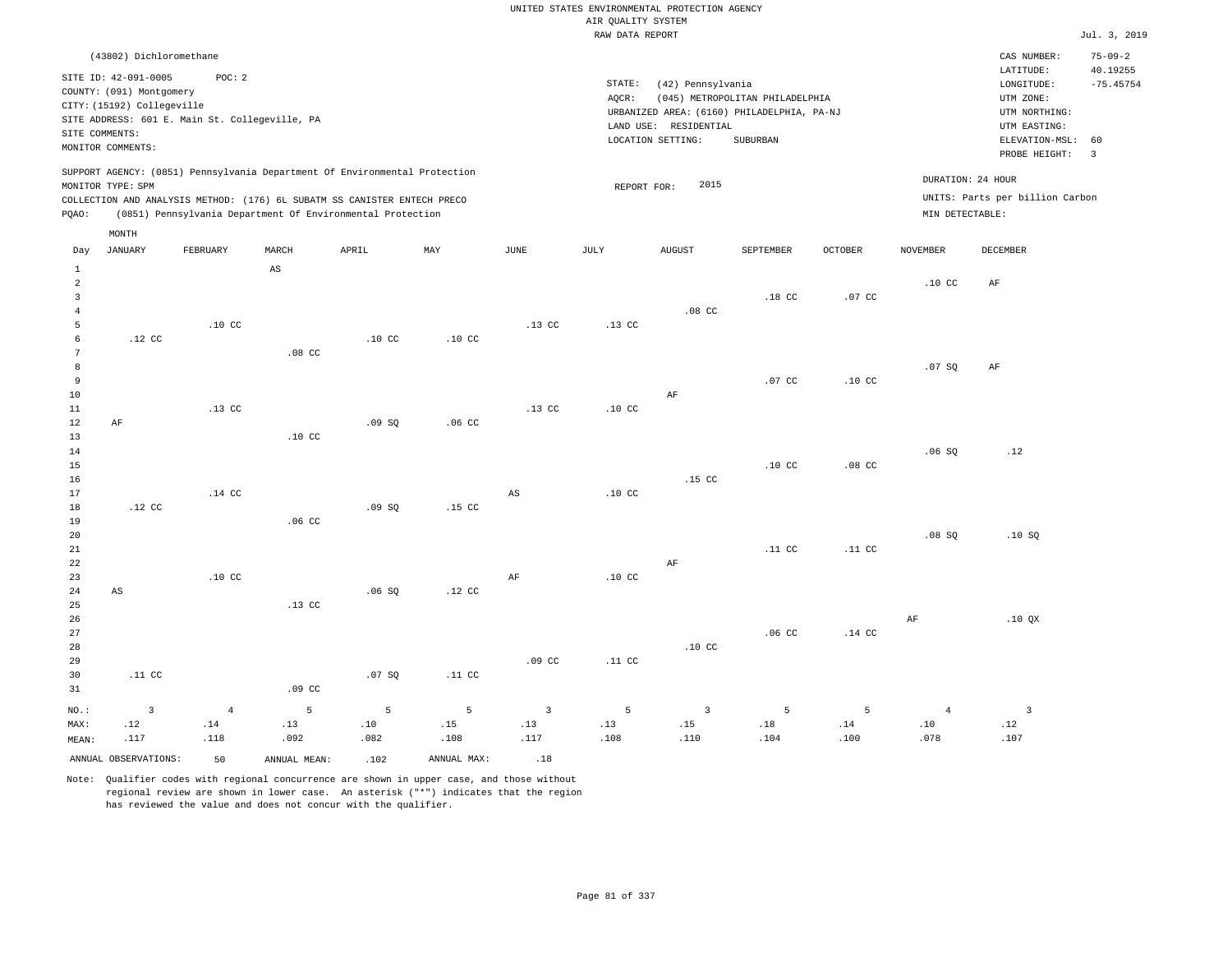|                      | (43802) Dichloromethane                          |                         |                                                                            |                |                           |                  |                         |                                            |                                 |         |                 | CAS NUMBER:<br>LATITUDE:        | $75 - 09 - 2$<br>40.19255 |
|----------------------|--------------------------------------------------|-------------------------|----------------------------------------------------------------------------|----------------|---------------------------|------------------|-------------------------|--------------------------------------------|---------------------------------|---------|-----------------|---------------------------------|---------------------------|
|                      | SITE ID: 42-091-0005<br>COUNTY: (091) Montgomery | POC: 2                  |                                                                            |                |                           |                  | STATE:<br>AQCR:         | (42) Pennsylvania                          | (045) METROPOLITAN PHILADELPHIA |         |                 | LONGITUDE:<br>UTM ZONE:         | $-75.45754$               |
|                      | CITY: (15192) Collegeville                       |                         |                                                                            |                |                           |                  |                         | URBANIZED AREA: (6160) PHILADELPHIA, PA-NJ |                                 |         |                 | UTM NORTHING:                   |                           |
|                      | SITE ADDRESS: 601 E. Main St. Collegeville, PA   |                         |                                                                            |                |                           |                  |                         | LAND USE: RESIDENTIAL                      |                                 |         |                 | UTM EASTING:                    |                           |
| SITE COMMENTS:       |                                                  |                         |                                                                            |                |                           |                  |                         | LOCATION SETTING:                          | SUBURBAN                        |         |                 | ELEVATION-MSL:                  | 60                        |
|                      | MONITOR COMMENTS:                                |                         |                                                                            |                |                           |                  |                         |                                            |                                 |         |                 | PROBE HEIGHT:                   | $\overline{\mathbf{3}}$   |
|                      | MONITOR TYPE: SPM                                |                         | SUPPORT AGENCY: (0851) Pennsylvania Department Of Environmental Protection |                |                           |                  | REPORT FOR:             | 2016                                       |                                 |         |                 | DURATION: 24 HOUR               |                           |
|                      |                                                  |                         | COLLECTION AND ANALYSIS METHOD: (176) 6L SUBATM SS CANISTER ENTECH PRECO   |                |                           |                  |                         |                                            |                                 |         |                 | UNITS: Parts per billion Carbon |                           |
| PQAO:                |                                                  |                         | (0851) Pennsylvania Department Of Environmental Protection                 |                |                           |                  |                         |                                            |                                 |         | MIN DETECTABLE: |                                 |                           |
|                      | MONTH                                            |                         |                                                                            |                |                           |                  |                         |                                            |                                 |         |                 |                                 |                           |
| Day                  | <b>JANUARY</b>                                   | FEBRUARY                | MARCH                                                                      | APRIL          | $\ensuremath{\text{MAX}}$ | $\mathtt{JUNE}$  | JULY                    | ${\tt AUGUST}$                             | SEPTEMBER                       | OCTOBER | <b>NOVEMBER</b> | DECEMBER                        |                           |
| $\,1\,$              | $\rm AF$                                         |                         | .09SQ                                                                      |                |                           |                  |                         |                                            |                                 |         |                 |                                 |                           |
| $\overline{a}$       |                                                  |                         |                                                                            |                |                           |                  |                         |                                            |                                 |         | .10SQ           | .09SQ                           |                           |
| $\overline{3}$       |                                                  |                         |                                                                            |                |                           |                  |                         |                                            | TS                              | .15     |                 |                                 |                           |
| $\overline{4}$       |                                                  |                         |                                                                            |                |                           |                  |                         | .14                                        |                                 |         |                 |                                 |                           |
| 5                    |                                                  |                         |                                                                            |                |                           | .09SQ            | .10 <sub>LB</sub>       |                                            |                                 |         |                 |                                 |                           |
| 6<br>$7\phantom{.0}$ | .205                                             | .10S                    | .08S                                                                       | AF             | .10 <sub>LB</sub>         |                  |                         |                                            |                                 |         |                 |                                 |                           |
| 8                    |                                                  |                         |                                                                            |                |                           |                  |                         |                                            |                                 |         | .14             | .15                             |                           |
| 9                    |                                                  |                         |                                                                            |                |                           |                  |                         |                                            | .05 SQ                          | .08SQ   |                 |                                 |                           |
| 10                   |                                                  |                         |                                                                            |                |                           |                  |                         | .07SQ                                      |                                 |         |                 |                                 |                           |
| $11\,$               |                                                  |                         |                                                                            |                |                           | $.14$ LB         | $.09$ LB                |                                            |                                 |         |                 |                                 |                           |
| 12                   |                                                  | $\rm{AF}$               |                                                                            | $.08$ QX       | .18 <sub>5</sub>          |                  |                         |                                            |                                 |         |                 |                                 |                           |
| 13                   | .10S                                             |                         | .08S                                                                       |                |                           |                  |                         |                                            |                                 |         |                 |                                 |                           |
| 14                   |                                                  |                         |                                                                            |                |                           |                  |                         |                                            |                                 |         | AF              | .10S                            |                           |
| 15                   |                                                  |                         |                                                                            |                |                           |                  |                         |                                            | .05 SQ                          | .11     |                 |                                 |                           |
| 16                   |                                                  |                         |                                                                            |                |                           |                  |                         | .08SQ                                      |                                 |         |                 |                                 |                           |
| 17                   |                                                  |                         |                                                                            |                |                           | .17 <sub>5</sub> | AF                      |                                            |                                 |         |                 |                                 |                           |
| 18                   |                                                  | .09SQ                   |                                                                            | .11 QX         | .31 <sub>5</sub>          |                  |                         |                                            |                                 |         |                 |                                 |                           |
| 19                   | .07 SQ                                           |                         | .06SQ                                                                      |                |                           |                  |                         |                                            |                                 |         |                 |                                 |                           |
| 20                   |                                                  |                         |                                                                            |                |                           |                  |                         |                                            |                                 |         | AF              | $.09$ LB                        |                           |
| 21                   |                                                  |                         |                                                                            |                |                           |                  |                         |                                            | .11                             | .08SQ   |                 |                                 |                           |
| 22                   |                                                  |                         |                                                                            |                |                           |                  |                         | .09SQ                                      |                                 |         |                 |                                 |                           |
| 23<br>24             |                                                  | .09S                    |                                                                            | .08S           | TS                        | .10SQ            | AS                      |                                            |                                 |         |                 |                                 |                           |
| 25                   | .11 SQ                                           |                         | .09QX                                                                      |                |                           |                  |                         |                                            |                                 |         |                 |                                 |                           |
| 26                   |                                                  |                         |                                                                            |                |                           |                  |                         |                                            |                                 |         | .11             | $.15$ LB                        |                           |
| 27                   |                                                  |                         |                                                                            |                |                           |                  |                         |                                            | .11                             | .10S    |                 |                                 |                           |
| 28                   |                                                  |                         |                                                                            |                |                           |                  |                         | AF                                         |                                 |         |                 |                                 |                           |
| 29                   |                                                  |                         |                                                                            |                |                           | .11 $LB$         | .11 SQ                  |                                            |                                 |         |                 |                                 |                           |
| 30                   |                                                  |                         |                                                                            | .09SQ          | .11 SQ                    |                  |                         |                                            |                                 |         |                 |                                 |                           |
| 31                   | AV                                               |                         | $.14$ QX                                                                   |                |                           |                  |                         |                                            |                                 |         |                 |                                 |                           |
| NO.:                 | $\overline{4}$                                   | $\overline{\mathbf{3}}$ | $\epsilon$                                                                 | $\overline{4}$ | $\overline{4}$            | 5                | $\overline{\mathbf{3}}$ | $\overline{4}$                             | $\overline{4}$                  | 5       | $\overline{3}$  | $\overline{5}$                  |                           |
| MAX:                 | .20                                              | .10                     | .14                                                                        | .11            | .31                       | .17              | .11                     | $.14\,$                                    | .11                             | .15     | $.14\,$         | .15                             |                           |
| MEAN:                | .120                                             | .093                    | .090                                                                       | .090           | .175                      | .122             | .100                    | .095                                       | .080                            | .104    | .117            | .116                            |                           |
|                      | ANNUAL OBSERVATIONS:                             | 50                      | ANNUAL MEAN:                                                               | .108           | ANNUAL MAX:               | .31              |                         |                                            |                                 |         |                 |                                 |                           |
|                      |                                                  |                         |                                                                            |                |                           |                  |                         |                                            |                                 |         |                 |                                 |                           |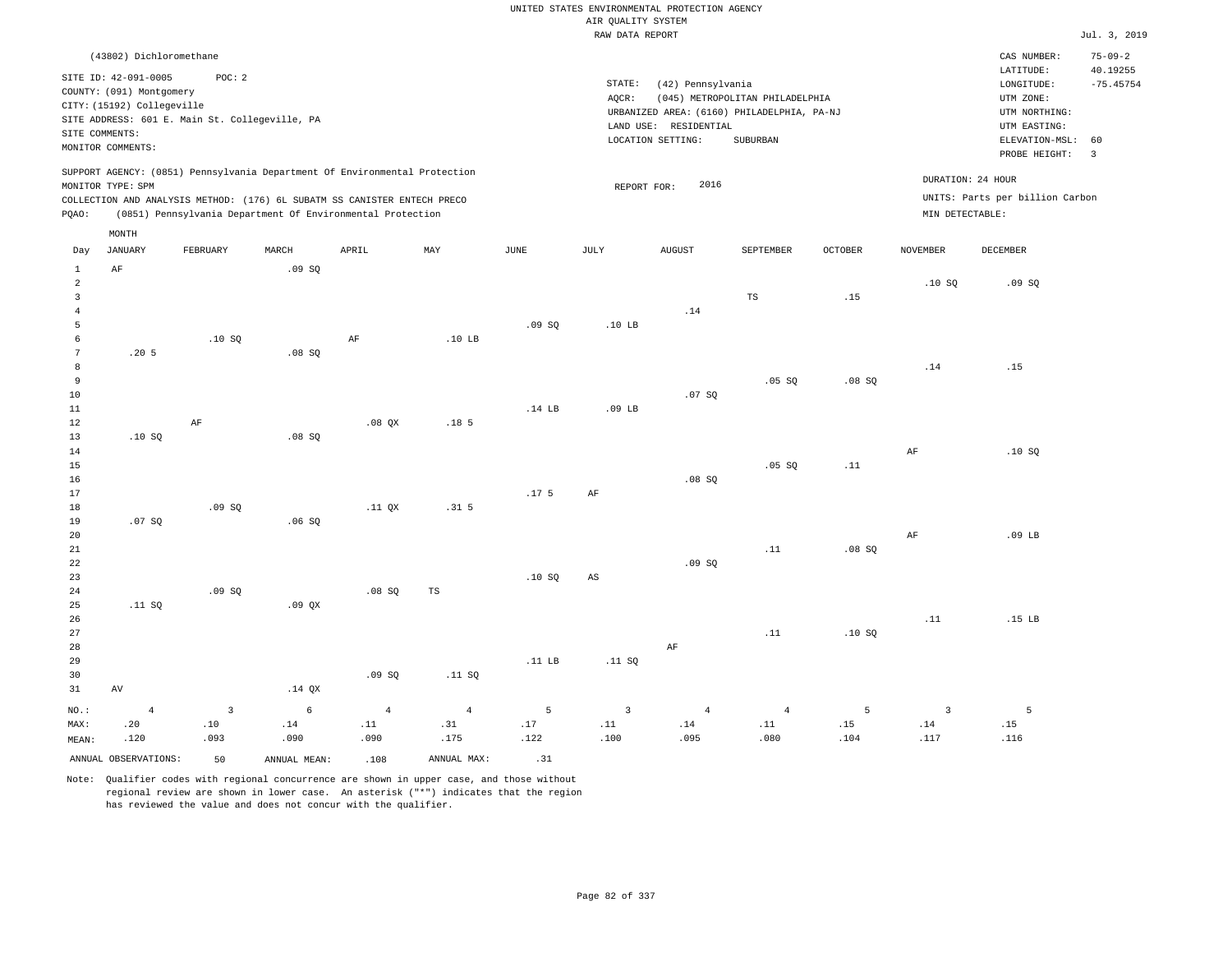|                               |                                                |                |                                                                            |                        |                   |                  |                    | UNITED STATES ENVIRONMENTAL PROTECTION AGENCY |                                            |                   |                   |                                 |                           |
|-------------------------------|------------------------------------------------|----------------|----------------------------------------------------------------------------|------------------------|-------------------|------------------|--------------------|-----------------------------------------------|--------------------------------------------|-------------------|-------------------|---------------------------------|---------------------------|
|                               |                                                |                |                                                                            |                        |                   |                  | AIR QUALITY SYSTEM |                                               |                                            |                   |                   |                                 |                           |
|                               |                                                |                |                                                                            |                        |                   |                  | RAW DATA REPORT    |                                               |                                            |                   |                   |                                 | Jul. 3, 2019              |
|                               | (43802) Dichloromethane                        |                |                                                                            |                        |                   |                  |                    |                                               |                                            |                   |                   | CAS NUMBER:<br>LATITUDE:        | $75 - 09 - 2$<br>40.19255 |
|                               | SITE ID: 42-091-0005                           | POC: 2         |                                                                            |                        |                   |                  | STATE:             | (42) Pennsylvania                             |                                            |                   |                   | LONGITUDE:                      | $-75.45754$               |
|                               | COUNTY: (091) Montgomery                       |                |                                                                            |                        |                   |                  | AQCR:              |                                               | (045) METROPOLITAN PHILADELPHIA            |                   |                   | UTM ZONE:                       |                           |
|                               | CITY: (15192) Collegeville                     |                |                                                                            |                        |                   |                  |                    |                                               | URBANIZED AREA: (6160) PHILADELPHIA, PA-NJ |                   |                   | UTM NORTHING:                   |                           |
|                               | SITE ADDRESS: 601 E. Main St. Collegeville, PA |                |                                                                            |                        |                   |                  |                    | LAND USE: RESIDENTIAL                         |                                            |                   |                   | UTM EASTING:                    |                           |
|                               | SITE COMMENTS:<br>MONITOR COMMENTS:            |                |                                                                            |                        |                   |                  |                    | LOCATION SETTING:                             | SUBURBAN                                   |                   |                   | ELEVATION-MSL:                  | 60                        |
|                               |                                                |                |                                                                            |                        |                   |                  |                    |                                               |                                            |                   |                   | PROBE HEIGHT:                   | $\overline{3}$            |
|                               | MONITOR TYPE: SPM                              |                | SUPPORT AGENCY: (0851) Pennsylvania Department Of Environmental Protection |                        |                   |                  | REPORT FOR:        | 2017                                          |                                            |                   |                   | DURATION: 24 HOUR               |                           |
|                               |                                                |                | COLLECTION AND ANALYSIS METHOD: (176) 6L SUBATM SS CANISTER ENTECH PRECO   |                        |                   |                  |                    |                                               |                                            |                   |                   | UNITS: Parts per billion Carbon |                           |
| PQAO:                         |                                                |                | (0851) Pennsylvania Department Of Environmental Protection                 |                        |                   |                  |                    |                                               |                                            |                   | MIN DETECTABLE:   |                                 |                           |
| Day                           | MONTH<br><b>JANUARY</b>                        | FEBRUARY       | MARCH                                                                      | APRIL                  | MAY               | $_{\rm JUNE}$    | JULY               | <b>AUGUST</b>                                 | SEPTEMBER                                  | <b>OCTOBER</b>    | <b>NOVEMBER</b>   | <b>DECEMBER</b>                 |                           |
|                               |                                                |                |                                                                            |                        |                   |                  |                    |                                               |                                            |                   |                   |                                 |                           |
| $\mathbf{1}$                  | .10S                                           |                |                                                                            | .12                    | .12 <sub>LB</sub> |                  |                    |                                               |                                            |                   |                   |                                 |                           |
| $\sqrt{2}$                    |                                                |                | .10                                                                        |                        |                   |                  |                    |                                               |                                            |                   | $.11$ LB          | .11 LB                          |                           |
| $\mathsf 3$<br>$\overline{4}$ |                                                |                |                                                                            |                        |                   |                  |                    |                                               | .07SQ                                      | .09SQ             |                   |                                 |                           |
| 5                             |                                                |                |                                                                            |                        |                   |                  |                    | .08SQ                                         |                                            |                   |                   |                                 |                           |
| 6                             |                                                | .07 SQ         |                                                                            |                        |                   | .15              | AF                 |                                               |                                            |                   |                   |                                 |                           |
| 7                             | $\operatorname{AV}$                            |                |                                                                            | .16                    | .12 <sub>B</sub>  |                  |                    |                                               |                                            |                   |                   |                                 |                           |
| $\,8\,$                       |                                                |                | .08SQ                                                                      |                        |                   |                  |                    |                                               |                                            |                   |                   |                                 |                           |
| $\overline{9}$                |                                                |                |                                                                            |                        |                   |                  |                    |                                               |                                            |                   | .14 <sub>LB</sub> | .09 <sub>LB</sub>               |                           |
| 10                            |                                                |                |                                                                            |                        |                   |                  |                    |                                               | .045                                       | .08SQ             |                   |                                 |                           |
| 11                            |                                                |                |                                                                            |                        |                   |                  |                    | .11                                           |                                            |                   |                   |                                 |                           |
| 12                            |                                                | .11            |                                                                            |                        |                   | .14              | .10S               |                                               |                                            |                   |                   |                                 |                           |
| 13                            |                                                |                |                                                                            | .14                    | .13 <sub>LB</sub> |                  |                    |                                               |                                            |                   |                   |                                 |                           |
| 14                            |                                                |                | .10                                                                        |                        |                   |                  |                    |                                               |                                            |                   |                   |                                 |                           |
| 15                            |                                                |                |                                                                            |                        |                   |                  |                    |                                               |                                            |                   | .12               | AO                              |                           |
| 16                            |                                                |                |                                                                            |                        |                   |                  |                    |                                               | $\footnotesize\substack{11}$               | .09SQ             |                   |                                 |                           |
| 17                            |                                                |                |                                                                            |                        |                   |                  |                    | .10S                                          |                                            |                   |                   |                                 |                           |
| 18                            |                                                | .11            |                                                                            |                        |                   | .21 <sub>5</sub> | .21 <sub>5</sub>   |                                               |                                            |                   |                   |                                 |                           |
| 19<br>20                      | .09SQ                                          |                | $.08$ SO                                                                   | $\mathbb{A}\mathbb{S}$ | AF                |                  |                    |                                               |                                            |                   |                   |                                 |                           |
| 21                            |                                                |                |                                                                            |                        |                   |                  |                    |                                               |                                            |                   | AN                | AV                              |                           |
| 22                            |                                                |                |                                                                            |                        |                   |                  |                    |                                               | .08SQ                                      | .11 LB            |                   |                                 |                           |
| 23                            |                                                |                |                                                                            |                        |                   |                  |                    | .11                                           |                                            |                   |                   |                                 |                           |
| 24                            |                                                | .09S           |                                                                            |                        |                   | .10              | .09S               |                                               |                                            |                   |                   |                                 |                           |
| 25                            | .08SQ                                          |                |                                                                            | AM                     | $.10$ LB          |                  |                    |                                               |                                            |                   |                   |                                 |                           |
| 26                            |                                                |                | .14                                                                        |                        |                   |                  |                    |                                               |                                            |                   |                   |                                 |                           |
| 27                            |                                                |                |                                                                            |                        |                   |                  |                    |                                               |                                            |                   | AV                | .11 LB                          |                           |
| 28                            |                                                |                |                                                                            |                        |                   |                  |                    |                                               | .09S                                       | .09 <sub>LB</sub> |                   |                                 |                           |
| 29                            |                                                |                |                                                                            |                        |                   |                  |                    | .10SQ                                         |                                            |                   |                   |                                 |                           |
| 30                            |                                                |                |                                                                            |                        |                   | .09SQ            | .09SQ              |                                               |                                            |                   |                   |                                 |                           |
| 31                            | .035                                           |                |                                                                            |                        | .11               |                  |                    |                                               |                                            |                   |                   |                                 |                           |
| NO.:                          | $\overline{4}$                                 | $\overline{4}$ | 5                                                                          | $\overline{3}$         | 5                 | 5                | $\overline{4}$     | 5                                             | 5                                          | 5                 | $\overline{3}$    | $\overline{3}$                  |                           |
| MAX:                          | .10                                            | .11            | .14                                                                        | .16                    | .13               | .21              | .21                | .11                                           | .11                                        | .11               | .14               | .11                             |                           |
| MEAN:                         | .075                                           | .095           | .100                                                                       | .140                   | .116              | .138             | .123               | .100                                          | .078                                       | .092              | .123              | .103                            |                           |
|                               | ANNUAL OBSERVATIONS:                           | 51             | ANNUAL MEAN:                                                               | .106                   | ANNUAL MAX:       | .21              |                    |                                               |                                            |                   |                   |                                 |                           |
|                               |                                                |                |                                                                            |                        |                   |                  |                    |                                               |                                            |                   |                   |                                 |                           |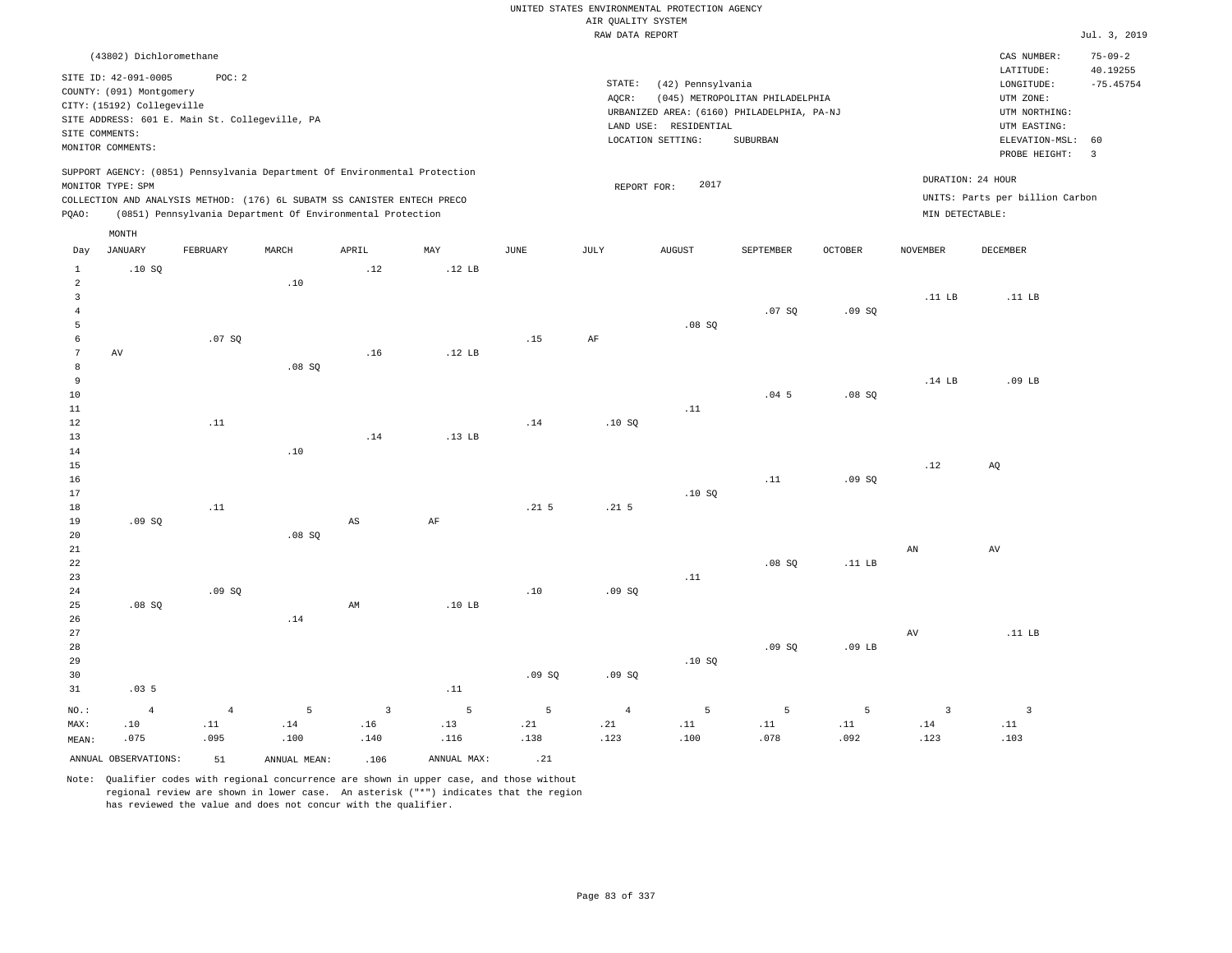|                 |                                                        |                  |                   |                                                                            |                   |                   | UNITED STATES ENVIRONMENTAL PROTECTION AGENCY |                       |                                                                               |                   |                 |                                          |                           |
|-----------------|--------------------------------------------------------|------------------|-------------------|----------------------------------------------------------------------------|-------------------|-------------------|-----------------------------------------------|-----------------------|-------------------------------------------------------------------------------|-------------------|-----------------|------------------------------------------|---------------------------|
|                 |                                                        |                  |                   |                                                                            |                   |                   | AIR QUALITY SYSTEM                            |                       |                                                                               |                   |                 |                                          |                           |
|                 |                                                        |                  |                   |                                                                            |                   |                   | RAW DATA REPORT                               |                       |                                                                               |                   |                 |                                          | Jul. 3, 2019              |
|                 | (43802) Dichloromethane<br>SITE ID: 42-091-0005        | POC: 2           |                   |                                                                            |                   |                   |                                               |                       |                                                                               |                   |                 | CAS NUMBER:<br>LATITUDE:                 | $75 - 09 - 2$<br>40.19255 |
|                 | COUNTY: (091) Montgomery<br>CITY: (15192) Collegeville |                  |                   |                                                                            |                   |                   | STATE:<br>AOCR:                               | (42) Pennsylvania     | (045) METROPOLITAN PHILADELPHIA<br>URBANIZED AREA: (6160) PHILADELPHIA, PA-NJ |                   |                 | LONGITUDE:<br>UTM ZONE:<br>UTM NORTHING: | $-75.45754$               |
|                 | SITE ADDRESS: 601 E. Main St. Collegeville, PA         |                  |                   |                                                                            |                   |                   |                                               | LAND USE: RESIDENTIAL |                                                                               |                   |                 | UTM EASTING:                             |                           |
|                 | SITE COMMENTS:                                         |                  |                   |                                                                            |                   |                   |                                               | LOCATION SETTING:     | SUBURBAN                                                                      |                   |                 | ELEVATION-MSL:                           | 60                        |
|                 | MONITOR COMMENTS:                                      |                  |                   |                                                                            |                   |                   |                                               |                       |                                                                               |                   |                 | PROBE HEIGHT:                            | $\overline{3}$            |
|                 | MONITOR TYPE: SPM                                      |                  |                   | SUPPORT AGENCY: (0851) Pennsylvania Department Of Environmental Protection |                   |                   | REPORT FOR:                                   | 2018                  |                                                                               |                   |                 | DURATION: 24 HOUR                        |                           |
|                 |                                                        |                  |                   | COLLECTION AND ANALYSIS METHOD: (176) 6L SUBATM SS CANISTER ENTECH PRECO   |                   |                   |                                               |                       |                                                                               |                   |                 | UNITS: Parts per billion Carbon          |                           |
| $_{\rm PQAO}$ : |                                                        |                  |                   | (0851) Pennsylvania Department Of Environmental Protection                 |                   |                   |                                               |                       |                                                                               |                   |                 | MIN DETECTABLE: . 0913                   |                           |
| Day             | MONTH<br><b>JANUARY</b>                                | FEBRUARY         | MARCH             | APRIL                                                                      | MAY               | <b>JUNE</b>       | <b>JULY</b>                                   | <b>AUGUST</b>         | SEPTEMBER                                                                     | OCTOBER           | <b>NOVEMBER</b> | <b>DECEMBER</b>                          |                           |
| $\mathbf{1}$    |                                                        | .12              |                   |                                                                            |                   | $.00$ ND          | $.00$ ND                                      |                       |                                                                               |                   |                 |                                          |                           |
| $\overline{a}$  | $_{\rm AS}$                                            |                  |                   | $.00$ ND                                                                   | .11               |                   |                                               |                       |                                                                               |                   |                 |                                          |                           |
| $\overline{3}$  |                                                        |                  | $_{\rm AG}$       |                                                                            |                   |                   |                                               |                       |                                                                               |                   |                 |                                          |                           |
| $\overline{4}$  |                                                        |                  |                   |                                                                            |                   |                   |                                               |                       |                                                                               |                   | .10S            | $.00$ ND                                 |                           |
| 5               |                                                        |                  |                   |                                                                            |                   |                   |                                               |                       | AF                                                                            | $.00$ ND          |                 |                                          |                           |
| 6               |                                                        |                  |                   |                                                                            |                   |                   |                                               | .11                   |                                                                               |                   |                 |                                          |                           |
| $\overline{7}$  |                                                        | .17 <sub>5</sub> |                   |                                                                            |                   | .10SQ             | .13                                           |                       |                                                                               |                   |                 |                                          |                           |
| 8               | .10 <sub>LB</sub>                                      |                  |                   | .09SQ                                                                      | .10               |                   |                                               |                       |                                                                               |                   |                 |                                          |                           |
| $\overline{9}$  |                                                        |                  | $.00$ ND          |                                                                            |                   |                   |                                               |                       |                                                                               |                   |                 |                                          |                           |
| 10<br>11        |                                                        |                  |                   |                                                                            |                   |                   |                                               |                       | $.00$ ND                                                                      | $.00$ ND          | .09SQ           | .11                                      |                           |
| 12              |                                                        |                  |                   |                                                                            |                   |                   |                                               | $.00$ ND              |                                                                               |                   |                 |                                          |                           |
| 13              |                                                        | .10S             |                   |                                                                            |                   | .00 <sub>ND</sub> | .14                                           |                       |                                                                               |                   |                 |                                          |                           |
| 14              | .10SQ                                                  |                  |                   | .11                                                                        | AV                |                   |                                               |                       |                                                                               |                   |                 |                                          |                           |
| 15              |                                                        |                  | $.00$ ND          |                                                                            |                   |                   |                                               |                       |                                                                               |                   |                 |                                          |                           |
| 16              |                                                        |                  |                   |                                                                            |                   |                   |                                               |                       |                                                                               |                   | .11             | .10                                      |                           |
| 17              |                                                        |                  |                   |                                                                            |                   |                   |                                               |                       | .13 <sub>OX</sub>                                                             | .13 <sub>OX</sub> |                 |                                          |                           |
| 18              |                                                        |                  |                   |                                                                            |                   |                   |                                               | .17 <sub>5</sub>      |                                                                               |                   |                 |                                          |                           |
| 19              |                                                        | .12              |                   |                                                                            |                   | .07 <sub>LB</sub> | $.00$ ND                                      |                       |                                                                               |                   |                 |                                          |                           |
| 20<br>21        | .00 <sub>ND</sub>                                      |                  | .00 <sub>ND</sub> | .00 <sub>ND</sub>                                                          | AV                |                   |                                               |                       |                                                                               |                   |                 |                                          |                           |
| 22              |                                                        |                  |                   |                                                                            |                   |                   |                                               |                       |                                                                               |                   | $.00$ ND        | .10S                                     |                           |
| 23              |                                                        |                  |                   |                                                                            |                   |                   |                                               |                       | $.00$ ND                                                                      | .00 <sub>ND</sub> |                 |                                          |                           |
| 24              |                                                        |                  |                   |                                                                            |                   |                   |                                               | .11                   |                                                                               |                   |                 |                                          |                           |
| 25              |                                                        | .12              |                   |                                                                            |                   | $.00$ ND          | $.00$ ND                                      |                       |                                                                               |                   |                 |                                          |                           |
| 26              | .11                                                    |                  |                   | $.00$ ND                                                                   | .15 <sub>LB</sub> |                   |                                               |                       |                                                                               |                   |                 |                                          |                           |
| 27              |                                                        |                  | .11               |                                                                            |                   |                   |                                               |                       |                                                                               |                   |                 |                                          |                           |
| 28              |                                                        |                  |                   |                                                                            |                   |                   |                                               |                       |                                                                               |                   | $.00$ ND        | .10                                      |                           |
| 29              |                                                        |                  |                   |                                                                            |                   |                   |                                               |                       | $.00$ ND                                                                      | $.00$ ND          |                 |                                          |                           |
| 30              |                                                        |                  |                   |                                                                            |                   |                   |                                               | AV                    |                                                                               |                   |                 |                                          |                           |
| 31              |                                                        |                  |                   |                                                                            |                   |                   | .12                                           |                       |                                                                               |                   |                 |                                          |                           |
| NO.:            | $\overline{4}$                                         | 5                | $\bf{4}$          | 5                                                                          | $\overline{3}$    | 5                 | $\epsilon$                                    | $\overline{4}$        | $\overline{4}$                                                                | 5                 | 5               | 5                                        |                           |
| MAX:            | .11                                                    | .17              | .11               | .11                                                                        | .15               | .10               | .14                                           | .17                   | .13                                                                           | .13               | .11             | .11                                      |                           |
| MEAN:           | .078                                                   | .126             | .028              | .040                                                                       | .120              | .034              | .065                                          | .098                  | .033                                                                          | .026              | .060            | .082                                     |                           |
|                 | ANNUAL OBSERVATIONS:                                   | 55               | ANNUAL MEAN:      | .064                                                                       | ANNUAL MAX:       | .17               |                                               |                       |                                                                               |                   |                 |                                          |                           |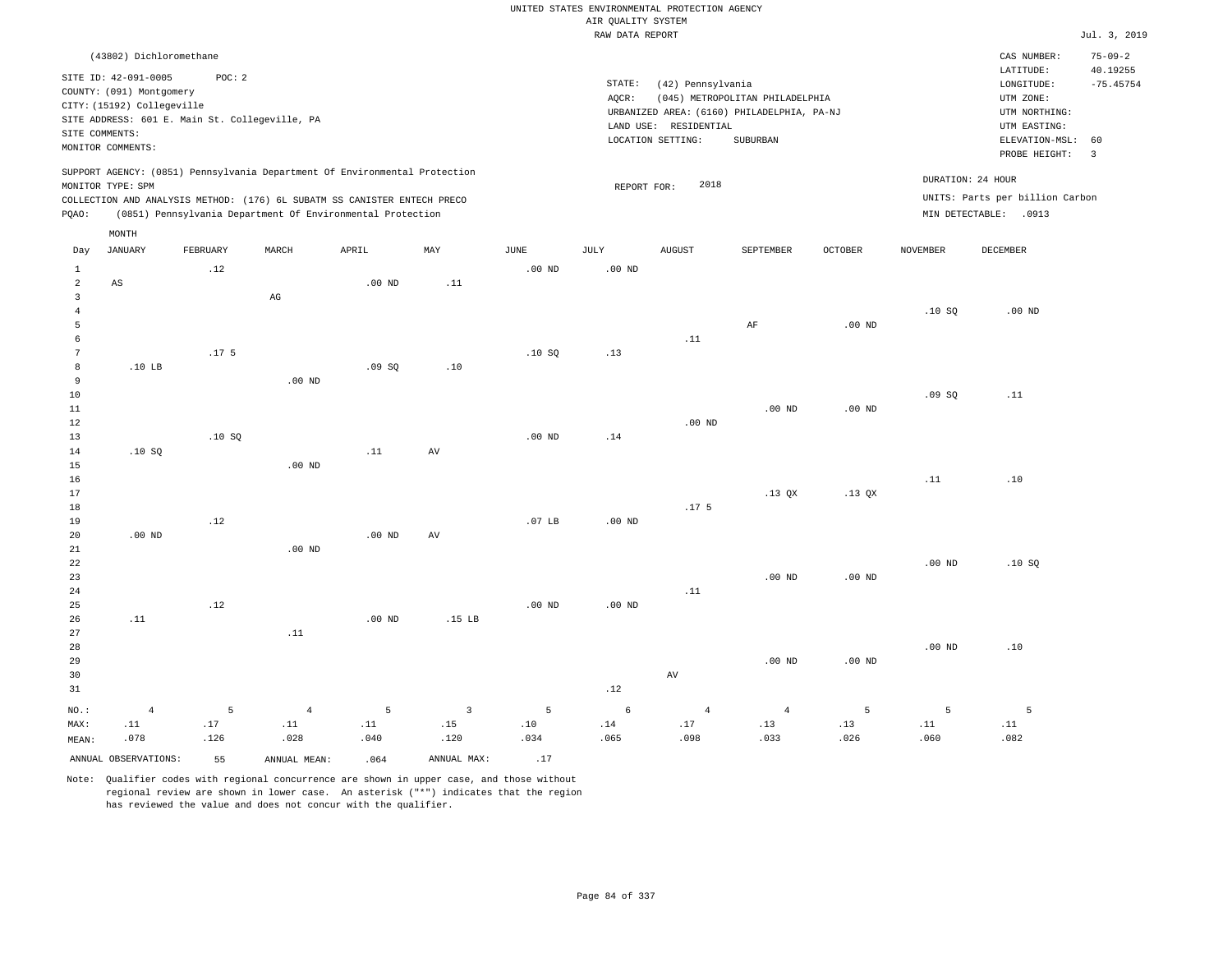|                     | (43803) Chloroform                             |               |                        |                                                                                                                                        |                |                   |                   |                                            |                                 |                   |                   | CAS NUMBER:<br>LATITUDE:        | $67 - 66 - 3$<br>40.19255 |
|---------------------|------------------------------------------------|---------------|------------------------|----------------------------------------------------------------------------------------------------------------------------------------|----------------|-------------------|-------------------|--------------------------------------------|---------------------------------|-------------------|-------------------|---------------------------------|---------------------------|
|                     | SITE ID: 42-091-0005                           | POC: 2        |                        |                                                                                                                                        |                |                   | STATE:            | (42) Pennsylvania                          |                                 |                   |                   | LONGITUDE:                      | $-75.45754$               |
|                     | COUNTY: (091) Montgomery                       |               |                        |                                                                                                                                        |                |                   | AQCR:             |                                            | (045) METROPOLITAN PHILADELPHIA |                   |                   | UTM ZONE:                       |                           |
|                     | CITY: (15192) Collegeville                     |               |                        |                                                                                                                                        |                |                   |                   | URBANIZED AREA: (6160) PHILADELPHIA, PA-NJ |                                 |                   |                   | UTM NORTHING:                   |                           |
|                     | SITE ADDRESS: 601 E. Main St. Collegeville, PA |               |                        |                                                                                                                                        |                |                   |                   | LAND USE: RESIDENTIAL                      |                                 |                   |                   | UTM EASTING:                    |                           |
| SITE COMMENTS:      |                                                |               |                        |                                                                                                                                        |                |                   |                   | LOCATION SETTING:                          | SUBURBAN                        |                   |                   | ELEVATION-MSL:                  | 60                        |
|                     | MONITOR COMMENTS:                              |               |                        |                                                                                                                                        |                |                   |                   |                                            |                                 |                   |                   | PROBE HEIGHT:                   | 3                         |
|                     |                                                |               |                        | SUPPORT AGENCY: (0851) Pennsylvania Department Of Environmental Protection                                                             |                |                   |                   |                                            |                                 |                   | DURATION: 24 HOUR |                                 |                           |
|                     | MONITOR TYPE: SPM                              |               |                        |                                                                                                                                        |                |                   | REPORT FOR:       | 2013                                       |                                 |                   |                   | UNITS: Parts per billion Carbon |                           |
| PQAO:               |                                                |               |                        | COLLECTION AND ANALYSIS METHOD: (176) 6L SUBATM SS CANISTER ENTECH PRECO<br>(0851) Pennsylvania Department Of Environmental Protection |                |                   |                   |                                            |                                 |                   | MIN DETECTABLE:   |                                 |                           |
|                     |                                                |               |                        |                                                                                                                                        |                |                   |                   |                                            |                                 |                   |                   |                                 |                           |
|                     | MONTH                                          |               |                        |                                                                                                                                        |                |                   |                   |                                            |                                 |                   |                   |                                 |                           |
| Day                 | <b>JANUARY</b>                                 | FEBRUARY      | MARCH                  | APRIL                                                                                                                                  | MAY            | JUNE              | JULY              | <b>AUGUST</b>                              | <b>SEPTEMBER</b>                | <b>OCTOBER</b>    | <b>NOVEMBER</b>   | <b>DECEMBER</b>                 |                           |
| $\mathbf{1}$        |                                                |               |                        |                                                                                                                                        |                |                   |                   |                                            | .00 <sub>ND</sub>               | AS                |                   |                                 |                           |
| $\overline{a}$      |                                                |               |                        |                                                                                                                                        |                |                   |                   | $.00$ ND                                   |                                 |                   |                   |                                 |                           |
| $\overline{3}$      |                                                | $.00$ ND      |                        |                                                                                                                                        |                | .00 <sub>ND</sub> | .00 <sub>ND</sub> |                                            |                                 |                   |                   |                                 |                           |
| $\overline{4}$      | $.00$ ND                                       |               |                        | $.00$ ND                                                                                                                               | $.00$ ND       |                   |                   |                                            |                                 |                   |                   |                                 |                           |
| 5                   |                                                |               | $.00$ ND               |                                                                                                                                        |                |                   |                   |                                            |                                 |                   |                   |                                 |                           |
| 6<br>$\overline{7}$ |                                                |               |                        |                                                                                                                                        |                |                   |                   |                                            |                                 |                   | .04 <sub>C</sub>  | $.00$ ND                        |                           |
| 8                   |                                                |               |                        |                                                                                                                                        |                |                   |                   | $.00$ ND                                   | $.00$ ND                        | $.00$ ND          |                   |                                 |                           |
| 9                   |                                                | $.00$ ND      |                        |                                                                                                                                        |                | $.00$ ND          | $.00$ ND          |                                            |                                 |                   |                   |                                 |                           |
| 10                  | $.00$ ND                                       |               |                        | .09SQ                                                                                                                                  | $.00$ ND       |                   |                   |                                            |                                 |                   |                   |                                 |                           |
| 11                  |                                                |               | $.00$ ND               |                                                                                                                                        |                |                   |                   |                                            |                                 |                   |                   |                                 |                           |
| 12                  |                                                |               |                        |                                                                                                                                        |                |                   |                   |                                            |                                 |                   | $.00$ ND          | $.00$ ND                        |                           |
| 13                  |                                                |               |                        |                                                                                                                                        |                |                   |                   |                                            | $.00$ ND                        | $.00$ ND          |                   |                                 |                           |
| 14                  |                                                |               |                        |                                                                                                                                        |                |                   |                   | $.00$ ND                                   |                                 |                   |                   |                                 |                           |
| 15                  |                                                | $.00$ ND      |                        |                                                                                                                                        |                | .00 <sub>ND</sub> | .00 <sub>ND</sub> |                                            |                                 |                   |                   |                                 |                           |
| 16                  | $.00$ ND                                       |               |                        | $.00$ ND                                                                                                                               | AF             |                   |                   |                                            |                                 |                   |                   |                                 |                           |
| 17                  |                                                |               | AF                     |                                                                                                                                        |                |                   |                   |                                            |                                 |                   |                   |                                 |                           |
| 18                  |                                                |               |                        |                                                                                                                                        |                |                   |                   |                                            |                                 |                   | $.00$ ND          | $.00$ ND                        |                           |
| 19                  |                                                |               |                        |                                                                                                                                        |                |                   |                   |                                            | AF                              | $\rm{AF}$         |                   |                                 |                           |
| 20                  |                                                |               |                        |                                                                                                                                        |                |                   |                   | .00CL                                      |                                 |                   |                   |                                 |                           |
| 21                  |                                                | $.00$ ND      |                        |                                                                                                                                        |                | $.00$ ND          | $.00$ ND          |                                            |                                 |                   |                   |                                 |                           |
| 22                  | $.00$ ND                                       |               |                        | .00 <sub>ND</sub>                                                                                                                      | AF             |                   |                   |                                            |                                 |                   |                   |                                 |                           |
| 23                  |                                                |               | $.00$ ND               |                                                                                                                                        |                |                   |                   |                                            |                                 |                   |                   |                                 |                           |
| 24                  |                                                |               |                        |                                                                                                                                        |                |                   |                   |                                            |                                 |                   | .00 <sub>ND</sub> | $.00$ ND                        |                           |
| 25                  |                                                |               |                        |                                                                                                                                        |                |                   |                   | $.00$ ND                                   | .00 <sub>ND</sub>               | .00 <sub>ND</sub> |                   |                                 |                           |
| 26<br>27            |                                                | $.00$ ND      |                        |                                                                                                                                        |                | $.00$ ND          | $.00$ ND          |                                            |                                 |                   |                   |                                 |                           |
| 28                  | $.00$ ND                                       |               |                        | $.00$ ND                                                                                                                               | $.00$ ND       |                   |                   |                                            |                                 |                   |                   |                                 |                           |
| 29                  |                                                |               | $\mathbb{A}\mathbb{S}$ |                                                                                                                                        |                |                   |                   |                                            |                                 |                   |                   |                                 |                           |
| 30                  |                                                |               |                        |                                                                                                                                        |                |                   |                   |                                            |                                 |                   | $.00$ ND          | .00 <sub>ND</sub>               |                           |
| 31                  |                                                |               |                        |                                                                                                                                        |                |                   |                   |                                            |                                 | .00 <sub>ND</sub> |                   |                                 |                           |
|                     |                                                |               |                        |                                                                                                                                        |                |                   |                   |                                            |                                 |                   |                   |                                 |                           |
| NO.:                | 5                                              | 5             | $\overline{3}$         | 5                                                                                                                                      | $\overline{3}$ | 5                 | 5                 | 5                                          | $\overline{4}$                  | $\overline{4}$    | 5                 | 5                               |                           |
| MAX:                | 0.00<br>0.000                                  | 0.00<br>0.000 | 0.00<br>0.000          | .09<br>.018                                                                                                                            | 0.00<br>0.000  | 0.00<br>0.000     | 0.00<br>0.000     | 0.00<br>0.000                              | 0.00<br>0.000                   | 0.00<br>0.000     | .04<br>.008       | 0.00<br>0.000                   |                           |
| MEAN:               |                                                |               |                        |                                                                                                                                        |                |                   |                   |                                            |                                 |                   |                   |                                 |                           |
|                     | ANNUAL OBSERVATIONS:                           | 54            | ANNUAL MEAN:           | .002                                                                                                                                   | ANNUAL MAX:    | .09               |                   |                                            |                                 |                   |                   |                                 |                           |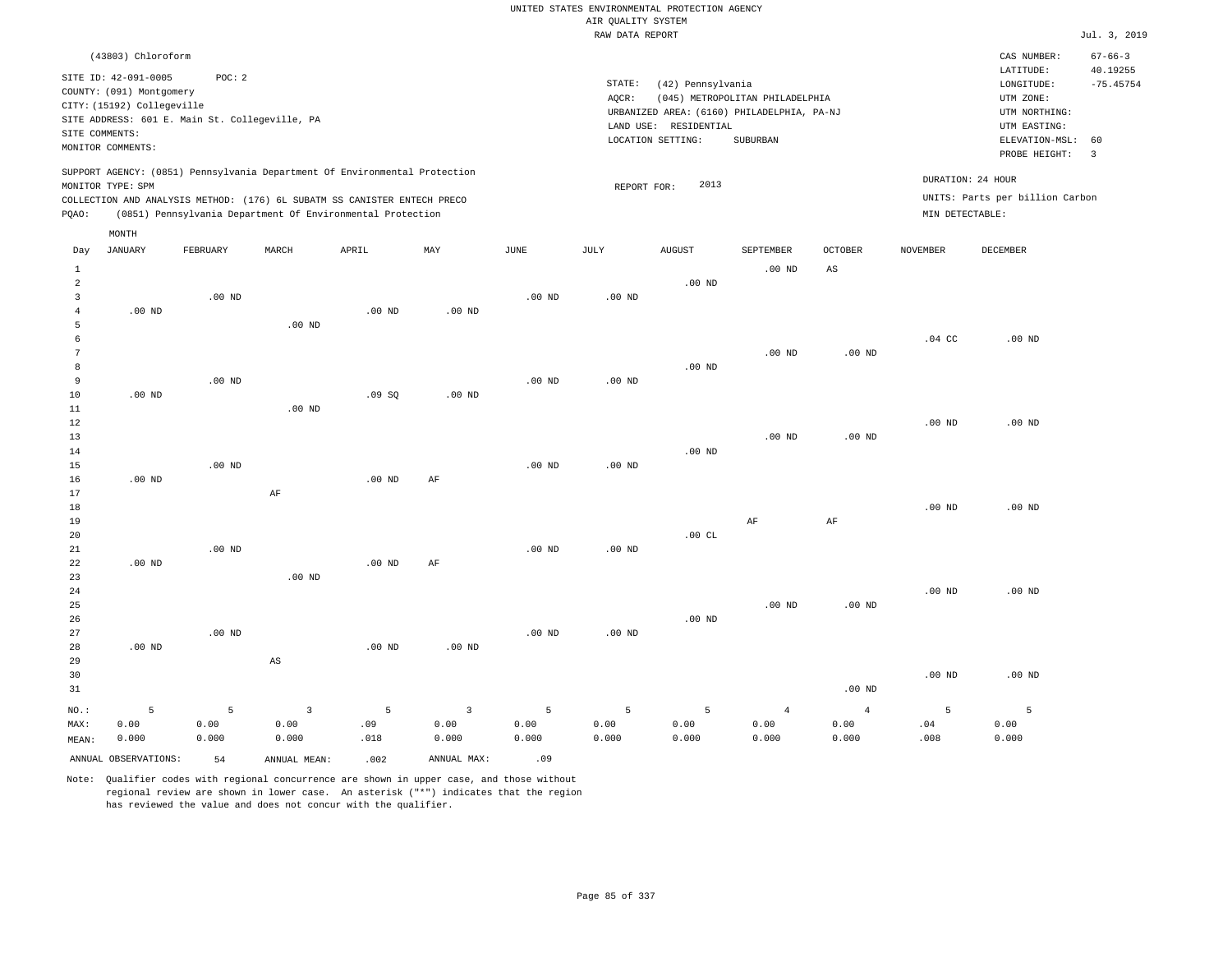| UNITED STATES ENVIRONMENTAL PROTECTION AGENCY |                                            |               |
|-----------------------------------------------|--------------------------------------------|---------------|
| AIR OUALITY SYSTEM                            |                                            |               |
| RAW DATA REPORT                               |                                            |               |
|                                               |                                            | CAS NUMBER:   |
|                                               |                                            | LATITUDE:     |
| STATE:                                        | (42) Pennsylvania                          | LONGITUDE:    |
| AOCR:                                         | (045) METROPOLITAN PHILADELPHIA            | UTM ZONE:     |
|                                               | URBANIZED AREA: (6160) PHILADELPHIA, PA-NJ | UTM NORTHING: |

LAND USE: RESIDENTIAL

REPORT FOR: 2014

LOCATION SETTING: SUBURBAN

 $Jul. 3, 2019$ 

CAS NUMBER: 67-66-3

LONGITUDE: -75.45754 LATITUDE: 40.19255

PROBE HEIGHT: 3 ELEVATION-MSL: 60

UTM EASTING: UTM ZONE:

UNITS: Parts per billion Carbon

DURATION: 24 HOUR

SITE ID: 42-091-0005 POC: 2 COUNTY: (091) Montgomery CITY: (15192) Collegeville SITE ADDRESS: 601 E. Main St. Collegeville, PA SITE COMMENTS: MONITOR COMMENTS:

(43803) Chloroform

MONTH

SUPPORT AGENCY: (0851) Pennsylvania Department Of Environmental Protection MONITOR TYPE: SPM

COLLECTION AND ANALYSIS METHOD: (176) 6L SUBATM SS CANISTER ENTECH PRECO PQAO: (0851) Pennsylvania Department Of Environmental Protection MIN DETECTABLE:

|                 | 1.01111        |                |                  |          |                |                         |                         |                |           |                |                |           |
|-----------------|----------------|----------------|------------------|----------|----------------|-------------------------|-------------------------|----------------|-----------|----------------|----------------|-----------|
| Day             | <b>JANUARY</b> | FEBRUARY       | MARCH            | APRIL    | MAY            | JUNE                    | JULY                    | <b>AUGUST</b>  | SEPTEMBER | <b>OCTOBER</b> | NOVEMBER       | DECEMBER  |
| $\mathbf{1}$    |                |                |                  |          |                |                         |                         |                |           |                | $.00$ ND       | $.00$ ND  |
| $\overline{a}$  |                |                |                  |          |                |                         |                         |                | $.00$ ND  | $.00$ ND       |                |           |
| 3               |                |                |                  |          |                |                         |                         | $\rm AF$       |           |                |                |           |
| $\overline{4}$  |                | $.00$ ND       |                  |          |                | $.00$ ND                | $.00$ ND                |                |           |                |                |           |
| 5               | $.00$ ND       |                |                  | $.00$ ND | $.00$ ND       |                         |                         |                |           |                |                |           |
| 6               |                |                | $.00$ ND         |          |                |                         |                         |                |           |                |                |           |
| $7\phantom{.0}$ |                |                |                  |          |                |                         |                         |                |           |                | $.00$ ND       | $.00$ ND  |
| 8               |                |                |                  |          |                |                         |                         |                | $.00$ ND  | .00 $ND$       |                |           |
| 9               |                |                |                  |          |                |                         |                         | $.00$ ND       |           |                |                |           |
| 10              |                | $_{\rm AS}$    |                  |          |                | $.00$ ND                | $.00$ ND                |                |           |                |                |           |
| $11\,$          | .06 QX         |                |                  | $.00$ ND | $.00$ ND       |                         |                         |                |           |                |                |           |
| 12              |                |                | $.00$ ND         |          |                |                         |                         |                |           |                |                |           |
| 13              |                |                |                  |          |                |                         |                         |                |           |                | $.00$ ND       | $\rm{AF}$ |
| 14              |                |                |                  |          |                |                         |                         |                | $.00$ ND  | $.00$ ND       |                |           |
| 15              |                |                |                  |          |                |                         |                         | .02 SQ         |           |                |                |           |
| 16              |                | $.00$ ND       |                  |          |                | AS                      | AF                      |                |           |                |                |           |
| 17              | $.00$ ND       |                |                  | $.00$ ND | $.00$ ND       |                         |                         |                |           |                |                |           |
| 18              |                |                | .555             |          |                |                         |                         |                |           |                |                |           |
| 19              |                |                |                  |          |                |                         |                         |                |           |                | $\rm{AF}$      | $.00$ ND  |
| 20              |                |                |                  |          |                |                         |                         |                | $.00$ ND  | .03SQ          |                |           |
| 21              |                |                |                  |          |                |                         |                         | $.00$ ND       |           |                |                |           |
| 22              |                | $.00$ ND       |                  |          |                | AS                      | AS                      |                |           |                |                |           |
| 23              | $.00$ ND       |                |                  | $.00$ ND | $.00$ ND       |                         |                         |                |           |                |                |           |
| 24              |                |                | .52 <sub>5</sub> |          |                |                         |                         |                |           |                |                |           |
| 25              |                |                |                  |          |                |                         |                         |                |           |                | $.00$ ND       | $.00$ ND  |
| 26              |                |                |                  |          |                |                         |                         |                | $.00$ ND  | $.00$ ND       |                |           |
| 27              |                |                |                  |          |                |                         |                         | $.00$ ND       |           |                |                |           |
| 28              |                | $.00$ ND       |                  |          |                | $.00$ ND                | $.00$ ND                |                |           |                |                |           |
| 29              | $.00$ ND       |                |                  | $.00$ ND | $\rm{AF}$      |                         |                         |                |           |                |                |           |
| 30              |                |                | $.00$ ND         |          |                |                         |                         |                |           |                |                |           |
| 31              |                |                |                  |          |                |                         |                         |                |           |                |                | $.00$ ND  |
| $_{\rm NO.}$ :  | 5              | $\overline{4}$ | 5                | 5        | $\overline{4}$ | $\overline{\mathbf{3}}$ | $\overline{\mathbf{3}}$ | $\overline{4}$ | 5         | 5              | $\overline{4}$ | $-5$      |
| MAX:            | .06            | 0.00           | .55              | 0.00     | 0.00           | 0.00                    | 0.00                    | .02            | 0.00      | .03            | 0.00           | 0.00      |
| MEAN:           | .012           | 0.000          | .214             | 0.000    | 0.000          | 0.000                   | 0.000                   | .005           | 0.000     | .006           | 0.000          | 0.000     |
|                 |                |                |                  |          |                |                         |                         |                |           |                |                |           |

ANNUAL OBSERVATIONS: 52 ANNUAL MEAN: .023 ANNUAL MAX: .55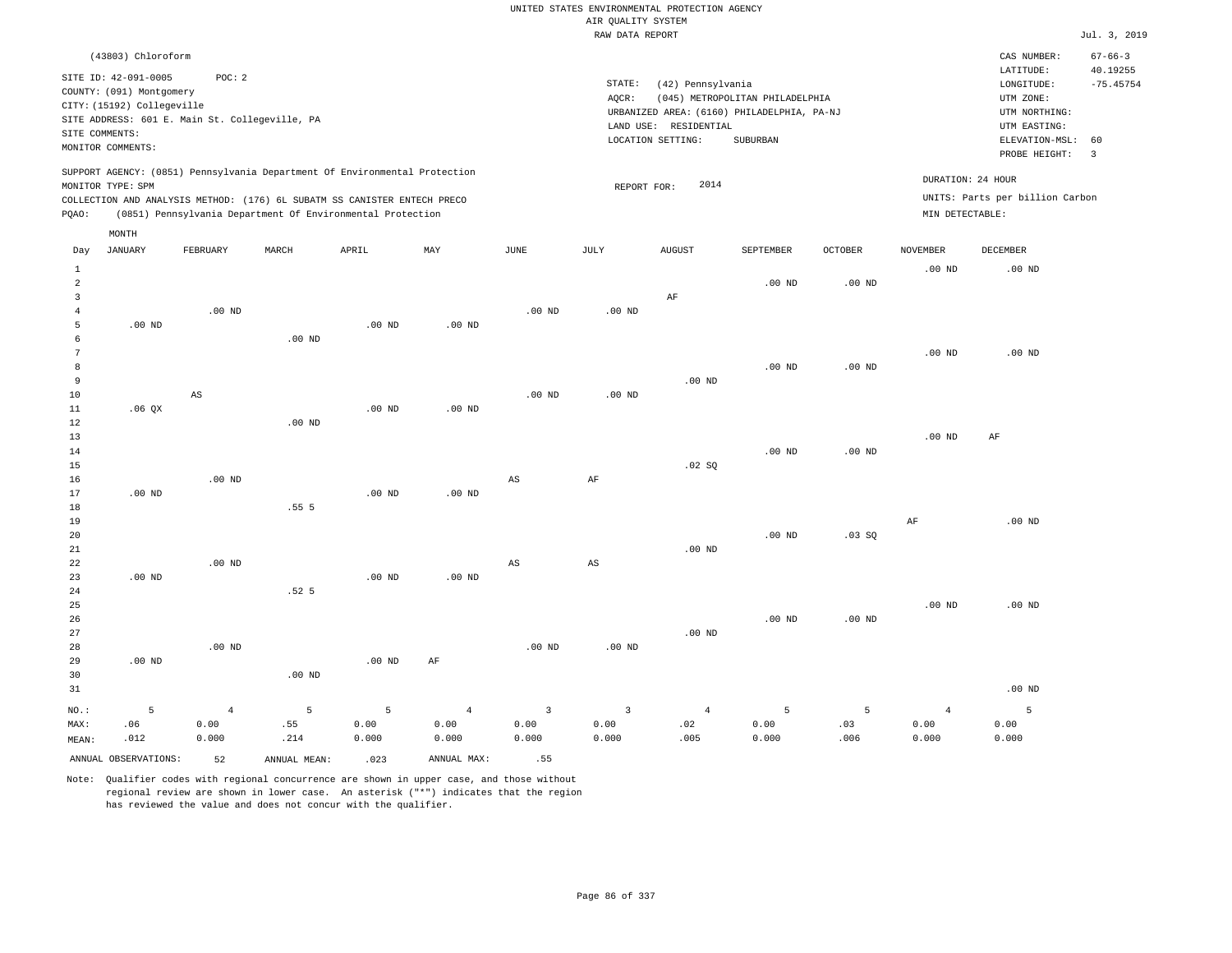|                     |                                                |                   |                   |                                                                            |                   |                   |                                       | UNITED STATES ENVIRONMENTAL PROTECTION AGENCY |                                            |                   |                   |                                 |                           |
|---------------------|------------------------------------------------|-------------------|-------------------|----------------------------------------------------------------------------|-------------------|-------------------|---------------------------------------|-----------------------------------------------|--------------------------------------------|-------------------|-------------------|---------------------------------|---------------------------|
|                     |                                                |                   |                   |                                                                            |                   |                   | AIR QUALITY SYSTEM<br>RAW DATA REPORT |                                               |                                            |                   |                   |                                 | Jul. 3, 2019              |
|                     |                                                |                   |                   |                                                                            |                   |                   |                                       |                                               |                                            |                   |                   |                                 |                           |
|                     | (43803) Chloroform                             |                   |                   |                                                                            |                   |                   |                                       |                                               |                                            |                   |                   | CAS NUMBER:<br>LATITUDE:        | $67 - 66 - 3$<br>40.19255 |
|                     | SITE ID: 42-091-0005                           | POC: 2            |                   |                                                                            |                   |                   | STATE:                                | (42) Pennsylvania                             |                                            |                   |                   | LONGITUDE:                      | $-75.45754$               |
|                     | COUNTY: (091) Montgomery                       |                   |                   |                                                                            |                   |                   | AQCR:                                 |                                               | (045) METROPOLITAN PHILADELPHIA            |                   |                   | UTM ZONE:                       |                           |
|                     | CITY: (15192) Collegeville                     |                   |                   |                                                                            |                   |                   |                                       |                                               | URBANIZED AREA: (6160) PHILADELPHIA, PA-NJ |                   |                   | UTM NORTHING:                   |                           |
|                     | SITE ADDRESS: 601 E. Main St. Collegeville, PA |                   |                   |                                                                            |                   |                   |                                       | LAND USE: RESIDENTIAL                         |                                            |                   |                   | UTM EASTING:                    |                           |
| SITE COMMENTS:      | MONITOR COMMENTS:                              |                   |                   |                                                                            |                   |                   |                                       | LOCATION SETTING:                             | SUBURBAN                                   |                   |                   | ELEVATION-MSL:                  | 60                        |
|                     |                                                |                   |                   |                                                                            |                   |                   |                                       |                                               |                                            |                   |                   | PROBE HEIGHT:                   | $\overline{3}$            |
|                     |                                                |                   |                   | SUPPORT AGENCY: (0851) Pennsylvania Department Of Environmental Protection |                   |                   |                                       |                                               |                                            |                   |                   | DURATION: 24 HOUR               |                           |
|                     | MONITOR TYPE: SPM                              |                   |                   |                                                                            |                   |                   | REPORT FOR:                           | 2015                                          |                                            |                   |                   |                                 |                           |
|                     |                                                |                   |                   | COLLECTION AND ANALYSIS METHOD: (176) 6L SUBATM SS CANISTER ENTECH PRECO   |                   |                   |                                       |                                               |                                            |                   |                   | UNITS: Parts per billion Carbon |                           |
| PQAO:               |                                                |                   |                   | (0851) Pennsylvania Department Of Environmental Protection                 |                   |                   |                                       |                                               |                                            |                   | MIN DETECTABLE:   |                                 |                           |
|                     | MONTH                                          |                   |                   |                                                                            |                   |                   |                                       |                                               |                                            |                   |                   |                                 |                           |
| Day                 | <b>JANUARY</b>                                 | FEBRUARY          | MARCH             | APRIL                                                                      | MAY               | <b>JUNE</b>       | JULY                                  | <b>AUGUST</b>                                 | SEPTEMBER                                  | <b>OCTOBER</b>    | <b>NOVEMBER</b>   | DECEMBER                        |                           |
| $\mathbf{1}$        |                                                |                   | AS                |                                                                            |                   |                   |                                       |                                               |                                            |                   |                   |                                 |                           |
| $\overline{2}$      |                                                |                   |                   |                                                                            |                   |                   |                                       |                                               |                                            |                   | .05 SQ            | $\rm{AF}$                       |                           |
| $\overline{3}$      |                                                |                   |                   |                                                                            |                   |                   |                                       |                                               | .04 SQ                                     | .00 <sub>ND</sub> |                   |                                 |                           |
| $\overline{4}$      |                                                |                   |                   |                                                                            |                   |                   |                                       | $.00$ ND                                      |                                            |                   |                   |                                 |                           |
| 5                   |                                                | .00 <sub>ND</sub> |                   |                                                                            |                   | $.00$ ND          | .05 SQ                                |                                               |                                            |                   |                   |                                 |                           |
| 6<br>$\overline{7}$ | $.00$ ND                                       |                   |                   | $.00$ ND                                                                   | $.00$ ND          |                   |                                       |                                               |                                            |                   |                   |                                 |                           |
| 8                   |                                                |                   | $.00$ ND          |                                                                            |                   |                   |                                       |                                               |                                            |                   | .00 <sub>ND</sub> | AF                              |                           |
| $\overline{9}$      |                                                |                   |                   |                                                                            |                   |                   |                                       |                                               | .00 <sub>ND</sub>                          | .00 <sub>ND</sub> |                   |                                 |                           |
| 10                  |                                                |                   |                   |                                                                            |                   |                   |                                       | AF                                            |                                            |                   |                   |                                 |                           |
| $1\,1$              |                                                | $.00$ ND          |                   |                                                                            |                   | .00 <sub>ND</sub> | .05 SQ                                |                                               |                                            |                   |                   |                                 |                           |
| 12                  | AF                                             |                   |                   | $.00$ ND                                                                   | .00 <sub>ND</sub> |                   |                                       |                                               |                                            |                   |                   |                                 |                           |
| 13                  |                                                |                   | $.00$ ND          |                                                                            |                   |                   |                                       |                                               |                                            |                   |                   |                                 |                           |
| $1\,4$              |                                                |                   |                   |                                                                            |                   |                   |                                       |                                               |                                            |                   | .00 <sub>ND</sub> | .00 <sub>ND</sub>               |                           |
| 15                  |                                                |                   |                   |                                                                            |                   |                   |                                       |                                               | .04 SQ                                     | $.00$ ND          |                   |                                 |                           |
| 16                  |                                                |                   |                   |                                                                            |                   |                   |                                       | $.00$ ND                                      |                                            |                   |                   |                                 |                           |
| 17<br>$1\,8$        | $.00$ ND                                       | $.00$ ND          |                   | $.00$ ND                                                                   | $.00$ ND          | AS                | .05 SQ                                |                                               |                                            |                   |                   |                                 |                           |
| 19                  |                                                |                   | .00 <sub>ND</sub> |                                                                            |                   |                   |                                       |                                               |                                            |                   |                   |                                 |                           |
| 20                  |                                                |                   |                   |                                                                            |                   |                   |                                       |                                               |                                            |                   | $.00$ ND          | $.00$ ND                        |                           |
| 21                  |                                                |                   |                   |                                                                            |                   |                   |                                       |                                               | .00 <sub>ND</sub>                          | $.00$ ND          |                   |                                 |                           |
| 22                  |                                                |                   |                   |                                                                            |                   |                   |                                       | AF                                            |                                            |                   |                   |                                 |                           |
| 23                  |                                                | $.00$ ND          |                   |                                                                            |                   | AF                | .05 SQ                                |                                               |                                            |                   |                   |                                 |                           |
| 24                  | $\mathbb{A}\mathbb{S}$                         |                   |                   | .00 <sub>ND</sub>                                                          | $.00$ ND          |                   |                                       |                                               |                                            |                   |                   |                                 |                           |
| 25                  |                                                |                   | $.00$ ND          |                                                                            |                   |                   |                                       |                                               |                                            |                   |                   |                                 |                           |
| 26                  |                                                |                   |                   |                                                                            |                   |                   |                                       |                                               |                                            |                   | AF                | $.00$ ND                        |                           |
| 27                  |                                                |                   |                   |                                                                            |                   |                   |                                       |                                               | $.00$ ND                                   | .04 <sub>c</sub>  |                   |                                 |                           |
| 28<br>29            |                                                |                   |                   |                                                                            |                   | .00 <sub>ND</sub> |                                       | .05 SQ                                        |                                            |                   |                   |                                 |                           |
| 30                  | $.00$ ND                                       |                   |                   | $.00$ ND                                                                   | .00 <sub>ND</sub> |                   | .07SQ                                 |                                               |                                            |                   |                   |                                 |                           |
| 31                  |                                                |                   | $.00$ ND          |                                                                            |                   |                   |                                       |                                               |                                            |                   |                   |                                 |                           |
|                     |                                                |                   |                   |                                                                            |                   |                   |                                       |                                               |                                            |                   |                   |                                 |                           |
| NO.:                | $\overline{3}$                                 | $\sqrt{4}$        | $\overline{5}$    | 5                                                                          | $\overline{5}$    | $\overline{3}$    | 5                                     | $\overline{3}$                                | 5                                          | 5                 | $\overline{4}$    | $\overline{\mathbf{3}}$         |                           |
| MAX:                | 0.00<br>0.000                                  | 0.00<br>0.000     | 0.00<br>0.000     | 0.00<br>0.000                                                              | 0.00<br>0.000     | 0.00<br>0.000     | .07<br>.054                           | .05<br>.017                                   | .04<br>.016                                | .04<br>.008       | .05<br>.013       | 0.00<br>0.000                   |                           |
| MEAN:               |                                                |                   |                   |                                                                            |                   |                   |                                       |                                               |                                            |                   |                   |                                 |                           |
|                     | ANNUAL OBSERVATIONS:                           | 50                | ANNUAL MEAN:      | .010                                                                       | ANNUAL MAX:       | .07               |                                       |                                               |                                            |                   |                   |                                 |                           |

Note: Qualifier codes with regional concurrence are shown in upper case, and those without regional review are shown in lower case. An asterisk ("\*") indicates that the region

has reviewed the value and does not concur with the qualifier.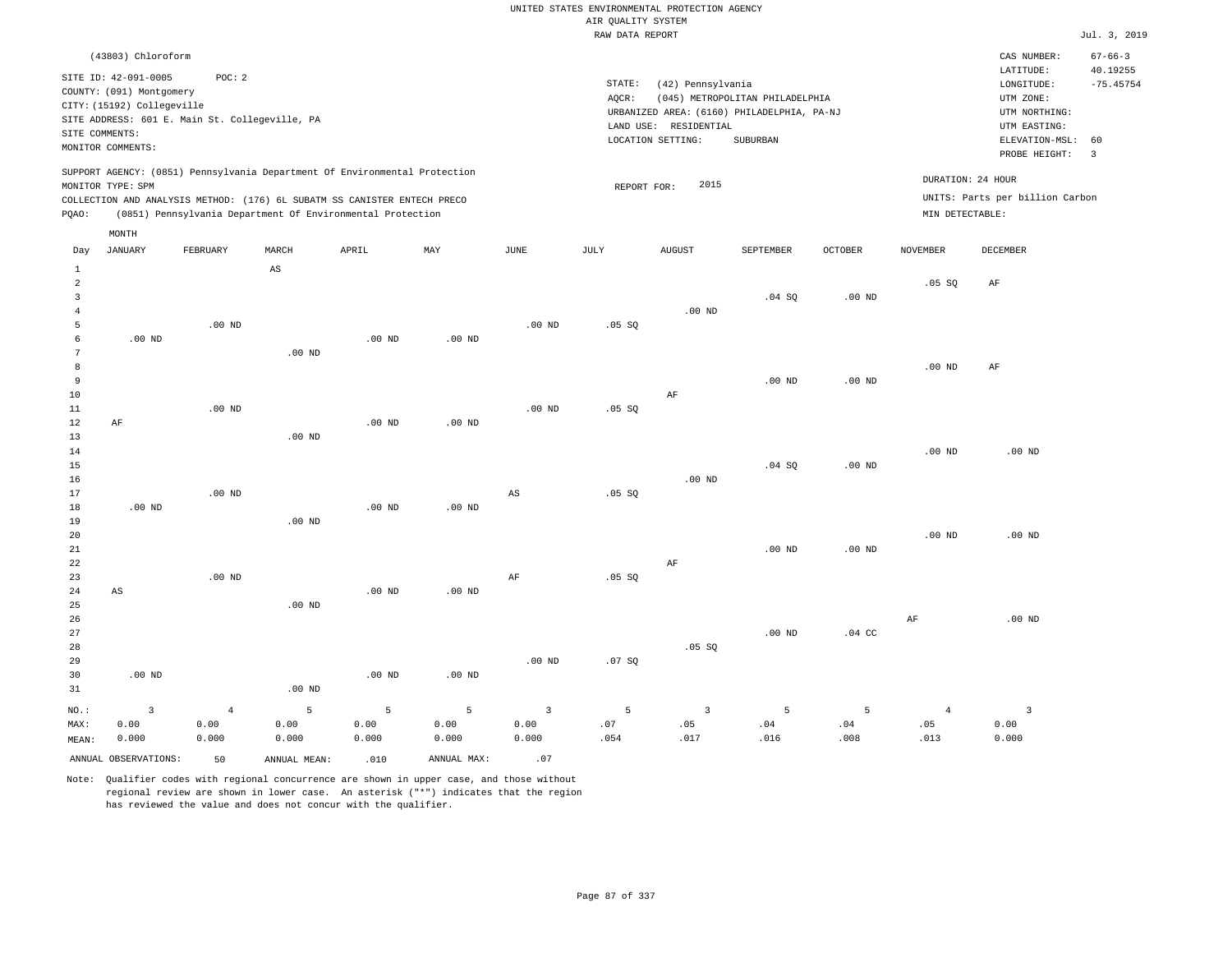|                     |                            |                                                |                            |                                                                                                                                        |                |             |                        | UNITED STATES ENVIRONMENTAL PROTECTION AGENCY |                                            |                   |                 |                                 |                         |
|---------------------|----------------------------|------------------------------------------------|----------------------------|----------------------------------------------------------------------------------------------------------------------------------------|----------------|-------------|------------------------|-----------------------------------------------|--------------------------------------------|-------------------|-----------------|---------------------------------|-------------------------|
|                     |                            |                                                |                            |                                                                                                                                        |                |             | AIR QUALITY SYSTEM     |                                               |                                            |                   |                 |                                 |                         |
|                     |                            |                                                |                            |                                                                                                                                        |                |             | RAW DATA REPORT        |                                               |                                            |                   |                 |                                 | Jul. 3, 2019            |
|                     | (43803) Chloroform         |                                                |                            |                                                                                                                                        |                |             |                        |                                               |                                            |                   |                 | CAS NUMBER:                     | $67 - 66 - 3$           |
|                     | SITE ID: 42-091-0005       | POC: 2                                         |                            |                                                                                                                                        |                |             | STATE:                 | (42) Pennsylvania                             |                                            |                   |                 | LATITUDE:<br>LONGITUDE:         | 40.19255<br>$-75.45754$ |
|                     | COUNTY: (091) Montgomery   |                                                |                            |                                                                                                                                        |                |             | AQCR:                  |                                               | (045) METROPOLITAN PHILADELPHIA            |                   |                 | UTM ZONE:                       |                         |
|                     | CITY: (15192) Collegeville |                                                |                            |                                                                                                                                        |                |             |                        |                                               | URBANIZED AREA: (6160) PHILADELPHIA, PA-NJ |                   |                 | UTM NORTHING:                   |                         |
|                     |                            | SITE ADDRESS: 601 E. Main St. Collegeville, PA |                            |                                                                                                                                        |                |             |                        | LAND USE: RESIDENTIAL                         |                                            |                   |                 | UTM EASTING:                    |                         |
|                     | SITE COMMENTS:             |                                                |                            |                                                                                                                                        |                |             |                        | LOCATION SETTING:                             | SUBURBAN                                   |                   |                 | ELEVATION-MSL:                  | 60                      |
|                     | MONITOR COMMENTS:          |                                                |                            |                                                                                                                                        |                |             |                        |                                               |                                            |                   |                 | PROBE HEIGHT:                   | $\overline{3}$          |
|                     |                            |                                                |                            | SUPPORT AGENCY: (0851) Pennsylvania Department Of Environmental Protection                                                             |                |             |                        |                                               |                                            |                   |                 | DURATION: 24 HOUR               |                         |
|                     | MONITOR TYPE: SPM          |                                                |                            |                                                                                                                                        |                |             | REPORT FOR:            | 2016                                          |                                            |                   |                 | UNITS: Parts per billion Carbon |                         |
| PQAO:               |                            |                                                |                            | COLLECTION AND ANALYSIS METHOD: (176) 6L SUBATM SS CANISTER ENTECH PRECO<br>(0851) Pennsylvania Department Of Environmental Protection |                |             |                        |                                               |                                            |                   | MIN DETECTABLE: |                                 |                         |
|                     | MONTH                      |                                                |                            |                                                                                                                                        |                |             |                        |                                               |                                            |                   |                 |                                 |                         |
| Day<br>$\mathbf{1}$ | <b>JANUARY</b><br>AF       | FEBRUARY                                       | MARCH<br>.00 <sub>ND</sub> | APRIL                                                                                                                                  | MAY            | <b>JUNE</b> | JULY                   | <b>AUGUST</b>                                 | SEPTEMBER                                  | <b>OCTOBER</b>    | <b>NOVEMBER</b> | <b>DECEMBER</b>                 |                         |
| $\overline{a}$      |                            |                                                |                            |                                                                                                                                        |                |             |                        |                                               |                                            |                   | $.00$ ND        | $.00$ ND                        |                         |
| $\overline{3}$      |                            |                                                |                            |                                                                                                                                        |                |             |                        |                                               | TS                                         | $.00$ ND          |                 |                                 |                         |
| $\overline{4}$      |                            |                                                |                            |                                                                                                                                        |                |             |                        | .04 SQ                                        |                                            |                   |                 |                                 |                         |
| 5                   |                            |                                                |                            |                                                                                                                                        |                | .03SQ       | .04 SQ                 |                                               |                                            |                   |                 |                                 |                         |
| 6                   |                            | .02 SQ                                         |                            | $\rm AF$                                                                                                                               | .02 SQ         |             |                        |                                               |                                            |                   |                 |                                 |                         |
| $\overline{7}$      | $.00$ ND                   |                                                | .00 <sub>ND</sub>          |                                                                                                                                        |                |             |                        |                                               |                                            |                   |                 |                                 |                         |
| 8                   |                            |                                                |                            |                                                                                                                                        |                |             |                        |                                               |                                            |                   | .04SQ           | $.00$ ND                        |                         |
| 9                   |                            |                                                |                            |                                                                                                                                        |                |             |                        |                                               | .00 <sub>ND</sub>                          | $.00$ ND          |                 |                                 |                         |
| 10                  |                            |                                                |                            |                                                                                                                                        |                |             |                        | .03SQ                                         |                                            |                   |                 |                                 |                         |
| 11                  |                            |                                                |                            |                                                                                                                                        |                | .065        | .04SQ                  |                                               |                                            |                   |                 |                                 |                         |
| $1\,2$              |                            | AF                                             |                            | .00 <sub>ND</sub>                                                                                                                      | .04 SQ         |             |                        |                                               |                                            |                   |                 |                                 |                         |
| 13                  | $.00$ ND                   |                                                | $.00$ ND                   |                                                                                                                                        |                |             |                        |                                               |                                            |                   |                 |                                 |                         |
| 14<br>15            |                            |                                                |                            |                                                                                                                                        |                |             |                        |                                               | $.00$ ND                                   | $.00$ ND          | AF              | $.00$ ND                        |                         |
| 16                  |                            |                                                |                            |                                                                                                                                        |                |             |                        | .03SQ                                         |                                            |                   |                 |                                 |                         |
| 17                  |                            |                                                |                            |                                                                                                                                        |                | $.05$ SO    | AF                     |                                               |                                            |                   |                 |                                 |                         |
| $1\,8$              |                            | .00 <sub>ND</sub>                              |                            | $.00$ ND                                                                                                                               | .03 SQ         |             |                        |                                               |                                            |                   |                 |                                 |                         |
| 19                  | $.00$ ND                   |                                                | $.00$ ND                   |                                                                                                                                        |                |             |                        |                                               |                                            |                   |                 |                                 |                         |
| 20                  |                            |                                                |                            |                                                                                                                                        |                |             |                        |                                               |                                            |                   | $\rm AF$        | $.00$ ND                        |                         |
| 21                  |                            |                                                |                            |                                                                                                                                        |                |             |                        |                                               | $.00$ ND                                   | .00 <sub>ND</sub> |                 |                                 |                         |
| 22                  |                            |                                                |                            |                                                                                                                                        |                |             |                        | .02 S                                         |                                            |                   |                 |                                 |                         |
| 23                  |                            |                                                |                            |                                                                                                                                        |                | .04 SQ      | $\mathbb{A}\mathbb{S}$ |                                               |                                            |                   |                 |                                 |                         |
| 24                  |                            | $.00$ ND                                       |                            | .02 SQ                                                                                                                                 | $_{\rm TS}$    |             |                        |                                               |                                            |                   |                 |                                 |                         |
| 25                  | $.00$ ND                   |                                                | $.00$ ND                   |                                                                                                                                        |                |             |                        |                                               |                                            |                   |                 |                                 |                         |
| 26                  |                            |                                                |                            |                                                                                                                                        |                |             |                        |                                               |                                            |                   | .04SQ           | .03 SQ                          |                         |
| 27                  |                            |                                                |                            |                                                                                                                                        |                |             |                        |                                               | $.00$ ND                                   | $.00$ ND          |                 |                                 |                         |
| 28                  |                            |                                                |                            |                                                                                                                                        |                |             |                        | AF                                            |                                            |                   |                 |                                 |                         |
| 29                  |                            |                                                |                            |                                                                                                                                        |                | .04 SQ      | .03SQ                  |                                               |                                            |                   |                 |                                 |                         |
| 30                  |                            |                                                |                            | .00 <sub>ND</sub>                                                                                                                      | $.03$ SO       |             |                        |                                               |                                            |                   |                 |                                 |                         |
| 31                  | AV                         |                                                | .00 <sub>ND</sub>          |                                                                                                                                        |                |             |                        |                                               |                                            |                   |                 |                                 |                         |
| NO.:                | $\overline{4}$             | $\overline{\mathbf{3}}$                        | 6                          | $\overline{4}$                                                                                                                         | $\overline{4}$ | 5           | $\overline{3}$         | $\overline{4}$                                | $\overline{4}$                             | 5                 | $\overline{3}$  | 5                               |                         |
| MAX:                | 0.00                       | .02                                            | 0.00                       | .02                                                                                                                                    | .04            | .06         | .04                    | .04                                           | 0.00                                       | 0.00              | .04             | .03                             |                         |
| MEAN:               | 0.000                      | .007                                           | 0.000                      | .005                                                                                                                                   | .030           | .044        | .037                   | .030                                          | 0.000                                      | 0.000             | .027            | .006                            |                         |
|                     | ANNUAL OBSERVATIONS:       | 50                                             | ANNUAL MEAN:               | .014                                                                                                                                   | ANNUAL MAX:    | .06         |                        |                                               |                                            |                   |                 |                                 |                         |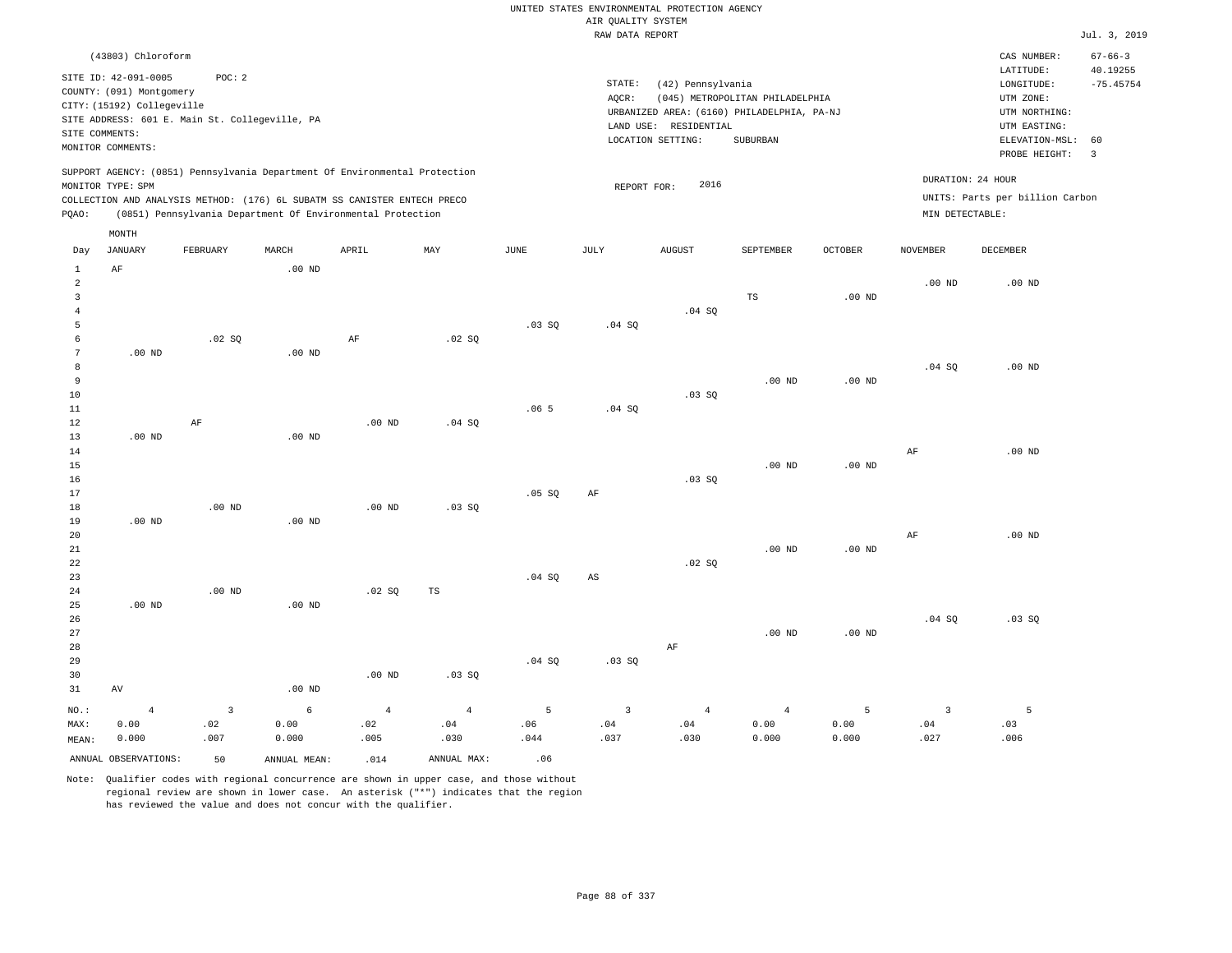|                     |                                                |                   |                   |                                                                            |                   |               |                    | UNITED STATES ENVIRONMENTAL PROTECTION AGENCY |                                            |          |                 |                                 |                           |
|---------------------|------------------------------------------------|-------------------|-------------------|----------------------------------------------------------------------------|-------------------|---------------|--------------------|-----------------------------------------------|--------------------------------------------|----------|-----------------|---------------------------------|---------------------------|
|                     |                                                |                   |                   |                                                                            |                   |               | AIR QUALITY SYSTEM |                                               |                                            |          |                 |                                 |                           |
|                     |                                                |                   |                   |                                                                            |                   |               | RAW DATA REPORT    |                                               |                                            |          |                 |                                 | Jul. 3, 2019              |
|                     | (43803) Chloroform<br>SITE ID: 42-091-0005     | POC: 2            |                   |                                                                            |                   |               |                    |                                               |                                            |          |                 | CAS NUMBER:<br>LATITUDE:        | $67 - 66 - 3$<br>40.19255 |
|                     | COUNTY: (091) Montgomery                       |                   |                   |                                                                            |                   |               | STATE:             | (42) Pennsylvania                             |                                            |          |                 | $\texttt{LONGITUDE}$ :          | $-75.45754$               |
|                     | CITY: (15192) Collegeville                     |                   |                   |                                                                            |                   |               | AQCR:              |                                               | (045) METROPOLITAN PHILADELPHIA            |          |                 | UTM ZONE:                       |                           |
|                     | SITE ADDRESS: 601 E. Main St. Collegeville, PA |                   |                   |                                                                            |                   |               |                    |                                               | URBANIZED AREA: (6160) PHILADELPHIA, PA-NJ |          |                 | UTM NORTHING:                   |                           |
|                     | SITE COMMENTS:                                 |                   |                   |                                                                            |                   |               |                    | LAND USE: RESIDENTIAL                         |                                            |          |                 | UTM EASTING:                    |                           |
|                     | MONITOR COMMENTS:                              |                   |                   |                                                                            |                   |               |                    | LOCATION SETTING:                             | SUBURBAN                                   |          |                 | ELEVATION-MSL:<br>PROBE HEIGHT: | 60<br>$\overline{3}$      |
|                     | MONITOR TYPE: SPM                              |                   |                   | SUPPORT AGENCY: (0851) Pennsylvania Department Of Environmental Protection |                   |               |                    | 2017<br>REPORT FOR:                           |                                            |          |                 | DURATION: 24 HOUR               |                           |
|                     |                                                |                   |                   | COLLECTION AND ANALYSIS METHOD: (176) 6L SUBATM SS CANISTER ENTECH PRECO   |                   |               |                    |                                               |                                            |          |                 | UNITS: Parts per billion Carbon |                           |
| PQAO:               |                                                |                   |                   | (0851) Pennsylvania Department Of Environmental Protection                 |                   |               |                    |                                               |                                            |          | MIN DETECTABLE: |                                 |                           |
|                     | MONTH                                          |                   |                   |                                                                            |                   |               |                    |                                               |                                            |          |                 |                                 |                           |
| Day                 | <b>JANUARY</b>                                 | FEBRUARY          | MARCH             | APRIL                                                                      | MAY               | $_{\rm JUNE}$ | JULY               | <b>AUGUST</b>                                 | SEPTEMBER                                  | OCTOBER  | <b>NOVEMBER</b> | <b>DECEMBER</b>                 |                           |
| $\mathbf{1}$        | .00 <sub>ND</sub>                              |                   |                   | $.00$ ND                                                                   | .00 <sub>ND</sub> |               |                    |                                               |                                            |          |                 |                                 |                           |
| $\overline{a}$<br>3 |                                                |                   | .00 <sub>ND</sub> |                                                                            |                   |               |                    |                                               |                                            |          | $.00$ ND        |                                 |                           |
| $\overline{4}$      |                                                |                   |                   |                                                                            |                   |               |                    |                                               | .03SQ                                      | .03 SQ   |                 | .03SQ                           |                           |
| 5                   |                                                |                   |                   |                                                                            |                   |               |                    | $.03$ SO                                      |                                            |          |                 |                                 |                           |
| 6                   |                                                | .00 <sub>ND</sub> |                   |                                                                            |                   | .04 SQ        | AF                 |                                               |                                            |          |                 |                                 |                           |
| $7\phantom{.0}$     | AV                                             |                   |                   | $.00$ ND                                                                   | $.00$ ND          |               |                    |                                               |                                            |          |                 |                                 |                           |
| 8                   |                                                |                   | .00 <sub>ND</sub> |                                                                            |                   |               |                    |                                               |                                            |          |                 |                                 |                           |
| 9                   |                                                |                   |                   |                                                                            |                   |               |                    |                                               |                                            |          | $.00$ ND        | $.00$ ND                        |                           |
| $10$                |                                                |                   |                   |                                                                            |                   |               |                    |                                               | .03SQ                                      | .03SQ    |                 |                                 |                           |
| $11\,$              |                                                |                   |                   |                                                                            |                   |               |                    | .04 SQ                                        |                                            |          |                 |                                 |                           |
| 12                  |                                                | .00 <sub>ND</sub> |                   |                                                                            |                   | .03SQ         | .03SQ              |                                               |                                            |          |                 |                                 |                           |
| 13                  |                                                |                   |                   | $.00$ ND                                                                   | $.00$ ND          |               |                    |                                               |                                            |          |                 |                                 |                           |
| 14<br>15            |                                                |                   | $.00$ ND          |                                                                            |                   |               |                    |                                               |                                            |          | .03 SQ          | AQ                              |                           |
| 16                  |                                                |                   |                   |                                                                            |                   |               |                    |                                               | $.05$ SO                                   | .03SQ    |                 |                                 |                           |
| 17                  |                                                |                   |                   |                                                                            |                   |               |                    | $.05$ SO                                      |                                            |          |                 |                                 |                           |
| 18                  |                                                | .00 <sub>ND</sub> |                   |                                                                            |                   | .03SQ         | .05SQ              |                                               |                                            |          |                 |                                 |                           |
| 19                  | .03SQ                                          |                   |                   | $\mathbb{A}\mathbb{S}$                                                     | $\rm AF$          |               |                    |                                               |                                            |          |                 |                                 |                           |
| 20                  |                                                |                   | $.00$ ND          |                                                                            |                   |               |                    |                                               |                                            |          |                 |                                 |                           |
| 21                  |                                                |                   |                   |                                                                            |                   |               |                    |                                               |                                            |          | AN              | AV                              |                           |
| 22                  |                                                |                   |                   |                                                                            |                   |               |                    |                                               | $.03$ SO                                   | .04S     |                 |                                 |                           |
| 23                  |                                                |                   |                   |                                                                            |                   |               |                    | .03 SQ                                        |                                            |          |                 |                                 |                           |
| 24                  |                                                | $.00$ ND          |                   |                                                                            |                   | $.00$ ND      | $.03$ SO           |                                               |                                            |          |                 |                                 |                           |
| 25                  | $.00$ ND                                       |                   | $.00$ ND          | AM                                                                         | .03SQ             |               |                    |                                               |                                            |          |                 |                                 |                           |
| 26<br>27            |                                                |                   |                   |                                                                            |                   |               |                    |                                               |                                            |          | $\,\mathrm{AV}$ | $.00$ ND                        |                           |
| 28                  |                                                |                   |                   |                                                                            |                   |               |                    |                                               | $.00$ ND                                   | $.00$ ND |                 |                                 |                           |
| 29                  |                                                |                   |                   |                                                                            |                   |               |                    | .03SQ                                         |                                            |          |                 |                                 |                           |
| 30                  |                                                |                   |                   |                                                                            |                   | .03SQ         | .04 SQ             |                                               |                                            |          |                 |                                 |                           |
| 31                  | $.00$ ND                                       |                   |                   |                                                                            | .03SQ             |               |                    |                                               |                                            |          |                 |                                 |                           |
| NO.:                | $\overline{4}$                                 | $\overline{4}$    | 5                 | $\overline{\mathbf{3}}$                                                    | 5                 | 5             | $\overline{4}$     | 5                                             | 5                                          | 5        | $\overline{3}$  | $\overline{3}$                  |                           |
| MAX:                | .03                                            | 0.00              | 0.00              | 0.00                                                                       | .03               | .04           | .05                | .05                                           | .05                                        | .04      | .03             | .03                             |                           |
| MEAN:               | .008                                           | 0.000             | 0.000             | 0.000                                                                      | .012              | .026          | .038               | .036                                          | .028                                       | .026     | .010            | .010                            |                           |
|                     | ANNUAL OBSERVATIONS:                           | 51                | ANNUAL, MEAN:     | .017                                                                       | ANNUAL MAX:       | .05           |                    |                                               |                                            |          |                 |                                 |                           |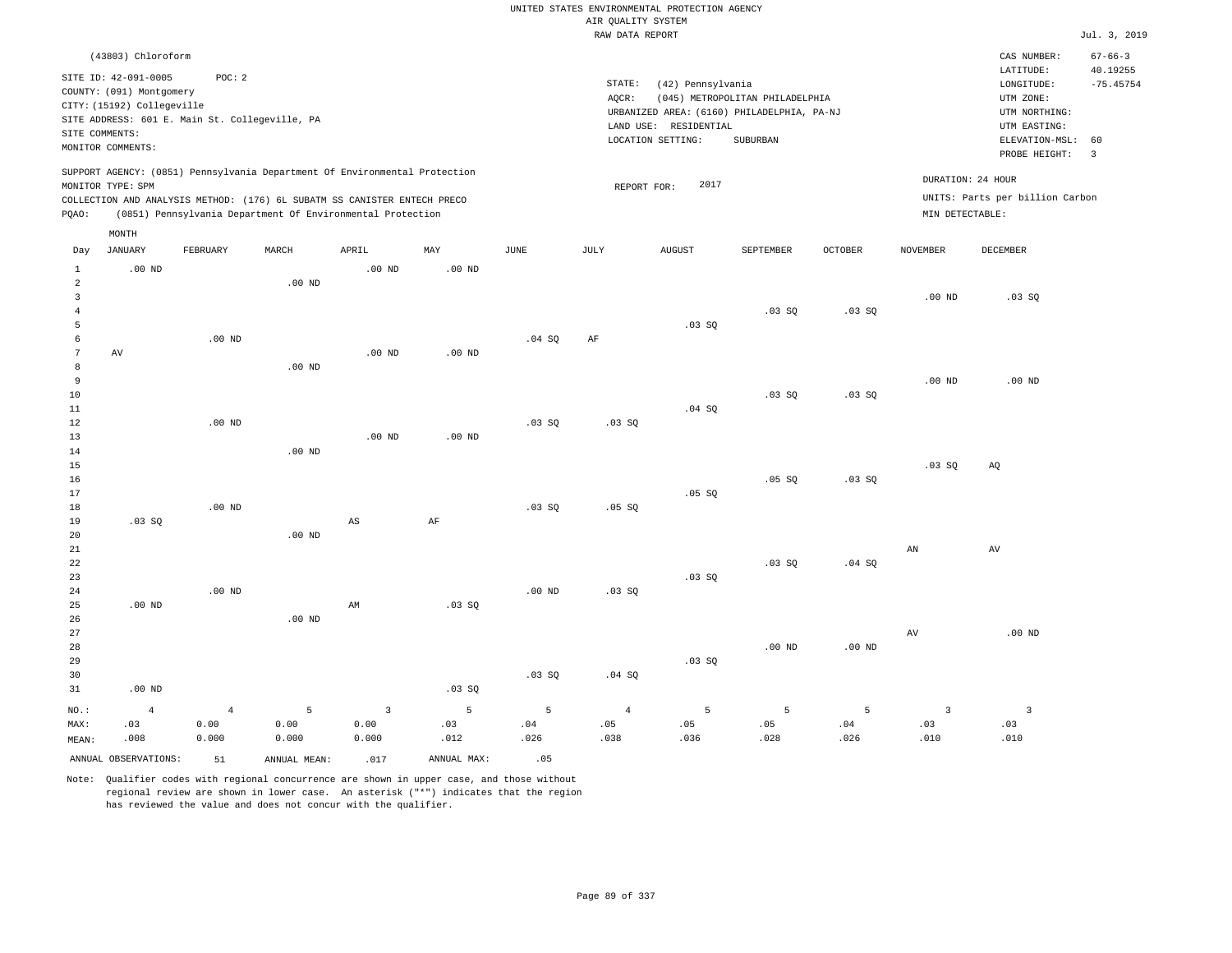|                                              |                                                                                                                                                        |                  |                                 |                                                                                                                                                                                                                      |                                 |                    | UNITED STATES ENVIRONMENTAL PROTECTION AGENCY |                                            |                                                                               |                   |                    |                                                                                      |                                          |
|----------------------------------------------|--------------------------------------------------------------------------------------------------------------------------------------------------------|------------------|---------------------------------|----------------------------------------------------------------------------------------------------------------------------------------------------------------------------------------------------------------------|---------------------------------|--------------------|-----------------------------------------------|--------------------------------------------|-------------------------------------------------------------------------------|-------------------|--------------------|--------------------------------------------------------------------------------------|------------------------------------------|
|                                              |                                                                                                                                                        |                  |                                 |                                                                                                                                                                                                                      |                                 |                    | AIR QUALITY SYSTEM                            |                                            |                                                                               |                   |                    |                                                                                      |                                          |
|                                              |                                                                                                                                                        |                  |                                 |                                                                                                                                                                                                                      |                                 |                    | RAW DATA REPORT                               |                                            |                                                                               |                   |                    |                                                                                      | Jul. 3, 2019                             |
|                                              | (43803) Chloroform<br>SITE ID: 42-091-0005<br>COUNTY: (091) Montgomery<br>CITY: (15192) Collegeville<br>SITE ADDRESS: 601 E. Main St. Collegeville, PA | POC: 2           |                                 |                                                                                                                                                                                                                      |                                 |                    | $\texttt{STATE}$ :<br>AQCR:                   | (42) Pennsylvania<br>LAND USE: RESIDENTIAL | (045) METROPOLITAN PHILADELPHIA<br>URBANIZED AREA: (6160) PHILADELPHIA, PA-NJ |                   |                    | CAS NUMBER:<br>LATITUDE:<br>LONGITUDE:<br>UTM ZONE:<br>UTM NORTHING:<br>UTM EASTING: | $67 - 66 - 3$<br>40.19255<br>$-75.45754$ |
| SITE COMMENTS:                               |                                                                                                                                                        |                  |                                 |                                                                                                                                                                                                                      |                                 |                    |                                               | LOCATION SETTING:                          | SUBURBAN                                                                      |                   |                    | ELEVATION-MSL:                                                                       | 60                                       |
|                                              | MONITOR COMMENTS:                                                                                                                                      |                  |                                 |                                                                                                                                                                                                                      |                                 |                    |                                               |                                            |                                                                               |                   |                    | PROBE HEIGHT:                                                                        | $\overline{3}$                           |
| PQAO:                                        | MONITOR TYPE: SPM                                                                                                                                      |                  |                                 | SUPPORT AGENCY: (0851) Pennsylvania Department Of Environmental Protection<br>COLLECTION AND ANALYSIS METHOD: (176) 6L SUBATM SS CANISTER ENTECH PRECO<br>(0851) Pennsylvania Department Of Environmental Protection |                                 |                    | REPORT FOR:                                   | 2018                                       |                                                                               |                   |                    | DURATION: 24 HOUR<br>UNITS: Parts per billion Carbon<br>MIN DETECTABLE: .0316075     |                                          |
|                                              | MONTH                                                                                                                                                  |                  |                                 |                                                                                                                                                                                                                      |                                 |                    |                                               |                                            |                                                                               |                   |                    |                                                                                      |                                          |
| Day                                          | <b>JANUARY</b>                                                                                                                                         | FEBRUARY         | MARCH                           | APRIL                                                                                                                                                                                                                | MAY                             | <b>JUNE</b>        | JULY                                          | <b>AUGUST</b>                              | SEPTEMBER                                                                     | OCTOBER           | <b>NOVEMBER</b>    | <b>DECEMBER</b>                                                                      |                                          |
| $\mathbf{1}$<br>2<br>$\overline{\mathbf{3}}$ | AS                                                                                                                                                     | $.00$ ND         | $_{\rm AG}$                     | $.00$ ND                                                                                                                                                                                                             | $.00$ ND                        | $.00$ ND           | .04 S0                                        |                                            |                                                                               |                   |                    |                                                                                      |                                          |
| $\,4\,$<br>5<br>6                            |                                                                                                                                                        |                  |                                 |                                                                                                                                                                                                                      |                                 |                    |                                               | .065                                       | AF                                                                            | $.00$ ND          | .00 <sub>ND</sub>  | $.00$ ND                                                                             |                                          |
| $7\phantom{.0}$<br>8<br>9                    | $.00$ ND                                                                                                                                               | $.00$ ND         | $.00$ ND                        | .00 <sub>ND</sub>                                                                                                                                                                                                    | $.00$ ND                        | .00 <sub>ND</sub>  | .04 SQ                                        |                                            |                                                                               |                   |                    |                                                                                      |                                          |
| 10<br>11<br>12                               |                                                                                                                                                        |                  |                                 |                                                                                                                                                                                                                      |                                 |                    |                                               | $.03$ SO                                   | $.00$ ND                                                                      | $.00$ ND          | .00 <sub>ND</sub>  | .04 SQ                                                                               |                                          |
| 13<br>14<br>15<br>16                         | $.00$ ND                                                                                                                                               | $.00$ ND         | $.00$ ND                        | $.00$ ND                                                                                                                                                                                                             | AV                              | $.00$ ND           | .065                                          |                                            |                                                                               |                   | $.00$ ND           | $.00$ ND                                                                             |                                          |
| 17<br>18<br>19                               |                                                                                                                                                        | .03 SQ           |                                 |                                                                                                                                                                                                                      |                                 | .00 <sub>ND</sub>  | $.04$ QX                                      | $.00$ ND                                   | $.04$ QX                                                                      | .05 QX            |                    |                                                                                      |                                          |
| 20<br>21<br>22<br>23                         | $.00$ ND                                                                                                                                               |                  | $.00$ ND                        | $.00$ ND                                                                                                                                                                                                             | AV                              |                    |                                               |                                            | .00 <sub>ND</sub>                                                             | .00 <sub>ND</sub> | .00 <sub>ND</sub>  | $.00$ ND                                                                             |                                          |
| 24<br>25<br>26<br>27                         | .00 <sub>ND</sub>                                                                                                                                      | $.00$ ND         | $.00$ ND                        | .00 <sub>ND</sub>                                                                                                                                                                                                    | $.00$ ND                        | $.00$ ND           | $.00$ ND                                      | .05 SQ                                     |                                                                               |                   |                    |                                                                                      |                                          |
| 28<br>29<br>30                               |                                                                                                                                                        |                  |                                 |                                                                                                                                                                                                                      |                                 |                    |                                               | $\operatorname{AV}$                        | $.00$ ND                                                                      | $.00$ ND          | .00 <sub>ND</sub>  | $.00$ ND                                                                             |                                          |
| 31                                           |                                                                                                                                                        |                  |                                 |                                                                                                                                                                                                                      |                                 |                    | .04 SQ                                        |                                            |                                                                               |                   |                    |                                                                                      |                                          |
| NO.:<br>MAX:<br>MEAN:                        | $\overline{4}$<br>0.00<br>0.000                                                                                                                        | 5<br>.03<br>.006 | $\overline{4}$<br>0.00<br>0.000 | 5<br>0.00<br>0.000                                                                                                                                                                                                   | $\overline{3}$<br>0.00<br>0.000 | 5<br>0.00<br>0.000 | 6<br>.06<br>.037                              | $\overline{4}$<br>.06<br>.035              | $\overline{4}$<br>.04<br>.010                                                 | 5<br>.05<br>.010  | 5<br>0.00<br>0.000 | 5<br>.04<br>.008                                                                     |                                          |
|                                              | ANNUAL OBSERVATIONS:                                                                                                                                   | 55               | ANNUAL MEAN:                    | .009                                                                                                                                                                                                                 | ANNUAL MAX:                     | .06                |                                               |                                            |                                                                               |                   |                    |                                                                                      |                                          |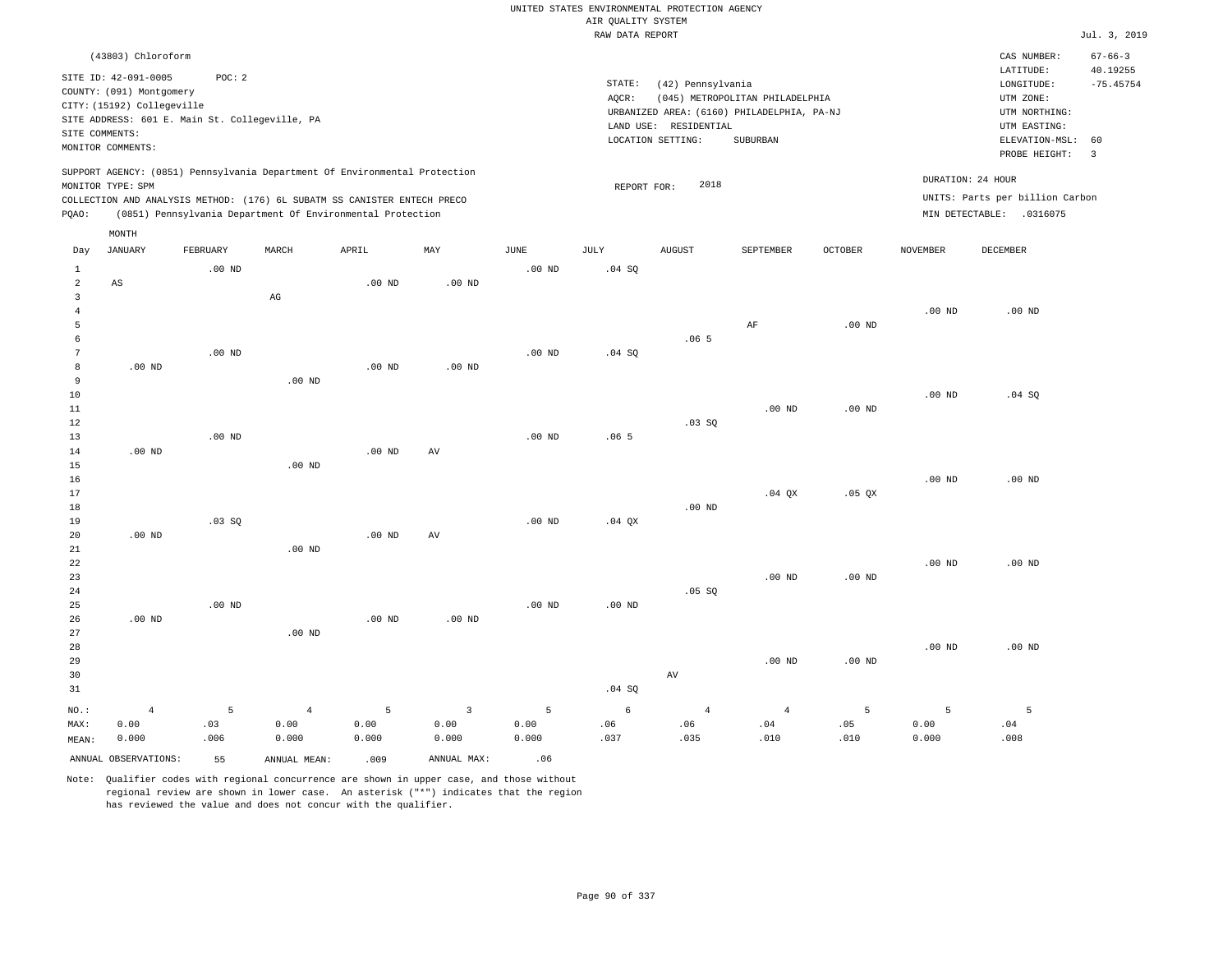|                 | (43804) Carbon tetrachloride |                                                |                        |                                                                                                                                                                                                                      |                |        |                 |                       |                                                                               |                  |                                      | CAS NUMBER:                     | $56 - 23 - 5$ |
|-----------------|------------------------------|------------------------------------------------|------------------------|----------------------------------------------------------------------------------------------------------------------------------------------------------------------------------------------------------------------|----------------|--------|-----------------|-----------------------|-------------------------------------------------------------------------------|------------------|--------------------------------------|---------------------------------|---------------|
|                 | SITE ID: 42-091-0005         | POC: 2                                         |                        |                                                                                                                                                                                                                      |                |        |                 |                       |                                                                               |                  |                                      | LATITUDE:                       | 40.19255      |
|                 | COUNTY: (091) Montgomery     |                                                |                        |                                                                                                                                                                                                                      |                |        | STATE:<br>AOCR: | (42) Pennsylvania     |                                                                               |                  |                                      | LONGITUDE:<br>UTM ZONE:         | $-75.45754$   |
|                 | CITY: (15192) Collegeville   |                                                |                        |                                                                                                                                                                                                                      |                |        |                 |                       | (045) METROPOLITAN PHILADELPHIA<br>URBANIZED AREA: (6160) PHILADELPHIA, PA-NJ |                  |                                      | UTM NORTHING:                   |               |
|                 |                              | SITE ADDRESS: 601 E. Main St. Collegeville, PA |                        |                                                                                                                                                                                                                      |                |        |                 | LAND USE: RESIDENTIAL |                                                                               |                  |                                      | UTM EASTING:                    |               |
|                 | SITE COMMENTS:               |                                                |                        |                                                                                                                                                                                                                      |                |        |                 | LOCATION SETTING:     | <b>SUBURBAN</b>                                                               |                  |                                      | ELEVATION-MSL:                  | 60            |
|                 | MONITOR COMMENTS:            |                                                |                        |                                                                                                                                                                                                                      |                |        |                 |                       |                                                                               |                  |                                      | PROBE HEIGHT:                   | 3             |
| PQAO:           | MONITOR TYPE: SPM            |                                                |                        | SUPPORT AGENCY: (0851) Pennsylvania Department Of Environmental Protection<br>COLLECTION AND ANALYSIS METHOD: (176) 6L SUBATM SS CANISTER ENTECH PRECO<br>(0851) Pennsylvania Department Of Environmental Protection |                |        | REPORT FOR:     | 2013                  |                                                                               |                  | DURATION: 24 HOUR<br>MIN DETECTABLE: | UNITS: Parts per billion Carbon |               |
|                 | MONTH                        |                                                |                        |                                                                                                                                                                                                                      |                |        |                 |                       |                                                                               |                  |                                      |                                 |               |
| Day             | <b>JANUARY</b>               | FEBRUARY                                       | MARCH                  | APRIL                                                                                                                                                                                                                | MAY            | JUNE   | JULY            | <b>AUGUST</b>         | SEPTEMBER                                                                     | <b>OCTOBER</b>   | NOVEMBER                             | <b>DECEMBER</b>                 |               |
| $\mathbf{1}$    |                              |                                                |                        |                                                                                                                                                                                                                      |                |        |                 |                       |                                                                               | AS               |                                      |                                 |               |
| $\overline{a}$  |                              |                                                |                        |                                                                                                                                                                                                                      |                |        |                 | .09SQ                 | .09SQ                                                                         |                  |                                      |                                 |               |
| $\overline{3}$  |                              | .10S                                           |                        |                                                                                                                                                                                                                      |                | .11 S0 | .09S            |                       |                                                                               |                  |                                      |                                 |               |
| $\overline{4}$  | .10S                         |                                                |                        | .09S                                                                                                                                                                                                                 | .10S           |        |                 |                       |                                                                               |                  |                                      |                                 |               |
| 5               |                              |                                                | .11 SQ                 |                                                                                                                                                                                                                      |                |        |                 |                       |                                                                               |                  |                                      |                                 |               |
| 6               |                              |                                                |                        |                                                                                                                                                                                                                      |                |        |                 |                       |                                                                               |                  | .11 S0                               | .11 <sub>OX</sub>               |               |
| $7\phantom{.0}$ |                              |                                                |                        |                                                                                                                                                                                                                      |                |        |                 |                       | .10S                                                                          | .09SQ            |                                      |                                 |               |
| 8               |                              |                                                |                        |                                                                                                                                                                                                                      |                |        |                 | .09SQ                 |                                                                               |                  |                                      |                                 |               |
| 9<br>10         |                              | .11 SQ                                         |                        |                                                                                                                                                                                                                      |                | .10S   | .10S            |                       |                                                                               |                  |                                      |                                 |               |
| 11              | .11 SQ                       |                                                | .11 SQ                 | .09SQ                                                                                                                                                                                                                | .10SQ          |        |                 |                       |                                                                               |                  |                                      |                                 |               |
| 12              |                              |                                                |                        |                                                                                                                                                                                                                      |                |        |                 |                       |                                                                               |                  | .10S                                 | .09SQ                           |               |
| 13              |                              |                                                |                        |                                                                                                                                                                                                                      |                |        |                 |                       | .10SQ                                                                         | .13 <sub>5</sub> |                                      |                                 |               |
| 14              |                              |                                                |                        |                                                                                                                                                                                                                      |                |        |                 | .09SQ                 |                                                                               |                  |                                      |                                 |               |
| 15              |                              | .10SQ                                          |                        |                                                                                                                                                                                                                      |                | .10S   | .10S            |                       |                                                                               |                  |                                      |                                 |               |
| 16              | .10SQ                        |                                                |                        | .09SQ                                                                                                                                                                                                                | AF             |        |                 |                       |                                                                               |                  |                                      |                                 |               |
| 17              |                              |                                                | AF                     |                                                                                                                                                                                                                      |                |        |                 |                       |                                                                               |                  |                                      |                                 |               |
| 18              |                              |                                                |                        |                                                                                                                                                                                                                      |                |        |                 |                       |                                                                               |                  | .11 SQ                               | .09SQ                           |               |
| 19<br>20        |                              |                                                |                        |                                                                                                                                                                                                                      |                |        |                 | .09CL                 | AF                                                                            | $\rm{AF}$        |                                      |                                 |               |
| 21              |                              | .10SQ                                          |                        |                                                                                                                                                                                                                      |                | .10SQ  | .10S            |                       |                                                                               |                  |                                      |                                 |               |
| 22              | .09SQ                        |                                                |                        | .09SQ                                                                                                                                                                                                                | AF             |        |                 |                       |                                                                               |                  |                                      |                                 |               |
| 23              |                              |                                                | .10S                   |                                                                                                                                                                                                                      |                |        |                 |                       |                                                                               |                  |                                      |                                 |               |
| 24              |                              |                                                |                        |                                                                                                                                                                                                                      |                |        |                 |                       |                                                                               |                  | .10S                                 | .10S                            |               |
| 25              |                              |                                                |                        |                                                                                                                                                                                                                      |                |        |                 |                       | .10S                                                                          | .12S             |                                      |                                 |               |
| 26              |                              |                                                |                        |                                                                                                                                                                                                                      |                |        |                 | .09SQ                 |                                                                               |                  |                                      |                                 |               |
| 27              |                              | .10S                                           |                        |                                                                                                                                                                                                                      |                | .09S   | .10S            |                       |                                                                               |                  |                                      |                                 |               |
| 28<br>29        | .10S                         |                                                | $\mathbb{A}\mathbb{S}$ | .10SQ                                                                                                                                                                                                                | .11 SQ         |        |                 |                       |                                                                               |                  |                                      |                                 |               |
| 30              |                              |                                                |                        |                                                                                                                                                                                                                      |                |        |                 |                       |                                                                               |                  | .10S                                 | .11 S0                          |               |
| 31              |                              |                                                |                        |                                                                                                                                                                                                                      |                |        |                 |                       |                                                                               | .09SQ            |                                      |                                 |               |
| NO.:            | 5                            | 5                                              | $\overline{3}$         | 5                                                                                                                                                                                                                    | $\overline{3}$ | 5      | 5               | 5                     | $\overline{4}$                                                                | $\overline{4}$   | 5                                    | 5                               |               |
| MAX:            | .11                          | .11                                            | .11                    | .10                                                                                                                                                                                                                  | .11            | .11    | .10             | .09                   | .10                                                                           | .13              | .11                                  | .11                             |               |
| MEAN:           | .100                         | .102                                           | .107                   | .092                                                                                                                                                                                                                 | .103           | .100   | .098            | .090                  | .098                                                                          | .108             | .104                                 | .100                            |               |

ANNUAL OBSERVATIONS:  $54$  ANNUAL MEAN: .100 ANNUAL MAX: .13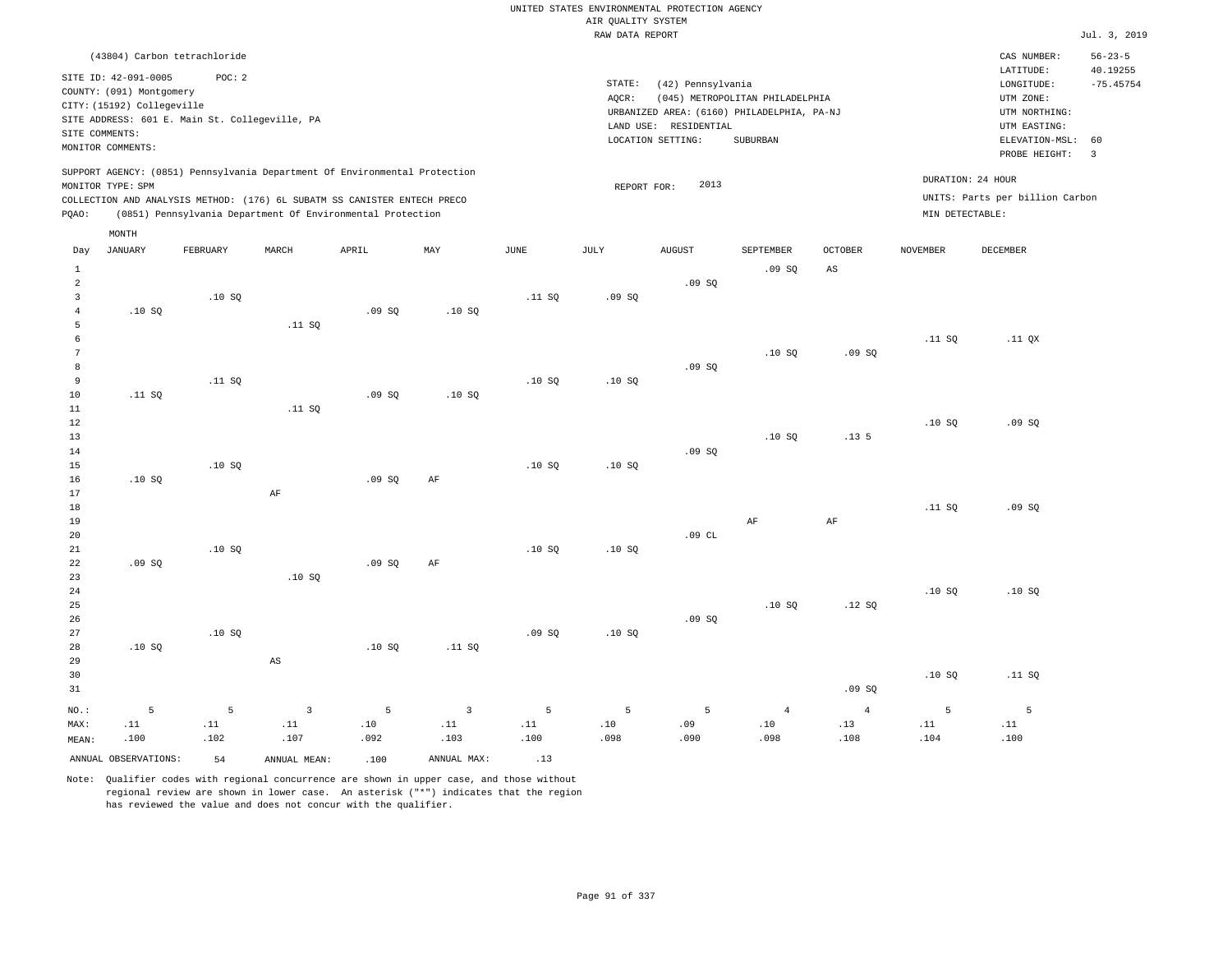|                         |                            |                                                |                  |                                                                            |                |                |                    | UNITED STATES ENVIRONMENTAL PROTECTION AGENCY |                                            |                |                 |                                 |                           |
|-------------------------|----------------------------|------------------------------------------------|------------------|----------------------------------------------------------------------------|----------------|----------------|--------------------|-----------------------------------------------|--------------------------------------------|----------------|-----------------|---------------------------------|---------------------------|
|                         |                            |                                                |                  |                                                                            |                |                | AIR OUALITY SYSTEM |                                               |                                            |                |                 |                                 |                           |
|                         |                            |                                                |                  |                                                                            |                |                | RAW DATA REPORT    |                                               |                                            |                |                 |                                 | Jul. 3, 2019              |
|                         |                            | (43804) Carbon tetrachloride                   |                  |                                                                            |                |                |                    |                                               |                                            |                |                 | CAS NUMBER:<br>LATITUDE:        | $56 - 23 - 5$<br>40.19255 |
|                         | SITE ID: 42-091-0005       | POC: 2                                         |                  |                                                                            |                |                | STATE:             | (42) Pennsylvania                             |                                            |                |                 | LONGITUDE:                      | $-75.45754$               |
|                         | COUNTY: (091) Montgomery   |                                                |                  |                                                                            |                |                | AOCR:              |                                               | (045) METROPOLITAN PHILADELPHIA            |                |                 | UTM ZONE:                       |                           |
|                         | CITY: (15192) Collegeville |                                                |                  |                                                                            |                |                |                    |                                               | URBANIZED AREA: (6160) PHILADELPHIA, PA-NJ |                |                 | UTM NORTHING:                   |                           |
|                         | SITE COMMENTS:             | SITE ADDRESS: 601 E. Main St. Collegeville, PA |                  |                                                                            |                |                |                    | LAND USE: RESIDENTIAL                         |                                            |                |                 | UTM EASTING:                    |                           |
|                         | MONITOR COMMENTS:          |                                                |                  |                                                                            |                |                |                    | LOCATION SETTING:                             | SUBURBAN                                   |                |                 | ELEVATION-MSL:<br>PROBE HEIGHT: | 60<br>$\overline{3}$      |
|                         |                            |                                                |                  | SUPPORT AGENCY: (0851) Pennsylvania Department Of Environmental Protection |                |                |                    |                                               |                                            |                |                 |                                 |                           |
|                         | MONITOR TYPE: SPM          |                                                |                  |                                                                            |                |                | REPORT FOR:        | 2014                                          |                                            |                |                 | DURATION: 24 HOUR               |                           |
|                         |                            |                                                |                  | COLLECTION AND ANALYSIS METHOD: (176) 6L SUBATM SS CANISTER ENTECH PRECO   |                |                |                    |                                               |                                            |                |                 | UNITS: Parts per billion Carbon |                           |
| POAO:                   |                            |                                                |                  | (0851) Pennsylvania Department Of Environmental Protection                 |                |                |                    |                                               |                                            |                | MIN DETECTABLE: |                                 |                           |
| Day                     | MONTH<br><b>JANUARY</b>    | FEBRUARY                                       | MARCH            | APRIL                                                                      | MAY            | <b>JUNE</b>    | JULY               | <b>AUGUST</b>                                 | SEPTEMBER                                  | <b>OCTOBER</b> | <b>NOVEMBER</b> | <b>DECEMBER</b>                 |                           |
| $\mathbf{1}$            |                            |                                                |                  |                                                                            |                |                |                    |                                               |                                            |                | .09S            | .10S                            |                           |
| $\overline{2}$          |                            |                                                |                  |                                                                            |                |                |                    |                                               | .07S                                       | .10SQ          |                 |                                 |                           |
| $\overline{\mathbf{3}}$ |                            |                                                |                  |                                                                            |                |                |                    | AF                                            |                                            |                |                 |                                 |                           |
| $\overline{4}$          |                            | .11 S0                                         |                  |                                                                            |                | .09S           | .09S               |                                               |                                            |                |                 |                                 |                           |
| 5                       | .12S                       |                                                |                  | .12 <sub>OX</sub>                                                          | .11 S0         |                |                    |                                               |                                            |                |                 |                                 |                           |
| 6                       |                            |                                                | .08S             |                                                                            |                |                |                    |                                               |                                            |                |                 |                                 |                           |
| 7                       |                            |                                                |                  |                                                                            |                |                |                    |                                               |                                            |                | .09SQ           | .10SQ                           |                           |
| 8                       |                            |                                                |                  |                                                                            |                |                |                    |                                               | .09S                                       | .09S           |                 |                                 |                           |
| 9                       |                            |                                                |                  |                                                                            |                |                |                    | .08SQ                                         |                                            |                |                 |                                 |                           |
| 10                      |                            | $\mathbb{A}\mathbb{S}$                         |                  |                                                                            |                | .11 S0         | .10S               |                                               |                                            |                |                 |                                 |                           |
| $1\,1$                  | .15 <sub>5</sub>           |                                                |                  | .12S                                                                       | .11 SQ         |                |                    |                                               |                                            |                |                 |                                 |                           |
| 12                      |                            |                                                | .10S             |                                                                            |                |                |                    |                                               |                                            |                |                 |                                 |                           |
| 13                      |                            |                                                |                  |                                                                            |                |                |                    |                                               |                                            |                | .09SQ           | AF                              |                           |
| 14                      |                            |                                                |                  |                                                                            |                |                |                    |                                               | .08SQ                                      | .08SQ          |                 |                                 |                           |
| 15                      |                            |                                                |                  |                                                                            |                |                |                    | .08SQ                                         |                                            |                |                 |                                 |                           |
| 16                      |                            | .09S                                           |                  |                                                                            |                | $_{\rm AS}$    | AF                 |                                               |                                            |                |                 |                                 |                           |
| 17<br>18                | .08S                       |                                                | .15 <sub>5</sub> | .08S                                                                       | .10S           |                |                    |                                               |                                            |                |                 |                                 |                           |
| 19                      |                            |                                                |                  |                                                                            |                |                |                    |                                               |                                            |                | $\rm AF$        | .09SQ                           |                           |
| 20                      |                            |                                                |                  |                                                                            |                |                |                    |                                               | .09S                                       | .09SQ          |                 |                                 |                           |
| 21                      |                            |                                                |                  |                                                                            |                |                |                    | .08S                                          |                                            |                |                 |                                 |                           |
| 22                      |                            | .11 S0                                         |                  |                                                                            |                | $_{\rm AS}$    | AS                 |                                               |                                            |                |                 |                                 |                           |
| 23                      | .11 S0                     |                                                |                  | .12                                                                        | .10S           |                |                    |                                               |                                            |                |                 |                                 |                           |
| 24                      |                            |                                                | .17 <sub>5</sub> |                                                                            |                |                |                    |                                               |                                            |                |                 |                                 |                           |
| 25                      |                            |                                                |                  |                                                                            |                |                |                    |                                               |                                            |                | .09SQ           | .09SQ                           |                           |
| 26                      |                            |                                                |                  |                                                                            |                |                |                    |                                               | .09S                                       | .09SQ          |                 |                                 |                           |
| 27                      |                            |                                                |                  |                                                                            |                |                |                    | .065                                          |                                            |                |                 |                                 |                           |
| 28                      |                            | .10S                                           |                  |                                                                            |                | .10S           | .18 <sub>5</sub>   |                                               |                                            |                |                 |                                 |                           |
| 29                      | .08SQ                      |                                                |                  | .12SQ                                                                      | $\rm AF$       |                |                    |                                               |                                            |                |                 |                                 |                           |
| 30                      |                            |                                                | .11 QX           |                                                                            |                |                |                    |                                               |                                            |                |                 |                                 |                           |
| 31                      |                            |                                                |                  |                                                                            |                |                |                    |                                               |                                            |                |                 | .10S                            |                           |
| NO.:                    | 5                          | $\overline{4}$                                 | 5                | 5                                                                          | $\overline{4}$ | $\overline{3}$ | $\overline{3}$     | $\overline{4}$                                | 5                                          | 5              | $\overline{4}$  | 5                               |                           |

ANNUAL OBSERVATIONS: 52 ANNUAL MEAN: .100 ANNUAL MAX: .18

 .17 .122

NO.: MAX: MEAN:

 .15 .108

 .11 .103

Note: Qualifier codes with regional concurrence are shown in upper case, and those without regional review are shown in lower case. An asterisk ("\*") indicates that the region has reviewed the value and does not concur with the qualifier.

 .12 .112  .11 .105  .11 .100

 .18 .123

 .08 .075

 .09 .084  .10 .090

 .09 .090  .10 .096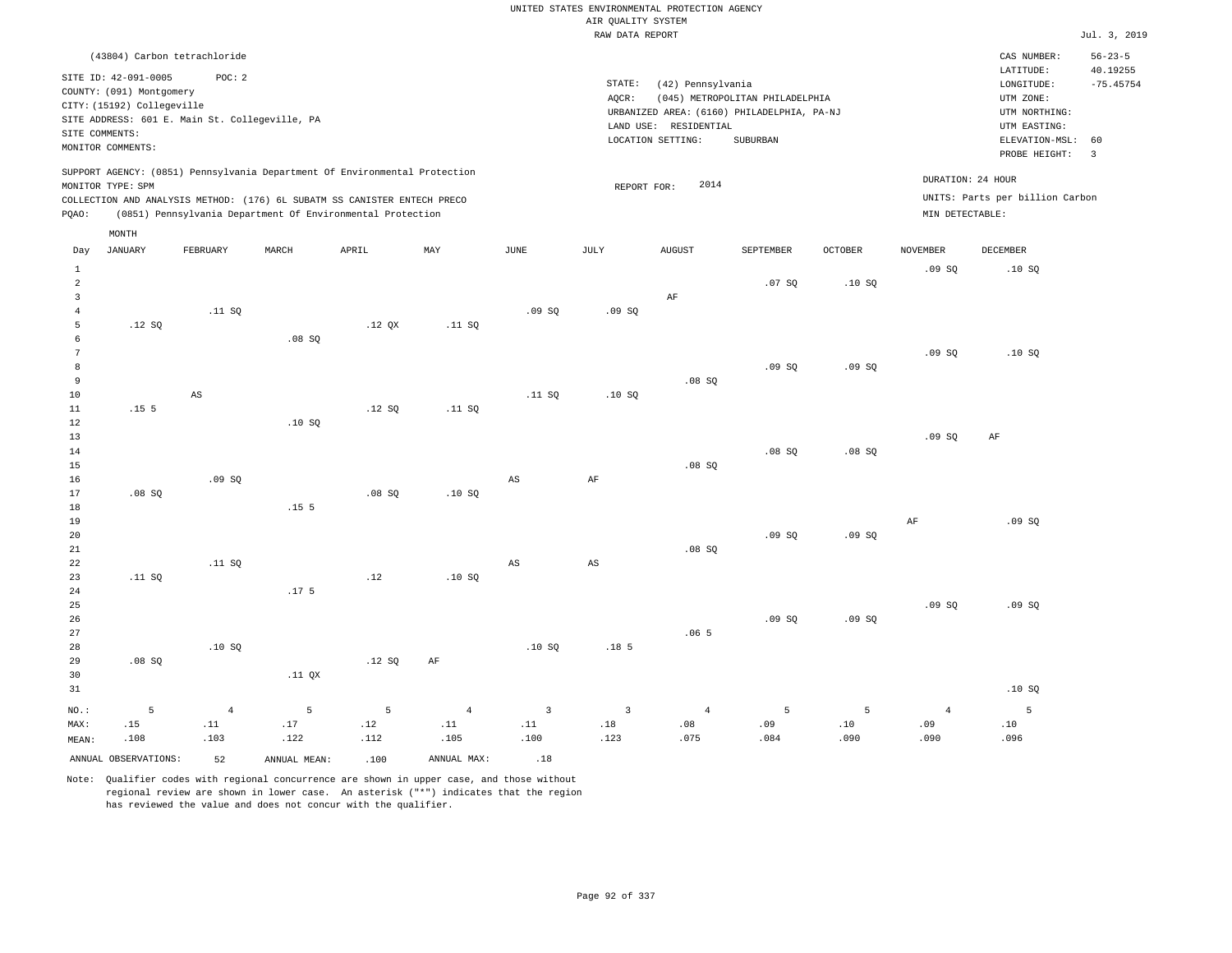| (43804) Carbon tetrachloride                                                                                                                                                                                                                       |                                                                                                                                                                                    | CAS NUMBER:                                                                                                 | $56 - 23 - 5$           |
|----------------------------------------------------------------------------------------------------------------------------------------------------------------------------------------------------------------------------------------------------|------------------------------------------------------------------------------------------------------------------------------------------------------------------------------------|-------------------------------------------------------------------------------------------------------------|-------------------------|
| SITE ID: 42-091-0005<br>POC:2<br>COUNTY: (091) Montgomery<br>CITY: (15192) Collegeville<br>SITE ADDRESS: 601 E. Main St. Collegeville, PA<br>SITE COMMENTS:<br>MONITOR COMMENTS:                                                                   | STATE:<br>(42) Pennsylvania<br>(045) METROPOLITAN PHILADELPHIA<br>AOCR:<br>URBANIZED AREA: (6160) PHILADELPHIA, PA-NJ<br>RESIDENTIAL<br>LAND USE:<br>LOCATION SETTING:<br>SUBURBAN | LATITUDE:<br>LONGITUDE:<br>UTM ZONE:<br>UTM NORTHING:<br>UTM EASTING:<br>ELEVATION-MSL: 60<br>PROBE HEIGHT: | 40.19255<br>$-75.45754$ |
| SUPPORT AGENCY: (0851) Pennsylvania Department Of Environmental Protection<br>MONITOR TYPE: SPM<br>COLLECTION AND ANALYSIS METHOD: (176) 6L SUBATM SS CANISTER ENTECH PRECO<br>(0851) Pennsylvania Department Of Environmental Protection<br>POAO: | DURATION: 24 HOUR<br>2015<br>REPORT FOR:<br>MIN DETECTABLE:                                                                                                                        | UNITS: Parts per billion Carbon                                                                             |                         |

| Day          | <b>JANUARY</b>         | FEBRUARY                     | MARCH                  | APRIL  | $\ensuremath{\text{MAX}}$ | $_{\rm JUNE}$                | JULY                         | AUGUST                       | SEPTEMBER | OCTOBER                      | <b>NOVEMBER</b>              | DECEMBER                     |
|--------------|------------------------|------------------------------|------------------------|--------|---------------------------|------------------------------|------------------------------|------------------------------|-----------|------------------------------|------------------------------|------------------------------|
| $\mathbf{1}$ |                        |                              | $\mathbb{A}\mathbb{S}$ |        |                           |                              |                              |                              |           |                              |                              |                              |
| $\,2$        |                        |                              |                        |        |                           |                              |                              |                              |           |                              | .10 <sub>C</sub>             | $\rm AF$                     |
| 3            |                        |                              |                        |        |                           |                              |                              |                              | .10S      | .09SQ                        |                              |                              |
| $\bf 4$      |                        |                              |                        |        |                           |                              |                              | .09SQ                        |           |                              |                              |                              |
| 5            |                        | .10SQ                        |                        |        |                           | .08SQ                        | .09SQ                        |                              |           |                              |                              |                              |
| $\epsilon$   | .10S                   |                              |                        | .08SQ  | .07 SQ                    |                              |                              |                              |           |                              |                              |                              |
| $\sqrt{7}$   |                        |                              | .07 <sub>5</sub>       |        |                           |                              |                              |                              |           |                              |                              |                              |
| 8            |                        |                              |                        |        |                           |                              |                              |                              |           |                              | .10SQ                        | $\rm AF$                     |
| 9            |                        |                              |                        |        |                           |                              |                              |                              | .09SQ     | .11 SQ                       |                              |                              |
| $10$         |                        |                              |                        |        |                           |                              |                              | $\rm AF$                     |           |                              |                              |                              |
| $11\,$       |                        | .11 SQ                       |                        |        |                           | .09SQ                        | .10SQ                        |                              |           |                              |                              |                              |
| $1\,2$       | $\rm AF$               |                              | .09SQ                  | .08SQ  | .08 SQ                    |                              |                              |                              |           |                              |                              |                              |
| 13<br>14     |                        |                              |                        |        |                           |                              |                              |                              |           |                              | .10SQ                        | .10SQ                        |
| 15           |                        |                              |                        |        |                           |                              |                              |                              | .08SQ     | .09SQ                        |                              |                              |
| 16           |                        |                              |                        |        |                           |                              |                              | .09SQ                        |           |                              |                              |                              |
| 17           |                        | .11 SQ                       |                        |        |                           | $_{\rm AS}$                  | .10SQ                        |                              |           |                              |                              |                              |
| 18           | .10SQ                  |                              |                        | .09SQ  | .09SQ                     |                              |                              |                              |           |                              |                              |                              |
| 19           |                        |                              | .08SQ                  |        |                           |                              |                              |                              |           |                              |                              |                              |
| 20           |                        |                              |                        |        |                           |                              |                              |                              |           |                              | .10S                         | .09SQ                        |
| 21           |                        |                              |                        |        |                           |                              |                              |                              | .09SQ     | .09 <sub>c</sub>             |                              |                              |
| $2\sqrt{2}$  |                        |                              |                        |        |                           |                              |                              | $\rm AF$                     |           |                              |                              |                              |
| 23           |                        | .11 SQ                       |                        |        |                           | $\rm{AF}$                    | .11 SQ                       |                              |           |                              |                              |                              |
| $2\sqrt{4}$  | $\mathbb{A}\mathbb{S}$ |                              |                        | .07 SQ | .08 SQ                    |                              |                              |                              |           |                              |                              |                              |
| $25\,$       |                        |                              | .08SQ                  |        |                           |                              |                              |                              |           |                              |                              |                              |
| 26           |                        |                              |                        |        |                           |                              |                              |                              |           |                              | $\rm{AF}$                    | .10 QX                       |
| $2\,7$       |                        |                              |                        |        |                           |                              |                              |                              | .10S      | .10 <sub>C</sub>             |                              |                              |
| 28           |                        |                              |                        |        |                           |                              |                              | .10SQ                        |           |                              |                              |                              |
| 29           |                        |                              |                        |        |                           | .10S                         | .10SQ                        |                              |           |                              |                              |                              |
| 30           | .10SQ                  |                              |                        | .07 SQ | .08 SQ                    |                              |                              |                              |           |                              |                              |                              |
| 31           |                        |                              | .08 SQ                 |        |                           |                              |                              |                              |           |                              |                              |                              |
| $NO.$ :      | $\overline{3}$         | $\overline{4}$               | 5                      | 5      | 5                         | $\overline{\mathbf{3}}$      | 5                            | $\overline{\mathbf{3}}$      | 5         | 5                            | $\overline{4}$               | $\overline{\mathbf{3}}$      |
| MAX:         | $.10$                  | $\footnotesize\substack{11}$ | .09                    | .09    | .09                       | $\footnotesize\substack{10}$ | $\footnotesize\substack{11}$ | $\footnotesize\substack{10}$ | $.10$     | $\footnotesize\substack{11}$ | $\footnotesize\substack{10}$ | $\footnotesize\substack{10}$ |
| MEAN:        | .100                   | .108                         | .080                   | .078   | .080                      | .090                         | .100                         | .093                         | .092      | .096                         | .100                         | .097                         |
|              | ANNUAL OBSERVATIONS:   | 50                           | ANNUAL MEAN:           | .092   | ANNUAL MAX:               | .11                          |                              |                              |           |                              |                              |                              |

Note: Qualifier codes with regional concurrence are shown in upper case, and those without regional review are shown in lower case. An asterisk ("\*") indicates that the region has reviewed the value and does not concur with the qualifier.

MONTH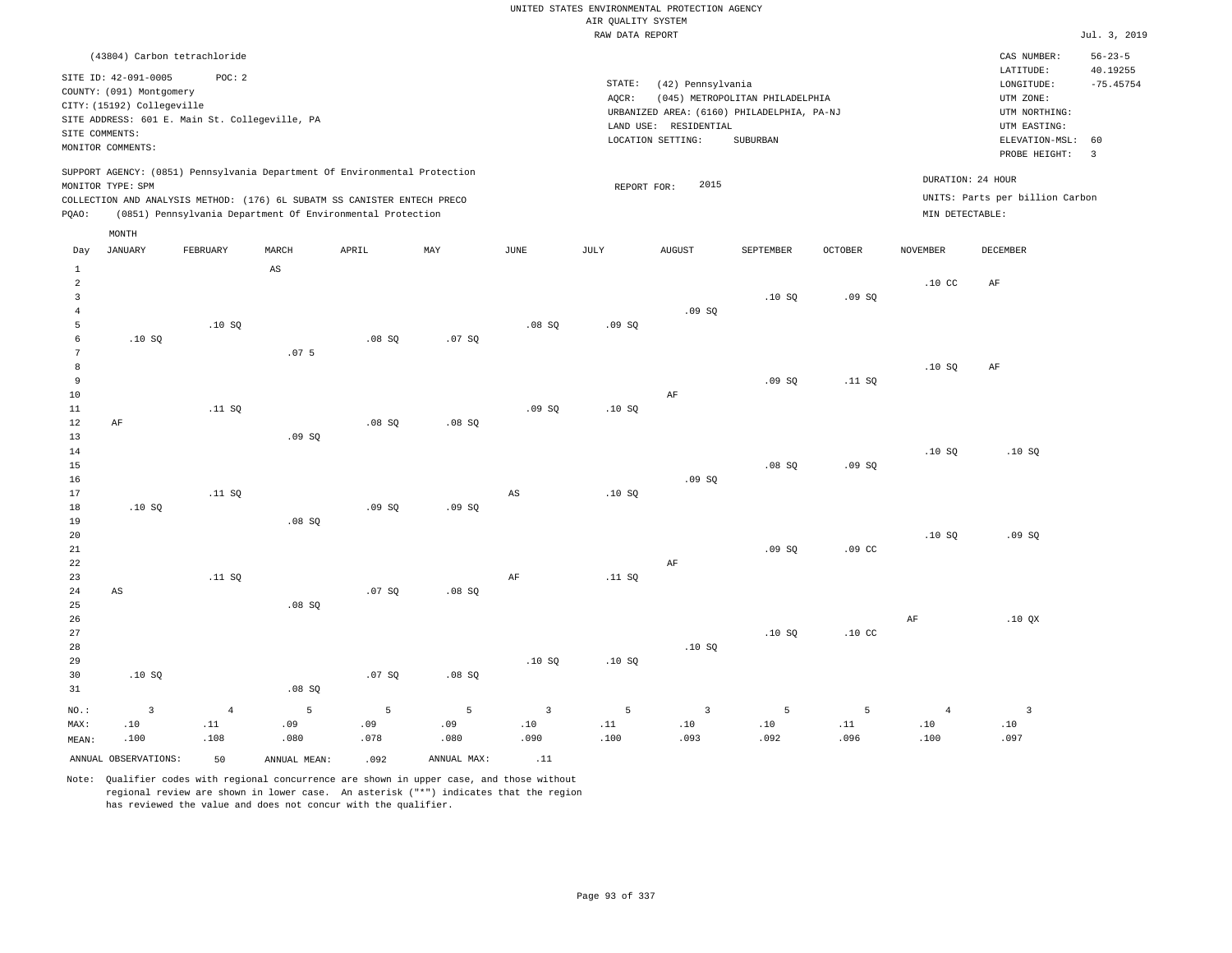## UNITED STATES ENVIRONMENTAL PROTECTION AGENCY AIR QUALITY SYSTEM

|                |                            |                                                |                  |                                                                            |      |                  | RAW DATA REPORT |                       |                                            |                |                 |                                 | Jul. 3, 2019  |
|----------------|----------------------------|------------------------------------------------|------------------|----------------------------------------------------------------------------|------|------------------|-----------------|-----------------------|--------------------------------------------|----------------|-----------------|---------------------------------|---------------|
|                |                            | (43804) Carbon tetrachloride                   |                  |                                                                            |      |                  |                 |                       |                                            |                |                 | CAS NUMBER:                     | $56 - 23 - 5$ |
|                | SITE ID: 42-091-0005       | POC: 2                                         |                  |                                                                            |      |                  |                 |                       |                                            |                |                 | LATITUDE:                       | 40.19255      |
|                | COUNTY: (091) Montgomery   |                                                |                  |                                                                            |      |                  | STATE:          | (42) Pennsylvania     |                                            |                |                 | LONGITUDE:                      | $-75.45754$   |
|                | CITY: (15192) Collegeville |                                                |                  |                                                                            |      |                  | AQCR:           |                       | (045) METROPOLITAN PHILADELPHIA            |                |                 | UTM ZONE:                       |               |
|                |                            | SITE ADDRESS: 601 E. Main St. Collegeville, PA |                  |                                                                            |      |                  |                 |                       | URBANIZED AREA: (6160) PHILADELPHIA, PA-NJ |                |                 | UTM NORTHING:                   |               |
|                | SITE COMMENTS:             |                                                |                  |                                                                            |      |                  |                 | LAND USE: RESIDENTIAL |                                            |                |                 | UTM EASTING:                    |               |
|                | MONITOR COMMENTS:          |                                                |                  |                                                                            |      |                  |                 | LOCATION SETTING:     | SUBURBAN                                   |                |                 | ELEVATION-MSL:                  | 60            |
|                |                            |                                                |                  |                                                                            |      |                  |                 |                       |                                            |                |                 | PROBE HEIGHT:                   | 3             |
|                |                            |                                                |                  | SUPPORT AGENCY: (0851) Pennsylvania Department Of Environmental Protection |      |                  |                 |                       |                                            |                |                 | DURATION: 24 HOUR               |               |
|                | MONITOR TYPE: SPM          |                                                |                  |                                                                            |      |                  | REPORT FOR:     | 2016                  |                                            |                |                 | UNITS: Parts per billion Carbon |               |
|                |                            |                                                |                  | COLLECTION AND ANALYSIS METHOD: (176) 6L SUBATM SS CANISTER ENTECH PRECO   |      |                  |                 |                       |                                            |                |                 |                                 |               |
| PQAO:          |                            |                                                |                  | (0851) Pennsylvania Department Of Environmental Protection                 |      |                  |                 |                       |                                            |                | MIN DETECTABLE: |                                 |               |
|                | MONTH                      |                                                |                  |                                                                            |      |                  |                 |                       |                                            |                |                 |                                 |               |
| Day            | JANUARY                    | <b>FEBRUARY</b>                                | MARCH            | APRIL                                                                      | MAY  | <b>JUNE</b>      | JULY            | <b>AUGUST</b>         | SEPTEMBER                                  | <b>OCTOBER</b> | <b>NOVEMBER</b> | <b>DECEMBER</b>                 |               |
| $\mathbf{1}$   | AF                         |                                                | .065             |                                                                            |      |                  |                 |                       |                                            |                |                 |                                 |               |
| $\overline{a}$ |                            |                                                |                  |                                                                            |      |                  |                 |                       |                                            |                | .07SQ           | .08SQ                           |               |
| $\overline{3}$ |                            |                                                |                  |                                                                            |      |                  |                 |                       | TS                                         | .08SQ          |                 |                                 |               |
| $\overline{4}$ |                            |                                                |                  |                                                                            |      |                  |                 | .09SQ                 |                                            |                |                 |                                 |               |
| 5              |                            |                                                |                  |                                                                            |      | .09SQ            | .10S            |                       |                                            |                |                 |                                 |               |
| 6              |                            | .09SQ                                          |                  | AF                                                                         | .10S |                  |                 |                       |                                            |                |                 |                                 |               |
| 7              | .15 <sub>5</sub>           |                                                | .065             |                                                                            |      |                  |                 |                       |                                            |                |                 |                                 |               |
| 8              |                            |                                                |                  |                                                                            |      |                  |                 |                       |                                            |                | .08SQ           | .08SQ                           |               |
| 9              |                            |                                                |                  |                                                                            |      |                  |                 |                       | .07S                                       | .08SQ          |                 |                                 |               |
| 10             |                            |                                                |                  |                                                                            |      |                  |                 | .09S                  |                                            |                |                 |                                 |               |
| $11\,$         |                            |                                                |                  |                                                                            |      | .12 <sub>5</sub> | .09SQ           |                       |                                            |                |                 |                                 |               |
| 12<br>13       | .11 <sub>5</sub>           | $\rm AF$                                       | .055             | $.08$ QX                                                                   | .10S |                  |                 |                       |                                            |                |                 |                                 |               |
| 14             |                            |                                                |                  |                                                                            |      |                  |                 |                       |                                            |                | AF              | .08SQ                           |               |
| 15             |                            |                                                |                  |                                                                            |      |                  |                 |                       | .07S                                       | .08SQ          |                 |                                 |               |
| 16             |                            |                                                |                  |                                                                            |      |                  |                 | .10S                  |                                            |                |                 |                                 |               |
| 17             |                            |                                                |                  |                                                                            |      | .12 <sub>5</sub> | AF              |                       |                                            |                |                 |                                 |               |
| 18             |                            | .07S                                           |                  | .07OX                                                                      | .09S |                  |                 |                       |                                            |                |                 |                                 |               |
| 19             | .09SQ                      |                                                | .055             |                                                                            |      |                  |                 |                       |                                            |                |                 |                                 |               |
| 20             |                            |                                                |                  |                                                                            |      |                  |                 |                       |                                            |                | AF              | .08SQ                           |               |
| 21             |                            |                                                |                  |                                                                            |      |                  |                 |                       | .07 SQ                                     | .09SQ          |                 |                                 |               |
| 22             |                            |                                                |                  |                                                                            |      |                  |                 | .07SQ                 |                                            |                |                 |                                 |               |
| 23             |                            |                                                |                  |                                                                            |      | .10SQ            | AS              |                       |                                            |                |                 |                                 |               |
| 24             |                            | .07 SQ                                         |                  | .09SQ                                                                      | TS   |                  |                 |                       |                                            |                |                 |                                 |               |
| 25             | .09SQ                      |                                                | .11 <sub>5</sub> |                                                                            |      |                  |                 |                       |                                            |                |                 |                                 |               |
| 26             |                            |                                                |                  |                                                                            |      |                  |                 |                       |                                            |                | .08SQ           | .07SQ                           |               |
| 27             |                            |                                                |                  |                                                                            |      |                  |                 |                       | .08SQ                                      | .09SQ          |                 |                                 |               |
| 28             |                            |                                                |                  |                                                                            |      |                  |                 | AF                    |                                            |                |                 |                                 |               |

29 30 31 AV NO.: MAX: MEAN: 4 .15 .110 .10 QX .09 SQ .09 SQ .10 SQ .08 SQ 3 .09 .077 6 .11 .072 4 .09 .083 4 .10 .095 5 .12 .106 3 .10 .090 4 .10 .088 4 .08 .073 5 .09 .084 3 .08 .077 5 .08 .078 ANNUAL OBSERVATIONS: 50 ANNUAL MEAN: .086 ANNUAL MAX: .15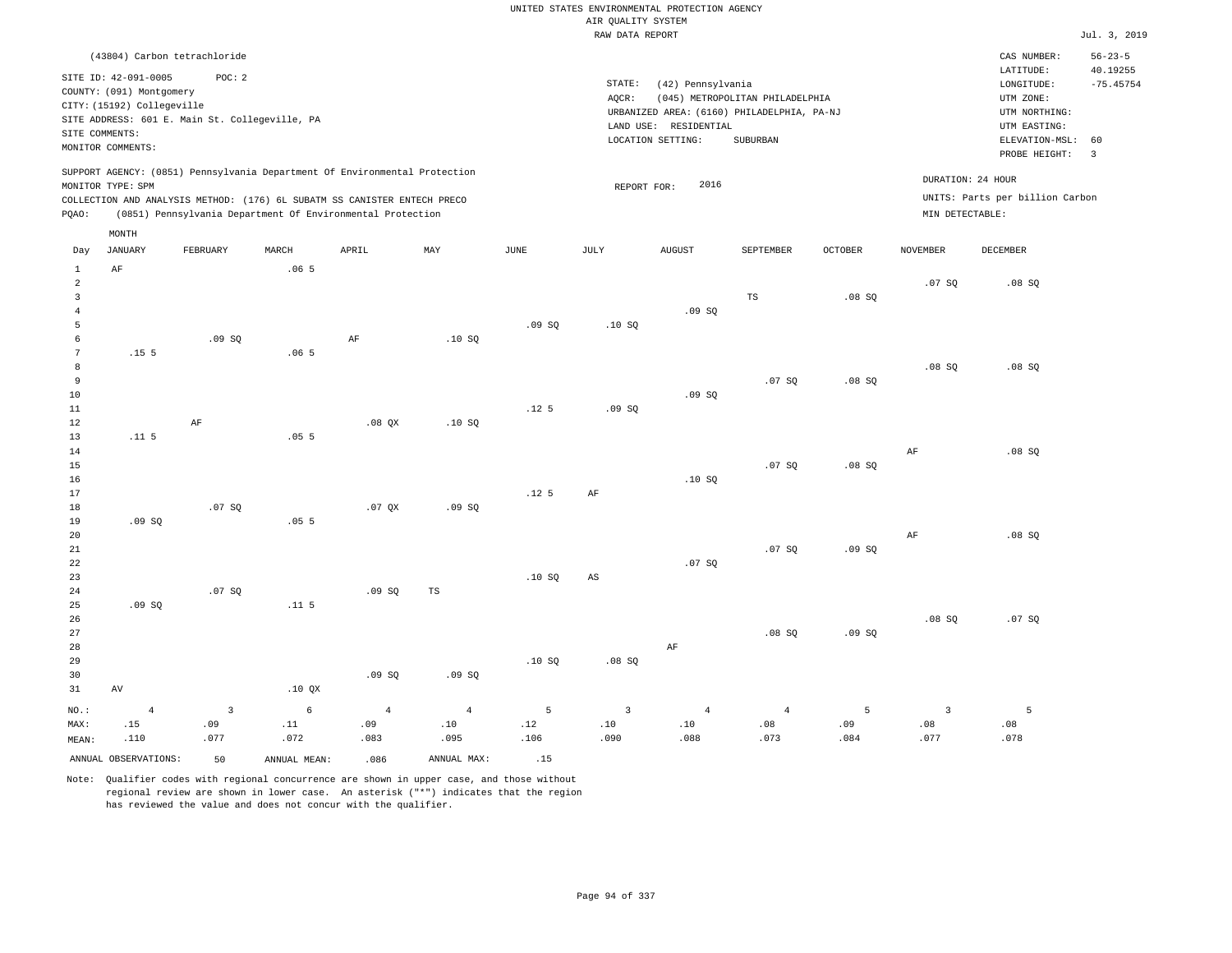|                            |                                                |                |               |                                                                            |             |                  |                    | UNITED STATES ENVIRONMENTAL PROTECTION AGENCY |                                            |                |                 |                                 |                           |
|----------------------------|------------------------------------------------|----------------|---------------|----------------------------------------------------------------------------|-------------|------------------|--------------------|-----------------------------------------------|--------------------------------------------|----------------|-----------------|---------------------------------|---------------------------|
|                            |                                                |                |               |                                                                            |             |                  | AIR QUALITY SYSTEM |                                               |                                            |                |                 |                                 |                           |
|                            |                                                |                |               |                                                                            |             |                  | RAW DATA REPORT    |                                               |                                            |                |                 |                                 | Jul. 3, 2019              |
|                            | (43804) Carbon tetrachloride                   |                |               |                                                                            |             |                  |                    |                                               |                                            |                |                 | CAS NUMBER:<br>LATITUDE:        | $56 - 23 - 5$<br>40.19255 |
|                            | SITE ID: 42-091-0005                           | POC: 2         |               |                                                                            |             |                  | STATE:             | (42) Pennsylvania                             |                                            |                |                 | LONGITUDE:                      | $-75.45754$               |
|                            | COUNTY: (091) Montgomery                       |                |               |                                                                            |             |                  | AOCR:              |                                               | (045) METROPOLITAN PHILADELPHIA            |                |                 | UTM ZONE:                       |                           |
|                            | CITY: (15192) Collegeville                     |                |               |                                                                            |             |                  |                    |                                               | URBANIZED AREA: (6160) PHILADELPHIA, PA-NJ |                |                 | UTM NORTHING:                   |                           |
|                            | SITE ADDRESS: 601 E. Main St. Collegeville, PA |                |               |                                                                            |             |                  |                    | LAND USE: RESIDENTIAL                         |                                            |                |                 | UTM EASTING:                    |                           |
|                            | SITE COMMENTS:                                 |                |               |                                                                            |             |                  |                    | LOCATION SETTING:                             | SUBURBAN                                   |                |                 | ELEVATION-MSL:                  | 60                        |
|                            | MONITOR COMMENTS:                              |                |               |                                                                            |             |                  |                    |                                               |                                            |                |                 | PROBE HEIGHT:                   | $\overline{3}$            |
|                            | MONITOR TYPE: SPM                              |                |               | SUPPORT AGENCY: (0851) Pennsylvania Department Of Environmental Protection |             |                  | REPORT FOR:        | 2017                                          |                                            |                |                 | DURATION: 24 HOUR               |                           |
|                            |                                                |                |               | COLLECTION AND ANALYSIS METHOD: (176) 6L SUBATM SS CANISTER ENTECH PRECO   |             |                  |                    |                                               |                                            |                |                 | UNITS: Parts per billion Carbon |                           |
| PQAO:                      |                                                |                |               | (0851) Pennsylvania Department Of Environmental Protection                 |             |                  |                    |                                               |                                            |                | MIN DETECTABLE: |                                 |                           |
| Day                        | MONTH<br><b>JANUARY</b>                        | FEBRUARY       | MARCH         | APRIL                                                                      | MAY         | $_{\rm JUNE}$    | JULY               | <b>AUGUST</b>                                 | SEPTEMBER                                  | <b>OCTOBER</b> | <b>NOVEMBER</b> | <b>DECEMBER</b>                 |                           |
|                            |                                                |                |               |                                                                            |             |                  |                    |                                               |                                            |                |                 |                                 |                           |
| $\mathbf{1}$<br>$\sqrt{2}$ | .08S                                           |                | .09SQ         | .10SQ                                                                      | .08 SQ      |                  |                    |                                               |                                            |                |                 |                                 |                           |
| $\mathbf{3}$               |                                                |                |               |                                                                            |             |                  |                    |                                               |                                            |                | .09SQ           | .08SQ                           |                           |
| $\overline{4}$             |                                                |                |               |                                                                            |             |                  |                    |                                               | .08SQ                                      | .08 SQ         |                 |                                 |                           |
| 5                          |                                                |                |               |                                                                            |             |                  |                    | .09SQ                                         |                                            |                |                 |                                 |                           |
| 6                          |                                                | .08SQ          |               |                                                                            |             | .08SQ            | AF                 |                                               |                                            |                |                 |                                 |                           |
| $\overline{7}$             | AV                                             |                |               | .09S                                                                       | .10S        |                  |                    |                                               |                                            |                |                 |                                 |                           |
| 8                          |                                                |                | .09S          |                                                                            |             |                  |                    |                                               |                                            |                |                 |                                 |                           |
| $\overline{9}$             |                                                |                |               |                                                                            |             |                  |                    |                                               |                                            |                | .08S            | .08SQ                           |                           |
| 10                         |                                                |                |               |                                                                            |             |                  |                    |                                               | .08 SQ                                     | .09SQ          |                 |                                 |                           |
| 11                         |                                                |                |               |                                                                            |             |                  |                    | .08S                                          |                                            |                |                 |                                 |                           |
| 12                         |                                                | .08SQ          |               |                                                                            |             | .08SQ            | .09SQ              |                                               |                                            |                |                 |                                 |                           |
| 13                         |                                                |                |               | .08S                                                                       | .10S        |                  |                    |                                               |                                            |                |                 |                                 |                           |
| 14<br>15                   |                                                |                | .09S          |                                                                            |             |                  |                    |                                               |                                            |                | .09S            | AO                              |                           |
| 16                         |                                                |                |               |                                                                            |             |                  |                    |                                               | .09SQ                                      | .09SQ          |                 |                                 |                           |
| 17                         |                                                |                |               |                                                                            |             |                  |                    | .08SQ                                         |                                            |                |                 |                                 |                           |
| 18                         |                                                | .09SQ          |               |                                                                            |             | .08S             | .08S               |                                               |                                            |                |                 |                                 |                           |
| 19                         | .08SQ                                          |                |               | $\mathbb{A}\mathbb{S}$                                                     | AF          |                  |                    |                                               |                                            |                |                 |                                 |                           |
| 20                         |                                                |                | $.08$ SO      |                                                                            |             |                  |                    |                                               |                                            |                |                 |                                 |                           |
| 21                         |                                                |                |               |                                                                            |             |                  |                    |                                               |                                            |                | AN              | AV                              |                           |
| 22                         |                                                |                |               |                                                                            |             |                  |                    |                                               | .09S                                       | .08SQ          |                 |                                 |                           |
| 23                         |                                                |                |               |                                                                            |             |                  |                    | .08SQ                                         |                                            |                |                 |                                 |                           |
| 24                         |                                                | .09S           |               |                                                                            |             | .07S             | .09S               |                                               |                                            |                |                 |                                 |                           |
| 25                         | .09SQ                                          |                |               | AM                                                                         | .08 SQ      |                  |                    |                                               |                                            |                |                 |                                 |                           |
| 26                         |                                                |                | .08S          |                                                                            |             |                  |                    |                                               |                                            |                |                 |                                 |                           |
| 27                         |                                                |                |               |                                                                            |             |                  |                    |                                               |                                            |                | AV              | .08SQ                           |                           |
| 28                         |                                                |                |               |                                                                            |             |                  |                    |                                               | .08S                                       | .08S           |                 |                                 |                           |
| 29                         |                                                |                |               |                                                                            |             |                  |                    | .07 SQ                                        |                                            |                |                 |                                 |                           |
| 30                         |                                                |                |               |                                                                            |             | .08SQ            | .09SQ              |                                               |                                            |                |                 |                                 |                           |
| 31                         | .09SQ                                          |                |               |                                                                            | .09SQ       |                  |                    |                                               |                                            |                |                 |                                 |                           |
| NO.:                       | $\overline{4}$                                 | $\overline{4}$ | 5             | $\overline{3}$                                                             | 5           | 5                | $\overline{4}$     | 5                                             | 5                                          | 5              | $\overline{3}$  | $\overline{3}$                  |                           |
| MAX:                       | .09                                            | .09            | .09           | .10                                                                        | .10         | .08 <sub>0</sub> | .09                | .09                                           | .09                                        | .09            | .09             | .08                             |                           |
| MEAN:                      | .085                                           | .085           | .086          | .090                                                                       | .090        | .078             | .088               | .080                                          | .084                                       | .084           | .087            | .080                            |                           |
|                            | ANNUAL OBSERVATIONS:                           | 51             | ANNUAL, MEAN: | .085                                                                       | ANNUAL MAX: | .10              |                    |                                               |                                            |                |                 |                                 |                           |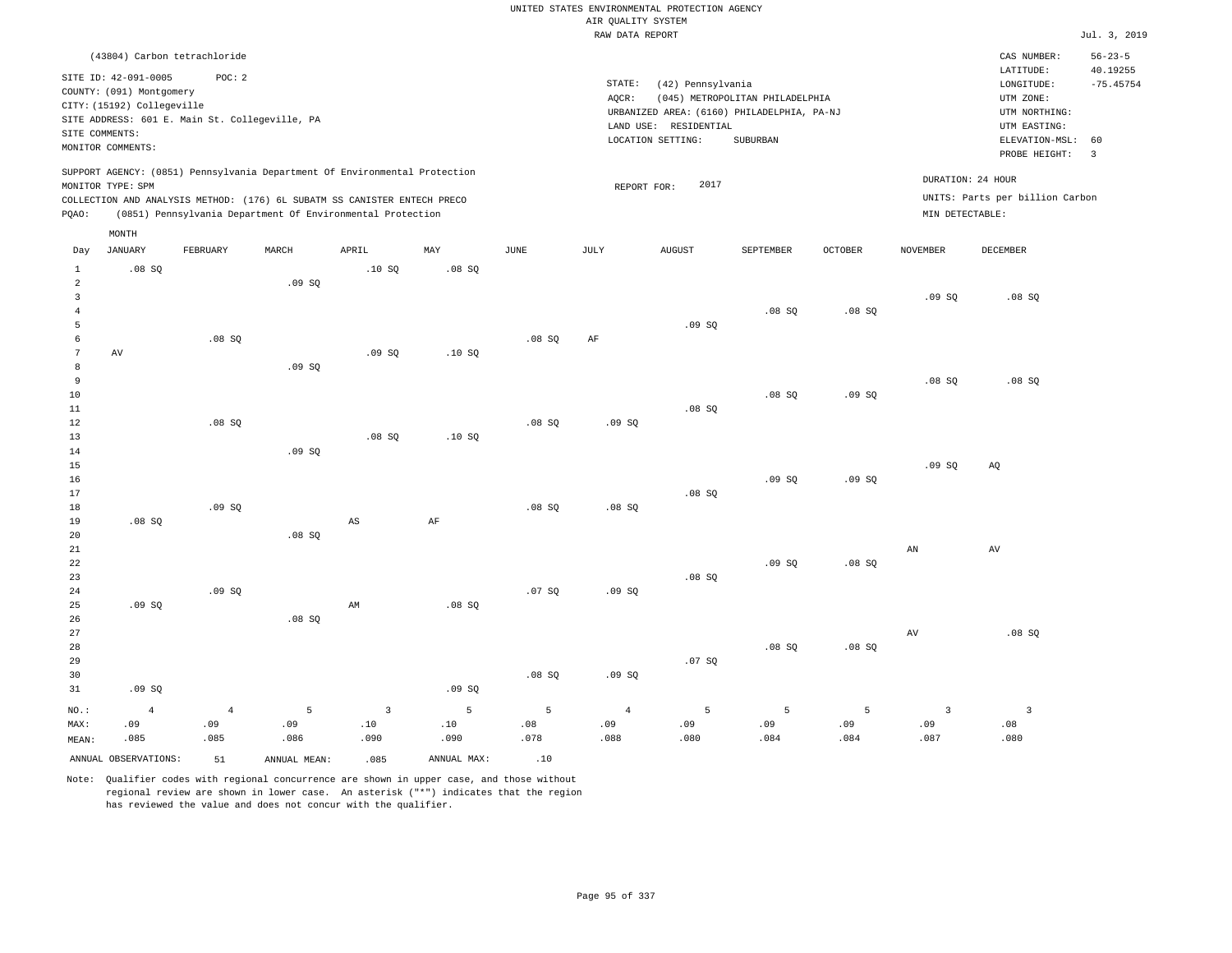|                      |                              |                                                |                                                                            |       |                |             | UNITED STATES ENVIRONMENTAL PROTECTION AGENCY |                       |                                                                               |                |                 |                                 |                |
|----------------------|------------------------------|------------------------------------------------|----------------------------------------------------------------------------|-------|----------------|-------------|-----------------------------------------------|-----------------------|-------------------------------------------------------------------------------|----------------|-----------------|---------------------------------|----------------|
|                      |                              |                                                |                                                                            |       |                |             | AIR OUALITY SYSTEM<br>RAW DATA REPORT         |                       |                                                                               |                |                 |                                 | Jul. 3, 2019   |
|                      |                              |                                                |                                                                            |       |                |             |                                               |                       |                                                                               |                |                 |                                 |                |
|                      | (43804) Carbon tetrachloride |                                                |                                                                            |       |                |             |                                               |                       |                                                                               |                |                 | CAS NUMBER:                     | $56 - 23 - 5$  |
|                      | SITE ID: 42-091-0005         | POC: 2                                         |                                                                            |       |                |             | STATE:                                        |                       |                                                                               |                |                 | LATITUDE:                       | 40.19255       |
|                      | COUNTY: (091) Montgomery     |                                                |                                                                            |       |                |             |                                               | (42) Pennsylvania     |                                                                               |                |                 | LONGITUDE:                      | $-75.45754$    |
|                      | CITY: (15192) Collegeville   |                                                |                                                                            |       |                |             | AOCR:                                         |                       | (045) METROPOLITAN PHILADELPHIA<br>URBANIZED AREA: (6160) PHILADELPHIA, PA-NJ |                |                 | UTM ZONE:<br>UTM NORTHING:      |                |
|                      |                              | SITE ADDRESS: 601 E. Main St. Collegeville, PA |                                                                            |       |                |             |                                               | LAND USE: RESIDENTIAL |                                                                               |                |                 | UTM EASTING:                    |                |
|                      | SITE COMMENTS:               |                                                |                                                                            |       |                |             |                                               | LOCATION SETTING:     | SUBURBAN                                                                      |                |                 | ELEVATION-MSL:                  | 60             |
|                      | MONITOR COMMENTS:            |                                                |                                                                            |       |                |             |                                               |                       |                                                                               |                |                 | PROBE HEIGHT:                   | $\overline{3}$ |
|                      |                              |                                                | SUPPORT AGENCY: (0851) Pennsylvania Department Of Environmental Protection |       |                |             |                                               |                       |                                                                               |                |                 |                                 |                |
|                      | MONITOR TYPE: SPM            |                                                |                                                                            |       |                |             | REPORT FOR:                                   | 2018                  |                                                                               |                |                 | DURATION: 24 HOUR               |                |
|                      |                              |                                                | COLLECTION AND ANALYSIS METHOD: (176) 6L SUBATM SS CANISTER ENTECH PRECO   |       |                |             |                                               |                       |                                                                               |                |                 | UNITS: Parts per billion Carbon |                |
| PQAO:                |                              |                                                | (0851) Pennsylvania Department Of Environmental Protection                 |       |                |             |                                               |                       |                                                                               |                |                 | MIN DETECTABLE: .03160045       |                |
|                      | MONTH                        |                                                |                                                                            |       |                |             |                                               |                       |                                                                               |                |                 |                                 |                |
| Day                  | <b>JANUARY</b>               | FEBRUARY                                       | MARCH                                                                      | APRIL | MAY            | <b>JUNE</b> | JULY                                          | <b>AUGUST</b>         | SEPTEMBER                                                                     | <b>OCTOBER</b> | <b>NOVEMBER</b> | DECEMBER                        |                |
| $\mathbf{1}$         |                              | .09SQ                                          |                                                                            |       |                | .08 SQ      | .09SQ                                         |                       |                                                                               |                |                 |                                 |                |
| $\overline{a}$       | AS                           |                                                |                                                                            | .08S  | .08S           |             |                                               |                       |                                                                               |                |                 |                                 |                |
| $\overline{3}$       |                              |                                                | $\mathbb{A}\mathbb{G}$                                                     |       |                |             |                                               |                       |                                                                               |                |                 |                                 |                |
| $\overline{4}$       |                              |                                                |                                                                            |       |                |             |                                               |                       |                                                                               |                | .08SQ           | .08SQ                           |                |
| 5                    |                              |                                                |                                                                            |       |                |             |                                               |                       | $\rm{AF}$                                                                     | .09SQ          |                 |                                 |                |
| 6<br>$7\phantom{.0}$ |                              | .08S                                           |                                                                            |       |                | .07S        | .09S                                          | .09SQ                 |                                                                               |                |                 |                                 |                |
| 8                    | $.08$ SO                     |                                                |                                                                            | .08S  | .08S           |             |                                               |                       |                                                                               |                |                 |                                 |                |
| 9                    |                              |                                                | .08 SQ                                                                     |       |                |             |                                               |                       |                                                                               |                |                 |                                 |                |
| 10                   |                              |                                                |                                                                            |       |                |             |                                               |                       |                                                                               |                | .09SQ           | .10S                            |                |
| 11                   |                              |                                                |                                                                            |       |                |             |                                               |                       | $.08$ $OX$                                                                    | .09S           |                 |                                 |                |
| 12                   |                              |                                                |                                                                            |       |                |             |                                               | .08SQ                 |                                                                               |                |                 |                                 |                |
| 13                   |                              | .08S                                           |                                                                            |       |                | .07S        | .09S                                          |                       |                                                                               |                |                 |                                 |                |
| 14                   | $.08$ SO                     |                                                |                                                                            | .09S  | AV             |             |                                               |                       |                                                                               |                |                 |                                 |                |
| 15                   |                              |                                                | .07SQ                                                                      |       |                |             |                                               |                       |                                                                               |                |                 |                                 |                |
| 16                   |                              |                                                |                                                                            |       |                |             |                                               |                       |                                                                               |                | .07S            | .08SQ                           |                |
| 17<br>18             |                              |                                                |                                                                            |       |                |             |                                               |                       | $.08$ $OX$                                                                    | .09 QX         |                 |                                 |                |
| 19                   |                              | .08 SQ                                         |                                                                            |       |                | .08SQ       | .08QX                                         | .08SQ                 |                                                                               |                |                 |                                 |                |
| 20                   | $.08$ SO                     |                                                |                                                                            | .08S  | AV             |             |                                               |                       |                                                                               |                |                 |                                 |                |
| 21                   |                              |                                                | .08 SQ                                                                     |       |                |             |                                               |                       |                                                                               |                |                 |                                 |                |
| 22                   |                              |                                                |                                                                            |       |                |             |                                               |                       |                                                                               |                | .09S            | .08S                            |                |
| 23                   |                              |                                                |                                                                            |       |                |             |                                               |                       | .07 SQ                                                                        | .08SQ          |                 |                                 |                |
| 24                   |                              |                                                |                                                                            |       |                |             |                                               | .08SQ                 |                                                                               |                |                 |                                 |                |
| 25                   |                              | .07S                                           |                                                                            |       |                | .09S        | $.08$ $OX$                                    |                       |                                                                               |                |                 |                                 |                |
| 26                   | .09S                         |                                                |                                                                            | .08SQ | .07S           |             |                                               |                       |                                                                               |                |                 |                                 |                |
| 27                   |                              |                                                | .08S                                                                       |       |                |             |                                               |                       |                                                                               |                |                 |                                 |                |
| 28                   |                              |                                                |                                                                            |       |                |             |                                               |                       |                                                                               |                | .08SQ           | .08SQ                           |                |
| 29                   |                              |                                                |                                                                            |       |                |             |                                               | $\operatorname{AV}$   | .08S                                                                          | .07S           |                 |                                 |                |
| 30<br>31             |                              |                                                |                                                                            |       |                |             | .09S                                          |                       |                                                                               |                |                 |                                 |                |
|                      |                              |                                                |                                                                            |       |                |             |                                               |                       |                                                                               |                |                 |                                 |                |
| NO.:                 | $\overline{4}$               | 5                                              | $\overline{4}$                                                             | 5     | $\overline{3}$ | 5           | 6                                             | $\overline{4}$        | $\overline{4}$                                                                | 5              | 5               | 5                               |                |
| MAX:                 | .09                          | .09                                            | .08                                                                        | .09   | .08            | .09         | .09                                           | .09                   | .08                                                                           | .09            | .09             | $\sqrt{10}$                     |                |
| MEAN:                | .083                         | .080                                           | .078                                                                       | .082  | .077           | .078        | .087                                          | .083                  | .078                                                                          | .084           | .082            | .084                            |                |
|                      | ANNUAL OBSERVATIONS:         | 55                                             | ANNUAL MEAN:                                                               | .081  | ANNUAL MAX:    | .10         |                                               |                       |                                                                               |                |                 |                                 |                |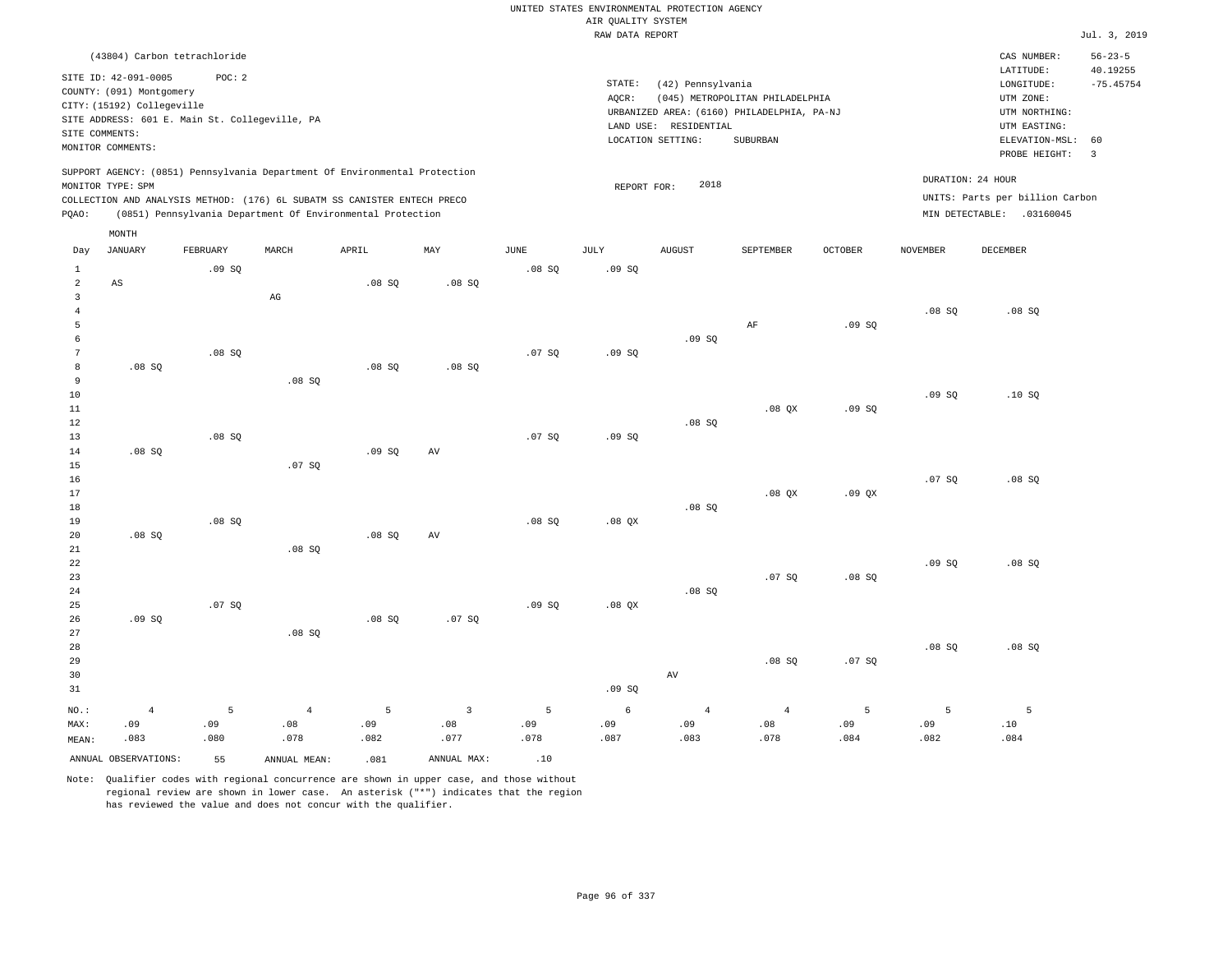|                 | (43806) Bromoform<br>SITE ID: 42-091-0005<br>COUNTY: (091) Montgomery<br>CITY: (15192) Collegeville<br>SITE COMMENTS:<br>MONITOR COMMENTS: | POC: 2<br>SITE ADDRESS: 601 E. Main St. Collegeville, PA |             |                                                                                                                                                        |                        |                   | STATE:<br>AQCR: | (42) Pennsylvania<br>URBANIZED AREA: (6160) PHILADELPHIA, PA-NJ<br>LAND USE: RESIDENTIAL<br>LOCATION SETTING: | (045) METROPOLITAN PHILADELPHIA<br>SUBURBAN |                        |                   | CAS NUMBER:<br>LATITUDE:<br>LONGITUDE:<br>UTM ZONE:<br>UTM NORTHING:<br>UTM EASTING:<br>ELEVATION-MSL:<br>PROBE HEIGHT: | $75 - 25 - 2$<br>40.19255<br>$-75.45754$<br>60<br>$\overline{3}$ |
|-----------------|--------------------------------------------------------------------------------------------------------------------------------------------|----------------------------------------------------------|-------------|--------------------------------------------------------------------------------------------------------------------------------------------------------|------------------------|-------------------|-----------------|---------------------------------------------------------------------------------------------------------------|---------------------------------------------|------------------------|-------------------|-------------------------------------------------------------------------------------------------------------------------|------------------------------------------------------------------|
|                 | MONITOR TYPE: SPM                                                                                                                          |                                                          |             | SUPPORT AGENCY: (0851) Pennsylvania Department Of Environmental Protection<br>COLLECTION AND ANALYSIS METHOD: (176) 6L SUBATM SS CANISTER ENTECH PRECO |                        |                   | REPORT FOR:     | 2013                                                                                                          |                                             |                        |                   | DURATION: 24 HOUR<br>UNITS: Parts per billion Carbon                                                                    |                                                                  |
| PQAO:           |                                                                                                                                            |                                                          |             | (0851) Pennsylvania Department Of Environmental Protection                                                                                             |                        |                   |                 |                                                                                                               |                                             |                        | MIN DETECTABLE:   |                                                                                                                         |                                                                  |
|                 | MONTH                                                                                                                                      |                                                          |             |                                                                                                                                                        |                        |                   |                 |                                                                                                               |                                             |                        |                   |                                                                                                                         |                                                                  |
| Day             | JANUARY                                                                                                                                    | FEBRUARY                                                 | MARCH       | APRIL                                                                                                                                                  | MAY                    | JUNE              | JULY            | <b>AUGUST</b>                                                                                                 | SEPTEMBER                                   | <b>OCTOBER</b>         | <b>NOVEMBER</b>   | <b>DECEMBER</b>                                                                                                         |                                                                  |
| $\mathbf{1}$    |                                                                                                                                            |                                                          |             |                                                                                                                                                        |                        |                   |                 |                                                                                                               | $.00$ ND                                    | $_{\rm AS}$            |                   |                                                                                                                         |                                                                  |
| $\overline{a}$  |                                                                                                                                            |                                                          |             |                                                                                                                                                        |                        |                   |                 | $.00$ ND                                                                                                      |                                             |                        |                   |                                                                                                                         |                                                                  |
| $\overline{3}$  |                                                                                                                                            | $.00$ ND                                                 |             |                                                                                                                                                        |                        | $.00$ ND          | $.00$ ND        |                                                                                                               |                                             |                        |                   |                                                                                                                         |                                                                  |
| $\overline{4}$  | $.00$ ND                                                                                                                                   |                                                          |             | $.00$ ND                                                                                                                                               | $.00$ ND               |                   |                 |                                                                                                               |                                             |                        |                   |                                                                                                                         |                                                                  |
| 5               |                                                                                                                                            |                                                          | $.00$ ND    |                                                                                                                                                        |                        |                   |                 |                                                                                                               |                                             |                        |                   |                                                                                                                         |                                                                  |
| 6               |                                                                                                                                            |                                                          |             |                                                                                                                                                        |                        |                   |                 |                                                                                                               |                                             |                        | .00 <sub>ND</sub> | $.00$ ND                                                                                                                |                                                                  |
| $7\phantom{.0}$ |                                                                                                                                            |                                                          |             |                                                                                                                                                        |                        |                   |                 |                                                                                                               | .00 <sub>ND</sub>                           | $.00$ ND               |                   |                                                                                                                         |                                                                  |
| 8               |                                                                                                                                            |                                                          |             |                                                                                                                                                        |                        |                   |                 | $.00$ ND                                                                                                      |                                             |                        |                   |                                                                                                                         |                                                                  |
| 9               |                                                                                                                                            | $.00$ ND                                                 |             |                                                                                                                                                        |                        | .00 <sub>ND</sub> | $.00$ ND        |                                                                                                               |                                             |                        |                   |                                                                                                                         |                                                                  |
| 10              | .00 <sub>ND</sub>                                                                                                                          |                                                          |             | .00 <sub>ND</sub>                                                                                                                                      | .00 <sub>ND</sub>      |                   |                 |                                                                                                               |                                             |                        |                   |                                                                                                                         |                                                                  |
| 11              |                                                                                                                                            |                                                          | $.00$ ND    |                                                                                                                                                        |                        |                   |                 |                                                                                                               |                                             |                        |                   |                                                                                                                         |                                                                  |
| 12              |                                                                                                                                            |                                                          |             |                                                                                                                                                        |                        |                   |                 |                                                                                                               |                                             |                        | $.00$ ND          | $.00$ ND                                                                                                                |                                                                  |
| 13              |                                                                                                                                            |                                                          |             |                                                                                                                                                        |                        |                   |                 |                                                                                                               | $.00$ ND                                    | $.00$ ND               |                   |                                                                                                                         |                                                                  |
| 14              |                                                                                                                                            |                                                          |             |                                                                                                                                                        |                        |                   |                 | $.00$ ND                                                                                                      |                                             |                        |                   |                                                                                                                         |                                                                  |
| 15              |                                                                                                                                            | .00 <sub>ND</sub>                                        |             |                                                                                                                                                        |                        | $.00$ ND          | $.00$ ND        |                                                                                                               |                                             |                        |                   |                                                                                                                         |                                                                  |
| 16              | $.00$ ND                                                                                                                                   |                                                          |             | .00 <sub>ND</sub>                                                                                                                                      | AF                     |                   |                 |                                                                                                               |                                             |                        |                   |                                                                                                                         |                                                                  |
| 17              |                                                                                                                                            |                                                          | $\rm AF$    |                                                                                                                                                        |                        |                   |                 |                                                                                                               |                                             |                        |                   |                                                                                                                         |                                                                  |
| 18              |                                                                                                                                            |                                                          |             |                                                                                                                                                        |                        |                   |                 |                                                                                                               |                                             |                        | .00 <sub>ND</sub> | $.00$ ND                                                                                                                |                                                                  |
| 19              |                                                                                                                                            |                                                          |             |                                                                                                                                                        |                        |                   |                 |                                                                                                               | AF                                          | AF                     |                   |                                                                                                                         |                                                                  |
| 20<br>21        |                                                                                                                                            | $.00$ ND                                                 |             |                                                                                                                                                        |                        | .00 <sub>ND</sub> | $.00$ ND        | .00CL                                                                                                         |                                             |                        |                   |                                                                                                                         |                                                                  |
| 22              | $.00$ ND                                                                                                                                   |                                                          |             | $.00$ ND                                                                                                                                               | AF                     |                   |                 |                                                                                                               |                                             |                        |                   |                                                                                                                         |                                                                  |
| 23              |                                                                                                                                            |                                                          | $.00$ ND    |                                                                                                                                                        |                        |                   |                 |                                                                                                               |                                             |                        |                   |                                                                                                                         |                                                                  |
| 24              |                                                                                                                                            |                                                          |             |                                                                                                                                                        |                        |                   |                 |                                                                                                               |                                             |                        | $.00$ ND          | $.00$ ND                                                                                                                |                                                                  |
| 25              |                                                                                                                                            |                                                          |             |                                                                                                                                                        |                        |                   |                 |                                                                                                               | $.00$ ND                                    | .00 <sub>ND</sub>      |                   |                                                                                                                         |                                                                  |
| 26              |                                                                                                                                            |                                                          |             |                                                                                                                                                        |                        |                   |                 | $.00$ ND                                                                                                      |                                             |                        |                   |                                                                                                                         |                                                                  |
| 27              |                                                                                                                                            | $.00$ ND                                                 |             |                                                                                                                                                        |                        | $.00$ ND          | $.00$ ND        |                                                                                                               |                                             |                        |                   |                                                                                                                         |                                                                  |
| 28              | $.00$ ND                                                                                                                                   |                                                          |             | .00 <sub>ND</sub>                                                                                                                                      | $.00$ ND               |                   |                 |                                                                                                               |                                             |                        |                   |                                                                                                                         |                                                                  |
| 29              |                                                                                                                                            |                                                          | $_{\rm AS}$ |                                                                                                                                                        |                        |                   |                 |                                                                                                               |                                             |                        |                   |                                                                                                                         |                                                                  |
| 30              |                                                                                                                                            |                                                          |             |                                                                                                                                                        |                        |                   |                 |                                                                                                               |                                             |                        | $.00$ ND          | $.00$ ND                                                                                                                |                                                                  |
| 31              |                                                                                                                                            |                                                          |             |                                                                                                                                                        |                        |                   |                 |                                                                                                               |                                             | .00 <sub>ND</sub>      |                   |                                                                                                                         |                                                                  |
|                 |                                                                                                                                            |                                                          |             |                                                                                                                                                        |                        |                   |                 |                                                                                                               |                                             |                        |                   |                                                                                                                         |                                                                  |
| NO.:            | 5<br>0.00                                                                                                                                  | 5<br>0.00                                                | 3<br>0.00   | 5<br>0.00                                                                                                                                              | $\overline{3}$<br>0.00 | 5<br>0.00         | 5<br>0.00       | 5<br>0.00                                                                                                     | $\overline{4}$<br>0.00                      | $\overline{4}$<br>0.00 | 5<br>0.00         | 5                                                                                                                       |                                                                  |
| MAX:<br>MEAN:   | 0.000                                                                                                                                      | 0.000                                                    | 0.000       | 0.000                                                                                                                                                  | 0.000                  | 0.000             | 0.000           | 0.000                                                                                                         | 0.000                                       | 0.000                  | 0.000             | 0.00<br>0.000                                                                                                           |                                                                  |
|                 |                                                                                                                                            |                                                          |             |                                                                                                                                                        |                        |                   |                 |                                                                                                               |                                             |                        |                   |                                                                                                                         |                                                                  |

Note: Qualifier codes with regional concurrence are shown in upper case, and those without regional review are shown in lower case. An asterisk ("\*") indicates that the region has reviewed the value and does not concur with the qualifier.

ANNUAL OBSERVATIONS: 54 ANNUAL MEAN: 0.000 ANNUAL MAX: 0.00

MEAN: 0.000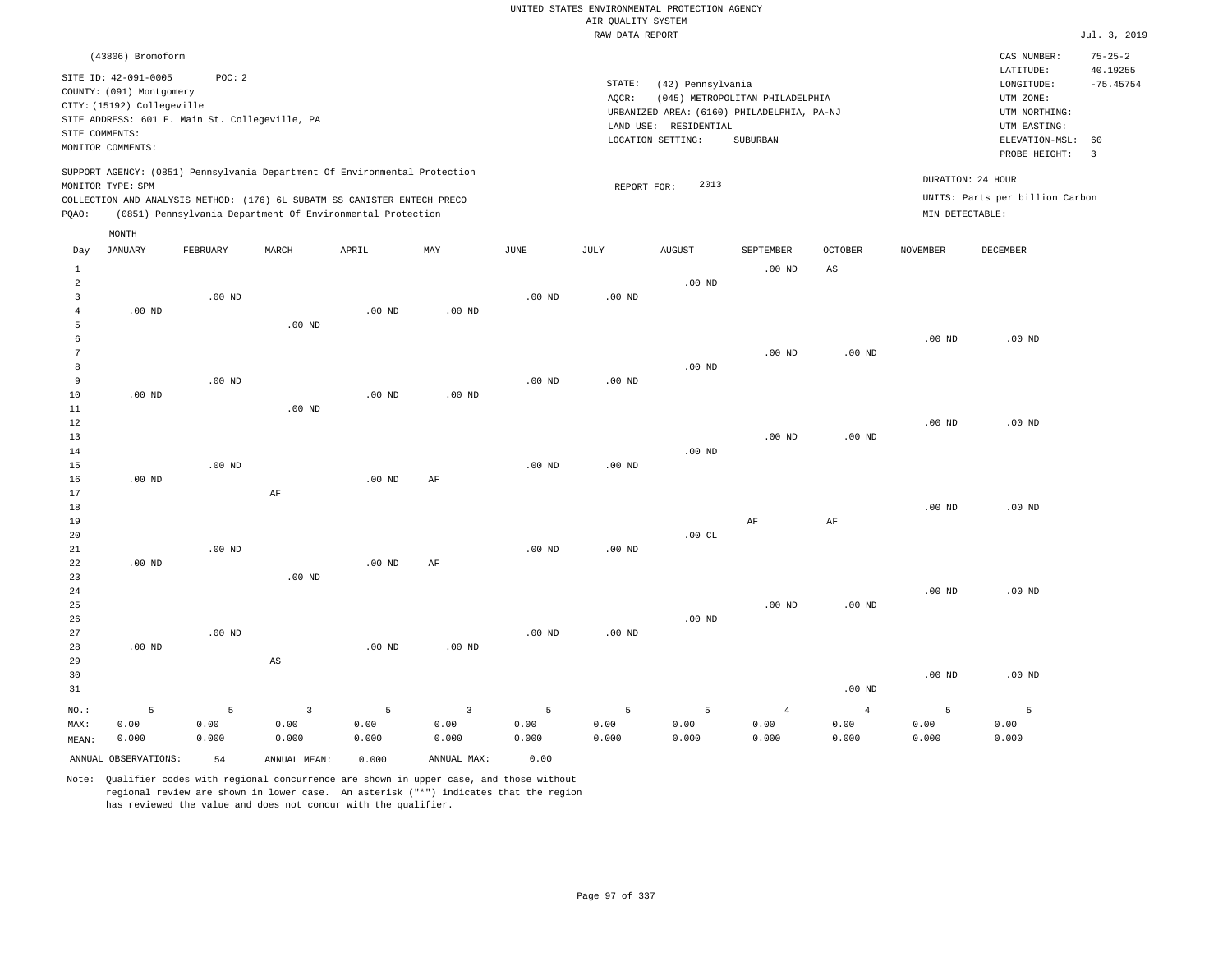|                                  |                            |                                                                            |                   |                   |                   |                   | UNITED STATES ENVIRONMENTAL PROTECTION AGENCY |                       |                                            |          |                   |                                 |                         |
|----------------------------------|----------------------------|----------------------------------------------------------------------------|-------------------|-------------------|-------------------|-------------------|-----------------------------------------------|-----------------------|--------------------------------------------|----------|-------------------|---------------------------------|-------------------------|
|                                  |                            |                                                                            |                   |                   |                   |                   | AIR QUALITY SYSTEM                            |                       |                                            |          |                   |                                 |                         |
|                                  |                            |                                                                            |                   |                   |                   |                   | RAW DATA REPORT                               |                       |                                            |          |                   |                                 | Jul. 3, 2019            |
|                                  | (43806) Bromoform          |                                                                            |                   |                   |                   |                   |                                               |                       |                                            |          |                   | CAS NUMBER:                     | $75 - 25 - 2$           |
|                                  | SITE ID: 42-091-0005       | POC: 2                                                                     |                   |                   |                   |                   | STATE:                                        | (42) Pennsylvania     |                                            |          |                   | LATITUDE:<br>LONGITUDE:         | 40.19255<br>$-75.45754$ |
|                                  | COUNTY: (091) Montgomery   |                                                                            |                   |                   |                   |                   | AQCR:                                         |                       | (045) METROPOLITAN PHILADELPHIA            |          |                   | UTM ZONE:                       |                         |
|                                  | CITY: (15192) Collegeville |                                                                            |                   |                   |                   |                   |                                               |                       | URBANIZED AREA: (6160) PHILADELPHIA, PA-NJ |          |                   | UTM NORTHING:                   |                         |
|                                  |                            | SITE ADDRESS: 601 E. Main St. Collegeville, PA                             |                   |                   |                   |                   |                                               | LAND USE: RESIDENTIAL |                                            |          |                   | UTM EASTING:                    |                         |
| SITE COMMENTS:                   |                            |                                                                            |                   |                   |                   |                   |                                               | LOCATION SETTING:     | SUBURBAN                                   |          |                   | ELEVATION-MSL:                  | 60                      |
|                                  | MONITOR COMMENTS:          |                                                                            |                   |                   |                   |                   |                                               |                       |                                            |          |                   | PROBE HEIGHT:                   | $\overline{3}$          |
|                                  | MONITOR TYPE: SPM          | SUPPORT AGENCY: (0851) Pennsylvania Department Of Environmental Protection |                   |                   |                   |                   |                                               | 2014                  |                                            |          |                   | DURATION: 24 HOUR               |                         |
|                                  |                            | COLLECTION AND ANALYSIS METHOD: (176) 6L SUBATM SS CANISTER ENTECH PRECO   |                   |                   |                   |                   | REPORT FOR:                                   |                       |                                            |          |                   | UNITS: Parts per billion Carbon |                         |
| PQAO:                            |                            | (0851) Pennsylvania Department Of Environmental Protection                 |                   |                   |                   |                   |                                               |                       |                                            |          | MIN DETECTABLE:   |                                 |                         |
|                                  | MONTH                      |                                                                            |                   |                   |                   |                   |                                               |                       |                                            |          |                   |                                 |                         |
| Day                              | <b>JANUARY</b>             | FEBRUARY                                                                   | MARCH             | APRIL             | MAY               | JUNE              | JULY                                          | <b>AUGUST</b>         | SEPTEMBER                                  | OCTOBER  | <b>NOVEMBER</b>   | DECEMBER                        |                         |
| $\mathbf{1}$                     |                            |                                                                            |                   |                   |                   |                   |                                               |                       |                                            |          | .00 <sub>ND</sub> | $.00$ ND                        |                         |
| $\overline{a}$<br>$\overline{3}$ |                            |                                                                            |                   |                   |                   |                   |                                               |                       | .00 <sub>ND</sub>                          | $.00$ ND |                   |                                 |                         |
| $\overline{4}$                   |                            | $.00$ ND                                                                   |                   |                   |                   | $.00$ ND          | $.00$ ND                                      | AF                    |                                            |          |                   |                                 |                         |
| 5                                | .00 <sub>ND</sub>          |                                                                            |                   | .00 <sub>ND</sub> | .00 <sub>ND</sub> |                   |                                               |                       |                                            |          |                   |                                 |                         |
| 6                                |                            |                                                                            | $.00$ ND          |                   |                   |                   |                                               |                       |                                            |          |                   |                                 |                         |
| 7                                |                            |                                                                            |                   |                   |                   |                   |                                               |                       |                                            |          | .00 <sub>ND</sub> | $.00$ ND                        |                         |
| 8                                |                            |                                                                            |                   |                   |                   |                   |                                               |                       | $.00$ ND                                   | $.00$ ND |                   |                                 |                         |
| 9                                |                            |                                                                            |                   |                   |                   |                   |                                               | $.00$ ND              |                                            |          |                   |                                 |                         |
| $10$                             |                            | $\mathbb{A}\mathbb{S}$                                                     |                   |                   |                   | .00 <sub>ND</sub> | .00 <sub>ND</sub>                             |                       |                                            |          |                   |                                 |                         |
| 11                               | $.00$ ND                   |                                                                            |                   | $.00$ ND          | $.00$ ND          |                   |                                               |                       |                                            |          |                   |                                 |                         |
| 12                               |                            |                                                                            | $.00$ ND          |                   |                   |                   |                                               |                       |                                            |          |                   |                                 |                         |
| 13                               |                            |                                                                            |                   |                   |                   |                   |                                               |                       |                                            |          | .00 <sub>ND</sub> | AF                              |                         |
| 14<br>15                         |                            |                                                                            |                   |                   |                   |                   |                                               | .00 <sub>ND</sub>     | $.00$ ND                                   | $.00$ ND |                   |                                 |                         |
| 16                               |                            | $.00$ ND                                                                   |                   |                   |                   | $_{\rm AS}$       | AF                                            |                       |                                            |          |                   |                                 |                         |
| 17                               | .00 <sub>ND</sub>          |                                                                            |                   | .00 <sub>ND</sub> | .00 <sub>ND</sub> |                   |                                               |                       |                                            |          |                   |                                 |                         |
| 18                               |                            |                                                                            | .00 <sub>ND</sub> |                   |                   |                   |                                               |                       |                                            |          |                   |                                 |                         |
| 19                               |                            |                                                                            |                   |                   |                   |                   |                                               |                       |                                            |          | $\rm{AF}$         | $.00$ ND                        |                         |
| 20                               |                            |                                                                            |                   |                   |                   |                   |                                               |                       | .00 <sub>ND</sub>                          | $.00$ ND |                   |                                 |                         |
| 21                               |                            |                                                                            |                   |                   |                   |                   |                                               | $.00$ ND              |                                            |          |                   |                                 |                         |
| 22                               |                            | $.00$ ND                                                                   |                   |                   |                   | AS                | $\mathbb{A}\mathbb{S}$                        |                       |                                            |          |                   |                                 |                         |
| 23                               | $.00$ ND                   |                                                                            |                   | .00 <sub>ND</sub> | .00 <sub>ND</sub> |                   |                                               |                       |                                            |          |                   |                                 |                         |
| 24<br>25                         |                            |                                                                            | $.00$ ND          |                   |                   |                   |                                               |                       |                                            |          | .00 <sub>ND</sub> | $.00$ ND                        |                         |
| 26                               |                            |                                                                            |                   |                   |                   |                   |                                               |                       | $.00$ ND                                   | $.00$ ND |                   |                                 |                         |
| 27                               |                            |                                                                            |                   |                   |                   |                   |                                               | $.00$ ND              |                                            |          |                   |                                 |                         |
| 28                               |                            | $.00$ ND                                                                   |                   |                   |                   | $.00$ ND          | $.00$ ND                                      |                       |                                            |          |                   |                                 |                         |
| 29                               | $.00$ ND                   |                                                                            |                   | .00 <sub>ND</sub> | $\rm AF$          |                   |                                               |                       |                                            |          |                   |                                 |                         |
| 30                               |                            |                                                                            | .00 <sub>ND</sub> |                   |                   |                   |                                               |                       |                                            |          |                   |                                 |                         |
| 31                               |                            |                                                                            |                   |                   |                   |                   |                                               |                       |                                            |          |                   | $.00$ ND                        |                         |
| NO.:                             | 5                          | $\overline{4}$                                                             | $\overline{5}$    | 5                 | $\overline{4}$    | $\overline{3}$    | $\overline{\mathbf{3}}$                       | $\overline{4}$        | 5                                          | 5        | $\overline{4}$    | 5                               |                         |
| MAX:                             | 0.00                       | 0.00                                                                       | 0.00              | 0.00              | 0.00              | 0.00              | 0.00                                          | 0.00                  | 0.00                                       | 0.00     | 0.00              | 0.00                            |                         |
| MEAN:                            | 0.000                      | 0.000                                                                      | 0.000             | 0.000             | 0.000             | 0.000             | 0.000                                         | 0.000                 | 0.000                                      | 0.000    | 0.000             | 0.000                           |                         |
|                                  |                            |                                                                            |                   |                   |                   |                   |                                               |                       |                                            |          |                   |                                 |                         |

ANNUAL OBSERVATIONS: 52 ANNUAL MEAN: 0.000 ANNUAL MAX: 0.00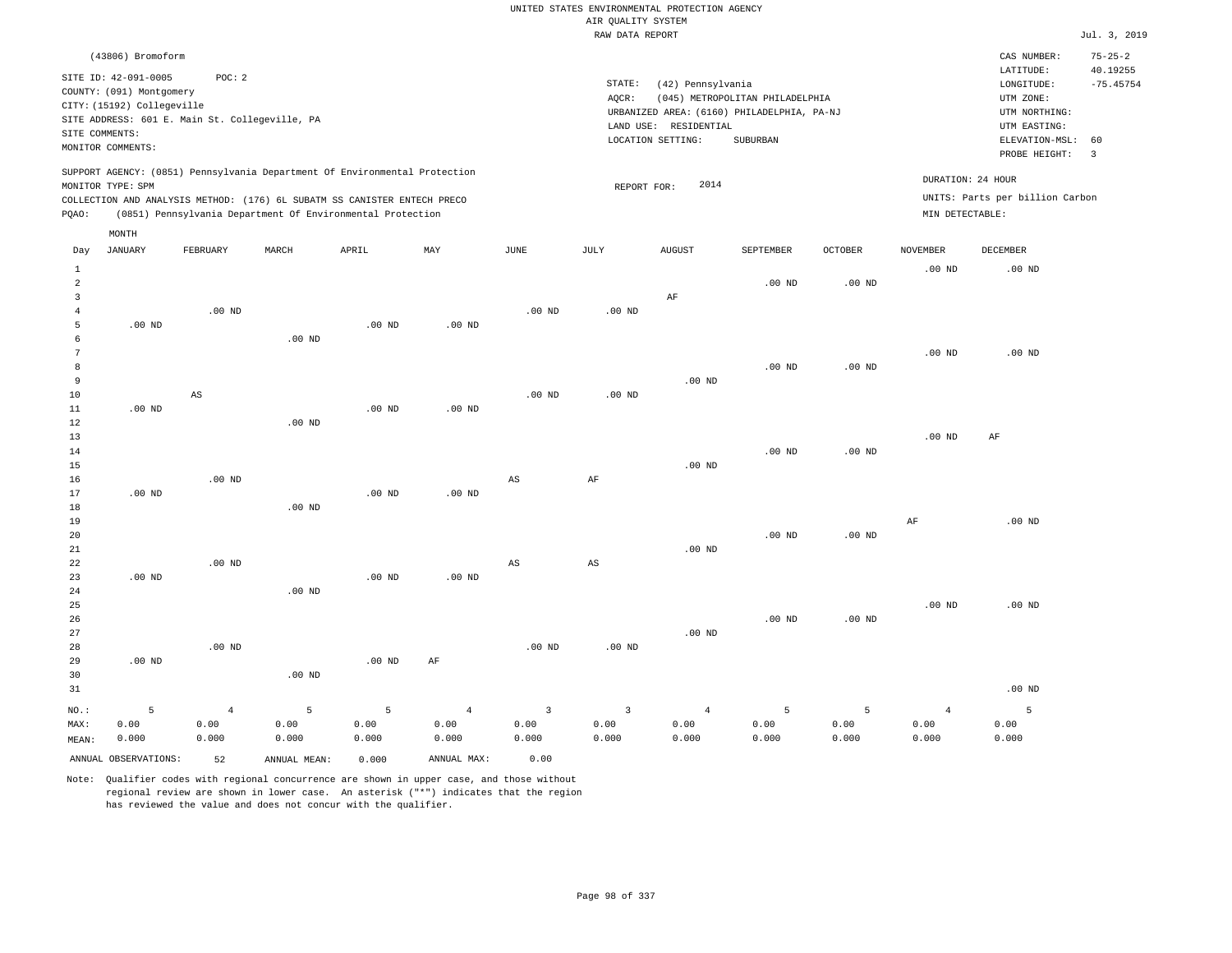|                     |                                                |            |                                 |                                                                            |                   |                   |                    | UNITED STATES ENVIRONMENTAL PROTECTION AGENCY |                                            |                |                   |                                 |                           |
|---------------------|------------------------------------------------|------------|---------------------------------|----------------------------------------------------------------------------|-------------------|-------------------|--------------------|-----------------------------------------------|--------------------------------------------|----------------|-------------------|---------------------------------|---------------------------|
|                     |                                                |            |                                 |                                                                            |                   |                   | AIR QUALITY SYSTEM |                                               |                                            |                |                   |                                 |                           |
|                     |                                                |            |                                 |                                                                            |                   |                   | RAW DATA REPORT    |                                               |                                            |                |                   |                                 | Jul. 3, 2019              |
|                     | (43806) Bromoform                              |            |                                 |                                                                            |                   |                   |                    |                                               |                                            |                |                   | CAS NUMBER:<br>LATITUDE:        | $75 - 25 - 2$<br>40.19255 |
|                     | SITE ID: 42-091-0005                           | POC: 2     |                                 |                                                                            |                   |                   | STATE:             | (42) Pennsylvania                             |                                            |                |                   | LONGITUDE:                      | $-75.45754$               |
|                     | COUNTY: (091) Montgomery                       |            |                                 |                                                                            |                   |                   | AQCR:              |                                               | (045) METROPOLITAN PHILADELPHIA            |                |                   | UTM ZONE:                       |                           |
|                     | CITY: (15192) Collegeville                     |            |                                 |                                                                            |                   |                   |                    |                                               | URBANIZED AREA: (6160) PHILADELPHIA, PA-NJ |                |                   | UTM NORTHING:                   |                           |
|                     | SITE ADDRESS: 601 E. Main St. Collegeville, PA |            |                                 |                                                                            |                   |                   |                    | LAND USE: RESIDENTIAL                         |                                            |                |                   | UTM EASTING:                    |                           |
| SITE COMMENTS:      |                                                |            |                                 |                                                                            |                   |                   |                    | LOCATION SETTING:                             | SUBURBAN                                   |                |                   | ELEVATION-MSL:                  | 60                        |
|                     | MONITOR COMMENTS:                              |            |                                 |                                                                            |                   |                   |                    |                                               |                                            |                |                   | PROBE HEIGHT:                   | $\overline{3}$            |
|                     | MONITOR TYPE: SPM                              |            |                                 | SUPPORT AGENCY: (0851) Pennsylvania Department Of Environmental Protection |                   |                   | REPORT FOR:        | 2015                                          |                                            |                |                   | DURATION: 24 HOUR               |                           |
|                     |                                                |            |                                 | COLLECTION AND ANALYSIS METHOD: (176) 6L SUBATM SS CANISTER ENTECH PRECO   |                   |                   |                    |                                               |                                            |                |                   | UNITS: Parts per billion Carbon |                           |
| PQAO:               |                                                |            |                                 | (0851) Pennsylvania Department Of Environmental Protection                 |                   |                   |                    |                                               |                                            |                | MIN DETECTABLE:   |                                 |                           |
|                     | MONTH                                          |            |                                 |                                                                            |                   |                   |                    |                                               |                                            |                |                   |                                 |                           |
| Day<br>$\mathbf{1}$ | <b>JANUARY</b>                                 | FEBRUARY   | MARCH<br>$\mathbb{A}\mathbb{S}$ | APRIL                                                                      | MAY               | <b>JUNE</b>       | JULY               | <b>AUGUST</b>                                 | SEPTEMBER                                  | <b>OCTOBER</b> | <b>NOVEMBER</b>   | DECEMBER                        |                           |
| $\overline{a}$      |                                                |            |                                 |                                                                            |                   |                   |                    |                                               |                                            |                | .00 <sub>ND</sub> | AF                              |                           |
| $\overline{3}$      |                                                |            |                                 |                                                                            |                   |                   |                    |                                               | $.00$ ND                                   | $.00$ ND       |                   |                                 |                           |
| $\overline{4}$      |                                                |            |                                 |                                                                            |                   |                   |                    | $.00$ ND                                      |                                            |                |                   |                                 |                           |
| 5                   |                                                | $.00$ ND   |                                 |                                                                            |                   | $.00$ ND          | $.00$ ND           |                                               |                                            |                |                   |                                 |                           |
| 6                   | $.00$ ND                                       |            |                                 | $.00$ ND                                                                   | .00 <sub>ND</sub> |                   |                    |                                               |                                            |                |                   |                                 |                           |
| $\overline{7}$      |                                                |            | $.00$ ND                        |                                                                            |                   |                   |                    |                                               |                                            |                |                   |                                 |                           |
| 8                   |                                                |            |                                 |                                                                            |                   |                   |                    |                                               |                                            |                | $.00$ ND          | AF                              |                           |
| 9<br>10             |                                                |            |                                 |                                                                            |                   |                   |                    | AF                                            | $.00$ ND                                   | $.00$ ND       |                   |                                 |                           |
| 11                  |                                                | $.00$ ND   |                                 |                                                                            |                   | $.00$ ND          | .00 <sub>ND</sub>  |                                               |                                            |                |                   |                                 |                           |
| $1\,2$              | AF                                             |            |                                 | .00 <sub>ND</sub>                                                          | .00 <sub>ND</sub> |                   |                    |                                               |                                            |                |                   |                                 |                           |
| 13                  |                                                |            | $.00$ ND                        |                                                                            |                   |                   |                    |                                               |                                            |                |                   |                                 |                           |
| 14                  |                                                |            |                                 |                                                                            |                   |                   |                    |                                               |                                            |                | .00 <sub>ND</sub> | $.00$ ND                        |                           |
| 15                  |                                                |            |                                 |                                                                            |                   |                   |                    |                                               | $.00$ ND                                   | $.00$ ND       |                   |                                 |                           |
| 16                  |                                                |            |                                 |                                                                            |                   |                   |                    | $.00$ ND                                      |                                            |                |                   |                                 |                           |
| 17                  |                                                | $.00$ ND   |                                 |                                                                            |                   | $_{\rm AS}$       | $.00$ ND           |                                               |                                            |                |                   |                                 |                           |
| $18\,$              | $.00$ ND                                       |            |                                 | $.00$ ND                                                                   | $.00$ ND          |                   |                    |                                               |                                            |                |                   |                                 |                           |
| 19                  |                                                |            | $.00$ ND                        |                                                                            |                   |                   |                    |                                               |                                            |                | .00 <sub>ND</sub> | $.00$ ND                        |                           |
| 20<br>21            |                                                |            |                                 |                                                                            |                   |                   |                    |                                               | $.00$ ND                                   | $.00$ ND       |                   |                                 |                           |
| 22                  |                                                |            |                                 |                                                                            |                   |                   |                    | AF                                            |                                            |                |                   |                                 |                           |
| 23                  |                                                | $.00$ ND   |                                 |                                                                            |                   | $\rm{AF}$         | .00 <sub>ND</sub>  |                                               |                                            |                |                   |                                 |                           |
| 24                  | AS                                             |            |                                 | .00 <sub>ND</sub>                                                          | $.00$ ND          |                   |                    |                                               |                                            |                |                   |                                 |                           |
| 25                  |                                                |            | $.00$ ND                        |                                                                            |                   |                   |                    |                                               |                                            |                |                   |                                 |                           |
| 26                  |                                                |            |                                 |                                                                            |                   |                   |                    |                                               |                                            |                | $\rm{AF}$         | $.00$ ND                        |                           |
| 27                  |                                                |            |                                 |                                                                            |                   |                   |                    |                                               | $.00$ ND                                   | $.00$ ND       |                   |                                 |                           |
| 28                  |                                                |            |                                 |                                                                            |                   |                   |                    | $.00$ ND                                      |                                            |                |                   |                                 |                           |
| 29                  |                                                |            |                                 |                                                                            |                   | .00 <sub>ND</sub> | .00 <sub>ND</sub>  |                                               |                                            |                |                   |                                 |                           |
| 30                  | $.00$ ND                                       |            |                                 | .00 <sub>ND</sub>                                                          | .00 <sub>ND</sub> |                   |                    |                                               |                                            |                |                   |                                 |                           |
| 31                  |                                                |            | .00 <sub>ND</sub>               |                                                                            |                   |                   |                    |                                               |                                            |                |                   |                                 |                           |
| NO.:                | $\overline{3}$                                 | $\sqrt{4}$ | $\overline{5}$                  | 5                                                                          | $\overline{5}$    | $\overline{3}$    | 5                  | $\overline{3}$                                | 5                                          | 5              | $\overline{4}$    | $\overline{\mathbf{3}}$         |                           |
| MAX:                | 0.00                                           | 0.00       | 0.00                            | 0.00                                                                       | 0.00              | 0.00              | 0.00               | 0.00                                          | 0.00                                       | 0.00           | 0.00              | 0.00                            |                           |
| MEAN:               | 0.000                                          | 0.000      | 0.000                           | 0.000                                                                      | 0.000             | 0.000             | 0.000              | 0.000                                         | 0.000                                      | 0.000          | 0.000             | 0.000                           |                           |
|                     | ANNUAL OBSERVATIONS:                           | 50         | ANNUAL MEAN:                    | 0.000                                                                      | ANNUAL MAX:       | 0.00              |                    |                                               |                                            |                |                   |                                 |                           |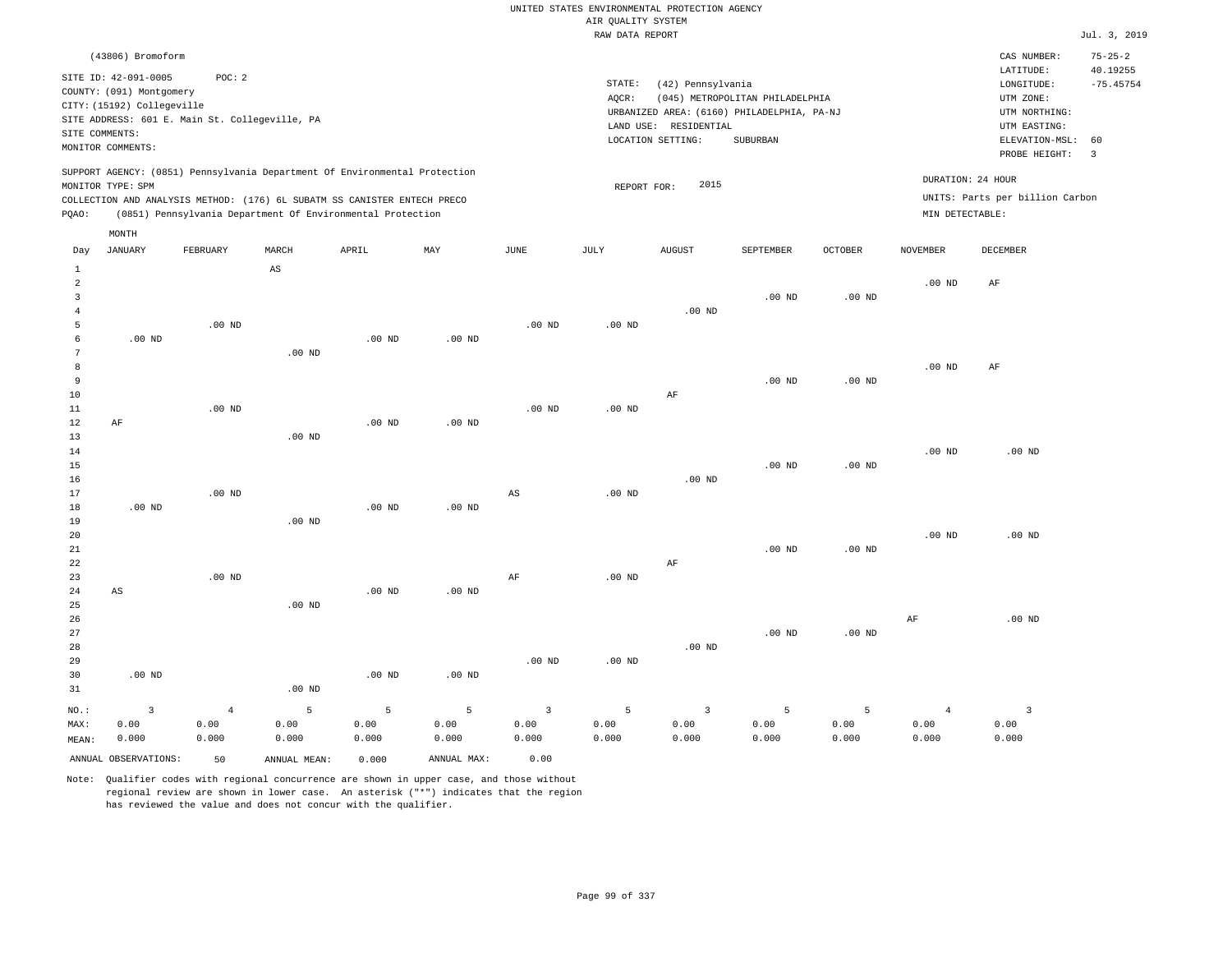|                                                                              |                                                                                                                                                                            |                                                |                                     |                                                                                                                                                                                                                      |                                                |                            | AIR QUALITY SYSTEM              | UNITED STATES ENVIRONMENTAL PROTECTION AGENCY                   |                                                                                           |                    |                                 |                                                                                                        |                                                |
|------------------------------------------------------------------------------|----------------------------------------------------------------------------------------------------------------------------------------------------------------------------|------------------------------------------------|-------------------------------------|----------------------------------------------------------------------------------------------------------------------------------------------------------------------------------------------------------------------|------------------------------------------------|----------------------------|---------------------------------|-----------------------------------------------------------------|-------------------------------------------------------------------------------------------|--------------------|---------------------------------|--------------------------------------------------------------------------------------------------------|------------------------------------------------|
|                                                                              |                                                                                                                                                                            |                                                |                                     |                                                                                                                                                                                                                      |                                                |                            | RAW DATA REPORT                 |                                                                 |                                                                                           |                    |                                 |                                                                                                        | Jul. 3, 2019                                   |
| SITE COMMENTS:                                                               | (43806) Bromoform<br>SITE ID: 42-091-0005<br>COUNTY: (091) Montgomery<br>CITY: (15192) Collegeville<br>SITE ADDRESS: 601 E. Main St. Collegeville, PA<br>MONITOR COMMENTS: | POC: 2                                         |                                     |                                                                                                                                                                                                                      |                                                |                            | STATE:<br>AOCR:                 | (42) Pennsylvania<br>LAND USE: RESIDENTIAL<br>LOCATION SETTING: | (045) METROPOLITAN PHILADELPHIA<br>URBANIZED AREA: (6160) PHILADELPHIA, PA-NJ<br>SUBURBAN |                    |                                 | CAS NUMBER:<br>LATITUDE:<br>LONGITUDE:<br>UTM ZONE:<br>UTM NORTHING:<br>UTM EASTING:<br>ELEVATION-MSL: | $75 - 25 - 2$<br>40.19255<br>$-75.45754$<br>60 |
|                                                                              |                                                                                                                                                                            |                                                |                                     |                                                                                                                                                                                                                      |                                                |                            |                                 |                                                                 |                                                                                           |                    |                                 | PROBE HEIGHT:                                                                                          | $\overline{3}$                                 |
| PQAO:                                                                        | MONITOR TYPE: SPM                                                                                                                                                          |                                                |                                     | SUPPORT AGENCY: (0851) Pennsylvania Department Of Environmental Protection<br>COLLECTION AND ANALYSIS METHOD: (176) 6L SUBATM SS CANISTER ENTECH PRECO<br>(0851) Pennsylvania Department Of Environmental Protection |                                                |                            | REPORT FOR:                     | 2016                                                            |                                                                                           |                    | MIN DETECTABLE:                 | DURATION: 24 HOUR<br>UNITS: Parts per billion Carbon                                                   |                                                |
|                                                                              | MONTH                                                                                                                                                                      |                                                |                                     |                                                                                                                                                                                                                      |                                                |                            |                                 |                                                                 |                                                                                           |                    |                                 |                                                                                                        |                                                |
| $_{\rm Day}$                                                                 | <b>JANUARY</b>                                                                                                                                                             | FEBRUARY                                       | MARCH                               | APRIL                                                                                                                                                                                                                | MAY                                            | <b>JUNE</b>                | <b>JULY</b>                     | <b>AUGUST</b>                                                   | SEPTEMBER                                                                                 | <b>OCTOBER</b>     | <b>NOVEMBER</b>                 | <b>DECEMBER</b>                                                                                        |                                                |
| $\mathbf{1}$<br>$\overline{a}$<br>$\overline{3}$<br>$\overline{4}$<br>5<br>6 | AF                                                                                                                                                                         | $.00$ ND                                       | .00 <sub>ND</sub>                   | AF                                                                                                                                                                                                                   | $.00$ ND                                       | $.00$ ND                   | $.00$ ND                        | $.00$ ND                                                        | TS                                                                                        | $.00$ ND           | .00 <sub>ND</sub>               | $.00$ ND                                                                                               |                                                |
| $\overline{7}$<br>8<br>9<br>10<br>$1\,1$                                     | $.00$ ND                                                                                                                                                                   |                                                | .00 <sub>ND</sub>                   |                                                                                                                                                                                                                      |                                                | .00 <sub>ND</sub>          | $.00$ ND                        | $.00$ ND                                                        | $.00$ ND                                                                                  | $.00$ ND           | .00 <sub>ND</sub>               | $.00$ ND                                                                                               |                                                |
| $1\,2$<br>13<br>14<br>15<br>16<br>17<br>18                                   | $.00$ ND                                                                                                                                                                   | $\rm AF$<br>$.00$ ND                           | $.00$ ND                            | $.00$ ND<br>$.00$ ND                                                                                                                                                                                                 | .00 <sub>ND</sub><br>$.00$ ND                  | .00 <sub>ND</sub>          | AF                              | .00 <sub>ND</sub>                                               | $.00$ ND                                                                                  | $.00$ ND           | $\rm{AF}$                       | $.00$ ND                                                                                               |                                                |
| 19<br>20<br>21<br>22<br>23<br>24                                             | $.00$ ND                                                                                                                                                                   | $.00$ ND                                       | $.00$ ND                            | .00 <sub>ND</sub>                                                                                                                                                                                                    | <b>TS</b>                                      | .00 <sub>ND</sub>          | AS                              | $.00$ ND                                                        | $.00$ ND                                                                                  | $.00$ ND           | AF                              | $.00$ ND                                                                                               |                                                |
| 25<br>26<br>27<br>28<br>29<br>30<br>31                                       | $.00$ ND<br>AV                                                                                                                                                             |                                                | $.00$ ND<br>$.00$ ND                | .00 <sub>ND</sub>                                                                                                                                                                                                    | $.00$ ND                                       | $.00$ ND                   | $.00$ ND                        | $\rm AF$                                                        | $.00$ ND                                                                                  | $.00$ ND           | .00 <sub>ND</sub>               | $.00$ ND                                                                                               |                                                |
| NO.:<br>MAX:<br>MEAN:                                                        | $\overline{4}$<br>0.00<br>0.000<br>ANNUAL OBSERVATIONS:                                                                                                                    | $\overline{\mathbf{3}}$<br>0.00<br>0.000<br>50 | 6<br>0.00<br>0.000<br>ANNUAL, MEAN: | $\overline{4}$<br>0.00<br>0.000<br>0.000                                                                                                                                                                             | $\overline{4}$<br>0.00<br>0.000<br>ANNUAL MAX: | 5<br>0.00<br>0.000<br>0.00 | $\overline{3}$<br>0.00<br>0.000 | $\overline{4}$<br>0.00<br>0.000                                 | $\overline{4}$<br>0.00<br>0.000                                                           | 5<br>0.00<br>0.000 | $\overline{3}$<br>0.00<br>0.000 | 5<br>0.00<br>0.000                                                                                     |                                                |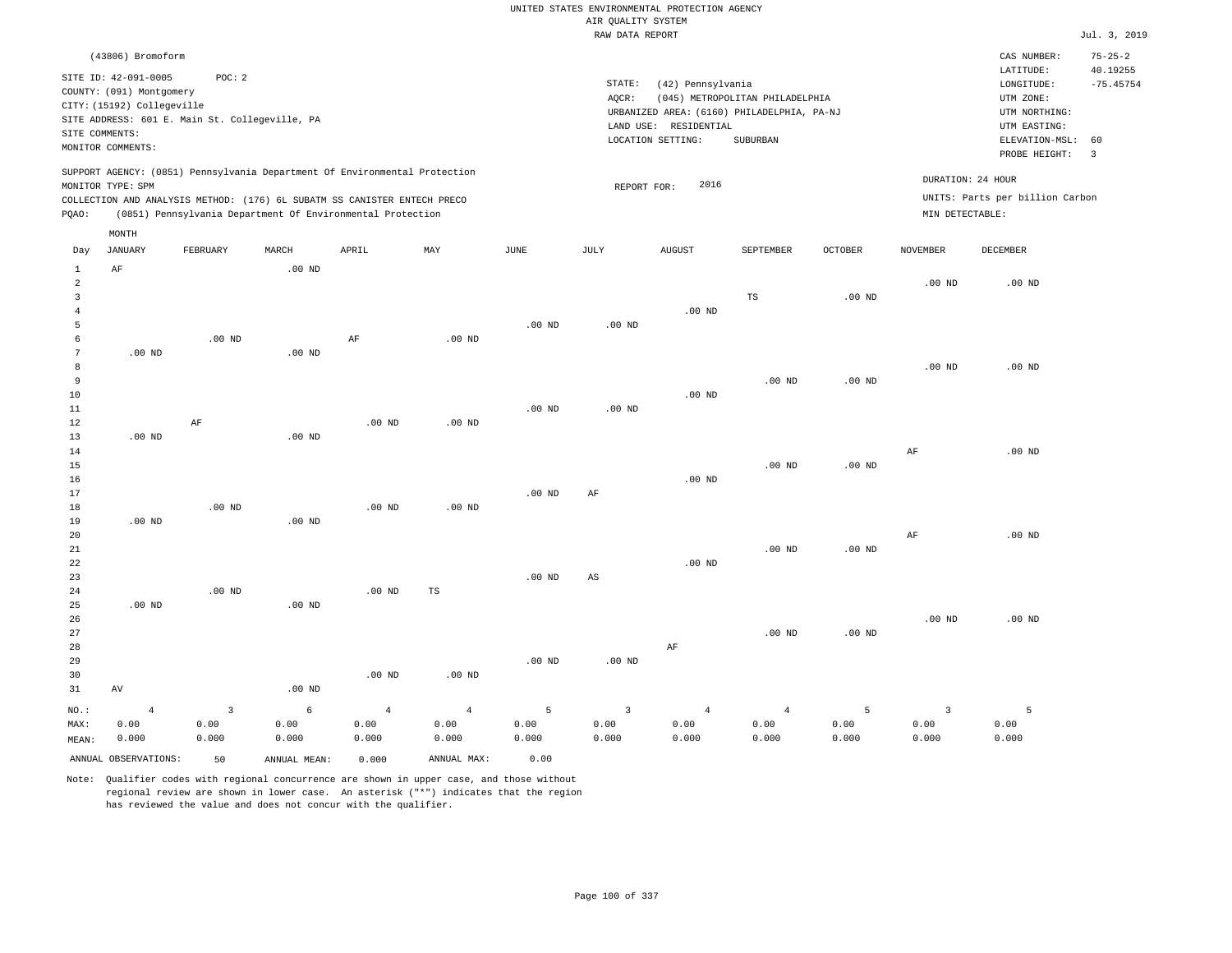| AIR QUALITY SYSTEM<br>RAW DATA REPORT<br>(43806) Bromoform<br>CAS NUMBER:<br>LATITUDE:<br>SITE ID: 42-091-0005<br>POC: 2<br>STATE:<br>(42) Pennsylvania<br>LONGITUDE:<br>COUNTY: (091) Montgomery<br>AQCR:<br>(045) METROPOLITAN PHILADELPHIA<br>UTM ZONE:<br>CITY: (15192) Collegeville<br>URBANIZED AREA: (6160) PHILADELPHIA, PA-NJ<br>UTM NORTHING: | Jul. 3, 2019<br>$75 - 25 - 2$<br>40.19255<br>$-75.45754$<br>60<br>$\overline{3}$ |
|---------------------------------------------------------------------------------------------------------------------------------------------------------------------------------------------------------------------------------------------------------------------------------------------------------------------------------------------------------|----------------------------------------------------------------------------------|
|                                                                                                                                                                                                                                                                                                                                                         |                                                                                  |
|                                                                                                                                                                                                                                                                                                                                                         |                                                                                  |
| SITE ADDRESS: 601 E. Main St. Collegeville, PA<br>LAND USE: RESIDENTIAL<br>UTM EASTING:<br>SITE COMMENTS:                                                                                                                                                                                                                                               |                                                                                  |
| SUBURBAN<br>LOCATION SETTING:<br>ELEVATION-MSL:<br>MONITOR COMMENTS:<br>PROBE HEIGHT:                                                                                                                                                                                                                                                                   |                                                                                  |
| SUPPORT AGENCY: (0851) Pennsylvania Department Of Environmental Protection<br>DURATION: 24 HOUR<br>2017<br>MONITOR TYPE: SPM<br>REPORT FOR:<br>UNITS: Parts per billion Carbon                                                                                                                                                                          |                                                                                  |
| COLLECTION AND ANALYSIS METHOD: (176) 6L SUBATM SS CANISTER ENTECH PRECO<br>(0851) Pennsylvania Department Of Environmental Protection<br>MIN DETECTABLE:<br>PQAO:                                                                                                                                                                                      |                                                                                  |
| MONTH                                                                                                                                                                                                                                                                                                                                                   |                                                                                  |
| <b>JANUARY</b><br>FEBRUARY<br>MARCH<br>APRIL<br>MAY<br><b>JUNE</b><br><b>JULY</b><br><b>AUGUST</b><br>SEPTEMBER<br><b>OCTOBER</b><br><b>NOVEMBER</b><br><b>DECEMBER</b><br>Day                                                                                                                                                                          |                                                                                  |
| $\mathbf{1}$<br>$.00$ ND<br>$.00$ ND<br>.00 <sub>ND</sub><br>$\overline{2}$<br>.00 <sub>ND</sub>                                                                                                                                                                                                                                                        |                                                                                  |
| $\mathbf{3}$<br>.00 <sub>ND</sub><br>$.00$ ND<br>$\overline{4}$<br>$.00$ ND<br>$.00$ ND<br>5<br>$.00$ ND                                                                                                                                                                                                                                                |                                                                                  |
| 6<br>$.00$ ND<br>$.00$ ND<br>AF<br>7<br>AV<br>$.00$ ND<br>$.00$ ND<br>8<br>$.00$ ND                                                                                                                                                                                                                                                                     |                                                                                  |
| $\overline{9}$<br>$.00$ ND<br>$.00$ ND<br>10<br>.00 <sub>ND</sub><br>$.00$ ND<br>$.00$ ND<br>11                                                                                                                                                                                                                                                         |                                                                                  |
| 12<br>.00 <sub>ND</sub><br>$.00$ ND<br>$.00$ ND<br>13<br>$.00$ ND<br>.00 <sub>ND</sub><br>$.00$ ND<br>14                                                                                                                                                                                                                                                |                                                                                  |
| 15<br>$.00$ ND<br>AQ<br>$.00$ ND<br>.00 <sub>ND</sub><br>16<br>17<br>$.00$ ND                                                                                                                                                                                                                                                                           |                                                                                  |
| $.00$ ND<br>.00 <sub>ND</sub><br>$.00$ ND<br>18<br>$\rm{AF}$<br>19<br>$.00$ ND<br>$\mathbb{A}\mathbb{S}$<br>.00 <sub>ND</sub><br>20                                                                                                                                                                                                                     |                                                                                  |
| 21<br>AN<br>AV<br>$.00$ ND<br>.00 <sub>ND</sub><br>22<br>23<br>$.00$ ND<br>$.00$ ND<br>.00 <sub>ND</sub><br>.00 <sub>ND</sub><br>24                                                                                                                                                                                                                     |                                                                                  |
| 25<br>$.00$ ND<br>$.00$ ND<br>AM<br>26<br>$.00$ ND<br>$.00$ ND<br>27<br>AV                                                                                                                                                                                                                                                                              |                                                                                  |
| 28<br>$.00$ ND<br>$.00$ ND<br>29<br>$.00$ ND<br>$.00$ ND<br>30<br>$.00$ ND<br>31<br>$.00$ ND<br>$.00$ ND                                                                                                                                                                                                                                                |                                                                                  |
| 5<br>$\overline{\mathbf{3}}$<br>5<br>5<br>5<br>5<br>5<br>$\overline{3}$<br>$\overline{\mathbf{3}}$<br>$\overline{4}$<br>$\overline{4}$<br>$\overline{4}$<br>NO.:                                                                                                                                                                                        |                                                                                  |
| MAX:<br>0.00<br>0.00<br>0.00<br>0.00<br>0.00<br>0.00<br>0.00<br>0.00<br>0.00<br>0.00<br>0.00<br>0.00<br>0.000<br>0.000<br>0.000<br>0.000<br>0.000<br>0.000<br>0.000<br>0.000<br>0.000<br>0.000<br>0.000<br>0.000<br>MEAN:<br>ANNUAL OBSERVATIONS:<br>ANNUAL MAX:<br>0.00<br>ANNUAL, MEAN:<br>0.000<br>51                                                |                                                                                  |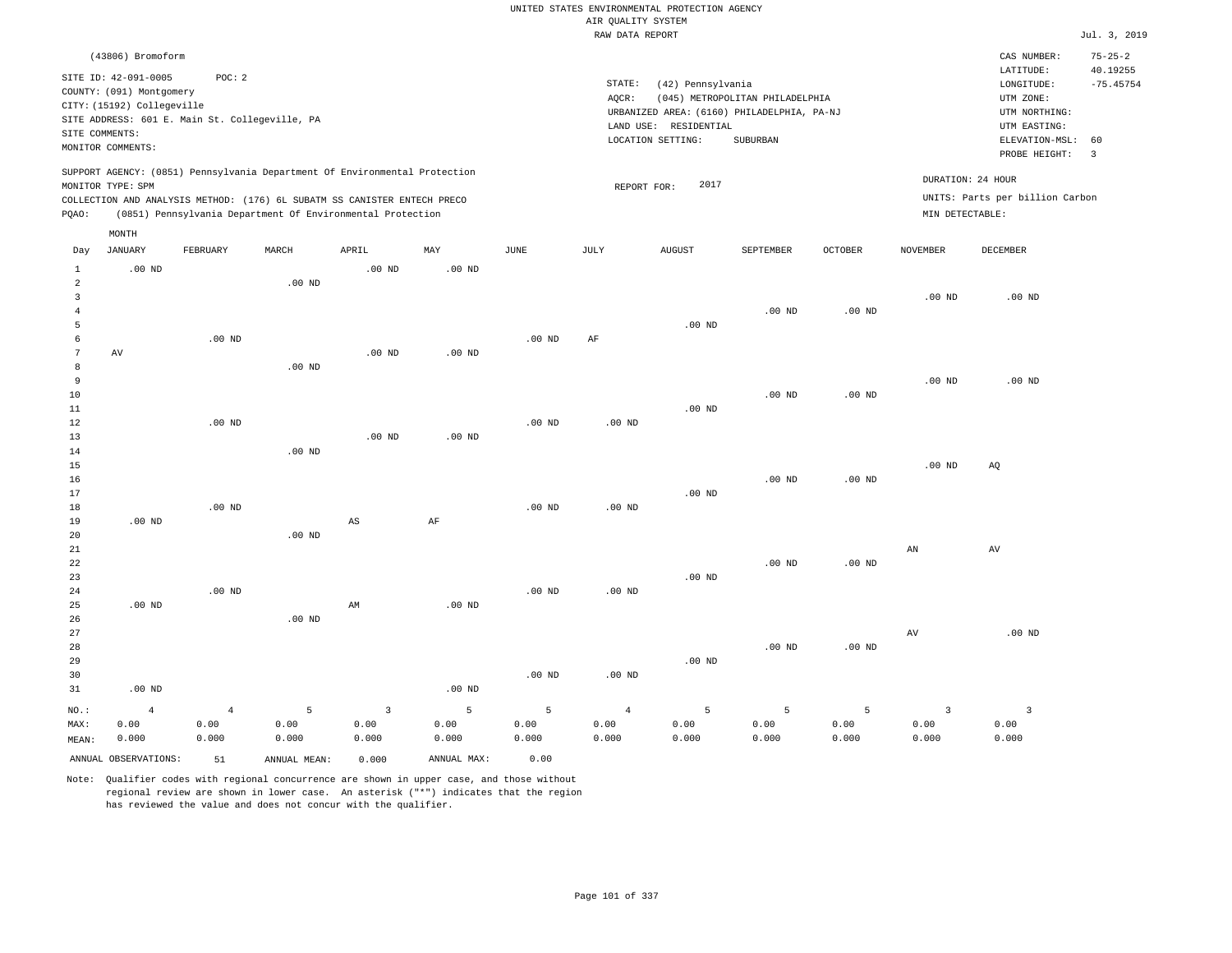|                     |                                                                                                 |                   |                        |                                                            |                   |                       |                    | UNITED STATES ENVIRONMENTAL PROTECTION AGENCY |                                            |          |                   |                                 |                               |
|---------------------|-------------------------------------------------------------------------------------------------|-------------------|------------------------|------------------------------------------------------------|-------------------|-----------------------|--------------------|-----------------------------------------------|--------------------------------------------|----------|-------------------|---------------------------------|-------------------------------|
|                     |                                                                                                 |                   |                        |                                                            |                   |                       | AIR QUALITY SYSTEM |                                               |                                            |          |                   |                                 |                               |
|                     |                                                                                                 |                   |                        |                                                            |                   |                       | RAW DATA REPORT    |                                               |                                            |          |                   |                                 | Jul. 3, 2019                  |
|                     | (43806) Bromoform                                                                               |                   |                        |                                                            |                   |                       |                    |                                               |                                            |          |                   | CAS NUMBER:<br>LATITUDE:        | $75 - 25 - 2$<br>40.19255     |
|                     | SITE ID: 42-091-0005                                                                            | POC: 2            |                        |                                                            |                   |                       | STATE:             | (42) Pennsylvania                             |                                            |          |                   | LONGITUDE:                      | $-75.45754$                   |
|                     | COUNTY: (091) Montgomery<br>CITY: (15192) Collegeville                                          |                   |                        |                                                            |                   |                       | AQCR:              |                                               | (045) METROPOLITAN PHILADELPHIA            |          |                   | UTM ZONE:                       |                               |
|                     | SITE ADDRESS: 601 E. Main St. Collegeville, PA                                                  |                   |                        |                                                            |                   |                       |                    |                                               | URBANIZED AREA: (6160) PHILADELPHIA, PA-NJ |          |                   | UTM NORTHING:                   |                               |
| SITE COMMENTS:      |                                                                                                 |                   |                        |                                                            |                   |                       |                    | LAND USE: RESIDENTIAL                         |                                            |          |                   | UTM EASTING:                    |                               |
|                     | MONITOR COMMENTS:                                                                               |                   |                        |                                                            |                   |                       |                    | LOCATION SETTING:                             | SUBURBAN                                   |          |                   | ELEVATION-MSL:<br>PROBE HEIGHT: | 60<br>$\overline{\mathbf{3}}$ |
|                     | SUPPORT AGENCY: (0851) Pennsylvania Department Of Environmental Protection<br>MONITOR TYPE: SPM |                   |                        |                                                            |                   |                       | REPORT FOR:        | 2018                                          |                                            |          |                   | DURATION: 24 HOUR               |                               |
|                     | COLLECTION AND ANALYSIS METHOD: (176) 6L SUBATM SS CANISTER ENTECH PRECO                        |                   |                        |                                                            |                   |                       |                    |                                               |                                            |          |                   | UNITS: Parts per billion Carbon |                               |
| PQAO:               |                                                                                                 |                   |                        | (0851) Pennsylvania Department Of Environmental Protection |                   |                       |                    |                                               |                                            |          |                   | MIN DETECTABLE: .03497035       |                               |
|                     | MONTH                                                                                           |                   |                        |                                                            |                   |                       |                    |                                               |                                            |          |                   |                                 |                               |
| Day                 | <b>JANUARY</b>                                                                                  | FEBRUARY          | MARCH                  | APRIL                                                      | MAY               | $\operatorname{JUNE}$ | JULY               | <b>AUGUST</b>                                 | SEPTEMBER                                  | OCTOBER  | <b>NOVEMBER</b>   | <b>DECEMBER</b>                 |                               |
| $\mathbf{1}$        |                                                                                                 | $.00$ ND          |                        |                                                            |                   | $.00$ ND              | .00 <sub>ND</sub>  |                                               |                                            |          |                   |                                 |                               |
| $\sqrt{2}$          | AS                                                                                              |                   |                        | .00 <sub>ND</sub>                                          | .00 <sub>ND</sub> |                       |                    |                                               |                                            |          |                   |                                 |                               |
| 3<br>$\overline{4}$ |                                                                                                 |                   | $\mathbb{A}\mathbb{G}$ |                                                            |                   |                       |                    |                                               |                                            |          | $.00$ ND          | $.00$ ND                        |                               |
| 5                   |                                                                                                 |                   |                        |                                                            |                   |                       |                    |                                               | AF                                         | $.00$ ND |                   |                                 |                               |
| 6                   |                                                                                                 |                   |                        |                                                            |                   |                       |                    | $.00$ ND                                      |                                            |          |                   |                                 |                               |
| $\sqrt{7}$          |                                                                                                 | $.00$ ND          |                        |                                                            |                   | .00 <sub>ND</sub>     | $.00$ ND           |                                               |                                            |          |                   |                                 |                               |
| $\boldsymbol{8}$    | $.00$ ND                                                                                        |                   |                        | $.00$ ND                                                   | $.00$ ND          |                       |                    |                                               |                                            |          |                   |                                 |                               |
| 9                   |                                                                                                 |                   | .00 <sub>ND</sub>      |                                                            |                   |                       |                    |                                               |                                            |          |                   |                                 |                               |
| 10                  |                                                                                                 |                   |                        |                                                            |                   |                       |                    |                                               |                                            |          | .00 <sub>ND</sub> | .00 <sub>ND</sub>               |                               |
| 11                  |                                                                                                 |                   |                        |                                                            |                   |                       |                    |                                               | $.00$ ND                                   | $.00$ ND |                   |                                 |                               |
| 12                  |                                                                                                 |                   |                        |                                                            |                   |                       |                    | $.00$ ND                                      |                                            |          |                   |                                 |                               |
| 13                  |                                                                                                 | .00 <sub>ND</sub> |                        |                                                            |                   | $.00$ ND              | .00 <sub>ND</sub>  |                                               |                                            |          |                   |                                 |                               |
| 14<br>15            | $.00$ ND                                                                                        |                   | .00 <sub>ND</sub>      | $.00$ ND                                                   | AV                |                       |                    |                                               |                                            |          |                   |                                 |                               |
| 16                  |                                                                                                 |                   |                        |                                                            |                   |                       |                    |                                               |                                            |          | $.00$ ND          | $.00$ ND                        |                               |
| 17                  |                                                                                                 |                   |                        |                                                            |                   |                       |                    |                                               | .00 <sub>ND</sub>                          | $.00$ ND |                   |                                 |                               |
| 18                  |                                                                                                 |                   |                        |                                                            |                   |                       |                    | $.00$ ND                                      |                                            |          |                   |                                 |                               |
| 19                  |                                                                                                 | .00 <sub>ND</sub> |                        |                                                            |                   | .00 <sub>ND</sub>     | .00 <sub>ND</sub>  |                                               |                                            |          |                   |                                 |                               |
| 20                  | .00 <sub>ND</sub>                                                                               |                   |                        | .00 <sub>ND</sub>                                          | AV                |                       |                    |                                               |                                            |          |                   |                                 |                               |
| 21                  |                                                                                                 |                   | $.00$ ND               |                                                            |                   |                       |                    |                                               |                                            |          |                   |                                 |                               |
| 22                  |                                                                                                 |                   |                        |                                                            |                   |                       |                    |                                               |                                            |          | $.00$ ND          | $.00$ ND                        |                               |
| 23                  |                                                                                                 |                   |                        |                                                            |                   |                       |                    |                                               | .00 <sub>ND</sub>                          | $.00$ ND |                   |                                 |                               |
| 24                  |                                                                                                 | $.00$ ND          |                        |                                                            |                   | $.00$ ND              | $.00$ ND           | $.00$ ND                                      |                                            |          |                   |                                 |                               |
| 25<br>26            | $.00$ ND                                                                                        |                   |                        | $.00$ ND                                                   | $.00$ ND          |                       |                    |                                               |                                            |          |                   |                                 |                               |
| 27                  |                                                                                                 |                   | $.00$ ND               |                                                            |                   |                       |                    |                                               |                                            |          |                   |                                 |                               |
| 28                  |                                                                                                 |                   |                        |                                                            |                   |                       |                    |                                               |                                            |          | .00 <sub>ND</sub> | $.00$ ND                        |                               |
| 29                  |                                                                                                 |                   |                        |                                                            |                   |                       |                    |                                               | $.00$ ND                                   | $.00$ ND |                   |                                 |                               |
| 30                  |                                                                                                 |                   |                        |                                                            |                   |                       |                    | $\operatorname{AV}$                           |                                            |          |                   |                                 |                               |
| 31                  |                                                                                                 |                   |                        |                                                            |                   |                       | .00 <sub>ND</sub>  |                                               |                                            |          |                   |                                 |                               |
| NO.:                | $\overline{4}$                                                                                  | 5                 | $\overline{4}$         | 5                                                          | $\overline{3}$    | 5                     | 6                  | $\overline{4}$                                | $\overline{4}$                             | 5        | 5                 | 5                               |                               |
| MAX:                | 0.00                                                                                            | 0.00              | 0.00                   | 0.00                                                       | 0.00              | 0.00                  | 0.00               | 0.00                                          | 0.00                                       | 0.00     | 0.00              | 0.00                            |                               |
| MEAN:               | 0.000                                                                                           | 0.000             | 0.000                  | 0.000                                                      | 0.000             | 0.000                 | 0.000              | 0.000                                         | 0.000                                      | 0.000    | 0.000             | 0.000                           |                               |
|                     | ANNUAL OBSERVATIONS:                                                                            | 55                | ANNUAL MEAN:           | 0.000                                                      | ANNUAL MAX:       | 0.00                  |                    |                                               |                                            |          |                   |                                 |                               |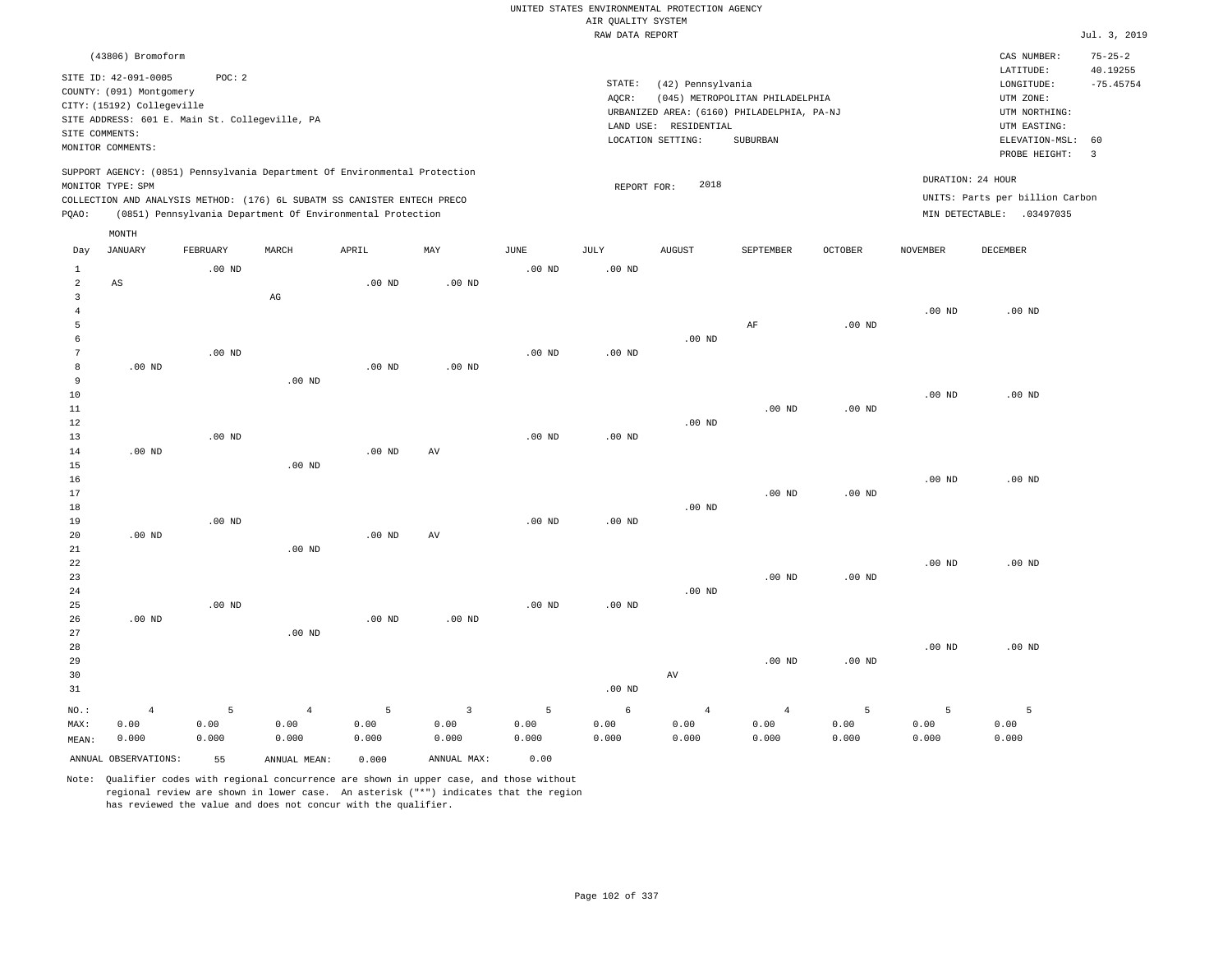# UNITED STATES ENVIRONMENTAL PROTECTION AGENCY AIR QUALITY SYSTEM

| RAW DATA REPORT                                                                                                                                                                                                                                    |                                                                                                                       |                                                          |       |       |     |      |                                                                                                                                                                                 |                     |           |                |                 |                                                      | Jul. 3, 2019                                                             |
|----------------------------------------------------------------------------------------------------------------------------------------------------------------------------------------------------------------------------------------------------|-----------------------------------------------------------------------------------------------------------------------|----------------------------------------------------------|-------|-------|-----|------|---------------------------------------------------------------------------------------------------------------------------------------------------------------------------------|---------------------|-----------|----------------|-----------------|------------------------------------------------------|--------------------------------------------------------------------------|
|                                                                                                                                                                                                                                                    |                                                                                                                       | (43811) Trichlorofluoromethane                           |       |       |     |      |                                                                                                                                                                                 |                     |           |                |                 | CAS NUMBER:                                          | $75 - 69 - 4$                                                            |
|                                                                                                                                                                                                                                                    | SITE ID: 42-091-0005<br>COUNTY: (091) Montgomery<br>CITY: (15192) Collegeville<br>SITE COMMENTS:<br>MONITOR COMMENTS: | POC: 2<br>SITE ADDRESS: 601 E. Main St. Collegeville, PA |       |       |     |      | STATE:<br>(42) Pennsylvania<br>AQCR:<br>(045) METROPOLITAN PHILADELPHIA<br>URBANIZED AREA: (6160) PHILADELPHIA, PA-NJ<br>LAND USE: RESIDENTIAL<br>LOCATION SETTING:<br>SUBURBAN |                     |           |                |                 |                                                      | 40.19255<br>$-75.45754$<br>ELEVATION-MSL: 60<br>$\overline{\phantom{a}}$ |
| SUPPORT AGENCY: (0851) Pennsylvania Department Of Environmental Protection<br>MONITOR TYPE: SPM<br>COLLECTION AND ANALYSIS METHOD: (176) 6L SUBATM SS CANISTER ENTECH PRECO<br>(0851) Pennsylvania Department Of Environmental Protection<br>PQAO: |                                                                                                                       |                                                          |       |       |     |      |                                                                                                                                                                                 | 2013<br>REPORT FOR: |           |                | MIN DETECTABLE: | DURATION: 24 HOUR<br>UNITS: Parts per billion Carbon |                                                                          |
|                                                                                                                                                                                                                                                    | MONTH                                                                                                                 |                                                          |       |       |     |      |                                                                                                                                                                                 |                     |           |                |                 |                                                      |                                                                          |
| Day                                                                                                                                                                                                                                                | JANUARY                                                                                                               | FEBRUARY                                                 | MARCH | APRIL | MAY | JUNE | JULY                                                                                                                                                                            | <b>AUGUST</b>       | SEPTEMBER | <b>OCTOBER</b> | <b>NOVEMBER</b> | DECEMBER                                             |                                                                          |
|                                                                                                                                                                                                                                                    |                                                                                                                       |                                                          |       |       |     |      |                                                                                                                                                                                 |                     | .33       | AS             |                 |                                                      |                                                                          |
| 2                                                                                                                                                                                                                                                  |                                                                                                                       |                                                          |       |       |     |      |                                                                                                                                                                                 | .34                 |           |                |                 |                                                      |                                                                          |
|                                                                                                                                                                                                                                                    | .31                                                                                                                   | .37                                                      |       | .32   | .32 | .35  | .33                                                                                                                                                                             |                     |           |                |                 |                                                      |                                                                          |

 5 6 7 8 9 .32 .31 .36 .38 .34 .37 .30 .31 .37 QX

| $11\,$                                  |     |     | .33                    |     |           |     |     |          |          |           |     |     |
|-----------------------------------------|-----|-----|------------------------|-----|-----------|-----|-----|----------|----------|-----------|-----|-----|
| $12\,$                                  |     |     |                        |     |           |     |     |          |          |           | .30 | .29 |
| $13$                                    |     |     |                        |     |           |     |     |          | .34      | .35       |     |     |
| $1\,4$                                  |     |     |                        |     |           |     |     | .29      |          |           |     |     |
| $15\,$                                  |     | .36 |                        |     |           | .32 | .37 |          |          |           |     |     |
| $16\,$                                  | .30 |     |                        | .32 | $\rm{AF}$ |     |     |          |          |           |     |     |
| $17\,$                                  |     |     | $\rm AF$               |     |           |     |     |          |          |           |     |     |
| $1\,8$                                  |     |     |                        |     |           |     |     |          |          |           | .33 | .27 |
| $19\,$                                  |     |     |                        |     |           |     |     |          | $\rm AF$ | $\rm{AF}$ |     |     |
| $2\sqrt{0}$                             |     |     |                        |     |           |     |     | $.23$ CL |          |           |     |     |
| $2\sqrt{1}$                             |     | .32 |                        |     |           | .37 | .33 |          |          |           |     |     |
| $^{\rm 22}$                             | .26 |     |                        | .29 | $\rm AF$  |     |     |          |          |           |     |     |
| $_{\rm 23}$                             |     |     | .30                    |     |           |     |     |          |          |           |     |     |
| $\begin{array}{c} 24 \\ 25 \end{array}$ |     |     |                        |     |           |     |     |          |          |           | .31 | .30 |
|                                         |     |     |                        |     |           |     |     |          | .36      | .37       |     |     |
| $_{\rm 26}$                             |     |     |                        |     |           |     |     | .35      |          |           |     |     |
| $_{\rm 27}$                             |     | .34 |                        |     |           | .32 | .36 |          |          |           |     |     |
| $_{\rm 28}$                             | .33 |     |                        | .35 | .36       |     |     |          |          |           |     |     |
| $29$                                    |     |     | $\mathbb{A}\mathbb{S}$ |     |           |     |     |          |          |           |     |     |
| 30                                      |     |     |                        |     |           |     |     |          |          |           | .32 | .34 |

31 NO.: MAX: MEAN: 5 .33 .306 .33 5 .37 .342 3 .33 .313 5 .35 .318 3 .36 .337 5 .37 .344 5 .38 .354 5 .35 .310 4 .37 .350 4 .37 .338 5 .33 .314 5 .37 .314

ANNUAL OBSERVATIONS:  $54$  ANNUAL MEAN: .328 ANNUAL MAX: .38

10

.33

Note: Qualifier codes with regional concurrence are shown in upper case, and those without regional review are shown in lower case. An asterisk ("\*") indicates that the region has reviewed the value and does not concur with the qualifier.

.31

.33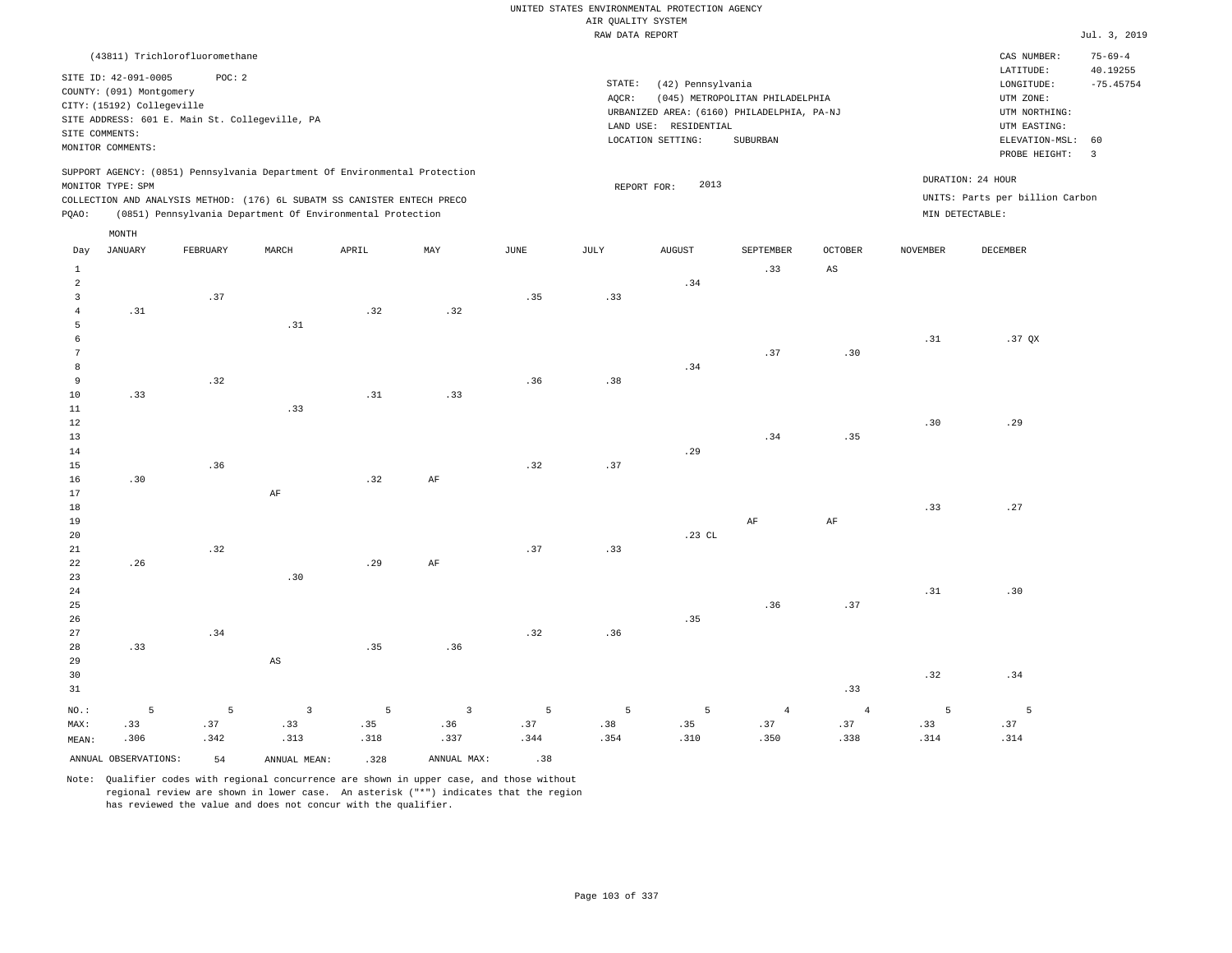| (43811) Trichlorofluoromethane                                                                                                                                                                                                                              |                                                                                                                                                                                 | CAS NUMBER:                                                                                                 | $75 - 69 - 4$                                      |
|-------------------------------------------------------------------------------------------------------------------------------------------------------------------------------------------------------------------------------------------------------------|---------------------------------------------------------------------------------------------------------------------------------------------------------------------------------|-------------------------------------------------------------------------------------------------------------|----------------------------------------------------|
| SITE ID: 42-091-0005<br>POC:2<br>COUNTY: (091) Montgomery<br>CITY: (15192) Collegeville<br>SITE ADDRESS: 601 E. Main St. Collegeville, PA<br>SITE COMMENTS:<br>MONITOR COMMENTS:                                                                            | STATE:<br>(42) Pennsylvania<br>(045) METROPOLITAN PHILADELPHIA<br>AQCR:<br>URBANIZED AREA: (6160) PHILADELPHIA, PA-NJ<br>LAND USE: RESIDENTIAL<br>LOCATION SETTING:<br>SUBURBAN | LATITUDE:<br>LONGITUDE:<br>UTM ZONE:<br>UTM NORTHING:<br>UTM EASTING:<br>ELEVATION-MSL: 60<br>PROBE HEIGHT: | 40.19255<br>$-75.45754$<br>$\overline{\mathbf{3}}$ |
| SUPPORT AGENCY: (0851) Pennsylvania Department Of Environmental Protection<br>MONITOR TYPE: SPM<br>COLLECTION AND ANALYSIS METHOD: (176) 6L SUBATM SS CANISTER ENTECH PRECO<br>(0851) Pennsylvania Department Of Environmental Protection<br>POAO:<br>MONTH | DURATION: 24 HOUR<br>2014<br>REPORT FOR:<br>MIN DETECTABLE:                                                                                                                     | UNITS: Parts per billion Carbon                                                                             |                                                    |

| Day             | <b>JANUARY</b>       | ${\tt FEBRUARY}$       | $\tt MARCH$      | APRIL    | MAY            | $_{\rm JUNE}$           | $_{\rm JULY}$          | AUGUST         | SEPTEMBER | $\mathtt{OCTOBER}$ | NOVEMBER       | $\tt DECEMBER$           |
|-----------------|----------------------|------------------------|------------------|----------|----------------|-------------------------|------------------------|----------------|-----------|--------------------|----------------|--------------------------|
| $\mathbf{1}$    |                      |                        |                  |          |                |                         |                        |                |           |                    | .26            | $.00$ ND                 |
| $\sqrt{2}$      |                      |                        |                  |          |                |                         |                        |                | .28       | .36                |                |                          |
| 3               |                      |                        |                  |          |                |                         |                        | $\rm AF$       |           |                    |                |                          |
| $\overline{4}$  |                      | .32                    |                  |          |                | .30                     | .00 $ND$               |                |           |                    |                |                          |
| 5               | .37                  |                        |                  | $.38$ QX | $.00$ ND       |                         |                        |                |           |                    |                |                          |
| 6               |                      |                        | .29              |          |                |                         |                        |                |           |                    |                |                          |
| $7\phantom{.0}$ |                      |                        |                  |          |                |                         |                        |                |           |                    | .25            | .29                      |
| 8               |                      |                        |                  |          |                |                         |                        |                | .29       | .29                |                |                          |
| 9               |                      |                        |                  |          |                |                         |                        | .32            |           |                    |                |                          |
| 10              |                      | $\mathbb{A}\mathbb{S}$ |                  |          |                | .39                     | .36                    |                |           |                    |                |                          |
| 11              | .48 <sub>5</sub>     |                        |                  | .41      | .34            |                         |                        |                |           |                    |                |                          |
| 12              |                      |                        | .39              |          |                |                         |                        |                |           |                    |                |                          |
| 13              |                      |                        |                  |          |                |                         |                        |                |           |                    | .27            | $\rm{AF}$                |
| 14              |                      |                        |                  |          |                |                         |                        |                | .29       | .27                |                |                          |
| 15              |                      |                        |                  |          |                |                         |                        | .27            |           |                    |                |                          |
| 16              |                      | $\sqrt{26}$            |                  |          |                | $\mathbb{A}\mathbb{S}$  | $\rm{AF}$              |                |           |                    |                |                          |
| 17              | .31                  |                        |                  | .24      | .31            |                         |                        |                |           |                    |                |                          |
| 18              |                      |                        | .46 <sub>5</sub> |          |                |                         |                        |                |           |                    |                |                          |
| 19              |                      |                        |                  |          |                |                         |                        |                |           |                    | AF             | .28                      |
| 20              |                      |                        |                  |          |                |                         |                        |                | .34       | .32                |                |                          |
| 21              |                      |                        |                  |          |                |                         |                        | .34            |           |                    |                |                          |
| 22              |                      | .39                    |                  |          |                | AS                      | $\mathbb{A}\mathbb{S}$ |                |           |                    |                |                          |
| 23              | .33                  |                        |                  | .33      | .31            |                         |                        |                |           |                    |                |                          |
| 24              |                      |                        | .50 <sub>5</sub> |          |                |                         |                        |                |           |                    |                |                          |
| $25\,$          |                      |                        |                  |          |                |                         |                        |                |           |                    | .30            | .27                      |
| 26              |                      |                        |                  |          |                |                         |                        |                | .34       | .27                |                |                          |
| 27              |                      | .34                    |                  |          |                | .36                     | .48 5                  | .26            |           |                    |                |                          |
| 28<br>29        | .25                  |                        |                  | .36      | $\rm AF$       |                         |                        |                |           |                    |                |                          |
| 30              |                      |                        | .00 $ND$         |          |                |                         |                        |                |           |                    |                |                          |
| 31              |                      |                        |                  |          |                |                         |                        |                |           |                    |                | $\, . \, 31$             |
|                 |                      |                        |                  |          |                |                         |                        |                |           |                    |                |                          |
| $_{\rm NO.}$ :  | 5                    | $\overline{4}$         | $\overline{5}$   | 5        | $\overline{4}$ | $\overline{\mathbf{3}}$ | $\mathbf{3}$           | $\overline{4}$ | 5         | 5                  | $\overline{4}$ | $\overline{\phantom{0}}$ |
| MAX:            | .48                  | .39                    | .50              | .41      | .34            | .39                     | $.48\,$                | .34            | .34       | .36                | .30            | .31                      |
| MEAN:           | .348                 | .328                   | .328             | .344     | .240           | .350                    | .280                   | .298           | .308      | .302               | .270           | .230                     |
|                 | ANNUAL OBSERVATIONS: | 52                     | ANNUAL MEAN:     | .303     | ANNUAL MAX:    | .50                     |                        |                |           |                    |                |                          |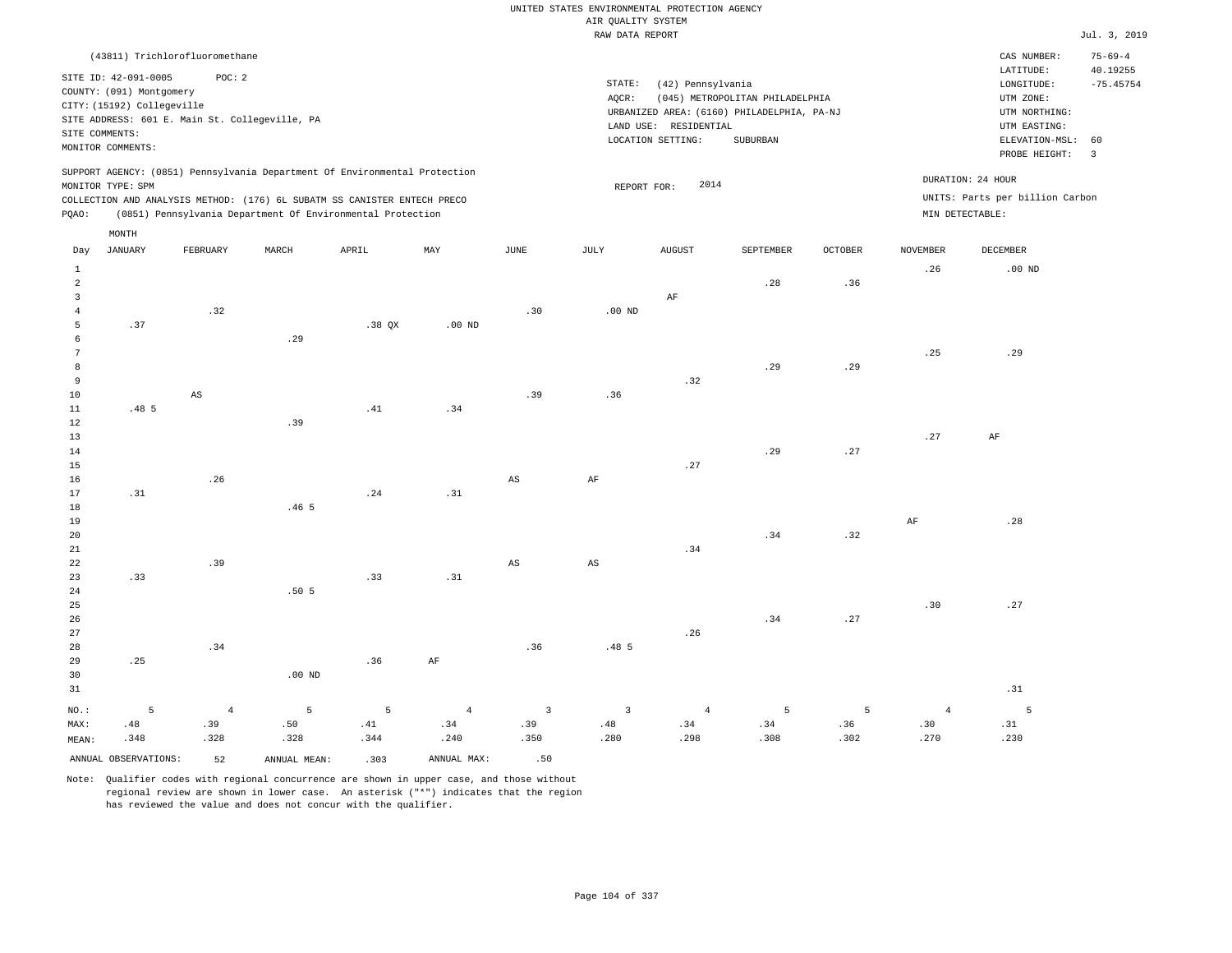| (43811) Trichlorofluoromethane                                                                                                                                                                                                                     |                                                                                                                                                                                 | $75 - 69 - 4$<br>CAS NUMBER:                                                                                                           |
|----------------------------------------------------------------------------------------------------------------------------------------------------------------------------------------------------------------------------------------------------|---------------------------------------------------------------------------------------------------------------------------------------------------------------------------------|----------------------------------------------------------------------------------------------------------------------------------------|
| SITE ID: 42-091-0005<br>POC: 2<br>COUNTY: (091) Montgomery<br>CITY: (15192) Collegeville<br>SITE ADDRESS: 601 E. Main St. Collegeville, PA<br>SITE COMMENTS:<br>MONITOR COMMENTS:                                                                  | STATE:<br>(42) Pennsylvania<br>(045) METROPOLITAN PHILADELPHIA<br>AOCR:<br>URBANIZED AREA: (6160) PHILADELPHIA, PA-NJ<br>LAND USE: RESIDENTIAL<br>LOCATION SETTING:<br>SUBURBAN | 40.19255<br>LATITUDE:<br>$-75.45754$<br>LONGITUDE:<br>UTM ZONE:<br>UTM NORTHING:<br>UTM EASTING:<br>ELEVATION-MSL: 60<br>PROBE HEIGHT: |
| SUPPORT AGENCY: (0851) Pennsylvania Department Of Environmental Protection<br>MONITOR TYPE: SPM<br>COLLECTION AND ANALYSIS METHOD: (176) 6L SUBATM SS CANISTER ENTECH PRECO<br>(0851) Pennsylvania Department Of Environmental Protection<br>POAO: | 2015<br>REPORT FOR:                                                                                                                                                             | DURATION: 24 HOUR<br>UNITS: Parts per billion Carbon<br>MIN DETECTABLE:                                                                |

| Day               | <b>JANUARY</b>          | FEBRUARY | $\tt MARCH$            | APRIL          | $\ensuremath{\text{MAX}}$ | $_{\rm JUNE}$                  | JULY                         | ${\tt AUGUST}$ | SEPTEMBER | $OCTOBER$ | $\,$ NOVEMBER  | DECEMBER                 |
|-------------------|-------------------------|----------|------------------------|----------------|---------------------------|--------------------------------|------------------------------|----------------|-----------|-----------|----------------|--------------------------|
| $\mathbf{1}$      |                         |          | $\mathbb{A}\mathbb{S}$ |                |                           |                                |                              |                |           |           |                |                          |
| $\overline{a}$    |                         |          |                        |                |                           |                                |                              |                |           |           | .34            | $\rm{AF}$                |
| $\overline{3}$    |                         |          |                        |                |                           |                                |                              |                | .37       | .27       |                |                          |
| $\overline{4}$    |                         |          |                        |                |                           |                                |                              | .34            |           |           |                |                          |
| 5                 |                         | .29      |                        |                |                           | .27                            | .35                          |                |           |           |                |                          |
| 6                 | .33                     |          |                        | .32            | .27                       |                                |                              |                |           |           |                |                          |
| $7\phantom{.0}$   |                         |          | .36                    |                |                           |                                |                              |                |           |           |                |                          |
| 8                 |                         |          |                        |                |                           |                                |                              |                |           |           | .29            | $\rm{AF}$                |
| 9                 |                         |          |                        |                |                           |                                |                              |                | .38       | .38       |                |                          |
| 10                |                         |          |                        |                |                           |                                |                              | $\rm{AF}$      |           |           |                |                          |
| 11                |                         | .37      |                        |                |                           | .38                            | .35                          |                |           |           |                |                          |
| 12                | $\rm AF$                |          |                        | .30            | .31                       |                                |                              |                |           |           |                |                          |
| 13                |                         |          | .40                    |                |                           |                                |                              |                |           |           |                |                          |
| 14                |                         |          |                        |                |                           |                                |                              |                |           |           | .28            | .37                      |
| 15                |                         |          |                        |                |                           |                                |                              |                | .32       | .32       |                |                          |
| 16                |                         |          |                        |                |                           |                                |                              | .38            |           |           |                |                          |
| 17                |                         | .39      |                        |                |                           | $\mathbb{A}\mathbb{S}$         | .48 5                        |                |           |           |                |                          |
| 18                | .32                     |          |                        | .37            | .29                       |                                |                              |                |           |           |                |                          |
| 19                |                         |          | .33                    |                |                           |                                |                              |                |           |           |                |                          |
| $20\,$            |                         |          |                        |                |                           |                                |                              |                |           |           | .29            | .33                      |
| $2\sqrt{1}$<br>22 |                         |          |                        |                |                           |                                |                              | $\rm{AF}$      | .29       | .29       |                |                          |
| 23                |                         | .37      |                        |                |                           | $\rm{AF}$                      | .44                          |                |           |           |                |                          |
| $2\,4$            | AS                      |          |                        | .23            | .32                       |                                |                              |                |           |           |                |                          |
| 25                |                         |          | .33                    |                |                           |                                |                              |                |           |           |                |                          |
| $26\,$            |                         |          |                        |                |                           |                                |                              |                |           |           | $\rm{AF}$      | .31 QX                   |
| $2\,7$            |                         |          |                        |                |                           |                                |                              |                | .30       | .31       |                |                          |
| 28                |                         |          |                        |                |                           |                                |                              | .39            |           |           |                |                          |
| 29                |                         |          |                        |                |                           | .34                            | .52 <sub>5</sub>             |                |           |           |                |                          |
| 30                | .29                     |          |                        | .26            | .36                       |                                |                              |                |           |           |                |                          |
| 31                |                         |          | .28                    |                |                           |                                |                              |                |           |           |                |                          |
| $NO.$ :           | $\overline{\mathbf{3}}$ | $\,4$    | $\mathsf S$            | $\overline{5}$ | 5                         | $\overline{3}$                 | 5                            | $\overline{3}$ | 5         | 5         | $\overline{4}$ | $\overline{\phantom{a}}$ |
| MAX:              | .33                     | .39      | .40                    | .37            | .36                       | $\footnotesize\substack{3.38}$ | $\footnotesize\substack{52}$ | .39            | .38       | .38       | .34            | .37                      |
| MEAN:             | .313                    | .355     | .340                   | .296           | .310                      | .330                           | .428                         | .370           | .332      | .314      | .300           | .337                     |
|                   | ANNUAL OBSERVATIONS:    | 50       | ANNUAL MEAN:           | .335           | ANNUAL MAX:               | .52                            |                              |                |           |           |                |                          |

Note: Qualifier codes with regional concurrence are shown in upper case, and those without regional review are shown in lower case. An asterisk ("\*") indicates that the region has reviewed the value and does not concur with the qualifier.

MONTH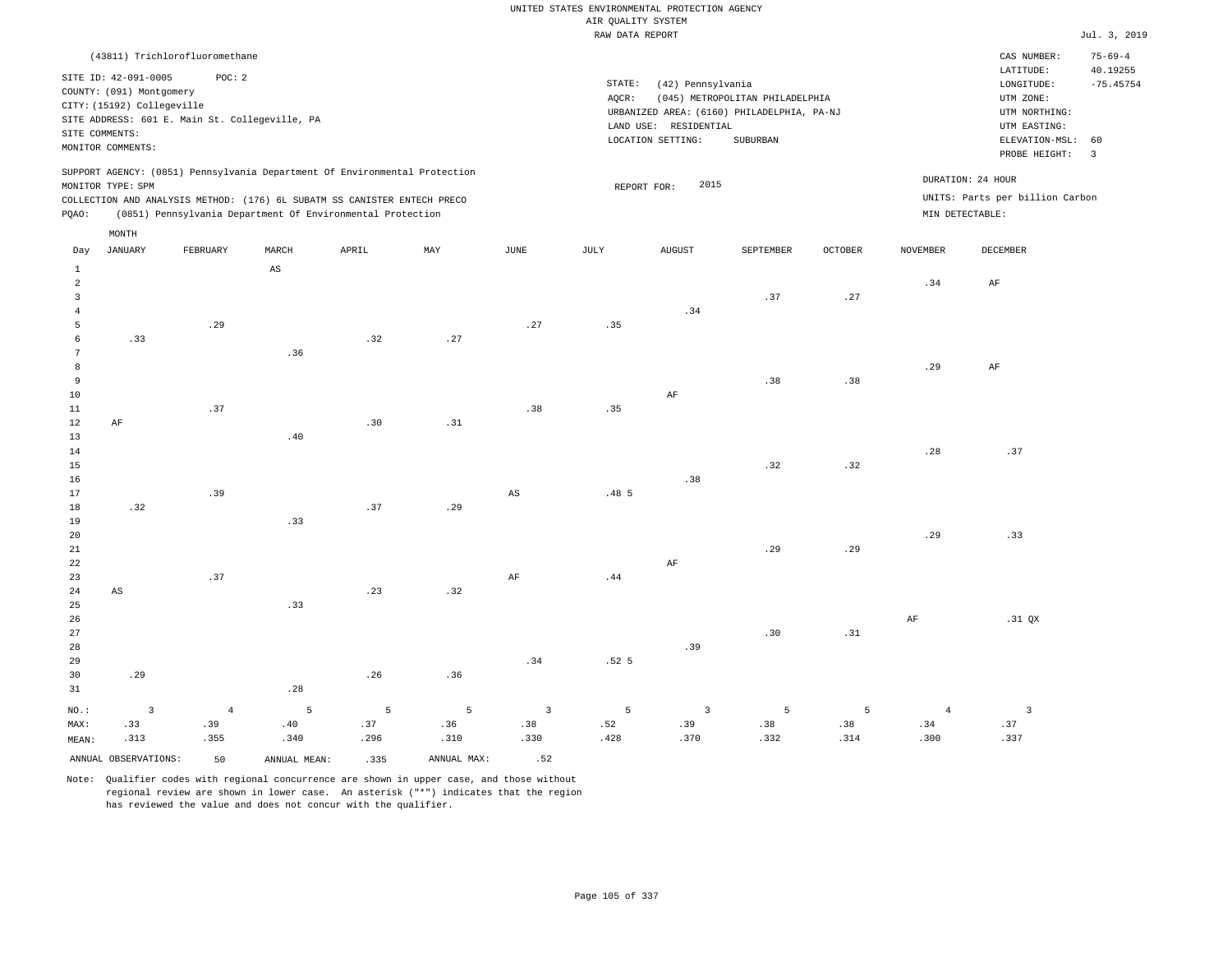| (43811) Trichlorofluoromethane                                                                                                                                                                                                                     |                                                                                                                                                                                    | CAS NUMBER:                                                                                                 | $75 - 69 - 4$                 |
|----------------------------------------------------------------------------------------------------------------------------------------------------------------------------------------------------------------------------------------------------|------------------------------------------------------------------------------------------------------------------------------------------------------------------------------------|-------------------------------------------------------------------------------------------------------------|-------------------------------|
| POC: 2<br>SITE ID: 42-091-0005<br>COUNTY: (091) Montgomery<br>CITY: (15192) Collegeville<br>SITE ADDRESS: 601 E. Main St. Collegeville, PA<br>SITE COMMENTS:<br>MONITOR COMMENTS:                                                                  | STATE:<br>(42) Pennsylvania<br>(045) METROPOLITAN PHILADELPHIA<br>AOCR:<br>URBANIZED AREA: (6160) PHILADELPHIA, PA-NJ<br>RESIDENTIAL<br>LAND USE:<br>LOCATION SETTING:<br>SUBURBAN | LATITUDE:<br>LONGITUDE:<br>UTM ZONE:<br>UTM NORTHING:<br>UTM EASTING:<br>ELEVATION-MSL: 60<br>PROBE HEIGHT: | 40.19255<br>$-75.45754$<br>-3 |
| SUPPORT AGENCY: (0851) Pennsylvania Department Of Environmental Protection<br>MONITOR TYPE: SPM<br>COLLECTION AND ANALYSIS METHOD: (176) 6L SUBATM SS CANISTER ENTECH PRECO<br>(0851) Pennsylvania Department Of Environmental Protection<br>POAO: | 2016<br>REPORT FOR:                                                                                                                                                                | DURATION: 24 HOUR<br>UNITS: Parts per billion Carbon<br>MIN DETECTABLE:                                     |                               |

| Day            | <b>JANUARY</b>       | FEBRUARY                | $\tt MARCH$                  | APRIL          | $\ensuremath{\text{MAX}}$ | $_{\rm JUNE}$    | $\mathtt{JULY}$         | AUGUST           | SEPTEMBER      | $\mathtt{OCTOBER}$ | NOVEMBER                | $\begin{minipage}{.4\linewidth} DECEMBER \end{minipage} \vspace{-0.5em}$ |
|----------------|----------------------|-------------------------|------------------------------|----------------|---------------------------|------------------|-------------------------|------------------|----------------|--------------------|-------------------------|--------------------------------------------------------------------------|
| $\mathbf{1}$   | $\rm AF$             |                         | .18                          |                |                           |                  |                         |                  |                |                    |                         |                                                                          |
| $\overline{a}$ |                      |                         |                              |                |                           |                  |                         |                  |                |                    | .28                     | $\boldsymbol{\mathcal{.}}24$                                             |
| $\overline{3}$ |                      |                         |                              |                |                           |                  |                         |                  | TS             | .37                |                         |                                                                          |
| $\overline{4}$ |                      |                         |                              |                |                           |                  |                         | .37              |                |                    |                         |                                                                          |
| 5              |                      |                         |                              |                |                           | .39              | .38                     |                  |                |                    |                         |                                                                          |
| 6              |                      | .33                     |                              | $\rm{AF}$      | .32                       |                  |                         |                  |                |                    |                         |                                                                          |
| 7              | .52 <sub>5</sub>     |                         | .22                          |                |                           |                  |                         |                  |                |                    |                         |                                                                          |
| 8              |                      |                         |                              |                |                           |                  |                         |                  |                |                    | .28                     | .27                                                                      |
| 9              |                      |                         |                              |                |                           |                  |                         |                  | .31            | .26                |                         |                                                                          |
| 10             |                      |                         |                              |                |                           |                  |                         | .39              |                |                    |                         |                                                                          |
| $11\,$<br>12   |                      | $\rm AF$                |                              | .26 QX         | .39                       | .47 <sub>5</sub> | .36                     |                  |                |                    |                         |                                                                          |
| 13             | .38                  |                         | .17 <sub>5</sub>             |                |                           |                  |                         |                  |                |                    |                         |                                                                          |
| 14             |                      |                         |                              |                |                           |                  |                         |                  |                |                    | AF                      | .27                                                                      |
| $15\,$         |                      |                         |                              |                |                           |                  |                         |                  | .30            | .30                |                         |                                                                          |
| $16\,$         |                      |                         |                              |                |                           |                  |                         | .47 <sub>5</sub> |                |                    |                         |                                                                          |
| $17\,$         |                      |                         |                              |                |                           | .46 <sub>5</sub> | AF                      |                  |                |                    |                         |                                                                          |
| 18             |                      | .23                     |                              | .31 QX         | .36                       |                  |                         |                  |                |                    |                         |                                                                          |
| 19             | .28                  |                         | $\footnotesize\substack{18}$ |                |                           |                  |                         |                  |                |                    |                         |                                                                          |
| 20             |                      |                         |                              |                |                           |                  |                         |                  |                |                    | $\rm{AF}$               | .26                                                                      |
| $21\,$         |                      |                         |                              |                |                           |                  |                         |                  | .28            | .31                |                         |                                                                          |
| 22             |                      |                         |                              |                |                           |                  |                         | .28              |                |                    |                         |                                                                          |
| 23             |                      |                         |                              |                |                           | $.44-5$          | $\mathbb{A}\mathbb{S}$  |                  |                |                    |                         |                                                                          |
| 24             |                      | .24                     |                              | .26            | $_{\rm TS}$               |                  |                         |                  |                |                    |                         |                                                                          |
| 25             | .32                  |                         | .22 $QX$                     |                |                           |                  |                         |                  |                |                    |                         |                                                                          |
| 26             |                      |                         |                              |                |                           |                  |                         |                  |                |                    | .25                     | .25                                                                      |
| 27             |                      |                         |                              |                |                           |                  |                         |                  | .35            | .30                |                         |                                                                          |
| 28             |                      |                         |                              |                |                           |                  |                         | $\rm{AF}$        |                |                    |                         |                                                                          |
| 29             |                      |                         |                              |                |                           | .35              | .29                     |                  |                |                    |                         |                                                                          |
| 30             |                      |                         |                              | .27            | .36                       |                  |                         |                  |                |                    |                         |                                                                          |
| 31             | $\,\mathrm{AV}$      |                         | .24 $QX$                     |                |                           |                  |                         |                  |                |                    |                         |                                                                          |
| $_{\rm NO.}$ : | $\overline{4}$       | $\overline{\mathbf{3}}$ | $\epsilon$                   | $\overline{4}$ | $\overline{4}$            | 5                | $\overline{\mathbf{3}}$ | $\overline{4}$   | $\overline{4}$ | 5                  | $\overline{\mathbf{3}}$ | 5                                                                        |
| MAX:           | .52                  | .33                     | .24                          | .31            | .39                       | .47              | .38                     | .47              | .35            | .37                | .28                     | .27                                                                      |
| MEAN:          | .375                 | .267                    | .202                         | .275           | .358                      | .422             | .343                    | .378             | .310           | .308               | .270                    | .258                                                                     |
|                | ANNUAL OBSERVATIONS: | 50                      | ANNUAL MEAN:                 | .311           | ANNUAL MAX:               | .52              |                         |                  |                |                    |                         |                                                                          |

Note: Qualifier codes with regional concurrence are shown in upper case, and those without regional review are shown in lower case. An asterisk ("\*") indicates that the region has reviewed the value and does not concur with the qualifier.

MONTH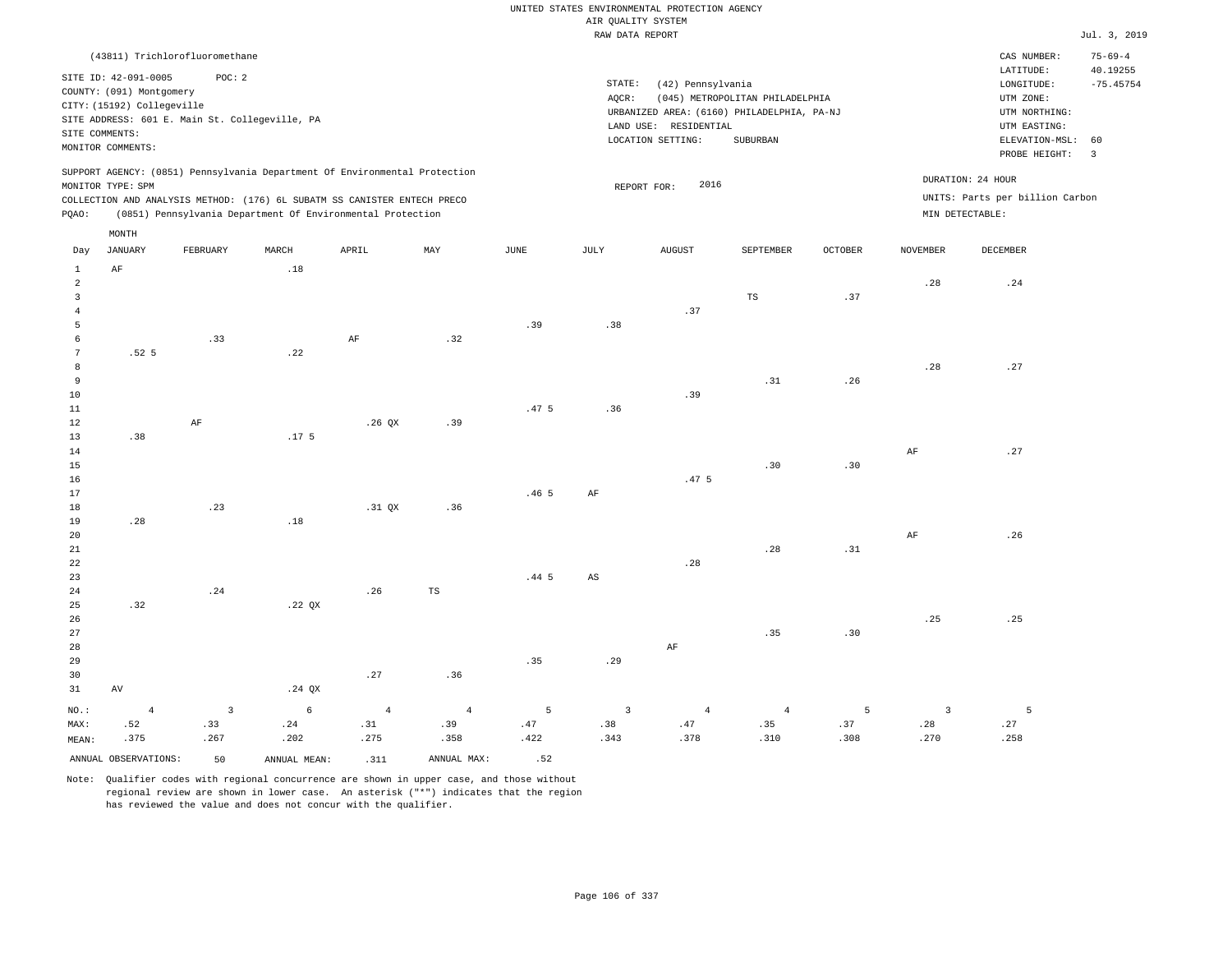|                                                                                                 |                   | (43811) Trichlorofluoromethane |       |                         |      |      |                     |                                            |           |         |                   | CAS NUMBER:<br>LATITUDE:        | $75 - 69 - 4$           |
|-------------------------------------------------------------------------------------------------|-------------------|--------------------------------|-------|-------------------------|------|------|---------------------|--------------------------------------------|-----------|---------|-------------------|---------------------------------|-------------------------|
| SITE ID: 42-091-0005<br>POC: 2                                                                  |                   |                                |       |                         |      |      |                     | STATE:<br>(42) Pennsylvania                |           |         |                   |                                 | 40.19255<br>$-75.45754$ |
| COUNTY: (091) Montgomery                                                                        |                   |                                |       |                         |      |      | AQCR:               | (045) METROPOLITAN PHILADELPHIA            |           |         |                   |                                 |                         |
| CITY: (15192) Collegeville                                                                      |                   |                                |       |                         |      |      |                     | URBANIZED AREA: (6160) PHILADELPHIA, PA-NJ |           |         |                   |                                 | UTM NORTHING:           |
| SITE ADDRESS: 601 E. Main St. Collegeville, PA                                                  |                   |                                |       |                         |      |      |                     | LAND USE: RESIDENTIAL                      |           |         |                   | UTM EASTING:                    |                         |
| SITE COMMENTS:                                                                                  |                   |                                |       |                         |      |      |                     | LOCATION SETTING:<br>SUBURBAN              |           |         |                   | ELEVATION-MSL:                  | 60                      |
|                                                                                                 | MONITOR COMMENTS: |                                |       |                         |      |      |                     |                                            |           |         |                   | PROBE HEIGHT:                   | $\overline{\mathbf{3}}$ |
| SUPPORT AGENCY: (0851) Pennsylvania Department Of Environmental Protection<br>MONITOR TYPE: SPM |                   |                                |       |                         |      |      | 2017<br>REPORT FOR: |                                            |           |         | DURATION: 24 HOUR |                                 |                         |
| COLLECTION AND ANALYSIS METHOD: (176) 6L SUBATM SS CANISTER ENTECH PRECO                        |                   |                                |       |                         |      |      |                     |                                            |           |         |                   | UNITS: Parts per billion Carbon |                         |
| (0851) Pennsylvania Department Of Environmental Protection<br>PQAO:                             |                   |                                |       |                         |      |      |                     |                                            |           |         |                   | $MIN$ DETECTABLE :              |                         |
|                                                                                                 | MONTH             |                                |       |                         |      |      |                     |                                            |           |         |                   |                                 |                         |
| Day                                                                                             | JANUARY           | FEBRUARY                       | MARCH | APRIL                   | MAY  | JUNE | JULY                | <b>AUGUST</b>                              | SEPTEMBER | OCTOBER | <b>NOVEMBER</b>   | DECEMBER                        |                         |
| $1\,$                                                                                           | .26               |                                |       | .31                     | .30  |      |                     |                                            |           |         |                   |                                 |                         |
| $\overline{a}$                                                                                  |                   |                                | .28   |                         |      |      |                     |                                            |           |         |                   |                                 |                         |
| $\overline{3}$                                                                                  |                   |                                |       |                         |      |      |                     |                                            |           |         | .31               | .28                             |                         |
| $\overline{4}$                                                                                  |                   |                                |       |                         |      |      |                     |                                            | .38       | .29     |                   |                                 |                         |
| $\overline{5}$                                                                                  |                   |                                |       |                         |      |      |                     | .31                                        |           |         |                   |                                 |                         |
| 6                                                                                               |                   | .31                            |       |                         |      | .25  | AF                  |                                            |           |         |                   |                                 |                         |
| $7\phantom{.0}$                                                                                 | AV                |                                |       | .27                     | .33  |      |                     |                                            |           |         |                   |                                 |                         |
| 8                                                                                               |                   |                                | .30   |                         |      |      |                     |                                            |           |         |                   |                                 |                         |
| 9                                                                                               |                   |                                |       |                         |      |      |                     |                                            |           |         | .30               | .28                             |                         |
| 10                                                                                              |                   |                                |       |                         |      |      |                     |                                            | .33       | .29     |                   |                                 |                         |
| 11<br>12                                                                                        |                   | .29                            |       |                         |      | .32  | .34                 | .33                                        |           |         |                   |                                 |                         |
| 13                                                                                              |                   |                                |       | .31                     | .34  |      |                     |                                            |           |         |                   |                                 |                         |
| 14                                                                                              |                   |                                | .28   |                         |      |      |                     |                                            |           |         |                   |                                 |                         |
| 15                                                                                              |                   |                                |       |                         |      |      |                     |                                            |           |         | .28               | AQ                              |                         |
| 16                                                                                              |                   |                                |       |                         |      |      |                     |                                            | .33       | .27     |                   |                                 |                         |
| 17                                                                                              |                   |                                |       |                         |      |      |                     | .495                                       |           |         |                   |                                 |                         |
| 18                                                                                              |                   | .33                            |       |                         |      | .40  | .34                 |                                            |           |         |                   |                                 |                         |
| 19                                                                                              | .30               |                                |       | $_{\rm AS}$             | AF   |      |                     |                                            |           |         |                   |                                 |                         |
| 20                                                                                              |                   |                                | .27   |                         |      |      |                     |                                            |           |         |                   |                                 |                         |
| 21                                                                                              |                   |                                |       |                         |      |      |                     |                                            |           |         | AN                | AV                              |                         |
| 22                                                                                              |                   |                                |       |                         |      |      |                     |                                            | .30       | .26     |                   |                                 |                         |
| 23<br>24                                                                                        |                   | .31                            |       |                         |      | .24  | .33                 | .30                                        |           |         |                   |                                 |                         |
| 25                                                                                              | .33               |                                |       | AM                      | .26  |      |                     |                                            |           |         |                   |                                 |                         |
| 26                                                                                              |                   |                                | .28   |                         |      |      |                     |                                            |           |         |                   |                                 |                         |
| 27                                                                                              |                   |                                |       |                         |      |      |                     |                                            |           |         | AV                | .28                             |                         |
| 28                                                                                              |                   |                                |       |                         |      |      |                     |                                            | .26       | .27     |                   |                                 |                         |
| 29                                                                                              |                   |                                |       |                         |      |      |                     | .28                                        |           |         |                   |                                 |                         |
| 30                                                                                              |                   |                                |       |                         |      | .41  | .33                 |                                            |           |         |                   |                                 |                         |
| 31                                                                                              | .30               |                                |       |                         | .32  |      |                     |                                            |           |         |                   |                                 |                         |
| $NO.$ :                                                                                         | $\overline{4}$    | $\overline{4}$                 | 5     | $\overline{\mathbf{3}}$ | 5    | 5    | $\overline{4}$      | 5                                          | 5         | 5       | $\overline{3}$    | $\overline{3}$                  |                         |
| MAX:                                                                                            | .33               | .33                            | .30   | .31                     | .34  | .41  | .34                 | .49                                        | .38       | .29     | .31               | .28                             |                         |
| MEAN:                                                                                           | .298              | .310                           | .282  | .297                    | .310 | .324 | .335                | .342                                       | .320      | .276    | .297              | .280                            |                         |
| ANNUAL OBSERVATIONS:<br>ANNUAL MAX:<br>51<br>ANNUAL MEAN:<br>.307                               |                   | .49                            |       |                         |      |      |                     |                                            |           |         |                   |                                 |                         |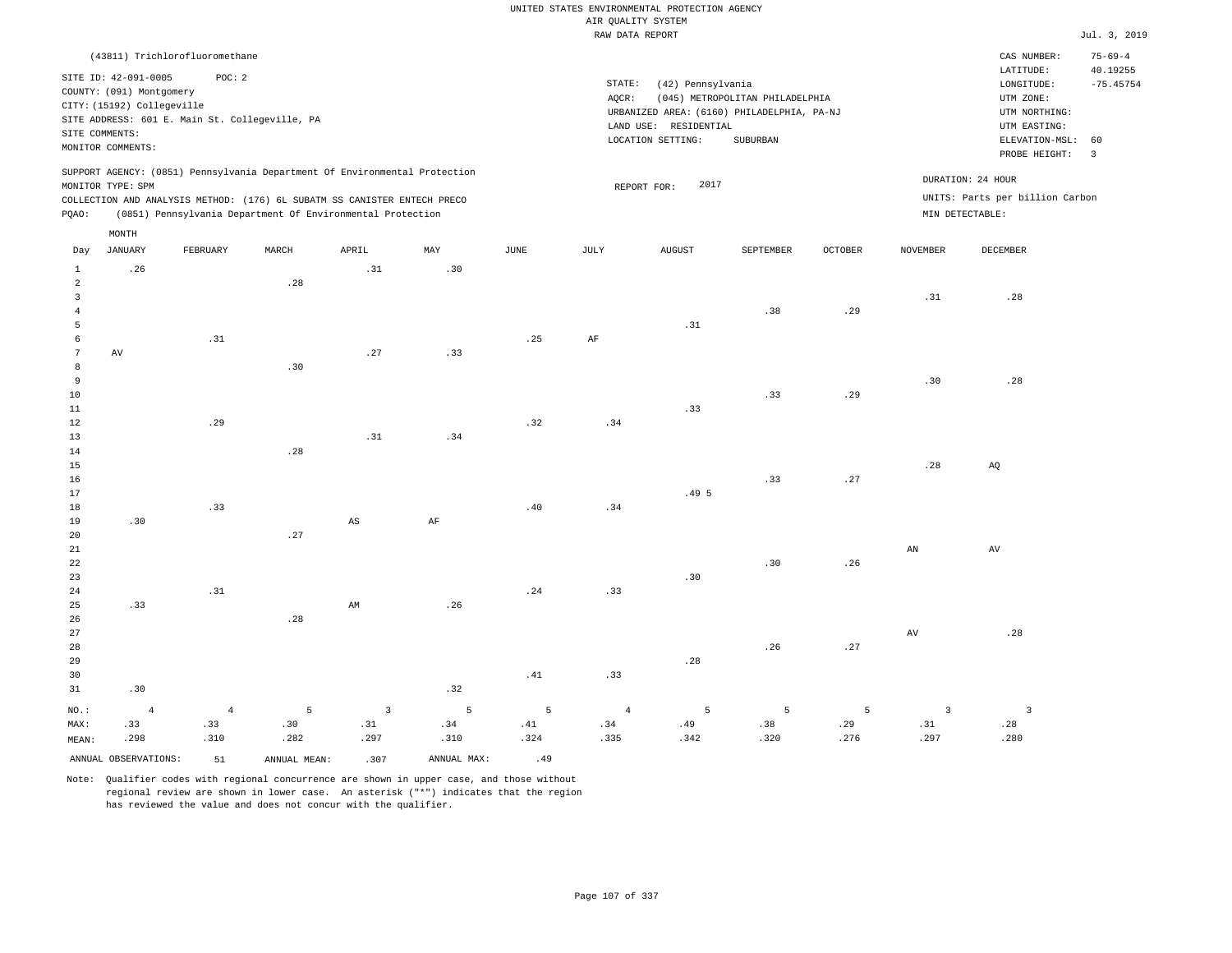|                |                            |                                |                                                                                                                                        |       |                         |             | UNITED STATES ENVIRONMENTAL PROTECTION AGENCY |                       |                                                                               |                |                 |                                 |                |
|----------------|----------------------------|--------------------------------|----------------------------------------------------------------------------------------------------------------------------------------|-------|-------------------------|-------------|-----------------------------------------------|-----------------------|-------------------------------------------------------------------------------|----------------|-----------------|---------------------------------|----------------|
|                |                            |                                |                                                                                                                                        |       |                         |             | AIR QUALITY SYSTEM                            |                       |                                                                               |                |                 |                                 |                |
|                |                            |                                |                                                                                                                                        |       |                         |             | RAW DATA REPORT                               |                       |                                                                               |                |                 |                                 | Jul. 3, 2019   |
|                |                            | (43811) Trichlorofluoromethane |                                                                                                                                        |       |                         |             |                                               |                       |                                                                               |                |                 | CAS NUMBER:                     | $75 - 69 - 4$  |
|                | SITE ID: 42-091-0005       | POC: 2                         |                                                                                                                                        |       |                         |             |                                               |                       |                                                                               |                |                 | LATITUDE:                       | 40.19255       |
|                | COUNTY: (091) Montgomery   |                                |                                                                                                                                        |       |                         |             | $\texttt{STATE}$ :                            | (42) Pennsylvania     |                                                                               |                |                 | LONGITUDE:                      | $-75.45754$    |
|                | CITY: (15192) Collegeville |                                |                                                                                                                                        |       |                         |             | AQCR:                                         |                       | (045) METROPOLITAN PHILADELPHIA<br>URBANIZED AREA: (6160) PHILADELPHIA, PA-NJ |                |                 | UTM ZONE:<br>UTM NORTHING:      |                |
|                |                            |                                | SITE ADDRESS: 601 E. Main St. Collegeville, PA                                                                                         |       |                         |             |                                               | LAND USE: RESIDENTIAL |                                                                               |                |                 | UTM EASTING:                    |                |
|                | SITE COMMENTS:             |                                |                                                                                                                                        |       |                         |             |                                               | LOCATION SETTING:     | SUBURBAN                                                                      |                |                 | ELEVATION-MSL:                  | 60             |
|                | MONITOR COMMENTS:          |                                |                                                                                                                                        |       |                         |             |                                               |                       |                                                                               |                |                 | PROBE HEIGHT:                   | $\overline{3}$ |
|                |                            |                                | SUPPORT AGENCY: (0851) Pennsylvania Department Of Environmental Protection                                                             |       |                         |             |                                               |                       |                                                                               |                |                 | DURATION: 24 HOUR               |                |
|                | MONITOR TYPE: SPM          |                                |                                                                                                                                        |       |                         |             | REPORT FOR:                                   | 2018                  |                                                                               |                |                 | UNITS: Parts per billion Carbon |                |
|                |                            |                                | COLLECTION AND ANALYSIS METHOD: (176) 6L SUBATM SS CANISTER ENTECH PRECO<br>(0851) Pennsylvania Department Of Environmental Protection |       |                         |             |                                               |                       |                                                                               |                |                 | MIN DETECTABLE: .034545         |                |
| PQAO:          |                            |                                |                                                                                                                                        |       |                         |             |                                               |                       |                                                                               |                |                 |                                 |                |
| Day            | MONTH<br><b>JANUARY</b>    | FEBRUARY                       | MARCH                                                                                                                                  | APRIL | MAY                     | <b>JUNE</b> | <b>JULY</b>                                   | <b>AUGUST</b>         | SEPTEMBER                                                                     | <b>OCTOBER</b> | <b>NOVEMBER</b> | DECEMBER                        |                |
| $\mathbf{1}$   |                            | .30                            |                                                                                                                                        |       |                         | .28         | .31                                           |                       |                                                                               |                |                 |                                 |                |
| $\overline{a}$ | $_{\rm AS}$                |                                |                                                                                                                                        | .28   | .30                     |             |                                               |                       |                                                                               |                |                 |                                 |                |
| 3              |                            |                                | $\mathbb{A}\mathbb{G}$                                                                                                                 |       |                         |             |                                               |                       |                                                                               |                |                 |                                 |                |
| $\overline{4}$ |                            |                                |                                                                                                                                        |       |                         |             |                                               |                       |                                                                               |                | .25             | .24                             |                |
| 5              |                            |                                |                                                                                                                                        |       |                         |             |                                               |                       | AF                                                                            | .35            |                 |                                 |                |
| 6              |                            |                                |                                                                                                                                        |       |                         |             |                                               | .34                   |                                                                               |                |                 |                                 |                |
| $\overline{7}$ |                            | .28                            |                                                                                                                                        |       |                         | .31         | .32                                           |                       |                                                                               |                |                 |                                 |                |
| 8              | .36                        |                                |                                                                                                                                        | .30   | .30                     |             |                                               |                       |                                                                               |                |                 |                                 |                |
| $\overline{9}$ |                            |                                | .25                                                                                                                                    |       |                         |             |                                               |                       |                                                                               |                |                 |                                 |                |
| 10             |                            |                                |                                                                                                                                        |       |                         |             |                                               |                       |                                                                               |                | .26             | .28                             |                |
| $11\,$         |                            |                                |                                                                                                                                        |       |                         |             |                                               |                       | .32 QX                                                                        | .30            |                 |                                 |                |
| 12             |                            |                                |                                                                                                                                        |       |                         |             |                                               | .32                   |                                                                               |                |                 |                                 |                |
| 13             |                            | .28                            |                                                                                                                                        |       |                         | .30         | .37                                           |                       |                                                                               |                |                 |                                 |                |
| 14<br>15       | .32                        |                                | .25                                                                                                                                    | .39   | AV                      |             |                                               |                       |                                                                               |                |                 |                                 |                |
| 16             |                            |                                |                                                                                                                                        |       |                         |             |                                               |                       |                                                                               |                | .27             | .26                             |                |
| 17             |                            |                                |                                                                                                                                        |       |                         |             |                                               |                       | .32 <sub>OX</sub>                                                             | .31 OX         |                 |                                 |                |
| 18             |                            |                                |                                                                                                                                        |       |                         |             |                                               | .32                   |                                                                               |                |                 |                                 |                |
| 19             |                            | .31                            |                                                                                                                                        |       |                         | .26         | $.35$ QX                                      |                       |                                                                               |                |                 |                                 |                |
| 20             | .27                        |                                |                                                                                                                                        | .24   | AV                      |             |                                               |                       |                                                                               |                |                 |                                 |                |
| $2\sqrt{1}$    |                            |                                | .24                                                                                                                                    |       |                         |             |                                               |                       |                                                                               |                |                 |                                 |                |
| 22             |                            |                                |                                                                                                                                        |       |                         |             |                                               |                       |                                                                               |                | .25             | .25                             |                |
| 23             |                            |                                |                                                                                                                                        |       |                         |             |                                               |                       | .30                                                                           | .28            |                 |                                 |                |
| 24             |                            |                                |                                                                                                                                        |       |                         |             |                                               | .34                   |                                                                               |                |                 |                                 |                |
| 25             |                            | .27                            |                                                                                                                                        |       |                         | .25         | $.34$ $OX$                                    |                       |                                                                               |                |                 |                                 |                |
| 26             | .30                        |                                |                                                                                                                                        | .24   | .27                     |             |                                               |                       |                                                                               |                |                 |                                 |                |
| 27             |                            |                                | .30                                                                                                                                    |       |                         |             |                                               |                       |                                                                               |                |                 |                                 |                |
| 28             |                            |                                |                                                                                                                                        |       |                         |             |                                               |                       |                                                                               |                | .26             | .28                             |                |
| 29             |                            |                                |                                                                                                                                        |       |                         |             |                                               |                       | .30                                                                           | .25            |                 |                                 |                |
| 30             |                            |                                |                                                                                                                                        |       |                         |             |                                               | AV                    |                                                                               |                |                 |                                 |                |
| 31             |                            |                                |                                                                                                                                        |       |                         |             | .31                                           |                       |                                                                               |                |                 |                                 |                |
| NO.:           | $\sqrt{4}$                 | 5                              | $\sqrt{4}$                                                                                                                             | 5     | $\overline{\mathbf{3}}$ | 5           | $\epsilon$                                    | $\overline{4}$        | $\overline{4}$                                                                | 5              | 5               | $\overline{5}$                  |                |
| MAX:           | .36                        | .31                            | .30                                                                                                                                    | .39   | .30                     | .31         | .37                                           | .34                   | .32                                                                           | .35            | .27             | .28                             |                |
| MEAN:          | .313                       | .288                           | .260                                                                                                                                   | .290  | .290                    | .280        | .333                                          | .330                  | .310                                                                          | .298           | .258            | .262                            |                |
|                | ANNUAL OBSERVATIONS:       | 55                             | ANNUAL, MEAN:                                                                                                                          | .293  | ANNUAL MAX:             | .39         |                                               |                       |                                                                               |                |                 |                                 |                |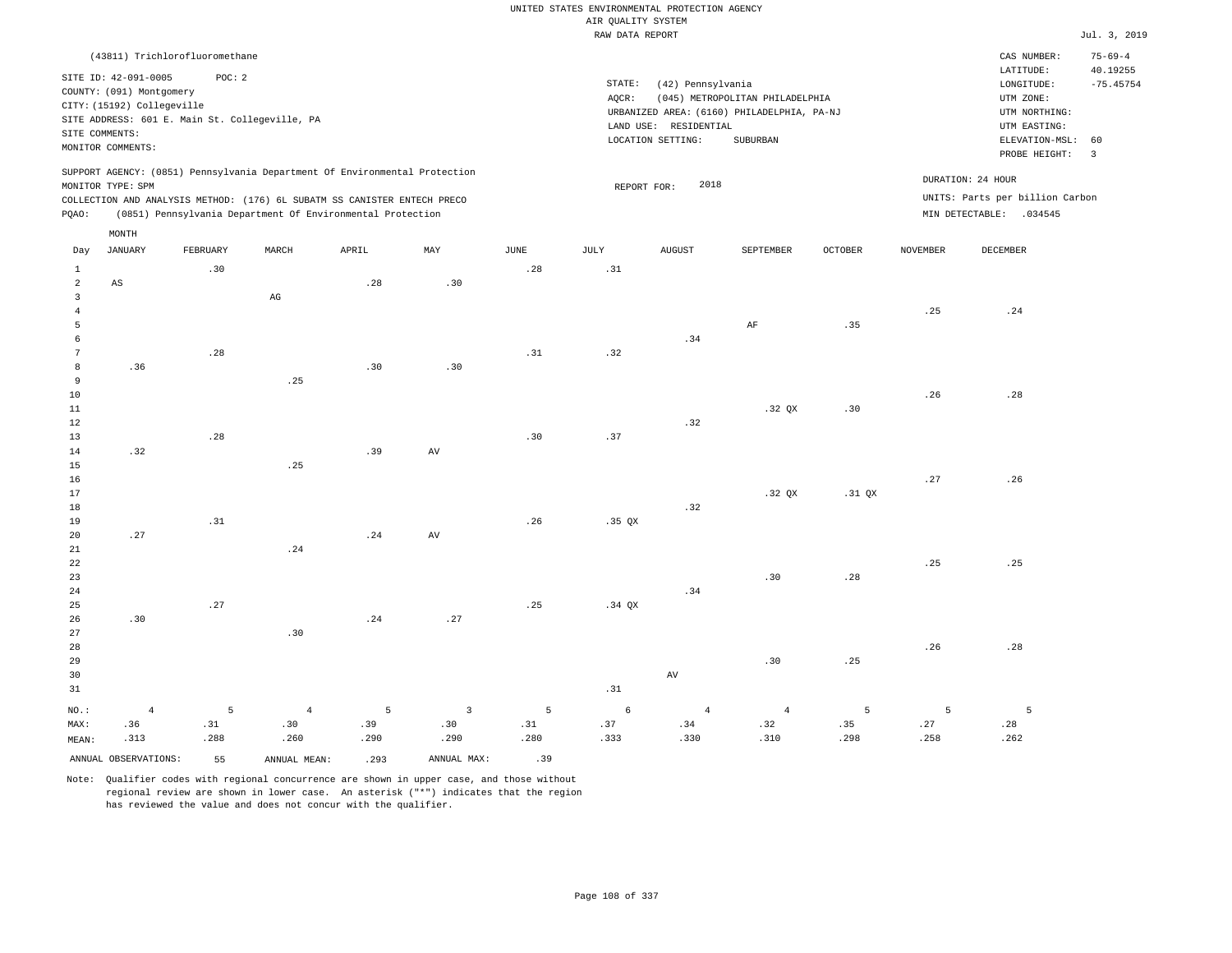|                     | (43812) Chloroethane                                                       |          |                                                            |          |                         |                   |                   |                                            |                                 |                   |                   | CAS NUMBER:                     | $75 - 00 - 3$           |
|---------------------|----------------------------------------------------------------------------|----------|------------------------------------------------------------|----------|-------------------------|-------------------|-------------------|--------------------------------------------|---------------------------------|-------------------|-------------------|---------------------------------|-------------------------|
|                     | SITE ID: 42-091-0005                                                       | POC: 2   |                                                            |          |                         |                   | STATE:            | (42) Pennsylvania                          |                                 |                   |                   | LATITUDE:<br>LONGITUDE:         | 40.19255<br>$-75.45754$ |
|                     | COUNTY: (091) Montgomery                                                   |          |                                                            |          |                         |                   | AQCR:             |                                            | (045) METROPOLITAN PHILADELPHIA |                   |                   | UTM ZONE:                       |                         |
|                     | CITY: (15192) Collegeville                                                 |          |                                                            |          |                         |                   |                   | URBANIZED AREA: (6160) PHILADELPHIA, PA-NJ |                                 |                   |                   | UTM NORTHING:                   |                         |
|                     | SITE ADDRESS: 601 E. Main St. Collegeville, PA                             |          |                                                            |          |                         |                   |                   | LAND USE: RESIDENTIAL                      |                                 |                   |                   | UTM EASTING:                    |                         |
| SITE COMMENTS:      |                                                                            |          |                                                            |          |                         |                   |                   | LOCATION SETTING:                          | SUBURBAN                        |                   |                   | ELEVATION-MSL:                  | 60                      |
|                     | MONITOR COMMENTS:                                                          |          |                                                            |          |                         |                   |                   |                                            |                                 |                   |                   | PROBE HEIGHT:                   | 3                       |
|                     | SUPPORT AGENCY: (0851) Pennsylvania Department Of Environmental Protection |          |                                                            |          |                         |                   |                   | 2013                                       |                                 |                   | DURATION: 24 HOUR |                                 |                         |
|                     | MONITOR TYPE: SPM                                                          |          |                                                            |          |                         |                   | REPORT FOR:       |                                            |                                 |                   |                   | UNITS: Parts per billion Carbon |                         |
| PQAO:               | COLLECTION AND ANALYSIS METHOD: (176) 6L SUBATM SS CANISTER ENTECH PRECO   |          | (0851) Pennsylvania Department Of Environmental Protection |          |                         |                   |                   |                                            |                                 |                   | MIN DETECTABLE:   |                                 |                         |
|                     |                                                                            |          |                                                            |          |                         |                   |                   |                                            |                                 |                   |                   |                                 |                         |
|                     | MONTH                                                                      |          |                                                            |          |                         |                   |                   |                                            |                                 |                   |                   |                                 |                         |
| Day                 | JANUARY                                                                    | FEBRUARY | MARCH                                                      | APRIL    | MAY                     | JUNE              | JULY              | <b>AUGUST</b>                              | SEPTEMBER                       | <b>OCTOBER</b>    | <b>NOVEMBER</b>   | <b>DECEMBER</b>                 |                         |
| $\mathbf{1}$        |                                                                            |          |                                                            |          |                         |                   |                   |                                            | $.00$ ND                        | AS                |                   |                                 |                         |
| $\overline{a}$<br>3 |                                                                            | $.00$ ND |                                                            |          |                         | $.00$ ND          | $.00$ ND          | $.00$ ND                                   |                                 |                   |                   |                                 |                         |
| $\overline{4}$      | $.00$ ND                                                                   |          |                                                            | $.00$ ND | $.00$ ND                |                   |                   |                                            |                                 |                   |                   |                                 |                         |
| 5                   |                                                                            |          | $.00$ ND                                                   |          |                         |                   |                   |                                            |                                 |                   |                   |                                 |                         |
| 6                   |                                                                            |          |                                                            |          |                         |                   |                   |                                            |                                 |                   | $.00$ ND          | $.00$ ND                        |                         |
| $\boldsymbol{7}$    |                                                                            |          |                                                            |          |                         |                   |                   |                                            | .00 <sub>ND</sub>               | .00 <sub>ND</sub> |                   |                                 |                         |
| 8                   |                                                                            |          |                                                            |          |                         |                   |                   | $.00$ ND                                   |                                 |                   |                   |                                 |                         |
| 9                   |                                                                            | $.00$ ND |                                                            |          |                         | $.00$ ND          | .00 <sub>ND</sub> |                                            |                                 |                   |                   |                                 |                         |
| 10                  | $.00$ ND                                                                   |          |                                                            | $.00$ ND | $.00$ ND                |                   |                   |                                            |                                 |                   |                   |                                 |                         |
| $11\,$              |                                                                            |          | $.00$ ND                                                   |          |                         |                   |                   |                                            |                                 |                   |                   |                                 |                         |
| 12                  |                                                                            |          |                                                            |          |                         |                   |                   |                                            |                                 |                   | .00 <sub>ND</sub> | $.00$ ND                        |                         |
| 13                  |                                                                            |          |                                                            |          |                         |                   |                   |                                            | .00 <sub>ND</sub>               | $.00$ ND          |                   |                                 |                         |
| 14<br>15            |                                                                            | $.00$ ND |                                                            |          |                         | $.00$ ND          | $.00$ ND          | $.00$ ND                                   |                                 |                   |                   |                                 |                         |
| 16                  | $.00$ ND                                                                   |          |                                                            | $.00$ ND | AF                      |                   |                   |                                            |                                 |                   |                   |                                 |                         |
| 17                  |                                                                            |          | AF                                                         |          |                         |                   |                   |                                            |                                 |                   |                   |                                 |                         |
| 18                  |                                                                            |          |                                                            |          |                         |                   |                   |                                            |                                 |                   | $.00$ ND          | $.00$ ND                        |                         |
| 19                  |                                                                            |          |                                                            |          |                         |                   |                   |                                            | $\rm AF$                        | $\rm{AF}$         |                   |                                 |                         |
| 20                  |                                                                            |          |                                                            |          |                         |                   |                   | .00CL                                      |                                 |                   |                   |                                 |                         |
| 21                  |                                                                            | $.00$ ND |                                                            |          |                         | $.00$ ND          | $.00$ ND          |                                            |                                 |                   |                   |                                 |                         |
| 22                  | $.00$ ND                                                                   |          |                                                            | $.00$ ND | AF                      |                   |                   |                                            |                                 |                   |                   |                                 |                         |
| 23                  |                                                                            |          | $.00$ ND                                                   |          |                         |                   |                   |                                            |                                 |                   |                   |                                 |                         |
| 24                  |                                                                            |          |                                                            |          |                         |                   |                   |                                            |                                 |                   | .00 <sub>ND</sub> | $.00$ ND                        |                         |
| 25<br>26            |                                                                            |          |                                                            |          |                         |                   |                   | $.00$ ND                                   | .00 <sub>ND</sub>               | $.00$ ND          |                   |                                 |                         |
| 27                  |                                                                            | $.00$ ND |                                                            |          |                         | .00 <sub>ND</sub> | .00 <sub>ND</sub> |                                            |                                 |                   |                   |                                 |                         |
| 28                  | $.00$ ND                                                                   |          |                                                            | $.00$ ND | $.00$ ND                |                   |                   |                                            |                                 |                   |                   |                                 |                         |
| 29                  |                                                                            |          | $\mathbb{A}\mathbb{S}$                                     |          |                         |                   |                   |                                            |                                 |                   |                   |                                 |                         |
| 30                  |                                                                            |          |                                                            |          |                         |                   |                   |                                            |                                 |                   | $.00$ ND          | $.00$ ND                        |                         |
| 31                  |                                                                            |          |                                                            |          |                         |                   |                   |                                            |                                 | $.00$ ND          |                   |                                 |                         |
| NO.:                | 5                                                                          | 5        | $\overline{3}$                                             | 5        | $\overline{\mathbf{3}}$ | 5                 | 5                 | 5                                          | $\overline{4}$                  | $\overline{4}$    | 5                 | $\overline{5}$                  |                         |
| MAX:                | 0.00                                                                       | 0.00     | 0.00                                                       | 0.00     | 0.00                    | 0.00              | 0.00              | 0.00                                       | 0.00                            | 0.00              | 0.00              | 0.00                            |                         |
| MEAN:               | 0.000                                                                      | 0.000    | 0.000                                                      | 0.000    | 0.000                   | 0.000             | 0.000             | 0.000                                      | 0.000                           | 0.000             | 0.000             | 0.000                           |                         |
|                     | ANNUAL OBSERVATIONS:                                                       |          |                                                            |          | ANNUAL MAX:             | 0.00              |                   |                                            |                                 |                   |                   |                                 |                         |
|                     |                                                                            | 54       | ANNUAL MEAN:                                               | 0.000    |                         |                   |                   |                                            |                                 |                   |                   |                                 |                         |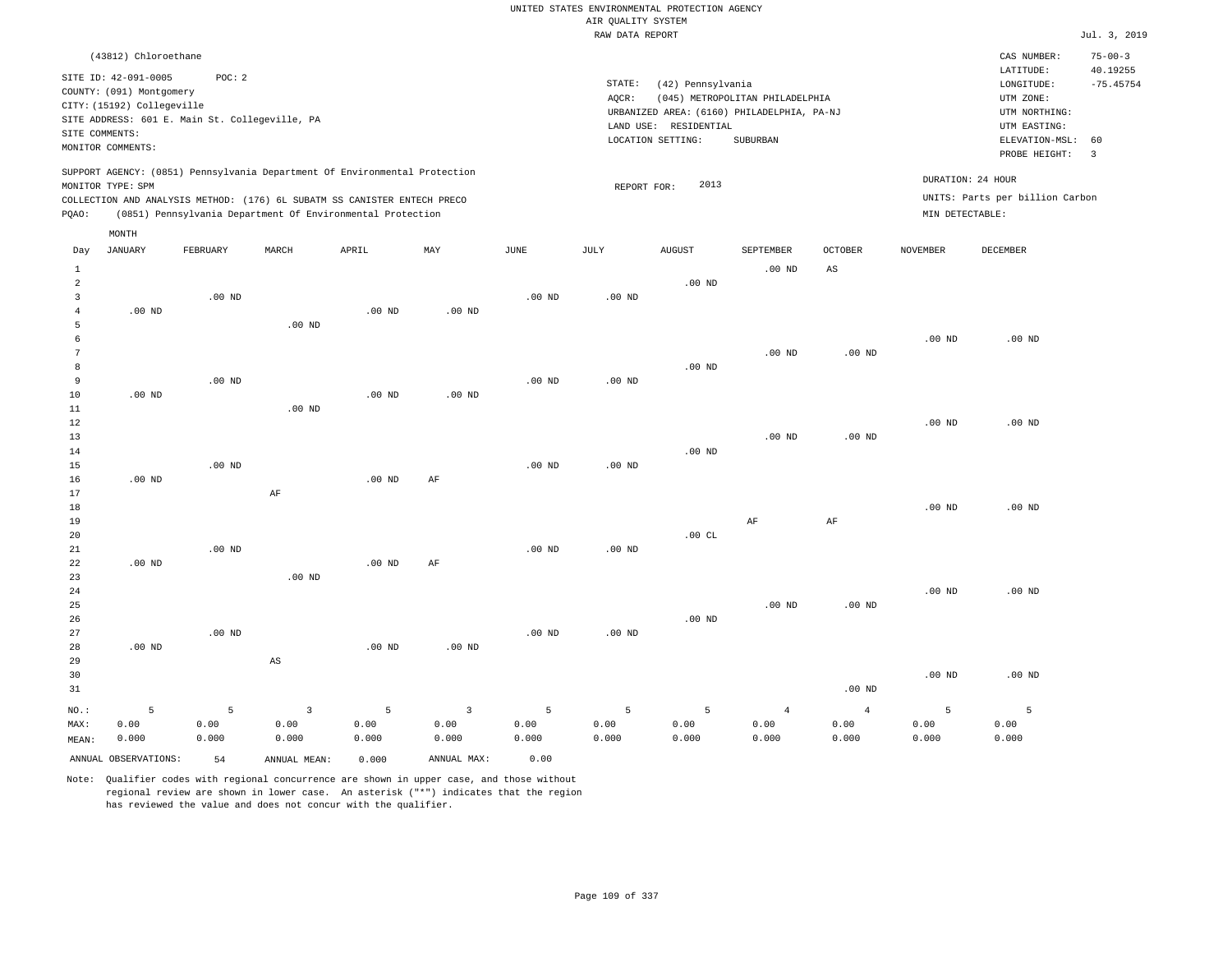| UNITED STATES ENVIRONMENTAL PROTECTION AGENCY |
|-----------------------------------------------|
| AIR OUALITY SYSTEM                            |
| RAW DATA REPORT                               |
|                                               |
|                                               |
|                                               |
| STATE:<br>(42) Pennsylvania                   |
| (045) METROPOLITAN PHILADELPHIA<br>AOCR:      |

LAND USE: RESIDENTIAL

REPORT FOR: 2014

LOCATION SETTING: SUBURBAN

URBANIZED AREA: (6160) PHILADELPHIA, PA-NJ (UTM NORTHING:

Jul. 3, 2019

CAS NUMBER: 75-00-3

LONGITUDE: -75.45754 LATITUDE: 40.19255

PROBE HEIGHT: 3 ELEVATION-MSL: 60

UTM EASTING: UTM ZONE:

UNITS: Parts per billion Carbon

DURATION: 24 HOUR

SITE ID: 42-091-0005 POC: 2 COUNTY: (091) Montgomery CITY: (15192) Collegeville SITE ADDRESS: 601 E. Main St. Collegeville, PA SITE COMMENTS: MONITOR COMMENTS:

(43812) Chloroethane

MONTH

SUPPORT AGENCY: (0851) Pennsylvania Department Of Environmental Protection MONITOR TYPE: SPM

COLLECTION AND ANALYSIS METHOD: (176) 6L SUBATM SS CANISTER ENTECH PRECO PQAO: (0851) Pennsylvania Department Of Environmental Protection MIN DETECTABLE:

|                 | MON.L.H              |                        |              |          |                |                        |                        |                |           |                   |                   |          |
|-----------------|----------------------|------------------------|--------------|----------|----------------|------------------------|------------------------|----------------|-----------|-------------------|-------------------|----------|
| Day             | JANUARY              | FEBRUARY               | MARCH        | APRIL    | MAY            | $_{\rm JUNE}$          | JULY                   | <b>AUGUST</b>  | SEPTEMBER | OCTOBER           | <b>NOVEMBER</b>   | DECEMBER |
| $\mathbf{1}$    |                      |                        |              |          |                |                        |                        |                |           |                   | $.00$ ND          | $.00$ ND |
| $\overline{a}$  |                      |                        |              |          |                |                        |                        |                | $.00$ ND  | $.00$ ND          |                   |          |
| 3               |                      |                        |              |          |                |                        |                        | $\rm AF$       |           |                   |                   |          |
| $\overline{4}$  |                      | $.00$ ND               |              |          |                | $.00$ ND               | $.00$ ND               |                |           |                   |                   |          |
| 5               | $.00$ ND             |                        |              | $.00$ ND | $.00$ ND       |                        |                        |                |           |                   |                   |          |
| 6               |                      |                        | $.00$ ND     |          |                |                        |                        |                |           |                   |                   |          |
| $7\phantom{.0}$ |                      |                        |              |          |                |                        |                        |                |           |                   | $.00$ ND          | $.00$ ND |
| 8               |                      |                        |              |          |                |                        |                        |                | $.00$ ND  | $.00$ ND          |                   |          |
| 9               |                      |                        |              |          |                |                        |                        | $.00$ ND       |           |                   |                   |          |
| 10              |                      | $\mathbb{A}\mathbb{S}$ |              |          |                | $.00$ ND               | $.00$ ND               |                |           |                   |                   |          |
| $11\,$          | $.00$ ND             |                        |              | $.00$ ND | $.00$ ND       |                        |                        |                |           |                   |                   |          |
| 12              |                      |                        | $.00$ ND     |          |                |                        |                        |                |           |                   |                   |          |
| 13              |                      |                        |              |          |                |                        |                        |                |           |                   | .00 <sub>ND</sub> | $\rm AF$ |
| $14$            |                      |                        |              |          |                |                        |                        |                | $.00$ ND  | .00 <sub>ND</sub> |                   |          |
| 15              |                      |                        |              |          |                |                        |                        | $.00$ ND       |           |                   |                   |          |
| 16              |                      | $.00$ ND               |              |          |                | $_{\rm AS}$            | $\rm{AF}$              |                |           |                   |                   |          |
| 17              | $.00$ ND             |                        |              | $.00$ ND | $.00$ ND       |                        |                        |                |           |                   |                   |          |
| 18              |                      |                        | $.00$ ND     |          |                |                        |                        |                |           |                   |                   |          |
| 19              |                      |                        |              |          |                |                        |                        |                |           |                   | $\rm AF$          | $.00$ ND |
| 20              |                      |                        |              |          |                |                        |                        |                | $.00$ ND  | .00 <sub>ND</sub> |                   |          |
| $2\sqrt{1}$     |                      |                        |              |          |                |                        |                        | $.00$ ND       |           |                   |                   |          |
| 22              |                      | $.00$ ND               |              |          |                | $\mathbb{A}\mathbb{S}$ | $\mathbb{A}\mathbb{S}$ |                |           |                   |                   |          |
| 23              | $.00$ ND             |                        |              | $.00$ ND | .00 $ND$       |                        |                        |                |           |                   |                   |          |
| $2\sqrt{4}$     |                      |                        | $.00$ ND     |          |                |                        |                        |                |           |                   |                   |          |
| 25              |                      |                        |              |          |                |                        |                        |                |           |                   | $.00$ ND          | $.00$ ND |
| 26              |                      |                        |              |          |                |                        |                        |                | $.00$ ND  | $.00$ ND          |                   |          |
| 27              |                      |                        |              |          |                |                        |                        | $.00$ ND       |           |                   |                   |          |
| 28              |                      | $.00$ ND               |              |          |                | $.00$ ND               | $.00$ ND               |                |           |                   |                   |          |
| 29              | $.00$ ND             |                        |              | $.00$ ND | $\rm AF$       |                        |                        |                |           |                   |                   |          |
| 30              |                      |                        | $.00$ ND     |          |                |                        |                        |                |           |                   |                   |          |
| 31              |                      |                        |              |          |                |                        |                        |                |           |                   |                   | $.00$ ND |
| $NO.$ :         | 5                    | $\overline{4}$         | 5            | 5        | $\overline{4}$ | $\mathbf{3}$           | $\overline{3}$         | $\overline{4}$ | 5         | 5                 | $\overline{4}$    | 5        |
| MAX:            | 0.00                 | 0.00                   | 0.00         | 0.00     | 0.00           | 0.00                   | 0.00                   | 0.00           | 0.00      | 0.00              | 0.00              | 0.00     |
| MEAN:           | 0.000                | 0.000                  | 0.000        | 0.000    | 0.000          | 0.000                  | 0.000                  | 0.000          | 0.000     | 0.000             | 0.000             | 0.000    |
|                 | ANNUAL OBSERVATIONS: | 52                     | ANNUAL MEAN: | 0.000    | ANNUAL MAX:    | 0.00                   |                        |                |           |                   |                   |          |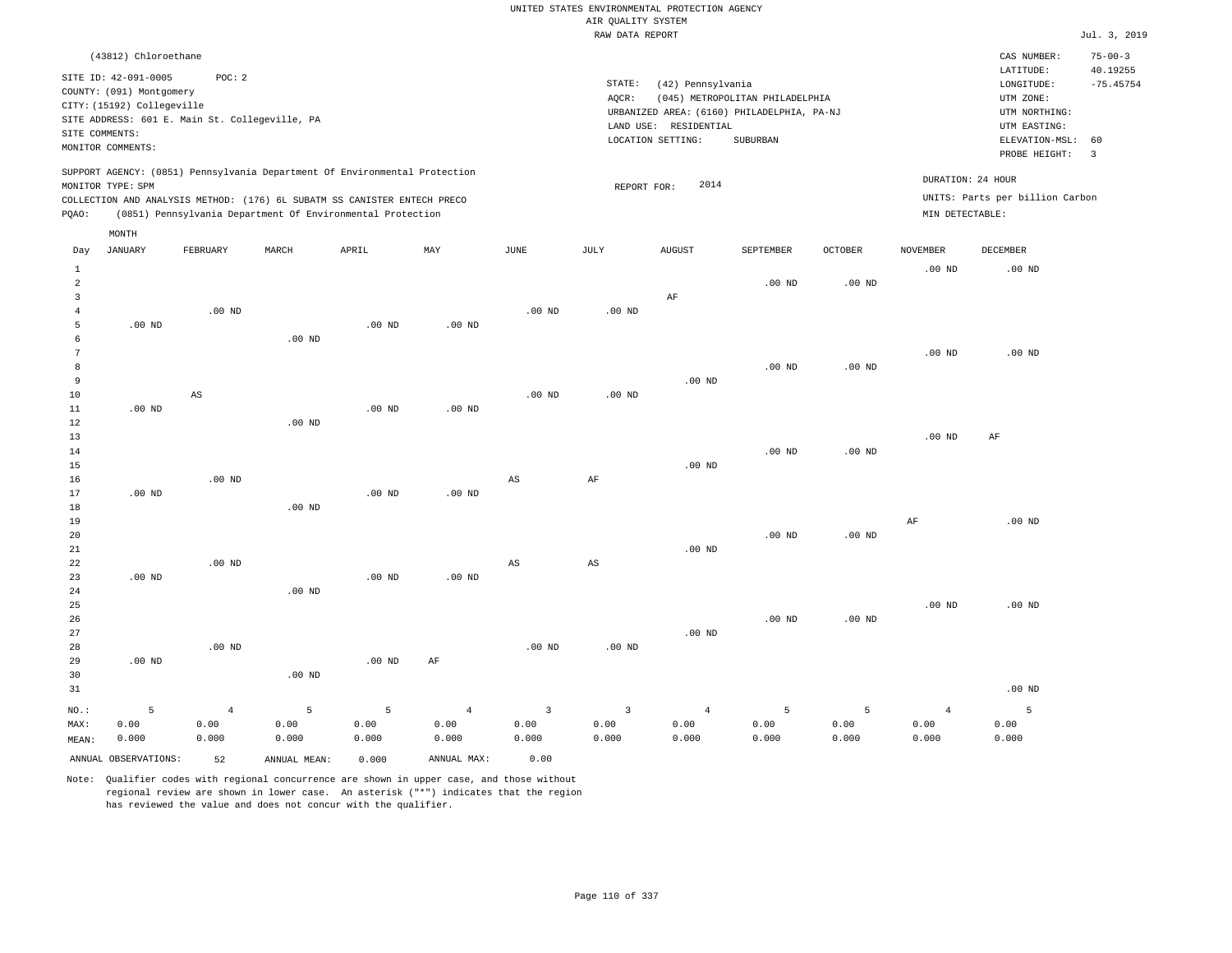|                     |                                                  |                |                   |                                                                            |                           |                         | AIR QUALITY SYSTEM | UNITED STATES ENVIRONMENTAL PROTECTION AGENCY |                                            |                   |                   |                                                                                                                                                                                                                                                                                                                                                                                                                                           |                           |
|---------------------|--------------------------------------------------|----------------|-------------------|----------------------------------------------------------------------------|---------------------------|-------------------------|--------------------|-----------------------------------------------|--------------------------------------------|-------------------|-------------------|-------------------------------------------------------------------------------------------------------------------------------------------------------------------------------------------------------------------------------------------------------------------------------------------------------------------------------------------------------------------------------------------------------------------------------------------|---------------------------|
|                     |                                                  |                |                   |                                                                            |                           |                         | RAW DATA REPORT    |                                               |                                            |                   |                   |                                                                                                                                                                                                                                                                                                                                                                                                                                           | Jul. 3, 2019              |
|                     | (43812) Chloroethane                             |                |                   |                                                                            |                           |                         |                    |                                               |                                            |                   |                   | CAS NUMBER:<br>LATITUDE:                                                                                                                                                                                                                                                                                                                                                                                                                  | $75 - 00 - 3$<br>40.19255 |
|                     | SITE ID: 42-091-0005<br>COUNTY: (091) Montgomery | POC: 2         |                   |                                                                            |                           |                         | STATE:             | (42) Pennsylvania                             |                                            |                   |                   | $\texttt{LONGITUDE}: \quad % \begin{align*} \begin{minipage}[c]{0.5\linewidth} \emph{Cov} & \texttt{1} & \texttt{1} & \texttt{2} & \texttt{2} & \texttt{2} & \texttt{2} & \texttt{2} & \texttt{2} & \texttt{2} & \texttt{2} & \texttt{2} & \texttt{2} & \texttt{2} & \texttt{2} & \texttt{2} & \texttt{2} & \texttt{2} & \texttt{2} & \texttt{2} & \texttt{2} & \texttt{2} & \texttt{2} & \texttt{2} & \texttt{2} & \texttt{2} & \texttt$ | $-75.45754$               |
|                     | CITY: (15192) Collegeville                       |                |                   |                                                                            |                           |                         | AOCR:              |                                               | (045) METROPOLITAN PHILADELPHIA            |                   |                   | UTM ZONE:                                                                                                                                                                                                                                                                                                                                                                                                                                 |                           |
|                     | SITE ADDRESS: 601 E. Main St. Collegeville, PA   |                |                   |                                                                            |                           |                         |                    | LAND USE: RESIDENTIAL                         | URBANIZED AREA: (6160) PHILADELPHIA, PA-NJ |                   |                   | UTM NORTHING:<br>UTM EASTING:                                                                                                                                                                                                                                                                                                                                                                                                             |                           |
| SITE COMMENTS:      | MONITOR COMMENTS:                                |                |                   |                                                                            |                           |                         |                    | LOCATION SETTING:                             | SUBURBAN                                   |                   |                   | ELEVATION-MSL:<br>PROBE HEIGHT:                                                                                                                                                                                                                                                                                                                                                                                                           | 60<br>$\overline{3}$      |
|                     |                                                  |                |                   | SUPPORT AGENCY: (0851) Pennsylvania Department Of Environmental Protection |                           |                         |                    |                                               |                                            |                   |                   | DURATION: 24 HOUR                                                                                                                                                                                                                                                                                                                                                                                                                         |                           |
|                     | MONITOR TYPE: SPM                                |                |                   | COLLECTION AND ANALYSIS METHOD: (176) 6L SUBATM SS CANISTER ENTECH PRECO   |                           |                         | REPORT FOR:        | 2015                                          |                                            |                   |                   | UNITS: Parts per billion Carbon                                                                                                                                                                                                                                                                                                                                                                                                           |                           |
| PQAO:               |                                                  |                |                   | (0851) Pennsylvania Department Of Environmental Protection                 |                           |                         |                    |                                               |                                            |                   | MIN DETECTABLE:   |                                                                                                                                                                                                                                                                                                                                                                                                                                           |                           |
|                     | MONTH                                            |                |                   |                                                                            |                           |                         |                    |                                               |                                            |                   |                   |                                                                                                                                                                                                                                                                                                                                                                                                                                           |                           |
| Day<br>$\mathbf{1}$ | <b>JANUARY</b>                                   | FEBRUARY       | MARCH<br>AS       | APRIL                                                                      | $\ensuremath{\text{MAX}}$ | $_{\rm JUNE}$           | $\mathtt{JULY}$    | <b>AUGUST</b>                                 | SEPTEMBER                                  | <b>OCTOBER</b>    | <b>NOVEMBER</b>   | DECEMBER                                                                                                                                                                                                                                                                                                                                                                                                                                  |                           |
| $\overline{a}$      |                                                  |                |                   |                                                                            |                           |                         |                    |                                               |                                            |                   | .00 <sub>ND</sub> | $\rm{AF}$                                                                                                                                                                                                                                                                                                                                                                                                                                 |                           |
| $\overline{3}$      |                                                  |                |                   |                                                                            |                           |                         |                    |                                               | .00 <sub>ND</sub>                          | .00 <sub>ND</sub> |                   |                                                                                                                                                                                                                                                                                                                                                                                                                                           |                           |
| $\overline{4}$<br>5 |                                                  | $.00$ ND       |                   |                                                                            |                           | .00 <sub>ND</sub>       | .00 <sub>ND</sub>  | .00 <sub>ND</sub>                             |                                            |                   |                   |                                                                                                                                                                                                                                                                                                                                                                                                                                           |                           |
| 6                   | $.00$ ND                                         |                |                   | $.00$ ND                                                                   | $.00$ ND                  |                         |                    |                                               |                                            |                   |                   |                                                                                                                                                                                                                                                                                                                                                                                                                                           |                           |
| 7                   |                                                  |                | $.00$ ND          |                                                                            |                           |                         |                    |                                               |                                            |                   |                   |                                                                                                                                                                                                                                                                                                                                                                                                                                           |                           |
| 8                   |                                                  |                |                   |                                                                            |                           |                         |                    |                                               |                                            |                   | .00 <sub>ND</sub> | AF                                                                                                                                                                                                                                                                                                                                                                                                                                        |                           |
| 9<br>$10$           |                                                  |                |                   |                                                                            |                           |                         |                    | AF                                            | $.00$ ND                                   | $.00$ ND          |                   |                                                                                                                                                                                                                                                                                                                                                                                                                                           |                           |
| $11\,$              |                                                  | $.00$ ND       |                   |                                                                            |                           | .00 <sub>ND</sub>       | $.00$ ND           |                                               |                                            |                   |                   |                                                                                                                                                                                                                                                                                                                                                                                                                                           |                           |
| 12                  | AF                                               |                |                   | .00 <sub>ND</sub>                                                          | .00 <sub>ND</sub>         |                         |                    |                                               |                                            |                   |                   |                                                                                                                                                                                                                                                                                                                                                                                                                                           |                           |
| 13                  |                                                  |                | $.00$ ND          |                                                                            |                           |                         |                    |                                               |                                            |                   |                   |                                                                                                                                                                                                                                                                                                                                                                                                                                           |                           |
| 14<br>15            |                                                  |                |                   |                                                                            |                           |                         |                    |                                               | $.00$ ND                                   | $.00$ ND          | .00 <sub>ND</sub> | $.00$ ND                                                                                                                                                                                                                                                                                                                                                                                                                                  |                           |
| 16                  |                                                  |                |                   |                                                                            |                           |                         |                    | $.00$ ND                                      |                                            |                   |                   |                                                                                                                                                                                                                                                                                                                                                                                                                                           |                           |
| 17                  |                                                  | $.00$ ND       |                   |                                                                            |                           | AS                      | $.00$ ND           |                                               |                                            |                   |                   |                                                                                                                                                                                                                                                                                                                                                                                                                                           |                           |
| 18<br>19            | $.00$ ND                                         |                | $.00$ ND          | .00 <sub>ND</sub>                                                          | .00 <sub>ND</sub>         |                         |                    |                                               |                                            |                   |                   |                                                                                                                                                                                                                                                                                                                                                                                                                                           |                           |
| 20                  |                                                  |                |                   |                                                                            |                           |                         |                    |                                               |                                            |                   | .00 <sub>ND</sub> | .00 <sub>ND</sub>                                                                                                                                                                                                                                                                                                                                                                                                                         |                           |
| 21                  |                                                  |                |                   |                                                                            |                           |                         |                    |                                               | .00 <sub>ND</sub>                          | .00 <sub>ND</sub> |                   |                                                                                                                                                                                                                                                                                                                                                                                                                                           |                           |
| 22                  |                                                  |                |                   |                                                                            |                           |                         |                    | AF                                            |                                            |                   |                   |                                                                                                                                                                                                                                                                                                                                                                                                                                           |                           |
| 23<br>24            | $_{\rm AS}$                                      | $.00$ ND       |                   | $.00$ ND                                                                   | $.00$ ND                  | $\rm AF$                | .00 <sub>ND</sub>  |                                               |                                            |                   |                   |                                                                                                                                                                                                                                                                                                                                                                                                                                           |                           |
| 25                  |                                                  |                | $.00$ ND          |                                                                            |                           |                         |                    |                                               |                                            |                   |                   |                                                                                                                                                                                                                                                                                                                                                                                                                                           |                           |
| 26                  |                                                  |                |                   |                                                                            |                           |                         |                    |                                               |                                            |                   | $\rm{AF}$         | $.00$ ND                                                                                                                                                                                                                                                                                                                                                                                                                                  |                           |
| 27                  |                                                  |                |                   |                                                                            |                           |                         |                    |                                               | $.00$ ND                                   | $.00$ ND          |                   |                                                                                                                                                                                                                                                                                                                                                                                                                                           |                           |
| 28<br>29            |                                                  |                |                   |                                                                            |                           | .00 <sub>ND</sub>       | .00 <sub>ND</sub>  | $.00$ ND                                      |                                            |                   |                   |                                                                                                                                                                                                                                                                                                                                                                                                                                           |                           |
| 30                  | $.00$ ND                                         |                |                   | .00 <sub>ND</sub>                                                          | .00 <sub>ND</sub>         |                         |                    |                                               |                                            |                   |                   |                                                                                                                                                                                                                                                                                                                                                                                                                                           |                           |
| 31                  |                                                  |                | .00 <sub>ND</sub> |                                                                            |                           |                         |                    |                                               |                                            |                   |                   |                                                                                                                                                                                                                                                                                                                                                                                                                                           |                           |
| NO.:                | $\overline{3}$                                   | $\overline{4}$ | 5                 | 5                                                                          | $\overline{5}$            | $\overline{\mathbf{3}}$ | 5                  | $\overline{3}$                                | 5                                          | 5                 | $\overline{4}$    | $\overline{\mathbf{3}}$                                                                                                                                                                                                                                                                                                                                                                                                                   |                           |
| MAX:                | 0.00                                             | 0.00           | 0.00              | 0.00                                                                       | 0.00                      | 0.00                    | 0.00               | 0.00                                          | 0.00                                       | 0.00              | 0.00              | 0.00                                                                                                                                                                                                                                                                                                                                                                                                                                      |                           |
| MEAN:               | 0.000                                            | 0.000          | 0.000             | 0.000                                                                      | 0.000                     | 0.000                   | 0.000              | 0.000                                         | 0.000                                      | 0.000             | 0.000             | 0.000                                                                                                                                                                                                                                                                                                                                                                                                                                     |                           |
|                     | ANNUAL OBSERVATIONS:                             | 50             | ANNUAL, MEAN:     | 0.000                                                                      | ANNUAL MAX:               | 0.00                    |                    |                                               |                                            |                   |                   |                                                                                                                                                                                                                                                                                                                                                                                                                                           |                           |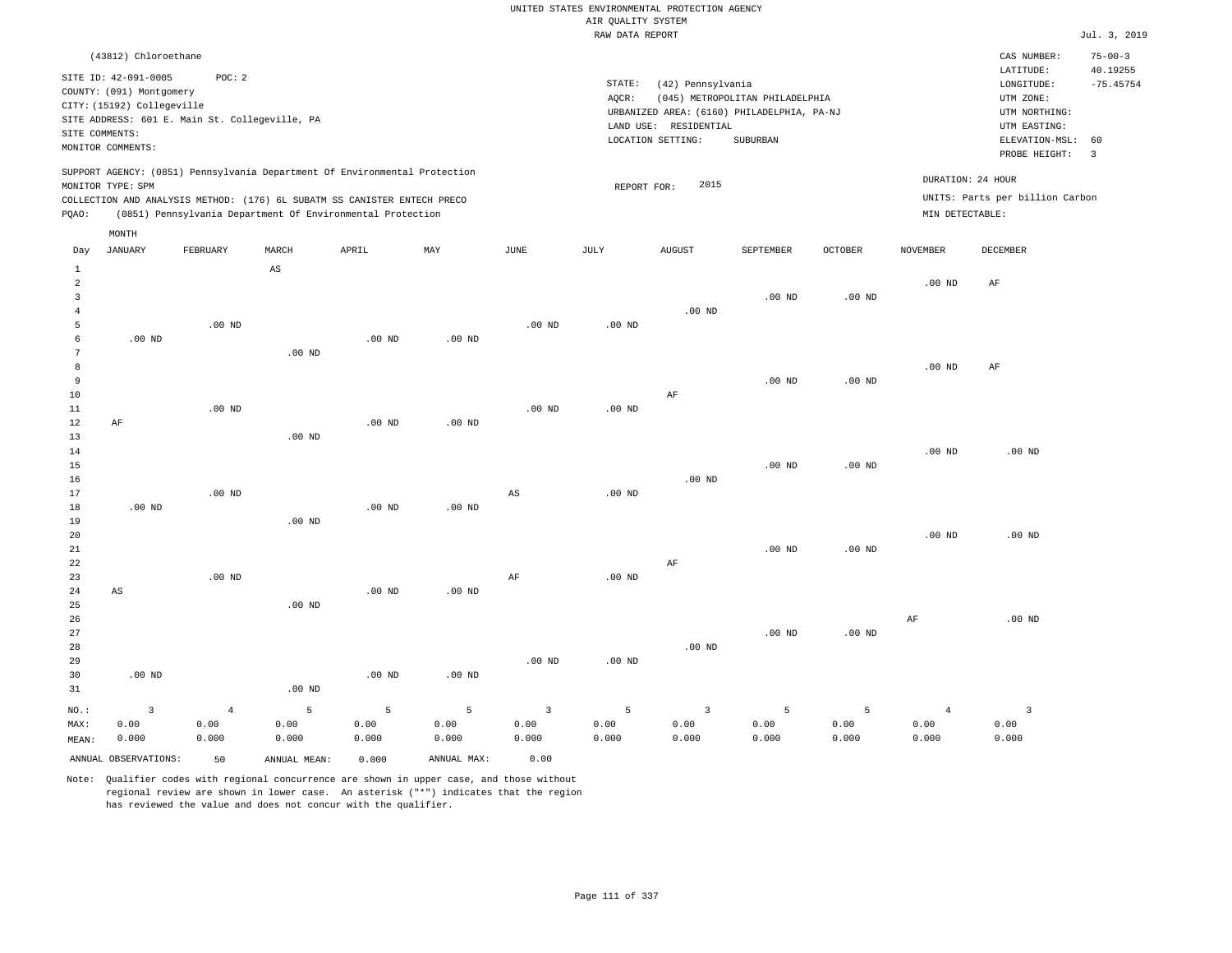| UNITED STATES ENVIRONMENTAL PROTECTION AGENCY |
|-----------------------------------------------|
| AIR OUALITY SYSTEM                            |
| RAW DATA REPORT                               |
|                                               |
|                                               |

STATE: (42) Pennsylvania

LAND USE: RESIDENTIAL

REPORT FOR: 2016

LOCATION SETTING: SUBURBAN

AQCR: (045) METROPOLITAN PHILADELPHIA

URBANIZED AREA: (6160) PHILADELPHIA, PA-NJ (UTM NORTHING:

Jul. 3, 2019

CAS NUMBER: 75-00-3

LONGITUDE: -75.45754 LATITUDE: 40.19255

PROBE HEIGHT: 3 ELEVATION-MSL: 60

UTM EASTING: UTM ZONE:

UNITS: Parts per billion Carbon

DURATION: 24 HOUR

(43812) Chloroethane SITE ID: 42-091-0005 POC: 2 COUNTY: (091) Montgomery CITY: (15192) Collegeville SITE ADDRESS: 601 E. Main St. Collegeville, PA SITE COMMENTS: MONITOR COMMENTS:

SUPPORT AGENCY: (0851) Pennsylvania Department Of Environmental Protection MONITOR TYPE: SPM

COLLECTION AND ANALYSIS METHOD: (176) 6L SUBATM SS CANISTER ENTECH PRECO PQAO: (0851) Pennsylvania Department Of Environmental Protection MIN DETECTABLE:

|                | MONTH                |                |              |                |             |          |                         |               |                |                   |                |          |
|----------------|----------------------|----------------|--------------|----------------|-------------|----------|-------------------------|---------------|----------------|-------------------|----------------|----------|
| Day            | JANUARY              | FEBRUARY       | MARCH        | APRIL          | MAY         | JUNE     | JULY                    | <b>AUGUST</b> | SEPTEMBER      | OCTOBER           | NOVEMBER       | DECEMBER |
| $\mathbf{1}$   | $\rm AF$             |                | $.00$ ND     |                |             |          |                         |               |                |                   |                |          |
| $\overline{a}$ |                      |                |              |                |             |          |                         |               |                |                   | $.00$ ND       | $.00$ ND |
| 3              |                      |                |              |                |             |          |                         |               | $_{\rm TS}$    | $.00$ ND          |                |          |
| $\overline{4}$ |                      |                |              |                |             |          |                         | $.00$ ND      |                |                   |                |          |
| 5              |                      |                |              |                |             | $.00$ ND | $.00$ ND                |               |                |                   |                |          |
| 6              |                      | $.00$ ND       |              | $\rm AF$       | $.00$ ND    |          |                         |               |                |                   |                |          |
| 7              | $.00$ ND             |                | $.00$ ND     |                |             |          |                         |               |                |                   |                |          |
| 8              |                      |                |              |                |             |          |                         |               |                |                   | $.00$ ND       | $.00$ ND |
| 9              |                      |                |              |                |             |          |                         |               | $.00$ ND       | $.00$ ND          |                |          |
| 10<br>11       |                      |                |              |                |             | $.00$ ND | $.00$ ND                | $.00$ ND      |                |                   |                |          |
| 12             |                      | $\rm{AF}$      |              | $.00$ ND       | $.00$ ND    |          |                         |               |                |                   |                |          |
| 13             | $.00$ ND             |                | $.00$ ND     |                |             |          |                         |               |                |                   |                |          |
| 14             |                      |                |              |                |             |          |                         |               |                |                   | $\rm AF$       | $.00$ ND |
| 15             |                      |                |              |                |             |          |                         |               | $.00$ ND       | $.00$ ND          |                |          |
| 16             |                      |                |              |                |             |          |                         | $.00$ ND      |                |                   |                |          |
| 17             |                      |                |              |                |             | $.00$ ND | $\rm AF$                |               |                |                   |                |          |
| 18             |                      | $.00$ ND       |              | $.00$ ND       | $.00$ ND    |          |                         |               |                |                   |                |          |
| 19             | $.00$ ND             |                | $.00$ ND     |                |             |          |                         |               |                |                   |                |          |
| 20             |                      |                |              |                |             |          |                         |               |                |                   | $\rm AF$       | $.00$ ND |
| 21             |                      |                |              |                |             |          |                         |               | $.00$ ND       | .00 <sub>ND</sub> |                |          |
| 22             |                      |                |              |                |             |          |                         | $.00$ ND      |                |                   |                |          |
| 23             |                      |                |              |                |             | $.00$ ND | $\mathbb{A}\mathbb{S}$  |               |                |                   |                |          |
| 24             |                      | $.00$ ND       |              | $.00$ ND       | TS          |          |                         |               |                |                   |                |          |
| 25             | $.00$ ND             |                | $.00$ ND     |                |             |          |                         |               |                |                   |                |          |
| 26             |                      |                |              |                |             |          |                         |               |                |                   | $.00$ ND       | $.00$ ND |
| 27             |                      |                |              |                |             |          |                         |               | $.00$ ND       | $.00$ ND          |                |          |
| 28             |                      |                |              |                |             |          |                         | $\rm AF$      |                |                   |                |          |
| 29             |                      |                |              |                |             | $.00$ ND | $.00$ ND                |               |                |                   |                |          |
| 30             |                      |                |              | $.00$ ND       | $.00$ ND    |          |                         |               |                |                   |                |          |
| 31             | $\operatorname{AV}$  |                | $.00$ ND     |                |             |          |                         |               |                |                   |                |          |
| $NO.$ :        | $\overline{4}$       | $\overline{3}$ | $\epsilon$   | $\overline{4}$ | $\bf{4}$    | 5        | $\overline{\mathbf{3}}$ | $\sqrt{4}$    | $\overline{4}$ | 5                 | $\overline{3}$ | 5        |
| MAX:           | 0.00                 | 0.00           | 0.00         | 0.00           | 0.00        | 0.00     | 0.00                    | 0.00          | 0.00           | 0.00              | 0.00           | 0.00     |
| MEAN:          | 0.000                | 0.000          | 0.000        | 0.000          | 0.000       | 0.000    | 0.000                   | 0.000         | 0.000          | 0.000             | 0.000          | 0.000    |
|                | ANNUAL OBSERVATIONS: | 50             | ANNUAL MEAN: | 0.000          | ANNUAL MAX: | 0.00     |                         |               |                |                   |                |          |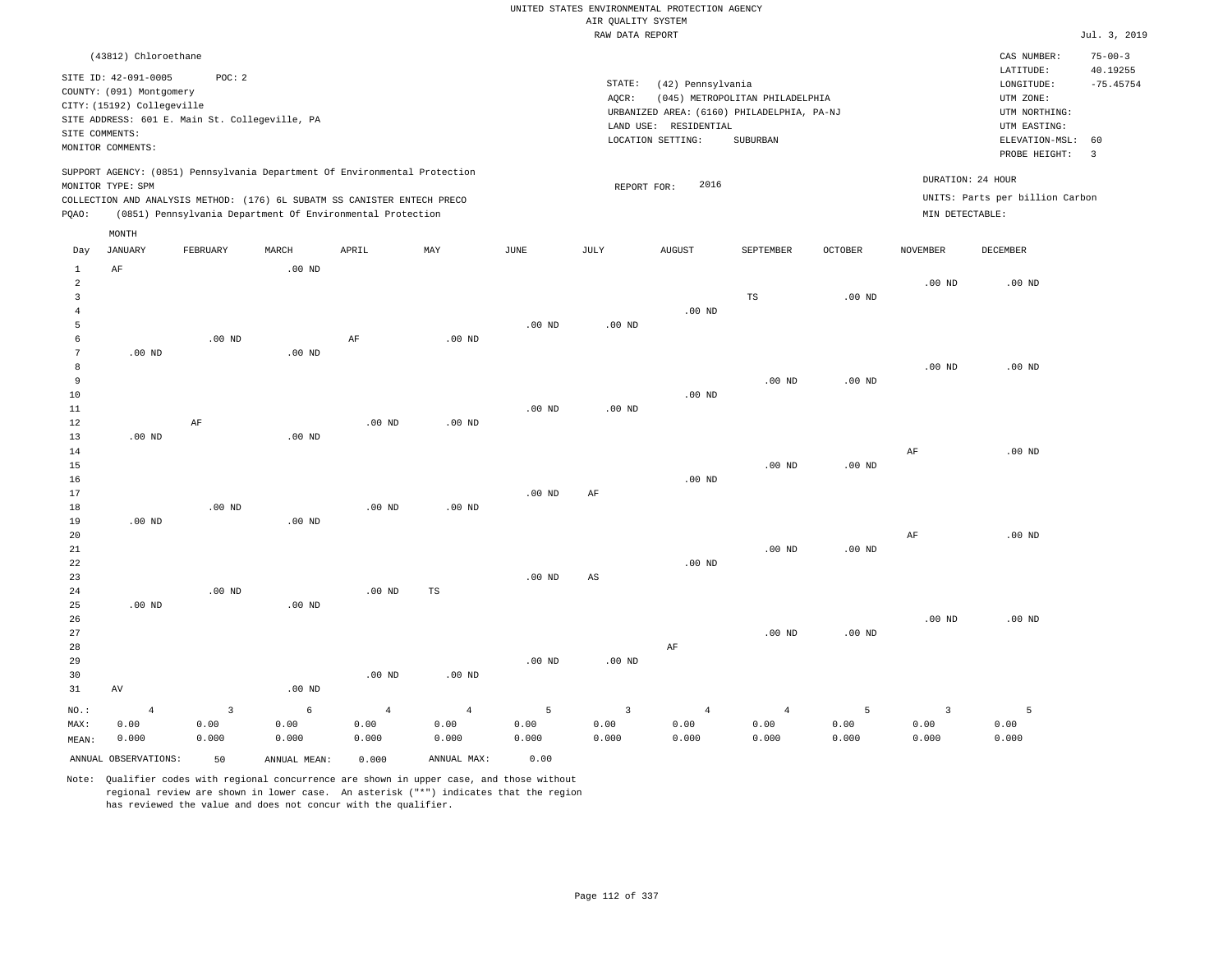|                                            |                                                                                                                                                    |                                 |                    |                                                                                                                                        |                    |                    | AIR QUALITY SYSTEM              | UNITED STATES ENVIRONMENTAL PROTECTION AGENCY |                                                                               |                    |                                 |                                                          |                           |
|--------------------------------------------|----------------------------------------------------------------------------------------------------------------------------------------------------|---------------------------------|--------------------|----------------------------------------------------------------------------------------------------------------------------------------|--------------------|--------------------|---------------------------------|-----------------------------------------------|-------------------------------------------------------------------------------|--------------------|---------------------------------|----------------------------------------------------------|---------------------------|
|                                            |                                                                                                                                                    |                                 |                    |                                                                                                                                        |                    |                    | RAW DATA REPORT                 |                                               |                                                                               |                    |                                 |                                                          | Jul. 3, 2019              |
|                                            | (43812) Chloroethane                                                                                                                               |                                 |                    |                                                                                                                                        |                    |                    |                                 |                                               |                                                                               |                    |                                 | CAS NUMBER:<br>LATITUDE:                                 | $75 - 00 - 3$<br>40.19255 |
|                                            | SITE ID: 42-091-0005<br>COUNTY: (091) Montgomery<br>CITY: (15192) Collegeville<br>SITE ADDRESS: 601 E. Main St. Collegeville, PA<br>SITE COMMENTS: | POC: 2                          |                    |                                                                                                                                        |                    |                    | STATE:<br>AQCR:                 | (42) Pennsylvania<br>LAND USE: RESIDENTIAL    | (045) METROPOLITAN PHILADELPHIA<br>URBANIZED AREA: (6160) PHILADELPHIA, PA-NJ |                    |                                 | LONGITUDE:<br>UTM ZONE:<br>UTM NORTHING:<br>UTM EASTING: | $-75.45754$               |
|                                            | MONITOR COMMENTS:                                                                                                                                  |                                 |                    |                                                                                                                                        |                    |                    |                                 | LOCATION SETTING:                             | SUBURBAN                                                                      |                    |                                 | ELEVATION-MSL:<br>PROBE HEIGHT:                          | 60<br>$\overline{3}$      |
|                                            | MONITOR TYPE: SPM                                                                                                                                  |                                 |                    | SUPPORT AGENCY: (0851) Pennsylvania Department Of Environmental Protection                                                             |                    |                    | REPORT FOR:                     | 2017                                          |                                                                               |                    |                                 | DURATION: 24 HOUR<br>UNITS: Parts per billion Carbon     |                           |
| PQAO:                                      |                                                                                                                                                    |                                 |                    | COLLECTION AND ANALYSIS METHOD: (176) 6L SUBATM SS CANISTER ENTECH PRECO<br>(0851) Pennsylvania Department Of Environmental Protection |                    |                    |                                 |                                               |                                                                               |                    | MIN DETECTABLE:                 |                                                          |                           |
| Day                                        | $\texttt{MONTH}$<br><b>JANUARY</b>                                                                                                                 | FEBRUARY                        | MARCH              | APRIL                                                                                                                                  | MAY                | JUNE               | JULY                            | <b>AUGUST</b>                                 | SEPTEMBER                                                                     | OCTOBER            | <b>NOVEMBER</b>                 | DECEMBER                                                 |                           |
| $\mathbf{1}$                               | $.00$ ND                                                                                                                                           |                                 |                    | $.00$ ND                                                                                                                               | $.00$ ND           |                    |                                 |                                               |                                                                               |                    |                                 |                                                          |                           |
| $\overline{a}$<br>$\mathbf{3}$<br>$\bf{4}$ |                                                                                                                                                    |                                 | $.00$ ND           |                                                                                                                                        |                    |                    |                                 |                                               | $.00$ ND                                                                      | $.00$ ND           | $.00$ ND                        | $.00$ ND                                                 |                           |
| 5<br>6<br>$\overline{7}$                   | AV                                                                                                                                                 | $.00$ ND                        |                    | $.00$ ND                                                                                                                               | $.00$ ND           | $.00$ ND           | AF                              | $.00$ ND                                      |                                                                               |                    |                                 |                                                          |                           |
| 8<br>9<br>10<br>11                         |                                                                                                                                                    |                                 | .00 <sub>ND</sub>  |                                                                                                                                        |                    |                    |                                 | $.00$ ND                                      | .00 <sub>ND</sub>                                                             | $.00$ ND           | .00 <sub>ND</sub>               | $.00$ ND                                                 |                           |
| 12<br>13<br>14                             |                                                                                                                                                    | $.00$ ND                        | $.00$ ND           | $.00$ ND                                                                                                                               | .00 <sub>ND</sub>  | $.00$ ND           | .00 <sub>ND</sub>               |                                               |                                                                               |                    |                                 |                                                          |                           |
| 15<br>16<br>17<br>18                       |                                                                                                                                                    | $.00$ ND                        |                    |                                                                                                                                        |                    | $.00$ ND           | $.00$ ND                        | .00 <sub>ND</sub>                             | $.00$ ND                                                                      | $.00$ ND           | .00 <sub>ND</sub>               | AQ                                                       |                           |
| 19<br>20<br>21                             | $.00$ ND                                                                                                                                           |                                 | $.00$ ND           | AS                                                                                                                                     | AF                 |                    |                                 |                                               |                                                                               |                    | AN                              | AV                                                       |                           |
| 22<br>23<br>24                             |                                                                                                                                                    | $.00$ ND                        |                    |                                                                                                                                        |                    | $.00$ ND           | $.00$ ND                        | $.00$ ND                                      | $.00$ ND                                                                      | .00 <sub>ND</sub>  |                                 |                                                          |                           |
| 25<br>26<br>27<br>28                       | $.00$ ND                                                                                                                                           |                                 | .00 <sub>ND</sub>  | AM                                                                                                                                     | $.00$ ND           |                    |                                 |                                               | $.00$ ND                                                                      | $.00$ ND           | AV                              | $.00$ ND                                                 |                           |
| 29<br>30<br>31                             | $.00$ ND                                                                                                                                           |                                 |                    |                                                                                                                                        | .00 <sub>ND</sub>  | $.00$ ND           | $.00$ ND                        | $.00$ ND                                      |                                                                               |                    |                                 |                                                          |                           |
| NO.:<br>MAX:<br>MEAN:                      | $\overline{4}$<br>0.00<br>0.000                                                                                                                    | $\overline{4}$<br>0.00<br>0.000 | 5<br>0.00<br>0.000 | $\overline{\mathbf{3}}$<br>0.00<br>0.000                                                                                               | 5<br>0.00<br>0.000 | 5<br>0.00<br>0.000 | $\overline{4}$<br>0.00<br>0.000 | 5<br>0.00<br>0.000                            | 5<br>0.00<br>0.000                                                            | 5<br>0.00<br>0.000 | $\overline{3}$<br>0.00<br>0.000 | $\overline{\mathbf{3}}$<br>0.00<br>0.000                 |                           |
|                                            | ANNUAL OBSERVATIONS:                                                                                                                               | 51                              | ANNUAL, MEAN:      | 0.000                                                                                                                                  | ANNUAL MAX:        | 0.00               |                                 |                                               |                                                                               |                    |                                 |                                                          |                           |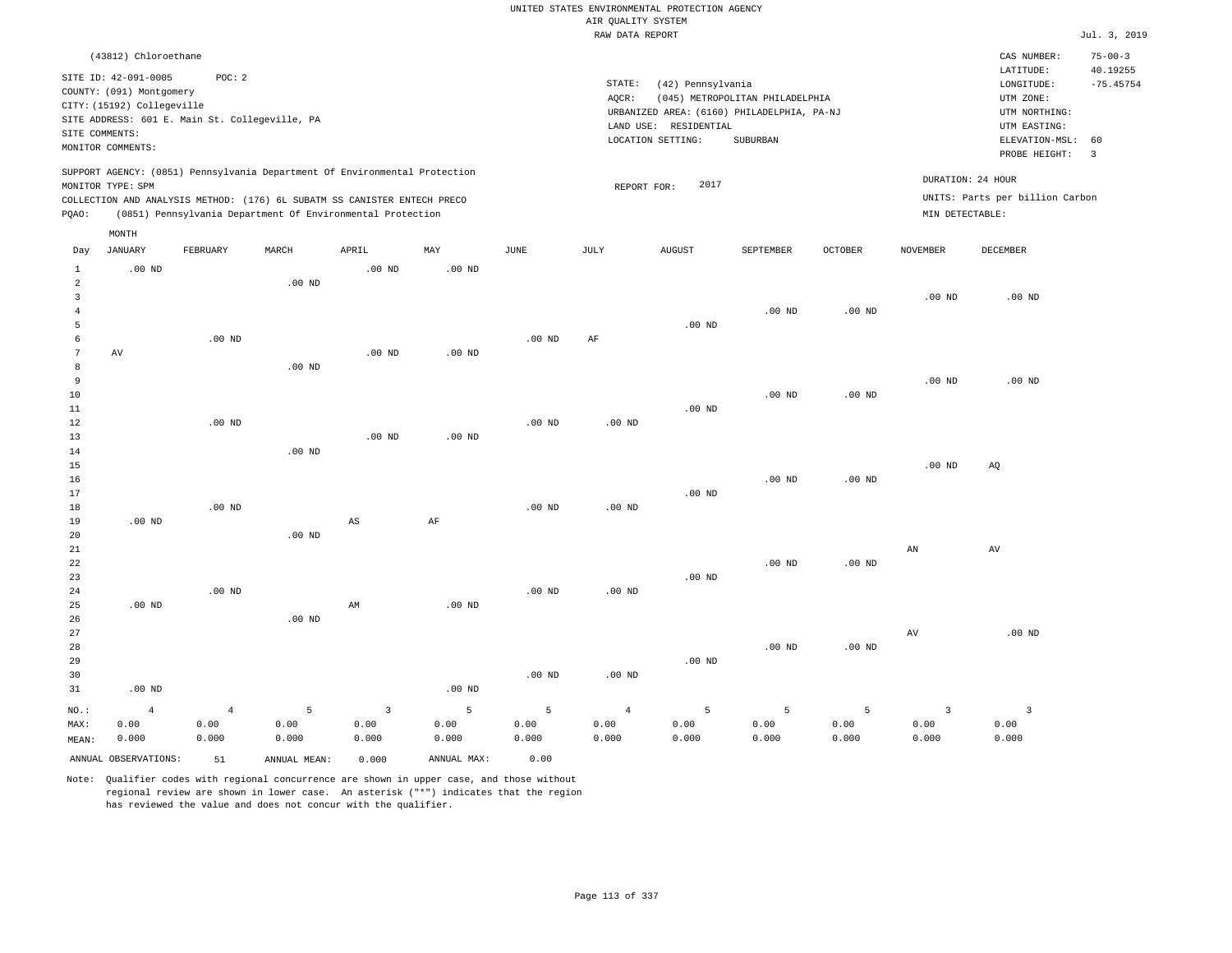|                 |                                                                              |          |                   |                                                            |                     |                   | UNITED STATES ENVIRONMENTAL PROTECTION AGENCY |                       |                                            |                |                   |                                    |                           |
|-----------------|------------------------------------------------------------------------------|----------|-------------------|------------------------------------------------------------|---------------------|-------------------|-----------------------------------------------|-----------------------|--------------------------------------------|----------------|-------------------|------------------------------------|---------------------------|
|                 |                                                                              |          |                   |                                                            |                     |                   | AIR QUALITY SYSTEM                            |                       |                                            |                |                   |                                    |                           |
|                 |                                                                              |          |                   |                                                            |                     |                   | RAW DATA REPORT                               |                       |                                            |                |                   |                                    | Jul. 3, 2019              |
|                 | (43812) Chloroethane                                                         |          |                   |                                                            |                     |                   |                                               |                       |                                            |                |                   | CAS NUMBER:<br>LATITUDE:           | $75 - 00 - 3$<br>40.19255 |
|                 | SITE ID: 42-091-0005                                                         | POC: 2   |                   |                                                            |                     |                   | STATE:                                        | (42) Pennsylvania     |                                            |                |                   | LONGITUDE:                         | $-75.45754$               |
|                 | COUNTY: (091) Montgomery                                                     |          |                   |                                                            |                     |                   | AOCR:                                         |                       | (045) METROPOLITAN PHILADELPHIA            |                |                   | UTM ZONE:                          |                           |
|                 | CITY: (15192) Collegeville<br>SITE ADDRESS: 601 E. Main St. Collegeville, PA |          |                   |                                                            |                     |                   |                                               |                       | URBANIZED AREA: (6160) PHILADELPHIA, PA-NJ |                |                   | UTM NORTHING:                      |                           |
| SITE COMMENTS:  |                                                                              |          |                   |                                                            |                     |                   |                                               | LAND USE: RESIDENTIAL |                                            |                |                   | UTM EASTING:                       |                           |
|                 | MONITOR COMMENTS:                                                            |          |                   |                                                            |                     |                   |                                               | LOCATION SETTING:     | <b>SUBURBAN</b>                            |                |                   | ELEVATION-MSL:                     | 60<br>$\overline{3}$      |
|                 | SUPPORT AGENCY: (0851) Pennsylvania Department Of Environmental Protection   |          |                   |                                                            |                     |                   |                                               |                       |                                            |                |                   | PROBE HEIGHT:<br>DURATION: 24 HOUR |                           |
|                 | MONITOR TYPE: SPM                                                            |          |                   |                                                            |                     |                   | REPORT FOR:                                   | 2018                  |                                            |                |                   |                                    |                           |
|                 | COLLECTION AND ANALYSIS METHOD: (176) 6L SUBATM SS CANISTER ENTECH PRECO     |          |                   |                                                            |                     |                   |                                               |                       |                                            |                |                   | UNITS: Parts per billion Carbon    |                           |
| PQAO:           |                                                                              |          |                   | (0851) Pennsylvania Department Of Environmental Protection |                     |                   |                                               |                       |                                            |                |                   | MIN DETECTABLE: .088125            |                           |
| Day             | MONTH<br>JANUARY                                                             | FEBRUARY | MARCH             | APRIL                                                      | MAY                 | $_{\rm JUNE}$     | JULY                                          | <b>AUGUST</b>         | SEPTEMBER                                  | <b>OCTOBER</b> | NOVEMBER          | <b>DECEMBER</b>                    |                           |
| $\mathbf{1}$    |                                                                              | $.00$ ND |                   |                                                            |                     | $.00$ ND          | $.00$ ND                                      |                       |                                            |                |                   |                                    |                           |
| $\overline{a}$  | AS                                                                           |          |                   | $.00$ ND                                                   | $.00$ ND            |                   |                                               |                       |                                            |                |                   |                                    |                           |
| $\overline{3}$  |                                                                              |          | $_{\rm AG}$       |                                                            |                     |                   |                                               |                       |                                            |                |                   |                                    |                           |
| $\,4\,$         |                                                                              |          |                   |                                                            |                     |                   |                                               |                       |                                            |                | $.00$ ND          | $.00$ ND                           |                           |
| 5               |                                                                              |          |                   |                                                            |                     |                   |                                               |                       | AF                                         | $.00$ ND       |                   |                                    |                           |
| 6               |                                                                              |          |                   |                                                            |                     |                   |                                               | $.00$ ND              |                                            |                |                   |                                    |                           |
| $7\phantom{.0}$ |                                                                              | $.00$ ND |                   |                                                            |                     | $.00$ ND          | $.00$ ND                                      |                       |                                            |                |                   |                                    |                           |
| 8               | $.00$ ND                                                                     |          |                   | $.00$ ND                                                   | $.00$ ND            |                   |                                               |                       |                                            |                |                   |                                    |                           |
| 9               |                                                                              |          | .00 <sub>ND</sub> |                                                            |                     |                   |                                               |                       |                                            |                |                   |                                    |                           |
| $10$            |                                                                              |          |                   |                                                            |                     |                   |                                               |                       |                                            |                | $.00$ ND          | $.00$ ND                           |                           |
| 11<br>12        |                                                                              |          |                   |                                                            |                     |                   |                                               | $.00$ ND              | $.00$ ND                                   | $.00$ ND       |                   |                                    |                           |
| 13              |                                                                              | $.00$ ND |                   |                                                            |                     | .00 <sub>ND</sub> | $.00$ ND                                      |                       |                                            |                |                   |                                    |                           |
| 14              | $.00$ ND                                                                     |          |                   | .00 <sub>ND</sub>                                          | $\operatorname{AV}$ |                   |                                               |                       |                                            |                |                   |                                    |                           |
| 15              |                                                                              |          | .00 <sub>ND</sub> |                                                            |                     |                   |                                               |                       |                                            |                |                   |                                    |                           |
| 16              |                                                                              |          |                   |                                                            |                     |                   |                                               |                       |                                            |                | $.00$ ND          | $.00$ ND                           |                           |
| 17              |                                                                              |          |                   |                                                            |                     |                   |                                               |                       | $.00$ ND                                   | .07QX          |                   |                                    |                           |
| 18              |                                                                              |          |                   |                                                            |                     |                   |                                               | $.00$ ND              |                                            |                |                   |                                    |                           |
| 19              |                                                                              | $.00$ ND |                   |                                                            |                     | .00 <sub>ND</sub> | $.00$ ND                                      |                       |                                            |                |                   |                                    |                           |
| 20              | .00 <sub>ND</sub>                                                            |          |                   | .00 <sub>ND</sub>                                          | AV                  |                   |                                               |                       |                                            |                |                   |                                    |                           |
| 21              |                                                                              |          | $.00$ ND          |                                                            |                     |                   |                                               |                       |                                            |                |                   |                                    |                           |
| 22              |                                                                              |          |                   |                                                            |                     |                   |                                               |                       |                                            |                | $.00$ ND          | .00 <sub>ND</sub>                  |                           |
| 23<br>24        |                                                                              |          |                   |                                                            |                     |                   |                                               | $.00$ ND              | $.00$ ND                                   | $.00$ ND       |                   |                                    |                           |
| 25              |                                                                              | $.00$ ND |                   |                                                            |                     | .00 <sub>ND</sub> | .00 <sub>ND</sub>                             |                       |                                            |                |                   |                                    |                           |
| 26              | $.00$ ND                                                                     |          |                   | $.00$ ND                                                   | $.00$ ND            |                   |                                               |                       |                                            |                |                   |                                    |                           |
| 27              |                                                                              |          | $.00$ ND          |                                                            |                     |                   |                                               |                       |                                            |                |                   |                                    |                           |
| 28              |                                                                              |          |                   |                                                            |                     |                   |                                               |                       |                                            |                | .00 <sub>ND</sub> | $.00$ ND                           |                           |
| 29              |                                                                              |          |                   |                                                            |                     |                   |                                               |                       | $.00$ ND                                   | $.00$ ND       |                   |                                    |                           |
| 30              |                                                                              |          |                   |                                                            |                     |                   |                                               | $\operatorname{AV}$   |                                            |                |                   |                                    |                           |
| 31              |                                                                              |          |                   |                                                            |                     |                   | $.00$ ND                                      |                       |                                            |                |                   |                                    |                           |
| NO.:            | $\overline{4}$                                                               | 5        | $\overline{4}$    | 5                                                          | $\overline{3}$      | 5                 | 6                                             | $\overline{4}$        | $\overline{4}$                             | 5              | 5                 | 5                                  |                           |
| MAX:            | 0.00                                                                         | 0.00     | 0.00              | 0.00                                                       | 0.00                | 0.00              | 0.00                                          | 0.00                  | 0.00                                       | .07            | 0.00              | 0.00                               |                           |
| MEAN:           | 0.000                                                                        | 0.000    | 0.000             | 0.000                                                      | 0.000               | 0.000             | 0.000                                         | 0.000                 | 0.000                                      | .014           | 0.000             | 0.000                              |                           |
|                 | ANNUAL OBSERVATIONS:                                                         | 55       | ANNUAL MEAN:      | .001                                                       | ANNUAL MAX:         | .07               |                                               |                       |                                            |                |                   |                                    |                           |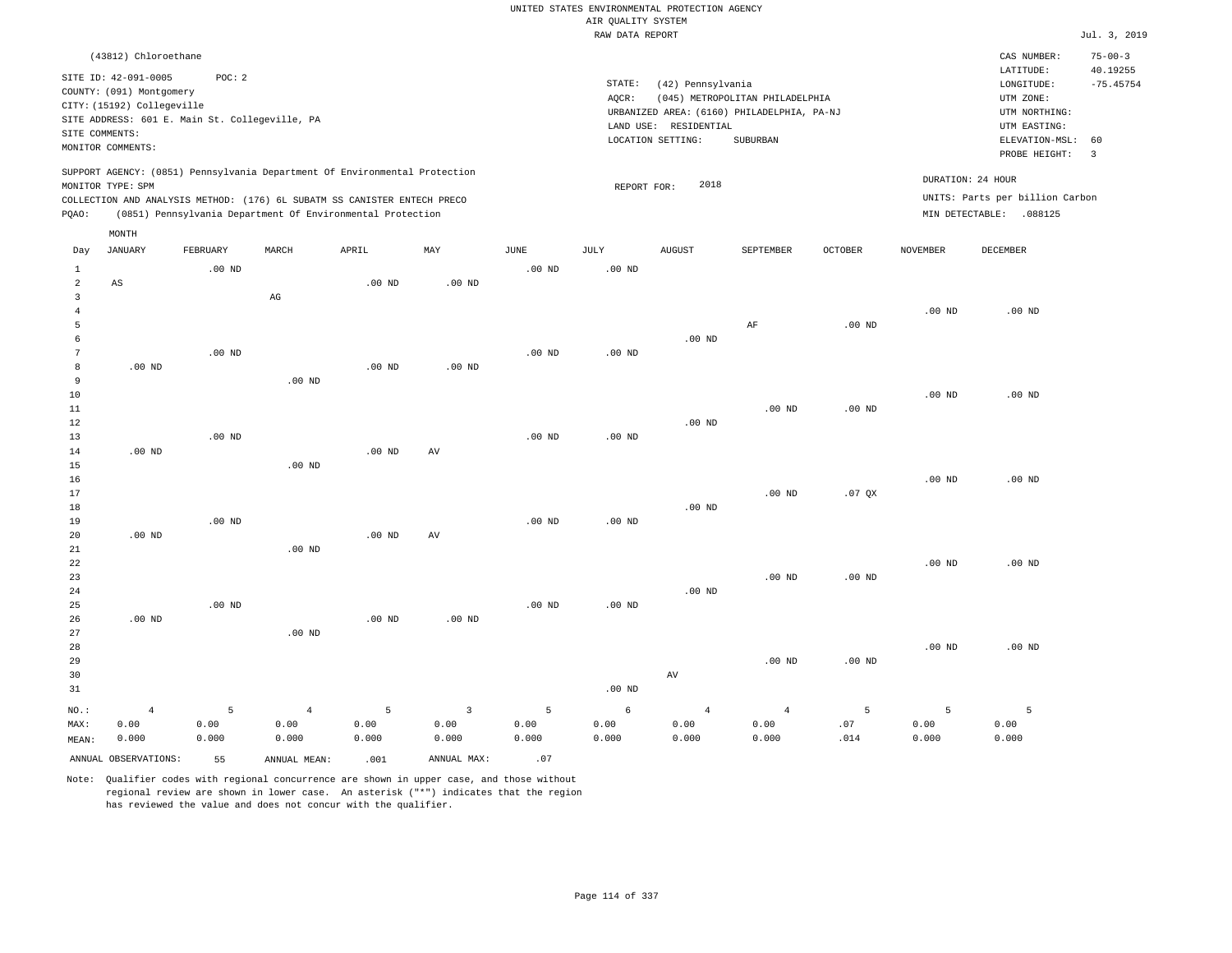# UNITED STATES ENVIRONMENTAL PROTECTION AGENCY AIR QUALITY SYSTEM

|                                                            |                                                                                                                                                                                                                                                                 |          |                   |                                                                                                                                        |          |                   | RAW DATA REPORT |                                                                 |                                                                                           |                        |                   |                                                                                                          | Jul. 3, 2019                                             |
|------------------------------------------------------------|-----------------------------------------------------------------------------------------------------------------------------------------------------------------------------------------------------------------------------------------------------------------|----------|-------------------|----------------------------------------------------------------------------------------------------------------------------------------|----------|-------------------|-----------------|-----------------------------------------------------------------|-------------------------------------------------------------------------------------------|------------------------|-------------------|----------------------------------------------------------------------------------------------------------|----------------------------------------------------------|
|                                                            | (43813) 1,1-Dichloroethane                                                                                                                                                                                                                                      |          |                   |                                                                                                                                        |          |                   |                 |                                                                 |                                                                                           |                        |                   | CAS NUMBER:                                                                                              | $75 - 34 - 3$                                            |
|                                                            | POC: 2<br>SITE ID: 42-091-0005<br>COUNTY: (091) Montgomery<br>CITY: (15192) Collegeville<br>SITE ADDRESS: 601 E. Main St. Collegeville, PA<br>SITE COMMENTS:<br>MONITOR COMMENTS:<br>SUPPORT AGENCY: (0851) Pennsylvania Department Of Environmental Protection |          |                   |                                                                                                                                        |          |                   | STATE:<br>AQCR: | (42) Pennsylvania<br>LAND USE: RESIDENTIAL<br>LOCATION SETTING: | (045) METROPOLITAN PHILADELPHIA<br>URBANIZED AREA: (6160) PHILADELPHIA, PA-NJ<br>SUBURBAN |                        |                   | LATITUDE:<br>LONGITUDE:<br>UTM ZONE:<br>UTM NORTHING:<br>UTM EASTING:<br>ELEVATION-MSL:<br>PROBE HEIGHT: | 40.19255<br>$-75.45754$<br>60<br>$\overline{\mathbf{3}}$ |
| PQAO:                                                      | MONITOR TYPE: SPM<br>MONTH                                                                                                                                                                                                                                      |          |                   | COLLECTION AND ANALYSIS METHOD: (176) 6L SUBATM SS CANISTER ENTECH PRECO<br>(0851) Pennsylvania Department Of Environmental Protection |          |                   | REPORT FOR:     | 2013                                                            |                                                                                           |                        | MIN DETECTABLE:   | DURATION: 24 HOUR<br>UNITS: Parts per billion Carbon                                                     |                                                          |
| Day                                                        | JANUARY                                                                                                                                                                                                                                                         | FEBRUARY | MARCH             | APRIL                                                                                                                                  | MAY      | JUNE              | JULY            | AUGUST                                                          | SEPTEMBER                                                                                 | <b>OCTOBER</b>         | NOVEMBER          | DECEMBER                                                                                                 |                                                          |
| $\mathbf{1}$<br>$\overline{a}$<br>3<br>$\overline{4}$<br>5 | $.00$ ND                                                                                                                                                                                                                                                        | $.00$ ND | $.00$ ND          | $.00$ ND                                                                                                                               | $.00$ ND | .00 <sub>ND</sub> | $.00$ ND        | $.00$ ND                                                        | .00 <sub>ND</sub>                                                                         | $\mathbb{A}\mathbb{S}$ |                   |                                                                                                          |                                                          |
| 6<br>7<br>8<br>9<br>10                                     | $.00$ ND                                                                                                                                                                                                                                                        | $.00$ ND |                   | $.00$ ND                                                                                                                               | $.00$ ND | .00 <sub>ND</sub> | $.00$ ND        | $.00$ ND                                                        | $.00$ ND                                                                                  | .00 <sub>ND</sub>      | $.00$ ND          | $.00$ ND                                                                                                 |                                                          |
| 11<br>12<br>13<br>14<br>15                                 |                                                                                                                                                                                                                                                                 | $.00$ ND | .00 <sub>ND</sub> |                                                                                                                                        |          | .00 <sub>ND</sub> | $.00$ ND        | $.00$ ND                                                        | .00 <sub>ND</sub>                                                                         | .00 <sub>ND</sub>      | $.00$ ND          | $.00$ ND                                                                                                 |                                                          |
| 16<br>17<br>18<br>19<br>20                                 | $.00$ ND                                                                                                                                                                                                                                                        |          | AF                | $.00$ ND                                                                                                                               | AF       |                   |                 | .00CL                                                           | $\rm AF$                                                                                  | AF                     | $.00$ ND          | .00 <sub>ND</sub>                                                                                        |                                                          |
| 21<br>22<br>23<br>24                                       | $.00$ ND                                                                                                                                                                                                                                                        | $.00$ ND | $.00$ ND          | $.00$ ND                                                                                                                               | AF       | .00 <sub>ND</sub> | $.00$ ND        |                                                                 |                                                                                           |                        | .00 <sub>ND</sub> | $.00$ ND                                                                                                 |                                                          |
| 25<br>26<br>27<br>28                                       | $.00$ ND                                                                                                                                                                                                                                                        | $.00$ ND |                   | $.00$ ND                                                                                                                               | $.00$ ND | .00 <sub>ND</sub> | $.00$ ND        | $.00$ ND                                                        | $.00$ ND                                                                                  | .00 <sub>ND</sub>      |                   |                                                                                                          |                                                          |

| __      | .     |       |                            | .     | .                       |             |       |       |       |          |          |          |
|---------|-------|-------|----------------------------|-------|-------------------------|-------------|-------|-------|-------|----------|----------|----------|
| 29      |       |       | AS                         |       |                         |             |       |       |       |          |          |          |
| 30      |       |       |                            |       |                         |             |       |       |       |          | $.00$ ND | $.00$ ND |
| 31      |       |       |                            |       |                         |             |       |       |       | $.00$ ND |          |          |
| $NO.$ : | - 5   | $5 -$ | $\overline{\phantom{a}}$ 3 | $5 -$ | $\overline{\mathbf{3}}$ | $5^{\circ}$ | 5     | 5     | 4     | 4        |          |          |
| MAX:    | 0.00  | 0.00  | 0.00                       | 0.00  | 0.00                    | 0.00        | 0.00  | 0.00  | 0.00  | 0.00     | 0.00     | 0.00     |
| MEAN:   | 0.000 | 0.000 | 0.000                      | 0.000 | 0.000                   | 0.000       | 0.000 | 0.000 | 0.000 | 0.000    | 0.000    | 0.000    |
|         |       |       |                            |       |                         |             |       |       |       |          |          |          |

ANNUAL OBSERVATIONS: 54 ANNUAL MEAN: 0.000 ANNUAL MAX: 0.00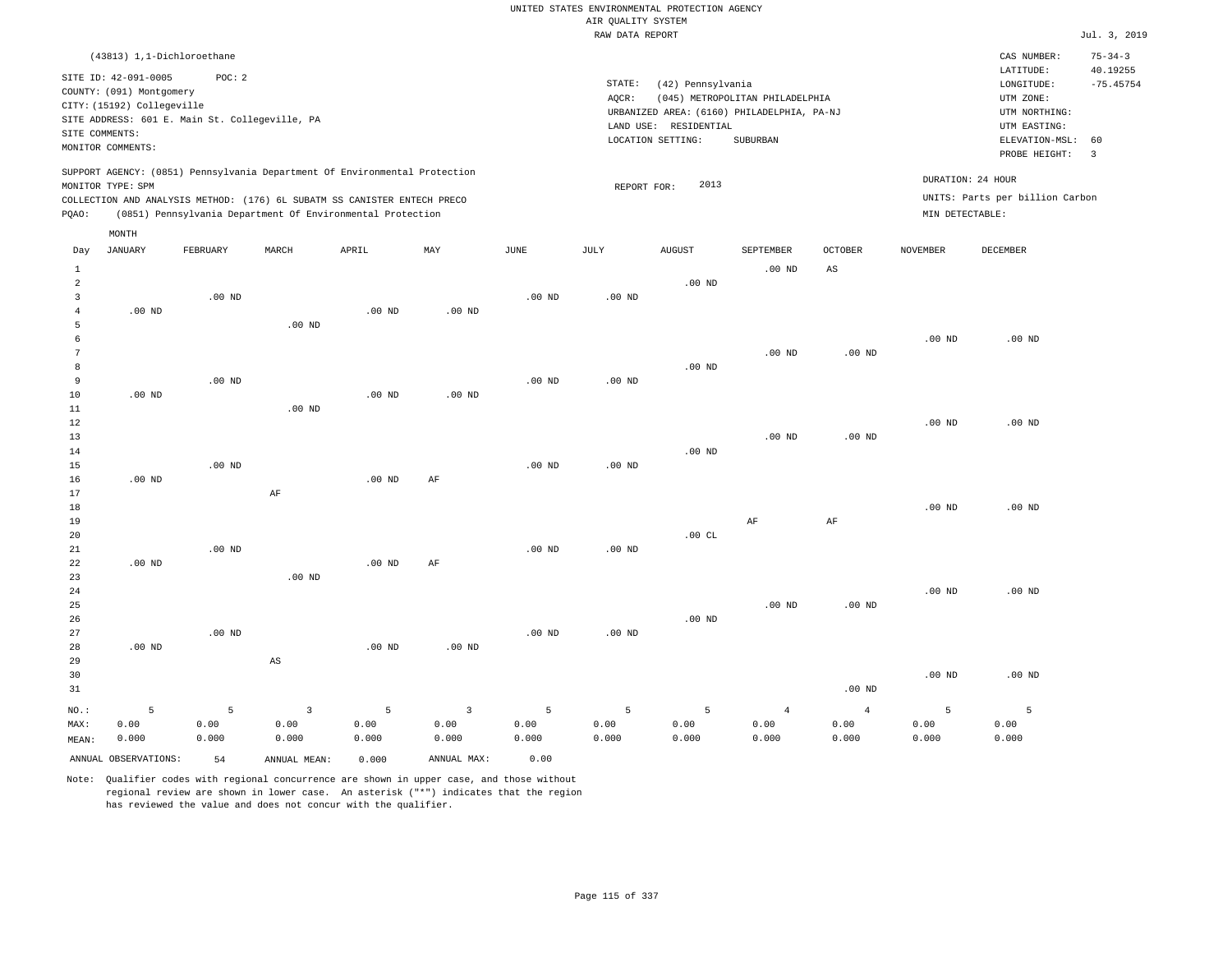| (43813) 1,1-Dichloroethane                                                                                                                                                                                                                                  |                                                                                                                                                                                 | CAS NUMBER:                                                                                                 | $75 - 34 - 3$                                      |
|-------------------------------------------------------------------------------------------------------------------------------------------------------------------------------------------------------------------------------------------------------------|---------------------------------------------------------------------------------------------------------------------------------------------------------------------------------|-------------------------------------------------------------------------------------------------------------|----------------------------------------------------|
| POC:2<br>SITE ID: 42-091-0005<br>COUNTY: (091) Montgomery<br>CITY: (15192) Collegeville<br>SITE ADDRESS: 601 E. Main St. Collegeville, PA<br>SITE COMMENTS:<br>MONITOR COMMENTS:                                                                            | STATE:<br>(42) Pennsylvania<br>(045) METROPOLITAN PHILADELPHIA<br>AOCR:<br>URBANIZED AREA: (6160) PHILADELPHIA, PA-NJ<br>LAND USE: RESIDENTIAL<br>LOCATION SETTING:<br>SUBURBAN | LATITUDE:<br>LONGITUDE:<br>UTM ZONE:<br>UTM NORTHING:<br>UTM EASTING:<br>ELEVATION-MSL: 60<br>PROBE HEIGHT: | 40.19255<br>$-75.45754$<br>$\overline{\mathbf{3}}$ |
| SUPPORT AGENCY: (0851) Pennsylvania Department Of Environmental Protection<br>MONITOR TYPE: SPM<br>COLLECTION AND ANALYSIS METHOD: (176) 6L SUBATM SS CANISTER ENTECH PRECO<br>(0851) Pennsylvania Department Of Environmental Protection<br>POAO:<br>MONTH | DURATION: 24 HOUR<br>2014<br>REPORT FOR:<br>MIN DETECTABLE:                                                                                                                     | UNITS: Parts per billion Carbon                                                                             |                                                    |

| Day                                     | JANUARY              | FEBRUARY               | MARCH             | APRIL    | MAY            | JUNE                   | JULY                   | AUGUST         | SEPTEMBER   | OCTOBER  | NOVEMBER          | DECEMBER          |
|-----------------------------------------|----------------------|------------------------|-------------------|----------|----------------|------------------------|------------------------|----------------|-------------|----------|-------------------|-------------------|
| $\mathbf{1}$<br>$\overline{\mathbf{c}}$ |                      |                        |                   |          |                |                        |                        |                | $.00$ ND    | $.00$ ND | .00 <sub>ND</sub> | .00 <sub>ND</sub> |
| 3                                       |                      |                        |                   |          |                |                        |                        | $\rm AF$       |             |          |                   |                   |
| $\overline{4}$                          |                      | $.00$ ND               |                   |          |                | $.00$ ND               | $.00$ ND               |                |             |          |                   |                   |
| 5                                       | $.00$ ND             |                        |                   | $.00$ ND | $.00$ ND       |                        |                        |                |             |          |                   |                   |
| 6                                       |                      |                        | $.00$ ND          |          |                |                        |                        |                |             |          |                   |                   |
| 7                                       |                      |                        |                   |          |                |                        |                        |                |             |          | .00 <sub>ND</sub> | $.00$ ND          |
| 8                                       |                      |                        |                   |          |                |                        |                        |                | $.00$ ND    | $.00$ ND |                   |                   |
| 9                                       |                      |                        |                   |          |                |                        |                        | $.00$ ND       |             |          |                   |                   |
| 10                                      |                      | $\mathbb{A}\mathbb{S}$ |                   |          |                | $.00$ ND               | $.00$ ND               |                |             |          |                   |                   |
| 11                                      | $.00$ ND             |                        |                   | $.00$ ND | $.00$ ND       |                        |                        |                |             |          |                   |                   |
| 12                                      |                      |                        | $.00$ ND          |          |                |                        |                        |                |             |          |                   |                   |
| 13                                      |                      |                        |                   |          |                |                        |                        |                |             |          | .00 <sub>ND</sub> | $\rm{AF}$         |
| 14                                      |                      |                        |                   |          |                |                        |                        |                | $.00$ ND    | $.00$ ND |                   |                   |
| 15                                      |                      |                        |                   |          |                |                        |                        | $.00$ ND       |             |          |                   |                   |
| 16                                      |                      | $.00$ ND               |                   |          |                | $_{\rm AS}$            | $\rm{AF}$              |                |             |          |                   |                   |
| 17                                      | $.00$ ND             |                        |                   | $.00$ ND | $.00$ ND       |                        |                        |                |             |          |                   |                   |
| 18                                      |                      |                        | $.00$ ND          |          |                |                        |                        |                |             |          |                   |                   |
| 19                                      |                      |                        |                   |          |                |                        |                        |                |             |          | AF                | $.00$ ND          |
| 20                                      |                      |                        |                   |          |                |                        |                        |                | $.00$ ND    | $.00$ ND |                   |                   |
| $2\sqrt{1}$                             |                      |                        |                   |          |                |                        |                        | $.00$ ND       |             |          |                   |                   |
| 22                                      |                      | $.00$ ND               |                   |          |                | $\mathbb{A}\mathbb{S}$ | $\mathbb{A}\mathbb{S}$ |                |             |          |                   |                   |
| 23                                      | $.00$ ND             |                        |                   | $.00$ ND | $.00$ ND       |                        |                        |                |             |          |                   |                   |
| 24                                      |                      |                        | $.00$ ND          |          |                |                        |                        |                |             |          |                   |                   |
| 25                                      |                      |                        |                   |          |                |                        |                        |                |             |          | $.00$ ND          | $.00$ ND          |
| 26                                      |                      |                        |                   |          |                |                        |                        |                | $.00$ ND    | $.00$ ND |                   |                   |
| 27                                      |                      |                        |                   |          |                |                        |                        | $.00$ ND       |             |          |                   |                   |
| 28                                      |                      | $.00$ ND               |                   |          |                | $.00$ ND               | $.00$ ND               |                |             |          |                   |                   |
| 29                                      | $.00$ ND             |                        |                   | $.00$ ND | $\rm AF$       |                        |                        |                |             |          |                   |                   |
| 30                                      |                      |                        | .00 <sub>ND</sub> |          |                |                        |                        |                |             |          |                   |                   |
| 31                                      |                      |                        |                   |          |                |                        |                        |                |             |          |                   | $.00$ ND          |
| $_{\rm NO.}$ :                          | 5                    | $\overline{4}$         | $\,$ 5            | 5        | $\overline{4}$ | $\mathsf 3$            | 3                      | $\overline{4}$ | $\mathsf S$ | 5        | $\overline{4}$    | 5                 |
| MAX:                                    | 0.00                 | 0.00                   | 0.00              | 0.00     | 0.00           | 0.00                   | 0.00                   | 0.00           | 0.00        | 0.00     | 0.00              | 0.00              |
| MEAN:                                   | 0.000                | 0.000                  | 0.000             | 0.000    | 0.000          | 0.000                  | 0.000                  | 0.000          | 0.000       | 0.000    | 0.000             | 0.000             |
|                                         | ANNUAL OBSERVATIONS: | 52                     | ANNUAL MEAN:      | 0.000    | ANNUAL MAX:    | 0.00                   |                        |                |             |          |                   |                   |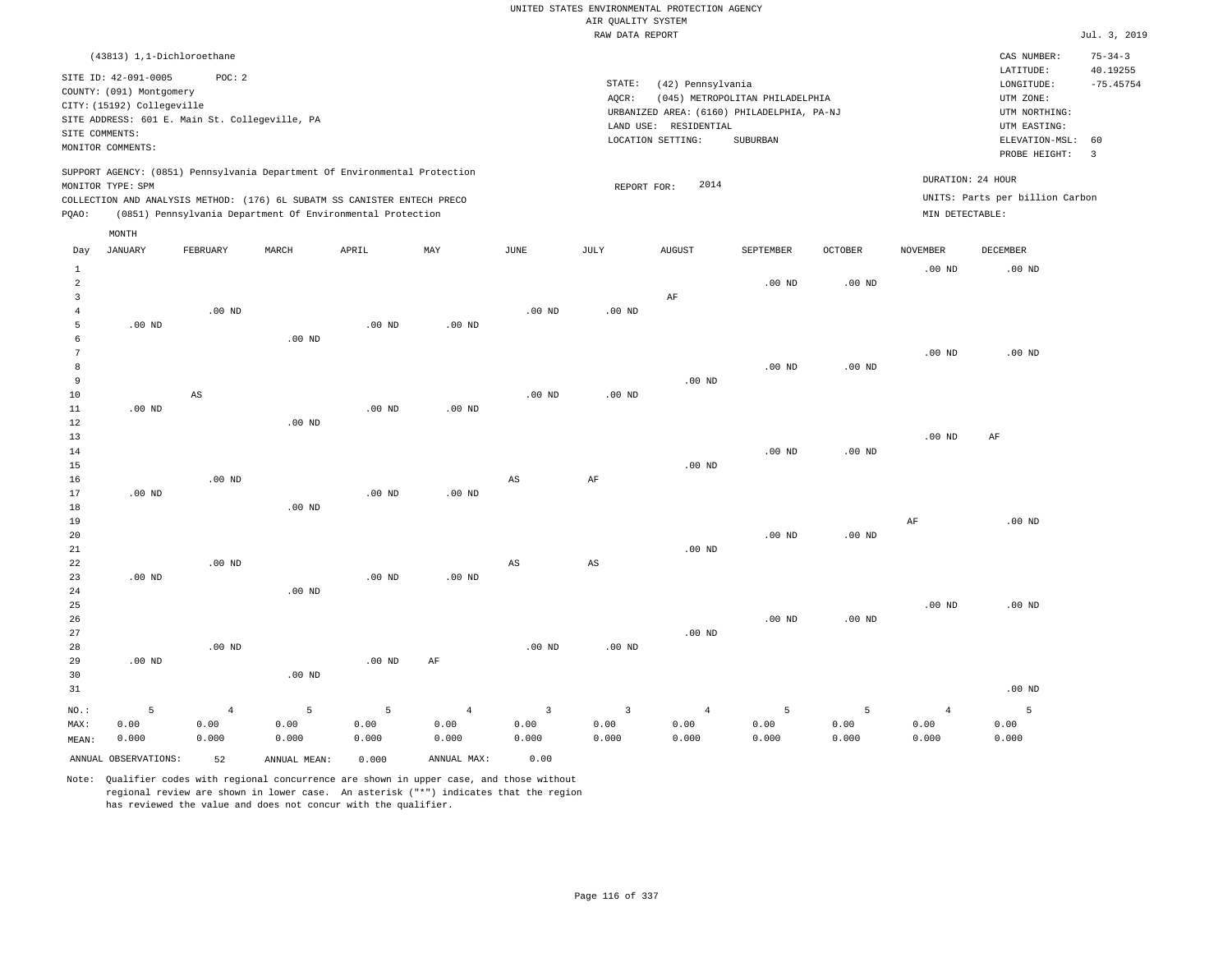| (43813) 1,1-Dichloroethane                                                                                                                                                                                                                                  |                                                                                                                                                                                    | CAS NUMBER:                                                                                                 | $75 - 34 - 3$                 |
|-------------------------------------------------------------------------------------------------------------------------------------------------------------------------------------------------------------------------------------------------------------|------------------------------------------------------------------------------------------------------------------------------------------------------------------------------------|-------------------------------------------------------------------------------------------------------------|-------------------------------|
| SITE ID: 42-091-0005<br>POC: 2<br>COUNTY: (091) Montgomery<br>CITY: (15192) Collegeville<br>SITE ADDRESS: 601 E. Main St. Collegeville, PA<br>SITE COMMENTS:<br>MONITOR COMMENTS:                                                                           | STATE:<br>(42) Pennsylvania<br>AOCR:<br>(045) METROPOLITAN PHILADELPHIA<br>URBANIZED AREA: (6160) PHILADELPHIA, PA-NJ<br>RESIDENTIAL<br>LAND USE:<br>LOCATION SETTING:<br>SUBURBAN | LATITUDE:<br>LONGITUDE:<br>UTM ZONE:<br>UTM NORTHING:<br>UTM EASTING:<br>ELEVATION-MSL: 60<br>PROBE HEIGHT: | 40.19255<br>$-75.45754$<br>-3 |
| SUPPORT AGENCY: (0851) Pennsylvania Department Of Environmental Protection<br>MONITOR TYPE: SPM<br>COLLECTION AND ANALYSIS METHOD: (176) 6L SUBATM SS CANISTER ENTECH PRECO<br>(0851) Pennsylvania Department Of Environmental Protection<br>POAO:<br>MONTH | 2015<br>REPORT FOR:                                                                                                                                                                | DURATION: 24 HOUR<br>UNITS: Parts per billion Carbon<br>MIN DETECTABLE:                                     |                               |

| Day            | JANUARY                | FEBRUARY       | MARCH                  | APRIL             | MAY            | JUNE                   | JULY     | AUGUST                  | SEPTEMBER | OCTOBER           | NOVEMBER          | DECEMBER                |
|----------------|------------------------|----------------|------------------------|-------------------|----------------|------------------------|----------|-------------------------|-----------|-------------------|-------------------|-------------------------|
| $\mathbf{1}$   |                        |                | $\mathbb{A}\mathbb{S}$ |                   |                |                        |          |                         |           |                   |                   |                         |
| $\overline{a}$ |                        |                |                        |                   |                |                        |          |                         |           |                   | $.00$ ND          | AF                      |
| 3              |                        |                |                        |                   |                |                        |          |                         | $.00$ ND  | .00 <sub>ND</sub> |                   |                         |
| $\overline{4}$ |                        |                |                        |                   |                |                        |          | $.00$ ND                |           |                   |                   |                         |
| 5              |                        | $.00$ ND       |                        |                   |                | .00 <sub>ND</sub>      | $.00$ ND |                         |           |                   |                   |                         |
| 6              | $.00$ ND               |                |                        | .00 <sub>ND</sub> | $.00$ ND       |                        |          |                         |           |                   |                   |                         |
| 7              |                        |                | $.00$ ND               |                   |                |                        |          |                         |           |                   |                   |                         |
| $\,8\,$        |                        |                |                        |                   |                |                        |          |                         |           |                   | $.00$ ND          | $\rm AF$                |
| 9              |                        |                |                        |                   |                |                        |          |                         | $.00$ ND  | .00 <sub>ND</sub> |                   |                         |
| $10$           |                        |                |                        |                   |                |                        |          | AF                      |           |                   |                   |                         |
| 11             |                        | $.00$ ND       |                        |                   |                | .00 <sub>ND</sub>      | .00 $ND$ |                         |           |                   |                   |                         |
| 12             | $\rm AF$               |                |                        | .00 <sub>ND</sub> | $.00$ ND       |                        |          |                         |           |                   |                   |                         |
| 13             |                        |                | $.00$ ND               |                   |                |                        |          |                         |           |                   |                   |                         |
| 14             |                        |                |                        |                   |                |                        |          |                         |           |                   | .00 <sub>ND</sub> | $.00$ ND                |
| 15             |                        |                |                        |                   |                |                        |          |                         | $.00$ ND  | $.00$ ND          |                   |                         |
| 16             |                        |                |                        |                   |                |                        |          | $.00$ ND                |           |                   |                   |                         |
| 17             |                        | $.00$ ND       |                        |                   |                | $\mathbb{A}\mathbb{S}$ | $.00$ ND |                         |           |                   |                   |                         |
| 18             | $.00$ ND               |                |                        | .00 <sub>ND</sub> | $.00$ ND       |                        |          |                         |           |                   |                   |                         |
| 19             |                        |                | $.00$ ND               |                   |                |                        |          |                         |           |                   |                   |                         |
| $20\,$         |                        |                |                        |                   |                |                        |          |                         |           |                   | .00 <sub>ND</sub> | $.00$ ND                |
| $21\,$         |                        |                |                        |                   |                |                        |          |                         | $.00$ ND  | .00 <sub>ND</sub> |                   |                         |
| 22             |                        |                |                        |                   |                |                        |          | $\rm AF$                |           |                   |                   |                         |
| 23             |                        | $.00$ ND       |                        |                   |                | $\rm AF$               | $.00$ ND |                         |           |                   |                   |                         |
| 24             | $\mathbb{A}\mathbb{S}$ |                |                        | .00 <sub>ND</sub> | $.00$ ND       |                        |          |                         |           |                   |                   |                         |
| 25             |                        |                | $.00$ ND               |                   |                |                        |          |                         |           |                   |                   |                         |
| 26             |                        |                |                        |                   |                |                        |          |                         |           |                   | AF                | $.00$ ND                |
| 27             |                        |                |                        |                   |                |                        |          |                         | $.00$ ND  | .00 <sub>ND</sub> |                   |                         |
| 28             |                        |                |                        |                   |                |                        |          | $.00$ ND                |           |                   |                   |                         |
| 29             |                        |                |                        |                   |                | $.00$ ND               | $.00$ ND |                         |           |                   |                   |                         |
| 30             | $.00$ ND               |                |                        | .00 <sub>ND</sub> | $.00$ ND       |                        |          |                         |           |                   |                   |                         |
| 31             |                        |                | $.00$ ND               |                   |                |                        |          |                         |           |                   |                   |                         |
| $_{\rm NO.}$ : | $\mathsf 3$            | $\overline{4}$ | $\mathsf S$            | $\mathsf S$       | $\overline{5}$ | $\overline{3}$         | 5        | $\overline{\mathbf{3}}$ | 5         | 5                 | $\overline{4}$    | $\overline{\mathbf{3}}$ |
| MAX:           | 0.00                   | 0.00           | 0.00                   | 0.00              | 0.00           | 0.00                   | 0.00     | 0.00                    | 0.00      | 0.00              | 0.00              | 0.00                    |
| MEAN:          | 0.000                  | 0.000          | 0.000                  | 0.000             | 0.000          | 0.000                  | 0.000    | 0.000                   | 0.000     | 0.000             | 0.000             | 0.000                   |
|                | ANNUAL OBSERVATIONS:   | 50             | ANNUAL MEAN:           | 0.000             | ANNUAL MAX:    | 0.00                   |          |                         |           |                   |                   |                         |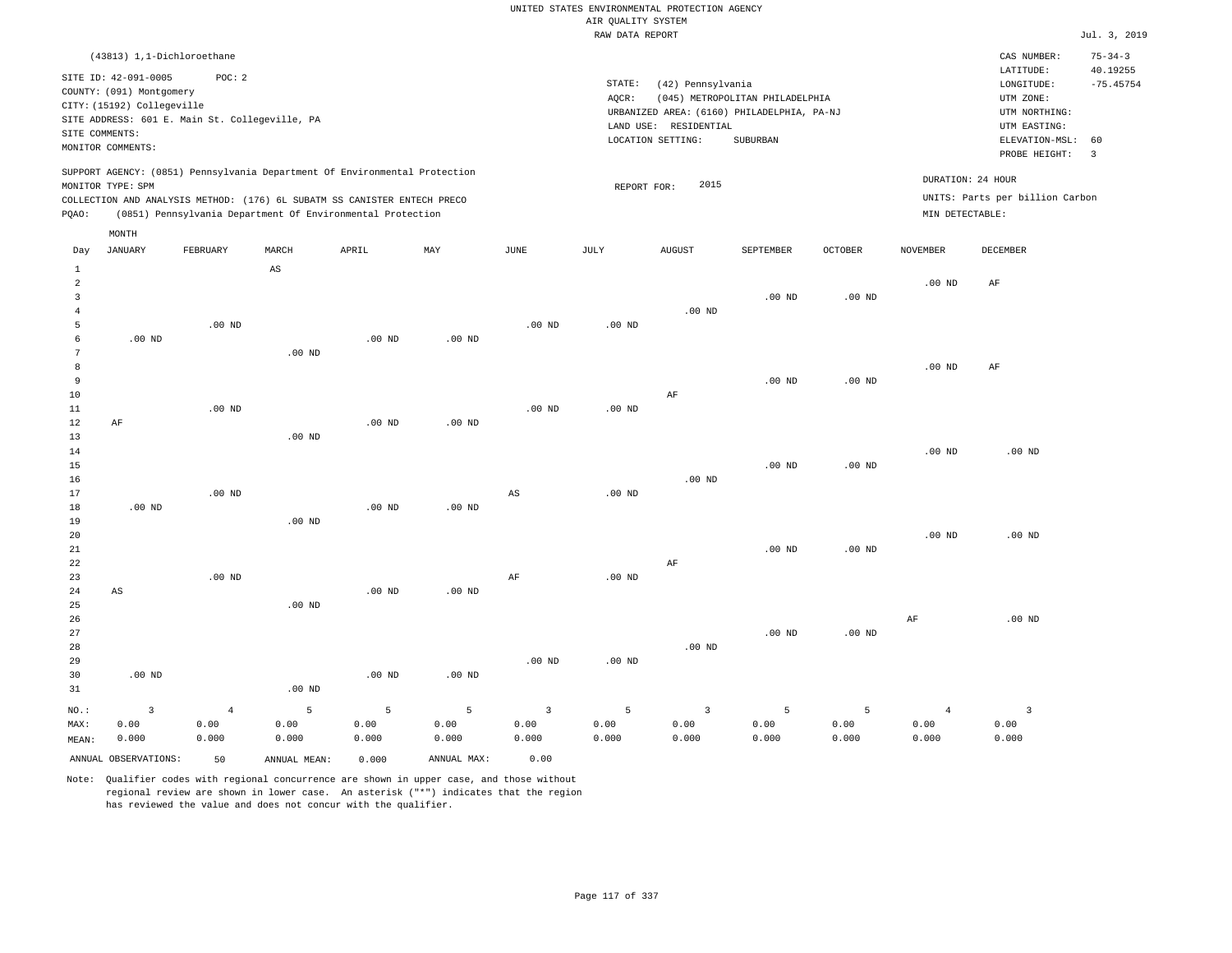|                | (43813) 1,1-Dichloroethane |                                                |       |                                                                          |                                                                            |      |      |                                            |                                 |         |                   | CAS NUMBER:                     | $75 - 34 - 3$ |
|----------------|----------------------------|------------------------------------------------|-------|--------------------------------------------------------------------------|----------------------------------------------------------------------------|------|------|--------------------------------------------|---------------------------------|---------|-------------------|---------------------------------|---------------|
|                | SITE ID: 42-091-0005       | POC: 2                                         |       |                                                                          |                                                                            |      |      |                                            |                                 |         |                   | LATITUDE:                       | 40.19255      |
|                | COUNTY: (091) Montgomery   |                                                |       |                                                                          |                                                                            |      |      | STATE:<br>(42) Pennsylvania                |                                 |         |                   | LONGITUDE:                      | $-75.45754$   |
|                |                            |                                                |       |                                                                          |                                                                            |      |      | AOCR:                                      | (045) METROPOLITAN PHILADELPHIA |         |                   | UTM ZONE:                       |               |
|                | CITY: (15192) Collegeville |                                                |       |                                                                          |                                                                            |      |      | URBANIZED AREA: (6160) PHILADELPHIA, PA-NJ |                                 |         |                   | UTM NORTHING:                   |               |
|                |                            | SITE ADDRESS: 601 E. Main St. Collegeville, PA |       |                                                                          |                                                                            |      |      |                                            |                                 |         |                   |                                 |               |
| SITE COMMENTS: |                            |                                                |       |                                                                          |                                                                            |      |      | LAND USE: RESIDENTIAL                      |                                 |         |                   | UTM EASTING:                    |               |
|                |                            |                                                |       |                                                                          |                                                                            |      |      | LOCATION SETTING:                          | SUBURBAN                        |         |                   | ELEVATION-MSL: 60               |               |
|                | MONITOR COMMENTS:          |                                                |       |                                                                          |                                                                            |      |      |                                            |                                 |         |                   | PROBE HEIGHT:                   | - 3           |
|                |                            |                                                |       |                                                                          |                                                                            |      |      |                                            |                                 |         |                   |                                 |               |
|                |                            |                                                |       |                                                                          | SUPPORT AGENCY: (0851) Pennsylvania Department Of Environmental Protection |      |      |                                            |                                 |         | DURATION: 24 HOUR |                                 |               |
|                | MONITOR TYPE: SPM          |                                                |       |                                                                          |                                                                            |      |      | 2016<br>REPORT FOR:                        |                                 |         |                   |                                 |               |
|                |                            |                                                |       | COLLECTION AND ANALYSIS METHOD: (176) 6L SUBATM SS CANISTER ENTECH PRECO |                                                                            |      |      |                                            |                                 |         |                   | UNITS: Parts per billion Carbon |               |
| POAO:          |                            |                                                |       | (0851) Pennsylvania Department Of Environmental Protection               |                                                                            |      |      |                                            |                                 |         | MIN DETECTABLE:   |                                 |               |
|                | MONTH                      |                                                |       |                                                                          |                                                                            |      |      |                                            |                                 |         |                   |                                 |               |
| Day            | JANUARY                    | FEBRUARY                                       | MARCH | APRIL                                                                    | MAY                                                                        | JUNE | JULY | <b>AUGUST</b>                              | <b>SEPTEMBER</b>                | OCTOBER | NOVEMBER          | DECEMBER                        |               |
|                |                            |                                                |       |                                                                          |                                                                            |      |      |                                            |                                 |         |                   |                                 |               |

| 1              | AF                   |                | $.00$ ND     |                |                |          |                        |                |          |                   |                         |          |
|----------------|----------------------|----------------|--------------|----------------|----------------|----------|------------------------|----------------|----------|-------------------|-------------------------|----------|
| $\overline{a}$ |                      |                |              |                |                |          |                        |                |          |                   | $.00$ ND                | $.00$ ND |
| 3              |                      |                |              |                |                |          |                        |                | TS       | $.00$ ND          |                         |          |
| $\overline{4}$ |                      |                |              |                |                |          |                        | .00 $ND$       |          |                   |                         |          |
| 5              |                      |                |              |                |                | $.00$ ND | $.00$ ND               |                |          |                   |                         |          |
| 6              |                      | $.00$ ND       |              | $\rm AF$       | $.00$ ND       |          |                        |                |          |                   |                         |          |
| 7              | $.00~\mathrm{ND}$    |                | $.00$ ND     |                |                |          |                        |                |          |                   |                         |          |
| 8              |                      |                |              |                |                |          |                        |                |          |                   | $.00$ ND                | $.00$ ND |
| 9              |                      |                |              |                |                |          |                        |                | $.00$ ND | .00 <sub>ND</sub> |                         |          |
| 10             |                      |                |              |                |                |          |                        | $.00$ ND       |          |                   |                         |          |
| $11\,$         |                      |                |              |                |                | $.00$ ND | $.00$ ND               |                |          |                   |                         |          |
| 12<br>13       | $.00$ ND             | $\rm AF$       | $.00$ ND     | $.00$ ND       | $.00$ ND       |          |                        |                |          |                   |                         |          |
| 14             |                      |                |              |                |                |          |                        |                |          |                   | $\rm{AF}$               | $.00$ ND |
| 15             |                      |                |              |                |                |          |                        |                | $.00$ ND | $.00$ ND          |                         |          |
| 16             |                      |                |              |                |                |          |                        | .00 $ND$       |          |                   |                         |          |
| 17             |                      |                |              |                |                | $.00$ ND | $\rm AF$               |                |          |                   |                         |          |
| 18             |                      | $.00$ ND       |              | $.00$ ND       | $.00$ ND       |          |                        |                |          |                   |                         |          |
| 19             | $.00~\mathrm{ND}$    |                | $.00$ ND     |                |                |          |                        |                |          |                   |                         |          |
| 20             |                      |                |              |                |                |          |                        |                |          |                   | $\rm{AF}$               | $.00$ ND |
| 21             |                      |                |              |                |                |          |                        |                | $.00$ ND | .00 <sub>ND</sub> |                         |          |
| 22             |                      |                |              |                |                |          |                        | $.00$ ND       |          |                   |                         |          |
| 23             |                      |                |              |                |                | $.00$ ND | $\mathbb{A}\mathbb{S}$ |                |          |                   |                         |          |
| 24             |                      | $.00$ ND       |              | $.00$ ND       | $_{\rm TS}$    |          |                        |                |          |                   |                         |          |
| 25             | $.00$ ND             |                | $.00$ ND     |                |                |          |                        |                |          |                   |                         |          |
| 26             |                      |                |              |                |                |          |                        |                |          |                   | $.00$ ND                | $.00$ ND |
| 27             |                      |                |              |                |                |          |                        |                | $.00$ ND | $.00$ ND          |                         |          |
| 28             |                      |                |              |                |                |          |                        | $\rm AF$       |          |                   |                         |          |
| 29             |                      |                |              |                |                | $.00$ ND | $.00$ ND               |                |          |                   |                         |          |
| 30             |                      |                |              | $.00$ ND       | $.00$ ND       |          |                        |                |          |                   |                         |          |
| 31             | AV                   |                | $.00$ ND     |                |                |          |                        |                |          |                   |                         |          |
| $_{\rm NO.}$ : | $\overline{4}$       | $\overline{3}$ | $\epsilon$   | $\overline{4}$ | $\overline{4}$ | 5        | $\overline{3}$         | $\overline{4}$ | $\,4$    | 5                 | $\overline{\mathbf{3}}$ | 5        |
| MAX:           | 0.00                 | 0.00           | 0.00         | 0.00           | 0.00           | 0.00     | 0.00                   | 0.00           | 0.00     | 0.00              | 0.00                    | 0.00     |
| MEAN:          | 0.000                | 0.000          | 0.000        | 0.000          | 0.000          | 0.000    | 0.000                  | 0.000          | 0.000    | 0.000             | 0.000                   | 0.000    |
|                | ANNUAL OBSERVATIONS: | 50             | ANNUAL MEAN: | 0.000          | ANNUAL MAX:    | 0.00     |                        |                |          |                   |                         |          |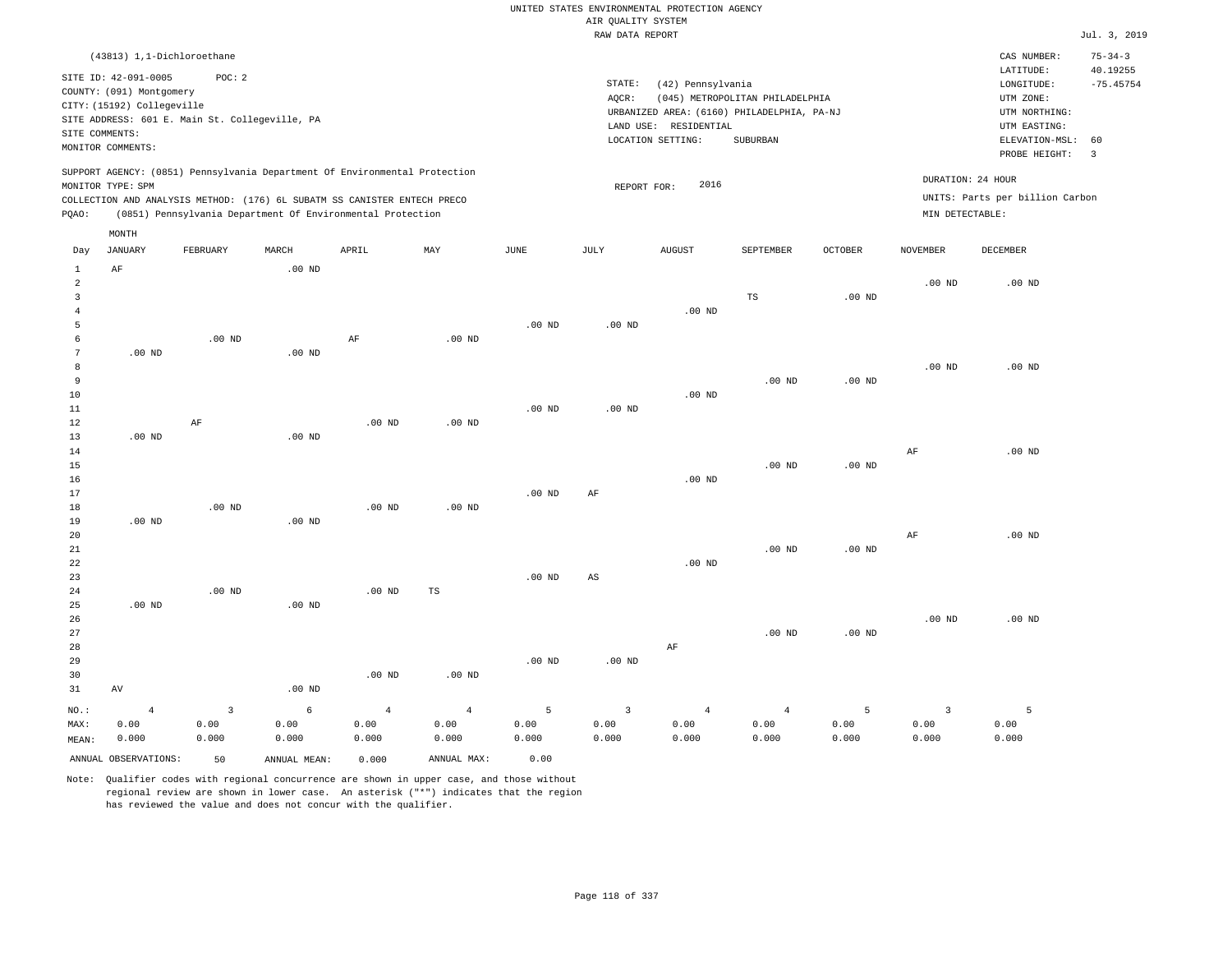|                                |                                                                                |                                                |                   |                                                                            |                   |                   |                                       | UNITED STATES ENVIRONMENTAL PROTECTION AGENCY |                                            |                |                         |                                        |                                          |
|--------------------------------|--------------------------------------------------------------------------------|------------------------------------------------|-------------------|----------------------------------------------------------------------------|-------------------|-------------------|---------------------------------------|-----------------------------------------------|--------------------------------------------|----------------|-------------------------|----------------------------------------|------------------------------------------|
|                                |                                                                                |                                                |                   |                                                                            |                   |                   | AIR QUALITY SYSTEM<br>RAW DATA REPORT |                                               |                                            |                |                         |                                        | Jul. 3, 2019                             |
|                                |                                                                                |                                                |                   |                                                                            |                   |                   |                                       |                                               |                                            |                |                         |                                        |                                          |
|                                | (43813) 1,1-Dichloroethane<br>SITE ID: 42-091-0005<br>COUNTY: (091) Montgomery | POC: 2                                         |                   |                                                                            |                   |                   | STATE:                                | (42) Pennsylvania                             |                                            |                |                         | CAS NUMBER:<br>LATITUDE:<br>LONGITUDE: | $75 - 34 - 3$<br>40.19255<br>$-75.45754$ |
|                                | CITY: (15192) Collegeville                                                     |                                                |                   |                                                                            |                   |                   | AOCR:                                 |                                               | (045) METROPOLITAN PHILADELPHIA            |                |                         | UTM ZONE:                              |                                          |
|                                |                                                                                | SITE ADDRESS: 601 E. Main St. Collegeville, PA |                   |                                                                            |                   |                   |                                       |                                               | URBANIZED AREA: (6160) PHILADELPHIA, PA-NJ |                |                         | UTM NORTHING:                          |                                          |
|                                | SITE COMMENTS:                                                                 |                                                |                   |                                                                            |                   |                   |                                       | LAND USE: RESIDENTIAL<br>LOCATION SETTING:    | SUBURBAN                                   |                |                         | UTM EASTING:<br>ELEVATION-MSL:         | 60                                       |
|                                | MONITOR COMMENTS:                                                              |                                                |                   |                                                                            |                   |                   |                                       |                                               |                                            |                |                         | PROBE HEIGHT:                          | $\overline{3}$                           |
|                                | MONITOR TYPE: SPM                                                              |                                                |                   | SUPPORT AGENCY: (0851) Pennsylvania Department Of Environmental Protection |                   |                   | REPORT FOR:                           | 2017                                          |                                            |                |                         | DURATION: 24 HOUR                      |                                          |
|                                |                                                                                |                                                |                   | COLLECTION AND ANALYSIS METHOD: (176) 6L SUBATM SS CANISTER ENTECH PRECO   |                   |                   |                                       |                                               |                                            |                |                         | UNITS: Parts per billion Carbon        |                                          |
| PQAO:                          |                                                                                |                                                |                   | (0851) Pennsylvania Department Of Environmental Protection                 |                   |                   |                                       |                                               |                                            |                | MIN DETECTABLE:         |                                        |                                          |
|                                | MONTH                                                                          |                                                |                   |                                                                            |                   |                   |                                       |                                               |                                            |                |                         |                                        |                                          |
| Day                            | <b>JANUARY</b>                                                                 | FEBRUARY                                       | MARCH             | APRIL                                                                      | MAY               | $_{\rm JUNE}$     | <b>JULY</b>                           | <b>AUGUST</b>                                 | SEPTEMBER                                  | <b>OCTOBER</b> | <b>NOVEMBER</b>         | <b>DECEMBER</b>                        |                                          |
| $\mathbf{1}$<br>$\overline{a}$ | $.00$ ND                                                                       |                                                | $.00$ ND          | .00 <sub>ND</sub>                                                          | .00 <sub>ND</sub> |                   |                                       |                                               |                                            |                |                         |                                        |                                          |
| 3                              |                                                                                |                                                |                   |                                                                            |                   |                   |                                       |                                               |                                            |                | .00 <sub>ND</sub>       | $.00$ ND                               |                                          |
| $\overline{4}$                 |                                                                                |                                                |                   |                                                                            |                   |                   |                                       |                                               | .00 <sub>ND</sub>                          | $.00$ ND       |                         |                                        |                                          |
| 5                              |                                                                                |                                                |                   |                                                                            |                   |                   |                                       | .00 <sub>ND</sub>                             |                                            |                |                         |                                        |                                          |
| 6                              |                                                                                | $.00$ ND                                       |                   |                                                                            |                   | $.00$ ND          | AF                                    |                                               |                                            |                |                         |                                        |                                          |
| $\overline{7}$                 | $\operatorname{AV}$                                                            |                                                |                   | .00 <sub>ND</sub>                                                          | .00 <sub>ND</sub> |                   |                                       |                                               |                                            |                |                         |                                        |                                          |
| 8                              |                                                                                |                                                | $.00$ ND          |                                                                            |                   |                   |                                       |                                               |                                            |                |                         |                                        |                                          |
| 9<br>10                        |                                                                                |                                                |                   |                                                                            |                   |                   |                                       |                                               | $.00$ ND                                   | $.00$ ND       | .00 <sub>ND</sub>       | .00 <sub>ND</sub>                      |                                          |
| 11                             |                                                                                |                                                |                   |                                                                            |                   |                   |                                       | $.00$ ND                                      |                                            |                |                         |                                        |                                          |
| 12                             |                                                                                | $.00$ ND                                       |                   |                                                                            |                   | $.00$ ND          | $.00$ ND                              |                                               |                                            |                |                         |                                        |                                          |
| 13                             |                                                                                |                                                |                   | $.00$ ND                                                                   | $.00$ ND          |                   |                                       |                                               |                                            |                |                         |                                        |                                          |
| $1\,4$                         |                                                                                |                                                | $.00$ ND          |                                                                            |                   |                   |                                       |                                               |                                            |                |                         |                                        |                                          |
| 15                             |                                                                                |                                                |                   |                                                                            |                   |                   |                                       |                                               |                                            |                | .00 <sub>ND</sub>       | AQ                                     |                                          |
| 16                             |                                                                                |                                                |                   |                                                                            |                   |                   |                                       |                                               | .00 <sub>ND</sub>                          | $.00$ ND       |                         |                                        |                                          |
| 17<br>18                       |                                                                                | $.00$ ND                                       |                   |                                                                            |                   | $.00$ ND          | $.00$ ND                              | $.00$ ND                                      |                                            |                |                         |                                        |                                          |
| 19                             | $.00$ ND                                                                       |                                                |                   | $\mathbb{A}\mathbb{S}$                                                     | AF                |                   |                                       |                                               |                                            |                |                         |                                        |                                          |
| 20                             |                                                                                |                                                | .00 <sub>ND</sub> |                                                                            |                   |                   |                                       |                                               |                                            |                |                         |                                        |                                          |
| 21                             |                                                                                |                                                |                   |                                                                            |                   |                   |                                       |                                               |                                            |                | ${\tt AN}$              | AV                                     |                                          |
| 22                             |                                                                                |                                                |                   |                                                                            |                   |                   |                                       |                                               | $.00$ ND                                   | $.00$ ND       |                         |                                        |                                          |
| 23                             |                                                                                |                                                |                   |                                                                            |                   |                   |                                       | .00 <sub>ND</sub>                             |                                            |                |                         |                                        |                                          |
| 24                             |                                                                                | $.00$ ND                                       |                   |                                                                            |                   | .00 <sub>ND</sub> | .00 <sub>ND</sub>                     |                                               |                                            |                |                         |                                        |                                          |
| 25<br>26                       | $.00$ ND                                                                       |                                                | $.00$ ND          | AM                                                                         | $.00$ ND          |                   |                                       |                                               |                                            |                |                         |                                        |                                          |
| 27                             |                                                                                |                                                |                   |                                                                            |                   |                   |                                       |                                               |                                            |                | AV                      | $.00$ ND                               |                                          |
| 28                             |                                                                                |                                                |                   |                                                                            |                   |                   |                                       |                                               | .00 <sub>ND</sub>                          | $.00$ ND       |                         |                                        |                                          |
| 29                             |                                                                                |                                                |                   |                                                                            |                   |                   |                                       | $.00$ ND                                      |                                            |                |                         |                                        |                                          |
| 30                             |                                                                                |                                                |                   |                                                                            |                   | $.00$ ND          | $.00$ ND                              |                                               |                                            |                |                         |                                        |                                          |
| 31                             | $.00$ ND                                                                       |                                                |                   |                                                                            | .00 <sub>ND</sub> |                   |                                       |                                               |                                            |                |                         |                                        |                                          |
| NO.:                           | $\overline{4}$                                                                 | $\overline{4}$                                 | $\overline{5}$    | $\overline{3}$                                                             | $\mathsf S$       | 5                 | $\overline{4}$                        | 5                                             | 5                                          | 5              | $\overline{\mathbf{3}}$ | $\overline{\mathbf{3}}$                |                                          |
| MAX:                           | 0.00                                                                           | 0.00                                           | 0.00              | 0.00                                                                       | 0.00              | 0.00              | 0.00                                  | 0.00                                          | 0.00                                       | 0.00           | 0.00                    | 0.00                                   |                                          |
| MEAN:                          | 0.000                                                                          | 0.000                                          | 0.000             | 0.000                                                                      | 0.000             | 0.000             | 0.000                                 | 0.000                                         | 0.000                                      | 0.000          | 0.000                   | 0.000                                  |                                          |
|                                | ANNUAL OBSERVATIONS:                                                           | 51                                             | ANNUAL, MEAN:     | 0.000                                                                      | ANNUAL MAX:       | 0.00              |                                       |                                               |                                            |                |                         |                                        |                                          |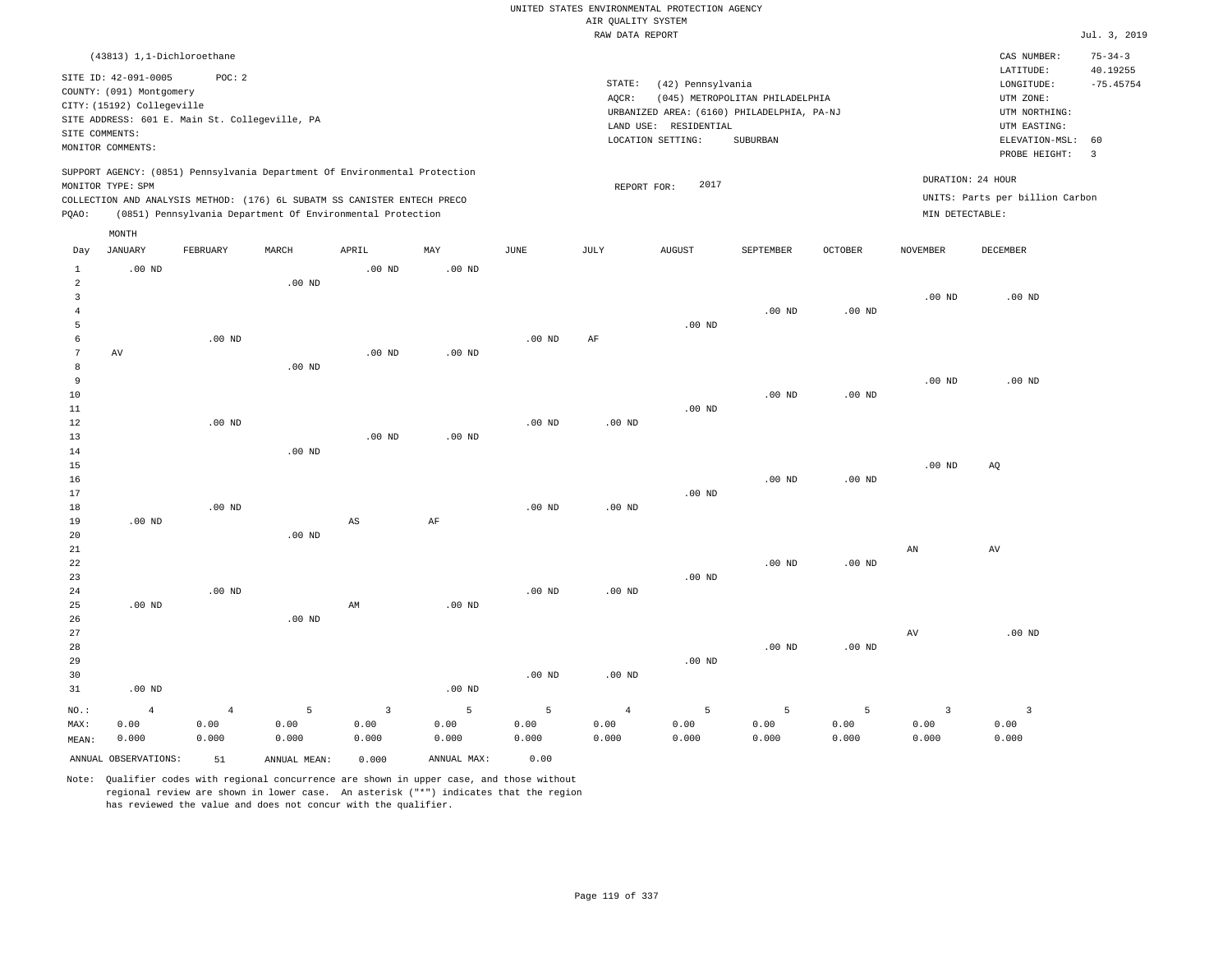|                                           |                                                                                                                                                       |                    |                                                                                                                                        |                    |                                 |                    | UNITED STATES ENVIRONMENTAL PROTECTION AGENCY<br>AIR QUALITY SYSTEM |                                                                 |                                                                                           |                    |                    |                                                                                                          |                                                 |
|-------------------------------------------|-------------------------------------------------------------------------------------------------------------------------------------------------------|--------------------|----------------------------------------------------------------------------------------------------------------------------------------|--------------------|---------------------------------|--------------------|---------------------------------------------------------------------|-----------------------------------------------------------------|-------------------------------------------------------------------------------------------|--------------------|--------------------|----------------------------------------------------------------------------------------------------------|-------------------------------------------------|
|                                           |                                                                                                                                                       |                    |                                                                                                                                        |                    |                                 |                    | RAW DATA REPORT                                                     |                                                                 |                                                                                           |                    |                    |                                                                                                          | Jul. 3, 2019                                    |
|                                           | (43813) 1,1-Dichloroethane                                                                                                                            |                    |                                                                                                                                        |                    |                                 |                    |                                                                     |                                                                 |                                                                                           |                    |                    | CAS NUMBER:                                                                                              | $75 - 34 - 3$                                   |
| SITE COMMENTS:                            | SITE ID: 42-091-0005<br>COUNTY: (091) Montgomery<br>CITY: (15192) Collegeville<br>SITE ADDRESS: 601 E. Main St. Collegeville, PA<br>MONITOR COMMENTS: | POC: 2             |                                                                                                                                        |                    |                                 |                    | STATE:<br>AQCR:                                                     | (42) Pennsylvania<br>LAND USE: RESIDENTIAL<br>LOCATION SETTING: | (045) METROPOLITAN PHILADELPHIA<br>URBANIZED AREA: (6160) PHILADELPHIA, PA-NJ<br>SUBURBAN |                    |                    | LATITUDE:<br>LONGITUDE:<br>UTM ZONE:<br>UTM NORTHING:<br>UTM EASTING:<br>ELEVATION-MSL:<br>PROBE HEIGHT: | 40.19255<br>$-75.45754$<br>60<br>$\overline{3}$ |
|                                           |                                                                                                                                                       |                    | SUPPORT AGENCY: (0851) Pennsylvania Department Of Environmental Protection                                                             |                    |                                 |                    |                                                                     |                                                                 |                                                                                           |                    |                    | DURATION: 24 HOUR                                                                                        |                                                 |
| PQAO:                                     | MONITOR TYPE: SPM                                                                                                                                     |                    | COLLECTION AND ANALYSIS METHOD: (176) 6L SUBATM SS CANISTER ENTECH PRECO<br>(0851) Pennsylvania Department Of Environmental Protection |                    |                                 |                    | REPORT FOR:                                                         | 2018                                                            |                                                                                           |                    |                    | UNITS: Parts per billion Carbon<br>MIN DETECTABLE: .0538103                                              |                                                 |
| Day                                       | MONTH<br><b>JANUARY</b>                                                                                                                               | FEBRUARY           | MARCH                                                                                                                                  | APRIL              | MAY                             | JUNE               | <b>JULY</b>                                                         | <b>AUGUST</b>                                                   | SEPTEMBER                                                                                 | <b>OCTOBER</b>     | <b>NOVEMBER</b>    | <b>DECEMBER</b>                                                                                          |                                                 |
| 1                                         |                                                                                                                                                       | .00 <sub>ND</sub>  |                                                                                                                                        |                    |                                 | $.00$ ND           | .00 <sub>ND</sub>                                                   |                                                                 |                                                                                           |                    |                    |                                                                                                          |                                                 |
| $\overline{a}$<br>$\overline{\mathbf{3}}$ | $_{\rm AS}$                                                                                                                                           |                    | $\mathbb{A}\mathbb{G}$                                                                                                                 | $.00$ ND           | $.00$ ND                        |                    |                                                                     |                                                                 |                                                                                           |                    |                    |                                                                                                          |                                                 |
| $\overline{4}$<br>5<br>6                  |                                                                                                                                                       |                    |                                                                                                                                        |                    |                                 |                    |                                                                     | $.00$ ND                                                        | $\rm AF$                                                                                  | $.00$ ND           | .00 <sub>ND</sub>  | $.00$ ND                                                                                                 |                                                 |
| $\overline{7}$<br>8<br>$\mathsf{q}$       | $.00$ ND                                                                                                                                              | $.00$ ND           | $.00$ ND                                                                                                                               | $.00$ ND           | $.00$ ND                        | $.00$ ND           | $.00$ ND                                                            |                                                                 |                                                                                           |                    |                    |                                                                                                          |                                                 |
| 10<br>11<br>12                            |                                                                                                                                                       |                    |                                                                                                                                        |                    |                                 |                    |                                                                     | $.00$ ND                                                        | $.00$ ND                                                                                  | $.00$ ND           | .00 <sub>ND</sub>  | $.00$ ND                                                                                                 |                                                 |
| 13<br>14<br>15                            | $.00$ ND                                                                                                                                              | $.00$ ND           | $.00$ ND                                                                                                                               | $.00$ ND           | $\operatorname{AV}$             | $.00$ ND           | $.00$ ND                                                            |                                                                 |                                                                                           |                    |                    |                                                                                                          |                                                 |
| 16<br>17<br>18                            |                                                                                                                                                       |                    |                                                                                                                                        |                    |                                 |                    |                                                                     | $.00$ ND                                                        | $.00$ ND                                                                                  | $.00$ ND           | $.00$ ND           | $.00$ ND                                                                                                 |                                                 |
| 19<br>20<br>21                            | $.00$ ND                                                                                                                                              | .00 <sub>ND</sub>  | $.00$ ND                                                                                                                               | $.00$ ND           | AV                              | $.00$ ND           | .00 <sub>ND</sub>                                                   |                                                                 |                                                                                           |                    |                    |                                                                                                          |                                                 |
| 22<br>23<br>24                            |                                                                                                                                                       |                    |                                                                                                                                        |                    |                                 |                    |                                                                     | $.00$ ND                                                        | $.00$ ND                                                                                  | .00 <sub>ND</sub>  | $.00$ ND           | $.00$ ND                                                                                                 |                                                 |
| 25<br>26<br>27<br>28                      | $.00$ ND                                                                                                                                              | $.00$ ND           | .00 <sub>ND</sub>                                                                                                                      | $.00$ ND           | $.00$ ND                        | $.00$ ND           | .00 <sub>ND</sub>                                                   |                                                                 |                                                                                           |                    | $.00$ ND           | $.00$ ND                                                                                                 |                                                 |
| 29<br>30<br>31                            |                                                                                                                                                       |                    |                                                                                                                                        |                    |                                 |                    | $.00$ ND                                                            | AV                                                              | $.00$ ND                                                                                  | $.00$ ND           |                    |                                                                                                          |                                                 |
| NO.:<br>MAX:<br>MEAN:                     | $\sqrt{4}$<br>0.00<br>0.000                                                                                                                           | 5<br>0.00<br>0.000 | $\overline{4}$<br>0.00<br>0.000                                                                                                        | 5<br>0.00<br>0.000 | $\overline{3}$<br>0.00<br>0.000 | 5<br>0.00<br>0.000 | 6<br>0.00<br>0.000                                                  | $\overline{4}$<br>0.00<br>0.000                                 | $\overline{4}$<br>0.00<br>0.000                                                           | 5<br>0.00<br>0.000 | 5<br>0.00<br>0.000 | 5<br>0.00<br>0.000                                                                                       |                                                 |
|                                           | ANNUAL OBSERVATIONS:                                                                                                                                  | 55                 | ANNUAL MEAN:                                                                                                                           | 0.000              | ANNUAL MAX:                     | 0.00               |                                                                     |                                                                 |                                                                                           |                    |                    |                                                                                                          |                                                 |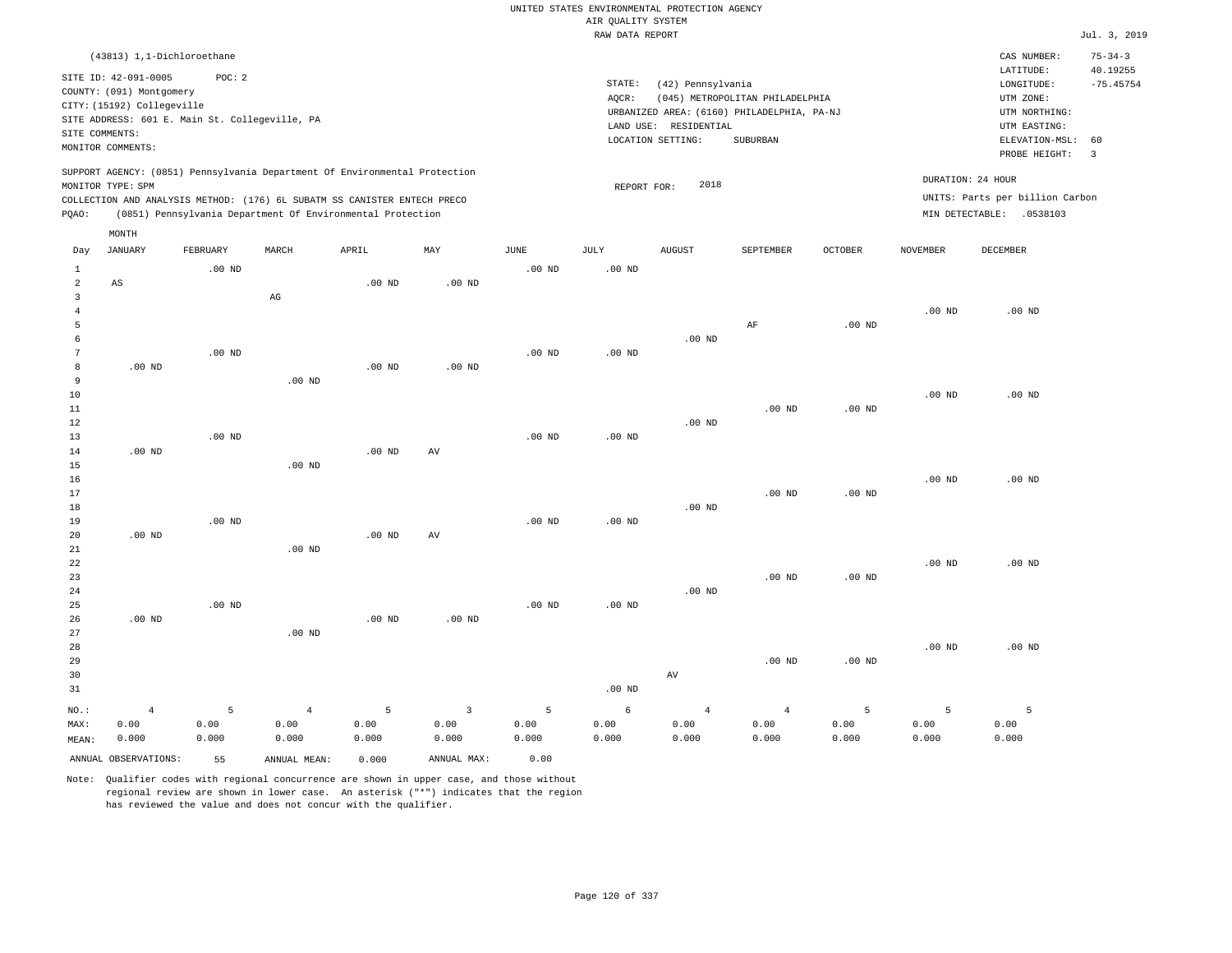# UNITED STATES ENVIRONMENTAL PROTECTION AGENCY AIR QUALITY SYSTEM

|                |                                                                                |                                                |          |                                                                            |          |                   | RAW DATA REPORT   |                       |                                            |                   |                   |                                      | Jul. 3, 2019                  |
|----------------|--------------------------------------------------------------------------------|------------------------------------------------|----------|----------------------------------------------------------------------------|----------|-------------------|-------------------|-----------------------|--------------------------------------------|-------------------|-------------------|--------------------------------------|-------------------------------|
|                | (43814) Methyl chloroform                                                      |                                                |          |                                                                            |          |                   |                   |                       |                                            |                   |                   | CAS NUMBER:                          | $71 - 55 - 6$                 |
|                | SITE ID: 42-091-0005<br>COUNTY: (091) Montgomery<br>CITY: (15192) Collegeville | POC: 2                                         |          |                                                                            |          |                   | STATE:<br>AQCR:   | (42) Pennsylvania     | (045) METROPOLITAN PHILADELPHIA            |                   |                   | LATITUDE:<br>LONGITUDE:<br>UTM ZONE: | 40.19255<br>$-75.45754$       |
|                |                                                                                | SITE ADDRESS: 601 E. Main St. Collegeville, PA |          |                                                                            |          |                   |                   |                       | URBANIZED AREA: (6160) PHILADELPHIA, PA-NJ |                   |                   | UTM NORTHING:                        |                               |
|                | SITE COMMENTS:                                                                 |                                                |          |                                                                            |          |                   |                   | LAND USE: RESIDENTIAL |                                            |                   |                   | UTM EASTING:                         |                               |
|                | MONITOR COMMENTS:                                                              |                                                |          |                                                                            |          |                   |                   | LOCATION SETTING:     | SUBURBAN                                   |                   |                   | ELEVATION-MSL:<br>PROBE HEIGHT:      | 60<br>$\overline{\mathbf{3}}$ |
|                | MONITOR TYPE: SPM                                                              |                                                |          | SUPPORT AGENCY: (0851) Pennsylvania Department Of Environmental Protection |          |                   | REPORT FOR:       | 2013                  |                                            |                   |                   | DURATION: 24 HOUR                    |                               |
|                |                                                                                |                                                |          | COLLECTION AND ANALYSIS METHOD: (176) 6L SUBATM SS CANISTER ENTECH PRECO   |          |                   |                   |                       |                                            |                   |                   | UNITS: Parts per billion Carbon      |                               |
| PQAO:          |                                                                                |                                                |          | (0851) Pennsylvania Department Of Environmental Protection                 |          |                   |                   |                       |                                            |                   | MIN DETECTABLE:   |                                      |                               |
|                | MONTH                                                                          |                                                |          |                                                                            |          |                   |                   |                       |                                            |                   |                   |                                      |                               |
| Day            | JANUARY                                                                        | FEBRUARY                                       | MARCH    | APRIL                                                                      | MAY      | JUNE              | JULY              | <b>AUGUST</b>         | SEPTEMBER                                  | <b>OCTOBER</b>    | NOVEMBER          | DECEMBER                             |                               |
| $\mathbf{1}$   |                                                                                |                                                |          |                                                                            |          |                   |                   |                       | .00 <sub>ND</sub>                          | $_{\rm AS}$       |                   |                                      |                               |
| $\overline{a}$ |                                                                                |                                                |          |                                                                            |          |                   |                   | $.00$ ND              |                                            |                   |                   |                                      |                               |
| 3              |                                                                                | $.00$ ND                                       |          |                                                                            |          | $.00$ ND          | .00 <sub>ND</sub> |                       |                                            |                   |                   |                                      |                               |
| $\overline{4}$ | $.00$ ND                                                                       |                                                |          | $.00$ ND                                                                   | $.00$ ND |                   |                   |                       |                                            |                   |                   |                                      |                               |
| 5              |                                                                                |                                                | $.00$ ND |                                                                            |          |                   |                   |                       |                                            |                   |                   |                                      |                               |
| 6              |                                                                                |                                                |          |                                                                            |          |                   |                   |                       |                                            |                   | $.00$ ND          | $.00$ ND                             |                               |
| 7              |                                                                                |                                                |          |                                                                            |          |                   |                   |                       | .00 <sub>ND</sub>                          | .00 <sub>ND</sub> |                   |                                      |                               |
| 8              |                                                                                |                                                |          |                                                                            |          |                   |                   | $.00$ ND              |                                            |                   |                   |                                      |                               |
| 9              |                                                                                | $.00$ ND                                       |          |                                                                            |          | .00 <sub>ND</sub> | $.00$ ND          |                       |                                            |                   |                   |                                      |                               |
| 10             | $.00$ ND                                                                       |                                                |          | $.00$ ND                                                                   | $.00$ ND |                   |                   |                       |                                            |                   |                   |                                      |                               |
| 11             |                                                                                |                                                | $.00$ ND |                                                                            |          |                   |                   |                       |                                            |                   |                   |                                      |                               |
| 12             |                                                                                |                                                |          |                                                                            |          |                   |                   |                       |                                            |                   | .00 <sub>ND</sub> | $.00$ ND                             |                               |
| 13             |                                                                                |                                                |          |                                                                            |          |                   |                   |                       | $.00$ ND                                   | $.00$ ND          |                   |                                      |                               |
| 14             |                                                                                |                                                |          |                                                                            |          |                   |                   | $.00$ ND              |                                            |                   |                   |                                      |                               |
| 15             |                                                                                | $.00$ ND                                       |          |                                                                            |          | .00 <sub>ND</sub> | $.00$ ND          |                       |                                            |                   |                   |                                      |                               |
| 16             | $.00$ ND                                                                       |                                                |          | $.00$ ND                                                                   | AF       |                   |                   |                       |                                            |                   |                   |                                      |                               |
| 17             |                                                                                |                                                | AF       |                                                                            |          |                   |                   |                       |                                            |                   |                   |                                      |                               |
| 18             |                                                                                |                                                |          |                                                                            |          |                   |                   |                       |                                            |                   | $.00$ ND          | $.00$ ND                             |                               |
| 19             |                                                                                |                                                |          |                                                                            |          |                   |                   |                       | AF                                         | AF                |                   |                                      |                               |
| 20             |                                                                                |                                                |          |                                                                            |          |                   |                   | .00CL                 |                                            |                   |                   |                                      |                               |
| 21             |                                                                                | $.00$ ND                                       |          |                                                                            |          | .00 <sub>ND</sub> | $.00$ ND          |                       |                                            |                   |                   |                                      |                               |
| 22             | $.00$ ND                                                                       |                                                |          | .00 <sub>ND</sub>                                                          | AF       |                   |                   |                       |                                            |                   |                   |                                      |                               |
| 23             |                                                                                |                                                | $.00$ ND |                                                                            |          |                   |                   |                       |                                            |                   |                   |                                      |                               |
| 24             |                                                                                |                                                |          |                                                                            |          |                   |                   |                       |                                            |                   | $.00$ ND          | $.00$ ND                             |                               |

25 26 27 28 29 30 31 .00 ND NO.: 5 .00 ND AS .00 ND .00 ND .00 ND .00 ND .00 ND .00 ND .00 ND .00 ND .00 ND .00 ND 5 3 5 3 5 5 5 4 4 5 5

0.00

MEAN: 0.000 0.000 0.000 0.000 0.000 0.000 0.000 0.000 ANNUAL OBSERVATIONS: 54 ANNUAL MEAN: 0.000 ANNUAL MAX: 0.00

0.00

0.00

Note: Qualifier codes with regional concurrence are shown in upper case, and those without regional review are shown in lower case. An asterisk ("\*") indicates that the region has reviewed the value and does not concur with the qualifier.

0.00

MAX:

0.00

0.00

0.00

0.00

 0.00 0.000  0.00 0.000  0.00 0.000  0.00 0.000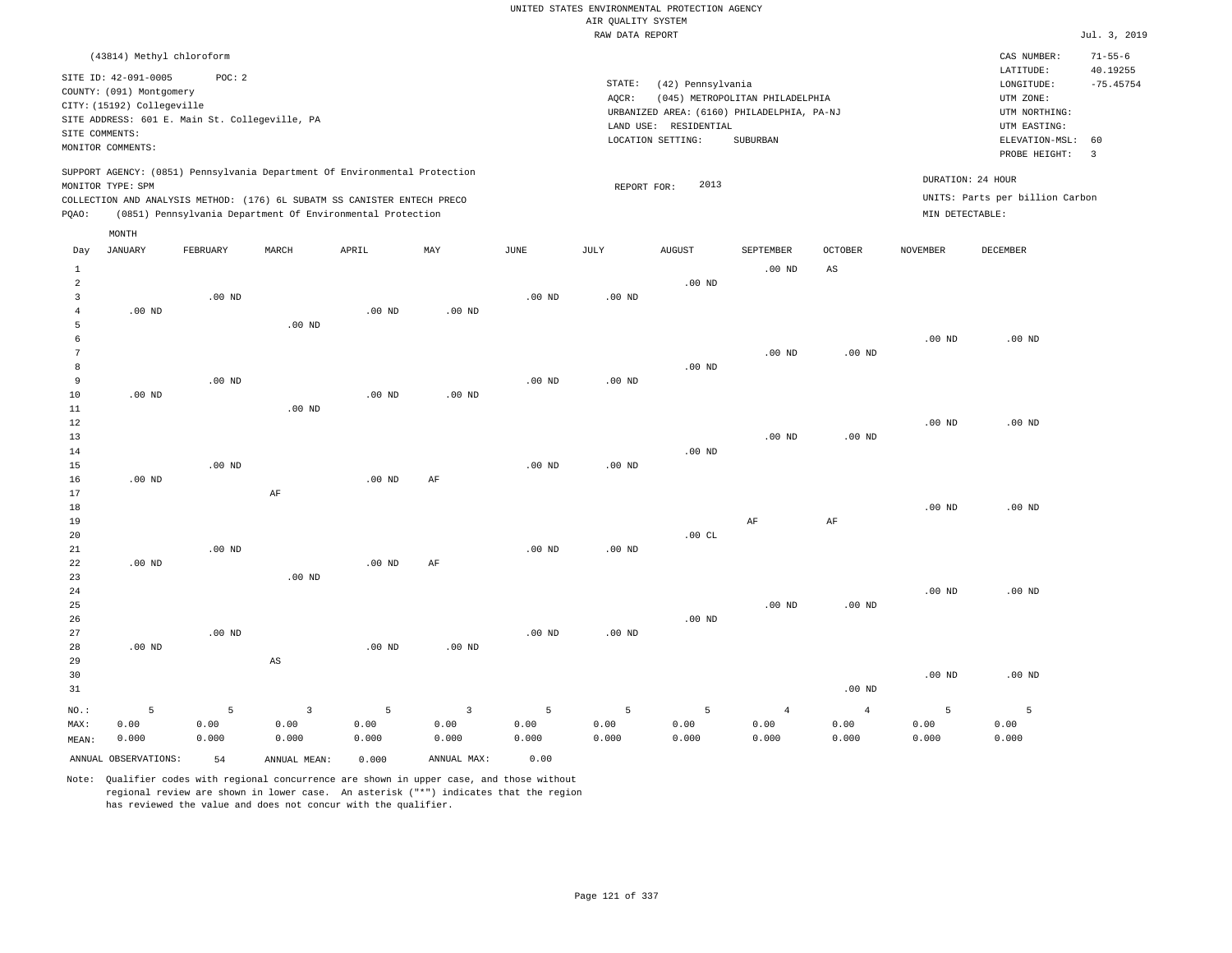| (43814) Methyl chloroform                                                                                                                                                                                                                                   |                                                                                                                                                                                    | CAS NUMBER:                                                                                                 | $71 - 55 - 6$                                      |
|-------------------------------------------------------------------------------------------------------------------------------------------------------------------------------------------------------------------------------------------------------------|------------------------------------------------------------------------------------------------------------------------------------------------------------------------------------|-------------------------------------------------------------------------------------------------------------|----------------------------------------------------|
| SITE ID: 42-091-0005<br>POC: 2<br>COUNTY: (091) Montgomery<br>CITY: (15192) Collegeville<br>SITE ADDRESS: 601 E. Main St. Collegeville, PA<br>SITE COMMENTS:<br>MONITOR COMMENTS:                                                                           | STATE:<br>(42) Pennsylvania<br>AOCR:<br>(045) METROPOLITAN PHILADELPHIA<br>URBANIZED AREA: (6160) PHILADELPHIA, PA-NJ<br>LAND USE:<br>RESIDENTIAL<br>LOCATION SETTING:<br>SUBURBAN | LATITUDE:<br>LONGITUDE:<br>UTM ZONE:<br>UTM NORTHING:<br>UTM EASTING:<br>ELEVATION-MSL: 60<br>PROBE HEIGHT: | 40.19255<br>$-75.45754$<br>$\overline{\mathbf{3}}$ |
| SUPPORT AGENCY: (0851) Pennsylvania Department Of Environmental Protection<br>MONITOR TYPE: SPM<br>COLLECTION AND ANALYSIS METHOD: (176) 6L SUBATM SS CANISTER ENTECH PRECO<br>(0851) Pennsylvania Department Of Environmental Protection<br>POAO:<br>MONTH | 2014<br>REPORT FOR:                                                                                                                                                                | DURATION: 24 HOUR<br>UNITS: Parts per billion Carbon<br>MIN DETECTABLE:                                     |                                                    |

| Day                     | <b>JANUARY</b>       | FEBRUARY          | $\tt MARCH$  | APRIL             | MAY            | $_{\rm JUNE}$ | $_{\rm JULY}$  | AUGUST         | SEPTEMBER | OCTOBER           | NOVEMBER          | DECEMBER |
|-------------------------|----------------------|-------------------|--------------|-------------------|----------------|---------------|----------------|----------------|-----------|-------------------|-------------------|----------|
| $\mathbf{1}$            |                      |                   |              |                   |                |               |                |                |           |                   | $.00$ ND          | .00 $ND$ |
| $\overline{\mathbf{c}}$ |                      |                   |              |                   |                |               |                |                | $.00$ ND  | .00 <sub>ND</sub> |                   |          |
| 3                       |                      |                   |              |                   |                |               |                | $\rm AF$       |           |                   |                   |          |
| $\overline{4}$          |                      | .00 <sub>ND</sub> |              |                   |                | $.00$ ND      | .00 $ND$       |                |           |                   |                   |          |
| 5                       | $.00$ ND             |                   |              | .00 <sub>ND</sub> | $.00$ ND       |               |                |                |           |                   |                   |          |
| 6                       |                      |                   | $.00$ ND     |                   |                |               |                |                |           |                   |                   |          |
| $\overline{7}$          |                      |                   |              |                   |                |               |                |                |           |                   | $.00$ ND          | $.00$ ND |
| 8                       |                      |                   |              |                   |                |               |                |                | $.00$ ND  | .00 <sub>ND</sub> |                   |          |
| 9                       |                      |                   |              |                   |                |               |                | $.00$ ND       |           |                   |                   |          |
| $10$                    |                      | AS                |              |                   |                | $.00$ ND      | $.00$ ND       |                |           |                   |                   |          |
| 11                      | .07QX                |                   |              | .00 <sub>ND</sub> | $.00$ ND       |               |                |                |           |                   |                   |          |
| 12                      |                      |                   | .00 $ND$     |                   |                |               |                |                |           |                   |                   |          |
| 13                      |                      |                   |              |                   |                |               |                |                |           |                   | .00 <sub>ND</sub> | AF       |
| 14<br>15                |                      |                   |              |                   |                |               |                | $.00$ ND       | $.00$ ND  | $.00$ ND          |                   |          |
| 16                      |                      | $.00$ ND          |              |                   |                | $_{\rm AS}$   | $\rm{AF}$      |                |           |                   |                   |          |
| 17                      | $.00$ ND             |                   |              | .00 $ND$          | $.00$ ND       |               |                |                |           |                   |                   |          |
| 18                      |                      |                   | $.00$ ND     |                   |                |               |                |                |           |                   |                   |          |
| 19                      |                      |                   |              |                   |                |               |                |                |           |                   | $\rm AF$          | $.00$ ND |
| 20                      |                      |                   |              |                   |                |               |                |                | $.00$ ND  | $.00$ ND          |                   |          |
| $2\sqrt{1}$             |                      |                   |              |                   |                |               |                | $.00$ ND       |           |                   |                   |          |
| $2\sqrt{2}$             |                      | $.00$ ND          |              |                   |                | $_{\rm AS}$   | $_{\rm AS}$    |                |           |                   |                   |          |
| 23                      | $.00$ ND             |                   |              | $.00$ ND          | $.00$ ND       |               |                |                |           |                   |                   |          |
| $2\,4$                  |                      |                   | $.00$ ND     |                   |                |               |                |                |           |                   |                   |          |
| 25                      |                      |                   |              |                   |                |               |                |                |           |                   | $.00$ ND          | $.00$ ND |
| 26                      |                      |                   |              |                   |                |               |                |                | $.00$ ND  | $.00$ ND          |                   |          |
| 27                      |                      |                   |              |                   |                |               |                | $.00$ ND       |           |                   |                   |          |
| 28                      |                      | $.00$ ND          |              |                   |                | $.00$ ND      | $.00$ ND       |                |           |                   |                   |          |
| 29                      | $.00$ ND             |                   |              | .00 $ND$          | $\rm AF$       |               |                |                |           |                   |                   |          |
| 30                      |                      |                   | $.00$ ND     |                   |                |               |                |                |           |                   |                   |          |
| 31                      |                      |                   |              |                   |                |               |                |                |           |                   |                   | $.00$ ND |
| $NO.$ :                 | 5                    | $\overline{4}$    | 5            | 5                 | $\overline{4}$ | $\mathbf{3}$  | $\overline{3}$ | $\overline{4}$ | 5         | 5                 | $\overline{4}$    | 5        |
| MAX:                    | .07                  | 0.00              | 0.00         | 0.00              | 0.00           | 0.00          | 0.00           | 0.00           | 0.00      | 0.00              | 0.00              | 0.00     |
| MEAN:                   | .014                 | 0.000             | 0.000        | 0.000             | 0.000          | 0.000         | 0.000          | 0.000          | 0.000     | 0.000             | 0.000             | 0.000    |
|                         | ANNUAL OBSERVATIONS: | 52                | ANNUAL MEAN: | .001              | ANNUAL MAX:    | .07           |                |                |           |                   |                   |          |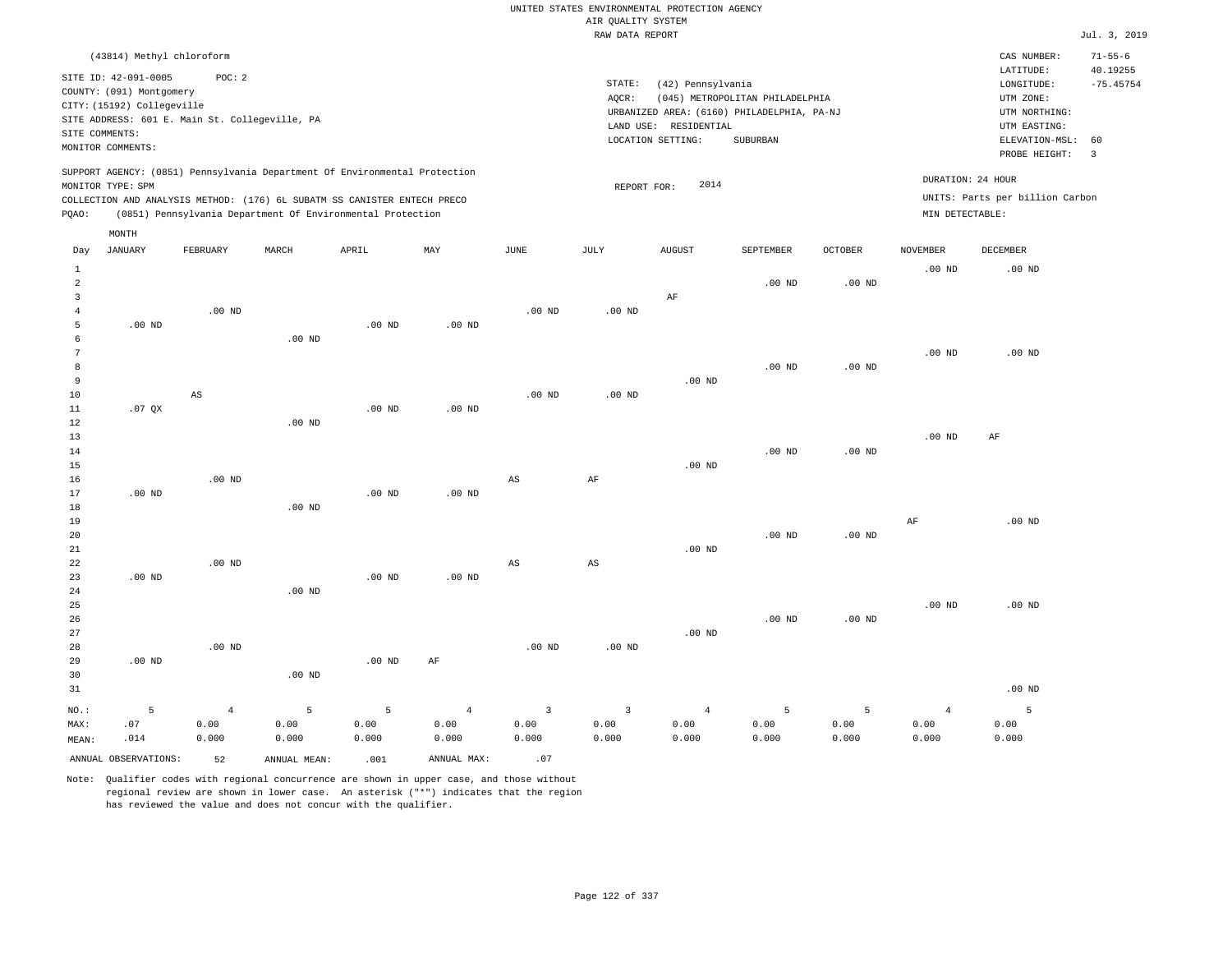|                                                                                                                                                                                 | $71 - 55 - 6$<br>CAS NUMBER:                                                                                                                     |
|---------------------------------------------------------------------------------------------------------------------------------------------------------------------------------|--------------------------------------------------------------------------------------------------------------------------------------------------|
| STATE:<br>(42) Pennsylvania<br>(045) METROPOLITAN PHILADELPHIA<br>AOCR:<br>URBANIZED AREA: (6160) PHILADELPHIA, PA-NJ<br>LAND USE: RESIDENTIAL<br>LOCATION SETTING:<br>SUBURBAN | LATITUDE:<br>40.19255<br>$-75.45754$<br>LONGITUDE:<br>UTM ZONE:<br>UTM NORTHING:<br>UTM EASTING:<br>ELEVATION-MSL: 60<br>PROBE HEIGHT:<br>$_{3}$ |
| 2015<br>REPORT FOR:                                                                                                                                                             | DURATION: 24 HOUR<br>UNITS: Parts per billion Carbon<br>MIN DETECTABLE:                                                                          |
|                                                                                                                                                                                 |                                                                                                                                                  |

| Day            | JANUARY              | FEBRUARY       | MARCH                  | APRIL    | MAY               | JUNE           | JULY     | AUGUST                  | SEPTEMBER         | OCTOBER           | NOVEMBER          | DECEMBER       |
|----------------|----------------------|----------------|------------------------|----------|-------------------|----------------|----------|-------------------------|-------------------|-------------------|-------------------|----------------|
| $\mathbf{1}$   |                      |                | $\mathbb{A}\mathbb{S}$ |          |                   |                |          |                         |                   |                   |                   |                |
| $\overline{a}$ |                      |                |                        |          |                   |                |          |                         |                   |                   | .00 <sub>ND</sub> | $\rm{AF}$      |
| 3              |                      |                |                        |          |                   |                |          |                         | .00 <sub>ND</sub> | .00 <sub>ND</sub> |                   |                |
| $\overline{4}$ |                      |                |                        |          |                   |                |          | $.00$ ND                |                   |                   |                   |                |
| 5              |                      | $.00$ ND       |                        |          |                   | $.00$ ND       | $.00$ ND |                         |                   |                   |                   |                |
| 6              | $.00$ ND             |                |                        | $.00$ ND | $.00$ ND          |                |          |                         |                   |                   |                   |                |
| 7              |                      |                | $.00$ ND               |          |                   |                |          |                         |                   |                   |                   |                |
| $\,8\,$        |                      |                |                        |          |                   |                |          |                         |                   |                   | $.00$ ND          | AF             |
| 9              |                      |                |                        |          |                   |                |          |                         | $.00$ ND          | .00 <sub>ND</sub> |                   |                |
| $10$           |                      |                |                        |          |                   |                |          | $\rm AF$                |                   |                   |                   |                |
| 11             |                      | $.00$ ND       |                        |          |                   | $.00$ ND       | $.00$ ND |                         |                   |                   |                   |                |
| 12             | $\rm AF$             |                |                        | $.00$ ND | $.00$ ND          |                |          |                         |                   |                   |                   |                |
| 13             |                      |                | $.00$ ND               |          |                   |                |          |                         |                   |                   |                   |                |
| 14             |                      |                |                        |          |                   |                |          |                         |                   |                   | $.00$ ND          | $.00$ ND       |
| 15             |                      |                |                        |          |                   |                |          |                         | $.00$ ND          | $.00$ ND          |                   |                |
| 16             |                      |                |                        |          |                   |                |          | $.00$ ND                |                   |                   |                   |                |
| 17             |                      | $.00$ ND       |                        |          |                   | AS             | $.00$ ND |                         |                   |                   |                   |                |
| 18             | $.00$ ND             |                |                        | $.00$ ND | $.00$ ND          |                |          |                         |                   |                   |                   |                |
| 19             |                      |                | $.00$ ND               |          |                   |                |          |                         |                   |                   |                   |                |
| 20             |                      |                |                        |          |                   |                |          |                         |                   |                   | $.00$ ND          | $.00$ ND       |
| $2\sqrt{1}$    |                      |                |                        |          |                   |                |          |                         | $.00$ ND          | $.00$ ND          |                   |                |
| 22             |                      |                |                        |          |                   |                |          | $\rm{AF}$               |                   |                   |                   |                |
| 23             |                      | $.00$ ND       |                        |          |                   | AF             | .00 $ND$ |                         |                   |                   |                   |                |
| 24             | AS                   |                |                        | $.00$ ND | $.00$ ND          |                |          |                         |                   |                   |                   |                |
| 25             |                      |                | $.00$ ND               |          |                   |                |          |                         |                   |                   |                   |                |
| 26             |                      |                |                        |          |                   |                |          |                         |                   |                   | $\rm{AF}$         | $.00$ ND       |
| 27             |                      |                |                        |          |                   |                |          |                         | .00 <sub>ND</sub> | $.00$ ND          |                   |                |
| 28             |                      |                |                        |          |                   |                |          | $.00$ ND                |                   |                   |                   |                |
| 29             |                      |                |                        |          |                   | $.00$ ND       | $.00$ ND |                         |                   |                   |                   |                |
| 30             | $.00$ ND             |                |                        | $.00$ ND | .00 <sub>ND</sub> |                |          |                         |                   |                   |                   |                |
| 31             |                      |                | $.00$ ND               |          |                   |                |          |                         |                   |                   |                   |                |
| $_{\rm NO.}$ : | $\mathsf 3$          | $\overline{4}$ | 5                      | 5        | 5                 | $\overline{3}$ | 5        | $\overline{\mathbf{3}}$ | 5                 | $\mathsf S$       | $\overline{4}$    | $\overline{3}$ |
| MAX:           | 0.00                 | 0.00           | 0.00                   | 0.00     | 0.00              | 0.00           | 0.00     | 0.00                    | 0.00              | 0.00              | 0.00              | 0.00           |
| MEAN:          | 0.000                | 0.000          | 0.000                  | 0.000    | 0.000             | 0.000          | 0.000    | 0.000                   | 0.000             | 0.000             | 0.000             | 0.000          |
|                | ANNUAL OBSERVATIONS: | 50             | ANNUAL MEAN:           | 0.000    | ANNUAL MAX:       | 0.00           |          |                         |                   |                   |                   |                |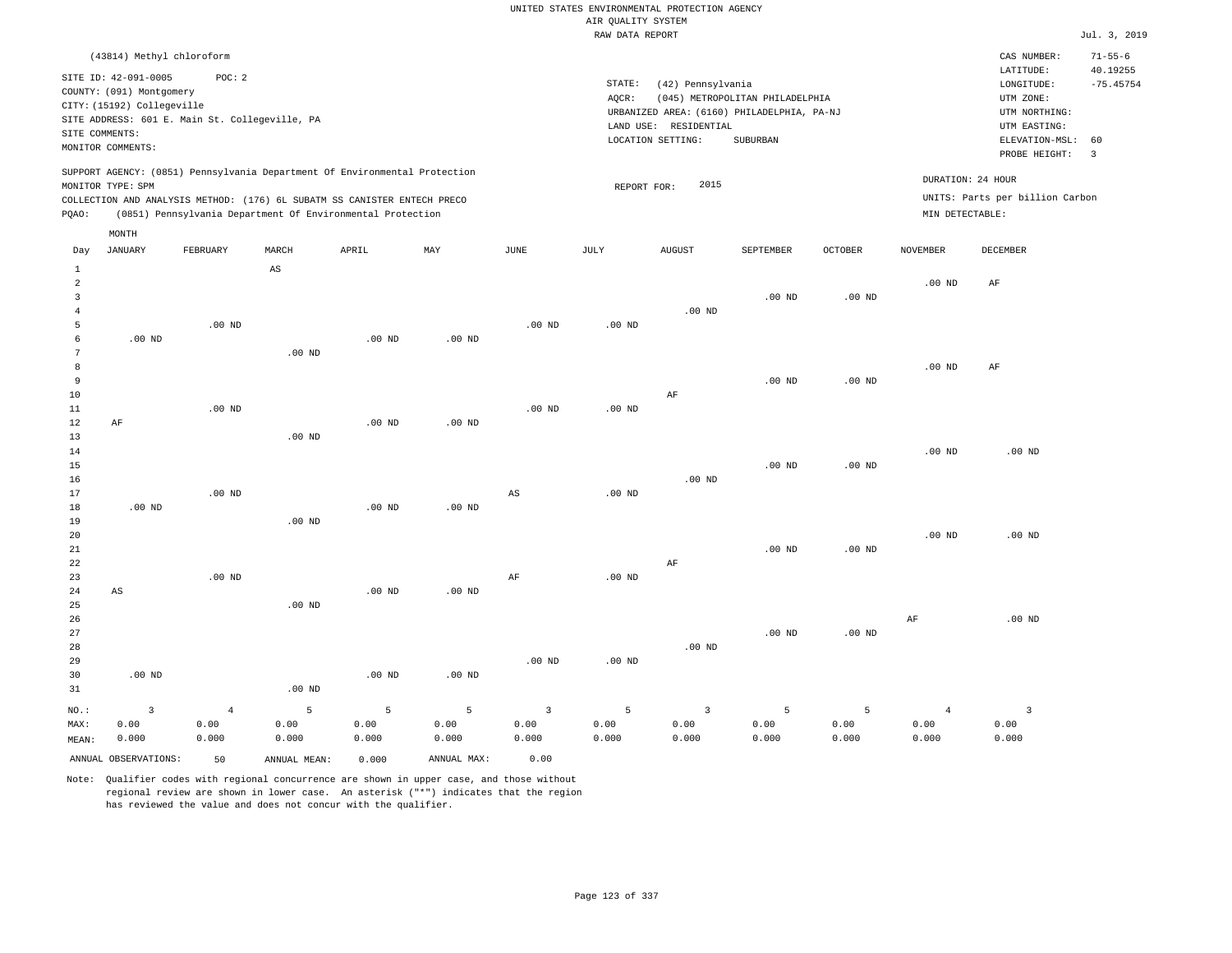|                                                                                                                                                                                 | CAS NUMBER:                                                                                                 | $71 - 55 - 6$           |
|---------------------------------------------------------------------------------------------------------------------------------------------------------------------------------|-------------------------------------------------------------------------------------------------------------|-------------------------|
| STATE:<br>(42) Pennsylvania<br>(045) METROPOLITAN PHILADELPHIA<br>AOCR:<br>URBANIZED AREA: (6160) PHILADELPHIA, PA-NJ<br>LAND USE: RESIDENTIAL<br>LOCATION SETTING:<br>SUBURBAN | LATITUDE:<br>LONGITUDE:<br>UTM ZONE:<br>UTM NORTHING:<br>UTM EASTING:<br>ELEVATION-MSL: 60<br>PROBE HEIGHT: | 40.19255<br>$-75.45754$ |
| 2016<br>REPORT FOR:                                                                                                                                                             | DURATION: 24 HOUR<br>UNITS: Parts per billion Carbon<br>MIN DETECTABLE:                                     |                         |
|                                                                                                                                                                                 |                                                                                                             |                         |

| Day            | JANUARY              | FEBRUARY                | MARCH        | APRIL          | MAY               | JUNE     | JULY                    | AUGUST         | SEPTEMBER      | OCTOBER           | NOVEMBER          | DECEMBER |
|----------------|----------------------|-------------------------|--------------|----------------|-------------------|----------|-------------------------|----------------|----------------|-------------------|-------------------|----------|
| $\mathbf{1}$   | $\rm AF$             |                         | $.00$ ND     |                |                   |          |                         |                |                |                   |                   |          |
| $\overline{c}$ |                      |                         |              |                |                   |          |                         |                |                |                   | $.00$ ND          | $.00$ ND |
| 3              |                      |                         |              |                |                   |          |                         |                | $\mathbb{TS}$  | .00 <sub>ND</sub> |                   |          |
| $\overline{4}$ |                      |                         |              |                |                   |          |                         | $.00$ ND       |                |                   |                   |          |
| 5              |                      |                         |              |                |                   | $.00$ ND | $.00$ ND                |                |                |                   |                   |          |
| 6              |                      | $.00$ ND                |              | $\rm AF$       | $.00$ ND          |          |                         |                |                |                   |                   |          |
| 7              | $.00$ ND             |                         | $.00$ ND     |                |                   |          |                         |                |                |                   |                   |          |
| 8              |                      |                         |              |                |                   |          |                         |                |                |                   | $.00$ ND          | $.00$ ND |
| 9              |                      |                         |              |                |                   |          |                         |                | $.00$ ND       | .00 <sub>ND</sub> |                   |          |
| 10             |                      |                         |              |                |                   |          |                         | $.00$ ND       |                |                   |                   |          |
| $11\,$         |                      |                         |              |                |                   | $.00$ ND | $.00$ ND                |                |                |                   |                   |          |
| 12             |                      | $\rm AF$                |              | $.00$ ND       | $.00$ ND          |          |                         |                |                |                   |                   |          |
| 13             | $.00$ ND             |                         | $.00$ ND     |                |                   |          |                         |                |                |                   |                   |          |
| 14             |                      |                         |              |                |                   |          |                         |                |                |                   | $\rm AF$          | $.00$ ND |
| 15             |                      |                         |              |                |                   |          |                         |                | $.00$ ND       | .00 <sub>ND</sub> |                   |          |
| 16             |                      |                         |              |                |                   |          |                         | $.00$ ND       |                |                   |                   |          |
| 17             |                      |                         |              |                |                   | $.00$ ND | $\rm AF$                |                |                |                   |                   |          |
| 18             |                      | .00 $ND$                |              | $.00$ ND       | $.00$ ND          |          |                         |                |                |                   |                   |          |
| 19             | $.00$ ND             |                         | $.00$ ND     |                |                   |          |                         |                |                |                   |                   |          |
| 20             |                      |                         |              |                |                   |          |                         |                |                |                   | $\rm AF$          | $.00$ ND |
| $21\,$         |                      |                         |              |                |                   |          |                         |                | $.00$ ND       | $.00$ ND          |                   |          |
| ${\bf 22}$     |                      |                         |              |                |                   |          |                         | $.00$ ND       |                |                   |                   |          |
| 23             |                      |                         |              |                |                   | $.00$ ND | AS                      |                |                |                   |                   |          |
| $2\sqrt{4}$    |                      | .00 $ND$                |              | $.00$ ND       | TS                |          |                         |                |                |                   |                   |          |
| 25             | $.00$ ND             |                         | $.00$ ND     |                |                   |          |                         |                |                |                   |                   |          |
| 26             |                      |                         |              |                |                   |          |                         |                |                |                   | .00 <sub>ND</sub> | $.00$ ND |
| 27             |                      |                         |              |                |                   |          |                         |                | $.00$ ND       | $.00$ ND          |                   |          |
| 28             |                      |                         |              |                |                   |          |                         | $\rm AF$       |                |                   |                   |          |
| 29             |                      |                         |              |                |                   | $.00$ ND | $.00$ ND                |                |                |                   |                   |          |
| 30             |                      |                         |              | $.00$ ND       | .00 <sub>ND</sub> |          |                         |                |                |                   |                   |          |
| 31             | AV                   |                         | .00 $ND$     |                |                   |          |                         |                |                |                   |                   |          |
| $_{\rm NO.}$ : | $\sqrt{4}$           | $\overline{\mathbf{3}}$ | $\epsilon$   | $\overline{4}$ | $\overline{4}$    | 5        | $\overline{\mathbf{3}}$ | $\overline{4}$ | $\overline{4}$ | 5                 | $\overline{3}$    | 5        |
| MAX:           | 0.00                 | 0.00                    | 0.00         | 0.00           | 0.00              | 0.00     | 0.00                    | 0.00           | 0.00           | 0.00              | 0.00              | 0.00     |
| MEAN:          | 0.000                | 0.000                   | 0.000        | 0.000          | 0.000             | 0.000    | 0.000                   | 0.000          | 0.000          | 0.000             | 0.000             | 0.000    |
|                | ANNUAL OBSERVATIONS: | 50                      | ANNUAL MEAN: | 0.000          | ANNUAL MAX:       | 0.00     |                         |                |                |                   |                   |          |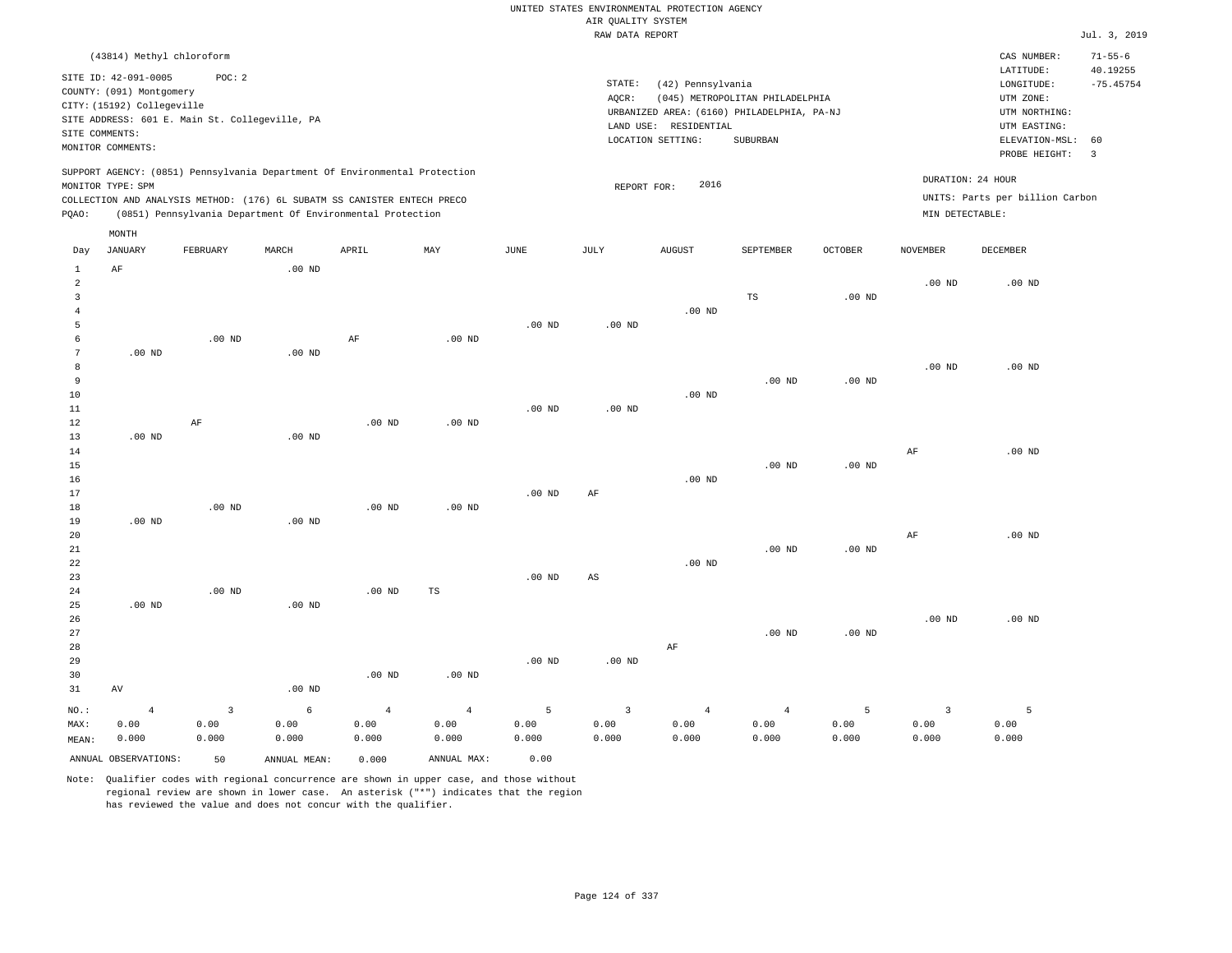|                          |                                                                                |                                                          |                    |                                                                                                                                                                                                                      |                    |                    | AIR QUALITY SYSTEM              | UNITED STATES ENVIRONMENTAL PROTECTION AGENCY |                                                                               |                    |                                          |                                                                      |                           |
|--------------------------|--------------------------------------------------------------------------------|----------------------------------------------------------|--------------------|----------------------------------------------------------------------------------------------------------------------------------------------------------------------------------------------------------------------|--------------------|--------------------|---------------------------------|-----------------------------------------------|-------------------------------------------------------------------------------|--------------------|------------------------------------------|----------------------------------------------------------------------|---------------------------|
|                          |                                                                                |                                                          |                    |                                                                                                                                                                                                                      |                    |                    | RAW DATA REPORT                 |                                               |                                                                               |                    |                                          |                                                                      | Jul. 3, 2019              |
|                          | (43814) Methyl chloroform                                                      |                                                          |                    |                                                                                                                                                                                                                      |                    |                    |                                 |                                               |                                                                               |                    |                                          | CAS NUMBER:<br>LATITUDE:                                             | $71 - 55 - 6$<br>40.19255 |
|                          | SITE ID: 42-091-0005<br>COUNTY: (091) Montgomery<br>CITY: (15192) Collegeville | POC: 2<br>SITE ADDRESS: 601 E. Main St. Collegeville, PA |                    |                                                                                                                                                                                                                      |                    |                    | STATE:<br>AQCR:                 | (42) Pennsylvania<br>LAND USE: RESIDENTIAL    | (045) METROPOLITAN PHILADELPHIA<br>URBANIZED AREA: (6160) PHILADELPHIA, PA-NJ |                    |                                          | $\texttt{LONGITUDE}$ :<br>UTM ZONE:<br>UTM NORTHING:<br>UTM EASTING: | $-75.45754$               |
|                          | SITE COMMENTS:<br>MONITOR COMMENTS:                                            |                                                          |                    |                                                                                                                                                                                                                      |                    |                    |                                 | LOCATION SETTING:                             | SUBURBAN                                                                      |                    |                                          | ELEVATION-MSL:<br>PROBE HEIGHT:                                      | 60<br>$\overline{3}$      |
| PQAO:                    | MONITOR TYPE: SPM                                                              |                                                          |                    | SUPPORT AGENCY: (0851) Pennsylvania Department Of Environmental Protection<br>COLLECTION AND ANALYSIS METHOD: (176) 6L SUBATM SS CANISTER ENTECH PRECO<br>(0851) Pennsylvania Department Of Environmental Protection |                    |                    | REPORT FOR:                     | 2017                                          |                                                                               |                    | MIN DETECTABLE:                          | DURATION: 24 HOUR<br>UNITS: Parts per billion Carbon                 |                           |
| Day                      | MONTH<br><b>JANUARY</b>                                                        | FEBRUARY                                                 | MARCH              | APRIL                                                                                                                                                                                                                | MAY                | $_{\rm JUNE}$      | JULY                            | <b>AUGUST</b>                                 | SEPTEMBER                                                                     | <b>OCTOBER</b>     | <b>NOVEMBER</b>                          | <b>DECEMBER</b>                                                      |                           |
| $\mathbf{1}$<br>2        | $.00$ ND                                                                       |                                                          | $.00$ ND           | .00 <sub>ND</sub>                                                                                                                                                                                                    | .00 <sub>ND</sub>  |                    |                                 |                                               |                                                                               |                    |                                          |                                                                      |                           |
| 3<br>$\overline{4}$<br>5 |                                                                                |                                                          |                    |                                                                                                                                                                                                                      |                    |                    |                                 | $.00$ ND                                      | .00 <sub>ND</sub>                                                             | $.00$ ND           | .00 <sub>ND</sub>                        | $.00$ ND                                                             |                           |
| 6<br>7<br>8              | AV                                                                             | .00 <sub>ND</sub>                                        | $.00$ ND           | .00 <sub>ND</sub>                                                                                                                                                                                                    | .00 <sub>ND</sub>  | .00 <sub>ND</sub>  | AF                              |                                               |                                                                               |                    |                                          |                                                                      |                           |
| 9<br>10<br>11<br>12      |                                                                                | $.00$ ND                                                 |                    |                                                                                                                                                                                                                      |                    | $.00$ ND           | $.00$ ND                        | .00 <sub>ND</sub>                             | $.00$ ND                                                                      | $.00$ ND           | .00 <sub>ND</sub>                        | $.00$ ND                                                             |                           |
| 13<br>14<br>$15$<br>16   |                                                                                |                                                          | .00 <sub>ND</sub>  | $.00$ ND                                                                                                                                                                                                             | .00 <sub>ND</sub>  |                    |                                 |                                               | $.00$ ND                                                                      | $.00$ ND           | .00 <sub>ND</sub>                        | AQ                                                                   |                           |
| 17<br>18<br>19           | $.00$ ND                                                                       | $.00$ ND                                                 |                    | $\mathbb{A}\mathbb{S}$                                                                                                                                                                                               | $\rm AF$           | .00 <sub>ND</sub>  | .00 <sub>ND</sub>               | $.00$ ND                                      |                                                                               |                    |                                          |                                                                      |                           |
| 20<br>21<br>22<br>23     |                                                                                |                                                          | .00 <sub>ND</sub>  |                                                                                                                                                                                                                      |                    |                    |                                 | $.00$ ND                                      | $.00$ ND                                                                      | $.00$ ND           | AN                                       | AV                                                                   |                           |
| 24<br>25<br>26           | .00 <sub>ND</sub>                                                              | $.00$ ND                                                 | $.00$ ND           | AM                                                                                                                                                                                                                   | .00 <sub>ND</sub>  | .00 <sub>ND</sub>  | .00 <sub>ND</sub>               |                                               |                                                                               |                    |                                          |                                                                      |                           |
| 27<br>28<br>29<br>30     |                                                                                |                                                          |                    |                                                                                                                                                                                                                      |                    | $.00$ ND           | $.00$ ND                        | $.00$ ND                                      | .00 <sub>ND</sub>                                                             | $.00$ ND           | $\hbox{AV}$                              | $.00$ ND                                                             |                           |
| 31                       | $.00$ ND                                                                       |                                                          |                    |                                                                                                                                                                                                                      | .00 <sub>ND</sub>  |                    |                                 |                                               |                                                                               |                    |                                          |                                                                      |                           |
| NO.:<br>MAX:<br>MEAN:    | $\overline{4}$<br>0.00<br>0.000                                                | $\overline{4}$<br>0.00<br>0.000                          | 5<br>0.00<br>0.000 | $\overline{3}$<br>0.00<br>0.000                                                                                                                                                                                      | 5<br>0.00<br>0.000 | 5<br>0.00<br>0.000 | $\overline{4}$<br>0.00<br>0.000 | 5<br>0.00<br>0.000                            | $\overline{5}$<br>0.00<br>0.000                                               | 5<br>0.00<br>0.000 | $\overline{\mathbf{3}}$<br>0.00<br>0.000 | $\overline{\mathbf{3}}$<br>0.00<br>0.000                             |                           |
|                          | ANNUAL OBSERVATIONS:                                                           | 51                                                       | ANNUAL, MEAN:      | 0.000                                                                                                                                                                                                                | ANNUAL MAX:        | 0.00               |                                 |                                               |                                                                               |                    |                                          |                                                                      |                           |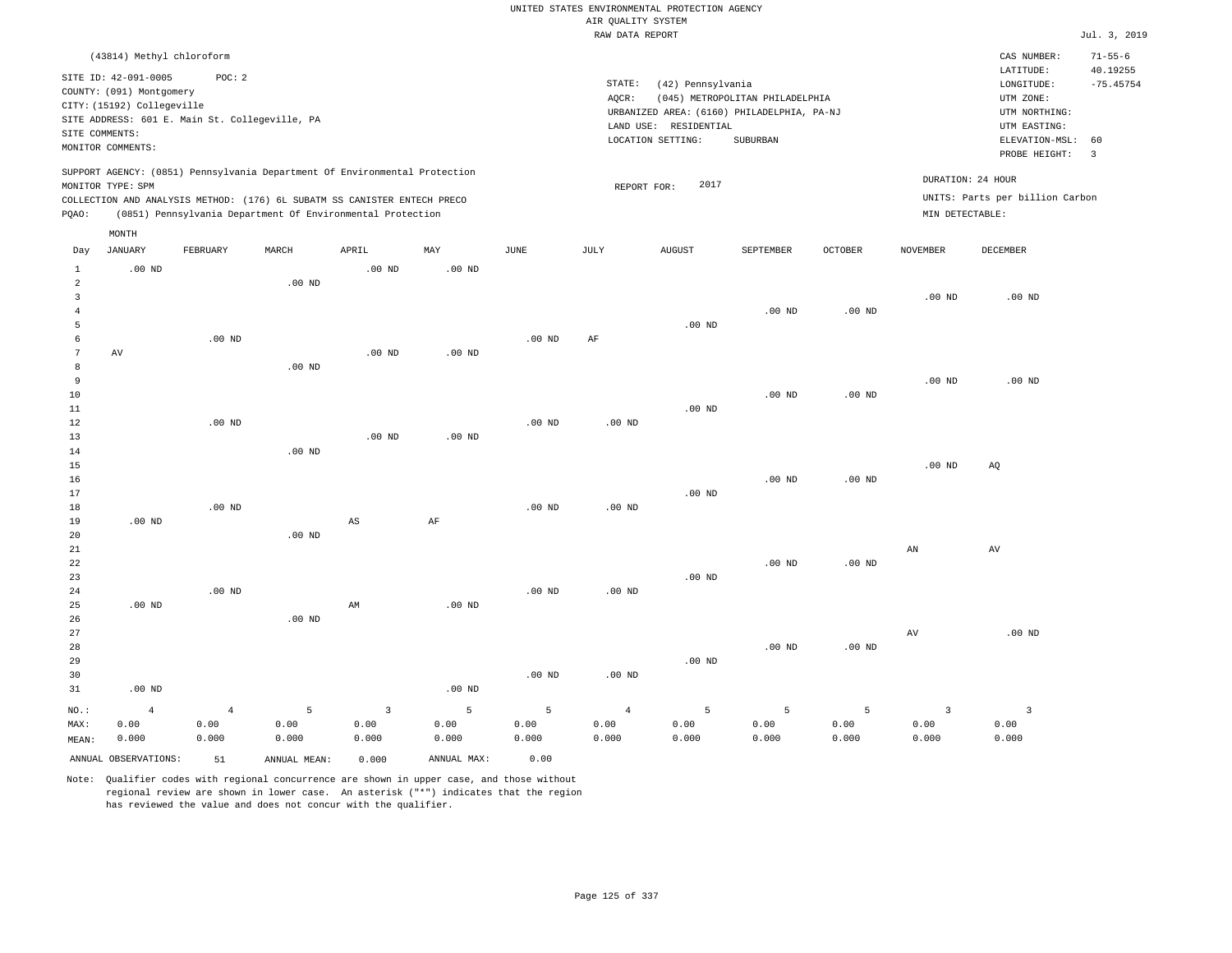|                                                  |                                                                                                                                                                             |                    |                                                            |                    |                                 |                    | UNITED STATES ENVIRONMENTAL PROTECTION AGENCY |                                  |                                                                               |                    |                    |                                                                                      |                                          |
|--------------------------------------------------|-----------------------------------------------------------------------------------------------------------------------------------------------------------------------------|--------------------|------------------------------------------------------------|--------------------|---------------------------------|--------------------|-----------------------------------------------|----------------------------------|-------------------------------------------------------------------------------|--------------------|--------------------|--------------------------------------------------------------------------------------|------------------------------------------|
|                                                  |                                                                                                                                                                             |                    |                                                            |                    |                                 |                    | AIR QUALITY SYSTEM<br>RAW DATA REPORT         |                                  |                                                                               |                    |                    |                                                                                      | Jul. 3, 2019                             |
|                                                  |                                                                                                                                                                             |                    |                                                            |                    |                                 |                    |                                               |                                  |                                                                               |                    |                    |                                                                                      |                                          |
|                                                  | (43814) Methyl chloroform<br>SITE ID: 42-091-0005<br>COUNTY: (091) Montgomery<br>CITY: (15192) Collegeville<br>SITE ADDRESS: 601 E. Main St. Collegeville, PA               | POC: 2             |                                                            |                    |                                 |                    | STATE:<br>AQCR:<br>LAND USE:                  | (42) Pennsylvania<br>RESIDENTIAL | (045) METROPOLITAN PHILADELPHIA<br>URBANIZED AREA: (6160) PHILADELPHIA, PA-NJ |                    |                    | CAS NUMBER:<br>LATITUDE:<br>LONGITUDE:<br>UTM ZONE:<br>UTM NORTHING:<br>UTM EASTING: | $71 - 55 - 6$<br>40.19255<br>$-75.45754$ |
|                                                  | SITE COMMENTS:<br>MONITOR COMMENTS:                                                                                                                                         |                    |                                                            |                    |                                 |                    |                                               | LOCATION SETTING:                | <b>SUBURBAN</b>                                                               |                    |                    | ELEVATION-MSL:                                                                       | 60                                       |
|                                                  | SUPPORT AGENCY: (0851) Pennsylvania Department Of Environmental Protection<br>MONITOR TYPE: SPM<br>COLLECTION AND ANALYSIS METHOD: (176) 6L SUBATM SS CANISTER ENTECH PRECO |                    |                                                            |                    |                                 |                    | REPORT FOR:                                   | 2018                             |                                                                               |                    |                    | PROBE HEIGHT:<br>DURATION: 24 HOUR<br>UNITS: Parts per billion Carbon                | $\overline{3}$                           |
| PQAO:                                            |                                                                                                                                                                             |                    | (0851) Pennsylvania Department Of Environmental Protection |                    |                                 |                    |                                               |                                  |                                                                               |                    |                    | MIN DETECTABLE: .0671019                                                             |                                          |
|                                                  | MONTH                                                                                                                                                                       |                    |                                                            |                    |                                 |                    |                                               |                                  |                                                                               |                    |                    |                                                                                      |                                          |
| Day                                              | <b>JANUARY</b>                                                                                                                                                              | FEBRUARY           | MARCH                                                      | APRIL              | MAY                             | JUNE               | <b>JULY</b>                                   | <b>AUGUST</b>                    | SEPTEMBER                                                                     | <b>OCTOBER</b>     | <b>NOVEMBER</b>    | <b>DECEMBER</b>                                                                      |                                          |
| $\mathbf{1}$<br>$\overline{a}$<br>$\overline{3}$ | AS                                                                                                                                                                          | $.00$ ND           | $\mathbb{A}\mathbb{G}$                                     | $.00$ ND           | .00 <sub>ND</sub>               | .00 <sub>ND</sub>  | .00 <sub>ND</sub>                             |                                  |                                                                               |                    |                    |                                                                                      |                                          |
| $\overline{4}$<br>5<br>6                         |                                                                                                                                                                             |                    |                                                            |                    |                                 |                    |                                               | $.00$ ND                         | $\rm AF$                                                                      | $.00$ ND           | $.00$ ND           | $.00$ ND                                                                             |                                          |
| 7<br>8<br>9                                      | $.00$ ND                                                                                                                                                                    | .00 <sub>ND</sub>  | $.00$ ND                                                   | .00 <sub>ND</sub>  | .00 <sub>ND</sub>               | .00 <sub>ND</sub>  | AM                                            |                                  |                                                                               |                    |                    |                                                                                      |                                          |
| 10<br>11<br>12                                   |                                                                                                                                                                             |                    |                                                            |                    |                                 |                    |                                               | .00 $ND$                         | $.00$ ND                                                                      | $.00$ ND           | $.00$ ND           | $.00$ ND                                                                             |                                          |
| 13<br>14<br>15<br>16                             | $.00$ ND                                                                                                                                                                    | $.00$ ND           | $.00$ ND                                                   | $.00$ ND           | AV                              | $.00$ ND           | AM                                            |                                  |                                                                               |                    | .00 <sub>ND</sub>  | $.00$ ND                                                                             |                                          |
| 17<br>18<br>19                                   |                                                                                                                                                                             | .00 <sub>ND</sub>  |                                                            |                    |                                 | .00 <sub>ND</sub>  | $.00$ ND                                      | $.00$ ND                         | .00 <sub>ND</sub>                                                             | .00 <sub>ND</sub>  |                    |                                                                                      |                                          |
| 20<br>21<br>22                                   | $.00$ ND                                                                                                                                                                    |                    | .00 <sub>ND</sub>                                          | .00 <sub>ND</sub>  | AV                              |                    |                                               |                                  |                                                                               |                    | .00 <sub>ND</sub>  | $.00$ ND                                                                             |                                          |
| 23<br>24<br>25<br>26                             | $.00$ ND                                                                                                                                                                    | .00 <sub>ND</sub>  |                                                            | .00 <sub>ND</sub>  | .00 <sub>ND</sub>               | .00 <sub>ND</sub>  | .00 <sub>ND</sub>                             | .00 <sub>ND</sub>                | .00 <sub>ND</sub>                                                             | $.00$ ND           |                    |                                                                                      |                                          |
| 27<br>28<br>29<br>30<br>31                       |                                                                                                                                                                             |                    | $.00$ ND                                                   |                    |                                 |                    | .00 <sub>ND</sub>                             | $\operatorname{AV}$              | $.00$ ND                                                                      | $.00$ ND           | $.00$ ND           | $.00$ ND                                                                             |                                          |
| NO.:<br>MAX:<br>MEAN:                            | $\overline{4}$<br>0.00<br>0.000                                                                                                                                             | 5<br>0.00<br>0.000 | $\overline{4}$<br>0.00<br>0.000                            | 5<br>0.00<br>0.000 | $\overline{3}$<br>0.00<br>0.000 | 5<br>0.00<br>0.000 | $\overline{4}$<br>0.00<br>0.000               | $\bf{4}$<br>0.00<br>0.000        | $\,4\,$<br>0.00<br>0.000                                                      | 5<br>0.00<br>0.000 | 5<br>0.00<br>0.000 | 5<br>0.00<br>0.000                                                                   |                                          |
|                                                  | ANNUAL OBSERVATIONS:                                                                                                                                                        | 53                 | ANNUAL MEAN:                                               | 0.000              | ANNUAL MAX:                     | 0.00               |                                               |                                  |                                                                               |                    |                    |                                                                                      |                                          |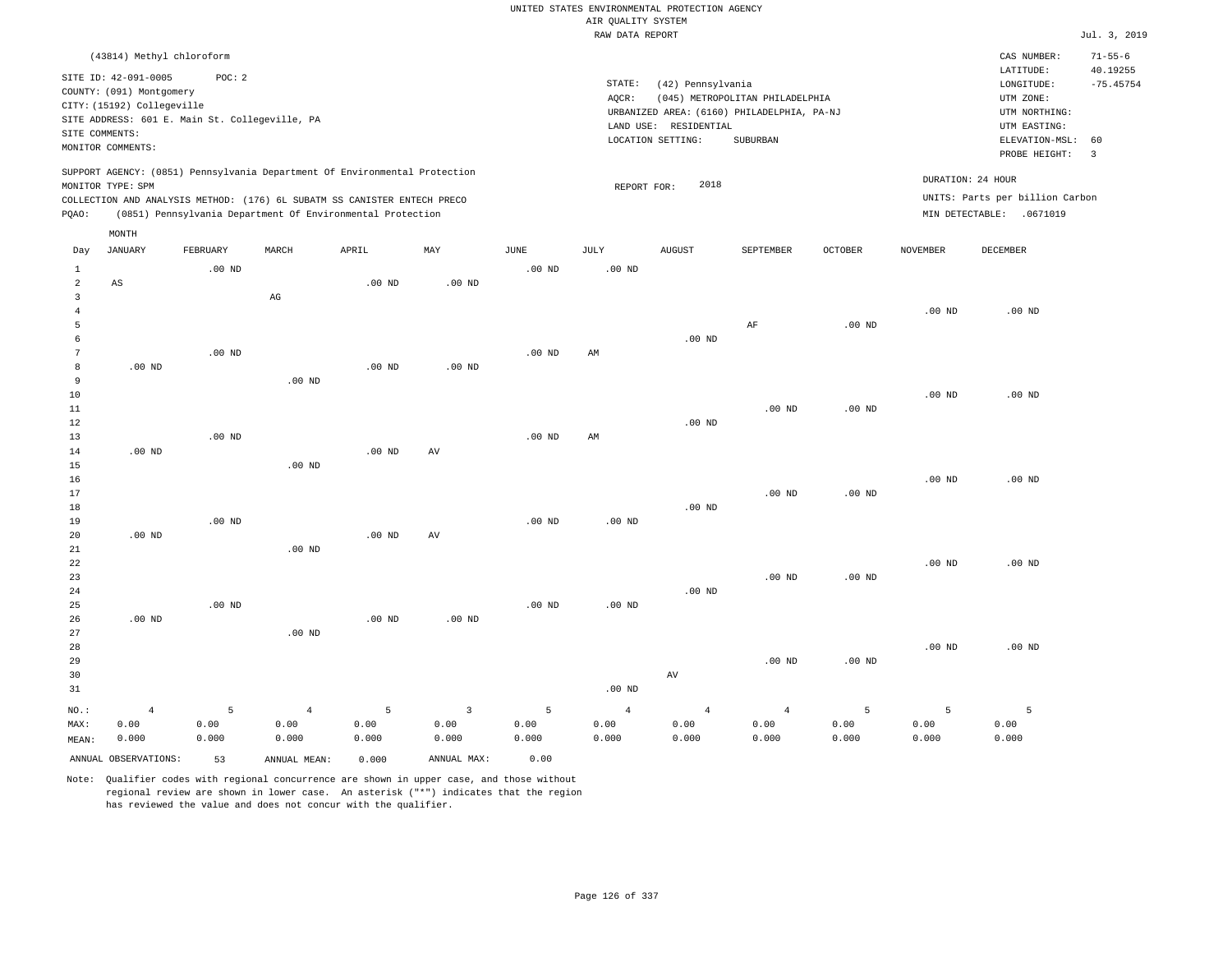# UNITED STATES ENVIRONMENTAL PROTECTION AGENCY AIR QUALITY SYSTEM

|                     |                                                                                                                       |                                                          |                        |                                                                            |                |                   | RAW DATA REPORT   |                                                                 |                                                                                           |                   |                   |                                                                                                          | Jul. 3, 2019                                             |
|---------------------|-----------------------------------------------------------------------------------------------------------------------|----------------------------------------------------------|------------------------|----------------------------------------------------------------------------|----------------|-------------------|-------------------|-----------------------------------------------------------------|-------------------------------------------------------------------------------------------|-------------------|-------------------|----------------------------------------------------------------------------------------------------------|----------------------------------------------------------|
|                     |                                                                                                                       | (43815) Ethylene dichloride                              |                        |                                                                            |                |                   |                   |                                                                 |                                                                                           |                   |                   | CAS NUMBER:                                                                                              | $107 - 06 - 2$                                           |
|                     | SITE ID: 42-091-0005<br>COUNTY: (091) Montgomery<br>CITY: (15192) Collegeville<br>SITE COMMENTS:<br>MONITOR COMMENTS: | POC: 2<br>SITE ADDRESS: 601 E. Main St. Collegeville, PA |                        |                                                                            |                |                   | STATE:<br>AQCR:   | (42) Pennsylvania<br>LAND USE: RESIDENTIAL<br>LOCATION SETTING: | (045) METROPOLITAN PHILADELPHIA<br>URBANIZED AREA: (6160) PHILADELPHIA, PA-NJ<br>SUBURBAN |                   |                   | LATITUDE:<br>LONGITUDE:<br>UTM ZONE:<br>UTM NORTHING:<br>UTM EASTING:<br>ELEVATION-MSL:<br>PROBE HEIGHT: | 40.19255<br>$-75.45754$<br>60<br>$\overline{\mathbf{3}}$ |
|                     |                                                                                                                       |                                                          |                        | SUPPORT AGENCY: (0851) Pennsylvania Department Of Environmental Protection |                |                   |                   | 2013                                                            |                                                                                           |                   |                   | DURATION: 24 HOUR                                                                                        |                                                          |
|                     | MONITOR TYPE: SPM                                                                                                     |                                                          |                        | COLLECTION AND ANALYSIS METHOD: (176) 6L SUBATM SS CANISTER ENTECH PRECO   |                |                   | REPORT FOR:       |                                                                 |                                                                                           |                   |                   | UNITS: Parts per billion Carbon                                                                          |                                                          |
| PQAO:               |                                                                                                                       |                                                          |                        | (0851) Pennsylvania Department Of Environmental Protection                 |                |                   |                   |                                                                 |                                                                                           |                   | MIN DETECTABLE:   |                                                                                                          |                                                          |
|                     | MONTH                                                                                                                 |                                                          |                        |                                                                            |                |                   |                   |                                                                 |                                                                                           |                   |                   |                                                                                                          |                                                          |
| Day                 | <b>JANUARY</b>                                                                                                        | FEBRUARY                                                 | MARCH                  | APRIL                                                                      | MAY            | $\mathtt{JUNE}$   | JULY              | <b>AUGUST</b>                                                   | SEPTEMBER                                                                                 | OCTOBER           | <b>NOVEMBER</b>   | DECEMBER                                                                                                 |                                                          |
| $\mathbf{1}$        |                                                                                                                       |                                                          |                        |                                                                            |                |                   |                   |                                                                 | $.00$ ND                                                                                  | $_{\rm AS}$       |                   |                                                                                                          |                                                          |
| $\overline{a}$      |                                                                                                                       |                                                          |                        |                                                                            |                |                   |                   | $.00$ ND                                                        |                                                                                           |                   |                   |                                                                                                          |                                                          |
| 3                   |                                                                                                                       | $.00$ ND                                                 |                        |                                                                            |                | $.00$ ND          | $.00$ ND          |                                                                 |                                                                                           |                   |                   |                                                                                                          |                                                          |
| $\overline{4}$<br>5 | $.00$ ND                                                                                                              |                                                          | $.00$ ND               | $.00$ ND                                                                   | $.00$ ND       |                   |                   |                                                                 |                                                                                           |                   |                   |                                                                                                          |                                                          |
| 6                   |                                                                                                                       |                                                          |                        |                                                                            |                |                   |                   |                                                                 |                                                                                           |                   | .00 <sub>ND</sub> | .00 <sub>ND</sub>                                                                                        |                                                          |
| 7                   |                                                                                                                       |                                                          |                        |                                                                            |                |                   |                   |                                                                 | .00 <sub>ND</sub>                                                                         | $.00$ ND          |                   |                                                                                                          |                                                          |
| 8                   |                                                                                                                       |                                                          |                        |                                                                            |                |                   |                   | $.00$ ND                                                        |                                                                                           |                   |                   |                                                                                                          |                                                          |
| 9                   |                                                                                                                       | $.00$ ND                                                 |                        |                                                                            |                | $.00$ ND          | $.00$ ND          |                                                                 |                                                                                           |                   |                   |                                                                                                          |                                                          |
| 10<br>11            | $.00$ ND                                                                                                              |                                                          | $.00$ ND               | $.00$ ND                                                                   | $.00$ ND       |                   |                   |                                                                 |                                                                                           |                   |                   |                                                                                                          |                                                          |
| 12                  |                                                                                                                       |                                                          |                        |                                                                            |                |                   |                   |                                                                 |                                                                                           |                   | .00 <sub>ND</sub> | $.00$ ND                                                                                                 |                                                          |
| 13                  |                                                                                                                       |                                                          |                        |                                                                            |                |                   |                   |                                                                 | $.00$ ND                                                                                  | .00 <sub>ND</sub> |                   |                                                                                                          |                                                          |
| 14                  |                                                                                                                       |                                                          |                        |                                                                            |                |                   |                   | $.00$ ND                                                        |                                                                                           |                   |                   |                                                                                                          |                                                          |
| 15                  |                                                                                                                       | $.00$ ND                                                 |                        |                                                                            |                | $.00$ ND          | $.00$ ND          |                                                                 |                                                                                           |                   |                   |                                                                                                          |                                                          |
| 16                  | $.00$ ND                                                                                                              |                                                          |                        | $.00$ ND                                                                   | AF             |                   |                   |                                                                 |                                                                                           |                   |                   |                                                                                                          |                                                          |
| 17<br>18            |                                                                                                                       |                                                          | AF                     |                                                                            |                |                   |                   |                                                                 |                                                                                           |                   | .08 <sub>C</sub>  | $.00$ ND                                                                                                 |                                                          |
| 19                  |                                                                                                                       |                                                          |                        |                                                                            |                |                   |                   |                                                                 | AF                                                                                        | $\rm{AF}$         |                   |                                                                                                          |                                                          |
| 20                  |                                                                                                                       |                                                          |                        |                                                                            |                |                   |                   | .00 $CL$                                                        |                                                                                           |                   |                   |                                                                                                          |                                                          |
| 21                  |                                                                                                                       | $.00$ ND                                                 |                        |                                                                            |                | $.00$ ND          | $.00$ ND          |                                                                 |                                                                                           |                   |                   |                                                                                                          |                                                          |
| 22                  | $.00$ ND                                                                                                              |                                                          |                        | $.00$ ND                                                                   | AF             |                   |                   |                                                                 |                                                                                           |                   |                   |                                                                                                          |                                                          |
| 23                  |                                                                                                                       |                                                          | .00 <sub>ND</sub>      |                                                                            |                |                   |                   |                                                                 |                                                                                           |                   |                   |                                                                                                          |                                                          |
| 24<br>25            |                                                                                                                       |                                                          |                        |                                                                            |                |                   |                   |                                                                 | $.00$ ND                                                                                  | $.00$ ND          | $.00$ ND          | $.00$ ND                                                                                                 |                                                          |
| 26                  |                                                                                                                       |                                                          |                        |                                                                            |                |                   |                   | $.00$ ND                                                        |                                                                                           |                   |                   |                                                                                                          |                                                          |
| 27                  |                                                                                                                       | $.00$ ND                                                 |                        |                                                                            |                | .00 <sub>ND</sub> | .00 <sub>ND</sub> |                                                                 |                                                                                           |                   |                   |                                                                                                          |                                                          |
| 28                  | $.00$ ND                                                                                                              |                                                          |                        | $.00$ ND                                                                   | $.00$ ND       |                   |                   |                                                                 |                                                                                           |                   |                   |                                                                                                          |                                                          |
| 29                  |                                                                                                                       |                                                          | $\mathbb{A}\mathbb{S}$ |                                                                            |                |                   |                   |                                                                 |                                                                                           |                   |                   |                                                                                                          |                                                          |
| 30                  |                                                                                                                       |                                                          |                        |                                                                            |                |                   |                   |                                                                 |                                                                                           |                   | .00 <sub>ND</sub> | .00 <sub>ND</sub>                                                                                        |                                                          |
| 31                  |                                                                                                                       |                                                          |                        |                                                                            |                |                   |                   |                                                                 |                                                                                           | .00 <sub>ND</sub> |                   |                                                                                                          |                                                          |
| NO.:                | 5                                                                                                                     | 5                                                        | 3                      | 5                                                                          | $\overline{3}$ | 5                 | 5                 | 5                                                               | $\overline{4}$                                                                            | $\overline{4}$    | 5                 | 5                                                                                                        |                                                          |

ANNUAL OBSERVATIONS:  $54$  ANNUAL MEAN: .001 ANNUAL MAX: .08

 0.00 0.000

MAX: MEAN:

 0.00 0.000  0.00 0.000

Note: Qualifier codes with regional concurrence are shown in upper case, and those without regional review are shown in lower case. An asterisk ("\*") indicates that the region has reviewed the value and does not concur with the qualifier.

 0.00 0.000

3 0.00 0.000

 0.00 0.000  0.00 0.000  0.00 0.000  0.00 0.000  0.00 0.000  .08 .016  0.00 0.000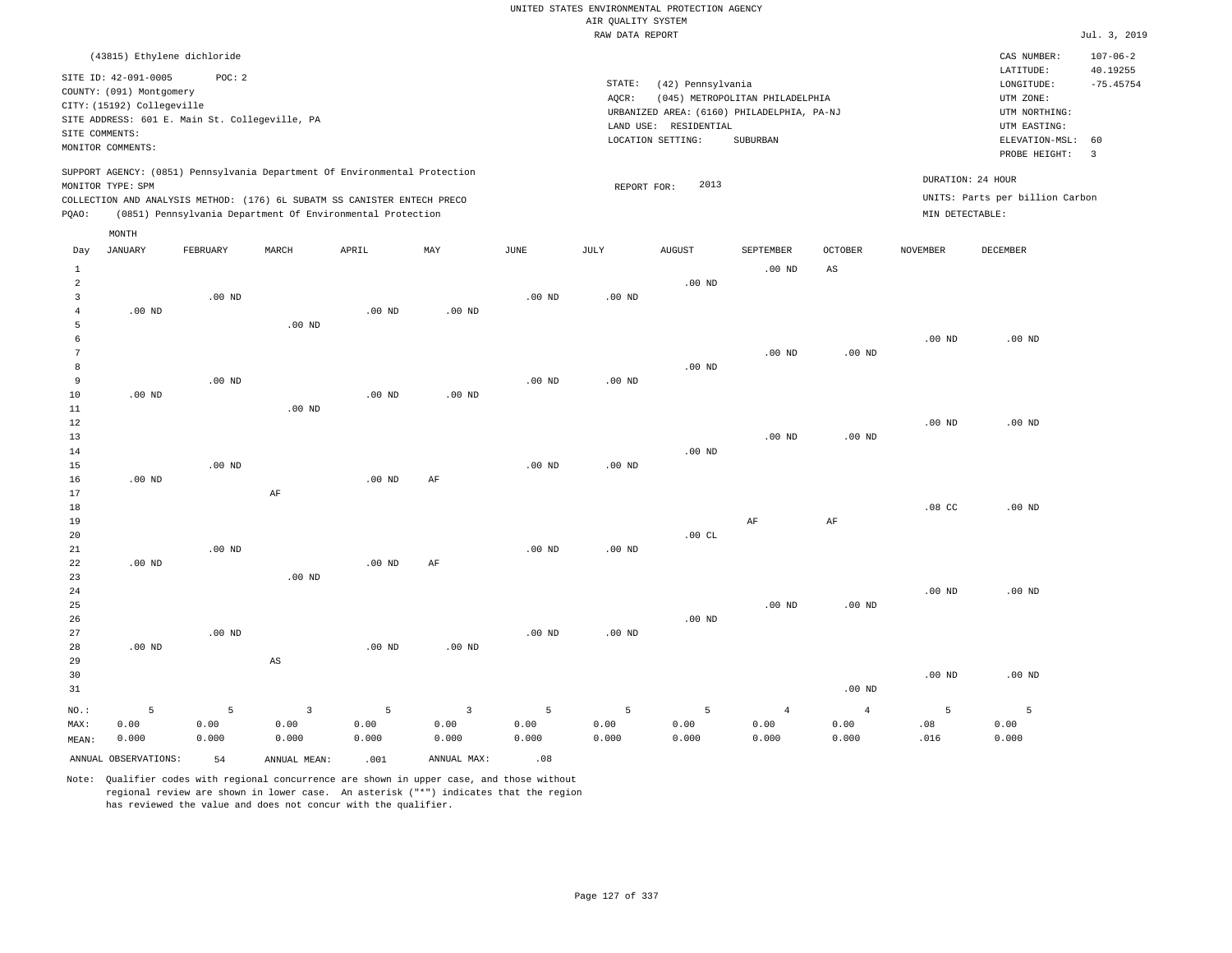| (43815) Ethylene dichloride                                                                                                                                                                                                                                 |                                                                                                                                                                                 | $107 - 06 - 2$<br>CAS NUMBER:                                                                                                          |  |
|-------------------------------------------------------------------------------------------------------------------------------------------------------------------------------------------------------------------------------------------------------------|---------------------------------------------------------------------------------------------------------------------------------------------------------------------------------|----------------------------------------------------------------------------------------------------------------------------------------|--|
| SITE ID: 42-091-0005<br>POC: 2<br>COUNTY: (091) Montgomery<br>CITY: (15192) Collegeville<br>SITE ADDRESS: 601 E. Main St. Collegeville, PA<br>SITE COMMENTS:<br>MONITOR COMMENTS:                                                                           | STATE:<br>(42) Pennsylvania<br>(045) METROPOLITAN PHILADELPHIA<br>AOCR:<br>URBANIZED AREA: (6160) PHILADELPHIA, PA-NJ<br>LAND USE: RESIDENTIAL<br>LOCATION SETTING:<br>SUBURBAN | LATITUDE:<br>40.19255<br>$-75.45754$<br>LONGITUDE:<br>UTM ZONE:<br>UTM NORTHING:<br>UTM EASTING:<br>ELEVATION-MSL: 60<br>PROBE HEIGHT: |  |
| SUPPORT AGENCY: (0851) Pennsylvania Department Of Environmental Protection<br>MONITOR TYPE: SPM<br>COLLECTION AND ANALYSIS METHOD: (176) 6L SUBATM SS CANISTER ENTECH PRECO<br>(0851) Pennsylvania Department Of Environmental Protection<br>POAO:<br>MONTH | 2014<br>REPORT FOR:                                                                                                                                                             | DURATION: 24 HOUR<br>UNITS: Parts per billion Carbon<br>MIN DETECTABLE:                                                                |  |

| Day            | JANUARY              | FEBRUARY       | MARCH        | APRIL    | MAY            | JUNE                    | JULY                   | AUGUST         | SEPTEMBER         | OCTOBER           | NOVEMBER       | DECEMBER          |
|----------------|----------------------|----------------|--------------|----------|----------------|-------------------------|------------------------|----------------|-------------------|-------------------|----------------|-------------------|
| $\mathbf{1}$   |                      |                |              |          |                |                         |                        |                |                   |                   | $.00$ ND       | .00 <sub>ND</sub> |
| $\overline{a}$ |                      |                |              |          |                |                         |                        |                | .00 <sub>ND</sub> | $.00$ ND          |                |                   |
| 3              |                      |                |              |          |                |                         |                        | $\rm AF$       |                   |                   |                |                   |
| $\overline{4}$ |                      | $.00$ ND       |              |          |                | $.00$ ND                | $.00$ ND               |                |                   |                   |                |                   |
| 5              | $.00$ ND             |                |              | .00 $ND$ | $.00$ ND       |                         |                        |                |                   |                   |                |                   |
| 6              |                      |                | $.00$ ND     |          |                |                         |                        |                |                   |                   |                |                   |
| 7              |                      |                |              |          |                |                         |                        |                |                   |                   | $.00$ ND       | $.00$ ND          |
| 8              |                      |                |              |          |                |                         |                        |                | .00 <sub>ND</sub> | $.00$ ND          |                |                   |
| 9              |                      |                |              |          |                |                         |                        | $.00$ ND       |                   |                   |                |                   |
| $10$           |                      | AS             |              |          |                | $.00$ ND                | $.00$ ND               |                |                   |                   |                |                   |
| 11             | $.00$ ND             |                |              | $.00$ ND | $.00$ ND       |                         |                        |                |                   |                   |                |                   |
| 12             |                      |                | $.00$ ND     |          |                |                         |                        |                |                   |                   |                |                   |
| 13             |                      |                |              |          |                |                         |                        |                |                   |                   | $.00$ ND       | AF                |
| 14             |                      |                |              |          |                |                         |                        |                | .00 <sub>ND</sub> | $.00$ ND          |                |                   |
| 15             |                      |                |              |          |                |                         |                        | $.00$ ND       |                   |                   |                |                   |
| 16             |                      | $.00$ ND       |              |          |                | AS                      | $\rm{AF}$              |                |                   |                   |                |                   |
| 17             | .00 <sub>ND</sub>    |                |              | $.00$ ND | $.00$ ND       |                         |                        |                |                   |                   |                |                   |
| 18             |                      |                | $.00$ ND     |          |                |                         |                        |                |                   |                   |                |                   |
| 19             |                      |                |              |          |                |                         |                        |                |                   |                   | AF             | $.00$ ND          |
| 20             |                      |                |              |          |                |                         |                        |                | .00 <sub>ND</sub> | .00 <sub>ND</sub> |                |                   |
| 21             |                      |                |              |          |                |                         |                        | $.00$ ND       |                   |                   |                |                   |
| 22             |                      | $.00$ ND       |              |          |                | AS                      | $\mathbb{A}\mathbb{S}$ |                |                   |                   |                |                   |
| 23             | .00 <sub>ND</sub>    |                |              | $.00$ ND | $.00$ ND       |                         |                        |                |                   |                   |                |                   |
| 24             |                      |                | $.00$ ND     |          |                |                         |                        |                |                   |                   |                |                   |
| 25             |                      |                |              |          |                |                         |                        |                |                   |                   | $.00$ ND       | $.00$ ND          |
| 26             |                      |                |              |          |                |                         |                        |                | .00 <sub>ND</sub> | $.00$ ND          |                |                   |
| 27             |                      |                |              |          |                |                         |                        | $.00$ ND       |                   |                   |                |                   |
| 28<br>29       | .00 <sub>ND</sub>    | $.00$ ND       |              | $.00$ ND | $\rm AF$       | $.00$ ND                | $.00$ ND               |                |                   |                   |                |                   |
| 30             |                      |                | $.00$ ND     |          |                |                         |                        |                |                   |                   |                |                   |
| 31             |                      |                |              |          |                |                         |                        |                |                   |                   |                | $.00$ ND          |
|                |                      |                |              |          |                |                         |                        |                |                   |                   |                |                   |
| $_{\rm NO.}$ : | 5                    | $\overline{4}$ | 5            | 5        | $\overline{4}$ | $\overline{\mathbf{3}}$ | $\overline{3}$         | $\overline{4}$ | 5                 | 5                 | $\overline{4}$ | 5                 |
| MAX:           | 0.00                 | 0.00           | 0.00         | 0.00     | 0.00           | 0.00                    | 0.00                   | 0.00           | 0.00              | 0.00              | 0.00           | 0.00              |
| MEAN:          | 0.000                | 0.000          | 0.000        | 0.000    | 0.000          | 0.000                   | 0.000                  | 0.000          | 0.000             | 0.000             | 0.000          | 0.000             |
|                | ANNUAL OBSERVATIONS: | 52             | ANNUAL MEAN: | 0.000    | ANNUAL MAX:    | 0.00                    |                        |                |                   |                   |                |                   |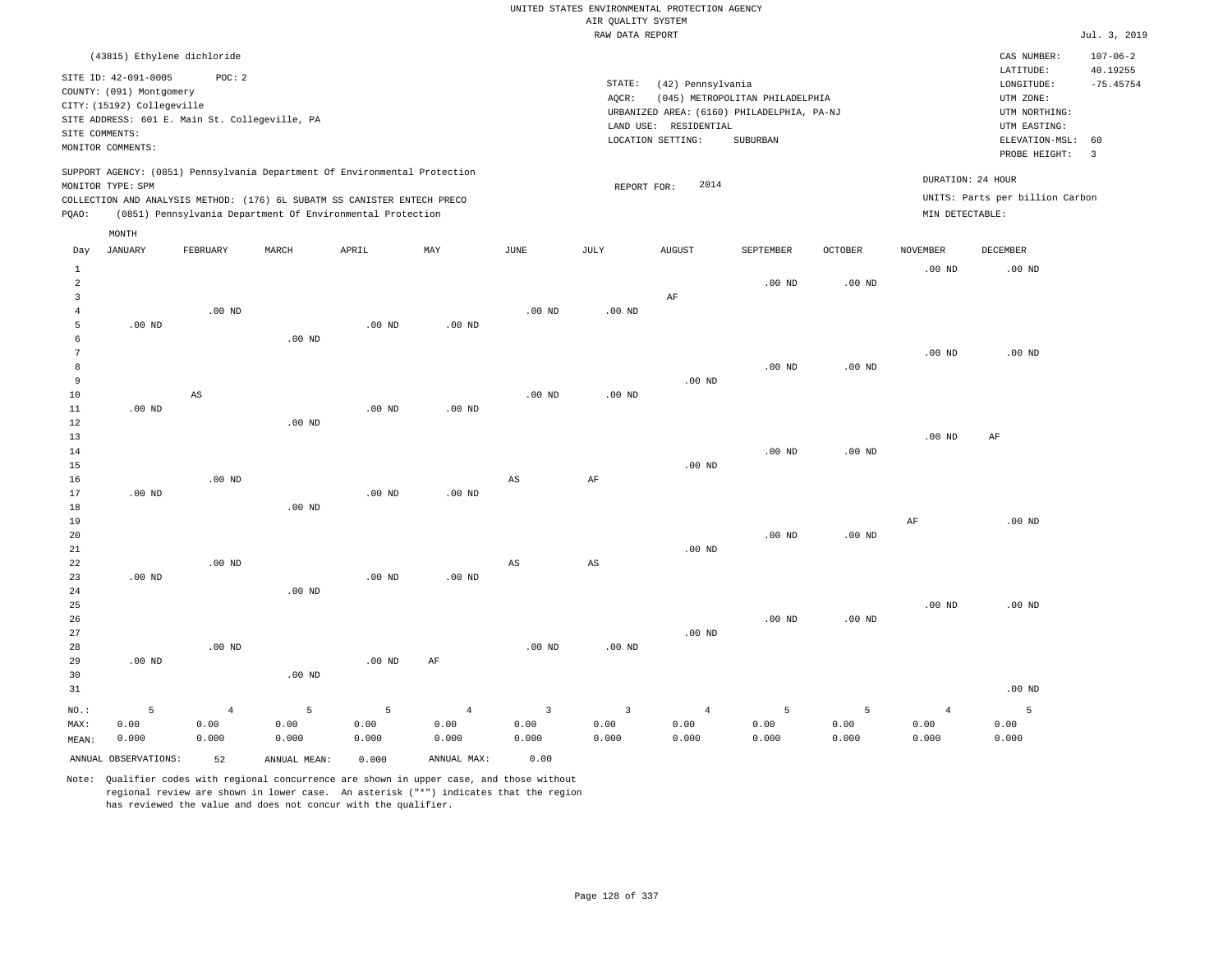| (43815) Ethylene dichloride                                                                                                                                                                                                                        |                                                                                                                                                                                 | $107 - 06 - 2$<br>CAS NUMBER:                                                                                                          |
|----------------------------------------------------------------------------------------------------------------------------------------------------------------------------------------------------------------------------------------------------|---------------------------------------------------------------------------------------------------------------------------------------------------------------------------------|----------------------------------------------------------------------------------------------------------------------------------------|
| SITE ID: 42-091-0005<br>POC:2<br>COUNTY: (091) Montgomery<br>CITY: (15192) Collegeville<br>SITE ADDRESS: 601 E. Main St. Collegeville, PA<br>SITE COMMENTS:<br>MONITOR COMMENTS:                                                                   | STATE:<br>(42) Pennsylvania<br>(045) METROPOLITAN PHILADELPHIA<br>AOCR:<br>URBANIZED AREA: (6160) PHILADELPHIA, PA-NJ<br>LAND USE: RESIDENTIAL<br>LOCATION SETTING:<br>SUBURBAN | 40.19255<br>LATITUDE:<br>$-75.45754$<br>LONGITUDE:<br>UTM ZONE:<br>UTM NORTHING:<br>UTM EASTING:<br>ELEVATION-MSL: 60<br>PROBE HEIGHT: |
| SUPPORT AGENCY: (0851) Pennsylvania Department Of Environmental Protection<br>MONITOR TYPE: SPM<br>COLLECTION AND ANALYSIS METHOD: (176) 6L SUBATM SS CANISTER ENTECH PRECO<br>(0851) Pennsylvania Department Of Environmental Protection<br>POAO: | 2015<br>REPORT FOR:                                                                                                                                                             | DURATION: 24 HOUR<br>UNITS: Parts per billion Carbon<br>MIN DETECTABLE:                                                                |

| Day            | <b>JANUARY</b>          | FEBRUARY       | MARCH                  | APRIL             | $\ensuremath{\text{MAX}}$ | $_{\rm JUNE}$           | $\mathtt{JULY}$ | AUGUST         | SEPTEMBER | $OCTOBER$         | NOVEMBER       | DECEMBER          |
|----------------|-------------------------|----------------|------------------------|-------------------|---------------------------|-------------------------|-----------------|----------------|-----------|-------------------|----------------|-------------------|
| $\mathbf{1}$   |                         |                | $\mathbb{A}\mathbb{S}$ |                   |                           |                         |                 |                |           |                   |                |                   |
| $\overline{a}$ |                         |                |                        |                   |                           |                         |                 |                |           |                   | $.00$ ND       | $\rm AF$          |
| 3              |                         |                |                        |                   |                           |                         |                 |                | $.00$ ND  | .00 <sub>ND</sub> |                |                   |
| $\overline{4}$ |                         |                |                        |                   |                           |                         |                 | $.00$ ND       |           |                   |                |                   |
| 5              |                         | $.00$ ND       |                        |                   |                           | $.00$ ND                | .00 $ND$        |                |           |                   |                |                   |
| 6              | $.00$ ND                |                |                        | .00 <sub>ND</sub> | $.00$ ND                  |                         |                 |                |           |                   |                |                   |
| 7              |                         |                | $.00$ ND               |                   |                           |                         |                 |                |           |                   |                |                   |
| 8              |                         |                |                        |                   |                           |                         |                 |                |           |                   | $.00$ ND       | AF                |
| 9              |                         |                |                        |                   |                           |                         |                 |                | $.00$ ND  | $.00$ ND          |                |                   |
| 10             |                         |                |                        |                   |                           |                         |                 | $\rm AF$       |           |                   |                |                   |
| 11             |                         | $.00$ ND       |                        |                   |                           | .00 <sub>ND</sub>       | $.00$ ND        |                |           |                   |                |                   |
| 12             | $\rm AF$                |                |                        | .00 <sub>ND</sub> | $.00$ ND                  |                         |                 |                |           |                   |                |                   |
| 13             |                         |                | .00 <sub>ND</sub>      |                   |                           |                         |                 |                |           |                   |                |                   |
| 14             |                         |                |                        |                   |                           |                         |                 |                | $.00$ ND  | $.00$ ND          | $.00$ ND       | .00 <sub>ND</sub> |
| 15<br>16       |                         |                |                        |                   |                           |                         |                 | $.00$ ND       |           |                   |                |                   |
| 17             |                         | $.00$ ND       |                        |                   |                           | $\mathbb{A}\mathbb{S}$  | $.00$ ND        |                |           |                   |                |                   |
| 18             | $.00$ ND                |                |                        | .00 <sub>ND</sub> | $.00$ ND                  |                         |                 |                |           |                   |                |                   |
| 19             |                         |                | .00 <sub>ND</sub>      |                   |                           |                         |                 |                |           |                   |                |                   |
| $20\,$         |                         |                |                        |                   |                           |                         |                 |                |           |                   | $.00$ ND       | $.00$ ND          |
| $2\sqrt{1}$    |                         |                |                        |                   |                           |                         |                 |                | $.00$ ND  | $.00$ ND          |                |                   |
| 22             |                         |                |                        |                   |                           |                         |                 | AF             |           |                   |                |                   |
| 23             |                         | $.00$ ND       |                        |                   |                           | AF                      | .00 $ND$        |                |           |                   |                |                   |
| $2\sqrt{4}$    | AS                      |                |                        | $.00$ ND          | $.00$ ND                  |                         |                 |                |           |                   |                |                   |
| 25             |                         |                | $.00$ ND               |                   |                           |                         |                 |                |           |                   |                |                   |
| 26             |                         |                |                        |                   |                           |                         |                 |                |           |                   | AF             | .00 <sub>ND</sub> |
| 27             |                         |                |                        |                   |                           |                         |                 |                | $.00$ ND  | $.00$ ND          |                |                   |
| 28             |                         |                |                        |                   |                           |                         |                 | $.00$ ND       |           |                   |                |                   |
| 29             |                         |                |                        |                   |                           | $.00$ ND                | $.00$ ND        |                |           |                   |                |                   |
| 30             | .00 <sub>ND</sub>       |                |                        | .00 <sub>ND</sub> | $.00$ ND                  |                         |                 |                |           |                   |                |                   |
| 31             |                         |                | $.00$ ND               |                   |                           |                         |                 |                |           |                   |                |                   |
| $NO.$ :        | $\overline{\mathbf{3}}$ | $\overline{4}$ | 5                      | 5                 | $\overline{5}$            | $\overline{\mathbf{3}}$ | 5               | $\overline{3}$ | 5         | 5                 | $\overline{4}$ | $\overline{3}$    |
| MAX:           | 0.00                    | 0.00           | 0.00                   | 0.00              | 0.00                      | 0.00                    | 0.00            | 0.00           | 0.00      | 0.00              | 0.00           | 0.00              |
| MEAN:          | 0.000                   | 0.000          | 0.000                  | 0.000             | 0.000                     | 0.000                   | 0.000           | 0.000          | 0.000     | 0.000             | 0.000          | 0.000             |
|                | ANNUAL OBSERVATIONS:    | 50             | ANNUAL MEAN:           | 0.000             | ANNUAL MAX:               | 0.00                    |                 |                |           |                   |                |                   |

Note: Qualifier codes with regional concurrence are shown in upper case, and those without regional review are shown in lower case. An asterisk ("\*") indicates that the region has reviewed the value and does not concur with the qualifier.

MONTH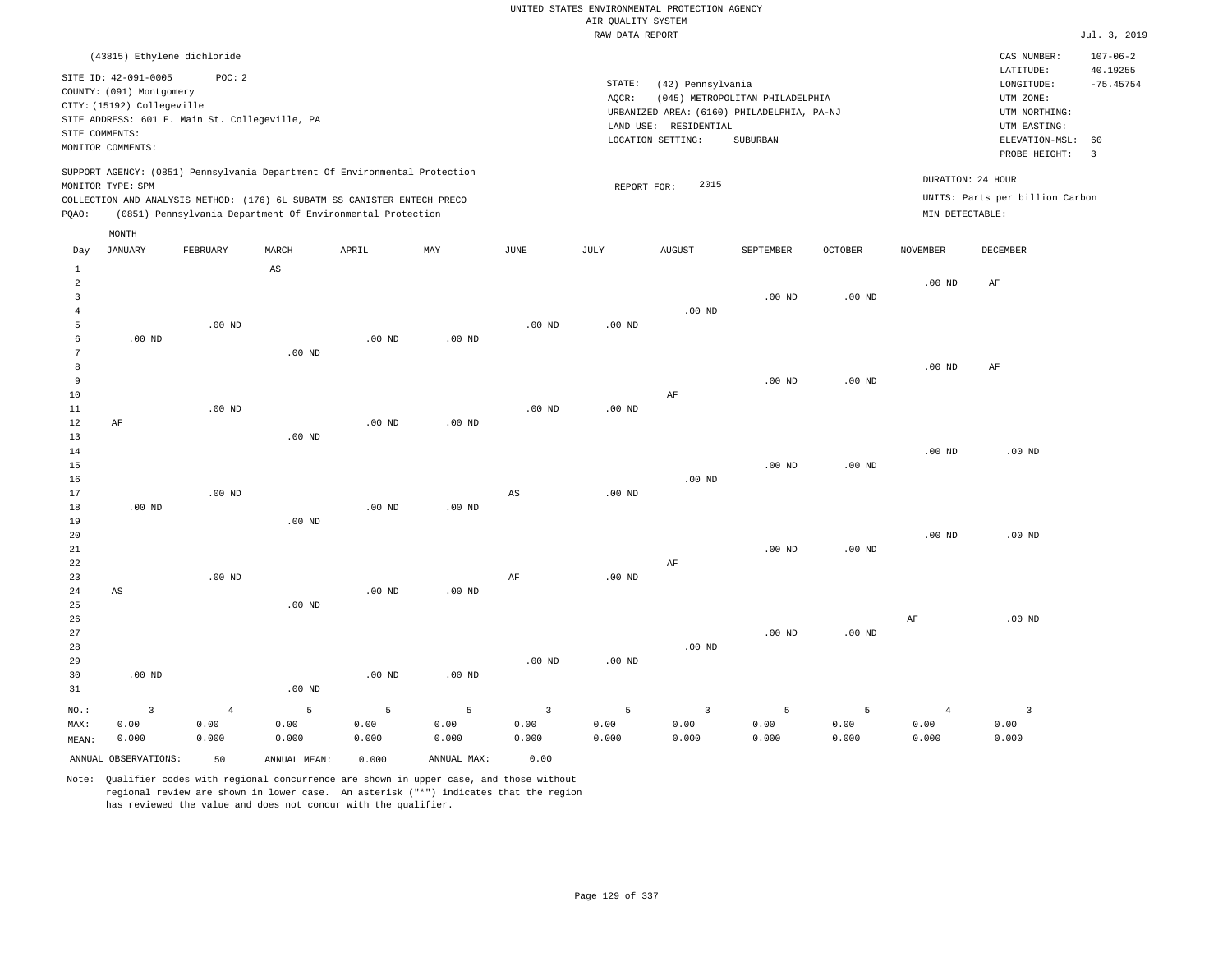|       | (43815) Ethylene dichloride                                                                                                                                                 |          |          |                                                            |     |      |       |                                                                                                                                                                           |           |         |                   | CAS NUMBER:                                                                                | $107 - 06 - 2$          |
|-------|-----------------------------------------------------------------------------------------------------------------------------------------------------------------------------|----------|----------|------------------------------------------------------------|-----|------|-------|---------------------------------------------------------------------------------------------------------------------------------------------------------------------------|-----------|---------|-------------------|--------------------------------------------------------------------------------------------|-------------------------|
|       | SITE ID: 42-091-0005<br>COUNTY: (091) Montgomery<br>CITY: (15192) Collegeville<br>SITE ADDRESS: 601 E. Main St. Collegeville, PA<br>SITE COMMENTS:<br>MONITOR COMMENTS:     | POC:2    |          |                                                            |     |      | AQCR: | STATE:<br>(42) Pennsylvania<br>(045) METROPOLITAN PHILADELPHIA<br>URBANIZED AREA: (6160) PHILADELPHIA, PA-NJ<br>LAND USE:<br>RESIDENTIAL<br>LOCATION SETTING:<br>SUBURBAN |           |         |                   | LATITUDE:<br>LONGITUDE:<br>UTM ZONE:<br>UTM NORTHING:<br>UTM EASTING:<br>ELEVATION-MSL: 60 | 40.19255<br>$-75.45754$ |
| POAO: | SUPPORT AGENCY: (0851) Pennsylvania Department Of Environmental Protection<br>MONITOR TYPE: SPM<br>COLLECTION AND ANALYSIS METHOD: (176) 6L SUBATM SS CANISTER ENTECH PRECO |          |          | (0851) Pennsylvania Department Of Environmental Protection |     |      |       | 2016<br>REPORT FOR:                                                                                                                                                       |           |         |                   | PROBE HEIGHT:<br>DURATION: 24 HOUR<br>UNITS: Parts per billion Carbon<br>MIN DETECTABLE:   | -3                      |
| Day   | MONTH<br>JANUARY                                                                                                                                                            | FEBRUARY | MARCH    | APRIL                                                      | MAY | JUNE | JULY  | <b>AUGUST</b>                                                                                                                                                             | SEPTEMBER | OCTOBER | NOVEMBER          | DECEMBER                                                                                   |                         |
|       | AF                                                                                                                                                                          |          | $.00$ ND |                                                            |     |      |       |                                                                                                                                                                           |           |         | .00 <sub>ND</sub> | $.00$ ND                                                                                   |                         |

| $\overline{3}$ |                   |                |            |                |                |          |                        |          | $_{\rm TS}$       | .00 <sub>ND</sub> |                         |          |
|----------------|-------------------|----------------|------------|----------------|----------------|----------|------------------------|----------|-------------------|-------------------|-------------------------|----------|
| $\overline{4}$ |                   |                |            |                |                |          |                        | .00 $ND$ |                   |                   |                         |          |
| 5              |                   |                |            |                |                | $.00$ ND | $.00$ ND               |          |                   |                   |                         |          |
| 6              |                   | .00 $ND$       |            | $\rm AF$       | .00 $ND$       |          |                        |          |                   |                   |                         |          |
| 7              | $.00~\mathrm{ND}$ |                | $.00$ ND   |                |                |          |                        |          |                   |                   |                         |          |
| 8              |                   |                |            |                |                |          |                        |          |                   |                   | .05 SQ                  | $.00$ ND |
| 9              |                   |                |            |                |                |          |                        |          | $.00$ ND          | .00 <sub>ND</sub> |                         |          |
| 10             |                   |                |            |                |                |          |                        | $.00$ ND |                   |                   |                         |          |
| 11             |                   |                |            |                |                | .04 SQ   | $.00$ ND               |          |                   |                   |                         |          |
| 12             |                   | $\rm AF$       |            | $.00$ ND       | .05 SQ         |          |                        |          |                   |                   |                         |          |
| 13             | $.00$ ND          |                | $.00$ ND   |                |                |          |                        |          |                   |                   |                         |          |
| 14             |                   |                |            |                |                |          |                        |          |                   |                   | AF                      | $.00$ ND |
| 15             |                   |                |            |                |                |          |                        |          | $.00$ ND          | .00 <sub>ND</sub> |                         |          |
| 16             |                   |                |            |                |                |          |                        | $.00$ ND |                   |                   |                         |          |
| 17             |                   |                |            |                |                | .04 SQ   | $\rm AF$               |          |                   |                   |                         |          |
| 18             |                   | $.00$ ND       |            | $.00$ ND       | .04 SQ         |          |                        |          |                   |                   |                         |          |
| 19             | $.00$ ND          |                | $.00$ ND   |                |                |          |                        |          |                   |                   |                         |          |
| 20             |                   |                |            |                |                |          |                        |          |                   |                   | $\rm{AF}$               | $.00$ ND |
| 21             |                   |                |            |                |                |          |                        |          | .00 <sub>ND</sub> | .00 <sub>ND</sub> |                         |          |
| 22             |                   |                |            |                |                |          |                        | $.00$ ND |                   |                   |                         |          |
| 23             |                   |                |            |                |                | $.00$ ND | $\mathbb{A}\mathbb{S}$ |          |                   |                   |                         |          |
| 24             |                   | $.00$ ND       |            | $.00$ ND       | $_{\rm TS}$    |          |                        |          |                   |                   |                         |          |
| 25             | $.00$ ND          |                | $.00$ ND   |                |                |          |                        |          |                   |                   |                         |          |
| 26             |                   |                |            |                |                |          |                        |          |                   |                   | $.00$ ND                | $.00$ ND |
| 27             |                   |                |            |                |                |          |                        |          | .00 <sub>ND</sub> | .00 <sub>ND</sub> |                         |          |
| 28             |                   |                |            |                |                |          |                        | $\rm AF$ |                   |                   |                         |          |
| 29             |                   |                |            |                |                | $.00$ ND | $.00$ ND               |          |                   |                   |                         |          |
| 30             |                   |                |            | .00 $ND$       | $.00$ ND       |          |                        |          |                   |                   |                         |          |
| 31             | AV                |                | .00 $ND$   |                |                |          |                        |          |                   |                   |                         |          |
| $_{\rm NO.}$ : | $\overline{4}$    | $\overline{3}$ | $\epsilon$ | $\overline{4}$ | $\overline{4}$ | 5        | $\mathbf{3}$           | $\bf{4}$ | $\overline{4}$    | 5                 | $\overline{\mathbf{3}}$ | 5        |
| MAX:           | 0.00              | 0.00           | 0.00       | 0.00           | .05            | .04      | 0.00                   | 0.00     | 0.00              | 0.00              | .05                     | 0.00     |
| MEAN:          | 0.000             | 0.000          | 0.000      | 0.000          | .023           | .016     | 0.000                  | 0.000    | 0.000             | 0.000             | .017                    | 0.000    |

Note: Qualifier codes with regional concurrence are shown in upper case, and those without regional review are shown in lower case. An asterisk ("\*") indicates that the region has reviewed the value and does not concur with the qualifier.

ANNUAL OBSERVATIONS: 50 ANNUAL MEAN: .004 ANNUAL MAX: .05

MEAN: 0.000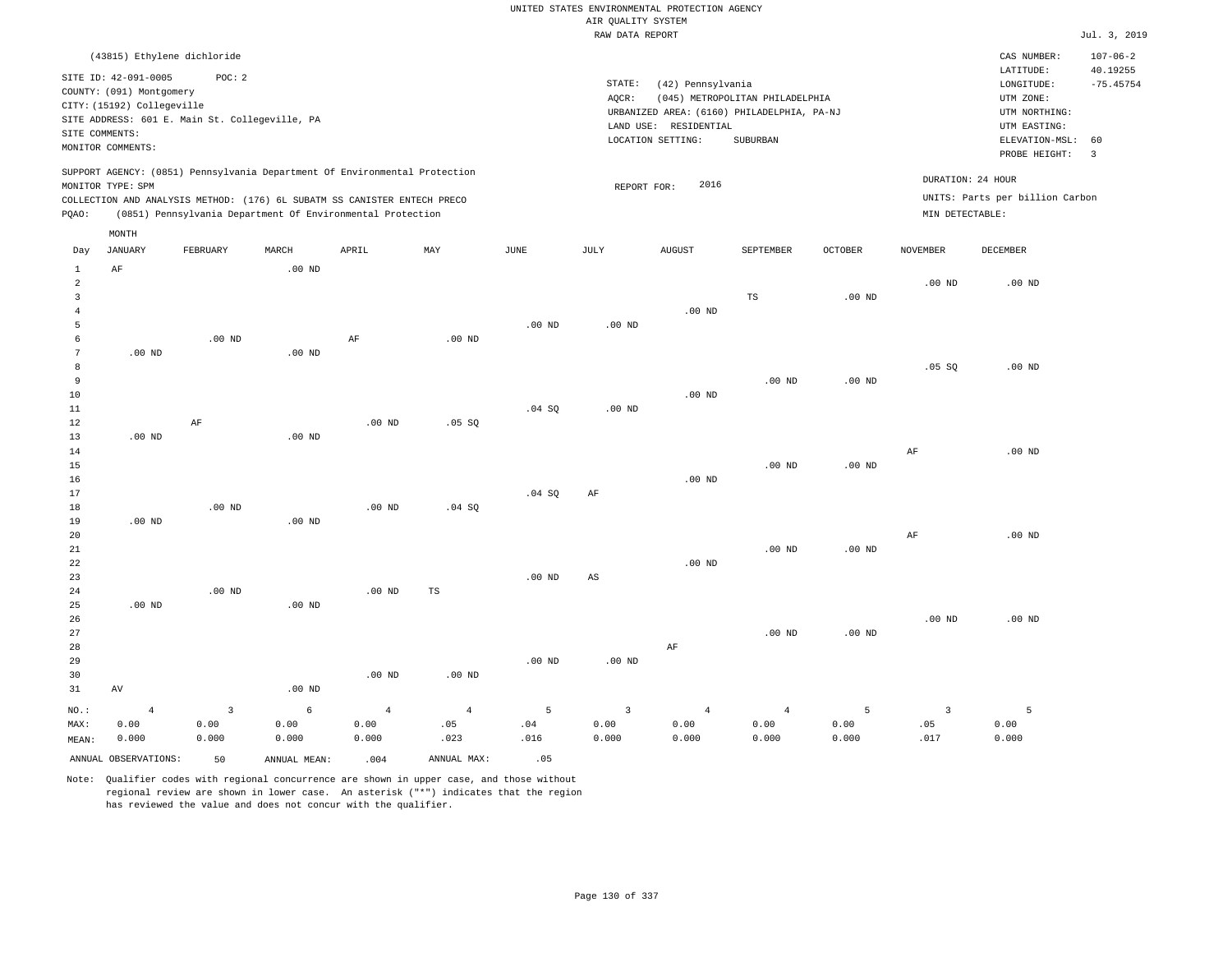|                |                            |                                                |                   |                                                                            |                   |                   |                    | UNITED STATES ENVIRONMENTAL PROTECTION AGENCY |                                            |                   |                         |                                 |                      |
|----------------|----------------------------|------------------------------------------------|-------------------|----------------------------------------------------------------------------|-------------------|-------------------|--------------------|-----------------------------------------------|--------------------------------------------|-------------------|-------------------------|---------------------------------|----------------------|
|                |                            |                                                |                   |                                                                            |                   |                   | AIR QUALITY SYSTEM |                                               |                                            |                   |                         |                                 |                      |
|                |                            |                                                |                   |                                                                            |                   |                   | RAW DATA REPORT    |                                               |                                            |                   |                         |                                 | Jul. 3, 2019         |
|                |                            | (43815) Ethylene dichloride                    |                   |                                                                            |                   |                   |                    |                                               |                                            |                   |                         | CAS NUMBER:                     | $107 - 06 - 2$       |
|                | SITE ID: 42-091-0005       | POC: 2                                         |                   |                                                                            |                   |                   |                    |                                               |                                            |                   |                         | LATITUDE:                       | 40.19255             |
|                | COUNTY: (091) Montgomery   |                                                |                   |                                                                            |                   |                   | STATE:             | (42) Pennsylvania                             |                                            |                   |                         | LONGITUDE:                      | $-75.45754$          |
|                | CITY: (15192) Collegeville |                                                |                   |                                                                            |                   |                   | AQCR:              |                                               | (045) METROPOLITAN PHILADELPHIA            |                   |                         | UTM ZONE:                       |                      |
|                |                            | SITE ADDRESS: 601 E. Main St. Collegeville, PA |                   |                                                                            |                   |                   |                    |                                               | URBANIZED AREA: (6160) PHILADELPHIA, PA-NJ |                   |                         | UTM NORTHING:                   |                      |
|                | SITE COMMENTS:             |                                                |                   |                                                                            |                   |                   |                    | LAND USE: RESIDENTIAL                         |                                            |                   |                         | UTM EASTING:                    |                      |
|                | MONITOR COMMENTS:          |                                                |                   |                                                                            |                   |                   |                    | LOCATION SETTING:                             | SUBURBAN                                   |                   |                         | ELEVATION-MSL:<br>PROBE HEIGHT: | 60<br>$\overline{3}$ |
|                |                            |                                                |                   | SUPPORT AGENCY: (0851) Pennsylvania Department Of Environmental Protection |                   |                   |                    |                                               |                                            |                   |                         |                                 |                      |
|                | MONITOR TYPE: SPM          |                                                |                   |                                                                            |                   |                   | REPORT FOR:        | 2017                                          |                                            |                   |                         | DURATION: 24 HOUR               |                      |
|                |                            |                                                |                   | COLLECTION AND ANALYSIS METHOD: (176) 6L SUBATM SS CANISTER ENTECH PRECO   |                   |                   |                    |                                               |                                            |                   |                         | UNITS: Parts per billion Carbon |                      |
| PQAO:          |                            |                                                |                   | (0851) Pennsylvania Department Of Environmental Protection                 |                   |                   |                    |                                               |                                            |                   | MIN DETECTABLE:         |                                 |                      |
|                | MONTH                      |                                                |                   |                                                                            |                   |                   |                    |                                               |                                            |                   |                         |                                 |                      |
| Day            | <b>JANUARY</b>             | FEBRUARY                                       | MARCH             | APRIL                                                                      | MAY               | <b>JUNE</b>       | JULY               | <b>AUGUST</b>                                 | SEPTEMBER                                  | <b>OCTOBER</b>    | <b>NOVEMBER</b>         | DECEMBER                        |                      |
| $\mathbf{1}$   | $.00$ ND                   |                                                |                   | .00 <sub>ND</sub>                                                          | .00 <sub>ND</sub> |                   |                    |                                               |                                            |                   |                         |                                 |                      |
| $\overline{a}$ |                            |                                                | .00 <sub>ND</sub> |                                                                            |                   |                   |                    |                                               |                                            |                   |                         |                                 |                      |
| $\overline{3}$ |                            |                                                |                   |                                                                            |                   |                   |                    |                                               |                                            |                   | .00 <sub>ND</sub>       | $.00$ ND                        |                      |
| $\bf{4}$       |                            |                                                |                   |                                                                            |                   |                   |                    |                                               | $.00$ ND                                   | $.00$ ND          |                         |                                 |                      |
| 5              |                            |                                                |                   |                                                                            |                   |                   |                    | $.00$ ND                                      |                                            |                   |                         |                                 |                      |
| 6              |                            | $.00$ ND                                       |                   |                                                                            |                   | .03 SQ            | $\rm{AF}$          |                                               |                                            |                   |                         |                                 |                      |
| $\overline{7}$ | AV                         |                                                |                   | $.00$ ND                                                                   | $.00$ ND          |                   |                    |                                               |                                            |                   |                         |                                 |                      |
| 8              |                            |                                                | $.00$ ND          |                                                                            |                   |                   |                    |                                               |                                            |                   |                         |                                 |                      |
| 9<br>10        |                            |                                                |                   |                                                                            |                   |                   |                    |                                               | .00 <sub>ND</sub>                          | .00 <sub>ND</sub> | .00 <sub>ND</sub>       | $.00$ ND                        |                      |
| 11             |                            |                                                |                   |                                                                            |                   |                   |                    | $.00$ ND                                      |                                            |                   |                         |                                 |                      |
| 12             |                            | $.00$ ND                                       |                   |                                                                            |                   | $.00$ ND          | $.00$ ND           |                                               |                                            |                   |                         |                                 |                      |
| 13             |                            |                                                |                   | $.00$ ND                                                                   | $.00$ ND          |                   |                    |                                               |                                            |                   |                         |                                 |                      |
| 14             |                            |                                                | $.00$ ND          |                                                                            |                   |                   |                    |                                               |                                            |                   |                         |                                 |                      |
| 15             |                            |                                                |                   |                                                                            |                   |                   |                    |                                               |                                            |                   | .00 <sub>ND</sub>       | AQ                              |                      |
| 16             |                            |                                                |                   |                                                                            |                   |                   |                    |                                               | $.00$ ND                                   | .03SQ             |                         |                                 |                      |
| 17             |                            |                                                |                   |                                                                            |                   |                   |                    | $.00$ ND                                      |                                            |                   |                         |                                 |                      |
| 18             |                            | $.00$ ND                                       |                   |                                                                            |                   | $.00$ ND          | $.00$ ND           |                                               |                                            |                   |                         |                                 |                      |
| 19             | $.00$ ND                   |                                                |                   | $_{\rm AS}$                                                                | AF                |                   |                    |                                               |                                            |                   |                         |                                 |                      |
| 20             |                            |                                                | $.00$ ND          |                                                                            |                   |                   |                    |                                               |                                            |                   |                         |                                 |                      |
| 21             |                            |                                                |                   |                                                                            |                   |                   |                    |                                               |                                            |                   | AN                      | AV                              |                      |
| 22             |                            |                                                |                   |                                                                            |                   |                   |                    |                                               | $.00$ ND                                   | $.00$ ND          |                         |                                 |                      |
| 23             |                            |                                                |                   |                                                                            |                   |                   |                    | $.00$ ND                                      |                                            |                   |                         |                                 |                      |
| 24             |                            | $.00$ ND                                       |                   |                                                                            |                   | .00 <sub>ND</sub> | .00 <sub>ND</sub>  |                                               |                                            |                   |                         |                                 |                      |
| 25             | $.00$ ND                   |                                                |                   | AM                                                                         | $.00$ ND          |                   |                    |                                               |                                            |                   |                         |                                 |                      |
| 26             |                            |                                                | $.00$ ND          |                                                                            |                   |                   |                    |                                               |                                            |                   |                         |                                 |                      |
| 27             |                            |                                                |                   |                                                                            |                   |                   |                    |                                               |                                            |                   | AV                      | $.00$ ND                        |                      |
| 28             |                            |                                                |                   |                                                                            |                   |                   |                    |                                               | .00 <sub>ND</sub>                          | .00 <sub>ND</sub> |                         |                                 |                      |
| 29             |                            |                                                |                   |                                                                            |                   |                   |                    | $.00$ ND                                      |                                            |                   |                         |                                 |                      |
| 30             |                            |                                                |                   |                                                                            |                   | .00 <sub>ND</sub> | .00 <sub>ND</sub>  |                                               |                                            |                   |                         |                                 |                      |
| 31             | .00 <sub>ND</sub>          |                                                |                   |                                                                            | .04 SQ            |                   |                    |                                               |                                            |                   |                         |                                 |                      |
| NO.:           | $\overline{4}$             | $\overline{4}$                                 | $\overline{5}$    | $\overline{3}$                                                             | 5                 | $\overline{5}$    | $\overline{4}$     | 5                                             | 5                                          | 5                 | $\overline{\mathbf{3}}$ | $\overline{\mathbf{3}}$         |                      |
| MAX:           | 0.00                       | 0.00                                           | 0.00              | 0.00                                                                       | .04               | .03               | 0.00               | 0.00                                          | 0.00                                       | .03               | 0.00                    | 0.00                            |                      |
| MEAN:          | 0.000                      | 0.000                                          | 0.000             | 0.000                                                                      | .008              | .006              | 0.000              | 0.000                                         | 0.000                                      | .006              | 0.000                   | 0.000                           |                      |

ANNUAL OBSERVATIONS:  $51$  ANNUAL MEAN: .002 ANNUAL MAX: .04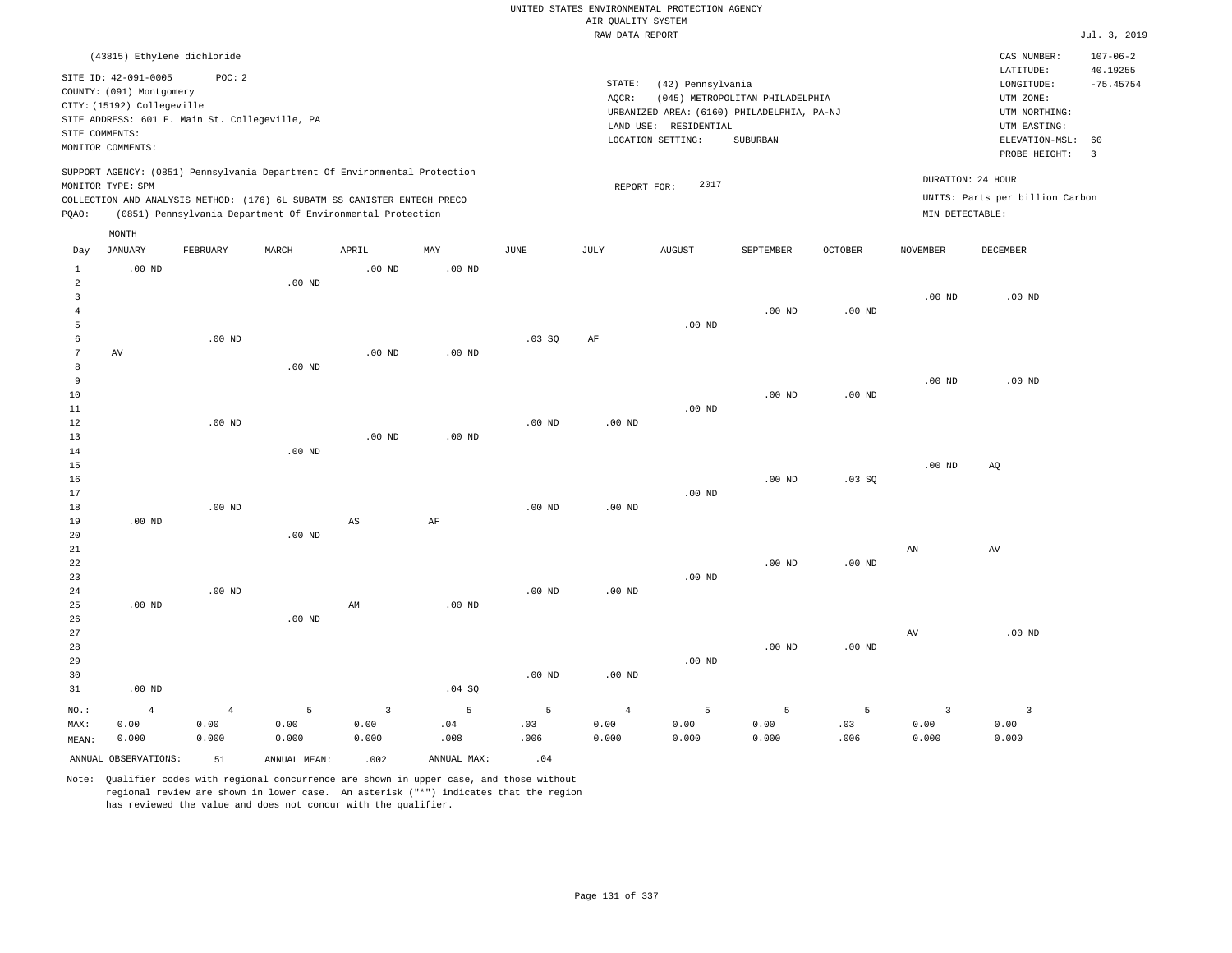|                      |                                                                                                                                                      |                                                          |                        |                                                                            |                   |                   | UNITED STATES ENVIRONMENTAL PROTECTION AGENCY<br>AIR OUALITY SYSTEM<br>RAW DATA REPORT |                                                                 |                                                                                           |                |                   |                                                                                                                         | Jul. 3, 2019                                                      |
|----------------------|------------------------------------------------------------------------------------------------------------------------------------------------------|----------------------------------------------------------|------------------------|----------------------------------------------------------------------------|-------------------|-------------------|----------------------------------------------------------------------------------------|-----------------------------------------------------------------|-------------------------------------------------------------------------------------------|----------------|-------------------|-------------------------------------------------------------------------------------------------------------------------|-------------------------------------------------------------------|
|                      |                                                                                                                                                      |                                                          |                        |                                                                            |                   |                   |                                                                                        |                                                                 |                                                                                           |                |                   |                                                                                                                         |                                                                   |
|                      | (43815) Ethylene dichloride<br>SITE ID: 42-091-0005<br>COUNTY: (091) Montgomery<br>CITY: (15192) Collegeville<br>SITE COMMENTS:<br>MONITOR COMMENTS: | POC: 2<br>SITE ADDRESS: 601 E. Main St. Collegeville, PA |                        |                                                                            |                   |                   | STATE:<br>AOCR:                                                                        | (42) Pennsylvania<br>LAND USE: RESIDENTIAL<br>LOCATION SETTING: | (045) METROPOLITAN PHILADELPHIA<br>URBANIZED AREA: (6160) PHILADELPHIA, PA-NJ<br>SUBURBAN |                |                   | CAS NUMBER:<br>LATITUDE:<br>LONGITUDE:<br>UTM ZONE:<br>UTM NORTHING:<br>UTM EASTING:<br>ELEVATION-MSL:<br>PROBE HEIGHT: | $107 - 06 - 2$<br>40.19255<br>$-75.45754$<br>60<br>$\overline{3}$ |
|                      |                                                                                                                                                      |                                                          |                        | SUPPORT AGENCY: (0851) Pennsylvania Department Of Environmental Protection |                   |                   |                                                                                        |                                                                 |                                                                                           |                |                   |                                                                                                                         |                                                                   |
|                      | MONITOR TYPE: SPM                                                                                                                                    |                                                          |                        |                                                                            |                   |                   | REPORT FOR:                                                                            | 2018                                                            |                                                                                           |                | DURATION: 24 HOUR |                                                                                                                         |                                                                   |
|                      |                                                                                                                                                      |                                                          |                        | COLLECTION AND ANALYSIS METHOD: (176) 6L SUBATM SS CANISTER ENTECH PRECO   |                   |                   |                                                                                        |                                                                 |                                                                                           |                |                   | UNITS: Parts per billion Carbon                                                                                         |                                                                   |
| PQAO:                |                                                                                                                                                      |                                                          |                        | (0851) Pennsylvania Department Of Environmental Protection                 |                   |                   |                                                                                        |                                                                 |                                                                                           |                |                   | MIN DETECTABLE: . 0697057                                                                                               |                                                                   |
|                      | MONTH                                                                                                                                                |                                                          |                        |                                                                            |                   |                   |                                                                                        |                                                                 |                                                                                           |                |                   |                                                                                                                         |                                                                   |
| Day                  | <b>JANUARY</b>                                                                                                                                       | FEBRUARY                                                 | MARCH                  | APRIL                                                                      | MAY               | JUNE              | JULY                                                                                   | AUGUST                                                          | SEPTEMBER                                                                                 | <b>OCTOBER</b> | NOVEMBER          | DECEMBER                                                                                                                |                                                                   |
| $\mathbf{1}$         |                                                                                                                                                      | .05 SQ                                                   |                        |                                                                            |                   | $.00$ ND          | $.00$ ND                                                                               |                                                                 |                                                                                           |                |                   |                                                                                                                         |                                                                   |
| $\overline{a}$       | AS                                                                                                                                                   |                                                          |                        | .00 <sub>ND</sub>                                                          | .00 <sub>ND</sub> |                   |                                                                                        |                                                                 |                                                                                           |                |                   |                                                                                                                         |                                                                   |
| $\overline{3}$       |                                                                                                                                                      |                                                          | $\mathbb{A}\mathbb{G}$ |                                                                            |                   |                   |                                                                                        |                                                                 |                                                                                           |                |                   |                                                                                                                         |                                                                   |
| $\overline{4}$       |                                                                                                                                                      |                                                          |                        |                                                                            |                   |                   |                                                                                        |                                                                 |                                                                                           |                | $.00$ ND          | .06SQ                                                                                                                   |                                                                   |
| 5                    |                                                                                                                                                      |                                                          |                        |                                                                            |                   |                   |                                                                                        |                                                                 | AF                                                                                        | $.00$ ND       |                   |                                                                                                                         |                                                                   |
| 6<br>$7\phantom{.0}$ |                                                                                                                                                      | $.00$ ND                                                 |                        |                                                                            |                   | .00 <sub>ND</sub> | $.00$ ND                                                                               | .06SQ                                                           |                                                                                           |                |                   |                                                                                                                         |                                                                   |
| 8                    | $.00$ ND                                                                                                                                             |                                                          |                        | .05 SQ                                                                     | $.00$ ND          |                   |                                                                                        |                                                                 |                                                                                           |                |                   |                                                                                                                         |                                                                   |
| 9                    |                                                                                                                                                      |                                                          | $.00$ ND               |                                                                            |                   |                   |                                                                                        |                                                                 |                                                                                           |                |                   |                                                                                                                         |                                                                   |
| 10                   |                                                                                                                                                      |                                                          |                        |                                                                            |                   |                   |                                                                                        |                                                                 |                                                                                           |                | $.00$ ND          | .07 SQ                                                                                                                  |                                                                   |
| $1\,1$               |                                                                                                                                                      |                                                          |                        |                                                                            |                   |                   |                                                                                        |                                                                 | $.00$ ND                                                                                  | $.00$ ND       |                   |                                                                                                                         |                                                                   |
| 12                   |                                                                                                                                                      |                                                          |                        |                                                                            |                   |                   |                                                                                        | $.00$ ND                                                        |                                                                                           |                |                   |                                                                                                                         |                                                                   |
| 13                   |                                                                                                                                                      | $.00$ ND                                                 |                        |                                                                            |                   | $.00$ ND          | .07SQ                                                                                  |                                                                 |                                                                                           |                |                   |                                                                                                                         |                                                                   |
| 14                   | $.00$ ND                                                                                                                                             |                                                          |                        | .06S                                                                       | AV                |                   |                                                                                        |                                                                 |                                                                                           |                |                   |                                                                                                                         |                                                                   |
| 15                   |                                                                                                                                                      |                                                          | $.00$ ND               |                                                                            |                   |                   |                                                                                        |                                                                 |                                                                                           |                |                   |                                                                                                                         |                                                                   |
| 16                   |                                                                                                                                                      |                                                          |                        |                                                                            |                   |                   |                                                                                        |                                                                 |                                                                                           |                | .00 <sub>ND</sub> | .05 SQ                                                                                                                  |                                                                   |
| 17                   |                                                                                                                                                      |                                                          |                        |                                                                            |                   |                   |                                                                                        |                                                                 | $.00$ ND                                                                                  | .08 QX         |                   |                                                                                                                         |                                                                   |
| 18                   |                                                                                                                                                      |                                                          |                        |                                                                            |                   |                   |                                                                                        | $.00$ ND                                                        |                                                                                           |                |                   |                                                                                                                         |                                                                   |
| 19                   |                                                                                                                                                      | $.05$ SO                                                 |                        |                                                                            |                   | .00 <sub>ND</sub> | .00 <sub>ND</sub>                                                                      |                                                                 |                                                                                           |                |                   |                                                                                                                         |                                                                   |
| 20<br>21             | $.00$ ND                                                                                                                                             |                                                          | $.00$ ND               | .00 <sub>ND</sub>                                                          | AV                |                   |                                                                                        |                                                                 |                                                                                           |                |                   |                                                                                                                         |                                                                   |
| 22                   |                                                                                                                                                      |                                                          |                        |                                                                            |                   |                   |                                                                                        |                                                                 |                                                                                           |                | .05 SQ            | $.00$ ND                                                                                                                |                                                                   |
| 23                   |                                                                                                                                                      |                                                          |                        |                                                                            |                   |                   |                                                                                        |                                                                 | $.00$ ND                                                                                  | $.00$ ND       |                   |                                                                                                                         |                                                                   |
| 24                   |                                                                                                                                                      |                                                          |                        |                                                                            |                   |                   |                                                                                        | $.00$ ND                                                        |                                                                                           |                |                   |                                                                                                                         |                                                                   |
| 25                   |                                                                                                                                                      | $.00$ ND                                                 |                        |                                                                            |                   | $.00$ ND          | .00 <sub>ND</sub>                                                                      |                                                                 |                                                                                           |                |                   |                                                                                                                         |                                                                   |
| 26                   | $.00$ ND                                                                                                                                             |                                                          |                        | $.00$ ND                                                                   | $.00$ ND          |                   |                                                                                        |                                                                 |                                                                                           |                |                   |                                                                                                                         |                                                                   |
| 27                   |                                                                                                                                                      |                                                          | $.00$ ND               |                                                                            |                   |                   |                                                                                        |                                                                 |                                                                                           |                |                   |                                                                                                                         |                                                                   |
| 28                   |                                                                                                                                                      |                                                          |                        |                                                                            |                   |                   |                                                                                        |                                                                 |                                                                                           |                | $.00$ ND          | .06SQ                                                                                                                   |                                                                   |
| 29                   |                                                                                                                                                      |                                                          |                        |                                                                            |                   |                   |                                                                                        |                                                                 | $.00$ ND                                                                                  | $.00$ ND       |                   |                                                                                                                         |                                                                   |
| 30                   |                                                                                                                                                      |                                                          |                        |                                                                            |                   |                   |                                                                                        | AV                                                              |                                                                                           |                |                   |                                                                                                                         |                                                                   |
| 31                   |                                                                                                                                                      |                                                          |                        |                                                                            |                   |                   | $.00$ ND                                                                               |                                                                 |                                                                                           |                |                   |                                                                                                                         |                                                                   |
| NO.:                 | $\overline{4}$                                                                                                                                       | 5                                                        | $\bf{4}$               | 5                                                                          | $\overline{3}$    | 5                 | 6                                                                                      | $\overline{4}$                                                  | $\,4\,$                                                                                   | 5              | 5                 | 5                                                                                                                       |                                                                   |
| MAX:                 | 0.00                                                                                                                                                 | .05                                                      | 0.00                   | .06                                                                        | 0.00              | 0.00              | .07                                                                                    | .06                                                             | 0.00                                                                                      | .08            | .05               | .07                                                                                                                     |                                                                   |
| MEAN:                | 0.000                                                                                                                                                | .020                                                     | 0.000                  | .022                                                                       | 0.000             | 0.000             | .012                                                                                   | .015                                                            | 0.000                                                                                     | .016           | .010              | .048                                                                                                                    |                                                                   |
|                      | ANNUAL OBSERVATIONS:                                                                                                                                 | 55                                                       | ANNUAL MEAN:           | .013                                                                       | ANNUAL MAX:       | .08               |                                                                                        |                                                                 |                                                                                           |                |                   |                                                                                                                         |                                                                   |
|                      |                                                                                                                                                      |                                                          |                        |                                                                            |                   |                   |                                                                                        |                                                                 |                                                                                           |                |                   |                                                                                                                         |                                                                   |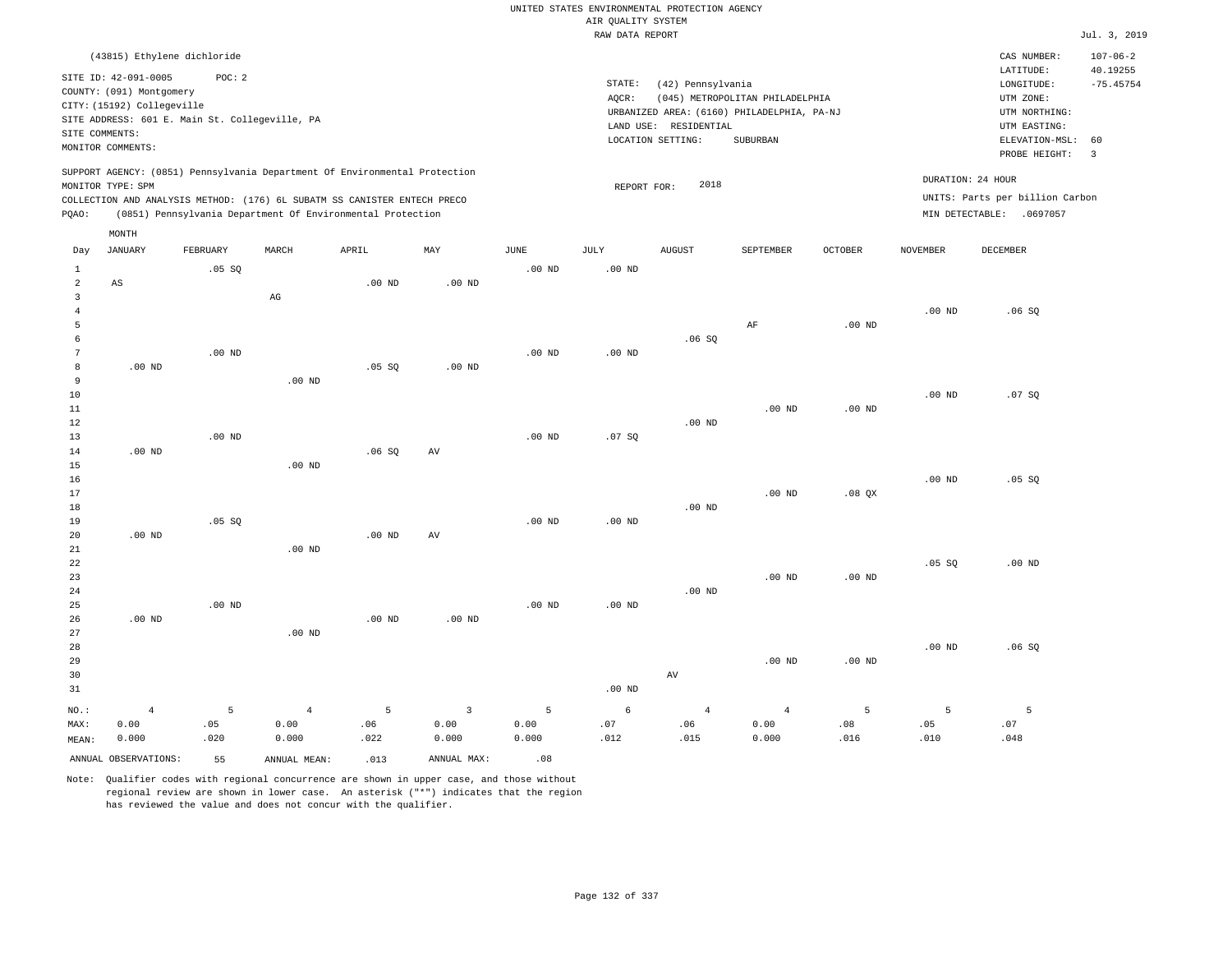# UNITED STATES ENVIRONMENTAL PROTECTION AGENCY AIR QUALITY SYSTEM

|                 |                                                                                                                       |                                                          |                        |                                                                            |                   |                                                                                                                                                                                 | RAW DATA REPORT   |               |                |                |                   |                                                                                                          | Jul. 3, 2019                                             |
|-----------------|-----------------------------------------------------------------------------------------------------------------------|----------------------------------------------------------|------------------------|----------------------------------------------------------------------------|-------------------|---------------------------------------------------------------------------------------------------------------------------------------------------------------------------------|-------------------|---------------|----------------|----------------|-------------------|----------------------------------------------------------------------------------------------------------|----------------------------------------------------------|
|                 | (43817) Tetrachloroethylene                                                                                           |                                                          |                        |                                                                            |                   |                                                                                                                                                                                 |                   |               |                |                |                   | CAS NUMBER:                                                                                              | $127 - 18 - 4$                                           |
|                 | SITE ID: 42-091-0005<br>COUNTY: (091) Montgomery<br>CITY: (15192) Collegeville<br>SITE COMMENTS:<br>MONITOR COMMENTS: | POC: 2<br>SITE ADDRESS: 601 E. Main St. Collegeville, PA |                        |                                                                            |                   | STATE:<br>(42) Pennsylvania<br>(045) METROPOLITAN PHILADELPHIA<br>AQCR:<br>URBANIZED AREA: (6160) PHILADELPHIA, PA-NJ<br>LAND USE: RESIDENTIAL<br>LOCATION SETTING:<br>SUBURBAN |                   |               |                |                |                   | LATITUDE:<br>LONGITUDE:<br>UTM ZONE:<br>UTM NORTHING:<br>UTM EASTING:<br>ELEVATION-MSL:<br>PROBE HEIGHT: | 40.19255<br>$-75.45754$<br>60<br>$\overline{\mathbf{3}}$ |
|                 | MONITOR TYPE: SPM                                                                                                     |                                                          |                        | SUPPORT AGENCY: (0851) Pennsylvania Department Of Environmental Protection |                   |                                                                                                                                                                                 | REPORT FOR:       | 2013          |                |                |                   | DURATION: 24 HOUR                                                                                        |                                                          |
|                 |                                                                                                                       |                                                          |                        | COLLECTION AND ANALYSIS METHOD: (176) 6L SUBATM SS CANISTER ENTECH PRECO   |                   |                                                                                                                                                                                 |                   |               |                |                |                   | UNITS: Parts per billion Carbon                                                                          |                                                          |
| PQAO:           |                                                                                                                       |                                                          |                        | (0851) Pennsylvania Department Of Environmental Protection                 |                   |                                                                                                                                                                                 |                   |               |                |                | MIN DETECTABLE:   |                                                                                                          |                                                          |
|                 | MONTH                                                                                                                 |                                                          |                        |                                                                            |                   |                                                                                                                                                                                 |                   |               |                |                |                   |                                                                                                          |                                                          |
| Day             | <b>JANUARY</b>                                                                                                        | FEBRUARY                                                 | MARCH                  | APRIL                                                                      | MAY               | JUNE                                                                                                                                                                            | JULY              | <b>AUGUST</b> | SEPTEMBER      | <b>OCTOBER</b> | NOVEMBER          | DECEMBER                                                                                                 |                                                          |
| $\mathbf{1}$    |                                                                                                                       |                                                          |                        |                                                                            |                   |                                                                                                                                                                                 |                   |               | $.00$ ND       | AS             |                   |                                                                                                          |                                                          |
| $\overline{a}$  |                                                                                                                       |                                                          |                        |                                                                            |                   |                                                                                                                                                                                 |                   | .08SQ         |                |                |                   |                                                                                                          |                                                          |
| $\overline{3}$  |                                                                                                                       | $.00$ ND                                                 |                        |                                                                            |                   | $.00$ ND                                                                                                                                                                        | $.00$ ND          |               |                |                |                   |                                                                                                          |                                                          |
| $\overline{4}$  | $.00$ ND                                                                                                              |                                                          |                        | .00 <sub>ND</sub>                                                          | .00 <sub>ND</sub> |                                                                                                                                                                                 |                   |               |                |                |                   |                                                                                                          |                                                          |
| 5               |                                                                                                                       |                                                          | $.00$ ND               |                                                                            |                   |                                                                                                                                                                                 |                   |               |                |                |                   |                                                                                                          |                                                          |
| 6               |                                                                                                                       |                                                          |                        |                                                                            |                   |                                                                                                                                                                                 |                   |               |                |                | $.00$ ND          | $.00$ ND                                                                                                 |                                                          |
| $7\phantom{.0}$ |                                                                                                                       |                                                          |                        |                                                                            |                   |                                                                                                                                                                                 |                   |               | $.00$ ND       | $.00$ ND       |                   |                                                                                                          |                                                          |
| 8               |                                                                                                                       |                                                          |                        |                                                                            |                   |                                                                                                                                                                                 |                   | $.00$ ND      |                |                |                   |                                                                                                          |                                                          |
| $\overline{9}$  |                                                                                                                       | $.00$ ND                                                 |                        |                                                                            |                   | $.00$ ND                                                                                                                                                                        | $.00$ ND          |               |                |                |                   |                                                                                                          |                                                          |
| 10              | $.00$ ND                                                                                                              |                                                          |                        | .00 <sub>ND</sub>                                                          | .00 <sub>ND</sub> |                                                                                                                                                                                 |                   |               |                |                |                   |                                                                                                          |                                                          |
| 11<br>12        |                                                                                                                       |                                                          | .14 SQ                 |                                                                            |                   |                                                                                                                                                                                 |                   |               |                |                | .00 <sub>ND</sub> | .00 <sub>ND</sub>                                                                                        |                                                          |
| 13              |                                                                                                                       |                                                          |                        |                                                                            |                   |                                                                                                                                                                                 |                   |               | $.00$ ND       | $.00$ ND       |                   |                                                                                                          |                                                          |
| 14              |                                                                                                                       |                                                          |                        |                                                                            |                   |                                                                                                                                                                                 |                   | $.00$ ND      |                |                |                   |                                                                                                          |                                                          |
| 15              |                                                                                                                       | $.00$ ND                                                 |                        |                                                                            |                   | $.00$ ND                                                                                                                                                                        | $.00$ ND          |               |                |                |                   |                                                                                                          |                                                          |
| 16              | $.00$ ND                                                                                                              |                                                          |                        | .00 <sub>ND</sub>                                                          | AF                |                                                                                                                                                                                 |                   |               |                |                |                   |                                                                                                          |                                                          |
| 17              |                                                                                                                       |                                                          | AF                     |                                                                            |                   |                                                                                                                                                                                 |                   |               |                |                |                   |                                                                                                          |                                                          |
| 18              |                                                                                                                       |                                                          |                        |                                                                            |                   |                                                                                                                                                                                 |                   |               |                |                | .05SQ             | .00 <sub>ND</sub>                                                                                        |                                                          |
| 19              |                                                                                                                       |                                                          |                        |                                                                            |                   |                                                                                                                                                                                 |                   |               | AF             | AF             |                   |                                                                                                          |                                                          |
| 20              |                                                                                                                       |                                                          |                        |                                                                            |                   |                                                                                                                                                                                 |                   | .00CL         |                |                |                   |                                                                                                          |                                                          |
| 21              |                                                                                                                       | $.00$ ND                                                 |                        |                                                                            |                   | $.00$ ND                                                                                                                                                                        | .00 <sub>ND</sub> |               |                |                |                   |                                                                                                          |                                                          |
| 22              | $.00$ ND                                                                                                              |                                                          |                        | .00 <sub>ND</sub>                                                          | AF                |                                                                                                                                                                                 |                   |               |                |                |                   |                                                                                                          |                                                          |
| 23              |                                                                                                                       |                                                          | $.00$ ND               |                                                                            |                   |                                                                                                                                                                                 |                   |               |                |                |                   |                                                                                                          |                                                          |
| 24              |                                                                                                                       |                                                          |                        |                                                                            |                   |                                                                                                                                                                                 |                   |               |                |                | .00 <sub>ND</sub> | .00 <sub>ND</sub>                                                                                        |                                                          |
| 25              |                                                                                                                       |                                                          |                        |                                                                            |                   |                                                                                                                                                                                 |                   |               | .19SQ          | $.00$ ND       |                   |                                                                                                          |                                                          |
| 26              |                                                                                                                       |                                                          |                        |                                                                            |                   |                                                                                                                                                                                 |                   | $.00$ ND      |                |                |                   |                                                                                                          |                                                          |
| 27              |                                                                                                                       | $.00$ ND                                                 |                        |                                                                            |                   | $.00$ ND                                                                                                                                                                        | $.00$ ND          |               |                |                |                   |                                                                                                          |                                                          |
| 28              | $.00$ ND                                                                                                              |                                                          |                        | .00 <sub>ND</sub>                                                          | .00 <sub>ND</sub> |                                                                                                                                                                                 |                   |               |                |                |                   |                                                                                                          |                                                          |
| 29              |                                                                                                                       |                                                          | $\mathbb{A}\mathbb{S}$ |                                                                            |                   |                                                                                                                                                                                 |                   |               |                |                |                   |                                                                                                          |                                                          |
| 30              |                                                                                                                       |                                                          |                        |                                                                            |                   |                                                                                                                                                                                 |                   |               |                |                | .00 <sub>ND</sub> | .00 <sub>ND</sub>                                                                                        |                                                          |
| 31              |                                                                                                                       |                                                          |                        |                                                                            |                   |                                                                                                                                                                                 |                   |               |                | $.00$ ND       |                   |                                                                                                          |                                                          |
| NO.:            | $\overline{5}$                                                                                                        | 5                                                        | $\overline{3}$         | 5                                                                          | $\overline{3}$    | 5                                                                                                                                                                               | 5                 | 5             | $\overline{4}$ | $\overline{4}$ | 5                 | 5                                                                                                        |                                                          |
| MAX:            | 0.00                                                                                                                  | 0.00                                                     | .14                    | 0.00                                                                       | 0.00              | 0.00                                                                                                                                                                            | 0.00              | .08           | .19            | 0.00           | .05               | 0.00                                                                                                     |                                                          |

| MAX:   | J.OO          | .00  | .               | ,.00 | ,.00        | 0.00  | 0.00  | . 08<br>. | ٦۵.<br>. |
|--------|---------------|------|-----------------|------|-------------|-------|-------|-----------|----------|
| MEAN:  | 0.000         | .000 | 04 <sup>7</sup> | .000 | .000        | 0.000 | 0.000 |           | .048     |
| ANNUAL | OBSERVATIONS: | 54   | MEAN:<br>ANNUAL | 009  | ANNUAL MAX: | .     |       |           |          |

Note: Qualifier codes with regional concurrence are shown in upper case, and those without regional review are shown in lower case. An asterisk ("\*") indicates that the region has reviewed the value and does not concur with the qualifier.

0.000

.010

0.000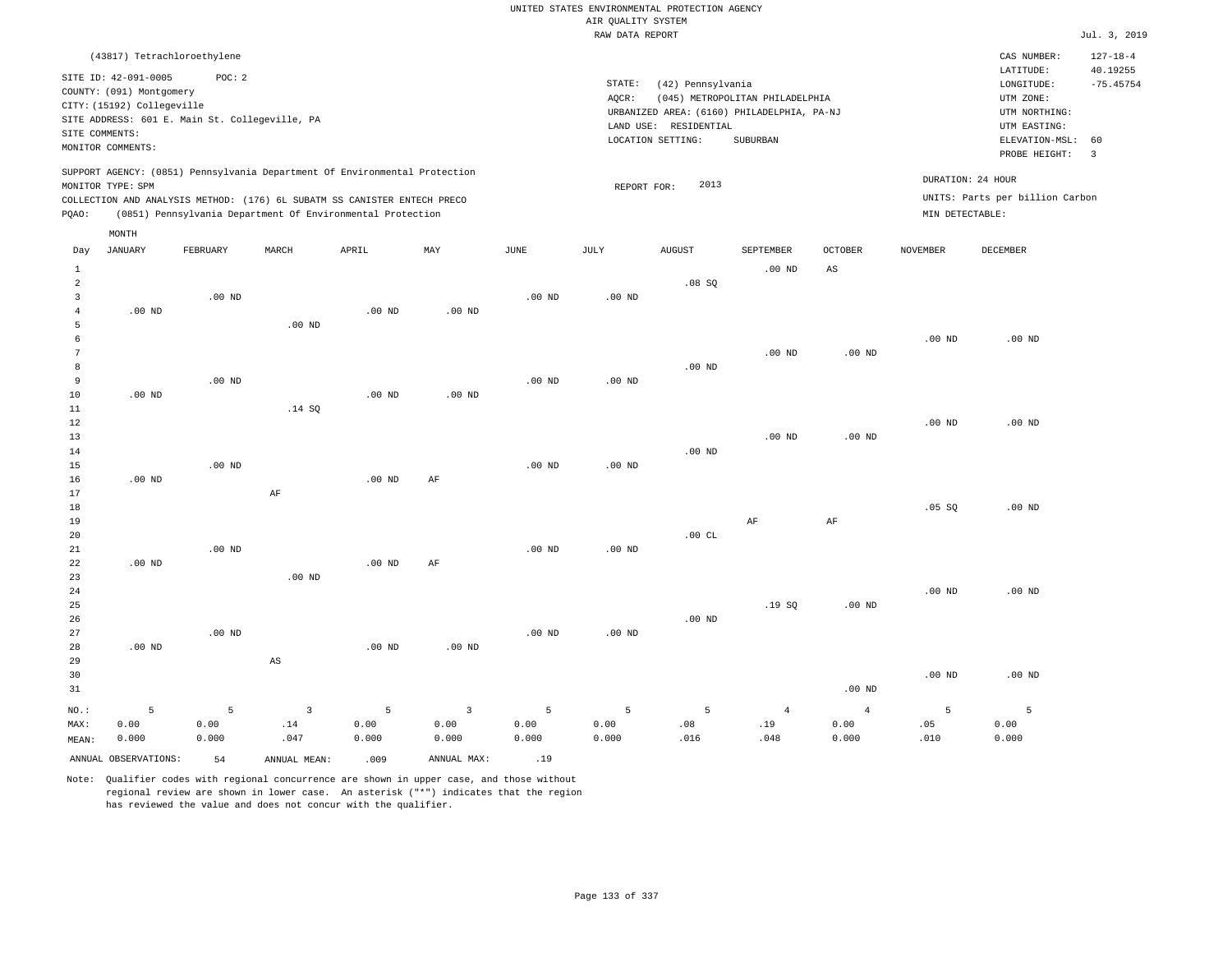| (43817) Tetrachloroethylene                                                                                                                                                                                                                                 |                                                                                                                                                                                 | CAS NUMBER:                                                                                                 | $127 - 18 - 4$                                     |
|-------------------------------------------------------------------------------------------------------------------------------------------------------------------------------------------------------------------------------------------------------------|---------------------------------------------------------------------------------------------------------------------------------------------------------------------------------|-------------------------------------------------------------------------------------------------------------|----------------------------------------------------|
| SITE ID: 42-091-0005<br>POC: 2<br>COUNTY: (091) Montgomery<br>CITY: (15192) Collegeville<br>SITE ADDRESS: 601 E. Main St. Collegeville, PA<br>SITE COMMENTS:<br>MONITOR COMMENTS:                                                                           | STATE:<br>(42) Pennsylvania<br>(045) METROPOLITAN PHILADELPHIA<br>AOCR:<br>URBANIZED AREA: (6160) PHILADELPHIA, PA-NJ<br>LAND USE: RESIDENTIAL<br>LOCATION SETTING:<br>SUBURBAN | LATITUDE:<br>LONGITUDE:<br>UTM ZONE:<br>UTM NORTHING:<br>UTM EASTING:<br>ELEVATION-MSL: 60<br>PROBE HEIGHT: | 40.19255<br>$-75.45754$<br>$\overline{\mathbf{3}}$ |
| SUPPORT AGENCY: (0851) Pennsylvania Department Of Environmental Protection<br>MONITOR TYPE: SPM<br>COLLECTION AND ANALYSIS METHOD: (176) 6L SUBATM SS CANISTER ENTECH PRECO<br>(0851) Pennsylvania Department Of Environmental Protection<br>POAO:<br>MONTH | DURATION: 24 HOUR<br>2014<br>REPORT FOR:<br>MIN DETECTABLE:                                                                                                                     | UNITS: Parts per billion Carbon                                                                             |                                                    |

| Day            | JANUARY     | FEBRUARY       | MARCH          | APRIL    | MAY            | JUNE           | JULY                    | AUGUST         | SEPTEMBER      | OCTOBER  | NOVEMBER       | DECEMBER |
|----------------|-------------|----------------|----------------|----------|----------------|----------------|-------------------------|----------------|----------------|----------|----------------|----------|
| 1              |             |                |                |          |                |                |                         |                |                |          | $.00$ ND       | $.00$ ND |
| $\sqrt{2}$     |             |                |                |          |                |                |                         |                | $.00$ ND       | $.00$ ND |                |          |
| 3              |             |                |                |          |                |                |                         | $\rm AF$       |                |          |                |          |
| $\overline{4}$ |             | $.00$ ND       |                |          |                | $.00$ ND       | .00 $ND$                |                |                |          |                |          |
| 5              | $.00$ ND    |                |                | .00 $ND$ | $.00$ ND       |                |                         |                |                |          |                |          |
| 6              |             |                | $.00$ ND       |          |                |                |                         |                |                |          |                |          |
| 7              |             |                |                |          |                |                |                         |                |                |          | $.00$ ND       | $.00$ ND |
| 8              |             |                |                |          |                |                |                         |                | $.00$ ND       | $.00$ ND |                |          |
| 9              |             |                |                |          |                |                |                         | $.00$ ND       |                |          |                |          |
| 10             |             | AS             |                |          |                | $.00$ ND       | $.00$ ND                |                |                |          |                |          |
| 11             | .12 QX      |                |                | $.00$ ND | $.00$ ND       |                |                         |                |                |          |                |          |
| 12             |             |                | .09SQ          |          |                |                |                         |                |                |          |                |          |
| 13             |             |                |                |          |                |                |                         |                |                |          | $.00$ ND       | AF       |
| $14\,$         |             |                |                |          |                |                |                         |                | $.00$ ND       | $.00$ ND |                |          |
| 15             |             |                |                |          |                |                |                         | .21 SQ         |                |          |                |          |
| 16             |             | $.00$ ND       |                |          |                | $_{\rm AS}$    | $\rm{AF}$               |                |                |          |                |          |
| 17             | $.00$ ND    |                |                | .00 $ND$ | $.00$ ND       |                |                         |                |                |          |                |          |
| 18             |             |                | $.00$ ND       |          |                |                |                         |                |                |          |                |          |
| 19             |             |                |                |          |                |                |                         |                |                |          | $\rm AF$       | $.00$ ND |
| 20             |             |                |                |          |                |                |                         |                | $.00$ ND       | $.00$ ND |                |          |
| 21             |             |                |                |          |                |                |                         | $.00$ ND       |                |          |                |          |
| 22             |             | $.00$ ND       |                |          |                | $_{\rm AS}$    | $\mathbb{A}\mathbb{S}$  |                |                |          |                |          |
| 23             | $.00$ ND    |                |                | $.00$ ND | $.00$ ND       |                |                         |                |                |          |                |          |
| 24             |             |                | $.00$ ND       |          |                |                |                         |                |                |          |                |          |
| 25             |             |                |                |          |                |                |                         |                |                |          | $.00$ ND       | $.00$ ND |
| 26             |             |                |                |          |                |                |                         |                | $.00$ ND       | $.00$ ND |                |          |
| 27             |             |                |                |          |                |                |                         | .00 $ND$       |                |          |                |          |
| 28             | $.00$ ND    | $.00$ ND       |                |          |                | $.00$ ND       | $.00$ ND                |                |                |          |                |          |
| 29             |             |                | $.00$ ND       | .00 $ND$ | $\rm AF$       |                |                         |                |                |          |                |          |
| 30<br>31       |             |                |                |          |                |                |                         |                |                |          |                | $.00$ ND |
|                |             |                |                |          |                |                |                         |                |                |          |                |          |
| $_{\rm NO.}$ : | $\mathsf S$ | $\overline{4}$ | $\overline{5}$ | 5        | $\overline{4}$ | $\overline{3}$ | $\overline{\mathbf{3}}$ | $\overline{4}$ | $\overline{5}$ | 5        | $\overline{4}$ | 5        |
| MAX:           | .12         | 0.00           | .09            | 0.00     | 0.00           | 0.00           | 0.00                    | .21            | 0.00           | 0.00     | 0.00           | 0.00     |
| MEAN:          | .024        | 0.000          | .018           | 0.000    | 0.000          | 0.000          | 0.000                   | .053           | 0.000          | 0.000    | 0.000          | 0.000    |
|                |             |                |                |          |                |                |                         |                |                |          |                |          |

ANNUAL OBSERVATIONS: 52 ANNUAL MEAN: .008 ANNUAL MAX: .21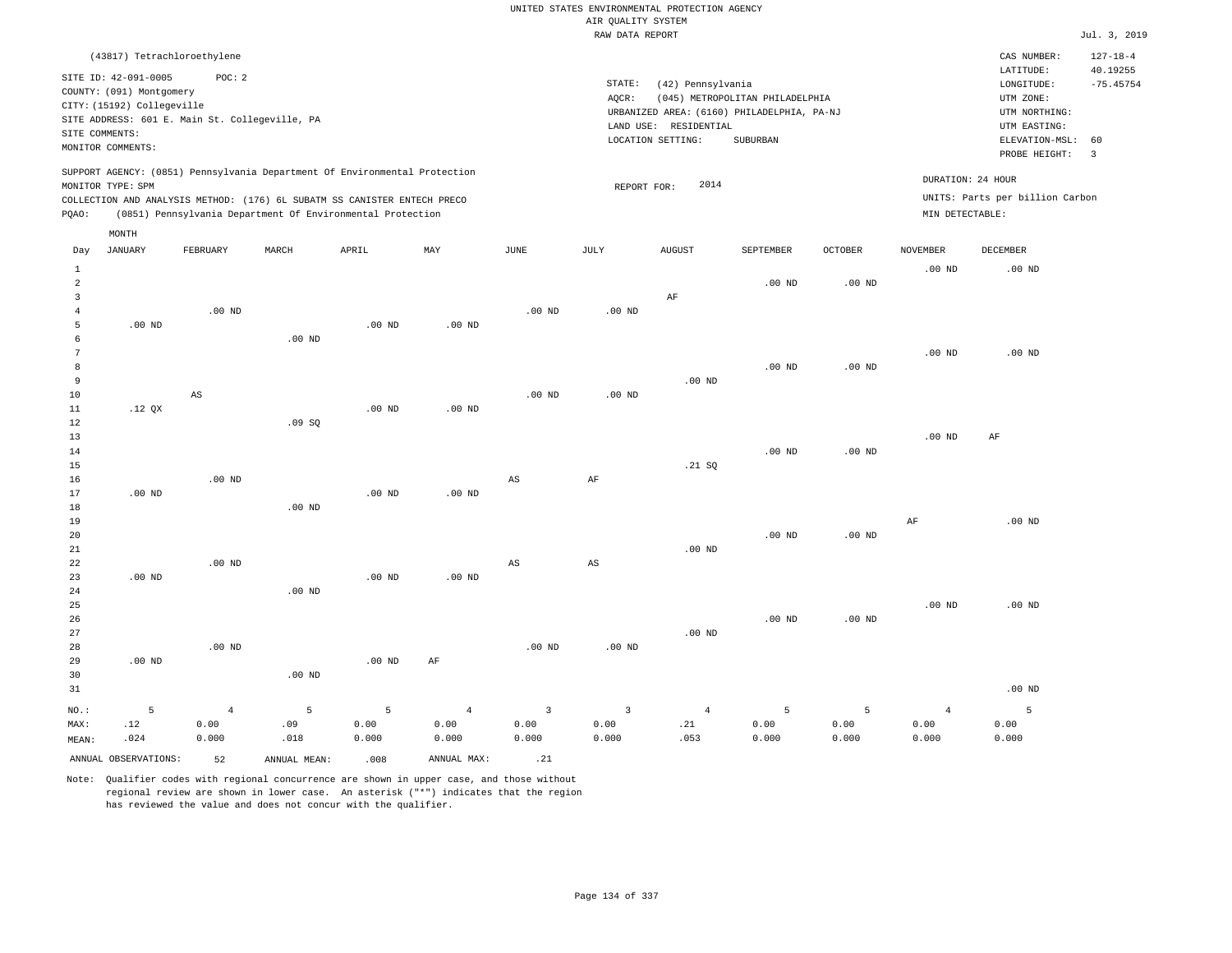|                |                            | (43817) Tetrachloroethylene                                              |       |       |                                                                            |      |      |                                            |                                 |                |                   | CAS NUMBER:                     | $127 - 18 - 4$ |
|----------------|----------------------------|--------------------------------------------------------------------------|-------|-------|----------------------------------------------------------------------------|------|------|--------------------------------------------|---------------------------------|----------------|-------------------|---------------------------------|----------------|
|                | SITE ID: 42-091-0005       | POC:2                                                                    |       |       |                                                                            |      |      |                                            |                                 |                |                   | LATITUDE:                       | 40.19255       |
|                | COUNTY: (091) Montgomery   |                                                                          |       |       |                                                                            |      |      | STATE:<br>(42) Pennsylvania                |                                 |                |                   | LONGITUDE:                      | $-75.45754$    |
|                | CITY: (15192) Collegeville |                                                                          |       |       |                                                                            |      |      | AQCR:                                      | (045) METROPOLITAN PHILADELPHIA |                |                   | UTM ZONE:                       |                |
|                |                            | SITE ADDRESS: 601 E. Main St. Collegeville, PA                           |       |       |                                                                            |      |      | URBANIZED AREA: (6160) PHILADELPHIA, PA-NJ | UTM NORTHING:                   |                |                   |                                 |                |
| SITE COMMENTS: |                            |                                                                          |       |       |                                                                            |      |      | RESIDENTIAL<br>LAND USE:                   |                                 |                |                   | UTM EASTING:                    |                |
|                | MONITOR COMMENTS:          |                                                                          |       |       |                                                                            |      |      | LOCATION SETTING:                          | SUBURBAN                        |                |                   | ELEVATION-MSL: 60               |                |
|                |                            |                                                                          |       |       |                                                                            |      |      |                                            |                                 |                |                   | PROBE HEIGHT:                   | - 3            |
|                |                            |                                                                          |       |       | SUPPORT AGENCY: (0851) Pennsylvania Department Of Environmental Protection |      |      |                                            |                                 |                | DURATION: 24 HOUR |                                 |                |
|                | MONITOR TYPE: SPM          |                                                                          |       |       |                                                                            |      |      | REPORT FOR:                                | 2015                            |                |                   |                                 |                |
|                |                            | COLLECTION AND ANALYSIS METHOD: (176) 6L SUBATM SS CANISTER ENTECH PRECO |       |       |                                                                            |      |      |                                            |                                 |                |                   | UNITS: Parts per billion Carbon |                |
| POAO:          |                            | (0851) Pennsylvania Department Of Environmental Protection               |       |       |                                                                            |      |      |                                            |                                 |                | MIN DETECTABLE:   |                                 |                |
|                | MONTH                      |                                                                          |       |       |                                                                            |      |      |                                            |                                 |                |                   |                                 |                |
|                |                            |                                                                          |       |       |                                                                            |      |      |                                            |                                 |                |                   |                                 |                |
| Day            | JANUARY                    | FEBRUARY                                                                 | MARCH | APRIL | MAY                                                                        | JUNE | JULY | AUGUST                                     | SEPTEMBER                       | <b>OCTOBER</b> | NOVEMBER          | DECEMBER                        |                |

| $\mathbf{1}$            |              |                | $\mathbb{A}\mathbb{S}$ |                   |          |                |                   |                         |          |                              |                |                         |
|-------------------------|--------------|----------------|------------------------|-------------------|----------|----------------|-------------------|-------------------------|----------|------------------------------|----------------|-------------------------|
| $\overline{\mathbf{c}}$ |              |                |                        |                   |          |                |                   |                         |          |                              | .22 CC         | $\rm AF$                |
| 3                       |              |                |                        |                   |          |                |                   |                         | $.00$ ND | $.00$ ND                     |                |                         |
| 4                       |              |                |                        |                   |          |                |                   | $.00$ ND                |          |                              |                |                         |
| 5                       |              | .00 $ND$       |                        |                   |          | $.00$ ND       | .00 <sub>ND</sub> |                         |          |                              |                |                         |
| 6<br>7                  | .10SQ        |                | .17 SQ                 | $.00$ ND          | $.00$ ND |                |                   |                         |          |                              |                |                         |
| 8                       |              |                |                        |                   |          |                |                   |                         |          |                              | $.00$ ND       | AF                      |
| 9                       |              |                |                        |                   |          |                |                   |                         | $.00$ ND | $.00$ ND                     |                |                         |
| 10                      |              |                |                        |                   |          |                |                   | $\rm AF$                |          |                              |                |                         |
| 11                      |              | $.00$ ND       |                        |                   |          | $.00$ ND       | .00 $ND$          |                         |          |                              |                |                         |
| 12<br>$\rm AF$          |              |                |                        | $.00$ ND          | $.00$ ND |                |                   |                         |          |                              |                |                         |
| 13                      |              |                | $.00$ ND               |                   |          |                |                   |                         |          |                              |                |                         |
| 14                      |              |                |                        |                   |          |                |                   |                         |          |                              | $.00$ ND       | $.00$ ND                |
| 15                      |              |                |                        |                   |          |                |                   |                         | $.00$ ND | .08SQ                        |                |                         |
| 16                      |              |                |                        |                   |          |                |                   | $.00$ ND                |          |                              |                |                         |
| 17                      |              | $.00$ ND       |                        |                   |          | AS             | $.00$ ND          |                         |          |                              |                |                         |
| 18                      | $.00$ ND     |                |                        | $.00$ ND          | $.00$ ND |                |                   |                         |          |                              |                |                         |
| 19                      |              |                | .08 SQ                 |                   |          |                |                   |                         |          |                              |                |                         |
| 20                      |              |                |                        |                   |          |                |                   |                         |          |                              | $.00$ ND       | $.00$ ND                |
| 21                      |              |                |                        |                   |          |                |                   |                         | .00 $ND$ | $.12$ CC                     |                |                         |
| $2\sqrt{2}$             |              |                |                        |                   |          |                |                   | $\rm AF$                |          |                              |                |                         |
| 23                      |              | $.00$ ND       |                        |                   |          | $\rm AF$       | $.00$ ND          |                         |          |                              |                |                         |
| ${\bf 24}$<br>AS        |              |                |                        | $.00$ ND          | $.00$ ND |                |                   |                         |          |                              |                |                         |
| 25                      |              |                | .00 $ND$               |                   |          |                |                   |                         |          |                              |                |                         |
| 26                      |              |                |                        |                   |          |                |                   |                         |          |                              | $\rm{AF}$      | $.00$ ND                |
| 27                      |              |                |                        |                   |          |                |                   |                         | $.00$ ND | .08SQ                        |                |                         |
| $28\,$                  |              |                |                        |                   |          |                |                   | $.00$ ND                |          |                              |                |                         |
| 29                      |              |                |                        |                   |          | $.00$ ND       | .22SQ             |                         |          |                              |                |                         |
| 30                      | $.00$ ND     |                |                        | .00 <sub>ND</sub> | $.00$ ND |                |                   |                         |          |                              |                |                         |
| 31                      |              |                | .00 $ND$               |                   |          |                |                   |                         |          |                              |                |                         |
| $NO.$ :                 | $\mathbf{3}$ | $\overline{4}$ | $\mathsf S$            | 5                 | 5        | $\overline{3}$ | 5                 | $\overline{\mathbf{3}}$ | 5        | 5                            | $\overline{4}$ | $\overline{\mathbf{3}}$ |
| MAX:                    | .10          | 0.00           | .17                    | 0.00              | 0.00     | 0.00           | .22               | 0.00                    | 0.00     | $\footnotesize\substack{12}$ | .22            | 0.00                    |
| MEAN:                   | .033         | 0.000          | .050                   | 0.000             | 0.000    | 0.000          | .044              | 0.000                   | 0.000    | .056                         | .055           | 0.000                   |

ANNUAL OBSERVATIONS:  $\begin{array}{ccc} 50 & \text{ANNUAL MEAN:} \\ 0.21 & \text{ANNUAL MAX:} \end{array}$  .22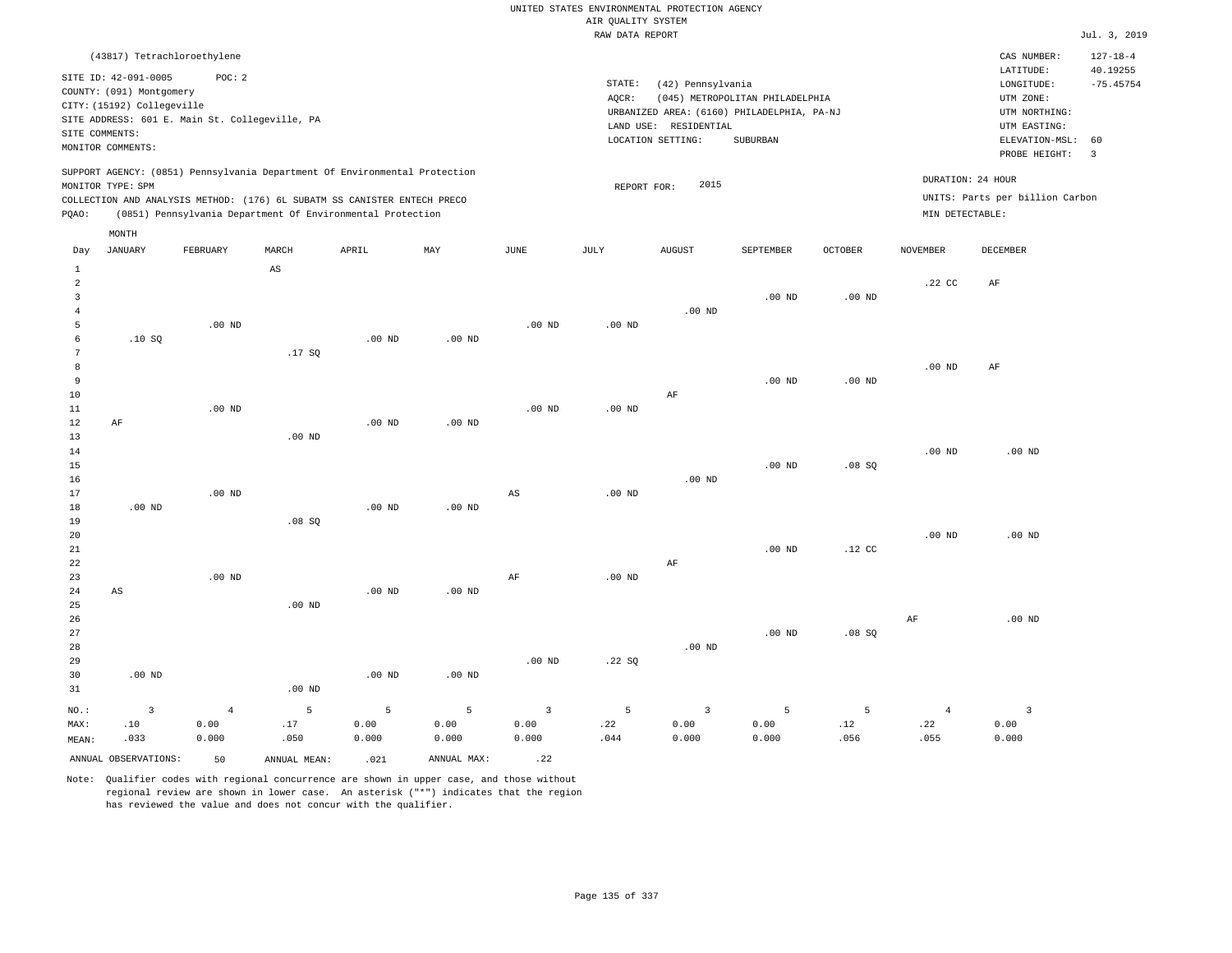| (43817) Tetrachloroethylene                                                                                                                                                                                                                                 |                                                                                                                                                                                 | CAS NUMBER:                                                                                                 | $127 - 18 - 4$          |
|-------------------------------------------------------------------------------------------------------------------------------------------------------------------------------------------------------------------------------------------------------------|---------------------------------------------------------------------------------------------------------------------------------------------------------------------------------|-------------------------------------------------------------------------------------------------------------|-------------------------|
| SITE ID: 42-091-0005<br>POC: 2<br>COUNTY: (091) Montgomery<br>CITY: (15192) Collegeville<br>SITE ADDRESS: 601 E. Main St. Collegeville, PA<br>SITE COMMENTS:<br>MONITOR COMMENTS:                                                                           | STATE:<br>(42) Pennsylvania<br>(045) METROPOLITAN PHILADELPHIA<br>AOCR:<br>URBANIZED AREA: (6160) PHILADELPHIA, PA-NJ<br>LAND USE: RESIDENTIAL<br>LOCATION SETTING:<br>SUBURBAN | LATITUDE:<br>LONGITUDE:<br>UTM ZONE:<br>UTM NORTHING:<br>UTM EASTING:<br>ELEVATION-MSL: 60<br>PROBE HEIGHT: | 40.19255<br>$-75.45754$ |
| SUPPORT AGENCY: (0851) Pennsylvania Department Of Environmental Protection<br>MONITOR TYPE: SPM<br>COLLECTION AND ANALYSIS METHOD: (176) 6L SUBATM SS CANISTER ENTECH PRECO<br>(0851) Pennsylvania Department Of Environmental Protection<br>POAO:<br>MONTH | 2016<br>REPORT FOR:                                                                                                                                                             | DURATION: 24 HOUR<br>UNITS: Parts per billion Carbon<br>MIN DETECTABLE:                                     |                         |

| Day            | JANUARY              | FEBRUARY                | MARCH        | APRIL          | MAY               | JUNE        | JULY                    | AUGUST         | SEPTEMBER                    | OCTOBER           | NOVEMBER       | DECEMBER         |
|----------------|----------------------|-------------------------|--------------|----------------|-------------------|-------------|-------------------------|----------------|------------------------------|-------------------|----------------|------------------|
| $\mathbf{1}$   | $\rm AF$             |                         | $.00$ ND     |                |                   |             |                         |                |                              |                   |                |                  |
| $\overline{c}$ |                      |                         |              |                |                   |             |                         |                |                              |                   | .05SQ          | $.00$ ND         |
| 3              |                      |                         |              |                |                   |             |                         |                | TS                           | .00 <sub>ND</sub> |                |                  |
| $\overline{4}$ |                      |                         |              |                |                   |             |                         | $.00$ ND       |                              |                   |                |                  |
| 5              |                      |                         |              |                |                   | $.00$ ND    | $.00$ ND                |                |                              |                   |                |                  |
| 6              |                      | $.00$ ND                |              | $\rm AF$       | $.00$ ND          |             |                         |                |                              |                   |                |                  |
| 7              | .18 <sub>5</sub>     |                         | $.00$ ND     |                |                   |             |                         |                |                              |                   |                |                  |
| 8              |                      |                         |              |                |                   |             |                         |                |                              |                   | .10SQ          | $.00$ ND         |
| 9              |                      |                         |              |                |                   |             |                         |                | $.00$ ND                     | .00 <sub>ND</sub> |                |                  |
| 10             |                      |                         |              |                |                   |             |                         | $.00$ ND       |                              |                   |                |                  |
| $11\,$         |                      |                         |              |                |                   | $.00$ ND    | $.00$ ND                |                |                              |                   |                |                  |
| 12             |                      | $\rm{AF}$               |              | $.00$ ND       | .08SQ             |             |                         |                |                              |                   |                |                  |
| 13             | $.00$ ND             |                         | $.00$ ND     |                |                   |             |                         |                |                              |                   |                |                  |
| 14             |                      |                         |              |                |                   |             |                         |                |                              |                   | $\rm AF$       | $.00$ ND         |
| 15             |                      |                         |              |                |                   |             |                         |                | $.00$ ND                     | .00 <sub>ND</sub> |                |                  |
| $16\,$         |                      |                         |              |                |                   |             |                         | $.00$ ND       |                              |                   |                |                  |
| 17             |                      |                         |              |                |                   | .07 SQ      | AF                      |                |                              |                   |                |                  |
| 18             |                      | .00 $ND$                |              | $.00$ ND       | $.00$ ND          |             |                         |                |                              |                   |                |                  |
| 19             | $.00$ ND             |                         | $.00$ ND     |                |                   |             |                         |                |                              |                   |                |                  |
| 20             |                      |                         |              |                |                   |             |                         |                |                              |                   | $\rm{AF}$      | .64 <sub>5</sub> |
| $21\,$         |                      |                         |              |                |                   |             |                         |                | $.00$ ND                     | $.00$ ND          |                |                  |
| ${\bf 22}$     |                      |                         |              |                |                   |             |                         | $.00$ ND       |                              |                   |                |                  |
| 23             |                      |                         |              |                |                   | $.00$ ND    | AS                      |                |                              |                   |                |                  |
| $2\sqrt{4}$    |                      | .00 $ND$                |              | $.00$ ND       | TS                |             |                         |                |                              |                   |                |                  |
| 25             | $.00$ ND             |                         | $.00$ ND     |                |                   |             |                         |                |                              |                   |                |                  |
| 26             |                      |                         |              |                |                   |             |                         |                |                              |                   | .05SQ          | .06SQ            |
| 27             |                      |                         |              |                |                   |             |                         |                | .10SQ                        | $.00$ ND          |                |                  |
| 28             |                      |                         |              |                |                   |             |                         | $\rm AF$       |                              |                   |                |                  |
| 29             |                      |                         |              |                |                   | $.00$ ND    | $.00$ ND                |                |                              |                   |                |                  |
| 30             |                      |                         |              | $.00$ ND       | .00 <sub>ND</sub> |             |                         |                |                              |                   |                |                  |
| 31             | AV                   |                         | $.00$ ND     |                |                   |             |                         |                |                              |                   |                |                  |
| $_{\rm NO.}$ : | $\overline{4}$       | $\overline{\mathbf{3}}$ | $\epsilon$   | $\overline{4}$ | $\overline{4}$    | $\mathsf S$ | $\overline{\mathbf{3}}$ | $\overline{4}$ | $\overline{4}$               | 5                 | $\overline{3}$ | 5                |
| MAX:           | .18                  | 0.00                    | 0.00         | 0.00           | .08               | .07         | 0.00                    | 0.00           | $\footnotesize\substack{10}$ | 0.00              | .10            | .64              |
| MEAN:          | .045                 | 0.000                   | 0.000        | 0.000          | .020              | .014        | 0.000                   | 0.000          | .025                         | 0.000             | .067           | .140             |
|                | ANNUAL OBSERVATIONS: | 50                      | ANNUAL MEAN: | .027           | ANNUAL MAX:       | .64         |                         |                |                              |                   |                |                  |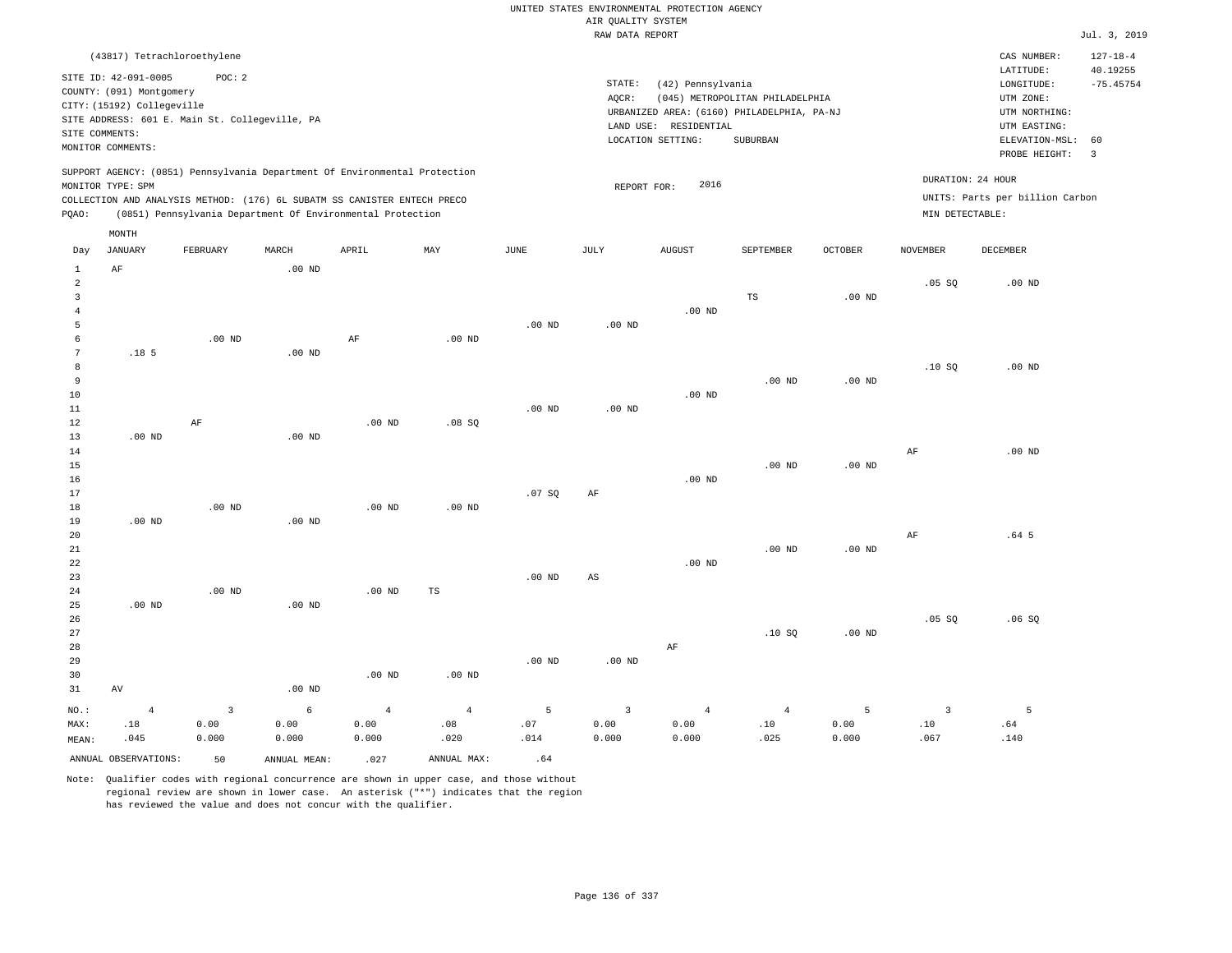|                         |                                                     |                                                |                   |                                                                            |                   |                   |                                       | UNITED STATES ENVIRONMENTAL PROTECTION AGENCY |                                            |                  |                         |                                        |                                           |
|-------------------------|-----------------------------------------------------|------------------------------------------------|-------------------|----------------------------------------------------------------------------|-------------------|-------------------|---------------------------------------|-----------------------------------------------|--------------------------------------------|------------------|-------------------------|----------------------------------------|-------------------------------------------|
|                         |                                                     |                                                |                   |                                                                            |                   |                   | AIR QUALITY SYSTEM<br>RAW DATA REPORT |                                               |                                            |                  |                         |                                        | Jul. 3, 2019                              |
|                         |                                                     |                                                |                   |                                                                            |                   |                   |                                       |                                               |                                            |                  |                         |                                        |                                           |
|                         | (43817) Tetrachloroethylene<br>SITE ID: 42-091-0005 | POC: 2                                         |                   |                                                                            |                   |                   | STATE:                                | (42) Pennsylvania                             |                                            |                  |                         | CAS NUMBER:<br>LATITUDE:<br>LONGITUDE: | $127 - 18 - 4$<br>40.19255<br>$-75.45754$ |
|                         | COUNTY: (091) Montgomery                            |                                                |                   |                                                                            |                   |                   | AOCR:                                 |                                               | (045) METROPOLITAN PHILADELPHIA            |                  |                         | UTM ZONE:                              |                                           |
|                         | CITY: (15192) Collegeville                          | SITE ADDRESS: 601 E. Main St. Collegeville, PA |                   |                                                                            |                   |                   |                                       |                                               | URBANIZED AREA: (6160) PHILADELPHIA, PA-NJ |                  |                         | UTM NORTHING:                          |                                           |
|                         | SITE COMMENTS:                                      |                                                |                   |                                                                            |                   |                   |                                       | LAND USE: RESIDENTIAL                         |                                            |                  |                         | UTM EASTING:                           |                                           |
|                         | MONITOR COMMENTS:                                   |                                                |                   |                                                                            |                   |                   |                                       | LOCATION SETTING:                             | SUBURBAN                                   |                  |                         | ELEVATION-MSL:<br>PROBE HEIGHT:        | 60<br>$\overline{3}$                      |
|                         |                                                     |                                                |                   | SUPPORT AGENCY: (0851) Pennsylvania Department Of Environmental Protection |                   |                   |                                       | 2017                                          |                                            |                  |                         | DURATION: 24 HOUR                      |                                           |
|                         | MONITOR TYPE: SPM                                   |                                                |                   | COLLECTION AND ANALYSIS METHOD: (176) 6L SUBATM SS CANISTER ENTECH PRECO   |                   |                   | REPORT FOR:                           |                                               |                                            |                  |                         | UNITS: Parts per billion Carbon        |                                           |
| PQAO:                   |                                                     |                                                |                   | (0851) Pennsylvania Department Of Environmental Protection                 |                   |                   |                                       |                                               |                                            |                  | MIN DETECTABLE:         |                                        |                                           |
|                         | MONTH                                               |                                                |                   |                                                                            |                   |                   |                                       |                                               |                                            |                  |                         |                                        |                                           |
| Day                     | <b>JANUARY</b>                                      | FEBRUARY                                       | MARCH             | APRIL                                                                      | MAY               | $_{\rm JUNE}$     | <b>JULY</b>                           | <b>AUGUST</b>                                 | SEPTEMBER                                  | <b>OCTOBER</b>   | <b>NOVEMBER</b>         | <b>DECEMBER</b>                        |                                           |
| $1\,$<br>$\overline{a}$ | .10SQ                                               |                                                | $.00$ ND          | .00 <sub>ND</sub>                                                          | .00 <sub>ND</sub> |                   |                                       |                                               |                                            |                  |                         |                                        |                                           |
| $\overline{\mathbf{3}}$ |                                                     |                                                |                   |                                                                            |                   |                   |                                       |                                               |                                            |                  | .00 <sub>ND</sub>       | .06SQ                                  |                                           |
| $\overline{4}$          |                                                     |                                                |                   |                                                                            |                   |                   |                                       |                                               | .00 <sub>ND</sub>                          | $.00$ ND         |                         |                                        |                                           |
| 5                       |                                                     |                                                |                   |                                                                            |                   |                   |                                       | $.00$ ND                                      |                                            |                  |                         |                                        |                                           |
| 6                       |                                                     | $.00$ ND                                       |                   |                                                                            |                   | $.00$ ND          | AF                                    |                                               |                                            |                  |                         |                                        |                                           |
| $\overline{7}$          | AV                                                  |                                                |                   | .00 <sub>ND</sub>                                                          | .00 <sub>ND</sub> |                   |                                       |                                               |                                            |                  |                         |                                        |                                           |
| 8<br>9                  |                                                     |                                                | $.00$ ND          |                                                                            |                   |                   |                                       |                                               |                                            |                  | .06S                    | $.00$ ND                               |                                           |
| $10$                    |                                                     |                                                |                   |                                                                            |                   |                   |                                       |                                               | $.00$ ND                                   | .18 <sub>5</sub> |                         |                                        |                                           |
| 11                      |                                                     |                                                |                   |                                                                            |                   |                   |                                       | $.00$ ND                                      |                                            |                  |                         |                                        |                                           |
| 12                      |                                                     | $.00$ ND                                       |                   |                                                                            |                   | .06SQ             | .00 <sub>ND</sub>                     |                                               |                                            |                  |                         |                                        |                                           |
| 13                      |                                                     |                                                |                   | $.00$ ND                                                                   | $.00$ ND          |                   |                                       |                                               |                                            |                  |                         |                                        |                                           |
| $1\,4$                  |                                                     |                                                | $.00$ ND          |                                                                            |                   |                   |                                       |                                               |                                            |                  |                         |                                        |                                           |
| 15                      |                                                     |                                                |                   |                                                                            |                   |                   |                                       |                                               |                                            |                  | .00 <sub>ND</sub>       | AQ                                     |                                           |
| 16                      |                                                     |                                                |                   |                                                                            |                   |                   |                                       |                                               | .06S                                       | $.00$ ND         |                         |                                        |                                           |
| 17<br>18                |                                                     | $.00$ ND                                       |                   |                                                                            |                   | $.00$ ND          | $.00$ ND                              | .10SQ                                         |                                            |                  |                         |                                        |                                           |
| $19$                    | .11 SQ                                              |                                                |                   | $\mathbb{A}\mathbb{S}$                                                     | AF                |                   |                                       |                                               |                                            |                  |                         |                                        |                                           |
| 20                      |                                                     |                                                | $.00$ ND          |                                                                            |                   |                   |                                       |                                               |                                            |                  |                         |                                        |                                           |
| 21                      |                                                     |                                                |                   |                                                                            |                   |                   |                                       |                                               |                                            |                  | ${\tt AN}$              | AV                                     |                                           |
| 22                      |                                                     |                                                |                   |                                                                            |                   |                   |                                       |                                               | $.00$ ND                                   | $.00$ ND         |                         |                                        |                                           |
| 23                      |                                                     |                                                |                   |                                                                            |                   |                   |                                       | .10SQ                                         |                                            |                  |                         |                                        |                                           |
| 24<br>25                | $.00$ ND                                            | $.00$ ND                                       |                   | AM                                                                         | .08S              | .00 <sub>ND</sub> | .00 <sub>ND</sub>                     |                                               |                                            |                  |                         |                                        |                                           |
| 26                      |                                                     |                                                | .00 <sub>ND</sub> |                                                                            |                   |                   |                                       |                                               |                                            |                  |                         |                                        |                                           |
| 27                      |                                                     |                                                |                   |                                                                            |                   |                   |                                       |                                               |                                            |                  | $\operatorname{AV}$     | $.00$ ND                               |                                           |
| 28                      |                                                     |                                                |                   |                                                                            |                   |                   |                                       |                                               | .00 <sub>ND</sub>                          | $.00$ ND         |                         |                                        |                                           |
| 29                      |                                                     |                                                |                   |                                                                            |                   |                   |                                       | $.00$ ND                                      |                                            |                  |                         |                                        |                                           |
| 30                      |                                                     |                                                |                   |                                                                            |                   | $.00$ ND          | $.00$ ND                              |                                               |                                            |                  |                         |                                        |                                           |
| 31                      | $.00$ ND                                            |                                                |                   |                                                                            | .00 <sub>ND</sub> |                   |                                       |                                               |                                            |                  |                         |                                        |                                           |
| NO.:                    | $\overline{4}$                                      | $\overline{4}$                                 | $\overline{5}$    | $\overline{3}$                                                             | 5                 | 5                 | $\overline{4}$                        | 5                                             | 5                                          | 5                | $\overline{\mathbf{3}}$ | $\overline{\mathbf{3}}$                |                                           |
| MAX:                    | .11                                                 | 0.00                                           | 0.00              | 0.00                                                                       | .08               | .06               | 0.00                                  | .10                                           | .06                                        | .18              | .06                     | .06                                    |                                           |
| MEAN:                   | .053                                                | 0.000                                          | 0.000             | 0.000                                                                      | .016              | .012              | 0.000                                 | .040                                          | .012                                       | .036             | .020                    | .020                                   |                                           |
|                         | ANNUAL OBSERVATIONS:                                | 51                                             | ANNUAL, MEAN:     | .018                                                                       | ANNUAL MAX:       | .18               |                                       |                                               |                                            |                  |                         |                                        |                                           |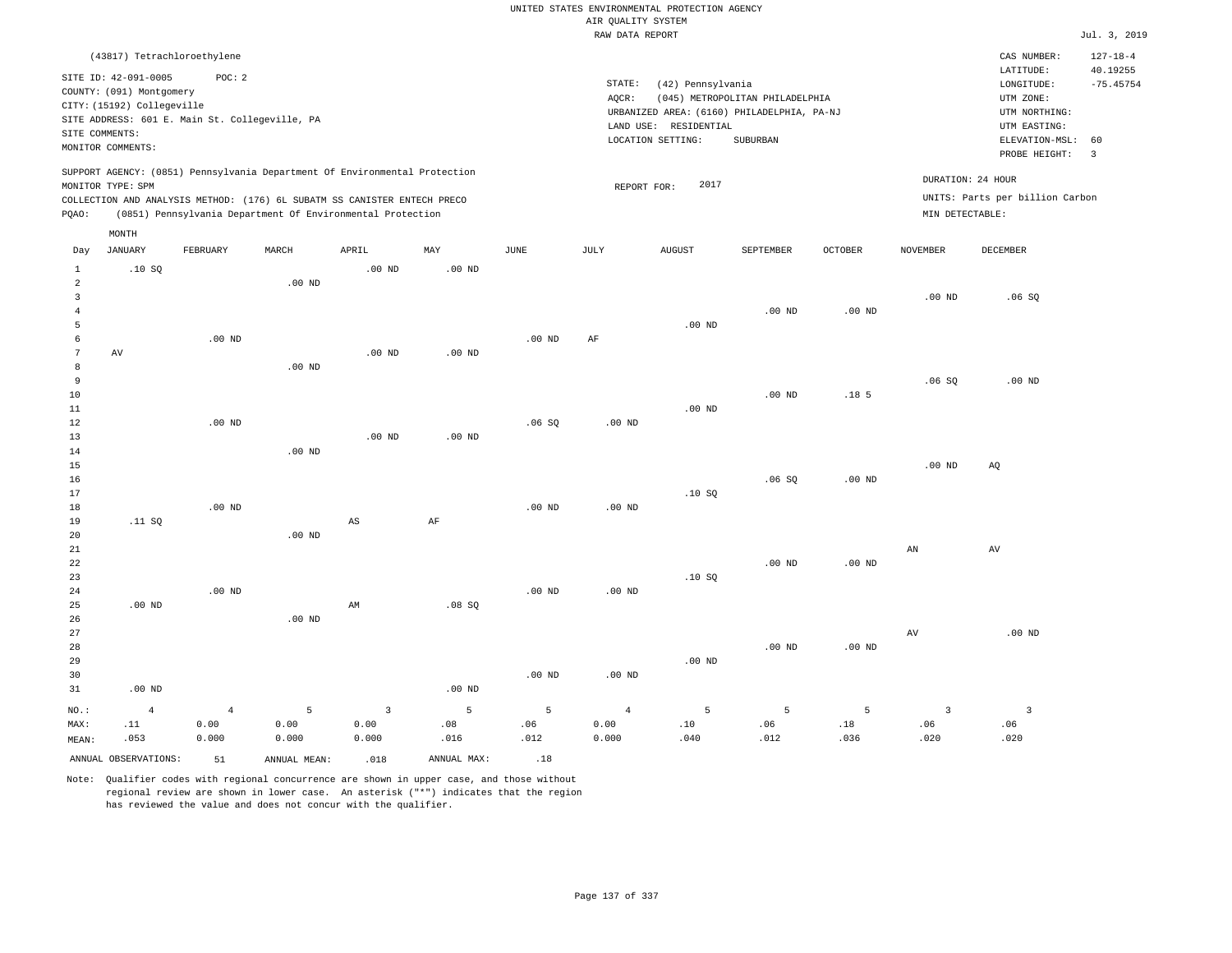|                                           |                                                                                                                                                      |                                                          |                                                                                                                                        |                    |                                 |                    | UNITED STATES ENVIRONMENTAL PROTECTION AGENCY |                                                                 |                                                                                           |                   |                    |                                                                                                                         |                                                                   |
|-------------------------------------------|------------------------------------------------------------------------------------------------------------------------------------------------------|----------------------------------------------------------|----------------------------------------------------------------------------------------------------------------------------------------|--------------------|---------------------------------|--------------------|-----------------------------------------------|-----------------------------------------------------------------|-------------------------------------------------------------------------------------------|-------------------|--------------------|-------------------------------------------------------------------------------------------------------------------------|-------------------------------------------------------------------|
|                                           |                                                                                                                                                      |                                                          |                                                                                                                                        |                    |                                 |                    | AIR QUALITY SYSTEM                            |                                                                 |                                                                                           |                   |                    |                                                                                                                         |                                                                   |
|                                           |                                                                                                                                                      |                                                          |                                                                                                                                        |                    |                                 |                    | RAW DATA REPORT                               |                                                                 |                                                                                           |                   |                    |                                                                                                                         | Jul. 3, 2019                                                      |
|                                           | (43817) Tetrachloroethylene<br>SITE ID: 42-091-0005<br>COUNTY: (091) Montgomery<br>CITY: (15192) Collegeville<br>SITE COMMENTS:<br>MONITOR COMMENTS: | POC: 2<br>SITE ADDRESS: 601 E. Main St. Collegeville, PA |                                                                                                                                        |                    |                                 |                    | STATE:<br>AOCR:                               | (42) Pennsylvania<br>LAND USE: RESIDENTIAL<br>LOCATION SETTING: | (045) METROPOLITAN PHILADELPHIA<br>URBANIZED AREA: (6160) PHILADELPHIA, PA-NJ<br>SUBURBAN |                   |                    | CAS NUMBER:<br>LATITUDE:<br>LONGITUDE:<br>UTM ZONE:<br>UTM NORTHING:<br>UTM EASTING:<br>ELEVATION-MSL:<br>PROBE HEIGHT: | $127 - 18 - 4$<br>40.19255<br>$-75.45754$<br>60<br>$\overline{3}$ |
|                                           |                                                                                                                                                      |                                                          | SUPPORT AGENCY: (0851) Pennsylvania Department Of Environmental Protection                                                             |                    |                                 |                    |                                               |                                                                 |                                                                                           |                   |                    |                                                                                                                         |                                                                   |
| PQAO:                                     | MONITOR TYPE: SPM                                                                                                                                    |                                                          | COLLECTION AND ANALYSIS METHOD: (176) 6L SUBATM SS CANISTER ENTECH PRECO<br>(0851) Pennsylvania Department Of Environmental Protection |                    |                                 |                    | REPORT FOR:                                   | 2018                                                            |                                                                                           |                   |                    | DURATION: 24 HOUR<br>UNITS: Parts per billion Carbon<br>MIN DETECTABLE: . 06439                                         |                                                                   |
|                                           | MONTH                                                                                                                                                |                                                          |                                                                                                                                        |                    |                                 |                    |                                               |                                                                 |                                                                                           |                   |                    |                                                                                                                         |                                                                   |
| Day                                       | <b>JANUARY</b>                                                                                                                                       | FEBRUARY                                                 | MARCH                                                                                                                                  | APRIL              | MAY                             | <b>JUNE</b>        | <b>JULY</b>                                   | <b>AUGUST</b>                                                   | <b>SEPTEMBER</b>                                                                          | <b>OCTOBER</b>    | <b>NOVEMBER</b>    | DECEMBER                                                                                                                |                                                                   |
| $1\,$<br>$\overline{2}$<br>$\overline{3}$ | AS                                                                                                                                                   | .07 SQ                                                   | $\mathbb{A}\mathbb{G}$                                                                                                                 | .00 <sub>ND</sub>  | $.00$ ND                        | $.00$ ND           | $.00$ ND                                      |                                                                 |                                                                                           |                   |                    |                                                                                                                         |                                                                   |
| $\overline{4}$<br>5<br>6                  |                                                                                                                                                      |                                                          |                                                                                                                                        |                    |                                 |                    |                                               | $.00$ ND                                                        | AF                                                                                        | .00 <sub>ND</sub> | .00 <sub>ND</sub>  | $.00$ ND                                                                                                                |                                                                   |
| 7<br>8<br>9                               | $.00$ ND                                                                                                                                             | $.00$ ND                                                 | $.00$ ND                                                                                                                               | $.00$ ND           | .00 <sub>ND</sub>               | $.00$ ND           | AM                                            |                                                                 |                                                                                           |                   |                    |                                                                                                                         |                                                                   |
| 10<br>11<br>$12$                          |                                                                                                                                                      |                                                          |                                                                                                                                        |                    |                                 |                    |                                               | $.00$ ND                                                        | $.00$ ND                                                                                  | $.00$ ND          | .00 <sub>ND</sub>  | $.00$ ND                                                                                                                |                                                                   |
| 13<br>14<br>15                            | $.00$ ND                                                                                                                                             | $.00$ ND                                                 | $.00$ ND                                                                                                                               | $.00$ ND           | AV                              | $.00$ ND           | AM                                            |                                                                 |                                                                                           |                   |                    |                                                                                                                         |                                                                   |
| 16<br>17<br>18                            |                                                                                                                                                      |                                                          |                                                                                                                                        |                    |                                 |                    |                                               | $.00$ ND                                                        | $.00$ ND                                                                                  | .09QX             | .00 <sub>ND</sub>  | $.00$ ND                                                                                                                |                                                                   |
| 19<br>20<br>21                            | $.00$ ND                                                                                                                                             | $.00$ ND                                                 | $.00$ ND                                                                                                                               | $.00$ ND           | AV                              | $.00$ ND           | $.00$ ND                                      |                                                                 |                                                                                           |                   |                    |                                                                                                                         |                                                                   |
| 22<br>23<br>24<br>25                      |                                                                                                                                                      | $.00$ ND                                                 |                                                                                                                                        |                    |                                 | $.00$ ND           | $.07$ QX                                      | $.00$ ND                                                        | $.00$ ND                                                                                  | $.00$ ND          | $.00$ ND           | $.00$ ND                                                                                                                |                                                                   |
| 26<br>27<br>28                            | .07SQ                                                                                                                                                |                                                          | .00 <sub>ND</sub>                                                                                                                      | $.00$ ND           | $.00$ ND                        |                    |                                               |                                                                 |                                                                                           |                   | $.00$ ND           | $.00$ ND                                                                                                                |                                                                   |
| 29<br>30<br>31                            |                                                                                                                                                      |                                                          |                                                                                                                                        |                    |                                 |                    | .08S                                          | AV                                                              | .08SQ                                                                                     | $.00$ ND          |                    |                                                                                                                         |                                                                   |
| NO.:<br>MAX:<br>MEAN:                     | $\sqrt{4}$<br>.07<br>.018                                                                                                                            | 5<br>.07<br>.014                                         | $\overline{4}$<br>0.00<br>0.000                                                                                                        | 5<br>0.00<br>0.000 | $\overline{3}$<br>0.00<br>0.000 | 5<br>0.00<br>0.000 | $\overline{4}$<br>.08<br>.038                 | $\sqrt{4}$<br>0.00<br>0.000                                     | $\overline{4}$<br>.08<br>.020                                                             | 5<br>.09<br>.018  | 5<br>0.00<br>0.000 | 5<br>0.00<br>0.000                                                                                                      |                                                                   |
|                                           | ANNUAL OBSERVATIONS:                                                                                                                                 | 53                                                       | ANNUAL MEAN:                                                                                                                           | .009               | ANNUAL MAX:                     | .09                |                                               |                                                                 |                                                                                           |                   |                    |                                                                                                                         |                                                                   |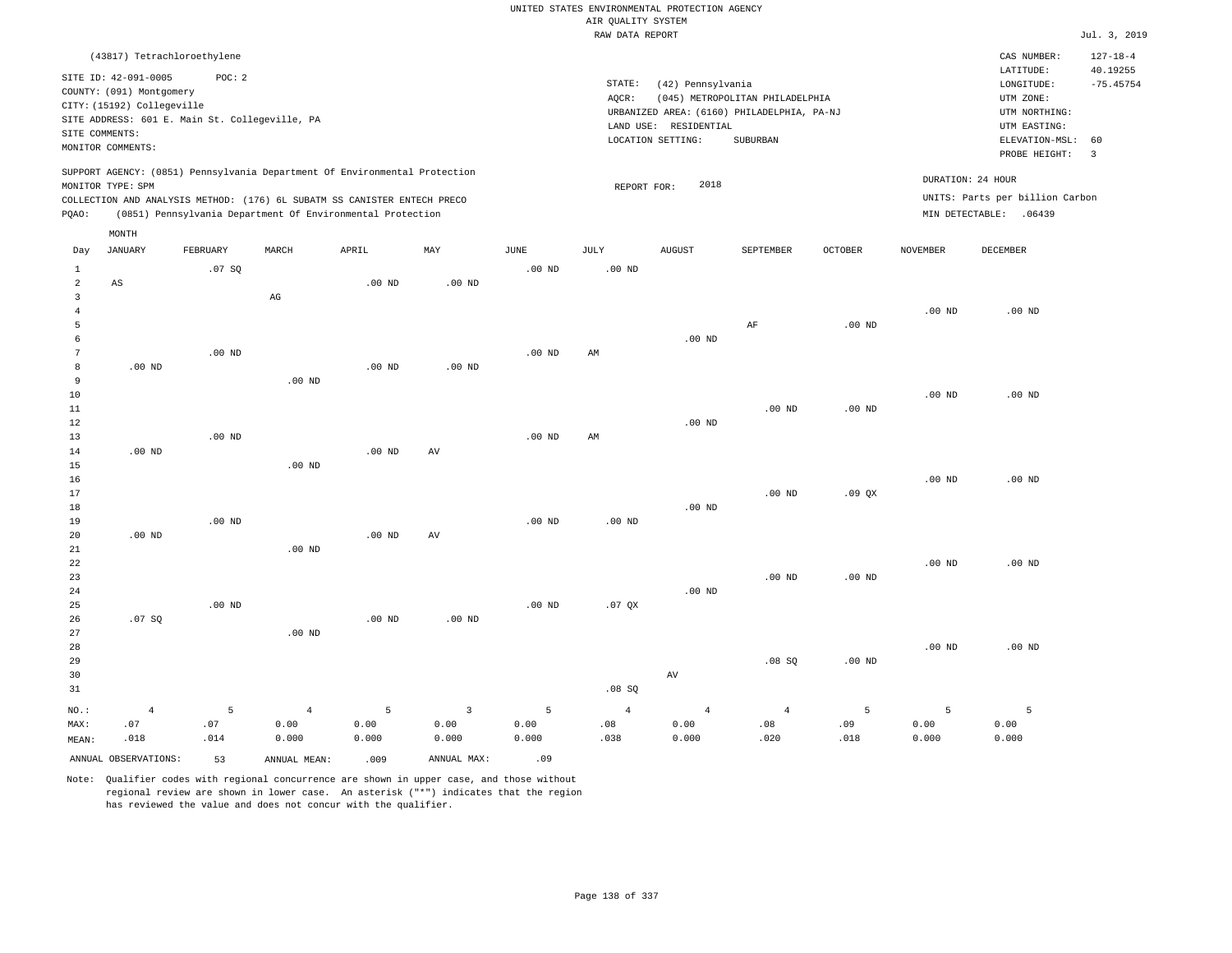UNITED STATES ENVIRONMENTAL PROTECTION AGENCY AIR QUALITY SYSTEM

|                |                                                |          |                                                                            |                   |                   |                   | RAW DATA REPORT   |                       |                                            |                   |                   |                                 | Jul. 3, 2019            |
|----------------|------------------------------------------------|----------|----------------------------------------------------------------------------|-------------------|-------------------|-------------------|-------------------|-----------------------|--------------------------------------------|-------------------|-------------------|---------------------------------|-------------------------|
|                | (43818) 1, 1, 2, 2-Tetrachloroethane           |          |                                                                            |                   |                   |                   |                   |                       |                                            |                   |                   | CAS NUMBER:                     | $79 - 34 - 5$           |
|                |                                                |          |                                                                            |                   |                   |                   |                   |                       |                                            |                   |                   | LATITUDE:                       | 40.19255                |
|                | SITE ID: 42-091-0005                           | POC: 2   |                                                                            |                   |                   |                   | STATE:            | (42) Pennsylvania     |                                            |                   |                   | LONGITUDE:                      | $-75.45754$             |
|                | COUNTY: (091) Montgomery                       |          |                                                                            |                   |                   |                   | AOCR:             |                       | (045) METROPOLITAN PHILADELPHIA            |                   |                   | UTM ZONE:                       |                         |
|                | CITY: (15192) Collegeville                     |          |                                                                            |                   |                   |                   |                   |                       | URBANIZED AREA: (6160) PHILADELPHIA, PA-NJ |                   |                   | UTM NORTHING:                   |                         |
|                | SITE ADDRESS: 601 E. Main St. Collegeville, PA |          |                                                                            |                   |                   |                   |                   | LAND USE: RESIDENTIAL |                                            |                   |                   | UTM EASTING:                    |                         |
| SITE COMMENTS: |                                                |          |                                                                            |                   |                   |                   |                   | LOCATION SETTING:     | SUBURBAN                                   |                   |                   | ELEVATION-MSL:                  | 60                      |
|                | MONITOR COMMENTS:                              |          |                                                                            |                   |                   |                   |                   |                       |                                            |                   |                   | PROBE HEIGHT:                   | $\overline{\mathbf{3}}$ |
|                |                                                |          | SUPPORT AGENCY: (0851) Pennsylvania Department Of Environmental Protection |                   |                   |                   |                   |                       |                                            |                   |                   |                                 |                         |
|                | MONITOR TYPE: SPM                              |          |                                                                            |                   |                   |                   | REPORT FOR:       | 2013                  |                                            |                   |                   | DURATION: 24 HOUR               |                         |
|                |                                                |          | COLLECTION AND ANALYSIS METHOD: (176) 6L SUBATM SS CANISTER ENTECH PRECO   |                   |                   |                   |                   |                       |                                            |                   |                   | UNITS: Parts per billion Carbon |                         |
| PQAO:          |                                                |          | (0851) Pennsylvania Department Of Environmental Protection                 |                   |                   |                   |                   |                       |                                            |                   | MIN DETECTABLE:   |                                 |                         |
|                | MONTH                                          |          |                                                                            |                   |                   |                   |                   |                       |                                            |                   |                   |                                 |                         |
| Day            | <b>JANUARY</b>                                 | FEBRUARY | MARCH                                                                      | APRIL             | MAY               | <b>JUNE</b>       | JULY              | <b>AUGUST</b>         | SEPTEMBER                                  | <b>OCTOBER</b>    | <b>NOVEMBER</b>   | <b>DECEMBER</b>                 |                         |
| $\mathbf{1}$   |                                                |          |                                                                            |                   |                   |                   |                   |                       | $.00$ ND                                   | AS                |                   |                                 |                         |
| $\overline{a}$ |                                                |          |                                                                            |                   |                   |                   |                   | $.00$ ND              |                                            |                   |                   |                                 |                         |
| $\overline{3}$ |                                                | $.00$ ND |                                                                            |                   |                   | $.00$ ND          | .00 <sub>ND</sub> |                       |                                            |                   |                   |                                 |                         |
| $\overline{4}$ | .00 <sub>ND</sub>                              |          |                                                                            | .00 <sub>ND</sub> | .00 <sub>ND</sub> |                   |                   |                       |                                            |                   |                   |                                 |                         |
| 5              |                                                |          | $.00$ ND                                                                   |                   |                   |                   |                   |                       |                                            |                   |                   |                                 |                         |
| 6              |                                                |          |                                                                            |                   |                   |                   |                   |                       |                                            |                   | $.00$ ND          | $.00$ ND                        |                         |
| 7              |                                                |          |                                                                            |                   |                   |                   |                   |                       | .00 <sub>ND</sub>                          | .00 <sub>ND</sub> |                   |                                 |                         |
| 8              |                                                |          |                                                                            |                   |                   |                   |                   | $.00$ ND              |                                            |                   |                   |                                 |                         |
| 9              |                                                | $.00$ ND |                                                                            |                   |                   | $.00$ ND          | .00 <sub>ND</sub> |                       |                                            |                   |                   |                                 |                         |
| 10             | .00 <sub>ND</sub>                              |          |                                                                            | $.00$ ND          | $.00$ ND          |                   |                   |                       |                                            |                   |                   |                                 |                         |
| 11             |                                                |          | $.00$ ND                                                                   |                   |                   |                   |                   |                       |                                            |                   |                   |                                 |                         |
| 12             |                                                |          |                                                                            |                   |                   |                   |                   |                       |                                            |                   | $.00$ ND          | $.00$ ND                        |                         |
| 13             |                                                |          |                                                                            |                   |                   |                   |                   |                       | .00 <sub>ND</sub>                          | .00 <sub>ND</sub> |                   |                                 |                         |
| 14             |                                                |          |                                                                            |                   |                   |                   |                   | .00 <sub>ND</sub>     |                                            |                   |                   |                                 |                         |
| 15             |                                                | $.00$ ND |                                                                            |                   |                   | $.00$ ND          | .00 <sub>ND</sub> |                       |                                            |                   |                   |                                 |                         |
| 16             | .00 <sub>ND</sub>                              |          |                                                                            | $.00$ ND          | $\rm AF$          |                   |                   |                       |                                            |                   |                   |                                 |                         |
| 17             |                                                |          | $\rm AF$                                                                   |                   |                   |                   |                   |                       |                                            |                   |                   |                                 |                         |
| 18             |                                                |          |                                                                            |                   |                   |                   |                   |                       |                                            |                   | .00 <sub>ND</sub> | $.00$ ND                        |                         |
| 19             |                                                |          |                                                                            |                   |                   |                   |                   |                       | AF                                         | $\rm{AF}$         |                   |                                 |                         |
| 20             |                                                |          |                                                                            |                   |                   |                   |                   | .00CL                 |                                            |                   |                   |                                 |                         |
| 21             |                                                | $.00$ ND |                                                                            |                   |                   | .00 <sub>ND</sub> | $.00$ ND          |                       |                                            |                   |                   |                                 |                         |
| 22             | $.00$ ND                                       |          |                                                                            | .00 <sub>ND</sub> | AF                |                   |                   |                       |                                            |                   |                   |                                 |                         |
| 23             |                                                |          | .00 <sub>ND</sub>                                                          |                   |                   |                   |                   |                       |                                            |                   |                   |                                 |                         |
| 24             |                                                |          |                                                                            |                   |                   |                   |                   |                       |                                            |                   | .00 <sub>ND</sub> | $.00$ ND                        |                         |
| 25             |                                                |          |                                                                            |                   |                   |                   |                   | $.00$ ND              | $.00$ ND                                   | .00 <sub>ND</sub> |                   |                                 |                         |
| 26<br>27       |                                                | $.00$ ND |                                                                            |                   |                   | $.00$ ND          | $.00$ ND          |                       |                                            |                   |                   |                                 |                         |
|                | .00 <sub>ND</sub>                              |          |                                                                            | .00 <sub>ND</sub> | .00 <sub>ND</sub> |                   |                   |                       |                                            |                   |                   |                                 |                         |
| 28<br>29       |                                                |          | $\mathbb{A}\mathbb{S}$                                                     |                   |                   |                   |                   |                       |                                            |                   |                   |                                 |                         |
|                |                                                |          |                                                                            |                   |                   |                   |                   |                       |                                            |                   |                   | $.00$ ND                        |                         |
| 30<br>31       |                                                |          |                                                                            |                   |                   |                   |                   |                       |                                            | .00 <sub>ND</sub> | $.00$ ND          |                                 |                         |
|                |                                                |          |                                                                            |                   |                   |                   |                   |                       |                                            |                   |                   |                                 |                         |
| NO.:           | 5                                              | 5        | $\overline{3}$                                                             | 5                 | $\overline{3}$    | 5                 | 5                 | 5                     | $\overline{4}$                             | $\overline{4}$    | 5                 | $\overline{5}$                  |                         |
| MAX:           | 0.00                                           | 0.00     | 0.00                                                                       | 0.00              | 0.00              | 0.00              | 0.00              | 0.00                  | 0.00                                       | 0.00              | 0.00              | 0.00                            |                         |
| MEAN:          | 0.000                                          | 0.000    | 0.000                                                                      | 0.000             | 0.000             | 0.000             | 0.000             | 0.000                 | 0.000                                      | 0.000             | 0.000             | 0.000                           |                         |
|                | ANNUAL OBSERVATIONS:                           | 54       | ANNUAL MEAN:                                                               | 0.000             | ANNUAL MAX:       | 0.00              |                   |                       |                                            |                   |                   |                                 |                         |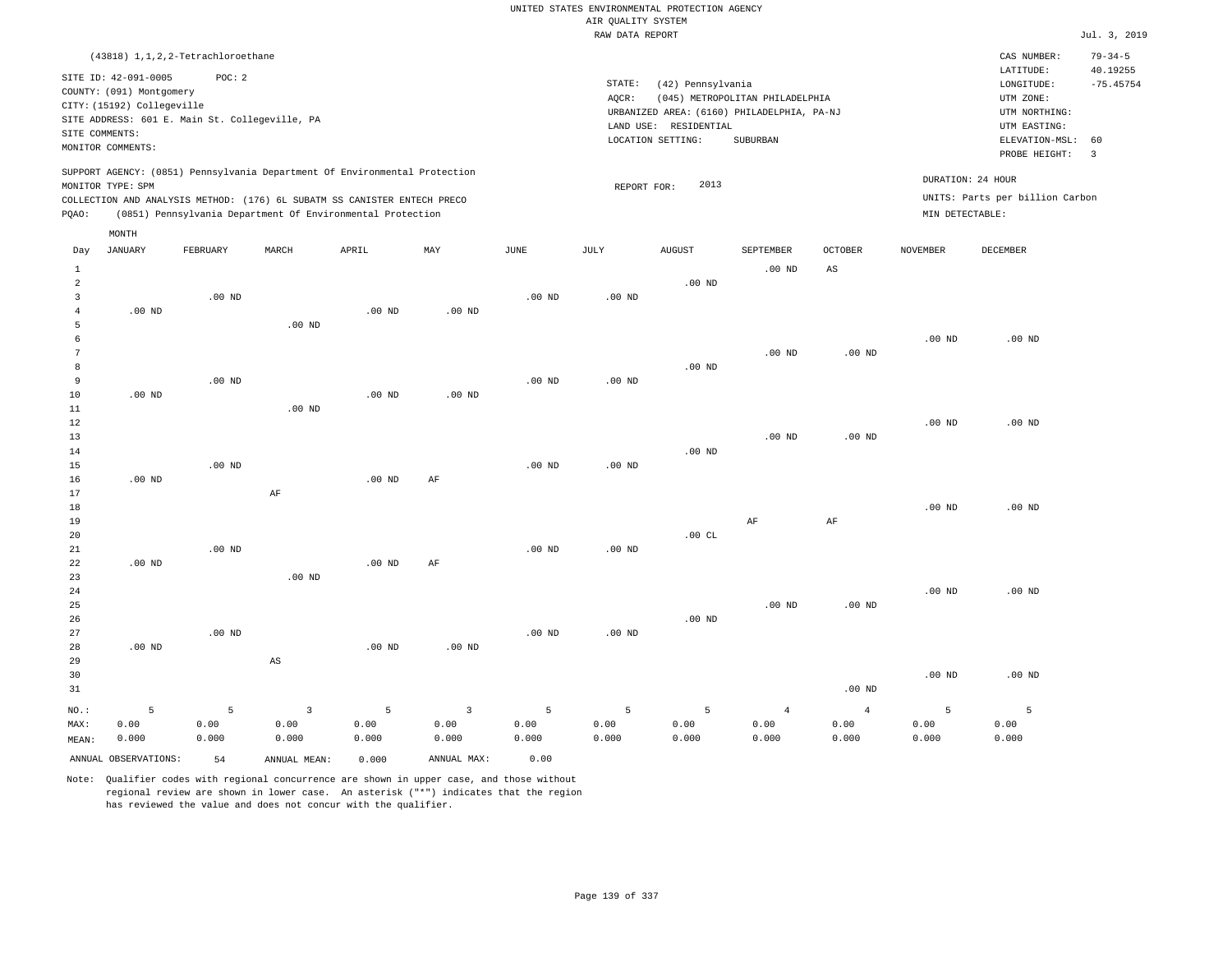|                                                                                                                                                                                 | $79 - 34 - 5$<br>CAS NUMBER:                                                                                                                 |
|---------------------------------------------------------------------------------------------------------------------------------------------------------------------------------|----------------------------------------------------------------------------------------------------------------------------------------------|
| STATE:<br>(42) Pennsylvania<br>(045) METROPOLITAN PHILADELPHIA<br>AOCR:<br>URBANIZED AREA: (6160) PHILADELPHIA, PA-NJ<br>LAND USE: RESIDENTIAL<br>LOCATION SETTING:<br>SUBURBAN | 40.19255<br>LATITUDE:<br>$-75.45754$<br>LONGITUDE:<br>UTM ZONE:<br>UTM NORTHING:<br>UTM EASTING:<br>ELEVATION-MSL: 60<br>PROBE HEIGHT:<br>-3 |
| 2014<br>REPORT FOR:                                                                                                                                                             | DURATION: 24 HOUR<br>UNITS: Parts per billion Carbon<br>MIN DETECTABLE:                                                                      |
|                                                                                                                                                                                 |                                                                                                                                              |

| Day            | JANUARY              | FEBRUARY       | MARCH          | APRIL             | MAY            | JUNE        | JULY                   | AUGUST         | SEPTEMBER      | OCTOBER  | NOVEMBER          | DECEMBER          |
|----------------|----------------------|----------------|----------------|-------------------|----------------|-------------|------------------------|----------------|----------------|----------|-------------------|-------------------|
| $\mathbf{1}$   |                      |                |                |                   |                |             |                        |                |                |          | .00 <sub>ND</sub> | .00 <sub>ND</sub> |
| $\overline{a}$ |                      |                |                |                   |                |             |                        |                | $.00$ ND       | $.00$ ND |                   |                   |
| 3              |                      |                |                |                   |                |             |                        | $\rm AF$       |                |          |                   |                   |
| $\overline{4}$ |                      | $.00$ ND       |                |                   |                | $.00$ ND    | .00 $ND$               |                |                |          |                   |                   |
| 5              | $.00$ ND             |                |                | .00 <sub>ND</sub> | $.00$ ND       |             |                        |                |                |          |                   |                   |
| 6              |                      |                | $.00$ ND       |                   |                |             |                        |                |                |          |                   |                   |
| 7              |                      |                |                |                   |                |             |                        |                |                |          | $.00$ ND          | $.00$ ND          |
| 8              |                      |                |                |                   |                |             |                        |                | $.00$ ND       | .00 $ND$ |                   |                   |
| 9              |                      |                |                |                   |                |             |                        | $.00$ ND       |                |          |                   |                   |
| $10$           |                      | AS             |                |                   |                | $.00$ ND    | .00 <sub>ND</sub>      |                |                |          |                   |                   |
| $11\,$         | $.00$ ND             |                |                | $.00$ ND          | $.00$ ND       |             |                        |                |                |          |                   |                   |
| $12$           |                      |                | $.00$ ND       |                   |                |             |                        |                |                |          |                   |                   |
| 13             |                      |                |                |                   |                |             |                        |                |                |          | $.00$ ND          | AF                |
| 14             |                      |                |                |                   |                |             |                        |                | $.00$ ND       | $.00$ ND |                   |                   |
| 15             |                      |                |                |                   |                |             |                        | $.00$ ND       |                |          |                   |                   |
| 16             |                      | $.00$ ND       |                |                   |                | AS          | $\rm{AF}$              |                |                |          |                   |                   |
| 17             | $.00$ ND             |                |                | $.00$ ND          | $.00$ ND       |             |                        |                |                |          |                   |                   |
| 18             |                      |                | $.00$ ND       |                   |                |             |                        |                |                |          |                   |                   |
| 19             |                      |                |                |                   |                |             |                        |                |                |          | $\rm{AF}$         | $.00$ ND          |
| 20             |                      |                |                |                   |                |             |                        |                | $.00$ ND       | $.00$ ND |                   |                   |
| 21             |                      |                |                |                   |                |             |                        | $.00$ ND       |                |          |                   |                   |
| 22             |                      | $.00$ ND       |                |                   |                | AS          | $\mathbb{A}\mathbb{S}$ |                |                |          |                   |                   |
| 23             | $.00$ ND             |                |                | .00 <sub>ND</sub> | $.00$ ND       |             |                        |                |                |          |                   |                   |
| 24             |                      |                | $.00$ ND       |                   |                |             |                        |                |                |          |                   |                   |
| 25             |                      |                |                |                   |                |             |                        |                |                |          | .00 <sub>ND</sub> | $.00$ ND          |
| 26<br>27       |                      |                |                |                   |                |             |                        |                | $.00$ ND       | $.00$ ND |                   |                   |
| 28             |                      | $.00$ ND       |                |                   |                |             |                        | $.00$ ND       |                |          |                   |                   |
| 29             | $.00$ ND             |                |                | $.00$ ND          | $\rm AF$       | $.00$ ND    | .00 <sub>ND</sub>      |                |                |          |                   |                   |
| 30             |                      |                | $.00$ ND       |                   |                |             |                        |                |                |          |                   |                   |
| 31             |                      |                |                |                   |                |             |                        |                |                |          |                   | $.00$ ND          |
|                |                      |                |                |                   |                |             |                        |                |                |          |                   |                   |
| $_{\rm NO.}$ : | $\mathsf S$          | $\overline{4}$ | $\overline{5}$ | 5                 | $\overline{4}$ | $\mathsf 3$ | $\mathsf 3$            | $\overline{4}$ | $\overline{5}$ | 5        | $\overline{4}$    | 5                 |
| MAX:           | 0.00                 | 0.00           | 0.00           | 0.00              | 0.00           | 0.00        | 0.00                   | 0.00           | 0.00           | 0.00     | 0.00              | 0.00              |
| MEAN:          | 0.000                | 0.000          | 0.000          | 0.000             | 0.000          | 0.000       | 0.000                  | 0.000          | 0.000          | 0.000    | 0.000             | 0.000             |
|                | ANNUAL OBSERVATIONS: | 52             | ANNUAL MEAN:   | 0.000             | ANNUAL MAX:    | 0.00        |                        |                |                |          |                   |                   |

Note: Qualifier codes with regional concurrence are shown in upper case, and those without regional review are shown in lower case. An asterisk ("\*") indicates that the region

has reviewed the value and does not concur with the qualifier.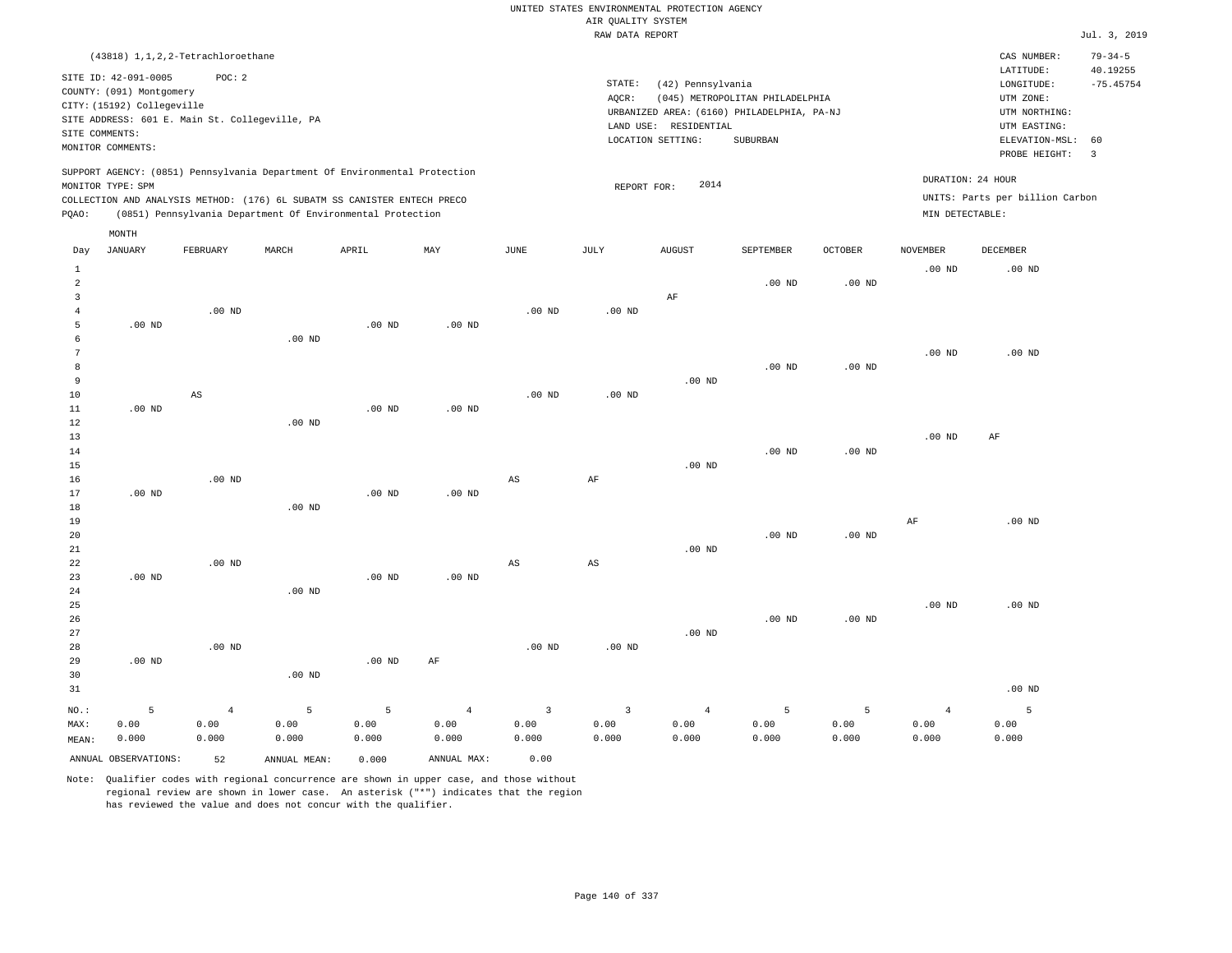| (43818) 1, 1, 2, 2-Tetrachloroethane                                                                                                                                                                                                               |                                                                                                                                                                                 | $79 - 34 - 5$<br>CAS NUMBER:                                                                                                           |
|----------------------------------------------------------------------------------------------------------------------------------------------------------------------------------------------------------------------------------------------------|---------------------------------------------------------------------------------------------------------------------------------------------------------------------------------|----------------------------------------------------------------------------------------------------------------------------------------|
| SITE ID: 42-091-0005<br>POC:2<br>COUNTY: (091) Montgomery<br>CITY: (15192) Collegeville<br>SITE ADDRESS: 601 E. Main St. Collegeville, PA<br>SITE COMMENTS:<br>MONITOR COMMENTS:                                                                   | STATE:<br>(42) Pennsylvania<br>(045) METROPOLITAN PHILADELPHIA<br>AOCR:<br>URBANIZED AREA: (6160) PHILADELPHIA, PA-NJ<br>LAND USE: RESIDENTIAL<br>LOCATION SETTING:<br>SUBURBAN | 40.19255<br>LATITUDE:<br>$-75.45754$<br>LONGITUDE:<br>UTM ZONE:<br>UTM NORTHING:<br>UTM EASTING:<br>ELEVATION-MSL: 60<br>PROBE HEIGHT: |
| SUPPORT AGENCY: (0851) Pennsylvania Department Of Environmental Protection<br>MONITOR TYPE: SPM<br>COLLECTION AND ANALYSIS METHOD: (176) 6L SUBATM SS CANISTER ENTECH PRECO<br>(0851) Pennsylvania Department Of Environmental Protection<br>POAO: | 2015<br>REPORT FOR:                                                                                                                                                             | DURATION: 24 HOUR<br>UNITS: Parts per billion Carbon<br>MIN DETECTABLE:                                                                |

|                | MONTH                   |          |                        |                   |                   |                         |          |                |           |          |                 |                         |
|----------------|-------------------------|----------|------------------------|-------------------|-------------------|-------------------------|----------|----------------|-----------|----------|-----------------|-------------------------|
| Day            | <b>JANUARY</b>          | FEBRUARY | MARCH                  | APRIL             | MAY               | $_{\rm JUNE}$           | JULY     | <b>AUGUST</b>  | SEPTEMBER | OCTOBER  | <b>NOVEMBER</b> | DECEMBER                |
| $\mathbf{1}$   |                         |          | $\mathbb{A}\mathbb{S}$ |                   |                   |                         |          |                |           |          |                 |                         |
| $\overline{c}$ |                         |          |                        |                   |                   |                         |          |                |           |          | $.00$ ND        | AF                      |
| 3              |                         |          |                        |                   |                   |                         |          |                | $.00$ ND  | $.00$ ND |                 |                         |
| $\overline{4}$ |                         |          |                        |                   |                   |                         |          | $.00$ ND       |           |          |                 |                         |
| 5              |                         | $.00$ ND |                        |                   |                   | .00 <sub>ND</sub>       | .00 $ND$ |                |           |          |                 |                         |
| 6              | $.00$ ND                |          |                        | .00 <sub>ND</sub> | $.00$ ND          |                         |          |                |           |          |                 |                         |
| 7              |                         |          | .00 <sub>ND</sub>      |                   |                   |                         |          |                |           |          |                 |                         |
| 8              |                         |          |                        |                   |                   |                         |          |                |           |          | $.00$ ND        | AF                      |
| 9              |                         |          |                        |                   |                   |                         |          |                | $.00$ ND  | $.00$ ND |                 |                         |
| 10             |                         |          |                        |                   |                   |                         |          | $\rm AF$       |           |          |                 |                         |
| 11             |                         | $.00$ ND |                        |                   |                   | $.00$ ND                | .00 $ND$ |                |           |          |                 |                         |
| 12             | $\rm AF$                |          |                        | .00 <sub>ND</sub> | $.00$ ND          |                         |          |                |           |          |                 |                         |
| 13             |                         |          | .00 <sub>ND</sub>      |                   |                   |                         |          |                |           |          |                 |                         |
| 14             |                         |          |                        |                   |                   |                         |          |                |           |          | $.00$ ND        | .00 <sub>ND</sub>       |
| 15             |                         |          |                        |                   |                   |                         |          |                | $.00$ ND  | $.00$ ND |                 |                         |
| 16             |                         |          |                        |                   |                   |                         |          | $.00$ ND       |           |          |                 |                         |
| 17             |                         | $.00$ ND |                        |                   |                   | $\mathbb{A}\mathbb{S}$  | $.00$ ND |                |           |          |                 |                         |
| 18             | $.00$ ND                |          |                        | $.00$ ND          | $.00$ ND          |                         |          |                |           |          |                 |                         |
| 19             |                         |          | .00 <sub>ND</sub>      |                   |                   |                         |          |                |           |          |                 |                         |
| 20             |                         |          |                        |                   |                   |                         |          |                |           |          | $.00$ ND        | $.00$ ND                |
| 21             |                         |          |                        |                   |                   |                         |          |                | $.00$ ND  | $.00$ ND |                 |                         |
| 22<br>23       |                         | $.00$ ND |                        |                   |                   | $\rm{AF}$               | .00 $ND$ | $\rm AF$       |           |          |                 |                         |
| $2\sqrt{4}$    | $\mathbb{A}\mathbb{S}$  |          |                        | $.00$ ND          | $.00$ ND          |                         |          |                |           |          |                 |                         |
| 25             |                         |          | .00 <sub>ND</sub>      |                   |                   |                         |          |                |           |          |                 |                         |
| 26             |                         |          |                        |                   |                   |                         |          |                |           |          | AF              | .00 $ND$                |
| 27             |                         |          |                        |                   |                   |                         |          |                | $.00$ ND  | $.00$ ND |                 |                         |
| 28             |                         |          |                        |                   |                   |                         |          | $.00$ ND       |           |          |                 |                         |
| 29             |                         |          |                        |                   |                   | .00 <sub>ND</sub>       | .00 $ND$ |                |           |          |                 |                         |
| 30             | $.00$ ND                |          |                        | $.00$ ND          | .00 <sub>ND</sub> |                         |          |                |           |          |                 |                         |
| 31             |                         |          | $.00$ ND               |                   |                   |                         |          |                |           |          |                 |                         |
| NO.:           | $\overline{\mathbf{3}}$ | $\bf{4}$ | 5                      | 5                 | 5                 | $\overline{\mathbf{3}}$ | 5        | $\overline{3}$ | 5         | 5        | $\overline{4}$  | $\overline{\mathbf{3}}$ |
| MAX:           | 0.00                    | 0.00     | 0.00                   | 0.00              | 0.00              | 0.00                    | 0.00     | 0.00           | 0.00      | 0.00     | 0.00            | 0.00                    |
| MEAN:          | 0.000                   | 0.000    | 0.000                  | 0.000             | 0.000             | 0.000                   | 0.000    | 0.000          | 0.000     | 0.000    | 0.000           | 0.000                   |
|                | ANNUAL OBSERVATIONS:    | 50       | ANNUAL MEAN:           | 0.000             | ANNUAL MAX:       | 0.00                    |          |                |           |          |                 |                         |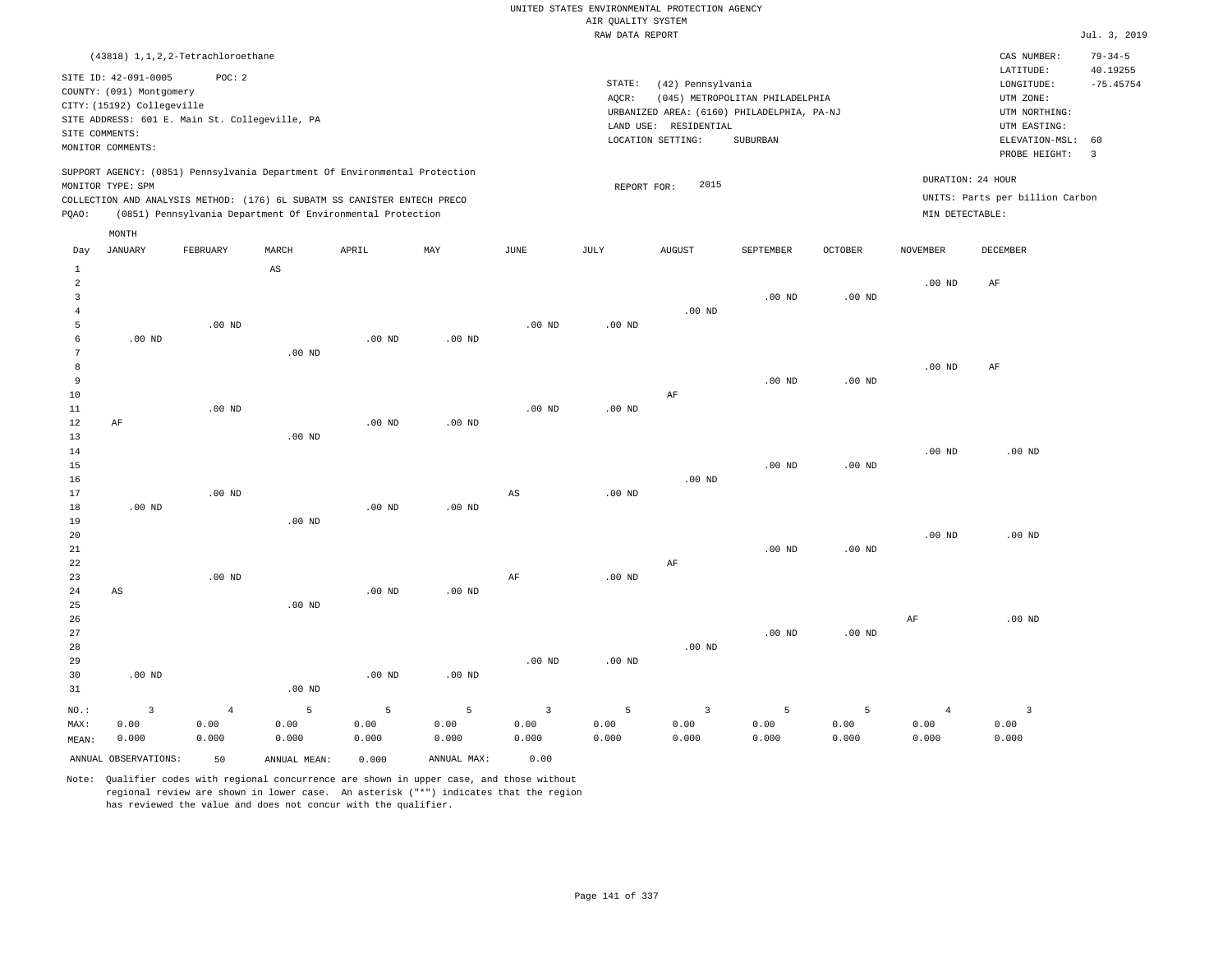|                                                                                                                                                                                                                                                    | (43818) 1, 1, 2, 2-Tetrachloroethane |          |                   |       |     |      |      |                                                                                                                                                                        |           |                                                                                                             |                              | CAS NUMBER:                                          | $79 - 34 - 5$ |
|----------------------------------------------------------------------------------------------------------------------------------------------------------------------------------------------------------------------------------------------------|--------------------------------------|----------|-------------------|-------|-----|------|------|------------------------------------------------------------------------------------------------------------------------------------------------------------------------|-----------|-------------------------------------------------------------------------------------------------------------|------------------------------|------------------------------------------------------|---------------|
| SITE ID: 42-091-0005<br>POC:2<br>COUNTY: (091) Montgomery<br>CITY: (15192) Collegeville<br>SITE ADDRESS: 601 E. Main St. Collegeville, PA<br>SITE COMMENTS:<br>MONITOR COMMENTS:                                                                   |                                      |          |                   |       |     |      |      | STATE:<br>(42) Pennsylvania<br>AOCR:<br>(045) METROPOLITAN PHILADELPHIA<br>URBANIZED AREA: (6160) PHILADELPHIA, PA-NJ<br>RESIDENTIAL<br>LAND USE:<br>LOCATION SETTING: |           | LATITUDE:<br>LONGITUDE:<br>UTM ZONE:<br>UTM NORTHING:<br>UTM EASTING:<br>ELEVATION-MSL: 60<br>PROBE HEIGHT: | 40.19255<br>$-75.45754$<br>3 |                                                      |               |
| SUPPORT AGENCY: (0851) Pennsylvania Department Of Environmental Protection<br>MONITOR TYPE: SPM<br>COLLECTION AND ANALYSIS METHOD: (176) 6L SUBATM SS CANISTER ENTECH PRECO<br>(0851) Pennsylvania Department Of Environmental Protection<br>POAO: |                                      |          |                   |       |     |      |      | 2016<br>REPORT FOR:                                                                                                                                                    |           |                                                                                                             | MIN DETECTABLE:              | DURATION: 24 HOUR<br>UNITS: Parts per billion Carbon |               |
| Day                                                                                                                                                                                                                                                | MONTH<br>JANUARY<br>AF               | FEBRUARY | MARCH<br>$.00$ ND | APRIL | MAY | JUNE | JULY | <b>AUGUST</b>                                                                                                                                                          | SEPTEMBER | <b>OCTOBER</b>                                                                                              | <b>NOVEMBER</b><br>$.00$ ND  | DECEMBER<br>.00 <sub>ND</sub>                        |               |

|                         | ANNUAL OBSERVATIONS: | 50                      | ANNUAL MEAN:      | .001           | ANNUAL MAX:    | .04           |                         |                |                |                   |               |               |
|-------------------------|----------------------|-------------------------|-------------------|----------------|----------------|---------------|-------------------------|----------------|----------------|-------------------|---------------|---------------|
| MAX:<br>MEAN:           | 0.00<br>0.000        | 0.00<br>0.000           | 0.00<br>0.000     | 0.00<br>0.000  | 0.00<br>0.000  | 0.00<br>0.000 | 0.00<br>0.000           | 0.00<br>0.000  | 0.00<br>0.000  | 0.00<br>0.000     | $.04$<br>.023 | 0.00<br>0.000 |
| $_{\rm NO.}$ :          | $\overline{4}$       | $\overline{\mathbf{3}}$ | $\epsilon$        | $\overline{4}$ | $\overline{4}$ | 5             | $\overline{\mathbf{3}}$ | $\overline{4}$ | $\overline{4}$ | 5                 | 3             | 5             |
| 31                      | $\operatorname{AV}$  |                         | $.00$ ND          |                |                |               |                         |                |                |                   |               |               |
| 30                      |                      |                         |                   | $.00$ ND       | $.00$ ND       |               |                         |                |                |                   |               |               |
| 29                      |                      |                         |                   |                |                | $.00$ ND      | $.00$ ND                |                |                |                   |               |               |
| 28                      |                      |                         |                   |                |                |               |                         | $\rm AF$       |                |                   |               |               |
| 27                      |                      |                         |                   |                |                |               |                         |                | $.00$ ND       | .00 <sub>ND</sub> |               |               |
| 26                      |                      |                         |                   |                |                |               |                         |                |                |                   | .04 SQ        | $.00$ ND      |
| 25                      | .00 $ND$             |                         | .00 <sub>ND</sub> |                |                |               |                         |                |                |                   |               |               |
| 24                      |                      | $.00$ ND                |                   | $.00$ ND       | TS             |               |                         |                |                |                   |               |               |
| 23                      |                      |                         |                   |                |                | $.00$ ND      | $\mathbb{A}\mathbb{S}$  |                |                |                   |               |               |
| 22                      |                      |                         |                   |                |                |               |                         | $.00$ ND       |                |                   |               |               |
| $2\sqrt{1}$             |                      |                         |                   |                |                |               |                         |                | $.00$ ND       | $.00~\mathrm{ND}$ |               |               |
| 20                      |                      |                         |                   |                |                |               |                         |                |                |                   | AF            | $.00$ ND      |
| 19                      | $.00$ ND             |                         | $.00$ ND          |                |                |               |                         |                |                |                   |               |               |
| 18                      |                      | $.00$ ND                |                   | $.00$ ND       | $.00$ ND       |               |                         |                |                |                   |               |               |
| 17                      |                      |                         |                   |                |                | $.00$ ND      | $\rm AF$                |                |                |                   |               |               |
| $16\,$                  |                      |                         |                   |                |                |               |                         | $.00$ ND       |                |                   |               |               |
| $15$                    |                      |                         |                   |                |                |               |                         |                | $.00$ ND       | $.00$ ND          |               |               |
| 14                      |                      |                         |                   |                |                |               |                         |                |                |                   | $\rm{AF}$     | $.00$ ND      |
| 13                      | $.00$ ND             |                         | .00 <sub>ND</sub> |                |                |               |                         |                |                |                   |               |               |
| 12                      |                      | $\rm{AF}$               |                   | $.00$ ND       | $.00$ ND       |               |                         |                |                |                   |               |               |
| $11\,$                  |                      |                         |                   |                |                | $.00$ ND      | $.00$ ND                |                |                |                   |               |               |
| 10                      |                      |                         |                   |                |                |               |                         | $.00$ ND       |                |                   |               |               |
| 9                       |                      |                         |                   |                |                |               |                         |                | $.00$ ND       | $.00$ ND          |               |               |
| 8                       |                      |                         |                   |                |                |               |                         |                |                |                   | .03SQ         | $.00$ ND      |
| 6<br>$7\phantom{.0}$    | $.00$ ND             | $.00$ ND                | $.00$ ND          | $\rm{AF}$      | $.00$ ND       |               |                         |                |                |                   |               |               |
| 5                       |                      |                         |                   |                |                | $.00$ ND      | $.00$ ND                |                |                |                   |               |               |
| $\overline{4}$          |                      |                         |                   |                |                |               |                         | .00 $ND$       |                |                   |               |               |
| $\overline{\mathbf{3}}$ |                      |                         |                   |                |                |               |                         |                | TS             | $.00$ ND          |               |               |
|                         |                      |                         |                   |                |                |               |                         |                |                |                   |               |               |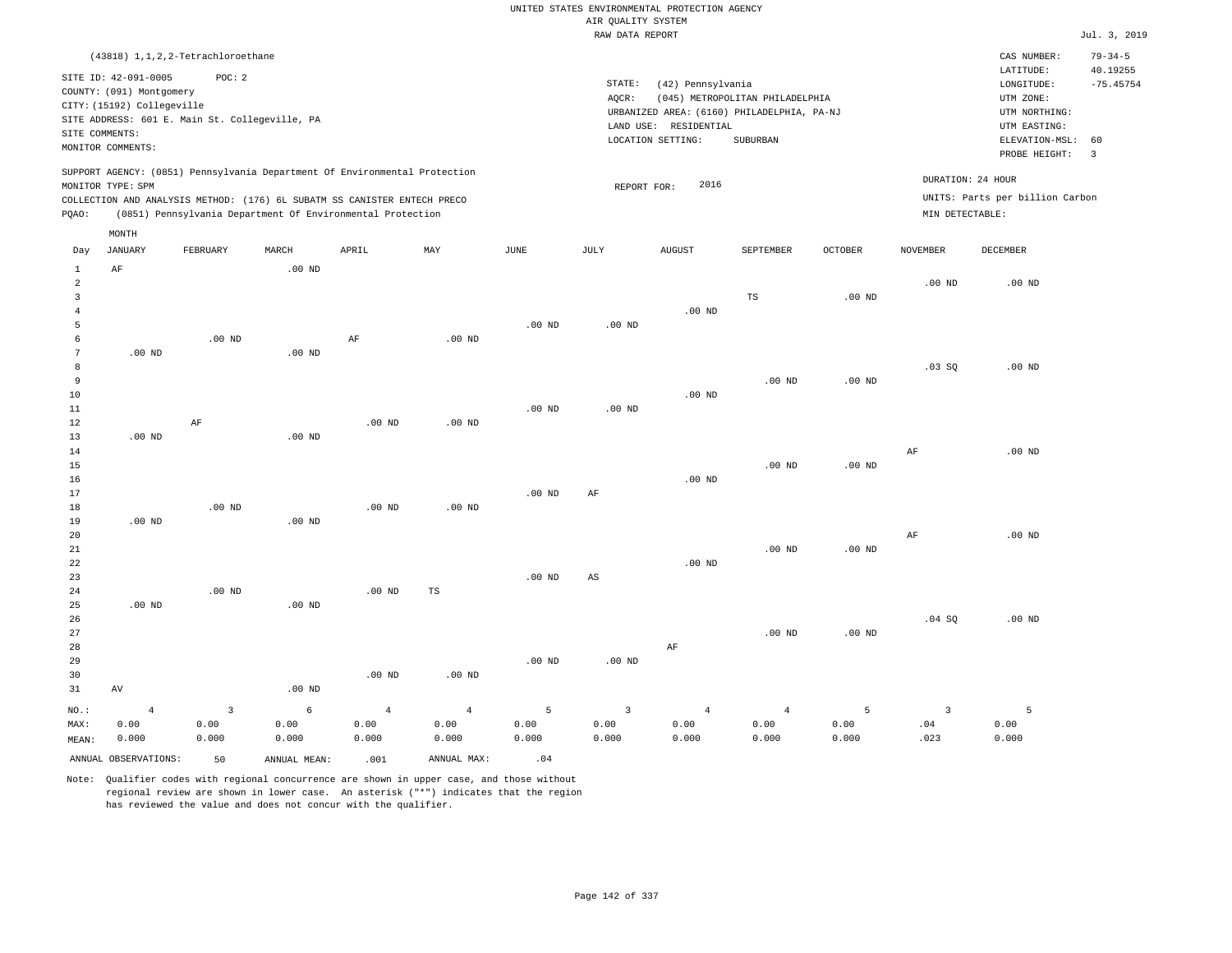|                                |                            |                                                |                   |                                                                            |                   |                   |                                       | UNITED STATES ENVIRONMENTAL PROTECTION AGENCY |                                            |                |                         |                                        |                                          |
|--------------------------------|----------------------------|------------------------------------------------|-------------------|----------------------------------------------------------------------------|-------------------|-------------------|---------------------------------------|-----------------------------------------------|--------------------------------------------|----------------|-------------------------|----------------------------------------|------------------------------------------|
|                                |                            |                                                |                   |                                                                            |                   |                   | AIR QUALITY SYSTEM<br>RAW DATA REPORT |                                               |                                            |                |                         |                                        | Jul. 3, 2019                             |
|                                |                            |                                                |                   |                                                                            |                   |                   |                                       |                                               |                                            |                |                         |                                        |                                          |
|                                | SITE ID: 42-091-0005       | (43818) 1, 1, 2, 2-Tetrachloroethane<br>POC: 2 |                   |                                                                            |                   |                   | STATE:                                | (42) Pennsylvania                             |                                            |                |                         | CAS NUMBER:<br>LATITUDE:<br>LONGITUDE: | $79 - 34 - 5$<br>40.19255<br>$-75.45754$ |
|                                | COUNTY: (091) Montgomery   |                                                |                   |                                                                            |                   |                   | AOCR:                                 |                                               | (045) METROPOLITAN PHILADELPHIA            |                |                         | UTM ZONE:                              |                                          |
|                                | CITY: (15192) Collegeville | SITE ADDRESS: 601 E. Main St. Collegeville, PA |                   |                                                                            |                   |                   |                                       |                                               | URBANIZED AREA: (6160) PHILADELPHIA, PA-NJ |                |                         | UTM NORTHING:                          |                                          |
|                                | SITE COMMENTS:             |                                                |                   |                                                                            |                   |                   |                                       | LAND USE: RESIDENTIAL                         |                                            |                |                         | UTM EASTING:                           |                                          |
|                                | MONITOR COMMENTS:          |                                                |                   |                                                                            |                   |                   |                                       | LOCATION SETTING:                             | SUBURBAN                                   |                |                         | ELEVATION-MSL:<br>PROBE HEIGHT:        | 60<br>$\overline{3}$                     |
|                                |                            |                                                |                   | SUPPORT AGENCY: (0851) Pennsylvania Department Of Environmental Protection |                   |                   |                                       | 2017                                          |                                            |                |                         | DURATION: 24 HOUR                      |                                          |
|                                | MONITOR TYPE: SPM          |                                                |                   | COLLECTION AND ANALYSIS METHOD: (176) 6L SUBATM SS CANISTER ENTECH PRECO   |                   |                   | REPORT FOR:                           |                                               |                                            |                |                         | UNITS: Parts per billion Carbon        |                                          |
| PQAO:                          |                            |                                                |                   | (0851) Pennsylvania Department Of Environmental Protection                 |                   |                   |                                       |                                               |                                            |                | MIN DETECTABLE:         |                                        |                                          |
|                                | MONTH                      |                                                |                   |                                                                            |                   |                   |                                       |                                               |                                            |                |                         |                                        |                                          |
| Day                            | <b>JANUARY</b>             | FEBRUARY                                       | MARCH             | APRIL                                                                      | MAY               | $_{\rm JUNE}$     | <b>JULY</b>                           | <b>AUGUST</b>                                 | SEPTEMBER                                  | <b>OCTOBER</b> | <b>NOVEMBER</b>         | <b>DECEMBER</b>                        |                                          |
| $\mathbf{1}$<br>$\overline{a}$ | $.00$ ND                   |                                                | $.00$ ND          | .00 <sub>ND</sub>                                                          | .00 <sub>ND</sub> |                   |                                       |                                               |                                            |                |                         |                                        |                                          |
| 3                              |                            |                                                |                   |                                                                            |                   |                   |                                       |                                               |                                            |                | .00 <sub>ND</sub>       | $.00$ ND                               |                                          |
| $\overline{4}$                 |                            |                                                |                   |                                                                            |                   |                   |                                       |                                               | .00 <sub>ND</sub>                          | $.00$ ND       |                         |                                        |                                          |
| 5                              |                            |                                                |                   |                                                                            |                   |                   |                                       | .00 <sub>ND</sub>                             |                                            |                |                         |                                        |                                          |
| 6                              |                            | $.00$ ND                                       |                   |                                                                            |                   | $.00$ ND          | AF                                    |                                               |                                            |                |                         |                                        |                                          |
| $\overline{7}$                 | AV                         |                                                |                   | .00 <sub>ND</sub>                                                          | .00 <sub>ND</sub> |                   |                                       |                                               |                                            |                |                         |                                        |                                          |
| 8                              |                            |                                                | .00 <sub>ND</sub> |                                                                            |                   |                   |                                       |                                               |                                            |                |                         |                                        |                                          |
| 9<br>10                        |                            |                                                |                   |                                                                            |                   |                   |                                       |                                               | $.00$ ND                                   | $.00$ ND       | .00 <sub>ND</sub>       | $.00$ ND                               |                                          |
| 11                             |                            |                                                |                   |                                                                            |                   |                   |                                       | $.00$ ND                                      |                                            |                |                         |                                        |                                          |
| 12                             |                            | $.00$ ND                                       |                   |                                                                            |                   | $.00$ ND          | .00 <sub>ND</sub>                     |                                               |                                            |                |                         |                                        |                                          |
| 13                             |                            |                                                |                   | $.00$ ND                                                                   | $.00$ ND          |                   |                                       |                                               |                                            |                |                         |                                        |                                          |
| $1\,4$                         |                            |                                                | $.00$ ND          |                                                                            |                   |                   |                                       |                                               |                                            |                |                         |                                        |                                          |
| 15                             |                            |                                                |                   |                                                                            |                   |                   |                                       |                                               |                                            |                | .00 <sub>ND</sub>       | AQ                                     |                                          |
| 16                             |                            |                                                |                   |                                                                            |                   |                   |                                       |                                               | .00 <sub>ND</sub>                          | $.00$ ND       |                         |                                        |                                          |
| 17                             |                            |                                                |                   |                                                                            |                   |                   |                                       | $.00$ ND                                      |                                            |                |                         |                                        |                                          |
| 18                             |                            | $.00$ ND                                       |                   |                                                                            |                   | $.00$ ND          | $.00$ ND                              |                                               |                                            |                |                         |                                        |                                          |
| 19<br>20                       | $.00$ ND                   |                                                | .00 <sub>ND</sub> | $\mathbb{A}\mathbb{S}$                                                     | AF                |                   |                                       |                                               |                                            |                |                         |                                        |                                          |
| 21                             |                            |                                                |                   |                                                                            |                   |                   |                                       |                                               |                                            |                | ${\tt AN}$              | AV                                     |                                          |
| 22                             |                            |                                                |                   |                                                                            |                   |                   |                                       |                                               | $.00$ ND                                   | $.00$ ND       |                         |                                        |                                          |
| 23                             |                            |                                                |                   |                                                                            |                   |                   |                                       | .00 <sub>ND</sub>                             |                                            |                |                         |                                        |                                          |
| 24                             |                            | $.00$ ND                                       |                   |                                                                            |                   | .00 <sub>ND</sub> | .00 <sub>ND</sub>                     |                                               |                                            |                |                         |                                        |                                          |
| 25                             | $.00$ ND                   |                                                |                   | AM                                                                         | $.00$ ND          |                   |                                       |                                               |                                            |                |                         |                                        |                                          |
| 26                             |                            |                                                | $.00$ ND          |                                                                            |                   |                   |                                       |                                               |                                            |                |                         |                                        |                                          |
| 27                             |                            |                                                |                   |                                                                            |                   |                   |                                       |                                               |                                            |                | AV                      | $.00$ ND                               |                                          |
| 28                             |                            |                                                |                   |                                                                            |                   |                   |                                       |                                               | .00 <sub>ND</sub>                          | $.00$ ND       |                         |                                        |                                          |
| 29<br>30                       |                            |                                                |                   |                                                                            |                   | $.00$ ND          | $.00$ ND                              | $.00$ ND                                      |                                            |                |                         |                                        |                                          |
| 31                             | $.00$ ND                   |                                                |                   |                                                                            | .00 <sub>ND</sub> |                   |                                       |                                               |                                            |                |                         |                                        |                                          |
|                                |                            |                                                |                   |                                                                            |                   |                   |                                       |                                               |                                            |                |                         |                                        |                                          |
| NO.:                           | $\overline{4}$             | $\overline{4}$                                 | $\overline{5}$    | $\overline{3}$                                                             | $\mathsf S$       | 5                 | $\overline{4}$                        | 5                                             | 5                                          | 5              | $\overline{\mathbf{3}}$ | $\overline{\mathbf{3}}$                |                                          |
| MAX:                           | 0.00                       | 0.00                                           | 0.00              | 0.00                                                                       | 0.00              | 0.00              | 0.00                                  | 0.00                                          | 0.00                                       | 0.00           | 0.00                    | 0.00                                   |                                          |
| MEAN:                          | 0.000                      | 0.000                                          | 0.000             | 0.000                                                                      | 0.000             | 0.000             | 0.000                                 | 0.000                                         | 0.000                                      | 0.000          | 0.000                   | 0.000                                  |                                          |
|                                | ANNUAL OBSERVATIONS:       | 51                                             | ANNUAL, MEAN:     | 0.000                                                                      | ANNUAL MAX:       | 0.00              |                                       |                                               |                                            |                |                         |                                        |                                          |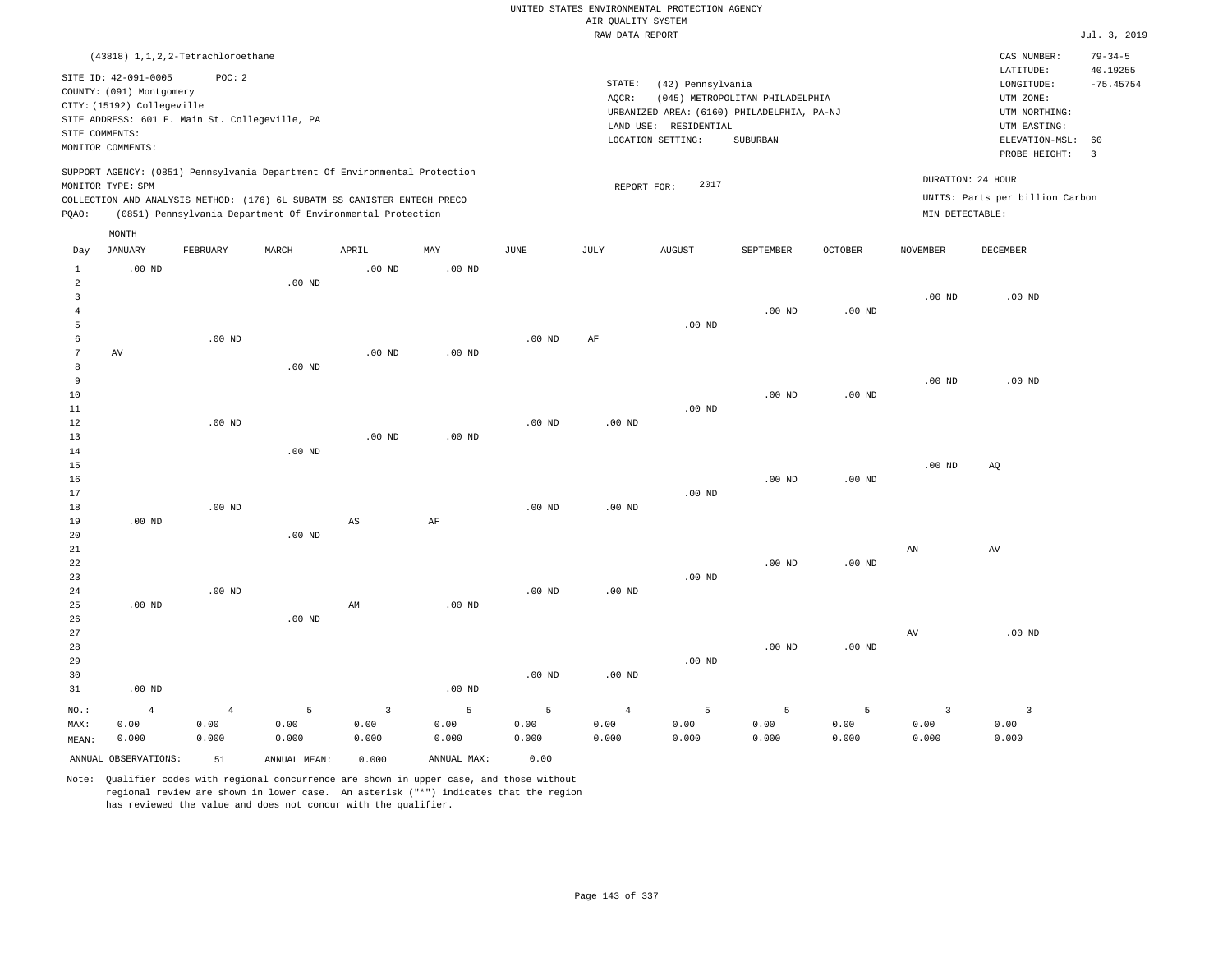|                                                           |                                                                                                                                                                                                                 |                    |                                                                                                                                        |                    |                                 |                    | UNITED STATES ENVIRONMENTAL PROTECTION AGENCY |                                                                 |                                                                                                  |                    |                    |                                                                                                                         |                                                                  |
|-----------------------------------------------------------|-----------------------------------------------------------------------------------------------------------------------------------------------------------------------------------------------------------------|--------------------|----------------------------------------------------------------------------------------------------------------------------------------|--------------------|---------------------------------|--------------------|-----------------------------------------------|-----------------------------------------------------------------|--------------------------------------------------------------------------------------------------|--------------------|--------------------|-------------------------------------------------------------------------------------------------------------------------|------------------------------------------------------------------|
|                                                           |                                                                                                                                                                                                                 |                    |                                                                                                                                        |                    |                                 |                    | AIR QUALITY SYSTEM                            |                                                                 |                                                                                                  |                    |                    |                                                                                                                         |                                                                  |
|                                                           |                                                                                                                                                                                                                 |                    |                                                                                                                                        |                    |                                 |                    | RAW DATA REPORT                               |                                                                 |                                                                                                  |                    |                    |                                                                                                                         | Jul. 3, 2019                                                     |
|                                                           | (43818) 1, 1, 2, 2-Tetrachloroethane<br>SITE ID: 42-091-0005<br>COUNTY: (091) Montgomery<br>CITY: (15192) Collegeville<br>SITE ADDRESS: 601 E. Main St. Collegeville, PA<br>SITE COMMENTS:<br>MONITOR COMMENTS: | POC: 2             |                                                                                                                                        |                    |                                 |                    | STATE:<br>AQCR:                               | (42) Pennsylvania<br>LAND USE: RESIDENTIAL<br>LOCATION SETTING: | (045) METROPOLITAN PHILADELPHIA<br>URBANIZED AREA: (6160) PHILADELPHIA, PA-NJ<br><b>SUBURBAN</b> |                    |                    | CAS NUMBER:<br>LATITUDE:<br>LONGITUDE:<br>UTM ZONE:<br>UTM NORTHING:<br>UTM EASTING:<br>ELEVATION-MSL:<br>PROBE HEIGHT: | $79 - 34 - 5$<br>40.19255<br>$-75.45754$<br>60<br>$\overline{3}$ |
|                                                           |                                                                                                                                                                                                                 |                    | SUPPORT AGENCY: (0851) Pennsylvania Department Of Environmental Protection                                                             |                    |                                 |                    |                                               |                                                                 |                                                                                                  |                    |                    | DURATION: 24 HOUR                                                                                                       |                                                                  |
| PQAO:                                                     | MONITOR TYPE: SPM                                                                                                                                                                                               |                    | COLLECTION AND ANALYSIS METHOD: (176) 6L SUBATM SS CANISTER ENTECH PRECO<br>(0851) Pennsylvania Department Of Environmental Protection |                    |                                 |                    | REPORT FOR:                                   | 2018                                                            |                                                                                                  |                    |                    | UNITS: Parts per billion Carbon<br>MIN DETECTABLE: .0805016                                                             |                                                                  |
|                                                           | MONTH                                                                                                                                                                                                           |                    |                                                                                                                                        |                    |                                 |                    |                                               |                                                                 |                                                                                                  |                    |                    |                                                                                                                         |                                                                  |
| Day                                                       | <b>JANUARY</b>                                                                                                                                                                                                  | FEBRUARY           | MARCH                                                                                                                                  | APRIL              | $_{\rm MAY}$                    | JUNE               | JULY                                          | <b>AUGUST</b>                                                   | SEPTEMBER                                                                                        | <b>OCTOBER</b>     | NOVEMBER           | DECEMBER                                                                                                                |                                                                  |
| $\mathbf{1}$<br>$\overline{a}$<br>$\overline{\mathbf{3}}$ | AS                                                                                                                                                                                                              | $.00$ ND           | $_{\rm AG}$                                                                                                                            | $.00$ ND           | $.00$ ND                        | $.00$ ND           | $.00$ ND                                      |                                                                 |                                                                                                  |                    |                    |                                                                                                                         |                                                                  |
| $\overline{4}$<br>5                                       |                                                                                                                                                                                                                 |                    |                                                                                                                                        |                    |                                 |                    |                                               |                                                                 | AF                                                                                               | $.00$ ND           | .00 <sub>ND</sub>  | $.00$ ND                                                                                                                |                                                                  |
| 6<br>$7\phantom{.0}$<br>8                                 | $.00$ ND                                                                                                                                                                                                        | $.00$ ND           |                                                                                                                                        | $.00$ ND           | $.00$ ND                        | .00 <sub>ND</sub>  | .00 <sub>ND</sub>                             | $.00$ ND                                                        |                                                                                                  |                    |                    |                                                                                                                         |                                                                  |
| 9<br>$10$                                                 |                                                                                                                                                                                                                 |                    | $.00$ ND                                                                                                                               |                    |                                 |                    |                                               |                                                                 |                                                                                                  |                    | .00 <sub>ND</sub>  | $.00$ ND                                                                                                                |                                                                  |
| $1\,1$<br>12<br>13                                        |                                                                                                                                                                                                                 | $.00$ ND           |                                                                                                                                        |                    |                                 | $.00$ ND           | $.00$ ND                                      | $.00$ ND                                                        | $.00$ ND                                                                                         | .00 <sub>ND</sub>  |                    |                                                                                                                         |                                                                  |
| $1\,4$<br>15                                              | $.00$ ND                                                                                                                                                                                                        |                    | $.00$ ND                                                                                                                               | .00 <sub>ND</sub>  | AV                              |                    |                                               |                                                                 |                                                                                                  |                    |                    |                                                                                                                         |                                                                  |
| 16<br>17<br>$1\,8$                                        |                                                                                                                                                                                                                 |                    |                                                                                                                                        |                    |                                 |                    |                                               | .00 <sub>ND</sub>                                               | $.00$ ND                                                                                         | $.00$ ND           | .00 <sub>ND</sub>  | $.00$ ND                                                                                                                |                                                                  |
| 19<br>20                                                  | $.00$ ND                                                                                                                                                                                                        | .00 <sub>ND</sub>  |                                                                                                                                        | $.00$ ND           | AV                              | $.00$ ND           | $.00$ ND                                      |                                                                 |                                                                                                  |                    |                    |                                                                                                                         |                                                                  |
| 21<br>22<br>23<br>24                                      |                                                                                                                                                                                                                 |                    | $.00$ ND                                                                                                                               |                    |                                 |                    |                                               | $.00$ ND                                                        | $.00$ ND                                                                                         | $.00$ ND           | $.00$ ND           | $.00$ ND                                                                                                                |                                                                  |
| 25<br>26<br>27                                            | $.00$ ND                                                                                                                                                                                                        | $.00$ ND           | $.00$ ND                                                                                                                               | .00 <sub>ND</sub>  | .00 <sub>ND</sub>               | .00 <sub>ND</sub>  | .00 <sub>ND</sub>                             |                                                                 |                                                                                                  |                    |                    |                                                                                                                         |                                                                  |
| 28<br>29<br>30<br>31                                      |                                                                                                                                                                                                                 |                    |                                                                                                                                        |                    |                                 |                    | $.00$ ND                                      | AV                                                              | $.00$ ND                                                                                         | .00 <sub>ND</sub>  | $.00$ ND           | $.00$ ND                                                                                                                |                                                                  |
| NO.:<br>MAX:<br>MEAN:                                     | $\overline{4}$<br>0.00<br>0.000                                                                                                                                                                                 | 5<br>0.00<br>0.000 | $\overline{4}$<br>0.00<br>0.000                                                                                                        | 5<br>0.00<br>0.000 | $\overline{3}$<br>0.00<br>0.000 | 5<br>0.00<br>0.000 | 6<br>0.00<br>0.000                            | $\overline{4}$<br>0.00<br>0.000                                 | $4\overline{ }$<br>0.00<br>0.000                                                                 | 5<br>0.00<br>0.000 | 5<br>0.00<br>0.000 | 5<br>0.00<br>0.000                                                                                                      |                                                                  |
|                                                           | ANNUAL OBSERVATIONS:                                                                                                                                                                                            | 55                 | ANNUAL MEAN:                                                                                                                           | 0.000              | ANNUAL MAX:                     | 0.00               |                                               |                                                                 |                                                                                                  |                    |                    |                                                                                                                         |                                                                  |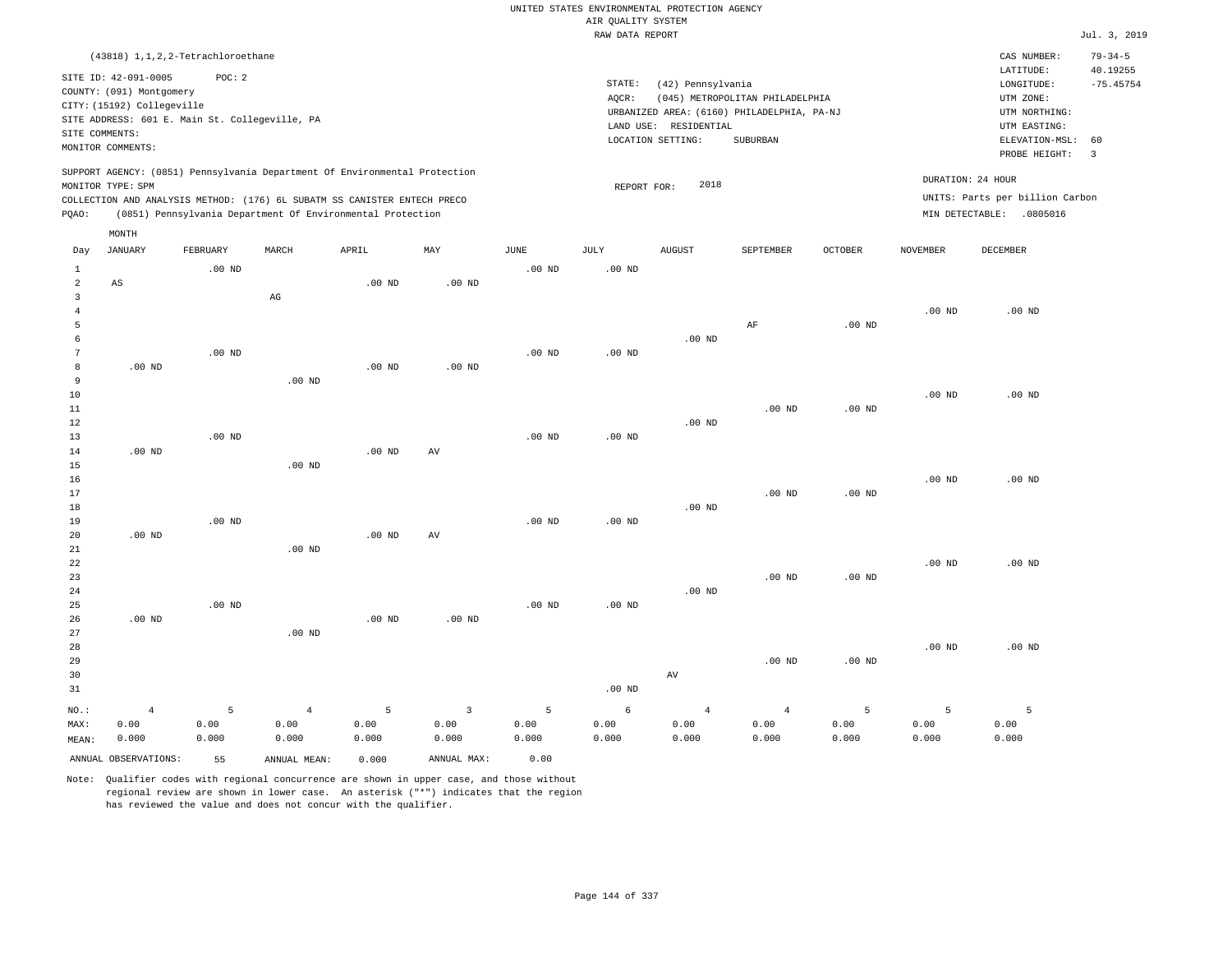# UNITED STATES ENVIRONMENTAL PROTECTION AGENCY AIR QUALITY SYSTEM

|                     |                            |                                                |                        |                                                                            |                        |                   | RAW DATA REPORT   |                       |                                            |                        |                   |                                 | Jul. 3, 2019              |
|---------------------|----------------------------|------------------------------------------------|------------------------|----------------------------------------------------------------------------|------------------------|-------------------|-------------------|-----------------------|--------------------------------------------|------------------------|-------------------|---------------------------------|---------------------------|
|                     | (43819) Bromomethane       |                                                |                        |                                                                            |                        |                   |                   |                       |                                            |                        |                   | CAS NUMBER:<br>LATITUDE:        | $74 - 83 - 9$<br>40.19255 |
|                     | SITE ID: 42-091-0005       | POC: 2                                         |                        |                                                                            |                        |                   | STATE:            | (42) Pennsylvania     |                                            |                        |                   | LONGITUDE:                      | $-75.45754$               |
|                     | COUNTY: (091) Montgomery   |                                                |                        |                                                                            |                        |                   | AQCR:             |                       | (045) METROPOLITAN PHILADELPHIA            |                        |                   | UTM ZONE:                       |                           |
|                     | CITY: (15192) Collegeville | SITE ADDRESS: 601 E. Main St. Collegeville, PA |                        |                                                                            |                        |                   |                   |                       | URBANIZED AREA: (6160) PHILADELPHIA, PA-NJ |                        |                   | UTM NORTHING:                   |                           |
|                     | SITE COMMENTS:             |                                                |                        |                                                                            |                        |                   |                   | LAND USE: RESIDENTIAL |                                            |                        |                   | UTM EASTING:                    |                           |
|                     | MONITOR COMMENTS:          |                                                |                        |                                                                            |                        |                   |                   | LOCATION SETTING:     | SUBURBAN                                   |                        |                   | ELEVATION-MSL:                  | 60                        |
|                     |                            |                                                |                        |                                                                            |                        |                   |                   |                       |                                            |                        |                   | PROBE HEIGHT:                   | $\overline{\mathbf{3}}$   |
|                     | MONITOR TYPE: SPM          |                                                |                        | SUPPORT AGENCY: (0851) Pennsylvania Department Of Environmental Protection |                        |                   | REPORT FOR:       | 2013                  |                                            |                        |                   | DURATION: 24 HOUR               |                           |
|                     |                            |                                                |                        | COLLECTION AND ANALYSIS METHOD: (176) 6L SUBATM SS CANISTER ENTECH PRECO   |                        |                   |                   |                       |                                            |                        |                   | UNITS: Parts per billion Carbon |                           |
| PQAO:               |                            |                                                |                        | (0851) Pennsylvania Department Of Environmental Protection                 |                        |                   |                   |                       |                                            |                        | MIN DETECTABLE:   |                                 |                           |
|                     | MONTH                      |                                                |                        |                                                                            |                        |                   |                   |                       |                                            |                        |                   |                                 |                           |
| Day                 | <b>JANUARY</b>             | FEBRUARY                                       | MARCH                  | APRIL                                                                      | MAY                    | JUNE              | JULY              | <b>AUGUST</b>         | SEPTEMBER                                  | OCTOBER                | NOVEMBER          | <b>DECEMBER</b>                 |                           |
| $1\,$               |                            |                                                |                        |                                                                            |                        |                   |                   |                       | .00 <sub>ND</sub>                          | AS                     |                   |                                 |                           |
| $\overline{a}$      |                            |                                                |                        |                                                                            |                        |                   |                   | $.00$ ND              |                                            |                        |                   |                                 |                           |
| $\overline{3}$      |                            | $.00$ ND                                       |                        |                                                                            |                        | $.00$ ND          | $.00$ ND          |                       |                                            |                        |                   |                                 |                           |
| $\overline{4}$<br>5 | $.00$ ND                   |                                                | $.00$ ND               | $.00$ ND                                                                   | $.00$ ND               |                   |                   |                       |                                            |                        |                   |                                 |                           |
| 6                   |                            |                                                |                        |                                                                            |                        |                   |                   |                       |                                            |                        | $.00$ ND          | $.00$ ND                        |                           |
| $\overline{7}$      |                            |                                                |                        |                                                                            |                        |                   |                   |                       | $.00$ ND                                   | $.00$ ND               |                   |                                 |                           |
| 8                   |                            |                                                |                        |                                                                            |                        |                   |                   | $.00$ ND              |                                            |                        |                   |                                 |                           |
| 9                   |                            | $.00$ ND                                       |                        |                                                                            |                        | .00 <sub>ND</sub> | .00 <sub>ND</sub> |                       |                                            |                        |                   |                                 |                           |
| 10                  | .00 <sub>ND</sub>          |                                                |                        | $.00$ ND                                                                   | .00 <sub>ND</sub>      |                   |                   |                       |                                            |                        |                   |                                 |                           |
| 11                  |                            |                                                | $.00$ ND               |                                                                            |                        |                   |                   |                       |                                            |                        |                   |                                 |                           |
| $1\,2$<br>13        |                            |                                                |                        |                                                                            |                        |                   |                   |                       | .00 <sub>ND</sub>                          | $.00$ ND               | .00 <sub>ND</sub> | .00 <sub>ND</sub>               |                           |
| 14                  |                            |                                                |                        |                                                                            |                        |                   |                   | .00 <sub>ND</sub>     |                                            |                        |                   |                                 |                           |
| 15                  |                            | $.00$ ND                                       |                        |                                                                            |                        | $.00$ ND          | .00 <sub>ND</sub> |                       |                                            |                        |                   |                                 |                           |
| 16                  | $.00$ ND                   |                                                |                        | $.00$ ND                                                                   | AF                     |                   |                   |                       |                                            |                        |                   |                                 |                           |
| 17                  |                            |                                                | AF                     |                                                                            |                        |                   |                   |                       |                                            |                        |                   |                                 |                           |
| 18                  |                            |                                                |                        |                                                                            |                        |                   |                   |                       |                                            |                        | $.00$ ND          | $.00$ ND                        |                           |
| 19                  |                            |                                                |                        |                                                                            |                        |                   |                   |                       | AF                                         | $\rm{AF}$              |                   |                                 |                           |
| 20<br>21            |                            | $.00$ ND                                       |                        |                                                                            |                        | .00 <sub>ND</sub> | .00 <sub>ND</sub> | .00 $CL$              |                                            |                        |                   |                                 |                           |
| 22                  | $.00$ ND                   |                                                |                        | $.00$ ND                                                                   | AF                     |                   |                   |                       |                                            |                        |                   |                                 |                           |
| 23                  |                            |                                                | .00 <sub>ND</sub>      |                                                                            |                        |                   |                   |                       |                                            |                        |                   |                                 |                           |
| 24                  |                            |                                                |                        |                                                                            |                        |                   |                   |                       |                                            |                        | $.00$ ND          | $.00$ ND                        |                           |
| 25                  |                            |                                                |                        |                                                                            |                        |                   |                   |                       | $.00$ ND                                   | $.00$ ND               |                   |                                 |                           |
| 26                  |                            |                                                |                        |                                                                            |                        |                   |                   | $.00$ ND              |                                            |                        |                   |                                 |                           |
| 27                  |                            | $.00$ ND                                       |                        |                                                                            |                        | .00 <sub>ND</sub> | $.00$ ND          |                       |                                            |                        |                   |                                 |                           |
| 28                  | $.00$ ND                   |                                                |                        | $.00$ ND                                                                   | $.00$ ND               |                   |                   |                       |                                            |                        |                   |                                 |                           |
| 29<br>30            |                            |                                                | $\mathbb{A}\mathbb{S}$ |                                                                            |                        |                   |                   |                       |                                            |                        | $.00$ ND          | $.00$ ND                        |                           |
| 31                  |                            |                                                |                        |                                                                            |                        |                   |                   |                       |                                            | $.00$ ND               |                   |                                 |                           |
|                     |                            |                                                |                        |                                                                            |                        |                   |                   |                       |                                            |                        |                   |                                 |                           |
| NO.:<br>MAX:        | 5<br>0.00                  | 5<br>0.00                                      | $\overline{3}$<br>0.00 | 5<br>0.00                                                                  | $\overline{3}$<br>0.00 | 5<br>0.00         | 5<br>0.00         | 5<br>0.00             | $\overline{4}$<br>0.00                     | $\overline{4}$<br>0.00 | 5<br>0.00         | 5<br>0.00                       |                           |

Note: Qualifier codes with regional concurrence are shown in upper case, and those without regional review are shown in lower case. An asterisk ("\*") indicates that the region

ANNUAL OBSERVATIONS: 54 ANNUAL MEAN: 0.000 ANNUAL MAX: 0.00

0.000

0.000

0.000

0.000

0.000

MEAN:

0.000

0.000

0.000

0.000

0.000

0.000

0.000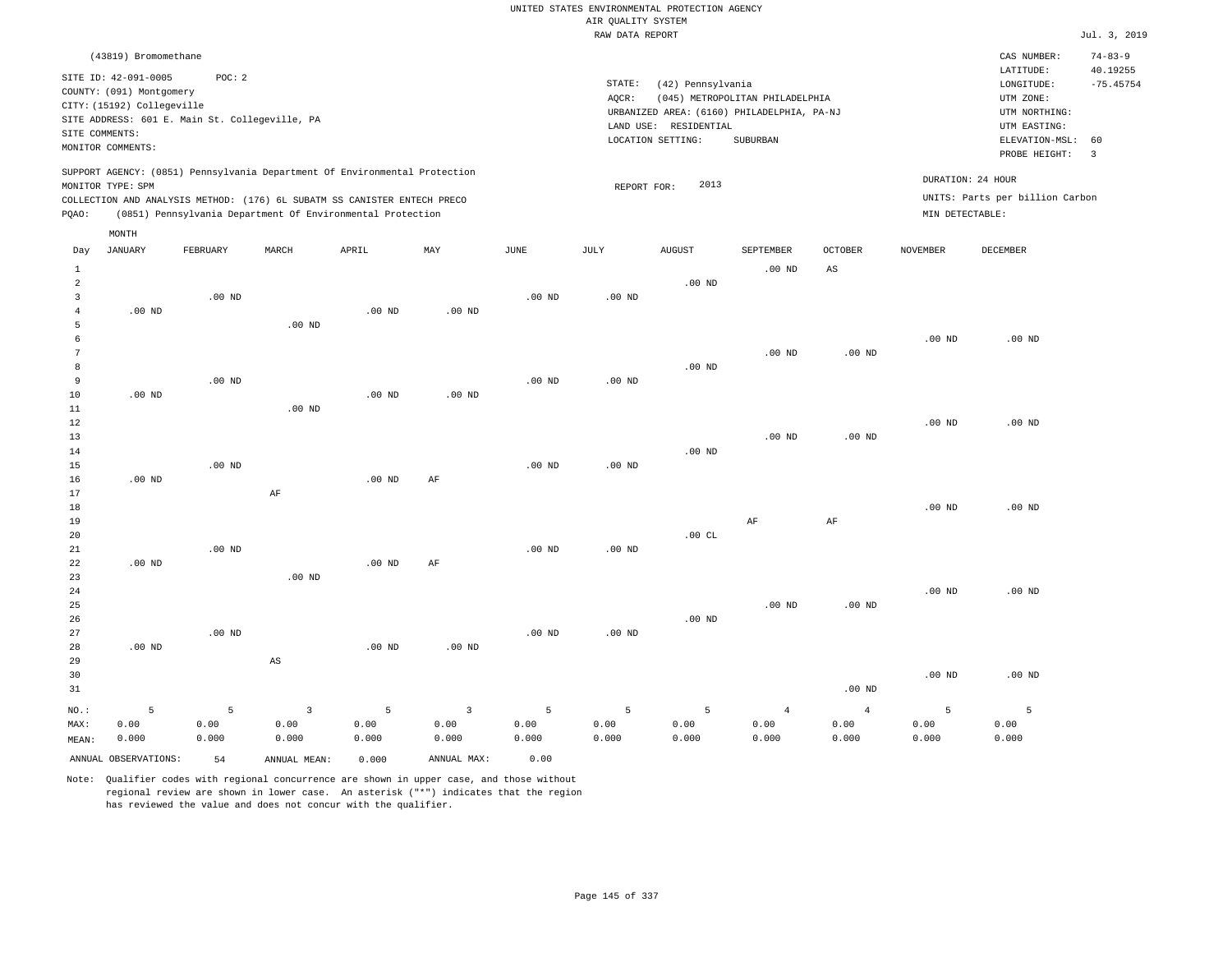|                |                            |                                                                            |               |               |                |                         | UNITED STATES ENVIRONMENTAL PROTECTION AGENCY<br>AIR QUALITY SYSTEM |                       |                                            |                   |                   |                                 |                         |
|----------------|----------------------------|----------------------------------------------------------------------------|---------------|---------------|----------------|-------------------------|---------------------------------------------------------------------|-----------------------|--------------------------------------------|-------------------|-------------------|---------------------------------|-------------------------|
|                |                            |                                                                            |               |               |                |                         | RAW DATA REPORT                                                     |                       |                                            |                   |                   |                                 | Jul. 3, 2019            |
|                | (43819) Bromomethane       |                                                                            |               |               |                |                         |                                                                     |                       |                                            |                   |                   | CAS NUMBER:                     | $74 - 83 - 9$           |
|                | SITE ID: 42-091-0005       | POC: 2                                                                     |               |               |                |                         | STATE:                                                              | (42) Pennsylvania     |                                            |                   |                   | LATITUDE:<br>LONGITUDE:         | 40.19255<br>$-75.45754$ |
|                | COUNTY: (091) Montgomery   |                                                                            |               |               |                |                         | AQCR:                                                               |                       | (045) METROPOLITAN PHILADELPHIA            |                   |                   | UTM ZONE:                       |                         |
|                | CITY: (15192) Collegeville |                                                                            |               |               |                |                         |                                                                     |                       | URBANIZED AREA: (6160) PHILADELPHIA, PA-NJ |                   |                   | UTM NORTHING:                   |                         |
|                |                            | SITE ADDRESS: 601 E. Main St. Collegeville, PA                             |               |               |                |                         |                                                                     | LAND USE: RESIDENTIAL |                                            |                   |                   | UTM EASTING:                    |                         |
| SITE COMMENTS: |                            |                                                                            |               |               |                |                         |                                                                     | LOCATION SETTING:     | SUBURBAN                                   |                   |                   | ELEVATION-MSL:                  | 60                      |
|                | MONITOR COMMENTS:          |                                                                            |               |               |                |                         |                                                                     |                       |                                            |                   |                   | PROBE HEIGHT:                   | $\overline{3}$          |
|                |                            | SUPPORT AGENCY: (0851) Pennsylvania Department Of Environmental Protection |               |               |                |                         |                                                                     |                       |                                            |                   |                   | DURATION: 24 HOUR               |                         |
|                | MONITOR TYPE: SPM          |                                                                            |               |               |                |                         | REPORT FOR:                                                         | 2014                  |                                            |                   |                   | UNITS: Parts per billion Carbon |                         |
|                |                            | COLLECTION AND ANALYSIS METHOD: (176) 6L SUBATM SS CANISTER ENTECH PRECO   |               |               |                |                         |                                                                     |                       |                                            |                   |                   |                                 |                         |
| PQAO:          | MONTH                      | (0851) Pennsylvania Department Of Environmental Protection                 |               |               |                |                         |                                                                     |                       |                                            |                   | MIN DETECTABLE:   |                                 |                         |
| Day            | <b>JANUARY</b>             | FEBRUARY                                                                   | MARCH         | APRIL         | MAY            | <b>JUNE</b>             | JULY                                                                | ${\tt AUGUST}$        | SEPTEMBER                                  | <b>OCTOBER</b>    | <b>NOVEMBER</b>   | <b>DECEMBER</b>                 |                         |
| $\mathbf{1}$   |                            |                                                                            |               |               |                |                         |                                                                     |                       |                                            |                   | .00 <sub>ND</sub> | $.00$ ND                        |                         |
| $\overline{2}$ |                            |                                                                            |               |               |                |                         |                                                                     |                       | $.00$ ND                                   | $.00$ ND          |                   |                                 |                         |
| 3              |                            |                                                                            |               |               |                |                         |                                                                     | AF                    |                                            |                   |                   |                                 |                         |
| $\overline{4}$ |                            | $.00$ ND                                                                   |               |               |                | $.00$ ND                | $.00$ ND                                                            |                       |                                            |                   |                   |                                 |                         |
| 5<br>6         | $.00$ ND                   |                                                                            | $.00$ ND      | $.00$ ND      | $.00$ ND       |                         |                                                                     |                       |                                            |                   |                   |                                 |                         |
| 7              |                            |                                                                            |               |               |                |                         |                                                                     |                       |                                            |                   | .00 <sub>ND</sub> | $.00$ ND                        |                         |
| 8              |                            |                                                                            |               |               |                |                         |                                                                     |                       | .00 <sub>ND</sub>                          | .00 <sub>ND</sub> |                   |                                 |                         |
| 9              |                            |                                                                            |               |               |                |                         |                                                                     | $.00$ ND              |                                            |                   |                   |                                 |                         |
| $10$           |                            | $\mathbb{A}\mathbb{S}$                                                     |               |               |                | $.00$ ND                | $.00$ ND                                                            |                       |                                            |                   |                   |                                 |                         |
| 11             | $.00$ ND                   |                                                                            |               | $.00$ ND      | $.00$ ND       |                         |                                                                     |                       |                                            |                   |                   |                                 |                         |
| 12             |                            |                                                                            | $.00$ ND      |               |                |                         |                                                                     |                       |                                            |                   |                   |                                 |                         |
| 13             |                            |                                                                            |               |               |                |                         |                                                                     |                       |                                            |                   | .00 <sub>ND</sub> | AF                              |                         |
| 14             |                            |                                                                            |               |               |                |                         |                                                                     |                       | $.00$ ND                                   | $.00$ ND          |                   |                                 |                         |
| 15             |                            |                                                                            |               |               |                |                         |                                                                     | $.00$ ND              |                                            |                   |                   |                                 |                         |
| 16             |                            | $.00$ ND                                                                   |               |               |                | $_{\rm AS}$             | $\rm AF$                                                            |                       |                                            |                   |                   |                                 |                         |
| 17<br>18       | $.00$ ND                   |                                                                            | $.00$ ND      | $.00$ ND      | $.00$ ND       |                         |                                                                     |                       |                                            |                   |                   |                                 |                         |
| 19             |                            |                                                                            |               |               |                |                         |                                                                     |                       |                                            |                   | AF                | $.00$ ND                        |                         |
| 20             |                            |                                                                            |               |               |                |                         |                                                                     |                       | $.00$ ND                                   | $.00$ ND          |                   |                                 |                         |
| 21             |                            |                                                                            |               |               |                |                         |                                                                     | $.00$ ND              |                                            |                   |                   |                                 |                         |
| 22             |                            | $.00$ ND                                                                   |               |               |                | $_{\rm AS}$             | $\mathbb{A}\mathbb{S}$                                              |                       |                                            |                   |                   |                                 |                         |
| 23             | $.00$ ND                   |                                                                            |               | $.00$ ND      | $.00$ ND       |                         |                                                                     |                       |                                            |                   |                   |                                 |                         |
| 24             |                            |                                                                            | $.00$ ND      |               |                |                         |                                                                     |                       |                                            |                   |                   |                                 |                         |
| 25             |                            |                                                                            |               |               |                |                         |                                                                     |                       |                                            |                   | .00 <sub>ND</sub> | $.00$ ND                        |                         |
| 26             |                            |                                                                            |               |               |                |                         |                                                                     |                       | .00 <sub>ND</sub>                          | $.00$ ND          |                   |                                 |                         |
| 27             |                            |                                                                            |               |               |                |                         |                                                                     | $.00$ ND              |                                            |                   |                   |                                 |                         |
| 28             |                            | $.00$ ND                                                                   |               |               |                | $.00$ ND                | .00 <sub>ND</sub>                                                   |                       |                                            |                   |                   |                                 |                         |
| 29             | $.00$ ND                   |                                                                            |               | $.00$ ND      | AF             |                         |                                                                     |                       |                                            |                   |                   |                                 |                         |
| 30<br>31       |                            |                                                                            | $.00$ ND      |               |                |                         |                                                                     |                       |                                            |                   |                   | $.00$ ND                        |                         |
|                |                            |                                                                            |               |               |                |                         |                                                                     |                       |                                            |                   |                   |                                 |                         |
| NO.:           | 5                          | $\overline{4}$                                                             | 5             | 5             | $\overline{4}$ | $\overline{\mathbf{3}}$ | $\overline{\mathbf{3}}$                                             | $\overline{4}$        | 5                                          | 5                 | $\overline{4}$    | 5                               |                         |
| MAX:           | 0.00<br>0.000              | 0.00<br>0.000                                                              | 0.00<br>0.000 | 0.00<br>0.000 | 0.00<br>0.000  | 0.00<br>0.000           | 0.00<br>0.000                                                       | 0.00<br>0.000         | 0.00<br>0.000                              | 0.00<br>0.000     | 0.00<br>0.000     | 0.00<br>0.000                   |                         |
| MEAN:          |                            |                                                                            |               |               |                |                         |                                                                     |                       |                                            |                   |                   |                                 |                         |

ANNUAL OBSERVATIONS: 52 ANNUAL MEAN: 0.000 ANNUAL MAX: 0.00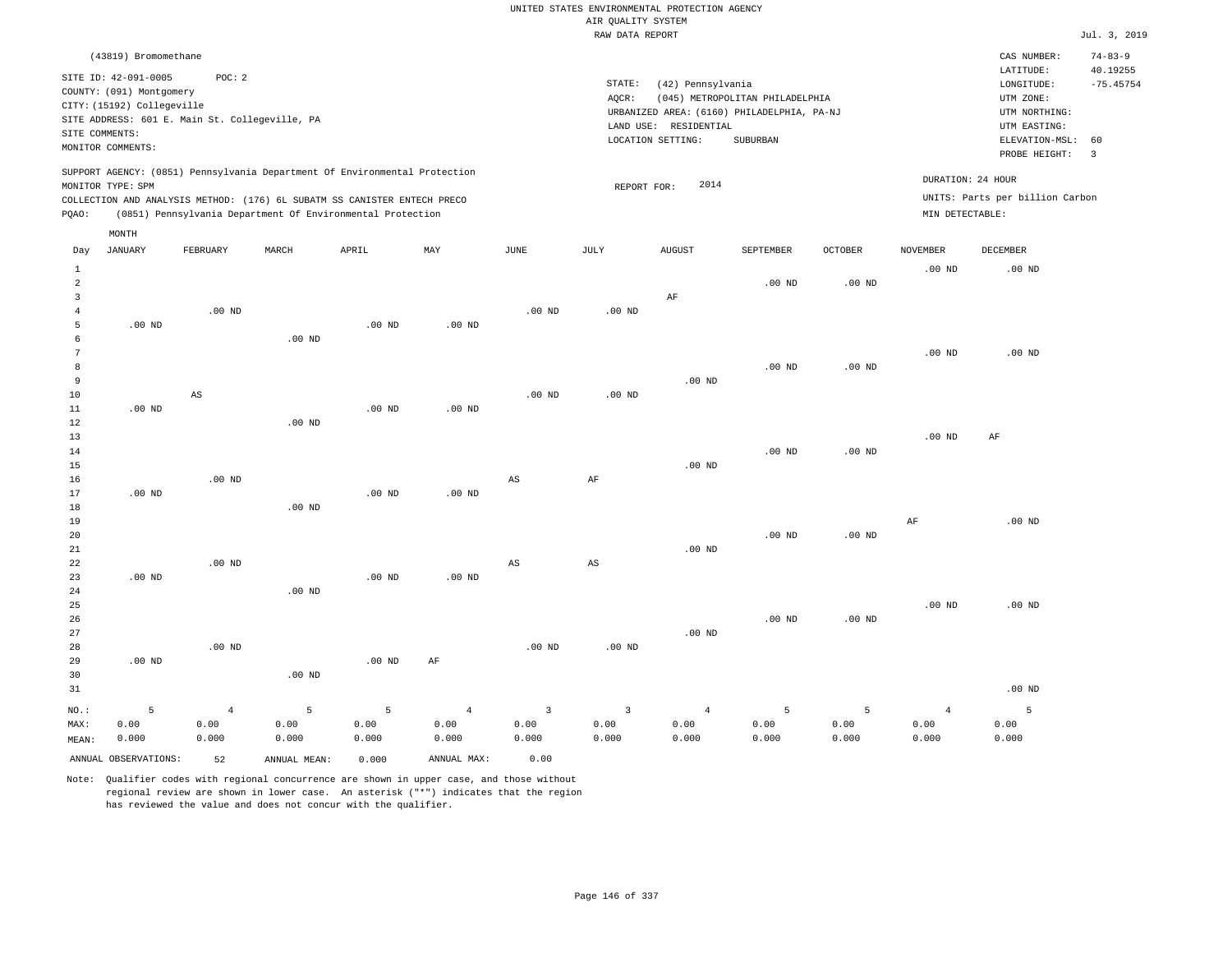|                |                                                |                    |                        |                                                                            |                   |                   |                                       | UNITED STATES ENVIRONMENTAL PROTECTION AGENCY |                                            |                   |                        |                                 |                           |
|----------------|------------------------------------------------|--------------------|------------------------|----------------------------------------------------------------------------|-------------------|-------------------|---------------------------------------|-----------------------------------------------|--------------------------------------------|-------------------|------------------------|---------------------------------|---------------------------|
|                |                                                |                    |                        |                                                                            |                   |                   | AIR QUALITY SYSTEM<br>RAW DATA REPORT |                                               |                                            |                   |                        |                                 | Jul. 3, 2019              |
|                |                                                |                    |                        |                                                                            |                   |                   |                                       |                                               |                                            |                   |                        |                                 |                           |
|                | (43819) Bromomethane                           |                    |                        |                                                                            |                   |                   |                                       |                                               |                                            |                   |                        | CAS NUMBER:<br>LATITUDE:        | $74 - 83 - 9$<br>40.19255 |
|                | SITE ID: 42-091-0005                           | POC: 2             |                        |                                                                            |                   |                   | STATE:                                | (42) Pennsylvania                             |                                            |                   |                        | LONGITUDE:                      | $-75.45754$               |
|                | COUNTY: (091) Montgomery                       |                    |                        |                                                                            |                   |                   | AQCR:                                 |                                               | (045) METROPOLITAN PHILADELPHIA            |                   |                        | UTM ZONE:                       |                           |
|                | CITY: (15192) Collegeville                     |                    |                        |                                                                            |                   |                   |                                       |                                               | URBANIZED AREA: (6160) PHILADELPHIA, PA-NJ |                   |                        | UTM NORTHING:                   |                           |
|                | SITE ADDRESS: 601 E. Main St. Collegeville, PA |                    |                        |                                                                            |                   |                   |                                       | LAND USE: RESIDENTIAL                         |                                            |                   |                        | UTM EASTING:                    |                           |
| SITE COMMENTS: |                                                |                    |                        |                                                                            |                   |                   |                                       | LOCATION SETTING:                             | SUBURBAN                                   |                   |                        | ELEVATION-MSL:                  | 60                        |
|                | MONITOR COMMENTS:                              |                    |                        |                                                                            |                   |                   |                                       |                                               |                                            |                   |                        | PROBE HEIGHT:                   | $\overline{3}$            |
|                |                                                |                    |                        | SUPPORT AGENCY: (0851) Pennsylvania Department Of Environmental Protection |                   |                   |                                       |                                               |                                            |                   |                        |                                 |                           |
|                | MONITOR TYPE: SPM                              |                    |                        |                                                                            |                   |                   | REPORT FOR:                           | 2015                                          |                                            |                   |                        | DURATION: 24 HOUR               |                           |
|                |                                                |                    |                        | COLLECTION AND ANALYSIS METHOD: (176) 6L SUBATM SS CANISTER ENTECH PRECO   |                   |                   |                                       |                                               |                                            |                   |                        | UNITS: Parts per billion Carbon |                           |
| PQAO:          |                                                |                    |                        | (0851) Pennsylvania Department Of Environmental Protection                 |                   |                   |                                       |                                               |                                            |                   | MIN DETECTABLE:        |                                 |                           |
|                | MONTH                                          |                    |                        |                                                                            |                   |                   |                                       |                                               |                                            |                   |                        |                                 |                           |
| Day            | <b>JANUARY</b>                                 | FEBRUARY           | MARCH                  | APRIL                                                                      | MAY               | <b>JUNE</b>       | JULY                                  | <b>AUGUST</b>                                 | SEPTEMBER                                  | <b>OCTOBER</b>    | <b>NOVEMBER</b>        | DECEMBER                        |                           |
| $1\,$          |                                                |                    | $\mathbb{A}\mathbb{S}$ |                                                                            |                   |                   |                                       |                                               |                                            |                   |                        |                                 |                           |
| $\overline{2}$ |                                                |                    |                        |                                                                            |                   |                   |                                       |                                               |                                            |                   | $.00$ ND               | $\rm{AF}$                       |                           |
| $\overline{3}$ |                                                |                    |                        |                                                                            |                   |                   |                                       |                                               | .00 <sub>ND</sub>                          | .00 <sub>ND</sub> |                        |                                 |                           |
| $\overline{4}$ |                                                |                    |                        |                                                                            |                   |                   |                                       | $.00$ ND                                      |                                            |                   |                        |                                 |                           |
| 5              |                                                | .00 <sub>ND</sub>  |                        |                                                                            |                   | $.00$ ND          | .00 <sub>ND</sub>                     |                                               |                                            |                   |                        |                                 |                           |
| 6              | $.00$ ND                                       |                    |                        | $.00$ ND                                                                   | $.00$ ND          |                   |                                       |                                               |                                            |                   |                        |                                 |                           |
| 7              |                                                |                    | $.00$ ND               |                                                                            |                   |                   |                                       |                                               |                                            |                   |                        |                                 |                           |
| 8              |                                                |                    |                        |                                                                            |                   |                   |                                       |                                               |                                            |                   | .00 <sub>ND</sub>      | AF                              |                           |
| $\overline{9}$ |                                                |                    |                        |                                                                            |                   |                   |                                       |                                               | $.00$ ND                                   | .00 <sub>ND</sub> |                        |                                 |                           |
| 10<br>11       |                                                | $.00$ ND           |                        |                                                                            |                   | $.00$ ND          | $.00$ ND                              | AF                                            |                                            |                   |                        |                                 |                           |
| 12             | AF                                             |                    |                        | $.00$ ND                                                                   | .00 <sub>ND</sub> |                   |                                       |                                               |                                            |                   |                        |                                 |                           |
| 13             |                                                |                    | $.00$ ND               |                                                                            |                   |                   |                                       |                                               |                                            |                   |                        |                                 |                           |
| 14             |                                                |                    |                        |                                                                            |                   |                   |                                       |                                               |                                            |                   | .00 <sub>ND</sub>      | $.00$ ND                        |                           |
| 15             |                                                |                    |                        |                                                                            |                   |                   |                                       |                                               | $.00$ ND                                   | $.00$ ND          |                        |                                 |                           |
| 16             |                                                |                    |                        |                                                                            |                   |                   |                                       | $.00$ ND                                      |                                            |                   |                        |                                 |                           |
| 17             |                                                | $.00$ ND           |                        |                                                                            |                   | AS                | $.00$ ND                              |                                               |                                            |                   |                        |                                 |                           |
| $1\,8$         | $.00$ ND                                       |                    |                        | $.00$ ND                                                                   | $.00$ ND          |                   |                                       |                                               |                                            |                   |                        |                                 |                           |
| 19             |                                                |                    | $.00$ ND               |                                                                            |                   |                   |                                       |                                               |                                            |                   |                        |                                 |                           |
| 20             |                                                |                    |                        |                                                                            |                   |                   |                                       |                                               |                                            |                   | $.00$ ND               | $.00$ ND                        |                           |
| $2\sqrt{1}$    |                                                |                    |                        |                                                                            |                   |                   |                                       |                                               | $.00$ ND                                   | .00 <sub>ND</sub> |                        |                                 |                           |
| 22             |                                                |                    |                        |                                                                            |                   |                   |                                       | AF                                            |                                            |                   |                        |                                 |                           |
| 23             |                                                | $.00$ ND           |                        |                                                                            |                   | AF                | $.00$ ND                              |                                               |                                            |                   |                        |                                 |                           |
| 24             | $\mathbb{A}\mathbb{S}$                         |                    |                        | .00 <sub>ND</sub>                                                          | $.00$ ND          |                   |                                       |                                               |                                            |                   |                        |                                 |                           |
| 25             |                                                |                    | $.00$ ND               |                                                                            |                   |                   |                                       |                                               |                                            |                   |                        |                                 |                           |
| 26<br>27       |                                                |                    |                        |                                                                            |                   |                   |                                       |                                               | $.00$ ND                                   | $.00$ ND          | AF                     | $.00$ ND                        |                           |
| 28             |                                                |                    |                        |                                                                            |                   |                   |                                       | $.00$ ND                                      |                                            |                   |                        |                                 |                           |
| 29             |                                                |                    |                        |                                                                            |                   | .00 <sub>ND</sub> | .00 <sub>ND</sub>                     |                                               |                                            |                   |                        |                                 |                           |
| 30             | $.00$ ND                                       |                    |                        | $.00$ ND                                                                   | $.00$ ND          |                   |                                       |                                               |                                            |                   |                        |                                 |                           |
| 31             |                                                |                    | $.00$ ND               |                                                                            |                   |                   |                                       |                                               |                                            |                   |                        |                                 |                           |
|                |                                                |                    |                        |                                                                            |                   |                   |                                       |                                               |                                            |                   |                        |                                 |                           |
| NO.:           | $\overline{3}$                                 | $\sqrt{4}$<br>0.00 | $\overline{5}$         | 5                                                                          | $\overline{5}$    | $\overline{3}$    | 5                                     | $\overline{3}$                                | 5                                          | 5<br>0.00         | $\overline{4}$<br>0.00 | $\overline{\mathbf{3}}$         |                           |
| MAX:           | 0.00<br>0.000                                  | 0.000              | 0.00<br>0.000          | 0.00<br>0.000                                                              | 0.00<br>0.000     | 0.00<br>0.000     | 0.00<br>0.000                         | 0.00<br>0.000                                 | 0.00<br>0.000                              | 0.000             | 0.000                  | 0.00<br>0.000                   |                           |
| MEAN:          |                                                |                    |                        |                                                                            |                   |                   |                                       |                                               |                                            |                   |                        |                                 |                           |
|                | ANNUAL OBSERVATIONS:                           | 50                 | ANNUAL MEAN:           | 0.000                                                                      | ANNUAL MAX:       | 0.00              |                                       |                                               |                                            |                   |                        |                                 |                           |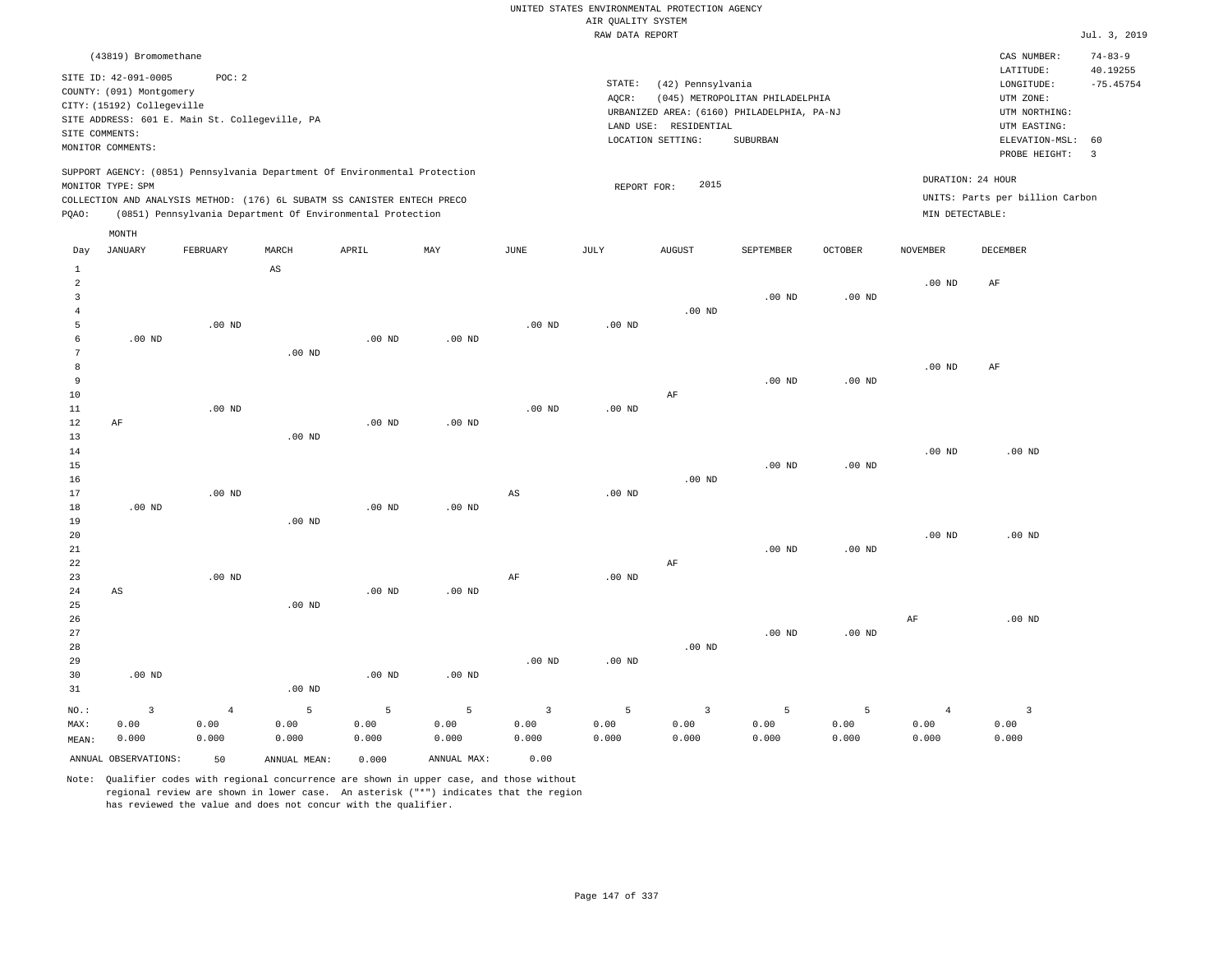|                                  |                            |                                                                            |                   |                   |                   |                   | AIR QUALITY SYSTEM | UNITED STATES ENVIRONMENTAL PROTECTION AGENCY |                                            |                   |                   |                                                                                                                                                                                                                                                                                                                                                                                                                                                                                                                     |                         |
|----------------------------------|----------------------------|----------------------------------------------------------------------------|-------------------|-------------------|-------------------|-------------------|--------------------|-----------------------------------------------|--------------------------------------------|-------------------|-------------------|---------------------------------------------------------------------------------------------------------------------------------------------------------------------------------------------------------------------------------------------------------------------------------------------------------------------------------------------------------------------------------------------------------------------------------------------------------------------------------------------------------------------|-------------------------|
|                                  |                            |                                                                            |                   |                   |                   |                   | RAW DATA REPORT    |                                               |                                            |                   |                   |                                                                                                                                                                                                                                                                                                                                                                                                                                                                                                                     | Jul. 3, 2019            |
|                                  | (43819) Bromomethane       |                                                                            |                   |                   |                   |                   |                    |                                               |                                            |                   |                   | CAS NUMBER:                                                                                                                                                                                                                                                                                                                                                                                                                                                                                                         | $74 - 83 - 9$           |
|                                  | SITE ID: 42-091-0005       | POC: 2                                                                     |                   |                   |                   |                   | STATE:             | (42) Pennsylvania                             |                                            |                   |                   | LATITUDE:<br>$\texttt{LONGITUDE}: \quad % \begin{minipage}[c]{0.5\linewidth} \centering \begin{tabular}{lcccc} \toprule \texttt{1}\end{tabular} & \texttt{1}\end{tabular} \vspace*{-1em} \caption{The \texttt{1}\qquad \texttt{1}\qquad \texttt{2}\qquad \texttt{2}\qquad \texttt{2}\qquad \texttt{3}\qquad \texttt{3}\qquad \texttt{4}\qquad \texttt{5}\qquad \texttt{5}\qquad \texttt{6}\qquad \texttt{6}\qquad \texttt{7}\qquad \texttt{8}\qquad \texttt{8}\qquad \texttt{8}\qquad \texttt{9}\qquad \texttt{1}\$ | 40.19255<br>$-75.45754$ |
|                                  | COUNTY: (091) Montgomery   |                                                                            |                   |                   |                   |                   | AQCR:              |                                               | (045) METROPOLITAN PHILADELPHIA            |                   |                   | UTM ZONE:                                                                                                                                                                                                                                                                                                                                                                                                                                                                                                           |                         |
|                                  | CITY: (15192) Collegeville |                                                                            |                   |                   |                   |                   |                    |                                               | URBANIZED AREA: (6160) PHILADELPHIA, PA-NJ |                   |                   | UTM NORTHING:                                                                                                                                                                                                                                                                                                                                                                                                                                                                                                       |                         |
|                                  |                            | SITE ADDRESS: 601 E. Main St. Collegeville, PA                             |                   |                   |                   |                   |                    | LAND USE: RESIDENTIAL                         |                                            |                   |                   | UTM EASTING:                                                                                                                                                                                                                                                                                                                                                                                                                                                                                                        |                         |
| SITE COMMENTS:                   |                            |                                                                            |                   |                   |                   |                   |                    | LOCATION SETTING:                             | SUBURBAN                                   |                   |                   | ELEVATION-MSL:                                                                                                                                                                                                                                                                                                                                                                                                                                                                                                      | 60                      |
|                                  | MONITOR COMMENTS:          |                                                                            |                   |                   |                   |                   |                    |                                               |                                            |                   |                   | PROBE HEIGHT:                                                                                                                                                                                                                                                                                                                                                                                                                                                                                                       | $\overline{3}$          |
|                                  |                            | SUPPORT AGENCY: (0851) Pennsylvania Department Of Environmental Protection |                   |                   |                   |                   |                    | 2016                                          |                                            |                   |                   | DURATION: 24 HOUR                                                                                                                                                                                                                                                                                                                                                                                                                                                                                                   |                         |
|                                  | MONITOR TYPE: SPM          | COLLECTION AND ANALYSIS METHOD: (176) 6L SUBATM SS CANISTER ENTECH PRECO   |                   |                   |                   |                   | REPORT FOR:        |                                               |                                            |                   |                   | UNITS: Parts per billion Carbon                                                                                                                                                                                                                                                                                                                                                                                                                                                                                     |                         |
| PQAO:                            |                            | (0851) Pennsylvania Department Of Environmental Protection                 |                   |                   |                   |                   |                    |                                               |                                            |                   | MIN DETECTABLE:   |                                                                                                                                                                                                                                                                                                                                                                                                                                                                                                                     |                         |
|                                  | MONTH                      |                                                                            |                   |                   |                   |                   |                    |                                               |                                            |                   |                   |                                                                                                                                                                                                                                                                                                                                                                                                                                                                                                                     |                         |
| Day                              | <b>JANUARY</b>             | FEBRUARY                                                                   | MARCH             | APRIL             | MAY               | $_{\rm JUNE}$     | JULY               | <b>AUGUST</b>                                 | SEPTEMBER                                  | <b>OCTOBER</b>    | <b>NOVEMBER</b>   | DECEMBER                                                                                                                                                                                                                                                                                                                                                                                                                                                                                                            |                         |
| $\mathbf{1}$                     | AF                         |                                                                            | $.00$ ND          |                   |                   |                   |                    |                                               |                                            |                   |                   |                                                                                                                                                                                                                                                                                                                                                                                                                                                                                                                     |                         |
| $\overline{a}$<br>$\overline{3}$ |                            |                                                                            |                   |                   |                   |                   |                    |                                               | TS                                         | $.00$ ND          | .00 <sub>ND</sub> | $.00$ ND                                                                                                                                                                                                                                                                                                                                                                                                                                                                                                            |                         |
| $\overline{4}$                   |                            |                                                                            |                   |                   |                   |                   |                    | $.00$ ND                                      |                                            |                   |                   |                                                                                                                                                                                                                                                                                                                                                                                                                                                                                                                     |                         |
| 5                                |                            |                                                                            |                   |                   |                   | $.00$ ND          | $.00$ ND           |                                               |                                            |                   |                   |                                                                                                                                                                                                                                                                                                                                                                                                                                                                                                                     |                         |
| 6                                |                            | $.00$ ND                                                                   |                   | $\rm AF$          | $.00$ ND          |                   |                    |                                               |                                            |                   |                   |                                                                                                                                                                                                                                                                                                                                                                                                                                                                                                                     |                         |
| $7\phantom{.0}$                  | $.00$ ND                   |                                                                            | $.00$ ND          |                   |                   |                   |                    |                                               |                                            |                   |                   |                                                                                                                                                                                                                                                                                                                                                                                                                                                                                                                     |                         |
| 8                                |                            |                                                                            |                   |                   |                   |                   |                    |                                               |                                            |                   | .00 <sub>ND</sub> | $.00$ ND                                                                                                                                                                                                                                                                                                                                                                                                                                                                                                            |                         |
| 9                                |                            |                                                                            |                   |                   |                   |                   |                    |                                               | $.00$ ND                                   | .00 <sub>ND</sub> |                   |                                                                                                                                                                                                                                                                                                                                                                                                                                                                                                                     |                         |
| $10$                             |                            |                                                                            |                   |                   |                   |                   |                    | $.00$ ND                                      |                                            |                   |                   |                                                                                                                                                                                                                                                                                                                                                                                                                                                                                                                     |                         |
| 11                               |                            |                                                                            |                   |                   |                   | $.00$ ND          | $.00$ ND           |                                               |                                            |                   |                   |                                                                                                                                                                                                                                                                                                                                                                                                                                                                                                                     |                         |
| 12                               |                            | $\rm{AF}$                                                                  |                   | .08QX             | .00 <sub>ND</sub> |                   |                    |                                               |                                            |                   |                   |                                                                                                                                                                                                                                                                                                                                                                                                                                                                                                                     |                         |
| 13<br>14                         | $.00$ ND                   |                                                                            | $.00$ ND          |                   |                   |                   |                    |                                               |                                            |                   | $\rm AF$          | $.00$ ND                                                                                                                                                                                                                                                                                                                                                                                                                                                                                                            |                         |
| 15                               |                            |                                                                            |                   |                   |                   |                   |                    |                                               | $.00$ ND                                   | $.00$ ND          |                   |                                                                                                                                                                                                                                                                                                                                                                                                                                                                                                                     |                         |
| 16                               |                            |                                                                            |                   |                   |                   |                   |                    | $.00$ ND                                      |                                            |                   |                   |                                                                                                                                                                                                                                                                                                                                                                                                                                                                                                                     |                         |
| 17                               |                            |                                                                            |                   |                   |                   | $.00$ ND          | AF                 |                                               |                                            |                   |                   |                                                                                                                                                                                                                                                                                                                                                                                                                                                                                                                     |                         |
| 18                               |                            | $.00$ ND                                                                   |                   | .00 <sub>ND</sub> | $.00$ ND          |                   |                    |                                               |                                            |                   |                   |                                                                                                                                                                                                                                                                                                                                                                                                                                                                                                                     |                         |
| 19                               | $.00$ ND                   |                                                                            | $.00$ ND          |                   |                   |                   |                    |                                               |                                            |                   |                   |                                                                                                                                                                                                                                                                                                                                                                                                                                                                                                                     |                         |
| 20                               |                            |                                                                            |                   |                   |                   |                   |                    |                                               |                                            |                   | $\rm{AF}$         | .00 <sub>ND</sub>                                                                                                                                                                                                                                                                                                                                                                                                                                                                                                   |                         |
| 21                               |                            |                                                                            |                   |                   |                   |                   |                    |                                               | $.00$ ND                                   | $.00$ ND          |                   |                                                                                                                                                                                                                                                                                                                                                                                                                                                                                                                     |                         |
| $2\sqrt{2}$                      |                            |                                                                            |                   |                   |                   |                   |                    | .00 <sub>ND</sub>                             |                                            |                   |                   |                                                                                                                                                                                                                                                                                                                                                                                                                                                                                                                     |                         |
| 23<br>24                         |                            | $.00$ ND                                                                   |                   | .00 <sub>ND</sub> | <b>TS</b>         | $.00$ ND          | $_{\rm AS}$        |                                               |                                            |                   |                   |                                                                                                                                                                                                                                                                                                                                                                                                                                                                                                                     |                         |
| 25                               | .00 <sub>ND</sub>          |                                                                            | $.00$ ND          |                   |                   |                   |                    |                                               |                                            |                   |                   |                                                                                                                                                                                                                                                                                                                                                                                                                                                                                                                     |                         |
| 26                               |                            |                                                                            |                   |                   |                   |                   |                    |                                               |                                            |                   | .00 <sub>ND</sub> | $.00$ ND                                                                                                                                                                                                                                                                                                                                                                                                                                                                                                            |                         |
| 27                               |                            |                                                                            |                   |                   |                   |                   |                    |                                               | $.00$ ND                                   | $.00$ ND          |                   |                                                                                                                                                                                                                                                                                                                                                                                                                                                                                                                     |                         |
| 28                               |                            |                                                                            |                   |                   |                   |                   |                    | $\rm AF$                                      |                                            |                   |                   |                                                                                                                                                                                                                                                                                                                                                                                                                                                                                                                     |                         |
| 29                               |                            |                                                                            |                   |                   |                   | .00 <sub>ND</sub> | .00 <sub>ND</sub>  |                                               |                                            |                   |                   |                                                                                                                                                                                                                                                                                                                                                                                                                                                                                                                     |                         |
| 30                               |                            |                                                                            |                   | $.00$ ND          | .00 <sub>ND</sub> |                   |                    |                                               |                                            |                   |                   |                                                                                                                                                                                                                                                                                                                                                                                                                                                                                                                     |                         |
| 31                               | AV                         |                                                                            | .17 <sub>QX</sub> |                   |                   |                   |                    |                                               |                                            |                   |                   |                                                                                                                                                                                                                                                                                                                                                                                                                                                                                                                     |                         |
| NO.:                             | $\sqrt{4}$                 | $\overline{3}$                                                             | 6                 | $\overline{4}$    | $\overline{4}$    | 5                 | $\overline{3}$     | $\overline{4}$                                | $\overline{4}$                             | 5                 | $\overline{3}$    | $\overline{5}$                                                                                                                                                                                                                                                                                                                                                                                                                                                                                                      |                         |
| MAX:                             | 0.00                       | 0.00                                                                       | .17               | .08               | 0.00              | 0.00              | 0.00               | 0.00                                          | 0.00                                       | 0.00              | 0.00              | 0.00                                                                                                                                                                                                                                                                                                                                                                                                                                                                                                                |                         |
| MEAN:                            | 0.000                      | 0.000                                                                      | .028              | .020              | 0.000             | 0.000             | 0.000              | 0.000                                         | 0.000                                      | 0.000             | 0.000             | 0.000                                                                                                                                                                                                                                                                                                                                                                                                                                                                                                               |                         |

ANNUAL OBSERVATIONS:  $\begin{array}{ccc} 50 & \text{ANNUAL MEAN:} \\ \end{array}$  .005 ANNUAL MAX: .17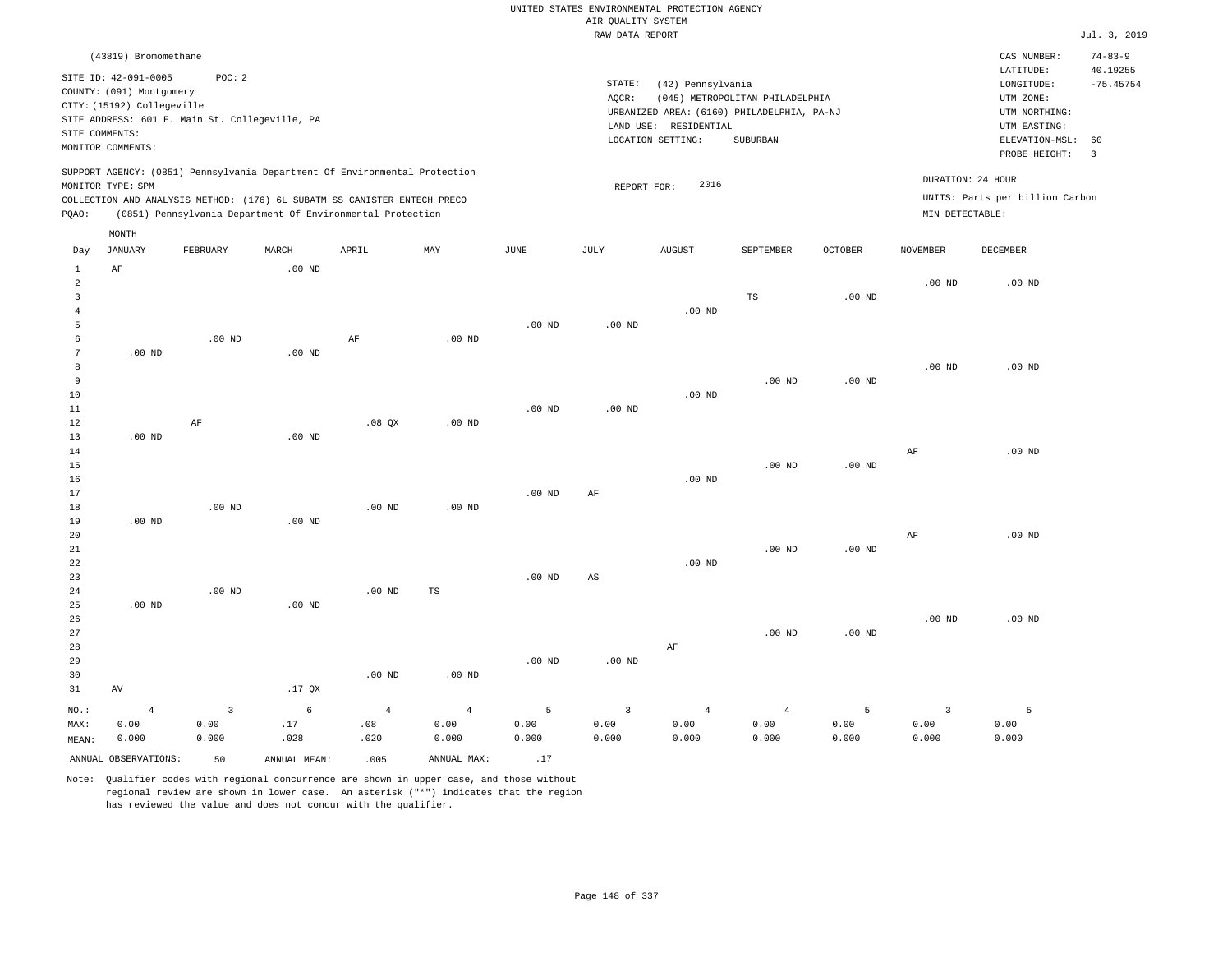|                                     |                                                                                                                                                                         |                   |                   |                                                                                                                                        |                   |                   | AIR QUALITY SYSTEM | UNITED STATES ENVIRONMENTAL PROTECTION AGENCY                   |                                                                                           |                   |                   |                                                                                                          |                                                 |
|-------------------------------------|-------------------------------------------------------------------------------------------------------------------------------------------------------------------------|-------------------|-------------------|----------------------------------------------------------------------------------------------------------------------------------------|-------------------|-------------------|--------------------|-----------------------------------------------------------------|-------------------------------------------------------------------------------------------|-------------------|-------------------|----------------------------------------------------------------------------------------------------------|-------------------------------------------------|
|                                     |                                                                                                                                                                         |                   |                   |                                                                                                                                        |                   |                   | RAW DATA REPORT    |                                                                 |                                                                                           |                   |                   |                                                                                                          | Jul. 3, 2019                                    |
|                                     | (43819) Bromomethane                                                                                                                                                    |                   |                   |                                                                                                                                        |                   |                   |                    |                                                                 |                                                                                           |                   |                   | CAS NUMBER:                                                                                              | $74 - 83 - 9$                                   |
|                                     | SITE ID: 42-091-0005<br>COUNTY: (091) Montgomery<br>CITY: (15192) Collegeville<br>SITE ADDRESS: 601 E. Main St. Collegeville, PA<br>SITE COMMENTS:<br>MONITOR COMMENTS: | POC: 2            |                   |                                                                                                                                        |                   |                   | STATE:<br>AQCR:    | (42) Pennsylvania<br>LAND USE: RESIDENTIAL<br>LOCATION SETTING: | (045) METROPOLITAN PHILADELPHIA<br>URBANIZED AREA: (6160) PHILADELPHIA, PA-NJ<br>SUBURBAN |                   |                   | LATITUDE:<br>LONGITUDE:<br>UTM ZONE:<br>UTM NORTHING:<br>UTM EASTING:<br>ELEVATION-MSL:<br>PROBE HEIGHT: | 40.19255<br>$-75.45754$<br>60<br>$\overline{3}$ |
|                                     | MONITOR TYPE: SPM                                                                                                                                                       |                   |                   | SUPPORT AGENCY: (0851) Pennsylvania Department Of Environmental Protection                                                             |                   |                   | REPORT FOR:        | 2017                                                            |                                                                                           |                   |                   | DURATION: 24 HOUR                                                                                        |                                                 |
| PQAO:                               |                                                                                                                                                                         |                   |                   | COLLECTION AND ANALYSIS METHOD: (176) 6L SUBATM SS CANISTER ENTECH PRECO<br>(0851) Pennsylvania Department Of Environmental Protection |                   |                   |                    |                                                                 |                                                                                           |                   | MIN DETECTABLE:   | UNITS: Parts per billion Carbon                                                                          |                                                 |
| Day                                 | MONTH<br><b>JANUARY</b>                                                                                                                                                 | FEBRUARY          | MARCH             | APRIL                                                                                                                                  | MAY               | <b>JUNE</b>       | <b>JULY</b>        | <b>AUGUST</b>                                                   | SEPTEMBER                                                                                 | <b>OCTOBER</b>    | <b>NOVEMBER</b>   | <b>DECEMBER</b>                                                                                          |                                                 |
| $\mathbf{1}$<br>$\overline{2}$      | $.00$ ND                                                                                                                                                                |                   | .00 <sub>ND</sub> | $.00$ ND                                                                                                                               | .00 <sub>ND</sub> |                   |                    |                                                                 |                                                                                           |                   |                   |                                                                                                          |                                                 |
| $\mathbf{3}$<br>$\overline{4}$<br>5 |                                                                                                                                                                         |                   |                   |                                                                                                                                        |                   |                   |                    | $.00$ ND                                                        | $.00$ ND                                                                                  | $.00$ ND          | .00 <sub>ND</sub> | $.00$ ND                                                                                                 |                                                 |
| 6<br>7<br>8                         | AV                                                                                                                                                                      | $.00$ ND          | $.00$ ND          | $.00$ ND                                                                                                                               | $.00$ ND          | $.00$ ND          | AF                 |                                                                 |                                                                                           |                   |                   |                                                                                                          |                                                 |
| $\overline{9}$<br>10<br>11          |                                                                                                                                                                         |                   |                   |                                                                                                                                        |                   |                   |                    | .00 <sub>ND</sub>                                               | .00 <sub>ND</sub>                                                                         | $.00$ ND          | $.00$ ND          | $.00$ ND                                                                                                 |                                                 |
| 12<br>13<br>14                      |                                                                                                                                                                         | .00 <sub>ND</sub> | $.00$ ND          | $.00$ ND                                                                                                                               | .00 <sub>ND</sub> | $.00$ ND          | $.00$ ND           |                                                                 |                                                                                           |                   |                   |                                                                                                          |                                                 |
| 15<br>16<br>17                      |                                                                                                                                                                         |                   |                   |                                                                                                                                        |                   |                   |                    | $.00$ ND                                                        | $.00$ ND                                                                                  | .00 <sub>ND</sub> | $.00$ ND          | AQ                                                                                                       |                                                 |
| 18<br>19<br>20                      | $.00$ ND                                                                                                                                                                | $.00$ ND          | .00 <sub>ND</sub> | $\mathbb{A}\mathbb{S}$                                                                                                                 | $\rm{AF}$         | .00 <sub>ND</sub> | $.00$ ND           |                                                                 |                                                                                           |                   |                   |                                                                                                          |                                                 |
| 21<br>22<br>23<br>24                |                                                                                                                                                                         | $.00$ ND          |                   |                                                                                                                                        |                   | .00 <sub>ND</sub> | .00 <sub>ND</sub>  | $.00$ ND                                                        | $.00$ ND                                                                                  | .00 <sub>ND</sub> | AN                | AV                                                                                                       |                                                 |
| 25<br>26<br>27                      | $.00$ ND                                                                                                                                                                |                   | $.00$ ND          | AM                                                                                                                                     | $.00$ ND          |                   |                    |                                                                 |                                                                                           |                   | AV                | $.00$ ND                                                                                                 |                                                 |
| 28<br>29<br>30<br>31                | $.00$ ND                                                                                                                                                                |                   |                   |                                                                                                                                        | $.00$ ND          | $.00$ ND          | $.00$ ND           | $.00$ ND                                                        | $.00$ ND                                                                                  | $.00$ ND          |                   |                                                                                                          |                                                 |
| NO.:                                | $\overline{4}$                                                                                                                                                          | $\overline{4}$    | 5                 | $\overline{\mathbf{3}}$                                                                                                                | 5                 | 5                 | $\overline{4}$     | 5                                                               | 5                                                                                         | 5                 | $\overline{3}$    | $\overline{\mathbf{3}}$                                                                                  |                                                 |
| MAX:<br>MEAN:                       | 0.00<br>0.000                                                                                                                                                           | 0.00<br>0.000     | 0.00<br>0.000     | 0.00<br>0.000                                                                                                                          | 0.00<br>0.000     | 0.00<br>0.000     | 0.00<br>0.000      | 0.00<br>0.000                                                   | 0.00<br>0.000                                                                             | 0.00<br>0.000     | 0.00<br>0.000     | 0.00<br>0.000                                                                                            |                                                 |
|                                     | ANNUAL OBSERVATIONS:                                                                                                                                                    | 51                | ANNUAL, MEAN:     | 0.000                                                                                                                                  | ANNUAL MAX:       | 0.00              |                    |                                                                 |                                                                                           |                   |                   |                                                                                                          |                                                 |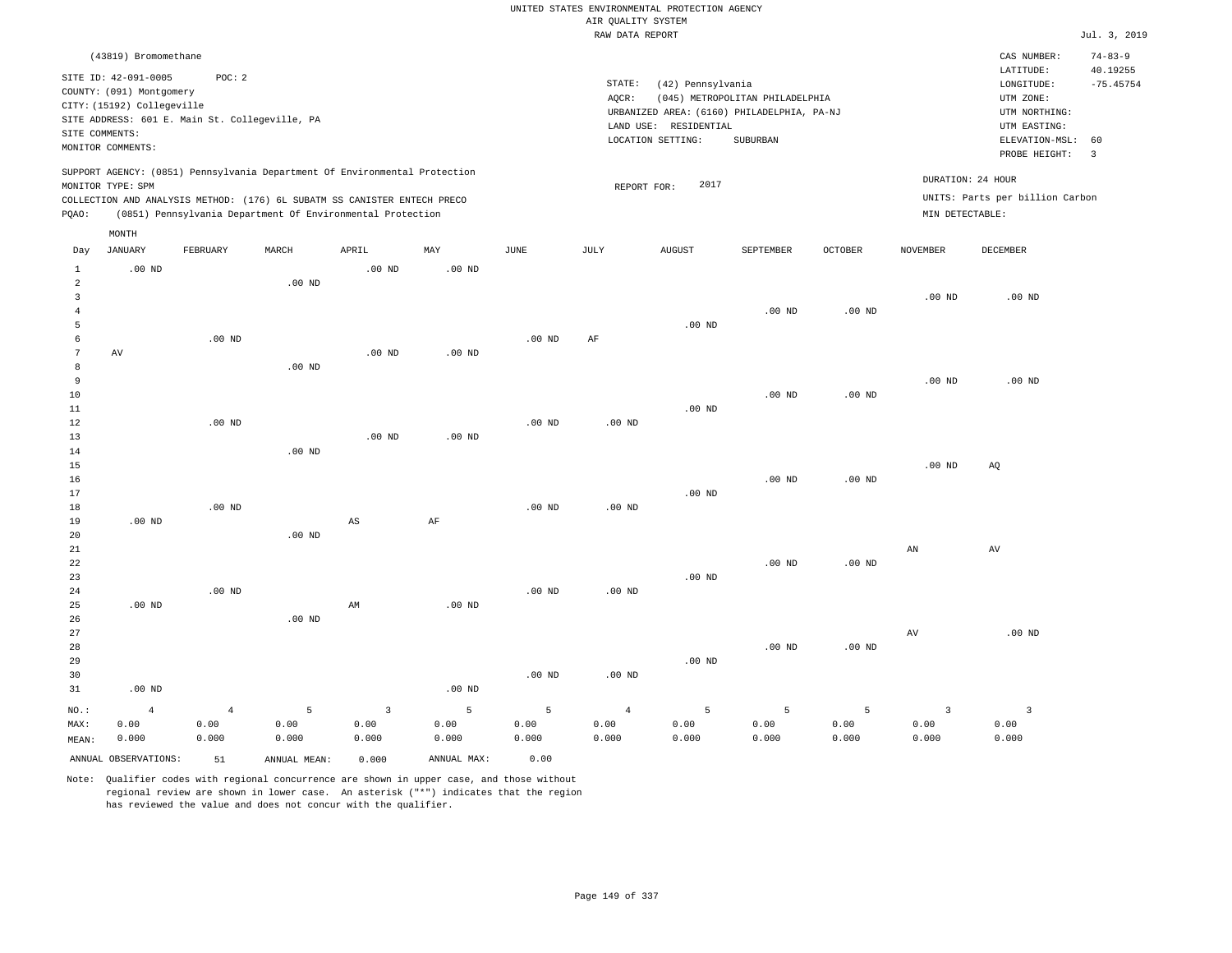|                         |                            |                                                |                        |                                                                            |                   |                   |                    | UNITED STATES ENVIRONMENTAL PROTECTION AGENCY |                                            |                   |                   |                                 |                         |
|-------------------------|----------------------------|------------------------------------------------|------------------------|----------------------------------------------------------------------------|-------------------|-------------------|--------------------|-----------------------------------------------|--------------------------------------------|-------------------|-------------------|---------------------------------|-------------------------|
|                         |                            |                                                |                        |                                                                            |                   |                   | AIR QUALITY SYSTEM |                                               |                                            |                   |                   |                                 |                         |
|                         |                            |                                                |                        |                                                                            |                   |                   | RAW DATA REPORT    |                                               |                                            |                   |                   |                                 | Jul. 3, 2019            |
|                         | (43819) Bromomethane       |                                                |                        |                                                                            |                   |                   |                    |                                               |                                            |                   |                   | CAS NUMBER:                     | $74 - 83 - 9$           |
|                         | SITE ID: 42-091-0005       | POC: 2                                         |                        |                                                                            |                   |                   | STATE:             | (42) Pennsylvania                             |                                            |                   |                   | LATITUDE:<br>LONGITUDE:         | 40.19255<br>$-75.45754$ |
|                         | COUNTY: (091) Montgomery   |                                                |                        |                                                                            |                   |                   | AOCR:              |                                               | (045) METROPOLITAN PHILADELPHIA            |                   |                   | UTM ZONE:                       |                         |
|                         | CITY: (15192) Collegeville |                                                |                        |                                                                            |                   |                   |                    |                                               | URBANIZED AREA: (6160) PHILADELPHIA, PA-NJ |                   |                   | UTM NORTHING:                   |                         |
|                         |                            | SITE ADDRESS: 601 E. Main St. Collegeville, PA |                        |                                                                            |                   |                   |                    | LAND USE: RESIDENTIAL                         |                                            |                   |                   | UTM EASTING:                    |                         |
|                         | SITE COMMENTS:             |                                                |                        |                                                                            |                   |                   |                    | LOCATION SETTING:                             | SUBURBAN                                   |                   |                   | ELEVATION-MSL:                  | 60                      |
|                         | MONITOR COMMENTS:          |                                                |                        |                                                                            |                   |                   |                    |                                               |                                            |                   |                   | PROBE HEIGHT:                   | $\overline{3}$          |
|                         |                            |                                                |                        | SUPPORT AGENCY: (0851) Pennsylvania Department Of Environmental Protection |                   |                   |                    |                                               |                                            |                   |                   | DURATION: 24 HOUR               |                         |
|                         | MONITOR TYPE: SPM          |                                                |                        | COLLECTION AND ANALYSIS METHOD: (176) 6L SUBATM SS CANISTER ENTECH PRECO   |                   |                   | REPORT FOR:        | 2018                                          |                                            |                   |                   | UNITS: Parts per billion Carbon |                         |
| PQAO:                   |                            |                                                |                        | (0851) Pennsylvania Department Of Environmental Protection                 |                   |                   |                    |                                               |                                            |                   |                   | MIN DETECTABLE: .0390523        |                         |
|                         |                            |                                                |                        |                                                                            |                   |                   |                    |                                               |                                            |                   |                   |                                 |                         |
| Day                     | MONTH<br><b>JANUARY</b>    | FEBRUARY                                       | MARCH                  | APRIL                                                                      | MAY               | <b>JUNE</b>       | JULY               | <b>AUGUST</b>                                 | SEPTEMBER                                  | OCTOBER           | <b>NOVEMBER</b>   | <b>DECEMBER</b>                 |                         |
| $\mathbf{1}$            |                            | .06S                                           |                        |                                                                            |                   | $.00$ ND          | $.00$ ND           |                                               |                                            |                   |                   |                                 |                         |
| $\overline{a}$          | AS                         |                                                |                        | .00 <sub>ND</sub>                                                          | $.00$ ND          |                   |                    |                                               |                                            |                   |                   |                                 |                         |
| $\overline{\mathbf{3}}$ |                            |                                                | $\mathbb{A}\mathbb{G}$ |                                                                            |                   |                   |                    |                                               |                                            |                   |                   |                                 |                         |
| $\overline{4}$          |                            |                                                |                        |                                                                            |                   |                   |                    |                                               |                                            |                   | .00 <sub>ND</sub> | $.00$ ND                        |                         |
| 5                       |                            |                                                |                        |                                                                            |                   |                   |                    |                                               | AF                                         | $.00$ ND          |                   |                                 |                         |
| 6                       |                            |                                                |                        |                                                                            |                   |                   |                    | $.00$ ND                                      |                                            |                   |                   |                                 |                         |
| $7\phantom{.0}$         |                            | .00 <sub>ND</sub>                              |                        |                                                                            |                   | $.00$ ND          | $.00$ ND           |                                               |                                            |                   |                   |                                 |                         |
| 8                       | $.00$ ND                   |                                                |                        | $.00$ ND                                                                   | $.00$ ND          |                   |                    |                                               |                                            |                   |                   |                                 |                         |
| 9                       |                            |                                                | .00 <sub>ND</sub>      |                                                                            |                   |                   |                    |                                               |                                            |                   |                   |                                 |                         |
| 10<br>11                |                            |                                                |                        |                                                                            |                   |                   |                    |                                               | $.00$ ND                                   | $.00$ ND          | .00 <sub>ND</sub> | $.00$ ND                        |                         |
| 12                      |                            |                                                |                        |                                                                            |                   |                   |                    | $.00$ ND                                      |                                            |                   |                   |                                 |                         |
| 13                      |                            | .00 <sub>ND</sub>                              |                        |                                                                            |                   | .00 <sub>ND</sub> | $.00$ ND           |                                               |                                            |                   |                   |                                 |                         |
| 14                      | .00 <sub>ND</sub>          |                                                |                        | .00 <sub>ND</sub>                                                          | AV                |                   |                    |                                               |                                            |                   |                   |                                 |                         |
| 15                      |                            |                                                | $.00$ ND               |                                                                            |                   |                   |                    |                                               |                                            |                   |                   |                                 |                         |
| 16                      |                            |                                                |                        |                                                                            |                   |                   |                    |                                               |                                            |                   | .00 <sub>ND</sub> | $.00$ ND                        |                         |
| 17                      |                            |                                                |                        |                                                                            |                   |                   |                    |                                               | .00 <sub>ND</sub>                          | $.00$ ND          |                   |                                 |                         |
| 18                      |                            |                                                |                        |                                                                            |                   |                   |                    | $.00$ ND                                      |                                            |                   |                   |                                 |                         |
| 19                      | .00 $ND$                   | $.00$ ND                                       |                        | $.00$ ND                                                                   |                   | $.00$ ND          | $.00$ ND           |                                               |                                            |                   |                   |                                 |                         |
| 20<br>21                |                            |                                                | $.00$ ND               |                                                                            | AV                |                   |                    |                                               |                                            |                   |                   |                                 |                         |
| 22                      |                            |                                                |                        |                                                                            |                   |                   |                    |                                               |                                            |                   | .00 <sub>ND</sub> | $.00$ ND                        |                         |
| 23                      |                            |                                                |                        |                                                                            |                   |                   |                    |                                               | $.00$ ND                                   | .00 <sub>ND</sub> |                   |                                 |                         |
| 24                      |                            |                                                |                        |                                                                            |                   |                   |                    | $.00$ ND                                      |                                            |                   |                   |                                 |                         |
| 25                      |                            | $.00$ ND                                       |                        |                                                                            |                   | $.00$ ND          | $.00$ ND           |                                               |                                            |                   |                   |                                 |                         |
| 26                      | .00 <sub>ND</sub>          |                                                |                        | $.00$ ND                                                                   | .00 <sub>ND</sub> |                   |                    |                                               |                                            |                   |                   |                                 |                         |
| 27                      |                            |                                                | $.00$ ND               |                                                                            |                   |                   |                    |                                               |                                            |                   |                   |                                 |                         |
| 28                      |                            |                                                |                        |                                                                            |                   |                   |                    |                                               |                                            |                   | .00 <sub>ND</sub> | $.00$ ND                        |                         |
| 29                      |                            |                                                |                        |                                                                            |                   |                   |                    |                                               | $.00$ ND                                   | .00 <sub>ND</sub> |                   |                                 |                         |
| 30                      |                            |                                                |                        |                                                                            |                   |                   |                    | AV                                            |                                            |                   |                   |                                 |                         |
| 31                      |                            |                                                |                        |                                                                            |                   |                   | .00 <sub>ND</sub>  |                                               |                                            |                   |                   |                                 |                         |
| NO.:                    | $\overline{4}$             | 5                                              | $\overline{4}$         | 5                                                                          | $\overline{3}$    | 5                 | $\epsilon$         | $\bf{4}$                                      | $\overline{4}$                             | 5                 | 5                 | 5                               |                         |
| MAX:                    | 0.00                       | .06                                            | 0.00                   | 0.00                                                                       | 0.00              | 0.00              | 0.00               | 0.00                                          | 0.00                                       | 0.00              | 0.00              | 0.00                            |                         |
| MEAN:                   | 0.000                      | .012                                           | 0.000                  | 0.000                                                                      | 0.000             | 0.000             | 0.000              | 0.000                                         | 0.000                                      | 0.000             | 0.000             | 0.000                           |                         |
|                         | ANNUAL OBSERVATIONS:       | 55                                             | ANNUAL MEAN:           | .001                                                                       | ANNUAL MAX:       | .06               |                    |                                               |                                            |                   |                   |                                 |                         |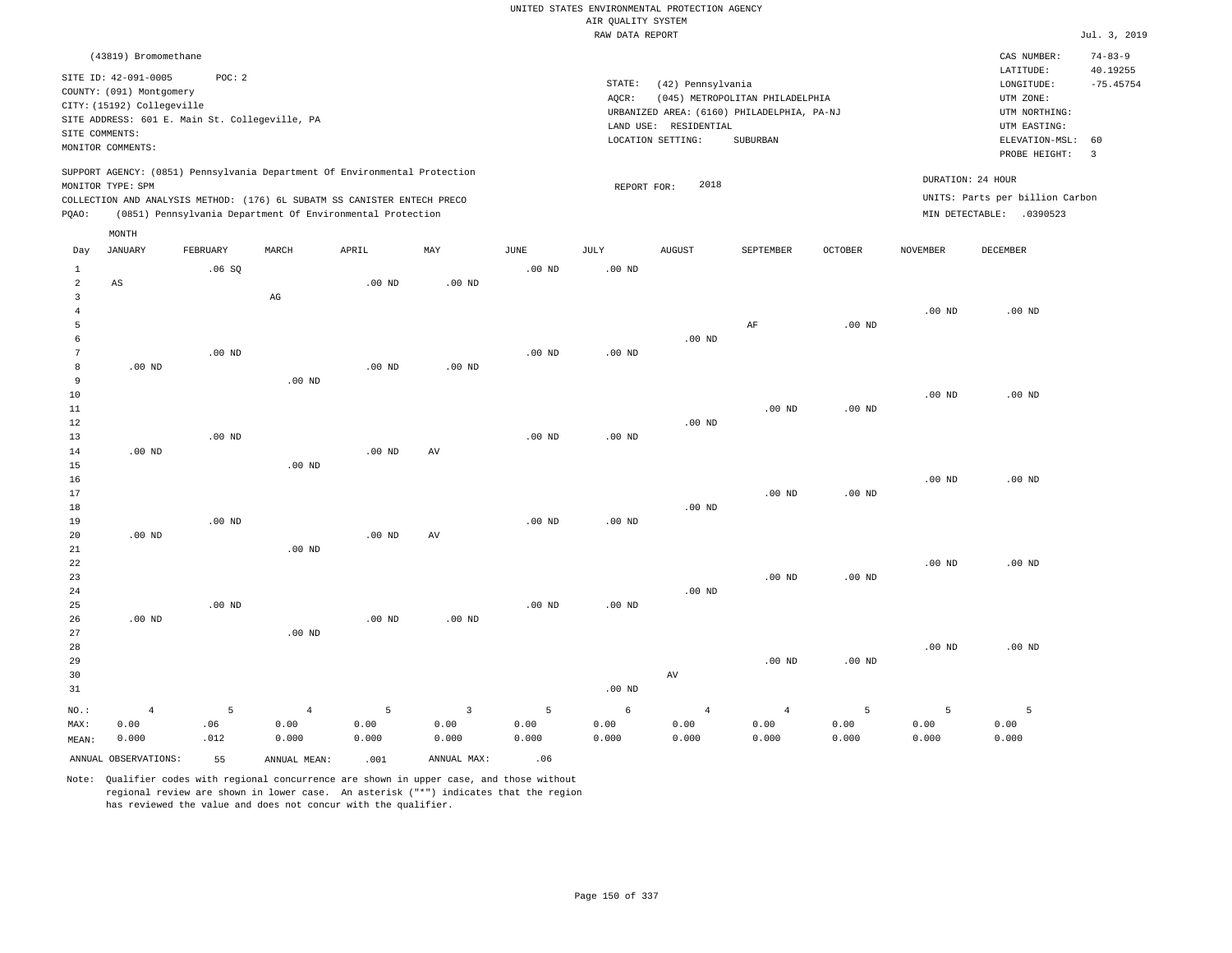# UNITED STATES ENVIRONMENTAL PROTECTION AGENCY AIR QUALITY SYSTEM

|                                                            |                                                                                                                       |                                                                                                                                                                                                                      |                   |                   |          |                   | RAW DATA REPORT |                                                                 |                                                                                           |                   |                   |                                                                                                          | Jul. 3, 2019                                             |
|------------------------------------------------------------|-----------------------------------------------------------------------------------------------------------------------|----------------------------------------------------------------------------------------------------------------------------------------------------------------------------------------------------------------------|-------------------|-------------------|----------|-------------------|-----------------|-----------------------------------------------------------------|-------------------------------------------------------------------------------------------|-------------------|-------------------|----------------------------------------------------------------------------------------------------------|----------------------------------------------------------|
|                                                            |                                                                                                                       | (43820) 1, 1, 2-Trichloroethane                                                                                                                                                                                      |                   |                   |          |                   |                 |                                                                 |                                                                                           |                   |                   | CAS NUMBER:                                                                                              | $79 - 00 - 5$                                            |
|                                                            | SITE ID: 42-091-0005<br>COUNTY: (091) Montgomery<br>CITY: (15192) Collegeville<br>SITE COMMENTS:<br>MONITOR COMMENTS: | POC: 2<br>SITE ADDRESS: 601 E. Main St. Collegeville, PA                                                                                                                                                             |                   |                   |          |                   | STATE:<br>AQCR: | (42) Pennsylvania<br>LAND USE: RESIDENTIAL<br>LOCATION SETTING: | (045) METROPOLITAN PHILADELPHIA<br>URBANIZED AREA: (6160) PHILADELPHIA, PA-NJ<br>SUBURBAN |                   |                   | LATITUDE:<br>LONGITUDE:<br>UTM ZONE:<br>UTM NORTHING:<br>UTM EASTING:<br>ELEVATION-MSL:<br>PROBE HEIGHT: | 40.19255<br>$-75.45754$<br>60<br>$\overline{\mathbf{3}}$ |
| PQAO:                                                      | MONITOR TYPE: SPM                                                                                                     | SUPPORT AGENCY: (0851) Pennsylvania Department Of Environmental Protection<br>COLLECTION AND ANALYSIS METHOD: (176) 6L SUBATM SS CANISTER ENTECH PRECO<br>(0851) Pennsylvania Department Of Environmental Protection |                   |                   |          |                   | REPORT FOR:     | 2013                                                            |                                                                                           |                   | MIN DETECTABLE:   | DURATION: 24 HOUR<br>UNITS: Parts per billion Carbon                                                     |                                                          |
| Day                                                        | MONTH<br><b>JANUARY</b>                                                                                               | FEBRUARY                                                                                                                                                                                                             | MARCH             | APRIL             | MAY      | JUNE              | JULY            | <b>AUGUST</b>                                                   | SEPTEMBER                                                                                 | <b>OCTOBER</b>    | <b>NOVEMBER</b>   | DECEMBER                                                                                                 |                                                          |
| $\mathbf{1}$<br>$\overline{a}$<br>3<br>$\overline{4}$<br>5 | $.00$ ND                                                                                                              | $.00$ ND                                                                                                                                                                                                             | $.00$ ND          | $.00$ ND          | $.00$ ND | $.00$ ND          | $.00$ ND        | .00 <sub>ND</sub>                                               | .00 <sub>ND</sub>                                                                         | $_{\rm AS}$       |                   |                                                                                                          |                                                          |
| 6<br>7<br>8<br>9<br>10                                     | $.00$ ND                                                                                                              | $.00$ ND                                                                                                                                                                                                             |                   | $.00$ ND          | $.00$ ND | $.00$ ND          | $.00$ ND        | $.00$ ND                                                        | $.00$ ND                                                                                  | .00 <sub>ND</sub> | .00 <sub>ND</sub> | $.00$ ND                                                                                                 |                                                          |
| 11<br>12<br>13<br>14<br>15                                 |                                                                                                                       | $.00$ ND                                                                                                                                                                                                             | .00 <sub>ND</sub> |                   |          | .00 <sub>ND</sub> | $.00$ ND        | $.00$ ND                                                        | $.00$ ND                                                                                  | .00 <sub>ND</sub> | $.00$ ND          | $.00$ ND                                                                                                 |                                                          |
| 16<br>17<br>18<br>19<br>20                                 | $.00$ ND                                                                                                              |                                                                                                                                                                                                                      | AF                | $.00$ ND          | AF       |                   |                 | .00CL                                                           | AF                                                                                        | AF                | .00 <sub>ND</sub> | $.00$ ND                                                                                                 |                                                          |
| 21<br>22<br>23<br>24                                       | $.00$ ND                                                                                                              | $.00$ ND                                                                                                                                                                                                             | $.00$ ND          | .00 <sub>ND</sub> | AF       | $.00$ ND          | $.00$ ND        |                                                                 |                                                                                           |                   | $.00$ ND          | $.00$ ND                                                                                                 |                                                          |
| 25<br>26<br>27<br>28                                       | $.00$ ND                                                                                                              | $.00$ ND                                                                                                                                                                                                             |                   | .00 <sub>ND</sub> | $.00$ ND | $.00$ ND          | $.00$ ND        | $.00$ ND                                                        | $.00$ ND                                                                                  | $.00$ ND          |                   |                                                                                                          |                                                          |

| 29<br>30 |       |       | AS    |       |          |       |       |       |       |          | $.00$ ND | .00 <sub>ND</sub> |
|----------|-------|-------|-------|-------|----------|-------|-------|-------|-------|----------|----------|-------------------|
| 31       |       |       |       |       |          |       |       |       |       | $.00$ ND |          |                   |
| NO.:     |       |       | 3     | - 5   | $\sim$ 3 | 5     | 5     | 5     | 4     | -4       |          |                   |
| MAX:     | 0.00  | 0.00  | 0.00  | 0.00  | 0.00     | 0.00  | 0.00  | 0.00  | 0.00  | 0.00     | 0.00     | 0.00              |
| MEAN:    | 0.000 | 0.000 | 0.000 | 0.000 | 0.000    | 0.000 | 0.000 | 0.000 | 0.000 | 0.000    | 0.000    | 0.000             |

ANNUAL OBSERVATIONS: 54 ANNUAL MEAN: 0.000 ANNUAL MAX: 0.00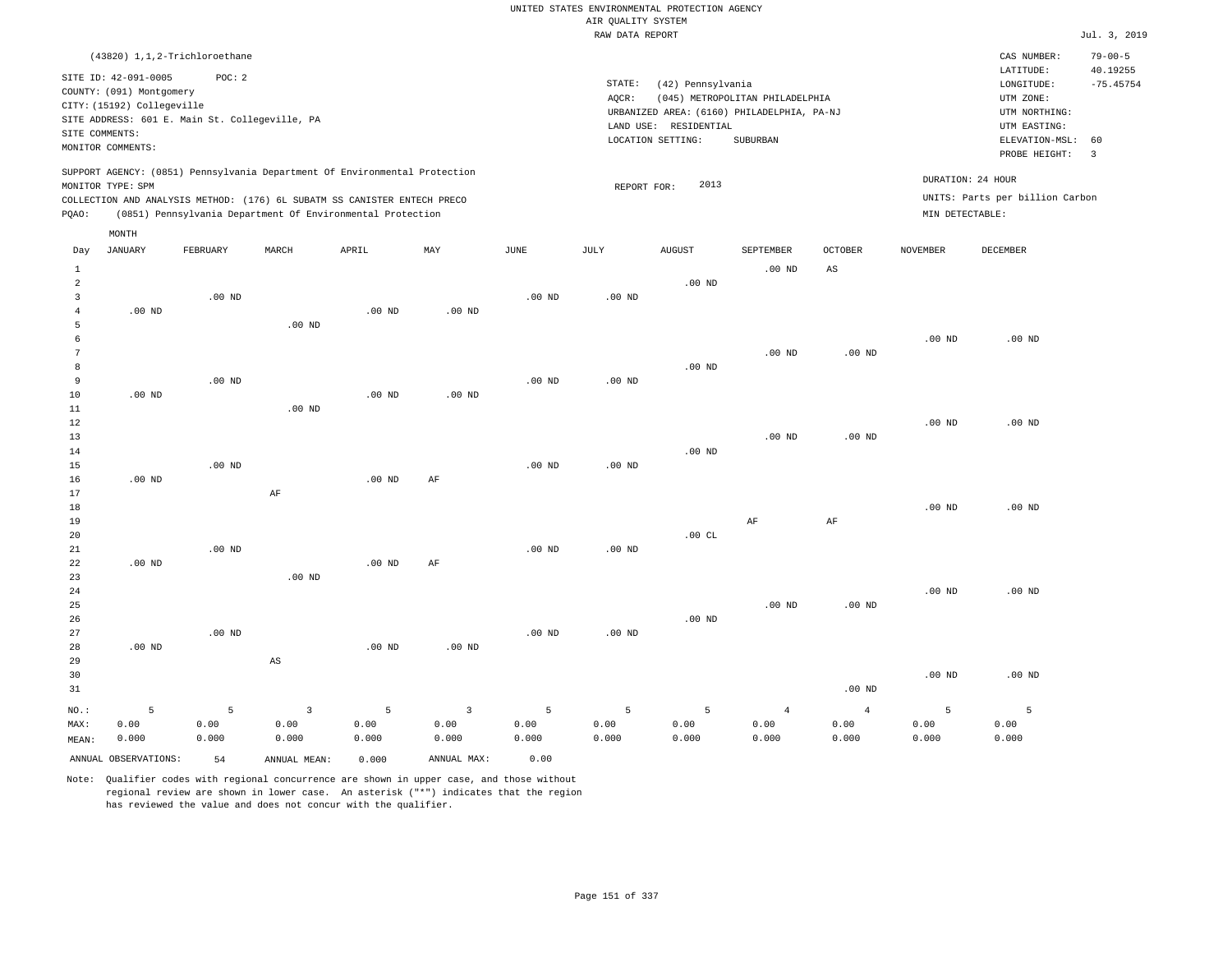| $(43820)$ 1,1,2-Trichloroethane                                                                                                                                                                                                                             |                                                                                                                                                                                 | CAS NUMBER:                                                                                                 | $79 - 00 - 5$           |
|-------------------------------------------------------------------------------------------------------------------------------------------------------------------------------------------------------------------------------------------------------------|---------------------------------------------------------------------------------------------------------------------------------------------------------------------------------|-------------------------------------------------------------------------------------------------------------|-------------------------|
| SITE ID: 42-091-0005<br>POC: 2<br>COUNTY: (091) Montgomery<br>CITY: (15192) Collegeville<br>SITE ADDRESS: 601 E. Main St. Collegeville, PA<br>SITE COMMENTS:<br>MONITOR COMMENTS:                                                                           | STATE:<br>(42) Pennsylvania<br>AOCR:<br>(045) METROPOLITAN PHILADELPHIA<br>URBANIZED AREA: (6160) PHILADELPHIA, PA-NJ<br>LAND USE: RESIDENTIAL<br>LOCATION SETTING:<br>SUBURBAN | LATITUDE:<br>LONGITUDE:<br>UTM ZONE:<br>UTM NORTHING:<br>UTM EASTING:<br>ELEVATION-MSL: 60<br>PROBE HEIGHT: | 40.19255<br>$-75.45754$ |
| SUPPORT AGENCY: (0851) Pennsylvania Department Of Environmental Protection<br>MONITOR TYPE: SPM<br>COLLECTION AND ANALYSIS METHOD: (176) 6L SUBATM SS CANISTER ENTECH PRECO<br>(0851) Pennsylvania Department Of Environmental Protection<br>POAO:<br>MONTH | 2014<br>REPORT FOR:                                                                                                                                                             | DURATION: 24 HOUR<br>UNITS: Parts per billion Carbon<br>MIN DETECTABLE:                                     |                         |

| Day            | JANUARY              | ${\tt FEBRUARY}$       | $\tt MARCH$  | APRIL    | MAY            | $_{\rm JUNE}$          | $\mathtt{JULY}$        | <b>AUGUST</b>  | SEPTEMBER      | $OCTOBER$         | NOVEMBER          | DECEMBER |
|----------------|----------------------|------------------------|--------------|----------|----------------|------------------------|------------------------|----------------|----------------|-------------------|-------------------|----------|
| $\mathbf{1}$   |                      |                        |              |          |                |                        |                        |                |                |                   | .00 <sub>ND</sub> | $.00$ ND |
| $\overline{a}$ |                      |                        |              |          |                |                        |                        |                | $.00$ ND       | $.00$ ND          |                   |          |
| 3              |                      |                        |              |          |                |                        |                        | $\rm AF$       |                |                   |                   |          |
| $\overline{4}$ |                      | $.00$ ND               |              |          |                | $.00$ ND               | .00 <sub>ND</sub>      |                |                |                   |                   |          |
| 5              | $.00$ ND             |                        |              | $.00$ ND | $.00$ ND       |                        |                        |                |                |                   |                   |          |
| 6              |                      |                        | $.00$ ND     |          |                |                        |                        |                |                |                   |                   |          |
| 7              |                      |                        |              |          |                |                        |                        |                |                |                   | $.00$ ND          | $.00$ ND |
| 8              |                      |                        |              |          |                |                        |                        |                | $.00$ ND       | .00 <sub>ND</sub> |                   |          |
| 9              |                      |                        |              |          |                |                        |                        | $.00$ ND       |                |                   |                   |          |
| 10             |                      | $\mathbb{A}\mathbb{S}$ |              |          |                | $.00$ ND               | $.00$ ND               |                |                |                   |                   |          |
| 11             | $.00$ ND             |                        |              | $.00$ ND | $.00$ ND       |                        |                        |                |                |                   |                   |          |
| 12             |                      |                        | $.00$ ND     |          |                |                        |                        |                |                |                   |                   |          |
| 13             |                      |                        |              |          |                |                        |                        |                | $.00$ ND       |                   | $.00~\mathrm{ND}$ | $\rm AF$ |
| 14<br>15       |                      |                        |              |          |                |                        |                        | $.00$ ND       |                | $.00$ ND          |                   |          |
| 16             |                      | $.00$ ND               |              |          |                | AS                     | $\rm{AF}$              |                |                |                   |                   |          |
| 17             | $.00$ ND             |                        |              | $.00$ ND | $.00$ ND       |                        |                        |                |                |                   |                   |          |
| 18             |                      |                        | $.00$ ND     |          |                |                        |                        |                |                |                   |                   |          |
| 19             |                      |                        |              |          |                |                        |                        |                |                |                   | $\rm{AF}$         | $.00$ ND |
| 20             |                      |                        |              |          |                |                        |                        |                | $.00$ ND       | $.00$ ND          |                   |          |
| 21             |                      |                        |              |          |                |                        |                        | $.00$ ND       |                |                   |                   |          |
| $2\sqrt{2}$    |                      | $.00$ ND               |              |          |                | $\mathbb{A}\mathbb{S}$ | $\mathbb{A}\mathbb{S}$ |                |                |                   |                   |          |
| 23             | $.00$ ND             |                        |              | $.00$ ND | $.00$ ND       |                        |                        |                |                |                   |                   |          |
| 24             |                      |                        | $.00$ ND     |          |                |                        |                        |                |                |                   |                   |          |
| 25             |                      |                        |              |          |                |                        |                        |                |                |                   | $.00$ ND          | $.00$ ND |
| 26             |                      |                        |              |          |                |                        |                        |                | $.00$ ND       | $.00$ ND          |                   |          |
| $2\,7$         |                      |                        |              |          |                |                        |                        | $.00$ ND       |                |                   |                   |          |
| 28             |                      | $.00$ ND               |              |          |                | .00 <sub>ND</sub>      | .00 <sub>ND</sub>      |                |                |                   |                   |          |
| 29             | $.00$ ND             |                        |              | $.00$ ND | $\rm AF$       |                        |                        |                |                |                   |                   |          |
| 30             |                      |                        | $.00$ ND     |          |                |                        |                        |                |                |                   |                   |          |
| 31             |                      |                        |              |          |                |                        |                        |                |                |                   |                   | $.00$ ND |
| $_{\rm NO.}$ : | 5                    | $\overline{4}$         | 5            | 5        | $\overline{4}$ | $\mathsf 3$            | 3                      | $\overline{4}$ | $\overline{5}$ | 5                 | $\overline{4}$    | 5        |
| MAX:           | 0.00                 | 0.00                   | 0.00         | 0.00     | 0.00           | 0.00                   | 0.00                   | 0.00           | 0.00           | 0.00              | 0.00              | 0.00     |
| MEAN:          | 0.000                | 0.000                  | 0.000        | 0.000    | 0.000          | 0.000                  | 0.000                  | 0.000          | 0.000          | 0.000             | 0.000             | 0.000    |
|                | ANNUAL OBSERVATIONS: | 52                     | ANNUAL MEAN: | 0.000    | ANNUAL MAX:    | 0.00                   |                        |                |                |                   |                   |          |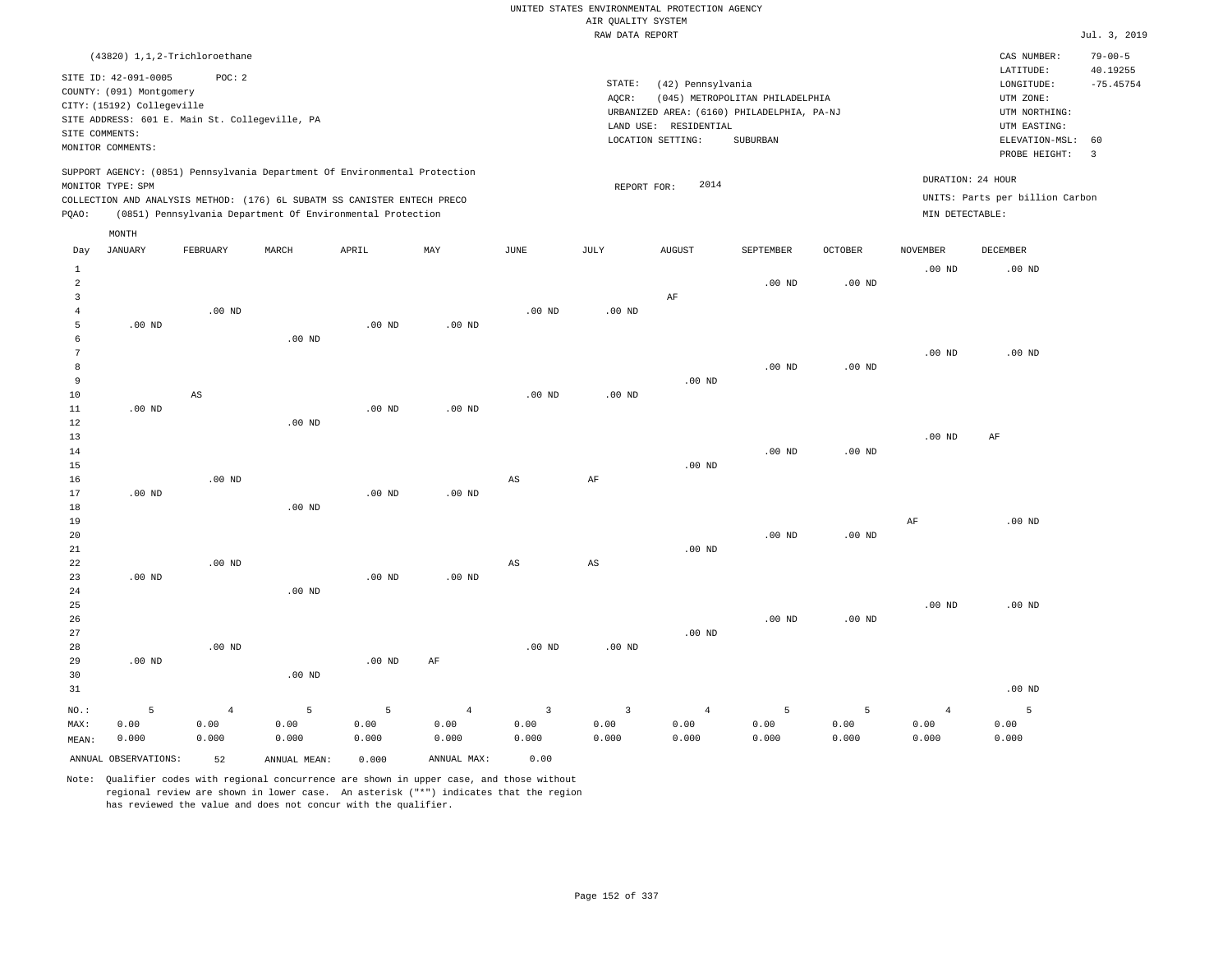| (43820) 1,1,2-Trichloroethane                                                                                                                                                                                                                               |                                                                                                                                                                                 | CAS NUMBER:                                                                                                 | $79 - 00 - 5$                |
|-------------------------------------------------------------------------------------------------------------------------------------------------------------------------------------------------------------------------------------------------------------|---------------------------------------------------------------------------------------------------------------------------------------------------------------------------------|-------------------------------------------------------------------------------------------------------------|------------------------------|
| SITE ID: 42-091-0005<br>POC: 2<br>COUNTY: (091) Montgomery<br>CITY: (15192) Collegeville<br>SITE ADDRESS: 601 E. Main St. Collegeville, PA<br>SITE COMMENTS:<br>MONITOR COMMENTS:                                                                           | STATE:<br>(42) Pennsylvania<br>(045) METROPOLITAN PHILADELPHIA<br>AOCR:<br>URBANIZED AREA: (6160) PHILADELPHIA, PA-NJ<br>LAND USE: RESIDENTIAL<br>LOCATION SETTING:<br>SUBURBAN | LATITUDE:<br>LONGITUDE:<br>UTM ZONE:<br>UTM NORTHING:<br>UTM EASTING:<br>ELEVATION-MSL: 60<br>PROBE HEIGHT: | 40.19255<br>$-75.45754$<br>3 |
| SUPPORT AGENCY: (0851) Pennsylvania Department Of Environmental Protection<br>MONITOR TYPE: SPM<br>COLLECTION AND ANALYSIS METHOD: (176) 6L SUBATM SS CANISTER ENTECH PRECO<br>(0851) Pennsylvania Department Of Environmental Protection<br>POAO:<br>MONTH | 2015<br>REPORT FOR:                                                                                                                                                             | DURATION: 24 HOUR<br>UNITS: Parts per billion Carbon<br>MIN DETECTABLE:                                     |                              |

| Day            | JANUARY                 | FEBRUARY       | MARCH                  | APRIL             | MAY         | JUNE           | JULY     | AUGUST         | SEPTEMBER | OCTOBER           | NOVEMBER          | DECEMBER                |
|----------------|-------------------------|----------------|------------------------|-------------------|-------------|----------------|----------|----------------|-----------|-------------------|-------------------|-------------------------|
| $\mathbf{1}$   |                         |                | $\mathbb{A}\mathbb{S}$ |                   |             |                |          |                |           |                   |                   |                         |
| $\overline{a}$ |                         |                |                        |                   |             |                |          |                |           |                   | .00 <sub>ND</sub> | $\rm AF$                |
| 3              |                         |                |                        |                   |             |                |          |                | $.00$ ND  | $.00$ ND          |                   |                         |
| $\overline{4}$ |                         |                |                        |                   |             |                |          | $.00$ ND       |           |                   |                   |                         |
| 5              |                         | $.00$ ND       |                        |                   |             | .00 $ND$       | $.00$ ND |                |           |                   |                   |                         |
| 6              | $.00$ ND                |                |                        | $.00$ ND          | $.00$ ND    |                |          |                |           |                   |                   |                         |
| 7              |                         |                | $.00$ ND               |                   |             |                |          |                |           |                   |                   |                         |
| 8              |                         |                |                        |                   |             |                |          |                |           |                   | .00 <sub>ND</sub> | $\rm AF$                |
| 9              |                         |                |                        |                   |             |                |          |                | $.00$ ND  | $.00$ ND          |                   |                         |
| 10             |                         |                |                        |                   |             |                |          | $\rm{AF}$      |           |                   |                   |                         |
| 11             |                         | $.00$ ND       |                        |                   |             | $.00$ ND       | $.00$ ND |                |           |                   |                   |                         |
| 12             | AF                      |                |                        | .00 <sub>ND</sub> | $.00$ ND    |                |          |                |           |                   |                   |                         |
| 13             |                         |                | $.00$ ND               |                   |             |                |          |                |           |                   |                   |                         |
| 14             |                         |                |                        |                   |             |                |          |                |           |                   | $.00$ ND          | $.00$ ND                |
| 15             |                         |                |                        |                   |             |                |          |                | $.00$ ND  | $.00$ ND          |                   |                         |
| 16             |                         |                |                        |                   |             |                |          | $.00$ ND       |           |                   |                   |                         |
| 17             |                         | $.00$ ND       |                        |                   |             | AS             | $.00$ ND |                |           |                   |                   |                         |
| 18             | $.00$ ND                |                |                        | $.00$ ND          | $.00$ ND    |                |          |                |           |                   |                   |                         |
| 19             |                         |                | $.00$ ND               |                   |             |                |          |                |           |                   |                   |                         |
| $20\,$         |                         |                |                        |                   |             |                |          |                |           |                   | .00 <sub>ND</sub> | $.00$ ND                |
| 21             |                         |                |                        |                   |             |                |          |                | $.00$ ND  | $.00$ ND          |                   |                         |
| 22             |                         |                |                        |                   |             |                |          | $\rm{AF}$      |           |                   |                   |                         |
| 23             |                         | $.00$ ND       |                        |                   |             | AF             | $.00$ ND |                |           |                   |                   |                         |
| 24             | AS                      |                |                        | .00 <sub>ND</sub> | $.00$ ND    |                |          |                |           |                   |                   |                         |
| 25             |                         |                | $.00$ ND               |                   |             |                |          |                |           |                   |                   |                         |
| 26             |                         |                |                        |                   |             |                |          |                |           |                   | $\rm{AF}$         | .00 $ND$                |
| 27             |                         |                |                        |                   |             |                |          |                | $.00$ ND  | .00 <sub>ND</sub> |                   |                         |
| 28             |                         |                |                        |                   |             |                |          | $.00$ ND       |           |                   |                   |                         |
| 29             |                         |                |                        |                   |             | $.00$ ND       | $.00$ ND |                |           |                   |                   |                         |
| 30             | .00 <sub>ND</sub>       |                |                        | $.00$ ND          | $.00$ ND    |                |          |                |           |                   |                   |                         |
| 31             |                         |                | $.00$ ND               |                   |             |                |          |                |           |                   |                   |                         |
| $_{\rm NO.}$ : | $\overline{\mathbf{3}}$ | $\overline{4}$ | $\mathsf S$            | $\mathsf S$       | 5           | $\overline{3}$ | 5        | $\overline{3}$ | 5         | 5                 | $\overline{4}$    | $\overline{\mathbf{3}}$ |
| MAX:           | 0.00                    | 0.00           | 0.00                   | 0.00              | 0.00        | 0.00           | 0.00     | 0.00           | 0.00      | 0.00              | 0.00              | 0.00                    |
| MEAN:          | 0.000                   | 0.000          | 0.000                  | 0.000             | 0.000       | 0.000          | 0.000    | 0.000          | 0.000     | 0.000             | 0.000             | 0.000                   |
|                | ANNUAL OBSERVATIONS:    | 50             | ANNUAL MEAN:           | 0.000             | ANNUAL MAX: | 0.00           |          |                |           |                   |                   |                         |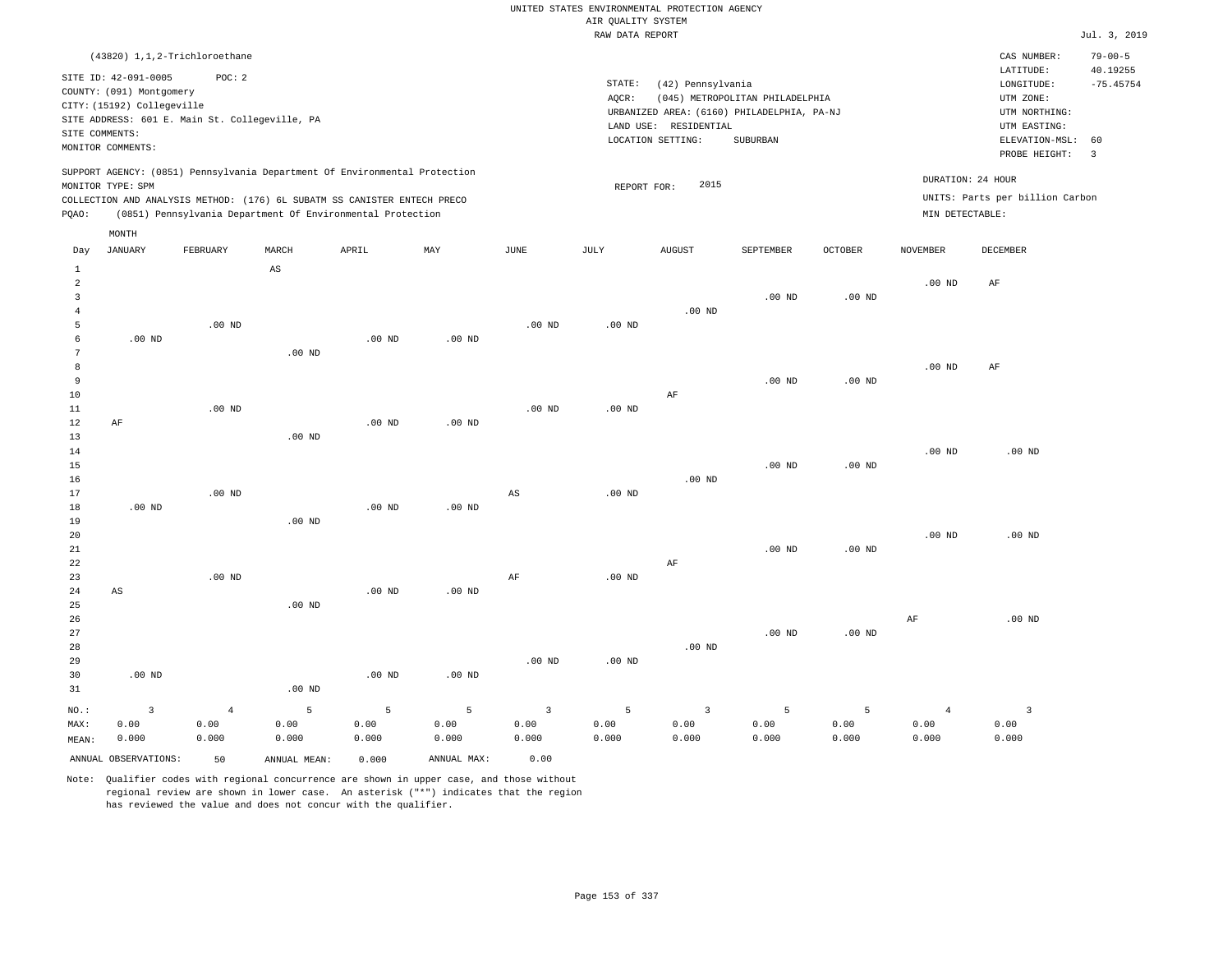|                                     | (43820) 1,1,2-Trichloroethane                                                                                                    |          |       |                                                                                                                                                                                                                      |     |      |                              |                                                                                                     |                                             |                |                                      | CAS NUMBER:                                                                                                 | $79 - 00 - 5$                |
|-------------------------------------|----------------------------------------------------------------------------------------------------------------------------------|----------|-------|----------------------------------------------------------------------------------------------------------------------------------------------------------------------------------------------------------------------|-----|------|------------------------------|-----------------------------------------------------------------------------------------------------|---------------------------------------------|----------------|--------------------------------------|-------------------------------------------------------------------------------------------------------------|------------------------------|
| SITE COMMENTS:<br>MONITOR COMMENTS: | SITE ID: 42-091-0005<br>COUNTY: (091) Montgomery<br>CITY: (15192) Collegeville<br>SITE ADDRESS: 601 E. Main St. Collegeville, PA | POC: 2   |       |                                                                                                                                                                                                                      |     |      | STATE:<br>AOCR:<br>LAND USE: | (42) Pennsylvania<br>URBANIZED AREA: (6160) PHILADELPHIA, PA-NJ<br>RESIDENTIAL<br>LOCATION SETTING: | (045) METROPOLITAN PHILADELPHIA<br>SUBURBAN |                |                                      | LATITUDE:<br>LONGITUDE:<br>UTM ZONE:<br>UTM NORTHING:<br>UTM EASTING:<br>ELEVATION-MSL: 60<br>PROBE HEIGHT: | 40.19255<br>$-75.45754$<br>3 |
| MONITOR TYPE: SPM<br>POAO:          |                                                                                                                                  |          |       | SUPPORT AGENCY: (0851) Pennsylvania Department Of Environmental Protection<br>COLLECTION AND ANALYSIS METHOD: (176) 6L SUBATM SS CANISTER ENTECH PRECO<br>(0851) Pennsylvania Department Of Environmental Protection |     |      | REPORT FOR:                  | 2016                                                                                                |                                             |                | DURATION: 24 HOUR<br>MIN DETECTABLE: | UNITS: Parts per billion Carbon                                                                             |                              |
| Day                                 | MONTH<br>JANUARY                                                                                                                 | FEBRUARY | MARCH | APRIL                                                                                                                                                                                                                | MAY | JUNE | JULY                         | AUGUST                                                                                              | SEPTEMBER                                   | <b>OCTOBER</b> | <b>NOVEMBER</b>                      | DECEMBER                                                                                                    |                              |

| 1              | $\rm{AF}$            |                         | $.00$ ND     |                |                |                 |                |                |                |          |                         |                   |
|----------------|----------------------|-------------------------|--------------|----------------|----------------|-----------------|----------------|----------------|----------------|----------|-------------------------|-------------------|
| $\overline{c}$ |                      |                         |              |                |                |                 |                |                |                |          | $.00$ ND                | $.00$ ND          |
| 3              |                      |                         |              |                |                |                 |                |                | TS             | $.00$ ND |                         |                   |
| $\overline{4}$ |                      |                         |              |                |                |                 |                | .00 $ND$       |                |          |                         |                   |
| 5              |                      |                         |              |                |                | $.00$ ND        | .00 $ND$       |                |                |          |                         |                   |
| 6              |                      | $.00$ ND                |              | $\rm{AF}$      | $.00$ ND       |                 |                |                |                |          |                         |                   |
| 7              | $.00$ ND             |                         | .00 $ND$     |                |                |                 |                |                |                |          |                         |                   |
| 8              |                      |                         |              |                |                |                 |                |                |                |          | $.00$ ND                | $.00$ ND          |
| 9              |                      |                         |              |                |                |                 |                |                | $.00$ ND       | $.00$ ND |                         |                   |
| $10$           |                      |                         |              |                |                |                 |                | $.00$ ND       |                |          |                         |                   |
| $11\,$         |                      |                         |              |                |                | $.00$ ND        | .00 $ND$       |                |                |          |                         |                   |
| 12             |                      | $\rm{AF}$               |              | $.00$ ND       | $.00$ ND       |                 |                |                |                |          |                         |                   |
| 13             | $.00$ ND             |                         | $.00$ ND     |                |                |                 |                |                |                |          |                         |                   |
| 14             |                      |                         |              |                |                |                 |                |                |                |          | AF                      | .00 <sub>ND</sub> |
| 15             |                      |                         |              |                |                |                 |                |                | $.00$ ND       | $.00$ ND |                         |                   |
| $16$           |                      |                         |              |                |                |                 |                | $.00$ ND       |                |          |                         |                   |
| 17             |                      |                         |              |                |                | $.00$ ND        | $\rm{AF}$      |                |                |          |                         |                   |
| 18             |                      | $.00$ ND                |              | $.00$ ND       | $.00$ ND       |                 |                |                |                |          |                         |                   |
| 19             | $.00$ ND             |                         | $.00$ ND     |                |                |                 |                |                |                |          |                         |                   |
| 20             |                      |                         |              |                |                |                 |                |                |                |          | $\rm AF$                | $.00$ ND          |
| $21\,$         |                      |                         |              |                |                |                 |                |                | $.00$ ND       | $.00$ ND |                         |                   |
| 22             |                      |                         |              |                |                |                 |                | $.00$ ND       |                |          |                         |                   |
| 23             |                      |                         |              |                |                | $.00$ ND        | $_{\rm AS}$    |                |                |          |                         |                   |
| 24             |                      | $.00$ ND                |              | $.00$ ND       | $_{\rm TS}$    |                 |                |                |                |          |                         |                   |
| 25             | $.00$ ND             |                         | $.00$ ND     |                |                |                 |                |                |                |          |                         |                   |
| 26             |                      |                         |              |                |                |                 |                |                |                |          | $.00$ ND                | $.00$ ND          |
| 27             |                      |                         |              |                |                |                 |                |                | $.00$ ND       | $.00$ ND |                         |                   |
| 28             |                      |                         |              |                |                |                 |                | $\rm{AF}$      |                |          |                         |                   |
| 29             |                      |                         |              |                |                | $.00$ ND        | $.00$ ND       |                |                |          |                         |                   |
| 30             |                      |                         |              | .00 $ND$       | .00 $ND$       |                 |                |                |                |          |                         |                   |
| 31             | $\operatorname{AV}$  |                         | $.00$ ND     |                |                |                 |                |                |                |          |                         |                   |
| $_{\rm NO.}$ : | $\overline{4}$       | $\overline{\mathbf{3}}$ | $\epsilon$   | $\overline{4}$ | $\overline{4}$ | $5\phantom{.0}$ | $\overline{3}$ | $\overline{4}$ | $\overline{4}$ | 5        | $\overline{\mathbf{3}}$ | 5                 |
| MAX:           | 0.00                 | 0.00                    | 0.00         | 0.00           | 0.00           | 0.00            | 0.00           | 0.00           | 0.00           | 0.00     | 0.00                    | 0.00              |
| MEAN:          | 0.000                | 0.000                   | 0.000        | 0.000          | 0.000          | 0.000           | 0.000          | 0.000          | 0.000          | 0.000    | 0.000                   | 0.000             |
|                | ANNUAL OBSERVATIONS: | 50                      | ANNUAL MEAN: | 0.000          | ANNUAL MAX:    | 0.00            |                |                |                |          |                         |                   |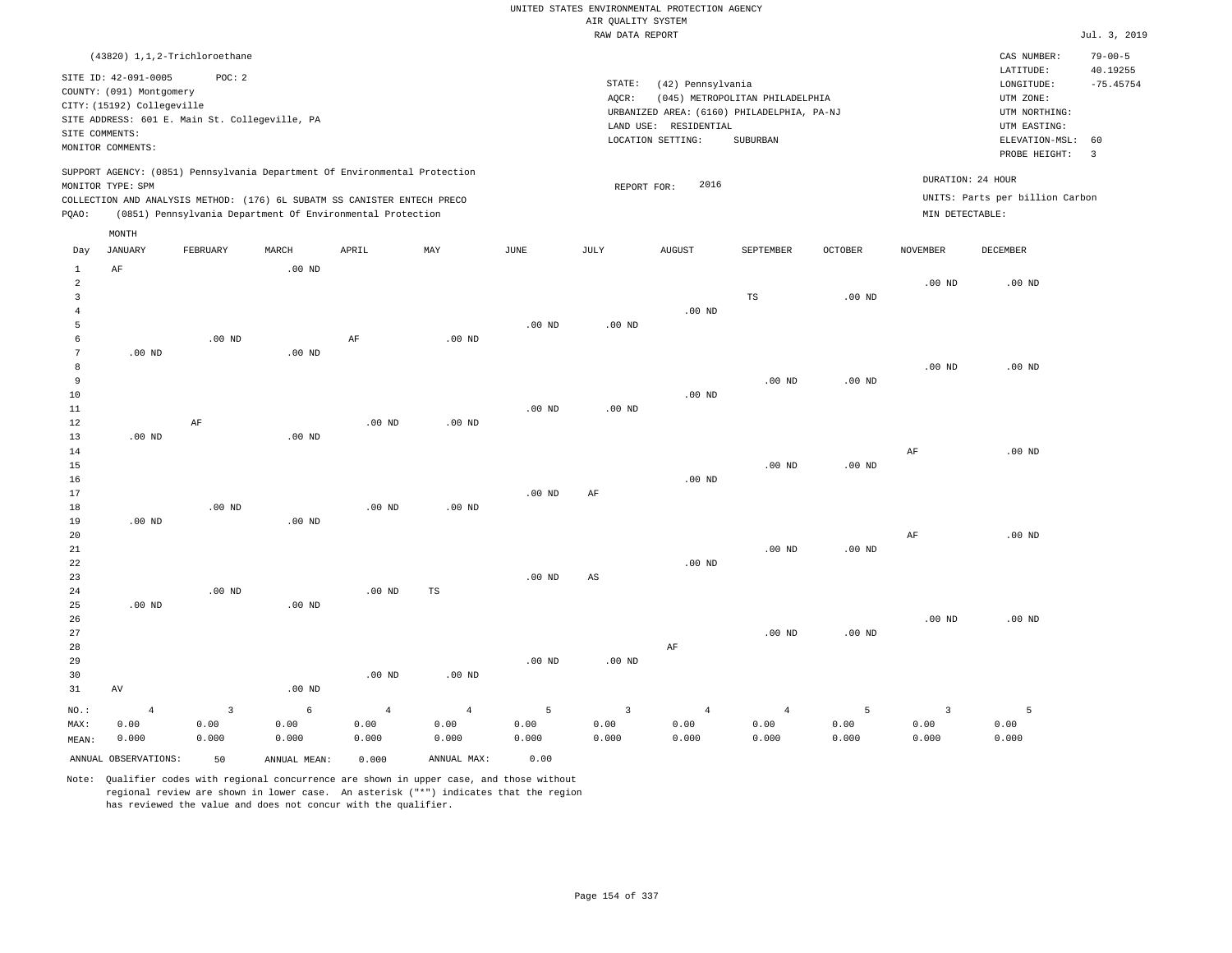|                                  |                            |                                                |               |                                                                            |                   |                   |                    | UNITED STATES ENVIRONMENTAL PROTECTION AGENCY |                                            |                |                        |                                 |                         |
|----------------------------------|----------------------------|------------------------------------------------|---------------|----------------------------------------------------------------------------|-------------------|-------------------|--------------------|-----------------------------------------------|--------------------------------------------|----------------|------------------------|---------------------------------|-------------------------|
|                                  |                            |                                                |               |                                                                            |                   |                   | AIR QUALITY SYSTEM |                                               |                                            |                |                        |                                 |                         |
|                                  |                            |                                                |               |                                                                            |                   |                   | RAW DATA REPORT    |                                               |                                            |                |                        |                                 | Jul. 3, 2019            |
|                                  |                            | (43820) 1,1,2-Trichloroethane                  |               |                                                                            |                   |                   |                    |                                               |                                            |                |                        | CAS NUMBER:                     | $79 - 00 - 5$           |
|                                  | SITE ID: 42-091-0005       | POC: 2                                         |               |                                                                            |                   |                   | STATE:             | (42) Pennsylvania                             |                                            |                |                        | LATITUDE:<br>LONGITUDE:         | 40.19255<br>$-75.45754$ |
|                                  | COUNTY: (091) Montgomery   |                                                |               |                                                                            |                   |                   | AQCR:              |                                               | (045) METROPOLITAN PHILADELPHIA            |                |                        | UTM ZONE:                       |                         |
|                                  | CITY: (15192) Collegeville |                                                |               |                                                                            |                   |                   |                    |                                               | URBANIZED AREA: (6160) PHILADELPHIA, PA-NJ |                |                        | UTM NORTHING:                   |                         |
|                                  |                            | SITE ADDRESS: 601 E. Main St. Collegeville, PA |               |                                                                            |                   |                   |                    | LAND USE: RESIDENTIAL                         |                                            |                |                        | UTM EASTING:                    |                         |
|                                  | SITE COMMENTS:             |                                                |               |                                                                            |                   |                   |                    | LOCATION SETTING:                             | SUBURBAN                                   |                |                        | ELEVATION-MSL:                  | 60                      |
|                                  | MONITOR COMMENTS:          |                                                |               |                                                                            |                   |                   |                    |                                               |                                            |                |                        | PROBE HEIGHT:                   | $\overline{3}$          |
|                                  |                            |                                                |               | SUPPORT AGENCY: (0851) Pennsylvania Department Of Environmental Protection |                   |                   |                    |                                               |                                            |                |                        | DURATION: 24 HOUR               |                         |
|                                  | MONITOR TYPE: SPM          |                                                |               |                                                                            |                   |                   | REPORT FOR:        | 2017                                          |                                            |                |                        |                                 |                         |
|                                  |                            |                                                |               | COLLECTION AND ANALYSIS METHOD: (176) 6L SUBATM SS CANISTER ENTECH PRECO   |                   |                   |                    |                                               |                                            |                |                        | UNITS: Parts per billion Carbon |                         |
| PQAO:                            |                            |                                                |               | (0851) Pennsylvania Department Of Environmental Protection                 |                   |                   |                    |                                               |                                            |                | MIN DETECTABLE:        |                                 |                         |
|                                  | MONTH                      |                                                |               |                                                                            |                   |                   |                    |                                               |                                            |                |                        |                                 |                         |
| Day                              | <b>JANUARY</b>             | FEBRUARY                                       | MARCH         | APRIL                                                                      | $\texttt{MAX}$    | JUNE              | JULY               | <b>AUGUST</b>                                 | SEPTEMBER                                  | <b>OCTOBER</b> | <b>NOVEMBER</b>        | DECEMBER                        |                         |
| $\mathbf{1}$                     | $.00$ ND                   |                                                |               | $.00$ ND                                                                   | $.00$ ND          |                   |                    |                                               |                                            |                |                        |                                 |                         |
| $\overline{a}$                   |                            |                                                | $.00$ ND      |                                                                            |                   |                   |                    |                                               |                                            |                |                        |                                 |                         |
| $\overline{3}$<br>$\overline{4}$ |                            |                                                |               |                                                                            |                   |                   |                    |                                               | $.00$ ND                                   | $.00$ ND       | .00 <sub>ND</sub>      | .00 <sub>ND</sub>               |                         |
| 5                                |                            |                                                |               |                                                                            |                   |                   |                    | $.00$ ND                                      |                                            |                |                        |                                 |                         |
| 6                                |                            | $.00$ ND                                       |               |                                                                            |                   | $.00$ ND          | AF                 |                                               |                                            |                |                        |                                 |                         |
| 7                                | $\,\mathrm{AV}$            |                                                |               | .00 <sub>ND</sub>                                                          | .00 <sub>ND</sub> |                   |                    |                                               |                                            |                |                        |                                 |                         |
| 8                                |                            |                                                | $.00$ ND      |                                                                            |                   |                   |                    |                                               |                                            |                |                        |                                 |                         |
| 9                                |                            |                                                |               |                                                                            |                   |                   |                    |                                               |                                            |                | .00 <sub>ND</sub>      | $.00$ ND                        |                         |
| 10                               |                            |                                                |               |                                                                            |                   |                   |                    |                                               | $.00$ ND                                   | $.00$ ND       |                        |                                 |                         |
| 11                               |                            |                                                |               |                                                                            |                   |                   |                    | $.00$ ND                                      |                                            |                |                        |                                 |                         |
| 12                               |                            | $.00$ ND                                       |               |                                                                            |                   | .00 <sub>ND</sub> | .00 <sub>ND</sub>  |                                               |                                            |                |                        |                                 |                         |
| 13                               |                            |                                                |               | $.00$ ND                                                                   | $.00$ ND          |                   |                    |                                               |                                            |                |                        |                                 |                         |
| 14<br>15                         |                            |                                                | $.00$ ND      |                                                                            |                   |                   |                    |                                               |                                            |                | .00 <sub>ND</sub>      | AQ                              |                         |
| 16                               |                            |                                                |               |                                                                            |                   |                   |                    |                                               | $.00$ ND                                   | $.00$ ND       |                        |                                 |                         |
| 17                               |                            |                                                |               |                                                                            |                   |                   |                    | $.00$ ND                                      |                                            |                |                        |                                 |                         |
| 18                               |                            | $.00$ ND                                       |               |                                                                            |                   | $.00$ ND          | .00 <sub>ND</sub>  |                                               |                                            |                |                        |                                 |                         |
| 19                               | .00 <sub>ND</sub>          |                                                |               | $\mathbb{A}\mathbb{S}$                                                     | $\rm AF$          |                   |                    |                                               |                                            |                |                        |                                 |                         |
| 20                               |                            |                                                | $.00$ ND      |                                                                            |                   |                   |                    |                                               |                                            |                |                        |                                 |                         |
| 21                               |                            |                                                |               |                                                                            |                   |                   |                    |                                               |                                            |                | $\mathbb{A}\mathbb{N}$ | $\operatorname{AV}$             |                         |
| 22                               |                            |                                                |               |                                                                            |                   |                   |                    |                                               | $.00$ ND                                   | $.00$ ND       |                        |                                 |                         |
| 23                               |                            |                                                |               |                                                                            |                   |                   |                    | .00 <sub>ND</sub>                             |                                            |                |                        |                                 |                         |
| 24<br>25                         | $.00$ ND                   | $.00$ ND                                       |               | AM                                                                         | $.00$ ND          | .00 <sub>ND</sub> | .00 <sub>ND</sub>  |                                               |                                            |                |                        |                                 |                         |
| 26                               |                            |                                                | $.00$ ND      |                                                                            |                   |                   |                    |                                               |                                            |                |                        |                                 |                         |
| 27                               |                            |                                                |               |                                                                            |                   |                   |                    |                                               |                                            |                | $\operatorname{AV}$    | $.00$ ND                        |                         |
| 28                               |                            |                                                |               |                                                                            |                   |                   |                    |                                               | $.00$ ND                                   | $.00$ ND       |                        |                                 |                         |
| 29                               |                            |                                                |               |                                                                            |                   |                   |                    | .00 <sub>ND</sub>                             |                                            |                |                        |                                 |                         |
| 30                               |                            |                                                |               |                                                                            |                   | $.00$ ND          | $.00$ ND           |                                               |                                            |                |                        |                                 |                         |
| 31                               | $.00$ ND                   |                                                |               |                                                                            | .00 <sub>ND</sub> |                   |                    |                                               |                                            |                |                        |                                 |                         |
| NO.:                             | $\overline{4}$             | $\overline{4}$                                 | 5             | $\overline{3}$                                                             | $\mathsf S$       | 5                 | $\overline{4}$     | 5                                             | 5                                          | 5              | $\overline{3}$         | $\overline{3}$                  |                         |
| MAX:                             | 0.00                       | 0.00                                           | 0.00          | 0.00                                                                       | 0.00              | 0.00              | 0.00               | 0.00                                          | 0.00                                       | 0.00           | 0.00                   | 0.00                            |                         |
| MEAN:                            | 0.000                      | 0.000                                          | 0.000         | 0.000                                                                      | 0.000             | 0.000             | 0.000              | 0.000                                         | 0.000                                      | 0.000          | 0.000                  | 0.000                           |                         |
|                                  | ANNUAL OBSERVATIONS:       | 51                                             | ANNUAL, MEAN: | 0.000                                                                      | ANNUAL MAX:       | 0.00              |                    |                                               |                                            |                |                        |                                 |                         |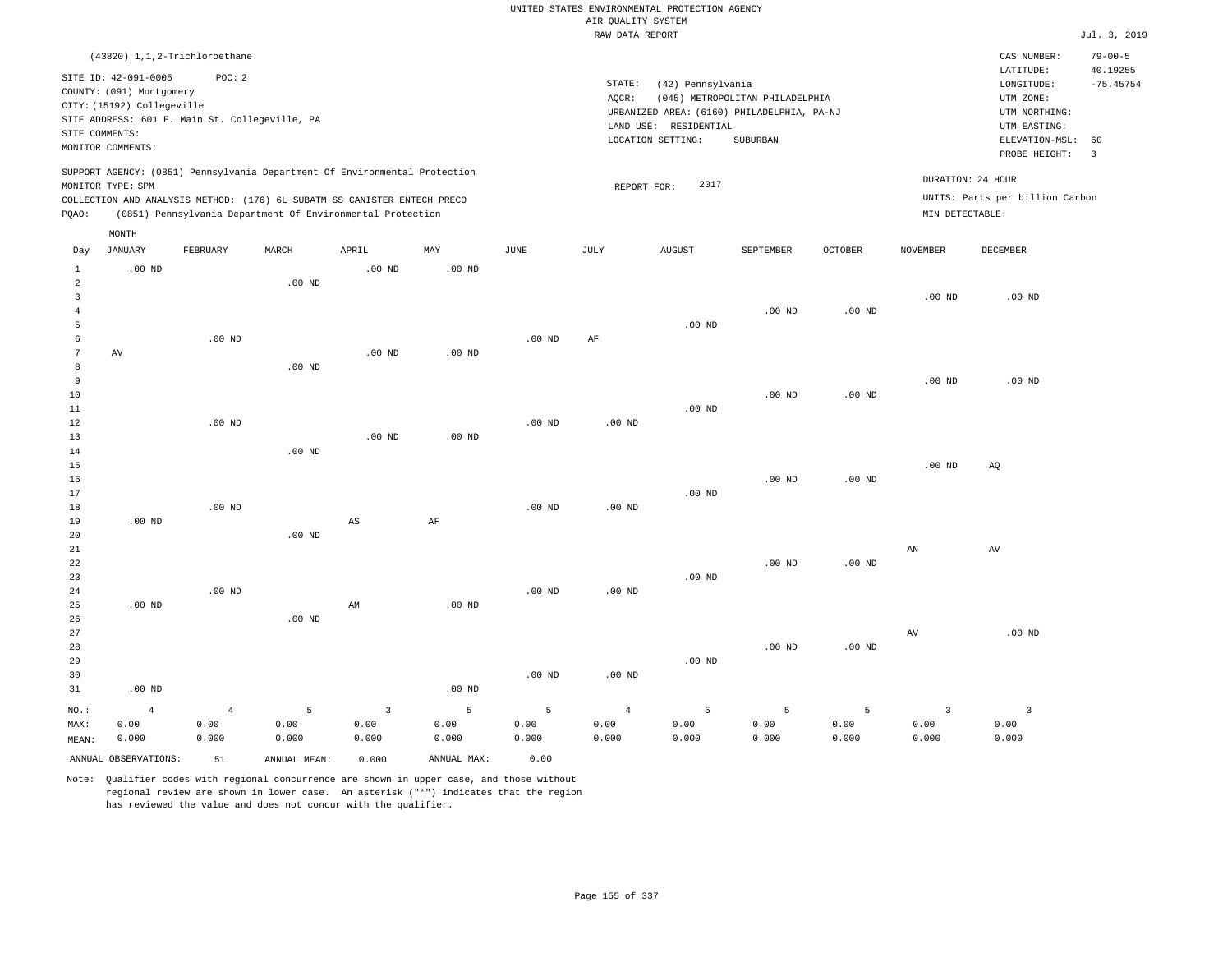|                                                |                                                                                                                                                                                            |                    |                                                                                                                                        |                    |                                 |                    | UNITED STATES ENVIRONMENTAL PROTECTION AGENCY |                                                                 |                                                                                                  |                    |                    |                                                                                                                         |                                                                  |
|------------------------------------------------|--------------------------------------------------------------------------------------------------------------------------------------------------------------------------------------------|--------------------|----------------------------------------------------------------------------------------------------------------------------------------|--------------------|---------------------------------|--------------------|-----------------------------------------------|-----------------------------------------------------------------|--------------------------------------------------------------------------------------------------|--------------------|--------------------|-------------------------------------------------------------------------------------------------------------------------|------------------------------------------------------------------|
|                                                |                                                                                                                                                                                            |                    |                                                                                                                                        |                    |                                 |                    | AIR QUALITY SYSTEM                            |                                                                 |                                                                                                  |                    |                    |                                                                                                                         |                                                                  |
|                                                |                                                                                                                                                                                            |                    |                                                                                                                                        |                    |                                 |                    | RAW DATA REPORT                               |                                                                 |                                                                                                  |                    |                    |                                                                                                                         | Jul. 3, 2019                                                     |
| SITE COMMENTS:                                 | $(43820)$ 1, 1, 2-Trichloroethane<br>SITE ID: 42-091-0005<br>COUNTY: (091) Montgomery<br>CITY: (15192) Collegeville<br>SITE ADDRESS: 601 E. Main St. Collegeville, PA<br>MONITOR COMMENTS: | POC: 2             |                                                                                                                                        |                    |                                 |                    | STATE:<br>AQCR:                               | (42) Pennsylvania<br>LAND USE: RESIDENTIAL<br>LOCATION SETTING: | (045) METROPOLITAN PHILADELPHIA<br>URBANIZED AREA: (6160) PHILADELPHIA, PA-NJ<br><b>SUBURBAN</b> |                    |                    | CAS NUMBER:<br>LATITUDE:<br>LONGITUDE:<br>UTM ZONE:<br>UTM NORTHING:<br>UTM EASTING:<br>ELEVATION-MSL:<br>PROBE HEIGHT: | $79 - 00 - 5$<br>40.19255<br>$-75.45754$<br>60<br>$\overline{3}$ |
|                                                |                                                                                                                                                                                            |                    | SUPPORT AGENCY: (0851) Pennsylvania Department Of Environmental Protection                                                             |                    |                                 |                    |                                               |                                                                 |                                                                                                  |                    |                    | DURATION: 24 HOUR                                                                                                       |                                                                  |
| PQAO:                                          | MONITOR TYPE: SPM                                                                                                                                                                          |                    | COLLECTION AND ANALYSIS METHOD: (176) 6L SUBATM SS CANISTER ENTECH PRECO<br>(0851) Pennsylvania Department Of Environmental Protection |                    |                                 |                    | REPORT FOR:                                   | 2018                                                            |                                                                                                  |                    |                    | UNITS: Parts per billion Carbon<br>MIN DETECTABLE: . 064813                                                             |                                                                  |
|                                                | MONTH                                                                                                                                                                                      |                    |                                                                                                                                        |                    |                                 |                    |                                               |                                                                 |                                                                                                  |                    |                    |                                                                                                                         |                                                                  |
| Day                                            | <b>JANUARY</b>                                                                                                                                                                             | FEBRUARY           | MARCH                                                                                                                                  | APRIL              | $_{\rm MAY}$                    | JUNE               | JULY                                          | <b>AUGUST</b>                                                   | SEPTEMBER                                                                                        | <b>OCTOBER</b>     | NOVEMBER           | DECEMBER                                                                                                                |                                                                  |
| $\mathbf{1}$<br>$\overline{a}$                 | AS                                                                                                                                                                                         | $.00$ ND           |                                                                                                                                        | $.00$ ND           | $.00$ ND                        | $.00$ ND           | $.00$ ND                                      |                                                                 |                                                                                                  |                    |                    |                                                                                                                         |                                                                  |
| $\overline{\mathbf{3}}$<br>$\overline{4}$<br>5 |                                                                                                                                                                                            |                    | $_{\rm AG}$                                                                                                                            |                    |                                 |                    |                                               |                                                                 | AF                                                                                               | $.00$ ND           | .00 <sub>ND</sub>  | $.00$ ND                                                                                                                |                                                                  |
| 6<br>$7\phantom{.0}$<br>8                      | $.00$ ND                                                                                                                                                                                   | $.00$ ND           |                                                                                                                                        | $.00$ ND           | $.00$ ND                        | .00 <sub>ND</sub>  | .00 <sub>ND</sub>                             | $.00$ ND                                                        |                                                                                                  |                    |                    |                                                                                                                         |                                                                  |
| 9<br>$10$<br>$1\,1$                            |                                                                                                                                                                                            |                    | $.00$ ND                                                                                                                               |                    |                                 |                    |                                               |                                                                 | $.00$ ND                                                                                         | .00 <sub>ND</sub>  | .00 <sub>ND</sub>  | $.00$ ND                                                                                                                |                                                                  |
| 12<br>13<br>$1\,4$                             | $.00$ ND                                                                                                                                                                                   | $.00$ ND           |                                                                                                                                        | .00 <sub>ND</sub>  | AV                              | $.00$ ND           | $.00$ ND                                      | $.00$ ND                                                        |                                                                                                  |                    |                    |                                                                                                                         |                                                                  |
| 15<br>16<br>17                                 |                                                                                                                                                                                            |                    | $.00$ ND                                                                                                                               |                    |                                 |                    |                                               |                                                                 | $.00$ ND                                                                                         | $.00$ ND           | .00 <sub>ND</sub>  | $.00$ ND                                                                                                                |                                                                  |
| $1\,8$<br>19<br>20                             | $.00$ ND                                                                                                                                                                                   | .00 <sub>ND</sub>  |                                                                                                                                        | $.00$ ND           | AV                              | $.00$ ND           | $.00$ ND                                      | .00 <sub>ND</sub>                                               |                                                                                                  |                    |                    |                                                                                                                         |                                                                  |
| 21<br>22<br>23<br>24                           |                                                                                                                                                                                            |                    | $.00$ ND                                                                                                                               |                    |                                 |                    |                                               | $.00$ ND                                                        | $.00$ ND                                                                                         | $.00$ ND           | $.00$ ND           | $.00$ ND                                                                                                                |                                                                  |
| 25<br>26<br>27                                 | $.00$ ND                                                                                                                                                                                   | $.00$ ND           | $.00$ ND                                                                                                                               | .00 <sub>ND</sub>  | .00 <sub>ND</sub>               | .00 <sub>ND</sub>  | .00 <sub>ND</sub>                             |                                                                 |                                                                                                  |                    |                    |                                                                                                                         |                                                                  |
| 28<br>29<br>30<br>31                           |                                                                                                                                                                                            |                    |                                                                                                                                        |                    |                                 |                    | $.00$ ND                                      | AV                                                              | $.00$ ND                                                                                         | .00 <sub>ND</sub>  | $.00$ ND           | $.00$ ND                                                                                                                |                                                                  |
| NO.:<br>MAX:<br>MEAN:                          | $\overline{4}$<br>0.00<br>0.000                                                                                                                                                            | 5<br>0.00<br>0.000 | $\overline{4}$<br>0.00<br>0.000                                                                                                        | 5<br>0.00<br>0.000 | $\overline{3}$<br>0.00<br>0.000 | 5<br>0.00<br>0.000 | 6<br>0.00<br>0.000                            | $\overline{4}$<br>0.00<br>0.000                                 | $4\overline{ }$<br>0.00<br>0.000                                                                 | 5<br>0.00<br>0.000 | 5<br>0.00<br>0.000 | 5<br>0.00<br>0.000                                                                                                      |                                                                  |
|                                                | ANNUAL OBSERVATIONS:                                                                                                                                                                       | 55                 | ANNUAL MEAN:                                                                                                                           | 0.000              | ANNUAL MAX:                     | 0.00               |                                               |                                                                 |                                                                                                  |                    |                    |                                                                                                                         |                                                                  |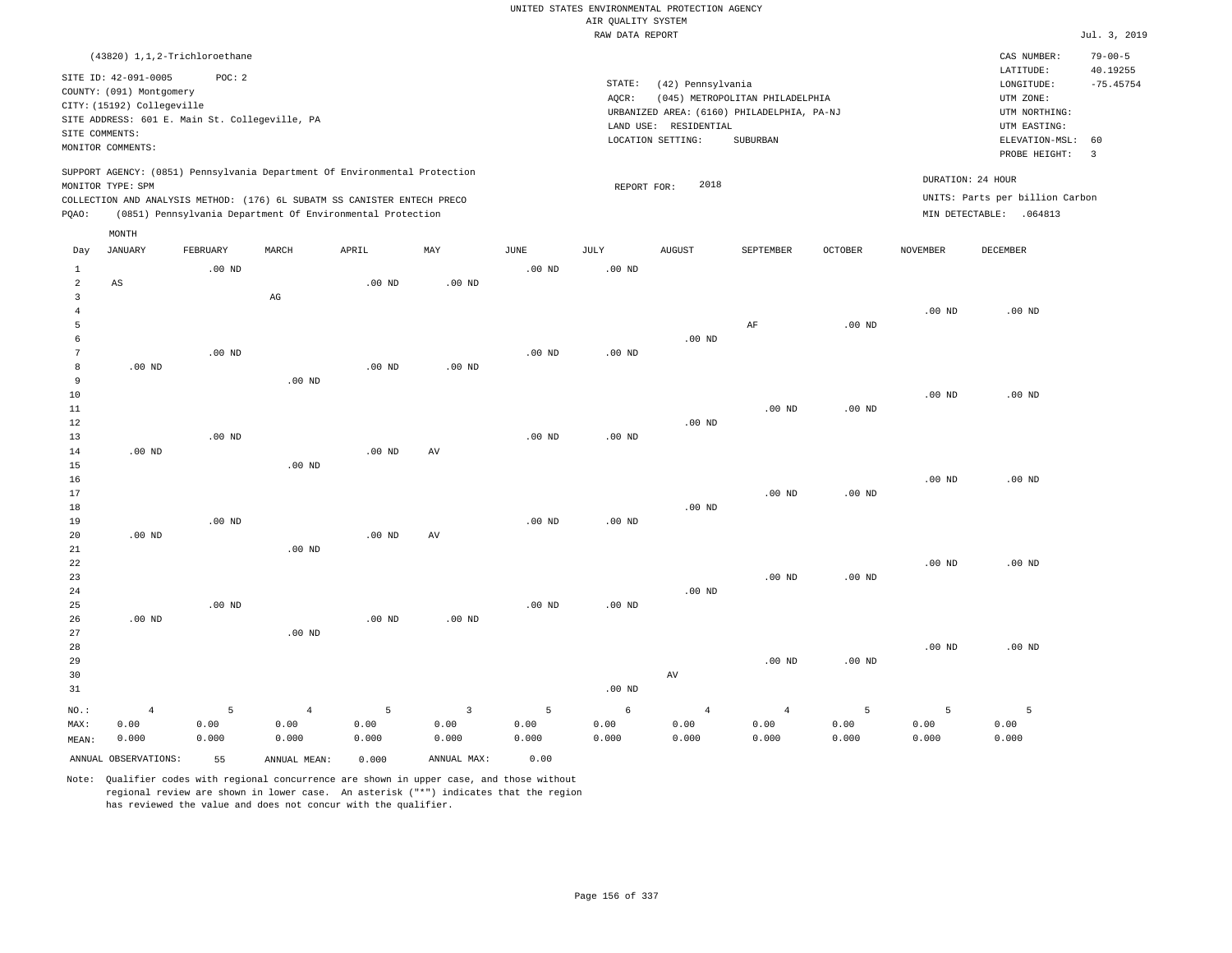|                 | (43821) 1, 1, 2-Trichloro-1, 2, 2-trifluoroe   |          |                        |                                                                            |                |       |             |                       |                                            |                        |                 | CAS NUMBER:                     | $76 - 13 - 1$           |
|-----------------|------------------------------------------------|----------|------------------------|----------------------------------------------------------------------------|----------------|-------|-------------|-----------------------|--------------------------------------------|------------------------|-----------------|---------------------------------|-------------------------|
|                 | SITE ID: 42-091-0005                           | POC: 2   |                        |                                                                            |                |       |             |                       |                                            |                        |                 | LATITUDE:                       | 40.19255                |
|                 | COUNTY: (091) Montgomery                       |          |                        |                                                                            |                |       | STATE:      | (42) Pennsylvania     |                                            |                        |                 | LONGITUDE:                      | $-75.45754$             |
|                 | CITY: (15192) Collegeville                     |          |                        |                                                                            |                |       | AOCR:       |                       | (045) METROPOLITAN PHILADELPHIA            |                        |                 | UTM ZONE:                       |                         |
|                 | SITE ADDRESS: 601 E. Main St. Collegeville, PA |          |                        |                                                                            |                |       |             |                       | URBANIZED AREA: (6160) PHILADELPHIA, PA-NJ |                        |                 | UTM NORTHING:                   |                         |
|                 | SITE COMMENTS:                                 |          |                        |                                                                            |                |       |             | LAND USE: RESIDENTIAL |                                            |                        |                 | UTM EASTING:                    |                         |
|                 | MONITOR COMMENTS:                              |          |                        |                                                                            |                |       |             | LOCATION SETTING:     | SUBURBAN                                   |                        |                 | ELEVATION-MSL: 60               |                         |
|                 |                                                |          |                        |                                                                            |                |       |             |                       |                                            |                        |                 | PROBE HEIGHT:                   | $\overline{\mathbf{3}}$ |
|                 |                                                |          |                        | SUPPORT AGENCY: (0851) Pennsylvania Department Of Environmental Protection |                |       |             |                       |                                            |                        |                 | DURATION: 24 HOUR               |                         |
|                 | MONITOR TYPE: SPM                              |          |                        | COLLECTION AND ANALYSIS METHOD: (176) 6L Subatm SS Canister Entech Preco   |                |       | REPORT FOR: | 2013                  |                                            |                        |                 | UNITS: Parts per billion Carbon |                         |
| POAO:           |                                                |          |                        | (0851) Pennsylvania Department Of Environmental Protection                 |                |       |             |                       |                                            |                        | MIN DETECTABLE: |                                 |                         |
|                 |                                                |          |                        |                                                                            |                |       |             |                       |                                            |                        |                 |                                 |                         |
|                 | MONTH                                          |          |                        |                                                                            |                |       |             |                       |                                            |                        |                 |                                 |                         |
| Day             | <b>JANUARY</b>                                 | FEBRUARY | MARCH                  | APRIL                                                                      | MAY            | JUNE  | <b>JULY</b> | <b>AUGUST</b>         | SEPTEMBER                                  | <b>OCTOBER</b>         | <b>NOVEMBER</b> | DECEMBER                        |                         |
| $\mathbf{1}$    |                                                |          |                        |                                                                            |                |       |             |                       | .18SQ                                      | $\mathbb{A}\mathbb{S}$ |                 |                                 |                         |
| $\overline{a}$  |                                                |          |                        |                                                                            |                |       |             | .16S                  |                                            |                        |                 |                                 |                         |
| $\overline{3}$  |                                                | .18S     |                        |                                                                            |                | .22S  | .17S        |                       |                                            |                        |                 |                                 |                         |
| $\overline{4}$  | .20SQ                                          |          |                        | .18SQ                                                                      | .19SQ          |       |             |                       |                                            |                        |                 |                                 |                         |
| 5               |                                                |          | .20 SQ                 |                                                                            |                |       |             |                       |                                            |                        |                 |                                 |                         |
| 6               |                                                |          |                        |                                                                            |                |       |             |                       |                                            |                        | .19SQ           | .21 QX                          |                         |
| $7\phantom{.0}$ |                                                |          |                        |                                                                            |                |       |             |                       | .19SQ                                      | .16S                   |                 |                                 |                         |
| 8               |                                                |          |                        |                                                                            |                |       |             | .18S                  |                                            |                        |                 |                                 |                         |
| 9               |                                                | .22S     |                        |                                                                            |                | .20S  | .19S        |                       |                                            |                        |                 |                                 |                         |
| $10$            | .23SQ                                          |          |                        | .17SQ                                                                      | .19SQ          |       |             |                       |                                            |                        |                 |                                 |                         |
| 11              |                                                |          | .21 SQ                 |                                                                            |                |       |             |                       |                                            |                        |                 |                                 |                         |
| $12$<br>13      |                                                |          |                        |                                                                            |                |       |             |                       | .20SQ                                      | .22 CC                 | .18S            | .17SQ                           |                         |
| 14              |                                                |          |                        |                                                                            |                |       |             | .18S                  |                                            |                        |                 |                                 |                         |
| 15              |                                                | .21 SQ   |                        |                                                                            |                | .19SQ | .21 SQ      |                       |                                            |                        |                 |                                 |                         |
| 16              | .19S                                           |          |                        | .18S                                                                       | AF             |       |             |                       |                                            |                        |                 |                                 |                         |
| 17              |                                                |          | AF                     |                                                                            |                |       |             |                       |                                            |                        |                 |                                 |                         |
| $1\,8$          |                                                |          |                        |                                                                            |                |       |             |                       |                                            |                        | .20SQ           | .17SQ                           |                         |
| 19              |                                                |          |                        |                                                                            |                |       |             |                       | AF                                         | AF                     |                 |                                 |                         |
| 20              |                                                |          |                        |                                                                            |                |       |             | .18CL                 |                                            |                        |                 |                                 |                         |
| 21              |                                                | .20SQ    |                        |                                                                            |                | .19S  | .17S        |                       |                                            |                        |                 |                                 |                         |
| 22              | .18S                                           |          |                        | .18S                                                                       | AF             |       |             |                       |                                            |                        |                 |                                 |                         |
| 23              |                                                |          | .20S                   |                                                                            |                |       |             |                       |                                            |                        |                 |                                 |                         |
| 24              |                                                |          |                        |                                                                            |                |       |             |                       |                                            |                        | .20SQ           | .18SQ                           |                         |
| 25              |                                                |          |                        |                                                                            |                |       |             |                       | .17SQ                                      | .23SQ                  |                 |                                 |                         |
| 26              |                                                |          |                        |                                                                            |                |       |             | .16S                  |                                            |                        |                 |                                 |                         |
| 27              |                                                | .19SQ    |                        |                                                                            |                | .17SQ | .18S        |                       |                                            |                        |                 |                                 |                         |
| 28              | .19S                                           |          |                        | .19S                                                                       | .20S           |       |             |                       |                                            |                        |                 |                                 |                         |
| 29              |                                                |          | $\mathbb{A}\mathbb{S}$ |                                                                            |                |       |             |                       |                                            |                        |                 |                                 |                         |
| 30              |                                                |          |                        |                                                                            |                |       |             |                       |                                            |                        | .19S            | .20S                            |                         |
| 31              |                                                |          |                        |                                                                            |                |       |             |                       |                                            | .18S                   |                 |                                 |                         |
| NO.:            | 5                                              | 5        | $\overline{3}$         | 5                                                                          | $\overline{3}$ | 5     | 5           | 5                     | $\overline{4}$                             | $\overline{4}$         | 5               | 5                               |                         |
| MAX:            | .23                                            | .22      | .21                    | .19                                                                        | .20            | .22   | .21         | $.18\,$               | .20                                        | .23                    | .20             | .21                             |                         |
| MEAN:           | .198                                           | .200     | .203                   | .180                                                                       | .193           | .194  | .184        | .172                  | .185                                       | .198                   | .192            | .186                            |                         |
|                 | ANNUAL OBSERVATIONS:                           | 54       | ANNUAL MEAN:           | .190                                                                       | ANNUAL MAX:    | .23   |             |                       |                                            |                        |                 |                                 |                         |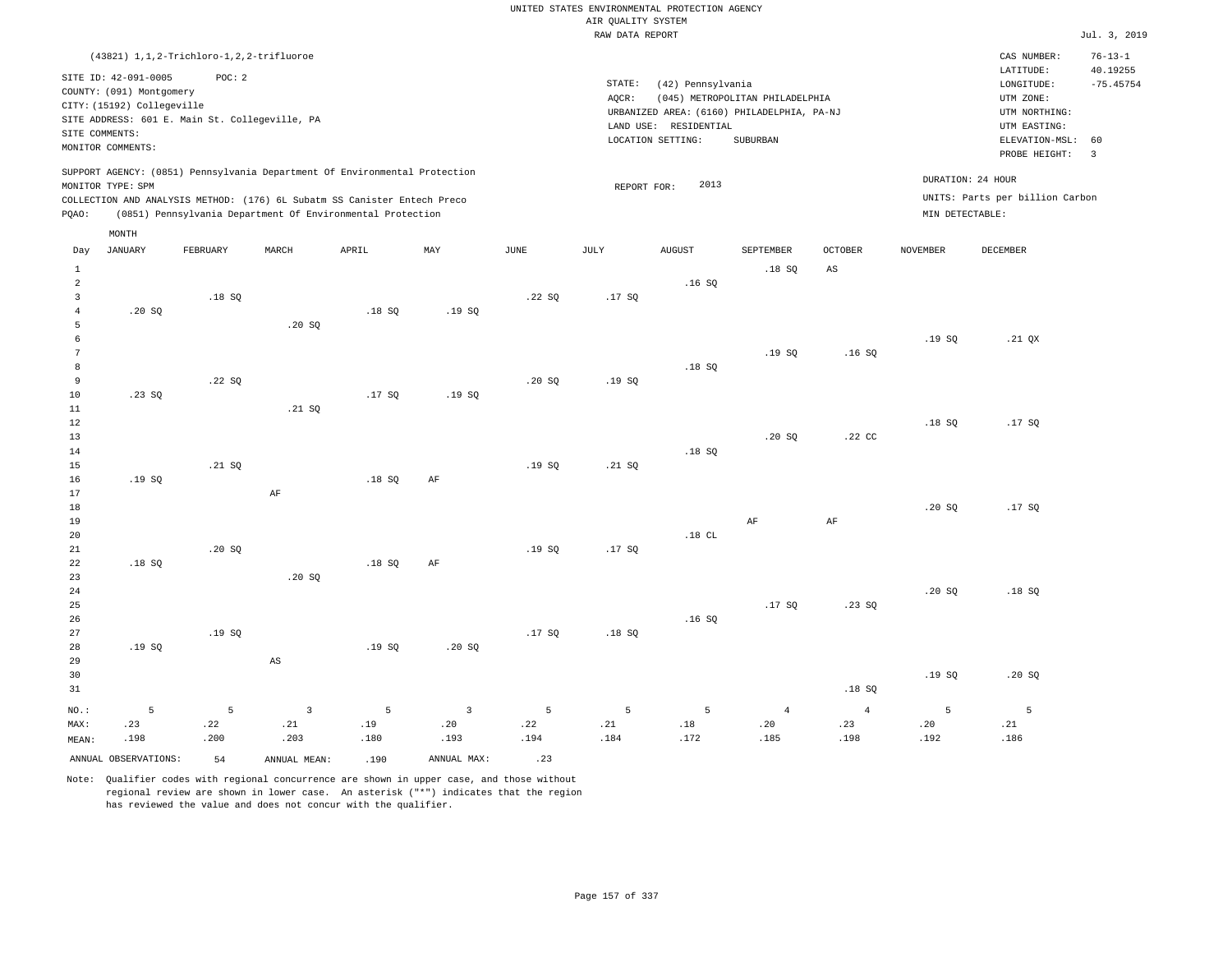|       |                                     | $(43821)$ 1, 1, 2-Trichloro-1, 2, 2-trifluoroe                             |       |       |     |      |           |                     |                                            |                |                 | CAS NUMBER:                     | $76 - 13 - 1$ |
|-------|-------------------------------------|----------------------------------------------------------------------------|-------|-------|-----|------|-----------|---------------------|--------------------------------------------|----------------|-----------------|---------------------------------|---------------|
|       | SITE ID: 42-091-0005                | POC:2                                                                      |       |       |     |      |           |                     |                                            |                |                 | LATITUDE:                       | 40.19255      |
|       | COUNTY: (091) Montgomery            |                                                                            |       |       |     |      | STATE:    | (42) Pennsylvania   |                                            |                |                 | LONGITUDE:                      | $-75.45754$   |
|       |                                     |                                                                            |       |       |     |      | AQCR:     |                     | (045) METROPOLITAN PHILADELPHIA            |                |                 | UTM ZONE:                       |               |
|       | CITY: (15192) Collegeville          |                                                                            |       |       |     |      |           |                     | URBANIZED AREA: (6160) PHILADELPHIA, PA-NJ |                |                 | UTM NORTHING:                   |               |
|       |                                     | SITE ADDRESS: 601 E. Main St. Collegeville, PA                             |       |       |     |      | LAND USE: | RESIDENTIAL         |                                            |                |                 | UTM EASTING:                    |               |
|       | SITE COMMENTS:<br>MONITOR COMMENTS: |                                                                            |       |       |     |      |           | LOCATION SETTING:   | SUBURBAN                                   |                |                 | ELEVATION-MSL: 60               |               |
|       |                                     |                                                                            |       |       |     |      |           |                     |                                            |                |                 | PROBE HEIGHT:                   | 3             |
|       |                                     | SUPPORT AGENCY: (0851) Pennsylvania Department Of Environmental Protection |       |       |     |      |           |                     |                                            |                |                 |                                 |               |
|       | MONITOR TYPE: SPM                   |                                                                            |       |       |     |      |           | 2014<br>REPORT FOR: |                                            |                |                 | DURATION: 24 HOUR               |               |
|       |                                     | COLLECTION AND ANALYSIS METHOD: (176) 6L Subatm SS Canister Entech Preco   |       |       |     |      |           |                     |                                            |                |                 | UNITS: Parts per billion Carbon |               |
| PQAO: |                                     | (0851) Pennsylvania Department Of Environmental Protection                 |       |       |     |      |           |                     |                                            |                | MIN DETECTABLE: |                                 |               |
|       |                                     |                                                                            |       |       |     |      |           |                     |                                            |                |                 |                                 |               |
|       | MONTH                               |                                                                            |       |       |     |      |           |                     |                                            |                |                 |                                 |               |
| Day   | JANUARY                             | FEBRUARY                                                                   | MARCH | APRIL | MAY | JUNE | JULY      | <b>AUGUST</b>       | SEPTEMBER                                  | <b>OCTOBER</b> | NOVEMBER        | DECEMBER                        |               |
|       |                                     |                                                                            |       |       |     |      |           |                     |                                            |                | .16SQ           | .16S                            |               |
|       |                                     |                                                                            |       |       |     |      |           |                     | .12 SQ                                     | .17SQ          |                 |                                 |               |
|       |                                     |                                                                            |       |       |     |      |           | AF                  |                                            |                |                 |                                 |               |
|       |                                     | .20S                                                                       |       |       |     | .16S | .15S      |                     |                                            |                |                 |                                 |               |

| 5               | .22 SQ           |                        |                  | $.22$ QX | .17 SQ    |             |             |        |       |        |        |        |
|-----------------|------------------|------------------------|------------------|----------|-----------|-------------|-------------|--------|-------|--------|--------|--------|
| 6               |                  |                        | .16SQ            |          |           |             |             |        |       |        |        |        |
| $7\phantom{.0}$ |                  |                        |                  |          |           |             |             |        |       |        | .15 SQ | .16S   |
| 8               |                  |                        |                  |          |           |             |             |        | .16SQ | .16SQ  |        |        |
| 9               |                  |                        |                  |          |           |             |             | .14 SQ |       |        |        |        |
| 10              |                  | $\mathbb{A}\mathbb{S}$ |                  |          |           | .21 SQ      | .19SQ       |        |       |        |        |        |
| 11              | .30 <sub>5</sub> |                        |                  | .19SQ    | .18 SQ    |             |             |        |       |        |        |        |
| 12              |                  |                        | .17 SQ           |          |           |             |             |        |       |        |        |        |
| 13              |                  |                        |                  |          |           |             |             |        |       |        | .16S   | AF     |
| 14              |                  |                        |                  |          |           |             |             |        | .16SQ | .14 SQ |        |        |
| 15              |                  |                        |                  |          |           |             |             | .13 SQ |       |        |        |        |
| 16              |                  | $.00$ ND               |                  |          |           | AS          | AF          |        |       |        |        |        |
| 17              | .15 SQ           |                        |                  | .13SQ    | .18 SQ    |             |             |        |       |        |        |        |
| 18              |                  |                        | .255             |          |           |             |             |        |       |        |        |        |
| 19              |                  |                        |                  |          |           |             |             |        |       |        | AF     | .15 SQ |
| 20              |                  |                        |                  |          |           |             |             |        | .17SQ | .16SQ  |        |        |
| 21              |                  |                        |                  |          |           |             |             | .14 SQ |       |        |        |        |
| 22              |                  | .19SQ                  |                  |          |           | $_{\rm AS}$ | $_{\rm AS}$ |        |       |        |        |        |
| 23              | .20 SQ           |                        |                  | .20S     | .18 SQ    |             |             |        |       |        |        |        |
| 24              |                  |                        | .29 <sub>5</sub> |          |           |             |             |        |       |        |        |        |
| 25              |                  |                        |                  |          |           |             |             |        |       |        | .16S   | .15 SQ |
| 26              |                  |                        |                  |          |           |             |             |        | .17SQ | .16S   |        |        |
| 27              |                  |                        |                  |          |           |             |             | .11 SQ |       |        |        |        |
| 28              |                  | .18 SQ                 |                  |          |           | .16SQ       | .25 $QX$    |        |       |        |        |        |
| 29              | .16SQ            |                        |                  | .20 SQ   | $\rm{AF}$ |             |             |        |       |        |        |        |
| 30              |                  |                        | .18 $QX$         |          |           |             |             |        |       |        |        |        |
| 31              |                  |                        |                  |          |           |             |             |        |       |        |        | .17SQ  |

|       |                         |      | NO.: 5 4 5 5 4 3 3 4 5 5 |       |             |      |      |      |      |      |      |     |
|-------|-------------------------|------|--------------------------|-------|-------------|------|------|------|------|------|------|-----|
| MAX:  | .30                     | .20  | .29                      | .22   | .18         | .21  | .25  | .14  | .17  | .17  | .16  | .17 |
| MEAN: | .206                    | .143 | .210                     | .188  | .178        | .177 | .197 | .130 | .156 | .158 | .158 |     |
|       | ANNUAL OBSERVATIONS: 52 |      | ANNUAL MEAN:             | . 172 | ANNUAL MAX: | .30  |      |      |      |      |      |     |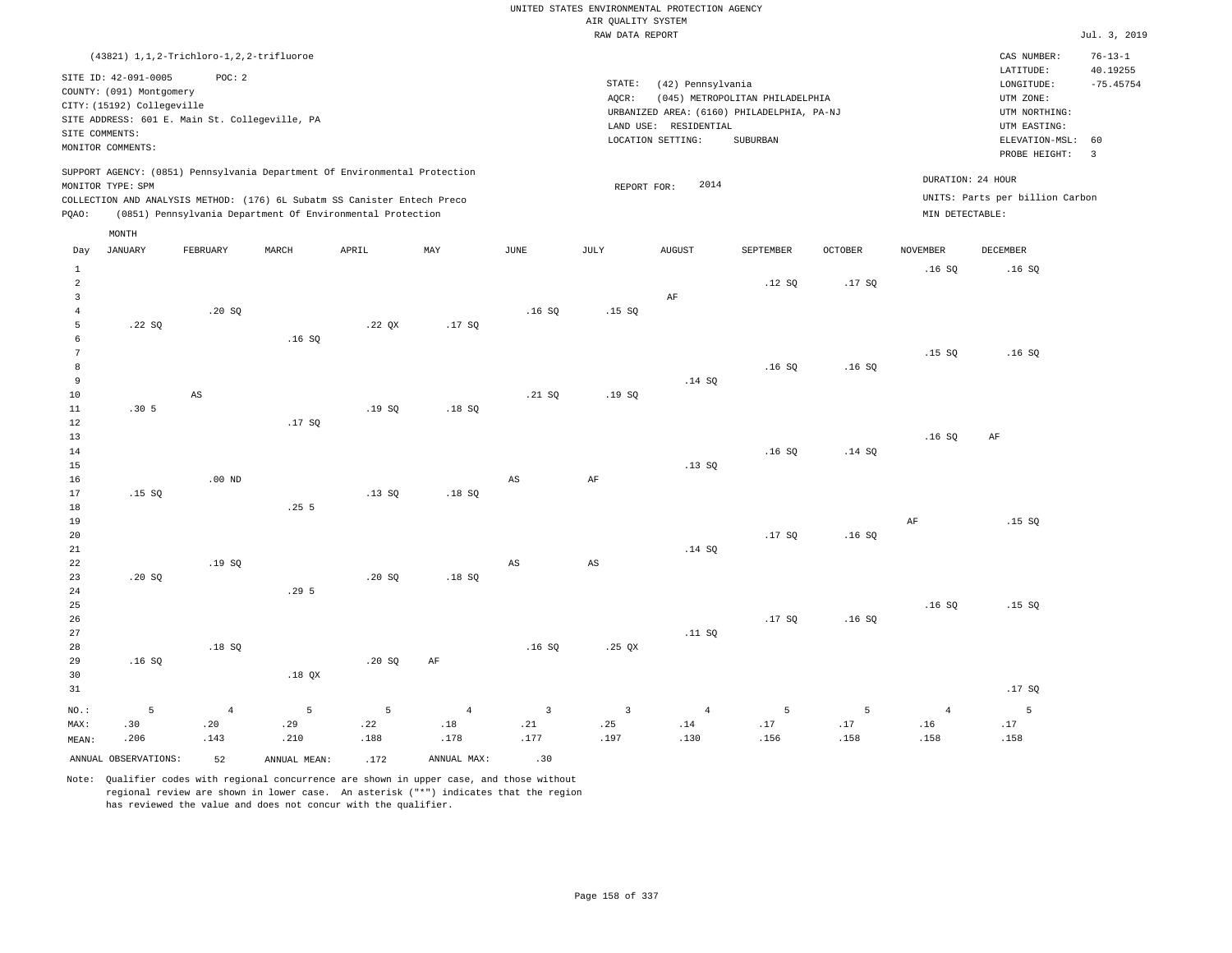UNITED STATES ENVIRONMENTAL PROTECTION AGENCY AIR QUALITY SYSTEM

|       |                            |                                                |       |                                                                            |       |          | RAW DATA REPORT |                                            |                                 |                |                  |                                 | Jul. 3, 2019            |
|-------|----------------------------|------------------------------------------------|-------|----------------------------------------------------------------------------|-------|----------|-----------------|--------------------------------------------|---------------------------------|----------------|------------------|---------------------------------|-------------------------|
|       |                            | (43821) 1, 1, 2-Trichloro-1, 2, 2-trifluoroe   |       |                                                                            |       |          |                 |                                            |                                 |                |                  | CAS NUMBER:                     | $76 - 13 - 1$           |
|       | SITE ID: 42-091-0005       | POC: 2                                         |       |                                                                            |       |          | STATE:          | (42) Pennsylvania                          |                                 |                |                  | LATITUDE:<br>LONGITUDE:         | 40.19255<br>$-75.45754$ |
|       | COUNTY: (091) Montgomery   |                                                |       |                                                                            |       |          | AOCR:           |                                            | (045) METROPOLITAN PHILADELPHIA |                |                  | UTM ZONE:                       |                         |
|       | CITY: (15192) Collegeville |                                                |       |                                                                            |       |          |                 | URBANIZED AREA: (6160) PHILADELPHIA, PA-NJ |                                 |                |                  | UTM NORTHING:                   |                         |
|       |                            | SITE ADDRESS: 601 E. Main St. Collegeville, PA |       |                                                                            |       |          |                 | LAND USE: RESIDENTIAL                      |                                 |                |                  | UTM EASTING:                    |                         |
|       | SITE COMMENTS:             |                                                |       |                                                                            |       |          |                 | LOCATION SETTING:                          | SUBURBAN                        |                |                  | ELEVATION-MSL:                  | 60                      |
|       | MONITOR COMMENTS:          |                                                |       |                                                                            |       |          |                 |                                            |                                 |                |                  | PROBE HEIGHT:                   | $\overline{\mathbf{3}}$ |
|       |                            |                                                |       | SUPPORT AGENCY: (0851) Pennsylvania Department Of Environmental Protection |       |          |                 |                                            |                                 |                |                  |                                 |                         |
|       | MONITOR TYPE: SPM          |                                                |       |                                                                            |       |          |                 | 2015<br>REPORT FOR:                        |                                 |                |                  | DURATION: 24 HOUR               |                         |
|       |                            |                                                |       | COLLECTION AND ANALYSIS METHOD: (176) 6L Subatm SS Canister Entech Preco   |       |          |                 |                                            |                                 |                |                  | UNITS: Parts per billion Carbon |                         |
| POAO: |                            |                                                |       | (0851) Pennsylvania Department Of Environmental Protection                 |       |          |                 |                                            |                                 |                | MIN DETECTABLE:  |                                 |                         |
|       | MONTH                      |                                                |       |                                                                            |       |          |                 |                                            |                                 |                |                  |                                 |                         |
| Day   | <b>JANUARY</b>             | FEBRUARY                                       | MARCH | APRIL                                                                      | MAY   | JUNE     | JULY            | <b>AUGUST</b>                              | SEPTEMBER                       | <b>OCTOBER</b> | <b>NOVEMBER</b>  | DECEMBER                        |                         |
|       |                            |                                                |       |                                                                            |       |          |                 |                                            |                                 |                |                  |                                 |                         |
| 1     |                            |                                                | AS    |                                                                            |       |          |                 |                                            |                                 |                |                  |                                 |                         |
|       |                            |                                                |       |                                                                            |       |          |                 |                                            |                                 |                | .17 <sub>c</sub> | AF                              |                         |
| 3     |                            |                                                |       |                                                                            |       |          |                 | .15S                                       | .17S                            | .14SQ          |                  |                                 |                         |
| 5     |                            | .17S                                           |       |                                                                            |       | $.00$ ND | .15S            |                                            |                                 |                |                  |                                 |                         |
| 6     | .17SQ                      |                                                |       | .14 SQ                                                                     | .13SQ |          |                 |                                            |                                 |                |                  |                                 |                         |
|       |                            |                                                | .13SQ |                                                                            |       |          |                 |                                            |                                 |                |                  |                                 |                         |
| 8     |                            |                                                |       |                                                                            |       |          |                 |                                            |                                 |                | .16S             | AF                              |                         |
| 9     |                            |                                                |       |                                                                            |       |          |                 |                                            | .15SQ                           | .18S           |                  |                                 |                         |
| 10    |                            |                                                |       |                                                                            |       |          |                 | AF                                         |                                 |                |                  |                                 |                         |
| 11    |                            | .20SQ                                          |       |                                                                            |       | .16S     | .18S            |                                            |                                 |                |                  |                                 |                         |
| 12    | AF                         |                                                |       | .15SQ                                                                      | .15S  |          |                 |                                            |                                 |                |                  |                                 |                         |
| 13    |                            |                                                | .17SQ |                                                                            |       |          |                 |                                            |                                 |                |                  |                                 |                         |
| 14    |                            |                                                |       |                                                                            |       |          |                 |                                            |                                 |                | .17S             | .20S                            |                         |

.16 SQ

.15 SQ

.15 SQ

.16 SQ

19 20 21 22 23 24 25 26 27 28 29 30 31 AS .16 SQ .20 SQ .13 SQ .14 SQ .15 SQ .14 SQ .15 SQ .14 SQ .14 SQ AF .16 SQ .18 SQ .20 SQ AF .16 SQ .15 SQ .15 SQ .14 CC .17 CC .17 SQ AF .19 SQ .19 QX

|       |                         | NO.: 3 4 5 5 5 3 5 3 5 5 4 3                                                   |      |                      |                 |      |      |      |      |      |
|-------|-------------------------|--------------------------------------------------------------------------------|------|----------------------|-----------------|------|------|------|------|------|
| MAX:  |                         | .20 1. 17. 18. 17. 18. 16. 16. 16. 16. 16. 16. 15. 15. 16. 17. 18. 18. 18. 18. |      |                      |                 |      |      |      |      |      |
| MEAN: | .170                    | $.193$ $.144$                                                                  | .148 | $.142$ $.107$ $.174$ |                 | .153 | .154 | .158 | .168 | .193 |
|       | ANNUAL OBSERVATIONS: 50 | ANNUAL MEAN: .158                                                              |      | ANNUAL MAX:          | $\overline{20}$ |      |      |      |      |      |

Note: Qualifier codes with regional concurrence are shown in upper case, and those without regional review are shown in lower case. An asterisk ("\*") indicates that the region has reviewed the value and does not concur with the qualifier.

.16 SQ

.15 SQ

AS

.18 SQ

.20 SQ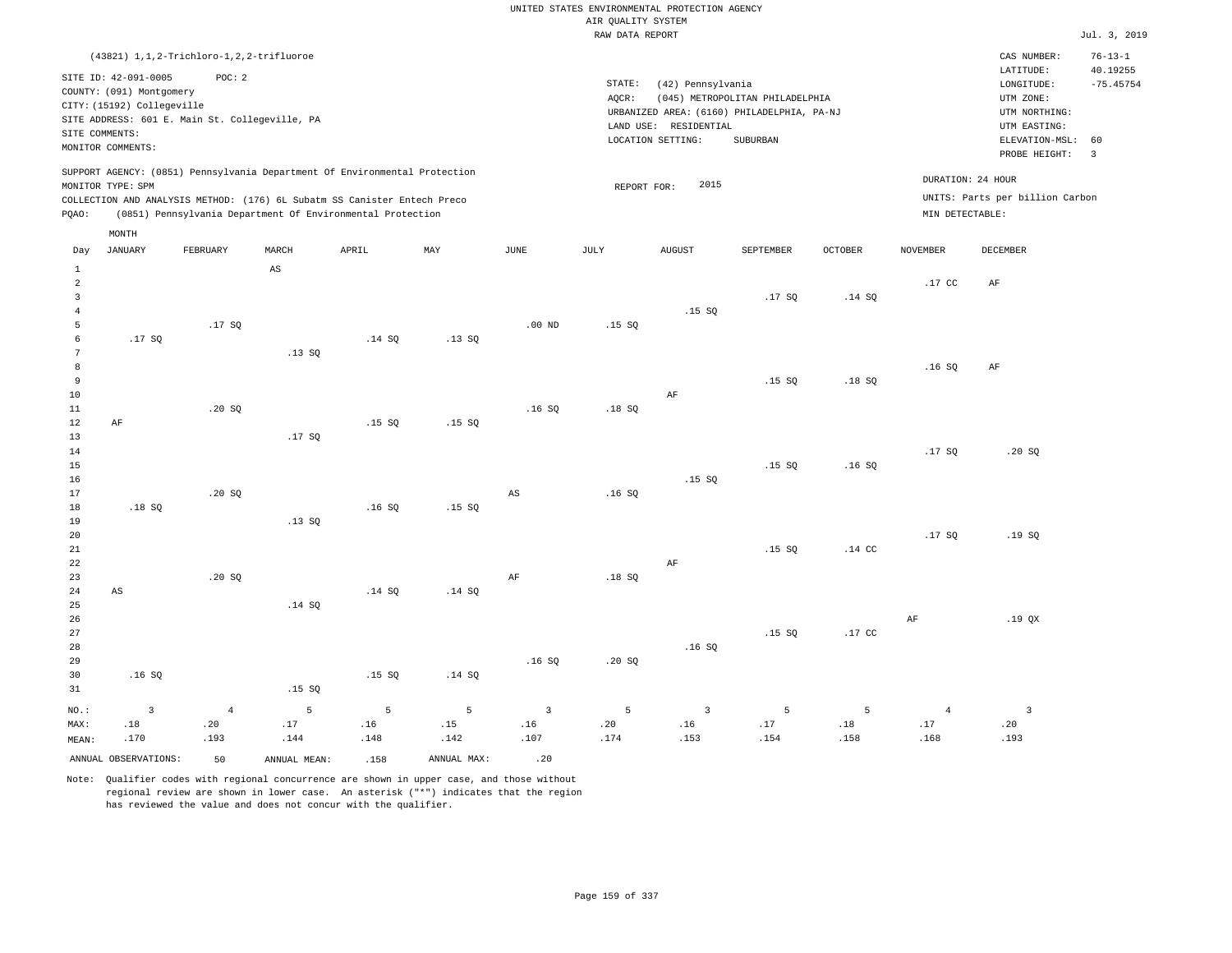|                     | (43821) 1, 1, 2-Trichloro-1, 2, 2-trifluoroe                                   |                         |                   |                                                                                                                                        |                |                  |                        |                       |                                            |                |                   | CAS NUMBER:                          | $76 - 13 - 1$           |
|---------------------|--------------------------------------------------------------------------------|-------------------------|-------------------|----------------------------------------------------------------------------------------------------------------------------------------|----------------|------------------|------------------------|-----------------------|--------------------------------------------|----------------|-------------------|--------------------------------------|-------------------------|
|                     | SITE ID: 42-091-0005<br>COUNTY: (091) Montgomery<br>CITY: (15192) Collegeville | POC: 2                  |                   |                                                                                                                                        |                |                  | STATE:<br>AQCR:        | (42) Pennsylvania     | (045) METROPOLITAN PHILADELPHIA            |                |                   | LATITUDE:<br>LONGITUDE:<br>UTM ZONE: | 40.19255<br>$-75.45754$ |
|                     | SITE ADDRESS: 601 E. Main St. Collegeville, PA                                 |                         |                   |                                                                                                                                        |                |                  |                        | LAND USE: RESIDENTIAL | URBANIZED AREA: (6160) PHILADELPHIA, PA-NJ |                |                   | UTM NORTHING:<br>UTM EASTING:        |                         |
|                     | SITE COMMENTS:                                                                 |                         |                   |                                                                                                                                        |                |                  |                        | LOCATION SETTING:     | SUBURBAN                                   |                |                   | ELEVATION-MSL:                       | 60                      |
|                     | MONITOR COMMENTS:                                                              |                         |                   |                                                                                                                                        |                |                  |                        |                       |                                            |                |                   | PROBE HEIGHT:                        | $\overline{\mathbf{3}}$ |
|                     |                                                                                |                         |                   | SUPPORT AGENCY: (0851) Pennsylvania Department Of Environmental Protection                                                             |                |                  |                        |                       |                                            |                | DURATION: 24 HOUR |                                      |                         |
|                     | MONITOR TYPE: SPM                                                              |                         |                   |                                                                                                                                        |                |                  | REPORT FOR:            | 2016                  |                                            |                |                   |                                      |                         |
|                     |                                                                                |                         |                   | COLLECTION AND ANALYSIS METHOD: (176) 6L Subatm SS Canister Entech Preco<br>(0851) Pennsylvania Department Of Environmental Protection |                |                  |                        |                       |                                            |                | MIN DETECTABLE:   | UNITS: Parts per billion Carbon      |                         |
| PQAO:               |                                                                                |                         |                   |                                                                                                                                        |                |                  |                        |                       |                                            |                |                   |                                      |                         |
|                     | MONTH                                                                          |                         |                   |                                                                                                                                        |                |                  |                        |                       |                                            |                |                   |                                      |                         |
| Day                 | JANUARY                                                                        | FEBRUARY                | MARCH             | APRIL                                                                                                                                  | MAY            | <b>JUNE</b>      | JULY                   | <b>AUGUST</b>         | SEPTEMBER                                  | <b>OCTOBER</b> | <b>NOVEMBER</b>   | DECEMBER                             |                         |
| $\mathbf{1}$        | $\rm AF$                                                                       |                         | .14 SQ            |                                                                                                                                        |                |                  |                        |                       |                                            |                |                   |                                      |                         |
| $\overline{a}$      |                                                                                |                         |                   |                                                                                                                                        |                |                  |                        |                       |                                            |                | .14SQ             | .14 SQ                               |                         |
| 3<br>$\overline{4}$ |                                                                                |                         |                   |                                                                                                                                        |                |                  |                        |                       | TS                                         | .16SQ          |                   |                                      |                         |
| 5                   |                                                                                |                         |                   |                                                                                                                                        |                | .16S             | .18S                   | .16S                  |                                            |                |                   |                                      |                         |
| 6                   |                                                                                | .13SQ                   |                   | AF                                                                                                                                     | .17SQ          |                  |                        |                       |                                            |                |                   |                                      |                         |
| $\overline{7}$      | .285                                                                           |                         | .14 SQ            |                                                                                                                                        |                |                  |                        |                       |                                            |                |                   |                                      |                         |
| 8                   |                                                                                |                         |                   |                                                                                                                                        |                |                  |                        |                       |                                            |                | .15S              | .15S                                 |                         |
| 9                   |                                                                                |                         |                   |                                                                                                                                        |                |                  |                        |                       | .14 SQ                                     | .15SQ          |                   |                                      |                         |
| 10                  |                                                                                |                         |                   |                                                                                                                                        |                |                  |                        | .17SQ                 |                                            |                |                   |                                      |                         |
| 11                  |                                                                                |                         |                   |                                                                                                                                        |                | .20 <sub>5</sub> | .16S                   |                       |                                            |                |                   |                                      |                         |
| 12                  |                                                                                | AF                      |                   | .14O X                                                                                                                                 | .18S           |                  |                        |                       |                                            |                |                   |                                      |                         |
| 13<br>14            | .205                                                                           |                         | $.11-5$           |                                                                                                                                        |                |                  |                        |                       |                                            |                | AF                | .13SQ                                |                         |
| 15                  |                                                                                |                         |                   |                                                                                                                                        |                |                  |                        |                       | .10S                                       | .16S           |                   |                                      |                         |
| 16                  |                                                                                |                         |                   |                                                                                                                                        |                |                  |                        | .18SQ                 |                                            |                |                   |                                      |                         |
| 17                  |                                                                                |                         |                   |                                                                                                                                        |                | .22 <sub>5</sub> | AF                     |                       |                                            |                |                   |                                      |                         |
| 18                  |                                                                                | .15S                    |                   | $.14$ $OX$                                                                                                                             | .15S           |                  |                        |                       |                                            |                |                   |                                      |                         |
| 19                  | .15SQ                                                                          |                         | .13SQ             |                                                                                                                                        |                |                  |                        |                       |                                            |                |                   |                                      |                         |
| 20                  |                                                                                |                         |                   |                                                                                                                                        |                |                  |                        |                       |                                            |                | AF                | .13S                                 |                         |
| $2\sqrt{1}$         |                                                                                |                         |                   |                                                                                                                                        |                |                  |                        |                       | .12S                                       | .13SQ          |                   |                                      |                         |
| 22<br>23            |                                                                                |                         |                   |                                                                                                                                        |                | .16S             | $\mathbb{A}\mathbb{S}$ | .14 SQ                |                                            |                |                   |                                      |                         |
| 24                  |                                                                                | .15S                    |                   | .16SQ                                                                                                                                  | TS             |                  |                        |                       |                                            |                |                   |                                      |                         |
| 25                  | .16S                                                                           |                         | .17 <sub>OX</sub> |                                                                                                                                        |                |                  |                        |                       |                                            |                |                   |                                      |                         |
| 26                  |                                                                                |                         |                   |                                                                                                                                        |                |                  |                        |                       |                                            |                | .16S              | .17SQ                                |                         |
| 27                  |                                                                                |                         |                   |                                                                                                                                        |                |                  |                        |                       | .16S                                       | .14 SQ         |                   |                                      |                         |
| 28                  |                                                                                |                         |                   |                                                                                                                                        |                |                  |                        | AF                    |                                            |                |                   |                                      |                         |
| 29                  |                                                                                |                         |                   |                                                                                                                                        |                | .18S             | .14 SQ                 |                       |                                            |                |                   |                                      |                         |
| 30                  |                                                                                |                         |                   | .14 SQ                                                                                                                                 | .16S           |                  |                        |                       |                                            |                |                   |                                      |                         |
| 31                  | AV                                                                             |                         | .16 <sub>QX</sub> |                                                                                                                                        |                |                  |                        |                       |                                            |                |                   |                                      |                         |
| NO.:                | $\overline{4}$                                                                 | $\overline{\mathbf{3}}$ | $6\phantom{.}6$   | $\overline{4}$                                                                                                                         | $\overline{4}$ | 5                | $\overline{3}$         | $\overline{4}$        | $\overline{4}$                             | 5              | $\overline{3}$    | 5                                    |                         |
| MAX:                | .28                                                                            | .15                     | .17               | .16                                                                                                                                    | $.18\,$        | .22              | .18                    | $.18\,$               | .16                                        | .16            | .16               | .17                                  |                         |
| MEAN:               | .198                                                                           | .143                    | .142              | .145                                                                                                                                   | .165           | .184             | .160                   | .163                  | .130                                       | .148           | .150              | .144                                 |                         |
|                     | ANNUAL OBSERVATIONS:                                                           | 50                      | ANNUAL MEAN:      | .156                                                                                                                                   | ANNUAL MAX:    | .28              |                        |                       |                                            |                |                   |                                      |                         |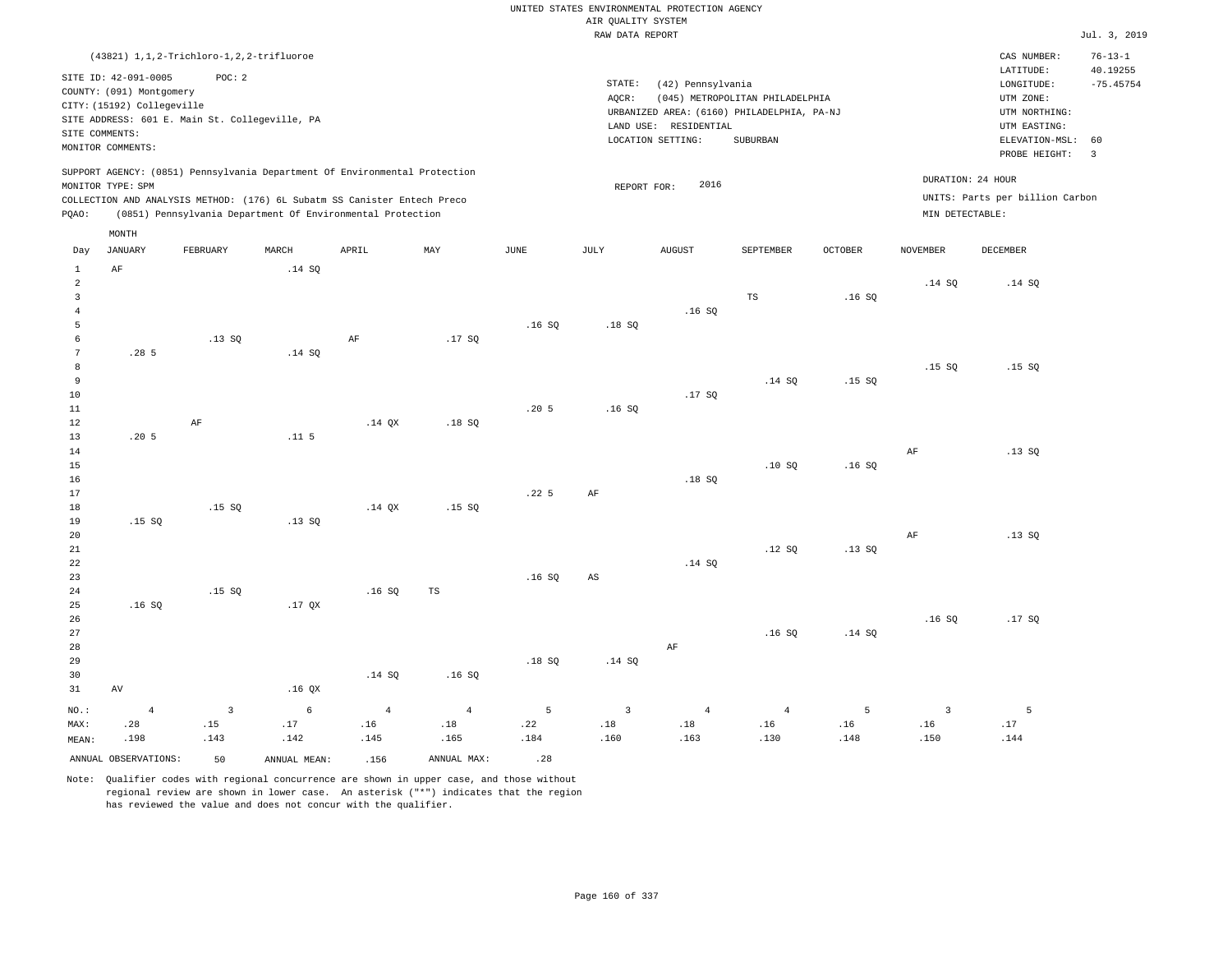|                                       |                                                                                                                       |                                                          |                  |                                                                                                                                                                                                                      |                  |                  | AIR OUALITY SYSTEM            | UNITED STATES ENVIRONMENTAL PROTECTION AGENCY                   |                                                                                           |                  |                                        |                                                                                                                                                                                                                                                                                                                                                                                                                                                                                                                                                                                         |                                     |
|---------------------------------------|-----------------------------------------------------------------------------------------------------------------------|----------------------------------------------------------|------------------|----------------------------------------------------------------------------------------------------------------------------------------------------------------------------------------------------------------------|------------------|------------------|-------------------------------|-----------------------------------------------------------------|-------------------------------------------------------------------------------------------|------------------|----------------------------------------|-----------------------------------------------------------------------------------------------------------------------------------------------------------------------------------------------------------------------------------------------------------------------------------------------------------------------------------------------------------------------------------------------------------------------------------------------------------------------------------------------------------------------------------------------------------------------------------------|-------------------------------------|
|                                       |                                                                                                                       |                                                          |                  |                                                                                                                                                                                                                      |                  |                  | RAW DATA REPORT               |                                                                 |                                                                                           |                  |                                        |                                                                                                                                                                                                                                                                                                                                                                                                                                                                                                                                                                                         | Jul. 3, 2019                        |
|                                       |                                                                                                                       | (43821) 1, 1, 2-Trichloro-1, 2, 2-trifluoroe             |                  |                                                                                                                                                                                                                      |                  |                  |                               |                                                                 |                                                                                           |                  |                                        | CAS NUMBER:<br>LATITUDE:                                                                                                                                                                                                                                                                                                                                                                                                                                                                                                                                                                | $76 - 13 - 1$<br>40.19255           |
|                                       | SITE ID: 42-091-0005<br>COUNTY: (091) Montgomery<br>CITY: (15192) Collegeville<br>SITE COMMENTS:<br>MONITOR COMMENTS: | POC: 2<br>SITE ADDRESS: 601 E. Main St. Collegeville, PA |                  |                                                                                                                                                                                                                      |                  |                  | $\texttt{STATE}$ :<br>AQCR:   | (42) Pennsylvania<br>LAND USE: RESIDENTIAL<br>LOCATION SETTING: | (045) METROPOLITAN PHILADELPHIA<br>URBANIZED AREA: (6160) PHILADELPHIA, PA-NJ<br>SUBURBAN |                  |                                        | $\texttt{LONGITUDE}: \quad % \begin{minipage}[c]{0.5\linewidth} \centering \begin{tabular}{lcccc} \toprule \texttt{1}\end{tabular} & \texttt{1}\end{tabular} \vspace*{-1em} \caption{The \texttt{1}\qquad \texttt{1}\qquad \texttt{2}\qquad \texttt{2}\qquad \texttt{2}\qquad \texttt{3}\qquad \texttt{3}\qquad \texttt{4}\qquad \texttt{5}\qquad \texttt{5}\qquad \texttt{6}\qquad \texttt{6}\qquad \texttt{7}\qquad \texttt{8}\qquad \texttt{8}\qquad \texttt{8}\qquad \texttt{9}\qquad \texttt{1}\$<br>UTM ZONE:<br>UTM NORTHING:<br>UTM EASTING:<br>ELEVATION-MSL:<br>PROBE HEIGHT: | $-75.45754$<br>60<br>$\overline{3}$ |
| PQAO:                                 | MONITOR TYPE: SPM                                                                                                     |                                                          |                  | SUPPORT AGENCY: (0851) Pennsylvania Department Of Environmental Protection<br>COLLECTION AND ANALYSIS METHOD: (176) 6L Subatm SS Canister Entech Preco<br>(0851) Pennsylvania Department Of Environmental Protection |                  |                  | REPORT FOR:                   | 2017                                                            |                                                                                           |                  | MIN DETECTABLE:                        | DURATION: 24 HOUR<br>UNITS: Parts per billion Carbon                                                                                                                                                                                                                                                                                                                                                                                                                                                                                                                                    |                                     |
| Day                                   | MONTH<br><b>JANUARY</b>                                                                                               | FEBRUARY                                                 | MARCH            | APRIL                                                                                                                                                                                                                | MAY              | <b>JUNE</b>      | JULY                          | <b>AUGUST</b>                                                   | SEPTEMBER                                                                                 | <b>OCTOBER</b>   | <b>NOVEMBER</b>                        | DECEMBER                                                                                                                                                                                                                                                                                                                                                                                                                                                                                                                                                                                |                                     |
| $\mathbf{1}$                          | .13SQ                                                                                                                 |                                                          |                  | .205                                                                                                                                                                                                                 | .15S             |                  |                               |                                                                 |                                                                                           |                  |                                        |                                                                                                                                                                                                                                                                                                                                                                                                                                                                                                                                                                                         |                                     |
| $\overline{a}$<br>3<br>$\overline{4}$ |                                                                                                                       |                                                          | .16S             |                                                                                                                                                                                                                      |                  |                  |                               |                                                                 | .16S                                                                                      | .13SQ            | .16SQ                                  | .15S                                                                                                                                                                                                                                                                                                                                                                                                                                                                                                                                                                                    |                                     |
| 5<br>6<br>7<br>8                      | AV                                                                                                                    | .16S                                                     | .15 SQ           | .16S                                                                                                                                                                                                                 | .13S             | .16S             | AF                            | .16S                                                            |                                                                                           |                  |                                        |                                                                                                                                                                                                                                                                                                                                                                                                                                                                                                                                                                                         |                                     |
| 9<br>10<br>$1\,1$<br>12<br>13         |                                                                                                                       | .16S                                                     |                  | .17SQ                                                                                                                                                                                                                | .14 SQ           | .11 <sub>5</sub> | .18 SO                        | .15S                                                            | .16SQ                                                                                     | .16S             | .16S                                   | .15S                                                                                                                                                                                                                                                                                                                                                                                                                                                                                                                                                                                    |                                     |
| 14<br>$15$<br>16<br>17                |                                                                                                                       |                                                          | .16S             |                                                                                                                                                                                                                      |                  |                  |                               | .16S                                                            | .16S                                                                                      | .16S             | .17SQ                                  | AQ                                                                                                                                                                                                                                                                                                                                                                                                                                                                                                                                                                                      |                                     |
| $1\,8$<br>19<br>20<br>21              | .14 SQ                                                                                                                | .15S                                                     | .14 SQ           | $\mathbb{A}\mathbb{S}$                                                                                                                                                                                               | AF               | .15S             | .16SQ                         |                                                                 |                                                                                           |                  | AN                                     | AV                                                                                                                                                                                                                                                                                                                                                                                                                                                                                                                                                                                      |                                     |
| 22<br>23<br>24<br>25                  | .15S                                                                                                                  | .15S                                                     |                  | AM                                                                                                                                                                                                                   | .15S             | .12S             | .16S                          | .15S                                                            | .17SQ                                                                                     | .15 SQ           |                                        |                                                                                                                                                                                                                                                                                                                                                                                                                                                                                                                                                                                         |                                     |
| 26<br>27<br>28<br>29<br>30            |                                                                                                                       |                                                          | .16S             |                                                                                                                                                                                                                      |                  | .16S             | .17S                          | .13SQ                                                           | .14 S0                                                                                    | .15S             | $\operatorname{AV}$                    | .16S                                                                                                                                                                                                                                                                                                                                                                                                                                                                                                                                                                                    |                                     |
| 31                                    | .16SQ                                                                                                                 |                                                          |                  |                                                                                                                                                                                                                      | .17SQ            |                  |                               |                                                                 |                                                                                           |                  |                                        |                                                                                                                                                                                                                                                                                                                                                                                                                                                                                                                                                                                         |                                     |
| NO.:<br>MAX:<br>MEAN:                 | $\overline{4}$<br>.16<br>.145                                                                                         | $\overline{4}$<br>.16<br>.155                            | 5<br>.16<br>.154 | $\overline{3}$<br>.20<br>.177                                                                                                                                                                                        | 5<br>.17<br>.148 | 5<br>.16<br>.140 | $\overline{4}$<br>.18<br>.168 | 5<br>.16<br>.150                                                | 5<br>.17<br>.158                                                                          | 5<br>.16<br>.150 | $\overline{\mathbf{3}}$<br>.17<br>.163 | $\overline{\mathbf{3}}$<br>.16<br>.153                                                                                                                                                                                                                                                                                                                                                                                                                                                                                                                                                  |                                     |
|                                       | ANNUAL OBSERVATIONS:                                                                                                  | 51                                                       | ANNUAL, MEAN:    | .154                                                                                                                                                                                                                 | ANNUAL MAX:      | .20              |                               |                                                                 |                                                                                           |                  |                                        |                                                                                                                                                                                                                                                                                                                                                                                                                                                                                                                                                                                         |                                     |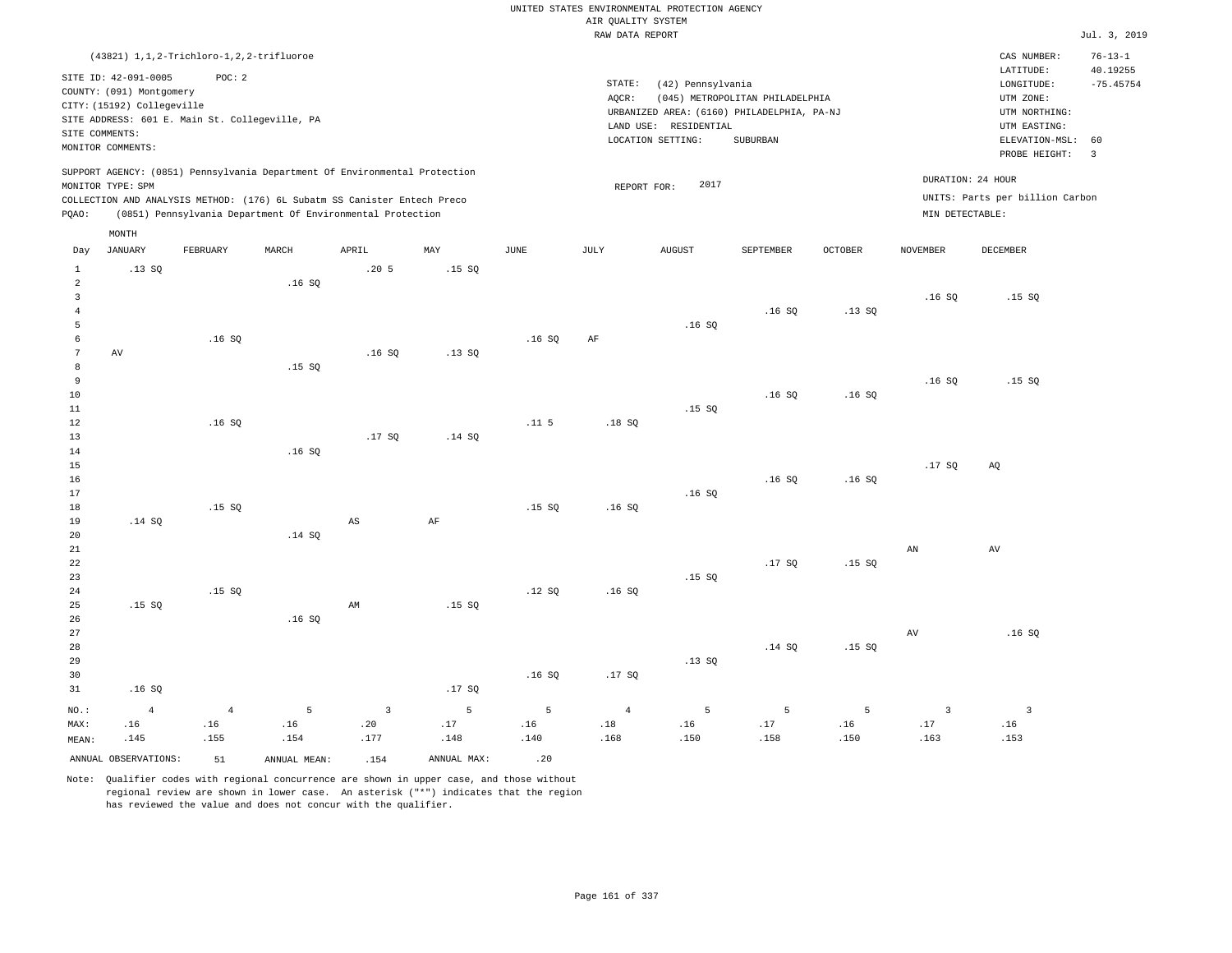|                |                            |                                                                            |                |        |                         |             |                    | UNITED STATES ENVIRONMENTAL PROTECTION AGENCY |                                            |                |                 |                                 |                |
|----------------|----------------------------|----------------------------------------------------------------------------|----------------|--------|-------------------------|-------------|--------------------|-----------------------------------------------|--------------------------------------------|----------------|-----------------|---------------------------------|----------------|
|                |                            |                                                                            |                |        |                         |             | AIR QUALITY SYSTEM |                                               |                                            |                |                 |                                 |                |
|                |                            |                                                                            |                |        |                         |             | RAW DATA REPORT    |                                               |                                            |                |                 |                                 | Jul. 3, 2019   |
|                |                            | (43821) 1,1,2-Trichloro-1,2,2-trifluoroe                                   |                |        |                         |             |                    |                                               |                                            |                |                 | CAS NUMBER:                     | $76 - 13 - 1$  |
|                |                            |                                                                            |                |        |                         |             |                    |                                               |                                            |                |                 | LATITUDE:                       | 40.19255       |
|                | SITE ID: 42-091-0005       | POC: 2                                                                     |                |        |                         |             | STATE:             | (42) Pennsylvania                             |                                            |                |                 | LONGITUDE:                      | $-75.45754$    |
|                | COUNTY: (091) Montgomery   |                                                                            |                |        |                         |             | AQCR:              |                                               | (045) METROPOLITAN PHILADELPHIA            |                |                 | UTM ZONE:                       |                |
|                | CITY: (15192) Collegeville |                                                                            |                |        |                         |             |                    |                                               | URBANIZED AREA: (6160) PHILADELPHIA, PA-NJ |                |                 | UTM NORTHING:                   |                |
|                |                            | SITE ADDRESS: 601 E. Main St. Collegeville, PA                             |                |        |                         |             |                    | LAND USE: RESIDENTIAL                         |                                            |                |                 | UTM EASTING:                    |                |
|                | SITE COMMENTS:             |                                                                            |                |        |                         |             |                    | LOCATION SETTING:                             | SUBURBAN                                   |                |                 | ELEVATION-MSL:                  | 60             |
|                | MONITOR COMMENTS:          |                                                                            |                |        |                         |             |                    |                                               |                                            |                |                 | PROBE HEIGHT:                   | $\overline{3}$ |
|                |                            | SUPPORT AGENCY: (0851) Pennsylvania Department Of Environmental Protection |                |        |                         |             |                    |                                               |                                            |                |                 |                                 |                |
|                | MONITOR TYPE: SPM          |                                                                            |                |        |                         |             | REPORT FOR:        | 2018                                          |                                            |                |                 | DURATION: 24 HOUR               |                |
|                |                            | COLLECTION AND ANALYSIS METHOD: (176) 6L Subatm SS Canister Entech Preco   |                |        |                         |             |                    |                                               |                                            |                |                 | UNITS: Parts per billion Carbon |                |
| POAO:          |                            | (0851) Pennsylvania Department Of Environmental Protection                 |                |        |                         |             |                    |                                               |                                            |                |                 | MIN DETECTABLE: .063967         |                |
|                | MONTH                      |                                                                            |                |        |                         |             |                    |                                               |                                            |                |                 |                                 |                |
| Day            | <b>JANUARY</b>             | FEBRUARY                                                                   | MARCH          | APRIL  | MAY                     | <b>JUNE</b> | JULY               | <b>AUGUST</b>                                 | SEPTEMBER                                  | <b>OCTOBER</b> | <b>NOVEMBER</b> | DECEMBER                        |                |
| $\mathbf{1}$   |                            | .16S                                                                       |                |        |                         | .14 SQ      | .13SQ              |                                               |                                            |                |                 |                                 |                |
| $\overline{a}$ | $_{\rm AS}$                |                                                                            |                | .15SQ  | .15S                    |             |                    |                                               |                                            |                |                 |                                 |                |
| $\overline{3}$ |                            |                                                                            | $_{\rm AG}$    |        |                         |             |                    |                                               |                                            |                |                 |                                 |                |
| $\overline{4}$ |                            |                                                                            |                |        |                         |             |                    |                                               |                                            |                | .14 SQ          | .15S                            |                |
| 5              |                            |                                                                            |                |        |                         |             |                    |                                               | AF                                         | .18SQ          |                 |                                 |                |
| 6              |                            |                                                                            |                |        |                         |             |                    | .17SQ                                         |                                            |                |                 |                                 |                |
| $\overline{7}$ |                            | .14 SQ                                                                     |                |        |                         | .14 SQ      | .19 SO             |                                               |                                            |                |                 |                                 |                |
| 8              | .17 SO                     |                                                                            |                | .17S   | .15S                    |             |                    |                                               |                                            |                |                 |                                 |                |
| 9              |                            |                                                                            | .15S           |        |                         |             |                    |                                               |                                            |                |                 |                                 |                |
| $10$           |                            |                                                                            |                |        |                         |             |                    |                                               |                                            |                | .15S            | .18SQ                           |                |
| 11             |                            |                                                                            |                |        |                         |             |                    |                                               | .16 <sub>OX</sub>                          | .15S           |                 |                                 |                |
| 12             |                            |                                                                            |                |        |                         |             |                    | .17SQ                                         |                                            |                |                 |                                 |                |
| 13             |                            | .15 SO                                                                     |                |        |                         | .14S        | .19S               |                                               |                                            |                |                 |                                 |                |
| 14             | .15S                       |                                                                            |                | .16SQ  | $\hbox{AV}$             |             |                    |                                               |                                            |                |                 |                                 |                |
| $15$           |                            |                                                                            | .13 SQ         |        |                         |             |                    |                                               |                                            |                |                 |                                 |                |
| 16<br>17       |                            |                                                                            |                |        |                         |             |                    |                                               | .16QX                                      | .19QX          | .16S            | .18S                            |                |
| 18             |                            |                                                                            |                |        |                         |             |                    | .15S                                          |                                            |                |                 |                                 |                |
| 19             |                            | .14 S0                                                                     |                |        |                         | .15S        | $.16$ $OX$         |                                               |                                            |                |                 |                                 |                |
| 20             | .16S                       |                                                                            |                | .15S   | AV                      |             |                    |                                               |                                            |                |                 |                                 |                |
| 21             |                            |                                                                            | .14 S0         |        |                         |             |                    |                                               |                                            |                |                 |                                 |                |
| 22             |                            |                                                                            |                |        |                         |             |                    |                                               |                                            |                | .16SQ           | .16SQ                           |                |
| 23             |                            |                                                                            |                |        |                         |             |                    |                                               | .15S                                       | .14 S0         |                 |                                 |                |
| 24             |                            |                                                                            |                |        |                         |             |                    | .16SQ                                         |                                            |                |                 |                                 |                |
| 25             |                            | .13SQ                                                                      |                |        |                         | .13SQ       | .16QX              |                                               |                                            |                |                 |                                 |                |
| 26             | .15S                       |                                                                            |                | .14 S0 | .14 S0                  |             |                    |                                               |                                            |                |                 |                                 |                |
| 27             |                            |                                                                            | .16S           |        |                         |             |                    |                                               |                                            |                |                 |                                 |                |
| 28             |                            |                                                                            |                |        |                         |             |                    |                                               |                                            |                | .17S            | .15S                            |                |
| 29             |                            |                                                                            |                |        |                         |             |                    |                                               | .14 SQ                                     | .16SQ          |                 |                                 |                |
| 30             |                            |                                                                            |                |        |                         |             |                    | AV                                            |                                            |                |                 |                                 |                |
| 31             |                            |                                                                            |                |        |                         |             | .16S               |                                               |                                            |                |                 |                                 |                |
| NO.:           | $\overline{4}$             | 5                                                                          | $\overline{4}$ | 5      | $\overline{\mathbf{3}}$ | 5           | $\epsilon$         | $\overline{4}$                                | $\overline{4}$                             | 5              | 5               | 5                               |                |
| MAX:           | .17                        | .16                                                                        | .16            | .17    | .15                     | .15         | .19                | .17                                           | .16                                        | .19            | .17             | .18                             |                |
| MEAN:          | .158                       | .144                                                                       | .145           | .154   | .147                    | .140        | .165               | .163                                          | .153                                       | .164           | .156            | .164                            |                |
|                | ANNUAL OBSERVATIONS:       | 55                                                                         | ANNUAL MEAN:   | .155   | ANNUAL MAX:             | .19         |                    |                                               |                                            |                |                 |                                 |                |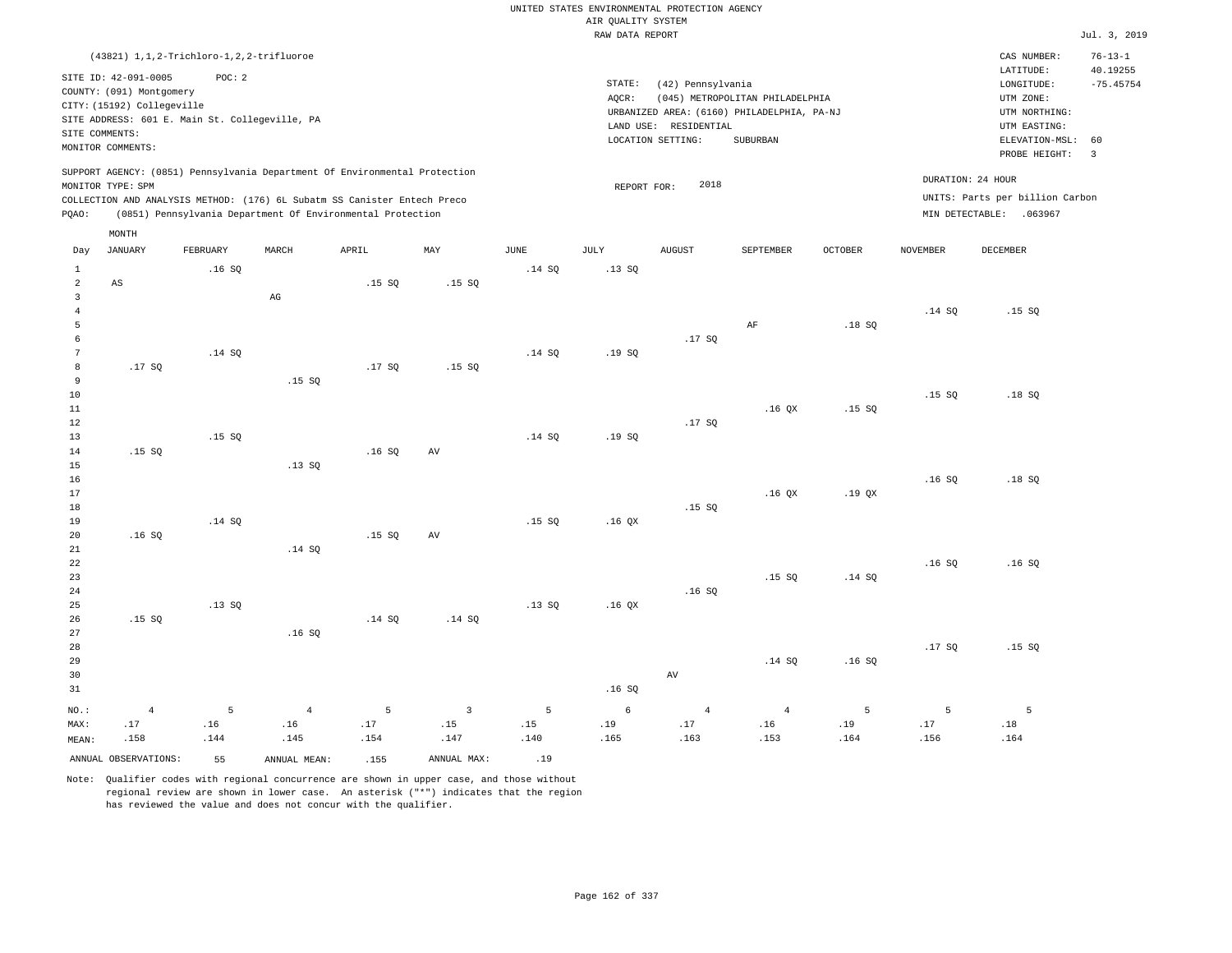| (43823) Dichlorodifluoromethane                                                                                                                                                                                                                             |                                                                                                                                                                                 | CAS NUMBER:                                                                                                 | $75 - 71 - 8$                 |
|-------------------------------------------------------------------------------------------------------------------------------------------------------------------------------------------------------------------------------------------------------------|---------------------------------------------------------------------------------------------------------------------------------------------------------------------------------|-------------------------------------------------------------------------------------------------------------|-------------------------------|
| SITE ID: 42-091-0005<br>POC:2<br>COUNTY: (091) Montgomery<br>CITY: (15192) Collegeville<br>SITE ADDRESS: 601 E. Main St. Collegeville, PA<br>SITE COMMENTS:<br>MONITOR COMMENTS:                                                                            | STATE:<br>(42) Pennsylvania<br>(045) METROPOLITAN PHILADELPHIA<br>AOCR:<br>URBANIZED AREA: (6160) PHILADELPHIA, PA-NJ<br>LAND USE: RESIDENTIAL<br>LOCATION SETTING:<br>SUBURBAN | LATITUDE:<br>LONGITUDE:<br>UTM ZONE:<br>UTM NORTHING:<br>UTM EASTING:<br>ELEVATION-MSL: 60<br>PROBE HEIGHT: | 40.19255<br>$-75.45754$<br>-3 |
| SUPPORT AGENCY: (0851) Pennsylvania Department Of Environmental Protection<br>MONITOR TYPE: SPM<br>COLLECTION AND ANALYSIS METHOD: (176) 6L SUBATM SS CANISTER ENTECH PRECO<br>(0851) Pennsylvania Department Of Environmental Protection<br>POAO:<br>MONTH | 2013<br>REPORT FOR:                                                                                                                                                             | DURATION: 24 HOUR<br>UNITS: Parts per billion Carbon<br>MIN DETECTABLE:                                     |                               |

| Day              | JANUARY              | FEBRUARY | MARCH                  | APRIL       | MAY            | JUNE | JULY    | AUGUST                       | SEPTEMBER        | OCTOBER                | NOVEMBER       | DECEMBER        |
|------------------|----------------------|----------|------------------------|-------------|----------------|------|---------|------------------------------|------------------|------------------------|----------------|-----------------|
| $\mathbf{1}$     |                      |          |                        |             |                |      |         |                              | .59              | $\mathbb{A}\mathbb{S}$ |                |                 |
| $\overline{a}$   |                      |          |                        |             |                |      |         | .52                          |                  |                        |                |                 |
| 3                |                      | .58      |                        |             |                | .65  | .54     |                              |                  |                        |                |                 |
| $\overline{4}$   | .64                  |          |                        | .55         | .60            |      |         |                              |                  |                        |                |                 |
| 5                |                      |          | .59                    |             |                |      |         |                              |                  |                        |                |                 |
| 6                |                      |          |                        |             |                |      |         |                              |                  |                        | .62            | $.69$ QX        |
| $7\phantom{.0}$  |                      |          |                        |             |                |      |         |                              | .60              | .22 <sub>5</sub>       |                |                 |
| 8                |                      |          |                        |             |                |      |         | $\footnotesize\substack{54}$ |                  |                        |                |                 |
| 9                |                      | .64      |                        |             |                | .62  | $.62\,$ |                              |                  |                        |                |                 |
| 10               | .68                  |          |                        | $.54\,$     | .61            |      |         |                              |                  |                        |                |                 |
| $11\,$           |                      |          | .59                    |             |                |      |         |                              |                  |                        |                |                 |
| 12               |                      |          |                        |             |                |      |         |                              |                  |                        | .59            | .50             |
| 13               |                      |          |                        |             |                |      |         |                              | .59              | $.70$                  |                |                 |
| 14               |                      |          |                        |             |                |      |         | .57                          |                  |                        |                |                 |
| 15               |                      | .63      |                        |             |                | .59  | .63     |                              |                  |                        |                |                 |
| 16               | .58                  |          |                        | .56         | $\rm{AF}$      |      |         |                              |                  |                        |                |                 |
| 17               |                      |          | $\rm{AF}$              |             |                |      |         |                              |                  |                        |                |                 |
| 18               |                      |          |                        |             |                |      |         |                              |                  |                        | .65            | .53             |
| 19               |                      |          |                        |             |                |      |         |                              | $\rm{AF}$        | $\rm{AF}$              |                |                 |
| $20\,$           |                      |          |                        |             |                |      |         | .395                         |                  |                        |                |                 |
| $2\sqrt{1}$      |                      | .64      |                        |             |                | .58  | .60     |                              |                  |                        |                |                 |
| 22               | .55                  |          |                        | .58         | $\rm{AF}$      |      |         |                              |                  |                        |                |                 |
| 23               |                      |          | .62                    |             |                |      |         |                              |                  |                        |                |                 |
| $2\,4$           |                      |          |                        |             |                |      |         |                              |                  |                        | .64            | .68             |
| 25               |                      |          |                        |             |                |      |         |                              | .17 <sub>5</sub> | .67                    |                |                 |
| 26               |                      |          |                        |             |                |      |         | .55                          |                  |                        |                |                 |
| 27               |                      | .62      |                        |             |                | .52  | .59     |                              |                  |                        |                |                 |
| 28               | .61                  |          |                        | .65         | .66            |      |         |                              |                  |                        |                |                 |
| 29               |                      |          | $\mathbb{A}\mathbb{S}$ |             |                |      |         |                              |                  |                        |                |                 |
| 30               |                      |          |                        |             |                |      |         |                              |                  |                        | .63            | .70             |
| 31               |                      |          |                        |             |                |      |         |                              |                  | .53                    |                |                 |
| $_{\rm NO.}$ :   | 5                    | 5        | $\mathsf 3$            | $\mathsf S$ | $\overline{3}$ | 5    | 5       | 5                            | $\overline{4}$   | $\overline{4}$         | $\overline{5}$ | $5\overline{5}$ |
| MAX:             | .68                  | .64      | .62                    | .65         | .66            | .65  | .63     | .57                          | .60              | .70                    | .65            | .70             |
| $\texttt{MEAN}:$ | .612                 | .622     | .600                   | .576        | .623           | .592 | .596    | .514                         | .488             | .530                   | .626           | .620            |
|                  | ANNUAL OBSERVATIONS: | 54       | ANNUAL MEAN:           | .584        | ANNUAL MAX:    | .70  |         |                              |                  |                        |                |                 |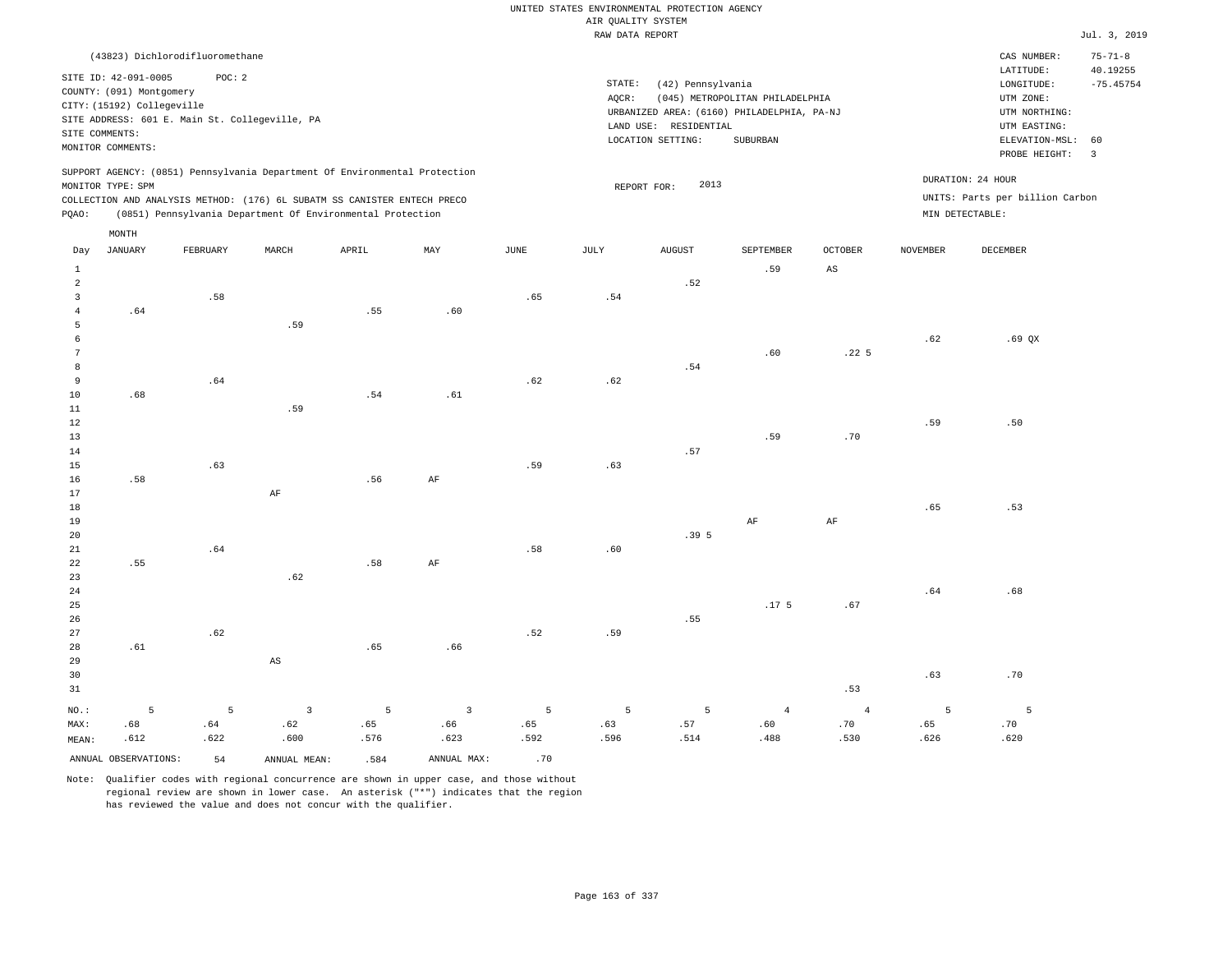|                                  |                                                                                                                       |                                 |                                                |                                                                            |                |                                                                                                                                                                                 | KAN PRIZA KOLONI        |                |           |         |                 |                                 | $0$ at $\frac{1}{2}$ , $\frac{1}{2}$                                                                                      |
|----------------------------------|-----------------------------------------------------------------------------------------------------------------------|---------------------------------|------------------------------------------------|----------------------------------------------------------------------------|----------------|---------------------------------------------------------------------------------------------------------------------------------------------------------------------------------|-------------------------|----------------|-----------|---------|-----------------|---------------------------------|---------------------------------------------------------------------------------------------------------------------------|
|                                  |                                                                                                                       | (43823) Dichlorodifluoromethane |                                                |                                                                            |                |                                                                                                                                                                                 |                         |                |           |         |                 | CAS NUMBER:<br>LATITUDE:        | $75 - 71 - 8$                                                                                                             |
|                                  | SITE ID: 42-091-0005<br>COUNTY: (091) Montgomery<br>CITY: (15192) Collegeville<br>SITE COMMENTS:<br>MONITOR COMMENTS: | POC: 2                          | SITE ADDRESS: 601 E. Main St. Collegeville, PA |                                                                            |                | STATE:<br>(42) Pennsylvania<br>(045) METROPOLITAN PHILADELPHIA<br>AQCR:<br>URBANIZED AREA: (6160) PHILADELPHIA, PA-NJ<br>LAND USE: RESIDENTIAL<br>LOCATION SETTING:<br>SUBURBAN |                         |                |           |         |                 |                                 | 40.19255<br>$-75.45754$<br>UTM NORTHING:<br>UTM EASTING:<br>ELEVATION-MSL: 60<br>PROBE HEIGHT:<br>$\overline{\mathbf{3}}$ |
|                                  |                                                                                                                       |                                 |                                                | SUPPORT AGENCY: (0851) Pennsylvania Department Of Environmental Protection |                |                                                                                                                                                                                 |                         | 2014           |           |         |                 | DURATION: 24 HOUR               |                                                                                                                           |
|                                  | MONITOR TYPE: SPM                                                                                                     |                                 |                                                | COLLECTION AND ANALYSIS METHOD: (176) 6L SUBATM SS CANISTER ENTECH PRECO   |                |                                                                                                                                                                                 |                         | REPORT FOR:    |           |         |                 | UNITS: Parts per billion Carbon |                                                                                                                           |
| PQAO:                            |                                                                                                                       |                                 |                                                | (0851) Pennsylvania Department Of Environmental Protection                 |                |                                                                                                                                                                                 |                         |                |           |         |                 | MIN DETECTABLE:                 |                                                                                                                           |
|                                  | MONTH                                                                                                                 |                                 |                                                |                                                                            |                |                                                                                                                                                                                 |                         |                |           |         |                 |                                 |                                                                                                                           |
| Day                              | <b>JANUARY</b>                                                                                                        | FEBRUARY                        | MARCH                                          | APRIL                                                                      | MAY            | $\mathtt{JUNE}$                                                                                                                                                                 | $\mathtt{JULY}$         | <b>AUGUST</b>  | SEPTEMBER | OCTOBER | <b>NOVEMBER</b> | DECEMBER                        |                                                                                                                           |
| $\mathbf{1}$                     |                                                                                                                       |                                 |                                                |                                                                            |                |                                                                                                                                                                                 |                         |                |           |         | .56             | .57                             |                                                                                                                           |
| $\overline{a}$                   |                                                                                                                       |                                 |                                                |                                                                            |                |                                                                                                                                                                                 |                         |                | .44       | .58     |                 |                                 |                                                                                                                           |
| $\overline{3}$<br>$\overline{4}$ |                                                                                                                       | .73                             |                                                |                                                                            |                | .53                                                                                                                                                                             |                         | AF             |           |         |                 |                                 |                                                                                                                           |
| 5                                | .70                                                                                                                   |                                 |                                                | .52 <sub>QX</sub>                                                          | .54            |                                                                                                                                                                                 | .52                     |                |           |         |                 |                                 |                                                                                                                           |
| 6                                |                                                                                                                       |                                 | .51                                            |                                                                            |                |                                                                                                                                                                                 |                         |                |           |         |                 |                                 |                                                                                                                           |
| $\overline{7}$                   |                                                                                                                       |                                 |                                                |                                                                            |                |                                                                                                                                                                                 |                         |                |           |         | .54             | .58                             |                                                                                                                           |
| 8                                |                                                                                                                       |                                 |                                                |                                                                            |                |                                                                                                                                                                                 |                         |                | .53       | .56     |                 |                                 |                                                                                                                           |
| $\overline{9}$                   |                                                                                                                       |                                 |                                                |                                                                            |                |                                                                                                                                                                                 |                         | .51            |           |         |                 |                                 |                                                                                                                           |
| 10                               |                                                                                                                       | $\mathbb{A}\mathbb{S}$          |                                                |                                                                            |                | .59                                                                                                                                                                             | .305                    |                |           |         |                 |                                 |                                                                                                                           |
| $1\,1$                           | .76 <sub>5</sub>                                                                                                      |                                 |                                                | .40                                                                        | .53            |                                                                                                                                                                                 |                         |                |           |         |                 |                                 |                                                                                                                           |
| 12<br>13                         |                                                                                                                       |                                 | .58                                            |                                                                            |                |                                                                                                                                                                                 |                         |                |           |         | .56             | AF                              |                                                                                                                           |
| 14                               |                                                                                                                       |                                 |                                                |                                                                            |                |                                                                                                                                                                                 |                         |                | .52       | .52     |                 |                                 |                                                                                                                           |
| 15                               |                                                                                                                       |                                 |                                                |                                                                            |                |                                                                                                                                                                                 |                         | .46            |           |         |                 |                                 |                                                                                                                           |
| 16                               |                                                                                                                       | .51                             |                                                |                                                                            |                | AS                                                                                                                                                                              | AF                      |                |           |         |                 |                                 |                                                                                                                           |
| 17                               | .56                                                                                                                   |                                 |                                                | .335                                                                       | .60            |                                                                                                                                                                                 |                         |                |           |         |                 |                                 |                                                                                                                           |
| 18                               |                                                                                                                       |                                 | .75                                            |                                                                            |                |                                                                                                                                                                                 |                         |                |           |         |                 |                                 |                                                                                                                           |
| 19                               |                                                                                                                       |                                 |                                                |                                                                            |                |                                                                                                                                                                                 |                         |                |           |         | $\rm{AF}$       | .59                             |                                                                                                                           |
| 20<br>21                         |                                                                                                                       |                                 |                                                |                                                                            |                |                                                                                                                                                                                 |                         | .51            | .55       | .57     |                 |                                 |                                                                                                                           |
| 22                               |                                                                                                                       | .67                             |                                                |                                                                            |                | AS                                                                                                                                                                              | $_{\rm AS}$             |                |           |         |                 |                                 |                                                                                                                           |
| 23                               | .61                                                                                                                   |                                 |                                                | .69                                                                        | .60            |                                                                                                                                                                                 |                         |                |           |         |                 |                                 |                                                                                                                           |
| 24                               |                                                                                                                       |                                 | .87 <sub>5</sub>                               |                                                                            |                |                                                                                                                                                                                 |                         |                |           |         |                 |                                 |                                                                                                                           |
| 25                               |                                                                                                                       |                                 |                                                |                                                                            |                |                                                                                                                                                                                 |                         |                |           |         | .57             | .53                             |                                                                                                                           |
| 26                               |                                                                                                                       |                                 |                                                |                                                                            |                |                                                                                                                                                                                 |                         |                | .54       | .56     |                 |                                 |                                                                                                                           |
| 27<br>28                         |                                                                                                                       | .54                             |                                                |                                                                            |                | .61                                                                                                                                                                             | .77 <sub>5</sub>        | .395           |           |         |                 |                                 |                                                                                                                           |
| 29                               | .53                                                                                                                   |                                 |                                                | .70                                                                        | AF             |                                                                                                                                                                                 |                         |                |           |         |                 |                                 |                                                                                                                           |
| 30                               |                                                                                                                       |                                 | $.68$ QX                                       |                                                                            |                |                                                                                                                                                                                 |                         |                |           |         |                 |                                 |                                                                                                                           |
| 31                               |                                                                                                                       |                                 |                                                |                                                                            |                |                                                                                                                                                                                 |                         |                |           |         |                 | .57                             |                                                                                                                           |
| NO.:                             | 5                                                                                                                     | $\overline{4}$                  | 5                                              | 5                                                                          | $\overline{4}$ | $\overline{\mathbf{3}}$                                                                                                                                                         | $\overline{\mathbf{3}}$ | $\overline{4}$ | 5         | 5       | $\overline{4}$  | 5                               |                                                                                                                           |

ANNUAL OBSERVATIONS: 52 ANNUAL MEAN: .568 ANNUAL MAX: .87

 .87 .678

MAX: MEAN:

 .76 .632  .73 .613

Note: Qualifier codes with regional concurrence are shown in upper case, and those without regional review are shown in lower case. An asterisk ("\*") indicates that the region has reviewed the value and does not concur with the qualifier.

 .70 .528  .60 .568  .61 .577

 .77 .530  .51 .468

 .55 .516  .58 .558  .57 .558  .59 .568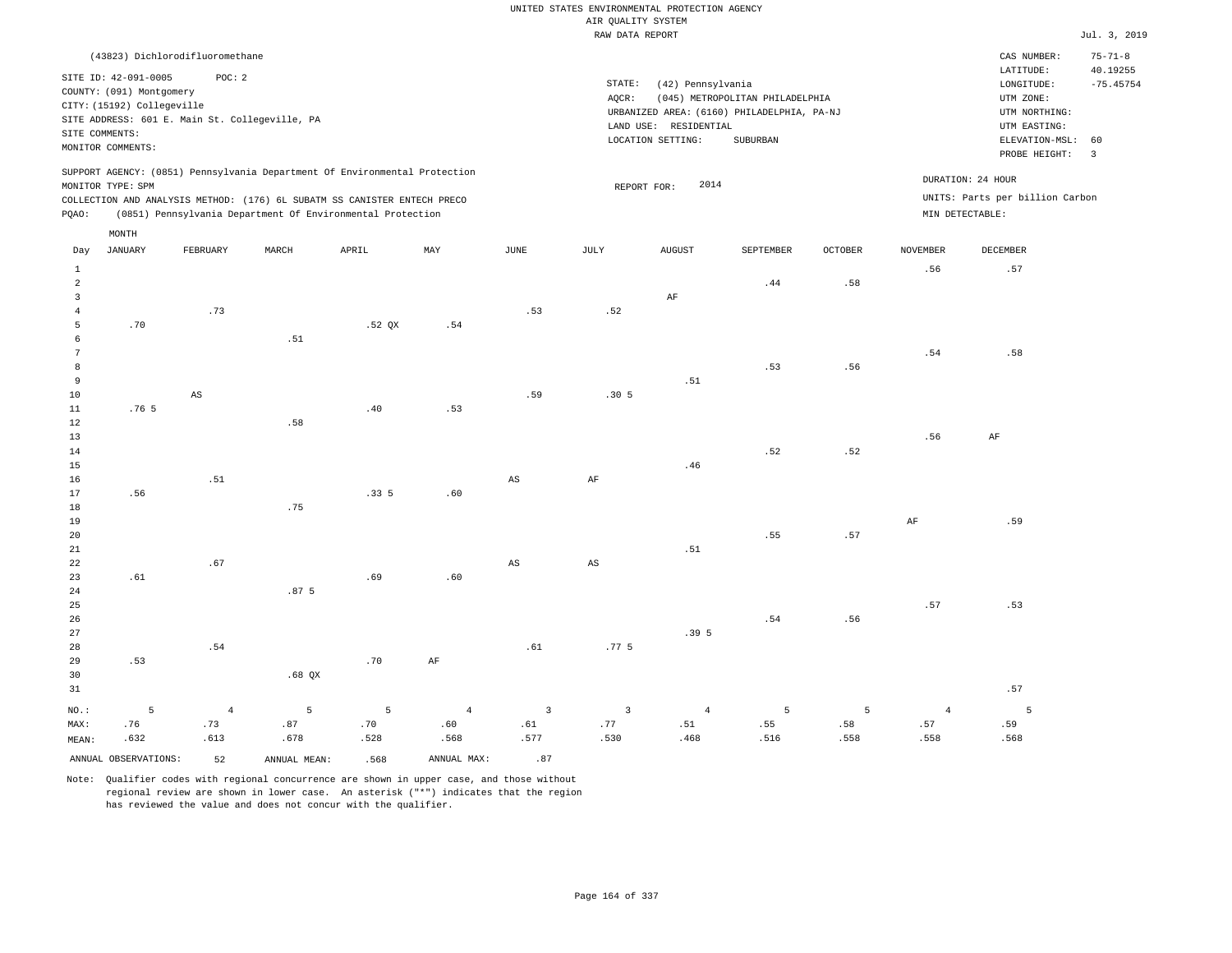| (43823) Dichlorodifluoromethane                                                                                                                                                                                                                    |                                                                                                                                                                                    | CAS NUMBER:                                                                                                 | $75 - 71 - 8$                 |
|----------------------------------------------------------------------------------------------------------------------------------------------------------------------------------------------------------------------------------------------------|------------------------------------------------------------------------------------------------------------------------------------------------------------------------------------|-------------------------------------------------------------------------------------------------------------|-------------------------------|
| SITE ID: 42-091-0005<br>POC:2<br>COUNTY: (091) Montgomery<br>CITY: (15192) Collegeville<br>SITE ADDRESS: 601 E. Main St. Collegeville, PA<br>SITE COMMENTS:<br>MONITOR COMMENTS:                                                                   | STATE:<br>(42) Pennsylvania<br>(045) METROPOLITAN PHILADELPHIA<br>AOCR:<br>URBANIZED AREA: (6160) PHILADELPHIA, PA-NJ<br>RESIDENTIAL<br>LAND USE:<br>LOCATION SETTING:<br>SUBURBAN | LATITUDE:<br>LONGITUDE:<br>UTM ZONE:<br>UTM NORTHING:<br>UTM EASTING:<br>ELEVATION-MSL: 60<br>PROBE HEIGHT: | 40.19255<br>$-75.45754$<br>-3 |
| SUPPORT AGENCY: (0851) Pennsylvania Department Of Environmental Protection<br>MONITOR TYPE: SPM<br>COLLECTION AND ANALYSIS METHOD: (176) 6L SUBATM SS CANISTER ENTECH PRECO<br>(0851) Pennsylvania Department Of Environmental Protection<br>POAO: | 2015<br>REPORT FOR:                                                                                                                                                                | DURATION: 24 HOUR<br>UNITS: Parts per billion Carbon<br>MIN DETECTABLE:                                     |                               |
| MONTH                                                                                                                                                                                                                                              |                                                                                                                                                                                    |                                                                                                             |                               |

| Day             | JANUARY                 | FEBRUARY   | MARCH                  | APRIL          | $\ensuremath{\text{MAX}}$ | $_{\rm JUNE}$          | $_{\rm JULY}$               | <b>AUGUST</b>  | SEPTEMBER | OCTOBER                       | NOVEMBER       | DECEMBER                |
|-----------------|-------------------------|------------|------------------------|----------------|---------------------------|------------------------|-----------------------------|----------------|-----------|-------------------------------|----------------|-------------------------|
| 1               |                         |            | $\mathbb{A}\mathbb{S}$ |                |                           |                        |                             |                |           |                               |                |                         |
| $\overline{a}$  |                         |            |                        |                |                           |                        |                             |                |           |                               | .59            | $\rm AF$                |
| 3               |                         |            |                        |                |                           |                        |                             |                | .60       | .53                           |                |                         |
| $\overline{4}$  |                         |            |                        |                |                           |                        |                             | $.54\,$        |           |                               |                |                         |
| 5               |                         | .61        |                        |                |                           | .54                    | .56                         |                |           |                               |                |                         |
| 6               | .60                     |            |                        | .235           | .47                       |                        |                             |                |           |                               |                |                         |
| $7\phantom{.0}$ |                         |            | .20 <sub>5</sub>       |                |                           |                        |                             |                |           |                               |                |                         |
| 8               |                         |            |                        |                |                           |                        |                             |                |           |                               | .54            | $\rm{AF}$               |
| 9               |                         |            |                        |                |                           |                        |                             |                | .50       | .63                           |                |                         |
| $10$            |                         |            |                        |                |                           |                        |                             | $\rm{AF}$      |           |                               |                |                         |
| 11              |                         | .70        |                        |                |                           | .61                    | $.61\,$                     |                |           |                               |                |                         |
| 12              | $\rm AF$                |            |                        | .51            | .50                       |                        |                             |                |           |                               |                |                         |
| 13              |                         |            | .47                    |                |                           |                        |                             |                |           |                               |                |                         |
| 14              |                         |            |                        |                |                           |                        |                             |                |           |                               | .56            | .59                     |
| 15              |                         |            |                        |                |                           |                        |                             |                | .51       | .55                           |                |                         |
| 16              |                         |            |                        |                |                           |                        |                             | .55            |           |                               |                |                         |
| 17              |                         | .67        |                        |                |                           | $\mathbb{A}\mathbb{S}$ | .65                         |                |           |                               |                |                         |
| 18              | .60                     |            |                        | .56            | .60                       |                        |                             |                |           |                               |                |                         |
| 19              |                         |            | .46                    |                |                           |                        |                             |                |           |                               |                |                         |
| 20              |                         |            |                        |                |                           |                        |                             |                |           |                               | .60            | .67                     |
| $21\,$          |                         |            |                        |                |                           |                        |                             |                | .54       | $\footnotesize{\textbf{.48}}$ |                |                         |
| $2\sqrt{2}$     |                         |            |                        |                |                           |                        |                             | $\rm{AF}$      |           |                               |                |                         |
| 23              |                         | .69        |                        |                |                           | $\rm{AF}$              | $\boldsymbol{\mathsf{.67}}$ |                |           |                               |                |                         |
| $2\,4$          | $\mathbb{A}\mathbb{S}$  |            |                        | .44            | .57                       |                        |                             |                |           |                               |                |                         |
| 25              |                         |            | .46                    |                |                           |                        |                             |                |           |                               |                |                         |
| $26\,$          |                         |            |                        |                |                           |                        |                             |                |           |                               | $\rm{AF}$      | .61 $QX$                |
| 27              |                         |            |                        |                |                           |                        |                             |                | .54       | .58                           |                |                         |
| 28              |                         |            |                        |                |                           |                        |                             | .63            |           |                               |                |                         |
| 29              |                         |            |                        |                |                           | .56                    | .68                         |                |           |                               |                |                         |
| 30              | .58                     |            |                        | .47            | .53                       |                        |                             |                |           |                               |                |                         |
| 31              |                         |            | .235                   |                |                           |                        |                             |                |           |                               |                |                         |
| $_{\rm NO.}$ :  | $\overline{\mathbf{3}}$ | $\sqrt{4}$ | $\overline{5}$         | $\overline{5}$ | $\overline{5}$            | $\overline{3}$         | 5                           | $\overline{3}$ | 5         | 5                             | $\overline{4}$ | $\overline{\mathbf{3}}$ |
| MAX:            | .60                     | .70        | .47                    | .56            | .60                       | .61                    | .68                         | .63            | .60       | .63                           | .60            | .67                     |
| MEAN:           | .593                    | .668       | .364                   | .442           | .534                      | .570                   | .634                        | .573           | .538      | .554                          | .573           | .623                    |
|                 | ANNUAL OBSERVATIONS:    | 50         | ANNUAL MEAN:           | .547           | ANNUAL MAX:               | .70                    |                             |                |           |                               |                |                         |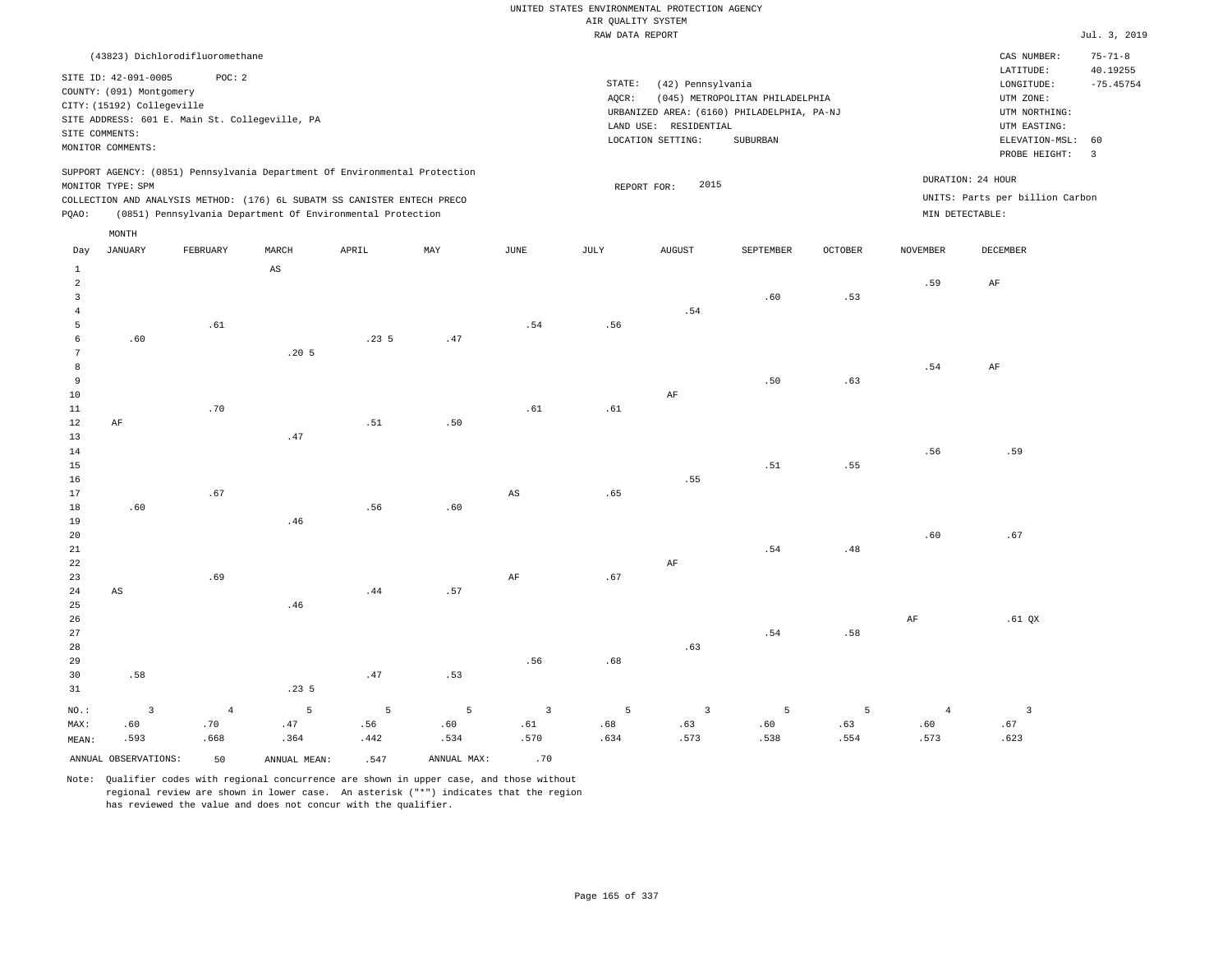|                | (43823) Dichlorodifluoromethane                                                                                                                                                                                                           |          |       |       |     |      |                              |                                                                                                     |                                             |         |                                      | CAS NUMBER:                                                                                | $75 - 71 - 8$           |
|----------------|-------------------------------------------------------------------------------------------------------------------------------------------------------------------------------------------------------------------------------------------|----------|-------|-------|-----|------|------------------------------|-----------------------------------------------------------------------------------------------------|---------------------------------------------|---------|--------------------------------------|--------------------------------------------------------------------------------------------|-------------------------|
| SITE COMMENTS: | SITE ID: 42-091-0005<br>COUNTY: (091) Montgomery<br>CITY: (15192) Collegeville<br>SITE ADDRESS: 601 E. Main St. Collegeville, PA                                                                                                          | POC:2    |       |       |     |      | STATE:<br>AOCR:<br>LAND USE: | (42) Pennsylvania<br>URBANIZED AREA: (6160) PHILADELPHIA, PA-NJ<br>RESIDENTIAL<br>LOCATION SETTING: | (045) METROPOLITAN PHILADELPHIA<br>SUBURBAN |         |                                      | LATITUDE:<br>LONGITUDE:<br>UTM ZONE:<br>UTM NORTHING:<br>UTM EASTING:<br>ELEVATION-MSL: 60 | 40.19255<br>$-75.45754$ |
|                | MONITOR COMMENTS:                                                                                                                                                                                                                         |          |       |       |     |      |                              |                                                                                                     |                                             |         |                                      | PROBE HEIGHT:                                                                              | 3                       |
| POAO:          | SUPPORT AGENCY: (0851) Pennsylvania Department Of Environmental Protection<br>MONITOR TYPE: SPM<br>COLLECTION AND ANALYSIS METHOD: (176) 6L SUBATM SS CANISTER ENTECH PRECO<br>(0851) Pennsylvania Department Of Environmental Protection |          |       |       |     |      | REPORT FOR:                  | 2016                                                                                                |                                             |         | DURATION: 24 HOUR<br>MIN DETECTABLE: | UNITS: Parts per billion Carbon                                                            |                         |
| Day            | MONTH<br>JANUARY                                                                                                                                                                                                                          | FEBRUARY | MARCH | APRIL | MAY | JUNE | JULY                         | AUGUST                                                                                              | SEPTEMBER                                   | OCTOBER | <b>NOVEMBER</b>                      | DECEMBER                                                                                   |                         |

| $\mathbf{1}$   | AF               |                         | .56             |                |                |                  |                         |                |                |      |                         |                  |
|----------------|------------------|-------------------------|-----------------|----------------|----------------|------------------|-------------------------|----------------|----------------|------|-------------------------|------------------|
| $\overline{a}$ |                  |                         |                 |                |                |                  |                         |                |                |      | .28 <sub>5</sub>        | .36              |
| $\overline{3}$ |                  |                         |                 |                |                |                  |                         |                | $_{\rm TS}$    | .58  |                         |                  |
| $\overline{4}$ |                  |                         |                 |                |                |                  |                         | .55            |                |      |                         |                  |
| 5              |                  |                         |                 |                |                | .56              | .65                     |                |                |      |                         |                  |
| 6              |                  | .54                     |                 | $\rm{AF}$      | .64            |                  |                         |                |                |      |                         |                  |
| 7              | .87 <sub>5</sub> |                         | .54             |                |                |                  |                         |                |                |      |                         |                  |
| 8              |                  |                         |                 |                |                |                  |                         |                |                |      | .28 <sub>5</sub>        | .34              |
| 9              |                  |                         |                 |                |                |                  |                         |                | .31            | .35  |                         |                  |
| $10\,$         |                  |                         |                 |                |                |                  |                         | .56            |                |      |                         |                  |
| $11\,$         |                  |                         |                 |                |                | .72 5            | .61                     |                |                |      |                         |                  |
| 12             |                  | $\rm AF$                |                 | $.49$ QX       | .71            |                  |                         |                |                |      |                         |                  |
| 13             | .65              |                         | .47             |                |                |                  |                         |                |                |      |                         |                  |
| 14             |                  |                         |                 |                |                |                  |                         |                |                |      | $\rm{AF}$               | $.31$ LB         |
| $15\,$         |                  |                         |                 |                |                |                  |                         |                | .38            | .36  |                         |                  |
| $16$           |                  |                         |                 |                |                |                  |                         | .65            |                |      |                         |                  |
| 17             |                  |                         |                 |                |                | .76 <sub>5</sub> | $\rm{AF}$               |                |                |      |                         |                  |
| 18             |                  | .57                     |                 | .47 $QX$       | .53            |                  |                         |                |                |      |                         |                  |
| 19             | .56              |                         | .51             |                |                |                  |                         |                |                |      |                         |                  |
| 20             |                  |                         |                 |                |                |                  |                         |                |                |      | $\rm{AF}$               | .43              |
| $21\,$         |                  |                         |                 |                |                |                  |                         |                | .46            | .32  |                         |                  |
| $2\sqrt{2}$    |                  |                         |                 |                |                |                  |                         | .45            |                |      |                         |                  |
| 23             |                  |                         |                 |                |                | .60              | $\mathbb{A}\mathbb{S}$  |                |                |      |                         |                  |
| $2\sqrt{4}$    |                  | .56                     |                 | .56            | $_{\rm TS}$    |                  |                         |                |                |      |                         |                  |
| 25             | .59              |                         | $.56$ QX        |                |                |                  |                         |                |                |      |                         |                  |
| $26\,$         |                  |                         |                 |                |                |                  |                         |                |                |      | .28 <sub>5</sub>        | .29 <sub>5</sub> |
| $2\,7$         |                  |                         |                 |                |                |                  |                         |                | .60            | .33  |                         |                  |
| $28\,$         |                  |                         |                 |                |                |                  |                         | $\rm{AF}$      |                |      |                         |                  |
| 29             |                  |                         |                 |                |                | .64              | .50                     |                |                |      |                         |                  |
| 30             |                  |                         |                 | .55            | .63            |                  |                         |                |                |      |                         |                  |
| 31             | $\,\mathrm{AV}$  |                         | $.57$ QX        |                |                |                  |                         |                |                |      |                         |                  |
| $_{\rm NO.}$ : | $\sqrt{4}$       | $\overline{\mathbf{3}}$ | $6\overline{6}$ | $\overline{4}$ | $\overline{4}$ | $5\phantom{.0}$  | $\overline{\mathbf{3}}$ | $\overline{4}$ | $\overline{4}$ | 5    | $\overline{\mathbf{3}}$ | $5^{\circ}$      |
| MAX:           | .87              | .57                     | .57             | .56            | .71            | .76              | .65                     | .65            | .60            | .58  | .28                     | .43              |
| MEAN:          | .668             | .557                    | .535            | .518           | .628           | .656             | .587                    | .553           | .438           | .388 | .280                    | .346             |

ANNUAL OBSERVATIONS:  $\begin{array}{ccc} 50 & \text{ANNUAL MEAN:} \\ 5 & 5 & \text{ANNUAL MAX:} \end{array}$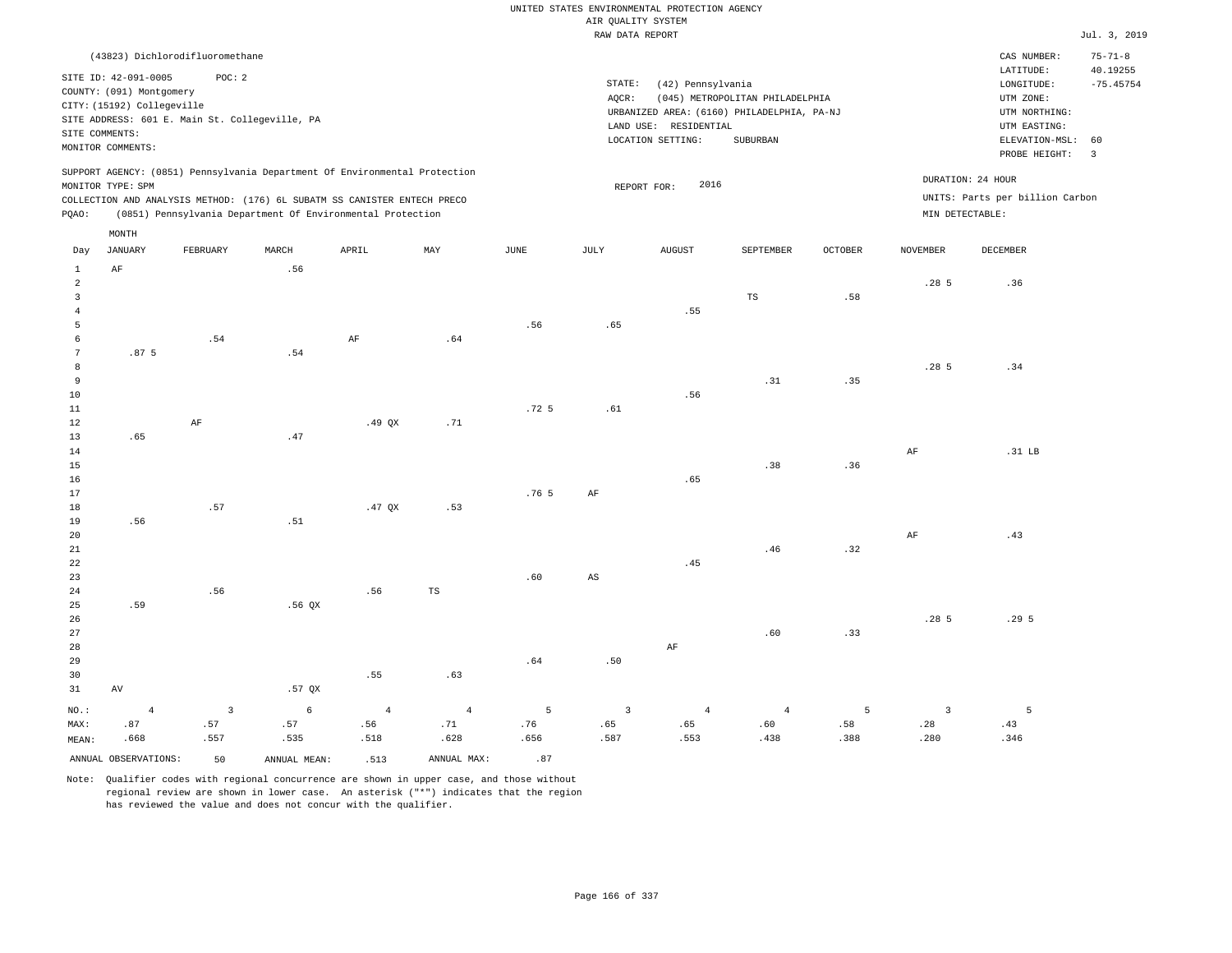|                |                            |                                                |                |                                                                            |              |               |                    | UNITED STATES ENVIRONMENTAL PROTECTION AGENCY |                                 |                |                         |                                 |                               |
|----------------|----------------------------|------------------------------------------------|----------------|----------------------------------------------------------------------------|--------------|---------------|--------------------|-----------------------------------------------|---------------------------------|----------------|-------------------------|---------------------------------|-------------------------------|
|                |                            |                                                |                |                                                                            |              |               | AIR QUALITY SYSTEM |                                               |                                 |                |                         |                                 |                               |
|                |                            |                                                |                |                                                                            |              |               | RAW DATA REPORT    |                                               |                                 |                |                         |                                 | Jul. 3, 2019                  |
|                |                            | (43823) Dichlorodifluoromethane                |                |                                                                            |              |               |                    |                                               |                                 |                |                         | CAS NUMBER:                     | $75 - 71 - 8$                 |
|                | SITE ID: 42-091-0005       | POC: 2                                         |                |                                                                            |              |               |                    |                                               |                                 |                |                         | LATITUDE:                       | 40.19255                      |
|                | COUNTY: (091) Montgomery   |                                                |                |                                                                            |              |               | STATE:             | (42) Pennsylvania                             |                                 |                |                         | LONGITUDE:                      | $-75.45754$                   |
|                | CITY: (15192) Collegeville |                                                |                |                                                                            |              |               | AQCR:              |                                               | (045) METROPOLITAN PHILADELPHIA |                |                         | UTM ZONE:                       |                               |
|                |                            | SITE ADDRESS: 601 E. Main St. Collegeville, PA |                |                                                                            |              |               |                    | URBANIZED AREA: (6160) PHILADELPHIA, PA-NJ    |                                 |                |                         | UTM NORTHING:                   |                               |
|                | SITE COMMENTS:             |                                                |                |                                                                            |              |               |                    | LAND USE: RESIDENTIAL                         |                                 |                |                         | UTM EASTING:                    |                               |
|                | MONITOR COMMENTS:          |                                                |                |                                                                            |              |               |                    | LOCATION SETTING:                             | ${\tt SUBURBAN}$                |                |                         | ELEVATION-MSL:<br>PROBE HEIGHT: | 60<br>$\overline{\mathbf{3}}$ |
|                |                            |                                                |                | SUPPORT AGENCY: (0851) Pennsylvania Department Of Environmental Protection |              |               |                    |                                               |                                 |                |                         |                                 |                               |
|                | MONITOR TYPE: SPM          |                                                |                |                                                                            |              |               |                    | 2017<br>REPORT FOR:                           |                                 |                |                         | DURATION: 24 HOUR               |                               |
|                |                            |                                                |                | COLLECTION AND ANALYSIS METHOD: (176) 6L SUBATM SS CANISTER ENTECH PRECO   |              |               |                    |                                               |                                 |                |                         | UNITS: Parts per billion Carbon |                               |
| PQAO:          |                            |                                                |                | (0851) Pennsylvania Department Of Environmental Protection                 |              |               |                    |                                               |                                 |                |                         | MIN DETECTABLE:                 |                               |
|                | $\texttt{MONTH}$           |                                                |                |                                                                            |              |               |                    |                                               |                                 |                |                         |                                 |                               |
| Day            | <b>JANUARY</b>             | FEBRUARY                                       | MARCH          | APRIL                                                                      | $_{\rm MAY}$ | $_{\rm JUNE}$ | $\mathtt{JULY}$    | <b>AUGUST</b>                                 | SEPTEMBER                       | <b>OCTOBER</b> | <b>NOVEMBER</b>         | DECEMBER                        |                               |
| $\mathbf{1}$   | .32                        |                                                |                | .67                                                                        | .44          |               |                    |                                               |                                 |                |                         |                                 |                               |
| $\overline{a}$ |                            |                                                | .58            |                                                                            |              |               |                    |                                               |                                 |                |                         |                                 |                               |
| 3              |                            |                                                |                |                                                                            |              |               |                    |                                               |                                 |                | .53                     | .53                             |                               |
| $\bf{4}$       |                            |                                                |                |                                                                            |              |               |                    |                                               | .52                             | .42            |                         |                                 |                               |
| $5^{\circ}$    |                            |                                                |                |                                                                            |              |               |                    | .56                                           |                                 |                |                         |                                 |                               |
| 6              |                            | .57                                            |                |                                                                            |              | .66           | $\rm{AF}$          |                                               |                                 |                |                         |                                 |                               |
| 7              | AV                         |                                                |                | .61                                                                        | .63          |               |                    |                                               |                                 |                |                         |                                 |                               |
| 8              |                            |                                                | .60            |                                                                            |              |               |                    |                                               |                                 |                |                         |                                 |                               |
| 9              |                            |                                                |                |                                                                            |              |               |                    |                                               |                                 |                | .52                     | .54                             |                               |
| 10             |                            |                                                |                |                                                                            |              |               |                    |                                               | .54                             | .34            |                         |                                 |                               |
| 11             |                            |                                                |                |                                                                            |              |               |                    | .50                                           |                                 |                |                         |                                 |                               |
| $1\,2$         |                            | .58                                            |                |                                                                            |              | .53           | .58                |                                               |                                 |                |                         |                                 |                               |
| 13             |                            |                                                |                | .60                                                                        | .65          |               |                    |                                               |                                 |                |                         |                                 |                               |
| 14             |                            |                                                | .59            |                                                                            |              |               |                    |                                               |                                 |                |                         |                                 |                               |
| 15             |                            |                                                |                |                                                                            |              |               |                    |                                               |                                 |                | .49                     | AQ                              |                               |
| 16             |                            |                                                |                |                                                                            |              |               |                    |                                               | .54                             | .34            |                         |                                 |                               |
| 17             |                            |                                                |                |                                                                            |              |               |                    | .57                                           |                                 |                |                         |                                 |                               |
| 18             |                            | .52                                            |                |                                                                            |              | .59           | .54                |                                               |                                 |                |                         |                                 |                               |
| 19             | .53                        |                                                |                | $\mathbb{A}\mathbb{S}$                                                     | $\rm{AF}$    |               |                    |                                               |                                 |                |                         |                                 |                               |
| 20             |                            |                                                | .59            |                                                                            |              |               |                    |                                               |                                 |                |                         |                                 |                               |
| 21             |                            |                                                |                |                                                                            |              |               |                    |                                               |                                 |                | AN                      | AV                              |                               |
| 22<br>23       |                            |                                                |                |                                                                            |              |               |                    | .50                                           | .40                             | .52            |                         |                                 |                               |
|                |                            | .56                                            |                |                                                                            |              |               |                    |                                               |                                 |                |                         |                                 |                               |
| 24<br>25       |                            |                                                |                | AM                                                                         | .56          | .46           | .54                |                                               |                                 |                |                         |                                 |                               |
| 26             | .60                        |                                                | .57            |                                                                            |              |               |                    |                                               |                                 |                |                         |                                 |                               |
| 27             |                            |                                                |                |                                                                            |              |               |                    |                                               |                                 |                | AV                      | .55                             |                               |
| 28             |                            |                                                |                |                                                                            |              |               |                    |                                               | .49                             | .52            |                         |                                 |                               |
|                |                            |                                                |                |                                                                            |              |               |                    | $\footnotesize{\texttt{.47}}$                 |                                 |                |                         |                                 |                               |
| 29<br>30       |                            |                                                |                |                                                                            |              | .59           | .56                |                                               |                                 |                |                         |                                 |                               |
| 31             | .56                        |                                                |                |                                                                            | .67          |               |                    |                                               |                                 |                |                         |                                 |                               |
| NO.:           | $\overline{4}$             | $\overline{4}$                                 | $\overline{5}$ | $\overline{3}$                                                             | 5            | 5             | $\overline{4}$     | 5                                             | 5                               | 5              | $\overline{\mathbf{3}}$ | $\overline{\mathbf{3}}$         |                               |
| MAX:           | .60                        | .58                                            | .60            | .67                                                                        | .67          | .66           | .58                | .57                                           | .54                             | .52            | .53                     | .55                             |                               |
| MEAN:          | .503                       | .558                                           | .586           | .627                                                                       | .590         | .566          | .555               | .520                                          | .498                            | .428           | .513                    | .540                            |                               |

ANNUAL OBSERVATIONS:  $51$  ANNUAL MEAN: .538 ANNUAL MAX: .67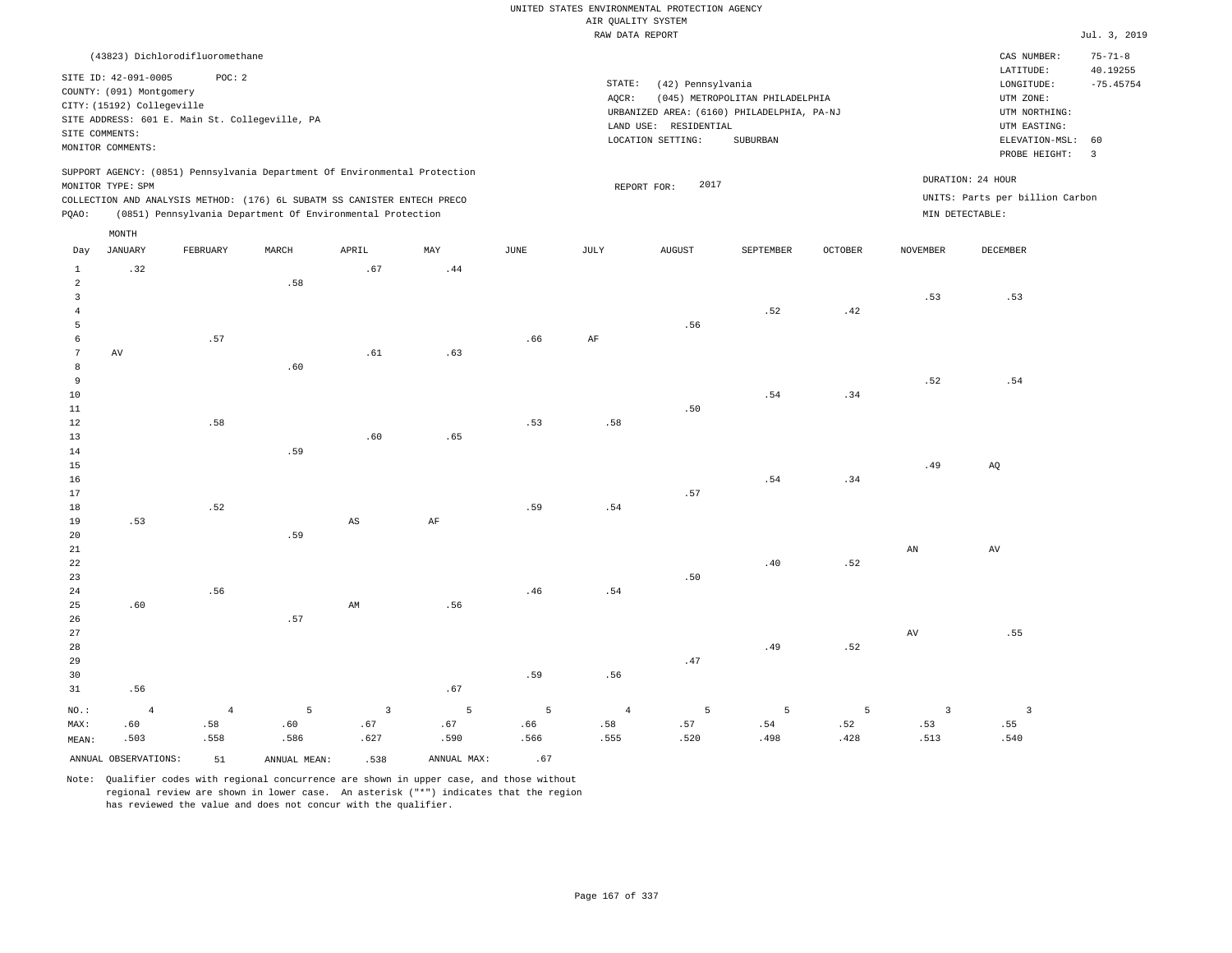|                |                            |                                                |                        |                                                                            |                |             | UNITED STATES ENVIRONMENTAL PROTECTION AGENCY |                       |                                            |                |                 |                                 |                           |
|----------------|----------------------------|------------------------------------------------|------------------------|----------------------------------------------------------------------------|----------------|-------------|-----------------------------------------------|-----------------------|--------------------------------------------|----------------|-----------------|---------------------------------|---------------------------|
|                |                            |                                                |                        |                                                                            |                |             | AIR QUALITY SYSTEM                            |                       |                                            |                |                 |                                 |                           |
|                |                            |                                                |                        |                                                                            |                |             | RAW DATA REPORT                               |                       |                                            |                |                 |                                 | Jul. 3, 2019              |
|                |                            | (43823) Dichlorodifluoromethane                |                        |                                                                            |                |             |                                               |                       |                                            |                |                 | CAS NUMBER:<br>LATITUDE:        | $75 - 71 - 8$<br>40.19255 |
|                | SITE ID: 42-091-0005       | POC: 2                                         |                        |                                                                            |                |             | STATE:                                        | (42) Pennsylvania     |                                            |                |                 | LONGITUDE:                      | $-75.45754$               |
|                | COUNTY: (091) Montgomery   |                                                |                        |                                                                            |                |             | AQCR:                                         |                       | (045) METROPOLITAN PHILADELPHIA            |                |                 | UTM ZONE:                       |                           |
|                | CITY: (15192) Collegeville |                                                |                        |                                                                            |                |             |                                               |                       | URBANIZED AREA: (6160) PHILADELPHIA, PA-NJ |                |                 | UTM NORTHING:                   |                           |
|                |                            | SITE ADDRESS: 601 E. Main St. Collegeville, PA |                        |                                                                            |                |             |                                               | LAND USE: RESIDENTIAL |                                            |                |                 | UTM EASTING:                    |                           |
|                | SITE COMMENTS:             |                                                |                        |                                                                            |                |             |                                               | LOCATION SETTING:     | SUBURBAN                                   |                |                 | ELEVATION-MSL: 60               |                           |
|                | MONITOR COMMENTS:          |                                                |                        |                                                                            |                |             |                                               |                       |                                            |                |                 | PROBE HEIGHT:                   | $\overline{\mathbf{3}}$   |
|                | MONITOR TYPE: SPM          |                                                |                        | SUPPORT AGENCY: (0851) Pennsylvania Department Of Environmental Protection |                |             | REPORT FOR:                                   | 2018                  |                                            |                |                 | DURATION: 24 HOUR               |                           |
|                |                            |                                                |                        | COLLECTION AND ANALYSIS METHOD: (176) 6L SUBATM SS CANISTER ENTECH PRECO   |                |             |                                               |                       |                                            |                |                 | UNITS: Parts per billion Carbon |                           |
| PQAO:          |                            |                                                |                        | (0851) Pennsylvania Department Of Environmental Protection                 |                |             |                                               |                       |                                            |                |                 | MIN DETECTABLE: .034263         |                           |
|                | MONTH                      |                                                |                        |                                                                            |                |             |                                               |                       |                                            |                |                 |                                 |                           |
| Day            | <b>JANUARY</b>             | FEBRUARY                                       | MARCH                  | APRIL                                                                      | MAY            | <b>JUNE</b> | <b>JULY</b>                                   | <b>AUGUST</b>         | SEPTEMBER                                  | <b>OCTOBER</b> | <b>NOVEMBER</b> | <b>DECEMBER</b>                 |                           |
| $\mathbf{1}$   |                            | .47                                            |                        |                                                                            |                | .31         | .47                                           |                       |                                            |                |                 |                                 |                           |
| $\overline{a}$ | AS                         |                                                |                        | .53                                                                        | .50            |             |                                               |                       |                                            |                |                 |                                 |                           |
| 3              |                            |                                                | $\mathbb{A}\mathbb{G}$ |                                                                            |                |             |                                               |                       |                                            |                |                 |                                 |                           |
| $\overline{4}$ |                            |                                                |                        |                                                                            |                |             |                                               |                       |                                            |                | .47             | .43                             |                           |
| 5              |                            |                                                |                        |                                                                            |                |             |                                               |                       | AF                                         | .45            |                 |                                 |                           |
| 6              |                            |                                                |                        |                                                                            |                |             |                                               | .53                   |                                            |                |                 |                                 |                           |
| 7              |                            | .50                                            |                        |                                                                            |                | .46         | .48                                           |                       |                                            |                |                 |                                 |                           |
| 8<br>9         | .56                        |                                                | .52                    | .58                                                                        | .52            |             |                                               |                       |                                            |                |                 |                                 |                           |
| 10             |                            |                                                |                        |                                                                            |                |             |                                               |                       |                                            |                | .42             | .46                             |                           |
| $11\,$         |                            |                                                |                        |                                                                            |                |             |                                               |                       | $.55$ QX                                   | .41            |                 |                                 |                           |
| 12             |                            |                                                |                        |                                                                            |                |             |                                               | .56                   |                                            |                |                 |                                 |                           |
| 13             |                            | .50                                            |                        |                                                                            |                | .46         | .47                                           |                       |                                            |                |                 |                                 |                           |
| 14             | .43                        |                                                |                        | .59                                                                        | AV             |             |                                               |                       |                                            |                |                 |                                 |                           |
| 15             |                            |                                                | .21 <sub>5</sub>       |                                                                            |                |             |                                               |                       |                                            |                |                 |                                 |                           |
| 16             |                            |                                                |                        |                                                                            |                |             |                                               |                       |                                            |                | .39             | .49                             |                           |
| 17             |                            |                                                |                        |                                                                            |                |             |                                               |                       | $.48$ QX                                   | .33 QX         |                 |                                 |                           |
| 18             |                            |                                                |                        |                                                                            |                |             |                                               | .32                   |                                            |                |                 |                                 |                           |
| 19             |                            | .54                                            |                        |                                                                            |                | .50         | $.53$ QX                                      |                       |                                            |                |                 |                                 |                           |
| 20             | .42                        |                                                |                        | .49                                                                        | AV             |             |                                               |                       |                                            |                |                 |                                 |                           |
| 21             |                            |                                                | .50                    |                                                                            |                |             |                                               |                       |                                            |                |                 |                                 |                           |
| 22             |                            |                                                |                        |                                                                            |                |             |                                               |                       |                                            |                | .36             | .38 QX                          |                           |
| 23             |                            |                                                |                        |                                                                            |                |             |                                               |                       | .51                                        | .33            |                 |                                 |                           |
| 24             |                            |                                                |                        |                                                                            |                |             |                                               | .33                   |                                            |                |                 |                                 |                           |
| 25             |                            | .51                                            |                        |                                                                            |                | .47         | .53 QX                                        |                       |                                            |                |                 |                                 |                           |
| 26             | .49                        |                                                |                        | .47                                                                        | .36            |             |                                               |                       |                                            |                |                 |                                 |                           |
| 27             |                            |                                                | .54                    |                                                                            |                |             |                                               |                       |                                            |                |                 |                                 |                           |
| 28<br>29       |                            |                                                |                        |                                                                            |                |             |                                               |                       | .50                                        | .37            | .39             | .33                             |                           |
| 30             |                            |                                                |                        |                                                                            |                |             |                                               | AV                    |                                            |                |                 |                                 |                           |
| 31             |                            |                                                |                        |                                                                            |                |             | .52                                           |                       |                                            |                |                 |                                 |                           |
|                |                            |                                                |                        |                                                                            |                |             |                                               |                       |                                            |                |                 |                                 |                           |
| NO.:           | $\overline{4}$             | 5                                              | $\overline{4}$         | 5                                                                          | $\overline{3}$ | 5           | 6                                             | 4                     | $\overline{4}$                             | 5              | 5               | 5                               |                           |

ANNUAL OBSERVATIONS: 55 ANNUAL MEAN: .459 ANNUAL MAX: .59

 .54 .443

NO.: MAX: MEAN:

 .56 .475  .54 .504

Note: Qualifier codes with regional concurrence are shown in upper case, and those without regional review are shown in lower case. An asterisk ("\*") indicates that the region has reviewed the value and does not concur with the qualifier.

 .59 .532  .52 .460  .50 .440

 .53 .500

 .56 .435  .55 .510  .45 .378

 .47 .406  .49 .418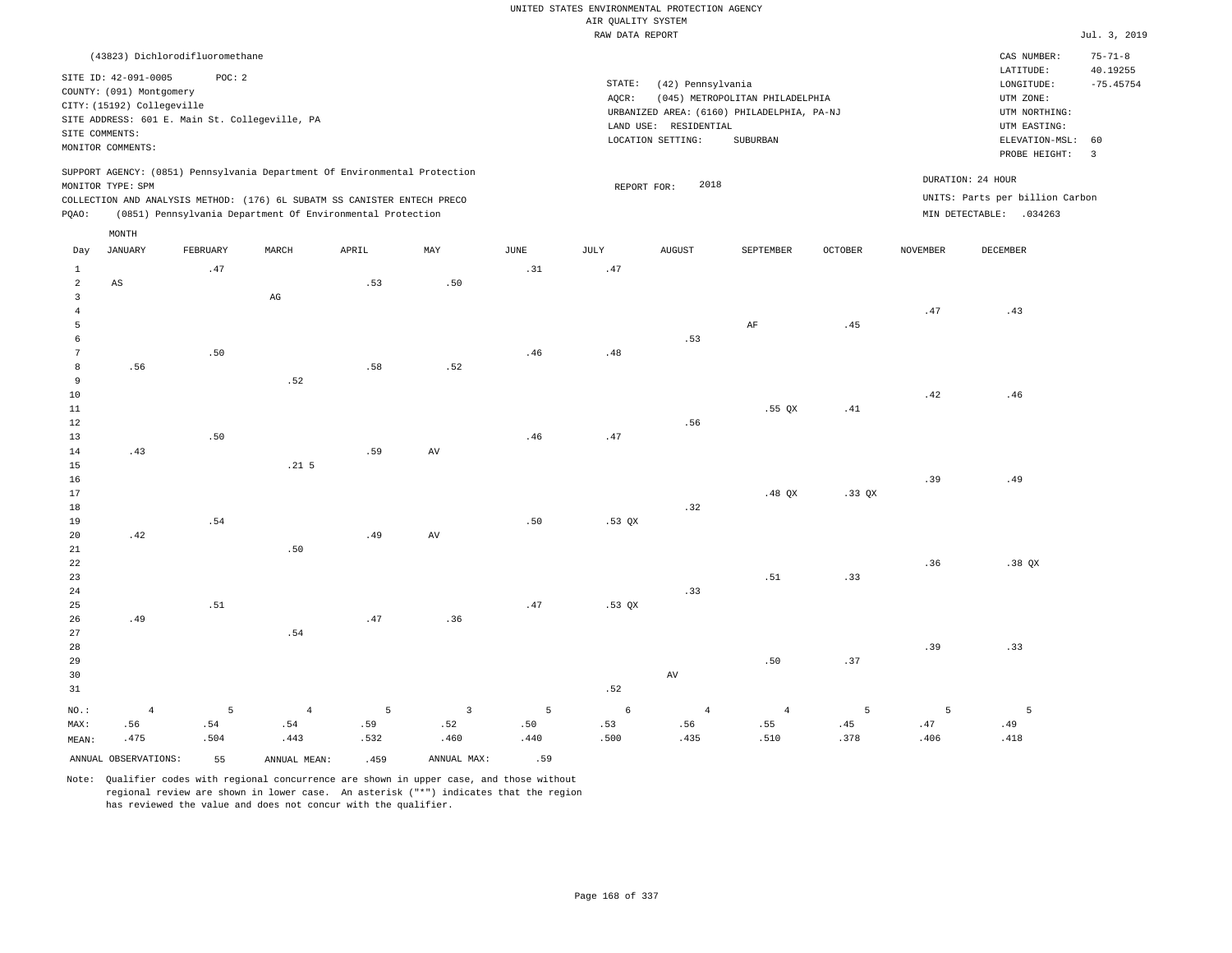|                                    | (43824) Trichloroethylene                                                                           |                                                          |                   |                                                                                                                                                                                                                      |                   |             |                 |                                                                                                                                                  |                |                                                                                         |                                      | CAS NUMBER:                                      | $79 - 01 - 6$  |
|------------------------------------|-----------------------------------------------------------------------------------------------------|----------------------------------------------------------|-------------------|----------------------------------------------------------------------------------------------------------------------------------------------------------------------------------------------------------------------|-------------------|-------------|-----------------|--------------------------------------------------------------------------------------------------------------------------------------------------|----------------|-----------------------------------------------------------------------------------------|--------------------------------------|--------------------------------------------------|----------------|
| SITE COMMENTS:                     | SITE ID: 42-091-0005<br>COUNTY: (091) Montgomery<br>CITY: (15192) Collegeville<br>MONITOR COMMENTS: | POC: 2<br>SITE ADDRESS: 601 E. Main St. Collegeville, PA |                   |                                                                                                                                                                                                                      |                   |             | STATE:<br>AQCR: | (42) Pennsylvania<br>(045) METROPOLITAN PHILADELPHIA<br>URBANIZED AREA: (6160) PHILADELPHIA, PA-NJ<br>LAND USE: RESIDENTIAL<br>LOCATION SETTING: |                | LATITUDE:<br>LONGITUDE:<br>UTM ZONE:<br>UTM NORTHING:<br>UTM EASTING:<br>ELEVATION-MSL: | 40.19255<br>$-75.45754$<br>60        |                                                  |                |
| PQAO:                              | MONITOR TYPE: SPM                                                                                   |                                                          |                   | SUPPORT AGENCY: (0851) Pennsylvania Department Of Environmental Protection<br>COLLECTION AND ANALYSIS METHOD: (176) 6L SUBATM SS CANISTER ENTECH PRECO<br>(0851) Pennsylvania Department Of Environmental Protection |                   |             | REPORT FOR:     | 2013                                                                                                                                             |                |                                                                                         | DURATION: 24 HOUR<br>MIN DETECTABLE: | PROBE HEIGHT:<br>UNITS: Parts per billion Carbon | $\overline{3}$ |
| Day                                | MONTH<br><b>JANUARY</b>                                                                             | FEBRUARY                                                 | MARCH             | APRIL                                                                                                                                                                                                                | MAY               | JUNE        | JULY            | <b>AUGUST</b>                                                                                                                                    | SEPTEMBER      | <b>OCTOBER</b>                                                                          | <b>NOVEMBER</b>                      | <b>DECEMBER</b>                                  |                |
| $\mathbf{1}$<br>$\sqrt{2}$         |                                                                                                     |                                                          |                   |                                                                                                                                                                                                                      |                   |             |                 | .63                                                                                                                                              | $.00$ ND       | AS                                                                                      |                                      |                                                  |                |
| $\overline{3}$<br>$\sqrt{4}$<br>5  | $.00$ ND                                                                                            | $.00$ ND                                                 | $.00$ ND          | .28                                                                                                                                                                                                                  | .00 <sub>ND</sub> | $.00$ ND    | $.00$ ND        |                                                                                                                                                  |                |                                                                                         |                                      |                                                  |                |
| 6<br>$7\phantom{.0}$<br>$^{\rm 8}$ |                                                                                                     |                                                          |                   |                                                                                                                                                                                                                      |                   |             |                 | $.00$ ND                                                                                                                                         | .49            | .22SQ                                                                                   | $.00$ ND                             | $.00$ ND                                         |                |
| 9<br>$10$<br>11                    | .48                                                                                                 | $.00$ ND                                                 | .00 <sub>ND</sub> | $.00$ ND                                                                                                                                                                                                             | .17SQ             | .29         | .23SQ           |                                                                                                                                                  |                |                                                                                         |                                      |                                                  |                |
| $1\,2$<br>13                       |                                                                                                     |                                                          |                   |                                                                                                                                                                                                                      |                   |             |                 |                                                                                                                                                  | $.00$ ND       | .00 <sub>ND</sub>                                                                       | .00 <sub>ND</sub>                    | $.00$ ND                                         |                |
| 14<br>15<br>16                     | .19SQ                                                                                               | $.00$ ND                                                 |                   | $.00$ ND                                                                                                                                                                                                             | AF                | .46         | .53             | $.00$ ND                                                                                                                                         |                |                                                                                         |                                      |                                                  |                |
| 17<br>18<br>19                     |                                                                                                     |                                                          | $\rm AF$          |                                                                                                                                                                                                                      |                   |             |                 |                                                                                                                                                  | AF             | $\rm{AF}$                                                                               | .11 SQ                               | .44                                              |                |
| 20<br>21<br>22                     | .00 <sub>ND</sub>                                                                                   | $.00$ ND                                                 |                   | .00 <sub>ND</sub>                                                                                                                                                                                                    | AF                | .13S        | .39             | .46 CL                                                                                                                                           |                |                                                                                         |                                      |                                                  |                |
| 23<br>24<br>25                     |                                                                                                     |                                                          | .00 <sub>ND</sub> |                                                                                                                                                                                                                      |                   |             |                 |                                                                                                                                                  | 1.025          | .36                                                                                     | .00 <sub>ND</sub>                    | $.00$ ND                                         |                |
| 26<br>27<br>28                     | $.00$ ND                                                                                            | .21 SQ                                                   |                   | .00 <sub>ND</sub>                                                                                                                                                                                                    | $.00$ ND          | $.00$ ND    | $.00$ ND        | $.00$ ND                                                                                                                                         |                |                                                                                         |                                      |                                                  |                |
| 29<br>30<br>31                     |                                                                                                     |                                                          | AS                |                                                                                                                                                                                                                      |                   |             |                 |                                                                                                                                                  |                | .00 <sub>ND</sub>                                                                       | .00 <sub>ND</sub>                    | $.00$ ND                                         |                |
| NO.:                               | 5                                                                                                   | 5                                                        | $\overline{3}$    | 5                                                                                                                                                                                                                    | $\overline{3}$    | 5           | 5               | 5                                                                                                                                                | $\overline{4}$ | $\overline{4}$                                                                          | 5                                    | 5                                                |                |
| MAX:<br>MEAN:                      | .48<br>.134                                                                                         | .21<br>.042                                              | 0.00<br>0.000     | .28<br>.056                                                                                                                                                                                                          | .17<br>.057       | .46<br>.176 | .53<br>.230     | .63<br>.218                                                                                                                                      | 1.02<br>.378   | .36<br>.145                                                                             | .11<br>.022                          | .44<br>.088                                      |                |
|                                    | ANNUAL OBSERVATIONS:                                                                                | 54                                                       | ANNUAL, MEAN:     | .131                                                                                                                                                                                                                 | ANNUAL MAX:       | 1.02        |                 |                                                                                                                                                  |                |                                                                                         |                                      |                                                  |                |

Note: Qualifier codes with regional concurrence are shown in upper case, and those without regional review are shown in lower case. An asterisk ("\*") indicates that the region

has reviewed the value and does not concur with the qualifier.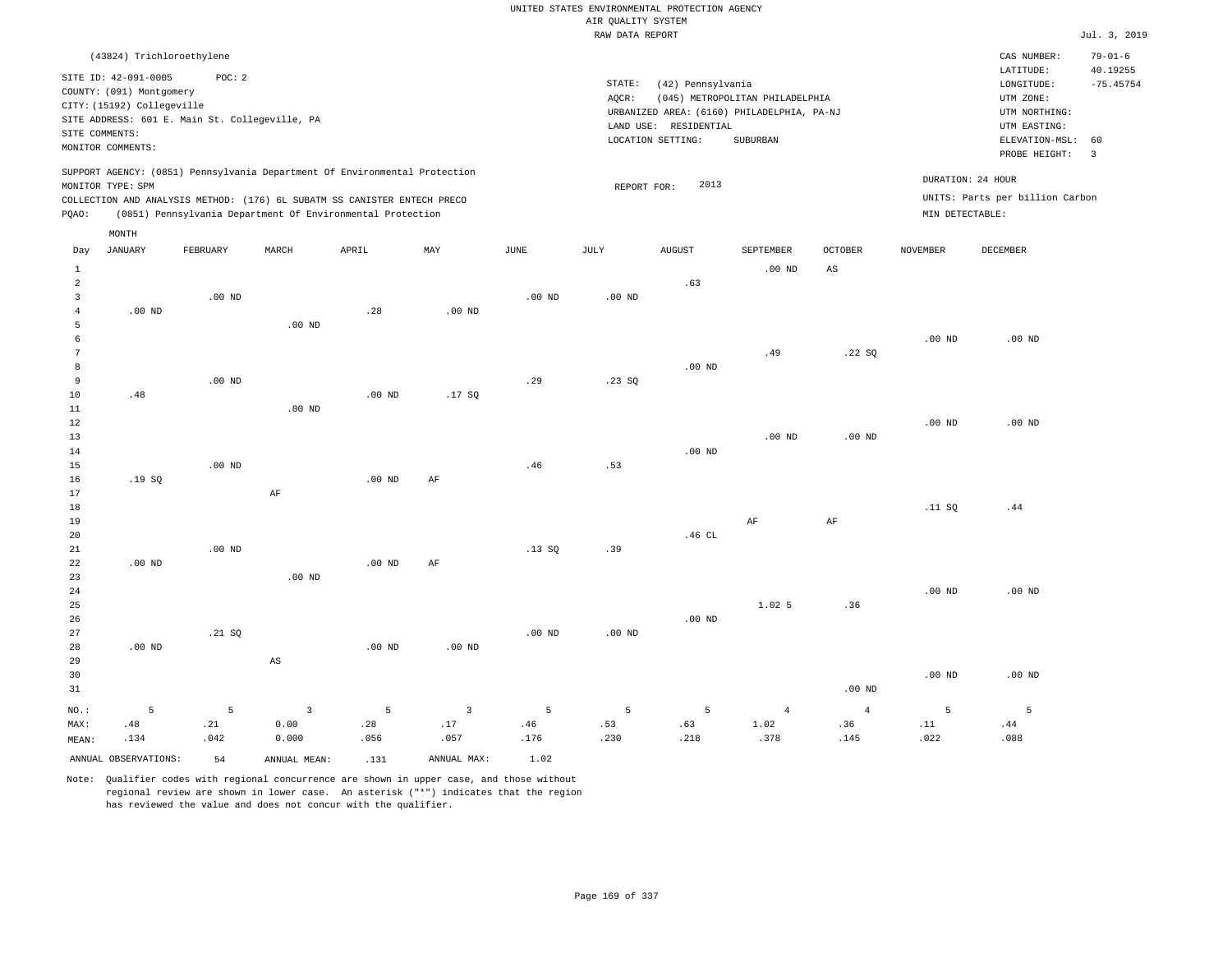|                | (43824) Trichloroethylene                                                                                                                                                                                                                 |          |       |       |     |      |                              |                                                       |                                                                                           |         |                                      | CAS NUMBER:                                                                                | $79 - 01 - 6$           |
|----------------|-------------------------------------------------------------------------------------------------------------------------------------------------------------------------------------------------------------------------------------------|----------|-------|-------|-----|------|------------------------------|-------------------------------------------------------|-------------------------------------------------------------------------------------------|---------|--------------------------------------|--------------------------------------------------------------------------------------------|-------------------------|
| SITE COMMENTS: | SITE ID: 42-091-0005<br>COUNTY: (091) Montgomery<br>CITY: (15192) Collegeville<br>SITE ADDRESS: 601 E. Main St. Collegeville, PA                                                                                                          | POC:2    |       |       |     |      | STATE:<br>AOCR:<br>LAND USE: | (42) Pennsylvania<br>RESIDENTIAL<br>LOCATION SETTING: | (045) METROPOLITAN PHILADELPHIA<br>URBANIZED AREA: (6160) PHILADELPHIA, PA-NJ<br>SUBURBAN |         |                                      | LATITUDE:<br>LONGITUDE:<br>UTM ZONE:<br>UTM NORTHING:<br>UTM EASTING:<br>ELEVATION-MSL: 60 | 40.19255<br>$-75.45754$ |
|                | MONITOR COMMENTS:                                                                                                                                                                                                                         |          |       |       |     |      |                              |                                                       |                                                                                           |         |                                      | PROBE HEIGHT:                                                                              | - 3                     |
| POAO:          | SUPPORT AGENCY: (0851) Pennsylvania Department Of Environmental Protection<br>MONITOR TYPE: SPM<br>COLLECTION AND ANALYSIS METHOD: (176) 6L SUBATM SS CANISTER ENTECH PRECO<br>(0851) Pennsylvania Department Of Environmental Protection |          |       |       |     |      | REPORT FOR:                  | 2014                                                  |                                                                                           |         | DURATION: 24 HOUR<br>MIN DETECTABLE: | UNITS: Parts per billion Carbon                                                            |                         |
| Day            | MONTH<br>JANUARY                                                                                                                                                                                                                          | FEBRUARY | MARCH | APRIL | MAY | JUNE | JULY                         | <b>AUGUST</b>                                         | SEPTEMBER                                                                                 | OCTOBER | NOVEMBER                             | DECEMBER                                                                                   |                         |
|                |                                                                                                                                                                                                                                           |          |       |       |     |      |                              |                                                       |                                                                                           |         |                                      |                                                                                            |                         |

| $\mathbf{1}$   |          |                        |                |                   |                  |                        |                        |                  |                 |          | .00 $ND$       | .20 SQ    |
|----------------|----------|------------------------|----------------|-------------------|------------------|------------------------|------------------------|------------------|-----------------|----------|----------------|-----------|
| $\sqrt{2}$     |          |                        |                |                   |                  |                        |                        |                  | .00 $ND$        | .00 $ND$ |                |           |
| 3              |          |                        |                |                   |                  |                        |                        | $\rm{AF}$        |                 |          |                |           |
| $\overline{4}$ |          | .00 $ND$               |                |                   |                  | .31                    | .00 <sub>ND</sub>      |                  |                 |          |                |           |
| 5              | .07 SQ   |                        |                | .23 QX            | $.00$ ND         |                        |                        |                  |                 |          |                |           |
| 6              |          |                        | .00 $ND$       |                   |                  |                        |                        |                  |                 |          |                |           |
| 7              |          |                        |                |                   |                  |                        |                        |                  |                 |          | .14 SQ         | $.00$ ND  |
| 8              |          |                        |                |                   |                  |                        |                        |                  | $.00$ ND        | .23SQ    |                |           |
| 9              |          |                        |                |                   |                  |                        |                        | .22 SQ           |                 |          |                |           |
| 10             |          | $\mathbb{A}\mathbb{S}$ |                |                   |                  | .00 $ND$               | $.00$ ND               |                  |                 |          |                |           |
| 11             | .13 $QX$ |                        |                | .19SQ             | .17SQ            |                        |                        |                  |                 |          |                |           |
| 12             |          |                        | .00 $ND$       |                   |                  |                        |                        |                  |                 |          |                |           |
| 13             |          |                        |                |                   |                  |                        |                        |                  |                 |          | $.47$          | $\rm{AF}$ |
| 14             |          |                        |                |                   |                  |                        |                        |                  | .18 SQ          | .00 $ND$ |                |           |
| 15             |          |                        |                |                   |                  |                        |                        | .77 <sub>5</sub> |                 |          |                |           |
| 16             |          | .00 $ND$               |                |                   |                  | $_{\rm AS}$            | $\rm{AF}$              |                  |                 |          |                |           |
| 17             | $.00$ ND |                        |                | $.00$ ND          | .89 <sub>5</sub> |                        |                        |                  |                 |          |                |           |
| $18\,$         |          |                        | .00 $ND$       |                   |                  |                        |                        |                  |                 |          |                |           |
| 19             |          |                        |                |                   |                  |                        |                        |                  |                 |          | $\rm{AF}$      | .09SQ     |
| $20\,$         |          |                        |                |                   |                  |                        |                        |                  | $.00$ ND        | .15 SQ   |                |           |
| $21\,$         |          |                        |                |                   |                  |                        |                        | $.00$ ND         |                 |          |                |           |
| 22             |          | $.00$ ND               |                |                   |                  | $\mathbb{A}\mathbb{S}$ | $\mathbb{A}\mathbb{S}$ |                  |                 |          |                |           |
| 23             | .52      |                        |                | .00 <sub>ND</sub> | .30              |                        |                        |                  |                 |          |                |           |
| 24             |          |                        | .29 $QX$       |                   |                  |                        |                        |                  |                 |          |                |           |
| 25             |          |                        |                |                   |                  |                        |                        |                  |                 |          | $\sqrt{27}$    | .13SQ     |
| $26\,$         |          |                        |                |                   |                  |                        |                        |                  | 1.39 5          | .32      |                |           |
| 27             |          |                        |                |                   |                  |                        |                        | .18 SQ           |                 |          |                |           |
| 28             |          | .00 $ND$               |                |                   |                  | $.00$ ND               | .36 QX                 |                  |                 |          |                |           |
| 29             | .32      |                        |                | $.00$ ND          | $\rm{AF}$        |                        |                        |                  |                 |          |                |           |
| 30             |          |                        | $.00$ ND       |                   |                  |                        |                        |                  |                 |          |                |           |
| $3\,1$         |          |                        |                |                   |                  |                        |                        |                  |                 |          |                | .39       |
| $_{\rm NO}$ :  | 5        | $\overline{4}$         | $\overline{5}$ | 5                 | $\overline{4}$   | $\overline{3}$         | $\overline{3}$         | $\overline{4}$   | $5\phantom{.0}$ | 5        | $\overline{4}$ | - 5       |
| MAX:           | .52      | 0.00                   | .29            | .23               | .89              | .31                    | .36                    | .77              | 1.39            | .32      | $.47\,$        | .39       |
| MEAN:          | .208     | 0.000                  | .058           | .084              | .340             | .103                   | .120                   | .293             | .314            | .140     | .220           | .162      |
|                |          |                        |                |                   |                  |                        |                        |                  |                 |          |                |           |

ANNUAL OBSERVATIONS: 52 ANNUAL MEAN: .171 ANNUAL MAX: 1.39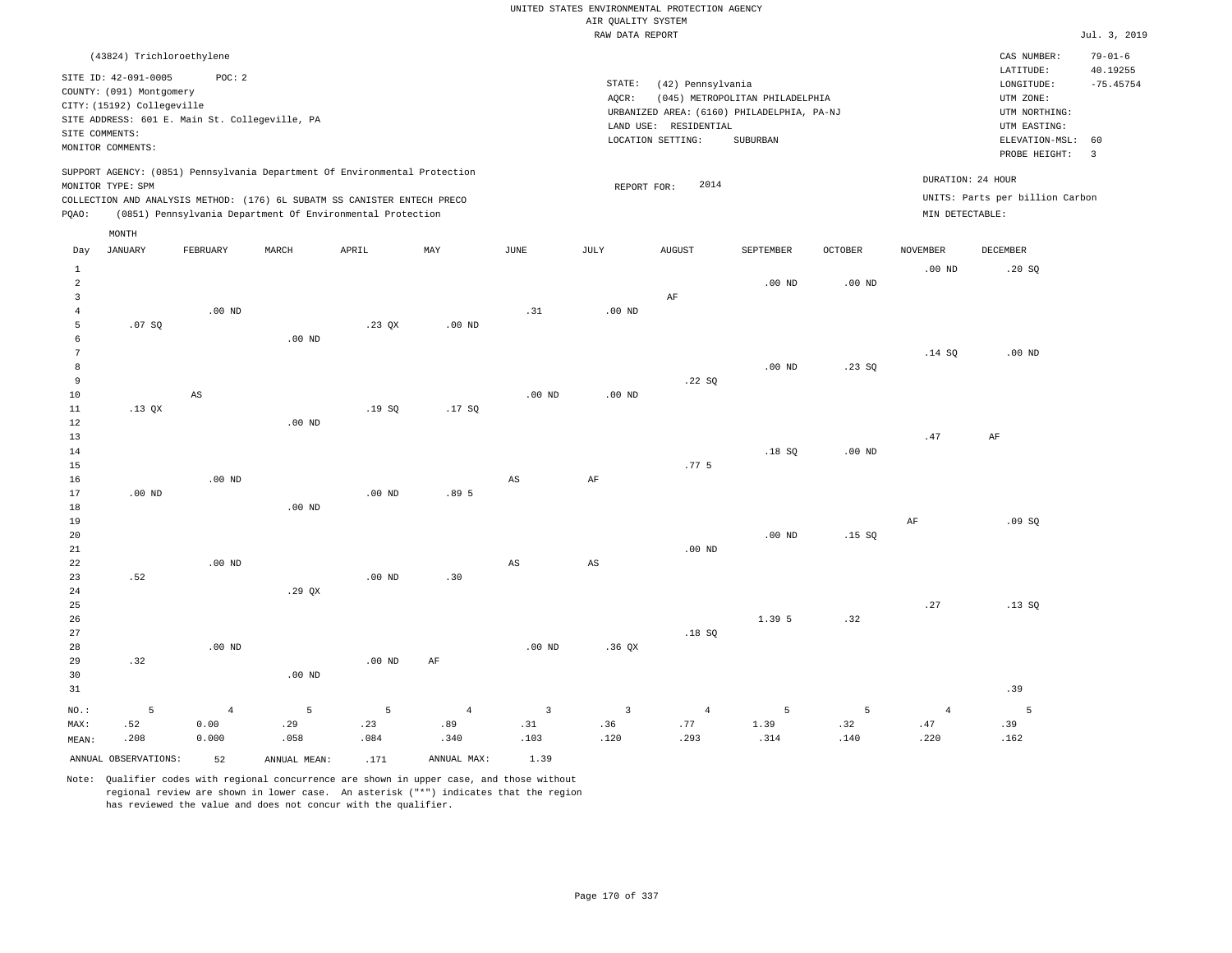| (43824) Trichloroethylene                                                                                                                                                                                                                          |                                                                                                                                                                                 | $79 - 01 - 6$<br>CAS NUMBER:                                                                                                           |
|----------------------------------------------------------------------------------------------------------------------------------------------------------------------------------------------------------------------------------------------------|---------------------------------------------------------------------------------------------------------------------------------------------------------------------------------|----------------------------------------------------------------------------------------------------------------------------------------|
| SITE ID: 42-091-0005<br>POC:2<br>COUNTY: (091) Montgomery<br>CITY: (15192) Collegeville<br>SITE ADDRESS: 601 E. Main St. Collegeville, PA<br>SITE COMMENTS:<br>MONITOR COMMENTS:                                                                   | STATE:<br>(42) Pennsylvania<br>(045) METROPOLITAN PHILADELPHIA<br>AOCR:<br>URBANIZED AREA: (6160) PHILADELPHIA, PA-NJ<br>LAND USE: RESIDENTIAL<br>LOCATION SETTING:<br>SUBURBAN | 40.19255<br>LATITUDE:<br>$-75.45754$<br>LONGITUDE:<br>UTM ZONE:<br>UTM NORTHING:<br>UTM EASTING:<br>ELEVATION-MSL: 60<br>PROBE HEIGHT: |
| SUPPORT AGENCY: (0851) Pennsylvania Department Of Environmental Protection<br>MONITOR TYPE: SPM<br>COLLECTION AND ANALYSIS METHOD: (176) 6L SUBATM SS CANISTER ENTECH PRECO<br>(0851) Pennsylvania Department Of Environmental Protection<br>POAO: | 2015<br>REPORT FOR:                                                                                                                                                             | DURATION: 24 HOUR<br>UNITS: Parts per billion Carbon<br>MIN DETECTABLE:                                                                |

| Day                                                   | <b>JANUARY</b>          | FEBRUARY                     | $\tt MARCH$            | APRIL                         | $\ensuremath{\text{MAX}}$ | $_{\rm JUNE}$           | JULY           | ${\tt AUGUST}$          | SEPTEMBER          | OCTOBER          | NOVEMBER       | DECEMBER                      |
|-------------------------------------------------------|-------------------------|------------------------------|------------------------|-------------------------------|---------------------------|-------------------------|----------------|-------------------------|--------------------|------------------|----------------|-------------------------------|
| $\mathbf{1}$<br>$\overline{c}$<br>3<br>$\overline{4}$ |                         |                              | $\mathbb{A}\mathbb{S}$ |                               |                           |                         |                | .24                     | .30                | $.00$ ND         | .74            | $\rm{AF}$                     |
| 5                                                     |                         | .10SQ                        |                        |                               |                           | .00 $ND$                | .17SQ          |                         |                    |                  |                |                               |
| 6                                                     | .16SQ                   |                              |                        | $.00$ ND                      | .16SQ                     |                         |                |                         |                    |                  |                |                               |
| 7                                                     |                         |                              | $.00$ ND               |                               |                           |                         |                |                         |                    |                  |                |                               |
| 8                                                     |                         |                              |                        |                               |                           |                         |                |                         |                    |                  | .10SQ          | AF                            |
| 9                                                     |                         |                              |                        |                               |                           |                         |                |                         | .00 <sub>ND</sub>  | .10SQ            |                |                               |
| 10                                                    |                         |                              |                        |                               |                           |                         |                | $\rm AF$                |                    |                  |                |                               |
| 11                                                    |                         | .07SQ                        |                        |                               |                           | $.00$ ND                | .22SQ          |                         |                    |                  |                |                               |
| 12                                                    | $\rm AF$                |                              |                        | .50                           | .17 SQ                    |                         |                |                         |                    |                  |                |                               |
| 13                                                    |                         |                              | $.00$ ND               |                               |                           |                         |                |                         |                    |                  |                |                               |
| 14                                                    |                         |                              |                        |                               |                           |                         |                |                         |                    |                  | .10SQ          | $.00$ ND                      |
| $15\,$                                                |                         |                              |                        |                               |                           |                         |                |                         | $\boldsymbol{.24}$ | .84 <sub>5</sub> |                |                               |
| $16\,$                                                |                         |                              |                        |                               |                           |                         |                | .08 SQ                  |                    |                  |                |                               |
| 17                                                    |                         | .05 SQ                       |                        |                               |                           | $\mathbb{A}\mathbb{S}$  | .00 $ND$       |                         |                    |                  |                |                               |
| 18                                                    | .12 SQ                  |                              |                        | $\footnotesize{\texttt{.40}}$ | .17 SQ                    |                         |                |                         |                    |                  |                |                               |
| 19                                                    |                         |                              | .14 SQ                 |                               |                           |                         |                |                         |                    |                  |                |                               |
| $20\,$                                                |                         |                              |                        |                               |                           |                         |                |                         |                    |                  | .28            | .14 SQ                        |
| $2\sqrt{1}$                                           |                         |                              |                        |                               |                           |                         |                |                         | $.00$ ND           | .09 <sub>c</sub> |                |                               |
| 22                                                    |                         |                              |                        |                               |                           |                         |                | $\rm AF$                |                    |                  |                |                               |
| 23                                                    |                         | $.00$ ND                     |                        |                               |                           | $\rm{AF}$               | .72            |                         |                    |                  |                |                               |
| $2\sqrt{4}$                                           | AS                      |                              |                        | $.00$ ND                      | .10SQ                     |                         |                |                         |                    |                  |                |                               |
| 25<br>26                                              |                         |                              | .12 SQ                 |                               |                           |                         |                |                         |                    |                  | $\rm{AF}$      | $.00$ ND                      |
| $27\,$                                                |                         |                              |                        |                               |                           |                         |                |                         | .00 <sub>ND</sub>  | $.18$ CC         |                |                               |
| 28                                                    |                         |                              |                        |                               |                           |                         |                | .20 SQ                  |                    |                  |                |                               |
| 29                                                    |                         |                              |                        |                               |                           | .10SQ                   | .32            |                         |                    |                  |                |                               |
| 30                                                    | .15 SQ                  |                              |                        | $.00$ ND                      | $.00$ ND                  |                         |                |                         |                    |                  |                |                               |
| 31                                                    |                         |                              | .10S                   |                               |                           |                         |                |                         |                    |                  |                |                               |
| $_{\rm NO.}$ :                                        | $\overline{\mathbf{3}}$ | $\overline{4}$               | 5                      | $\overline{5}$                | 5                         | $\overline{\mathbf{3}}$ | $\overline{5}$ | $\overline{\mathbf{3}}$ | 5                  | 5                | $\overline{4}$ | $\overline{3}$                |
| MAX:                                                  | .16                     | $\footnotesize\substack{10}$ | .14                    | .50                           | .17                       | $.10\,$                 | .72            | .24                     | .30                | .84              | .74            | $\footnotesize{\texttt{.14}}$ |
| MEAN:                                                 | .143                    | .055                         | .072                   | .180                          | .120                      | .033                    | .286           | .173                    | .108               | .242             | .305           | .047                          |
|                                                       | ANNUAL OBSERVATIONS:    | 50                           | ANNUAL MEAN:           | .153                          | ANNUAL MAX:               | .84                     |                |                         |                    |                  |                |                               |

Note: Qualifier codes with regional concurrence are shown in upper case, and those without regional review are shown in lower case. An asterisk ("\*") indicates that the region has reviewed the value and does not concur with the qualifier.

MONTH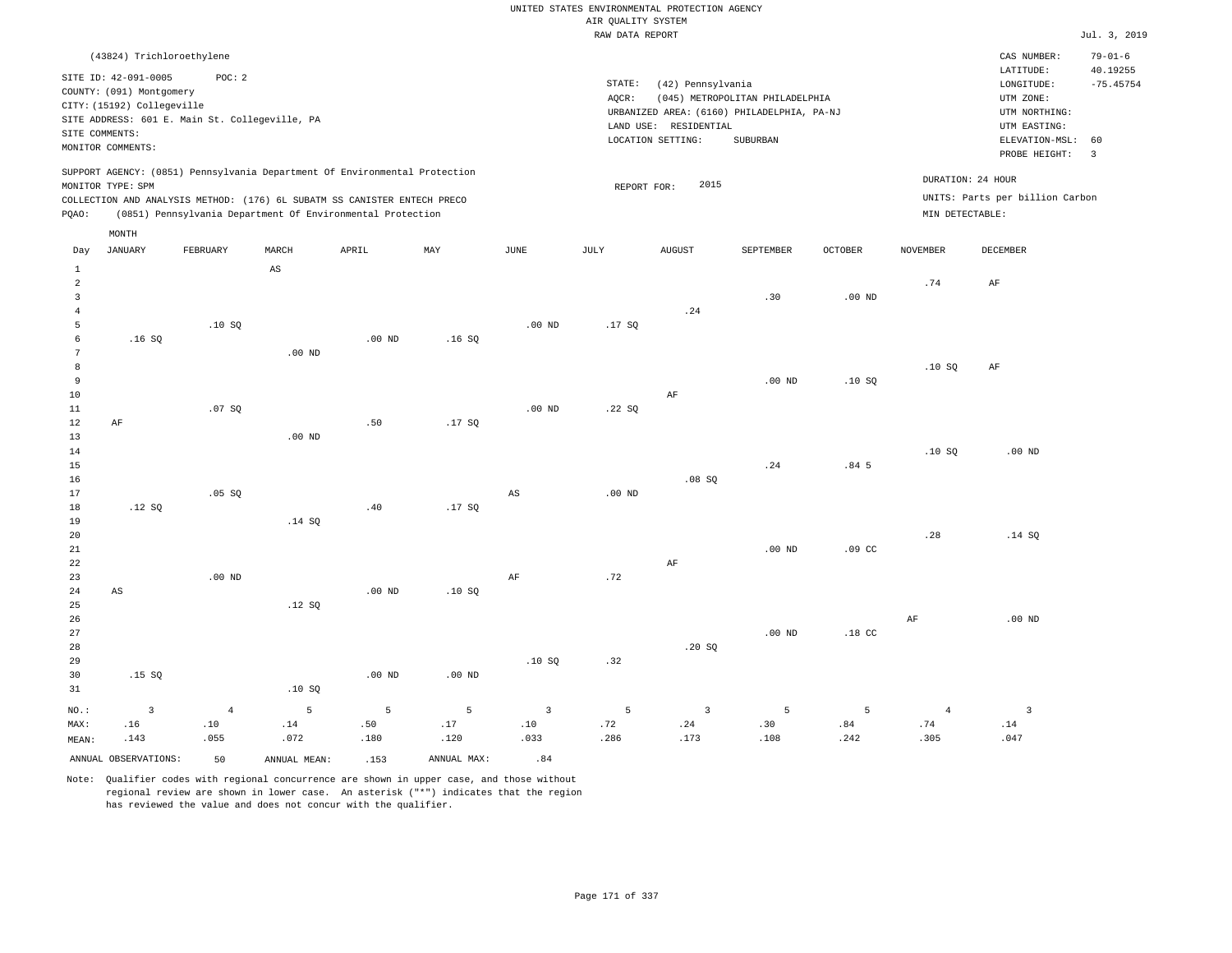| (43824) Trichloroethylene                                                                                                                                                                                                                          |                                                                                                                                                                                 | CAS NUMBER:                                                                                                 | $79 - 01 - 6$           |
|----------------------------------------------------------------------------------------------------------------------------------------------------------------------------------------------------------------------------------------------------|---------------------------------------------------------------------------------------------------------------------------------------------------------------------------------|-------------------------------------------------------------------------------------------------------------|-------------------------|
| SITE ID: 42-091-0005<br>POC: 2<br>COUNTY: (091) Montgomery<br>CITY: (15192) Collegeville<br>SITE ADDRESS: 601 E. Main St. Collegeville, PA<br>SITE COMMENTS:<br>MONITOR COMMENTS:                                                                  | STATE:<br>(42) Pennsylvania<br>(045) METROPOLITAN PHILADELPHIA<br>AOCR:<br>URBANIZED AREA: (6160) PHILADELPHIA, PA-NJ<br>LAND USE: RESIDENTIAL<br>LOCATION SETTING:<br>SUBURBAN | LATITUDE:<br>LONGITUDE:<br>UTM ZONE:<br>UTM NORTHING:<br>UTM EASTING:<br>ELEVATION-MSL: 60<br>PROBE HEIGHT: | 40.19255<br>$-75.45754$ |
| SUPPORT AGENCY: (0851) Pennsylvania Department Of Environmental Protection<br>MONITOR TYPE: SPM<br>COLLECTION AND ANALYSIS METHOD: (176) 6L SUBATM SS CANISTER ENTECH PRECO<br>(0851) Pennsylvania Department Of Environmental Protection<br>POAO: | 2016<br>REPORT FOR:                                                                                                                                                             | DURATION: 24 HOUR<br>UNITS: Parts per billion Carbon<br>MIN DETECTABLE:                                     |                         |
| MONTH                                                                                                                                                                                                                                              |                                                                                                                                                                                 |                                                                                                             |                         |

| Day            | JANUARY              | ${\tt FEBRUARY}$        | $\tt MARCH$  | APRIL          | $\ensuremath{\text{MAX}}$ | $_{\rm JUNE}$ | $\mathtt{JULY}$         | AUGUST         | SEPTEMBER   | $OCTOBER$ | NOVEMBER       | $\tt DECEMBER$ |
|----------------|----------------------|-------------------------|--------------|----------------|---------------------------|---------------|-------------------------|----------------|-------------|-----------|----------------|----------------|
| 1              | $\rm AF$             |                         | .00 $ND$     |                |                           |               |                         |                |             |           |                |                |
| $\overline{a}$ |                      |                         |              |                |                           |               |                         |                |             |           | .05 SQ         | .09SQ          |
| 3              |                      |                         |              |                |                           |               |                         |                | $_{\rm TS}$ | .09SQ     |                |                |
| $\overline{4}$ |                      |                         |              |                |                           |               |                         | $.00$ ND       |             |           |                |                |
| 5              |                      |                         |              |                |                           | .05 SQ        | .46                     |                |             |           |                |                |
| 6              |                      | .06SQ                   |              | $\rm AF$       | $.00$ ND                  |               |                         |                |             |           |                |                |
| 7              | .805                 |                         | .00 $ND$     |                |                           |               |                         |                |             |           |                |                |
| 8              |                      |                         |              |                |                           |               |                         |                |             |           | .40            | .26            |
| 9              |                      |                         |              |                |                           |               |                         |                | .22         | $.00$ ND  |                |                |
| 10             |                      |                         |              |                |                           |               |                         | $.00$ ND       |             |           |                |                |
| $11\,$         |                      |                         |              |                |                           | .20 SQ        | .10SQ                   |                |             |           |                |                |
| 12             |                      | $\rm AF$                |              | $.00$ ND       | .22SQ                     |               |                         |                |             |           |                |                |
| 13             | .28                  |                         | $.00$ ND     |                |                           |               |                         |                |             |           |                |                |
| $14\,$         |                      |                         |              |                |                           |               |                         |                |             |           | $\rm{AF}$      | .22            |
| 15             |                      |                         |              |                |                           |               |                         |                | $.00$ ND    | .09SQ     |                |                |
| $16$           |                      |                         |              |                |                           |               |                         | $.00$ ND       |             |           |                |                |
| 17             |                      |                         |              |                |                           | $.00$ ND      | $\rm AF$                |                |             |           |                |                |
| 18             |                      | .00 $ND$                |              | .09QX          | .12 SQ                    |               |                         |                |             |           |                |                |
| 19             | .16SQ                |                         | $.00$ ND     |                |                           |               |                         |                |             |           |                |                |
| 20             |                      |                         |              |                |                           |               |                         |                |             |           | $\rm{AF}$      | $.00$ ND       |
| 21             |                      |                         |              |                |                           |               |                         |                | .28         | .00 $ND$  |                |                |
| $2\sqrt{2}$    |                      |                         |              |                |                           |               |                         | .09SQ          |             |           |                |                |
| 23             |                      |                         |              |                |                           | .05 SQ        | $\mathbb{A}\mathbb{S}$  |                |             |           |                |                |
| $2\sqrt{4}$    |                      | .00 $ND$                |              | .16S           | TS                        |               |                         |                |             |           |                |                |
| 25             | .25                  |                         | $.00$ ND     |                |                           |               |                         |                |             |           |                |                |
| 26             |                      |                         |              |                |                           |               |                         |                |             |           | .12SQ          | $.00$ ND       |
| 27             |                      |                         |              |                |                           |               |                         |                | $.44\,$     | $.00$ ND  |                |                |
| 28<br>29       |                      |                         |              |                |                           | .24           |                         | $\rm AF$       |             |           |                |                |
| 30             |                      |                         |              | $.00$ ND       | .12SQ                     |               | .00 <sub>ND</sub>       |                |             |           |                |                |
| 31             | AV                   |                         | .00 $ND$     |                |                           |               |                         |                |             |           |                |                |
|                |                      |                         |              |                |                           |               |                         |                |             |           |                |                |
| $_{\rm NO.}$ : | $\overline{4}$       | $\overline{\mathbf{3}}$ | $\epsilon$   | $\overline{4}$ | $\,4$                     | 5             | $\overline{\mathbf{3}}$ | $\overline{4}$ | $\,4\,$     | 5         | $\overline{3}$ | $5^{\circ}$    |
| MAX:           | .80                  | .06                     | 0.00         | .16            | .22                       | .24           | .46                     | .09            | .44         | .09       | $.40$          | .26            |
| MEAN:          | .373                 | .020                    | 0.000        | .063           | .115                      | .108          | .187                    | .023           | .235        | .036      | .190           | .114           |
|                | ANNUAL OBSERVATIONS: | 50                      | ANNUAL MEAN: | .114           | ANNUAL MAX:               | .80           |                         |                |             |           |                |                |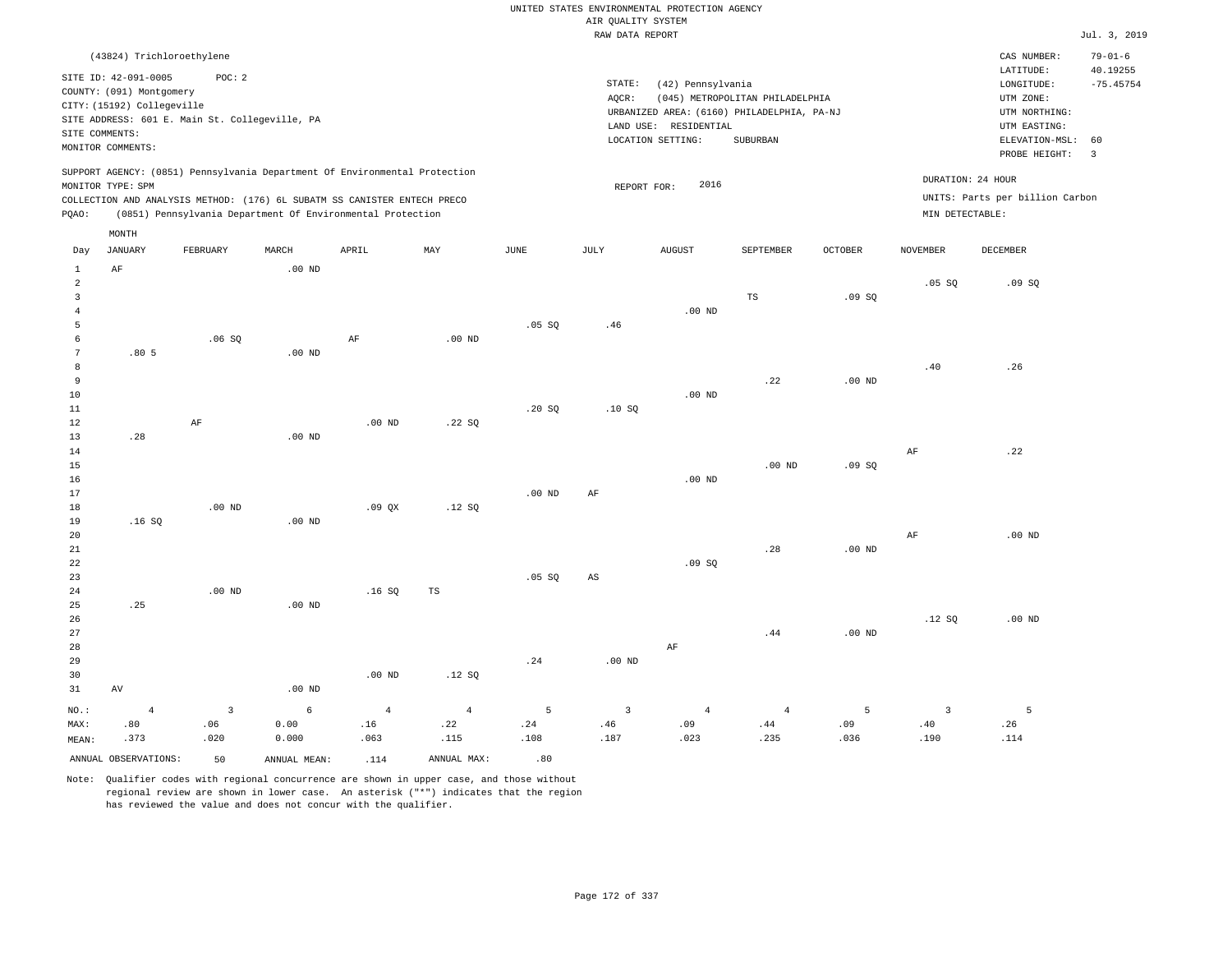|                |                            |                                                |                   |                                                                            |                   |                   |                    | UNITED STATES ENVIRONMENTAL PROTECTION AGENCY |                                            |                |                   |                                 |                |
|----------------|----------------------------|------------------------------------------------|-------------------|----------------------------------------------------------------------------|-------------------|-------------------|--------------------|-----------------------------------------------|--------------------------------------------|----------------|-------------------|---------------------------------|----------------|
|                |                            |                                                |                   |                                                                            |                   |                   | AIR OUALITY SYSTEM |                                               |                                            |                |                   |                                 |                |
|                |                            |                                                |                   |                                                                            |                   |                   | RAW DATA REPORT    |                                               |                                            |                |                   |                                 | Jul. 3, 2019   |
|                | (43824) Trichloroethylene  |                                                |                   |                                                                            |                   |                   |                    |                                               |                                            |                |                   | CAS NUMBER:                     | $79 - 01 - 6$  |
|                |                            |                                                |                   |                                                                            |                   |                   |                    |                                               |                                            |                |                   | LATITUDE:                       | 40.19255       |
|                | SITE ID: 42-091-0005       | POC: 2                                         |                   |                                                                            |                   |                   | $\texttt{STATE}$ : | (42) Pennsylvania                             |                                            |                |                   | LONGITUDE:                      | $-75.45754$    |
|                | COUNTY: (091) Montgomery   |                                                |                   |                                                                            |                   |                   | AOCR:              |                                               | (045) METROPOLITAN PHILADELPHIA            |                |                   | UTM ZONE:                       |                |
|                | CITY: (15192) Collegeville | SITE ADDRESS: 601 E. Main St. Collegeville, PA |                   |                                                                            |                   |                   |                    |                                               | URBANIZED AREA: (6160) PHILADELPHIA, PA-NJ |                |                   | UTM NORTHING:                   |                |
|                | SITE COMMENTS:             |                                                |                   |                                                                            |                   |                   |                    | LAND USE: RESIDENTIAL                         |                                            |                |                   | UTM EASTING:                    |                |
|                | MONITOR COMMENTS:          |                                                |                   |                                                                            |                   |                   |                    | LOCATION SETTING:                             | <b>SUBURBAN</b>                            |                |                   | ELEVATION-MSL:                  | 60             |
|                |                            |                                                |                   |                                                                            |                   |                   |                    |                                               |                                            |                |                   | PROBE HEIGHT:                   | $\overline{3}$ |
|                |                            |                                                |                   | SUPPORT AGENCY: (0851) Pennsylvania Department Of Environmental Protection |                   |                   |                    |                                               |                                            |                |                   |                                 |                |
|                | MONITOR TYPE: SPM          |                                                |                   |                                                                            |                   |                   | REPORT FOR:        | 2017                                          |                                            |                |                   | DURATION: 24 HOUR               |                |
|                |                            |                                                |                   | COLLECTION AND ANALYSIS METHOD: (176) 6L SUBATM SS CANISTER ENTECH PRECO   |                   |                   |                    |                                               |                                            |                |                   | UNITS: Parts per billion Carbon |                |
| PQAO:          |                            |                                                |                   | (0851) Pennsylvania Department Of Environmental Protection                 |                   |                   |                    |                                               |                                            |                | MIN DETECTABLE:   |                                 |                |
|                | MONTH                      |                                                |                   |                                                                            |                   |                   |                    |                                               |                                            |                |                   |                                 |                |
| Day            | <b>JANUARY</b>             | FEBRUARY                                       | MARCH             | APRIL                                                                      | MAY               | <b>JUNE</b>       | JULY               | <b>AUGUST</b>                                 | SEPTEMBER                                  | <b>OCTOBER</b> | <b>NOVEMBER</b>   | DECEMBER                        |                |
| $\mathbf{1}$   | .06SQ                      |                                                |                   | $.00$ ND                                                                   | .00 <sub>ND</sub> |                   |                    |                                               |                                            |                |                   |                                 |                |
| $\overline{a}$ |                            |                                                | .08 SQ            |                                                                            |                   |                   |                    |                                               |                                            |                |                   |                                 |                |
| 3              |                            |                                                |                   |                                                                            |                   |                   |                    |                                               |                                            |                | .24               | .50                             |                |
| $\overline{4}$ |                            |                                                |                   |                                                                            |                   |                   |                    |                                               | .20                                        | $.00$ ND       |                   |                                 |                |
| 5              |                            |                                                |                   |                                                                            |                   |                   |                    | .32                                           |                                            |                |                   |                                 |                |
| 6              |                            | .09SQ                                          |                   |                                                                            |                   | .00 <sub>ND</sub> | AF                 |                                               |                                            |                |                   |                                 |                |
| $\overline{7}$ | AV                         |                                                |                   | .06SQ                                                                      | .09SQ             |                   |                    |                                               |                                            |                |                   |                                 |                |
| 8              |                            |                                                | .05 SQ            |                                                                            |                   |                   |                    |                                               |                                            |                |                   |                                 |                |
| 9              |                            |                                                |                   |                                                                            |                   |                   |                    |                                               |                                            |                | .13SQ             | .12S                            |                |
| 10             |                            |                                                |                   |                                                                            |                   |                   |                    |                                               | .42                                        | .30            |                   |                                 |                |
| $1\,1$         |                            |                                                |                   |                                                                            |                   |                   |                    | .05 SQ                                        |                                            |                |                   |                                 |                |
| 12             |                            | .09SQ                                          |                   |                                                                            |                   | .36               | .30                |                                               |                                            |                |                   |                                 |                |
| $13$           |                            |                                                |                   | .00 <sub>ND</sub>                                                          | .00 <sub>ND</sub> |                   |                    |                                               |                                            |                |                   |                                 |                |
| 14             |                            |                                                | .00 <sub>ND</sub> |                                                                            |                   |                   |                    |                                               |                                            |                |                   |                                 |                |
| 15             |                            |                                                |                   |                                                                            |                   |                   |                    |                                               |                                            |                | .00 <sub>ND</sub> | AO                              |                |
| 16             |                            |                                                |                   |                                                                            |                   |                   |                    |                                               | .30                                        | .11 SQ         |                   |                                 |                |
| 17             |                            |                                                |                   |                                                                            |                   |                   |                    | .09S                                          |                                            |                |                   |                                 |                |
| 18             |                            | .06SQ                                          |                   |                                                                            |                   | .00 <sub>ND</sub> | .05 SQ             |                                               |                                            |                |                   |                                 |                |
| 19             | .36                        |                                                |                   | $_{\rm AS}$                                                                | AF                |                   |                    |                                               |                                            |                |                   |                                 |                |
| 20             |                            |                                                | .15SQ             |                                                                            |                   |                   |                    |                                               |                                            |                |                   |                                 |                |
| 21             |                            |                                                |                   |                                                                            |                   |                   |                    |                                               |                                            |                | AN                | AV                              |                |
| 22             |                            |                                                |                   |                                                                            |                   |                   |                    |                                               | $.00$ ND                                   | .24            |                   |                                 |                |
| 23             |                            |                                                |                   |                                                                            |                   |                   |                    | .32                                           |                                            |                |                   |                                 |                |
| 24             |                            | $.00$ ND                                       |                   |                                                                            |                   | .11SQ             | .00 <sub>ND</sub>  |                                               |                                            |                |                   |                                 |                |
| 25<br>26       | $.00$ ND                   |                                                | $.00$ ND          | AM                                                                         | $.00$ ND          |                   |                    |                                               |                                            |                |                   |                                 |                |
| 27             |                            |                                                |                   |                                                                            |                   |                   |                    |                                               |                                            |                | AV                | $.00$ ND                        |                |
| 28             |                            |                                                |                   |                                                                            |                   |                   |                    |                                               | .00 <sub>ND</sub>                          | $.00$ ND       |                   |                                 |                |
| 29             |                            |                                                |                   |                                                                            |                   |                   |                    | $.00$ ND                                      |                                            |                |                   |                                 |                |
| 30             |                            |                                                |                   |                                                                            |                   | .00 <sub>ND</sub> | .46                |                                               |                                            |                |                   |                                 |                |
| 31             | $.00$ ND                   |                                                |                   |                                                                            | $.00$ ND          |                   |                    |                                               |                                            |                |                   |                                 |                |
|                |                            |                                                |                   |                                                                            |                   |                   |                    |                                               |                                            |                |                   |                                 |                |
| NO.:           | $\overline{4}$             | $\overline{4}$                                 | $\overline{5}$    | $\overline{3}$                                                             | 5                 | $\overline{5}$    | $\overline{4}$     | $5^{\circ}$                                   | 5                                          | 5              | $\overline{3}$    | $\overline{\mathbf{3}}$         |                |
| MAX:           | .36                        | .09                                            | .15               | .06                                                                        | .09               | .36               | .46                | .32                                           | .42                                        | .30            | .24               | .50                             |                |
| MEAN:          | .105                       | .060                                           | .056              | .020                                                                       | .018              | .094              | .203               | .156                                          | .184                                       | .130           | .123              | .207                            |                |

ANNUAL OBSERVATIONS:  $51$  ANNUAL MEAN: .112 ANNUAL MAX: .50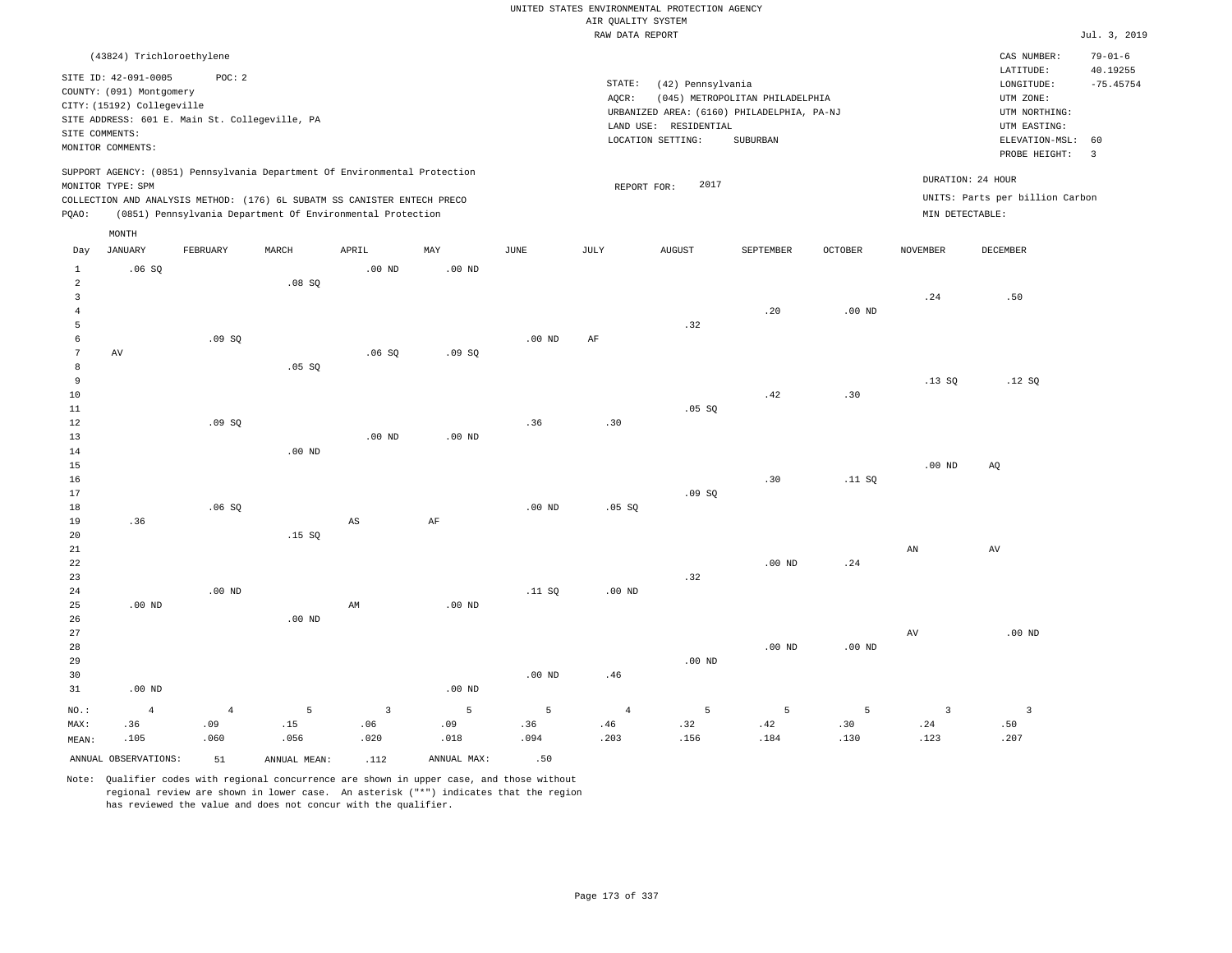|                 |                            |                                                |                |                                                                            |                |                   | UNITED STATES ENVIRONMENTAL PROTECTION AGENCY |                       |                                            |                   |                 |                                    |                           |
|-----------------|----------------------------|------------------------------------------------|----------------|----------------------------------------------------------------------------|----------------|-------------------|-----------------------------------------------|-----------------------|--------------------------------------------|-------------------|-----------------|------------------------------------|---------------------------|
|                 |                            |                                                |                |                                                                            |                |                   | AIR QUALITY SYSTEM                            |                       |                                            |                   |                 |                                    |                           |
|                 |                            |                                                |                |                                                                            |                |                   | RAW DATA REPORT                               |                       |                                            |                   |                 |                                    | Jul. 3, 2019              |
|                 | (43824) Trichloroethylene  |                                                |                |                                                                            |                |                   |                                               |                       |                                            |                   |                 | CAS NUMBER:<br>LATITUDE:           | $79 - 01 - 6$<br>40.19255 |
|                 | SITE ID: 42-091-0005       | POC: 2                                         |                |                                                                            |                |                   | STATE:                                        | (42) Pennsylvania     |                                            |                   |                 | LONGITUDE:                         | $-75.45754$               |
|                 | COUNTY: (091) Montgomery   |                                                |                |                                                                            |                |                   | AOCR:                                         |                       | (045) METROPOLITAN PHILADELPHIA            |                   |                 | UTM ZONE:                          |                           |
|                 | CITY: (15192) Collegeville | SITE ADDRESS: 601 E. Main St. Collegeville, PA |                |                                                                            |                |                   |                                               |                       | URBANIZED AREA: (6160) PHILADELPHIA, PA-NJ |                   |                 | UTM NORTHING:                      |                           |
| SITE COMMENTS:  |                            |                                                |                |                                                                            |                |                   |                                               | LAND USE: RESIDENTIAL |                                            |                   |                 | UTM EASTING:                       |                           |
|                 | MONITOR COMMENTS:          |                                                |                |                                                                            |                |                   |                                               | LOCATION SETTING:     | SUBURBAN                                   |                   |                 | ELEVATION-MSL:                     | 60<br>$\overline{3}$      |
|                 |                            |                                                |                | SUPPORT AGENCY: (0851) Pennsylvania Department Of Environmental Protection |                |                   |                                               |                       |                                            |                   |                 | PROBE HEIGHT:<br>DURATION: 24 HOUR |                           |
|                 | MONITOR TYPE: SPM          |                                                |                |                                                                            |                |                   | REPORT FOR:                                   | 2018                  |                                            |                   |                 |                                    |                           |
|                 |                            |                                                |                | COLLECTION AND ANALYSIS METHOD: (176) 6L SUBATM SS CANISTER ENTECH PRECO   |                |                   |                                               |                       |                                            |                   |                 | UNITS: Parts per billion Carbon    |                           |
| PQAO:           |                            |                                                |                | (0851) Pennsylvania Department Of Environmental Protection                 |                |                   |                                               |                       |                                            |                   |                 | MIN DETECTABLE: .0581202           |                           |
| Day             | MONTH<br><b>JANUARY</b>    | FEBRUARY                                       | MARCH          | APRIL                                                                      | MAY            | <b>JUNE</b>       | JULY                                          | <b>AUGUST</b>         | SEPTEMBER                                  | <b>OCTOBER</b>    | <b>NOVEMBER</b> | <b>DECEMBER</b>                    |                           |
| $\mathbf{1}$    |                            | $.00$ ND                                       |                |                                                                            |                | $.00$ ND          | .17SQ                                         |                       |                                            |                   |                 |                                    |                           |
| $\overline{a}$  | $_{\rm AS}$                |                                                |                | $.00$ ND                                                                   | .10S           |                   |                                               |                       |                                            |                   |                 |                                    |                           |
| $\overline{3}$  |                            |                                                | $_{\rm AG}$    |                                                                            |                |                   |                                               |                       |                                            |                   |                 |                                    |                           |
| $\,4\,$         |                            |                                                |                |                                                                            |                |                   |                                               |                       |                                            |                   | .20             | $.00$ ND                           |                           |
| 5               |                            |                                                |                |                                                                            |                |                   |                                               |                       | AF                                         | $.00$ ND          |                 |                                    |                           |
| $\epsilon$      |                            |                                                |                |                                                                            |                |                   |                                               | .15S                  |                                            |                   |                 |                                    |                           |
| $7\phantom{.0}$ |                            | .09S                                           |                |                                                                            |                | $.00$ ND          | AM                                            |                       |                                            |                   |                 |                                    |                           |
| 8               | .10S                       |                                                |                | .11 SQ                                                                     | $.00$ ND       |                   |                                               |                       |                                            |                   |                 |                                    |                           |
| 9               |                            |                                                | .14 SQ         |                                                                            |                |                   |                                               |                       |                                            |                   |                 |                                    |                           |
| $10$            |                            |                                                |                |                                                                            |                |                   |                                               |                       |                                            |                   | .16SQ           | .08SQ                              |                           |
| 11<br>12        |                            |                                                |                |                                                                            |                |                   |                                               | $.00$ ND              | $.00$ ND                                   | .00 <sub>ND</sub> |                 |                                    |                           |
| 13              |                            | .00 <sub>ND</sub>                              |                |                                                                            |                | .00 <sub>ND</sub> | AM                                            |                       |                                            |                   |                 |                                    |                           |
| 14              | .22                        |                                                |                | .00 <sub>ND</sub>                                                          | AV             |                   |                                               |                       |                                            |                   |                 |                                    |                           |
| 15              |                            |                                                | .11 SQ         |                                                                            |                |                   |                                               |                       |                                            |                   |                 |                                    |                           |
| 16              |                            |                                                |                |                                                                            |                |                   |                                               |                       |                                            |                   | .46             | $.00$ ND                           |                           |
| 17              |                            |                                                |                |                                                                            |                |                   |                                               |                       | $.00$ ND                                   | $.17$ QX          |                 |                                    |                           |
| 18              |                            |                                                |                |                                                                            |                |                   |                                               | $.00$ ND              |                                            |                   |                 |                                    |                           |
| 19              |                            | .00 <sub>ND</sub>                              |                |                                                                            |                | .10S              | .28 QX                                        |                       |                                            |                   |                 |                                    |                           |
| 20              | $.00$ ND                   |                                                |                | .00 <sub>ND</sub>                                                          | AV             |                   |                                               |                       |                                            |                   |                 |                                    |                           |
| 21              |                            |                                                | $.00$ ND       |                                                                            |                |                   |                                               |                       |                                            |                   |                 |                                    |                           |
| 22<br>23        |                            |                                                |                |                                                                            |                |                   |                                               |                       | $.00$ ND                                   | $.00$ ND          | $.00$ ND        | $.00$ ND                           |                           |
| 24              |                            |                                                |                |                                                                            |                |                   |                                               | .17S                  |                                            |                   |                 |                                    |                           |
| 25              |                            | .00 <sub>ND</sub>                              |                |                                                                            |                | .12S              | .00 <sub>ND</sub>                             |                       |                                            |                   |                 |                                    |                           |
| 26              | .12S                       |                                                |                | .56 5                                                                      | $.00$ ND       |                   |                                               |                       |                                            |                   |                 |                                    |                           |
| 27              |                            |                                                | $.00$ ND       |                                                                            |                |                   |                                               |                       |                                            |                   |                 |                                    |                           |
| 28              |                            |                                                |                |                                                                            |                |                   |                                               |                       |                                            |                   | .10S            | $.00$ ND                           |                           |
| 29              |                            |                                                |                |                                                                            |                |                   |                                               |                       | .12S                                       | .30               |                 |                                    |                           |
| 30              |                            |                                                |                |                                                                            |                |                   |                                               | $\operatorname{AV}$   |                                            |                   |                 |                                    |                           |
| 31              |                            |                                                |                |                                                                            |                |                   | .00 <sub>ND</sub>                             |                       |                                            |                   |                 |                                    |                           |
| NO.:            | $\overline{4}$             | 5                                              | $\overline{4}$ | 5                                                                          | $\overline{3}$ | 5                 | $\overline{4}$                                | $\overline{4}$        | $\overline{4}$                             | 5                 | 5               | 5                                  |                           |
| MAX:            | .22                        | .09                                            | .14            | .56                                                                        | .10            | .12               | .28                                           | .17                   | .12                                        | .30               | .46             | .08                                |                           |
| MEAN:           | .110                       | .018                                           | .063           | .134                                                                       | .033           | .044              | .113                                          | .080                  | .030                                       | .094              | .184            | .016                               |                           |
|                 | ANNUAL OBSERVATIONS:       | 53                                             | ANNUAL MEAN:   | .078                                                                       | ANNUAL MAX:    | .56               |                                               |                       |                                            |                   |                 |                                    |                           |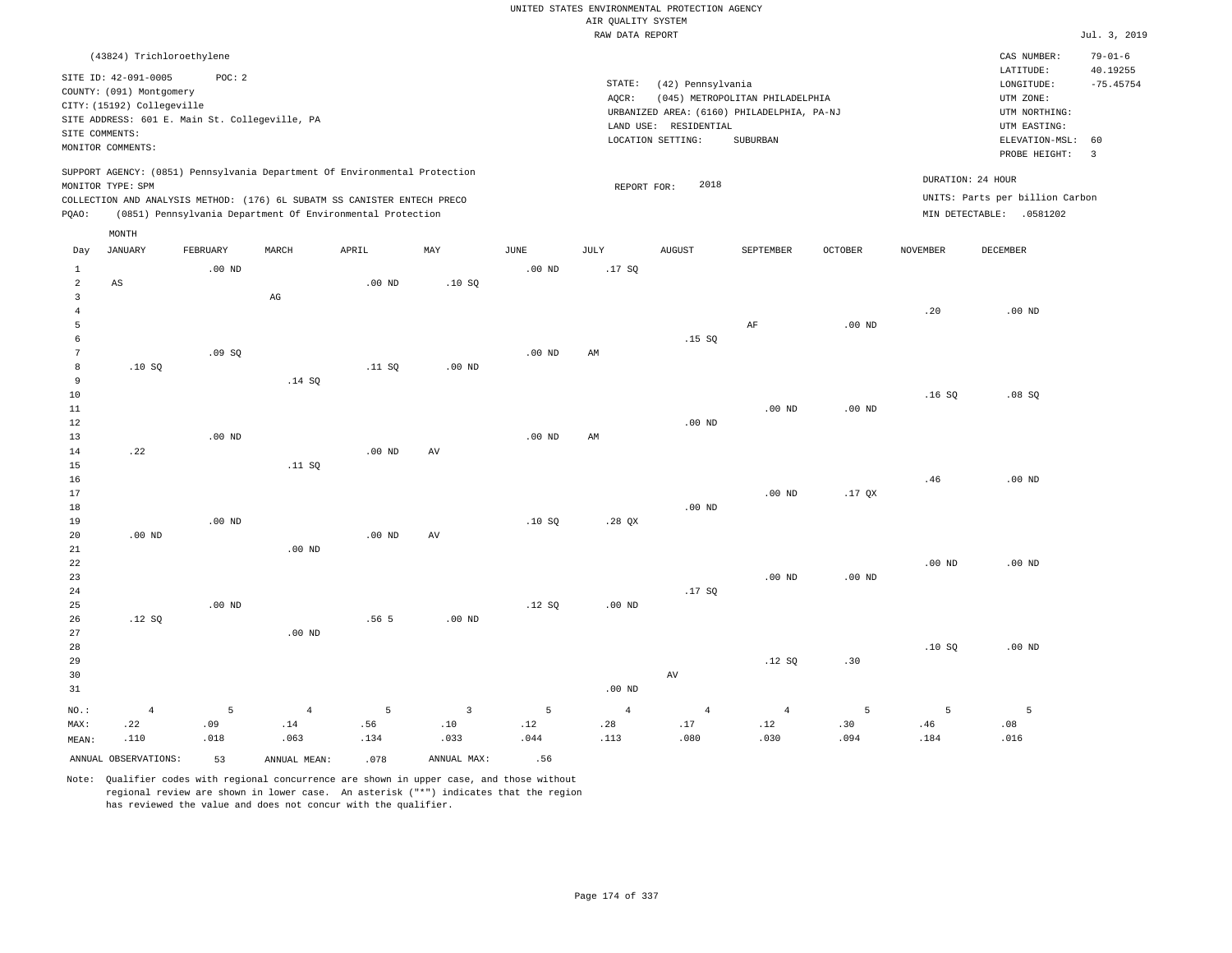# UNITED STATES ENVIRONMENTAL PROTECTION AGENCY AIR QUALITY SYSTEM

|                                     |                                                                                                                                                                                                                                                                 |                              |          |                                                                                                                                        |                   |                   | RAW DATA REPORT   |                                                                 |                                                                                           |                   |                                      |                                                                                                          | Jul. 3, 2019                                             |
|-------------------------------------|-----------------------------------------------------------------------------------------------------------------------------------------------------------------------------------------------------------------------------------------------------------------|------------------------------|----------|----------------------------------------------------------------------------------------------------------------------------------------|-------------------|-------------------|-------------------|-----------------------------------------------------------------|-------------------------------------------------------------------------------------------|-------------------|--------------------------------------|----------------------------------------------------------------------------------------------------------|----------------------------------------------------------|
|                                     |                                                                                                                                                                                                                                                                 | (43826) 1,1-Dichloroethylene |          |                                                                                                                                        |                   |                   |                   |                                                                 |                                                                                           |                   |                                      | CAS NUMBER:                                                                                              | $75 - 35 - 4$                                            |
|                                     | POC: 2<br>SITE ID: 42-091-0005<br>COUNTY: (091) Montgomery<br>CITY: (15192) Collegeville<br>SITE ADDRESS: 601 E. Main St. Collegeville, PA<br>SITE COMMENTS:<br>MONITOR COMMENTS:<br>SUPPORT AGENCY: (0851) Pennsylvania Department Of Environmental Protection |                              |          |                                                                                                                                        |                   |                   | STATE:<br>AQCR:   | (42) Pennsylvania<br>LAND USE: RESIDENTIAL<br>LOCATION SETTING: | (045) METROPOLITAN PHILADELPHIA<br>URBANIZED AREA: (6160) PHILADELPHIA, PA-NJ<br>SUBURBAN |                   |                                      | LATITUDE:<br>LONGITUDE:<br>UTM ZONE:<br>UTM NORTHING:<br>UTM EASTING:<br>ELEVATION-MSL:<br>PROBE HEIGHT: | 40.19255<br>$-75.45754$<br>60<br>$\overline{\mathbf{3}}$ |
| PQAO:                               | MONITOR TYPE: SPM                                                                                                                                                                                                                                               |                              |          | COLLECTION AND ANALYSIS METHOD: (176) 6L SUBATM SS CANISTER ENTECH PRECO<br>(0851) Pennsylvania Department Of Environmental Protection |                   |                   | REPORT FOR:       | 2013                                                            |                                                                                           |                   | DURATION: 24 HOUR<br>MIN DETECTABLE: | UNITS: Parts per billion Carbon                                                                          |                                                          |
| Day                                 | MONTH<br>JANUARY                                                                                                                                                                                                                                                | FEBRUARY                     | MARCH    | APRIL                                                                                                                                  | MAY               | JUNE              | JULY              | AUGUST                                                          | SEPTEMBER                                                                                 | <b>OCTOBER</b>    | NOVEMBER                             | DECEMBER                                                                                                 |                                                          |
| $\mathbf{1}$<br>$\overline{a}$<br>3 |                                                                                                                                                                                                                                                                 | $.00$ ND                     |          |                                                                                                                                        |                   | .00 <sub>ND</sub> | .00 <sub>ND</sub> | $.00$ ND                                                        | $.00$ ND                                                                                  | AS                |                                      |                                                                                                          |                                                          |
| 4<br>5                              | $.00$ ND                                                                                                                                                                                                                                                        |                              | $.00$ ND | $.00$ ND                                                                                                                               | .00 <sub>ND</sub> |                   |                   |                                                                 |                                                                                           |                   |                                      |                                                                                                          |                                                          |
| 6<br>7<br>8                         |                                                                                                                                                                                                                                                                 |                              |          |                                                                                                                                        |                   |                   |                   | $.00$ ND                                                        | .00 <sub>ND</sub>                                                                         | $.00$ ND          | $.00$ ND                             | $.00$ ND                                                                                                 |                                                          |
| 9<br>10<br>11                       | .00 <sub>ND</sub>                                                                                                                                                                                                                                               | $.00$ ND                     | $.00$ ND | .00 <sub>ND</sub>                                                                                                                      | $.00$ ND          | .00 <sub>ND</sub> | $.00$ ND          |                                                                 |                                                                                           |                   |                                      |                                                                                                          |                                                          |
| 12<br>13<br>14                      |                                                                                                                                                                                                                                                                 |                              |          |                                                                                                                                        |                   |                   |                   | $.00$ ND                                                        | $.00$ ND                                                                                  | .00 <sub>ND</sub> | .00 <sub>ND</sub>                    | $.00$ ND                                                                                                 |                                                          |
| 15<br>16<br>17                      | $.00$ ND                                                                                                                                                                                                                                                        | $.00$ ND                     | AF       | $.00$ ND                                                                                                                               | AF                | .00 <sub>ND</sub> | $.00$ ND          |                                                                 |                                                                                           |                   |                                      |                                                                                                          |                                                          |
| 18<br>19<br>20                      |                                                                                                                                                                                                                                                                 |                              |          |                                                                                                                                        |                   |                   |                   | .00CL                                                           | AF                                                                                        | AF                | .00 <sub>ND</sub>                    | $.00$ ND                                                                                                 |                                                          |
| 21<br>22<br>23                      | .00 <sub>ND</sub>                                                                                                                                                                                                                                               | $.00$ ND                     | $.00$ ND | .00 <sub>ND</sub>                                                                                                                      | AF                | .00 <sub>ND</sub> | $.00$ ND          |                                                                 |                                                                                           |                   |                                      |                                                                                                          |                                                          |
| 24<br>25<br>26                      |                                                                                                                                                                                                                                                                 |                              |          |                                                                                                                                        |                   |                   |                   | $.00$ ND                                                        | $.00$ ND                                                                                  | .00 <sub>ND</sub> | .00 <sub>ND</sub>                    | $.00$ ND                                                                                                 |                                                          |

Note: Qualifier codes with regional concurrence are shown in upper case, and those without regional review are shown in lower case. An asterisk ("\*") indicates that the region has reviewed the value and does not concur with the qualifier.

3 0.00 0.000

ANNUAL OBSERVATIONS: 54 ANNUAL MEAN: 0.000 ANNUAL MAX: 0.00

.00 ND

5 0.00 0.000

.00 ND

3 0.00 0.000

.00 ND

5 0.00 0.000

NO.: MAX: MEAN: .00 ND

.00 ND

5 0.00 0.000

AS

5 0.00 0.000

.00 ND

5 0.00 0.000

5 0.00 0.000

.00 ND

4 0.00 0.000

4 0.00 0.000

.00 ND

5 0.00 0.000

.00 ND

5 0.00 0.000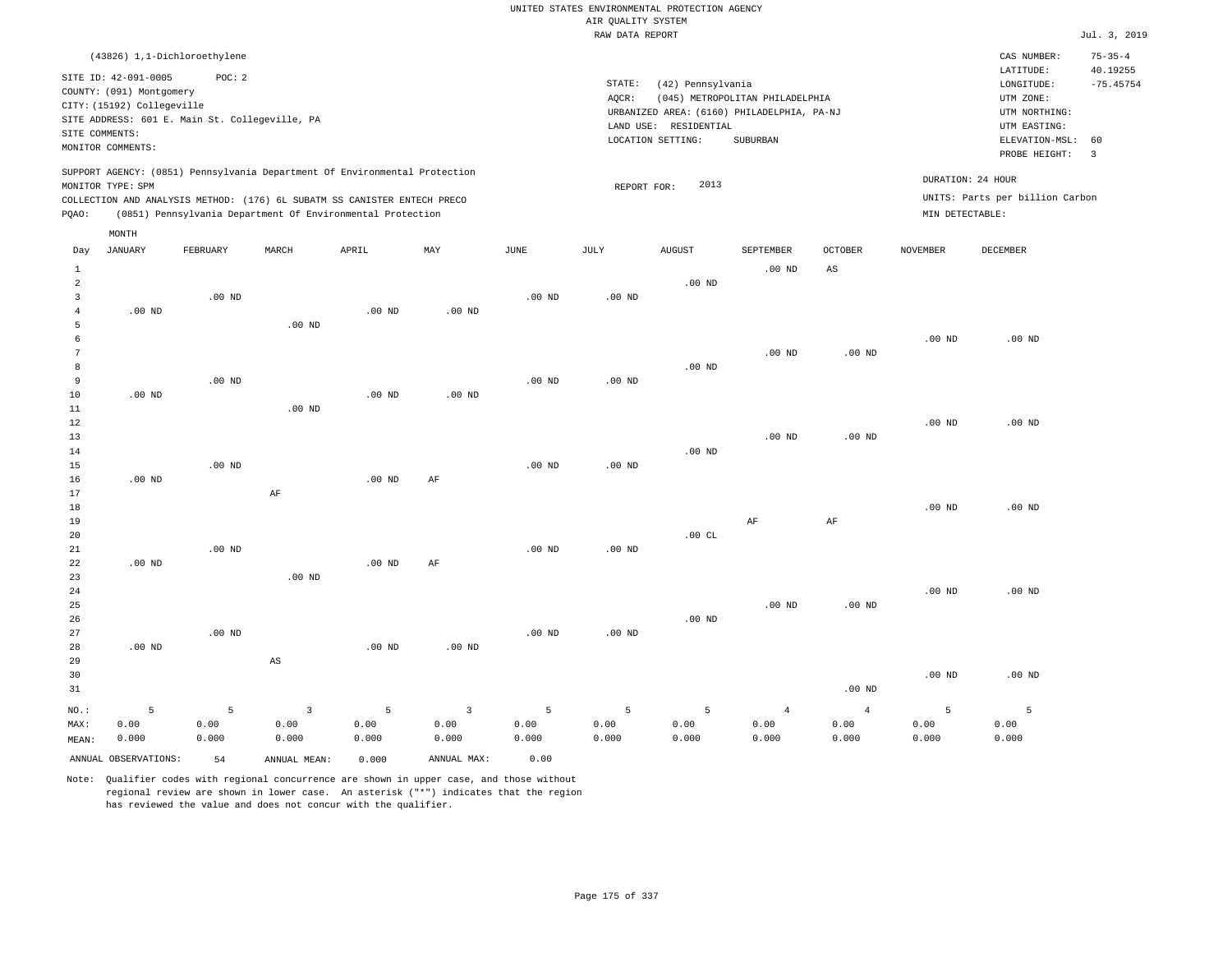| (43826) 1,1-Dichloroethylene                                                                                                                                                                                                                                |                                                                                                                                                                                 | CAS NUMBER:                                                                                                 | $75 - 35 - 4$           |
|-------------------------------------------------------------------------------------------------------------------------------------------------------------------------------------------------------------------------------------------------------------|---------------------------------------------------------------------------------------------------------------------------------------------------------------------------------|-------------------------------------------------------------------------------------------------------------|-------------------------|
| SITE ID: 42-091-0005<br>POC: 2<br>COUNTY: (091) Montgomery<br>CITY: (15192) Collegeville<br>SITE ADDRESS: 601 E. Main St. Collegeville, PA<br>SITE COMMENTS:<br>MONITOR COMMENTS:                                                                           | STATE:<br>(42) Pennsylvania<br>(045) METROPOLITAN PHILADELPHIA<br>AOCR:<br>URBANIZED AREA: (6160) PHILADELPHIA, PA-NJ<br>LAND USE: RESIDENTIAL<br>LOCATION SETTING:<br>SUBURBAN | LATITUDE:<br>LONGITUDE:<br>UTM ZONE:<br>UTM NORTHING:<br>UTM EASTING:<br>ELEVATION-MSL: 60<br>PROBE HEIGHT: | 40.19255<br>$-75.45754$ |
| SUPPORT AGENCY: (0851) Pennsylvania Department Of Environmental Protection<br>MONITOR TYPE: SPM<br>COLLECTION AND ANALYSIS METHOD: (176) 6L SUBATM SS CANISTER ENTECH PRECO<br>(0851) Pennsylvania Department Of Environmental Protection<br>POAO:<br>MONTH | DURATION: 24 HOUR<br>2014<br>REPORT FOR:<br>MIN DETECTABLE:                                                                                                                     | UNITS: Parts per billion Carbon                                                                             |                         |

| Day            | JANUARY              | FEBRUARY       | MARCH             | APRIL    | MAY               | JUNE                    | $\mathtt{JULY}$   | AUGUST         | SEPTEMBER | <b>OCTOBER</b>    | NOVEMBER       | DECEMBER |
|----------------|----------------------|----------------|-------------------|----------|-------------------|-------------------------|-------------------|----------------|-----------|-------------------|----------------|----------|
| $\mathbf{1}$   |                      |                |                   |          |                   |                         |                   |                |           |                   | $.00$ ND       | $.00$ ND |
| $\overline{a}$ |                      |                |                   |          |                   |                         |                   |                | $.00$ ND  | $.00$ ND          |                |          |
| 3              |                      |                |                   |          |                   |                         |                   | $\rm AF$       |           |                   |                |          |
| $\overline{4}$ |                      | $.00$ ND       |                   |          |                   | $.00$ ND                | $.00$ ND          |                |           |                   |                |          |
| 5              | $.00$ ND             |                |                   | $.00$ ND | .00 <sub>ND</sub> |                         |                   |                |           |                   |                |          |
| 6              |                      |                | .00 <sub>ND</sub> |          |                   |                         |                   |                |           |                   |                |          |
| 7              |                      |                |                   |          |                   |                         |                   |                |           |                   | $.00$ ND       | $.00$ ND |
| 8              |                      |                |                   |          |                   |                         |                   |                | $.00$ ND  | .00 <sub>ND</sub> |                |          |
| 9              |                      |                |                   |          |                   |                         |                   | .00 $ND$       |           |                   |                |          |
| 10             |                      | AS             |                   |          |                   | $.00$ ND                | $.00$ ND          |                |           |                   |                |          |
| 11             | .00 $ND$             |                |                   | $.00$ ND | $.00$ ND          |                         |                   |                |           |                   |                |          |
| 12             |                      |                | $.00$ ND          |          |                   |                         |                   |                |           |                   |                |          |
| 13             |                      |                |                   |          |                   |                         |                   |                |           |                   | $.00$ ND       | AF       |
| 14<br>15       |                      |                |                   |          |                   |                         |                   |                | $.00$ ND  | .00 <sub>ND</sub> |                |          |
| 16             |                      | $.00$ ND       |                   |          |                   | AS                      |                   | $.00$ ND       |           |                   |                |          |
| 17             | $.00$ ND             |                |                   | $.00$ ND | $.00$ ND          |                         | AF                |                |           |                   |                |          |
| 18             |                      |                | .00 <sub>ND</sub> |          |                   |                         |                   |                |           |                   |                |          |
| 19             |                      |                |                   |          |                   |                         |                   |                |           |                   | AF             | $.00$ ND |
| 20             |                      |                |                   |          |                   |                         |                   |                | $.00$ ND  | .00 <sub>ND</sub> |                |          |
| 21             |                      |                |                   |          |                   |                         |                   | $.00$ ND       |           |                   |                |          |
| 22             |                      | $.00$ ND       |                   |          |                   | AS                      | AS                |                |           |                   |                |          |
| 23             | $.00$ ND             |                |                   | $.00$ ND | $.00$ ND          |                         |                   |                |           |                   |                |          |
| 24             |                      |                | $.00$ ND          |          |                   |                         |                   |                |           |                   |                |          |
| 25             |                      |                |                   |          |                   |                         |                   |                |           |                   | $.00$ ND       | $.00$ ND |
| 26             |                      |                |                   |          |                   |                         |                   |                | $.00$ ND  | $.00$ ND          |                |          |
| 27             |                      |                |                   |          |                   |                         |                   | .00 $ND$       |           |                   |                |          |
| 28             |                      | $.00$ ND       |                   |          |                   | $.00$ ND                | .00 <sub>ND</sub> |                |           |                   |                |          |
| 29             | $.00$ ND             |                |                   | .00 $ND$ | AF                |                         |                   |                |           |                   |                |          |
| 30             |                      |                | $.00$ ND          |          |                   |                         |                   |                |           |                   |                |          |
| 31             |                      |                |                   |          |                   |                         |                   |                |           |                   |                | $.00$ ND |
| $NO.$ :        | 5                    | $\overline{4}$ | 5                 | 5        | $\overline{4}$    | $\overline{\mathbf{3}}$ | $\overline{3}$    | $\overline{4}$ | 5         | 5                 | $\overline{4}$ | 5        |
| MAX:           | 0.00                 | 0.00           | 0.00              | 0.00     | 0.00              | 0.00                    | 0.00              | 0.00           | 0.00      | 0.00              | 0.00           | 0.00     |
| MEAN:          | 0.000                | 0.000          | 0.000             | 0.000    | 0.000             | 0.000                   | 0.000             | 0.000          | 0.000     | 0.000             | 0.000          | 0.000    |
|                | ANNUAL OBSERVATIONS: | 52             | ANNUAL MEAN:      | 0.000    | ANNUAL MAX:       | 0.00                    |                   |                |           |                   |                |          |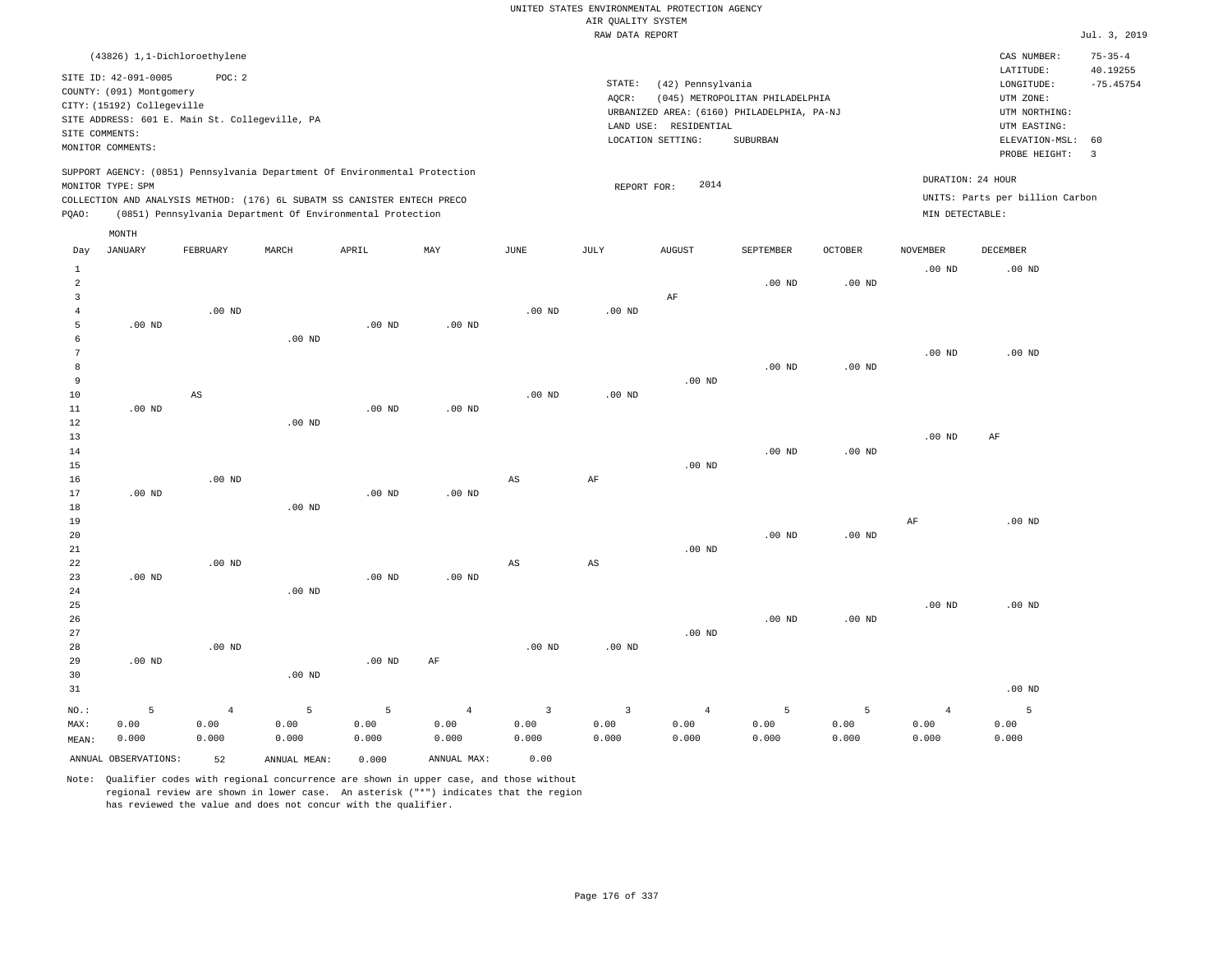| (43826) 1,1-Dichloroethylene                                                                                                                                                         |                                                            |       |     |      |                 |                                  |                                                                               |                |                                      | CAS NUMBER:                                           | $75 - 35 - 4$           |
|--------------------------------------------------------------------------------------------------------------------------------------------------------------------------------------|------------------------------------------------------------|-------|-----|------|-----------------|----------------------------------|-------------------------------------------------------------------------------|----------------|--------------------------------------|-------------------------------------------------------|-------------------------|
| SITE ID: 42-091-0005<br>COUNTY: (091) Montgomery<br>CITY: (15192) Collegeville                                                                                                       | POC:2                                                      |       |     |      | STATE:<br>AOCR: | (42) Pennsylvania                | (045) METROPOLITAN PHILADELPHIA<br>URBANIZED AREA: (6160) PHILADELPHIA, PA-NJ |                |                                      | LATITUDE:<br>LONGITUDE:<br>UTM ZONE:<br>UTM NORTHING: | 40.19255<br>$-75.45754$ |
| SITE ADDRESS: 601 E. Main St. Collegeville, PA<br>SITE COMMENTS:<br>MONITOR COMMENTS:                                                                                                |                                                            |       |     |      | LAND USE:       | RESIDENTIAL<br>LOCATION SETTING: | SUBURBAN                                                                      |                |                                      | UTM EASTING:<br>ELEVATION-MSL:<br>PROBE HEIGHT:       | 60<br>3                 |
| SUPPORT AGENCY: (0851) Pennsylvania Department Of Environmental Protection<br>MONITOR TYPE: SPM<br>COLLECTION AND ANALYSIS METHOD: (176) 6L SUBATM SS CANISTER ENTECH PRECO<br>POAO: | (0851) Pennsylvania Department Of Environmental Protection |       |     |      |                 | 2015<br>REPORT FOR:              |                                                                               |                | DURATION: 24 HOUR<br>MIN DETECTABLE: | UNITS: Parts per billion Carbon                       |                         |
| MONTH<br>JANUARY<br>Day                                                                                                                                                              | FEBRUARY<br>MARCH                                          | APRIL | MAY | JUNE | JULY            | AUGUST                           | SEPTEMBER                                                                     | <b>OCTOBER</b> | <b>NOVEMBER</b>                      | DECEMBER                                              |                         |

| $\mathbf{1}$   |                         |                   | $\mathbb{A}\mathbb{S}$ |                   |                   |                         |                 |                |          |          |                   |                         |
|----------------|-------------------------|-------------------|------------------------|-------------------|-------------------|-------------------------|-----------------|----------------|----------|----------|-------------------|-------------------------|
| $\overline{a}$ |                         |                   |                        |                   |                   |                         |                 |                |          |          | .00 <sub>ND</sub> | $\rm AF$                |
| 3              |                         |                   |                        |                   |                   |                         |                 |                | $.00$ ND | $.00$ ND |                   |                         |
| $\overline{4}$ |                         |                   |                        |                   |                   |                         |                 | $.00$ ND       |          |          |                   |                         |
| 5              |                         | $.00$ ND          |                        |                   |                   | $.00$ ND                | $.00$ ND        |                |          |          |                   |                         |
| 6              | $.00$ ND                |                   |                        | .00 <sub>ND</sub> | $.00$ ND          |                         |                 |                |          |          |                   |                         |
| 7              |                         |                   | $.00$ ND               |                   |                   |                         |                 |                |          |          |                   |                         |
| 8              |                         |                   |                        |                   |                   |                         |                 |                |          |          | $.00$ ND          | AF                      |
| 9              |                         |                   |                        |                   |                   |                         |                 |                | $.00$ ND | $.00$ ND |                   |                         |
| 10             |                         |                   |                        |                   |                   |                         |                 | $\rm AF$       |          |          |                   |                         |
| 11             |                         | .00 <sub>ND</sub> |                        |                   |                   | $.00$ ND                | .00 $ND$        |                |          |          |                   |                         |
| 12             | $\rm AF$                |                   |                        | .00 <sub>ND</sub> | $.00$ ND          |                         |                 |                |          |          |                   |                         |
| 13             |                         |                   | .00 <sub>ND</sub>      |                   |                   |                         |                 |                |          |          |                   |                         |
| 14             |                         |                   |                        |                   |                   |                         |                 |                |          |          | $.00$ ND          | $.00$ ND                |
| $15\,$         |                         |                   |                        |                   |                   |                         |                 |                | $.00$ ND | $.00$ ND |                   |                         |
| $16$           |                         |                   |                        |                   |                   |                         |                 | $.00$ ND       |          |          |                   |                         |
| 17             |                         | $.00$ ND          |                        |                   |                   | $\mathbb{A}\mathbb{S}$  | .00 $ND$        |                |          |          |                   |                         |
| 18             | $.00$ ND                |                   |                        | .00 <sub>ND</sub> | .00 $ND$          |                         |                 |                |          |          |                   |                         |
| 19             |                         |                   | $.00$ ND               |                   |                   |                         |                 |                |          |          |                   |                         |
| 20             |                         |                   |                        |                   |                   |                         |                 |                |          |          | .00 <sub>ND</sub> | .00 $ND$                |
| $2\sqrt{1}$    |                         |                   |                        |                   |                   |                         |                 |                | $.00$ ND | $.00$ ND |                   |                         |
| 22             |                         |                   |                        |                   |                   |                         |                 | $\rm AF$       |          |          |                   |                         |
| 23             |                         | $.00$ ND          |                        |                   |                   | $\rm{AF}$               | .00 $ND$        |                |          |          |                   |                         |
| 24             | $\mathbb{A}\mathbb{S}$  |                   |                        | .00 <sub>ND</sub> | .00 <sub>ND</sub> |                         |                 |                |          |          |                   |                         |
| 25             |                         |                   | .00 <sub>ND</sub>      |                   |                   |                         |                 |                |          |          |                   |                         |
| 26             |                         |                   |                        |                   |                   |                         |                 |                |          |          | $\rm{AF}$         | $.00$ ND                |
| 27             |                         |                   |                        |                   |                   |                         |                 |                | $.00$ ND | $.00$ ND |                   |                         |
| 28             |                         |                   |                        |                   |                   |                         |                 | $.00$ ND       |          |          |                   |                         |
| 29             |                         |                   |                        |                   |                   | $.00$ ND                | $.00$ ND        |                |          |          |                   |                         |
| 30             | $.00$ ND                |                   |                        | .00 <sub>ND</sub> | $.00$ ND          |                         |                 |                |          |          |                   |                         |
| 31             |                         |                   | $.00$ ND               |                   |                   |                         |                 |                |          |          |                   |                         |
| $NO.$ :        | $\overline{\mathbf{3}}$ | $\bf 4$           | $\overline{5}$         | $\overline{5}$    | $\overline{5}$    | $\overline{\mathbf{3}}$ | $5\phantom{.0}$ | $\overline{3}$ | 5        | 5        | $\overline{4}$    | $\overline{\mathbf{3}}$ |
| MAX:           | 0.00                    | 0.00              | 0.00                   | 0.00              | 0.00              | 0.00                    | 0.00            | 0.00           | 0.00     | 0.00     | 0.00              | 0.00                    |
| MEAN:          | 0.000                   | 0.000             | 0.000                  | 0.000             | 0.000             | 0.000                   | 0.000           | 0.000          | 0.000    | 0.000    | 0.000             | 0.000                   |
|                | ANNUAL OBSERVATIONS:    | 50                | ANNUAL MEAN:           | 0.000             | ANNUAL MAX:       | 0.00                    |                 |                |          |          |                   |                         |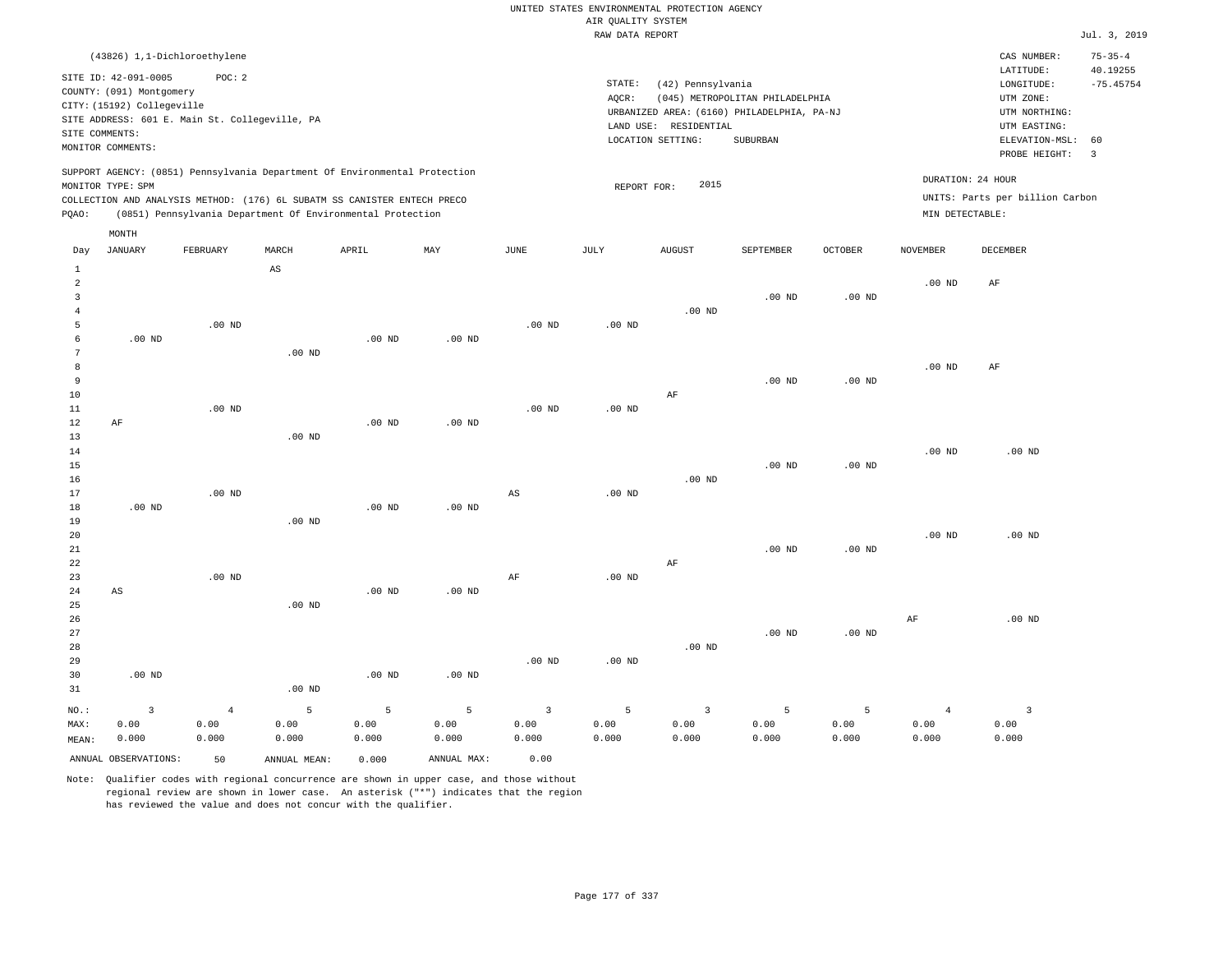|                                                                          |                            | (43826) 1,1-Dichloroethylene |       |                                                            |                                                                            |             |      |                                            |                                 |                |                   | CAS NUMBER:   | $75 - 35 - 4$ |  |
|--------------------------------------------------------------------------|----------------------------|------------------------------|-------|------------------------------------------------------------|----------------------------------------------------------------------------|-------------|------|--------------------------------------------|---------------------------------|----------------|-------------------|---------------|---------------|--|
|                                                                          | SITE ID: 42-091-0005       | POC: 2                       |       |                                                            |                                                                            |             |      |                                            |                                 |                |                   | LATITUDE:     | 40.19255      |  |
|                                                                          |                            |                              |       |                                                            |                                                                            |             |      | STATE:<br>(42) Pennsylvania                |                                 |                |                   | LONGITUDE:    | $-75.45754$   |  |
|                                                                          | COUNTY: (091) Montgomery   |                              |       |                                                            |                                                                            |             |      | AOCR:<br>(045) METROPOLITAN PHILADELPHIA   | UTM ZONE:                       |                |                   |               |               |  |
|                                                                          | CITY: (15192) Collegeville |                              |       |                                                            |                                                                            |             |      | URBANIZED AREA: (6160) PHILADELPHIA, PA-NJ | UTM NORTHING:                   |                |                   |               |               |  |
| SITE ADDRESS: 601 E. Main St. Collegeville, PA<br>SITE COMMENTS:         |                            |                              |       |                                                            |                                                                            |             |      |                                            |                                 |                |                   |               |               |  |
|                                                                          |                            |                              |       |                                                            |                                                                            |             |      | LAND USE: RESIDENTIAL                      |                                 | UTM EASTING:   |                   |               |               |  |
|                                                                          |                            |                              |       |                                                            |                                                                            |             |      | LOCATION SETTING:                          | ELEVATION-MSL: 60               |                |                   |               |               |  |
|                                                                          | MONITOR COMMENTS:          |                              |       |                                                            |                                                                            |             |      |                                            |                                 |                |                   | PROBE HEIGHT: | - 3           |  |
|                                                                          |                            |                              |       |                                                            | SUPPORT AGENCY: (0851) Pennsylvania Department Of Environmental Protection |             |      |                                            |                                 |                |                   |               |               |  |
|                                                                          | MONITOR TYPE: SPM          |                              |       |                                                            |                                                                            |             |      | 2016<br>REPORT FOR:                        |                                 |                | DURATION: 24 HOUR |               |               |  |
| COLLECTION AND ANALYSIS METHOD: (176) 6L SUBATM SS CANISTER ENTECH PRECO |                            |                              |       |                                                            |                                                                            |             |      |                                            | UNITS: Parts per billion Carbon |                |                   |               |               |  |
| POAO:                                                                    |                            |                              |       | (0851) Pennsylvania Department Of Environmental Protection |                                                                            |             |      |                                            |                                 |                | MIN DETECTABLE:   |               |               |  |
|                                                                          | MONTH                      |                              |       |                                                            |                                                                            |             |      |                                            |                                 |                |                   |               |               |  |
|                                                                          | JANUARY                    | FEBRUARY                     | MARCH | APRIL                                                      | MAY                                                                        | <b>JUNE</b> | JULY | AUGUST                                     | SEPTEMBER                       | <b>OCTOBER</b> | NOVEMBER          | DECEMBER      |               |  |
| Day                                                                      |                            |                              |       |                                                            |                                                                            |             |      |                                            |                                 |                |                   |               |               |  |

| 1<br>$\overline{2}$ | AF                   |                         | $.00$ ND     |                |                |             |                        |                |                   |                   | $.00$ ND                | $.00$ ND |
|---------------------|----------------------|-------------------------|--------------|----------------|----------------|-------------|------------------------|----------------|-------------------|-------------------|-------------------------|----------|
| 3                   |                      |                         |              |                |                |             |                        |                | TS                | $.00$ ND          |                         |          |
| $\overline{4}$      |                      |                         |              |                |                |             |                        | $.00$ ND       |                   |                   |                         |          |
| 5                   |                      |                         |              |                |                | $.00$ ND    | $.00$ ND               |                |                   |                   |                         |          |
| $\epsilon$          |                      | .00 $ND$                |              | $\rm AF$       | $.00$ ND       |             |                        |                |                   |                   |                         |          |
| 7                   | $.00$ ND             |                         | .00 $ND$     |                |                |             |                        |                |                   |                   |                         |          |
| 8                   |                      |                         |              |                |                |             |                        |                |                   |                   | $.00$ ND                | $.00$ ND |
| 9                   |                      |                         |              |                |                |             |                        |                | $.00$ ND          | .00 <sub>ND</sub> |                         |          |
| 10                  |                      |                         |              |                |                |             |                        | $.00$ ND       |                   |                   |                         |          |
| 11                  |                      |                         |              |                |                | $.00$ ND    | $.00$ ND               |                |                   |                   |                         |          |
| 12                  |                      | AF                      |              | $.00$ ND       | $.00$ ND       |             |                        |                |                   |                   |                         |          |
| 13                  | $.00$ ND             |                         | $.00$ ND     |                |                |             |                        |                |                   |                   |                         |          |
| 14                  |                      |                         |              |                |                |             |                        |                |                   |                   | $\rm{AF}$               | $.00$ ND |
| 15                  |                      |                         |              |                |                |             |                        |                | $.00$ ND          | .00 <sub>ND</sub> |                         |          |
| 16                  |                      |                         |              |                |                |             |                        | .00 $ND$       |                   |                   |                         |          |
| 17                  |                      |                         |              |                |                | $.00$ ND    | $\rm AF$               |                |                   |                   |                         |          |
| 18                  |                      | $.00$ ND                |              | $.00$ ND       | $.00$ ND       |             |                        |                |                   |                   |                         |          |
| 19                  | $.00$ ND             |                         | $.00$ ND     |                |                |             |                        |                |                   |                   |                         |          |
| 20                  |                      |                         |              |                |                |             |                        |                |                   |                   | $\rm{AF}$               | $.00$ ND |
| $21\,$              |                      |                         |              |                |                |             |                        |                | .00 <sub>ND</sub> | .00 <sub>ND</sub> |                         |          |
| 22                  |                      |                         |              |                |                |             |                        | .00 $ND$       |                   |                   |                         |          |
| 23                  |                      |                         |              |                |                | $.00$ ND    | $\mathbb{A}\mathbb{S}$ |                |                   |                   |                         |          |
| 24                  |                      | $.00$ ND                |              | $.00$ ND       | $\mathbb{TS}$  |             |                        |                |                   |                   |                         |          |
| 25                  | $.00$ ND             |                         | $.00$ ND     |                |                |             |                        |                |                   |                   |                         |          |
| 26                  |                      |                         |              |                |                |             |                        |                |                   |                   | $.00$ ND                | $.00$ ND |
| 27                  |                      |                         |              |                |                |             |                        |                | $.00$ ND          | $.00$ ND          |                         |          |
| 28                  |                      |                         |              |                |                |             |                        | $\rm AF$       |                   |                   |                         |          |
| 29                  |                      |                         |              |                |                | $.00$ ND    | $.00$ ND               |                |                   |                   |                         |          |
| 30                  | AV                   |                         |              | $.00$ ND       | $.00$ ND       |             |                        |                |                   |                   |                         |          |
| 31                  |                      |                         | .00 $ND$     |                |                |             |                        |                |                   |                   |                         |          |
| $_{\rm NO.}$ :      | $\overline{4}$       | $\overline{\mathbf{3}}$ | $\epsilon$   | $\overline{4}$ | $\overline{4}$ | $\mathsf S$ | $\overline{3}$         | $\overline{4}$ | $\overline{4}$    | 5                 | $\overline{\mathbf{3}}$ | 5        |
| MAX:                | 0.00                 | 0.00                    | 0.00         | 0.00           | 0.00           | 0.00        | 0.00                   | 0.00           | 0.00              | 0.00              | 0.00                    | 0.00     |
| MEAN:               | 0.000                | 0.000                   | 0.000        | 0.000          | 0.000          | 0.000       | 0.000                  | 0.000          | 0.000             | 0.000             | 0.000                   | 0.000    |
|                     | ANNUAL OBSERVATIONS: | 50                      | ANNUAL MEAN: | 0.000          | ANNUAL MAX:    | 0.00        |                        |                |                   |                   |                         |          |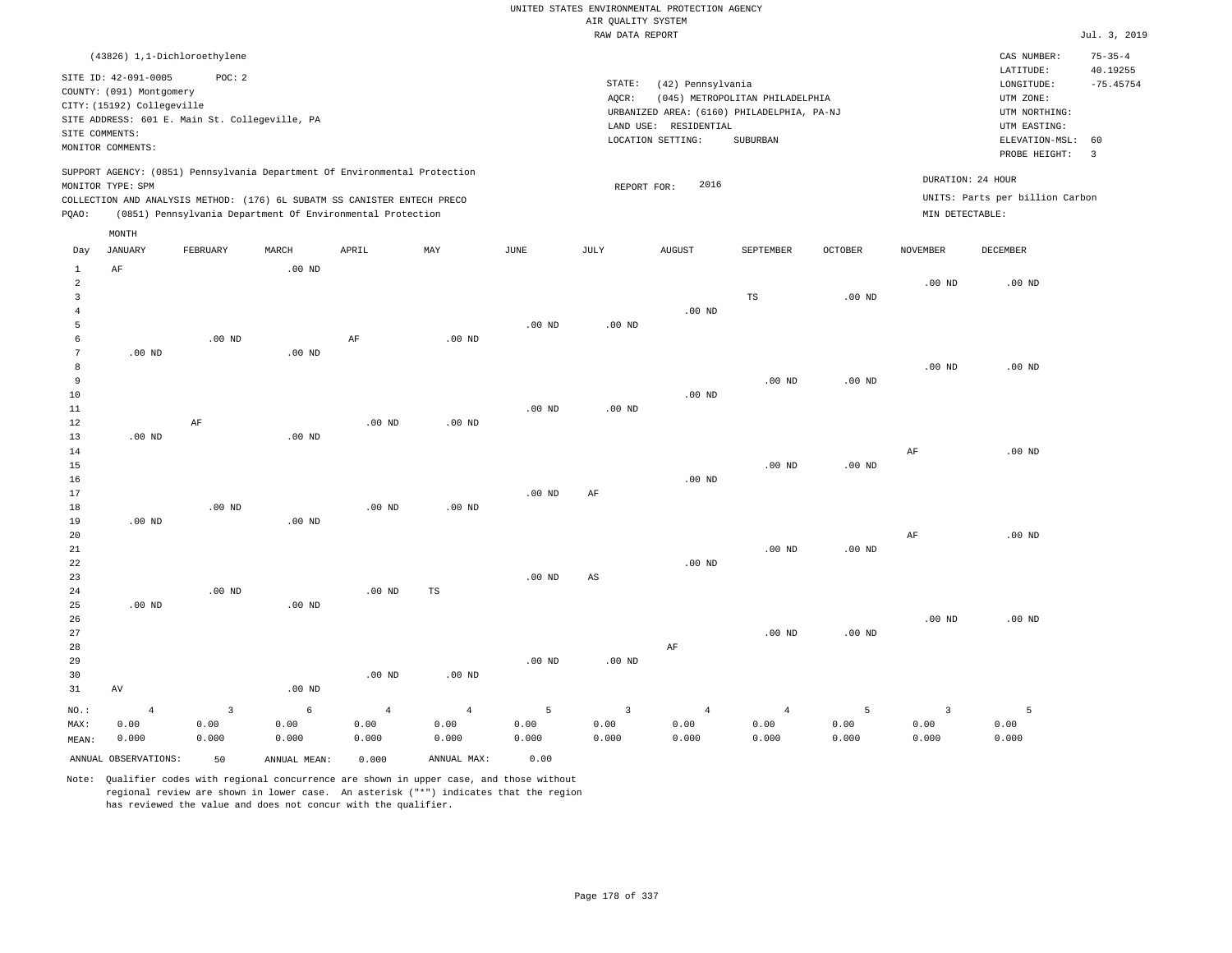|                                                |                            |                              |               |                                                                            |                   |                   |                               | UNITED STATES ENVIRONMENTAL PROTECTION AGENCY |                                            |                |                        |                                 |                           |
|------------------------------------------------|----------------------------|------------------------------|---------------|----------------------------------------------------------------------------|-------------------|-------------------|-------------------------------|-----------------------------------------------|--------------------------------------------|----------------|------------------------|---------------------------------|---------------------------|
|                                                |                            |                              |               |                                                                            |                   |                   | AIR QUALITY SYSTEM            |                                               |                                            |                |                        |                                 |                           |
|                                                |                            |                              |               |                                                                            |                   |                   | RAW DATA REPORT               |                                               |                                            |                |                        |                                 | Jul. 3, 2019              |
|                                                |                            | (43826) 1,1-Dichloroethylene |               |                                                                            |                   |                   |                               |                                               |                                            |                |                        | CAS NUMBER:<br>LATITUDE:        | $75 - 35 - 4$<br>40.19255 |
|                                                | SITE ID: 42-091-0005       | POC: 2                       |               |                                                                            |                   |                   | STATE:                        | (42) Pennsylvania                             |                                            |                |                        | LONGITUDE:                      | $-75.45754$               |
|                                                | COUNTY: (091) Montgomery   |                              |               |                                                                            |                   |                   | AQCR:                         |                                               | (045) METROPOLITAN PHILADELPHIA            |                |                        | UTM ZONE:                       |                           |
|                                                | CITY: (15192) Collegeville |                              |               |                                                                            |                   |                   |                               |                                               | URBANIZED AREA: (6160) PHILADELPHIA, PA-NJ |                |                        | UTM NORTHING:                   |                           |
| SITE ADDRESS: 601 E. Main St. Collegeville, PA |                            |                              |               |                                                                            |                   |                   |                               | LAND USE: RESIDENTIAL                         |                                            |                |                        | UTM EASTING:                    |                           |
| SITE COMMENTS:<br>MONITOR COMMENTS:            |                            |                              |               |                                                                            |                   |                   | LOCATION SETTING:<br>SUBURBAN |                                               |                                            |                |                        |                                 |                           |
|                                                |                            |                              |               |                                                                            |                   |                   |                               |                                               |                                            |                |                        | PROBE HEIGHT:                   | $\overline{3}$            |
|                                                |                            |                              |               | SUPPORT AGENCY: (0851) Pennsylvania Department Of Environmental Protection |                   |                   |                               |                                               |                                            |                |                        | DURATION: 24 HOUR               |                           |
|                                                | MONITOR TYPE: SPM          |                              |               |                                                                            |                   |                   | REPORT FOR:                   | 2017                                          |                                            |                |                        |                                 |                           |
|                                                |                            |                              |               | COLLECTION AND ANALYSIS METHOD: (176) 6L SUBATM SS CANISTER ENTECH PRECO   |                   |                   |                               |                                               |                                            |                |                        | UNITS: Parts per billion Carbon |                           |
| PQAO:                                          |                            |                              |               | (0851) Pennsylvania Department Of Environmental Protection                 |                   |                   |                               |                                               |                                            |                | MIN DETECTABLE:        |                                 |                           |
|                                                | MONTH                      |                              |               |                                                                            |                   |                   |                               |                                               |                                            |                |                        |                                 |                           |
| Day                                            | <b>JANUARY</b>             | FEBRUARY                     | MARCH         | APRIL                                                                      | $\texttt{MAX}$    | JUNE              | JULY                          | <b>AUGUST</b>                                 | SEPTEMBER                                  | <b>OCTOBER</b> | <b>NOVEMBER</b>        | DECEMBER                        |                           |
| $\mathbf{1}$                                   | $.00$ ND                   |                              |               | $.00$ ND                                                                   | $.00$ ND          |                   |                               |                                               |                                            |                |                        |                                 |                           |
| $\overline{a}$                                 |                            |                              | $.00$ ND      |                                                                            |                   |                   |                               |                                               |                                            |                |                        |                                 |                           |
| $\overline{3}$                                 |                            |                              |               |                                                                            |                   |                   |                               |                                               |                                            |                | .00 <sub>ND</sub>      | $.00$ ND                        |                           |
| $\overline{4}$                                 |                            |                              |               |                                                                            |                   |                   |                               |                                               | $.00$ ND                                   | $.00$ ND       |                        |                                 |                           |
| 5                                              |                            |                              |               |                                                                            |                   |                   |                               | $.00$ ND                                      |                                            |                |                        |                                 |                           |
| 6                                              |                            | $.00$ ND                     |               |                                                                            |                   | $.00$ ND          | AF                            |                                               |                                            |                |                        |                                 |                           |
| 7<br>8                                         | $\,\mathrm{AV}$            |                              |               | .00 <sub>ND</sub>                                                          | .00 <sub>ND</sub> |                   |                               |                                               |                                            |                |                        |                                 |                           |
| 9                                              |                            |                              | $.00$ ND      |                                                                            |                   |                   |                               |                                               |                                            |                | .00 <sub>ND</sub>      | $.00$ ND                        |                           |
| 10                                             |                            |                              |               |                                                                            |                   |                   |                               |                                               | $.00$ ND                                   | $.00$ ND       |                        |                                 |                           |
| 11                                             |                            |                              |               |                                                                            |                   |                   |                               | .00 <sub>ND</sub>                             |                                            |                |                        |                                 |                           |
| 12                                             |                            | $.00$ ND                     |               |                                                                            |                   | .00 <sub>ND</sub> | .00 <sub>ND</sub>             |                                               |                                            |                |                        |                                 |                           |
| 13                                             |                            |                              |               | $.00$ ND                                                                   | $.00$ ND          |                   |                               |                                               |                                            |                |                        |                                 |                           |
| 14                                             |                            |                              | $.00$ ND      |                                                                            |                   |                   |                               |                                               |                                            |                |                        |                                 |                           |
| 15                                             |                            |                              |               |                                                                            |                   |                   |                               |                                               |                                            |                | .00 <sub>ND</sub>      | AQ                              |                           |
| 16                                             |                            |                              |               |                                                                            |                   |                   |                               |                                               | $.00$ ND                                   | $.00$ ND       |                        |                                 |                           |
| 17                                             |                            |                              |               |                                                                            |                   |                   |                               | $.00$ ND                                      |                                            |                |                        |                                 |                           |
| 18                                             |                            | $.00$ ND                     |               |                                                                            |                   | $.00$ ND          | .00 <sub>ND</sub>             |                                               |                                            |                |                        |                                 |                           |
| 19<br>20                                       | .00 <sub>ND</sub>          |                              | $.00$ ND      | $\mathbb{A}\mathbb{S}$                                                     | $\rm AF$          |                   |                               |                                               |                                            |                |                        |                                 |                           |
| $21\,$                                         |                            |                              |               |                                                                            |                   |                   |                               |                                               |                                            |                | $\mathbb{A}\mathbb{N}$ | $\operatorname{AV}$             |                           |
| 22                                             |                            |                              |               |                                                                            |                   |                   |                               |                                               | $.00$ ND                                   | $.00$ ND       |                        |                                 |                           |
| 23                                             |                            |                              |               |                                                                            |                   |                   |                               | .00 <sub>ND</sub>                             |                                            |                |                        |                                 |                           |
| 24                                             |                            | $.00$ ND                     |               |                                                                            |                   | .00 <sub>ND</sub> | .00 <sub>ND</sub>             |                                               |                                            |                |                        |                                 |                           |
| 25                                             | $.00$ ND                   |                              |               | AM                                                                         | $.00$ ND          |                   |                               |                                               |                                            |                |                        |                                 |                           |
| 26                                             |                            |                              | $.00$ ND      |                                                                            |                   |                   |                               |                                               |                                            |                |                        |                                 |                           |
| 27                                             |                            |                              |               |                                                                            |                   |                   |                               |                                               |                                            |                | $\operatorname{AV}$    | $.00$ ND                        |                           |
| 28                                             |                            |                              |               |                                                                            |                   |                   |                               |                                               | $.00$ ND                                   | $.00$ ND       |                        |                                 |                           |
| 29                                             |                            |                              |               |                                                                            |                   |                   |                               | .00 <sub>ND</sub>                             |                                            |                |                        |                                 |                           |
| 30<br>31                                       | $.00$ ND                   |                              |               |                                                                            | .00 <sub>ND</sub> | $.00$ ND          | $.00$ ND                      |                                               |                                            |                |                        |                                 |                           |
|                                                |                            |                              |               |                                                                            |                   |                   |                               |                                               |                                            |                |                        |                                 |                           |
| NO.:                                           | $\overline{4}$             | $\overline{4}$               | 5             | $\overline{3}$                                                             | $\mathsf S$       | 5                 | $\overline{4}$                | 5                                             | 5                                          | 5              | $\overline{3}$         | $\overline{\mathbf{3}}$         |                           |
| MAX:                                           | 0.00                       | 0.00                         | 0.00          | 0.00                                                                       | 0.00              | 0.00              | 0.00                          | 0.00                                          | 0.00                                       | 0.00           | 0.00                   | 0.00                            |                           |
| MEAN:                                          | 0.000                      | 0.000                        | 0.000         | 0.000                                                                      | 0.000             | 0.000             | 0.000                         | 0.000                                         | 0.000                                      | 0.000          | 0.000                  | 0.000                           |                           |
|                                                | ANNUAL OBSERVATIONS:       | 51                           | ANNUAL, MEAN: | 0.000                                                                      | ANNUAL MAX:       | 0.00              |                               |                                               |                                            |                |                        |                                 |                           |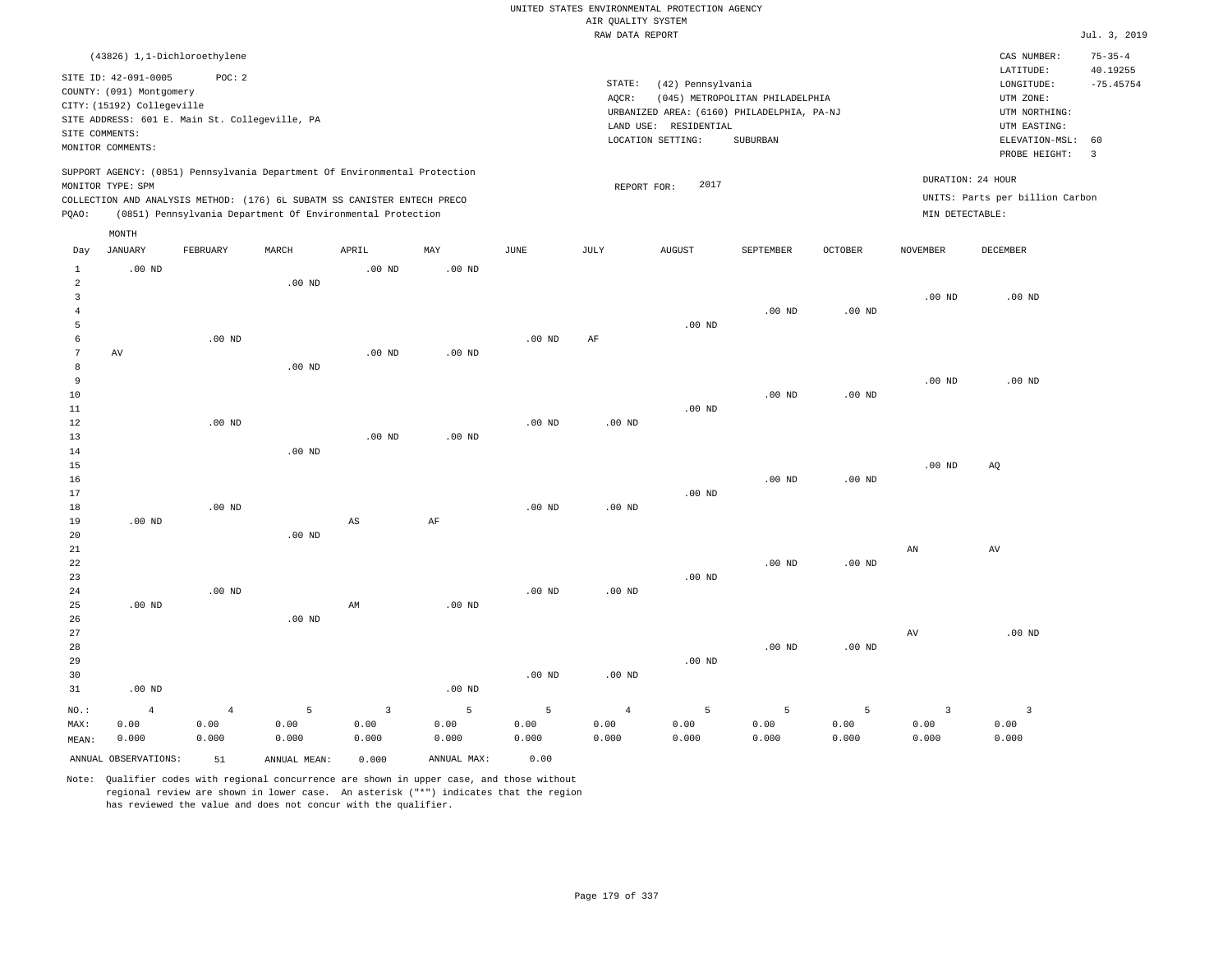|                                |                                                                                                                |                   |                   |                                                                                                                                        |                   |                   | UNITED STATES ENVIRONMENTAL PROTECTION AGENCY<br>AIR QUALITY SYSTEM |                       |                                                                               |                   |                   |                                                                      |                                          |
|--------------------------------|----------------------------------------------------------------------------------------------------------------|-------------------|-------------------|----------------------------------------------------------------------------------------------------------------------------------------|-------------------|-------------------|---------------------------------------------------------------------|-----------------------|-------------------------------------------------------------------------------|-------------------|-------------------|----------------------------------------------------------------------|------------------------------------------|
|                                |                                                                                                                |                   |                   |                                                                                                                                        |                   |                   | RAW DATA REPORT                                                     |                       |                                                                               |                   |                   |                                                                      | Jul. 3, 2019                             |
|                                |                                                                                                                |                   |                   |                                                                                                                                        |                   |                   |                                                                     |                       |                                                                               |                   |                   |                                                                      |                                          |
|                                | (43826) 1,1-Dichloroethylene<br>SITE ID: 42-091-0005<br>COUNTY: (091) Montgomery<br>CITY: (15192) Collegeville | POC: 2            |                   |                                                                                                                                        |                   |                   | STATE:<br>AOCR:                                                     | (42) Pennsylvania     | (045) METROPOLITAN PHILADELPHIA<br>URBANIZED AREA: (6160) PHILADELPHIA, PA-NJ |                   |                   | CAS NUMBER:<br>LATITUDE:<br>LONGITUDE:<br>UTM ZONE:<br>UTM NORTHING: | $75 - 35 - 4$<br>40.19255<br>$-75.45754$ |
|                                | SITE ADDRESS: 601 E. Main St. Collegeville, PA                                                                 |                   |                   |                                                                                                                                        |                   |                   |                                                                     | LAND USE: RESIDENTIAL |                                                                               |                   |                   | UTM EASTING:                                                         |                                          |
| SITE COMMENTS:                 | MONITOR COMMENTS:                                                                                              |                   |                   |                                                                                                                                        |                   |                   |                                                                     | LOCATION SETTING:     | SUBURBAN                                                                      |                   |                   | ELEVATION-MSL:<br>PROBE HEIGHT:                                      | 60<br>$\overline{3}$                     |
|                                |                                                                                                                |                   |                   | SUPPORT AGENCY: (0851) Pennsylvania Department Of Environmental Protection                                                             |                   |                   |                                                                     |                       |                                                                               |                   |                   | DURATION: 24 HOUR                                                    |                                          |
|                                | MONITOR TYPE: SPM                                                                                              |                   |                   |                                                                                                                                        |                   |                   | REPORT FOR:                                                         | 2018                  |                                                                               |                   |                   |                                                                      |                                          |
| PQAO:                          |                                                                                                                |                   |                   | COLLECTION AND ANALYSIS METHOD: (176) 6L SUBATM SS CANISTER ENTECH PRECO<br>(0851) Pennsylvania Department Of Environmental Protection |                   |                   |                                                                     |                       |                                                                               |                   |                   | UNITS: Parts per billion Carbon<br>MIN DETECTABLE: .05546            |                                          |
|                                | MONTH                                                                                                          |                   |                   |                                                                                                                                        |                   |                   |                                                                     |                       |                                                                               |                   |                   |                                                                      |                                          |
| Day                            | <b>JANUARY</b>                                                                                                 | <b>FEBRUARY</b>   | MARCH             | APRIL                                                                                                                                  | MAY               | JUNE              | <b>JULY</b>                                                         | <b>AUGUST</b>         | SEPTEMBER                                                                     | <b>OCTOBER</b>    | <b>NOVEMBER</b>   | <b>DECEMBER</b>                                                      |                                          |
| $\mathbf{1}$<br>$\overline{a}$ | AS                                                                                                             | .00 <sub>ND</sub> |                   | $.00$ ND                                                                                                                               | $.00$ ND          | .00 <sub>ND</sub> | $.00$ ND                                                            |                       |                                                                               |                   |                   |                                                                      |                                          |
| $\mathbf{3}$<br>$\overline{4}$ |                                                                                                                |                   | $_{\rm AG}$       |                                                                                                                                        |                   |                   |                                                                     |                       |                                                                               |                   | .00 <sub>ND</sub> | $.00$ ND                                                             |                                          |
| 5                              |                                                                                                                |                   |                   |                                                                                                                                        |                   |                   |                                                                     |                       | AF                                                                            | .00 <sub>ND</sub> |                   |                                                                      |                                          |
| 6                              |                                                                                                                |                   |                   |                                                                                                                                        |                   |                   |                                                                     | $.00$ ND              |                                                                               |                   |                   |                                                                      |                                          |
| $\overline{7}$                 |                                                                                                                | $.00$ ND          |                   |                                                                                                                                        |                   | $.00$ ND          | $.00$ ND                                                            |                       |                                                                               |                   |                   |                                                                      |                                          |
| 8                              | $.00$ ND                                                                                                       |                   |                   | $.00$ ND                                                                                                                               | .00 <sub>ND</sub> |                   |                                                                     |                       |                                                                               |                   |                   |                                                                      |                                          |
| 9                              |                                                                                                                |                   | $.00$ ND          |                                                                                                                                        |                   |                   |                                                                     |                       |                                                                               |                   |                   |                                                                      |                                          |
| 10<br>11                       |                                                                                                                |                   |                   |                                                                                                                                        |                   |                   |                                                                     |                       | $.00$ ND                                                                      | $.00$ ND          | .00 <sub>ND</sub> | $.00$ ND                                                             |                                          |
| 12                             |                                                                                                                |                   |                   |                                                                                                                                        |                   |                   |                                                                     | $.00$ ND              |                                                                               |                   |                   |                                                                      |                                          |
| 13                             |                                                                                                                | $.00$ ND          |                   |                                                                                                                                        |                   | .00 <sub>ND</sub> | $.00$ ND                                                            |                       |                                                                               |                   |                   |                                                                      |                                          |
| 14                             | $.00$ ND                                                                                                       |                   |                   | $.00$ ND                                                                                                                               | AV                |                   |                                                                     |                       |                                                                               |                   |                   |                                                                      |                                          |
| 15                             |                                                                                                                |                   | $.00$ ND          |                                                                                                                                        |                   |                   |                                                                     |                       |                                                                               |                   |                   |                                                                      |                                          |
| 16                             |                                                                                                                |                   |                   |                                                                                                                                        |                   |                   |                                                                     |                       |                                                                               |                   | $.00$ ND          | $.00$ ND                                                             |                                          |
| 17<br>18                       |                                                                                                                |                   |                   |                                                                                                                                        |                   |                   |                                                                     | .00 <sub>ND</sub>     | $.00$ ND                                                                      | $.00$ ND          |                   |                                                                      |                                          |
| 19                             |                                                                                                                | .00 <sub>ND</sub> |                   |                                                                                                                                        |                   | $.00$ ND          | .00 <sub>ND</sub>                                                   |                       |                                                                               |                   |                   |                                                                      |                                          |
| 20                             | $.00$ ND                                                                                                       |                   |                   | $.00$ ND                                                                                                                               | AV                |                   |                                                                     |                       |                                                                               |                   |                   |                                                                      |                                          |
| 21                             |                                                                                                                |                   | $.00$ ND          |                                                                                                                                        |                   |                   |                                                                     |                       |                                                                               |                   |                   |                                                                      |                                          |
| 22                             |                                                                                                                |                   |                   |                                                                                                                                        |                   |                   |                                                                     |                       |                                                                               |                   | .00 <sub>ND</sub> | $.00$ ND                                                             |                                          |
| 23                             |                                                                                                                |                   |                   |                                                                                                                                        |                   |                   |                                                                     |                       | $.00$ ND                                                                      | $.00$ ND          |                   |                                                                      |                                          |
| 24                             |                                                                                                                |                   |                   |                                                                                                                                        |                   |                   |                                                                     | $.00$ ND              |                                                                               |                   |                   |                                                                      |                                          |
| 25<br>26                       | $.00$ ND                                                                                                       | $.00$ ND          |                   | .00 <sub>ND</sub>                                                                                                                      | $.00$ ND          | .00 <sub>ND</sub> | .00 <sub>ND</sub>                                                   |                       |                                                                               |                   |                   |                                                                      |                                          |
| 27                             |                                                                                                                |                   | .00 <sub>ND</sub> |                                                                                                                                        |                   |                   |                                                                     |                       |                                                                               |                   |                   |                                                                      |                                          |
| 28                             |                                                                                                                |                   |                   |                                                                                                                                        |                   |                   |                                                                     |                       |                                                                               |                   | .00 <sub>ND</sub> | $.00$ ND                                                             |                                          |
| 29                             |                                                                                                                |                   |                   |                                                                                                                                        |                   |                   |                                                                     |                       | $.00$ ND                                                                      | $.00$ ND          |                   |                                                                      |                                          |
| 30                             |                                                                                                                |                   |                   |                                                                                                                                        |                   |                   |                                                                     | AV                    |                                                                               |                   |                   |                                                                      |                                          |
| 31                             |                                                                                                                |                   |                   |                                                                                                                                        |                   |                   | $.00$ ND                                                            |                       |                                                                               |                   |                   |                                                                      |                                          |
| NO.:                           | $\overline{4}$                                                                                                 | 5                 | $\overline{4}$    | 5                                                                                                                                      | $\mathbf{3}$      | 5                 | 6                                                                   | $\overline{4}$        | $\overline{4}$                                                                | 5                 | 5                 | 5                                                                    |                                          |
| MAX:                           | 0.00                                                                                                           | 0.00              | 0.00              | 0.00                                                                                                                                   | 0.00              | 0.00              | 0.00                                                                | 0.00                  | 0.00                                                                          | 0.00              | 0.00              | 0.00                                                                 |                                          |
| MEAN:                          | 0.000                                                                                                          | 0.000             | 0.000             | 0.000                                                                                                                                  | 0.000             | 0.000             | 0.000                                                               | 0.000                 | 0.000                                                                         | 0.000             | 0.000             | 0.000                                                                |                                          |
|                                | ANNUAL OBSERVATIONS:                                                                                           | 55                | ANNUAL MEAN:      | 0.000                                                                                                                                  | ANNUAL MAX:       | 0.00              |                                                                     |                       |                                                                               |                   |                   |                                                                      |                                          |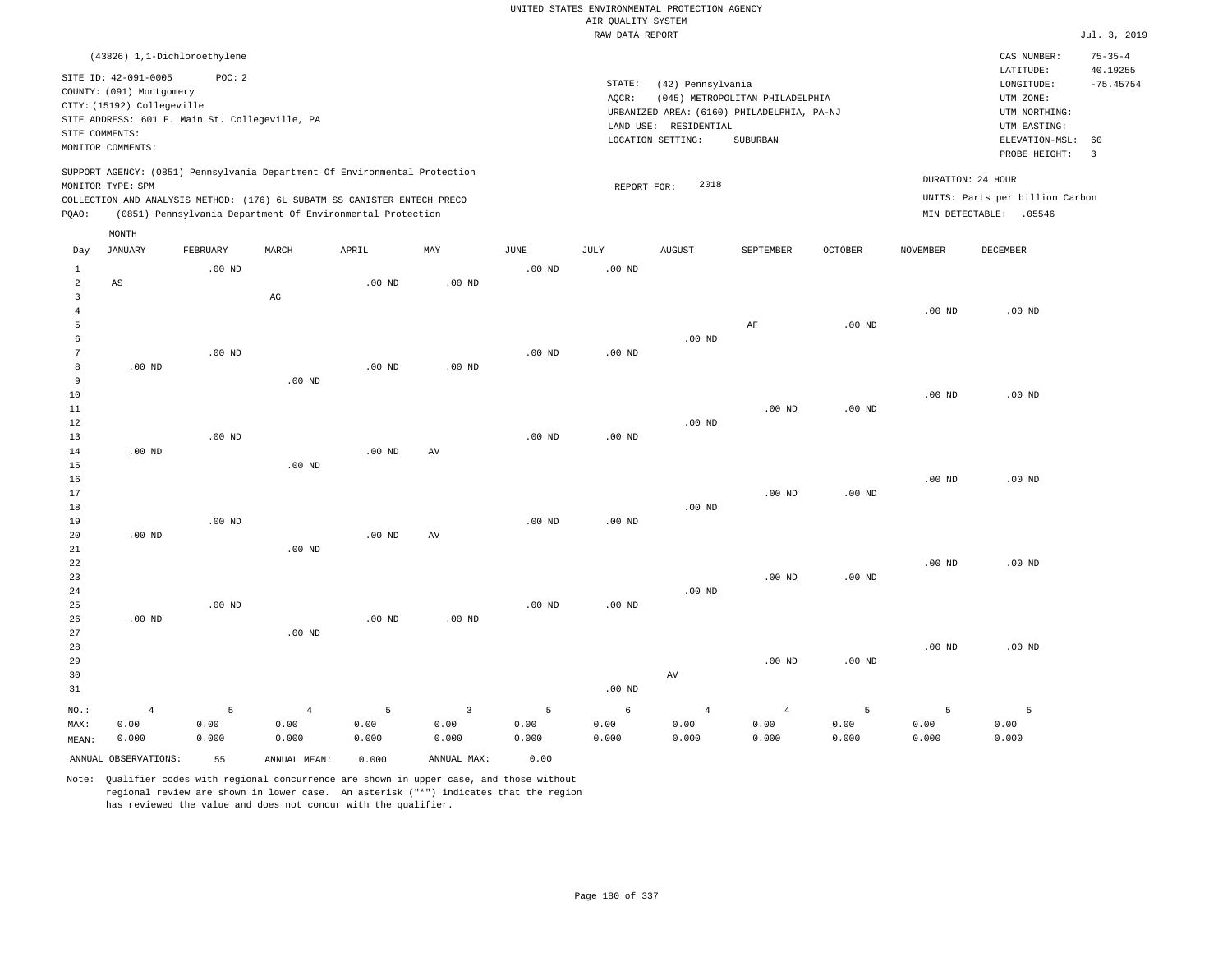## UNITED STATES ENVIRONMENTAL PROTECTION AGENCY AIR QUALITY SYSTEM

|                |                                     |                                                                                                                                        |                   |                   |                   |                   | RAW DATA REPORT   |                       |                                            |                   |                   |                                 | Jul. 3, 2019            |
|----------------|-------------------------------------|----------------------------------------------------------------------------------------------------------------------------------------|-------------------|-------------------|-------------------|-------------------|-------------------|-----------------------|--------------------------------------------|-------------------|-------------------|---------------------------------|-------------------------|
|                |                                     | (43828) Bromodichloromethane                                                                                                           |                   |                   |                   |                   |                   |                       |                                            |                   |                   | CAS NUMBER:                     | $75 - 27 - 4$           |
|                | SITE ID: 42-091-0005                | POC: 2                                                                                                                                 |                   |                   |                   |                   | STATE:            | (42) Pennsylvania     |                                            |                   |                   | LATITUDE:<br>LONGITUDE:         | 40.19255<br>$-75.45754$ |
|                | COUNTY: (091) Montgomery            |                                                                                                                                        |                   |                   |                   |                   | $AQCR$ :          |                       | (045) METROPOLITAN PHILADELPHIA            |                   |                   | UTM ZONE:                       |                         |
|                | CITY: (15192) Collegeville          |                                                                                                                                        |                   |                   |                   |                   |                   |                       | URBANIZED AREA: (6160) PHILADELPHIA, PA-NJ |                   |                   | UTM NORTHING:                   |                         |
|                |                                     | SITE ADDRESS: 601 E. Main St. Collegeville, PA                                                                                         |                   |                   |                   |                   |                   | LAND USE: RESIDENTIAL |                                            |                   |                   | UTM EASTING:                    |                         |
|                | SITE COMMENTS:<br>MONITOR COMMENTS: |                                                                                                                                        |                   |                   |                   |                   |                   | LOCATION SETTING:     | SUBURBAN                                   |                   |                   | ELEVATION-MSL:                  | 60                      |
|                |                                     |                                                                                                                                        |                   |                   |                   |                   |                   |                       |                                            |                   |                   | PROBE HEIGHT:                   | $\overline{\mathbf{3}}$ |
|                |                                     | SUPPORT AGENCY: (0851) Pennsylvania Department Of Environmental Protection                                                             |                   |                   |                   |                   |                   |                       |                                            |                   |                   | DURATION: 24 HOUR               |                         |
|                | MONITOR TYPE: SPM                   |                                                                                                                                        |                   |                   |                   |                   | REPORT FOR:       | 2013                  |                                            |                   |                   | UNITS: Parts per billion Carbon |                         |
| PQAO:          |                                     | COLLECTION AND ANALYSIS METHOD: (176) 6L SUBATM SS CANISTER ENTECH PRECO<br>(0851) Pennsylvania Department Of Environmental Protection |                   |                   |                   |                   |                   |                       |                                            |                   | MIN DETECTABLE:   |                                 |                         |
|                | MONTH                               |                                                                                                                                        |                   |                   |                   |                   |                   |                       |                                            |                   |                   |                                 |                         |
| Day            | JANUARY                             | FEBRUARY                                                                                                                               | MARCH             | APRIL             | MAY               | <b>JUNE</b>       | JULY              | <b>AUGUST</b>         | SEPTEMBER                                  | <b>OCTOBER</b>    | NOVEMBER          | DECEMBER                        |                         |
| $\mathbf{1}$   |                                     |                                                                                                                                        |                   |                   |                   |                   |                   |                       | $.00$ ND                                   | $_{\rm AS}$       |                   |                                 |                         |
| $\overline{a}$ |                                     |                                                                                                                                        |                   |                   |                   |                   |                   | $.00$ ND              |                                            |                   |                   |                                 |                         |
| $\overline{3}$ |                                     | $.00$ ND                                                                                                                               |                   |                   |                   | $.00$ ND          | $.00$ ND          |                       |                                            |                   |                   |                                 |                         |
| $\bf{4}$       | $.00$ ND                            |                                                                                                                                        |                   | $.00$ ND          | $.00$ ND          |                   |                   |                       |                                            |                   |                   |                                 |                         |
| 5              |                                     |                                                                                                                                        | $.00$ ND          |                   |                   |                   |                   |                       |                                            |                   |                   |                                 |                         |
| 6              |                                     |                                                                                                                                        |                   |                   |                   |                   |                   |                       |                                            |                   | .00 <sub>ND</sub> | $.00$ ND                        |                         |
| 7              |                                     |                                                                                                                                        |                   |                   |                   |                   |                   |                       | .00 <sub>ND</sub>                          | .00 <sub>ND</sub> |                   |                                 |                         |
| 8<br>9         |                                     | $.00$ ND                                                                                                                               |                   |                   |                   | $.00$ ND          | $.00$ ND          | $.00$ ND              |                                            |                   |                   |                                 |                         |
| 10             | $.00$ ND                            |                                                                                                                                        |                   | .00 <sub>ND</sub> | .00 <sub>ND</sub> |                   |                   |                       |                                            |                   |                   |                                 |                         |
| 11             |                                     |                                                                                                                                        | $.00$ ND          |                   |                   |                   |                   |                       |                                            |                   |                   |                                 |                         |
| 12             |                                     |                                                                                                                                        |                   |                   |                   |                   |                   |                       |                                            |                   | .00 <sub>ND</sub> | $.00$ ND                        |                         |
| 13             |                                     |                                                                                                                                        |                   |                   |                   |                   |                   |                       | $.00$ ND                                   | .00 <sub>ND</sub> |                   |                                 |                         |
| 14             |                                     |                                                                                                                                        |                   |                   |                   |                   |                   | $.00$ ND              |                                            |                   |                   |                                 |                         |
| 15             |                                     | $.00$ ND                                                                                                                               |                   |                   |                   | .00 <sub>ND</sub> | $.00$ ND          |                       |                                            |                   |                   |                                 |                         |
| 16             | $.00$ ND                            |                                                                                                                                        |                   | $.00$ ND          | AF                |                   |                   |                       |                                            |                   |                   |                                 |                         |
| 17             |                                     |                                                                                                                                        | AF                |                   |                   |                   |                   |                       |                                            |                   |                   |                                 |                         |
| 18             |                                     |                                                                                                                                        |                   |                   |                   |                   |                   |                       |                                            |                   | .00 <sub>ND</sub> | $.00$ ND                        |                         |
| 19             |                                     |                                                                                                                                        |                   |                   |                   |                   |                   |                       | $\rm AF$                                   | AF                |                   |                                 |                         |
| 20             |                                     |                                                                                                                                        |                   |                   |                   |                   |                   | .00CL                 |                                            |                   |                   |                                 |                         |
| 21             |                                     | $.00$ ND                                                                                                                               |                   |                   |                   | .00 <sub>ND</sub> | .00 <sub>ND</sub> |                       |                                            |                   |                   |                                 |                         |
| 22             | $.00$ ND                            |                                                                                                                                        |                   | $.00$ ND          | AF                |                   |                   |                       |                                            |                   |                   |                                 |                         |
| 23             |                                     |                                                                                                                                        | .00 <sub>ND</sub> |                   |                   |                   |                   |                       |                                            |                   |                   |                                 |                         |
| 24             |                                     |                                                                                                                                        |                   |                   |                   |                   |                   |                       |                                            |                   | $.00$ ND          | $.00$ ND                        |                         |
| 25             |                                     |                                                                                                                                        |                   |                   |                   |                   |                   |                       | .00 <sub>ND</sub>                          | .00 <sub>ND</sub> |                   |                                 |                         |
| 26             |                                     |                                                                                                                                        |                   |                   |                   |                   |                   | $.00$ ND              |                                            |                   |                   |                                 |                         |
| 27             |                                     | $.00$ ND                                                                                                                               |                   |                   |                   | $.00$ ND          | .00 <sub>ND</sub> |                       |                                            |                   |                   |                                 |                         |
| 28             | $.00$ ND                            |                                                                                                                                        |                   | $.00$ ND          | $.00$ ND          |                   |                   |                       |                                            |                   |                   |                                 |                         |
| 29<br>30       |                                     |                                                                                                                                        | $_{\rm AS}$       |                   |                   |                   |                   |                       |                                            |                   | $.00$ ND          |                                 |                         |
| 31             |                                     |                                                                                                                                        |                   |                   |                   |                   |                   |                       |                                            | $.00$ ND          |                   | .00 <sub>ND</sub>               |                         |
|                |                                     |                                                                                                                                        |                   |                   |                   |                   |                   |                       |                                            |                   |                   |                                 |                         |

| -21-  |                      |       |                       |         |             |       |         |         |       | .UU ND |       |       |
|-------|----------------------|-------|-----------------------|---------|-------------|-------|---------|---------|-------|--------|-------|-------|
| NO.:  | 5.                   |       | $\sim$ 3 and $\sim$ 3 | $5 - 5$ |             | 3 5 5 | $5 - 5$ | $5 - 5$ |       |        |       |       |
| MAX:  | 0.00                 | 0.00  | 0.00                  | 0.00    | 0.00        | 0.00  | 0.00    | 0.00    | 0.00  | 0.00   | 0.00  | 0.00  |
| MEAN: | 0.000                | 0.000 | 0.000                 | 0.000   | 0.000       | 0.000 | 0.000   | 0.000   | 0.000 | 0.000  | 0.000 | 0.000 |
|       | ANNUAL OBSERVATIONS: | 54    | ANNUAL MEAN:          | 0.000   | ANNUAL MAX: | 0.00  |         |         |       |        |       |       |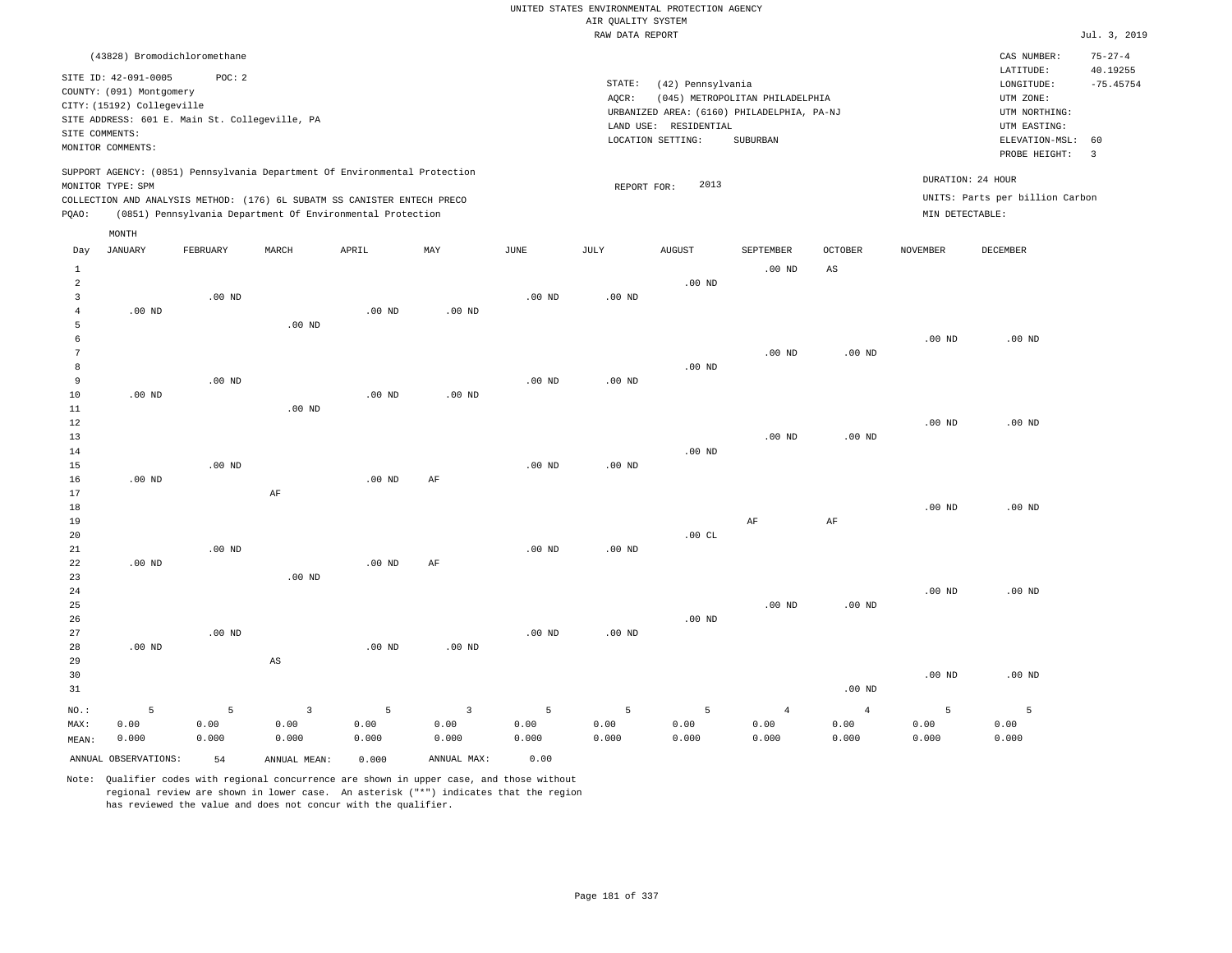| (43828) Bromodichloromethane                                                                                                                                                                                                                                |                                                                                                                                                                                 | CAS NUMBER:                                                                                                 | $75 - 27 - 4$                                      |
|-------------------------------------------------------------------------------------------------------------------------------------------------------------------------------------------------------------------------------------------------------------|---------------------------------------------------------------------------------------------------------------------------------------------------------------------------------|-------------------------------------------------------------------------------------------------------------|----------------------------------------------------|
| SITE ID: 42-091-0005<br>POC: 2<br>COUNTY: (091) Montgomery<br>CITY: (15192) Collegeville<br>SITE ADDRESS: 601 E. Main St. Collegeville, PA<br>SITE COMMENTS:<br>MONITOR COMMENTS:                                                                           | STATE:<br>(42) Pennsylvania<br>AOCR:<br>(045) METROPOLITAN PHILADELPHIA<br>URBANIZED AREA: (6160) PHILADELPHIA, PA-NJ<br>LAND USE: RESIDENTIAL<br>LOCATION SETTING:<br>SUBURBAN | LATITUDE:<br>LONGITUDE:<br>UTM ZONE:<br>UTM NORTHING:<br>UTM EASTING:<br>ELEVATION-MSL: 60<br>PROBE HEIGHT: | 40.19255<br>$-75.45754$<br>$\overline{\mathbf{3}}$ |
| SUPPORT AGENCY: (0851) Pennsylvania Department Of Environmental Protection<br>MONITOR TYPE: SPM<br>COLLECTION AND ANALYSIS METHOD: (176) 6L SUBATM SS CANISTER ENTECH PRECO<br>(0851) Pennsylvania Department Of Environmental Protection<br>POAO:<br>MONTH | DURATION: 24 HOUR<br>2014<br>REPORT FOR:<br>MIN DETECTABLE:                                                                                                                     | UNITS: Parts per billion Carbon                                                                             |                                                    |

| Day                     | JANUARY              | FEBRUARY               | MARCH          | APRIL          | MAY            | JUNE                   | JULY                   | AUGUST         | SEPTEMBER | OCTOBER  | NOVEMBER       | DECEMBER |
|-------------------------|----------------------|------------------------|----------------|----------------|----------------|------------------------|------------------------|----------------|-----------|----------|----------------|----------|
| $\mathbf{1}$            |                      |                        |                |                |                |                        |                        |                |           |          | $.00$ ND       | $.00$ ND |
| $\overline{\mathbf{c}}$ |                      |                        |                |                |                |                        |                        |                | $.00$ ND  | $.00$ ND |                |          |
| 3                       |                      |                        |                |                |                |                        |                        | $\rm AF$       |           |          |                |          |
| $\overline{4}$          |                      | $.00$ ND               |                |                |                | $.00$ ND               | .00 $ND$               |                |           |          |                |          |
| 5                       | $.00$ ND             |                        |                | $.00$ ND       | $.00$ ND       |                        |                        |                |           |          |                |          |
| 6                       |                      |                        | $.00$ ND       |                |                |                        |                        |                |           |          |                |          |
| 7                       |                      |                        |                |                |                |                        |                        |                |           |          | $.00$ ND       | $.00$ ND |
| 8                       |                      |                        |                |                |                |                        |                        |                | $.00$ ND  | $.00$ ND |                |          |
| 9                       |                      |                        |                |                |                |                        |                        | $.00$ ND       |           |          |                |          |
| 10                      |                      | $\mathbb{A}\mathbb{S}$ |                |                |                | .00 <sub>ND</sub>      | $.00$ ND               |                |           |          |                |          |
| 11                      | $.00$ ND             |                        |                | $.00$ ND       | $.00$ ND       |                        |                        |                |           |          |                |          |
| 12                      |                      |                        | $.00$ ND       |                |                |                        |                        |                |           |          |                |          |
| 13                      |                      |                        |                |                |                |                        |                        |                |           |          | $.00$ ND       | AF       |
| 14                      |                      |                        |                |                |                |                        |                        |                | $.00$ ND  | $.00$ ND |                |          |
| 15                      |                      |                        |                |                |                |                        |                        | $.00$ ND       |           |          |                |          |
| 16                      |                      | .00 <sub>ND</sub>      |                |                |                | $\mathbb{A}\mathbb{S}$ | $\rm{AF}$              |                |           |          |                |          |
| 17                      | $.00$ ND             |                        |                | $.00$ ND       | $.00$ ND       |                        |                        |                |           |          |                |          |
| 18<br>19                |                      |                        | $.00$ ND       |                |                |                        |                        |                |           |          | $\rm AF$       | $.00$ ND |
| 20                      |                      |                        |                |                |                |                        |                        |                | $.00$ ND  | $.00$ ND |                |          |
| $2\sqrt{1}$             |                      |                        |                |                |                |                        |                        | $.00$ ND       |           |          |                |          |
| 22                      |                      | .00 <sub>ND</sub>      |                |                |                | $\mathbb{A}\mathbb{S}$ | $\mathbb{A}\mathbb{S}$ |                |           |          |                |          |
| 23                      | $.00$ ND             |                        |                | $.00$ ND       | $.00$ ND       |                        |                        |                |           |          |                |          |
| 24                      |                      |                        | $.00$ ND       |                |                |                        |                        |                |           |          |                |          |
| 25                      |                      |                        |                |                |                |                        |                        |                |           |          | $.00$ ND       | $.00$ ND |
| 26                      |                      |                        |                |                |                |                        |                        |                | $.00$ ND  | .00 $ND$ |                |          |
| 27                      |                      |                        |                |                |                |                        |                        | $.00$ ND       |           |          |                |          |
| 28                      |                      | $.00$ ND               |                |                |                | $.00$ ND               | $.00$ ND               |                |           |          |                |          |
| 29                      | $.00$ ND             |                        |                | $.00$ ND       | $\rm AF$       |                        |                        |                |           |          |                |          |
| 30                      |                      |                        | $.00$ ND       |                |                |                        |                        |                |           |          |                |          |
| 31                      |                      |                        |                |                |                |                        |                        |                |           |          |                | $.00$ ND |
| $NO.$ :                 | 5                    | $\,4$                  | $\overline{5}$ | $\overline{5}$ | $\overline{4}$ | 3                      | $\mathbf{3}$           | $\overline{4}$ | 5         | 5        | $\overline{4}$ | 5        |
| MAX:                    | 0.00                 | 0.00                   | 0.00           | 0.00           | 0.00           | 0.00                   | 0.00                   | 0.00           | 0.00      | 0.00     | 0.00           | 0.00     |
| MEAN:                   | 0.000                | 0.000                  | 0.000          | 0.000          | 0.000          | 0.000                  | 0.000                  | 0.000          | 0.000     | 0.000    | 0.000          | 0.000    |
|                         | ANNUAL OBSERVATIONS: | 52                     | ANNUAL MEAN:   | 0.000          | ANNUAL MAX:    | 0.00                   |                        |                |           |          |                |          |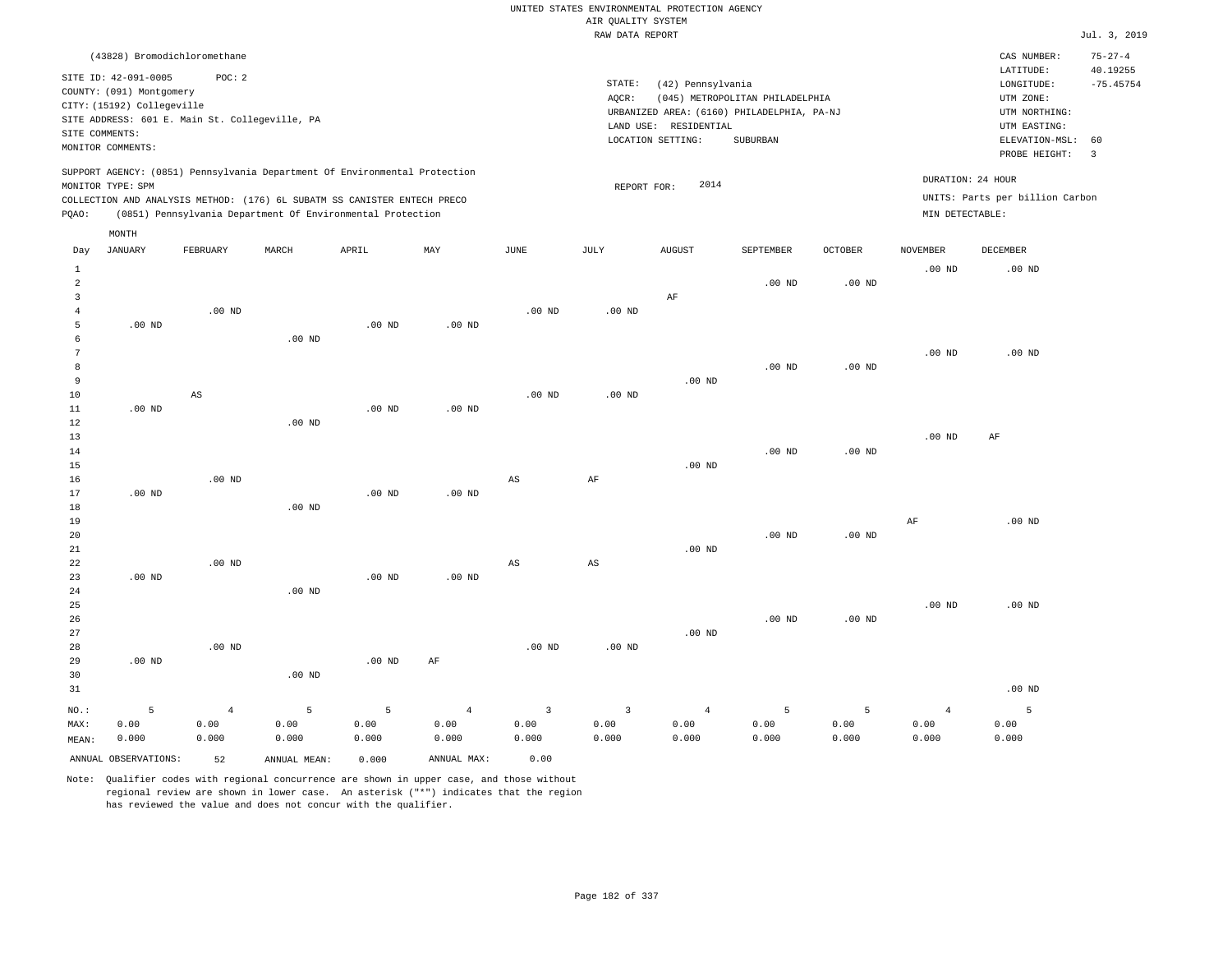# UNITED STATES ENVIRONMENTAL PROTECTION AGENCY AIR QUALITY SYSTEM

|       |                                                                                                                       |                                                         |             |                                                                                                                                        |                                                                            |      |                 | RAW DATA REPORT                                                                                                  |                                             |          |                   |                                                                                                          | Jul. 3, 2019                       |
|-------|-----------------------------------------------------------------------------------------------------------------------|---------------------------------------------------------|-------------|----------------------------------------------------------------------------------------------------------------------------------------|----------------------------------------------------------------------------|------|-----------------|------------------------------------------------------------------------------------------------------------------|---------------------------------------------|----------|-------------------|----------------------------------------------------------------------------------------------------------|------------------------------------|
|       |                                                                                                                       | (43828) Bromodichloromethane                            |             |                                                                                                                                        |                                                                            |      |                 |                                                                                                                  |                                             |          |                   | CAS NUMBER:                                                                                              | $75 - 27 - 4$                      |
|       | SITE ID: 42-091-0005<br>COUNTY: (091) Montgomery<br>CITY: (15192) Collegeville<br>SITE COMMENTS:<br>MONITOR COMMENTS: | POC:2<br>SITE ADDRESS: 601 E. Main St. Collegeville, PA |             |                                                                                                                                        |                                                                            |      | STATE:<br>AQCR: | (42) Pennsylvania<br>URBANIZED AREA: (6160) PHILADELPHIA, PA-NJ<br>RESIDENTIAL<br>LAND USE:<br>LOCATION SETTING: | (045) METROPOLITAN PHILADELPHIA<br>SUBURBAN |          |                   | LATITUDE:<br>LONGITUDE:<br>UTM ZONE:<br>UTM NORTHING:<br>UTM EASTING:<br>ELEVATION-MSL:<br>PROBE HEIGHT: | 40.19255<br>$-75.45754$<br>60<br>3 |
| POAO: | MONITOR TYPE: SPM                                                                                                     |                                                         |             | COLLECTION AND ANALYSIS METHOD: (176) 6L SUBATM SS CANISTER ENTECH PRECO<br>(0851) Pennsylvania Department Of Environmental Protection | SUPPORT AGENCY: (0851) Pennsylvania Department Of Environmental Protection |      |                 | 2015<br>REPORT FOR:                                                                                              |                                             |          | MIN DETECTABLE:   | DURATION: 24 HOUR<br>UNITS: Parts per billion Carbon                                                     |                                    |
| Day   | MONTH<br>JANUARY                                                                                                      | FEBRUARY                                                | MARCH<br>AS | APRIL                                                                                                                                  | MAY                                                                        | JUNE | JULY            | AUGUST                                                                                                           | SEPTEMBER                                   | OCTOBER  | NOVEMBER          | DECEMBER                                                                                                 |                                    |
| 2     |                                                                                                                       |                                                         |             |                                                                                                                                        |                                                                            |      |                 | $.00$ ND                                                                                                         | $.00$ ND                                    | $.00$ ND | .00 <sub>ND</sub> | AF                                                                                                       |                                    |

.00 ND

 6 7 8 9 10 11 12 13 14 15 16 17 18 19 .00 ND AF .00 ND .00 ND .00 ND .00 ND .00 ND .00 ND .00 ND .00 ND .00 ND .00 ND .00 ND .00 ND .00 ND AS .00 ND .00 ND AF .00 ND .00 ND .00 ND .00 ND .00 ND .00 ND .00 ND AF .00 ND

.00 ND

| 20          |          |                |          |          |          |                         |          |          |          |          | $.00$ ND       | $.00$ ND |
|-------------|----------|----------------|----------|----------|----------|-------------------------|----------|----------|----------|----------|----------------|----------|
| 21          |          |                |          |          |          |                         |          |          | $.00$ ND | $.00$ ND |                |          |
| $2\sqrt{2}$ |          |                |          |          |          |                         |          | AF       |          |          |                |          |
| 23          |          | $.00$ ND       |          |          |          | AF                      | $.00$ ND |          |          |          |                |          |
| 24          | AS       |                |          | $.00$ ND | $.00$ ND |                         |          |          |          |          |                |          |
| 25          |          |                | $.00$ ND |          |          |                         |          |          |          |          |                |          |
| $26\,$      |          |                |          |          |          |                         |          |          |          |          | AF             | $.00$ ND |
| 27          |          |                |          |          |          |                         |          |          | $.00$ ND | $.00$ ND |                |          |
| 28          |          |                |          |          |          |                         |          | $.00$ ND |          |          |                |          |
| 29          |          |                |          |          |          | $.00$ ND                | $.00$ ND |          |          |          |                |          |
| 30          | $.00$ ND |                |          | $.00$ ND | $.00$ ND |                         |          |          |          |          |                |          |
| 31          |          |                | $.00$ ND |          |          |                         |          |          |          |          |                |          |
| NO.:        | 3        | $\overline{4}$ | 5        | 5        | 5        | $\overline{\mathbf{3}}$ | 5        | 3        | 5        | 5        | $\overline{4}$ | 3        |
| MAX:        | 0.00     | 0.00           | 0.00     | 0.00     | 0.00     | 0.00                    | 0.00     | 0.00     | 0.00     | 0.00     | 0.00           | 0.00     |
| MEAN:       | 0.000    | 0.000          | 0.000    | 0.000    | 0.000    | 0.000                   | 0.000    | 0.000    | 0.000    | 0.000    | 0.000          | 0.000    |

ANNUAL OBSERVATIONS: 50 ANNUAL MEAN: 0.000 ANNUAL MAX: 0.00

5

.00 ND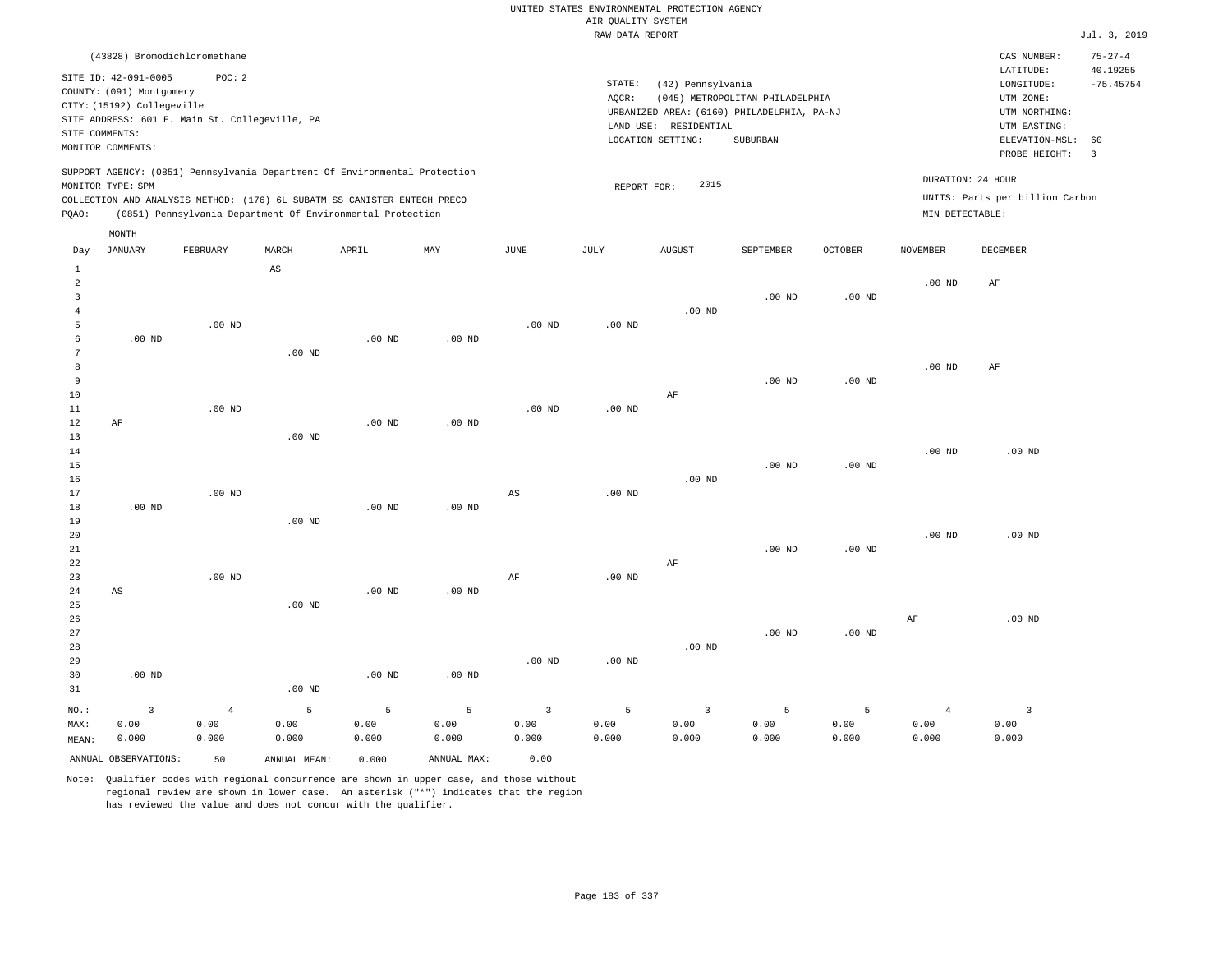| (43828) Bromodichloromethane                                                                                                                                                         |                                                            |       |     |      |                 |                                                                 |                                                                                           |         |                                      | CAS NUMBER:                                                                                                 | $75 - 27 - 4$                             |
|--------------------------------------------------------------------------------------------------------------------------------------------------------------------------------------|------------------------------------------------------------|-------|-----|------|-----------------|-----------------------------------------------------------------|-------------------------------------------------------------------------------------------|---------|--------------------------------------|-------------------------------------------------------------------------------------------------------------|-------------------------------------------|
| SITE ID: 42-091-0005<br>COUNTY: (091) Montgomery<br>CITY: (15192) Collegeville<br>SITE ADDRESS: 601 E. Main St. Collegeville, PA<br>SITE COMMENTS:<br>MONITOR COMMENTS:              | POC:2                                                      |       |     |      | STATE:<br>AQCR: | (42) Pennsylvania<br>LAND USE: RESIDENTIAL<br>LOCATION SETTING: | (045) METROPOLITAN PHILADELPHIA<br>URBANIZED AREA: (6160) PHILADELPHIA, PA-NJ<br>SUBURBAN |         |                                      | LATITUDE:<br>LONGITUDE:<br>UTM ZONE:<br>UTM NORTHING:<br>UTM EASTING:<br>ELEVATION-MSL: 60<br>PROBE HEIGHT: | 40.19255<br>$-75.45754$<br>$\overline{3}$ |
| SUPPORT AGENCY: (0851) Pennsylvania Department Of Environmental Protection<br>MONITOR TYPE: SPM<br>COLLECTION AND ANALYSIS METHOD: (176) 6L SUBATM SS CANISTER ENTECH PRECO<br>POAO: | (0851) Pennsylvania Department Of Environmental Protection |       |     |      | REPORT FOR:     | 2016                                                            |                                                                                           |         | DURATION: 24 HOUR<br>MIN DETECTABLE: | UNITS: Parts per billion Carbon                                                                             |                                           |
| MONTH<br>JANUARY<br>Day                                                                                                                                                              | FEBRUARY<br>MARCH                                          | APRIL | MAY | JUNE | JULY            | <b>AUGUST</b>                                                   | SEPTEMBER                                                                                 | OCTOBER | NOVEMBER                             | DECEMBER                                                                                                    |                                           |

| 1              | AF                   |                | $.00$ ND     |                   |                |             |                |                |                |                   |                         |             |
|----------------|----------------------|----------------|--------------|-------------------|----------------|-------------|----------------|----------------|----------------|-------------------|-------------------------|-------------|
| $\overline{a}$ |                      |                |              |                   |                |             |                |                |                |                   | $.00$ ND                | $.00$ ND    |
| 3              |                      |                |              |                   |                |             |                |                | $_{\rm TS}$    | .00 <sub>ND</sub> |                         |             |
| $\overline{4}$ |                      |                |              |                   |                |             |                | $.00$ ND       |                |                   |                         |             |
| 5              |                      |                |              |                   |                | $.00$ ND    | $.00$ ND       |                |                |                   |                         |             |
| 6              |                      | $.00$ ND       |              | $\rm AF$          | $.00$ ND       |             |                |                |                |                   |                         |             |
| 7              | $.00$ ND             |                | .00 $ND$     |                   |                |             |                |                |                |                   |                         |             |
| 8              |                      |                |              |                   |                |             |                |                |                |                   | .00 <sub>ND</sub>       | $.00$ ND    |
| 9              |                      |                |              |                   |                |             |                |                | $.00$ ND       | $.00$ ND          |                         |             |
| 10             |                      |                |              |                   |                |             |                | .00 $ND$       |                |                   |                         |             |
| $11\,$         |                      |                |              |                   |                | $.00$ ND    | .00 $ND$       |                |                |                   |                         |             |
| 12             |                      | $\rm AF$       |              | .00 <sub>ND</sub> | $.00$ ND       |             |                |                |                |                   |                         |             |
| 13             | $.00$ ND             |                | $.00$ ND     |                   |                |             |                |                |                |                   |                         |             |
| $14\,$         |                      |                |              |                   |                |             |                |                |                |                   | $\rm{AF}$               | $.00$ ND    |
| 15             |                      |                |              |                   |                |             |                |                | $.00$ ND       | $.00~\mathrm{ND}$ |                         |             |
| $16$           |                      |                |              |                   |                |             |                | $.00$ ND       |                |                   |                         |             |
| 17             |                      |                |              |                   |                | $.00$ ND    | AF             |                |                |                   |                         |             |
| $18\,$         |                      | $.00$ ND       |              | .00 <sub>ND</sub> | $.00$ ND       |             |                |                |                |                   |                         |             |
| 19             | .00 $ND$             |                | $.00$ ND     |                   |                |             |                |                |                |                   |                         |             |
| 20             |                      |                |              |                   |                |             |                |                |                |                   | $\rm{AF}$               | $.00$ ND    |
| 21             |                      |                |              |                   |                |             |                |                | $.00$ ND       | $.00$ ND          |                         |             |
| 22             |                      |                |              |                   |                |             |                | $.00$ ND       |                |                   |                         |             |
| 23             |                      |                |              |                   |                | $.00$ ND    | $_{\rm AS}$    |                |                |                   |                         |             |
| 24             |                      | $.00$ ND       |              | .00 <sub>ND</sub> | $\mathbb{TS}$  |             |                |                |                |                   |                         |             |
| 25             | .00 $ND$             |                | .00 $ND$     |                   |                |             |                |                |                |                   |                         |             |
| 26             |                      |                |              |                   |                |             |                |                |                |                   | .00 <sub>ND</sub>       | $.00$ ND    |
| 27             |                      |                |              |                   |                |             |                |                | $.00$ ND       | $.00$ ND          |                         |             |
| 28             |                      |                |              |                   |                |             |                | $\rm{AF}$      |                |                   |                         |             |
| 29             |                      |                |              |                   |                | .00 $ND$    | .00 $ND$       |                |                |                   |                         |             |
| 30             |                      |                |              | .00 <sub>ND</sub> | $.00$ ND       |             |                |                |                |                   |                         |             |
| 31             | $\hbox{AV}$          |                | $.00$ ND     |                   |                |             |                |                |                |                   |                         |             |
| $_{\rm NO.}$ : | $\overline{4}$       | $\overline{3}$ | $\epsilon$   | $\overline{4}$    | $\overline{4}$ | $\mathsf S$ | $\overline{3}$ | $\overline{4}$ | $\overline{4}$ | 5                 | $\overline{\mathbf{3}}$ | $5^{\circ}$ |
| MAX:           | 0.00                 | 0.00           | 0.00         | 0.00              | 0.00           | 0.00        | 0.00           | 0.00           | 0.00           | 0.00              | 0.00                    | 0.00        |
| MEAN:          | 0.000                | 0.000          | 0.000        | 0.000             | 0.000          | 0.000       | 0.000          | 0.000          | 0.000          | 0.000             | 0.000                   | 0.000       |
|                |                      |                |              |                   |                |             |                |                |                |                   |                         |             |
|                | ANNUAL OBSERVATIONS: | 50             | ANNUAL MEAN: | 0.000             | ANNUAL MAX:    | 0.00        |                |                |                |                   |                         |             |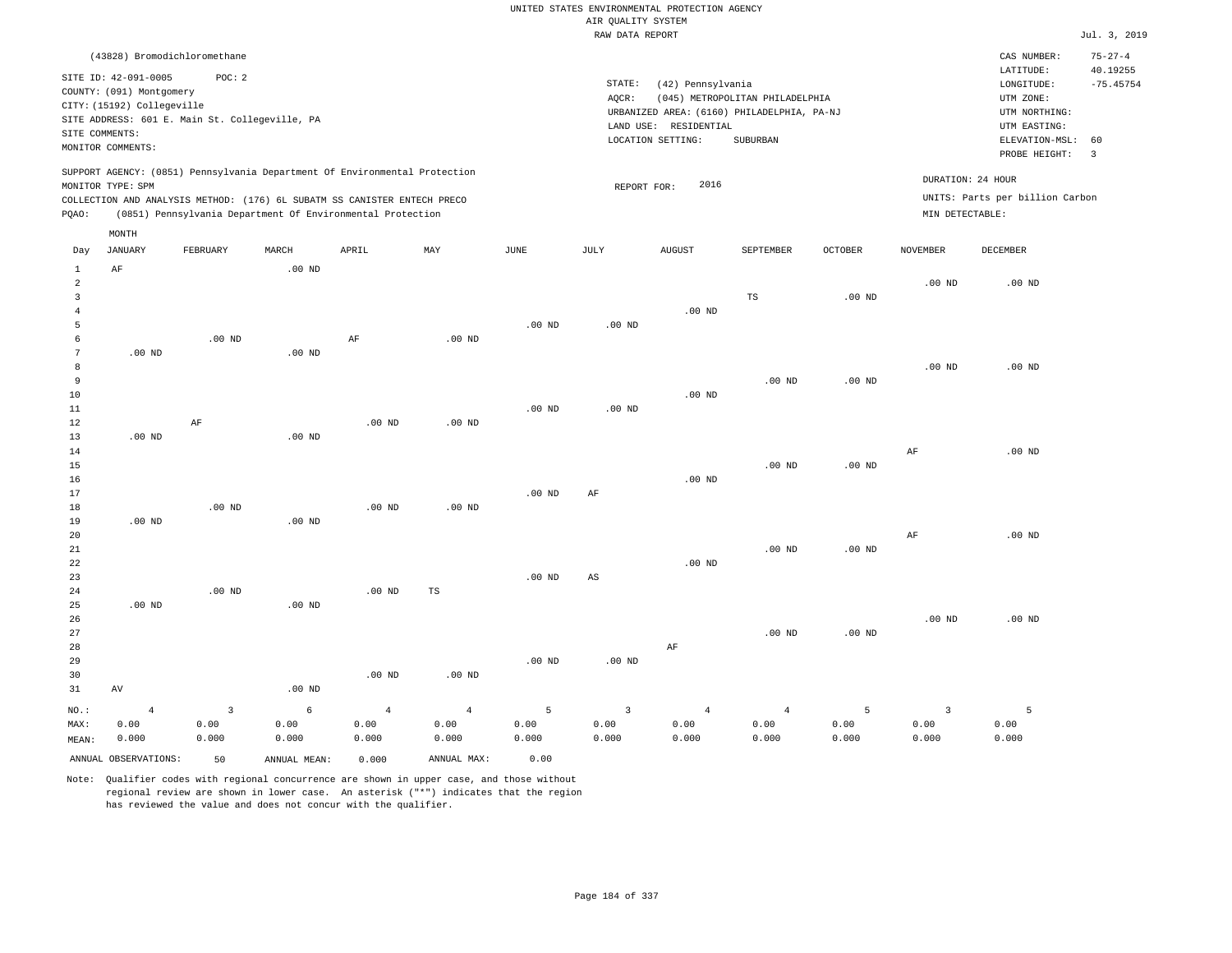|                                |                                                        |                                                |                   |                                                                            |                   |                   |                    | UNITED STATES ENVIRONMENTAL PROTECTION AGENCY |                                            |                   |                         |                                 |                           |
|--------------------------------|--------------------------------------------------------|------------------------------------------------|-------------------|----------------------------------------------------------------------------|-------------------|-------------------|--------------------|-----------------------------------------------|--------------------------------------------|-------------------|-------------------------|---------------------------------|---------------------------|
|                                |                                                        |                                                |                   |                                                                            |                   |                   | AIR QUALITY SYSTEM |                                               |                                            |                   |                         |                                 |                           |
|                                |                                                        |                                                |                   |                                                                            |                   |                   | RAW DATA REPORT    |                                               |                                            |                   |                         |                                 | Jul. 3, 2019              |
|                                |                                                        | (43828) Bromodichloromethane                   |                   |                                                                            |                   |                   |                    |                                               |                                            |                   |                         | CAS NUMBER:<br>LATITUDE:        | $75 - 27 - 4$<br>40.19255 |
|                                | SITE ID: 42-091-0005                                   | POC: 2                                         |                   |                                                                            |                   |                   | STATE:             | (42) Pennsylvania                             |                                            |                   |                         | LONGITUDE:                      | $-75.45754$               |
|                                | COUNTY: (091) Montgomery<br>CITY: (15192) Collegeville |                                                |                   |                                                                            |                   |                   | AQCR:              |                                               | (045) METROPOLITAN PHILADELPHIA            |                   |                         | UTM ZONE:                       |                           |
|                                |                                                        | SITE ADDRESS: 601 E. Main St. Collegeville, PA |                   |                                                                            |                   |                   |                    |                                               | URBANIZED AREA: (6160) PHILADELPHIA, PA-NJ |                   |                         | UTM NORTHING:                   |                           |
|                                | SITE COMMENTS:                                         |                                                |                   |                                                                            |                   |                   |                    | LAND USE: RESIDENTIAL                         |                                            |                   |                         | UTM EASTING:                    |                           |
|                                | MONITOR COMMENTS:                                      |                                                |                   |                                                                            |                   |                   |                    | LOCATION SETTING:                             | SUBURBAN                                   |                   |                         | ELEVATION-MSL:<br>PROBE HEIGHT: | 60<br>$\overline{3}$      |
|                                | MONITOR TYPE: SPM                                      |                                                |                   | SUPPORT AGENCY: (0851) Pennsylvania Department Of Environmental Protection |                   |                   | REPORT FOR:        | 2017                                          |                                            |                   |                         | DURATION: 24 HOUR               |                           |
|                                |                                                        |                                                |                   | COLLECTION AND ANALYSIS METHOD: (176) 6L SUBATM SS CANISTER ENTECH PRECO   |                   |                   |                    |                                               |                                            |                   |                         | UNITS: Parts per billion Carbon |                           |
| PQAO:                          |                                                        |                                                |                   | (0851) Pennsylvania Department Of Environmental Protection                 |                   |                   |                    |                                               |                                            |                   | MIN DETECTABLE:         |                                 |                           |
|                                | MONTH                                                  |                                                |                   |                                                                            |                   |                   |                    |                                               |                                            |                   |                         |                                 |                           |
| Day                            | <b>JANUARY</b>                                         | FEBRUARY                                       | MARCH             | APRIL                                                                      | MAY               | $_{\rm JUNE}$     | <b>JULY</b>        | <b>AUGUST</b>                                 | SEPTEMBER                                  | <b>OCTOBER</b>    | <b>NOVEMBER</b>         | DECEMBER                        |                           |
| $\mathbf{1}$<br>$\overline{a}$ | $.00$ ND                                               |                                                | .00 <sub>ND</sub> | $.00$ ND                                                                   | .00 <sub>ND</sub> |                   |                    |                                               |                                            |                   |                         |                                 |                           |
| $\overline{3}$                 |                                                        |                                                |                   |                                                                            |                   |                   |                    |                                               |                                            |                   | .00 <sub>ND</sub>       | $.00$ ND                        |                           |
| $\overline{4}$                 |                                                        |                                                |                   |                                                                            |                   |                   |                    |                                               | $.00$ ND                                   | $.00$ ND          |                         |                                 |                           |
| 5                              |                                                        |                                                |                   |                                                                            |                   |                   |                    | $.00$ ND                                      |                                            |                   |                         |                                 |                           |
| 6                              |                                                        | $.00$ ND                                       |                   |                                                                            |                   | .00 <sub>ND</sub> | AF                 |                                               |                                            |                   |                         |                                 |                           |
| $\overline{7}$                 | AV                                                     |                                                |                   | $.00$ ND                                                                   | $.00$ ND          |                   |                    |                                               |                                            |                   |                         |                                 |                           |
| 8                              |                                                        |                                                | $.00$ ND          |                                                                            |                   |                   |                    |                                               |                                            |                   |                         |                                 |                           |
| 9<br>10                        |                                                        |                                                |                   |                                                                            |                   |                   |                    |                                               | $.00$ ND                                   | $.00$ ND          | .00 <sub>ND</sub>       | .00 <sub>ND</sub>               |                           |
| 11                             |                                                        |                                                |                   |                                                                            |                   |                   |                    | $.00$ ND                                      |                                            |                   |                         |                                 |                           |
| 12                             |                                                        | .00 <sub>ND</sub>                              |                   |                                                                            |                   | .00 <sub>ND</sub> | .00 <sub>ND</sub>  |                                               |                                            |                   |                         |                                 |                           |
| 13                             |                                                        |                                                |                   | .00 <sub>ND</sub>                                                          | .00 <sub>ND</sub> |                   |                    |                                               |                                            |                   |                         |                                 |                           |
| 14                             |                                                        |                                                | $.00$ ND          |                                                                            |                   |                   |                    |                                               |                                            |                   |                         |                                 |                           |
| 15                             |                                                        |                                                |                   |                                                                            |                   |                   |                    |                                               |                                            |                   | .00 <sub>ND</sub>       | AQ                              |                           |
| 16                             |                                                        |                                                |                   |                                                                            |                   |                   |                    |                                               | $.00$ ND                                   | $.00$ ND          |                         |                                 |                           |
| 17<br>18                       |                                                        | $.00$ ND                                       |                   |                                                                            |                   | $.00$ ND          | $.00$ ND           | $.00$ ND                                      |                                            |                   |                         |                                 |                           |
| 19                             | $.00$ ND                                               |                                                |                   | $\mathbb{A}\mathbb{S}$                                                     | $\rm AF$          |                   |                    |                                               |                                            |                   |                         |                                 |                           |
| 20                             |                                                        |                                                | $.00$ ND          |                                                                            |                   |                   |                    |                                               |                                            |                   |                         |                                 |                           |
| 21                             |                                                        |                                                |                   |                                                                            |                   |                   |                    |                                               |                                            |                   | AN                      | AV                              |                           |
| 22                             |                                                        |                                                |                   |                                                                            |                   |                   |                    |                                               | $.00$ ND                                   | .00 <sub>ND</sub> |                         |                                 |                           |
| 23                             |                                                        |                                                |                   |                                                                            |                   |                   |                    | $.00$ ND                                      |                                            |                   |                         |                                 |                           |
| 24                             |                                                        | $.00$ ND                                       |                   |                                                                            |                   | .00 <sub>ND</sub> | .00 <sub>ND</sub>  |                                               |                                            |                   |                         |                                 |                           |
| 25                             | $.00$ ND                                               |                                                | $.00$ ND          | AM                                                                         | $.00$ ND          |                   |                    |                                               |                                            |                   |                         |                                 |                           |
| 26<br>27                       |                                                        |                                                |                   |                                                                            |                   |                   |                    |                                               |                                            |                   | $\operatorname{AV}$     | .00 <sub>ND</sub>               |                           |
| 28                             |                                                        |                                                |                   |                                                                            |                   |                   |                    |                                               | .00 <sub>ND</sub>                          | $.00$ ND          |                         |                                 |                           |
| 29                             |                                                        |                                                |                   |                                                                            |                   |                   |                    | $.00$ ND                                      |                                            |                   |                         |                                 |                           |
| 30                             |                                                        |                                                |                   |                                                                            |                   | $.00$ ND          | $.00$ ND           |                                               |                                            |                   |                         |                                 |                           |
| 31                             | $.00$ ND                                               |                                                |                   |                                                                            | .00 <sub>ND</sub> |                   |                    |                                               |                                            |                   |                         |                                 |                           |
| NO.:                           | $\overline{4}$                                         | $\overline{4}$                                 | 5                 | $\overline{3}$                                                             | 5                 | 5                 | $\overline{4}$     | 5                                             | $\overline{5}$                             | 5                 | $\overline{\mathbf{3}}$ | $\overline{\mathbf{3}}$         |                           |
| MAX:                           | 0.00                                                   | 0.00                                           | 0.00              | 0.00                                                                       | 0.00              | 0.00              | 0.00               | 0.00                                          | 0.00                                       | 0.00              | 0.00                    | 0.00                            |                           |
| MEAN:                          | 0.000                                                  | 0.000                                          | 0.000             | 0.000                                                                      | 0.000             | 0.000             | 0.000              | 0.000                                         | 0.000                                      | 0.000             | 0.000                   | 0.000                           |                           |
|                                | ANNUAL OBSERVATIONS:                                   | 51                                             | ANNUAL, MEAN:     | 0.000                                                                      | ANNUAL MAX:       | 0.00              |                    |                                               |                                            |                   |                         |                                 |                           |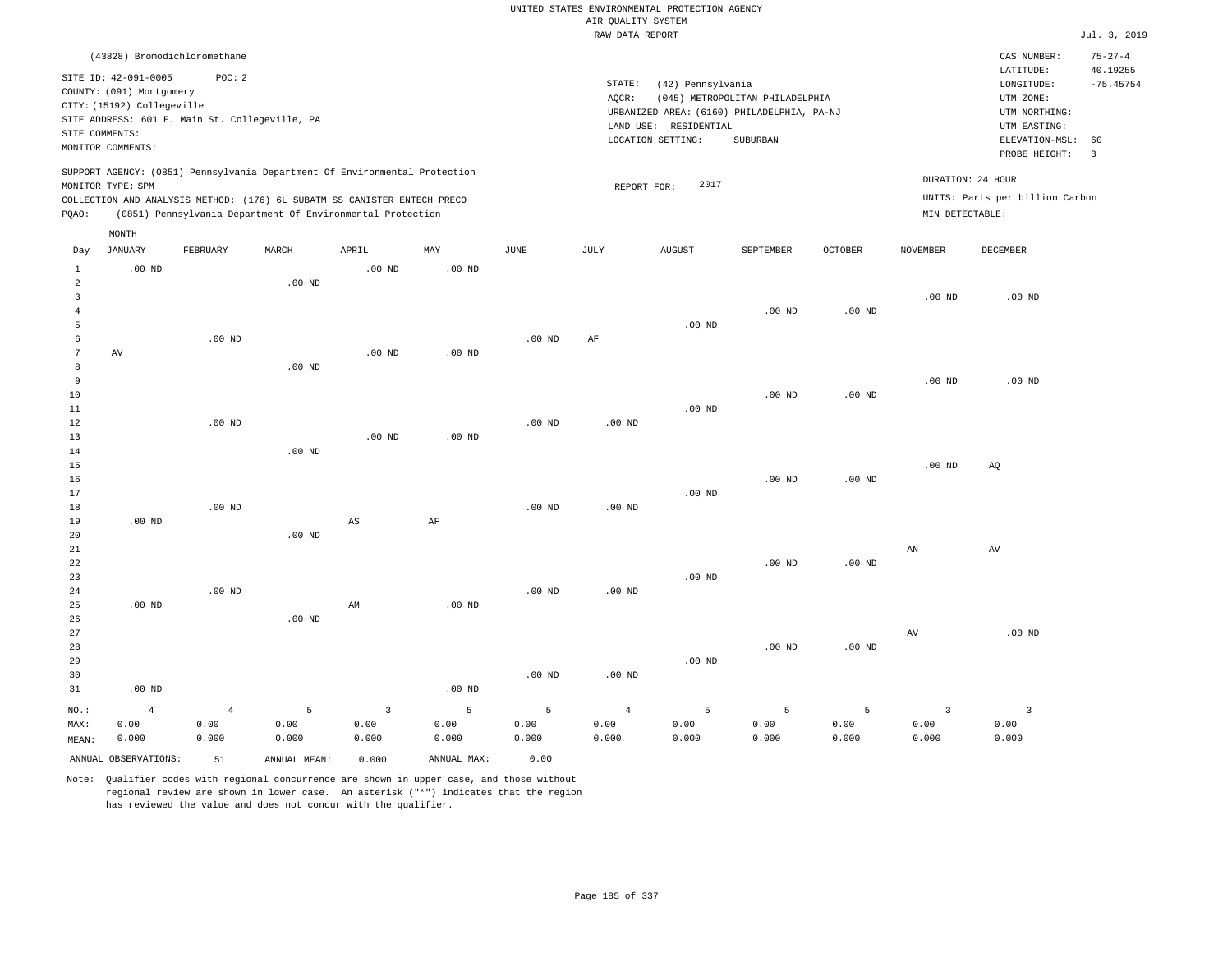|                                     |                                                                                                                |               |                   |                                                                            |                   |                   | UNITED STATES ENVIRONMENTAL PROTECTION AGENCY |                       |                                            |                |                   |                                                     |                                          |
|-------------------------------------|----------------------------------------------------------------------------------------------------------------|---------------|-------------------|----------------------------------------------------------------------------|-------------------|-------------------|-----------------------------------------------|-----------------------|--------------------------------------------|----------------|-------------------|-----------------------------------------------------|------------------------------------------|
|                                     |                                                                                                                |               |                   |                                                                            |                   |                   | AIR QUALITY SYSTEM                            |                       |                                            |                |                   |                                                     |                                          |
|                                     |                                                                                                                |               |                   |                                                                            |                   |                   | RAW DATA REPORT                               |                       |                                            |                |                   |                                                     | Jul. 3, 2019                             |
|                                     | (43828) Bromodichloromethane<br>SITE ID: 42-091-0005<br>COUNTY: (091) Montgomery<br>CITY: (15192) Collegeville | POC: 2        |                   |                                                                            |                   |                   | STATE:<br>AQCR:                               | (42) Pennsylvania     | (045) METROPOLITAN PHILADELPHIA            |                |                   | CAS NUMBER:<br>LATITUDE:<br>LONGITUDE:<br>UTM ZONE: | $75 - 27 - 4$<br>40.19255<br>$-75.45754$ |
| SITE COMMENTS:                      | SITE ADDRESS: 601 E. Main St. Collegeville, PA                                                                 |               |                   |                                                                            |                   |                   |                                               | LAND USE: RESIDENTIAL | URBANIZED AREA: (6160) PHILADELPHIA, PA-NJ |                |                   | UTM NORTHING:<br>UTM EASTING:                       |                                          |
|                                     | MONITOR COMMENTS:                                                                                              |               |                   |                                                                            |                   |                   |                                               | LOCATION SETTING:     | SUBURBAN                                   |                |                   | ELEVATION-MSL:<br>PROBE HEIGHT:                     | 60<br>$\overline{3}$                     |
|                                     | MONITOR TYPE: SPM                                                                                              |               |                   | SUPPORT AGENCY: (0851) Pennsylvania Department Of Environmental Protection |                   |                   | REPORT FOR:                                   | 2018                  |                                            |                |                   | DURATION: 24 HOUR                                   |                                          |
|                                     |                                                                                                                |               |                   | COLLECTION AND ANALYSIS METHOD: (176) 6L SUBATM SS CANISTER ENTECH PRECO   |                   |                   |                                               |                       |                                            |                |                   | UNITS: Parts per billion Carbon                     |                                          |
| PQAO:                               |                                                                                                                |               |                   | (0851) Pennsylvania Department Of Environmental Protection                 |                   |                   |                                               |                       |                                            |                |                   | MIN DETECTABLE: .034263                             |                                          |
|                                     | MONTH                                                                                                          |               |                   |                                                                            |                   |                   |                                               |                       |                                            |                |                   |                                                     |                                          |
| Day                                 | <b>JANUARY</b>                                                                                                 | FEBRUARY      | MARCH             | APRIL                                                                      | MAY               | <b>JUNE</b>       | <b>JULY</b>                                   | <b>AUGUST</b>         | SEPTEMBER                                  | <b>OCTOBER</b> | <b>NOVEMBER</b>   | <b>DECEMBER</b>                                     |                                          |
| $\mathbf{1}$<br>$\overline{a}$      | AS                                                                                                             | $.00$ ND      |                   | $.00$ ND                                                                   | .00 <sub>ND</sub> | $.00$ ND          | $.00~\mathrm{ND}$                             |                       |                                            |                |                   |                                                     |                                          |
| $\mathbf{3}$<br>$\overline{4}$<br>5 |                                                                                                                |               | AG                |                                                                            |                   |                   |                                               |                       | AF                                         | $.00$ ND       | .00 <sub>ND</sub> | $.00$ ND                                            |                                          |
| 6                                   |                                                                                                                |               |                   |                                                                            |                   |                   |                                               | $.00$ ND              |                                            |                |                   |                                                     |                                          |
| $\overline{7}$<br>8                 | $.00$ ND                                                                                                       | $.00$ ND      |                   | $.00$ ND                                                                   | .00 <sub>ND</sub> | $.00$ ND          | $.00$ ND                                      |                       |                                            |                |                   |                                                     |                                          |
| 9                                   |                                                                                                                |               | .00 <sub>ND</sub> |                                                                            |                   |                   |                                               |                       |                                            |                |                   |                                                     |                                          |
| 10                                  |                                                                                                                |               |                   |                                                                            |                   |                   |                                               |                       |                                            |                | $.00$ ND          | $.00$ ND                                            |                                          |
| 11<br>12                            |                                                                                                                |               |                   |                                                                            |                   |                   |                                               | $.00$ ND              | $.00$ ND                                   | $.00$ ND       |                   |                                                     |                                          |
| 13                                  |                                                                                                                | $.00$ ND      |                   |                                                                            |                   | $.00$ ND          | $.00$ ND                                      |                       |                                            |                |                   |                                                     |                                          |
| 14<br>15                            | $.00$ ND                                                                                                       |               | $.00$ ND          | $.00$ ND                                                                   | AV                |                   |                                               |                       |                                            |                |                   |                                                     |                                          |
| 16                                  |                                                                                                                |               |                   |                                                                            |                   |                   |                                               |                       |                                            |                | $.00$ ND          | $.00$ ND                                            |                                          |
| 17<br>18                            |                                                                                                                |               |                   |                                                                            |                   |                   |                                               | .00 <sub>ND</sub>     | .00 <sub>ND</sub>                          | $.00$ ND       |                   |                                                     |                                          |
| 19                                  |                                                                                                                | $.00$ ND      |                   |                                                                            |                   | $.00$ ND          | $.00$ ND                                      |                       |                                            |                |                   |                                                     |                                          |
| 20<br>21                            | $.00$ ND                                                                                                       |               | $.00$ ND          | $.00$ ND                                                                   | AV                |                   |                                               |                       |                                            |                |                   |                                                     |                                          |
| 22                                  |                                                                                                                |               |                   |                                                                            |                   |                   |                                               |                       |                                            |                | .00 <sub>ND</sub> | $.00$ ND                                            |                                          |
| 23<br>24                            |                                                                                                                |               |                   |                                                                            |                   |                   |                                               | $.00$ ND              | $.00$ ND                                   | $.00$ ND       |                   |                                                     |                                          |
| 25                                  |                                                                                                                | $.00$ ND      |                   |                                                                            |                   | .00 <sub>ND</sub> | $.00$ ND                                      |                       |                                            |                |                   |                                                     |                                          |
| 26<br>27                            | $.00$ ND                                                                                                       |               | .00 <sub>ND</sub> | .00 <sub>ND</sub>                                                          | $.00$ ND          |                   |                                               |                       |                                            |                |                   |                                                     |                                          |
| 28                                  |                                                                                                                |               |                   |                                                                            |                   |                   |                                               |                       |                                            |                | .00 <sub>ND</sub> | $.00$ ND                                            |                                          |
| 29<br>30                            |                                                                                                                |               |                   |                                                                            |                   |                   |                                               | AV                    | $.00$ ND                                   | $.00$ ND       |                   |                                                     |                                          |
| 31                                  |                                                                                                                |               |                   |                                                                            |                   |                   | $.00$ ND                                      |                       |                                            |                |                   |                                                     |                                          |
| NO.:                                | $\overline{4}$                                                                                                 | 5             | $\overline{4}$    | 5                                                                          | $\mathbf{3}$      | 5                 | 6                                             | $\overline{4}$        | $\overline{4}$                             | 5              | 5                 | 5                                                   |                                          |
| MAX:<br>MEAN:                       | 0.00<br>0.000                                                                                                  | 0.00<br>0.000 | 0.00<br>0.000     | 0.00<br>0.000                                                              | 0.00<br>0.000     | 0.00<br>0.000     | 0.00<br>0.000                                 | 0.00<br>0.000         | 0.00<br>0.000                              | 0.00<br>0.000  | 0.00<br>0.000     | 0.00<br>0.000                                       |                                          |
|                                     | ANNUAL OBSERVATIONS:                                                                                           | 55            | ANNUAL MEAN:      | 0.000                                                                      | ANNUAL MAX:       | 0.00              |                                               |                       |                                            |                |                   |                                                     |                                          |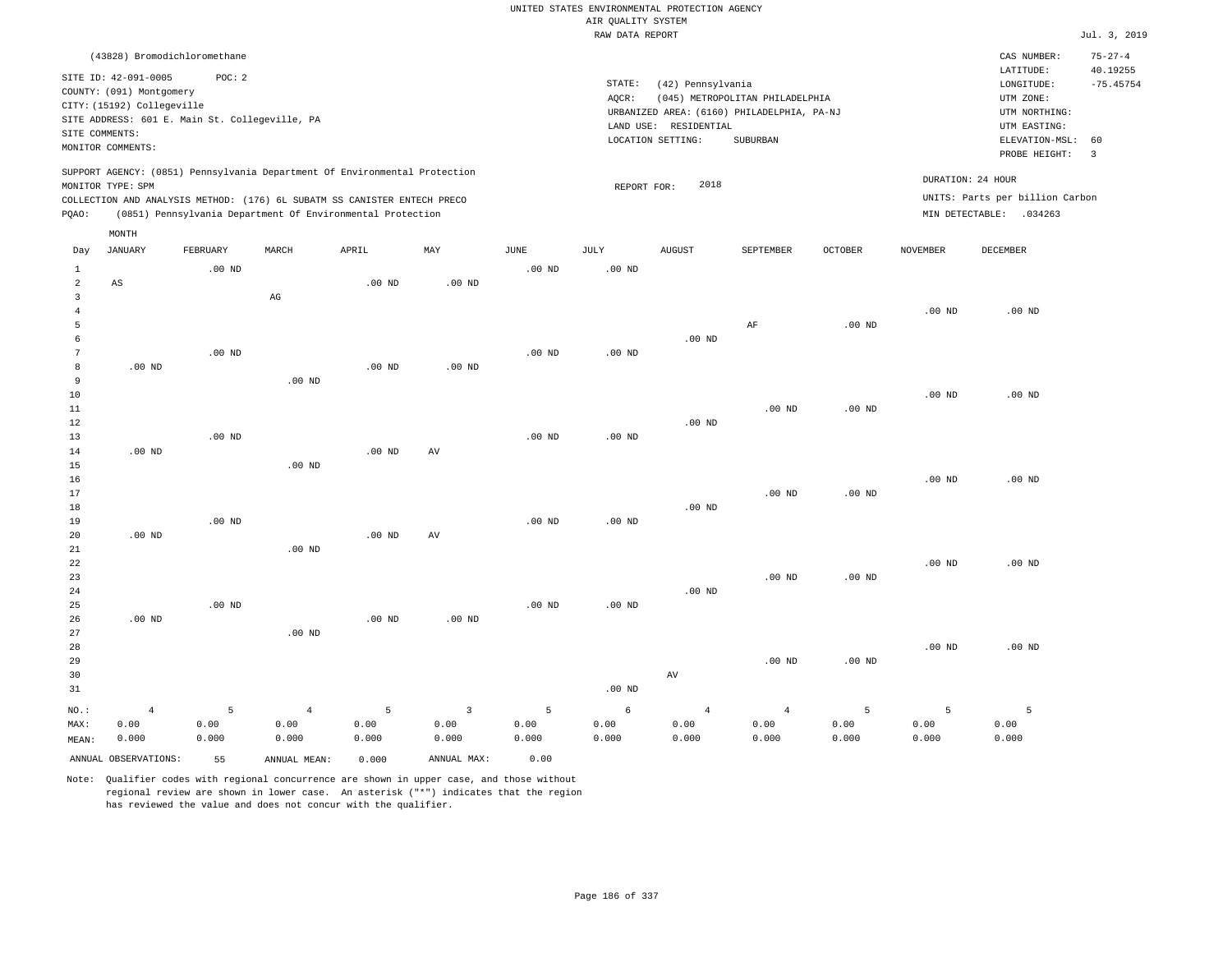## UNITED STATES ENVIRONMENTAL PROTECTION AGENCY AIR QUALITY SYSTEM

|                                                                         |                                                                                                                       |                                                                                                                                                                                                                      |          |                   |                   |                   | RAW DATA REPORT |                                                                 |                                                                                           |                        |                   |                                                                                                          | Jul. 3, 2019                                             |
|-------------------------------------------------------------------------|-----------------------------------------------------------------------------------------------------------------------|----------------------------------------------------------------------------------------------------------------------------------------------------------------------------------------------------------------------|----------|-------------------|-------------------|-------------------|-----------------|-----------------------------------------------------------------|-------------------------------------------------------------------------------------------|------------------------|-------------------|----------------------------------------------------------------------------------------------------------|----------------------------------------------------------|
|                                                                         | (43829) 1,2-Dichloropropane                                                                                           |                                                                                                                                                                                                                      |          |                   |                   |                   |                 |                                                                 |                                                                                           |                        |                   | CAS NUMBER:                                                                                              | $78 - 87 - 5$                                            |
|                                                                         | SITE ID: 42-091-0005<br>COUNTY: (091) Montgomery<br>CITY: (15192) Collegeville<br>SITE COMMENTS:<br>MONITOR COMMENTS: | POC: 2<br>SITE ADDRESS: 601 E. Main St. Collegeville, PA                                                                                                                                                             |          |                   |                   |                   | STATE:<br>AQCR: | (42) Pennsylvania<br>LAND USE: RESIDENTIAL<br>LOCATION SETTING: | (045) METROPOLITAN PHILADELPHIA<br>URBANIZED AREA: (6160) PHILADELPHIA, PA-NJ<br>SUBURBAN |                        |                   | LATITUDE:<br>LONGITUDE:<br>UTM ZONE:<br>UTM NORTHING:<br>UTM EASTING:<br>ELEVATION-MSL:<br>PROBE HEIGHT: | 40.19255<br>$-75.45754$<br>60<br>$\overline{\mathbf{3}}$ |
| PQAO:                                                                   | MONITOR TYPE: SPM                                                                                                     | SUPPORT AGENCY: (0851) Pennsylvania Department Of Environmental Protection<br>COLLECTION AND ANALYSIS METHOD: (176) 6L SUBATM SS CANISTER ENTECH PRECO<br>(0851) Pennsylvania Department Of Environmental Protection |          |                   |                   |                   | REPORT FOR:     | 2013                                                            |                                                                                           |                        | MIN DETECTABLE:   | DURATION: 24 HOUR<br>UNITS: Parts per billion Carbon                                                     |                                                          |
|                                                                         | MONTH                                                                                                                 |                                                                                                                                                                                                                      |          |                   |                   |                   |                 |                                                                 |                                                                                           |                        |                   |                                                                                                          |                                                          |
| Day                                                                     | <b>JANUARY</b>                                                                                                        | FEBRUARY                                                                                                                                                                                                             | MARCH    | APRIL             | MAY               | JUNE              | JULY            | <b>AUGUST</b>                                                   | SEPTEMBER                                                                                 | <b>OCTOBER</b>         | <b>NOVEMBER</b>   | DECEMBER                                                                                                 |                                                          |
| $\mathbf{1}$<br>$\overline{a}$<br>$\overline{3}$<br>$\overline{4}$<br>5 | $.00$ ND                                                                                                              | $.00$ ND                                                                                                                                                                                                             | $.00$ ND | .00 <sub>ND</sub> | .00 <sub>ND</sub> | .00 <sub>ND</sub> | $.00$ ND        | $.00$ ND                                                        | .00 <sub>ND</sub>                                                                         | $\mathbb{A}\mathbb{S}$ |                   |                                                                                                          |                                                          |
| 6<br>7<br>8<br>9<br>10                                                  | $.00$ ND                                                                                                              | $.00$ ND                                                                                                                                                                                                             |          | $.00$ ND          | $.00$ ND          | .00 <sub>ND</sub> | $.00$ ND        | $.00$ ND                                                        | $.00$ ND                                                                                  | .00 <sub>ND</sub>      | .00 <sub>ND</sub> | $.00$ ND                                                                                                 |                                                          |
| 11<br>12<br>13<br>14<br>15<br>16                                        | .00 <sub>ND</sub>                                                                                                     | $.00$ ND                                                                                                                                                                                                             | $.00$ ND | $.00$ ND          | AF                | .00 <sub>ND</sub> | $.00$ ND        | $.00$ ND                                                        | .00 <sub>ND</sub>                                                                         | $.00$ ND               | .00 <sub>ND</sub> | $.00$ ND                                                                                                 |                                                          |
| 17<br>18<br>19<br>20<br>21                                              |                                                                                                                       | $.00$ ND                                                                                                                                                                                                             | AF       |                   |                   | .00 <sub>ND</sub> | $.00$ ND        | .00CL                                                           | AF                                                                                        | $\rm AF$               | $.00$ ND          | $.00$ ND                                                                                                 |                                                          |
| 22<br>23<br>24<br>25                                                    | $.00$ ND                                                                                                              |                                                                                                                                                                                                                      | $.00$ ND | $.00$ ND          | AF                |                   |                 |                                                                 | .00 <sub>ND</sub>                                                                         | .00 <sub>ND</sub>      | .00 <sub>ND</sub> | $.00$ ND                                                                                                 |                                                          |
| 26<br>27<br>28<br>29                                                    | $.00$ ND                                                                                                              | $.00$ ND                                                                                                                                                                                                             | AS       | $.00$ ND          | $.00$ ND          | $.00$ ND          | $.00$ ND        | $.00$ ND                                                        |                                                                                           |                        |                   |                                                                                                          |                                                          |

| 30    |                      |       |              |       |             |       |       |       |       |          | $.00$ ND | $.00$ ND |
|-------|----------------------|-------|--------------|-------|-------------|-------|-------|-------|-------|----------|----------|----------|
| 31    |                      |       |              |       |             |       |       |       |       | $.00$ ND |          |          |
| NO.:  |                      |       |              |       |             |       |       |       |       |          |          |          |
| MAX:  | 0.00                 | 0.00  | 0.00         | 0.00  | 0.00        | 0.00  | 0.00  | 0.00  | 0.00  | 0.00     | 0.00     | 0.00     |
| MEAN: | 0.000                | 0.000 | 0.000        | 0.000 | 0.000       | 0.000 | 0.000 | 0.000 | 0.000 | 0.000    | 0.000    | 0.000    |
|       | ANNUAL OBSERVATIONS: | 54    | ANNUAL MEAN: | 0.000 | ANNUAL MAX: | 0.00  |       |       |       |          |          |          |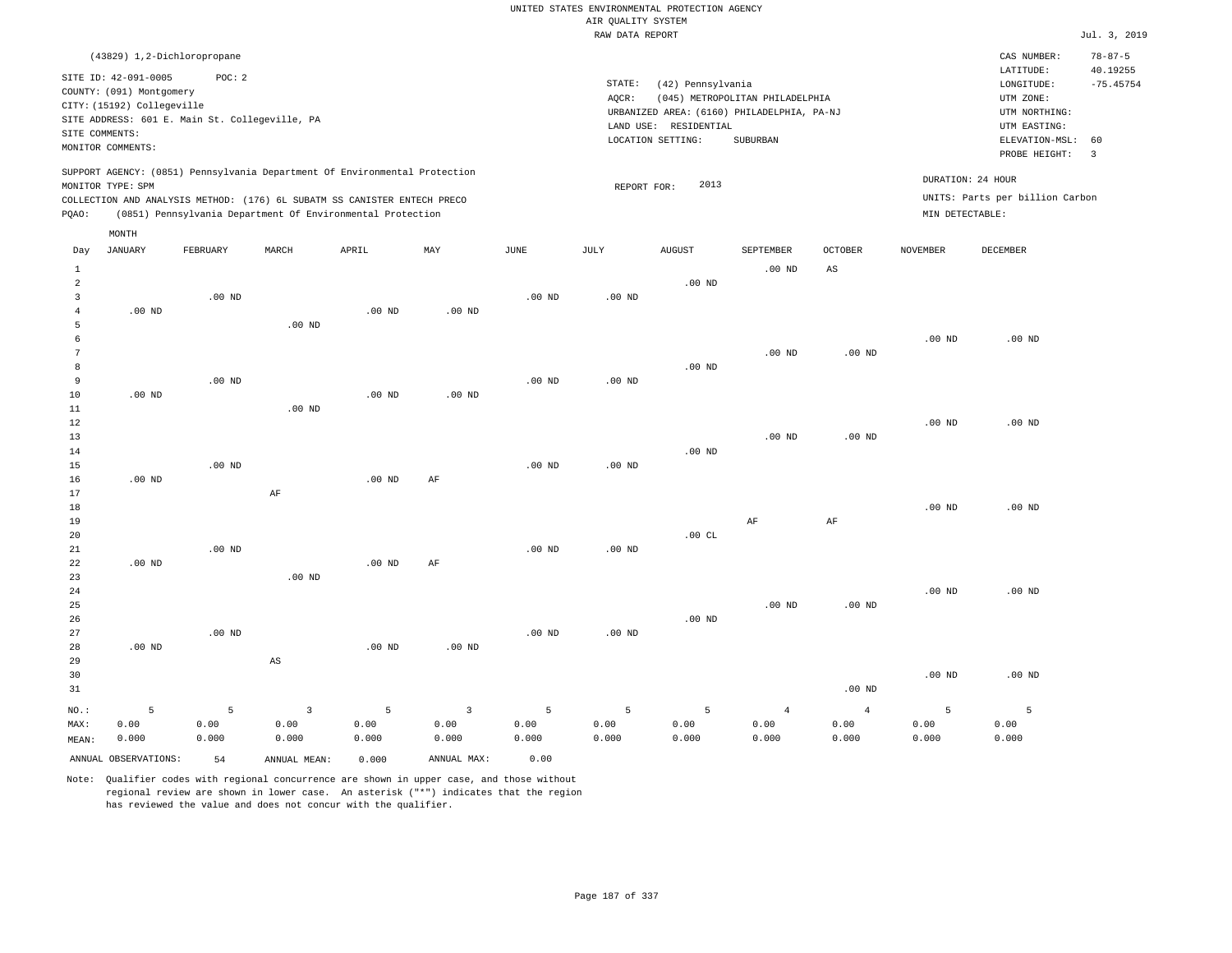| (43829) 1,2-Dichloropropane                                                                                                                                                                                                                                 |                                                                                                                                                                                    | CAS NUMBER:                                                                                                 | $78 - 87 - 5$           |
|-------------------------------------------------------------------------------------------------------------------------------------------------------------------------------------------------------------------------------------------------------------|------------------------------------------------------------------------------------------------------------------------------------------------------------------------------------|-------------------------------------------------------------------------------------------------------------|-------------------------|
| SITE ID: 42-091-0005<br>POC:2<br>COUNTY: (091) Montgomery<br>CITY: (15192) Collegeville<br>SITE ADDRESS: 601 E. Main St. Collegeville, PA<br>SITE COMMENTS:<br>MONITOR COMMENTS:                                                                            | STATE:<br>(42) Pennsylvania<br>(045) METROPOLITAN PHILADELPHIA<br>AOCR:<br>URBANIZED AREA: (6160) PHILADELPHIA, PA-NJ<br>RESIDENTIAL<br>LAND USE:<br>LOCATION SETTING:<br>SUBURBAN | LATITUDE:<br>LONGITUDE:<br>UTM ZONE:<br>UTM NORTHING:<br>UTM EASTING:<br>ELEVATION-MSL: 60<br>PROBE HEIGHT: | 40.19255<br>$-75.45754$ |
| SUPPORT AGENCY: (0851) Pennsylvania Department Of Environmental Protection<br>MONITOR TYPE: SPM<br>COLLECTION AND ANALYSIS METHOD: (176) 6L SUBATM SS CANISTER ENTECH PRECO<br>(0851) Pennsylvania Department Of Environmental Protection<br>POAO:<br>MONTH | DURATION: 24 HOUR<br>2014<br>REPORT FOR:<br>MIN DETECTABLE:                                                                                                                        | UNITS: Parts per billion Carbon                                                                             |                         |

| Day                                           | JANUARY              | FEBRUARY                        | MARCH              | APRIL              | MAY                             | JUNE                                     | JULY                            | AUGUST                          | SEPTEMBER          | OCTOBER            | NOVEMBER                        | DECEMBER           |
|-----------------------------------------------|----------------------|---------------------------------|--------------------|--------------------|---------------------------------|------------------------------------------|---------------------------------|---------------------------------|--------------------|--------------------|---------------------------------|--------------------|
| $\mathbf{1}$<br>$\overline{c}$<br>3<br>4<br>5 | $.00$ ND             | $.00$ ND                        |                    | $.00$ ND           | $.00$ ND                        | $.00$ ND                                 | $.00$ ND                        | $\rm AF$                        | $.00$ ND           | $.00$ ND           | $.00$ ND                        | $.00$ ND           |
| 6<br>$\overline{7}$<br>8<br>9<br>$10$         |                      | $\mathbb{A}\mathbb{S}$          | $.00$ ND           |                    |                                 | $.00$ ND                                 | $.00$ ND                        | $.00$ ND                        | $.00$ ND           | $.00$ ND           | $.00$ ND                        | $.00$ ND           |
| 11<br>12<br>13<br>14                          | $.00$ ND             |                                 | $.00$ ND           | $.00$ ND           | $.00$ ND                        |                                          |                                 |                                 | $.00$ ND           | $.00$ ND           | $.00$ ND                        | $\rm AF$           |
| 15<br>$16$<br>17<br>18<br>19                  | $.00$ ND             | $.00$ ND                        | $.00$ ND           | $.00$ ND           | $.00$ ND                        | $_{\rm AS}$                              | $\rm{AF}$                       | $.00$ ND                        |                    |                    | $\rm AF$                        | $.00$ ND           |
| 20<br>21<br>22<br>23<br>24                    | $.00$ ND             | $.00$ ND                        | $.00$ ND           | $.00$ ND           | $.00$ ND                        | $_{\rm AS}$                              | $\mathbb{A}\mathbb{S}$          | $.00$ ND                        | $.00$ ND           | $.00$ ND           |                                 |                    |
| 25<br>$26\,$<br>27<br>28                      |                      | $.00$ ND                        |                    |                    |                                 | $.00$ ND                                 | $.00$ ND                        | $.00$ ND                        | $.00$ ND           | $.00$ ND           | $.00$ ND                        | $.00$ ND           |
| 29<br>30<br>31                                | $.00$ ND             |                                 | $.00$ ND           | $.00$ ND           | AF                              |                                          |                                 |                                 |                    |                    |                                 | $.00$ ND           |
| $NO.$ :<br>MAX:<br>MEAN:                      | 5<br>0.00<br>0.000   | $\overline{4}$<br>0.00<br>0.000 | 5<br>0.00<br>0.000 | 5<br>0.00<br>0.000 | $\overline{4}$<br>0.00<br>0.000 | $\overline{\mathbf{3}}$<br>0.00<br>0.000 | $\overline{3}$<br>0.00<br>0.000 | $\overline{4}$<br>0.00<br>0.000 | 5<br>0.00<br>0.000 | 5<br>0.00<br>0.000 | $\overline{4}$<br>0.00<br>0.000 | 5<br>0.00<br>0.000 |
|                                               | ANNUAL OBSERVATIONS: | 52                              | ANNUAL MEAN:       | 0.000              | ANNUAL MAX:                     | 0.00                                     |                                 |                                 |                    |                    |                                 |                    |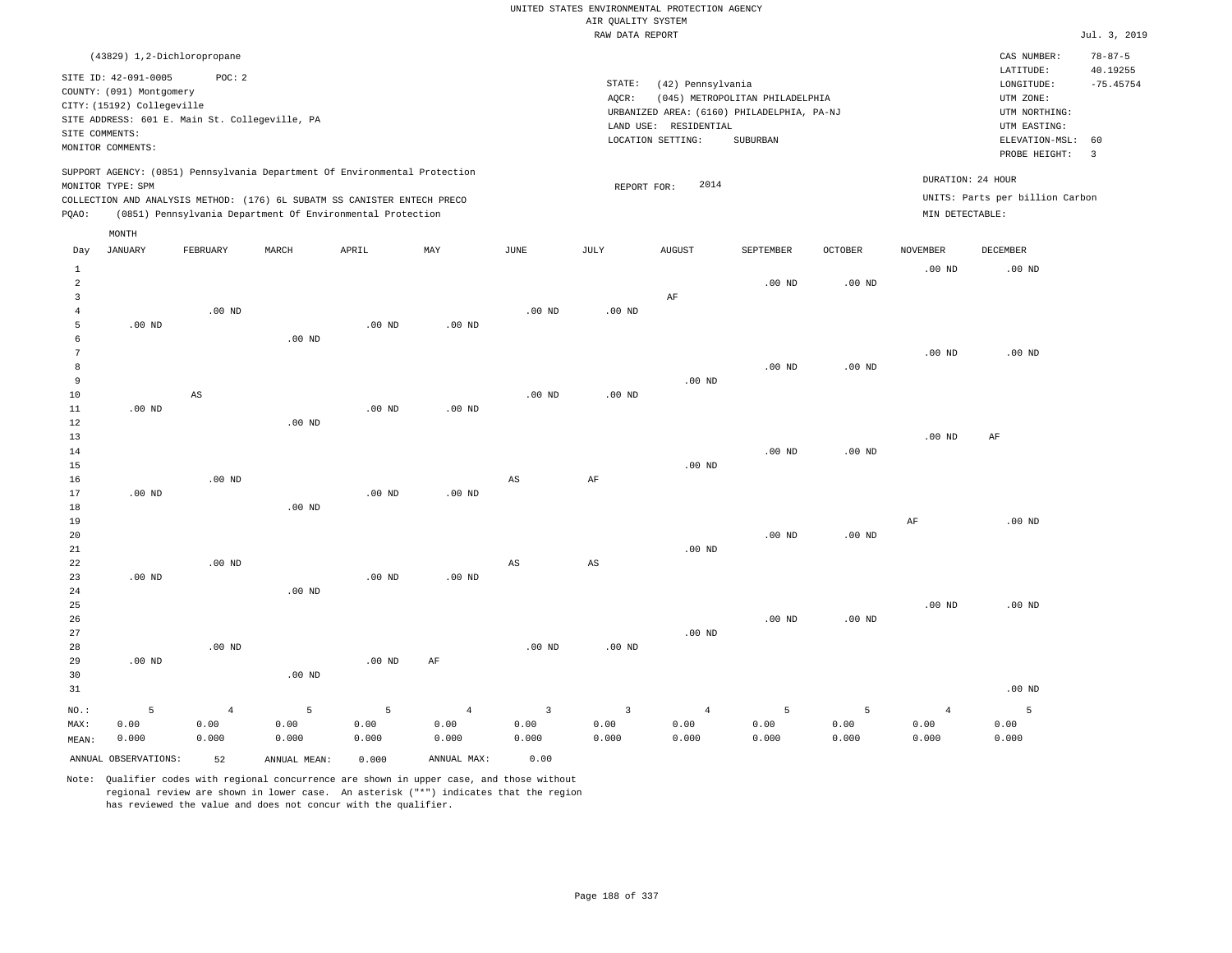#### RAW DATA REPORT **FOULD ASSESSED ASSESSED ASSESSED.** The set of the set of the set of the set of the set of the set of the set of the set of the set of the set of the set of the set of the set of the set of the set of the s UNITED STATES ENVIRONMENTAL PROTECTION AGENCY AIR QUALITY SYSTEM

|                                                                                                                                                                                    | CAS NUMBER:                                                                                                 | $78 - 87 - 5$                           |
|------------------------------------------------------------------------------------------------------------------------------------------------------------------------------------|-------------------------------------------------------------------------------------------------------------|-----------------------------------------|
| STATE:<br>(42) Pennsylvania<br>(045) METROPOLITAN PHILADELPHIA<br>AOCR:<br>URBANIZED AREA: (6160) PHILADELPHIA, PA-NJ<br>LAND USE:<br>RESIDENTIAL<br>LOCATION SETTING:<br>SUBURBAN | LATITUDE:<br>LONGITUDE:<br>UTM ZONE:<br>UTM NORTHING:<br>UTM EASTING:<br>ELEVATION-MSL: 60<br>PROBE HEIGHT: | 40.19255<br>$-75.45754$<br>$\mathbf{3}$ |
| 2015<br>REPORT FOR:                                                                                                                                                                | DURATION: 24 HOUR<br>UNITS: Parts per billion Carbon<br>MIN DETECTABLE:                                     |                                         |
|                                                                                                                                                                                    |                                                                                                             |                                         |

| Day            | JANUARY                | FEBRUARY       | MARCH                  | APRIL    | MAY         | $_{\rm JUNE}$           | JULY     | <b>AUGUST</b>           | SEPTEMBER | OCTOBER           | NOVEMBER       | DECEMBER                |
|----------------|------------------------|----------------|------------------------|----------|-------------|-------------------------|----------|-------------------------|-----------|-------------------|----------------|-------------------------|
| $\mathbf{1}$   |                        |                | $\mathbb{A}\mathbb{S}$ |          |             |                         |          |                         |           |                   |                |                         |
| $\overline{a}$ |                        |                |                        |          |             |                         |          |                         |           |                   | $.00$ ND       | $\rm AF$                |
| 3              |                        |                |                        |          |             |                         |          |                         | $.00$ ND  | .00 <sub>ND</sub> |                |                         |
| $\overline{4}$ |                        |                |                        |          |             |                         |          | $.00$ ND                |           |                   |                |                         |
| 5              |                        | $.00$ ND       |                        |          |             | $.00$ ND                | $.00$ ND |                         |           |                   |                |                         |
| 6              | $.00$ ND               |                |                        | $.00$ ND | $.00$ ND    |                         |          |                         |           |                   |                |                         |
| 7              |                        |                | $.00$ ND               |          |             |                         |          |                         |           |                   |                |                         |
| 8              |                        |                |                        |          |             |                         |          |                         |           |                   | $.00$ ND       | AF                      |
| 9              |                        |                |                        |          |             |                         |          |                         | .00 $ND$  | $.00$ ND          |                |                         |
| 10             |                        |                |                        |          |             |                         |          | $\rm{AF}$               |           |                   |                |                         |
| 11             |                        | $.00$ ND       |                        |          |             | .00 <sub>ND</sub>       | $.00$ ND |                         |           |                   |                |                         |
| 12             | $\rm AF$               |                |                        | $.00$ ND | $.00$ ND    |                         |          |                         |           |                   |                |                         |
| 13             |                        |                | $.00$ ND               |          |             |                         |          |                         |           |                   |                |                         |
| 14             |                        |                |                        |          |             |                         |          |                         |           |                   | $.00$ ND       | $.00$ ND                |
| 15             |                        |                |                        |          |             |                         |          |                         | $.00$ ND  | $.00$ ND          |                |                         |
| 16<br>17       |                        |                |                        |          |             |                         |          | $.00$ ND                |           |                   |                |                         |
| 18             | $.00$ ND               | $.00$ ND       |                        | $.00$ ND | $.00$ ND    | AS                      | $.00$ ND |                         |           |                   |                |                         |
| 19             |                        |                | $.00$ ND               |          |             |                         |          |                         |           |                   |                |                         |
| 20             |                        |                |                        |          |             |                         |          |                         |           |                   | $.00$ ND       | $.00$ ND                |
| 21             |                        |                |                        |          |             |                         |          |                         | $.00$ ND  | .00 <sub>ND</sub> |                |                         |
| 22             |                        |                |                        |          |             |                         |          | $\rm{AF}$               |           |                   |                |                         |
| 23             |                        | $.00$ ND       |                        |          |             | AF                      | $.00$ ND |                         |           |                   |                |                         |
| 24             | $\mathbb{A}\mathbb{S}$ |                |                        | $.00$ ND | $.00$ ND    |                         |          |                         |           |                   |                |                         |
| 25             |                        |                | $.00$ ND               |          |             |                         |          |                         |           |                   |                |                         |
| 26             |                        |                |                        |          |             |                         |          |                         |           |                   | $\rm{AF}$      | $.00$ ND                |
| 27             |                        |                |                        |          |             |                         |          |                         | $.00$ ND  | $.00$ ND          |                |                         |
| 28             |                        |                |                        |          |             |                         |          | $.00$ ND                |           |                   |                |                         |
| 29             |                        |                |                        |          |             | $.00$ ND                | .00 $ND$ |                         |           |                   |                |                         |
| 30             | $.00$ ND               |                |                        | $.00$ ND | $.00$ ND    |                         |          |                         |           |                   |                |                         |
| 31             |                        |                | $.00$ ND               |          |             |                         |          |                         |           |                   |                |                         |
| $NO.$ :        | $\overline{3}$         | $\overline{4}$ | 5                      | 5        | 5           | $\overline{\mathbf{3}}$ | 5        | $\overline{\mathbf{3}}$ | 5         | 5                 | $\overline{4}$ | $\overline{\mathbf{3}}$ |
| MAX:           | 0.00                   | 0.00           | 0.00                   | 0.00     | 0.00        | 0.00                    | 0.00     | 0.00                    | 0.00      | 0.00              | 0.00           | 0.00                    |
| MEAN:          | 0.000                  | 0.000          | 0.000                  | 0.000    | 0.000       | 0.000                   | 0.000    | 0.000                   | 0.000     | 0.000             | 0.000          | 0.000                   |
|                | ANNUAL OBSERVATIONS:   | 50             | ANNUAL MEAN:           | 0.000    | ANNUAL MAX: | 0.00                    |          |                         |           |                   |                |                         |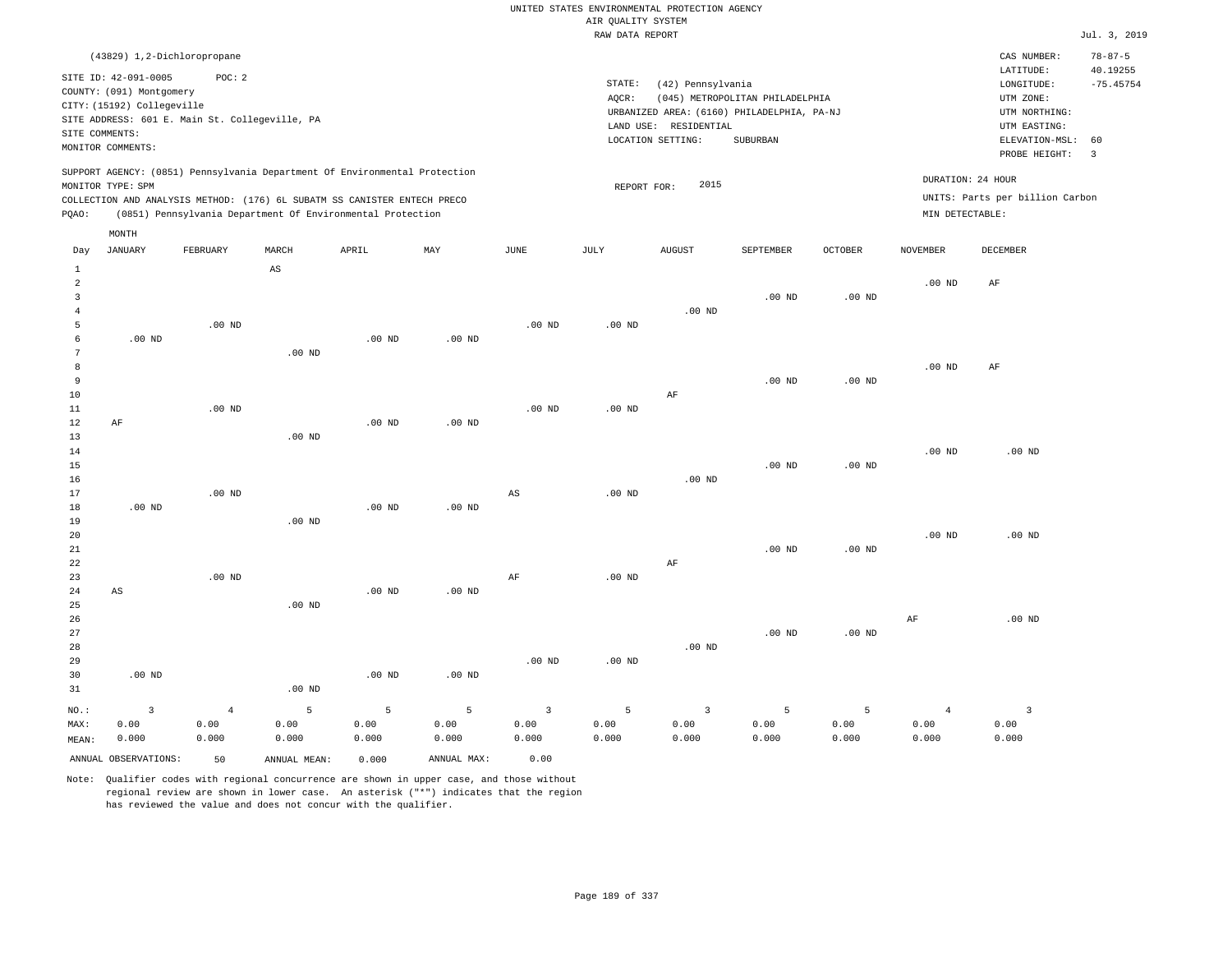|                                                             | (43829) 1,2-Dichloropropane                            |                                                                                                                                                                                                                      |       |     |      |                              |                                                                                                     |                                             |                |                                      | CAS NUMBER:                                                                                                 | $78 - 87 - 5$                           |
|-------------------------------------------------------------|--------------------------------------------------------|----------------------------------------------------------------------------------------------------------------------------------------------------------------------------------------------------------------------|-------|-----|------|------------------------------|-----------------------------------------------------------------------------------------------------|---------------------------------------------|----------------|--------------------------------------|-------------------------------------------------------------------------------------------------------------|-----------------------------------------|
| SITE ID: 42-091-0005<br>SITE COMMENTS:<br>MONITOR COMMENTS: | COUNTY: (091) Montgomery<br>CITY: (15192) Collegeville | POC:2<br>SITE ADDRESS: 601 E. Main St. Collegeville, PA                                                                                                                                                              |       |     |      | STATE:<br>AQCR:<br>LAND USE: | (42) Pennsylvania<br>URBANIZED AREA: (6160) PHILADELPHIA, PA-NJ<br>RESIDENTIAL<br>LOCATION SETTING: | (045) METROPOLITAN PHILADELPHIA<br>SUBURBAN |                |                                      | LATITUDE:<br>LONGITUDE:<br>UTM ZONE:<br>UTM NORTHING:<br>UTM EASTING:<br>ELEVATION-MSL: 60<br>PROBE HEIGHT: | 40.19255<br>$-75.45754$<br>$\mathbf{3}$ |
| MONITOR TYPE: SPM<br>POAO:                                  |                                                        | SUPPORT AGENCY: (0851) Pennsylvania Department Of Environmental Protection<br>COLLECTION AND ANALYSIS METHOD: (176) 6L SUBATM SS CANISTER ENTECH PRECO<br>(0851) Pennsylvania Department Of Environmental Protection |       |     |      |                              | 2016<br>REPORT FOR:                                                                                 |                                             |                | DURATION: 24 HOUR<br>MIN DETECTABLE: | UNITS: Parts per billion Carbon                                                                             |                                         |
| MONTH<br>Day                                                | JANUARY<br>FEBRUARY                                    | MARCH                                                                                                                                                                                                                | APRIL | MAY | JUNE | JULY                         | AUGUST                                                                                              | SEPTEMBER                                   | <b>OCTOBER</b> | <b>NOVEMBER</b>                      | DECEMBER                                                                                                    |                                         |

| 1              | AF                   |                | $.00$ ND     |                   |                |             |                |                |                |                   |                         |             |
|----------------|----------------------|----------------|--------------|-------------------|----------------|-------------|----------------|----------------|----------------|-------------------|-------------------------|-------------|
| $\overline{a}$ |                      |                |              |                   |                |             |                |                |                |                   | $.00$ ND                | $.00$ ND    |
| 3              |                      |                |              |                   |                |             |                |                | $_{\rm TS}$    | .00 <sub>ND</sub> |                         |             |
| $\overline{4}$ |                      |                |              |                   |                |             |                | $.00$ ND       |                |                   |                         |             |
| 5              |                      |                |              |                   |                | $.00$ ND    | $.00$ ND       |                |                |                   |                         |             |
| 6              |                      | $.00$ ND       |              | $\rm AF$          | $.00$ ND       |             |                |                |                |                   |                         |             |
| 7              | $.00$ ND             |                | .00 $ND$     |                   |                |             |                |                |                |                   |                         |             |
| 8              |                      |                |              |                   |                |             |                |                |                |                   | .00 <sub>ND</sub>       | $.00$ ND    |
| 9              |                      |                |              |                   |                |             |                |                | $.00$ ND       | $.00$ ND          |                         |             |
| 10             |                      |                |              |                   |                |             |                | .00 $ND$       |                |                   |                         |             |
| $11\,$         |                      |                |              |                   |                | $.00$ ND    | .00 $ND$       |                |                |                   |                         |             |
| 12             |                      | $\rm AF$       |              | .00 <sub>ND</sub> | $.00$ ND       |             |                |                |                |                   |                         |             |
| 13             | $.00$ ND             |                | $.00$ ND     |                   |                |             |                |                |                |                   |                         |             |
| $14\,$         |                      |                |              |                   |                |             |                |                |                |                   | $\rm{AF}$               | $.00$ ND    |
| 15             |                      |                |              |                   |                |             |                |                | $.00$ ND       | .00 $ND$          |                         |             |
| $16$           |                      |                |              |                   |                |             |                | $.00$ ND       |                |                   |                         |             |
| 17             |                      |                |              |                   |                | $.00$ ND    | AF             |                |                |                   |                         |             |
| $18\,$         |                      | $.00$ ND       |              | .00 <sub>ND</sub> | $.00$ ND       |             |                |                |                |                   |                         |             |
| 19             | .00 $ND$             |                | $.00$ ND     |                   |                |             |                |                |                |                   |                         |             |
| 20             |                      |                |              |                   |                |             |                |                |                |                   | $\rm{AF}$               | $.00$ ND    |
| 21             |                      |                |              |                   |                |             |                |                | $.00$ ND       | $.00$ ND          |                         |             |
| 22             |                      |                |              |                   |                |             |                | $.00$ ND       |                |                   |                         |             |
| 23             |                      |                |              |                   |                | $.00$ ND    | $_{\rm AS}$    |                |                |                   |                         |             |
| 24             |                      | $.00$ ND       |              | .00 <sub>ND</sub> | $\mathbb{TS}$  |             |                |                |                |                   |                         |             |
| 25             | .00 $ND$             |                | .00 $ND$     |                   |                |             |                |                |                |                   |                         |             |
| 26             |                      |                |              |                   |                |             |                |                |                |                   | .00 <sub>ND</sub>       | $.00$ ND    |
| 27             |                      |                |              |                   |                |             |                |                | $.00$ ND       | $.00$ ND          |                         |             |
| 28             |                      |                |              |                   |                |             |                | $\rm{AF}$      |                |                   |                         |             |
| 29             |                      |                |              |                   |                | .00 $ND$    | .00 $ND$       |                |                |                   |                         |             |
| 30             |                      |                |              | .00 <sub>ND</sub> | $.00$ ND       |             |                |                |                |                   |                         |             |
| 31             | $\hbox{AV}$          |                | $.00$ ND     |                   |                |             |                |                |                |                   |                         |             |
| $_{\rm NO.}$ : | $\overline{4}$       | $\overline{3}$ | $\epsilon$   | $\overline{4}$    | $\overline{4}$ | $\mathsf S$ | $\overline{3}$ | $\overline{4}$ | $\overline{4}$ | 5                 | $\overline{\mathbf{3}}$ | $5^{\circ}$ |
| MAX:           | 0.00                 | 0.00           | 0.00         | 0.00              | 0.00           | 0.00        | 0.00           | 0.00           | 0.00           | 0.00              | 0.00                    | 0.00        |
| MEAN:          | 0.000                | 0.000          | 0.000        | 0.000             | 0.000          | 0.000       | 0.000          | 0.000          | 0.000          | 0.000             | 0.000                   | 0.000       |
|                |                      |                |              |                   |                |             |                |                |                |                   |                         |             |
|                | ANNUAL OBSERVATIONS: | 50             | ANNUAL MEAN: | 0.000             | ANNUAL MAX:    | 0.00        |                |                |                |                   |                         |             |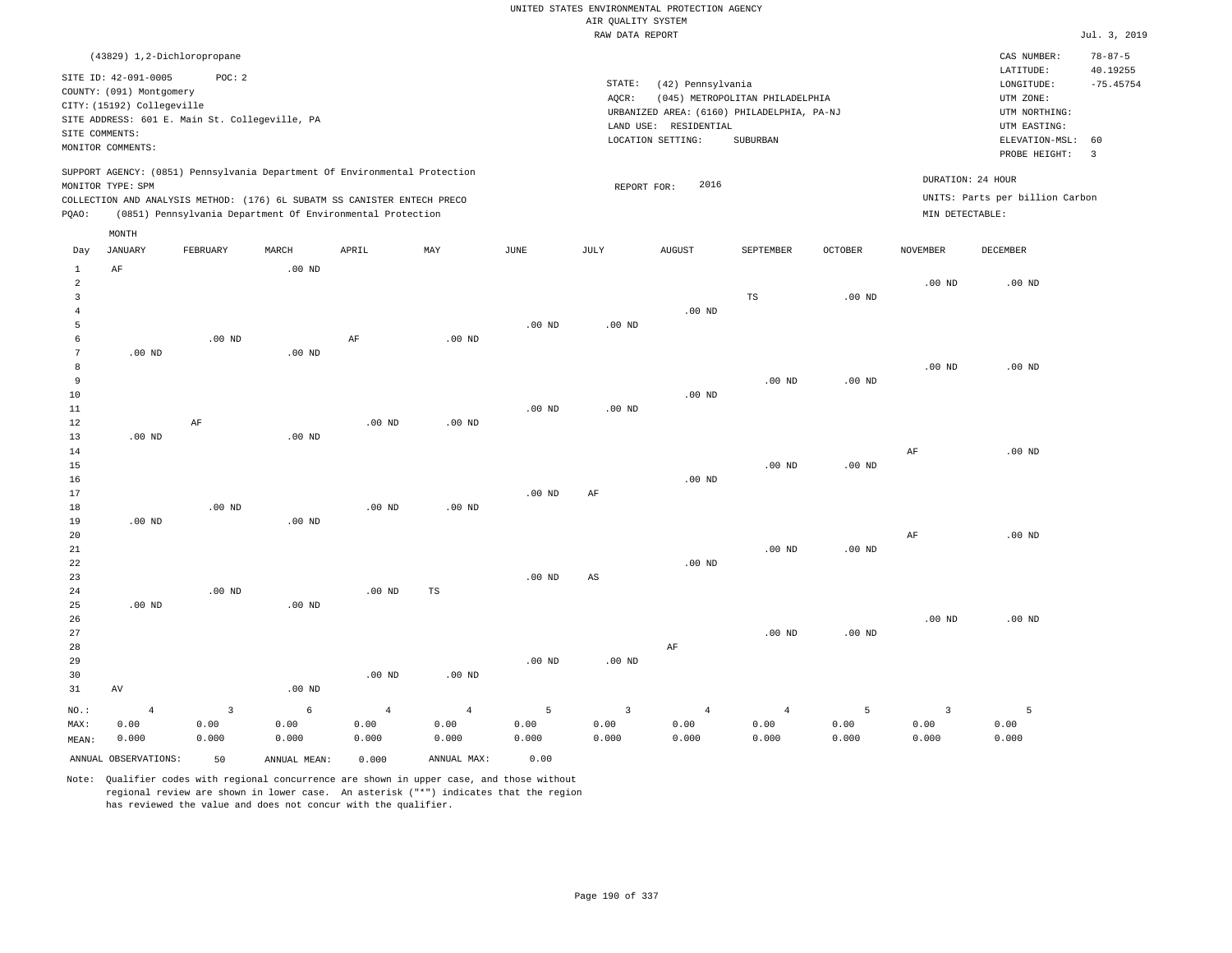|                                |                                                        |                                                |                        |                                                                            |                     |                   |                                       | UNITED STATES ENVIRONMENTAL PROTECTION AGENCY |                                            |                |                                 |                                        |                                          |
|--------------------------------|--------------------------------------------------------|------------------------------------------------|------------------------|----------------------------------------------------------------------------|---------------------|-------------------|---------------------------------------|-----------------------------------------------|--------------------------------------------|----------------|---------------------------------|----------------------------------------|------------------------------------------|
|                                |                                                        |                                                |                        |                                                                            |                     |                   | AIR QUALITY SYSTEM<br>RAW DATA REPORT |                                               |                                            |                |                                 |                                        | Jul. 3, 2019                             |
|                                |                                                        |                                                |                        |                                                                            |                     |                   |                                       |                                               |                                            |                |                                 |                                        |                                          |
|                                | (43829) 1,2-Dichloropropane<br>SITE ID: 42-091-0005    | POC: 2                                         |                        |                                                                            |                     |                   | STATE:                                | (42) Pennsylvania                             |                                            |                |                                 | CAS NUMBER:<br>LATITUDE:<br>LONGITUDE: | $78 - 87 - 5$<br>40.19255<br>$-75.45754$ |
|                                | COUNTY: (091) Montgomery<br>CITY: (15192) Collegeville |                                                |                        |                                                                            |                     |                   | AOCR:                                 |                                               | (045) METROPOLITAN PHILADELPHIA            |                |                                 | UTM ZONE:                              |                                          |
|                                |                                                        | SITE ADDRESS: 601 E. Main St. Collegeville, PA |                        |                                                                            |                     |                   |                                       |                                               | URBANIZED AREA: (6160) PHILADELPHIA, PA-NJ |                |                                 | UTM NORTHING:                          |                                          |
|                                | SITE COMMENTS:                                         |                                                |                        |                                                                            |                     |                   |                                       | LAND USE: RESIDENTIAL                         |                                            |                |                                 | UTM EASTING:                           |                                          |
|                                | MONITOR COMMENTS:                                      |                                                |                        |                                                                            |                     |                   |                                       | LOCATION SETTING:                             | SUBURBAN                                   |                |                                 | ELEVATION-MSL:<br>PROBE HEIGHT:        | 60<br>$\overline{3}$                     |
|                                | MONITOR TYPE: SPM                                      |                                                |                        | SUPPORT AGENCY: (0851) Pennsylvania Department Of Environmental Protection |                     |                   | REPORT FOR:                           | 2017                                          |                                            |                |                                 | DURATION: 24 HOUR                      |                                          |
|                                |                                                        |                                                |                        | COLLECTION AND ANALYSIS METHOD: (176) 6L SUBATM SS CANISTER ENTECH PRECO   |                     |                   |                                       |                                               |                                            |                |                                 | UNITS: Parts per billion Carbon        |                                          |
| PQAO:                          |                                                        |                                                |                        | (0851) Pennsylvania Department Of Environmental Protection                 |                     |                   |                                       |                                               |                                            |                | MIN DETECTABLE:                 |                                        |                                          |
|                                | MONTH                                                  |                                                |                        |                                                                            |                     |                   |                                       |                                               |                                            |                |                                 |                                        |                                          |
| Day                            | <b>JANUARY</b>                                         | FEBRUARY                                       | MARCH                  | APRIL                                                                      | MAY                 | $_{\rm JUNE}$     | <b>JULY</b>                           | <b>AUGUST</b>                                 | SEPTEMBER                                  | <b>OCTOBER</b> | <b>NOVEMBER</b>                 | DECEMBER                               |                                          |
| $\mathbf{1}$<br>$\overline{a}$ | $.00$ ND                                               |                                                | $.00$ ND               | .00 <sub>ND</sub>                                                          | .00 <sub>ND</sub>   |                   |                                       |                                               |                                            |                |                                 |                                        |                                          |
| 3                              |                                                        |                                                |                        |                                                                            |                     |                   |                                       |                                               |                                            |                | .00 <sub>ND</sub>               | $.00$ ND                               |                                          |
| $\overline{4}$                 |                                                        |                                                |                        |                                                                            |                     |                   |                                       |                                               | .00 <sub>ND</sub>                          | $.00$ ND       |                                 |                                        |                                          |
| 5                              |                                                        |                                                |                        |                                                                            |                     |                   |                                       | .00 <sub>ND</sub>                             |                                            |                |                                 |                                        |                                          |
| 6                              |                                                        | $.00$ ND                                       |                        |                                                                            |                     | $.00$ ND          | AF                                    |                                               |                                            |                |                                 |                                        |                                          |
| $\overline{7}$                 | AV                                                     |                                                |                        | .00 <sub>ND</sub>                                                          | .00 <sub>ND</sub>   |                   |                                       |                                               |                                            |                |                                 |                                        |                                          |
| 8                              |                                                        |                                                | $.00$ ND               |                                                                            |                     |                   |                                       |                                               |                                            |                |                                 |                                        |                                          |
| 9                              |                                                        |                                                |                        |                                                                            |                     |                   |                                       |                                               |                                            |                | .00 <sub>ND</sub>               | .00 <sub>ND</sub>                      |                                          |
| 10<br>11                       |                                                        |                                                |                        |                                                                            |                     |                   |                                       | $.00$ ND                                      | $.00$ ND                                   | $.00$ ND       |                                 |                                        |                                          |
| 12                             |                                                        | $.00$ ND                                       |                        |                                                                            |                     | $.00$ ND          | .00 <sub>ND</sub>                     |                                               |                                            |                |                                 |                                        |                                          |
| 13                             |                                                        |                                                |                        | $.00$ ND                                                                   | $.00$ ND            |                   |                                       |                                               |                                            |                |                                 |                                        |                                          |
| $1\,4$                         |                                                        |                                                | $.00$ ND               |                                                                            |                     |                   |                                       |                                               |                                            |                |                                 |                                        |                                          |
| 15                             |                                                        |                                                |                        |                                                                            |                     |                   |                                       |                                               |                                            |                | .00 <sub>ND</sub>               | AQ                                     |                                          |
| 16                             |                                                        |                                                |                        |                                                                            |                     |                   |                                       |                                               | .00 <sub>ND</sub>                          | $.00$ ND       |                                 |                                        |                                          |
| 17                             |                                                        |                                                |                        |                                                                            |                     |                   |                                       | $.00$ ND                                      |                                            |                |                                 |                                        |                                          |
| 18                             |                                                        | $.00$ ND                                       |                        |                                                                            |                     | $.00$ ND          | $.00$ ND                              |                                               |                                            |                |                                 |                                        |                                          |
| 19<br>20                       | $.00$ ND                                               |                                                | .00 <sub>ND</sub>      | $\mathbb{A}\mathbb{S}$                                                     | AF                  |                   |                                       |                                               |                                            |                |                                 |                                        |                                          |
| 21                             |                                                        |                                                |                        |                                                                            |                     |                   |                                       |                                               |                                            |                | ${\tt AN}$                      | AV                                     |                                          |
| 22                             |                                                        |                                                |                        |                                                                            |                     |                   |                                       |                                               | $.00$ ND                                   | $.00$ ND       |                                 |                                        |                                          |
| 23                             |                                                        |                                                |                        |                                                                            |                     |                   |                                       | .00 <sub>ND</sub>                             |                                            |                |                                 |                                        |                                          |
| 24                             |                                                        | $.00$ ND                                       |                        |                                                                            |                     | .00 <sub>ND</sub> | .00 <sub>ND</sub>                     |                                               |                                            |                |                                 |                                        |                                          |
| 25                             | $.00$ ND                                               |                                                |                        | AM                                                                         | $.00$ ND            |                   |                                       |                                               |                                            |                |                                 |                                        |                                          |
| 26                             |                                                        |                                                | $.00$ ND               |                                                                            |                     |                   |                                       |                                               |                                            |                |                                 |                                        |                                          |
| 27                             |                                                        |                                                |                        |                                                                            |                     |                   |                                       |                                               |                                            |                | AV                              | $.00$ ND                               |                                          |
| 28<br>29                       |                                                        |                                                |                        |                                                                            |                     |                   |                                       | $.00$ ND                                      | .00 <sub>ND</sub>                          | $.00$ ND       |                                 |                                        |                                          |
| 30                             |                                                        |                                                |                        |                                                                            |                     | $.00$ ND          | $.00$ ND                              |                                               |                                            |                |                                 |                                        |                                          |
| 31                             | $.00$ ND                                               |                                                |                        |                                                                            | .00 <sub>ND</sub>   |                   |                                       |                                               |                                            |                |                                 |                                        |                                          |
|                                |                                                        |                                                |                        |                                                                            |                     |                   |                                       |                                               |                                            |                |                                 |                                        |                                          |
| NO.:<br>MAX:                   | $\overline{4}$<br>0.00                                 | $\overline{4}$<br>0.00                         | $\overline{5}$<br>0.00 | $\overline{3}$<br>0.00                                                     | $\mathsf S$<br>0.00 | 5<br>0.00         | $\overline{4}$<br>0.00                | 5<br>0.00                                     | 5<br>0.00                                  | 5<br>0.00      | $\overline{\mathbf{3}}$<br>0.00 | $\overline{\mathbf{3}}$<br>0.00        |                                          |
| MEAN:                          | 0.000                                                  | 0.000                                          | 0.000                  | 0.000                                                                      | 0.000               | 0.000             | 0.000                                 | 0.000                                         | 0.000                                      | 0.000          | 0.000                           | 0.000                                  |                                          |
|                                |                                                        |                                                |                        |                                                                            |                     |                   |                                       |                                               |                                            |                |                                 |                                        |                                          |
|                                | ANNUAL OBSERVATIONS:                                   | 51                                             | ANNUAL, MEAN:          | 0.000                                                                      | ANNUAL MAX:         | 0.00              |                                       |                                               |                                            |                |                                 |                                        |                                          |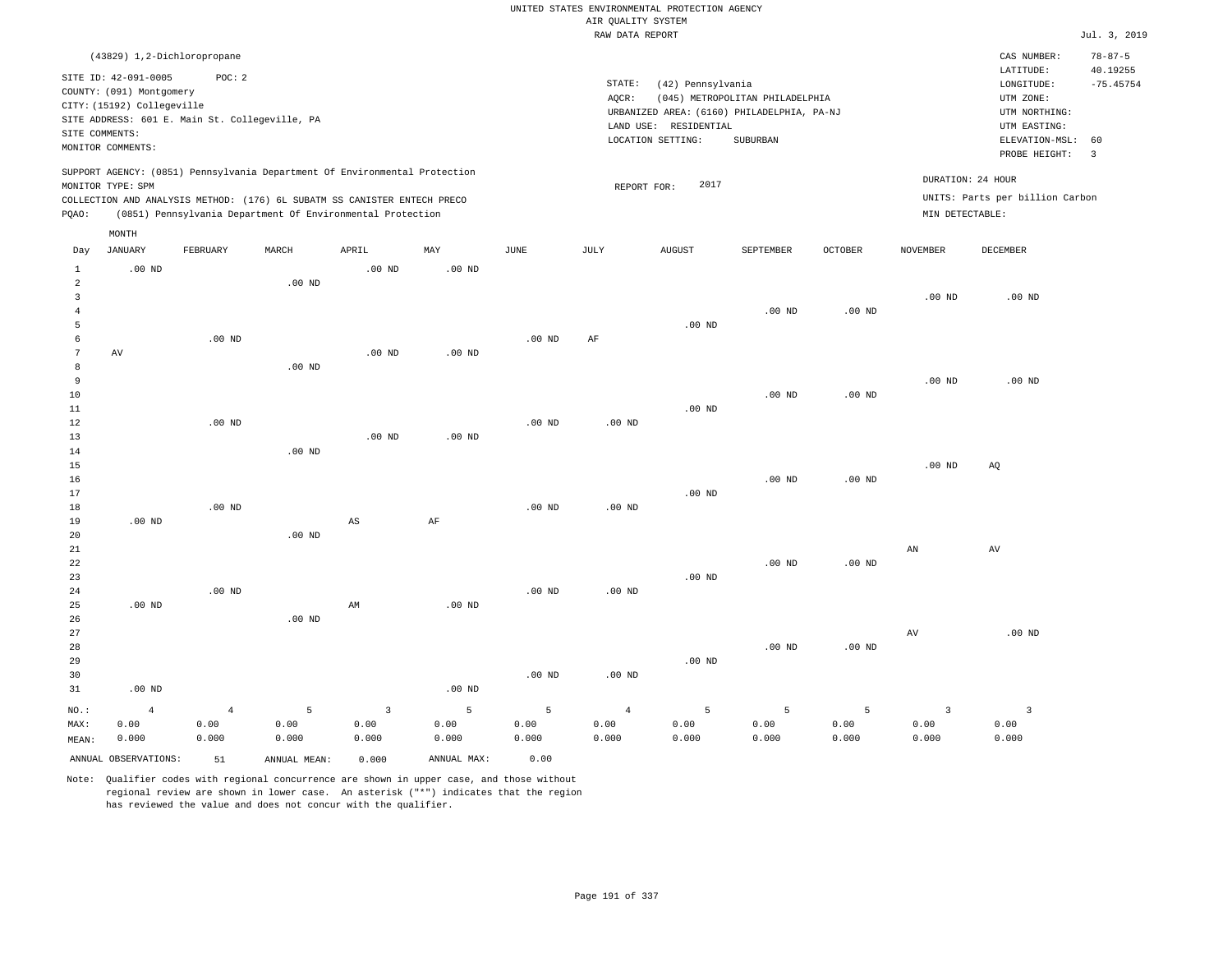|                               |                                                                                                                                                                                      |                    |                                                                                                                                                        |                    |                                 |                    | UNITED STATES ENVIRONMENTAL PROTECTION AGENCY |                                                                 |                                                                                           |                    |                    |                                                                                                                         |                                                                  |
|-------------------------------|--------------------------------------------------------------------------------------------------------------------------------------------------------------------------------------|--------------------|--------------------------------------------------------------------------------------------------------------------------------------------------------|--------------------|---------------------------------|--------------------|-----------------------------------------------|-----------------------------------------------------------------|-------------------------------------------------------------------------------------------|--------------------|--------------------|-------------------------------------------------------------------------------------------------------------------------|------------------------------------------------------------------|
|                               |                                                                                                                                                                                      |                    |                                                                                                                                                        |                    |                                 |                    | AIR QUALITY SYSTEM                            |                                                                 |                                                                                           |                    |                    |                                                                                                                         |                                                                  |
|                               |                                                                                                                                                                                      |                    |                                                                                                                                                        |                    |                                 |                    | RAW DATA REPORT                               |                                                                 |                                                                                           |                    |                    |                                                                                                                         | Jul. 3, 2019                                                     |
| SITE COMMENTS:                | (43829) 1,2-Dichloropropane<br>SITE ID: 42-091-0005<br>COUNTY: (091) Montgomery<br>CITY: (15192) Collegeville<br>SITE ADDRESS: 601 E. Main St. Collegeville, PA<br>MONITOR COMMENTS: | POC: 2             |                                                                                                                                                        |                    |                                 |                    | STATE:<br>AQCR:                               | (42) Pennsylvania<br>LAND USE: RESIDENTIAL<br>LOCATION SETTING: | (045) METROPOLITAN PHILADELPHIA<br>URBANIZED AREA: (6160) PHILADELPHIA, PA-NJ<br>SUBURBAN |                    |                    | CAS NUMBER:<br>LATITUDE:<br>LONGITUDE:<br>UTM ZONE:<br>UTM NORTHING:<br>UTM EASTING:<br>ELEVATION-MSL:<br>PROBE HEIGHT: | $78 - 87 - 5$<br>40.19255<br>$-75.45754$<br>60<br>$\overline{3}$ |
|                               | MONITOR TYPE: SPM                                                                                                                                                                    |                    | SUPPORT AGENCY: (0851) Pennsylvania Department Of Environmental Protection<br>COLLECTION AND ANALYSIS METHOD: (176) 6L SUBATM SS CANISTER ENTECH PRECO |                    |                                 |                    | REPORT FOR:                                   | 2018                                                            |                                                                                           |                    |                    | DURATION: 24 HOUR<br>UNITS: Parts per billion Carbon                                                                    |                                                                  |
| PQAO:                         |                                                                                                                                                                                      |                    | (0851) Pennsylvania Department Of Environmental Protection                                                                                             |                    |                                 |                    |                                               |                                                                 |                                                                                           |                    |                    | MIN DETECTABLE: .1364175                                                                                                |                                                                  |
|                               | MONTH                                                                                                                                                                                |                    |                                                                                                                                                        |                    |                                 |                    |                                               |                                                                 |                                                                                           |                    |                    |                                                                                                                         |                                                                  |
| Day                           | <b>JANUARY</b>                                                                                                                                                                       | FEBRUARY           | MARCH                                                                                                                                                  | APRIL              | MAY                             | <b>JUNE</b>        | JULY                                          | <b>AUGUST</b>                                                   | SEPTEMBER                                                                                 | <b>OCTOBER</b>     | <b>NOVEMBER</b>    | DECEMBER                                                                                                                |                                                                  |
| 1<br>$\overline{2}$           | AS                                                                                                                                                                                   | $.00$ ND           |                                                                                                                                                        | .00 <sub>ND</sub>  | .00 <sub>ND</sub>               | .00 <sub>ND</sub>  | $.00$ ND                                      |                                                                 |                                                                                           |                    |                    |                                                                                                                         |                                                                  |
| 3<br>$\overline{4}$<br>5      |                                                                                                                                                                                      |                    | $\mathbb{A}\mathbb{G}$                                                                                                                                 |                    |                                 |                    |                                               |                                                                 | AF                                                                                        | $.00$ ND           | .00 <sub>ND</sub>  | $.00$ ND                                                                                                                |                                                                  |
| 6<br>$7\phantom{.0}$<br>8     | .00 <sub>ND</sub>                                                                                                                                                                    | .00 <sub>ND</sub>  |                                                                                                                                                        | .00 <sub>ND</sub>  | .00 <sub>ND</sub>               | $.00$ ND           | $.00$ ND                                      | $.00$ ND                                                        |                                                                                           |                    |                    |                                                                                                                         |                                                                  |
| 9<br>$10$<br>$1\,1$<br>$1\,2$ |                                                                                                                                                                                      |                    | $.00$ ND                                                                                                                                               |                    |                                 |                    |                                               | $.00$ ND                                                        | $.00$ ND                                                                                  | $.00$ ND           | .00 <sub>ND</sub>  | $.00$ ND                                                                                                                |                                                                  |
| 13<br>14<br>15                | $.00$ ND                                                                                                                                                                             | $.00$ ND           | $.00$ ND                                                                                                                                               | $.00$ ND           | AV                              | .00 <sub>ND</sub>  | .00 <sub>ND</sub>                             |                                                                 |                                                                                           |                    |                    |                                                                                                                         |                                                                  |
| 16<br>17<br>18                |                                                                                                                                                                                      |                    |                                                                                                                                                        |                    |                                 |                    |                                               | $.00$ ND                                                        | $.00$ ND                                                                                  | $.00$ ND           | .00 <sub>ND</sub>  | $.00$ ND                                                                                                                |                                                                  |
| 19<br>20<br>21                | $.00$ ND                                                                                                                                                                             | $.00$ ND           | $.00$ ND                                                                                                                                               | $.00$ ND           | AV                              | $.00$ ND           | $.00$ ND                                      |                                                                 |                                                                                           |                    |                    |                                                                                                                         |                                                                  |
| 22<br>23<br>24<br>25          |                                                                                                                                                                                      | $.00$ ND           |                                                                                                                                                        |                    |                                 | $.00$ ND           | $.00$ ND                                      | $.00$ ND                                                        | $.00$ ND                                                                                  | $.00$ ND           | $.00$ ND           | $.00$ ND                                                                                                                |                                                                  |
| 26<br>27<br>28                | $.00$ ND                                                                                                                                                                             |                    | $.00$ ND                                                                                                                                               | .00 <sub>ND</sub>  | .00 <sub>ND</sub>               |                    |                                               |                                                                 |                                                                                           |                    | $.00$ ND           | .00 <sub>ND</sub>                                                                                                       |                                                                  |
| 29<br>30<br>31                |                                                                                                                                                                                      |                    |                                                                                                                                                        |                    |                                 |                    | $.00$ ND                                      | AV                                                              | $.00$ ND                                                                                  | $.00$ ND           |                    |                                                                                                                         |                                                                  |
| NO.:<br>MAX:<br>MEAN:         | $\overline{4}$<br>0.00<br>0.000                                                                                                                                                      | 5<br>0.00<br>0.000 | $\overline{4}$<br>0.00<br>0.000                                                                                                                        | 5<br>0.00<br>0.000 | $\overline{3}$<br>0.00<br>0.000 | 5<br>0.00<br>0.000 | 6<br>0.00<br>0.000                            | $\overline{4}$<br>0.00<br>0.000                                 | $\overline{4}$<br>0.00<br>0.000                                                           | 5<br>0.00<br>0.000 | 5<br>0.00<br>0.000 | 5<br>0.00<br>0.000                                                                                                      |                                                                  |
|                               | ANNUAL OBSERVATIONS:                                                                                                                                                                 | 55                 | ANNUAL MEAN:                                                                                                                                           | 0.000              | ANNUAL MAX:                     | 0.00               |                                               |                                                                 |                                                                                           |                    |                    |                                                                                                                         |                                                                  |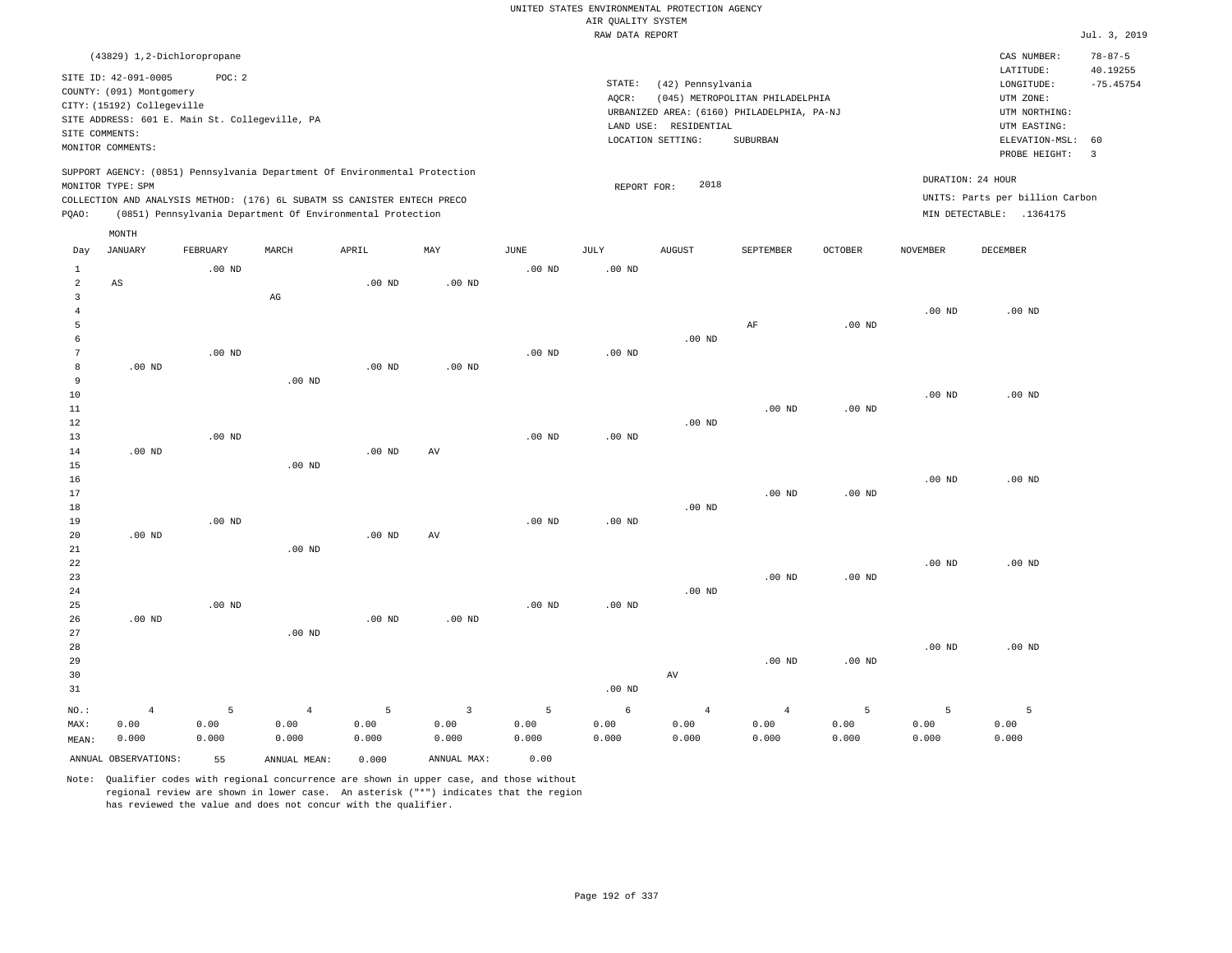|                | (43830) trans-1,3-Dichloropropene                                                             |                   |                                                            |                   |                |                   |                    |                       |                                            |                   |                   | CAS NUMBER:                     | $10061 - 02 - 6$ |
|----------------|-----------------------------------------------------------------------------------------------|-------------------|------------------------------------------------------------|-------------------|----------------|-------------------|--------------------|-----------------------|--------------------------------------------|-------------------|-------------------|---------------------------------|------------------|
|                | SITE ID: 42-091-0005                                                                          | POC: 2            |                                                            |                   |                |                   |                    |                       |                                            |                   |                   | LATITUDE:                       | 40.19255         |
|                | COUNTY: (091) Montgomery                                                                      |                   |                                                            |                   |                |                   | $\texttt{STATE}$ : | (42) Pennsylvania     |                                            |                   |                   | LONGITUDE:                      | $-75.45754$      |
|                | CITY: (15192) Collegeville                                                                    |                   |                                                            |                   |                |                   | AQCR:              |                       | (045) METROPOLITAN PHILADELPHIA            |                   |                   | UTM ZONE:                       |                  |
|                | SITE ADDRESS: 601 E. Main St. Collegeville, PA                                                |                   |                                                            |                   |                |                   |                    |                       | URBANIZED AREA: (6160) PHILADELPHIA, PA-NJ |                   |                   | UTM NORTHING:                   |                  |
| SITE COMMENTS: |                                                                                               |                   |                                                            |                   |                |                   |                    | LAND USE: RESIDENTIAL |                                            |                   |                   | UTM EASTING:                    |                  |
|                | MONITOR COMMENTS:                                                                             |                   |                                                            |                   |                |                   |                    | LOCATION SETTING:     | SUBURBAN                                   |                   |                   | ELEVATION-MSL:                  | 60               |
|                |                                                                                               |                   |                                                            |                   |                |                   |                    |                       |                                            |                   |                   | PROBE HEIGHT:                   | $\overline{3}$   |
|                | SUPPORT AGENCY: (0851) Pennsylvania Department Of Environmental Protection                    |                   |                                                            |                   |                |                   |                    | 2013                  |                                            |                   |                   | DURATION: 24 HOUR               |                  |
|                | MONITOR TYPE: SPM<br>COLLECTION AND ANALYSIS METHOD: (176) 6L SUBATM SS CANISTER ENTECH PRECO |                   |                                                            |                   |                |                   | REPORT FOR:        |                       |                                            |                   |                   | UNITS: Parts per billion Carbon |                  |
| PQAO:          |                                                                                               |                   | (0851) Pennsylvania Department Of Environmental Protection |                   |                |                   |                    |                       |                                            |                   | MIN DETECTABLE:   |                                 |                  |
|                |                                                                                               |                   |                                                            |                   |                |                   |                    |                       |                                            |                   |                   |                                 |                  |
|                | $\texttt{MONTH}$                                                                              |                   |                                                            |                   |                |                   |                    |                       |                                            |                   |                   |                                 |                  |
| Day            | <b>JANUARY</b>                                                                                | FEBRUARY          | MARCH                                                      | APRIL             | MAY            | JUNE              | JULY               | <b>AUGUST</b>         | SEPTEMBER                                  | <b>OCTOBER</b>    | <b>NOVEMBER</b>   | <b>DECEMBER</b>                 |                  |
| $\mathbf{1}$   |                                                                                               |                   |                                                            |                   |                |                   |                    |                       | $.00$ ND                                   | AS                |                   |                                 |                  |
| $\overline{a}$ |                                                                                               |                   |                                                            |                   |                |                   |                    | $.00$ ND              |                                            |                   |                   |                                 |                  |
| $\mathbf{3}$   |                                                                                               | $.00$ ND          |                                                            |                   |                | $.00$ ND          | .00 <sub>ND</sub>  |                       |                                            |                   |                   |                                 |                  |
| $\overline{4}$ | .00 <sub>ND</sub>                                                                             |                   |                                                            | .00 <sub>ND</sub> | $.00$ ND       |                   |                    |                       |                                            |                   |                   |                                 |                  |
| 5              |                                                                                               |                   | $.00$ ND                                                   |                   |                |                   |                    |                       |                                            |                   |                   |                                 |                  |
| 6              |                                                                                               |                   |                                                            |                   |                |                   |                    |                       |                                            |                   | $.00$ ND          | $.00$ ND                        |                  |
| $\overline{7}$ |                                                                                               |                   |                                                            |                   |                |                   |                    |                       | $.00$ ND                                   | $.00$ ND          |                   |                                 |                  |
| 8              |                                                                                               |                   |                                                            |                   |                |                   |                    | $.00$ ND              |                                            |                   |                   |                                 |                  |
| 9              |                                                                                               | $.00$ ND          |                                                            |                   |                | $.00$ ND          | .00 <sub>ND</sub>  |                       |                                            |                   |                   |                                 |                  |
| 10             | $.00$ ND                                                                                      |                   |                                                            | $.00$ ND          | $.00$ ND       |                   |                    |                       |                                            |                   |                   |                                 |                  |
| 11             |                                                                                               |                   | $.00$ ND                                                   |                   |                |                   |                    |                       |                                            |                   |                   |                                 |                  |
| 12             |                                                                                               |                   |                                                            |                   |                |                   |                    |                       |                                            |                   | $.00$ ND          | $.00$ ND                        |                  |
| 13             |                                                                                               |                   |                                                            |                   |                |                   |                    |                       | $.00$ ND                                   | $.00$ ND          |                   |                                 |                  |
| 14<br>15       |                                                                                               | .00 <sub>ND</sub> |                                                            |                   |                | .00 <sub>ND</sub> | .00 <sub>ND</sub>  | $.00$ ND              |                                            |                   |                   |                                 |                  |
| 16             | $.00$ ND                                                                                      |                   |                                                            | $.00$ ND          | AF             |                   |                    |                       |                                            |                   |                   |                                 |                  |
| 17             |                                                                                               |                   | AF                                                         |                   |                |                   |                    |                       |                                            |                   |                   |                                 |                  |
| $18\,$         |                                                                                               |                   |                                                            |                   |                |                   |                    |                       |                                            |                   | .00 <sub>ND</sub> | .00 <sub>ND</sub>               |                  |
| 19             |                                                                                               |                   |                                                            |                   |                |                   |                    |                       | AF                                         | $\rm{AF}$         |                   |                                 |                  |
| 20             |                                                                                               |                   |                                                            |                   |                |                   |                    | .00 $CL$              |                                            |                   |                   |                                 |                  |
| 21             |                                                                                               | $.00$ ND          |                                                            |                   |                | $.00$ ND          | $.00$ ND           |                       |                                            |                   |                   |                                 |                  |
| 22             | $.00$ ND                                                                                      |                   |                                                            | $.00$ ND          | AF             |                   |                    |                       |                                            |                   |                   |                                 |                  |
| 23             |                                                                                               |                   | $.00$ ND                                                   |                   |                |                   |                    |                       |                                            |                   |                   |                                 |                  |
| 24             |                                                                                               |                   |                                                            |                   |                |                   |                    |                       |                                            |                   | .00 <sub>ND</sub> | $.00$ ND                        |                  |
| 25             |                                                                                               |                   |                                                            |                   |                |                   |                    |                       | $.00$ ND                                   | .00 <sub>ND</sub> |                   |                                 |                  |
| 26             |                                                                                               |                   |                                                            |                   |                |                   |                    | $.00$ ND              |                                            |                   |                   |                                 |                  |
| 27             |                                                                                               | $.00$ ND          |                                                            |                   |                | $.00$ ND          | $.00$ ND           |                       |                                            |                   |                   |                                 |                  |
| 28             | $.00$ ND                                                                                      |                   |                                                            | $.00$ ND          | $.00$ ND       |                   |                    |                       |                                            |                   |                   |                                 |                  |
| 29             |                                                                                               |                   | $\mathbb{A}\mathbb{S}$                                     |                   |                |                   |                    |                       |                                            |                   |                   |                                 |                  |
| 30             |                                                                                               |                   |                                                            |                   |                |                   |                    |                       |                                            |                   | $.00$ ND          | $.00$ ND                        |                  |
| 31             |                                                                                               |                   |                                                            |                   |                |                   |                    |                       |                                            | $.00$ ND          |                   |                                 |                  |
| NO.:           | 5                                                                                             | 5                 | $\overline{3}$                                             | 5                 | $\overline{3}$ | 5                 | 5                  | 5                     | $\overline{4}$                             | $\overline{4}$    | 5                 | 5                               |                  |
| MAX:           | 0.00                                                                                          | 0.00              | 0.00                                                       | 0.00              | 0.00           | 0.00              | 0.00               | 0.00                  | 0.00                                       | 0.00              | 0.00              | 0.00                            |                  |
| MEAN:          | 0.000                                                                                         | 0.000             | 0.000                                                      | 0.000             | 0.000          | 0.000             | 0.000              | 0.000                 | 0.000                                      | 0.000             | 0.000             | 0.000                           |                  |
|                | ANNUAL OBSERVATIONS:                                                                          | 54                | ANNUAL, MEAN:                                              | 0.000             | ANNUAL MAX:    | 0.00              |                    |                       |                                            |                   |                   |                                 |                  |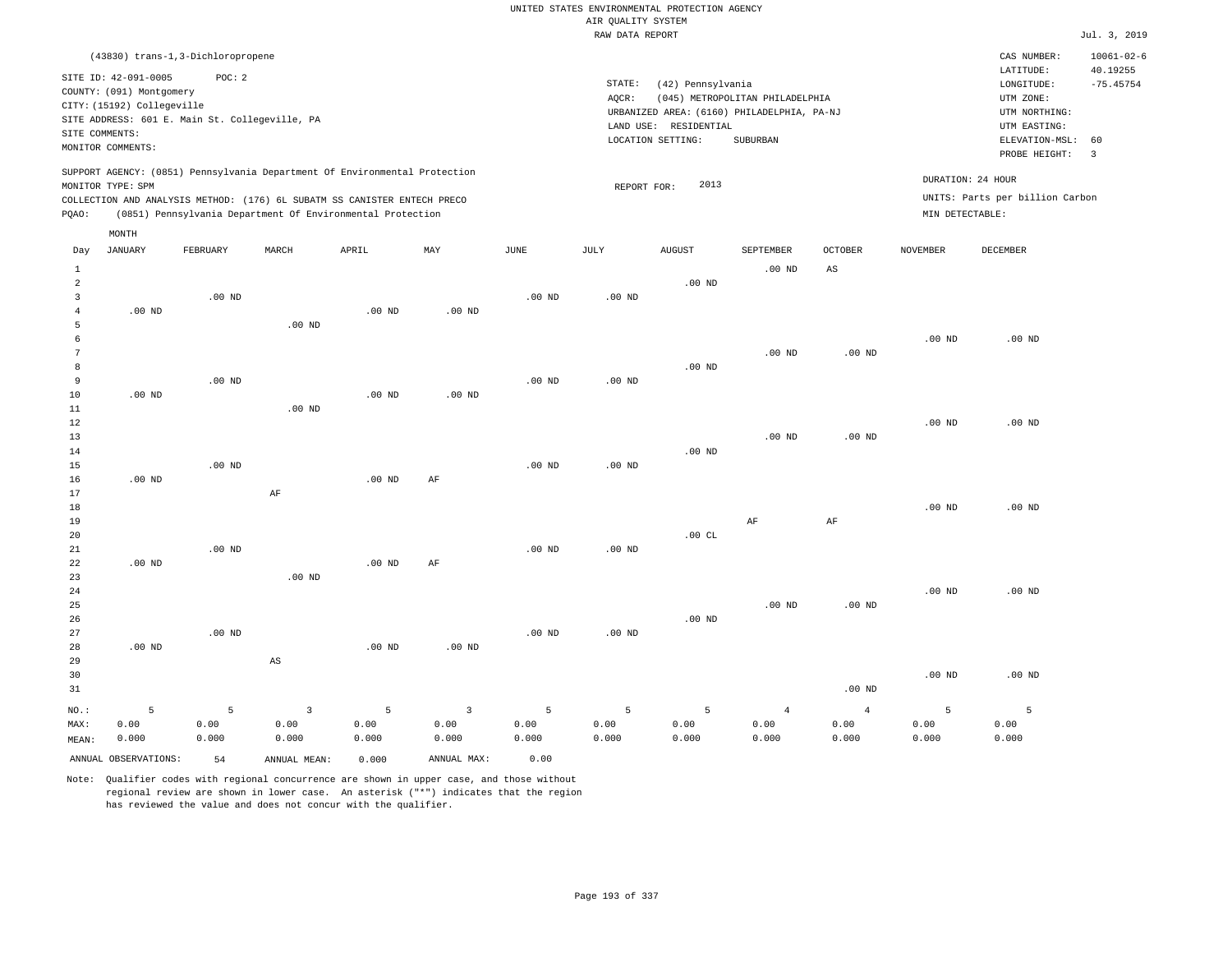|       |                                                                                                                       | (43830) trans-1,3-Dichloropropene                        |       |                                                                                                                                                                                                                      |     |      |                 |                                                                                                               |                                             |                |                      | CAS NUMBER:                                                                                                                                      | $10061 - 02 - 6$ |  |
|-------|-----------------------------------------------------------------------------------------------------------------------|----------------------------------------------------------|-------|----------------------------------------------------------------------------------------------------------------------------------------------------------------------------------------------------------------------|-----|------|-----------------|---------------------------------------------------------------------------------------------------------------|---------------------------------------------|----------------|----------------------|--------------------------------------------------------------------------------------------------------------------------------------------------|------------------|--|
|       | SITE ID: 42-091-0005<br>COUNTY: (091) Montgomery<br>CITY: (15192) Collegeville<br>SITE COMMENTS:<br>MONITOR COMMENTS: | POC: 2<br>SITE ADDRESS: 601 E. Main St. Collegeville, PA |       |                                                                                                                                                                                                                      |     |      | STATE:<br>AOCR: | (42) Pennsylvania<br>URBANIZED AREA: (6160) PHILADELPHIA, PA-NJ<br>LAND USE: RESIDENTIAL<br>LOCATION SETTING: | (045) METROPOLITAN PHILADELPHIA<br>SUBURBAN |                |                      | 40.19255<br>LATITUDE:<br>$-75.45754$<br>LONGITUDE:<br>UTM ZONE:<br>UTM NORTHING:<br>UTM EASTING:<br>ELEVATION-MSL:<br>- 60<br>PROBE HEIGHT:<br>3 |                  |  |
| PQAO: | MONITOR TYPE: SPM                                                                                                     |                                                          |       | SUPPORT AGENCY: (0851) Pennsylvania Department Of Environmental Protection<br>COLLECTION AND ANALYSIS METHOD: (176) 6L SUBATM SS CANISTER ENTECH PRECO<br>(0851) Pennsylvania Department Of Environmental Protection |     |      |                 | 2014<br>REPORT FOR:                                                                                           |                                             |                | MIN DETECTABLE:      | DURATION: 24 HOUR<br>UNITS: Parts per billion Carbon                                                                                             |                  |  |
| Day   | MONTH<br>JANUARY                                                                                                      | FEBRUARY                                                 | MARCH | APRIL                                                                                                                                                                                                                | MAY | JUNE | JULY            | <b>AUGUST</b>                                                                                                 | SEPTEMBER                                   | <b>OCTOBER</b> | NOVEMBER<br>$.00$ ND | DECEMBER<br>$.00$ ND                                                                                                                             |                  |  |
| 2     |                                                                                                                       |                                                          |       |                                                                                                                                                                                                                      |     |      |                 | AF                                                                                                            | $.00$ ND                                    | $.00$ ND       |                      |                                                                                                                                                  |                  |  |

| $\sim$          |          |                        |          |          |          |          |             | ---      |          |                   |          |          |
|-----------------|----------|------------------------|----------|----------|----------|----------|-------------|----------|----------|-------------------|----------|----------|
| $\overline{4}$  |          | $.00$ ND               |          |          |          | $.00$ ND | $.00$ ND    |          |          |                   |          |          |
| 5               | $.00$ ND |                        |          | $.00$ ND | $.00$ ND |          |             |          |          |                   |          |          |
| 6               |          |                        | $.00$ ND |          |          |          |             |          |          |                   |          |          |
| $7\phantom{.0}$ |          |                        |          |          |          |          |             |          |          |                   | $.00$ ND | $.00$ ND |
| 8               |          |                        |          |          |          |          |             |          | $.00$ ND | .00 $ND$          |          |          |
| 9               |          |                        |          |          |          |          |             | $.00$ ND |          |                   |          |          |
| $10$            |          | $\mathbb{A}\mathbb{S}$ |          |          |          | $.00$ ND | .00 $ND$    |          |          |                   |          |          |
| $11$            | $.00$ ND |                        |          | $.00$ ND | $.00$ ND |          |             |          |          |                   |          |          |
| $1\,2$          |          |                        | $.00$ ND |          |          |          |             |          |          |                   |          |          |
| $13$            |          |                        |          |          |          |          |             |          |          |                   | $.00$ ND | AF       |
| $1\,4$          |          |                        |          |          |          |          |             |          | $.00$ ND | .00 $ND$          |          |          |
| $15\,$          |          |                        |          |          |          |          |             | $.00$ ND |          |                   |          |          |
| 16              |          | $.00$ ND               |          |          |          | AS       | AF          |          |          |                   |          |          |
| $17$            | .00 $ND$ |                        |          | $.00$ ND | $.00$ ND |          |             |          |          |                   |          |          |
| $1\,8$          |          |                        | $.00$ ND |          |          |          |             |          |          |                   |          |          |
| 19              |          |                        |          |          |          |          |             |          |          |                   | AF       | $.00$ ND |
| 20              |          |                        |          |          |          |          |             |          | $.00$ ND | .00 $ND$          |          |          |
| 21              |          |                        |          |          |          |          |             | $.00$ ND |          |                   |          |          |
| $2\sqrt{2}$     |          | $.00$ ND               |          |          |          | AS       | $_{\rm AS}$ |          |          |                   |          |          |
| 23              | $.00$ ND |                        |          | $.00$ ND | $.00$ ND |          |             |          |          |                   |          |          |
| 24              |          |                        | $.00$ ND |          |          |          |             |          |          |                   |          |          |
| $25\,$          |          |                        |          |          |          |          |             |          |          |                   | $.00$ ND | $.00$ ND |
| 26              |          |                        |          |          |          |          |             |          | $.00$ ND | .00 <sub>ND</sub> |          |          |
| 27              |          |                        |          |          |          |          |             | $.00$ ND |          |                   |          |          |

28 29 30 31 .00 ND NO.: MAX: MEAN: 5 0.00 0.000 .00 ND .00 ND .00 ND AF .00 ND .00 ND .00 ND 4 0.00 0.000 5 0.00 0.000 5 0.00 0.000 4 0.00 0.000 3 0.00 0.000 3 0.00 0.000 4 0.00 0.000 5 0.00 0.000 5 0.00 0.000 4 0.00 0.000 5 0.00 0.000

ANNUAL OBSERVATIONS: 52 ANNUAL MEAN: 0.000 ANNUAL MAX: 0.00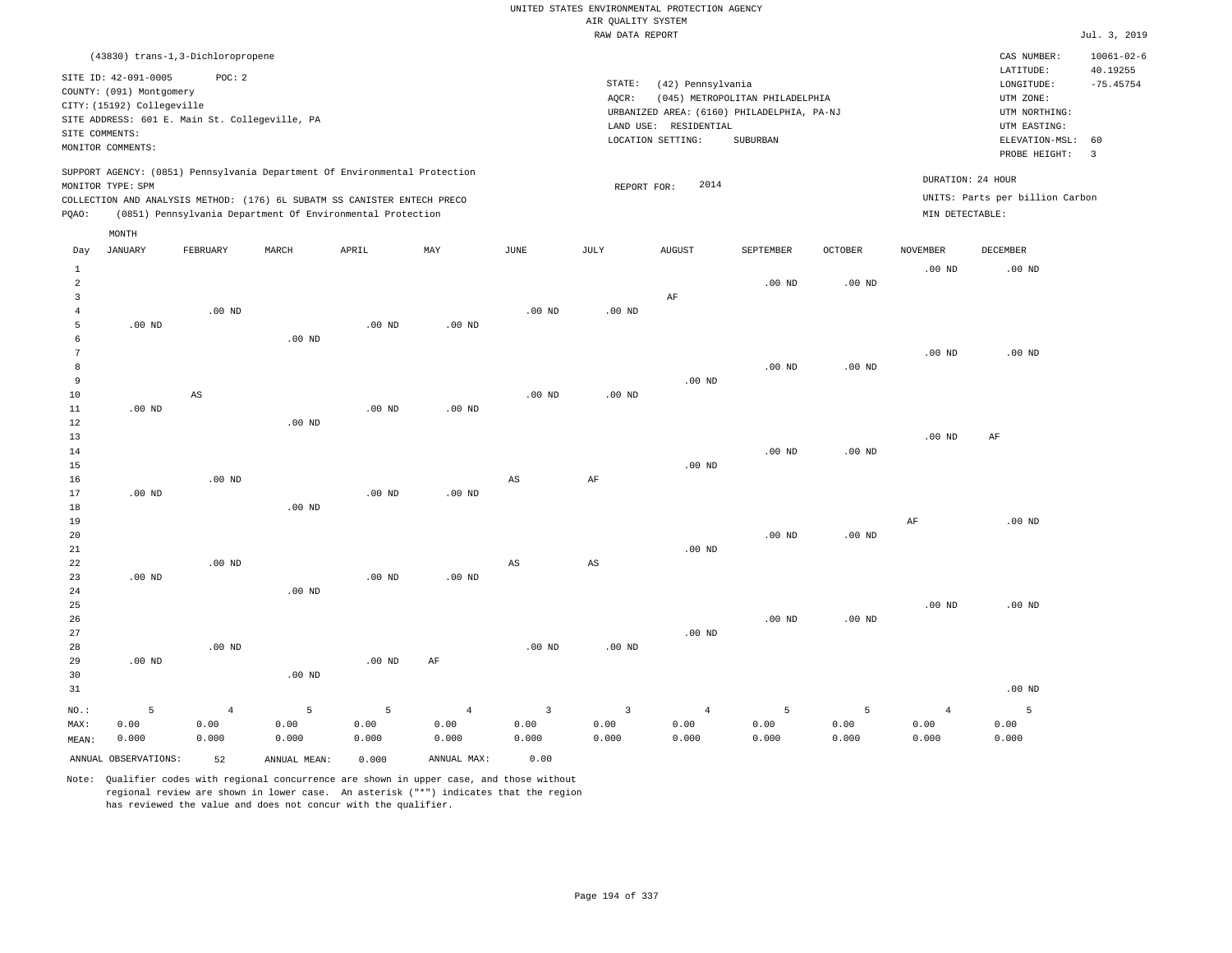| (43830) trans-1,3-Dichloropropene                                                                                                                                                                                                                  |                                                                                                                                                                                 | CAS NUMBER:                                                                                              | $10061 - 02 - 6$                |
|----------------------------------------------------------------------------------------------------------------------------------------------------------------------------------------------------------------------------------------------------|---------------------------------------------------------------------------------------------------------------------------------------------------------------------------------|----------------------------------------------------------------------------------------------------------|---------------------------------|
| SITE ID: 42-091-0005<br>POC:2<br>COUNTY: (091) Montgomery<br>CITY: (15192) Collegeville<br>SITE ADDRESS: 601 E. Main St. Collegeville, PA<br>SITE COMMENTS:<br>MONITOR COMMENTS:                                                                   | STATE:<br>(42) Pennsylvania<br>AOCR:<br>(045) METROPOLITAN PHILADELPHIA<br>URBANIZED AREA: (6160) PHILADELPHIA, PA-NJ<br>LAND USE: RESIDENTIAL<br>LOCATION SETTING:<br>SUBURBAN | LATITUDE:<br>LONGITUDE:<br>UTM ZONE:<br>UTM NORTHING:<br>UTM EASTING:<br>ELEVATION-MSL:<br>PROBE HEIGHT: | 40.19255<br>$-75.45754$<br>- 60 |
| SUPPORT AGENCY: (0851) Pennsylvania Department Of Environmental Protection<br>MONITOR TYPE: SPM<br>COLLECTION AND ANALYSIS METHOD: (176) 6L SUBATM SS CANISTER ENTECH PRECO<br>(0851) Pennsylvania Department Of Environmental Protection<br>POAO: | DURATION: 24 HOUR<br>2015<br>REPORT FOR:<br>MIN DETECTABLE:                                                                                                                     | UNITS: Parts per billion Carbon                                                                          |                                 |

|                | MONTH                   |                |                        |                   |             |                        |                   |                         |           |                   |                 |                         |
|----------------|-------------------------|----------------|------------------------|-------------------|-------------|------------------------|-------------------|-------------------------|-----------|-------------------|-----------------|-------------------------|
| Day            | <b>JANUARY</b>          | FEBRUARY       | MARCH                  | APRIL             | MAY         | <b>JUNE</b>            | $\mathtt{JULY}$   | <b>AUGUST</b>           | SEPTEMBER | OCTOBER           | <b>NOVEMBER</b> | DECEMBER                |
| $\mathbf{1}$   |                         |                | $\mathbb{A}\mathbb{S}$ |                   |             |                        |                   |                         |           |                   |                 |                         |
| $\overline{c}$ |                         |                |                        |                   |             |                        |                   |                         |           |                   | $.00$ ND        | AF                      |
| 3              |                         |                |                        |                   |             |                        |                   |                         | $.00$ ND  | .00 <sub>ND</sub> |                 |                         |
| $\overline{4}$ |                         |                |                        |                   |             |                        |                   | $.00$ ND                |           |                   |                 |                         |
| 5              |                         | $.00$ ND       |                        |                   |             | $.00$ ND               | $.00$ ND          |                         |           |                   |                 |                         |
| 6              | $.00$ ND                |                |                        | .00 <sub>ND</sub> | .00 $ND$    |                        |                   |                         |           |                   |                 |                         |
| 7              |                         |                | $.00$ ND               |                   |             |                        |                   |                         |           |                   |                 |                         |
| 8              |                         |                |                        |                   |             |                        |                   |                         |           |                   | $.00$ ND        | AF                      |
| 9              |                         |                |                        |                   |             |                        |                   |                         | $.00$ ND  | $.00$ ND          |                 |                         |
| 10             |                         |                |                        |                   |             |                        |                   | AF                      |           |                   |                 |                         |
| 11             |                         | $.00$ ND       |                        |                   |             | $.00$ ND               | $.00$ ND          |                         |           |                   |                 |                         |
| 12             | $\rm AF$                |                |                        | .00 <sub>ND</sub> | $.00$ ND    |                        |                   |                         |           |                   |                 |                         |
| 13<br>14       |                         |                | $.00$ ND               |                   |             |                        |                   |                         |           |                   | $.00$ ND        | $.00$ ND                |
| 15             |                         |                |                        |                   |             |                        |                   |                         | $.00$ ND  | $.00$ ND          |                 |                         |
| 16             |                         |                |                        |                   |             |                        |                   | $.00$ ND                |           |                   |                 |                         |
| 17             |                         | $.00$ ND       |                        |                   |             | $\mathbb{A}\mathbb{S}$ | $.00$ ND          |                         |           |                   |                 |                         |
| 18             | $.00$ ND                |                |                        | .00 <sub>ND</sub> | .00 $ND$    |                        |                   |                         |           |                   |                 |                         |
| 19             |                         |                | $.00$ ND               |                   |             |                        |                   |                         |           |                   |                 |                         |
| 20             |                         |                |                        |                   |             |                        |                   |                         |           |                   | $.00$ ND        | $.00$ ND                |
| 21             |                         |                |                        |                   |             |                        |                   |                         | $.00$ ND  | $.00$ ND          |                 |                         |
| 22             |                         |                |                        |                   |             |                        |                   | AF                      |           |                   |                 |                         |
| 23             |                         | $.00$ ND       |                        |                   |             | $\rm{AF}$              | $.00$ ND          |                         |           |                   |                 |                         |
| 24             | $\mathbb{A}\mathbb{S}$  |                |                        | $.00$ ND          | .00 $ND$    |                        |                   |                         |           |                   |                 |                         |
| 25             |                         |                | $.00$ ND               |                   |             |                        |                   |                         |           |                   |                 |                         |
| 26             |                         |                |                        |                   |             |                        |                   |                         |           |                   | $\rm{AF}$       | $.00$ ND                |
| 27             |                         |                |                        |                   |             |                        |                   |                         | $.00$ ND  | $.00$ ND          |                 |                         |
| 28             |                         |                |                        |                   |             |                        |                   | $.00$ ND                |           |                   |                 |                         |
| 29             |                         |                |                        |                   |             | $.00$ ND               | .00 <sub>ND</sub> |                         |           |                   |                 |                         |
| 30             | $.00$ ND                |                |                        | .00 <sub>ND</sub> | .00 $ND$    |                        |                   |                         |           |                   |                 |                         |
| 31             |                         |                | $.00$ ND               |                   |             |                        |                   |                         |           |                   |                 |                         |
| NO.:           | $\overline{\mathbf{3}}$ | $\overline{4}$ | 5                      | $\mathsf S$       | 5           | $\overline{3}$         | 5                 | $\overline{\mathbf{3}}$ | 5         | 5                 | $\overline{4}$  | $\overline{\mathbf{3}}$ |
| MAX:           | 0.00                    | 0.00           | 0.00                   | 0.00              | 0.00        | 0.00                   | 0.00              | 0.00                    | 0.00      | 0.00              | 0.00            | 0.00                    |
| MEAN:          | 0.000                   | 0.000          | 0.000                  | 0.000             | 0.000       | 0.000                  | 0.000             | 0.000                   | 0.000     | 0.000             | 0.000           | 0.000                   |
|                | ANNUAL OBSERVATIONS:    | 50             | ANNUAL MEAN:           | 0.000             | ANNUAL MAX: | 0.00                   |                   |                         |           |                   |                 |                         |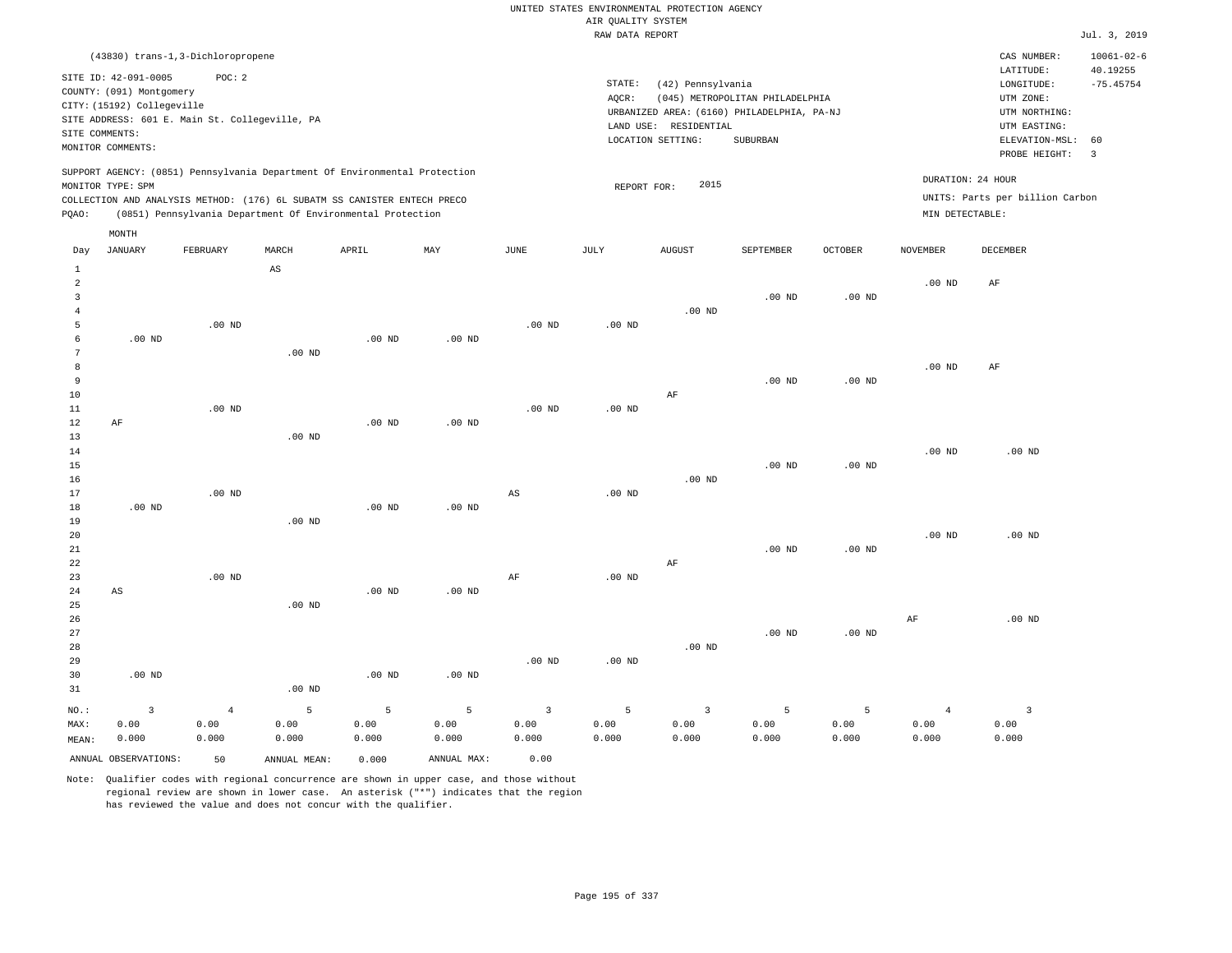|       |                                                                                                                       | (43830) trans-1,3-Dichloropropene                                                                                                                                                                                    |          |       |     |          |                              |                                                                                                     |                                             |                |                   | CAS NUMBER:                                                                                              | $10061 - 02 - 6$                    |
|-------|-----------------------------------------------------------------------------------------------------------------------|----------------------------------------------------------------------------------------------------------------------------------------------------------------------------------------------------------------------|----------|-------|-----|----------|------------------------------|-----------------------------------------------------------------------------------------------------|---------------------------------------------|----------------|-------------------|----------------------------------------------------------------------------------------------------------|-------------------------------------|
|       | SITE ID: 42-091-0005<br>COUNTY: (091) Montgomery<br>CITY: (15192) Collegeville<br>SITE COMMENTS:<br>MONITOR COMMENTS: | POC:2<br>SITE ADDRESS: 601 E. Main St. Collegeville, PA                                                                                                                                                              |          |       |     |          | STATE:<br>AQCR:<br>LAND USE: | (42) Pennsylvania<br>URBANIZED AREA: (6160) PHILADELPHIA, PA-NJ<br>RESIDENTIAL<br>LOCATION SETTING: | (045) METROPOLITAN PHILADELPHIA<br>SUBURBAN |                |                   | LATITUDE:<br>LONGITUDE:<br>UTM ZONE:<br>UTM NORTHING:<br>UTM EASTING:<br>ELEVATION-MSL:<br>PROBE HEIGHT: | 40.19255<br>$-75.45754$<br>60<br>-3 |
| POAO: | MONITOR TYPE: SPM                                                                                                     | SUPPORT AGENCY: (0851) Pennsylvania Department Of Environmental Protection<br>COLLECTION AND ANALYSIS METHOD: (176) 6L SUBATM SS CANISTER ENTECH PRECO<br>(0851) Pennsylvania Department Of Environmental Protection |          |       |     |          |                              | 2016<br>REPORT FOR:                                                                                 |                                             |                | MIN DETECTABLE:   | DURATION: 24 HOUR<br>UNITS: Parts per billion Carbon                                                     |                                     |
| Day   | MONTH<br>JANUARY                                                                                                      | FEBRUARY                                                                                                                                                                                                             | MARCH    | APRIL | MAY | JUNE     | JULY                         | <b>AUGUST</b>                                                                                       | SEPTEMBER                                   | <b>OCTOBER</b> | <b>NOVEMBER</b>   | DECEMBER                                                                                                 |                                     |
| 2     | AF                                                                                                                    |                                                                                                                                                                                                                      | $.00$ ND |       |     |          |                              |                                                                                                     |                                             |                | .00 <sub>ND</sub> | $.00$ ND                                                                                                 |                                     |
|       |                                                                                                                       |                                                                                                                                                                                                                      |          |       |     | $.00$ ND | $.00$ ND                     | $.00$ ND                                                                                            | TS                                          | $.00$ ND       |                   |                                                                                                          |                                     |

.00 ND

.00 ND

.00 ND

.00 ND

.00 ND

.00 ND

.00 ND

 .00 ND .00 ND AF .00 ND .00 ND .00 ND .00 ND .00 ND .00 ND .00 ND .00 ND .00 ND TS .00 ND .00 ND .00 ND .00 ND AF AS .00 ND .00 ND .00 ND .00 ND .00 ND .00 ND AF AF

.00 ND

| 25    | $.00$ ND             |       | $.00$ ND     |          |                |          |                |       |          |          |          |          |
|-------|----------------------|-------|--------------|----------|----------------|----------|----------------|-------|----------|----------|----------|----------|
| 26    |                      |       |              |          |                |          |                |       |          |          | $.00$ ND | $.00$ ND |
| 27    |                      |       |              |          |                |          |                |       | $.00$ ND | $.00$ ND |          |          |
| 28    |                      |       |              |          |                |          |                | AF    |          |          |          |          |
| 29    |                      |       |              |          |                | $.00$ ND | $.00$ ND       |       |          |          |          |          |
| 30    |                      |       |              | $.00$ ND | $.00$ ND       |          |                |       |          |          |          |          |
| 31    | AV                   |       | $.00$ ND     |          |                |          |                |       |          |          |          |          |
| NO.:  | $\overline{4}$       | 3     | 6            | 4        | $\overline{4}$ | 5        | $\overline{3}$ | 4     |          | 5        |          |          |
| MAX:  | 0.00                 | 0.00  | 0.00         | 0.00     | 0.00           | 0.00     | 0.00           | 0.00  | 0.00     | 0.00     | 0.00     | 0.00     |
| MEAN: | 0.000                | 0.000 | 0.000        | 0.000    | 0.000          | 0.000    | 0.000          | 0.000 | 0.000    | 0.000    | 0.000    | 0.000    |
|       | ANNUAL OBSERVATIONS: | 50    | ANNUAL MEAN: | 0.000    | ANNUAL MAX:    | 0.00     |                |       |          |          |          |          |

Note: Qualifier codes with regional concurrence are shown in upper case, and those without regional review are shown in lower case. An asterisk ("\*") indicates that the region has reviewed the value and does not concur with the qualifier.

.00 ND

.00 ND

.00 ND

AF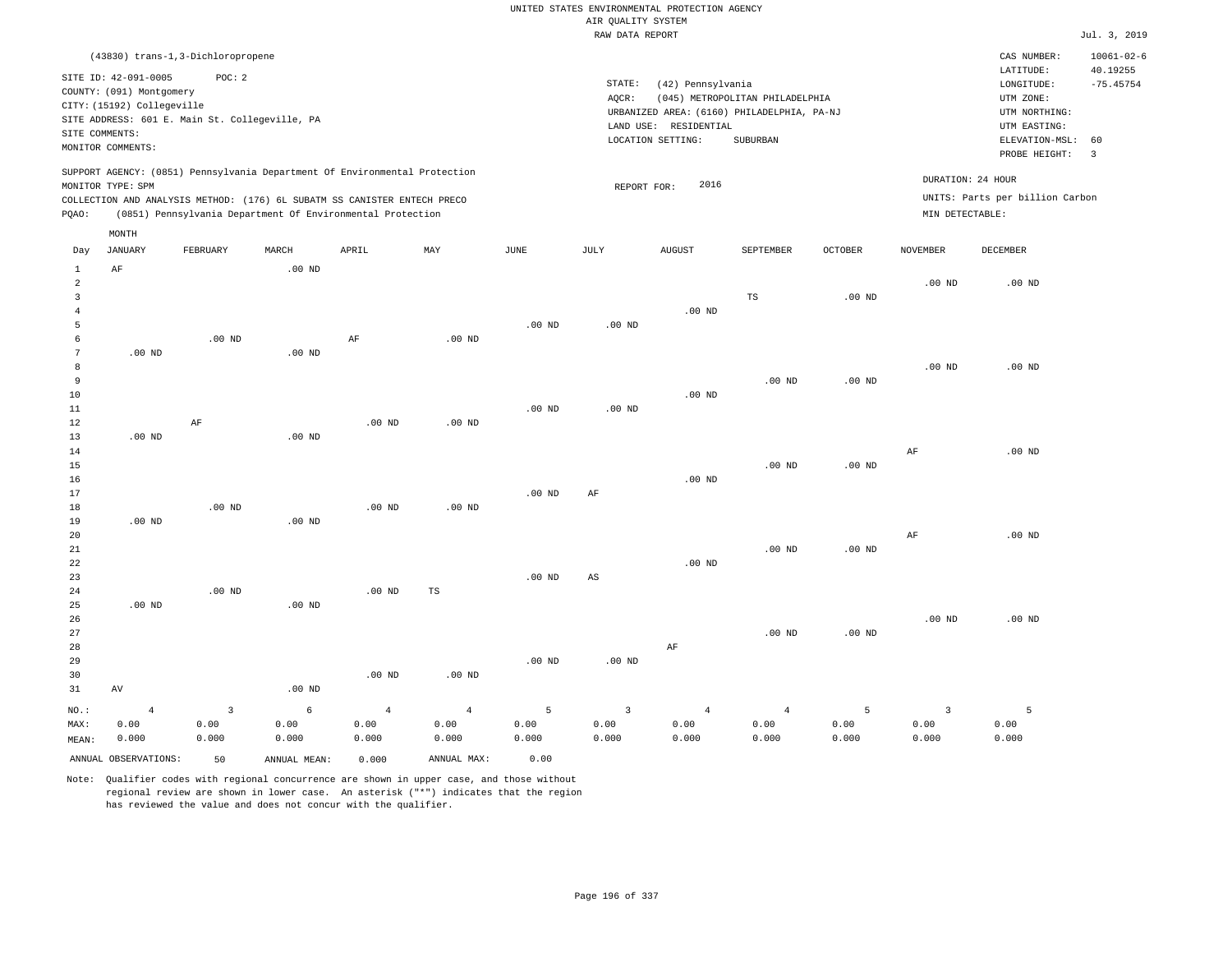|                                                |                                                                                                                       |                                                          |                    |                                                                                                                                        |                    |                    | AIR QUALITY SYSTEM              | UNITED STATES ENVIRONMENTAL PROTECTION AGENCY                   |                                                                                                  |                    |                                 |                                                                                         |                               |
|------------------------------------------------|-----------------------------------------------------------------------------------------------------------------------|----------------------------------------------------------|--------------------|----------------------------------------------------------------------------------------------------------------------------------------|--------------------|--------------------|---------------------------------|-----------------------------------------------------------------|--------------------------------------------------------------------------------------------------|--------------------|---------------------------------|-----------------------------------------------------------------------------------------|-------------------------------|
|                                                |                                                                                                                       |                                                          |                    |                                                                                                                                        |                    |                    | RAW DATA REPORT                 |                                                                 |                                                                                                  |                    |                                 |                                                                                         | Jul. 3, 2019                  |
|                                                |                                                                                                                       | (43830) trans-1,3-Dichloropropene                        |                    |                                                                                                                                        |                    |                    |                                 |                                                                 |                                                                                                  |                    |                                 | CAS NUMBER:                                                                             | $10061 - 02 - 6$              |
|                                                | SITE ID: 42-091-0005<br>COUNTY: (091) Montgomery<br>CITY: (15192) Collegeville<br>SITE COMMENTS:<br>MONITOR COMMENTS: | POC: 2<br>SITE ADDRESS: 601 E. Main St. Collegeville, PA |                    |                                                                                                                                        |                    |                    | STATE:<br>AQCR:                 | (42) Pennsylvania<br>LAND USE: RESIDENTIAL<br>LOCATION SETTING: | (045) METROPOLITAN PHILADELPHIA<br>URBANIZED AREA: (6160) PHILADELPHIA, PA-NJ<br><b>SUBURBAN</b> |                    |                                 | LATITUDE:<br>LONGITUDE:<br>UTM ZONE:<br>UTM NORTHING:<br>UTM EASTING:<br>ELEVATION-MSL: | 40.19255<br>$-75.45754$<br>60 |
|                                                |                                                                                                                       |                                                          |                    | SUPPORT AGENCY: (0851) Pennsylvania Department Of Environmental Protection                                                             |                    |                    |                                 |                                                                 |                                                                                                  |                    |                                 | PROBE HEIGHT:<br>DURATION: 24 HOUR                                                      | $\overline{3}$                |
|                                                | MONITOR TYPE: SPM                                                                                                     |                                                          |                    |                                                                                                                                        |                    |                    | REPORT FOR:                     | 2017                                                            |                                                                                                  |                    |                                 | UNITS: Parts per billion Carbon                                                         |                               |
| PQAO:                                          |                                                                                                                       |                                                          |                    | COLLECTION AND ANALYSIS METHOD: (176) 6L SUBATM SS CANISTER ENTECH PRECO<br>(0851) Pennsylvania Department Of Environmental Protection |                    |                    |                                 |                                                                 |                                                                                                  |                    | MIN DETECTABLE:                 |                                                                                         |                               |
|                                                |                                                                                                                       |                                                          |                    |                                                                                                                                        |                    |                    |                                 |                                                                 |                                                                                                  |                    |                                 |                                                                                         |                               |
| Day                                            | MONTH<br><b>JANUARY</b>                                                                                               | FEBRUARY                                                 | MARCH              | APRIL                                                                                                                                  | MAY                | <b>JUNE</b>        | <b>JULY</b>                     | <b>AUGUST</b>                                                   | SEPTEMBER                                                                                        | <b>OCTOBER</b>     | <b>NOVEMBER</b>                 | DECEMBER                                                                                |                               |
| $1\,$<br>$\overline{2}$                        | $.00$ ND                                                                                                              |                                                          | .00 <sub>ND</sub>  | $.00$ ND                                                                                                                               | .00 <sub>ND</sub>  |                    |                                 |                                                                 |                                                                                                  |                    |                                 |                                                                                         |                               |
| $\overline{\mathbf{3}}$<br>$\overline{4}$<br>5 |                                                                                                                       |                                                          |                    |                                                                                                                                        |                    |                    |                                 | $.00$ ND                                                        | $.00$ ND                                                                                         | $.00$ ND           | $.00$ ND                        | $.00$ ND                                                                                |                               |
| 6<br>7<br>8                                    | AV                                                                                                                    | $.00$ ND                                                 | $.00$ ND           | $.00$ ND                                                                                                                               | $.00$ ND           | .00 <sub>ND</sub>  | AF                              |                                                                 |                                                                                                  |                    |                                 |                                                                                         |                               |
| 9<br>10<br>11                                  |                                                                                                                       |                                                          |                    |                                                                                                                                        |                    |                    |                                 | $.00$ ND                                                        | .00 <sub>ND</sub>                                                                                | $.00$ ND           | .00 <sub>ND</sub>               | $.00$ ND                                                                                |                               |
| 12<br>13<br>14                                 |                                                                                                                       | $.00$ ND                                                 | $.00$ ND           | .00 <sub>ND</sub>                                                                                                                      | $.00$ ND           | .00 <sub>ND</sub>  | .00 <sub>ND</sub>               |                                                                 |                                                                                                  |                    |                                 |                                                                                         |                               |
| 15<br>16<br>17<br>18                           |                                                                                                                       | $.00$ ND                                                 |                    |                                                                                                                                        |                    | $.00$ ND           | $.00$ ND                        | $.00$ ND                                                        | $.00$ ND                                                                                         | $.00$ ND           | .00 <sub>ND</sub>               | AQ                                                                                      |                               |
| 19<br>20<br>21                                 | $.00$ ND                                                                                                              |                                                          | .00 <sub>ND</sub>  | $\mathbb{A}\mathbb{S}$                                                                                                                 | $\rm AF$           |                    |                                 |                                                                 |                                                                                                  |                    | AN                              | AV                                                                                      |                               |
| 22<br>23<br>24                                 |                                                                                                                       | $.00$ ND                                                 |                    |                                                                                                                                        |                    | $.00$ ND           | .00 <sub>ND</sub>               | $.00$ ND                                                        | $.00$ ND                                                                                         | $.00$ ND           |                                 |                                                                                         |                               |
| 25<br>26<br>27                                 | $.00$ ND                                                                                                              |                                                          | $.00$ ND           | AM                                                                                                                                     | $.00$ ND           |                    |                                 |                                                                 |                                                                                                  |                    | AV                              | .00 <sub>ND</sub>                                                                       |                               |
| 28<br>29<br>30                                 |                                                                                                                       |                                                          |                    |                                                                                                                                        |                    | $.00$ ND           | $.00$ ND                        | .00 <sub>ND</sub>                                               | .00 <sub>ND</sub>                                                                                | .00 <sub>ND</sub>  |                                 |                                                                                         |                               |
| 31                                             | $.00$ ND                                                                                                              |                                                          |                    |                                                                                                                                        | $.00$ ND           |                    |                                 |                                                                 |                                                                                                  |                    |                                 |                                                                                         |                               |
| $NO.$ :<br>MAX:<br>MEAN:                       | $\overline{4}$<br>0.00<br>0.000                                                                                       | $\overline{4}$<br>0.00<br>0.000                          | 5<br>0.00<br>0.000 | $\overline{\mathbf{3}}$<br>0.00<br>0.000                                                                                               | 5<br>0.00<br>0.000 | 5<br>0.00<br>0.000 | $\overline{4}$<br>0.00<br>0.000 | 5<br>0.00<br>0.000                                              | $\overline{5}$<br>0.00<br>0.000                                                                  | 5<br>0.00<br>0.000 | $\overline{3}$<br>0.00<br>0.000 | $\mathbf{3}$<br>0.00<br>0.000                                                           |                               |
|                                                | ANNUAL OBSERVATIONS:                                                                                                  | 51                                                       | ANNUAL MEAN:       | 0.000                                                                                                                                  | ANNUAL MAX:        | 0.00               |                                 |                                                                 |                                                                                                  |                    |                                 |                                                                                         |                               |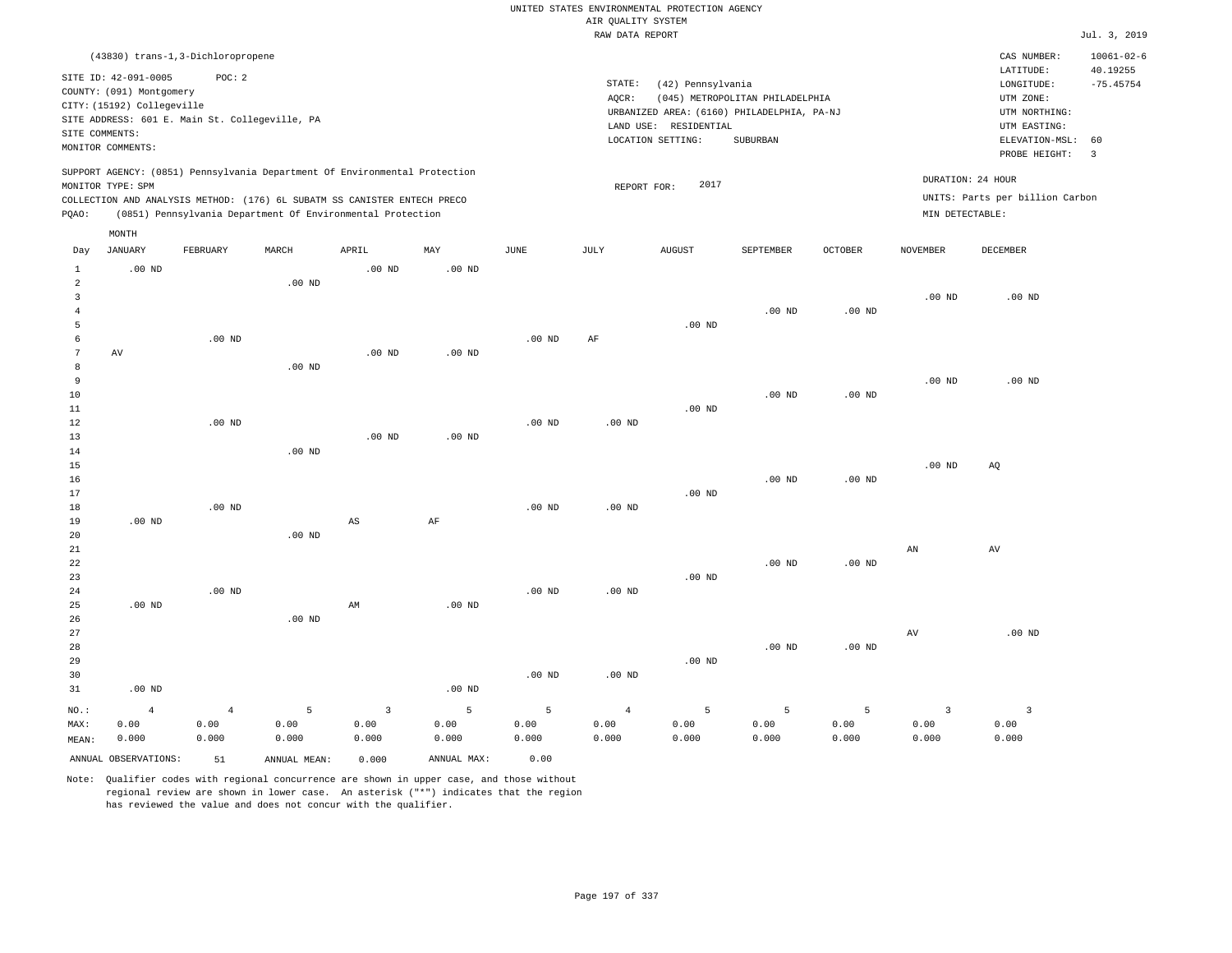|                     |                                                |                   |                                                                            |                   |                |                   |                    | UNITED STATES ENVIRONMENTAL PROTECTION AGENCY |                                            |                   |                   |                                 |                              |
|---------------------|------------------------------------------------|-------------------|----------------------------------------------------------------------------|-------------------|----------------|-------------------|--------------------|-----------------------------------------------|--------------------------------------------|-------------------|-------------------|---------------------------------|------------------------------|
|                     |                                                |                   |                                                                            |                   |                |                   | AIR QUALITY SYSTEM |                                               |                                            |                   |                   |                                 |                              |
|                     |                                                |                   |                                                                            |                   |                |                   | RAW DATA REPORT    |                                               |                                            |                   |                   |                                 | Jul. 3, 2019                 |
|                     | (43830) trans-1,3-Dichloropropene              |                   |                                                                            |                   |                |                   |                    |                                               |                                            |                   |                   | CAS NUMBER:<br>LATITUDE:        | $10061 - 02 - 6$<br>40.19255 |
|                     | SITE ID: 42-091-0005                           | POC: 2            |                                                                            |                   |                |                   | STATE:             | (42) Pennsylvania                             |                                            |                   |                   | LONGITUDE:                      | $-75.45754$                  |
|                     | COUNTY: (091) Montgomery                       |                   |                                                                            |                   |                |                   | AQCR:              |                                               | (045) METROPOLITAN PHILADELPHIA            |                   |                   | UTM ZONE:                       |                              |
|                     | CITY: (15192) Collegeville                     |                   |                                                                            |                   |                |                   |                    |                                               | URBANIZED AREA: (6160) PHILADELPHIA, PA-NJ |                   |                   | UTM NORTHING:                   |                              |
|                     | SITE ADDRESS: 601 E. Main St. Collegeville, PA |                   |                                                                            |                   |                |                   |                    | LAND USE: RESIDENTIAL                         |                                            |                   |                   | UTM EASTING:                    |                              |
| SITE COMMENTS:      | MONITOR COMMENTS:                              |                   |                                                                            |                   |                |                   |                    | LOCATION SETTING:                             | SUBURBAN                                   |                   |                   | ELEVATION-MSL:                  | 60                           |
|                     |                                                |                   |                                                                            |                   |                |                   |                    |                                               |                                            |                   |                   | PROBE HEIGHT:                   | $\overline{\mathbf{3}}$      |
|                     | MONITOR TYPE: SPM                              |                   | SUPPORT AGENCY: (0851) Pennsylvania Department Of Environmental Protection |                   |                |                   | REPORT FOR:        | 2018                                          |                                            |                   |                   | DURATION: 24 HOUR               |                              |
|                     |                                                |                   | COLLECTION AND ANALYSIS METHOD: (176) 6L SUBATM SS CANISTER ENTECH PRECO   |                   |                |                   |                    |                                               |                                            |                   |                   | UNITS: Parts per billion Carbon |                              |
| PQAO:               |                                                |                   | (0851) Pennsylvania Department Of Environmental Protection                 |                   |                |                   |                    |                                               |                                            |                   |                   | MIN DETECTABLE: .1197654        |                              |
|                     | MONTH                                          |                   |                                                                            |                   |                |                   |                    |                                               |                                            |                   |                   |                                 |                              |
| Day                 | JANUARY                                        | FEBRUARY          | MARCH                                                                      | APRIL             | MAY            | <b>JUNE</b>       | JULY               | <b>AUGUST</b>                                 | SEPTEMBER                                  | <b>OCTOBER</b>    | <b>NOVEMBER</b>   | <b>DECEMBER</b>                 |                              |
| $\mathbf{1}$        |                                                | $.00$ ND          |                                                                            |                   |                | .00 <sub>ND</sub> | .00 <sub>ND</sub>  |                                               |                                            |                   |                   |                                 |                              |
| $\overline{a}$      | $\mathbb{A}\mathbb{S}$                         |                   |                                                                            | .00 <sub>ND</sub> | $.00$ ND       |                   |                    |                                               |                                            |                   |                   |                                 |                              |
| 3                   |                                                |                   | $_{\rm AG}$                                                                |                   |                |                   |                    |                                               |                                            |                   |                   |                                 |                              |
| $\overline{4}$<br>5 |                                                |                   |                                                                            |                   |                |                   |                    |                                               | AF                                         | $.00$ ND          | .00 <sub>ND</sub> | $.00$ ND                        |                              |
| 6                   |                                                |                   |                                                                            |                   |                |                   |                    | $.00$ ND                                      |                                            |                   |                   |                                 |                              |
| $7\phantom{.0}$     |                                                | $.00$ ND          |                                                                            |                   |                | $.00$ ND          | $.00$ ND           |                                               |                                            |                   |                   |                                 |                              |
| $^{\rm 8}$          | $.00$ ND                                       |                   |                                                                            | .00 <sub>ND</sub> | $.00$ ND       |                   |                    |                                               |                                            |                   |                   |                                 |                              |
| 9                   |                                                |                   | $.00$ ND                                                                   |                   |                |                   |                    |                                               |                                            |                   |                   |                                 |                              |
| $10$                |                                                |                   |                                                                            |                   |                |                   |                    |                                               |                                            |                   | $.00$ ND          | $.00$ ND                        |                              |
| 11                  |                                                |                   |                                                                            |                   |                |                   |                    |                                               | $.00$ ND                                   | .00 <sub>ND</sub> |                   |                                 |                              |
| 12                  |                                                |                   |                                                                            |                   |                |                   |                    | $.00$ ND                                      |                                            |                   |                   |                                 |                              |
| 13                  |                                                | .00 <sub>ND</sub> |                                                                            |                   |                | .00 <sub>ND</sub> | .00 <sub>ND</sub>  |                                               |                                            |                   |                   |                                 |                              |
| 14                  | $.00$ ND                                       |                   |                                                                            | $.00$ ND          | AV             |                   |                    |                                               |                                            |                   |                   |                                 |                              |
| 15                  |                                                |                   | $.00$ ND                                                                   |                   |                |                   |                    |                                               |                                            |                   |                   |                                 |                              |
| 16                  |                                                |                   |                                                                            |                   |                |                   |                    |                                               |                                            |                   | .00 <sub>ND</sub> | $.00$ ND                        |                              |
| 17                  |                                                |                   |                                                                            |                   |                |                   |                    |                                               | $.00$ ND                                   | .00 <sub>ND</sub> |                   |                                 |                              |
| 18                  |                                                | $.00$ ND          |                                                                            |                   |                | $.00$ ND          | .00 <sub>ND</sub>  | $.00$ ND                                      |                                            |                   |                   |                                 |                              |
| 19<br>20            | $.00$ ND                                       |                   |                                                                            | $.00$ ND          | AV             |                   |                    |                                               |                                            |                   |                   |                                 |                              |
| 21                  |                                                |                   | $.00$ ND                                                                   |                   |                |                   |                    |                                               |                                            |                   |                   |                                 |                              |
| 22                  |                                                |                   |                                                                            |                   |                |                   |                    |                                               |                                            |                   | .00 <sub>ND</sub> | $.00$ ND                        |                              |
| 23                  |                                                |                   |                                                                            |                   |                |                   |                    |                                               | $.00$ ND                                   | $.00$ ND          |                   |                                 |                              |
| 24                  |                                                |                   |                                                                            |                   |                |                   |                    | .00 <sub>ND</sub>                             |                                            |                   |                   |                                 |                              |
| 25                  |                                                | .00 <sub>ND</sub> |                                                                            |                   |                | .00 <sub>ND</sub> | .00 <sub>ND</sub>  |                                               |                                            |                   |                   |                                 |                              |
| 26                  | $.00$ ND                                       |                   |                                                                            | $.00$ ND          | $.00$ ND       |                   |                    |                                               |                                            |                   |                   |                                 |                              |
| 27                  |                                                |                   | $.00$ ND                                                                   |                   |                |                   |                    |                                               |                                            |                   |                   |                                 |                              |
| 28                  |                                                |                   |                                                                            |                   |                |                   |                    |                                               |                                            |                   | $.00$ ND          | $.00$ ND                        |                              |
| 29                  |                                                |                   |                                                                            |                   |                |                   |                    |                                               | $.00$ ND                                   | $.00$ ND          |                   |                                 |                              |
| 30                  |                                                |                   |                                                                            |                   |                |                   |                    | AV                                            |                                            |                   |                   |                                 |                              |
| 31                  |                                                |                   |                                                                            |                   |                |                   | $.00$ ND           |                                               |                                            |                   |                   |                                 |                              |
| NO.:                | $\overline{4}$                                 | 5                 | $\overline{4}$                                                             | 5                 | $\overline{3}$ | 5                 | $\epsilon$         | $\overline{4}$                                | $\overline{4}$                             | 5                 | 5                 | 5                               |                              |
| MAX:                | 0.00                                           | 0.00              | 0.00                                                                       | 0.00              | 0.00           | 0.00              | 0.00               | 0.00                                          | 0.00                                       | 0.00              | 0.00              | 0.00                            |                              |
| MEAN:               | 0.000                                          | 0.000             | 0.000                                                                      | 0.000             | 0.000          | 0.000             | 0.000              | 0.000                                         | 0.000                                      | 0.000             | 0.000             | 0.000                           |                              |
|                     | ANNUAL OBSERVATIONS:                           | 55                | ANNUAL MEAN:                                                               | 0.000             | ANNUAL MAX:    | 0.00              |                    |                                               |                                            |                   |                   |                                 |                              |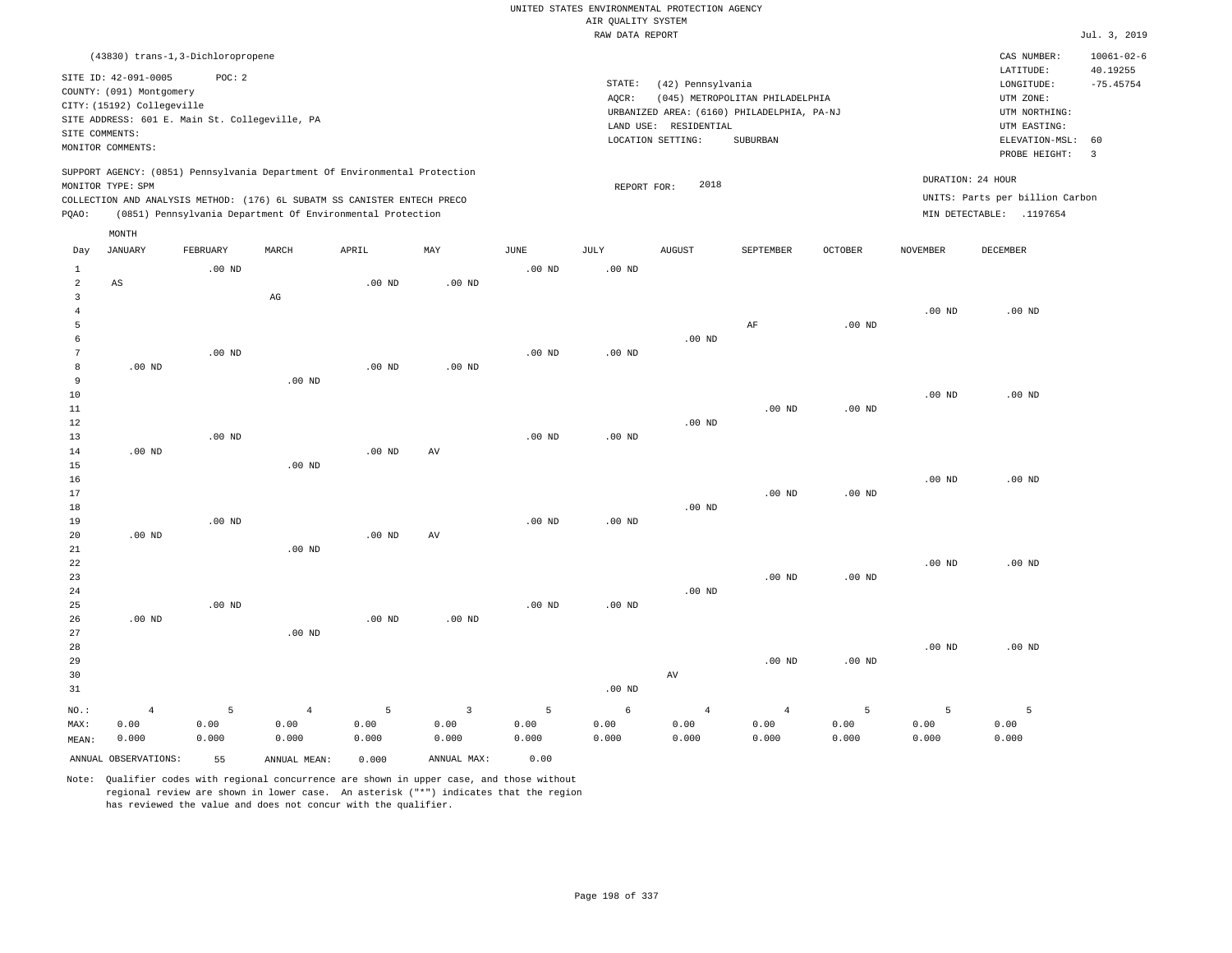|                     | (43831) cis-1,3-Dichloropropene                                                               |                   |                                                            |          |                         |          |                   |                       |                                            |                   |                   | CAS NUMBER:<br>LATITUDE:        | $10061 - 01 - 5$<br>40.19255 |
|---------------------|-----------------------------------------------------------------------------------------------|-------------------|------------------------------------------------------------|----------|-------------------------|----------|-------------------|-----------------------|--------------------------------------------|-------------------|-------------------|---------------------------------|------------------------------|
|                     | SITE ID: 42-091-0005                                                                          | POC: 2            |                                                            |          |                         |          | STATE:            | (42) Pennsylvania     |                                            |                   |                   | LONGITUDE:                      | $-75.45754$                  |
|                     | COUNTY: (091) Montgomery                                                                      |                   |                                                            |          |                         |          | AQCR:             |                       | (045) METROPOLITAN PHILADELPHIA            |                   |                   | UTM ZONE:                       |                              |
|                     | CITY: (15192) Collegeville                                                                    |                   |                                                            |          |                         |          |                   |                       | URBANIZED AREA: (6160) PHILADELPHIA, PA-NJ |                   |                   | UTM NORTHING:                   |                              |
|                     | SITE ADDRESS: 601 E. Main St. Collegeville, PA                                                |                   |                                                            |          |                         |          |                   | LAND USE: RESIDENTIAL |                                            |                   |                   | UTM EASTING:                    |                              |
| SITE COMMENTS:      |                                                                                               |                   |                                                            |          |                         |          |                   | LOCATION SETTING:     | <b>SUBURBAN</b>                            |                   |                   | ELEVATION-MSL:                  | 60                           |
|                     | MONITOR COMMENTS:                                                                             |                   |                                                            |          |                         |          |                   |                       |                                            |                   |                   | PROBE HEIGHT:                   | $\overline{3}$               |
|                     | SUPPORT AGENCY: (0851) Pennsylvania Department Of Environmental Protection                    |                   |                                                            |          |                         |          |                   | 2013                  |                                            |                   | DURATION: 24 HOUR |                                 |                              |
|                     | MONITOR TYPE: SPM<br>COLLECTION AND ANALYSIS METHOD: (176) 6L SUBATM SS CANISTER ENTECH PRECO |                   |                                                            |          |                         |          | REPORT FOR:       |                       |                                            |                   |                   | UNITS: Parts per billion Carbon |                              |
| PQAO:               |                                                                                               |                   | (0851) Pennsylvania Department Of Environmental Protection |          |                         |          |                   |                       |                                            |                   | MIN DETECTABLE:   |                                 |                              |
|                     |                                                                                               |                   |                                                            |          |                         |          |                   |                       |                                            |                   |                   |                                 |                              |
|                     | MONTH                                                                                         |                   |                                                            |          |                         |          |                   |                       |                                            |                   |                   |                                 |                              |
| Day                 | JANUARY                                                                                       | FEBRUARY          | MARCH                                                      | APRIL    | MAY                     | JUNE     | JULY              | <b>AUGUST</b>         | SEPTEMBER                                  | OCTOBER           | NOVEMBER          | DECEMBER                        |                              |
| $\mathbf{1}$        |                                                                                               |                   |                                                            |          |                         |          |                   |                       | .00 <sub>ND</sub>                          | AS                |                   |                                 |                              |
| $\sqrt{2}$          |                                                                                               |                   |                                                            |          |                         |          |                   | $.00$ ND              |                                            |                   |                   |                                 |                              |
| $\mathbf{3}$        |                                                                                               | $.00$ ND          |                                                            |          |                         | $.00$ ND | $.00$ ND          |                       |                                            |                   |                   |                                 |                              |
| $\overline{4}$<br>5 | $.00$ ND                                                                                      |                   | $.00$ ND                                                   | $.00$ ND | $.00$ ND                |          |                   |                       |                                            |                   |                   |                                 |                              |
| $\epsilon$          |                                                                                               |                   |                                                            |          |                         |          |                   |                       |                                            |                   | .00 <sub>ND</sub> | $.00$ ND                        |                              |
| $\boldsymbol{7}$    |                                                                                               |                   |                                                            |          |                         |          |                   |                       | $.00$ ND                                   | $.00$ ND          |                   |                                 |                              |
| 8                   |                                                                                               |                   |                                                            |          |                         |          |                   | $.00$ ND              |                                            |                   |                   |                                 |                              |
| 9                   |                                                                                               | .00 <sub>ND</sub> |                                                            |          |                         | $.00$ ND | $.00$ ND          |                       |                                            |                   |                   |                                 |                              |
| 10                  | $.00$ ND                                                                                      |                   |                                                            | $.00$ ND | $.00$ ND                |          |                   |                       |                                            |                   |                   |                                 |                              |
| 11                  |                                                                                               |                   | $.00$ ND                                                   |          |                         |          |                   |                       |                                            |                   |                   |                                 |                              |
| 12                  |                                                                                               |                   |                                                            |          |                         |          |                   |                       |                                            |                   | $.00$ ND          | $.00$ ND                        |                              |
| 13                  |                                                                                               |                   |                                                            |          |                         |          |                   |                       | $.00$ ND                                   | .00 <sub>ND</sub> |                   |                                 |                              |
| 14                  |                                                                                               |                   |                                                            |          |                         |          |                   | $.00$ ND              |                                            |                   |                   |                                 |                              |
| 15                  |                                                                                               | $.00$ ND          |                                                            |          |                         | $.00$ ND | $.00$ ND          |                       |                                            |                   |                   |                                 |                              |
| 16<br>17            | $.00$ ND                                                                                      |                   |                                                            | $.00$ ND | AF                      |          |                   |                       |                                            |                   |                   |                                 |                              |
| 18                  |                                                                                               |                   | AF                                                         |          |                         |          |                   |                       |                                            |                   | $.00$ ND          | $.00$ ND                        |                              |
| 19                  |                                                                                               |                   |                                                            |          |                         |          |                   |                       | AF                                         | $\rm{AF}$         |                   |                                 |                              |
| 20                  |                                                                                               |                   |                                                            |          |                         |          |                   | .00CL                 |                                            |                   |                   |                                 |                              |
| 21                  |                                                                                               | $.00$ ND          |                                                            |          |                         | $.00$ ND | $.00$ ND          |                       |                                            |                   |                   |                                 |                              |
| 22                  | $.00$ ND                                                                                      |                   |                                                            | $.00$ ND | AF                      |          |                   |                       |                                            |                   |                   |                                 |                              |
| 23                  |                                                                                               |                   | .00 <sub>ND</sub>                                          |          |                         |          |                   |                       |                                            |                   |                   |                                 |                              |
| 24                  |                                                                                               |                   |                                                            |          |                         |          |                   |                       |                                            |                   | $.00$ ND          | $.00$ ND                        |                              |
| 25                  |                                                                                               |                   |                                                            |          |                         |          |                   |                       | $.00$ ND                                   | .00 <sub>ND</sub> |                   |                                 |                              |
| 26                  |                                                                                               |                   |                                                            |          |                         |          |                   | $.00$ ND              |                                            |                   |                   |                                 |                              |
| 27                  |                                                                                               | $.00$ ND          |                                                            |          |                         | $.00$ ND | .00 <sub>ND</sub> |                       |                                            |                   |                   |                                 |                              |
| 28                  | $.00$ ND                                                                                      |                   |                                                            | $.00$ ND | $.00$ ND                |          |                   |                       |                                            |                   |                   |                                 |                              |
| 29                  |                                                                                               |                   | $_{\rm AS}$                                                |          |                         |          |                   |                       |                                            |                   |                   |                                 |                              |
| 30<br>31            |                                                                                               |                   |                                                            |          |                         |          |                   |                       |                                            |                   | $.00$ ND          | $.00$ ND                        |                              |
|                     |                                                                                               |                   |                                                            |          |                         |          |                   |                       |                                            | $.00$ ND          |                   |                                 |                              |
| NO.:                | 5                                                                                             | 5                 | $\overline{3}$                                             | 5        | $\overline{\mathbf{3}}$ | 5        | 5                 | 5                     | $\overline{4}$                             | $\overline{4}$    | 5                 | 5                               |                              |
| MAX:                | 0.00                                                                                          | 0.00              | 0.00                                                       | 0.00     | 0.00                    | 0.00     | 0.00              | 0.00                  | 0.00                                       | 0.00              | 0.00              | 0.00                            |                              |
| MEAN:               | 0.000                                                                                         | 0.000             | 0.000                                                      | 0.000    | 0.000                   | 0.000    | 0.000             | 0.000                 | 0.000                                      | 0.000             | 0.000             | 0.000                           |                              |
|                     | ANNUAL OBSERVATIONS:                                                                          | 54                | ANNUAL MEAN:                                               | 0.000    | ANNUAL MAX:             | 0.00     |                   |                       |                                            |                   |                   |                                 |                              |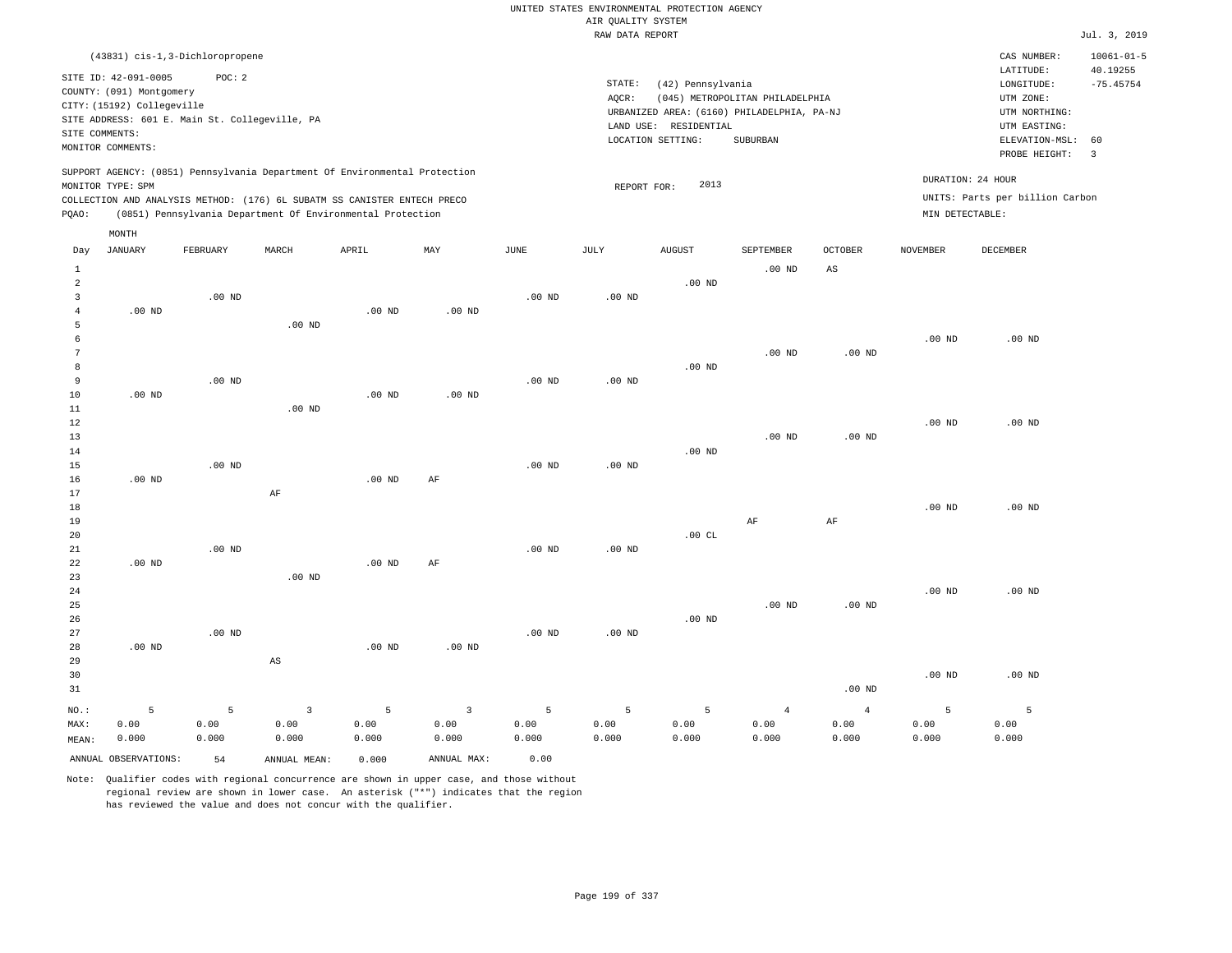|                | (43831) cis-1,3-Dichloropropene                |          |       |                                                                          |                                                                            |      |        |                                            |                                 |                |                   | CAS NUMBER:                     | $10061 - 01 - 5$ |
|----------------|------------------------------------------------|----------|-------|--------------------------------------------------------------------------|----------------------------------------------------------------------------|------|--------|--------------------------------------------|---------------------------------|----------------|-------------------|---------------------------------|------------------|
|                | SITE ID: 42-091-0005                           | POC: 2   |       |                                                                          |                                                                            |      |        |                                            |                                 |                |                   | LATITUDE:                       | 40.19255         |
|                | COUNTY: (091) Montgomery                       |          |       |                                                                          |                                                                            |      | STATE: | (42) Pennsylvania                          |                                 |                |                   | LONGITUDE:                      | $-75.45754$      |
|                | CITY: (15192) Collegeville                     |          |       |                                                                          |                                                                            |      | AQCR:  |                                            | (045) METROPOLITAN PHILADELPHIA |                |                   | UTM ZONE:                       |                  |
|                | SITE ADDRESS: 601 E. Main St. Collegeville, PA |          |       |                                                                          |                                                                            |      |        | URBANIZED AREA: (6160) PHILADELPHIA, PA-NJ |                                 |                |                   | UTM NORTHING:                   |                  |
| SITE COMMENTS: |                                                |          |       |                                                                          |                                                                            |      |        | LAND USE: RESIDENTIAL                      |                                 |                |                   | UTM EASTING:                    |                  |
|                | MONITOR COMMENTS:                              |          |       |                                                                          |                                                                            |      |        | LOCATION SETTING:                          | SUBURBAN                        |                |                   | ELEVATION-MSL:                  | 60               |
|                |                                                |          |       |                                                                          |                                                                            |      |        |                                            |                                 |                |                   | PROBE HEIGHT:                   | 3                |
|                |                                                |          |       |                                                                          | SUPPORT AGENCY: (0851) Pennsylvania Department Of Environmental Protection |      |        |                                            |                                 |                |                   | DURATION: 24 HOUR               |                  |
|                | MONITOR TYPE: SPM                              |          |       |                                                                          |                                                                            |      |        | 2014<br>REPORT FOR:                        |                                 |                |                   | UNITS: Parts per billion Carbon |                  |
|                |                                                |          |       | COLLECTION AND ANALYSIS METHOD: (176) 6L SUBATM SS CANISTER ENTECH PRECO |                                                                            |      |        |                                            |                                 |                |                   |                                 |                  |
| POAO:          |                                                |          |       | (0851) Pennsylvania Department Of Environmental Protection               |                                                                            |      |        |                                            |                                 |                | MIN DETECTABLE:   |                                 |                  |
|                | MONTH                                          |          |       |                                                                          |                                                                            |      |        |                                            |                                 |                |                   |                                 |                  |
| Day            | JANUARY                                        | FEBRUARY | MARCH | APRIL                                                                    | MAY                                                                        | JUNE | JULY   | AUGUST                                     | SEPTEMBER                       | <b>OCTOBER</b> | NOVEMBER          | DECEMBER                        |                  |
|                |                                                |          |       |                                                                          |                                                                            |      |        |                                            |                                 |                | .00 <sub>ND</sub> | $.00$ ND                        |                  |

| 2              |          |                        |          |          |                |                        |                         |                | .00 <sub>ND</sub> | $.00$ ND          |                |          |
|----------------|----------|------------------------|----------|----------|----------------|------------------------|-------------------------|----------------|-------------------|-------------------|----------------|----------|
| 3              |          |                        |          |          |                |                        |                         | AF             |                   |                   |                |          |
| $\overline{4}$ |          | $.00$ ND               |          |          |                | $.00$ ND               | $.00$ ND                |                |                   |                   |                |          |
| 5              | $.00$ ND |                        |          | $.00$ ND | $.00$ ND       |                        |                         |                |                   |                   |                |          |
|                |          |                        | $.00$ ND |          |                |                        |                         |                |                   |                   |                |          |
| 6<br>7         |          |                        |          |          |                |                        |                         |                |                   |                   | $.00$ ND       | $.00$ ND |
| 8              |          |                        |          |          |                |                        |                         |                | $.00$ ND          | $.00$ ND          |                |          |
| 9              |          |                        |          |          |                |                        |                         | $.00$ ND       |                   |                   |                |          |
| 10             |          | $\mathbb{A}\mathbb{S}$ |          |          |                | $.00$ ND               | $.00$ ND                |                |                   |                   |                |          |
| 11             | .00 $ND$ |                        |          | .00 $ND$ | $.00$ ND       |                        |                         |                |                   |                   |                |          |
| 12             |          |                        | $.00$ ND |          |                |                        |                         |                |                   |                   |                |          |
| 13             |          |                        |          |          |                |                        |                         |                |                   |                   | $.00$ ND       | AF       |
| 14             |          |                        |          |          |                |                        |                         |                | $.00$ ND          | $.00$ ND          |                |          |
| 15             |          |                        |          |          |                |                        |                         | $.00$ ND       |                   |                   |                |          |
| 16             |          | $.00$ ND               |          |          |                | $\mathbb{A}\mathbb{S}$ | $\rm{AF}$               |                |                   |                   |                |          |
| 17             | $.00$ ND |                        |          | .00 $ND$ | $.00$ ND       |                        |                         |                |                   |                   |                |          |
| 18             |          |                        | $.00$ ND |          |                |                        |                         |                |                   |                   |                |          |
| 19             |          |                        |          |          |                |                        |                         |                |                   |                   | $\rm{AF}$      | $.00$ ND |
| 20             |          |                        |          |          |                |                        |                         |                | $.00$ ND          | .00 $ND$          |                |          |
| 21             |          |                        |          |          |                |                        |                         | $.00$ ND       |                   |                   |                |          |
| 22             |          | $.00$ ND               |          |          |                | AS                     | AS                      |                |                   |                   |                |          |
| 23             | $.00$ ND |                        |          | .00 $ND$ | $.00$ ND       |                        |                         |                |                   |                   |                |          |
| 24             |          |                        | $.00$ ND |          |                |                        |                         |                |                   |                   |                |          |
| $25\,$         |          |                        |          |          |                |                        |                         |                |                   |                   | .00 $ND$       | $.00$ ND |
| $26\,$         |          |                        |          |          |                |                        |                         |                | $.00$ ND          | .00 <sub>ND</sub> |                |          |
| 27             |          |                        |          |          |                |                        |                         | $.00$ ND       |                   |                   |                |          |
| 28             |          | $.00$ ND               |          |          |                | $.00$ ND               | $.00$ ND                |                |                   |                   |                |          |
| 29             | .00 $ND$ |                        |          | $.00$ ND | AF             |                        |                         |                |                   |                   |                |          |
| 30             |          |                        | $.00$ ND |          |                |                        |                         |                |                   |                   |                |          |
| 31             |          |                        |          |          |                |                        |                         |                |                   |                   |                | $.00$ ND |
| $NO.$ :        | 5        | $\overline{4}$         | 5        | 5        | $\overline{4}$ | $\mathbf{3}$           | $\overline{\mathbf{3}}$ | $\overline{4}$ | $\overline{5}$    | 5                 | $\overline{4}$ | 5        |
| MAX:           | 0.00     | 0.00                   | 0.00     | 0.00     | 0.00           | 0.00                   | 0.00                    | 0.00           | 0.00              | 0.00              | 0.00           | 0.00     |
| MEAN:          | 0.000    | 0.000                  | 0.000    | 0.000    | 0.000          | 0.000                  | 0.000                   | 0.000          | 0.000             | 0.000             | 0.000          | 0.000    |

ANNUAL OBSERVATIONS: 52 ANNUAL MEAN: 0.000 ANNUAL MAX: 0.00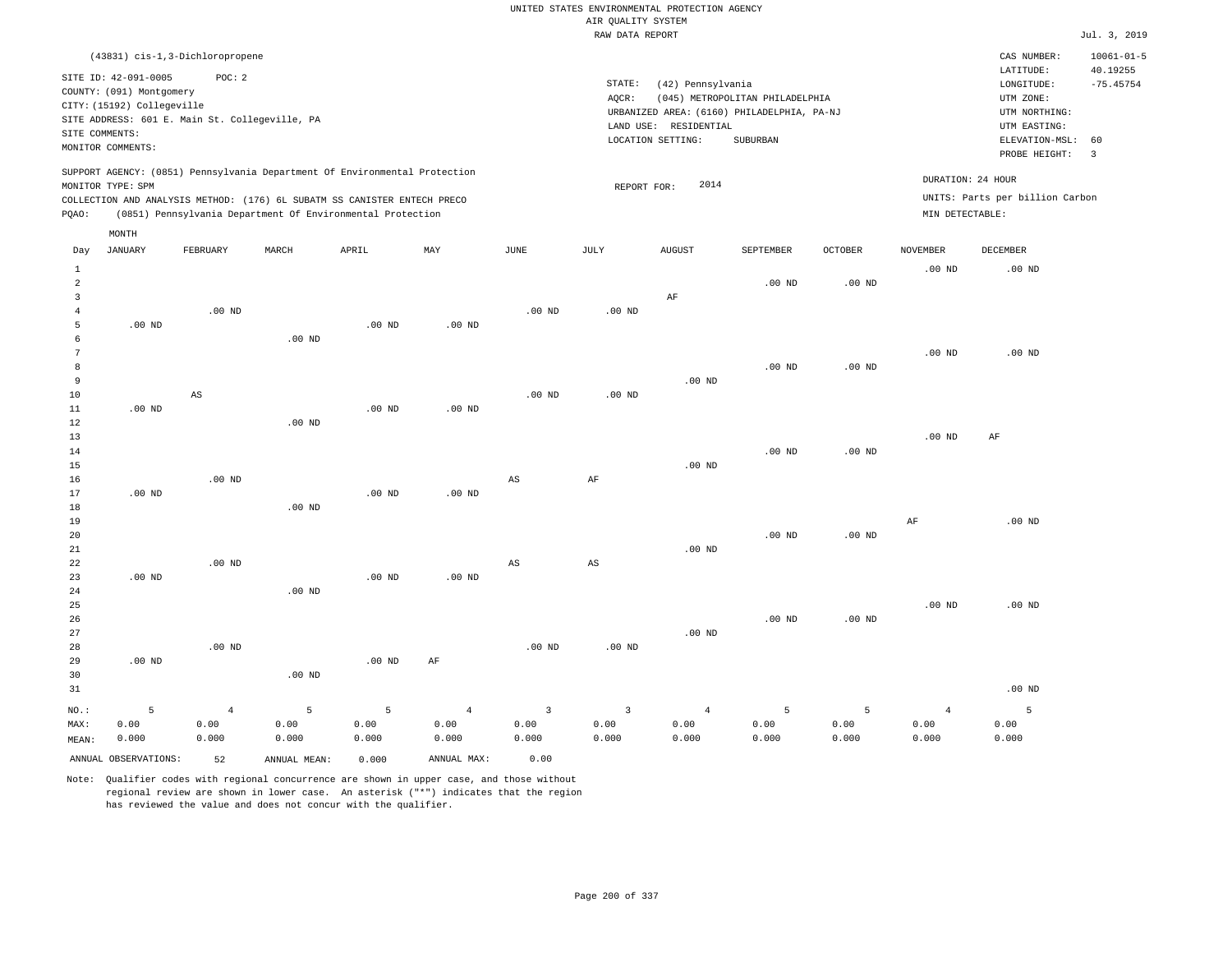|                                |                                                        |                                                |          |                                                                            |                   |                   |                    | UNITED STATES ENVIRONMENTAL PROTECTION AGENCY |                                            |                   |                   |                                 |                              |
|--------------------------------|--------------------------------------------------------|------------------------------------------------|----------|----------------------------------------------------------------------------|-------------------|-------------------|--------------------|-----------------------------------------------|--------------------------------------------|-------------------|-------------------|---------------------------------|------------------------------|
|                                |                                                        |                                                |          |                                                                            |                   |                   | AIR QUALITY SYSTEM |                                               |                                            |                   |                   |                                 |                              |
|                                |                                                        |                                                |          |                                                                            |                   |                   | RAW DATA REPORT    |                                               |                                            |                   |                   |                                 | Jul. 3, 2019                 |
|                                |                                                        | (43831) cis-1,3-Dichloropropene                |          |                                                                            |                   |                   |                    |                                               |                                            |                   |                   | CAS NUMBER:<br>LATITUDE:        | $10061 - 01 - 5$<br>40.19255 |
|                                | SITE ID: 42-091-0005                                   | POC: 2                                         |          |                                                                            |                   |                   | STATE:             | (42) Pennsylvania                             |                                            |                   |                   | LONGITUDE:                      | $-75.45754$                  |
|                                | COUNTY: (091) Montgomery<br>CITY: (15192) Collegeville |                                                |          |                                                                            |                   |                   | AOCR:              |                                               | (045) METROPOLITAN PHILADELPHIA            |                   |                   | UTM ZONE:                       |                              |
|                                |                                                        | SITE ADDRESS: 601 E. Main St. Collegeville, PA |          |                                                                            |                   |                   |                    |                                               | URBANIZED AREA: (6160) PHILADELPHIA, PA-NJ |                   |                   | UTM NORTHING:                   |                              |
| SITE COMMENTS:                 |                                                        |                                                |          |                                                                            |                   |                   |                    | LAND USE: RESIDENTIAL                         |                                            |                   |                   | UTM EASTING:                    |                              |
|                                | MONITOR COMMENTS:                                      |                                                |          |                                                                            |                   |                   |                    | LOCATION SETTING:                             | <b>SUBURBAN</b>                            |                   |                   | ELEVATION-MSL:<br>PROBE HEIGHT: | 60<br>$\overline{3}$         |
|                                |                                                        |                                                |          | SUPPORT AGENCY: (0851) Pennsylvania Department Of Environmental Protection |                   |                   |                    | 2015                                          |                                            |                   |                   | DURATION: 24 HOUR               |                              |
|                                | MONITOR TYPE: SPM                                      |                                                |          | COLLECTION AND ANALYSIS METHOD: (176) 6L SUBATM SS CANISTER ENTECH PRECO   |                   |                   | REPORT FOR:        |                                               |                                            |                   |                   | UNITS: Parts per billion Carbon |                              |
| PQAO:                          |                                                        |                                                |          | (0851) Pennsylvania Department Of Environmental Protection                 |                   |                   |                    |                                               |                                            |                   | MIN DETECTABLE:   |                                 |                              |
|                                | MONTH<br><b>JANUARY</b>                                | FEBRUARY                                       | MARCH    | APRIL                                                                      | MAY               | $_{\rm JUNE}$     | JULY               | <b>AUGUST</b>                                 | <b>SEPTEMBER</b>                           | <b>OCTOBER</b>    | <b>NOVEMBER</b>   | DECEMBER                        |                              |
| Day                            |                                                        |                                                |          |                                                                            |                   |                   |                    |                                               |                                            |                   |                   |                                 |                              |
| $\mathbf{1}$<br>$\overline{a}$ |                                                        |                                                | AS       |                                                                            |                   |                   |                    |                                               |                                            |                   | .00 <sub>ND</sub> |                                 |                              |
| $\overline{3}$                 |                                                        |                                                |          |                                                                            |                   |                   |                    |                                               | $.00$ ND                                   | $.00$ ND          |                   | AF                              |                              |
| $\overline{4}$                 |                                                        |                                                |          |                                                                            |                   |                   |                    | $.00$ ND                                      |                                            |                   |                   |                                 |                              |
| 5                              |                                                        | $.00$ ND                                       |          |                                                                            |                   | .00 <sub>ND</sub> | .00 <sub>ND</sub>  |                                               |                                            |                   |                   |                                 |                              |
| 6                              | $.00$ ND                                               |                                                |          | $.00$ ND                                                                   | $.00$ ND          |                   |                    |                                               |                                            |                   |                   |                                 |                              |
| $\overline{7}$                 |                                                        |                                                | $.00$ ND |                                                                            |                   |                   |                    |                                               |                                            |                   |                   |                                 |                              |
| 8                              |                                                        |                                                |          |                                                                            |                   |                   |                    |                                               |                                            |                   | .00 <sub>ND</sub> | AF                              |                              |
| $\,9$                          |                                                        |                                                |          |                                                                            |                   |                   |                    |                                               | $.00$ ND                                   | .00 <sub>ND</sub> |                   |                                 |                              |
| 10<br>11                       |                                                        | $.00$ ND                                       |          |                                                                            |                   | $.00$ ND          | $.00$ ND           | AF                                            |                                            |                   |                   |                                 |                              |
| 12                             | AF                                                     |                                                |          | $.00$ ND                                                                   | $.00$ ND          |                   |                    |                                               |                                            |                   |                   |                                 |                              |
| 13                             |                                                        |                                                | $.00$ ND |                                                                            |                   |                   |                    |                                               |                                            |                   |                   |                                 |                              |
| 14                             |                                                        |                                                |          |                                                                            |                   |                   |                    |                                               |                                            |                   | .00 <sub>ND</sub> | $.00$ ND                        |                              |
| 15                             |                                                        |                                                |          |                                                                            |                   |                   |                    |                                               | .00 <sub>ND</sub>                          | .00 <sub>ND</sub> |                   |                                 |                              |
| 16                             |                                                        |                                                |          |                                                                            |                   |                   |                    | $.00$ ND                                      |                                            |                   |                   |                                 |                              |
| 17                             |                                                        | .00 <sub>ND</sub>                              |          | $.00$ ND                                                                   |                   | $_{\rm AS}$       | $.00$ ND           |                                               |                                            |                   |                   |                                 |                              |
| 18<br>19                       | $.00$ ND                                               |                                                | $.00$ ND |                                                                            | $.00$ ND          |                   |                    |                                               |                                            |                   |                   |                                 |                              |
| 20                             |                                                        |                                                |          |                                                                            |                   |                   |                    |                                               |                                            |                   | $.00$ ND          | $.00$ ND                        |                              |
| 21                             |                                                        |                                                |          |                                                                            |                   |                   |                    |                                               | $.00$ ND                                   | $.00$ ND          |                   |                                 |                              |
| 22                             |                                                        |                                                |          |                                                                            |                   |                   |                    | AF                                            |                                            |                   |                   |                                 |                              |
| 23                             |                                                        | $.00$ ND                                       |          |                                                                            |                   | AF                | $.00$ ND           |                                               |                                            |                   |                   |                                 |                              |
| 24                             | AS                                                     |                                                |          | .00 <sub>ND</sub>                                                          | .00 <sub>ND</sub> |                   |                    |                                               |                                            |                   |                   |                                 |                              |
| 25                             |                                                        |                                                | $.00$ ND |                                                                            |                   |                   |                    |                                               |                                            |                   |                   |                                 |                              |
| 26                             |                                                        |                                                |          |                                                                            |                   |                   |                    |                                               | .00 <sub>ND</sub>                          | .00 <sub>ND</sub> | AF                | $.00$ ND                        |                              |
| 27<br>28                       |                                                        |                                                |          |                                                                            |                   |                   |                    | $.00$ ND                                      |                                            |                   |                   |                                 |                              |
| 29                             |                                                        |                                                |          |                                                                            |                   | .00 <sub>ND</sub> | $.00$ ND           |                                               |                                            |                   |                   |                                 |                              |
| 30                             | .00 <sub>ND</sub>                                      |                                                |          | $.00$ ND                                                                   | $.00$ ND          |                   |                    |                                               |                                            |                   |                   |                                 |                              |
| 31                             |                                                        |                                                | $.00$ ND |                                                                            |                   |                   |                    |                                               |                                            |                   |                   |                                 |                              |
| NO.:                           | 3                                                      | $\overline{4}$                                 | 5        | 5                                                                          | 5                 | $\overline{3}$    | 5                  | $\overline{3}$                                | 5                                          | 5                 | $\overline{4}$    | 3                               |                              |
| MAX:                           | 0.00                                                   | 0.00                                           | 0.00     | 0.00                                                                       | 0.00              | 0.00              | 0.00               | 0.00                                          | 0.00                                       | 0.00              | 0.00              | 0.00                            |                              |
| MEAN:                          | 0.000                                                  | 0.000                                          | 0.000    | 0.000                                                                      | 0.000             | 0.000             | 0.000              | 0.000                                         | 0.000                                      | 0.000             | 0.000             | 0.000                           |                              |

ANNUAL OBSERVATIONS: 50 ANNUAL MEAN: 0.000 ANNUAL MAX: 0.00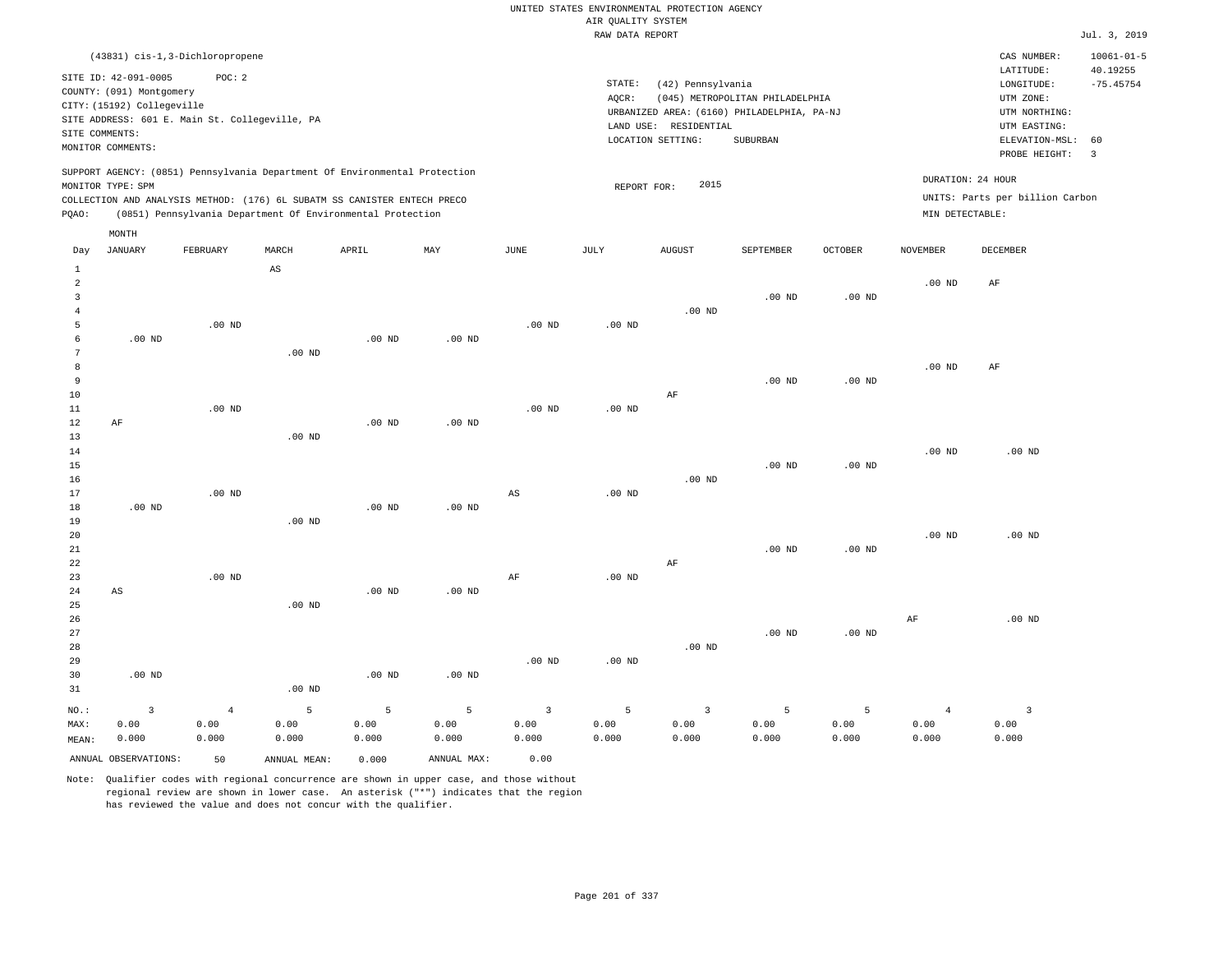|                |                                                                                                                       | (43831) cis-1,3-Dichloropropene                                                                                                        |          |       |                                                                            |      |                 |                                                                                                                  |                                             |                 |                 | CAS NUMBER:                                                                             | $10061 - 01 - 5$              |
|----------------|-----------------------------------------------------------------------------------------------------------------------|----------------------------------------------------------------------------------------------------------------------------------------|----------|-------|----------------------------------------------------------------------------|------|-----------------|------------------------------------------------------------------------------------------------------------------|---------------------------------------------|-----------------|-----------------|-----------------------------------------------------------------------------------------|-------------------------------|
|                | SITE ID: 42-091-0005<br>COUNTY: (091) Montgomery<br>CITY: (15192) Collegeville<br>SITE COMMENTS:<br>MONITOR COMMENTS: | POC:2<br>SITE ADDRESS: 601 E. Main St. Collegeville, PA                                                                                |          |       |                                                                            |      | STATE:<br>AOCR: | (42) Pennsylvania<br>URBANIZED AREA: (6160) PHILADELPHIA, PA-NJ<br>RESIDENTIAL<br>LAND USE:<br>LOCATION SETTING: | (045) METROPOLITAN PHILADELPHIA<br>SUBURBAN |                 |                 | LATITUDE:<br>LONGITUDE:<br>UTM ZONE:<br>UTM NORTHING:<br>UTM EASTING:<br>ELEVATION-MSL: | 40.19255<br>$-75.45754$<br>60 |
| POAO:          | MONITOR TYPE: SPM                                                                                                     | COLLECTION AND ANALYSIS METHOD: (176) 6L SUBATM SS CANISTER ENTECH PRECO<br>(0851) Pennsylvania Department Of Environmental Protection |          |       | SUPPORT AGENCY: (0851) Pennsylvania Department Of Environmental Protection |      |                 | 2016<br>REPORT FOR:                                                                                              |                                             |                 | MIN DETECTABLE: | PROBE HEIGHT:<br>DURATION: 24 HOUR<br>UNITS: Parts per billion Carbon                   | 3                             |
| Day            | MONTH<br>JANUARY                                                                                                      | FEBRUARY                                                                                                                               | MARCH    | APRIL | MAY                                                                        | JUNE | JULY            | <b>AUGUST</b>                                                                                                    | SEPTEMBER                                   | OCTOBER         | <b>NOVEMBER</b> | DECEMBER                                                                                |                               |
| $\overline{2}$ | AF                                                                                                                    |                                                                                                                                        | $.00$ ND |       |                                                                            |      |                 |                                                                                                                  | ma                                          | 00 <sub>5</sub> | $.00$ ND        | $.00$ ND                                                                                |                               |

| 3              |                 |                |            |                |                |          |                         |                | TS             | .00 <sub>ND</sub> |                |          |
|----------------|-----------------|----------------|------------|----------------|----------------|----------|-------------------------|----------------|----------------|-------------------|----------------|----------|
| $\overline{4}$ |                 |                |            |                |                |          |                         | $.00$ ND       |                |                   |                |          |
| $\overline{5}$ |                 |                |            |                |                | $.00$ ND | $.00$ ND                |                |                |                   |                |          |
| 6              |                 | $.00$ ND       |            | AF             | $.00$ ND       |          |                         |                |                |                   |                |          |
| $\overline{7}$ | .00 $ND$        |                | $.00$ ND   |                |                |          |                         |                |                |                   |                |          |
| 8              |                 |                |            |                |                |          |                         |                |                |                   | $.00$ ND       | $.00$ ND |
| $\overline{9}$ |                 |                |            |                |                |          |                         |                | $.00$ ND       | $.00$ ND          |                |          |
| $10$           |                 |                |            |                |                |          |                         | $.00$ ND       |                |                   |                |          |
| $1\,1$         |                 |                |            |                |                | $.00$ ND | $.00$ ND                |                |                |                   |                |          |
| $1\,2$         |                 | $\rm AF$       |            | $.00$ ND       | $.00$ ND       |          |                         |                |                |                   |                |          |
| $13$           | .00 $ND$        |                | $.00$ ND   |                |                |          |                         |                |                |                   |                |          |
| 14             |                 |                |            |                |                |          |                         |                |                |                   | $\rm{AF}$      | $.00$ ND |
| $15\,$         |                 |                |            |                |                |          |                         |                | $.00$ ND       | $.00$ ND          |                |          |
| $16\,$         |                 |                |            |                |                |          |                         | $.00$ ND       |                |                   |                |          |
| $1\,7$         |                 |                |            |                |                | $.00$ ND | $\rm{AF}$               |                |                |                   |                |          |
| $1\,8$         |                 | $.00$ ND       |            | $.00$ ND       | $.00$ ND       |          |                         |                |                |                   |                |          |
| 19             | .00 $ND$        |                | .00 $ND$   |                |                |          |                         |                |                |                   |                |          |
| $20\,$         |                 |                |            |                |                |          |                         |                |                |                   | $\rm{AF}$      | $.00$ ND |
| $2\sqrt{1}$    |                 |                |            |                |                |          |                         |                | $.00$ ND       | $.00$ ND          |                |          |
| 22             |                 |                |            |                |                |          |                         | $.00$ ND       |                |                   |                |          |
| 23             |                 |                |            |                |                | $.00$ ND | $\mathbb{A}\mathbb{S}$  |                |                |                   |                |          |
| $2\,4$         |                 | .00 $ND$       |            | $.00$ ND       | $_{\rm TS}$    |          |                         |                |                |                   |                |          |
| 25             | $.00$ ND        |                | $.00$ ND   |                |                |          |                         |                |                |                   |                |          |
| 26             |                 |                |            |                |                |          |                         |                |                |                   | $.00$ ND       | $.00$ ND |
| $2\,7$         |                 |                |            |                |                |          |                         |                | $.00$ ND       | $.00$ ND          |                |          |
| $2\,8$         |                 |                |            |                |                |          |                         | AF             |                |                   |                |          |
| 29             |                 |                |            |                |                | $.00$ ND | $.00$ ND                |                |                |                   |                |          |
| $30$           |                 |                |            | $.00$ ND       | $.00$ ND       |          |                         |                |                |                   |                |          |
| 31             | $\,\mathrm{AV}$ |                | .00 $ND$   |                |                |          |                         |                |                |                   |                |          |
| NO.:           | $\overline{4}$  | $\overline{3}$ | $\epsilon$ | $\overline{4}$ | $\overline{4}$ | 5        | $\overline{\mathbf{3}}$ | $\overline{4}$ | $\overline{4}$ | 5                 | $\overline{3}$ | 5        |
| MAX:           | 0.00            | 0.00           | 0.00       | 0.00           | 0.00           | 0.00     | 0.00                    | 0.00           | 0.00           | 0.00              | 0.00           | 0.00     |
| MEAN:          | 0.000           | 0.000          | 0.000      | 0.000          | 0.000          | 0.000    | 0.000                   | 0.000          | 0.000          | 0.000             | 0.000          | 0.000    |
|                |                 |                |            |                |                |          |                         |                |                |                   |                |          |

ANNUAL OBSERVATIONS: 50 ANNUAL MEAN: 0.000 ANNUAL MAX: 0.00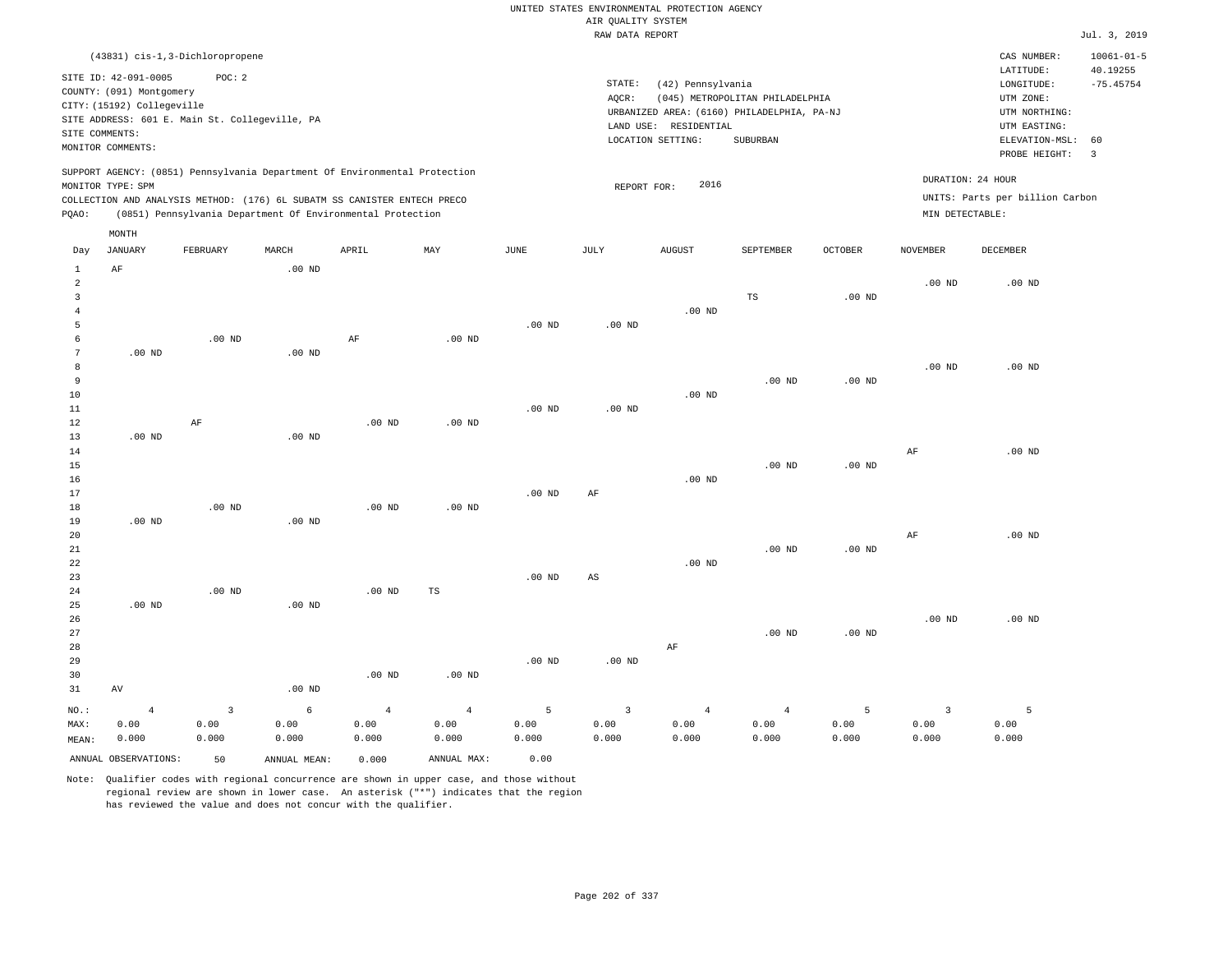|                     |                                                  |                                                |                |                                                                            |                   |                   | AIR OUALITY SYSTEM | UNITED STATES ENVIRONMENTAL PROTECTION AGENCY |                                            |                   |                   |                                 |                              |
|---------------------|--------------------------------------------------|------------------------------------------------|----------------|----------------------------------------------------------------------------|-------------------|-------------------|--------------------|-----------------------------------------------|--------------------------------------------|-------------------|-------------------|---------------------------------|------------------------------|
|                     |                                                  |                                                |                |                                                                            |                   |                   | RAW DATA REPORT    |                                               |                                            |                   |                   |                                 | Jul. 3, 2019                 |
|                     |                                                  | (43831) cis-1,3-Dichloropropene                |                |                                                                            |                   |                   |                    |                                               |                                            |                   |                   | CAS NUMBER:<br>LATITUDE:        | $10061 - 01 - 5$<br>40.19255 |
|                     | SITE ID: 42-091-0005<br>COUNTY: (091) Montgomery | POC: 2                                         |                |                                                                            |                   |                   | STATE:             | (42) Pennsylvania                             |                                            |                   |                   | LONGITUDE:                      | $-75.45754$                  |
|                     | CITY: (15192) Collegeville                       |                                                |                |                                                                            |                   |                   | AQCR:              |                                               | (045) METROPOLITAN PHILADELPHIA            |                   |                   | UTM ZONE:                       |                              |
|                     |                                                  | SITE ADDRESS: 601 E. Main St. Collegeville, PA |                |                                                                            |                   |                   |                    | LAND USE: RESIDENTIAL                         | URBANIZED AREA: (6160) PHILADELPHIA, PA-NJ |                   |                   | UTM NORTHING:<br>UTM EASTING:   |                              |
| SITE COMMENTS:      |                                                  |                                                |                |                                                                            |                   |                   |                    | LOCATION SETTING:                             | SUBURBAN                                   |                   |                   | ELEVATION-MSL:                  | 60                           |
|                     | MONITOR COMMENTS:                                |                                                |                |                                                                            |                   |                   |                    |                                               |                                            |                   |                   | PROBE HEIGHT:                   | $\overline{3}$               |
|                     | MONITOR TYPE: SPM                                |                                                |                | SUPPORT AGENCY: (0851) Pennsylvania Department Of Environmental Protection |                   |                   | REPORT FOR:        | 2017                                          |                                            |                   | DURATION: 24 HOUR |                                 |                              |
|                     |                                                  |                                                |                | COLLECTION AND ANALYSIS METHOD: (176) 6L SUBATM SS CANISTER ENTECH PRECO   |                   |                   |                    |                                               |                                            |                   |                   | UNITS: Parts per billion Carbon |                              |
| PQAO:               |                                                  |                                                |                | (0851) Pennsylvania Department Of Environmental Protection                 |                   |                   |                    |                                               |                                            |                   | MIN DETECTABLE:   |                                 |                              |
|                     | MONTH                                            |                                                |                |                                                                            |                   |                   |                    |                                               |                                            |                   |                   |                                 |                              |
| Day                 | <b>JANUARY</b>                                   | FEBRUARY                                       | MARCH          | APRIL                                                                      | MAY               | <b>JUNE</b>       | JULY               | <b>AUGUST</b>                                 | SEPTEMBER                                  | <b>OCTOBER</b>    | <b>NOVEMBER</b>   | <b>DECEMBER</b>                 |                              |
| $\mathbf{1}$        | $.00$ ND                                         |                                                |                | $.00$ ND                                                                   | .00 <sub>ND</sub> |                   |                    |                                               |                                            |                   |                   |                                 |                              |
| $\overline{a}$<br>3 |                                                  |                                                | $.00$ ND       |                                                                            |                   |                   |                    |                                               |                                            |                   | $.00$ ND          | $.00$ ND                        |                              |
| $\overline{4}$      |                                                  |                                                |                |                                                                            |                   |                   |                    |                                               | $.00$ ND                                   | .00 <sub>ND</sub> |                   |                                 |                              |
| 5                   |                                                  |                                                |                |                                                                            |                   |                   |                    | $.00$ ND                                      |                                            |                   |                   |                                 |                              |
| 6                   |                                                  | $.00$ ND                                       |                |                                                                            |                   | .00 <sub>ND</sub> | AF                 |                                               |                                            |                   |                   |                                 |                              |
| 7                   | AV                                               |                                                |                | $.00$ ND                                                                   | $.00$ ND          |                   |                    |                                               |                                            |                   |                   |                                 |                              |
| 8                   |                                                  |                                                | $.00$ ND       |                                                                            |                   |                   |                    |                                               |                                            |                   |                   |                                 |                              |
| 9<br>10             |                                                  |                                                |                |                                                                            |                   |                   |                    |                                               | .00 <sub>ND</sub>                          |                   | .00 <sub>ND</sub> | $.00$ ND                        |                              |
| 11                  |                                                  |                                                |                |                                                                            |                   |                   |                    | $.00$ ND                                      |                                            | .00 <sub>ND</sub> |                   |                                 |                              |
| 12                  |                                                  | .00 <sub>ND</sub>                              |                |                                                                            |                   | .00 <sub>ND</sub> | .00 <sub>ND</sub>  |                                               |                                            |                   |                   |                                 |                              |
| 13                  |                                                  |                                                |                | .00 <sub>ND</sub>                                                          | .00 <sub>ND</sub> |                   |                    |                                               |                                            |                   |                   |                                 |                              |
| 14                  |                                                  |                                                | $.00$ ND       |                                                                            |                   |                   |                    |                                               |                                            |                   |                   |                                 |                              |
| 15                  |                                                  |                                                |                |                                                                            |                   |                   |                    |                                               |                                            |                   | .00 <sub>ND</sub> | AQ                              |                              |
| 16                  |                                                  |                                                |                |                                                                            |                   |                   |                    |                                               | $.00$ ND                                   | .00 <sub>ND</sub> |                   |                                 |                              |
| 17                  |                                                  |                                                |                |                                                                            |                   | $.00$ ND          |                    | .00 <sub>ND</sub>                             |                                            |                   |                   |                                 |                              |
| 18<br>19            | $.00$ ND                                         | .00 <sub>ND</sub>                              |                | AS                                                                         | AF                |                   | $.00$ ND           |                                               |                                            |                   |                   |                                 |                              |
| 20                  |                                                  |                                                | $.00$ ND       |                                                                            |                   |                   |                    |                                               |                                            |                   |                   |                                 |                              |
| 21                  |                                                  |                                                |                |                                                                            |                   |                   |                    |                                               |                                            |                   | AN                | AV                              |                              |
| $\bf{22}$           |                                                  |                                                |                |                                                                            |                   |                   |                    |                                               | .00 <sub>ND</sub>                          | .00 <sub>ND</sub> |                   |                                 |                              |
| 23                  |                                                  |                                                |                |                                                                            |                   |                   |                    | $.00$ ND                                      |                                            |                   |                   |                                 |                              |
| $2\,4$              |                                                  | $.00$ ND                                       |                |                                                                            |                   | $.00$ ND          | $.00$ ND           |                                               |                                            |                   |                   |                                 |                              |
| 25                  | $.00$ ND                                         |                                                | $.00$ ND       | AM                                                                         | .00 <sub>ND</sub> |                   |                    |                                               |                                            |                   |                   |                                 |                              |
| 26<br>27            |                                                  |                                                |                |                                                                            |                   |                   |                    |                                               |                                            |                   | AV                | $.00$ ND                        |                              |
| 28                  |                                                  |                                                |                |                                                                            |                   |                   |                    |                                               | $.00$ ND                                   | .00 <sub>ND</sub> |                   |                                 |                              |
| 29                  |                                                  |                                                |                |                                                                            |                   |                   |                    | .00 <sub>ND</sub>                             |                                            |                   |                   |                                 |                              |
| 30                  |                                                  |                                                |                |                                                                            |                   | $.00$ ND          | $.00$ ND           |                                               |                                            |                   |                   |                                 |                              |
| 31                  | $.00$ ND                                         |                                                |                |                                                                            | $.00$ ND          |                   |                    |                                               |                                            |                   |                   |                                 |                              |
| NO.:                | $\overline{4}$                                   | $\overline{4}$                                 | $\overline{5}$ | $\overline{\mathbf{3}}$                                                    | $\overline{5}$    | 5                 | $\overline{4}$     | 5                                             | $\overline{5}$                             | 5                 | $\overline{3}$    | $\overline{\mathbf{3}}$         |                              |
| MAX:                | 0.00                                             | 0.00                                           | 0.00           | 0.00                                                                       | 0.00              | 0.00              | 0.00               | 0.00                                          | 0.00                                       | 0.00              | 0.00              | 0.00                            |                              |
| MEAN:               | 0.000                                            | 0.000                                          | 0.000          | 0.000                                                                      | 0.000             | 0.000             | 0.000              | 0.000                                         | 0.000                                      | 0.000             | 0.000             | 0.000                           |                              |
|                     | ANNUAL OBSERVATIONS:                             | 51                                             | ANNUAL, MEAN:  | 0.000                                                                      | ANNUAL MAX:       | 0.00              |                    |                                               |                                            |                   |                   |                                 |                              |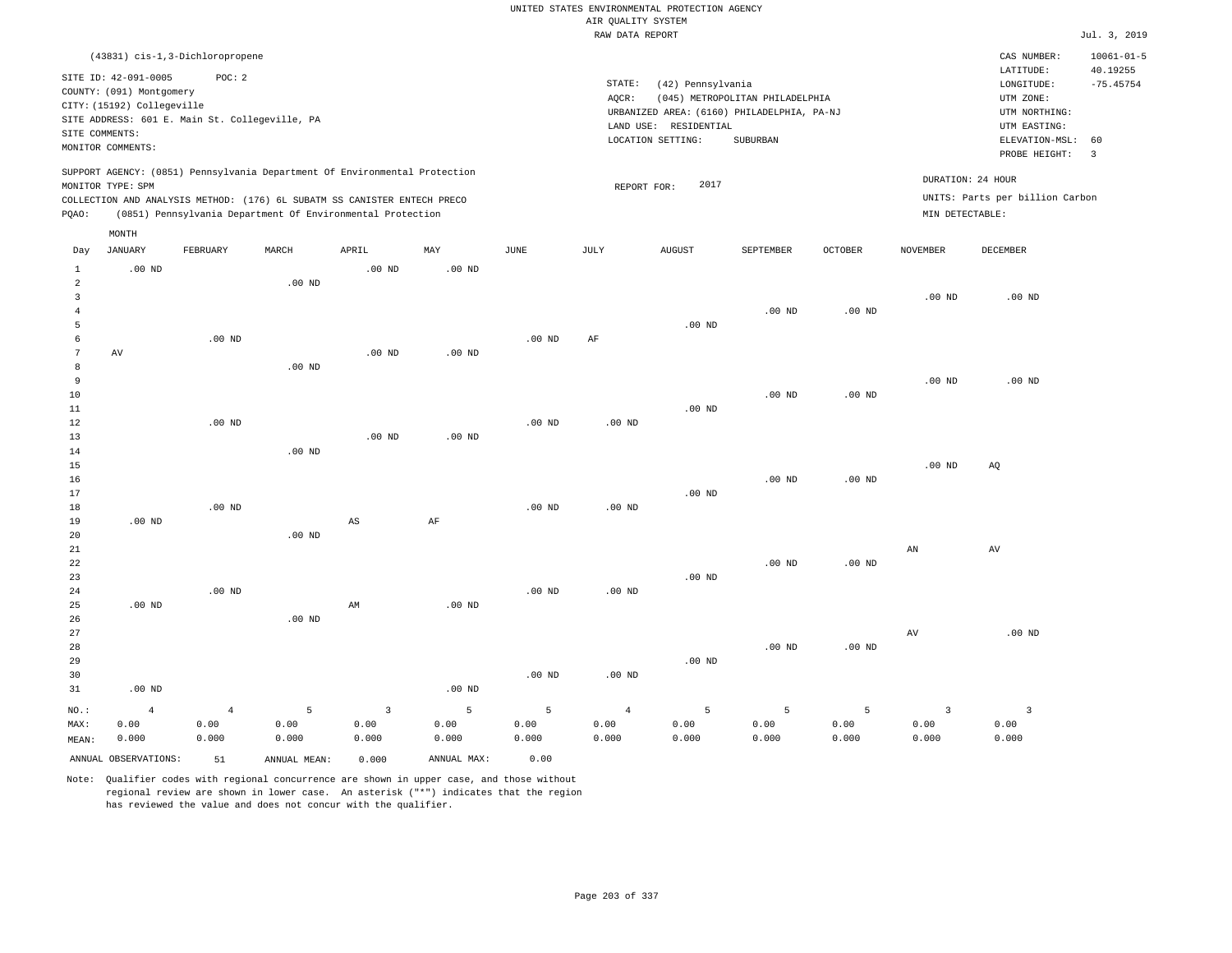|                               |                                                |                   |                                                                            |                   |                |                   | UNITED STATES ENVIRONMENTAL PROTECTION AGENCY |                       |                                            |                   |                   |                                 |                              |
|-------------------------------|------------------------------------------------|-------------------|----------------------------------------------------------------------------|-------------------|----------------|-------------------|-----------------------------------------------|-----------------------|--------------------------------------------|-------------------|-------------------|---------------------------------|------------------------------|
|                               |                                                |                   |                                                                            |                   |                |                   | AIR QUALITY SYSTEM                            |                       |                                            |                   |                   |                                 |                              |
|                               |                                                |                   |                                                                            |                   |                |                   | RAW DATA REPORT                               |                       |                                            |                   |                   |                                 | Jul. 3, 2019                 |
|                               | (43831) cis-1,3-Dichloropropene                |                   |                                                                            |                   |                |                   |                                               |                       |                                            |                   |                   | CAS NUMBER:<br>LATITUDE:        | $10061 - 01 - 5$<br>40.19255 |
|                               | SITE ID: 42-091-0005                           | POC: 2            |                                                                            |                   |                |                   | STATE:                                        | (42) Pennsylvania     |                                            |                   |                   | LONGITUDE:                      | $-75.45754$                  |
|                               | COUNTY: (091) Montgomery                       |                   |                                                                            |                   |                |                   | AQCR:                                         |                       | (045) METROPOLITAN PHILADELPHIA            |                   |                   | UTM ZONE:                       |                              |
|                               | CITY: (15192) Collegeville                     |                   |                                                                            |                   |                |                   |                                               |                       | URBANIZED AREA: (6160) PHILADELPHIA, PA-NJ |                   |                   | UTM NORTHING:                   |                              |
|                               | SITE ADDRESS: 601 E. Main St. Collegeville, PA |                   |                                                                            |                   |                |                   |                                               | LAND USE: RESIDENTIAL |                                            |                   |                   | UTM EASTING:                    |                              |
| SITE COMMENTS:                | MONITOR COMMENTS:                              |                   |                                                                            |                   |                |                   |                                               | LOCATION SETTING:     | SUBURBAN                                   |                   |                   | ELEVATION-MSL:                  | 60                           |
|                               |                                                |                   |                                                                            |                   |                |                   |                                               |                       |                                            |                   |                   | PROBE HEIGHT:                   | $\overline{\mathbf{3}}$      |
|                               | MONITOR TYPE: SPM                              |                   | SUPPORT AGENCY: (0851) Pennsylvania Department Of Environmental Protection |                   |                |                   | REPORT FOR:                                   | 2018                  |                                            |                   |                   | DURATION: 24 HOUR               |                              |
|                               |                                                |                   | COLLECTION AND ANALYSIS METHOD: (176) 6L SUBATM SS CANISTER ENTECH PRECO   |                   |                |                   |                                               |                       |                                            |                   |                   | UNITS: Parts per billion Carbon |                              |
| PQAO:                         |                                                |                   | (0851) Pennsylvania Department Of Environmental Protection                 |                   |                |                   |                                               |                       |                                            |                   |                   | MIN DETECTABLE: .1187925        |                              |
|                               | MONTH                                          |                   |                                                                            |                   |                |                   |                                               |                       |                                            |                   |                   |                                 |                              |
| Day                           | JANUARY                                        | FEBRUARY          | MARCH                                                                      | APRIL             | MAY            | <b>JUNE</b>       | JULY                                          | <b>AUGUST</b>         | SEPTEMBER                                  | <b>OCTOBER</b>    | <b>NOVEMBER</b>   | <b>DECEMBER</b>                 |                              |
| $\mathbf{1}$                  |                                                | $.00$ ND          |                                                                            |                   |                | .00 <sub>ND</sub> | .00 <sub>ND</sub>                             |                       |                                            |                   |                   |                                 |                              |
| $\overline{a}$                | $\mathbb{A}\mathbb{S}$                         |                   |                                                                            | .00 <sub>ND</sub> | $.00$ ND       |                   |                                               |                       |                                            |                   |                   |                                 |                              |
| 3                             |                                                |                   | $_{\rm AG}$                                                                |                   |                |                   |                                               |                       |                                            |                   |                   |                                 |                              |
| $\overline{4}$                |                                                |                   |                                                                            |                   |                |                   |                                               |                       |                                            |                   | .00 <sub>ND</sub> | $.00$ ND                        |                              |
| 5                             |                                                |                   |                                                                            |                   |                |                   |                                               |                       | AF                                         | .00 <sub>ND</sub> |                   |                                 |                              |
| 6                             |                                                |                   |                                                                            |                   |                |                   |                                               | $.00$ ND              |                                            |                   |                   |                                 |                              |
| $7\phantom{.0}$<br>$^{\rm 8}$ | $.00$ ND                                       | $.00$ ND          |                                                                            | .00 <sub>ND</sub> | $.00$ ND       | $.00$ ND          | $.00$ ND                                      |                       |                                            |                   |                   |                                 |                              |
| 9                             |                                                |                   | $.00$ ND                                                                   |                   |                |                   |                                               |                       |                                            |                   |                   |                                 |                              |
| $10$                          |                                                |                   |                                                                            |                   |                |                   |                                               |                       |                                            |                   | .00 <sub>ND</sub> | $.00$ ND                        |                              |
| 11                            |                                                |                   |                                                                            |                   |                |                   |                                               |                       | $.00$ ND                                   | .00 <sub>ND</sub> |                   |                                 |                              |
| 12                            |                                                |                   |                                                                            |                   |                |                   |                                               | $.00$ ND              |                                            |                   |                   |                                 |                              |
| 13                            |                                                | .00 <sub>ND</sub> |                                                                            |                   |                | .00 <sub>ND</sub> | .00 <sub>ND</sub>                             |                       |                                            |                   |                   |                                 |                              |
| 14                            | $.00$ ND                                       |                   |                                                                            | $.00$ ND          | AV             |                   |                                               |                       |                                            |                   |                   |                                 |                              |
| 15                            |                                                |                   | $.00$ ND                                                                   |                   |                |                   |                                               |                       |                                            |                   |                   |                                 |                              |
| 16                            |                                                |                   |                                                                            |                   |                |                   |                                               |                       |                                            |                   | .00 <sub>ND</sub> | $.00$ ND                        |                              |
| 17                            |                                                |                   |                                                                            |                   |                |                   |                                               |                       | $.00$ ND                                   | .00 <sub>ND</sub> |                   |                                 |                              |
| 18                            |                                                |                   |                                                                            |                   |                |                   |                                               | $.00$ ND              |                                            |                   |                   |                                 |                              |
| 19                            |                                                | $.00$ ND          |                                                                            |                   |                | $.00$ ND          | .00 <sub>ND</sub>                             |                       |                                            |                   |                   |                                 |                              |
| 20                            | $.00$ ND                                       |                   | $.00$ ND                                                                   | $.00$ ND          | AV             |                   |                                               |                       |                                            |                   |                   |                                 |                              |
| 21<br>22                      |                                                |                   |                                                                            |                   |                |                   |                                               |                       |                                            |                   | .00 <sub>ND</sub> | $.00$ ND                        |                              |
| 23                            |                                                |                   |                                                                            |                   |                |                   |                                               |                       | $.00$ ND                                   | $.00$ ND          |                   |                                 |                              |
| 24                            |                                                |                   |                                                                            |                   |                |                   |                                               | .00 <sub>ND</sub>     |                                            |                   |                   |                                 |                              |
| 25                            |                                                | $.00$ ND          |                                                                            |                   |                | .00 <sub>ND</sub> | .00 <sub>ND</sub>                             |                       |                                            |                   |                   |                                 |                              |
| 26                            | $.00$ ND                                       |                   |                                                                            | $.00$ ND          | $.00$ ND       |                   |                                               |                       |                                            |                   |                   |                                 |                              |
| 27                            |                                                |                   | $.00$ ND                                                                   |                   |                |                   |                                               |                       |                                            |                   |                   |                                 |                              |
| 28                            |                                                |                   |                                                                            |                   |                |                   |                                               |                       |                                            |                   | $.00$ ND          | $.00$ ND                        |                              |
| 29                            |                                                |                   |                                                                            |                   |                |                   |                                               |                       | $.00$ ND                                   | $.00$ ND          |                   |                                 |                              |
| 30                            |                                                |                   |                                                                            |                   |                |                   |                                               | AV                    |                                            |                   |                   |                                 |                              |
| 31                            |                                                |                   |                                                                            |                   |                |                   | $.00$ ND                                      |                       |                                            |                   |                   |                                 |                              |
| NO.:                          | $\overline{4}$                                 | 5                 | $\overline{4}$                                                             | 5                 | $\overline{3}$ | 5                 | $\epsilon$                                    | $\overline{4}$        | $\overline{4}$                             | 5                 | 5                 | 5                               |                              |
| MAX:                          | 0.00                                           | 0.00              | 0.00                                                                       | 0.00              | 0.00           | 0.00              | 0.00                                          | 0.00                  | 0.00                                       | 0.00              | 0.00              | 0.00                            |                              |
| MEAN:                         | 0.000                                          | 0.000             | 0.000                                                                      | 0.000             | 0.000          | 0.000             | 0.000                                         | 0.000                 | 0.000                                      | 0.000             | 0.000             | 0.000                           |                              |
|                               | ANNUAL OBSERVATIONS:                           | 55                | ANNUAL MEAN:                                                               | 0.000             | ANNUAL MAX:    | 0.00              |                                               |                       |                                            |                   |                   |                                 |                              |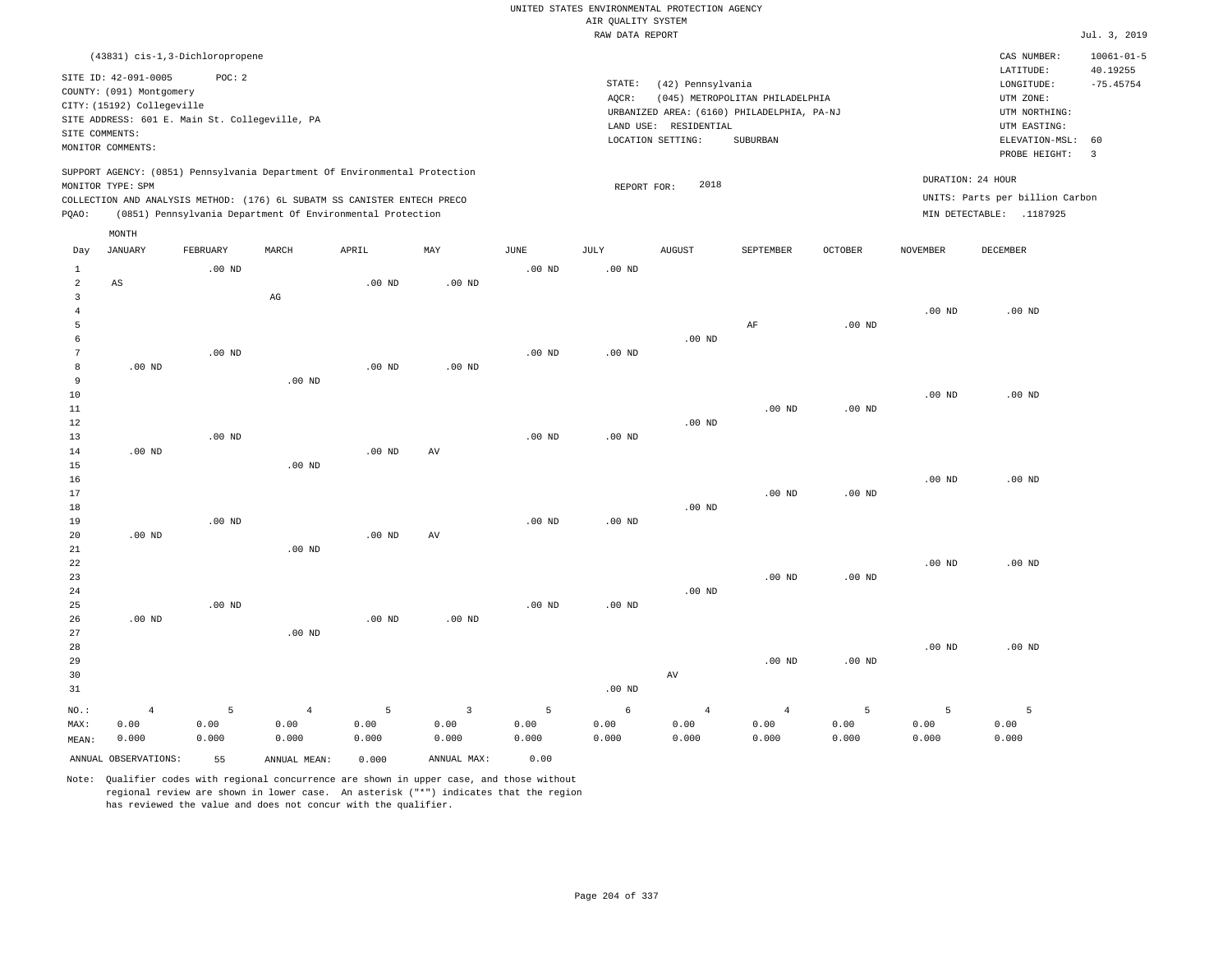|                 | (43832) Dibromochloromethane                     |                                                |                                                                            |                   |                |          |                   |                       |                                            |                   |                   | CAS NUMBER:<br>LATITUDE:        | $124 - 48 - 1$<br>40.19255 |
|-----------------|--------------------------------------------------|------------------------------------------------|----------------------------------------------------------------------------|-------------------|----------------|----------|-------------------|-----------------------|--------------------------------------------|-------------------|-------------------|---------------------------------|----------------------------|
|                 | SITE ID: 42-091-0005<br>COUNTY: (091) Montgomery | POC: 2                                         |                                                                            |                   |                |          | STATE:<br>AQCR:   | (42) Pennsylvania     | (045) METROPOLITAN PHILADELPHIA            |                   |                   | LONGITUDE:<br>UTM ZONE:         | $-75.45754$                |
|                 | CITY: (15192) Collegeville                       |                                                |                                                                            |                   |                |          |                   |                       | URBANIZED AREA: (6160) PHILADELPHIA, PA-NJ |                   |                   | UTM NORTHING:                   |                            |
|                 | SITE COMMENTS:                                   | SITE ADDRESS: 601 E. Main St. Collegeville, PA |                                                                            |                   |                |          |                   | LAND USE: RESIDENTIAL |                                            |                   |                   | UTM EASTING:                    |                            |
|                 | MONITOR COMMENTS:                                |                                                |                                                                            |                   |                |          |                   | LOCATION SETTING:     | <b>SUBURBAN</b>                            |                   |                   | ELEVATION-MSL:                  | 60                         |
|                 |                                                  |                                                |                                                                            |                   |                |          |                   |                       |                                            |                   |                   | PROBE HEIGHT:                   | $\overline{3}$             |
|                 | MONITOR TYPE: SPM                                |                                                | SUPPORT AGENCY: (0851) Pennsylvania Department Of Environmental Protection |                   |                |          | REPORT FOR:       | 2013                  |                                            |                   |                   | DURATION: 24 HOUR               |                            |
|                 |                                                  |                                                | COLLECTION AND ANALYSIS METHOD: (176) 6L SUBATM SS CANISTER ENTECH PRECO   |                   |                |          |                   |                       |                                            |                   |                   | UNITS: Parts per billion Carbon |                            |
| PQAO:           |                                                  |                                                | (0851) Pennsylvania Department Of Environmental Protection                 |                   |                |          |                   |                       |                                            |                   | MIN DETECTABLE:   |                                 |                            |
|                 | MONTH                                            |                                                |                                                                            |                   |                |          |                   |                       |                                            |                   |                   |                                 |                            |
| Day             | <b>JANUARY</b>                                   | FEBRUARY                                       | MARCH                                                                      | APRIL             | MAY            | JUNE     | JULY              | <b>AUGUST</b>         | SEPTEMBER                                  | <b>OCTOBER</b>    | <b>NOVEMBER</b>   | <b>DECEMBER</b>                 |                            |
| $\mathbf{1}$    |                                                  |                                                |                                                                            |                   |                |          |                   |                       | $.00$ ND                                   | AS                |                   |                                 |                            |
| $\overline{a}$  |                                                  |                                                |                                                                            |                   |                |          |                   | $.00$ ND              |                                            |                   |                   |                                 |                            |
| $\overline{3}$  |                                                  | $.00$ ND                                       |                                                                            |                   |                | $.00$ ND | $.00$ ND          |                       |                                            |                   |                   |                                 |                            |
| $\overline{4}$  | $.00$ ND                                         |                                                |                                                                            | $.00$ ND          | $.00$ ND       |          |                   |                       |                                            |                   |                   |                                 |                            |
| 5               |                                                  |                                                | $.00$ ND                                                                   |                   |                |          |                   |                       |                                            |                   |                   |                                 |                            |
| $\epsilon$      |                                                  |                                                |                                                                            |                   |                |          |                   |                       |                                            |                   | $.00$ ND          | $.00$ ND                        |                            |
| $7\phantom{.0}$ |                                                  |                                                |                                                                            |                   |                |          |                   |                       | .00 <sub>ND</sub>                          | $.00$ ND          |                   |                                 |                            |
| 8               |                                                  |                                                |                                                                            |                   |                |          |                   | .00 <sub>ND</sub>     |                                            |                   |                   |                                 |                            |
| 9               |                                                  | $.00$ ND                                       |                                                                            |                   |                | $.00$ ND | .00 <sub>ND</sub> |                       |                                            |                   |                   |                                 |                            |
| 10              | $.00$ ND                                         |                                                |                                                                            | .00 <sub>ND</sub> | $.00$ ND       |          |                   |                       |                                            |                   |                   |                                 |                            |
| 11              |                                                  |                                                | $.00$ ND                                                                   |                   |                |          |                   |                       |                                            |                   |                   |                                 |                            |
| 12              |                                                  |                                                |                                                                            |                   |                |          |                   |                       |                                            |                   | .00 <sub>ND</sub> | $.00$ ND                        |                            |
| 13              |                                                  |                                                |                                                                            |                   |                |          |                   |                       | $.00$ ND                                   | $.00$ ND          |                   |                                 |                            |
| 14<br>15        |                                                  | $.00$ ND                                       |                                                                            |                   |                | $.00$ ND | .00 <sub>ND</sub> | $.00$ ND              |                                            |                   |                   |                                 |                            |
| 16              | $.00$ ND                                         |                                                |                                                                            | .00 <sub>ND</sub> | AF             |          |                   |                       |                                            |                   |                   |                                 |                            |
| 17              |                                                  |                                                | AF                                                                         |                   |                |          |                   |                       |                                            |                   |                   |                                 |                            |
| 18              |                                                  |                                                |                                                                            |                   |                |          |                   |                       |                                            |                   | $.00$ ND          | $.00$ ND                        |                            |
| 19              |                                                  |                                                |                                                                            |                   |                |          |                   |                       | AF                                         | AF                |                   |                                 |                            |
| 20              |                                                  |                                                |                                                                            |                   |                |          |                   | .00CL                 |                                            |                   |                   |                                 |                            |
| 21              |                                                  | .00 <sub>ND</sub>                              |                                                                            |                   |                | $.00$ ND | .00 <sub>ND</sub> |                       |                                            |                   |                   |                                 |                            |
| 22              | $.00$ ND                                         |                                                |                                                                            | $.00$ ND          | AF             |          |                   |                       |                                            |                   |                   |                                 |                            |
| 23              |                                                  |                                                | $.00$ ND                                                                   |                   |                |          |                   |                       |                                            |                   |                   |                                 |                            |
| 24              |                                                  |                                                |                                                                            |                   |                |          |                   |                       |                                            |                   | .00 <sub>ND</sub> | $.00$ ND                        |                            |
| 25              |                                                  |                                                |                                                                            |                   |                |          |                   |                       | $.00$ ND                                   | .00 <sub>ND</sub> |                   |                                 |                            |
| 26              |                                                  |                                                |                                                                            |                   |                |          |                   | .00 <sub>ND</sub>     |                                            |                   |                   |                                 |                            |
| 27              |                                                  | $.00$ ND                                       |                                                                            |                   |                | $.00$ ND | $.00$ ND          |                       |                                            |                   |                   |                                 |                            |
| 28              | $.00$ ND                                         |                                                |                                                                            | .00 <sub>ND</sub> | $.00$ ND       |          |                   |                       |                                            |                   |                   |                                 |                            |
| 29              |                                                  |                                                | $\mathbb{A}\mathbb{S}$                                                     |                   |                |          |                   |                       |                                            |                   |                   |                                 |                            |
| 30              |                                                  |                                                |                                                                            |                   |                |          |                   |                       |                                            |                   | $.00$ ND          | $.00$ ND                        |                            |
| 31              |                                                  |                                                |                                                                            |                   |                |          |                   |                       |                                            | $.00$ ND          |                   |                                 |                            |
| NO.:            | 5                                                | 5                                              | $\overline{3}$                                                             | 5                 | $\overline{3}$ | 5        | 5                 | 5                     | $\overline{4}$                             | $\overline{4}$    | 5                 | 5                               |                            |
| MAX:            | 0.00                                             | 0.00                                           | 0.00                                                                       | 0.00              | 0.00           | 0.00     | 0.00              | 0.00                  | 0.00                                       | 0.00              | 0.00              | 0.00                            |                            |
| MEAN:           | 0.000                                            | 0.000                                          | 0.000                                                                      | 0.000             | 0.000          | 0.000    | 0.000             | 0.000                 | 0.000                                      | 0.000             | 0.000             | 0.000                           |                            |

ANNUAL OBSERVATIONS: 54 ANNUAL MEAN: 0.000 ANNUAL MAX: 0.00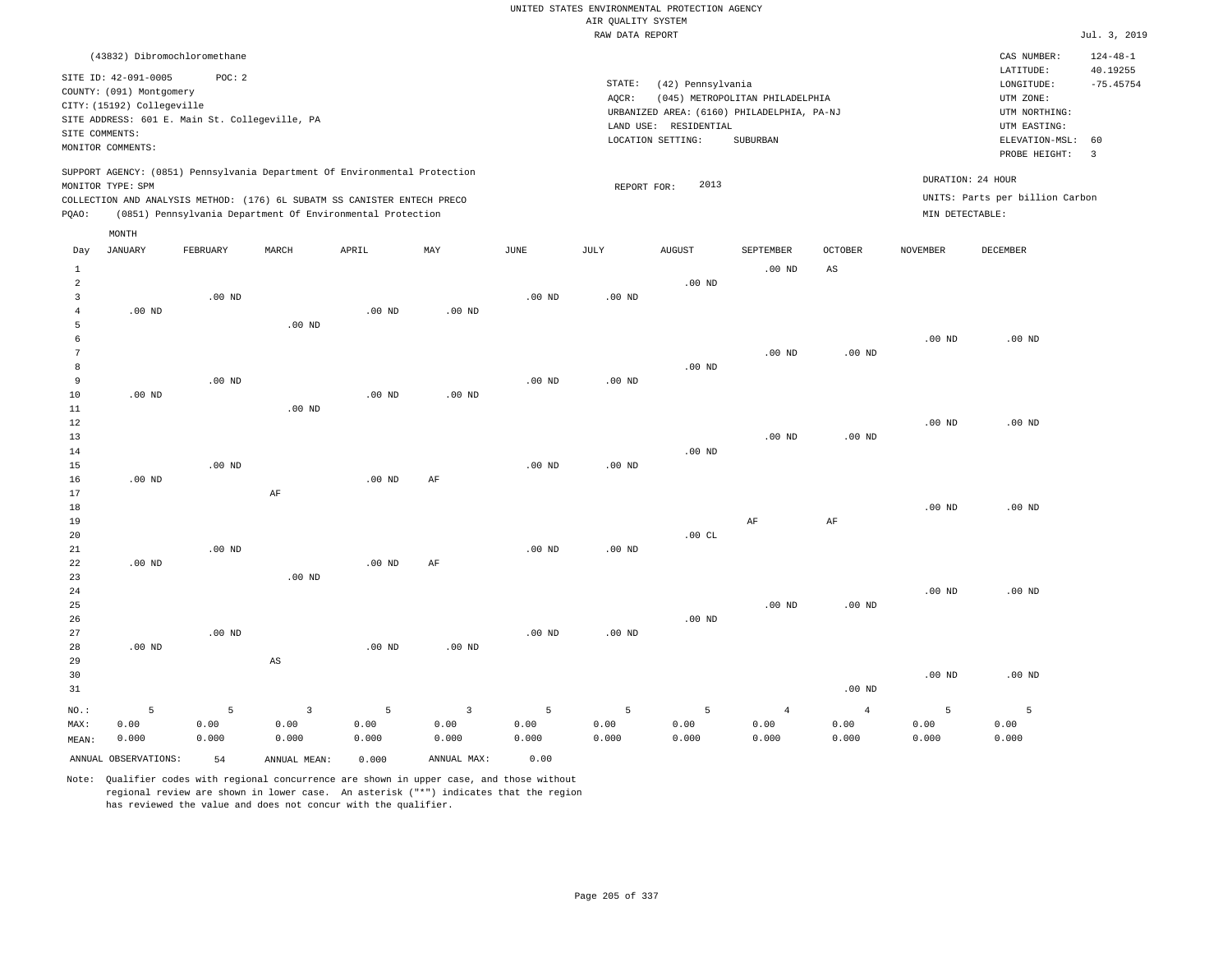| (43832) Dibromochloromethane                                                                                                                                                                                                                                |                                                                                                                                                                                 | CAS NUMBER:                                                                                                 | $124 - 48 - 1$          |
|-------------------------------------------------------------------------------------------------------------------------------------------------------------------------------------------------------------------------------------------------------------|---------------------------------------------------------------------------------------------------------------------------------------------------------------------------------|-------------------------------------------------------------------------------------------------------------|-------------------------|
| SITE ID: 42-091-0005<br>POC:2<br>COUNTY: (091) Montgomery<br>CITY: (15192) Collegeville<br>SITE ADDRESS: 601 E. Main St. Collegeville, PA<br>SITE COMMENTS:<br>MONITOR COMMENTS:                                                                            | STATE:<br>(42) Pennsylvania<br>(045) METROPOLITAN PHILADELPHIA<br>AOCR:<br>URBANIZED AREA: (6160) PHILADELPHIA, PA-NJ<br>LAND USE: RESIDENTIAL<br>LOCATION SETTING:<br>SUBURBAN | LATITUDE:<br>LONGITUDE:<br>UTM ZONE:<br>UTM NORTHING:<br>UTM EASTING:<br>ELEVATION-MSL: 60<br>PROBE HEIGHT: | 40.19255<br>$-75.45754$ |
| SUPPORT AGENCY: (0851) Pennsylvania Department Of Environmental Protection<br>MONITOR TYPE: SPM<br>COLLECTION AND ANALYSIS METHOD: (176) 6L SUBATM SS CANISTER ENTECH PRECO<br>(0851) Pennsylvania Department Of Environmental Protection<br>POAO:<br>MONTH | 2014<br>REPORT FOR:                                                                                                                                                             | DURATION: 24 HOUR<br>UNITS: Parts per billion Carbon<br>MIN DETECTABLE:                                     |                         |

| Day            | <b>JANUARY</b>       | ${\tt FEBRUARY}$       | MARCH        | APRIL          | MAY            | JUNE              | JULY         | ${\tt AUGUST}$    | SEPTEMBER | OCTOBER           | <b>NOVEMBER</b> | DECEMBER          |
|----------------|----------------------|------------------------|--------------|----------------|----------------|-------------------|--------------|-------------------|-----------|-------------------|-----------------|-------------------|
| $\mathbf{1}$   |                      |                        |              |                |                |                   |              |                   |           |                   | $.00$ ND        | .00 <sub>ND</sub> |
| $\overline{a}$ |                      |                        |              |                |                |                   |              |                   | $.00$ ND  | $.00$ ND          |                 |                   |
| 3              |                      |                        |              |                |                |                   |              | $\rm AF$          |           |                   |                 |                   |
| $\overline{4}$ |                      | $.00$ ND               |              |                |                | .00 <sub>ND</sub> | $.00$ ND     |                   |           |                   |                 |                   |
| 5              | $.00$ ND             |                        |              | .00 $ND$       | $.00$ ND       |                   |              |                   |           |                   |                 |                   |
| 6              |                      |                        | $.00$ ND     |                |                |                   |              |                   |           |                   |                 |                   |
| 7              |                      |                        |              |                |                |                   |              |                   |           |                   | $.00$ ND        | .00 <sub>ND</sub> |
| 8              |                      |                        |              |                |                |                   |              |                   | $.00$ ND  | $.00$ ND          |                 |                   |
| 9              |                      |                        |              |                |                |                   |              | .00 $ND$          |           |                   |                 |                   |
| $10$           |                      | $\mathbb{A}\mathbb{S}$ |              |                |                | $.00$ ND          | $.00$ ND     |                   |           |                   |                 |                   |
| 11             | $.00$ ND             |                        |              | $.00$ ND       | $.00$ ND       |                   |              |                   |           |                   |                 |                   |
| 12             |                      |                        | $.00$ ND     |                |                |                   |              |                   |           |                   |                 |                   |
| 13             |                      |                        |              |                |                |                   |              |                   |           |                   | $.00$ ND        | AF                |
| 14             |                      |                        |              |                |                |                   |              |                   | $.00$ ND  | .00 <sub>ND</sub> |                 |                   |
| 15             |                      |                        |              |                |                |                   |              | .00 <sub>ND</sub> |           |                   |                 |                   |
| 16             |                      | $.00$ ND               |              |                |                | AS                | $\rm{AF}$    |                   |           |                   |                 |                   |
| 17             | $.00$ ND             |                        |              | $.00$ ND       | $.00$ ND       |                   |              |                   |           |                   |                 |                   |
| 18             |                      |                        | $.00$ ND     |                |                |                   |              |                   |           |                   |                 |                   |
| 19             |                      |                        |              |                |                |                   |              |                   |           |                   | $\rm{AF}$       | $.00$ ND          |
| 20             |                      |                        |              |                |                |                   |              |                   | $.00$ ND  | .00 <sub>ND</sub> |                 |                   |
| 21             |                      |                        |              |                |                |                   |              | $.00$ ND          |           |                   |                 |                   |
| $2\sqrt{2}$    |                      | .00 $ND$               |              |                |                | AS                | AS           |                   |           |                   |                 |                   |
| 23             | $.00$ ND             |                        |              | .00 $ND$       | $.00$ ND       |                   |              |                   |           |                   |                 |                   |
| 24             |                      |                        | $.00$ ND     |                |                |                   |              |                   |           |                   |                 |                   |
| $25\,$<br>26   |                      |                        |              |                |                |                   |              |                   |           |                   | $.00$ ND        | .00 <sub>ND</sub> |
| 27             |                      |                        |              |                |                |                   |              | $.00$ ND          | $.00$ ND  | $.00$ ND          |                 |                   |
| 28             |                      | $.00$ ND               |              |                |                | $.00$ ND          | $.00$ ND     |                   |           |                   |                 |                   |
| 29             | $.00$ ND             |                        |              | $.00$ ND       | $\rm AF$       |                   |              |                   |           |                   |                 |                   |
| 30             |                      |                        | $.00$ ND     |                |                |                   |              |                   |           |                   |                 |                   |
| 31             |                      |                        |              |                |                |                   |              |                   |           |                   |                 | $.00$ ND          |
|                |                      |                        |              |                |                |                   |              |                   |           |                   |                 |                   |
| $_{\rm NO.}$ : | 5                    | $\overline{4}$         | 5            | $\overline{5}$ | $\overline{4}$ | 3                 | $\mathbf{3}$ | $\overline{4}$    | 5         | 5                 | $\overline{4}$  | 5                 |
| MAX:           | 0.00                 | 0.00                   | 0.00         | 0.00           | 0.00           | 0.00              | 0.00         | 0.00              | 0.00      | 0.00              | 0.00            | 0.00              |
| MEAN:          | 0.000                | 0.000                  | 0.000        | 0.000          | 0.000          | 0.000             | 0.000        | 0.000             | 0.000     | 0.000             | 0.000           | 0.000             |
|                | ANNUAL OBSERVATIONS: | 52                     | ANNUAL MEAN: | 0.000          | ANNUAL MAX:    | 0.00              |              |                   |           |                   |                 |                   |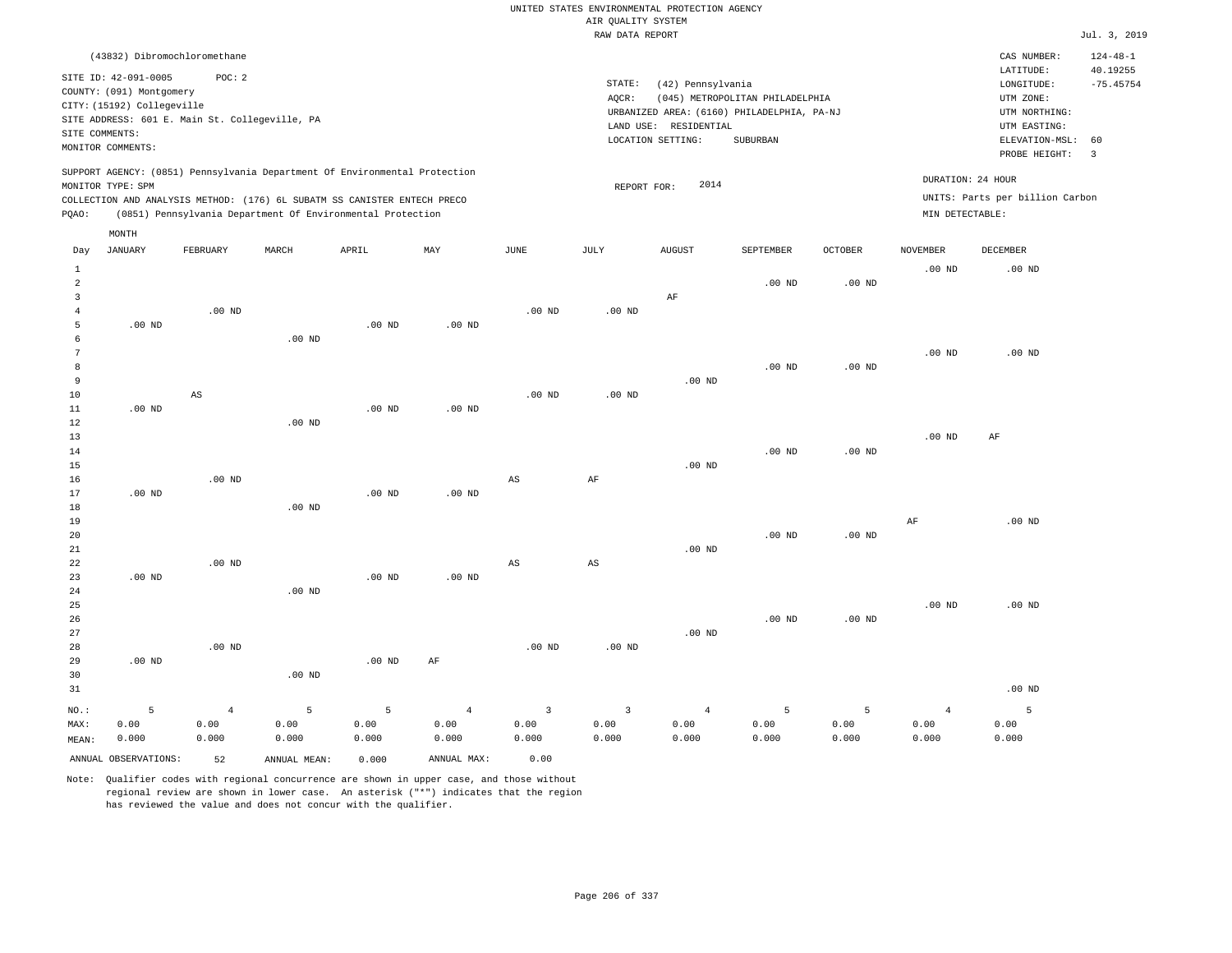| (43832) Dibromochloromethane                                                                                                                                                                                                                                |                                                                                                                                                                                 | CAS NUMBER:                                                                                                 | $124 - 48 - 1$                          |
|-------------------------------------------------------------------------------------------------------------------------------------------------------------------------------------------------------------------------------------------------------------|---------------------------------------------------------------------------------------------------------------------------------------------------------------------------------|-------------------------------------------------------------------------------------------------------------|-----------------------------------------|
| SITE ID: 42-091-0005<br>POC:2<br>COUNTY: (091) Montgomery<br>CITY: (15192) Collegeville<br>SITE ADDRESS: 601 E. Main St. Collegeville, PA<br>SITE COMMENTS:<br>MONITOR COMMENTS:                                                                            | STATE:<br>(42) Pennsylvania<br>(045) METROPOLITAN PHILADELPHIA<br>AOCR:<br>URBANIZED AREA: (6160) PHILADELPHIA, PA-NJ<br>LAND USE: RESIDENTIAL<br>SUBURBAN<br>LOCATION SETTING: | LATITUDE:<br>LONGITUDE:<br>UTM ZONE:<br>UTM NORTHING:<br>UTM EASTING:<br>ELEVATION-MSL: 60<br>PROBE HEIGHT: | 40.19255<br>$-75.45754$<br>$\mathbf{3}$ |
| SUPPORT AGENCY: (0851) Pennsylvania Department Of Environmental Protection<br>MONITOR TYPE: SPM<br>COLLECTION AND ANALYSIS METHOD: (176) 6L SUBATM SS CANISTER ENTECH PRECO<br>(0851) Pennsylvania Department Of Environmental Protection<br>POAO:<br>MONTH | 2015<br>REPORT FOR:                                                                                                                                                             | DURATION: 24 HOUR<br>UNITS: Parts per billion Carbon<br>MIN DETECTABLE:                                     |                                         |

| Day            | JANUARY              | FEBRUARY       | MARCH                  | APRIL    | MAY               | JUNE           | JULY     | AUGUST                  | SEPTEMBER         | OCTOBER           | NOVEMBER          | DECEMBER       |
|----------------|----------------------|----------------|------------------------|----------|-------------------|----------------|----------|-------------------------|-------------------|-------------------|-------------------|----------------|
| $\mathbf{1}$   |                      |                | $\mathbb{A}\mathbb{S}$ |          |                   |                |          |                         |                   |                   |                   |                |
| $\overline{a}$ |                      |                |                        |          |                   |                |          |                         |                   |                   | .00 <sub>ND</sub> | $\rm{AF}$      |
| 3              |                      |                |                        |          |                   |                |          |                         | .00 <sub>ND</sub> | .00 <sub>ND</sub> |                   |                |
| $\overline{4}$ |                      |                |                        |          |                   |                |          | $.00$ ND                |                   |                   |                   |                |
| 5              |                      | $.00$ ND       |                        |          |                   | $.00$ ND       | $.00$ ND |                         |                   |                   |                   |                |
| 6              | $.00$ ND             |                |                        | $.00$ ND | $.00$ ND          |                |          |                         |                   |                   |                   |                |
| 7              |                      |                | $.00$ ND               |          |                   |                |          |                         |                   |                   |                   |                |
| $\,8\,$        |                      |                |                        |          |                   |                |          |                         |                   |                   | .00 $ND$          | AF             |
| 9              |                      |                |                        |          |                   |                |          |                         | $.00$ ND          | .00 <sub>ND</sub> |                   |                |
| $10$           |                      |                |                        |          |                   |                |          | $\rm AF$                |                   |                   |                   |                |
| 11             |                      | $.00$ ND       |                        |          |                   | $.00$ ND       | $.00$ ND |                         |                   |                   |                   |                |
| 12             | $\rm AF$             |                |                        | $.00$ ND | $.00$ ND          |                |          |                         |                   |                   |                   |                |
| 13             |                      |                | $.00$ ND               |          |                   |                |          |                         |                   |                   |                   |                |
| 14             |                      |                |                        |          |                   |                |          |                         |                   |                   | $.00$ ND          | $.00$ ND       |
| 15             |                      |                |                        |          |                   |                |          |                         | $.00$ ND          | $.00$ ND          |                   |                |
| 16             |                      |                |                        |          |                   |                |          | $.00$ ND                |                   |                   |                   |                |
| 17             |                      | $.00$ ND       |                        |          |                   | AS             | $.00$ ND |                         |                   |                   |                   |                |
| 18             | $.00$ ND             |                |                        | $.00$ ND | $.00$ ND          |                |          |                         |                   |                   |                   |                |
| 19             |                      |                | $.00$ ND               |          |                   |                |          |                         |                   |                   |                   |                |
| 20             |                      |                |                        |          |                   |                |          |                         |                   |                   | $.00$ ND          | $.00$ ND       |
| $2\sqrt{1}$    |                      |                |                        |          |                   |                |          |                         | $.00$ ND          | $.00$ ND          |                   |                |
| 22             |                      |                |                        |          |                   |                |          | $\rm{AF}$               |                   |                   |                   |                |
| 23             |                      | $.00$ ND       |                        |          |                   | AF             | .00 $ND$ |                         |                   |                   |                   |                |
| 24             | AS                   |                |                        | $.00$ ND | $.00$ ND          |                |          |                         |                   |                   |                   |                |
| 25             |                      |                | $.00$ ND               |          |                   |                |          |                         |                   |                   |                   |                |
| 26             |                      |                |                        |          |                   |                |          |                         |                   |                   | $\rm{AF}$         | $.00$ ND       |
| 27             |                      |                |                        |          |                   |                |          |                         | .00 <sub>ND</sub> | $.00$ ND          |                   |                |
| 28             |                      |                |                        |          |                   |                |          | $.00$ ND                |                   |                   |                   |                |
| 29             |                      |                |                        |          |                   | $.00$ ND       | $.00$ ND |                         |                   |                   |                   |                |
| 30             | $.00$ ND             |                |                        | $.00$ ND | .00 <sub>ND</sub> |                |          |                         |                   |                   |                   |                |
| 31             |                      |                | $.00$ ND               |          |                   |                |          |                         |                   |                   |                   |                |
| $_{\rm NO.}$ : | $\mathsf 3$          | $\overline{4}$ | 5                      | 5        | 5                 | $\overline{3}$ | 5        | $\overline{\mathbf{3}}$ | 5                 | $\mathsf S$       | $\overline{4}$    | $\overline{3}$ |
| MAX:           | 0.00                 | 0.00           | 0.00                   | 0.00     | 0.00              | 0.00           | 0.00     | 0.00                    | 0.00              | 0.00              | 0.00              | 0.00           |
| MEAN:          | 0.000                | 0.000          | 0.000                  | 0.000    | 0.000             | 0.000          | 0.000    | 0.000                   | 0.000             | 0.000             | 0.000             | 0.000          |
|                | ANNUAL OBSERVATIONS: | 50             | ANNUAL MEAN:           | 0.000    | ANNUAL MAX:       | 0.00           |          |                         |                   |                   |                   |                |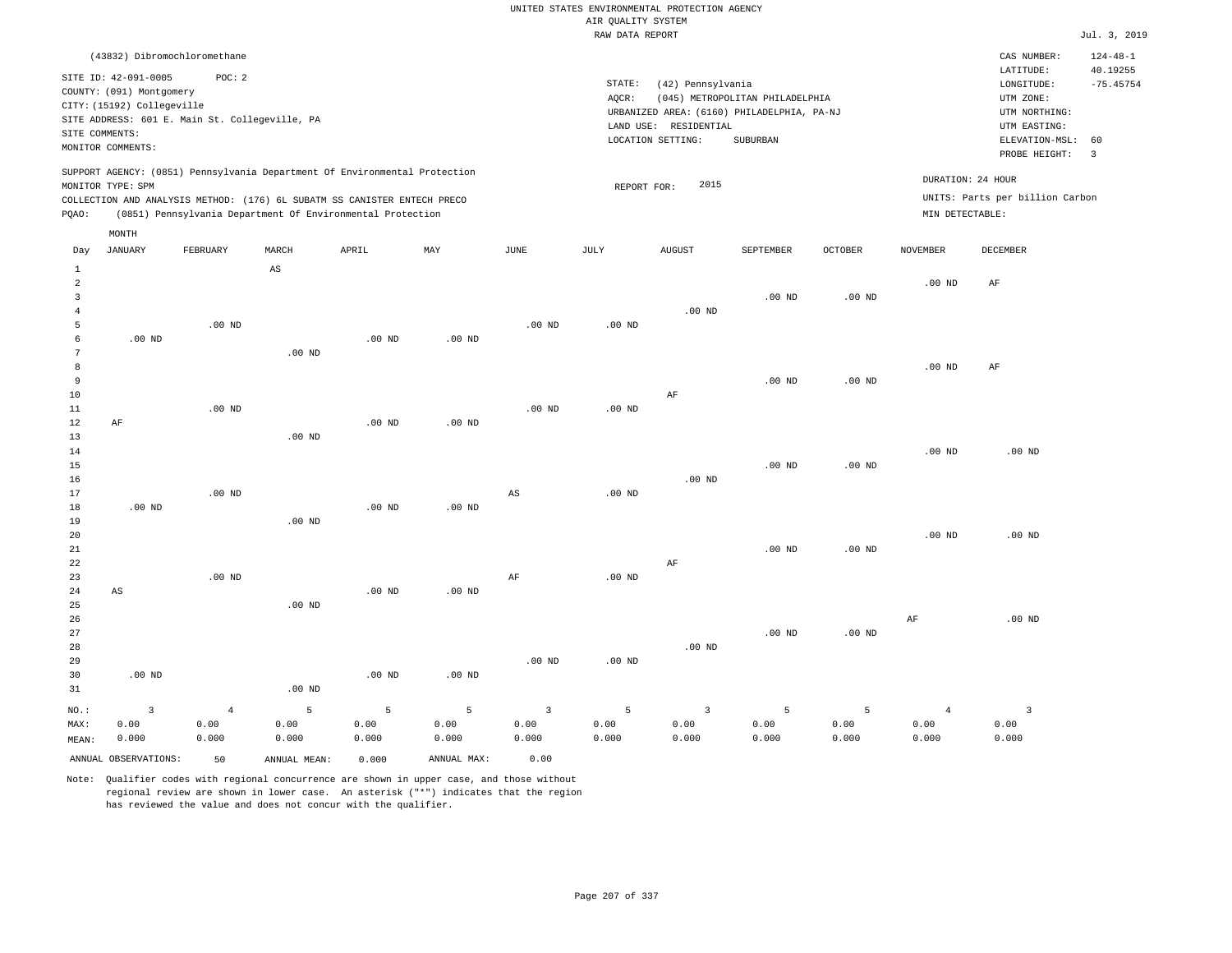### UNITED STATES ENVIRONMENTAL PROTECTION AGENCY AIR QUALITY SYSTEM

|       |                            |                                                                          |          |       |                                                                            |          | RAW DATA REPORT |                                            |                                 |                   |                   |                                 | Jul. 3, 2019             |
|-------|----------------------------|--------------------------------------------------------------------------|----------|-------|----------------------------------------------------------------------------|----------|-----------------|--------------------------------------------|---------------------------------|-------------------|-------------------|---------------------------------|--------------------------|
|       |                            | (43832) Dibromochloromethane                                             |          |       |                                                                            |          |                 |                                            |                                 |                   |                   | CAS NUMBER:                     | $124 - 48 - 1$           |
|       | SITE ID: 42-091-0005       | POC: 2                                                                   |          |       |                                                                            |          |                 |                                            |                                 |                   |                   | LATITUDE:                       | 40.19255                 |
|       | COUNTY: (091) Montgomery   |                                                                          |          |       |                                                                            |          | STATE:          | (42) Pennsylvania                          |                                 |                   |                   | LONGITUDE:                      | $-75.45754$              |
|       | CITY: (15192) Collegeville |                                                                          |          |       |                                                                            |          | AOCR:           |                                            | (045) METROPOLITAN PHILADELPHIA |                   |                   | UTM ZONE:                       |                          |
|       |                            | SITE ADDRESS: 601 E. Main St. Collegeville, PA                           |          |       |                                                                            |          |                 | URBANIZED AREA: (6160) PHILADELPHIA, PA-NJ |                                 |                   |                   | UTM NORTHING:                   |                          |
|       | SITE COMMENTS:             |                                                                          |          |       |                                                                            |          |                 | LAND USE: RESIDENTIAL                      |                                 |                   |                   | UTM EASTING:                    |                          |
|       | MONITOR COMMENTS:          |                                                                          |          |       |                                                                            |          |                 | LOCATION SETTING:                          | SUBURBAN                        |                   |                   | ELEVATION-MSL: 60               |                          |
|       |                            |                                                                          |          |       |                                                                            |          |                 |                                            |                                 |                   |                   | PROBE HEIGHT:                   | $\overline{\phantom{a}}$ |
|       | MONITOR TYPE: SPM          |                                                                          |          |       | SUPPORT AGENCY: (0851) Pennsylvania Department Of Environmental Protection |          | REPORT FOR:     | 2016                                       |                                 |                   | DURATION: 24 HOUR |                                 |                          |
|       |                            | COLLECTION AND ANALYSIS METHOD: (176) 6L SUBATM SS CANISTER ENTECH PRECO |          |       |                                                                            |          |                 |                                            |                                 |                   |                   | UNITS: Parts per billion Carbon |                          |
| POAO: |                            | (0851) Pennsylvania Department Of Environmental Protection               |          |       |                                                                            |          |                 |                                            |                                 |                   | MIN DETECTABLE:   |                                 |                          |
|       | MONTH                      |                                                                          |          |       |                                                                            |          |                 |                                            |                                 |                   |                   |                                 |                          |
| Day   | JANUARY                    | FEBRUARY                                                                 | MARCH    | APRIL | MAY                                                                        | JUNE     | JULY            | <b>AUGUST</b>                              | <b>SEPTEMBER</b>                | <b>OCTOBER</b>    | <b>NOVEMBER</b>   | DECEMBER                        |                          |
|       | AF                         |                                                                          | $.00$ ND |       |                                                                            |          |                 |                                            |                                 |                   |                   |                                 |                          |
| 2     |                            |                                                                          |          |       |                                                                            |          |                 |                                            |                                 |                   | .00 <sub>ND</sub> | $.00$ ND                        |                          |
|       |                            |                                                                          |          |       |                                                                            |          |                 |                                            | TS                              | .00 <sub>ND</sub> |                   |                                 |                          |
|       |                            |                                                                          |          |       |                                                                            |          |                 | $.00$ ND                                   |                                 |                   |                   |                                 |                          |
|       |                            |                                                                          |          |       |                                                                            | $.00$ ND | $.00$ ND        |                                            |                                 |                   |                   |                                 |                          |
|       |                            | $.00$ ND                                                                 |          | AF    | $.00$ ND                                                                   |          |                 |                                            |                                 |                   |                   |                                 |                          |
| 7     | $.00$ ND                   |                                                                          | $.00$ ND |       |                                                                            |          |                 |                                            |                                 |                   |                   |                                 |                          |

| 8  |          |    |          |          |          |          |          |          |          |                   | $.00$ ND | $.00$ ND |
|----|----------|----|----------|----------|----------|----------|----------|----------|----------|-------------------|----------|----------|
| 9  |          |    |          |          |          |          |          |          | $.00$ ND | .00 <sub>ND</sub> |          |          |
| 10 |          |    |          |          |          |          |          | $.00$ ND |          |                   |          |          |
| 11 |          |    |          |          |          | $.00$ ND | $.00$ ND |          |          |                   |          |          |
| 12 |          | AF |          | $.00$ ND | $.00$ ND |          |          |          |          |                   |          |          |
| 13 | $.00$ ND |    | $.00$ ND |          |          |          |          |          |          |                   |          |          |
| 14 |          |    |          |          |          |          |          |          |          |                   | AF       | $.00$ ND |
| 15 |          |    |          |          |          |          |          |          | $.00$ ND | .00 <sub>ND</sub> |          |          |

| 16     |          |          |          |          |          |          |    | $.00$ ND |          |          |          |          |
|--------|----------|----------|----------|----------|----------|----------|----|----------|----------|----------|----------|----------|
| 17     |          |          |          |          |          | $.00$ ND | AF |          |          |          |          |          |
| 18     |          | $.00$ ND |          | $.00$ ND | $.00$ ND |          |    |          |          |          |          |          |
| 19     | $.00$ ND |          | $.00$ ND |          |          |          |    |          |          |          |          |          |
| 20     |          |          |          |          |          |          |    |          |          |          | AF       | $.00$ ND |
| 21     |          |          |          |          |          |          |    |          | $.00$ ND | $.00$ ND |          |          |
| 22     |          |          |          |          |          |          |    | $.00$ ND |          |          |          |          |
| 23     |          |          |          |          |          | $.00$ ND | AS |          |          |          |          |          |
| $2\,4$ |          | $.00$ ND |          | $.00$ ND | TS       |          |    |          |          |          |          |          |
| 25     | $.00$ ND |          | $.00$ ND |          |          |          |    |          |          |          |          |          |
| 26     |          |          |          |          |          |          |    |          |          |          | $.00$ ND | $.00$ ND |

| 27    |       |       |                   |                |             |          |          |                | $.00$ ND | $.00$ ND |       |       |
|-------|-------|-------|-------------------|----------------|-------------|----------|----------|----------------|----------|----------|-------|-------|
| 28    |       |       |                   |                |             |          |          | AF             |          |          |       |       |
| 29    |       |       |                   |                |             | $.00$ ND | $.00$ ND |                |          |          |       |       |
| 30    |       |       |                   | $.00$ ND       | $.00$ ND    |          |          |                |          |          |       |       |
| 31    | AV    |       | .00 <sub>ND</sub> |                |             |          |          |                |          |          |       |       |
| NO.:  | 4     |       | 6                 | $\overline{4}$ | $4^{\circ}$ | 5.       |          | $\overline{4}$ |          |          |       |       |
| MAX:  | 0.00  | 0.00  | 0.00              | 0.00           | 0.00        | 0.00     | 0.00     | 0.00           | 0.00     | 0.00     | 0.00  | 0.00  |
| MEAN: | 0.000 | 0.000 | 0.000             | 0.000          | 0.000       | 0.000    | 0.000    | 0.000          | 0.000    | 0.000    | 0.000 | 0.000 |

Note: Qualifier codes with regional concurrence are shown in upper case, and those without regional review are shown in lower case. An asterisk ("\*") indicates that the region

ANNUAL OBSERVATIONS: 50 ANNUAL MEAN: 0.000 ANNUAL MAX: 0.00

has reviewed the value and does not concur with the qualifier.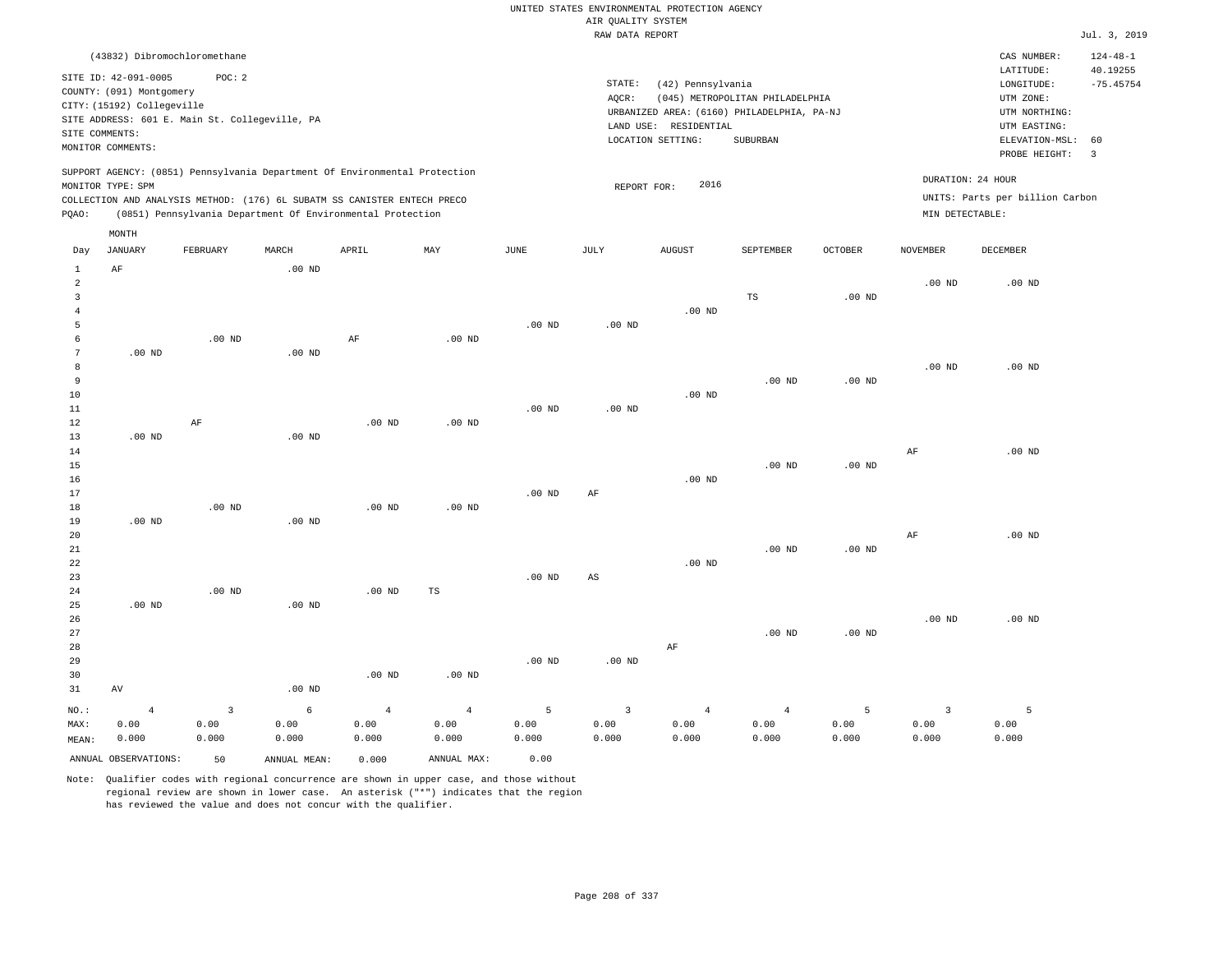|                     |                            |                                                |                   |                                                                            |                   |                   | UNITED STATES ENVIRONMENTAL PROTECTION AGENCY |                       |                                            |                   |                   |                                 |                            |
|---------------------|----------------------------|------------------------------------------------|-------------------|----------------------------------------------------------------------------|-------------------|-------------------|-----------------------------------------------|-----------------------|--------------------------------------------|-------------------|-------------------|---------------------------------|----------------------------|
|                     |                            |                                                |                   |                                                                            |                   |                   | AIR OUALITY SYSTEM                            |                       |                                            |                   |                   |                                 |                            |
|                     |                            |                                                |                   |                                                                            |                   |                   | RAW DATA REPORT                               |                       |                                            |                   |                   |                                 | Jul. 3, 2019               |
|                     |                            | (43832) Dibromochloromethane                   |                   |                                                                            |                   |                   |                                               |                       |                                            |                   |                   | CAS NUMBER:<br>LATITUDE:        | $124 - 48 - 1$<br>40.19255 |
|                     | SITE ID: 42-091-0005       | POC: 2                                         |                   |                                                                            |                   |                   | STATE:                                        | (42) Pennsylvania     |                                            |                   |                   | $\texttt{LONGITUDE}$ :          | $-75.45754$                |
|                     | COUNTY: (091) Montgomery   |                                                |                   |                                                                            |                   |                   | AQCR:                                         |                       | (045) METROPOLITAN PHILADELPHIA            |                   |                   | UTM ZONE:                       |                            |
|                     | CITY: (15192) Collegeville |                                                |                   |                                                                            |                   |                   |                                               |                       | URBANIZED AREA: (6160) PHILADELPHIA, PA-NJ |                   |                   | UTM NORTHING:                   |                            |
|                     | SITE COMMENTS:             | SITE ADDRESS: 601 E. Main St. Collegeville, PA |                   |                                                                            |                   |                   |                                               | LAND USE: RESIDENTIAL |                                            |                   |                   | UTM EASTING:                    |                            |
|                     | MONITOR COMMENTS:          |                                                |                   |                                                                            |                   |                   |                                               | LOCATION SETTING:     | SUBURBAN                                   |                   |                   | ELEVATION-MSL:<br>PROBE HEIGHT: | 60<br>$\overline{3}$       |
|                     |                            |                                                |                   | SUPPORT AGENCY: (0851) Pennsylvania Department Of Environmental Protection |                   |                   |                                               |                       |                                            |                   |                   |                                 |                            |
|                     | MONITOR TYPE: SPM          |                                                |                   |                                                                            |                   |                   | REPORT FOR:                                   | 2017                  |                                            |                   |                   | DURATION: 24 HOUR               |                            |
|                     |                            |                                                |                   | COLLECTION AND ANALYSIS METHOD: (176) 6L SUBATM SS CANISTER ENTECH PRECO   |                   |                   |                                               |                       |                                            |                   |                   | UNITS: Parts per billion Carbon |                            |
| PQAO:               |                            |                                                |                   | (0851) Pennsylvania Department Of Environmental Protection                 |                   |                   |                                               |                       |                                            |                   | MIN DETECTABLE:   |                                 |                            |
|                     | MONTH                      |                                                |                   |                                                                            |                   |                   |                                               |                       |                                            |                   |                   | DECEMBER                        |                            |
| Day<br>$\mathbf{1}$ | <b>JANUARY</b><br>$.00$ ND | FEBRUARY                                       | MARCH             | APRIL<br>$.00$ ND                                                          | MAY<br>$.00$ ND   | JUNE              | JULY                                          | <b>AUGUST</b>         | SEPTEMBER                                  | <b>OCTOBER</b>    | <b>NOVEMBER</b>   |                                 |                            |
| $\overline{a}$      |                            |                                                | .00 <sub>ND</sub> |                                                                            |                   |                   |                                               |                       |                                            |                   |                   |                                 |                            |
| 3                   |                            |                                                |                   |                                                                            |                   |                   |                                               |                       |                                            |                   | .00 <sub>ND</sub> | $.00$ ND                        |                            |
| $\overline{4}$      |                            |                                                |                   |                                                                            |                   |                   |                                               |                       | .00 <sub>ND</sub>                          | .00 <sub>ND</sub> |                   |                                 |                            |
| $\overline{5}$      |                            |                                                |                   |                                                                            |                   |                   |                                               | $.00$ ND              |                                            |                   |                   |                                 |                            |
| 6                   |                            | $.00$ ND                                       |                   |                                                                            |                   | $.00$ ND          | AF                                            |                       |                                            |                   |                   |                                 |                            |
| $\overline{7}$      | AV                         |                                                |                   | $.00$ ND                                                                   | .00 <sub>ND</sub> |                   |                                               |                       |                                            |                   |                   |                                 |                            |
| 8                   |                            |                                                | $.00$ ND          |                                                                            |                   |                   |                                               |                       |                                            |                   |                   |                                 |                            |
| 9                   |                            |                                                |                   |                                                                            |                   |                   |                                               |                       |                                            |                   | .00 <sub>ND</sub> | $.00$ ND                        |                            |
| 10                  |                            |                                                |                   |                                                                            |                   |                   |                                               |                       | $.00$ ND                                   | $.00$ ND          |                   |                                 |                            |
| 11                  |                            |                                                |                   |                                                                            |                   |                   |                                               | $.00$ ND              |                                            |                   |                   |                                 |                            |
| 12                  |                            | $.00$ ND                                       |                   |                                                                            |                   | $.00$ ND          | .00 <sub>ND</sub>                             |                       |                                            |                   |                   |                                 |                            |
| 13                  |                            |                                                |                   | $.00$ ND                                                                   | .00 <sub>ND</sub> |                   |                                               |                       |                                            |                   |                   |                                 |                            |
| 14<br>15            |                            |                                                | .00 <sub>ND</sub> |                                                                            |                   |                   |                                               |                       |                                            |                   | .00 <sub>ND</sub> | AQ                              |                            |
| 16                  |                            |                                                |                   |                                                                            |                   |                   |                                               |                       | $.00$ ND                                   | $.00$ ND          |                   |                                 |                            |
| 17                  |                            |                                                |                   |                                                                            |                   |                   |                                               | $.00$ ND              |                                            |                   |                   |                                 |                            |
| 18                  |                            | $.00$ ND                                       |                   |                                                                            |                   | .00 <sub>ND</sub> | .00 <sub>ND</sub>                             |                       |                                            |                   |                   |                                 |                            |
| 19                  | $.00$ ND                   |                                                |                   | $\mathbb{A}\mathbb{S}$                                                     | $\rm AF$          |                   |                                               |                       |                                            |                   |                   |                                 |                            |
| 20                  |                            |                                                | .00 <sub>ND</sub> |                                                                            |                   |                   |                                               |                       |                                            |                   |                   |                                 |                            |
| 21                  |                            |                                                |                   |                                                                            |                   |                   |                                               |                       |                                            |                   | ${\tt AN}$        | AV                              |                            |
| 22                  |                            |                                                |                   |                                                                            |                   |                   |                                               |                       | .00 <sub>ND</sub>                          | .00 <sub>ND</sub> |                   |                                 |                            |
| 23                  |                            |                                                |                   |                                                                            |                   |                   |                                               | .00 <sub>ND</sub>     |                                            |                   |                   |                                 |                            |
| 24                  |                            | .00 <sub>ND</sub>                              |                   |                                                                            |                   | .00 <sub>ND</sub> | .00 <sub>ND</sub>                             |                       |                                            |                   |                   |                                 |                            |
| 25                  | $.00$ ND                   |                                                |                   | AM                                                                         | $.00$ ND          |                   |                                               |                       |                                            |                   |                   |                                 |                            |
| 26                  |                            |                                                | $.00$ ND          |                                                                            |                   |                   |                                               |                       |                                            |                   |                   |                                 |                            |
| 27                  |                            |                                                |                   |                                                                            |                   |                   |                                               |                       |                                            |                   | $\hbox{AV}$       | $.00$ ND                        |                            |
| 28                  |                            |                                                |                   |                                                                            |                   |                   |                                               |                       | .00 <sub>ND</sub>                          | $.00$ ND          |                   |                                 |                            |
| 29<br>30            |                            |                                                |                   |                                                                            |                   | $.00$ ND          | .00 <sub>ND</sub>                             | .00 <sub>ND</sub>     |                                            |                   |                   |                                 |                            |
| 31                  | $.00$ ND                   |                                                |                   |                                                                            | .00 <sub>ND</sub> |                   |                                               |                       |                                            |                   |                   |                                 |                            |
| NO.:                | $\overline{4}$             | $\overline{4}$                                 | 5                 | $\overline{3}$                                                             | $\overline{5}$    | 5                 | $\overline{4}$                                | 5                     | 5                                          | 5                 | $\overline{3}$    | $\overline{\mathbf{3}}$         |                            |
| MAX:                | 0.00                       | 0.00                                           | 0.00              | 0.00                                                                       | 0.00              | 0.00              | 0.00                                          | 0.00                  | 0.00                                       | 0.00              | 0.00              | 0.00                            |                            |
| MFAN:               | 0.000                      | 0.000                                          | 0.000             | 0.000                                                                      | 0.000             | 0.000             | 0.000                                         | 0.000                 | 0.000                                      | 0.000             | 0.000             | 0.000                           |                            |

ANNUAL OBSERVATIONS: 51 ANNUAL MEAN: 0.000 ANNUAL MAX: 0.00

0.000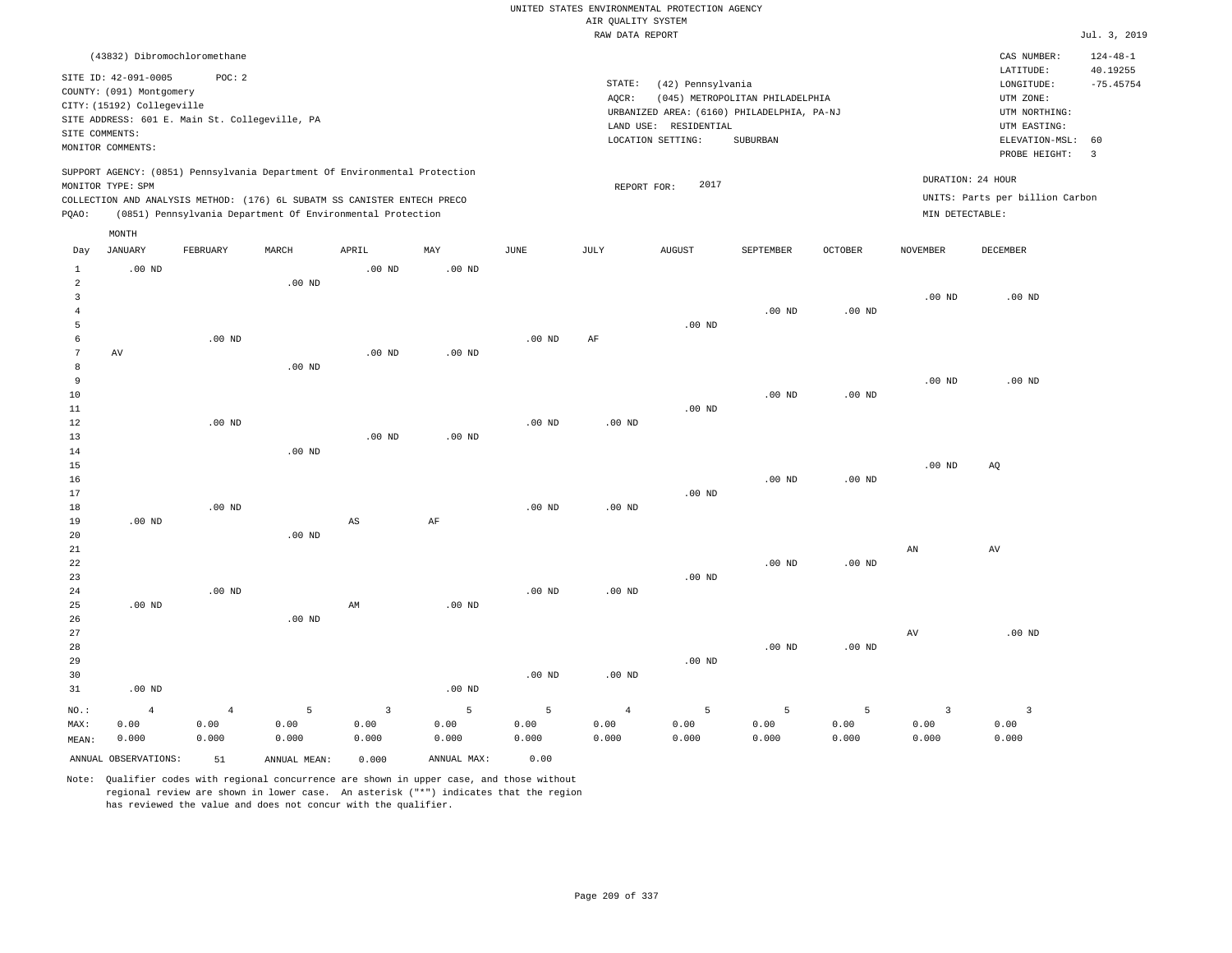|                                  |                                                      |          |                                                                            |          |                         |          | AIR QUALITY SYSTEM | UNITED STATES ENVIRONMENTAL PROTECTION AGENCY |                                            |                   |                   |                                 |                            |
|----------------------------------|------------------------------------------------------|----------|----------------------------------------------------------------------------|----------|-------------------------|----------|--------------------|-----------------------------------------------|--------------------------------------------|-------------------|-------------------|---------------------------------|----------------------------|
|                                  |                                                      |          |                                                                            |          |                         |          | RAW DATA REPORT    |                                               |                                            |                   |                   |                                 | Jul. 3, 2019               |
|                                  | (43832) Dibromochloromethane<br>SITE ID: 42-091-0005 | POC: 2   |                                                                            |          |                         |          | STATE:             |                                               |                                            |                   |                   | CAS NUMBER:<br>LATITUDE:        | $124 - 48 - 1$<br>40.19255 |
|                                  | COUNTY: (091) Montgomery                             |          |                                                                            |          |                         |          | AQCR:              | (42) Pennsylvania                             | (045) METROPOLITAN PHILADELPHIA            |                   |                   | LONGITUDE:<br>UTM ZONE:         | $-75.45754$                |
|                                  | CITY: (15192) Collegeville                           |          |                                                                            |          |                         |          |                    |                                               | URBANIZED AREA: (6160) PHILADELPHIA, PA-NJ |                   |                   | UTM NORTHING:                   |                            |
|                                  | SITE ADDRESS: 601 E. Main St. Collegeville, PA       |          |                                                                            |          |                         |          |                    | LAND USE: RESIDENTIAL                         |                                            |                   |                   | UTM EASTING:                    |                            |
|                                  | SITE COMMENTS:<br>MONITOR COMMENTS:                  |          |                                                                            |          |                         |          |                    | LOCATION SETTING:                             | SUBURBAN                                   |                   |                   | ELEVATION-MSL:<br>PROBE HEIGHT: | 60<br>$\overline{3}$       |
|                                  | MONITOR TYPE: SPM                                    |          | SUPPORT AGENCY: (0851) Pennsylvania Department Of Environmental Protection |          |                         |          | REPORT FOR:        | 2018                                          |                                            |                   |                   | DURATION: 24 HOUR               |                            |
|                                  |                                                      |          | COLLECTION AND ANALYSIS METHOD: (176) 6L SUBATM SS CANISTER ENTECH PRECO   |          |                         |          |                    |                                               |                                            |                   |                   | UNITS: Parts per billion Carbon |                            |
| PQAO:                            |                                                      |          | (0851) Pennsylvania Department Of Environmental Protection                 |          |                         |          |                    |                                               |                                            |                   |                   | MIN DETECTABLE: .031725         |                            |
|                                  | MONTH                                                |          |                                                                            |          |                         |          |                    |                                               |                                            |                   |                   |                                 |                            |
| Day                              | <b>JANUARY</b>                                       | FEBRUARY | MARCH                                                                      | APRIL    | MAY                     | JUNE     | JULY               | <b>AUGUST</b>                                 | SEPTEMBER                                  | <b>OCTOBER</b>    | <b>NOVEMBER</b>   | DECEMBER                        |                            |
| $\mathbf{1}$                     |                                                      | $.00$ ND |                                                                            |          |                         | $.00$ ND | $.00$ ND           |                                               |                                            |                   |                   |                                 |                            |
| $\overline{a}$<br>$\overline{3}$ | AS                                                   |          | AG                                                                         | $.00$ ND | $.00$ ND                |          |                    |                                               |                                            |                   |                   |                                 |                            |
| $\overline{4}$                   |                                                      |          |                                                                            |          |                         |          |                    |                                               |                                            |                   | $.00$ ND          | $.00$ ND                        |                            |
| 5                                |                                                      |          |                                                                            |          |                         |          |                    |                                               | AF                                         | .00 <sub>ND</sub> |                   |                                 |                            |
| 6                                |                                                      |          |                                                                            |          |                         |          |                    | $.00$ ND                                      |                                            |                   |                   |                                 |                            |
| 7                                |                                                      | $.00$ ND |                                                                            |          |                         | $.00$ ND | $.00$ ND           |                                               |                                            |                   |                   |                                 |                            |
| 8                                | $.00$ ND                                             |          |                                                                            | $.00$ ND | $.00$ ND                |          |                    |                                               |                                            |                   |                   |                                 |                            |
| 9                                |                                                      |          | $.00$ ND                                                                   |          |                         |          |                    |                                               |                                            |                   |                   |                                 |                            |
| 10                               |                                                      |          |                                                                            |          |                         |          |                    |                                               |                                            |                   | .00 <sub>ND</sub> | .00 <sub>ND</sub>               |                            |
| $11\,$                           |                                                      |          |                                                                            |          |                         |          |                    |                                               | .00 <sub>ND</sub>                          | $.00$ ND          |                   |                                 |                            |
| 12                               |                                                      |          |                                                                            |          |                         |          |                    | $.00$ ND                                      |                                            |                   |                   |                                 |                            |
| 13                               |                                                      | $.00$ ND |                                                                            |          |                         | $.00$ ND | $.00$ ND           |                                               |                                            |                   |                   |                                 |                            |
| 14<br>15                         | $.00$ ND                                             |          | $.00$ ND                                                                   | $.00$ ND | AV                      |          |                    |                                               |                                            |                   |                   |                                 |                            |
| 16                               |                                                      |          |                                                                            |          |                         |          |                    |                                               |                                            |                   | .00 <sub>ND</sub> | $.00$ ND                        |                            |
| 17                               |                                                      |          |                                                                            |          |                         |          |                    |                                               | .00 <sub>ND</sub>                          | .00 <sub>ND</sub> |                   |                                 |                            |
| 18                               |                                                      |          |                                                                            |          |                         |          |                    | $.00$ ND                                      |                                            |                   |                   |                                 |                            |
| 19                               |                                                      | $.00$ ND |                                                                            |          |                         | $.00$ ND | $.00$ ND           |                                               |                                            |                   |                   |                                 |                            |
| 20                               | $.00$ ND                                             |          |                                                                            | $.00$ ND | AV                      |          |                    |                                               |                                            |                   |                   |                                 |                            |
| 21                               |                                                      |          | $.00$ ND                                                                   |          |                         |          |                    |                                               |                                            |                   |                   |                                 |                            |
| 22                               |                                                      |          |                                                                            |          |                         |          |                    |                                               |                                            |                   | .00 <sub>ND</sub> | $.00$ ND                        |                            |
| 23                               |                                                      |          |                                                                            |          |                         |          |                    |                                               | $.00$ ND                                   | $.00$ ND          |                   |                                 |                            |
| 24                               |                                                      |          |                                                                            |          |                         |          |                    | $.00$ ND                                      |                                            |                   |                   |                                 |                            |
| 25<br>26                         | $.00$ ND                                             | $.00$ ND |                                                                            | $.00$ ND | .00 <sub>ND</sub>       | $.00$ ND | $.00$ ND           |                                               |                                            |                   |                   |                                 |                            |
| 27                               |                                                      |          | $.00$ ND                                                                   |          |                         |          |                    |                                               |                                            |                   |                   |                                 |                            |
| 28                               |                                                      |          |                                                                            |          |                         |          |                    |                                               |                                            |                   | .00 <sub>ND</sub> | $.00$ ND                        |                            |
| 29                               |                                                      |          |                                                                            |          |                         |          |                    |                                               | .00 <sub>ND</sub>                          | .00 <sub>ND</sub> |                   |                                 |                            |
| 30                               |                                                      |          |                                                                            |          |                         |          |                    | AV                                            |                                            |                   |                   |                                 |                            |
| 31                               |                                                      |          |                                                                            |          |                         |          | $.00$ ND           |                                               |                                            |                   |                   |                                 |                            |
| NO.:                             | $\overline{4}$                                       | 5        | $\overline{4}$                                                             | 5        | $\overline{\mathbf{3}}$ | 5        | 6                  | $\overline{4}$                                | $\overline{4}$                             | 5                 | 5                 | 5                               |                            |
| MAX:                             | 0.00                                                 | 0.00     | 0.00                                                                       | 0.00     | 0.00                    | 0.00     | 0.00               | 0.00                                          | 0.00                                       | 0.00              | 0.00              | 0.00                            |                            |
| MEAN:                            | 0.000                                                | 0.000    | 0.000                                                                      | 0.000    | 0.000                   | 0.000    | 0.000              | 0.000                                         | 0.000                                      | 0.000             | 0.000             | 0.000                           |                            |
|                                  | ANNUAL OBSERVATIONS:                                 | 55       | ANNUAL MEAN:                                                               | 0.000    | ANNUAL MAX:             | 0.00     |                    |                                               |                                            |                   |                   |                                 |                            |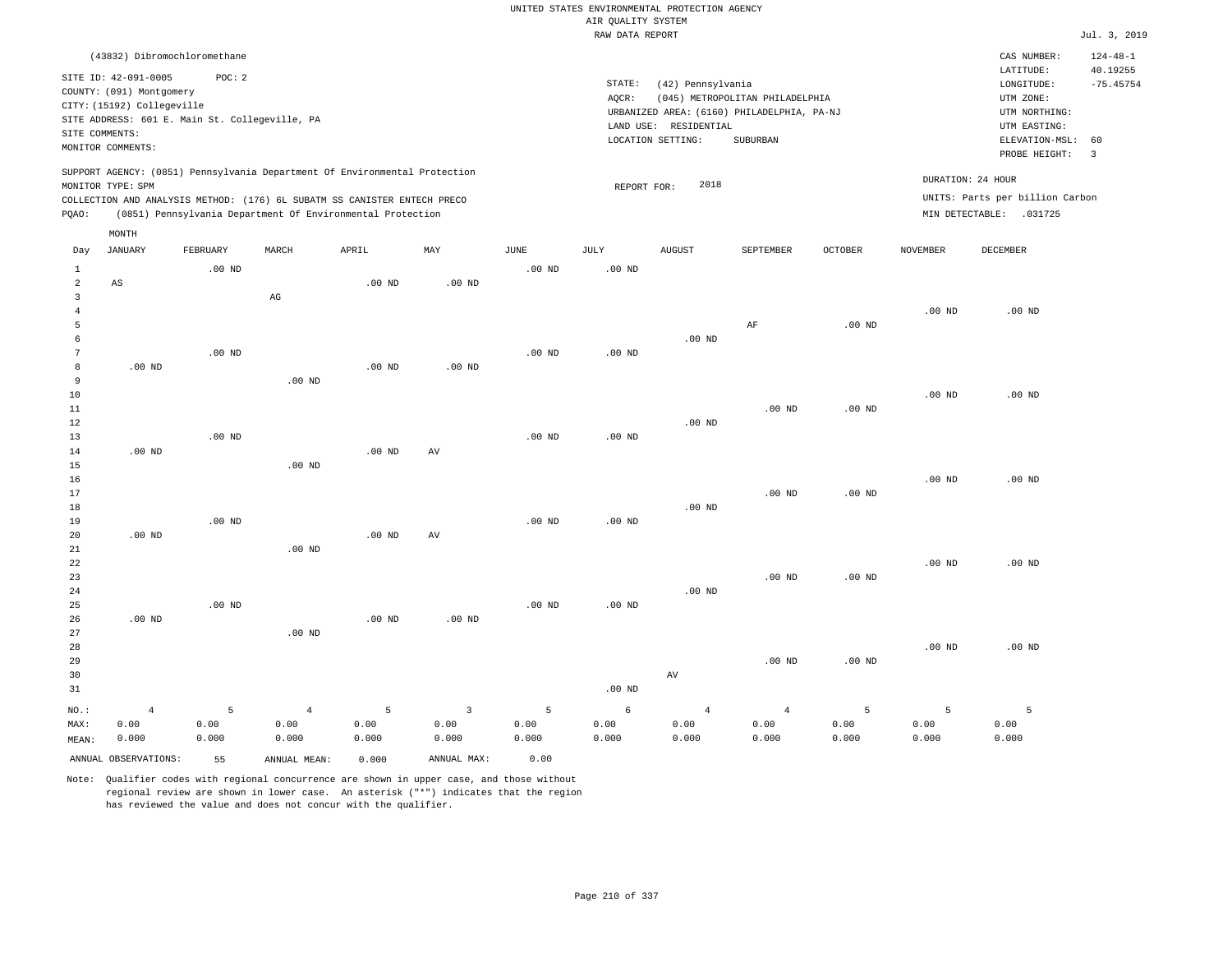|                | (43838) trans-1,2-Dichloroethylene             |                   |                                                                            |          |                         |                   |                   |                                            |                                 |                   |                   | CAS NUMBER:                     | $156 - 60 - 5$          |
|----------------|------------------------------------------------|-------------------|----------------------------------------------------------------------------|----------|-------------------------|-------------------|-------------------|--------------------------------------------|---------------------------------|-------------------|-------------------|---------------------------------|-------------------------|
|                | SITE ID: 42-091-0005                           | POC: 2            |                                                                            |          |                         |                   | STATE:            |                                            |                                 |                   |                   | LATITUDE:<br>LONGITUDE:         | 40.19255<br>$-75.45754$ |
|                | COUNTY: (091) Montgomery                       |                   |                                                                            |          |                         |                   | AQCR:             | (42) Pennsylvania                          | (045) METROPOLITAN PHILADELPHIA |                   |                   | UTM ZONE:                       |                         |
|                | CITY: (15192) Collegeville                     |                   |                                                                            |          |                         |                   |                   | URBANIZED AREA: (6160) PHILADELPHIA, PA-NJ |                                 |                   |                   | UTM NORTHING:                   |                         |
|                | SITE ADDRESS: 601 E. Main St. Collegeville, PA |                   |                                                                            |          |                         |                   |                   | LAND USE: RESIDENTIAL                      |                                 |                   |                   | UTM EASTING:                    |                         |
| SITE COMMENTS: |                                                |                   |                                                                            |          |                         |                   |                   | LOCATION SETTING:                          | <b>SUBURBAN</b>                 |                   |                   | ELEVATION-MSL:                  | 60                      |
|                | MONITOR COMMENTS:                              |                   |                                                                            |          |                         |                   |                   |                                            |                                 |                   |                   | PROBE HEIGHT:                   | $\overline{\mathbf{3}}$ |
|                | MONITOR TYPE: SPM                              |                   | SUPPORT AGENCY: (0851) Pennsylvania Department Of Environmental Protection |          |                         |                   |                   | 2013                                       |                                 |                   | DURATION: 24 HOUR |                                 |                         |
|                |                                                |                   | COLLECTION AND ANALYSIS METHOD: (176) 6L SUBATM SS CANISTER ENTECH PRECO   |          |                         |                   | REPORT FOR:       |                                            |                                 |                   |                   | UNITS: Parts per billion Carbon |                         |
| PQAO:          |                                                |                   | (0851) Pennsylvania Department Of Environmental Protection                 |          |                         |                   |                   |                                            |                                 |                   | MIN DETECTABLE:   |                                 |                         |
|                | MONTH                                          |                   |                                                                            |          |                         |                   |                   |                                            |                                 |                   |                   |                                 |                         |
| Day            | <b>JANUARY</b>                                 | FEBRUARY          | MARCH                                                                      | APRIL    | MAY                     | JUNE              | JULY              | <b>AUGUST</b>                              | SEPTEMBER                       | <b>OCTOBER</b>    | <b>NOVEMBER</b>   | <b>DECEMBER</b>                 |                         |
| $\mathbf{1}$   |                                                |                   |                                                                            |          |                         |                   |                   |                                            | $.00$ ND                        | $_{\rm AS}$       |                   |                                 |                         |
| $\overline{a}$ |                                                |                   |                                                                            |          |                         |                   |                   | $.00$ ND                                   |                                 |                   |                   |                                 |                         |
| $\overline{3}$ |                                                | $.00$ ND          |                                                                            |          |                         | $.00$ ND          | .00 <sub>ND</sub> |                                            |                                 |                   |                   |                                 |                         |
| $\overline{4}$ | $.00$ ND                                       |                   |                                                                            | $.00$ ND | $.00$ ND                |                   |                   |                                            |                                 |                   |                   |                                 |                         |
| 5              |                                                |                   | $.00$ ND                                                                   |          |                         |                   |                   |                                            |                                 |                   |                   |                                 |                         |
| 6              |                                                |                   |                                                                            |          |                         |                   |                   |                                            |                                 |                   | $.00$ ND          | $.00$ ND                        |                         |
| $\overline{7}$ |                                                |                   |                                                                            |          |                         |                   |                   |                                            | .00 <sub>ND</sub>               | $.00$ ND          |                   |                                 |                         |
| 8<br>9         |                                                |                   |                                                                            |          |                         |                   |                   | .00 <sub>ND</sub>                          |                                 |                   |                   |                                 |                         |
| 10             | $.00$ ND                                       | $.00$ ND          |                                                                            | $.00$ ND | $.00$ ND                | $.00$ ND          | $.00$ ND          |                                            |                                 |                   |                   |                                 |                         |
| $11\,$         |                                                |                   | .00 <sub>ND</sub>                                                          |          |                         |                   |                   |                                            |                                 |                   |                   |                                 |                         |
| 12             |                                                |                   |                                                                            |          |                         |                   |                   |                                            |                                 |                   | .00 <sub>ND</sub> | .00 <sub>ND</sub>               |                         |
| 13             |                                                |                   |                                                                            |          |                         |                   |                   |                                            | $.00$ ND                        | $.00$ ND          |                   |                                 |                         |
| 14             |                                                |                   |                                                                            |          |                         |                   |                   | $.00$ ND                                   |                                 |                   |                   |                                 |                         |
| 15             |                                                | $.00$ ND          |                                                                            |          |                         | .00 <sub>ND</sub> | $.00$ ND          |                                            |                                 |                   |                   |                                 |                         |
| 16             | $.00$ ND                                       |                   |                                                                            | $.00$ ND | AF                      |                   |                   |                                            |                                 |                   |                   |                                 |                         |
| 17             |                                                |                   | $\rm AF$                                                                   |          |                         |                   |                   |                                            |                                 |                   |                   |                                 |                         |
| 18             |                                                |                   |                                                                            |          |                         |                   |                   |                                            |                                 |                   | .00 <sub>ND</sub> | $.00$ ND                        |                         |
| 19<br>20       |                                                |                   |                                                                            |          |                         |                   |                   | .00CL                                      | AF                              | AF                |                   |                                 |                         |
| 21             |                                                | .00 <sub>ND</sub> |                                                                            |          |                         | .00 <sub>ND</sub> | $.00$ ND          |                                            |                                 |                   |                   |                                 |                         |
| 22             | $.00$ ND                                       |                   |                                                                            | $.00$ ND | AF                      |                   |                   |                                            |                                 |                   |                   |                                 |                         |
| 23             |                                                |                   | $.00$ ND                                                                   |          |                         |                   |                   |                                            |                                 |                   |                   |                                 |                         |
| 24             |                                                |                   |                                                                            |          |                         |                   |                   |                                            |                                 |                   | .00 <sub>ND</sub> | $.00$ ND                        |                         |
| 25             |                                                |                   |                                                                            |          |                         |                   |                   |                                            | .00 <sub>ND</sub>               | .00 <sub>ND</sub> |                   |                                 |                         |
| 26             |                                                |                   |                                                                            |          |                         |                   |                   | $.00$ ND                                   |                                 |                   |                   |                                 |                         |
| 27             |                                                | $.00$ ND          |                                                                            |          |                         | .00 <sub>ND</sub> | $.00$ ND          |                                            |                                 |                   |                   |                                 |                         |
| 28             | $.00$ ND                                       |                   |                                                                            | $.00$ ND | .00 <sub>ND</sub>       |                   |                   |                                            |                                 |                   |                   |                                 |                         |
| 29             |                                                |                   | $_{\rm AS}$                                                                |          |                         |                   |                   |                                            |                                 |                   |                   |                                 |                         |
| 30             |                                                |                   |                                                                            |          |                         |                   |                   |                                            |                                 |                   | $.00$ ND          | $.00$ ND                        |                         |
| 31             |                                                |                   |                                                                            |          |                         |                   |                   |                                            |                                 | $.00$ ND          |                   |                                 |                         |
| $NO.$ :        | 5                                              | 5                 | 3                                                                          | 5        | $\overline{\mathbf{3}}$ | 5                 | 5                 | 5                                          | $\overline{4}$                  | $\overline{4}$    | 5                 | 5                               |                         |
| MAX:           | 0.00                                           | 0.00              | 0.00                                                                       | 0.00     | 0.00                    | 0.00              | 0.00              | 0.00                                       | 0.00                            | 0.00              | 0.00              | 0.00                            |                         |
| MEAN:          | 0.000                                          | 0.000             | 0.000                                                                      | 0.000    | 0.000                   | 0.000             | 0.000             | 0.000                                      | 0.000                           | 0.000             | 0.000             | 0.000                           |                         |
|                | ANNUAL OBSERVATIONS:                           | 54                | ANNUAL MEAN:                                                               | 0.000    | ANNUAL MAX:             | 0.00              |                   |                                            |                                 |                   |                   |                                 |                         |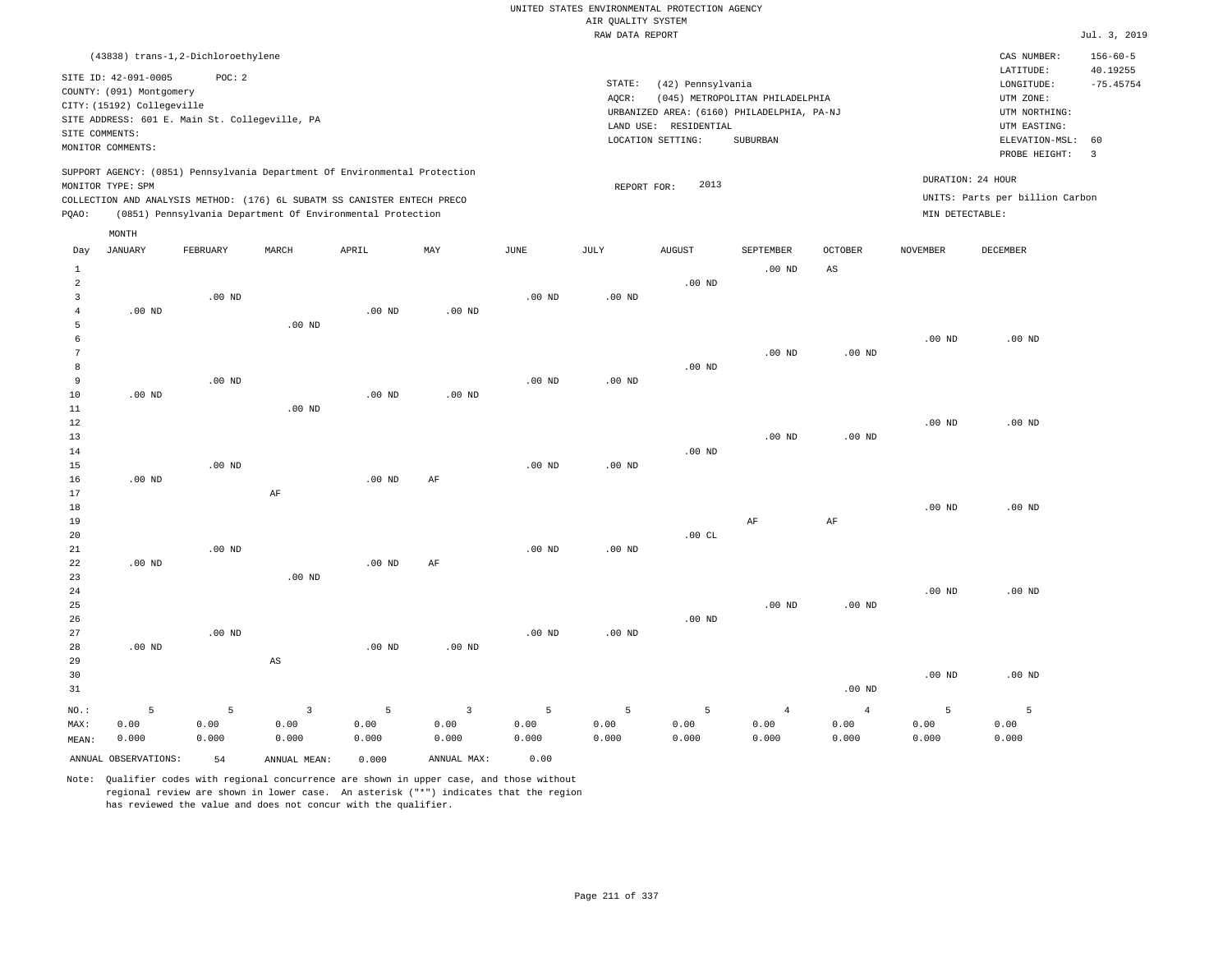| (43838) trans-1,2-Dichloroethylene                                                                                                                                                                                                                          |                                                                                                                                                                                 | CAS NUMBER:                                                                                                 | $156 - 60 - 5$          |
|-------------------------------------------------------------------------------------------------------------------------------------------------------------------------------------------------------------------------------------------------------------|---------------------------------------------------------------------------------------------------------------------------------------------------------------------------------|-------------------------------------------------------------------------------------------------------------|-------------------------|
| SITE ID: 42-091-0005<br>POC:2<br>COUNTY: (091) Montgomery<br>CITY: (15192) Collegeville<br>SITE ADDRESS: 601 E. Main St. Collegeville, PA<br>SITE COMMENTS:<br>MONITOR COMMENTS:                                                                            | STATE:<br>(42) Pennsylvania<br>(045) METROPOLITAN PHILADELPHIA<br>AOCR:<br>URBANIZED AREA: (6160) PHILADELPHIA, PA-NJ<br>LAND USE: RESIDENTIAL<br>LOCATION SETTING:<br>SUBURBAN | LATITUDE:<br>LONGITUDE:<br>UTM ZONE:<br>UTM NORTHING:<br>UTM EASTING:<br>ELEVATION-MSL: 60<br>PROBE HEIGHT: | 40.19255<br>$-75.45754$ |
| SUPPORT AGENCY: (0851) Pennsylvania Department Of Environmental Protection<br>MONITOR TYPE: SPM<br>COLLECTION AND ANALYSIS METHOD: (176) 6L SUBATM SS CANISTER ENTECH PRECO<br>(0851) Pennsylvania Department Of Environmental Protection<br>POAO:<br>MONTH | 2014<br>REPORT FOR:                                                                                                                                                             | DURATION: 24 HOUR<br>UNITS: Parts per billion Carbon<br>MIN DETECTABLE:                                     |                         |

| Day                     | JANUARY              | FEBRUARY               | MARCH             | APRIL    | MAY            | JUNE        | JULY                   | AUGUST         | SEPTEMBER   | OCTOBER           | NOVEMBER          | DECEMBER |
|-------------------------|----------------------|------------------------|-------------------|----------|----------------|-------------|------------------------|----------------|-------------|-------------------|-------------------|----------|
| $\mathbf{1}$            |                      |                        |                   |          |                |             |                        |                |             |                   | .00 <sub>ND</sub> | $.00$ ND |
| $\overline{\mathbf{c}}$ |                      |                        |                   |          |                |             |                        |                | $.00$ ND    | $.00$ ND          |                   |          |
| 3                       |                      |                        |                   |          |                |             |                        | $\rm AF$       |             |                   |                   |          |
| $\overline{4}$          |                      | $.00$ ND               |                   |          |                | $.00$ ND    | .00 <sub>ND</sub>      |                |             |                   |                   |          |
| 5                       | $.00$ ND             |                        |                   | .00 $ND$ | $.00$ ND       |             |                        |                |             |                   |                   |          |
| 6                       |                      |                        | $.00$ ND          |          |                |             |                        |                |             |                   |                   |          |
| 7                       |                      |                        |                   |          |                |             |                        |                |             |                   | $.00~\mathrm{ND}$ | $.00$ ND |
| 8                       |                      |                        |                   |          |                |             |                        |                | $.00$ ND    | $.00$ ND          |                   |          |
| 9                       |                      |                        |                   |          |                |             |                        | $.00$ ND       |             |                   |                   |          |
| 10                      |                      | $\mathbb{A}\mathbb{S}$ |                   |          |                | $.00$ ND    | $.00$ ND               |                |             |                   |                   |          |
| 11                      | $.00$ ND             |                        |                   | $.00$ ND | $.00$ ND       |             |                        |                |             |                   |                   |          |
| 12                      |                      |                        | $.00$ ND          |          |                |             |                        |                |             |                   |                   |          |
| 13                      |                      |                        |                   |          |                |             |                        |                |             |                   | $.00$ ND          | AF       |
| 14                      |                      |                        |                   |          |                |             |                        |                | $.00$ ND    | $.00$ ND          |                   |          |
| 15                      |                      |                        |                   |          |                |             |                        | $.00$ ND       |             |                   |                   |          |
| 16                      |                      | $.00$ ND               |                   |          |                | $_{\rm AS}$ | $\rm{AF}$              |                |             |                   |                   |          |
| 17                      | $.00$ ND             |                        |                   | $.00$ ND | $.00$ ND       |             |                        |                |             |                   |                   |          |
| 18                      |                      |                        | $.00$ ND          |          |                |             |                        |                |             |                   |                   |          |
| 19                      |                      |                        |                   |          |                |             |                        |                |             |                   | AF                | $.00$ ND |
| 20                      |                      |                        |                   |          |                |             |                        |                | $.00$ ND    | .00 <sub>ND</sub> |                   |          |
| $2\sqrt{1}$             |                      |                        |                   |          |                |             |                        | $.00$ ND       |             |                   |                   |          |
| 22<br>23                |                      | $.00$ ND               |                   | $.00$ ND | $.00$ ND       | AS          | $\mathbb{A}\mathbb{S}$ |                |             |                   |                   |          |
| 24                      | $.00$ ND             |                        | $.00$ ND          |          |                |             |                        |                |             |                   |                   |          |
| 25                      |                      |                        |                   |          |                |             |                        |                |             |                   | $.00$ ND          | $.00$ ND |
| 26                      |                      |                        |                   |          |                |             |                        |                | $.00$ ND    | $.00$ ND          |                   |          |
| 27                      |                      |                        |                   |          |                |             |                        | $.00$ ND       |             |                   |                   |          |
| 28                      |                      | $.00$ ND               |                   |          |                | $.00$ ND    | $.00$ ND               |                |             |                   |                   |          |
| 29                      | $.00$ ND             |                        |                   | $.00$ ND | $\rm AF$       |             |                        |                |             |                   |                   |          |
| 30                      |                      |                        | .00 <sub>ND</sub> |          |                |             |                        |                |             |                   |                   |          |
| 31                      |                      |                        |                   |          |                |             |                        |                |             |                   |                   | $.00$ ND |
|                         |                      |                        |                   |          |                |             |                        |                |             |                   |                   |          |
| $_{\rm NO.}$ :          | 5                    | $\overline{4}$         | $5\phantom{.0}$   | 5        | $\overline{4}$ | $\mathsf 3$ | $\mathsf 3$            | $\overline{4}$ | $\mathsf S$ | 5                 | $\overline{4}$    | 5        |
| MAX:                    | 0.00                 | 0.00                   | 0.00              | 0.00     | 0.00           | 0.00        | 0.00                   | 0.00           | 0.00        | 0.00              | 0.00              | 0.00     |
| MEAN:                   | 0.000                | 0.000                  | 0.000             | 0.000    | 0.000          | 0.000       | 0.000                  | 0.000          | 0.000       | 0.000             | 0.000             | 0.000    |
|                         | ANNUAL OBSERVATIONS: | 52                     | ANNUAL MEAN:      | 0.000    | ANNUAL MAX:    | 0.00        |                        |                |             |                   |                   |          |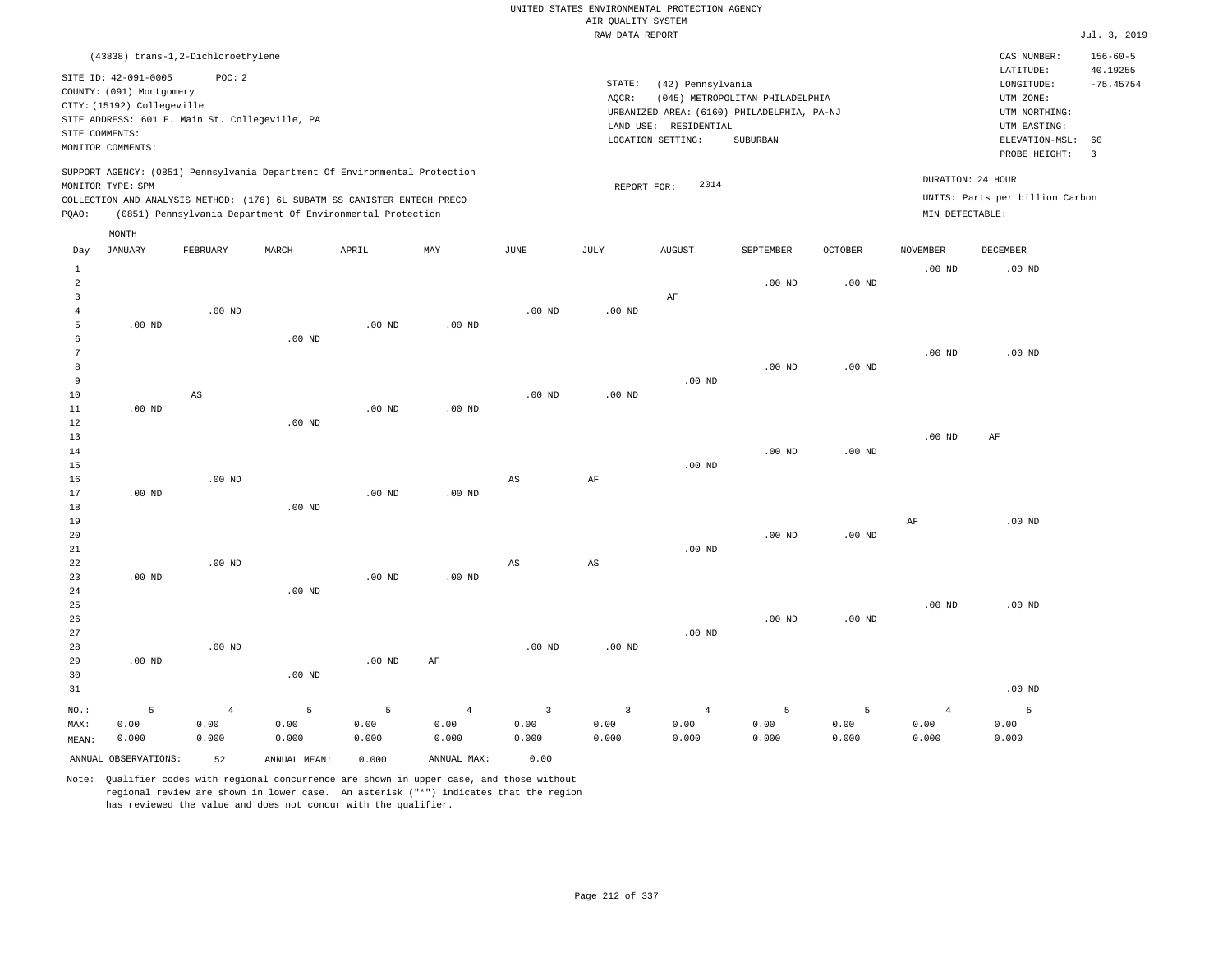| (43838) trans-1,2-Dichloroethylene                                                                                                                                                                                                                 |                                                                                                                                                                                 | CAS NUMBER:                                                                                                 | $156 - 60 - 5$          |
|----------------------------------------------------------------------------------------------------------------------------------------------------------------------------------------------------------------------------------------------------|---------------------------------------------------------------------------------------------------------------------------------------------------------------------------------|-------------------------------------------------------------------------------------------------------------|-------------------------|
| SITE ID: 42-091-0005<br>POC:2<br>COUNTY: (091) Montgomery<br>CITY: (15192) Collegeville<br>SITE ADDRESS: 601 E. Main St. Collegeville, PA<br>SITE COMMENTS:<br>MONITOR COMMENTS:                                                                   | STATE:<br>(42) Pennsylvania<br>(045) METROPOLITAN PHILADELPHIA<br>AOCR:<br>URBANIZED AREA: (6160) PHILADELPHIA, PA-NJ<br>LAND USE: RESIDENTIAL<br>LOCATION SETTING:<br>SUBURBAN | LATITUDE:<br>LONGITUDE:<br>UTM ZONE:<br>UTM NORTHING:<br>UTM EASTING:<br>ELEVATION-MSL: 60<br>PROBE HEIGHT: | 40.19255<br>$-75.45754$ |
| SUPPORT AGENCY: (0851) Pennsylvania Department Of Environmental Protection<br>MONITOR TYPE: SPM<br>COLLECTION AND ANALYSIS METHOD: (176) 6L SUBATM SS CANISTER ENTECH PRECO<br>(0851) Pennsylvania Department Of Environmental Protection<br>POAO: | 2015<br>REPORT FOR:                                                                                                                                                             | DURATION: 24 HOUR<br>UNITS: Parts per billion Carbon<br>MIN DETECTABLE:                                     |                         |

|                                                            | MONTH                           |                                 |                        |                    |                    |                                 |                    |                                          |                    |                    |                                 |                                          |
|------------------------------------------------------------|---------------------------------|---------------------------------|------------------------|--------------------|--------------------|---------------------------------|--------------------|------------------------------------------|--------------------|--------------------|---------------------------------|------------------------------------------|
| Day                                                        | JANUARY                         | FEBRUARY                        | MARCH                  | APRIL              | MAY                | JUNE                            | JULY               | AUGUST                                   | SEPTEMBER          | OCTOBER            | NOVEMBER                        | DECEMBER                                 |
| $\mathbf{1}$<br>$\overline{a}$<br>3<br>$\overline{4}$<br>5 |                                 | $.00$ ND                        | $\mathbb{A}\mathbb{S}$ |                    |                    | $.00$ ND                        | $.00$ ND           | $.00$ ND                                 | $.00$ ND           | .00 $ND$           | $.00$ ND                        | $\rm AF$                                 |
| 6<br>7<br>8<br>9<br>10<br>11                               | $.00$ ND                        | $.00$ ND                        | .00 <sub>ND</sub>      | .00 <sub>ND</sub>  | $.00$ ND           | $.00$ ND                        | $.00$ ND           | $\rm AF$                                 | $.00$ ND           | .00 <sub>ND</sub>  | $.00$ ND                        | AF                                       |
| 12<br>13<br>14<br>15<br>16<br>17                           | $\rm AF$                        | $.00$ ND                        | .00 <sub>ND</sub>      | .00 <sub>ND</sub>  | $.00$ ND           | $_{\rm AS}$                     | $.00$ ND           | $.00$ ND                                 | $.00$ ND           | .00 <sub>ND</sub>  | $.00$ ND                        | $.00$ ND                                 |
| 18<br>19<br>20<br>21<br>22                                 | $.00$ ND                        |                                 | .00 <sub>ND</sub>      | .00 <sub>ND</sub>  | $.00$ ND           |                                 |                    | $\rm AF$                                 | $.00$ ND           | $.00$ ND           | $.00$ ND                        | .00 <sub>ND</sub>                        |
| 23<br>24<br>25<br>26<br>27<br>28                           | $\mathbb{A}\mathbb{S}$          | $.00$ ND                        | $.00$ ND               | .00 <sub>ND</sub>  | $.00$ ND           | $\rm{AF}$                       | $.00$ ND           | $.00$ ND                                 | $.00$ ND           | $.00$ ND           | $\rm{AF}$                       | $.00$ ND                                 |
| 29<br>30<br>31                                             | $.00$ ND                        |                                 | $.00$ ND               | .00 <sub>ND</sub>  | $.00$ ND           | $.00$ ND                        | $.00$ ND           |                                          |                    |                    |                                 |                                          |
| NO.:<br>MAX:<br>MEAN:                                      | $\overline{3}$<br>0.00<br>0.000 | $\overline{4}$<br>0.00<br>0.000 | 5<br>0.00<br>0.000     | 5<br>0.00<br>0.000 | 5<br>0.00<br>0.000 | $\overline{3}$<br>0.00<br>0.000 | 5<br>0.00<br>0.000 | $\overline{\mathbf{3}}$<br>0.00<br>0.000 | 5<br>0.00<br>0.000 | 5<br>0.00<br>0.000 | $\overline{4}$<br>0.00<br>0.000 | $\overline{\mathbf{3}}$<br>0.00<br>0.000 |
|                                                            | ANNUAL OBSERVATIONS:            | 50                              | ANNUAL MEAN:           | 0.000              | ANNUAL MAX:        | 0.00                            |                    |                                          |                    |                    |                                 |                                          |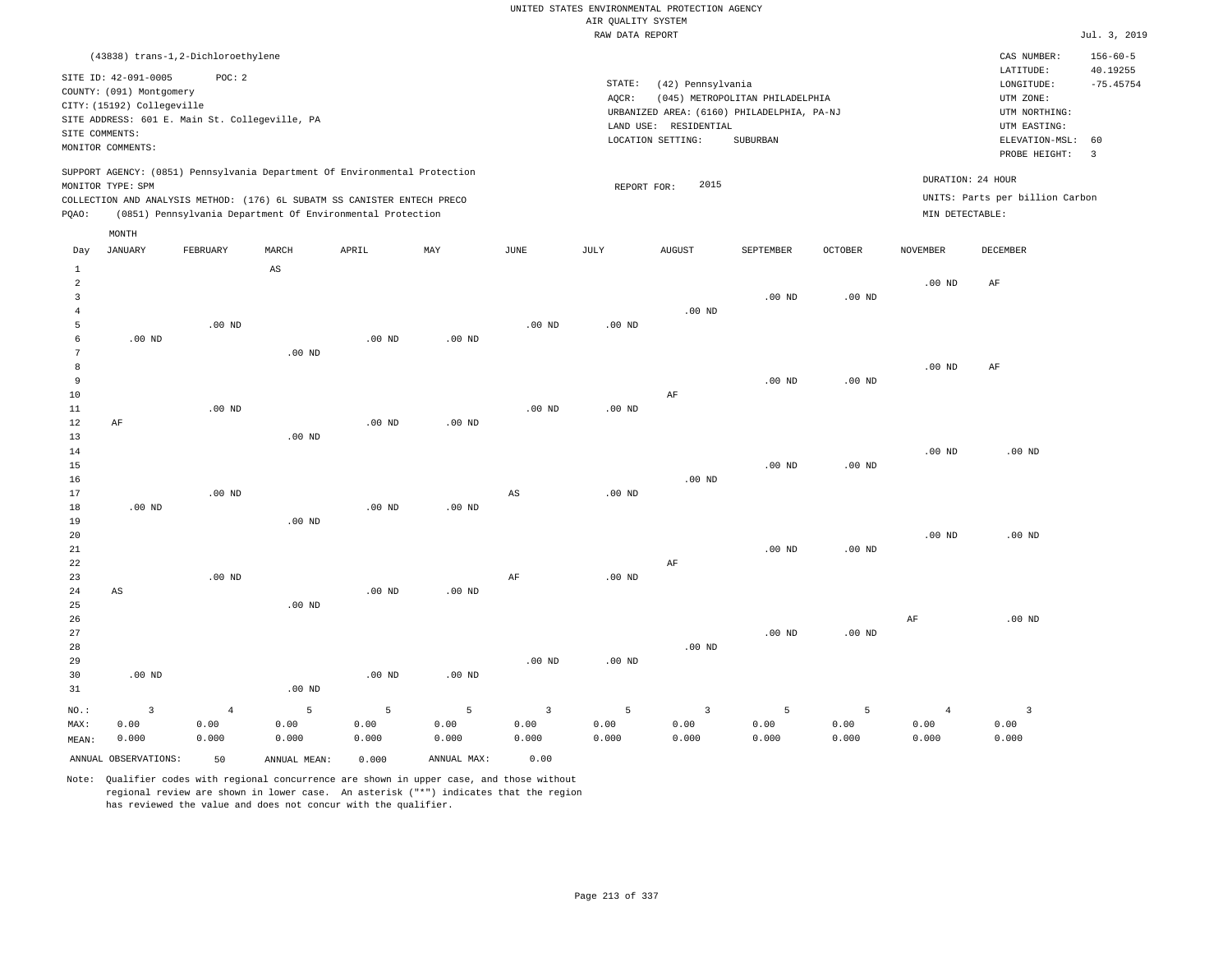UNITED STATES ENVIRONMENTAL PROTECTION AGENCY AIR QUALITY SYSTEM

|                        |                                                                                                                       |                                                                                                                                                                                                                      |          |          |          |                   | RAW DATA REPORT                                                                                                                                                                    |               |                   |                   |                   |                                                      | Jul. 3, 2019                                                             |
|------------------------|-----------------------------------------------------------------------------------------------------------------------|----------------------------------------------------------------------------------------------------------------------------------------------------------------------------------------------------------------------|----------|----------|----------|-------------------|------------------------------------------------------------------------------------------------------------------------------------------------------------------------------------|---------------|-------------------|-------------------|-------------------|------------------------------------------------------|--------------------------------------------------------------------------|
|                        |                                                                                                                       | (43838) trans-1,2-Dichloroethylene                                                                                                                                                                                   |          |          |          |                   |                                                                                                                                                                                    |               |                   |                   |                   | CAS NUMBER:                                          | $156 - 60 - 5$                                                           |
|                        | SITE ID: 42-091-0005<br>COUNTY: (091) Montgomery<br>CITY: (15192) Collegeville<br>SITE COMMENTS:<br>MONITOR COMMENTS: | POC: 2<br>SITE ADDRESS: 601 E. Main St. Collegeville, PA                                                                                                                                                             |          |          |          |                   | STATE:<br>(42) Pennsylvania<br>(045) METROPOLITAN PHILADELPHIA<br>AOCR:<br>URBANIZED AREA: (6160) PHILADELPHIA, PA-NJ<br>RESIDENTIAL<br>LAND USE:<br>LOCATION SETTING:<br>SUBURBAN |               |                   |                   |                   |                                                      | 40.19255<br>$-75.45754$<br>ELEVATION-MSL: 60<br>$\overline{\phantom{a}}$ |
| PQAO:                  | MONITOR TYPE: SPM                                                                                                     | SUPPORT AGENCY: (0851) Pennsylvania Department Of Environmental Protection<br>COLLECTION AND ANALYSIS METHOD: (176) 6L SUBATM SS CANISTER ENTECH PRECO<br>(0851) Pennsylvania Department Of Environmental Protection |          |          |          |                   | REPORT FOR:                                                                                                                                                                        | 2016          |                   |                   | MIN DETECTABLE:   | DURATION: 24 HOUR<br>UNITS: Parts per billion Carbon |                                                                          |
| Day                    | MONTH<br>JANUARY                                                                                                      | FEBRUARY                                                                                                                                                                                                             | MARCH    | APRIL    | MAY      | JUNE              | JULY                                                                                                                                                                               | <b>AUGUST</b> | <b>SEPTEMBER</b>  | <b>OCTOBER</b>    | NOVEMBER          | DECEMBER                                             |                                                                          |
| $\mathbf{1}$<br>2<br>3 | AF                                                                                                                    |                                                                                                                                                                                                                      | $.00$ ND |          |          | .00 <sub>ND</sub> | $.00$ ND                                                                                                                                                                           | $.00$ ND      | TS                | .00 <sub>ND</sub> | .00 <sub>ND</sub> | $.00$ ND                                             |                                                                          |
| 8<br>9                 | $.00$ ND                                                                                                              | $.00$ ND                                                                                                                                                                                                             | $.00$ ND | AF       | $.00$ ND |                   |                                                                                                                                                                                    |               | .00 <sub>ND</sub> | $.00$ ND          | .00 <sub>ND</sub> | $.00$ ND                                             |                                                                          |
| 10<br>11<br>12<br>13   | $.00$ ND                                                                                                              | AF                                                                                                                                                                                                                   | $.00$ ND | $.00$ ND | $.00$ ND | $.00$ ND          | $.00$ ND                                                                                                                                                                           | $.00$ ND      |                   |                   |                   |                                                      |                                                                          |

14 15 16 17 18 19 .00 ND .00 ND .00 ND .00 ND .00 ND .00 ND AF .00 ND .00 ND .00 ND AF .00 ND

| NO.∶ | $\overline{4}$ | $\overline{3}$ | 6        | 4        | 4        | 5        | 3        | $\overline{4}$ | $\overline{4}$ | 5        | $\overline{3}$ | ъ.       |
|------|----------------|----------------|----------|----------|----------|----------|----------|----------------|----------------|----------|----------------|----------|
| 31   | AV             |                | $.00$ ND |          |          |          |          |                |                |          |                |          |
| 30   |                |                |          | $.00$ ND | $.00$ ND |          |          |                |                |          |                |          |
| 29   |                |                |          |          |          | $.00$ ND | $.00$ ND |                |                |          |                |          |
| 28   |                |                |          |          |          |          |          | AF             |                |          |                |          |
| 27   |                |                |          |          |          |          |          |                | $.00$ ND       | $.00$ ND |                |          |
| 26   |                |                |          |          |          |          |          |                |                |          | $.00$ ND       | $.00$ ND |
| 25   | $.00$ ND       |                | $.00$ ND |          |          |          |          |                |                |          |                |          |
| 24   |                | $.00$ ND       |          | $.00$ ND | TS       |          |          |                |                |          |                |          |
| 23   |                |                |          |          |          | $.00$ ND | AS       |                |                |          |                |          |
| 22   |                |                |          |          |          |          |          | $.00$ ND       |                |          |                |          |
| 21   |                |                |          |          |          |          |          |                | $.00$ ND       | $.00$ ND |                |          |
| 20   |                |                |          |          |          |          |          |                |                |          | AF             | $.00$ ND |

| MAX:  | 0.00                    | 0.00  | 0.00         | 0.00  | 0.00        | 0.00  | 0.00  | 0.00  | 0.00  | 0.00  | 0.00  | 0.00  |
|-------|-------------------------|-------|--------------|-------|-------------|-------|-------|-------|-------|-------|-------|-------|
| MEAN: | 0.000                   | 0.000 | 0.000        | 0.000 | 0.000       | 0.000 | 0.000 | 0.000 | 0.000 | 0.000 | 0.000 | 0.000 |
|       | ANNUAL OBSERVATIONS: 50 |       | ANNUAL MEAN: | 0.000 | ANNUAL MAX: | 0.00  |       |       |       |       |       |       |

Note: Qualifier codes with regional concurrence are shown in upper case, and those without regional review are shown in lower case. An asterisk ("\*") indicates that the region has reviewed the value and does not concur with the qualifier.

20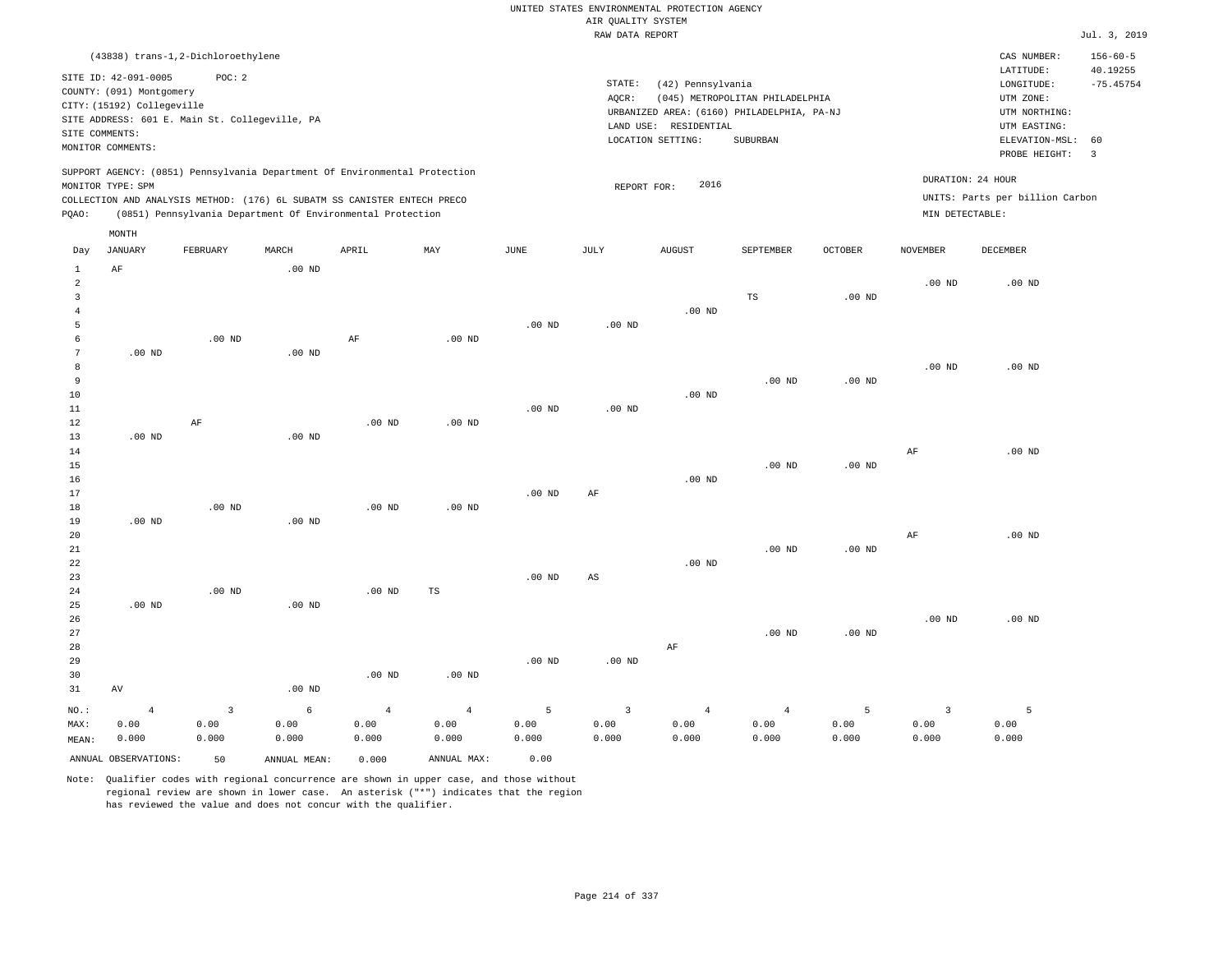| (43838) trans-1,2-Dichloroethylene                                                                                                                                                                                                                 |                                                                                                                                                                                 | CAS NUMBER:                                                                                                 | $156 - 60 - 5$                                     |
|----------------------------------------------------------------------------------------------------------------------------------------------------------------------------------------------------------------------------------------------------|---------------------------------------------------------------------------------------------------------------------------------------------------------------------------------|-------------------------------------------------------------------------------------------------------------|----------------------------------------------------|
| SITE ID: 42-091-0005<br>POC: 2<br>COUNTY: (091) Montgomery<br>CITY: (15192) Collegeville<br>SITE ADDRESS: 601 E. Main St. Collegeville, PA<br>SITE COMMENTS:<br>MONITOR COMMENTS:                                                                  | STATE:<br>(42) Pennsylvania<br>(045) METROPOLITAN PHILADELPHIA<br>AOCR:<br>URBANIZED AREA: (6160) PHILADELPHIA, PA-NJ<br>LAND USE: RESIDENTIAL<br>LOCATION SETTING:<br>SUBURBAN | LATITUDE:<br>LONGITUDE:<br>UTM ZONE:<br>UTM NORTHING:<br>UTM EASTING:<br>ELEVATION-MSL: 60<br>PROBE HEIGHT: | 40.19255<br>$-75.45754$<br>$\overline{\mathbf{3}}$ |
| SUPPORT AGENCY: (0851) Pennsylvania Department Of Environmental Protection<br>MONITOR TYPE: SPM<br>COLLECTION AND ANALYSIS METHOD: (176) 6L SUBATM SS CANISTER ENTECH PRECO<br>POAO:<br>(0851) Pennsylvania Department Of Environmental Protection | 2017<br>REPORT FOR:                                                                                                                                                             | DURATION: 24 HOUR<br>UNITS: Parts per billion Carbon<br>MIN DETECTABLE:                                     |                                                    |
| MONTH                                                                                                                                                                                                                                              |                                                                                                                                                                                 |                                                                                                             |                                                    |

| Day            | JANUARY              | FEBRUARY          | $\tt MARCH$       | APRIL                   | MAY            | $_{\rm JUNE}$ | JULY              | ${\tt AUGUST}$    | SEPTEMBER | OCTOBER           | NOVEMBER                | DECEMBER            |
|----------------|----------------------|-------------------|-------------------|-------------------------|----------------|---------------|-------------------|-------------------|-----------|-------------------|-------------------------|---------------------|
| $\mathbf{1}$   | $.00$ ND             |                   |                   | $.00$ ND                | $.00$ ND       |               |                   |                   |           |                   |                         |                     |
| $\overline{a}$ |                      |                   | .00 <sub>ND</sub> |                         |                |               |                   |                   |           |                   |                         |                     |
| 3              |                      |                   |                   |                         |                |               |                   |                   |           |                   | .00 $ND$                | $.00$ ND            |
| 4              |                      |                   |                   |                         |                |               |                   |                   | $.00$ ND  | $.00$ ND          |                         |                     |
| 5              |                      |                   |                   |                         |                |               |                   | .00 <sub>ND</sub> |           |                   |                         |                     |
| 6              |                      | $.00$ ND          |                   |                         |                | $.00$ ND      | $\rm{AF}$         |                   |           |                   |                         |                     |
| 7              | AV                   |                   |                   | $.00$ ND                | $.00$ ND       |               |                   |                   |           |                   |                         |                     |
| 8              |                      |                   | $.00$ ND          |                         |                |               |                   |                   |           |                   |                         |                     |
| 9              |                      |                   |                   |                         |                |               |                   |                   |           |                   | $.00$ ND                | $.00$ ND            |
| 10             |                      |                   |                   |                         |                |               |                   |                   | $.00$ ND  | .00 <sub>ND</sub> |                         |                     |
| $11\,$         |                      |                   |                   |                         |                |               |                   | $.00$ ND          |           |                   |                         |                     |
| 12             |                      | $.00$ ND          |                   |                         |                | $.00$ ND      | $.00$ ND          |                   |           |                   |                         |                     |
| 13             |                      |                   |                   | $.00$ ND                | $.00$ ND       |               |                   |                   |           |                   |                         |                     |
| 14             |                      |                   | $.00$ ND          |                         |                |               |                   |                   |           |                   |                         |                     |
| 15             |                      |                   |                   |                         |                |               |                   |                   |           |                   | .00 $ND$                | AQ                  |
| 16             |                      |                   |                   |                         |                |               |                   |                   | $.00$ ND  | $.00$ ND          |                         |                     |
| 17             |                      | .00 <sub>ND</sub> |                   |                         |                |               |                   | $.00$ ND          |           |                   |                         |                     |
| 18<br>19       | $.00~\mathrm{ND}$    |                   |                   | $\mathbb{A}\mathbb{S}$  | $\rm AF$       | .00 $ND$      | $.00$ ND          |                   |           |                   |                         |                     |
| 20             |                      |                   | .00 <sub>ND</sub> |                         |                |               |                   |                   |           |                   |                         |                     |
| 21             |                      |                   |                   |                         |                |               |                   |                   |           |                   | $\mathbf{A}\mathbf{N}$  | $\operatorname{AV}$ |
| 22             |                      |                   |                   |                         |                |               |                   |                   | $.00$ ND  | .00 <sub>ND</sub> |                         |                     |
| 23             |                      |                   |                   |                         |                |               |                   | .00 <sub>ND</sub> |           |                   |                         |                     |
| 24             |                      | $.00$ ND          |                   |                         |                | $.00$ ND      | $.00$ ND          |                   |           |                   |                         |                     |
| 25             | .00 $ND$             |                   |                   | AM                      | $.00$ ND       |               |                   |                   |           |                   |                         |                     |
| 26             |                      |                   | $.00$ ND          |                         |                |               |                   |                   |           |                   |                         |                     |
| 27             |                      |                   |                   |                         |                |               |                   |                   |           |                   | $\operatorname{AV}$     | $.00$ ND            |
| 28             |                      |                   |                   |                         |                |               |                   |                   | $.00$ ND  | .00 <sub>ND</sub> |                         |                     |
| 29             |                      |                   |                   |                         |                |               |                   | $.00$ ND          |           |                   |                         |                     |
| 30             |                      |                   |                   |                         |                | $.00$ ND      | .00 <sub>ND</sub> |                   |           |                   |                         |                     |
| 31             | $.00$ ND             |                   |                   |                         | $.00$ ND       |               |                   |                   |           |                   |                         |                     |
| $_{\rm NO.}$ : | $\overline{4}$       | $\bf{4}$          | $\mathsf S$       | $\overline{\mathbf{3}}$ | $\overline{5}$ | 5             | $\overline{4}$    | 5                 | 5         | 5                 | $\overline{\mathbf{3}}$ | $\overline{3}$      |
| MAX:           | 0.00                 | 0.00              | 0.00              | 0.00                    | 0.00           | 0.00          | 0.00              | 0.00              | 0.00      | 0.00              | 0.00                    | 0.00                |
| MEAN:          | 0.000                | 0.000             | 0.000             | 0.000                   | 0.000          | 0.000         | 0.000             | 0.000             | 0.000     | 0.000             | 0.000                   | 0.000               |
|                | ANNUAL OBSERVATIONS: | 51                | ANNUAL MEAN:      | 0.000                   | ANNUAL MAX:    | 0.00          |                   |                   |           |                   |                         |                     |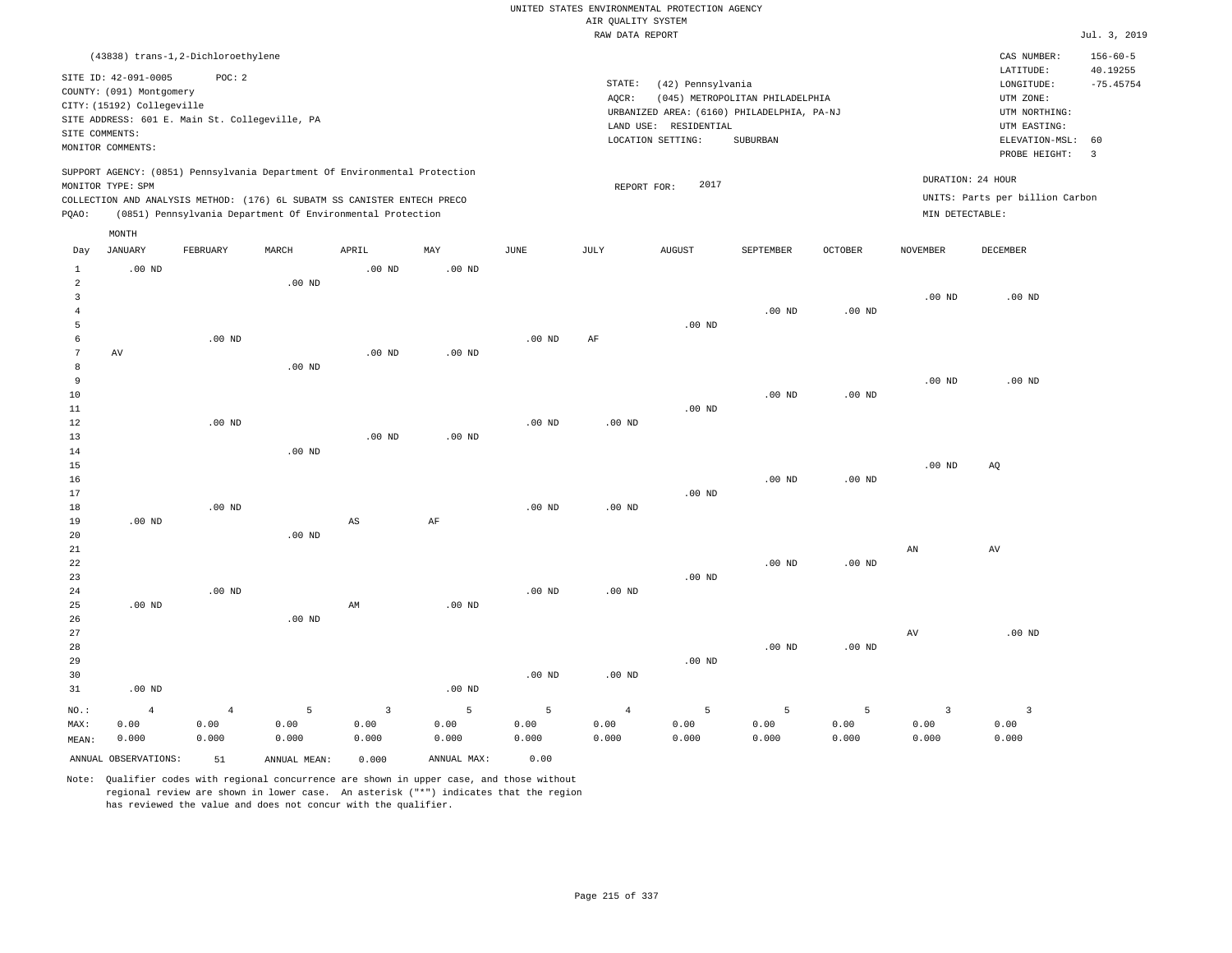|                |                                                |                   |                                                                            |          |                |                   | UNITED STATES ENVIRONMENTAL PROTECTION AGENCY |                       |                                            |                   |                   |                                 |                            |
|----------------|------------------------------------------------|-------------------|----------------------------------------------------------------------------|----------|----------------|-------------------|-----------------------------------------------|-----------------------|--------------------------------------------|-------------------|-------------------|---------------------------------|----------------------------|
|                |                                                |                   |                                                                            |          |                |                   | AIR QUALITY SYSTEM                            |                       |                                            |                   |                   |                                 |                            |
|                |                                                |                   |                                                                            |          |                |                   | RAW DATA REPORT                               |                       |                                            |                   |                   |                                 | Jul. 3, 2019               |
|                |                                                |                   |                                                                            |          |                |                   |                                               |                       |                                            |                   |                   |                                 |                            |
|                | (43838) trans-1,2-Dichloroethylene             |                   |                                                                            |          |                |                   |                                               |                       |                                            |                   |                   | CAS NUMBER:<br>LATITUDE:        | $156 - 60 - 5$<br>40.19255 |
|                | SITE ID: 42-091-0005                           | POC: 2            |                                                                            |          |                |                   | STATE:                                        |                       |                                            |                   |                   | LONGITUDE:                      | $-75.45754$                |
|                | COUNTY: (091) Montgomery                       |                   |                                                                            |          |                |                   | AOCR:                                         | (42) Pennsylvania     | (045) METROPOLITAN PHILADELPHIA            |                   |                   | UTM ZONE:                       |                            |
|                | CITY: (15192) Collegeville                     |                   |                                                                            |          |                |                   |                                               |                       |                                            |                   |                   | UTM NORTHING:                   |                            |
|                | SITE ADDRESS: 601 E. Main St. Collegeville, PA |                   |                                                                            |          |                |                   |                                               | LAND USE: RESIDENTIAL | URBANIZED AREA: (6160) PHILADELPHIA, PA-NJ |                   |                   | UTM EASTING:                    |                            |
|                | SITE COMMENTS:                                 |                   |                                                                            |          |                |                   |                                               | LOCATION SETTING:     | SUBURBAN                                   |                   |                   | ELEVATION-MSL:                  | 60                         |
|                | MONITOR COMMENTS:                              |                   |                                                                            |          |                |                   |                                               |                       |                                            |                   |                   | PROBE HEIGHT:                   | $\overline{\mathbf{3}}$    |
|                |                                                |                   | SUPPORT AGENCY: (0851) Pennsylvania Department Of Environmental Protection |          |                |                   |                                               |                       |                                            |                   |                   |                                 |                            |
|                | MONITOR TYPE: SPM                              |                   |                                                                            |          |                |                   | REPORT FOR:                                   | 2018                  |                                            |                   | DURATION: 24 HOUR |                                 |                            |
|                |                                                |                   | COLLECTION AND ANALYSIS METHOD: (176) 6L SUBATM SS CANISTER ENTECH PRECO   |          |                |                   |                                               |                       |                                            |                   |                   | UNITS: Parts per billion Carbon |                            |
| PQAO:          |                                                |                   | (0851) Pennsylvania Department Of Environmental Protection                 |          |                |                   |                                               |                       |                                            |                   |                   | MIN DETECTABLE: .07379          |                            |
|                | MONTH                                          |                   |                                                                            |          |                |                   |                                               |                       |                                            |                   |                   |                                 |                            |
| Day            | <b>JANUARY</b>                                 | FEBRUARY          | MARCH                                                                      | APRIL    | MAY            | JUNE              | JULY                                          | <b>AUGUST</b>         | SEPTEMBER                                  | <b>OCTOBER</b>    | <b>NOVEMBER</b>   | DECEMBER                        |                            |
| $\mathbf{1}$   |                                                | $.00$ ND          |                                                                            |          |                | $.00$ ND          | $.00$ ND                                      |                       |                                            |                   |                   |                                 |                            |
| $\overline{a}$ | $\mathbb{A}\mathbb{S}$                         |                   |                                                                            | $.00$ ND | $.00$ ND       |                   |                                               |                       |                                            |                   |                   |                                 |                            |
| $\overline{3}$ |                                                |                   | $\mathbb{A}\mathbb{G}$                                                     |          |                |                   |                                               |                       |                                            |                   |                   |                                 |                            |
| $\overline{4}$ |                                                |                   |                                                                            |          |                |                   |                                               |                       |                                            |                   | .00 <sub>ND</sub> | $.00$ ND                        |                            |
| 5              |                                                |                   |                                                                            |          |                |                   |                                               |                       | $\rm AF$                                   | .00 <sub>ND</sub> |                   |                                 |                            |
| 6              |                                                |                   |                                                                            |          |                |                   |                                               | $.00$ ND              |                                            |                   |                   |                                 |                            |
| $\overline{7}$ |                                                | $.00$ ND          |                                                                            |          |                | .00 <sub>ND</sub> | AM                                            |                       |                                            |                   |                   |                                 |                            |
| 8              | $.00$ ND                                       |                   |                                                                            | $.00$ ND | $.00$ ND       |                   |                                               |                       |                                            |                   |                   |                                 |                            |
| 9              |                                                |                   | $.00$ ND                                                                   |          |                |                   |                                               |                       |                                            |                   |                   |                                 |                            |
| $10$           |                                                |                   |                                                                            |          |                |                   |                                               |                       |                                            |                   | .00 <sub>ND</sub> | .00 <sub>ND</sub>               |                            |
| 11             |                                                |                   |                                                                            |          |                |                   |                                               |                       | $.00$ ND                                   | .00 <sub>ND</sub> |                   |                                 |                            |
| 12             |                                                |                   |                                                                            |          |                |                   |                                               | $.00$ ND              |                                            |                   |                   |                                 |                            |
| 13             |                                                | $.00$ ND          |                                                                            |          |                | .00 <sub>ND</sub> | AM                                            |                       |                                            |                   |                   |                                 |                            |
| 14             | $.00$ ND                                       |                   |                                                                            | $.00$ ND | AV             |                   |                                               |                       |                                            |                   |                   |                                 |                            |
| 15             |                                                |                   | $.00$ ND                                                                   |          |                |                   |                                               |                       |                                            |                   |                   |                                 |                            |
| 16             |                                                |                   |                                                                            |          |                |                   |                                               |                       |                                            |                   | $.00$ ND          | $.00$ ND                        |                            |
| $17$           |                                                |                   |                                                                            |          |                |                   |                                               |                       | $.00$ ND                                   | .00 <sub>ND</sub> |                   |                                 |                            |
| 18             |                                                |                   |                                                                            |          |                |                   |                                               | $.00$ ND              |                                            |                   |                   |                                 |                            |
| 19             |                                                | .00 <sub>ND</sub> |                                                                            |          |                | $.00$ ND          | $.00$ ND                                      |                       |                                            |                   |                   |                                 |                            |
| 20             | $.00$ ND                                       |                   |                                                                            | $.00$ ND | AV             |                   |                                               |                       |                                            |                   |                   |                                 |                            |
| 21             |                                                |                   | .00 <sub>ND</sub>                                                          |          |                |                   |                                               |                       |                                            |                   |                   |                                 |                            |
| 22             |                                                |                   |                                                                            |          |                |                   |                                               |                       |                                            |                   | $.00$ ND          | $.00$ ND                        |                            |
| 23             |                                                |                   |                                                                            |          |                |                   |                                               |                       | $.00$ ND                                   | .00 <sub>ND</sub> |                   |                                 |                            |
| 24             |                                                |                   |                                                                            |          |                |                   |                                               | $.00$ ND              |                                            |                   |                   |                                 |                            |
| 25             |                                                | $.00$ ND          |                                                                            |          |                | $.00$ ND          | $.00$ ND                                      |                       |                                            |                   |                   |                                 |                            |
| 26             | $.00$ ND                                       |                   |                                                                            | $.00$ ND | $.00$ ND       |                   |                                               |                       |                                            |                   |                   |                                 |                            |
| 27             |                                                |                   | .00 <sub>ND</sub>                                                          |          |                |                   |                                               |                       |                                            |                   |                   |                                 |                            |
| 28             |                                                |                   |                                                                            |          |                |                   |                                               |                       |                                            |                   | $.00$ ND          | $.00$ ND                        |                            |
| 29             |                                                |                   |                                                                            |          |                |                   |                                               |                       | $.00$ ND                                   | .00 <sub>ND</sub> |                   |                                 |                            |
| 30             |                                                |                   |                                                                            |          |                |                   |                                               | AV                    |                                            |                   |                   |                                 |                            |
| 31             |                                                |                   |                                                                            |          |                |                   | $.00$ ND                                      |                       |                                            |                   |                   |                                 |                            |
| NO.:           | $\overline{4}$                                 | 5                 | $\overline{4}$                                                             | 5        | $\overline{3}$ | 5                 | $\overline{4}$                                | $\overline{4}$        | $\overline{4}$                             | 5                 | 5                 | $\overline{5}$                  |                            |
| MAX:           | 0.00                                           | 0.00              | 0.00                                                                       | 0.00     | 0.00           | 0.00              | 0.00                                          | 0.00                  | 0.00                                       | 0.00              | 0.00              | 0.00                            |                            |
| MEAN:          | 0.000                                          | 0.000             | 0.000                                                                      | 0.000    | 0.000          | 0.000             | 0.000                                         | 0.000                 | 0.000                                      | 0.000             | 0.000             | 0.000                           |                            |
|                | ANNUAL OBSERVATIONS:                           | 53                | ANNUAL MEAN:                                                               | 0.000    | ANNUAL MAX:    | 0.00              |                                               |                       |                                            |                   |                   |                                 |                            |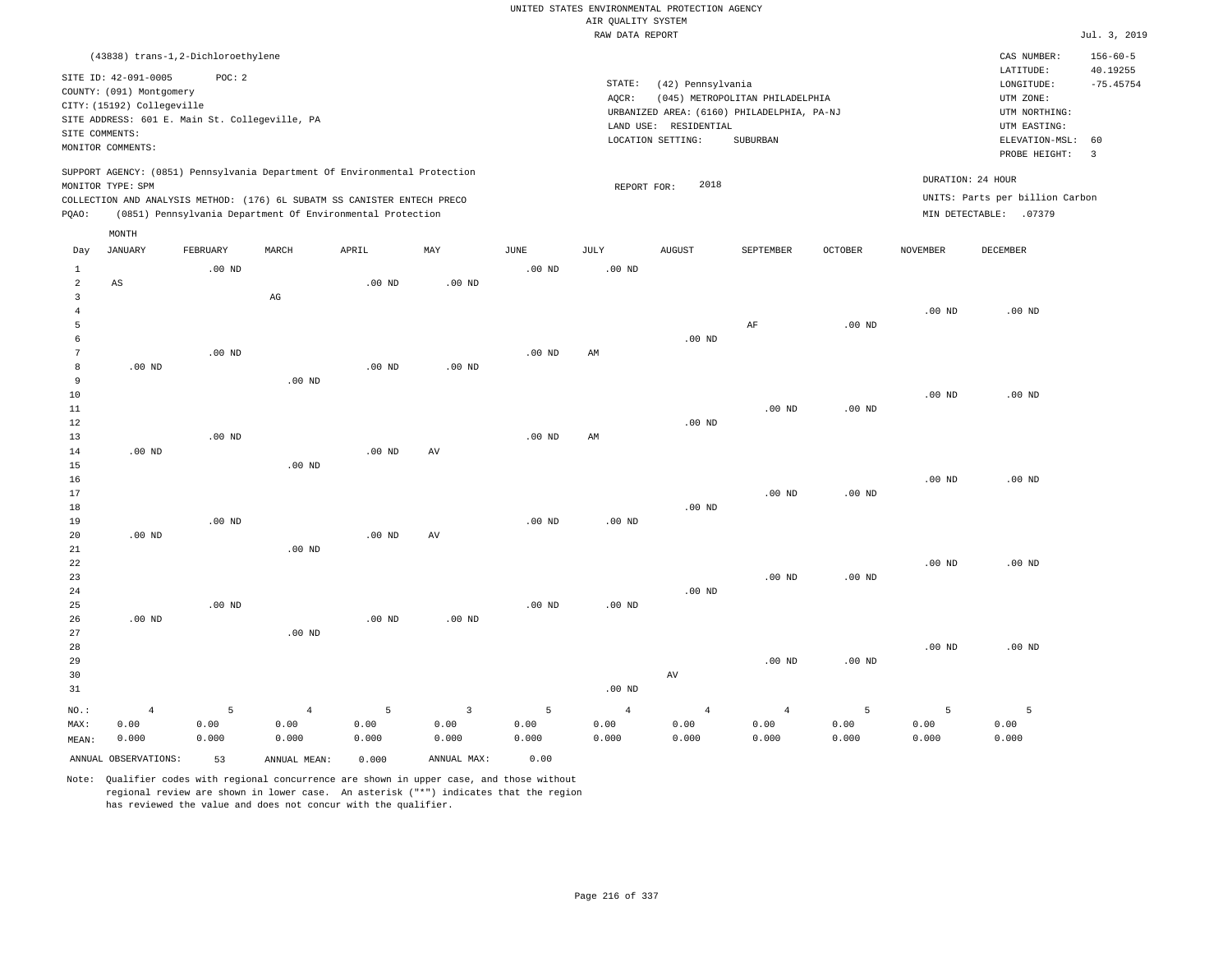|                                                         |                                                                                                                       |                                                                                                                                                                                                                      |                   |                   |          |                   | RAW DATA REPORT   |                                                                 |                                                                                           |                        |                   |                                                                                                          | Jul. 3, 2019                                             |
|---------------------------------------------------------|-----------------------------------------------------------------------------------------------------------------------|----------------------------------------------------------------------------------------------------------------------------------------------------------------------------------------------------------------------|-------------------|-------------------|----------|-------------------|-------------------|-----------------------------------------------------------------|-------------------------------------------------------------------------------------------|------------------------|-------------------|----------------------------------------------------------------------------------------------------------|----------------------------------------------------------|
|                                                         |                                                                                                                       | (43839) cis-1,2-Dichloroethene                                                                                                                                                                                       |                   |                   |          |                   |                   |                                                                 |                                                                                           |                        |                   | CAS NUMBER:                                                                                              | $156 - 59 - 2$                                           |
|                                                         | SITE ID: 42-091-0005<br>COUNTY: (091) Montgomery<br>CITY: (15192) Collegeville<br>SITE COMMENTS:<br>MONITOR COMMENTS: | POC: 2<br>SITE ADDRESS: 601 E. Main St. Collegeville, PA                                                                                                                                                             |                   |                   |          |                   | STATE:<br>AQCR:   | (42) Pennsylvania<br>LAND USE: RESIDENTIAL<br>LOCATION SETTING: | (045) METROPOLITAN PHILADELPHIA<br>URBANIZED AREA: (6160) PHILADELPHIA, PA-NJ<br>SUBURBAN |                        |                   | LATITUDE:<br>LONGITUDE:<br>UTM ZONE:<br>UTM NORTHING:<br>UTM EASTING:<br>ELEVATION-MSL:<br>PROBE HEIGHT: | 40.19255<br>$-75.45754$<br>60<br>$\overline{\mathbf{3}}$ |
| PQAO:                                                   | MONITOR TYPE: SPM                                                                                                     | SUPPORT AGENCY: (0851) Pennsylvania Department Of Environmental Protection<br>COLLECTION AND ANALYSIS METHOD: (176) 6L SUBATM SS CANISTER ENTECH PRECO<br>(0851) Pennsylvania Department Of Environmental Protection |                   |                   |          |                   | REPORT FOR:       | 2013                                                            |                                                                                           |                        | MIN DETECTABLE:   | DURATION: 24 HOUR<br>UNITS: Parts per billion Carbon                                                     |                                                          |
| Day                                                     | MONTH<br>JANUARY                                                                                                      | FEBRUARY                                                                                                                                                                                                             | MARCH             | APRIL             | MAY      | JUNE              | JULY              | <b>AUGUST</b>                                                   | SEPTEMBER                                                                                 | <b>OCTOBER</b>         | NOVEMBER          | DECEMBER                                                                                                 |                                                          |
| $\mathbf{1}$                                            |                                                                                                                       |                                                                                                                                                                                                                      |                   |                   |          |                   |                   |                                                                 | $.00$ ND                                                                                  | $\mathbb{A}\mathbb{S}$ |                   |                                                                                                          |                                                          |
| $\overline{a}$<br>$\overline{3}$<br>$\overline{4}$<br>5 | $.00$ ND                                                                                                              | .00 <sub>ND</sub>                                                                                                                                                                                                    | $.00$ ND          | $.00$ ND          | $.00$ ND | .00 <sub>ND</sub> | $.00$ ND          | $.00$ ND                                                        |                                                                                           |                        |                   |                                                                                                          |                                                          |
| 6<br>7<br>8<br>9                                        |                                                                                                                       | $.00$ ND                                                                                                                                                                                                             |                   |                   |          | .00 <sub>ND</sub> | .00 <sub>ND</sub> | $.00$ ND                                                        | $.00$ ND                                                                                  | $.00$ ND               | .00 <sub>ND</sub> | $.00$ ND                                                                                                 |                                                          |
| 10<br>11<br>12<br>13                                    | $.00$ ND                                                                                                              |                                                                                                                                                                                                                      | $.00$ ND          | $.00$ ND          | $.00$ ND |                   |                   |                                                                 | $.00$ ND                                                                                  | $.00$ ND               | .00 <sub>ND</sub> | $.00$ ND                                                                                                 |                                                          |
| 14<br>15<br>16<br>17                                    | $.00$ ND                                                                                                              | $.00$ ND                                                                                                                                                                                                             | AF                | $.00$ ND          | AF       | .00 <sub>ND</sub> | $.00$ ND          | $.00$ ND                                                        |                                                                                           |                        |                   |                                                                                                          |                                                          |
| 18<br>19<br>20<br>21                                    |                                                                                                                       | $.00$ ND                                                                                                                                                                                                             |                   |                   |          | $.00$ ND          | $.00$ ND          | .00CL                                                           | $\rm{AF}$                                                                                 | $\rm{AF}$              | .00 <sub>ND</sub> | $.00$ ND                                                                                                 |                                                          |
| 22<br>23<br>24                                          | .00 <sub>ND</sub>                                                                                                     |                                                                                                                                                                                                                      | .00 <sub>ND</sub> | .00 <sub>ND</sub> | AF       |                   |                   |                                                                 |                                                                                           |                        | .00 <sub>ND</sub> | $.00$ ND                                                                                                 |                                                          |
| 25<br>26<br>27<br>28                                    | $.00$ ND                                                                                                              | $.00$ ND                                                                                                                                                                                                             |                   | $.00$ ND          | $.00$ ND | $.00$ ND          | $.00$ ND          | $.00$ ND                                                        | $.00$ ND                                                                                  | $.00$ ND               |                   |                                                                                                          |                                                          |
| 29                                                      |                                                                                                                       |                                                                                                                                                                                                                      | AS                |                   |          |                   |                   |                                                                 |                                                                                           |                        |                   |                                                                                                          |                                                          |

30 31 NO.: MAX: MEAN: 5 0.00 0.000 .00 ND .00 ND .00 ND 5 0.00 0.000 3 0.00 0.000 5 0.00 0.000 3 0.00 0.000 5 0.00 0.000 5 0.00 0.000 5 0.00 0.000 4 0.00 0.000 4 0.00 0.000 5 0.00 0.000 5 0.00 0.000 ANNUAL OBSERVATIONS: 54 ANNUAL MEAN: 0.000 ANNUAL MAX: 0.00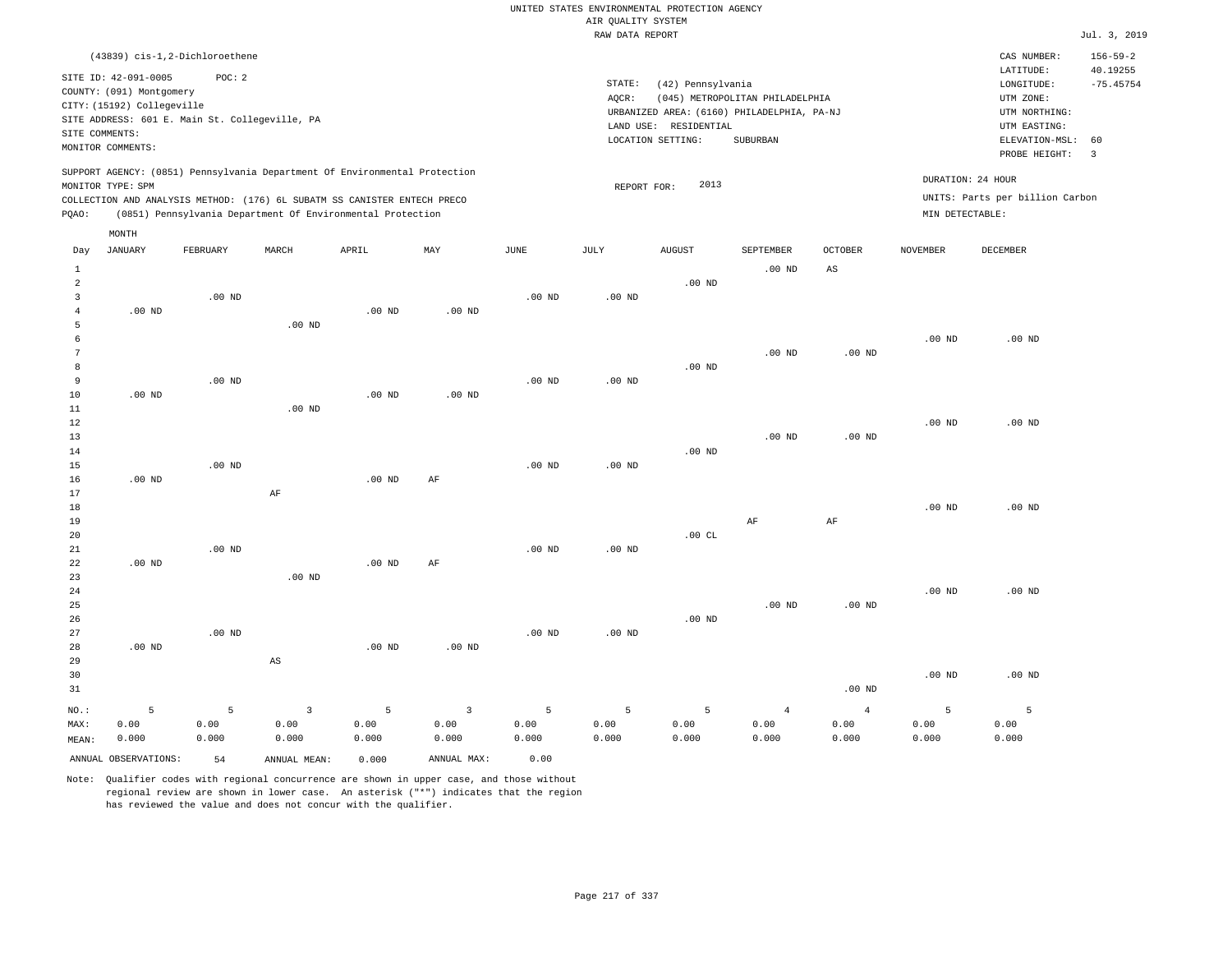| (43839) cis-1,2-Dichloroethene                                                                                                                                                                                                                     |                                                                                                                                                                                 | CAS NUMBER:                                                                                                 | $156 - 59 - 2$          |
|----------------------------------------------------------------------------------------------------------------------------------------------------------------------------------------------------------------------------------------------------|---------------------------------------------------------------------------------------------------------------------------------------------------------------------------------|-------------------------------------------------------------------------------------------------------------|-------------------------|
| SITE ID: 42-091-0005<br>POC:2<br>COUNTY: (091) Montgomery<br>CITY: (15192) Collegeville<br>SITE ADDRESS: 601 E. Main St. Collegeville, PA<br>SITE COMMENTS:<br>MONITOR COMMENTS:                                                                   | STATE:<br>(42) Pennsylvania<br>(045) METROPOLITAN PHILADELPHIA<br>AOCR:<br>URBANIZED AREA: (6160) PHILADELPHIA, PA-NJ<br>LAND USE: RESIDENTIAL<br>LOCATION SETTING:<br>SUBURBAN | LATITUDE:<br>LONGITUDE:<br>UTM ZONE:<br>UTM NORTHING:<br>UTM EASTING:<br>ELEVATION-MSL: 60<br>PROBE HEIGHT: | 40.19255<br>$-75.45754$ |
| SUPPORT AGENCY: (0851) Pennsylvania Department Of Environmental Protection<br>MONITOR TYPE: SPM<br>COLLECTION AND ANALYSIS METHOD: (176) 6L SUBATM SS CANISTER ENTECH PRECO<br>(0851) Pennsylvania Department Of Environmental Protection<br>POAO: | 2014<br>REPORT FOR:<br>MIN DETECTABLE:                                                                                                                                          | DURATION: 24 HOUR<br>UNITS: Parts per billion Carbon                                                        |                         |

| Day                                                   | <b>JANUARY</b>       | FEBRUARY                        | MARCH              | APRIL              | MAY                             | <b>JUNE</b>        | JULY                            | <b>AUGUST</b>                   | SEPTEMBER          | OCTOBER            | <b>NOVEMBER</b>                 | DECEMBER           |
|-------------------------------------------------------|----------------------|---------------------------------|--------------------|--------------------|---------------------------------|--------------------|---------------------------------|---------------------------------|--------------------|--------------------|---------------------------------|--------------------|
| $\mathbf{1}$<br>$\overline{a}$<br>3<br>$\overline{4}$ |                      | $.00$ ND                        |                    |                    |                                 | $.00$ ND           | .00 $ND$                        | $\rm AF$                        | $.00$ ND           | $.00$ ND           | $.00$ ND                        | .00 <sub>ND</sub>  |
| 5<br>6<br>7                                           | $.00$ ND             |                                 | $.00$ ND           | $.00$ ND           | $.00$ ND                        |                    |                                 |                                 |                    |                    | .00 $ND$                        | $.00$ ND           |
| 8<br>9<br>$10$<br>11                                  | $.00$ ND             | AS                              |                    | .00 $ND$           | $.00$ ND                        | $.00$ ND           | $.00$ ND                        | $.00$ ND                        | $.00$ ND           | .00 <sub>ND</sub>  |                                 |                    |
| 12<br>13<br>14                                        |                      |                                 | $.00$ ND           |                    |                                 |                    |                                 |                                 | $.00$ ND           | .00 <sub>ND</sub>  | .00 $ND$                        | $\rm AF$           |
| 15<br>16<br>17                                        | $.00$ ND             | $.00$ ND                        |                    | .00 $ND$           | $.00$ ND                        | AS                 | $\rm{AF}$                       | $.00$ ND                        |                    |                    |                                 |                    |
| 18<br>19<br>20                                        |                      |                                 | $.00$ ND           |                    |                                 |                    |                                 |                                 | $.00$ ND           | $.00$ ND           | $\rm{AF}$                       | $.00$ ND           |
| 21<br>22<br>23<br>24                                  | $.00$ ND             | $.00$ ND                        | $.00$ ND           | $.00$ ND           | $.00$ ND                        | AS                 | $\mathbb{A}\mathbb{S}$          | $.00$ ND                        |                    |                    |                                 |                    |
| 25<br>26<br>27                                        |                      |                                 |                    |                    |                                 |                    |                                 | $.00$ ND                        | $.00$ ND           | $.00$ ND           | $.00$ ND                        | $.00$ ND           |
| 28<br>29<br>30                                        | $.00$ ND             | $.00$ ND                        | $.00$ ND           | $.00$ ND           | $\rm{AF}$                       | $.00$ ND           | $.00$ ND                        |                                 |                    |                    |                                 |                    |
| 31                                                    |                      |                                 |                    |                    |                                 |                    |                                 |                                 |                    |                    |                                 | $.00$ ND           |
| $NO.$ :<br>MAX:<br>MEAN:                              | 5<br>0.00<br>0.000   | $\overline{4}$<br>0.00<br>0.000 | 5<br>0.00<br>0.000 | 5<br>0.00<br>0.000 | $\overline{4}$<br>0.00<br>0.000 | 3<br>0.00<br>0.000 | $\overline{3}$<br>0.00<br>0.000 | $\overline{4}$<br>0.00<br>0.000 | 5<br>0.00<br>0.000 | 5<br>0.00<br>0.000 | $\overline{4}$<br>0.00<br>0.000 | 5<br>0.00<br>0.000 |
|                                                       | ANNUAL OBSERVATIONS: | 52                              | ANNUAL MEAN:       | 0.000              | ANNUAL MAX:                     | 0.00               |                                 |                                 |                    |                    |                                 |                    |

Note: Qualifier codes with regional concurrence are shown in upper case, and those without regional review are shown in lower case. An asterisk ("\*") indicates that the region has reviewed the value and does not concur with the qualifier.

MONTH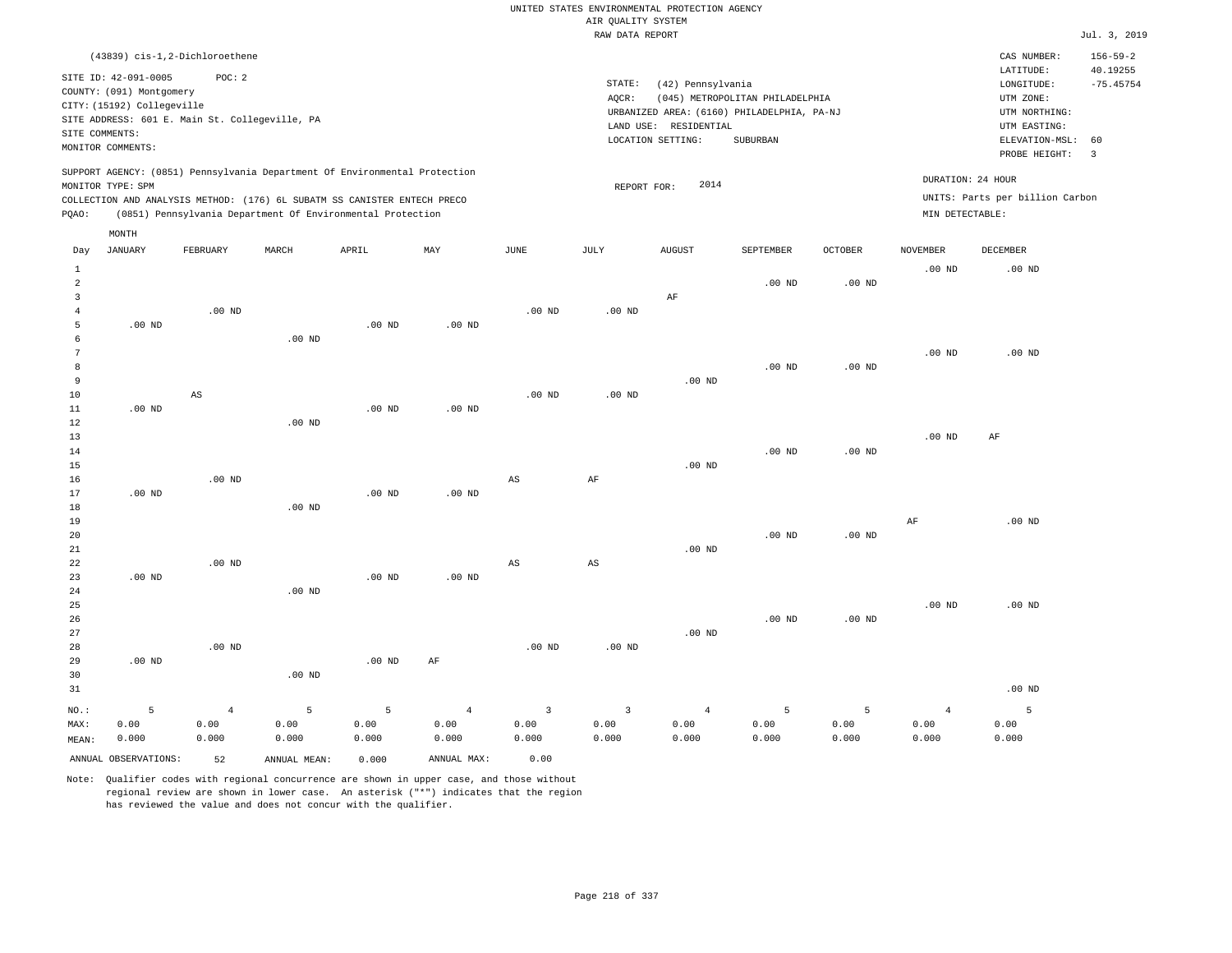| (43839) cis-1,2-Dichloroethene                                                                                                                                                                                                                     |                                                                                                                                                                                    | CAS NUMBER:                                                                                                 | $156 - 59 - 2$          |
|----------------------------------------------------------------------------------------------------------------------------------------------------------------------------------------------------------------------------------------------------|------------------------------------------------------------------------------------------------------------------------------------------------------------------------------------|-------------------------------------------------------------------------------------------------------------|-------------------------|
| SITE ID: 42-091-0005<br>POC:2<br>COUNTY: (091) Montgomery<br>CITY: (15192) Collegeville<br>SITE ADDRESS: 601 E. Main St. Collegeville, PA<br>SITE COMMENTS:<br>MONITOR COMMENTS:                                                                   | STATE:<br>(42) Pennsylvania<br>(045) METROPOLITAN PHILADELPHIA<br>AOCR:<br>URBANIZED AREA: (6160) PHILADELPHIA, PA-NJ<br>RESIDENTIAL<br>LAND USE:<br>LOCATION SETTING:<br>SUBURBAN | LATITUDE:<br>LONGITUDE:<br>UTM ZONE:<br>UTM NORTHING:<br>UTM EASTING:<br>ELEVATION-MSL: 60<br>PROBE HEIGHT: | 40.19255<br>$-75.45754$ |
| SUPPORT AGENCY: (0851) Pennsylvania Department Of Environmental Protection<br>MONITOR TYPE: SPM<br>COLLECTION AND ANALYSIS METHOD: (176) 6L SUBATM SS CANISTER ENTECH PRECO<br>(0851) Pennsylvania Department Of Environmental Protection<br>POAO: | 2015<br>REPORT FOR:                                                                                                                                                                | DURATION: 24 HOUR<br>UNITS: Parts per billion Carbon<br>MIN DETECTABLE:                                     |                         |

|                | MONTH                   |                |                        |                   |             |                        |                   |                         |           |                   |                 |                         |
|----------------|-------------------------|----------------|------------------------|-------------------|-------------|------------------------|-------------------|-------------------------|-----------|-------------------|-----------------|-------------------------|
| Day            | <b>JANUARY</b>          | FEBRUARY       | MARCH                  | APRIL             | MAY         | <b>JUNE</b>            | $\mathtt{JULY}$   | <b>AUGUST</b>           | SEPTEMBER | OCTOBER           | <b>NOVEMBER</b> | DECEMBER                |
| $\mathbf{1}$   |                         |                | $\mathbb{A}\mathbb{S}$ |                   |             |                        |                   |                         |           |                   |                 |                         |
| $\overline{c}$ |                         |                |                        |                   |             |                        |                   |                         |           |                   | $.00$ ND        | AF                      |
| 3              |                         |                |                        |                   |             |                        |                   |                         | $.00$ ND  | .00 <sub>ND</sub> |                 |                         |
| $\overline{4}$ |                         |                |                        |                   |             |                        |                   | $.00$ ND                |           |                   |                 |                         |
| 5              |                         | $.00$ ND       |                        |                   |             | $.00$ ND               | .00 <sub>ND</sub> |                         |           |                   |                 |                         |
| 6              | $.00$ ND                |                |                        | .00 <sub>ND</sub> | .00 $ND$    |                        |                   |                         |           |                   |                 |                         |
| 7              |                         |                | $.00$ ND               |                   |             |                        |                   |                         |           |                   |                 |                         |
| 8              |                         |                |                        |                   |             |                        |                   |                         |           |                   | $.00$ ND        | AF                      |
| 9              |                         |                |                        |                   |             |                        |                   |                         | $.00$ ND  | $.00$ ND          |                 |                         |
| 10             |                         |                |                        |                   |             |                        |                   | AF                      |           |                   |                 |                         |
| 11             |                         | $.00$ ND       |                        |                   |             | $.00$ ND               | $.00$ ND          |                         |           |                   |                 |                         |
| 12             | $\rm AF$                |                |                        | .00 <sub>ND</sub> | $.00$ ND    |                        |                   |                         |           |                   |                 |                         |
| 13<br>14       |                         |                | $.00$ ND               |                   |             |                        |                   |                         |           |                   | $.00$ ND        | $.00$ ND                |
| 15             |                         |                |                        |                   |             |                        |                   |                         | $.00$ ND  | $.00$ ND          |                 |                         |
| 16             |                         |                |                        |                   |             |                        |                   | $.00$ ND                |           |                   |                 |                         |
| 17             |                         | $.00$ ND       |                        |                   |             | $\mathbb{A}\mathbb{S}$ | .00 <sub>ND</sub> |                         |           |                   |                 |                         |
| 18             | $.00$ ND                |                |                        | .00 <sub>ND</sub> | .00 $ND$    |                        |                   |                         |           |                   |                 |                         |
| 19             |                         |                | $.00$ ND               |                   |             |                        |                   |                         |           |                   |                 |                         |
| 20             |                         |                |                        |                   |             |                        |                   |                         |           |                   | $.00$ ND        | $.00$ ND                |
| 21             |                         |                |                        |                   |             |                        |                   |                         | $.00$ ND  | $.00$ ND          |                 |                         |
| 22             |                         |                |                        |                   |             |                        |                   | AF                      |           |                   |                 |                         |
| 23             |                         | $.00$ ND       |                        |                   |             | $\rm{AF}$              | $.00$ ND          |                         |           |                   |                 |                         |
| 24             | $\mathbb{A}\mathbb{S}$  |                |                        | $.00$ ND          | $.00$ ND    |                        |                   |                         |           |                   |                 |                         |
| 25             |                         |                | $.00$ ND               |                   |             |                        |                   |                         |           |                   |                 |                         |
| 26             |                         |                |                        |                   |             |                        |                   |                         |           |                   | $\rm{AF}$       | $.00$ ND                |
| 27             |                         |                |                        |                   |             |                        |                   |                         | $.00$ ND  | $.00$ ND          |                 |                         |
| 28             |                         |                |                        |                   |             |                        |                   | $.00$ ND                |           |                   |                 |                         |
| 29             |                         |                |                        |                   |             | $.00$ ND               | .00 <sub>ND</sub> |                         |           |                   |                 |                         |
| 30             | $.00$ ND                |                |                        | .00 <sub>ND</sub> | $.00$ ND    |                        |                   |                         |           |                   |                 |                         |
| 31             |                         |                | $.00$ ND               |                   |             |                        |                   |                         |           |                   |                 |                         |
| NO.:           | $\overline{\mathbf{3}}$ | $\overline{4}$ | 5                      | $\mathsf S$       | 5           | $\overline{3}$         | 5                 | $\overline{\mathbf{3}}$ | 5         | 5                 | $\overline{4}$  | $\overline{\mathbf{3}}$ |
| MAX:           | 0.00                    | 0.00           | 0.00                   | 0.00              | 0.00        | 0.00                   | 0.00              | 0.00                    | 0.00      | 0.00              | 0.00            | 0.00                    |
| MEAN:          | 0.000                   | 0.000          | 0.000                  | 0.000             | 0.000       | 0.000                  | 0.000             | 0.000                   | 0.000     | 0.000             | 0.000           | 0.000                   |
|                | ANNUAL OBSERVATIONS:    | 50             | ANNUAL MEAN:           | 0.000             | ANNUAL MAX: | 0.00                   |                   |                         |           |                   |                 |                         |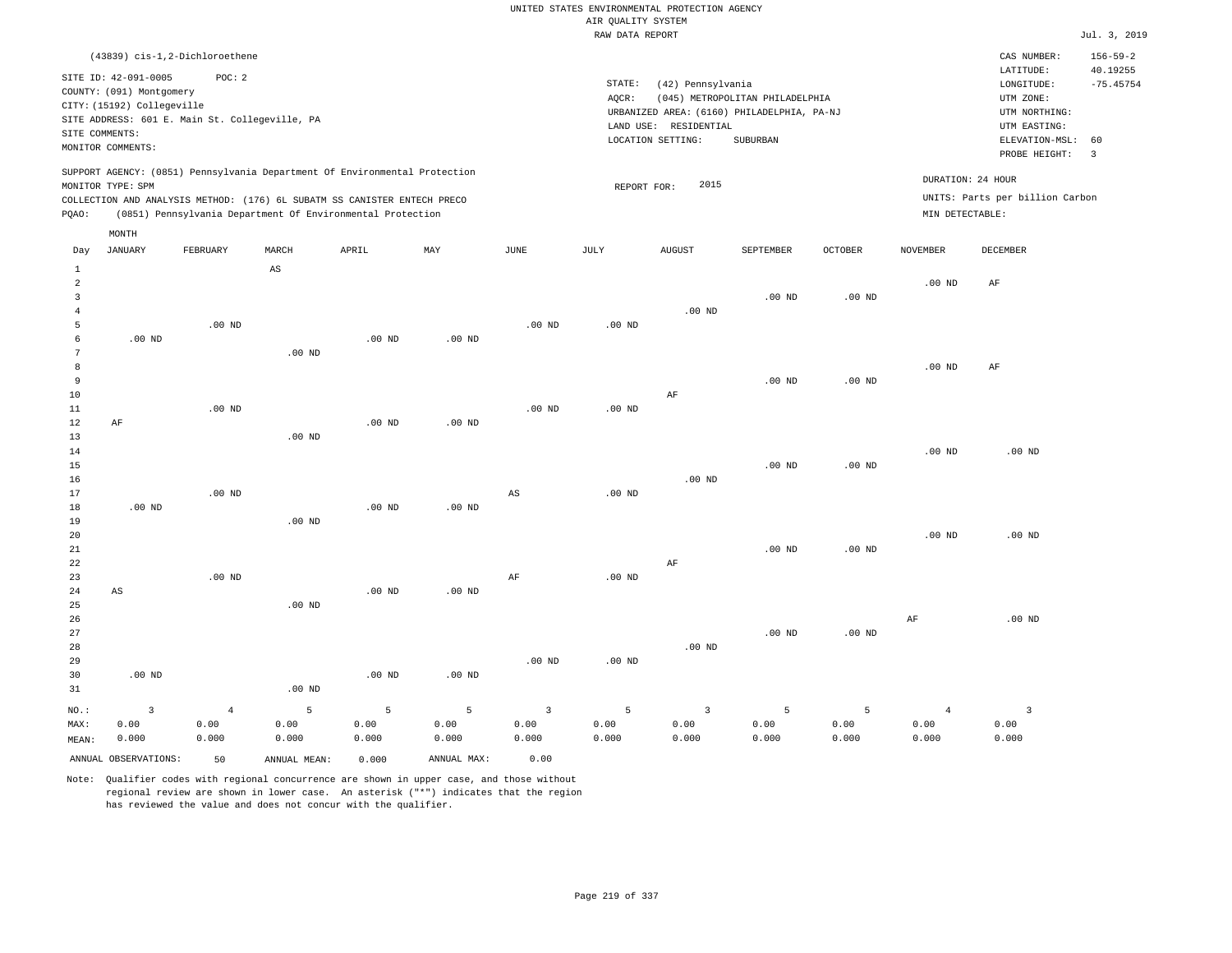| (43839) cis-1,2-Dichloroethene                                                                                                                                                                                                                              |                                                                                                                                                                                 | CAS NUMBER:                                                                                                 | $156 - 59 - 2$          |
|-------------------------------------------------------------------------------------------------------------------------------------------------------------------------------------------------------------------------------------------------------------|---------------------------------------------------------------------------------------------------------------------------------------------------------------------------------|-------------------------------------------------------------------------------------------------------------|-------------------------|
| SITE ID: 42-091-0005<br>POC:2<br>COUNTY: (091) Montgomery<br>CITY: (15192) Collegeville<br>SITE ADDRESS: 601 E. Main St. Collegeville, PA<br>SITE COMMENTS:<br>MONITOR COMMENTS:                                                                            | STATE:<br>(42) Pennsylvania<br>(045) METROPOLITAN PHILADELPHIA<br>AOCR:<br>URBANIZED AREA: (6160) PHILADELPHIA, PA-NJ<br>LAND USE: RESIDENTIAL<br>LOCATION SETTING:<br>SUBURBAN | LATITUDE:<br>LONGITUDE:<br>UTM ZONE:<br>UTM NORTHING:<br>UTM EASTING:<br>ELEVATION-MSL: 60<br>PROBE HEIGHT: | 40.19255<br>$-75.45754$ |
| SUPPORT AGENCY: (0851) Pennsylvania Department Of Environmental Protection<br>MONITOR TYPE: SPM<br>COLLECTION AND ANALYSIS METHOD: (176) 6L SUBATM SS CANISTER ENTECH PRECO<br>(0851) Pennsylvania Department Of Environmental Protection<br>POAO:<br>MONTH | 2016<br>REPORT FOR:                                                                                                                                                             | DURATION: 24 HOUR<br>UNITS: Parts per billion Carbon<br>MIN DETECTABLE:                                     |                         |
|                                                                                                                                                                                                                                                             |                                                                                                                                                                                 |                                                                                                             |                         |

| Day            | JANUARY              | FEBRUARY                | MARCH        | APRIL             | MAY         | JUNE     | JULY                   | AUGUST     | SEPTEMBER         | OCTOBER           | NOVEMBER       | DECEMBER    |
|----------------|----------------------|-------------------------|--------------|-------------------|-------------|----------|------------------------|------------|-------------------|-------------------|----------------|-------------|
| $\mathbf{1}$   | $\rm AF$             |                         | $.00$ ND     |                   |             |          |                        |            |                   |                   |                |             |
| $\overline{a}$ |                      |                         |              |                   |             |          |                        |            |                   |                   | $.00$ ND       | $.00$ ND    |
| 3              |                      |                         |              |                   |             |          |                        |            | $_{\rm TS}$       | .00 <sub>ND</sub> |                |             |
| $\overline{4}$ |                      |                         |              |                   |             |          |                        | $.00$ ND   |                   |                   |                |             |
| 5              |                      |                         |              |                   |             | $.00$ ND | $.00$ ND               |            |                   |                   |                |             |
| 6              |                      | $.00$ ND                |              | $\rm AF$          | $.00$ ND    |          |                        |            |                   |                   |                |             |
| 7              | $.00$ ND             |                         | $.00$ ND     |                   |             |          |                        |            |                   |                   |                |             |
| 8              |                      |                         |              |                   |             |          |                        |            |                   |                   | $.00$ ND       | $.00$ ND    |
| 9              |                      |                         |              |                   |             |          |                        |            | $.00$ ND          | .00 <sub>ND</sub> |                |             |
| $10$           |                      |                         |              |                   |             |          |                        | $.00$ ND   |                   |                   |                |             |
| $11\,$         |                      |                         |              |                   |             | $.00$ ND | $.00$ ND               |            |                   |                   |                |             |
| 12             |                      | $\rm AF$                |              | $.00$ ND          | $.00$ ND    |          |                        |            |                   |                   |                |             |
| 13             | $.00$ ND             |                         | $.00$ ND     |                   |             |          |                        |            |                   |                   |                |             |
| 14             |                      |                         |              |                   |             |          |                        |            |                   |                   | $\rm AF$       | $.00$ ND    |
| 15             |                      |                         |              |                   |             |          |                        |            | $.00$ ND          | $.00$ ND          |                |             |
| 16             |                      |                         |              |                   |             |          |                        | $.00$ ND   |                   |                   |                |             |
| $17\,$         |                      |                         |              |                   |             | $.00$ ND | $\rm AF$               |            |                   |                   |                |             |
| 18             |                      | $.00$ ND                |              | $.00$ ND          | $.00$ ND    |          |                        |            |                   |                   |                |             |
| 19             | $.00$ ND             |                         | $.00$ ND     |                   |             |          |                        |            |                   |                   |                |             |
| 20             |                      |                         |              |                   |             |          |                        |            |                   |                   | $\rm AF$       | $.00$ ND    |
| 21             |                      |                         |              |                   |             |          |                        |            | .00 <sub>ND</sub> | .00 <sub>ND</sub> |                |             |
| 22             |                      |                         |              |                   |             |          |                        | $.00$ ND   |                   |                   |                |             |
| 23             |                      |                         |              |                   |             | $.00$ ND | $\mathbb{A}\mathbb{S}$ |            |                   |                   |                |             |
| $2\sqrt{4}$    |                      | $.00$ ND                |              | .00 <sub>ND</sub> | TS          |          |                        |            |                   |                   |                |             |
| 25             | $.00$ ND             |                         | $.00$ ND     |                   |             |          |                        |            |                   |                   |                |             |
| 26             |                      |                         |              |                   |             |          |                        |            |                   |                   | $.00$ ND       | $.00$ ND    |
| 27             |                      |                         |              |                   |             |          |                        |            | $.00$ ND          | $.00$ ND          |                |             |
| 28             |                      |                         |              |                   |             |          |                        | $\rm AF$   |                   |                   |                |             |
| 29             |                      |                         |              |                   |             | $.00$ ND | $.00$ ND               |            |                   |                   |                |             |
| 30             |                      |                         |              | $.00$ ND          | $.00$ ND    |          |                        |            |                   |                   |                |             |
| 31             | AV                   |                         | $.00$ ND     |                   |             |          |                        |            |                   |                   |                |             |
| $_{\rm NO.}$ : | $\overline{4}$       | $\overline{\mathbf{3}}$ | 6            | $\sqrt{4}$        | $\,4$       | 5        | $\overline{3}$         | $\sqrt{4}$ | $\overline{4}$    | 5                 | $\overline{3}$ | $5^{\circ}$ |
| MAX:           | 0.00                 | 0.00                    | 0.00         | 0.00              | 0.00        | 0.00     | 0.00                   | 0.00       | 0.00              | 0.00              | 0.00           | 0.00        |
| MEAN:          | 0.000                | 0.000                   | 0.000        | 0.000             | 0.000       | 0.000    | 0.000                  | 0.000      | 0.000             | 0.000             | 0.000          | 0.000       |
|                | ANNUAL OBSERVATIONS: | 50                      | ANNUAL MEAN: | 0.000             | ANNUAL MAX: | 0.00     |                        |            |                   |                   |                |             |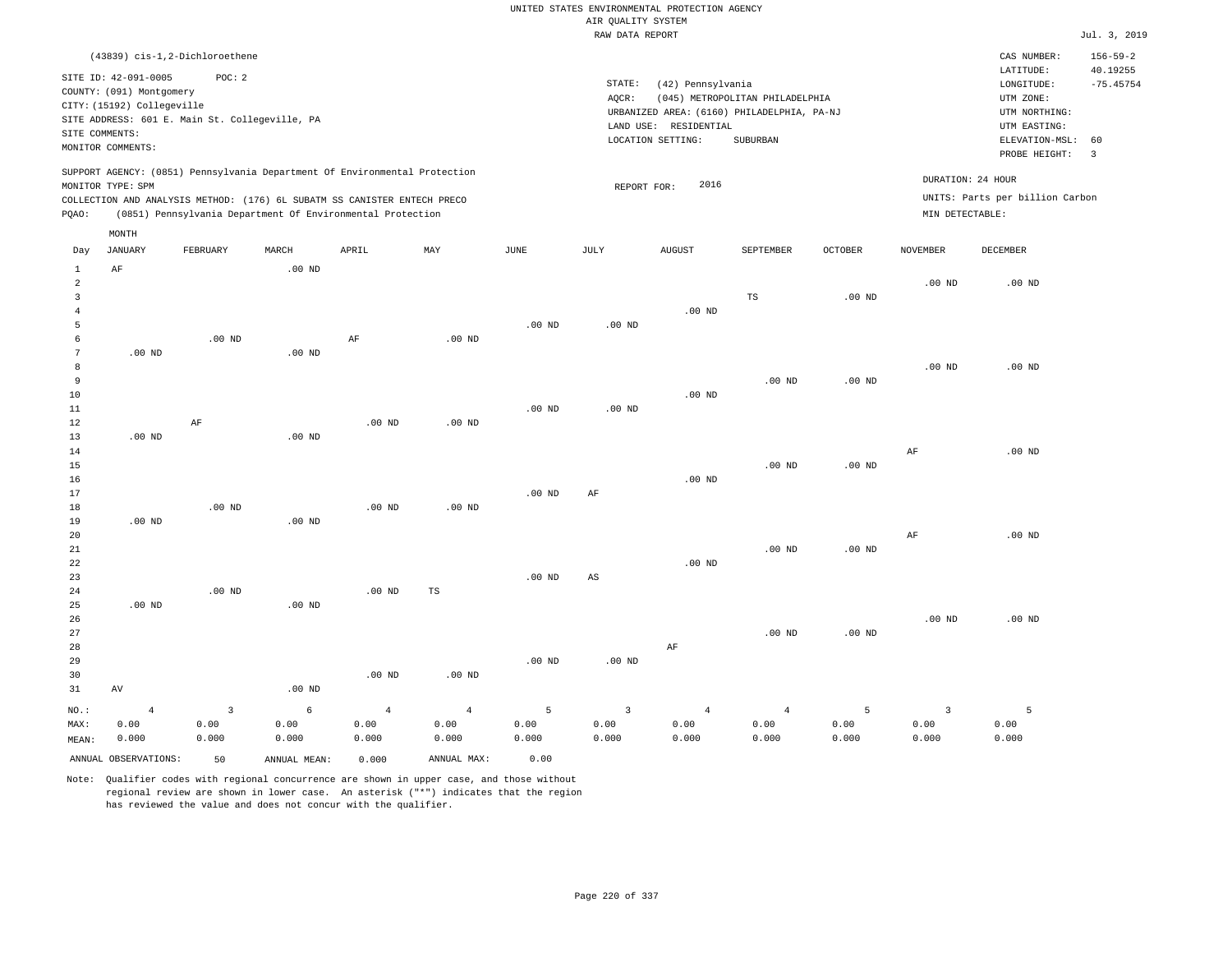#### RAW DATA REPORT **FOULD ASSESSED AT A REPORT**  $J$ ul. 3, 2019 UNITED STATES ENVIRONMENTAL PROTECTION AGENCY AIR QUALITY SYSTEM

|       |                            |                                                |          |                                                                                                                                                                                                                      |                   |          |        | IVAN DAIA REFURI                           |                                 |                |                                      |                                 | UUL. J, AUL    |
|-------|----------------------------|------------------------------------------------|----------|----------------------------------------------------------------------------------------------------------------------------------------------------------------------------------------------------------------------|-------------------|----------|--------|--------------------------------------------|---------------------------------|----------------|--------------------------------------|---------------------------------|----------------|
|       |                            | (43839) cis-1,2-Dichloroethene                 |          |                                                                                                                                                                                                                      |                   |          |        |                                            |                                 |                |                                      | CAS NUMBER:                     | $156 - 59 - 2$ |
|       | SITE ID: 42-091-0005       | POC: 2                                         |          |                                                                                                                                                                                                                      |                   |          |        |                                            |                                 |                |                                      | LATITUDE:                       | 40.19255       |
|       | COUNTY: (091) Montgomery   |                                                |          |                                                                                                                                                                                                                      |                   |          | STATE: | (42) Pennsylvania                          |                                 |                |                                      | LONGITUDE:                      | $-75.45754$    |
|       | CITY: (15192) Collegeville |                                                |          |                                                                                                                                                                                                                      |                   |          | AQCR:  |                                            | (045) METROPOLITAN PHILADELPHIA |                |                                      | UTM ZONE:                       |                |
|       |                            | SITE ADDRESS: 601 E. Main St. Collegeville, PA |          |                                                                                                                                                                                                                      |                   |          |        | URBANIZED AREA: (6160) PHILADELPHIA, PA-NJ |                                 |                |                                      | UTM NORTHING:                   |                |
|       | SITE COMMENTS:             |                                                |          |                                                                                                                                                                                                                      |                   |          |        | LAND USE: RESIDENTIAL                      |                                 |                |                                      | UTM EASTING:                    |                |
|       | MONITOR COMMENTS:          |                                                |          |                                                                                                                                                                                                                      |                   |          |        | LOCATION SETTING:                          | SUBURBAN                        |                |                                      | ELEVATION-MSL: 60               |                |
|       |                            |                                                |          |                                                                                                                                                                                                                      |                   |          |        |                                            |                                 |                |                                      | PROBE HEIGHT:                   | $\overline{3}$ |
| POAO: | MONITOR TYPE: SPM          |                                                |          | SUPPORT AGENCY: (0851) Pennsylvania Department Of Environmental Protection<br>COLLECTION AND ANALYSIS METHOD: (176) 6L SUBATM SS CANISTER ENTECH PRECO<br>(0851) Pennsylvania Department Of Environmental Protection |                   |          |        | 2017<br>REPORT FOR:                        |                                 |                | DURATION: 24 HOUR<br>MIN DETECTABLE: | UNITS: Parts per billion Carbon |                |
|       | MONTH                      |                                                |          |                                                                                                                                                                                                                      |                   |          |        |                                            |                                 |                |                                      |                                 |                |
| Day   | JANUARY                    | FEBRUARY                                       | MARCH    | APRIL                                                                                                                                                                                                                | MAY               | JUNE     | JULY   | <b>AUGUST</b>                              | SEPTEMBER                       | <b>OCTOBER</b> | <b>NOVEMBER</b>                      | DECEMBER                        |                |
| 1     | $.00$ ND                   |                                                |          | $.00$ ND                                                                                                                                                                                                             | $.00$ ND          |          |        |                                            |                                 |                |                                      |                                 |                |
|       |                            |                                                | $.00$ ND |                                                                                                                                                                                                                      |                   |          |        |                                            |                                 |                |                                      |                                 |                |
|       |                            |                                                |          |                                                                                                                                                                                                                      |                   |          |        |                                            |                                 |                | .00 <sub>ND</sub>                    | $.00$ ND                        |                |
|       |                            |                                                |          |                                                                                                                                                                                                                      |                   |          |        |                                            | $.00$ ND                        | $.00$ ND       |                                      |                                 |                |
|       |                            |                                                |          |                                                                                                                                                                                                                      |                   |          |        | $.00$ ND                                   |                                 |                |                                      |                                 |                |
|       |                            | $.00$ ND                                       |          |                                                                                                                                                                                                                      |                   | $.00$ ND | AF     |                                            |                                 |                |                                      |                                 |                |
|       | AV                         |                                                |          | $.00$ ND                                                                                                                                                                                                             | .00 <sub>ND</sub> |          |        |                                            |                                 |                |                                      |                                 |                |
|       |                            |                                                | $.00$ ND |                                                                                                                                                                                                                      |                   |          |        |                                            |                                 |                |                                      |                                 |                |
|       |                            |                                                |          |                                                                                                                                                                                                                      |                   |          |        |                                            |                                 |                | $.00$ ND                             | $.00$ ND                        |                |

10 11 12 13 14 15 16 17 18 19 20 21 22 .00 ND .00 ND .00 ND .00 ND .00 ND .00 ND AS .00 ND AF .00 ND .00 ND .00 ND .00 ND .00 ND .00 ND .00 ND .00 ND .00 ND .00 ND .00 ND .00 ND .00 ND AN AQ AV

| 23    |                |                |          |                |          |          |                | $.00$ ND |          |          |       |          |
|-------|----------------|----------------|----------|----------------|----------|----------|----------------|----------|----------|----------|-------|----------|
| 24    |                | $.00$ ND       |          |                |          | $.00$ ND | $.00$ ND       |          |          |          |       |          |
| 25    | $.00$ ND       |                |          | AM             | $.00$ ND |          |                |          |          |          |       |          |
| 26    |                |                | $.00$ ND |                |          |          |                |          |          |          |       |          |
| 27    |                |                |          |                |          |          |                |          |          |          | AV    | $.00$ ND |
| 28    |                |                |          |                |          |          |                |          | $.00$ ND | $.00$ ND |       |          |
| 29    |                |                |          |                |          |          |                | $.00$ ND |          |          |       |          |
| 30    |                |                |          |                |          | $.00$ ND | $.00$ ND       |          |          |          |       |          |
| 31    | $.00$ ND       |                |          |                | $.00$ ND |          |                |          |          |          |       |          |
| NO.:  | $\overline{4}$ | $\overline{4}$ | 5        | $\overline{3}$ | 5        | 5        | $\overline{4}$ | 5        | 5        | 5        | 3     | 3        |
| MAX:  | 0.00           | 0.00           | 0.00     | 0.00           | 0.00     | 0.00     | 0.00           | 0.00     | 0.00     | 0.00     | 0.00  | 0.00     |
| MEAN: | 0.000          | 0.000          | 0.000    | 0.000          | 0.000    | 0.000    | 0.000          | 0.000    | 0.000    | 0.000    | 0.000 | 0.000    |

ANNUAL OBSERVATIONS: 51 ANNUAL MEAN: 0.000 ANNUAL MAX: 0.00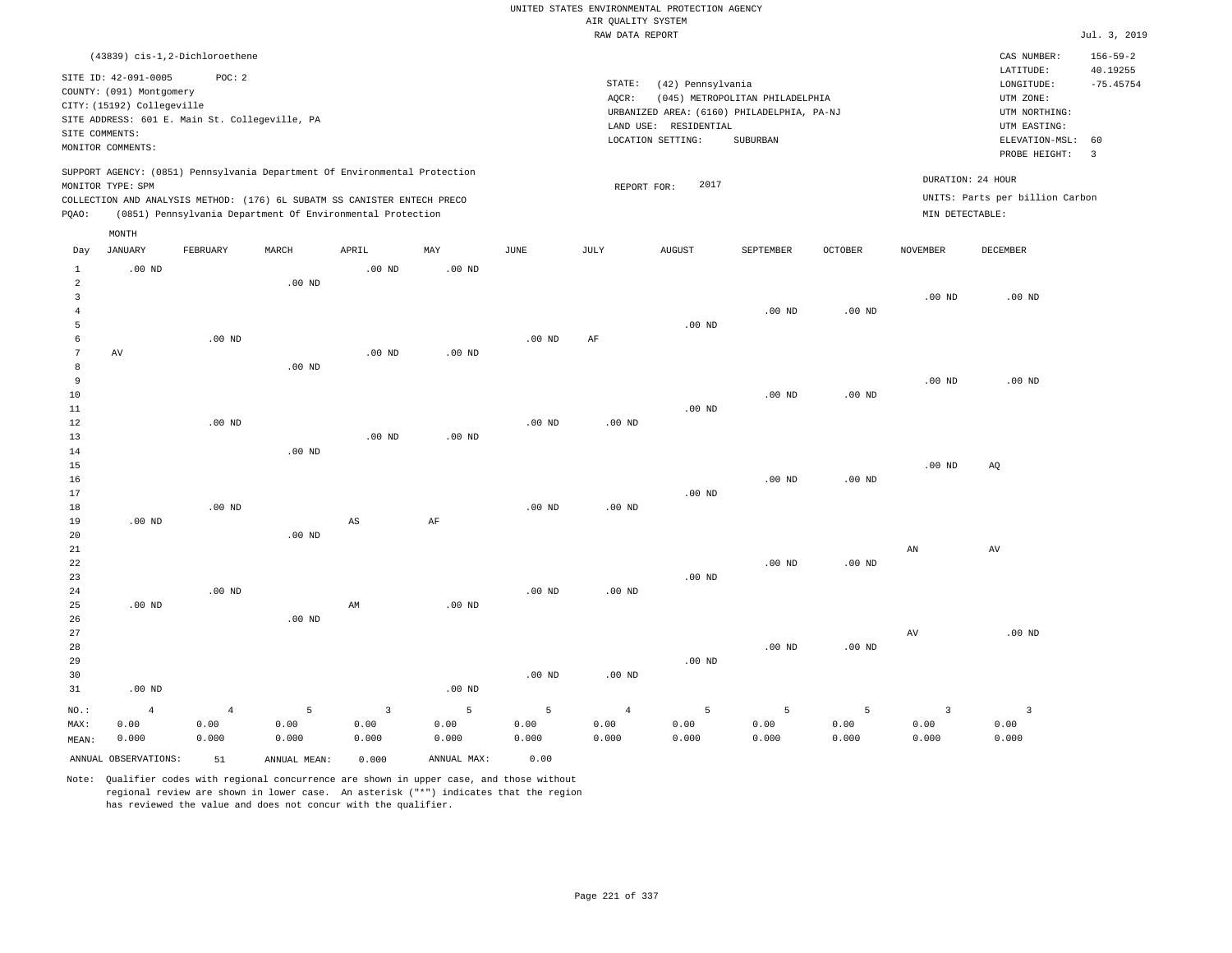|                                |                                                                                                                                  |                    |                                                                                                                                        |                    |                                          |                    | UNITED STATES ENVIRONMENTAL PROTECTION AGENCY<br>AIR OUALITY SYSTEM |                                            |                                                                               |                    |                    |                                                                      |                            |
|--------------------------------|----------------------------------------------------------------------------------------------------------------------------------|--------------------|----------------------------------------------------------------------------------------------------------------------------------------|--------------------|------------------------------------------|--------------------|---------------------------------------------------------------------|--------------------------------------------|-------------------------------------------------------------------------------|--------------------|--------------------|----------------------------------------------------------------------|----------------------------|
|                                |                                                                                                                                  |                    |                                                                                                                                        |                    |                                          |                    | RAW DATA REPORT                                                     |                                            |                                                                               |                    |                    |                                                                      | Jul. 3, 2019               |
|                                | (43839) cis-1,2-Dichloroethene                                                                                                   |                    |                                                                                                                                        |                    |                                          |                    |                                                                     |                                            |                                                                               |                    |                    | CAS NUMBER:<br>LATITUDE:                                             | $156 - 59 - 2$<br>40.19255 |
|                                | SITE ID: 42-091-0005<br>COUNTY: (091) Montgomery<br>CITY: (15192) Collegeville<br>SITE ADDRESS: 601 E. Main St. Collegeville, PA | POC: 2             |                                                                                                                                        |                    |                                          |                    | STATE:<br>AQCR:                                                     | (42) Pennsylvania<br>LAND USE: RESIDENTIAL | (045) METROPOLITAN PHILADELPHIA<br>URBANIZED AREA: (6160) PHILADELPHIA, PA-NJ |                    |                    | $\texttt{LONGITUDE}$ :<br>UTM ZONE:<br>UTM NORTHING:<br>UTM EASTING: | $-75.45754$                |
|                                | SITE COMMENTS:<br>MONITOR COMMENTS:                                                                                              |                    |                                                                                                                                        |                    |                                          |                    |                                                                     | LOCATION SETTING:                          | SUBURBAN                                                                      |                    |                    | ELEVATION-MSL:<br>PROBE HEIGHT:                                      | 60<br>$\overline{3}$       |
|                                | MONITOR TYPE: SPM                                                                                                                |                    | SUPPORT AGENCY: (0851) Pennsylvania Department Of Environmental Protection                                                             |                    |                                          |                    | REPORT FOR:                                                         | 2018                                       |                                                                               |                    | DURATION: 24 HOUR  |                                                                      |                            |
| PQAO:                          |                                                                                                                                  |                    | COLLECTION AND ANALYSIS METHOD: (176) 6L SUBATM SS CANISTER ENTECH PRECO<br>(0851) Pennsylvania Department Of Environmental Protection |                    |                                          |                    |                                                                     |                                            |                                                                               |                    |                    | UNITS: Parts per billion Carbon<br>MIN DETECTABLE: .0643853          |                            |
| Day                            | MONTH<br>JANUARY                                                                                                                 | FEBRUARY           | MARCH                                                                                                                                  | APRIL              | $\ensuremath{\text{MAX}}$                | JUNE               | JULY                                                                | <b>AUGUST</b>                              | SEPTEMBER                                                                     | OCTOBER            | NOVEMBER           | DECEMBER                                                             |                            |
| $\mathbf{1}$<br>$\overline{a}$ | AS                                                                                                                               | $.00$ ND           |                                                                                                                                        | $.00$ ND           | .00 <sub>ND</sub>                        | $.00$ ND           | $.00$ ND                                                            |                                            |                                                                               |                    |                    |                                                                      |                            |
| 3<br>4<br>5                    |                                                                                                                                  |                    | $_{\rm AG}$                                                                                                                            |                    |                                          |                    |                                                                     |                                            | AF                                                                            | $.00$ ND           | .00 <sub>ND</sub>  | $.00$ ND                                                             |                            |
| 6<br>$\overline{7}$<br>8       | .00 <sub>ND</sub>                                                                                                                | $.00$ ND           |                                                                                                                                        | $.00$ ND           | .00 <sub>ND</sub>                        | .00 <sub>ND</sub>  | AM                                                                  | .00 $ND$                                   |                                                                               |                    |                    |                                                                      |                            |
| 9<br>10<br>11                  |                                                                                                                                  |                    | $.00$ ND                                                                                                                               |                    |                                          |                    |                                                                     |                                            | .00 <sub>ND</sub>                                                             | $.00$ ND           | .00 <sub>ND</sub>  | $.00$ ND                                                             |                            |
| 12<br>13<br>14                 | $.00$ ND                                                                                                                         | $.00$ ND           |                                                                                                                                        | .00 <sub>ND</sub>  | AV                                       | .00 <sub>ND</sub>  | AM                                                                  | $.00$ ND                                   |                                                                               |                    |                    |                                                                      |                            |
| 15<br>16<br>17                 |                                                                                                                                  |                    | .00 <sub>ND</sub>                                                                                                                      |                    |                                          |                    |                                                                     |                                            | $.00$ ND                                                                      | .00 <sub>ND</sub>  | .00 <sub>ND</sub>  | $.00$ ND                                                             |                            |
| 18<br>19<br>20                 | $.00$ ND                                                                                                                         | $.00$ ND           |                                                                                                                                        | .00 <sub>ND</sub>  | AV                                       | $.00$ ND           | $.00$ ND                                                            | $.00$ ND                                   |                                                                               |                    |                    |                                                                      |                            |
| 21<br>22<br>23<br>24           |                                                                                                                                  |                    | $.00$ ND                                                                                                                               |                    |                                          |                    |                                                                     | $.00$ ND                                   | $.00$ ND                                                                      | $.00$ ND           | .00 <sub>ND</sub>  | $.00$ ND                                                             |                            |
| 25<br>26<br>27                 | $.00$ ND                                                                                                                         | $.00$ ND           | $.00$ ND                                                                                                                               | $.00$ ND           | $.00$ ND                                 | $.00$ ND           | $.00$ ND                                                            |                                            |                                                                               |                    |                    |                                                                      |                            |
| 28<br>29<br>30<br>31           |                                                                                                                                  |                    |                                                                                                                                        |                    |                                          |                    | $.00$ ND                                                            | $\operatorname{AV}$                        | .00 <sub>ND</sub>                                                             | .00 <sub>ND</sub>  | .00 <sub>ND</sub>  | $.00$ ND                                                             |                            |
| NO.:<br>MAX:<br>MEAN:          | $\overline{4}$<br>0.00<br>0.000                                                                                                  | 5<br>0.00<br>0.000 | $\overline{4}$<br>0.00<br>0.000                                                                                                        | 5<br>0.00<br>0.000 | $\overline{\mathbf{3}}$<br>0.00<br>0.000 | 5<br>0.00<br>0.000 | $\overline{4}$<br>0.00<br>0.000                                     | $\overline{4}$<br>0.00<br>0.000            | $\overline{4}$<br>0.00<br>0.000                                               | 5<br>0.00<br>0.000 | 5<br>0.00<br>0.000 | 5<br>0.00<br>0.000                                                   |                            |
|                                | ANNUAL OBSERVATIONS:                                                                                                             | 53                 | ANNUAL MEAN:                                                                                                                           | 0.000              | ANNUAL MAX:                              | 0.00               |                                                                     |                                            |                                                                               |                    |                    |                                                                      |                            |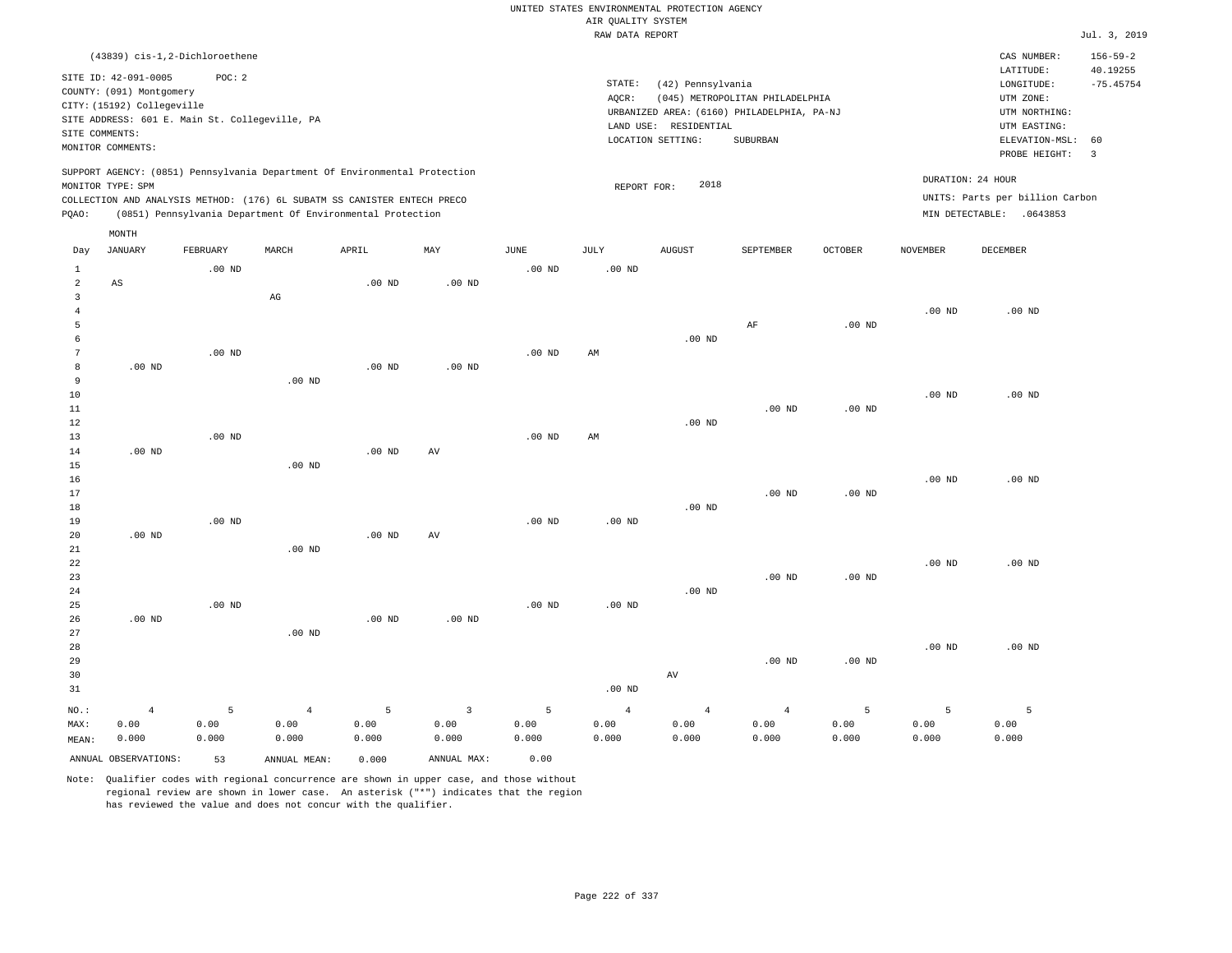|                |                            |                                                |          |                                                                            |                   |                   | RAW DATA REPORT   |                       |                                            |                   |                   |                                 | Jul. 3, 2019   |
|----------------|----------------------------|------------------------------------------------|----------|----------------------------------------------------------------------------|-------------------|-------------------|-------------------|-----------------------|--------------------------------------------|-------------------|-------------------|---------------------------------|----------------|
|                | (43843) Ethylene dibromide |                                                |          |                                                                            |                   |                   |                   |                       |                                            |                   |                   | CAS NUMBER:                     | $106 - 93 - 4$ |
|                | SITE ID: 42-091-0005       | POC: 2                                         |          |                                                                            |                   |                   |                   |                       |                                            |                   |                   | LATITUDE:                       | 40.19255       |
|                | COUNTY: (091) Montgomery   |                                                |          |                                                                            |                   |                   | STATE:            | (42) Pennsylvania     |                                            |                   |                   | LONGITUDE:                      | $-75.45754$    |
|                | CITY: (15192) Collegeville |                                                |          |                                                                            |                   |                   | AQCR:             |                       | (045) METROPOLITAN PHILADELPHIA            |                   |                   | UTM ZONE:                       |                |
|                |                            | SITE ADDRESS: 601 E. Main St. Collegeville, PA |          |                                                                            |                   |                   |                   |                       | URBANIZED AREA: (6160) PHILADELPHIA, PA-NJ |                   |                   | UTM NORTHING:                   |                |
|                | SITE COMMENTS:             |                                                |          |                                                                            |                   |                   |                   | LAND USE: RESIDENTIAL |                                            |                   |                   | UTM EASTING:                    |                |
|                | MONITOR COMMENTS:          |                                                |          |                                                                            |                   |                   |                   | LOCATION SETTING:     | SUBURBAN                                   |                   |                   | ELEVATION-MSL:                  | 60             |
|                |                            |                                                |          |                                                                            |                   |                   |                   |                       |                                            |                   |                   | PROBE HEIGHT:                   | $\overline{3}$ |
|                |                            |                                                |          | SUPPORT AGENCY: (0851) Pennsylvania Department Of Environmental Protection |                   |                   |                   |                       |                                            |                   |                   | DURATION: 24 HOUR               |                |
|                | MONITOR TYPE: SPM          |                                                |          |                                                                            |                   |                   | REPORT FOR:       | 2013                  |                                            |                   |                   | UNITS: Parts per billion Carbon |                |
|                |                            |                                                |          | COLLECTION AND ANALYSIS METHOD: (176) 6L SUBATM SS CANISTER ENTECH PRECO   |                   |                   |                   |                       |                                            |                   |                   |                                 |                |
| PQAO:          |                            |                                                |          | (0851) Pennsylvania Department Of Environmental Protection                 |                   |                   |                   |                       |                                            |                   | MIN DETECTABLE:   |                                 |                |
|                | MONTH                      |                                                |          |                                                                            |                   |                   |                   |                       |                                            |                   |                   |                                 |                |
| Day            | JANUARY                    | FEBRUARY                                       | MARCH    | APRIL                                                                      | MAY               | JUNE              | JULY              | AUGUST                | SEPTEMBER                                  | OCTOBER           | NOVEMBER          | DECEMBER                        |                |
| $\mathbf{1}$   |                            |                                                |          |                                                                            |                   |                   |                   |                       | .00 <sub>ND</sub>                          | AS                |                   |                                 |                |
| $\overline{a}$ |                            |                                                |          |                                                                            |                   |                   |                   | $.00$ ND              |                                            |                   |                   |                                 |                |
| 3              |                            | $.00$ ND                                       |          |                                                                            |                   | .00 <sub>ND</sub> | $.00$ ND          |                       |                                            |                   |                   |                                 |                |
| 4              | $.00$ ND                   |                                                |          | $.00$ ND                                                                   | .00 <sub>ND</sub> |                   |                   |                       |                                            |                   |                   |                                 |                |
| 5              |                            |                                                | $.00$ ND |                                                                            |                   |                   |                   |                       |                                            |                   |                   |                                 |                |
| 6              |                            |                                                |          |                                                                            |                   |                   |                   |                       |                                            |                   | $.00$ ND          | $.00$ ND                        |                |
| 7              |                            |                                                |          |                                                                            |                   |                   |                   |                       | $.00$ ND                                   | .00 <sub>ND</sub> |                   |                                 |                |
| 8              |                            |                                                |          |                                                                            |                   |                   |                   | $.00$ ND              |                                            |                   |                   |                                 |                |
| 9              |                            | $.00$ ND                                       |          |                                                                            |                   | .00 <sub>ND</sub> | .00 <sub>ND</sub> |                       |                                            |                   |                   |                                 |                |
| 10             | $.00$ ND                   |                                                |          | $.00$ ND                                                                   | $.00$ ND          |                   |                   |                       |                                            |                   |                   |                                 |                |
| 11             |                            |                                                | $.00$ ND |                                                                            |                   |                   |                   |                       |                                            |                   |                   |                                 |                |
| 12             |                            |                                                |          |                                                                            |                   |                   |                   |                       |                                            |                   | .00 <sub>ND</sub> | .00 <sub>ND</sub>               |                |
| 13             |                            |                                                |          |                                                                            |                   |                   |                   |                       | .00 <sub>ND</sub>                          | .00 <sub>ND</sub> |                   |                                 |                |
| 14             |                            |                                                |          |                                                                            |                   |                   |                   | .00 <sub>ND</sub>     |                                            |                   |                   |                                 |                |
| 15             |                            | $.00$ ND                                       |          |                                                                            |                   | .00 <sub>ND</sub> | $.00$ ND          |                       |                                            |                   |                   |                                 |                |
| 16             | $.00$ ND                   |                                                |          | $.00$ ND                                                                   | AF                |                   |                   |                       |                                            |                   |                   |                                 |                |
| 17             |                            |                                                | AF       |                                                                            |                   |                   |                   |                       |                                            |                   |                   |                                 |                |
| 18             |                            |                                                |          |                                                                            |                   |                   |                   |                       |                                            |                   | $.00$ ND          | $.00$ ND                        |                |
| 19             |                            |                                                |          |                                                                            |                   |                   |                   |                       | $\rm AF$                                   | $\rm AF$          |                   |                                 |                |
| 20             |                            |                                                |          |                                                                            |                   |                   |                   | .00CL                 |                                            |                   |                   |                                 |                |
| 21             |                            | $.00$ ND                                       |          |                                                                            |                   | .00 <sub>ND</sub> | $.00$ ND          |                       |                                            |                   |                   |                                 |                |
| 22             | $.00$ ND                   |                                                |          | .00 <sub>ND</sub>                                                          | AF                |                   |                   |                       |                                            |                   |                   |                                 |                |
| 23             |                            |                                                | $.00$ ND |                                                                            |                   |                   |                   |                       |                                            |                   |                   |                                 |                |
| 24             |                            |                                                |          |                                                                            |                   |                   |                   |                       |                                            |                   | $.00$ ND          | $.00$ ND                        |                |
| 25             |                            |                                                |          |                                                                            |                   |                   |                   |                       | $.00$ ND                                   | .00 <sub>ND</sub> |                   |                                 |                |
| 26             |                            |                                                |          |                                                                            |                   |                   |                   | $.00$ ND              |                                            |                   |                   |                                 |                |
| 27             |                            | $.00$ ND                                       |          |                                                                            |                   | .00 <sub>ND</sub> | $.00$ ND          |                       |                                            |                   |                   |                                 |                |

28 29 30 31 .00 ND NO.: MAX: MEAN: 5 0.00 0.000 AS .00 ND .00 ND .00 ND .00 ND .00 ND 5 0.00 0.000 3 0.00 0.000 5 0.00 0.000 3 0.00 0.000 5 0.00 0.000 5 0.00 0.000 5 0.00 0.000 4 0.00 0.000 4 0.00 0.000 5 0.00 0.000 5 0.00 0.000

ANNUAL OBSERVATIONS: 54 ANNUAL MEAN: 0.000 ANNUAL MAX: 0.00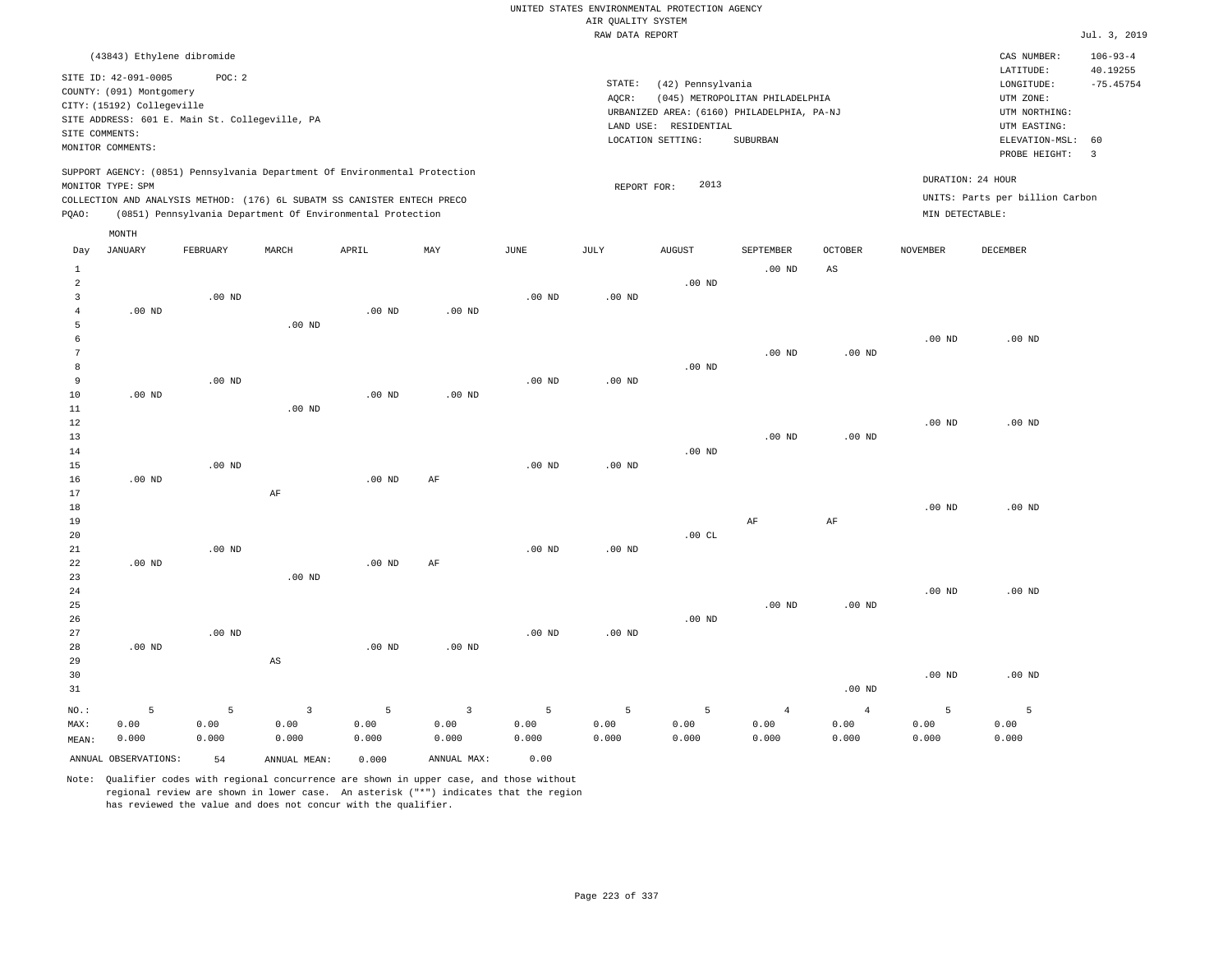| (43843) Ethylene dibromide                                                                                                                                                                                                                                  |                                                                                                                                                                                 | CAS NUMBER:                                                                                                 | $106 - 93 - 4$          |
|-------------------------------------------------------------------------------------------------------------------------------------------------------------------------------------------------------------------------------------------------------------|---------------------------------------------------------------------------------------------------------------------------------------------------------------------------------|-------------------------------------------------------------------------------------------------------------|-------------------------|
| SITE ID: 42-091-0005<br>POC:2<br>COUNTY: (091) Montgomery<br>CITY: (15192) Collegeville<br>SITE ADDRESS: 601 E. Main St. Collegeville, PA<br>SITE COMMENTS:<br>MONITOR COMMENTS:                                                                            | STATE:<br>(42) Pennsylvania<br>(045) METROPOLITAN PHILADELPHIA<br>AOCR:<br>URBANIZED AREA: (6160) PHILADELPHIA, PA-NJ<br>LAND USE: RESIDENTIAL<br>LOCATION SETTING:<br>SUBURBAN | LATITUDE:<br>LONGITUDE:<br>UTM ZONE:<br>UTM NORTHING:<br>UTM EASTING:<br>ELEVATION-MSL: 60<br>PROBE HEIGHT: | 40.19255<br>$-75.45754$ |
| SUPPORT AGENCY: (0851) Pennsylvania Department Of Environmental Protection<br>MONITOR TYPE: SPM<br>COLLECTION AND ANALYSIS METHOD: (176) 6L SUBATM SS CANISTER ENTECH PRECO<br>(0851) Pennsylvania Department Of Environmental Protection<br>POAO:<br>MONTH | 2014<br>REPORT FOR:<br>MIN DETECTABLE:                                                                                                                                          | DURATION: 24 HOUR<br>UNITS: Parts per billion Carbon                                                        |                         |

| Day            | JANUARY              | FEBRUARY       | MARCH             | APRIL    | MAY               | JUNE                    | $\mathtt{JULY}$   | AUGUST         | SEPTEMBER | <b>OCTOBER</b>    | NOVEMBER       | DECEMBER |
|----------------|----------------------|----------------|-------------------|----------|-------------------|-------------------------|-------------------|----------------|-----------|-------------------|----------------|----------|
| $\mathbf{1}$   |                      |                |                   |          |                   |                         |                   |                |           |                   | $.00$ ND       | $.00$ ND |
| $\overline{a}$ |                      |                |                   |          |                   |                         |                   |                | $.00$ ND  | $.00$ ND          |                |          |
| 3              |                      |                |                   |          |                   |                         |                   | $\rm AF$       |           |                   |                |          |
| $\overline{4}$ |                      | $.00$ ND       |                   |          |                   | $.00$ ND                | $.00$ ND          |                |           |                   |                |          |
| 5              | $.00$ ND             |                |                   | $.00$ ND | .00 <sub>ND</sub> |                         |                   |                |           |                   |                |          |
| 6              |                      |                | .00 <sub>ND</sub> |          |                   |                         |                   |                |           |                   |                |          |
| 7              |                      |                |                   |          |                   |                         |                   |                |           |                   | $.00$ ND       | $.00$ ND |
| 8              |                      |                |                   |          |                   |                         |                   |                | $.00$ ND  | .00 <sub>ND</sub> |                |          |
| 9              |                      |                |                   |          |                   |                         |                   | $.00$ ND       |           |                   |                |          |
| 10             |                      | AS             |                   |          |                   | $.00$ ND                | .00 <sub>ND</sub> |                |           |                   |                |          |
| 11             | $.00$ ND             |                |                   | $.00$ ND | .00 <sub>ND</sub> |                         |                   |                |           |                   |                |          |
| 12             |                      |                | .00 <sub>ND</sub> |          |                   |                         |                   |                |           |                   |                |          |
| 13             |                      |                |                   |          |                   |                         |                   |                |           |                   | $.00$ ND       | AF       |
| 14<br>15       |                      |                |                   |          |                   |                         |                   |                | $.00$ ND  | .00 <sub>ND</sub> |                |          |
| 16             |                      | $.00$ ND       |                   |          |                   | AS                      |                   | $.00$ ND       |           |                   |                |          |
| 17             | $.00$ ND             |                |                   | $.00$ ND | .00 <sub>ND</sub> |                         | AF                |                |           |                   |                |          |
| 18             |                      |                | .00 <sub>ND</sub> |          |                   |                         |                   |                |           |                   |                |          |
| 19             |                      |                |                   |          |                   |                         |                   |                |           |                   | AF             | $.00$ ND |
| 20             |                      |                |                   |          |                   |                         |                   |                | $.00$ ND  | .00 <sub>ND</sub> |                |          |
| 21             |                      |                |                   |          |                   |                         |                   | $.00$ ND       |           |                   |                |          |
| 22             |                      | $.00$ ND       |                   |          |                   | AS                      | AS                |                |           |                   |                |          |
| 23             | $.00$ ND             |                |                   | $.00$ ND | .00 <sub>ND</sub> |                         |                   |                |           |                   |                |          |
| 24             |                      |                | $.00$ ND          |          |                   |                         |                   |                |           |                   |                |          |
| 25             |                      |                |                   |          |                   |                         |                   |                |           |                   | $.00$ ND       | $.00$ ND |
| 26             |                      |                |                   |          |                   |                         |                   |                | $.00$ ND  | .00 <sub>ND</sub> |                |          |
| 27             |                      |                |                   |          |                   |                         |                   | $.00$ ND       |           |                   |                |          |
| 28             |                      | $.00$ ND       |                   |          |                   | $.00$ ND                | .00 <sub>ND</sub> |                |           |                   |                |          |
| 29             | $.00$ ND             |                |                   | .00 $ND$ | AF                |                         |                   |                |           |                   |                |          |
| 30             |                      |                | $.00$ ND          |          |                   |                         |                   |                |           |                   |                |          |
| 31             |                      |                |                   |          |                   |                         |                   |                |           |                   |                | $.00$ ND |
| $NO.$ :        | 5                    | $\overline{4}$ | 5                 | 5        | $\overline{4}$    | $\overline{\mathbf{3}}$ | $\overline{3}$    | $\overline{4}$ | 5         | 5                 | $\overline{4}$ | 5        |
| MAX:           | 0.00                 | 0.00           | 0.00              | 0.00     | 0.00              | 0.00                    | 0.00              | 0.00           | 0.00      | 0.00              | 0.00           | 0.00     |
| MEAN:          | 0.000                | 0.000          | 0.000             | 0.000    | 0.000             | 0.000                   | 0.000             | 0.000          | 0.000     | 0.000             | 0.000          | 0.000    |
|                | ANNUAL OBSERVATIONS: | 52             | ANNUAL MEAN:      | 0.000    | ANNUAL MAX:       | 0.00                    |                   |                |           |                   |                |          |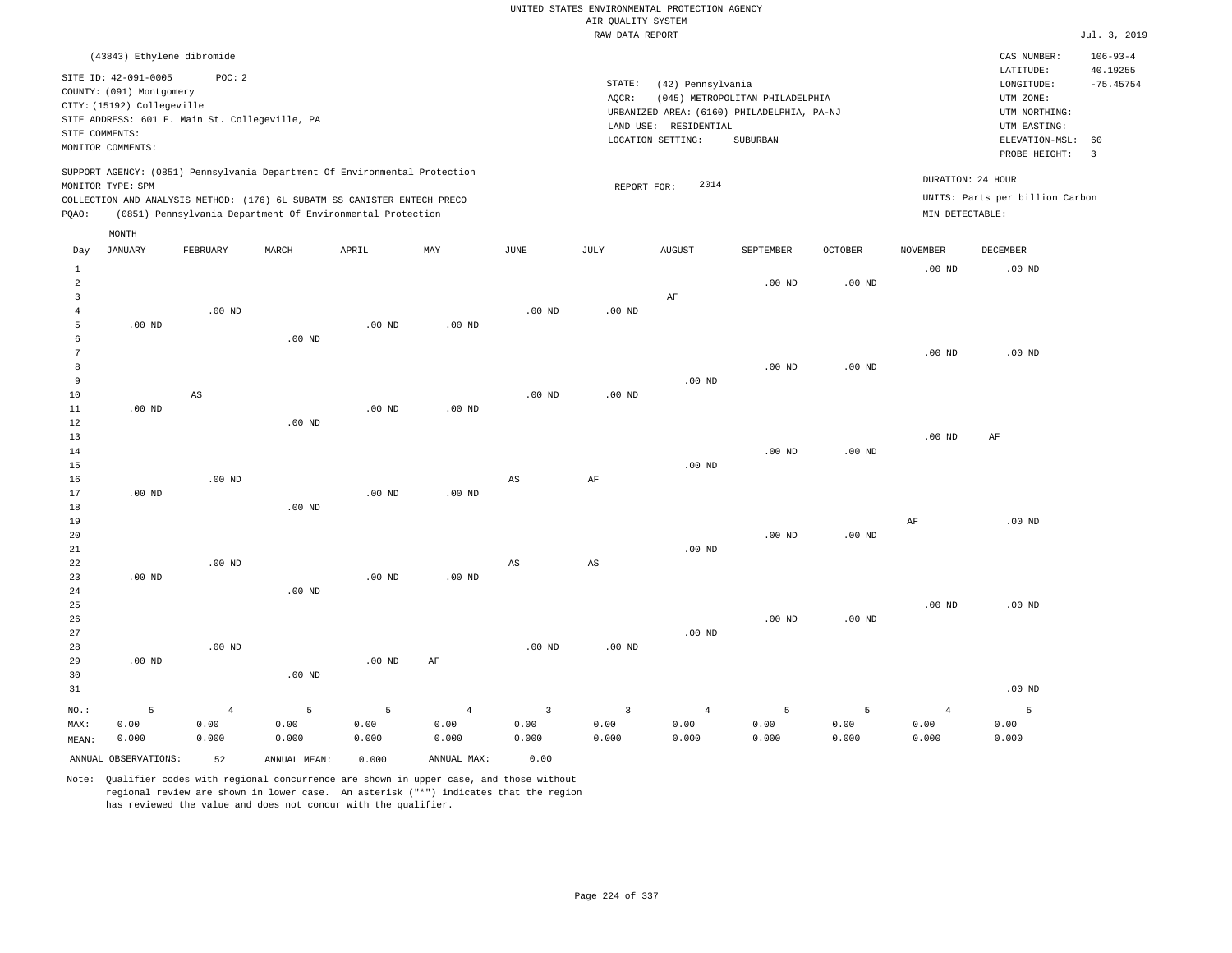| (43843) Ethylene dibromide                                                                                                                                                                                                                         |                                                                                                                                                                                    | CAS NUMBER:                                                                                                 | $106 - 93 - 4$          |
|----------------------------------------------------------------------------------------------------------------------------------------------------------------------------------------------------------------------------------------------------|------------------------------------------------------------------------------------------------------------------------------------------------------------------------------------|-------------------------------------------------------------------------------------------------------------|-------------------------|
| SITE ID: 42-091-0005<br>POC: 2<br>COUNTY: (091) Montgomery<br>CITY: (15192) Collegeville<br>SITE ADDRESS: 601 E. Main St. Collegeville, PA<br>SITE COMMENTS:<br>MONITOR COMMENTS:                                                                  | STATE:<br>(42) Pennsylvania<br>(045) METROPOLITAN PHILADELPHIA<br>AOCR:<br>URBANIZED AREA: (6160) PHILADELPHIA, PA-NJ<br>RESIDENTIAL<br>LAND USE:<br>LOCATION SETTING:<br>SUBURBAN | LATITUDE:<br>LONGITUDE:<br>UTM ZONE:<br>UTM NORTHING:<br>UTM EASTING:<br>ELEVATION-MSL: 60<br>PROBE HEIGHT: | 40.19255<br>$-75.45754$ |
| SUPPORT AGENCY: (0851) Pennsylvania Department Of Environmental Protection<br>MONITOR TYPE: SPM<br>COLLECTION AND ANALYSIS METHOD: (176) 6L SUBATM SS CANISTER ENTECH PRECO<br>(0851) Pennsylvania Department Of Environmental Protection<br>POAO: | 2015<br>REPORT FOR:                                                                                                                                                                | DURATION: 24 HOUR<br>UNITS: Parts per billion Carbon<br>MIN DETECTABLE:                                     |                         |

|                | MONTH                   |                |                        |                   |             |                        |                   |                         |           |                   |                 |                         |
|----------------|-------------------------|----------------|------------------------|-------------------|-------------|------------------------|-------------------|-------------------------|-----------|-------------------|-----------------|-------------------------|
| Day            | <b>JANUARY</b>          | FEBRUARY       | MARCH                  | APRIL             | MAY         | <b>JUNE</b>            | $\mathtt{JULY}$   | <b>AUGUST</b>           | SEPTEMBER | OCTOBER           | <b>NOVEMBER</b> | DECEMBER                |
| $\mathbf{1}$   |                         |                | $\mathbb{A}\mathbb{S}$ |                   |             |                        |                   |                         |           |                   |                 |                         |
| $\overline{c}$ |                         |                |                        |                   |             |                        |                   |                         |           |                   | $.00$ ND        | AF                      |
| 3              |                         |                |                        |                   |             |                        |                   |                         | $.00$ ND  | .00 <sub>ND</sub> |                 |                         |
| $\overline{4}$ |                         |                |                        |                   |             |                        |                   | $.00$ ND                |           |                   |                 |                         |
| 5              |                         | $.00$ ND       |                        |                   |             | $.00$ ND               | .00 <sub>ND</sub> |                         |           |                   |                 |                         |
| 6              | $.00$ ND                |                |                        | .00 <sub>ND</sub> | $.00$ ND    |                        |                   |                         |           |                   |                 |                         |
| 7              |                         |                | $.00$ ND               |                   |             |                        |                   |                         |           |                   |                 |                         |
| 8              |                         |                |                        |                   |             |                        |                   |                         |           |                   | $.00$ ND        | AF                      |
| 9              |                         |                |                        |                   |             |                        |                   |                         | $.00$ ND  | $.00$ ND          |                 |                         |
| 10             |                         |                |                        |                   |             |                        |                   | AF                      |           |                   |                 |                         |
| 11             |                         | $.00$ ND       |                        |                   |             | $.00$ ND               | $.00$ ND          |                         |           |                   |                 |                         |
| 12             | $\rm AF$                |                |                        | .00 <sub>ND</sub> | $.00$ ND    |                        |                   |                         |           |                   |                 |                         |
| 13<br>14       |                         |                | $.00$ ND               |                   |             |                        |                   |                         |           |                   | $.00$ ND        | $.00$ ND                |
| 15             |                         |                |                        |                   |             |                        |                   |                         | $.00$ ND  | $.00$ ND          |                 |                         |
| 16             |                         |                |                        |                   |             |                        |                   | .00 <sub>ND</sub>       |           |                   |                 |                         |
| 17             |                         | $.00$ ND       |                        |                   |             | $\mathbb{A}\mathbb{S}$ | .00 <sub>ND</sub> |                         |           |                   |                 |                         |
| 18             | $.00$ ND                |                |                        | .00 <sub>ND</sub> | $.00$ ND    |                        |                   |                         |           |                   |                 |                         |
| 19             |                         |                | $.00$ ND               |                   |             |                        |                   |                         |           |                   |                 |                         |
| 20             |                         |                |                        |                   |             |                        |                   |                         |           |                   | $.00$ ND        | $.00$ ND                |
| 21             |                         |                |                        |                   |             |                        |                   |                         | $.00$ ND  | $.00$ ND          |                 |                         |
| 22             |                         |                |                        |                   |             |                        |                   | AF                      |           |                   |                 |                         |
| 23             |                         | $.00$ ND       |                        |                   |             | $\rm{AF}$              | $.00$ ND          |                         |           |                   |                 |                         |
| 24             | $\mathbb{A}\mathbb{S}$  |                |                        | $.00$ ND          | $.00$ ND    |                        |                   |                         |           |                   |                 |                         |
| 25             |                         |                | $.00$ ND               |                   |             |                        |                   |                         |           |                   |                 |                         |
| 26             |                         |                |                        |                   |             |                        |                   |                         |           |                   | $\rm{AF}$       | $.00$ ND                |
| 27             |                         |                |                        |                   |             |                        |                   |                         | $.00$ ND  | $.00$ ND          |                 |                         |
| 28             |                         |                |                        |                   |             |                        |                   | $.00$ ND                |           |                   |                 |                         |
| 29             |                         |                |                        |                   |             | $.00$ ND               | .00 <sub>ND</sub> |                         |           |                   |                 |                         |
| 30             | $.00$ ND                |                |                        | .00 <sub>ND</sub> | $.00$ ND    |                        |                   |                         |           |                   |                 |                         |
| 31             |                         |                | $.00$ ND               |                   |             |                        |                   |                         |           |                   |                 |                         |
| NO.:           | $\overline{\mathbf{3}}$ | $\overline{4}$ | 5                      | $\mathsf S$       | 5           | $\overline{3}$         | 5                 | $\overline{\mathbf{3}}$ | 5         | 5                 | $\overline{4}$  | $\overline{\mathbf{3}}$ |
| MAX:           | 0.00                    | 0.00           | 0.00                   | 0.00              | 0.00        | 0.00                   | 0.00              | 0.00                    | 0.00      | 0.00              | 0.00            | 0.00                    |
| MEAN:          | 0.000                   | 0.000          | 0.000                  | 0.000             | 0.000       | 0.000                  | 0.000             | 0.000                   | 0.000     | 0.000             | 0.000           | 0.000                   |
|                | ANNUAL OBSERVATIONS:    | 50             | ANNUAL MEAN:           | 0.000             | ANNUAL MAX: | 0.00                   |                   |                         |           |                   |                 |                         |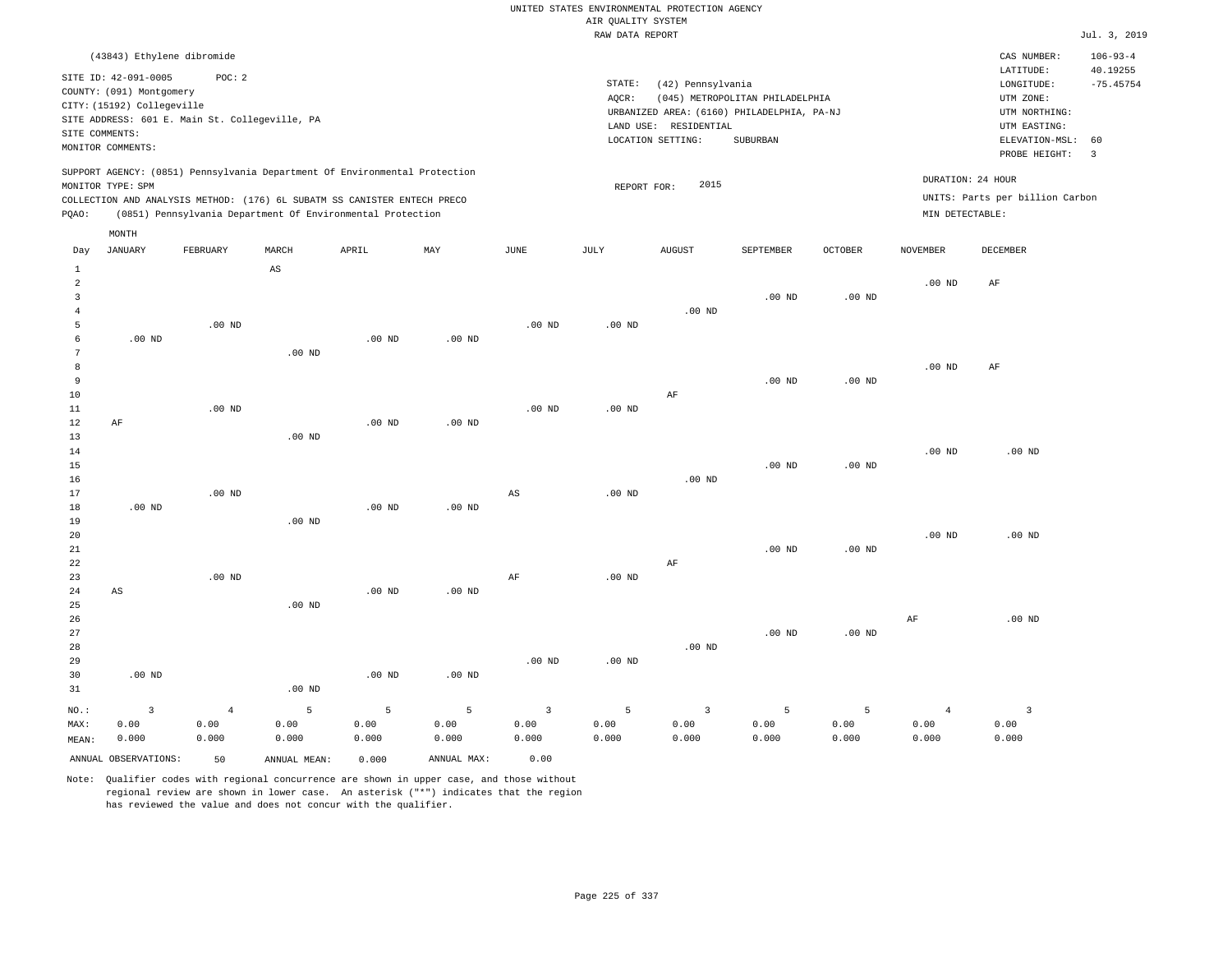#### RAW DATA REPORT **FOULD ASSESSED ASSESSED ASSESSED A**  $Jul. 3, 2019$ UNITED STATES ENVIRONMENTAL PROTECTION AGENCY AIR QUALITY SYSTEM

| (43843) Ethylene dibromide                                                                                                                                                                                                                                  |                                                                                                                                                                                 | CAS NUMBER:                                                                                                 | $106 - 93 - 4$          |
|-------------------------------------------------------------------------------------------------------------------------------------------------------------------------------------------------------------------------------------------------------------|---------------------------------------------------------------------------------------------------------------------------------------------------------------------------------|-------------------------------------------------------------------------------------------------------------|-------------------------|
| SITE ID: 42-091-0005<br>POC:2<br>COUNTY: (091) Montgomery<br>CITY: (15192) Collegeville<br>SITE ADDRESS: 601 E. Main St. Collegeville, PA<br>SITE COMMENTS:<br>MONITOR COMMENTS:                                                                            | STATE:<br>(42) Pennsylvania<br>(045) METROPOLITAN PHILADELPHIA<br>AOCR:<br>URBANIZED AREA: (6160) PHILADELPHIA, PA-NJ<br>LAND USE: RESIDENTIAL<br>LOCATION SETTING:<br>SUBURBAN | LATITUDE:<br>LONGITUDE:<br>UTM ZONE:<br>UTM NORTHING:<br>UTM EASTING:<br>ELEVATION-MSL: 60<br>PROBE HEIGHT: | 40.19255<br>$-75.45754$ |
| SUPPORT AGENCY: (0851) Pennsylvania Department Of Environmental Protection<br>MONITOR TYPE: SPM<br>COLLECTION AND ANALYSIS METHOD: (176) 6L SUBATM SS CANISTER ENTECH PRECO<br>(0851) Pennsylvania Department Of Environmental Protection<br>POAO:<br>MONTH | 2016<br>REPORT FOR:                                                                                                                                                             | DURATION: 24 HOUR<br>UNITS: Parts per billion Carbon<br>MIN DETECTABLE:                                     |                         |

| Day                      | JANUARY              | FEBRUARY     | $\tt MARCH$  | APRIL          | MAY            | $_{\rm JUNE}$ | JULY                   | AUGUST         | SEPTEMBER         | OCTOBER           | $\,$ NOVEMBER     | DECEMBER |
|--------------------------|----------------------|--------------|--------------|----------------|----------------|---------------|------------------------|----------------|-------------------|-------------------|-------------------|----------|
| 1<br>$\overline{c}$<br>3 | $\rm AF$             |              | $.00$ ND     |                |                |               |                        |                | $\mathbb{TS}$     | $.00$ ND          | .00 <sub>ND</sub> | $.00$ ND |
| $\sqrt{4}$               |                      |              |              |                |                |               |                        | $.00$ ND       |                   |                   |                   |          |
| 5                        |                      | .00 $ND$     |              |                |                | $.00$ ND      | $.00$ ND               |                |                   |                   |                   |          |
| 6<br>7                   | $.00~\mathrm{ND}$    |              | $.00$ ND     | $\rm{AF}$      | $.00$ ND       |               |                        |                |                   |                   |                   |          |
| 8                        |                      |              |              |                |                |               |                        |                |                   |                   | $.00$ ND          | $.00$ ND |
| 9                        |                      |              |              |                |                |               |                        |                | $.00$ ND          | .00 <sub>ND</sub> |                   |          |
| 10                       |                      |              |              |                |                |               |                        | $.00$ ND       |                   |                   |                   |          |
| 11                       |                      |              |              |                |                | $.00$ ND      | $.00$ ND               |                |                   |                   |                   |          |
| 12                       |                      | $\rm AF$     |              | $.00$ ND       | $.00$ ND       |               |                        |                |                   |                   |                   |          |
| 13                       | $.00$ ND             |              | .00 $ND$     |                |                |               |                        |                |                   |                   |                   |          |
| 14                       |                      |              |              |                |                |               |                        |                |                   |                   | $\rm{AF}$         | $.00$ ND |
| 15                       |                      |              |              |                |                |               |                        |                | $.00$ ND          | $.00$ ND          |                   |          |
| $16\,$                   |                      |              |              |                |                |               |                        | $.00$ ND       |                   |                   |                   |          |
| 17                       |                      |              |              |                |                | $.00$ ND      | AF                     |                |                   |                   |                   |          |
| 18                       |                      | $.00$ ND     |              | $.00$ ND       | $.00$ ND       |               |                        |                |                   |                   |                   |          |
| 19                       | $.00$ ND             |              | $.00$ ND     |                |                |               |                        |                |                   |                   |                   |          |
| 20                       |                      |              |              |                |                |               |                        |                |                   |                   | AF                | $.00$ ND |
| 21                       |                      |              |              |                |                |               |                        |                | $.00$ ND          | $.00$ ND          |                   |          |
| 22                       |                      |              |              |                |                |               |                        | $.00$ ND       |                   |                   |                   |          |
| 23                       |                      |              |              |                |                | $.00$ ND      | $\mathbb{A}\mathbb{S}$ |                |                   |                   |                   |          |
| 24                       |                      | $.00$ ND     |              | $.00$ ND       | TS             |               |                        |                |                   |                   |                   |          |
| 25                       | $.00$ ND             |              | $.00$ ND     |                |                |               |                        |                |                   |                   |                   |          |
| 26                       |                      |              |              |                |                |               |                        |                |                   |                   | $.00$ ND          | $.00$ ND |
| 27                       |                      |              |              |                |                |               |                        |                | .00 <sub>ND</sub> | .00 <sub>ND</sub> |                   |          |
| 28<br>29                 |                      |              |              |                |                | $.00$ ND      | $.00$ ND               | $\rm AF$       |                   |                   |                   |          |
| 30                       |                      |              |              | $.00$ ND       | $.00$ ND       |               |                        |                |                   |                   |                   |          |
| 31                       | AV                   |              | $.00$ ND     |                |                |               |                        |                |                   |                   |                   |          |
|                          |                      |              |              |                |                |               |                        |                |                   |                   |                   |          |
| $NO.$ :                  | $\overline{4}$       | $\mathbf{3}$ | $\epsilon$   | $\overline{4}$ | $\overline{4}$ | $\mathsf S$   | $\mathsf 3$            | $\overline{4}$ | $\overline{4}$    | 5                 | $\overline{3}$    | 5        |
| MAX:                     | 0.00                 | 0.00         | 0.00         | 0.00           | 0.00           | 0.00          | 0.00                   | 0.00           | 0.00              | 0.00              | 0.00              | 0.00     |
| MEAN:                    | 0.000                | 0.000        | 0.000        | 0.000          | 0.000          | 0.000         | 0.000                  | 0.000          | 0.000             | 0.000             | 0.000             | 0.000    |
|                          | ANNUAL OBSERVATIONS: | 50           | ANNUAL MEAN: | 0.000          | ANNUAL MAX:    | 0.00          |                        |                |                   |                   |                   |          |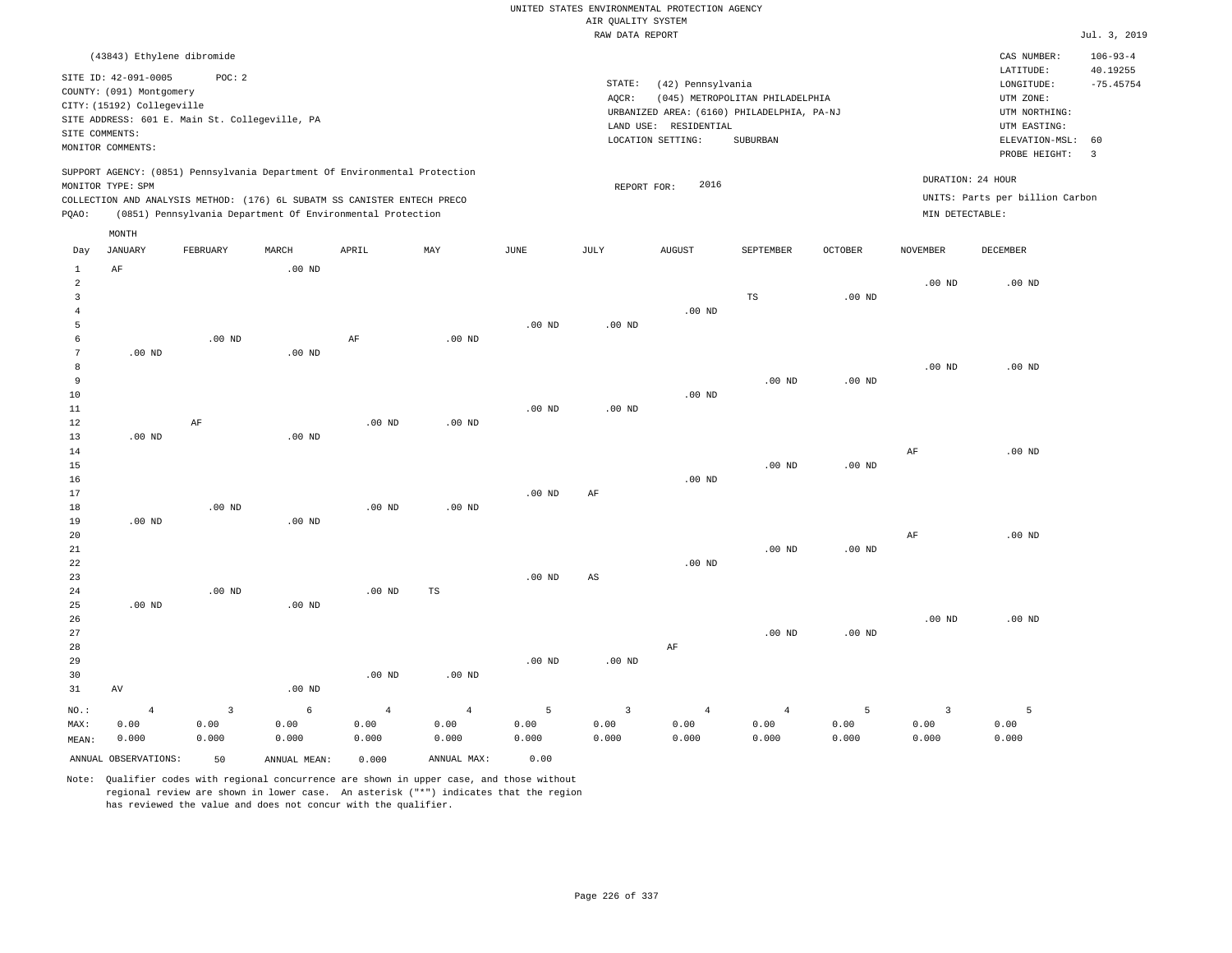|                                |                            |                                                |                   |                                                                            |                   |                   |                    | UNITED STATES ENVIRONMENTAL PROTECTION AGENCY |                                            |                |                   |                                 |                            |
|--------------------------------|----------------------------|------------------------------------------------|-------------------|----------------------------------------------------------------------------|-------------------|-------------------|--------------------|-----------------------------------------------|--------------------------------------------|----------------|-------------------|---------------------------------|----------------------------|
|                                |                            |                                                |                   |                                                                            |                   |                   | AIR QUALITY SYSTEM |                                               |                                            |                |                   |                                 |                            |
|                                |                            |                                                |                   |                                                                            |                   |                   | RAW DATA REPORT    |                                               |                                            |                |                   |                                 | Jul. 3, 2019               |
|                                | (43843) Ethylene dibromide |                                                |                   |                                                                            |                   |                   |                    |                                               |                                            |                |                   | CAS NUMBER:<br>LATITUDE:        | $106 - 93 - 4$<br>40.19255 |
|                                | SITE ID: 42-091-0005       | POC: 2                                         |                   |                                                                            |                   |                   | STATE:             | (42) Pennsylvania                             |                                            |                |                   | LONGITUDE:                      | $-75.45754$                |
|                                | COUNTY: (091) Montgomery   |                                                |                   |                                                                            |                   |                   | AQCR:              |                                               | (045) METROPOLITAN PHILADELPHIA            |                |                   | UTM ZONE:                       |                            |
|                                | CITY: (15192) Collegeville |                                                |                   |                                                                            |                   |                   |                    |                                               | URBANIZED AREA: (6160) PHILADELPHIA, PA-NJ |                |                   | UTM NORTHING:                   |                            |
|                                |                            | SITE ADDRESS: 601 E. Main St. Collegeville, PA |                   |                                                                            |                   |                   |                    | LAND USE: RESIDENTIAL                         |                                            |                |                   | UTM EASTING:                    |                            |
|                                | SITE COMMENTS:             |                                                |                   |                                                                            |                   |                   |                    | LOCATION SETTING:                             | SUBURBAN                                   |                |                   | ELEVATION-MSL:                  | 60                         |
|                                | MONITOR COMMENTS:          |                                                |                   |                                                                            |                   |                   |                    |                                               |                                            |                |                   | PROBE HEIGHT:                   | $\overline{3}$             |
|                                |                            |                                                |                   | SUPPORT AGENCY: (0851) Pennsylvania Department Of Environmental Protection |                   |                   |                    | 2017                                          |                                            |                |                   | DURATION: 24 HOUR               |                            |
|                                | MONITOR TYPE: SPM          |                                                |                   | COLLECTION AND ANALYSIS METHOD: (176) 6L SUBATM SS CANISTER ENTECH PRECO   |                   |                   | REPORT FOR:        |                                               |                                            |                |                   | UNITS: Parts per billion Carbon |                            |
| PQAO:                          |                            |                                                |                   | (0851) Pennsylvania Department Of Environmental Protection                 |                   |                   |                    |                                               |                                            |                | MIN DETECTABLE:   |                                 |                            |
|                                | MONTH                      |                                                |                   |                                                                            |                   |                   |                    |                                               |                                            |                |                   |                                 |                            |
| Day                            | <b>JANUARY</b>             | FEBRUARY                                       | MARCH             | APRIL                                                                      | MAY               | JUNE              | JULY               | <b>AUGUST</b>                                 | SEPTEMBER                                  | <b>OCTOBER</b> | <b>NOVEMBER</b>   | <b>DECEMBER</b>                 |                            |
| $\mathbf{1}$<br>$\overline{a}$ | $.00$ ND                   |                                                | .00 <sub>ND</sub> | $.00$ ND                                                                   | .00 <sub>ND</sub> |                   |                    |                                               |                                            |                |                   |                                 |                            |
| 3                              |                            |                                                |                   |                                                                            |                   |                   |                    |                                               |                                            |                | .00 <sub>ND</sub> | $.00$ ND                        |                            |
| $\overline{4}$                 |                            |                                                |                   |                                                                            |                   |                   |                    |                                               | $.00$ ND                                   | $.00$ ND       |                   |                                 |                            |
| 5                              |                            |                                                |                   |                                                                            |                   |                   |                    | .00 <sub>ND</sub>                             |                                            |                |                   |                                 |                            |
| 6                              |                            | $.00$ ND                                       |                   |                                                                            |                   | $.00$ ND          | AF                 |                                               |                                            |                |                   |                                 |                            |
| $\overline{7}$                 | AV                         |                                                |                   | .00 <sub>ND</sub>                                                          | .00 <sub>ND</sub> |                   |                    |                                               |                                            |                |                   |                                 |                            |
| 8                              |                            |                                                | $.00$ ND          |                                                                            |                   |                   |                    |                                               |                                            |                |                   |                                 |                            |
| 9                              |                            |                                                |                   |                                                                            |                   |                   |                    |                                               |                                            |                | .00 <sub>ND</sub> | $.00$ ND                        |                            |
| 10                             |                            |                                                |                   |                                                                            |                   |                   |                    |                                               | $.00$ ND                                   | $.00$ ND       |                   |                                 |                            |
| $1\,1$                         |                            |                                                |                   |                                                                            |                   |                   |                    | $.00$ ND                                      |                                            |                |                   |                                 |                            |
| 12                             |                            | $.00$ ND                                       |                   |                                                                            |                   | $.00$ ND          | $.00$ ND           |                                               |                                            |                |                   |                                 |                            |
| 13                             |                            |                                                |                   | $.00$ ND                                                                   | $.00$ ND          |                   |                    |                                               |                                            |                |                   |                                 |                            |
| 14                             |                            |                                                | $.00$ ND          |                                                                            |                   |                   |                    |                                               |                                            |                |                   |                                 |                            |
| 15                             |                            |                                                |                   |                                                                            |                   |                   |                    |                                               |                                            |                | .00 <sub>ND</sub> | AQ                              |                            |
| 16                             |                            |                                                |                   |                                                                            |                   |                   |                    |                                               | $.00$ ND                                   | $.00$ ND       |                   |                                 |                            |
| 17                             |                            |                                                |                   |                                                                            |                   |                   |                    | .00 <sub>ND</sub>                             |                                            |                |                   |                                 |                            |
| 18                             |                            | .00 <sub>ND</sub>                              |                   |                                                                            |                   | .00 <sub>ND</sub> | .00 <sub>ND</sub>  |                                               |                                            |                |                   |                                 |                            |
| 19                             | $.00$ ND                   |                                                |                   | $\mathbb{A}\mathbb{S}$                                                     | AF                |                   |                    |                                               |                                            |                |                   |                                 |                            |
| 20                             |                            |                                                | $.00$ ND          |                                                                            |                   |                   |                    |                                               |                                            |                |                   |                                 |                            |
| 21                             |                            |                                                |                   |                                                                            |                   |                   |                    |                                               |                                            |                | ${\tt AN}$        | AV                              |                            |
| 22                             |                            |                                                |                   |                                                                            |                   |                   |                    |                                               | $.00$ ND                                   | $.00$ ND       |                   |                                 |                            |
| 23                             |                            |                                                |                   |                                                                            |                   |                   |                    | $.00$ ND                                      |                                            |                |                   |                                 |                            |
| 24                             |                            | $.00$ ND                                       |                   |                                                                            |                   | $.00$ ND          | $.00$ ND           |                                               |                                            |                |                   |                                 |                            |
| 25                             | $.00$ ND                   |                                                |                   | AM                                                                         | $.00$ ND          |                   |                    |                                               |                                            |                |                   |                                 |                            |
| 26                             |                            |                                                | .00 <sub>ND</sub> |                                                                            |                   |                   |                    |                                               |                                            |                |                   |                                 |                            |
| 27                             |                            |                                                |                   |                                                                            |                   |                   |                    |                                               |                                            |                | $\hbox{AV}$       | $.00$ ND                        |                            |
| 28                             |                            |                                                |                   |                                                                            |                   |                   |                    |                                               | .00 <sub>ND</sub>                          | $.00$ ND       |                   |                                 |                            |
| 29                             |                            |                                                |                   |                                                                            |                   |                   |                    | .00 <sub>ND</sub>                             |                                            |                |                   |                                 |                            |
| 30                             |                            |                                                |                   |                                                                            |                   | .00 <sub>ND</sub> | .00 <sub>ND</sub>  |                                               |                                            |                |                   |                                 |                            |
| 31                             | $.00$ ND                   |                                                |                   |                                                                            | .00 <sub>ND</sub> |                   |                    |                                               |                                            |                |                   |                                 |                            |
| NO.:                           | $\overline{4}$             | $\overline{4}$                                 | 5                 | $\overline{3}$                                                             | 5                 | 5                 | $\overline{4}$     | 5                                             | 5                                          | 5              | $\overline{3}$    | $\overline{3}$                  |                            |
| MAX:                           | 0.00                       | 0.00                                           | 0.00              | 0.00                                                                       | 0.00              | 0.00              | 0.00               | 0.00                                          | 0.00                                       | 0.00           | 0.00              | 0.00                            |                            |
| MEAN:                          | 0.000                      | 0.000                                          | 0.000             | 0.000                                                                      | 0.000             | 0.000             | 0.000              | 0.000                                         | 0.000                                      | 0.000          | 0.000             | 0.000                           |                            |
|                                |                            |                                                |                   |                                                                            |                   |                   |                    |                                               |                                            |                |                   |                                 |                            |

ANNUAL OBSERVATIONS: 51 ANNUAL MEAN: 0.000 ANNUAL MAX: 0.00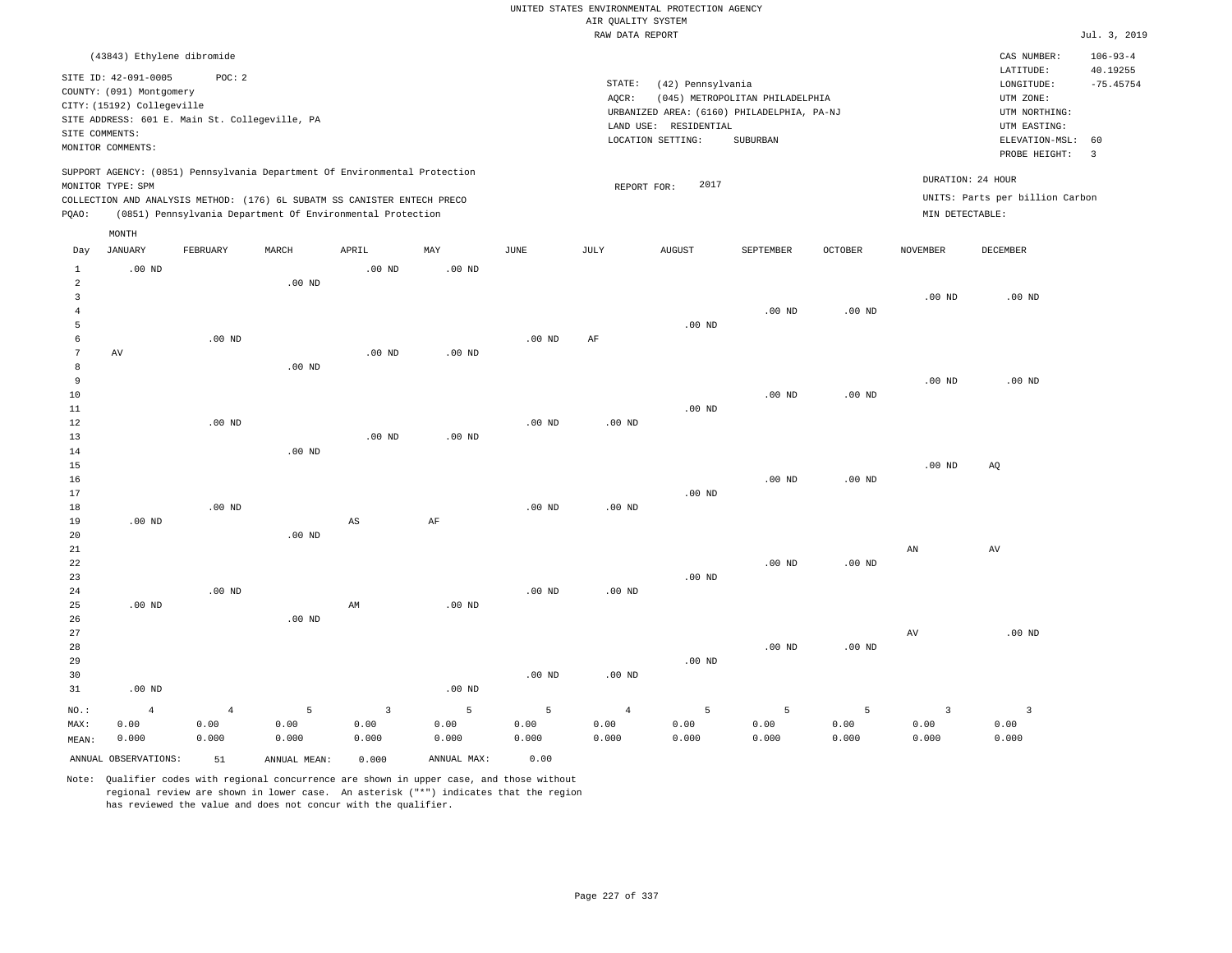|                                                           |                                                                                                                                                                                                       |                    |                                                                                                                                        |                    |                                 |                    | UNITED STATES ENVIRONMENTAL PROTECTION AGENCY |                                                                 |                                                                                           |                    |                    |                                                                                                                         |                                                                   |
|-----------------------------------------------------------|-------------------------------------------------------------------------------------------------------------------------------------------------------------------------------------------------------|--------------------|----------------------------------------------------------------------------------------------------------------------------------------|--------------------|---------------------------------|--------------------|-----------------------------------------------|-----------------------------------------------------------------|-------------------------------------------------------------------------------------------|--------------------|--------------------|-------------------------------------------------------------------------------------------------------------------------|-------------------------------------------------------------------|
|                                                           |                                                                                                                                                                                                       |                    |                                                                                                                                        |                    |                                 |                    | AIR QUALITY SYSTEM<br>RAW DATA REPORT         |                                                                 |                                                                                           |                    |                    |                                                                                                                         | Jul. 3, 2019                                                      |
|                                                           |                                                                                                                                                                                                       |                    |                                                                                                                                        |                    |                                 |                    |                                               |                                                                 |                                                                                           |                    |                    |                                                                                                                         |                                                                   |
|                                                           | (43843) Ethylene dibromide<br>SITE ID: 42-091-0005<br>COUNTY: (091) Montgomery<br>CITY: (15192) Collegeville<br>SITE ADDRESS: 601 E. Main St. Collegeville, PA<br>SITE COMMENTS:<br>MONITOR COMMENTS: | POC: 2             |                                                                                                                                        |                    |                                 |                    | STATE:<br>AQCR:                               | (42) Pennsylvania<br>LAND USE: RESIDENTIAL<br>LOCATION SETTING: | (045) METROPOLITAN PHILADELPHIA<br>URBANIZED AREA: (6160) PHILADELPHIA, PA-NJ<br>SUBURBAN |                    |                    | CAS NUMBER:<br>LATITUDE:<br>LONGITUDE:<br>UTM ZONE:<br>UTM NORTHING:<br>UTM EASTING:<br>ELEVATION-MSL:<br>PROBE HEIGHT: | $106 - 93 - 4$<br>40.19255<br>$-75.45754$<br>60<br>$\overline{3}$ |
|                                                           |                                                                                                                                                                                                       |                    | SUPPORT AGENCY: (0851) Pennsylvania Department Of Environmental Protection                                                             |                    |                                 |                    |                                               |                                                                 |                                                                                           |                    |                    |                                                                                                                         |                                                                   |
| PQAO:                                                     | MONITOR TYPE: SPM                                                                                                                                                                                     |                    | COLLECTION AND ANALYSIS METHOD: (176) 6L SUBATM SS CANISTER ENTECH PRECO<br>(0851) Pennsylvania Department Of Environmental Protection |                    |                                 |                    | REPORT FOR:                                   | 2018                                                            |                                                                                           |                    |                    | DURATION: 24 HOUR<br>UNITS: Parts per billion Carbon<br>MIN DETECTABLE: .0671254                                        |                                                                   |
|                                                           | MONTH                                                                                                                                                                                                 |                    |                                                                                                                                        |                    |                                 |                    |                                               |                                                                 |                                                                                           |                    |                    |                                                                                                                         |                                                                   |
| Day                                                       | <b>JANUARY</b>                                                                                                                                                                                        | FEBRUARY           | MARCH                                                                                                                                  | APRIL              | $_{\rm MAY}$                    | JUNE               | JULY                                          | <b>AUGUST</b>                                                   | SEPTEMBER                                                                                 | <b>OCTOBER</b>     | NOVEMBER           | DECEMBER                                                                                                                |                                                                   |
| $\mathbf{1}$<br>$\overline{a}$<br>$\overline{\mathbf{3}}$ | AS                                                                                                                                                                                                    | $.00$ ND           |                                                                                                                                        | .00 <sub>ND</sub>  | .00 <sub>ND</sub>               | $.00$ ND           | $.00$ ND                                      |                                                                 |                                                                                           |                    |                    |                                                                                                                         |                                                                   |
| $\overline{4}$<br>5                                       |                                                                                                                                                                                                       |                    | $_{\rm AG}$                                                                                                                            |                    |                                 |                    |                                               |                                                                 | AF                                                                                        | $.00$ ND           | $.00$ ND           | $.00$ ND                                                                                                                |                                                                   |
| 6<br>$7\phantom{.0}$<br>8                                 | .00 <sub>ND</sub>                                                                                                                                                                                     | $.00$ ND           |                                                                                                                                        | .00 <sub>ND</sub>  | .00 <sub>ND</sub>               | $.00$ ND           | $.00$ ND                                      | $.00$ ND                                                        |                                                                                           |                    |                    |                                                                                                                         |                                                                   |
| $\overline{9}$<br>10                                      |                                                                                                                                                                                                       |                    | $.00$ ND                                                                                                                               |                    |                                 |                    |                                               |                                                                 |                                                                                           |                    | .00 <sub>ND</sub>  | $.00$ ND                                                                                                                |                                                                   |
| $1\,1$<br>12<br>13                                        |                                                                                                                                                                                                       | $.00$ ND           |                                                                                                                                        |                    |                                 | $.00$ ND           | .00 <sub>ND</sub>                             | $.00$ ND                                                        | $.00$ ND                                                                                  | $.00$ ND           |                    |                                                                                                                         |                                                                   |
| 14<br>15                                                  | $.00$ ND                                                                                                                                                                                              |                    | $.00$ ND                                                                                                                               | .00 <sub>ND</sub>  | AV                              |                    |                                               |                                                                 |                                                                                           |                    |                    |                                                                                                                         |                                                                   |
| 16<br>17<br>$1\,8$                                        |                                                                                                                                                                                                       |                    |                                                                                                                                        |                    |                                 |                    |                                               | $.00$ ND                                                        | $.00$ ND                                                                                  | .00 <sub>ND</sub>  | .00 <sub>ND</sub>  | $.00$ ND                                                                                                                |                                                                   |
| 19<br>20<br>21                                            | $.00$ ND                                                                                                                                                                                              | $.00$ ND           | $.00$ ND                                                                                                                               | .00 <sub>ND</sub>  | AV                              | $.00$ ND           | $.00$ ND                                      |                                                                 |                                                                                           |                    |                    |                                                                                                                         |                                                                   |
| 22<br>23<br>24                                            |                                                                                                                                                                                                       |                    |                                                                                                                                        |                    |                                 |                    |                                               | $.00$ ND                                                        | $.00$ ND                                                                                  | $.00$ ND           | .00 <sub>ND</sub>  | .00 <sub>ND</sub>                                                                                                       |                                                                   |
| 25<br>26<br>27                                            | .00 <sub>ND</sub>                                                                                                                                                                                     | $.00$ ND           | $.00$ ND                                                                                                                               | .00 <sub>ND</sub>  | .00 <sub>ND</sub>               | $.00$ ND           | $.00$ ND                                      |                                                                 |                                                                                           |                    |                    |                                                                                                                         |                                                                   |
| 28<br>29<br>30                                            |                                                                                                                                                                                                       |                    |                                                                                                                                        |                    |                                 |                    |                                               | AV                                                              | $.00$ ND                                                                                  | $.00$ ND           | $.00$ ND           | $.00$ ND                                                                                                                |                                                                   |
| 31                                                        |                                                                                                                                                                                                       |                    |                                                                                                                                        |                    |                                 |                    | $.00$ ND                                      |                                                                 |                                                                                           |                    |                    |                                                                                                                         |                                                                   |
| NO.:<br>MAX:<br>MEAN:                                     | $\overline{4}$<br>0.00<br>0.000                                                                                                                                                                       | 5<br>0.00<br>0.000 | $\overline{4}$<br>0.00<br>0.000                                                                                                        | 5<br>0.00<br>0.000 | $\overline{3}$<br>0.00<br>0.000 | 5<br>0.00<br>0.000 | 6<br>0.00<br>0.000                            | $\overline{4}$<br>0.00<br>0.000                                 | $\overline{4}$<br>0.00<br>0.000                                                           | 5<br>0.00<br>0.000 | 5<br>0.00<br>0.000 | 5<br>0.00<br>0.000                                                                                                      |                                                                   |
|                                                           | ANNUAL OBSERVATIONS:                                                                                                                                                                                  | 55                 | ANNUAL MEAN:                                                                                                                           | 0.000              | ANNUAL MAX:                     | 0.00               |                                               |                                                                 |                                                                                           |                    |                    |                                                                                                                         |                                                                   |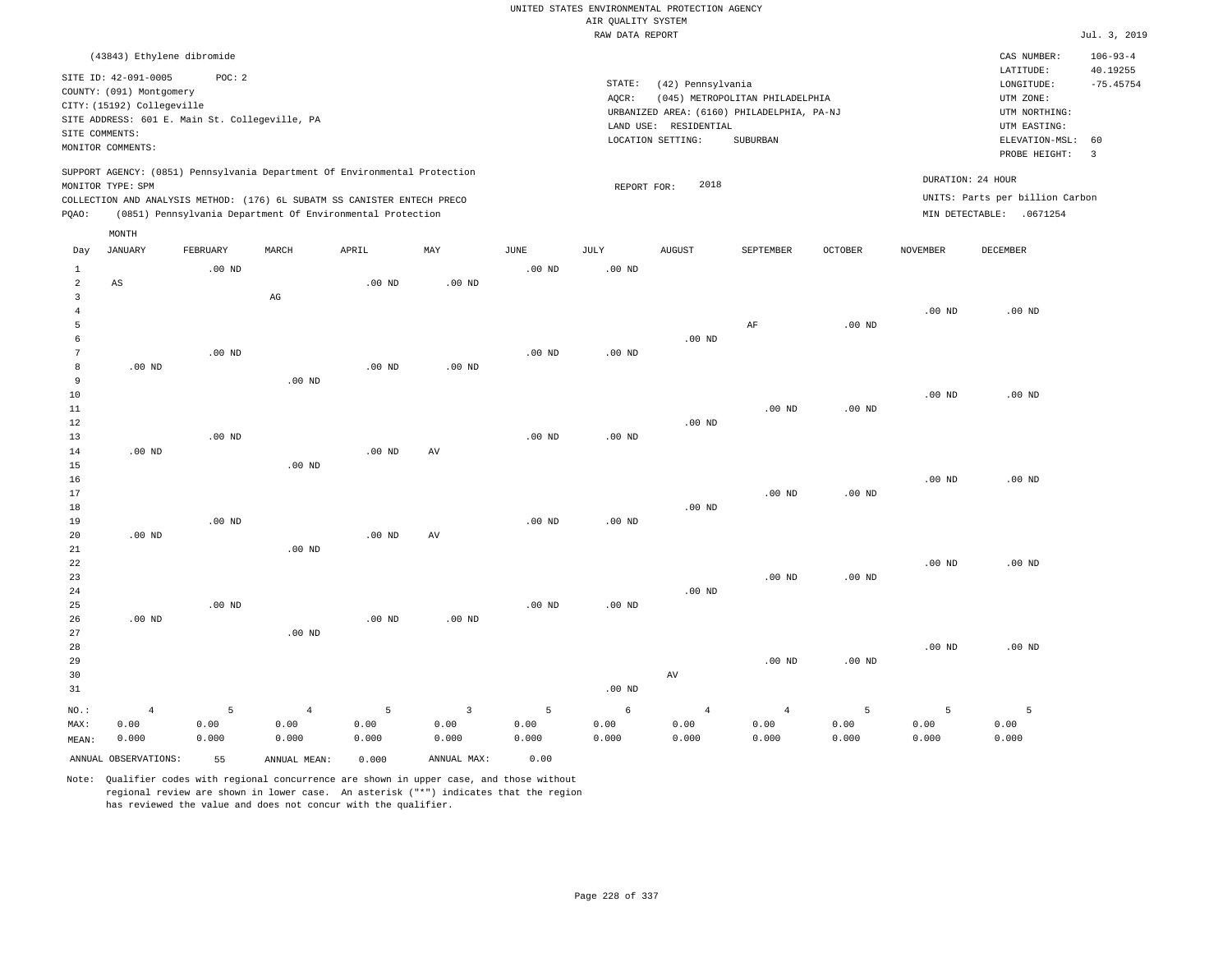|                 |                             |                                                |          |                                                                            |                   |                   | RAW DATA REPORT   |                       |                                            |                   |                   |                                 | Jul. 3, 2019   |
|-----------------|-----------------------------|------------------------------------------------|----------|----------------------------------------------------------------------------|-------------------|-------------------|-------------------|-----------------------|--------------------------------------------|-------------------|-------------------|---------------------------------|----------------|
|                 | (43844) Hexachlorobutadiene |                                                |          |                                                                            |                   |                   |                   |                       |                                            |                   |                   | CAS NUMBER:                     | $87 - 68 - 3$  |
|                 | SITE ID: 42-091-0005        | POC: 2                                         |          |                                                                            |                   |                   |                   |                       |                                            |                   |                   | LATITUDE:                       | 40.19255       |
|                 | COUNTY: (091) Montgomery    |                                                |          |                                                                            |                   |                   | STATE:            | (42) Pennsylvania     |                                            |                   |                   | LONGITUDE:                      | $-75.45754$    |
|                 | CITY: (15192) Collegeville  |                                                |          |                                                                            |                   |                   | AQCR:             |                       | (045) METROPOLITAN PHILADELPHIA            |                   |                   | UTM ZONE:                       |                |
|                 |                             | SITE ADDRESS: 601 E. Main St. Collegeville, PA |          |                                                                            |                   |                   |                   |                       | URBANIZED AREA: (6160) PHILADELPHIA, PA-NJ |                   |                   | UTM NORTHING:                   |                |
|                 | SITE COMMENTS:              |                                                |          |                                                                            |                   |                   |                   | LAND USE: RESIDENTIAL |                                            |                   |                   | UTM EASTING:                    |                |
|                 | MONITOR COMMENTS:           |                                                |          |                                                                            |                   |                   |                   | LOCATION SETTING:     | SUBURBAN                                   |                   |                   | ELEVATION-MSL:                  | 60             |
|                 |                             |                                                |          |                                                                            |                   |                   |                   |                       |                                            |                   |                   | PROBE HEIGHT:                   | $\overline{3}$ |
|                 |                             |                                                |          | SUPPORT AGENCY: (0851) Pennsylvania Department Of Environmental Protection |                   |                   |                   | 2013                  |                                            |                   |                   | DURATION: 24 HOUR               |                |
|                 | MONITOR TYPE: SPM           |                                                |          | COLLECTION AND ANALYSIS METHOD: (176) 6L SUBATM SS CANISTER ENTECH PRECO   |                   |                   | REPORT FOR:       |                       |                                            |                   |                   | UNITS: Parts per billion Carbon |                |
| PQAO:           |                             |                                                |          | (0851) Pennsylvania Department Of Environmental Protection                 |                   |                   |                   |                       |                                            |                   | MIN DETECTABLE:   |                                 |                |
|                 |                             |                                                |          |                                                                            |                   |                   |                   |                       |                                            |                   |                   |                                 |                |
| Day             | MONTH<br>JANUARY            | FEBRUARY                                       | MARCH    | APRIL                                                                      | MAY               | <b>JUNE</b>       | JULY              | <b>AUGUST</b>         | <b>SEPTEMBER</b>                           | <b>OCTOBER</b>    | <b>NOVEMBER</b>   | <b>DECEMBER</b>                 |                |
| 1               |                             |                                                |          |                                                                            |                   |                   |                   |                       | $.00$ ND                                   | AS                |                   |                                 |                |
| $\overline{a}$  |                             |                                                |          |                                                                            |                   |                   |                   | .00 <sub>ND</sub>     |                                            |                   |                   |                                 |                |
| $\overline{3}$  |                             | $.00$ ND                                       |          |                                                                            |                   | .00 <sub>ND</sub> | .00 <sub>ND</sub> |                       |                                            |                   |                   |                                 |                |
| $\overline{4}$  | $.00$ ND                    |                                                |          | $.00$ ND                                                                   | $.00$ ND          |                   |                   |                       |                                            |                   |                   |                                 |                |
| 5               |                             |                                                | $.00$ ND |                                                                            |                   |                   |                   |                       |                                            |                   |                   |                                 |                |
| 6               |                             |                                                |          |                                                                            |                   |                   |                   |                       |                                            |                   | .00 <sub>ND</sub> | $.00$ ND                        |                |
| $7\phantom{.0}$ |                             |                                                |          |                                                                            |                   |                   |                   |                       | $.00$ ND                                   | .00 <sub>ND</sub> |                   |                                 |                |
| 8               |                             |                                                |          |                                                                            |                   |                   |                   | $.00$ ND              |                                            |                   |                   |                                 |                |
| 9               |                             | $.00$ ND                                       |          |                                                                            |                   | $.00$ ND          | .00 <sub>ND</sub> |                       |                                            |                   |                   |                                 |                |
| 10              | $.00$ ND                    |                                                |          | .00 <sub>ND</sub>                                                          | .00 <sub>ND</sub> |                   |                   |                       |                                            |                   |                   |                                 |                |
| 11              |                             |                                                | $.00$ ND |                                                                            |                   |                   |                   |                       |                                            |                   |                   |                                 |                |
| 12              |                             |                                                |          |                                                                            |                   |                   |                   |                       |                                            |                   | .00 <sub>ND</sub> | $.00$ ND                        |                |
| 13              |                             |                                                |          |                                                                            |                   |                   |                   |                       | $.00$ ND                                   | .00 <sub>ND</sub> |                   |                                 |                |
| 14              |                             |                                                |          |                                                                            |                   |                   |                   | $.00$ ND              |                                            |                   |                   |                                 |                |
| 15              |                             | $.00$ ND                                       |          |                                                                            |                   | .00 <sub>ND</sub> | .00 <sub>ND</sub> |                       |                                            |                   |                   |                                 |                |
| 16<br>17        | $.00$ ND                    |                                                | AF       | $.00$ ND                                                                   | AF                |                   |                   |                       |                                            |                   |                   |                                 |                |
| 18              |                             |                                                |          |                                                                            |                   |                   |                   |                       |                                            |                   | .00 <sub>ND</sub> | .00 <sub>ND</sub>               |                |
| 19              |                             |                                                |          |                                                                            |                   |                   |                   |                       | AF                                         | AF                |                   |                                 |                |
| 20              |                             |                                                |          |                                                                            |                   |                   |                   | .00CL                 |                                            |                   |                   |                                 |                |
| 21              |                             | $.00$ ND                                       |          |                                                                            |                   | .00 <sub>ND</sub> | .00 <sub>ND</sub> |                       |                                            |                   |                   |                                 |                |
| 22              | $.00$ ND                    |                                                |          | .00 <sub>ND</sub>                                                          | AF                |                   |                   |                       |                                            |                   |                   |                                 |                |
| 23              |                             |                                                | $.00$ ND |                                                                            |                   |                   |                   |                       |                                            |                   |                   |                                 |                |
| 24              |                             |                                                |          |                                                                            |                   |                   |                   |                       |                                            |                   | .00 <sub>ND</sub> | $.00$ ND                        |                |
| 25              |                             |                                                |          |                                                                            |                   |                   |                   |                       | $.00$ ND                                   | .00 <sub>ND</sub> |                   |                                 |                |
| 26              |                             |                                                |          |                                                                            |                   |                   |                   | $.00$ ND              |                                            |                   |                   |                                 |                |
| 27              |                             | $.00$ ND                                       |          |                                                                            |                   | .00 <sub>ND</sub> | .00 <sub>ND</sub> |                       |                                            |                   |                   |                                 |                |
| 28              | $.00$ ND                    |                                                |          | $.00$ ND                                                                   | $.00$ ND          |                   |                   |                       |                                            |                   |                   |                                 |                |
| 29              |                             |                                                | AS       |                                                                            |                   |                   |                   |                       |                                            |                   |                   |                                 |                |
| 30              |                             |                                                |          |                                                                            |                   |                   |                   |                       |                                            |                   | .00 <sub>ND</sub> | $.00$ ND                        |                |

31 NO.: MAX: MEAN: 5 0.00 0.000 .00 ND 5 0.00 0.000 3 0.00 0.000 5 0.00 0.000 3 0.00 0.000 5 0.00 0.000 5 0.00 0.000 5 0.00 0.000 4 0.00 0.000 4 0.00 0.000 5 0.00 0.000 5 0.00 0.000 ANNUAL OBSERVATIONS: 54 ANNUAL MEAN: 0.000 ANNUAL MAX: 0.00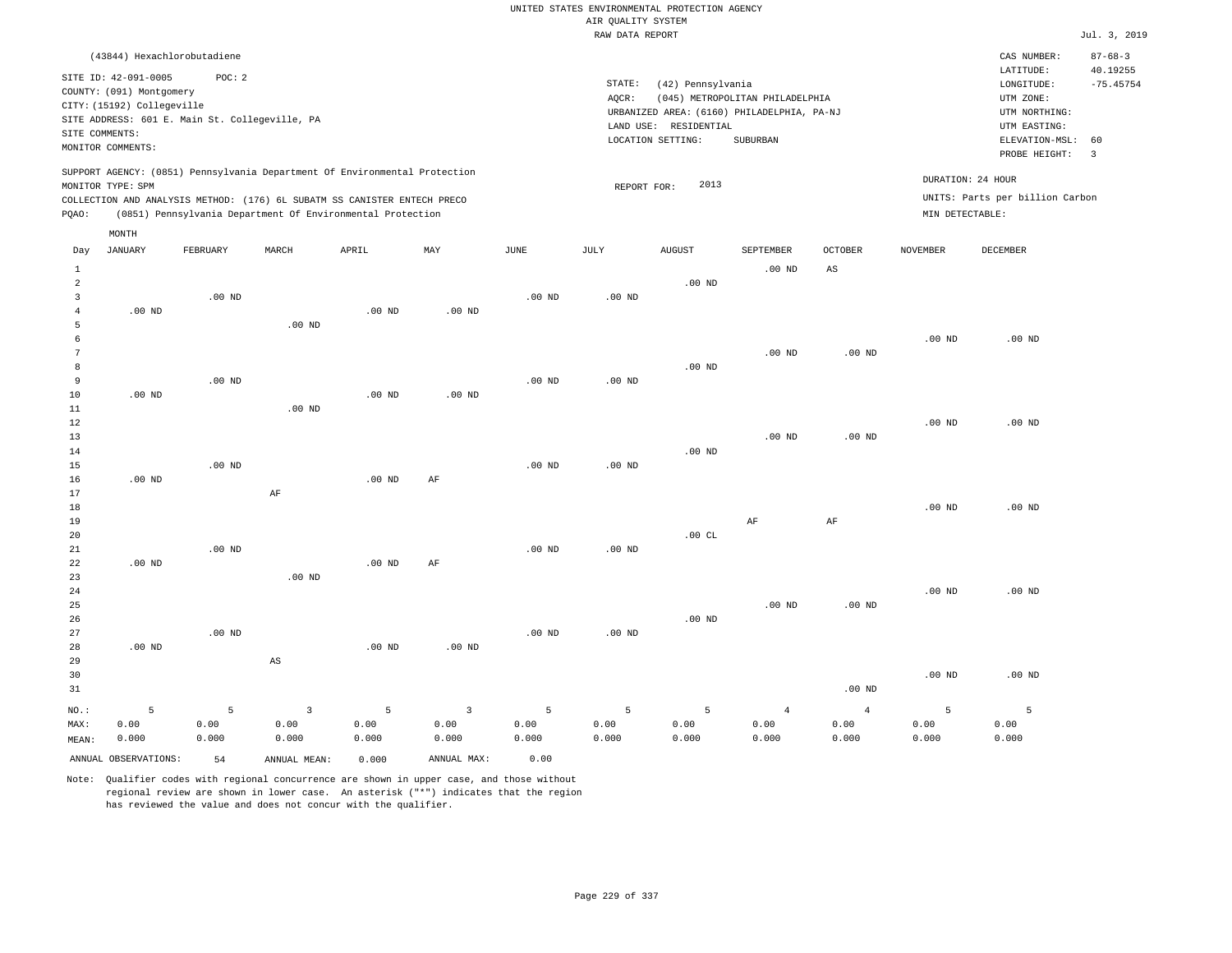| (43844) Hexachlorobutadiene                                                                                                                                                                                                                                 |                                                                                                                                                                                 | CAS NUMBER:                                                                                                 | $87 - 68 - 3$                                      |
|-------------------------------------------------------------------------------------------------------------------------------------------------------------------------------------------------------------------------------------------------------------|---------------------------------------------------------------------------------------------------------------------------------------------------------------------------------|-------------------------------------------------------------------------------------------------------------|----------------------------------------------------|
| SITE ID: 42-091-0005<br>POC:2<br>COUNTY: (091) Montgomery<br>CITY: (15192) Collegeville<br>SITE ADDRESS: 601 E. Main St. Collegeville, PA<br>SITE COMMENTS:<br>MONITOR COMMENTS:                                                                            | STATE:<br>(42) Pennsylvania<br>(045) METROPOLITAN PHILADELPHIA<br>AOCR:<br>URBANIZED AREA: (6160) PHILADELPHIA, PA-NJ<br>LAND USE: RESIDENTIAL<br>SUBURBAN<br>LOCATION SETTING: | LATITUDE:<br>LONGITUDE:<br>UTM ZONE:<br>UTM NORTHING:<br>UTM EASTING:<br>ELEVATION-MSL: 60<br>PROBE HEIGHT: | 40.19255<br>$-75.45754$<br>$\overline{\mathbf{3}}$ |
| SUPPORT AGENCY: (0851) Pennsylvania Department Of Environmental Protection<br>MONITOR TYPE: SPM<br>COLLECTION AND ANALYSIS METHOD: (176) 6L SUBATM SS CANISTER ENTECH PRECO<br>(0851) Pennsylvania Department Of Environmental Protection<br>POAO:<br>MONTH | DURATION: 24 HOUR<br>2014<br>REPORT FOR:<br>MIN DETECTABLE:                                                                                                                     | UNITS: Parts per billion Carbon                                                                             |                                                    |

| Day                     | JANUARY              | ${\tt FEBRUARY}$       | $\tt MARCH$  | APRIL    | MAY            | $_{\rm JUNE}$ | $\mathtt{JULY}$         | AUGUST         | SEPTEMBER      | $OCTOBER$ | NOVEMBER          | DECEMBER          |
|-------------------------|----------------------|------------------------|--------------|----------|----------------|---------------|-------------------------|----------------|----------------|-----------|-------------------|-------------------|
| 1                       |                      |                        |              |          |                |               |                         |                |                |           | .00 <sub>ND</sub> | $.00$ ND          |
| $\overline{\mathbf{c}}$ |                      |                        |              |          |                |               |                         |                | $.00$ ND       | $.00$ ND  |                   |                   |
| 3                       |                      |                        |              |          |                |               |                         | AF             |                |           |                   |                   |
| $\overline{4}$          |                      | $.00$ ND               |              |          |                | $.00$ ND      | .00 <sub>ND</sub>       |                |                |           |                   |                   |
| 5                       | $.00$ ND             |                        |              | $.00$ ND | $.00$ ND       |               |                         |                |                |           |                   |                   |
| 6                       |                      |                        | $.00$ ND     |          |                |               |                         |                |                |           |                   |                   |
| 7                       |                      |                        |              |          |                |               |                         |                |                |           | .00 <sub>ND</sub> | $.00$ ND          |
| 8                       |                      |                        |              |          |                |               |                         |                | $.00$ ND       | $.00$ ND  |                   |                   |
| 9                       |                      |                        |              |          |                |               |                         | $.00$ ND       |                |           |                   |                   |
| $10$                    |                      | $\mathbb{A}\mathbb{S}$ |              |          |                | $.00$ ND      | $.00$ ND                |                |                |           |                   |                   |
| $11\,$                  | $.00$ ND             |                        |              | $.00$ ND | $.00$ ND       |               |                         |                |                |           |                   |                   |
| 12                      |                      |                        | $.00$ ND     |          |                |               |                         |                |                |           |                   |                   |
| 13                      |                      |                        |              |          |                |               |                         |                |                |           | $.00$ ND          | $\rm AF$          |
| 14                      |                      |                        |              |          |                |               |                         |                | $.00$ ND       | $.00$ ND  |                   |                   |
| 15                      |                      |                        |              |          |                |               |                         | $.00$ ND       |                |           |                   |                   |
| 16                      |                      | $.00$ ND               |              |          |                | AS            | $\rm{AF}$               |                |                |           |                   |                   |
| 17                      | $.00$ ND             |                        |              | $.00$ ND | $.00$ ND       |               |                         |                |                |           |                   |                   |
| 18                      |                      |                        | $.00$ ND     |          |                |               |                         |                |                |           |                   |                   |
| 19                      |                      |                        |              |          |                |               |                         |                | $.00$ ND       |           | AF                | $.00$ ND          |
| 20<br>21                |                      |                        |              |          |                |               |                         | $.00$ ND       |                | $.00$ ND  |                   |                   |
| 22                      |                      | $.00$ ND               |              |          |                | AS            | $_{\rm AS}$             |                |                |           |                   |                   |
| 23                      | $.00$ ND             |                        |              | $.00$ ND | .00 $ND$       |               |                         |                |                |           |                   |                   |
| $2\,4$                  |                      |                        | $.00$ ND     |          |                |               |                         |                |                |           |                   |                   |
| 25                      |                      |                        |              |          |                |               |                         |                |                |           | $.00$ ND          | $.00$ ND          |
| 26                      |                      |                        |              |          |                |               |                         |                | $.00$ ND       | $.00$ ND  |                   |                   |
| 27                      |                      |                        |              |          |                |               |                         | $.00$ ND       |                |           |                   |                   |
| 28                      |                      | $.00$ ND               |              |          |                | $.00$ ND      | $.00$ ND                |                |                |           |                   |                   |
| 29                      | $.00$ ND             |                        |              | $.00$ ND | $\rm AF$       |               |                         |                |                |           |                   |                   |
| 30                      |                      |                        | $.00$ ND     |          |                |               |                         |                |                |           |                   |                   |
| 31                      |                      |                        |              |          |                |               |                         |                |                |           |                   | .00 <sub>ND</sub> |
| $_{\rm NO.}$ :          | 5                    | $\overline{4}$         | 5            | 5        | $\overline{4}$ | $\mathbf{3}$  | $\overline{\mathbf{3}}$ | $\overline{4}$ | $\overline{5}$ | 5         | $\overline{4}$    | 5                 |
| MAX:                    | 0.00                 | 0.00                   | 0.00         | 0.00     | 0.00           | 0.00          | 0.00                    | 0.00           | 0.00           | 0.00      | 0.00              | 0.00              |
| MEAN:                   | 0.000                | 0.000                  | 0.000        | 0.000    | 0.000          | 0.000         | 0.000                   | 0.000          | 0.000          | 0.000     | 0.000             | 0.000             |
|                         | ANNUAL OBSERVATIONS: | 52                     | ANNUAL MEAN: | 0.000    | ANNUAL MAX:    | 0.00          |                         |                |                |           |                   |                   |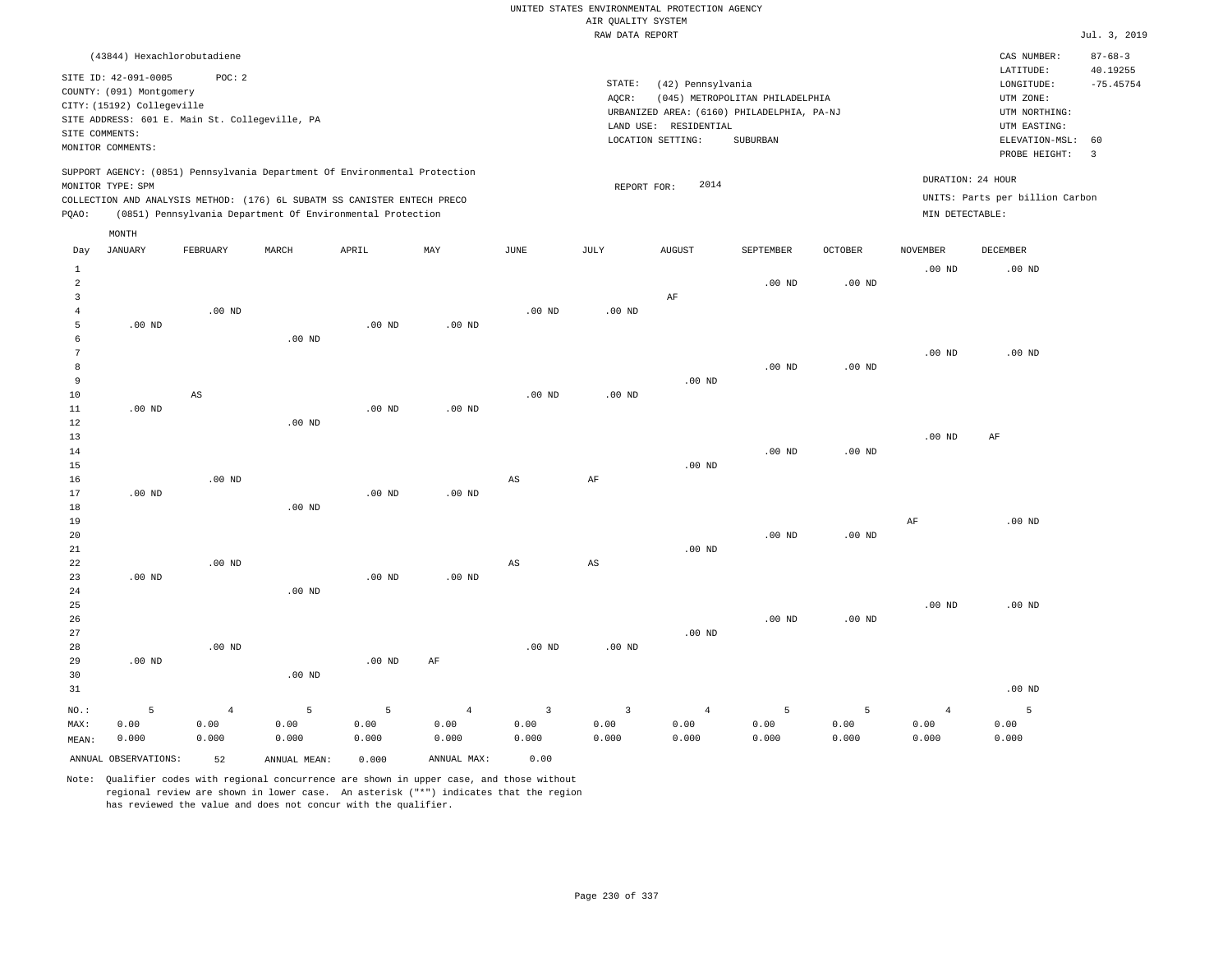| (43844) Hexachlorobutadiene                                                                                                                                                                                                                        |                                                                                                                                                                                    | CAS NUMBER:                                                                                                 | $87 - 68 - 3$                 |
|----------------------------------------------------------------------------------------------------------------------------------------------------------------------------------------------------------------------------------------------------|------------------------------------------------------------------------------------------------------------------------------------------------------------------------------------|-------------------------------------------------------------------------------------------------------------|-------------------------------|
| SITE ID: 42-091-0005<br>POC:2<br>COUNTY: (091) Montgomery<br>CITY: (15192) Collegeville<br>SITE ADDRESS: 601 E. Main St. Collegeville, PA<br>SITE COMMENTS:<br>MONITOR COMMENTS:                                                                   | STATE:<br>(42) Pennsylvania<br>(045) METROPOLITAN PHILADELPHIA<br>AOCR:<br>URBANIZED AREA: (6160) PHILADELPHIA, PA-NJ<br>RESIDENTIAL<br>LAND USE:<br>LOCATION SETTING:<br>SUBURBAN | LATITUDE:<br>LONGITUDE:<br>UTM ZONE:<br>UTM NORTHING:<br>UTM EASTING:<br>ELEVATION-MSL: 60<br>PROBE HEIGHT: | 40.19255<br>$-75.45754$<br>-3 |
| SUPPORT AGENCY: (0851) Pennsylvania Department Of Environmental Protection<br>MONITOR TYPE: SPM<br>COLLECTION AND ANALYSIS METHOD: (176) 6L SUBATM SS CANISTER ENTECH PRECO<br>(0851) Pennsylvania Department Of Environmental Protection<br>POAO: | 2015<br>REPORT FOR:                                                                                                                                                                | DURATION: 24 HOUR<br>UNITS: Parts per billion Carbon<br>MIN DETECTABLE:                                     |                               |
| MONTH                                                                                                                                                                                                                                              |                                                                                                                                                                                    |                                                                                                             |                               |

| Day            | $_{\rm JANUARY}$     | FEBRUARY | MARCH                  | APRIL             | $_{\rm MAY}$ | JUNE                    | $\mathtt{JULY}$   | ${\tt AUGUST}$ | SEPTEMBER | OCTOBER           | NOVEMBER       | DECEMBER       |
|----------------|----------------------|----------|------------------------|-------------------|--------------|-------------------------|-------------------|----------------|-----------|-------------------|----------------|----------------|
| $\mathbf{1}$   |                      |          | $\mathbb{A}\mathbb{S}$ |                   |              |                         |                   |                |           |                   |                |                |
| $\overline{c}$ |                      |          |                        |                   |              |                         |                   |                |           |                   | $.00$ ND       | AF             |
| 3              |                      |          |                        |                   |              |                         |                   |                | $.00$ ND  | .00 <sub>ND</sub> |                |                |
| $\overline{4}$ |                      |          |                        |                   |              |                         |                   | $.00$ ND       |           |                   |                |                |
| 5              |                      | .00 $ND$ |                        |                   |              | $.00$ ND                | $.00$ ND          |                |           |                   |                |                |
| 6              | $.00$ ND             |          |                        | .00 <sub>ND</sub> | .00 $ND$     |                         |                   |                |           |                   |                |                |
| 7              |                      |          | .00 <sub>ND</sub>      |                   |              |                         |                   |                |           |                   |                |                |
| 8              |                      |          |                        |                   |              |                         |                   |                |           |                   | $.00$ ND       | AF             |
| 9              |                      |          |                        |                   |              |                         |                   |                | $.00$ ND  | $.00$ ND          |                |                |
| $10$           |                      |          |                        |                   |              |                         |                   | AF             |           |                   |                |                |
| 11             |                      | $.00$ ND |                        |                   |              | $.00$ ND                | $.00$ ND          |                |           |                   |                |                |
| 12             | $\rm AF$             |          |                        | .00 <sub>ND</sub> | $.00$ ND     |                         |                   |                |           |                   |                |                |
| 13             |                      |          | $.00$ ND               |                   |              |                         |                   |                |           |                   |                |                |
| 14             |                      |          |                        |                   |              |                         |                   |                |           |                   | $.00$ ND       | $.00$ ND       |
| 15             |                      |          |                        |                   |              |                         |                   |                | $.00$ ND  | .00 <sub>ND</sub> |                |                |
| 16             |                      |          |                        |                   |              |                         |                   | $.00$ ND       |           |                   |                |                |
| 17             |                      | $.00$ ND |                        |                   |              | $_{\rm AS}$             | $.00$ ND          |                |           |                   |                |                |
| 18             | $.00$ ND             |          |                        | .00 <sub>ND</sub> | $.00$ ND     |                         |                   |                |           |                   |                |                |
| 19             |                      |          | .00 <sub>ND</sub>      |                   |              |                         |                   |                |           |                   |                |                |
| 20             |                      |          |                        |                   |              |                         |                   |                |           |                   | $.00$ ND       | $.00$ ND       |
| 21             |                      |          |                        |                   |              |                         |                   |                | $.00$ ND  | .00 $ND$          |                |                |
| 22             |                      |          |                        |                   |              |                         |                   | AF             |           |                   |                |                |
| 23             |                      | $.00$ ND |                        |                   |              | $\rm{AF}$               | .00 <sub>ND</sub> |                |           |                   |                |                |
| 24             | AS                   |          |                        | .00 <sub>ND</sub> | $.00$ ND     |                         |                   |                |           |                   |                |                |
| 25             |                      |          | $.00$ ND               |                   |              |                         |                   |                |           |                   |                |                |
| 26             |                      |          |                        |                   |              |                         |                   |                |           |                   | AF             | $.00$ ND       |
| 27             |                      |          |                        |                   |              |                         |                   |                | $.00$ ND  | .00 <sub>ND</sub> |                |                |
| 28             |                      |          |                        |                   |              |                         |                   | $.00$ ND       |           |                   |                |                |
| 29             |                      |          |                        |                   |              | .00 <sub>ND</sub>       | $.00$ ND          |                |           |                   |                |                |
| 30             | $.00$ ND             |          |                        | .00 <sub>ND</sub> | $.00$ ND     |                         |                   |                |           |                   |                |                |
| 31             |                      |          | $.00$ ND               |                   |              |                         |                   |                |           |                   |                |                |
| $_{\rm NO.}$ : | 3                    | $\,4$    | 5                      | 5                 | 5            | $\overline{\mathbf{3}}$ | 5                 | $\mathsf 3$    | 5         | 5                 | $\overline{4}$ | $\overline{3}$ |
| MAX:           | 0.00                 | 0.00     | 0.00                   | 0.00              | 0.00         | 0.00                    | 0.00              | 0.00           | 0.00      | 0.00              | 0.00           | 0.00           |
| MEAN:          | 0.000                | 0.000    | 0.000                  | 0.000             | 0.000        | 0.000                   | 0.000             | 0.000          | 0.000     | 0.000             | 0.000          | 0.000          |
|                | ANNUAL OBSERVATIONS: | 50       | ANNUAL MEAN:           | 0.000             | ANNUAL MAX:  | 0.00                    |                   |                |           |                   |                |                |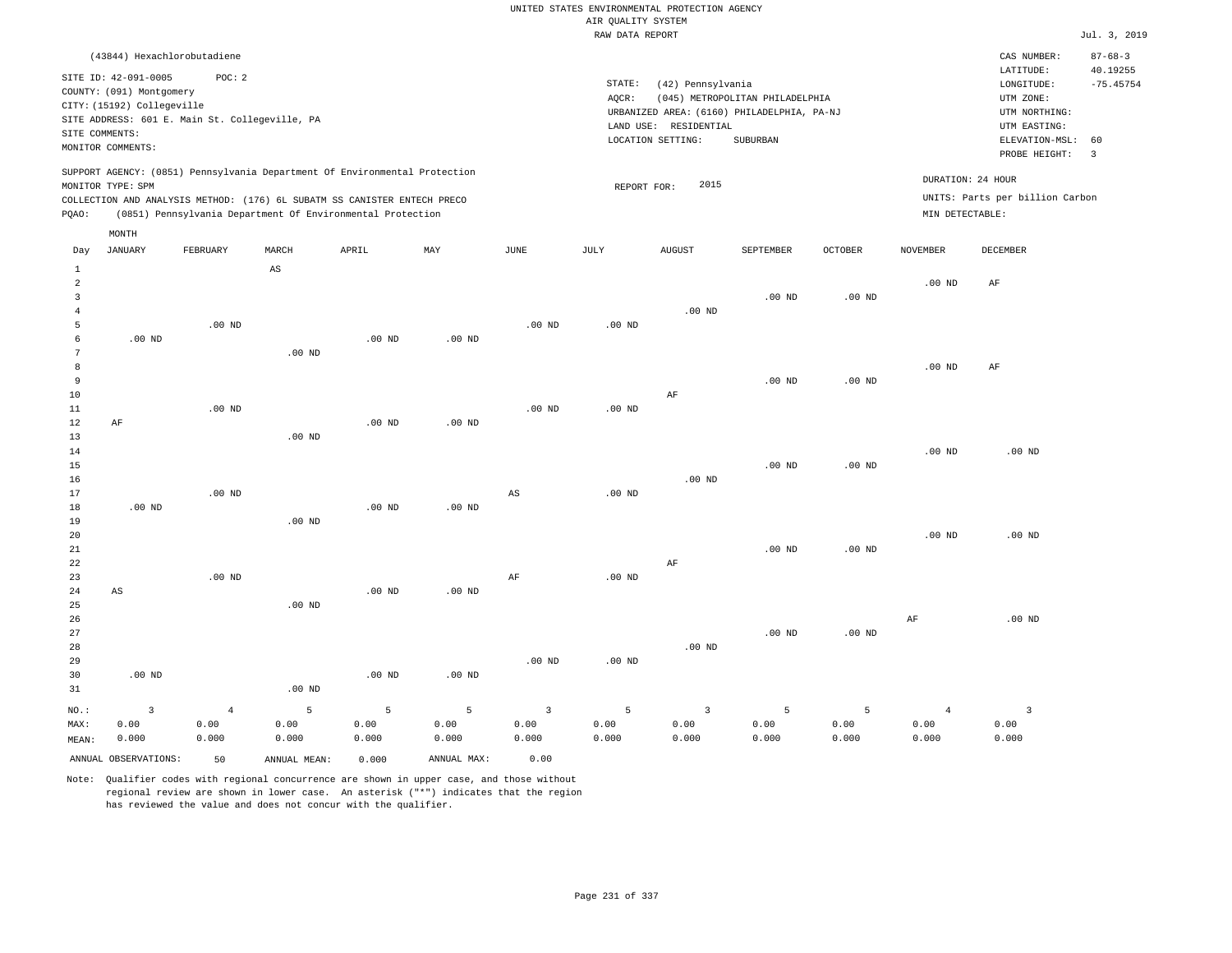| (43844) Hexachlorobutadiene                                                                                                                                                                                                                                 |                                                                                                                                                                                 | CAS NUMBER:                                                                                                 | $87 - 68 - 3$           |
|-------------------------------------------------------------------------------------------------------------------------------------------------------------------------------------------------------------------------------------------------------------|---------------------------------------------------------------------------------------------------------------------------------------------------------------------------------|-------------------------------------------------------------------------------------------------------------|-------------------------|
| SITE ID: 42-091-0005<br>POC: 2<br>COUNTY: (091) Montgomery<br>CITY: (15192) Collegeville<br>SITE ADDRESS: 601 E. Main St. Collegeville, PA<br>SITE COMMENTS:<br>MONITOR COMMENTS:                                                                           | STATE:<br>(42) Pennsylvania<br>(045) METROPOLITAN PHILADELPHIA<br>AOCR:<br>URBANIZED AREA: (6160) PHILADELPHIA, PA-NJ<br>LAND USE: RESIDENTIAL<br>SUBURBAN<br>LOCATION SETTING: | LATITUDE:<br>LONGITUDE:<br>UTM ZONE:<br>UTM NORTHING:<br>UTM EASTING:<br>ELEVATION-MSL: 60<br>PROBE HEIGHT: | 40.19255<br>$-75.45754$ |
| SUPPORT AGENCY: (0851) Pennsylvania Department Of Environmental Protection<br>MONITOR TYPE: SPM<br>COLLECTION AND ANALYSIS METHOD: (176) 6L SUBATM SS CANISTER ENTECH PRECO<br>(0851) Pennsylvania Department Of Environmental Protection<br>POAO:<br>MONTH | 2016<br>REPORT FOR:                                                                                                                                                             | DURATION: 24 HOUR<br>UNITS: Parts per billion Carbon<br>MIN DETECTABLE:                                     |                         |

| Day            | JANUARY              | FEBRUARY                | MARCH        | APRIL          | MAY            | JUNE     | JULY                   | AUGUST         | SEPTEMBER      | OCTOBER  | NOVEMBER                | DECEMBER    |
|----------------|----------------------|-------------------------|--------------|----------------|----------------|----------|------------------------|----------------|----------------|----------|-------------------------|-------------|
| $\mathbf{1}$   | $\rm AF$             |                         | $.00$ ND     |                |                |          |                        |                |                |          |                         |             |
| $\overline{a}$ |                      |                         |              |                |                |          |                        |                |                |          | $.00$ ND                | $.00$ ND    |
| 3              |                      |                         |              |                |                |          |                        |                | TS             | $.00$ ND |                         |             |
| $\overline{4}$ |                      |                         |              |                |                |          |                        | $.00$ ND       |                |          |                         |             |
| 5              |                      |                         |              |                |                | $.00$ ND | .00 $ND$               |                |                |          |                         |             |
| 6              |                      | $.00$ ND                |              | AF             | $.00$ ND       |          |                        |                |                |          |                         |             |
| $\overline{7}$ | $.00$ ND             |                         | $.00$ ND     |                |                |          |                        |                |                |          |                         |             |
| 8              |                      |                         |              |                |                |          |                        |                |                |          | $.00$ ND                | $.00$ ND    |
| 9              |                      |                         |              |                |                |          |                        |                | $.00$ ND       | $.00$ ND |                         |             |
| $10$           |                      |                         |              |                |                |          |                        | $.00$ ND       |                |          |                         |             |
| 11             |                      |                         |              |                |                | $.00$ ND | $.00$ LL               |                |                |          |                         |             |
| 12             |                      | $\rm{AF}$               |              | .00 $ND$       | .00 $ND$       |          |                        |                |                |          |                         |             |
| 13             | .00 $ND$             |                         | $.00$ ND     |                |                |          |                        |                |                |          |                         |             |
| 14             |                      |                         |              |                |                |          |                        |                |                |          | $\rm{AF}$               | $.00$ ND    |
| 15             |                      |                         |              |                |                |          |                        |                | $.00$ ND       | $.00$ ND |                         |             |
| $16$           |                      |                         |              |                |                |          |                        | $.00$ ND       |                |          |                         |             |
| $17\,$         |                      |                         |              |                |                | $.00$ ND | AF                     |                |                |          |                         |             |
| 18             |                      | $.00$ ND                |              | $.00$ ND       | $.00$ ND       |          |                        |                |                |          |                         |             |
| 19             | .00 $ND$             |                         | $.00$ ND     |                |                |          |                        |                |                |          |                         |             |
| 20             |                      |                         |              |                |                |          |                        |                |                |          | AF                      | $.00$ ND    |
| $2\sqrt{1}$    |                      |                         |              |                |                |          |                        |                | $.00$ ND       | $.00$ ND |                         |             |
| ${\bf 22}$     |                      |                         |              |                |                |          |                        | $.00$ ND       |                |          |                         |             |
| $23\,$         |                      |                         |              |                |                | $.00$ ND | $\mathbb{A}\mathbb{S}$ |                |                |          |                         |             |
| $2\,4$         |                      | .00 $ND$                |              | .00 $ND$       | $\mathbb{TS}$  |          |                        |                |                |          |                         |             |
| 25             | $.00$ ND             |                         | $.00$ ND     |                |                |          |                        |                |                |          |                         |             |
| 26             |                      |                         |              |                |                |          |                        |                |                |          | $.00$ ND                | $.00$ ND    |
| $2\,7$         |                      |                         |              |                |                |          |                        |                | $.00$ ND       | $.00$ ND |                         |             |
| 28             |                      |                         |              |                |                |          |                        | $\rm AF$       |                |          |                         |             |
| 29             |                      |                         |              |                |                | $.00$ ND | .00 $ND$               |                |                |          |                         |             |
| 30             |                      |                         |              | $.00$ ND       | $.00$ ND       |          |                        |                |                |          |                         |             |
| 31             | $\operatorname{AV}$  |                         | $.00$ ND     |                |                |          |                        |                |                |          |                         |             |
| $_{\rm NO.}$ : | $\overline{4}$       | $\overline{\mathbf{3}}$ | $\epsilon$   | $\overline{4}$ | $\overline{4}$ | 5        | $\overline{3}$         | $\overline{4}$ | $\overline{4}$ | 5        | $\overline{\mathbf{3}}$ | $5^{\circ}$ |
| MAX:           | 0.00                 | 0.00                    | 0.00         | 0.00           | 0.00           | 0.00     | 0.00                   | 0.00           | 0.00           | 0.00     | 0.00                    | 0.00        |
| MEAN:          | 0.000                | 0.000                   | 0.000        | 0.000          | 0.000          | 0.000    | 0.000                  | 0.000          | 0.000          | 0.000    | 0.000                   | 0.000       |
|                | ANNUAL OBSERVATIONS: | 50                      | ANNUAL MEAN: | 0.000          | ANNUAL MAX:    | 0.00     |                        |                |                |          |                         |             |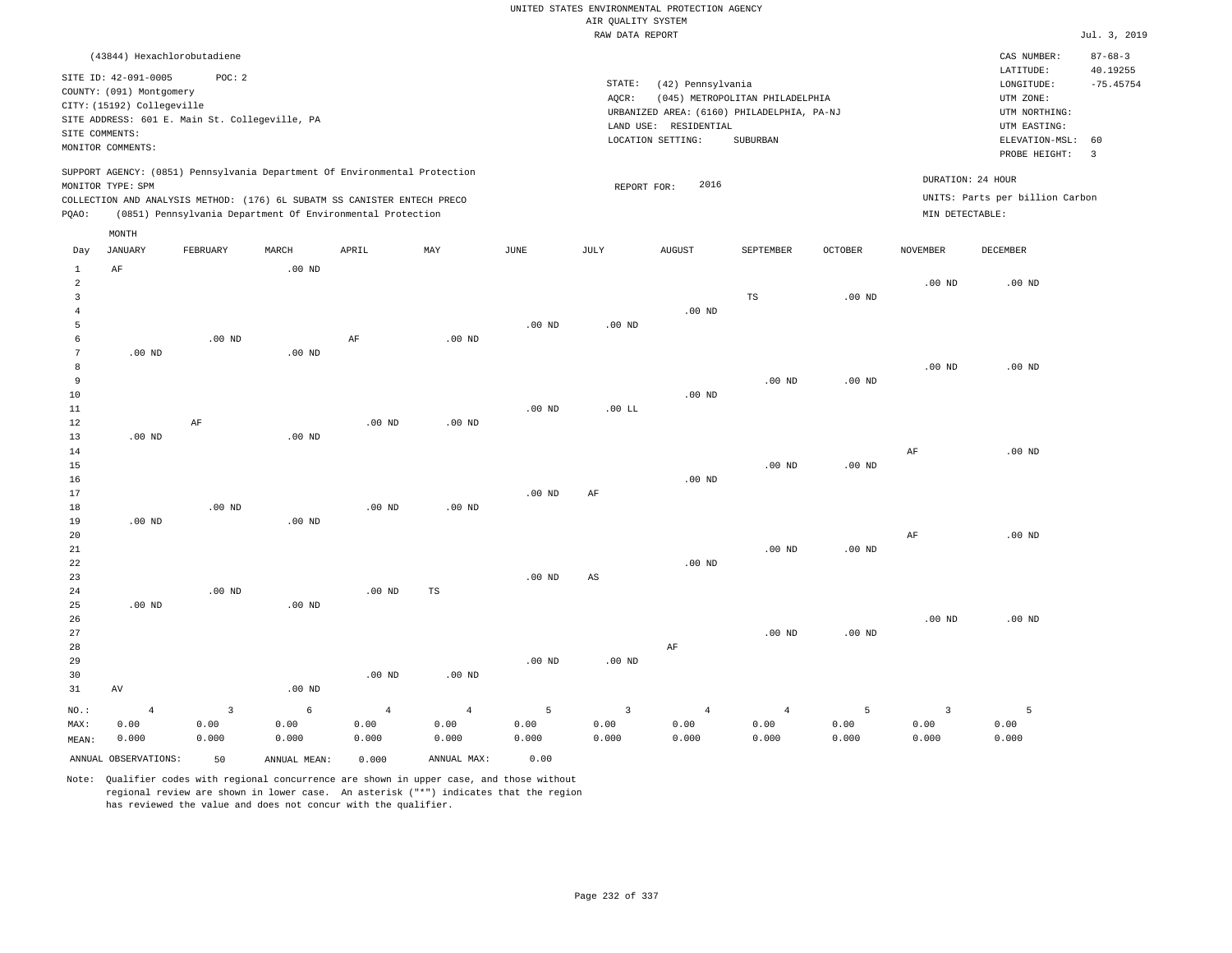|                     |                             |                                                |               |                                                                            |                   |                   |                    | UNITED STATES ENVIRONMENTAL PROTECTION AGENCY |                                            |                |                        |                                 |                         |
|---------------------|-----------------------------|------------------------------------------------|---------------|----------------------------------------------------------------------------|-------------------|-------------------|--------------------|-----------------------------------------------|--------------------------------------------|----------------|------------------------|---------------------------------|-------------------------|
|                     |                             |                                                |               |                                                                            |                   |                   | AIR QUALITY SYSTEM |                                               |                                            |                |                        |                                 |                         |
|                     |                             |                                                |               |                                                                            |                   |                   | RAW DATA REPORT    |                                               |                                            |                |                        |                                 | Jul. 3, 2019            |
|                     | (43844) Hexachlorobutadiene |                                                |               |                                                                            |                   |                   |                    |                                               |                                            |                |                        | CAS NUMBER:                     | $87 - 68 - 3$           |
|                     | SITE ID: 42-091-0005        | POC: 2                                         |               |                                                                            |                   |                   | STATE:             | (42) Pennsylvania                             |                                            |                |                        | LATITUDE:<br>LONGITUDE:         | 40.19255<br>$-75.45754$ |
|                     | COUNTY: (091) Montgomery    |                                                |               |                                                                            |                   |                   | AQCR:              |                                               | (045) METROPOLITAN PHILADELPHIA            |                |                        | UTM ZONE:                       |                         |
|                     | CITY: (15192) Collegeville  |                                                |               |                                                                            |                   |                   |                    |                                               | URBANIZED AREA: (6160) PHILADELPHIA, PA-NJ |                |                        | UTM NORTHING:                   |                         |
|                     |                             | SITE ADDRESS: 601 E. Main St. Collegeville, PA |               |                                                                            |                   |                   |                    | LAND USE: RESIDENTIAL                         |                                            |                |                        | UTM EASTING:                    |                         |
|                     | SITE COMMENTS:              |                                                |               |                                                                            |                   |                   |                    | LOCATION SETTING:                             | SUBURBAN                                   |                |                        | ELEVATION-MSL:                  | 60                      |
|                     | MONITOR COMMENTS:           |                                                |               |                                                                            |                   |                   |                    |                                               |                                            |                |                        | PROBE HEIGHT:                   | $\overline{3}$          |
|                     |                             |                                                |               | SUPPORT AGENCY: (0851) Pennsylvania Department Of Environmental Protection |                   |                   |                    |                                               |                                            |                |                        | DURATION: 24 HOUR               |                         |
|                     | MONITOR TYPE: SPM           |                                                |               |                                                                            |                   |                   | REPORT FOR:        | 2017                                          |                                            |                |                        |                                 |                         |
|                     |                             |                                                |               | COLLECTION AND ANALYSIS METHOD: (176) 6L SUBATM SS CANISTER ENTECH PRECO   |                   |                   |                    |                                               |                                            |                |                        | UNITS: Parts per billion Carbon |                         |
| PQAO:               |                             |                                                |               | (0851) Pennsylvania Department Of Environmental Protection                 |                   |                   |                    |                                               |                                            |                | MIN DETECTABLE:        |                                 |                         |
|                     | MONTH                       |                                                |               |                                                                            |                   |                   |                    |                                               |                                            |                |                        |                                 |                         |
| Day                 | <b>JANUARY</b>              | FEBRUARY                                       | MARCH         | APRIL                                                                      | $\texttt{MAX}$    | JUNE              | JULY               | <b>AUGUST</b>                                 | SEPTEMBER                                  | <b>OCTOBER</b> | <b>NOVEMBER</b>        | DECEMBER                        |                         |
| $\mathbf{1}$        | $.00$ ND                    |                                                |               | $.00$ ND                                                                   | $.00$ ND          |                   |                    |                                               |                                            |                |                        |                                 |                         |
| $\overline{a}$      |                             |                                                | $.00$ ND      |                                                                            |                   |                   |                    |                                               |                                            |                |                        |                                 |                         |
| $\overline{3}$      |                             |                                                |               |                                                                            |                   |                   |                    |                                               |                                            |                | .00 <sub>ND</sub>      | $.00$ ND                        |                         |
| $\overline{4}$<br>5 |                             |                                                |               |                                                                            |                   |                   |                    | $.00$ ND                                      | $.00$ ND                                   | $.00$ ND       |                        |                                 |                         |
| 6                   |                             | $.00$ ND                                       |               |                                                                            |                   | $.00$ ND          | AF                 |                                               |                                            |                |                        |                                 |                         |
| 7                   | $\,\mathrm{AV}$             |                                                |               | .00 <sub>ND</sub>                                                          | .00 <sub>ND</sub> |                   |                    |                                               |                                            |                |                        |                                 |                         |
| 8                   |                             |                                                | $.00$ ND      |                                                                            |                   |                   |                    |                                               |                                            |                |                        |                                 |                         |
| 9                   |                             |                                                |               |                                                                            |                   |                   |                    |                                               |                                            |                | .00 <sub>ND</sub>      | $.00$ ND                        |                         |
| 10                  |                             |                                                |               |                                                                            |                   |                   |                    |                                               | $.00$ ND                                   | $.00$ ND       |                        |                                 |                         |
| 11                  |                             |                                                |               |                                                                            |                   |                   |                    | .00 <sub>ND</sub>                             |                                            |                |                        |                                 |                         |
| 12                  |                             | $.00$ ND                                       |               |                                                                            |                   | .00 <sub>ND</sub> | .00 <sub>ND</sub>  |                                               |                                            |                |                        |                                 |                         |
| 13                  |                             |                                                |               | $.00$ ND                                                                   | $.00$ ND          |                   |                    |                                               |                                            |                |                        |                                 |                         |
| 14                  |                             |                                                | $.00$ ND      |                                                                            |                   |                   |                    |                                               |                                            |                |                        |                                 |                         |
| 15<br>16            |                             |                                                |               |                                                                            |                   |                   |                    |                                               | $.00$ ND                                   | $.00$ ND       | .00 <sub>ND</sub>      | AQ                              |                         |
| 17                  |                             |                                                |               |                                                                            |                   |                   |                    | $.00$ ND                                      |                                            |                |                        |                                 |                         |
| 18                  |                             | $.00$ ND                                       |               |                                                                            |                   | $.00$ ND          | .00 <sub>ND</sub>  |                                               |                                            |                |                        |                                 |                         |
| 19                  | .00 <sub>ND</sub>           |                                                |               | $\mathbb{A}\mathbb{S}$                                                     | $\rm AF$          |                   |                    |                                               |                                            |                |                        |                                 |                         |
| 20                  |                             |                                                | $.00$ ND      |                                                                            |                   |                   |                    |                                               |                                            |                |                        |                                 |                         |
| 21                  |                             |                                                |               |                                                                            |                   |                   |                    |                                               |                                            |                | $\mathbb{A}\mathbb{N}$ | $\operatorname{AV}$             |                         |
| 22                  |                             |                                                |               |                                                                            |                   |                   |                    |                                               | $.00$ ND                                   | $.00$ ND       |                        |                                 |                         |
| 23                  |                             |                                                |               |                                                                            |                   |                   |                    | .00 <sub>ND</sub>                             |                                            |                |                        |                                 |                         |
| 24                  |                             | $.00$ ND                                       |               |                                                                            |                   | .00 <sub>ND</sub> | .00 <sub>ND</sub>  |                                               |                                            |                |                        |                                 |                         |
| 25<br>26            | $.00$ ND                    |                                                | $.00$ ND      | AM                                                                         | $.00$ ND          |                   |                    |                                               |                                            |                |                        |                                 |                         |
| 27                  |                             |                                                |               |                                                                            |                   |                   |                    |                                               |                                            |                | $\operatorname{AV}$    | $.00$ ND                        |                         |
| 28                  |                             |                                                |               |                                                                            |                   |                   |                    |                                               | $.00$ ND                                   | $.00$ ND       |                        |                                 |                         |
| 29                  |                             |                                                |               |                                                                            |                   |                   |                    | .00 <sub>ND</sub>                             |                                            |                |                        |                                 |                         |
| 30                  |                             |                                                |               |                                                                            |                   | $.00$ ND          | $.00$ ND           |                                               |                                            |                |                        |                                 |                         |
| 31                  | $.00$ ND                    |                                                |               |                                                                            | .00 <sub>ND</sub> |                   |                    |                                               |                                            |                |                        |                                 |                         |
| $NO.$ :             | $\overline{4}$              | $\overline{4}$                                 | $\sqrt{5}$    | $\overline{3}$                                                             | $\mathsf S$       | 5                 | $\overline{4}$     | 5                                             | 5                                          | 5              | $\overline{3}$         | $\overline{3}$                  |                         |
| MAX:                | 0.00                        | 0.00                                           | 0.00          | 0.00                                                                       | 0.00              | 0.00              | 0.00               | 0.00                                          | 0.00                                       | 0.00           | 0.00                   | 0.00                            |                         |
| MEAN:               | 0.000                       | 0.000                                          | 0.000         | 0.000                                                                      | 0.000             | 0.000             | 0.000              | 0.000                                         | 0.000                                      | 0.000          | 0.000                  | 0.000                           |                         |
|                     | ANNUAL OBSERVATIONS:        | 51                                             | ANNUAL, MEAN: | 0.000                                                                      | ANNUAL MAX:       | 0.00              |                    |                                               |                                            |                |                        |                                 |                         |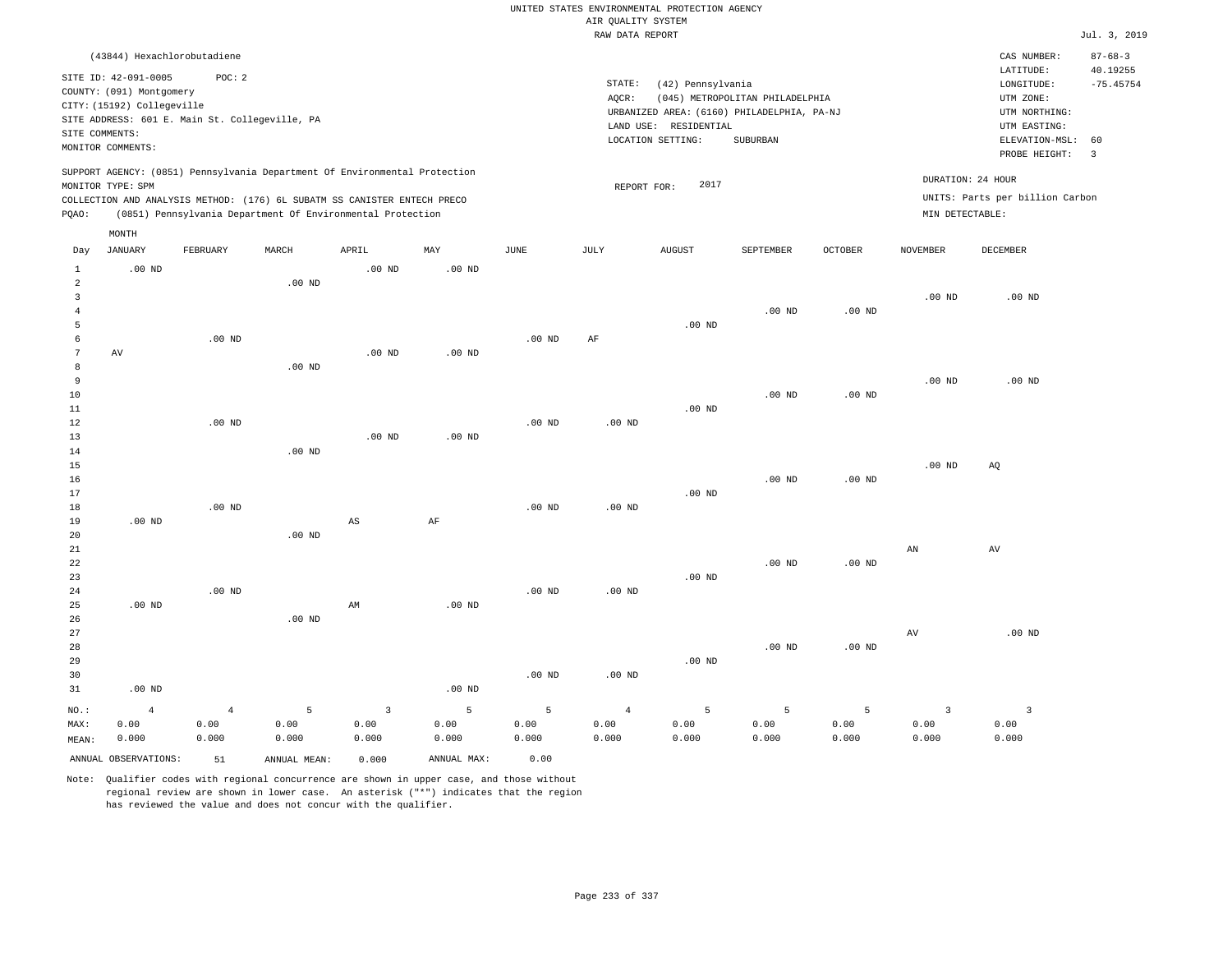|                                     |                                                                                                                                                                 |                   |                                                                            |                   |              |                   | UNITED STATES ENVIRONMENTAL PROTECTION AGENCY<br>AIR QUALITY SYSTEM |                       |                                                                               |                |                   |                                                                      |                                          |
|-------------------------------------|-----------------------------------------------------------------------------------------------------------------------------------------------------------------|-------------------|----------------------------------------------------------------------------|-------------------|--------------|-------------------|---------------------------------------------------------------------|-----------------------|-------------------------------------------------------------------------------|----------------|-------------------|----------------------------------------------------------------------|------------------------------------------|
|                                     |                                                                                                                                                                 |                   |                                                                            |                   |              |                   | RAW DATA REPORT                                                     |                       |                                                                               |                |                   |                                                                      | Jul. 3, 2019                             |
|                                     |                                                                                                                                                                 |                   |                                                                            |                   |              |                   |                                                                     |                       |                                                                               |                |                   |                                                                      |                                          |
|                                     | (43844) Hexachlorobutadiene<br>SITE ID: 42-091-0005<br>COUNTY: (091) Montgomery<br>CITY: (15192) Collegeville<br>SITE ADDRESS: 601 E. Main St. Collegeville, PA | POC: 2            |                                                                            |                   |              |                   | STATE:<br>AQCR:                                                     | (42) Pennsylvania     | (045) METROPOLITAN PHILADELPHIA<br>URBANIZED AREA: (6160) PHILADELPHIA, PA-NJ |                |                   | CAS NUMBER:<br>LATITUDE:<br>LONGITUDE:<br>UTM ZONE:<br>UTM NORTHING: | $87 - 68 - 3$<br>40.19255<br>$-75.45754$ |
| SITE COMMENTS:                      |                                                                                                                                                                 |                   |                                                                            |                   |              |                   |                                                                     | LAND USE: RESIDENTIAL |                                                                               |                |                   | UTM EASTING:                                                         |                                          |
|                                     | MONITOR COMMENTS:                                                                                                                                               |                   |                                                                            |                   |              |                   |                                                                     | LOCATION SETTING:     | SUBURBAN                                                                      |                |                   | ELEVATION-MSL:<br>PROBE HEIGHT:                                      | 60<br>$\overline{3}$                     |
|                                     | MONITOR TYPE: SPM                                                                                                                                               |                   | SUPPORT AGENCY: (0851) Pennsylvania Department Of Environmental Protection |                   |              |                   | REPORT FOR:                                                         | 2018                  |                                                                               |                |                   | DURATION: 24 HOUR                                                    |                                          |
|                                     |                                                                                                                                                                 |                   | COLLECTION AND ANALYSIS METHOD: (176) 6L SUBATM SS CANISTER ENTECH PRECO   |                   |              |                   |                                                                     |                       |                                                                               |                |                   | UNITS: Parts per billion Carbon                                      |                                          |
| PQAO:                               |                                                                                                                                                                 |                   | (0851) Pennsylvania Department Of Environmental Protection                 |                   |              |                   |                                                                     |                       |                                                                               |                |                   | MIN DETECTABLE: .2069786                                             |                                          |
|                                     | MONTH                                                                                                                                                           |                   |                                                                            |                   |              |                   |                                                                     |                       |                                                                               |                |                   |                                                                      |                                          |
| Day                                 | JANUARY                                                                                                                                                         | <b>FEBRUARY</b>   | MARCH                                                                      | APRIL             | MAY          | JUNE              | <b>JULY</b>                                                         | <b>AUGUST</b>         | SEPTEMBER                                                                     | <b>OCTOBER</b> | <b>NOVEMBER</b>   | <b>DECEMBER</b>                                                      |                                          |
| $\mathbf{1}$<br>$\overline{a}$      | AS                                                                                                                                                              | .00 <sub>ND</sub> |                                                                            | $.00$ ND          | $.00$ ND     | .00 <sub>ND</sub> | $.00$ ND                                                            |                       |                                                                               |                |                   |                                                                      |                                          |
| $\mathbf{3}$<br>$\overline{4}$<br>5 |                                                                                                                                                                 |                   | $_{\rm AG}$                                                                |                   |              |                   |                                                                     |                       | AF                                                                            | $.00$ ND       | .00 <sub>ND</sub> | $.00$ ND                                                             |                                          |
| 6                                   |                                                                                                                                                                 |                   |                                                                            |                   |              |                   |                                                                     | $.00$ ND              |                                                                               |                |                   |                                                                      |                                          |
| $\overline{7}$                      |                                                                                                                                                                 | $.00$ ND          |                                                                            |                   |              | $.00$ ND          | $.00$ ND                                                            |                       |                                                                               |                |                   |                                                                      |                                          |
| 8                                   | $.00$ ND                                                                                                                                                        |                   |                                                                            | $.00$ ND          | $.00$ ND     |                   |                                                                     |                       |                                                                               |                |                   |                                                                      |                                          |
| 9                                   |                                                                                                                                                                 |                   | $.00$ ND                                                                   |                   |              |                   |                                                                     |                       |                                                                               |                |                   |                                                                      |                                          |
| 10<br>11                            |                                                                                                                                                                 |                   |                                                                            |                   |              |                   |                                                                     |                       | $.00$ ND                                                                      | $.00$ ND       | .00 <sub>ND</sub> | .26S                                                                 |                                          |
| 12                                  |                                                                                                                                                                 |                   |                                                                            |                   |              |                   |                                                                     | $.00$ ND              |                                                                               |                |                   |                                                                      |                                          |
| 13                                  |                                                                                                                                                                 | $.00$ ND          |                                                                            |                   |              | $.00$ ND          | $.00$ ND                                                            |                       |                                                                               |                |                   |                                                                      |                                          |
| 14                                  | $.00$ ND                                                                                                                                                        |                   |                                                                            | $.00$ ND          | AV           |                   |                                                                     |                       |                                                                               |                |                   |                                                                      |                                          |
| 15                                  |                                                                                                                                                                 |                   | $.00$ ND                                                                   |                   |              |                   |                                                                     |                       |                                                                               |                |                   |                                                                      |                                          |
| 16                                  |                                                                                                                                                                 |                   |                                                                            |                   |              |                   |                                                                     |                       |                                                                               |                | $.00$ ND          | $.00$ ND                                                             |                                          |
| 17<br>18                            |                                                                                                                                                                 |                   |                                                                            |                   |              |                   |                                                                     | $.00$ ND              | $.00$ ND                                                                      | .22 QX         |                   |                                                                      |                                          |
| 19                                  |                                                                                                                                                                 | .00 <sub>ND</sub> |                                                                            |                   |              | $.00$ ND          | .00 <sub>ND</sub>                                                   |                       |                                                                               |                |                   |                                                                      |                                          |
| 20                                  | $.00$ ND                                                                                                                                                        |                   |                                                                            | $.00$ ND          | AV           |                   |                                                                     |                       |                                                                               |                |                   |                                                                      |                                          |
| 21                                  |                                                                                                                                                                 |                   | $.00$ ND                                                                   |                   |              |                   |                                                                     |                       |                                                                               |                |                   |                                                                      |                                          |
| 22                                  |                                                                                                                                                                 |                   |                                                                            |                   |              |                   |                                                                     |                       |                                                                               |                | .00 <sub>ND</sub> | $.00$ ND                                                             |                                          |
| 23                                  |                                                                                                                                                                 |                   |                                                                            |                   |              |                   |                                                                     |                       | $.00$ ND                                                                      | $.00$ ND       |                   |                                                                      |                                          |
| 24<br>25                            |                                                                                                                                                                 | .00 <sub>ND</sub> |                                                                            |                   |              | $.00$ ND          | .00 <sub>ND</sub>                                                   | $.00$ ND              |                                                                               |                |                   |                                                                      |                                          |
| 26                                  | $.00$ ND                                                                                                                                                        |                   |                                                                            | .00 <sub>ND</sub> | $.00$ ND     |                   |                                                                     |                       |                                                                               |                |                   |                                                                      |                                          |
| 27                                  |                                                                                                                                                                 |                   | .00 <sub>ND</sub>                                                          |                   |              |                   |                                                                     |                       |                                                                               |                |                   |                                                                      |                                          |
| 28                                  |                                                                                                                                                                 |                   |                                                                            |                   |              |                   |                                                                     |                       |                                                                               |                | .00 <sub>ND</sub> | $.00$ ND                                                             |                                          |
| 29                                  |                                                                                                                                                                 |                   |                                                                            |                   |              |                   |                                                                     |                       | $.00$ ND                                                                      | $.00$ ND       |                   |                                                                      |                                          |
| 30                                  |                                                                                                                                                                 |                   |                                                                            |                   |              |                   |                                                                     | AV                    |                                                                               |                |                   |                                                                      |                                          |
| 31                                  |                                                                                                                                                                 |                   |                                                                            |                   |              |                   | $.00$ ND                                                            |                       |                                                                               |                |                   |                                                                      |                                          |
| NO.:                                | $\overline{4}$                                                                                                                                                  | 5                 | $\overline{4}$                                                             | 5                 | $\mathbf{3}$ | 5                 | 6                                                                   | $\overline{4}$        | $\overline{4}$                                                                | 5              | 5                 | 5                                                                    |                                          |
| MAX:                                | 0.00                                                                                                                                                            | 0.00              | 0.00                                                                       | 0.00              | 0.00         | 0.00              | 0.00                                                                | 0.00                  | 0.00                                                                          | .22            | 0.00              | .26                                                                  |                                          |
| MEAN:                               | 0.000                                                                                                                                                           | 0.000             | 0.000                                                                      | 0.000             | 0.000        | 0.000             | 0.000                                                               | 0.000                 | 0.000                                                                         | .044           | 0.000             | .052                                                                 |                                          |
|                                     | ANNUAL OBSERVATIONS:                                                                                                                                            | 55                | ANNUAL MEAN:                                                               | .009              | ANNUAL MAX:  | .26               |                                                                     |                       |                                                                               |                |                   |                                                                      |                                          |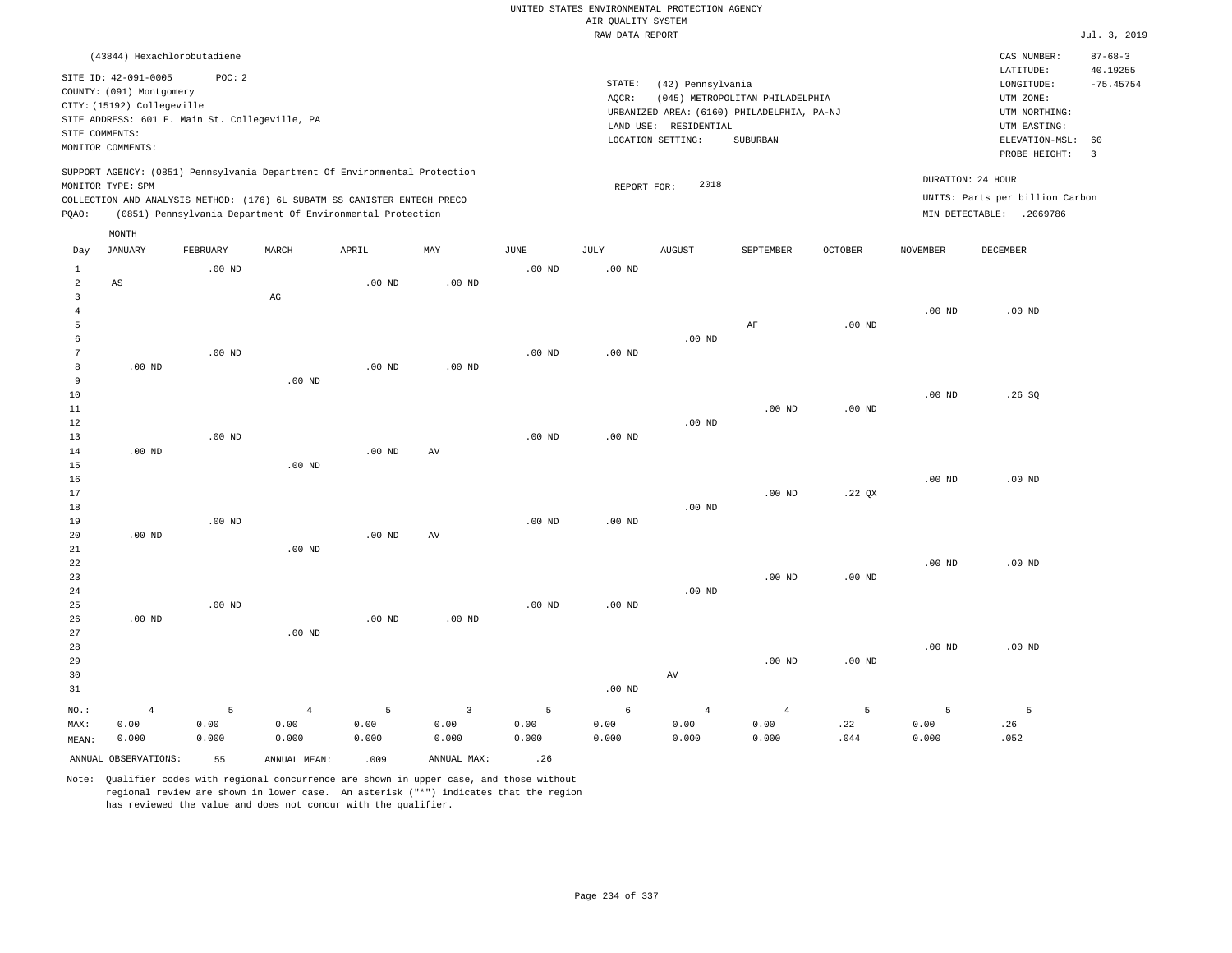|                |                                                                            |           |                                                            |           |                         |           | RAW DATA REPORT |                       |                                            |                |                 |                                 | Jul. 3, 2019    |
|----------------|----------------------------------------------------------------------------|-----------|------------------------------------------------------------|-----------|-------------------------|-----------|-----------------|-----------------------|--------------------------------------------|----------------|-----------------|---------------------------------|-----------------|
|                | (43852) Dichlorotetrafluoroethane                                          |           |                                                            |           |                         |           |                 |                       |                                            |                |                 | CAS NUMBER:                     | $1320 - 37 - 2$ |
|                |                                                                            |           |                                                            |           |                         |           |                 |                       |                                            |                |                 | LATITUDE:                       | 40.19255        |
|                | SITE ID: 42-091-0005<br>COUNTY: (091) Montgomery                           | POC: 2    |                                                            |           |                         |           | STATE:          | (42) Pennsylvania     |                                            |                |                 | $\texttt{LONGITUDE}$ :          | $-75.45754$     |
|                | CITY: (15192) Collegeville                                                 |           |                                                            |           |                         |           | AQCR:           |                       | (045) METROPOLITAN PHILADELPHIA            |                |                 | UTM ZONE:                       |                 |
|                | SITE ADDRESS: 601 E. Main St. Collegeville, PA                             |           |                                                            |           |                         |           |                 |                       | URBANIZED AREA: (6160) PHILADELPHIA, PA-NJ |                |                 | UTM NORTHING:                   |                 |
|                | SITE COMMENTS:                                                             |           |                                                            |           |                         |           |                 | LAND USE: RESIDENTIAL |                                            |                |                 | UTM EASTING:                    |                 |
|                | MONITOR COMMENTS:                                                          |           |                                                            |           |                         |           |                 | LOCATION SETTING:     | SUBURBAN                                   |                |                 | ELEVATION-MSL:                  | 60              |
|                |                                                                            |           |                                                            |           |                         |           |                 |                       |                                            |                |                 | PROBE HEIGHT:                   | $\overline{3}$  |
|                | SUPPORT AGENCY: (0851) Pennsylvania Department Of Environmental Protection |           |                                                            |           |                         |           |                 |                       |                                            |                |                 | DURATION: 24 HOUR               |                 |
|                | MONITOR TYPE: SPM                                                          |           |                                                            |           |                         |           | REPORT FOR:     | 2013                  |                                            |                |                 |                                 |                 |
|                | COLLECTION AND ANALYSIS METHOD: (176) 6L SUBATM SS CANISTER ENTECH PRECO   |           |                                                            |           |                         |           |                 |                       |                                            |                |                 | UNITS: Parts per billion Carbon |                 |
| PQAO:          |                                                                            |           | (0851) Pennsylvania Department Of Environmental Protection |           |                         |           |                 |                       |                                            |                | MIN DETECTABLE: |                                 |                 |
|                | MONTH                                                                      |           |                                                            |           |                         |           |                 |                       |                                            |                |                 |                                 |                 |
| Day            | <b>JANUARY</b>                                                             | FEBRUARY  | MARCH                                                      | APRIL     | MAY                     | JUNE      | JULY            | <b>AUGUST</b>         | SEPTEMBER                                  | <b>OCTOBER</b> | <b>NOVEMBER</b> | DECEMBER                        |                 |
| $\mathbf{1}$   |                                                                            |           |                                                            |           |                         |           |                 |                       | $.000$ ND                                  | $_{\rm AS}$    |                 |                                 |                 |
| $\overline{a}$ |                                                                            |           |                                                            |           |                         |           |                 | $.000$ ND             |                                            |                |                 |                                 |                 |
| 3              |                                                                            | $.000$ ND |                                                            |           |                         | $.000$ ND | $.000$ ND       |                       |                                            |                |                 |                                 |                 |
| $\overline{4}$ | $.000$ ND                                                                  |           |                                                            | $.000$ ND | $.000$ ND               |           |                 |                       |                                            |                |                 |                                 |                 |
| 5              |                                                                            |           | $.000$ ND                                                  |           |                         |           |                 |                       |                                            |                |                 |                                 |                 |
| 6              |                                                                            |           |                                                            |           |                         |           |                 |                       |                                            |                | .2625           | $.000$ ND                       |                 |
| 7              |                                                                            |           |                                                            |           |                         |           |                 |                       | $.000$ ND                                  | $.000$ ND      |                 |                                 |                 |
| 8              |                                                                            |           |                                                            |           |                         |           |                 | $.000$ ND             |                                            |                |                 |                                 |                 |
| 9              |                                                                            | $.000$ ND |                                                            |           |                         | $.000$ ND | $.000$ ND       |                       |                                            |                |                 |                                 |                 |
| 10             | $.000$ ND                                                                  |           |                                                            | $.000$ ND | $.000$ ND               |           |                 |                       |                                            |                |                 |                                 |                 |
| 11             |                                                                            |           | $.000$ ND                                                  |           |                         |           |                 |                       |                                            |                |                 |                                 |                 |
| 12             |                                                                            |           |                                                            |           |                         |           |                 |                       |                                            |                | $.000$ ND       | $.000$ ND                       |                 |
| 13             |                                                                            |           |                                                            |           |                         |           |                 |                       | $.000$ ND                                  | $.000$ ND      |                 |                                 |                 |
| 14             |                                                                            |           |                                                            |           |                         |           |                 | $.000$ ND             |                                            |                |                 |                                 |                 |
| 15             |                                                                            | $.000$ ND |                                                            |           |                         | $.000$ ND | $.000$ ND       |                       |                                            |                |                 |                                 |                 |
| 16<br>17       | $.000$ ND                                                                  |           |                                                            | $.000$ ND | AF                      |           |                 |                       |                                            |                |                 |                                 |                 |
| 18             |                                                                            |           | AF                                                         |           |                         |           |                 |                       |                                            |                | $.000$ ND       | $.000$ ND                       |                 |
| 19             |                                                                            |           |                                                            |           |                         |           |                 |                       | AF                                         | AF             |                 |                                 |                 |
| 20             |                                                                            |           |                                                            |           |                         |           |                 | $.000$ CL             |                                            |                |                 |                                 |                 |
| $21\,$         |                                                                            | $.000$ ND |                                                            |           |                         | $.000$ ND | $.000$ ND       |                       |                                            |                |                 |                                 |                 |
| 22             | $.000$ ND                                                                  |           |                                                            | $.000$ ND | AF                      |           |                 |                       |                                            |                |                 |                                 |                 |
| 23             |                                                                            |           | $.000$ ND                                                  |           |                         |           |                 |                       |                                            |                |                 |                                 |                 |
| 24             |                                                                            |           |                                                            |           |                         |           |                 |                       |                                            |                | $.000$ ND       | $.000$ ND                       |                 |
| 25             |                                                                            |           |                                                            |           |                         |           |                 |                       | $.000$ ND                                  | $.000$ ND      |                 |                                 |                 |
| 26             |                                                                            |           |                                                            |           |                         |           |                 | $.000$ ND             |                                            |                |                 |                                 |                 |
| 27             |                                                                            | $.000$ ND |                                                            |           |                         | $.000$ ND | $.000$ ND       |                       |                                            |                |                 |                                 |                 |
| 28             | $.000$ ND                                                                  |           |                                                            | $.000$ ND | $.000$ ND               |           |                 |                       |                                            |                |                 |                                 |                 |
| 29             |                                                                            |           | AS                                                         |           |                         |           |                 |                       |                                            |                |                 |                                 |                 |
| 30             |                                                                            |           |                                                            |           |                         |           |                 |                       |                                            |                | $.000$ ND       | $.000$ ND                       |                 |
| 31             |                                                                            |           |                                                            |           |                         |           |                 |                       |                                            | $.000$ ND      |                 |                                 |                 |
| NO.:           | 5                                                                          | 5         | $\overline{3}$                                             | 5         | $\overline{\mathbf{3}}$ | 5         | 5               | 5                     | $\overline{4}$                             | $\overline{4}$ | $\overline{5}$  | 5                               |                 |
| MAX:           | 0.000                                                                      | 0.000     | 0.000                                                      | 0.000     | 0.000                   | 0.000     | 0.000           | 0.000                 | 0.000                                      | 0.000          | .262            | 0.000                           |                 |
| MEAN:          | 0.0000                                                                     | 0.0000    | 0.0000                                                     | 0.0000    | 0.0000                  | 0.0000    | 0.0000          | 0.0000                | 0.0000                                     | 0.0000         | .0524           | 0.0000                          |                 |
|                | ANNUAL OBSERVATIONS:                                                       |           |                                                            |           | ANNUAL MAX:             | .262      |                 |                       |                                            |                |                 |                                 |                 |
|                |                                                                            | 54        | ANNUAL MEAN:                                               | .0049     |                         |           |                 |                       |                                            |                |                 |                                 |                 |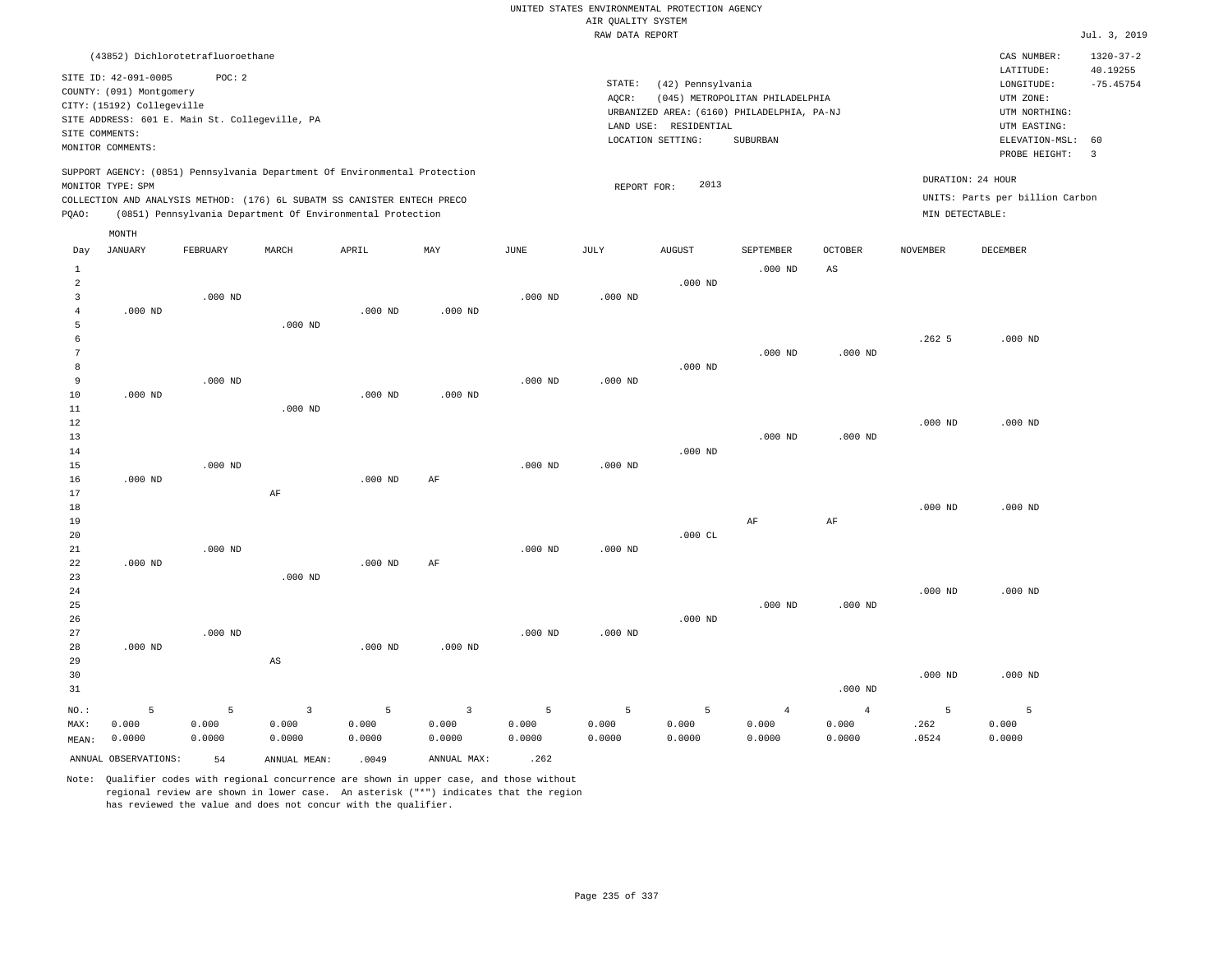|                |                                                                            |                |                                                            |           |                |                        | RAW DATA REPORT |                       |                                            |                |                 |                                 | Jul. 3, 2019    |
|----------------|----------------------------------------------------------------------------|----------------|------------------------------------------------------------|-----------|----------------|------------------------|-----------------|-----------------------|--------------------------------------------|----------------|-----------------|---------------------------------|-----------------|
|                | (43852) Dichlorotetrafluoroethane                                          |                |                                                            |           |                |                        |                 |                       |                                            |                |                 | CAS NUMBER:                     | $1320 - 37 - 2$ |
|                | SITE ID: 42-091-0005                                                       | POC: 2         |                                                            |           |                |                        |                 |                       |                                            |                |                 | LATITUDE:                       | 40.19255        |
|                | COUNTY: (091) Montgomery                                                   |                |                                                            |           |                |                        | STATE:          | (42) Pennsylvania     |                                            |                |                 | LONGITUDE:                      | $-75.45754$     |
|                | CITY: (15192) Collegeville                                                 |                |                                                            |           |                |                        | AOCR:           |                       | (045) METROPOLITAN PHILADELPHIA            |                |                 | UTM ZONE:                       |                 |
|                | SITE ADDRESS: 601 E. Main St. Collegeville, PA                             |                |                                                            |           |                |                        |                 |                       | URBANIZED AREA: (6160) PHILADELPHIA, PA-NJ |                |                 | UTM NORTHING:                   |                 |
|                | SITE COMMENTS:                                                             |                |                                                            |           |                |                        |                 | LAND USE: RESIDENTIAL |                                            |                |                 | UTM EASTING:                    |                 |
|                | MONITOR COMMENTS:                                                          |                |                                                            |           |                |                        |                 | LOCATION SETTING:     | <b>SUBURBAN</b>                            |                |                 | ELEVATION-MSL:                  | 60              |
|                |                                                                            |                |                                                            |           |                |                        |                 |                       |                                            |                |                 | PROBE HEIGHT:                   | $\overline{3}$  |
|                | SUPPORT AGENCY: (0851) Pennsylvania Department Of Environmental Protection |                |                                                            |           |                |                        |                 |                       |                                            |                |                 | DURATION: 24 HOUR               |                 |
|                | MONITOR TYPE: SPM                                                          |                |                                                            |           |                |                        | REPORT FOR:     | 2014                  |                                            |                |                 |                                 |                 |
|                | COLLECTION AND ANALYSIS METHOD: (176) 6L SUBATM SS CANISTER ENTECH PRECO   |                |                                                            |           |                |                        |                 |                       |                                            |                |                 | UNITS: Parts per billion Carbon |                 |
| PQAO:          |                                                                            |                | (0851) Pennsylvania Department Of Environmental Protection |           |                |                        |                 |                       |                                            |                | MIN DETECTABLE: |                                 |                 |
|                | MONTH                                                                      |                |                                                            |           |                |                        |                 |                       |                                            |                |                 |                                 |                 |
| Day            | <b>JANUARY</b>                                                             | FEBRUARY       | MARCH                                                      | APRIL     | MAY            | JUNE                   | JULY            | <b>AUGUST</b>         | SEPTEMBER                                  | <b>OCTOBER</b> | <b>NOVEMBER</b> | DECEMBER                        |                 |
| $\mathbf{1}$   |                                                                            |                |                                                            |           |                |                        |                 |                       |                                            |                | $.000$ ND       | .038SQ                          |                 |
| $\overline{a}$ |                                                                            |                |                                                            |           |                |                        |                 |                       | $.000$ ND                                  | $.000$ ND      |                 |                                 |                 |
| 3              |                                                                            |                |                                                            |           |                |                        |                 | AF                    |                                            |                |                 |                                 |                 |
| $\overline{4}$ |                                                                            | .060SQ         |                                                            |           |                | $.000$ ND              | $.000$ ND       |                       |                                            |                |                 |                                 |                 |
| 5              | $.000$ ND                                                                  |                |                                                            | $.000$ ND | .048SQ         |                        |                 |                       |                                            |                |                 |                                 |                 |
| 6              |                                                                            |                | $.000$ ND                                                  |           |                |                        |                 |                       |                                            |                |                 |                                 |                 |
| 7              |                                                                            |                |                                                            |           |                |                        |                 |                       |                                            |                | $.000$ ND       | $.000$ ND                       |                 |
| 8              |                                                                            |                |                                                            |           |                |                        |                 |                       | $.000$ ND                                  | $.000$ ND      |                 |                                 |                 |
| 9              |                                                                            |                |                                                            |           |                |                        |                 | $.000$ ND             |                                            |                |                 |                                 |                 |
| 10             |                                                                            | $_{\rm AS}$    |                                                            |           |                | $.000$ ND              | $.000$ ND       |                       |                                            |                |                 |                                 |                 |
| 11             | .089QX                                                                     |                |                                                            | $.000$ ND | $.000$ ND      |                        |                 |                       |                                            |                |                 |                                 |                 |
| 12             |                                                                            |                | $.000$ ND                                                  |           |                |                        |                 |                       |                                            |                |                 |                                 |                 |
| 13             |                                                                            |                |                                                            |           |                |                        |                 |                       |                                            |                | $.000$ ND       | $\rm AF$                        |                 |
| 14             |                                                                            |                |                                                            |           |                |                        |                 |                       | $.000$ ND                                  | $.000$ ND      |                 |                                 |                 |
| 15<br>16       |                                                                            | $.000$ ND      |                                                            |           |                |                        |                 | $.000$ ND             |                                            |                |                 |                                 |                 |
| 17             | $.000$ ND                                                                  |                |                                                            | $.000$ ND | $.000$ ND      | AS                     | $\rm AF$        |                       |                                            |                |                 |                                 |                 |
| 18             |                                                                            |                | $.000$ ND                                                  |           |                |                        |                 |                       |                                            |                |                 |                                 |                 |
| 19             |                                                                            |                |                                                            |           |                |                        |                 |                       |                                            |                | AF              | $.000$ ND                       |                 |
| 20             |                                                                            |                |                                                            |           |                |                        |                 |                       | $.000$ ND                                  | $.000$ ND      |                 |                                 |                 |
| 21             |                                                                            |                |                                                            |           |                |                        |                 | $.000$ ND             |                                            |                |                 |                                 |                 |
| 22             |                                                                            | $.000$ ND      |                                                            |           |                | $\mathbb{A}\mathbb{S}$ | AS              |                       |                                            |                |                 |                                 |                 |
| 23             | $.000$ ND                                                                  |                |                                                            | $.000$ ND | $.000$ ND      |                        |                 |                       |                                            |                |                 |                                 |                 |
| 24             |                                                                            |                | $.000$ ND                                                  |           |                |                        |                 |                       |                                            |                |                 |                                 |                 |
| 25             |                                                                            |                |                                                            |           |                |                        |                 |                       |                                            |                | $.000$ ND       | $.000$ ND                       |                 |
| 26             |                                                                            |                |                                                            |           |                |                        |                 |                       | $.000$ ND                                  | $.000$ ND      |                 |                                 |                 |
| 27             |                                                                            |                |                                                            |           |                |                        |                 | $.000$ ND             |                                            |                |                 |                                 |                 |
| 28             |                                                                            | $.000$ ND      |                                                            |           |                | $.000$ ND              | $.000$ ND       |                       |                                            |                |                 |                                 |                 |
| 29             | $.000$ ND                                                                  |                |                                                            | $.000$ ND | AF             |                        |                 |                       |                                            |                |                 |                                 |                 |
| 30             |                                                                            |                | $.000$ ND                                                  |           |                |                        |                 |                       |                                            |                |                 |                                 |                 |
| 31             |                                                                            |                |                                                            |           |                |                        |                 |                       |                                            |                |                 | .041 SQ                         |                 |
| NO.:           | 5                                                                          | $\overline{4}$ | 5                                                          | 5         | $\overline{4}$ | $\overline{3}$         | $\overline{3}$  | $\overline{4}$        | 5                                          | 5              | $\overline{4}$  | 5                               |                 |
| MAX:           | .089                                                                       | .060           | 0.000                                                      | 0.000     | .048           | 0.000                  | 0.000           | 0.000                 | 0.000                                      | 0.000          | 0.000           | .041                            |                 |
| MEAN:          | .0178                                                                      | .0150          | 0.0000                                                     | 0.0000    | .0120          | 0.0000                 | 0.0000          | 0.0000                | 0.0000                                     | 0.0000         | 0.0000          | .0158                           |                 |
|                | ANNUAL OBSERVATIONS:                                                       | 52             | ANNUAL MEAN:                                               | .0053     | ANNUAL MAX:    | .089                   |                 |                       |                                            |                |                 |                                 |                 |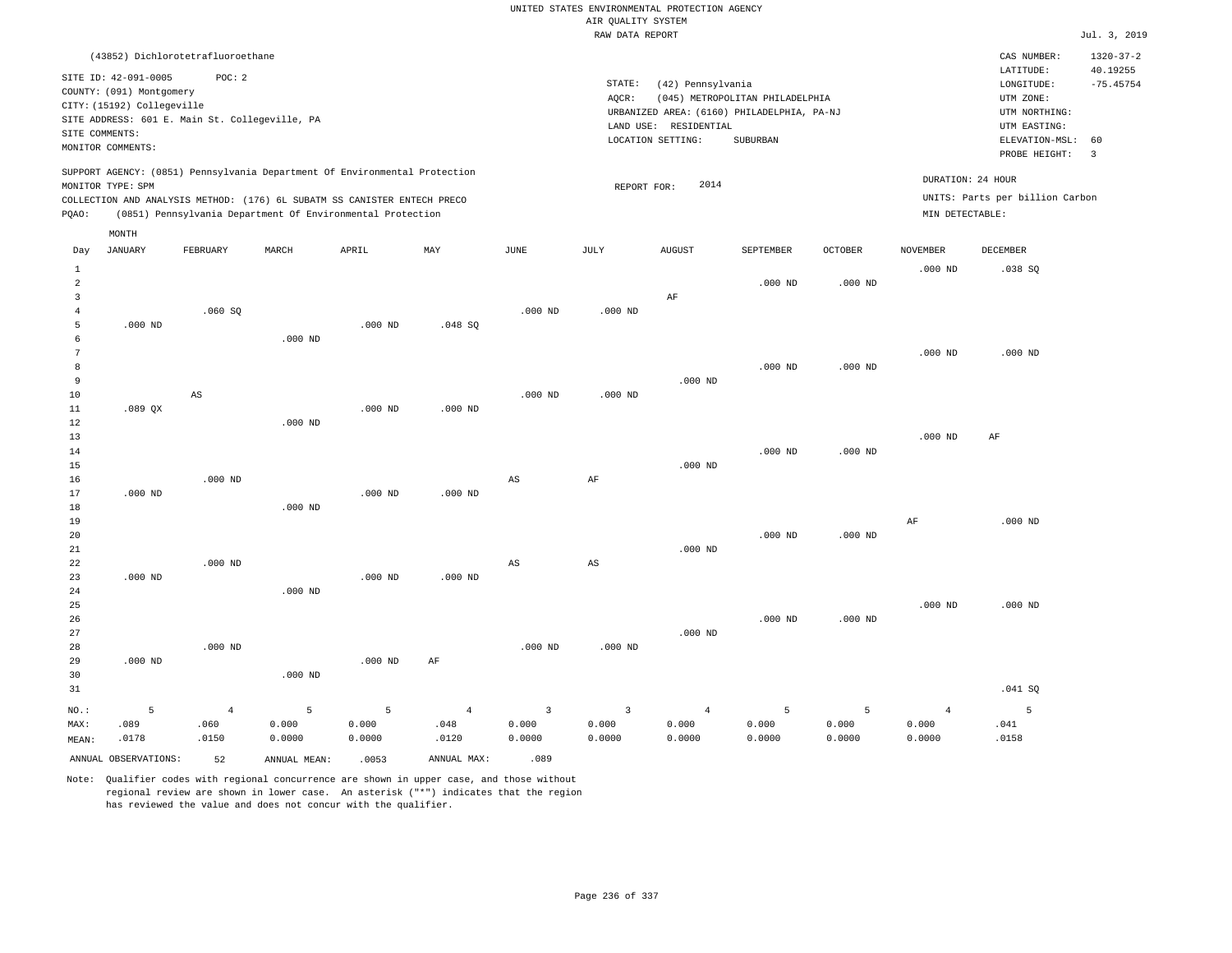|                                |                            |                                                |                                                                            |           |             |                         | RAW DATA REPORT |                                            |                                 |                |                 |                                 | Jul. 3, 2019    |
|--------------------------------|----------------------------|------------------------------------------------|----------------------------------------------------------------------------|-----------|-------------|-------------------------|-----------------|--------------------------------------------|---------------------------------|----------------|-----------------|---------------------------------|-----------------|
|                                |                            | (43852) Dichlorotetrafluoroethane              |                                                                            |           |             |                         |                 |                                            |                                 |                |                 | CAS NUMBER:                     | $1320 - 37 - 2$ |
|                                | SITE ID: 42-091-0005       | POC: 2                                         |                                                                            |           |             |                         |                 |                                            |                                 |                |                 | LATITUDE:                       | 40.19255        |
|                                | COUNTY: (091) Montgomery   |                                                |                                                                            |           |             |                         | STATE:          | (42) Pennsylvania                          |                                 |                |                 | LONGITUDE:                      | $-75.45754$     |
|                                | CITY: (15192) Collegeville |                                                |                                                                            |           |             |                         | AQCR:           |                                            | (045) METROPOLITAN PHILADELPHIA |                |                 | UTM ZONE:                       |                 |
|                                |                            | SITE ADDRESS: 601 E. Main St. Collegeville, PA |                                                                            |           |             |                         |                 | URBANIZED AREA: (6160) PHILADELPHIA, PA-NJ |                                 |                |                 | UTM NORTHING:                   |                 |
|                                | SITE COMMENTS:             |                                                |                                                                            |           |             |                         |                 | LAND USE: RESIDENTIAL                      |                                 |                |                 | UTM EASTING:                    |                 |
|                                | MONITOR COMMENTS:          |                                                |                                                                            |           |             |                         |                 | LOCATION SETTING:                          | SUBURBAN                        |                |                 | ELEVATION-MSL:                  | 60              |
|                                |                            |                                                |                                                                            |           |             |                         |                 |                                            |                                 |                |                 | PROBE HEIGHT:                   | $\overline{3}$  |
|                                |                            |                                                | SUPPORT AGENCY: (0851) Pennsylvania Department Of Environmental Protection |           |             |                         |                 |                                            |                                 |                |                 | DURATION: 24 HOUR               |                 |
|                                | MONITOR TYPE: SPM          |                                                |                                                                            |           |             |                         | REPORT FOR:     | 2015                                       |                                 |                |                 | UNITS: Parts per billion Carbon |                 |
|                                |                            |                                                | COLLECTION AND ANALYSIS METHOD: (176) 6L SUBATM SS CANISTER ENTECH PRECO   |           |             |                         |                 |                                            |                                 |                | MIN DETECTABLE: |                                 |                 |
| POAO:                          |                            |                                                | (0851) Pennsylvania Department Of Environmental Protection                 |           |             |                         |                 |                                            |                                 |                |                 |                                 |                 |
|                                | MONTH                      | FEBRUARY                                       | MARCH                                                                      |           | MAY         | <b>JUNE</b>             |                 |                                            |                                 | <b>OCTOBER</b> | <b>NOVEMBER</b> |                                 |                 |
| Day                            | JANUARY                    |                                                |                                                                            | APRIL     |             |                         | JULY            | AUGUST                                     | SEPTEMBER                       |                |                 | DECEMBER                        |                 |
| $\mathbf{1}$<br>$\overline{a}$ |                            |                                                | $_{\rm AS}$                                                                |           |             |                         |                 |                                            |                                 |                | $.000$ ND       | AF                              |                 |
| 3                              |                            |                                                |                                                                            |           |             |                         |                 |                                            | $.000$ ND                       | $.000$ ND      |                 |                                 |                 |
| $\overline{4}$                 |                            |                                                |                                                                            |           |             |                         |                 | $.000$ ND                                  |                                 |                |                 |                                 |                 |
| 5                              |                            | $.000$ ND                                      |                                                                            |           |             | $.000$ ND               | $.000$ ND       |                                            |                                 |                |                 |                                 |                 |
| 6                              | $.000$ ND                  |                                                |                                                                            | $.000$ ND | $.000$ ND   |                         |                 |                                            |                                 |                |                 |                                 |                 |
| 7                              |                            |                                                | $.000$ ND                                                                  |           |             |                         |                 |                                            |                                 |                |                 |                                 |                 |
| 8                              |                            |                                                |                                                                            |           |             |                         |                 |                                            |                                 |                | $.000$ ND       | AF                              |                 |
| $\overline{9}$                 |                            |                                                |                                                                            |           |             |                         |                 |                                            | $.000$ ND                       | $.000$ ND      |                 |                                 |                 |
| 10                             |                            |                                                |                                                                            |           |             |                         |                 | AF                                         |                                 |                |                 |                                 |                 |
| 11                             |                            | $.000$ ND                                      |                                                                            |           |             | $.000$ ND               | $.000$ ND       |                                            |                                 |                |                 |                                 |                 |
| 12                             | AF                         |                                                |                                                                            | $.000$ ND | $.000$ ND   |                         |                 |                                            |                                 |                |                 |                                 |                 |
| 13                             |                            |                                                | $.000$ ND                                                                  |           |             |                         |                 |                                            |                                 |                |                 |                                 |                 |
| 14                             |                            |                                                |                                                                            |           |             |                         |                 |                                            |                                 |                | $.000$ ND       | $.000$ ND                       |                 |
| 15                             |                            |                                                |                                                                            |           |             |                         |                 |                                            | $.000$ ND                       | .038S          |                 |                                 |                 |
| 16                             |                            |                                                |                                                                            |           |             |                         |                 | $.000$ ND                                  |                                 |                |                 |                                 |                 |
| 17                             |                            | $.000$ ND                                      |                                                                            |           |             | $\mathbb{A}\mathbb{S}$  | $.000$ ND       |                                            |                                 |                |                 |                                 |                 |
| 18<br>19                       | $.000$ ND                  |                                                | $.000$ ND                                                                  | $.000$ ND | $.000$ ND   |                         |                 |                                            |                                 |                |                 |                                 |                 |
| 20                             |                            |                                                |                                                                            |           |             |                         |                 |                                            |                                 |                | $.000$ ND       | $.000$ ND                       |                 |
| 21                             |                            |                                                |                                                                            |           |             |                         |                 |                                            | $.000$ ND                       | $.000$ ND      |                 |                                 |                 |
| 22                             |                            |                                                |                                                                            |           |             |                         |                 | AF                                         |                                 |                |                 |                                 |                 |
| 23                             |                            | $.000$ ND                                      |                                                                            |           |             | AF                      | $.000$ ND       |                                            |                                 |                |                 |                                 |                 |
| 24                             | AS                         |                                                |                                                                            | $.000$ ND | $.000$ ND   |                         |                 |                                            |                                 |                |                 |                                 |                 |
| 25                             |                            |                                                | $.000$ ND                                                                  |           |             |                         |                 |                                            |                                 |                |                 |                                 |                 |
| 26                             |                            |                                                |                                                                            |           |             |                         |                 |                                            |                                 |                | AF              | $.000$ ND                       |                 |
| 27                             |                            |                                                |                                                                            |           |             |                         |                 |                                            | $.000$ ND                       | $.000$ ND      |                 |                                 |                 |
| 28                             |                            |                                                |                                                                            |           |             |                         |                 | $.000$ ND                                  |                                 |                |                 |                                 |                 |
| 29                             |                            |                                                |                                                                            |           |             | $.000$ ND               | $.000$ ND       |                                            |                                 |                |                 |                                 |                 |
| 30                             | $.000$ ND                  |                                                |                                                                            | $.000$ ND | $.000$ ND   |                         |                 |                                            |                                 |                |                 |                                 |                 |
| 31                             |                            |                                                | $.000$ ND                                                                  |           |             |                         |                 |                                            |                                 |                |                 |                                 |                 |
| NO.:                           | $\overline{3}$             | $\overline{4}$                                 | 5                                                                          | 5         | 5           | $\overline{\mathbf{3}}$ | 5               | $\overline{3}$                             | 5                               | 5              | $\overline{4}$  | $\overline{\mathbf{3}}$         |                 |
| MAX:                           | 0.000                      | 0.000                                          | 0.000                                                                      | 0.000     | 0.000       | 0.000                   | 0.000           | 0.000                                      | 0.000                           | .038           | 0.000           | 0.000                           |                 |
| MEAN:                          | 0.0000                     | 0.0000                                         | 0.0000                                                                     | 0.0000    | 0.0000      | 0.0000                  | 0.0000          | 0.0000                                     | 0.0000                          | .0076          | 0.0000          | 0.0000                          |                 |
|                                | ANNUAL OBSERVATIONS:       | 50                                             | ANNUAL MEAN:                                                               | .0008     | ANNUAL MAX: | .038                    |                 |                                            |                                 |                |                 |                                 |                 |
|                                |                            |                                                |                                                                            |           |             |                         |                 |                                            |                                 |                |                 |                                 |                 |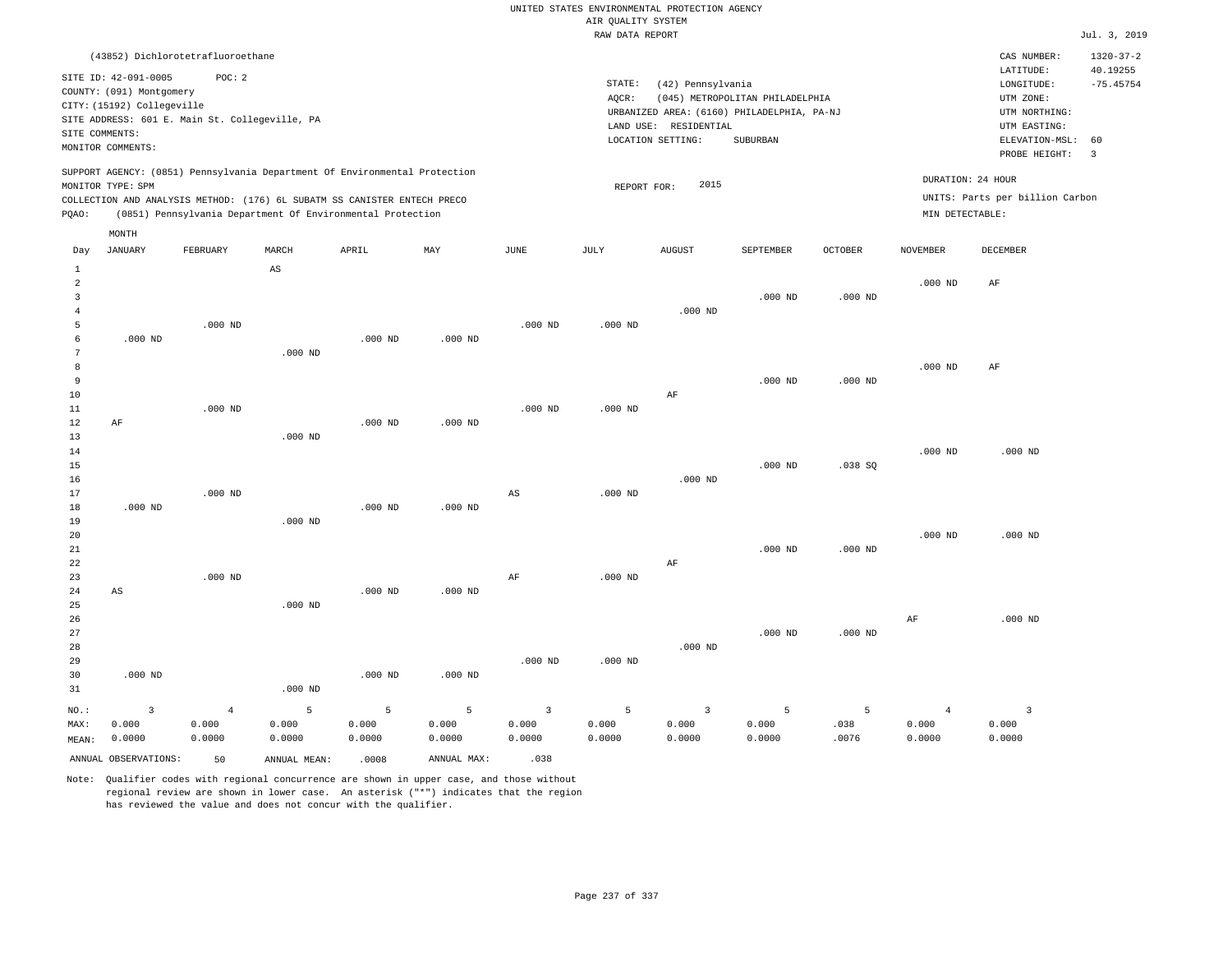|                      |                                                |                |                                                                            |                |                |             | RAW DATA REPORT |                       |                                            |                    |                         |                                 | Jul. 3, 2019    |
|----------------------|------------------------------------------------|----------------|----------------------------------------------------------------------------|----------------|----------------|-------------|-----------------|-----------------------|--------------------------------------------|--------------------|-------------------------|---------------------------------|-----------------|
|                      | (43852) Dichlorotetrafluoroethane              |                |                                                                            |                |                |             |                 |                       |                                            |                    |                         | CAS NUMBER:                     | $1320 - 37 - 2$ |
|                      | SITE ID: 42-091-0005                           | POC: 2         |                                                                            |                |                |             |                 |                       |                                            |                    |                         | LATITUDE:                       | 40.19255        |
|                      | COUNTY: (091) Montgomery                       |                |                                                                            |                |                |             | STATE:          | (42) Pennsylvania     |                                            |                    |                         | LONGITUDE:                      | $-75.45754$     |
|                      | CITY: (15192) Collegeville                     |                |                                                                            |                |                |             | AQCR:           |                       | (045) METROPOLITAN PHILADELPHIA            |                    |                         | UTM ZONE:                       |                 |
|                      | SITE ADDRESS: 601 E. Main St. Collegeville, PA |                |                                                                            |                |                |             |                 |                       | URBANIZED AREA: (6160) PHILADELPHIA, PA-NJ |                    |                         | UTM NORTHING:                   |                 |
|                      | SITE COMMENTS:                                 |                |                                                                            |                |                |             |                 | LAND USE: RESIDENTIAL |                                            |                    |                         | UTM EASTING:                    |                 |
|                      | MONITOR COMMENTS:                              |                |                                                                            |                |                |             |                 | LOCATION SETTING:     | SUBURBAN                                   |                    |                         | ELEVATION-MSL:                  | 60              |
|                      |                                                |                |                                                                            |                |                |             |                 |                       |                                            |                    |                         | PROBE HEIGHT:                   | $\overline{3}$  |
|                      |                                                |                | SUPPORT AGENCY: (0851) Pennsylvania Department Of Environmental Protection |                |                |             |                 |                       |                                            |                    |                         | DURATION: 24 HOUR               |                 |
|                      | MONITOR TYPE: SPM                              |                |                                                                            |                |                |             | REPORT FOR:     | 2016                  |                                            |                    |                         |                                 |                 |
|                      |                                                |                | COLLECTION AND ANALYSIS METHOD: (176) 6L SUBATM SS CANISTER ENTECH PRECO   |                |                |             |                 |                       |                                            |                    |                         | UNITS: Parts per billion Carbon |                 |
| POAO:                |                                                |                | (0851) Pennsylvania Department Of Environmental Protection                 |                |                |             |                 |                       |                                            |                    | MIN DETECTABLE:         |                                 |                 |
|                      | MONTH                                          |                |                                                                            |                |                |             |                 |                       |                                            |                    |                         |                                 |                 |
| Day                  | <b>JANUARY</b>                                 | FEBRUARY       | MARCH                                                                      | APRIL          | MAY            | <b>JUNE</b> | JULY            | AUGUST                | SEPTEMBER                                  | $\mathtt{OCTOBER}$ | <b>NOVEMBER</b>         | <b>DECEMBER</b>                 |                 |
| $\mathbf{1}$         | $\rm AF$                                       |                | $.000$ ND                                                                  |                |                |             |                 |                       |                                            |                    |                         |                                 |                 |
| $\overline{a}$       |                                                |                |                                                                            |                |                |             |                 |                       |                                            |                    | $.000$ ND               | $.000$ ND                       |                 |
| 3                    |                                                |                |                                                                            |                |                |             |                 |                       | $_{\rm TS}$                                | $.000$ ND          |                         |                                 |                 |
| $\overline{4}$       |                                                |                |                                                                            |                |                |             |                 | $.000$ ND             |                                            |                    |                         |                                 |                 |
| 5                    |                                                |                |                                                                            |                |                | $.000$ ND   | $.000$ ND       |                       |                                            |                    |                         |                                 |                 |
| 6                    |                                                | $.000$ ND      |                                                                            | $\rm{AF}$      | $.000$ ND      |             |                 |                       |                                            |                    |                         |                                 |                 |
| 7                    | $.000$ ND                                      |                | $.000$ ND                                                                  |                |                |             |                 |                       |                                            |                    |                         |                                 |                 |
| 8                    |                                                |                |                                                                            |                |                |             |                 |                       |                                            |                    | $.000$ ND               | $.000$ ND                       |                 |
| $\overline{9}$<br>10 |                                                |                |                                                                            |                |                |             |                 | $.000$ ND             | $.000$ ND                                  | $.000$ ND          |                         |                                 |                 |
|                      |                                                |                |                                                                            |                |                | $.000$ ND   |                 |                       |                                            |                    |                         |                                 |                 |
| 11<br>12             |                                                | AF             |                                                                            | $.000$ ND      | $.000$ ND      |             | $.000$ ND       |                       |                                            |                    |                         |                                 |                 |
| 13                   | $.000$ ND                                      |                | $.000$ ND                                                                  |                |                |             |                 |                       |                                            |                    |                         |                                 |                 |
| 14                   |                                                |                |                                                                            |                |                |             |                 |                       |                                            |                    | AF                      | $.000$ ND                       |                 |
| 15                   |                                                |                |                                                                            |                |                |             |                 |                       | $.000$ ND                                  | $.000$ ND          |                         |                                 |                 |
| 16                   |                                                |                |                                                                            |                |                |             |                 | $.000$ ND             |                                            |                    |                         |                                 |                 |
| 17                   |                                                |                |                                                                            |                |                | $.000$ ND   | AF              |                       |                                            |                    |                         |                                 |                 |
| 18                   |                                                | $.000$ ND      |                                                                            | $.000$ ND      | $.000$ ND      |             |                 |                       |                                            |                    |                         |                                 |                 |
| 19                   | $.000$ ND                                      |                | $.000$ ND                                                                  |                |                |             |                 |                       |                                            |                    |                         |                                 |                 |
| 20                   |                                                |                |                                                                            |                |                |             |                 |                       |                                            |                    | AF                      | $.000$ ND                       |                 |
| 21                   |                                                |                |                                                                            |                |                |             |                 |                       | $.000$ ND                                  | $.000$ ND          |                         |                                 |                 |
| 22                   |                                                |                |                                                                            |                |                |             |                 | $.000$ ND             |                                            |                    |                         |                                 |                 |
| 23                   |                                                |                |                                                                            |                |                | $.000$ ND   | $_{\rm AS}$     |                       |                                            |                    |                         |                                 |                 |
| 24                   |                                                | $.000$ ND      |                                                                            | $.000$ ND      | TS             |             |                 |                       |                                            |                    |                         |                                 |                 |
| 25                   | $.000$ ND                                      |                | $.000$ ND                                                                  |                |                |             |                 |                       |                                            |                    |                         |                                 |                 |
| 26                   |                                                |                |                                                                            |                |                |             |                 |                       |                                            |                    | $.000$ ND               | $.000$ ND                       |                 |
| 27                   |                                                |                |                                                                            |                |                |             |                 |                       | $.000$ ND                                  | $.000$ ND          |                         |                                 |                 |
| 28                   |                                                |                |                                                                            |                |                |             |                 | AF                    |                                            |                    |                         |                                 |                 |
| 29                   |                                                |                |                                                                            |                |                | $.000$ ND   | $.000$ ND       |                       |                                            |                    |                         |                                 |                 |
| 30                   |                                                |                |                                                                            | $.000$ ND      | $.000$ ND      |             |                 |                       |                                            |                    |                         |                                 |                 |
| 31                   | AV                                             |                | $.000$ ND                                                                  |                |                |             |                 |                       |                                            |                    |                         |                                 |                 |
| NO.:                 | $\overline{4}$                                 | $\overline{3}$ | 6                                                                          | $\overline{4}$ | $\overline{4}$ | 5           | $\overline{3}$  | $\overline{4}$        | $\overline{4}$                             | 5                  | $\overline{\mathbf{3}}$ | 5                               |                 |
| MAX:                 | 0.000                                          | 0.000          | 0.000                                                                      | 0.000          | 0.000          | 0.000       | 0.000           | 0.000                 | 0.000                                      | 0.000              | 0.000                   | 0.000                           |                 |
| MEAN:                | 0.0000                                         | 0.0000         | 0.0000                                                                     | 0.0000         | 0.0000         | 0.0000      | 0.0000          | 0.0000                | 0.0000                                     | 0.0000             | 0.0000                  | 0.0000                          |                 |
|                      | ANNUAL OBSERVATIONS:                           | 50             | ANNUAL MEAN:                                                               | 0.0000         | ANNUAL MAX:    | 0.000       |                 |                       |                                            |                    |                         |                                 |                 |
|                      |                                                |                |                                                                            |                |                |             |                 |                       |                                            |                    |                         |                                 |                 |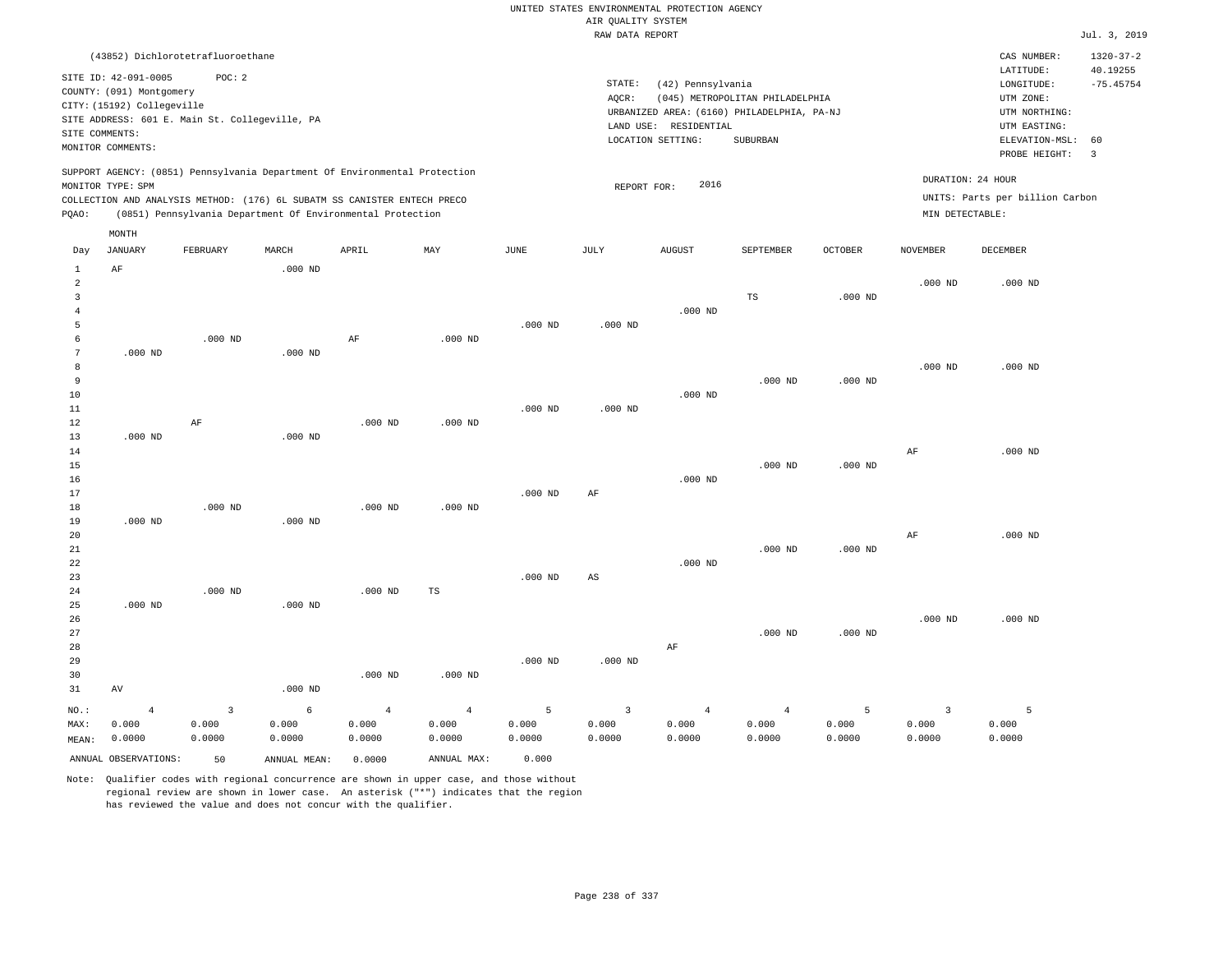|                |                            |                                                                            |            |                         |            |             |                         | UNITED STATES ENVIRONMENTAL PROTECTION AGENCY |                                 |                |                         |                                 |                 |
|----------------|----------------------------|----------------------------------------------------------------------------|------------|-------------------------|------------|-------------|-------------------------|-----------------------------------------------|---------------------------------|----------------|-------------------------|---------------------------------|-----------------|
|                |                            |                                                                            |            |                         |            |             | AIR QUALITY SYSTEM      |                                               |                                 |                |                         |                                 |                 |
|                |                            |                                                                            |            |                         |            |             | RAW DATA REPORT         |                                               |                                 |                |                         |                                 | Jul. 3, 2019    |
|                |                            |                                                                            |            |                         |            |             |                         |                                               |                                 |                |                         | CAS NUMBER:                     | $1320 - 37 - 2$ |
|                |                            | (43852) Dichlorotetrafluoroethane                                          |            |                         |            |             |                         |                                               |                                 |                |                         | LATITUDE:                       | 40.19255        |
|                | SITE ID: 42-091-0005       | POC: 2                                                                     |            |                         |            |             | STATE:                  | (42) Pennsylvania                             |                                 |                |                         | LONGITUDE:                      | $-75.45754$     |
|                | COUNTY: (091) Montgomery   |                                                                            |            |                         |            |             | AQCR:                   |                                               | (045) METROPOLITAN PHILADELPHIA |                |                         | UTM ZONE:                       |                 |
|                | CITY: (15192) Collegeville |                                                                            |            |                         |            |             |                         | URBANIZED AREA: (6160) PHILADELPHIA, PA-NJ    |                                 |                |                         | UTM NORTHING:                   |                 |
|                |                            | SITE ADDRESS: 601 E. Main St. Collegeville, PA                             |            |                         |            |             |                         | LAND USE: RESIDENTIAL                         |                                 |                |                         | UTM EASTING:                    |                 |
| SITE COMMENTS: |                            |                                                                            |            |                         |            |             |                         | LOCATION SETTING:                             | SUBURBAN                        |                |                         | ELEVATION-MSL:                  | 60              |
|                | MONITOR COMMENTS:          |                                                                            |            |                         |            |             |                         |                                               |                                 |                |                         | PROBE HEIGHT:                   | $\overline{3}$  |
|                |                            | SUPPORT AGENCY: (0851) Pennsylvania Department Of Environmental Protection |            |                         |            |             |                         |                                               |                                 |                |                         |                                 |                 |
|                | MONITOR TYPE: SPM          |                                                                            |            |                         |            |             | REPORT FOR:             | 2017                                          |                                 |                |                         | DURATION: 24 HOUR               |                 |
|                |                            | COLLECTION AND ANALYSIS METHOD: (176) 6L SUBATM SS CANISTER ENTECH PRECO   |            |                         |            |             |                         |                                               |                                 |                |                         | UNITS: Parts per billion Carbon |                 |
| PQAO:          |                            | (0851) Pennsylvania Department Of Environmental Protection                 |            |                         |            |             |                         |                                               |                                 |                | MIN DETECTABLE:         |                                 |                 |
|                | MONTH                      |                                                                            |            |                         |            |             |                         |                                               |                                 |                |                         |                                 |                 |
| Day            | <b>JANUARY</b>             | FEBRUARY                                                                   | MARCH      | APRIL                   | MAY        | <b>JUNE</b> | JULY                    | <b>AUGUST</b>                                 | SEPTEMBER                       | <b>OCTOBER</b> | <b>NOVEMBER</b>         | DECEMBER                        |                 |
| 1              | $.000$ ND                  |                                                                            |            | $.000$ ND               | $.000$ ND  |             |                         |                                               |                                 |                |                         |                                 |                 |
| $\overline{2}$ |                            |                                                                            | $.000$ ND  |                         |            |             |                         |                                               |                                 |                |                         |                                 |                 |
| 3              |                            |                                                                            |            |                         |            |             |                         |                                               |                                 |                | $.000$ ND               | $.000$ ND                       |                 |
| $\overline{4}$ |                            |                                                                            |            |                         |            |             |                         |                                               | $.000$ ND                       | $.000$ ND      |                         |                                 |                 |
| 5              |                            |                                                                            |            |                         |            |             |                         | $.000$ ND                                     |                                 |                |                         |                                 |                 |
| 6              |                            | $.000$ ND                                                                  |            |                         |            | $.000$ ND   | AF                      |                                               |                                 |                |                         |                                 |                 |
| 7              | AV                         |                                                                            |            | $.000$ ND               | $.000$ ND  |             |                         |                                               |                                 |                |                         |                                 |                 |
| 8              |                            |                                                                            | $.000$ ND  |                         |            |             |                         |                                               |                                 |                |                         |                                 |                 |
| 9              |                            |                                                                            |            |                         |            |             |                         |                                               |                                 |                | $.000$ ND               | $.000$ ND                       |                 |
| 10             |                            |                                                                            |            |                         |            |             |                         |                                               | $.000$ ND                       | $.000$ ND      |                         |                                 |                 |
| 11             |                            |                                                                            |            |                         |            |             |                         | $.000$ ND                                     |                                 |                |                         |                                 |                 |
| 12             |                            | $.000$ ND                                                                  |            |                         |            | $.000$ ND   | $.000$ ND               |                                               |                                 |                |                         |                                 |                 |
| 13             |                            |                                                                            |            | $.000$ ND               | $.000$ ND  |             |                         |                                               |                                 |                |                         |                                 |                 |
| 14             |                            |                                                                            | $.000$ ND  |                         |            |             |                         |                                               |                                 |                |                         |                                 |                 |
| 15             |                            |                                                                            |            |                         |            |             |                         |                                               |                                 |                | $.000$ ND               | AQ                              |                 |
| 16             |                            |                                                                            |            |                         |            |             |                         |                                               | $.000$ ND                       | $.000$ ND      |                         |                                 |                 |
| 17             |                            |                                                                            |            |                         |            |             |                         | $.000$ ND                                     |                                 |                |                         |                                 |                 |
| 18             |                            | $.000$ ND                                                                  |            |                         |            | $.000$ ND   | $.000$ ND               |                                               |                                 |                |                         |                                 |                 |
| 19             | $.000$ ND                  |                                                                            |            | $_{\rm AS}$             | $\rm{AF}$  |             |                         |                                               |                                 |                |                         |                                 |                 |
| 20             |                            |                                                                            | $.000$ ND  |                         |            |             |                         |                                               |                                 |                |                         |                                 |                 |
| 21             |                            |                                                                            |            |                         |            |             |                         |                                               |                                 |                | AN                      | AV                              |                 |
| 22             |                            |                                                                            |            |                         |            |             |                         |                                               | $.000$ ND                       | $.000$ ND      |                         |                                 |                 |
| 23             |                            |                                                                            |            |                         |            |             |                         | $.000$ ND                                     |                                 |                |                         |                                 |                 |
| 24             |                            | $.000$ ND                                                                  |            |                         |            | $.000$ ND   | $.000$ ND               |                                               |                                 |                |                         |                                 |                 |
| 25             | $.000$ ND                  |                                                                            |            | AM                      | $.000$ ND  |             |                         |                                               |                                 |                |                         |                                 |                 |
| 26             |                            |                                                                            | $.000$ ND  |                         |            |             |                         |                                               |                                 |                |                         |                                 |                 |
| 27             |                            |                                                                            |            |                         |            |             |                         |                                               |                                 |                | $\hbox{AV}$             | $.000$ ND                       |                 |
| 28             |                            |                                                                            |            |                         |            |             |                         |                                               | $.000$ ND                       | $.000$ ND      |                         |                                 |                 |
| 29<br>30       |                            |                                                                            |            |                         |            | $.000$ ND   | $.000$ ND               | $.000$ ND                                     |                                 |                |                         |                                 |                 |
| 31             | $.000$ ND                  |                                                                            |            |                         | $.000$ ND  |             |                         |                                               |                                 |                |                         |                                 |                 |
|                |                            |                                                                            |            |                         |            |             |                         |                                               |                                 |                |                         |                                 |                 |
| $NO.$ :        | $\overline{4}$<br>0.000    | $\overline{4}$<br>0.000                                                    | 5<br>0.000 | $\overline{3}$<br>0.000 | 5<br>0.000 | 5<br>0.000  | $\overline{4}$<br>0.000 | 5<br>0.000                                    | 5<br>0.000                      | 5<br>0.000     | $\overline{3}$<br>0.000 | $\overline{3}$<br>0.000         |                 |
| MAX:           | 0.0000                     | 0.0000                                                                     | 0.0000     | 0.0000                  | 0.0000     | 0.0000      | 0.0000                  | 0.0000                                        | 0.0000                          | 0.0000         | 0.0000                  | 0.0000                          |                 |
| MEAN:          |                            |                                                                            |            |                         |            |             |                         |                                               |                                 |                |                         |                                 |                 |

ANNUAL OBSERVATIONS: 51 ANNUAL MEAN: 0.0000 ANNUAL MAX: 0.000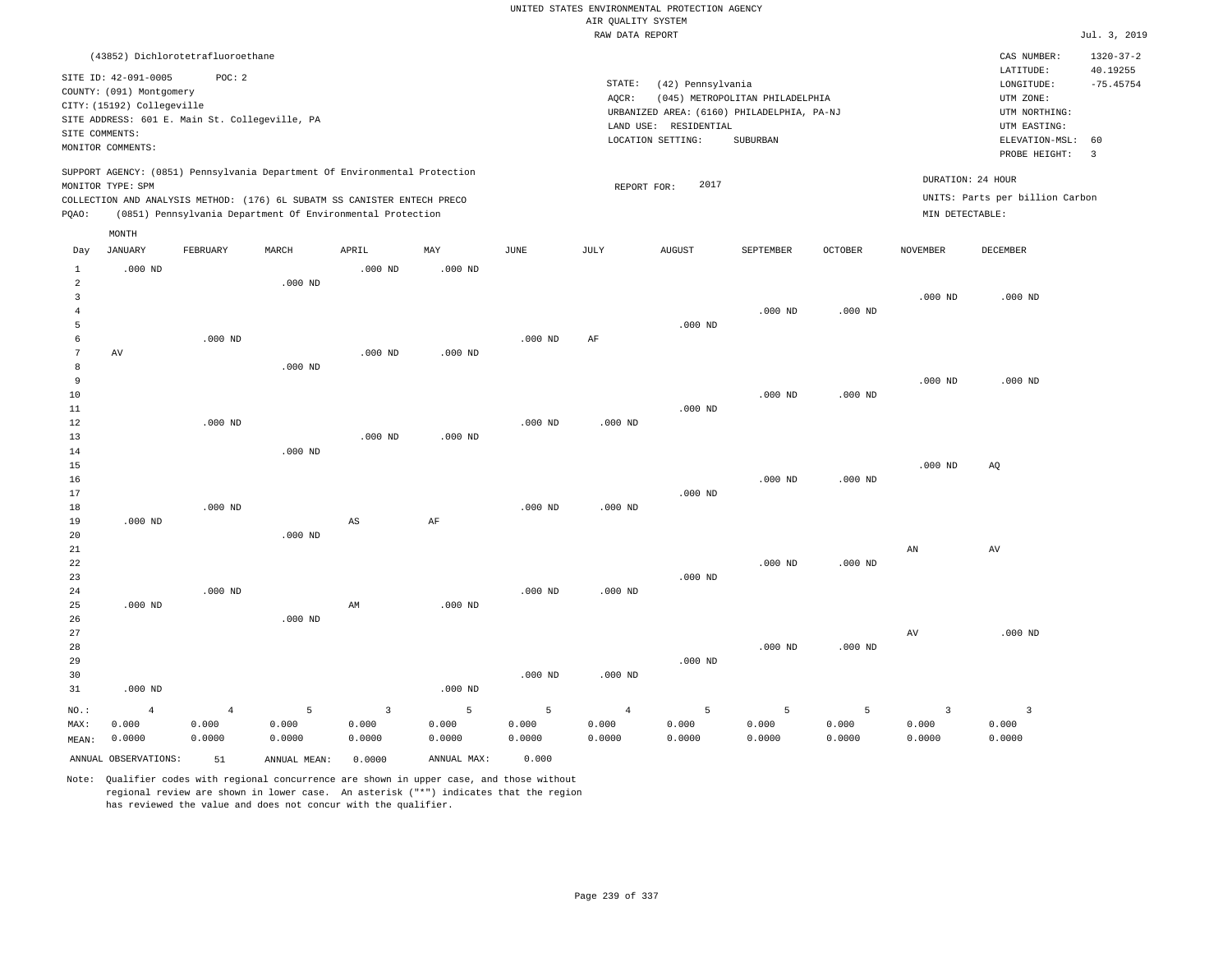RAW DATA REPORT Jul. 3, 2019 UNITED STATES ENVIRONMENTAL PROTECTION AGENCY AIR QUALITY SYSTEM (43852) Dichlorotetrafluoroethane STATE: (42) Pennsylvania CAS NUMBER: 1320-37-2 SITE ID: 42-091-0005 POC: 2 AQCR: (045) METROPOLITAN PHILADELPHIA COUNTY: (091) Montgomery CITY: (15192) Collegeville  $LONGITUDE: -75.45754$ LATITUDE: 40.19255 LOCATION SETTING: SUBURBAN SITE ADDRESS: 601 E. Main St. Collegeville, PA LAND USE: RESIDENTIAL SITE COMMENTS: MONITOR COMMENTS: PROBE HEIGHT: 3 ELEVATION-MSL: 60 URBANIZED AREA: (6160) PHILADELPHIA, PA-NJ (UTM NORTHING: UTM EASTING: UTM ZONE: SUPPORT AGENCY: (0851) Pennsylvania Department Of Environmental Protection MONITOR TYPE: SPM COLLECTION AND ANALYSIS METHOD: (176) 6L SUBATM SS CANISTER ENTECH PRECO REPORT FOR: 2018 UNITS: Parts per billion Carbon PQAO: (0851) Pennsylvania Department Of Environmental Protection DURATION: 24 HOUR MIN DETECTABLE: .07285 1 2 3 4 5 6 7 8 9 10 11 12 13 14 15 16 17 18 19  $20$ 21 22 23 24 25 26 27 28 29 30 31 AS .000 ND .000 ND .000 ND .000 ND NO.: MAX: MEAN: 4 0.000 0.0000 .000 ND .000 ND .000 ND .000 ND .000 ND AG .000 ND .000 ND .000 ND .000 ND .000 ND .000 ND .000 ND .000 ND .000 ND .000 ND .000 ND AV  $\Delta V$  .000 ND .000 ND .000 ND .000 ND .000 ND .000 ND .000 ND .000 ND .000 ND .000 ND .000 ND .000 ND .000 ND .000 ND .000 ND .000 ND AV AF .000 ND .000 ND .000 ND .000 ND .000 ND .000 ND .000 ND .000 ND .000 ND .000 ND .000 ND .000 ND .000 ND .000 ND .000 ND .000 ND .000 ND .000 ND .000 ND 5 0.000 0.0000 4 0.000 0.0000 5 0.000 0.0000 3 0.000 0.0000 5 0.000 0.0000 6 0.000 0.0000 4 0.000 0.0000 4 0.000 0.0000 5 0.000 0.0000 5 0.000 0.0000 5 0.000 0.0000 ANNUAL OBSERVATIONS: 55 ANNUAL MEAN: 0.0000 ANNUAL MAX: 0.000 Day JANUARY FEBRUARY MARCH APRIL MAY JUNE JULY AUGUST SEPTEMBER OCTOBER NOVEMBER DECEMBER MONTH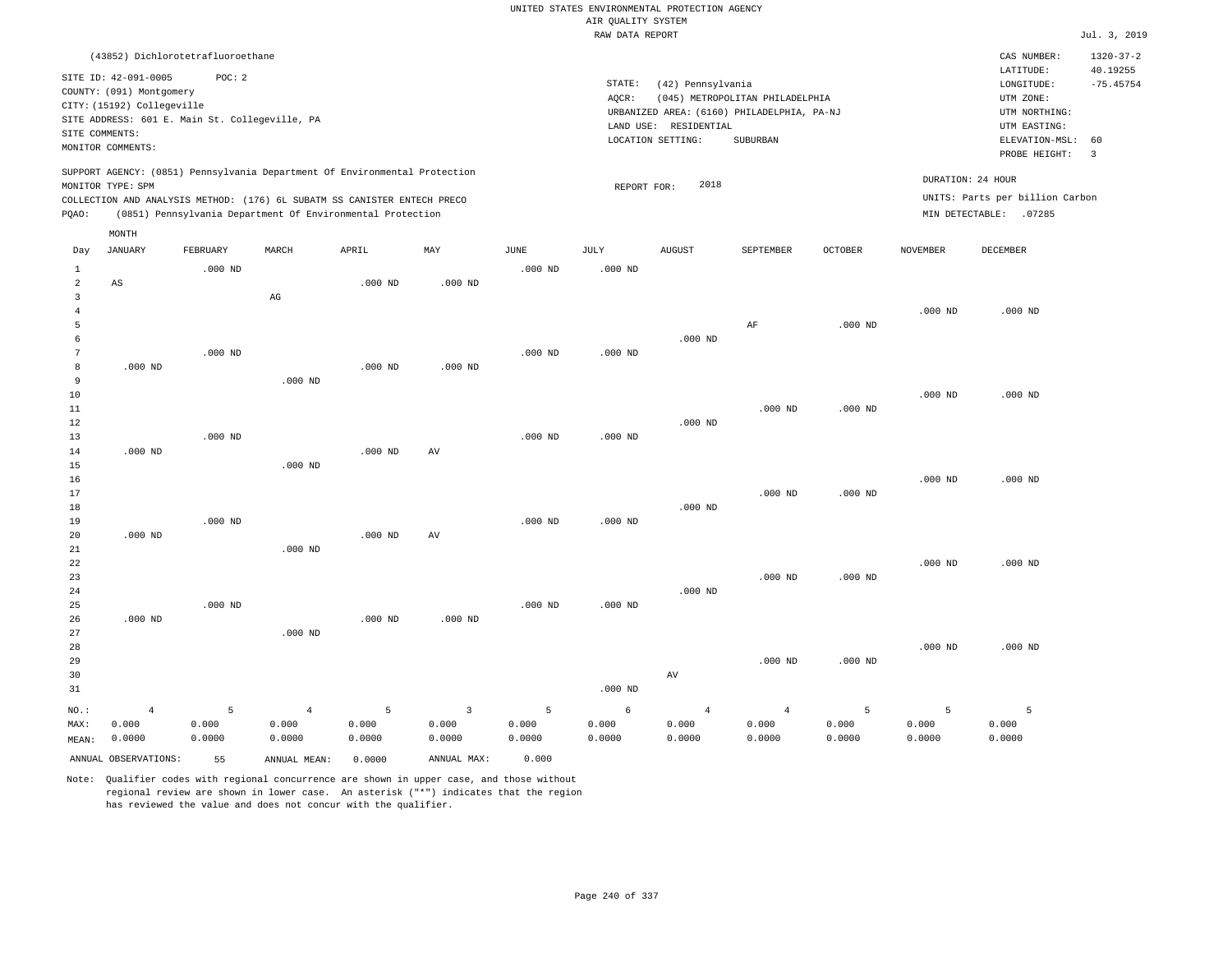|                                          |                                                                                                  |                                                          |          |                                                                                                                                                                                                                      |          |                   | RAW DATA REPORT   |                                            |                                                                               |                   |                   |                                                          | Jul. 3, 2019                  |
|------------------------------------------|--------------------------------------------------------------------------------------------------|----------------------------------------------------------|----------|----------------------------------------------------------------------------------------------------------------------------------------------------------------------------------------------------------------------|----------|-------------------|-------------------|--------------------------------------------|-------------------------------------------------------------------------------|-------------------|-------------------|----------------------------------------------------------|-------------------------------|
|                                          | (43860) Vinyl chloride                                                                           |                                                          |          |                                                                                                                                                                                                                      |          |                   |                   |                                            |                                                                               |                   |                   | CAS NUMBER:<br>LATITUDE:                                 | $75 - 01 - 4$<br>40.19255     |
|                                          | SITE ID: 42-091-0005<br>COUNTY: (091) Montgomery<br>CITY: (15192) Collegeville<br>SITE COMMENTS: | POC: 2<br>SITE ADDRESS: 601 E. Main St. Collegeville, PA |          |                                                                                                                                                                                                                      |          |                   | STATE:<br>AQCR:   | (42) Pennsylvania<br>LAND USE: RESIDENTIAL | (045) METROPOLITAN PHILADELPHIA<br>URBANIZED AREA: (6160) PHILADELPHIA, PA-NJ |                   |                   | LONGITUDE:<br>UTM ZONE:<br>UTM NORTHING:<br>UTM EASTING: | $-75.45754$                   |
|                                          | MONITOR COMMENTS:                                                                                |                                                          |          |                                                                                                                                                                                                                      |          |                   |                   | LOCATION SETTING:                          | SUBURBAN                                                                      |                   |                   | ELEVATION-MSL:<br>PROBE HEIGHT:                          | 60<br>$\overline{\mathbf{3}}$ |
| PQAO:                                    | MONITOR TYPE: SPM                                                                                |                                                          |          | SUPPORT AGENCY: (0851) Pennsylvania Department Of Environmental Protection<br>COLLECTION AND ANALYSIS METHOD: (176) 6L SUBATM SS CANISTER ENTECH PRECO<br>(0851) Pennsylvania Department Of Environmental Protection |          |                   | REPORT FOR:       | 2013                                       |                                                                               |                   | MIN DETECTABLE:   | DURATION: 24 HOUR<br>UNITS: Parts per billion Carbon     |                               |
|                                          | MONTH                                                                                            |                                                          |          |                                                                                                                                                                                                                      |          |                   |                   |                                            |                                                                               |                   |                   |                                                          |                               |
| Day                                      | JANUARY                                                                                          | FEBRUARY                                                 | MARCH    | APRIL                                                                                                                                                                                                                | MAY      | JUNE              | JULY              | AUGUST                                     | SEPTEMBER                                                                     | <b>OCTOBER</b>    | NOVEMBER          | DECEMBER                                                 |                               |
| $\mathbf{1}$<br>2<br>3<br>$\overline{4}$ | $.00$ ND                                                                                         | $.00$ ND                                                 |          | $.00$ ND                                                                                                                                                                                                             | $.00$ ND | $.00$ ND          | .00 <sub>ND</sub> | $.00$ ND                                   | .00 <sub>ND</sub>                                                             | AS                |                   |                                                          |                               |
| 5<br>6                                   |                                                                                                  |                                                          | $.00$ ND |                                                                                                                                                                                                                      |          |                   |                   |                                            | $.00$ ND                                                                      | $.00$ ND          | .00 <sub>ND</sub> | $.00$ ND                                                 |                               |
| 8<br>9<br>10                             | $.00$ ND                                                                                         | $.00$ ND                                                 |          | $.00$ ND                                                                                                                                                                                                             | $.00$ ND | $.00$ ND          | .00 <sub>ND</sub> | $.00$ ND                                   |                                                                               |                   |                   |                                                          |                               |
| 11<br>12<br>13                           |                                                                                                  |                                                          | $.00$ ND |                                                                                                                                                                                                                      |          |                   |                   |                                            | $.00$ ND                                                                      | .00 <sub>ND</sub> | .00 <sub>ND</sub> | $.00$ ND                                                 |                               |
| 14<br>15<br>16                           | $.00$ ND                                                                                         | $.00$ ND                                                 |          | $.00$ ND                                                                                                                                                                                                             | AF       | $.00$ ND          | $.00$ ND          | $.00$ ND                                   |                                                                               |                   |                   |                                                          |                               |
| 17<br>18<br>19                           |                                                                                                  |                                                          | AF       |                                                                                                                                                                                                                      |          |                   |                   |                                            | AF                                                                            | AF                | $.00$ ND          | $.00$ ND                                                 |                               |
| 20<br>21                                 |                                                                                                  | $.00$ ND                                                 |          |                                                                                                                                                                                                                      |          | .00 <sub>ND</sub> | .00 ND            | .00CL                                      |                                                                               |                   |                   |                                                          |                               |

 .00 ND .00 ND .00 ND AS .00 ND .00 ND .00 ND .00 ND .00 ND .00 ND .00 ND .00 ND .00 ND .00 ND .00 ND

| 31    |                      |       |              |       |             |       |                                               |           |          | $.00$ ND |       |       |
|-------|----------------------|-------|--------------|-------|-------------|-------|-----------------------------------------------|-----------|----------|----------|-------|-------|
| NO.:  | . .                  | -5    |              | $-5$  | $\sim$ 3    |       | $\sim$ 5 and $\sim$ 5 and $\sim$ 5 and $\sim$ | $-5$ $-5$ | $\sim$ 4 |          |       |       |
| MAX:  | 0.00                 | 0.00  | 0.00         | 0.00  | 0.00        | 0.00  | 0.00                                          | 0.00      | 0.00     | 0.00     | 0.00  | 0.00  |
| MEAN: | 0.000                | 0.000 | 0.000        | 0.000 | 0.000       | 0.000 | 0.000                                         | 0.000     | 0.000    | 0.000    | 0.000 | 0.000 |
|       | ANNUAL OBSERVATIONS: | 54    | ANNUAL MEAN: | 0.000 | ANNUAL MAX: | 0.00  |                                               |           |          |          |       |       |

Note: Qualifier codes with regional concurrence are shown in upper case, and those without regional review are shown in lower case. An asterisk ("\*") indicates that the region has reviewed the value and does not concur with the qualifier.

.00 ND AF

.00 ND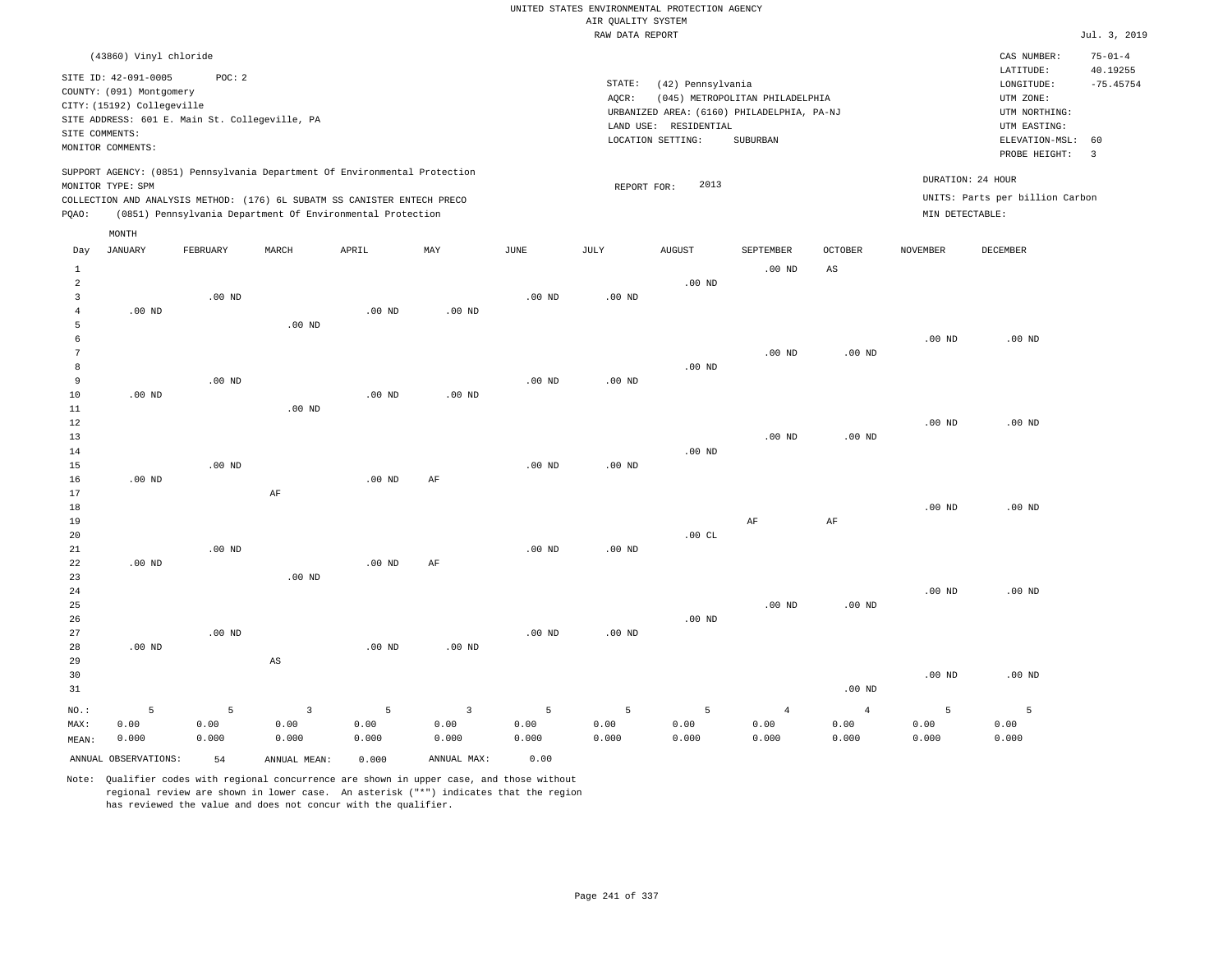| (43860) Vinyl chloride                                                                                                                                                                                                                                      |                                                                                                                                                                                    | CAS NUMBER:                                                                                                 | $75 - 01 - 4$           |
|-------------------------------------------------------------------------------------------------------------------------------------------------------------------------------------------------------------------------------------------------------------|------------------------------------------------------------------------------------------------------------------------------------------------------------------------------------|-------------------------------------------------------------------------------------------------------------|-------------------------|
| SITE ID: 42-091-0005<br>POC: 2<br>COUNTY: (091) Montgomery<br>CITY: (15192) Collegeville<br>SITE ADDRESS: 601 E. Main St. Collegeville, PA<br>SITE COMMENTS:<br>MONITOR COMMENTS:                                                                           | STATE:<br>(42) Pennsylvania<br>AOCR:<br>(045) METROPOLITAN PHILADELPHIA<br>URBANIZED AREA: (6160) PHILADELPHIA, PA-NJ<br>RESIDENTIAL<br>LAND USE:<br>LOCATION SETTING:<br>SUBURBAN | LATITUDE:<br>LONGITUDE:<br>UTM ZONE:<br>UTM NORTHING:<br>UTM EASTING:<br>ELEVATION-MSL: 60<br>PROBE HEIGHT: | 40.19255<br>$-75.45754$ |
| SUPPORT AGENCY: (0851) Pennsylvania Department Of Environmental Protection<br>MONITOR TYPE: SPM<br>COLLECTION AND ANALYSIS METHOD: (176) 6L SUBATM SS CANISTER ENTECH PRECO<br>(0851) Pennsylvania Department Of Environmental Protection<br>POAO:<br>MONTH | 2014<br>REPORT FOR:                                                                                                                                                                | DURATION: 24 HOUR<br>UNITS: Parts per billion Carbon<br>MIN DETECTABLE:                                     |                         |

| Day                                                   | <b>JANUARY</b>       | FEBRUARY       | $\tt MARCH$   | APRIL         | MAY           | $_{\rm JUNE}$           | $\mathtt{JULY}$         | AUGUST         | SEPTEMBER      | OCTOBER       | NOVEMBER          | ${\tt DECEMBER}$ |
|-------------------------------------------------------|----------------------|----------------|---------------|---------------|---------------|-------------------------|-------------------------|----------------|----------------|---------------|-------------------|------------------|
| $\mathbf{1}$<br>$\overline{a}$<br>3<br>$\overline{4}$ |                      | $.00$ ND       |               |               |               | $.00$ ND                | $.00$ ND                | $\rm AF$       | $.00$ ND       | $.00$ ND      | $.00$ ND          | $.00$ ND         |
| 5                                                     | $.00$ ND             |                |               | $.00$ ND      | $.00$ ND      |                         |                         |                |                |               |                   |                  |
| 6                                                     |                      |                | $.00$ ND      |               |               |                         |                         |                |                |               |                   |                  |
| $7\phantom{.0}$                                       |                      |                |               |               |               |                         |                         |                |                |               | $.00$ ND          | $.00$ ND         |
| 8                                                     |                      |                |               |               |               |                         |                         |                | $.00$ ND       | $.00$ ND      |                   |                  |
| 9<br>10                                               |                      | AS             |               |               |               | $.00$ ND                | .00 <sub>ND</sub>       | $.00$ ND       |                |               |                   |                  |
| 11                                                    | .09QX                |                |               | $.00$ ND      | $.00$ ND      |                         |                         |                |                |               |                   |                  |
| 12                                                    |                      |                | $.00$ ND      |               |               |                         |                         |                |                |               |                   |                  |
| 13                                                    |                      |                |               |               |               |                         |                         |                |                |               | $.00$ ND          | $\rm{AF}$        |
| 14                                                    |                      |                |               |               |               |                         |                         |                | $.00$ ND       | $.00$ ND      |                   |                  |
| 15                                                    |                      |                |               |               |               |                         |                         | $.00$ ND       |                |               |                   |                  |
| 16                                                    |                      | $.00$ ND       |               |               |               | $_{\rm AS}$             | $\rm{AF}$               |                |                |               |                   |                  |
| 17                                                    | $.00$ ND             |                |               | $.00$ ND      | $.00$ ND      |                         |                         |                |                |               |                   |                  |
| 18                                                    |                      |                | $.00$ ND      |               |               |                         |                         |                |                |               |                   | $.00$ ND         |
| 19<br>20                                              |                      |                |               |               |               |                         |                         |                | $.00$ ND       | $.00$ ND      | AF                |                  |
| $2\sqrt{1}$                                           |                      |                |               |               |               |                         |                         | $.00$ ND       |                |               |                   |                  |
| $2\sqrt{2}$                                           |                      | $.00$ ND       |               |               |               | AS                      | $_{\rm AS}$             |                |                |               |                   |                  |
| 23                                                    | $.00$ ND             |                |               | $.00$ ND      | $.00$ ND      |                         |                         |                |                |               |                   |                  |
| 24                                                    |                      |                | $.00$ ND      |               |               |                         |                         |                |                |               |                   |                  |
| 25                                                    |                      |                |               |               |               |                         |                         |                |                |               | .00 <sub>ND</sub> | $.00$ ND         |
| 26                                                    |                      |                |               |               |               |                         |                         |                | $.00$ ND       | $.00$ ND      |                   |                  |
| 27                                                    |                      |                |               |               |               |                         |                         | $.00$ ND       |                |               |                   |                  |
| 28                                                    |                      | $.00$ ND       |               | $.00$ ND      |               | $.00$ ND                | $.00$ ND                |                |                |               |                   |                  |
| 29<br>30                                              | $.00$ ND             |                | .00 $ND$      |               | $\rm AF$      |                         |                         |                |                |               |                   |                  |
| 31                                                    |                      |                |               |               |               |                         |                         |                |                |               |                   | $.00$ ND         |
|                                                       |                      |                |               |               |               |                         |                         |                |                |               |                   |                  |
| $NO.$ :                                               | 5                    | $\overline{4}$ | 5             | 5             | $\,4\,$       | $\overline{\mathbf{3}}$ | $\overline{\mathbf{3}}$ | $\overline{4}$ | $\overline{5}$ | 5             | $\overline{4}$    | $\overline{5}$   |
| MAX:                                                  | .09<br>.018          | 0.00<br>0.000  | 0.00<br>0.000 | 0.00<br>0.000 | 0.00<br>0.000 | 0.00<br>0.000           | 0.00<br>0.000           | 0.00<br>0.000  | 0.00<br>0.000  | 0.00<br>0.000 | 0.00<br>0.000     | 0.00<br>0.000    |
| MEAN:                                                 |                      |                |               |               |               |                         |                         |                |                |               |                   |                  |
|                                                       | ANNUAL OBSERVATIONS: | 52             | ANNUAL MEAN:  | .002          | ANNUAL MAX:   | .09                     |                         |                |                |               |                   |                  |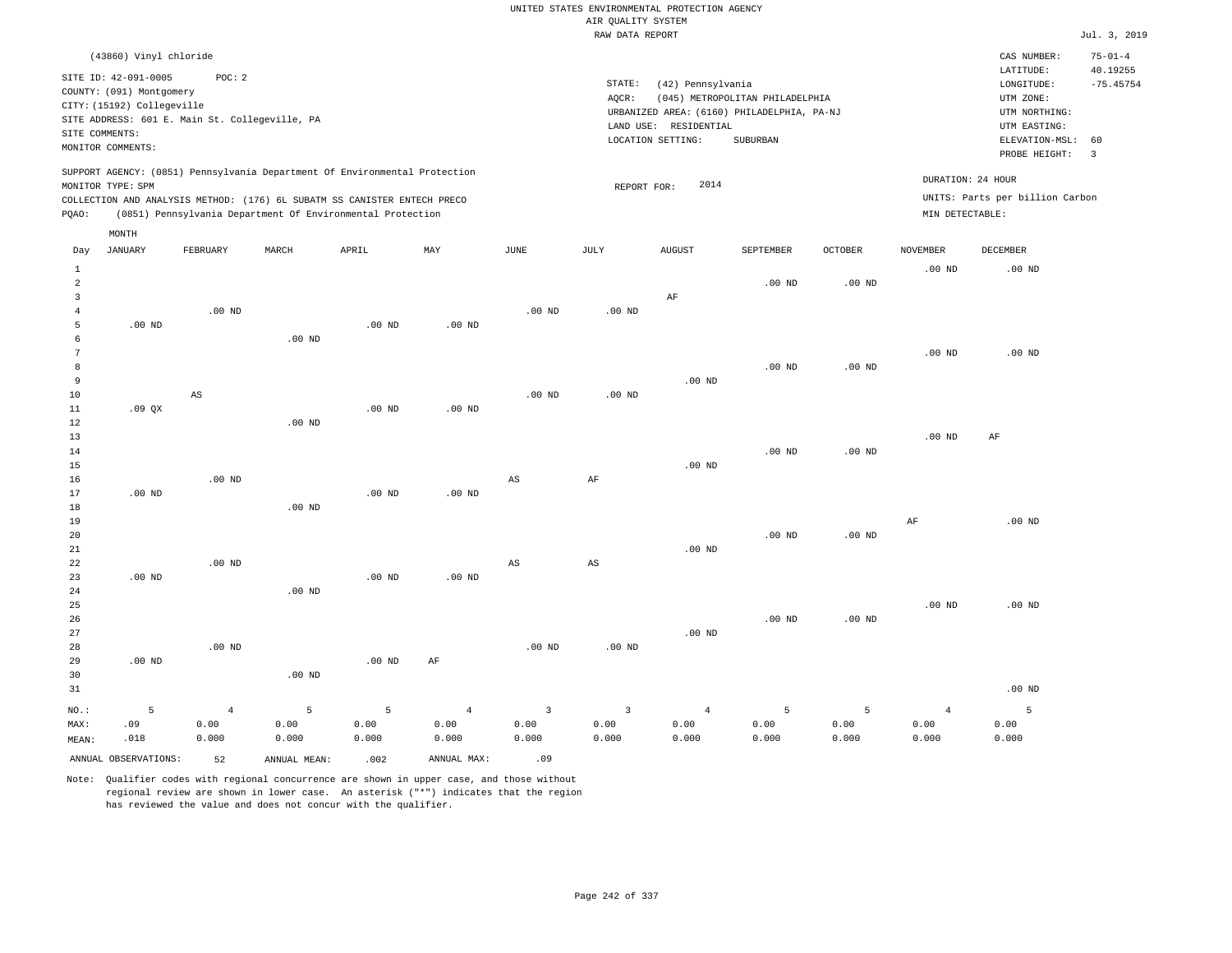| UNITED STATES ENVIRONMENTAL PROTECTION AGENCY |                                            |
|-----------------------------------------------|--------------------------------------------|
| AIR OUALITY SYSTEM                            |                                            |
| RAW DATA REPORT                               |                                            |
|                                               |                                            |
|                                               |                                            |
| STATE:                                        |                                            |
|                                               | (42) Pennsylvania                          |
| AOCR:                                         | (045) METROPOLITAN PHILADELPHIA            |
|                                               | URBANIZED AREA: (6160) PHILADELPHIA, PA-NJ |

LAND USE: RESIDENTIAL

REPORT FOR: 2015

LOCATION SETTING: SUBURBAN

Jul. 3, 2019

CAS NUMBER: 75-01-4

LONGITUDE: -75.45754 LATITUDE: 40.19255

PROBE HEIGHT: 3 ELEVATION-MSL: 60

UTM NORTHING: UTM EASTING:

UTM ZONE:

UNITS: Parts per billion Carbon

DURATION: 24 HOUR

COUNTY: (091) Montgomery CITY: (15192) Collegeville SITE ADDRESS: 601 E. Main St. Collegeville, PA SITE COMMENTS: MONITOR COMMENTS:

(43860) Vinyl chloride

SITE ID: 42-091-0005 POC: 2

SUPPORT AGENCY: (0851) Pennsylvania Department Of Environmental Protection MONITOR TYPE: SPM

COLLECTION AND ANALYSIS METHOD: (176) 6L SUBATM SS CANISTER ENTECH PRECO PQAO: (0851) Pennsylvania Department Of Environmental Protection MIN DETECTABLE:

|                | MONTH                   |            |                        |                   |             |                        |                   |                |           |          |                   |                         |
|----------------|-------------------------|------------|------------------------|-------------------|-------------|------------------------|-------------------|----------------|-----------|----------|-------------------|-------------------------|
| Day            | <b>JANUARY</b>          | FEBRUARY   | MARCH                  | APRIL             | MAY         | $_{\rm JUNE}$          | $\mathtt{JULY}$   | <b>AUGUST</b>  | SEPTEMBER | OCTOBER  | <b>NOVEMBER</b>   | DECEMBER                |
| $\mathbf{1}$   |                         |            | $\mathbb{A}\mathbb{S}$ |                   |             |                        |                   |                |           |          |                   |                         |
| $\overline{a}$ |                         |            |                        |                   |             |                        |                   |                |           |          | .00 <sub>ND</sub> | AF                      |
| 3              |                         |            |                        |                   |             |                        |                   |                | $.00$ ND  | $.00$ ND |                   |                         |
| $\overline{4}$ |                         |            |                        |                   |             |                        |                   | $.00$ ND       |           |          |                   |                         |
| 5              |                         | $.00$ ND   |                        |                   |             | $.00$ ND               | $.00$ ND          |                |           |          |                   |                         |
| 6              | $.00$ ND                |            |                        | $.00$ ND          | $.00$ ND    |                        |                   |                |           |          |                   |                         |
| 7              |                         |            | $.00$ ND               |                   |             |                        |                   |                |           |          |                   |                         |
| 8              |                         |            |                        |                   |             |                        |                   |                |           |          | $.00$ ND          | AF                      |
| 9              |                         |            |                        |                   |             |                        |                   |                | $.00$ ND  | $.00$ ND |                   |                         |
| 10             |                         |            |                        |                   |             |                        |                   | $\rm AF$       |           |          |                   |                         |
| $11\,$         |                         | $.00$ ND   |                        |                   |             | $.00$ ND               | $.00$ ND          |                |           |          |                   |                         |
| 12             | AF                      |            |                        | $.00$ ND          | $.00$ ND    |                        |                   |                |           |          |                   |                         |
| 13             |                         |            | $.00$ ND               |                   |             |                        |                   |                |           |          |                   |                         |
| 14<br>15       |                         |            |                        |                   |             |                        |                   |                | $.00$ ND  | $.00$ ND | $.00$ ND          | $.00$ ND                |
| 16             |                         |            |                        |                   |             |                        |                   | $.00$ ND       |           |          |                   |                         |
| 17             |                         | $.00$ ND   |                        |                   |             | $\mathbb{A}\mathbb{S}$ | $.00$ ND          |                |           |          |                   |                         |
| 18             | $.00$ ND                |            |                        | $.00$ ND          | .00 $ND$    |                        |                   |                |           |          |                   |                         |
| 19             |                         |            | $.00$ ND               |                   |             |                        |                   |                |           |          |                   |                         |
| 20             |                         |            |                        |                   |             |                        |                   |                |           |          | $.00$ ND          | $.00$ ND                |
| 21             |                         |            |                        |                   |             |                        |                   |                | $.00$ ND  | $.00$ ND |                   |                         |
| 22             |                         |            |                        |                   |             |                        |                   | AF             |           |          |                   |                         |
| 23             |                         | $.00$ ND   |                        |                   |             | $\rm AF$               | $.00$ ND          |                |           |          |                   |                         |
| $2\,4$         | $\mathbb{A}\mathbb{S}$  |            |                        | .00 <sub>ND</sub> | .00 $ND$    |                        |                   |                |           |          |                   |                         |
| 25             |                         |            | $.00$ ND               |                   |             |                        |                   |                |           |          |                   |                         |
| 26             |                         |            |                        |                   |             |                        |                   |                |           |          | AF                | $.00$ ND                |
| 27             |                         |            |                        |                   |             |                        |                   |                | $.00$ ND  | $.00$ ND |                   |                         |
| 28             |                         |            |                        |                   |             |                        |                   | $.00$ ND       |           |          |                   |                         |
| 29             |                         |            |                        |                   |             | $.00$ ND               | .00 <sub>ND</sub> |                |           |          |                   |                         |
| 30             | $.00$ ND                |            |                        | $.00$ ND          | $.00$ ND    |                        |                   |                |           |          |                   |                         |
| 31             |                         |            | $.00$ ND               |                   |             |                        |                   |                |           |          |                   |                         |
| NO.:           | $\overline{\mathbf{3}}$ | $\sqrt{4}$ | $\mathsf S$            | $\mathsf S$       | 5           | $\overline{3}$         | 5                 | $\overline{3}$ | 5         | 5        | $\overline{4}$    | $\overline{\mathbf{3}}$ |
| MAX:           | 0.00                    | 0.00       | 0.00                   | 0.00              | 0.00        | 0.00                   | 0.00              | 0.00           | 0.00      | 0.00     | 0.00              | 0.00                    |
| MEAN:          | 0.000                   | 0.000      | 0.000                  | 0.000             | 0.000       | 0.000                  | 0.000             | 0.000          | 0.000     | 0.000    | 0.000             | 0.000                   |
|                | ANNUAL OBSERVATIONS:    | 50         | ANNUAL MEAN:           | 0.000             | ANNUAL MAX: | 0.00                   |                   |                |           |          |                   |                         |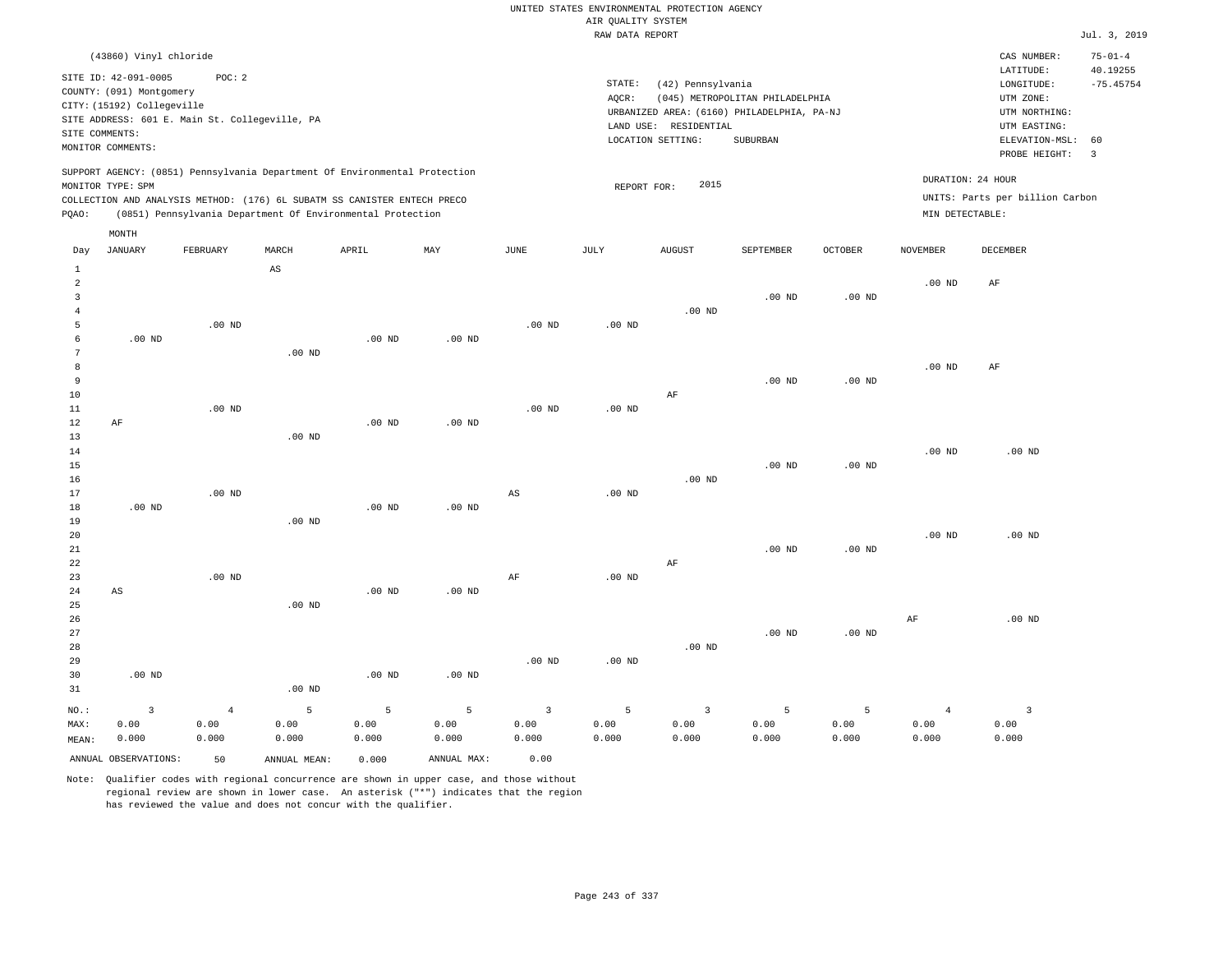| (43860) Vinyl chloride                                                                                                                                                                                                                             |                                                                                                                                                                                 | CAS NUMBER:                                                                                                 | $75 - 01 - 4$                                      |
|----------------------------------------------------------------------------------------------------------------------------------------------------------------------------------------------------------------------------------------------------|---------------------------------------------------------------------------------------------------------------------------------------------------------------------------------|-------------------------------------------------------------------------------------------------------------|----------------------------------------------------|
| SITE ID: 42-091-0005<br>POC:2<br>COUNTY: (091) Montgomery<br>CITY: (15192) Collegeville<br>SITE ADDRESS: 601 E. Main St. Collegeville, PA<br>SITE COMMENTS:<br>MONITOR COMMENTS:                                                                   | STATE:<br>(42) Pennsylvania<br>(045) METROPOLITAN PHILADELPHIA<br>AOCR:<br>URBANIZED AREA: (6160) PHILADELPHIA, PA-NJ<br>LAND USE: RESIDENTIAL<br>LOCATION SETTING:<br>SUBURBAN | LATITUDE:<br>LONGITUDE:<br>UTM ZONE:<br>UTM NORTHING:<br>UTM EASTING:<br>ELEVATION-MSL: 60<br>PROBE HEIGHT: | 40.19255<br>$-75.45754$<br>$\overline{\mathbf{3}}$ |
| SUPPORT AGENCY: (0851) Pennsylvania Department Of Environmental Protection<br>MONITOR TYPE: SPM<br>COLLECTION AND ANALYSIS METHOD: (176) 6L SUBATM SS CANISTER ENTECH PRECO<br>(0851) Pennsylvania Department Of Environmental Protection<br>POAO: | 2016<br>REPORT FOR:                                                                                                                                                             | DURATION: 24 HOUR<br>UNITS: Parts per billion Carbon<br>MIN DETECTABLE:                                     |                                                    |
| MONTH                                                                                                                                                                                                                                              |                                                                                                                                                                                 |                                                                                                             |                                                    |

| Day            | JANUARY              | FEBRUARY                | $\tt MARCH$  | APRIL          | $\ensuremath{\text{MAX}}$ | $_{\rm JUNE}$ | JULY                   | ${\tt AUGUST}$ | SEPTEMBER         | $\mathtt{OCTOBER}$ | NOVEMBER                | DECEMBER |
|----------------|----------------------|-------------------------|--------------|----------------|---------------------------|---------------|------------------------|----------------|-------------------|--------------------|-------------------------|----------|
| 1              | $\rm AF$             |                         | $.00$ ND     |                |                           |               |                        |                |                   |                    |                         |          |
| $\overline{c}$ |                      |                         |              |                |                           |               |                        |                |                   |                    | $.00$ ND                | $.00$ ND |
| 3              |                      |                         |              |                |                           |               |                        |                | TS                | .00 <sub>ND</sub>  |                         |          |
| $\overline{4}$ |                      |                         |              |                |                           |               |                        | .00 $ND$       |                   |                    |                         |          |
| 5              |                      |                         |              |                |                           | .00 $ND$      | .00 $ND$               |                |                   |                    |                         |          |
| 6              |                      | $.00$ ND                |              | AF             | $.00$ ND                  |               |                        |                |                   |                    |                         |          |
| 7              | .00 $ND$             |                         | $.00$ ND     |                |                           |               |                        |                |                   |                    |                         |          |
| 8              |                      |                         |              |                |                           |               |                        |                |                   |                    | .04 SQ                  | $.00$ ND |
| 9              |                      |                         |              |                |                           |               |                        |                | $.00$ ND          | $.00$ ND           |                         |          |
| $10$           |                      |                         |              |                |                           |               |                        | $.00$ ND       |                   |                    |                         |          |
| $11\,$         |                      |                         |              |                |                           | $.00$ ND      | $.00$ ND               |                |                   |                    |                         |          |
| 12             |                      | $\rm AF$                |              | $.00$ ND       | $.00$ ND                  |               |                        |                |                   |                    |                         |          |
| 13             | .00 $ND$             |                         | .00 $ND$     |                |                           |               |                        |                |                   |                    |                         |          |
| 14             |                      |                         |              |                |                           |               |                        |                |                   |                    | AF                      | $.00$ ND |
| $15\,$         |                      |                         |              |                |                           |               |                        |                | $.00$ ND          | $.00$ ND           |                         |          |
| $16$           |                      |                         |              |                |                           |               |                        | $.00$ ND       |                   |                    |                         |          |
| 17             |                      |                         |              |                |                           | $.00$ ND      | AF                     |                |                   |                    |                         |          |
| 18             |                      | .00 <sub>ND</sub>       |              | $.00$ ND       | $.00$ ND                  |               |                        |                |                   |                    |                         |          |
| 19             | .00 $ND$             |                         | .00 $ND$     |                |                           |               |                        |                |                   |                    |                         |          |
| $20\,$         |                      |                         |              |                |                           |               |                        |                |                   |                    | $\rm{AF}$               | .01 SQ   |
| $21\,$         |                      |                         |              |                |                           |               |                        |                | .00 <sub>ND</sub> | .00 <sub>ND</sub>  |                         |          |
| $_{\rm 22}$    |                      |                         |              |                |                           |               |                        | $.00$ ND       |                   |                    |                         |          |
| 23             |                      |                         |              |                |                           | .00 $ND$      | $\mathbb{A}\mathbb{S}$ |                |                   |                    |                         |          |
| $2\sqrt{4}$    |                      | .00 $ND$                |              | .00 $ND$       | TS                        |               |                        |                |                   |                    |                         |          |
| 25             | $.00$ ND             |                         | $.00$ ND     |                |                           |               |                        |                |                   |                    |                         |          |
| 26             |                      |                         |              |                |                           |               |                        |                |                   |                    | .04 SQ                  | $.00$ ND |
| 27             |                      |                         |              |                |                           |               |                        |                | .00 <sub>ND</sub> | $.00$ ND           |                         |          |
| 28             |                      |                         |              |                |                           |               |                        | $\rm{AF}$      |                   |                    |                         |          |
| 29             |                      |                         |              |                |                           | $.00$ ND      | .00 $ND$               |                |                   |                    |                         |          |
| 30             |                      |                         |              | .00 $ND$       | .00 <sub>ND</sub>         |               |                        |                |                   |                    |                         |          |
| 31             | AV                   |                         | $.00$ ND     |                |                           |               |                        |                |                   |                    |                         |          |
| $_{\rm NO.}$ : | $\sqrt{4}$           | $\overline{\mathbf{3}}$ | $\epsilon$   | $\overline{4}$ | $\,4$                     | $\mathsf S$   | $\overline{3}$         | $\overline{4}$ | $\overline{4}$    | 5                  | $\overline{\mathbf{3}}$ | 5        |
| MAX:           | 0.00                 | 0.00                    | 0.00         | 0.00           | 0.00                      | 0.00          | 0.00                   | 0.00           | 0.00              | 0.00               | .04                     | .01      |
| MEAN:          | 0.000                | 0.000                   | 0.000        | 0.000          | 0.000                     | 0.000         | 0.000                  | 0.000          | 0.000             | 0.000              | .027                    | .002     |
|                | ANNUAL OBSERVATIONS: | 50                      | ANNUAL MEAN: | .002           | ANNUAL MAX:               | .04           |                        |                |                   |                    |                         |          |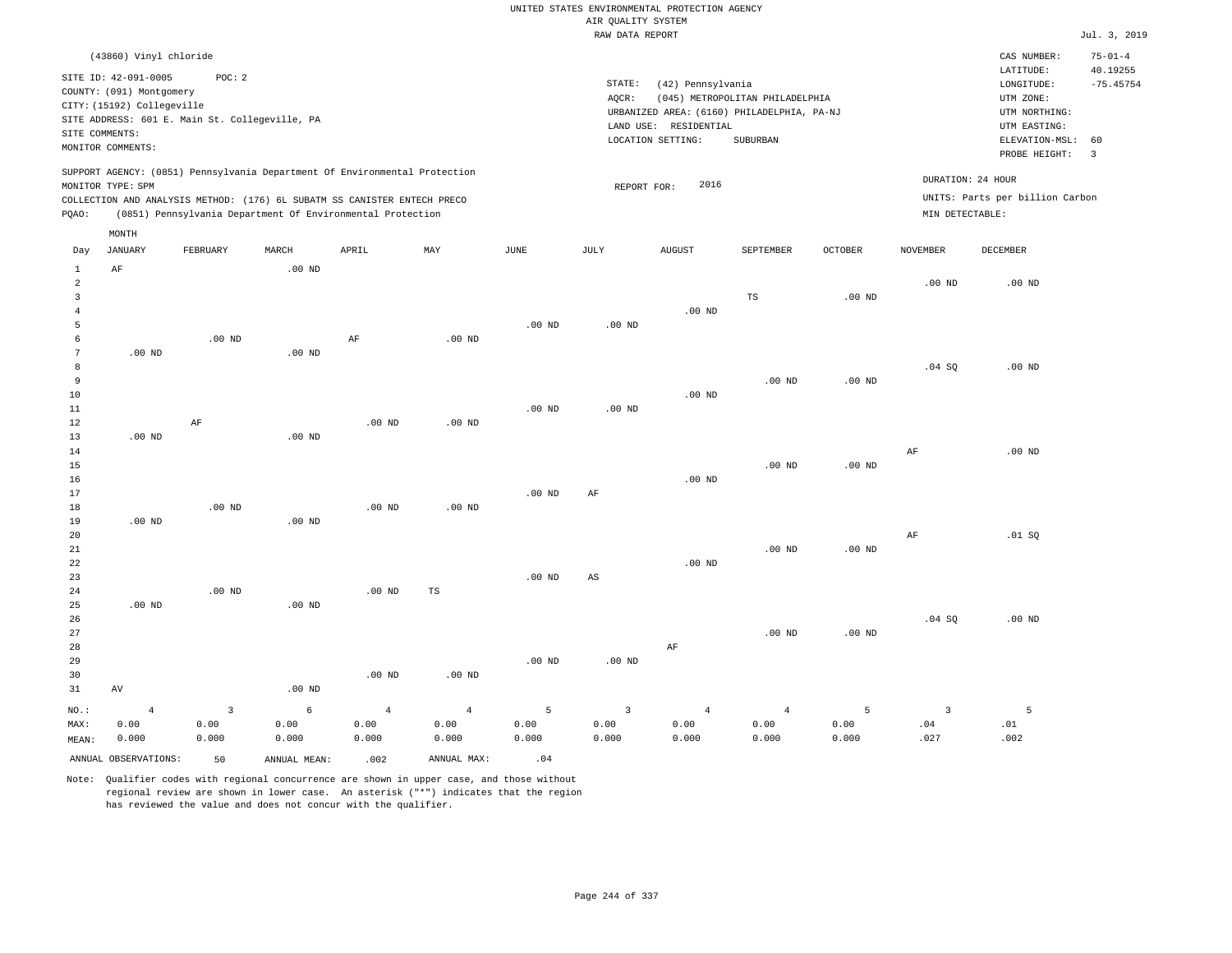|                                       |                                                                                                                                                 |                                                          |              |                                                                                                                                                                                                                      |                   |                   |                                       | UNITED STATES ENVIRONMENTAL PROTECTION AGENCY                   |                                                                                           |                   |                        |                                                                                                                         |                                                                  |
|---------------------------------------|-------------------------------------------------------------------------------------------------------------------------------------------------|----------------------------------------------------------|--------------|----------------------------------------------------------------------------------------------------------------------------------------------------------------------------------------------------------------------|-------------------|-------------------|---------------------------------------|-----------------------------------------------------------------|-------------------------------------------------------------------------------------------|-------------------|------------------------|-------------------------------------------------------------------------------------------------------------------------|------------------------------------------------------------------|
|                                       |                                                                                                                                                 |                                                          |              |                                                                                                                                                                                                                      |                   |                   | AIR QUALITY SYSTEM<br>RAW DATA REPORT |                                                                 |                                                                                           |                   |                        |                                                                                                                         |                                                                  |
|                                       |                                                                                                                                                 |                                                          |              |                                                                                                                                                                                                                      |                   |                   |                                       |                                                                 |                                                                                           |                   |                        |                                                                                                                         | Jul. 3, 2019                                                     |
|                                       | (43860) Vinyl chloride<br>SITE ID: 42-091-0005<br>COUNTY: (091) Montgomery<br>CITY: (15192) Collegeville<br>SITE COMMENTS:<br>MONITOR COMMENTS: | POC: 2<br>SITE ADDRESS: 601 E. Main St. Collegeville, PA |              |                                                                                                                                                                                                                      |                   |                   | STATE:<br>AQCR:                       | (42) Pennsylvania<br>LAND USE: RESIDENTIAL<br>LOCATION SETTING: | (045) METROPOLITAN PHILADELPHIA<br>URBANIZED AREA: (6160) PHILADELPHIA, PA-NJ<br>SUBURBAN |                   |                        | CAS NUMBER:<br>LATITUDE:<br>LONGITUDE:<br>UTM ZONE:<br>UTM NORTHING:<br>UTM EASTING:<br>ELEVATION-MSL:<br>PROBE HEIGHT: | $75 - 01 - 4$<br>40.19255<br>$-75.45754$<br>60<br>$\overline{3}$ |
| PQAO:                                 | MONITOR TYPE: SPM                                                                                                                               |                                                          |              | SUPPORT AGENCY: (0851) Pennsylvania Department Of Environmental Protection<br>COLLECTION AND ANALYSIS METHOD: (176) 6L SUBATM SS CANISTER ENTECH PRECO<br>(0851) Pennsylvania Department Of Environmental Protection |                   |                   | REPORT FOR:                           | 2017                                                            |                                                                                           |                   | MIN DETECTABLE:        | DURATION: 24 HOUR<br>UNITS: Parts per billion Carbon                                                                    |                                                                  |
|                                       | MONTH                                                                                                                                           |                                                          |              |                                                                                                                                                                                                                      |                   |                   |                                       |                                                                 |                                                                                           |                   |                        |                                                                                                                         |                                                                  |
| Day                                   | JANUARY                                                                                                                                         | FEBRUARY                                                 | MARCH        | APRIL                                                                                                                                                                                                                | MAY               | JUNE              | $_{\rm JULY}$                         | AUGUST                                                          | SEPTEMBER                                                                                 | <b>OCTOBER</b>    | <b>NOVEMBER</b>        | <b>DECEMBER</b>                                                                                                         |                                                                  |
| $\mathbf{1}$<br>$\overline{a}$        | $.00$ ND                                                                                                                                        |                                                          | $.00$ ND     | $.00$ ND                                                                                                                                                                                                             | .02 SQ            |                   |                                       |                                                                 |                                                                                           |                   |                        |                                                                                                                         |                                                                  |
| $\overline{3}$<br>$\overline{4}$<br>5 |                                                                                                                                                 |                                                          |              |                                                                                                                                                                                                                      |                   |                   |                                       | $.00$ ND                                                        | .00 <sub>ND</sub>                                                                         | .00 <sub>ND</sub> | $.00$ ND               | $.00$ ND                                                                                                                |                                                                  |
| 6<br>$7\phantom{.0}$<br>8             | AV                                                                                                                                              | $.00$ ND                                                 | $.00$ ND     | .00 <sub>ND</sub>                                                                                                                                                                                                    | .00 <sub>ND</sub> | $.00$ ND          | AF                                    |                                                                 |                                                                                           |                   |                        |                                                                                                                         |                                                                  |
| 9<br>$10$<br>11<br>12                 |                                                                                                                                                 | $.00$ ND                                                 |              |                                                                                                                                                                                                                      |                   | $.00$ ND          | $.00$ ND                              | $.00$ ND                                                        | .00 <sub>ND</sub>                                                                         | .00 <sub>ND</sub> | .00 <sub>ND</sub>      | $.00$ ND                                                                                                                |                                                                  |
| 13<br>14<br>15                        |                                                                                                                                                 |                                                          | $.00$ ND     | .00 <sub>ND</sub>                                                                                                                                                                                                    | $.00$ ND          |                   |                                       |                                                                 |                                                                                           |                   | .00 <sub>ND</sub>      | AQ                                                                                                                      |                                                                  |
| 16<br>17<br>18<br>19                  | $.00$ ND                                                                                                                                        | $.00$ ND                                                 |              | $_{\rm AS}$                                                                                                                                                                                                          | AF                | .00 <sub>ND</sub> | $.00$ ND                              | $.00$ ND                                                        | $.00$ ND                                                                                  | $.00$ ND          |                        |                                                                                                                         |                                                                  |
| 20<br>21<br>22<br>23                  |                                                                                                                                                 |                                                          | $.00$ ND     |                                                                                                                                                                                                                      |                   |                   |                                       | $.00$ ND                                                        | $.00$ ND                                                                                  | $.00$ ND          | AN                     | AV                                                                                                                      |                                                                  |
| 24<br>25<br>26<br>$2\,7$              | $.00$ ND                                                                                                                                        | .00 <sub>ND</sub>                                        | $.00$ ND     | AM                                                                                                                                                                                                                   | .00 <sub>ND</sub> | $.00$ ND          | $.00$ ND                              |                                                                 |                                                                                           |                   | AV                     | .00 <sub>ND</sub>                                                                                                       |                                                                  |
| 28<br>29<br>30<br>31                  | $.00$ ND                                                                                                                                        |                                                          |              |                                                                                                                                                                                                                      | $.00$ ND          | $.00$ ND          | $.00$ ND                              | $.00$ ND                                                        | $.00$ ND                                                                                  | $.00$ ND          |                        |                                                                                                                         |                                                                  |
| NO.:<br>MAX:                          | $\,4$<br>0.00                                                                                                                                   | $\,4$<br>0.00                                            | 5<br>0.00    | $\overline{\mathbf{3}}$<br>0.00                                                                                                                                                                                      | 5<br>.02          | 5<br>0.00         | $\overline{4}$<br>0.00                | 5<br>0.00                                                       | $\overline{5}$<br>0.00                                                                    | 5<br>0.00         | $\overline{3}$<br>0.00 | $\overline{\mathbf{3}}$<br>0.00                                                                                         |                                                                  |
| MEAN:                                 | 0.000                                                                                                                                           | 0.000                                                    | 0.000        | 0.000                                                                                                                                                                                                                | .004              | 0.000             | 0.000                                 | 0.000                                                           | 0.000                                                                                     | 0.000             | 0.000                  | 0.000                                                                                                                   |                                                                  |
|                                       | ANNUAL OBSERVATIONS:                                                                                                                            | 51                                                       | ANNUAL MEAN: | 0.000                                                                                                                                                                                                                | ANNUAL MAX:       | .02               |                                       |                                                                 |                                                                                           |                   |                        |                                                                                                                         |                                                                  |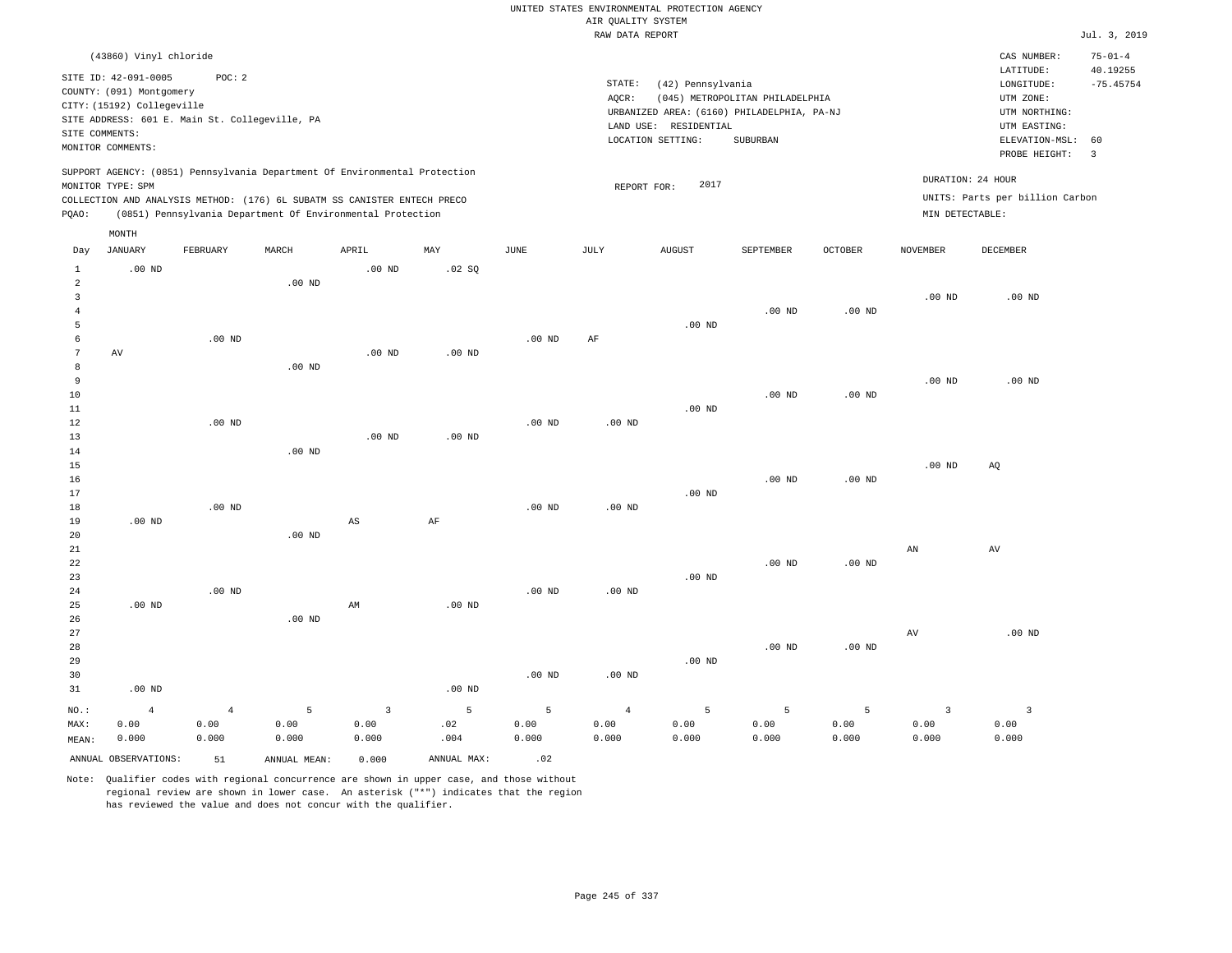|                |                                                |                   |                                                                            |                   |                |                   |                    | UNITED STATES ENVIRONMENTAL PROTECTION AGENCY |                                            |          |                   |                                 |                           |
|----------------|------------------------------------------------|-------------------|----------------------------------------------------------------------------|-------------------|----------------|-------------------|--------------------|-----------------------------------------------|--------------------------------------------|----------|-------------------|---------------------------------|---------------------------|
|                |                                                |                   |                                                                            |                   |                |                   | AIR QUALITY SYSTEM |                                               |                                            |          |                   |                                 |                           |
|                |                                                |                   |                                                                            |                   |                |                   | RAW DATA REPORT    |                                               |                                            |          |                   |                                 | Jul. 3, 2019              |
|                | (43860) Vinyl chloride<br>SITE ID: 42-091-0005 | POC: 2            |                                                                            |                   |                |                   |                    |                                               |                                            |          |                   | CAS NUMBER:<br>LATITUDE:        | $75 - 01 - 4$<br>40.19255 |
|                | COUNTY: (091) Montgomery                       |                   |                                                                            |                   |                |                   | STATE:             | (42) Pennsylvania                             |                                            |          |                   | LONGITUDE:                      | $-75.45754$               |
|                | CITY: (15192) Collegeville                     |                   |                                                                            |                   |                |                   | AOCR:              |                                               | (045) METROPOLITAN PHILADELPHIA            |          |                   | UTM ZONE:                       |                           |
|                | SITE ADDRESS: 601 E. Main St. Collegeville, PA |                   |                                                                            |                   |                |                   |                    |                                               | URBANIZED AREA: (6160) PHILADELPHIA, PA-NJ |          |                   | UTM NORTHING:                   |                           |
| SITE COMMENTS: |                                                |                   |                                                                            |                   |                |                   |                    | LAND USE: RESIDENTIAL                         |                                            |          |                   | UTM EASTING:                    |                           |
|                | MONITOR COMMENTS:                              |                   |                                                                            |                   |                |                   |                    | LOCATION SETTING:                             | <b>SUBURBAN</b>                            |          |                   | ELEVATION-MSL:<br>PROBE HEIGHT: | 60<br>$\overline{3}$      |
|                |                                                |                   | SUPPORT AGENCY: (0851) Pennsylvania Department Of Environmental Protection |                   |                |                   |                    | 2018                                          |                                            |          |                   | DURATION: 24 HOUR               |                           |
|                | MONITOR TYPE: SPM                              |                   | COLLECTION AND ANALYSIS METHOD: (176) 6L SUBATM SS CANISTER ENTECH PRECO   |                   |                |                   | REPORT FOR:        |                                               |                                            |          |                   | UNITS: Parts per billion Carbon |                           |
| PQAO:          |                                                |                   | (0851) Pennsylvania Department Of Environmental Protection                 |                   |                |                   |                    |                                               |                                            |          |                   | MIN DETECTABLE: .1013837        |                           |
|                | MONTH                                          |                   |                                                                            |                   |                |                   |                    |                                               |                                            |          |                   |                                 |                           |
| Day            | JANUARY                                        | FEBRUARY          | MARCH                                                                      | APRIL             | MAY            | JUNE              | JULY               | <b>AUGUST</b>                                 | SEPTEMBER                                  | OCTOBER  | NOVEMBER          | DECEMBER                        |                           |
| $\mathbf{1}$   |                                                | $.00$ ND          |                                                                            |                   |                | $.00$ ND          | $.00$ ND           |                                               |                                            |          |                   |                                 |                           |
| $\overline{2}$ | AS                                             |                   |                                                                            | .00 <sub>ND</sub> | $.00$ ND       |                   |                    |                                               |                                            |          |                   |                                 |                           |
| $\overline{3}$ |                                                |                   | AG                                                                         |                   |                |                   |                    |                                               |                                            |          |                   |                                 |                           |
| $\overline{4}$ |                                                |                   |                                                                            |                   |                |                   |                    |                                               |                                            |          | $.00$ ND          | $.00$ ND                        |                           |
| 5              |                                                |                   |                                                                            |                   |                |                   |                    |                                               | AF                                         | $.00$ ND |                   |                                 |                           |
| 6<br>7         |                                                |                   |                                                                            |                   |                |                   |                    | $.00$ ND                                      |                                            |          |                   |                                 |                           |
| 8              | $.00$ ND                                       | $.00$ ND          |                                                                            | $.00$ ND          | $.00$ ND       | $.00$ ND          | .00 <sub>ND</sub>  |                                               |                                            |          |                   |                                 |                           |
| 9              |                                                |                   | $.00$ ND                                                                   |                   |                |                   |                    |                                               |                                            |          |                   |                                 |                           |
| 10             |                                                |                   |                                                                            |                   |                |                   |                    |                                               |                                            |          | $.00$ ND          | $.00$ ND                        |                           |
| $11\,$         |                                                |                   |                                                                            |                   |                |                   |                    |                                               | $.00$ ND                                   | $.00$ ND |                   |                                 |                           |
| 12             |                                                |                   |                                                                            |                   |                |                   |                    | $.00$ ND                                      |                                            |          |                   |                                 |                           |
| 13             |                                                | $.00$ ND          |                                                                            |                   |                | $.00$ ND          | .00 <sub>ND</sub>  |                                               |                                            |          |                   |                                 |                           |
| 14             | $.00$ ND                                       |                   |                                                                            | $.00$ ND          | AV             |                   |                    |                                               |                                            |          |                   |                                 |                           |
| 15             |                                                |                   | $.00$ ND                                                                   |                   |                |                   |                    |                                               |                                            |          |                   |                                 |                           |
| 16             |                                                |                   |                                                                            |                   |                |                   |                    |                                               |                                            |          | $.00$ ND          | $.00$ ND                        |                           |
| 17             |                                                |                   |                                                                            |                   |                |                   |                    |                                               | .00 <sub>ND</sub>                          | .06QX    |                   |                                 |                           |
| 18             |                                                |                   |                                                                            |                   |                |                   |                    | $.00$ ND                                      |                                            |          |                   |                                 |                           |
| 19             |                                                | $.00$ ND          |                                                                            |                   |                | $.00$ ND          | $.00$ ND           |                                               |                                            |          |                   |                                 |                           |
| 20             | $.00$ ND                                       |                   |                                                                            | .00 <sub>ND</sub> | AV             |                   |                    |                                               |                                            |          |                   |                                 |                           |
| $21\,$         |                                                |                   | $.00$ ND                                                                   |                   |                |                   |                    |                                               |                                            |          |                   |                                 |                           |
| 22             |                                                |                   |                                                                            |                   |                |                   |                    |                                               |                                            |          | $.00$ ND          | $.00$ ND                        |                           |
| 23             |                                                |                   |                                                                            |                   |                |                   |                    |                                               | .00 <sub>ND</sub>                          | $.00$ ND |                   |                                 |                           |
| 24<br>25       |                                                | .00 <sub>ND</sub> |                                                                            |                   |                | .00 <sub>ND</sub> | .00 <sub>ND</sub>  | $.00$ ND                                      |                                            |          |                   |                                 |                           |
| 26             | $.00$ ND                                       |                   |                                                                            | $.00$ ND          | $.00$ ND       |                   |                    |                                               |                                            |          |                   |                                 |                           |
| 27             |                                                |                   | $.00$ ND                                                                   |                   |                |                   |                    |                                               |                                            |          |                   |                                 |                           |
| 28             |                                                |                   |                                                                            |                   |                |                   |                    |                                               |                                            |          | .00 <sub>ND</sub> | $.00$ ND                        |                           |
| 29             |                                                |                   |                                                                            |                   |                |                   |                    |                                               | $.00$ ND                                   | $.00$ ND |                   |                                 |                           |
| 30             |                                                |                   |                                                                            |                   |                |                   |                    | $\operatorname{AV}$                           |                                            |          |                   |                                 |                           |
| 31             |                                                |                   |                                                                            |                   |                |                   | .00 <sub>ND</sub>  |                                               |                                            |          |                   |                                 |                           |
|                |                                                |                   |                                                                            |                   |                |                   |                    |                                               |                                            |          |                   |                                 |                           |
| NO.:           | $\overline{4}$                                 | 5                 | $\overline{4}$                                                             | 5                 | $\overline{3}$ | 5                 | 6                  | $\overline{4}$                                | $\overline{4}$                             | 5        | 5                 | 5                               |                           |
| MAX:           | 0.00                                           | 0.00              | 0.00                                                                       | 0.00              | 0.00           | 0.00              | 0.00               | 0.00                                          | 0.00                                       | .06      | 0.00              | 0.00                            |                           |
| MEAN:          | 0.000                                          | 0.000             | 0.000                                                                      | 0.000             | 0.000          | 0.000             | 0.000              | 0.000                                         | 0.000                                      | .012     | 0.000             | 0.000                           |                           |
|                | ANNUAL OBSERVATIONS:                           | 55                | ANNUAL MEAN:                                                               | .001              | ANNUAL MAX:    | .06               |                    |                                               |                                            |          |                   |                                 |                           |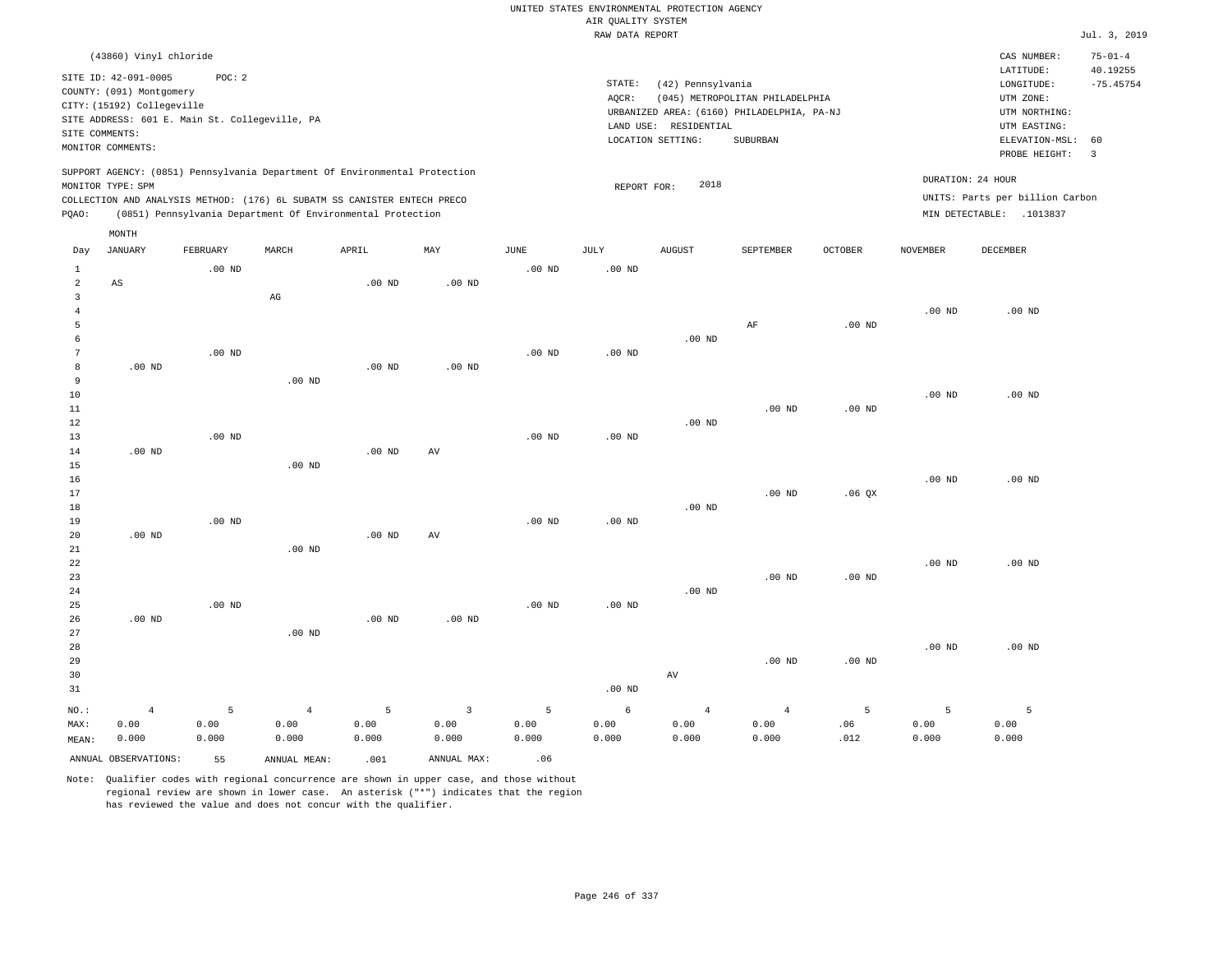|       | (45109) m/p Xylene                                                                                                    |                                                         |       |                                                                                                                                        |                                                                            |      |                              |                                                       |                                                                                           |                |                                      | CAS NUMBER:                                                                                                 |                              |
|-------|-----------------------------------------------------------------------------------------------------------------------|---------------------------------------------------------|-------|----------------------------------------------------------------------------------------------------------------------------------------|----------------------------------------------------------------------------|------|------------------------------|-------------------------------------------------------|-------------------------------------------------------------------------------------------|----------------|--------------------------------------|-------------------------------------------------------------------------------------------------------------|------------------------------|
|       | SITE ID: 42-091-0005<br>COUNTY: (091) Montgomery<br>CITY: (15192) Collegeville<br>SITE COMMENTS:<br>MONITOR COMMENTS: | POC:2<br>SITE ADDRESS: 601 E. Main St. Collegeville, PA |       |                                                                                                                                        |                                                                            |      | STATE:<br>AOCR:<br>LAND USE: | (42) Pennsylvania<br>RESIDENTIAL<br>LOCATION SETTING: | (045) METROPOLITAN PHILADELPHIA<br>URBANIZED AREA: (6160) PHILADELPHIA, PA-NJ<br>SUBURBAN |                |                                      | LATITUDE:<br>LONGITUDE:<br>UTM ZONE:<br>UTM NORTHING:<br>UTM EASTING:<br>ELEVATION-MSL: 60<br>PROBE HEIGHT: | 40.19255<br>$-75.45754$<br>3 |
| POAO: | MONITOR TYPE: SPM                                                                                                     |                                                         |       | COLLECTION AND ANALYSIS METHOD: (176) 6L SUBATM SS CANISTER ENTECH PRECO<br>(0851) Pennsylvania Department Of Environmental Protection | SUPPORT AGENCY: (0851) Pennsylvania Department Of Environmental Protection |      | REPORT FOR:                  | 2013                                                  |                                                                                           |                | DURATION: 24 HOUR<br>MIN DETECTABLE: | UNITS: Parts per billion Carbon                                                                             |                              |
| Day   | MONTH<br>JANUARY                                                                                                      | FEBRUARY                                                | MARCH | APRIL                                                                                                                                  | MAY                                                                        | JUNE | JULY                         | AUGUST                                                | SEPTEMBER                                                                                 | <b>OCTOBER</b> | NOVEMBER                             | DECEMBER                                                                                                    |                              |

| $\mathbf{1}$   |          |          |                         |                   |          |          |                |          | $.00$ ND       | $_{\rm AS}$    |                   |          |
|----------------|----------|----------|-------------------------|-------------------|----------|----------|----------------|----------|----------------|----------------|-------------------|----------|
| $\overline{a}$ |          |          |                         |                   |          |          |                | .67SQ    |                |                |                   |          |
| 3              |          | 1.03 SQ  |                         |                   |          | $.00$ ND | $.00$ ND       |          |                |                |                   |          |
| 4              | $.00$ ND |          |                         | .00 <sub>ND</sub> | $.00$ ND |          |                |          |                |                |                   |          |
| 5              |          |          | $.00$ ND                |                   |          |          |                |          |                |                |                   |          |
| 6              |          |          |                         |                   |          |          |                |          |                |                | .60SQ             | .33 QX   |
| 7              |          |          |                         |                   |          |          |                |          | 1.64           | $.00$ ND       |                   |          |
| 8              |          |          |                         |                   |          |          |                | $.00$ ND |                |                |                   |          |
| 9              |          | $.00$ ND |                         |                   |          | $.00$ ND | $.00$ ND       |          |                |                |                   |          |
| 10             | $.00$ ND |          |                         | .00 <sub>ND</sub> | .73SQ    |          |                |          |                |                |                   |          |
| 11             |          |          | $.00$ ND                |                   |          |          |                |          |                |                |                   |          |
| 12             |          |          |                         |                   |          |          |                |          |                |                | .00 <sub>ND</sub> | $.00$ ND |
| 13             |          |          |                         |                   |          |          |                |          | $.00$ ND       | .00 $ND$       |                   |          |
| 14             |          |          |                         |                   |          |          |                | $.00$ ND |                |                |                   |          |
| 15             |          | $.00$ ND |                         |                   |          | $.00$ ND | $.00$ ND       |          |                |                |                   |          |
| 16             | .79 SQ   |          |                         | .00 <sub>ND</sub> | $\rm AF$ |          |                |          |                |                |                   |          |
| 17             |          |          | $\rm AF$                |                   |          |          |                |          |                |                |                   |          |
| 18             |          |          |                         |                   |          |          |                |          |                |                | $.00$ ND          | .38SQ    |
| 19             |          |          |                         |                   |          |          |                |          | $\rm AF$       | $\rm{AF}$      |                   |          |
| 20             |          |          |                         |                   |          |          |                | .00 $CL$ |                |                |                   |          |
| 21             |          | .00 $ND$ |                         |                   |          | $.00$ ND | $.00$ ND       |          |                |                |                   |          |
| 22             | .00 $ND$ |          |                         | .00 $ND$          | $\rm AF$ |          |                |          |                |                |                   |          |
| 23             |          |          | $.00$ ND                |                   |          |          |                |          |                |                |                   |          |
| $2\sqrt{4}$    |          |          |                         |                   |          |          |                |          |                |                | $.00$ ND          | $.00$ ND |
| $25\,$         |          |          |                         |                   |          |          |                |          | 1.38           | $.00$ ND       |                   |          |
| 26             |          |          |                         |                   |          |          |                | .00 $ND$ |                |                |                   |          |
| 27             |          | $.00$ ND |                         |                   |          | $.00$ ND | $.00$ ND       |          |                |                |                   |          |
| 28             | .00 $ND$ |          |                         | .00 $ND$          | 1.29     |          |                |          |                |                |                   |          |
| 29             |          |          | $\mathbb{A}\mathbb{S}$  |                   |          |          |                |          |                |                |                   |          |
| 30             |          |          |                         |                   |          |          |                |          |                |                | .42 SQ            | $.00$ ND |
| 31             |          |          |                         |                   |          |          |                |          |                | .83SQ          |                   |          |
| $_{\rm NO.}$ : | 5        | 5        | $\overline{\mathbf{3}}$ | 5                 | 3        | 5        | $\overline{5}$ | 5        | $\overline{4}$ | $\overline{4}$ | 5                 | 5        |
| MAX:           | .79      | 1.03     | 0.00                    | 0.00              | 1.29     | 0.00     | 0.00           | .67      | 1.64           | .83            | .60               | .38      |
| MEAN:          | .158     | .206     | 0.000                   | 0.000             | .673     | 0.000    | 0.000          | .134     | .755           | .208           | .204              | .142     |

Note: Qualifier codes with regional concurrence are shown in upper case, and those without regional review are shown in lower case. An asterisk ("\*") indicates that the region has reviewed the value and does not concur with the qualifier.

ANNUAL OBSERVATIONS: 54 ANNUAL MEAN: .187 ANNUAL MAX: 1.64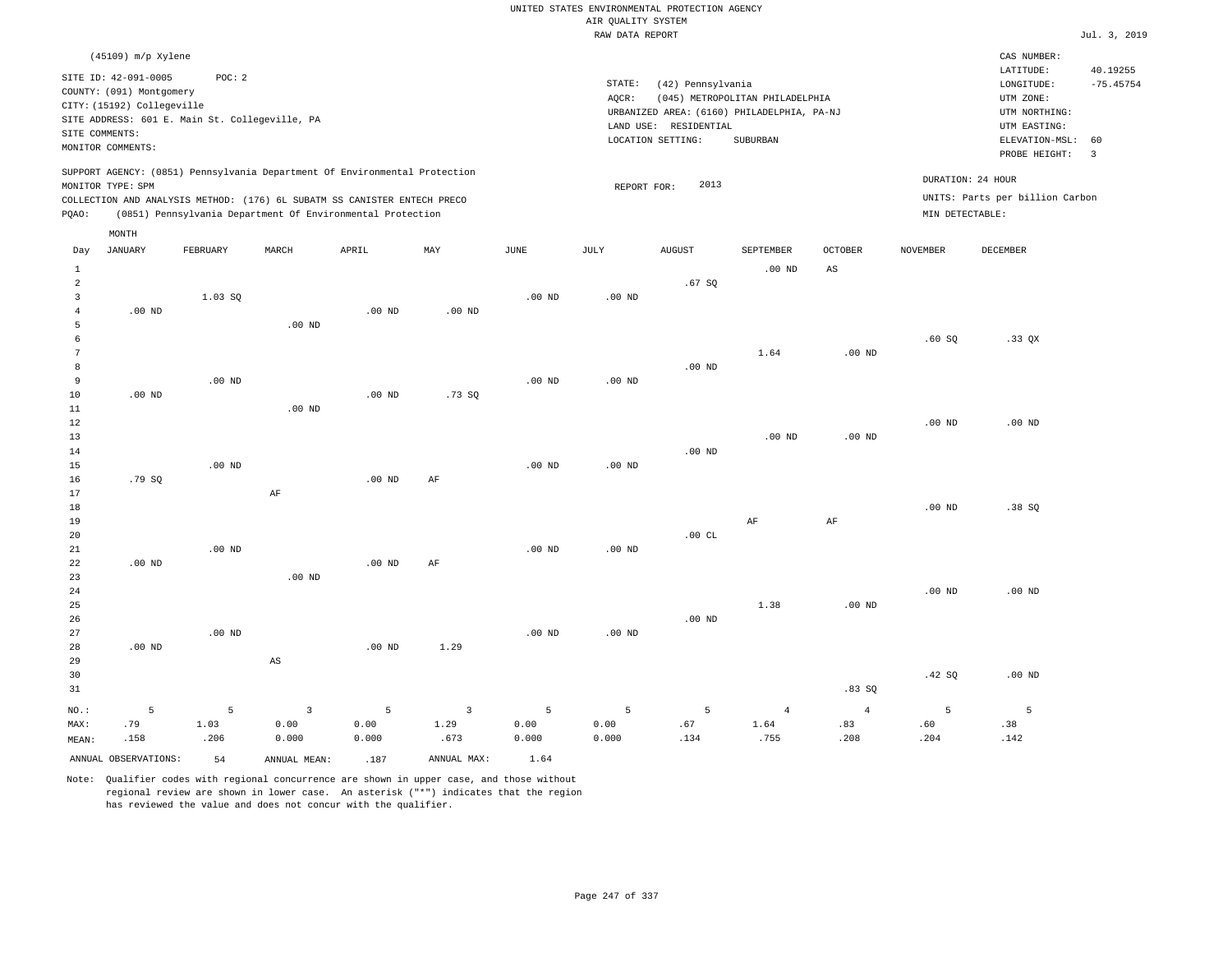| $(45109)$ m/p Xylene                                                                                                                                                                                                                               |                                                                                                                                                                                 | CAS NUMBER:                                                                                                                            |
|----------------------------------------------------------------------------------------------------------------------------------------------------------------------------------------------------------------------------------------------------|---------------------------------------------------------------------------------------------------------------------------------------------------------------------------------|----------------------------------------------------------------------------------------------------------------------------------------|
| SITE ID: 42-091-0005<br>POC:2<br>COUNTY: (091) Montgomery<br>CITY: (15192) Collegeville<br>SITE ADDRESS: 601 E. Main St. Collegeville, PA<br>SITE COMMENTS:<br>MONITOR COMMENTS:                                                                   | STATE:<br>(42) Pennsylvania<br>(045) METROPOLITAN PHILADELPHIA<br>AOCR:<br>URBANIZED AREA: (6160) PHILADELPHIA, PA-NJ<br>LAND USE: RESIDENTIAL<br>LOCATION SETTING:<br>SUBURBAN | 40.19255<br>LATITUDE:<br>$-75.45754$<br>LONGITUDE:<br>UTM ZONE:<br>UTM NORTHING:<br>UTM EASTING:<br>ELEVATION-MSL: 60<br>PROBE HEIGHT: |
| SUPPORT AGENCY: (0851) Pennsylvania Department Of Environmental Protection<br>MONITOR TYPE: SPM<br>COLLECTION AND ANALYSIS METHOD: (176) 6L SUBATM SS CANISTER ENTECH PRECO<br>(0851) Pennsylvania Department Of Environmental Protection<br>POAO: | 2014<br>REPORT FOR:                                                                                                                                                             | DURATION: 24 HOUR<br>UNITS: Parts per billion Carbon<br>MIN DETECTABLE:                                                                |

|                                                                    | MONTH                |                        |              |                   |                    |                        |                        |                        |           |                |                       |          |
|--------------------------------------------------------------------|----------------------|------------------------|--------------|-------------------|--------------------|------------------------|------------------------|------------------------|-----------|----------------|-----------------------|----------|
| Day                                                                | <b>JANUARY</b>       | FEBRUARY               | MARCH        | APRIL             | MAY                | $_{\rm JUNE}$          | $\mathtt{JULY}$        | AUGUST                 | SEPTEMBER | <b>OCTOBER</b> | <b>NOVEMBER</b>       | DECEMBER |
| $\mathbf{1}$<br>$\overline{a}$<br>$\overline{3}$<br>$\overline{4}$ |                      | .00 $ND$               |              |                   |                    | $.00$ ND               | .00 $ND$               | $\rm{AF}$              | .89 SQ    | 1.05 SQ        | $.00$ ND              | .75 SQ   |
| 5<br>6<br>$7\phantom{.0}$<br>8                                     | .89 SQ               |                        | $.00$ ND     | .00 <sub>ND</sub> | $.00$ ND           |                        |                        |                        | .93SQ     | $.00$ ND       | $.00$ ND              | $.00$ ND |
| 9<br>10<br>11<br>12                                                | 1.12 QX              | $\mathbb{A}\mathbb{S}$ | 1.43 SQ      | .00 <sub>ND</sub> | $.00$ ND           | .51 SQ                 | 1.11 SQ                | 2.38 5                 |           |                |                       |          |
| 13<br>14<br>15<br>16                                               |                      | $.00$ ND               |              |                   |                    | $\mathbb{A}\mathbb{S}$ | $\rm AF$               | .82SQ                  | .45 SQ    | .70SQ          | .53SQ                 | $\rm AF$ |
| 17<br>18<br>19<br>20                                               | 1.01 SQ              |                        | .71 SQ       | .00 <sub>ND</sub> | $.00$ ND           |                        |                        |                        | .78 SQ    | 1.34 SQ        | $\rm AF$              | $.00$ ND |
| 21<br>22<br>23<br>$2\,4$                                           | .54 SQ               | $.00$ ND               | .00 $ND$     | .00 <sub>ND</sub> | $.00$ ND           | $_{\rm AS}$            | $\mathbb{A}\mathbb{S}$ | .75 SQ                 |           |                |                       |          |
| 25<br>26<br>$2\,7$<br>28                                           |                      | $.00$ ND               |              |                   |                    | .79 SQ                 | .87QX                  | .80SQ                  | 1.74 SQ   | $.00$ ND       | .66SQ                 | $.00$ ND |
| 29<br>30<br>31                                                     | 1.68S                |                        | $.00$ ND     | $.00$ ND          | $\rm{AF}$          |                        |                        |                        |           |                |                       | .94 SQ   |
| NO.:<br>MAX:                                                       | 5<br>1.68            | $\overline{4}$<br>0.00 | 5<br>1.43    | 5<br>0.00         | $\sqrt{4}$<br>0.00 | $\overline{3}$<br>.79  | $\overline{3}$<br>1.11 | $\overline{4}$<br>2.38 | 5<br>1.74 | 5<br>1.34      | $\overline{4}$<br>.66 | 5<br>.94 |
| MEAN:                                                              | 1.048                | 0.000                  | .428         | 0.000             | 0.000              | .433                   | .660                   | 1.188                  | .958      | .618           | .298                  | .338     |
|                                                                    | ANNUAL OBSERVATIONS: | 52                     | ANNUAL MEAN: | .503              | ANNUAL MAX:        | 2.38                   |                        |                        |           |                |                       |          |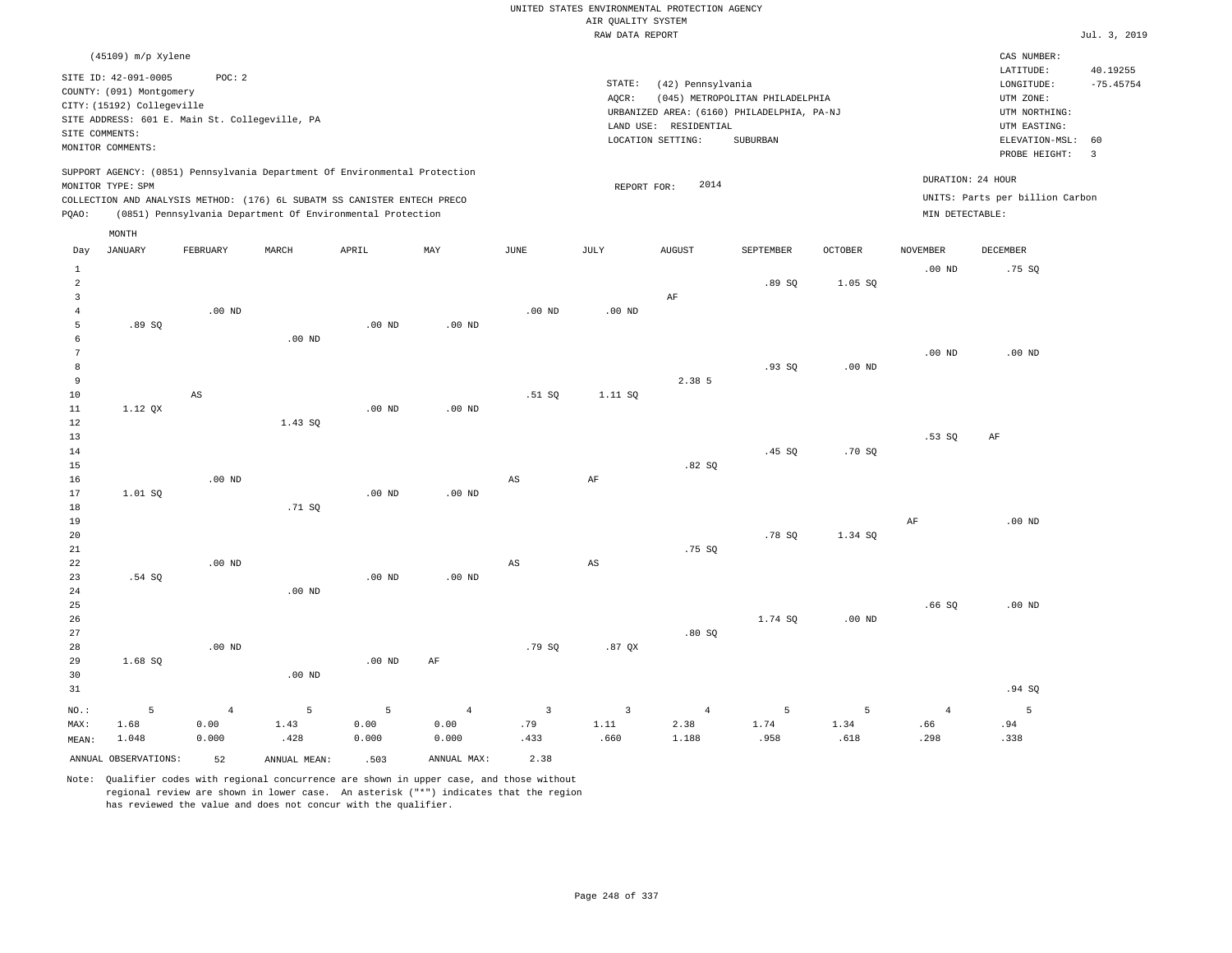#### RAW DATA REPORT **FOULD ASSESSED ASSESSED ASSESSED A**  $Jul. 3, 2019$ UNITED STATES ENVIRONMENTAL PROTECTION AGENCY AIR QUALITY SYSTEM

| (45109) m/p Xylene                                                                                                                                                                                                                                          |                                                                                                                                                                                 | CAS NUMBER:                                                                                                                                  |
|-------------------------------------------------------------------------------------------------------------------------------------------------------------------------------------------------------------------------------------------------------------|---------------------------------------------------------------------------------------------------------------------------------------------------------------------------------|----------------------------------------------------------------------------------------------------------------------------------------------|
| SITE ID: 42-091-0005<br>POC:2<br>COUNTY: (091) Montgomery<br>CITY: (15192) Collegeville<br>SITE ADDRESS: 601 E. Main St. Collegeville, PA<br>SITE COMMENTS:<br>MONITOR COMMENTS:                                                                            | STATE:<br>(42) Pennsylvania<br>(045) METROPOLITAN PHILADELPHIA<br>AOCR:<br>URBANIZED AREA: (6160) PHILADELPHIA, PA-NJ<br>LAND USE: RESIDENTIAL<br>LOCATION SETTING:<br>SUBURBAN | 40.19255<br>LATITUDE:<br>LONGITUDE:<br>$-75.45754$<br>UTM ZONE:<br>UTM NORTHING:<br>UTM EASTING:<br>ELEVATION-MSL: 60<br>PROBE HEIGHT:<br>-3 |
| SUPPORT AGENCY: (0851) Pennsylvania Department Of Environmental Protection<br>MONITOR TYPE: SPM<br>COLLECTION AND ANALYSIS METHOD: (176) 6L SUBATM SS CANISTER ENTECH PRECO<br>(0851) Pennsylvania Department Of Environmental Protection<br>POAO:<br>MONTH | 2015<br>REPORT FOR:                                                                                                                                                             | DURATION: 24 HOUR<br>UNITS: Parts per billion Carbon<br>MIN DETECTABLE:                                                                      |

| Day                                 | <b>JANUARY</b>          | FEBRUARY | MARCH                  | APRIL       | $_{\rm MAY}$ | $_{\rm JUNE}$           | $\mathtt{JULY}$ | <b>AUGUST</b>  | SEPTEMBER | $OCTOBER$         | NOVEMBER       | DECEMBER                |
|-------------------------------------|-------------------------|----------|------------------------|-------------|--------------|-------------------------|-----------------|----------------|-----------|-------------------|----------------|-------------------------|
| $\mathbf{1}$<br>$\overline{c}$<br>3 |                         |          | $\mathbb{A}\mathbb{S}$ |             |              |                         |                 |                | 1.44 SQ   | .00 <sub>ND</sub> | 2.88 5         | $\rm AF$                |
| $\overline{4}$                      |                         |          |                        |             |              |                         |                 | .56SQ          |           |                   |                |                         |
| 5<br>6                              | .85SQ                   | $.00$ ND |                        | $.00$ ND    | .57SQ        | .40SQ                   | .58SQ           |                |           |                   |                |                         |
| 7                                   |                         |          | $.00$ ND               |             |              |                         |                 |                |           |                   |                |                         |
| 8                                   |                         |          |                        |             |              |                         |                 |                |           |                   | $.00$ ND       | AF                      |
| 9                                   |                         |          |                        |             |              |                         |                 |                | $.00$ ND  | .66SQ             |                |                         |
| 10                                  |                         |          |                        |             |              |                         |                 | AF             |           |                   |                |                         |
| 11                                  |                         | .74 SQ   |                        |             |              | $.00$ ND                | .96SQ           |                |           |                   |                |                         |
| 12                                  | $\rm AF$                |          |                        | .63SQ       | $.00$ ND     |                         |                 |                |           |                   |                |                         |
| 13                                  |                         |          | .51 SQ                 |             |              |                         |                 |                |           |                   |                |                         |
| 14                                  |                         |          |                        |             |              |                         |                 |                |           |                   | $.00$ ND       | .74SQ                   |
| 15                                  |                         |          |                        |             |              |                         |                 |                | 1.28 SQ   | .00 <sub>ND</sub> |                |                         |
| $16$                                |                         |          |                        |             |              |                         |                 | .44 SQ         |           |                   |                |                         |
| 17                                  |                         | .53 SQ   |                        |             |              | $_{\rm AS}$             | .67SQ           |                |           |                   |                |                         |
| 18                                  | .89 SQ                  |          |                        | .78 SQ      | .88SQ        |                         |                 |                |           |                   |                |                         |
| 19                                  |                         |          | .00 <sub>ND</sub>      |             |              |                         |                 |                |           |                   |                |                         |
| 20                                  |                         |          |                        |             |              |                         |                 |                |           |                   | .76SQ          | $.00$ ND                |
| 21                                  |                         |          |                        |             |              |                         |                 |                | .42 SQ    | 1.28 CC           |                |                         |
| 22                                  |                         |          |                        |             |              |                         |                 | AF             |           |                   |                |                         |
| 23                                  |                         | $.00$ ND |                        |             |              | $\rm{AF}$               | 1.04 SQ         |                |           |                   |                |                         |
| $2\sqrt{4}$                         | $\mathbb{A}\mathbb{S}$  |          |                        | $.00$ ND    | .61 SQ       |                         |                 |                |           |                   |                |                         |
| 25                                  |                         |          | 1.12 SQ                |             |              |                         |                 |                |           |                   |                |                         |
| 26                                  |                         |          |                        |             |              |                         |                 |                |           |                   | AF             | $.00$ ND                |
| $2\,7$                              |                         |          |                        |             |              |                         |                 |                | $.00$ ND  | 1.84 CC           |                |                         |
| 28                                  |                         |          |                        |             |              |                         |                 | 1.44 SQ        |           |                   |                |                         |
| 29                                  |                         |          |                        |             |              | $.00$ ND                | 1.28 SQ         |                |           |                   |                |                         |
| 30                                  | $.00$ ND                |          |                        | $.00$ ND    | $.00$ ND     |                         |                 |                |           |                   |                |                         |
| 31                                  |                         |          | $.00$ ND               |             |              |                         |                 |                |           |                   |                |                         |
| $_{\rm NO.}$ :                      | $\overline{\mathbf{3}}$ | $\,4$    | $\mathsf S$            | $\mathsf S$ | 5            | $\overline{\mathbf{3}}$ | 5               | $\overline{3}$ | 5         | 5                 | $\overline{4}$ | $\overline{\mathbf{3}}$ |
| MAX:                                | .89                     | .74      | 1.12                   | .78         | .88          | $.40$                   | 1.28            | 1.44           | 1.44      | 1.84              | 2.88           | .74                     |
| $\texttt{MEAN}\colon$               | .580                    | .318     | .326                   | .282        | .412         | .133                    | .906            | .813           | .628      | .756              | .910           | .247                    |
|                                     | ANNUAL OBSERVATIONS:    | 50       | ANNUAL MEAN:           | .536        | ANNUAL MAX:  | 2.88                    |                 |                |           |                   |                |                         |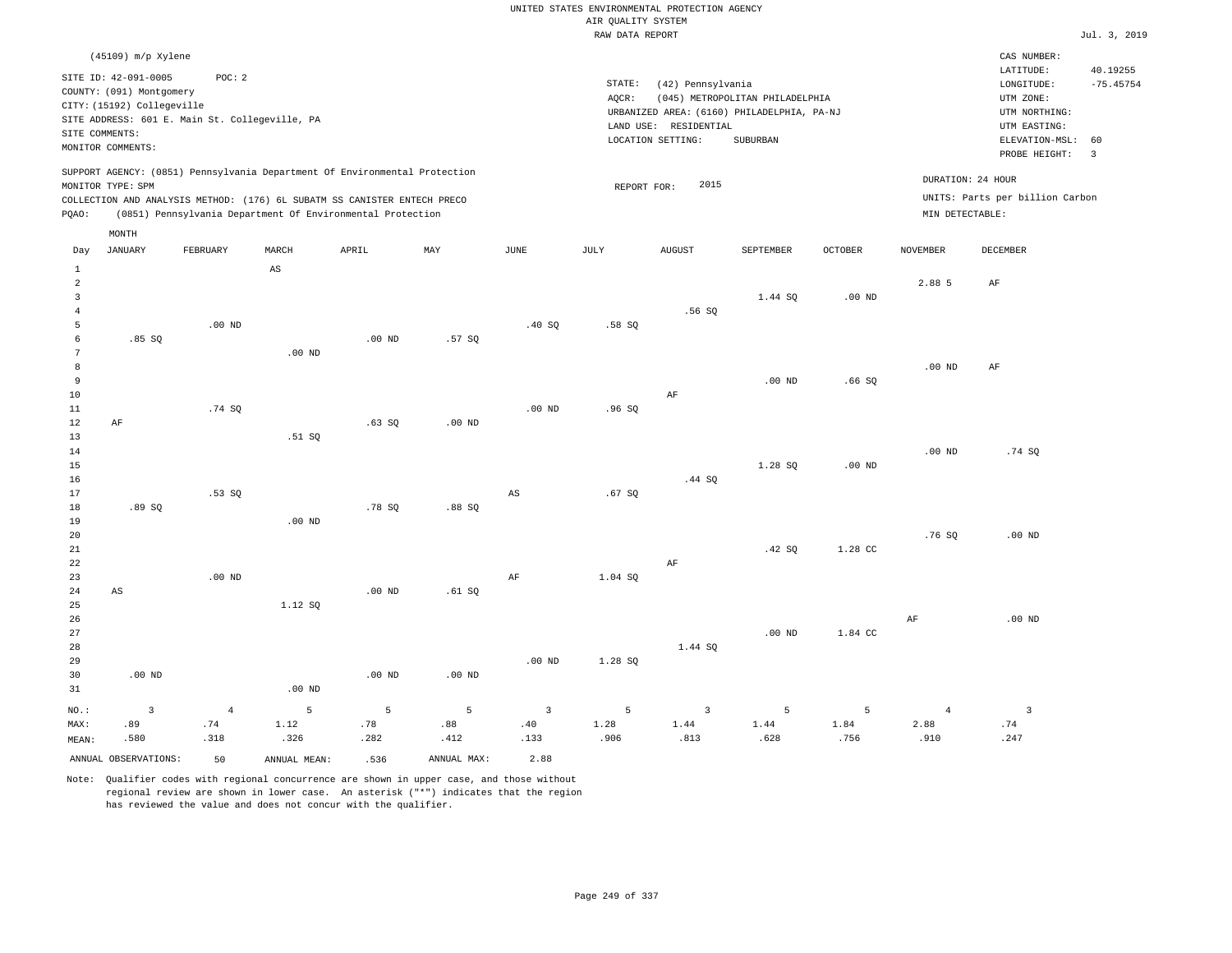| $(45109)$ m/p Xylene                                                                                                                                                                                                                                        |                                                                                                                                                                                    | CAS NUMBER:                                                                                                                            |  |
|-------------------------------------------------------------------------------------------------------------------------------------------------------------------------------------------------------------------------------------------------------------|------------------------------------------------------------------------------------------------------------------------------------------------------------------------------------|----------------------------------------------------------------------------------------------------------------------------------------|--|
| SITE ID: 42-091-0005<br>POC:2<br>COUNTY: (091) Montgomery<br>CITY: (15192) Collegeville<br>SITE ADDRESS: 601 E. Main St. Collegeville, PA<br>SITE COMMENTS:<br>MONITOR COMMENTS:                                                                            | STATE:<br>(42) Pennsylvania<br>AOCR:<br>(045) METROPOLITAN PHILADELPHIA<br>URBANIZED AREA: (6160) PHILADELPHIA, PA-NJ<br>RESIDENTIAL<br>LAND USE:<br>LOCATION SETTING:<br>SUBURBAN | LATITUDE:<br>40.19255<br>$-75.45754$<br>LONGITUDE:<br>UTM ZONE:<br>UTM NORTHING:<br>UTM EASTING:<br>ELEVATION-MSL: 60<br>PROBE HEIGHT: |  |
| SUPPORT AGENCY: (0851) Pennsylvania Department Of Environmental Protection<br>MONITOR TYPE: SPM<br>COLLECTION AND ANALYSIS METHOD: (176) 6L SUBATM SS CANISTER ENTECH PRECO<br>(0851) Pennsylvania Department Of Environmental Protection<br>POAO:<br>MONTH | DURATION: 24 HOUR<br>2016<br>REPORT FOR:<br>MIN DETECTABLE:                                                                                                                        | UNITS: Parts per billion Carbon                                                                                                        |  |

| Day            | JANUARY              | FEBRUARY       | MARCH        | APRIL      | MAY           | JUNE     | JULY                    | <b>AUGUST</b>  | SEPTEMBER      | OCTOBER  | NOVEMBER                | DECEMBER    |
|----------------|----------------------|----------------|--------------|------------|---------------|----------|-------------------------|----------------|----------------|----------|-------------------------|-------------|
| 1              | $\rm{AF}$            |                | $.00$ ND     |            |               |          |                         |                |                |          |                         |             |
| $\overline{a}$ |                      |                |              |            |               |          |                         |                |                |          | .64SQ                   | $.00$ ND    |
| $\overline{3}$ |                      |                |              |            |               |          |                         |                | $_{\rm TS}$    | .58 SQ   |                         |             |
| $\overline{4}$ |                      |                |              |            |               |          |                         | .43SQ          |                |          |                         |             |
| 5              |                      |                |              |            |               | $.00$ ND | $.00$ ND                |                |                |          |                         |             |
| 6              |                      | .66SQ          |              | $\rm{AF}$  | $.00$ ND      |          |                         |                |                |          |                         |             |
| 7              | 1.92 5               |                | $.00$ ND     |            |               |          |                         |                |                |          |                         |             |
| 8              |                      |                |              |            |               |          |                         |                |                |          | 1.92 5                  | .80SQ       |
| 9              |                      |                |              |            |               |          |                         |                | $.00$ ND       | $.00$ ND |                         |             |
| $10\,$         |                      |                |              |            |               |          |                         | $.00$ ND       |                |          |                         |             |
| $11\,$         |                      |                |              |            |               | 1.12 SQ  | $.00$ ND                |                |                |          |                         |             |
| $12\,$         |                      | $\rm AF$       |              | $.00$ ND   | 1.36 SQ       |          |                         |                |                |          |                         |             |
| 13             | $.00$ ND             |                | $.00$ ND     |            |               |          |                         |                |                |          |                         |             |
| 14             |                      |                |              |            |               |          |                         |                |                |          | $\rm{AF}$               | .74SQ       |
| $15\,$         |                      |                |              |            |               |          |                         |                | $.00$ ND       | .96SQ    |                         |             |
| $16\,$         |                      |                |              |            |               |          |                         | $.00$ ND       |                |          |                         |             |
| $17\,$         |                      |                |              |            |               | .80SQ    | AF                      |                |                |          |                         |             |
| $18\,$         |                      | $.00$ ND       |              | .66QX      | .54 SQ        |          |                         |                |                |          |                         |             |
| 19             | .00 $ND$             |                | .00 $ND$     |            |               |          |                         |                |                |          |                         |             |
| 20             |                      |                |              |            |               |          |                         |                |                |          | AF                      | .58SQ       |
| $2\sqrt{1}$    |                      |                |              |            |               |          |                         |                | .96SQ          | .00 $ND$ |                         |             |
| $_{\rm 22}$    |                      |                |              |            |               |          |                         | $.00$ ND       |                |          |                         |             |
| 23             |                      |                |              |            |               | $.00$ ND | $\mathbb{A}\mathbb{S}$  |                |                |          |                         |             |
| $2\sqrt{4}$    |                      | .00 $ND$       |              | .00 $ND$   | $\mathbb{TS}$ |          |                         |                |                |          |                         |             |
| 25             | 1.52 SQ              |                | $.00$ ND     |            |               |          |                         |                |                |          |                         |             |
| 26             |                      |                |              |            |               |          |                         |                |                |          | .62 SQ                  | .60SQ       |
| $2\,7$         |                      |                |              |            |               |          |                         |                | .65 SQ         | .68SQ    |                         |             |
| 28             |                      |                |              |            |               |          |                         | $\rm{AF}$      |                |          |                         |             |
| 29             |                      |                |              |            |               | $.00$ ND | .00 $ND$                |                |                |          |                         |             |
| 30             |                      |                |              | $.00$ ND   | $.00$ ND      |          |                         |                |                |          |                         |             |
| 31             | $\operatorname{AV}$  |                | .00 $ND$     |            |               |          |                         |                |                |          |                         |             |
| $_{\rm NO.}$ : | $\sqrt{4}$           | $\overline{3}$ | $\epsilon$   | $\sqrt{4}$ | $\,4$         | 5        | $\overline{\mathbf{3}}$ | $\overline{4}$ | $\overline{4}$ | 5        | $\overline{\mathbf{3}}$ | $5^{\circ}$ |
| MAX:           | 1.92                 | .66            | 0.00         | .66        | 1.36          | 1.12     | 0.00                    | .43            | .96            | .96      | 1.92                    | .80         |
| MEAN:          | .860                 | .220           | 0.000        | .165       | .475          | .384     | 0.000                   | .108           | .403           | .444     | 1.060                   | .544        |
|                | ANNUAL OBSERVATIONS: | 50             | ANNUAL MEAN: | .375       | ANNUAL MAX:   | 1.92     |                         |                |                |          |                         |             |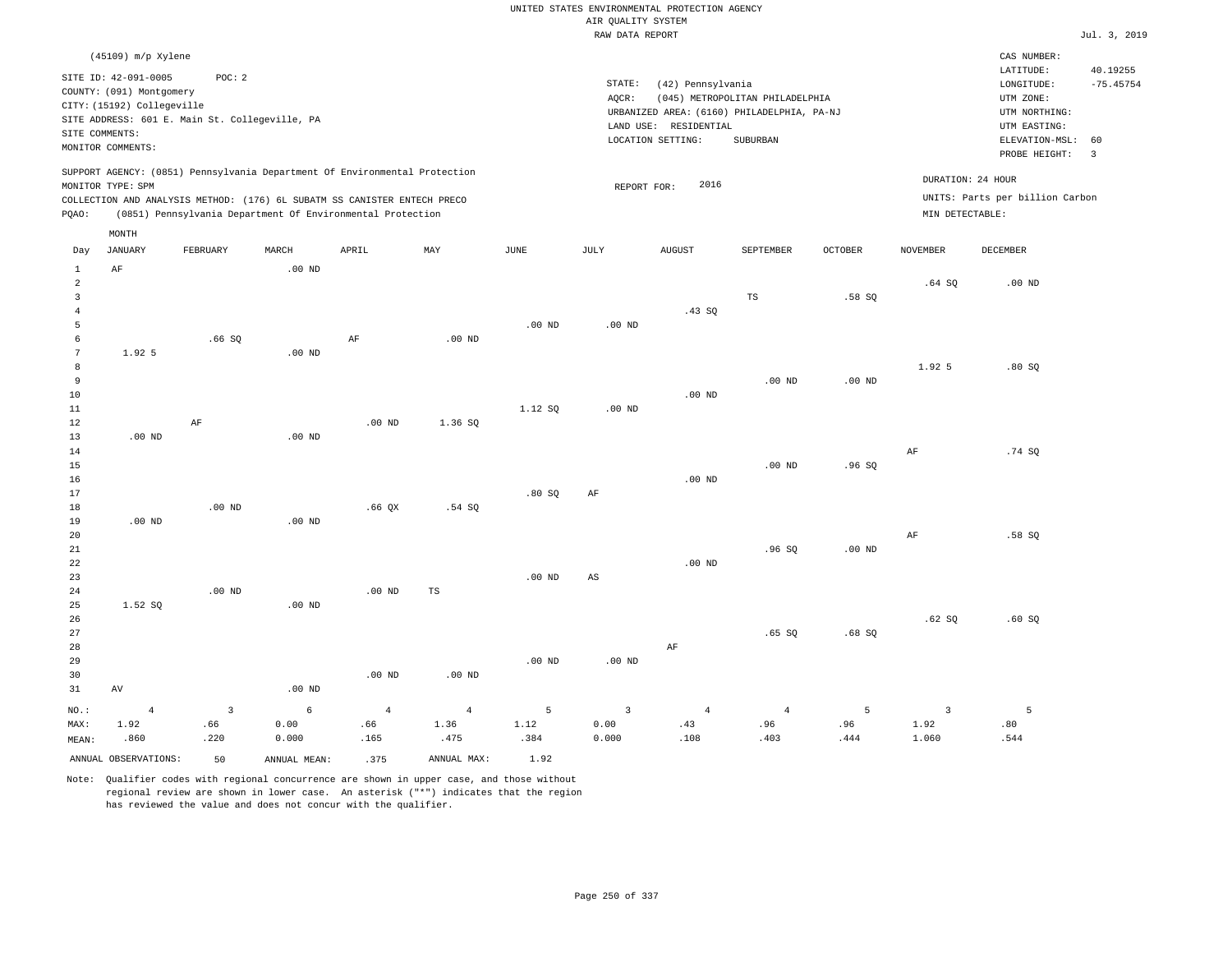|                |                            |                                                |                   |                                                                            |                   |                   |                    | UNITED STATES ENVIRONMENTAL PROTECTION AGENCY |                                            |                |                     |                                 |                |
|----------------|----------------------------|------------------------------------------------|-------------------|----------------------------------------------------------------------------|-------------------|-------------------|--------------------|-----------------------------------------------|--------------------------------------------|----------------|---------------------|---------------------------------|----------------|
|                |                            |                                                |                   |                                                                            |                   |                   | AIR OUALITY SYSTEM |                                               |                                            |                |                     |                                 |                |
|                |                            |                                                |                   |                                                                            |                   |                   | RAW DATA REPORT    |                                               |                                            |                |                     |                                 | Jul. 3, 2019   |
|                | (45109) m/p Xylene         |                                                |                   |                                                                            |                   |                   |                    |                                               |                                            |                |                     | CAS NUMBER:<br>LATITUDE:        | 40.19255       |
|                | SITE ID: 42-091-0005       | POC: 2                                         |                   |                                                                            |                   |                   | STATE:             | (42) Pennsylvania                             |                                            |                |                     | $\texttt{LONGITUDE}:$           | $-75.45754$    |
|                | COUNTY: (091) Montgomery   |                                                |                   |                                                                            |                   |                   | AOCR:              |                                               | (045) METROPOLITAN PHILADELPHIA            |                |                     | UTM ZONE:                       |                |
|                | CITY: (15192) Collegeville |                                                |                   |                                                                            |                   |                   |                    |                                               | URBANIZED AREA: (6160) PHILADELPHIA, PA-NJ |                |                     | UTM NORTHING:                   |                |
|                |                            | SITE ADDRESS: 601 E. Main St. Collegeville, PA |                   |                                                                            |                   |                   |                    | LAND USE: RESIDENTIAL                         |                                            |                |                     | UTM EASTING:                    |                |
|                | SITE COMMENTS:             |                                                |                   |                                                                            |                   |                   |                    | LOCATION SETTING:                             | SUBURBAN                                   |                |                     | ELEVATION-MSL:                  | 60             |
|                | MONITOR COMMENTS:          |                                                |                   |                                                                            |                   |                   |                    |                                               |                                            |                |                     | PROBE HEIGHT:                   | $\overline{3}$ |
|                | MONITOR TYPE: SPM          |                                                |                   | SUPPORT AGENCY: (0851) Pennsylvania Department Of Environmental Protection |                   |                   | REPORT FOR:        | 2017                                          |                                            |                |                     | DURATION: 24 HOUR               |                |
|                |                            |                                                |                   | COLLECTION AND ANALYSIS METHOD: (176) 6L SUBATM SS CANISTER ENTECH PRECO   |                   |                   |                    |                                               |                                            |                |                     | UNITS: Parts per billion Carbon |                |
| PQAO:          |                            |                                                |                   | (0851) Pennsylvania Department Of Environmental Protection                 |                   |                   |                    |                                               |                                            |                | MIN DETECTABLE:     |                                 |                |
|                | $\texttt{MONTH}$           |                                                |                   |                                                                            |                   |                   |                    |                                               |                                            |                |                     |                                 |                |
| Day            | <b>JANUARY</b>             | FEBRUARY                                       | MARCH             | APRIL                                                                      | $\texttt{MAX}$    | JUNE              | JULY               | <b>AUGUST</b>                                 | SEPTEMBER                                  | <b>OCTOBER</b> | <b>NOVEMBER</b>     | DECEMBER                        |                |
| $\mathbf{1}$   | $.00$ ND                   |                                                |                   | .00 <sub>ND</sub>                                                          | .00 <sub>ND</sub> |                   |                    |                                               |                                            |                |                     |                                 |                |
| $\overline{a}$ |                            |                                                | .00 <sub>ND</sub> |                                                                            |                   |                   |                    |                                               |                                            |                |                     |                                 |                |
| $\overline{3}$ |                            |                                                |                   |                                                                            |                   |                   |                    |                                               |                                            |                | .62S                | 2.005                           |                |
| $\overline{4}$ |                            |                                                |                   |                                                                            |                   |                   |                    |                                               | $.00$ ND                                   | .71SQ          |                     |                                 |                |
| 5              |                            |                                                |                   |                                                                            |                   |                   |                    | $.00$ ND                                      |                                            |                |                     |                                 |                |
| 6<br>7         | AV                         | $.00$ ND                                       |                   | $.00$ ND                                                                   | $.00$ ND          | $.00$ ND          | AF                 |                                               |                                            |                |                     |                                 |                |
| 8              |                            |                                                | $.00$ ND          |                                                                            |                   |                   |                    |                                               |                                            |                |                     |                                 |                |
| 9              |                            |                                                |                   |                                                                            |                   |                   |                    |                                               |                                            |                | 1.20 SO             | .62S                            |                |
| 10             |                            |                                                |                   |                                                                            |                   |                   |                    |                                               | $.00$ ND                                   | .80SQ          |                     |                                 |                |
| 11             |                            |                                                |                   |                                                                            |                   |                   |                    | .74SQ                                         |                                            |                |                     |                                 |                |
| 12             |                            | .43 SQ                                         |                   |                                                                            |                   | .42 SQ            | .00 <sub>ND</sub>  |                                               |                                            |                |                     |                                 |                |
| 13             |                            |                                                |                   | $.00$ ND                                                                   | $.00$ ND          |                   |                    |                                               |                                            |                |                     |                                 |                |
| 14             |                            |                                                | $.00$ ND          |                                                                            |                   |                   |                    |                                               |                                            |                |                     |                                 |                |
| 15             |                            |                                                |                   |                                                                            |                   |                   |                    |                                               |                                            |                | 1.12 SO             | AO                              |                |
| 16             |                            |                                                |                   |                                                                            |                   |                   |                    |                                               | 1.84                                       | $.00$ ND       |                     |                                 |                |
| 17             |                            |                                                |                   |                                                                            |                   |                   |                    | .91 S0                                        |                                            |                |                     |                                 |                |
| 18             |                            | .61 SQ                                         |                   |                                                                            |                   | .00 <sub>ND</sub> | .88 SO             |                                               |                                            |                |                     |                                 |                |
| 19             | .79 SO                     |                                                |                   | $_{\rm AS}$                                                                | AF                |                   |                    |                                               |                                            |                |                     |                                 |                |
| 20<br>$21\,$   |                            |                                                | .00 <sub>ND</sub> |                                                                            |                   |                   |                    |                                               |                                            |                | ${\tt AN}$          | AV                              |                |
| 22             |                            |                                                |                   |                                                                            |                   |                   |                    |                                               | 1.28 SQ                                    | 1.52 SQ        |                     |                                 |                |
| 23             |                            |                                                |                   |                                                                            |                   |                   |                    | .56SQ                                         |                                            |                |                     |                                 |                |
| 24             |                            | $.00$ ND                                       |                   |                                                                            |                   | .00 <sub>ND</sub> | .40 SQ             |                                               |                                            |                |                     |                                 |                |
| 25             | .00 <sub>ND</sub>          |                                                |                   | AM                                                                         | 2.16 5            |                   |                    |                                               |                                            |                |                     |                                 |                |
| 26             |                            |                                                | $.00$ ND          |                                                                            |                   |                   |                    |                                               |                                            |                |                     |                                 |                |
| 27             |                            |                                                |                   |                                                                            |                   |                   |                    |                                               |                                            |                | $\operatorname{AV}$ | $.00$ ND                        |                |
| 28             |                            |                                                |                   |                                                                            |                   |                   |                    |                                               | $.00$ ND                                   | .50S           |                     |                                 |                |
| 29             |                            |                                                |                   |                                                                            |                   |                   |                    | .60SQ                                         |                                            |                |                     |                                 |                |
| 30             |                            |                                                |                   |                                                                            |                   | $.00$ ND          | .51 SO             |                                               |                                            |                |                     |                                 |                |
| 31             | .62S                       |                                                |                   |                                                                            | .00 <sub>ND</sub> |                   |                    |                                               |                                            |                |                     |                                 |                |
| NO.:           | $\overline{4}$             | $\overline{4}$                                 | 5                 | $\overline{3}$                                                             | 5                 | 5                 | $\overline{4}$     | 5                                             | 5                                          | 5              | $\overline{3}$      | $\overline{3}$                  |                |
| MAX:           | .79                        | .61                                            | 0.00              | 0.00                                                                       | 2.16              | .42               | .88                | .91                                           | 1.84                                       | 1.52           | 1.20                | 2.00                            |                |
| MEAN:          | .353                       | .260                                           | 0.000             | 0.000                                                                      | .432              | .084              | .448               | .562                                          | .624                                       | .706           | .980                | .873                            |                |
|                |                            |                                                |                   |                                                                            |                   |                   |                    |                                               |                                            |                |                     |                                 |                |

ANNUAL OBSERVATIONS: 51 ANNUAL MEAN: .428 ANNUAL MAX: 2.16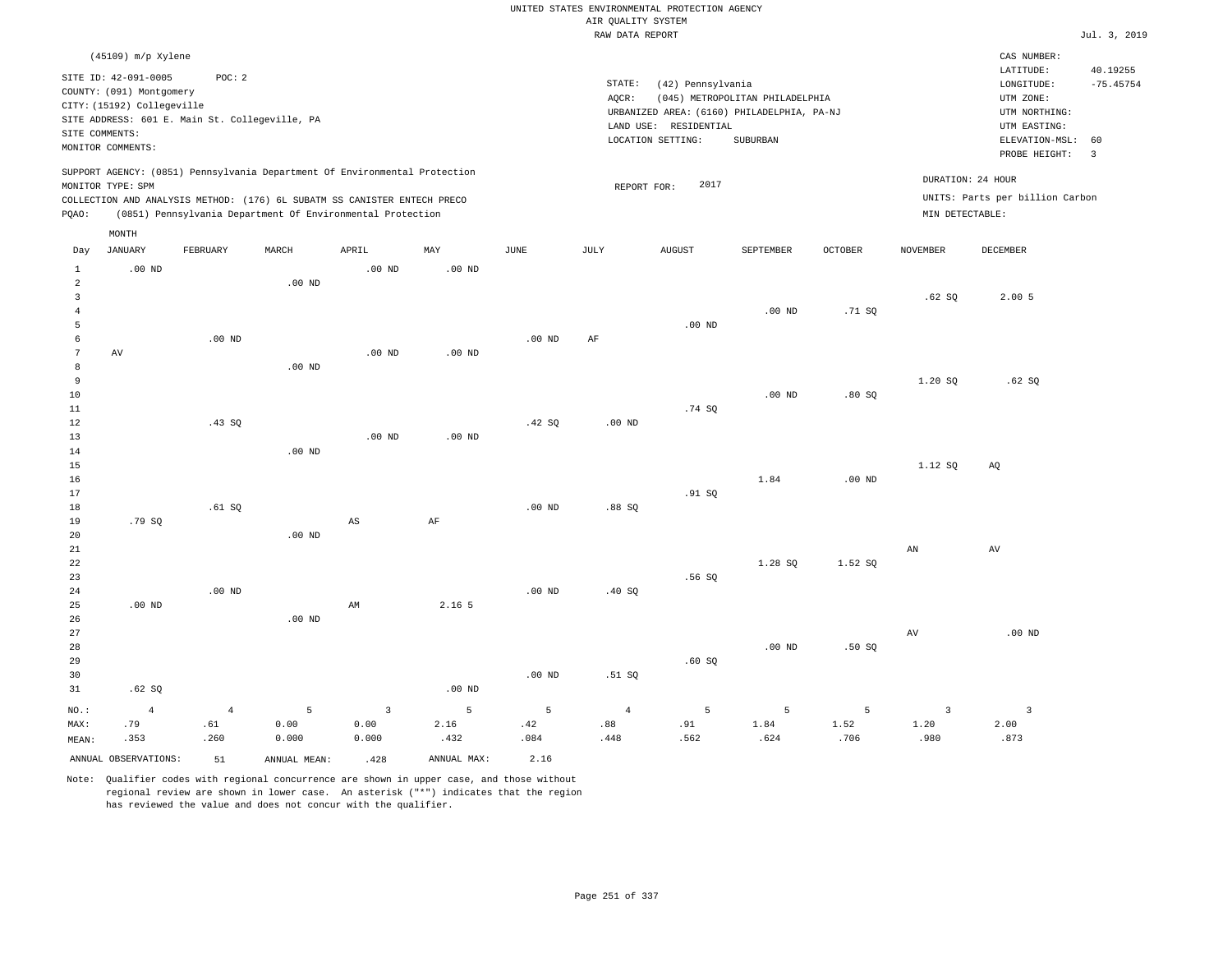|                                                  |                                                                                |                                                          |                                                                                                                                                        |                    |                               |                    |                                       | UNITED STATES ENVIRONMENTAL PROTECTION AGENCY |                                                                               |                   |                    |                                                                       |                         |
|--------------------------------------------------|--------------------------------------------------------------------------------|----------------------------------------------------------|--------------------------------------------------------------------------------------------------------------------------------------------------------|--------------------|-------------------------------|--------------------|---------------------------------------|-----------------------------------------------|-------------------------------------------------------------------------------|-------------------|--------------------|-----------------------------------------------------------------------|-------------------------|
|                                                  |                                                                                |                                                          |                                                                                                                                                        |                    |                               |                    | AIR QUALITY SYSTEM<br>RAW DATA REPORT |                                               |                                                                               |                   |                    |                                                                       | Jul. 3, 2019            |
|                                                  | (45109) m/p Xylene                                                             |                                                          |                                                                                                                                                        |                    |                               |                    |                                       |                                               |                                                                               |                   |                    | CAS NUMBER:                                                           |                         |
|                                                  | SITE ID: 42-091-0005<br>COUNTY: (091) Montgomery<br>CITY: (15192) Collegeville | POC: 2<br>SITE ADDRESS: 601 E. Main St. Collegeville, PA |                                                                                                                                                        |                    |                               |                    | STATE:<br>AQCR:                       | (42) Pennsylvania<br>LAND USE: RESIDENTIAL    | (045) METROPOLITAN PHILADELPHIA<br>URBANIZED AREA: (6160) PHILADELPHIA, PA-NJ |                   |                    | LATITUDE:<br>LONGITUDE:<br>UTM ZONE:<br>UTM NORTHING:<br>UTM EASTING: | 40.19255<br>$-75.45754$ |
|                                                  | SITE COMMENTS:                                                                 |                                                          |                                                                                                                                                        |                    |                               |                    |                                       | LOCATION SETTING:                             | SUBURBAN                                                                      |                   |                    | ELEVATION-MSL:                                                        | 60                      |
|                                                  | MONITOR COMMENTS:                                                              |                                                          |                                                                                                                                                        |                    |                               |                    |                                       |                                               |                                                                               |                   |                    | PROBE HEIGHT:                                                         | $\overline{3}$          |
|                                                  | MONITOR TYPE: SPM                                                              |                                                          | SUPPORT AGENCY: (0851) Pennsylvania Department Of Environmental Protection<br>COLLECTION AND ANALYSIS METHOD: (176) 6L SUBATM SS CANISTER ENTECH PRECO |                    |                               |                    | REPORT FOR:                           | 2018                                          |                                                                               |                   | DURATION: 24 HOUR  | UNITS: Parts per billion Carbon                                       |                         |
| PQAO:                                            |                                                                                |                                                          | (0851) Pennsylvania Department Of Environmental Protection                                                                                             |                    |                               |                    |                                       |                                               |                                                                               |                   |                    | MIN DETECTABLE: .5852628                                              |                         |
|                                                  | MONTH                                                                          |                                                          |                                                                                                                                                        |                    |                               |                    |                                       |                                               |                                                                               |                   |                    |                                                                       |                         |
| Day                                              | <b>JANUARY</b>                                                                 | FEBRUARY                                                 | MARCH                                                                                                                                                  | APRIL              | MAY                           | $_{\rm JUNE}$      | JULY                                  | <b>AUGUST</b>                                 | SEPTEMBER                                                                     | OCTOBER           | <b>NOVEMBER</b>    | <b>DECEMBER</b>                                                       |                         |
| $\mathbf{1}$<br>$\overline{a}$<br>$\overline{3}$ | $\mathbb{A}\mathbb{S}$                                                         | .88SQ                                                    | $_{\rm AG}$                                                                                                                                            | $.00$ ND           | .65SQ                         | $.00$ ND           | .72S                                  |                                               |                                                                               |                   |                    |                                                                       |                         |
| $\overline{4}$<br>5<br>6                         |                                                                                |                                                          |                                                                                                                                                        |                    |                               |                    |                                       | .88SQ                                         | AF                                                                            | .75S              | $.00$ ND           | $.00$ ND                                                              |                         |
| $7\phantom{.0}$<br>8<br>$\,9$                    | .00 <sub>ND</sub>                                                              | 1.04 SQ                                                  | $.00$ ND                                                                                                                                               | .00 <sub>ND</sub>  | .00 <sub>ND</sub>             | $.00$ ND           | $.00$ ND                              |                                               |                                                                               |                   |                    |                                                                       |                         |
| 10<br>11<br>12                                   |                                                                                |                                                          |                                                                                                                                                        |                    |                               |                    |                                       | $.00$ ND                                      | $.00$ ND                                                                      | 1.12 SO           | $.00$ ND           | .75 SO                                                                |                         |
| 13<br>14<br>15                                   | .00 <sub>ND</sub>                                                              | $.00$ ND                                                 | .00 <sub>ND</sub>                                                                                                                                      | .00 <sub>ND</sub>  | AV                            | .00 <sub>ND</sub>  | 1.12 SQ                               |                                               |                                                                               |                   |                    |                                                                       |                         |
| 16<br>17<br>18<br>19                             |                                                                                | .88 SO                                                   |                                                                                                                                                        |                    |                               | $.00$ ND           | $.00$ ND                              | $.00$ ND                                      | .88QX                                                                         | .00 <sub>ND</sub> | .00 <sub>ND</sub>  | $.00$ ND                                                              |                         |
| 20<br>21<br>22                                   | $.00$ ND                                                                       |                                                          | $.00$ ND                                                                                                                                               | $.00$ ND           | AV                            |                    |                                       |                                               |                                                                               |                   | .00 <sub>ND</sub>  | $.00$ ND                                                              |                         |
| 23<br>24<br>25<br>26                             | 1.12 SO                                                                        | $.00$ ND                                                 |                                                                                                                                                        | $.00$ ND           | .00 <sub>ND</sub>             | $.00$ ND           | .00 <sub>ND</sub>                     | 1.20 SQ                                       | $.00$ ND                                                                      | $.00$ ND          |                    |                                                                       |                         |
| 27<br>28<br>29<br>30                             |                                                                                |                                                          | .68SQ                                                                                                                                                  |                    |                               |                    |                                       | AV                                            | .65SQ                                                                         | $.00{\rm ~ND}$    | $.00$ ND           | $.00$ ND                                                              |                         |
| 31                                               |                                                                                |                                                          |                                                                                                                                                        |                    |                               |                    | .66SQ                                 |                                               |                                                                               |                   |                    |                                                                       |                         |
| NO.:<br>MAX:<br>MEAN:                            | $\overline{4}$<br>1.12<br>.280                                                 | 5<br>1.04<br>.560                                        | $\bf{4}$<br>.68<br>.170                                                                                                                                | 5<br>0.00<br>0.000 | $\overline{3}$<br>.65<br>.217 | 5<br>0.00<br>0.000 | 6<br>1.12<br>.417                     | $\overline{4}$<br>1.20<br>.520                | $\overline{4}$<br>.88<br>.383                                                 | 5<br>1.12<br>.374 | 5<br>0.00<br>0.000 | 5<br>.75<br>.150                                                      |                         |
|                                                  | ANNUAL OBSERVATIONS:                                                           | 55                                                       | ANNUAL, MEAN:                                                                                                                                          | .254               | ANNUAL MAX:                   | 1.20               |                                       |                                               |                                                                               |                   |                    |                                                                       |                         |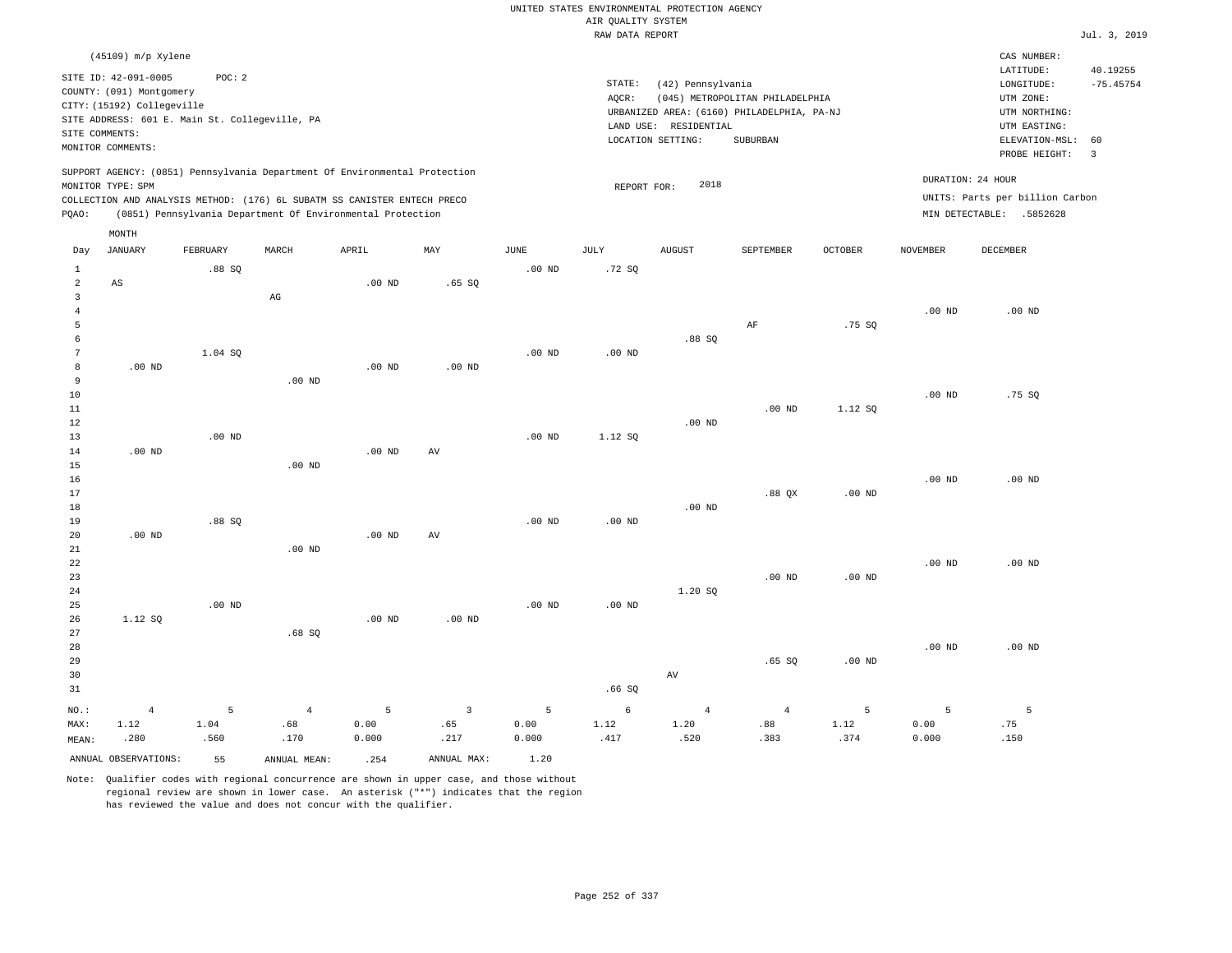|                                  |                            |          |                                                                            |        |                         |        |                     | UNITED STATES ENVIRONMENTAL PROTECTION AGENCY |                                            |                |                 |                                 |                               |
|----------------------------------|----------------------------|----------|----------------------------------------------------------------------------|--------|-------------------------|--------|---------------------|-----------------------------------------------|--------------------------------------------|----------------|-----------------|---------------------------------|-------------------------------|
|                                  |                            |          |                                                                            |        |                         |        | AIR QUALITY SYSTEM  |                                               |                                            |                |                 |                                 |                               |
|                                  |                            |          |                                                                            |        |                         |        | RAW DATA REPORT     |                                               |                                            |                |                 |                                 | Jul. 3, 2019                  |
|                                  | (45201) Benzene            |          |                                                                            |        |                         |        |                     |                                               |                                            |                |                 | CAS NUMBER:                     | $71 - 43 - 2$                 |
|                                  | SITE ID: 42-091-0005       | POC: 2   |                                                                            |        |                         |        | $\texttt{STATE}{}:$ | (42) Pennsylvania                             |                                            |                |                 | LATITUDE:<br>LONGITUDE:         | 40.19255<br>$-75.45754$       |
|                                  | COUNTY: (091) Montgomery   |          |                                                                            |        |                         |        | AQCR:               |                                               | (045) METROPOLITAN PHILADELPHIA            |                |                 | UTM ZONE:                       |                               |
|                                  | CITY: (15192) Collegeville |          |                                                                            |        |                         |        |                     |                                               | URBANIZED AREA: (6160) PHILADELPHIA, PA-NJ |                |                 | UTM NORTHING:                   |                               |
|                                  | SITE COMMENTS:             |          | SITE ADDRESS: 601 E. Main St. Collegeville, PA                             |        |                         |        |                     | LAND USE: RESIDENTIAL                         |                                            |                |                 | UTM EASTING:                    |                               |
|                                  | MONITOR COMMENTS:          |          |                                                                            |        |                         |        |                     | LOCATION SETTING:                             | SUBURBAN                                   |                |                 | ELEVATION-MSL:<br>PROBE HEIGHT: | 60<br>$\overline{\mathbf{3}}$ |
|                                  |                            |          | SUPPORT AGENCY: (0851) Pennsylvania Department Of Environmental Protection |        |                         |        |                     |                                               |                                            |                |                 |                                 |                               |
|                                  | MONITOR TYPE: SPM          |          |                                                                            |        |                         |        | REPORT FOR:         | 2013                                          |                                            |                |                 | DURATION: 24 HOUR               |                               |
|                                  |                            |          | COLLECTION AND ANALYSIS METHOD: (176) 6L SUBATM SS CANISTER ENTECH PRECO   |        |                         |        |                     |                                               |                                            |                |                 | UNITS: Parts per billion Carbon |                               |
| PQAO:                            |                            |          | (0851) Pennsylvania Department Of Environmental Protection                 |        |                         |        |                     |                                               |                                            |                | MIN DETECTABLE: |                                 |                               |
|                                  | MONTH                      |          |                                                                            |        |                         |        |                     |                                               |                                            |                |                 |                                 |                               |
| Day                              | <b>JANUARY</b>             | FEBRUARY | MARCH                                                                      | APRIL  | $\texttt{MAX}$          | JUNE   | $\mathtt{JULY}$     | <b>AUGUST</b>                                 | SEPTEMBER                                  | <b>OCTOBER</b> | <b>NOVEMBER</b> | DECEMBER                        |                               |
| $\mathbf{1}$                     |                            |          |                                                                            |        |                         |        |                     |                                               | .666SQ                                     | $_{\rm AS}$    |                 |                                 |                               |
| $\overline{a}$                   |                            |          |                                                                            |        |                         |        |                     | .636S                                         |                                            |                |                 |                                 |                               |
| $\overline{3}$<br>$\overline{4}$ | 1.254                      | 2.988 5  |                                                                            | .894   | .660SQ                  | .630SQ | .462S               |                                               |                                            |                |                 |                                 |                               |
| 5                                |                            |          | 1.326                                                                      |        |                         |        |                     |                                               |                                            |                |                 |                                 |                               |
| 6                                |                            |          |                                                                            |        |                         |        |                     |                                               |                                            |                | 1.092           | 1.110 QX                        |                               |
| 7                                |                            |          |                                                                            |        |                         |        |                     |                                               | 1.026                                      | .480SQ         |                 |                                 |                               |
| 8                                |                            |          |                                                                            |        |                         |        |                     | .516 SO                                       |                                            |                |                 |                                 |                               |
| $\overline{9}$                   |                            | 1.356    |                                                                            |        |                         | .858   | .726                |                                               |                                            |                |                 |                                 |                               |
| 10                               | 1.926                      |          |                                                                            | .678SQ | .804                    |        |                     |                                               |                                            |                |                 |                                 |                               |
| 11                               |                            |          | .882                                                                       |        |                         |        |                     |                                               |                                            |                |                 |                                 |                               |
| 12<br>13                         |                            |          |                                                                            |        |                         |        |                     |                                               | .450 SO                                    | .546 CC        | .678 SQ         | 1.224                           |                               |
| 14                               |                            |          |                                                                            |        |                         |        |                     | .426 SQ                                       |                                            |                |                 |                                 |                               |
| 15                               |                            | 1.602    |                                                                            |        |                         | .612S  | .630SQ              |                                               |                                            |                |                 |                                 |                               |
| 16                               | 1.842                      |          |                                                                            | .738   | AF                      |        |                     |                                               |                                            |                |                 |                                 |                               |
| 17                               |                            |          | AF                                                                         |        |                         |        |                     |                                               |                                            |                |                 |                                 |                               |
| 18                               |                            |          |                                                                            |        |                         |        |                     |                                               |                                            |                | .642SQ          | 1.794                           |                               |
| 19                               |                            |          |                                                                            |        |                         |        |                     |                                               | AF                                         | $\rm{AF}$      |                 |                                 |                               |
| 20<br>21                         |                            | 1.128    |                                                                            |        |                         | .606SQ |                     | .936 CL                                       |                                            |                |                 |                                 |                               |
| 22                               | 1.122                      |          |                                                                            | .894   | AF                      |        | .648 SQ             |                                               |                                            |                |                 |                                 |                               |
| 23                               |                            |          | .840                                                                       |        |                         |        |                     |                                               |                                            |                |                 |                                 |                               |
| $2\sqrt{4}$                      |                            |          |                                                                            |        |                         |        |                     |                                               |                                            |                | .540 SQ         | .873                            |                               |
| 25                               |                            |          |                                                                            |        |                         |        |                     |                                               | 1.134                                      | 1.176          |                 |                                 |                               |
| 26                               |                            |          |                                                                            |        |                         |        |                     | .606SQ                                        |                                            |                |                 |                                 |                               |
| 27                               |                            | 1.260    |                                                                            |        |                         | .666SQ | .996                |                                               |                                            |                |                 |                                 |                               |
| 28                               | 1.950                      |          |                                                                            | .840   | 1.560                   |        |                     |                                               |                                            |                |                 |                                 |                               |
| 29                               |                            |          | $\mathbb{A}\mathbb{S}$                                                     |        |                         |        |                     |                                               |                                            |                |                 |                                 |                               |
| 30                               |                            |          |                                                                            |        |                         |        |                     |                                               |                                            | 1.638          | 1.692           | 1.182                           |                               |
| 31                               |                            |          |                                                                            |        |                         |        |                     |                                               |                                            |                |                 |                                 |                               |
| NO.:                             | 5                          | 5        | $\overline{3}$                                                             | 5      | $\overline{\mathbf{3}}$ | 5      | 5                   | 5                                             | $\overline{4}$                             | $\overline{4}$ | 5               | $\overline{5}$                  |                               |
| MAX:                             | 1.950                      | 2.988    | 1.326                                                                      | .894   | 1.560                   | .858   | .996                | .936                                          | 1.134                                      | 1.638          | 1.692           | 1.794                           |                               |
| MEAN:                            | 1.6188                     | 1.6668   | 1.0160                                                                     | .8088  | 1.0080                  | .6744  | .6924               | .6240                                         | .8190                                      | .9600          | .9288           | 1.2366                          |                               |
|                                  | ANNUAL OBSERVATIONS:       | 54       | ANNUAL MEAN: 1.0082                                                        |        | ANNUAL MAX:             | 2.988  |                     |                                               |                                            |                |                 |                                 |                               |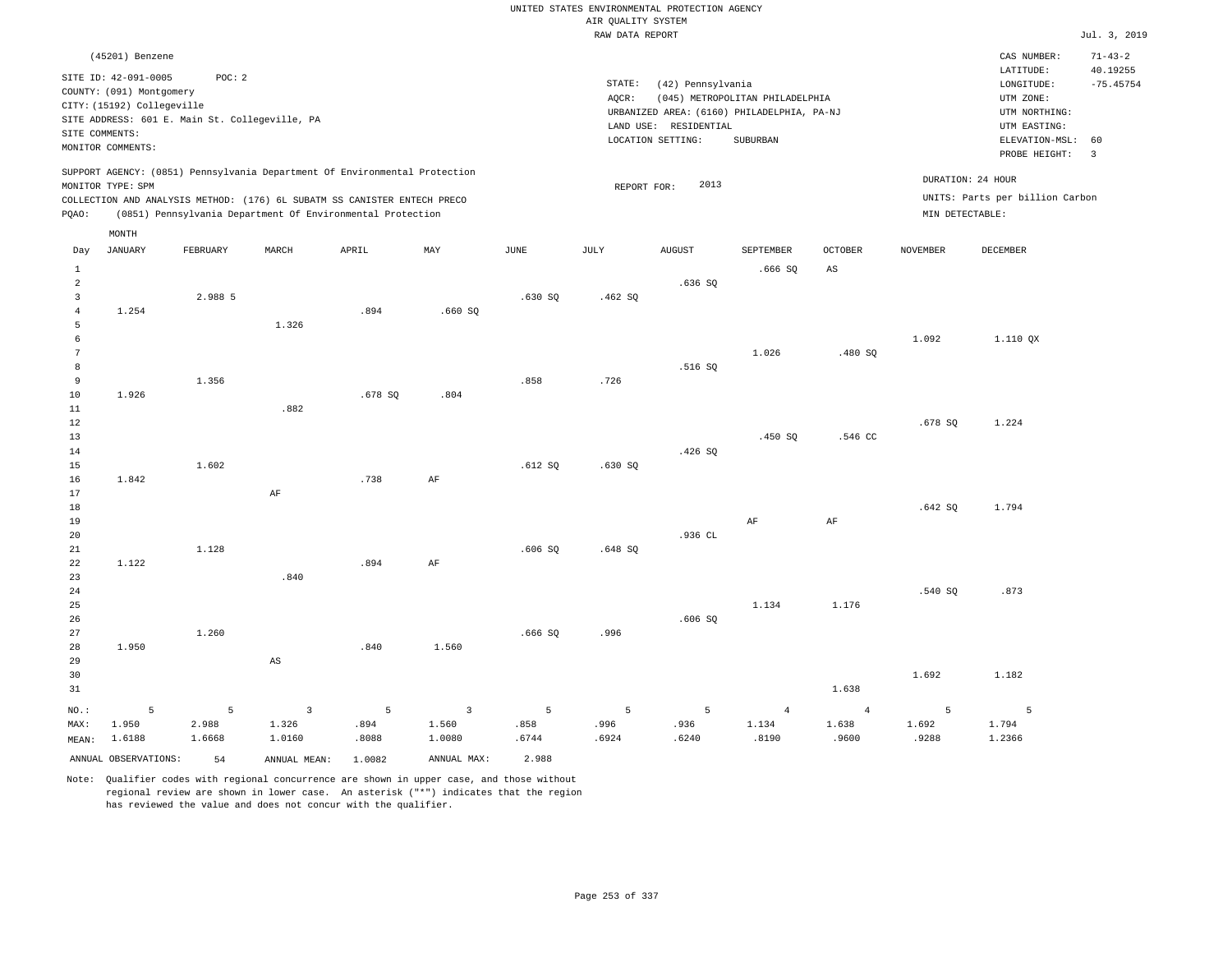|                                  |                                                |             |                                                                                                                                        |         |                |                        |                        | UNITED STATES ENVIRONMENTAL PROTECTION AGENCY |                                            |         |                 |                                 |                |
|----------------------------------|------------------------------------------------|-------------|----------------------------------------------------------------------------------------------------------------------------------------|---------|----------------|------------------------|------------------------|-----------------------------------------------|--------------------------------------------|---------|-----------------|---------------------------------|----------------|
|                                  |                                                |             |                                                                                                                                        |         |                |                        | AIR QUALITY SYSTEM     |                                               |                                            |         |                 |                                 |                |
|                                  |                                                |             |                                                                                                                                        |         |                |                        | RAW DATA REPORT        |                                               |                                            |         |                 |                                 | Jul. 3, 2019   |
|                                  | (45201) Benzene                                |             |                                                                                                                                        |         |                |                        |                        |                                               |                                            |         |                 | CAS NUMBER:                     | $71 - 43 - 2$  |
|                                  | SITE ID: 42-091-0005                           | POC: 2      |                                                                                                                                        |         |                |                        |                        |                                               |                                            |         |                 | LATITUDE:                       | 40.19255       |
|                                  | COUNTY: (091) Montgomery                       |             |                                                                                                                                        |         |                |                        | STATE:                 | (42) Pennsylvania                             |                                            |         |                 | LONGITUDE:                      | $-75.45754$    |
|                                  | CITY: (15192) Collegeville                     |             |                                                                                                                                        |         |                |                        | AQCR:                  |                                               | (045) METROPOLITAN PHILADELPHIA            |         |                 | UTM ZONE:<br>UTM NORTHING:      |                |
|                                  | SITE ADDRESS: 601 E. Main St. Collegeville, PA |             |                                                                                                                                        |         |                |                        |                        | LAND USE: RESIDENTIAL                         | URBANIZED AREA: (6160) PHILADELPHIA, PA-NJ |         |                 | UTM EASTING:                    |                |
| SITE COMMENTS:                   |                                                |             |                                                                                                                                        |         |                |                        |                        | LOCATION SETTING:                             | SUBURBAN                                   |         |                 | ELEVATION-MSL:                  | 60             |
|                                  | MONITOR COMMENTS:                              |             |                                                                                                                                        |         |                |                        |                        |                                               |                                            |         |                 | PROBE HEIGHT:                   | $\overline{3}$ |
|                                  | MONITOR TYPE: SPM                              |             | SUPPORT AGENCY: (0851) Pennsylvania Department Of Environmental Protection                                                             |         |                |                        | REPORT FOR:            | 2014                                          |                                            |         |                 | DURATION: 24 HOUR               |                |
| PQAO:                            |                                                |             | COLLECTION AND ANALYSIS METHOD: (176) 6L SUBATM SS CANISTER ENTECH PRECO<br>(0851) Pennsylvania Department Of Environmental Protection |         |                |                        |                        |                                               |                                            |         | MIN DETECTABLE: | UNITS: Parts per billion Carbon |                |
|                                  | MONTH                                          |             |                                                                                                                                        |         |                |                        |                        |                                               |                                            |         |                 |                                 |                |
| Day                              | <b>JANUARY</b>                                 | FEBRUARY    | MARCH                                                                                                                                  | APRIL   | MAY            | <b>JUNE</b>            | JULY                   | <b>AUGUST</b>                                 | SEPTEMBER                                  | OCTOBER | <b>NOVEMBER</b> | <b>DECEMBER</b>                 |                |
| $\mathbf{1}$                     |                                                |             |                                                                                                                                        |         |                |                        |                        |                                               |                                            |         | .697 SO         | 1.640                           |                |
| $\overline{a}$<br>$\overline{3}$ |                                                |             |                                                                                                                                        |         |                |                        |                        |                                               | .452 SQ                                    | .698SQ  |                 |                                 |                |
| $\overline{4}$                   |                                                | 1.437       |                                                                                                                                        |         |                | .356SQ                 | .308SQ                 | AF                                            |                                            |         |                 |                                 |                |
| 5                                | 5.650 5                                        |             |                                                                                                                                        | .784 OX | $.504$ SO      |                        |                        |                                               |                                            |         |                 |                                 |                |
| 6                                |                                                |             | 1.069                                                                                                                                  |         |                |                        |                        |                                               |                                            |         |                 |                                 |                |
| $\overline{7}$                   |                                                |             |                                                                                                                                        |         |                |                        |                        |                                               |                                            |         | .601SQ          | 1.042                           |                |
| 8                                |                                                |             |                                                                                                                                        |         |                |                        |                        |                                               | .586 SQ                                    | .520 SO |                 |                                 |                |
| 9                                |                                                |             |                                                                                                                                        |         |                |                        |                        | 1.109                                         |                                            |         |                 |                                 |                |
| $10$                             |                                                | $_{\rm AS}$ |                                                                                                                                        |         |                | .841                   | .638SQ                 |                                               |                                            |         |                 |                                 |                |
| 11                               | 3.326 5                                        |             |                                                                                                                                        | .800    | .606SQ         |                        |                        |                                               |                                            |         |                 |                                 |                |
| $1\,2$                           |                                                |             | 2.311 5                                                                                                                                |         |                |                        |                        |                                               |                                            |         |                 |                                 |                |
| 13<br>$14$                       |                                                |             |                                                                                                                                        |         |                |                        |                        |                                               | .561SQ                                     | .692SQ  | .982            | AF                              |                |
| 15                               |                                                |             |                                                                                                                                        |         |                |                        |                        | .542 SQ                                       |                                            |         |                 |                                 |                |
| 16                               |                                                | 1.178       |                                                                                                                                        |         |                | $\mathbb{A}\mathbb{S}$ | AF                     |                                               |                                            |         |                 |                                 |                |
| 17                               | 2.372 5                                        |             |                                                                                                                                        | .481SQ  | .600 SQ        |                        |                        |                                               |                                            |         |                 |                                 |                |
| $1\,8$                           |                                                |             | 1.854                                                                                                                                  |         |                |                        |                        |                                               |                                            |         |                 |                                 |                |
| 19                               |                                                |             |                                                                                                                                        |         |                |                        |                        |                                               |                                            |         | AF              | .898                            |                |
| 20                               |                                                |             |                                                                                                                                        |         |                |                        |                        |                                               | .828                                       | 1.258   |                 |                                 |                |
| 21                               |                                                |             |                                                                                                                                        |         |                |                        |                        | .569 SO                                       |                                            |         |                 |                                 |                |
| 22                               |                                                | 1.303       |                                                                                                                                        |         |                | $\mathbb{A}\mathbb{S}$ | $\mathbb{A}\mathbb{S}$ |                                               |                                            |         |                 |                                 |                |
| 23                               | 1.522                                          |             |                                                                                                                                        | .669SQ  | .472 SQ        |                        |                        |                                               |                                            |         |                 |                                 |                |
| 24<br>25                         |                                                |             | 1.709 QX                                                                                                                               |         |                |                        |                        |                                               |                                            |         | 1.104           | .886                            |                |
| 26                               |                                                |             |                                                                                                                                        |         |                |                        |                        |                                               | .905                                       | .656SQ  |                 |                                 |                |
| 27                               |                                                |             |                                                                                                                                        |         |                |                        |                        | .518 SO                                       |                                            |         |                 |                                 |                |
| 28                               |                                                | 1.562       |                                                                                                                                        |         |                | .622SQ                 | .713 QX                |                                               |                                            |         |                 |                                 |                |
| 29                               | 1.903                                          |             |                                                                                                                                        | .619 SO | AF             |                        |                        |                                               |                                            |         |                 |                                 |                |
| 30                               |                                                |             | 1.064 QX                                                                                                                               |         |                |                        |                        |                                               |                                            |         |                 |                                 |                |
| 31                               |                                                |             |                                                                                                                                        |         |                |                        |                        |                                               |                                            |         |                 | 1.933                           |                |
| NO.:                             | 5                                              | $\sqrt{4}$  | $\overline{5}$                                                                                                                         | 5       | $\overline{4}$ | $\overline{3}$         | $\overline{3}$         | $\overline{4}$                                | 5                                          | 5       | $\overline{4}$  | 5                               |                |
| MAX:                             | 5.650                                          | 1.562       | 2.311                                                                                                                                  | .800    | .606           | .841                   | .713                   | 1.109                                         | .905                                       | 1.258   | 1.104           | 1.933                           |                |
| MEAN:                            | 2.9546                                         | 1.3700      | 1.6014                                                                                                                                 | .6706   | .5455          | .6063                  | .5530                  | .6845                                         | .6664                                      | .7648   | .8460           | 1.2798                          |                |
|                                  | ANNUAL OBSERVATIONS:                           | 52          | ANNUAL MEAN: 1.0952                                                                                                                    |         | ANNUAL MAX:    | 5.650                  |                        |                                               |                                            |         |                 |                                 |                |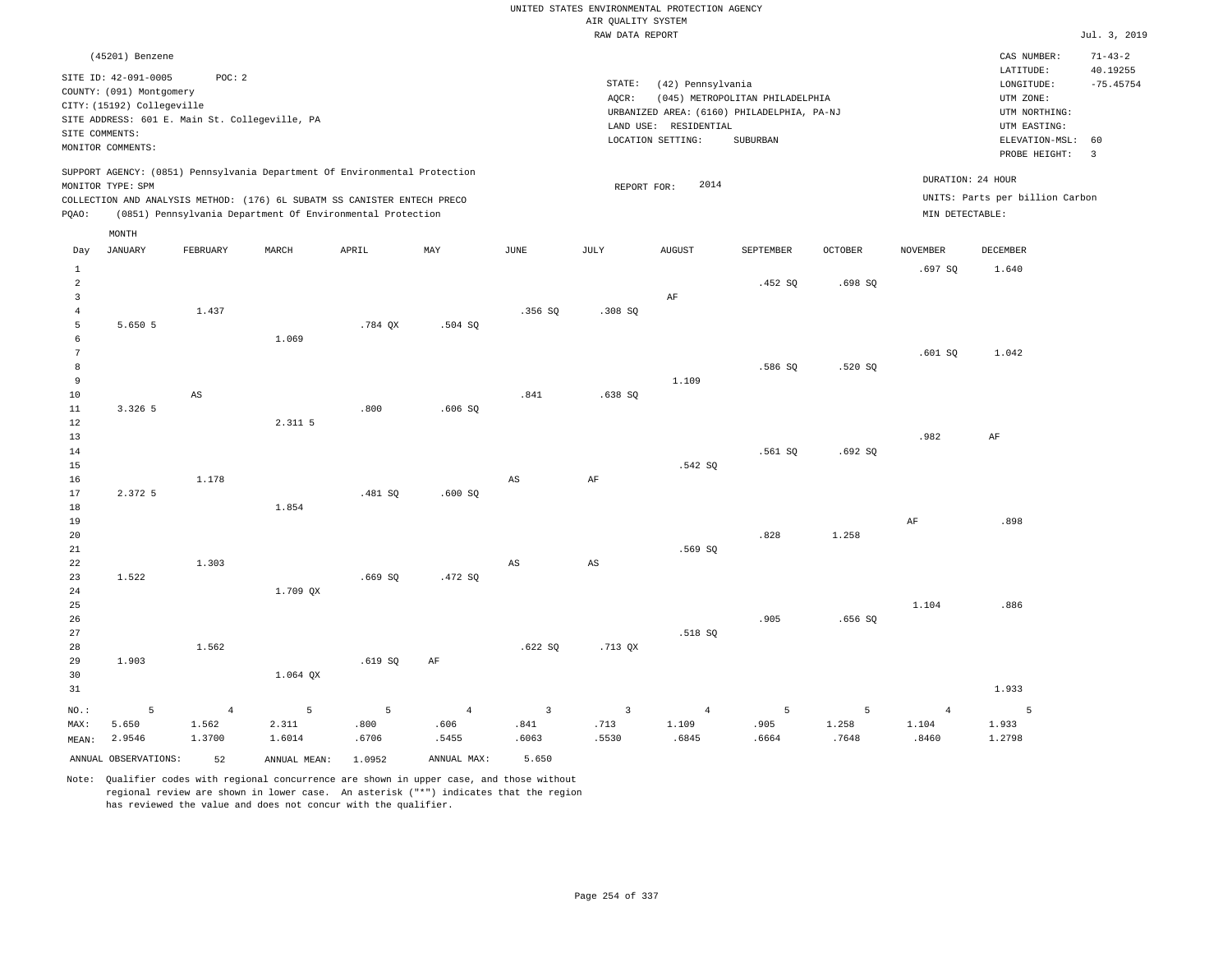|                         |                                                |            |                                                                            |                 |                |                |                    | UNITED STATES ENVIRONMENTAL PROTECTION AGENCY                       |                                 |                |                 |                                 |                         |
|-------------------------|------------------------------------------------|------------|----------------------------------------------------------------------------|-----------------|----------------|----------------|--------------------|---------------------------------------------------------------------|---------------------------------|----------------|-----------------|---------------------------------|-------------------------|
|                         |                                                |            |                                                                            |                 |                |                | AIR QUALITY SYSTEM |                                                                     |                                 |                |                 |                                 |                         |
|                         |                                                |            |                                                                            |                 |                |                | RAW DATA REPORT    |                                                                     |                                 |                |                 |                                 | Jul. 3, 2019            |
|                         | (45201) Benzene                                |            |                                                                            |                 |                |                |                    |                                                                     |                                 |                |                 | CAS NUMBER:                     | $71 - 43 - 2$           |
|                         | SITE ID: 42-091-0005                           | POC: 2     |                                                                            |                 |                |                |                    |                                                                     |                                 |                |                 | LATITUDE:                       | 40.19255                |
|                         | COUNTY: (091) Montgomery                       |            |                                                                            |                 |                |                | STATE:             | (42) Pennsylvania                                                   |                                 |                |                 | $\texttt{LONGITUDE}$ :          | $-75.45754$             |
|                         | CITY: (15192) Collegeville                     |            |                                                                            |                 |                |                | AOCR:              |                                                                     | (045) METROPOLITAN PHILADELPHIA |                |                 | UTM ZONE:                       |                         |
|                         | SITE ADDRESS: 601 E. Main St. Collegeville, PA |            |                                                                            |                 |                |                |                    | URBANIZED AREA: (6160) PHILADELPHIA, PA-NJ<br>LAND USE: RESIDENTIAL |                                 |                |                 | UTM NORTHING:<br>UTM EASTING:   |                         |
| SITE COMMENTS:          |                                                |            |                                                                            |                 |                |                |                    | LOCATION SETTING:                                                   | SUBURBAN                        |                |                 | ELEVATION-MSL:                  | 60                      |
|                         | MONITOR COMMENTS:                              |            |                                                                            |                 |                |                |                    |                                                                     |                                 |                |                 | PROBE HEIGHT:                   | $\overline{\mathbf{3}}$ |
|                         |                                                |            | SUPPORT AGENCY: (0851) Pennsylvania Department Of Environmental Protection |                 |                |                |                    |                                                                     |                                 |                |                 |                                 |                         |
|                         | MONITOR TYPE: SPM                              |            |                                                                            |                 |                |                | REPORT FOR:        | 2015                                                                |                                 |                |                 | DURATION: 24 HOUR               |                         |
|                         |                                                |            | COLLECTION AND ANALYSIS METHOD: (176) 6L SUBATM SS CANISTER ENTECH PRECO   |                 |                |                |                    |                                                                     |                                 |                |                 | UNITS: Parts per billion Carbon |                         |
| PQAO:                   |                                                |            | (0851) Pennsylvania Department Of Environmental Protection                 |                 |                |                |                    |                                                                     |                                 |                | MIN DETECTABLE: |                                 |                         |
|                         | MONTH                                          |            |                                                                            |                 |                |                |                    |                                                                     |                                 |                |                 |                                 |                         |
| Day                     | <b>JANUARY</b>                                 | FEBRUARY   | MARCH                                                                      | APRIL           | MAY            | <b>JUNE</b>    | JULY               | <b>AUGUST</b>                                                       | SEPTEMBER                       | <b>OCTOBER</b> | <b>NOVEMBER</b> | DECEMBER                        |                         |
| $1\,$                   |                                                |            | $\mathbb{A}\mathbb{S}$                                                     |                 |                |                |                    |                                                                     |                                 |                |                 |                                 |                         |
| 2                       |                                                |            |                                                                            |                 |                |                |                    |                                                                     |                                 |                | 1,800           | $\rm{AF}$                       |                         |
| $\overline{\mathbf{3}}$ |                                                |            |                                                                            |                 |                |                |                    |                                                                     | 1.440                           | .372S          |                 |                                 |                         |
| $\overline{4}$          |                                                |            |                                                                            |                 |                |                |                    | .516SQ                                                              |                                 |                |                 |                                 |                         |
| 5<br>6                  |                                                | 1.191      |                                                                            |                 |                | .450 SQ        | .840               |                                                                     |                                 |                |                 |                                 |                         |
| 7                       | 1.614                                          |            | 1.103                                                                      | .660SQ          | .582S          |                |                    |                                                                     |                                 |                |                 |                                 |                         |
| $^{\rm 8}$              |                                                |            |                                                                            |                 |                |                |                    |                                                                     |                                 |                | .960            | $\rm AF$                        |                         |
| 9                       |                                                |            |                                                                            |                 |                |                |                    |                                                                     | .456 SO                         | .840           |                 |                                 |                         |
| $10$                    |                                                |            |                                                                            |                 |                |                |                    | $\rm AF$                                                            |                                 |                |                 |                                 |                         |
| 11                      |                                                | 1.934      |                                                                            |                 |                | .900           | 2.520 5            |                                                                     |                                 |                |                 |                                 |                         |
| 12                      | $\rm{AF}$                                      |            |                                                                            | .840            | .390 SO        |                |                    |                                                                     |                                 |                |                 |                                 |                         |
| 13                      |                                                |            | 1.586                                                                      |                 |                |                |                    |                                                                     |                                 |                |                 |                                 |                         |
| 14                      |                                                |            |                                                                            |                 |                |                |                    |                                                                     |                                 |                | .582 SO         | 1.080                           |                         |
| 15                      |                                                |            |                                                                            |                 |                |                |                    |                                                                     | .960                            | .576 SQ        |                 |                                 |                         |
| 16<br>17                |                                                | 2.336 5    |                                                                            |                 |                | AS             | .780               | .564 SQ                                                             |                                 |                |                 |                                 |                         |
| 18                      | 2.371 5                                        |            |                                                                            | .840            | .780           |                |                    |                                                                     |                                 |                |                 |                                 |                         |
| 19                      |                                                |            | .840                                                                       |                 |                |                |                    |                                                                     |                                 |                |                 |                                 |                         |
| 20                      |                                                |            |                                                                            |                 |                |                |                    |                                                                     |                                 |                | 1.020           | 1.260                           |                         |
| $21\,$                  |                                                |            |                                                                            |                 |                |                |                    |                                                                     | .540 SQ                         | 1.020 CC       |                 |                                 |                         |
| 22                      |                                                |            |                                                                            |                 |                |                |                    | AF                                                                  |                                 |                |                 |                                 |                         |
| 23                      |                                                | 1.297      |                                                                            |                 |                | $\rm{AF}$      | .780               |                                                                     |                                 |                |                 |                                 |                         |
| 24                      | AS                                             |            |                                                                            | .384 SO         | .780           |                |                    |                                                                     |                                 |                |                 |                                 |                         |
| 25<br>26                |                                                |            | 1.620                                                                      |                 |                |                |                    |                                                                     |                                 |                |                 |                                 |                         |
| 27                      |                                                |            |                                                                            |                 |                |                |                    |                                                                     | .438 SO                         | 1.260 CC       | $\rm AF$        | $.600$ QX                       |                         |
| 28                      |                                                |            |                                                                            |                 |                |                |                    | 1.080                                                               |                                 |                |                 |                                 |                         |
| 29                      |                                                |            |                                                                            |                 |                | .420 SQ        | .960               |                                                                     |                                 |                |                 |                                 |                         |
| 30                      | 1.122                                          |            |                                                                            | .468SQ          | .318 SQ        |                |                    |                                                                     |                                 |                |                 |                                 |                         |
| 31                      |                                                |            | .660SQ                                                                     |                 |                |                |                    |                                                                     |                                 |                |                 |                                 |                         |
| NO.:                    | $\overline{\mathbf{3}}$                        | $\sqrt{4}$ | $\overline{5}$                                                             | $5\phantom{.0}$ | $\overline{5}$ | $\overline{3}$ | 5                  | $\mathbf{3}$                                                        | 5                               | 5              | $\overline{4}$  | $\overline{\mathbf{3}}$         |                         |
| MAX:                    | 2.371                                          | 2.336      | 1.620                                                                      | .840            | .780           | .900           | 2.520              | 1.080                                                               | 1.440                           | 1.260          | 1.800           | 1.260                           |                         |
| MEAN:                   | 1.7023                                         | 1.6895     | 1.1618                                                                     | .6384           | .5700          | .5900          | 1.1760             | .7200                                                               | .7668                           | .8136          | 1.0905          | .9800                           |                         |
|                         | ANNUAL OBSERVATIONS:                           | 50         | ANNUAL MEAN:                                                               | .9746           | ANNUAL MAX:    | 2.520          |                    |                                                                     |                                 |                |                 |                                 |                         |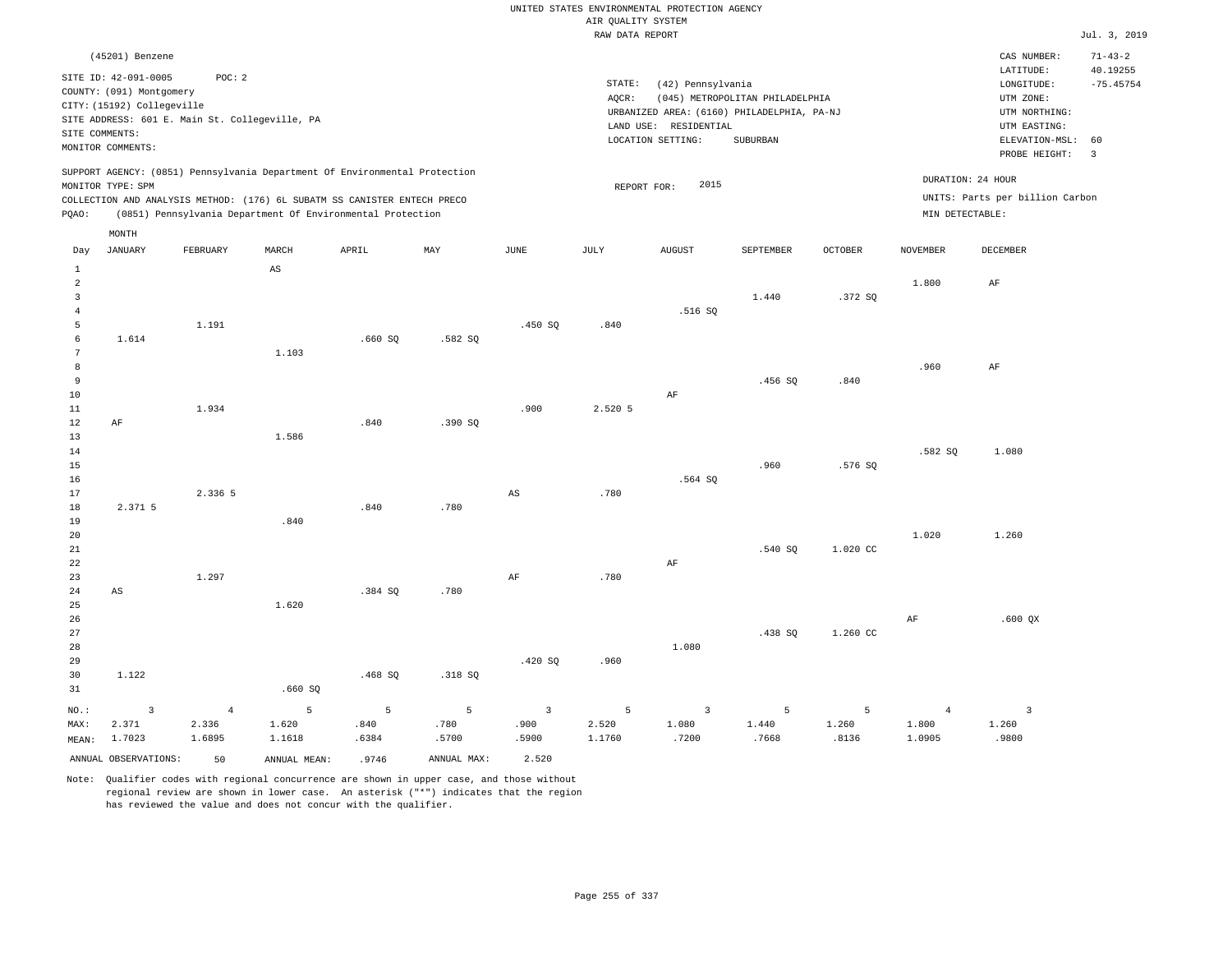# UNITED STATES ENVIRONMENTAL PROTECTION AGENCY AIR QUALITY SYSTEM

|                      |                                                  |                |                                                                                                                                        |                |                |         | RAW DATA REPORT     |                       |                                            |                |                 |                                 | Jul. 3, 2019   |
|----------------------|--------------------------------------------------|----------------|----------------------------------------------------------------------------------------------------------------------------------------|----------------|----------------|---------|---------------------|-----------------------|--------------------------------------------|----------------|-----------------|---------------------------------|----------------|
|                      | (45201) Benzene                                  |                |                                                                                                                                        |                |                |         |                     |                       |                                            |                |                 | CAS NUMBER:                     | $71 - 43 - 2$  |
|                      |                                                  |                |                                                                                                                                        |                |                |         |                     |                       |                                            |                |                 | LATITUDE:                       | 40.19255       |
|                      | SITE ID: 42-091-0005<br>COUNTY: (091) Montgomery | POC: 2         |                                                                                                                                        |                |                |         | $\texttt{STATE}{}:$ | (42) Pennsylvania     |                                            |                |                 | LONGITUDE:                      | $-75.45754$    |
|                      | CITY: (15192) Collegeville                       |                |                                                                                                                                        |                |                |         | AQCR:               |                       | (045) METROPOLITAN PHILADELPHIA            |                |                 | UTM ZONE:                       |                |
|                      | SITE ADDRESS: 601 E. Main St. Collegeville, PA   |                |                                                                                                                                        |                |                |         |                     |                       | URBANIZED AREA: (6160) PHILADELPHIA, PA-NJ |                |                 | UTM NORTHING:                   |                |
|                      | SITE COMMENTS:                                   |                |                                                                                                                                        |                |                |         |                     | LAND USE: RESIDENTIAL |                                            |                |                 | UTM EASTING:                    |                |
|                      | MONITOR COMMENTS:                                |                |                                                                                                                                        |                |                |         |                     | LOCATION SETTING:     | SUBURBAN                                   |                |                 | ELEVATION-MSL: 60               |                |
|                      |                                                  |                |                                                                                                                                        |                |                |         |                     |                       |                                            |                |                 | PROBE HEIGHT:                   | $\overline{3}$ |
|                      |                                                  |                | SUPPORT AGENCY: (0851) Pennsylvania Department Of Environmental Protection                                                             |                |                |         |                     |                       |                                            |                |                 | DURATION: 24 HOUR               |                |
|                      | MONITOR TYPE: SPM                                |                |                                                                                                                                        |                |                |         | REPORT FOR:         | 2016                  |                                            |                |                 | UNITS: Parts per billion Carbon |                |
| PQAO:                |                                                  |                | COLLECTION AND ANALYSIS METHOD: (176) 6L SUBATM SS CANISTER ENTECH PRECO<br>(0851) Pennsylvania Department Of Environmental Protection |                |                |         |                     |                       |                                            |                |                 | MIN DETECTABLE:                 |                |
|                      |                                                  |                |                                                                                                                                        |                |                |         |                     |                       |                                            |                |                 |                                 |                |
|                      | $\texttt{MONTH}$                                 |                |                                                                                                                                        |                |                |         |                     |                       |                                            |                |                 |                                 |                |
| Day                  | JANUARY                                          | FEBRUARY       | MARCH                                                                                                                                  | APRIL          | MAY            | JUNE    | JULY                | <b>AUGUST</b>         | SEPTEMBER                                  | <b>OCTOBER</b> | <b>NOVEMBER</b> | DECEMBER                        |                |
| $\mathbf{1}$         | $\rm AF$                                         |                | .780                                                                                                                                   |                |                |         |                     |                       |                                            |                |                 |                                 |                |
| $\overline{a}$       |                                                  |                |                                                                                                                                        |                |                |         |                     |                       |                                            |                | .840            | .840                            |                |
| 3                    |                                                  |                |                                                                                                                                        |                |                |         |                     |                       | TS                                         | .720           |                 |                                 |                |
| $\overline{4}$       |                                                  |                |                                                                                                                                        |                |                |         |                     | .720                  |                                            |                |                 |                                 |                |
| 5                    |                                                  |                |                                                                                                                                        |                |                | .444 SQ | .540 SQ             |                       |                                            |                |                 |                                 |                |
| 6<br>$7\phantom{.0}$ |                                                  | 1.260          |                                                                                                                                        | $\rm{AF}$      | .378 SQ        |         |                     |                       |                                            |                |                 |                                 |                |
| 8                    | 5.220 5                                          |                | 1.140                                                                                                                                  |                |                |         |                     |                       |                                            |                | 1.740           | 1.620                           |                |
| 9                    |                                                  |                |                                                                                                                                        |                |                |         |                     |                       | .594 SQ                                    | .420 SQ        |                 |                                 |                |
| 10                   |                                                  |                |                                                                                                                                        |                |                |         |                     | .320S                 |                                            |                |                 |                                 |                |
| 11                   |                                                  |                |                                                                                                                                        |                |                | 1.200   | .360SQ              |                       |                                            |                |                 |                                 |                |
| 12                   |                                                  | $\rm AF$       |                                                                                                                                        | $.482$ QX      | 1.320          |         |                     |                       |                                            |                |                 |                                 |                |
| 13                   | 1.020                                            |                | .900                                                                                                                                   |                |                |         |                     |                       |                                            |                |                 |                                 |                |
| 14                   |                                                  |                |                                                                                                                                        |                |                |         |                     |                       |                                            |                | AF              | 1.560                           |                |
| 15                   |                                                  |                |                                                                                                                                        |                |                |         |                     |                       | .348 SQ                                    | 1.440          |                 |                                 |                |
| 16                   |                                                  |                |                                                                                                                                        |                |                |         |                     | .565 SO               |                                            |                |                 |                                 |                |
| 17                   |                                                  |                |                                                                                                                                        |                |                | .840    | AF                  |                       |                                            |                |                 |                                 |                |
| 18<br>19             | .756                                             | .780           | .660SQ                                                                                                                                 | .738 QX        | .600 SQ        |         |                     |                       |                                            |                |                 |                                 |                |
| 20                   |                                                  |                |                                                                                                                                        |                |                |         |                     |                       |                                            |                | AF              | 1.680                           |                |
| 21                   |                                                  |                |                                                                                                                                        |                |                |         |                     |                       | .780                                       | .372S          |                 |                                 |                |
| 22                   |                                                  |                |                                                                                                                                        |                |                |         |                     | .288 SO               |                                            |                |                 |                                 |                |
| 23                   |                                                  |                |                                                                                                                                        |                |                | .498 SQ | AS                  |                       |                                            |                |                 |                                 |                |
| 24                   |                                                  | .660SQ         |                                                                                                                                        | .462SQ         | TS             |         |                     |                       |                                            |                |                 |                                 |                |
| 25                   | 2.646 5                                          |                | $.720$ QX                                                                                                                              |                |                |         |                     |                       |                                            |                |                 |                                 |                |
| 26                   |                                                  |                |                                                                                                                                        |                |                |         |                     |                       |                                            |                | 1.200           | 1.260                           |                |
| 27                   |                                                  |                |                                                                                                                                        |                |                |         |                     |                       | .528S                                      | .840           |                 |                                 |                |
| 28                   |                                                  |                |                                                                                                                                        |                |                |         |                     | AF                    |                                            |                |                 |                                 |                |
| 29                   |                                                  |                |                                                                                                                                        |                |                | .354 SQ | .612S               |                       |                                            |                |                 |                                 |                |
| 30                   |                                                  |                |                                                                                                                                        | .576 SQ        | .384SQ         |         |                     |                       |                                            |                |                 |                                 |                |
| 31                   | AV                                               |                | $.594$ QX                                                                                                                              |                |                |         |                     |                       |                                            |                |                 |                                 |                |
| NO.:                 | $\overline{4}$                                   | $\overline{3}$ | 6                                                                                                                                      | $\overline{4}$ | $\overline{4}$ | 5       | $\overline{3}$      | $\overline{4}$        | $\overline{4}$                             | 5              | $\overline{3}$  | 5                               |                |
| MAX:                 | 5.220                                            | 1.260          | 1.140                                                                                                                                  | .738           | 1.320          | 1.200   | .612                | .720                  | .780                                       | 1.440          | 1.740           | 1.680                           |                |
| MEAN:                | 2.4105                                           | .9000          | .7990                                                                                                                                  | .5645          | .6705          | .6672   | .5040               | .4733                 | .5625                                      | .7584          | 1.2600          | 1.3920                          |                |
|                      | ANNUAL OBSERVATIONS:                             | 50             | ANNUAL MEAN:                                                                                                                           | .9120          | ANNUAL MAX:    | 5.220   |                     |                       |                                            |                |                 |                                 |                |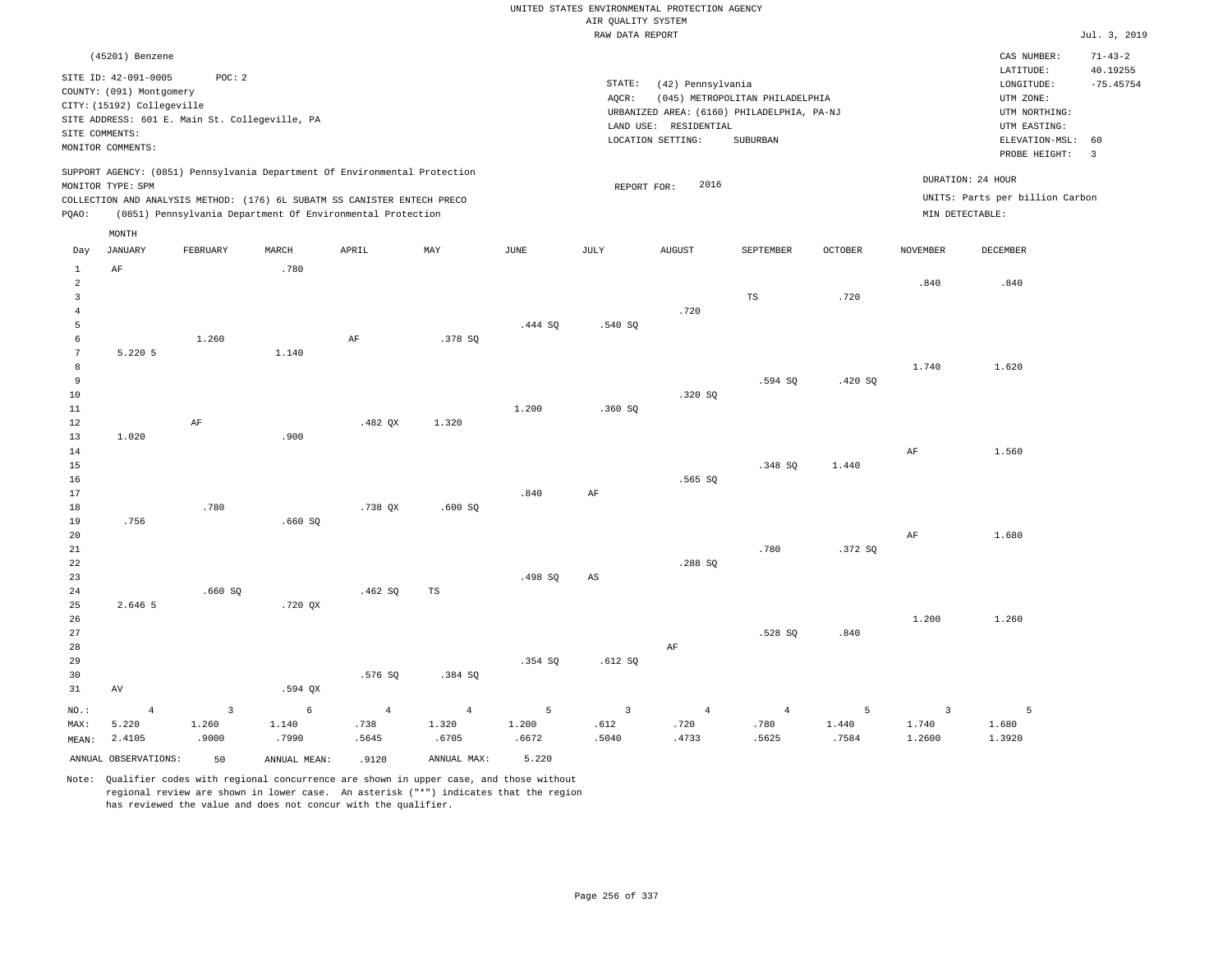|                                                                    |                                                                                                                                  |                                   |                    |                                                                                                                                                                                                                      |                     |                    | AIR OUALITY SYSTEM              | UNITED STATES ENVIRONMENTAL PROTECTION AGENCY                   |                                 |                     |                                            |                                                      |                           |
|--------------------------------------------------------------------|----------------------------------------------------------------------------------------------------------------------------------|-----------------------------------|--------------------|----------------------------------------------------------------------------------------------------------------------------------------------------------------------------------------------------------------------|---------------------|--------------------|---------------------------------|-----------------------------------------------------------------|---------------------------------|---------------------|--------------------------------------------|------------------------------------------------------|---------------------------|
|                                                                    |                                                                                                                                  |                                   |                    |                                                                                                                                                                                                                      |                     |                    | RAW DATA REPORT                 |                                                                 |                                 |                     |                                            |                                                      | Jul. 3, 2019              |
|                                                                    | (45201) Benzene                                                                                                                  |                                   |                    |                                                                                                                                                                                                                      |                     |                    |                                 |                                                                 |                                 |                     |                                            | CAS NUMBER:<br>LATITUDE:                             | $71 - 43 - 2$<br>40.19255 |
|                                                                    | SITE ID: 42-091-0005<br>COUNTY: (091) Montgomery<br>CITY: (15192) Collegeville<br>SITE ADDRESS: 601 E. Main St. Collegeville, PA | POC: 2                            |                    |                                                                                                                                                                                                                      |                     |                    | STATE:<br>AQCR:                 | (42) Pennsylvania<br>URBANIZED AREA: (6160) PHILADELPHIA, PA-NJ | (045) METROPOLITAN PHILADELPHIA |                     |                                            | LONGITUDE:<br>UTM ZONE:<br>UTM NORTHING:             | $-75.45754$               |
| SITE COMMENTS:                                                     | MONITOR COMMENTS:                                                                                                                |                                   |                    |                                                                                                                                                                                                                      |                     |                    |                                 | LAND USE: RESIDENTIAL<br>LOCATION SETTING:                      | SUBURBAN                        |                     |                                            | UTM EASTING:<br>ELEVATION-MSL:<br>PROBE HEIGHT:      | 60<br>$\overline{3}$      |
| PQAO:                                                              | MONITOR TYPE: SPM                                                                                                                |                                   |                    | SUPPORT AGENCY: (0851) Pennsylvania Department Of Environmental Protection<br>COLLECTION AND ANALYSIS METHOD: (176) 6L SUBATM SS CANISTER ENTECH PRECO<br>(0851) Pennsylvania Department Of Environmental Protection |                     |                    | REPORT FOR:                     | 2017                                                            |                                 |                     | MIN DETECTABLE:                            | DURATION: 24 HOUR<br>UNITS: Parts per billion Carbon |                           |
| Day                                                                | MONTH<br><b>JANUARY</b>                                                                                                          | <b>FEBRUARY</b>                   | MARCH              | APRIL                                                                                                                                                                                                                | MAY                 | <b>JUNE</b>        | JULY                            | <b>AUGUST</b>                                                   | SEPTEMBER                       | <b>OCTOBER</b>      | <b>NOVEMBER</b>                            | DECEMBER                                             |                           |
| $\mathbf{1}$<br>$\overline{a}$<br>$\overline{3}$<br>$\overline{4}$ | 1.260                                                                                                                            |                                   | .654               | .720                                                                                                                                                                                                                 | .444 SQ             |                    |                                 |                                                                 | .660                            | .582S               | .720                                       | 3.240 5                                              |                           |
| 5<br>6<br>7<br>8                                                   | AV                                                                                                                               | 1.200                             | .600               | .540 SO                                                                                                                                                                                                              | .372 SQ             | .504 SQ            | AF                              | .468 SO                                                         |                                 |                     |                                            |                                                      |                           |
| 9<br>$10$<br>11<br>12                                              |                                                                                                                                  | 1.620                             |                    |                                                                                                                                                                                                                      |                     | .510 SO            | .474 SQ                         | .684                                                            | .552 SQ                         | .660                | 1.620                                      | 1.440                                                |                           |
| 13<br>$14$<br>15<br>16                                             |                                                                                                                                  |                                   | .900               | .540 SQ                                                                                                                                                                                                              | .330 SQ             |                    |                                 |                                                                 | 1.320                           | .510 SO             | 1.620                                      | AQ                                                   |                           |
| 17<br>18<br>19<br>20                                               | 1.500                                                                                                                            | 1.740                             | .840               | $\mathbb{A}\mathbb{S}$                                                                                                                                                                                               | AF                  | .330S              | .600                            | .930                                                            |                                 |                     |                                            |                                                      |                           |
| 21<br>22<br>23<br>$2\,4$                                           |                                                                                                                                  | .518 SQ                           |                    |                                                                                                                                                                                                                      |                     | .330 SQ            | .660                            | .600                                                            | .840                            | 1.800 5             | $\mathbf{A}\mathbf{N}$                     | $\operatorname{AV}$                                  |                           |
| 25<br>26<br>27<br>28                                               | .840                                                                                                                             |                                   | .960               | AM                                                                                                                                                                                                                   | 1.020               |                    |                                 |                                                                 | .420 SO                         | .720                | $\hbox{AV}$                                | .900                                                 |                           |
| 29<br>30<br>31                                                     | 1.440                                                                                                                            |                                   |                    |                                                                                                                                                                                                                      | .372 SQ             | .384 SO            | .564 SQ                         | .582 SQ                                                         |                                 |                     |                                            |                                                      |                           |
| NO.:<br>MAX:<br>MEAN:                                              | $\overline{4}$<br>1.500<br>1.2600                                                                                                | $\overline{4}$<br>1.740<br>1.2695 | 5<br>.960<br>.7908 | $\overline{3}$<br>.720<br>.6000                                                                                                                                                                                      | 5<br>1.020<br>.5076 | 5<br>.510<br>.4116 | $\overline{4}$<br>.660<br>.5745 | 5<br>.930<br>.6528                                              | 5<br>1.320<br>.7584             | 5<br>1.800<br>.8544 | $\overline{\mathbf{3}}$<br>1.620<br>1.3200 | $\overline{\mathbf{3}}$<br>3.240<br>1.8600           |                           |
|                                                                    | ANNUAL OBSERVATIONS:                                                                                                             | 51                                | ANNUAL, MEAN:      | 8556                                                                                                                                                                                                                 | ANNUAL MAX:         | 3.240              |                                 |                                                                 |                                 |                     |                                            |                                                      |                           |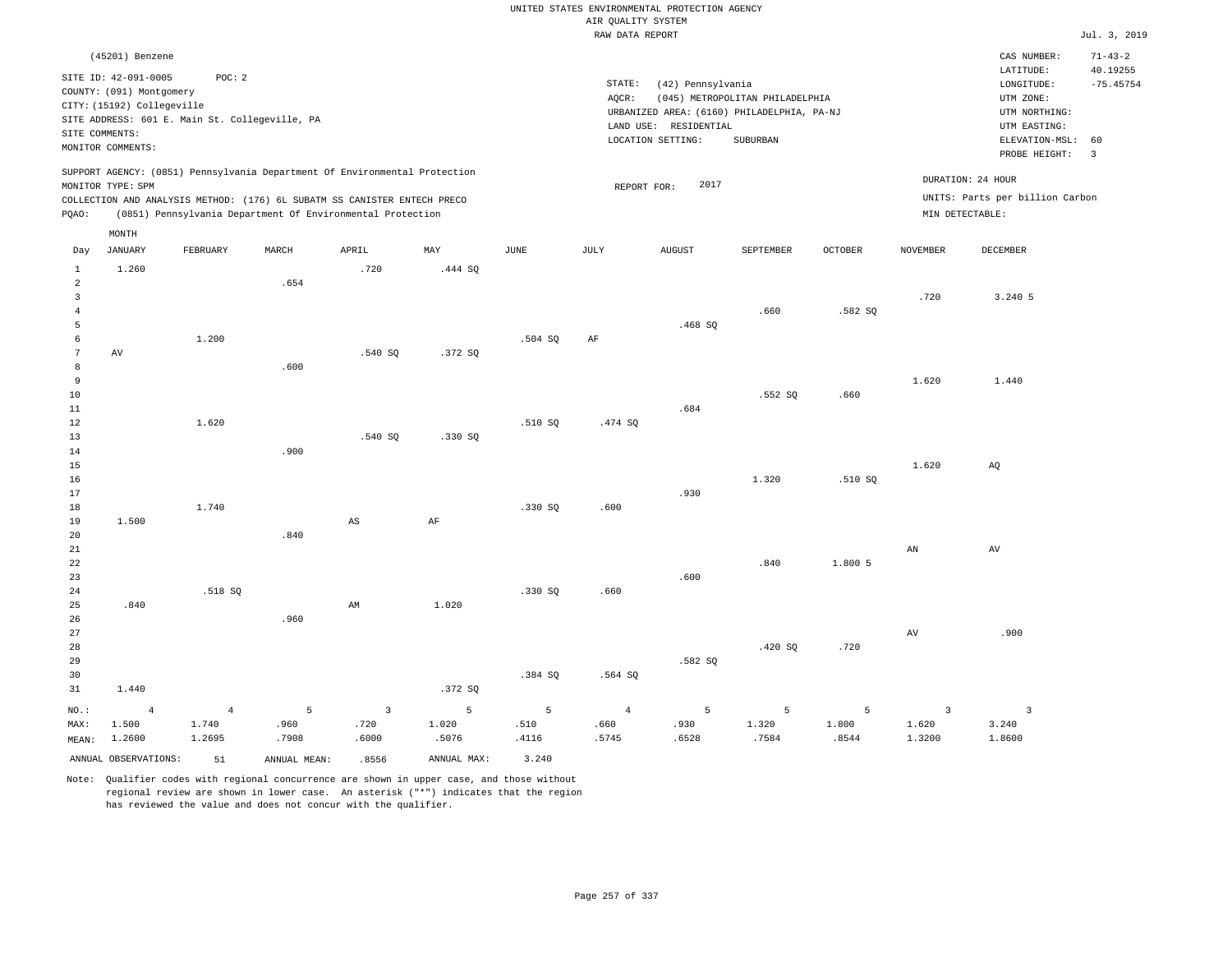|                                                  |                                                                                                                                                 |                      |                                  |                                                                                                                                                                                                                      |                                 |                    |                                       | UNITED STATES ENVIRONMENTAL PROTECTION AGENCY                   |                                                                                                  |                    |                    |                                                                                             |                                     |
|--------------------------------------------------|-------------------------------------------------------------------------------------------------------------------------------------------------|----------------------|----------------------------------|----------------------------------------------------------------------------------------------------------------------------------------------------------------------------------------------------------------------|---------------------------------|--------------------|---------------------------------------|-----------------------------------------------------------------|--------------------------------------------------------------------------------------------------|--------------------|--------------------|---------------------------------------------------------------------------------------------|-------------------------------------|
|                                                  |                                                                                                                                                 |                      |                                  |                                                                                                                                                                                                                      |                                 |                    | AIR QUALITY SYSTEM<br>RAW DATA REPORT |                                                                 |                                                                                                  |                    |                    |                                                                                             | Jul. 3, 2019                        |
|                                                  | (45201) Benzene<br>SITE ID: 42-091-0005                                                                                                         | POC: 2               |                                  |                                                                                                                                                                                                                      |                                 |                    |                                       |                                                                 |                                                                                                  |                    |                    | CAS NUMBER:<br>LATITUDE:                                                                    | $71 - 43 - 2$<br>40.19255           |
|                                                  | COUNTY: (091) Montgomery<br>CITY: (15192) Collegeville<br>SITE ADDRESS: 601 E. Main St. Collegeville, PA<br>SITE COMMENTS:<br>MONITOR COMMENTS: |                      |                                  |                                                                                                                                                                                                                      |                                 |                    | STATE:<br>AQCR:                       | (42) Pennsylvania<br>LAND USE: RESIDENTIAL<br>LOCATION SETTING: | (045) METROPOLITAN PHILADELPHIA<br>URBANIZED AREA: (6160) PHILADELPHIA, PA-NJ<br><b>SUBURBAN</b> |                    |                    | LONGITUDE:<br>UTM ZONE:<br>UTM NORTHING:<br>UTM EASTING:<br>ELEVATION-MSL:<br>PROBE HEIGHT: | $-75.45754$<br>60<br>$\overline{3}$ |
| PQAO:                                            | MONITOR TYPE: SPM                                                                                                                               |                      |                                  | SUPPORT AGENCY: (0851) Pennsylvania Department Of Environmental Protection<br>COLLECTION AND ANALYSIS METHOD: (176) 6L SUBATM SS CANISTER ENTECH PRECO<br>(0851) Pennsylvania Department Of Environmental Protection |                                 |                    | REPORT FOR:                           | 2018                                                            |                                                                                                  |                    |                    | DURATION: 24 HOUR<br>UNITS: Parts per billion Carbon<br>MIN DETECTABLE: .258                |                                     |
|                                                  | MONTH                                                                                                                                           |                      |                                  |                                                                                                                                                                                                                      |                                 |                    |                                       |                                                                 |                                                                                                  |                    |                    |                                                                                             |                                     |
| Day                                              | <b>JANUARY</b>                                                                                                                                  | FEBRUARY             | MARCH                            | APRIL                                                                                                                                                                                                                | MAY                             | <b>JUNE</b>        | <b>JULY</b>                           | AUGUST                                                          | <b>SEPTEMBER</b>                                                                                 | <b>OCTOBER</b>     | <b>NOVEMBER</b>    | <b>DECEMBER</b>                                                                             |                                     |
| $\mathbf{1}$<br>$\overline{a}$<br>$\overline{3}$ | AS                                                                                                                                              | 1.500                | $_{\rm AG}$                      | .780                                                                                                                                                                                                                 | .576 SQ                         | .672               | .600                                  |                                                                 |                                                                                                  |                    |                    |                                                                                             |                                     |
| $\overline{4}$<br>5<br>6                         |                                                                                                                                                 |                      |                                  |                                                                                                                                                                                                                      |                                 |                    |                                       | .840                                                            | $\rm AF$                                                                                         | .720               | .720               | .660                                                                                        |                                     |
| 7<br>8<br>9                                      | 1.440                                                                                                                                           | 1.860 5              | .780                             | .720                                                                                                                                                                                                                 | .516S                           | .365 SQ            | .420 SQ                               |                                                                 |                                                                                                  |                    |                    |                                                                                             |                                     |
| $10$<br>$1\,1$<br>$1\,2$                         |                                                                                                                                                 |                      |                                  |                                                                                                                                                                                                                      |                                 |                    |                                       | .582 SQ                                                         | $.600$ $OX$                                                                                      | .840               | .720               | 1.680                                                                                       |                                     |
| 13<br>14<br>15                                   | 1.320                                                                                                                                           | 1.020                | .780                             | .594 SQ                                                                                                                                                                                                              | AV                              | .365 SQ            | .780                                  |                                                                 |                                                                                                  |                    |                    |                                                                                             |                                     |
| 16<br>17<br>18                                   |                                                                                                                                                 |                      |                                  |                                                                                                                                                                                                                      |                                 |                    |                                       | .660                                                            | $.780$ QX                                                                                        | $.600$ QX          | .840               | .840                                                                                        |                                     |
| 19<br>20<br>21<br>22                             | 1.020                                                                                                                                           | 1.800 5              | .720                             | .480 SQ                                                                                                                                                                                                              | AV                              | .324 SQ            | .498 QX                               |                                                                 |                                                                                                  |                    | .588 SQ            | .780                                                                                        |                                     |
| 23<br>24<br>25                                   |                                                                                                                                                 | 1.080                |                                  |                                                                                                                                                                                                                      |                                 | $.000$ ND          | .318 QX                               | 1.200                                                           | .594 SQ                                                                                          | .660               |                    |                                                                                             |                                     |
| 26<br>27<br>28                                   | 2.040 5                                                                                                                                         |                      | 1.200                            | .552 SQ                                                                                                                                                                                                              | .478 SQ                         |                    |                                       |                                                                 |                                                                                                  |                    | .720               | .840                                                                                        |                                     |
| 29<br>30<br>31                                   |                                                                                                                                                 |                      |                                  |                                                                                                                                                                                                                      |                                 |                    | .660                                  | AV                                                              | .900                                                                                             | .510S              |                    |                                                                                             |                                     |
| NO.:<br>MAX:<br>MEAN:                            | $\overline{4}$<br>2.040<br>1.4550                                                                                                               | 5<br>1.860<br>1.4520 | $\overline{4}$<br>1.200<br>.8700 | 5<br>.780<br>.6252                                                                                                                                                                                                   | $\overline{3}$<br>.576<br>.5233 | 5<br>.672<br>.3452 | 6<br>.780<br>.5460                    | $\overline{4}$<br>1.200<br>.8205                                | $\overline{4}$<br>.900<br>.7185                                                                  | 5<br>.840<br>.6660 | 5<br>.840<br>.7176 | 5<br>1.680<br>.9600                                                                         |                                     |
|                                                  | ANNUAL OBSERVATIONS:                                                                                                                            | 55                   | ANNUAL MEAN:                     | .8024                                                                                                                                                                                                                | ANNUAL MAX:                     | 2.040              |                                       |                                                                 |                                                                                                  |                    |                    |                                                                                             |                                     |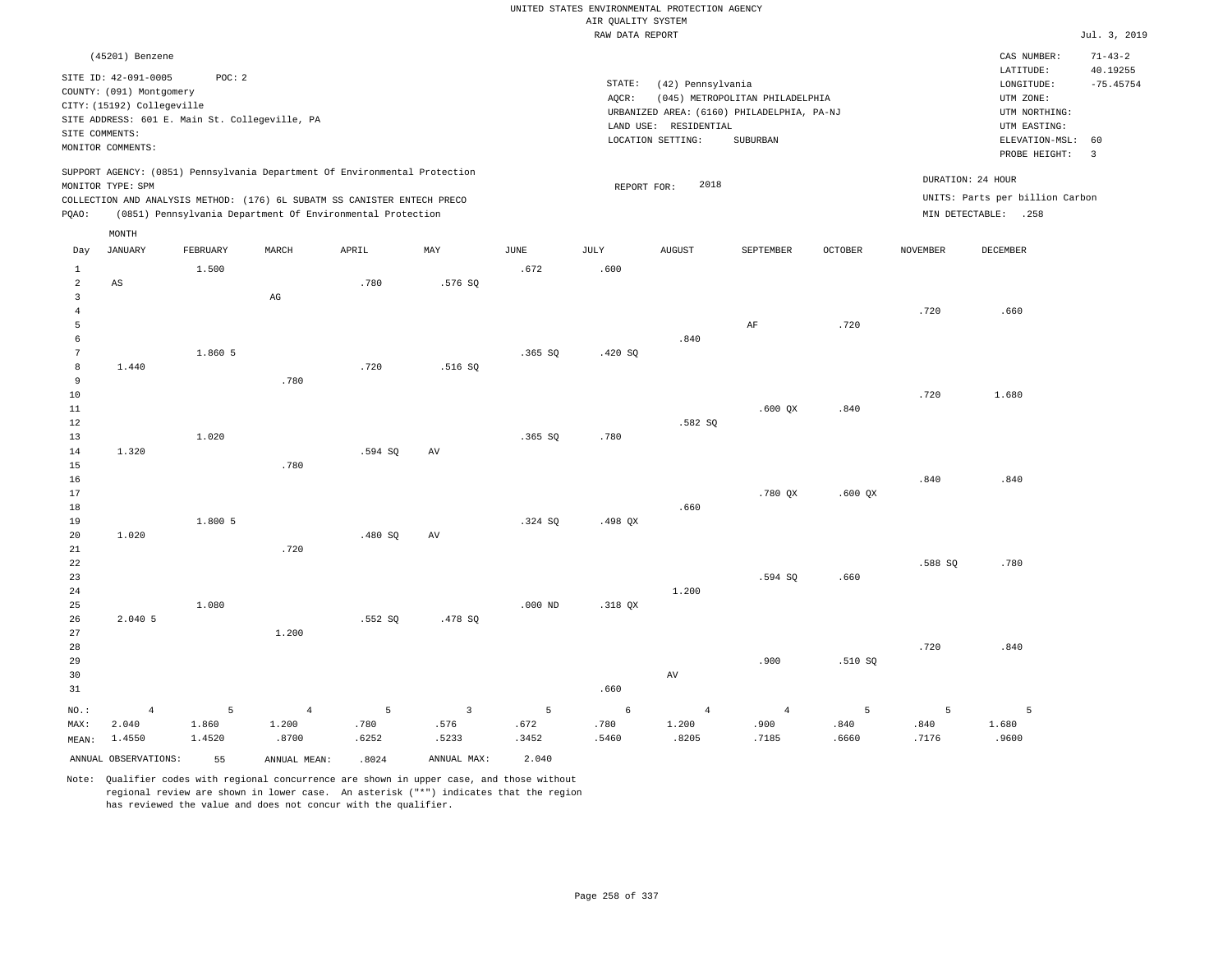| (45202) Toluene                                                                                                                                                                                                                                    |                                                                                                                                                                                 | CAS NUMBER:                                                                                                 | $108 - 88 - 3$                |
|----------------------------------------------------------------------------------------------------------------------------------------------------------------------------------------------------------------------------------------------------|---------------------------------------------------------------------------------------------------------------------------------------------------------------------------------|-------------------------------------------------------------------------------------------------------------|-------------------------------|
| SITE ID: 42-091-0005<br>POC:2<br>COUNTY: (091) Montgomery<br>CITY: (15192) Collegeville<br>SITE ADDRESS: 601 E. Main St. Collegeville, PA<br>SITE COMMENTS:<br>MONITOR COMMENTS:                                                                   | STATE:<br>(42) Pennsylvania<br>(045) METROPOLITAN PHILADELPHIA<br>AOCR:<br>URBANIZED AREA: (6160) PHILADELPHIA, PA-NJ<br>LAND USE: RESIDENTIAL<br>LOCATION SETTING:<br>SUBURBAN | LATITUDE:<br>LONGITUDE:<br>UTM ZONE:<br>UTM NORTHING:<br>UTM EASTING:<br>ELEVATION-MSL: 60<br>PROBE HEIGHT: | 40.19255<br>$-75.45754$<br>-3 |
| SUPPORT AGENCY: (0851) Pennsylvania Department Of Environmental Protection<br>MONITOR TYPE: SPM<br>COLLECTION AND ANALYSIS METHOD: (176) 6L SUBATM SS CANISTER ENTECH PRECO<br>(0851) Pennsylvania Department Of Environmental Protection<br>POAO: | 2013<br>REPORT FOR:                                                                                                                                                             | DURATION: 24 HOUR<br>UNITS: Parts per billion Carbon<br>MIN DETECTABLE:                                     |                               |
| MONTH                                                                                                                                                                                                                                              |                                                                                                                                                                                 |                                                                                                             |                               |

| Day             | JANUARY              | FEBRUARY       | MARCH                    | APRIL           | $\ensuremath{\text{MAX}}$ | $_{\rm JUNE}$ | $\mathtt{JULY}$ | ${\tt AUGUST}$  | SEPTEMBER      | $OCTOBER$              | $\,$ NOVEMBER            | DECEMBER       |
|-----------------|----------------------|----------------|--------------------------|-----------------|---------------------------|---------------|-----------------|-----------------|----------------|------------------------|--------------------------|----------------|
| $\mathbf{1}$    |                      |                |                          |                 |                           |               |                 |                 | 1.15           | $\mathbb{A}\mathbb{S}$ |                          |                |
| $\overline{a}$  |                      |                |                          |                 |                           |               |                 | 1.39 CC         |                |                        |                          |                |
| 3               |                      | 2.77           |                          |                 |                           | .99           | .88             |                 |                |                        |                          |                |
| $\overline{4}$  | .86                  |                |                          | .69SQ           | 1.16                      |               |                 |                 |                |                        |                          |                |
| 5               |                      |                | .95                      |                 |                           |               |                 |                 |                |                        |                          |                |
| 6               |                      |                |                          |                 |                           |               |                 |                 |                |                        | 1.68                     | $1.40$ QX      |
| $7\phantom{.0}$ |                      |                |                          |                 |                           |               |                 |                 | 4.24 5         | 1.04                   |                          |                |
| $^{\rm 8}$      |                      |                |                          |                 |                           |               |                 | .97 CC          |                |                        |                          |                |
| 9               |                      | .81 SQ         |                          |                 |                           | 1.62          | 2.06            |                 |                |                        |                          |                |
| 10              | 1.51                 |                |                          | 1.09            | 2.21                      |               |                 |                 |                |                        |                          |                |
| $11\,$          |                      |                | .84                      |                 |                           |               |                 |                 |                |                        |                          |                |
| 12              |                      |                |                          |                 |                           |               |                 |                 |                |                        | .58S                     | 1.23           |
| 13              |                      |                |                          |                 |                           |               |                 |                 | .80S           | .75 CC                 |                          |                |
| 14              |                      |                |                          |                 |                           |               |                 | .60SQ           |                |                        |                          |                |
| 15              |                      | 1.48           |                          |                 |                           | 1.25          | 1.53            |                 |                |                        |                          |                |
| 16              | 2.30                 |                |                          | .78S            | $\rm{AF}$                 |               |                 |                 |                |                        |                          |                |
| 17              |                      |                | $\rm{AF}$                |                 |                           |               |                 |                 |                |                        |                          |                |
| 18              |                      |                |                          |                 |                           |               |                 |                 |                |                        | .76 SQ                   | 3.09           |
| 19              |                      |                |                          |                 |                           |               |                 |                 | $\rm AF$       | $\rm{AF}$              |                          |                |
| 20              |                      |                |                          |                 |                           |               |                 | $1.87$ $\,$ CL  |                |                        |                          |                |
| 21              |                      | .64SQ          |                          |                 |                           | 1.34          | 1.37            |                 |                |                        |                          |                |
| 22              | .69SQ                |                |                          | .79SQ           | $\rm{AF}$                 |               |                 |                 |                |                        |                          |                |
| 23              |                      |                | .39 SQ                   |                 |                           |               |                 |                 |                |                        |                          |                |
| 24              |                      |                |                          |                 |                           |               |                 |                 |                |                        | .33 SQ                   | .71 SQ         |
| 25<br>26        |                      |                |                          |                 |                           |               |                 | 1.16            | 3.09           | 1.44                   |                          |                |
| 27              |                      | 1.14           |                          |                 |                           | 1.63          | 2.11            |                 |                |                        |                          |                |
| 28              | 1.72                 |                |                          | 1.50            | 3.77 5                    |               |                 |                 |                |                        |                          |                |
| 29              |                      |                | $\mathbb{A}\mathbb{S}$   |                 |                           |               |                 |                 |                |                        |                          |                |
| 30              |                      |                |                          |                 |                           |               |                 |                 |                |                        | 1.74                     | .93            |
| 31              |                      |                |                          |                 |                           |               |                 |                 |                | 2.40                   |                          |                |
|                 |                      |                |                          |                 |                           |               |                 |                 |                |                        |                          |                |
| $_{\rm NO.}$ :  | 5                    | $\overline{5}$ | $\overline{\phantom{a}}$ | $5\phantom{.0}$ | $\overline{\mathbf{3}}$   | 5             | $5\phantom{.0}$ | $5\phantom{.0}$ | $\overline{4}$ | $\overline{4}$         | $\overline{\phantom{0}}$ | $\overline{5}$ |
| MAX:            | 2.30                 | 2.77           | .95                      | 1.50            | 3.77                      | 1.63          | 2.11            | 1.87            | $4\,\ldotp 24$ | 2.40                   | 1.74                     | 3.09           |
| MEAN:           | 1.416                | 1.368          | .727                     | .970            | 2.380                     | 1.366         | 1.590           | 1.198           | 2.320          | 1.408                  | 1.018                    | 1.472          |
|                 | ANNUAL OBSERVATIONS: | 54             | ANNUAL MEAN:             | 1.411           | ANNUAL MAX:               | 4.24          |                 |                 |                |                        |                          |                |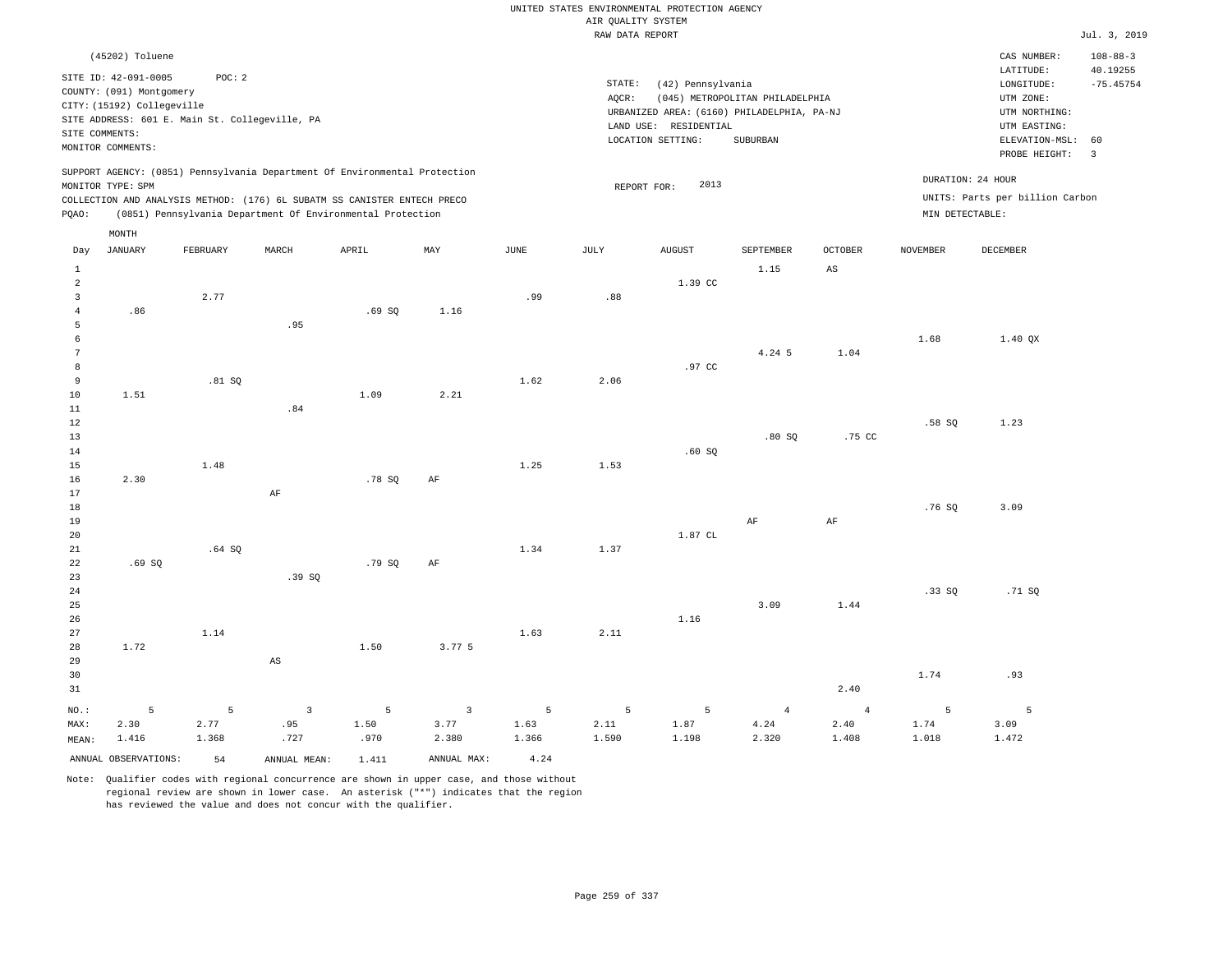# UNITED STATES ENVIRONMENTAL PROTECTION AGENCY AIR QUALITY SYSTEM

|       |                            |                                                |       |                                                                            |       |      | RAW DATA REPORT |                       |                                            |                |                 |                                 | Jul. 3, 2019   |
|-------|----------------------------|------------------------------------------------|-------|----------------------------------------------------------------------------|-------|------|-----------------|-----------------------|--------------------------------------------|----------------|-----------------|---------------------------------|----------------|
|       | (45202) Toluene            |                                                |       |                                                                            |       |      |                 |                       |                                            |                |                 | CAS NUMBER:                     | $108 - 88 - 3$ |
|       |                            |                                                |       |                                                                            |       |      |                 |                       |                                            |                |                 | LATITUDE:                       | 40.19255       |
|       | SITE ID: 42-091-0005       | POC: 2                                         |       |                                                                            |       |      | STATE:          | (42) Pennsylvania     |                                            |                |                 | LONGITUDE:                      | $-75.45754$    |
|       | COUNTY: (091) Montgomery   |                                                |       |                                                                            |       |      | AOCR:           |                       | (045) METROPOLITAN PHILADELPHIA            |                |                 | UTM ZONE:                       |                |
|       | CITY: (15192) Collegeville |                                                |       |                                                                            |       |      |                 |                       | URBANIZED AREA: (6160) PHILADELPHIA, PA-NJ |                |                 | UTM NORTHING:                   |                |
|       |                            | SITE ADDRESS: 601 E. Main St. Collegeville, PA |       |                                                                            |       |      |                 | LAND USE: RESIDENTIAL |                                            |                |                 | UTM EASTING:                    |                |
|       | SITE COMMENTS:             |                                                |       |                                                                            |       |      |                 | LOCATION SETTING:     | SUBURBAN                                   |                |                 | ELEVATION-MSL: 60               |                |
|       | MONITOR COMMENTS:          |                                                |       |                                                                            |       |      |                 |                       |                                            |                |                 | PROBE HEIGHT: 3                 |                |
|       |                            |                                                |       | SUPPORT AGENCY: (0851) Pennsylvania Department Of Environmental Protection |       |      |                 |                       |                                            |                |                 | DURATION: 24 HOUR               |                |
|       | MONITOR TYPE: SPM          |                                                |       |                                                                            |       |      | REPORT FOR:     | 2014                  |                                            |                |                 |                                 |                |
|       |                            |                                                |       | COLLECTION AND ANALYSIS METHOD: (176) 6L SUBATM SS CANISTER ENTECH PRECO   |       |      |                 |                       |                                            |                |                 | UNITS: Parts per billion Carbon |                |
| PQAO: |                            |                                                |       | (0851) Pennsylvania Department Of Environmental Protection                 |       |      |                 |                       |                                            |                | MIN DETECTABLE: |                                 |                |
|       | MONTH                      |                                                |       |                                                                            |       |      |                 |                       |                                            |                |                 |                                 |                |
| Day   | <b>JANUARY</b>             | FEBRUARY                                       | MARCH | APRIL                                                                      | MAY   | JUNE | JULY            | <b>AUGUST</b>         | SEPTEMBER                                  | <b>OCTOBER</b> | <b>NOVEMBER</b> | <b>DECEMBER</b>                 |                |
|       |                            |                                                |       |                                                                            |       |      |                 |                       |                                            |                | .67SQ           | 2.08                            |                |
| 2     |                            |                                                |       |                                                                            |       |      |                 |                       | 1.55                                       | 2.08           |                 |                                 |                |
| 3     |                            |                                                |       |                                                                            |       |      |                 | AF                    |                                            |                |                 |                                 |                |
|       |                            | .86                                            |       |                                                                            |       | .92  | .43SQ           |                       |                                            |                |                 |                                 |                |
|       | 4.55 5                     |                                                |       | $.67$ QX                                                                   | .63SQ |      |                 |                       |                                            |                |                 |                                 |                |
| Б     |                            |                                                | .87   |                                                                            |       |      |                 |                       |                                            |                |                 |                                 |                |
|       |                            |                                                |       |                                                                            |       |      |                 |                       |                                            |                | 1.68            | .63SQ                           |                |
| 8     |                            |                                                |       |                                                                            |       |      |                 |                       | 1.50                                       | .92            |                 |                                 |                |
| 9     |                            |                                                |       |                                                                            |       |      |                 | 6.535                 |                                            |                |                 |                                 |                |
| 10    |                            | AS                                             |       |                                                                            |       | 2.27 | 1.41            |                       |                                            |                |                 |                                 |                |
| 11    | 4.56 5                     |                                                |       | .90                                                                        | .99   |      |                 |                       |                                            |                |                 |                                 |                |
| 12    |                            |                                                | 3.805 |                                                                            |       |      |                 |                       |                                            |                |                 |                                 |                |
| 13    |                            |                                                |       |                                                                            |       |      |                 |                       |                                            |                | 1.29            | AF                              |                |

14 15 16 17 18 19 20 3.28 .77 SQ 2.44 .57 SQ .91 AS AF 1.69 .94 1.37 1.41 2.69 AF .84 SQ

1.75

| 22      |        | 1.57 |         |       |        | AS   | AS                      |                |      |      |      |        |
|---------|--------|------|---------|-------|--------|------|-------------------------|----------------|------|------|------|--------|
| 23      | 1.61   |      |         | .47SQ | .73 SQ |      |                         |                |      |      |      |        |
| 24      |        |      | 1.18 QX |       |        |      |                         |                |      |      |      |        |
| 25      |        |      |         |       |        |      |                         |                |      |      | 1.62 | .79 SQ |
| 26      |        |      |         |       |        |      |                         |                | 2.32 | .87  |      |        |
| 27      |        |      |         |       |        |      |                         | 1.61           |      |      |      |        |
| 28      |        | 1.19 |         |       |        | 1.31 | 1.33 QX                 |                |      |      |      |        |
| 29      | 7.94 5 |      |         | .50S  | AF     |      |                         |                |      |      |      |        |
| 30      |        |      | .78 QX  |       |        |      |                         |                |      |      |      |        |
| 31      |        |      |         |       |        |      |                         |                |      |      |      | 2.16   |
| $NO.$ : | 5      |      | 5       | 5     | 4      | 3    | $\overline{\mathbf{3}}$ | $\overline{4}$ | 5    | 5    |      | 5      |
| MAX:    | 7.94   | 1.57 | 3.80    | .90   | .99    | 2.27 | 1.41                    | 6.53           | 2.32 | 2.69 | 1.68 | 2.16   |

|  | . NU. • 1990 - 1990 - 1991 - 1991 - 1991 - 1991 - 1991 - 1991 - 1991 - 1991 - 1991 - 1991 - 1991 - 1991 - 1991 |             |      |  |  |       |
|--|----------------------------------------------------------------------------------------------------------------|-------------|------|--|--|-------|
|  | MAX: 7.94 1.57 3.80 .90 .99 2.27 1.41 6.53 2.32 2.69 1.68 2.16                                                 |             |      |  |  |       |
|  | MEAN: 4.388 1.098 1.814 .622 .815 1.500 1.057 2.895 1.536 1.594 1.315                                          |             |      |  |  | 1.300 |
|  | ANNUAL OBSERVATIONS: 52 ANNUAL MEAN: 1.701                                                                     | ANNUAL MAX: | 7.94 |  |  |       |

Note: Qualifier codes with regional concurrence are shown in upper case, and those without regional review are shown in lower case. An asterisk ("\*") indicates that the region has reviewed the value and does not concur with the qualifier.

21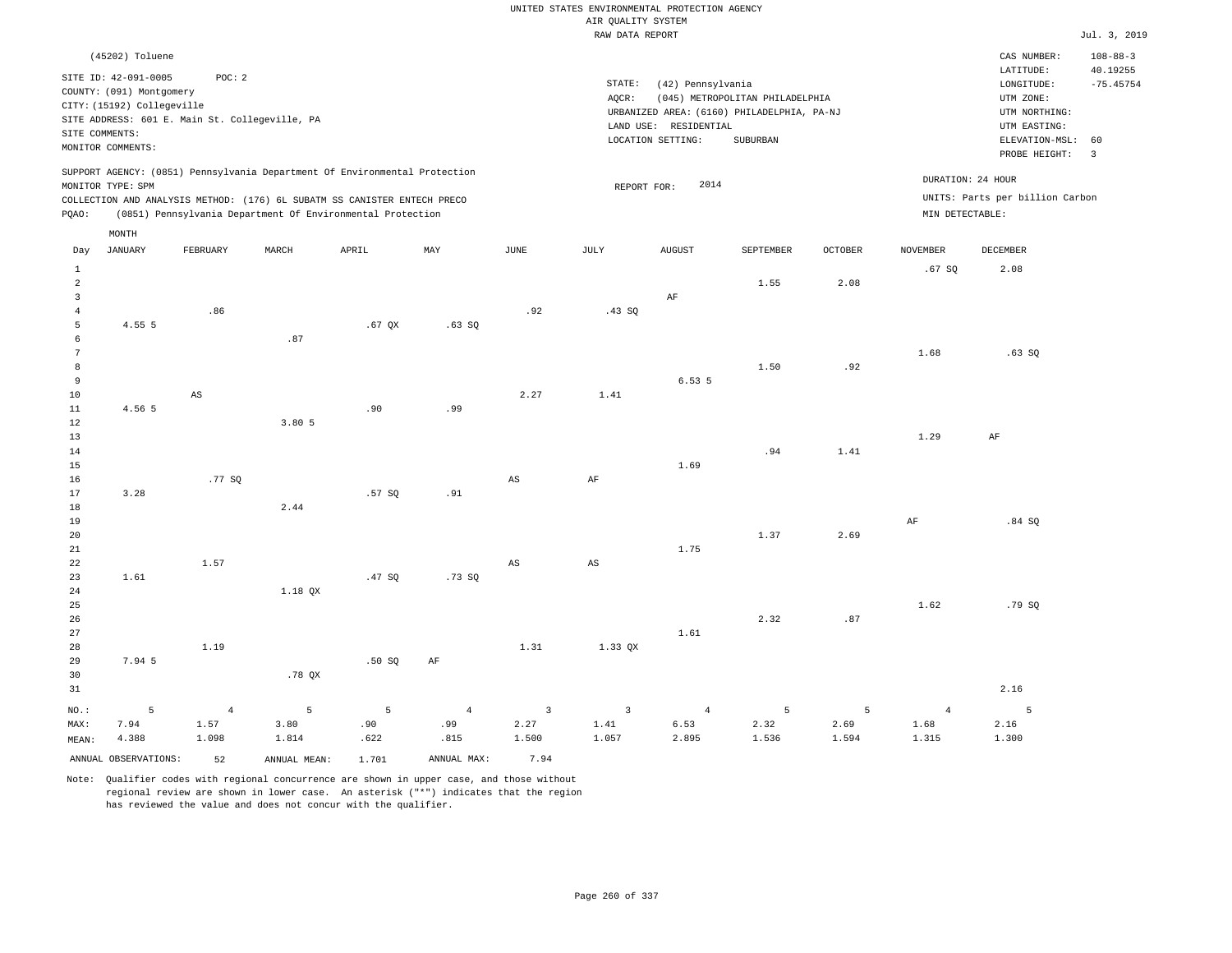|                     |                                                                              |                |                                                                                                                                        |                   |             |                         |                    | UNITED STATES ENVIRONMENTAL PROTECTION AGENCY |                                            |                |                 |                                 |                            |
|---------------------|------------------------------------------------------------------------------|----------------|----------------------------------------------------------------------------------------------------------------------------------------|-------------------|-------------|-------------------------|--------------------|-----------------------------------------------|--------------------------------------------|----------------|-----------------|---------------------------------|----------------------------|
|                     |                                                                              |                |                                                                                                                                        |                   |             |                         | AIR QUALITY SYSTEM |                                               |                                            |                |                 |                                 |                            |
|                     |                                                                              |                |                                                                                                                                        |                   |             |                         | RAW DATA REPORT    |                                               |                                            |                |                 |                                 | Jul. 3, 2019               |
|                     | (45202) Toluene                                                              |                |                                                                                                                                        |                   |             |                         |                    |                                               |                                            |                |                 | CAS NUMBER:<br>LATITUDE:        | $108 - 88 - 3$<br>40.19255 |
|                     | SITE ID: 42-091-0005                                                         | POC: 2         |                                                                                                                                        |                   |             |                         | STATE:             | (42) Pennsylvania                             |                                            |                |                 | LONGITUDE:                      | $-75.45754$                |
|                     | COUNTY: (091) Montgomery                                                     |                |                                                                                                                                        |                   |             |                         | AQCR:              |                                               | (045) METROPOLITAN PHILADELPHIA            |                |                 | UTM ZONE:                       |                            |
|                     | CITY: (15192) Collegeville<br>SITE ADDRESS: 601 E. Main St. Collegeville, PA |                |                                                                                                                                        |                   |             |                         |                    |                                               | URBANIZED AREA: (6160) PHILADELPHIA, PA-NJ |                |                 | UTM NORTHING:                   |                            |
| SITE COMMENTS:      |                                                                              |                |                                                                                                                                        |                   |             |                         |                    | LAND USE: RESIDENTIAL                         |                                            |                |                 | UTM EASTING:                    |                            |
|                     | MONITOR COMMENTS:                                                            |                |                                                                                                                                        |                   |             |                         |                    | LOCATION SETTING:                             | SUBURBAN                                   |                |                 | ELEVATION-MSL:<br>PROBE HEIGHT: | 60<br>$\overline{3}$       |
|                     |                                                                              |                | SUPPORT AGENCY: (0851) Pennsylvania Department Of Environmental Protection                                                             |                   |             |                         |                    |                                               |                                            |                |                 | DURATION: 24 HOUR               |                            |
|                     | MONITOR TYPE: SPM                                                            |                |                                                                                                                                        |                   |             |                         | REPORT FOR:        | 2015                                          |                                            |                |                 | UNITS: Parts per billion Carbon |                            |
| PQAO:               |                                                                              |                | COLLECTION AND ANALYSIS METHOD: (176) 6L SUBATM SS CANISTER ENTECH PRECO<br>(0851) Pennsylvania Department Of Environmental Protection |                   |             |                         |                    |                                               |                                            |                | MIN DETECTABLE: |                                 |                            |
|                     | MONTH                                                                        |                |                                                                                                                                        |                   |             |                         |                    |                                               |                                            |                |                 |                                 |                            |
| Day<br>$\mathbf{1}$ | <b>JANUARY</b>                                                               | FEBRUARY       | MARCH<br>$\mathbb{A}\mathbb{S}$                                                                                                        | APRIL             | MAY         | <b>JUNE</b>             | JULY               | <b>AUGUST</b>                                 | SEPTEMBER                                  | <b>OCTOBER</b> | <b>NOVEMBER</b> | DECEMBER                        |                            |
| $\overline{a}$      |                                                                              |                |                                                                                                                                        |                   |             |                         |                    |                                               |                                            |                | 4.41 5          | $\rm{AF}$                       |                            |
| $\overline{3}$      |                                                                              |                |                                                                                                                                        |                   |             |                         |                    |                                               | 2.52                                       | .57SQ          |                 |                                 |                            |
| $\overline{4}$      |                                                                              |                |                                                                                                                                        |                   |             |                         |                    | 1.26                                          |                                            |                |                 |                                 |                            |
| 5                   |                                                                              | .82SQ          |                                                                                                                                        |                   |             | 1.26                    | 1.82               |                                               |                                            |                |                 |                                 |                            |
| 6                   | 1.96                                                                         |                |                                                                                                                                        | .77SQ             | 1.61        |                         |                    |                                               |                                            |                |                 |                                 |                            |
| $\overline{7}$      |                                                                              |                | .90                                                                                                                                    |                   |             |                         |                    |                                               |                                            |                |                 |                                 |                            |
| 8                   |                                                                              |                |                                                                                                                                        |                   |             |                         |                    |                                               |                                            |                | 1.05            | $\rm AF$                        |                            |
| 9                   |                                                                              |                |                                                                                                                                        |                   |             |                         |                    |                                               | .84 CC                                     | 1.89 CC        |                 |                                 |                            |
| 10                  |                                                                              |                |                                                                                                                                        |                   |             |                         |                    | AF                                            |                                            |                |                 |                                 |                            |
| 11<br>12            | $\rm{AF}$                                                                    | 1.97           |                                                                                                                                        | 1.12              | .98         | 1.05                    | 3.15               |                                               |                                            |                |                 |                                 |                            |
| 13                  |                                                                              |                | 1.22                                                                                                                                   |                   |             |                         |                    |                                               |                                            |                |                 |                                 |                            |
| 14                  |                                                                              |                |                                                                                                                                        |                   |             |                         |                    |                                               |                                            |                | .42SQ           | 2.17                            |                            |
| 15                  |                                                                              |                |                                                                                                                                        |                   |             |                         |                    |                                               | 2.59                                       | .98            |                 |                                 |                            |
| 16                  |                                                                              |                |                                                                                                                                        |                   |             |                         |                    | 1.19                                          |                                            |                |                 |                                 |                            |
| 17                  |                                                                              | 1.65           |                                                                                                                                        |                   |             | $\mathbb{A}\mathbb{S}$  | 1.68               |                                               |                                            |                |                 |                                 |                            |
| 18                  | 2.05                                                                         |                |                                                                                                                                        | 1.54              | 1.96        |                         |                    |                                               |                                            |                |                 |                                 |                            |
| 19                  |                                                                              |                | .84                                                                                                                                    |                   |             |                         |                    |                                               |                                            |                |                 |                                 |                            |
| 20                  |                                                                              |                |                                                                                                                                        |                   |             |                         |                    |                                               |                                            |                | 1.54            | 1.33                            |                            |
| $2\sqrt{1}$         |                                                                              |                |                                                                                                                                        |                   |             |                         |                    |                                               | 1.33                                       | 2.31           |                 |                                 |                            |
| 22                  |                                                                              |                |                                                                                                                                        |                   |             |                         |                    | $\rm{AF}$                                     |                                            |                |                 |                                 |                            |
| 23<br>$2\sqrt{4}$   |                                                                              | .69SQ          |                                                                                                                                        |                   |             | AF                      | 2.59               |                                               |                                            |                |                 |                                 |                            |
| 25                  | $\mathbb{A}\mathbb{S}$                                                       |                | 2.66                                                                                                                                   | .00 <sub>ND</sub> | 2.03        |                         |                    |                                               |                                            |                |                 |                                 |                            |
| 26                  |                                                                              |                |                                                                                                                                        |                   |             |                         |                    |                                               |                                            |                | $\rm{AF}$       | .70QX                           |                            |
| 27                  |                                                                              |                |                                                                                                                                        |                   |             |                         |                    |                                               | .84                                        | 2.52           |                 |                                 |                            |
| 28                  |                                                                              |                |                                                                                                                                        |                   |             |                         |                    | 2.94                                          |                                            |                |                 |                                 |                            |
| 29                  |                                                                              |                |                                                                                                                                        |                   |             | .91                     | 2.38               |                                               |                                            |                |                 |                                 |                            |
| 30                  | .93                                                                          |                |                                                                                                                                        | .91               | .65SQ       |                         |                    |                                               |                                            |                |                 |                                 |                            |
| 31                  |                                                                              |                | .70SQ                                                                                                                                  |                   |             |                         |                    |                                               |                                            |                |                 |                                 |                            |
| NO.:                | $\overline{\mathbf{3}}$                                                      | $\overline{4}$ | 5                                                                                                                                      | 5                 | 5           | $\overline{\mathbf{3}}$ | 5                  | $\overline{3}$                                | 5                                          | 5              | $\overline{4}$  | $\overline{\mathbf{3}}$         |                            |
| MAX:                | 2.05                                                                         | 1.97           | 2.66                                                                                                                                   | 1.54              | 2.03        | 1.26                    | 3.15               | 2.94                                          | 2.59                                       | 2.52           | 4.41            | 2.17                            |                            |
| MEAN:               | 1.647                                                                        | 1.283          | 1.264                                                                                                                                  | .868              | 1.446       | 1.073                   | 2.324              | 1.797                                         | 1.624                                      | 1.654          | 1.855           | 1.400                           |                            |
|                     | ANNUAL OBSERVATIONS:                                                         | 50             | ANNUAL, MEAN:                                                                                                                          | 1.524             | ANNUAL MAX: | 4.41                    |                    |                                               |                                            |                |                 |                                 |                            |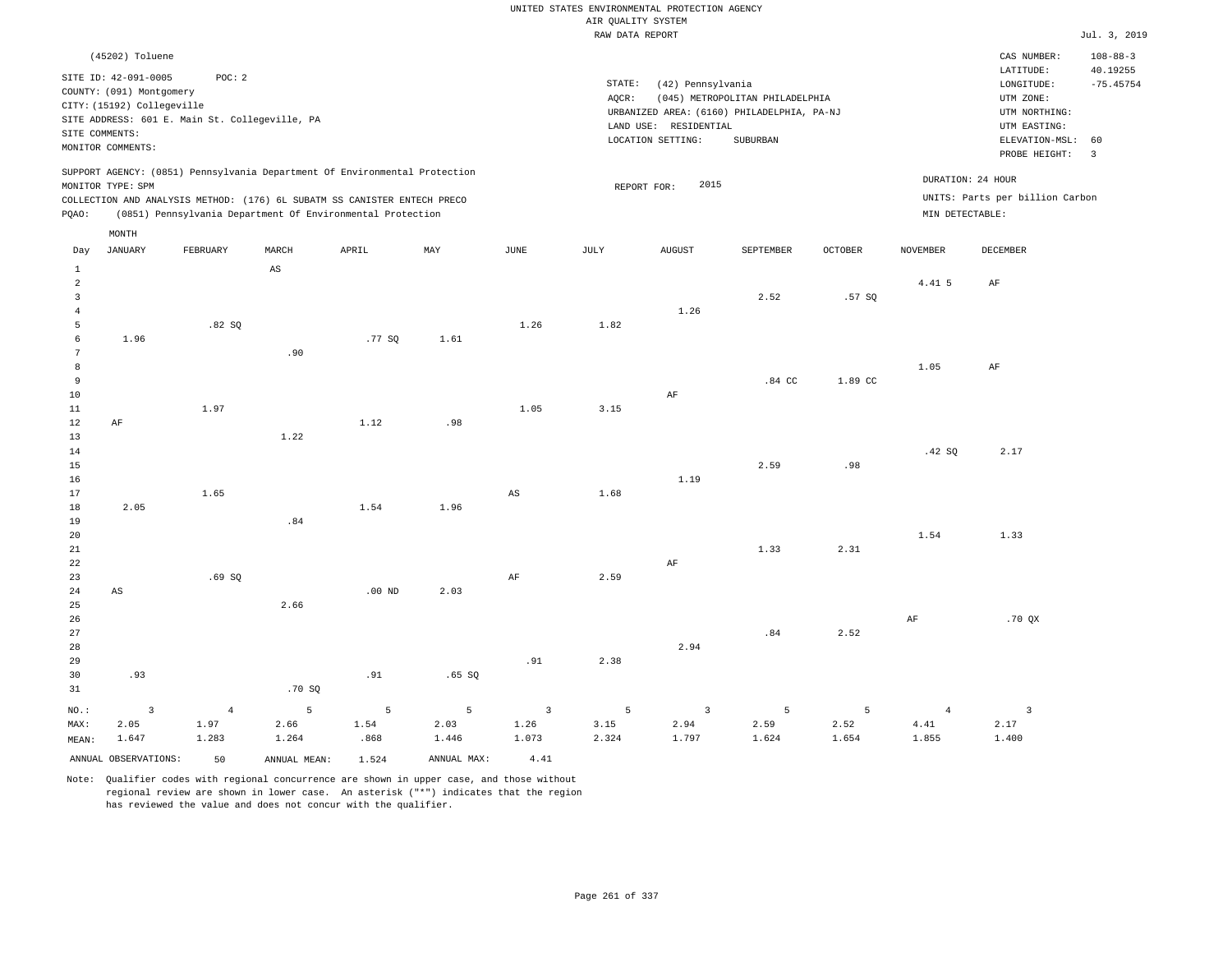| (45202) Toluene                                                            |       |              |      |        |                                            |                                 |                |                   | CAS NUMBER:                     | $108 - 88 - 3$ |
|----------------------------------------------------------------------------|-------|--------------|------|--------|--------------------------------------------|---------------------------------|----------------|-------------------|---------------------------------|----------------|
| SITE ID: 42-091-0005<br>POC:2                                              |       |              |      |        |                                            |                                 |                |                   | LATITUDE:                       | 40.19255       |
| COUNTY: (091) Montgomery                                                   |       |              |      | STATE: | (42) Pennsylvania                          |                                 |                |                   | LONGITUDE:                      | $-75.45754$    |
| CITY: (15192) Collegeville                                                 |       |              |      | AQCR:  |                                            | (045) METROPOLITAN PHILADELPHIA |                |                   | UTM ZONE:                       |                |
| SITE ADDRESS: 601 E. Main St. Collegeville, PA                             |       |              |      |        | URBANIZED AREA: (6160) PHILADELPHIA, PA-NJ |                                 |                |                   | UTM NORTHING:                   |                |
| SITE COMMENTS:                                                             |       |              |      |        | LAND USE: RESIDENTIAL                      |                                 |                |                   | UTM EASTING:                    |                |
| MONITOR COMMENTS:                                                          |       |              |      |        | LOCATION SETTING:                          | SUBURBAN                        |                |                   | ELEVATION-MSL: 60               |                |
|                                                                            |       |              |      |        |                                            |                                 |                |                   | PROBE HEIGHT:                   | 3              |
| SUPPORT AGENCY: (0851) Pennsylvania Department Of Environmental Protection |       |              |      |        |                                            |                                 |                | DURATION: 24 HOUR |                                 |                |
| MONITOR TYPE: SPM                                                          |       |              |      |        | 2016<br>REPORT FOR:                        |                                 |                |                   |                                 |                |
| COLLECTION AND ANALYSIS METHOD: (176) 6L SUBATM SS CANISTER ENTECH PRECO   |       |              |      |        |                                            |                                 |                |                   | UNITS: Parts per billion Carbon |                |
| (0851) Pennsylvania Department Of Environmental Protection<br>POAO:        |       |              |      |        |                                            |                                 |                | MIN DETECTABLE:   |                                 |                |
| MONTH                                                                      |       |              |      |        |                                            |                                 |                |                   |                                 |                |
| JANUARY<br>FEBRUARY<br>Day                                                 | MARCH | MAY<br>APRIL | JUNE | JULY   | <b>AUGUST</b>                              | SEPTEMBER                       | <b>OCTOBER</b> | NOVEMBER          | DECEMBER                        |                |

| $\mathbf{1}$            | $\rm AF$             |                         | .84          |                |                |                |                            |                |                |                |                         |                          |
|-------------------------|----------------------|-------------------------|--------------|----------------|----------------|----------------|----------------------------|----------------|----------------|----------------|-------------------------|--------------------------|
| $\overline{a}$          |                      |                         |              |                |                |                |                            |                |                |                | 1.96                    | .84                      |
| $\overline{\mathbf{3}}$ |                      |                         |              |                |                |                |                            |                | TS             | 1.47           |                         |                          |
| $\overline{4}$          |                      |                         |              |                |                |                |                            | 1.32           |                |                |                         |                          |
| 5                       |                      |                         |              |                |                | 1.12           | .98 LB                     |                |                |                |                         |                          |
| 6                       |                      | 2.10                    |              | $\rm AF$       | .66SQ          |                |                            |                |                |                |                         |                          |
| 7<br>8                  | 8.40 5               |                         | .91          |                |                |                |                            |                |                |                | 3.64 5                  | 2.17                     |
| 9                       |                      |                         |              |                |                |                |                            |                | 1.47           | .84            |                         |                          |
| $10$                    |                      |                         |              |                |                |                |                            | .65SQ          |                |                |                         |                          |
| 11                      |                      |                         |              |                |                | 2.38           | .91 $LB$                   |                |                |                |                         |                          |
| 12                      |                      | AF                      |              | .37 QX         | 3.64 5         |                |                            |                |                |                |                         |                          |
| 13                      | .98                  |                         | .91          |                |                |                |                            |                |                |                |                         |                          |
| $14\,$                  |                      |                         |              |                |                |                |                            |                |                |                | $\rm{AF}$               | 2.10                     |
| 15                      |                      |                         |              |                |                |                |                            |                | .77            | 2.59           |                         |                          |
| 16                      |                      |                         |              |                |                |                |                            | 1.14           |                |                |                         |                          |
| 17                      |                      |                         |              |                |                | 2.38           | $\rm{AF}$                  |                |                |                |                         |                          |
| 18                      |                      | .50 LB                  |              | 1.32 QX        | 1.61           |                |                            |                |                |                |                         |                          |
| 19                      | .52SQ                |                         | .47 SQ       |                |                |                |                            |                |                |                |                         |                          |
| $20\,$                  |                      |                         |              |                |                |                |                            |                |                |                | $\rm{AF}$               | 1.82                     |
| 21                      |                      |                         |              |                |                |                |                            |                | 2.17           | .84            |                         |                          |
| 22                      |                      |                         |              |                |                |                |                            | .44 SQ         |                |                |                         |                          |
| 23                      |                      |                         |              |                |                | 1.12           | $\mathbb{A}\mathbb{S}$     |                |                |                |                         |                          |
| 24                      |                      | .70 LB                  |              | .45SQ          | $_{\rm TS}$    |                |                            |                |                |                |                         |                          |
| 25<br>26                | 3.33                 |                         | $.64$ QX     |                |                |                |                            |                |                |                | 1.40                    | 1.26                     |
| 27                      |                      |                         |              |                |                |                |                            |                | 1.33           | 1.68           |                         |                          |
| 28                      |                      |                         |              |                |                |                |                            | $\rm{AF}$      |                |                |                         |                          |
| 29                      |                      |                         |              |                |                | .77 LB         | .98                        |                |                |                |                         |                          |
| 30                      |                      |                         |              | .84            | .70S           |                |                            |                |                |                |                         |                          |
| 31                      | $\,\mathrm{AV}$      |                         | .56QX        |                |                |                |                            |                |                |                |                         |                          |
| $_{\rm NO.}$ :          | $\overline{4}$       | $\overline{\mathbf{3}}$ | $\epsilon$   | $\overline{4}$ | $\overline{4}$ | $\overline{5}$ | $\overline{\phantom{a}}$ 3 | $\overline{4}$ | $\overline{4}$ | $\overline{5}$ | $\overline{\mathbf{3}}$ | $\overline{\phantom{0}}$ |
| MAX:                    | 8.40                 | 2.10                    | .91          | 1.32           | 3.64           | 2.38           | .98                        | 1.32           | 2.17           | 2.59           | 3.64                    | 2.17                     |
| MEAN:                   | 3.308                | 1.100                   | .722         | .745           | 1.653          | 1.554          | .957                       | .888           | 1.435          | 1.484          | 2.333                   | 1.638                    |
|                         | ANNUAL OBSERVATIONS: | 50                      | ANNUAL MEAN: | 1.460          | ANNUAL MAX:    | 8.40           |                            |                |                |                |                         |                          |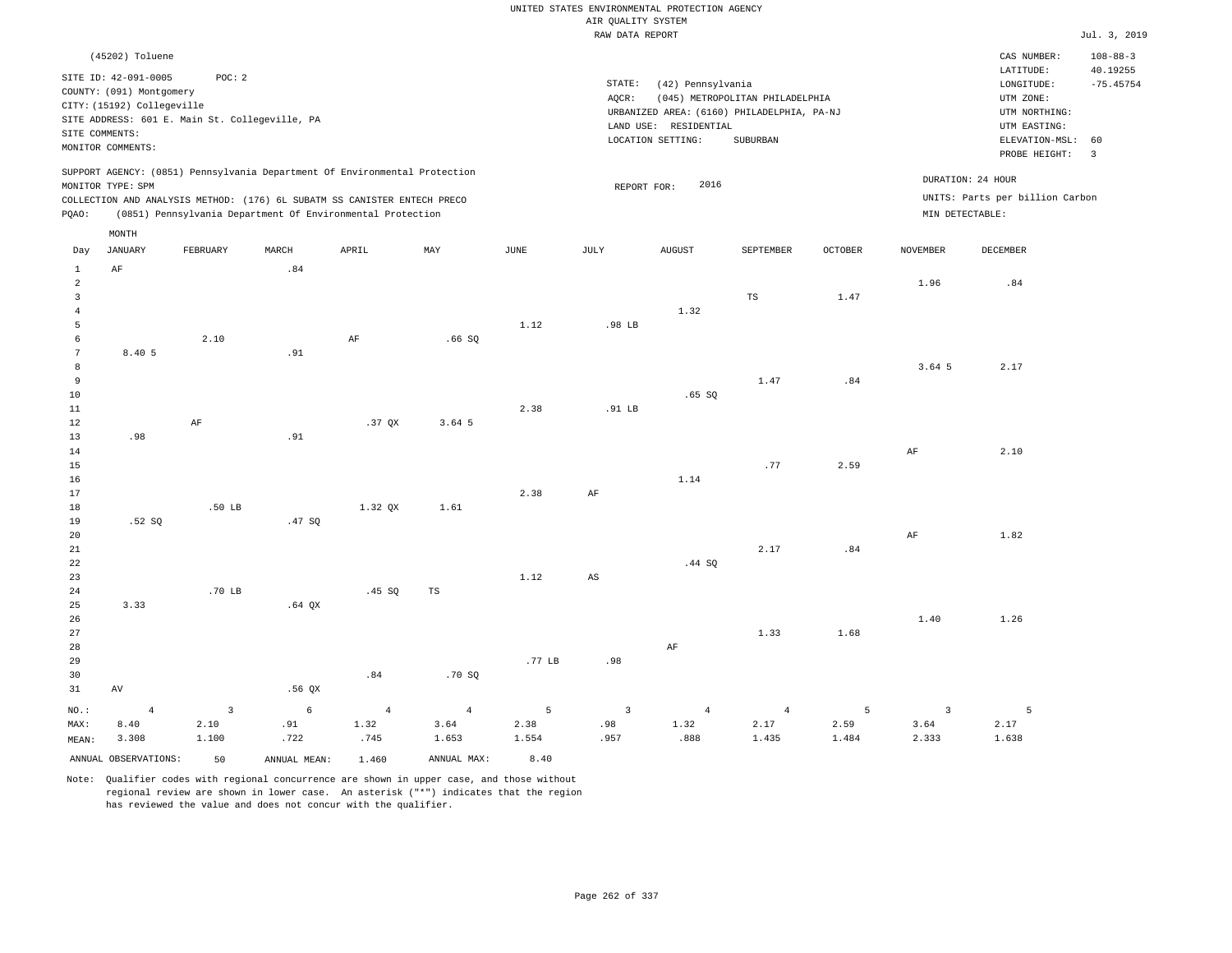|                                                                         |                                                                                                     |                        |                                                                                                                                                        |                                |                      |               |                                       | UNITED STATES ENVIRONMENTAL PROTECTION AGENCY                   |                                                                                           |                |                                 |                                                                                                          |                                                 |
|-------------------------------------------------------------------------|-----------------------------------------------------------------------------------------------------|------------------------|--------------------------------------------------------------------------------------------------------------------------------------------------------|--------------------------------|----------------------|---------------|---------------------------------------|-----------------------------------------------------------------|-------------------------------------------------------------------------------------------|----------------|---------------------------------|----------------------------------------------------------------------------------------------------------|-------------------------------------------------|
|                                                                         |                                                                                                     |                        |                                                                                                                                                        |                                |                      |               | AIR QUALITY SYSTEM<br>RAW DATA REPORT |                                                                 |                                                                                           |                |                                 |                                                                                                          | Jul. 3, 2019                                    |
|                                                                         | (45202) Toluene                                                                                     |                        |                                                                                                                                                        |                                |                      |               |                                       |                                                                 |                                                                                           |                |                                 | CAS NUMBER:                                                                                              | $108 - 88 - 3$                                  |
| SITE COMMENTS:                                                          | SITE ID: 42-091-0005<br>COUNTY: (091) Montgomery<br>CITY: (15192) Collegeville<br>MONITOR COMMENTS: | POC: 2                 | SITE ADDRESS: 601 E. Main St. Collegeville, PA                                                                                                         |                                |                      |               | STATE:<br>AQCR:                       | (42) Pennsylvania<br>LAND USE: RESIDENTIAL<br>LOCATION SETTING: | (045) METROPOLITAN PHILADELPHIA<br>URBANIZED AREA: (6160) PHILADELPHIA, PA-NJ<br>SUBURBAN |                |                                 | LATITUDE:<br>LONGITUDE:<br>UTM ZONE:<br>UTM NORTHING:<br>UTM EASTING:<br>ELEVATION-MSL:<br>PROBE HEIGHT: | 40.19255<br>$-75.45754$<br>60<br>$\overline{3}$ |
|                                                                         | MONITOR TYPE: SPM                                                                                   |                        | SUPPORT AGENCY: (0851) Pennsylvania Department Of Environmental Protection<br>COLLECTION AND ANALYSIS METHOD: (176) 6L SUBATM SS CANISTER ENTECH PRECO |                                |                      |               |                                       | 2017<br>REPORT FOR:                                             |                                                                                           |                |                                 | DURATION: 24 HOUR<br>UNITS: Parts per billion Carbon                                                     |                                                 |
| PQAO:                                                                   |                                                                                                     |                        | (0851) Pennsylvania Department Of Environmental Protection                                                                                             |                                |                      |               |                                       |                                                                 |                                                                                           |                | MIN DETECTABLE:                 |                                                                                                          |                                                 |
| Day                                                                     | $\texttt{MONTH}$<br><b>JANUARY</b>                                                                  | FEBRUARY               | MARCH                                                                                                                                                  | APRIL                          | MAY                  | $_{\rm JUNE}$ | JULY                                  | <b>AUGUST</b>                                                   | SEPTEMBER                                                                                 | <b>OCTOBER</b> | <b>NOVEMBER</b>                 | DECEMBER                                                                                                 |                                                 |
| $\mathbf{1}$<br>$\overline{a}$<br>$\overline{\mathbf{3}}$<br>$\sqrt{4}$ | 1.12                                                                                                |                        | .35SQ                                                                                                                                                  | .39SQ                          | .77                  |               |                                       |                                                                 | 1.05                                                                                      | 1.33           | 1.61                            | 3.85 5                                                                                                   |                                                 |
| $\overline{5}$<br>6<br>$7\phantom{.0}$                                  | AV                                                                                                  | 1.05                   |                                                                                                                                                        | .36S                           | .39SQ                | 1.47          | $\rm{AF}$                             | .70                                                             |                                                                                           |                |                                 |                                                                                                          |                                                 |
| $\mathbf{a}$<br>$\overline{9}$<br>10<br>$1\,1$                          |                                                                                                     |                        | .32SQ                                                                                                                                                  |                                |                      |               |                                       | 1.59                                                            | 1.12                                                                                      | 1.82           | 2.87                            | 1.40                                                                                                     |                                                 |
| 12<br>13<br>14<br>15                                                    |                                                                                                     | 1.61                   | .64SQ                                                                                                                                                  | .47 SQ                         | .50SQ                | 1.75          | .84                                   |                                                                 |                                                                                           |                | 2.80                            | AQ                                                                                                       |                                                 |
| 16<br>17<br>$1\,8$<br>19                                                | 1.82                                                                                                | 2.10                   |                                                                                                                                                        | AS                             | AF                   | .62SQ         | 1.82                                  | 2.40                                                            | 3.08                                                                                      | .84            |                                 |                                                                                                          |                                                 |
| 20<br>21<br>22<br>23                                                    |                                                                                                     |                        | .49SQ                                                                                                                                                  |                                |                      |               |                                       | 1.33                                                            | 2.31                                                                                      | 3.57 5         | AN                              | AV                                                                                                       |                                                 |
| 24<br>25<br>26<br>27                                                    | .91                                                                                                 | .77                    | .77                                                                                                                                                    | AM                             | 4.97 5               | .48SQ         | .84                                   |                                                                 |                                                                                           |                | AV                              | .62SQ                                                                                                    |                                                 |
| 28<br>29<br>30<br>31                                                    | 1.89                                                                                                |                        |                                                                                                                                                        |                                | .91                  | .61SQ         | 1.54                                  | 1.33                                                            | .84                                                                                       | 1.19           |                                 |                                                                                                          |                                                 |
| NO.:<br>MAX:                                                            | $\overline{4}$<br>1.89                                                                              | $\overline{4}$<br>2.10 | 5<br>.77                                                                                                                                               | $\overline{\mathbf{3}}$<br>.47 | $\mathsf S$<br>4.97  | 5<br>1.75     | $\overline{4}$<br>1.82                | 5<br>2.40                                                       | 5<br>3.08                                                                                 | 5<br>3.57      | $\overline{\mathbf{3}}$<br>2.87 | $\overline{\mathbf{3}}$<br>3.85                                                                          |                                                 |
| MEAN:                                                                   | 1.435<br>ANNUAL OBSERVATIONS:                                                                       | 1.383<br>51            | .514<br>ANNUAL, MEAN:                                                                                                                                  | .407<br>1.377                  | 1.508<br>ANNUAL MAX: | .986<br>4.97  | 1.260                                 | 1.470                                                           | 1.680                                                                                     | 1.750          | 2.427                           | 1.957                                                                                                    |                                                 |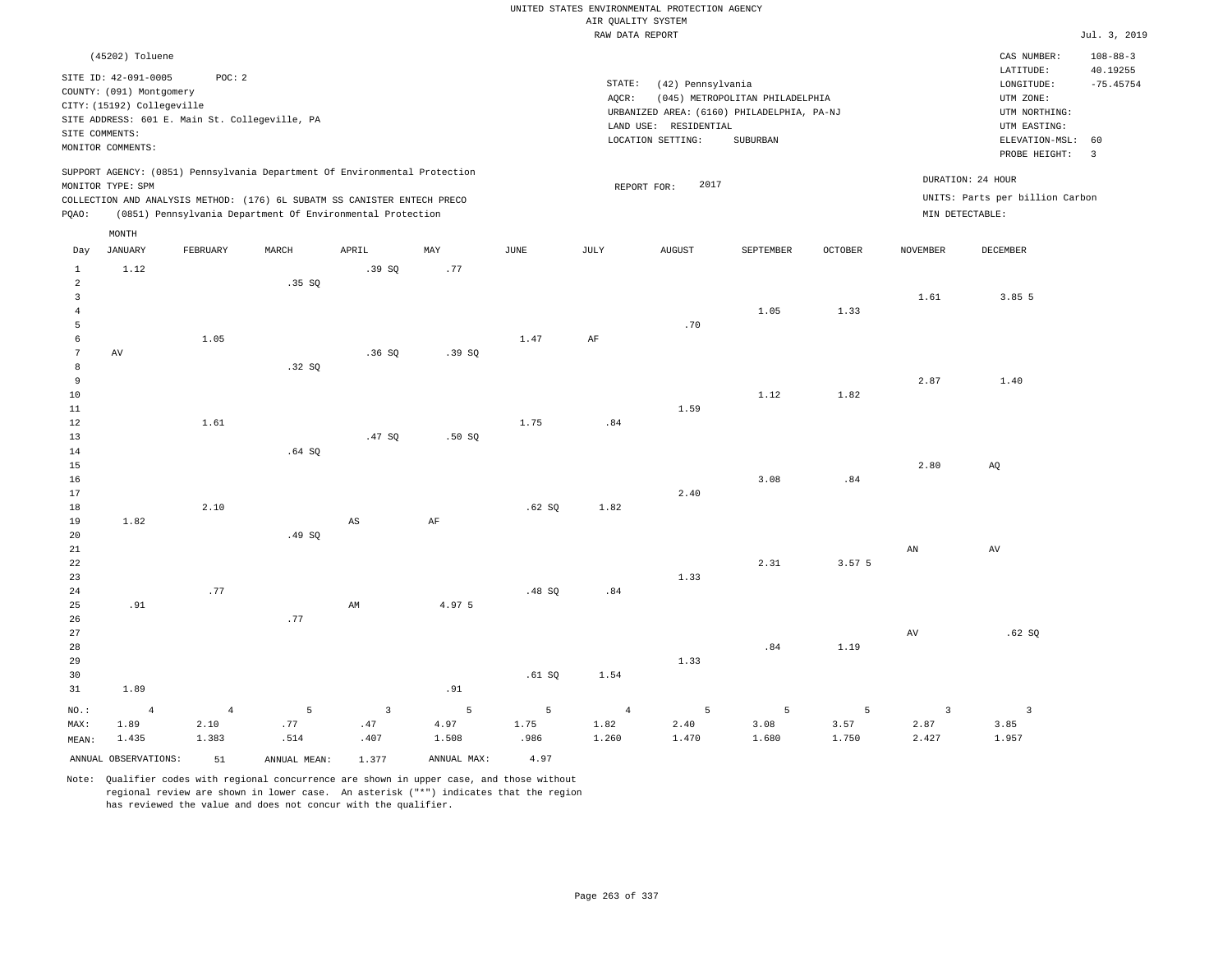|                         |                                                |          |                                                                            |        |                |                       | UNITED STATES ENVIRONMENTAL PROTECTION AGENCY |                       |                                            |         |                 |                                 |                            |
|-------------------------|------------------------------------------------|----------|----------------------------------------------------------------------------|--------|----------------|-----------------------|-----------------------------------------------|-----------------------|--------------------------------------------|---------|-----------------|---------------------------------|----------------------------|
|                         |                                                |          |                                                                            |        |                |                       | AIR QUALITY SYSTEM                            |                       |                                            |         |                 |                                 |                            |
|                         |                                                |          |                                                                            |        |                |                       | RAW DATA REPORT                               |                       |                                            |         |                 |                                 | Jul. 3, 2019               |
|                         | (45202) Toluene<br>SITE ID: 42-091-0005        | POC: 2   |                                                                            |        |                |                       |                                               |                       |                                            |         |                 | CAS NUMBER:<br>LATITUDE:        | $108 - 88 - 3$<br>40.19255 |
|                         | COUNTY: (091) Montgomery                       |          |                                                                            |        |                |                       | $\texttt{STATE}$ :                            | (42) Pennsylvania     |                                            |         |                 | LONGITUDE:                      | $-75.45754$                |
|                         | CITY: (15192) Collegeville                     |          |                                                                            |        |                |                       | AQCR:                                         |                       | (045) METROPOLITAN PHILADELPHIA            |         |                 | UTM ZONE:                       |                            |
|                         | SITE ADDRESS: 601 E. Main St. Collegeville, PA |          |                                                                            |        |                |                       |                                               |                       | URBANIZED AREA: (6160) PHILADELPHIA, PA-NJ |         |                 | UTM NORTHING:                   |                            |
| SITE COMMENTS:          |                                                |          |                                                                            |        |                |                       |                                               | LAND USE: RESIDENTIAL | SUBURBAN                                   |         |                 | UTM EASTING:                    | 60                         |
|                         | MONITOR COMMENTS:                              |          |                                                                            |        |                |                       |                                               | LOCATION SETTING:     |                                            |         |                 | ELEVATION-MSL:<br>PROBE HEIGHT: | $\overline{3}$             |
|                         | MONITOR TYPE: SPM                              |          | SUPPORT AGENCY: (0851) Pennsylvania Department Of Environmental Protection |        |                |                       | REPORT FOR:                                   | 2018                  |                                            |         |                 | DURATION: 24 HOUR               |                            |
|                         |                                                |          | COLLECTION AND ANALYSIS METHOD: (176) 6L SUBATM SS CANISTER ENTECH PRECO   |        |                |                       |                                               |                       |                                            |         |                 | UNITS: Parts per billion Carbon |                            |
| PQAO:                   |                                                |          | (0851) Pennsylvania Department Of Environmental Protection                 |        |                |                       |                                               |                       |                                            |         |                 | MIN DETECTABLE: .215166         |                            |
|                         | MONTH                                          |          |                                                                            |        |                |                       |                                               |                       |                                            |         |                 |                                 |                            |
| Day                     | <b>JANUARY</b>                                 | FEBRUARY | MARCH                                                                      | APRIL  | MAY            | $\operatorname{JUNE}$ | <b>JULY</b>                                   | <b>AUGUST</b>         | SEPTEMBER                                  | OCTOBER | <b>NOVEMBER</b> | <b>DECEMBER</b>                 |                            |
| $\mathbf{1}$<br>2       | AS                                             | 1.89     |                                                                            | .55SQ  | 1.05           | 1.16                  | 1.75                                          |                       |                                            |         |                 |                                 |                            |
| $\overline{\mathbf{3}}$ |                                                |          | $\mathbb{A}\mathbb{G}$                                                     |        |                |                       |                                               |                       |                                            |         |                 |                                 |                            |
| $\,4\,$                 |                                                |          |                                                                            |        |                |                       |                                               |                       |                                            |         | 1.12            | .53SQ                           |                            |
| $\overline{5}$          |                                                |          |                                                                            |        |                |                       |                                               |                       | AF                                         | 1.89    |                 |                                 |                            |
| 6                       |                                                |          |                                                                            |        |                |                       |                                               | 1.96                  |                                            |         |                 |                                 |                            |
| $7\phantom{.0}$         |                                                | 2.38     |                                                                            |        |                | .78                   | .58S                                          |                       |                                            |         |                 |                                 |                            |
| 8                       | 1.26                                           |          |                                                                            | .29S   | 1.05           |                       |                                               |                       |                                            |         |                 |                                 |                            |
| 9                       |                                                |          | .49SQ                                                                      |        |                |                       |                                               |                       |                                            |         |                 |                                 |                            |
| 10                      |                                                |          |                                                                            |        |                |                       |                                               |                       |                                            |         | .70             | 1.82                            |                            |
| $11\,$                  |                                                |          |                                                                            |        |                |                       |                                               |                       | 1.26 QX                                    | 2.17    |                 |                                 |                            |
| 12                      |                                                |          |                                                                            |        |                |                       |                                               | 1.19                  |                                            |         |                 |                                 |                            |
| 13                      |                                                | .98      |                                                                            |        |                | .75                   | 1.54                                          |                       |                                            |         |                 |                                 |                            |
| 14<br>15                | .98                                            |          | .55SQ                                                                      | .64S   | AV             |                       |                                               |                       |                                            |         |                 |                                 |                            |
| 16                      |                                                |          |                                                                            |        |                |                       |                                               |                       |                                            |         | .84             | .91                             |                            |
| 17                      |                                                |          |                                                                            |        |                |                       |                                               |                       | 2.17 QX                                    | 3.36 QX |                 |                                 |                            |
| $1\,8$                  |                                                |          |                                                                            |        |                |                       |                                               | 2.10                  |                                            |         |                 |                                 |                            |
| 19                      |                                                | 1.89     |                                                                            |        |                | .62S                  | 1.26 QX                                       |                       |                                            |         |                 |                                 |                            |
| 20                      | .60SQ                                          |          |                                                                            | .31 SQ | AV             |                       |                                               |                       |                                            |         |                 |                                 |                            |
| 21                      |                                                |          | .62S                                                                       |        |                |                       |                                               |                       |                                            |         |                 |                                 |                            |
| 22                      |                                                |          |                                                                            |        |                |                       |                                               |                       |                                            |         | .36SQ           | .70                             |                            |
| 23                      |                                                |          |                                                                            |        |                |                       |                                               |                       | 1.05                                       | 1.12    |                 |                                 |                            |
| 24                      |                                                |          |                                                                            |        |                |                       |                                               | 2.52                  |                                            |         |                 |                                 |                            |
| 25                      |                                                | 1.12     |                                                                            |        |                | .49SQ                 | $.77$ QX                                      |                       |                                            |         |                 |                                 |                            |
| 26<br>27                | 2.38                                           |          | 1.47                                                                       | .70    | .74            |                       |                                               |                       |                                            |         |                 |                                 |                            |
| 28                      |                                                |          |                                                                            |        |                |                       |                                               |                       |                                            |         | .52S            | .91                             |                            |
| 29                      |                                                |          |                                                                            |        |                |                       |                                               |                       | 2.03                                       | .68S    |                 |                                 |                            |
| 30                      |                                                |          |                                                                            |        |                |                       |                                               | $\operatorname{AV}$   |                                            |         |                 |                                 |                            |
| 31                      |                                                |          |                                                                            |        |                |                       | 1.40                                          |                       |                                            |         |                 |                                 |                            |
| NO.:                    | $\overline{4}$                                 | 5        | $\overline{4}$                                                             | 5      | $\overline{3}$ | 5                     | 6                                             | $\overline{4}$        | $\overline{4}$                             | 5       | 5               | 5                               |                            |
| MAX:                    | 2.38                                           | 2.38     | 1.47                                                                       | .70    | 1.05           | 1.16                  | 1.75                                          | 2.52                  | 2.17                                       | 3.36    | 1.12            | 1.82                            |                            |
| MEAN:                   | 1.305                                          | 1.652    | .783                                                                       | .498   | .947           | .760                  | 1.217                                         | 1.943                 | 1.628                                      | 1.844   | .708            | .974                            |                            |
|                         | ANNUAL OBSERVATIONS:                           | 55       | ANNUAL MEAN:                                                               | 1.181  | ANNUAL MAX:    | 3.36                  |                                               |                       |                                            |         |                 |                                 |                            |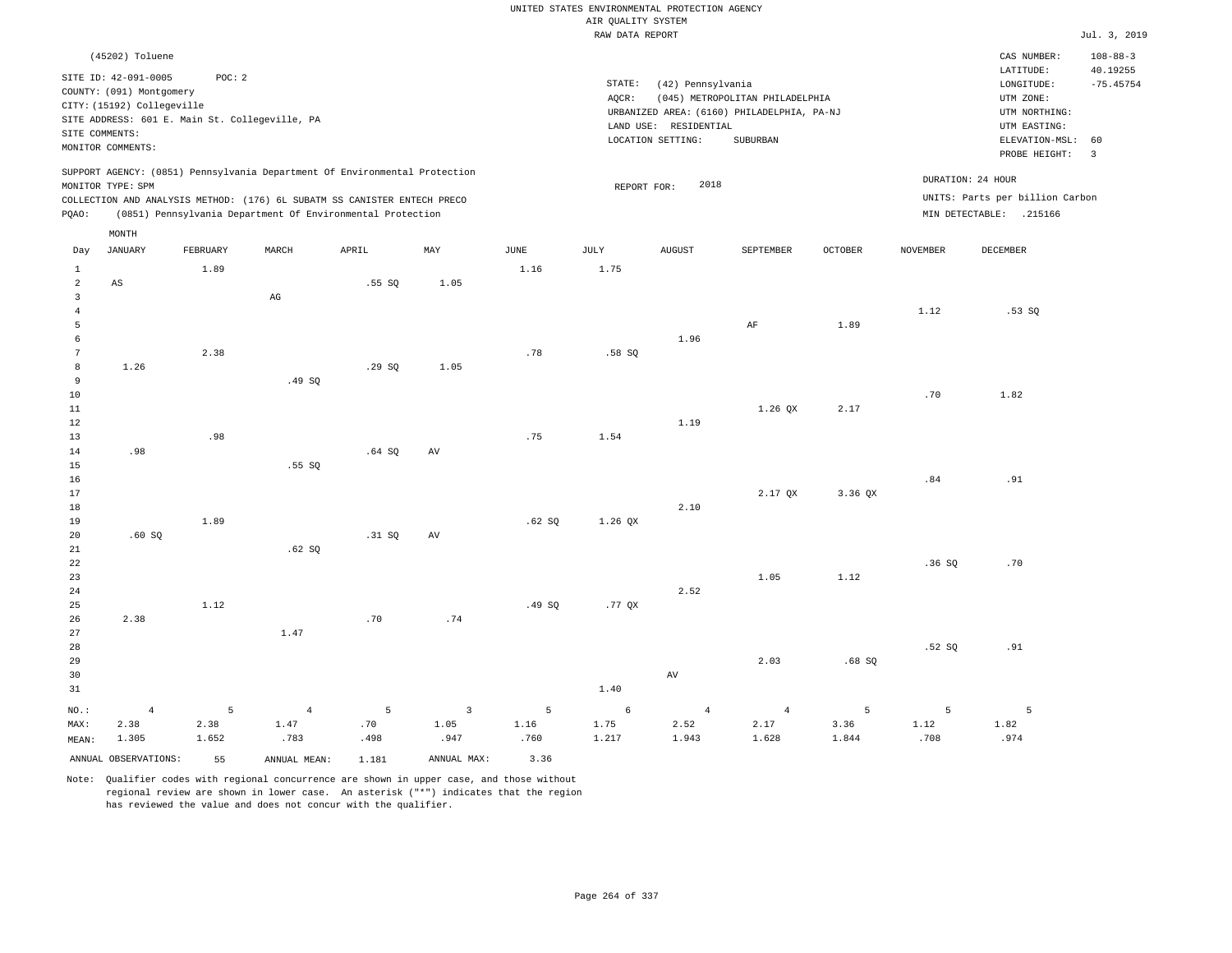|                | (45203) Ethylbenzene       |                                                |                        |                                                                            |                         |                   |                   |                                            |                                            |                   |                   | CAS NUMBER:                     | $100 - 41 - 4$          |
|----------------|----------------------------|------------------------------------------------|------------------------|----------------------------------------------------------------------------|-------------------------|-------------------|-------------------|--------------------------------------------|--------------------------------------------|-------------------|-------------------|---------------------------------|-------------------------|
|                | SITE ID: 42-091-0005       | POC: 2                                         |                        |                                                                            |                         |                   |                   |                                            |                                            |                   |                   | LATITUDE:                       | 40.19255                |
|                | COUNTY: (091) Montgomery   |                                                |                        |                                                                            |                         |                   | STATE:            | (42) Pennsylvania                          |                                            |                   |                   | LONGITUDE:                      | $-75.45754$             |
|                | CITY: (15192) Collegeville |                                                |                        |                                                                            |                         |                   | AQCR:             |                                            | (045) METROPOLITAN PHILADELPHIA            |                   |                   | UTM ZONE:                       |                         |
|                |                            | SITE ADDRESS: 601 E. Main St. Collegeville, PA |                        |                                                                            |                         |                   |                   |                                            | URBANIZED AREA: (6160) PHILADELPHIA, PA-NJ |                   |                   | UTM NORTHING:                   |                         |
|                | SITE COMMENTS:             |                                                |                        |                                                                            |                         |                   |                   | LAND USE: RESIDENTIAL<br>LOCATION SETTING: | SUBURBAN                                   |                   |                   | UTM EASTING:<br>ELEVATION-MSL:  | 60                      |
|                | MONITOR COMMENTS:          |                                                |                        |                                                                            |                         |                   |                   |                                            |                                            |                   |                   | PROBE HEIGHT:                   | $\overline{\mathbf{3}}$ |
|                |                            |                                                |                        | SUPPORT AGENCY: (0851) Pennsylvania Department Of Environmental Protection |                         |                   |                   |                                            |                                            |                   |                   |                                 |                         |
|                | MONITOR TYPE: SPM          |                                                |                        |                                                                            |                         |                   | REPORT FOR:       | 2013                                       |                                            |                   |                   | DURATION: 24 HOUR               |                         |
|                |                            |                                                |                        | COLLECTION AND ANALYSIS METHOD: (176) 6L SUBATM SS CANISTER ENTECH PRECO   |                         |                   |                   |                                            |                                            |                   |                   | UNITS: Parts per billion Carbon |                         |
| PQAO:          |                            |                                                |                        | (0851) Pennsylvania Department Of Environmental Protection                 |                         |                   |                   |                                            |                                            |                   | MIN DETECTABLE:   |                                 |                         |
|                | MONTH                      |                                                |                        |                                                                            |                         |                   |                   |                                            |                                            |                   |                   |                                 |                         |
| Day            | <b>JANUARY</b>             | FEBRUARY                                       | MARCH                  | APRIL                                                                      | MAY                     | JUNE              | JULY              | <b>AUGUST</b>                              | SEPTEMBER                                  | <b>OCTOBER</b>    | <b>NOVEMBER</b>   | DECEMBER                        |                         |
| $1\,$          |                            |                                                |                        |                                                                            |                         |                   |                   |                                            | $.00$ ND                                   | AS                |                   |                                 |                         |
| $\overline{a}$ |                            |                                                |                        |                                                                            |                         |                   |                   | .00 <sub>ND</sub>                          |                                            |                   |                   |                                 |                         |
| 3              |                            | .47SQ                                          |                        |                                                                            |                         | .00 <sub>ND</sub> | .00 <sub>ND</sub> |                                            |                                            |                   |                   |                                 |                         |
| $\overline{4}$ | $.00$ ND                   |                                                |                        | $.00$ ND                                                                   | $.00$ ND                |                   |                   |                                            |                                            |                   |                   |                                 |                         |
| 5              |                            |                                                | $.00$ ND               |                                                                            |                         |                   |                   |                                            |                                            |                   |                   |                                 |                         |
| 6              |                            |                                                |                        |                                                                            |                         |                   |                   |                                            |                                            |                   | .22SQ             | .16QX                           |                         |
| 7              |                            |                                                |                        |                                                                            |                         |                   |                   |                                            | .40SQ                                      | .00 <sub>ND</sub> |                   |                                 |                         |
| 8<br>9         |                            | $.00$ ND                                       |                        |                                                                            |                         | .00 <sub>ND</sub> | $.00$ ND          | $.00$ ND                                   |                                            |                   |                   |                                 |                         |
| 10             | $.00$ ND                   |                                                |                        | $.00$ ND                                                                   | $.00$ ND                |                   |                   |                                            |                                            |                   |                   |                                 |                         |
| $11\,$         |                            |                                                | $.00$ ND               |                                                                            |                         |                   |                   |                                            |                                            |                   |                   |                                 |                         |
| 12             |                            |                                                |                        |                                                                            |                         |                   |                   |                                            |                                            |                   | .00 <sub>ND</sub> | $.00$ ND                        |                         |
| 13             |                            |                                                |                        |                                                                            |                         |                   |                   |                                            | .00 <sub>ND</sub>                          | .00 <sub>ND</sub> |                   |                                 |                         |
| 14             |                            |                                                |                        |                                                                            |                         |                   |                   | $.00$ ND                                   |                                            |                   |                   |                                 |                         |
| 15             |                            | $.00$ ND                                       |                        |                                                                            |                         | $.00$ ND          | $.00$ ND          |                                            |                                            |                   |                   |                                 |                         |
| 16             | $.00$ ND                   |                                                |                        | $.00$ ND                                                                   | $\rm{AF}$               |                   |                   |                                            |                                            |                   |                   |                                 |                         |
| 17             |                            |                                                | AF                     |                                                                            |                         |                   |                   |                                            |                                            |                   |                   |                                 |                         |
| 18             |                            |                                                |                        |                                                                            |                         |                   |                   |                                            |                                            |                   | $.00$ ND          | .17SQ                           |                         |
| 19<br>20       |                            |                                                |                        |                                                                            |                         |                   |                   | .00 $CL$                                   | $\rm{AF}$                                  | $\rm{AF}$         |                   |                                 |                         |
| 21             |                            | $.00$ ND                                       |                        |                                                                            |                         | .00 <sub>ND</sub> | $.00$ ND          |                                            |                                            |                   |                   |                                 |                         |
| 22             | $.00$ ND                   |                                                |                        | .00 <sub>ND</sub>                                                          | AF                      |                   |                   |                                            |                                            |                   |                   |                                 |                         |
| 23             |                            |                                                | $.00$ ND               |                                                                            |                         |                   |                   |                                            |                                            |                   |                   |                                 |                         |
| 24             |                            |                                                |                        |                                                                            |                         |                   |                   |                                            |                                            |                   | .00 <sub>ND</sub> | .00 <sub>ND</sub>               |                         |
| 25             |                            |                                                |                        |                                                                            |                         |                   |                   |                                            | .40SQ                                      | .00 <sub>ND</sub> |                   |                                 |                         |
| 26             |                            |                                                |                        |                                                                            |                         |                   |                   | $.00$ ND                                   |                                            |                   |                   |                                 |                         |
| 27             |                            | $.00$ ND                                       |                        |                                                                            |                         | $.00$ ND          | $.00$ ND          |                                            |                                            |                   |                   |                                 |                         |
| 28             | $.00$ ND                   |                                                |                        | $.00$ ND                                                                   | .39SQ                   |                   |                   |                                            |                                            |                   |                   |                                 |                         |
| 29             |                            |                                                | $\mathbb{A}\mathbb{S}$ |                                                                            |                         |                   |                   |                                            |                                            |                   |                   |                                 |                         |
| 30             |                            |                                                |                        |                                                                            |                         |                   |                   |                                            |                                            |                   | .18S              | $.00$ ND                        |                         |
| 31             |                            |                                                |                        |                                                                            |                         |                   |                   |                                            |                                            | $.00$ ND          |                   |                                 |                         |
| NO.:           | 5                          | 5                                              | $\overline{3}$         | 5                                                                          | $\overline{\mathbf{3}}$ | 5                 | 5                 | 5                                          | $\overline{4}$                             | $\overline{4}$    | 5                 | 5                               |                         |
| MAX:           | 0.00                       | .47                                            | 0.00                   | 0.00                                                                       | .39                     | 0.00              | 0.00              | 0.00                                       | .40                                        | 0.00              | .22               | .17                             |                         |

Note: Qualifier codes with regional concurrence are shown in upper case, and those without regional review are shown in lower case. An asterisk ("\*") indicates that the region

ANNUAL OBSERVATIONS:  $54$  ANNUAL MEAN: .044 ANNUAL MAX: .47

0.000

.130

0.000

has reviewed the value and does not concur with the qualifier.

0.000

.094

MEAN: 0.000

0.000

0.000

.200

0.000

.080

.066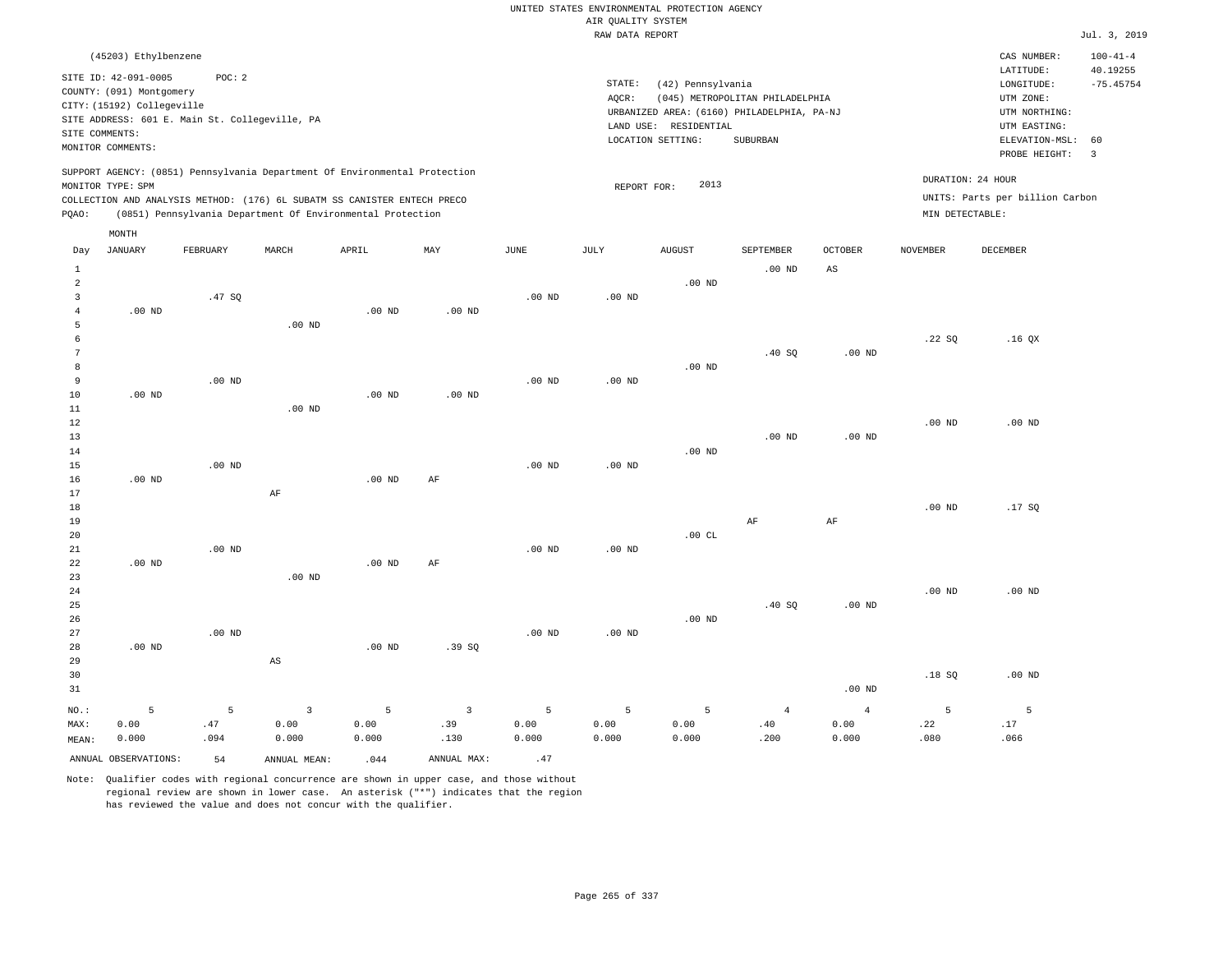|  | UNITED STATES ENVIRONMENTAL PROTECTION AGENCY |  |
|--|-----------------------------------------------|--|
|  | AIR OUALITY SYSTEM                            |  |
|  | RAW DATA REPORT                               |  |

Jul. 3, 2019

| (45203) Ethylbenzene                                                                                                                                                                                                                                        |                                                                                                                                                                                 | CAS NUMBER:                                                                                                 | $100 - 41 - 4$          |
|-------------------------------------------------------------------------------------------------------------------------------------------------------------------------------------------------------------------------------------------------------------|---------------------------------------------------------------------------------------------------------------------------------------------------------------------------------|-------------------------------------------------------------------------------------------------------------|-------------------------|
| SITE ID: 42-091-0005<br>POC: 2<br>COUNTY: (091) Montgomery<br>CITY: (15192) Collegeville<br>SITE ADDRESS: 601 E. Main St. Collegeville, PA<br>SITE COMMENTS:<br>MONITOR COMMENTS:                                                                           | STATE:<br>(42) Pennsylvania<br>(045) METROPOLITAN PHILADELPHIA<br>AOCR:<br>URBANIZED AREA: (6160) PHILADELPHIA, PA-NJ<br>LAND USE: RESIDENTIAL<br>LOCATION SETTING:<br>SUBURBAN | LATITUDE:<br>LONGITUDE:<br>UTM ZONE:<br>UTM NORTHING:<br>UTM EASTING:<br>ELEVATION-MSL: 60<br>PROBE HEIGHT: | 40.19255<br>$-75.45754$ |
| SUPPORT AGENCY: (0851) Pennsylvania Department Of Environmental Protection<br>MONITOR TYPE: SPM<br>COLLECTION AND ANALYSIS METHOD: (176) 6L SUBATM SS CANISTER ENTECH PRECO<br>(0851) Pennsylvania Department Of Environmental Protection<br>POAO:<br>MONTH | 2014<br>REPORT FOR:<br>MIN DETECTABLE:                                                                                                                                          | DURATION: 24 HOUR<br>UNITS: Parts per billion Carbon                                                        |                         |

| Day                            | JANUARY              | FEBRUARY          | $\tt MARCH$    | APRIL    | $\ensuremath{\text{MAX}}$ | JUNE                   | $\mathtt{JULY}$        | ${\tt AUGUST}$   | SEPTEMBER                                                  | OCTOBER  | NOVEMBER       | $\tt DECEMBER$ |
|--------------------------------|----------------------|-------------------|----------------|----------|---------------------------|------------------------|------------------------|------------------|------------------------------------------------------------|----------|----------------|----------------|
| $\mathbf{1}$<br>$\overline{a}$ |                      |                   |                |          |                           |                        |                        |                  | .27SQ                                                      | .32SQ    | $.00$ ND       | .28SQ          |
| 3                              |                      |                   |                |          |                           |                        |                        | $\rm AF$         |                                                            |          |                |                |
| 4                              |                      | $.00$ ND          |                |          |                           | $.00$ ND               | $.00$ ND               |                  |                                                            |          |                |                |
| 5                              | .37SQ                |                   |                | $.00$ ND | $.00$ ND                  |                        |                        |                  |                                                            |          |                |                |
| 6                              |                      |                   | $.00$ ND       |          |                           |                        |                        |                  |                                                            |          |                |                |
| 7                              |                      |                   |                |          |                           |                        |                        |                  |                                                            |          | $.00$ ND       | $.00$ ND       |
| 8                              |                      |                   |                |          |                           |                        |                        |                  | .26SQ                                                      | .00 $ND$ |                |                |
| 9                              |                      |                   |                |          |                           |                        |                        | .62 <sub>5</sub> |                                                            |          |                |                |
| 10                             |                      | AS                |                |          |                           | $.00$ ND               | .32SQ                  |                  |                                                            |          |                |                |
| 11                             | $.43$ QX             |                   |                | $.00$ ND | $.00$ ND                  |                        |                        |                  |                                                            |          |                |                |
| 12                             |                      |                   | .53SQ          |          |                           |                        |                        |                  |                                                            |          |                |                |
| 13                             |                      |                   |                |          |                           |                        |                        |                  |                                                            |          | $.00$ ND       | AF             |
| 14                             |                      |                   |                |          |                           |                        |                        |                  | $.00$ ND                                                   | .23SQ    |                |                |
| 15                             |                      |                   |                |          |                           |                        |                        | .26SQ            |                                                            |          |                |                |
| 16                             |                      | .00 <sub>ND</sub> |                |          |                           | $_{\rm AS}$            | $\rm{AF}$              |                  |                                                            |          |                |                |
| 17                             | .36SQ                |                   |                | .00 $ND$ | $.00$ ND                  |                        |                        |                  |                                                            |          |                |                |
| 18                             |                      |                   | .28SQ          |          |                           |                        |                        |                  |                                                            |          |                |                |
| 19                             |                      |                   |                |          |                           |                        |                        |                  |                                                            |          | $\rm{AF}$      | $.00$ ND       |
| 20                             |                      |                   |                |          |                           |                        |                        |                  | .21 SQ                                                     | .39SQ    |                |                |
| 21                             |                      |                   |                |          |                           |                        |                        | .24 SQ           |                                                            |          |                |                |
| $2\sqrt{2}$                    |                      | $.00$ ND          |                |          |                           | $\mathbb{A}\mathbb{S}$ | $\mathbb{A}\mathbb{S}$ |                  |                                                            |          |                |                |
| 23                             | .28SQ                |                   |                | $.00$ ND | $.00$ ND                  |                        |                        |                  |                                                            |          |                |                |
| 24                             |                      |                   | $.00$ ND       |          |                           |                        |                        |                  |                                                            |          |                |                |
| 25                             |                      |                   |                |          |                           |                        |                        |                  |                                                            |          | .21 SQ         | $.00$ ND       |
| $26\,$                         |                      |                   |                |          |                           |                        |                        |                  | .47 SQ                                                     | $.00$ ND |                |                |
| $2\,7$                         |                      |                   |                |          |                           |                        |                        | .23SQ            |                                                            |          |                |                |
| 28                             |                      | $.00$ ND          |                |          |                           | $.00$ ND               | .33 QX                 |                  |                                                            |          |                |                |
| 29                             | .60 <sub>5</sub>     |                   |                | .00 $ND$ | $\rm AF$                  |                        |                        |                  |                                                            |          |                |                |
| 30                             |                      |                   | $.00$ ND       |          |                           |                        |                        |                  |                                                            |          |                |                |
| 31                             |                      |                   |                |          |                           |                        |                        |                  |                                                            |          |                | .33SQ          |
| $NO.$ :                        | 5                    | $\overline{4}$    | $\overline{5}$ | 5        | $\overline{4}$            | $\overline{3}$         | $\overline{3}$         | $\overline{4}$   | 5                                                          | 5        | $\overline{4}$ | 5              |
| MAX:                           | .60                  | 0.00              | .53            | 0.00     | 0.00                      | 0.00                   | .33                    | .62              | $\footnotesize{\begin{array}{c} \texttt{-47} \end{array}}$ | .39      | .21            | .33            |
| MEAN:                          | .408                 | 0.000             | .162           | 0.000    | 0.000                     | 0.000                  | .217                   | .338             | .242                                                       | .188     | .053           | .122           |
|                                | ANNUAL OBSERVATIONS: | 52                | ANNUAL MEAN:   | .150     | ANNUAL MAX:               | .62                    |                        |                  |                                                            |          |                |                |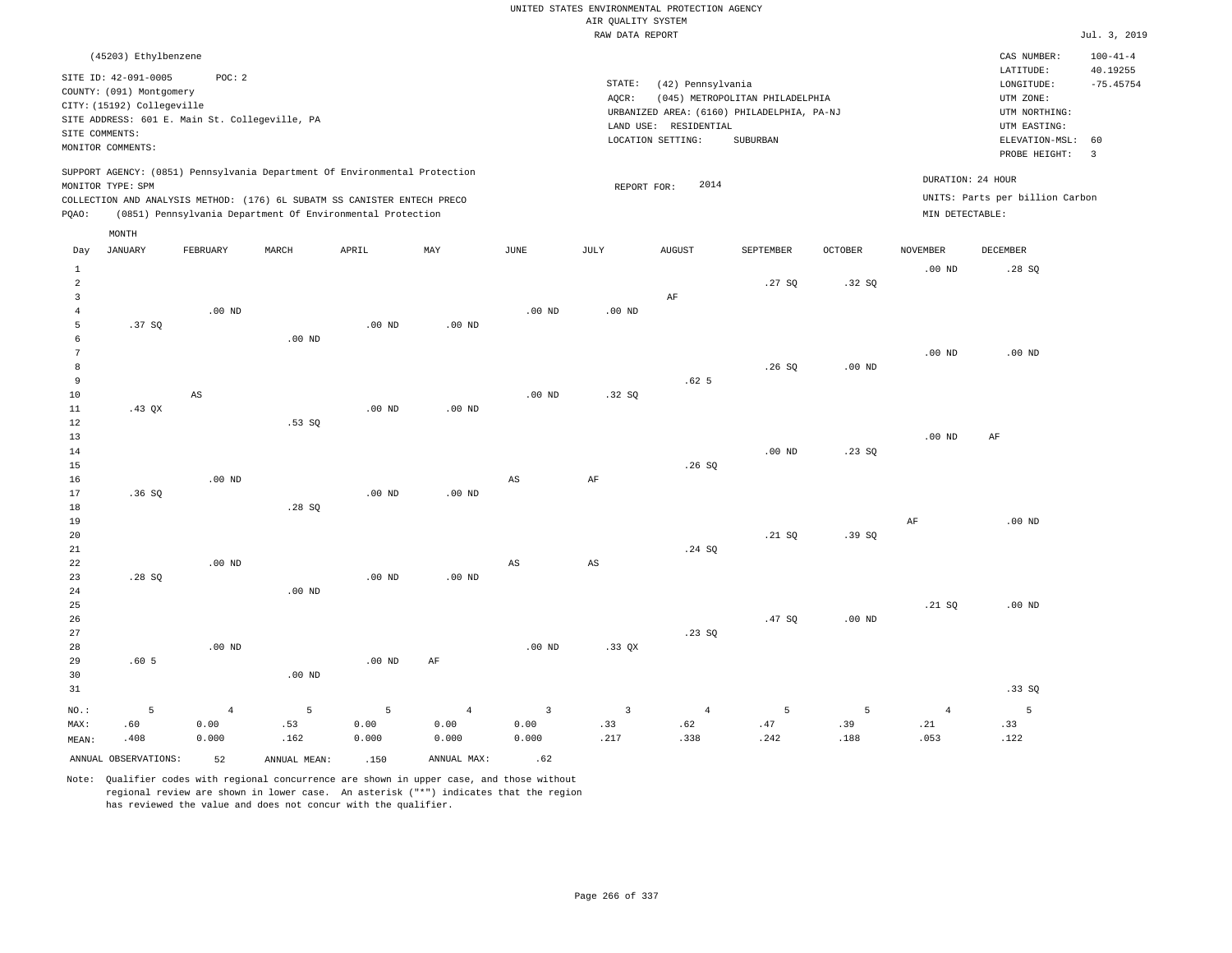| (45203) Ethylbenzene                                                                                                                                                                                                                               |                                                                                                                                                                                    | $100 - 41 - 4$<br>CAS NUMBER:                                                                                                                |  |
|----------------------------------------------------------------------------------------------------------------------------------------------------------------------------------------------------------------------------------------------------|------------------------------------------------------------------------------------------------------------------------------------------------------------------------------------|----------------------------------------------------------------------------------------------------------------------------------------------|--|
| SITE ID: 42-091-0005<br>POC: 2<br>COUNTY: (091) Montgomery<br>CITY: (15192) Collegeville<br>SITE ADDRESS: 601 E. Main St. Collegeville, PA<br>SITE COMMENTS:<br>MONITOR COMMENTS:                                                                  | STATE:<br>(42) Pennsylvania<br>(045) METROPOLITAN PHILADELPHIA<br>AOCR:<br>URBANIZED AREA: (6160) PHILADELPHIA, PA-NJ<br>RESIDENTIAL<br>LAND USE:<br>SUBURBAN<br>LOCATION SETTING: | LATITUDE:<br>40.19255<br>$-75.45754$<br>LONGITUDE:<br>UTM ZONE:<br>UTM NORTHING:<br>UTM EASTING:<br>ELEVATION-MSL: 60<br>PROBE HEIGHT:<br>-3 |  |
| SUPPORT AGENCY: (0851) Pennsylvania Department Of Environmental Protection<br>MONITOR TYPE: SPM<br>COLLECTION AND ANALYSIS METHOD: (176) 6L SUBATM SS CANISTER ENTECH PRECO<br>(0851) Pennsylvania Department Of Environmental Protection<br>POAO: | 2015<br>REPORT FOR:                                                                                                                                                                | DURATION: 24 HOUR<br>UNITS: Parts per billion Carbon<br>MIN DETECTABLE:                                                                      |  |
| MONTH                                                                                                                                                                                                                                              |                                                                                                                                                                                    |                                                                                                                                              |  |

| Day            | <b>JANUARY</b>       | FEBRUARY          | $\tt MARCH$            | APRIL    | $\ensuremath{\text{MAX}}$ | $_{\rm JUNE}$           | JULY                    | ${\tt AUGUST}$          | SEPTEMBER         | OCTOBER  | NOVEMBER                    | DECEMBER                |
|----------------|----------------------|-------------------|------------------------|----------|---------------------------|-------------------------|-------------------------|-------------------------|-------------------|----------|-----------------------------|-------------------------|
| 1              |                      |                   | $\mathbb{A}\mathbb{S}$ |          |                           |                         |                         |                         |                   |          |                             |                         |
| $\overline{c}$ |                      |                   |                        |          |                           |                         |                         |                         |                   |          | .805                        | AF                      |
| 3              |                      |                   |                        |          |                           |                         |                         |                         | .28SQ             | .00 $ND$ |                             |                         |
| $\overline{4}$ |                      |                   |                        |          |                           |                         |                         | $.00$ ND                |                   |          |                             |                         |
| 5              |                      | $.00$ ND          |                        |          |                           | $.00$ ND                | $.00$ ND                |                         |                   |          |                             |                         |
| 6              | .30SQ                |                   |                        | $.00$ ND | $.00$ ND                  |                         |                         |                         |                   |          |                             |                         |
| 7              |                      |                   | .00 <sub>ND</sub>      |          |                           |                         |                         |                         |                   |          |                             |                         |
| 8              |                      |                   |                        |          |                           |                         |                         |                         |                   |          | .00 $ND$                    | AF                      |
| 9              |                      |                   |                        |          |                           |                         |                         |                         | .00 <sub>ND</sub> | .00 $ND$ |                             |                         |
| 10             |                      |                   |                        |          |                           |                         |                         | AF                      |                   |          |                             |                         |
| 11             |                      | .30 SQ            |                        |          |                           | $.00$ ND                | .27SQ                   |                         |                   |          |                             |                         |
| 12             | AF                   |                   |                        | $.00$ ND | $.00$ ND                  |                         |                         |                         |                   |          |                             |                         |
| 13             |                      |                   | $.00$ ND               |          |                           |                         |                         |                         |                   |          |                             |                         |
| 14             |                      |                   |                        |          |                           |                         |                         |                         |                   |          | .00 $ND$                    | $.00~\mathrm{ND}$       |
| $15\,$         |                      |                   |                        |          |                           |                         |                         |                         | .36SQ             | $.00$ ND |                             |                         |
| 16             |                      |                   |                        |          |                           |                         |                         | $.00$ ND                |                   |          |                             |                         |
| 17             |                      | .00 <sub>ND</sub> |                        |          |                           | $\mathbb{A}\mathbb{S}$  | $.00$ ND                |                         |                   |          |                             |                         |
| 18             | .31 SQ               |                   |                        | $.00$ ND | .28 SQ                    |                         |                         |                         |                   |          |                             |                         |
| 19             |                      |                   | $.00$ ND               |          |                           |                         |                         |                         |                   |          |                             |                         |
| $20\,$         |                      |                   |                        |          |                           |                         |                         |                         |                   |          | .26SQ                       | $.00$ ND                |
| $2\sqrt{1}$    |                      |                   |                        |          |                           |                         |                         |                         | .00 <sub>ND</sub> | .38 CC   |                             |                         |
| $^{\rm 22}$    |                      |                   |                        |          |                           |                         |                         | $\rm AF$                |                   |          |                             |                         |
| 23             |                      | $.00$ ND          |                        |          |                           | $\rm{AF}$               | .35 SQ                  |                         |                   |          |                             |                         |
| 24             | AS                   |                   |                        | $.00$ ND | $.00$ ND                  |                         |                         |                         |                   |          |                             |                         |
| 25             |                      |                   | .37 SQ                 |          |                           |                         |                         |                         |                   |          |                             |                         |
| 26             |                      |                   |                        |          |                           |                         |                         |                         |                   |          | $\rm{AF}$                   | $.00$ ND                |
| 27             |                      |                   |                        |          |                           |                         |                         |                         | .00 <sub>ND</sub> | .53 CC   |                             |                         |
| 28             |                      |                   |                        |          |                           |                         |                         | .38 SQ                  |                   |          |                             |                         |
| 29             |                      |                   |                        |          |                           | .00 $ND$                | .40 SQ                  |                         |                   |          |                             |                         |
| 30             | $.00$ ND             |                   |                        | $.00$ ND | $.00$ ND                  |                         |                         |                         |                   |          |                             |                         |
| 31             |                      |                   | $.00$ ND               |          |                           |                         |                         |                         |                   |          |                             |                         |
| $_{\rm NO.}$ : | $\mathbf{3}$         | $\,4$             | 5                      | 5        | $\sqrt{5}$                | $\overline{\mathbf{3}}$ | 5                       | $\overline{\mathbf{3}}$ | 5                 | 5        | $\overline{4}$              | $\overline{\mathbf{3}}$ |
| MAX:           | .31                  | .30               | .37                    | 0.00     | .28                       | 0.00                    | $\boldsymbol{\cdot}$ 40 | .38                     | .36               | .53      | $\boldsymbol{\mathsf{.}}80$ | 0.00                    |
| MEAN:          | .203                 | .075              | .074                   | 0.000    | .056                      | 0.000                   | .204                    | .127                    | .128              | .182     | .265                        | 0.000                   |
|                | ANNUAL OBSERVATIONS: | 50                | ANNUAL MEAN:           | .111     | ANNUAL MAX:               | .80                     |                         |                         |                   |          |                             |                         |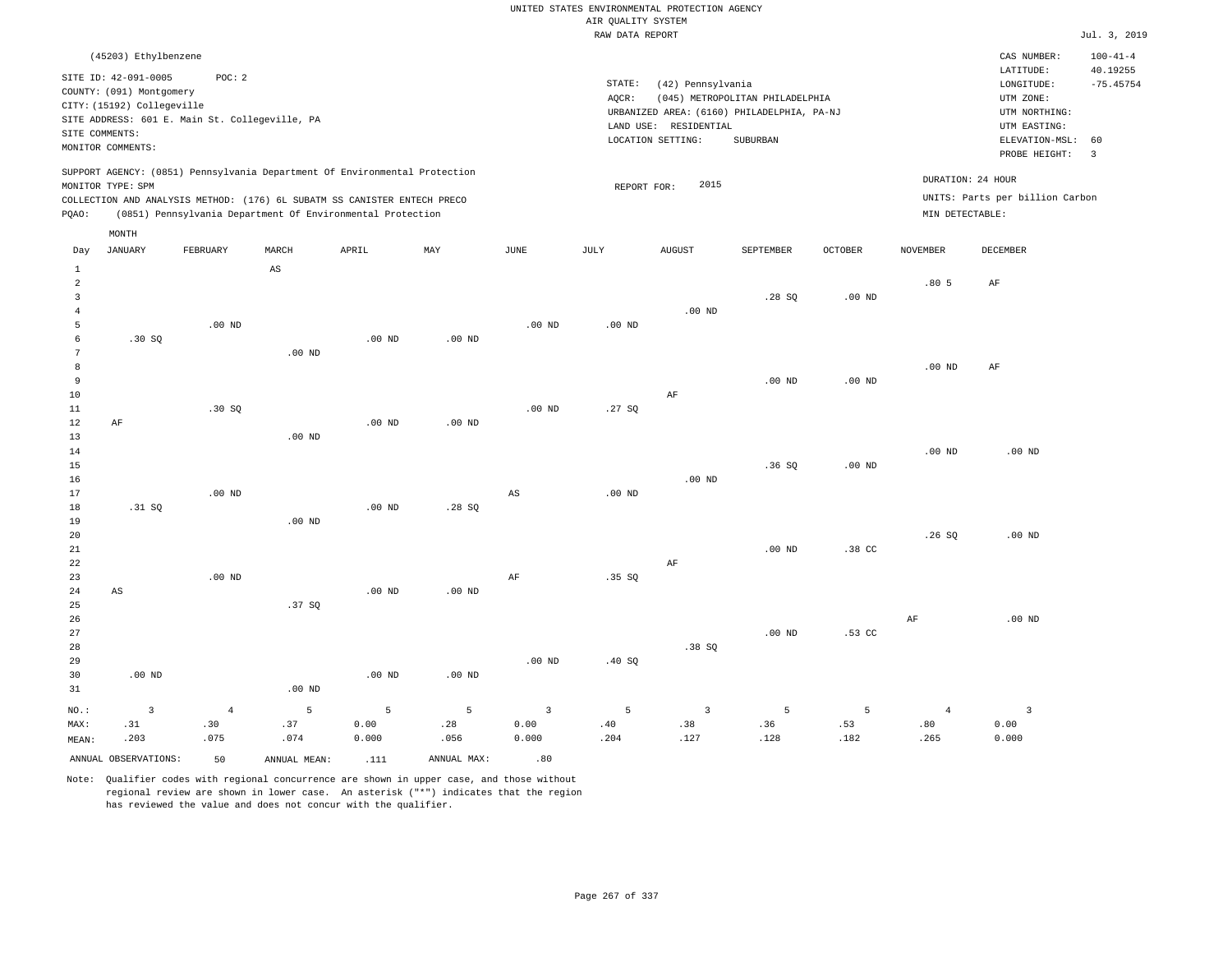|                | (45203) Ethylbenzene       |                                                |          |                                                                                                                                                                                                                      |     |      |                 |                          |                                            |                |                 | CAS NUMBER:                                                             | $100 - 41 - 4$ |
|----------------|----------------------------|------------------------------------------------|----------|----------------------------------------------------------------------------------------------------------------------------------------------------------------------------------------------------------------------|-----|------|-----------------|--------------------------|--------------------------------------------|----------------|-----------------|-------------------------------------------------------------------------|----------------|
|                | SITE ID: 42-091-0005       | POC:2                                          |          |                                                                                                                                                                                                                      |     |      |                 |                          |                                            |                |                 | LATITUDE:                                                               | 40.19255       |
|                | COUNTY: (091) Montgomery   |                                                |          |                                                                                                                                                                                                                      |     |      | STATE:<br>AQCR: | (42) Pennsylvania        | (045) METROPOLITAN PHILADELPHIA            |                |                 | LONGITUDE:<br>UTM ZONE:                                                 | $-75.45754$    |
|                | CITY: (15192) Collegeville |                                                |          |                                                                                                                                                                                                                      |     |      |                 |                          | URBANIZED AREA: (6160) PHILADELPHIA, PA-NJ |                |                 | UTM NORTHING:                                                           |                |
| SITE COMMENTS: |                            | SITE ADDRESS: 601 E. Main St. Collegeville, PA |          |                                                                                                                                                                                                                      |     |      |                 | RESIDENTIAL<br>LAND USE: |                                            |                |                 | UTM EASTING:                                                            |                |
|                | MONITOR COMMENTS:          |                                                |          |                                                                                                                                                                                                                      |     |      |                 | LOCATION SETTING:        | SUBURBAN                                   |                |                 | ELEVATION-MSL: 60<br>PROBE HEIGHT:                                      | - 3            |
| POAO:          | MONITOR TYPE: SPM          |                                                |          | SUPPORT AGENCY: (0851) Pennsylvania Department Of Environmental Protection<br>COLLECTION AND ANALYSIS METHOD: (176) 6L SUBATM SS CANISTER ENTECH PRECO<br>(0851) Pennsylvania Department Of Environmental Protection |     |      |                 | 2016<br>REPORT FOR:      |                                            |                |                 | DURATION: 24 HOUR<br>UNITS: Parts per billion Carbon<br>MIN DETECTABLE: |                |
|                | MONTH                      |                                                |          |                                                                                                                                                                                                                      |     |      |                 |                          |                                            |                |                 |                                                                         |                |
| Day            | JANUARY                    | FEBRUARY                                       | MARCH    | APRIL                                                                                                                                                                                                                | MAY | JUNE | JULY            | <b>AUGUST</b>            | SEPTEMBER                                  | <b>OCTOBER</b> | <b>NOVEMBER</b> | DECEMBER                                                                |                |
|                | AF                         |                                                | $.00$ ND |                                                                                                                                                                                                                      |     |      |                 |                          |                                            |                |                 |                                                                         |                |
|                |                            |                                                |          |                                                                                                                                                                                                                      |     |      |                 |                          |                                            |                | .22S            | $.00$ ND                                                                |                |

| 3       |                  |              |                   |                |                   |                   |                         |            | $\mathbb{TS}$  | .00 $ND$          |                |          |
|---------|------------------|--------------|-------------------|----------------|-------------------|-------------------|-------------------------|------------|----------------|-------------------|----------------|----------|
| 4       |                  |              |                   |                |                   |                   |                         | $.00$ ND   |                |                   |                |          |
| 5       |                  |              |                   |                |                   | .00 <sub>ND</sub> | $.00$ ND                |            |                |                   |                |          |
| 6       |                  | .20 SQ       |                   | $\rm{AF}$      | .00 <sub>ND</sub> |                   |                         |            |                |                   |                |          |
| 7       | .69 <sub>5</sub> |              | $.00$ ND          |                |                   |                   |                         |            |                |                   |                |          |
| 8       |                  |              |                   |                |                   |                   |                         |            |                |                   | .50SQ          | .30 SQ   |
| 9       |                  |              |                   |                |                   |                   |                         |            | $.00$ ND       | .00 $ND$          |                |          |
| 10      |                  |              |                   |                |                   |                   |                         | $.00$ ND   |                |                   |                |          |
| 11      |                  |              |                   |                |                   | .34 SQ            | .00 $ND$                |            |                |                   |                |          |
| 12      |                  | AF           |                   | $.00$ ND       | .51 SQ            |                   |                         |            |                |                   |                |          |
| 13      | $.00$ ND         |              | $.00$ ND          |                |                   |                   |                         |            |                |                   |                |          |
| 14      |                  |              |                   |                |                   |                   |                         |            |                |                   | $\rm{AF}$      | .24 SQ   |
| 15      |                  |              |                   |                |                   |                   |                         |            | $.00$ ND       | $.00$ ND          |                |          |
| 16      |                  |              |                   |                |                   |                   |                         | $.00$ ND   |                |                   |                |          |
| 17      |                  |              |                   |                |                   | .30SQ             | $\rm{AF}$               |            |                |                   |                |          |
| 18      |                  | $.00$ ND     |                   | $.00$ ND       | .18SQ             |                   |                         |            |                |                   |                |          |
| 19      | $.00$ ND         |              | .00 <sub>ND</sub> |                |                   |                   |                         |            |                |                   |                |          |
| 20      |                  |              |                   |                |                   |                   |                         |            |                |                   | $\rm{AF}$      | .23 SQ   |
| 21      |                  |              |                   |                |                   |                   |                         |            | $.00$ ND       | $.00~\mathrm{ND}$ |                |          |
| 22      |                  |              |                   |                |                   |                   |                         | $.00$ ND   |                |                   |                |          |
| 23      |                  |              |                   |                |                   | $.00$ ND          | $_{\rm AS}$             |            |                |                   |                |          |
| 24      |                  | $.00$ ND     |                   | $.00$ ND       | TS                |                   |                         |            |                |                   |                |          |
| 25      | $.00$ ND         |              | .00 <sub>ND</sub> |                |                   |                   |                         |            |                |                   |                |          |
| 26      |                  |              |                   |                |                   |                   |                         |            |                |                   | .30SQ          | $.00$ ND |
| 27      |                  |              |                   |                |                   |                   |                         |            | $.00$ ND       | .00 $ND$          |                |          |
| 28      |                  |              |                   |                |                   |                   |                         | $\rm AF$   |                |                   |                |          |
| 29      |                  |              |                   |                |                   | $.00$ ND          | .00 $ND$                |            |                |                   |                |          |
| 30      |                  |              |                   | $.00$ ND       | $.00$ ND          |                   |                         |            |                |                   |                |          |
| 31      | AV               |              | $.00$ ND          |                |                   |                   |                         |            |                |                   |                |          |
| $NO.$ : | $\overline{4}$   | $\mathbf{3}$ | 6                 | $\overline{4}$ | $\overline{4}$    | 5                 | $\overline{\mathbf{3}}$ | $\sqrt{4}$ | $\overline{4}$ | 5                 | $\overline{3}$ | 5        |
| MAX:    | .69              | .20          | 0.00              | 0.00           | .51               | .34               | 0.00                    | 0.00       | 0.00           | 0.00              | .50            | .30      |
| MEAN:   | .173             | .067         | 0.000             | 0.000          | .173              | .128              | 0.000                   | 0.000      | 0.000          | 0.000             | .340           | .154     |

ANNUAL OBSERVATIONS: 50 ANNUAL MEAN: .080 ANNUAL MAX: .69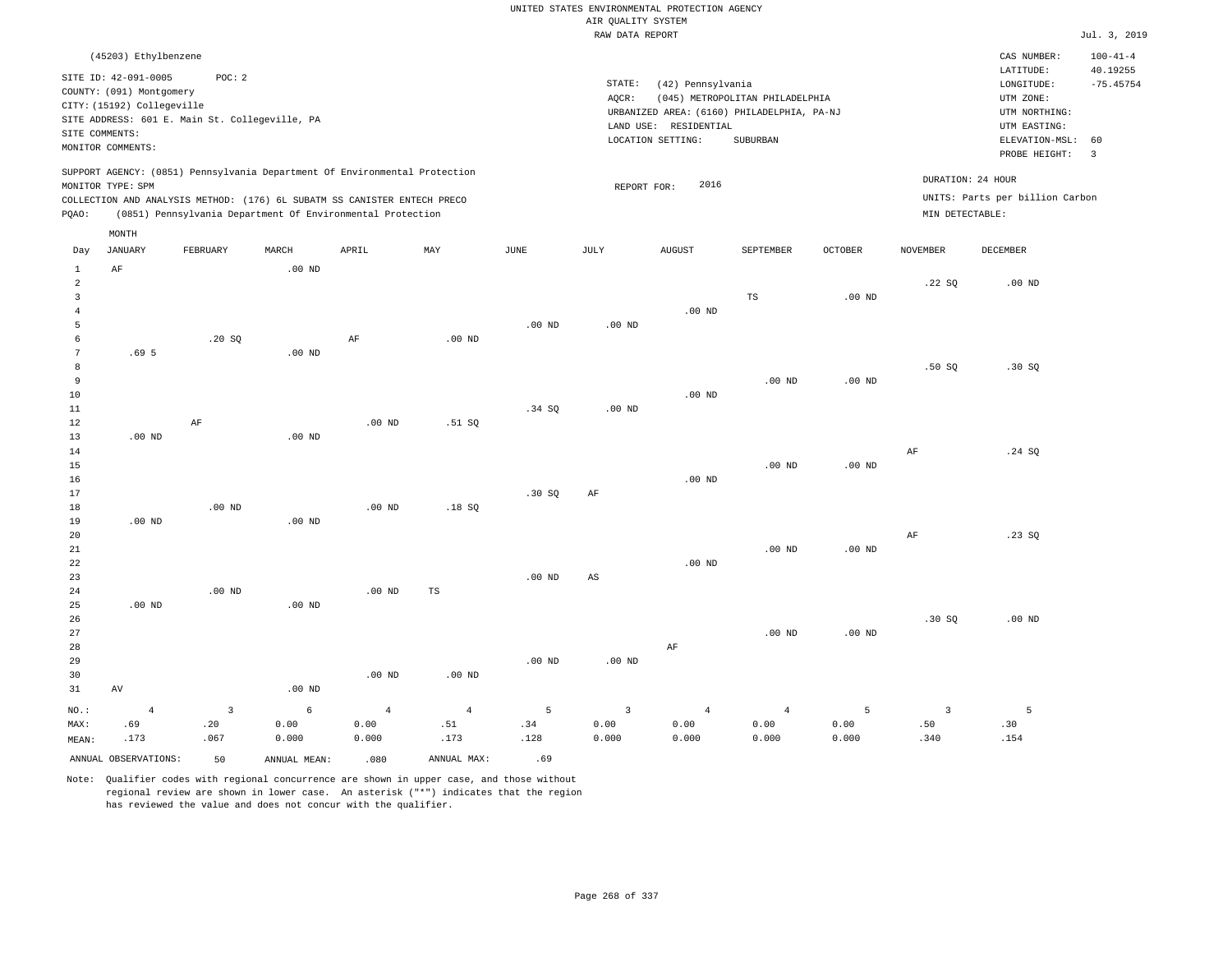|                                                           |                                                                                                                                               |                                                          |                                                                                                                                        |                   |             |                   |                                       | UNITED STATES ENVIRONMENTAL PROTECTION AGENCY         |                                                                                           |                   |                 |                                                                                                                         |                                                                   |
|-----------------------------------------------------------|-----------------------------------------------------------------------------------------------------------------------------------------------|----------------------------------------------------------|----------------------------------------------------------------------------------------------------------------------------------------|-------------------|-------------|-------------------|---------------------------------------|-------------------------------------------------------|-------------------------------------------------------------------------------------------|-------------------|-----------------|-------------------------------------------------------------------------------------------------------------------------|-------------------------------------------------------------------|
|                                                           |                                                                                                                                               |                                                          |                                                                                                                                        |                   |             |                   | AIR QUALITY SYSTEM<br>RAW DATA REPORT |                                                       |                                                                                           |                   |                 |                                                                                                                         | Jul. 3, 2019                                                      |
|                                                           |                                                                                                                                               |                                                          |                                                                                                                                        |                   |             |                   |                                       |                                                       |                                                                                           |                   |                 |                                                                                                                         |                                                                   |
|                                                           | (45203) Ethylbenzene<br>SITE ID: 42-091-0005<br>COUNTY: (091) Montgomery<br>CITY: (15192) Collegeville<br>SITE COMMENTS:<br>MONITOR COMMENTS: | POC: 2<br>SITE ADDRESS: 601 E. Main St. Collegeville, PA |                                                                                                                                        |                   |             |                   | STATE:<br>AQCR:<br>LAND USE:          | (42) Pennsylvania<br>RESIDENTIAL<br>LOCATION SETTING: | (045) METROPOLITAN PHILADELPHIA<br>URBANIZED AREA: (6160) PHILADELPHIA, PA-NJ<br>SUBURBAN |                   |                 | CAS NUMBER:<br>LATITUDE:<br>LONGITUDE:<br>UTM ZONE:<br>UTM NORTHING:<br>UTM EASTING:<br>ELEVATION-MSL:<br>PROBE HEIGHT: | $100 - 41 - 4$<br>40.19255<br>$-75.45754$<br>60<br>$\overline{3}$ |
|                                                           |                                                                                                                                               |                                                          | SUPPORT AGENCY: (0851) Pennsylvania Department Of Environmental Protection                                                             |                   |             |                   |                                       |                                                       |                                                                                           |                   |                 |                                                                                                                         |                                                                   |
| PQAO:                                                     | MONITOR TYPE: SPM                                                                                                                             |                                                          | COLLECTION AND ANALYSIS METHOD: (176) 6L SUBATM SS CANISTER ENTECH PRECO<br>(0851) Pennsylvania Department Of Environmental Protection |                   |             |                   |                                       | 2017<br>REPORT FOR:                                   |                                                                                           |                   | MIN DETECTABLE: | DURATION: 24 HOUR<br>UNITS: Parts per billion Carbon                                                                    |                                                                   |
|                                                           | MONTH                                                                                                                                         |                                                          |                                                                                                                                        | APRIL             | MAY         |                   |                                       |                                                       |                                                                                           |                   |                 |                                                                                                                         |                                                                   |
| Day                                                       | <b>JANUARY</b>                                                                                                                                | FEBRUARY                                                 | MARCH                                                                                                                                  |                   |             | <b>JUNE</b>       | <b>JULY</b>                           | <b>AUGUST</b>                                         | SEPTEMBER                                                                                 | <b>OCTOBER</b>    | <b>NOVEMBER</b> | DECEMBER                                                                                                                |                                                                   |
| $\mathbf{1}$<br>$\overline{2}$<br>$\overline{\mathbf{3}}$ | $.00$ ND                                                                                                                                      |                                                          | $.00$ ND                                                                                                                               | .00 <sub>ND</sub> | $.00$ ND    |                   |                                       |                                                       |                                                                                           |                   | .20SQ           | .67 <sub>5</sub>                                                                                                        |                                                                   |
| $\overline{4}$                                            |                                                                                                                                               |                                                          |                                                                                                                                        |                   |             |                   |                                       |                                                       | $.00$ ND                                                                                  | .22SQ             |                 |                                                                                                                         |                                                                   |
| $\overline{5}$                                            |                                                                                                                                               |                                                          |                                                                                                                                        |                   |             |                   |                                       | $.00$ ND                                              |                                                                                           |                   |                 |                                                                                                                         |                                                                   |
| 6<br>7<br>8                                               | AV                                                                                                                                            | $.00$ ND                                                 | $.00$ ND                                                                                                                               | $.00$ ND          | $.00$ ND    | $.00$ ND          | AF                                    |                                                       |                                                                                           |                   |                 |                                                                                                                         |                                                                   |
| $\overline{9}$                                            |                                                                                                                                               |                                                          |                                                                                                                                        |                   |             |                   |                                       |                                                       |                                                                                           |                   | .38SQ           | .22SQ                                                                                                                   |                                                                   |
| 10<br>11                                                  |                                                                                                                                               |                                                          |                                                                                                                                        |                   |             |                   |                                       | .21 SQ                                                | $.00$ ND                                                                                  | .26S              |                 |                                                                                                                         |                                                                   |
| $1\,2$                                                    |                                                                                                                                               | .20S                                                     |                                                                                                                                        |                   |             | .19S              | $.00$ ND                              |                                                       |                                                                                           |                   |                 |                                                                                                                         |                                                                   |
| 13                                                        |                                                                                                                                               |                                                          |                                                                                                                                        | .00 <sub>ND</sub> | $.00$ ND    |                   |                                       |                                                       |                                                                                           |                   |                 |                                                                                                                         |                                                                   |
| 14                                                        |                                                                                                                                               |                                                          | $.00$ ND                                                                                                                               |                   |             |                   |                                       |                                                       |                                                                                           |                   |                 |                                                                                                                         |                                                                   |
| 15<br>16                                                  |                                                                                                                                               |                                                          |                                                                                                                                        |                   |             |                   |                                       |                                                       | .56SQ                                                                                     | .00 <sub>ND</sub> | .38S            | AQ                                                                                                                      |                                                                   |
| 17                                                        |                                                                                                                                               |                                                          |                                                                                                                                        |                   |             |                   |                                       | .27S                                                  |                                                                                           |                   |                 |                                                                                                                         |                                                                   |
| 18                                                        |                                                                                                                                               | .21 SQ                                                   |                                                                                                                                        |                   |             | .00 <sub>ND</sub> | .27S                                  |                                                       |                                                                                           |                   |                 |                                                                                                                         |                                                                   |
| 19                                                        | .32SQ                                                                                                                                         |                                                          |                                                                                                                                        | $_{\rm AS}$       | $\rm AF$    |                   |                                       |                                                       |                                                                                           |                   |                 |                                                                                                                         |                                                                   |
| $20$<br>21                                                |                                                                                                                                               |                                                          | $.00$ ND                                                                                                                               |                   |             |                   |                                       |                                                       |                                                                                           |                   | AN              | AV                                                                                                                      |                                                                   |
| 22                                                        |                                                                                                                                               |                                                          |                                                                                                                                        |                   |             |                   |                                       |                                                       | .37 SO                                                                                    | .51 SQ            |                 |                                                                                                                         |                                                                   |
| 23                                                        |                                                                                                                                               |                                                          |                                                                                                                                        |                   |             |                   |                                       | .19SQ                                                 |                                                                                           |                   |                 |                                                                                                                         |                                                                   |
| 24                                                        |                                                                                                                                               | $.00$ ND                                                 |                                                                                                                                        |                   |             | .00 <sub>ND</sub> | $.00$ ND                              |                                                       |                                                                                           |                   |                 |                                                                                                                         |                                                                   |
| 25<br>26                                                  | $.00$ ND                                                                                                                                      |                                                          | $.00$ ND                                                                                                                               | AM                | .885        |                   |                                       |                                                       |                                                                                           |                   |                 |                                                                                                                         |                                                                   |
| 27                                                        |                                                                                                                                               |                                                          |                                                                                                                                        |                   |             |                   |                                       |                                                       |                                                                                           |                   | AV              | .00 <sub>ND</sub>                                                                                                       |                                                                   |
| 28                                                        |                                                                                                                                               |                                                          |                                                                                                                                        |                   |             |                   |                                       |                                                       | $.00$ ND                                                                                  | .18S              |                 |                                                                                                                         |                                                                   |
| 29                                                        |                                                                                                                                               |                                                          |                                                                                                                                        |                   |             |                   |                                       | .19SQ                                                 |                                                                                           |                   |                 |                                                                                                                         |                                                                   |
| 30                                                        |                                                                                                                                               |                                                          |                                                                                                                                        |                   |             | $.00$ ND          | $.00$ ND                              |                                                       |                                                                                           |                   |                 |                                                                                                                         |                                                                   |
| 31                                                        | .23SQ                                                                                                                                         |                                                          |                                                                                                                                        |                   | $.00$ ND    |                   |                                       |                                                       |                                                                                           |                   |                 |                                                                                                                         |                                                                   |
| $NO.$ :                                                   | $\overline{4}$                                                                                                                                | $\overline{4}$                                           | 5                                                                                                                                      | $\overline{3}$    | 5           | 5                 | $\overline{4}$                        | 5                                                     | 5                                                                                         | 5                 | $\overline{3}$  | $\overline{\mathbf{3}}$                                                                                                 |                                                                   |
| MAX:                                                      | .32<br>.138                                                                                                                                   | .21<br>.103                                              | 0.00<br>0.000                                                                                                                          | 0.00<br>0.000     | .88<br>.176 | .19<br>.038       | .27<br>.068                           | .27<br>.172                                           | .56<br>.186                                                                               | .51<br>.234       | .38<br>.320     | .67<br>.297                                                                                                             |                                                                   |
| MEAN:                                                     |                                                                                                                                               |                                                          |                                                                                                                                        |                   |             |                   |                                       |                                                       |                                                                                           |                   |                 |                                                                                                                         |                                                                   |
|                                                           | ANNUAL OBSERVATIONS:                                                                                                                          | 51                                                       | ANNUAL MEAN:                                                                                                                           | .139              | ANNUAL MAX: | .88               |                                       |                                                       |                                                                                           |                   |                 |                                                                                                                         |                                                                   |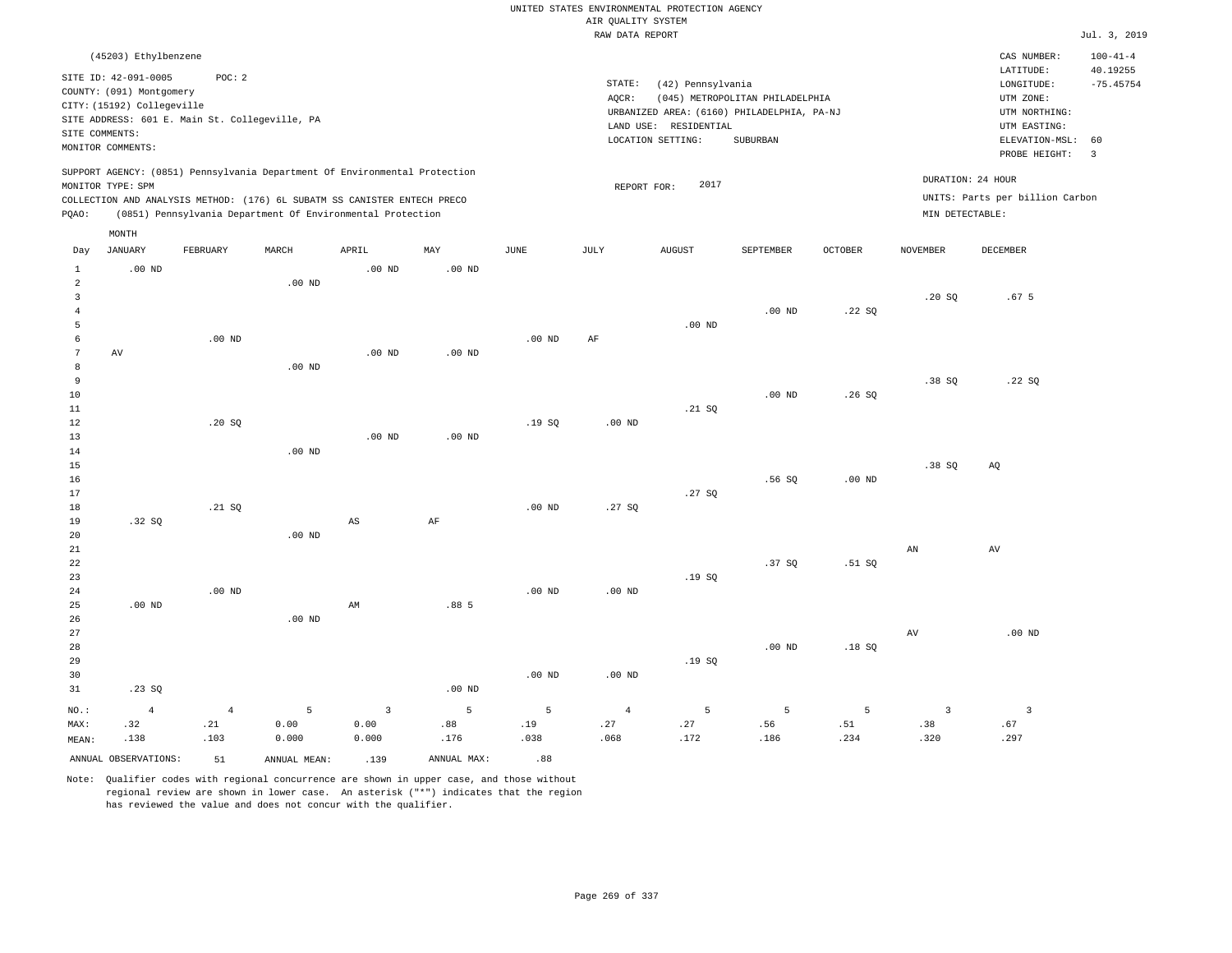|                |                                                |                   |                                                                            |                   |                |                   | UNITED STATES ENVIRONMENTAL PROTECTION AGENCY |                       |                                                                               |          |                   |                                 |                            |
|----------------|------------------------------------------------|-------------------|----------------------------------------------------------------------------|-------------------|----------------|-------------------|-----------------------------------------------|-----------------------|-------------------------------------------------------------------------------|----------|-------------------|---------------------------------|----------------------------|
|                |                                                |                   |                                                                            |                   |                |                   | AIR QUALITY SYSTEM                            |                       |                                                                               |          |                   |                                 |                            |
|                |                                                |                   |                                                                            |                   |                |                   | RAW DATA REPORT                               |                       |                                                                               |          |                   |                                 | Jul. 3, 2019               |
|                | (45203) Ethylbenzene<br>SITE ID: 42-091-0005   | POC: 2            |                                                                            |                   |                |                   | STATE:                                        |                       |                                                                               |          |                   | CAS NUMBER:<br>LATITUDE:        | $100 - 41 - 4$<br>40.19255 |
|                | COUNTY: (091) Montgomery                       |                   |                                                                            |                   |                |                   | AOCR:                                         | (42) Pennsylvania     |                                                                               |          |                   | LONGITUDE:<br>UTM ZONE:         | $-75.45754$                |
|                | CITY: (15192) Collegeville                     |                   |                                                                            |                   |                |                   |                                               |                       | (045) METROPOLITAN PHILADELPHIA<br>URBANIZED AREA: (6160) PHILADELPHIA, PA-NJ |          |                   | UTM NORTHING:                   |                            |
|                | SITE ADDRESS: 601 E. Main St. Collegeville, PA |                   |                                                                            |                   |                |                   |                                               | LAND USE: RESIDENTIAL |                                                                               |          |                   | UTM EASTING:                    |                            |
|                | SITE COMMENTS:                                 |                   |                                                                            |                   |                |                   |                                               | LOCATION SETTING:     | <b>SUBURBAN</b>                                                               |          |                   | ELEVATION-MSL:                  | 60                         |
|                | MONITOR COMMENTS:                              |                   |                                                                            |                   |                |                   |                                               |                       |                                                                               |          |                   | PROBE HEIGHT:                   | $\overline{3}$             |
|                | MONITOR TYPE: SPM                              |                   | SUPPORT AGENCY: (0851) Pennsylvania Department Of Environmental Protection |                   |                |                   | REPORT FOR:                                   | 2018                  |                                                                               |          |                   | DURATION: 24 HOUR               |                            |
|                |                                                |                   | COLLECTION AND ANALYSIS METHOD: (176) 6L SUBATM SS CANISTER ENTECH PRECO   |                   |                |                   |                                               |                       |                                                                               |          |                   | UNITS: Parts per billion Carbon |                            |
| PQAO:          |                                                |                   | (0851) Pennsylvania Department Of Environmental Protection                 |                   |                |                   |                                               |                       |                                                                               |          |                   | MIN DETECTABLE: .266772         |                            |
| Day            | MONTH<br>JANUARY                               | FEBRUARY          | MARCH                                                                      | APRIL             | MAY            | JUNE              | JULY                                          | <b>AUGUST</b>         | SEPTEMBER                                                                     | OCTOBER  | NOVEMBER          | DECEMBER                        |                            |
| $\mathbf{1}$   |                                                | .35S              |                                                                            |                   |                | $.00$ ND          | $.00$ ND                                      |                       |                                                                               |          |                   |                                 |                            |
| $\overline{2}$ | AS                                             |                   |                                                                            | .00 <sub>ND</sub> | $.00$ ND       |                   |                                               |                       |                                                                               |          |                   |                                 |                            |
| $\overline{3}$ |                                                |                   | AG                                                                         |                   |                |                   |                                               |                       |                                                                               |          |                   |                                 |                            |
| $\overline{4}$ |                                                |                   |                                                                            |                   |                |                   |                                               |                       |                                                                               |          | $.00$ ND          | $.00$ ND                        |                            |
| 5              |                                                |                   |                                                                            |                   |                |                   |                                               |                       | AF                                                                            | $.00$ ND |                   |                                 |                            |
| 6              |                                                |                   |                                                                            |                   |                |                   |                                               | .35 SQ                |                                                                               |          |                   |                                 |                            |
| 7              |                                                | .35 SO            |                                                                            |                   |                | $.00$ ND          | .00 <sub>ND</sub>                             |                       |                                                                               |          |                   |                                 |                            |
| 8              | $.00$ ND                                       |                   |                                                                            | $.00$ ND          | $.00$ ND       |                   |                                               |                       |                                                                               |          |                   |                                 |                            |
| 9              |                                                |                   | $.00$ ND                                                                   |                   |                |                   |                                               |                       |                                                                               |          |                   |                                 |                            |
| 10             |                                                |                   |                                                                            |                   |                |                   |                                               |                       |                                                                               |          | $.00$ ND          | .34 SQ                          |                            |
| 11             |                                                |                   |                                                                            |                   |                |                   |                                               |                       | $.00$ ND                                                                      | .35SQ    |                   |                                 |                            |
| 12             |                                                |                   |                                                                            |                   |                |                   |                                               | $.00$ ND              |                                                                               |          |                   |                                 |                            |
| 13             |                                                | $.00$ ND          |                                                                            | $.00$ ND          | AV             | $.00$ ND          | .41 SQ                                        |                       |                                                                               |          |                   |                                 |                            |
| 14<br>15       | $.00$ ND                                       |                   | $.00$ ND                                                                   |                   |                |                   |                                               |                       |                                                                               |          |                   |                                 |                            |
| 16             |                                                |                   |                                                                            |                   |                |                   |                                               |                       |                                                                               |          | $.00$ ND          | $.00$ ND                        |                            |
| 17             |                                                |                   |                                                                            |                   |                |                   |                                               |                       | .29 QX                                                                        | .40 QX   |                   |                                 |                            |
| 18             |                                                |                   |                                                                            |                   |                |                   |                                               | $.00$ ND              |                                                                               |          |                   |                                 |                            |
| 19             |                                                | .30 SQ            |                                                                            |                   |                | $.00$ ND          | $.00$ ND                                      |                       |                                                                               |          |                   |                                 |                            |
| 20             | $.00$ ND                                       |                   |                                                                            | .00 <sub>ND</sub> | AV             |                   |                                               |                       |                                                                               |          |                   |                                 |                            |
| $21\,$         |                                                |                   | $.00$ ND                                                                   |                   |                |                   |                                               |                       |                                                                               |          |                   |                                 |                            |
| 22             |                                                |                   |                                                                            |                   |                |                   |                                               |                       |                                                                               |          | $.00$ ND          | $.00$ ND                        |                            |
| 23             |                                                |                   |                                                                            |                   |                |                   |                                               |                       | .00 <sub>ND</sub>                                                             | $.00$ ND |                   |                                 |                            |
| 24             |                                                |                   |                                                                            |                   |                |                   |                                               | .36S                  |                                                                               |          |                   |                                 |                            |
| 25             |                                                | .00 <sub>ND</sub> |                                                                            |                   |                | .00 <sub>ND</sub> | .00 <sub>ND</sub>                             |                       |                                                                               |          |                   |                                 |                            |
| 26             | .38SQ                                          |                   |                                                                            | $.00$ ND          | $.00$ ND       |                   |                                               |                       |                                                                               |          |                   |                                 |                            |
| 27             |                                                |                   | $.00$ ND                                                                   |                   |                |                   |                                               |                       |                                                                               |          |                   |                                 |                            |
| 28<br>29       |                                                |                   |                                                                            |                   |                |                   |                                               |                       | $.00$ ND                                                                      | $.00$ ND | .00 <sub>ND</sub> | $.00$ ND                        |                            |
| 30             |                                                |                   |                                                                            |                   |                |                   |                                               | $\operatorname{AV}$   |                                                                               |          |                   |                                 |                            |
| 31             |                                                |                   |                                                                            |                   |                |                   | .00 <sub>ND</sub>                             |                       |                                                                               |          |                   |                                 |                            |
|                |                                                |                   |                                                                            |                   |                |                   |                                               |                       |                                                                               |          |                   |                                 |                            |
| NO.:           | $\overline{4}$                                 | 5                 | $\overline{4}$                                                             | 5                 | $\overline{3}$ | 5                 | 6                                             | $\overline{4}$        | $\overline{4}$                                                                | 5        | 5                 | 5                               |                            |
| MAX:           | .38                                            | .35               | 0.00                                                                       | 0.00              | 0.00           | 0.00              | .41                                           | .36                   | .29                                                                           | .40      | 0.00              | .34                             |                            |
| MEAN:          | .095                                           | .200              | 0.000                                                                      | 0.000             | 0.000          | 0.000             | .068                                          | .178                  | .073                                                                          | .150     | 0.000             | .068                            |                            |
|                | ANNUAL OBSERVATIONS:                           | 55                | ANNUAL MEAN:                                                               | .071              | ANNUAL MAX:    | .41               |                                               |                       |                                                                               |          |                   |                                 |                            |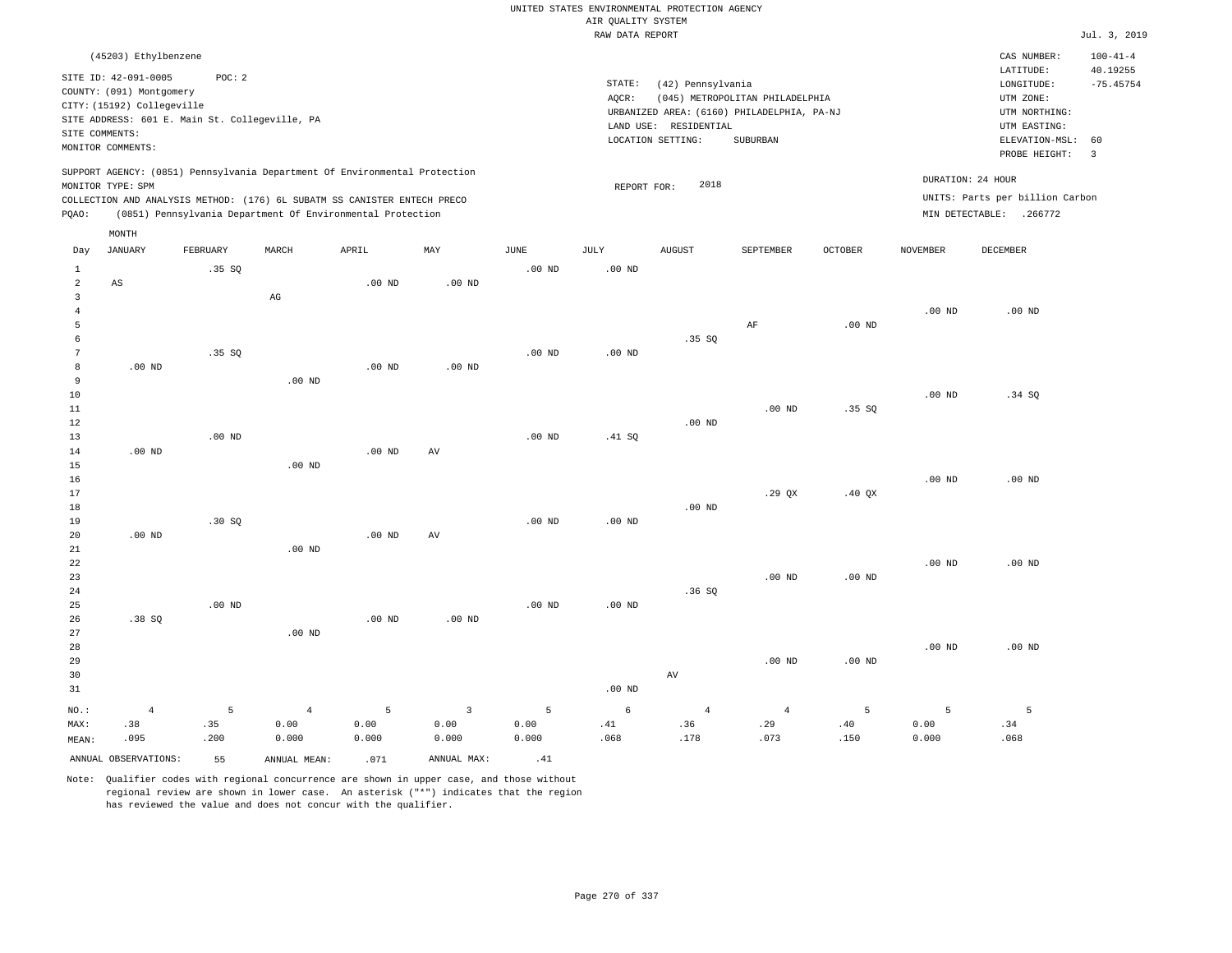| UNITED STATES ENVIRONMENTAL PROTECTION AGENCY |              |
|-----------------------------------------------|--------------|
| AIR OUALITY SYSTEM                            |              |
| RAW DATA REPORT                               | Jul. 3, 2019 |

|                         | (45204) o-Xylene                                 |                                                |                                                                            |                   |                         |                         |                   |                                            |                                 |                   |                   | CAS NUMBER:<br>LATITUDE:        | $95 - 47 - 6$<br>40.19255 |
|-------------------------|--------------------------------------------------|------------------------------------------------|----------------------------------------------------------------------------|-------------------|-------------------------|-------------------------|-------------------|--------------------------------------------|---------------------------------|-------------------|-------------------|---------------------------------|---------------------------|
|                         | SITE ID: 42-091-0005<br>COUNTY: (091) Montgomery | POC: 2                                         |                                                                            |                   |                         |                         | STATE:<br>AQCR:   | (42) Pennsylvania                          | (045) METROPOLITAN PHILADELPHIA |                   |                   | LONGITUDE:<br>UTM ZONE:         | $-75.45754$               |
|                         | CITY: (15192) Collegeville                       |                                                |                                                                            |                   |                         |                         |                   | URBANIZED AREA: (6160) PHILADELPHIA, PA-NJ |                                 |                   |                   | UTM NORTHING:                   |                           |
|                         |                                                  | SITE ADDRESS: 601 E. Main St. Collegeville, PA |                                                                            |                   |                         |                         |                   | LAND USE: RESIDENTIAL                      |                                 |                   |                   | UTM EASTING:                    |                           |
| SITE COMMENTS:          | MONITOR COMMENTS:                                |                                                |                                                                            |                   |                         |                         |                   | LOCATION SETTING:                          | SUBURBAN                        |                   |                   | ELEVATION-MSL:                  | 60                        |
|                         |                                                  |                                                |                                                                            |                   |                         |                         |                   |                                            |                                 |                   |                   | PROBE HEIGHT:                   | $\overline{3}$            |
|                         | MONITOR TYPE: SPM                                |                                                | SUPPORT AGENCY: (0851) Pennsylvania Department Of Environmental Protection |                   |                         |                         | REPORT FOR:       | 2013                                       |                                 |                   | DURATION: 24 HOUR |                                 |                           |
|                         |                                                  |                                                | COLLECTION AND ANALYSIS METHOD: (176) 6L SUBATM SS CANISTER ENTECH PRECO   |                   |                         |                         |                   |                                            |                                 |                   |                   | UNITS: Parts per billion Carbon |                           |
| PQAO:                   |                                                  |                                                | (0851) Pennsylvania Department Of Environmental Protection                 |                   |                         |                         |                   |                                            |                                 |                   | MIN DETECTABLE:   |                                 |                           |
|                         | MONTH                                            |                                                |                                                                            |                   |                         |                         |                   |                                            |                                 |                   |                   |                                 |                           |
| Day                     | <b>JANUARY</b>                                   | FEBRUARY                                       | MARCH                                                                      | APRIL             | MAY                     | <b>JUNE</b>             | JULY              | <b>AUGUST</b>                              | SEPTEMBER                       | <b>OCTOBER</b>    | <b>NOVEMBER</b>   | DECEMBER                        |                           |
| 1                       |                                                  |                                                |                                                                            |                   |                         |                         |                   |                                            | $.00$ ND                        | AS                |                   |                                 |                           |
| $\sqrt{2}$              |                                                  |                                                |                                                                            |                   |                         |                         |                   | .25 SQ                                     |                                 |                   |                   |                                 |                           |
| $\overline{\mathbf{3}}$ |                                                  | .48SQ                                          |                                                                            |                   |                         | $.00$ ND                | $.00$ ND          |                                            |                                 |                   |                   |                                 |                           |
| $\overline{4}$          | $.00$ ND                                         |                                                |                                                                            | .00 <sub>ND</sub> | $.00$ ND                |                         |                   |                                            |                                 |                   |                   |                                 |                           |
| 5                       |                                                  |                                                | $.00$ ND                                                                   |                   |                         |                         |                   |                                            |                                 |                   |                   |                                 |                           |
| 6                       |                                                  |                                                |                                                                            |                   |                         |                         |                   |                                            |                                 |                   | .27SQ             | $.00$ ND                        |                           |
| 7                       |                                                  |                                                |                                                                            |                   |                         |                         |                   |                                            | .57SQ                           | .00 <sub>ND</sub> |                   |                                 |                           |
| 8<br>9                  |                                                  | $.00$ ND                                       |                                                                            |                   |                         | $.00$ ND                | $.00$ ND          | $.00$ ND                                   |                                 |                   |                   |                                 |                           |
| 10                      | $.00$ ND                                         |                                                |                                                                            | $.00$ ND          | .34 SO                  |                         |                   |                                            |                                 |                   |                   |                                 |                           |
| 11                      |                                                  |                                                | $.00$ ND                                                                   |                   |                         |                         |                   |                                            |                                 |                   |                   |                                 |                           |
| 12                      |                                                  |                                                |                                                                            |                   |                         |                         |                   |                                            |                                 |                   | .00 <sub>ND</sub> | .00 <sub>ND</sub>               |                           |
| 13                      |                                                  |                                                |                                                                            |                   |                         |                         |                   |                                            | $.00$ ND                        | .00 <sub>ND</sub> |                   |                                 |                           |
| 14                      |                                                  |                                                |                                                                            |                   |                         |                         |                   | $.00$ ND                                   |                                 |                   |                   |                                 |                           |
| 15                      |                                                  | $.00$ ND                                       |                                                                            |                   |                         | $.00$ ND                | $.00$ ND          |                                            |                                 |                   |                   |                                 |                           |
| 16                      | $.00$ ND                                         |                                                |                                                                            | $.00$ ND          | AF                      |                         |                   |                                            |                                 |                   |                   |                                 |                           |
| 17                      |                                                  |                                                | AF                                                                         |                   |                         |                         |                   |                                            |                                 |                   |                   |                                 |                           |
| 18                      |                                                  |                                                |                                                                            |                   |                         |                         |                   |                                            |                                 |                   | $.00$ ND          | .00 <sub>ND</sub>               |                           |
| 19                      |                                                  |                                                |                                                                            |                   |                         |                         |                   |                                            | $\rm AF$                        | $\rm{AF}$         |                   |                                 |                           |
| 20                      |                                                  |                                                |                                                                            |                   |                         |                         |                   | .00CL                                      |                                 |                   |                   |                                 |                           |
| 21<br>22                | $.00$ ND                                         | $.00$ ND                                       |                                                                            | $.00$ ND          | AF                      | $.00$ ND                | .00 <sub>ND</sub> |                                            |                                 |                   |                   |                                 |                           |
| 23                      |                                                  |                                                | $.00$ ND                                                                   |                   |                         |                         |                   |                                            |                                 |                   |                   |                                 |                           |
| 24                      |                                                  |                                                |                                                                            |                   |                         |                         |                   |                                            |                                 |                   | $.00$ ND          | $.00$ ND                        |                           |
| 25                      |                                                  |                                                |                                                                            |                   |                         |                         |                   |                                            | .45 SQ                          | .00 <sub>ND</sub> |                   |                                 |                           |
| 26                      |                                                  |                                                |                                                                            |                   |                         |                         |                   | $.00$ ND                                   |                                 |                   |                   |                                 |                           |
| 27                      |                                                  | $.00$ ND                                       |                                                                            |                   |                         | $.00$ ND                | $.00$ ND          |                                            |                                 |                   |                   |                                 |                           |
| 28                      | .00 <sub>ND</sub>                                |                                                |                                                                            | .00 <sub>ND</sub> | .46SQ                   |                         |                   |                                            |                                 |                   |                   |                                 |                           |
| 29                      |                                                  |                                                | $_{\rm AS}$                                                                |                   |                         |                         |                   |                                            |                                 |                   |                   |                                 |                           |
| 30                      |                                                  |                                                |                                                                            |                   |                         |                         |                   |                                            |                                 |                   | $.00$ ND          | $.00$ ND                        |                           |
| 31                      |                                                  |                                                |                                                                            |                   |                         |                         |                   |                                            |                                 | .39 SQ            |                   |                                 |                           |
| NO.:                    | 5                                                | 5                                              | $\overline{\mathbf{3}}$                                                    | 5                 | $\overline{\mathbf{3}}$ | 5                       | 5                 | 5                                          | $\,4\,$                         | $\overline{4}$    | 5                 | 5                               |                           |
| MAX:                    | 0.00                                             | .48                                            | 0.00                                                                       | 0.00              | .46                     | 0.00                    | 0.00              | .25                                        | .57                             | .39               | .27               | 0.00                            |                           |
| MEAN:                   | 0.000                                            | .096                                           | 0.000                                                                      | 0.000             | .267                    | 0.000                   | 0.000             | .050                                       | .255                            | .098              | .054              | 0.000                           |                           |
|                         | ANNUAL OBSERVATIONS:                             | 54                                             | ANNUAL MEAN:                                                               | .059              | ANNUAL MAX:             | .57                     |                   |                                            |                                 |                   |                   |                                 |                           |
|                         |                                                  | $\sim$ $\sim$                                  |                                                                            |                   |                         | $\sim$ $\sim$<br>$\sim$ |                   |                                            |                                 |                   |                   |                                 |                           |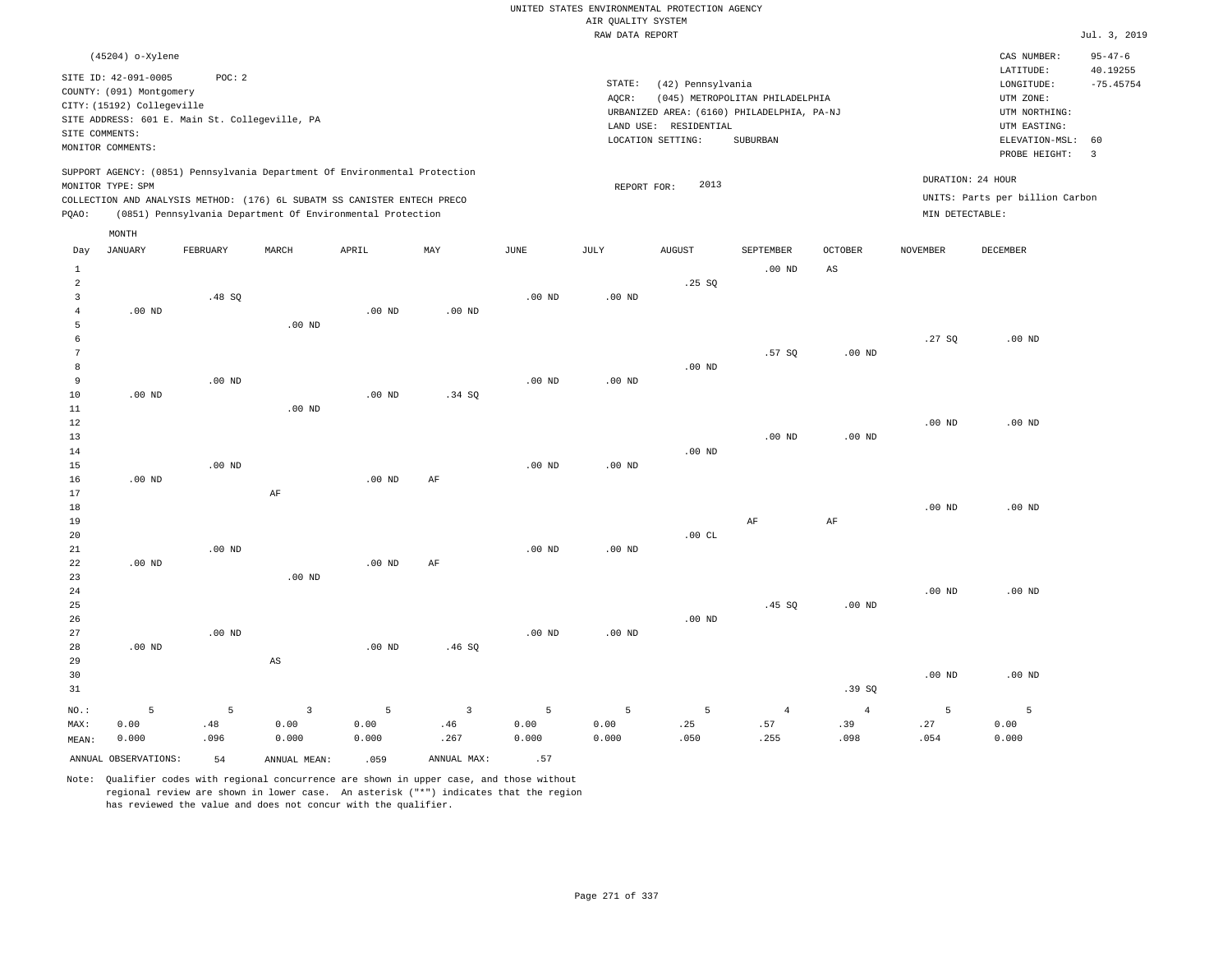|                                                  |                                                                                                    |                                                                                                                                                                                                                      |                   |                    |                                 |                                        | AIR QUALITY SYSTEM            | UNITED STATES ENVIRONMENTAL PROTECTION AGENCY |                                                        |                   |                               |                                                                  |                                          |
|--------------------------------------------------|----------------------------------------------------------------------------------------------------|----------------------------------------------------------------------------------------------------------------------------------------------------------------------------------------------------------------------|-------------------|--------------------|---------------------------------|----------------------------------------|-------------------------------|-----------------------------------------------|--------------------------------------------------------|-------------------|-------------------------------|------------------------------------------------------------------|------------------------------------------|
|                                                  |                                                                                                    |                                                                                                                                                                                                                      |                   |                    |                                 |                                        | RAW DATA REPORT               |                                               |                                                        |                   |                               |                                                                  | Jul. 3, 2019                             |
|                                                  | (45204) o-Xylene<br>SITE ID: 42-091-0005<br>COUNTY: (091) Montgomery<br>CITY: (15192) Collegeville | POC: 2                                                                                                                                                                                                               |                   |                    |                                 |                                        | STATE:<br>AQCR:               | (42) Pennsylvania                             | (045) METROPOLITAN PHILADELPHIA                        |                   |                               | CAS NUMBER:<br>LATITUDE:<br>LONGITUDE:<br>UTM ZONE:              | $95 - 47 - 6$<br>40.19255<br>$-75.45754$ |
|                                                  | SITE COMMENTS:<br>MONITOR COMMENTS:                                                                | SITE ADDRESS: 601 E. Main St. Collegeville, PA                                                                                                                                                                       |                   |                    |                                 |                                        |                               | LAND USE: RESIDENTIAL<br>LOCATION SETTING:    | URBANIZED AREA: (6160) PHILADELPHIA, PA-NJ<br>SUBURBAN |                   |                               | UTM NORTHING:<br>UTM EASTING:<br>ELEVATION-MSL:<br>PROBE HEIGHT: | 60<br>$\overline{3}$                     |
| PQAO:                                            | MONITOR TYPE: SPM                                                                                  | SUPPORT AGENCY: (0851) Pennsylvania Department Of Environmental Protection<br>COLLECTION AND ANALYSIS METHOD: (176) 6L SUBATM SS CANISTER ENTECH PRECO<br>(0851) Pennsylvania Department Of Environmental Protection |                   |                    |                                 |                                        | REPORT FOR:                   | 2014                                          |                                                        |                   | MIN DETECTABLE:               | DURATION: 24 HOUR<br>UNITS: Parts per billion Carbon             |                                          |
| Day                                              | MONTH<br><b>JANUARY</b>                                                                            | FEBRUARY                                                                                                                                                                                                             | MARCH             | APRIL              | MAY                             | <b>JUNE</b>                            | <b>JULY</b>                   | <b>AUGUST</b>                                 | SEPTEMBER                                              | <b>OCTOBER</b>    | <b>NOVEMBER</b>               | DECEMBER                                                         |                                          |
| $\mathbf{1}$<br>$\overline{2}$<br>$\overline{3}$ |                                                                                                    |                                                                                                                                                                                                                      |                   |                    |                                 |                                        |                               | AF                                            | .31 S0                                                 | .50S              | .00 <sub>ND</sub>             | .27SQ                                                            |                                          |
| $\overline{4}$<br>5<br>6                         | .38SQ                                                                                              | $.00$ ND                                                                                                                                                                                                             | .00 <sub>ND</sub> | .00 <sub>ND</sub>  | $.00$ ND                        | .00 <sub>ND</sub>                      | .00 <sub>ND</sub>             |                                               |                                                        |                   |                               |                                                                  |                                          |
| $7\phantom{.0}$<br>8<br>$\,9$<br>10              |                                                                                                    | AS                                                                                                                                                                                                                   |                   |                    |                                 | $.00$ ND                               | .41 SO                        | .76 <sub>5</sub>                              | .37SQ                                                  | .00 <sub>ND</sub> | .00 <sub>ND</sub>             | $.00$ ND                                                         |                                          |
| $11\,$<br>12<br>13<br>14                         | .47 QX                                                                                             |                                                                                                                                                                                                                      | .55SQ             | .00 <sub>ND</sub>  | .00 <sub>ND</sub>               |                                        |                               |                                               | .22S                                                   | .31 SQ            | .20S                          | AF                                                               |                                          |
| 15<br>16<br>17<br>18                             | .39SQ                                                                                              | $.00$ ND                                                                                                                                                                                                             | .00 <sub>ND</sub> | $.00$ ND           | .00 <sub>ND</sub>               | AS                                     | AF                            | .29SQ                                         |                                                        |                   |                               |                                                                  |                                          |
| 19<br>20<br>21<br>22                             |                                                                                                    | $.00$ ND                                                                                                                                                                                                             |                   |                    |                                 | AS                                     | $\mathbb{A}\mathbb{S}$        | .27SQ                                         | .35S                                                   | .53S              | $\rm{AF}$                     | $.00$ ND                                                         |                                          |
| 23<br>24<br>25                                   | $.00$ ND                                                                                           |                                                                                                                                                                                                                      | $.00$ ND          | $.00$ ND           | $.00$ ND                        |                                        |                               |                                               |                                                        |                   | .23SQ                         | $.00$ ND                                                         |                                          |
| 26<br>27<br>28<br>29<br>30                       | .48SQ                                                                                              | $.00$ ND                                                                                                                                                                                                             | $.00$ ND          | .00 <sub>ND</sub>  | $\rm AF$                        | .30S                                   | $.00$ ND                      | .38SQ                                         | .70 SO                                                 | .00 <sub>ND</sub> |                               |                                                                  |                                          |
| 31                                               |                                                                                                    |                                                                                                                                                                                                                      |                   |                    |                                 |                                        |                               |                                               |                                                        |                   |                               | .35 SQ                                                           |                                          |
| NO.:<br>MAX:<br>MEAN:                            | 5<br>.48<br>.344                                                                                   | $\overline{4}$<br>0.00<br>0.000                                                                                                                                                                                      | 5<br>.55<br>.110  | 5<br>0.00<br>0.000 | $\overline{4}$<br>0.00<br>0.000 | $\overline{\mathbf{3}}$<br>.30<br>.100 | $\overline{3}$<br>.41<br>.137 | $\overline{4}$<br>.76<br>.425                 | 5<br>.70<br>.390                                       | 5<br>.53<br>.268  | $\overline{4}$<br>.23<br>.108 | $5\overline{5}$<br>.35<br>.124                                   |                                          |

ANNUAL OBSERVATIONS:  $52$  ANNUAL MEAN: .173 ANNUAL MAX: .76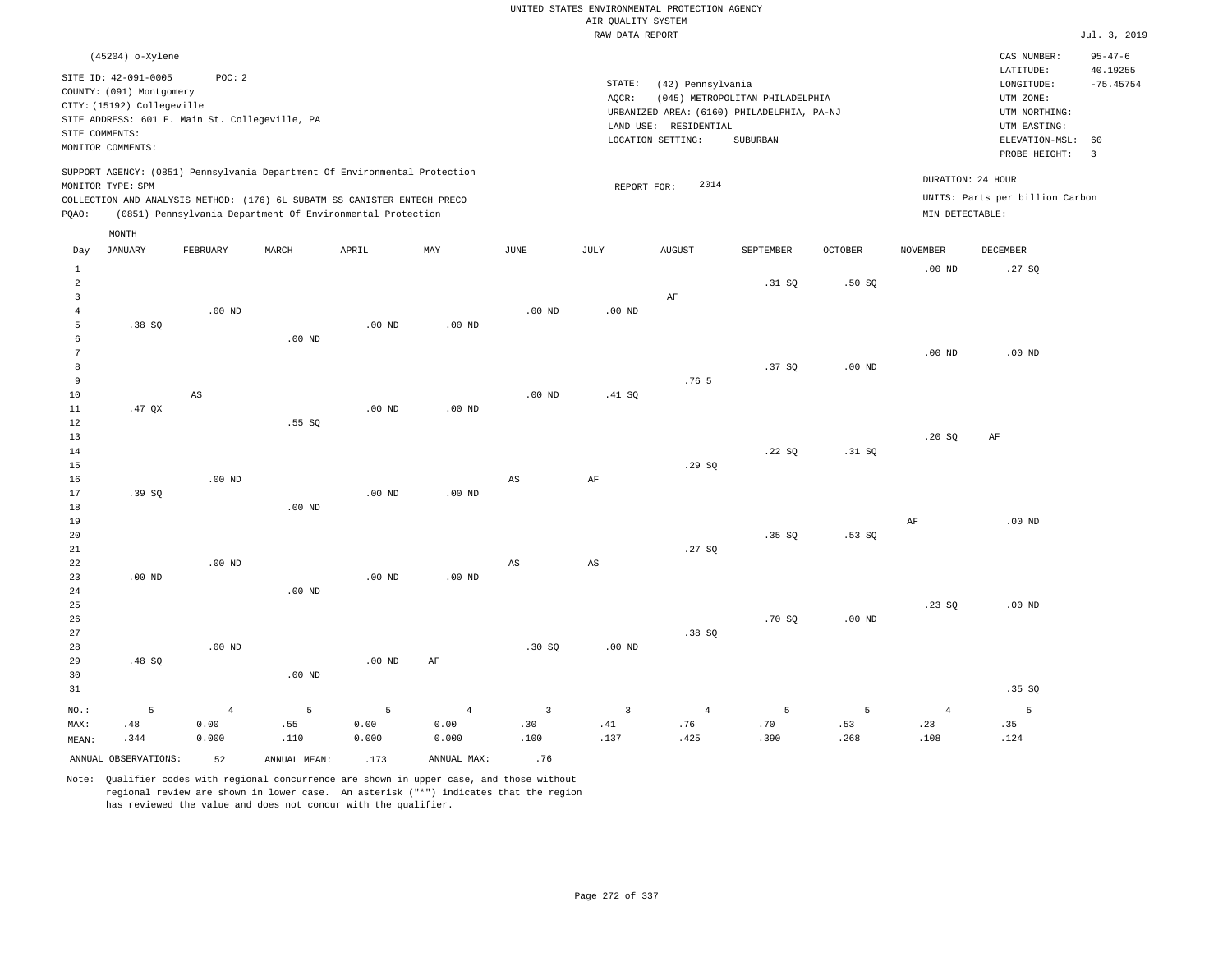|                     |                                          |                                                |                                 |                                                                            |                   |                   | AIR QUALITY SYSTEM | UNITED STATES ENVIRONMENTAL PROTECTION AGENCY |                                            |                   |                   |                                 |                         |
|---------------------|------------------------------------------|------------------------------------------------|---------------------------------|----------------------------------------------------------------------------|-------------------|-------------------|--------------------|-----------------------------------------------|--------------------------------------------|-------------------|-------------------|---------------------------------|-------------------------|
|                     |                                          |                                                |                                 |                                                                            |                   |                   | RAW DATA REPORT    |                                               |                                            |                   |                   |                                 | Jul. 3, 2019            |
|                     |                                          |                                                |                                 |                                                                            |                   |                   |                    |                                               |                                            |                   |                   | CAS NUMBER:                     | $95 - 47 - 6$           |
|                     | (45204) o-Xylene<br>SITE ID: 42-091-0005 | POC: 2                                         |                                 |                                                                            |                   |                   | STATE:             | (42) Pennsylvania                             |                                            |                   |                   | LATITUDE:<br>LONGITUDE:         | 40.19255<br>$-75.45754$ |
|                     | COUNTY: (091) Montgomery                 |                                                |                                 |                                                                            |                   |                   | AQCR:              |                                               | (045) METROPOLITAN PHILADELPHIA            |                   |                   | UTM ZONE:                       |                         |
|                     | CITY: (15192) Collegeville               |                                                |                                 |                                                                            |                   |                   |                    |                                               | URBANIZED AREA: (6160) PHILADELPHIA, PA-NJ |                   |                   | UTM NORTHING:                   |                         |
|                     |                                          | SITE ADDRESS: 601 E. Main St. Collegeville, PA |                                 |                                                                            |                   |                   |                    | LAND USE: RESIDENTIAL                         |                                            |                   |                   | UTM EASTING:                    |                         |
| SITE COMMENTS:      |                                          |                                                |                                 |                                                                            |                   |                   |                    | LOCATION SETTING:                             | SUBURBAN                                   |                   |                   | ELEVATION-MSL:                  | 60                      |
|                     | MONITOR COMMENTS:                        |                                                |                                 |                                                                            |                   |                   |                    |                                               |                                            |                   |                   | PROBE HEIGHT:                   | $\overline{3}$          |
|                     | MONITOR TYPE: SPM                        |                                                |                                 | SUPPORT AGENCY: (0851) Pennsylvania Department Of Environmental Protection |                   |                   | REPORT FOR:        | 2015                                          |                                            |                   |                   | DURATION: 24 HOUR               |                         |
|                     |                                          |                                                |                                 | COLLECTION AND ANALYSIS METHOD: (176) 6L SUBATM SS CANISTER ENTECH PRECO   |                   |                   |                    |                                               |                                            |                   |                   | UNITS: Parts per billion Carbon |                         |
| PQAO:               |                                          |                                                |                                 | (0851) Pennsylvania Department Of Environmental Protection                 |                   |                   |                    |                                               |                                            |                   | MIN DETECTABLE:   |                                 |                         |
|                     | MONTH                                    |                                                |                                 |                                                                            |                   |                   |                    |                                               |                                            |                   |                   |                                 |                         |
| Day<br>$\mathbf{1}$ | <b>JANUARY</b>                           | FEBRUARY                                       | MARCH<br>$\mathbb{A}\mathbb{S}$ | APRIL                                                                      | MAY               | <b>JUNE</b>       | JULY               | <b>AUGUST</b>                                 | SEPTEMBER                                  | <b>OCTOBER</b>    | <b>NOVEMBER</b>   | DECEMBER                        |                         |
| $\overline{2}$      |                                          |                                                |                                 |                                                                            |                   |                   |                    |                                               |                                            |                   | .885              | $\rm{AF}$                       |                         |
| $\overline{3}$      |                                          |                                                |                                 |                                                                            |                   |                   |                    |                                               | .42 SQ                                     | .00 <sub>ND</sub> |                   |                                 |                         |
| $\overline{4}$      |                                          |                                                |                                 |                                                                            |                   |                   |                    | $.00$ ND                                      |                                            |                   |                   |                                 |                         |
| 5                   |                                          | .00 <sub>ND</sub>                              |                                 |                                                                            |                   | $.00$ ND          | .19SQ              |                                               |                                            |                   |                   |                                 |                         |
| 6                   | .34 SQ                                   |                                                |                                 | $.00$ ND                                                                   | .19S              |                   |                    |                                               |                                            |                   |                   |                                 |                         |
| $\overline{7}$      |                                          |                                                | $.00$ ND                        |                                                                            |                   |                   |                    |                                               |                                            |                   |                   |                                 |                         |
| 8                   |                                          |                                                |                                 |                                                                            |                   |                   |                    |                                               |                                            |                   | $.00$ ND          | AF                              |                         |
| $\overline{9}$      |                                          |                                                |                                 |                                                                            |                   |                   |                    |                                               | $.00$ ND                                   | .20S              |                   |                                 |                         |
| 10                  |                                          |                                                |                                 |                                                                            |                   |                   |                    | AF                                            |                                            |                   |                   |                                 |                         |
| $1\,1$<br>12        | AF                                       | .26SQ                                          |                                 | .20SQ                                                                      | .00 <sub>ND</sub> | .00 <sub>ND</sub> | .29SQ              |                                               |                                            |                   |                   |                                 |                         |
| 13                  |                                          |                                                | .24 SQ                          |                                                                            |                   |                   |                    |                                               |                                            |                   |                   |                                 |                         |
| $1\,4$              |                                          |                                                |                                 |                                                                            |                   |                   |                    |                                               |                                            |                   | .00 <sub>ND</sub> | $.00$ ND                        |                         |
| 15                  |                                          |                                                |                                 |                                                                            |                   |                   |                    |                                               | .42 SQ                                     | $.00$ ND          |                   |                                 |                         |
| 16                  |                                          |                                                |                                 |                                                                            |                   |                   |                    | $.00$ ND                                      |                                            |                   |                   |                                 |                         |
| 17                  |                                          | .20SQ                                          |                                 |                                                                            |                   | AS                | .22SQ              |                                               |                                            |                   |                   |                                 |                         |
| $1\,8$              | .33SQ                                    |                                                |                                 | .26SQ                                                                      | .31 SQ            |                   |                    |                                               |                                            |                   |                   |                                 |                         |
| 19                  |                                          |                                                | $.00$ ND                        |                                                                            |                   |                   |                    |                                               |                                            |                   |                   |                                 |                         |
| 20                  |                                          |                                                |                                 |                                                                            |                   |                   |                    |                                               |                                            |                   | .25 S             | $.00$ ND                        |                         |
| 21                  |                                          |                                                |                                 |                                                                            |                   |                   |                    |                                               | .00 <sub>ND</sub>                          | .41 <sub>C</sub>  |                   |                                 |                         |
| 22                  |                                          |                                                |                                 |                                                                            |                   |                   |                    | AF                                            |                                            |                   |                   |                                 |                         |
| 23<br>24            | $\mathbb{A}\mathbb{S}$                   | $.00$ ND                                       |                                 | .00 <sub>ND</sub>                                                          | .22SQ             | AF                | .38 SQ             |                                               |                                            |                   |                   |                                 |                         |
| 25                  |                                          |                                                | .48 SQ                          |                                                                            |                   |                   |                    |                                               |                                            |                   |                   |                                 |                         |
| 26                  |                                          |                                                |                                 |                                                                            |                   |                   |                    |                                               |                                            |                   | AF                | $.00$ ND                        |                         |
| 27                  |                                          |                                                |                                 |                                                                            |                   |                   |                    |                                               | .00 <sub>ND</sub>                          | .56 CC            |                   |                                 |                         |
| 28                  |                                          |                                                |                                 |                                                                            |                   |                   |                    | .45SQ                                         |                                            |                   |                   |                                 |                         |
| 29                  |                                          |                                                |                                 |                                                                            |                   | .00 <sub>ND</sub> | .45SQ              |                                               |                                            |                   |                   |                                 |                         |
| 30                  | $.00$ ND                                 |                                                |                                 | $.00$ ND                                                                   | .00 <sub>ND</sub> |                   |                    |                                               |                                            |                   |                   |                                 |                         |
| 31                  |                                          |                                                | .00 <sub>ND</sub>               |                                                                            |                   |                   |                    |                                               |                                            |                   |                   |                                 |                         |
| NO.:                | $\overline{\mathbf{3}}$                  | $\sqrt{4}$                                     | 5                               | 5                                                                          | $\overline{5}$    | $\overline{3}$    | 5                  | $\mathbf{3}$                                  | 5                                          | 5                 | $\overline{4}$    | $\overline{\mathbf{3}}$         |                         |
| MAX:                | .34                                      | .26                                            | .48                             | .26                                                                        | .31               | 0.00              | .45                | .45                                           | .42                                        | .56               | .88               | 0.00                            |                         |
| MEAN:               | .223                                     | .115                                           | .144                            | .092                                                                       | .144              | 0.000             | .306               | .150                                          | .168                                       | .234              | .283              | 0.000                           |                         |
|                     | ANNUAL OBSERVATIONS:                     | 50                                             | ANNUAL, MEAN:                   | .163                                                                       | ANNUAL MAX:       | .88               |                    |                                               |                                            |                   |                   |                                 |                         |

Note: Qualifier codes with regional concurrence are shown in upper case, and those without regional review are shown in lower case. An asterisk ("\*") indicates that the region

has reviewed the value and does not concur with the qualifier.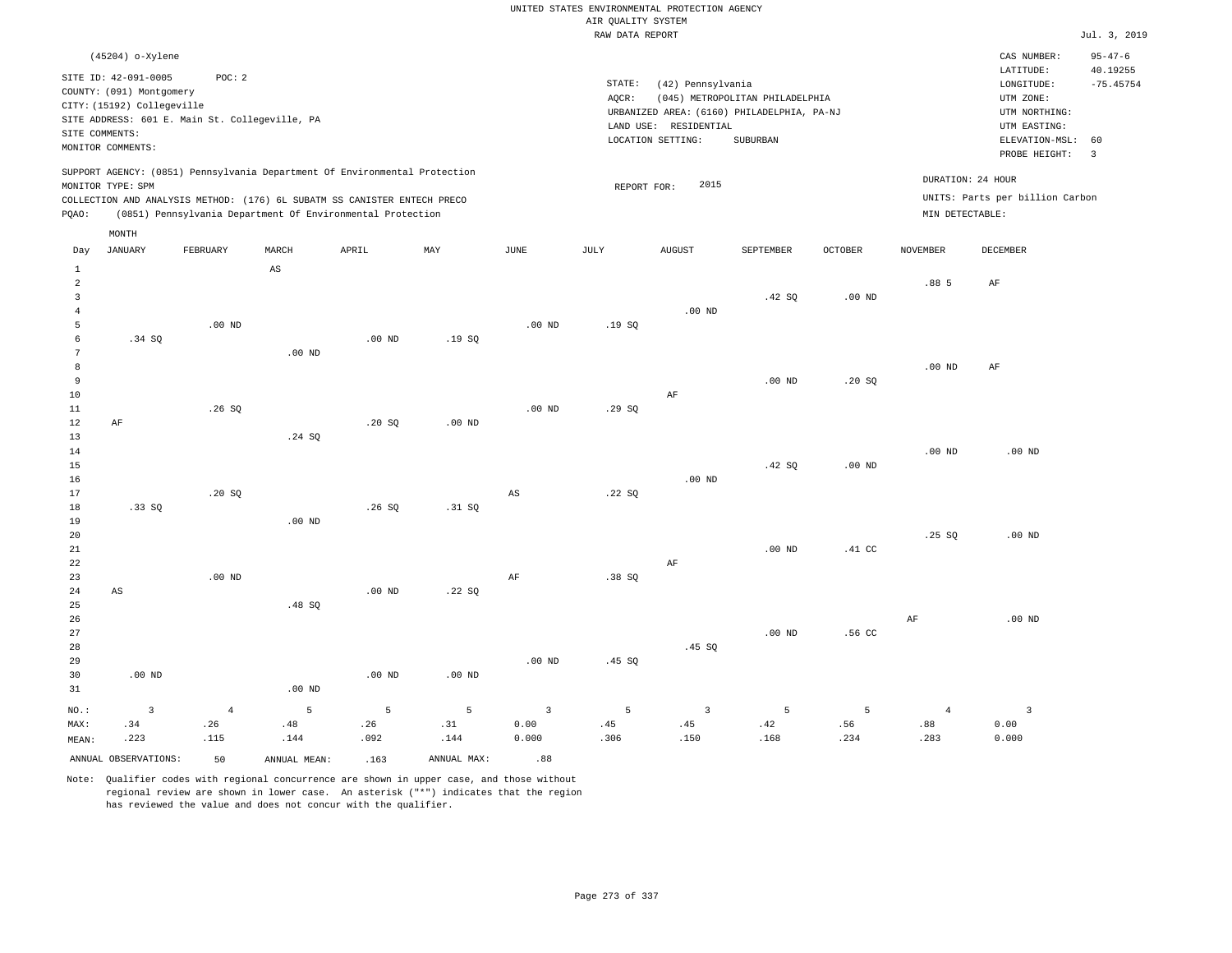|                |                                     |                                                |                                                                            |                   |                   |                   |                    | UNITED STATES ENVIRONMENTAL PROTECTION AGENCY |                                            |                   |                         |                                     |                         |
|----------------|-------------------------------------|------------------------------------------------|----------------------------------------------------------------------------|-------------------|-------------------|-------------------|--------------------|-----------------------------------------------|--------------------------------------------|-------------------|-------------------------|-------------------------------------|-------------------------|
|                |                                     |                                                |                                                                            |                   |                   |                   | AIR QUALITY SYSTEM |                                               |                                            |                   |                         |                                     |                         |
|                |                                     |                                                |                                                                            |                   |                   |                   | RAW DATA REPORT    |                                               |                                            |                   |                         |                                     | Jul. 3, 2019            |
|                | (45204) o-Xylene                    |                                                |                                                                            |                   |                   |                   |                    |                                               |                                            |                   |                         | CAS NUMBER:                         | $95 - 47 - 6$           |
|                | SITE ID: 42-091-0005                | POC: 2                                         |                                                                            |                   |                   |                   | STATE:             | (42) Pennsylvania                             |                                            |                   |                         | LATITUDE:<br>$\texttt{LONGITUDE}$ : | 40.19255<br>$-75.45754$ |
|                | COUNTY: (091) Montgomery            |                                                |                                                                            |                   |                   |                   | AOCR:              |                                               | (045) METROPOLITAN PHILADELPHIA            |                   |                         | UTM ZONE:                           |                         |
|                | CITY: (15192) Collegeville          |                                                |                                                                            |                   |                   |                   |                    |                                               | URBANIZED AREA: (6160) PHILADELPHIA, PA-NJ |                   |                         | UTM NORTHING:                       |                         |
|                |                                     | SITE ADDRESS: 601 E. Main St. Collegeville, PA |                                                                            |                   |                   |                   |                    | LAND USE: RESIDENTIAL                         |                                            |                   |                         | UTM EASTING:                        |                         |
|                | SITE COMMENTS:<br>MONITOR COMMENTS: |                                                |                                                                            |                   |                   |                   |                    | LOCATION SETTING:                             | SUBURBAN                                   |                   |                         | ELEVATION-MSL:                      | 60                      |
|                |                                     |                                                |                                                                            |                   |                   |                   |                    |                                               |                                            |                   |                         | PROBE HEIGHT:                       | $\overline{3}$          |
|                |                                     |                                                | SUPPORT AGENCY: (0851) Pennsylvania Department Of Environmental Protection |                   |                   |                   |                    |                                               |                                            |                   |                         | DURATION: 24 HOUR                   |                         |
|                | MONITOR TYPE: SPM                   |                                                |                                                                            |                   |                   |                   | REPORT FOR:        | 2016                                          |                                            |                   |                         |                                     |                         |
|                |                                     |                                                | COLLECTION AND ANALYSIS METHOD: (176) 6L SUBATM SS CANISTER ENTECH PRECO   |                   |                   |                   |                    |                                               |                                            |                   |                         | UNITS: Parts per billion Carbon     |                         |
| PQAO:          |                                     |                                                | (0851) Pennsylvania Department Of Environmental Protection                 |                   |                   |                   |                    |                                               |                                            |                   | MIN DETECTABLE:         |                                     |                         |
|                | MONTH                               |                                                |                                                                            |                   |                   |                   |                    |                                               |                                            |                   |                         |                                     |                         |
| Day            | <b>JANUARY</b>                      | FEBRUARY                                       | MARCH                                                                      | APRIL             | MAY               | <b>JUNE</b>       | JULY               | <b>AUGUST</b>                                 | SEPTEMBER                                  | <b>OCTOBER</b>    | <b>NOVEMBER</b>         | <b>DECEMBER</b>                     |                         |
| $\mathbf{1}$   | AF                                  |                                                | .00 <sub>ND</sub>                                                          |                   |                   |                   |                    |                                               |                                            |                   |                         |                                     |                         |
| $\overline{a}$ |                                     |                                                |                                                                            |                   |                   |                   |                    |                                               |                                            |                   | .27SQ                   | .00 <sub>ND</sub>                   |                         |
| 3              |                                     |                                                |                                                                            |                   |                   |                   |                    |                                               | $_{\rm TS}$                                | .00 <sub>ND</sub> |                         |                                     |                         |
| $\overline{4}$ |                                     |                                                |                                                                            |                   |                   |                   |                    | .22SQ                                         |                                            |                   |                         |                                     |                         |
| 5<br>6         |                                     | .24 S0                                         |                                                                            | AF                | $.00$ ND          | $.00$ ND          | .00 <sub>ND</sub>  |                                               |                                            |                   |                         |                                     |                         |
| $\overline{7}$ | .63SQ                               |                                                | .00 <sub>ND</sub>                                                          |                   |                   |                   |                    |                                               |                                            |                   |                         |                                     |                         |
| 8              |                                     |                                                |                                                                            |                   |                   |                   |                    |                                               |                                            |                   | .62S                    | .31 S0                              |                         |
| 9              |                                     |                                                |                                                                            |                   |                   |                   |                    |                                               | .00 <sub>ND</sub>                          | .00 <sub>ND</sub> |                         |                                     |                         |
| $10$           |                                     |                                                |                                                                            |                   |                   |                   |                    | $.00$ ND                                      |                                            |                   |                         |                                     |                         |
| $11\,$         |                                     |                                                |                                                                            |                   |                   | .47SQ             | .00 <sub>ND</sub>  |                                               |                                            |                   |                         |                                     |                         |
| 12             |                                     | AF                                             |                                                                            | $.00$ ND          | .58SQ             |                   |                    |                                               |                                            |                   |                         |                                     |                         |
| 13             | $.00$ ND                            |                                                | $.00$ ND                                                                   |                   |                   |                   |                    |                                               |                                            |                   |                         |                                     |                         |
| 14<br>15       |                                     |                                                |                                                                            |                   |                   |                   |                    |                                               | $.00$ ND                                   | $.00$ ND          | AF                      | .26SQ                               |                         |
| 16             |                                     |                                                |                                                                            |                   |                   |                   |                    | $.00$ ND                                      |                                            |                   |                         |                                     |                         |
| 17             |                                     |                                                |                                                                            |                   |                   | .34S              | AF                 |                                               |                                            |                   |                         |                                     |                         |
| 18             |                                     | $.00$ ND                                       |                                                                            | .00 <sub>ND</sub> | .23 S0            |                   |                    |                                               |                                            |                   |                         |                                     |                         |
| 19             | $.00$ ND                            |                                                | .00 <sub>ND</sub>                                                          |                   |                   |                   |                    |                                               |                                            |                   |                         |                                     |                         |
| 20             |                                     |                                                |                                                                            |                   |                   |                   |                    |                                               |                                            |                   | AF                      | $.00$ ND                            |                         |
| $2\sqrt{1}$    |                                     |                                                |                                                                            |                   |                   |                   |                    |                                               | $.00$ ND                                   | .00 <sub>ND</sub> |                         |                                     |                         |
| $\bf{22}$      |                                     |                                                |                                                                            |                   |                   |                   |                    | $.00$ ND                                      |                                            |                   |                         |                                     |                         |
| 23<br>24       |                                     | $.00$ ND                                       |                                                                            | $.00$ ND          | TS                | $.00$ ND          | $_{\rm AS}$        |                                               |                                            |                   |                         |                                     |                         |
| 25             | $.00$ ND                            |                                                | $.00$ ND                                                                   |                   |                   |                   |                    |                                               |                                            |                   |                         |                                     |                         |
| 26             |                                     |                                                |                                                                            |                   |                   |                   |                    |                                               |                                            |                   | .24SQ                   | .22SQ                               |                         |
| 27             |                                     |                                                |                                                                            |                   |                   |                   |                    |                                               | .00 <sub>ND</sub>                          | .00 <sub>ND</sub> |                         |                                     |                         |
| $2\,8$         |                                     |                                                |                                                                            |                   |                   |                   |                    | $\rm AF$                                      |                                            |                   |                         |                                     |                         |
| 29             |                                     |                                                |                                                                            |                   |                   | .00 <sub>ND</sub> | .00 <sub>ND</sub>  |                                               |                                            |                   |                         |                                     |                         |
| 30             |                                     |                                                |                                                                            | .00 <sub>ND</sub> | .00 <sub>ND</sub> |                   |                    |                                               |                                            |                   |                         |                                     |                         |
| 31             | AV                                  |                                                | .00 <sub>ND</sub>                                                          |                   |                   |                   |                    |                                               |                                            |                   |                         |                                     |                         |
| NO.:           | $\overline{4}$                      | $\overline{3}$                                 | $\epsilon$                                                                 | $\overline{4}$    | $\overline{4}$    | 5                 | $\overline{3}$     | $\sqrt{4}$                                    | $\overline{4}$                             | 5                 | $\overline{\mathbf{3}}$ | 5                                   |                         |
| MAX:           | .63                                 | .24                                            | 0.00                                                                       | 0.00              | .58               | .47               | 0.00               | .22                                           | 0.00                                       | 0.00              | .62                     | .31                                 |                         |
| MEAN:          | .158                                | .080                                           | 0.000                                                                      | 0.000             | .203              | .162              | 0.000              | .055                                          | 0.000                                      | 0.000             | .377                    | .158                                |                         |
|                | ANNUAL OBSERVATIONS:                | 50                                             | ANNUAL, MEAN:                                                              | .093              | ANNUAL MAX:       | .63               |                    |                                               |                                            |                   |                         |                                     |                         |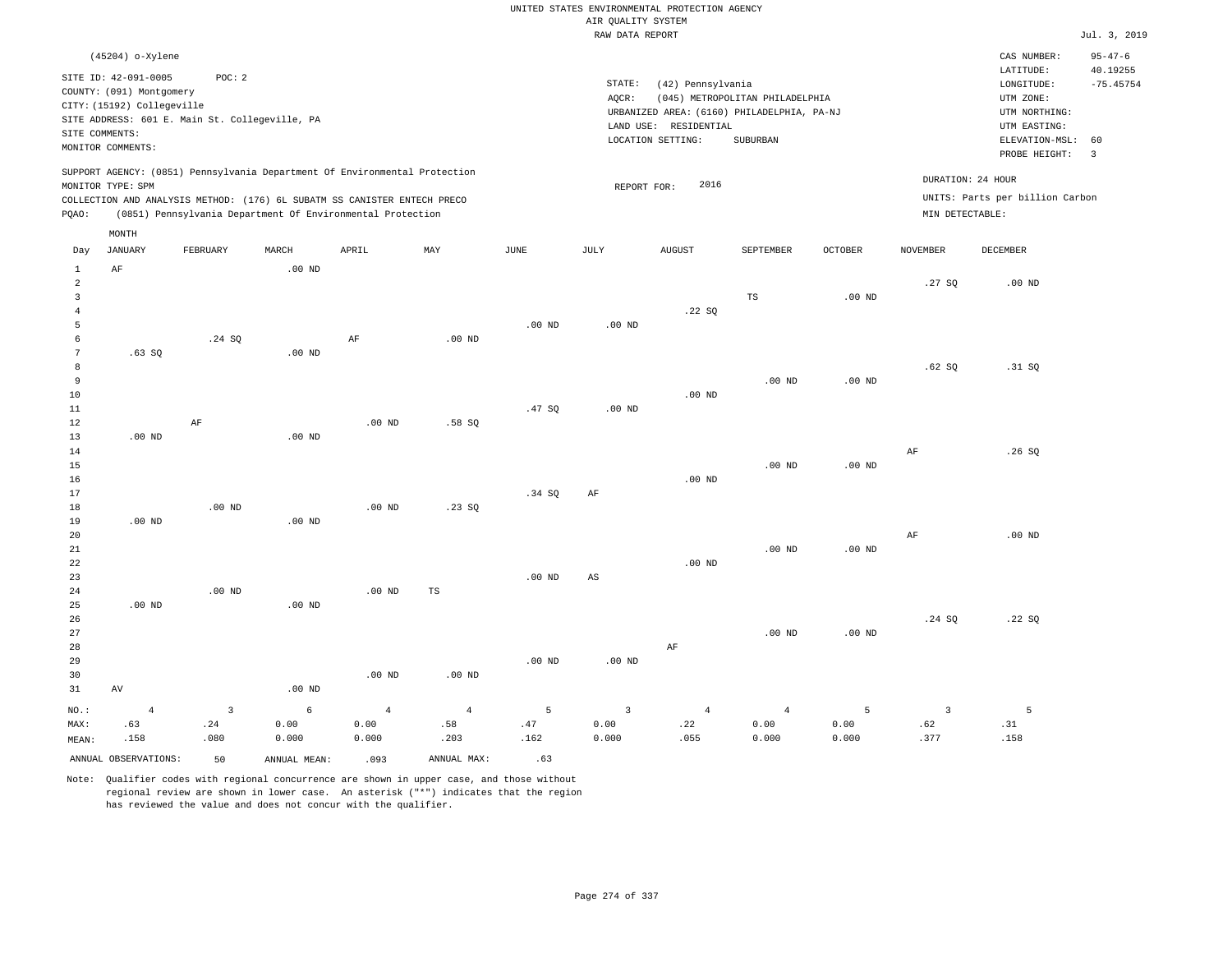|                                  |                                                                  |                   |                                                                            |                        |                  |                   |                    | UNITED STATES ENVIRONMENTAL PROTECTION AGENCY |                                            |          |                   |                                                    |                                          |
|----------------------------------|------------------------------------------------------------------|-------------------|----------------------------------------------------------------------------|------------------------|------------------|-------------------|--------------------|-----------------------------------------------|--------------------------------------------|----------|-------------------|----------------------------------------------------|------------------------------------------|
|                                  |                                                                  |                   |                                                                            |                        |                  |                   | AIR QUALITY SYSTEM |                                               |                                            |          |                   |                                                    |                                          |
|                                  |                                                                  |                   |                                                                            |                        |                  |                   | RAW DATA REPORT    |                                               |                                            |          |                   |                                                    | Jul. 3, 2019                             |
|                                  | (45204) o-Xylene<br>SITE ID: 42-091-0005                         | POC: 2            |                                                                            |                        |                  |                   | $\texttt{STATE}$ : | (42) Pennsylvania                             |                                            |          |                   | CAS NUMBER:<br>LATITUDE:<br>$\texttt{LONGITUDE}$ : | $95 - 47 - 6$<br>40.19255<br>$-75.45754$ |
|                                  | COUNTY: (091) Montgomery                                         |                   |                                                                            |                        |                  |                   | AQCR:              |                                               | (045) METROPOLITAN PHILADELPHIA            |          |                   | UTM ZONE:                                          |                                          |
|                                  | CITY: (15192) Collegeville                                       |                   |                                                                            |                        |                  |                   |                    |                                               | URBANIZED AREA: (6160) PHILADELPHIA, PA-NJ |          |                   | UTM NORTHING:                                      |                                          |
|                                  | SITE ADDRESS: 601 E. Main St. Collegeville, PA<br>SITE COMMENTS: |                   |                                                                            |                        |                  |                   |                    | LAND USE: RESIDENTIAL                         |                                            |          |                   | UTM EASTING:                                       |                                          |
|                                  | MONITOR COMMENTS:                                                |                   |                                                                            |                        |                  |                   |                    | LOCATION SETTING:                             | SUBURBAN                                   |          |                   | ELEVATION-MSL:                                     | 60<br>$\overline{3}$                     |
|                                  | MONITOR TYPE: SPM                                                |                   | SUPPORT AGENCY: (0851) Pennsylvania Department Of Environmental Protection |                        |                  |                   |                    | 2017<br>REPORT FOR:                           |                                            |          | DURATION: 24 HOUR | PROBE HEIGHT:                                      |                                          |
|                                  |                                                                  |                   | COLLECTION AND ANALYSIS METHOD: (176) 6L SUBATM SS CANISTER ENTECH PRECO   |                        |                  |                   |                    |                                               |                                            |          |                   | UNITS: Parts per billion Carbon                    |                                          |
| PQAO:                            |                                                                  |                   | (0851) Pennsylvania Department Of Environmental Protection                 |                        |                  |                   |                    |                                               |                                            |          | MIN DETECTABLE:   |                                                    |                                          |
| Day                              | MONTH<br>JANUARY                                                 | FEBRUARY          | MARCH                                                                      | APRIL                  | MAY              | $\mathtt{JUNE}$   | <b>JULY</b>        | <b>AUGUST</b>                                 | SEPTEMBER                                  | OCTOBER  | <b>NOVEMBER</b>   | <b>DECEMBER</b>                                    |                                          |
| $\mathbf{1}$                     | .17SQ                                                            |                   |                                                                            | $.00$ ND               | .18SQ            |                   |                    |                                               |                                            |          |                   |                                                    |                                          |
| $\sqrt{2}$                       |                                                                  |                   | .00 <sub>ND</sub>                                                          |                        |                  |                   |                    |                                               |                                            |          |                   |                                                    |                                          |
| $\overline{3}$<br>$\overline{4}$ |                                                                  |                   |                                                                            |                        |                  |                   |                    |                                               | $.00$ ND                                   | .26SQ    | .26S              | .73 <sub>5</sub>                                   |                                          |
| 5                                |                                                                  |                   |                                                                            |                        |                  |                   |                    | $.00$ ND                                      |                                            |          |                   |                                                    |                                          |
| 6                                |                                                                  | $.00$ ND          |                                                                            |                        |                  | $.00$ ND          | AF                 |                                               |                                            |          |                   |                                                    |                                          |
| $\overline{7}$                   | AV                                                               |                   |                                                                            | .00 <sub>ND</sub>      | $.00$ ND         |                   |                    |                                               |                                            |          |                   |                                                    |                                          |
| 8                                |                                                                  |                   | .00 <sub>ND</sub>                                                          |                        |                  |                   |                    |                                               |                                            |          |                   |                                                    |                                          |
| $\overline{9}$                   |                                                                  |                   |                                                                            |                        |                  |                   |                    |                                               |                                            |          | .50S              | .22 S0                                             |                                          |
| 10                               |                                                                  |                   |                                                                            |                        |                  |                   |                    |                                               | .00 <sub>ND</sub>                          | .29SQ    |                   |                                                    |                                          |
| $11\,$                           |                                                                  | .00 <sub>ND</sub> |                                                                            |                        |                  |                   |                    | .28SQ                                         |                                            |          |                   |                                                    |                                          |
| 12<br>13                         |                                                                  |                   |                                                                            | .00 <sub>ND</sub>      | $.00$ ND         | .21 SQ            | $.00$ ND           |                                               |                                            |          |                   |                                                    |                                          |
| 14                               |                                                                  |                   | $.00$ ND                                                                   |                        |                  |                   |                    |                                               |                                            |          |                   |                                                    |                                          |
| 15                               |                                                                  |                   |                                                                            |                        |                  |                   |                    |                                               |                                            |          | .42 SQ            | AQ                                                 |                                          |
| 16                               |                                                                  |                   |                                                                            |                        |                  |                   |                    |                                               | .71 S0                                     | $.00$ ND |                   |                                                    |                                          |
| 17                               |                                                                  |                   |                                                                            |                        |                  |                   |                    | .34 SO                                        |                                            |          |                   |                                                    |                                          |
| 18                               |                                                                  | .22SQ             |                                                                            |                        |                  | .00 <sub>ND</sub> | .35 SQ             |                                               |                                            |          |                   |                                                    |                                          |
| 19                               | .30 SQ                                                           |                   |                                                                            | $\mathbb{A}\mathbb{S}$ | $\rm AF$         |                   |                    |                                               |                                            |          |                   |                                                    |                                          |
| 20                               |                                                                  |                   | $.00$ ND                                                                   |                        |                  |                   |                    |                                               |                                            |          |                   |                                                    |                                          |
| 21<br>22                         |                                                                  |                   |                                                                            |                        |                  |                   |                    |                                               | .46S                                       | .61S     | AN                | AV                                                 |                                          |
| 23                               |                                                                  |                   |                                                                            |                        |                  |                   |                    | .26SQ                                         |                                            |          |                   |                                                    |                                          |
| 24                               |                                                                  | $.00$ ND          |                                                                            |                        |                  | $.00$ ND          | .18S               |                                               |                                            |          |                   |                                                    |                                          |
| 25                               | $.00$ ND                                                         |                   |                                                                            | AM                     | .74 <sub>5</sub> |                   |                    |                                               |                                            |          |                   |                                                    |                                          |
| 26                               |                                                                  |                   | $.00$ ND                                                                   |                        |                  |                   |                    |                                               |                                            |          |                   |                                                    |                                          |
| 27                               |                                                                  |                   |                                                                            |                        |                  |                   |                    |                                               |                                            |          | AV                | $.00$ ND                                           |                                          |
| 28                               |                                                                  |                   |                                                                            |                        |                  |                   |                    |                                               | $.00$ ND                                   | .20SQ    |                   |                                                    |                                          |
| 29                               |                                                                  |                   |                                                                            |                        |                  |                   |                    | .27SQ                                         |                                            |          |                   |                                                    |                                          |
| 30                               |                                                                  |                   |                                                                            |                        |                  | .00 <sub>ND</sub> | .22SQ              |                                               |                                            |          |                   |                                                    |                                          |
| 31                               | .23SQ                                                            |                   |                                                                            |                        | $.00$ ND         |                   |                    |                                               |                                            |          |                   |                                                    |                                          |
| NO.:                             | $\overline{4}$                                                   | $\overline{4}$    | 5                                                                          | $\overline{3}$         | 5                | 5                 | $\overline{4}$     | 5                                             | 5                                          | 5        | $\overline{3}$    | $\overline{\mathbf{3}}$                            |                                          |
| MAX:                             | .30                                                              | .22               | 0.00                                                                       | 0.00                   | .74              | .21               | .35                | .34                                           | .71                                        | .61      | .50               | .73                                                |                                          |
| MEAN:                            | .175                                                             | .055              | 0.000                                                                      | 0.000                  | .184             | .042              | .188               | .230                                          | .234                                       | .272     | .393              | .317                                               |                                          |
|                                  | ANNUAL OBSERVATIONS:                                             | 51                | ANNUAL, MEAN:                                                              | .169                   | ANNUAL MAX:      | .74               |                    |                                               |                                            |          |                   |                                                    |                                          |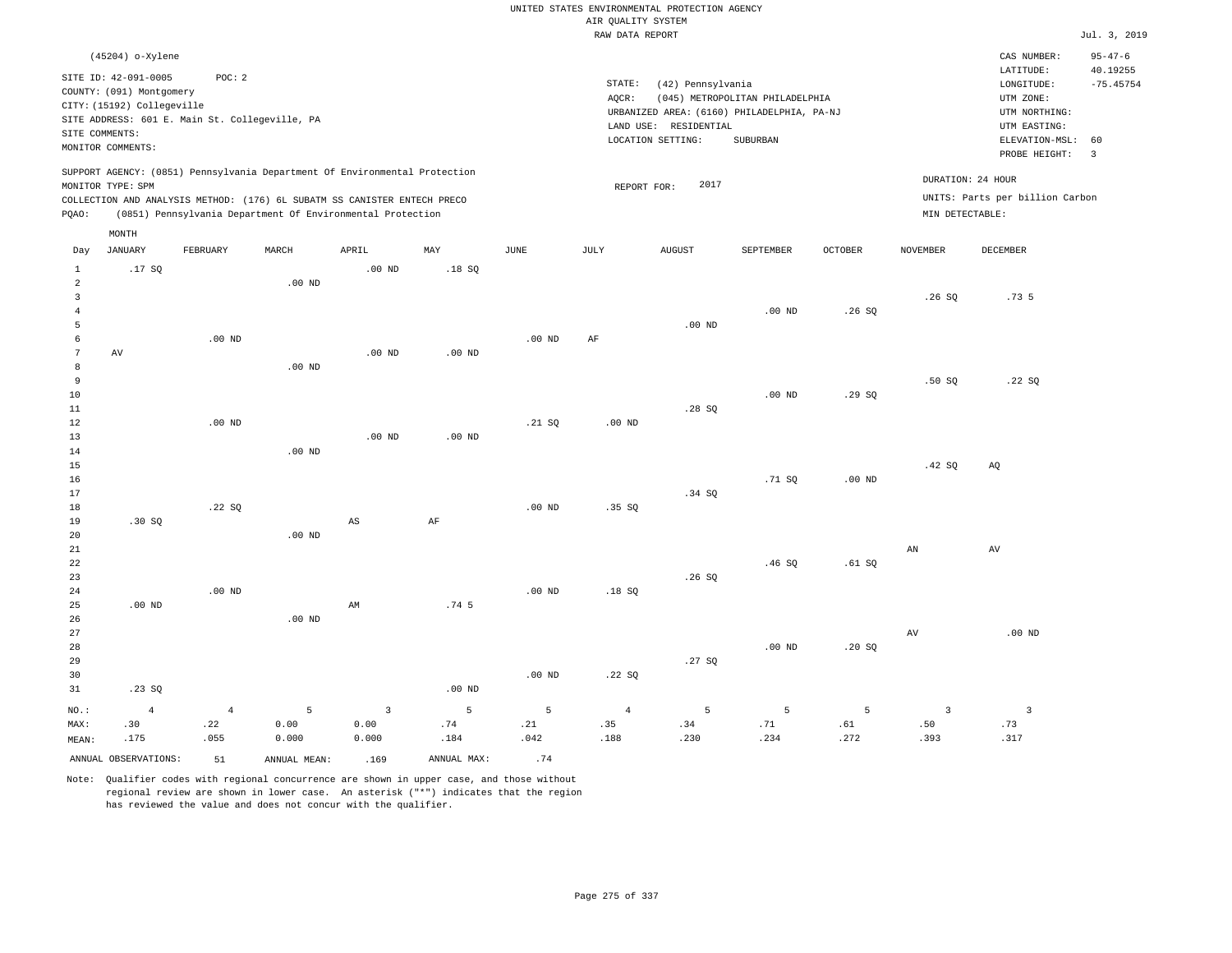|                     |                            |                                                |                                                                            |                   |                   |                       | UNITED STATES ENVIRONMENTAL PROTECTION AGENCY |                       |                                            |          |                   |                                 |                               |
|---------------------|----------------------------|------------------------------------------------|----------------------------------------------------------------------------|-------------------|-------------------|-----------------------|-----------------------------------------------|-----------------------|--------------------------------------------|----------|-------------------|---------------------------------|-------------------------------|
|                     |                            |                                                |                                                                            |                   |                   |                       | AIR QUALITY SYSTEM                            |                       |                                            |          |                   |                                 |                               |
|                     |                            |                                                |                                                                            |                   |                   |                       | RAW DATA REPORT                               |                       |                                            |          |                   |                                 | Jul. 3, 2019                  |
|                     | (45204) o-Xylene           |                                                |                                                                            |                   |                   |                       |                                               |                       |                                            |          |                   | CAS NUMBER:<br>LATITUDE:        | $95 - 47 - 6$<br>40.19255     |
|                     | SITE ID: 42-091-0005       | POC: 2                                         |                                                                            |                   |                   |                       | STATE:                                        | (42) Pennsylvania     |                                            |          |                   | LONGITUDE:                      | $-75.45754$                   |
|                     | COUNTY: (091) Montgomery   |                                                |                                                                            |                   |                   |                       | AQCR:                                         |                       | (045) METROPOLITAN PHILADELPHIA            |          |                   | UTM ZONE:                       |                               |
|                     | CITY: (15192) Collegeville | SITE ADDRESS: 601 E. Main St. Collegeville, PA |                                                                            |                   |                   |                       |                                               |                       | URBANIZED AREA: (6160) PHILADELPHIA, PA-NJ |          |                   | UTM NORTHING:                   |                               |
|                     | SITE COMMENTS:             |                                                |                                                                            |                   |                   |                       |                                               | LAND USE: RESIDENTIAL |                                            |          |                   | UTM EASTING:                    |                               |
|                     | MONITOR COMMENTS:          |                                                |                                                                            |                   |                   |                       |                                               | LOCATION SETTING:     | SUBURBAN                                   |          |                   | ELEVATION-MSL:<br>PROBE HEIGHT: | 60<br>$\overline{\mathbf{3}}$ |
|                     | MONITOR TYPE: SPM          |                                                | SUPPORT AGENCY: (0851) Pennsylvania Department Of Environmental Protection |                   |                   |                       | REPORT FOR:                                   | 2018                  |                                            |          |                   | DURATION: 24 HOUR               |                               |
|                     |                            |                                                | COLLECTION AND ANALYSIS METHOD: (176) 6L SUBATM SS CANISTER ENTECH PRECO   |                   |                   |                       |                                               |                       |                                            |          |                   | UNITS: Parts per billion Carbon |                               |
| PQAO:               |                            |                                                | (0851) Pennsylvania Department Of Environmental Protection                 |                   |                   |                       |                                               |                       |                                            |          |                   | MIN DETECTABLE: .2947088        |                               |
|                     | MONTH                      |                                                |                                                                            |                   |                   |                       |                                               |                       |                                            |          |                   |                                 |                               |
| Day                 | <b>JANUARY</b>             | FEBRUARY                                       | MARCH                                                                      | APRIL             | MAY               | $\operatorname{JUNE}$ | <b>JULY</b>                                   | <b>AUGUST</b>         | SEPTEMBER                                  | OCTOBER  | <b>NOVEMBER</b>   | <b>DECEMBER</b>                 |                               |
| $\mathbf{1}$        |                            | .34 SQ                                         |                                                                            |                   |                   | $.00$ ND              | $.00$ ND                                      |                       |                                            |          |                   |                                 |                               |
| $\sqrt{2}$          | AS                         |                                                |                                                                            | .00 <sub>ND</sub> | .00 <sub>ND</sub> |                       |                                               |                       |                                            |          |                   |                                 |                               |
| 3                   |                            |                                                | $\mathbb{A}\mathbb{G}$                                                     |                   |                   |                       |                                               |                       |                                            |          |                   |                                 |                               |
| $\overline{4}$<br>5 |                            |                                                |                                                                            |                   |                   |                       |                                               |                       | AF                                         | $.00$ ND | .00 <sub>ND</sub> | $.00$ ND                        |                               |
| 6                   |                            |                                                |                                                                            |                   |                   |                       |                                               | .41 S0                |                                            |          |                   |                                 |                               |
| $\sqrt{7}$          |                            | .40 SQ                                         |                                                                            |                   |                   | .00 <sub>ND</sub>     | $.00$ ND                                      |                       |                                            |          |                   |                                 |                               |
| 8                   | $.00$ ND                   |                                                |                                                                            | $.00$ ND          | $.00$ ND          |                       |                                               |                       |                                            |          |                   |                                 |                               |
| 9                   |                            |                                                | .00 <sub>ND</sub>                                                          |                   |                   |                       |                                               |                       |                                            |          |                   |                                 |                               |
| 10                  |                            |                                                |                                                                            |                   |                   |                       |                                               |                       |                                            |          | .00 <sub>ND</sub> | .31 SQ                          |                               |
| 11                  |                            |                                                |                                                                            |                   |                   |                       |                                               |                       | $.00$ ND                                   | .37SQ    |                   |                                 |                               |
| 12                  |                            |                                                |                                                                            |                   |                   |                       |                                               | $.00$ ND              |                                            |          |                   |                                 |                               |
| 13                  |                            | .00 <sub>ND</sub>                              |                                                                            |                   |                   | $.00$ ND              | .61 SQ                                        |                       |                                            |          |                   |                                 |                               |
| 14                  | $.00$ ND                   |                                                |                                                                            | $.00$ ND          | AV                |                       |                                               |                       |                                            |          |                   |                                 |                               |
| 15                  |                            |                                                | .00 <sub>ND</sub>                                                          |                   |                   |                       |                                               |                       |                                            |          |                   |                                 |                               |
| 16                  |                            |                                                |                                                                            |                   |                   |                       |                                               |                       |                                            |          | $.00$ ND          | $.00$ ND                        |                               |
| 17                  |                            |                                                |                                                                            |                   |                   |                       |                                               |                       | $.34$ $OX$                                 | $.41$ QX |                   |                                 |                               |
| 18<br>19            |                            | .33SQ                                          |                                                                            |                   |                   | .00 <sub>ND</sub>     | $.00$ ND                                      | $.00$ ND              |                                            |          |                   |                                 |                               |
| 20                  | .00 <sub>ND</sub>          |                                                |                                                                            | .00 <sub>ND</sub> | AV                |                       |                                               |                       |                                            |          |                   |                                 |                               |
| 21                  |                            |                                                | $.00$ ND                                                                   |                   |                   |                       |                                               |                       |                                            |          |                   |                                 |                               |
| 22                  |                            |                                                |                                                                            |                   |                   |                       |                                               |                       |                                            |          | .00 <sub>ND</sub> | $.00$ ND                        |                               |
| 23                  |                            |                                                |                                                                            |                   |                   |                       |                                               |                       | .00 <sub>ND</sub>                          | $.00$ ND |                   |                                 |                               |
| 24                  |                            |                                                |                                                                            |                   |                   |                       |                                               | .42 S0                |                                            |          |                   |                                 |                               |
| 25                  |                            | $.00$ ND                                       |                                                                            |                   |                   | $.00$ ND              | $.00$ ND                                      |                       |                                            |          |                   |                                 |                               |
| 26                  | .43SQ                      |                                                |                                                                            | $.00$ ND          | $.00$ ND          |                       |                                               |                       |                                            |          |                   |                                 |                               |
| 27                  |                            |                                                | $.00$ ND                                                                   |                   |                   |                       |                                               |                       |                                            |          |                   |                                 |                               |
| 28                  |                            |                                                |                                                                            |                   |                   |                       |                                               |                       |                                            |          | .00 <sub>ND</sub> | $.00$ ND                        |                               |
| 29                  |                            |                                                |                                                                            |                   |                   |                       |                                               |                       | $.00$ ND                                   | $.00$ ND |                   |                                 |                               |
| 30                  |                            |                                                |                                                                            |                   |                   |                       |                                               | $\operatorname{AV}$   |                                            |          |                   |                                 |                               |
| 31                  |                            |                                                |                                                                            |                   |                   |                       | .00 <sub>ND</sub>                             |                       |                                            |          |                   |                                 |                               |
| NO.:                | $\overline{4}$             | 5                                              | $\overline{4}$                                                             | 5                 | $\overline{3}$    | 5                     | 6                                             | $\overline{4}$        | $\overline{4}$                             | 5        | 5                 | 5                               |                               |
| MAX:                | .43                        | .40                                            | 0.00                                                                       | 0.00              | 0.00              | 0.00                  | .61                                           | .42                   | .34                                        | .41      | 0.00              | .31                             |                               |
| MEAN:               | .108                       | .214                                           | 0.000                                                                      | 0.000             | 0.000             | 0.000                 | .102                                          | .208                  | .085                                       | .156     | 0.000             | .062                            |                               |
|                     | ANNUAL OBSERVATIONS:       | 55                                             | ANNUAL MEAN:                                                               | .079              | ANNUAL MAX:       | .61                   |                                               |                       |                                            |          |                   |                                 |                               |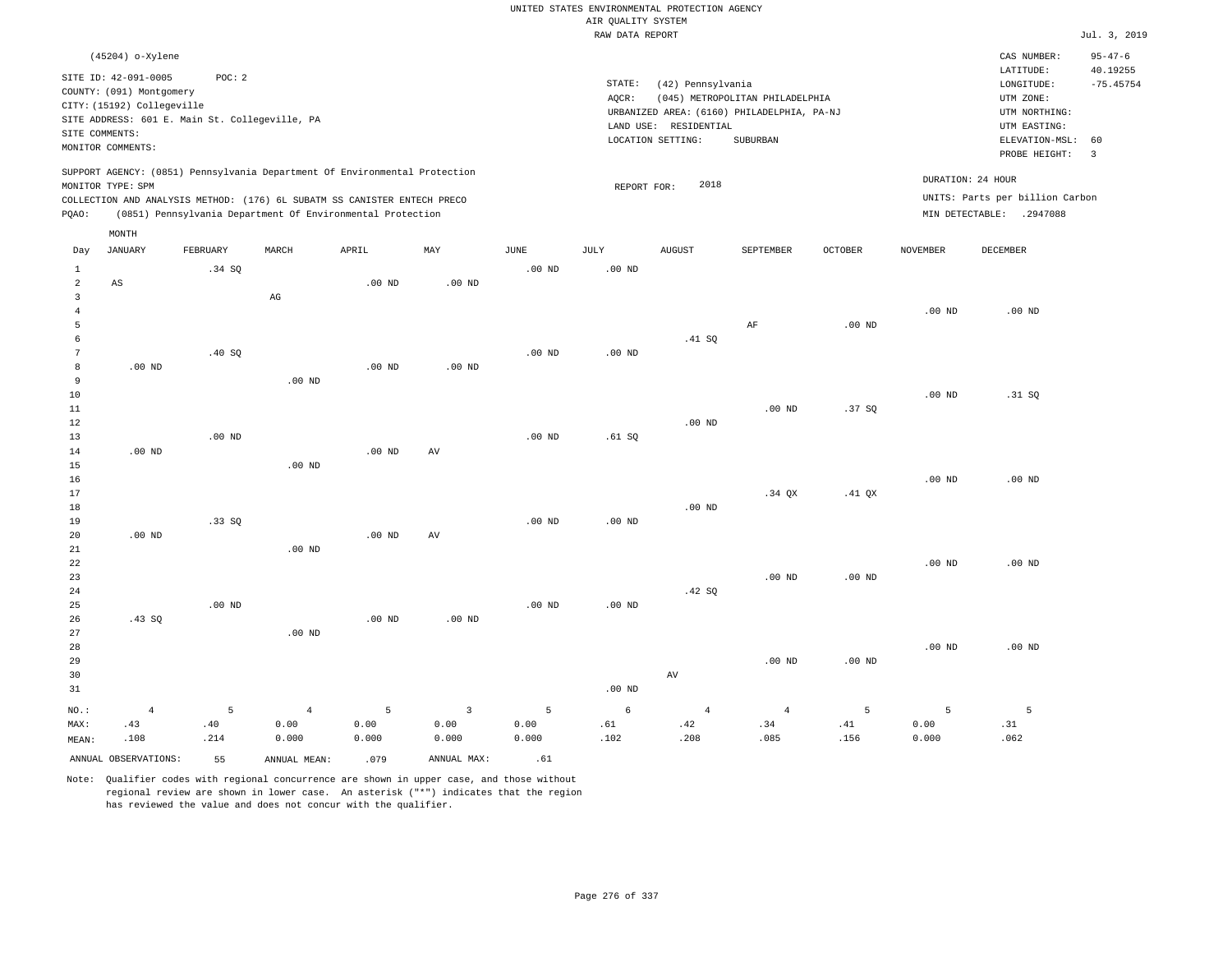# UNITED STATES ENVIRONMENTAL PROTECTION AGENCY AIR QUALITY SYSTEM

|                                     |                                                                                                                       |                                                          |                        |                                                                                                                                                                                                                      |                   |                   | RAW DATA REPORT   |                                                                 |                                                                                           |                   |                   |                                                                                                          | Jul. 3, 2019                                             |
|-------------------------------------|-----------------------------------------------------------------------------------------------------------------------|----------------------------------------------------------|------------------------|----------------------------------------------------------------------------------------------------------------------------------------------------------------------------------------------------------------------|-------------------|-------------------|-------------------|-----------------------------------------------------------------|-------------------------------------------------------------------------------------------|-------------------|-------------------|----------------------------------------------------------------------------------------------------------|----------------------------------------------------------|
|                                     |                                                                                                                       | (45207) 1, 3, 5-Trimethylbenzene                         |                        |                                                                                                                                                                                                                      |                   |                   |                   |                                                                 |                                                                                           |                   |                   | CAS NUMBER:                                                                                              | $108 - 67 - 8$                                           |
|                                     | SITE ID: 42-091-0005<br>COUNTY: (091) Montgomery<br>CITY: (15192) Collegeville<br>SITE COMMENTS:<br>MONITOR COMMENTS: | POC: 2<br>SITE ADDRESS: 601 E. Main St. Collegeville, PA |                        |                                                                                                                                                                                                                      |                   |                   | STATE:<br>AOCR:   | (42) Pennsylvania<br>LAND USE: RESIDENTIAL<br>LOCATION SETTING: | (045) METROPOLITAN PHILADELPHIA<br>URBANIZED AREA: (6160) PHILADELPHIA, PA-NJ<br>SUBURBAN |                   |                   | LATITUDE:<br>LONGITUDE:<br>UTM ZONE:<br>UTM NORTHING:<br>UTM EASTING:<br>ELEVATION-MSL:<br>PROBE HEIGHT: | 40.19255<br>$-75.45754$<br>60<br>$\overline{\mathbf{3}}$ |
| POAO:                               | MONITOR TYPE: SPM                                                                                                     |                                                          |                        | SUPPORT AGENCY: (0851) Pennsylvania Department Of Environmental Protection<br>COLLECTION AND ANALYSIS METHOD: (176) 6L SUBATM SS CANISTER ENTECH PRECO<br>(0851) Pennsylvania Department Of Environmental Protection |                   |                   | REPORT FOR:       | 2013                                                            |                                                                                           |                   | MIN DETECTABLE:   | DURATION: 24 HOUR<br>UNITS: Parts per billion Carbon                                                     |                                                          |
|                                     | MONTH                                                                                                                 |                                                          |                        |                                                                                                                                                                                                                      |                   |                   |                   |                                                                 |                                                                                           |                   |                   |                                                                                                          |                                                          |
| Day                                 | JANUARY                                                                                                               | FEBRUARY                                                 | MARCH                  | APRIL                                                                                                                                                                                                                | MAY               | JUNE              | JULY              | <b>AUGUST</b>                                                   | SEPTEMBER                                                                                 | <b>OCTOBER</b>    | <b>NOVEMBER</b>   | <b>DECEMBER</b>                                                                                          |                                                          |
| $\mathbf{1}$<br>$\overline{a}$<br>3 |                                                                                                                       | $.00$ ND                                                 |                        |                                                                                                                                                                                                                      |                   | $.00$ ND          | .00 <sub>ND</sub> | .00 <sub>ND</sub>                                               | $.00$ ND                                                                                  | AS                |                   |                                                                                                          |                                                          |
| $\overline{4}$<br>5<br>6            | $.00$ ND                                                                                                              |                                                          | $.00$ ND               | .00 <sub>ND</sub>                                                                                                                                                                                                    | .00 <sub>ND</sub> |                   |                   |                                                                 |                                                                                           |                   | .00 <sub>ND</sub> | $.00$ ND                                                                                                 |                                                          |
| $7\phantom{.0}$<br>8<br>9           |                                                                                                                       | $.00$ ND                                                 |                        |                                                                                                                                                                                                                      |                   | $.00$ ND          | $.00$ ND          | $.00$ ND                                                        | $.00$ ND                                                                                  | .00 <sub>ND</sub> |                   |                                                                                                          |                                                          |
| 10<br>11<br>12                      | $.00$ ND                                                                                                              |                                                          | $.00$ ND               | $.00$ ND                                                                                                                                                                                                             | $.00$ ND          |                   |                   |                                                                 |                                                                                           |                   | .00 <sub>ND</sub> | $.00$ ND                                                                                                 |                                                          |
| 13<br>14<br>15                      |                                                                                                                       | .00 <sub>ND</sub>                                        |                        |                                                                                                                                                                                                                      |                   | .00 <sub>ND</sub> | .00 <sub>ND</sub> | $.00$ ND                                                        | $.00$ ND                                                                                  | $.00$ ND          |                   |                                                                                                          |                                                          |
| 16<br>17<br>18<br>19                | $.00$ ND                                                                                                              |                                                          | AF                     | $.00$ ND                                                                                                                                                                                                             | AF                |                   |                   |                                                                 | $\rm AF$                                                                                  | AF                | .00 <sub>ND</sub> | $.00$ ND                                                                                                 |                                                          |
| 20<br>21<br>22                      | $.00$ ND                                                                                                              | $.00$ ND                                                 |                        | $.00$ ND                                                                                                                                                                                                             | AF                | $.00$ ND          | $.00$ ND          | .00CL                                                           |                                                                                           |                   |                   |                                                                                                          |                                                          |
| 23<br>24<br>25                      |                                                                                                                       |                                                          | $.00$ ND               |                                                                                                                                                                                                                      |                   |                   |                   |                                                                 | $.00$ ND                                                                                  | .00 <sub>ND</sub> | .00 <sub>ND</sub> | .00 <sub>ND</sub>                                                                                        |                                                          |
| 26<br>27<br>28                      | $.00$ ND                                                                                                              | $.00$ ND                                                 |                        | $.00$ ND                                                                                                                                                                                                             | $.00$ ND          | $.00$ ND          | $.00$ ND          | $.00$ ND                                                        |                                                                                           |                   |                   |                                                                                                          |                                                          |
| 29<br>30<br>31                      |                                                                                                                       |                                                          | $\mathbb{A}\mathbb{S}$ |                                                                                                                                                                                                                      |                   |                   |                   |                                                                 |                                                                                           | $.00$ ND          | .00 <sub>ND</sub> | $.00$ ND                                                                                                 |                                                          |

| --    |                      |           |              |       |                     |                                      |                                         |         |       |          |       |       |
|-------|----------------------|-----------|--------------|-------|---------------------|--------------------------------------|-----------------------------------------|---------|-------|----------|-------|-------|
| NO.:  |                      | $-5$ $-5$ |              |       | $3 \quad 5 \quad 3$ | $\sim$ $\sim$ 5 $\sim$ $\sim$ $\sim$ | <b>1999 - 1999 - 1999 - 1999 - 1999</b> | $5 - 5$ | 4     | $\sim$ 4 |       |       |
| MAX:  | 0.00                 | 0.00      | 0.00         | 0.00  | 0.00                | 0.00                                 | 0.00                                    | 0.00    | 0.00  | 0.00     | 0.00  | 0.00  |
| MEAN: | 0.000                | 0.000     | 0.000        | 0.000 | 0.000               | 0.000                                | 0.000                                   | 0.000   | 0.000 | 0.000    | 0.000 | 0.000 |
|       | ANNUAL OBSERVATIONS: | 54        | ANNUAL MEAN: | 0.000 | ANNUAL MAX:         | 0.00                                 |                                         |         |       |          |       |       |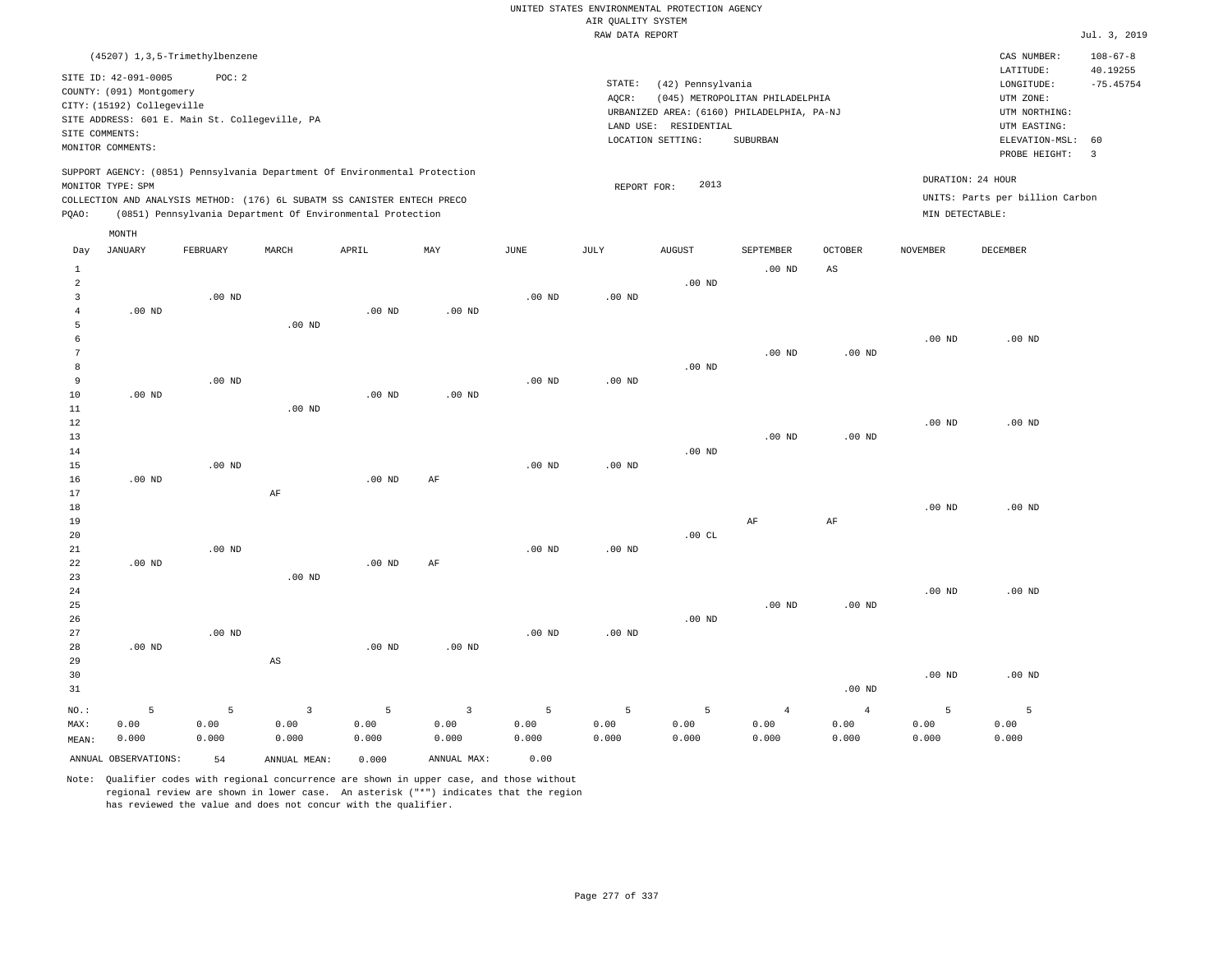| (45207) 1,3,5-Trimethylbenzene                                                                                                                                                                                                                              |                                                                                                                                                                                 | CAS NUMBER:                                                                                                 | $108 - 67 - 8$                                     |
|-------------------------------------------------------------------------------------------------------------------------------------------------------------------------------------------------------------------------------------------------------------|---------------------------------------------------------------------------------------------------------------------------------------------------------------------------------|-------------------------------------------------------------------------------------------------------------|----------------------------------------------------|
| SITE ID: 42-091-0005<br>POC: 2<br>COUNTY: (091) Montgomery<br>CITY: (15192) Collegeville<br>SITE ADDRESS: 601 E. Main St. Collegeville, PA<br>SITE COMMENTS:<br>MONITOR COMMENTS:                                                                           | STATE:<br>(42) Pennsylvania<br>(045) METROPOLITAN PHILADELPHIA<br>AOCR:<br>URBANIZED AREA: (6160) PHILADELPHIA, PA-NJ<br>LAND USE: RESIDENTIAL<br>LOCATION SETTING:<br>SUBURBAN | LATITUDE:<br>LONGITUDE:<br>UTM ZONE:<br>UTM NORTHING:<br>UTM EASTING:<br>ELEVATION-MSL: 60<br>PROBE HEIGHT: | 40.19255<br>$-75.45754$<br>$\overline{\mathbf{3}}$ |
| SUPPORT AGENCY: (0851) Pennsylvania Department Of Environmental Protection<br>MONITOR TYPE: SPM<br>COLLECTION AND ANALYSIS METHOD: (176) 6L SUBATM SS CANISTER ENTECH PRECO<br>(0851) Pennsylvania Department Of Environmental Protection<br>POAO:<br>MONTH | 2014<br>REPORT FOR:                                                                                                                                                             | DURATION: 24 HOUR<br>UNITS: Parts per billion Carbon<br>MIN DETECTABLE:                                     |                                                    |

| Day            | <b>JANUARY</b>       | FEBRUARY   | $\tt MARCH$  | APRIL    | MAY            | JUNE           | $\mathtt{JULY}$ | AUGUST         | SEPTEMBER | $\mathtt{OCTOBER}$ | NOVEMBER       | DECEMBER       |
|----------------|----------------------|------------|--------------|----------|----------------|----------------|-----------------|----------------|-----------|--------------------|----------------|----------------|
| $\mathbf{1}$   |                      |            |              |          |                |                |                 |                |           |                    | $.00$ ND       | $.00$ ND       |
| $\overline{a}$ |                      |            |              |          |                |                |                 |                | $.00$ ND  | .00 <sub>ND</sub>  |                |                |
| 3              |                      |            |              |          |                |                |                 | $\rm AF$       |           |                    |                |                |
| 4              |                      | $.00$ ND   |              |          |                | $.00$ ND       | $.00$ ND        |                |           |                    |                |                |
| 5              | $.00$ ND             |            |              | $.00$ ND | $.00{\rm ~ND}$ |                |                 |                |           |                    |                |                |
| 6              |                      |            | $.00$ ND     |          |                |                |                 |                |           |                    |                |                |
| 7              |                      |            |              |          |                |                |                 |                |           |                    | $.00$ ND       | $.00$ ND       |
| 8              |                      |            |              |          |                |                |                 |                | $.00$ ND  | .00 <sub>ND</sub>  |                |                |
| 9              |                      |            |              |          |                |                |                 | .28SQ          |           |                    |                |                |
| 10             |                      | AS         |              |          |                | $.00$ ND       | $.00$ ND        |                |           |                    |                |                |
| 11             | $.00$ ND             |            |              | $.00$ ND | $.00$ ND       |                |                 |                |           |                    |                |                |
| 12             |                      |            | $.00$ ND     |          |                |                |                 |                |           |                    |                |                |
| 13             |                      |            |              |          |                |                |                 |                |           |                    | $.00$ ND       | $\rm AF$       |
| 14             |                      |            |              |          |                |                |                 |                | $.00$ ND  | $.00$ ND           |                |                |
| 15             |                      |            |              |          |                |                |                 | $.00$ ND       |           |                    |                |                |
| $16$           |                      | $.00$ ND   |              |          |                | AS             | $\rm{AF}$       |                |           |                    |                |                |
| 17             | .00 $ND$             |            |              | .00 $ND$ | $.00$ ND       |                |                 |                |           |                    |                |                |
| 18             |                      |            | $.00$ ND     |          |                |                |                 |                |           |                    |                |                |
| 19             |                      |            |              |          |                |                |                 |                |           |                    | $\rm{AF}$      | $.00$ ND       |
| 20             |                      |            |              |          |                |                |                 |                | $.00$ ND  | .00 <sub>ND</sub>  |                |                |
| 21             |                      | $.00$ ND   |              |          |                |                |                 | $.00$ ND       |           |                    |                |                |
| 22<br>23       | $.00$ ND             |            |              | $.00$ ND | $.00$ ND       | AS             | AS              |                |           |                    |                |                |
| 24             |                      |            | $.00$ ND     |          |                |                |                 |                |           |                    |                |                |
| 25             |                      |            |              |          |                |                |                 |                |           |                    | $.00$ ND       | $.00$ ND       |
| 26             |                      |            |              |          |                |                |                 |                | $.00$ ND  | $.00$ ND           |                |                |
| 27             |                      |            |              |          |                |                |                 | $.00$ ND       |           |                    |                |                |
| 28             |                      | $.00$ ND   |              |          |                | $.00$ ND       | $.00$ ND        |                |           |                    |                |                |
| 29             | $.00$ ND             |            |              | $.00$ ND | $\rm AF$       |                |                 |                |           |                    |                |                |
| 30             |                      |            | $.00$ ND     |          |                |                |                 |                |           |                    |                |                |
| 31             |                      |            |              |          |                |                |                 |                |           |                    |                | $.00$ ND       |
| $NO.$ :        | 5                    | $\sqrt{4}$ | 5            | 5        | $\overline{4}$ | $\overline{3}$ | $\overline{3}$  | $\overline{4}$ | 5         | 5                  | $\overline{4}$ | $\overline{5}$ |
| MAX:           | 0.00                 | 0.00       | 0.00         | 0.00     | 0.00           | 0.00           | 0.00            | .28            | 0.00      | 0.00               | 0.00           | 0.00           |
| MEAN:          | 0.000                | 0.000      | 0.000        | 0.000    | 0.000          | 0.000          | 0.000           | .070           | 0.000     | 0.000              | 0.000          | 0.000          |
|                | ANNUAL OBSERVATIONS: | 52         | ANNUAL MEAN: | .005     | ANNUAL MAX:    | .28            |                 |                |           |                    |                |                |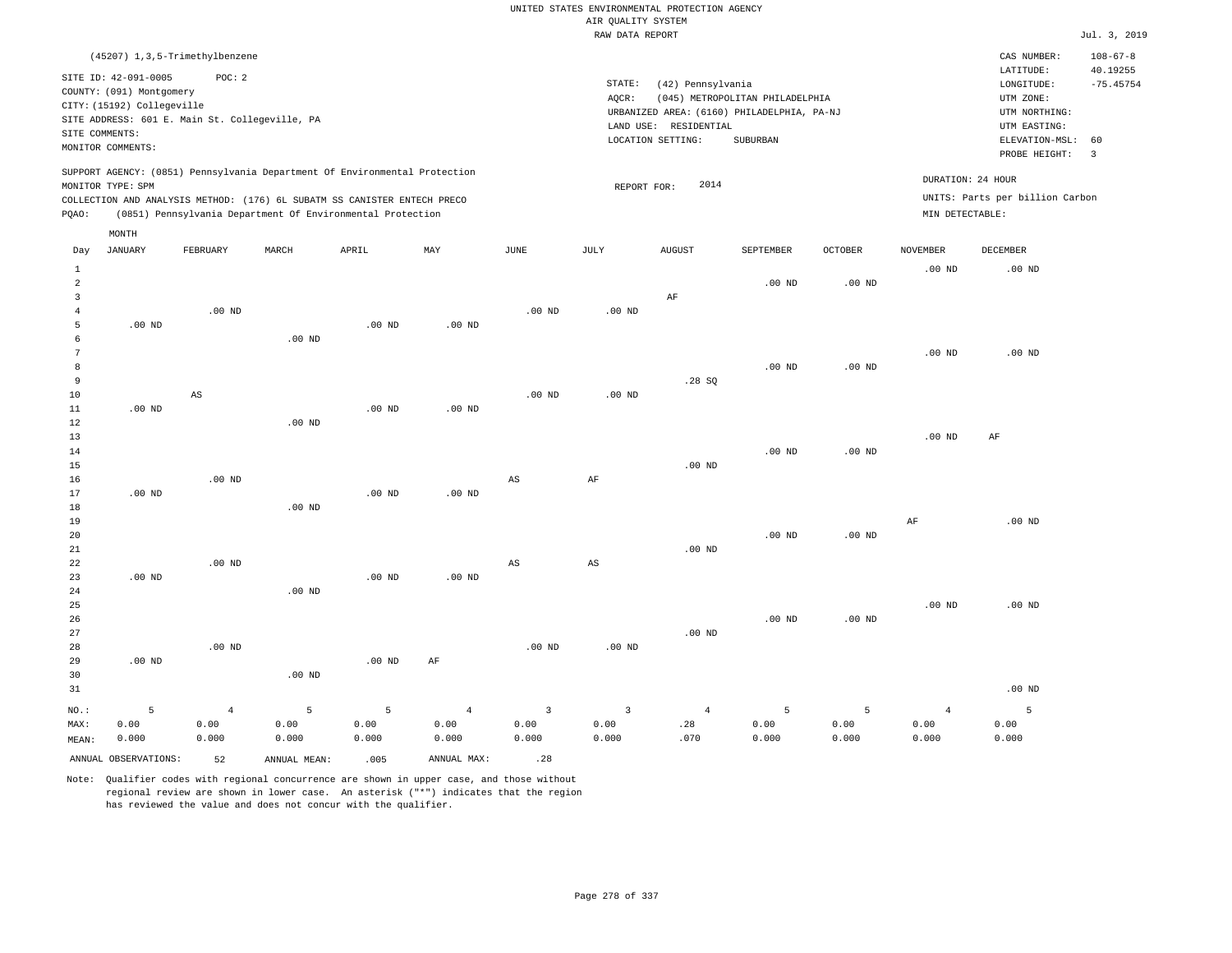| (45207) 1,3,5-Trimethylbenzene                                                                                                                                                                                                                     |                                                                                                                                                                                    | CAS NUMBER:                                                                                                 | $108 - 67 - 8$          |
|----------------------------------------------------------------------------------------------------------------------------------------------------------------------------------------------------------------------------------------------------|------------------------------------------------------------------------------------------------------------------------------------------------------------------------------------|-------------------------------------------------------------------------------------------------------------|-------------------------|
| SITE ID: 42-091-0005<br>POC: 2<br>COUNTY: (091) Montgomery<br>CITY: (15192) Collegeville<br>SITE ADDRESS: 601 E. Main St. Collegeville, PA<br>SITE COMMENTS:<br>MONITOR COMMENTS:                                                                  | STATE:<br>(42) Pennsylvania<br>(045) METROPOLITAN PHILADELPHIA<br>AOCR:<br>URBANIZED AREA: (6160) PHILADELPHIA, PA-NJ<br>RESIDENTIAL<br>LAND USE:<br>LOCATION SETTING:<br>SUBURBAN | LATITUDE:<br>LONGITUDE:<br>UTM ZONE:<br>UTM NORTHING:<br>UTM EASTING:<br>ELEVATION-MSL: 60<br>PROBE HEIGHT: | 40.19255<br>$-75.45754$ |
| SUPPORT AGENCY: (0851) Pennsylvania Department Of Environmental Protection<br>MONITOR TYPE: SPM<br>COLLECTION AND ANALYSIS METHOD: (176) 6L SUBATM SS CANISTER ENTECH PRECO<br>(0851) Pennsylvania Department Of Environmental Protection<br>POAO: | 2015<br>REPORT FOR:                                                                                                                                                                | DURATION: 24 HOUR<br>UNITS: Parts per billion Carbon<br>MIN DETECTABLE:                                     |                         |

|                | MONTH                  |                |                        |                   |             |                |          |                |                   |          |                |                 |
|----------------|------------------------|----------------|------------------------|-------------------|-------------|----------------|----------|----------------|-------------------|----------|----------------|-----------------|
| Day            | <b>JANUARY</b>         | FEBRUARY       | MARCH                  | APRIL             | MAY         | JUNE           | JULY     | <b>AUGUST</b>  | SEPTEMBER         | OCTOBER  | NOVEMBER       | <b>DECEMBER</b> |
| $\mathbf{1}$   |                        |                | $\mathbb{A}\mathbb{S}$ |                   |             |                |          |                |                   |          |                |                 |
| $\overline{a}$ |                        |                |                        |                   |             |                |          |                |                   |          | $.00$ ND       | $\rm{AF}$       |
| 3              |                        |                |                        |                   |             |                |          |                | .00 <sub>ND</sub> | $.00$ ND |                |                 |
| $\overline{4}$ |                        |                |                        |                   |             |                |          | $.00$ ND       |                   |          |                |                 |
| 5              |                        | $.00$ ND       |                        |                   |             | $.00$ ND       | $.00$ ND |                |                   |          |                |                 |
| 6              | $.00$ ND               |                |                        | .00 <sub>ND</sub> | $.00$ ND    |                |          |                |                   |          |                |                 |
| 7              |                        |                | $.00$ ND               |                   |             |                |          |                |                   |          |                |                 |
| 8              |                        |                |                        |                   |             |                |          |                |                   |          | $.00$ ND       | AF              |
| 9              |                        |                |                        |                   |             |                |          |                | $.00$ ND          | $.00$ ND |                |                 |
| 10             |                        |                |                        |                   |             |                |          | $\rm AF$       |                   |          |                |                 |
| 11             |                        | $.00$ ND       |                        |                   |             | $.00$ ND       | $.00$ ND |                |                   |          |                |                 |
| 12             | AF                     |                |                        | $.00$ ND          | $.00$ ND    |                |          |                |                   |          |                |                 |
| 13             |                        |                | $.00$ ND               |                   |             |                |          |                |                   |          |                |                 |
| 14             |                        |                |                        |                   |             |                |          |                |                   |          | $.00$ ND       | $.00$ ND        |
| 15<br>16       |                        |                |                        |                   |             |                |          | $.00$ ND       | $.00$ ND          | $.00$ ND |                |                 |
| 17             |                        | $.00$ ND       |                        |                   |             | AS             | $.00$ ND |                |                   |          |                |                 |
| 18             | $.00$ ND               |                |                        | $.00$ ND          | $.00$ ND    |                |          |                |                   |          |                |                 |
| 19             |                        |                | $.00$ ND               |                   |             |                |          |                |                   |          |                |                 |
| 20             |                        |                |                        |                   |             |                |          |                |                   |          | $.00$ ND       | $.00$ ND        |
| 21             |                        |                |                        |                   |             |                |          |                | $.00$ ND          | $.00$ ND |                |                 |
| 22             |                        |                |                        |                   |             |                |          | $\rm{AF}$      |                   |          |                |                 |
| 23             |                        | $.00$ ND       |                        |                   |             | $\rm AF$       | $.00$ ND |                |                   |          |                |                 |
| 24             | $\mathbb{A}\mathbb{S}$ |                |                        | .00 <sub>ND</sub> | $.00$ ND    |                |          |                |                   |          |                |                 |
| 25             |                        |                | $.00$ ND               |                   |             |                |          |                |                   |          |                |                 |
| 26             |                        |                |                        |                   |             |                |          |                |                   |          | $\rm{AF}$      | $.00$ ND        |
| 27             |                        |                |                        |                   |             |                |          |                | $.00$ ND          | $.00$ ND |                |                 |
| 28             |                        |                |                        |                   |             |                |          | $.00$ ND       |                   |          |                |                 |
| 29             |                        |                |                        |                   |             | $.00$ ND       | $.00$ ND |                |                   |          |                |                 |
| 30             | $.00$ ND               |                |                        | .00 <sub>ND</sub> | $.00$ ND    |                |          |                |                   |          |                |                 |
| 31             |                        |                | $.00$ ND               |                   |             |                |          |                |                   |          |                |                 |
| $NO.$ :        | $\overline{3}$         | $\overline{4}$ | 5                      | 5                 | 5           | $\overline{3}$ | 5        | $\overline{3}$ | 5                 | 5        | $\overline{4}$ | $\overline{3}$  |
| MAX:           | 0.00                   | 0.00           | 0.00                   | 0.00              | 0.00        | 0.00           | 0.00     | 0.00           | 0.00              | 0.00     | 0.00           | 0.00            |
| MEAN:          | 0.000                  | 0.000          | 0.000                  | 0.000             | 0.000       | 0.000          | 0.000    | 0.000          | 0.000             | 0.000    | 0.000          | 0.000           |
|                | ANNUAL OBSERVATIONS:   | 50             | ANNUAL MEAN:           | 0.000             | ANNUAL MAX: | 0.00           |          |                |                   |          |                |                 |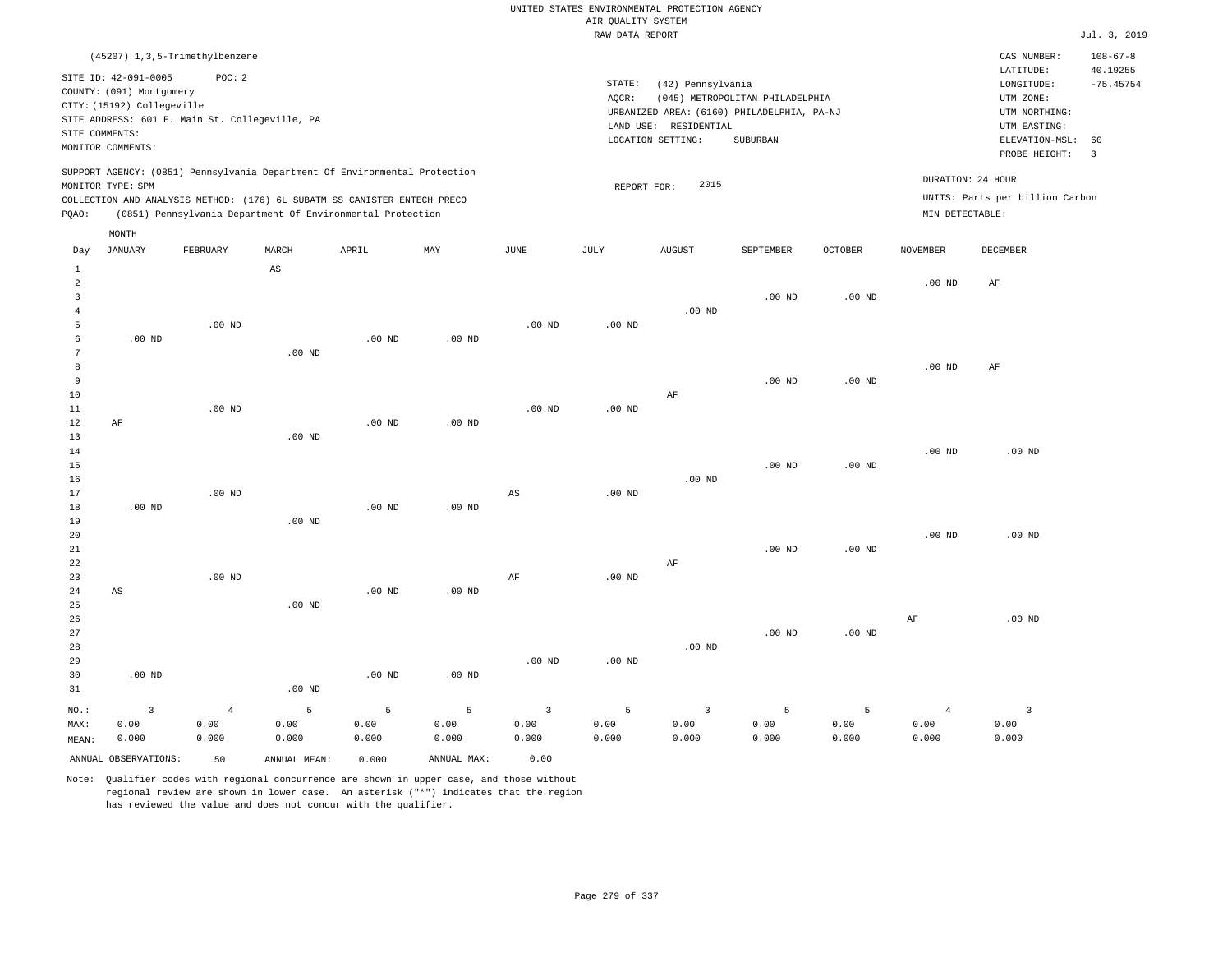| (45207) 1,3,5-Trimethylbenzene                                                                                                                                                                                                                              |                                                                                                                                                                                 | $108 - 67 - 8$<br>CAS NUMBER:                                                                                                          |  |
|-------------------------------------------------------------------------------------------------------------------------------------------------------------------------------------------------------------------------------------------------------------|---------------------------------------------------------------------------------------------------------------------------------------------------------------------------------|----------------------------------------------------------------------------------------------------------------------------------------|--|
| SITE ID: 42-091-0005<br>POC:2<br>COUNTY: (091) Montgomery<br>CITY: (15192) Collegeville<br>SITE ADDRESS: 601 E. Main St. Collegeville, PA<br>SITE COMMENTS:<br>MONITOR COMMENTS:                                                                            | STATE:<br>(42) Pennsylvania<br>(045) METROPOLITAN PHILADELPHIA<br>AOCR:<br>URBANIZED AREA: (6160) PHILADELPHIA, PA-NJ<br>LAND USE: RESIDENTIAL<br>LOCATION SETTING:<br>SUBURBAN | LATITUDE:<br>40.19255<br>$-75.45754$<br>LONGITUDE:<br>UTM ZONE:<br>UTM NORTHING:<br>UTM EASTING:<br>ELEVATION-MSL: 60<br>PROBE HEIGHT: |  |
| SUPPORT AGENCY: (0851) Pennsylvania Department Of Environmental Protection<br>MONITOR TYPE: SPM<br>COLLECTION AND ANALYSIS METHOD: (176) 6L SUBATM SS CANISTER ENTECH PRECO<br>(0851) Pennsylvania Department Of Environmental Protection<br>POAO:<br>MONTH | 2016<br>REPORT FOR:                                                                                                                                                             | DURATION: 24 HOUR<br>UNITS: Parts per billion Carbon<br>MIN DETECTABLE:                                                                |  |

| Day            | JANUARY              | FEBRUARY                | MARCH        | APRIL          | MAY            | JUNE        | JULY        | AUGUST         | SEPTEMBER      | OCTOBER  | NOVEMBER                | DECEMBER |
|----------------|----------------------|-------------------------|--------------|----------------|----------------|-------------|-------------|----------------|----------------|----------|-------------------------|----------|
| $\mathbf{1}$   | $\rm AF$             |                         | $.00$ ND     |                |                |             |             |                |                |          |                         |          |
| $\overline{c}$ |                      |                         |              |                |                |             |             |                |                |          | $.00$ ND                | $.00$ ND |
| 3              |                      |                         |              |                |                |             |             |                | $_{\rm TS}$    | $.00$ ND |                         |          |
| $\overline{4}$ |                      |                         |              |                |                |             |             | $.00$ ND       |                |          |                         |          |
| 5              |                      |                         |              |                |                | $.00$ ND    | $.00$ ND    |                |                |          |                         |          |
| 6              |                      | $.00$ ND                |              | $\rm AF$       | $.00$ ND       |             |             |                |                |          |                         |          |
| 7              | $.00$ ND             |                         | $.00$ ND     |                |                |             |             |                |                |          |                         |          |
| 8              |                      |                         |              |                |                |             |             |                |                |          | .26SQ                   | $.00$ ND |
| 9              |                      |                         |              |                |                |             |             |                | $.00$ ND       | $.00$ ND |                         |          |
| 10             |                      |                         |              |                |                |             |             | $.00$ ND       |                |          |                         |          |
| $11\,$         |                      |                         |              |                |                | $.00$ ND    | $.00$ ND    |                |                |          |                         |          |
| 12             |                      | $\rm AF$                |              | .00 $ND$       | $.00$ ND       |             |             |                |                |          |                         |          |
| 13             | $.00$ ND             |                         | $.00$ ND     |                |                |             |             |                |                |          |                         |          |
| 14             |                      |                         |              |                |                |             |             |                |                |          | $\rm{AF}$               | $.00$ ND |
| 15             |                      |                         |              |                |                |             |             |                | $.00$ ND       | .00 $ND$ |                         |          |
| $16\,$         |                      |                         |              |                |                |             |             | $.00$ ND       |                |          |                         |          |
| 17             |                      |                         |              |                |                | $.00$ ND    | $\rm{AF}$   |                |                |          |                         |          |
| 18             |                      | .00 $ND$                |              | .00 $ND$       | $.00$ ND       |             |             |                |                |          |                         |          |
| 19             | $.00$ ND             |                         | $.00$ ND     |                |                |             |             |                |                |          |                         |          |
| 20             |                      |                         |              |                |                |             |             |                |                |          | $\rm{AF}$               | $.00$ ND |
| $21\,$         |                      |                         |              |                |                |             |             |                | $.00$ ND       | .00 $ND$ |                         |          |
| ${\bf 22}$     |                      |                         |              |                |                |             |             | $.00$ ND       |                |          |                         |          |
| 23             |                      |                         |              |                |                | $.00$ ND    | AS          |                |                |          |                         |          |
| $2\sqrt{4}$    |                      | .00 $ND$                |              | $.00$ ND       | TS             |             |             |                |                |          |                         |          |
| 25             | $.00$ ND             |                         | $.00$ ND     |                |                |             |             |                |                |          |                         |          |
| 26             |                      |                         |              |                |                |             |             |                |                |          | $.00$ ND                | $.00$ ND |
| $2\,7$         |                      |                         |              |                |                |             |             |                | $.00$ ND       | $.00$ ND |                         |          |
| 28             |                      |                         |              |                |                |             |             | $\rm AF$       |                |          |                         |          |
| 29             |                      |                         |              |                |                | $.00$ ND    | $.00$ ND    |                |                |          |                         |          |
| 30             |                      |                         |              | .00 $ND$       | .00 $ND$       |             |             |                |                |          |                         |          |
| 31             | AV                   |                         | $.00$ ND     |                |                |             |             |                |                |          |                         |          |
| $_{\rm NO.}$ : | $\overline{4}$       | $\overline{\mathbf{3}}$ | $\epsilon$   | $\overline{4}$ | $\overline{4}$ | $\mathsf S$ | $\mathsf 3$ | $\overline{4}$ | $\overline{4}$ | 5        | $\overline{\mathbf{3}}$ | 5        |
| MAX:           | 0.00                 | 0.00                    | 0.00         | 0.00           | 0.00           | 0.00        | 0.00        | 0.00           | 0.00           | 0.00     | .26                     | 0.00     |
| MEAN:          | 0.000                | 0.000                   | 0.000        | 0.000          | 0.000          | 0.000       | 0.000       | 0.000          | 0.000          | 0.000    | .087                    | 0.000    |
|                | ANNUAL OBSERVATIONS: | 50                      | ANNUAL MEAN: | .005           | ANNUAL MAX:    | .26         |             |                |                |          |                         |          |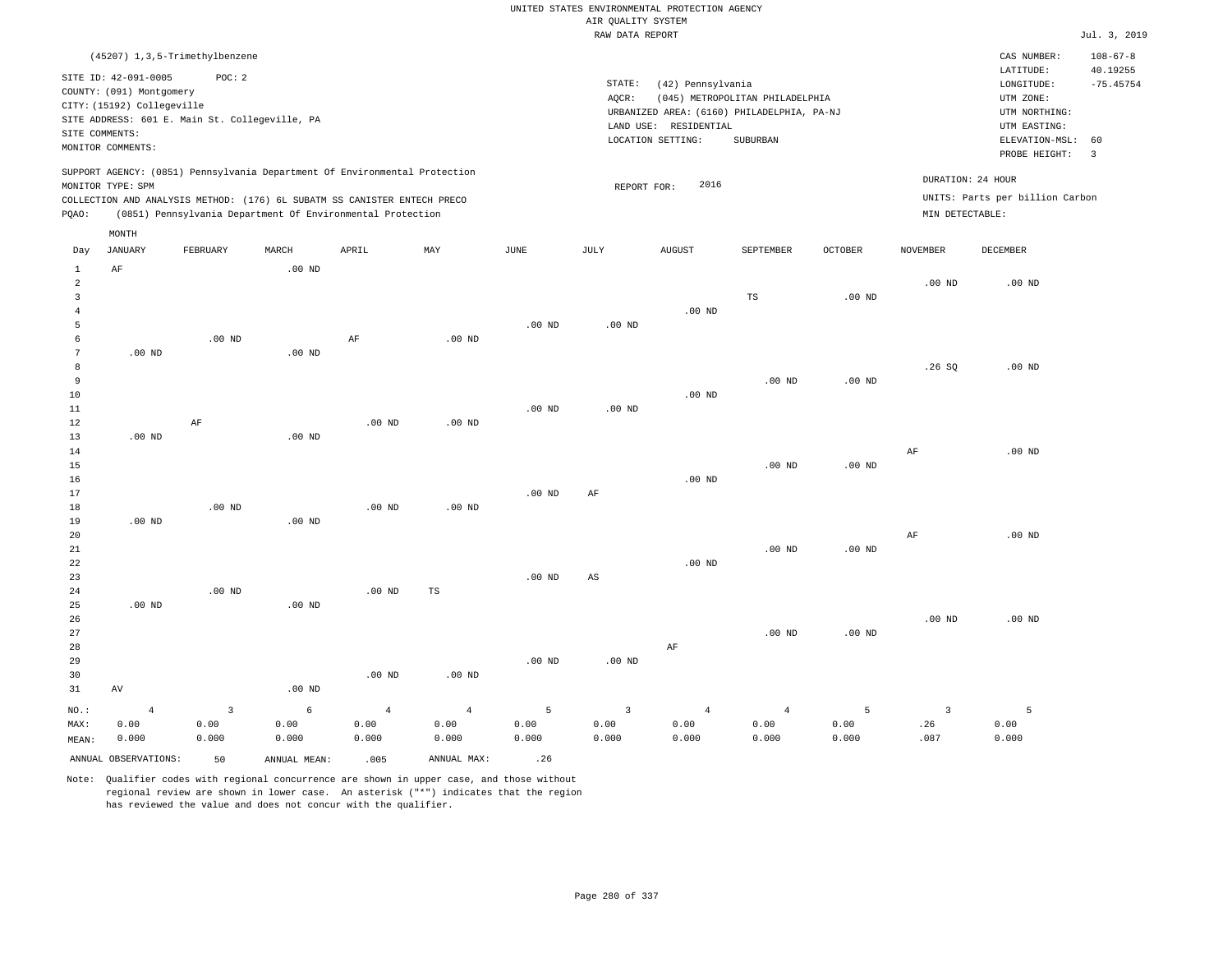|                                                                                   |                                                                                                  |                                                                                            |                                 |                                                                                                                                                                                                                      |                               |                    | AIR QUALITY SYSTEM              | UNITED STATES ENVIRONMENTAL PROTECTION AGENCY                                                                 |                                             |                  |                                 |                                                                                                                    |                                                 |
|-----------------------------------------------------------------------------------|--------------------------------------------------------------------------------------------------|--------------------------------------------------------------------------------------------|---------------------------------|----------------------------------------------------------------------------------------------------------------------------------------------------------------------------------------------------------------------|-------------------------------|--------------------|---------------------------------|---------------------------------------------------------------------------------------------------------------|---------------------------------------------|------------------|---------------------------------|--------------------------------------------------------------------------------------------------------------------|-------------------------------------------------|
|                                                                                   |                                                                                                  |                                                                                            |                                 |                                                                                                                                                                                                                      |                               |                    | RAW DATA REPORT                 |                                                                                                               |                                             |                  |                                 |                                                                                                                    | Jul. 3, 2019                                    |
|                                                                                   | SITE ID: 42-091-0005<br>COUNTY: (091) Montgomery<br>CITY: (15192) Collegeville<br>SITE COMMENTS: | (45207) 1,3,5-Trimethylbenzene<br>POC: 2<br>SITE ADDRESS: 601 E. Main St. Collegeville, PA |                                 |                                                                                                                                                                                                                      |                               |                    | STATE:<br>AQCR:                 | (42) Pennsylvania<br>URBANIZED AREA: (6160) PHILADELPHIA, PA-NJ<br>LAND USE: RESIDENTIAL<br>LOCATION SETTING: | (045) METROPOLITAN PHILADELPHIA<br>SUBURBAN |                  |                                 | CAS NUMBER:<br>LATITUDE:<br>$\texttt{LONGITUDE}$ :<br>UTM ZONE:<br>UTM NORTHING:<br>UTM EASTING:<br>ELEVATION-MSL: | $108 - 67 - 8$<br>40.19255<br>$-75.45754$<br>60 |
|                                                                                   | MONITOR COMMENTS:                                                                                |                                                                                            |                                 |                                                                                                                                                                                                                      |                               |                    |                                 |                                                                                                               |                                             |                  |                                 | PROBE HEIGHT:                                                                                                      | $\overline{3}$                                  |
| PQAO:                                                                             | MONITOR TYPE: SPM                                                                                |                                                                                            |                                 | SUPPORT AGENCY: (0851) Pennsylvania Department Of Environmental Protection<br>COLLECTION AND ANALYSIS METHOD: (176) 6L SUBATM SS CANISTER ENTECH PRECO<br>(0851) Pennsylvania Department Of Environmental Protection |                               |                    | REPORT FOR:                     | 2017                                                                                                          |                                             |                  | MIN DETECTABLE:                 | DURATION: 24 HOUR<br>UNITS: Parts per billion Carbon                                                               |                                                 |
|                                                                                   | MONTH                                                                                            |                                                                                            |                                 |                                                                                                                                                                                                                      |                               |                    |                                 |                                                                                                               |                                             |                  |                                 |                                                                                                                    |                                                 |
| $_{\rm Day}$                                                                      | <b>JANUARY</b>                                                                                   | FEBRUARY                                                                                   | MARCH                           | APRIL                                                                                                                                                                                                                | MAY                           | <b>JUNE</b>        | JULY                            | <b>AUGUST</b>                                                                                                 | SEPTEMBER                                   | OCTOBER          | <b>NOVEMBER</b>                 | DECEMBER                                                                                                           |                                                 |
| $\mathbf{1}$<br>2<br>$\overline{\mathbf{3}}$<br>$\overline{4}$<br>5<br>$\sqrt{6}$ | $.00$ ND                                                                                         | .00 <sub>ND</sub>                                                                          | .00 <sub>ND</sub>               | $.00$ ND                                                                                                                                                                                                             | $.00$ ND                      | .00 <sub>ND</sub>  | $\rm{AF}$                       | $.00$ ND                                                                                                      | $.00$ ND                                    | $.00$ ND         | .00 <sub>ND</sub>               | $.00$ ND                                                                                                           |                                                 |
| $\overline{7}$<br>8<br>$\overline{9}$<br>$10$<br>11<br>12<br>13                   | AV                                                                                               | $.00$ ND                                                                                   | .00 <sub>ND</sub>               | .00 <sub>ND</sub><br>.00 <sub>ND</sub>                                                                                                                                                                               | $.00$ ND<br>$.00$ ND          | $.00$ ND           | $.00$ ND                        | $.00$ ND                                                                                                      | $.00$ ND                                    | .05SQ            | .00 <sub>ND</sub>               | $.00$ ND                                                                                                           |                                                 |
| 14<br>15<br>16<br>17<br>18<br>19                                                  | $.00$ ND                                                                                         | $.00$ ND                                                                                   | $.00$ ND                        | $\mathbb{A}\mathbb{S}$                                                                                                                                                                                               | $\rm AF$                      | $.00$ ND           | .00 <sub>ND</sub>               | $.00$ ND                                                                                                      | .00 <sub>ND</sub>                           | $.00$ ND         | .00 <sub>ND</sub>               | AQ                                                                                                                 |                                                 |
| 20<br>21<br>22<br>23<br>24<br>25                                                  | $.00$ ND                                                                                         | .00 <sub>ND</sub>                                                                          | $.00$ ND                        | AM                                                                                                                                                                                                                   | .32 SQ                        | .00 <sub>ND</sub>  | .00 <sub>ND</sub>               | $.00$ ND                                                                                                      | .00 <sub>ND</sub>                           | $.00$ ND         | AN                              | AV                                                                                                                 |                                                 |
| 26<br>27<br>28<br>29<br>30<br>31                                                  | $.00$ ND                                                                                         |                                                                                            | $.00$ ND                        |                                                                                                                                                                                                                      | .00 <sub>ND</sub>             | .00 <sub>ND</sub>  | $.00$ ND                        | $.00$ ND                                                                                                      | .00 <sub>ND</sub>                           | $.00$ ND         | AV                              | .00 <sub>ND</sub>                                                                                                  |                                                 |
| NO.:<br>MAX:<br>MEAN:                                                             | $\overline{4}$<br>0.00<br>0.000                                                                  | $\overline{4}$<br>0.00<br>0.000                                                            | $\overline{5}$<br>0.00<br>0.000 | $\overline{3}$<br>0.00<br>0.000                                                                                                                                                                                      | $\overline{5}$<br>.32<br>.064 | 5<br>0.00<br>0.000 | $\overline{4}$<br>0.00<br>0.000 | 5<br>0.00<br>0.000                                                                                            | 5<br>0.00<br>0.000                          | 5<br>.05<br>.010 | $\overline{3}$<br>0.00<br>0.000 | $\overline{\mathbf{3}}$<br>0.00<br>0.000                                                                           |                                                 |

ANNUAL OBSERVATIONS:  $51$  ANNUAL MEAN: .007 ANNUAL MAX: .32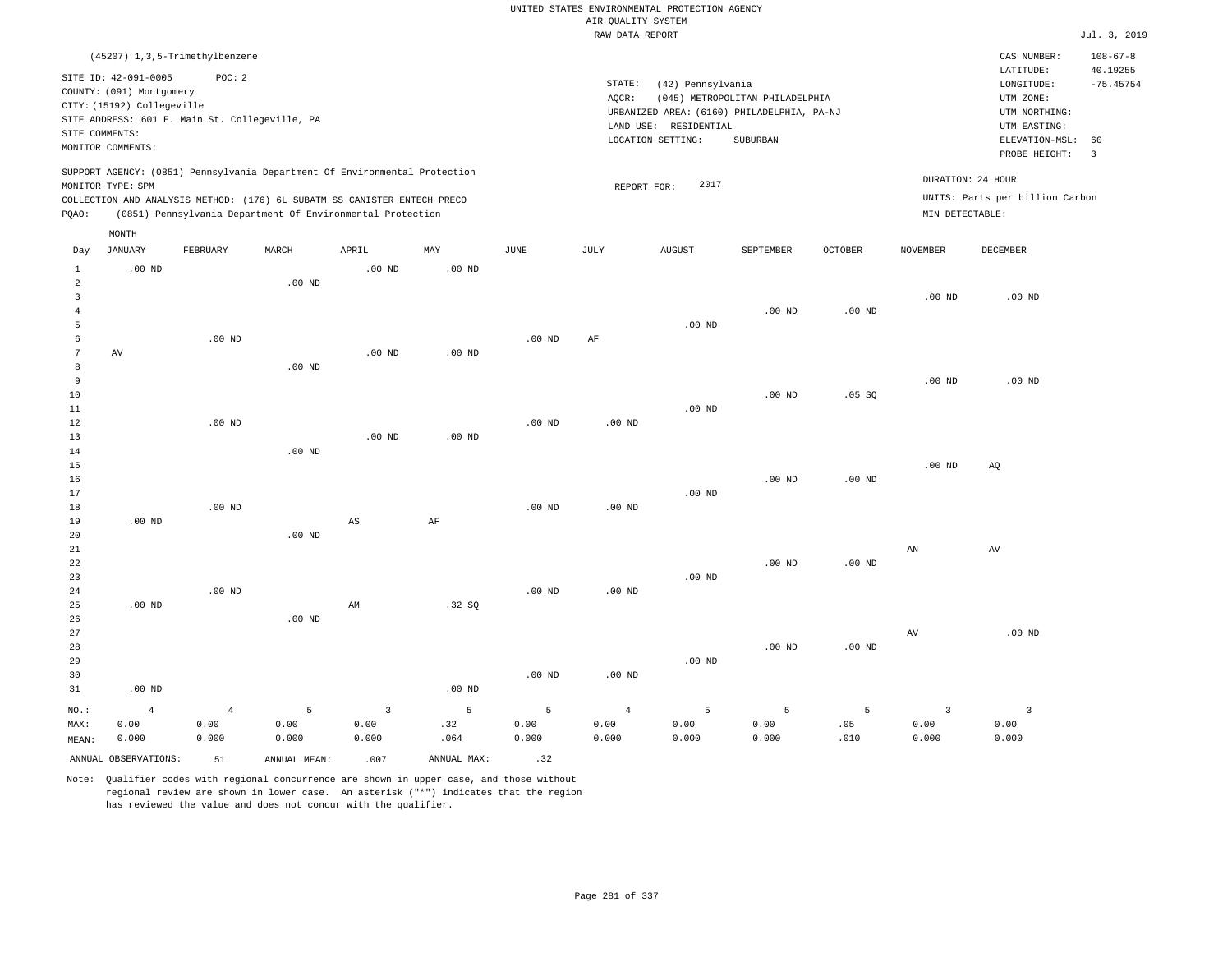|                |                                                                                                                                                    |                   |                                                                            |                   |                                 |           | UNITED STATES ENVIRONMENTAL PROTECTION AGENCY<br>AIR OUALITY SYSTEM |                                                                 |                                                                                           |                   |                   |                                                                                        |                            |
|----------------|----------------------------------------------------------------------------------------------------------------------------------------------------|-------------------|----------------------------------------------------------------------------|-------------------|---------------------------------|-----------|---------------------------------------------------------------------|-----------------------------------------------------------------|-------------------------------------------------------------------------------------------|-------------------|-------------------|----------------------------------------------------------------------------------------|----------------------------|
|                |                                                                                                                                                    |                   |                                                                            |                   |                                 |           | RAW DATA REPORT                                                     |                                                                 |                                                                                           |                   |                   |                                                                                        | Jul. 3, 2019               |
|                | (45207) 1, 3, 5-Trimethylbenzene                                                                                                                   |                   |                                                                            |                   |                                 |           |                                                                     |                                                                 |                                                                                           |                   |                   | CAS NUMBER:<br>LATITUDE:                                                               | $108 - 67 - 8$<br>40.19255 |
|                | SITE ID: 42-091-0005<br>COUNTY: (091) Montgomery<br>CITY: (15192) Collegeville<br>SITE ADDRESS: 601 E. Main St. Collegeville, PA<br>SITE COMMENTS: | POC: 2            |                                                                            |                   |                                 |           | STATE:<br>AQCR:                                                     | (42) Pennsylvania<br>LAND USE: RESIDENTIAL<br>LOCATION SETTING: | (045) METROPOLITAN PHILADELPHIA<br>URBANIZED AREA: (6160) PHILADELPHIA, PA-NJ<br>SUBURBAN |                   |                   | $\texttt{LONGITUDE}$ :<br>UTM ZONE:<br>UTM NORTHING:<br>UTM EASTING:<br>ELEVATION-MSL: | $-75.45754$<br>60          |
|                | MONITOR COMMENTS:                                                                                                                                  |                   |                                                                            |                   |                                 |           |                                                                     |                                                                 |                                                                                           |                   |                   | PROBE HEIGHT:                                                                          | $\overline{3}$             |
|                | MONITOR TYPE: SPM                                                                                                                                  |                   | SUPPORT AGENCY: (0851) Pennsylvania Department Of Environmental Protection |                   |                                 |           | REPORT FOR:                                                         | 2018                                                            |                                                                                           |                   |                   | DURATION: 24 HOUR                                                                      |                            |
|                |                                                                                                                                                    |                   | COLLECTION AND ANALYSIS METHOD: (176) 6L SUBATM SS CANISTER ENTECH PRECO   |                   |                                 |           |                                                                     |                                                                 |                                                                                           |                   |                   | UNITS: Parts per billion Carbon                                                        |                            |
| PQAO:          |                                                                                                                                                    |                   | (0851) Pennsylvania Department Of Environmental Protection                 |                   |                                 |           |                                                                     |                                                                 |                                                                                           |                   |                   | MIN DETECTABLE: .324441                                                                |                            |
|                | MONTH                                                                                                                                              |                   |                                                                            |                   |                                 |           |                                                                     |                                                                 |                                                                                           |                   |                   |                                                                                        |                            |
| Day            | JANUARY                                                                                                                                            | FEBRUARY          | MARCH                                                                      | APRIL             | $\ensuremath{\text{MAX}}$       | JUNE      | JULY                                                                | <b>AUGUST</b>                                                   | SEPTEMBER                                                                                 | OCTOBER           | NOVEMBER          | DECEMBER                                                                               |                            |
| $\mathbf{1}$   |                                                                                                                                                    | $.00$ ND          |                                                                            |                   |                                 | $.00$ ND  | .00 <sub>ND</sub>                                                   |                                                                 |                                                                                           |                   |                   |                                                                                        |                            |
| $\overline{a}$ | $\mathbb{A}\mathbb{S}$                                                                                                                             |                   |                                                                            | $.00$ ND          | .00 <sub>ND</sub>               |           |                                                                     |                                                                 |                                                                                           |                   |                   |                                                                                        |                            |
| 3              |                                                                                                                                                    |                   | $_{\rm AG}$                                                                |                   |                                 |           |                                                                     |                                                                 |                                                                                           |                   |                   |                                                                                        |                            |
| 4<br>5         |                                                                                                                                                    |                   |                                                                            |                   |                                 |           |                                                                     |                                                                 | AF                                                                                        | $.00$ ND          | .00 <sub>ND</sub> | $.00$ ND                                                                               |                            |
| 6              |                                                                                                                                                    |                   |                                                                            |                   |                                 |           |                                                                     | $.00$ ND                                                        |                                                                                           |                   |                   |                                                                                        |                            |
| $\overline{7}$ |                                                                                                                                                    | $.00$ ND          |                                                                            |                   |                                 | $.00$ ND  | .00 <sub>ND</sub>                                                   |                                                                 |                                                                                           |                   |                   |                                                                                        |                            |
| 8              | .00 <sub>ND</sub>                                                                                                                                  |                   |                                                                            | $.00$ ND          | .00 <sub>ND</sub>               |           |                                                                     |                                                                 |                                                                                           |                   |                   |                                                                                        |                            |
| 9              |                                                                                                                                                    |                   | $.00$ ND                                                                   |                   |                                 |           |                                                                     |                                                                 |                                                                                           |                   |                   |                                                                                        |                            |
| 10             |                                                                                                                                                    |                   |                                                                            |                   |                                 |           |                                                                     |                                                                 |                                                                                           |                   | .00 <sub>ND</sub> | $.00$ ND                                                                               |                            |
| 11             |                                                                                                                                                    |                   |                                                                            |                   |                                 |           |                                                                     |                                                                 | .00 <sub>ND</sub>                                                                         | $.00$ ND          |                   |                                                                                        |                            |
| 12             |                                                                                                                                                    |                   |                                                                            |                   |                                 |           |                                                                     | $.00$ ND                                                        |                                                                                           |                   |                   |                                                                                        |                            |
| 13             |                                                                                                                                                    | .00 <sub>ND</sub> |                                                                            |                   |                                 | $.00$ ND  | .00 <sub>ND</sub>                                                   |                                                                 |                                                                                           |                   |                   |                                                                                        |                            |
| 14             | $.00$ ND                                                                                                                                           |                   |                                                                            | .00 <sub>ND</sub> | AV                              |           |                                                                     |                                                                 |                                                                                           |                   |                   |                                                                                        |                            |
| 15             |                                                                                                                                                    |                   | .00 <sub>ND</sub>                                                          |                   |                                 |           |                                                                     |                                                                 |                                                                                           |                   |                   |                                                                                        |                            |
| 16             |                                                                                                                                                    |                   |                                                                            |                   |                                 |           |                                                                     |                                                                 |                                                                                           |                   | $.00$ ND          | $.00$ ND                                                                               |                            |
| 17<br>18       |                                                                                                                                                    |                   |                                                                            |                   |                                 |           |                                                                     | $.00$ ND                                                        | $.00$ ND                                                                                  | .00 <sub>ND</sub> |                   |                                                                                        |                            |
| 19             |                                                                                                                                                    | $.00$ ND          |                                                                            |                   |                                 | $.00$ ND  | $.00$ ND                                                            |                                                                 |                                                                                           |                   |                   |                                                                                        |                            |
| 20             | $.00$ ND                                                                                                                                           |                   |                                                                            | .00 <sub>ND</sub> | $\hbox{AV}$                     |           |                                                                     |                                                                 |                                                                                           |                   |                   |                                                                                        |                            |
| 21             |                                                                                                                                                    |                   | $.00$ ND                                                                   |                   |                                 |           |                                                                     |                                                                 |                                                                                           |                   |                   |                                                                                        |                            |
| 22             |                                                                                                                                                    |                   |                                                                            |                   |                                 |           |                                                                     |                                                                 |                                                                                           |                   | .00 <sub>ND</sub> | $.00$ ND                                                                               |                            |
| 23             |                                                                                                                                                    |                   |                                                                            |                   |                                 |           |                                                                     |                                                                 | $.00$ ND                                                                                  | $.00$ ND          |                   |                                                                                        |                            |
| 24             |                                                                                                                                                    |                   |                                                                            |                   |                                 |           |                                                                     | $.00$ ND                                                        |                                                                                           |                   |                   |                                                                                        |                            |
| 25             |                                                                                                                                                    | $.00$ ND          |                                                                            |                   |                                 | $.00$ ND  | $.00$ ND                                                            |                                                                 |                                                                                           |                   |                   |                                                                                        |                            |
| 26             | $.00$ ND                                                                                                                                           |                   |                                                                            | $.00$ ND          | $.00$ ND                        |           |                                                                     |                                                                 |                                                                                           |                   |                   |                                                                                        |                            |
| 27<br>28       |                                                                                                                                                    |                   | .00 <sub>ND</sub>                                                          |                   |                                 |           |                                                                     |                                                                 |                                                                                           |                   | .00 <sub>ND</sub> | $.00$ ND                                                                               |                            |
| 29             |                                                                                                                                                    |                   |                                                                            |                   |                                 |           |                                                                     |                                                                 | .00 <sub>ND</sub>                                                                         | .00 <sub>ND</sub> |                   |                                                                                        |                            |
| 30             |                                                                                                                                                    |                   |                                                                            |                   |                                 |           |                                                                     | $\operatorname{AV}$                                             |                                                                                           |                   |                   |                                                                                        |                            |
| 31             |                                                                                                                                                    |                   |                                                                            |                   |                                 |           | $.00$ ND                                                            |                                                                 |                                                                                           |                   |                   |                                                                                        |                            |
|                |                                                                                                                                                    |                   |                                                                            |                   |                                 |           |                                                                     |                                                                 |                                                                                           |                   |                   |                                                                                        |                            |
| NO.:           | $\overline{4}$<br>0.00                                                                                                                             | 5<br>0.00         | $\sqrt{4}$<br>0.00                                                         | 5<br>0.00         | $\overline{\mathbf{3}}$<br>0.00 | 5<br>0.00 | $\epsilon$<br>0.00                                                  | $\overline{4}$<br>0.00                                          | $\overline{4}$<br>0.00                                                                    | 5<br>0.00         | 5<br>0.00         | 5<br>0.00                                                                              |                            |
| MAX:<br>MEAN:  | 0.000                                                                                                                                              | 0.000             | 0.000                                                                      | 0.000             | 0.000                           | 0.000     | 0.000                                                               | 0.000                                                           | 0.000                                                                                     | 0.000             | 0.000             | 0.000                                                                                  |                            |
|                |                                                                                                                                                    |                   |                                                                            |                   |                                 |           |                                                                     |                                                                 |                                                                                           |                   |                   |                                                                                        |                            |
|                | ANNUAL OBSERVATIONS:                                                                                                                               | 55                | ANNUAL MEAN:                                                               | 0.000             | ANNUAL MAX:                     | 0.00      |                                                                     |                                                                 |                                                                                           |                   |                   |                                                                                        |                            |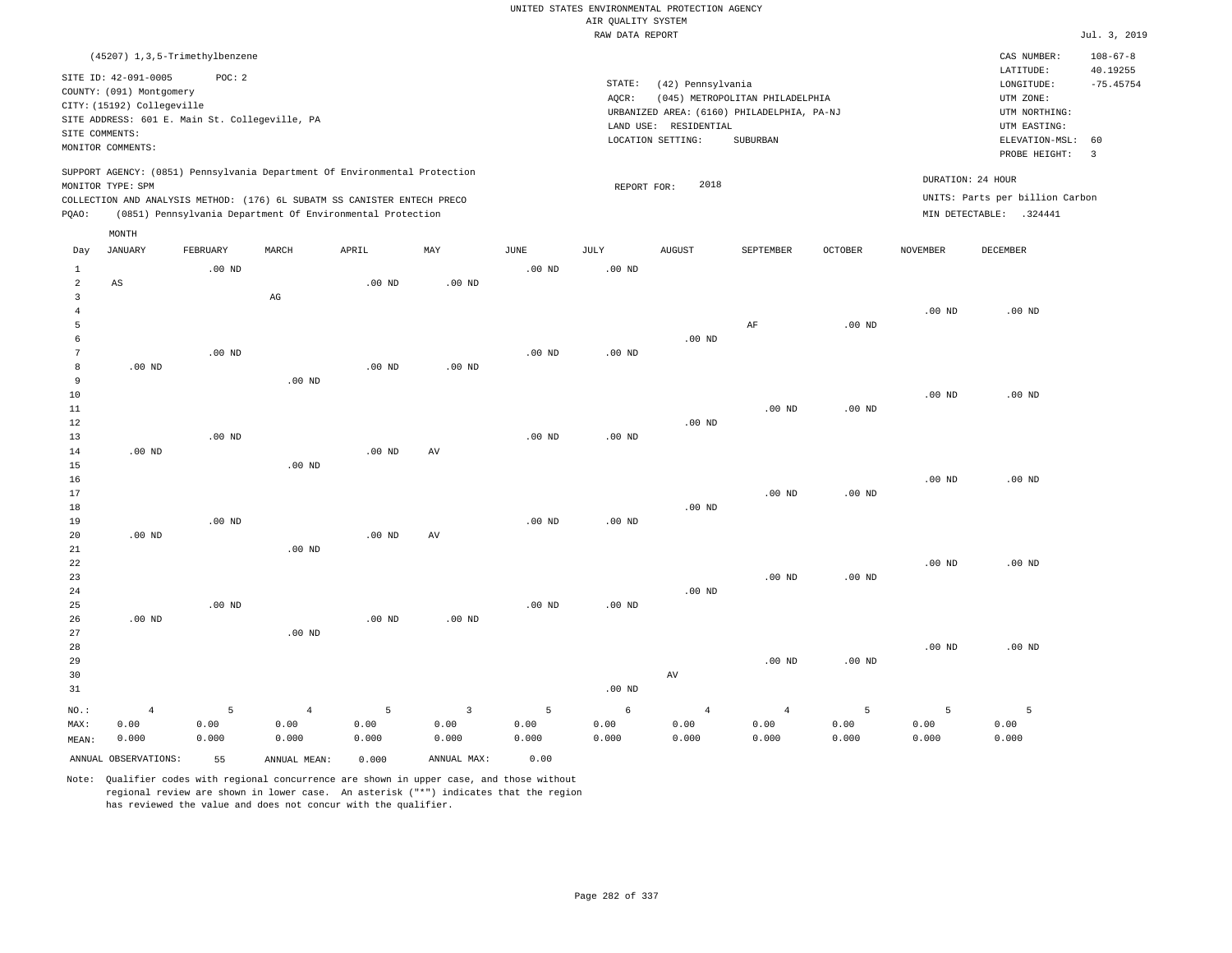# UNITED STATES ENVIRONMENTAL PROTECTION AGENCY AIR QUALITY SYSTEM

|                                                       |                                                                                                                       |                                                          |          |                                                                                                                                                                                                                      |          |                   | RAW DATA REPORT   |                                                                 |                                                                                           |                        |                 |                                                                                                          | Jul. 3, 2019                                    |
|-------------------------------------------------------|-----------------------------------------------------------------------------------------------------------------------|----------------------------------------------------------|----------|----------------------------------------------------------------------------------------------------------------------------------------------------------------------------------------------------------------------|----------|-------------------|-------------------|-----------------------------------------------------------------|-------------------------------------------------------------------------------------------|------------------------|-----------------|----------------------------------------------------------------------------------------------------------|-------------------------------------------------|
|                                                       |                                                                                                                       | (45208) 1, 2, 4-Trimethylbenzene                         |          |                                                                                                                                                                                                                      |          |                   |                   |                                                                 |                                                                                           |                        |                 | CAS NUMBER:                                                                                              | $95 - 63 - 6$                                   |
|                                                       | SITE ID: 42-091-0005<br>COUNTY: (091) Montgomery<br>CITY: (15192) Collegeville<br>SITE COMMENTS:<br>MONITOR COMMENTS: | POC: 2<br>SITE ADDRESS: 601 E. Main St. Collegeville, PA |          |                                                                                                                                                                                                                      |          |                   | STATE:<br>AQCR:   | (42) Pennsylvania<br>LAND USE: RESIDENTIAL<br>LOCATION SETTING: | (045) METROPOLITAN PHILADELPHIA<br>URBANIZED AREA: (6160) PHILADELPHIA, PA-NJ<br>SUBURBAN |                        |                 | LATITUDE:<br>LONGITUDE:<br>UTM ZONE:<br>UTM NORTHING:<br>UTM EASTING:<br>ELEVATION-MSL:<br>PROBE HEIGHT: | 40.19255<br>$-75.45754$<br>60<br>$\overline{3}$ |
| PQAO:                                                 | MONITOR TYPE: SPM                                                                                                     |                                                          |          | SUPPORT AGENCY: (0851) Pennsylvania Department Of Environmental Protection<br>COLLECTION AND ANALYSIS METHOD: (176) 6L SUBATM SS CANISTER ENTECH PRECO<br>(0851) Pennsylvania Department Of Environmental Protection |          |                   | REPORT FOR:       | 2013                                                            |                                                                                           |                        | MIN DETECTABLE: | DURATION: 24 HOUR<br>UNITS: Parts per billion Carbon                                                     |                                                 |
|                                                       | MONTH                                                                                                                 |                                                          |          |                                                                                                                                                                                                                      |          |                   |                   |                                                                 |                                                                                           |                        |                 |                                                                                                          |                                                 |
| Day                                                   | JANUARY                                                                                                               | FEBRUARY                                                 | MARCH    | APRIL                                                                                                                                                                                                                | MAY      | <b>JUNE</b>       | JULY              | <b>AUGUST</b>                                                   | SEPTEMBER                                                                                 | <b>OCTOBER</b>         | <b>NOVEMBER</b> | DECEMBER                                                                                                 |                                                 |
| $\mathbf{1}$<br>$\overline{a}$<br>3<br>$\overline{4}$ | $.00$ ND                                                                                                              | $.00$ ND                                                 |          | $.00$ ND                                                                                                                                                                                                             | $.00$ ND | $.00$ ND          | $.00$ ND          | $.00$ ND                                                        | $.00$ ND                                                                                  | $\mathbb{A}\mathbb{S}$ |                 |                                                                                                          |                                                 |
| 5<br>6<br>$\overline{7}$                              |                                                                                                                       |                                                          | $.00$ ND |                                                                                                                                                                                                                      |          |                   |                   |                                                                 | $.00$ ND                                                                                  | .00 <sub>ND</sub>      | .32S            | $.23$ $OX$                                                                                               |                                                 |
| 8<br>9<br>10<br>11                                    | $.00$ ND                                                                                                              | $.00$ ND                                                 | $.00$ ND | $.00$ ND                                                                                                                                                                                                             | $.00$ ND | $.00$ ND          | $.00$ ND          | $.00$ ND                                                        |                                                                                           |                        |                 |                                                                                                          |                                                 |
| 12<br>13<br>14                                        |                                                                                                                       |                                                          |          |                                                                                                                                                                                                                      |          |                   |                   | $.00$ ND                                                        | $.00$ ND                                                                                  | .00 <sub>ND</sub>      | $.00$ ND        | $.00$ ND                                                                                                 |                                                 |
| 15<br>16<br>17                                        | .00 <sub>ND</sub>                                                                                                     | $.00$ ND                                                 | AF       | $.00$ ND                                                                                                                                                                                                             | AF       | .00 <sub>ND</sub> | .00 <sub>ND</sub> |                                                                 |                                                                                           |                        |                 |                                                                                                          |                                                 |
| 18<br>19<br>20<br>21                                  |                                                                                                                       | $.00$ ND                                                 |          |                                                                                                                                                                                                                      |          | .00 <sub>ND</sub> | $.00$ ND          | .00CL                                                           | AF                                                                                        | $\rm AF$               | $.00$ ND        | $.00$ ND                                                                                                 |                                                 |
| 22<br>23<br>24<br>25                                  | .00 <sub>ND</sub>                                                                                                     |                                                          | $.00$ ND | $.00$ ND                                                                                                                                                                                                             | AF       |                   |                   |                                                                 | .34 SQ                                                                                    | .00 <sub>ND</sub>      | .19SQ           | $.00$ ND                                                                                                 |                                                 |

Note: Qualifier codes with regional concurrence are shown in upper case, and those without regional review are shown in lower case. An asterisk ("\*") indicates that the region has reviewed the value and does not concur with the qualifier.

3 0.00 0.000

ANNUAL OBSERVATIONS:  $54$  ANNUAL MEAN: .040 ANNUAL MAX: .47

.00 ND

5 0.00 0.000

.47 SQ

3 .47 .157

.00 ND

5 0.00 0.000

NO.: MAX: MEAN: .00 ND

.00 ND

5 0.00 0.000

AS

5 0.00 0.000

.00 ND

5 0.00 0.000

.00 ND

5 0.00 0.000

.42 SQ

4 .42 .105

4 .34 .085

.21 SQ

5 .32 .144

.00 ND

5 .23 .046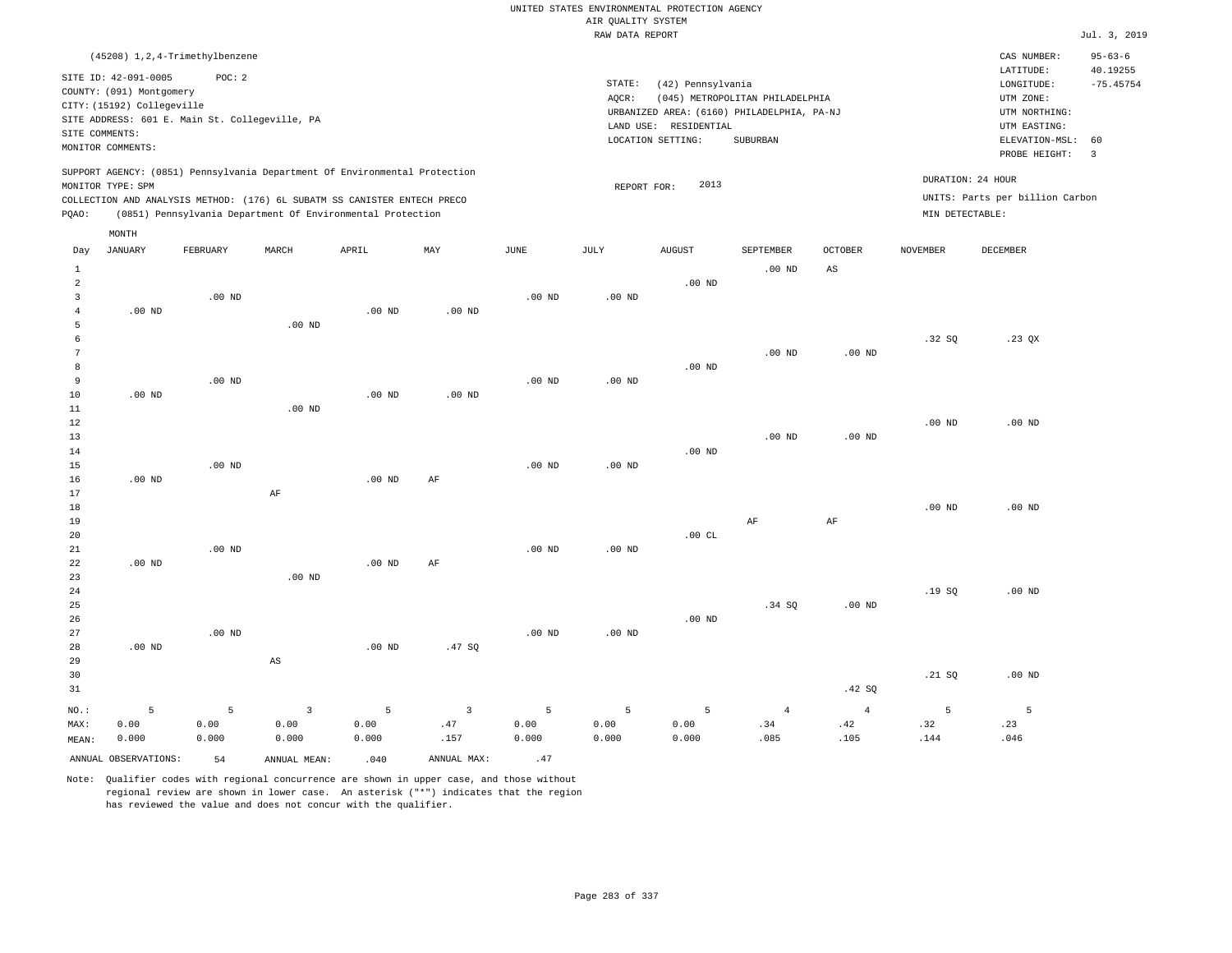| (45208) 1, 2, 4-Trimethylbenzene                                                                                                                                                                                                                            |                                                                                                                                                                                 | CAS NUMBER:                                                                                                 | $95 - 63 - 6$                 |
|-------------------------------------------------------------------------------------------------------------------------------------------------------------------------------------------------------------------------------------------------------------|---------------------------------------------------------------------------------------------------------------------------------------------------------------------------------|-------------------------------------------------------------------------------------------------------------|-------------------------------|
| SITE ID: 42-091-0005<br>POC:2<br>COUNTY: (091) Montgomery<br>CITY: (15192) Collegeville<br>SITE ADDRESS: 601 E. Main St. Collegeville, PA<br>SITE COMMENTS:<br>MONITOR COMMENTS:                                                                            | STATE:<br>(42) Pennsylvania<br>AOCR:<br>(045) METROPOLITAN PHILADELPHIA<br>URBANIZED AREA: (6160) PHILADELPHIA, PA-NJ<br>LAND USE: RESIDENTIAL<br>LOCATION SETTING:<br>SUBURBAN | LATITUDE:<br>LONGITUDE:<br>UTM ZONE:<br>UTM NORTHING:<br>UTM EASTING:<br>ELEVATION-MSL: 60<br>PROBE HEIGHT: | 40.19255<br>$-75.45754$<br>-3 |
| SUPPORT AGENCY: (0851) Pennsylvania Department Of Environmental Protection<br>MONITOR TYPE: SPM<br>COLLECTION AND ANALYSIS METHOD: (176) 6L SUBATM SS CANISTER ENTECH PRECO<br>(0851) Pennsylvania Department Of Environmental Protection<br>POAO:<br>MONTH | 2014<br>REPORT FOR:<br>MIN DETECTABLE:                                                                                                                                          | DURATION: 24 HOUR<br>UNITS: Parts per billion Carbon                                                        |                               |

| Day               | <b>JANUARY</b>       | FEBRUARY       | $\tt MARCH$    | APRIL       | MAY         | $_{\rm JUNE}$           | $\mathtt{JULY}$ | AUGUST   | SEPTEMBER | $\mathtt{OCTOBER}$ | NOVEMBER       | ${\tt DECEMBER}$ |
|-------------------|----------------------|----------------|----------------|-------------|-------------|-------------------------|-----------------|----------|-----------|--------------------|----------------|------------------|
| $\mathbf{1}$      |                      |                |                |             |             |                         |                 |          |           |                    | $.00$ ND       | .32 SQ           |
| $\overline{a}$    |                      |                |                |             |             |                         |                 |          | .30SQ     | .42 SQ             |                |                  |
| 3                 |                      |                |                |             |             |                         |                 | $\rm AF$ |           |                    |                |                  |
| $\overline{4}$    |                      | .00 $ND$       |                |             |             | .29SQ                   | .45S            |          |           |                    |                |                  |
| 5                 | .31 SQ               |                |                | .00 $ND$    | $.00$ ND    |                         |                 |          |           |                    |                |                  |
| 6                 |                      |                | $.00$ ND       |             |             |                         |                 |          |           |                    |                |                  |
| 7                 |                      |                |                |             |             |                         |                 |          |           |                    | $.00$ ND       | $.00$ ND         |
| 8                 |                      |                |                |             |             |                         |                 |          | .33SQ     | $.00$ ND           |                |                  |
| 9                 |                      |                |                |             |             |                         |                 | .80SQ    |           |                    |                |                  |
| $10$              |                      | AS             |                |             |             | .78S                    | .72SQ           |          |           |                    |                |                  |
| 11                | $.64$ QX             |                |                | .24 SQ      | .22SQ       |                         |                 |          |           |                    |                |                  |
| 12                |                      |                | 1.33 5         |             |             |                         |                 |          |           |                    |                |                  |
| 13                |                      |                |                |             |             |                         |                 |          |           |                    | $.00$ ND       | AF               |
| 14                |                      |                |                |             |             |                         |                 |          | $.00$ ND  | $.00$ ND           |                |                  |
| 15                |                      |                |                |             |             |                         |                 | $.00$ ND |           |                    |                |                  |
| 16                |                      | $.00$ ND       |                |             |             | AS                      | $\rm AF$        |          |           |                    |                |                  |
| 17                | .50S                 |                |                | $.00$ ND    | .18SQ       |                         |                 |          |           |                    |                |                  |
| 18                |                      |                | .20SQ          |             |             |                         |                 |          |           |                    |                |                  |
| 19                |                      |                |                |             |             |                         |                 |          |           |                    | $\rm{AF}$      | $.00$ ND         |
| 20                |                      |                |                |             |             |                         |                 |          | .34 SQ    | .50SQ              |                |                  |
| $21\,$            |                      | $.00$ ND       |                |             |             |                         |                 | .28SQ    |           |                    |                |                  |
| $2\sqrt{2}$<br>23 | $.00$ ND             |                |                | $.00$ ND    | $.00$ ND    | AS                      | $_{\rm AS}$     |          |           |                    |                |                  |
| 24                |                      |                | $.00$ ND       |             |             |                         |                 |          |           |                    |                |                  |
| $25\,$            |                      |                |                |             |             |                         |                 |          |           |                    | $.00$ ND       | $.00$ ND         |
| 26                |                      |                |                |             |             |                         |                 |          | .63SQ     | $.00$ ND           |                |                  |
| 27                |                      |                |                |             |             |                         |                 | .32SQ    |           |                    |                |                  |
| 28                |                      | $.00$ ND       |                |             |             | .83SQ                   | $.00$ ND        |          |           |                    |                |                  |
| 29                | .24 SQ               |                |                | .00 $ND$    | $\rm AF$    |                         |                 |          |           |                    |                |                  |
| 30                |                      |                | .00 $ND$       |             |             |                         |                 |          |           |                    |                |                  |
| 31                |                      |                |                |             |             |                         |                 |          |           |                    |                | .33SQ            |
|                   |                      |                |                |             |             |                         |                 |          |           |                    |                |                  |
| $_{\rm NO.}$ :    | 5                    | $\overline{4}$ | $\overline{5}$ | $\mathsf S$ | $\,4$       | $\overline{\mathbf{3}}$ | $\overline{3}$  | $\bf{4}$ | 5         | $\overline{5}$     | $\overline{4}$ | $\overline{5}$   |
| MAX:              | .64                  | 0.00           | 1.33           | .24         | .22         | .83                     | .72             | .80      | .63       | .50                | 0.00           | .33              |
| MEAN:             | .338                 | 0.000          | .306           | .048        | .100        | .633                    | .390            | .350     | .320      | .184               | 0.000          | .130             |
|                   | ANNUAL OBSERVATIONS: | 52             | ANNUAL MEAN:   | .221        | ANNUAL MAX: | 1.33                    |                 |          |           |                    |                |                  |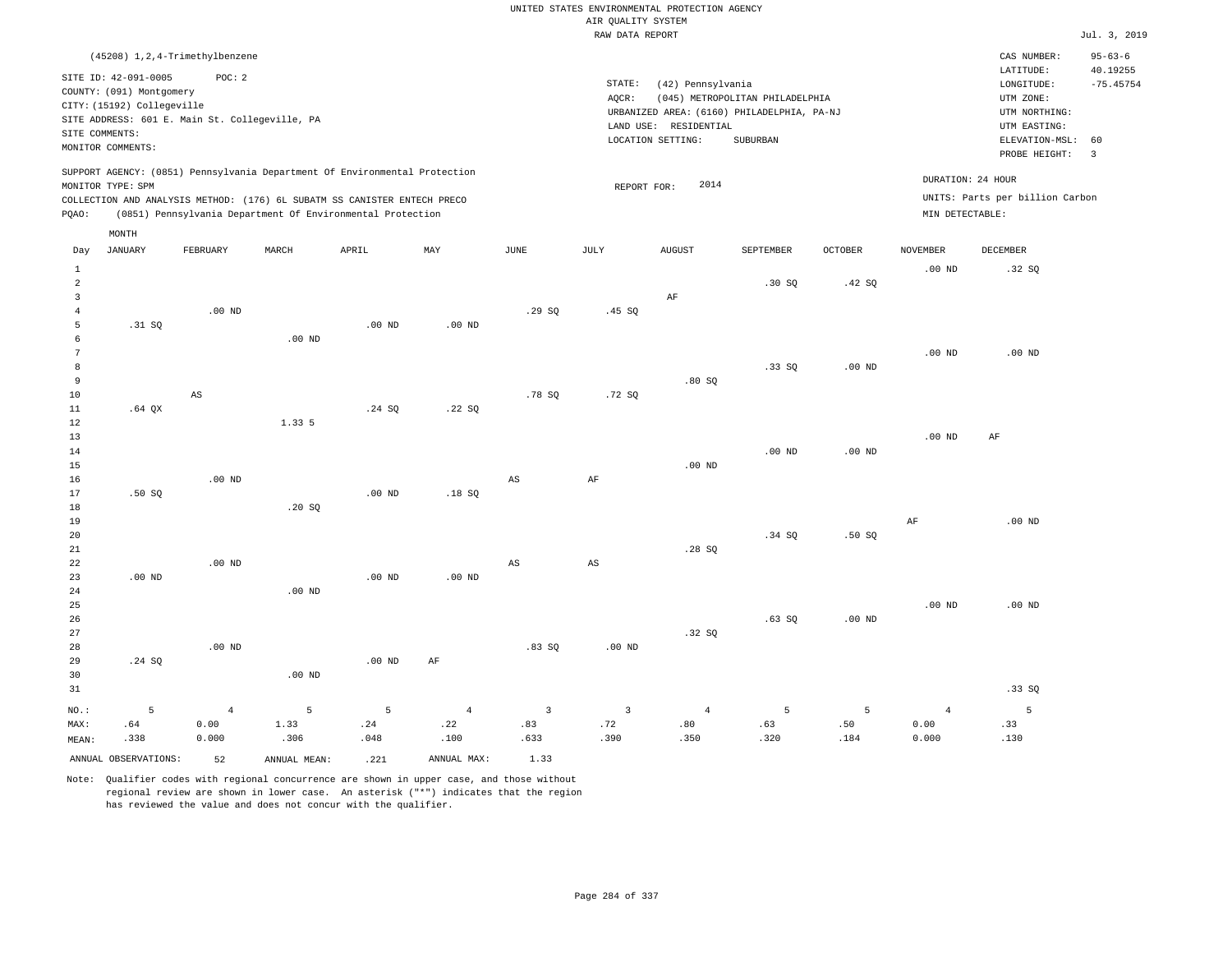| (45208) 1, 2, 4-Trimethylbenzene                                                                                                                                                     |                                                            |       |     |      |                 |                                                                                                                  |                                             |                |                                      | CAS NUMBER:                                  | $95 - 63 - 6$ |
|--------------------------------------------------------------------------------------------------------------------------------------------------------------------------------------|------------------------------------------------------------|-------|-----|------|-----------------|------------------------------------------------------------------------------------------------------------------|---------------------------------------------|----------------|--------------------------------------|----------------------------------------------|---------------|
| SITE ID: 42-091-0005<br>COUNTY: (091) Montgomery<br>CITY: (15192) Collegeville<br>SITE ADDRESS: 601 E. Main St. Collegeville, PA<br>SITE COMMENTS:<br>MONITOR COMMENTS:              | POC:2                                                      |       |     |      | STATE:<br>AOCR: | (42) Pennsylvania<br>URBANIZED AREA: (6160) PHILADELPHIA, PA-NJ<br>LAND USE:<br>RESIDENTIAL<br>LOCATION SETTING: | (045) METROPOLITAN PHILADELPHIA<br>SUBURBAN |                |                                      | 40.19255<br>$-75.45754$<br>ELEVATION-MSL: 60 |               |
|                                                                                                                                                                                      |                                                            |       |     |      |                 |                                                                                                                  |                                             |                |                                      | PROBE HEIGHT:                                | 3             |
| SUPPORT AGENCY: (0851) Pennsylvania Department Of Environmental Protection<br>MONITOR TYPE: SPM<br>COLLECTION AND ANALYSIS METHOD: (176) 6L SUBATM SS CANISTER ENTECH PRECO<br>POAO: | (0851) Pennsylvania Department Of Environmental Protection |       |     |      |                 | 2015<br>REPORT FOR:                                                                                              |                                             |                | DURATION: 24 HOUR<br>MIN DETECTABLE: | UNITS: Parts per billion Carbon              |               |
| MONTH<br>JANUARY<br>FEBRUARY<br>Day                                                                                                                                                  | MARCH                                                      | APRIL | MAY | JUNE | JULY            | <b>AUGUST</b>                                                                                                    | SEPTEMBER                                   | <b>OCTOBER</b> | <b>NOVEMBER</b>                      | DECEMBER                                     |               |
|                                                                                                                                                                                      |                                                            |       |     |      |                 |                                                                                                                  |                                             |                |                                      |                                              |               |

| 1                       |                        |          | $\mathbb{A}\mathbb{S}$ |                   |                |                         |          |                |                   |          |                  |                         |
|-------------------------|------------------------|----------|------------------------|-------------------|----------------|-------------------------|----------|----------------|-------------------|----------|------------------|-------------------------|
| $\overline{\mathbf{c}}$ |                        |          |                        |                   |                |                         |          |                |                   |          | .90 <sub>c</sub> | $\rm AF$                |
| 3<br>$\overline{4}$     |                        |          |                        |                   |                |                         |          | $.00$ ND       | .42 SQ            | .00 $ND$ |                  |                         |
| 5                       |                        | .00 $ND$ |                        |                   |                | $.00$ ND                | .00 $ND$ |                |                   |          |                  |                         |
| 6                       | .00 <sub>ND</sub>      |          |                        | .00 <sub>ND</sub> | $.00$ ND       |                         |          |                |                   |          |                  |                         |
| 7                       |                        |          | $.00$ ND               |                   |                |                         |          |                |                   |          |                  |                         |
| 8                       |                        |          |                        |                   |                |                         |          |                |                   |          | $.00$ ND         | $\rm AF$                |
| 9                       |                        |          |                        |                   |                |                         |          |                | .00 <sub>ND</sub> | $.00$ ND |                  |                         |
| 10                      |                        |          |                        |                   |                |                         |          | $\rm AF$       |                   |          |                  |                         |
| $11\,$                  |                        | $.00$ ND |                        |                   |                | $.00$ ND                | .00 $ND$ |                |                   |          |                  |                         |
| 12                      | $\rm AF$               |          |                        | $.00$ ND          | $.00$ ND       |                         |          |                |                   |          |                  |                         |
| 13                      |                        |          | $.00$ ND               |                   |                |                         |          |                |                   |          |                  |                         |
| 14                      |                        |          |                        |                   |                |                         |          |                |                   |          | $.00$ ND         | .65SQ                   |
| 15                      |                        |          |                        |                   |                |                         |          |                | .00 <sub>ND</sub> | $.00$ ND |                  |                         |
| 16                      |                        |          |                        |                   |                |                         |          | .00 $ND$       |                   |          |                  |                         |
| 17                      |                        | $.00$ ND |                        |                   |                | $_{\rm AS}$             | $.00$ ND |                |                   |          |                  |                         |
| 18<br>19                | .40 $SQ$               |          | $.00$ ND               | $.00$ ND          | $.00$ ND       |                         |          |                |                   |          |                  |                         |
| 20                      |                        |          |                        |                   |                |                         |          |                |                   |          | $.00$ ND         | $.00$ ND                |
| 21                      |                        |          |                        |                   |                |                         |          |                | .00 <sub>ND</sub> | $.00$ ND |                  |                         |
| 22                      |                        |          |                        |                   |                |                         |          | $\rm AF$       |                   |          |                  |                         |
| 23                      |                        | $.00$ ND |                        |                   |                | $\rm{AF}$               | .00 $ND$ |                |                   |          |                  |                         |
| $2\,4$                  | $\mathbb{A}\mathbb{S}$ |          |                        | .00 <sub>ND</sub> | .00 $ND$       |                         |          |                |                   |          |                  |                         |
| 25                      |                        |          | .55SQ                  |                   |                |                         |          |                |                   |          |                  |                         |
| $26\,$                  |                        |          |                        |                   |                |                         |          |                |                   |          | $\rm{AF}$        | $.00$ ND                |
| 27                      |                        |          |                        |                   |                |                         |          |                | .00 <sub>ND</sub> | .59 CC   |                  |                         |
| 28                      |                        |          |                        |                   |                |                         |          | .49 SQ         |                   |          |                  |                         |
| 29                      |                        |          |                        |                   |                | $.00$ ND                | .49SQ    |                |                   |          |                  |                         |
| 30                      | $.00$ ND               |          |                        | $.00$ ND          | $.00$ ND       |                         |          |                |                   |          |                  |                         |
| $3\,1$                  |                        |          | .14 SQ                 |                   |                |                         |          |                |                   |          |                  |                         |
| $_{\rm NO.}$ :          | $\mathsf 3$            | $\bf{4}$ | $\mathsf S$            | $\overline{5}$    | $\overline{5}$ | $\overline{\mathbf{3}}$ | 5        | $\overline{3}$ | 5                 | 5        | $\overline{4}$   | $\overline{\mathbf{3}}$ |
| MAX:                    | .40                    | 0.00     | .55                    | 0.00              | 0.00           | 0.00                    | .49      | .49            | .42               | .59      | .90              | .65                     |
| MEAN:                   | .133                   | 0.000    | .138                   | 0.000             | 0.000          | 0.000                   | .098     | .163           | .084              | .118     | .225             | .217                    |
|                         | ANNUAL OBSERVATIONS:   | 50       | ANNUAL MEAN:           | .093              | ANNUAL MAX:    | .90                     |          |                |                   |          |                  |                         |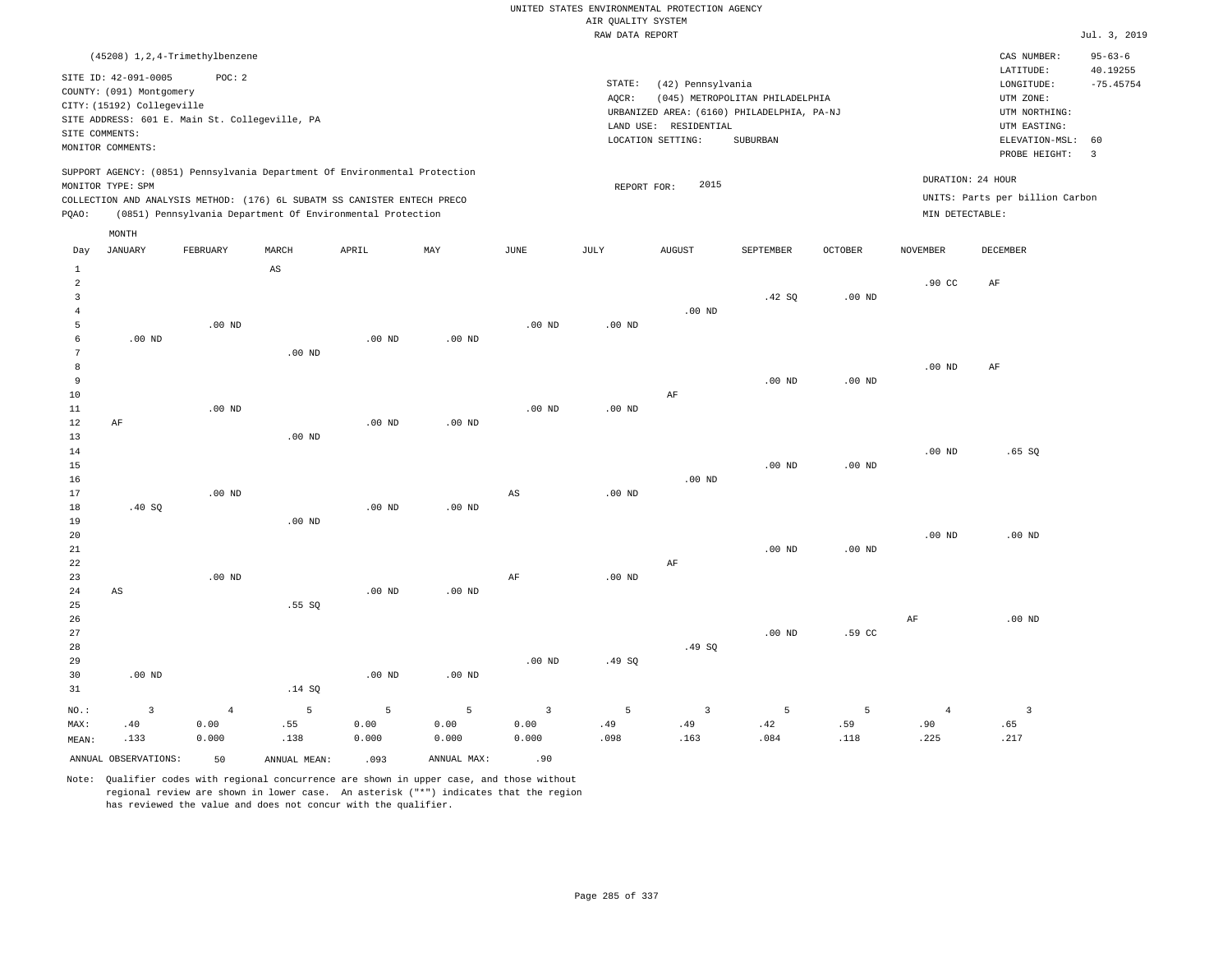| (45208) 1, 2, 4-Trimethylbenzene                                                                                                                                                                                                                            |                                                                                                                                                                                 | CAS NUMBER:                                                                                                 | $95 - 63 - 6$                 |
|-------------------------------------------------------------------------------------------------------------------------------------------------------------------------------------------------------------------------------------------------------------|---------------------------------------------------------------------------------------------------------------------------------------------------------------------------------|-------------------------------------------------------------------------------------------------------------|-------------------------------|
| SITE ID: 42-091-0005<br>POC:2<br>COUNTY: (091) Montgomery<br>CITY: (15192) Collegeville<br>SITE ADDRESS: 601 E. Main St. Collegeville, PA<br>SITE COMMENTS:<br>MONITOR COMMENTS:                                                                            | STATE:<br>(42) Pennsylvania<br>(045) METROPOLITAN PHILADELPHIA<br>AOCR:<br>URBANIZED AREA: (6160) PHILADELPHIA, PA-NJ<br>LAND USE: RESIDENTIAL<br>LOCATION SETTING:<br>SUBURBAN | LATITUDE:<br>LONGITUDE:<br>UTM ZONE:<br>UTM NORTHING:<br>UTM EASTING:<br>ELEVATION-MSL: 60<br>PROBE HEIGHT: | 40.19255<br>$-75.45754$<br>-3 |
| SUPPORT AGENCY: (0851) Pennsylvania Department Of Environmental Protection<br>MONITOR TYPE: SPM<br>COLLECTION AND ANALYSIS METHOD: (176) 6L SUBATM SS CANISTER ENTECH PRECO<br>(0851) Pennsylvania Department Of Environmental Protection<br>POAO:<br>MONTH | 2016<br>REPORT FOR:                                                                                                                                                             | DURATION: 24 HOUR<br>UNITS: Parts per billion Carbon<br>MIN DETECTABLE:                                     |                               |

| Day            | JANUARY              | FEBRUARY                | MARCH        | APRIL          | MAY               | JUNE        | JULY                    | AUGUST         | SEPTEMBER      | OCTOBER           | NOVEMBER       | DECEMBER |
|----------------|----------------------|-------------------------|--------------|----------------|-------------------|-------------|-------------------------|----------------|----------------|-------------------|----------------|----------|
| $\mathbf{1}$   | $\rm AF$             |                         | $.00$ ND     |                |                   |             |                         |                |                |                   |                |          |
| $\overline{c}$ |                      |                         |              |                |                   |             |                         |                |                |                   | .39SQ          | $.00$ ND |
| 3              |                      |                         |              |                |                   |             |                         |                | $\mathbb{TS}$  | .00 <sub>ND</sub> |                |          |
| $\overline{4}$ |                      |                         |              |                |                   |             |                         | $.00$ ND       |                |                   |                |          |
| 5              |                      |                         |              |                |                   | $.00$ ND    | $.00$ ND                |                |                |                   |                |          |
| 6              |                      | .23SQ                   |              | $\rm AF$       | $.00$ ND          |             |                         |                |                |                   |                |          |
| 7              | .83SQ                |                         | $.00$ ND     |                |                   |             |                         |                |                |                   |                |          |
| 8              |                      |                         |              |                |                   |             |                         |                |                |                   | 1.26 5         | .36SQ    |
| 9              |                      |                         |              |                |                   |             |                         |                | $.00$ ND       | .00 <sub>ND</sub> |                |          |
| 10             |                      |                         |              |                |                   |             |                         | $.00$ ND       |                |                   |                |          |
| $11\,$         |                      |                         |              |                |                   | .32SQ       | $.00$ ND                |                |                |                   |                |          |
| 12             |                      | $\rm{AF}$               |              | $.00$ ND       | .52SQ             |             |                         |                |                |                   |                |          |
| 13             | $.00$ ND             |                         | $.00$ ND     |                |                   |             |                         |                |                |                   |                |          |
| 14             |                      |                         |              |                |                   |             |                         |                |                |                   | $\rm AF$       | .45 SQ   |
| 15             |                      |                         |              |                |                   |             |                         |                | $.00$ ND       | $.00$ ND          |                |          |
| $16\,$         |                      |                         |              |                |                   |             |                         | $.00$ ND       |                |                   |                |          |
| 17             |                      |                         |              |                |                   | .31 SQ      | AF                      |                |                |                   |                |          |
| 18             |                      | .00 $ND$                |              | .00 $ND$       | .27SQ             |             |                         |                |                |                   |                |          |
| 19             | $.00$ ND             |                         | $.00$ ND     |                |                   |             |                         |                |                |                   |                |          |
| 20             |                      |                         |              |                |                   |             |                         |                |                |                   | $\rm{AF}$      | $.00$ ND |
| $21\,$         |                      |                         |              |                |                   |             |                         |                | .90            | .00 <sub>ND</sub> |                |          |
| $^{\rm 22}$    |                      |                         |              |                |                   |             |                         | $.00$ ND       |                |                   |                |          |
| $23$           |                      |                         |              |                |                   | $.00$ ND    | AS                      |                |                |                   |                |          |
| $2\sqrt{4}$    |                      | .00 $ND$                |              | $.00$ ND       | TS                |             |                         |                |                |                   |                |          |
| 25             | $.00$ ND             |                         | $.00$ ND     |                |                   |             |                         |                |                |                   |                |          |
| 26             |                      |                         |              |                |                   |             |                         |                |                |                   | .31 SQ         | .23SQ    |
| 27             |                      |                         |              |                |                   |             |                         |                | $.00$ ND       | .69SQ             |                |          |
| 28             |                      |                         |              |                |                   |             |                         | $\rm AF$       |                |                   |                |          |
| 29             |                      |                         |              |                |                   | $.00$ ND    | $.00$ ND                |                |                |                   |                |          |
| 30             |                      |                         |              | $.00$ ND       | .00 <sub>ND</sub> |             |                         |                |                |                   |                |          |
| 31             | AV                   |                         | $.00$ ND     |                |                   |             |                         |                |                |                   |                |          |
| $_{\rm NO.}$ : | $\overline{4}$       | $\overline{\mathbf{3}}$ | $\epsilon$   | $\overline{4}$ | $\overline{4}$    | $\mathsf S$ | $\overline{\mathbf{3}}$ | $\overline{4}$ | $\overline{4}$ | 5                 | $\overline{3}$ | 5        |
| MAX:           | .83                  | .23                     | 0.00         | 0.00           | .52               | .32         | 0.00                    | 0.00           | .90            | .69               | 1.26           | .45      |
| MEAN:          | .208                 | .077                    | 0.000        | 0.000          | .198              | .126        | 0.000                   | 0.000          | .225           | .138              | .653           | .208     |
|                | ANNUAL OBSERVATIONS: | 50                      | ANNUAL MEAN: | .141           | ANNUAL MAX:       | 1.26        |                         |                |                |                   |                |          |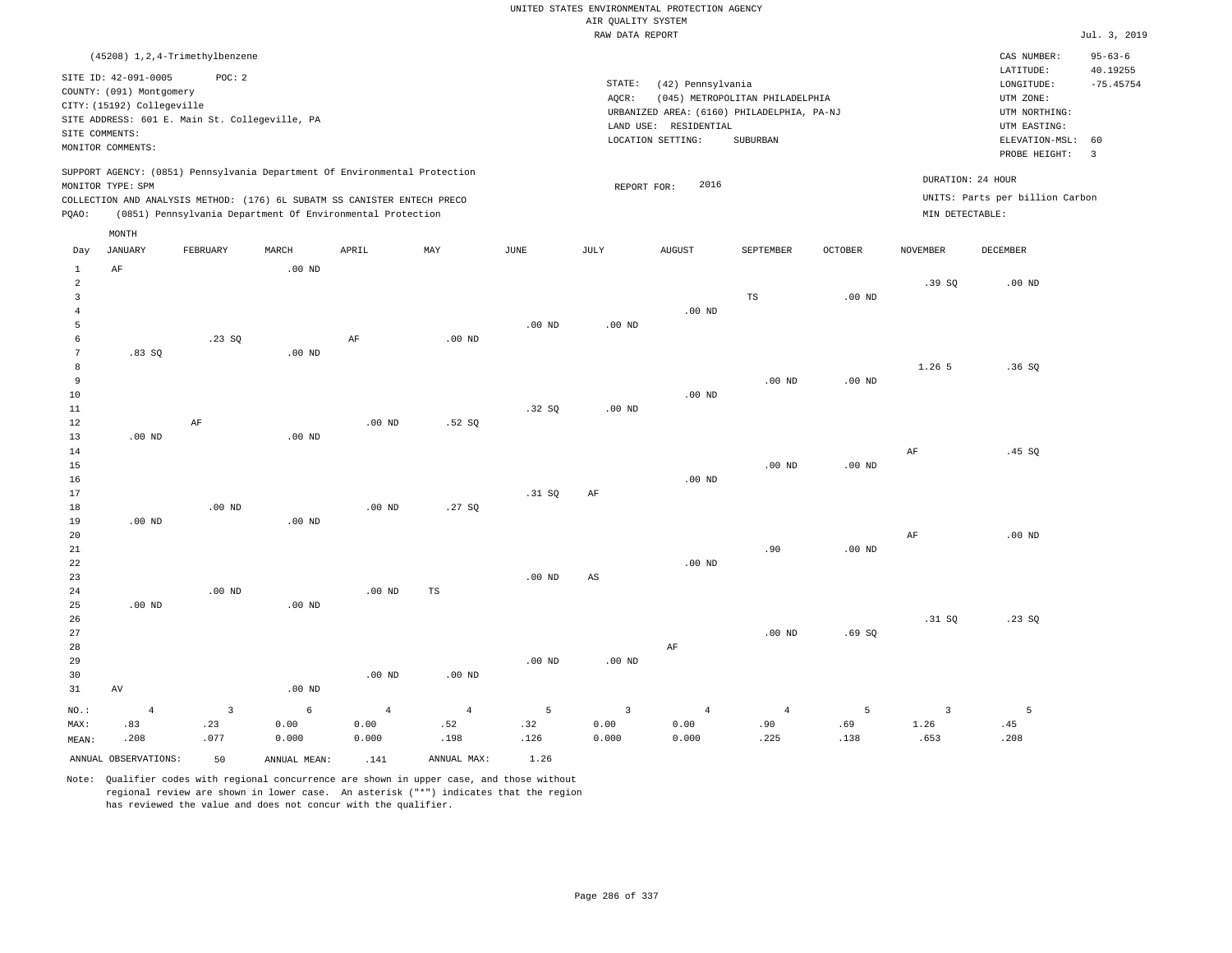|                               |                                                                                                  |                                                          |                    |                                                                                                                                                                                                                      |                   |                                                                                                                                                                                                                                                                                       | AIR QUALITY SYSTEM            | UNITED STATES ENVIRONMENTAL PROTECTION AGENCY |                   |                  |                                        |                                                      |                           |
|-------------------------------|--------------------------------------------------------------------------------------------------|----------------------------------------------------------|--------------------|----------------------------------------------------------------------------------------------------------------------------------------------------------------------------------------------------------------------|-------------------|---------------------------------------------------------------------------------------------------------------------------------------------------------------------------------------------------------------------------------------------------------------------------------------|-------------------------------|-----------------------------------------------|-------------------|------------------|----------------------------------------|------------------------------------------------------|---------------------------|
|                               |                                                                                                  |                                                          |                    |                                                                                                                                                                                                                      |                   |                                                                                                                                                                                                                                                                                       | RAW DATA REPORT               |                                               |                   |                  |                                        |                                                      | Jul. 3, 2019              |
|                               |                                                                                                  | (45208) 1, 2, 4-Trimethylbenzene                         |                    |                                                                                                                                                                                                                      |                   |                                                                                                                                                                                                                                                                                       |                               |                                               |                   |                  |                                        | CAS NUMBER:<br>LATITUDE:                             | $95 - 63 - 6$<br>40.19255 |
|                               | SITE ID: 42-091-0005<br>COUNTY: (091) Montgomery<br>CITY: (15192) Collegeville<br>SITE COMMENTS: | POC: 2<br>SITE ADDRESS: 601 E. Main St. Collegeville, PA |                    |                                                                                                                                                                                                                      |                   | $\texttt{STATE}$ :<br>(42) Pennsylvania<br>$\texttt{LONGITUDE}$ :<br>UTM ZONE:<br>AQCR:<br>(045) METROPOLITAN PHILADELPHIA<br>URBANIZED AREA: (6160) PHILADELPHIA, PA-NJ<br>UTM NORTHING:<br>LAND USE: RESIDENTIAL<br>UTM EASTING:<br>LOCATION SETTING:<br>SUBURBAN<br>ELEVATION-MSL: |                               |                                               |                   |                  |                                        |                                                      | $-75.45754$<br>60         |
|                               | MONITOR COMMENTS:                                                                                |                                                          |                    |                                                                                                                                                                                                                      |                   |                                                                                                                                                                                                                                                                                       |                               |                                               |                   |                  |                                        | PROBE HEIGHT:                                        | $\overline{3}$            |
| PQAO:                         | MONITOR TYPE: SPM                                                                                |                                                          |                    | SUPPORT AGENCY: (0851) Pennsylvania Department Of Environmental Protection<br>COLLECTION AND ANALYSIS METHOD: (176) 6L SUBATM SS CANISTER ENTECH PRECO<br>(0851) Pennsylvania Department Of Environmental Protection |                   |                                                                                                                                                                                                                                                                                       | REPORT FOR:                   | 2017                                          |                   |                  | MIN DETECTABLE:                        | DURATION: 24 HOUR<br>UNITS: Parts per billion Carbon |                           |
| Day                           | MONTH<br><b>JANUARY</b>                                                                          | FEBRUARY                                                 | MARCH              | APRIL                                                                                                                                                                                                                | MAY               | $_{\rm JUNE}$                                                                                                                                                                                                                                                                         | JULY                          | <b>AUGUST</b>                                 | SEPTEMBER         | <b>OCTOBER</b>   | <b>NOVEMBER</b>                        | DECEMBER                                             |                           |
| $\mathbf{1}$<br>2             | $.00$ ND                                                                                         |                                                          |                    | .00 <sub>ND</sub>                                                                                                                                                                                                    | .27SQ             |                                                                                                                                                                                                                                                                                       |                               |                                               |                   |                  |                                        |                                                      |                           |
| 3<br>$\overline{4}$<br>5      |                                                                                                  |                                                          | $.00$ ND           |                                                                                                                                                                                                                      |                   |                                                                                                                                                                                                                                                                                       |                               | $.00$ ND                                      | $.00$ ND          | $.00$ ND         | .00 <sub>ND</sub>                      | .59SQ                                                |                           |
| 6<br>7<br>8                   | AV                                                                                               | $.00$ ND                                                 | $.00$ ND           | $.00$ ND                                                                                                                                                                                                             | .00 <sub>ND</sub> | .56SQ                                                                                                                                                                                                                                                                                 | AF                            |                                               |                   |                  |                                        |                                                      |                           |
| 9<br>10<br>$1\,1$<br>12<br>13 |                                                                                                  | $.00$ ND                                                 |                    | $.00$ ND                                                                                                                                                                                                             |                   | .00 <sub>ND</sub>                                                                                                                                                                                                                                                                     | $.00$ ND                      | $.00$ ND                                      | $.00$ ND          | .44 SQ           | .30S                                   | $.00$ ND                                             |                           |
| 14<br>$15$<br>16<br>17        |                                                                                                  |                                                          | $.00$ ND           |                                                                                                                                                                                                                      | $.00$ ND          |                                                                                                                                                                                                                                                                                       |                               | .25SQ                                         | .77 SO            | .45 S            | .29SQ                                  | AQ                                                   |                           |
| $1\,8$<br>19<br>20            | .31 SQ                                                                                           | $.00$ ND                                                 | $.00$ ND           | $\mathbb{A}\mathbb{S}$                                                                                                                                                                                               | AF                | .00 <sub>ND</sub>                                                                                                                                                                                                                                                                     | .29SQ                         |                                               |                   |                  |                                        |                                                      |                           |
| 21<br>22<br>23<br>24          |                                                                                                  | $.00$ ND                                                 |                    |                                                                                                                                                                                                                      |                   | $.00$ ND                                                                                                                                                                                                                                                                              | .00 <sub>ND</sub>             | .24 S0                                        | .44 SQ            | .43SQ            | AN                                     | AV                                                   |                           |
| 25<br>26<br>27                | $.00$ ND                                                                                         |                                                          | $.00$ ND           | AM                                                                                                                                                                                                                   | 1.085             |                                                                                                                                                                                                                                                                                       |                               |                                               |                   |                  | $\hbox{AV}$                            | $.00$ ND                                             |                           |
| 28<br>29<br>30<br>31          | $.00$ ND                                                                                         |                                                          |                    |                                                                                                                                                                                                                      | .00 <sub>ND</sub> | $.00$ ND                                                                                                                                                                                                                                                                              | $.00$ ND                      | $.00$ ND                                      | .00 <sub>ND</sub> | $.00$ ND         |                                        |                                                      |                           |
| NO.:<br>MAX:<br>MEAN:         | $\overline{4}$<br>.31<br>.078                                                                    | $\overline{4}$<br>0.00<br>0.000                          | 5<br>0.00<br>0.000 | $\overline{3}$<br>0.00<br>0.000                                                                                                                                                                                      | 5<br>1.08<br>.270 | 5<br>.56<br>.112                                                                                                                                                                                                                                                                      | $\overline{4}$<br>.29<br>.073 | 5<br>.25<br>.098                              | 5<br>.77<br>.242  | 5<br>.45<br>.264 | $\overline{\mathbf{3}}$<br>.30<br>.197 | $\overline{\mathbf{3}}$<br>.59<br>.197               |                           |
|                               | ANNUAL OBSERVATIONS:                                                                             | 51                                                       | ANNUAL, MEAN:      | .132                                                                                                                                                                                                                 | ANNUAL MAX:       | 1.08                                                                                                                                                                                                                                                                                  |                               |                                               |                   |                  |                                        |                                                      |                           |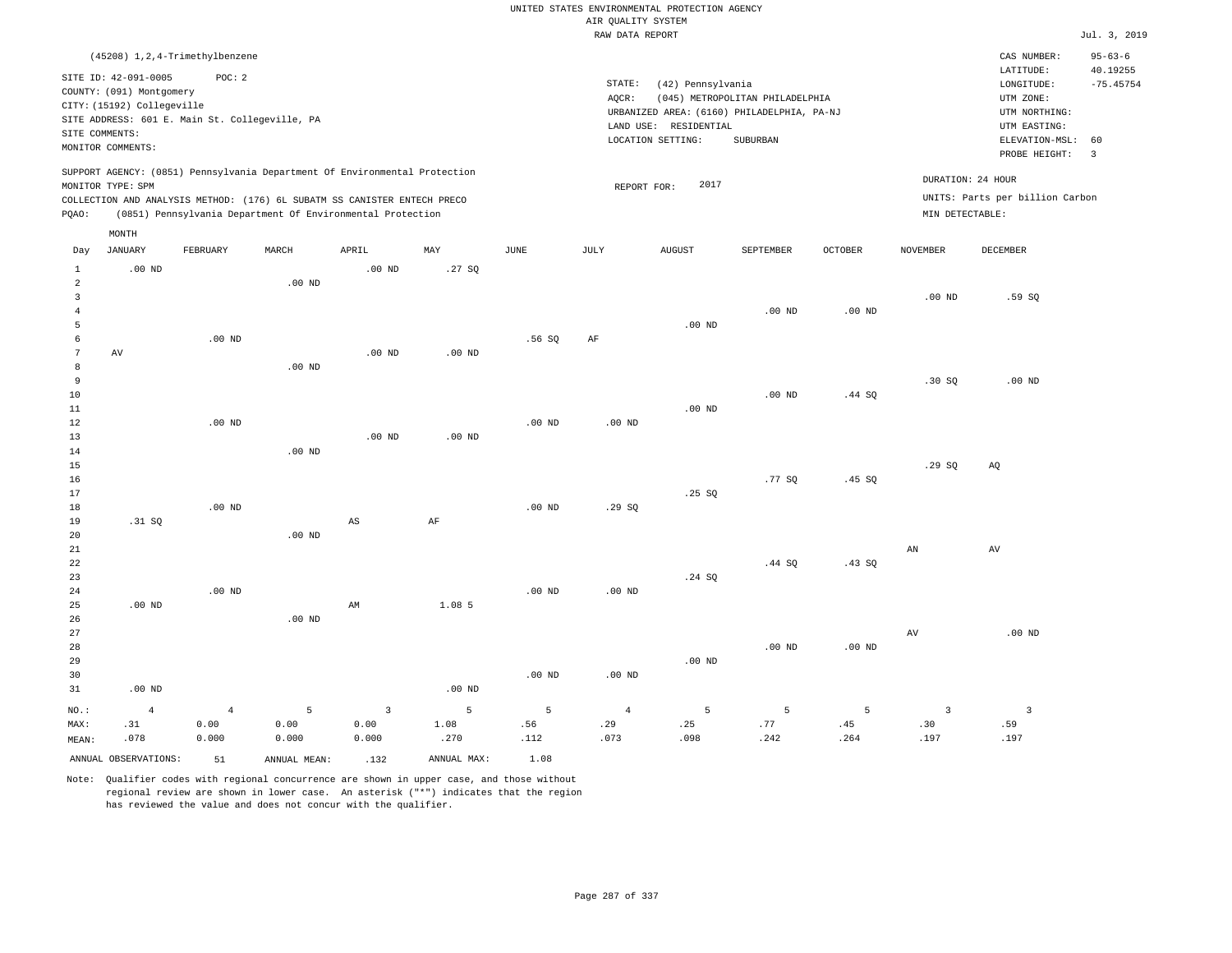|                                                |                                                                                                                                                                                        |                  |                                 |                                                                                                                                                                                                                      |                             |                    | UNITED STATES ENVIRONMENTAL PROTECTION AGENCY<br>AIR OUALITY SYSTEM |                                            |                                                                               |                  |                   |                                                                                                    |                                          |
|------------------------------------------------|----------------------------------------------------------------------------------------------------------------------------------------------------------------------------------------|------------------|---------------------------------|----------------------------------------------------------------------------------------------------------------------------------------------------------------------------------------------------------------------|-----------------------------|--------------------|---------------------------------------------------------------------|--------------------------------------------|-------------------------------------------------------------------------------|------------------|-------------------|----------------------------------------------------------------------------------------------------|------------------------------------------|
|                                                |                                                                                                                                                                                        |                  |                                 |                                                                                                                                                                                                                      |                             |                    | RAW DATA REPORT                                                     |                                            |                                                                               |                  |                   |                                                                                                    | Jul. 3, 2019                             |
|                                                |                                                                                                                                                                                        |                  |                                 |                                                                                                                                                                                                                      |                             |                    |                                                                     |                                            |                                                                               |                  |                   |                                                                                                    |                                          |
|                                                | (45208) 1, 2, 4-Trimethylbenzene<br>SITE ID: 42-091-0005<br>COUNTY: (091) Montgomery<br>CITY: (15192) Collegeville<br>SITE ADDRESS: 601 E. Main St. Collegeville, PA<br>SITE COMMENTS: | POC: 2           |                                 |                                                                                                                                                                                                                      |                             |                    | STATE:<br>AOCR:                                                     | (42) Pennsylvania<br>LAND USE: RESIDENTIAL | (045) METROPOLITAN PHILADELPHIA<br>URBANIZED AREA: (6160) PHILADELPHIA, PA-NJ |                  |                   | CAS NUMBER:<br>LATITUDE:<br>LONGITUDE:<br>UTM ZONE:<br>UTM NORTHING:<br>UTM EASTING:               | $95 - 63 - 6$<br>40.19255<br>$-75.45754$ |
|                                                | MONITOR COMMENTS:                                                                                                                                                                      |                  |                                 |                                                                                                                                                                                                                      |                             |                    |                                                                     | LOCATION SETTING:                          | SUBURBAN                                                                      |                  |                   | ELEVATION-MSL:                                                                                     | 60                                       |
| PQAO:                                          | MONITOR TYPE: SPM                                                                                                                                                                      |                  |                                 | SUPPORT AGENCY: (0851) Pennsylvania Department Of Environmental Protection<br>COLLECTION AND ANALYSIS METHOD: (176) 6L SUBATM SS CANISTER ENTECH PRECO<br>(0851) Pennsylvania Department Of Environmental Protection |                             |                    | REPORT FOR:                                                         | 2018                                       |                                                                               |                  |                   | PROBE HEIGHT:<br>DURATION: 24 HOUR<br>UNITS: Parts per billion Carbon<br>MIN DETECTABLE: .28609605 | $\overline{3}$                           |
|                                                | MONTH                                                                                                                                                                                  |                  |                                 |                                                                                                                                                                                                                      |                             |                    |                                                                     |                                            |                                                                               |                  |                   |                                                                                                    |                                          |
| Day                                            | JANUARY                                                                                                                                                                                | <b>FEBRUARY</b>  | MARCH                           | APRIL                                                                                                                                                                                                                | MAY                         | JUNE               | <b>JULY</b>                                                         | <b>AUGUST</b>                              | SEPTEMBER                                                                     | <b>OCTOBER</b>   | <b>NOVEMBER</b>   | <b>DECEMBER</b>                                                                                    |                                          |
| $\mathbf{1}$<br>$\overline{a}$<br>$\mathbf{3}$ | AS                                                                                                                                                                                     | .52 SQ           | $_{\rm AG}$                     | $.00$ ND                                                                                                                                                                                                             | $.00$ ND                    | $.00$ ND           | .67SQ                                                               |                                            |                                                                               |                  |                   |                                                                                                    |                                          |
| $\overline{4}$<br>5<br>6                       |                                                                                                                                                                                        |                  |                                 |                                                                                                                                                                                                                      |                             |                    |                                                                     | $.00$ ND                                   | AF                                                                            | .48SQ            | .00 <sub>ND</sub> | $.00$ ND                                                                                           |                                          |
| 7<br>8<br>9<br>10                              | $.00$ ND                                                                                                                                                                               | .41 SO           | $.00$ ND                        | $.00$ ND                                                                                                                                                                                                             | .49S                        | $.00$ ND           | $.00$ ND                                                            |                                            |                                                                               |                  | .00 <sub>ND</sub> | .48 SQ                                                                                             |                                          |
| 11<br>12<br>13                                 |                                                                                                                                                                                        | $.00$ ND         |                                 |                                                                                                                                                                                                                      |                             | .00 <sub>ND</sub>  | .30S                                                                | .67SQ                                      | $.00$ ND                                                                      | .59 SO           |                   |                                                                                                    |                                          |
| 14<br>15<br>16<br>17                           | $.00$ ND                                                                                                                                                                               |                  | $.00$ ND                        | $.00$ ND                                                                                                                                                                                                             | AV                          |                    |                                                                     |                                            | .32 <sub>OX</sub>                                                             | $.53$ QX         | .48SQ             | $.00$ ND                                                                                           |                                          |
| 18<br>19<br>20                                 | $.00$ ND                                                                                                                                                                               | .44 SQ           |                                 | $.00$ ND                                                                                                                                                                                                             | AV                          | $.00$ ND           | .00 <sub>ND</sub>                                                   | .00 <sub>ND</sub>                          |                                                                               |                  |                   |                                                                                                    |                                          |
| 21<br>22<br>23<br>24                           |                                                                                                                                                                                        |                  | $.00$ ND                        |                                                                                                                                                                                                                      |                             |                    |                                                                     | $.00$ ND                                   | $.00$ ND                                                                      | $.00$ ND         | .00 <sub>ND</sub> | $.00$ ND                                                                                           |                                          |
| 25<br>26<br>27<br>28                           | .47SQ                                                                                                                                                                                  | .37SQ            | .00 <sub>ND</sub>               | .41 SQ                                                                                                                                                                                                               | $.00$ ND                    | .00 <sub>ND</sub>  | .00 <sub>ND</sub>                                                   |                                            |                                                                               |                  | $.00$ ND          | .55SQ                                                                                              |                                          |
| 29<br>30<br>31                                 |                                                                                                                                                                                        |                  |                                 |                                                                                                                                                                                                                      |                             |                    | .32 S                                                               | AV                                         | .32S                                                                          | $.00$ ND         |                   |                                                                                                    |                                          |
| NO.:<br>MAX:<br>MEAN:                          | $\overline{4}$<br>.47<br>.118                                                                                                                                                          | 5<br>.52<br>.348 | $\overline{4}$<br>0.00<br>0.000 | $\overline{5}$<br>.41<br>.082                                                                                                                                                                                        | $\mathbf{3}$<br>.49<br>.163 | 5<br>0.00<br>0.000 | 6<br>.67<br>.215                                                    | $\overline{4}$<br>.67<br>.168              | $\overline{4}$<br>.32<br>.160                                                 | 5<br>.59<br>.320 | 5<br>.48<br>.096  | 5<br>.55<br>.206                                                                                   |                                          |
|                                                | ANNUAL OBSERVATIONS:                                                                                                                                                                   | 55               | ANNUAL MEAN:                    | .160                                                                                                                                                                                                                 | ANNUAL MAX:                 | .67                |                                                                     |                                            |                                                                               |                  |                   |                                                                                                    |                                          |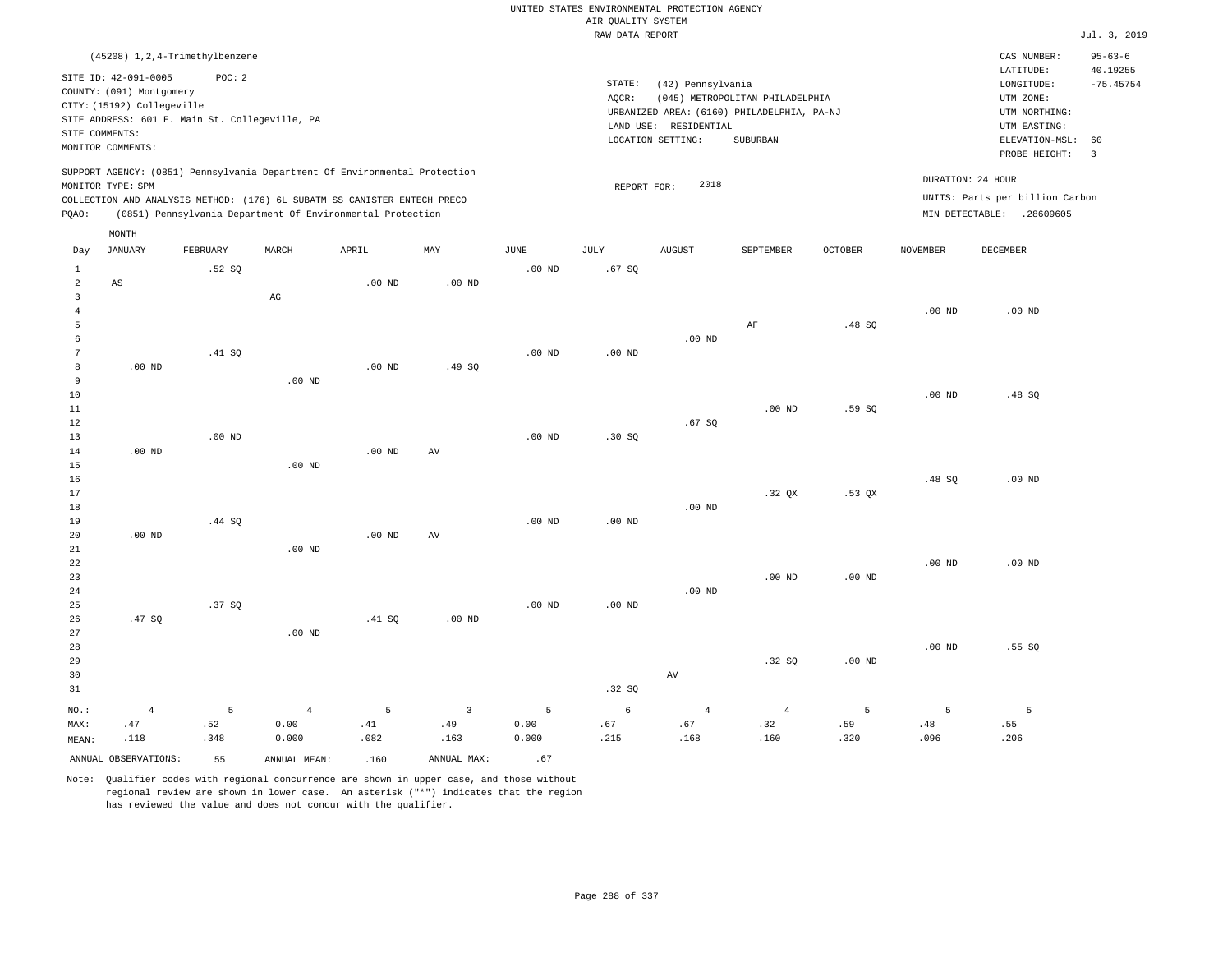## UNITED STATES ENVIRONMENTAL PROTECTION AGENCY AIR QUALITY SYSTEM

|                |                            |                                                |          |                                                                            |          |                   | RAW DATA REPORT   |                       |                                            |                   |                   |                                 | Jul. 3, 2019               |
|----------------|----------------------------|------------------------------------------------|----------|----------------------------------------------------------------------------|----------|-------------------|-------------------|-----------------------|--------------------------------------------|-------------------|-------------------|---------------------------------|----------------------------|
|                | (45213) p-Ethyltoluene     |                                                |          |                                                                            |          |                   |                   |                       |                                            |                   |                   | CAS NUMBER:<br>LATITUDE:        | $622 - 96 - 8$<br>40.19255 |
|                | SITE ID: 42-091-0005       | POC: 2                                         |          |                                                                            |          |                   | STATE:            | (42) Pennsylvania     |                                            |                   |                   | LONGITUDE:                      | $-75.45754$                |
|                | COUNTY: (091) Montgomery   |                                                |          |                                                                            |          |                   | AOCR:             |                       | (045) METROPOLITAN PHILADELPHIA            |                   |                   | UTM ZONE:                       |                            |
|                | CITY: (15192) Collegeville |                                                |          |                                                                            |          |                   |                   |                       | URBANIZED AREA: (6160) PHILADELPHIA, PA-NJ |                   |                   | UTM NORTHING:                   |                            |
|                |                            | SITE ADDRESS: 601 E. Main St. Collegeville, PA |          |                                                                            |          |                   |                   | LAND USE: RESIDENTIAL |                                            |                   |                   | UTM EASTING:                    |                            |
|                | SITE COMMENTS:             |                                                |          |                                                                            |          |                   |                   | LOCATION SETTING:     | SUBURBAN                                   |                   |                   | ELEVATION-MSL:                  | 60                         |
|                | MONITOR COMMENTS:          |                                                |          |                                                                            |          |                   |                   |                       |                                            |                   |                   | PROBE HEIGHT:                   | $\overline{\phantom{a}}$   |
|                |                            |                                                |          | SUPPORT AGENCY: (0851) Pennsylvania Department Of Environmental Protection |          |                   |                   |                       |                                            |                   |                   |                                 |                            |
|                | MONITOR TYPE: SPM          |                                                |          |                                                                            |          |                   | REPORT FOR:       | 2013                  |                                            |                   |                   | DURATION: 24 HOUR               |                            |
|                |                            |                                                |          | COLLECTION AND ANALYSIS METHOD: (176) 6L SUBATM SS CANISTER ENTECH PRECO   |          |                   |                   |                       |                                            |                   |                   | UNITS: Parts per billion Carbon |                            |
| PQAO:          |                            |                                                |          | (0851) Pennsylvania Department Of Environmental Protection                 |          |                   |                   |                       |                                            |                   | MIN DETECTABLE:   |                                 |                            |
|                | MONTH                      |                                                |          |                                                                            |          |                   |                   |                       |                                            |                   |                   |                                 |                            |
| Day            | <b>JANUARY</b>             | FEBRUARY                                       | MARCH    | APRIL                                                                      | MAY      | <b>JUNE</b>       | JULY              | <b>AUGUST</b>         | SEPTEMBER                                  | <b>OCTOBER</b>    | <b>NOVEMBER</b>   | DECEMBER                        |                            |
| $\mathbf{1}$   |                            |                                                |          |                                                                            |          |                   |                   |                       | $.00$ ND                                   | AS                |                   |                                 |                            |
| $\overline{a}$ |                            |                                                |          |                                                                            |          |                   |                   | $.00$ ND              |                                            |                   |                   |                                 |                            |
| 3              |                            | $.00$ ND                                       |          |                                                                            |          | $.00$ ND          | $.00$ ND          |                       |                                            |                   |                   |                                 |                            |
| $\overline{4}$ | $.00$ ND                   |                                                |          | $.00$ ND                                                                   | $.00$ ND |                   |                   |                       |                                            |                   |                   |                                 |                            |
| 5              |                            |                                                | $.00$ ND |                                                                            |          |                   |                   |                       |                                            |                   |                   |                                 |                            |
| 6              |                            |                                                |          |                                                                            |          |                   |                   |                       |                                            |                   | $.00$ ND          | $.00$ ND                        |                            |
| 7              |                            |                                                |          |                                                                            |          |                   |                   |                       | $.00$ ND                                   | .00 <sub>ND</sub> |                   |                                 |                            |
| 8              |                            |                                                |          |                                                                            |          |                   |                   | $.00$ ND              |                                            |                   |                   |                                 |                            |
| 9              |                            | $.00$ ND                                       |          |                                                                            |          | .00 <sub>ND</sub> | .00 <sub>ND</sub> |                       |                                            |                   |                   |                                 |                            |
| 10             | $.00$ ND                   |                                                |          | $.00$ ND                                                                   | $.00$ ND |                   |                   |                       |                                            |                   |                   |                                 |                            |
| 11             |                            |                                                | $.00$ ND |                                                                            |          |                   |                   |                       |                                            |                   |                   |                                 |                            |
| 12<br>13       |                            |                                                |          |                                                                            |          |                   |                   |                       | $.00$ ND                                   | .00 <sub>ND</sub> | $.00$ ND          | $.00$ ND                        |                            |
| 14             |                            |                                                |          |                                                                            |          |                   |                   | $.00$ ND              |                                            |                   |                   |                                 |                            |
| 15             |                            | $.00$ ND                                       |          |                                                                            |          | .00 <sub>ND</sub> | $.00$ ND          |                       |                                            |                   |                   |                                 |                            |
| 16             | $.00$ ND                   |                                                |          | .00 <sub>ND</sub>                                                          | AF       |                   |                   |                       |                                            |                   |                   |                                 |                            |
| 17             |                            |                                                | AF       |                                                                            |          |                   |                   |                       |                                            |                   |                   |                                 |                            |
| 18             |                            |                                                |          |                                                                            |          |                   |                   |                       |                                            |                   | .00 <sub>ND</sub> | $.00$ ND                        |                            |
| 19             |                            |                                                |          |                                                                            |          |                   |                   |                       | AF                                         | $\rm AF$          |                   |                                 |                            |
| 20             |                            |                                                |          |                                                                            |          |                   |                   | .00CL                 |                                            |                   |                   |                                 |                            |
| 21             |                            | $.00$ ND                                       |          |                                                                            |          | .00 <sub>ND</sub> | $.00$ ND          |                       |                                            |                   |                   |                                 |                            |
| 22             | $.00$ ND                   |                                                |          | $.00$ ND                                                                   | AF       |                   |                   |                       |                                            |                   |                   |                                 |                            |
| 23             |                            |                                                | $.00$ ND |                                                                            |          |                   |                   |                       |                                            |                   |                   |                                 |                            |
| 24             |                            |                                                |          |                                                                            |          |                   |                   |                       |                                            |                   | .00 <sub>ND</sub> | $.00$ ND                        |                            |
| 25             |                            |                                                |          |                                                                            |          |                   |                   |                       | .00 <sub>ND</sub>                          | $.00$ ND          |                   |                                 |                            |

26 27 28 29 30 31 .00 ND NO.: MAX: MEAN: 5 0.00 0.000 .00 ND AS .00 ND .00 ND .00 ND .00 ND .00 ND .00 ND .00 ND .00 ND 5 0.00 0.000 3 0.00 0.000 5 0.00 0.000 3 0.00 0.000 5 0.00 0.000 5 0.00 0.000 5 0.00 0.000 4 0.00 0.000 4 0.00 0.000 5 0.00 0.000 5 0.00 0.000

ANNUAL OBSERVATIONS: 54 ANNUAL MEAN: 0.000 ANNUAL MAX: 0.00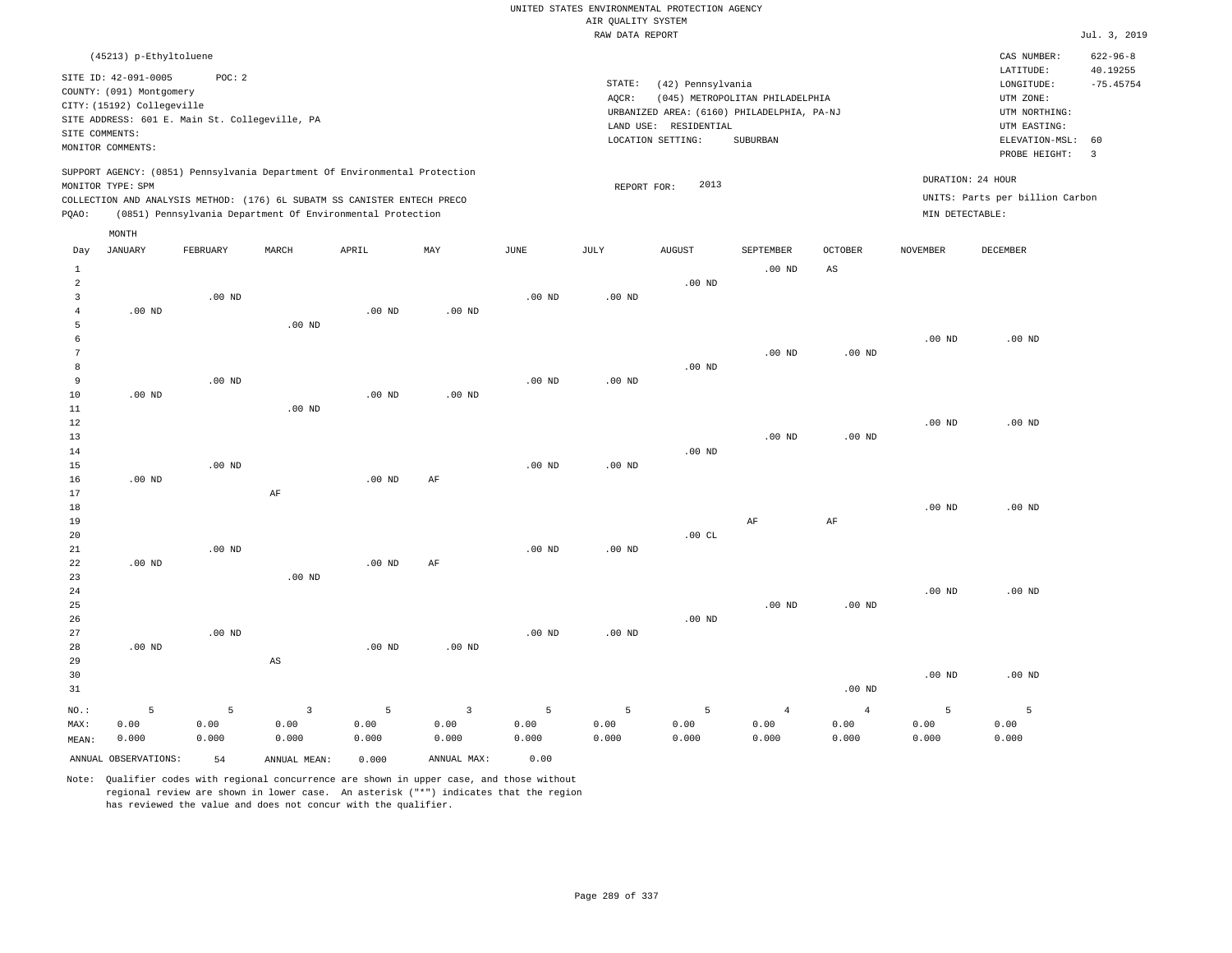| (45213) p-Ethyltoluene                                                                                                                                                                                                                                      |                                                                                                                                                                                    | CAS NUMBER:                                                                                                 | $622 - 96 - 8$          |
|-------------------------------------------------------------------------------------------------------------------------------------------------------------------------------------------------------------------------------------------------------------|------------------------------------------------------------------------------------------------------------------------------------------------------------------------------------|-------------------------------------------------------------------------------------------------------------|-------------------------|
| SITE ID: 42-091-0005<br>POC:2<br>COUNTY: (091) Montgomery<br>CITY: (15192) Collegeville<br>SITE ADDRESS: 601 E. Main St. Collegeville, PA<br>SITE COMMENTS:<br>MONITOR COMMENTS:                                                                            | STATE:<br>(42) Pennsylvania<br>(045) METROPOLITAN PHILADELPHIA<br>AOCR:<br>URBANIZED AREA: (6160) PHILADELPHIA, PA-NJ<br>RESIDENTIAL<br>LAND USE:<br>SUBURBAN<br>LOCATION SETTING: | LATITUDE:<br>LONGITUDE:<br>UTM ZONE:<br>UTM NORTHING:<br>UTM EASTING:<br>ELEVATION-MSL: 60<br>PROBE HEIGHT: | 40.19255<br>$-75.45754$ |
| SUPPORT AGENCY: (0851) Pennsylvania Department Of Environmental Protection<br>MONITOR TYPE: SPM<br>COLLECTION AND ANALYSIS METHOD: (176) 6L SUBATM SS CANISTER ENTECH PRECO<br>(0851) Pennsylvania Department Of Environmental Protection<br>POAO:<br>MONTH | DURATION: 24 HOUR<br>2014<br>REPORT FOR:<br>MIN DETECTABLE:                                                                                                                        | UNITS: Parts per billion Carbon                                                                             |                         |

| Day                                                   | <b>JANUARY</b>       | FEBRUARY                        | MARCH            | APRIL              | MAY                      | $_{\rm JUNE}$                          | JULY                          | <b>AUGUST</b>                 | SEPTEMBER          | OCTOBER            | <b>NOVEMBER</b>                 | DECEMBER           |
|-------------------------------------------------------|----------------------|---------------------------------|------------------|--------------------|--------------------------|----------------------------------------|-------------------------------|-------------------------------|--------------------|--------------------|---------------------------------|--------------------|
| $\mathbf{1}$<br>$\overline{a}$<br>3<br>$\overline{4}$ |                      | $.00$ ND                        |                  |                    |                          | $.00$ ND                               | $.00$ ND                      | $\rm AF$                      | $.00$ ND           | .00 <sub>ND</sub>  | $.00$ ND                        | $.00$ ND           |
| 5<br>6<br>7                                           | $.00$ ND             |                                 | $.00$ ND         | $.00$ ND           | $.00$ ND                 |                                        |                               |                               |                    |                    | $.00$ ND                        | $.00$ ND           |
| 8<br>9<br>10                                          |                      | AS                              |                  |                    |                          | .25SQ                                  | .21 SQ                        | .19SQ                         | $.00$ ND           | .00 <sub>ND</sub>  |                                 |                    |
| 11<br>12<br>13<br>14                                  | .22 $QX$             |                                 | .31 SQ           | $.00$ ND           | .00 <sub>ND</sub>        |                                        |                               |                               | $.00$ ND           | .00 <sub>ND</sub>  | $.00$ ND                        | AF                 |
| 15<br>16<br>17                                        | $.00$ ND             | $.00$ ND                        |                  | $.00$ ND           | $.00$ ND                 | $_{\rm AS}$                            | $\rm{AF}$                     | $.00$ ND                      |                    |                    |                                 |                    |
| 18<br>19<br>20                                        |                      |                                 | $.00$ ND         |                    |                          |                                        |                               |                               | $.00$ ND           | .00 <sub>ND</sub>  | $\rm AF$                        | $.00$ ND           |
| 21<br>$2\sqrt{2}$<br>23<br>24                         | .16SQ                | $.00$ ND                        | $.00$ ND         | $.00$ ND           | $.00$ ND                 | $_{\rm AS}$                            | $\mathbb{A}\mathbb{S}$        | $.00$ ND                      |                    |                    |                                 |                    |
| $25\,$<br>26<br>27                                    |                      |                                 |                  |                    |                          |                                        |                               | $.00$ ND                      | $.00$ ND           | $.00$ ND           | $.00$ ND                        | .00 $ND$           |
| 28<br>29<br>30                                        | $.00$ ND             | $.00$ ND                        | $.00$ ND         | $.00$ ND           | $\rm AF$                 | .20S                                   | .00 <sub>ND</sub>             |                               |                    |                    |                                 |                    |
| 31                                                    |                      |                                 |                  |                    |                          |                                        |                               |                               |                    |                    |                                 | $.00$ ND           |
| $NO.$ :<br>MAX:<br>MEAN:                              | 5<br>.22<br>.076     | $\overline{4}$<br>0.00<br>0.000 | 5<br>.31<br>.062 | 5<br>0.00<br>0.000 | $\,4\,$<br>0.00<br>0.000 | $\overline{\mathbf{3}}$<br>.25<br>.150 | $\overline{3}$<br>.21<br>.070 | $\overline{4}$<br>.19<br>.048 | 5<br>0.00<br>0.000 | 5<br>0.00<br>0.000 | $\overline{4}$<br>0.00<br>0.000 | 5<br>0.00<br>0.000 |
|                                                       | ANNUAL OBSERVATIONS: | 52                              | ANNUAL MEAN:     | .030               | ANNUAL MAX:              | .31                                    |                               |                               |                    |                    |                                 |                    |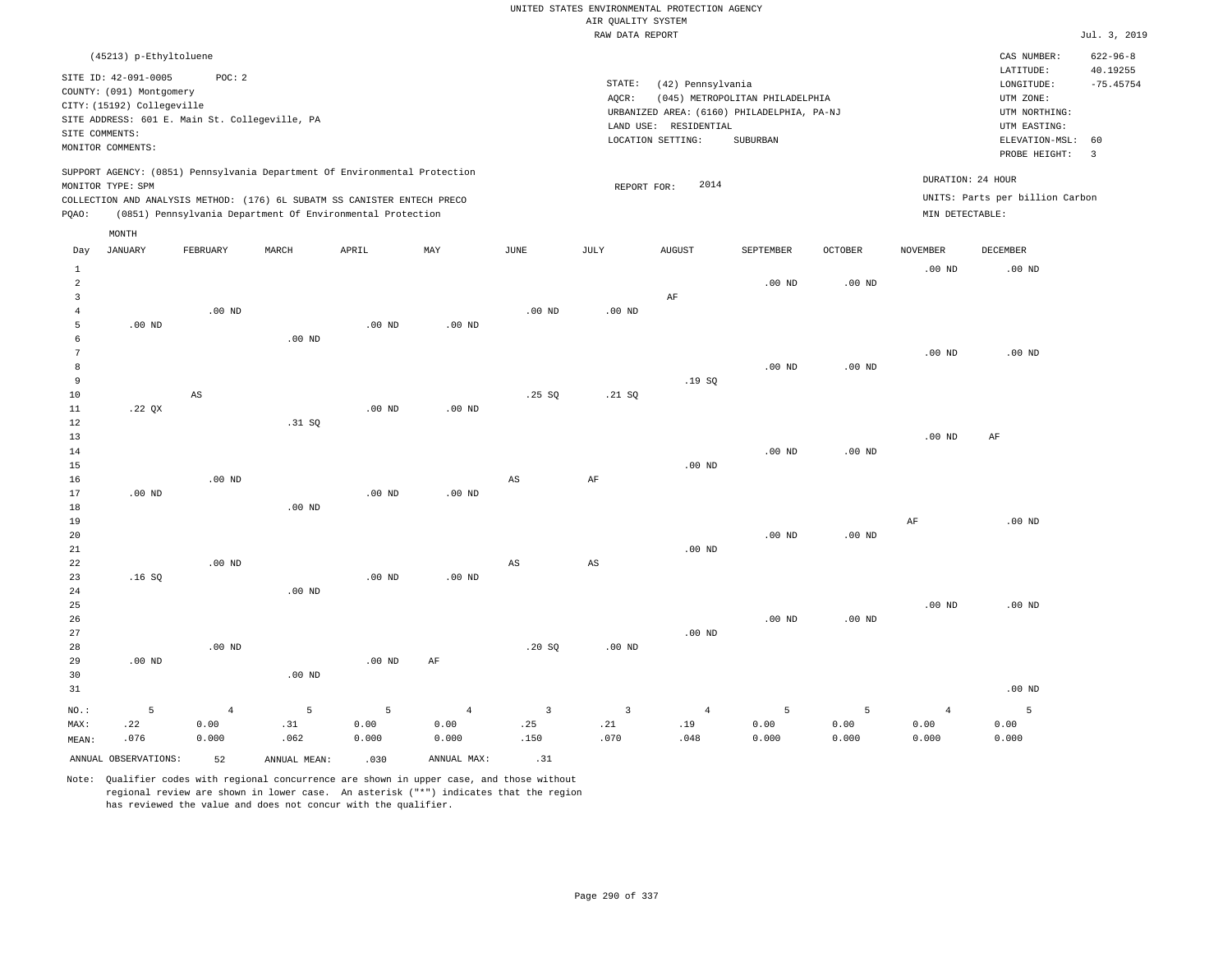| (45213) p-Ethyltoluene                                                                                                                                                                                                                                      |                                                                                                                                                                                 | CAS NUMBER:                                                                                                 | $622 - 96 - 8$                                     |
|-------------------------------------------------------------------------------------------------------------------------------------------------------------------------------------------------------------------------------------------------------------|---------------------------------------------------------------------------------------------------------------------------------------------------------------------------------|-------------------------------------------------------------------------------------------------------------|----------------------------------------------------|
| SITE ID: 42-091-0005<br>POC:2<br>COUNTY: (091) Montgomery<br>CITY: (15192) Collegeville<br>SITE ADDRESS: 601 E. Main St. Collegeville, PA<br>SITE COMMENTS:<br>MONITOR COMMENTS:                                                                            | STATE:<br>(42) Pennsylvania<br>(045) METROPOLITAN PHILADELPHIA<br>AOCR:<br>URBANIZED AREA: (6160) PHILADELPHIA, PA-NJ<br>LAND USE: RESIDENTIAL<br>LOCATION SETTING:<br>SUBURBAN | LATITUDE:<br>LONGITUDE:<br>UTM ZONE:<br>UTM NORTHING:<br>UTM EASTING:<br>ELEVATION-MSL: 60<br>PROBE HEIGHT: | 40.19255<br>$-75.45754$<br>$\overline{\mathbf{3}}$ |
| SUPPORT AGENCY: (0851) Pennsylvania Department Of Environmental Protection<br>MONITOR TYPE: SPM<br>COLLECTION AND ANALYSIS METHOD: (176) 6L SUBATM SS CANISTER ENTECH PRECO<br>(0851) Pennsylvania Department Of Environmental Protection<br>POAO:<br>MONTH | 2015<br>REPORT FOR:                                                                                                                                                             | DURATION: 24 HOUR<br>UNITS: Parts per billion Carbon<br>MIN DETECTABLE:                                     |                                                    |
|                                                                                                                                                                                                                                                             |                                                                                                                                                                                 |                                                                                                             |                                                    |

| Day            | JANUARY                 | FEBRUARY   | MARCH                  | APRIL             | MAY         | JUNE              | JULY              | AUGUST         | SEPTEMBER | OCTOBER           | NOVEMBER          | DECEMBER       |
|----------------|-------------------------|------------|------------------------|-------------------|-------------|-------------------|-------------------|----------------|-----------|-------------------|-------------------|----------------|
| $\mathbf{1}$   |                         |            | $\mathbb{A}\mathbb{S}$ |                   |             |                   |                   |                |           |                   |                   |                |
| $\overline{a}$ |                         |            |                        |                   |             |                   |                   |                |           |                   | .38 CC            | AF             |
| $\overline{3}$ |                         |            |                        |                   |             |                   |                   |                | $.00$ ND  | .00 <sub>ND</sub> |                   |                |
| $\overline{4}$ |                         |            |                        |                   |             |                   |                   | $.00$ ND       |           |                   |                   |                |
| 5              |                         | $.00$ ND   |                        |                   |             | .00 <sub>ND</sub> | $.00$ ND          |                |           |                   |                   |                |
| 6              | $.00$ ND                |            |                        | .00 <sub>ND</sub> | $.00$ ND    |                   |                   |                |           |                   |                   |                |
| $\overline{7}$ |                         |            | $.00$ ND               |                   |             |                   |                   |                |           |                   |                   |                |
| $\,8\,$        |                         |            |                        |                   |             |                   |                   |                |           |                   | $.00$ ND          | AF             |
| 9              |                         |            |                        |                   |             |                   |                   |                | $.00$ ND  | $.00$ ND          |                   |                |
| 10             |                         |            |                        |                   |             |                   |                   | $\rm AF$       |           |                   |                   |                |
| 11             |                         | $.00$ ND   |                        |                   |             | .00 <sub>ND</sub> | .00 $ND$          |                |           |                   |                   |                |
| 12             | $\rm{AF}$               |            |                        | .00 <sub>ND</sub> | $.00$ ND    |                   |                   |                |           |                   |                   |                |
| 13             |                         |            | $.00$ ND               |                   |             |                   |                   |                |           |                   |                   |                |
| 14             |                         |            |                        |                   |             |                   |                   |                |           |                   | .00 <sub>ND</sub> | $.00$ ND       |
| 15             |                         |            |                        |                   |             |                   |                   |                | $.00$ ND  | $.00$ ND          |                   |                |
| 16             |                         |            |                        |                   |             |                   |                   | $.00$ ND       |           |                   |                   |                |
| 17             |                         | $.00$ ND   |                        |                   |             | AS                | $.00$ ND          |                |           |                   |                   |                |
| 18             | $.00$ ND                |            |                        | .00 <sub>ND</sub> | $.00$ ND    |                   |                   |                |           |                   |                   |                |
| 19             |                         |            | $.00$ ND               |                   |             |                   |                   |                |           |                   |                   |                |
| 20             |                         |            |                        |                   |             |                   |                   |                |           |                   | $.00$ ND          | $.00$ ND       |
| 21             |                         |            |                        |                   |             |                   |                   |                | $.00$ ND  | .00 <sub>ND</sub> |                   |                |
| 22             |                         |            |                        |                   |             |                   |                   | $\rm AF$       |           |                   |                   |                |
| 23             |                         | $.00$ ND   |                        |                   |             | $\rm AF$          | .00 <sub>ND</sub> |                |           |                   |                   |                |
| $2\,4$         | $\mathbb{A}\mathbb{S}$  |            |                        | .00 <sub>ND</sub> | $.00$ ND    |                   |                   |                |           |                   |                   |                |
| $_{\rm 25}$    |                         |            | $.00$ ND               |                   |             |                   |                   |                |           |                   |                   |                |
| 26             |                         |            |                        |                   |             |                   |                   |                |           |                   | $\rm{AF}$         | $.00$ ND       |
| 27             |                         |            |                        |                   |             |                   |                   |                | $.00$ ND  | $.00~\mathrm{ND}$ |                   |                |
| 28             |                         |            |                        |                   |             |                   |                   | $.00$ ND       |           |                   |                   |                |
| 29             |                         |            |                        |                   |             | $.00$ ND          | .00 <sub>ND</sub> |                |           |                   |                   |                |
| 30             | $.00$ ND                |            |                        | $.00$ ND          | $.00$ ND    |                   |                   |                |           |                   |                   |                |
| 31             |                         |            | $.00$ ND               |                   |             |                   |                   |                |           |                   |                   |                |
| $_{\rm NO.}$ : | $\overline{\mathbf{3}}$ | $\sqrt{4}$ | 5                      | 5                 | 5           | $\overline{3}$    | 5                 | $\overline{3}$ | 5         | 5                 | $\overline{4}$    | $\overline{3}$ |
| MAX:           | 0.00                    | 0.00       | 0.00                   | 0.00              | 0.00        | 0.00              | 0.00              | 0.00           | 0.00      | 0.00              | .38               | 0.00           |
| MEAN:          | 0.000                   | 0.000      | 0.000                  | 0.000             | 0.000       | 0.000             | 0.000             | 0.000          | 0.000     | 0.000             | .095              | 0.000          |
|                | ANNUAL OBSERVATIONS:    | 50         | ANNUAL MEAN:           | .008              | ANNUAL MAX: | .38               |                   |                |           |                   |                   |                |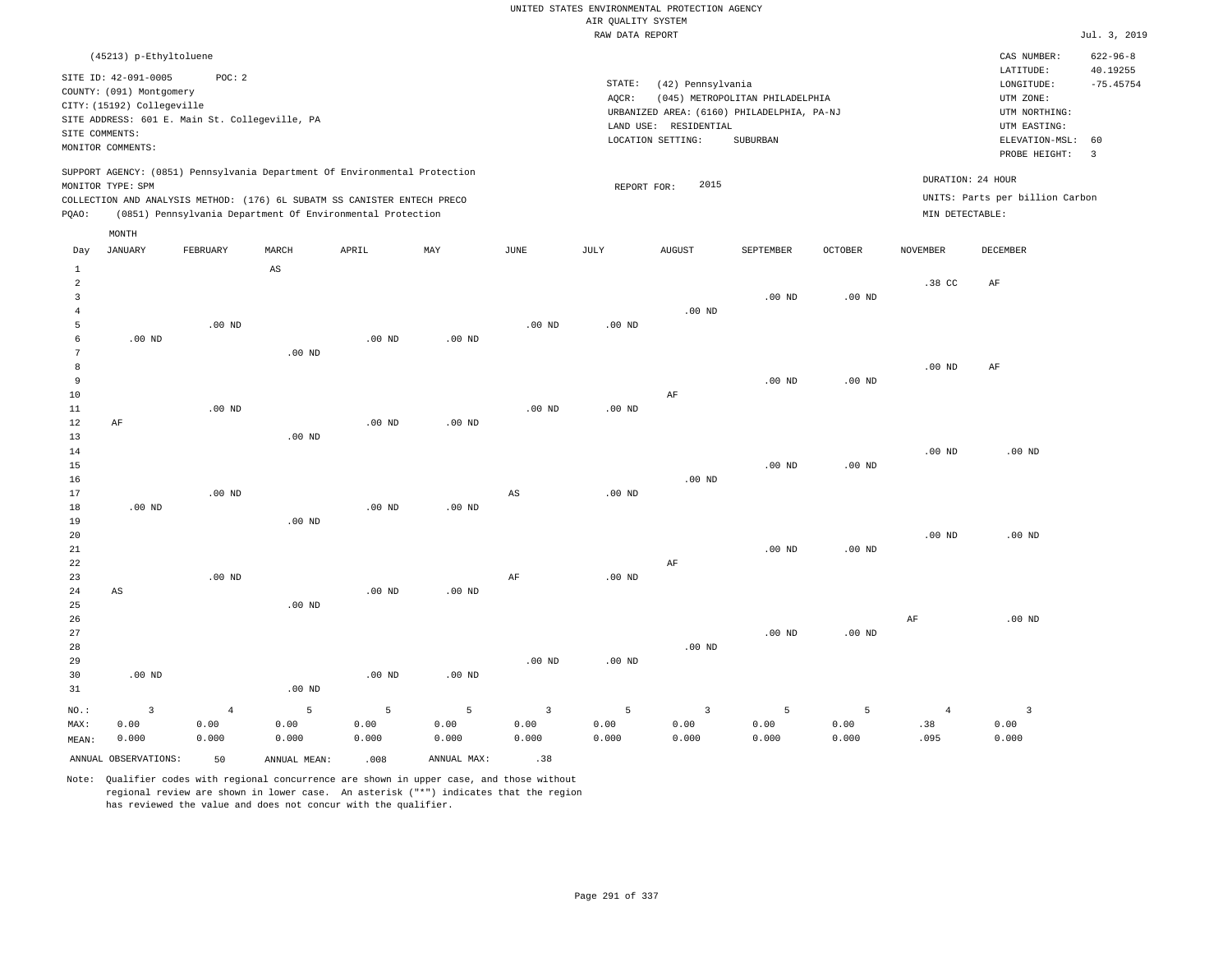|                                                                                                                                                                                 |                                      | $622 - 96 - 8$                                                                                                                           |
|---------------------------------------------------------------------------------------------------------------------------------------------------------------------------------|--------------------------------------|------------------------------------------------------------------------------------------------------------------------------------------|
| STATE:<br>(42) Pennsylvania<br>(045) METROPOLITAN PHILADELPHIA<br>AOCR:<br>URBANIZED AREA: (6160) PHILADELPHIA, PA-NJ<br>LAND USE: RESIDENTIAL<br>LOCATION SETTING:<br>SUBURBAN |                                      | 40.19255<br>$-75.45754$<br>ELEVATION-MSL: 60                                                                                             |
| 2016<br>REPORT FOR:                                                                                                                                                             | DURATION: 24 HOUR<br>MIN DETECTABLE: |                                                                                                                                          |
|                                                                                                                                                                                 |                                      | CAS NUMBER:<br>LATITUDE:<br>LONGITUDE:<br>UTM ZONE:<br>UTM NORTHING:<br>UTM EASTING:<br>PROBE HEIGHT:<br>UNITS: Parts per billion Carbon |

| Day            | JANUARY              | FEBRUARY                | MARCH        | APRIL          | MAY         | JUNE     | JULY        | AUGUST         | SEPTEMBER      | OCTOBER  | NOVEMBER                | DECEMBER          |
|----------------|----------------------|-------------------------|--------------|----------------|-------------|----------|-------------|----------------|----------------|----------|-------------------------|-------------------|
| $\mathbf{1}$   | $\rm AF$             |                         | $.00$ ND     |                |             |          |             |                |                |          |                         |                   |
| $\overline{a}$ |                      |                         |              |                |             |          |             |                |                |          | $.00$ ND                | $.00$ ND          |
| 3              |                      |                         |              |                |             |          |             |                | $_{\rm TS}$    | $.00$ ND |                         |                   |
| $\overline{4}$ |                      |                         |              |                |             |          |             | $.00$ ND       |                |          |                         |                   |
| 5              |                      |                         |              |                |             | $.00$ ND | $.00$ ND    |                |                |          |                         |                   |
| 6              |                      | $.00$ ND                |              | $\rm AF$       | $.00$ ND    |          |             |                |                |          |                         |                   |
| 7              | $.00$ ND             |                         | $.00$ ND     |                |             |          |             |                |                |          |                         |                   |
| 8              |                      |                         |              |                |             |          |             |                |                |          | .38SQ                   | $.00~\mathrm{ND}$ |
| 9              |                      |                         |              |                |             |          |             |                | $.00$ ND       | $.00$ ND |                         |                   |
| 10             |                      |                         |              |                |             |          |             | $.00$ ND       |                |          |                         |                   |
| $11\,$         |                      |                         |              |                |             | $.00$ ND | $.00$ ND    |                |                |          |                         |                   |
| 12             |                      | $\rm AF$                |              | $.00$ ND       | .25 SQ      |          |             |                |                |          |                         |                   |
| 13             | $.00$ ND             |                         | $.00$ ND     |                |             |          |             |                |                |          |                         |                   |
| 14             |                      |                         |              |                |             |          |             |                |                |          | $\rm{AF}$               | $.00$ ND          |
| 15             |                      |                         |              |                |             |          |             |                | $.00$ ND       | $.00$ ND |                         |                   |
| $16$           |                      |                         |              |                |             |          |             | $.00$ ND       |                |          |                         |                   |
| 17             |                      |                         |              |                |             | $.00$ ND | AF          |                |                |          |                         |                   |
| 18             |                      | $.00$ ND                |              | $.00$ ND       | $.00$ ND    |          |             |                |                |          |                         |                   |
| 19             | $.00$ ND             |                         | $.00$ ND     |                |             |          |             |                |                |          |                         |                   |
| 20             |                      |                         |              |                |             |          |             |                |                |          | $\rm{AF}$               | $.00$ ND          |
| 21             |                      |                         |              |                |             |          |             |                | $.00$ ND       | $.00$ ND |                         |                   |
| 22             |                      |                         |              |                |             |          |             | $.00$ ND       |                |          |                         |                   |
| 23<br>24       |                      | $.00$ ND                |              | $.00$ ND       | $_{\rm TS}$ | $.00$ ND | $_{\rm AS}$ |                |                |          |                         |                   |
| 25             | $.00$ ND             |                         | $.00$ ND     |                |             |          |             |                |                |          |                         |                   |
| 26             |                      |                         |              |                |             |          |             |                |                |          | .23SQ                   | $.00$ ND          |
| 27             |                      |                         |              |                |             |          |             |                | $.00$ ND       | $.00$ ND |                         |                   |
| 28             |                      |                         |              |                |             |          |             | $\rm AF$       |                |          |                         |                   |
| 29             |                      |                         |              |                |             | $.00$ ND | $.00$ ND    |                |                |          |                         |                   |
| 30             |                      |                         |              | $.00$ ND       | $.00$ ND    |          |             |                |                |          |                         |                   |
| 31             | AV                   |                         | $.00$ ND     |                |             |          |             |                |                |          |                         |                   |
|                |                      |                         |              |                |             |          |             |                |                |          |                         |                   |
| $_{\rm NO.}$ : | $\overline{4}$       | $\overline{\mathbf{3}}$ | $\epsilon$   | $\overline{4}$ | $\,4$       | 5        | $\mathsf 3$ | $\overline{4}$ | $\overline{4}$ | 5        | $\overline{\mathbf{3}}$ | 5                 |
| MAX:           | 0.00                 | 0.00                    | 0.00         | 0.00           | .25         | 0.00     | 0.00        | 0.00           | 0.00           | 0.00     | .38                     | 0.00              |
| MEAN:          | 0.000                | 0.000                   | 0.000        | 0.000          | .063        | 0.000    | 0.000       | 0.000          | 0.000          | 0.000    | .203                    | 0.000             |
|                | ANNUAL OBSERVATIONS: | 50                      | ANNUAL MEAN: | .017           | ANNUAL MAX: | .38      |             |                |                |          |                         |                   |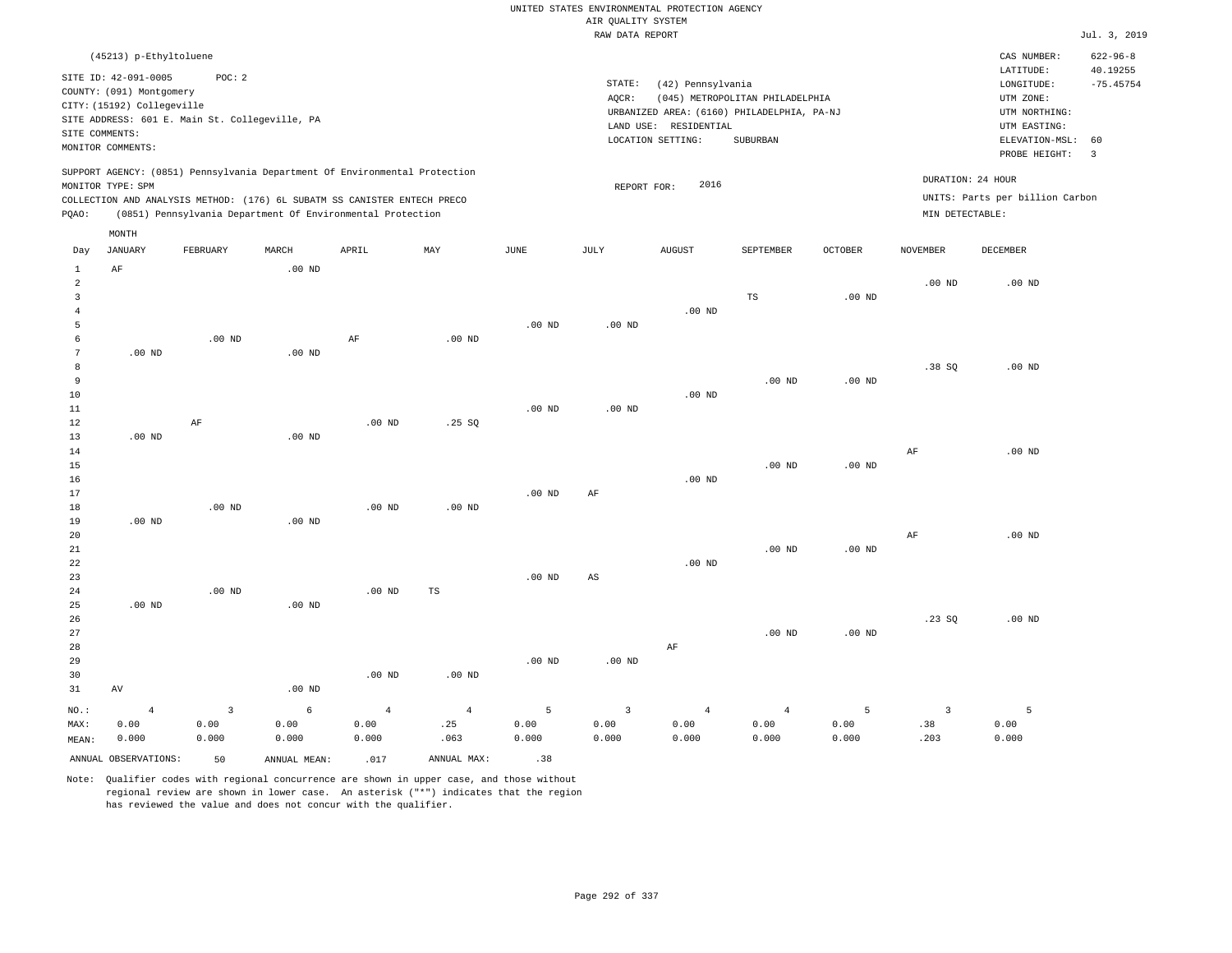|                                    |                                                                                       |                                 |                                                                                                                                                                                                                      |                                          |                   |                                 | AIR QUALITY SYSTEM          | UNITED STATES ENVIRONMENTAL PROTECTION AGENCY |                                                                               |                   |                                          |                                                      |                            |
|------------------------------------|---------------------------------------------------------------------------------------|---------------------------------|----------------------------------------------------------------------------------------------------------------------------------------------------------------------------------------------------------------------|------------------------------------------|-------------------|---------------------------------|-----------------------------|-----------------------------------------------|-------------------------------------------------------------------------------|-------------------|------------------------------------------|------------------------------------------------------|----------------------------|
|                                    |                                                                                       |                                 |                                                                                                                                                                                                                      |                                          |                   |                                 | RAW DATA REPORT             |                                               |                                                                               |                   |                                          |                                                      | Jul. 3, 2019               |
|                                    | (45213) p-Ethyltoluene                                                                |                                 |                                                                                                                                                                                                                      |                                          |                   |                                 |                             |                                               |                                                                               |                   |                                          | CAS NUMBER:<br>LATITUDE:                             | $622 - 96 - 8$<br>40.19255 |
|                                    | SITE ID: 42-091-0005<br>COUNTY: (091) Montgomery<br>CITY: (15192) Collegeville        | POC: 2                          |                                                                                                                                                                                                                      |                                          |                   |                                 | STATE:<br>AQCR:             | (42) Pennsylvania                             | (045) METROPOLITAN PHILADELPHIA<br>URBANIZED AREA: (6160) PHILADELPHIA, PA-NJ |                   |                                          | $\texttt{LONGITUDE}$ :<br>UTM ZONE:<br>UTM NORTHING: | $-75.45754$                |
|                                    | SITE ADDRESS: 601 E. Main St. Collegeville, PA<br>SITE COMMENTS:<br>MONITOR COMMENTS: |                                 |                                                                                                                                                                                                                      |                                          |                   |                                 |                             | LAND USE: RESIDENTIAL<br>LOCATION SETTING:    | SUBURBAN                                                                      |                   |                                          | UTM EASTING:<br>ELEVATION-MSL:<br>PROBE HEIGHT:      | 60<br>$\overline{3}$       |
| PQAO:                              | MONITOR TYPE: SPM                                                                     |                                 | SUPPORT AGENCY: (0851) Pennsylvania Department Of Environmental Protection<br>COLLECTION AND ANALYSIS METHOD: (176) 6L SUBATM SS CANISTER ENTECH PRECO<br>(0851) Pennsylvania Department Of Environmental Protection |                                          |                   |                                 | REPORT FOR:                 | 2017                                          |                                                                               |                   | MIN DETECTABLE:                          | DURATION: 24 HOUR<br>UNITS: Parts per billion Carbon |                            |
|                                    | MONTH                                                                                 |                                 |                                                                                                                                                                                                                      |                                          |                   |                                 |                             |                                               |                                                                               |                   |                                          |                                                      |                            |
| Day                                | <b>JANUARY</b>                                                                        | FEBRUARY                        | MARCH                                                                                                                                                                                                                | APRIL                                    | MAY               | <b>JUNE</b>                     | <b>JULY</b>                 | <b>AUGUST</b>                                 | SEPTEMBER                                                                     | <b>OCTOBER</b>    | <b>NOVEMBER</b>                          | DECEMBER                                             |                            |
| $\mathbf 1$<br>2<br>$\overline{3}$ | $.00$ ND                                                                              |                                 | $.00$ ND                                                                                                                                                                                                             | .00 <sub>ND</sub>                        | .00 <sub>ND</sub> |                                 |                             |                                               |                                                                               |                   | .00 <sub>ND</sub>                        | .20SQ                                                |                            |
| $\overline{4}$<br>5                |                                                                                       |                                 |                                                                                                                                                                                                                      |                                          |                   |                                 |                             | .00 <sub>ND</sub>                             | .00 <sub>ND</sub>                                                             | $.00$ ND          |                                          |                                                      |                            |
| 6<br>7<br>8                        | AV                                                                                    | $.00$ ND                        | $.00$ ND                                                                                                                                                                                                             | .00 <sub>ND</sub>                        | .00 <sub>ND</sub> | $.00$ ND                        | AF                          |                                               |                                                                               |                   |                                          |                                                      |                            |
| 9<br>$10$<br>$11\,$                |                                                                                       |                                 |                                                                                                                                                                                                                      |                                          |                   |                                 |                             | $.00$ ND                                      | $.00$ ND                                                                      | $.00$ ND          | .00 <sub>ND</sub>                        | $.00$ ND                                             |                            |
| 12<br>13<br>14                     |                                                                                       | $.00$ ND                        | .00 <sub>ND</sub>                                                                                                                                                                                                    | .00 <sub>ND</sub>                        | $.00$ ND          | $.00$ ND                        | .00 <sub>ND</sub>           |                                               |                                                                               |                   |                                          |                                                      |                            |
| 15<br>16<br>17                     |                                                                                       |                                 |                                                                                                                                                                                                                      |                                          |                   |                                 |                             | $.00$ ND                                      | $.00$ ND                                                                      | .00 <sub>ND</sub> | .00 <sub>ND</sub>                        | AQ                                                   |                            |
| $1\,8$<br>19<br>20                 | $.00$ ND                                                                              | $.00$ ND                        | $.00$ ND                                                                                                                                                                                                             | $\mathbb{A}\mathbb{S}$                   | $\rm{AF}$         | .00 <sub>ND</sub>               | .00 <sub>ND</sub>           |                                               |                                                                               |                   |                                          |                                                      |                            |
| 21<br>${\bf 22}$<br>23             |                                                                                       |                                 |                                                                                                                                                                                                                      |                                          |                   |                                 |                             | $.00$ ND                                      | $.00$ ND                                                                      | .27SQ             | AN                                       | AV                                                   |                            |
| 24<br>25<br>26                     | .00 <sub>ND</sub>                                                                     | $.00$ ND                        | .00 <sub>ND</sub>                                                                                                                                                                                                    | AM                                       | .32S              | $.00$ ND                        | $.00$ ND                    |                                               |                                                                               |                   |                                          |                                                      |                            |
| 27<br>28<br>29                     |                                                                                       |                                 |                                                                                                                                                                                                                      |                                          |                   |                                 |                             | $.00$ ND                                      | .00 <sub>ND</sub>                                                             | .00 <sub>ND</sub> | $\hbox{AV}$                              | $.00$ ND                                             |                            |
| 30<br>31                           | $.00$ ND                                                                              |                                 |                                                                                                                                                                                                                      |                                          | $.00$ ND          | $.00$ ND                        | $.00$ ND                    |                                               |                                                                               |                   |                                          |                                                      |                            |
| NO.:<br>MAX:<br>MEAN:              | $\overline{4}$<br>0.00<br>0.000                                                       | $\overline{4}$<br>0.00<br>0.000 | 5<br>0.00<br>0.000                                                                                                                                                                                                   | $\overline{\mathbf{3}}$<br>0.00<br>0.000 | 5<br>.32<br>.064  | $\overline{5}$<br>0.00<br>0.000 | $\sqrt{4}$<br>0.00<br>0.000 | 5<br>0.00<br>0.000                            | 5<br>0.00<br>0.000                                                            | 5<br>.27<br>.054  | $\overline{\mathbf{3}}$<br>0.00<br>0.000 | $\overline{\mathbf{3}}$<br>.20<br>.067               |                            |
|                                    | ANNUAL OBSERVATIONS:                                                                  | 51                              | ANNUAL, MEAN:                                                                                                                                                                                                        | .015                                     | ANNUAL MAX:       | .32                             |                             |                                               |                                                                               |                   |                                          |                                                      |                            |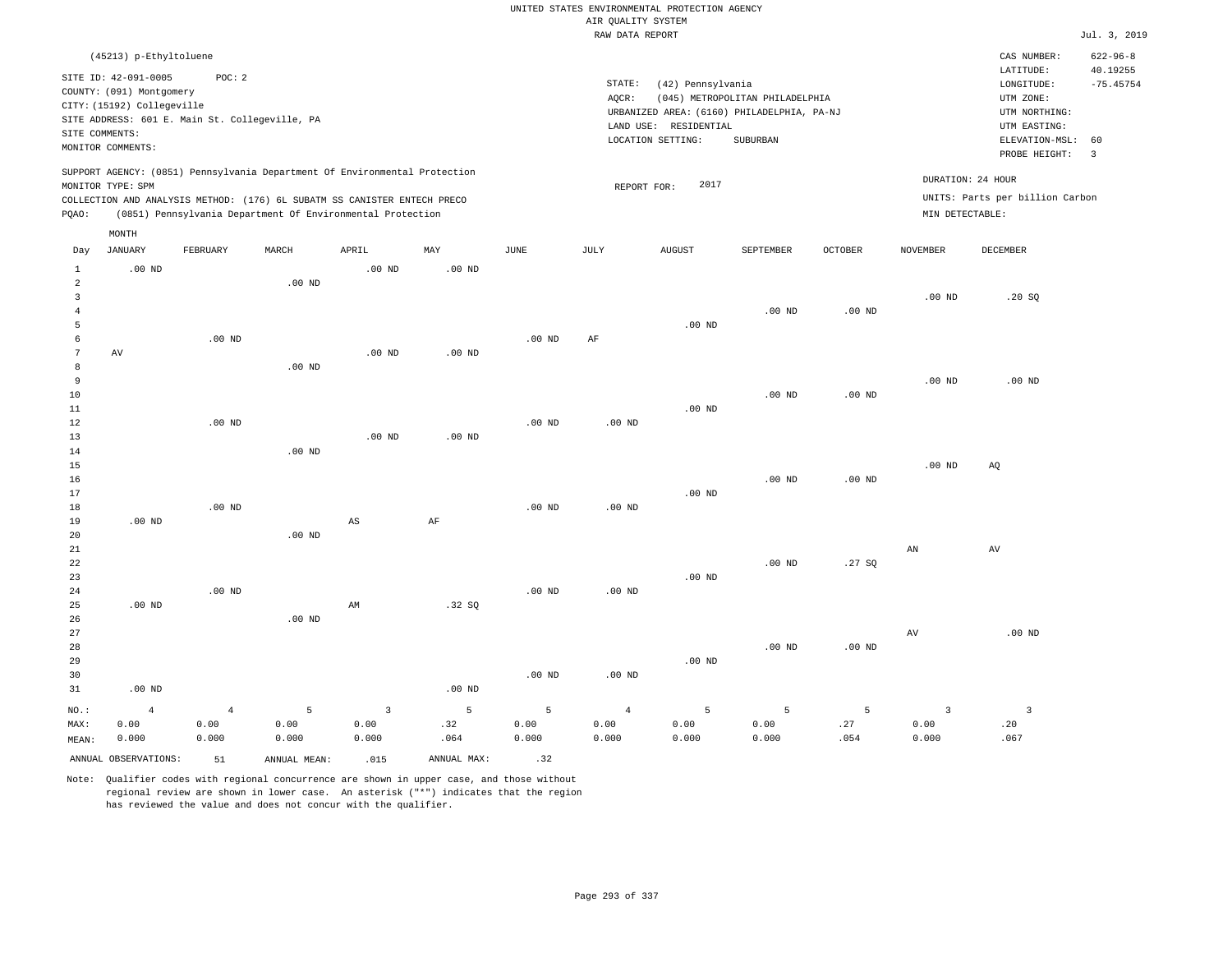|                                |                                                                                                                                                       |                   |                   |                                                                                                                                        |              |                   | UNITED STATES ENVIRONMENTAL PROTECTION AGENCY<br>AIR QUALITY SYSTEM |                                                                 |                                                                                           |                   |                   |                                                                                         |                               |
|--------------------------------|-------------------------------------------------------------------------------------------------------------------------------------------------------|-------------------|-------------------|----------------------------------------------------------------------------------------------------------------------------------------|--------------|-------------------|---------------------------------------------------------------------|-----------------------------------------------------------------|-------------------------------------------------------------------------------------------|-------------------|-------------------|-----------------------------------------------------------------------------------------|-------------------------------|
|                                |                                                                                                                                                       |                   |                   |                                                                                                                                        |              |                   | RAW DATA REPORT                                                     |                                                                 |                                                                                           |                   |                   |                                                                                         | Jul. 3, 2019                  |
|                                | (45213) p-Ethyltoluene                                                                                                                                |                   |                   |                                                                                                                                        |              |                   |                                                                     |                                                                 |                                                                                           |                   |                   | CAS NUMBER:                                                                             | $622 - 96 - 8$                |
| SITE COMMENTS:                 | SITE ID: 42-091-0005<br>COUNTY: (091) Montgomery<br>CITY: (15192) Collegeville<br>SITE ADDRESS: 601 E. Main St. Collegeville, PA<br>MONITOR COMMENTS: | POC: 2            |                   |                                                                                                                                        |              |                   | STATE:<br>AOCR:                                                     | (42) Pennsylvania<br>LAND USE: RESIDENTIAL<br>LOCATION SETTING: | (045) METROPOLITAN PHILADELPHIA<br>URBANIZED AREA: (6160) PHILADELPHIA, PA-NJ<br>SUBURBAN |                   |                   | LATITUDE:<br>LONGITUDE:<br>UTM ZONE:<br>UTM NORTHING:<br>UTM EASTING:<br>ELEVATION-MSL: | 40.19255<br>$-75.45754$<br>60 |
|                                |                                                                                                                                                       |                   |                   | SUPPORT AGENCY: (0851) Pennsylvania Department Of Environmental Protection                                                             |              |                   |                                                                     |                                                                 |                                                                                           |                   |                   | PROBE HEIGHT:                                                                           | $\overline{3}$                |
|                                | MONITOR TYPE: SPM                                                                                                                                     |                   |                   |                                                                                                                                        |              |                   | REPORT FOR:                                                         | 2018                                                            |                                                                                           |                   |                   | DURATION: 24 HOUR                                                                       |                               |
| PQAO:                          |                                                                                                                                                       |                   |                   | COLLECTION AND ANALYSIS METHOD: (176) 6L SUBATM SS CANISTER ENTECH PRECO<br>(0851) Pennsylvania Department Of Environmental Protection |              |                   |                                                                     |                                                                 |                                                                                           |                   |                   | UNITS: Parts per billion Carbon<br>MIN DETECTABLE: .33178005                            |                               |
|                                | MONTH                                                                                                                                                 |                   |                   |                                                                                                                                        |              |                   |                                                                     |                                                                 |                                                                                           |                   |                   |                                                                                         |                               |
| Day                            | JANUARY                                                                                                                                               | <b>FEBRUARY</b>   | MARCH             | APRIL                                                                                                                                  | MAY          | JUNE              | <b>JULY</b>                                                         | <b>AUGUST</b>                                                   | SEPTEMBER                                                                                 | <b>OCTOBER</b>    | <b>NOVEMBER</b>   | <b>DECEMBER</b>                                                                         |                               |
| $\mathbf{1}$<br>$\overline{a}$ | AS                                                                                                                                                    | .00 <sub>ND</sub> |                   | $.00$ ND                                                                                                                               | $.00$ ND     | .00 <sub>ND</sub> | $.00$ ND                                                            |                                                                 |                                                                                           |                   |                   |                                                                                         |                               |
| $\mathbf{3}$<br>$\overline{4}$ |                                                                                                                                                       |                   | $_{\rm AG}$       |                                                                                                                                        |              |                   |                                                                     |                                                                 |                                                                                           |                   | .00 <sub>ND</sub> | $.00$ ND                                                                                |                               |
| 5                              |                                                                                                                                                       |                   |                   |                                                                                                                                        |              |                   |                                                                     |                                                                 | AF                                                                                        | .00 <sub>ND</sub> |                   |                                                                                         |                               |
| 6                              |                                                                                                                                                       |                   |                   |                                                                                                                                        |              |                   |                                                                     | $.00$ ND                                                        |                                                                                           |                   |                   |                                                                                         |                               |
| 7                              |                                                                                                                                                       | .00 <sub>ND</sub> |                   |                                                                                                                                        |              | $.00$ ND          | $.00$ ND                                                            |                                                                 |                                                                                           |                   |                   |                                                                                         |                               |
| 8                              | $.00$ ND                                                                                                                                              |                   |                   | $.00$ ND                                                                                                                               | $.00$ ND     |                   |                                                                     |                                                                 |                                                                                           |                   |                   |                                                                                         |                               |
| 9                              |                                                                                                                                                       |                   | $.00$ ND          |                                                                                                                                        |              |                   |                                                                     |                                                                 |                                                                                           |                   |                   |                                                                                         |                               |
| 10<br>11                       |                                                                                                                                                       |                   |                   |                                                                                                                                        |              |                   |                                                                     |                                                                 | $.00$ ND                                                                                  | $.00$ ND          | .00 <sub>ND</sub> | $.00$ ND                                                                                |                               |
| 12                             |                                                                                                                                                       |                   |                   |                                                                                                                                        |              |                   |                                                                     | $.00$ ND                                                        |                                                                                           |                   |                   |                                                                                         |                               |
| 13                             |                                                                                                                                                       | $.00$ ND          |                   |                                                                                                                                        |              | $.00$ ND          | $.00$ ND                                                            |                                                                 |                                                                                           |                   |                   |                                                                                         |                               |
| 14                             | $.00$ ND                                                                                                                                              |                   |                   | $.00$ ND                                                                                                                               | AV           |                   |                                                                     |                                                                 |                                                                                           |                   |                   |                                                                                         |                               |
| 15                             |                                                                                                                                                       |                   | $.00$ ND          |                                                                                                                                        |              |                   |                                                                     |                                                                 |                                                                                           |                   |                   |                                                                                         |                               |
| 16                             |                                                                                                                                                       |                   |                   |                                                                                                                                        |              |                   |                                                                     |                                                                 |                                                                                           |                   | $.00$ ND          | $.00$ ND                                                                                |                               |
| 17                             |                                                                                                                                                       |                   |                   |                                                                                                                                        |              |                   |                                                                     |                                                                 | $.00$ ND                                                                                  | $.00$ ND          |                   |                                                                                         |                               |
| 18                             |                                                                                                                                                       |                   |                   |                                                                                                                                        |              |                   |                                                                     | $.00$ ND                                                        |                                                                                           |                   |                   |                                                                                         |                               |
| 19                             |                                                                                                                                                       | .00 <sub>ND</sub> |                   |                                                                                                                                        |              | $.00$ ND          | .00 <sub>ND</sub>                                                   |                                                                 |                                                                                           |                   |                   |                                                                                         |                               |
| 20<br>21                       | $.00$ ND                                                                                                                                              |                   | $.00$ ND          | $.00$ ND                                                                                                                               | AV           |                   |                                                                     |                                                                 |                                                                                           |                   |                   |                                                                                         |                               |
| 22                             |                                                                                                                                                       |                   |                   |                                                                                                                                        |              |                   |                                                                     |                                                                 |                                                                                           |                   | .00 <sub>ND</sub> | $.00$ ND                                                                                |                               |
| 23                             |                                                                                                                                                       |                   |                   |                                                                                                                                        |              |                   |                                                                     |                                                                 | $.00$ ND                                                                                  | $.00$ ND          |                   |                                                                                         |                               |
| 24                             |                                                                                                                                                       |                   |                   |                                                                                                                                        |              |                   |                                                                     | $.00$ ND                                                        |                                                                                           |                   |                   |                                                                                         |                               |
| 25                             |                                                                                                                                                       | .00 <sub>ND</sub> |                   |                                                                                                                                        |              | .00 <sub>ND</sub> | .00 <sub>ND</sub>                                                   |                                                                 |                                                                                           |                   |                   |                                                                                         |                               |
| 26                             | $.00$ ND                                                                                                                                              |                   |                   | .00 <sub>ND</sub>                                                                                                                      | $.00$ ND     |                   |                                                                     |                                                                 |                                                                                           |                   |                   |                                                                                         |                               |
| 27                             |                                                                                                                                                       |                   | .00 <sub>ND</sub> |                                                                                                                                        |              |                   |                                                                     |                                                                 |                                                                                           |                   |                   |                                                                                         |                               |
| 28                             |                                                                                                                                                       |                   |                   |                                                                                                                                        |              |                   |                                                                     |                                                                 |                                                                                           |                   | .00 <sub>ND</sub> | $.00$ ND                                                                                |                               |
| 29                             |                                                                                                                                                       |                   |                   |                                                                                                                                        |              |                   |                                                                     |                                                                 | $.00$ ND                                                                                  | $.00$ ND          |                   |                                                                                         |                               |
| 30<br>31                       |                                                                                                                                                       |                   |                   |                                                                                                                                        |              |                   | $.00$ ND                                                            | AV                                                              |                                                                                           |                   |                   |                                                                                         |                               |
|                                |                                                                                                                                                       |                   |                   |                                                                                                                                        |              |                   |                                                                     |                                                                 |                                                                                           |                   |                   |                                                                                         |                               |
| NO.:                           | $\overline{4}$                                                                                                                                        | 5                 | $\overline{4}$    | 5                                                                                                                                      | $\mathbf{3}$ | 5                 | 6                                                                   | $\overline{4}$                                                  | $\overline{4}$                                                                            | 5                 | 5                 | 5                                                                                       |                               |
| MAX:                           | 0.00                                                                                                                                                  | 0.00              | 0.00              | 0.00                                                                                                                                   | 0.00         | 0.00              | 0.00                                                                | 0.00                                                            | 0.00                                                                                      | 0.00              | 0.00              | 0.00                                                                                    |                               |
| MEAN:                          | 0.000                                                                                                                                                 | 0.000             | 0.000             | 0.000                                                                                                                                  | 0.000        | 0.000             | 0.000                                                               | 0.000                                                           | 0.000                                                                                     | 0.000             | 0.000             | 0.000                                                                                   |                               |
|                                | ANNUAL OBSERVATIONS:                                                                                                                                  | 55                | ANNUAL MEAN:      | 0.000                                                                                                                                  | ANNUAL MAX:  | 0.00              |                                                                     |                                                                 |                                                                                           |                   |                   |                                                                                         |                               |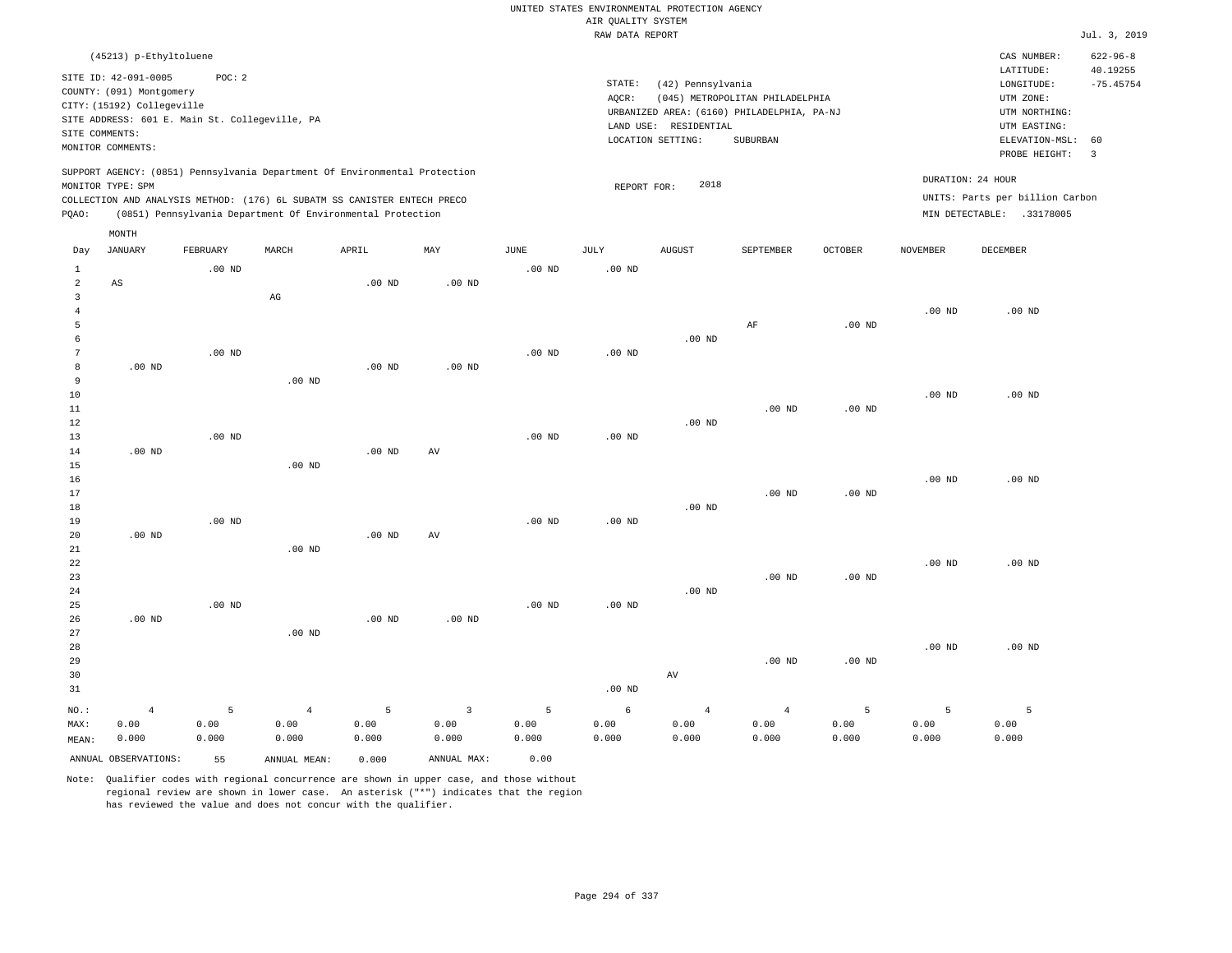## UNITED STATES ENVIRONMENTAL PROTECTION AGENCY AIR QUALITY SYSTEM

|                     |                                                                                                                       |                                                          |                        |                                                                            |                |                   | RAW DATA REPORT   |                                                                 |                                                                                           |                   |                   |                                                                                                          | Jul. 3, 2019                                             |
|---------------------|-----------------------------------------------------------------------------------------------------------------------|----------------------------------------------------------|------------------------|----------------------------------------------------------------------------|----------------|-------------------|-------------------|-----------------------------------------------------------------|-------------------------------------------------------------------------------------------|-------------------|-------------------|----------------------------------------------------------------------------------------------------------|----------------------------------------------------------|
|                     | (45220) Styrene                                                                                                       |                                                          |                        |                                                                            |                |                   |                   |                                                                 |                                                                                           |                   |                   | CAS NUMBER:                                                                                              | $100 - 42 - 5$                                           |
|                     | SITE ID: 42-091-0005<br>COUNTY: (091) Montgomery<br>CITY: (15192) Collegeville<br>SITE COMMENTS:<br>MONITOR COMMENTS: | POC: 2<br>SITE ADDRESS: 601 E. Main St. Collegeville, PA |                        |                                                                            |                |                   | STATE:<br>AQCR:   | (42) Pennsylvania<br>LAND USE: RESIDENTIAL<br>LOCATION SETTING: | (045) METROPOLITAN PHILADELPHIA<br>URBANIZED AREA: (6160) PHILADELPHIA, PA-NJ<br>SUBURBAN |                   |                   | LATITUDE:<br>LONGITUDE:<br>UTM ZONE:<br>UTM NORTHING:<br>UTM EASTING:<br>ELEVATION-MSL:<br>PROBE HEIGHT: | 40.19255<br>$-75.45754$<br>60<br>$\overline{\mathbf{3}}$ |
|                     |                                                                                                                       |                                                          |                        | SUPPORT AGENCY: (0851) Pennsylvania Department Of Environmental Protection |                |                   |                   | 2013                                                            |                                                                                           |                   |                   | DURATION: 24 HOUR                                                                                        |                                                          |
|                     | MONITOR TYPE: SPM                                                                                                     |                                                          |                        | COLLECTION AND ANALYSIS METHOD: (176) 6L SUBATM SS CANISTER ENTECH PRECO   |                |                   | REPORT FOR:       |                                                                 |                                                                                           |                   |                   | UNITS: Parts per billion Carbon                                                                          |                                                          |
| PQAO:               |                                                                                                                       |                                                          |                        | (0851) Pennsylvania Department Of Environmental Protection                 |                |                   |                   |                                                                 |                                                                                           |                   | MIN DETECTABLE:   |                                                                                                          |                                                          |
|                     | MONTH                                                                                                                 |                                                          |                        |                                                                            |                |                   |                   |                                                                 |                                                                                           |                   |                   |                                                                                                          |                                                          |
| Day                 | <b>JANUARY</b>                                                                                                        | FEBRUARY                                                 | MARCH                  | APRIL                                                                      | MAY            | $\mathtt{JUNE}$   | JULY              | <b>AUGUST</b>                                                   | SEPTEMBER                                                                                 | OCTOBER           | <b>NOVEMBER</b>   | DECEMBER                                                                                                 |                                                          |
| $\mathbf{1}$        |                                                                                                                       |                                                          |                        |                                                                            |                |                   |                   |                                                                 | $.00$ ND                                                                                  | $_{\rm AS}$       |                   |                                                                                                          |                                                          |
| $\overline{a}$      |                                                                                                                       |                                                          |                        |                                                                            |                |                   |                   | $.00$ ND                                                        |                                                                                           |                   |                   |                                                                                                          |                                                          |
| 3                   |                                                                                                                       | $.00$ ND                                                 |                        |                                                                            |                | $.00$ ND          | $.00$ ND          |                                                                 |                                                                                           |                   |                   |                                                                                                          |                                                          |
| $\overline{4}$<br>5 | $.00$ ND                                                                                                              |                                                          | $.00$ ND               | $.00$ ND                                                                   | $.00$ ND       |                   |                   |                                                                 |                                                                                           |                   |                   |                                                                                                          |                                                          |
| 6                   |                                                                                                                       |                                                          |                        |                                                                            |                |                   |                   |                                                                 |                                                                                           |                   | $.00$ ND          | .00 <sub>ND</sub>                                                                                        |                                                          |
| 7                   |                                                                                                                       |                                                          |                        |                                                                            |                |                   |                   |                                                                 | $.00$ ND                                                                                  | $.00$ ND          |                   |                                                                                                          |                                                          |
| 8                   |                                                                                                                       |                                                          |                        |                                                                            |                |                   |                   | $.00$ ND                                                        |                                                                                           |                   |                   |                                                                                                          |                                                          |
| 9                   |                                                                                                                       | $.00$ ND                                                 |                        |                                                                            |                | $.00$ ND          | $.00$ ND          |                                                                 |                                                                                           |                   |                   |                                                                                                          |                                                          |
| 10<br>11            | $.00$ ND                                                                                                              |                                                          | $.00$ ND               | $.00$ ND                                                                   | $.00$ ND       |                   |                   |                                                                 |                                                                                           |                   |                   |                                                                                                          |                                                          |
| 12                  |                                                                                                                       |                                                          |                        |                                                                            |                |                   |                   |                                                                 |                                                                                           |                   | .00 <sub>ND</sub> | $.00$ ND                                                                                                 |                                                          |
| 13                  |                                                                                                                       |                                                          |                        |                                                                            |                |                   |                   |                                                                 | $.00$ ND                                                                                  | .00 <sub>ND</sub> |                   |                                                                                                          |                                                          |
| 14                  |                                                                                                                       |                                                          |                        |                                                                            |                |                   |                   | $.00$ ND                                                        |                                                                                           |                   |                   |                                                                                                          |                                                          |
| 15                  |                                                                                                                       | $.00$ ND                                                 |                        |                                                                            |                | $.00$ ND          | $.00$ ND          |                                                                 |                                                                                           |                   |                   |                                                                                                          |                                                          |
| 16<br>17            | $.00$ ND                                                                                                              |                                                          | AF                     | $.00$ ND                                                                   | AF             |                   |                   |                                                                 |                                                                                           |                   |                   |                                                                                                          |                                                          |
| 18                  |                                                                                                                       |                                                          |                        |                                                                            |                |                   |                   |                                                                 |                                                                                           |                   | .00 <sub>ND</sub> | $.00$ ND                                                                                                 |                                                          |
| 19                  |                                                                                                                       |                                                          |                        |                                                                            |                |                   |                   |                                                                 | $\rm{AF}$                                                                                 | $\rm{AF}$         |                   |                                                                                                          |                                                          |
| 20                  |                                                                                                                       |                                                          |                        |                                                                            |                |                   |                   | .00 $CL$                                                        |                                                                                           |                   |                   |                                                                                                          |                                                          |
| 21                  |                                                                                                                       | $.00$ ND                                                 |                        |                                                                            |                | $.00$ ND          | $.00$ ND          |                                                                 |                                                                                           |                   |                   |                                                                                                          |                                                          |
| 22                  | $.00$ ND                                                                                                              |                                                          |                        | $.00$ ND                                                                   | AF             |                   |                   |                                                                 |                                                                                           |                   |                   |                                                                                                          |                                                          |
| 23<br>24            |                                                                                                                       |                                                          | .00 <sub>ND</sub>      |                                                                            |                |                   |                   |                                                                 |                                                                                           |                   | $.00$ ND          | $.00$ ND                                                                                                 |                                                          |
| 25                  |                                                                                                                       |                                                          |                        |                                                                            |                |                   |                   |                                                                 | $.00$ ND                                                                                  | $.00$ ND          |                   |                                                                                                          |                                                          |
| 26                  |                                                                                                                       |                                                          |                        |                                                                            |                |                   |                   | $.00$ ND                                                        |                                                                                           |                   |                   |                                                                                                          |                                                          |
| 27                  |                                                                                                                       | $.00$ ND                                                 |                        |                                                                            |                | .00 <sub>ND</sub> | .00 <sub>ND</sub> |                                                                 |                                                                                           |                   |                   |                                                                                                          |                                                          |
| 28                  | $.00$ ND                                                                                                              |                                                          |                        | $.00$ ND                                                                   | $.00$ ND       |                   |                   |                                                                 |                                                                                           |                   |                   |                                                                                                          |                                                          |
| 29                  |                                                                                                                       |                                                          | $\mathbb{A}\mathbb{S}$ |                                                                            |                |                   |                   |                                                                 |                                                                                           |                   |                   |                                                                                                          |                                                          |
| 30<br>31            |                                                                                                                       |                                                          |                        |                                                                            |                |                   |                   |                                                                 |                                                                                           | .00 <sub>ND</sub> | .00 <sub>ND</sub> | .00 <sub>ND</sub>                                                                                        |                                                          |
|                     |                                                                                                                       |                                                          |                        |                                                                            |                |                   |                   |                                                                 |                                                                                           |                   |                   |                                                                                                          |                                                          |
| NO.:                | 5                                                                                                                     | 5                                                        | 3                      | 5                                                                          | $\overline{3}$ | 5                 | 5                 | 5                                                               | $\overline{4}$                                                                            | $\overline{4}$    | 5                 | 5                                                                                                        |                                                          |

ANNUAL OBSERVATIONS: 54 ANNUAL MEAN: 0.000 ANNUAL MAX: 0.00

 0.00 0.000

MAX: MEAN:

 0.00 0.000  0.00 0.000

Note: Qualifier codes with regional concurrence are shown in upper case, and those without regional review are shown in lower case. An asterisk ("\*") indicates that the region has reviewed the value and does not concur with the qualifier.

 0.00 0.000  0.00 0.000  0.00 0.000  0.00 0.000  0.00 0.000  0.00 0.000  0.00 0.000  0.00 0.000  0.00 0.000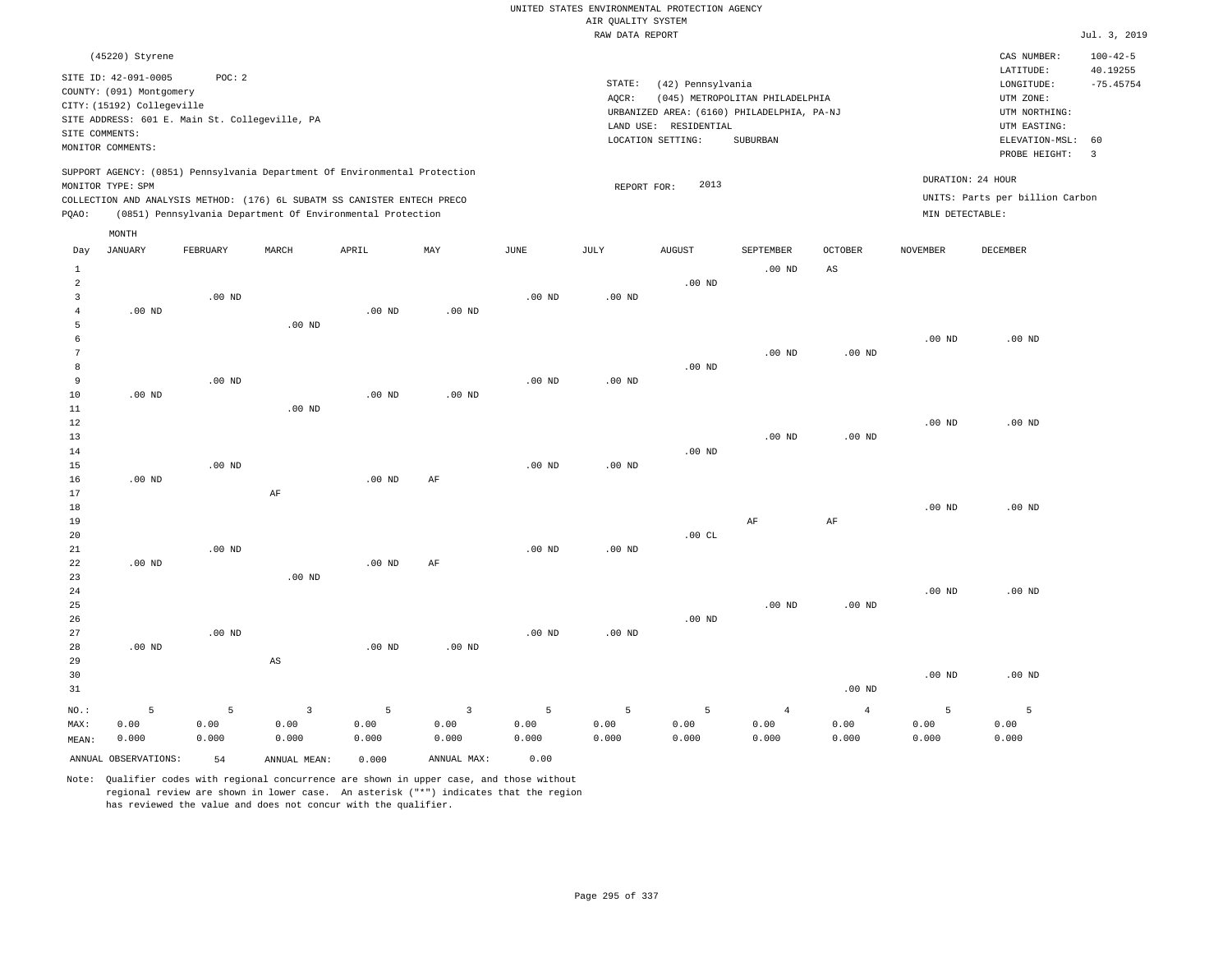|                | (45220) Styrene            |                                                                            |       |       |     |      |      |                   |                   |                                            |         |                   | CAS NUMBER:                     | $100 - 42 - 5$          |
|----------------|----------------------------|----------------------------------------------------------------------------|-------|-------|-----|------|------|-------------------|-------------------|--------------------------------------------|---------|-------------------|---------------------------------|-------------------------|
|                |                            |                                                                            |       |       |     |      |      |                   |                   |                                            |         |                   |                                 |                         |
|                | SITE ID: 42-091-0005       | POC: 2                                                                     |       |       |     |      |      |                   |                   |                                            |         |                   | LATITUDE:                       | 40.19255                |
|                | COUNTY: (091) Montgomery   |                                                                            |       |       |     |      |      | STATE:            | (42) Pennsylvania |                                            |         |                   | LONGITUDE:                      | $-75.45754$             |
|                |                            |                                                                            |       |       |     |      |      | AOCR:             |                   | (045) METROPOLITAN PHILADELPHIA            |         |                   | UTM ZONE:                       |                         |
|                | CITY: (15192) Collegeville |                                                                            |       |       |     |      |      |                   |                   | URBANIZED AREA: (6160) PHILADELPHIA, PA-NJ |         |                   | UTM NORTHING:                   |                         |
|                |                            | SITE ADDRESS: 601 E. Main St. Collegeville, PA                             |       |       |     |      |      | LAND USE:         | RESIDENTIAL       |                                            |         |                   | UTM EASTING:                    |                         |
| SITE COMMENTS: |                            |                                                                            |       |       |     |      |      |                   |                   |                                            |         |                   |                                 |                         |
|                | MONITOR COMMENTS:          |                                                                            |       |       |     |      |      | LOCATION SETTING: |                   | SUBURBAN                                   |         |                   | ELEVATION-MSL: 60               |                         |
|                |                            |                                                                            |       |       |     |      |      |                   |                   |                                            |         |                   | PROBE HEIGHT:                   | $\overline{\mathbf{3}}$ |
|                |                            | SUPPORT AGENCY: (0851) Pennsylvania Department Of Environmental Protection |       |       |     |      |      |                   |                   |                                            |         |                   |                                 |                         |
|                | MONITOR TYPE: SPM          |                                                                            |       |       |     |      |      | REPORT FOR:       | 2014              |                                            |         | DURATION: 24 HOUR |                                 |                         |
|                |                            | COLLECTION AND ANALYSIS METHOD: (176) 6L SUBATM SS CANISTER ENTECH PRECO   |       |       |     |      |      |                   |                   |                                            |         |                   | UNITS: Parts per billion Carbon |                         |
| POAO:          |                            | (0851) Pennsylvania Department Of Environmental Protection                 |       |       |     |      |      |                   |                   |                                            |         | MIN DETECTABLE:   |                                 |                         |
|                | MONTH                      |                                                                            |       |       |     |      |      |                   |                   |                                            |         |                   |                                 |                         |
|                |                            |                                                                            |       |       |     |      |      |                   |                   |                                            |         |                   |                                 |                         |
| Day            | JANUARY                    | FEBRUARY                                                                   | MARCH | APRIL | MAY | JUNE | JULY | AUGUST            |                   | SEPTEMBER                                  | OCTOBER | NOVEMBER          | DECEMBER                        |                         |

| $1\,$          |                      |                |              |          |                |                        |                         |                |          |          | $.00$ ND       | .00 <sub>ND</sub> |
|----------------|----------------------|----------------|--------------|----------|----------------|------------------------|-------------------------|----------------|----------|----------|----------------|-------------------|
| $\overline{c}$ |                      |                |              |          |                |                        |                         |                | $.00$ ND | $.00$ ND |                |                   |
| $\overline{3}$ |                      |                |              |          |                |                        |                         | $\rm AF$       |          |          |                |                   |
| 4              |                      | $.00$ ND       |              |          |                | $.00$ ND               | $.00$ ND                |                |          |          |                |                   |
| 5              | $.00$ ND             |                |              | $.00$ ND | $.00$ ND       |                        |                         |                |          |          |                |                   |
| 6              |                      |                | $.00$ ND     |          |                |                        |                         |                |          |          |                |                   |
| 7              |                      |                |              |          |                |                        |                         |                |          |          | $.00$ ND       | $.00$ ND          |
| 8              |                      |                |              |          |                |                        |                         |                | $.00$ ND | .00 $ND$ |                |                   |
| 9              |                      |                |              |          |                |                        |                         | $.00$ ND       |          |          |                |                   |
| $10$<br>11     | $.00$ ND             | AS             |              | $.00$ ND | $.00$ ND       | .00 <sub>ND</sub>      | .00 $ND$                |                |          |          |                |                   |
| 12             |                      |                | $.00$ ND     |          |                |                        |                         |                |          |          |                |                   |
| 13             |                      |                |              |          |                |                        |                         |                |          |          | .00 $ND$       | $\rm{AF}$         |
| 14             |                      |                |              |          |                |                        |                         |                | $.00$ ND | .00 $ND$ |                |                   |
| 15             |                      |                |              |          |                |                        |                         | $.00$ ND       |          |          |                |                   |
| 16             |                      | $.00$ ND       |              |          |                | $\mathbb{A}\mathbb{S}$ | $\rm{AF}$               |                |          |          |                |                   |
| 17             | $.00$ ND             |                |              | $.00$ ND | $.00$ ND       |                        |                         |                |          |          |                |                   |
| 18             |                      |                | $.00$ ND     |          |                |                        |                         |                |          |          |                |                   |
| 19             |                      |                |              |          |                |                        |                         |                |          |          | $\rm{AF}$      | $.00$ ND          |
| 20             |                      |                |              |          |                |                        |                         |                | $.00$ ND | $.00$ ND |                |                   |
| 21             |                      |                |              |          |                |                        |                         | $.00$ ND       |          |          |                |                   |
| 22             |                      | $.00$ ND       |              |          |                | $_{\rm AS}$            | $\mathbb{A}\mathbb{S}$  |                |          |          |                |                   |
| 23             | $.00$ ND             |                |              | $.00$ ND | $.00$ ND       |                        |                         |                |          |          |                |                   |
| 24             |                      |                | $.00$ ND     |          |                |                        |                         |                |          |          |                |                   |
| 25             |                      |                |              |          |                |                        |                         |                |          |          | $.00$ ND       | $.00$ ND          |
| 26             |                      |                |              |          |                |                        |                         |                | $.00$ ND | .00 $ND$ |                |                   |
| 27             |                      |                |              |          |                |                        |                         | .00 $ND$       |          |          |                |                   |
| 28             |                      | $.00$ ND       |              |          |                | $.00$ ND               | $.00$ ND                |                |          |          |                |                   |
| 29             | $.00$ ND             |                |              | $.00$ ND | $\rm AF$       |                        |                         |                |          |          |                |                   |
| 30             |                      |                | $.00$ ND     |          |                |                        |                         |                |          |          |                |                   |
| 31             |                      |                |              |          |                |                        |                         |                |          |          |                | $.00$ ND          |
| $NO.$ :        | 5                    | $\overline{4}$ | 5            | 5        | $\overline{4}$ | $\overline{3}$         | $\overline{\mathbf{3}}$ | $\overline{4}$ | 5        | 5        | $\overline{4}$ | 5                 |
| MAX:           | 0.00                 | 0.00           | 0.00         | 0.00     | 0.00           | 0.00                   | 0.00                    | 0.00           | 0.00     | 0.00     | 0.00           | 0.00              |
| MEAN:          | 0.000                | 0.000          | 0.000        | 0.000    | 0.000          | 0.000                  | 0.000                   | 0.000          | 0.000    | 0.000    | 0.000          | 0.000             |
|                | ANNUAL OBSERVATIONS: | 52             | ANNUAL MEAN: | 0.000    | ANNUAL MAX:    | 0.00                   |                         |                |          |          |                |                   |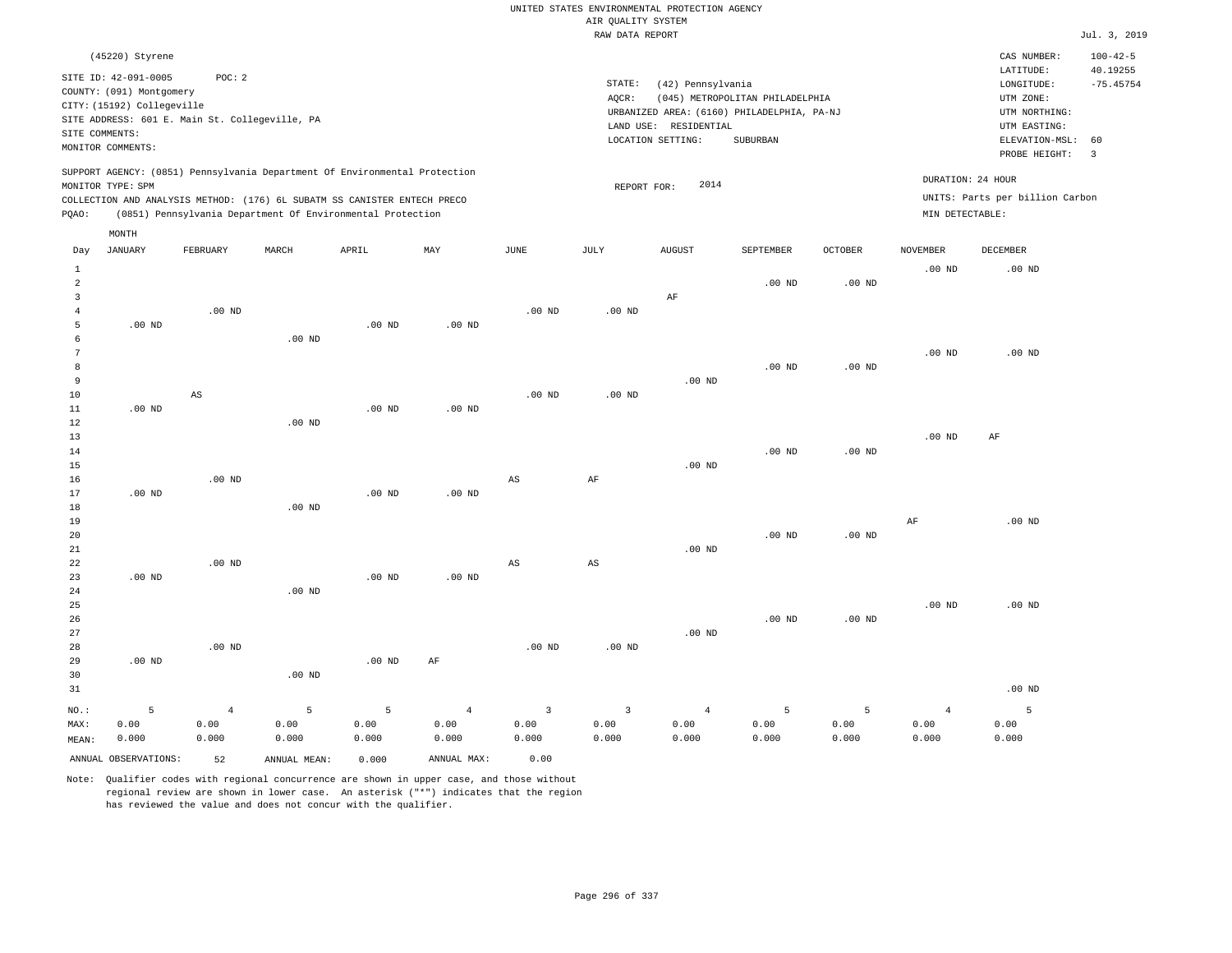# UNITED STATES ENVIRONMENTAL PROTECTION AGENCY AIR QUALITY SYSTEM

|       |                            |                                                |       |                                                                                                                                                                                                                      |                   |                   | RAW DATA REPORT   |                   |                                            |                   |                                      |                                 | Jul. 3, 2019                   |
|-------|----------------------------|------------------------------------------------|-------|----------------------------------------------------------------------------------------------------------------------------------------------------------------------------------------------------------------------|-------------------|-------------------|-------------------|-------------------|--------------------------------------------|-------------------|--------------------------------------|---------------------------------|--------------------------------|
|       | (45220) Styrene            |                                                |       |                                                                                                                                                                                                                      |                   |                   |                   |                   |                                            |                   |                                      | CAS NUMBER:                     | $100 - 42 - 5$                 |
|       | SITE ID: 42-091-0005       | POC:2                                          |       |                                                                                                                                                                                                                      |                   |                   | STATE:            | (42) Pennsylvania |                                            |                   |                                      | LATITUDE:<br>LONGITUDE:         | 40.19255<br>$-75.45754$        |
|       | COUNTY: (091) Montgomery   |                                                |       |                                                                                                                                                                                                                      |                   |                   | AQCR:             |                   | (045) METROPOLITAN PHILADELPHIA            |                   |                                      | UTM ZONE:                       |                                |
|       | CITY: (15192) Collegeville | SITE ADDRESS: 601 E. Main St. Collegeville, PA |       |                                                                                                                                                                                                                      |                   |                   |                   |                   | URBANIZED AREA: (6160) PHILADELPHIA, PA-NJ |                   |                                      | UTM NORTHING:                   |                                |
|       | SITE COMMENTS:             |                                                |       |                                                                                                                                                                                                                      |                   |                   | LAND USE:         | RESIDENTIAL       |                                            |                   |                                      | UTM EASTING:                    |                                |
|       | MONITOR COMMENTS:          |                                                |       |                                                                                                                                                                                                                      |                   |                   |                   | LOCATION SETTING: | SUBURBAN                                   |                   |                                      | ELEVATION-MSL:<br>PROBE HEIGHT: | 60<br>$\overline{\phantom{a}}$ |
| POAO: | MONITOR TYPE: SPM          |                                                |       | SUPPORT AGENCY: (0851) Pennsylvania Department Of Environmental Protection<br>COLLECTION AND ANALYSIS METHOD: (176) 6L SUBATM SS CANISTER ENTECH PRECO<br>(0851) Pennsylvania Department Of Environmental Protection |                   |                   | REPORT FOR:       | 2015              |                                            |                   | DURATION: 24 HOUR<br>MIN DETECTABLE: | UNITS: Parts per billion Carbon |                                |
| Day   | MONTH<br>JANUARY           | FEBRUARY                                       | MARCH | APRIL                                                                                                                                                                                                                | MAY               | JUNE              | JULY              | AUGUST            | SEPTEMBER                                  | <b>OCTOBER</b>    | NOVEMBER                             | DECEMBER                        |                                |
|       |                            |                                                | AS    |                                                                                                                                                                                                                      |                   |                   |                   |                   |                                            |                   |                                      |                                 |                                |
| 2     |                            |                                                |       |                                                                                                                                                                                                                      |                   |                   |                   |                   |                                            |                   | .00 <sub>ND</sub>                    | AF                              |                                |
|       |                            |                                                |       |                                                                                                                                                                                                                      |                   |                   |                   | $.00$ ND          | $.00$ ND                                   | .00 <sub>ND</sub> |                                      |                                 |                                |
|       |                            | $.00$ ND                                       |       |                                                                                                                                                                                                                      |                   | .00 <sub>ND</sub> | .00 <sub>ND</sub> |                   |                                            |                   |                                      |                                 |                                |
|       | $.00$ ND                   |                                                |       | $.00$ ND                                                                                                                                                                                                             | .00 <sub>ND</sub> |                   |                   |                   |                                            |                   |                                      |                                 |                                |

| 7  |    |          | $.00$ ND |          |          |          |          |          |          |          |          |          |
|----|----|----------|----------|----------|----------|----------|----------|----------|----------|----------|----------|----------|
| 8  |    |          |          |          |          |          |          |          |          |          | $.00$ ND | AF       |
| 9  |    |          |          |          |          |          |          |          | $.00$ ND | $.00$ ND |          |          |
| 10 |    |          |          |          |          |          |          | AF       |          |          |          |          |
| 11 |    | $.00$ ND |          |          |          | $.00$ ND | $.00$ ND |          |          |          |          |          |
| 12 | AF |          |          | $.00$ ND | $.00$ ND |          |          |          |          |          |          |          |
| 13 |    |          | $.00$ ND |          |          |          |          |          |          |          |          |          |
| 14 |    |          |          |          |          |          |          |          |          |          | $.00$ ND | $.00$ ND |
| 15 |    |          |          |          |          |          |          |          | $.00$ ND | $.00$ ND |          |          |
| 16 |    |          |          |          |          |          |          | $.00$ ND |          |          |          |          |

| 17     |          | $.00$ ND |                   |          |          | AS | $.00$ ND |    |          |          |          |          |
|--------|----------|----------|-------------------|----------|----------|----|----------|----|----------|----------|----------|----------|
| 18     | $.00$ ND |          |                   | $.00$ ND | $.00$ ND |    |          |    |          |          |          |          |
| 19     |          |          | .00 <sub>ND</sub> |          |          |    |          |    |          |          |          |          |
| 20     |          |          |                   |          |          |    |          |    |          |          | $.00$ ND | $.00$ ND |
| $21\,$ |          |          |                   |          |          |    |          |    | $.00$ ND | $.00$ ND |          |          |
| 22     |          |          |                   |          |          |    |          | AF |          |          |          |          |
| 23     |          | $.00$ ND |                   |          |          | AF | $.00$ ND |    |          |          |          |          |
| 24     | AS       |          |                   | $.00$ ND | $.00$ ND |    |          |    |          |          |          |          |
| 25     |          |          | .00 <sub>ND</sub> |          |          |    |          |    |          |          |          |          |

| ________ |          | .        |          |          |          |          |          |          |          |    |          |
|----------|----------|----------|----------|----------|----------|----------|----------|----------|----------|----|----------|
| 26       |          |          |          |          |          |          |          |          |          | AF | $.00$ ND |
| 27       |          |          |          |          |          |          |          | $.00$ ND | $.00$ ND |    |          |
| 28       |          |          |          |          |          |          | $.00$ ND |          |          |    |          |
| 29       |          |          |          |          | $.00$ ND | .00 $ND$ |          |          |          |    |          |
| 30       | $.00$ ND |          | $.00$ ND | $.00$ ND |          |          |          |          |          |    |          |
| 31       |          | $.00$ ND |          |          |          |          |          |          |          |    |          |

| NO.:  | $\sim$ 3             | $\sim$ 4 and $\sim$ 4 and $\sim$ | <b>San Adams Strategies Strategies</b> |       | 5 5 3 5 3 5 5 5 |       |       |       |       |       |       |       |
|-------|----------------------|----------------------------------|----------------------------------------|-------|-----------------|-------|-------|-------|-------|-------|-------|-------|
| MAX:  | 0.00                 | 0.00                             | 0.00                                   | 0.00  | 0.00            | 0.00  | 0.00  | 0.00  | 0.00  | 0.00  | 0.00  | 0.00  |
| MEAN: | 0.000                | 0.000                            | 0.000                                  | 0.000 | 0.000           | 0.000 | 0.000 | 0.000 | 0.000 | 0.000 | 0.000 | 0.000 |
|       | ANNUAL OBSERVATIONS: | 50                               | ANNUAL MEAN:                           | 0.000 | ANNUAL MAX:     | 0.00  |       |       |       |       |       |       |

Note: Qualifier codes with regional concurrence are shown in upper case, and those without regional review are shown in lower case. An asterisk ("\*") indicates that the region has reviewed the value and does not concur with the qualifier.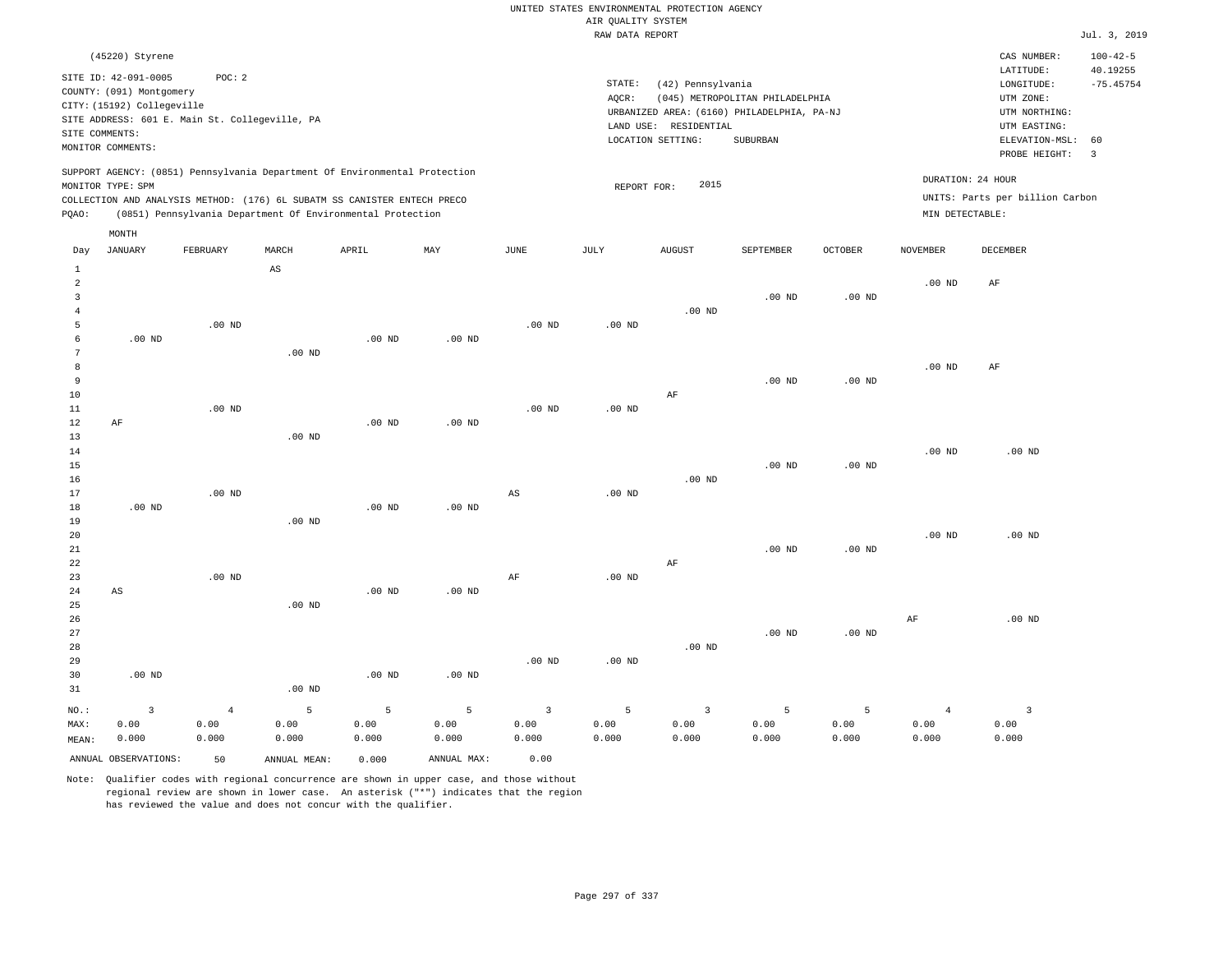|       | (45220) Styrene                                                   |                                                                                                                                        |                   |       |                                                                            |          |                    |                                                                                |                                 |                |                             | CAS NUMBER:                                                      | $100 - 42 - 5$          |
|-------|-------------------------------------------------------------------|----------------------------------------------------------------------------------------------------------------------------------------|-------------------|-------|----------------------------------------------------------------------------|----------|--------------------|--------------------------------------------------------------------------------|---------------------------------|----------------|-----------------------------|------------------------------------------------------------------|-------------------------|
|       | SITE ID: 42-091-0005<br>COUNTY: (091) Montgomery                  | POC:2                                                                                                                                  |                   |       |                                                                            |          | STATE:             | (42) Pennsylvania                                                              | (045) METROPOLITAN PHILADELPHIA |                |                             | LATITUDE:<br>LONGITUDE:<br>UTM ZONE:                             | 40.19255<br>$-75.45754$ |
|       | CITY: (15192) Collegeville<br>SITE COMMENTS:<br>MONITOR COMMENTS: | SITE ADDRESS: 601 E. Main St. Collegeville, PA                                                                                         |                   |       |                                                                            |          | AQCR:<br>LAND USE: | URBANIZED AREA: (6160) PHILADELPHIA, PA-NJ<br>RESIDENTIAL<br>LOCATION SETTING: | SUBURBAN                        |                |                             | UTM NORTHING:<br>UTM EASTING:<br>ELEVATION-MSL:<br>PROBE HEIGHT: | 60<br>-3                |
| POAO: | MONITOR TYPE: SPM                                                 | COLLECTION AND ANALYSIS METHOD: (176) 6L SUBATM SS CANISTER ENTECH PRECO<br>(0851) Pennsylvania Department Of Environmental Protection |                   |       | SUPPORT AGENCY: (0851) Pennsylvania Department Of Environmental Protection |          |                    | 2016<br>REPORT FOR:                                                            |                                 |                | MIN DETECTABLE:             | DURATION: 24 HOUR<br>UNITS: Parts per billion Carbon             |                         |
|       | MONTH                                                             |                                                                                                                                        |                   |       |                                                                            |          |                    |                                                                                |                                 |                |                             |                                                                  |                         |
| Day   | JANUARY<br>AF                                                     | FEBRUARY                                                                                                                               | MARCH<br>$.00$ ND | APRIL | MAY                                                                        | JUNE     | JULY               | <b>AUGUST</b>                                                                  | SEPTEMBER                       | <b>OCTOBER</b> | <b>NOVEMBER</b><br>$.00$ ND | <b>DECEMBER</b><br>$.00$ ND                                      |                         |
|       |                                                                   |                                                                                                                                        |                   |       |                                                                            |          |                    | $.00$ ND                                                                       | TS                              | $.00$ ND       |                             |                                                                  |                         |
|       |                                                                   |                                                                                                                                        |                   |       |                                                                            | $.00$ ND | $.00$ ND           |                                                                                |                                 |                |                             |                                                                  |                         |

| 6               |          | $.00$ ND |          | AF       | $.00$ ND |          |          |          |          |          |       |          |
|-----------------|----------|----------|----------|----------|----------|----------|----------|----------|----------|----------|-------|----------|
| $7\overline{ }$ | $.00$ ND |          | $.00$ ND |          |          |          |          |          |          |          |       |          |
| 8               |          |          |          |          |          |          |          |          |          |          | .22SQ | $.00$ ND |
| 9               |          |          |          |          |          |          |          |          | $.00$ ND | $.00$ ND |       |          |
| 10              |          |          |          |          |          |          |          | $.00$ ND |          |          |       |          |
| $11\,$          |          |          |          |          |          | $.00$ ND | $.00$ ND |          |          |          |       |          |
| $1\,2$          |          | AF       |          | $.00$ ND | $.00$ ND |          |          |          |          |          |       |          |
| 13              | $.00$ ND |          | $.00$ ND |          |          |          |          |          |          |          |       |          |
| 14              |          |          |          |          |          |          |          |          |          |          | AF    | $.00$ ND |
| 15              |          |          |          |          |          |          |          |          | $.00$ ND | $.00$ ND |       |          |
| 16              |          |          |          |          |          |          |          | $.00$ ND |          |          |       |          |
| 17              |          |          |          |          |          | $.00$ ND | AF       |          |          |          |       |          |
| 18              |          | $.00$ ND |          | $.00$ ND | $.00$ ND |          |          |          |          |          |       |          |
| 19              | $.00$ ND |          | $.00$ ND |          |          |          |          |          |          |          |       |          |

| 20 |          |                   |           |          |    |          |          |          | $\rm{AF}$ | $.00$ ND |
|----|----------|-------------------|-----------|----------|----|----------|----------|----------|-----------|----------|
| 21 |          |                   |           |          |    |          | $.00$ ND | $.00$ ND |           |          |
| 22 |          |                   |           |          |    | $.00$ ND |          |          |           |          |
| 23 |          |                   |           | $.00$ ND | AS |          |          |          |           |          |
| 24 | $.00$ ND | .00 <sub>ND</sub> | <b>TS</b> |          |    |          |          |          |           |          |

| 25      | $.00$ ND |       | .00 <sub>ND</sub> |          |          |          |          |       |          |          |          |          |
|---------|----------|-------|-------------------|----------|----------|----------|----------|-------|----------|----------|----------|----------|
| 26      |          |       |                   |          |          |          |          |       |          |          | $.00$ ND | $.00$ ND |
| 27      |          |       |                   |          |          |          |          |       | $.00$ ND | $.00$ ND |          |          |
| 28      |          |       |                   |          |          |          |          | AF    |          |          |          |          |
| 29      |          |       |                   |          |          | $.00$ ND | $.00$ ND |       |          |          |          |          |
| 30      |          |       |                   | $.00$ ND | $.00$ ND |          |          |       |          |          |          |          |
| 31      | AV       |       | $.00$ ND          |          |          |          |          |       |          |          |          |          |
| $NO.$ : | 4        |       | 6                 |          | 4        |          |          | 4     | 4        | 5        |          |          |
| MAX:    | 0.00     | 0.00  | 0.00              | 0.00     | 0.00     | 0.00     | 0.00     | 0.00  | 0.00     | 0.00     | .22      | 0.00     |
| MEAN:   | 0.000    | 0.000 | 0.000             | 0.000    | 0.000    | 0.000    | 0.000    | 0.000 | 0.000    | 0.000    | .073     | 0.000    |

Note: Qualifier codes with regional concurrence are shown in upper case, and those without regional review are shown in lower case. An asterisk ("\*") indicates that the region has reviewed the value and does not concur with the qualifier.

ANNUAL OBSERVATIONS: 50 ANNUAL MEAN: .004 ANNUAL MAX: .22

MEAN: 0.000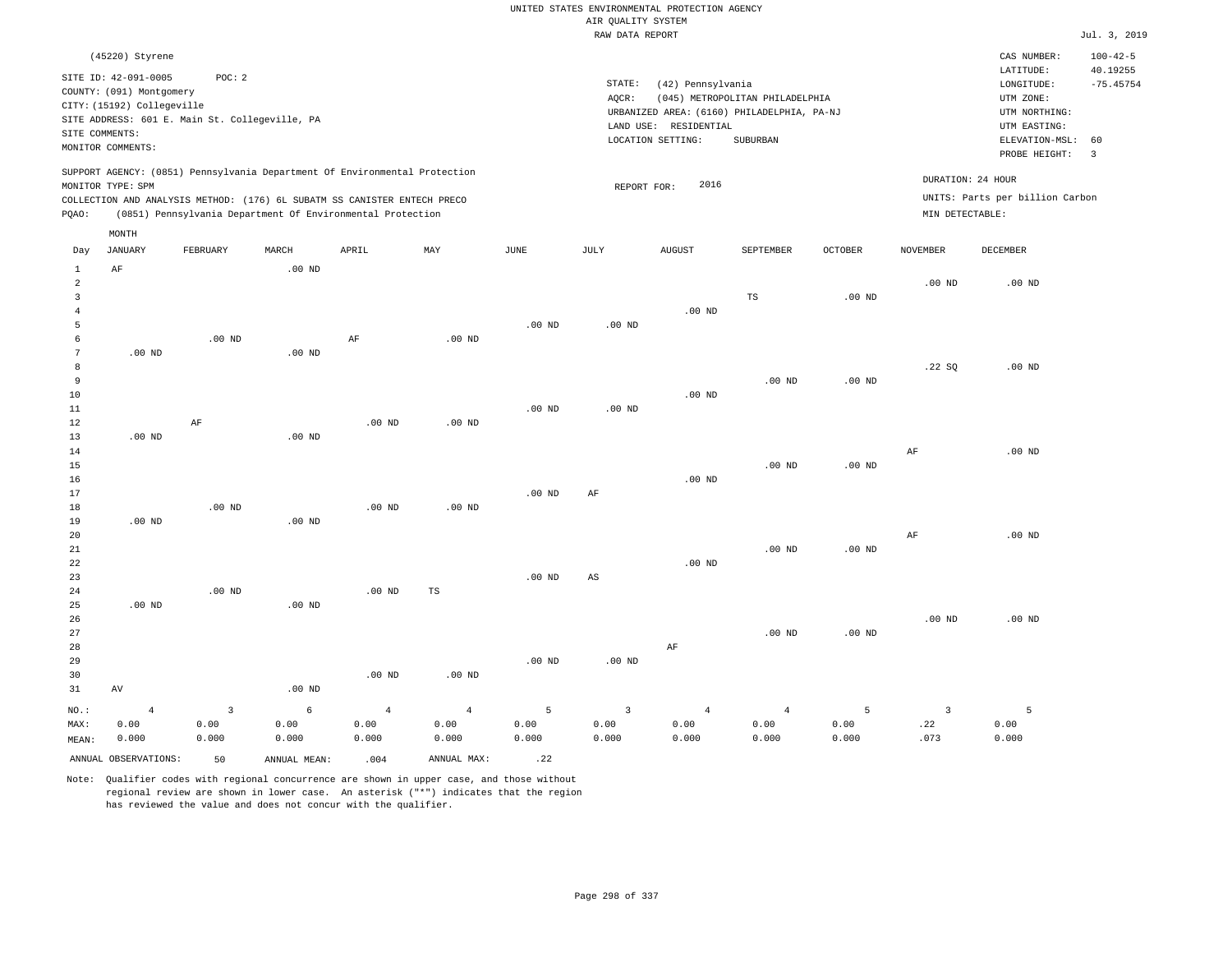| AIR QUALITY SYSTEM<br>Jul. 3, 2019<br>RAW DATA REPORT<br>(45220) Styrene<br>CAS NUMBER:<br>$100 - 42 - 5$<br>LATITUDE:<br>40.19255<br>SITE ID: 42-091-0005<br>POC: 2<br>STATE:<br>(42) Pennsylvania<br>$-75.45754$<br>$\texttt{LONGITUDE}$ :<br>COUNTY: (091) Montgomery<br>AQCR:<br>(045) METROPOLITAN PHILADELPHIA<br>UTM ZONE:<br>CITY: (15192) Collegeville<br>URBANIZED AREA: (6160) PHILADELPHIA, PA-NJ<br>UTM NORTHING:<br>SITE ADDRESS: 601 E. Main St. Collegeville, PA<br>LAND USE: RESIDENTIAL<br>UTM EASTING:<br>SITE COMMENTS:<br>LOCATION SETTING:<br>SUBURBAN<br>ELEVATION-MSL:<br>60<br>MONITOR COMMENTS:<br>PROBE HEIGHT:<br>$\overline{3}$<br>SUPPORT AGENCY: (0851) Pennsylvania Department Of Environmental Protection<br>DURATION: 24 HOUR<br>2017<br>MONITOR TYPE: SPM<br>REPORT FOR:<br>UNITS: Parts per billion Carbon<br>COLLECTION AND ANALYSIS METHOD: (176) 6L SUBATM SS CANISTER ENTECH PRECO<br>PQAO:<br>(0851) Pennsylvania Department Of Environmental Protection<br>MIN DETECTABLE:<br>MONTH<br><b>JANUARY</b><br>FEBRUARY<br>MARCH<br>APRIL<br>MAY<br>$_{\rm JUNE}$<br>JULY<br><b>AUGUST</b><br>SEPTEMBER<br><b>OCTOBER</b><br><b>NOVEMBER</b><br>DECEMBER<br>Day<br>.00 <sub>ND</sub><br>$.00$ ND<br>.00 <sub>ND</sub><br>$\mathbf{1}$<br>2<br>$.00$ ND<br>3<br>.00 <sub>ND</sub><br>$.00$ ND<br>$\overline{4}$<br>.00 <sub>ND</sub><br>$.00$ ND<br>$.00$ ND<br>5<br>6<br>.00 <sub>ND</sub><br>.00 <sub>ND</sub><br>AF<br>7<br>AV<br>.00 <sub>ND</sub><br>.00 <sub>ND</sub><br>8<br>$.00$ ND<br>9<br>.00 <sub>ND</sub><br>$.00$ ND<br>10<br>$.00$ ND<br>$.00$ ND<br>11<br>.00 <sub>ND</sub><br>$.00$ ND<br>12<br>$.00$ ND<br>$.00$ ND<br>13<br>$.00$ ND<br>.00 <sub>ND</sub><br>.00 <sub>ND</sub><br>14 |
|--------------------------------------------------------------------------------------------------------------------------------------------------------------------------------------------------------------------------------------------------------------------------------------------------------------------------------------------------------------------------------------------------------------------------------------------------------------------------------------------------------------------------------------------------------------------------------------------------------------------------------------------------------------------------------------------------------------------------------------------------------------------------------------------------------------------------------------------------------------------------------------------------------------------------------------------------------------------------------------------------------------------------------------------------------------------------------------------------------------------------------------------------------------------------------------------------------------------------------------------------------------------------------------------------------------------------------------------------------------------------------------------------------------------------------------------------------------------------------------------------------------------------------------------------------------------------------------------------------------------------------------------------------------------------------------------------------------------------------------------|
|                                                                                                                                                                                                                                                                                                                                                                                                                                                                                                                                                                                                                                                                                                                                                                                                                                                                                                                                                                                                                                                                                                                                                                                                                                                                                                                                                                                                                                                                                                                                                                                                                                                                                                                                            |
|                                                                                                                                                                                                                                                                                                                                                                                                                                                                                                                                                                                                                                                                                                                                                                                                                                                                                                                                                                                                                                                                                                                                                                                                                                                                                                                                                                                                                                                                                                                                                                                                                                                                                                                                            |
|                                                                                                                                                                                                                                                                                                                                                                                                                                                                                                                                                                                                                                                                                                                                                                                                                                                                                                                                                                                                                                                                                                                                                                                                                                                                                                                                                                                                                                                                                                                                                                                                                                                                                                                                            |
|                                                                                                                                                                                                                                                                                                                                                                                                                                                                                                                                                                                                                                                                                                                                                                                                                                                                                                                                                                                                                                                                                                                                                                                                                                                                                                                                                                                                                                                                                                                                                                                                                                                                                                                                            |
|                                                                                                                                                                                                                                                                                                                                                                                                                                                                                                                                                                                                                                                                                                                                                                                                                                                                                                                                                                                                                                                                                                                                                                                                                                                                                                                                                                                                                                                                                                                                                                                                                                                                                                                                            |
|                                                                                                                                                                                                                                                                                                                                                                                                                                                                                                                                                                                                                                                                                                                                                                                                                                                                                                                                                                                                                                                                                                                                                                                                                                                                                                                                                                                                                                                                                                                                                                                                                                                                                                                                            |
|                                                                                                                                                                                                                                                                                                                                                                                                                                                                                                                                                                                                                                                                                                                                                                                                                                                                                                                                                                                                                                                                                                                                                                                                                                                                                                                                                                                                                                                                                                                                                                                                                                                                                                                                            |
|                                                                                                                                                                                                                                                                                                                                                                                                                                                                                                                                                                                                                                                                                                                                                                                                                                                                                                                                                                                                                                                                                                                                                                                                                                                                                                                                                                                                                                                                                                                                                                                                                                                                                                                                            |
|                                                                                                                                                                                                                                                                                                                                                                                                                                                                                                                                                                                                                                                                                                                                                                                                                                                                                                                                                                                                                                                                                                                                                                                                                                                                                                                                                                                                                                                                                                                                                                                                                                                                                                                                            |
|                                                                                                                                                                                                                                                                                                                                                                                                                                                                                                                                                                                                                                                                                                                                                                                                                                                                                                                                                                                                                                                                                                                                                                                                                                                                                                                                                                                                                                                                                                                                                                                                                                                                                                                                            |
|                                                                                                                                                                                                                                                                                                                                                                                                                                                                                                                                                                                                                                                                                                                                                                                                                                                                                                                                                                                                                                                                                                                                                                                                                                                                                                                                                                                                                                                                                                                                                                                                                                                                                                                                            |
|                                                                                                                                                                                                                                                                                                                                                                                                                                                                                                                                                                                                                                                                                                                                                                                                                                                                                                                                                                                                                                                                                                                                                                                                                                                                                                                                                                                                                                                                                                                                                                                                                                                                                                                                            |
|                                                                                                                                                                                                                                                                                                                                                                                                                                                                                                                                                                                                                                                                                                                                                                                                                                                                                                                                                                                                                                                                                                                                                                                                                                                                                                                                                                                                                                                                                                                                                                                                                                                                                                                                            |
|                                                                                                                                                                                                                                                                                                                                                                                                                                                                                                                                                                                                                                                                                                                                                                                                                                                                                                                                                                                                                                                                                                                                                                                                                                                                                                                                                                                                                                                                                                                                                                                                                                                                                                                                            |
|                                                                                                                                                                                                                                                                                                                                                                                                                                                                                                                                                                                                                                                                                                                                                                                                                                                                                                                                                                                                                                                                                                                                                                                                                                                                                                                                                                                                                                                                                                                                                                                                                                                                                                                                            |
|                                                                                                                                                                                                                                                                                                                                                                                                                                                                                                                                                                                                                                                                                                                                                                                                                                                                                                                                                                                                                                                                                                                                                                                                                                                                                                                                                                                                                                                                                                                                                                                                                                                                                                                                            |
|                                                                                                                                                                                                                                                                                                                                                                                                                                                                                                                                                                                                                                                                                                                                                                                                                                                                                                                                                                                                                                                                                                                                                                                                                                                                                                                                                                                                                                                                                                                                                                                                                                                                                                                                            |
|                                                                                                                                                                                                                                                                                                                                                                                                                                                                                                                                                                                                                                                                                                                                                                                                                                                                                                                                                                                                                                                                                                                                                                                                                                                                                                                                                                                                                                                                                                                                                                                                                                                                                                                                            |
|                                                                                                                                                                                                                                                                                                                                                                                                                                                                                                                                                                                                                                                                                                                                                                                                                                                                                                                                                                                                                                                                                                                                                                                                                                                                                                                                                                                                                                                                                                                                                                                                                                                                                                                                            |
|                                                                                                                                                                                                                                                                                                                                                                                                                                                                                                                                                                                                                                                                                                                                                                                                                                                                                                                                                                                                                                                                                                                                                                                                                                                                                                                                                                                                                                                                                                                                                                                                                                                                                                                                            |
|                                                                                                                                                                                                                                                                                                                                                                                                                                                                                                                                                                                                                                                                                                                                                                                                                                                                                                                                                                                                                                                                                                                                                                                                                                                                                                                                                                                                                                                                                                                                                                                                                                                                                                                                            |
|                                                                                                                                                                                                                                                                                                                                                                                                                                                                                                                                                                                                                                                                                                                                                                                                                                                                                                                                                                                                                                                                                                                                                                                                                                                                                                                                                                                                                                                                                                                                                                                                                                                                                                                                            |
| $15$<br>.00 <sub>ND</sub><br>AQ                                                                                                                                                                                                                                                                                                                                                                                                                                                                                                                                                                                                                                                                                                                                                                                                                                                                                                                                                                                                                                                                                                                                                                                                                                                                                                                                                                                                                                                                                                                                                                                                                                                                                                            |
| 16<br>$.00$ ND<br>$.00$ ND                                                                                                                                                                                                                                                                                                                                                                                                                                                                                                                                                                                                                                                                                                                                                                                                                                                                                                                                                                                                                                                                                                                                                                                                                                                                                                                                                                                                                                                                                                                                                                                                                                                                                                                 |
| 17<br>$.00$ ND                                                                                                                                                                                                                                                                                                                                                                                                                                                                                                                                                                                                                                                                                                                                                                                                                                                                                                                                                                                                                                                                                                                                                                                                                                                                                                                                                                                                                                                                                                                                                                                                                                                                                                                             |
| $.00$ ND<br>18<br>.00 <sub>ND</sub><br>.00 <sub>ND</sub><br>19<br>$.00$ ND<br>$\mathbb{A}\mathbb{S}$<br>$\rm AF$                                                                                                                                                                                                                                                                                                                                                                                                                                                                                                                                                                                                                                                                                                                                                                                                                                                                                                                                                                                                                                                                                                                                                                                                                                                                                                                                                                                                                                                                                                                                                                                                                           |
| 20<br>.00 <sub>ND</sub>                                                                                                                                                                                                                                                                                                                                                                                                                                                                                                                                                                                                                                                                                                                                                                                                                                                                                                                                                                                                                                                                                                                                                                                                                                                                                                                                                                                                                                                                                                                                                                                                                                                                                                                    |
| 21<br>AN<br>AV                                                                                                                                                                                                                                                                                                                                                                                                                                                                                                                                                                                                                                                                                                                                                                                                                                                                                                                                                                                                                                                                                                                                                                                                                                                                                                                                                                                                                                                                                                                                                                                                                                                                                                                             |
| 22<br>$.00$ ND<br>$.00$ ND                                                                                                                                                                                                                                                                                                                                                                                                                                                                                                                                                                                                                                                                                                                                                                                                                                                                                                                                                                                                                                                                                                                                                                                                                                                                                                                                                                                                                                                                                                                                                                                                                                                                                                                 |
| 23<br>$.00$ ND                                                                                                                                                                                                                                                                                                                                                                                                                                                                                                                                                                                                                                                                                                                                                                                                                                                                                                                                                                                                                                                                                                                                                                                                                                                                                                                                                                                                                                                                                                                                                                                                                                                                                                                             |
| $.00$ ND<br>.00 <sub>ND</sub><br>.00 <sub>ND</sub><br>24<br>25<br>.00 <sub>ND</sub><br>AM<br>.00 <sub>ND</sub>                                                                                                                                                                                                                                                                                                                                                                                                                                                                                                                                                                                                                                                                                                                                                                                                                                                                                                                                                                                                                                                                                                                                                                                                                                                                                                                                                                                                                                                                                                                                                                                                                             |
| 26<br>$.00$ ND                                                                                                                                                                                                                                                                                                                                                                                                                                                                                                                                                                                                                                                                                                                                                                                                                                                                                                                                                                                                                                                                                                                                                                                                                                                                                                                                                                                                                                                                                                                                                                                                                                                                                                                             |
| 27<br>$\hbox{AV}$<br>$.00$ ND                                                                                                                                                                                                                                                                                                                                                                                                                                                                                                                                                                                                                                                                                                                                                                                                                                                                                                                                                                                                                                                                                                                                                                                                                                                                                                                                                                                                                                                                                                                                                                                                                                                                                                              |
| 28<br>.00 <sub>ND</sub><br>$.00$ ND                                                                                                                                                                                                                                                                                                                                                                                                                                                                                                                                                                                                                                                                                                                                                                                                                                                                                                                                                                                                                                                                                                                                                                                                                                                                                                                                                                                                                                                                                                                                                                                                                                                                                                        |
| 29<br>$.00$ ND                                                                                                                                                                                                                                                                                                                                                                                                                                                                                                                                                                                                                                                                                                                                                                                                                                                                                                                                                                                                                                                                                                                                                                                                                                                                                                                                                                                                                                                                                                                                                                                                                                                                                                                             |
| 30<br>$.00$ ND<br>$.00$ ND<br>.00 <sub>ND</sub><br>31<br>$.00$ ND                                                                                                                                                                                                                                                                                                                                                                                                                                                                                                                                                                                                                                                                                                                                                                                                                                                                                                                                                                                                                                                                                                                                                                                                                                                                                                                                                                                                                                                                                                                                                                                                                                                                          |
|                                                                                                                                                                                                                                                                                                                                                                                                                                                                                                                                                                                                                                                                                                                                                                                                                                                                                                                                                                                                                                                                                                                                                                                                                                                                                                                                                                                                                                                                                                                                                                                                                                                                                                                                            |
| 5<br>$\overline{3}$<br>5<br>5<br>$\overline{5}$<br>5<br>5<br>$\overline{\mathbf{3}}$<br>$\overline{\mathbf{3}}$<br>NO.:<br>$\overline{4}$<br>$\overline{4}$<br>$\overline{4}$<br>MAX:<br>0.00<br>0.00<br>0.00<br>0.00<br>0.00<br>0.00<br>0.00<br>0.00<br>0.00<br>0.00<br>0.00<br>0.00                                                                                                                                                                                                                                                                                                                                                                                                                                                                                                                                                                                                                                                                                                                                                                                                                                                                                                                                                                                                                                                                                                                                                                                                                                                                                                                                                                                                                                                      |
| 0.000<br>0.000<br>0.000<br>0.000<br>0.000<br>0.000<br>0.000<br>0.000<br>0.000<br>0.000<br>0.000<br>0.000<br>MEAN:                                                                                                                                                                                                                                                                                                                                                                                                                                                                                                                                                                                                                                                                                                                                                                                                                                                                                                                                                                                                                                                                                                                                                                                                                                                                                                                                                                                                                                                                                                                                                                                                                          |
| ANNUAL OBSERVATIONS:<br>ANNUAL MAX:<br>0.00<br>ANNUAL, MEAN:<br>0.000<br>51                                                                                                                                                                                                                                                                                                                                                                                                                                                                                                                                                                                                                                                                                                                                                                                                                                                                                                                                                                                                                                                                                                                                                                                                                                                                                                                                                                                                                                                                                                                                                                                                                                                                |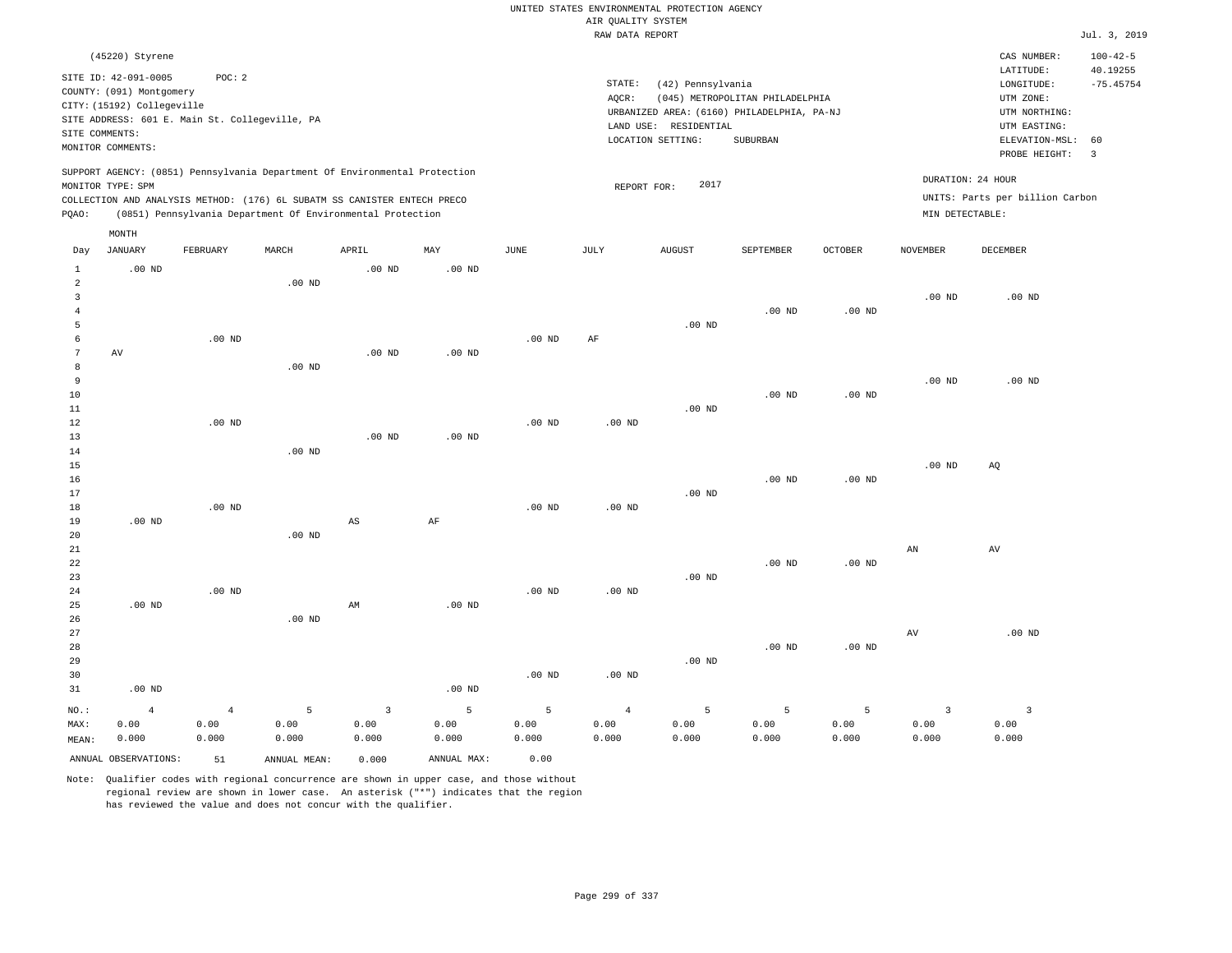|                |                                                                                                 |          |                                                            |                   |                   |                   | UNITED STATES ENVIRONMENTAL PROTECTION AGENCY |                       |                                            |          |                   |                                        |                                           |
|----------------|-------------------------------------------------------------------------------------------------|----------|------------------------------------------------------------|-------------------|-------------------|-------------------|-----------------------------------------------|-----------------------|--------------------------------------------|----------|-------------------|----------------------------------------|-------------------------------------------|
|                |                                                                                                 |          |                                                            |                   |                   |                   | AIR QUALITY SYSTEM                            |                       |                                            |          |                   |                                        |                                           |
|                |                                                                                                 |          |                                                            |                   |                   |                   | RAW DATA REPORT                               |                       |                                            |          |                   |                                        | Jul. 3, 2019                              |
|                | (45220) Styrene<br>SITE ID: 42-091-0005                                                         | POC: 2   |                                                            |                   |                   |                   | STATE:                                        | (42) Pennsylvania     |                                            |          |                   | CAS NUMBER:<br>LATITUDE:<br>LONGITUDE: | $100 - 42 - 5$<br>40.19255<br>$-75.45754$ |
|                | COUNTY: (091) Montgomery                                                                        |          |                                                            |                   |                   |                   | AOCR:                                         |                       | (045) METROPOLITAN PHILADELPHIA            |          |                   | UTM ZONE:                              |                                           |
|                | CITY: (15192) Collegeville                                                                      |          |                                                            |                   |                   |                   |                                               |                       | URBANIZED AREA: (6160) PHILADELPHIA, PA-NJ |          |                   | UTM NORTHING:                          |                                           |
|                | SITE ADDRESS: 601 E. Main St. Collegeville, PA                                                  |          |                                                            |                   |                   |                   |                                               | LAND USE: RESIDENTIAL |                                            |          |                   | UTM EASTING:                           |                                           |
| SITE COMMENTS: |                                                                                                 |          |                                                            |                   |                   |                   |                                               | LOCATION SETTING:     | <b>SUBURBAN</b>                            |          |                   | ELEVATION-MSL:                         | 60                                        |
|                | MONITOR COMMENTS:                                                                               |          |                                                            |                   |                   |                   |                                               |                       |                                            |          |                   | PROBE HEIGHT:                          | $\overline{3}$                            |
|                | SUPPORT AGENCY: (0851) Pennsylvania Department Of Environmental Protection<br>MONITOR TYPE: SPM |          |                                                            |                   |                   |                   | REPORT FOR:                                   | 2018                  |                                            |          |                   | DURATION: 24 HOUR                      |                                           |
|                | COLLECTION AND ANALYSIS METHOD: (176) 6L SUBATM SS CANISTER ENTECH PRECO                        |          |                                                            |                   |                   |                   |                                               |                       |                                            |          |                   | UNITS: Parts per billion Carbon        |                                           |
| PQAO:          |                                                                                                 |          | (0851) Pennsylvania Department Of Environmental Protection |                   |                   |                   |                                               |                       |                                            |          |                   | MIN DETECTABLE: .339434                |                                           |
| Day            | MONTH<br>JANUARY                                                                                | FEBRUARY | MARCH                                                      | APRIL             | MAY               | JUNE              | JULY                                          | <b>AUGUST</b>         | SEPTEMBER                                  | OCTOBER  | NOVEMBER          | DECEMBER                               |                                           |
| $\mathbf{1}$   |                                                                                                 | $.00$ ND |                                                            |                   |                   | $.00$ ND          | $.00$ ND                                      |                       |                                            |          |                   |                                        |                                           |
| $\overline{2}$ | AS                                                                                              |          |                                                            | .00 <sub>ND</sub> | .00 <sub>ND</sub> |                   |                                               |                       |                                            |          |                   |                                        |                                           |
| $\overline{3}$ |                                                                                                 |          | AG                                                         |                   |                   |                   |                                               |                       |                                            |          |                   |                                        |                                           |
| $\overline{4}$ |                                                                                                 |          |                                                            |                   |                   |                   |                                               |                       |                                            |          | $.00$ ND          | $.00$ ND                               |                                           |
| 5              |                                                                                                 |          |                                                            |                   |                   |                   |                                               |                       | AF                                         | $.00$ ND |                   |                                        |                                           |
| 6              |                                                                                                 |          |                                                            |                   |                   |                   |                                               | $.00$ ND              |                                            |          |                   |                                        |                                           |
| 7              |                                                                                                 | $.00$ ND |                                                            |                   |                   | $.00$ ND          | .00 <sub>ND</sub>                             |                       |                                            |          |                   |                                        |                                           |
| 8              | $.00$ ND                                                                                        |          |                                                            | $.00$ ND          | $.00$ ND          |                   |                                               |                       |                                            |          |                   |                                        |                                           |
| 9              |                                                                                                 |          | $.00$ ND                                                   |                   |                   |                   |                                               |                       |                                            |          |                   |                                        |                                           |
| 10             |                                                                                                 |          |                                                            |                   |                   |                   |                                               |                       |                                            |          | .00 <sub>ND</sub> | $.00$ ND                               |                                           |
| $11\,$         |                                                                                                 |          |                                                            |                   |                   |                   |                                               |                       | $.00$ ND                                   | .56SQ    |                   |                                        |                                           |
| 12             |                                                                                                 |          |                                                            |                   |                   |                   |                                               | $.00$ ND              |                                            |          |                   |                                        |                                           |
| 13             |                                                                                                 | $.00$ ND |                                                            |                   |                   | $.00$ ND          | .00 <sub>ND</sub>                             |                       |                                            |          |                   |                                        |                                           |
| 14             | $.00$ ND                                                                                        |          |                                                            | $.00$ ND          | AV                |                   |                                               |                       |                                            |          |                   |                                        |                                           |
| 15<br>16       |                                                                                                 |          | $.00$ ND                                                   |                   |                   |                   |                                               |                       |                                            |          | $.00$ ND          | $.00$ ND                               |                                           |
| 17             |                                                                                                 |          |                                                            |                   |                   |                   |                                               |                       | $.00$ ND                                   | $.00$ ND |                   |                                        |                                           |
| 18             |                                                                                                 |          |                                                            |                   |                   |                   |                                               | $.00$ ND              |                                            |          |                   |                                        |                                           |
| 19             |                                                                                                 | $.00$ ND |                                                            |                   |                   | $.00$ ND          | $.00$ ND                                      |                       |                                            |          |                   |                                        |                                           |
| 20             | $.00$ ND                                                                                        |          |                                                            | .00 <sub>ND</sub> | AV                |                   |                                               |                       |                                            |          |                   |                                        |                                           |
| 21             |                                                                                                 |          | $.00$ ND                                                   |                   |                   |                   |                                               |                       |                                            |          |                   |                                        |                                           |
| 22             |                                                                                                 |          |                                                            |                   |                   |                   |                                               |                       |                                            |          | $.00$ ND          | $.00$ ND                               |                                           |
| 23             |                                                                                                 |          |                                                            |                   |                   |                   |                                               |                       | $.00$ ND                                   | $.00$ ND |                   |                                        |                                           |
| 24             |                                                                                                 |          |                                                            |                   |                   |                   |                                               | $.00$ ND              |                                            |          |                   |                                        |                                           |
| 25             |                                                                                                 | $.00$ ND |                                                            |                   |                   | .00 <sub>ND</sub> | .00 <sub>ND</sub>                             |                       |                                            |          |                   |                                        |                                           |
| 26             | $.00$ ND                                                                                        |          |                                                            | $.00$ ND          | $.00$ ND          |                   |                                               |                       |                                            |          |                   |                                        |                                           |
| 27             |                                                                                                 |          | $.00$ ND                                                   |                   |                   |                   |                                               |                       |                                            |          |                   |                                        |                                           |
| 28             |                                                                                                 |          |                                                            |                   |                   |                   |                                               |                       |                                            |          | .00 <sub>ND</sub> | $.00$ ND                               |                                           |
| 29             |                                                                                                 |          |                                                            |                   |                   |                   |                                               |                       | $.00$ ND                                   | $.00$ ND |                   |                                        |                                           |
| 30             |                                                                                                 |          |                                                            |                   |                   |                   |                                               | $\operatorname{AV}$   |                                            |          |                   |                                        |                                           |
| 31             |                                                                                                 |          |                                                            |                   |                   |                   | .00 <sub>ND</sub>                             |                       |                                            |          |                   |                                        |                                           |
| NO.:           | $\overline{4}$                                                                                  | 5        | $\overline{4}$                                             | 5                 | $\overline{3}$    | 5                 | 6                                             | $\overline{4}$        | $\overline{4}$                             | 5        | 5                 | 5                                      |                                           |
| MAX:           | 0.00                                                                                            | 0.00     | 0.00                                                       | 0.00              | 0.00              | 0.00              | 0.00                                          | 0.00                  | 0.00                                       | .56      | 0.00              | 0.00                                   |                                           |
| MEAN:          | 0.000                                                                                           | 0.000    | 0.000                                                      | 0.000             | 0.000             | 0.000             | 0.000                                         | 0.000                 | 0.000                                      | .112     | 0.000             | 0.000                                  |                                           |
|                | ANNUAL OBSERVATIONS:                                                                            | 55       | ANNUAL MEAN:                                               | .010              | ANNUAL MAX:       | .56               |                                               |                       |                                            |          |                   |                                        |                                           |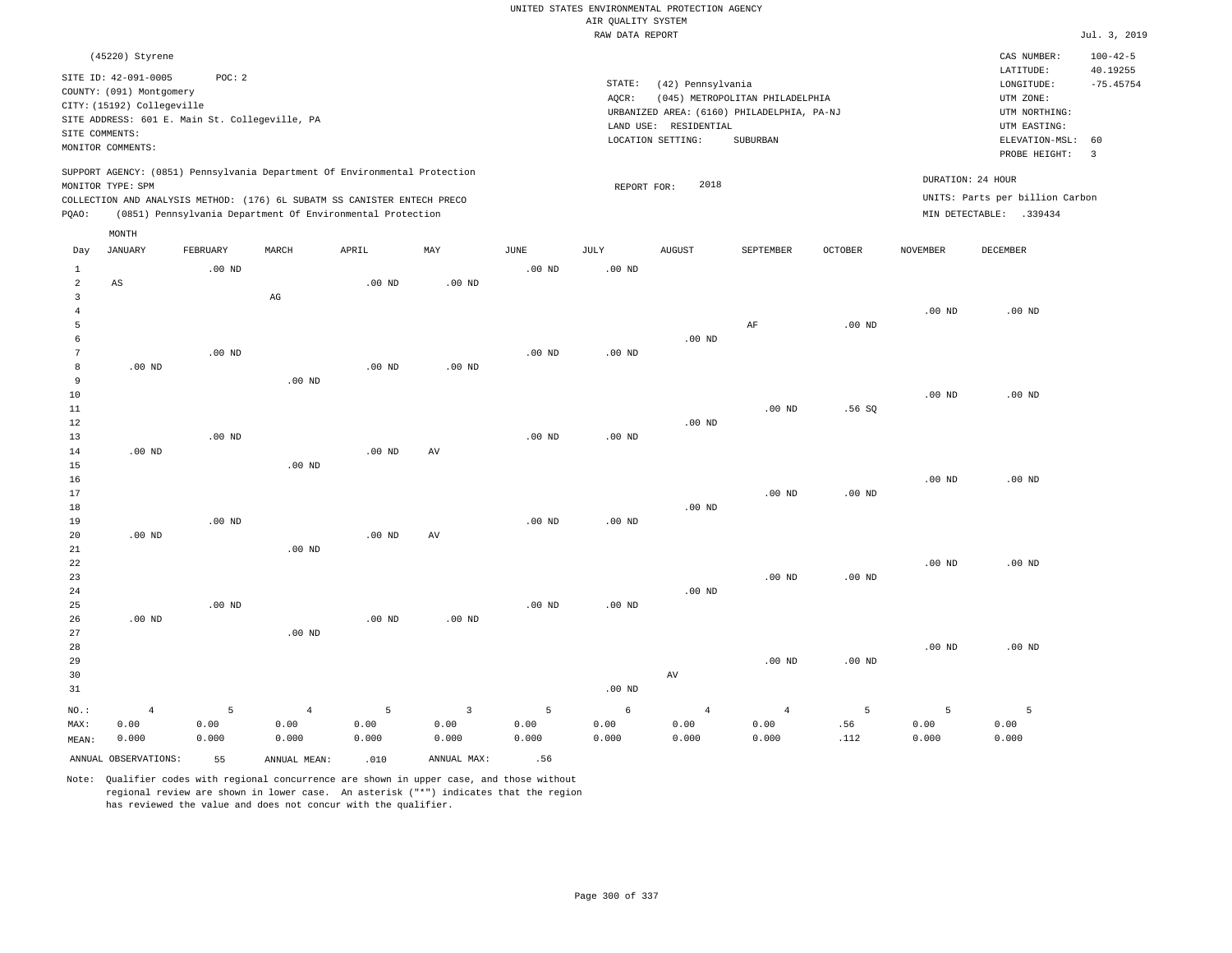|                      | (45801) Chlorobenzene      |                                                |                        |                                                                            |                   |                   |                   |                       |                                            |                        |                   | CAS NUMBER:                     | $108 - 90 - 7$          |
|----------------------|----------------------------|------------------------------------------------|------------------------|----------------------------------------------------------------------------|-------------------|-------------------|-------------------|-----------------------|--------------------------------------------|------------------------|-------------------|---------------------------------|-------------------------|
|                      | SITE ID: 42-091-0005       | POC: 2                                         |                        |                                                                            |                   |                   |                   |                       |                                            |                        |                   | LATITUDE:                       | 40.19255                |
|                      | COUNTY: (091) Montgomery   |                                                |                        |                                                                            |                   |                   | STATE:            | (42) Pennsylvania     |                                            |                        |                   | LONGITUDE:                      | $-75.45754$             |
|                      | CITY: (15192) Collegeville |                                                |                        |                                                                            |                   |                   | AQCR:             |                       | (045) METROPOLITAN PHILADELPHIA            |                        |                   | UTM ZONE:                       |                         |
|                      |                            | SITE ADDRESS: 601 E. Main St. Collegeville, PA |                        |                                                                            |                   |                   |                   | LAND USE: RESIDENTIAL | URBANIZED AREA: (6160) PHILADELPHIA, PA-NJ |                        |                   | UTM NORTHING:<br>UTM EASTING:   |                         |
|                      | SITE COMMENTS:             |                                                |                        |                                                                            |                   |                   |                   | LOCATION SETTING:     | SUBURBAN                                   |                        |                   | ELEVATION-MSL:                  | 60                      |
|                      | MONITOR COMMENTS:          |                                                |                        |                                                                            |                   |                   |                   |                       |                                            |                        |                   | PROBE HEIGHT:                   | $\overline{\mathbf{3}}$ |
|                      |                            |                                                |                        | SUPPORT AGENCY: (0851) Pennsylvania Department Of Environmental Protection |                   |                   |                   |                       |                                            |                        |                   | DURATION: 24 HOUR               |                         |
|                      | MONITOR TYPE: SPM          |                                                |                        |                                                                            |                   |                   | REPORT FOR:       | 2013                  |                                            |                        |                   |                                 |                         |
|                      |                            |                                                |                        | COLLECTION AND ANALYSIS METHOD: (176) 6L SUBATM SS CANISTER ENTECH PRECO   |                   |                   |                   |                       |                                            |                        |                   | UNITS: Parts per billion Carbon |                         |
| PQAO:                |                            |                                                |                        | (0851) Pennsylvania Department Of Environmental Protection                 |                   |                   |                   |                       |                                            |                        | MIN DETECTABLE:   |                                 |                         |
|                      | MONTH                      |                                                |                        |                                                                            |                   |                   |                   |                       |                                            |                        |                   |                                 |                         |
| Day                  | JANUARY                    | FEBRUARY                                       | MARCH                  | APRIL                                                                      | MAY               | JUNE              | JULY              | <b>AUGUST</b>         | SEPTEMBER                                  | <b>OCTOBER</b>         | <b>NOVEMBER</b>   | DECEMBER                        |                         |
| $\mathbf{1}$         |                            |                                                |                        |                                                                            |                   |                   |                   |                       | $.00$ ND                                   | $\mathbb{A}\mathbb{S}$ |                   |                                 |                         |
| $\overline{a}$       |                            |                                                |                        |                                                                            |                   |                   |                   | $.00$ ND              |                                            |                        |                   |                                 |                         |
| $\overline{3}$       |                            | $.00$ ND                                       |                        |                                                                            |                   | $.00$ ND          | $.00$ ND          |                       |                                            |                        |                   |                                 |                         |
| $\overline{4}$       | $.00$ ND                   |                                                |                        | $.00$ ND                                                                   | .00 <sub>ND</sub> |                   |                   |                       |                                            |                        |                   |                                 |                         |
| 5                    |                            |                                                | $.00$ ND               |                                                                            |                   |                   |                   |                       |                                            |                        |                   |                                 |                         |
| 6<br>$7\phantom{.0}$ |                            |                                                |                        |                                                                            |                   |                   |                   |                       |                                            |                        | .00 <sub>ND</sub> | $.00$ ND                        |                         |
| 8                    |                            |                                                |                        |                                                                            |                   |                   |                   | $.00$ ND              | $.00$ ND                                   | .00 <sub>ND</sub>      |                   |                                 |                         |
| 9                    |                            | .00 <sub>ND</sub>                              |                        |                                                                            |                   | .00 <sub>ND</sub> | $.00$ ND          |                       |                                            |                        |                   |                                 |                         |
| 10                   | $.00$ ND                   |                                                |                        | $.00$ ND                                                                   | $.00$ ND          |                   |                   |                       |                                            |                        |                   |                                 |                         |
| 11                   |                            |                                                | $.00$ ND               |                                                                            |                   |                   |                   |                       |                                            |                        |                   |                                 |                         |
| 12                   |                            |                                                |                        |                                                                            |                   |                   |                   |                       |                                            |                        | $.00$ ND          | $.00$ ND                        |                         |
| 13                   |                            |                                                |                        |                                                                            |                   |                   |                   |                       | $.00$ ND                                   | .00 <sub>ND</sub>      |                   |                                 |                         |
| 14                   |                            |                                                |                        |                                                                            |                   |                   |                   | $.00$ ND              |                                            |                        |                   |                                 |                         |
| 15                   |                            | .00 <sub>ND</sub>                              |                        |                                                                            |                   | .00 <sub>ND</sub> | $.00$ ND          |                       |                                            |                        |                   |                                 |                         |
| 16                   | $.00$ ND                   |                                                |                        | $.00$ ND                                                                   | AF                |                   |                   |                       |                                            |                        |                   |                                 |                         |
| 17                   |                            |                                                | AF                     |                                                                            |                   |                   |                   |                       |                                            |                        |                   |                                 |                         |
| 18                   |                            |                                                |                        |                                                                            |                   |                   |                   |                       |                                            |                        | .00 <sub>ND</sub> | $.00$ ND                        |                         |
| 19<br>20             |                            |                                                |                        |                                                                            |                   |                   |                   | .00 $CL$              | $\rm{AF}$                                  | $\rm{AF}$              |                   |                                 |                         |
| 21                   |                            | $.00$ ND                                       |                        |                                                                            |                   | $.00$ ND          | $.00$ ND          |                       |                                            |                        |                   |                                 |                         |
| 22                   | $.00$ ND                   |                                                |                        | $.00$ ND                                                                   | AF                |                   |                   |                       |                                            |                        |                   |                                 |                         |
| 23                   |                            |                                                | $.00$ ND               |                                                                            |                   |                   |                   |                       |                                            |                        |                   |                                 |                         |
| 24                   |                            |                                                |                        |                                                                            |                   |                   |                   |                       |                                            |                        | $.00$ ND          | $.00$ ND                        |                         |
| 25                   |                            |                                                |                        |                                                                            |                   |                   |                   |                       | .00 <sub>ND</sub>                          | .00 <sub>ND</sub>      |                   |                                 |                         |
| 26                   |                            |                                                |                        |                                                                            |                   |                   |                   | .00 <sub>ND</sub>     |                                            |                        |                   |                                 |                         |
| 27                   |                            | $.00$ ND                                       |                        |                                                                            |                   | .00 <sub>ND</sub> | .00 <sub>ND</sub> |                       |                                            |                        |                   |                                 |                         |
| 28                   | $.00$ ND                   |                                                |                        | $.00$ ND                                                                   | $.00$ ND          |                   |                   |                       |                                            |                        |                   |                                 |                         |
| 29                   |                            |                                                | $\mathbb{A}\mathbb{S}$ |                                                                            |                   |                   |                   |                       |                                            |                        |                   |                                 |                         |
| 30                   |                            |                                                |                        |                                                                            |                   |                   |                   |                       |                                            |                        | .00 <sub>ND</sub> | $.00$ ND                        |                         |
| 31                   |                            |                                                |                        |                                                                            |                   |                   |                   |                       |                                            | $.00$ ND               |                   |                                 |                         |
| NO.:                 | 5                          | 5                                              | $\overline{3}$         | 5                                                                          | $\overline{3}$    | 5                 | 5                 | 5                     | $\overline{4}$                             | 4                      | 5                 | 5                               |                         |
| MAX:                 | 0.00                       | 0.00                                           | 0.00                   | 0.00                                                                       | 0.00              | 0.00              | 0.00              | 0.00                  | 0.00                                       | 0.00                   | 0.00              | 0.00                            |                         |

ANNUAL OBSERVATIONS: 54 ANNUAL MEAN: 0.000 ANNUAL MAX: 0.00 Note: Qualifier codes with regional concurrence are shown in upper case, and those without

0.000

0.000

0.000

regional review are shown in lower case. An asterisk ("\*") indicates that the region

has reviewed the value and does not concur with the qualifier.

0.000

0.000

MEAN: 0.000

0.000 0.000

0.000

0.000

0.000

0.000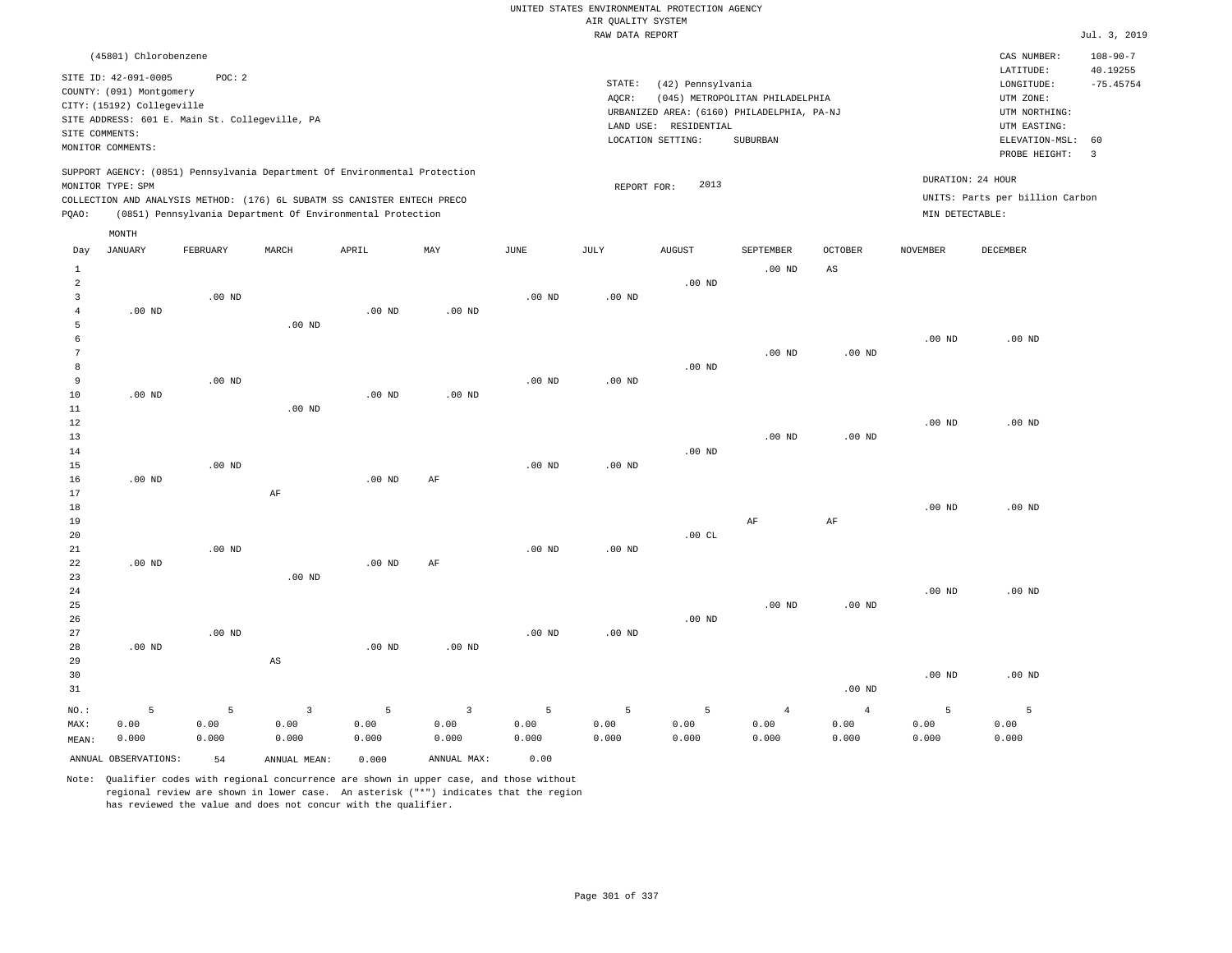| (45801) Chlorobenzene                                                                                                                                                                                                                                       |                                                                                                                                                                                 | CAS NUMBER:                                                                                                 | $108 - 90 - 7$          |
|-------------------------------------------------------------------------------------------------------------------------------------------------------------------------------------------------------------------------------------------------------------|---------------------------------------------------------------------------------------------------------------------------------------------------------------------------------|-------------------------------------------------------------------------------------------------------------|-------------------------|
| POC: 2<br>SITE ID: 42-091-0005<br>COUNTY: (091) Montgomery<br>CITY: (15192) Collegeville<br>SITE ADDRESS: 601 E. Main St. Collegeville, PA<br>SITE COMMENTS:<br>MONITOR COMMENTS:                                                                           | STATE:<br>(42) Pennsylvania<br>(045) METROPOLITAN PHILADELPHIA<br>AQCR:<br>URBANIZED AREA: (6160) PHILADELPHIA, PA-NJ<br>LAND USE: RESIDENTIAL<br>LOCATION SETTING:<br>SUBURBAN | LATITUDE:<br>LONGITUDE:<br>UTM ZONE:<br>UTM NORTHING:<br>UTM EASTING:<br>ELEVATION-MSL: 60<br>PROBE HEIGHT: | 40.19255<br>$-75.45754$ |
| SUPPORT AGENCY: (0851) Pennsylvania Department Of Environmental Protection<br>MONITOR TYPE: SPM<br>COLLECTION AND ANALYSIS METHOD: (176) 6L SUBATM SS CANISTER ENTECH PRECO<br>(0851) Pennsylvania Department Of Environmental Protection<br>POAO:<br>MONTH | 2014<br>REPORT FOR:<br>MIN DETECTABLE:                                                                                                                                          | DURATION: 24 HOUR<br>UNITS: Parts per billion Carbon                                                        |                         |

| Day               | JANUARY              | FEBRUARY       | MARCH             | APRIL    | MAY            | $_{\rm JUNE}$           | JULY                   | <b>AUGUST</b>  | SEPTEMBER         | $\mathtt{OCTOBER}$ | NOVEMBER       | DECEMBER |
|-------------------|----------------------|----------------|-------------------|----------|----------------|-------------------------|------------------------|----------------|-------------------|--------------------|----------------|----------|
| $\mathbf{1}$      |                      |                |                   |          |                |                         |                        |                |                   |                    | $.00$ ND       | $.00$ ND |
| $\sqrt{2}$        |                      |                |                   |          |                |                         |                        |                | $.00$ ND          | $.00$ ND           |                |          |
| 3                 |                      |                |                   |          |                |                         |                        | AF             |                   |                    |                |          |
| 4                 |                      | $.00$ ND       |                   |          |                | $.00$ ND                | $.00$ ND               |                |                   |                    |                |          |
| 5                 | $.00$ ND             |                |                   | $.00$ ND | $.00$ ND       |                         |                        |                |                   |                    |                |          |
| 6                 |                      |                | .00 <sub>ND</sub> |          |                |                         |                        |                |                   |                    |                |          |
| 7                 |                      |                |                   |          |                |                         |                        |                |                   |                    | $.00$ ND       | $.00$ ND |
| 8                 |                      |                |                   |          |                |                         |                        |                | $.00$ ND          | $.00$ ND           |                |          |
| 9                 |                      |                |                   |          |                |                         |                        | $.00$ ND       |                   |                    |                |          |
| $10$              |                      | $_{\rm AS}$    |                   |          |                | $.00$ ND                | $.00$ ND               |                |                   |                    |                |          |
| $11\,$            | $.00$ ND             |                |                   | $.00$ ND | $.00$ ND       |                         |                        |                |                   |                    |                |          |
| 12                |                      |                | .00 <sub>ND</sub> |          |                |                         |                        |                |                   |                    |                |          |
| 13                |                      |                |                   |          |                |                         |                        |                |                   |                    | .00 $ND$       | AF       |
| 14                |                      |                |                   |          |                |                         |                        |                | $.00$ ND          | $.00$ ND           |                |          |
| 15                |                      |                |                   |          |                |                         |                        | $.00$ ND       |                   |                    |                |          |
| 16                |                      | $.00$ ND       |                   |          |                | $_{\rm AS}$             | $\rm AF$               |                |                   |                    |                |          |
| 17                | $.00$ ND             |                |                   | $.00$ ND | $.00$ ND       |                         |                        |                |                   |                    |                |          |
| 18                |                      |                | .00 <sub>ND</sub> |          |                |                         |                        |                |                   |                    |                |          |
| 19                |                      |                |                   |          |                |                         |                        |                |                   |                    | $\rm{AF}$      | $.00$ ND |
| $20\,$            |                      |                |                   |          |                |                         |                        |                | .00 <sub>ND</sub> | $.00$ ND           |                |          |
| $2\sqrt{1}$       |                      |                |                   |          |                |                         |                        | $.00$ ND       |                   |                    |                |          |
| $2\sqrt{2}$       |                      | $.00$ ND       |                   |          |                | $\mathbb{A}\mathbb{S}$  | $\mathbb{A}\mathbb{S}$ |                |                   |                    |                |          |
| 23                | $.00$ ND             |                | .00 <sub>ND</sub> | $.00$ ND | $.00$ ND       |                         |                        |                |                   |                    |                |          |
| $2\sqrt{4}$<br>25 |                      |                |                   |          |                |                         |                        |                |                   |                    | $.00$ ND       | $.00$ ND |
| 26                |                      |                |                   |          |                |                         |                        |                | $.00$ ND          | $.00$ ND           |                |          |
| 27                |                      |                |                   |          |                |                         |                        | $.00$ ND       |                   |                    |                |          |
| 28                |                      | $.00$ ND       |                   |          |                | $.00$ ND                | $.00$ ND               |                |                   |                    |                |          |
| 29                | $.00$ ND             |                |                   | $.00$ ND | AF             |                         |                        |                |                   |                    |                |          |
| 30                |                      |                | .00 <sub>ND</sub> |          |                |                         |                        |                |                   |                    |                |          |
| 31                |                      |                |                   |          |                |                         |                        |                |                   |                    |                | $.00$ ND |
|                   |                      |                |                   |          |                |                         |                        |                |                   |                    |                |          |
| $NO.$ :           | 5                    | $\overline{4}$ | 5                 | 5        | $\overline{4}$ | $\overline{\mathbf{3}}$ | 3                      | $\overline{4}$ | 5                 | 5                  | $\overline{4}$ | 5        |
| MAX:              | 0.00                 | 0.00           | 0.00              | 0.00     | 0.00           | 0.00                    | 0.00                   | 0.00           | 0.00              | 0.00               | 0.00           | 0.00     |
| MEAN:             | 0.000                | 0.000          | 0.000             | 0.000    | 0.000          | 0.000                   | 0.000                  | 0.000          | 0.000             | 0.000              | 0.000          | 0.000    |
|                   | ANNUAL OBSERVATIONS: | 52             | ANNUAL MEAN:      | 0.000    | ANNUAL MAX:    | 0.00                    |                        |                |                   |                    |                |          |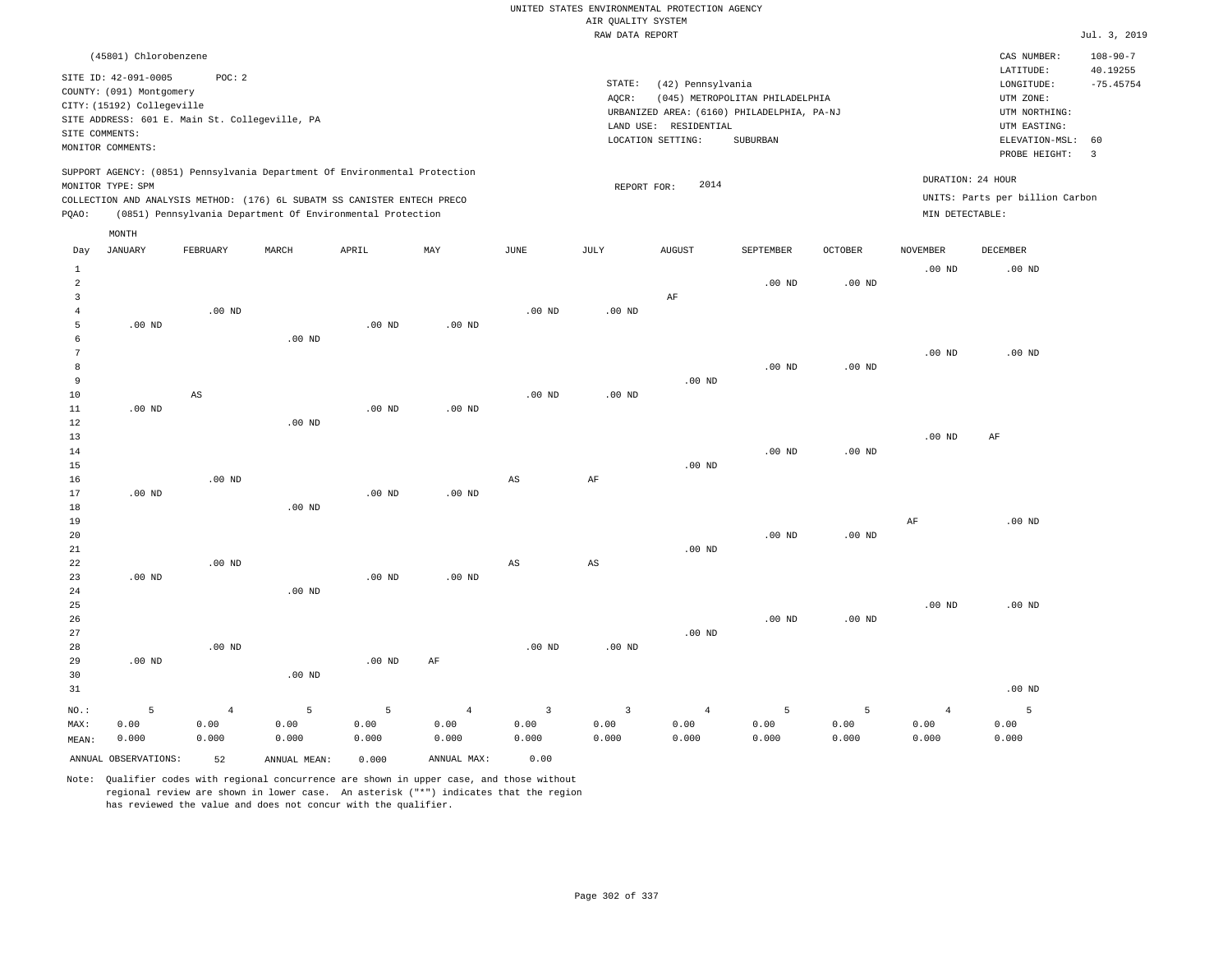#### RAW DATA REPORT **FOULD ASSESSED ASSESSED ASSESSED.** The set of the set of the set of the set of the set of the set of the set of the set of the set of the set of the set of the set of the set of the set of the set of the s UNITED STATES ENVIRONMENTAL PROTECTION AGENCY AIR QUALITY SYSTEM

| (45801) Chlorobenzene                                                                                                                                                                                                                              |                                                                                                                                                                                 | CAS NUMBER:                                                                                                 | $108 - 90 - 7$                |
|----------------------------------------------------------------------------------------------------------------------------------------------------------------------------------------------------------------------------------------------------|---------------------------------------------------------------------------------------------------------------------------------------------------------------------------------|-------------------------------------------------------------------------------------------------------------|-------------------------------|
| SITE ID: 42-091-0005<br>POC:2<br>COUNTY: (091) Montgomery<br>CITY: (15192) Collegeville<br>SITE ADDRESS: 601 E. Main St. Collegeville, PA<br>SITE COMMENTS:<br>MONITOR COMMENTS:                                                                   | STATE:<br>(42) Pennsylvania<br>(045) METROPOLITAN PHILADELPHIA<br>AOCR:<br>URBANIZED AREA: (6160) PHILADELPHIA, PA-NJ<br>LAND USE: RESIDENTIAL<br>LOCATION SETTING:<br>SUBURBAN | LATITUDE:<br>LONGITUDE:<br>UTM ZONE:<br>UTM NORTHING:<br>UTM EASTING:<br>ELEVATION-MSL: 60<br>PROBE HEIGHT: | 40.19255<br>$-75.45754$<br>-3 |
| SUPPORT AGENCY: (0851) Pennsylvania Department Of Environmental Protection<br>MONITOR TYPE: SPM<br>COLLECTION AND ANALYSIS METHOD: (176) 6L SUBATM SS CANISTER ENTECH PRECO<br>(0851) Pennsylvania Department Of Environmental Protection<br>POAO: | 2015<br>REPORT FOR:                                                                                                                                                             | DURATION: 24 HOUR<br>UNITS: Parts per billion Carbon<br>MIN DETECTABLE:                                     |                               |
| MONTH                                                                                                                                                                                                                                              |                                                                                                                                                                                 |                                                                                                             |                               |

| Day            | <b>JANUARY</b>       | FEBRUARY       | MARCH                  | APRIL             | MAY         | $_{\rm JUNE}$           | $\mathtt{JULY}$   | AUGUST                  | SEPTEMBER | OCTOBER           | NOVEMBER          | DECEMBER       |
|----------------|----------------------|----------------|------------------------|-------------------|-------------|-------------------------|-------------------|-------------------------|-----------|-------------------|-------------------|----------------|
| $\mathbf{1}$   |                      |                | $\mathbb{A}\mathbb{S}$ |                   |             |                         |                   |                         |           |                   |                   |                |
| $\overline{a}$ |                      |                |                        |                   |             |                         |                   |                         |           |                   | .00 <sub>ND</sub> | AF             |
| 3              |                      |                |                        |                   |             |                         |                   |                         | $.00$ ND  | .00 <sub>ND</sub> |                   |                |
| $\overline{4}$ |                      |                |                        |                   |             |                         |                   | $.00$ ND                |           |                   |                   |                |
| 5              |                      | $.00$ ND       |                        |                   |             | $.00$ ND                | .00 <sub>ND</sub> |                         |           |                   |                   |                |
| 6              | $.00$ ND             |                |                        | $.00$ ND          | $.00$ ND    |                         |                   |                         |           |                   |                   |                |
| 7              |                      |                | $.00$ ND               |                   |             |                         |                   |                         |           |                   |                   |                |
| 8              |                      |                |                        |                   |             |                         |                   |                         |           |                   | $.00$ ND          | AF             |
| 9              |                      |                |                        |                   |             |                         |                   |                         | $.00$ ND  | .00 <sub>ND</sub> |                   |                |
| 10             |                      |                |                        |                   |             |                         |                   | AF                      |           |                   |                   |                |
| $11\,$         |                      | $.00$ ND       |                        |                   |             | $.00$ ND                | $.00$ ND          |                         |           |                   |                   |                |
| 12             | $\rm AF$             |                |                        | $.00$ ND          | $.00$ ND    |                         |                   |                         |           |                   |                   |                |
| 13             |                      |                | $.00$ ND               |                   |             |                         |                   |                         |           |                   |                   |                |
| 14             |                      |                |                        |                   |             |                         |                   |                         |           |                   | $.00$ ND          | $.00$ ND       |
| 15             |                      |                |                        |                   |             |                         |                   |                         | $.00$ ND  | .00 <sub>ND</sub> |                   |                |
| 16             |                      |                |                        |                   |             |                         |                   | $.00$ ND                |           |                   |                   |                |
| 17             |                      | $.00$ ND       |                        |                   |             | AS                      | $.00$ ND          |                         |           |                   |                   |                |
| 18             | $.00$ ND             |                |                        | $.00$ ND          | $.00$ ND    |                         |                   |                         |           |                   |                   |                |
| 19             |                      |                | $.00$ ND               |                   |             |                         |                   |                         |           |                   |                   | $.00$ ND       |
| 20<br>21       |                      |                |                        |                   |             |                         |                   |                         | $.00$ ND  | $.00$ ND          | $.00$ ND          |                |
| 22             |                      |                |                        |                   |             |                         |                   | AF                      |           |                   |                   |                |
| 23             |                      | $.00$ ND       |                        |                   |             | $\rm AF$                | $.00$ ND          |                         |           |                   |                   |                |
| 24             | AS                   |                |                        | $.00$ ND          | $.00$ ND    |                         |                   |                         |           |                   |                   |                |
| 25             |                      |                | $.00$ ND               |                   |             |                         |                   |                         |           |                   |                   |                |
| 26             |                      |                |                        |                   |             |                         |                   |                         |           |                   | AF                | $.00$ ND       |
| 27             |                      |                |                        |                   |             |                         |                   |                         | $.00$ ND  | .00 <sub>ND</sub> |                   |                |
| 28             |                      |                |                        |                   |             |                         |                   | $.00$ ND                |           |                   |                   |                |
| 29             |                      |                |                        |                   |             | $.00$ ND                | $.00$ ND          |                         |           |                   |                   |                |
| 30             | $.00$ ND             |                |                        | .00 <sub>ND</sub> | $.00$ ND    |                         |                   |                         |           |                   |                   |                |
| 31             |                      |                | $.00$ ND               |                   |             |                         |                   |                         |           |                   |                   |                |
| $NO.$ :        | $\mathsf 3$          | $\overline{4}$ | $\mathsf S$            | 5                 | 5           | $\overline{\mathbf{3}}$ | 5                 | $\overline{\mathbf{3}}$ | 5         | 5                 | $\overline{4}$    | $\overline{3}$ |
| MAX:           | 0.00                 | 0.00           | 0.00                   | 0.00              | 0.00        | 0.00                    | 0.00              | 0.00                    | 0.00      | 0.00              | 0.00              | 0.00           |
| MEAN:          | 0.000                | 0.000          | 0.000                  | 0.000             | 0.000       | 0.000                   | 0.000             | 0.000                   | 0.000     | 0.000             | 0.000             | 0.000          |
|                | ANNUAL OBSERVATIONS: | 50             | ANNUAL MEAN:           | 0.000             | ANNUAL MAX: | 0.00                    |                   |                         |           |                   |                   |                |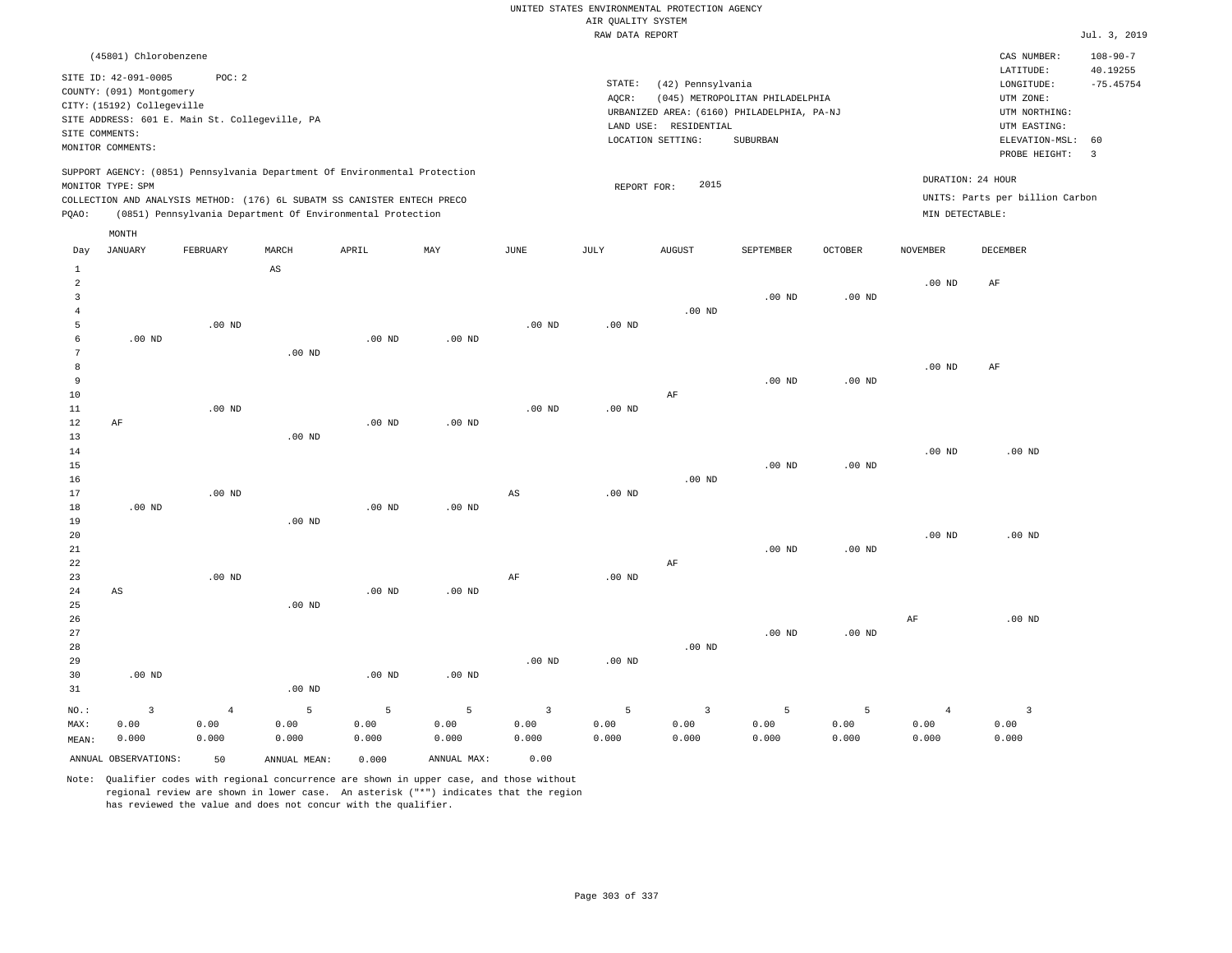|                | (45801) Chlorobenzene      |                                                                          |       |       |                                                                            |      |      |                                            |             |                                 |                |                 | CAS NUMBER:                     | $108 - 90 - 7$ |
|----------------|----------------------------|--------------------------------------------------------------------------|-------|-------|----------------------------------------------------------------------------|------|------|--------------------------------------------|-------------|---------------------------------|----------------|-----------------|---------------------------------|----------------|
|                | SITE ID: 42-091-0005       | POC:2                                                                    |       |       |                                                                            |      |      |                                            |             |                                 |                |                 | LATITUDE:                       | 40.19255       |
|                | COUNTY: (091) Montgomery   |                                                                          |       |       |                                                                            |      |      | STATE:<br>(42) Pennsylvania                |             |                                 |                |                 | LONGITUDE:                      | $-75.45754$    |
|                |                            |                                                                          |       |       |                                                                            |      |      | AOCR:                                      |             | (045) METROPOLITAN PHILADELPHIA |                |                 | UTM ZONE:                       |                |
|                | CITY: (15192) Collegeville |                                                                          |       |       |                                                                            |      |      | URBANIZED AREA: (6160) PHILADELPHIA, PA-NJ |             |                                 |                |                 | UTM NORTHING:                   |                |
|                |                            | SITE ADDRESS: 601 E. Main St. Collegeville, PA                           |       |       |                                                                            |      |      |                                            |             |                                 |                |                 |                                 |                |
| SITE COMMENTS: |                            |                                                                          |       |       |                                                                            |      |      | LAND USE:                                  | RESIDENTIAL |                                 |                |                 | UTM EASTING:                    |                |
|                | MONITOR COMMENTS:          |                                                                          |       |       |                                                                            |      |      | LOCATION SETTING:                          |             | SUBURBAN                        |                |                 | ELEVATION-MSL: 60               |                |
|                |                            |                                                                          |       |       |                                                                            |      |      |                                            |             |                                 |                |                 | PROBE HEIGHT:                   | $\mathbf{3}$   |
|                |                            |                                                                          |       |       | SUPPORT AGENCY: (0851) Pennsylvania Department Of Environmental Protection |      |      |                                            |             |                                 |                |                 |                                 |                |
|                | MONITOR TYPE: SPM          |                                                                          |       |       |                                                                            |      |      | REPORT FOR:                                | 2016        |                                 |                |                 | DURATION: 24 HOUR               |                |
|                |                            | COLLECTION AND ANALYSIS METHOD: (176) 6L SUBATM SS CANISTER ENTECH PRECO |       |       |                                                                            |      |      |                                            |             |                                 |                |                 | UNITS: Parts per billion Carbon |                |
| POAO:          |                            | (0851) Pennsylvania Department Of Environmental Protection               |       |       |                                                                            |      |      |                                            |             |                                 |                | MIN DETECTABLE: |                                 |                |
|                | MONTH                      |                                                                          |       |       |                                                                            |      |      |                                            |             |                                 |                |                 |                                 |                |
|                |                            |                                                                          |       |       |                                                                            |      |      |                                            |             |                                 |                |                 |                                 |                |
| Day            | JANUARY                    | FEBRUARY                                                                 | MARCH | APRIL | MAY                                                                        | JUNE | JULY | <b>AUGUST</b>                              |             | SEPTEMBER                       | <b>OCTOBER</b> | NOVEMBER        | DECEMBER                        |                |

| $1\,$           | $\rm AF$             |                         | .00 $ND$     |            |                |          |                         |                |          |                   |                |          |
|-----------------|----------------------|-------------------------|--------------|------------|----------------|----------|-------------------------|----------------|----------|-------------------|----------------|----------|
| $\overline{c}$  |                      |                         |              |            |                |          |                         |                |          |                   | $.00$ ND       | $.00$ ND |
| 3               |                      |                         |              |            |                |          |                         |                | TS       | .00 <sub>ND</sub> |                |          |
| $\overline{4}$  |                      |                         |              |            |                | $.00$ ND |                         | .00 $ND$       |          |                   |                |          |
| 5<br>6          |                      | $.00~\mathrm{ND}$       |              | $\rm AF$   |                |          | .00 $ND$                |                |          |                   |                |          |
| $7\phantom{.0}$ | .00 $ND$             |                         | $.00$ ND     |            | $.00$ ND       |          |                         |                |          |                   |                |          |
| 8               |                      |                         |              |            |                |          |                         |                |          |                   | $.00$ ND       | $.00$ ND |
| 9               |                      |                         |              |            |                |          |                         |                | $.00$ ND | $.00$ ND          |                |          |
| 10              |                      |                         |              |            |                |          |                         | $.00$ ND       |          |                   |                |          |
| $11\,$          |                      |                         |              |            |                | $.00$ ND | $.00$ ND                |                |          |                   |                |          |
| 12              |                      | $\rm AF$                |              | $.00$ ND   | $.00$ ND       |          |                         |                |          |                   |                |          |
| 13              | $.00$ ND             |                         | $.00$ ND     |            |                |          |                         |                |          |                   |                |          |
| $14\,$          |                      |                         |              |            |                |          |                         |                |          |                   | AF             | $.00$ ND |
| 15              |                      |                         |              |            |                |          |                         |                | $.00$ ND | $.00$ ND          |                |          |
| 16              |                      |                         |              |            |                |          |                         | $.00$ ND       |          |                   |                |          |
| $17\,$          |                      |                         |              |            |                | $.00$ ND | AF                      |                |          |                   |                |          |
| 18              |                      | $.00$ ND                |              | $.00$ ND   | $.00$ ND       |          |                         |                |          |                   |                |          |
| 19              | $.00$ ND             |                         | $.00$ ND     |            |                |          |                         |                |          |                   |                |          |
| 20              |                      |                         |              |            |                |          |                         |                |          |                   | $\rm{AF}$      | $.00$ ND |
| 21              |                      |                         |              |            |                |          |                         |                | $.00$ ND | $.00$ ND          |                |          |
| 22              |                      |                         |              |            |                |          |                         | $.00$ ND       |          |                   |                |          |
| 23              |                      |                         |              |            |                | $.00$ ND | $_{\rm AS}$             |                |          |                   |                |          |
| 24              |                      | $.00$ ND                |              | $.00$ ND   | $_{\rm TS}$    |          |                         |                |          |                   |                |          |
| 25              | $.00$ ND             |                         | .00 $ND$     |            |                |          |                         |                |          |                   |                |          |
| 26              |                      |                         |              |            |                |          |                         |                |          |                   | $.00$ ND       | $.00$ ND |
| 27              |                      |                         |              |            |                |          |                         |                | $.00$ ND | $.00$ ND          |                |          |
| 28              |                      |                         |              |            |                |          |                         | $\rm AF$       |          |                   |                |          |
| 29              |                      |                         |              |            |                | $.00$ ND | .00 $ND$                |                |          |                   |                |          |
| 30              |                      |                         |              | .00 $ND$   | $.00$ ND       |          |                         |                |          |                   |                |          |
| 31              | $\,\mathrm{AV}$      |                         | $.00$ ND     |            |                |          |                         |                |          |                   |                |          |
| $_{\rm NO.}$ :  | $\overline{4}$       | $\overline{\mathbf{3}}$ | $\epsilon$   | $\sqrt{4}$ | $\overline{4}$ | 5        | $\overline{\mathbf{3}}$ | $\overline{4}$ | $\,4$    | $\overline{5}$    | $\overline{3}$ | 5        |
| MAX:            | 0.00                 | 0.00                    | 0.00         | 0.00       | 0.00           | 0.00     | 0.00                    | 0.00           | 0.00     | 0.00              | 0.00           | 0.00     |
| MEAN:           | 0.000                | 0.000                   | 0.000        | 0.000      | 0.000          | 0.000    | 0.000                   | 0.000          | 0.000    | 0.000             | 0.000          | 0.000    |
|                 | ANNUAL OBSERVATIONS: | 50                      | ANNUAL MEAN: | 0.000      | ANNUAL MAX:    | 0.00     |                         |                |          |                   |                |          |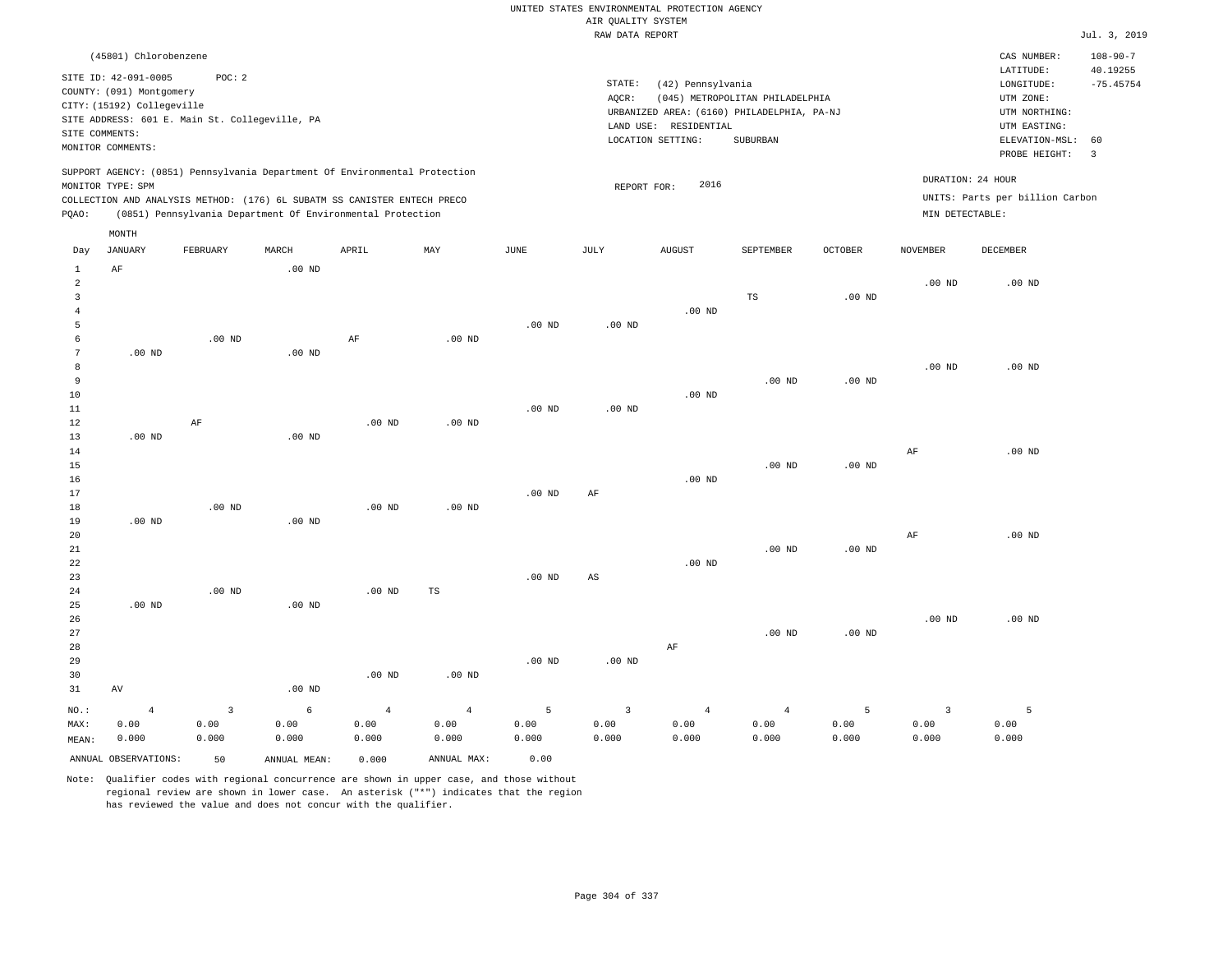|                                  |                            |                                                |                   |                                                                            |                   |                   | AIR QUALITY SYSTEM | UNITED STATES ENVIRONMENTAL PROTECTION AGENCY |                                            |                   |                 |                                 |                            |
|----------------------------------|----------------------------|------------------------------------------------|-------------------|----------------------------------------------------------------------------|-------------------|-------------------|--------------------|-----------------------------------------------|--------------------------------------------|-------------------|-----------------|---------------------------------|----------------------------|
|                                  |                            |                                                |                   |                                                                            |                   |                   | RAW DATA REPORT    |                                               |                                            |                   |                 |                                 | Jul. 3, 2019               |
|                                  | (45801) Chlorobenzene      |                                                |                   |                                                                            |                   |                   |                    |                                               |                                            |                   |                 | CAS NUMBER:<br>LATITUDE:        | $108 - 90 - 7$<br>40.19255 |
|                                  | SITE ID: 42-091-0005       | POC: 2                                         |                   |                                                                            |                   |                   | STATE:             | (42) Pennsylvania                             |                                            |                   |                 | LONGITUDE:                      | $-75.45754$                |
|                                  | COUNTY: (091) Montgomery   |                                                |                   |                                                                            |                   |                   | AOCR:              |                                               | (045) METROPOLITAN PHILADELPHIA            |                   |                 | UTM ZONE:                       |                            |
|                                  | CITY: (15192) Collegeville |                                                |                   |                                                                            |                   |                   |                    |                                               | URBANIZED AREA: (6160) PHILADELPHIA, PA-NJ |                   |                 | UTM NORTHING:                   |                            |
|                                  |                            | SITE ADDRESS: 601 E. Main St. Collegeville, PA |                   |                                                                            |                   |                   |                    | LAND USE: RESIDENTIAL                         |                                            |                   |                 | UTM EASTING:                    |                            |
|                                  | SITE COMMENTS:             |                                                |                   |                                                                            |                   |                   |                    | LOCATION SETTING:                             | SUBURBAN                                   |                   |                 | ELEVATION-MSL:                  | 60                         |
|                                  | MONITOR COMMENTS:          |                                                |                   |                                                                            |                   |                   |                    |                                               |                                            |                   |                 | PROBE HEIGHT:                   | $\overline{3}$             |
|                                  | MONITOR TYPE: SPM          |                                                |                   | SUPPORT AGENCY: (0851) Pennsylvania Department Of Environmental Protection |                   |                   |                    | 2017<br>REPORT FOR:                           |                                            |                   |                 | DURATION: 24 HOUR               |                            |
|                                  |                            |                                                |                   | COLLECTION AND ANALYSIS METHOD: (176) 6L SUBATM SS CANISTER ENTECH PRECO   |                   |                   |                    |                                               |                                            |                   |                 | UNITS: Parts per billion Carbon |                            |
| PQAO:                            |                            |                                                |                   | (0851) Pennsylvania Department Of Environmental Protection                 |                   |                   |                    |                                               |                                            |                   | MIN DETECTABLE: |                                 |                            |
|                                  | MONTH                      |                                                |                   |                                                                            |                   |                   |                    |                                               |                                            |                   |                 |                                 |                            |
| Day                              | <b>JANUARY</b>             | FEBRUARY                                       | MARCH             | APRIL                                                                      | MAY               | <b>JUNE</b>       | <b>JULY</b>        | <b>AUGUST</b>                                 | SEPTEMBER                                  | OCTOBER           | <b>NOVEMBER</b> | <b>DECEMBER</b>                 |                            |
| $1\,$                            | $.00$ ND                   |                                                |                   | .00 <sub>ND</sub>                                                          | .00 <sub>ND</sub> |                   |                    |                                               |                                            |                   |                 |                                 |                            |
| $\overline{a}$                   |                            |                                                | $.00$ ND          |                                                                            |                   |                   |                    |                                               |                                            |                   |                 |                                 |                            |
| $\overline{3}$<br>$\overline{4}$ |                            |                                                |                   |                                                                            |                   |                   |                    |                                               | .00 <sub>ND</sub>                          | $.00$ ND          | $.00$ ND        | $.00$ ND                        |                            |
| 5                                |                            |                                                |                   |                                                                            |                   |                   |                    | $.00$ ND                                      |                                            |                   |                 |                                 |                            |
| 6                                |                            | $.00$ ND                                       |                   |                                                                            |                   | $.00$ ND          | AF                 |                                               |                                            |                   |                 |                                 |                            |
| 7                                | $\operatorname{AV}$        |                                                |                   | .00 <sub>ND</sub>                                                          | $.00$ ND          |                   |                    |                                               |                                            |                   |                 |                                 |                            |
| 8                                |                            |                                                | .00 <sub>ND</sub> |                                                                            |                   |                   |                    |                                               |                                            |                   |                 |                                 |                            |
| 9                                |                            |                                                |                   |                                                                            |                   |                   |                    |                                               |                                            |                   | $.00$ ND        | $.00$ ND                        |                            |
| 10                               |                            |                                                |                   |                                                                            |                   |                   |                    |                                               | $.00$ ND                                   | $.00$ ND          |                 |                                 |                            |
| $1\,1$                           |                            |                                                |                   |                                                                            |                   |                   |                    | $.00$ ND                                      |                                            |                   |                 |                                 |                            |
| 12                               |                            | $.00$ ND                                       |                   |                                                                            |                   | $.00$ ND          | $.00$ ND           |                                               |                                            |                   |                 |                                 |                            |
| 13                               |                            |                                                |                   | $.00$ ND                                                                   | $.00$ ND          |                   |                    |                                               |                                            |                   |                 |                                 |                            |
| $1\,4$                           |                            |                                                | $.00$ ND          |                                                                            |                   |                   |                    |                                               |                                            |                   |                 |                                 |                            |
| 15                               |                            |                                                |                   |                                                                            |                   |                   |                    |                                               |                                            |                   | $.00$ ND        | AQ                              |                            |
| 16                               |                            |                                                |                   |                                                                            |                   |                   |                    |                                               | .00 <sub>ND</sub>                          | $.00$ ND          |                 |                                 |                            |
| $17$                             |                            |                                                |                   |                                                                            |                   |                   |                    | $.00$ ND                                      |                                            |                   |                 |                                 |                            |
| 18                               |                            | $.00$ ND                                       |                   |                                                                            |                   | $.00$ ND          | $.00$ ND           |                                               |                                            |                   |                 |                                 |                            |
| 19                               | $.00$ ND                   |                                                |                   | $\mathbb{A}\mathbb{S}$                                                     | $\rm{AF}$         |                   |                    |                                               |                                            |                   |                 |                                 |                            |
| 20                               |                            |                                                | .00 <sub>ND</sub> |                                                                            |                   |                   |                    |                                               |                                            |                   |                 |                                 |                            |
| 21                               |                            |                                                |                   |                                                                            |                   |                   |                    |                                               |                                            |                   | AN              | AV                              |                            |
| 22                               |                            |                                                |                   |                                                                            |                   |                   |                    |                                               | $.00$ ND                                   | .00 <sub>ND</sub> |                 |                                 |                            |
| 23                               |                            |                                                |                   |                                                                            |                   |                   |                    | $.00$ ND                                      |                                            |                   |                 |                                 |                            |
| 24<br>25                         | $.00$ ND                   | .00 <sub>ND</sub>                              |                   | AM                                                                         | $.00$ ND          | .00 <sub>ND</sub> | .00 <sub>ND</sub>  |                                               |                                            |                   |                 |                                 |                            |
| 26                               |                            |                                                | .00 <sub>ND</sub> |                                                                            |                   |                   |                    |                                               |                                            |                   |                 |                                 |                            |
| 27                               |                            |                                                |                   |                                                                            |                   |                   |                    |                                               |                                            |                   | AV              | $.00$ ND                        |                            |
| 28                               |                            |                                                |                   |                                                                            |                   |                   |                    |                                               | .00 <sub>ND</sub>                          | $.00$ ND          |                 |                                 |                            |
| 29                               |                            |                                                |                   |                                                                            |                   |                   |                    | $.00$ ND                                      |                                            |                   |                 |                                 |                            |
| 30                               |                            |                                                |                   |                                                                            |                   | $.00$ ND          | $.00$ ND           |                                               |                                            |                   |                 |                                 |                            |
| 31                               | $.00$ ND                   |                                                |                   |                                                                            | .00 <sub>ND</sub> |                   |                    |                                               |                                            |                   |                 |                                 |                            |
|                                  |                            |                                                |                   |                                                                            |                   |                   |                    |                                               |                                            |                   |                 |                                 |                            |
| $NO.$ :                          | $\overline{4}$             | $\sqrt{4}$                                     | $\overline{5}$    | $\overline{3}$                                                             | $\overline{5}$    | 5                 | $\overline{4}$     | $5\phantom{.0}$                               | 5                                          | 5                 | $\overline{3}$  | $\overline{\mathbf{3}}$         |                            |
| MAX:                             | 0.00                       | 0.00                                           | 0.00              | 0.00                                                                       | 0.00              | 0.00              | 0.00               | 0.00                                          | 0.00                                       | 0.00              | 0.00            | 0.00                            |                            |
| MEAN:                            | 0.000                      | 0.000                                          | 0.000             | 0.000                                                                      | 0.000             | 0.000             | 0.000              | 0.000                                         | 0.000                                      | 0.000             | 0.000           | 0.000                           |                            |
|                                  | ANNUAL OBSERVATIONS:       | 51                                             | ANNUAL MEAN:      | 0.000                                                                      | ANNUAL MAX:       | 0.00              |                    |                                               |                                            |                   |                 |                                 |                            |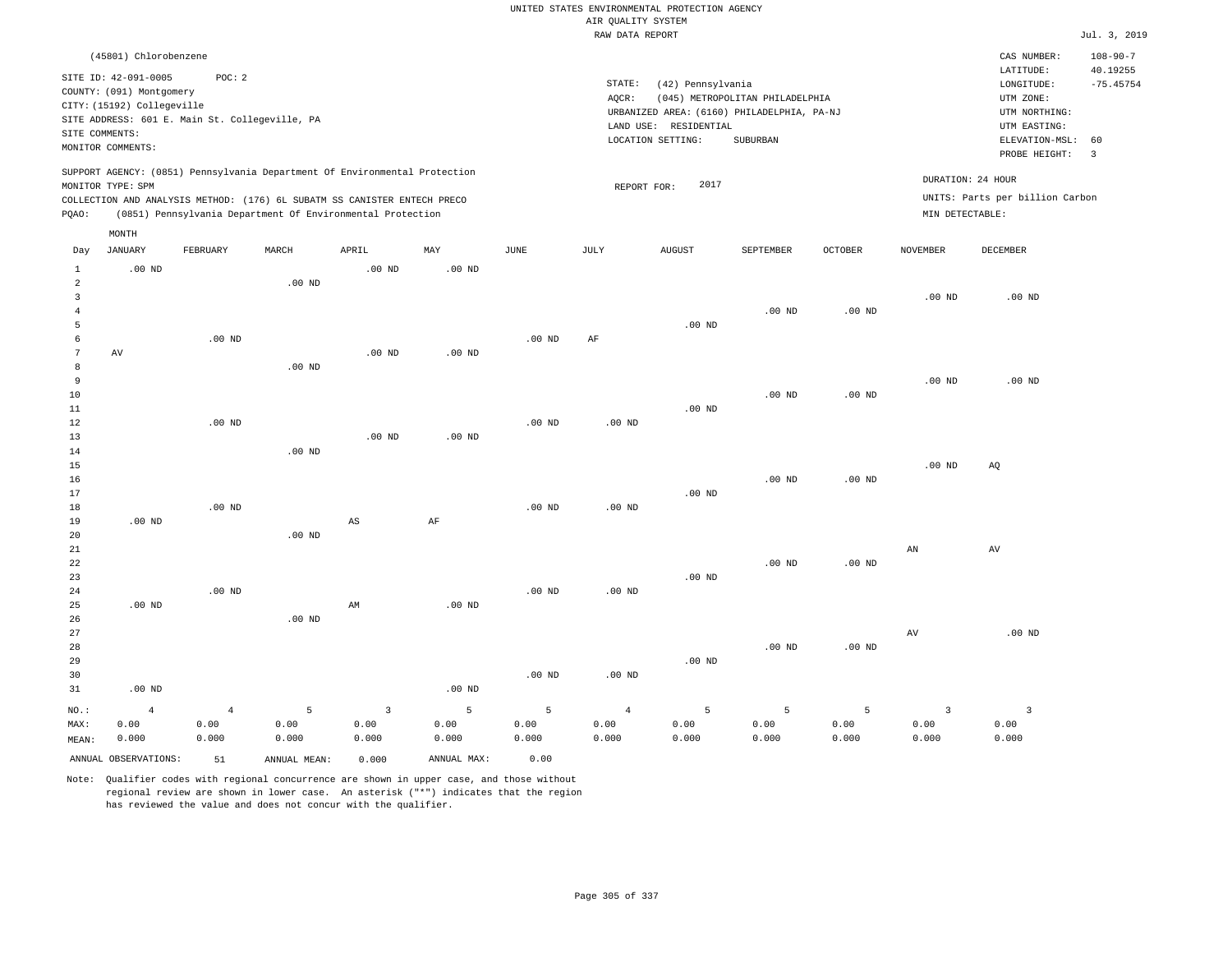| AIR QUALITY SYSTEM<br>RAW DATA REPORT<br>(45801) Chlorobenzene<br>CAS NUMBER:<br>$108 - 90 - 7$<br>LATITUDE:<br>40.19255<br>POC: 2<br>SITE ID: 42-091-0005<br>STATE:<br>(42) Pennsylvania<br>LONGITUDE:<br>COUNTY: (091) Montgomery<br>AQCR:<br>(045) METROPOLITAN PHILADELPHIA<br>UTM ZONE:<br>CITY: (15192) Collegeville<br>URBANIZED AREA: (6160) PHILADELPHIA, PA-NJ<br>UTM NORTHING:<br>SITE ADDRESS: 601 E. Main St. Collegeville, PA<br>LAND USE: RESIDENTIAL<br>UTM EASTING:<br>SITE COMMENTS:<br>LOCATION SETTING:<br>SUBURBAN<br>ELEVATION-MSL:<br>60<br>MONITOR COMMENTS:<br>$\overline{3}$<br>PROBE HEIGHT:<br>SUPPORT AGENCY: (0851) Pennsylvania Department Of Environmental Protection<br>DURATION: 24 HOUR<br>2018<br>MONITOR TYPE: SPM<br>REPORT FOR:<br>UNITS: Parts per billion Carbon<br>COLLECTION AND ANALYSIS METHOD: (176) 6L SUBATM SS CANISTER ENTECH PRECO<br>PQAO:<br>(0851) Pennsylvania Department Of Environmental Protection<br>MIN DETECTABLE: .2091735<br>MONTH<br><b>JANUARY</b><br>FEBRUARY<br>MARCH<br>APRIL<br>MAY<br>JUNE<br><b>JULY</b><br><b>AUGUST</b><br>SEPTEMBER<br><b>OCTOBER</b><br><b>NOVEMBER</b><br><b>DECEMBER</b><br>Day<br>$.00$ ND<br>.00 <sub>ND</sub><br>1<br>.00 <sub>ND</sub><br>$\overline{a}$<br>$_{\rm AS}$<br>$.00$ ND<br>$.00$ ND<br>$\overline{3}$<br>$\mathbb{A}\mathbb{G}$<br>$\overline{4}$<br>.00 <sub>ND</sub><br>$.00$ ND<br>5<br>$\rm AF$<br>$.00$ ND<br>6<br>$.00$ ND<br>7<br>$.00$ ND<br>$.00$ ND<br>$.00$ ND<br>8<br>$.00$ ND<br>$.00$ ND<br>$.00$ ND<br>$\mathsf{q}$<br>$.00$ ND<br>10<br>.00 <sub>ND</sub><br>$.00$ ND<br>11<br>$.00$ ND<br>$.00$ ND<br>$.00$ ND<br>12<br>$.00$ ND<br>13<br>$.00$ ND<br>$.00$ ND<br>$.00$ ND<br>$.00$ ND<br>$\operatorname{AV}$<br>14<br>$.00$ ND<br>15<br>$.00$ ND<br>16<br>$.00$ ND<br>17<br>$.00$ ND<br>$.00$ ND<br>18<br>.00 <sub>ND</sub><br>.00 <sub>ND</sub><br>$.00$ ND<br>.00 <sub>ND</sub><br>19<br>20<br>$.00$ ND<br>$.00$ ND<br>AV<br>21<br>$.00$ ND<br>22<br>$.00$ ND<br>$.00$ ND<br>23<br>$.00$ ND<br>.00 <sub>ND</sub><br>24<br>$.00$ ND<br>$.00$ ND<br>$.00$ ND<br>.00 <sub>ND</sub><br>25<br>26<br>$.00$ ND<br>$.00$ ND<br>$.00$ ND<br>27<br>.00 <sub>ND</sub><br>$.00$ ND<br>28<br>$.00$ ND<br>29<br>$.00$ ND<br>$.00$ ND<br>AV<br>30<br>31<br>$.00$ ND<br>$\sqrt{4}$<br>5<br>$\overline{4}$<br>5<br>$\overline{3}$<br>5<br>6<br>$\overline{4}$<br>5<br>5<br>5<br>NO.:<br>$\overline{4}$<br>0.00<br>0.00<br>0.00<br>0.00<br>0.00<br>0.00<br>0.00<br>0.00<br>0.00<br>0.00<br>0.00<br>0.00<br>MAX:<br>0.000<br>0.000<br>0.000<br>0.000<br>0.000<br>0.000<br>0.000<br>0.000<br>0.000<br>0.000<br>0.000<br>0.000<br>MEAN: |  |    |              |       |             |      | UNITED STATES ENVIRONMENTAL PROTECTION AGENCY |  |  |              |
|-----------------------------------------------------------------------------------------------------------------------------------------------------------------------------------------------------------------------------------------------------------------------------------------------------------------------------------------------------------------------------------------------------------------------------------------------------------------------------------------------------------------------------------------------------------------------------------------------------------------------------------------------------------------------------------------------------------------------------------------------------------------------------------------------------------------------------------------------------------------------------------------------------------------------------------------------------------------------------------------------------------------------------------------------------------------------------------------------------------------------------------------------------------------------------------------------------------------------------------------------------------------------------------------------------------------------------------------------------------------------------------------------------------------------------------------------------------------------------------------------------------------------------------------------------------------------------------------------------------------------------------------------------------------------------------------------------------------------------------------------------------------------------------------------------------------------------------------------------------------------------------------------------------------------------------------------------------------------------------------------------------------------------------------------------------------------------------------------------------------------------------------------------------------------------------------------------------------------------------------------------------------------------------------------------------------------------------------------------------------------------------------------------------------------------------------------------------------------------------------------------------------------------------------------------------------------------------------------------------------------------------------------------|--|----|--------------|-------|-------------|------|-----------------------------------------------|--|--|--------------|
|                                                                                                                                                                                                                                                                                                                                                                                                                                                                                                                                                                                                                                                                                                                                                                                                                                                                                                                                                                                                                                                                                                                                                                                                                                                                                                                                                                                                                                                                                                                                                                                                                                                                                                                                                                                                                                                                                                                                                                                                                                                                                                                                                                                                                                                                                                                                                                                                                                                                                                                                                                                                                                                     |  |    |              |       |             |      |                                               |  |  | Jul. 3, 2019 |
|                                                                                                                                                                                                                                                                                                                                                                                                                                                                                                                                                                                                                                                                                                                                                                                                                                                                                                                                                                                                                                                                                                                                                                                                                                                                                                                                                                                                                                                                                                                                                                                                                                                                                                                                                                                                                                                                                                                                                                                                                                                                                                                                                                                                                                                                                                                                                                                                                                                                                                                                                                                                                                                     |  |    |              |       |             |      |                                               |  |  |              |
|                                                                                                                                                                                                                                                                                                                                                                                                                                                                                                                                                                                                                                                                                                                                                                                                                                                                                                                                                                                                                                                                                                                                                                                                                                                                                                                                                                                                                                                                                                                                                                                                                                                                                                                                                                                                                                                                                                                                                                                                                                                                                                                                                                                                                                                                                                                                                                                                                                                                                                                                                                                                                                                     |  |    |              |       |             |      |                                               |  |  | $-75.45754$  |
|                                                                                                                                                                                                                                                                                                                                                                                                                                                                                                                                                                                                                                                                                                                                                                                                                                                                                                                                                                                                                                                                                                                                                                                                                                                                                                                                                                                                                                                                                                                                                                                                                                                                                                                                                                                                                                                                                                                                                                                                                                                                                                                                                                                                                                                                                                                                                                                                                                                                                                                                                                                                                                                     |  |    |              |       |             |      |                                               |  |  |              |
|                                                                                                                                                                                                                                                                                                                                                                                                                                                                                                                                                                                                                                                                                                                                                                                                                                                                                                                                                                                                                                                                                                                                                                                                                                                                                                                                                                                                                                                                                                                                                                                                                                                                                                                                                                                                                                                                                                                                                                                                                                                                                                                                                                                                                                                                                                                                                                                                                                                                                                                                                                                                                                                     |  |    |              |       |             |      |                                               |  |  |              |
|                                                                                                                                                                                                                                                                                                                                                                                                                                                                                                                                                                                                                                                                                                                                                                                                                                                                                                                                                                                                                                                                                                                                                                                                                                                                                                                                                                                                                                                                                                                                                                                                                                                                                                                                                                                                                                                                                                                                                                                                                                                                                                                                                                                                                                                                                                                                                                                                                                                                                                                                                                                                                                                     |  |    |              |       |             |      |                                               |  |  |              |
|                                                                                                                                                                                                                                                                                                                                                                                                                                                                                                                                                                                                                                                                                                                                                                                                                                                                                                                                                                                                                                                                                                                                                                                                                                                                                                                                                                                                                                                                                                                                                                                                                                                                                                                                                                                                                                                                                                                                                                                                                                                                                                                                                                                                                                                                                                                                                                                                                                                                                                                                                                                                                                                     |  |    |              |       |             |      |                                               |  |  |              |
|                                                                                                                                                                                                                                                                                                                                                                                                                                                                                                                                                                                                                                                                                                                                                                                                                                                                                                                                                                                                                                                                                                                                                                                                                                                                                                                                                                                                                                                                                                                                                                                                                                                                                                                                                                                                                                                                                                                                                                                                                                                                                                                                                                                                                                                                                                                                                                                                                                                                                                                                                                                                                                                     |  |    |              |       |             |      |                                               |  |  |              |
|                                                                                                                                                                                                                                                                                                                                                                                                                                                                                                                                                                                                                                                                                                                                                                                                                                                                                                                                                                                                                                                                                                                                                                                                                                                                                                                                                                                                                                                                                                                                                                                                                                                                                                                                                                                                                                                                                                                                                                                                                                                                                                                                                                                                                                                                                                                                                                                                                                                                                                                                                                                                                                                     |  |    |              |       |             |      |                                               |  |  |              |
|                                                                                                                                                                                                                                                                                                                                                                                                                                                                                                                                                                                                                                                                                                                                                                                                                                                                                                                                                                                                                                                                                                                                                                                                                                                                                                                                                                                                                                                                                                                                                                                                                                                                                                                                                                                                                                                                                                                                                                                                                                                                                                                                                                                                                                                                                                                                                                                                                                                                                                                                                                                                                                                     |  |    |              |       |             |      |                                               |  |  |              |
|                                                                                                                                                                                                                                                                                                                                                                                                                                                                                                                                                                                                                                                                                                                                                                                                                                                                                                                                                                                                                                                                                                                                                                                                                                                                                                                                                                                                                                                                                                                                                                                                                                                                                                                                                                                                                                                                                                                                                                                                                                                                                                                                                                                                                                                                                                                                                                                                                                                                                                                                                                                                                                                     |  |    |              |       |             |      |                                               |  |  |              |
|                                                                                                                                                                                                                                                                                                                                                                                                                                                                                                                                                                                                                                                                                                                                                                                                                                                                                                                                                                                                                                                                                                                                                                                                                                                                                                                                                                                                                                                                                                                                                                                                                                                                                                                                                                                                                                                                                                                                                                                                                                                                                                                                                                                                                                                                                                                                                                                                                                                                                                                                                                                                                                                     |  |    |              |       |             |      |                                               |  |  |              |
|                                                                                                                                                                                                                                                                                                                                                                                                                                                                                                                                                                                                                                                                                                                                                                                                                                                                                                                                                                                                                                                                                                                                                                                                                                                                                                                                                                                                                                                                                                                                                                                                                                                                                                                                                                                                                                                                                                                                                                                                                                                                                                                                                                                                                                                                                                                                                                                                                                                                                                                                                                                                                                                     |  |    |              |       |             |      |                                               |  |  |              |
|                                                                                                                                                                                                                                                                                                                                                                                                                                                                                                                                                                                                                                                                                                                                                                                                                                                                                                                                                                                                                                                                                                                                                                                                                                                                                                                                                                                                                                                                                                                                                                                                                                                                                                                                                                                                                                                                                                                                                                                                                                                                                                                                                                                                                                                                                                                                                                                                                                                                                                                                                                                                                                                     |  |    |              |       |             |      |                                               |  |  |              |
|                                                                                                                                                                                                                                                                                                                                                                                                                                                                                                                                                                                                                                                                                                                                                                                                                                                                                                                                                                                                                                                                                                                                                                                                                                                                                                                                                                                                                                                                                                                                                                                                                                                                                                                                                                                                                                                                                                                                                                                                                                                                                                                                                                                                                                                                                                                                                                                                                                                                                                                                                                                                                                                     |  |    |              |       |             |      |                                               |  |  |              |
|                                                                                                                                                                                                                                                                                                                                                                                                                                                                                                                                                                                                                                                                                                                                                                                                                                                                                                                                                                                                                                                                                                                                                                                                                                                                                                                                                                                                                                                                                                                                                                                                                                                                                                                                                                                                                                                                                                                                                                                                                                                                                                                                                                                                                                                                                                                                                                                                                                                                                                                                                                                                                                                     |  |    |              |       |             |      |                                               |  |  |              |
|                                                                                                                                                                                                                                                                                                                                                                                                                                                                                                                                                                                                                                                                                                                                                                                                                                                                                                                                                                                                                                                                                                                                                                                                                                                                                                                                                                                                                                                                                                                                                                                                                                                                                                                                                                                                                                                                                                                                                                                                                                                                                                                                                                                                                                                                                                                                                                                                                                                                                                                                                                                                                                                     |  |    |              |       |             |      |                                               |  |  |              |
| ANNUAL OBSERVATIONS:                                                                                                                                                                                                                                                                                                                                                                                                                                                                                                                                                                                                                                                                                                                                                                                                                                                                                                                                                                                                                                                                                                                                                                                                                                                                                                                                                                                                                                                                                                                                                                                                                                                                                                                                                                                                                                                                                                                                                                                                                                                                                                                                                                                                                                                                                                                                                                                                                                                                                                                                                                                                                                |  | 55 | ANNUAL MEAN: | 0.000 | ANNUAL MAX: | 0.00 |                                               |  |  |              |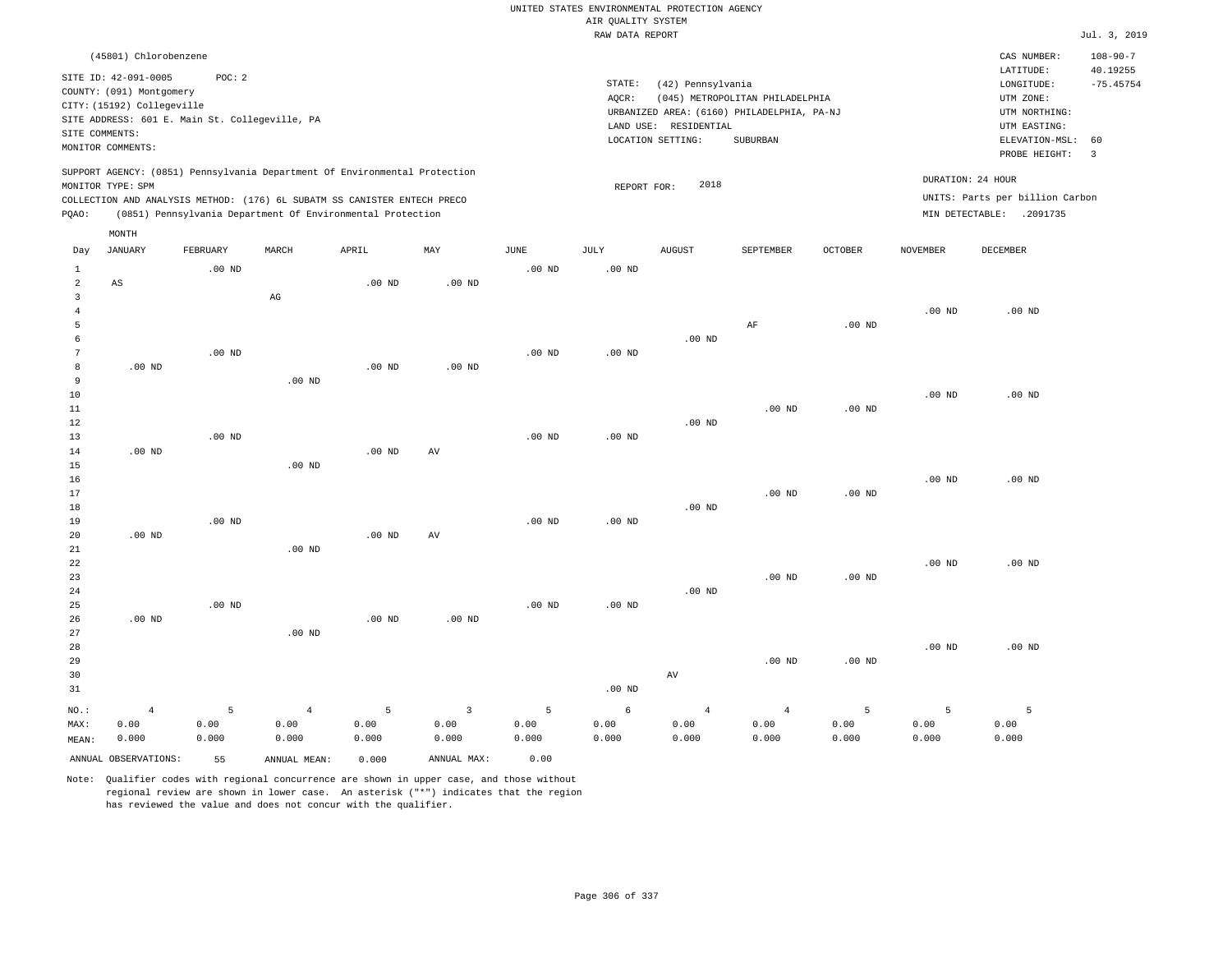## UNITED STATES ENVIRONMENTAL PROTECTION AGENCY AIR QUALITY SYSTEM

|                     |                             |                                                |          |                                                                            |                   |                   | RAW DATA REPORT   |                       |                                            |                        |                   |                                 | Jul. 3, 2019            |
|---------------------|-----------------------------|------------------------------------------------|----------|----------------------------------------------------------------------------|-------------------|-------------------|-------------------|-----------------------|--------------------------------------------|------------------------|-------------------|---------------------------------|-------------------------|
|                     | (45805) 1,2-Dichlorobenzene |                                                |          |                                                                            |                   |                   |                   |                       |                                            |                        |                   | CAS NUMBER:                     | $95 - 50 - 1$           |
|                     | SITE ID: 42-091-0005        | POC: 2                                         |          |                                                                            |                   |                   |                   |                       |                                            |                        |                   | LATITUDE:                       | 40.19255                |
|                     | COUNTY: (091) Montgomery    |                                                |          |                                                                            |                   |                   | STATE:            | (42) Pennsylvania     |                                            |                        |                   | LONGITUDE:                      | $-75.45754$             |
|                     | CITY: (15192) Collegeville  |                                                |          |                                                                            |                   |                   | AQCR:             |                       | (045) METROPOLITAN PHILADELPHIA            |                        |                   | UTM ZONE:                       |                         |
|                     |                             | SITE ADDRESS: 601 E. Main St. Collegeville, PA |          |                                                                            |                   |                   |                   |                       | URBANIZED AREA: (6160) PHILADELPHIA, PA-NJ |                        |                   | UTM NORTHING:                   |                         |
|                     | SITE COMMENTS:              |                                                |          |                                                                            |                   |                   |                   | LAND USE: RESIDENTIAL |                                            |                        |                   | UTM EASTING:                    |                         |
|                     | MONITOR COMMENTS:           |                                                |          |                                                                            |                   |                   |                   | LOCATION SETTING:     | SUBURBAN                                   |                        |                   | ELEVATION-MSL:                  | 60                      |
|                     |                             |                                                |          |                                                                            |                   |                   |                   |                       |                                            |                        |                   | PROBE HEIGHT:                   | $\overline{\mathbf{3}}$ |
|                     |                             |                                                |          | SUPPORT AGENCY: (0851) Pennsylvania Department Of Environmental Protection |                   |                   |                   |                       |                                            |                        |                   | DURATION: 24 HOUR               |                         |
|                     | MONITOR TYPE: SPM           |                                                |          |                                                                            |                   |                   | REPORT FOR:       | 2013                  |                                            |                        |                   | UNITS: Parts per billion Carbon |                         |
|                     |                             |                                                |          | COLLECTION AND ANALYSIS METHOD: (176) 6L SUBATM SS CANISTER ENTECH PRECO   |                   |                   |                   |                       |                                            |                        |                   |                                 |                         |
| POAO:               |                             |                                                |          | (0851) Pennsylvania Department Of Environmental Protection                 |                   |                   |                   |                       |                                            |                        | MIN DETECTABLE:   |                                 |                         |
|                     | MONTH                       |                                                |          |                                                                            |                   |                   |                   |                       |                                            |                        |                   |                                 |                         |
| Day                 | JANUARY                     | FEBRUARY                                       | MARCH    | APRIL                                                                      | MAY               | <b>JUNE</b>       | JULY              | AUGUST                | SEPTEMBER                                  | <b>OCTOBER</b>         | NOVEMBER          | DECEMBER                        |                         |
| $\mathbf{1}$        |                             |                                                |          |                                                                            |                   |                   |                   |                       | $.00$ ND                                   | $\mathbb{A}\mathbb{S}$ |                   |                                 |                         |
| $\overline{2}$      |                             |                                                |          |                                                                            |                   |                   |                   | $.00$ ND              |                                            |                        |                   |                                 |                         |
| $\overline{3}$      |                             | $.00$ ND                                       |          |                                                                            |                   | .00 <sub>ND</sub> | $.00$ ND          |                       |                                            |                        |                   |                                 |                         |
| $\overline{4}$<br>5 | $.00$ ND                    |                                                | $.00$ ND | $.00$ ND                                                                   | $.00$ ND          |                   |                   |                       |                                            |                        |                   |                                 |                         |
| 6                   |                             |                                                |          |                                                                            |                   |                   |                   |                       |                                            |                        | .00 <sub>ND</sub> | $.00$ ND                        |                         |
| $7\phantom{.0}$     |                             |                                                |          |                                                                            |                   |                   |                   |                       | $.00$ ND                                   | .00 <sub>ND</sub>      |                   |                                 |                         |
| 8                   |                             |                                                |          |                                                                            |                   |                   |                   | $.00$ ND              |                                            |                        |                   |                                 |                         |
| $\overline{9}$      |                             | $.00$ ND                                       |          |                                                                            |                   | .00 <sub>ND</sub> | .00 <sub>ND</sub> |                       |                                            |                        |                   |                                 |                         |
| 10                  | .00 <sub>ND</sub>           |                                                |          | $.00$ ND                                                                   | .00 <sub>ND</sub> |                   |                   |                       |                                            |                        |                   |                                 |                         |
| 11                  |                             |                                                | $.00$ ND |                                                                            |                   |                   |                   |                       |                                            |                        |                   |                                 |                         |
| 12                  |                             |                                                |          |                                                                            |                   |                   |                   |                       |                                            |                        | .00 <sub>ND</sub> | $.00$ ND                        |                         |
| 13                  |                             |                                                |          |                                                                            |                   |                   |                   |                       | .00 <sub>ND</sub>                          | .00 <sub>ND</sub>      |                   |                                 |                         |
| 14                  |                             |                                                |          |                                                                            |                   |                   |                   | $.00$ ND              |                                            |                        |                   |                                 |                         |
| 15                  |                             | .00 <sub>ND</sub>                              |          |                                                                            |                   | .00 <sub>ND</sub> | .00 <sub>ND</sub> |                       |                                            |                        |                   |                                 |                         |
| 16                  | $.00$ ND                    |                                                |          | $.00$ ND                                                                   | AF                |                   |                   |                       |                                            |                        |                   |                                 |                         |
| 17                  |                             |                                                | AF       |                                                                            |                   |                   |                   |                       |                                            |                        |                   |                                 |                         |
| 18                  |                             |                                                |          |                                                                            |                   |                   |                   |                       |                                            |                        | .00 <sub>ND</sub> | $.00$ ND                        |                         |
| 19                  |                             |                                                |          |                                                                            |                   |                   |                   |                       | AF                                         | AF                     |                   |                                 |                         |
| 20                  |                             |                                                |          |                                                                            |                   |                   |                   | .00CL                 |                                            |                        |                   |                                 |                         |
| 21                  |                             | .00 <sub>ND</sub>                              |          |                                                                            |                   | .00 <sub>ND</sub> | .00 <sub>ND</sub> |                       |                                            |                        |                   |                                 |                         |
| 22                  | $.00$ ND                    |                                                |          | $.00$ ND                                                                   | AF                |                   |                   |                       |                                            |                        |                   |                                 |                         |
| 23                  |                             |                                                | $.00$ ND |                                                                            |                   |                   |                   |                       |                                            |                        |                   |                                 |                         |
| 24<br>25            |                             |                                                |          |                                                                            |                   |                   |                   |                       | $.00$ ND                                   | .00 <sub>ND</sub>      | .00 <sub>ND</sub> | $.00$ ND                        |                         |
| 26                  |                             |                                                |          |                                                                            |                   |                   |                   | $.00$ ND              |                                            |                        |                   |                                 |                         |
| 27                  |                             | $.00$ ND                                       |          |                                                                            |                   | .00 <sub>ND</sub> | .00 <sub>ND</sub> |                       |                                            |                        |                   |                                 |                         |
| 28                  | $.00$ ND                    |                                                |          | $.00$ ND                                                                   | $.00$ ND          |                   |                   |                       |                                            |                        |                   |                                 |                         |
| 29                  |                             |                                                | AS       |                                                                            |                   |                   |                   |                       |                                            |                        |                   |                                 |                         |
| 30                  |                             |                                                |          |                                                                            |                   |                   |                   |                       |                                            |                        | $.00$ ND          | $.00$ ND                        |                         |
|                     |                             |                                                |          |                                                                            |                   |                   |                   |                       |                                            |                        |                   |                                 |                         |

| 31    |                      |       |              |       |             |       |       |       |       | $.00$ ND |       |       |
|-------|----------------------|-------|--------------|-------|-------------|-------|-------|-------|-------|----------|-------|-------|
| NO.:  |                      |       |              | $5 -$ |             | 5.    |       |       | 4     |          |       |       |
| MAX:  | 0.00                 | 0.00  | 0.00         | 0.00  | 0.00        | 0.00  | 0.00  | 0.00  | 0.00  | 0.00     | 0.00  | 0.00  |
| MEAN: | 0.000                | 0.000 | 0.000        | 0.000 | 0.000       | 0.000 | 0.000 | 0.000 | 0.000 | 0.000    | 0.000 | 0.000 |
|       | ANNUAL OBSERVATIONS: | 54    | ANNUAL MEAN: | 0.000 | ANNUAL MAX: | 0.00  |       |       |       |          |       |       |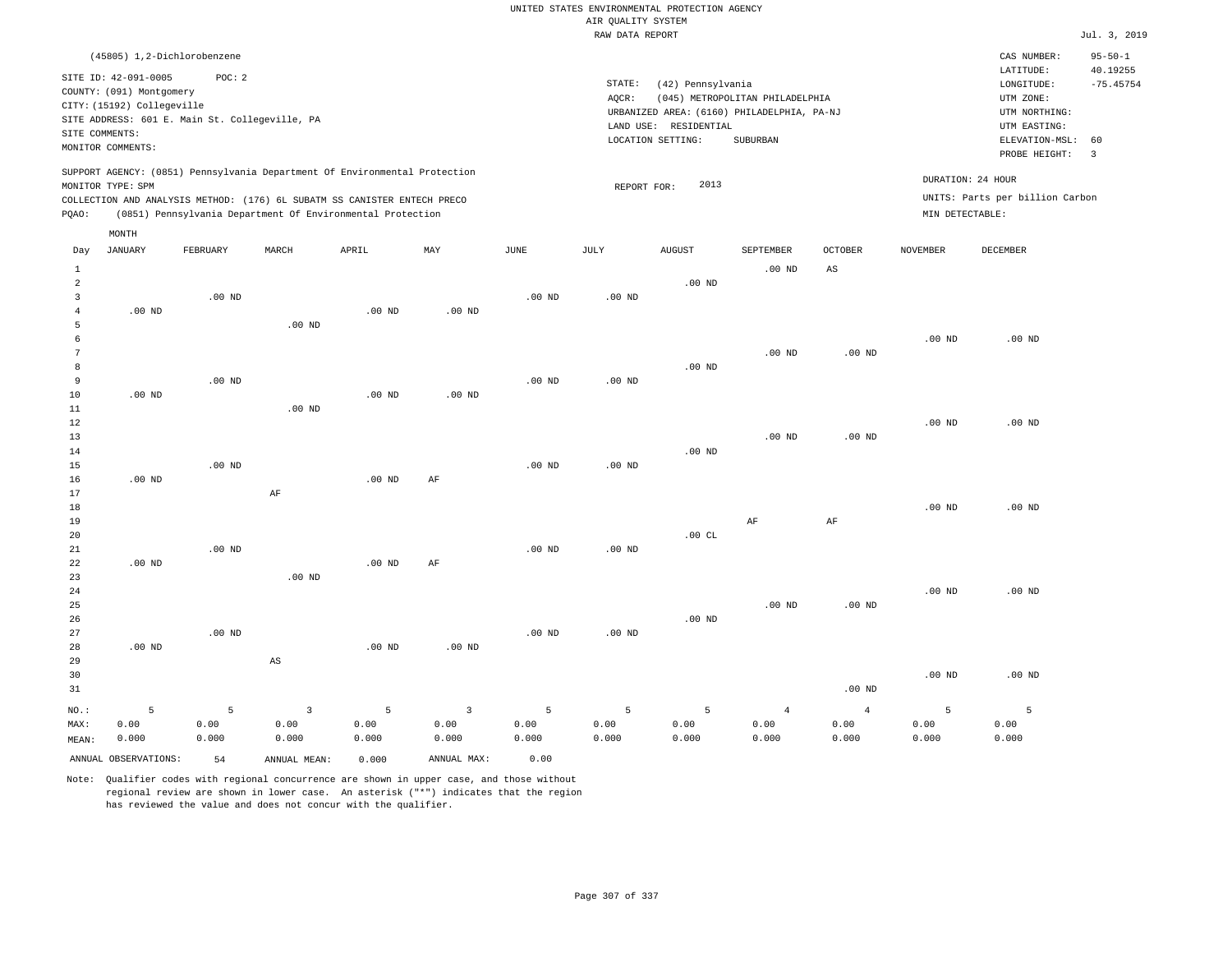| (45805) 1,2-Dichlorobenzene                                                                                                                                                                                                                                 |                                                                                                                                                                                 | CAS NUMBER:                                                                                                 | $95 - 50 - 1$                                      |
|-------------------------------------------------------------------------------------------------------------------------------------------------------------------------------------------------------------------------------------------------------------|---------------------------------------------------------------------------------------------------------------------------------------------------------------------------------|-------------------------------------------------------------------------------------------------------------|----------------------------------------------------|
| SITE ID: 42-091-0005<br>POC:2<br>COUNTY: (091) Montgomery<br>CITY: (15192) Collegeville<br>SITE ADDRESS: 601 E. Main St. Collegeville, PA<br>SITE COMMENTS:<br>MONITOR COMMENTS:                                                                            | STATE:<br>(42) Pennsylvania<br>AQCR:<br>(045) METROPOLITAN PHILADELPHIA<br>URBANIZED AREA: (6160) PHILADELPHIA, PA-NJ<br>LAND USE: RESIDENTIAL<br>LOCATION SETTING:<br>SUBURBAN | LATITUDE:<br>LONGITUDE:<br>UTM ZONE:<br>UTM NORTHING:<br>UTM EASTING:<br>ELEVATION-MSL: 60<br>PROBE HEIGHT: | 40.19255<br>$-75.45754$<br>$\overline{\mathbf{3}}$ |
| SUPPORT AGENCY: (0851) Pennsylvania Department Of Environmental Protection<br>MONITOR TYPE: SPM<br>COLLECTION AND ANALYSIS METHOD: (176) 6L SUBATM SS CANISTER ENTECH PRECO<br>(0851) Pennsylvania Department Of Environmental Protection<br>POAO:<br>MONTH | DURATION: 24 HOUR<br>2014<br>REPORT FOR:<br>MIN DETECTABLE:                                                                                                                     | UNITS: Parts per billion Carbon                                                                             |                                                    |

| Day            | JANUARY              | FEBRUARY               | MARCH          | APRIL    | MAY               | JUNE                    | JULY                   | AUGUST         | SEPTEMBER         | OCTOBER  | NOVEMBER       | DECEMBER          |
|----------------|----------------------|------------------------|----------------|----------|-------------------|-------------------------|------------------------|----------------|-------------------|----------|----------------|-------------------|
| $\mathbf{1}$   |                      |                        |                |          |                   |                         |                        |                |                   |          | $.00$ ND       | $.00$ ND          |
| $\overline{a}$ |                      |                        |                |          |                   |                         |                        |                | .00 <sub>ND</sub> | $.00$ ND |                |                   |
| 3              |                      |                        |                |          |                   |                         |                        | $\rm AF$       |                   |          |                |                   |
| $\overline{4}$ |                      | $.00$ ND               |                |          |                   | $.00$ ND                | .00 $ND$               |                |                   |          |                |                   |
| 5              | $.00$ ND             |                        |                | $.00$ ND | $.00$ ND          |                         |                        |                |                   |          |                |                   |
| 6              |                      |                        | $.00$ ND       |          |                   |                         |                        |                |                   |          |                |                   |
| 7              |                      |                        |                |          |                   |                         |                        |                |                   |          | $.00$ ND       | $.00$ ND          |
| 8              |                      |                        |                |          |                   |                         |                        |                | $.00$ ND          | $.00$ ND |                |                   |
| 9              |                      |                        |                |          |                   |                         |                        | $.00$ ND       |                   |          |                |                   |
| 10             |                      | $\mathbb{A}\mathbb{S}$ |                |          |                   | $.00$ ND                | $.00$ ND               |                |                   |          |                |                   |
| 11             | $.00$ ND             |                        |                | $.00$ ND | $.00$ ND          |                         |                        |                |                   |          |                |                   |
| 12             |                      |                        | $.00$ ND       |          |                   |                         |                        |                |                   |          |                |                   |
| 13             |                      |                        |                |          |                   |                         |                        |                |                   |          | $.00$ ND       | AF                |
| 14             |                      |                        |                |          |                   |                         |                        |                | $.00$ ND          | $.00$ ND |                |                   |
| 15             |                      |                        |                |          |                   |                         |                        | $.00$ ND       |                   |          |                |                   |
| 16             |                      | $.00$ ND               |                |          |                   | $_{\rm AS}$             | $\rm{AF}$              |                |                   |          |                |                   |
| 17             | $.00$ ND             |                        |                | $.00$ ND | .00 <sub>ND</sub> |                         |                        |                |                   |          |                |                   |
| 18             |                      |                        | $.00$ ND       |          |                   |                         |                        |                |                   |          |                |                   |
| 19             |                      |                        |                |          |                   |                         |                        |                |                   |          | $\rm{AF}$      | $.00$ ND          |
| 20             |                      |                        |                |          |                   |                         |                        |                | $.00$ ND          | $.00$ ND |                |                   |
| 21             |                      |                        |                |          |                   |                         |                        | $.00$ ND       |                   |          |                |                   |
| 22             | $.00$ ND             | $.00$ ND               |                | $.00$ ND | $.00$ ND          | $_{\rm AS}$             | $\mathbb{A}\mathbb{S}$ |                |                   |          |                |                   |
| 23<br>24       |                      |                        | $.00$ ND       |          |                   |                         |                        |                |                   |          |                |                   |
| 25             |                      |                        |                |          |                   |                         |                        |                |                   |          | $.00$ ND       | .00 <sub>ND</sub> |
| 26             |                      |                        |                |          |                   |                         |                        |                | $.00$ ND          | .00 $ND$ |                |                   |
| 27             |                      |                        |                |          |                   |                         |                        | $.00$ ND       |                   |          |                |                   |
| 28             |                      | $.00$ ND               |                |          |                   | $.00$ ND                | $.00$ ND               |                |                   |          |                |                   |
| 29             | $.00$ ND             |                        |                | $.00$ ND | $\rm{AF}$         |                         |                        |                |                   |          |                |                   |
| 30             |                      |                        | $.00$ ND       |          |                   |                         |                        |                |                   |          |                |                   |
| 31             |                      |                        |                |          |                   |                         |                        |                |                   |          |                | $.00$ ND          |
|                |                      |                        |                |          |                   |                         |                        |                |                   |          |                |                   |
| $_{\rm NO.}$ : | 5                    | $\overline{4}$         | $\overline{5}$ | 5        | $\overline{4}$    | $\overline{\mathbf{3}}$ | $\mathbf{3}$           | $\overline{4}$ | 5                 | 5        | $\overline{4}$ | 5                 |
| MAX:           | 0.00                 | 0.00                   | 0.00           | 0.00     | 0.00              | 0.00                    | 0.00                   | 0.00           | 0.00              | 0.00     | 0.00           | 0.00              |
| MEAN:          | 0.000                | 0.000                  | 0.000          | 0.000    | 0.000             | 0.000                   | 0.000                  | 0.000          | 0.000             | 0.000    | 0.000          | 0.000             |
|                | ANNUAL OBSERVATIONS: | 52                     | ANNUAL MEAN:   | 0.000    | ANNUAL MAX:       | 0.00                    |                        |                |                   |          |                |                   |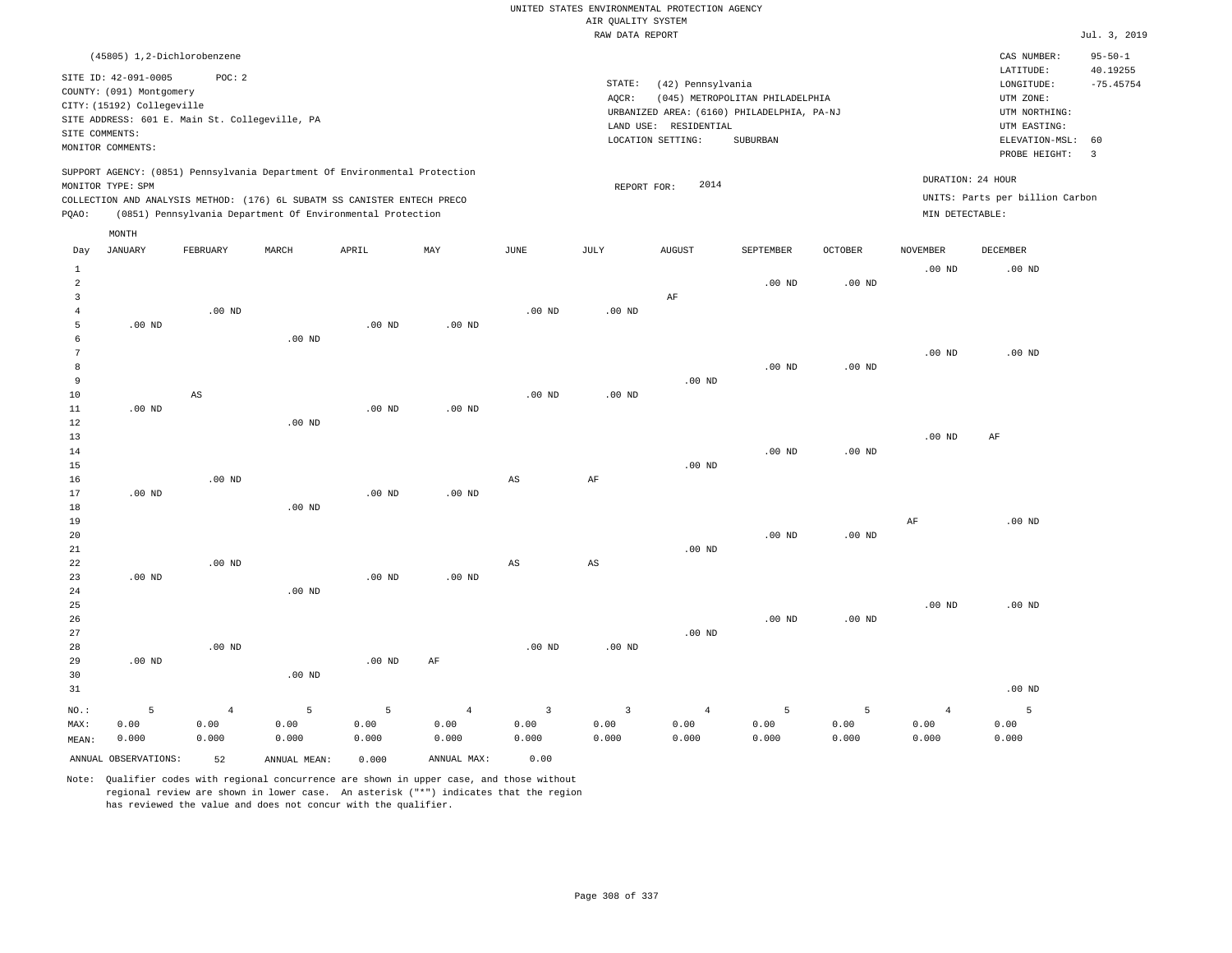| (45805) 1,2-Dichlorobenzene                                                                                                                                                                                                                        |                                                                                                                                                                                 | CAS NUMBER:                                                                                                 | $95 - 50 - 1$           |
|----------------------------------------------------------------------------------------------------------------------------------------------------------------------------------------------------------------------------------------------------|---------------------------------------------------------------------------------------------------------------------------------------------------------------------------------|-------------------------------------------------------------------------------------------------------------|-------------------------|
| SITE ID: 42-091-0005<br>POC: 2<br>COUNTY: (091) Montgomery<br>CITY: (15192) Collegeville<br>SITE ADDRESS: 601 E. Main St. Collegeville, PA<br>SITE COMMENTS:<br>MONITOR COMMENTS:                                                                  | STATE:<br>(42) Pennsylvania<br>(045) METROPOLITAN PHILADELPHIA<br>AOCR:<br>URBANIZED AREA: (6160) PHILADELPHIA, PA-NJ<br>LAND USE: RESIDENTIAL<br>LOCATION SETTING:<br>SUBURBAN | LATITUDE:<br>LONGITUDE:<br>UTM ZONE:<br>UTM NORTHING:<br>UTM EASTING:<br>ELEVATION-MSL: 60<br>PROBE HEIGHT: | 40.19255<br>$-75.45754$ |
| SUPPORT AGENCY: (0851) Pennsylvania Department Of Environmental Protection<br>MONITOR TYPE: SPM<br>COLLECTION AND ANALYSIS METHOD: (176) 6L SUBATM SS CANISTER ENTECH PRECO<br>(0851) Pennsylvania Department Of Environmental Protection<br>POAO: | 2015<br>REPORT FOR:                                                                                                                                                             | DURATION: 24 HOUR<br>UNITS: Parts per billion Carbon<br>MIN DETECTABLE:                                     |                         |
| MONTH                                                                                                                                                                                                                                              |                                                                                                                                                                                 |                                                                                                             |                         |

| Day            | JANUARY                 | FEBRUARY   | MARCH                  | APRIL             | $\ensuremath{\text{MAX}}$ | JUNE           | $_{\rm JULY}$ | AUGUST         | SEPTEMBER | OCTOBER  | NOVEMBER          | DECEMBER                |
|----------------|-------------------------|------------|------------------------|-------------------|---------------------------|----------------|---------------|----------------|-----------|----------|-------------------|-------------------------|
| $\mathbf{1}$   |                         |            | $\mathbb{A}\mathbb{S}$ |                   |                           |                |               |                |           |          |                   |                         |
| $\,2$          |                         |            |                        |                   |                           |                |               |                |           |          | $.00$ ND          | $\rm{AF}$               |
| 3              |                         |            |                        |                   |                           |                |               |                | $.00$ ND  | $.00$ ND |                   |                         |
| $\overline{4}$ |                         |            |                        |                   |                           |                |               | $.00$ ND       |           |          |                   |                         |
| 5              |                         | $.00$ ND   |                        |                   |                           | $.00$ ND       | $.00$ ND      |                |           |          |                   |                         |
| 6              | $.00$ ND                |            |                        | .00 <sub>ND</sub> | $.00$ ND                  |                |               |                |           |          |                   |                         |
| 7              |                         |            | $.00$ ND               |                   |                           |                |               |                |           |          |                   |                         |
| 8              |                         |            |                        |                   |                           |                |               |                |           |          | .00 <sub>ND</sub> | AF                      |
| 9              |                         |            |                        |                   |                           |                |               |                | $.00$ ND  | $.00$ ND |                   |                         |
| $10$           |                         |            |                        |                   |                           |                |               | $\rm AF$       |           |          |                   |                         |
| 11             |                         | $.00$ ND   |                        |                   |                           | $.00$ ND       | .00 $ND$      |                |           |          |                   |                         |
| 12             | $\rm AF$                |            |                        | $.00$ ND          | $.00$ ND                  |                |               |                |           |          |                   |                         |
| 13             |                         |            | .00 <sub>ND</sub>      |                   |                           |                |               |                |           |          |                   |                         |
| 14             |                         |            |                        |                   |                           |                |               |                |           |          | $.00$ ND          | $.00$ ND                |
| 15             |                         |            |                        |                   |                           |                |               |                | $.00$ ND  | $.00$ ND |                   |                         |
| 16             |                         |            |                        |                   |                           |                |               | $.00$ ND       |           |          |                   |                         |
| 17             |                         | $.00$ ND   |                        |                   |                           | AS             | $.00$ ND      |                |           |          |                   |                         |
| 18             | $.00$ ND                |            |                        | .00 <sub>ND</sub> | $.00$ ND                  |                |               |                |           |          |                   |                         |
| 19             |                         |            | $.00$ ND               |                   |                           |                |               |                |           |          |                   |                         |
| 20             |                         |            |                        |                   |                           |                |               |                |           |          | $.00$ ND          | $.00$ ND                |
| 21             |                         |            |                        |                   |                           |                |               |                | $.00$ ND  | $.00$ ND |                   |                         |
| 22             |                         |            |                        |                   |                           |                |               | $\rm{AF}$      |           |          |                   |                         |
| 23             |                         | $.00$ ND   |                        |                   |                           | $\rm AF$       | $.00$ ND      |                |           |          |                   |                         |
| $2\,4$         | AS                      |            |                        | .00 <sub>ND</sub> | $.00$ ND                  |                |               |                |           |          |                   |                         |
| $_{\rm 25}$    |                         |            | $.00$ ND               |                   |                           |                |               |                |           |          |                   |                         |
| $26\,$         |                         |            |                        |                   |                           |                |               |                |           |          | $\rm AF$          | $.00$ ND                |
| 27             |                         |            |                        |                   |                           |                |               |                | $.00$ ND  | .00 $ND$ |                   |                         |
| 28             |                         |            |                        |                   |                           |                |               | $.00$ ND       |           |          |                   |                         |
| 29             |                         |            |                        |                   |                           | $.00$ ND       | $.00$ ND      |                |           |          |                   |                         |
| 30             | $.00$ ND                |            |                        | .00 $ND$          | .00 <sub>ND</sub>         |                |               |                |           |          |                   |                         |
| 31             |                         |            | $.00$ ND               |                   |                           |                |               |                |           |          |                   |                         |
| $_{\rm NO.}$ : | $\overline{\mathbf{3}}$ | $\sqrt{4}$ | 5                      | $\mathsf S$       | $\overline{5}$            | $\overline{3}$ | 5             | $\overline{3}$ | 5         | 5        | $\overline{4}$    | $\overline{\mathbf{3}}$ |
| MAX:           | 0.00                    | 0.00       | 0.00                   | 0.00              | 0.00                      | 0.00           | 0.00          | 0.00           | 0.00      | 0.00     | 0.00              | 0.00                    |
| MEAN:          | 0.000                   | 0.000      | 0.000                  | 0.000             | 0.000                     | 0.000          | 0.000         | 0.000          | 0.000     | 0.000    | 0.000             | 0.000                   |
|                | ANNUAL OBSERVATIONS:    | 50         | ANNUAL MEAN:           | 0.000             | ANNUAL MAX:               | 0.00           |               |                |           |          |                   |                         |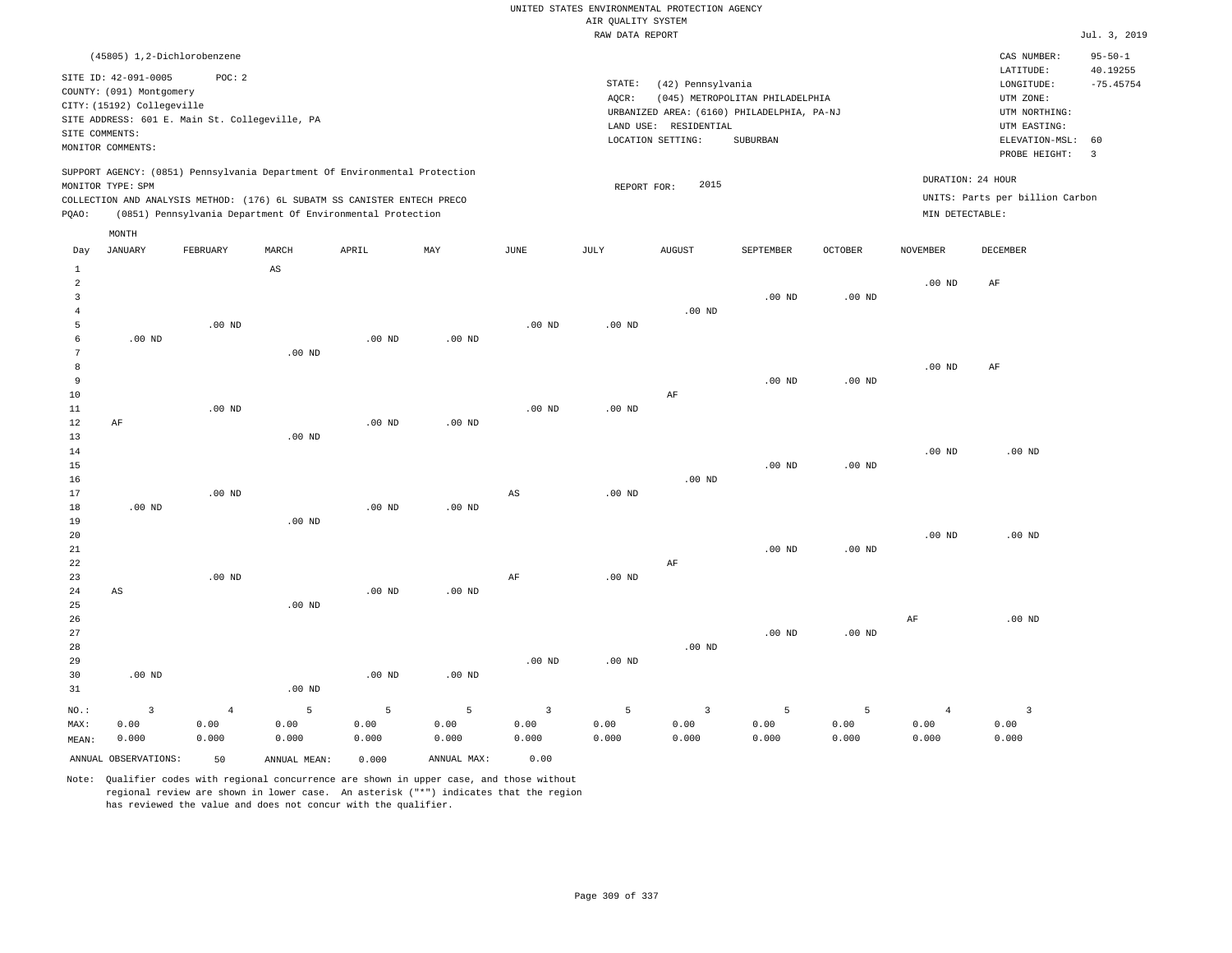| (45805) 1,2-Dichlorobenzene                                                                                                                                                                                                                                 |                                                                                                                                                                                 | CAS NUMBER:<br>$95 - 50 - 1$                                                                                                           |
|-------------------------------------------------------------------------------------------------------------------------------------------------------------------------------------------------------------------------------------------------------------|---------------------------------------------------------------------------------------------------------------------------------------------------------------------------------|----------------------------------------------------------------------------------------------------------------------------------------|
| SITE ID: 42-091-0005<br>POC:2<br>COUNTY: (091) Montgomery<br>CITY: (15192) Collegeville<br>SITE ADDRESS: 601 E. Main St. Collegeville, PA<br>SITE COMMENTS:<br>MONITOR COMMENTS:                                                                            | STATE:<br>(42) Pennsylvania<br>(045) METROPOLITAN PHILADELPHIA<br>AOCR:<br>URBANIZED AREA: (6160) PHILADELPHIA, PA-NJ<br>LAND USE: RESIDENTIAL<br>LOCATION SETTING:<br>SUBURBAN | 40.19255<br>LATITUDE:<br>$-75.45754$<br>LONGITUDE:<br>UTM ZONE:<br>UTM NORTHING:<br>UTM EASTING:<br>ELEVATION-MSL: 60<br>PROBE HEIGHT: |
| SUPPORT AGENCY: (0851) Pennsylvania Department Of Environmental Protection<br>MONITOR TYPE: SPM<br>COLLECTION AND ANALYSIS METHOD: (176) 6L SUBATM SS CANISTER ENTECH PRECO<br>(0851) Pennsylvania Department Of Environmental Protection<br>POAO:<br>MONTH | 2016<br>REPORT FOR:                                                                                                                                                             | DURATION: 24 HOUR<br>UNITS: Parts per billion Carbon<br>MIN DETECTABLE:                                                                |

| Day            | JANUARY              | FEBRUARY                | MARCH        | APRIL          | MAY            | JUNE     | JULY                   | AUGUST         | SEPTEMBER         | OCTOBER  | NOVEMBER                | DECEMBER |
|----------------|----------------------|-------------------------|--------------|----------------|----------------|----------|------------------------|----------------|-------------------|----------|-------------------------|----------|
| $\mathbf{1}$   | $\rm AF$             |                         | $.00$ ND     |                |                |          |                        |                |                   |          |                         |          |
| $\overline{c}$ |                      |                         |              |                |                |          |                        |                |                   |          | $.00$ ND                | $.00$ ND |
| 3              |                      |                         |              |                |                |          |                        |                | TS                | $.00$ ND |                         |          |
| $\overline{4}$ |                      |                         |              |                |                |          |                        | $.00$ ND       |                   |          |                         |          |
| 5              |                      |                         |              |                |                | $.00$ ND | $.00$ ND               |                |                   |          |                         |          |
| 6              |                      | $.00$ ND                |              | $\rm{AF}$      | $.00$ ND       |          |                        |                |                   |          |                         |          |
| 7              | $.00$ ND             |                         | $.00$ ND     |                |                |          |                        |                |                   |          |                         |          |
| 8              |                      |                         |              |                |                |          |                        |                |                   |          | $.00$ ND                | $.00$ ND |
| 9              |                      |                         |              |                |                |          |                        |                | .00 <sub>ND</sub> | $.00$ ND |                         |          |
| 10             |                      |                         |              |                |                |          |                        | $.00$ ND       |                   |          |                         |          |
| $11\,$         |                      |                         |              |                |                | $.00$ ND | $.00$ LL               |                |                   |          |                         |          |
| 12             |                      | $\rm AF$                |              | $.00$ ND       | $.00$ ND       |          |                        |                |                   |          |                         |          |
| 13             | $.00$ ND             |                         | $.00$ ND     |                |                |          |                        |                |                   |          |                         |          |
| 14             |                      |                         |              |                |                |          |                        |                |                   |          | $\rm{AF}$               | $.00$ ND |
| 15             |                      |                         |              |                |                |          |                        |                | .00 <sub>ND</sub> | $.00$ ND |                         |          |
| $16$           |                      |                         |              |                |                |          |                        | $.00$ ND       |                   |          |                         |          |
| 17             |                      |                         |              |                |                | $.00$ ND | AF                     |                |                   |          |                         |          |
| 18             |                      | $.00$ ND                |              | $.00$ ND       | $.00$ ND       |          |                        |                |                   |          |                         |          |
| 19             | $.00$ ND             |                         | $.00$ ND     |                |                |          |                        |                |                   |          |                         |          |
| 20             |                      |                         |              |                |                |          |                        |                |                   |          | $\rm{AF}$               | $.00$ ND |
| $21\,$         |                      |                         |              |                |                |          |                        |                | .00 <sub>ND</sub> | $.00$ ND |                         |          |
| 22             |                      |                         |              |                |                |          |                        | $.00$ ND       |                   |          |                         |          |
| 23             |                      |                         |              |                |                | $.00$ ND | $\mathbb{A}\mathbb{S}$ |                |                   |          |                         |          |
| $2\sqrt{4}$    |                      | $.00$ ND                |              | .00 $ND$       | $_{\rm TS}$    |          |                        |                |                   |          |                         |          |
| 25             | $.00$ ND             |                         | $.00$ ND     |                |                |          |                        |                |                   |          |                         |          |
| 26             |                      |                         |              |                |                |          |                        |                |                   |          | .00 <sub>ND</sub>       | $.00$ ND |
| 27             |                      |                         |              |                |                |          |                        |                | .00 <sub>ND</sub> | $.00$ ND |                         |          |
| 28             |                      |                         |              |                |                |          |                        | $\rm AF$       |                   |          |                         |          |
| 29             |                      |                         |              |                |                | $.00$ ND | $.00$ ND               |                |                   |          |                         |          |
| 30             |                      |                         |              | .00 $ND$       | .00 $ND$       |          |                        |                |                   |          |                         |          |
| 31             | AV                   |                         | $.00$ ND     |                |                |          |                        |                |                   |          |                         |          |
| $_{\rm NO.}$ : | $\overline{4}$       | $\overline{\mathbf{3}}$ | $\epsilon$   | $\overline{4}$ | $\overline{4}$ | 5        | $\overline{3}$         | $\overline{4}$ | $\overline{4}$    | 5        | $\overline{\mathbf{3}}$ | 5        |
| MAX:           | 0.00                 | 0.00                    | 0.00         | 0.00           | 0.00           | 0.00     | 0.00                   | 0.00           | 0.00              | 0.00     | 0.00                    | 0.00     |
| MEAN:          | 0.000                | 0.000                   | 0.000        | 0.000          | 0.000          | 0.000    | 0.000                  | 0.000          | 0.000             | 0.000    | 0.000                   | 0.000    |
|                | ANNUAL OBSERVATIONS: | 50                      | ANNUAL MEAN: | 0.000          | ANNUAL MAX:    | 0.00     |                        |                |                   |          |                         |          |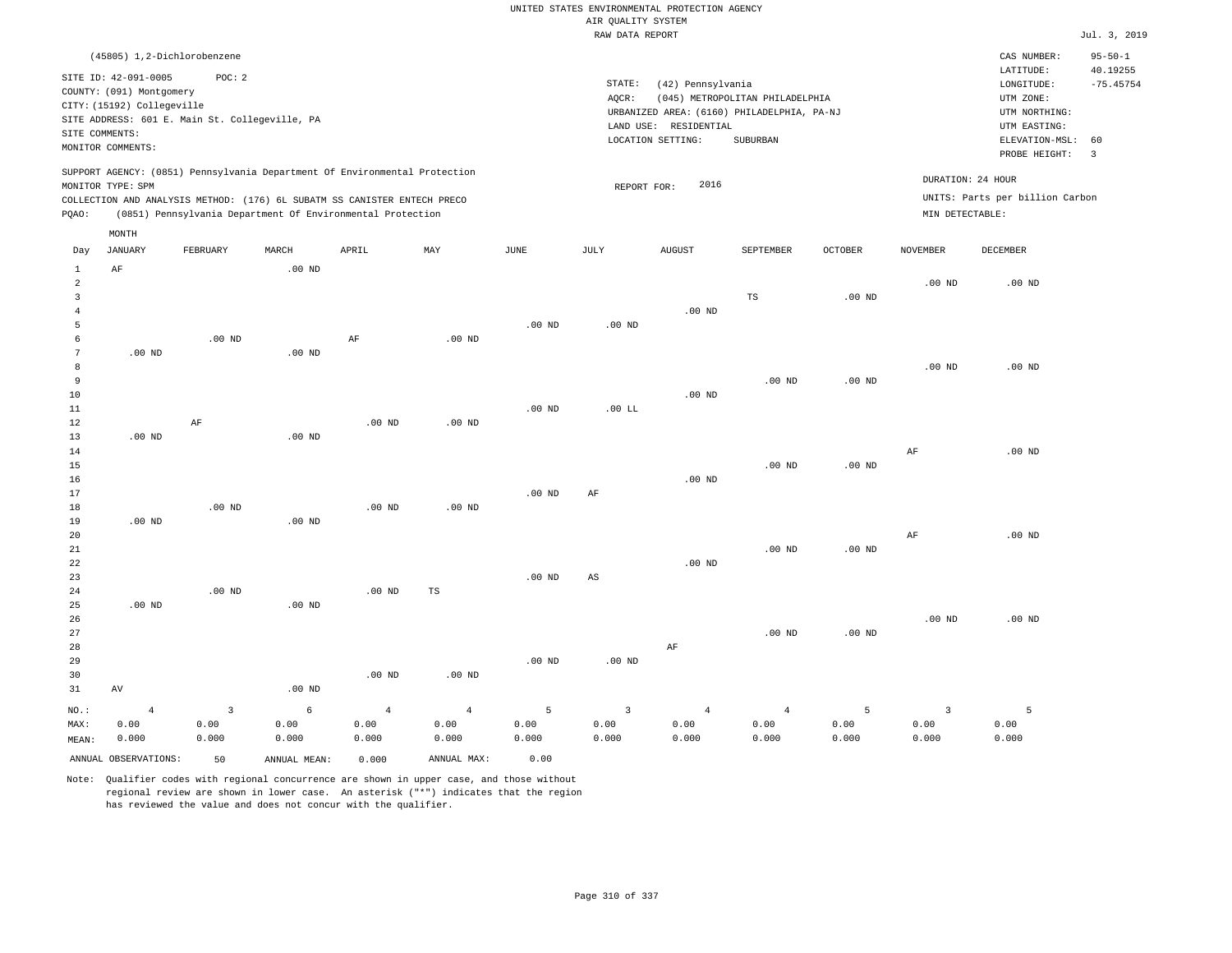|                                |                                                        |                                                |                   |                                                                            |                   |                   |                    | UNITED STATES ENVIRONMENTAL PROTECTION AGENCY |                                            |                   |                         |                                 |                           |
|--------------------------------|--------------------------------------------------------|------------------------------------------------|-------------------|----------------------------------------------------------------------------|-------------------|-------------------|--------------------|-----------------------------------------------|--------------------------------------------|-------------------|-------------------------|---------------------------------|---------------------------|
|                                |                                                        |                                                |                   |                                                                            |                   |                   | AIR QUALITY SYSTEM |                                               |                                            |                   |                         |                                 |                           |
|                                |                                                        |                                                |                   |                                                                            |                   |                   | RAW DATA REPORT    |                                               |                                            |                   |                         |                                 | Jul. 3, 2019              |
|                                | (45805) 1,2-Dichlorobenzene                            |                                                |                   |                                                                            |                   |                   |                    |                                               |                                            |                   |                         | CAS NUMBER:<br>LATITUDE:        | $95 - 50 - 1$<br>40.19255 |
|                                | SITE ID: 42-091-0005                                   | POC: 2                                         |                   |                                                                            |                   |                   | STATE:             | (42) Pennsylvania                             |                                            |                   |                         | LONGITUDE:                      | $-75.45754$               |
|                                | COUNTY: (091) Montgomery<br>CITY: (15192) Collegeville |                                                |                   |                                                                            |                   |                   | AQCR:              |                                               | (045) METROPOLITAN PHILADELPHIA            |                   |                         | UTM ZONE:                       |                           |
|                                |                                                        | SITE ADDRESS: 601 E. Main St. Collegeville, PA |                   |                                                                            |                   |                   |                    |                                               | URBANIZED AREA: (6160) PHILADELPHIA, PA-NJ |                   |                         | UTM NORTHING:                   |                           |
|                                | SITE COMMENTS:                                         |                                                |                   |                                                                            |                   |                   |                    | LAND USE: RESIDENTIAL                         |                                            |                   |                         | UTM EASTING:                    |                           |
|                                | MONITOR COMMENTS:                                      |                                                |                   |                                                                            |                   |                   |                    | LOCATION SETTING:                             | SUBURBAN                                   |                   |                         | ELEVATION-MSL:<br>PROBE HEIGHT: | 60<br>$\overline{3}$      |
|                                | MONITOR TYPE: SPM                                      |                                                |                   | SUPPORT AGENCY: (0851) Pennsylvania Department Of Environmental Protection |                   |                   | REPORT FOR:        | 2017                                          |                                            |                   |                         | DURATION: 24 HOUR               |                           |
|                                |                                                        |                                                |                   | COLLECTION AND ANALYSIS METHOD: (176) 6L SUBATM SS CANISTER ENTECH PRECO   |                   |                   |                    |                                               |                                            |                   |                         | UNITS: Parts per billion Carbon |                           |
| PQAO:                          |                                                        |                                                |                   | (0851) Pennsylvania Department Of Environmental Protection                 |                   |                   |                    |                                               |                                            |                   | MIN DETECTABLE:         |                                 |                           |
|                                | MONTH                                                  |                                                |                   |                                                                            |                   |                   |                    |                                               |                                            |                   |                         |                                 |                           |
| Day                            | <b>JANUARY</b>                                         | FEBRUARY                                       | MARCH             | APRIL                                                                      | MAY               | $_{\rm JUNE}$     | <b>JULY</b>        | <b>AUGUST</b>                                 | SEPTEMBER                                  | <b>OCTOBER</b>    | <b>NOVEMBER</b>         | DECEMBER                        |                           |
| $\mathbf{1}$<br>$\overline{a}$ | $.00$ ND                                               |                                                | .00 <sub>ND</sub> | $.00$ ND                                                                   | .00 <sub>ND</sub> |                   |                    |                                               |                                            |                   |                         |                                 |                           |
| $\overline{3}$                 |                                                        |                                                |                   |                                                                            |                   |                   |                    |                                               |                                            |                   | .00 <sub>ND</sub>       | $.00$ ND                        |                           |
| $\overline{4}$                 |                                                        |                                                |                   |                                                                            |                   |                   |                    |                                               | $.00$ ND                                   | $.00$ ND          |                         |                                 |                           |
| 5                              |                                                        |                                                |                   |                                                                            |                   |                   |                    | $.00$ ND                                      |                                            |                   |                         |                                 |                           |
| 6                              |                                                        | $.00$ ND                                       |                   |                                                                            |                   | .00 <sub>ND</sub> | AF                 |                                               |                                            |                   |                         |                                 |                           |
| $\overline{7}$                 | AV                                                     |                                                |                   | $.00$ ND                                                                   | $.00$ ND          |                   |                    |                                               |                                            |                   |                         |                                 |                           |
| 8                              |                                                        |                                                | $.00$ ND          |                                                                            |                   |                   |                    |                                               |                                            |                   |                         |                                 |                           |
| 9<br>10                        |                                                        |                                                |                   |                                                                            |                   |                   |                    |                                               | $.00$ ND                                   | $.00$ ND          | .00 <sub>ND</sub>       | $.00$ ND                        |                           |
| 11                             |                                                        |                                                |                   |                                                                            |                   |                   |                    | $.00$ ND                                      |                                            |                   |                         |                                 |                           |
| 12                             |                                                        | .00 <sub>ND</sub>                              |                   |                                                                            |                   | .00 <sub>ND</sub> | .00 <sub>ND</sub>  |                                               |                                            |                   |                         |                                 |                           |
| 13                             |                                                        |                                                |                   | .00 <sub>ND</sub>                                                          | .00 <sub>ND</sub> |                   |                    |                                               |                                            |                   |                         |                                 |                           |
| 14                             |                                                        |                                                | $.00$ ND          |                                                                            |                   |                   |                    |                                               |                                            |                   |                         |                                 |                           |
| 15                             |                                                        |                                                |                   |                                                                            |                   |                   |                    |                                               |                                            |                   | .00 <sub>ND</sub>       | AQ                              |                           |
| 16                             |                                                        |                                                |                   |                                                                            |                   |                   |                    |                                               | $.00$ ND                                   | $.00$ ND          |                         |                                 |                           |
| 17                             |                                                        |                                                |                   |                                                                            |                   |                   |                    | $.00$ ND                                      |                                            |                   |                         |                                 |                           |
| 18<br>19                       | $.00$ ND                                               | $.00$ ND                                       |                   | $\mathbb{A}\mathbb{S}$                                                     | $\rm AF$          | $.00$ ND          | $.00$ ND           |                                               |                                            |                   |                         |                                 |                           |
| 20                             |                                                        |                                                | $.00$ ND          |                                                                            |                   |                   |                    |                                               |                                            |                   |                         |                                 |                           |
| 21                             |                                                        |                                                |                   |                                                                            |                   |                   |                    |                                               |                                            |                   | AN                      | AV                              |                           |
| 22                             |                                                        |                                                |                   |                                                                            |                   |                   |                    |                                               | $.00$ ND                                   | .00 <sub>ND</sub> |                         |                                 |                           |
| 23                             |                                                        |                                                |                   |                                                                            |                   |                   |                    | $.00$ ND                                      |                                            |                   |                         |                                 |                           |
| 24                             |                                                        | $.00$ ND                                       |                   |                                                                            |                   | .00 <sub>ND</sub> | .00 <sub>ND</sub>  |                                               |                                            |                   |                         |                                 |                           |
| 25                             | $.00$ ND                                               |                                                |                   | AM                                                                         | $.00$ ND          |                   |                    |                                               |                                            |                   |                         |                                 |                           |
| 26<br>27                       |                                                        |                                                | $.00$ ND          |                                                                            |                   |                   |                    |                                               |                                            |                   |                         |                                 |                           |
| 28                             |                                                        |                                                |                   |                                                                            |                   |                   |                    |                                               | .00 <sub>ND</sub>                          | $.00$ ND          | $\operatorname{AV}$     | .00 <sub>ND</sub>               |                           |
| 29                             |                                                        |                                                |                   |                                                                            |                   |                   |                    | $.00$ ND                                      |                                            |                   |                         |                                 |                           |
| 30                             |                                                        |                                                |                   |                                                                            |                   | $.00$ ND          | $.00$ ND           |                                               |                                            |                   |                         |                                 |                           |
| 31                             | $.00$ ND                                               |                                                |                   |                                                                            | .00 <sub>ND</sub> |                   |                    |                                               |                                            |                   |                         |                                 |                           |
| NO.:                           | $\overline{4}$                                         | $\overline{4}$                                 | 5                 | $\overline{3}$                                                             | 5                 | 5                 | $\overline{4}$     | 5                                             | $\overline{5}$                             | 5                 | $\overline{\mathbf{3}}$ | $\overline{\mathbf{3}}$         |                           |
| MAX:                           | 0.00                                                   | 0.00                                           | 0.00              | 0.00                                                                       | 0.00              | 0.00              | 0.00               | 0.00                                          | 0.00                                       | 0.00              | 0.00                    | 0.00                            |                           |
| MEAN:                          | 0.000                                                  | 0.000                                          | 0.000             | 0.000                                                                      | 0.000             | 0.000             | 0.000              | 0.000                                         | 0.000                                      | 0.000             | 0.000                   | 0.000                           |                           |
|                                | ANNUAL OBSERVATIONS:                                   | 51                                             | ANNUAL, MEAN:     | 0.000                                                                      | ANNUAL MAX:       | 0.00              |                    |                                               |                                            |                   |                         |                                 |                           |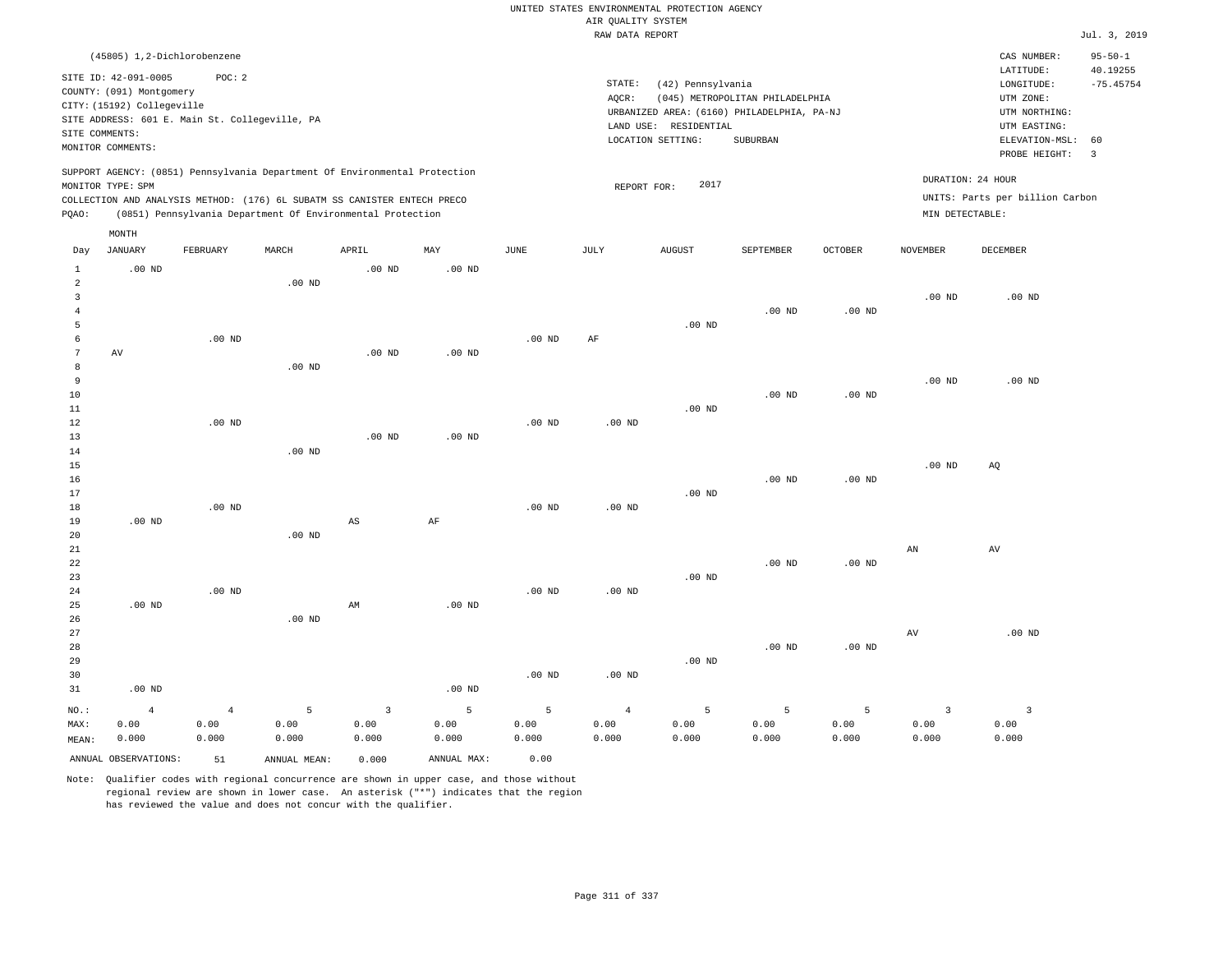|                                     |                                                                                                                                                                 |                    |                                                                                                                                                        |                    |                               |                    | UNITED STATES ENVIRONMENTAL PROTECTION AGENCY<br>AIR QUALITY SYSTEM |                                            |                                                                               |                    |                    |                                                                                      |                                          |
|-------------------------------------|-----------------------------------------------------------------------------------------------------------------------------------------------------------------|--------------------|--------------------------------------------------------------------------------------------------------------------------------------------------------|--------------------|-------------------------------|--------------------|---------------------------------------------------------------------|--------------------------------------------|-------------------------------------------------------------------------------|--------------------|--------------------|--------------------------------------------------------------------------------------|------------------------------------------|
|                                     |                                                                                                                                                                 |                    |                                                                                                                                                        |                    |                               |                    | RAW DATA REPORT                                                     |                                            |                                                                               |                    |                    |                                                                                      | Jul. 3, 2019                             |
|                                     |                                                                                                                                                                 |                    |                                                                                                                                                        |                    |                               |                    |                                                                     |                                            |                                                                               |                    |                    |                                                                                      |                                          |
| SITE COMMENTS:                      | (45805) 1,2-Dichlorobenzene<br>SITE ID: 42-091-0005<br>COUNTY: (091) Montgomery<br>CITY: (15192) Collegeville<br>SITE ADDRESS: 601 E. Main St. Collegeville, PA | POC: 2             |                                                                                                                                                        |                    |                               |                    | STATE:<br>AOCR:                                                     | (42) Pennsylvania<br>LAND USE: RESIDENTIAL | (045) METROPOLITAN PHILADELPHIA<br>URBANIZED AREA: (6160) PHILADELPHIA, PA-NJ |                    |                    | CAS NUMBER:<br>LATITUDE:<br>LONGITUDE:<br>UTM ZONE:<br>UTM NORTHING:<br>UTM EASTING: | $95 - 50 - 1$<br>40.19255<br>$-75.45754$ |
|                                     | MONITOR COMMENTS:                                                                                                                                               |                    |                                                                                                                                                        |                    |                               |                    |                                                                     | LOCATION SETTING:                          | SUBURBAN                                                                      |                    |                    | ELEVATION-MSL:                                                                       | 60                                       |
|                                     |                                                                                                                                                                 |                    |                                                                                                                                                        |                    |                               |                    |                                                                     |                                            |                                                                               |                    |                    | PROBE HEIGHT:                                                                        | $\overline{3}$                           |
|                                     | MONITOR TYPE: SPM                                                                                                                                               |                    | SUPPORT AGENCY: (0851) Pennsylvania Department Of Environmental Protection<br>COLLECTION AND ANALYSIS METHOD: (176) 6L SUBATM SS CANISTER ENTECH PRECO |                    |                               |                    | REPORT FOR:                                                         | 2018                                       |                                                                               |                    |                    | DURATION: 24 HOUR<br>UNITS: Parts per billion Carbon                                 |                                          |
| PQAO:                               |                                                                                                                                                                 |                    | (0851) Pennsylvania Department Of Environmental Protection                                                                                             |                    |                               |                    |                                                                     |                                            |                                                                               |                    |                    | MIN DETECTABLE: .2710443                                                             |                                          |
|                                     | MONTH                                                                                                                                                           |                    |                                                                                                                                                        |                    |                               |                    |                                                                     |                                            |                                                                               |                    |                    |                                                                                      |                                          |
| Day                                 | JANUARY                                                                                                                                                         | <b>FEBRUARY</b>    | MARCH                                                                                                                                                  | APRIL              | MAY                           | JUNE               | <b>JULY</b>                                                         | <b>AUGUST</b>                              | SEPTEMBER                                                                     | <b>OCTOBER</b>     | <b>NOVEMBER</b>    | <b>DECEMBER</b>                                                                      |                                          |
| $\mathbf{1}$<br>$\overline{a}$      | AS                                                                                                                                                              | .00 <sub>ND</sub>  |                                                                                                                                                        | $.00$ ND           | $.00$ ND                      | .00 <sub>ND</sub>  | $.00$ ND                                                            |                                            |                                                                               |                    |                    |                                                                                      |                                          |
| $\mathbf{3}$<br>$\overline{4}$<br>5 |                                                                                                                                                                 |                    | $_{\rm AG}$                                                                                                                                            |                    |                               |                    |                                                                     |                                            | AF                                                                            | $.00$ ND           | .00 <sub>ND</sub>  | $.00$ ND                                                                             |                                          |
| 6<br>7<br>8                         | $.00$ ND                                                                                                                                                        | .00 <sub>ND</sub>  |                                                                                                                                                        | $.00$ ND           | $.00$ ND                      | $.00$ ND           | $.00$ ND                                                            | $.00$ ND                                   |                                                                               |                    |                    |                                                                                      |                                          |
| 9<br>10<br>11                       |                                                                                                                                                                 |                    | $.00$ ND                                                                                                                                               |                    |                               |                    |                                                                     |                                            | $.00$ ND                                                                      | $.00$ ND           | .00 <sub>ND</sub>  | $.00$ ND                                                                             |                                          |
| 12<br>13<br>14                      | $.00$ ND                                                                                                                                                        | $.00$ ND           |                                                                                                                                                        | $.00$ ND           | AV                            | $.00$ ND           | $.00$ ND                                                            | $.00$ ND                                   |                                                                               |                    |                    |                                                                                      |                                          |
| 15<br>16<br>17<br>18                |                                                                                                                                                                 |                    | $.00$ ND                                                                                                                                               |                    |                               |                    |                                                                     | $.00$ ND                                   | $.00$ ND                                                                      | $.00$ ND           | $.00$ ND           | $.00$ ND                                                                             |                                          |
| 19<br>20<br>21                      | $.00$ ND                                                                                                                                                        | .00 <sub>ND</sub>  | $.00$ ND                                                                                                                                               | $.00$ ND           | AV                            | $.00$ ND           | .00 <sub>ND</sub>                                                   |                                            |                                                                               |                    |                    |                                                                                      |                                          |
| 22<br>23<br>24                      |                                                                                                                                                                 |                    |                                                                                                                                                        |                    |                               |                    |                                                                     | $.00$ ND                                   | $.00$ ND                                                                      | $.00$ ND           | .00 <sub>ND</sub>  | $.00$ ND                                                                             |                                          |
| 25<br>26<br>27<br>28                | $.00$ ND                                                                                                                                                        | .00 <sub>ND</sub>  | .00 <sub>ND</sub>                                                                                                                                      | .00 <sub>ND</sub>  | $.00$ ND                      | .00 <sub>ND</sub>  | .00 <sub>ND</sub>                                                   |                                            |                                                                               |                    | .00 <sub>ND</sub>  | $.00$ ND                                                                             |                                          |
| 29<br>30<br>31                      |                                                                                                                                                                 |                    |                                                                                                                                                        |                    |                               |                    | $.00$ ND                                                            | AV                                         | $.00$ ND                                                                      | $.00$ ND           |                    |                                                                                      |                                          |
| NO.:<br>MAX:<br>MEAN:               | $\overline{4}$<br>0.00<br>0.000                                                                                                                                 | 5<br>0.00<br>0.000 | $\overline{4}$<br>0.00<br>0.000                                                                                                                        | 5<br>0.00<br>0.000 | $\mathbf{3}$<br>0.00<br>0.000 | 5<br>0.00<br>0.000 | 6<br>0.00<br>0.000                                                  | $\overline{4}$<br>0.00<br>0.000            | $\overline{4}$<br>0.00<br>0.000                                               | 5<br>0.00<br>0.000 | 5<br>0.00<br>0.000 | 5<br>0.00<br>0.000                                                                   |                                          |
|                                     | ANNUAL OBSERVATIONS:                                                                                                                                            | 55                 | ANNUAL MEAN:                                                                                                                                           | 0.000              | ANNUAL MAX:                   | 0.00               |                                                                     |                                            |                                                                               |                    |                    |                                                                                      |                                          |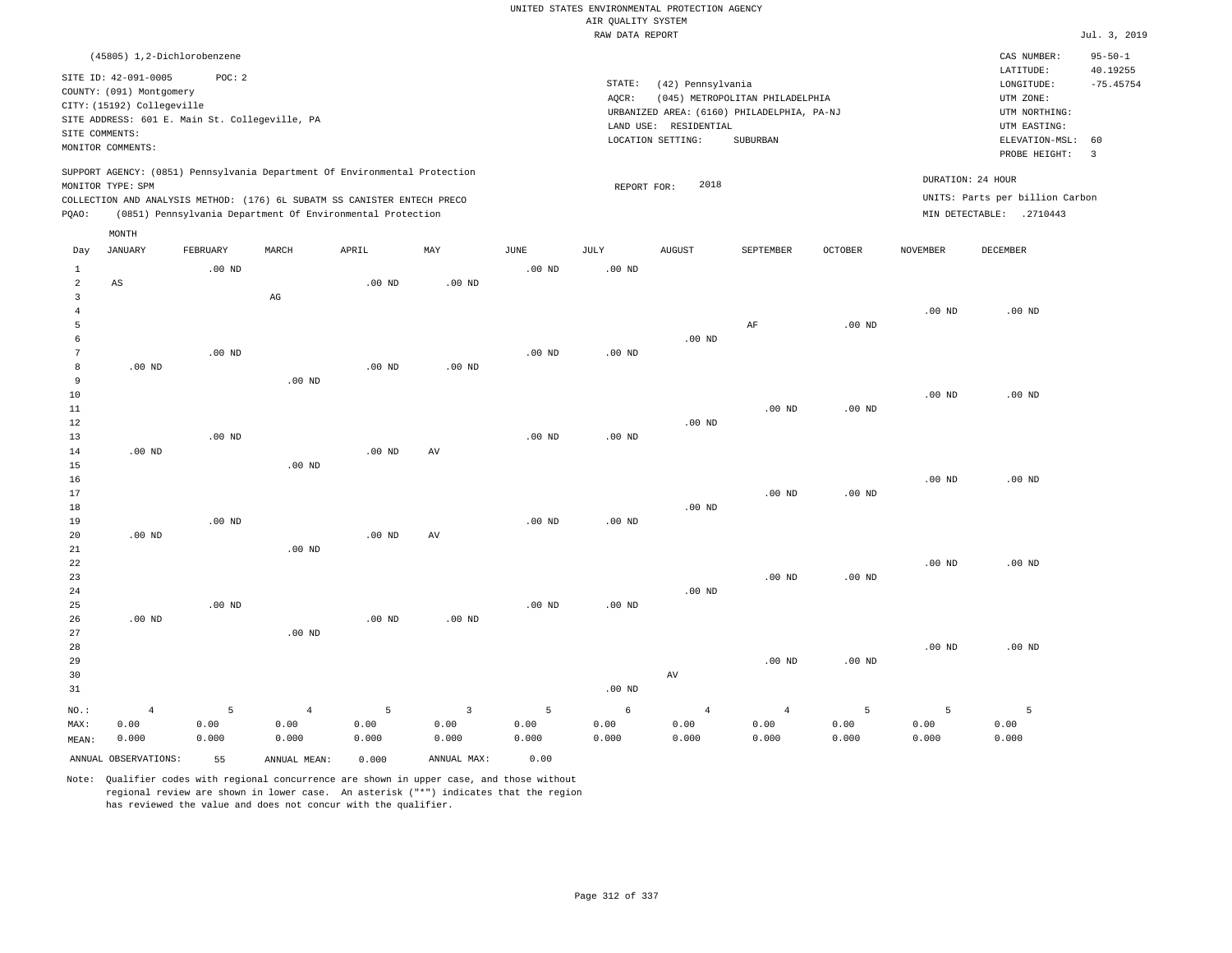## UNITED STATES ENVIRONMENTAL PROTECTION AGENCY AIR QUALITY SYSTEM

|                     |                                                                                                                       |                                                          |                        |                                                                            |                |                   | RAW DATA REPORT                                                                                                                                                                 |               |                   |                   |                   |                                 | Jul. 3, 2019                                                                                                                 |
|---------------------|-----------------------------------------------------------------------------------------------------------------------|----------------------------------------------------------|------------------------|----------------------------------------------------------------------------|----------------|-------------------|---------------------------------------------------------------------------------------------------------------------------------------------------------------------------------|---------------|-------------------|-------------------|-------------------|---------------------------------|------------------------------------------------------------------------------------------------------------------------------|
|                     | (45806) 1,3-Dichlorobenzene                                                                                           |                                                          |                        |                                                                            |                |                   |                                                                                                                                                                                 |               |                   |                   |                   | CAS NUMBER:<br>LATITUDE:        | $541 - 73 - 1$                                                                                                               |
|                     | SITE ID: 42-091-0005<br>COUNTY: (091) Montgomery<br>CITY: (15192) Collegeville<br>SITE COMMENTS:<br>MONITOR COMMENTS: | POC: 2<br>SITE ADDRESS: 601 E. Main St. Collegeville, PA |                        |                                                                            |                |                   | STATE:<br>(42) Pennsylvania<br>AQCR:<br>(045) METROPOLITAN PHILADELPHIA<br>URBANIZED AREA: (6160) PHILADELPHIA, PA-NJ<br>LAND USE: RESIDENTIAL<br>SUBURBAN<br>LOCATION SETTING: |               |                   |                   |                   |                                 | 40.19255<br>$-75.45754$<br>UTM NORTHING:<br>UTM EASTING:<br>ELEVATION-MSL:<br>60<br>PROBE HEIGHT:<br>$\overline{\mathbf{3}}$ |
|                     |                                                                                                                       |                                                          |                        | SUPPORT AGENCY: (0851) Pennsylvania Department Of Environmental Protection |                |                   |                                                                                                                                                                                 | 2013          |                   |                   |                   | DURATION: 24 HOUR               |                                                                                                                              |
|                     | MONITOR TYPE: SPM                                                                                                     |                                                          |                        | COLLECTION AND ANALYSIS METHOD: (176) 6L SUBATM SS CANISTER ENTECH PRECO   |                |                   | REPORT FOR:                                                                                                                                                                     |               |                   |                   |                   | UNITS: Parts per billion Carbon |                                                                                                                              |
| PQAO:               |                                                                                                                       |                                                          |                        | (0851) Pennsylvania Department Of Environmental Protection                 |                |                   |                                                                                                                                                                                 |               |                   |                   | MIN DETECTABLE:   |                                 |                                                                                                                              |
|                     | MONTH                                                                                                                 |                                                          |                        |                                                                            |                |                   |                                                                                                                                                                                 |               |                   |                   |                   |                                 |                                                                                                                              |
| Day                 | <b>JANUARY</b>                                                                                                        | FEBRUARY                                                 | MARCH                  | APRIL                                                                      | MAY            | $\mathtt{JUNE}$   | JULY                                                                                                                                                                            | <b>AUGUST</b> | SEPTEMBER         | OCTOBER           | <b>NOVEMBER</b>   | DECEMBER                        |                                                                                                                              |
| $\mathbf{1}$        |                                                                                                                       |                                                          |                        |                                                                            |                |                   |                                                                                                                                                                                 |               | $.00$ ND          | $_{\rm AS}$       |                   |                                 |                                                                                                                              |
| $\overline{a}$      |                                                                                                                       |                                                          |                        |                                                                            |                |                   |                                                                                                                                                                                 | $.00$ ND      |                   |                   |                   |                                 |                                                                                                                              |
| 3                   |                                                                                                                       | $.00$ ND                                                 |                        |                                                                            |                | $.00$ ND          | $.00$ ND                                                                                                                                                                        |               |                   |                   |                   |                                 |                                                                                                                              |
| $\overline{4}$<br>5 | $.00$ ND                                                                                                              |                                                          | $.00$ ND               | $.00$ ND                                                                   | $.00$ ND       |                   |                                                                                                                                                                                 |               |                   |                   |                   |                                 |                                                                                                                              |
| 6                   |                                                                                                                       |                                                          |                        |                                                                            |                |                   |                                                                                                                                                                                 |               |                   |                   | .00 <sub>ND</sub> | .00 <sub>ND</sub>               |                                                                                                                              |
| 7                   |                                                                                                                       |                                                          |                        |                                                                            |                |                   |                                                                                                                                                                                 |               | .00 <sub>ND</sub> | $.00$ ND          |                   |                                 |                                                                                                                              |
| 8                   |                                                                                                                       |                                                          |                        |                                                                            |                |                   |                                                                                                                                                                                 | $.00$ ND      |                   |                   |                   |                                 |                                                                                                                              |
| 9                   |                                                                                                                       | $.00$ ND                                                 |                        |                                                                            |                | $.00$ ND          | $.00$ ND                                                                                                                                                                        |               |                   |                   |                   |                                 |                                                                                                                              |
| 10<br>11            | $.00$ ND                                                                                                              |                                                          | $.00$ ND               | $.00$ ND                                                                   | $.00$ ND       |                   |                                                                                                                                                                                 |               |                   |                   |                   |                                 |                                                                                                                              |
| 12                  |                                                                                                                       |                                                          |                        |                                                                            |                |                   |                                                                                                                                                                                 |               |                   |                   | .00 <sub>ND</sub> | $.00$ ND                        |                                                                                                                              |
| 13                  |                                                                                                                       |                                                          |                        |                                                                            |                |                   |                                                                                                                                                                                 |               | $.00$ ND          | .00 <sub>ND</sub> |                   |                                 |                                                                                                                              |
| 14                  |                                                                                                                       |                                                          |                        |                                                                            |                |                   |                                                                                                                                                                                 | $.00$ ND      |                   |                   |                   |                                 |                                                                                                                              |
| 15                  |                                                                                                                       | $.00$ ND                                                 |                        |                                                                            |                | $.00$ ND          | $.00$ ND                                                                                                                                                                        |               |                   |                   |                   |                                 |                                                                                                                              |
| 16                  | $.00$ ND                                                                                                              |                                                          |                        | $.00$ ND                                                                   | AF             |                   |                                                                                                                                                                                 |               |                   |                   |                   |                                 |                                                                                                                              |
| 17<br>18            |                                                                                                                       |                                                          | AF                     |                                                                            |                |                   |                                                                                                                                                                                 |               |                   |                   | .00 <sub>ND</sub> | $.00$ ND                        |                                                                                                                              |
| 19                  |                                                                                                                       |                                                          |                        |                                                                            |                |                   |                                                                                                                                                                                 |               | AF                | $\rm{AF}$         |                   |                                 |                                                                                                                              |
| 20                  |                                                                                                                       |                                                          |                        |                                                                            |                |                   |                                                                                                                                                                                 | .00 $CL$      |                   |                   |                   |                                 |                                                                                                                              |
| 21                  |                                                                                                                       | $.00$ ND                                                 |                        |                                                                            |                | $.00$ ND          | $.00$ ND                                                                                                                                                                        |               |                   |                   |                   |                                 |                                                                                                                              |
| 22                  | $.00$ ND                                                                                                              |                                                          |                        | $.00$ ND                                                                   | AF             |                   |                                                                                                                                                                                 |               |                   |                   |                   |                                 |                                                                                                                              |
| 23                  |                                                                                                                       |                                                          | .00 <sub>ND</sub>      |                                                                            |                |                   |                                                                                                                                                                                 |               |                   |                   |                   |                                 |                                                                                                                              |
| 24<br>25            |                                                                                                                       |                                                          |                        |                                                                            |                |                   |                                                                                                                                                                                 |               | $.00$ ND          | $.00$ ND          | $.00$ ND          | $.00$ ND                        |                                                                                                                              |
| 26                  |                                                                                                                       |                                                          |                        |                                                                            |                |                   |                                                                                                                                                                                 | $.00$ ND      |                   |                   |                   |                                 |                                                                                                                              |
| 27                  |                                                                                                                       | $.00$ ND                                                 |                        |                                                                            |                | .00 <sub>ND</sub> | $.00$ ND                                                                                                                                                                        |               |                   |                   |                   |                                 |                                                                                                                              |
| 28                  | $.00$ ND                                                                                                              |                                                          |                        | $.00$ ND                                                                   | $.00$ ND       |                   |                                                                                                                                                                                 |               |                   |                   |                   |                                 |                                                                                                                              |
| 29                  |                                                                                                                       |                                                          | $\mathbb{A}\mathbb{S}$ |                                                                            |                |                   |                                                                                                                                                                                 |               |                   |                   |                   |                                 |                                                                                                                              |
| 30                  |                                                                                                                       |                                                          |                        |                                                                            |                |                   |                                                                                                                                                                                 |               |                   |                   | .00 <sub>ND</sub> | .00 <sub>ND</sub>               |                                                                                                                              |
| 31                  |                                                                                                                       |                                                          |                        |                                                                            |                |                   |                                                                                                                                                                                 |               |                   | .00 <sub>ND</sub> |                   |                                 |                                                                                                                              |
| NO.:                | 5                                                                                                                     | 5                                                        | 3                      | 5                                                                          | $\overline{3}$ | 5                 | 5                                                                                                                                                                               | 5             | $\overline{4}$    | $\overline{4}$    | 5                 | 5                               |                                                                                                                              |

ANNUAL OBSERVATIONS: 54 ANNUAL MEAN: 0.000 ANNUAL MAX: 0.00

 0.00 0.000

MAX: MEAN:

 0.00 0.000  0.00 0.000

Note: Qualifier codes with regional concurrence are shown in upper case, and those without regional review are shown in lower case. An asterisk ("\*") indicates that the region has reviewed the value and does not concur with the qualifier.

 0.00 0.000  0.00 0.000  0.00 0.000  0.00 0.000  0.00 0.000  0.00 0.000  0.00 0.000  0.00 0.000  0.00 0.000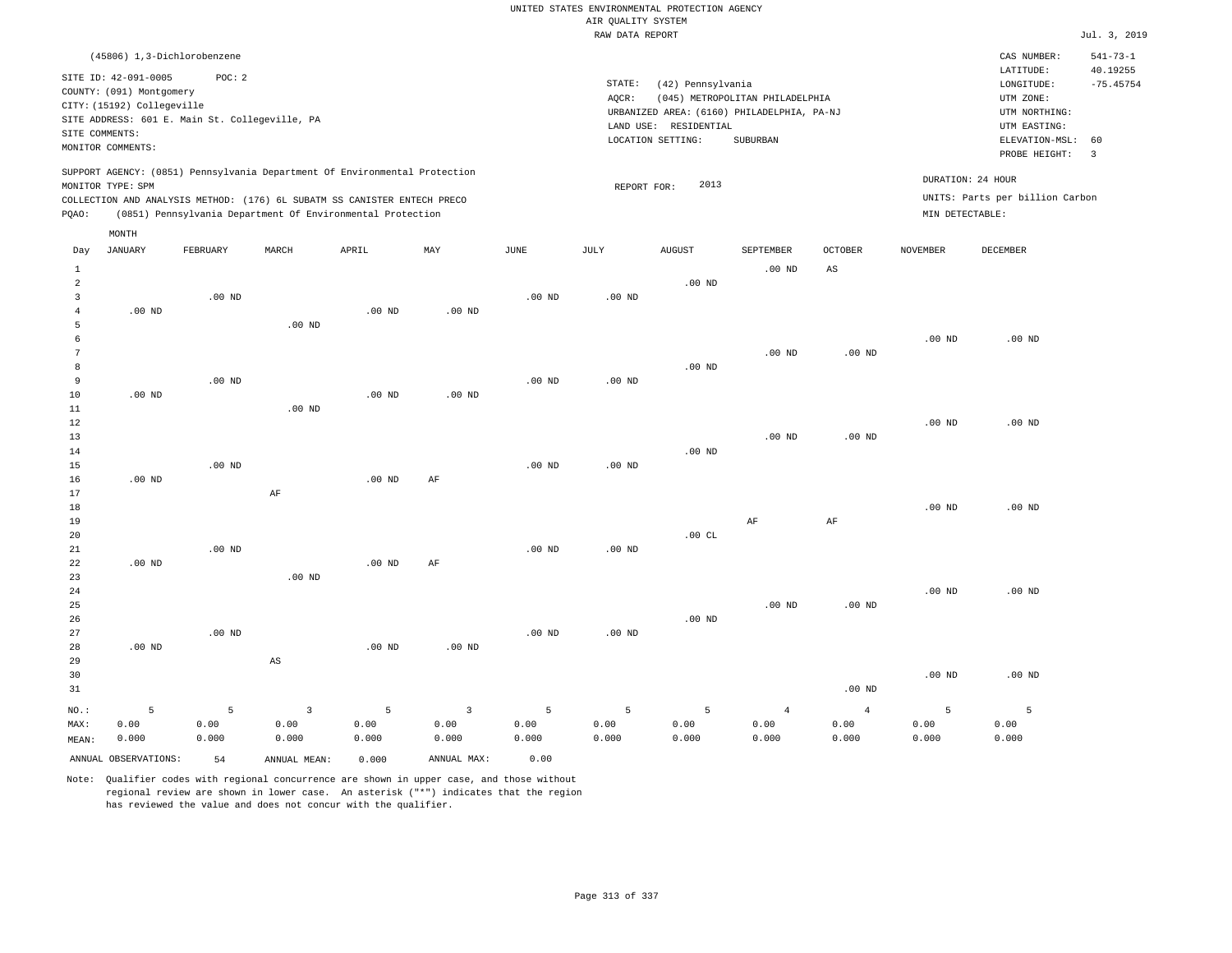| (45806) 1,3-Dichlorobenzene                                                                                                                                                                                                                                 |                                                                                                                                                                                 | CAS NUMBER:                                                                                                 | $541 - 73 - 1$                                     |
|-------------------------------------------------------------------------------------------------------------------------------------------------------------------------------------------------------------------------------------------------------------|---------------------------------------------------------------------------------------------------------------------------------------------------------------------------------|-------------------------------------------------------------------------------------------------------------|----------------------------------------------------|
| SITE ID: 42-091-0005<br>POC: 2<br>COUNTY: (091) Montgomery<br>CITY: (15192) Collegeville<br>SITE ADDRESS: 601 E. Main St. Collegeville, PA<br>SITE COMMENTS:<br>MONITOR COMMENTS:                                                                           | STATE:<br>(42) Pennsylvania<br>(045) METROPOLITAN PHILADELPHIA<br>AOCR:<br>URBANIZED AREA: (6160) PHILADELPHIA, PA-NJ<br>LAND USE: RESIDENTIAL<br>LOCATION SETTING:<br>SUBURBAN | LATITUDE:<br>LONGITUDE:<br>UTM ZONE:<br>UTM NORTHING:<br>UTM EASTING:<br>ELEVATION-MSL: 60<br>PROBE HEIGHT: | 40.19255<br>$-75.45754$<br>$\overline{\mathbf{3}}$ |
| SUPPORT AGENCY: (0851) Pennsylvania Department Of Environmental Protection<br>MONITOR TYPE: SPM<br>COLLECTION AND ANALYSIS METHOD: (176) 6L SUBATM SS CANISTER ENTECH PRECO<br>(0851) Pennsylvania Department Of Environmental Protection<br>POAO:<br>MONTH | 2014<br>REPORT FOR:                                                                                                                                                             | DURATION: 24 HOUR<br>UNITS: Parts per billion Carbon<br>MIN DETECTABLE:                                     |                                                    |

| Day            | <b>JANUARY</b>       | FEBRUARY       | $\tt MARCH$    | APRIL    | MAY            | $_{\rm JUNE}$           | $\mathtt{JULY}$        | AUGUST         | SEPTEMBER | OCTOBER  | NOVEMBER       | DECEMBER |
|----------------|----------------------|----------------|----------------|----------|----------------|-------------------------|------------------------|----------------|-----------|----------|----------------|----------|
| 1              |                      |                |                |          |                |                         |                        |                |           |          | $.00$ ND       | $.00$ ND |
| $\overline{a}$ |                      |                |                |          |                |                         |                        |                | $.00$ ND  | .00 $ND$ |                |          |
| 3              |                      |                |                |          |                |                         |                        | $\rm{AF}$      |           |          |                |          |
| $\overline{4}$ |                      | $.00$ ND       |                |          |                | $.00$ ND                | .00 $ND$               |                |           |          |                |          |
| 5              | $.00$ ND             |                |                | $.00$ ND | .00 $ND$       |                         |                        |                |           |          |                |          |
| 6              |                      |                | $.00$ ND       |          |                |                         |                        |                |           |          |                |          |
| 7              |                      |                |                |          |                |                         |                        |                |           |          | $.00$ ND       | $.00$ ND |
| 8              |                      |                |                |          |                |                         |                        |                | $.00$ ND  | $.00$ ND |                |          |
| 9              |                      |                |                |          |                |                         |                        | $.00$ ND       |           |          |                |          |
| $10$           |                      | AS             |                |          |                | $.00$ ND                | $.00$ ND               |                |           |          |                |          |
| 11             | $.00$ ND             |                |                | $.00$ ND | $.00$ ND       |                         |                        |                |           |          |                |          |
| 12             |                      |                | $.00$ ND       |          |                |                         |                        |                |           |          |                |          |
| 13             |                      |                |                |          |                |                         |                        |                |           |          | $.00$ ND       | AF       |
| 14             |                      |                |                |          |                |                         |                        |                | $.00$ ND  | $.00$ ND |                |          |
| 15             |                      |                |                |          |                |                         |                        | $.00$ ND       |           |          |                |          |
| 16             |                      | $.00$ ND       |                |          |                | $_{\rm AS}$             | $\rm{AF}$              |                |           |          |                |          |
| 17             | $.00$ ND             |                |                | $.00$ ND | $.00$ ND       |                         |                        |                |           |          |                |          |
| 18             |                      |                | $.00$ ND       |          |                |                         |                        |                |           |          |                |          |
| 19             |                      |                |                |          |                |                         |                        |                |           |          | AF             | $.00$ ND |
| $20\,$         |                      |                |                |          |                |                         |                        |                | $.00$ ND  | $.00$ ND |                |          |
| $2\sqrt{1}$    |                      |                |                |          |                |                         |                        | $.00$ ND       |           |          |                |          |
| $_{\rm 22}$    |                      | $.00$ ND       |                |          |                | $_{\rm AS}$             | $\mathbb{A}\mathbb{S}$ |                |           |          |                |          |
| 23             | $.00$ ND             |                |                | $.00$ ND | $.00$ ND       |                         |                        |                |           |          |                |          |
| 24             |                      |                | $.00$ ND       |          |                |                         |                        |                |           |          |                |          |
| 25             |                      |                |                |          |                |                         |                        |                |           |          | $.00$ ND       | $.00$ ND |
| 26             |                      |                |                |          |                |                         |                        |                | $.00$ ND  | $.00$ ND |                |          |
| $2\,7$         |                      |                |                |          |                |                         |                        | $.00$ ND       |           |          |                |          |
| 28             |                      | $.00$ ND       |                |          |                | $.00$ ND                | $.00$ ND               |                |           |          |                |          |
| 29             | .00 $ND$             |                |                | .00 $ND$ | AF             |                         |                        |                |           |          |                |          |
| 30             |                      |                | $.00$ ND       |          |                |                         |                        |                |           |          |                |          |
| 31             |                      |                |                |          |                |                         |                        |                |           |          |                | $.00$ ND |
| $NO.$ :        | 5                    | $\overline{4}$ | $\overline{5}$ | 5        | $\overline{4}$ | $\overline{\mathbf{3}}$ | $\overline{3}$         | $\overline{4}$ | 5         | 5        | $\overline{4}$ | 5        |
| MAX:           | 0.00                 | 0.00           | 0.00           | 0.00     | 0.00           | 0.00                    | 0.00                   | 0.00           | 0.00      | 0.00     | 0.00           | 0.00     |
| MEAN:          | 0.000                | 0.000          | 0.000          | 0.000    | 0.000          | 0.000                   | 0.000                  | 0.000          | 0.000     | 0.000    | 0.000          | 0.000    |
|                | ANNUAL OBSERVATIONS: | 52             | ANNUAL MEAN:   | 0.000    | ANNUAL MAX:    | 0.00                    |                        |                |           |          |                |          |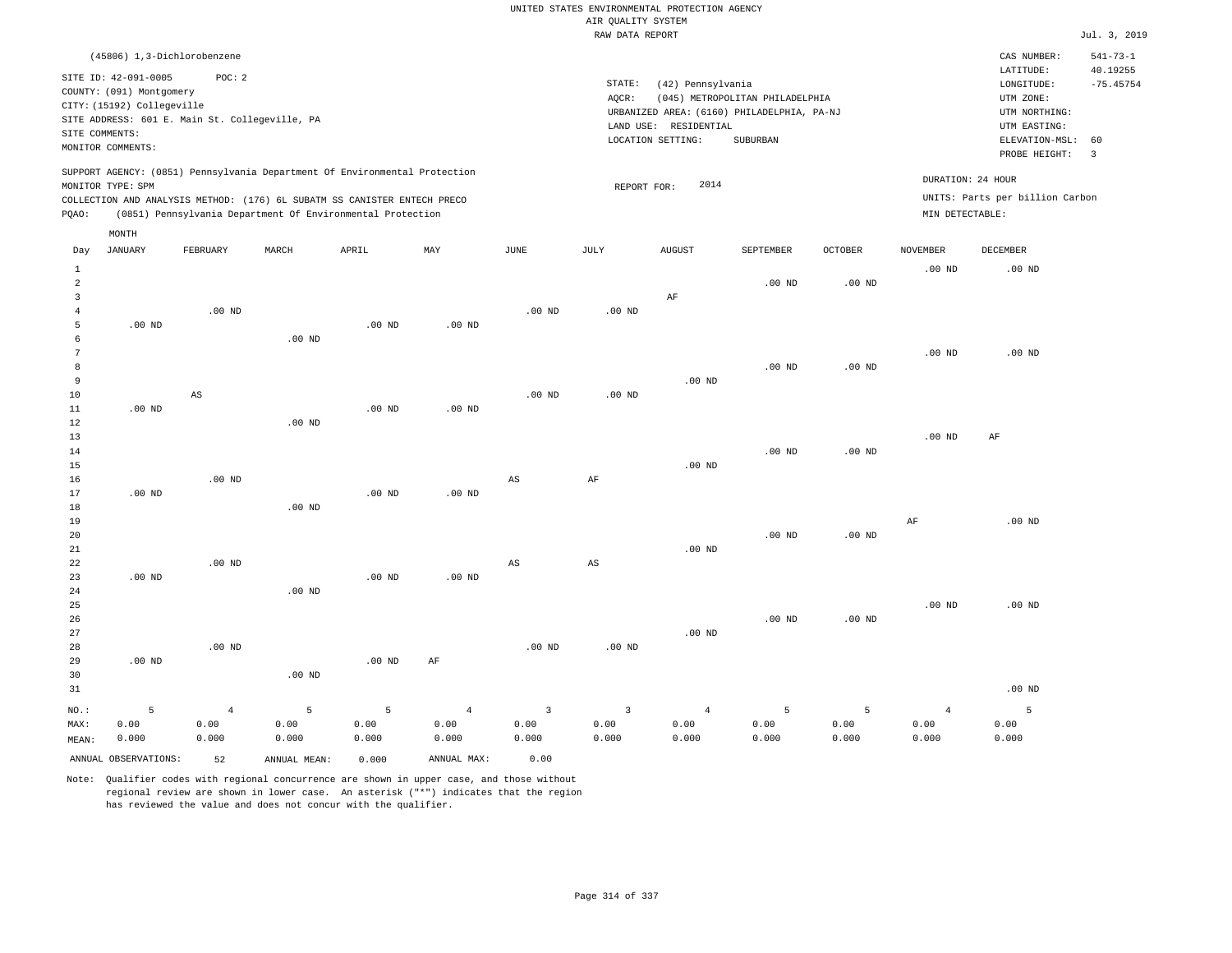| (45806) 1,3-Dichlorobenzene                                                                                                                                                                                                                        |                                                                                                                                                                                 | CAS NUMBER:                                                                                                 | $541 - 73 - 1$          |
|----------------------------------------------------------------------------------------------------------------------------------------------------------------------------------------------------------------------------------------------------|---------------------------------------------------------------------------------------------------------------------------------------------------------------------------------|-------------------------------------------------------------------------------------------------------------|-------------------------|
| SITE ID: 42-091-0005<br>POC:2<br>COUNTY: (091) Montgomery<br>CITY: (15192) Collegeville<br>SITE ADDRESS: 601 E. Main St. Collegeville, PA<br>SITE COMMENTS:<br>MONITOR COMMENTS:                                                                   | STATE:<br>(42) Pennsylvania<br>(045) METROPOLITAN PHILADELPHIA<br>AOCR:<br>URBANIZED AREA: (6160) PHILADELPHIA, PA-NJ<br>LAND USE: RESIDENTIAL<br>LOCATION SETTING:<br>SUBURBAN | LATITUDE:<br>LONGITUDE:<br>UTM ZONE:<br>UTM NORTHING:<br>UTM EASTING:<br>ELEVATION-MSL: 60<br>PROBE HEIGHT: | 40.19255<br>$-75.45754$ |
| SUPPORT AGENCY: (0851) Pennsylvania Department Of Environmental Protection<br>MONITOR TYPE: SPM<br>COLLECTION AND ANALYSIS METHOD: (176) 6L SUBATM SS CANISTER ENTECH PRECO<br>(0851) Pennsylvania Department Of Environmental Protection<br>POAO: | 2015<br>REPORT FOR:                                                                                                                                                             | DURATION: 24 HOUR<br>UNITS: Parts per billion Carbon<br>MIN DETECTABLE:                                     |                         |
| MONTH                                                                                                                                                                                                                                              |                                                                                                                                                                                 |                                                                                                             |                         |

| Day            | JANUARY                | FEBRUARY   | MARCH                  | APRIL             | MAY         | $_{\rm JUNE}$           | JULY              | <b>AUGUST</b>     | SEPTEMBER | OCTOBER  | <b>NOVEMBER</b> | DECEMBER                |
|----------------|------------------------|------------|------------------------|-------------------|-------------|-------------------------|-------------------|-------------------|-----------|----------|-----------------|-------------------------|
| $\mathbf{1}$   |                        |            | $\mathbb{A}\mathbb{S}$ |                   |             |                         |                   |                   |           |          |                 |                         |
| $\overline{a}$ |                        |            |                        |                   |             |                         |                   |                   |           |          | $.00$ ND        | AF                      |
| 3              |                        |            |                        |                   |             |                         |                   |                   | $.00$ ND  | $.00$ ND |                 |                         |
| $\overline{4}$ |                        |            |                        |                   |             |                         |                   | .00 <sub>ND</sub> |           |          |                 |                         |
| 5              |                        | $.00$ ND   |                        |                   |             | .00 <sub>ND</sub>       | .00 <sub>ND</sub> |                   |           |          |                 |                         |
| 6              | $.00$ ND               |            |                        | .00 <sub>ND</sub> | .00 $ND$    |                         |                   |                   |           |          |                 |                         |
| 7              |                        |            | $.00$ ND               |                   |             |                         |                   |                   |           |          |                 |                         |
| 8              |                        |            |                        |                   |             |                         |                   |                   |           |          | $.00$ ND        | AF                      |
| 9              |                        |            |                        |                   |             |                         |                   |                   | $.00$ ND  | .00 $ND$ |                 |                         |
| 10             |                        |            |                        |                   |             |                         |                   | $\rm AF$          |           |          |                 |                         |
| $11\,$         |                        | $.00$ ND   |                        |                   |             | .00 <sub>ND</sub>       | $.00$ ND          |                   |           |          |                 |                         |
| 12             | AF                     |            |                        | .00 $ND$          | .00 $ND$    |                         |                   |                   |           |          |                 |                         |
| 13             |                        |            | $.00$ ND               |                   |             |                         |                   |                   |           |          | $.00$ ND        | $.00$ ND                |
| 14<br>15       |                        |            |                        |                   |             |                         |                   |                   | $.00$ ND  | .00 $ND$ |                 |                         |
| $16$           |                        |            |                        |                   |             |                         |                   | $.00$ ND          |           |          |                 |                         |
| 17             |                        | $.00$ ND   |                        |                   |             | AS                      | $.00$ ND          |                   |           |          |                 |                         |
| 18             | $.00$ ND               |            |                        | .00 <sub>ND</sub> | $.00$ ND    |                         |                   |                   |           |          |                 |                         |
| 19             |                        |            | $.00$ ND               |                   |             |                         |                   |                   |           |          |                 |                         |
| 20             |                        |            |                        |                   |             |                         |                   |                   |           |          | .00 $ND$        | $.00$ ND                |
| $2\sqrt{1}$    |                        |            |                        |                   |             |                         |                   |                   | $.00$ ND  | .00 $ND$ |                 |                         |
| 22             |                        |            |                        |                   |             |                         |                   | AF                |           |          |                 |                         |
| 23             |                        | $.00$ ND   |                        |                   |             | $\rm{AF}$               | $.00$ ND          |                   |           |          |                 |                         |
| 24             | $\mathbb{A}\mathbb{S}$ |            |                        | .00 <sub>ND</sub> | $.00$ ND    |                         |                   |                   |           |          |                 |                         |
| 25             |                        |            | $.00$ ND               |                   |             |                         |                   |                   |           |          |                 |                         |
| 26             |                        |            |                        |                   |             |                         |                   |                   |           |          | $\rm{AF}$       | $.00$ ND                |
| 27             |                        |            |                        |                   |             |                         |                   |                   | $.00$ ND  | $.00$ ND |                 |                         |
| 28             |                        |            |                        |                   |             |                         |                   | $.00$ ND          |           |          |                 |                         |
| 29             |                        |            |                        |                   |             | $.00$ ND                | .00 <sub>ND</sub> |                   |           |          |                 |                         |
| 30             | $.00$ ND               |            |                        | $.00$ ND          | $.00$ ND    |                         |                   |                   |           |          |                 |                         |
| 31             |                        |            | $.00$ ND               |                   |             |                         |                   |                   |           |          |                 |                         |
| $NO.$ :        | $\mathsf 3$            | $\sqrt{4}$ | 5                      | 5                 | 5           | $\overline{\mathbf{3}}$ | 5                 | $\overline{3}$    | 5         | 5        | $\overline{4}$  | $\overline{\mathbf{3}}$ |
| MAX:           | 0.00                   | 0.00       | 0.00                   | 0.00              | 0.00        | 0.00                    | 0.00              | 0.00              | 0.00      | 0.00     | 0.00            | 0.00                    |
| MEAN:          | 0.000                  | 0.000      | 0.000                  | 0.000             | 0.000       | 0.000                   | 0.000             | 0.000             | 0.000     | 0.000    | 0.000           | 0.000                   |
|                | ANNUAL OBSERVATIONS:   | 50         | ANNUAL MEAN:           | 0.000             | ANNUAL MAX: | 0.00                    |                   |                   |           |          |                 |                         |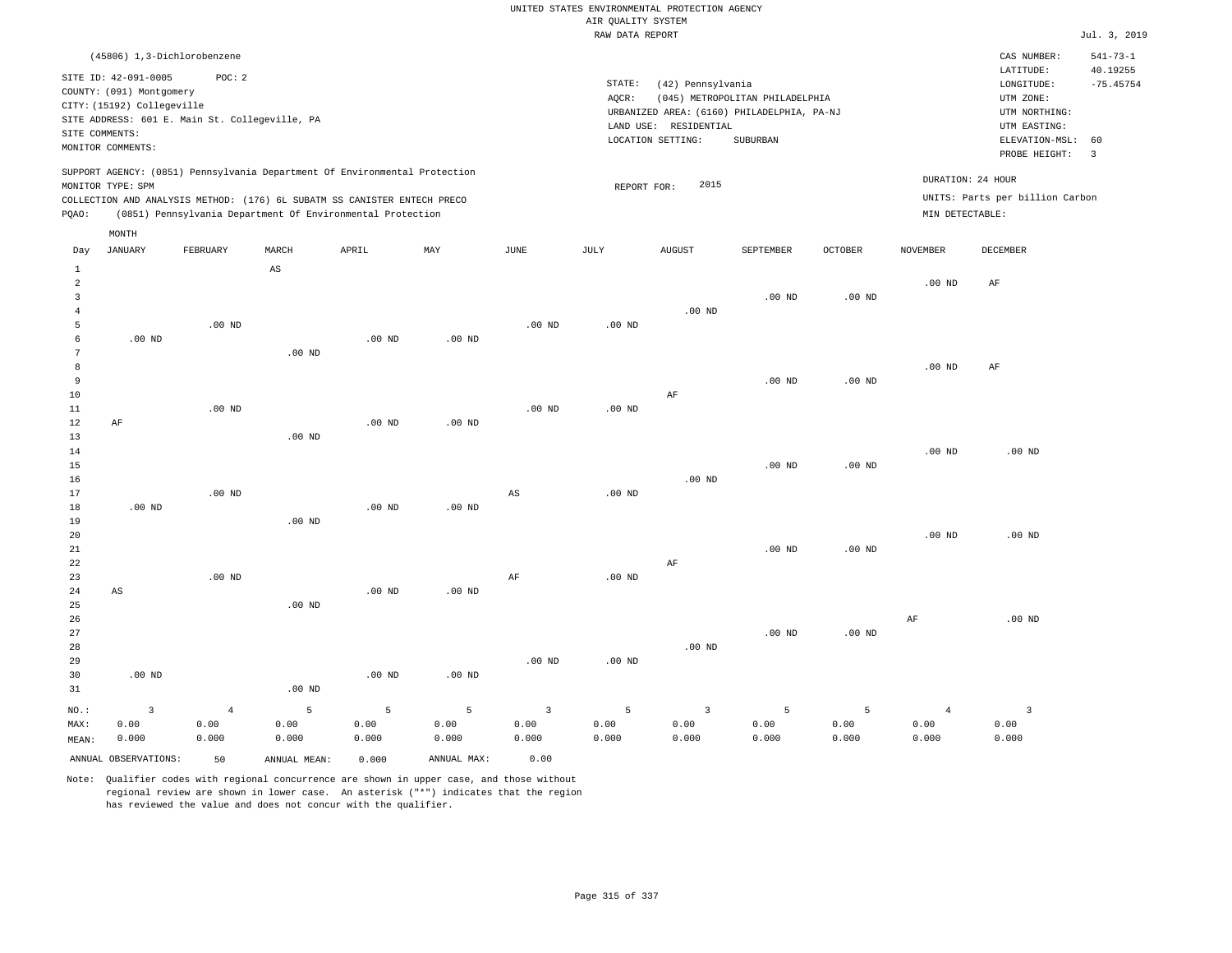|                                     | (45806) 1,3-Dichlorobenzene                                                                                                                                                                                          |          |       |       |     |      |                              |                                                                                                     |                                             |                |                                      | CAS NUMBER:                                                                                                 | $541 - 73 - 1$                |
|-------------------------------------|----------------------------------------------------------------------------------------------------------------------------------------------------------------------------------------------------------------------|----------|-------|-------|-----|------|------------------------------|-----------------------------------------------------------------------------------------------------|---------------------------------------------|----------------|--------------------------------------|-------------------------------------------------------------------------------------------------------------|-------------------------------|
| SITE COMMENTS:<br>MONITOR COMMENTS: | SITE ID: 42-091-0005<br>COUNTY: (091) Montgomery<br>CITY: (15192) Collegeville<br>SITE ADDRESS: 601 E. Main St. Collegeville, PA                                                                                     | POC: 2   |       |       |     |      | STATE:<br>AOCR:<br>LAND USE: | (42) Pennsylvania<br>URBANIZED AREA: (6160) PHILADELPHIA, PA-NJ<br>RESIDENTIAL<br>LOCATION SETTING: | (045) METROPOLITAN PHILADELPHIA<br>SUBURBAN |                |                                      | LATITUDE:<br>LONGITUDE:<br>UTM ZONE:<br>UTM NORTHING:<br>UTM EASTING:<br>ELEVATION-MSL: 60<br>PROBE HEIGHT: | 40.19255<br>$-75.45754$<br>-3 |
| MONITOR TYPE: SPM<br>POAO:          | SUPPORT AGENCY: (0851) Pennsylvania Department Of Environmental Protection<br>COLLECTION AND ANALYSIS METHOD: (176) 6L SUBATM SS CANISTER ENTECH PRECO<br>(0851) Pennsylvania Department Of Environmental Protection |          |       |       |     |      | REPORT FOR:                  | 2016                                                                                                |                                             |                | DURATION: 24 HOUR<br>MIN DETECTABLE: | UNITS: Parts per billion Carbon                                                                             |                               |
| Day                                 | MONTH<br>JANUARY                                                                                                                                                                                                     | FEBRUARY | MARCH | APRIL | MAY | JUNE | JULY                         | <b>AUGUST</b>                                                                                       | SEPTEMBER                                   | <b>OCTOBER</b> | NOVEMBER                             | DECEMBER                                                                                                    |                               |

|                 | ANNUAL OBSERVATIONS: | 50                      | ANNUAL MEAN:  | 0.000             | ANNUAL MAX:    | 0.00          |                |                |                |                   |                |                |
|-----------------|----------------------|-------------------------|---------------|-------------------|----------------|---------------|----------------|----------------|----------------|-------------------|----------------|----------------|
| MAX:<br>MEAN:   | 0.00<br>0.000        | 0.00<br>0.000           | 0.00<br>0.000 | 0.00<br>0.000     | 0.00<br>0.000  | 0.00<br>0.000 | 0.00<br>0.000  | 0.00<br>0.000  | 0.00<br>0.000  | 0.00<br>0.000     | 0.00<br>0.000  | 0.00<br>0.000  |
| $_{\rm NO.}$ :  | $\overline{4}$       | $\overline{\mathbf{3}}$ | $\epsilon$    | $\overline{4}$    | $\overline{4}$ | 5             | $\overline{3}$ | $\overline{4}$ | $\overline{4}$ | 5                 | $\overline{3}$ | $\overline{5}$ |
| 31              | $\,\mathrm{AV}$      |                         | $.00$ ND      |                   |                |               |                |                |                |                   |                |                |
| 30              |                      |                         |               | .00 <sub>ND</sub> | .00 $ND$       |               |                |                |                |                   |                |                |
| 29              |                      |                         |               |                   |                | $.00$ ND      | .00 $ND$       |                |                |                   |                |                |
| 28              |                      |                         |               |                   |                |               |                | AF             |                |                   |                |                |
| 27              |                      |                         |               |                   |                |               |                |                | $.00$ ND       | $.00$ ND          |                |                |
| 26              |                      |                         |               |                   |                |               |                |                |                |                   | $.00$ ND       | $.00$ ND       |
| 25              | $.00$ ND             |                         | $.00$ ND      |                   |                |               |                |                |                |                   |                |                |
| $2\,4$          |                      | $.00$ ND                |               | .00 <sub>ND</sub> | $\mathbb{TS}$  |               |                |                |                |                   |                |                |
| 23              |                      |                         |               |                   |                | $.00$ ND      | AS             |                |                |                   |                |                |
| 22              |                      |                         |               |                   |                |               |                | $.00$ ND       |                |                   |                |                |
| 21              |                      |                         |               |                   |                |               |                |                | $.00$ ND       | .00 $ND$          |                |                |
| 20              |                      |                         |               |                   |                |               |                |                |                |                   | $\rm{AF}$      | $.00$ ND       |
| 19              | $.00$ ND             |                         | .00 $ND$      |                   |                |               |                |                |                |                   |                |                |
| 18              |                      | $.00$ ND                |               | $.00$ ND          | .00 $ND$       |               |                |                |                |                   |                |                |
| 17              |                      |                         |               |                   |                | $.00$ ND      | $\rm{AF}$      |                |                |                   |                |                |
| $16\,$          |                      |                         |               |                   |                |               |                | .00 $ND$       |                |                   |                |                |
| $15\,$          |                      |                         |               |                   |                |               |                |                | $.00$ ND       | $.00$ ND          |                |                |
| $14\,$          |                      |                         |               |                   |                |               |                |                |                |                   | AF             | $.00$ ND       |
| $13$            | $.00$ ND             |                         | .00 $ND$      |                   |                |               |                |                |                |                   |                |                |
| $1\,2$          |                      | $\rm AF$                |               | .00 <sub>ND</sub> | $.00$ ND       |               |                |                |                |                   |                |                |
| $11\,$          |                      |                         |               |                   |                | .00 $ND$      | $.00$ ND       |                |                |                   |                |                |
| 10              |                      |                         |               |                   |                |               |                | $.00$ ND       |                |                   |                |                |
| 8<br>9          |                      |                         |               |                   |                |               |                |                | $.00$ ND       | .00 <sub>ND</sub> | $.00$ ND       | $.00$ ND       |
| $7\phantom{.0}$ | $.00$ ND             |                         | $.00$ ND      |                   |                |               |                |                |                |                   |                |                |
| 6               |                      | $.00$ ND                |               | AF                | $.00$ ND       |               |                |                |                |                   |                |                |
| 5               |                      |                         |               |                   |                | $.00$ ND      | $.00$ ND       |                |                |                   |                |                |
| $\overline{4}$  |                      |                         |               |                   |                |               |                | $.00$ ND       |                |                   |                |                |
| $\overline{3}$  |                      |                         |               |                   |                |               |                |                | $_{\rm TS}$    | $.00$ ND          |                |                |
| $\sqrt{2}$      |                      |                         |               |                   |                |               |                |                |                |                   | $.00$ ND       | $.00$ ND       |
| $\mathbf{1}$    | $\rm{AF}$            |                         | .00 $ND$      |                   |                |               |                |                |                |                   |                |                |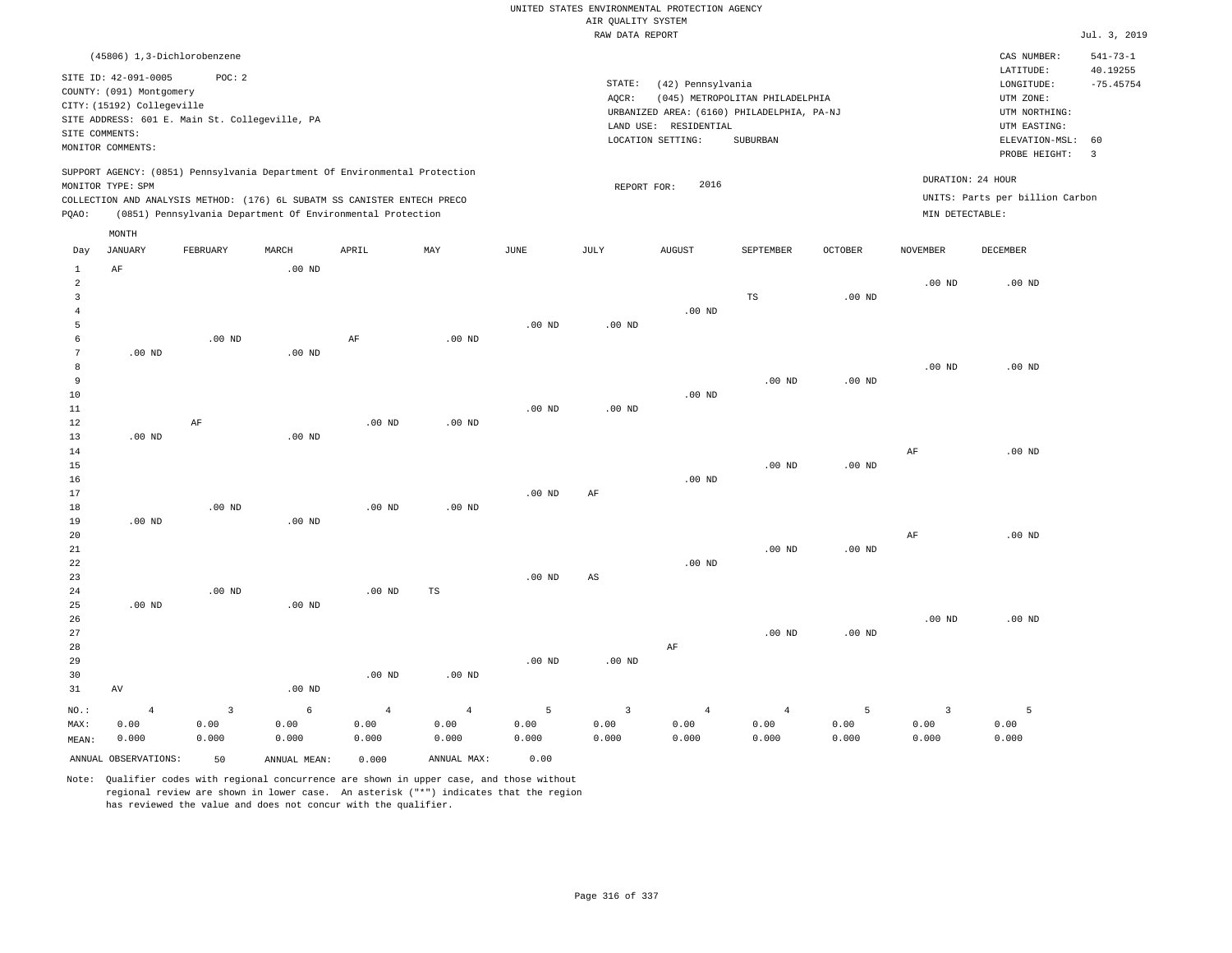|                |                                     |                                                |               |                                                                            |                   |                   |                    | UNITED STATES ENVIRONMENTAL PROTECTION AGENCY |                                            |                |                        |                                 |                            |
|----------------|-------------------------------------|------------------------------------------------|---------------|----------------------------------------------------------------------------|-------------------|-------------------|--------------------|-----------------------------------------------|--------------------------------------------|----------------|------------------------|---------------------------------|----------------------------|
|                |                                     |                                                |               |                                                                            |                   |                   | AIR QUALITY SYSTEM |                                               |                                            |                |                        |                                 |                            |
|                |                                     |                                                |               |                                                                            |                   |                   | RAW DATA REPORT    |                                               |                                            |                |                        |                                 | Jul. 3, 2019               |
|                | (45806) 1,3-Dichlorobenzene         |                                                |               |                                                                            |                   |                   |                    |                                               |                                            |                |                        | CAS NUMBER:<br>LATITUDE:        | $541 - 73 - 1$<br>40.19255 |
|                | SITE ID: 42-091-0005                | POC: 2                                         |               |                                                                            |                   |                   | STATE:             | (42) Pennsylvania                             |                                            |                |                        | LONGITUDE:                      | $-75.45754$                |
|                | COUNTY: (091) Montgomery            |                                                |               |                                                                            |                   |                   | AQCR:              |                                               | (045) METROPOLITAN PHILADELPHIA            |                |                        | UTM ZONE:                       |                            |
|                | CITY: (15192) Collegeville          |                                                |               |                                                                            |                   |                   |                    |                                               | URBANIZED AREA: (6160) PHILADELPHIA, PA-NJ |                |                        | UTM NORTHING:                   |                            |
|                |                                     | SITE ADDRESS: 601 E. Main St. Collegeville, PA |               |                                                                            |                   |                   |                    | LAND USE: RESIDENTIAL                         |                                            |                |                        | UTM EASTING:                    |                            |
|                | SITE COMMENTS:<br>MONITOR COMMENTS: |                                                |               |                                                                            |                   |                   |                    | LOCATION SETTING:                             | SUBURBAN                                   |                |                        | ELEVATION-MSL:                  | 60                         |
|                |                                     |                                                |               |                                                                            |                   |                   |                    |                                               |                                            |                |                        | PROBE HEIGHT:                   | $\overline{3}$             |
|                |                                     |                                                |               | SUPPORT AGENCY: (0851) Pennsylvania Department Of Environmental Protection |                   |                   |                    |                                               |                                            |                |                        | DURATION: 24 HOUR               |                            |
|                | MONITOR TYPE: SPM                   |                                                |               |                                                                            |                   |                   | REPORT FOR:        | 2017                                          |                                            |                |                        |                                 |                            |
|                |                                     |                                                |               | COLLECTION AND ANALYSIS METHOD: (176) 6L SUBATM SS CANISTER ENTECH PRECO   |                   |                   |                    |                                               |                                            |                |                        | UNITS: Parts per billion Carbon |                            |
| PQAO:          |                                     |                                                |               | (0851) Pennsylvania Department Of Environmental Protection                 |                   |                   |                    |                                               |                                            |                | MIN DETECTABLE:        |                                 |                            |
|                | MONTH                               |                                                |               |                                                                            |                   |                   |                    |                                               |                                            |                |                        |                                 |                            |
| Day            | <b>JANUARY</b>                      | FEBRUARY                                       | MARCH         | APRIL                                                                      | $\texttt{MAX}$    | JUNE              | JULY               | <b>AUGUST</b>                                 | SEPTEMBER                                  | <b>OCTOBER</b> | <b>NOVEMBER</b>        | DECEMBER                        |                            |
| $\mathbf{1}$   | $.00$ ND                            |                                                |               | $.00$ ND                                                                   | $.00$ ND          |                   |                    |                                               |                                            |                |                        |                                 |                            |
| $\overline{a}$ |                                     |                                                | $.00$ ND      |                                                                            |                   |                   |                    |                                               |                                            |                |                        |                                 |                            |
| $\overline{3}$ |                                     |                                                |               |                                                                            |                   |                   |                    |                                               |                                            |                | .00 <sub>ND</sub>      | .00 <sub>ND</sub>               |                            |
| $\overline{4}$ |                                     |                                                |               |                                                                            |                   |                   |                    |                                               | $.00$ ND                                   | $.00$ ND       |                        |                                 |                            |
| 5              |                                     |                                                |               |                                                                            |                   |                   |                    | $.00$ ND                                      |                                            |                |                        |                                 |                            |
| 6              |                                     | $.00$ ND                                       |               |                                                                            |                   | $.00$ ND          | AF                 |                                               |                                            |                |                        |                                 |                            |
| 7              | $\,\mathrm{AV}$                     |                                                |               | .00 <sub>ND</sub>                                                          | .00 <sub>ND</sub> |                   |                    |                                               |                                            |                |                        |                                 |                            |
| 8              |                                     |                                                | $.00$ ND      |                                                                            |                   |                   |                    |                                               |                                            |                |                        |                                 |                            |
| 9              |                                     |                                                |               |                                                                            |                   |                   |                    |                                               |                                            |                | .00 <sub>ND</sub>      | $.00$ ND                        |                            |
| 10<br>11       |                                     |                                                |               |                                                                            |                   |                   |                    | .00 <sub>ND</sub>                             | $.00$ ND                                   | $.00$ ND       |                        |                                 |                            |
| 12             |                                     | $.00$ ND                                       |               |                                                                            |                   | .00 <sub>ND</sub> | .00 <sub>ND</sub>  |                                               |                                            |                |                        |                                 |                            |
| 13             |                                     |                                                |               | $.00$ ND                                                                   | $.00$ ND          |                   |                    |                                               |                                            |                |                        |                                 |                            |
| 14             |                                     |                                                | $.00$ ND      |                                                                            |                   |                   |                    |                                               |                                            |                |                        |                                 |                            |
| 15             |                                     |                                                |               |                                                                            |                   |                   |                    |                                               |                                            |                | .00 <sub>ND</sub>      | AQ                              |                            |
| 16             |                                     |                                                |               |                                                                            |                   |                   |                    |                                               | $.00$ ND                                   | $.00$ ND       |                        |                                 |                            |
| 17             |                                     |                                                |               |                                                                            |                   |                   |                    | $.00$ ND                                      |                                            |                |                        |                                 |                            |
| 18             |                                     | $.00$ ND                                       |               |                                                                            |                   | $.00$ ND          | .00 <sub>ND</sub>  |                                               |                                            |                |                        |                                 |                            |
| 19             | .00 <sub>ND</sub>                   |                                                |               | $\mathbb{A}\mathbb{S}$                                                     | $\rm AF$          |                   |                    |                                               |                                            |                |                        |                                 |                            |
| 20<br>21       |                                     |                                                | $.00$ ND      |                                                                            |                   |                   |                    |                                               |                                            |                |                        | $\operatorname{AV}$             |                            |
| 22             |                                     |                                                |               |                                                                            |                   |                   |                    |                                               | $.00$ ND                                   | $.00$ ND       | $\mathbb{A}\mathbb{N}$ |                                 |                            |
| 23             |                                     |                                                |               |                                                                            |                   |                   |                    | .00 <sub>ND</sub>                             |                                            |                |                        |                                 |                            |
| 24             |                                     | $.00$ ND                                       |               |                                                                            |                   | .00 <sub>ND</sub> | .00 <sub>ND</sub>  |                                               |                                            |                |                        |                                 |                            |
| 25             | $.00$ ND                            |                                                |               | AM                                                                         | $.00$ ND          |                   |                    |                                               |                                            |                |                        |                                 |                            |
| 26             |                                     |                                                | $.00$ ND      |                                                                            |                   |                   |                    |                                               |                                            |                |                        |                                 |                            |
| 27             |                                     |                                                |               |                                                                            |                   |                   |                    |                                               |                                            |                | $\operatorname{AV}$    | $.00$ ND                        |                            |
| 28             |                                     |                                                |               |                                                                            |                   |                   |                    |                                               | $.00$ ND                                   | $.00$ ND       |                        |                                 |                            |
| 29             |                                     |                                                |               |                                                                            |                   |                   |                    | .00 <sub>ND</sub>                             |                                            |                |                        |                                 |                            |
| 30             |                                     |                                                |               |                                                                            |                   | $.00$ ND          | $.00$ ND           |                                               |                                            |                |                        |                                 |                            |
| 31             | $.00$ ND                            |                                                |               |                                                                            | .00 <sub>ND</sub> |                   |                    |                                               |                                            |                |                        |                                 |                            |
| $NO.$ :        | $\overline{4}$                      | $\overline{4}$                                 | $\sqrt{5}$    | $\overline{3}$                                                             | $\mathsf S$       | 5                 | $\overline{4}$     | 5                                             | 5                                          | 5              | $\overline{3}$         | $\overline{3}$                  |                            |
| MAX:           | 0.00                                | 0.00                                           | 0.00          | 0.00                                                                       | 0.00              | 0.00              | 0.00               | 0.00                                          | 0.00                                       | 0.00           | 0.00                   | 0.00                            |                            |
| MEAN:          | 0.000                               | 0.000                                          | 0.000         | 0.000                                                                      | 0.000             | 0.000             | 0.000              | 0.000                                         | 0.000                                      | 0.000          | 0.000                  | 0.000                           |                            |
|                | ANNUAL OBSERVATIONS:                | 51                                             | ANNUAL, MEAN: | 0.000                                                                      | ANNUAL MAX:       | 0.00              |                    |                                               |                                            |                |                        |                                 |                            |

Note: Qualifier codes with regional concurrence are shown in upper case, and those without regional review are shown in lower case. An asterisk ("\*") indicates that the region

has reviewed the value and does not concur with the qualifier.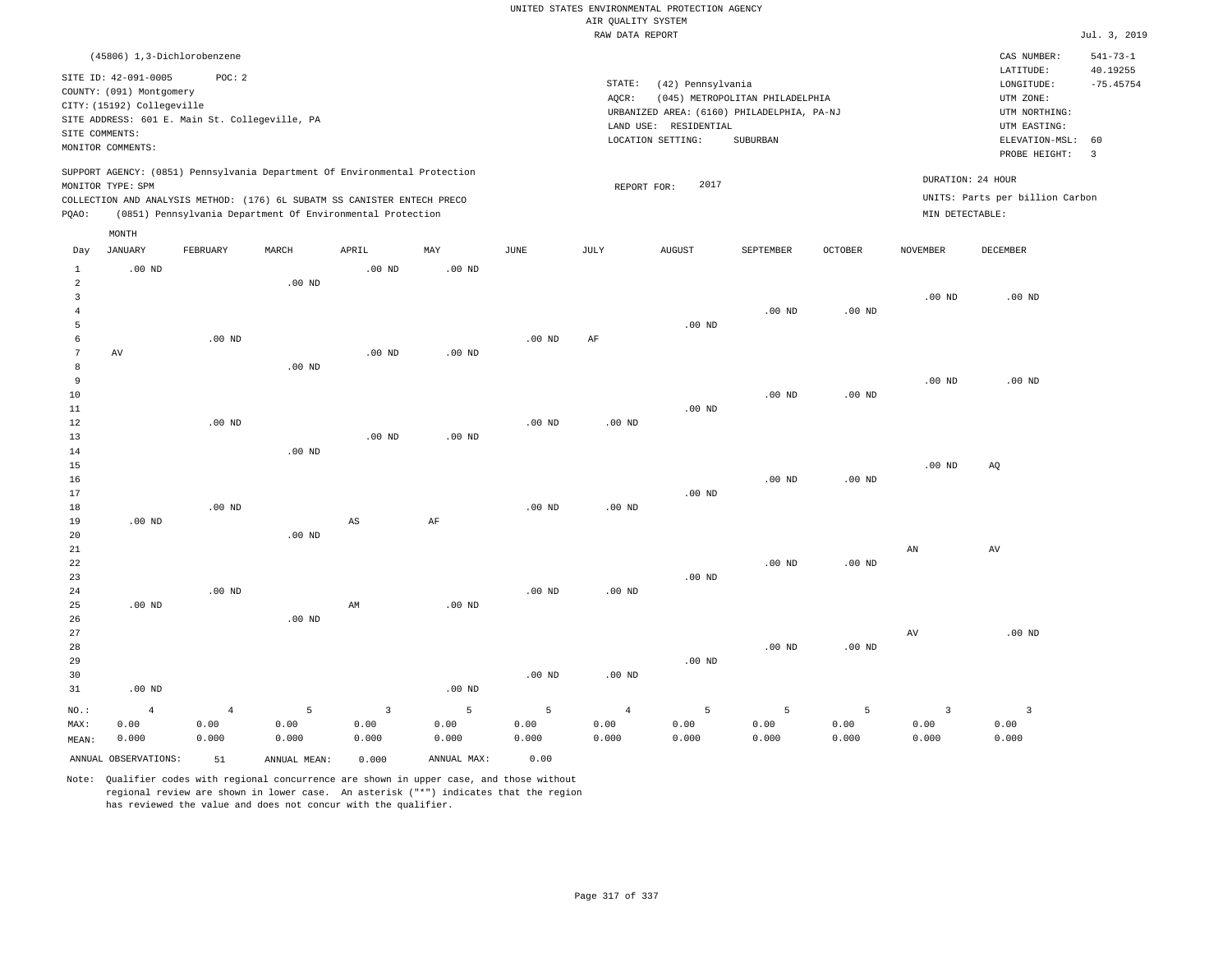|                                       |                                                                                                                                    |                                                          |                                                                                                                                        |                    |                                 |                    |                                       | UNITED STATES ENVIRONMENTAL PROTECTION AGENCY                   |                                                                                           |                    |                    |                                                                                                                         |                                                                   |
|---------------------------------------|------------------------------------------------------------------------------------------------------------------------------------|----------------------------------------------------------|----------------------------------------------------------------------------------------------------------------------------------------|--------------------|---------------------------------|--------------------|---------------------------------------|-----------------------------------------------------------------|-------------------------------------------------------------------------------------------|--------------------|--------------------|-------------------------------------------------------------------------------------------------------------------------|-------------------------------------------------------------------|
|                                       |                                                                                                                                    |                                                          |                                                                                                                                        |                    |                                 |                    | AIR QUALITY SYSTEM<br>RAW DATA REPORT |                                                                 |                                                                                           |                    |                    |                                                                                                                         | Jul. 3, 2019                                                      |
|                                       |                                                                                                                                    |                                                          |                                                                                                                                        |                    |                                 |                    |                                       |                                                                 |                                                                                           |                    |                    |                                                                                                                         |                                                                   |
| SITE COMMENTS:                        | (45806) 1,3-Dichlorobenzene<br>SITE ID: 42-091-0005<br>COUNTY: (091) Montgomery<br>CITY: (15192) Collegeville<br>MONITOR COMMENTS: | POC: 2<br>SITE ADDRESS: 601 E. Main St. Collegeville, PA |                                                                                                                                        |                    |                                 |                    | STATE:<br>AQCR:                       | (42) Pennsylvania<br>LAND USE: RESIDENTIAL<br>LOCATION SETTING: | (045) METROPOLITAN PHILADELPHIA<br>URBANIZED AREA: (6160) PHILADELPHIA, PA-NJ<br>SUBURBAN |                    |                    | CAS NUMBER:<br>LATITUDE:<br>LONGITUDE:<br>UTM ZONE:<br>UTM NORTHING:<br>UTM EASTING:<br>ELEVATION-MSL:<br>PROBE HEIGHT: | $541 - 73 - 1$<br>40.19255<br>$-75.45754$<br>60<br>$\overline{3}$ |
|                                       |                                                                                                                                    |                                                          | SUPPORT AGENCY: (0851) Pennsylvania Department Of Environmental Protection                                                             |                    |                                 |                    |                                       |                                                                 |                                                                                           |                    |                    |                                                                                                                         |                                                                   |
| PQAO:                                 | MONITOR TYPE: SPM                                                                                                                  |                                                          | COLLECTION AND ANALYSIS METHOD: (176) 6L SUBATM SS CANISTER ENTECH PRECO<br>(0851) Pennsylvania Department Of Environmental Protection |                    |                                 |                    | REPORT FOR:                           | 2018                                                            |                                                                                           |                    |                    | DURATION: 24 HOUR<br>UNITS: Parts per billion Carbon<br>MIN DETECTABLE: .275796                                         |                                                                   |
|                                       | MONTH                                                                                                                              |                                                          |                                                                                                                                        |                    |                                 |                    |                                       |                                                                 |                                                                                           |                    |                    |                                                                                                                         |                                                                   |
| Day                                   | <b>JANUARY</b>                                                                                                                     | FEBRUARY                                                 | MARCH                                                                                                                                  | APRIL              | MAY                             | <b>JUNE</b>        | $\mathtt{JULY}$                       | ${\tt AUGUST}$                                                  | SEPTEMBER                                                                                 | <b>OCTOBER</b>     | <b>NOVEMBER</b>    | DECEMBER                                                                                                                |                                                                   |
| 1<br>$\overline{2}$                   | AS                                                                                                                                 | $.00$ ND                                                 |                                                                                                                                        | $.00$ ND           | $.00$ ND                        | $.00$ ND           | $.00$ ND                              |                                                                 |                                                                                           |                    |                    |                                                                                                                         |                                                                   |
| $\overline{3}$<br>$\overline{4}$<br>5 |                                                                                                                                    |                                                          | $_{\rm AG}$                                                                                                                            |                    |                                 |                    |                                       |                                                                 | $\rm{AF}$                                                                                 | .00 <sub>ND</sub>  | .00 <sub>ND</sub>  | .00 <sub>ND</sub>                                                                                                       |                                                                   |
| 6<br>$7\phantom{.0}$<br>8             | $.00$ ND                                                                                                                           | $.00$ ND                                                 |                                                                                                                                        | $.00$ ND           | $.00$ ND                        | $.00$ ND           | $.00$ ND                              | $.00$ ND                                                        |                                                                                           |                    |                    |                                                                                                                         |                                                                   |
| 9<br>10                               |                                                                                                                                    |                                                          | $.00$ ND                                                                                                                               |                    |                                 |                    |                                       |                                                                 |                                                                                           |                    | .00 <sub>ND</sub>  | .00 <sub>ND</sub>                                                                                                       |                                                                   |
| $1\,1$<br>$1\,2$<br>13                |                                                                                                                                    | $.00$ ND                                                 |                                                                                                                                        |                    |                                 | $.00$ ND           | $.00$ ND                              | $.00$ ND                                                        | $.00$ ND                                                                                  | .00 <sub>ND</sub>  |                    |                                                                                                                         |                                                                   |
| 14<br>15<br>16                        | $.00$ ND                                                                                                                           |                                                          | $.00$ ND                                                                                                                               | .00 <sub>ND</sub>  | AV                              |                    |                                       |                                                                 |                                                                                           |                    | $.00$ ND           | $.00$ ND                                                                                                                |                                                                   |
| 17<br>18<br>19                        |                                                                                                                                    | $.00$ ND                                                 |                                                                                                                                        |                    |                                 | $.00$ ND           | .00 <sub>ND</sub>                     | $.00$ ND                                                        | $.00$ ND                                                                                  | $.00$ ND           |                    |                                                                                                                         |                                                                   |
| 20<br>21                              | .00 <sub>ND</sub>                                                                                                                  |                                                          | $.00$ ND                                                                                                                               | $.00$ ND           | AV                              |                    |                                       |                                                                 |                                                                                           |                    |                    |                                                                                                                         |                                                                   |
| 22<br>23<br>24                        |                                                                                                                                    |                                                          |                                                                                                                                        |                    |                                 |                    |                                       | $.00$ ND                                                        | $.00$ ND                                                                                  | .00 <sub>ND</sub>  | $.00$ ND           | $.00$ ND                                                                                                                |                                                                   |
| 25<br>26<br>27                        | .00 <sub>ND</sub>                                                                                                                  | .00 <sub>ND</sub>                                        | $.00$ ND                                                                                                                               | .00 <sub>ND</sub>  | .00 <sub>ND</sub>               | $.00$ ND           | $.00$ ND                              |                                                                 |                                                                                           |                    |                    |                                                                                                                         |                                                                   |
| 28<br>29<br>30<br>31                  |                                                                                                                                    |                                                          |                                                                                                                                        |                    |                                 |                    | $.00$ ND                              | AV                                                              | $.00$ ND                                                                                  | $.00$ ND           | $.00$ ND           | $.00$ ND                                                                                                                |                                                                   |
| NO.:<br>MAX:                          | $\overline{4}$<br>0.00<br>0.000                                                                                                    | 5<br>0.00<br>0.000                                       | $\overline{4}$<br>0.00<br>0.000                                                                                                        | 5<br>0.00<br>0.000 | $\overline{3}$<br>0.00<br>0.000 | 5<br>0.00<br>0.000 | 6<br>0.00<br>0.000                    | $\overline{4}$<br>0.00<br>0.000                                 | $\overline{4}$<br>0.00<br>0.000                                                           | 5<br>0.00<br>0.000 | 5<br>0.00<br>0.000 | $\overline{5}$<br>0.00<br>0.000                                                                                         |                                                                   |
| MEAN:                                 | ANNUAL OBSERVATIONS:                                                                                                               | 55                                                       | ANNUAL MEAN:                                                                                                                           | 0.000              | ANNUAL MAX:                     | 0.00               |                                       |                                                                 |                                                                                           |                    |                    |                                                                                                                         |                                                                   |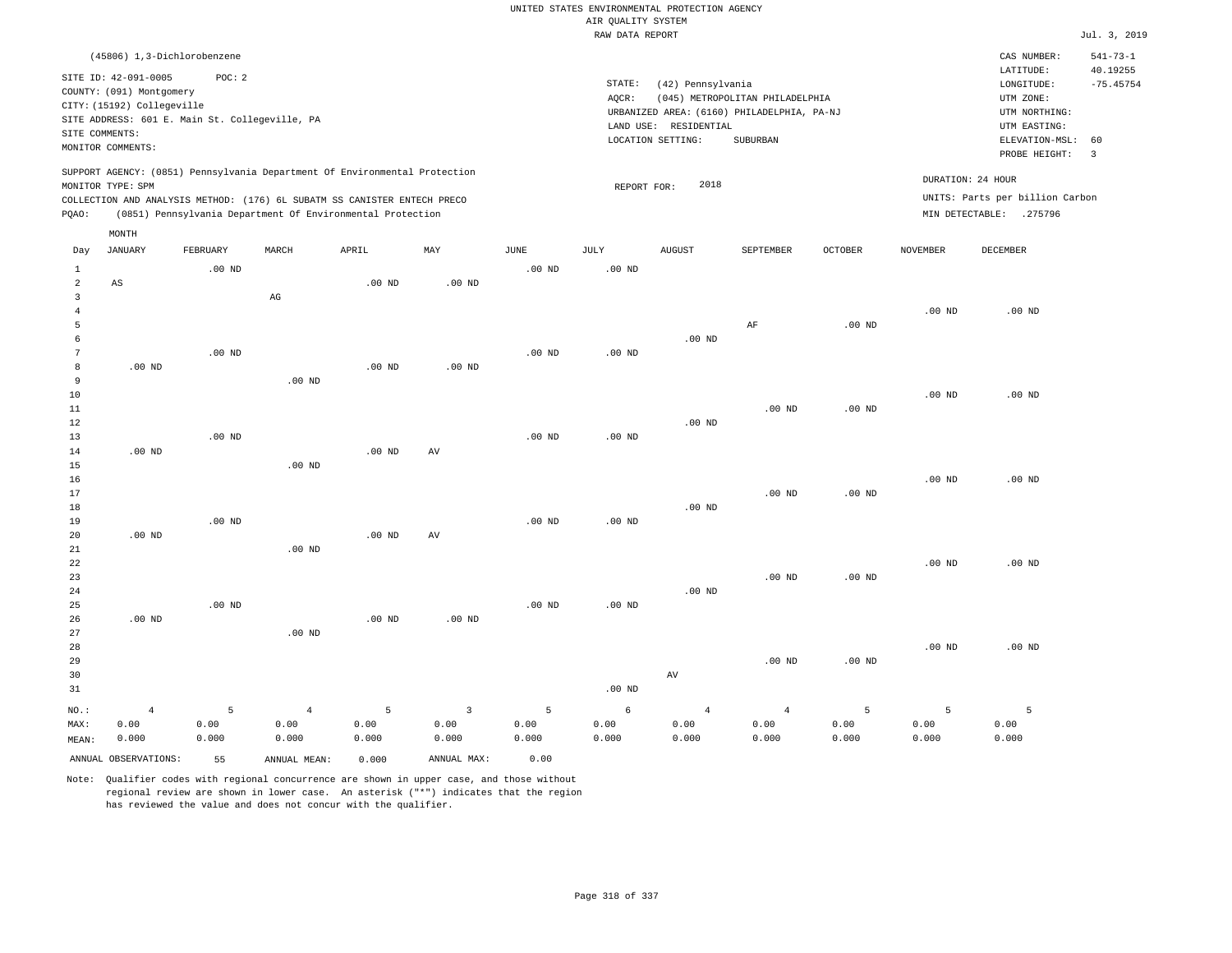## UNITED STATES ENVIRONMENTAL PROTECTION AGENCY AIR QUALITY SYSTEM

| (45807) 1,4-Dichlorobenzene<br>CAS NUMBER:<br>LATITUDE:<br>SITE ID: 42-091-0005<br>POC: 2<br>STATE:<br>(42) Pennsylvania<br>LONGITUDE:<br>COUNTY: (091) Montgomery<br>AQCR:<br>(045) METROPOLITAN PHILADELPHIA<br>UTM ZONE:<br>CITY: (15192) Collegeville | $106 - 46 - 7$<br>40.19255<br>$-75.45754$<br>60<br>$\overline{\mathbf{3}}$ |
|-----------------------------------------------------------------------------------------------------------------------------------------------------------------------------------------------------------------------------------------------------------|----------------------------------------------------------------------------|
|                                                                                                                                                                                                                                                           |                                                                            |
|                                                                                                                                                                                                                                                           |                                                                            |
|                                                                                                                                                                                                                                                           |                                                                            |
| URBANIZED AREA: (6160) PHILADELPHIA, PA-NJ<br>UTM NORTHING:                                                                                                                                                                                               |                                                                            |
| SITE ADDRESS: 601 E. Main St. Collegeville, PA<br>LAND USE: RESIDENTIAL<br>UTM EASTING:                                                                                                                                                                   |                                                                            |
| SITE COMMENTS:<br>SUBURBAN<br>LOCATION SETTING:<br>ELEVATION-MSL:<br>MONITOR COMMENTS:                                                                                                                                                                    |                                                                            |
| PROBE HEIGHT:                                                                                                                                                                                                                                             |                                                                            |
| SUPPORT AGENCY: (0851) Pennsylvania Department Of Environmental Protection<br>DURATION: 24 HOUR<br>2013                                                                                                                                                   |                                                                            |
| MONITOR TYPE: SPM<br>REPORT FOR:<br>UNITS: Parts per billion Carbon<br>COLLECTION AND ANALYSIS METHOD: (176) 6L SUBATM SS CANISTER ENTECH PRECO                                                                                                           |                                                                            |
| MIN DETECTABLE:<br>PQAO:<br>(0851) Pennsylvania Department Of Environmental Protection                                                                                                                                                                    |                                                                            |
| MONTH                                                                                                                                                                                                                                                     |                                                                            |
| FEBRUARY<br>APRIL<br>MAY<br>JUNE<br>JULY<br><b>AUGUST</b><br><b>OCTOBER</b><br><b>DECEMBER</b><br>Day<br>JANUARY<br>MARCH<br>SEPTEMBER<br><b>NOVEMBER</b>                                                                                                 |                                                                            |
| $\mathbf{1}$<br>.00 <sub>ND</sub><br>$\mathbb{A}\mathbb{S}$                                                                                                                                                                                               |                                                                            |
| $\overline{a}$<br>$.00$ ND                                                                                                                                                                                                                                |                                                                            |
| $\overline{3}$<br>.00 <sub>ND</sub><br>$.00$ ND<br>$.00$ ND                                                                                                                                                                                               |                                                                            |
| $.00$ ND<br>$.00$ ND<br>$\overline{4}$<br>$.00$ ND                                                                                                                                                                                                        |                                                                            |
| $.00$ ND<br>5                                                                                                                                                                                                                                             |                                                                            |
| 6<br>.00 <sub>ND</sub><br>.00 <sub>ND</sub><br>7<br>$.00$ ND<br>.00 <sub>ND</sub>                                                                                                                                                                         |                                                                            |
| 8<br>$.00$ ND                                                                                                                                                                                                                                             |                                                                            |
| 9<br>$.00$ ND<br>$.00$ ND<br>$.00$ ND                                                                                                                                                                                                                     |                                                                            |
| 10<br>$.00$ ND<br>$.00$ ND<br>$.00$ ND                                                                                                                                                                                                                    |                                                                            |
| 11<br>$.00$ ND                                                                                                                                                                                                                                            |                                                                            |
| 12<br>.00 <sub>ND</sub><br>$.00$ ND                                                                                                                                                                                                                       |                                                                            |
| 13<br>$.00$ ND<br>.00 <sub>ND</sub>                                                                                                                                                                                                                       |                                                                            |
| $.00$ ND<br>14                                                                                                                                                                                                                                            |                                                                            |
| 15<br>$.00$ ND<br>.00 <sub>ND</sub><br>.00 <sub>ND</sub>                                                                                                                                                                                                  |                                                                            |
| $.00$ ND<br>$.00$ ND<br>$\rm AF$<br>16                                                                                                                                                                                                                    |                                                                            |
| 17<br>AF<br>18<br>.00 <sub>ND</sub><br>$.00$ ND                                                                                                                                                                                                           |                                                                            |
| $\rm{AF}$<br>$\rm AF$<br>19                                                                                                                                                                                                                               |                                                                            |
| 20<br>.00CL                                                                                                                                                                                                                                               |                                                                            |
| 21<br>.00 <sub>ND</sub><br>.00 <sub>ND</sub><br>$.00$ ND                                                                                                                                                                                                  |                                                                            |
| 22<br>$.00$ ND<br>$.00$ ND<br>AF                                                                                                                                                                                                                          |                                                                            |
| 23<br>$.00$ ND                                                                                                                                                                                                                                            |                                                                            |
| 24<br>.00 <sub>ND</sub><br>$.00$ ND                                                                                                                                                                                                                       |                                                                            |
| 25<br>$.00$ ND<br>.00 <sub>ND</sub>                                                                                                                                                                                                                       |                                                                            |
| 26<br>$.00$ ND                                                                                                                                                                                                                                            |                                                                            |
| 27<br>$.00$ ND<br>$.00$ ND<br>.00 <sub>ND</sub>                                                                                                                                                                                                           |                                                                            |
| 28<br>$.00$ ND<br>$.00$ ND<br>$.00$ ND<br>29<br>$_{\rm AS}$                                                                                                                                                                                               |                                                                            |
| 30<br>.00 <sub>ND</sub><br>$.00$ ND                                                                                                                                                                                                                       |                                                                            |
| 31<br>$.00$ ND                                                                                                                                                                                                                                            |                                                                            |

|         |                      |           |                     |       |             |       |       |       |       | ______   |       |       |
|---------|----------------------|-----------|---------------------|-------|-------------|-------|-------|-------|-------|----------|-------|-------|
| $NO.$ : |                      |           | 5 5 3 5 3 5 5 5 5 4 |       |             |       |       |       |       | $\sim$ 4 |       |       |
| MAX:    | 0.00                 | 0.00      | 0.00                | 0.00  | 0.00        | 0.00  | 0.00  | 0.00  | 0.00  | 0.00     | 0.00  | 0.00  |
| MEAN:   | 0.000                | 0.000     | 0.000               | 0.000 | 0.000       | 0.000 | 0.000 | 0.000 | 0.000 | 0.000    | 0.000 | 0.000 |
|         | ANNUAL OBSERVATIONS: | $-1$ $54$ | ANNUAL MEAN:        | 0.000 | ANNUAL MAX: | 0.00  |       |       |       |          |       |       |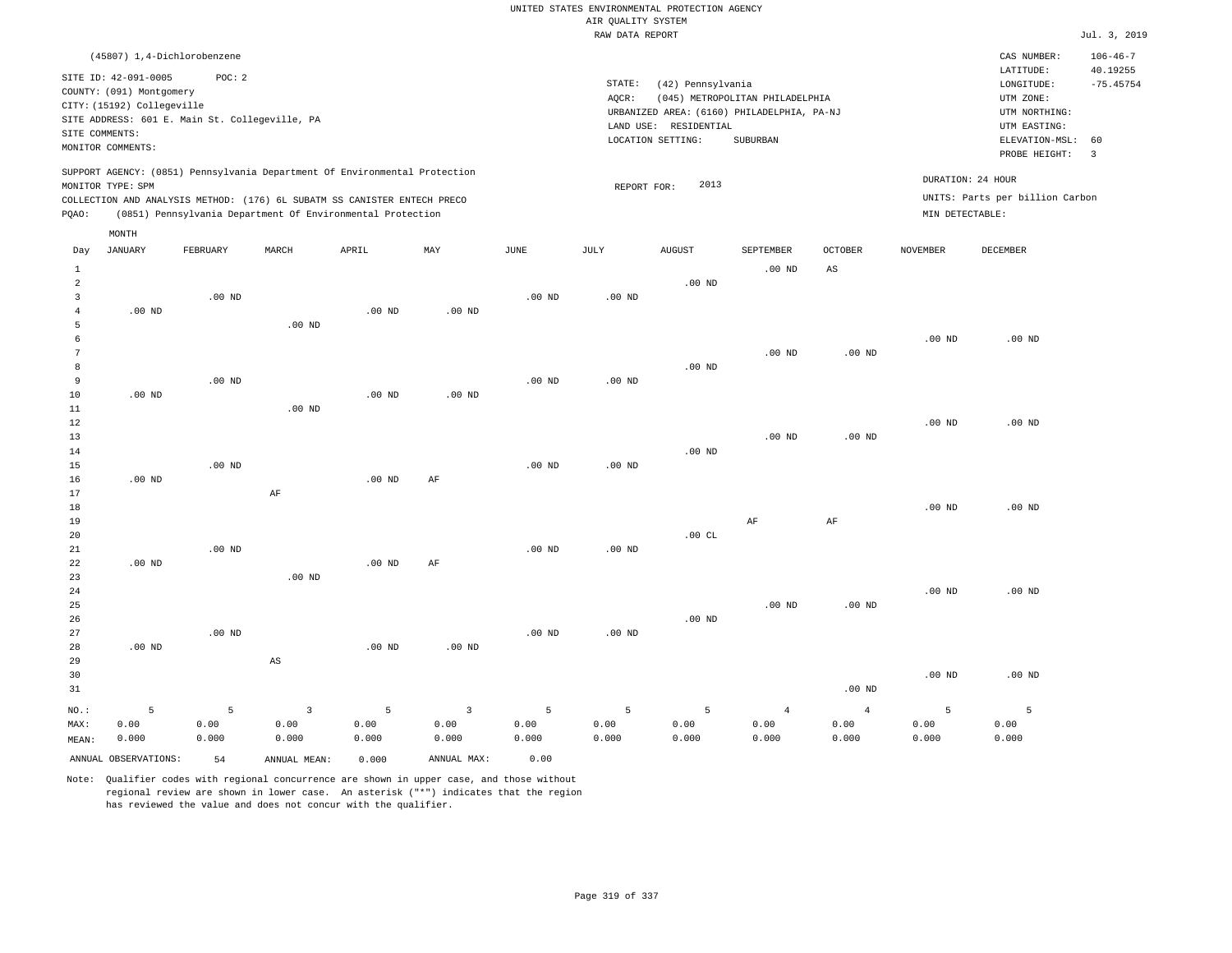| (45807) 1,4-Dichlorobenzene                                                                                                                                                                                                                                 |                                                                                                                                                                                 | CAS NUMBER:                                                                                                 | $106 - 46 - 7$          |
|-------------------------------------------------------------------------------------------------------------------------------------------------------------------------------------------------------------------------------------------------------------|---------------------------------------------------------------------------------------------------------------------------------------------------------------------------------|-------------------------------------------------------------------------------------------------------------|-------------------------|
| SITE ID: 42-091-0005<br>POC:2<br>COUNTY: (091) Montgomery<br>CITY: (15192) Collegeville<br>SITE ADDRESS: 601 E. Main St. Collegeville, PA<br>SITE COMMENTS:<br>MONITOR COMMENTS:                                                                            | STATE:<br>(42) Pennsylvania<br>(045) METROPOLITAN PHILADELPHIA<br>AOCR:<br>URBANIZED AREA: (6160) PHILADELPHIA, PA-NJ<br>LAND USE: RESIDENTIAL<br>LOCATION SETTING:<br>SUBURBAN | LATITUDE:<br>LONGITUDE:<br>UTM ZONE:<br>UTM NORTHING:<br>UTM EASTING:<br>ELEVATION-MSL: 60<br>PROBE HEIGHT: | 40.19255<br>$-75.45754$ |
| SUPPORT AGENCY: (0851) Pennsylvania Department Of Environmental Protection<br>MONITOR TYPE: SPM<br>COLLECTION AND ANALYSIS METHOD: (176) 6L SUBATM SS CANISTER ENTECH PRECO<br>(0851) Pennsylvania Department Of Environmental Protection<br>POAO:<br>MONTH | 2014<br>REPORT FOR:                                                                                                                                                             | DURATION: 24 HOUR<br>UNITS: Parts per billion Carbon<br>MIN DETECTABLE:                                     |                         |

| Day            | <b>JANUARY</b>       | FEBRUARY               | MARCH        | APRIL    | MAY            | JUNE                    | $\mathtt{JULY}$ | AUGUST         | SEPTEMBER | <b>OCTOBER</b>    | NOVEMBER       | <b>DECEMBER</b> |
|----------------|----------------------|------------------------|--------------|----------|----------------|-------------------------|-----------------|----------------|-----------|-------------------|----------------|-----------------|
| $\mathbf{1}$   |                      |                        |              |          |                |                         |                 |                |           |                   | $.00$ ND       | $.00$ ND        |
| $\overline{a}$ |                      |                        |              |          |                |                         |                 |                | $.00$ ND  | .00 <sub>ND</sub> |                |                 |
| 3              |                      |                        |              |          |                |                         |                 | $\rm AF$       |           |                   |                |                 |
| $\overline{4}$ |                      | .00 $ND$               |              |          |                | $.00$ ND                | $.00$ ND        |                |           |                   |                |                 |
| 5              | .00 $ND$             |                        |              | .00 $ND$ | $.00$ ND       |                         |                 |                |           |                   |                |                 |
| 6              |                      |                        | $.00$ ND     |          |                |                         |                 |                |           |                   |                |                 |
| 7              |                      |                        |              |          |                |                         |                 |                |           |                   | $.00$ ND       | $.00$ ND        |
| 8              |                      |                        |              |          |                |                         |                 |                | $.00$ ND  | $.00$ ND          |                |                 |
| 9              |                      |                        |              |          |                |                         |                 | $.00$ ND       |           |                   |                |                 |
| 10             |                      | $\mathbb{A}\mathbb{S}$ |              |          |                | $.00$ ND                | $.00$ ND        |                |           |                   |                |                 |
| 11             | $.00$ ND             |                        |              | $.00$ ND | $.00$ ND       |                         |                 |                |           |                   |                |                 |
| 12             |                      |                        | $.00$ ND     |          |                |                         |                 |                |           |                   |                |                 |
| 13             |                      |                        |              |          |                |                         |                 |                |           |                   | $.00$ ND       | $\rm AF$        |
| 14             |                      |                        |              |          |                |                         |                 |                | $.00$ ND  | $.00$ ND          |                |                 |
| 15<br>16       |                      | $.00$ ND               |              |          |                | AS                      | $\rm AF$        | $.00$ ND       |           |                   |                |                 |
| 17             | $.00$ ND             |                        |              | $.00$ ND | $.00$ ND       |                         |                 |                |           |                   |                |                 |
| 18             |                      |                        | $.00$ ND     |          |                |                         |                 |                |           |                   |                |                 |
| 19             |                      |                        |              |          |                |                         |                 |                |           |                   | $\rm{AF}$      | $.00$ ND        |
| 20             |                      |                        |              |          |                |                         |                 |                | $.00$ ND  | .00 <sub>ND</sub> |                |                 |
| 21             |                      |                        |              |          |                |                         |                 | $.00$ ND       |           |                   |                |                 |
| $2\sqrt{2}$    |                      | $.00$ ND               |              |          |                | AS                      | AS              |                |           |                   |                |                 |
| 23             | $.00$ ND             |                        |              | $.00$ ND | $.00$ ND       |                         |                 |                |           |                   |                |                 |
| 24             |                      |                        | $.00$ ND     |          |                |                         |                 |                |           |                   |                |                 |
| $_{\rm 25}$    |                      |                        |              |          |                |                         |                 |                |           |                   | $.00$ ND       | $.00$ ND        |
| $26\,$         |                      |                        |              |          |                |                         |                 |                | $.00$ ND  | .00 <sub>ND</sub> |                |                 |
| 27             |                      |                        |              |          |                |                         |                 | $.00$ ND       |           |                   |                |                 |
| 28             |                      | $.00$ ND               |              |          |                | $.00$ ND                | .00 $ND$        |                |           |                   |                |                 |
| 29             | $.00$ ND             |                        |              | .00 $ND$ | AF             |                         |                 |                |           |                   |                |                 |
| 30             |                      |                        | $.00$ ND     |          |                |                         |                 |                |           |                   |                |                 |
| 31             |                      |                        |              |          |                |                         |                 |                |           |                   |                | $.00$ ND        |
| $NO.$ :        | $\overline{5}$       | $\overline{4}$         | $\mathsf S$  | 5        | $\overline{4}$ | $\overline{\mathbf{3}}$ | $\overline{3}$  | $\overline{4}$ | 5         | 5                 | $\overline{4}$ | 5               |
| MAX:           | 0.00                 | 0.00                   | 0.00         | 0.00     | 0.00           | 0.00                    | 0.00            | 0.00           | 0.00      | 0.00              | 0.00           | 0.00            |
| MEAN:          | 0.000                | 0.000                  | 0.000        | 0.000    | 0.000          | 0.000                   | 0.000           | 0.000          | 0.000     | 0.000             | 0.000          | 0.000           |
|                | ANNUAL OBSERVATIONS: | 52                     | ANNUAL MEAN: | 0.000    | ANNUAL MAX:    | 0.00                    |                 |                |           |                   |                |                 |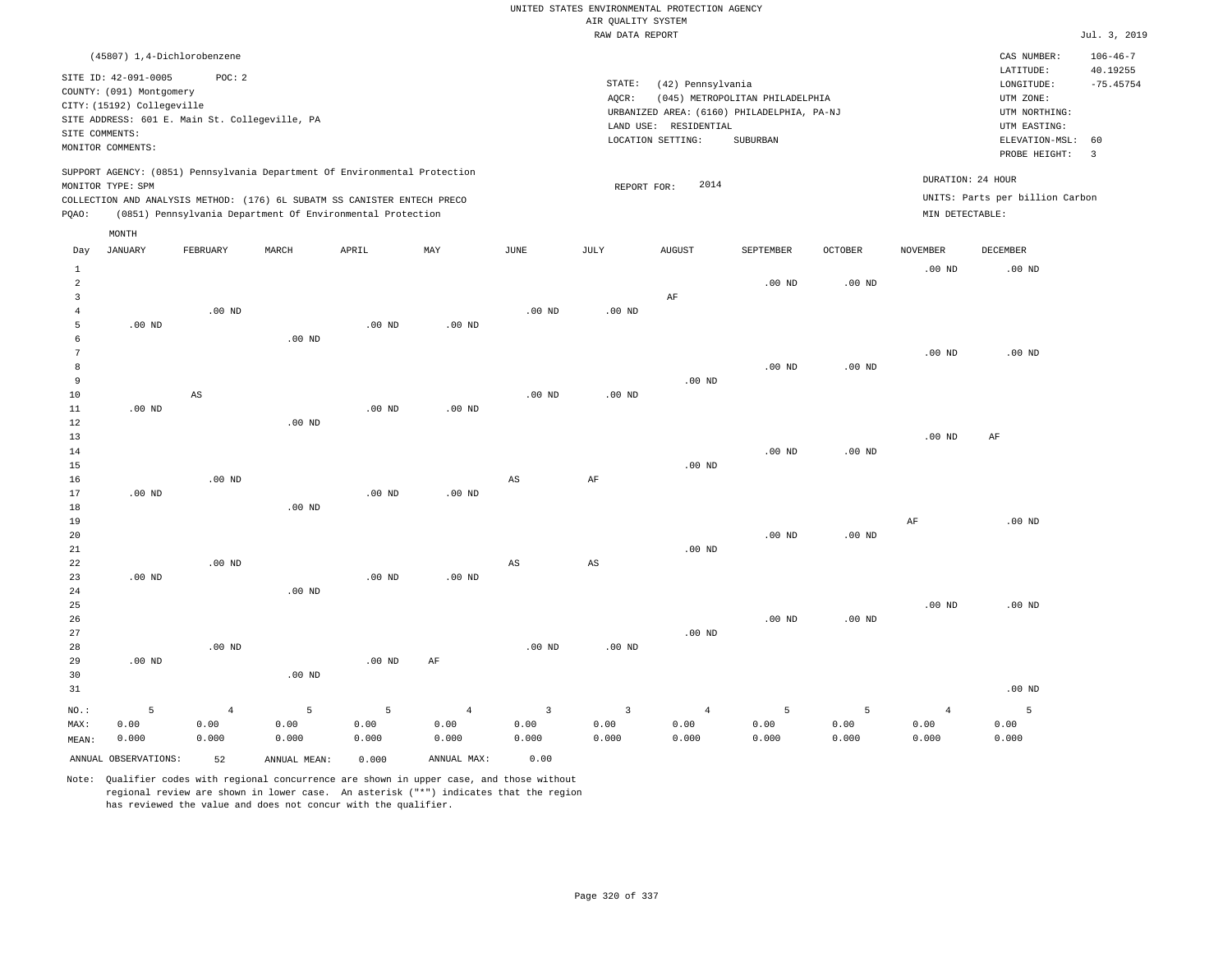| (45807) 1,4-Dichlorobenzene                                                                                                                                                                                                                        |                                                                                                                                                                                 | CAS NUMBER:                                                                                                 | $106 - 46 - 7$                                     |
|----------------------------------------------------------------------------------------------------------------------------------------------------------------------------------------------------------------------------------------------------|---------------------------------------------------------------------------------------------------------------------------------------------------------------------------------|-------------------------------------------------------------------------------------------------------------|----------------------------------------------------|
| SITE ID: 42-091-0005<br>POC:2<br>COUNTY: (091) Montgomery<br>CITY: (15192) Collegeville<br>SITE ADDRESS: 601 E. Main St. Collegeville, PA<br>SITE COMMENTS:<br>MONITOR COMMENTS:                                                                   | STATE:<br>(42) Pennsylvania<br>(045) METROPOLITAN PHILADELPHIA<br>AOCR:<br>URBANIZED AREA: (6160) PHILADELPHIA, PA-NJ<br>LAND USE: RESIDENTIAL<br>LOCATION SETTING:<br>SUBURBAN | LATITUDE:<br>LONGITUDE:<br>UTM ZONE:<br>UTM NORTHING:<br>UTM EASTING:<br>ELEVATION-MSL: 60<br>PROBE HEIGHT: | 40.19255<br>$-75.45754$<br>$\overline{\mathbf{3}}$ |
| SUPPORT AGENCY: (0851) Pennsylvania Department Of Environmental Protection<br>MONITOR TYPE: SPM<br>COLLECTION AND ANALYSIS METHOD: (176) 6L SUBATM SS CANISTER ENTECH PRECO<br>(0851) Pennsylvania Department Of Environmental Protection<br>POAO: | 2015<br>REPORT FOR:                                                                                                                                                             | DURATION: 24 HOUR<br>UNITS: Parts per billion Carbon<br>MIN DETECTABLE:                                     |                                                    |
| MONTH                                                                                                                                                                                                                                              |                                                                                                                                                                                 |                                                                                                             |                                                    |

| Day            | JANUARY                | FEBRUARY       | MARCH                  | APRIL    | MAY               | $_{\rm JUNE}$  | $\mathtt{JULY}$ | AUGUST                  | SEPTEMBER         | $\mathtt{OCTOBER}$ | $\,$ NOVEMBER     | $\tt DECEMBER$          |
|----------------|------------------------|----------------|------------------------|----------|-------------------|----------------|-----------------|-------------------------|-------------------|--------------------|-------------------|-------------------------|
| $\mathbf{1}$   |                        |                | $\mathbb{A}\mathbb{S}$ |          |                   |                |                 |                         |                   |                    |                   |                         |
| $\overline{a}$ |                        |                |                        |          |                   |                |                 |                         |                   |                    | $.00$ ND          | $\rm{AF}$               |
| 3              |                        |                |                        |          |                   |                |                 |                         | $.00$ ND          | $.00$ ND           |                   |                         |
| $\overline{4}$ |                        |                |                        |          |                   |                |                 | $.00$ ND                |                   |                    |                   |                         |
| 5              |                        | $.00$ ND       |                        |          |                   | $.00$ ND       | $.00$ ND        |                         |                   |                    |                   |                         |
| 6              | $.00$ ND               |                |                        | $.00$ ND | $.00$ ND          |                |                 |                         |                   |                    |                   |                         |
| 7              |                        |                | $.00$ ND               |          |                   |                |                 |                         |                   |                    |                   |                         |
| 8              |                        |                |                        |          |                   |                |                 |                         |                   |                    | $.00$ ND          | AF                      |
| 9              |                        |                |                        |          |                   |                |                 |                         | $.00$ ND          | $.00$ ND           |                   |                         |
| $10$           |                        |                |                        |          |                   |                |                 | $\rm AF$                |                   |                    |                   |                         |
| $11\,$         |                        | $.00$ ND       |                        |          |                   | $.00$ ND       | $.00$ ND        |                         |                   |                    |                   |                         |
| 12             | AF                     |                |                        | $.00$ ND | $.00$ ND          |                |                 |                         |                   |                    |                   |                         |
| 13             |                        |                | $.00$ ND               |          |                   |                |                 |                         |                   |                    |                   |                         |
| 14             |                        |                |                        |          |                   |                |                 |                         |                   |                    | .00 <sub>ND</sub> | $.00$ ND                |
| 15             |                        |                |                        |          |                   |                |                 |                         | $.00$ ND          | $.00$ ND           |                   |                         |
| 16             |                        |                |                        |          |                   |                |                 | $.00$ ND                |                   |                    |                   |                         |
| 17             |                        | $.00$ ND       |                        |          |                   | AS             | $.00$ ND        |                         |                   |                    |                   |                         |
| 18             | .00 $ND$               |                |                        | $.00$ ND | $.00$ ND          |                |                 |                         |                   |                    |                   |                         |
| 19             |                        |                | $.00$ ND               |          |                   |                |                 |                         |                   |                    |                   |                         |
| 20             |                        |                |                        |          |                   |                |                 |                         |                   |                    | $.00$ ND          | $.00$ ND                |
| 21             |                        |                |                        |          |                   |                |                 |                         | $.00$ ND          | $.00$ ND           |                   |                         |
| $2\sqrt{2}$    |                        |                |                        |          |                   |                |                 | $\rm AF$                |                   |                    |                   |                         |
| 23             |                        | $.00$ ND       |                        |          |                   | AF             | $.00$ ND        |                         |                   |                    |                   |                         |
| $2\,4$         | $\mathbb{A}\mathbb{S}$ |                |                        | $.00$ ND | $.00$ ND          |                |                 |                         |                   |                    |                   |                         |
| 25             |                        |                | $.00$ ND               |          |                   |                |                 |                         |                   |                    |                   |                         |
| 26             |                        |                |                        |          |                   |                |                 |                         |                   |                    | $\rm{AF}$         | $.00$ ND                |
| 27<br>28       |                        |                |                        |          |                   |                |                 | $.00$ ND                | .00 <sub>ND</sub> | $.00$ ND           |                   |                         |
| 29             |                        |                |                        |          |                   | $.00$ ND       | $.00$ ND        |                         |                   |                    |                   |                         |
| 30             | $.00$ ND               |                |                        | $.00$ ND | .00 <sub>ND</sub> |                |                 |                         |                   |                    |                   |                         |
| 31             |                        |                | $.00$ ND               |          |                   |                |                 |                         |                   |                    |                   |                         |
|                |                        |                |                        |          |                   |                |                 |                         |                   |                    |                   |                         |
| $_{\rm NO.}$ : | $\mathsf 3$            | $\overline{4}$ | $\mathsf S$            | 5        | 5                 | $\overline{3}$ | 5               | $\overline{\mathbf{3}}$ | 5                 | $\mathsf S$        | $\overline{4}$    | $\overline{\mathbf{3}}$ |
| MAX:           | 0.00                   | 0.00           | 0.00                   | 0.00     | 0.00              | 0.00           | 0.00            | 0.00                    | 0.00              | 0.00               | 0.00              | 0.00                    |
| MEAN:          | 0.000                  | 0.000          | 0.000                  | 0.000    | 0.000             | 0.000          | 0.000           | 0.000                   | 0.000             | 0.000              | 0.000             | 0.000                   |
|                | ANNUAL OBSERVATIONS:   | 50             | ANNUAL MEAN:           | 0.000    | ANNUAL MAX:       | 0.00           |                 |                         |                   |                    |                   |                         |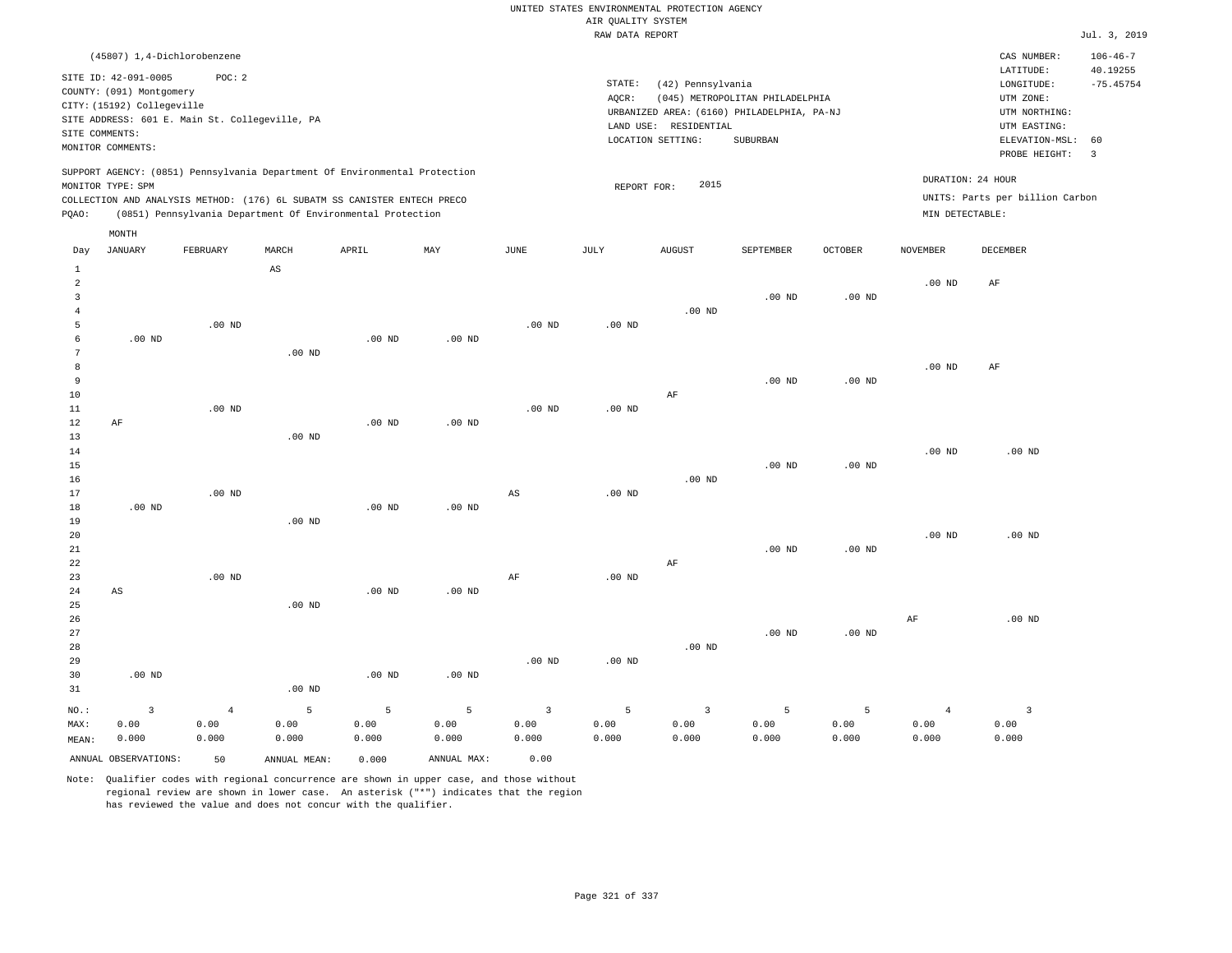|                                                                                                                                                                                                                                                    | (45807) 1,4-Dichlorobenzene                                                                                                                           |          |                   |       |     |      |                 |                                                                    |                                                                                           |                |                                                                                                          | CAS NUMBER:                                          | $106 - 46 - 7$ |
|----------------------------------------------------------------------------------------------------------------------------------------------------------------------------------------------------------------------------------------------------|-------------------------------------------------------------------------------------------------------------------------------------------------------|----------|-------------------|-------|-----|------|-----------------|--------------------------------------------------------------------|-------------------------------------------------------------------------------------------|----------------|----------------------------------------------------------------------------------------------------------|------------------------------------------------------|----------------|
| SITE COMMENTS:                                                                                                                                                                                                                                     | SITE ID: 42-091-0005<br>COUNTY: (091) Montgomery<br>CITY: (15192) Collegeville<br>SITE ADDRESS: 601 E. Main St. Collegeville, PA<br>MONITOR COMMENTS: | POC: 2   |                   |       |     |      | STATE:<br>AQCR: | (42) Pennsylvania<br>RESIDENTIAL<br>LAND USE:<br>LOCATION SETTING: | (045) METROPOLITAN PHILADELPHIA<br>URBANIZED AREA: (6160) PHILADELPHIA, PA-NJ<br>SUBURBAN |                | LATITUDE:<br>LONGITUDE:<br>UTM ZONE:<br>UTM NORTHING:<br>UTM EASTING:<br>ELEVATION-MSL:<br>PROBE HEIGHT: | 40.19255<br>$-75.45754$<br>- 60<br>-3                |                |
| SUPPORT AGENCY: (0851) Pennsylvania Department Of Environmental Protection<br>MONITOR TYPE: SPM<br>COLLECTION AND ANALYSIS METHOD: (176) 6L SUBATM SS CANISTER ENTECH PRECO<br>(0851) Pennsylvania Department Of Environmental Protection<br>POAO: |                                                                                                                                                       |          |                   |       |     |      |                 | 2016<br>REPORT FOR:                                                |                                                                                           |                | MIN DETECTABLE:                                                                                          | DURATION: 24 HOUR<br>UNITS: Parts per billion Carbon |                |
| Day<br>2                                                                                                                                                                                                                                           | MONTH<br>JANUARY<br>AF                                                                                                                                | FEBRUARY | MARCH<br>$.00$ ND | APRIL | MAY | JUNE | JULY            | <b>AUGUST</b>                                                      | SEPTEMBER                                                                                 | <b>OCTOBER</b> | <b>NOVEMBER</b><br>$.00$ ND                                                                              | DECEMBER<br>$.00$ ND                                 |                |

|                                           | ANNUAL OBSERVATIONS: | 50             | ANNUAL MEAN:    | .005           | ANNUAL MAX:           | .23           |                         |                |                |               |                |               |
|-------------------------------------------|----------------------|----------------|-----------------|----------------|-----------------------|---------------|-------------------------|----------------|----------------|---------------|----------------|---------------|
| MAX:<br>MEAN:                             | 0.00<br>0.000        | 0.00<br>0.000  | 0.00<br>0.000   | 0.00<br>0.000  | .058                  | 0.00<br>0.000 | 0.00<br>0.000           | 0.00<br>0.000  | 0.00<br>0.000  | 0.00<br>0.000 | 0.00<br>0.000  | 0.00<br>0.000 |
| $_{\rm NO.}$ :                            | $\overline{4}$       | $\overline{3}$ | $6\overline{6}$ | $\overline{4}$ | $\overline{4}$<br>.23 | 5             | $\overline{\mathbf{3}}$ | $\overline{4}$ | $\overline{4}$ | 5             | $\overline{3}$ | 5             |
|                                           |                      |                |                 |                |                       |               |                         |                |                |               |                |               |
| 31                                        | $\,\mathrm{AV}$      |                | $.00$ ND        |                |                       |               |                         |                |                |               |                |               |
| 29<br>30                                  |                      |                |                 | $.00$ ND       | $.00$ ND              | $.00$ ND      | $.00$ ND                |                |                |               |                |               |
| 28                                        |                      |                |                 |                |                       |               |                         | $\rm{AF}$      |                |               |                |               |
| $2\,7$                                    |                      |                |                 |                |                       |               |                         |                | $.00$ ND       | .00 $ND$      |                |               |
| 26                                        |                      |                |                 |                |                       |               |                         |                |                |               | $.00$ ND       | $.00$ ND      |
| 25                                        | .00 $ND$             |                | $.00$ ND        |                |                       |               |                         |                |                |               |                |               |
| 24                                        |                      | $.00$ ND       |                 | $.00$ ND       | TS                    |               |                         |                |                |               |                |               |
| 23                                        |                      |                |                 |                |                       | $.00$ ND      | $\mathbb{A}\mathbb{S}$  |                |                |               |                |               |
| $_{\rm 22}$                               |                      |                |                 |                |                       |               |                         | $.00$ ND       |                |               |                |               |
| 21                                        |                      |                |                 |                |                       |               |                         |                | $.00$ ND       | .00 $ND$      |                |               |
| 20                                        |                      |                |                 |                |                       |               |                         |                |                |               | $\rm{AF}$      | $.00$ ND      |
| 19                                        | $.00$ ND             |                | $.00$ ND        |                |                       |               |                         |                |                |               |                |               |
| 18                                        |                      | $.00$ ND       |                 | $.00$ ND       | $.00$ ND              |               |                         |                |                |               |                |               |
| 17                                        |                      |                |                 |                |                       | $.00$ ND      | $\rm{AF}$               |                |                |               |                |               |
| 16                                        |                      |                |                 |                |                       |               |                         | $.00$ ND       |                |               |                |               |
| 15                                        |                      |                |                 |                |                       |               |                         |                | $.00$ ND       | .00 $ND$      |                |               |
| 14                                        |                      |                |                 |                |                       |               |                         |                |                |               | $\rm{AF}$      | $.00$ ND      |
| 13                                        | $.00$ ND             |                | $.00$ ND        |                |                       |               |                         |                |                |               |                |               |
| 12                                        |                      | $\rm AF$       |                 | $.00$ ND       | .23SQ                 |               |                         |                |                |               |                |               |
| 11                                        |                      |                |                 |                |                       | $.00$ ND      | $.00$ LL                |                |                |               |                |               |
| 10                                        |                      |                |                 |                |                       |               |                         | $.00$ ND       |                |               |                |               |
| 9                                         |                      |                |                 |                |                       |               |                         |                | $.00$ ND       | $.00$ ND      |                |               |
| 8                                         |                      |                |                 |                |                       |               |                         |                |                |               | $.00$ ND       | $.00$ ND      |
| $7\phantom{.0}$                           | $.00$ ND             |                | $.00$ ND        |                |                       |               |                         |                |                |               |                |               |
| 6                                         |                      | $.00$ ND       |                 | $\rm AF$       | $.00$ ND              |               |                         |                |                |               |                |               |
| 5                                         |                      |                |                 |                |                       | $.00$ ND      | $.00$ ND                |                |                |               |                |               |
| $\overline{\mathbf{3}}$<br>$\overline{4}$ |                      |                |                 |                |                       |               |                         | $.00$ ND       | $_{\rm TS}$    | $.00$ ND      |                |               |
| $\mathbf{z}$                              |                      |                |                 |                |                       |               |                         |                |                |               | .00 ND         | .00 ND        |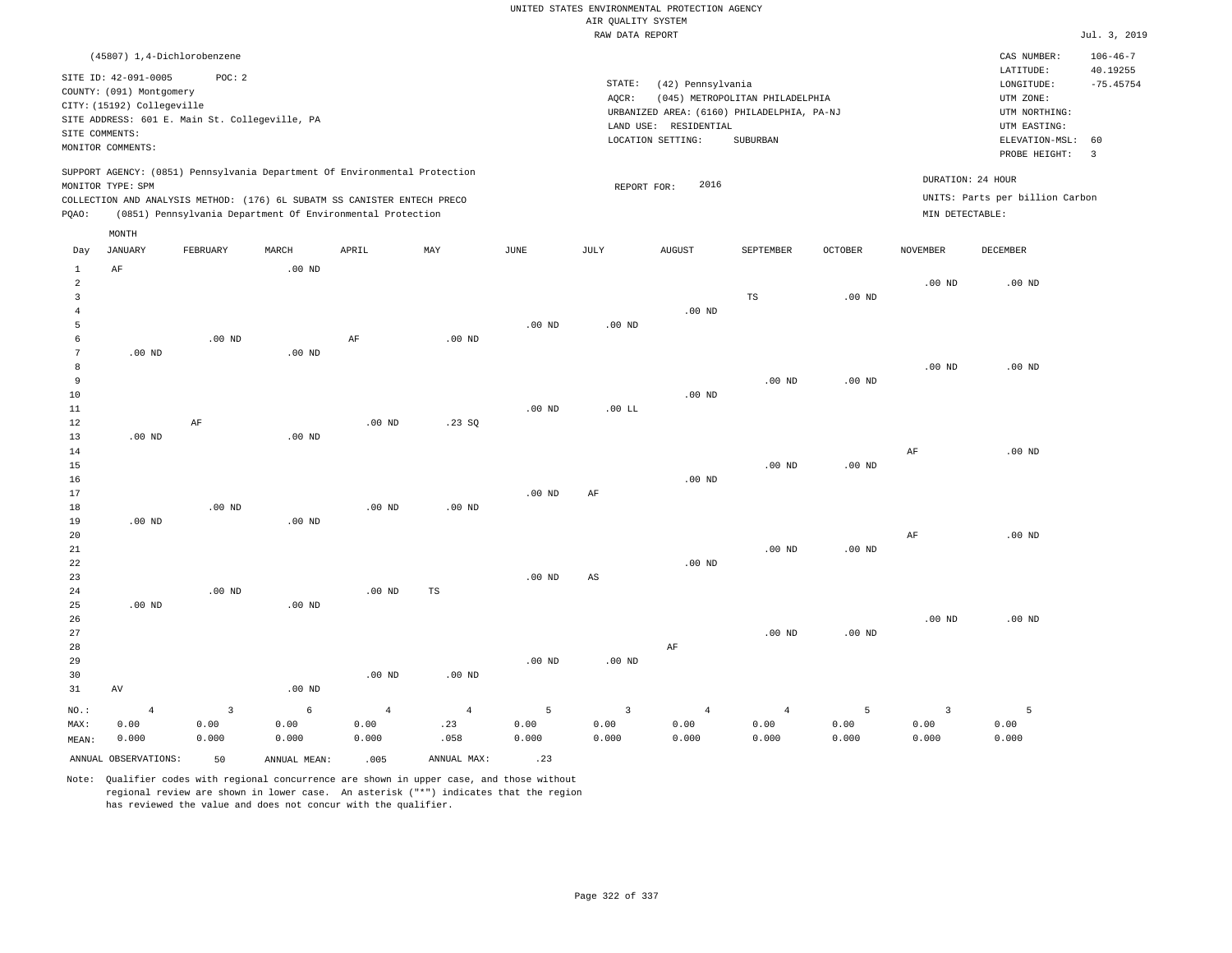|                                                                                                 |                   |                             |                   |                   |                                            |                                         |                    | UNITED STATES ENVIRONMENTAL PROTECTION AGENCY |               |                   |                                 |                                                                                                                                                                                                                                                                                                                                                                                                                                                      |                      |
|-------------------------------------------------------------------------------------------------|-------------------|-----------------------------|-------------------|-------------------|--------------------------------------------|-----------------------------------------|--------------------|-----------------------------------------------|---------------|-------------------|---------------------------------|------------------------------------------------------------------------------------------------------------------------------------------------------------------------------------------------------------------------------------------------------------------------------------------------------------------------------------------------------------------------------------------------------------------------------------------------------|----------------------|
|                                                                                                 |                   |                             |                   |                   |                                            |                                         | AIR OUALITY SYSTEM |                                               |               |                   |                                 |                                                                                                                                                                                                                                                                                                                                                                                                                                                      |                      |
|                                                                                                 |                   |                             |                   |                   |                                            |                                         | RAW DATA REPORT    |                                               |               |                   |                                 |                                                                                                                                                                                                                                                                                                                                                                                                                                                      | Jul. 3, 2019         |
|                                                                                                 |                   | (45807) 1,4-Dichlorobenzene |                   |                   |                                            |                                         |                    |                                               |               |                   |                                 | CAS NUMBER:                                                                                                                                                                                                                                                                                                                                                                                                                                          | $106 - 46 - 7$       |
| SITE ID: 42-091-0005<br>POC: 2                                                                  |                   |                             |                   |                   |                                            |                                         |                    |                                               |               |                   |                                 | LATITUDE:                                                                                                                                                                                                                                                                                                                                                                                                                                            | 40.19255             |
| COUNTY: (091) Montgomery                                                                        |                   |                             |                   |                   |                                            | $\texttt{STATE}$ :<br>(42) Pennsylvania |                    |                                               |               |                   |                                 | $\texttt{LONGITUDE}: \quad % \begin{align*} \left\lbrack \begin{array}{c} \Delta \end{array} \right\rbrack \quad \  \  \, \texttt{LONGITUDE:} \quad \  \  \, \texttt{LONGITUDE:} \quad \  \  \, \texttt{LONGITUDE:} \quad \  \  \, \texttt{LONGITUDE:} \quad \  \  \, \texttt{LONGI} \quad \  \, \texttt{LONGI} \quad \  \  \, \texttt{LONGI} \quad \  \  \, \texttt{LONGI} \quad \  \  \, \texttt{LONGI} \quad \  \  \, \texttt{LONGI} \quad \  \ $ | $-75.45754$          |
| CITY: (15192) Collegeville                                                                      |                   |                             |                   |                   | AQCR:<br>(045) METROPOLITAN PHILADELPHIA   |                                         |                    |                                               |               |                   | UTM ZONE:                       |                                                                                                                                                                                                                                                                                                                                                                                                                                                      |                      |
| SITE ADDRESS: 601 E. Main St. Collegeville, PA                                                  |                   |                             |                   |                   | URBANIZED AREA: (6160) PHILADELPHIA, PA-NJ |                                         |                    |                                               |               |                   | UTM NORTHING:                   |                                                                                                                                                                                                                                                                                                                                                                                                                                                      |                      |
| SITE COMMENTS:                                                                                  |                   |                             |                   |                   | LAND USE: RESIDENTIAL                      |                                         |                    |                                               |               |                   | UTM EASTING:                    |                                                                                                                                                                                                                                                                                                                                                                                                                                                      |                      |
| MONITOR COMMENTS:                                                                               |                   |                             |                   |                   |                                            | LOCATION SETTING:<br>SUBURBAN           |                    |                                               |               |                   |                                 | ELEVATION-MSL:<br>PROBE HEIGHT:                                                                                                                                                                                                                                                                                                                                                                                                                      | 60<br>$\overline{3}$ |
|                                                                                                 |                   |                             |                   |                   |                                            |                                         |                    |                                               |               |                   |                                 |                                                                                                                                                                                                                                                                                                                                                                                                                                                      |                      |
| SUPPORT AGENCY: (0851) Pennsylvania Department Of Environmental Protection<br>MONITOR TYPE: SPM |                   |                             |                   |                   | DURATION: 24 HOUR<br>2017<br>REPORT FOR:   |                                         |                    |                                               |               |                   |                                 |                                                                                                                                                                                                                                                                                                                                                                                                                                                      |                      |
| COLLECTION AND ANALYSIS METHOD: (176) 6L SUBATM SS CANISTER ENTECH PRECO                        |                   |                             |                   |                   |                                            |                                         |                    |                                               |               |                   | UNITS: Parts per billion Carbon |                                                                                                                                                                                                                                                                                                                                                                                                                                                      |                      |
| (0851) Pennsylvania Department Of Environmental Protection<br>PQAO:                             |                   |                             |                   |                   | MIN DETECTABLE:                            |                                         |                    |                                               |               |                   |                                 |                                                                                                                                                                                                                                                                                                                                                                                                                                                      |                      |
|                                                                                                 | $\texttt{MONTH}$  |                             |                   |                   |                                            |                                         |                    |                                               |               |                   |                                 |                                                                                                                                                                                                                                                                                                                                                                                                                                                      |                      |
| Day                                                                                             | <b>JANUARY</b>    | FEBRUARY                    | MARCH             | APRIL             | MAY                                        | JUNE                                    | JULY               | <b>AUGUST</b>                                 | SEPTEMBER     | OCTOBER           | NOVEMBER                        | DECEMBER                                                                                                                                                                                                                                                                                                                                                                                                                                             |                      |
| $\mathbf{1}$                                                                                    | $.00$ ND          |                             |                   | $.00$ ND          | .00 <sub>ND</sub>                          |                                         |                    |                                               |               |                   |                                 |                                                                                                                                                                                                                                                                                                                                                                                                                                                      |                      |
| $\overline{a}$                                                                                  |                   |                             | .00 <sub>ND</sub> |                   |                                            |                                         |                    |                                               |               |                   |                                 |                                                                                                                                                                                                                                                                                                                                                                                                                                                      |                      |
| 3                                                                                               |                   |                             |                   |                   |                                            |                                         |                    |                                               |               |                   | $.00$ ND                        | .00 <sub>ND</sub>                                                                                                                                                                                                                                                                                                                                                                                                                                    |                      |
| $\overline{4}$                                                                                  |                   |                             |                   |                   |                                            |                                         |                    |                                               | $.00$ ND      | .00 <sub>ND</sub> |                                 |                                                                                                                                                                                                                                                                                                                                                                                                                                                      |                      |
| 5                                                                                               |                   |                             |                   |                   |                                            |                                         |                    | $.00$ ND                                      |               |                   |                                 |                                                                                                                                                                                                                                                                                                                                                                                                                                                      |                      |
| 6                                                                                               |                   | $.00$ ND                    |                   |                   |                                            | .00 <sub>ND</sub>                       | AF                 |                                               |               |                   |                                 |                                                                                                                                                                                                                                                                                                                                                                                                                                                      |                      |
| 7<br>8                                                                                          | AV                |                             | .00 <sub>ND</sub> | $.00$ ND          | $.00$ ND                                   |                                         |                    |                                               |               |                   |                                 |                                                                                                                                                                                                                                                                                                                                                                                                                                                      |                      |
| 9                                                                                               |                   |                             |                   |                   |                                            |                                         |                    |                                               |               |                   | .00 <sub>ND</sub>               | $.00$ ND                                                                                                                                                                                                                                                                                                                                                                                                                                             |                      |
| 10                                                                                              |                   |                             |                   |                   |                                            |                                         |                    |                                               | $.00$ ND      | .00 <sub>ND</sub> |                                 |                                                                                                                                                                                                                                                                                                                                                                                                                                                      |                      |
| 11                                                                                              |                   |                             |                   |                   |                                            |                                         |                    | .00 <sub>ND</sub>                             |               |                   |                                 |                                                                                                                                                                                                                                                                                                                                                                                                                                                      |                      |
| 12                                                                                              |                   | $.00$ ND                    |                   |                   |                                            | $.00$ ND                                | $.00$ ND           |                                               |               |                   |                                 |                                                                                                                                                                                                                                                                                                                                                                                                                                                      |                      |
| 13                                                                                              |                   |                             |                   | .00 <sub>ND</sub> | .00 <sub>ND</sub>                          |                                         |                    |                                               |               |                   |                                 |                                                                                                                                                                                                                                                                                                                                                                                                                                                      |                      |
| 14                                                                                              |                   |                             | $.00$ ND          |                   |                                            |                                         |                    |                                               |               |                   |                                 |                                                                                                                                                                                                                                                                                                                                                                                                                                                      |                      |
| 15                                                                                              |                   |                             |                   |                   |                                            |                                         |                    |                                               |               |                   | .00 <sub>ND</sub>               | AO                                                                                                                                                                                                                                                                                                                                                                                                                                                   |                      |
| 16                                                                                              |                   |                             |                   |                   |                                            |                                         |                    |                                               | $.00$ ND      | $.00$ ND          |                                 |                                                                                                                                                                                                                                                                                                                                                                                                                                                      |                      |
| 17                                                                                              |                   |                             |                   |                   |                                            |                                         |                    | .00 <sub>ND</sub>                             |               |                   |                                 |                                                                                                                                                                                                                                                                                                                                                                                                                                                      |                      |
| 18<br>19                                                                                        | .00 <sub>ND</sub> | $.00$ ND                    |                   | AS                | AF                                         | .00 <sub>ND</sub>                       | .00 <sub>ND</sub>  |                                               |               |                   |                                 |                                                                                                                                                                                                                                                                                                                                                                                                                                                      |                      |
| 20                                                                                              |                   |                             | .00 <sub>ND</sub> |                   |                                            |                                         |                    |                                               |               |                   |                                 |                                                                                                                                                                                                                                                                                                                                                                                                                                                      |                      |
| 21                                                                                              |                   |                             |                   |                   |                                            |                                         |                    |                                               |               |                   | $\mathbf{A}\mathbf{N}$          | $\operatorname{AV}$                                                                                                                                                                                                                                                                                                                                                                                                                                  |                      |
| 22                                                                                              |                   |                             |                   |                   |                                            |                                         |                    |                                               | $.00$ ND      | $.00$ ND          |                                 |                                                                                                                                                                                                                                                                                                                                                                                                                                                      |                      |
| 23                                                                                              |                   |                             |                   |                   |                                            |                                         |                    | $.00$ ND                                      |               |                   |                                 |                                                                                                                                                                                                                                                                                                                                                                                                                                                      |                      |
| 24                                                                                              |                   | $.00$ ND                    |                   |                   |                                            | .00 <sub>ND</sub>                       | .00 <sub>ND</sub>  |                                               |               |                   |                                 |                                                                                                                                                                                                                                                                                                                                                                                                                                                      |                      |
| 25                                                                                              | $.00$ ND          |                             |                   | AM                | $.00$ ND                                   |                                         |                    |                                               |               |                   |                                 |                                                                                                                                                                                                                                                                                                                                                                                                                                                      |                      |
| 26                                                                                              |                   |                             | $.00$ ND          |                   |                                            |                                         |                    |                                               |               |                   |                                 |                                                                                                                                                                                                                                                                                                                                                                                                                                                      |                      |
| 27                                                                                              |                   |                             |                   |                   |                                            |                                         |                    |                                               |               |                   | $\operatorname{AV}$             | $.00$ ND                                                                                                                                                                                                                                                                                                                                                                                                                                             |                      |
| 28                                                                                              |                   |                             |                   |                   |                                            |                                         |                    |                                               | $.00$ ND      | $.00$ ND          |                                 |                                                                                                                                                                                                                                                                                                                                                                                                                                                      |                      |
| 29                                                                                              |                   |                             |                   |                   |                                            |                                         |                    | $.00$ ND                                      |               |                   |                                 |                                                                                                                                                                                                                                                                                                                                                                                                                                                      |                      |
| 30<br>31                                                                                        | $.00$ ND          |                             |                   |                   | $.00$ ND                                   | $.00$ ND                                | $.00$ ND           |                                               |               |                   |                                 |                                                                                                                                                                                                                                                                                                                                                                                                                                                      |                      |
|                                                                                                 |                   |                             |                   |                   |                                            |                                         |                    |                                               |               |                   |                                 |                                                                                                                                                                                                                                                                                                                                                                                                                                                      |                      |
| NO.:                                                                                            | $\overline{4}$    | $\overline{4}$              | 5                 | $\overline{3}$    | 5                                          | 5                                       | $\overline{4}$     | 5                                             | 5             | 5                 | $\overline{3}$                  | $\overline{3}$                                                                                                                                                                                                                                                                                                                                                                                                                                       |                      |
| MAX:                                                                                            | 0.00<br>0.000     | 0.00<br>0.000               | 0.00<br>0.000     | 0.00<br>0.000     | 0.00<br>0.000                              | 0.00<br>0.000                           | 0.00<br>0.000      | 0.00<br>0.000                                 | 0.00<br>0.000 | 0.00<br>0.000     | 0.00<br>0.000                   | 0.00<br>0.000                                                                                                                                                                                                                                                                                                                                                                                                                                        |                      |
| MEAN:                                                                                           |                   |                             |                   |                   |                                            |                                         |                    |                                               |               |                   |                                 |                                                                                                                                                                                                                                                                                                                                                                                                                                                      |                      |

ANNUAL OBSERVATIONS: 51 ANNUAL MEAN: 0.000 ANNUAL MAX: 0.00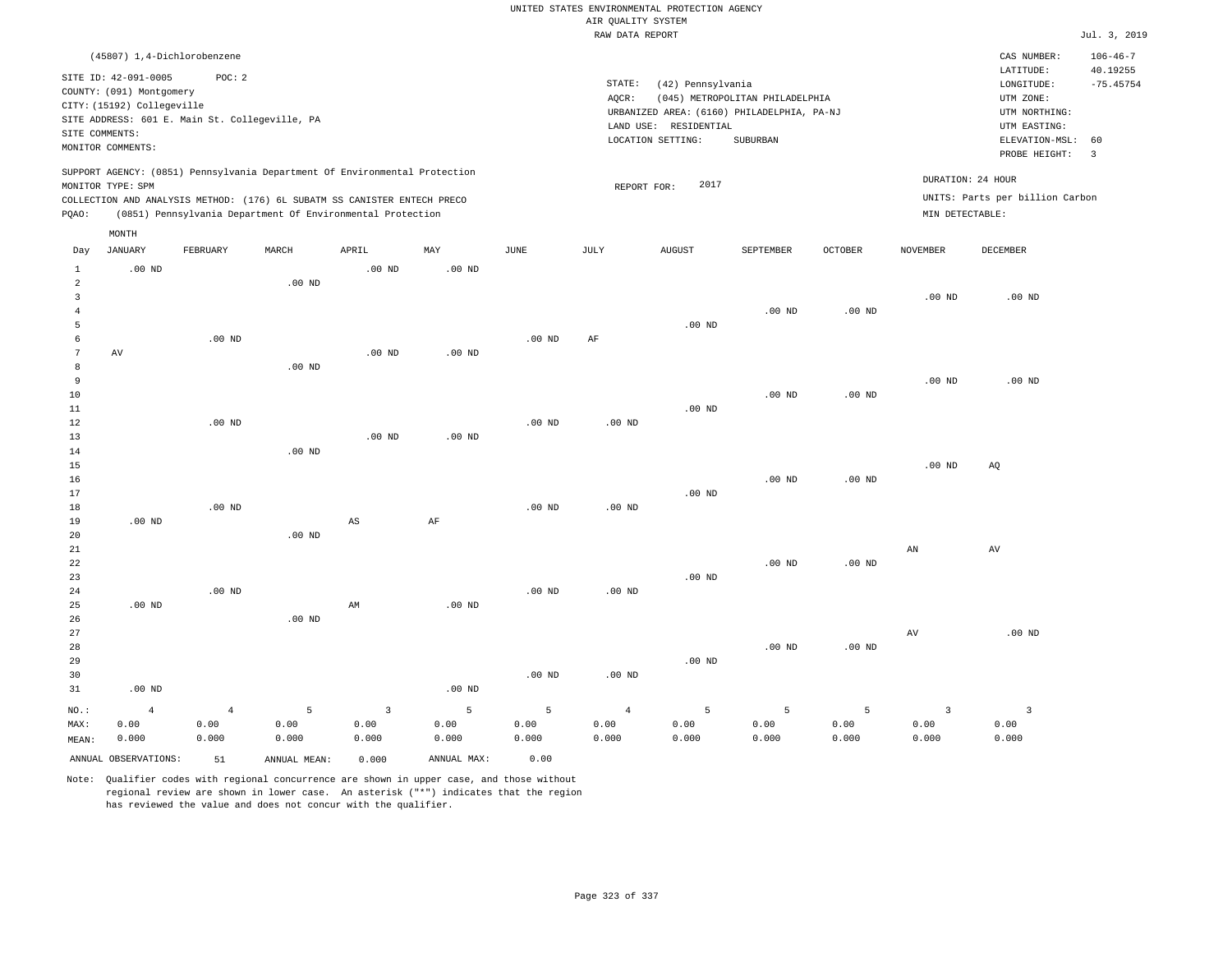|                |                                                  |                   |                                                                                                                                        |                   |                         |                   | UNITED STATES ENVIRONMENTAL PROTECTION AGENCY |                       |                                            |          |                   |                                 |                            |
|----------------|--------------------------------------------------|-------------------|----------------------------------------------------------------------------------------------------------------------------------------|-------------------|-------------------------|-------------------|-----------------------------------------------|-----------------------|--------------------------------------------|----------|-------------------|---------------------------------|----------------------------|
|                |                                                  |                   |                                                                                                                                        |                   |                         |                   | AIR OUALITY SYSTEM                            |                       |                                            |          |                   |                                 |                            |
|                |                                                  |                   |                                                                                                                                        |                   |                         |                   | RAW DATA REPORT                               |                       |                                            |          |                   |                                 | Jul. 3, 2019               |
|                | (45807) 1,4-Dichlorobenzene                      |                   |                                                                                                                                        |                   |                         |                   |                                               |                       |                                            |          |                   | CAS NUMBER:<br>LATITUDE:        | $106 - 46 - 7$<br>40.19255 |
|                | SITE ID: 42-091-0005<br>COUNTY: (091) Montgomery | POC: 2            |                                                                                                                                        |                   |                         |                   | STATE:                                        | (42) Pennsylvania     |                                            |          |                   | LONGITUDE:                      | $-75.45754$                |
|                | CITY: (15192) Collegeville                       |                   |                                                                                                                                        |                   |                         |                   | AOCR:                                         |                       | (045) METROPOLITAN PHILADELPHIA            |          |                   | UTM ZONE:                       |                            |
|                | SITE ADDRESS: 601 E. Main St. Collegeville, PA   |                   |                                                                                                                                        |                   |                         |                   |                                               |                       | URBANIZED AREA: (6160) PHILADELPHIA, PA-NJ |          |                   | UTM NORTHING:                   |                            |
|                | SITE COMMENTS:                                   |                   |                                                                                                                                        |                   |                         |                   |                                               | LAND USE: RESIDENTIAL |                                            |          |                   | UTM EASTING:                    |                            |
|                | MONITOR COMMENTS:                                |                   |                                                                                                                                        |                   |                         |                   |                                               | LOCATION SETTING:     | SUBURBAN                                   |          |                   | ELEVATION-MSL:<br>PROBE HEIGHT: | 60<br>$\overline{3}$       |
|                |                                                  |                   | SUPPORT AGENCY: (0851) Pennsylvania Department Of Environmental Protection                                                             |                   |                         |                   |                                               |                       |                                            |          | DURATION: 24 HOUR |                                 |                            |
|                | MONITOR TYPE: SPM                                |                   |                                                                                                                                        |                   |                         |                   | REPORT FOR:                                   | 2018                  |                                            |          |                   | UNITS: Parts per billion Carbon |                            |
| PQAO:          |                                                  |                   | COLLECTION AND ANALYSIS METHOD: (176) 6L SUBATM SS CANISTER ENTECH PRECO<br>(0851) Pennsylvania Department Of Environmental Protection |                   |                         |                   |                                               |                       |                                            |          |                   | MIN DETECTABLE: .31302          |                            |
|                | MONTH                                            |                   |                                                                                                                                        |                   |                         |                   |                                               |                       |                                            |          |                   |                                 |                            |
| Day            | <b>JANUARY</b>                                   | FEBRUARY          | MARCH                                                                                                                                  | APRIL             | MAY                     | JUNE              | JULY                                          | <b>AUGUST</b>         | SEPTEMBER                                  | OCTOBER  | NOVEMBER          | DECEMBER                        |                            |
| $\mathbf{1}$   |                                                  | $.00$ ND          |                                                                                                                                        |                   |                         | $.00$ ND          | $.00$ ND                                      |                       |                                            |          |                   |                                 |                            |
| $\overline{a}$ | $\mathbb{A}\mathbb{S}$                           |                   |                                                                                                                                        | $.00$ ND          | .00 <sub>ND</sub>       |                   |                                               |                       |                                            |          |                   |                                 |                            |
| $\overline{3}$ |                                                  |                   | $_{\rm AG}$                                                                                                                            |                   |                         |                   |                                               |                       |                                            |          |                   |                                 |                            |
| $\overline{4}$ |                                                  |                   |                                                                                                                                        |                   |                         |                   |                                               |                       |                                            |          | .00 <sub>ND</sub> | .00 <sub>ND</sub>               |                            |
| 5              |                                                  |                   |                                                                                                                                        |                   |                         |                   |                                               |                       | AF                                         | $.00$ ND |                   |                                 |                            |
| 6              |                                                  |                   |                                                                                                                                        |                   |                         |                   |                                               | $.00$ ND              |                                            |          |                   |                                 |                            |
| 7              |                                                  | $.00$ ND          |                                                                                                                                        |                   |                         | $.00$ ND          | $.00$ ND                                      |                       |                                            |          |                   |                                 |                            |
| 8              | $.00$ ND                                         |                   |                                                                                                                                        | $.00$ ND          | $.00$ ND                |                   |                                               |                       |                                            |          |                   |                                 |                            |
| 9<br>10        |                                                  |                   | $.00$ ND                                                                                                                               |                   |                         |                   |                                               |                       |                                            |          | .00 <sub>ND</sub> | $.00$ ND                        |                            |
| 11             |                                                  |                   |                                                                                                                                        |                   |                         |                   |                                               |                       | $.00$ ND                                   | $.00$ ND |                   |                                 |                            |
| 12             |                                                  |                   |                                                                                                                                        |                   |                         |                   |                                               | $.00$ ND              |                                            |          |                   |                                 |                            |
| 13             |                                                  | $.00$ ND          |                                                                                                                                        |                   |                         | $.00$ ND          | .00 <sub>ND</sub>                             |                       |                                            |          |                   |                                 |                            |
| 14             | $.00$ ND                                         |                   |                                                                                                                                        | $.00$ ND          | AV                      |                   |                                               |                       |                                            |          |                   |                                 |                            |
| 15             |                                                  |                   | $.00$ ND                                                                                                                               |                   |                         |                   |                                               |                       |                                            |          |                   |                                 |                            |
| 16             |                                                  |                   |                                                                                                                                        |                   |                         |                   |                                               |                       |                                            |          | .00 <sub>ND</sub> | .00 <sub>ND</sub>               |                            |
| 17             |                                                  |                   |                                                                                                                                        |                   |                         |                   |                                               |                       | .00 <sub>ND</sub>                          | $.00$ ND |                   |                                 |                            |
| 18             |                                                  |                   |                                                                                                                                        |                   |                         |                   |                                               | $.00$ ND              |                                            |          |                   |                                 |                            |
| 19             |                                                  | .00 <sub>ND</sub> |                                                                                                                                        |                   |                         | .00 <sub>ND</sub> | .00 <sub>ND</sub>                             |                       |                                            |          |                   |                                 |                            |
| 20             | $.00$ ND                                         |                   |                                                                                                                                        | .00 <sub>ND</sub> | AV                      |                   |                                               |                       |                                            |          |                   |                                 |                            |
| 21             |                                                  |                   | $.00$ ND                                                                                                                               |                   |                         |                   |                                               |                       |                                            |          |                   |                                 |                            |
| 22             |                                                  |                   |                                                                                                                                        |                   |                         |                   |                                               |                       |                                            |          | .00 <sub>ND</sub> | $.00$ ND                        |                            |
| 23<br>24       |                                                  |                   |                                                                                                                                        |                   |                         |                   |                                               | .00 <sub>ND</sub>     | $.00$ ND                                   | $.00$ ND |                   |                                 |                            |
| 25             |                                                  | $.00$ ND          |                                                                                                                                        |                   |                         | $.00$ ND          | $.00$ ND                                      |                       |                                            |          |                   |                                 |                            |
| 26             | $.00$ ND                                         |                   |                                                                                                                                        | $.00$ ND          | $.00$ ND                |                   |                                               |                       |                                            |          |                   |                                 |                            |
| 27             |                                                  |                   | $.00$ ND                                                                                                                               |                   |                         |                   |                                               |                       |                                            |          |                   |                                 |                            |
| 28             |                                                  |                   |                                                                                                                                        |                   |                         |                   |                                               |                       |                                            |          | .00 <sub>ND</sub> | $.00$ ND                        |                            |
| 29             |                                                  |                   |                                                                                                                                        |                   |                         |                   |                                               |                       | .00 <sub>ND</sub>                          | $.00$ ND |                   |                                 |                            |
| 30             |                                                  |                   |                                                                                                                                        |                   |                         |                   |                                               | AV                    |                                            |          |                   |                                 |                            |
| 31             |                                                  |                   |                                                                                                                                        |                   |                         |                   | .00 <sub>ND</sub>                             |                       |                                            |          |                   |                                 |                            |
| NO.:           | $\sqrt{4}$                                       | 5                 | $\sqrt{4}$                                                                                                                             | 5                 | $\overline{\mathbf{3}}$ | $\overline{5}$    | $\sqrt{6}$                                    | $\sqrt{4}$            | $\,4$                                      | 5        | 5                 | $\overline{5}$                  |                            |
| MAX:           | 0.00                                             | 0.00              | 0.00                                                                                                                                   | 0.00              | 0.00                    | 0.00              | 0.00                                          | 0.00                  | 0.00                                       | 0.00     | 0.00              | 0.00                            |                            |
| MEAN:          | 0.000                                            | 0.000             | 0.000                                                                                                                                  | 0.000             | 0.000                   | 0.000             | 0.000                                         | 0.000                 | 0.000                                      | 0.000    | 0.000             | 0.000                           |                            |
|                | ANNUAL OBSERVATIONS:                             | 55                | ANNUAL, MEAN:                                                                                                                          | 0.000             | ANNUAL MAX:             | 0.00              |                                               |                       |                                            |          |                   |                                 |                            |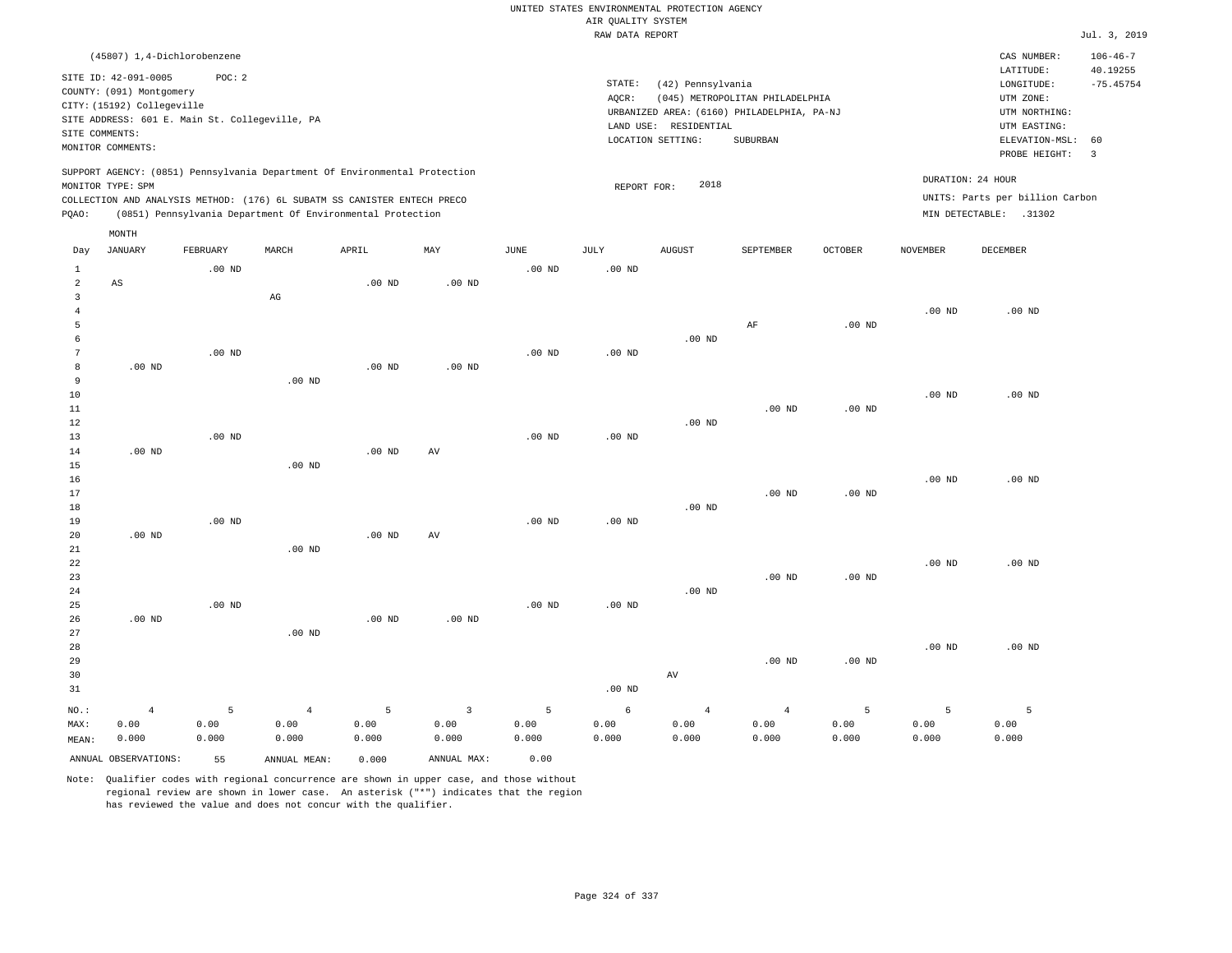# UNITED STATES ENVIRONMENTAL PROTECTION AGENCY AIR QUALITY SYSTEM

|                                       |                                                                                                                       |                                                          |                        |                                                                                                                                                        |          |                       | RAW DATA REPORT                                                                                                                                                                 |               |                   |                   |                   |                                                      | Jul. 3, 2019                                                                                        |
|---------------------------------------|-----------------------------------------------------------------------------------------------------------------------|----------------------------------------------------------|------------------------|--------------------------------------------------------------------------------------------------------------------------------------------------------|----------|-----------------------|---------------------------------------------------------------------------------------------------------------------------------------------------------------------------------|---------------|-------------------|-------------------|-------------------|------------------------------------------------------|-----------------------------------------------------------------------------------------------------|
|                                       |                                                                                                                       | (45810) 1, 2, 4-Trichlorobenzene                         |                        |                                                                                                                                                        |          |                       |                                                                                                                                                                                 |               |                   |                   |                   | CAS NUMBER:<br>LATITUDE:                             | $120 - 82 - 1$                                                                                      |
|                                       | SITE ID: 42-091-0005<br>COUNTY: (091) Montgomery<br>CITY: (15192) Collegeville<br>SITE COMMENTS:<br>MONITOR COMMENTS: | POC: 2<br>SITE ADDRESS: 601 E. Main St. Collegeville, PA |                        |                                                                                                                                                        |          |                       | STATE:<br>(42) Pennsylvania<br>AOCR:<br>(045) METROPOLITAN PHILADELPHIA<br>URBANIZED AREA: (6160) PHILADELPHIA, PA-NJ<br>LAND USE: RESIDENTIAL<br>LOCATION SETTING:<br>SUBURBAN |               |                   |                   |                   |                                                      | 40.19255<br>$-75.45754$<br>UTM NORTHING:<br>ELEVATION-MSL:<br>60<br>PROBE HEIGHT:<br>$\overline{3}$ |
|                                       | MONITOR TYPE: SPM                                                                                                     |                                                          |                        | SUPPORT AGENCY: (0851) Pennsylvania Department Of Environmental Protection<br>COLLECTION AND ANALYSIS METHOD: (176) 6L SUBATM SS CANISTER ENTECH PRECO |          |                       | REPORT FOR:                                                                                                                                                                     | 2013          |                   |                   |                   | DURATION: 24 HOUR<br>UNITS: Parts per billion Carbon |                                                                                                     |
| POAO:                                 |                                                                                                                       |                                                          |                        | (0851) Pennsylvania Department Of Environmental Protection                                                                                             |          |                       |                                                                                                                                                                                 |               |                   |                   | MIN DETECTABLE:   |                                                      |                                                                                                     |
| Day                                   | MONTH<br><b>JANUARY</b>                                                                                               | FEBRUARY                                                 | MARCH                  | APRIL                                                                                                                                                  | MAY      | $\operatorname{JUNE}$ | JULY                                                                                                                                                                            | <b>AUGUST</b> | SEPTEMBER         | <b>OCTOBER</b>    | <b>NOVEMBER</b>   | DECEMBER                                             |                                                                                                     |
| $\mathbf{1}$                          |                                                                                                                       |                                                          |                        |                                                                                                                                                        |          |                       |                                                                                                                                                                                 |               | $.00$ ND          | $_{\rm AS}$       |                   |                                                      |                                                                                                     |
| $\overline{a}$<br>3<br>$\overline{4}$ | $.00$ ND                                                                                                              | $.00$ ND                                                 |                        | .00 <sub>ND</sub>                                                                                                                                      | $.00$ ND | $.00$ ND              | .00 <sub>ND</sub>                                                                                                                                                               | $.00$ ND      |                   |                   |                   |                                                      |                                                                                                     |
| 5<br>6<br>7                           |                                                                                                                       |                                                          | .00 <sub>ND</sub>      |                                                                                                                                                        |          |                       |                                                                                                                                                                                 |               | .00 <sub>ND</sub> | .00 <sub>ND</sub> | .00 <sub>ND</sub> | $.00$ ND                                             |                                                                                                     |
| 8<br>9<br>10<br>11                    | $.00$ ND                                                                                                              | $.00$ ND                                                 | $.00$ ND               | $.00$ ND                                                                                                                                               | $.00$ ND | $.00$ ND              | $.00$ ND                                                                                                                                                                        | $.00$ ND      |                   |                   |                   |                                                      |                                                                                                     |
| 12<br>13<br>14                        |                                                                                                                       |                                                          |                        |                                                                                                                                                        |          |                       |                                                                                                                                                                                 | $.00$ ND      | $.00$ ND          | $.00$ ND          | .00 <sub>ND</sub> | $.00$ ND                                             |                                                                                                     |
| 15<br>16<br>17                        | $.00$ ND                                                                                                              | $.00$ ND                                                 | $\rm{AF}$              | .00 <sub>ND</sub>                                                                                                                                      | AF       | $.00$ ND              | .00 <sub>ND</sub>                                                                                                                                                               |               |                   |                   |                   |                                                      |                                                                                                     |
| 18<br>19<br>20                        |                                                                                                                       |                                                          |                        |                                                                                                                                                        |          |                       |                                                                                                                                                                                 | .00CL         | AF                | AF                | .00 <sub>ND</sub> | $.00$ ND                                             |                                                                                                     |
| 21<br>22<br>23                        | $.00$ ND                                                                                                              | $.00$ ND                                                 | .00 <sub>ND</sub>      | .00 <sub>ND</sub>                                                                                                                                      | AF       | $.00$ ND              | $.00$ ND                                                                                                                                                                        |               |                   |                   |                   |                                                      |                                                                                                     |
| 24<br>25<br>26<br>27                  |                                                                                                                       | $.00$ ND                                                 |                        |                                                                                                                                                        |          | .00 <sub>ND</sub>     | .00 <sub>ND</sub>                                                                                                                                                               | $.00$ ND      | $.00$ ND          | $.00$ ND          | .00 <sub>ND</sub> | $.00$ ND                                             |                                                                                                     |
| 28<br>29                              | $.00$ ND                                                                                                              |                                                          | $\mathbb{A}\mathbb{S}$ | $.00$ ND                                                                                                                                               | $.00$ ND |                       |                                                                                                                                                                                 |               |                   |                   |                   |                                                      |                                                                                                     |
| 30<br>31                              |                                                                                                                       |                                                          |                        |                                                                                                                                                        |          |                       |                                                                                                                                                                                 |               |                   | $.00$ ND          | .00 <sub>ND</sub> | $.00$ ND                                             |                                                                                                     |
| NO.:                                  | 5                                                                                                                     | 5                                                        | $\overline{3}$         | 5                                                                                                                                                      | 3        | 5                     | 5                                                                                                                                                                               | 5             | 4                 | $\overline{4}$    | 5                 | 5                                                    |                                                                                                     |

ANNUAL OBSERVATIONS: 54 ANNUAL MEAN: 0.000 ANNUAL MAX: 0.00

 0.00 0.000

MAX: MEAN:

 0.00 0.000  0.00 0.000

Note: Qualifier codes with regional concurrence are shown in upper case, and those without regional review are shown in lower case. An asterisk ("\*") indicates that the region has reviewed the value and does not concur with the qualifier.

 0.00 0.000  0.00 0.000  0.00 0.000  0.00 0.000  0.00 0.000  0.00 0.000  0.00 0.000  0.00 0.000  0.00 0.000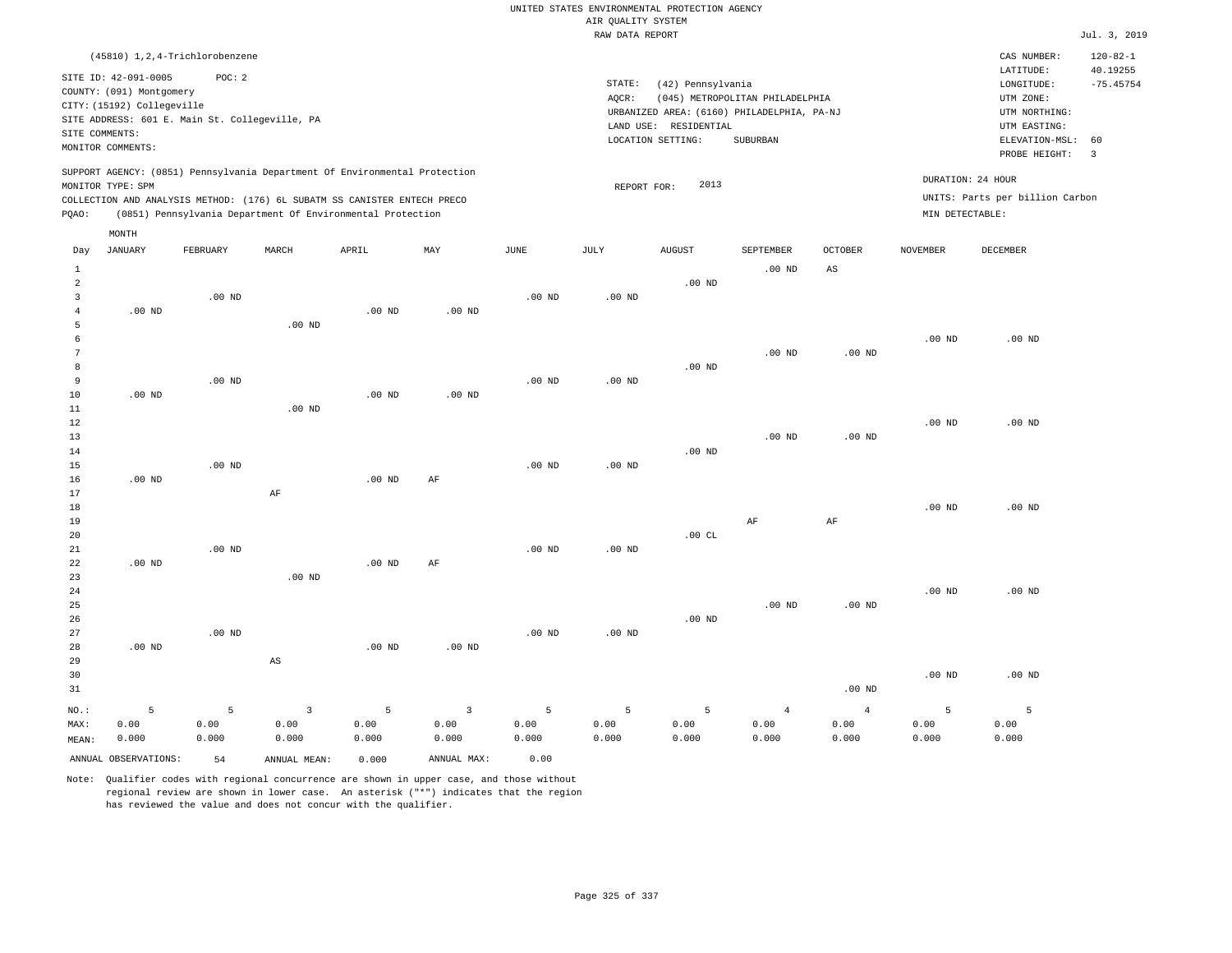| (45810) 1,2,4-Trichlorobenzene                                                                                                                                                                                                                              |                                                                                                                                                                                 | CAS NUMBER:                                                                                                 | $120 - 82 - 1$          |
|-------------------------------------------------------------------------------------------------------------------------------------------------------------------------------------------------------------------------------------------------------------|---------------------------------------------------------------------------------------------------------------------------------------------------------------------------------|-------------------------------------------------------------------------------------------------------------|-------------------------|
| SITE ID: 42-091-0005<br>POC:2<br>COUNTY: (091) Montgomery<br>CITY: (15192) Collegeville<br>SITE ADDRESS: 601 E. Main St. Collegeville, PA<br>SITE COMMENTS:<br>MONITOR COMMENTS:                                                                            | STATE:<br>(42) Pennsylvania<br>(045) METROPOLITAN PHILADELPHIA<br>AOCR:<br>URBANIZED AREA: (6160) PHILADELPHIA, PA-NJ<br>LAND USE: RESIDENTIAL<br>LOCATION SETTING:<br>SUBURBAN | LATITUDE:<br>LONGITUDE:<br>UTM ZONE:<br>UTM NORTHING:<br>UTM EASTING:<br>ELEVATION-MSL: 60<br>PROBE HEIGHT: | 40.19255<br>$-75.45754$ |
| SUPPORT AGENCY: (0851) Pennsylvania Department Of Environmental Protection<br>MONITOR TYPE: SPM<br>COLLECTION AND ANALYSIS METHOD: (176) 6L SUBATM SS CANISTER ENTECH PRECO<br>(0851) Pennsylvania Department Of Environmental Protection<br>POAO:<br>MONTH | 2014<br>REPORT FOR:<br>MIN DETECTABLE:                                                                                                                                          | DURATION: 24 HOUR<br>UNITS: Parts per billion Carbon                                                        |                         |

| Day            | JANUARY              | FEBRUARY               | MARCH          | APRIL             | MAY            | JUNE                   | JULY                   | AUGUST         | SEPTEMBER | OCTOBER  | NOVEMBER       | DECEMBER |
|----------------|----------------------|------------------------|----------------|-------------------|----------------|------------------------|------------------------|----------------|-----------|----------|----------------|----------|
| $\mathbf{1}$   |                      |                        |                |                   |                |                        |                        |                |           |          | $.00$ ND       | $.00$ ND |
| $\,2$          |                      |                        |                |                   |                |                        |                        |                | $.00$ ND  | $.00$ ND |                |          |
| 3              |                      |                        |                |                   |                |                        |                        | $\rm AF$       |           |          |                |          |
| $\overline{4}$ |                      | $.00$ ND               |                |                   |                | $.00$ ND               | .00 $ND$               |                |           |          |                |          |
| 5              | $.00$ ND             |                        |                | .00 <sub>ND</sub> | $.00$ ND       |                        |                        |                |           |          |                |          |
| 6              |                      |                        | $.00$ ND       |                   |                |                        |                        |                |           |          |                |          |
| 7              |                      |                        |                |                   |                |                        |                        |                |           |          | $.00$ ND       | $.00$ ND |
| 8              |                      |                        |                |                   |                |                        |                        |                | .61SQ     | $.00$ ND |                |          |
| 9              |                      |                        |                |                   |                |                        |                        | $.00$ ND       |           |          |                |          |
| 10             |                      | $\mathbb{A}\mathbb{S}$ |                |                   |                | .00 <sub>ND</sub>      | $.00$ ND               |                |           |          |                |          |
| 11             | $.00$ ND             |                        |                | $.00$ ND          | $.00$ ND       |                        |                        |                |           |          |                |          |
| 12             |                      |                        | $.00$ ND       |                   |                |                        |                        |                |           |          |                |          |
| 13             |                      |                        |                |                   |                |                        |                        |                |           |          | $.00$ ND       | AF       |
| 14             |                      |                        |                |                   |                |                        |                        |                | $.00$ ND  | .00 $ND$ |                |          |
| 15             |                      | $.00$ ND               |                |                   |                | $\mathbb{A}\mathbb{S}$ |                        | $.00$ ND       |           |          |                |          |
| 16<br>17       | $.00$ ND             |                        |                | $.00$ ND          | $.00$ ND       |                        | $\rm{AF}$              |                |           |          |                |          |
| 18             |                      |                        | $.00$ ND       |                   |                |                        |                        |                |           |          |                |          |
| 19             |                      |                        |                |                   |                |                        |                        |                |           |          | $\rm AF$       | $.00$ ND |
| 20             |                      |                        |                |                   |                |                        |                        |                | $.00$ ND  | $.00$ ND |                |          |
| $2\sqrt{1}$    |                      |                        |                |                   |                |                        |                        | $.00$ ND       |           |          |                |          |
| 22             |                      | $.00$ ND               |                |                   |                | $\mathbb{A}\mathbb{S}$ | $\mathbb{A}\mathbb{S}$ |                |           |          |                |          |
| 23             | $.00$ ND             |                        |                | .00 <sub>ND</sub> | $.00$ ND       |                        |                        |                |           |          |                |          |
| 24             |                      |                        | $.00$ ND       |                   |                |                        |                        |                |           |          |                |          |
| 25             |                      |                        |                |                   |                |                        |                        |                |           |          | $.00$ ND       | $.00$ ND |
| 26             |                      |                        |                |                   |                |                        |                        |                | $.00$ ND  | .00 $ND$ |                |          |
| 27             |                      |                        |                |                   |                |                        |                        | $.00$ ND       |           |          |                |          |
| 28             |                      | $.00$ ND               |                |                   |                | $.00$ ND               | $.00$ ND               |                |           |          |                |          |
| 29             | $.00$ ND             |                        |                | $.00$ ND          | $\rm AF$       |                        |                        |                |           |          |                |          |
| 30             |                      |                        | $.00$ ND       |                   |                |                        |                        |                |           |          |                |          |
| 31             |                      |                        |                |                   |                |                        |                        |                |           |          |                | $.00$ ND |
| $NO.$ :        | 5                    | $\,4$                  | $\overline{5}$ | $\overline{5}$    | $\overline{4}$ | 3                      | $\mathbf{3}$           | $\overline{4}$ | 5         | 5        | $\overline{4}$ | 5        |
| MAX:           | 0.00                 | 0.00                   | 0.00           | 0.00              | 0.00           | 0.00                   | 0.00                   | 0.00           | .61       | 0.00     | 0.00           | 0.00     |
| MEAN:          | 0.000                | 0.000                  | 0.000          | 0.000             | 0.000          | 0.000                  | 0.000                  | 0.000          | .122      | 0.000    | 0.000          | 0.000    |
|                | ANNUAL OBSERVATIONS: | 52                     | ANNUAL MEAN:   | .012              | ANNUAL MAX:    | .61                    |                        |                |           |          |                |          |

Note: Qualifier codes with regional concurrence are shown in upper case, and those without

regional review are shown in lower case. An asterisk ("\*") indicates that the region

has reviewed the value and does not concur with the qualifier.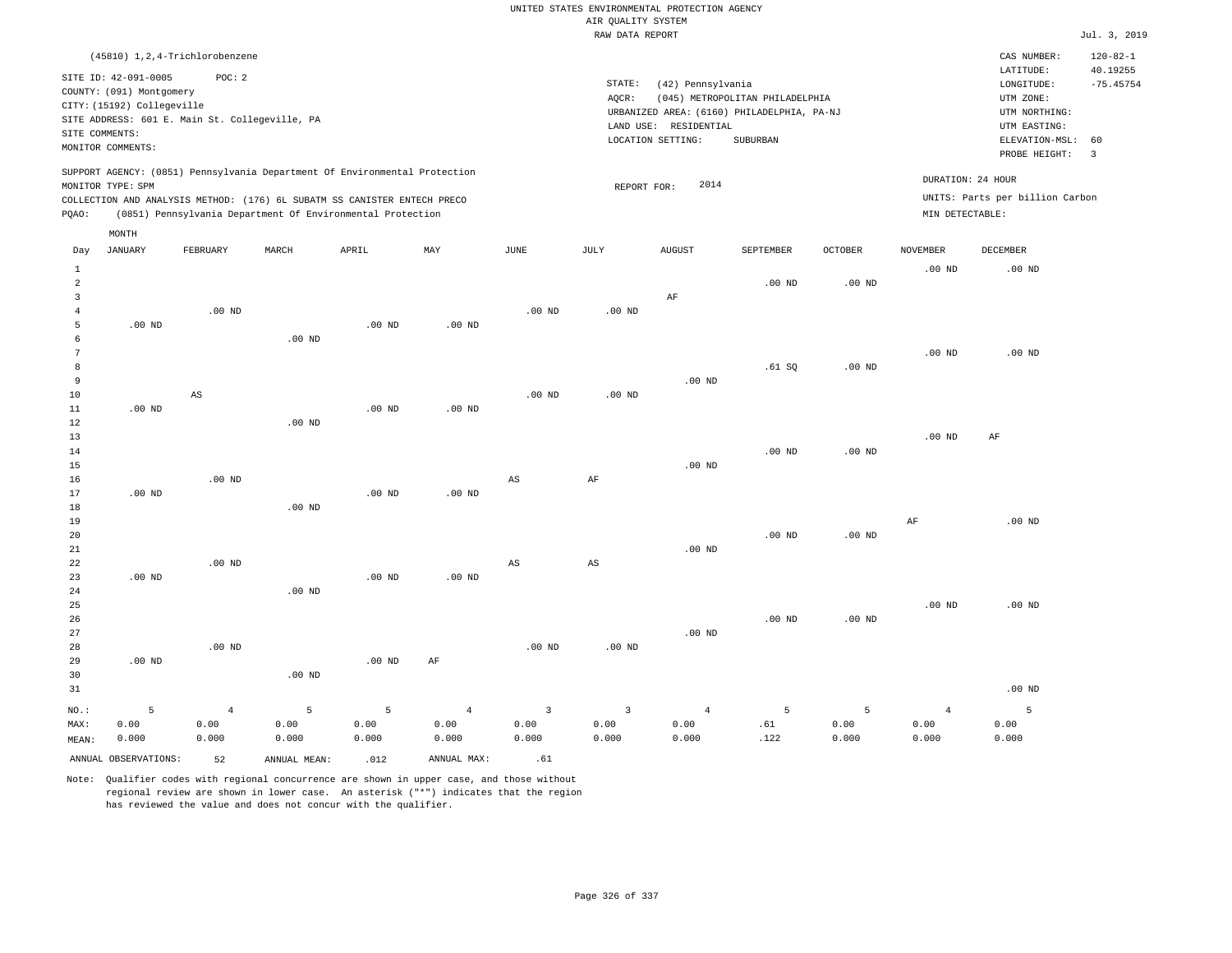| (45810) 1, 2, 4-Trichlorobenzene                                                                                                                                                                                                                   |                                                                                                                                                                                    | CAS NUMBER:                                                                                                 | $120 - 82 - 1$          |
|----------------------------------------------------------------------------------------------------------------------------------------------------------------------------------------------------------------------------------------------------|------------------------------------------------------------------------------------------------------------------------------------------------------------------------------------|-------------------------------------------------------------------------------------------------------------|-------------------------|
| SITE ID: 42-091-0005<br>POC:2<br>COUNTY: (091) Montgomery<br>CITY: (15192) Collegeville<br>SITE ADDRESS: 601 E. Main St. Collegeville, PA<br>SITE COMMENTS:<br>MONITOR COMMENTS:                                                                   | STATE:<br>(42) Pennsylvania<br>(045) METROPOLITAN PHILADELPHIA<br>AOCR:<br>URBANIZED AREA: (6160) PHILADELPHIA, PA-NJ<br>RESIDENTIAL<br>LAND USE:<br>LOCATION SETTING:<br>SUBURBAN | LATITUDE:<br>LONGITUDE:<br>UTM ZONE:<br>UTM NORTHING:<br>UTM EASTING:<br>ELEVATION-MSL: 60<br>PROBE HEIGHT: | 40.19255<br>$-75.45754$ |
| SUPPORT AGENCY: (0851) Pennsylvania Department Of Environmental Protection<br>MONITOR TYPE: SPM<br>COLLECTION AND ANALYSIS METHOD: (176) 6L SUBATM SS CANISTER ENTECH PRECO<br>(0851) Pennsylvania Department Of Environmental Protection<br>POAO: | 2015<br>REPORT FOR:                                                                                                                                                                | DURATION: 24 HOUR<br>UNITS: Parts per billion Carbon<br>MIN DETECTABLE:                                     |                         |

|                | MONTH                   |                |                        |                   |                   |                        |                   |                |           |          |                |             |
|----------------|-------------------------|----------------|------------------------|-------------------|-------------------|------------------------|-------------------|----------------|-----------|----------|----------------|-------------|
| Day            | <b>JANUARY</b>          | FEBRUARY       | MARCH                  | APRIL             | MAY               | JUNE                   | JULY              | <b>AUGUST</b>  | SEPTEMBER | OCTOBER  | NOVEMBER       | DECEMBER    |
| $\mathbf{1}$   |                         |                | $\mathbb{A}\mathbb{S}$ |                   |                   |                        |                   |                |           |          |                |             |
| $\overline{a}$ |                         |                |                        |                   |                   |                        |                   |                |           |          | $.00$ ND       | AF          |
| $\overline{3}$ |                         |                |                        |                   |                   |                        |                   |                | $.00$ ND  | $.00$ ND |                |             |
| $\overline{4}$ |                         |                |                        |                   |                   |                        |                   | $.00$ ND       |           |          |                |             |
| 5              |                         | .00 $ND$       |                        |                   |                   | $.00$ ND               | .00 <sub>ND</sub> |                |           |          |                |             |
| 6              | $.00$ ND                |                |                        | $.00$ ND          | $.00$ ND          |                        |                   |                |           |          |                |             |
| 7              |                         |                | $.00$ ND               |                   |                   |                        |                   |                |           |          |                |             |
| 8              |                         |                |                        |                   |                   |                        |                   |                |           |          | $.00$ ND       | AF          |
| 9              |                         |                |                        |                   |                   |                        |                   |                | $.00$ ND  | $.00$ ND |                |             |
| 10             |                         |                |                        |                   |                   |                        |                   | $\rm AF$       |           |          |                |             |
| 11             |                         | $.00$ ND       |                        |                   |                   | $.00$ ND               | $.00$ ND          |                |           |          |                |             |
| 12             | AF                      |                |                        | $.00$ ND          | .00 <sub>ND</sub> |                        |                   |                |           |          |                |             |
| 13             |                         |                | $.00$ ND               |                   |                   |                        |                   |                |           |          |                |             |
| 14             |                         |                |                        |                   |                   |                        |                   |                |           |          | $.00$ ND       | AM          |
| 15             |                         |                |                        |                   |                   |                        |                   |                | $.00$ ND  | $.00$ ND |                |             |
| 16             |                         |                |                        |                   |                   |                        |                   | $.00$ ND       |           |          |                |             |
| 17<br>18       |                         | $.00$ ND       |                        | .00 <sub>ND</sub> | $.00$ ND          | $\mathbb{A}\mathbb{S}$ | $.00$ ND          |                |           |          |                |             |
| 19             | $.00$ ND                |                | $.00$ ND               |                   |                   |                        |                   |                |           |          |                |             |
| 20             |                         |                |                        |                   |                   |                        |                   |                |           |          | $.00$ ND       | AM          |
| 21             |                         |                |                        |                   |                   |                        |                   |                | $.00$ ND  | $.00$ ND |                |             |
| 22             |                         |                |                        |                   |                   |                        |                   | $\rm AF$       |           |          |                |             |
| 23             |                         | $.00$ ND       |                        |                   |                   | AF                     | $.00$ ND          |                |           |          |                |             |
| 24             | $\mathbb{A}\mathbb{S}$  |                |                        | $.00$ ND          | $.00$ ND          |                        |                   |                |           |          |                |             |
| 25             |                         |                | $.00$ ND               |                   |                   |                        |                   |                |           |          |                |             |
| 26             |                         |                |                        |                   |                   |                        |                   |                |           |          | $\rm{AF}$      | AM          |
| 27             |                         |                |                        |                   |                   |                        |                   |                | $.00$ ND  | $.00$ ND |                |             |
| 28             |                         |                |                        |                   |                   |                        |                   | $.00$ ND       |           |          |                |             |
| 29             |                         |                |                        |                   |                   | $.00$ ND               | $.00$ ND          |                |           |          |                |             |
| 30             | $.00$ ND                |                |                        | .00 <sub>ND</sub> | $.00$ ND          |                        |                   |                |           |          |                |             |
| 31             |                         |                | $.00$ ND               |                   |                   |                        |                   |                |           |          |                |             |
| NO.:           | $\overline{\mathbf{3}}$ | $\overline{4}$ | 5                      | 5                 | 5                 | $\overline{3}$         | 5                 | $\overline{3}$ | 5         | 5        | $\overline{4}$ | $\mathbb O$ |
| MAX:           | 0.00                    | 0.00           | 0.00                   | 0.00              | 0.00              | 0.00                   | 0.00              | 0.00           | 0.00      | 0.00     | 0.00           |             |
| MEAN:          | 0.000                   | 0.000          | 0.000                  | 0.000             | 0.000             | 0.000                  | 0.000             | 0.000          | 0.000     | 0.000    | 0.000          |             |
|                | ANNUAL OBSERVATIONS:    | 47             | ANNUAL MEAN:           | 0.000             | ANNUAL MAX:       | 0.00                   |                   |                |           |          |                |             |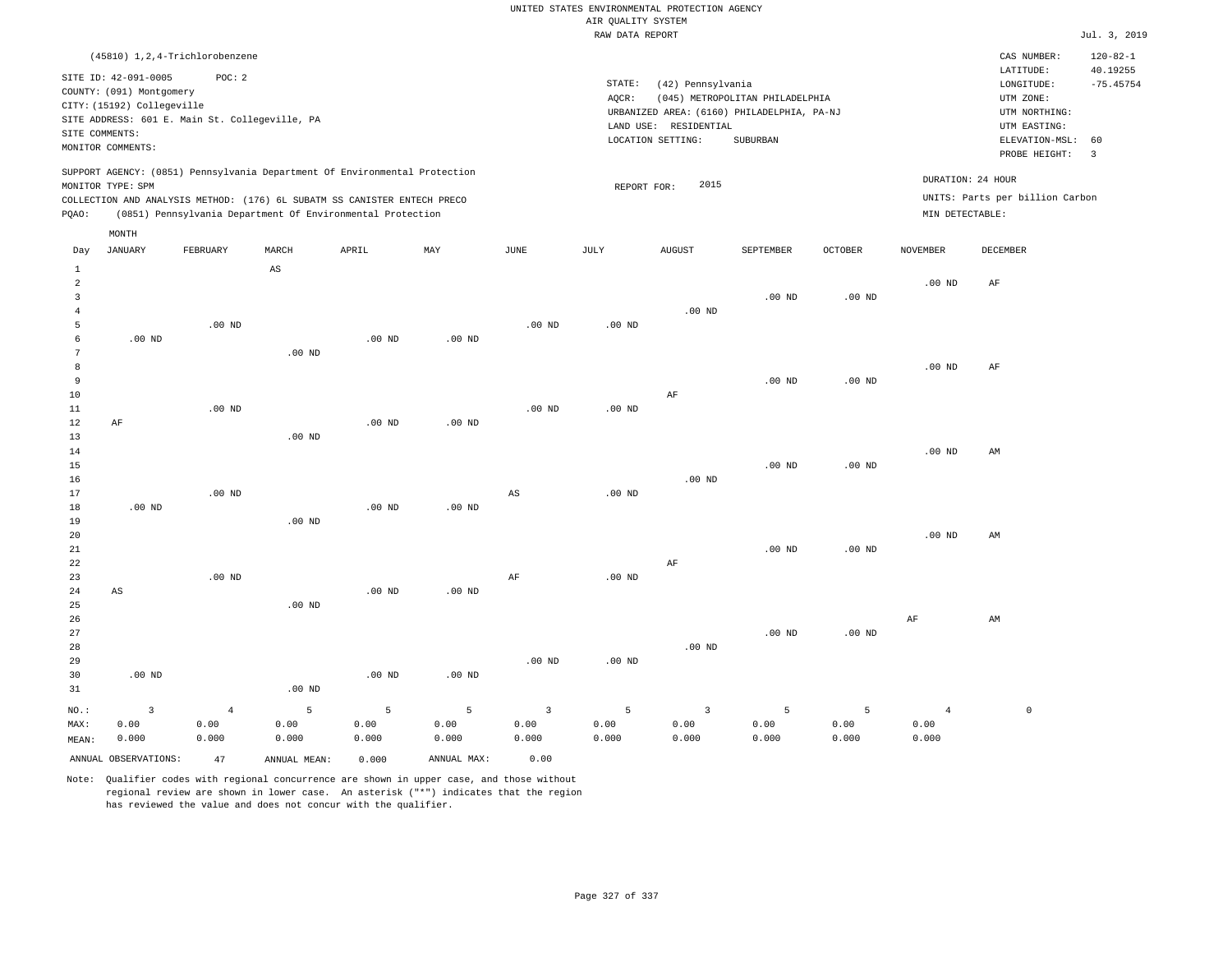| (45810) 1,2,4-Trichlorobenzene                                                                                                                                                                                                                              |                                                                                                                                                                                    | CAS NUMBER:                                                                                                 | $120 - 82 - 1$          |
|-------------------------------------------------------------------------------------------------------------------------------------------------------------------------------------------------------------------------------------------------------------|------------------------------------------------------------------------------------------------------------------------------------------------------------------------------------|-------------------------------------------------------------------------------------------------------------|-------------------------|
| SITE ID: 42-091-0005<br>POC:2<br>COUNTY: (091) Montgomery<br>CITY: (15192) Collegeville<br>SITE ADDRESS: 601 E. Main St. Collegeville, PA<br>SITE COMMENTS:<br>MONITOR COMMENTS:                                                                            | STATE:<br>(42) Pennsylvania<br>(045) METROPOLITAN PHILADELPHIA<br>AOCR:<br>URBANIZED AREA: (6160) PHILADELPHIA, PA-NJ<br>RESIDENTIAL<br>LAND USE:<br>LOCATION SETTING:<br>SUBURBAN | LATITUDE:<br>LONGITUDE:<br>UTM ZONE:<br>UTM NORTHING:<br>UTM EASTING:<br>ELEVATION-MSL: 60<br>PROBE HEIGHT: | 40.19255<br>$-75.45754$ |
| SUPPORT AGENCY: (0851) Pennsylvania Department Of Environmental Protection<br>MONITOR TYPE: SPM<br>COLLECTION AND ANALYSIS METHOD: (176) 6L SUBATM SS CANISTER ENTECH PRECO<br>(0851) Pennsylvania Department Of Environmental Protection<br>POAO:<br>MONTH | 2016<br>REPORT FOR:                                                                                                                                                                | DURATION: 24 HOUR<br>UNITS: Parts per billion Carbon<br>MIN DETECTABLE:                                     |                         |

| Day            | JANUARY                    | FEBRUARY                | MARCH        | APRIL          | MAY            | JUNE        | JULY                    | AUGUST         | SEPTEMBER      | OCTOBER           | NOVEMBER       | DECEMBER |
|----------------|----------------------------|-------------------------|--------------|----------------|----------------|-------------|-------------------------|----------------|----------------|-------------------|----------------|----------|
| $\mathbf{1}$   | $\rm AF$                   |                         | $.00$ ND     |                |                |             |                         |                |                |                   |                |          |
| $\overline{a}$ |                            |                         |              |                |                |             |                         |                |                |                   | $.00$ ND       | $.00$ ND |
| 3              |                            |                         |              |                |                |             |                         |                | $_{\rm TS}$    | $.00$ ND          |                |          |
| 4              |                            |                         |              |                |                |             |                         | $.00$ ND       |                |                   |                |          |
| 5              |                            |                         |              |                |                | $.00$ ND    | $.00$ ND                |                |                |                   |                |          |
| 6              |                            | $.00$ ND                |              | $\rm{AF}$      | $.00$ ND       |             |                         |                |                |                   |                |          |
| 7              | $\mathop{\rm AM}\nolimits$ |                         | $.00$ ND     |                |                |             |                         |                |                |                   |                |          |
| 8              |                            |                         |              |                |                |             |                         |                |                |                   | $.00$ ND       | $.00$ ND |
| 9              |                            |                         |              |                |                |             |                         |                | $.00$ ND       | $.00$ ND          |                |          |
| 10             |                            |                         |              |                |                |             |                         | $.00$ ND       |                |                   |                |          |
| 11             |                            |                         |              |                |                | $.00$ ND    | $.00$ LL                |                |                |                   |                |          |
| 12             |                            | $\rm AF$                |              | $.00$ ND       | $.00$ ND       |             |                         |                |                |                   |                |          |
| 13             | $\mathop{\rm AM}\nolimits$ |                         | $.00$ ND     |                |                |             |                         |                |                |                   |                |          |
| 14             |                            |                         |              |                |                |             |                         |                |                |                   | $\rm AF$       | $.00$ ND |
| $15\,$         |                            |                         |              |                |                |             |                         |                | $.00$ ND       | .00 <sub>ND</sub> |                |          |
| 16             |                            |                         |              |                |                |             |                         | $.00$ ND       |                |                   |                |          |
| 17             |                            |                         |              |                |                | $.00$ ND    | AF                      |                |                |                   |                |          |
| 18             |                            | $.00$ ND                |              | $.00$ ND       | $.00$ ND       |             |                         |                |                |                   |                |          |
| 19             | $.00$ ND                   |                         | $.00$ ND     |                |                |             |                         |                |                |                   |                |          |
| 20             |                            |                         |              |                |                |             |                         |                |                |                   | $\rm AF$       | $.00$ ND |
| ${\bf 21}$     |                            |                         |              |                |                |             |                         |                | $.00$ ND       | $.00$ ND          |                |          |
| ${\bf 22}$     |                            |                         |              |                |                |             |                         | $.00$ ND       |                |                   |                |          |
| 23             |                            |                         |              |                |                | $.00$ ND    | $\mathbb{A}\mathbb{S}$  |                |                |                   |                |          |
| 24             |                            | $.00$ ND                |              | $.00$ ND       | $\mathbb{TS}$  |             |                         |                |                |                   |                |          |
| 25             | $.00$ ND                   |                         | $.00$ ND     |                |                |             |                         |                |                |                   |                |          |
| 26             |                            |                         |              |                |                |             |                         |                |                |                   | $.00$ ND       | $.00$ ND |
| $2\,7$         |                            |                         |              |                |                |             |                         |                | $.00$ ND       | .00 <sub>ND</sub> |                |          |
| 28             |                            |                         |              |                |                |             |                         | $\rm AF$       |                |                   |                |          |
| 29             |                            |                         |              |                |                | $.00$ ND    | $.00$ ND                |                |                |                   |                |          |
| 30             |                            |                         |              | $.00$ ND       | $.00$ ND       |             |                         |                |                |                   |                |          |
| 31             | $\operatorname{AV}$        |                         | $.00$ ND     |                |                |             |                         |                |                |                   |                |          |
| $_{\rm NO.}$ : | $\overline{a}$             | $\overline{\mathbf{3}}$ | $\epsilon$   | $\overline{4}$ | $\overline{4}$ | $\mathsf S$ | $\overline{\mathbf{3}}$ | $\overline{4}$ | $\overline{4}$ | 5                 | $\overline{3}$ | 5        |
| MAX:           | 0.00                       | 0.00                    | 0.00         | 0.00           | 0.00           | 0.00        | 0.00                    | 0.00           | 0.00           | 0.00              | 0.00           | 0.00     |
| MEAN:          | 0.000                      | 0.000                   | 0.000        | 0.000          | 0.000          | 0.000       | 0.000                   | 0.000          | 0.000          | 0.000             | 0.000          | 0.000    |
|                | ANNUAL OBSERVATIONS:       | 48                      | ANNUAL MEAN: | 0.000          | ANNUAL MAX:    | 0.00        |                         |                |                |                   |                |          |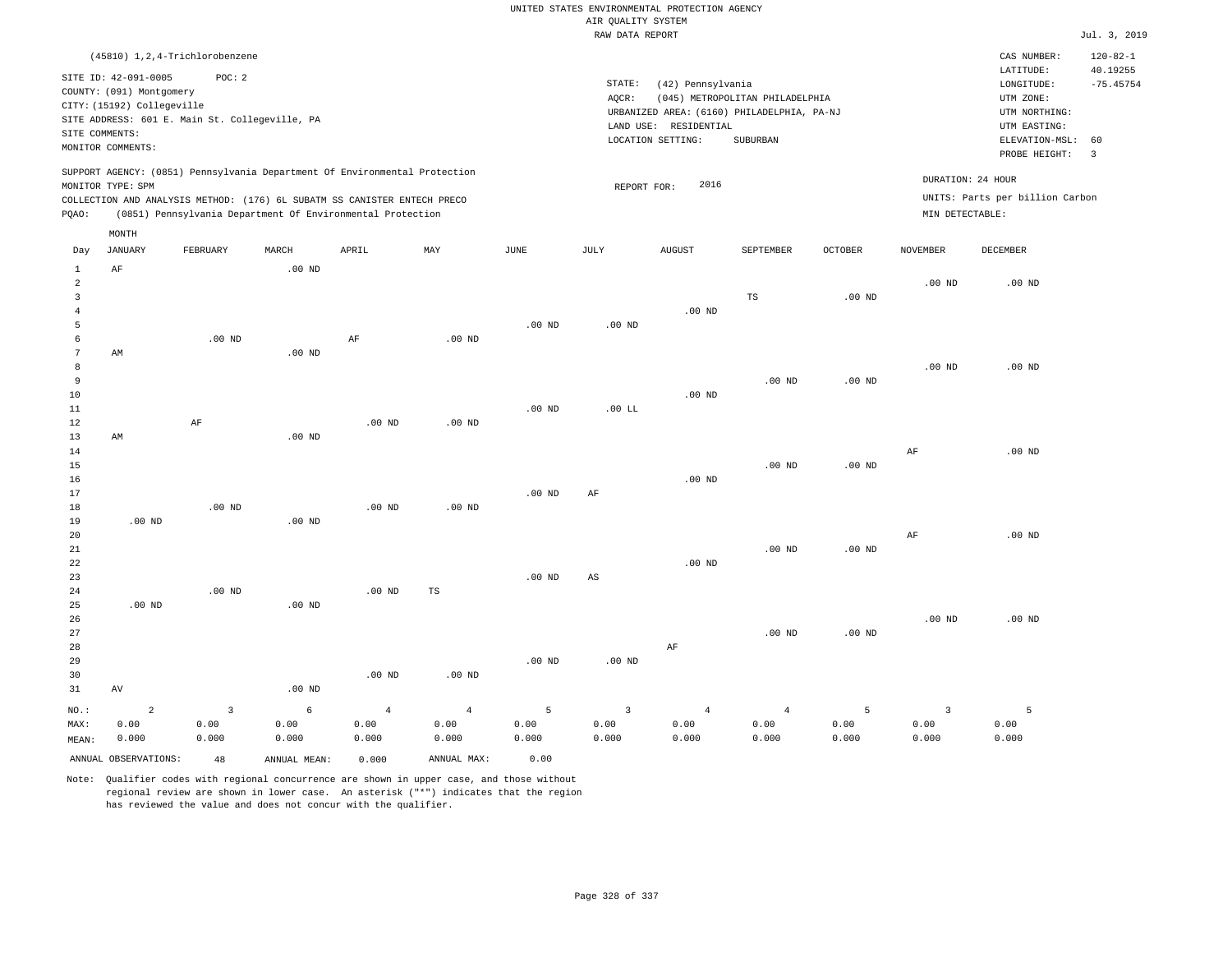|                |                            |                                                |                   |                                                                            |                   |                   | AIR QUALITY SYSTEM | UNITED STATES ENVIRONMENTAL PROTECTION AGENCY |                                            |                |                        |                                 |                            |
|----------------|----------------------------|------------------------------------------------|-------------------|----------------------------------------------------------------------------|-------------------|-------------------|--------------------|-----------------------------------------------|--------------------------------------------|----------------|------------------------|---------------------------------|----------------------------|
|                |                            |                                                |                   |                                                                            |                   |                   | RAW DATA REPORT    |                                               |                                            |                |                        |                                 | Jul. 3, 2019               |
|                |                            |                                                |                   |                                                                            |                   |                   |                    |                                               |                                            |                |                        |                                 |                            |
|                | SITE ID: 42-091-0005       | (45810) 1, 2, 4-Trichlorobenzene<br>POC: 2     |                   |                                                                            |                   |                   |                    |                                               |                                            |                |                        | CAS NUMBER:<br>LATITUDE:        | $120 - 82 - 1$<br>40.19255 |
|                | COUNTY: (091) Montgomery   |                                                |                   |                                                                            |                   |                   | STATE:             | (42) Pennsylvania                             |                                            |                |                        | LONGITUDE:                      | $-75.45754$                |
|                | CITY: (15192) Collegeville |                                                |                   |                                                                            |                   |                   | AOCR:              |                                               | (045) METROPOLITAN PHILADELPHIA            |                |                        | UTM ZONE:<br>UTM NORTHING:      |                            |
|                |                            | SITE ADDRESS: 601 E. Main St. Collegeville, PA |                   |                                                                            |                   |                   | LAND USE:          | RESIDENTIAL                                   | URBANIZED AREA: (6160) PHILADELPHIA, PA-NJ |                |                        | UTM EASTING:                    |                            |
|                | SITE COMMENTS:             |                                                |                   |                                                                            |                   |                   |                    | LOCATION SETTING:                             | SUBURBAN                                   |                |                        | ELEVATION-MSL:                  | 60                         |
|                | MONITOR COMMENTS:          |                                                |                   |                                                                            |                   |                   |                    |                                               |                                            |                |                        | PROBE HEIGHT:                   | $\overline{3}$             |
|                |                            |                                                |                   | SUPPORT AGENCY: (0851) Pennsylvania Department Of Environmental Protection |                   |                   |                    |                                               |                                            |                |                        |                                 |                            |
|                | MONITOR TYPE: SPM          |                                                |                   |                                                                            |                   |                   | REPORT FOR:        | 2017                                          |                                            |                |                        | DURATION: 24 HOUR               |                            |
|                |                            |                                                |                   | COLLECTION AND ANALYSIS METHOD: (176) 6L SUBATM SS CANISTER ENTECH PRECO   |                   |                   |                    |                                               |                                            |                |                        | UNITS: Parts per billion Carbon |                            |
| PQAO:          |                            |                                                |                   | (0851) Pennsylvania Department Of Environmental Protection                 |                   |                   |                    |                                               |                                            |                | MIN DETECTABLE:        |                                 |                            |
|                | MONTH                      |                                                |                   |                                                                            |                   |                   |                    |                                               |                                            |                |                        |                                 |                            |
| Day            | <b>JANUARY</b>             | FEBRUARY                                       | MARCH             | APRIL                                                                      | MAY               | <b>JUNE</b>       | JULY               | <b>AUGUST</b>                                 | SEPTEMBER                                  | <b>OCTOBER</b> | <b>NOVEMBER</b>        | DECEMBER                        |                            |
| $1\,$          | $.00$ ND                   |                                                |                   | .00 <sub>ND</sub>                                                          | .00 <sub>ND</sub> |                   |                    |                                               |                                            |                |                        |                                 |                            |
| 2              |                            |                                                | .00 <sub>ND</sub> |                                                                            |                   |                   |                    |                                               |                                            |                |                        |                                 |                            |
| $\overline{3}$ |                            |                                                |                   |                                                                            |                   |                   |                    |                                               |                                            |                | .00 <sub>ND</sub>      | $.00$ ND                        |                            |
| $\overline{4}$ |                            |                                                |                   |                                                                            |                   |                   |                    |                                               | $.00$ ND                                   | $.00$ ND       |                        |                                 |                            |
| 5              |                            |                                                |                   |                                                                            |                   |                   |                    | $.00$ ND                                      |                                            |                |                        |                                 |                            |
| 6              |                            | $.00$ ND                                       |                   |                                                                            |                   | $.00$ ND          | AF                 |                                               |                                            |                |                        |                                 |                            |
| 7              | AV                         |                                                |                   | $.00$ ND                                                                   | $.00$ ND          |                   |                    |                                               |                                            |                |                        |                                 |                            |
| 8<br>9         |                            |                                                | $.00$ ND          |                                                                            |                   |                   |                    |                                               |                                            |                | $.00$ ND               | $.00$ ND                        |                            |
| 10             |                            |                                                |                   |                                                                            |                   |                   |                    |                                               | .00 <sub>ND</sub>                          | $.00$ ND       |                        |                                 |                            |
| $1\,1$         |                            |                                                |                   |                                                                            |                   |                   |                    | $.00$ ND                                      |                                            |                |                        |                                 |                            |
| 12             |                            | $.00$ ND                                       |                   |                                                                            |                   | .00 <sub>ND</sub> | .00 <sub>ND</sub>  |                                               |                                            |                |                        |                                 |                            |
| 13             |                            |                                                |                   | .00 <sub>ND</sub>                                                          | $.00$ ND          |                   |                    |                                               |                                            |                |                        |                                 |                            |
| $14$           |                            |                                                | $.00$ ND          |                                                                            |                   |                   |                    |                                               |                                            |                |                        |                                 |                            |
| 15             |                            |                                                |                   |                                                                            |                   |                   |                    |                                               |                                            |                | .00 <sub>ND</sub>      | AQ                              |                            |
| 16             |                            |                                                |                   |                                                                            |                   |                   |                    |                                               | $.00$ ND                                   | $.00$ ND       |                        |                                 |                            |
| 17             |                            |                                                |                   |                                                                            |                   |                   |                    | $.00$ ND                                      |                                            |                |                        |                                 |                            |
| 18             |                            | $.00$ ND                                       |                   |                                                                            |                   | $.00$ ND          | $.00$ ND           |                                               |                                            |                |                        |                                 |                            |
| 19             | $.00$ ND                   |                                                |                   | $\mathbb{A}\mathbb{S}$                                                     | $\rm{AF}$         |                   |                    |                                               |                                            |                |                        |                                 |                            |
| 20<br>21       |                            |                                                | $.00$ ND          |                                                                            |                   |                   |                    |                                               |                                            |                | $\mathbf{A}\mathbf{N}$ | $\hbox{AV}$                     |                            |
| 22             |                            |                                                |                   |                                                                            |                   |                   |                    |                                               | $.00$ ND                                   | $.00$ ND       |                        |                                 |                            |
| 23             |                            |                                                |                   |                                                                            |                   |                   |                    | .00 <sub>ND</sub>                             |                                            |                |                        |                                 |                            |
| 24             |                            | $.00$ ND                                       |                   |                                                                            |                   | .00 <sub>ND</sub> | .00 <sub>ND</sub>  |                                               |                                            |                |                        |                                 |                            |
| 25             | $.00$ ND                   |                                                |                   | AM                                                                         | $.00$ ND          |                   |                    |                                               |                                            |                |                        |                                 |                            |
| 26             |                            |                                                | .00 <sub>ND</sub> |                                                                            |                   |                   |                    |                                               |                                            |                |                        |                                 |                            |
| 27             |                            |                                                |                   |                                                                            |                   |                   |                    |                                               |                                            |                | AV                     | .00 <sub>ND</sub>               |                            |
| 28             |                            |                                                |                   |                                                                            |                   |                   |                    |                                               | $.00$ ND                                   | $.00$ ND       |                        |                                 |                            |
| 29             |                            |                                                |                   |                                                                            |                   |                   |                    | $.00$ ND                                      |                                            |                |                        |                                 |                            |
| 30             |                            |                                                |                   |                                                                            |                   | $.00$ ND          | $.00$ ND           |                                               |                                            |                |                        |                                 |                            |
| 31             | $.00$ ND                   |                                                |                   |                                                                            | $.00$ ND          |                   |                    |                                               |                                            |                |                        |                                 |                            |
| NO.:           | $\overline{4}$             | $\overline{4}$                                 | 5                 | $\overline{3}$                                                             | 5                 | 5                 | $\overline{4}$     | 5                                             | 5                                          | 5              | $\overline{3}$         | $\overline{3}$                  |                            |
| MAX:           | 0.00                       | 0.00                                           | 0.00              | 0.00                                                                       | 0.00              | 0.00              | 0.00               | 0.00                                          | 0.00                                       | 0.00           | 0.00                   | 0.00                            |                            |
| MEAN:          | 0.000                      | 0.000                                          | 0.000             | 0.000                                                                      | 0.000             | 0.000             | 0.000              | 0.000                                         | 0.000                                      | 0.000          | 0.000                  | 0.000                           |                            |

ANNUAL OBSERVATIONS: 51 ANNUAL MEAN: 0.000 ANNUAL MAX: 0.00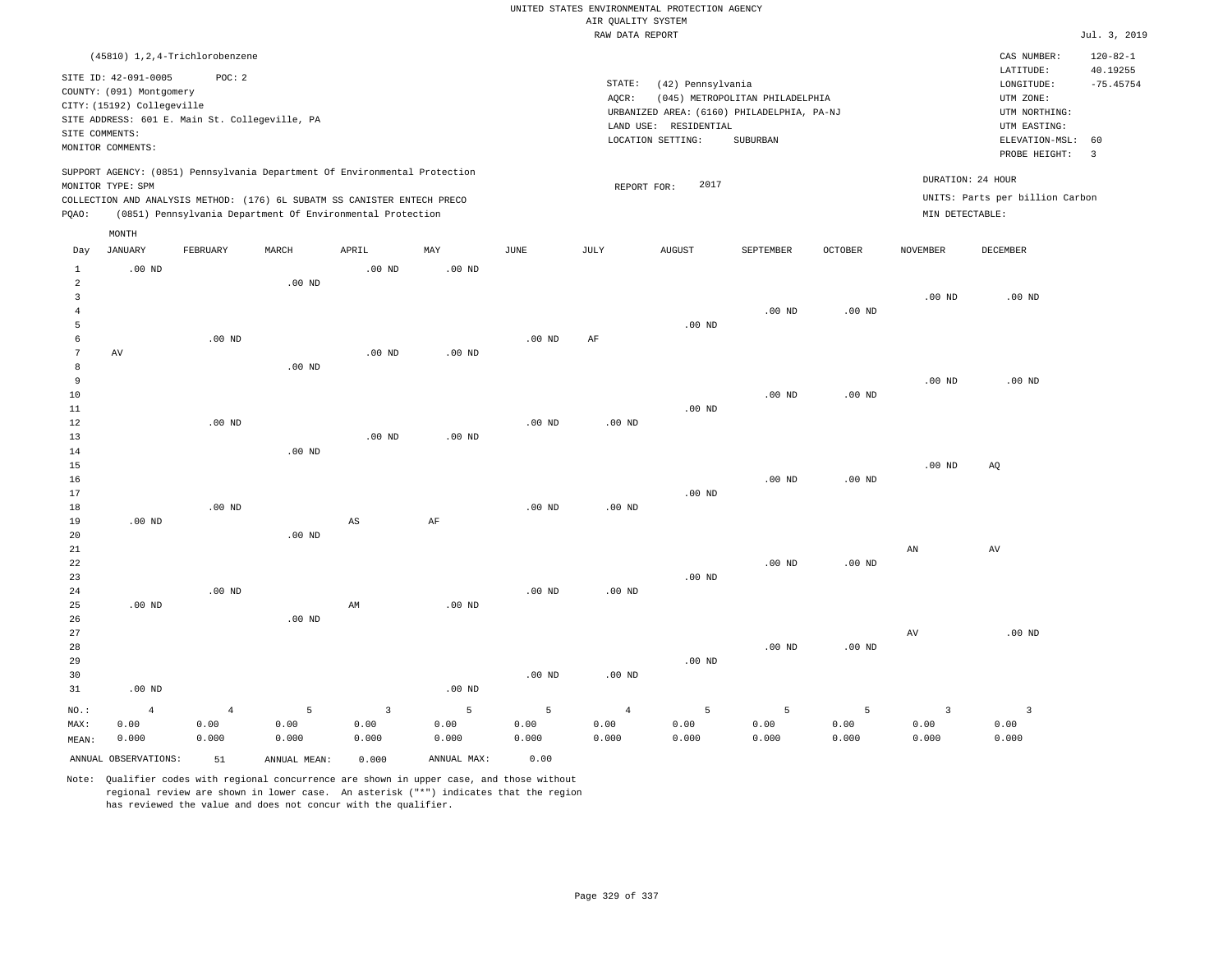|                     |                                                                                                                                  |           |                                                                            |           |                                 |                        | AIR OUALITY SYSTEM | UNITED STATES ENVIRONMENTAL PROTECTION AGENCY |                                                                               |                   |                   |                                                                       |                         |
|---------------------|----------------------------------------------------------------------------------------------------------------------------------|-----------|----------------------------------------------------------------------------|-----------|---------------------------------|------------------------|--------------------|-----------------------------------------------|-------------------------------------------------------------------------------|-------------------|-------------------|-----------------------------------------------------------------------|-------------------------|
|                     |                                                                                                                                  |           |                                                                            |           |                                 |                        | RAW DATA REPORT    |                                               |                                                                               |                   |                   |                                                                       | Jul. 3, 2019            |
|                     | (45810) 1,2,4-Trichlorobenzene                                                                                                   |           |                                                                            |           |                                 |                        |                    |                                               |                                                                               |                   |                   | CAS NUMBER:                                                           | $120 - 82 - 1$          |
|                     | SITE ID: 42-091-0005<br>COUNTY: (091) Montgomery<br>CITY: (15192) Collegeville<br>SITE ADDRESS: 601 E. Main St. Collegeville, PA | POC: 2    |                                                                            |           |                                 |                        | STATE:<br>AQCR:    | (42) Pennsylvania<br>LAND USE: RESIDENTIAL    | (045) METROPOLITAN PHILADELPHIA<br>URBANIZED AREA: (6160) PHILADELPHIA, PA-NJ |                   |                   | LATITUDE:<br>LONGITUDE:<br>UTM ZONE:<br>UTM NORTHING:<br>UTM EASTING: | 40.19255<br>$-75.45754$ |
|                     | SITE COMMENTS:<br>MONITOR COMMENTS:                                                                                              |           |                                                                            |           |                                 |                        |                    | LOCATION SETTING:                             | SUBURBAN                                                                      |                   |                   | ELEVATION-MSL:<br>PROBE HEIGHT:                                       | 60<br>$\overline{3}$    |
|                     | MONITOR TYPE: SPM                                                                                                                |           | SUPPORT AGENCY: (0851) Pennsylvania Department Of Environmental Protection |           |                                 |                        | REPORT FOR:        | 2018                                          |                                                                               |                   |                   | DURATION: 24 HOUR                                                     |                         |
|                     |                                                                                                                                  |           | COLLECTION AND ANALYSIS METHOD: (176) 6L SUBATM SS CANISTER ENTECH PRECO   |           |                                 |                        |                    |                                               |                                                                               |                   |                   | UNITS: Parts per billion Carbon                                       |                         |
| PQAO:               |                                                                                                                                  |           | (0851) Pennsylvania Department Of Environmental Protection                 |           |                                 |                        |                    |                                               |                                                                               |                   |                   | MIN DETECTABLE: .538479                                               |                         |
|                     | MONTH                                                                                                                            |           |                                                                            |           |                                 |                        |                    |                                               |                                                                               |                   |                   |                                                                       |                         |
| Day                 | <b>JANUARY</b>                                                                                                                   | FEBRUARY  | MARCH                                                                      | APRIL     | MAY                             | JUNE                   | JULY               | <b>AUGUST</b>                                 | SEPTEMBER                                                                     | <b>OCTOBER</b>    | <b>NOVEMBER</b>   | <b>DECEMBER</b>                                                       |                         |
| $\mathbf{1}$        |                                                                                                                                  | $.00$ ND  |                                                                            |           |                                 | .00 <sub>ND</sub>      | $.00$ LL           |                                               |                                                                               |                   |                   |                                                                       |                         |
| $\overline{a}$      | $\mathbb{A}\mathbb{S}$                                                                                                           |           |                                                                            | $.00$ ND  | .00 <sub>ND</sub>               |                        |                    |                                               |                                                                               |                   |                   |                                                                       |                         |
| 3<br>$\overline{4}$ |                                                                                                                                  |           | $_{\rm AG}$                                                                |           |                                 |                        |                    |                                               |                                                                               |                   | $.00$ ND          | .00 L                                                                 |                         |
| 5                   |                                                                                                                                  |           |                                                                            |           |                                 |                        |                    |                                               | AF                                                                            | .00 <sub>ND</sub> |                   |                                                                       |                         |
| 6                   |                                                                                                                                  |           |                                                                            |           |                                 |                        |                    | .00 <sub>ND</sub>                             |                                                                               |                   |                   |                                                                       |                         |
| 7                   |                                                                                                                                  | $.00$ ND  |                                                                            |           |                                 | $.00$ ND               | $.00$ ND           |                                               |                                                                               |                   |                   |                                                                       |                         |
| 8                   | $.00$ ND                                                                                                                         |           |                                                                            | $.00$ ND  | $.00$ ND                        |                        |                    |                                               |                                                                               |                   |                   |                                                                       |                         |
| 9                   |                                                                                                                                  |           | $.00$ ND                                                                   |           |                                 |                        |                    |                                               |                                                                               |                   |                   |                                                                       |                         |
| $10$                |                                                                                                                                  |           |                                                                            |           |                                 |                        |                    |                                               |                                                                               |                   | .00 <sub>ND</sub> | $.00$ LL                                                              |                         |
| 11                  |                                                                                                                                  |           |                                                                            |           |                                 |                        |                    |                                               | .00 <sub>ND</sub>                                                             | $.00$ ND          |                   |                                                                       |                         |
| 12                  |                                                                                                                                  |           |                                                                            |           |                                 |                        |                    | .00 <sub>ND</sub>                             |                                                                               |                   |                   |                                                                       |                         |
| 13                  |                                                                                                                                  | $.00$ ND  |                                                                            |           |                                 | $.00$ ND               | .00 <sub>ND</sub>  |                                               |                                                                               |                   |                   |                                                                       |                         |
| 14                  | $.00$ ND                                                                                                                         |           |                                                                            | $.00$ ND  | $\hbox{AV}$                     |                        |                    |                                               |                                                                               |                   |                   |                                                                       |                         |
| 15                  |                                                                                                                                  |           | $.00$ ND                                                                   |           |                                 |                        |                    |                                               |                                                                               |                   |                   |                                                                       |                         |
| 16                  |                                                                                                                                  |           |                                                                            |           |                                 |                        |                    |                                               |                                                                               |                   | .00 <sub>ND</sub> | $.00$ ND                                                              |                         |
| 17                  |                                                                                                                                  |           |                                                                            |           |                                 |                        |                    |                                               | .00 <sub>ND</sub>                                                             | .31 QX            |                   |                                                                       |                         |
| 18                  |                                                                                                                                  |           |                                                                            |           |                                 |                        |                    | .00 <sub>ND</sub>                             |                                                                               |                   |                   |                                                                       |                         |
| 19                  |                                                                                                                                  | $.00$ ND  |                                                                            |           |                                 | $.00$ ND               | $.00$ ND           |                                               |                                                                               |                   |                   |                                                                       |                         |
| 20                  | $.00$ ND                                                                                                                         |           |                                                                            | $.00$ ND  | AV                              |                        |                    |                                               |                                                                               |                   |                   |                                                                       |                         |
| 21                  |                                                                                                                                  |           | .00 <sub>ND</sub>                                                          |           |                                 |                        |                    |                                               |                                                                               |                   |                   |                                                                       |                         |
| ${\bf 22}$          |                                                                                                                                  |           |                                                                            |           |                                 |                        |                    |                                               |                                                                               |                   | .00 <sub>ND</sub> | .00 L                                                                 |                         |
| 23                  |                                                                                                                                  |           |                                                                            |           |                                 |                        |                    | $.00$ ND                                      | $.00$ ND                                                                      | $.00$ ND          |                   |                                                                       |                         |
| $2\,4$<br>25        |                                                                                                                                  | $.00$ ND  |                                                                            |           |                                 | $.00$ LL               | .00 <sub>ND</sub>  |                                               |                                                                               |                   |                   |                                                                       |                         |
| 26                  | $.00$ ND                                                                                                                         |           |                                                                            | $.00$ ND  | $.00$ ND                        |                        |                    |                                               |                                                                               |                   |                   |                                                                       |                         |
| 27                  |                                                                                                                                  |           | $.00$ ND                                                                   |           |                                 |                        |                    |                                               |                                                                               |                   |                   |                                                                       |                         |
| 28                  |                                                                                                                                  |           |                                                                            |           |                                 |                        |                    |                                               |                                                                               |                   | .00 <sub>ND</sub> | .00 L                                                                 |                         |
| 29                  |                                                                                                                                  |           |                                                                            |           |                                 |                        |                    |                                               | .00 <sub>ND</sub>                                                             | $.00$ ND          |                   |                                                                       |                         |
| 30                  |                                                                                                                                  |           |                                                                            |           |                                 |                        |                    | AV                                            |                                                                               |                   |                   |                                                                       |                         |
| 31                  |                                                                                                                                  |           |                                                                            |           |                                 |                        | .00 <sub>ND</sub>  |                                               |                                                                               |                   |                   |                                                                       |                         |
|                     |                                                                                                                                  |           |                                                                            |           |                                 |                        |                    |                                               |                                                                               |                   |                   |                                                                       |                         |
| NO.:<br>MAX:        | $\sqrt{4}$<br>0.00                                                                                                               | 5<br>0.00 | $\sqrt{4}$<br>0.00                                                         | 5<br>0.00 | $\overline{\mathbf{3}}$<br>0.00 | $\overline{5}$<br>0.00 | $\sqrt{6}$<br>0.00 | $\sqrt{4}$<br>0.00                            | $\overline{4}$<br>0.00                                                        | 5<br>.31          | 5<br>0.00         | $\overline{5}$<br>0.00                                                |                         |
|                     | 0.000                                                                                                                            | 0.000     | 0.000                                                                      | 0.000     | 0.000                           | 0.000                  | 0.000              | 0.000                                         | 0.000                                                                         | .062              | 0.000             | 0.000                                                                 |                         |
| MEAN:               |                                                                                                                                  |           |                                                                            |           |                                 |                        |                    |                                               |                                                                               |                   |                   |                                                                       |                         |
|                     | ANNUAL OBSERVATIONS:                                                                                                             | 55        | ANNUAL, MEAN:                                                              | .006      | ANNUAL MAX:                     | .31                    |                    |                                               |                                                                               |                   |                   |                                                                       |                         |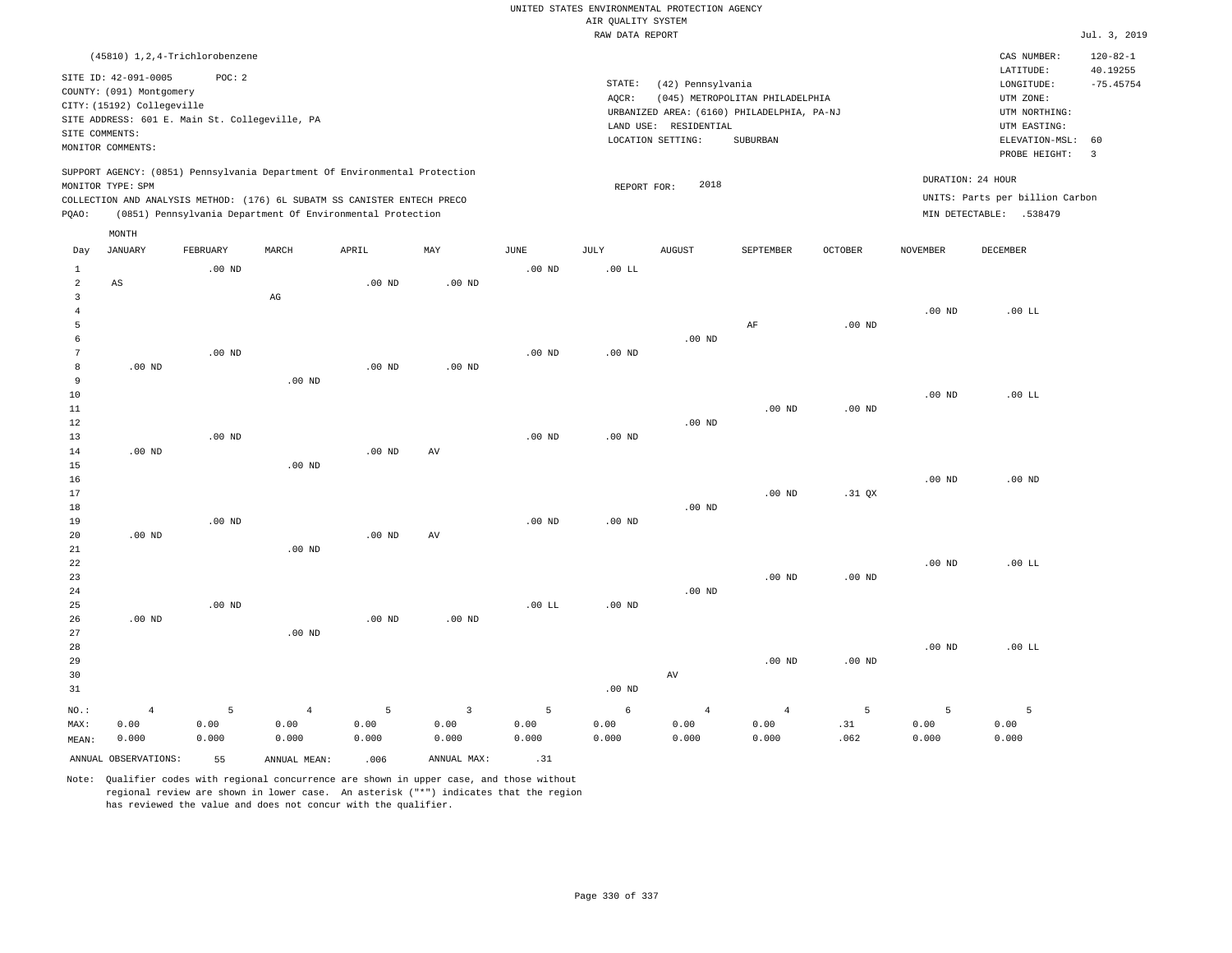# UNITED STATES ENVIRONMENTAL PROTECTION AGENCY AIR QUALITY SYSTEM

|                                                       |                                                                                                                                                                                                                                                                 |          |          |                                                                                                                                        |                   |                   | RAW DATA REPORT |                                                                 |                                                                                           |                   |                   |                                                                                                          | Jul. 3, 2019                                             |
|-------------------------------------------------------|-----------------------------------------------------------------------------------------------------------------------------------------------------------------------------------------------------------------------------------------------------------------|----------|----------|----------------------------------------------------------------------------------------------------------------------------------------|-------------------|-------------------|-----------------|-----------------------------------------------------------------|-------------------------------------------------------------------------------------------|-------------------|-------------------|----------------------------------------------------------------------------------------------------------|----------------------------------------------------------|
|                                                       | (46401) Furan, tetrahydro-                                                                                                                                                                                                                                      |          |          |                                                                                                                                        |                   |                   |                 |                                                                 |                                                                                           |                   |                   | CAS NUMBER:                                                                                              | $109 - 99 - 9$                                           |
|                                                       | SITE ID: 42-091-0005<br>POC: 2<br>COUNTY: (091) Montgomery<br>CITY: (15192) Collegeville<br>SITE ADDRESS: 601 E. Main St. Collegeville, PA<br>SITE COMMENTS:<br>MONITOR COMMENTS:<br>SUPPORT AGENCY: (0851) Pennsylvania Department Of Environmental Protection |          |          |                                                                                                                                        |                   |                   |                 | (42) Pennsylvania<br>LAND USE: RESIDENTIAL<br>LOCATION SETTING: | (045) METROPOLITAN PHILADELPHIA<br>URBANIZED AREA: (6160) PHILADELPHIA, PA-NJ<br>SUBURBAN |                   |                   | LATITUDE:<br>LONGITUDE:<br>UTM ZONE:<br>UTM NORTHING:<br>UTM EASTING:<br>ELEVATION-MSL:<br>PROBE HEIGHT: | 40.19255<br>$-75.45754$<br>60<br>$\overline{\mathbf{3}}$ |
| PQAO:                                                 | MONITOR TYPE: SPM                                                                                                                                                                                                                                               |          |          | COLLECTION AND ANALYSIS METHOD: (176) 6L Subatm SS Canister Entech Preco<br>(0851) Pennsylvania Department Of Environmental Protection |                   |                   | REPORT FOR:     | 2013                                                            |                                                                                           |                   | MIN DETECTABLE:   | DURATION: 24 HOUR<br>UNITS: Parts per billion Carbon                                                     |                                                          |
|                                                       | MONTH                                                                                                                                                                                                                                                           |          |          |                                                                                                                                        |                   |                   |                 |                                                                 |                                                                                           |                   |                   |                                                                                                          |                                                          |
| Day                                                   | JANUARY                                                                                                                                                                                                                                                         | FEBRUARY | MARCH    | APRIL                                                                                                                                  | MAY               | JUNE              | JULY            | AUGUST                                                          | SEPTEMBER                                                                                 | <b>OCTOBER</b>    | <b>NOVEMBER</b>   | DECEMBER                                                                                                 |                                                          |
| $\mathbf{1}$<br>$\overline{a}$<br>$\overline{3}$<br>4 | $.00$ ND                                                                                                                                                                                                                                                        | $.00$ ND |          | .00 <sub>ND</sub>                                                                                                                      | .00 <sub>ND</sub> | .00 <sub>ND</sub> | $.00$ ND        | $.00$ ND                                                        | $.00$ ND                                                                                  | AS                |                   |                                                                                                          |                                                          |
| 5<br>6<br>7                                           |                                                                                                                                                                                                                                                                 |          | $.00$ ND |                                                                                                                                        |                   |                   |                 |                                                                 | .00 <sub>ND</sub>                                                                         | .00 <sub>ND</sub> | $.00$ ND          | $.00$ ND                                                                                                 |                                                          |
| 8<br>9                                                |                                                                                                                                                                                                                                                                 | $.00$ ND |          |                                                                                                                                        |                   | .00 <sub>ND</sub> | $.00$ ND        | $.00$ ND                                                        |                                                                                           |                   |                   |                                                                                                          |                                                          |
| 10<br>11<br>12                                        | $.00$ ND                                                                                                                                                                                                                                                        |          | $.00$ ND | .00 <sub>ND</sub>                                                                                                                      | .00 <sub>ND</sub> |                   |                 |                                                                 |                                                                                           |                   | .00 <sub>ND</sub> | $.00$ ND                                                                                                 |                                                          |
| 13<br>14<br>15                                        |                                                                                                                                                                                                                                                                 | $.00$ ND |          |                                                                                                                                        |                   | .00 <sub>ND</sub> | $.00$ ND        | $.00$ ND                                                        | $.00$ ND                                                                                  | $.00$ ND          |                   |                                                                                                          |                                                          |
| 16<br>17<br>18                                        | $.00$ ND                                                                                                                                                                                                                                                        |          | AF       | $.00$ ND                                                                                                                               | AF                |                   |                 |                                                                 |                                                                                           |                   | .00 <sub>ND</sub> | $.00$ ND                                                                                                 |                                                          |
| 19<br>20<br>21                                        |                                                                                                                                                                                                                                                                 | $.00$ ND |          |                                                                                                                                        |                   | .00 <sub>ND</sub> | $.00$ ND        | .00CL                                                           | AF                                                                                        | AF                |                   |                                                                                                          |                                                          |
| 22<br>23<br>24                                        | $.00$ ND                                                                                                                                                                                                                                                        |          | $.00$ ND | $.00$ ND                                                                                                                               | AF                |                   |                 |                                                                 |                                                                                           |                   | $.00$ ND          | $.00$ ND                                                                                                 |                                                          |
| 25                                                    |                                                                                                                                                                                                                                                                 |          |          |                                                                                                                                        |                   |                   |                 |                                                                 | $.00$ ND                                                                                  | .00 <sub>ND</sub> |                   |                                                                                                          |                                                          |

Note: Qualifier codes with regional concurrence are shown in upper case, and those without regional review are shown in lower case. An asterisk ("\*") indicates that the region has reviewed the value and does not concur with the qualifier.

3 0.00 0.000

ANNUAL OBSERVATIONS: 54 ANNUAL MEAN: 0.000 ANNUAL MAX: 0.00

.00 ND

5 0.00 0.000

.00 ND

3 0.00 0.000

.00 ND

5 0.00 0.000

NO.: MAX: MEAN: .00 ND

.00 ND

5 0.00 0.000

AS

5 0.00 0.000

.00 ND

5 0.00 0.000

.00 ND

5 0.00 0.000

.00 ND

4 0.00 0.000

4 0.00 0.000

.00 ND

5 0.00 0.000

.00 ND

5 0.00 0.000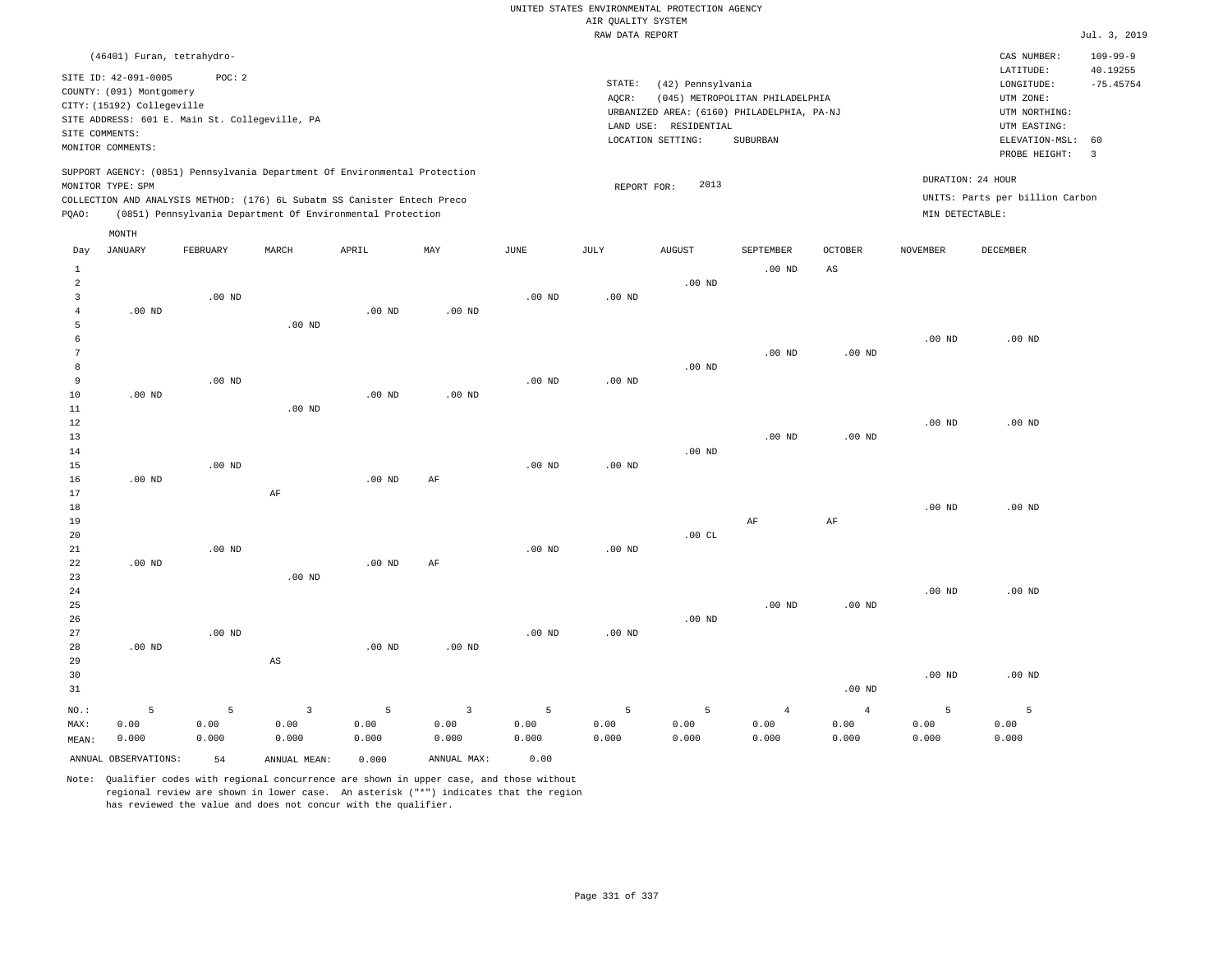| (46401) Furan, tetrahydro-                                                                                                                                                                                                                         |                                                                                                                                                                                    | CAS NUMBER:                                                                                                 | $109 - 99 - 9$          |
|----------------------------------------------------------------------------------------------------------------------------------------------------------------------------------------------------------------------------------------------------|------------------------------------------------------------------------------------------------------------------------------------------------------------------------------------|-------------------------------------------------------------------------------------------------------------|-------------------------|
| SITE ID: 42-091-0005<br>POC:2<br>COUNTY: (091) Montgomery<br>CITY: (15192) Collegeville<br>SITE ADDRESS: 601 E. Main St. Collegeville, PA<br>SITE COMMENTS:<br>MONITOR COMMENTS:                                                                   | STATE:<br>(42) Pennsylvania<br>(045) METROPOLITAN PHILADELPHIA<br>AOCR:<br>URBANIZED AREA: (6160) PHILADELPHIA, PA-NJ<br>RESIDENTIAL<br>LAND USE:<br>LOCATION SETTING:<br>SUBURBAN | LATITUDE:<br>LONGITUDE:<br>UTM ZONE:<br>UTM NORTHING:<br>UTM EASTING:<br>ELEVATION-MSL: 60<br>PROBE HEIGHT: | 40.19255<br>$-75.45754$ |
| SUPPORT AGENCY: (0851) Pennsylvania Department Of Environmental Protection<br>MONITOR TYPE: SPM<br>COLLECTION AND ANALYSIS METHOD: (176) 6L Subatm SS Canister Entech Preco<br>(0851) Pennsylvania Department Of Environmental Protection<br>POAO: | DURATION: 24 HOUR<br>2014<br>REPORT FOR:<br>MIN DETECTABLE:                                                                                                                        | UNITS: Parts per billion Carbon                                                                             |                         |

|                        | MONTH                |                        |               |                   |                |                         |                        |                |                  |                   |                |               |
|------------------------|----------------------|------------------------|---------------|-------------------|----------------|-------------------------|------------------------|----------------|------------------|-------------------|----------------|---------------|
| Day                    | <b>JANUARY</b>       | FEBRUARY               | MARCH         | APRIL             | MAY            | $\mathtt{JUNE}$         | JULY                   | <b>AUGUST</b>  | <b>SEPTEMBER</b> | OCTOBER           | NOVEMBER       | DECEMBER      |
| $\mathbf{1}$<br>2<br>3 |                      |                        |               |                   |                |                         |                        | $\rm AF$       | $.00$ ND         | $.00$ ND          | 1.38           | $.00$ ND      |
| $\overline{4}$<br>5    | $.00$ ND             | $.00$ ND               |               | $.00$ ND          | $.00$ ND       | $.00$ ND                | $.00$ ND               |                |                  |                   |                |               |
| 6                      |                      |                        | $.00$ ND      |                   |                |                         |                        |                |                  |                   |                |               |
| 7<br>8                 |                      |                        |               |                   |                |                         |                        |                | $.00$ ND         | $.00$ ND          | $.00$ ND       | $.00$ ND      |
| 9                      |                      |                        |               |                   |                |                         |                        | $.00$ ND       |                  |                   |                |               |
| 10                     |                      | $\mathbb{A}\mathbb{S}$ |               |                   |                | $.00$ ND                | $.00$ ND               |                |                  |                   |                |               |
| 11<br>12               | .18 $QX$             |                        | $.00$ ND      | .00 <sub>ND</sub> | $.00$ ND       |                         |                        |                |                  |                   |                |               |
| 13                     |                      |                        |               |                   |                |                         |                        |                |                  |                   | $.00$ ND       | AF            |
| 14<br>15               |                      |                        |               |                   |                |                         |                        | $.00$ ND       | $.00$ ND         | .00 <sub>ND</sub> |                |               |
| 16                     |                      | $.00$ ND               |               |                   |                | $\mathbb{A}\mathbb{S}$  | $\rm{AF}$              |                |                  |                   |                |               |
| 17                     | $.00$ ND             |                        |               | .00 <sub>ND</sub> | $.00$ ND       |                         |                        |                |                  |                   |                |               |
| 18<br>19               |                      |                        | $.00$ ND      |                   |                |                         |                        |                |                  |                   | $\rm{AF}$      | $.00$ ND      |
| 20                     |                      |                        |               |                   |                |                         |                        |                | $.00$ ND         | $.00$ ND          |                |               |
| 21                     |                      |                        |               |                   |                |                         |                        | $.00$ ND       |                  |                   |                |               |
| 22<br>23               | $.00$ ND             | $.00$ ND               |               | .00 <sub>ND</sub> | $.00$ ND       | $_{\rm AS}$             | $\mathbb{A}\mathbb{S}$ |                |                  |                   |                |               |
| 24                     |                      |                        | $.00$ ND      |                   |                |                         |                        |                |                  |                   |                |               |
| 25<br>26               |                      |                        |               |                   |                |                         |                        |                | $.00$ ND         | $.00$ ND          | $.00$ ND       | $.00$ ND      |
| 27                     |                      |                        |               |                   |                |                         |                        | $.00$ ND       |                  |                   |                |               |
| 28                     |                      | $.00$ ND               |               |                   |                | $.00$ ND                | $.00$ ND               |                |                  |                   |                |               |
| 29<br>30               | $.00$ ND             |                        | $.00$ ND      | $.00$ ND          | $\rm AF$       |                         |                        |                |                  |                   |                |               |
| 31                     |                      |                        |               |                   |                |                         |                        |                |                  |                   |                | $.00$ ND      |
| NO.:                   | 5                    | $\overline{4}$         | 5             | 5                 | $\overline{4}$ | $\overline{\mathbf{3}}$ | $\overline{3}$         | $\overline{4}$ | 5                | 5                 | $\overline{4}$ | 5             |
| MAX:                   | $.18\,$<br>.036      | 0.00<br>0.000          | 0.00<br>0.000 | 0.00<br>0.000     | 0.00<br>0.000  | 0.00<br>0.000           | 0.00<br>0.000          | 0.00<br>0.000  | 0.00<br>0.000    | 0.00<br>0.000     | 1.38<br>.345   | 0.00<br>0.000 |
| MEAN:                  | ANNUAL OBSERVATIONS: | 52                     | ANNUAL MEAN:  | .030              | ANNUAL MAX:    | 1.38                    |                        |                |                  |                   |                |               |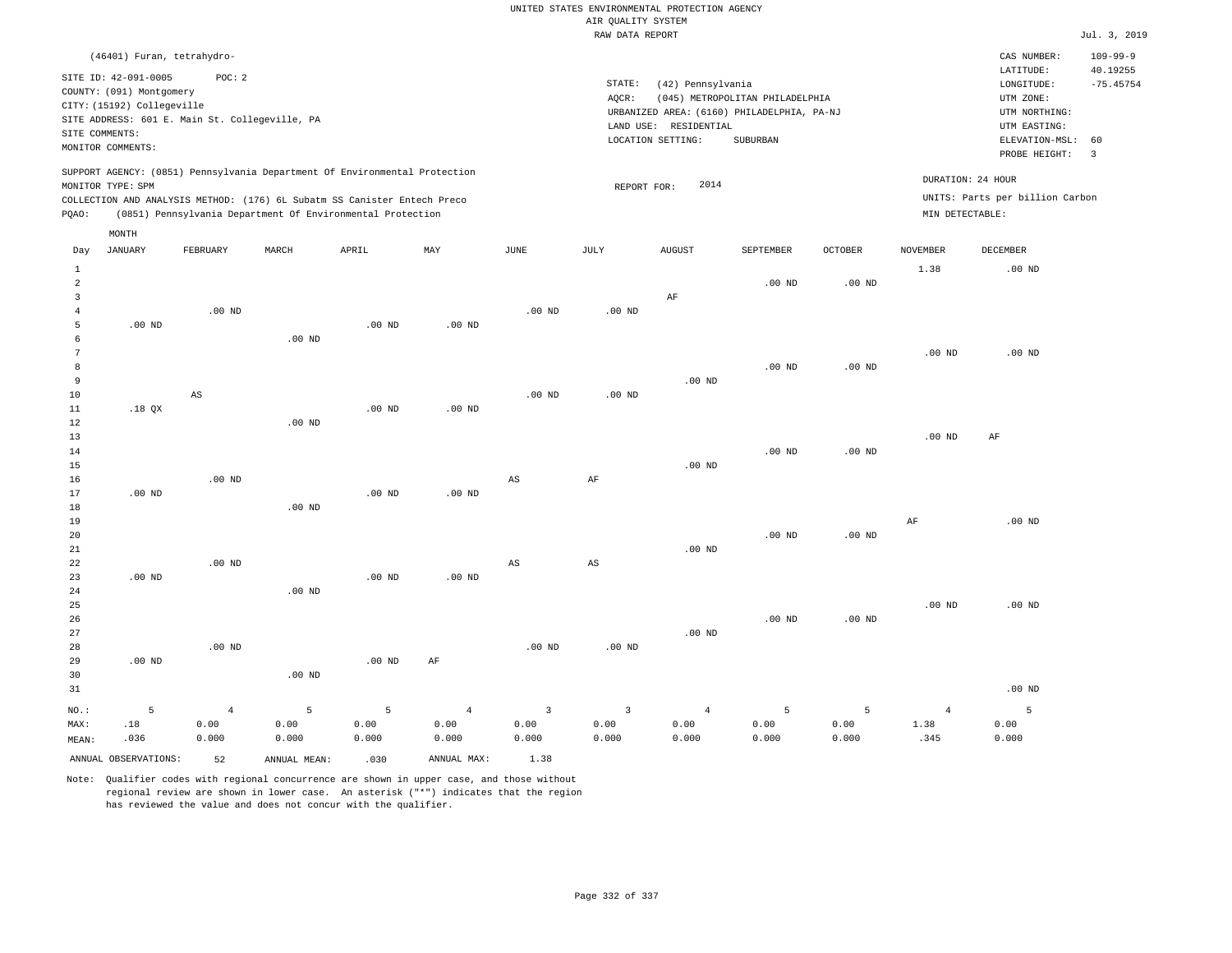| (46401) Furan, tetrahydro-                                                                                                                                                                                                                         |                                                                                                                                                                                 | $109 - 99 - 9$<br>CAS NUMBER:                                                                                                          |
|----------------------------------------------------------------------------------------------------------------------------------------------------------------------------------------------------------------------------------------------------|---------------------------------------------------------------------------------------------------------------------------------------------------------------------------------|----------------------------------------------------------------------------------------------------------------------------------------|
| SITE ID: 42-091-0005<br>POC: 2<br>COUNTY: (091) Montgomery<br>CITY: (15192) Collegeville<br>SITE ADDRESS: 601 E. Main St. Collegeville, PA<br>SITE COMMENTS:<br>MONITOR COMMENTS:                                                                  | STATE:<br>(42) Pennsylvania<br>(045) METROPOLITAN PHILADELPHIA<br>AOCR:<br>URBANIZED AREA: (6160) PHILADELPHIA, PA-NJ<br>LAND USE: RESIDENTIAL<br>LOCATION SETTING:<br>SUBURBAN | 40.19255<br>LATITUDE:<br>$-75.45754$<br>LONGITUDE:<br>UTM ZONE:<br>UTM NORTHING:<br>UTM EASTING:<br>ELEVATION-MSL: 60<br>PROBE HEIGHT: |
| SUPPORT AGENCY: (0851) Pennsylvania Department Of Environmental Protection<br>MONITOR TYPE: SPM<br>COLLECTION AND ANALYSIS METHOD: (176) 6L Subatm SS Canister Entech Preco<br>(0851) Pennsylvania Department Of Environmental Protection<br>POAO: | 2015<br>REPORT FOR:                                                                                                                                                             | DURATION: 24 HOUR<br>UNITS: Parts per billion Carbon<br>MIN DETECTABLE:                                                                |

|                         | $\texttt{MONTH}$       |            |                        |                   |             |                |                   |                         |           |                   |                 |                         |
|-------------------------|------------------------|------------|------------------------|-------------------|-------------|----------------|-------------------|-------------------------|-----------|-------------------|-----------------|-------------------------|
| Day                     | <b>JANUARY</b>         | FEBRUARY   | MARCH                  | APRIL             | MAY         | $_{\rm JUNE}$  | $\mathtt{JULY}$   | <b>AUGUST</b>           | SEPTEMBER | OCTOBER           | <b>NOVEMBER</b> | DECEMBER                |
| $\mathbf{1}$            |                        |            | $\mathbb{A}\mathbb{S}$ |                   |             |                |                   |                         |           |                   |                 |                         |
| $\overline{\mathbf{c}}$ |                        |            |                        |                   |             |                |                   |                         |           |                   | $.00$ ND        | AF                      |
| 3                       |                        |            |                        |                   |             |                |                   |                         | $.00$ ND  | .00 <sub>ND</sub> |                 |                         |
| $\overline{4}$          |                        |            |                        |                   |             |                |                   | $.00$ ND                |           |                   |                 |                         |
| 5                       |                        | $.00$ ND   |                        |                   |             | $.00$ ND       | $.00$ ND          |                         |           |                   |                 |                         |
| 6                       | $.00$ ND               |            |                        | .00 <sub>ND</sub> | $.00$ ND    |                |                   |                         |           |                   |                 |                         |
| 7                       |                        |            | $.00$ ND               |                   |             |                |                   |                         |           |                   |                 |                         |
| 8                       |                        |            |                        |                   |             |                |                   |                         |           |                   | $.00$ ND        | AF                      |
| 9                       |                        |            |                        |                   |             |                |                   |                         | $.00$ ND  | $.00$ ND          |                 |                         |
| 10                      |                        |            |                        |                   |             |                |                   | $\rm AF$                |           |                   |                 |                         |
| 11                      |                        | $.00$ ND   |                        |                   |             | $.00$ ND       | $.00$ ND          |                         |           |                   |                 |                         |
| 12                      | $\rm AF$               |            |                        | $.00$ ND          | $.00$ ND    |                |                   |                         |           |                   |                 |                         |
| 13<br>14                |                        |            | $.00$ ND               |                   |             |                |                   |                         |           |                   | $.00$ ND        | $.00$ ND                |
| 15                      |                        |            |                        |                   |             |                |                   |                         | $.00$ ND  | $.00$ ND          |                 |                         |
| 16                      |                        |            |                        |                   |             |                |                   | $.00$ ND                |           |                   |                 |                         |
| 17                      |                        | $.00$ ND   |                        |                   |             | AS             | $.00$ ND          |                         |           |                   |                 |                         |
| 18                      | $.00$ ND               |            |                        | .00 <sub>ND</sub> | $.00$ ND    |                |                   |                         |           |                   |                 |                         |
| 19                      |                        |            | $.00$ ND               |                   |             |                |                   |                         |           |                   |                 |                         |
| 20                      |                        |            |                        |                   |             |                |                   |                         |           |                   | $.00$ ND        | $.00$ ND                |
| 21                      |                        |            |                        |                   |             |                |                   |                         | $.00$ ND  | $.00$ ND          |                 |                         |
| $2\sqrt{2}$             |                        |            |                        |                   |             |                |                   | $\rm AF$                |           |                   |                 |                         |
| 23                      |                        | $.00$ ND   |                        |                   |             | AF             | .00 <sub>ND</sub> |                         |           |                   |                 |                         |
| $2\sqrt{4}$             | $\mathbb{A}\mathbb{S}$ |            |                        | $.00$ ND          | $.00$ ND    |                |                   |                         |           |                   |                 |                         |
| 25                      |                        |            | $.00$ ND               |                   |             |                |                   |                         |           |                   |                 |                         |
| 26                      |                        |            |                        |                   |             |                |                   |                         |           |                   | $\rm AF$        | $.00$ ND                |
| 27                      |                        |            |                        |                   |             |                |                   |                         | $.00$ ND  | .00 <sub>ND</sub> |                 |                         |
| 28                      |                        |            |                        |                   |             |                |                   | $.00$ ND                |           |                   |                 |                         |
| 29                      |                        |            |                        |                   |             | $.00$ ND       | $.00$ ND          |                         |           |                   |                 |                         |
| 30                      | $.00$ ND               |            |                        | .00 <sub>ND</sub> | $.00$ ND    |                |                   |                         |           |                   |                 |                         |
| 31                      |                        |            | $.00$ ND               |                   |             |                |                   |                         |           |                   |                 |                         |
| NO.:                    | $\overline{3}$         | $\sqrt{4}$ | $\mathsf S$            | 5                 | 5           | $\overline{3}$ | 5                 | $\overline{\mathbf{3}}$ | 5         | 5                 | $\overline{4}$  | $\overline{\mathbf{3}}$ |
| MAX:                    | 0.00                   | 0.00       | 0.00                   | 0.00              | 0.00        | 0.00           | 0.00              | 0.00                    | 0.00      | 0.00              | 0.00            | 0.00                    |
| MEAN:                   | 0.000                  | 0.000      | 0.000                  | 0.000             | 0.000       | 0.000          | 0.000             | 0.000                   | 0.000     | 0.000             | 0.000           | 0.000                   |
|                         | ANNUAL OBSERVATIONS:   | 50         | ANNUAL MEAN:           | 0.000             | ANNUAL MAX: | 0.00           |                   |                         |           |                   |                 |                         |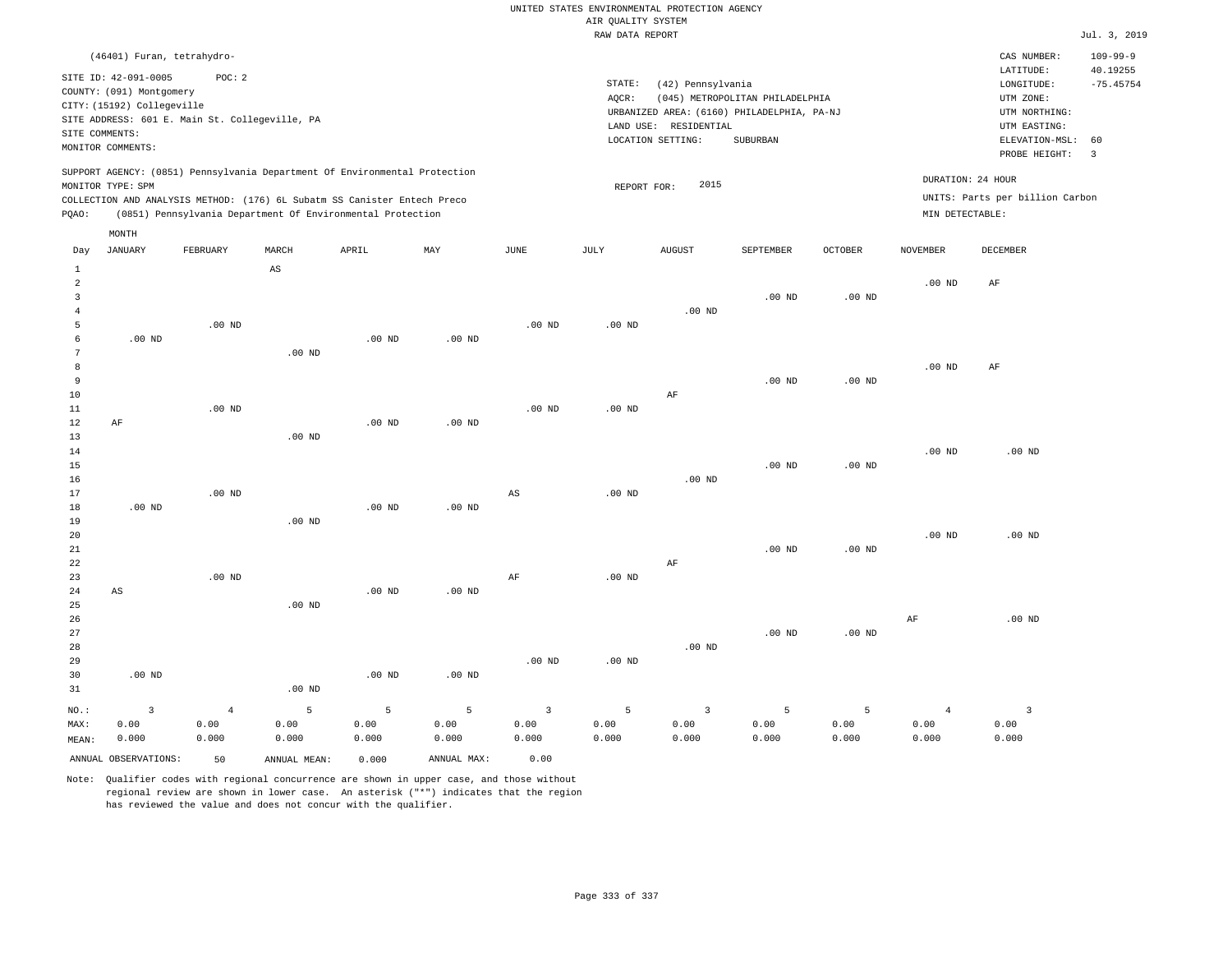| (46401) Furan, tetrahydro-                                                                                                                                                                                                                         |                                                                                                                                                                                 | $109 - 99 - 9$<br>CAS NUMBER:                                                                                                          |
|----------------------------------------------------------------------------------------------------------------------------------------------------------------------------------------------------------------------------------------------------|---------------------------------------------------------------------------------------------------------------------------------------------------------------------------------|----------------------------------------------------------------------------------------------------------------------------------------|
| SITE ID: 42-091-0005<br>POC: 2<br>COUNTY: (091) Montgomery<br>CITY: (15192) Collegeville<br>SITE ADDRESS: 601 E. Main St. Collegeville, PA<br>SITE COMMENTS:<br>MONITOR COMMENTS:                                                                  | STATE:<br>(42) Pennsylvania<br>(045) METROPOLITAN PHILADELPHIA<br>AOCR:<br>URBANIZED AREA: (6160) PHILADELPHIA, PA-NJ<br>LAND USE: RESIDENTIAL<br>LOCATION SETTING:<br>SUBURBAN | LATITUDE:<br>40.19255<br>$-75.45754$<br>LONGITUDE:<br>UTM ZONE:<br>UTM NORTHING:<br>UTM EASTING:<br>ELEVATION-MSL: 60<br>PROBE HEIGHT: |
| SUPPORT AGENCY: (0851) Pennsylvania Department Of Environmental Protection<br>MONITOR TYPE: SPM<br>COLLECTION AND ANALYSIS METHOD: (176) 6L Subatm SS Canister Entech Preco<br>(0851) Pennsylvania Department Of Environmental Protection<br>POAO: | 2016<br>REPORT FOR:<br>MIN DETECTABLE:                                                                                                                                          | DURATION: 24 HOUR<br>UNITS: Parts per billion Carbon                                                                                   |

| Day            | JANUARY              | FEBRUARY                | $\tt MARCH$  | APRIL          | MAY            | $_{\rm JUNE}$ | JULY                    | AUGUST         | SEPTEMBER      | OCTOBER           | <b>NOVEMBER</b>   | DECEMBER |
|----------------|----------------------|-------------------------|--------------|----------------|----------------|---------------|-------------------------|----------------|----------------|-------------------|-------------------|----------|
| 1              | $\rm AF$             |                         | $.00$ ND     |                |                |               |                         |                |                |                   |                   |          |
| $\overline{a}$ |                      |                         |              |                |                |               |                         |                |                |                   | .00 <sub>ND</sub> | $.00$ ND |
| 3              |                      |                         |              |                |                |               |                         |                | $_{\rm TS}$    | $.00$ ND          |                   |          |
| $\overline{4}$ |                      |                         |              |                |                |               |                         | $.00$ ND       |                |                   |                   |          |
| 5              |                      |                         |              |                |                | $.00$ ND      | $.00$ ND                |                |                |                   |                   |          |
| 6              |                      | $.00$ ND                |              | AF             | $.00$ ND       |               |                         |                |                |                   |                   |          |
| 7              | $.00$ ND             |                         | $.00$ ND     |                |                |               |                         |                |                |                   |                   |          |
| 8              |                      |                         |              |                |                |               |                         |                |                |                   | $.00$ ND          | $.00$ ND |
| 9              |                      |                         |              |                |                |               |                         |                | $.00$ ND       | .00 <sub>ND</sub> |                   |          |
| 10             |                      |                         |              |                |                |               |                         | $.00$ ND       |                |                   |                   |          |
| 11             |                      |                         |              |                |                | $.00$ ND      | $.00$ ND                |                |                |                   |                   |          |
| 12             |                      | $\rm AF$                |              | $.00$ ND       | $.00$ ND       |               |                         |                |                |                   |                   |          |
| 13             | $.00$ ND             |                         | $.00$ ND     |                |                |               |                         |                |                |                   |                   |          |
| 14             |                      |                         |              |                |                |               |                         |                |                |                   | AF                | $.00$ ND |
| 15             |                      |                         |              |                |                |               |                         |                | $.00$ ND       | .00 <sub>ND</sub> |                   |          |
| 16             |                      |                         |              |                |                |               |                         | $.00$ ND       |                |                   |                   |          |
| 17             |                      |                         |              |                |                | $.00$ ND      | AF                      |                |                |                   |                   |          |
| 18             |                      | $.00$ ND                |              | $.00$ ND       | $.00$ ND       |               |                         |                |                |                   |                   |          |
| 19             | $.00$ ND             |                         | $.00$ ND     |                |                |               |                         |                |                |                   |                   |          |
| 20             |                      |                         |              |                |                |               |                         |                |                |                   | AF                | $.00$ ND |
| 21             |                      |                         |              |                |                |               |                         |                | $.00$ ND       | .00 <sub>ND</sub> |                   |          |
| 22             |                      |                         |              |                |                |               |                         | $.00$ ND       |                |                   |                   |          |
| 23             |                      |                         |              |                |                | $.00$ ND      | AS                      |                |                |                   |                   |          |
| 24             |                      | $.00$ ND                |              | $.00$ ND       | TS             |               |                         |                |                |                   |                   |          |
| 25             | $.00$ ND             |                         | $.00$ ND     |                |                |               |                         |                |                |                   |                   |          |
| 26             |                      |                         |              |                |                |               |                         |                |                |                   | $.00$ ND          | $.00$ ND |
| 27             |                      |                         |              |                |                |               |                         |                | $.00$ ND       | $.00$ ND          |                   |          |
| 28             |                      |                         |              |                |                |               |                         | $\rm AF$       |                |                   |                   |          |
| 29             |                      |                         |              |                |                | $.00$ ND      | $.00$ ND                |                |                |                   |                   |          |
| 30             |                      |                         |              | $.00$ ND       | $.00$ ND       |               |                         |                |                |                   |                   |          |
| 31             | AV                   |                         | $.00$ ND     |                |                |               |                         |                |                |                   |                   |          |
| NO.:           | $\overline{4}$       | $\overline{\mathbf{3}}$ | $\epsilon$   | $\overline{4}$ | $\overline{4}$ | 5             | $\overline{\mathbf{3}}$ | $\overline{4}$ | $\overline{4}$ | 5                 | $\overline{3}$    | 5        |
| MAX:           | 0.00                 | 0.00                    | 0.00         | 0.00           | 0.00           | 0.00          | 0.00                    | 0.00           | 0.00           | 0.00              | 0.00              | 0.00     |
| MEAN:          | 0.000                | 0.000                   | 0.000        | 0.000          | 0.000          | 0.000         | 0.000                   | 0.000          | 0.000          | 0.000             | 0.000             | 0.000    |
|                | ANNUAL OBSERVATIONS: | 50                      | ANNUAL MEAN: | 0.000          | ANNUAL MAX:    | 0.00          |                         |                |                |                   |                   |          |

Note: Qualifier codes with regional concurrence are shown in upper case, and those without regional review are shown in lower case. An asterisk ("\*") indicates that the region has reviewed the value and does not concur with the qualifier.

MONTH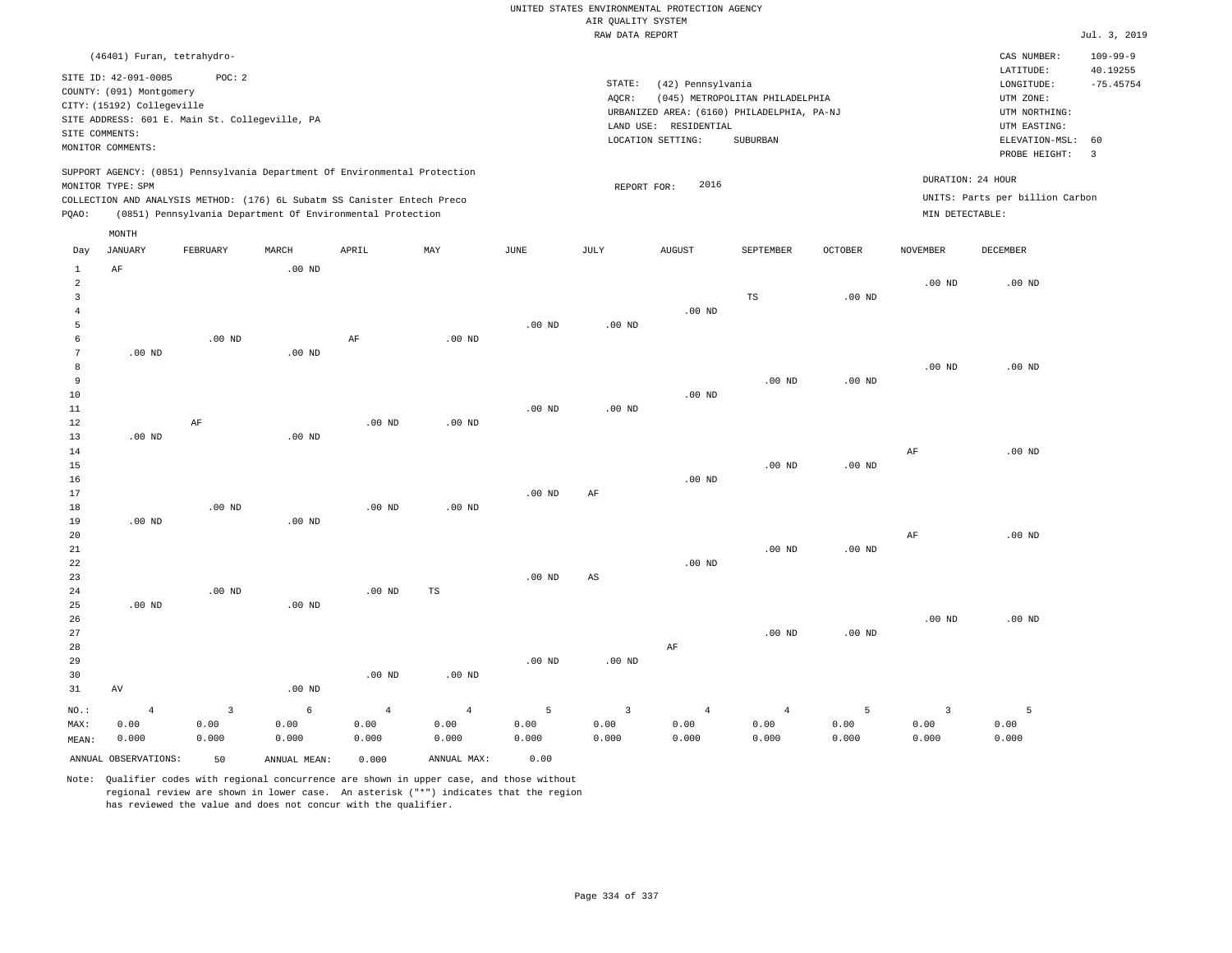|                     |                            |                                                |          |                                                                                                                                        |                   |                   |                    | UNITED STATES ENVIRONMENTAL PROTECTION AGENCY |                                            |                |                   |                                 |                         |
|---------------------|----------------------------|------------------------------------------------|----------|----------------------------------------------------------------------------------------------------------------------------------------|-------------------|-------------------|--------------------|-----------------------------------------------|--------------------------------------------|----------------|-------------------|---------------------------------|-------------------------|
|                     |                            |                                                |          |                                                                                                                                        |                   |                   | AIR QUALITY SYSTEM |                                               |                                            |                |                   |                                 |                         |
|                     |                            |                                                |          |                                                                                                                                        |                   |                   | RAW DATA REPORT    |                                               |                                            |                |                   |                                 | Jul. 3, 2019            |
|                     | (46401) Furan, tetrahydro- |                                                |          |                                                                                                                                        |                   |                   |                    |                                               |                                            |                |                   | CAS NUMBER:                     | $109 - 99 - 9$          |
|                     | SITE ID: 42-091-0005       | POC: 2                                         |          |                                                                                                                                        |                   |                   | STATE:             |                                               |                                            |                |                   | LATITUDE:                       | 40.19255<br>$-75.45754$ |
|                     | COUNTY: (091) Montgomery   |                                                |          |                                                                                                                                        |                   |                   | AQCR:              | (42) Pennsylvania                             | (045) METROPOLITAN PHILADELPHIA            |                |                   | LONGITUDE:<br>UTM ZONE:         |                         |
|                     | CITY: (15192) Collegeville |                                                |          |                                                                                                                                        |                   |                   |                    |                                               | URBANIZED AREA: (6160) PHILADELPHIA, PA-NJ |                |                   | UTM NORTHING:                   |                         |
|                     |                            | SITE ADDRESS: 601 E. Main St. Collegeville, PA |          |                                                                                                                                        |                   |                   |                    | LAND USE: RESIDENTIAL                         |                                            |                |                   | UTM EASTING:                    |                         |
| SITE COMMENTS:      |                            |                                                |          |                                                                                                                                        |                   |                   |                    | LOCATION SETTING:                             | <b>SUBURBAN</b>                            |                |                   | ELEVATION-MSL:                  | 60                      |
|                     | MONITOR COMMENTS:          |                                                |          |                                                                                                                                        |                   |                   |                    |                                               |                                            |                |                   | PROBE HEIGHT:                   | $\overline{3}$          |
|                     |                            |                                                |          | SUPPORT AGENCY: (0851) Pennsylvania Department Of Environmental Protection                                                             |                   |                   |                    |                                               |                                            |                |                   | DURATION: 24 HOUR               |                         |
|                     | MONITOR TYPE: SPM          |                                                |          |                                                                                                                                        |                   |                   | REPORT FOR:        | 2017                                          |                                            |                |                   |                                 |                         |
| PQAO:               |                            |                                                |          | COLLECTION AND ANALYSIS METHOD: (176) 6L Subatm SS Canister Entech Preco<br>(0851) Pennsylvania Department Of Environmental Protection |                   |                   |                    |                                               |                                            |                | MIN DETECTABLE:   | UNITS: Parts per billion Carbon |                         |
|                     | MONTH                      |                                                |          |                                                                                                                                        |                   |                   |                    |                                               |                                            |                |                   |                                 |                         |
| Day                 | <b>JANUARY</b>             | FEBRUARY                                       | MARCH    | APRIL                                                                                                                                  | MAY               | <b>JUNE</b>       | JULY               | <b>AUGUST</b>                                 | SEPTEMBER                                  | <b>OCTOBER</b> | <b>NOVEMBER</b>   | DECEMBER                        |                         |
| $\mathbf{1}$        | $.00$ ND                   |                                                |          | $.00$ ND                                                                                                                               | .00 <sub>ND</sub> |                   |                    |                                               |                                            |                |                   |                                 |                         |
| $\overline{a}$      |                            |                                                | $.00$ ND |                                                                                                                                        |                   |                   |                    |                                               |                                            |                |                   |                                 |                         |
| $\overline{3}$      |                            |                                                |          |                                                                                                                                        |                   |                   |                    |                                               |                                            |                | .00 <sub>ND</sub> | $.00$ ND                        |                         |
| $\overline{4}$      |                            |                                                |          |                                                                                                                                        |                   |                   |                    |                                               | $.00$ ND                                   | $.00$ ND       |                   |                                 |                         |
| 5                   |                            |                                                |          |                                                                                                                                        |                   |                   |                    | $.00$ ND                                      |                                            |                |                   |                                 |                         |
| 6<br>$\overline{7}$ |                            | $.00$ ND                                       |          |                                                                                                                                        |                   | .00 <sub>ND</sub> | AF                 |                                               |                                            |                |                   |                                 |                         |
| 8                   | AV                         |                                                | $.00$ ND | $.00$ ND                                                                                                                               | $.00$ ND          |                   |                    |                                               |                                            |                |                   |                                 |                         |
| 9                   |                            |                                                |          |                                                                                                                                        |                   |                   |                    |                                               |                                            |                | .00 <sub>ND</sub> | $.00$ ND                        |                         |
| 10                  |                            |                                                |          |                                                                                                                                        |                   |                   |                    |                                               | .00 <sub>ND</sub>                          | $.00$ ND       |                   |                                 |                         |
| 11                  |                            |                                                |          |                                                                                                                                        |                   |                   |                    | $.00$ ND                                      |                                            |                |                   |                                 |                         |
| 12                  |                            | $.00$ ND                                       |          |                                                                                                                                        |                   | .00 <sub>ND</sub> | .00 <sub>ND</sub>  |                                               |                                            |                |                   |                                 |                         |
| 13                  |                            |                                                |          | $.00$ ND                                                                                                                               | $.00$ ND          |                   |                    |                                               |                                            |                |                   |                                 |                         |
| 14                  |                            |                                                | $.00$ ND |                                                                                                                                        |                   |                   |                    |                                               |                                            |                |                   |                                 |                         |
| 15                  |                            |                                                |          |                                                                                                                                        |                   |                   |                    |                                               |                                            |                | .00 <sub>ND</sub> | AQ                              |                         |
| 16                  |                            |                                                |          |                                                                                                                                        |                   |                   |                    |                                               | .00 <sub>ND</sub>                          | $.00$ ND       |                   |                                 |                         |
| 17                  |                            |                                                |          |                                                                                                                                        |                   |                   |                    | $.00$ ND                                      |                                            |                |                   |                                 |                         |
| 18                  |                            | .00 <sub>ND</sub>                              |          |                                                                                                                                        |                   | .00 <sub>ND</sub> | .00 <sub>ND</sub>  |                                               |                                            |                |                   |                                 |                         |
| 19                  | $.00$ ND                   |                                                |          | $\mathbb{A}\mathbb{S}$                                                                                                                 | AF                |                   |                    |                                               |                                            |                |                   |                                 |                         |
| 20                  |                            |                                                | $.00$ ND |                                                                                                                                        |                   |                   |                    |                                               |                                            |                |                   |                                 |                         |
| 21<br>22            |                            |                                                |          |                                                                                                                                        |                   |                   |                    |                                               | .00 <sub>ND</sub>                          | $.00$ ND       | ${\tt AN}$        | AV                              |                         |
| 23                  |                            |                                                |          |                                                                                                                                        |                   |                   |                    | $.00$ ND                                      |                                            |                |                   |                                 |                         |
| 24                  |                            | $.00$ ND                                       |          |                                                                                                                                        |                   | $.00$ ND          | $.00$ ND           |                                               |                                            |                |                   |                                 |                         |
| 25                  | $.00$ ND                   |                                                |          | AM                                                                                                                                     | $.00$ ND          |                   |                    |                                               |                                            |                |                   |                                 |                         |
| 26                  |                            |                                                | $.00$ ND |                                                                                                                                        |                   |                   |                    |                                               |                                            |                |                   |                                 |                         |
| 27                  |                            |                                                |          |                                                                                                                                        |                   |                   |                    |                                               |                                            |                | $\hbox{AV}$       | $.00$ ND                        |                         |
| 28                  |                            |                                                |          |                                                                                                                                        |                   |                   |                    |                                               | .00 <sub>ND</sub>                          | $.00$ ND       |                   |                                 |                         |
| 29                  |                            |                                                |          |                                                                                                                                        |                   |                   |                    | $.00$ ND                                      |                                            |                |                   |                                 |                         |
| 30                  |                            |                                                |          |                                                                                                                                        |                   | .00 <sub>ND</sub> | .00 <sub>ND</sub>  |                                               |                                            |                |                   |                                 |                         |
| 31                  | $.00$ ND                   |                                                |          |                                                                                                                                        | .00 <sub>ND</sub> |                   |                    |                                               |                                            |                |                   |                                 |                         |
| NO.:                | $\overline{4}$             | $\overline{4}$                                 | 5        | $\overline{3}$                                                                                                                         | 5                 | 5                 | $\overline{4}$     | 5                                             | 5                                          | 5              | $\overline{3}$    | $\overline{3}$                  |                         |
| MAX:                | 0.00                       | 0.00                                           | 0.00     | 0.00                                                                                                                                   | 0.00              | 0.00              | 0.00               | 0.00                                          | 0.00                                       | 0.00           | 0.00              | 0.00                            |                         |
| MEAN:               | 0.000                      | 0.000                                          | 0.000    | 0.000                                                                                                                                  | 0.000             | 0.000             | 0.000              | 0.000                                         | 0.000                                      | 0.000          | 0.000             | 0.000                           |                         |

ANNUAL OBSERVATIONS: 51 ANNUAL MEAN: 0.000 ANNUAL MAX: 0.00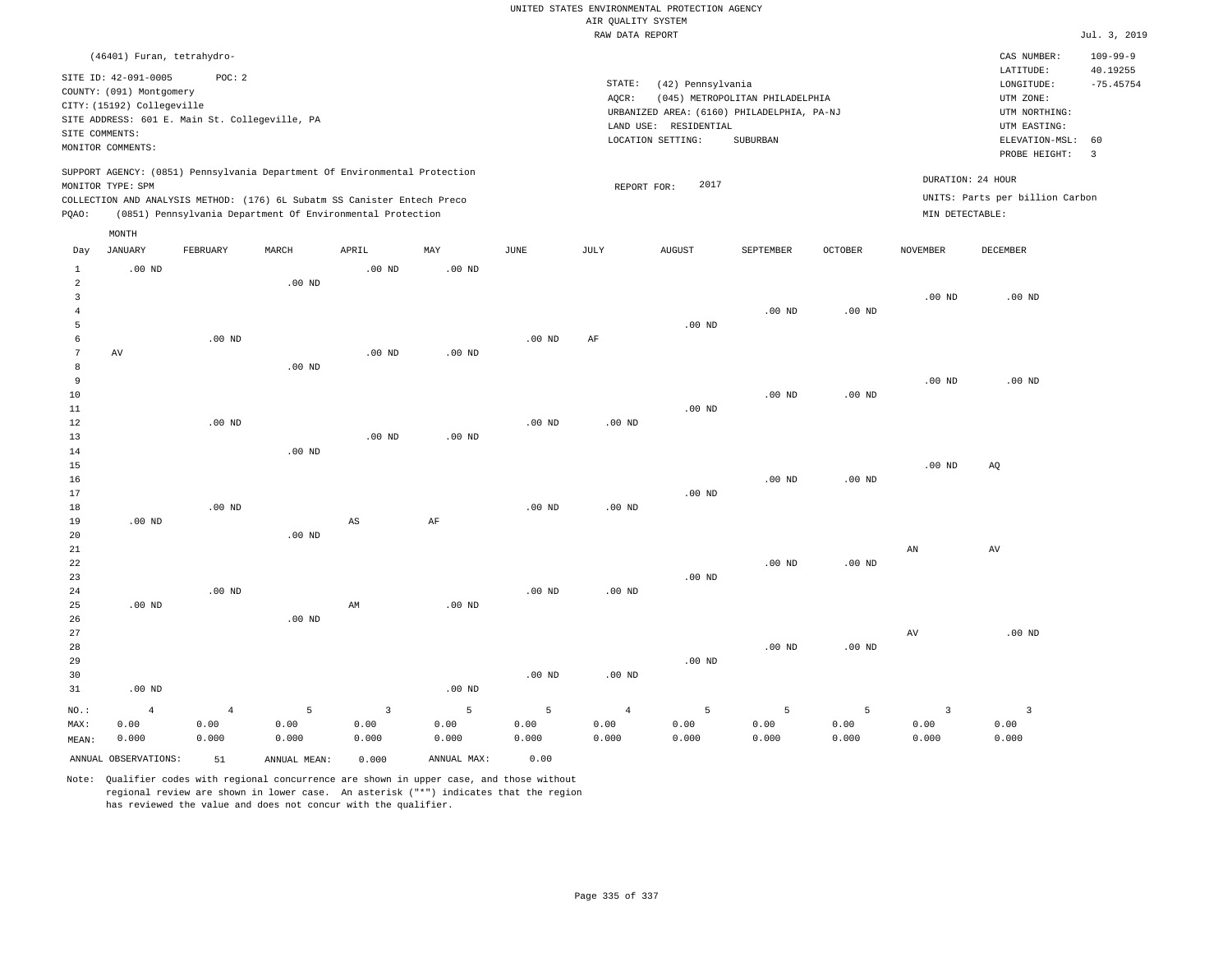|                                                    |                                                                                                                                   |                                                          |                                                                                                                                        |                   |                     |                   |                                       | UNITED STATES ENVIRONMENTAL PROTECTION AGENCY         |                                                                                           |                |                   |                                                                                                                         |                                                                   |
|----------------------------------------------------|-----------------------------------------------------------------------------------------------------------------------------------|----------------------------------------------------------|----------------------------------------------------------------------------------------------------------------------------------------|-------------------|---------------------|-------------------|---------------------------------------|-------------------------------------------------------|-------------------------------------------------------------------------------------------|----------------|-------------------|-------------------------------------------------------------------------------------------------------------------------|-------------------------------------------------------------------|
|                                                    |                                                                                                                                   |                                                          |                                                                                                                                        |                   |                     |                   | AIR QUALITY SYSTEM<br>RAW DATA REPORT |                                                       |                                                                                           |                |                   |                                                                                                                         | Jul. 3, 2019                                                      |
|                                                    |                                                                                                                                   |                                                          |                                                                                                                                        |                   |                     |                   |                                       |                                                       |                                                                                           |                |                   |                                                                                                                         |                                                                   |
| SITE COMMENTS:                                     | (46401) Furan, tetrahydro-<br>SITE ID: 42-091-0005<br>COUNTY: (091) Montgomery<br>CITY: (15192) Collegeville<br>MONITOR COMMENTS: | POC: 2<br>SITE ADDRESS: 601 E. Main St. Collegeville, PA |                                                                                                                                        |                   |                     |                   | STATE:<br>AQCR:<br>LAND USE:          | (42) Pennsylvania<br>RESIDENTIAL<br>LOCATION SETTING: | (045) METROPOLITAN PHILADELPHIA<br>URBANIZED AREA: (6160) PHILADELPHIA, PA-NJ<br>SUBURBAN |                |                   | CAS NUMBER:<br>LATITUDE:<br>LONGITUDE:<br>UTM ZONE:<br>UTM NORTHING:<br>UTM EASTING:<br>ELEVATION-MSL:<br>PROBE HEIGHT: | $109 - 99 - 9$<br>40.19255<br>$-75.45754$<br>60<br>$\overline{3}$ |
|                                                    |                                                                                                                                   |                                                          | SUPPORT AGENCY: (0851) Pennsylvania Department Of Environmental Protection                                                             |                   |                     |                   |                                       |                                                       |                                                                                           |                |                   |                                                                                                                         |                                                                   |
| PQAO:                                              | MONITOR TYPE: SPM                                                                                                                 |                                                          | COLLECTION AND ANALYSIS METHOD: (176) 6L Subatm SS Canister Entech Preco<br>(0851) Pennsylvania Department Of Environmental Protection |                   |                     |                   | REPORT FOR:                           | 2018                                                  |                                                                                           |                |                   | DURATION: 24 HOUR<br>UNITS: Parts per billion Carbon<br>MIN DETECTABLE: .313913                                         |                                                                   |
|                                                    | MONTH                                                                                                                             |                                                          |                                                                                                                                        |                   |                     |                   |                                       |                                                       |                                                                                           |                |                   |                                                                                                                         |                                                                   |
| Day                                                | <b>JANUARY</b>                                                                                                                    | FEBRUARY                                                 | MARCH                                                                                                                                  | APRIL             | MAY                 | $_{\rm JUNE}$     | <b>JULY</b>                           | <b>AUGUST</b>                                         | SEPTEMBER                                                                                 | <b>OCTOBER</b> | <b>NOVEMBER</b>   | DECEMBER                                                                                                                |                                                                   |
| $1\,$<br>$\overline{a}$<br>$\overline{\mathbf{3}}$ | $_{\rm AS}$                                                                                                                       | $.00$ ND                                                 | $\mathbb{A}\mathbb{G}$                                                                                                                 | $.00$ ND          | $.00$ ND            | .00 <sub>ND</sub> | $.00$ ND                              |                                                       |                                                                                           |                |                   |                                                                                                                         |                                                                   |
| $\overline{4}$<br>5                                |                                                                                                                                   |                                                          |                                                                                                                                        |                   |                     |                   |                                       |                                                       | AF                                                                                        | $.00$ ND       | .00 <sub>ND</sub> | $.00$ ND                                                                                                                |                                                                   |
| 6                                                  |                                                                                                                                   |                                                          |                                                                                                                                        |                   |                     |                   |                                       | $.00$ ND                                              |                                                                                           |                |                   |                                                                                                                         |                                                                   |
| $7\phantom{.0}$                                    |                                                                                                                                   | $.00$ ND                                                 |                                                                                                                                        |                   |                     | $.00$ ND          | $.00$ ND                              |                                                       |                                                                                           |                |                   |                                                                                                                         |                                                                   |
| 8<br>9                                             | $.00$ ND                                                                                                                          |                                                          | $.00$ ND                                                                                                                               | .00 <sub>ND</sub> | .00 <sub>ND</sub>   |                   |                                       |                                                       |                                                                                           |                |                   |                                                                                                                         |                                                                   |
| 10                                                 |                                                                                                                                   |                                                          |                                                                                                                                        |                   |                     |                   |                                       |                                                       |                                                                                           |                | .00 <sub>ND</sub> | $.00$ ND                                                                                                                |                                                                   |
| 11                                                 |                                                                                                                                   |                                                          |                                                                                                                                        |                   |                     |                   |                                       |                                                       | $.00$ ND                                                                                  | $.00$ ND       |                   |                                                                                                                         |                                                                   |
| 12                                                 |                                                                                                                                   |                                                          |                                                                                                                                        |                   |                     |                   |                                       | $.00$ ND                                              |                                                                                           |                |                   |                                                                                                                         |                                                                   |
| 13                                                 |                                                                                                                                   | $.00$ ND                                                 |                                                                                                                                        |                   |                     | $.00$ ND          | $.00$ ND                              |                                                       |                                                                                           |                |                   |                                                                                                                         |                                                                   |
| 14<br>15                                           | $.00$ ND                                                                                                                          |                                                          | $.00$ ND                                                                                                                               | .00 <sub>ND</sub> | AV                  |                   |                                       |                                                       |                                                                                           |                |                   |                                                                                                                         |                                                                   |
| 16                                                 |                                                                                                                                   |                                                          |                                                                                                                                        |                   |                     |                   |                                       |                                                       |                                                                                           |                | .00 <sub>ND</sub> | $.00$ ND                                                                                                                |                                                                   |
| 17                                                 |                                                                                                                                   |                                                          |                                                                                                                                        |                   |                     |                   |                                       |                                                       | $.00$ ND                                                                                  | $.44$ QX       |                   |                                                                                                                         |                                                                   |
| $1\,8$                                             |                                                                                                                                   |                                                          |                                                                                                                                        |                   |                     |                   |                                       | $.00$ ND                                              |                                                                                           |                |                   |                                                                                                                         |                                                                   |
| 19                                                 |                                                                                                                                   | $.00$ ND                                                 |                                                                                                                                        |                   |                     | $.00$ ND          | $.00$ ND                              |                                                       |                                                                                           |                |                   |                                                                                                                         |                                                                   |
| $20$<br>21                                         | $.00$ ND                                                                                                                          |                                                          | $.00$ ND                                                                                                                               | .00 <sub>ND</sub> | $\operatorname{AV}$ |                   |                                       |                                                       |                                                                                           |                |                   |                                                                                                                         |                                                                   |
| 22                                                 |                                                                                                                                   |                                                          |                                                                                                                                        |                   |                     |                   |                                       |                                                       |                                                                                           |                | $.00$ ND          | $.00$ ND                                                                                                                |                                                                   |
| 23                                                 |                                                                                                                                   |                                                          |                                                                                                                                        |                   |                     |                   |                                       |                                                       | $.00$ ND                                                                                  | $.00$ ND       |                   |                                                                                                                         |                                                                   |
| 24                                                 |                                                                                                                                   |                                                          |                                                                                                                                        |                   |                     |                   |                                       | $.00$ ND                                              |                                                                                           |                |                   |                                                                                                                         |                                                                   |
| 25                                                 |                                                                                                                                   | $.00$ ND                                                 |                                                                                                                                        |                   |                     | $.00$ ND          | $.00$ ND                              |                                                       |                                                                                           |                |                   |                                                                                                                         |                                                                   |
| 26<br>27                                           | $.00$ ND                                                                                                                          |                                                          | $.00$ ND                                                                                                                               | $.00$ ND          | $.00$ ND            |                   |                                       |                                                       |                                                                                           |                |                   |                                                                                                                         |                                                                   |
| 28                                                 |                                                                                                                                   |                                                          |                                                                                                                                        |                   |                     |                   |                                       |                                                       |                                                                                           |                | $.00$ ND          | $.00$ ND                                                                                                                |                                                                   |
| 29                                                 |                                                                                                                                   |                                                          |                                                                                                                                        |                   |                     |                   |                                       |                                                       | $.00$ ND                                                                                  | $.00$ ND       |                   |                                                                                                                         |                                                                   |
| 30                                                 |                                                                                                                                   |                                                          |                                                                                                                                        |                   |                     |                   |                                       | AV                                                    |                                                                                           |                |                   |                                                                                                                         |                                                                   |
| 31                                                 |                                                                                                                                   |                                                          |                                                                                                                                        |                   |                     |                   | $.00$ ND                              |                                                       |                                                                                           |                |                   |                                                                                                                         |                                                                   |
| NO.:                                               | $\overline{4}$                                                                                                                    | 5                                                        | $\overline{4}$                                                                                                                         | 5                 | $\overline{3}$      | 5                 | 6                                     | $\overline{4}$                                        | $\overline{4}$                                                                            | 5              | 5                 | $\overline{5}$                                                                                                          |                                                                   |
| MAX:                                               | 0.00                                                                                                                              | 0.00                                                     | 0.00                                                                                                                                   | 0.00              | 0.00                | 0.00              | 0.00                                  | 0.00                                                  | 0.00                                                                                      | .44            | 0.00              | 0.00                                                                                                                    |                                                                   |
| MEAN:                                              | 0.000                                                                                                                             | 0.000                                                    | 0.000                                                                                                                                  | 0.000             | 0.000               | 0.000             | 0.000                                 | 0.000                                                 | 0.000                                                                                     | .088           | 0.000             | 0.000                                                                                                                   |                                                                   |
|                                                    | ANNUAL OBSERVATIONS:                                                                                                              | 55                                                       | ANNUAL MEAN:                                                                                                                           | .008              | ANNUAL MAX:         | .44               |                                       |                                                       |                                                                                           |                |                   |                                                                                                                         |                                                                   |